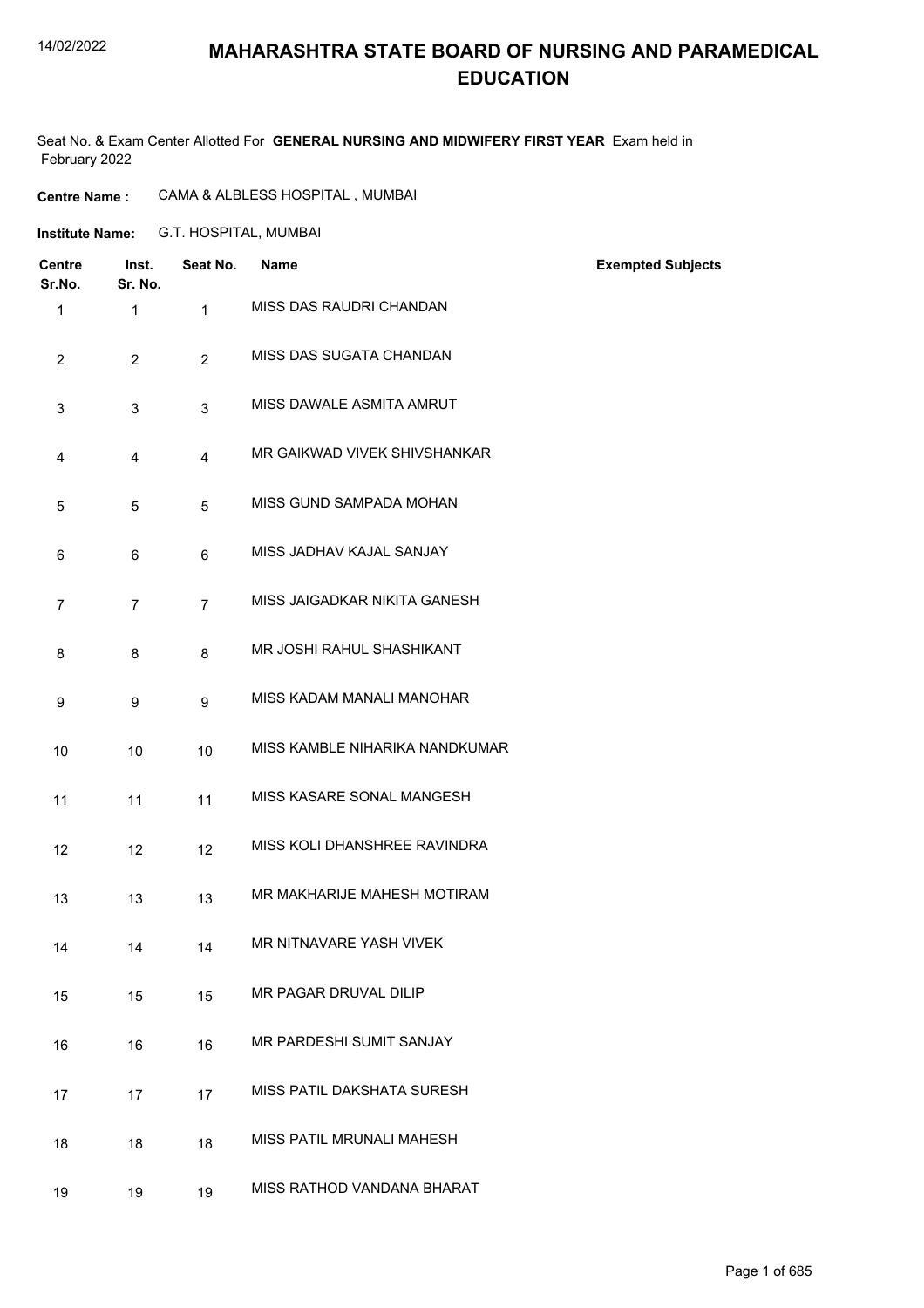Seat No. & Exam Center Allotted For GENERAL NURSING AND MIDWIFERY FIRST YEAR Exam held in February 2022

| NOTE: 'P' MEANS PROVISIONALLY PERMITTED |                                                 |    |                                    |  |  |
|-----------------------------------------|-------------------------------------------------|----|------------------------------------|--|--|
| 24                                      | MISS YERAGI SWARANGI CHANDRASHEKHAR<br>24<br>24 |    |                                    |  |  |
| 23                                      | 23                                              | 23 | MISS TANGVEL LAXMI MURGESHAN       |  |  |
| 22                                      | 22                                              | 22 | MISS SURYAVANSHI PRATIKSHA SHIVAJI |  |  |
| 21                                      | 21                                              | 21 | MISS SAMANT SEJAL VISHRAM          |  |  |
| 20                                      | 20                                              | 20 | MISS RAWOOL SEJAL LAXMAN           |  |  |

if there is any mistake in the EXEMPTION of the Candidate it should be brought to the notice of the MSBNPE before the examination otherwise MSBNPE will not be resposible for any Consequences. The names of candidates enrolled online will be whole resposibilty of the Principal of that Nursing Institute.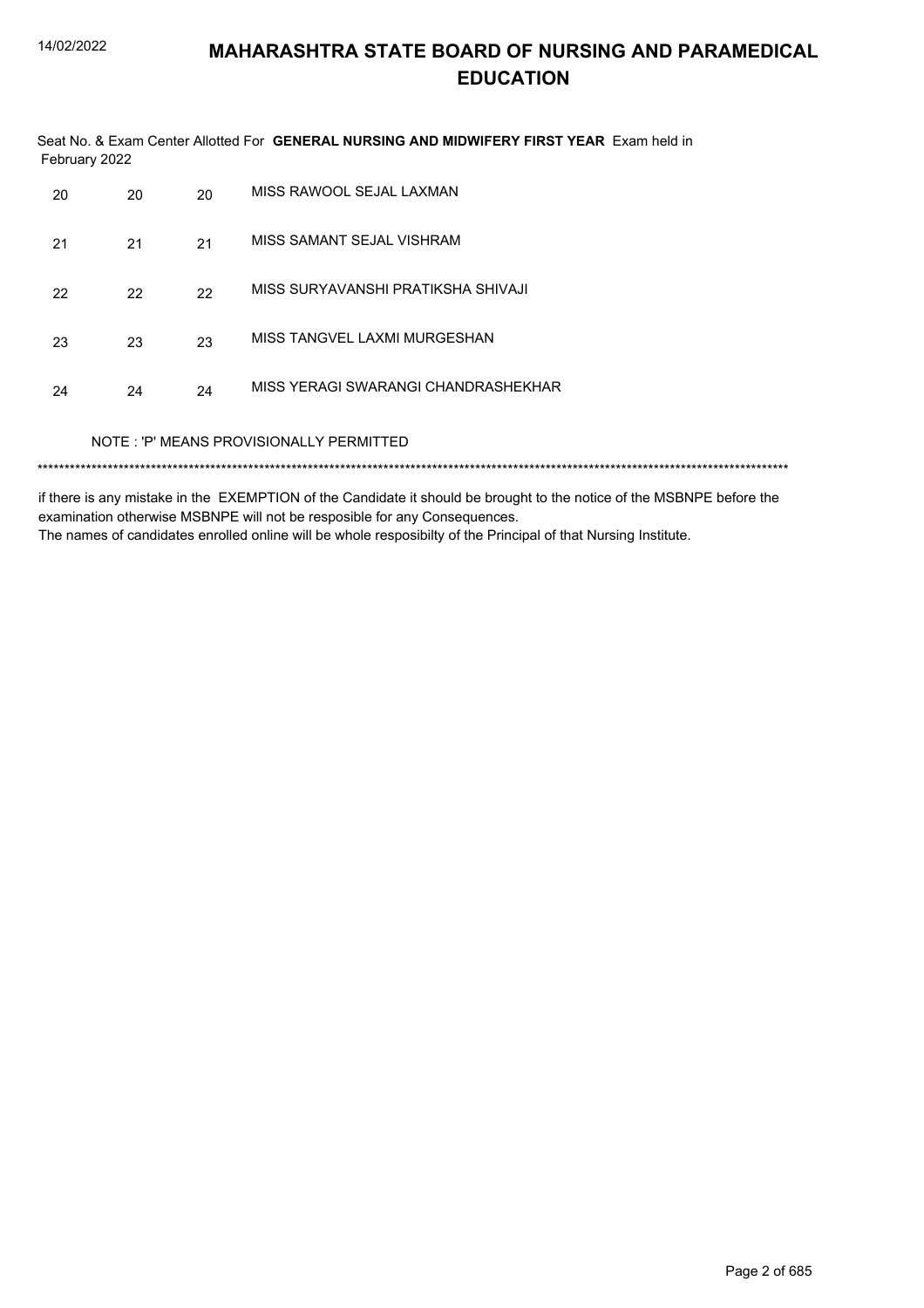### **MAHARASHTRA STATE BOARD OF NURSING AND PARAMEDICAL EDUCATION**

Seat No. & Exam Center Allotted For **GENERAL NURSING AND MIDWIFERY FIRST YEAR** Exam held in February 2022

| <b>Institute Name:</b>  |                  |          | ST. GEORGES HOSPITAL, MUMBAI  |                          |
|-------------------------|------------------|----------|-------------------------------|--------------------------|
| <b>Centre</b><br>Sr.No. | Inst.<br>Sr. No. | Seat No. | <b>Name</b>                   | <b>Exempted Subjects</b> |
| 25                      | $\mathbf{1}$     | 25       | MISS BHAGAT SAKSHI PRASHANT   |                          |
| 26                      | $\overline{2}$   | 26       | MR CHAUHAN ABHISHEK PARMANAND |                          |
| 27                      | 3                | 27       | MR DALVI DANIEL LUKAS         |                          |
| 28                      | 4                | 28       | MR GAWAS AMEY PRADEEP         |                          |
| 29                      | 5                | 29       | MISS GOL KAVITA YAMANAPPA     |                          |
| 30                      | 6                | 30       | MR GOSAVI KARAN RAMESH        |                          |
| 31                      | $\overline{7}$   | 31       | MISS KADAM VAISHALI VIJAY     |                          |
| 32                      | 8                | 32       | MISS KANADE RUPALI SANTOSH    |                          |
| 33                      | 9                | 33       | MISS MANDRE ASAWARI SANTOSH   |                          |
| 34                      | 10               | 34       | MISS MOTE PRADNYA MAHADEV     |                          |
| 35                      | 11               | 35       | MISS NAIK NIVEDITA BALAJI     |                          |
| 36                      | 12               | 36       | MISS PALVI KALPANA GANGARAM   |                          |
| 37                      | 13               | 37       | MISS PATIL ADITI DEEPAK       |                          |
| 38                      | 14               | 38       | MISS PAWAR ADITI RAJENDRA     |                          |
| 39                      | 15               | 39       | MR PRABHE DHRUVIN SURESH      |                          |
| 40                      | 16               | 40       | MISS RAUT KSHITIJA SAYAJIRAO  |                          |
| 41                      | 17               | 41       | MISS SALVI SIDDHI SUBHASH     |                          |
| 42                      | 18               | 42       | MR SHINDE SIDDHESH RAVINDRA   |                          |
| 43                      | 19               | 43       | MISS WANKHEDE SHEETAL BHARAT  |                          |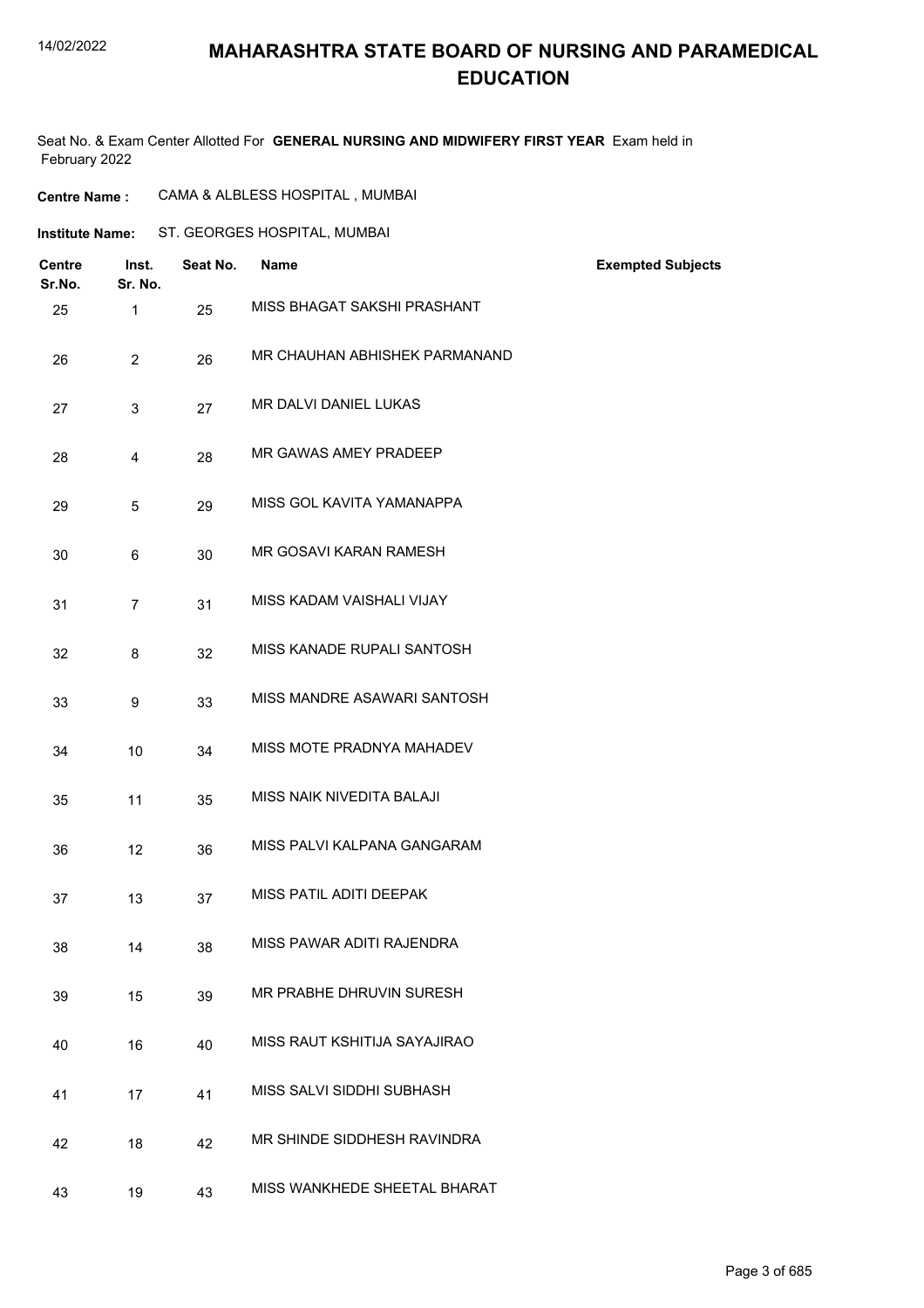Seat No. & Exam Center Allotted For GENERAL NURSING AND MIDWIFERY FIRST YEAR Exam held in February 2022

44 MISS ZINJAD DEEPALI BHIMAJI 44 20

NOTE: 'P' MEANS PROVISIONALLY PERMITTED

if there is any mistake in the EXEMPTION of the Candidate it should be brought to the notice of the MSBNPE before the examination otherwise MSBNPE will not be resposible for any Consequences. The names of candidates enrolled online will be whole resposibilty of the Principal of that Nursing Institute.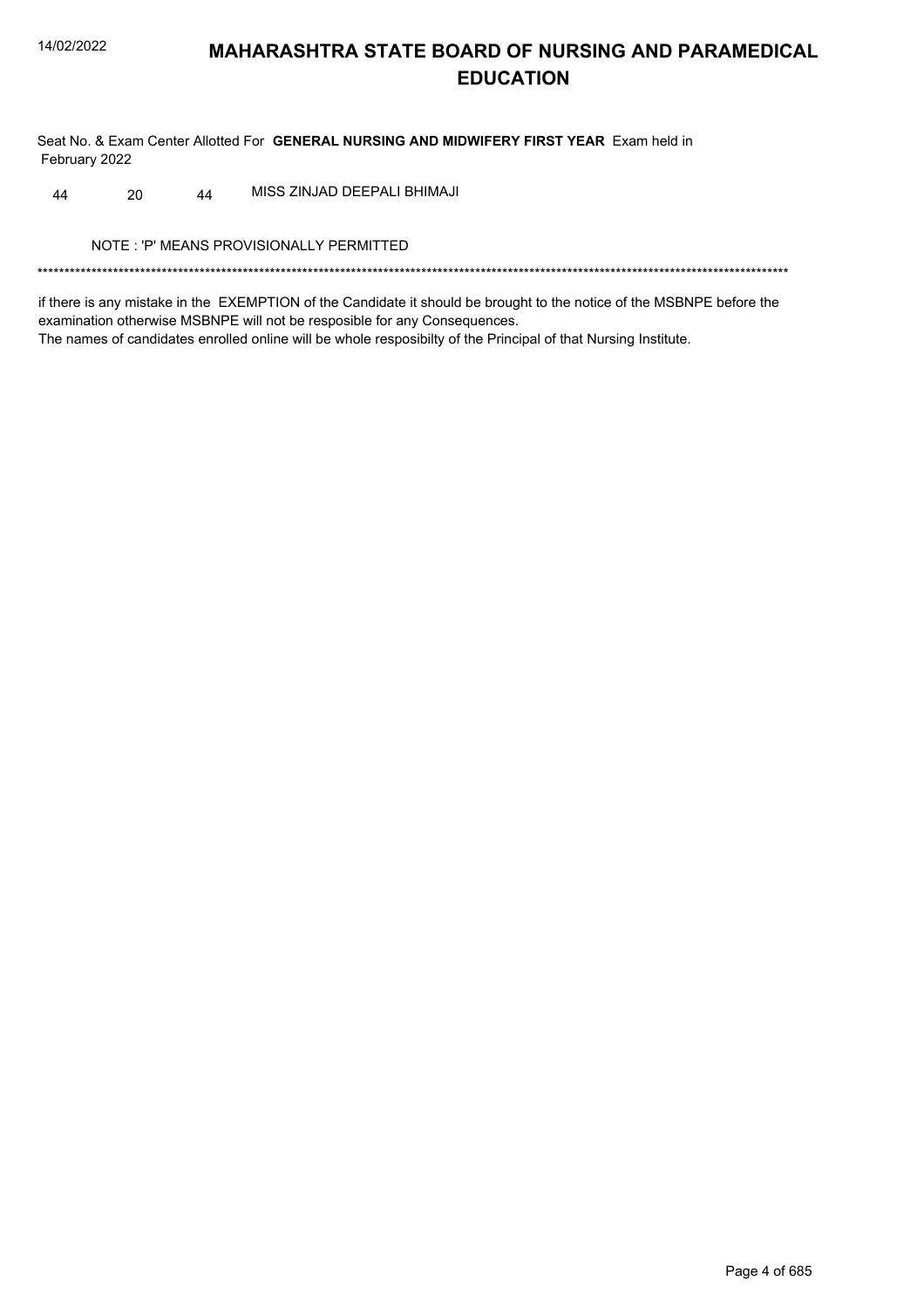### **MAHARASHTRA STATE BOARD OF NURSING AND PARAMEDICAL EDUCATION**

Seat No. & Exam Center Allotted For **GENERAL NURSING AND MIDWIFERY FIRST YEAR** Exam held in February 2022

| B.Y.L.NAIR CHA. HOSP, MUMBAI |
|------------------------------|
|                              |

| B.Y.L.NAIR CHA. HOSP, MUMBAI<br>Institute Name: |
|-------------------------------------------------|
|-------------------------------------------------|

| Centre<br>Sr.No. | Inst.<br>Sr. No. | Seat No. | <b>Name</b>                   | <b>Exempted Subjects</b> |
|------------------|------------------|----------|-------------------------------|--------------------------|
| 45               | $\mathbf{1}$     | 45       | MISS AHER VAISHNAVI VILAS     |                          |
| 46               | $\overline{2}$   | 46       | MISS AHIRE SHUBHANGEE PUNDLIK |                          |
| 47               | 3                | 47       | MISS AHIRE PRANALI GANGADHAR  |                          |
| 48               | 4                | 48       | MISS ANGCHEKAR SONALI VISHNU  |                          |
| 49               | 5                | 49       | MISS AUTI HRUTIKA NANDKUMAR   |                          |
| 50               | 6                | 50       | MISS AVHAD DIPIKA MACHHINDRA  |                          |
| 51               | $\overline{7}$   | 51       | MISS BAGUL MAMATA GOTU        |                          |
| 52               | 8                | 52       | MISS BANE SUSHREYA SURENDRA   |                          |
| 53               | 9                | 53       | MISS BANGE SHITAL MADAN       |                          |
| 54               | 10               | 54       | MISS BANSODE ANKITA HIMMAT    |                          |
| 55               | 11               | 55       | MISS BHALERAO ASMITA PITAMBER |                          |
| 56               | 12               | 56       | MISS BHONGADE GAURI PRASHANT  |                          |
| 57               | 13               | 57       | MISS BHOYE ASHWINI GAJMAL     |                          |
| 58               | 14               | 58       | MISS BHURE PALLAVI HEMRAJ     |                          |
| 59               | 15               | 59       | MISS BORSE TINA SANDIP        |                          |
| 60               | 16               | 60       | MISS CHAVAN SALONI GANESH     |                          |
| 61               | 17               | 61       | MISS CHAVHAN NEHA MOHAN       |                          |
| 62               | 18               | 62       | MISS DALAVI DEEPA RAMCHANDRA  |                          |
| 63               | 19               | 63       | MISS DESALE RANI HIRAMAN      |                          |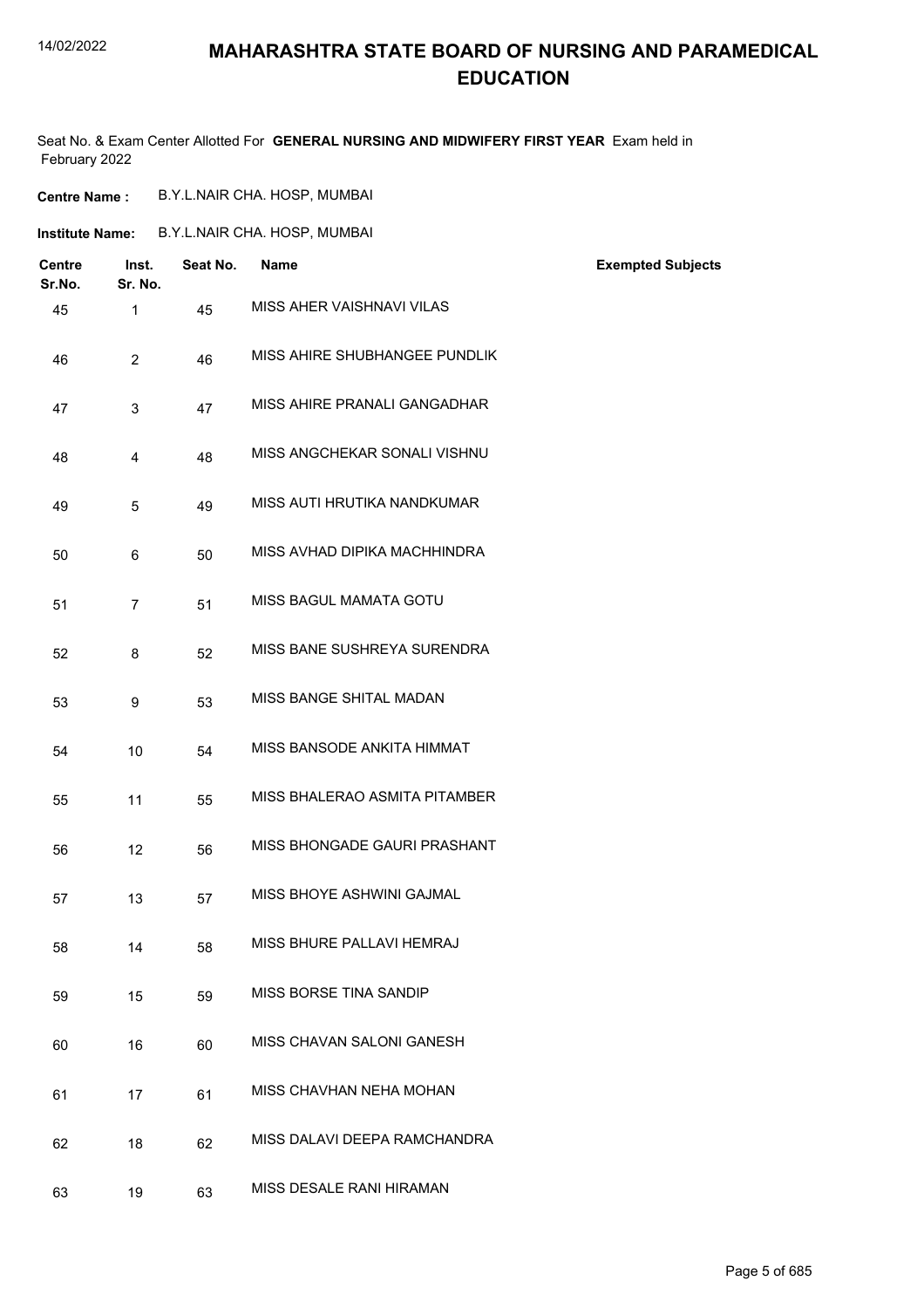Seat No. & Exam Center Allotted For **GENERAL NURSING AND MIDWIFERY FIRST YEAR** Exam held in February 2022

| 64 | 20 | 64 | MISS DHAGE APEKSHA GANESHRAO     |
|----|----|----|----------------------------------|
| 65 | 21 | 65 | MISS DHAKNE KRANTI MADANRAO      |
| 66 | 22 | 66 | MISS DHERE VARSHA MAHADEV        |
| 67 | 23 | 67 | MISS DORLEKAR YUKTA ARJUN        |
| 68 | 24 | 68 | MISS DORLEKAR SAKSHI VISHNU      |
| 69 | 25 | 69 | MISS GADE ANJALI SITARAM         |
| 70 | 26 | 70 | MISS GAIKWAD RUTUJA RAJENDRA     |
| 71 | 27 | 71 | MISS GAIKWAD SEEMA RAVINDRA      |
| 72 | 28 | 72 | MISS GANGURDE SONI JIBHAU        |
| 73 | 29 | 73 | <b>MISS GAONKAR DIKSHA SUNIL</b> |
| 74 | 30 | 74 | MISS GARAD ANUSAYA NAGANATH      |
| 75 | 31 | 75 | <b>MISS GAVIT NEHA BABAN</b>     |
| 76 | 32 | 76 | MISS GAVIT PRATIKSHA BHIMSING    |
| 77 | 33 | 77 | <b>MISS GAVIT RANJANA GOMAN</b>  |
| 78 | 34 | 78 | MISS GAVIT HEMA ARVIND           |
| 79 | 35 | 79 | MISS GAVIT DARSHANA DILEEP       |
| 80 | 36 | 80 | MISS GAVIT PRAGATI FULSING       |
| 81 | 37 | 81 | MISS GAVIT ANJAL RAJU            |
| 82 | 38 | 82 | MISS GAVIT NILISHA PORSHYA       |
| 83 | 39 | 83 | MISS GAVIT NILIMA SHAILESH       |
| 84 | 40 | 84 | MISS GAVIT PALLAVI ANIL          |
| 85 | 41 | 85 | MISS GAVIT ROJMERI SUDHAKAR      |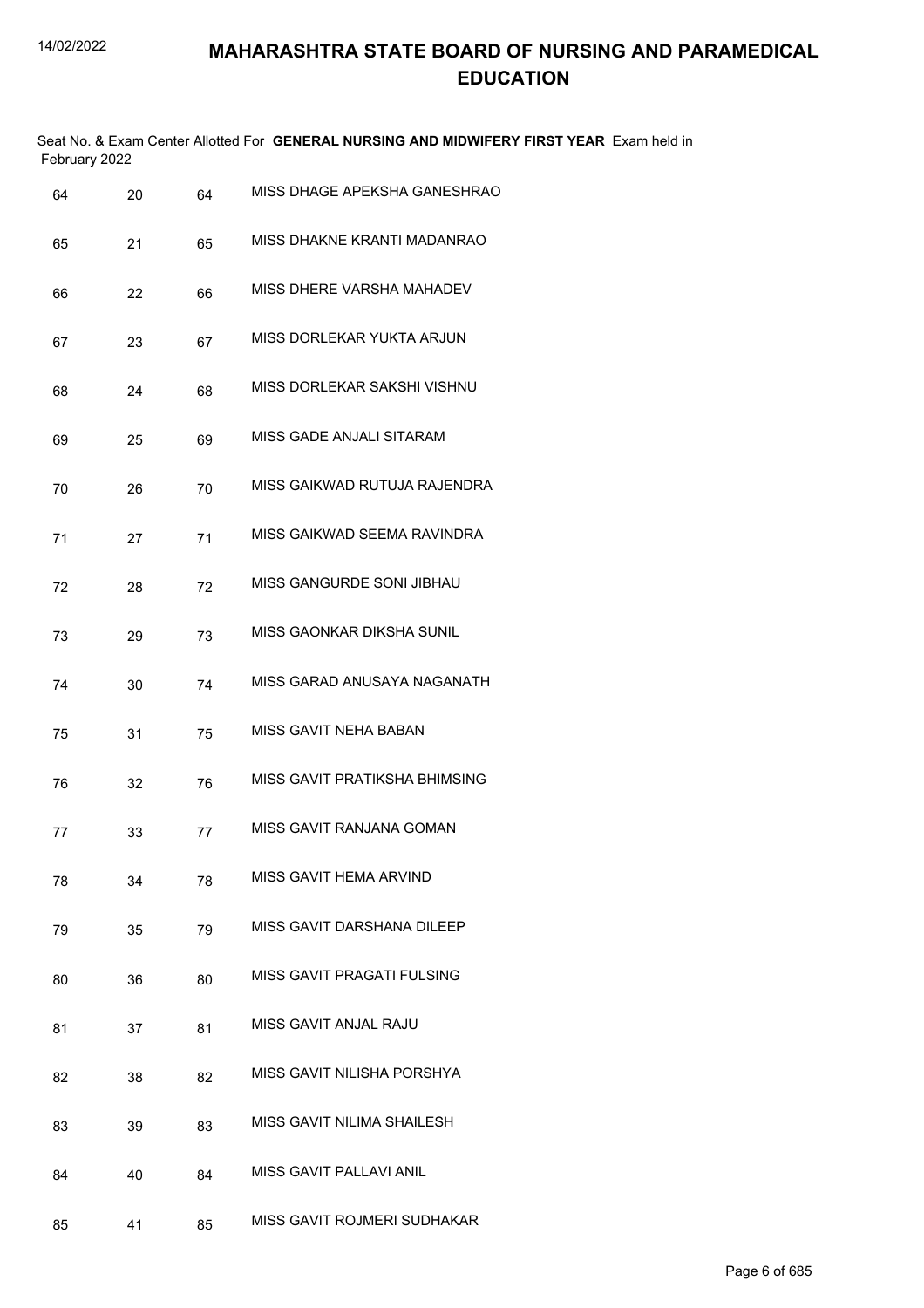|               | Seat No. & Exam Center Allotted For GENERAL NURSING AND MIDWIFERY FIRST YEAR Exam held in |
|---------------|-------------------------------------------------------------------------------------------|
| February 2022 |                                                                                           |

| 86  | 42 | 86  | MISS GAWALI KRANTI SHAHAJI          |
|-----|----|-----|-------------------------------------|
| 87  | 43 | 87  | MISS GHARAT PRACHITI SACHIN         |
| 88  | 44 | 88  | MISS GHOLAP JAGRUTI DHANAJI         |
| 89  | 45 | 89  | MISS HILE UJWALA EKNATH             |
| 90  | 46 | 90  | MISS HINGE JAYASHRI JALINDAR        |
| 91  | 47 | 91  | MISS HINJE MONIKA GANGADHAR         |
| 92  | 48 | 92  | MISS HIRVE ANUSHKA ABHIMANYU        |
| 93  | 49 | 93  | MISS JADHAV BHAGYASHRI SUNIL        |
| 94  | 50 | 94  | MISS JADHAV SALONI GUNAJI           |
| 95  | 51 | 95  | MISS JADHAVAR SARITA TUKARAM        |
| 96  | 52 | 96  | MISS KADAM ROHINI CHANDRAKANT       |
| 97  | 53 | 97  | MISS KAMBALE PRADNYA POPAT          |
| 98  | 54 | 98  | MISS KAMBLE NIKITA ASARAM           |
| 99  | 55 | 99  | MISS KENDALE POOJA ASHOK            |
| 100 | 56 | 100 | MISS KENDE POOJA BABAN              |
| 101 | 57 | 101 | MISS KHAMKAR SAKSHI SHAILENDRA      |
| 102 | 58 | 102 | MISS KHATAVKAR DIKSHA NAVIN         |
| 103 | 59 | 103 | MISS KHEDKAR RESHMA BABASAHEB       |
| 104 | 60 | 104 | MISS MALORE SUPRIYA RAGHUNATH       |
| 105 | 61 | 105 | MISS MAVLI SUVARTA KESMA            |
| 106 | 62 | 106 | MISS MAYEKAR SNEHAL PRAKASH         |
| 107 | 63 | 107 | MISS MURUDKAR MANALI MACHHINDRANATH |
|     |    |     |                                     |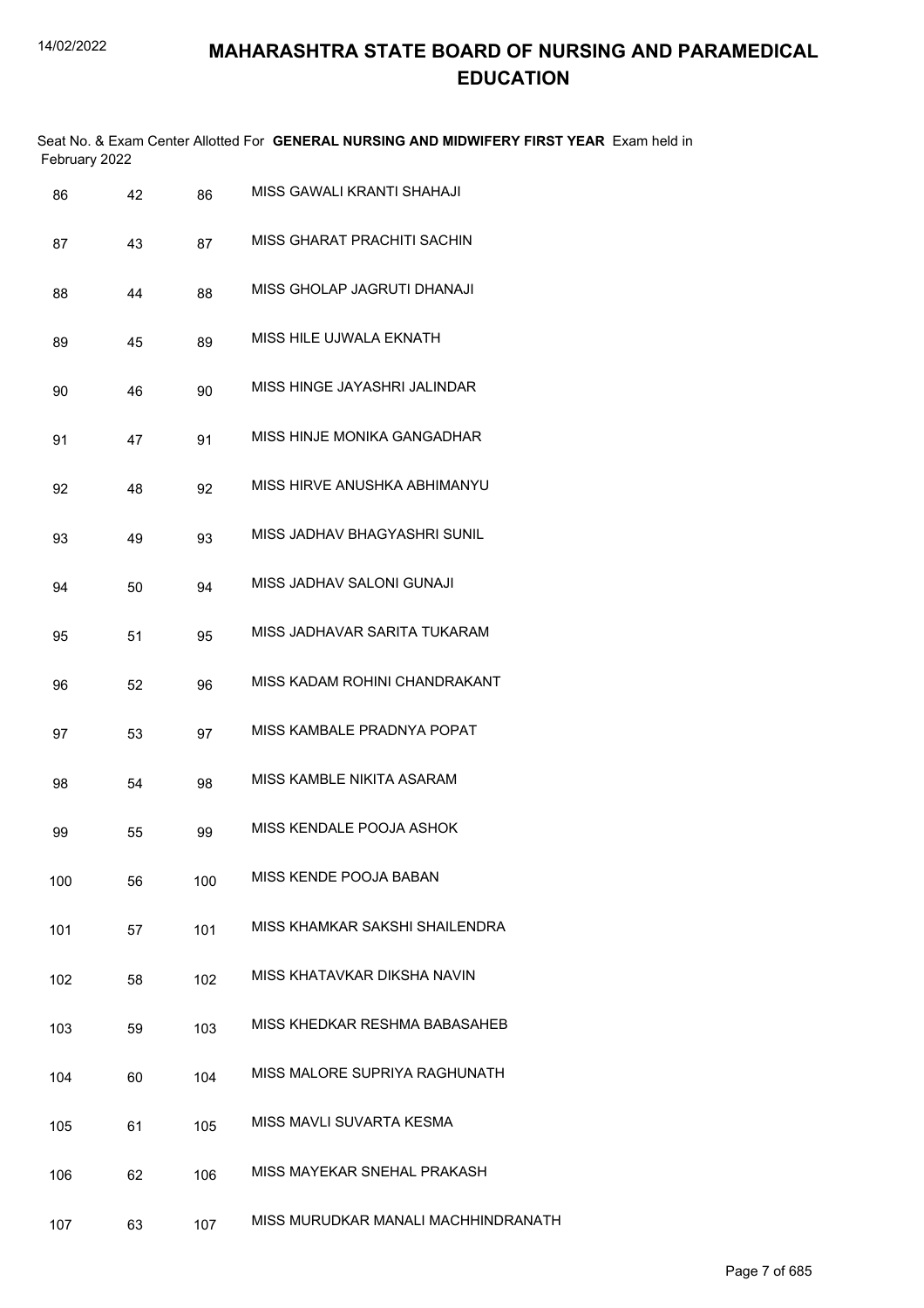|               | Seat No. & Exam Center Allotted For GENERAL NURSING AND MIDWIFERY FIRST YEAR Exam held in |
|---------------|-------------------------------------------------------------------------------------------|
| February 2022 |                                                                                           |

| 108 | 64 | 108 | MISS NAIK ANJALI GUNDU             |
|-----|----|-----|------------------------------------|
| 109 | 65 | 109 | MISS OHOL KIRAN PRAKASH            |
| 110 | 66 | 110 | MISS PADVI RADHIKA JITENDRA        |
| 111 | 67 | 111 | MISS PARDESHI NEHA LAXMAN          |
| 112 | 68 | 112 | MISS PARDESHI BHAVANA SUDHAKAR     |
| 113 | 69 | 113 | MISS PARDESHI RUTUJA NANDLAL       |
| 114 | 70 | 114 | MISS PATANKAR PRAMILA PANDURANG    |
| 115 | 71 | 115 | MISS PATIL MAYURI NARAYAN          |
| 116 | 72 | 116 | MISS PATIL SEJAL RATNAKAR          |
| 117 | 73 | 117 | MISS PATIL UJWALA VISHWANATH       |
| 118 | 74 | 118 | <b>MISS PATIL MAYURI SUNIL</b>     |
| 119 | 75 | 119 | MISS PAWAR VIMAL SONYA             |
| 120 | 76 | 120 | MISS PAWASKAR JANHVI ROHIDAS       |
| 121 | 77 | 121 | MISS PENKAR RUTIKA ARUN            |
| 122 | 78 | 122 | MISS PRAJAPATI POOJA LALIT         |
| 123 | 79 | 123 | MISS RATHOD SADHANA NARAYAN        |
| 124 | 80 | 124 | MISS RATHOD POONAM ASHOK           |
| 125 | 81 | 125 | MISS RATHOD PRIYANKA VIJAY         |
| 126 | 82 | 126 | MISS RAWOOL SANJANA SUBHASH        |
| 127 | 83 | 127 | MISS RUPNAR PUJA MACHHINDRA        |
| 128 | 84 | 128 | <b>MISS SAINDANE RUCHITA SUNIL</b> |
| 129 | 85 | 129 | MISS SAKURE SANDHYA GOVIND         |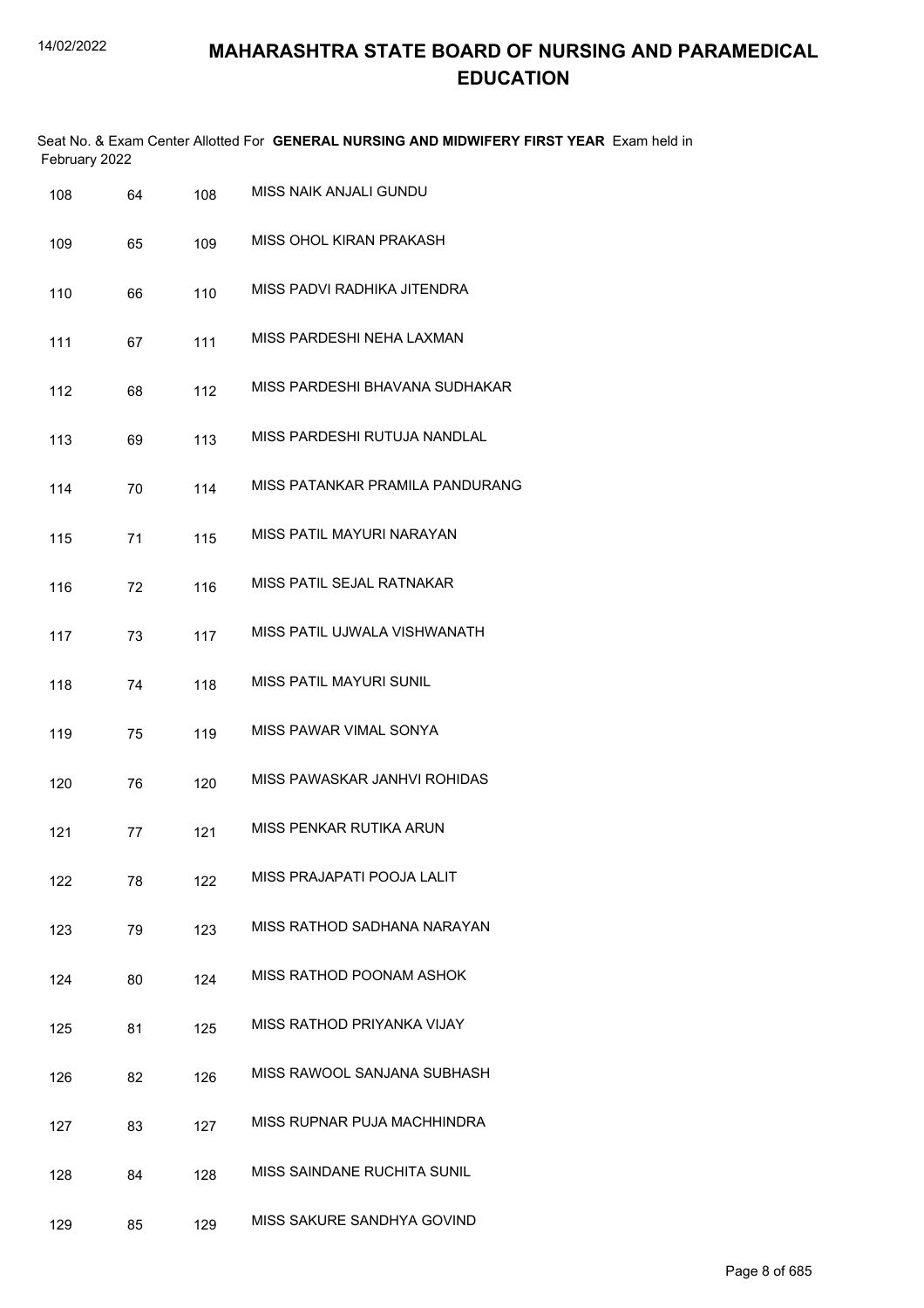| February 2022 |    |     | Seat No. & Exam Center Allotted For GENERAL NURSING AND MIDWIFERY FIRST YEAR Exam held in |  |
|---------------|----|-----|-------------------------------------------------------------------------------------------|--|
| 130           | 86 | 130 | MISS SAPATE VAISHNAVI BALASAHEB                                                           |  |

| 131 | 87 | 131 | MISS SAWANT MANSI SANTOSH               |
|-----|----|-----|-----------------------------------------|
| 132 | 88 | 132 | MISS SHEJWAL SWATI SUNIL                |
| 133 | 89 | 133 | MISS SHINDE MANISHA DATTU               |
| 134 | 90 | 134 | MISS SHINDE PUNAM BHAGAWANT             |
| 135 | 91 | 135 | MISS SHINDE VAISHNAVI SHIVAJI           |
| 136 | 92 | 136 | MISS SHIRSAT MONIKA KISAN               |
| 137 | 93 | 137 | MISS SIRSAT PALLAVI ANIL                |
| 138 | 94 | 138 | MISS THINGALE ROHINI RAMESH             |
| 139 | 95 | 139 | MISS TODKAR PRERANA SURESH              |
| 140 | 96 | 140 | MISS VASAVE RUTUJA JITENDRA             |
| 141 | 97 | 141 | MISS VASAVE REKHA RAGHUNATH             |
| 142 | 98 | 142 | MISS WADHAWE SONALI SHRAVAN             |
| 143 | 99 | 143 | MISS YEOLE SHUBHANGI BHARAT             |
|     |    |     | NOTE: 'P' MEANS PROVISIONALLY PERMITTED |
|     |    |     |                                         |

if there is any mistake in the EXEMPTION of the Candidate it should be brought to the notice of the MSBNPE before the examination otherwise MSBNPE will not be resposible for any Consequences. The names of candidates enrolled online will be whole resposibilty of the Principal of that Nursing Institute.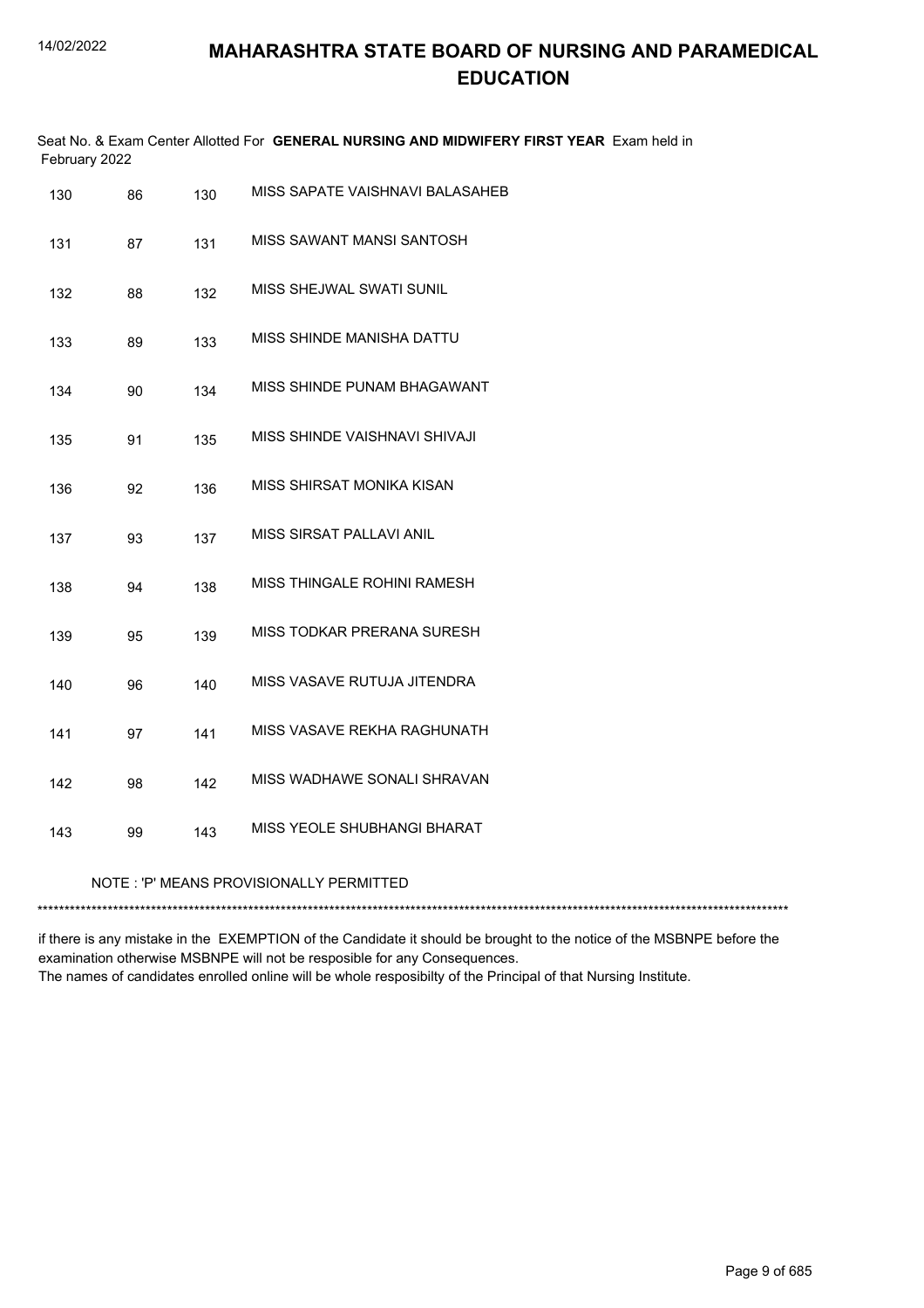### **MAHARASHTRA STATE BOARD OF NURSING AND PARAMEDICAL EDUCATION**

Seat No. & Exam Center Allotted For **GENERAL NURSING AND MIDWIFERY FIRST YEAR** Exam held in February 2022

**Centre Name :** B.Y.L.NAIR CHA. HOSP, MUMBAI

**Institute Name:** GURU NANAK HOSPITAL, SON, BANDRA , MUMBAI

| <b>Centre</b><br>Sr.No. | Inst.<br>Sr. No. | Seat No. | <b>Name</b>                     | <b>Exempted Subjects</b> |
|-------------------------|------------------|----------|---------------------------------|--------------------------|
| 144                     | 1                | 144      | MISS JYOTI CHANDRAPPA           |                          |
| 145                     | $\overline{a}$   | 145      | MISS DESALE MADHURI MANOHAR     |                          |
| 146                     | 3                | 146      | <b>MISS DIKE NIKITA NITIN</b>   |                          |
| 147                     | 4                | 147      | MISS GURKHE PRANALI PRAKASH     |                          |
| 148                     | 5                | 148      | MISS KADAM PRIYANKA DILIP       |                          |
| 149                     | 6                | 149      | MR KARIVADEKAR SAGAR BHAGAVAN   |                          |
| 150                     | $\overline{7}$   | 150      | MISS MAHADIK BABITA ANANT       |                          |
| 151                     | 8                | 151      | MISS MOHITE SHRADDHA KISAN      |                          |
| 152                     | 9                | 152      | MISS NAIK TARAMATI NARAYAN      |                          |
| 153                     | 10               | 153      | MR PATEL VIJAYKUMAR CHANDRESH   |                          |
| 154                     | 11               | 154      | MR PAWAR VIRAJ RAVINDRA         |                          |
| 155                     | 12               | 155      | MISS RAGHAV SHWETA PRADIP       |                          |
| 156                     | 13               | 156      | MISS RATHOD POOJA BJOJRAJ       |                          |
| 157                     | 14               | 157      | MISS SAYYED SANAKAUSER MOHDAYUB |                          |
| 158                     | 15               | 158      | MISS SHELAR POORVA RAMCHANDRA   |                          |
| 159                     | 16               | 159      | MISS SHINDE RIYA DATTARAM       |                          |
| 160                     | 17               | 160      | MISS VELE SANIKA SANTOSH        |                          |
| 161                     | 18               | 161      | MISS VELE AADITI MUKESH         |                          |
| 162                     | 19               | 162      | MISS YELLERI NAMRATA BHIMAPPA   |                          |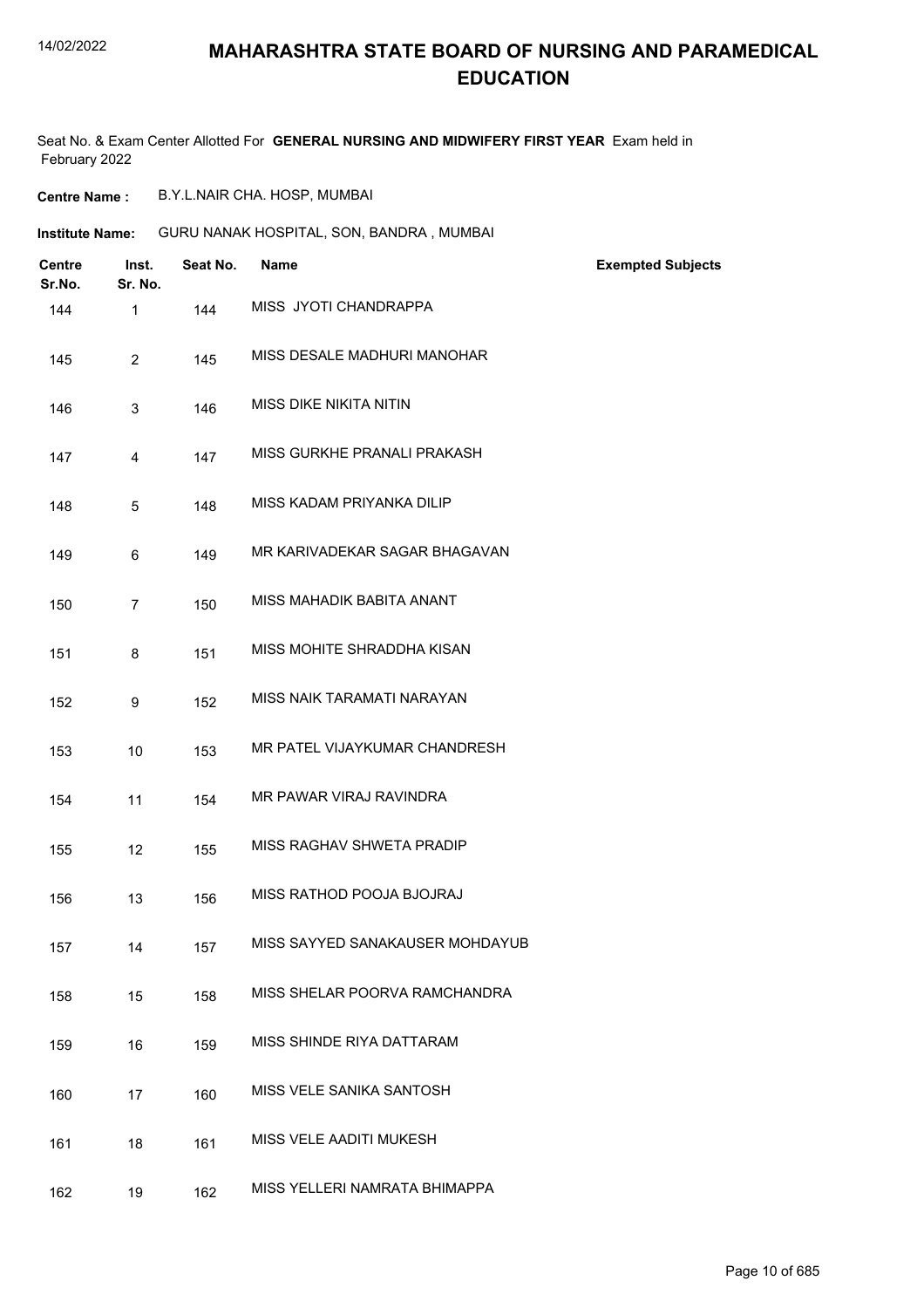Seat No. & Exam Center Allotted For GENERAL NURSING AND MIDWIFERY FIRST YEAR Exam held in February 2022

MISS ZAGADE RUPALI VISHWAS 20 163 163

NOTE: 'P' MEANS PROVISIONALLY PERMITTED

if there is any mistake in the EXEMPTION of the Candidate it should be brought to the notice of the MSBNPE before the examination otherwise MSBNPE will not be resposible for any Consequences. The names of candidates enrolled online will be whole resposibilty of the Principal of that Nursing Institute.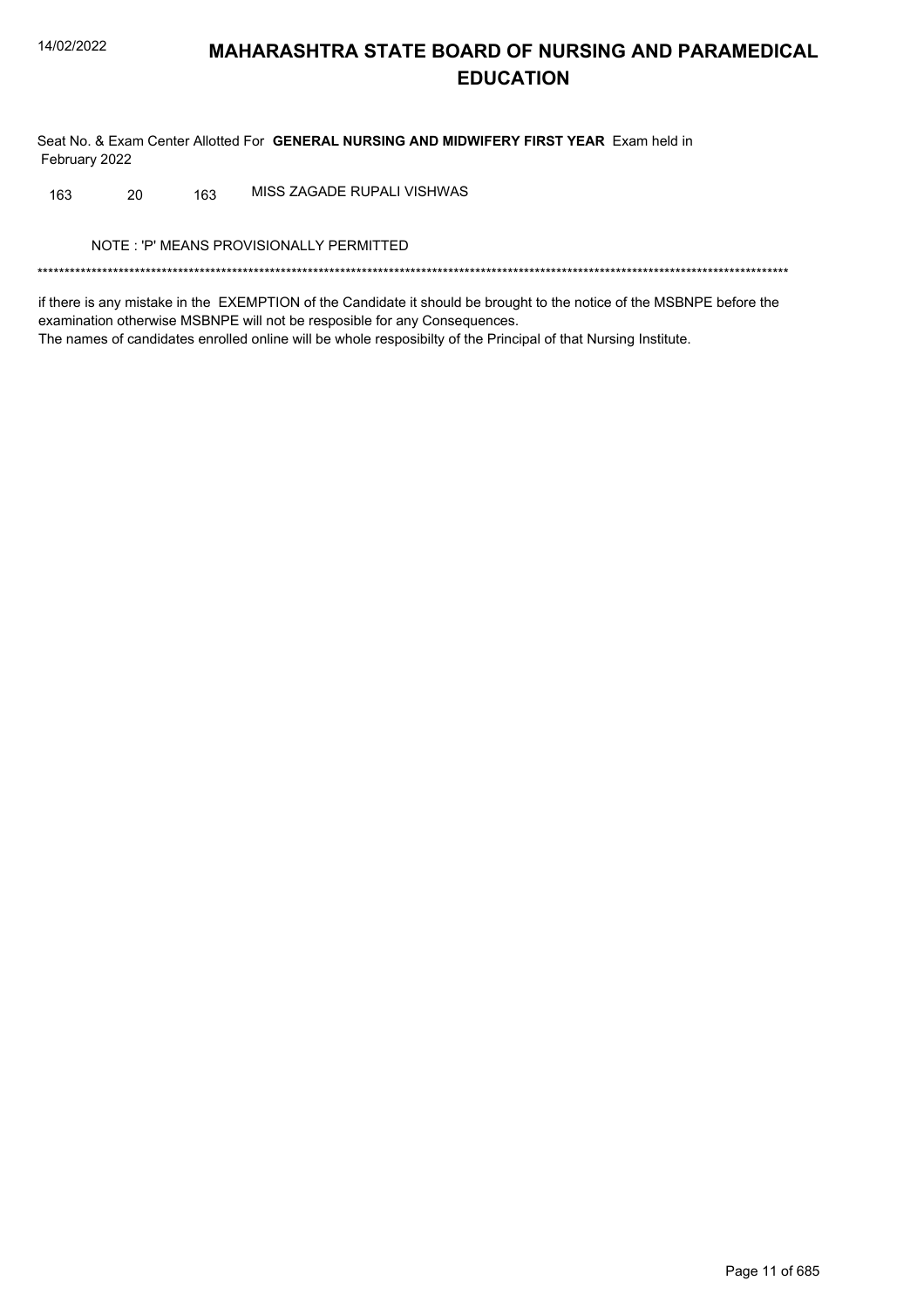Seat No. & Exam Center Allotted For **GENERAL NURSING AND MIDWIFERY FIRST YEAR** Exam held in February 2022

**Centre Name :** B.Y.L.NAIR CHA. HOSP, MUMBAI

**Institute Name: HOLY FAMILY INSTITUTE OF NURSING EDU., KURLA, MUMBAI** 

| <b>Centre</b><br>Sr.No. | Inst.<br>Sr. No. | Seat No. | <b>Name</b>                      | <b>Exempted Subjects</b> |
|-------------------------|------------------|----------|----------------------------------|--------------------------|
| 164                     | 1                | 164      | MISS ADIVAREKAR KSHITIJA VILAS   |                          |
| 165                     | $\overline{2}$   | 165      | MISS AGRAHARI DHANASHREE SANTOSH |                          |
| 166                     | $\mathbf{3}$     | 166      | MR ATHKUNI BLESSEN EMMANUEL      |                          |
| 167                     | 4                | 167      | MISS CHALKE RISHIKA SANTOSH      |                          |
| 168                     | 5                | 168      | MR CHAVAN KUNAL CHANDRAKANT      |                          |
| 169                     | 6                | 169      | MISS COLAS PRITI SAM             |                          |
| 170                     | $\overline{7}$   | 170      | MISS DALMET SNEHA JOHN           |                          |
| 171                     | 8                | 171      | MR FERNANDES RUFUS AGNELO        |                          |
| 172                     | 9                | 172      | MISS FULYA HARSHALI KIRAN        |                          |
| 173                     | 10               | 173      | MISS GANDA VALENTINA GEORGE      |                          |
| 174                     | 11               | 174      | MISS GURGYA CALISTA MOSES        |                          |
| 175                     | 12               | 175      | MISS INGOLE DIPTIKA TULSHIDAS    |                          |
| 176                     | 13               | 176      | MISS ITUR ROSHNI REYNOLD         |                          |
| 177                     | 14               | 177      | MISS KADAM SHRADDHA PRATAP       |                          |
| 178                     | 15               | 178      | MISS MAGARE SHWETA PRAKASH       |                          |
| 179                     | 16               | 179      | MISS MALI ASHWINI PUNDLIK        |                          |
| 180                     | 17               | 180      | MISS MALU VENCIYA WILLIAM        |                          |
| 181                     | 18               | 181      | MISS MHATRE SEJAL PRAMOD         |                          |
| 182                     | 19               | 182      | MR MOKAL VIRAJ VISHWAS           |                          |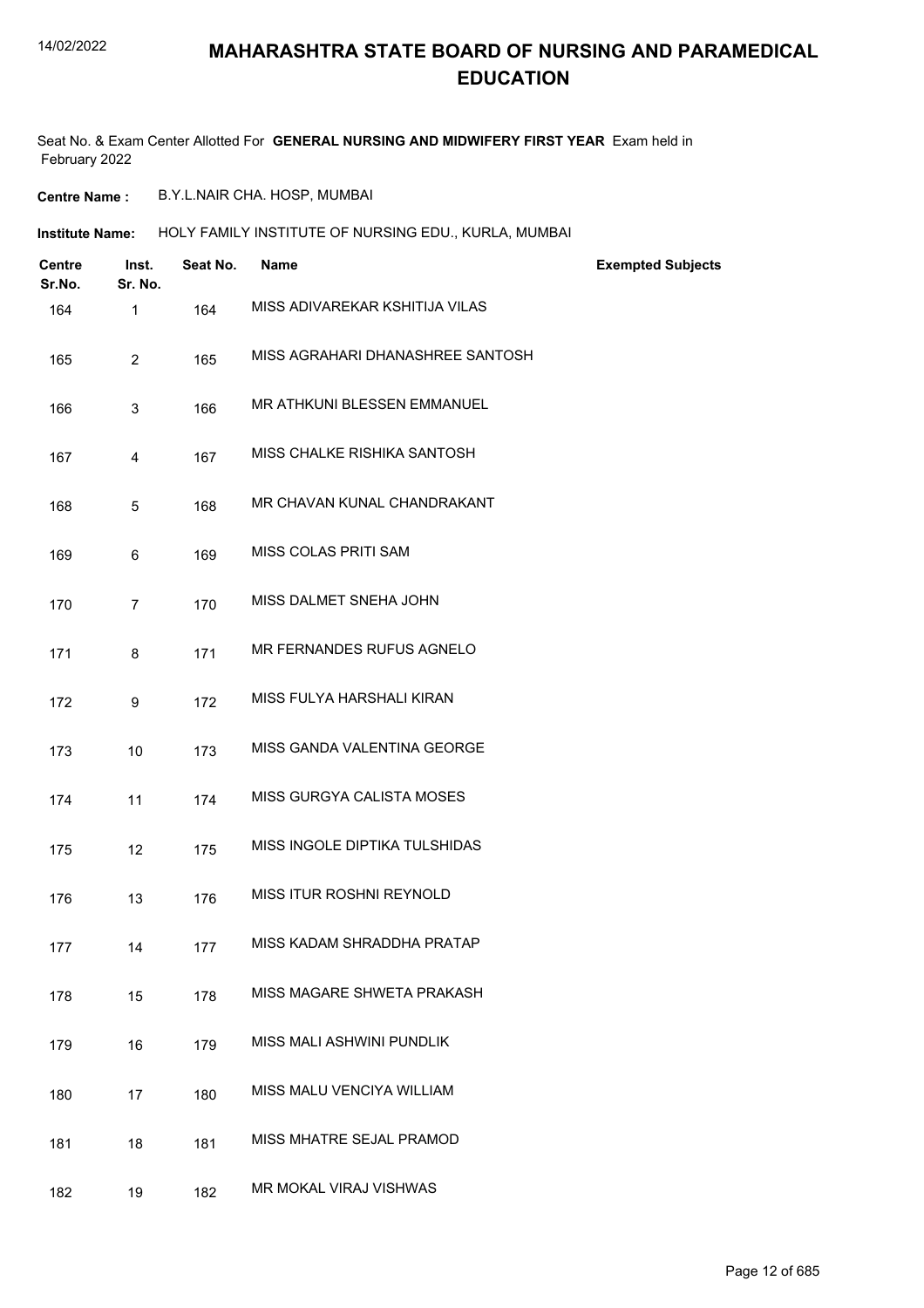|               | Seat No. & Exam Center Allotted For GENERAL NURSING AND MIDWIFERY FIRST YEAR Exam held in |  |
|---------------|-------------------------------------------------------------------------------------------|--|
| February 2022 |                                                                                           |  |

| 183 | 20                                      | 183 | MISS NADAR VAIJESWARI PETER   |  |  |  |
|-----|-----------------------------------------|-----|-------------------------------|--|--|--|
| 184 | 21                                      | 184 | MISS NIGREL SNEVIA VALERIAN   |  |  |  |
| 185 | 22                                      | 185 | MISS OLAKKENGAL RIYA SAJU     |  |  |  |
| 186 | 23                                      | 186 | MISS PATIL SWETAL SATISH      |  |  |  |
| 187 | 24                                      | 187 | MISS PAWAR SAKSHI RAJARAM     |  |  |  |
| 188 | 25                                      | 188 | MISS POLLAYIL ARCHANA PETER   |  |  |  |
| 189 | 26                                      | 189 | MISS SAMBREA NISHIYA WILFRED  |  |  |  |
| 190 | 27                                      | 190 | MR SANDEVOL AUGASTIAN PAULRAJ |  |  |  |
| 191 | 28                                      | 191 | MISS SHAIKH AISHA ANWAR       |  |  |  |
| 192 | 29                                      | 192 | MISS SHINDE ANUJA ANIL        |  |  |  |
|     | NOTE: 'P' MEANS PROVISIONALLY PERMITTED |     |                               |  |  |  |

\*\*\*\*\*\*\*\*\*\*\*\*\*\*\*\*\*\*\*\*\*\*\*\*\*\*\*\*\*\*\*\*\*\*\*\*\*\*\*\*\*\*\*\*\*\*\*\*\*\*\*\*\*\*\*\*\*\*\*\*\*\*\*\*\*\*\*\*\*\*\*\*\*\*\*\*\*\*\*\*\*\*\*\*\*\*\*\*\*\*\*\*\*\*\*\*\*\*\*\*\*\*\*\*\*\*\*\*\*\*\*\*\*\*\*\*\*\*\*\*\*\*\*\*\*\*\*\*\*\*\*\*\*\*\*\*\*\*\*

if there is any mistake in the EXEMPTION of the Candidate it should be brought to the notice of the MSBNPE before the examination otherwise MSBNPE will not be resposible for any Consequences.

The names of candidates enrolled online will be whole resposibilty of the Principal of that Nursing Institute.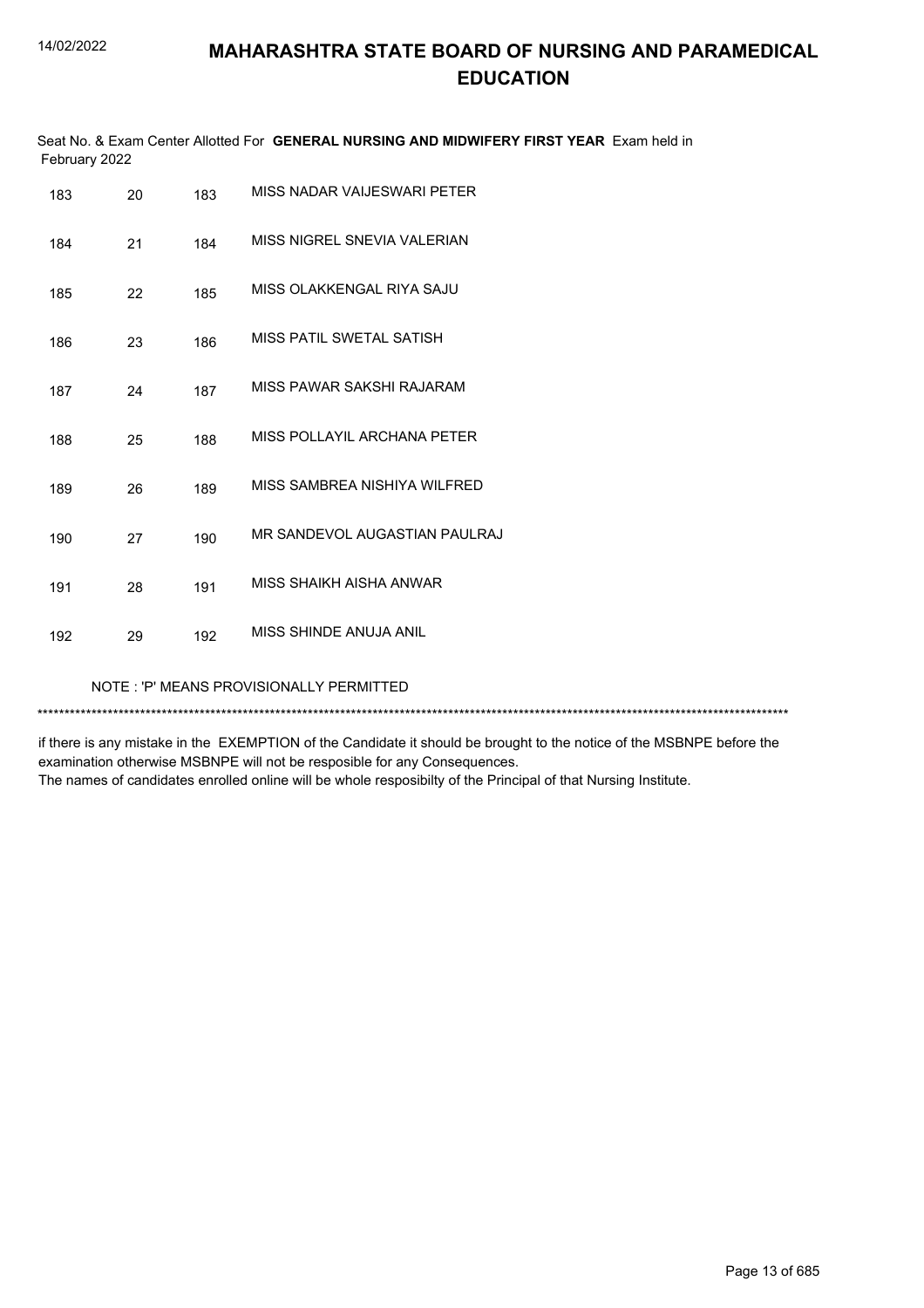### **MAHARASHTRA STATE BOARD OF NURSING AND PARAMEDICAL EDUCATION**

Seat No. & Exam Center Allotted For **GENERAL NURSING AND MIDWIFERY FIRST YEAR** Exam held in February 2022

**Centre Name :** K.E.M. HOSPITAL , MUMBAI

**Institute Name:** K.E.M. HOSPITAL , MUMBAI

| <b>Centre</b><br>Sr.No. | Inst.<br>Sr. No. | Seat No. | <b>Name</b>                                            | <b>Exempted Subjects</b> |
|-------------------------|------------------|----------|--------------------------------------------------------|--------------------------|
| 193                     | 1                | 193      | MISS ADE RASHMI SHANKAR                                |                          |
| 194                     | $\overline{2}$   | 194      | MISS ADMANE AISHWARYA SHIVAJI                          |                          |
| 195                     | 3                | 195      | MISS ALWE MAHIMA DNYANESHWAR                           |                          |
| 196                     | 4                | 196      | MISS BHOIR RUTUJA SHUBHASH                             |                          |
| 197                     | 5                | 197      | MISS BUNDE PRIYANKA GAJANAN                            |                          |
| 198                     | 6                | 198      | MISS CHANDKHEDAKAR SHYAMAL MANOHAR                     |                          |
| 199                     | $\overline{7}$   | 199      | MISS CHAURE SHANU MAHARU                               |                          |
| 200                     | 8                | 200      | MISS CHAVAN MONIKA NAMDEV                              |                          |
| 201                     | 9                | 201      | MISS CHAVAN SAYALI JANARDAN                            |                          |
| 202                     | 10               | 202      | MISS CHAVAN RUTIKA KASHINATH                           |                          |
| 203                     | 11               | 203      | MISS CHAVHAN DHANSHRI SUNIL                            |                          |
| 204                     | 12               | 204      | MISS CHAVHAN DIPALI VINOD                              |                          |
| 205                     | 13               | 205      | SMT MUNDE SUJATA SHIVAJI<br>(NEE CHOLE SUJATA PRALHAD) |                          |
| 206                     | 14               | 206      | MISS DAHIPHALE MANDAKINI MAHADEV                       |                          |
| 207                     | 15               | 207      | MISS DHAMALE SHITAL HARIBHAU                           |                          |
| 208                     | 16               | 208      | MISS DHANDE PRIYANKA SUBHASH                           |                          |
| 209                     | 17               | 209      | MISS GAIKWAD ANJALI VINOD                              |                          |
| 210                     | 18               | 210      | MISS GAVIT ASHWINI BHIMSING                            |                          |
| 211                     | 19               | 211      | MISS GAVIT TEJASWINI GIRISH                            |                          |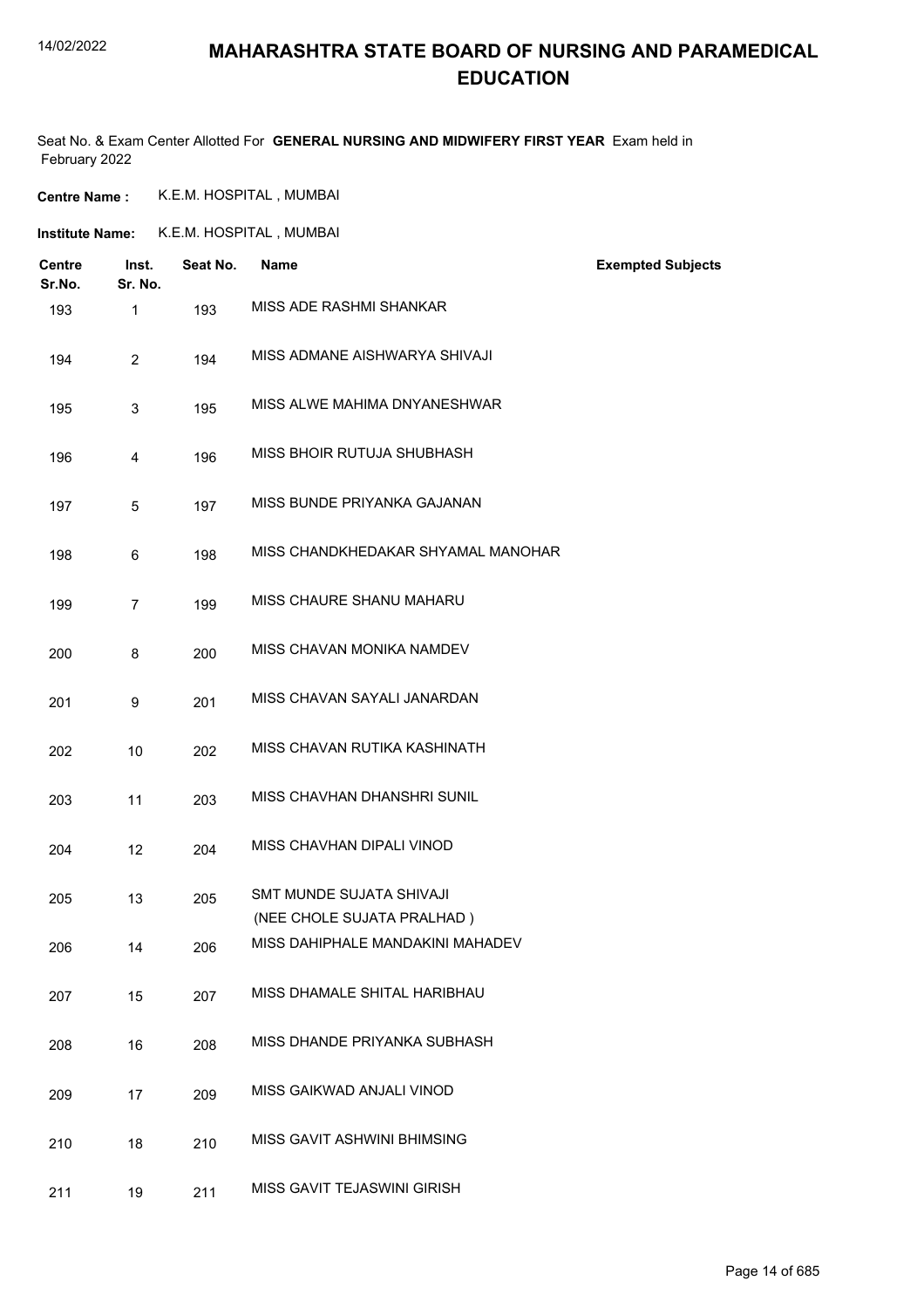Seat No. & Exam Center Allotted For **GENERAL NURSING AND MIDWIFERY FIRST YEAR** Exam held in February 2022

| 212 | 20 | 212 | MISS GAVIT UJJAWALA BHARAT         |
|-----|----|-----|------------------------------------|
| 213 | 21 | 213 | MISS GAVIT ARCHANA DASU            |
| 214 | 22 | 214 | MISS GAVIT JYOTI BHAMTYA           |
| 215 | 23 | 215 | MISS GAVIT SAPHIRA DATTU           |
| 216 | 24 | 216 | MISS GAVIT ARUNA ISHWAR            |
| 217 | 25 | 217 | MISS GAVIT PALLAVI SUNIL           |
| 218 | 26 | 218 | MISS GONDRE ANJALI UTTAM           |
| 219 | 27 | 219 | MISS GOSAVI MAYURI VIJAY           |
| 220 | 28 | 220 | MISS HAJARE POOJA SHIVAJI          |
| 221 | 29 | 221 | MISS HILE SWAPNALI KAILAS          |
| 222 | 30 | 222 | MISS HOLKAR KHUSHI RAGHUNATH       |
| 223 | 31 | 223 | MISS JADHAO RANI PREMSING          |
| 224 | 32 | 224 | MISS JADHAV AKANKSHA SHRIKISHAN    |
| 225 | 33 | 225 | MISS JADHAV SABURI ANKUSH          |
| 226 | 34 | 226 | MISS JOGI SNEHA SAUDAGAR           |
| 227 | 35 | 227 | MISS KALDHONE AMRUTA VILAS         |
| 228 | 36 | 228 | MISS KALGE UJJAWALA SHANTILAL      |
| 229 | 37 | 229 | MISS KASARE BHAGYASHRI SIDDHARTH   |
| 230 | 38 | 230 | MISS KATKHADE VAISHANAVI PRABHAKAR |
| 231 | 39 | 231 | MISS KEKAN PRATIKSHA BAJRANG       |
| 232 | 40 | 232 | MISS KELGANDRE MANJUSHA RAVSAHEB   |
| 233 | 41 | 233 | MISS KHADKE NIKITA RAMU            |
|     |    |     |                                    |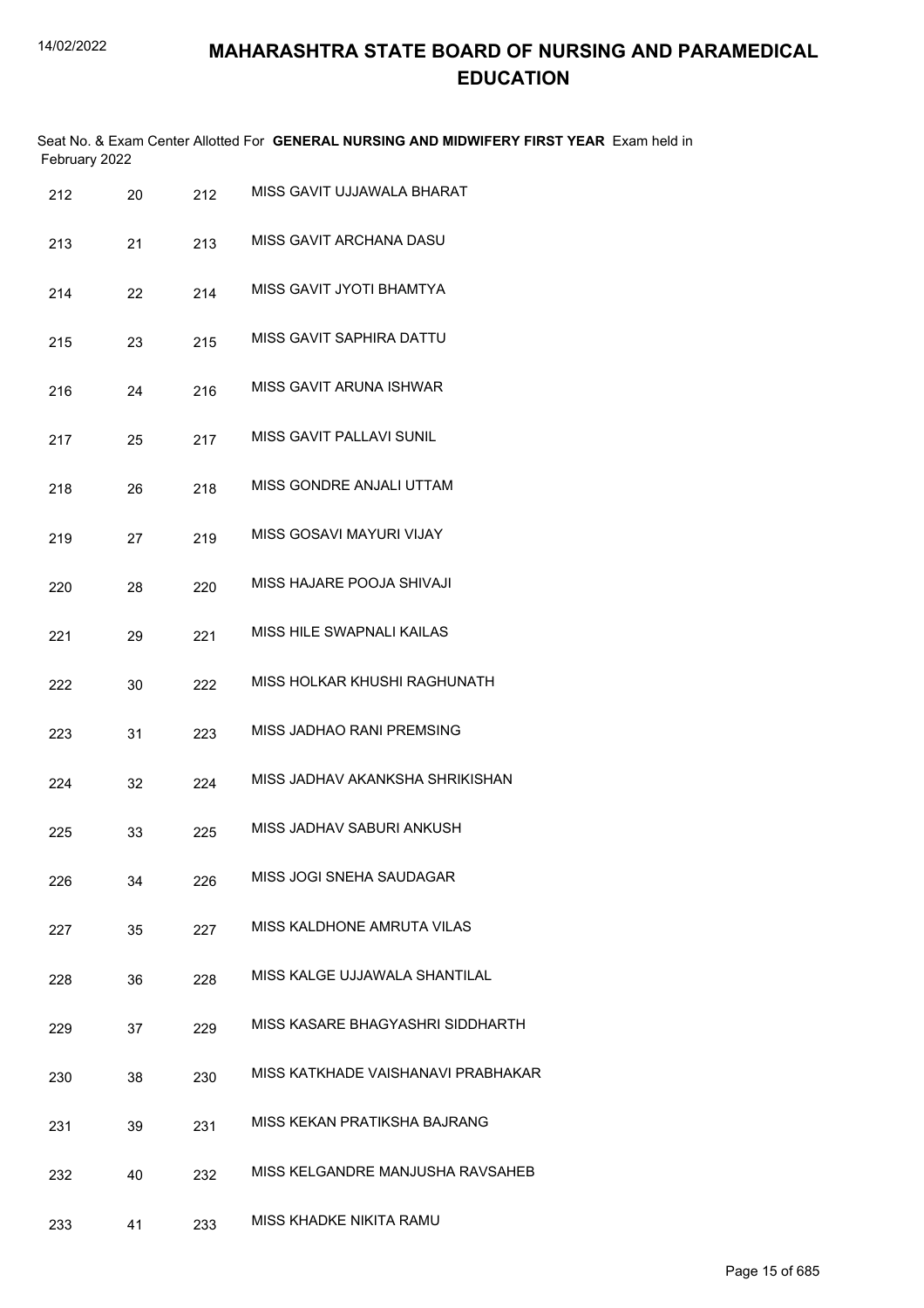| February 2022 |    |     | Seat No. & Exam Center Allotted For GENERAL NURSING AND MIDWIFERY FIRST YEAR Exam held in |
|---------------|----|-----|-------------------------------------------------------------------------------------------|
| 234           | 42 | 234 | MISS KHAMKAR PRATIKSHA RAMESH                                                             |
| 235           | 43 | 235 | MISS KHAWALE VAISHANAVI BABARAJE                                                          |
| 236           | 44 | 236 | MISS KHEDKAR MINAKSHI POPAT                                                               |
| 237           | 45 | 237 | MISS LATE VAISHANAVI SUDHAKAR                                                             |
| 238           | 46 | 238 | MISS LIPARE NIKITA RAJENDRA                                                               |
| 239           | 47 | 239 | MISS MAHIRRAO JAYASHRI ASHOK                                                              |
| 240           | 48 | 240 | MISS MASKE MENIKA RAMRAO                                                                  |
| 241           | 49 | 241 | MISS MAVLI SHULEMA SHAMUVEL                                                               |
| 242           | 50 | 242 | MISS MHASKE PALLAVI MAHADEV                                                               |
| 243           | 51 | 243 | MISS MHASKE MITALI GANESH                                                                 |
| 244           | 52 | 244 | MISS MOKASE SAROJ GANESH                                                                  |
| 245           | 53 | 245 | MISS MORE SHAILA DATTATRAY                                                                |
| 246           | 54 | 246 | MISS MULIK DIVYA PRAKASH                                                                  |
| 247           | 55 | 247 | MISS NAIK HARSHADA SURESH                                                                 |
| 248           | 56 | 248 | MISS NAIKWADE PALLAVI DADASAHEB                                                           |
| 249           | 57 | 249 | MISS NAKADE ASHWINI SANJAY                                                                |
| 250           | 58 | 250 | MISS NARKAR VAIBHAVI CHANDRAKANT                                                          |
| 251           | 59 | 251 | MISS NILKAR BHAVIKA RAJENDRA                                                              |
| 252           | 60 | 252 | MISS NIWATE GAUTAMI MANGESH                                                               |
| 253           | 61 | 253 | MISS PATIL SURABHI BHASKAR                                                                |
| 254           | 62 | 254 | MISS PATIL NUPUR PANDHARI                                                                 |
| 255           | 63 | 255 | MISS PAWAR CHANDRABHAGA KASHINATH                                                         |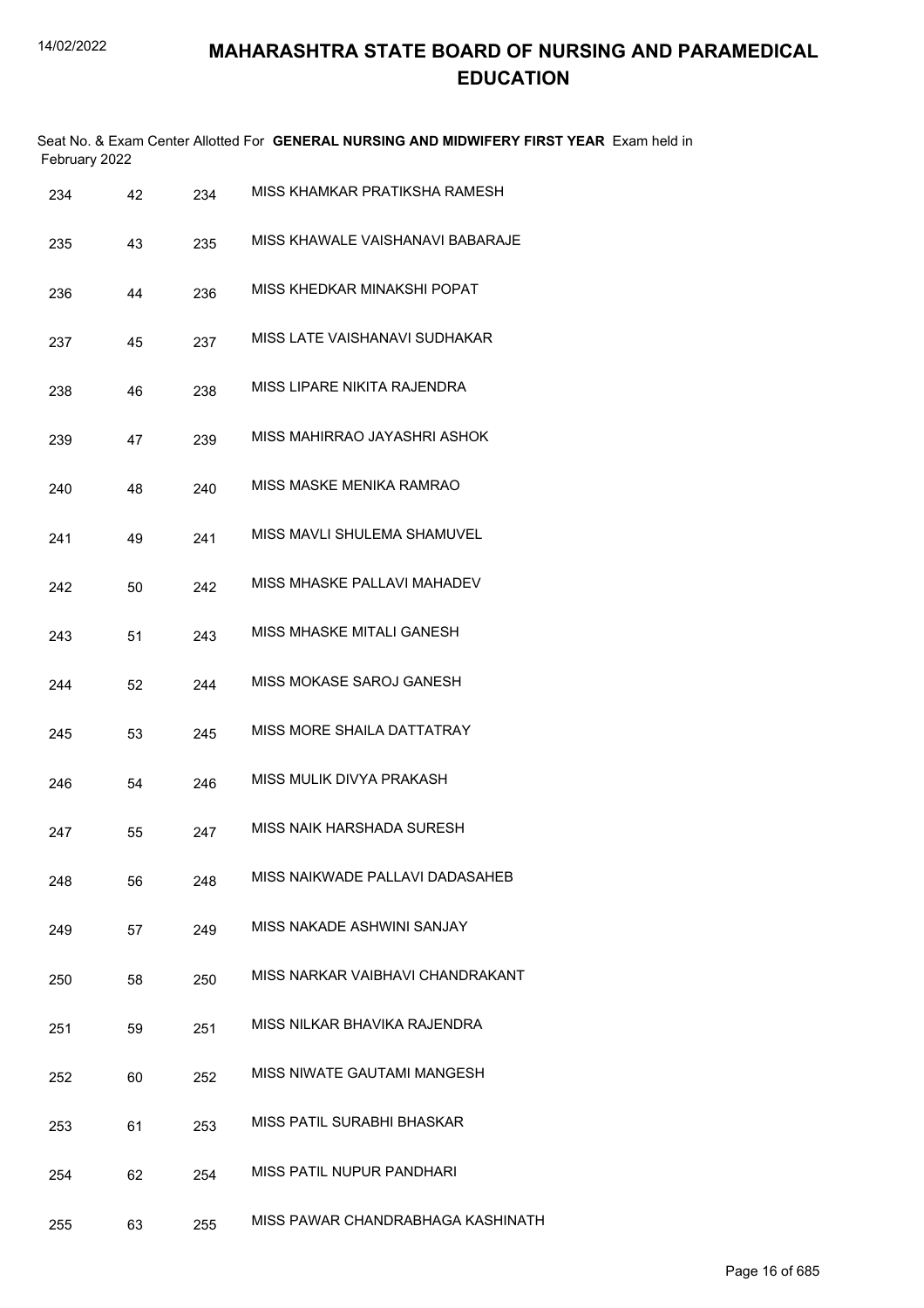|               |  | Seat No. & Exam Center Allotted For GENERAL NURSING AND MIDWIFERY FIRST YEAR Exam held in |  |
|---------------|--|-------------------------------------------------------------------------------------------|--|
| February 2022 |  |                                                                                           |  |

| 256 | 64 | 256 | MISS PAWAR PRITI KACHRU                              |
|-----|----|-----|------------------------------------------------------|
| 257 | 65 | 257 | MISS PAWAR SNEHAL PRAKASH                            |
| 258 | 66 | 258 | MISS PAWAR MONIKA RAJKUMAR                           |
| 259 | 67 | 259 | MISS PENDHARKAR NISHA SANTOSH                        |
| 260 | 68 | 260 | SMT KORDE PUJA VISHAL<br>(NEE RAUT PUJA NNANDKISHOR) |
| 261 | 69 | 261 | <b>MISS RAUT ASHWINI DILIP</b>                       |
| 262 | 70 | 262 | MISS RAWOOL PRAGATEE KESHAV                          |
| 263 | 71 | 263 | MISS ROKADE MAYURI MOHAN                             |
| 264 | 72 | 264 | MISS SABALE ARPITA VIKAS                             |
| 265 | 73 | 265 | MISS SABLE PRITI PRAKASH                             |
| 266 | 74 | 266 | MISS SABLE KALYANI ASHOK                             |
| 267 | 75 | 267 | MISS SAWANT SAMPADA SITARAM                          |
| 268 | 76 | 268 | MISS SHAIKH SANA JAMIL                               |
| 269 | 77 | 269 | MISS SHIRAST ASHWINI BHAUSAHEB                       |
| 270 | 78 | 270 | MISS SHIRSAT SAKSHI SANJAY                           |
| 271 | 79 | 271 | MISS SURVE TRUPTI KAMLAKAR                           |
| 272 | 80 | 272 | MISS TANDEL RACHANA RAJAN                            |
| 273 | 81 | 273 | MISS TAYADE SNEHA HARISH                             |
| 274 | 82 | 274 | MISS TELI SAKSHI SANDEEP                             |
| 275 | 83 | 275 | MISS TETGURE SHRUTIKA SAKHARAM                       |
| 276 | 84 | 276 | MISS VALVI CHANDANA KISAN                            |
| 277 | 85 | 277 | MISS VARAK SONALI CHANDRAKANT                        |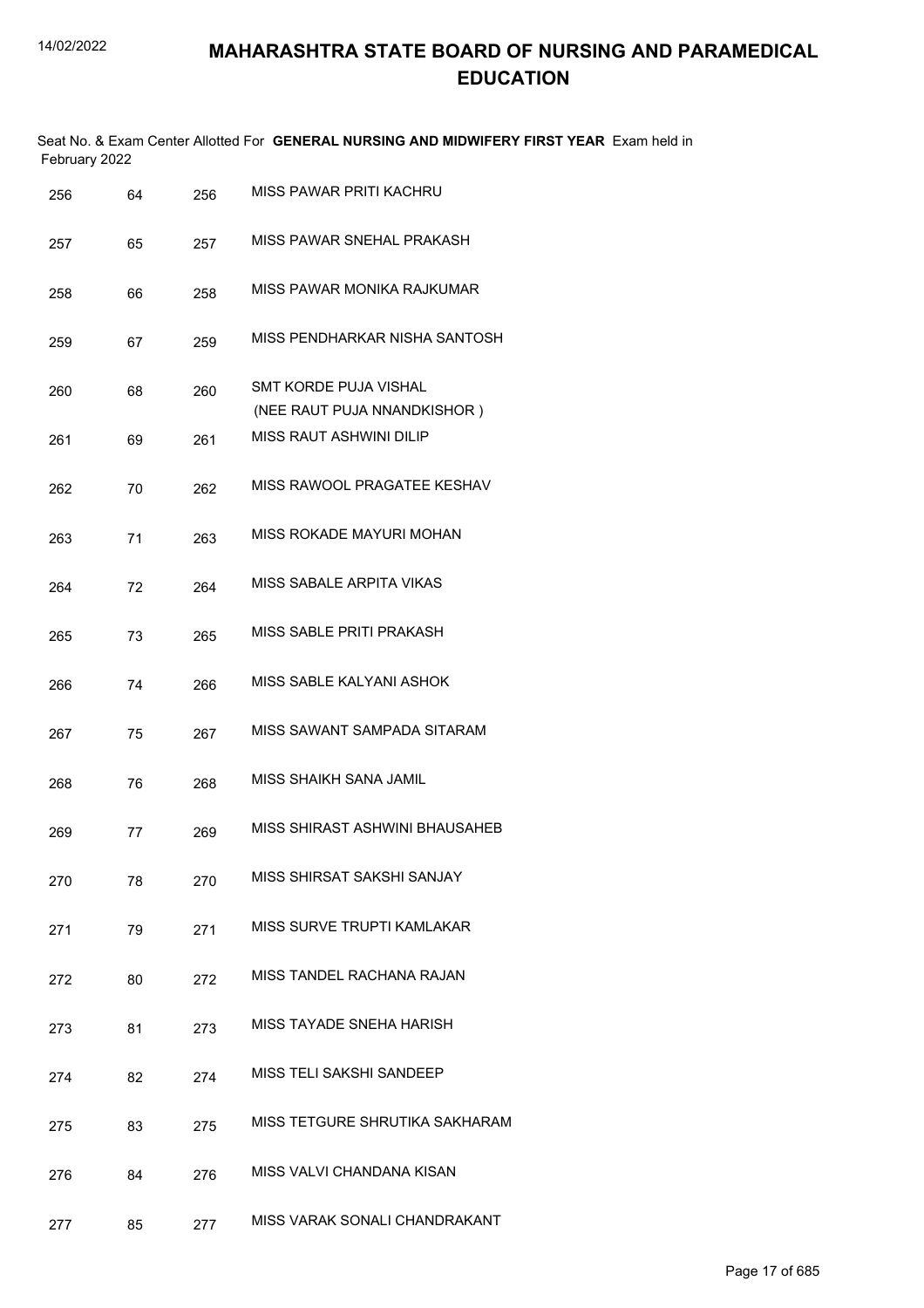|               | Seat No. & Exam Center Allotted For GENERAL NURSING AND MIDWIFERY FIRST YEAR Exam held in |  |
|---------------|-------------------------------------------------------------------------------------------|--|
| February 2022 |                                                                                           |  |

| 278 | 86 | 278 | MISS VASAVE NEHA RAJENDRA               |
|-----|----|-----|-----------------------------------------|
| 279 | 87 | 279 | MISS VASAVE PRIYANKA ARVIND             |
| 280 | 88 | 280 | MISS VASAVE HARSHANA ASHOK              |
| 281 | 89 | 281 | MISS WADHAVAL VAIJYANTI ANANT           |
| 282 | 90 | 282 | MISS WAGH JAYA RAJENDRA                 |
| 283 | 91 | 283 | MISS WAGH TEJASHREE BALU                |
| 284 | 92 | 284 | MISS WALKE ARCHANA SATISH               |
| 285 | 93 | 285 | MISS WANJARI RUCHI ANIL                 |
| 286 | 94 | 286 | MISS YADAV NEHA BRIJESH                 |
| 287 | 95 | 287 | MISS ZORE TRUPTI SHANTARAM              |
|     |    |     | NOTE: 'P' MEANS PROVISIONALLY PERMITTED |

\*\*\*\*\*\*\*\*\*\*\*\*\*\*\*\*\*\*\*\*\*\*\*\*\*\*\*\*\*\*\*\*\*\*\*\*\*\*\*\*\*\*\*\*\*\*\*\*\*\*\*\*\*\*\*\*\*\*\*\*\*\*\*\*\*\*\*\*\*\*\*\*\*\*\*\*\*\*\*\*\*\*\*\*\*\*\*\*\*\*\*\*\*\*\*\*\*\*\*\*\*\*\*\*\*\*\*\*\*\*\*\*\*\*\*\*\*\*\*\*\*\*\*\*\*\*\*\*\*\*\*\*\*\*\*\*\*\*\*

if there is any mistake in the EXEMPTION of the Candidate it should be brought to the notice of the MSBNPE before the examination otherwise MSBNPE will not be resposible for any Consequences.

The names of candidates enrolled online will be whole resposibilty of the Principal of that Nursing Institute.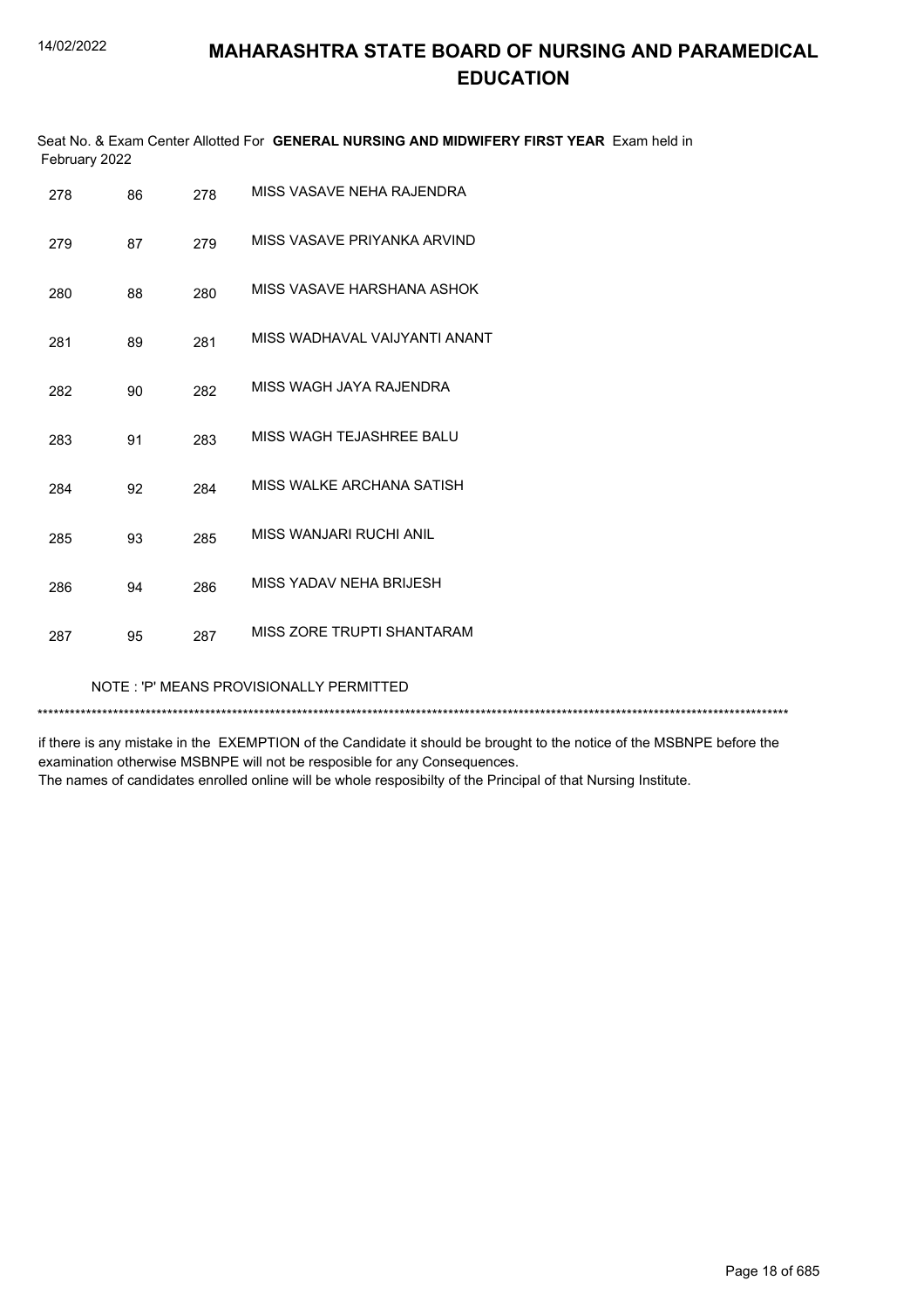### **MAHARASHTRA STATE BOARD OF NURSING AND PARAMEDICAL EDUCATION**

Seat No. & Exam Center Allotted For **GENERAL NURSING AND MIDWIFERY FIRST YEAR** Exam held in February 2022

**Centre Name :** K.E.M. HOSPITAL , MUMBAI

| <b>Institute Name:</b>  |                  |          | M.G.M.HOSPITAL, PAREL, MUMBAI     |                          |
|-------------------------|------------------|----------|-----------------------------------|--------------------------|
| <b>Centre</b><br>Sr.No. | Inst.<br>Sr. No. | Seat No. | <b>Name</b>                       | <b>Exempted Subjects</b> |
| 288                     | $\mathbf{1}$     | 288      | MISS BADABE GAYATRI NAMDEV        |                          |
| 289                     | $\overline{2}$   | 289      | MISS BALBATTI RUHI ALTAF          |                          |
| 290                     | 3                | 290      | MISS BHARTI SAKSHI DEEPAK         |                          |
| 291                     | 4                | 291      | MISS BHISE SAKSHI SUNIL           |                          |
| 292                     | 5                | 292      | MISS BHOBEKAR KSHITIJA RAJESH     |                          |
| 293                     | 6                | 293      | MISS BHOIR SHWETA BHARAT          |                          |
| 294                     | $\overline{7}$   | 294      | MISS BORKAR AKANKSHA VISHWANATH   |                          |
| 295                     | 8                | 295      | MISS CHAVAN SAMPADA BABU          |                          |
| 296                     | 9                | 296      | MISS GADADE ANUSHREE SAKHARAM     |                          |
| 297                     | 10               | 297      | MISS MHATRE SHITAL GOPICHAND      |                          |
| 298                     | 11               | 298      | MISS MUDRAS MAYURI SANTOSH        |                          |
| 299                     | 12               | 299      | MISS NANDI BANDANA MANORANJAN     |                          |
| 300                     | 13               | 300      | MISS NERURKAR SHRADDHA MILIND     |                          |
| 301                     | 14               | 301      | MISS NYAYKAR HARSHITA VASANT      |                          |
| 302                     | 15               | 302      | MISS PATIL HRUDAYA SAMEER         |                          |
| 303                     | 16               | 303      | MISS SHETTY SANJANA CHANDRASHEKAR |                          |
| 304                     | 17               | 304      | MISS VARADE VAISHNAVI SAMPAT      |                          |
| 305                     | 18               | 305      | MISS WADEKAR ANKITA SHIVARAM      |                          |
| 306                     | 19               | 306      | MISS YADAV NEELAM RAJKUMAR        |                          |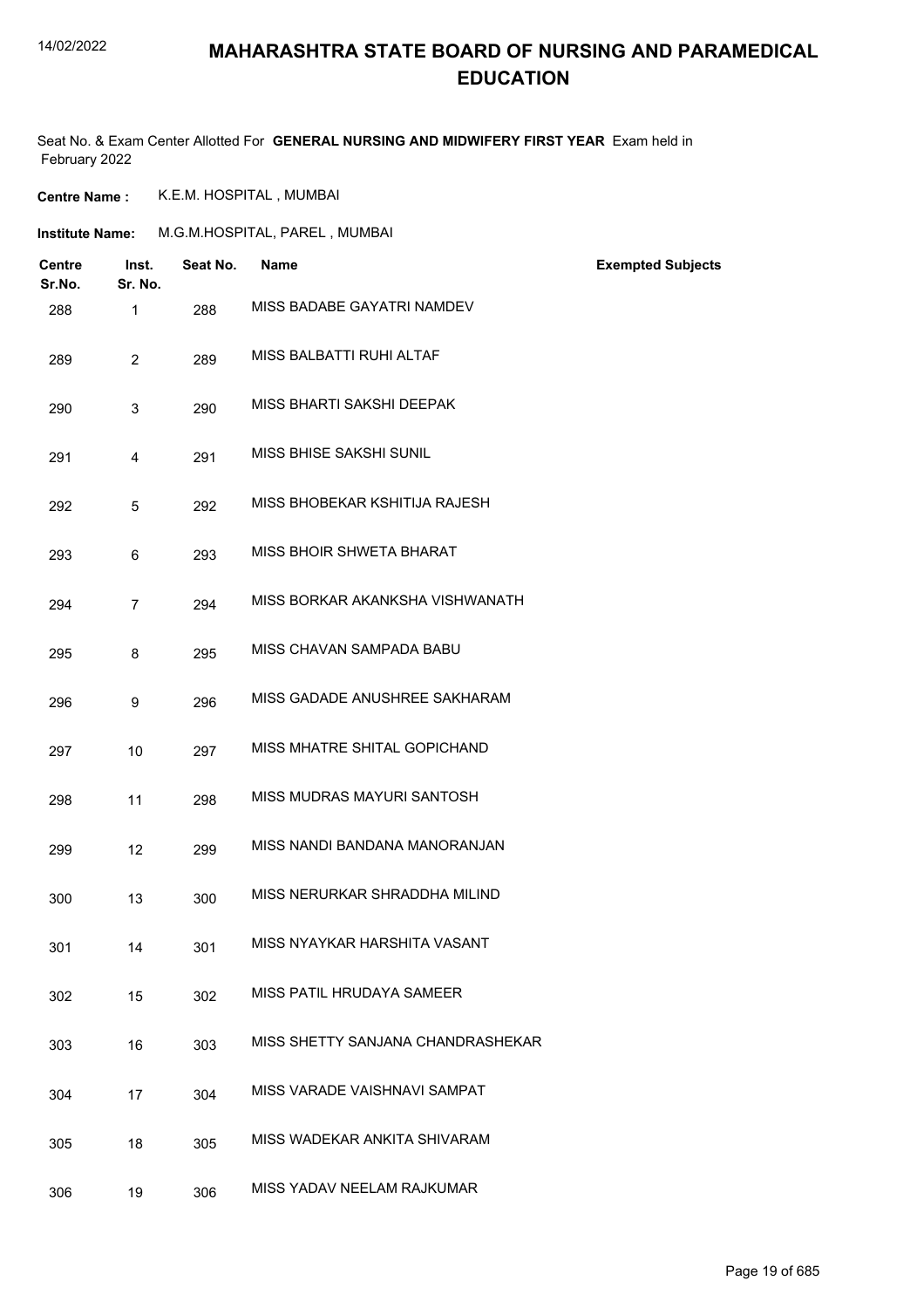Seat No. & Exam Center Allotted For GENERAL NURSING AND MIDWIFERY FIRST YEAR Exam held in February 2022

MISS ZORE ANISHA ANIL 20 307 307

NOTE: 'P' MEANS PROVISIONALLY PERMITTED

if there is any mistake in the EXEMPTION of the Candidate it should be brought to the notice of the MSBNPE before the examination otherwise MSBNPE will not be resposible for any Consequences. The names of candidates enrolled online will be whole resposibilty of the Principal of that Nursing Institute.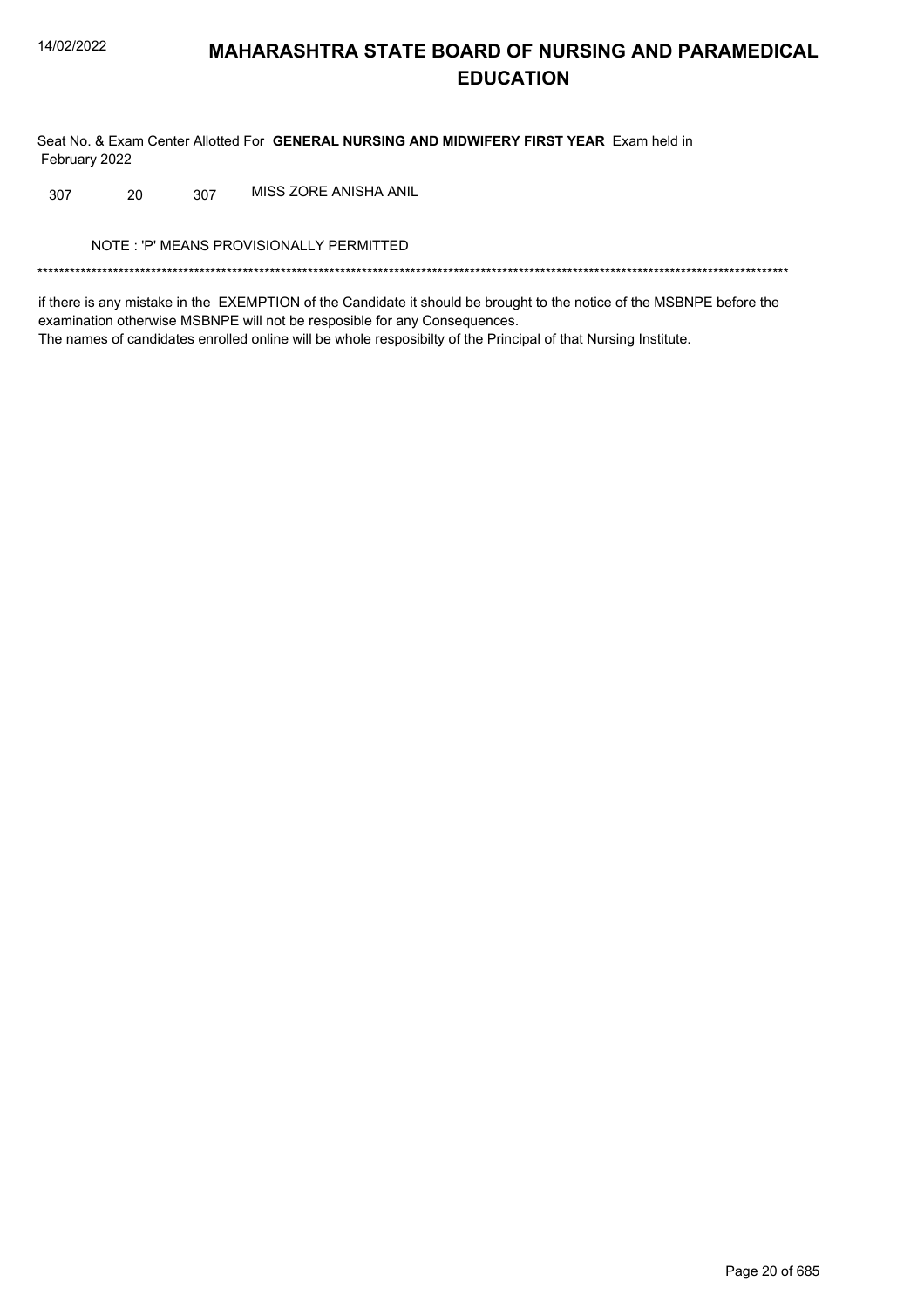### **MAHARASHTRA STATE BOARD OF NURSING AND PARAMEDICAL EDUCATION**

Seat No. & Exam Center Allotted For **GENERAL NURSING AND MIDWIFERY FIRST YEAR** Exam held in February 2022

| <b>Centre Name :</b> | L.T.M.G.Hospital, Sion, Mumbai |  |
|----------------------|--------------------------------|--|
|----------------------|--------------------------------|--|

| Institute Name: | L.T.M.G.HOSPITAL, SION, MUMBAI |  |
|-----------------|--------------------------------|--|
|                 |                                |  |

| <b>Centre</b><br>Sr.No. | Inst.<br>Sr. No. | Seat No. | <b>Name</b>                     | <b>Exempted Subjects</b> |
|-------------------------|------------------|----------|---------------------------------|--------------------------|
| 308                     | 1                | 308      | MISS AHIRE VIJAYA JIVAN         |                          |
| 309                     | $\overline{2}$   | 309      | MISS BANGAR NISHIGANDHA KISAN   |                          |
| 310                     | 3                | 310      | MISS BHANDARI KIRTI SANTOSH     |                          |
| 311                     | 4                | 311      | MISS BHOIR RUTUJA RAGHUNATH     |                          |
| 312                     | 5                | 312      | MISS BORUDE RAJESHWARI RAVINDRA |                          |
| 313                     | 6                | 313      | MISS BRAMHANE ASHWINI GANGARAM  |                          |
| 314                     | $\overline{7}$   | 314      | MISS CHAUDHARI ASHWINI HARI     |                          |
| 315                     | 8                | 315      | MISS CHORAGE SHIVANI ANANDA     |                          |
| 316                     | 9                | 316      | MISS DABHANE SANIKA SANTOSH     |                          |
| 317                     | 10               | 317      | MISS DAWANGE PRITI RAJU         |                          |
| 318                     | 11               | 318      | MISS DEORE NANDINI RAJENDRA     |                          |
| 319                     | 12               | 319      | MISS DHAGE KAVITA BALASAHEB     |                          |
| 320                     | 13               | 320      | MISS DHAKANE ASHWINI AJINATH    |                          |
| 321                     | 14               | 321      | MISS FULZALKE POOJA NAVANATH    |                          |
| 322                     | 15               | 322      | MISS GADADE POOJA VISHNU        |                          |
| 323                     | 16               | 323      | MISS GAIKWAD RUTUJA RATNADIP    |                          |
| 324                     | 17               | 324      | MISS GAIKWAD JYOTI VINAYAK      |                          |
| 325                     | 18               | 325      | MISS GAIKWAD MOHINI NAMDEV      |                          |
| 326                     | 19               | 326      | MISS GAIKWAD VAISHNAVI KISHAN   |                          |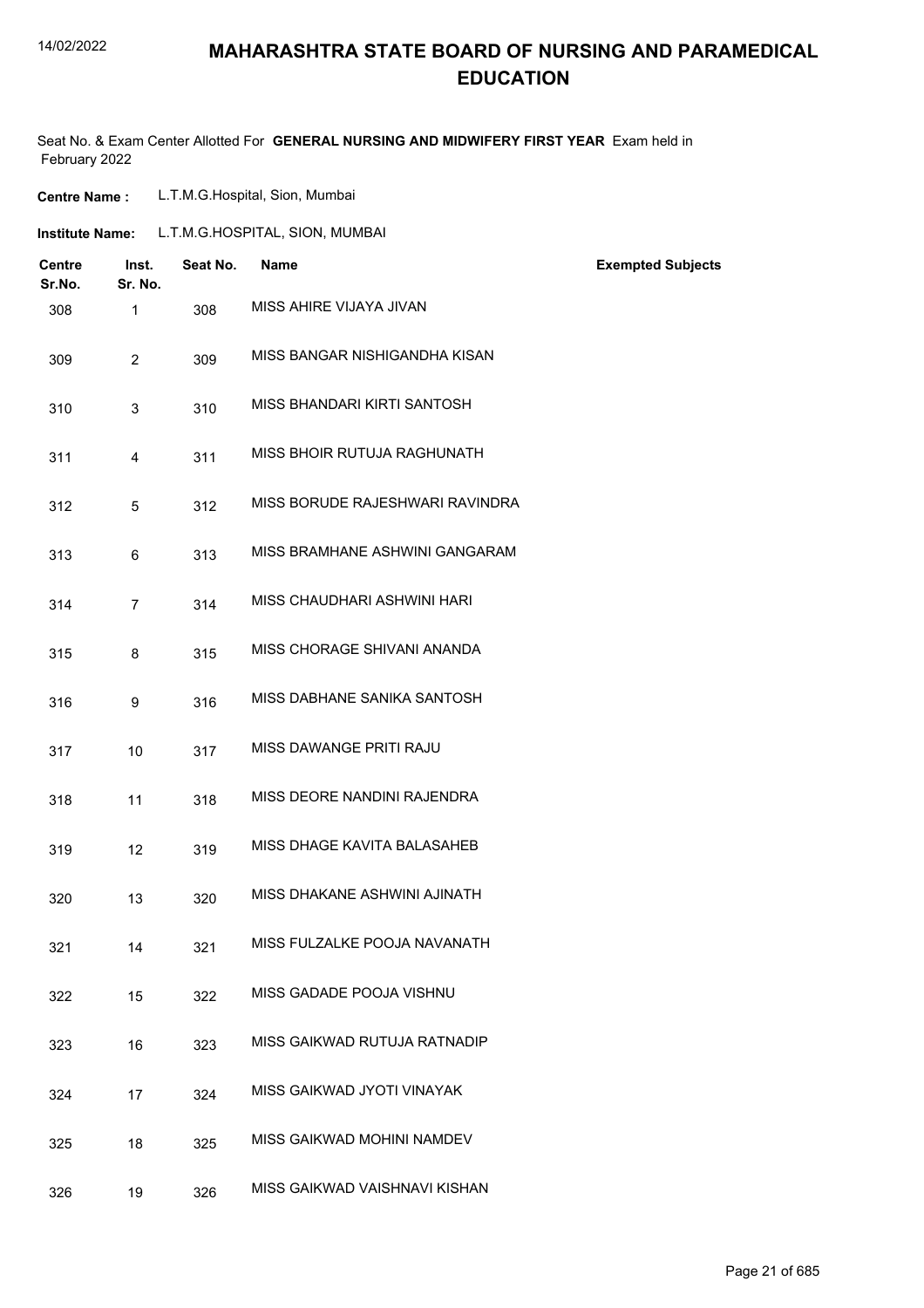| February 2022 |    |     | Seat No. & Exam Center Allotted For GENERAL NURSING AND MIDWIFERY FIRST YEAR Exam held in |
|---------------|----|-----|-------------------------------------------------------------------------------------------|
| 327           | 20 | 327 | MISS GANGURDE MEKHA POSLYA                                                                |
| 328           | 21 | 328 | MISS GAVHANE URMILA PRABHAKAR                                                             |
| 329           | 22 | 329 | MISS GAVIT KALPANA RAYSING                                                                |
| 330           | 23 | 330 | MISS GAVIT RINA JIVLYA                                                                    |
| 331           | 24 | 331 | MISS GAVIT ELIJA AANAND                                                                   |
| 332           | 25 | 332 | MISS GAVIT NIKITA ARJUN                                                                   |
| 333           | 26 | 333 | MISS GAVIT PRATIKSHA SHANKAR                                                              |
| 334           | 27 | 334 | MISS GAVIT NEHA ARJUN                                                                     |
| 335           | 28 | 335 | MISS GAVIT NIKITA VISHNU                                                                  |
| 336           | 29 | 336 | MISS GAVIT SHITAL NARESH                                                                  |
| 337           | 30 | 337 | MISS GAVIT SHWETA SUHAS                                                                   |
| 338           | 31 | 338 | MISS GAWANE DIPTI VIJAY                                                                   |
| 339           | 32 | 339 | MISS GHARAT SHREYA SANJAY                                                                 |
| 340           | 33 | 340 | MISS GHODERAO PRANJAL VIKAS                                                               |
| 341           | 34 | 341 | MISS JADHAV CHANCHAL DAYARAM                                                              |
| 342           | 35 | 342 | MISS JAMBHAVADEKAR NEHA YASHAVANT                                                         |
| 343           | 36 | 343 | MISS JANJAL ROSHANI JANRAO                                                                |
| 344           | 37 | 344 | MISS KADAM NEHA PRAKASH                                                                   |
| 345           | 38 | 345 | MISS KADAM AKSHATA KAKASAHEB                                                              |
| 346           | 39 | 346 | MISS KAMBLE RAKSHITA SURENDRA                                                             |
| 347           | 40 | 347 | MISS KAMBLE SNEHA HANMANT                                                                 |
| 348           | 41 | 348 | MISS KARAD SAMRUDDHI RAVINDRA                                                             |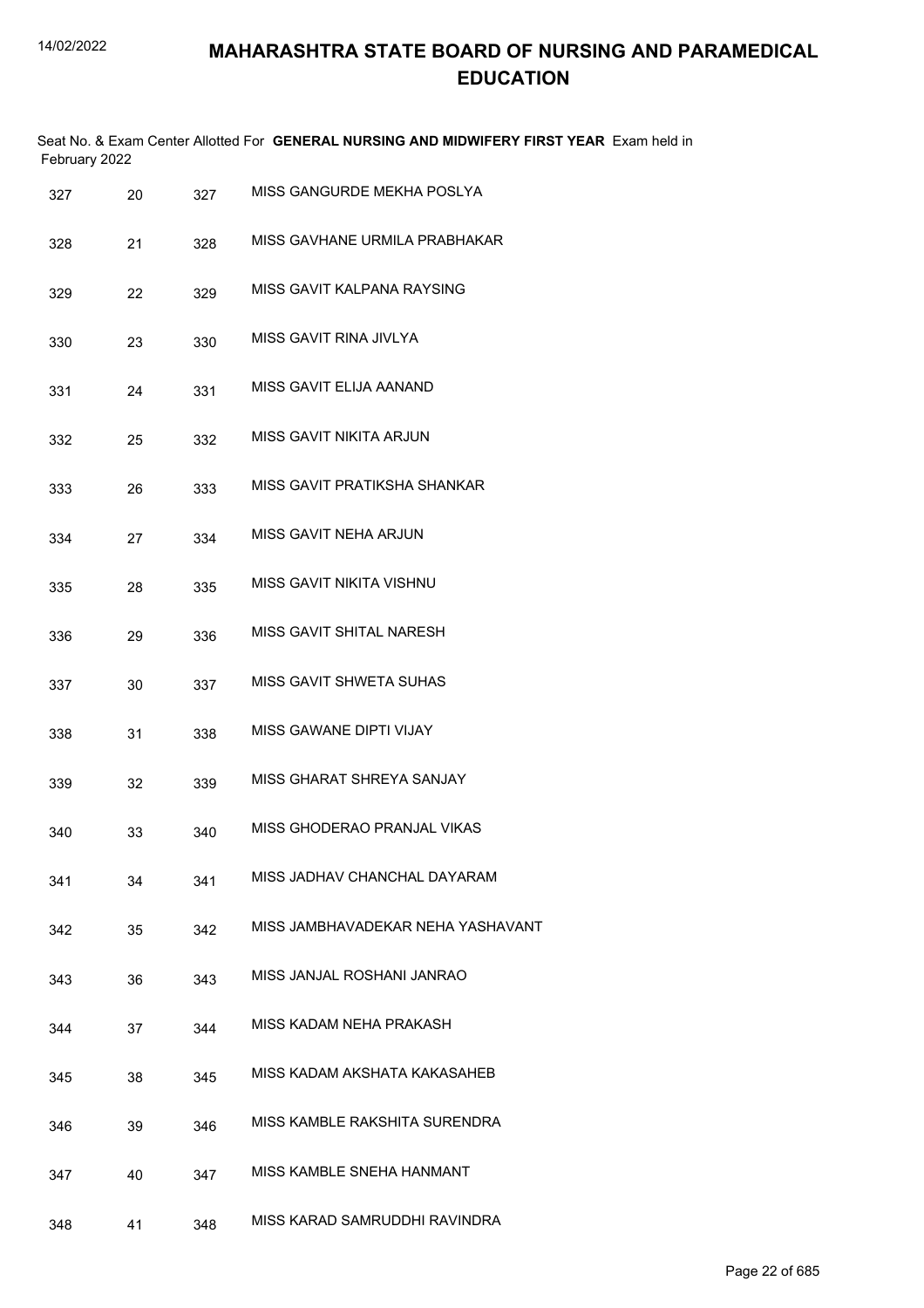|               | Seat No. & Exam Center Allotted For GENERAL NURSING AND MIDWIFERY FIRST YEAR Exam held in |
|---------------|-------------------------------------------------------------------------------------------|
| February 2022 |                                                                                           |

| 349 | 42 | 349 | MISS KHADKE POONAM KRUSHNA                            |
|-----|----|-----|-------------------------------------------------------|
| 350 | 43 | 350 | MISS KHAMKAR VAISHNAVI ANIL                           |
| 351 | 44 | 351 | MISS KHARMATE RUTUJA RAMDAS                           |
| 352 | 45 | 352 | MISS KHEDEKAR SHILPA RAVINDRA                         |
| 353 | 46 | 353 | MISS KHODADE SHIVANJALI UTTAM                         |
| 354 | 47 | 354 | MISS KHODADE TEJASVINI MADHUKAR                       |
| 355 | 48 | 355 | MISS KHOT PRADNYA PRATAP                              |
| 356 | 49 | 356 | MISS KUMBHAR PRANITA BALAJI                           |
| 357 | 50 | 357 | MISS KUTE VAISHNAVI SHAM                              |
| 358 | 51 | 358 | <b>MISS LAD MAYURI SANJAY</b>                         |
| 359 | 52 | 359 | SMT SANANSE POOJA SAGAR<br>(NEE LANDGE POOJA KRISHNA) |
| 360 | 53 | 360 | MISS LANDGE MADHAVI GUNAJI                            |
| 361 | 54 | 361 | MISS LONDHE JYOTI SUBHASH                             |
| 362 | 55 | 362 | MISS MAHALE NIKITA KALU                               |
| 363 | 56 | 363 | MISS MALI HARSHADA SHRAVAN                            |
| 364 | 57 | 364 | MISS MANE ANJALI GAJANAN                              |
| 365 | 58 | 365 | MISS MASKE AKANKSHA ARUN                              |
| 366 | 59 | 366 | MISS MAVALI PRATIBHA DIPAK                            |
| 367 | 60 | 367 | <b>MISS MAVLI SUSMITA SUNIL</b>                       |
| 368 | 61 | 368 | MISS MHATRE DIPALI DATTARAM                           |
| 369 | 62 | 369 | MISS MOJAD SHREYA JAGANNATH                           |
| 370 | 63 | 370 | MISS MOKASE PRITI VINOD                               |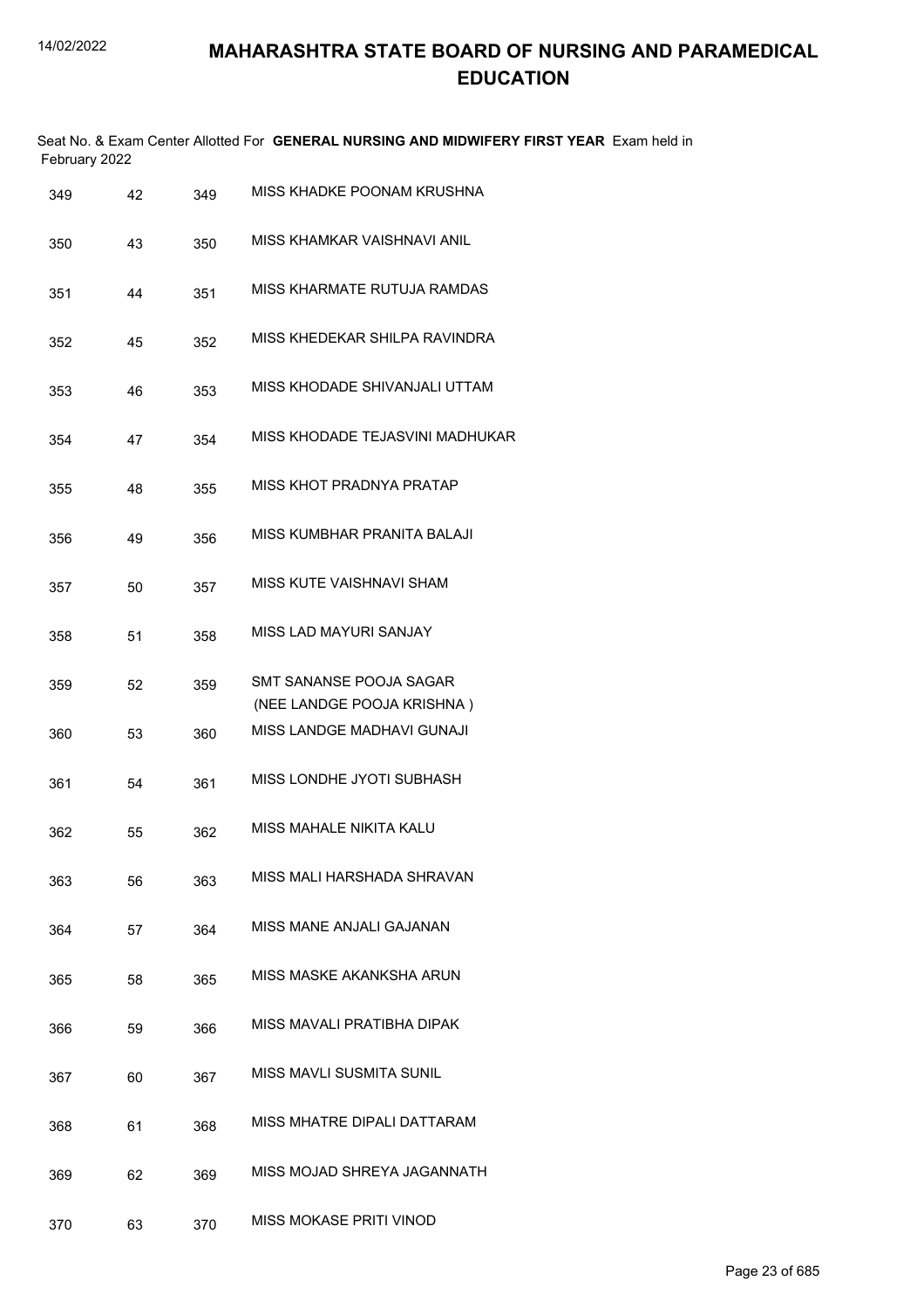| February 2022 |    |     | Seat No. & Exam Center Allotted For GENERAL NURSING AND MIDWIFERY FIRST YEAR Exam held in |
|---------------|----|-----|-------------------------------------------------------------------------------------------|
| 371           | 64 | 371 | MISS NARKAR KAJAL JITENDRA                                                                |
| 372           | 65 | 372 | SMT KHADKE KOMAL SURAJ<br>(NEE NAVALE KOMAL SANJAY)                                       |
| 373           | 66 | 373 | MISS NAWLE KAVERI RAJENDRA                                                                |
| 374           | 67 | 374 | MISS PACHARNE MONIKA BALASAHEB                                                            |
| 375           | 68 | 375 | MISS PADVI ALKA DILIP                                                                     |
| 376           | 69 | 376 | MISS PADVI SALONI MANJI                                                                   |
| 377           | 70 | 377 | MISS PARDESHI SAKSHI DIPAK                                                                |
| 378           | 71 | 378 | MISS PATIL SEJAL SANDESH                                                                  |
| 379           | 72 | 379 | MISS PAWAR MANISHA BALIRAM                                                                |
| 380           | 73 | 380 | MISS PAWAR SAREEKA SOPAN                                                                  |
| 381           | 74 | 381 | MISS PENDURKAR VANDANA LADSHET                                                            |
| 382           | 75 | 382 | MISS RATHOD SANIKA BABRUWAN                                                               |
| 383           | 76 | 383 | MISS RATHOD RUPALI ISHWAR                                                                 |
| 384           | 77 | 384 | MISS RATHOD JAYSHREE RAJU                                                                 |
| 385           | 78 | 385 | MISS SADEKAR DIVYA BHARAT                                                                 |
| 386           | 79 | 386 | MISS SALGAONKAR SHARVARI SANTOSH                                                          |
| 387           | 80 | 387 | SMT GAWAI VARSHA SIDDHARTH<br>(NEE SALVE VARSHA VASANTA)                                  |
| 388           | 81 | 388 | MISS SANAP POOJA RAJENDRA                                                                 |
| 389           | 82 | 389 | MISS SANGALE RUTUJA BHAGWAN                                                               |
| 390           | 83 | 390 | MISS SANKPAL DIPALI ASHOK                                                                 |
| 391           | 84 | 391 | MISS SARDAR TANAYA SANJAY                                                                 |
| 392           | 85 | 392 | MISS SHINDE NEHA KUNDLIK                                                                  |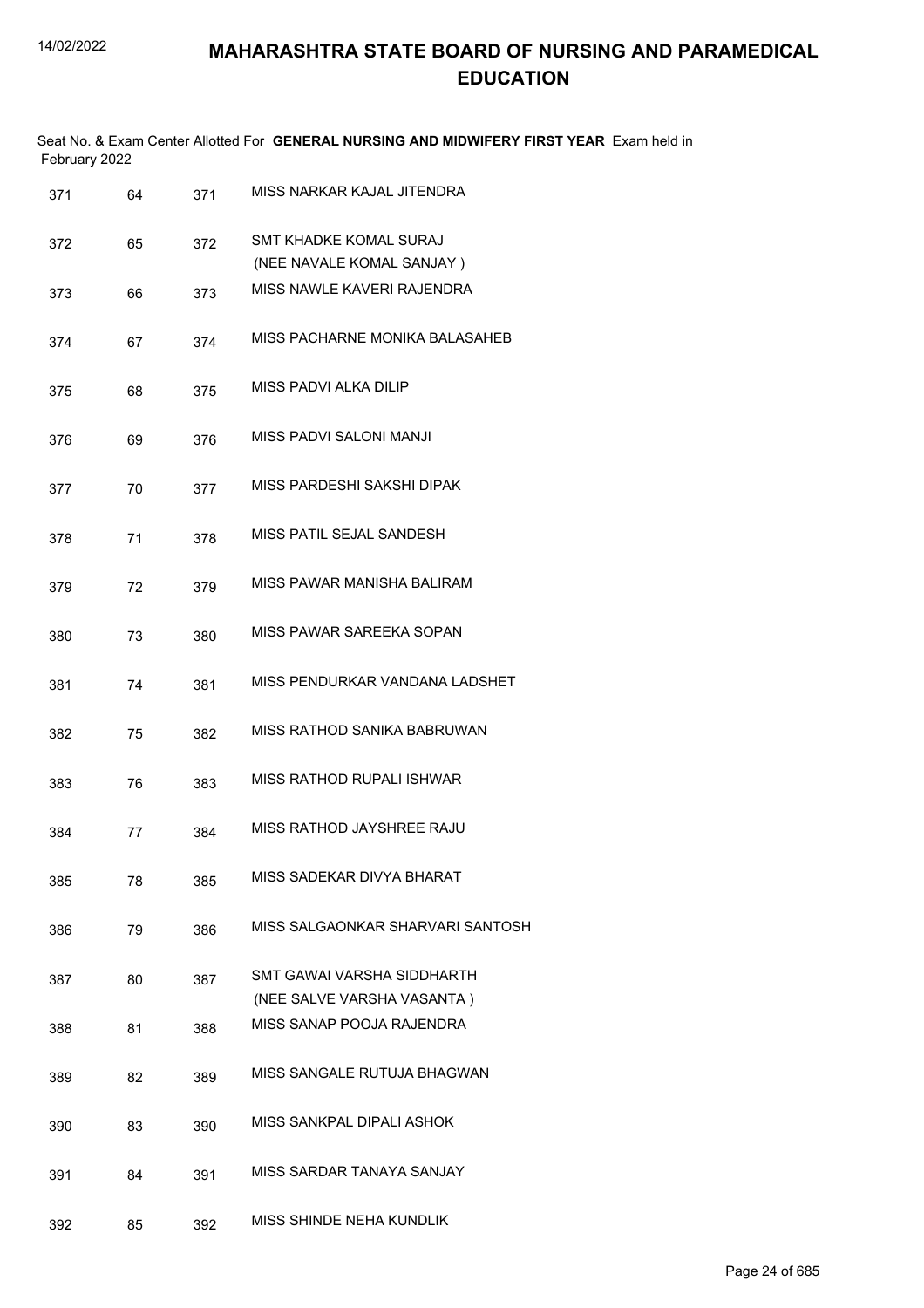| February 2022 |    |     | Seat No. & Exam Center Allotted For GENERAL NURSING AND MIDWIFERY FIRST YEAR Exam held in |
|---------------|----|-----|-------------------------------------------------------------------------------------------|
| 393           | 86 | 393 | MISS SHINDE SAYLI SHANTARAM                                                               |
| 394           | 87 | 394 | MISS SHRIWARDHANKAR KRUTIKA BHARAT                                                        |
| 395           | 88 | 395 | MISS SOLANKE NAMRATA HARIBHAU                                                             |
| 396           | 89 | 396 | MISS SURYAWANSHI MAMTA RAMDAS                                                             |
| 397           | 90 | 397 | MISS THAKRE CHITRA RAMDAS                                                                 |
| 398           | 91 | 398 | MISS UGHADE SULBHA DINKAR                                                                 |
| 399           | 92 | 399 | MISS VALVI HANNA SUMANT                                                                   |
| 400           | 93 | 400 | MISS VASAVE SMITA BHAVSING                                                                |
| 401           | 94 | 401 | MISS VASAVE GAYATRI DEVJI                                                                 |
| 402           | 95 | 402 | MISS VASAVE SANJANA MUKESH                                                                |
| 403           | 96 | 403 | MISS VASAVE RADHIKA JATANSING                                                             |
| 404           | 97 | 404 | MISS VEKHANDE VARSHA GOPAL                                                                |
| 405           | 98 | 405 | MISS WARANG PURNIMA PANDURANG                                                             |
|               |    |     | NOTE: 'P' MEANS PROVISIONALLY PERMITTED                                                   |
|               |    |     |                                                                                           |

if there is any mistake in the EXEMPTION of the Candidate it should be brought to the notice of the MSBNPE before the examination otherwise MSBNPE will not be resposible for any Consequences. The names of candidates enrolled online will be whole resposibilty of the Principal of that Nursing Institute.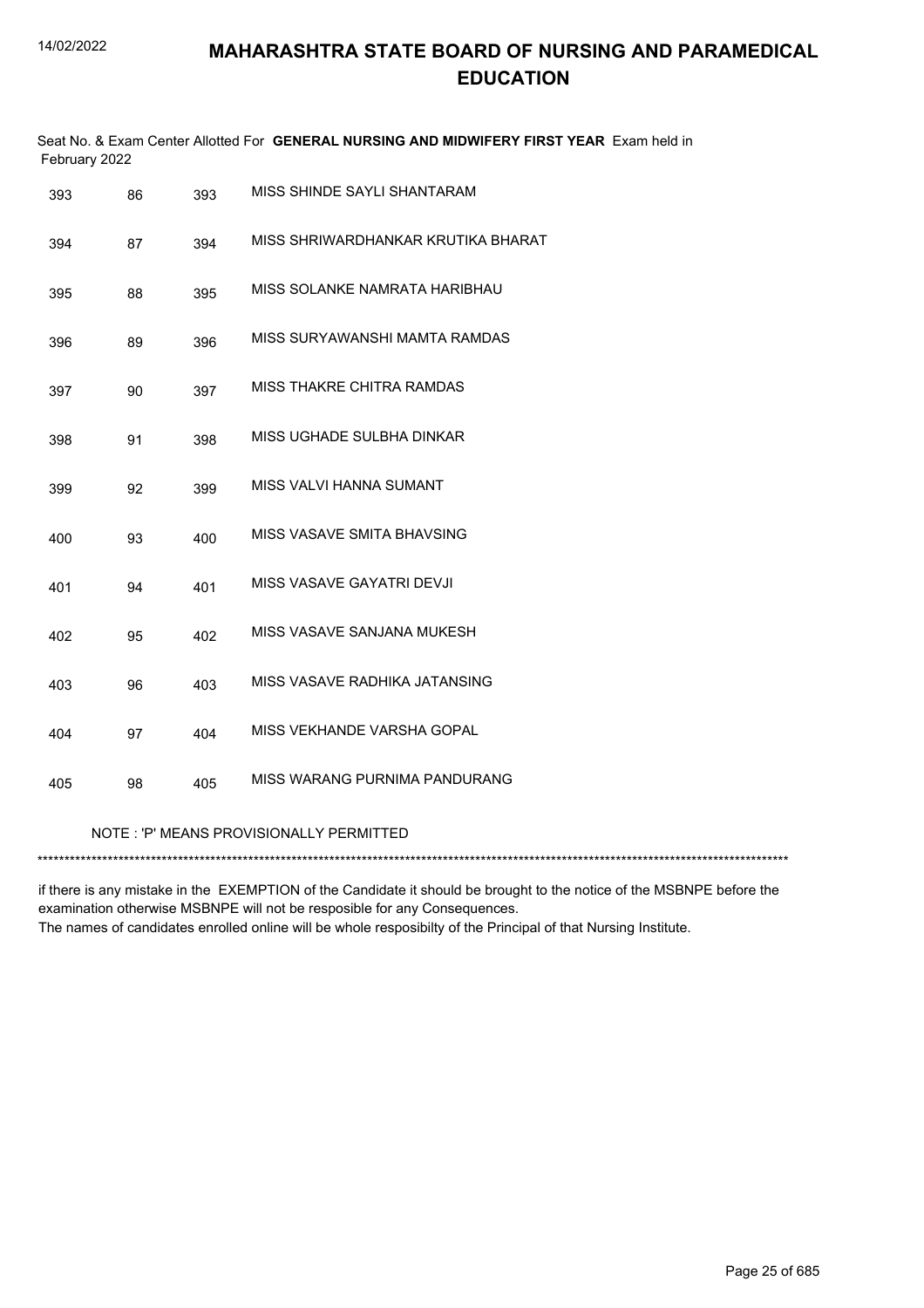### **MAHARASHTRA STATE BOARD OF NURSING AND PARAMEDICAL EDUCATION**

Seat No. & Exam Center Allotted For **GENERAL NURSING AND MIDWIFERY FIRST YEAR** Exam held in February 2022

**Centre Name :** L.T.M.G.Hospital, Sion, Mumbai

| K.J.SOMAIYA HOSPITAL RES. CENTRE, SON, SION, MUMBAI<br>Institute Name: |
|------------------------------------------------------------------------|
|------------------------------------------------------------------------|

| <b>Centre</b><br>Sr.No. | Inst.<br>Sr. No. | Seat No. | <b>Name</b>                         | <b>Exempted Subjects</b> |
|-------------------------|------------------|----------|-------------------------------------|--------------------------|
| 406                     | 1                | 406      | MISS AHIRE SEEMA SUBHASH            |                          |
| 407                     | $\overline{2}$   | 407      | MISS AYARE SHRADDHA SANTOSH         |                          |
| 408                     | 3                | 408      | MISS BANSODE SIDDHI SAMPAT          |                          |
| 409                     | 4                | 409      | MISS BHAGIT DHANASHREE SHANKAR      |                          |
| 410                     | 5                | 410      | MISS BHALERAO SONALI MITU           |                          |
| 411                     | 6                | 411      | MISS CHALKE TANVI ASHOK             |                          |
| 412                     | $\overline{7}$   | 412      | MISS CHETTY RIYA NITYANAND          |                          |
| 413                     | 8                | 413      | MISS CRASTO CAROL LILY SYLVESTER    |                          |
| 414                     | 9                | 414      | MISS DESAI SEEMA PUNDALIK           |                          |
| 415                     | 10               | 415      | MISS DHANOLIYA KARISHMA SHIVNARAYAN |                          |
| 416                     | 11               | 416      | MISS DHOTRE NISHA AMBADAS           |                          |
| 417                     | 12               | 417      | <b>MISS HARKERI SHILPA YESU</b>     |                          |
| 418                     | 13               | 418      | MISS JAGTAP TEJSHREE MANIK          |                          |
| 419                     | 14               | 419      | MR KADIYAL PRATHAM SRINIVAS         |                          |
| 420                     | 15               | 420      | MISS KAMBLE PRANALI SUBHASH         |                          |
| 421                     | 16               | 421      | MR KANGANE VIKRAM BHAUSAHEB         |                          |
| 422                     | 17               | 422      | MR KARNOOL AKSHAY RAJU              |                          |
| 423                     | 18               | 423      | MISS KHAN HUMERA RIZWAN             |                          |
| 424                     | 19               | 424      | MISS KHAVANEKAR KAVITA SANTOSH      |                          |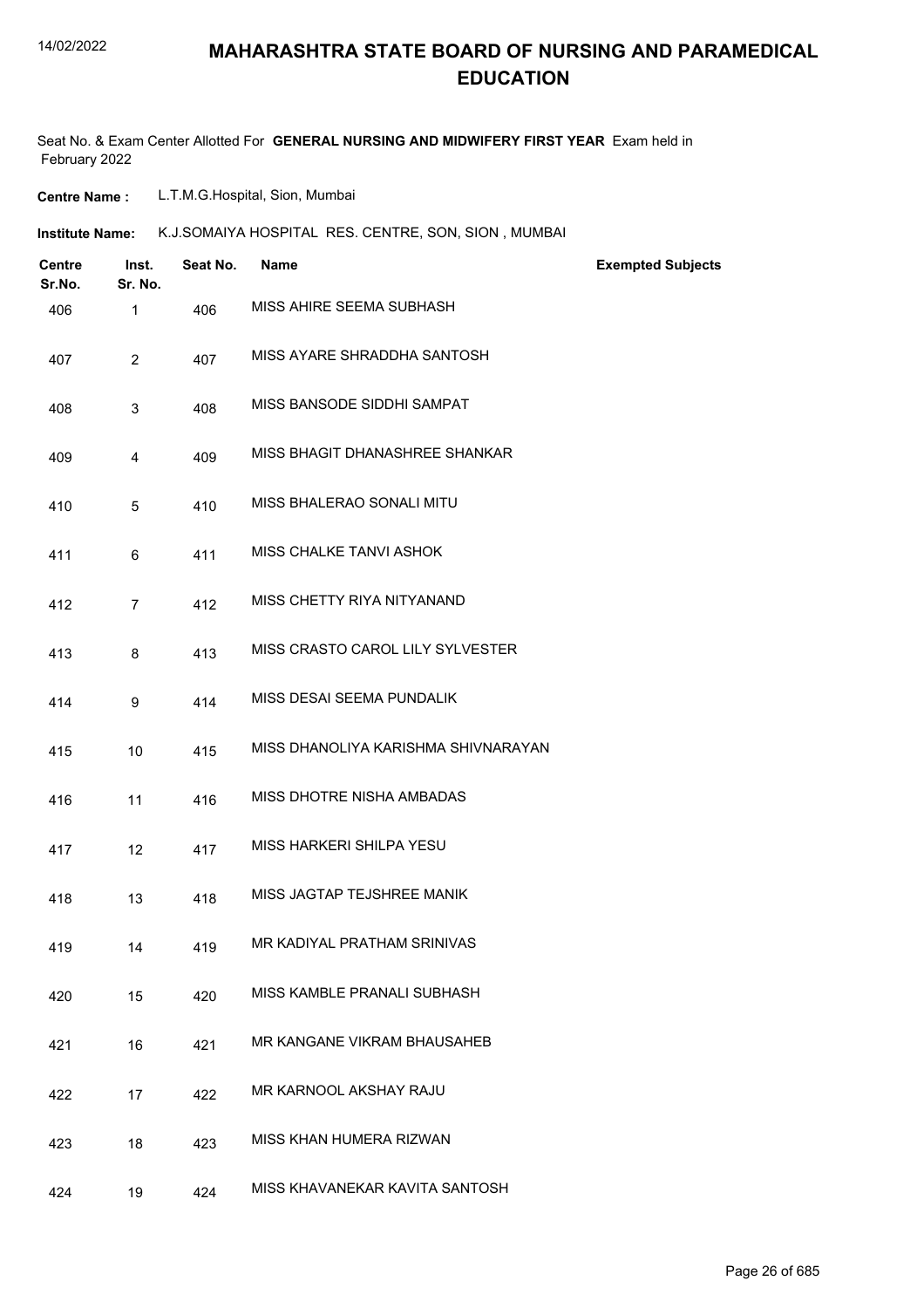|     | February 2022 |     | Seat No. & Exam Center Allotted For GENERAL NURSING AND MIDWIFERY FIRST YEAR Exam held in |
|-----|---------------|-----|-------------------------------------------------------------------------------------------|
| 425 | 20            | 425 | MISS MAURYA AKANSHA JAYPRAKASH                                                            |
| 426 | 21            | 426 | MISS PATKAR YOJANA DILIP                                                                  |
| 427 | 22            | 427 | MISS PAWAR PRIYA SOMNATH                                                                  |
| 428 | 23            | 428 | MISS PUKALE SAKSHI JAGANNATH                                                              |
| 429 | 24            | 429 | MISS RAJGURAV PURVA MANOHAR                                                               |
| 430 | 25            | 430 | MISS RANDIVE VAISHNAVI RUSHI                                                              |
| 431 | 26            | 431 | MISS SAGVEKAR AADITI PRABHAKAR                                                            |
| 432 | 27            | 432 | MR SASE LAHU MAHINDRA                                                                     |
| 433 | 28            | 433 | MISS SHAIKH S SABINA BEGUM SULEMAN                                                        |
| 434 | 29            | 434 | MISS SHAJIMON ANJALI MOL                                                                  |
| 435 | 30            | 435 | MR SHAMA ABOO AAKHRUZZAMA                                                                 |
| 436 | 31            | 436 | MISS SHEDGE PRADNYA VILAS                                                                 |
| 437 | 32            | 437 | <b>MISS SHEIKH SARAH AVIS</b>                                                             |
| 438 | 33            | 438 | MISS SHINDE ADITI VIJAY                                                                   |
| 439 | 34            | 439 | MISS TAWADE ANUSHKA ADITYA                                                                |
| 440 | 35            | 440 | MISS THOKAL SHERLI VIKAS                                                                  |
| 441 | 36            | 441 | MISS UPADHYAY PRIYANKA JANARDHAN                                                          |
| 442 | 37            | 442 | MISS UPADHYAY SAKSHI SUDHAKAR                                                             |
| 443 | 38            | 443 | MISS VITKAR YOGITA SUBHASH                                                                |
| 444 | 39            | 444 | MR WAGHMARE SAMUEL SATISH                                                                 |
| 445 | 40            | 445 | MISS YADAV SHILPA SHRIRAM                                                                 |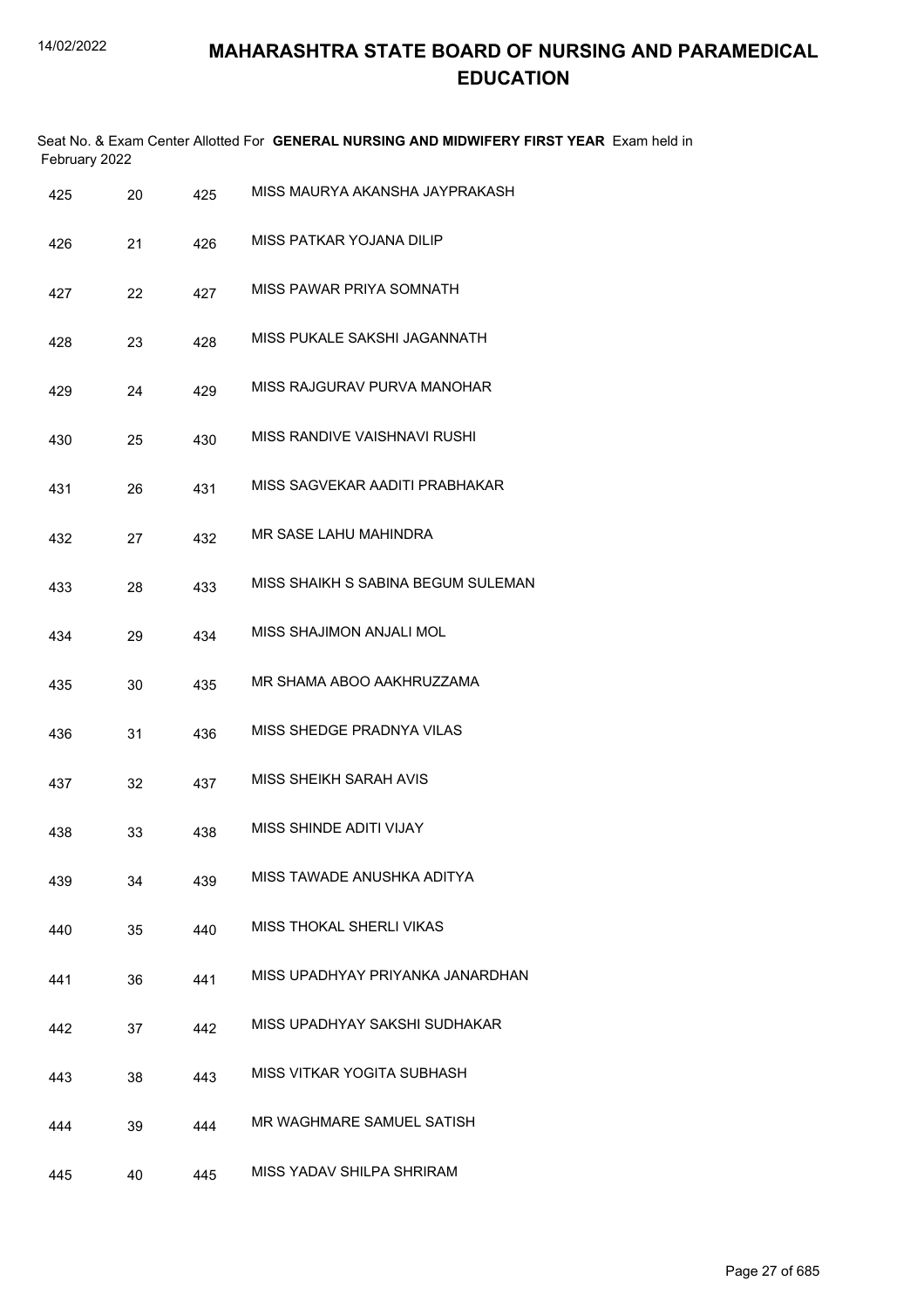Seat No. & Exam Center Allotted For GENERAL NURSING AND MIDWIFERY FIRST YEAR Exam held in February 2022

NOTE: 'P' MEANS PROVISIONALLY PERMITTED

if there is any mistake in the EXEMPTION of the Candidate it should be brought to the notice of the MSBNPE before the examination otherwise MSBNPE will not be resposible for any Consequences.

The names of candidates enrolled online will be whole resposibilty of the Principal of that Nursing Institute.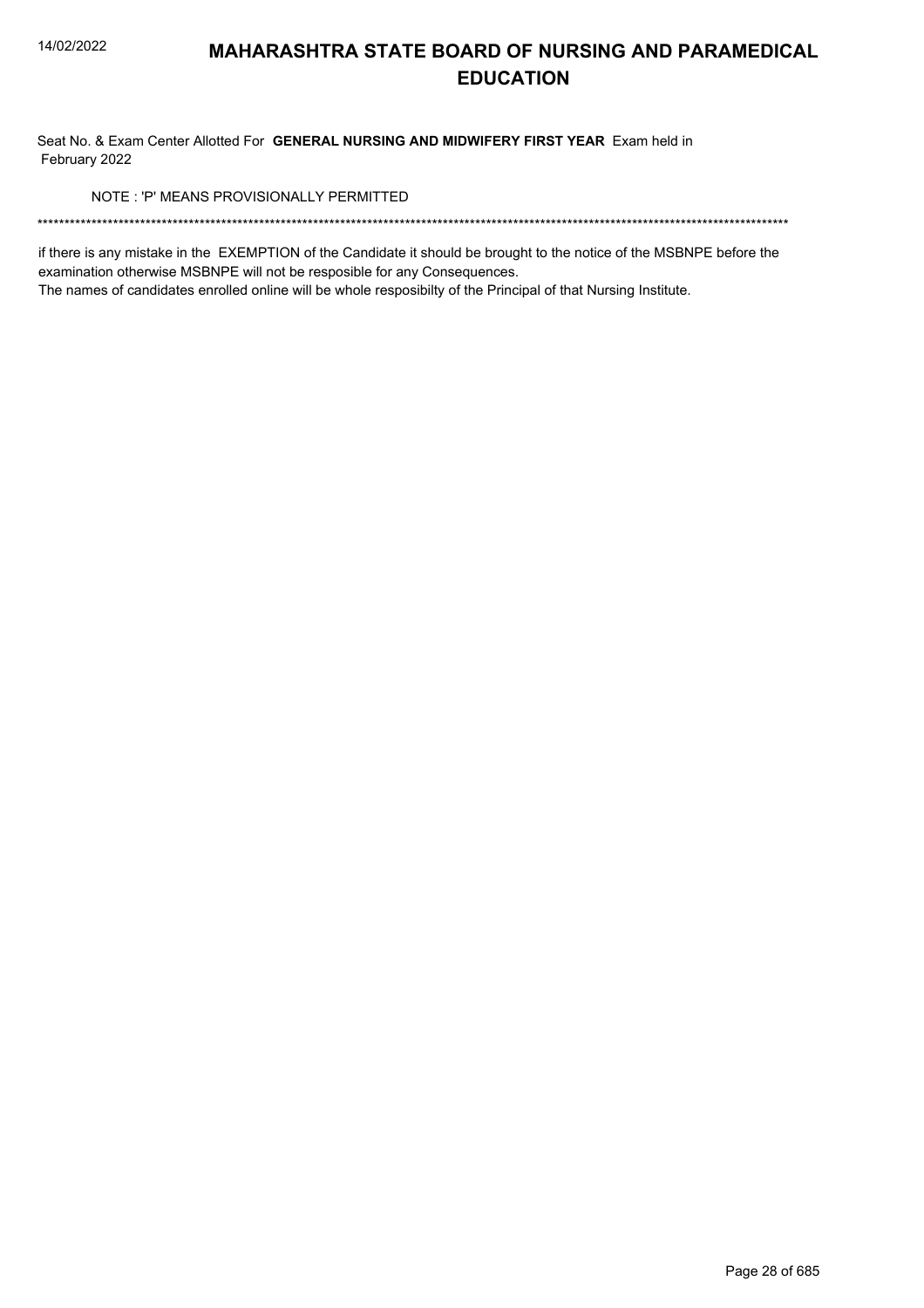### **MAHARASHTRA STATE BOARD OF NURSING AND PARAMEDICAL EDUCATION**

Seat No. & Exam Center Allotted For **GENERAL NURSING AND MIDWIFERY FIRST YEAR** Exam held in February 2022

**Centre Name :** Dr.R.N.Cooper Hospital,Mumbai

| Institute Name: | HARILAL BHAGWATI MUNCIPAL GEN.HOSPITAL, SON, BORIVALI , MUMBAI |  |  |
|-----------------|----------------------------------------------------------------|--|--|
|                 |                                                                |  |  |

| <b>Centre</b><br>Sr.No. | Inst.<br>Sr. No. | Seat No. | <b>Name</b>                      | <b>Exempted Subjects</b> |
|-------------------------|------------------|----------|----------------------------------|--------------------------|
| 446                     | $\mathbf{1}$     | 446      | MISS DHAKANE ANUJA AJINATH       |                          |
| 447                     | $\overline{2}$   | 447      | MISS DHAMANE CHAITALI VIJAY      |                          |
| 448                     | 3                | 448      | MISS FUSE KARUNA VISHNU          |                          |
| 449                     | 4                | 449      | MISS GAVIT PRIYANKA KHIMA        |                          |
| 450                     | 5                | 450      | MISS GAVIT RADHIKA VIRESH        |                          |
| 451                     | 6                | 451      | MISS GOSAVI SAKSHI SANJAY        |                          |
| 452                     | $\overline{7}$   | 452      | MISS JADHAV ROHINI PARMESHWAR    |                          |
| 453                     | 8                | 453      | MISS KAMBALE VRUSHALI TARACHAND  |                          |
| 454                     | 9                | 454      | MISS KARULKAR ARPITA EKANATH     |                          |
| 455                     | 10               | 455      | MISS KHARAT JYOTI ASARAM         |                          |
| 456                     | 11               | 456      | MISS KOKANI RESHAM MOTILAL       |                          |
| 457                     | 12               | 457      | MISS KOKANI DARSHANA SHIVAJI     |                          |
| 458                     | 13               | 458      | MISS LAD AMRUTA SATYAWAN         |                          |
| 459                     | 14               | 459      | MISS NAR PRACHI DEEPAK           |                          |
| 460                     | 15               | 460      | MISS PISE KOMAL MADHAV           |                          |
| 461                     | 16               | 461      | MISS PRASADE SIDDHI VINAYAK      |                          |
| 462                     | 17               | 462      | MISS RATHOD ANJALI DURGADAS      |                          |
| 463                     | 18               | 463      | <b>MISS RATHOD RUTIKA KISHOR</b> |                          |
| 464                     | 19               | 464      | MISS SAWARDEKAR TEJAL SANTOSH    |                          |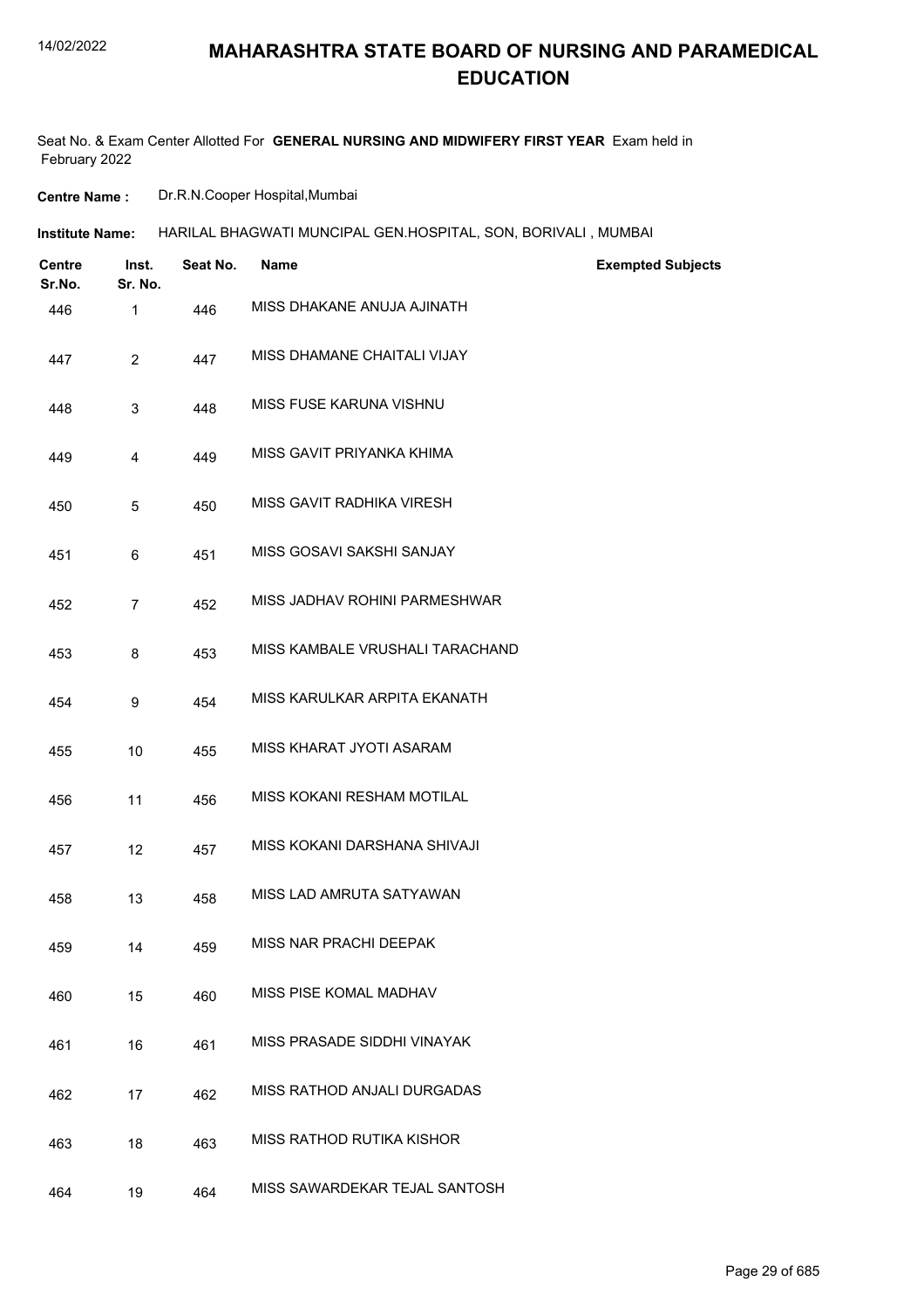Seat No. & Exam Center Allotted For GENERAL NURSING AND MIDWIFERY FIRST YEAR Exam held in February 2022

SMT GAIKWAD PRATIKSHA VISHAL 20 465 465

(NEE WAGH PRATIKSHA SAKHARAM)

NOTE: 'P' MEANS PROVISIONALLY PERMITTED

if there is any mistake in the EXEMPTION of the Candidate it should be brought to the notice of the MSBNPE before the examination otherwise MSBNPE will not be resposible for any Consequences. The names of candidates enrolled online will be whole resposibilty of the Principal of that Nursing Institute.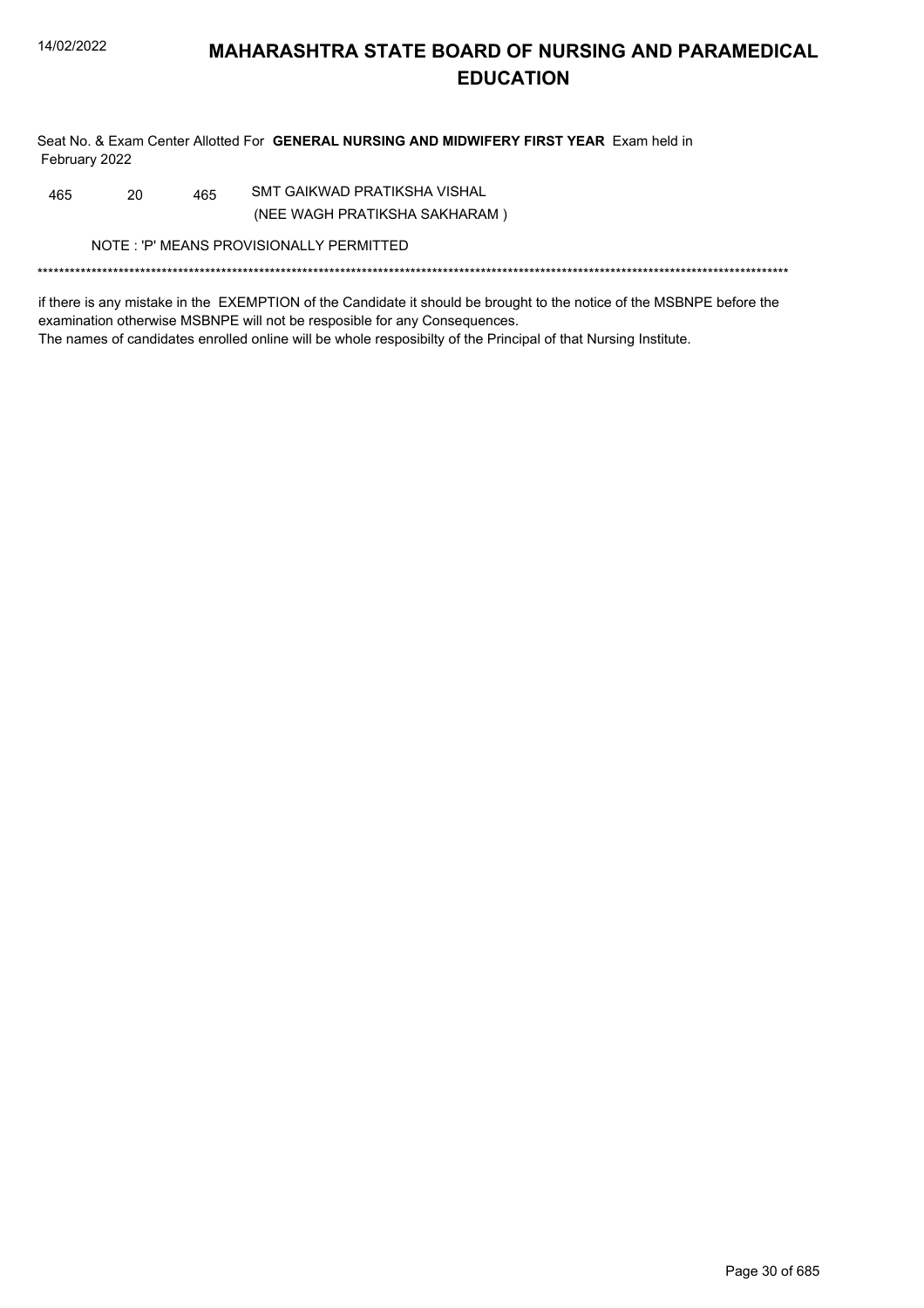### **MAHARASHTRA STATE BOARD OF NURSING AND PARAMEDICAL EDUCATION**

Seat No. & Exam Center Allotted For **GENERAL NURSING AND MIDWIFERY FIRST YEAR** Exam held in February 2022

**Centre Name :** Dr.R.N.Cooper Hospital,Mumbai

| <b>Institute Name:</b>  |                  |          | DR.R.N.COOPER HOSPITAL, SON, MUMBAI |                          |
|-------------------------|------------------|----------|-------------------------------------|--------------------------|
| <b>Centre</b><br>Sr.No. | Inst.<br>Sr. No. | Seat No. | Name                                | <b>Exempted Subjects</b> |
| 466                     | $\mathbf{1}$     | 466      | MISS AACHAREKAR KAVITA RAMCHANDRA   |                          |
| 467                     | $\overline{2}$   | 467      | MISS AHIRE KAVERI ABASAHEB          |                          |
| 468                     | 3                | 468      | MISS CHAVAN PRATIKSHA SANJAY        |                          |
| 469                     | 4                | 469      | MISS DEORE DIPALI RAJU              |                          |
| 470                     | 5                | 470      | MISS GADHARI ASHWINI ASHOK          |                          |
| 471                     | 6                | 471      | MISS GAIKWAD SURAKSHA DASHARATH     |                          |
| 472                     | $\overline{7}$   | 472      | MISS GARJE PRITI PANDURANG          |                          |
| 473                     | 8                | 473      | MISS GAVIT LAXMI ARVIND             |                          |
| 474                     | 9                | 474      | MISS GHAG PRACHI DILIP              |                          |
| 475                     | 10               | 475      | MISS HANGE PRITI POPAT              |                          |
| 476                     | 11               | 476      | MISS HIWARE PRIYANKA DILIP          |                          |
| 477                     | 12               | 477      | MISS JIRAFE SAMIKSHA RAJESH         |                          |
| 478                     | 13               | 478      | MISS KALE KAJAL SANJAY              |                          |
| 479                     | 14               | 479      | MISS KHAMKAR POONAM RAMDAS          |                          |
| 480                     | 15               | 480      | MISS LANDGE NILVANTI DATTATRAY      |                          |
| 481                     | 16               | 481      | MISS MAVACHI ROSHANI VILAS          |                          |
| 482                     | 17               | 482      | MISS MHATRE SAKSHI VIJAY            |                          |
| 483                     | 18               | 483      | MISS MOKAL CHHAYA RAJENDRA          |                          |
| 484                     | 19               | 484      | MISS MOKASE VRUSHALI KRUSHNA        |                          |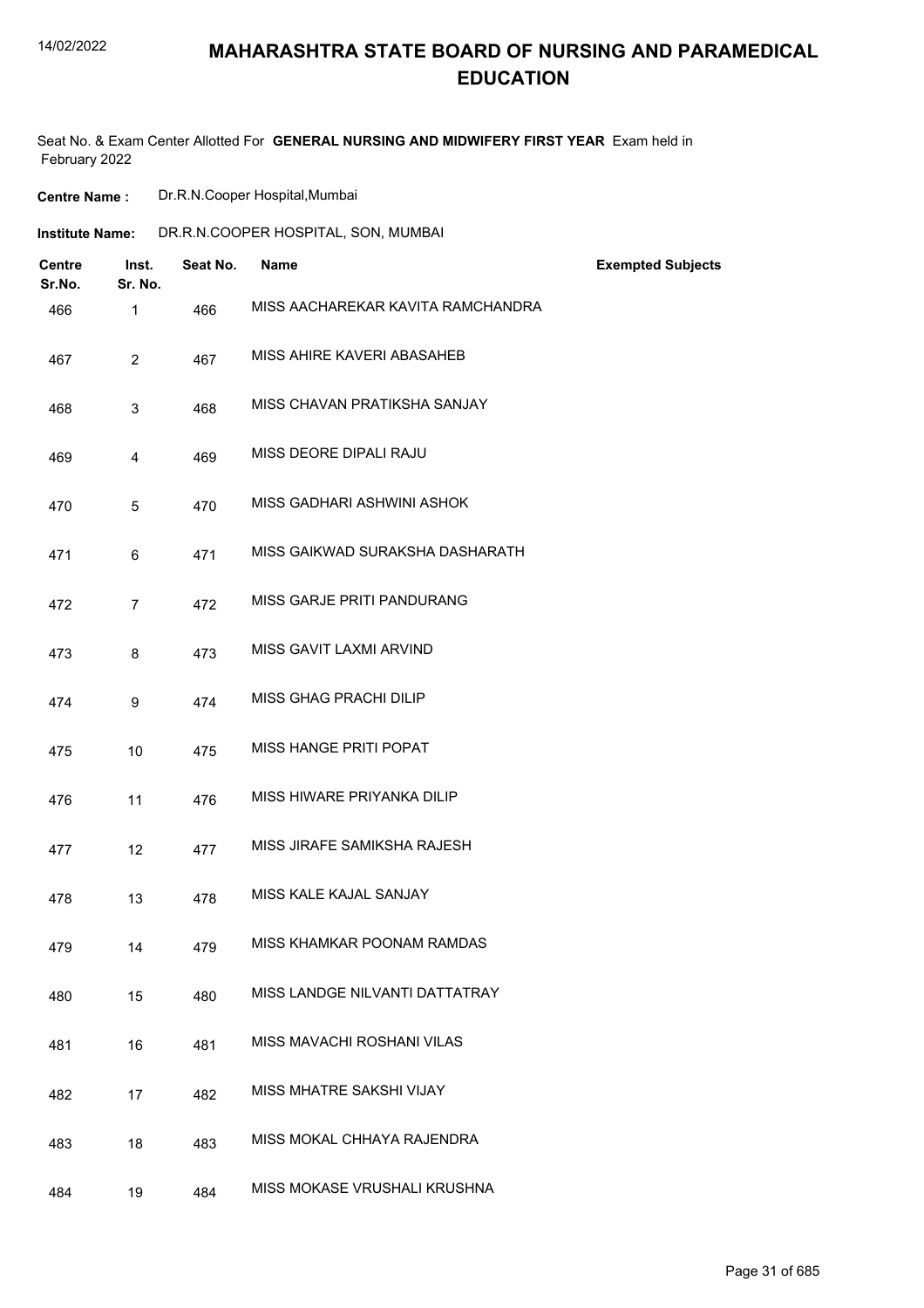|               | Seat No. & Exam Center Allotted For GENERAL NURSING AND MIDWIFERY FIRST YEAR Exam held in |  |
|---------------|-------------------------------------------------------------------------------------------|--|
| February 2022 |                                                                                           |  |

| 485 | 20                                      | 485 | MISS PADGHAN DHANSHREE DILIP    |  |  |  |
|-----|-----------------------------------------|-----|---------------------------------|--|--|--|
| 486 | 21                                      | 486 | MISS PAWAR ANKITA VISHNU        |  |  |  |
| 487 | 22                                      | 487 | MISS RATHOD SNEHA RAJESH        |  |  |  |
| 488 | 23                                      | 488 | MISS SAMBARE SWATI SUDHAKAR     |  |  |  |
| 489 | 24                                      | 489 | MISS SHINDE KRUTIKA CHANDRAKANT |  |  |  |
| 490 | 25                                      | 490 | MISS TAJANE TEJAL EKNATH        |  |  |  |
| 491 | 26                                      | 491 | MISS THORAT RADHIKA SANJAY      |  |  |  |
| 492 | 27                                      | 492 | MISS VALVI AMISHA PRADIP        |  |  |  |
| 493 | 28                                      | 493 | MISS VASAVE ANUSHA GULABSING    |  |  |  |
|     | NOTE: 'P' MEANS PROVISIONALLY PERMITTED |     |                                 |  |  |  |
|     |                                         |     |                                 |  |  |  |

if there is any mistake in the EXEMPTION of the Candidate it should be brought to the notice of the MSBNPE before the examination otherwise MSBNPE will not be resposible for any Consequences. The names of candidates enrolled online will be whole resposibilty of the Principal of that Nursing Institute.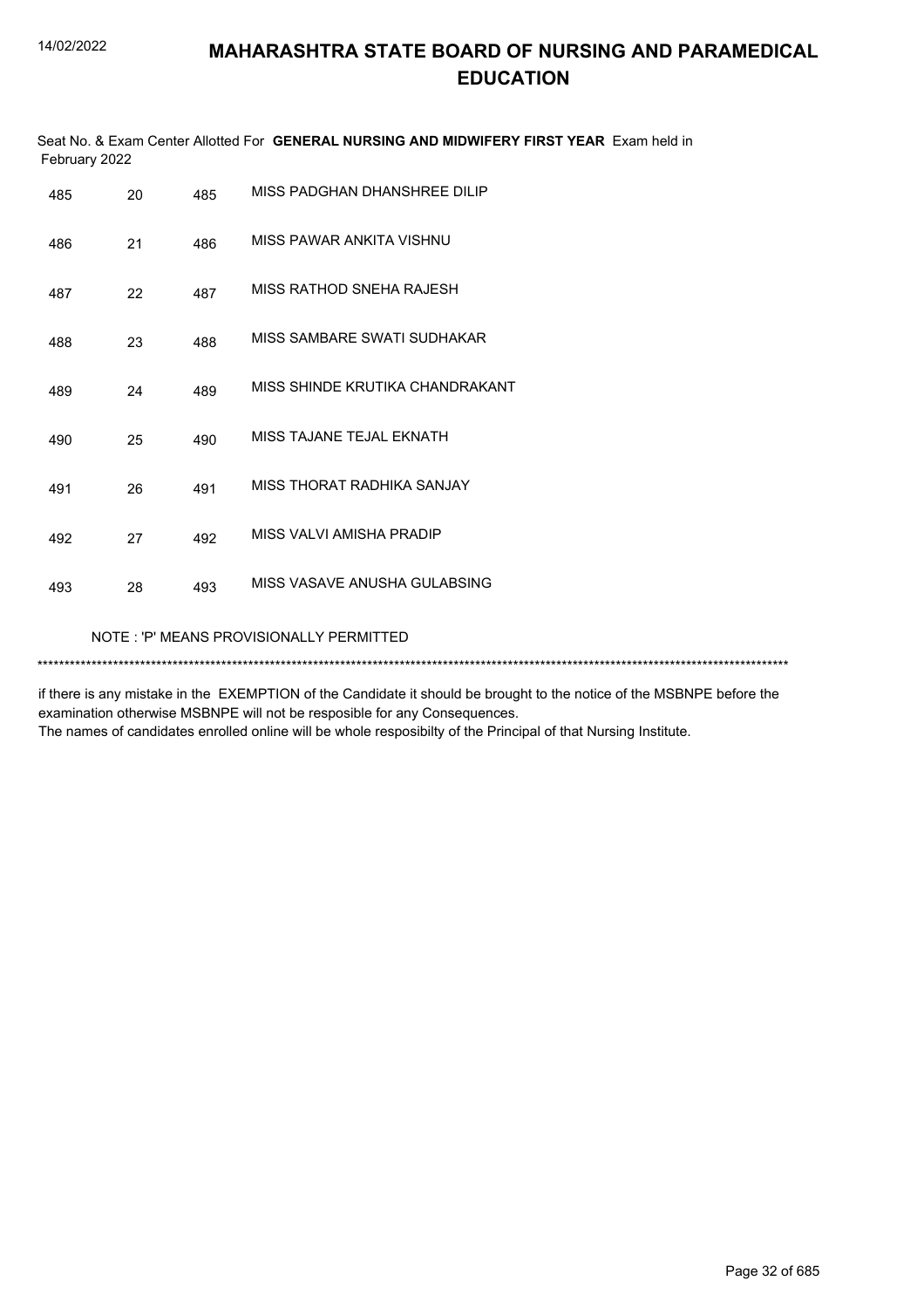## **MAHARASHTRA STATE BOARD OF NURSING AND PARAMEDICAL EDUCATION**

Seat No. & Exam Center Allotted For **GENERAL NURSING AND MIDWIFERY FIRST YEAR** Exam held in February 2022

| <b>Centre Name:</b>     |                  | Dr.R.N.Cooper Hospital, Mumbai |                                       |                          |  |
|-------------------------|------------------|--------------------------------|---------------------------------------|--------------------------|--|
| <b>Institute Name:</b>  |                  |                                | HOLY SPIRIT HOSPITAL, ANDHERI, MUMBAI |                          |  |
| <b>Centre</b><br>Sr.No. | Inst.<br>Sr. No. | Seat No.                       | Name                                  | <b>Exempted Subjects</b> |  |
| 494                     | $\mathbf{1}$     | 494                            | MISS MARIYARENCY RAJUTHOMAS           |                          |  |
| 495                     | $\overline{2}$   | 495                            | MISS ADIDRAVID LEENA IRUDAYRAJ        |                          |  |
| 496                     | 3                | 496                            | MISS AHMAD ALISHA RAISAHMAD           |                          |  |
| 497                     | 4                | 497                            | MISS BANDEA FRONSICA FREDDY           |                          |  |
| 498                     | 5                | 498                            | MISS DAHIVADE NIKITA SURESH           |                          |  |
| 499                     | 6                | 499                            | MISS DSOUZA SIMRAN BEN                |                          |  |
| 500                     | $\overline{7}$   | 500                            | MISS DSOUZA SIYANA CEDRICK            |                          |  |
| 501                     | 8                | 501                            | MISS FERNANDES JASSICA GLADYS         |                          |  |
| 502                     | 9                | 502                            | MISS FERNANDES MARGARET MICHAEL       |                          |  |
| 503                     | 10               | 503                            | MISS GANGADE VAISHALI DEU             |                          |  |
| 504                     | 11               | 504                            | MISS GAUREA SIMRAN AUSTIN             |                          |  |
| 505                     | 12               | 505                            | MISS GHOSAL PRAMITA FRANCIS           |                          |  |
| 506                     | 13               | 506                            | MISS GOVIND STEPHINA TONY             |                          |  |
| 507                     | 14               | 507                            | MISS GOVIND VISHAKHA BOITUR           |                          |  |
| 508                     | 15               | 508                            | MISS MALYA PRINCIA PETER              |                          |  |
| 509                     | 16               | 509                            | MISS MANKO DELVINA PRASAD             |                          |  |
| 510                     | 17               | 510                            | MISS MATMARI LIDIA ANAND              |                          |  |
| 511                     | 18               | 511                            | MISS MUPANAR UMA PUNIYA               |                          |  |
| 512                     | 19               | 512                            | MISS NARLYA SNEVIKA RICHARD           |                          |  |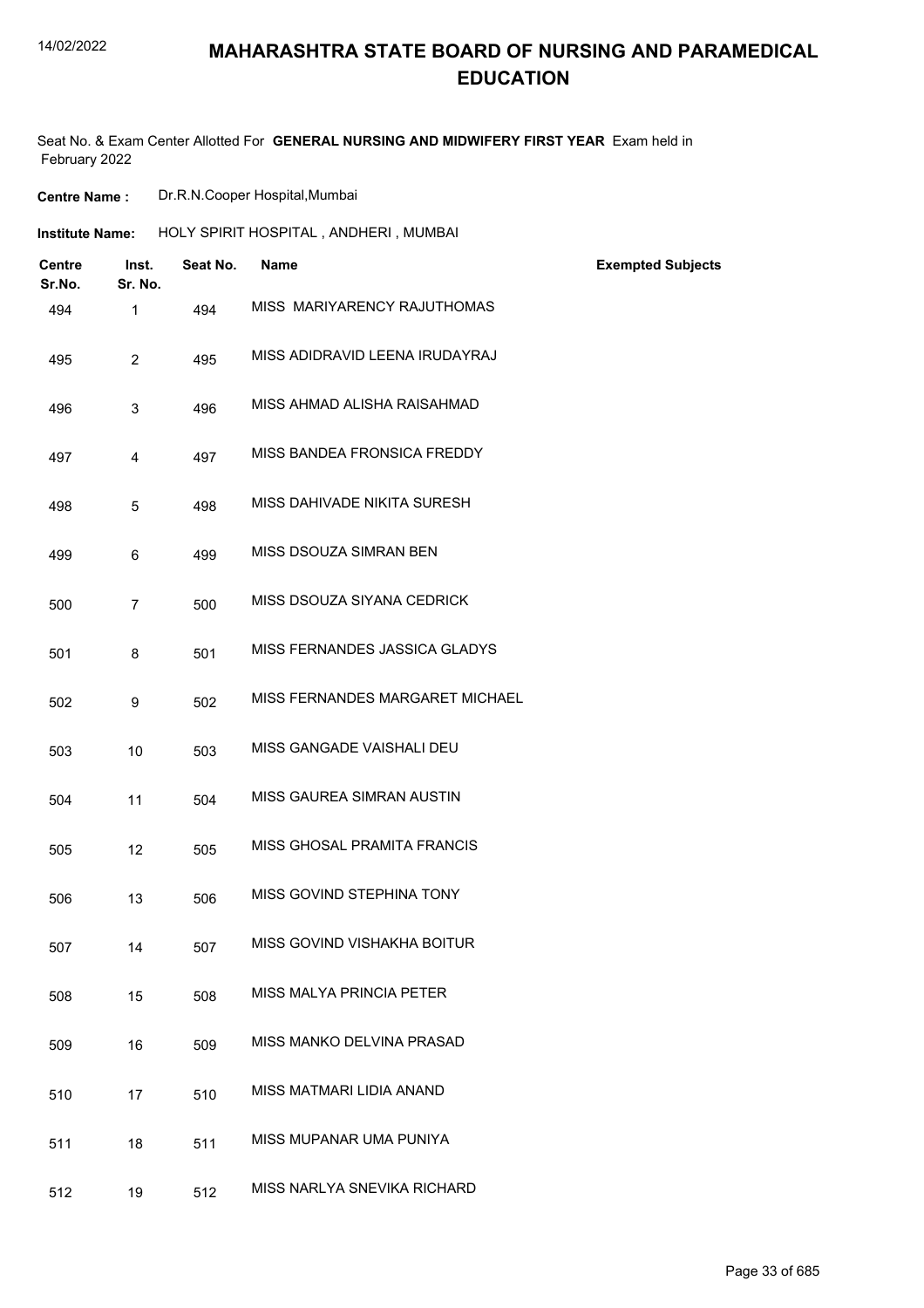| Seat No. & Exam Center Allotted For GENERAL NURSING AND MIDWIFERY FIRST YEAR Exam held in<br>February 2022 |    |     |                                         |  |  |
|------------------------------------------------------------------------------------------------------------|----|-----|-----------------------------------------|--|--|
| 513                                                                                                        | 20 | 513 | MISS PARAB ARCHANA ANIL                 |  |  |
| 514                                                                                                        | 21 | 514 | MISS PATIL BHAVANA RAJESH               |  |  |
| 515                                                                                                        | 22 | 515 | MISS PEREIRA SIONA ANDREW               |  |  |
| 516                                                                                                        | 23 | 516 | MISS PINTO CAROL DANNY                  |  |  |
| 517                                                                                                        | 24 | 517 | MISS RANE ALISHA RAJESH                 |  |  |
| 518                                                                                                        | 25 | 518 | <b>MISS RANE UNNATI VILAS</b>           |  |  |
| 519                                                                                                        | 26 | 519 | MISS SINGH MONISA SANJAY                |  |  |
| 520                                                                                                        | 27 | 520 | MISS SINGH TANYA DINESH                 |  |  |
| 521                                                                                                        | 28 | 521 | MISS SURYAVANSHI KIRTI BABU             |  |  |
| 522                                                                                                        | 29 | 522 | <b>MISS TIRKEY SHARON STEPHEN</b>       |  |  |
| 523                                                                                                        | 30 | 523 | MISS YADAV DURGAWATI JANAK              |  |  |
|                                                                                                            |    |     | NOTE: 'P' MEANS PROVISIONALLY PERMITTED |  |  |

\*\*\*\*\*\*\*\*\*\*\*\*\*\*\*\*\*\*\*\*\*\*\*\*\*\*\*\*\*\*\*\*\*\*\*\*\*\*\*\*\*\*\*\*\*\*\*\*\*\*\*\*\*\*\*\*\*\*\*\*\*\*\*\*\*\*\*\*\*\*\*\*\*\*\*\*\*\*\*\*\*\*\*\*\*\*\*\*\*\*\*\*\*\*\*\*\*\*\*\*\*\*\*\*\*\*\*\*\*\*\*\*\*\*\*\*\*\*\*\*\*\*\*\*\*\*\*\*\*\*\*\*\*\*\*\*\*\*\*

if there is any mistake in the EXEMPTION of the Candidate it should be brought to the notice of the MSBNPE before the examination otherwise MSBNPE will not be resposible for any Consequences. The names of candidates enrolled online will be whole resposibilty of the Principal of that Nursing Institute.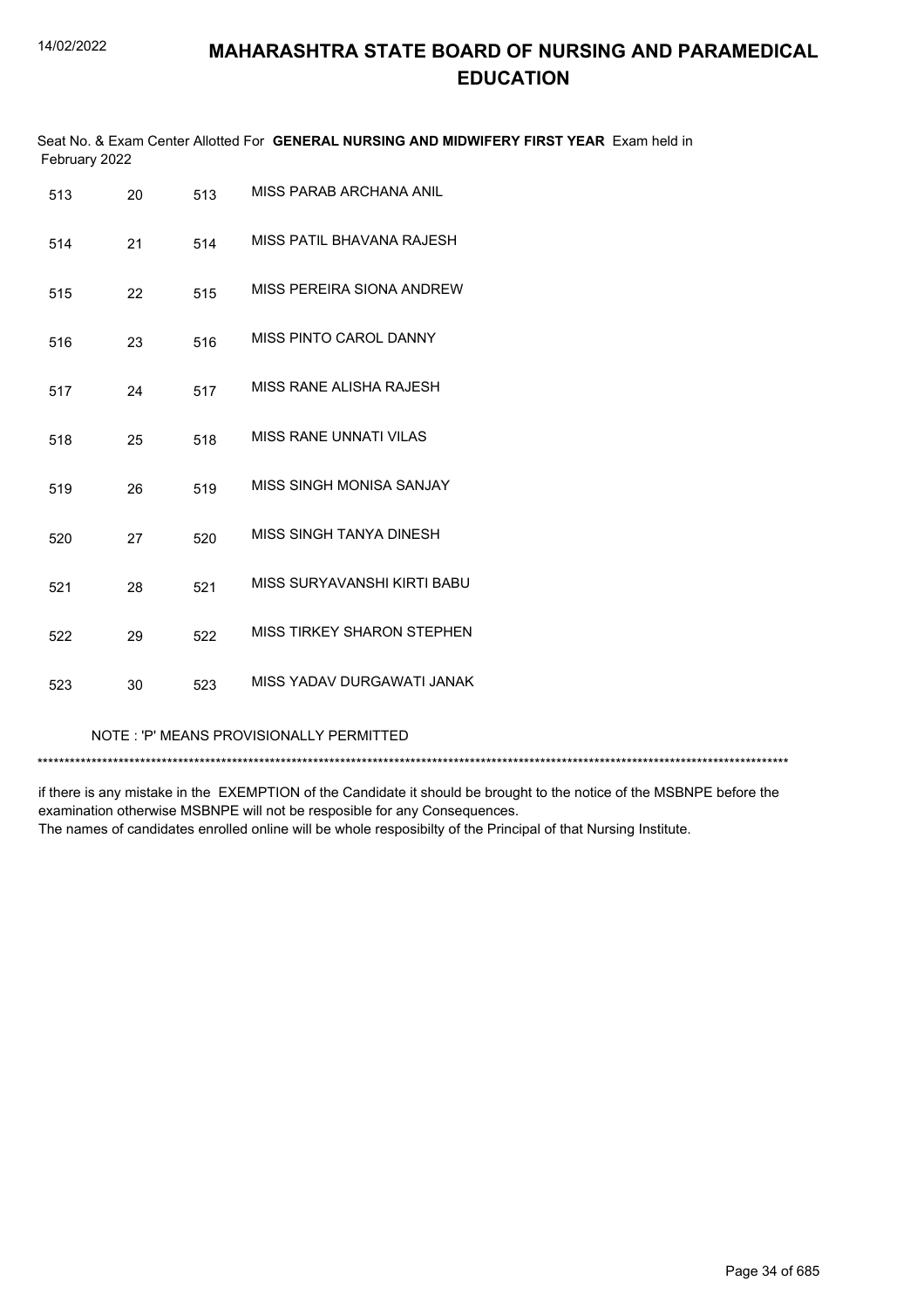### **MAHARASHTRA STATE BOARD OF NURSING AND PARAMEDICAL EDUCATION**

Seat No. & Exam Center Allotted For **GENERAL NURSING AND MIDWIFERY FIRST YEAR** Exam held in February 2022

**Centre Name :** V.S.Gen.Hospital, Thane

| Institute Name: | V. S. GENERAL HOSPITAL, THANE |
|-----------------|-------------------------------|
|-----------------|-------------------------------|

| <b>Centre</b><br>Sr.No. | Inst.<br>Sr. No. | Seat No. | <b>Name</b>                     | <b>Exempted Subjects</b> |
|-------------------------|------------------|----------|---------------------------------|--------------------------|
| 524                     | $\mathbf 1$      | 524      | MISS BODKE KALPANA RUKSHRAJ     |                          |
| 525                     | $\overline{2}$   | 525      | MISS BORULE VAISHNAVI PANDIT    |                          |
| 526                     | 3                | 526      | MISS CHAVAN PAYAL DILIP         |                          |
| 527                     | 4                | 527      | MISS DESHPANDE ANJALI MILIND    |                          |
| 528                     | 5                | 528      | MR DHAYGUDE LAXMAN SHIRISHKUMAR |                          |
| 529                     | 6                | 529      | MISS GAIKWAD AKANKSHA RAVINDRA  |                          |
| 530                     | $\overline{7}$   | 530      | MR HANGE BALAJI EKNATH          |                          |
| 531                     | 8                | 531      | MISS JADHAV TEJSHREE RAMESH     |                          |
| 532                     | 9                | 532      | MISS MAIND MADHURI KUNDLIK      |                          |
| 533                     | 10               | 533      | MISS MANDLE PRATIKSHA DILIP     |                          |
| 534                     | 11               | 534      | MISS PHARATE ASHWINI SOMNATH    |                          |
| 535                     | 12               | 535      | MISS RATHOD YASHODA TANAJI      |                          |
| 536                     | 13               | 536      | MISS RAUT GITANJALI UTTARESHWAR |                          |
| 537                     | 14               | 537      | MISS SONTAKKE PRIYANKA RAM      |                          |
| 538                     | 15               | 538      | MISS SUNE YASHSHRI DINESHRAO    |                          |
| 539                     | 16               | 539      | MISS SURYAWANSHI PORNIMA SURESH |                          |
| 540                     | 17               | 540      | MISS VALVI HIMANI HEMANT        |                          |
| 541                     | 18               | 541      | MISS VINKAR VAISHALI SHIVAJI    |                          |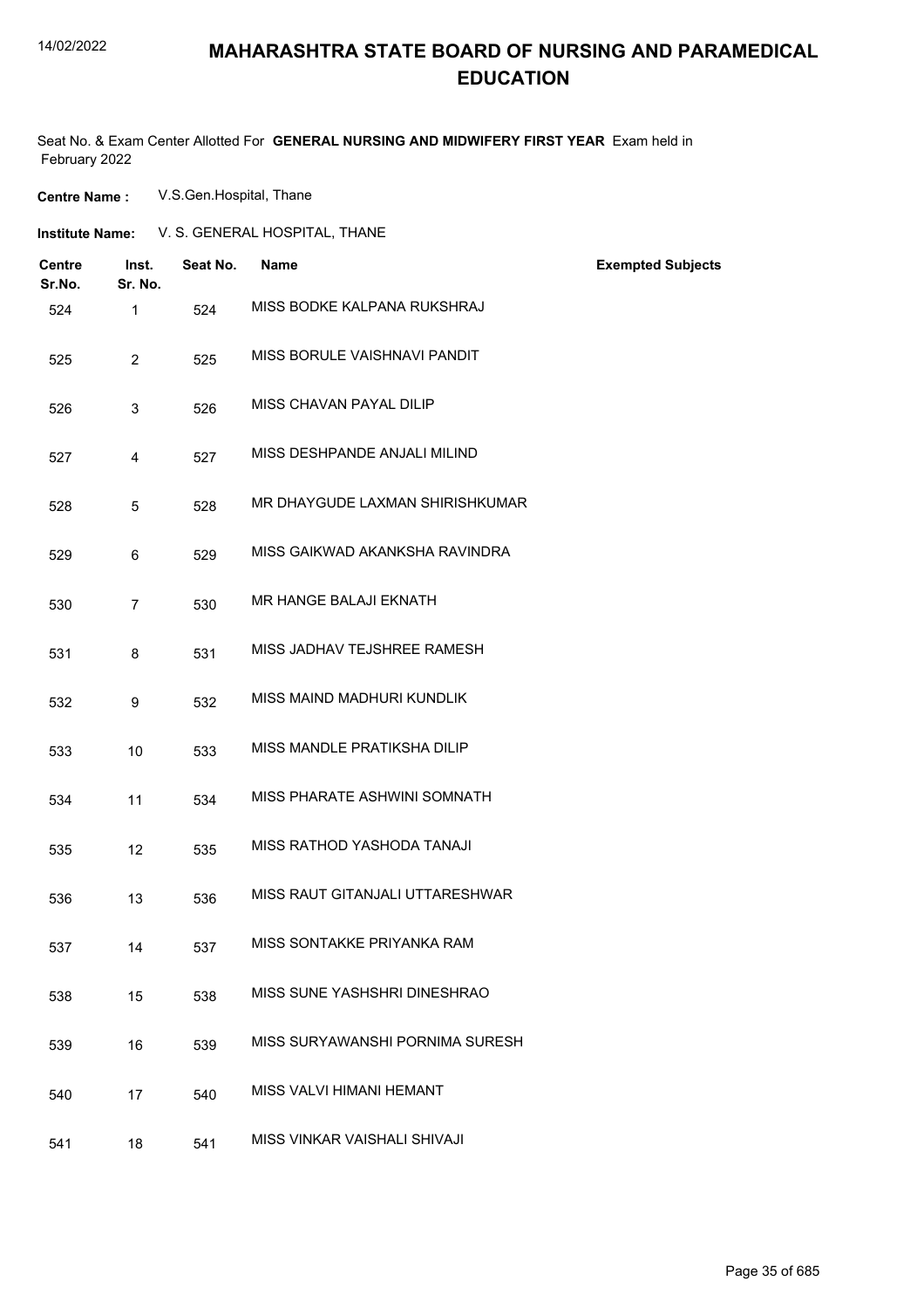Seat No. & Exam Center Allotted For GENERAL NURSING AND MIDWIFERY FIRST YEAR Exam held in February 2022

NOTE: 'P' MEANS PROVISIONALLY PERMITTED

if there is any mistake in the EXEMPTION of the Candidate it should be brought to the notice of the MSBNPE before the examination otherwise MSBNPE will not be resposible for any Consequences.

The names of candidates enrolled online will be whole resposibilty of the Principal of that Nursing Institute.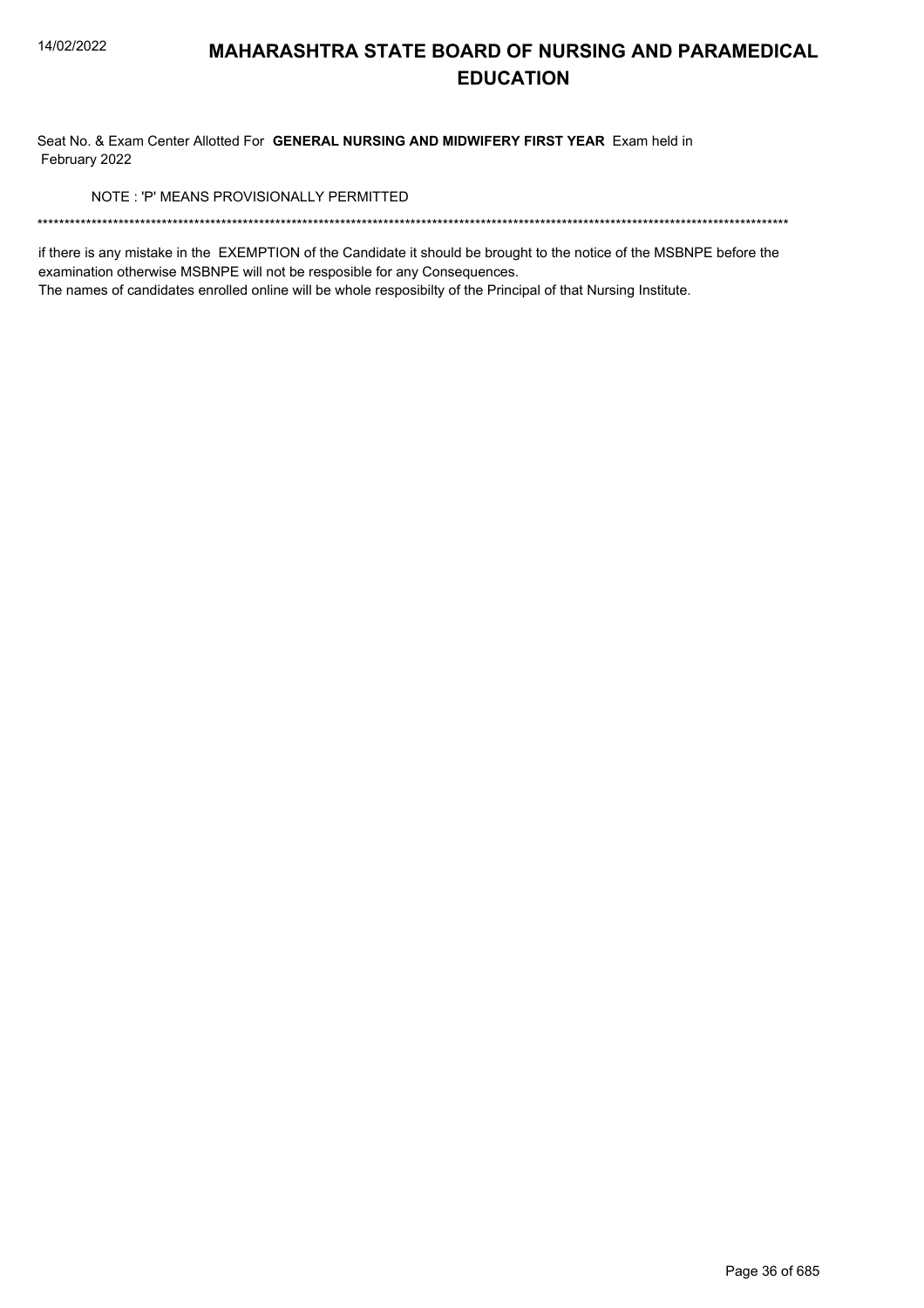Seat No. & Exam Center Allotted For **GENERAL NURSING AND MIDWIFERY FIRST YEAR** Exam held in February 2022

**Centre Name :** V.S.Gen.Hospital, Thane

| Institute Name: | KALAVATI INSTITUTE OF NURSING EDUCATION. AIROLI NAVI MUMBAI |  |
|-----------------|-------------------------------------------------------------|--|
|                 |                                                             |  |

| <b>Centre</b><br>Sr.No. | Inst.<br>Sr. No. | Seat No. | <b>Name</b>                    | <b>Exempted Subjects</b> |
|-------------------------|------------------|----------|--------------------------------|--------------------------|
| 542                     | 1                | 542      | MISS BHALERAO SONU BABURAV     |                          |
| 543                     | $\overline{2}$   | 543      | MISS BHOITE SAKSHI PREMNATH    |                          |
| 544                     | 3                | 544      | MISS BHORUD PUNAM KALU         |                          |
| 545                     | 4                | 545      | MR BHOYE HARDIK VISHNU         |                          |
| 546                     | 5                | 546      | MR CHAUDHARI TEJAS KAMLAKAR    |                          |
| 547                     | 6                | 547      | MISS DABHADE SUREKHA BALASAHEB |                          |
| 548                     | $\overline{7}$   | 548      | MR GALANDE SHUBHAM SHIVAJI     |                          |
| 549                     | 8                | 549      | MISS GAVIT SWAPNALI DILIP      |                          |
| 550                     | 9                | 550      | MISS GOND DARSHANA BANDU       |                          |
| 551                     | 10               | 551      | MISS JANATHE MANJULA BABURAV   |                          |
| 552                     | 11               | 552      | MISS KARADE PRATIKSHA ANANDA   |                          |
| 553                     | 12               | 553      | MISS KONDHAWALE VIJAYA SURESH  |                          |
| 554                     | 13               | 554      | MISS KORDA SARIKA HIRYA        |                          |
| 555                     | 14               | 555      | MISS KORDA SONU HIRYA          |                          |
| 556                     | 15               | 556      | MISS MAHALA SUCHITA AMRUT      |                          |
| 557                     | 16               | 557      | MISS MAHALA SONALI VILAS       |                          |
| 558                     | 17               | 558      | MR MANE JAYESH PRADIP          |                          |
| 559                     | 18               | 559      | MISS MEDHA SUCHITA AJIT        |                          |
| 560                     | 19               | 560      | MISS PADVALE KALPANA KASHINATH |                          |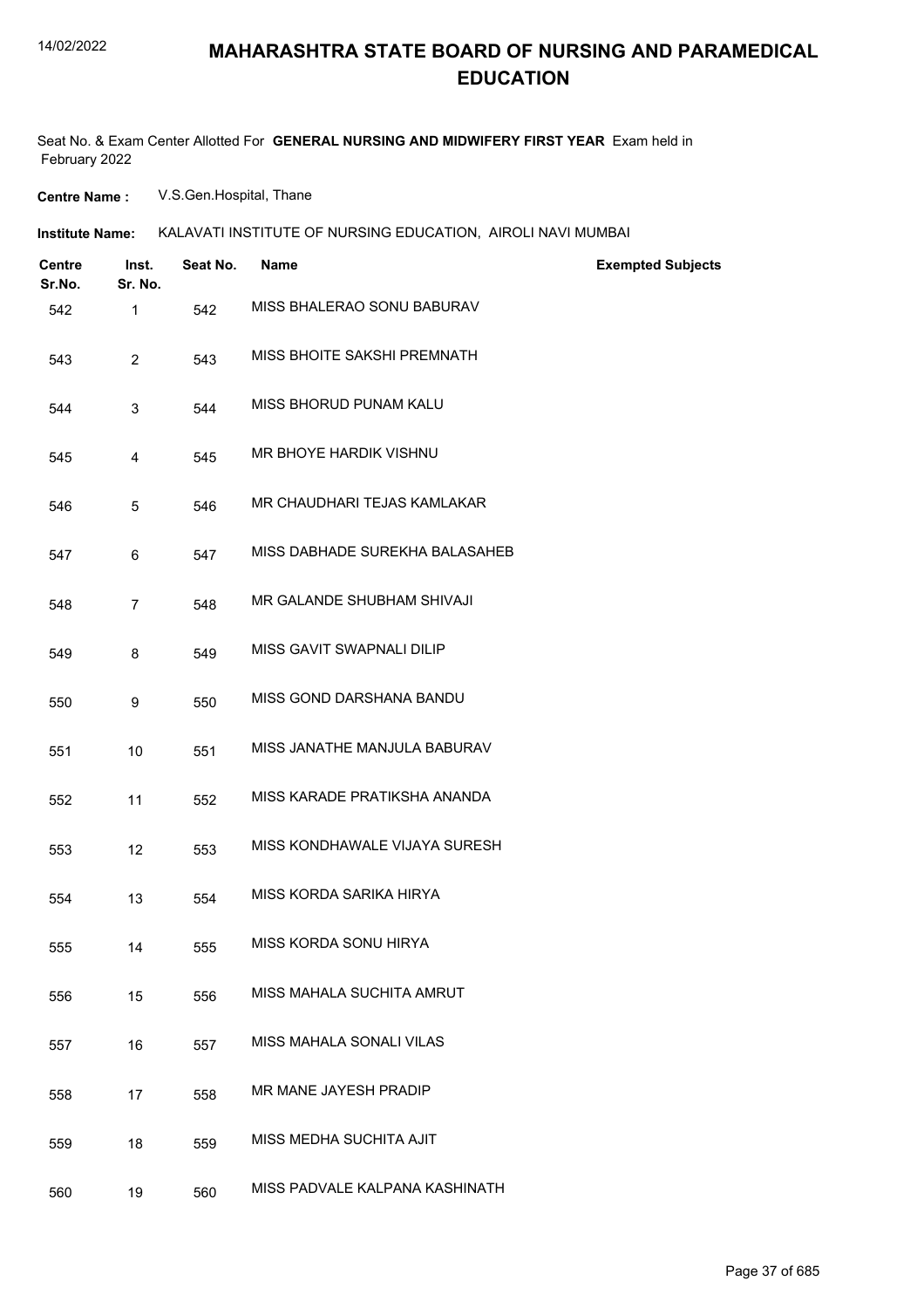| February 2022 |    |     | Seat No. & Exam Center Allotted For GENERAL NURSING AND MIDWIFERY FIRST YEAR Exam held in |
|---------------|----|-----|-------------------------------------------------------------------------------------------|
| 561           | 20 | 561 | MR PHATANGARE KSHITIJ SUNIL                                                               |
| 562           | 21 | 562 | MISS RANE RUTUJA MANAJI                                                                   |
| 563           | 22 | 563 | MR RATHKAR KASHINATH LAXMIKANTH                                                           |
| 564           | 23 | 564 | MISS SHEDAD ASHIKA MADHU                                                                  |
| 565           | 24 | 565 | MISS SHINDE MANDA PAVLAS                                                                  |
| 566           | 25 | 566 | MISS SHIRAL DIVYA KISHOR                                                                  |
| 567           | 26 | 567 | MISS SOMAVATE BHAGYASHRI JAYRAM                                                           |
| 568           | 27 | 568 | MISS SUTAR PRIYANKA RAMJI                                                                 |
| 569           | 28 | 569 | MISS TAMBADA PRIYANKA RUPJI                                                               |
| 570           | 29 | 570 | MISS TAWARE ANKITA HARISHCHANDRA                                                          |
| 571           | 30 | 571 | MISS THAKARE VAISHALI BRIJALAL                                                            |
| 572           | 31 | 572 | MR THOKALE TUSHAR SURESH                                                                  |
| 573           | 32 | 573 | MISS TRIMUKHE SINDHU SURESH                                                               |
| 574           | 33 | 574 | MISS UGALE SEJAL PANDURANG                                                                |
| 575           | 34 | 575 | MISS VADU BHAVANA CHAITYA                                                                 |
| 576           | 35 | 576 | MISS VARGHESE LENA VARGHESEJOSEPH                                                         |
| 577           | 36 | 577 | MISS VIGHNE PRIYANKA SUBHASH                                                              |
| 578           | 37 | 578 | MISS YADAV POOJA RAJARAM                                                                  |
| 579           | 38 | 579 | MISS YADAV CHHAYA AMRITLAL                                                                |
|               |    |     | NOTE: 'P' MEANS PROVISIONALLY PERMITTED                                                   |
|               |    |     |                                                                                           |

if there is any mistake in the EXEMPTION of the Candidate it should be brought to the notice of the MSBNPE before the examination otherwise MSBNPE will not be resposible for any Consequences. The names of candidates enrolled online will be whole resposibilty of the Principal of that Nursing Institute.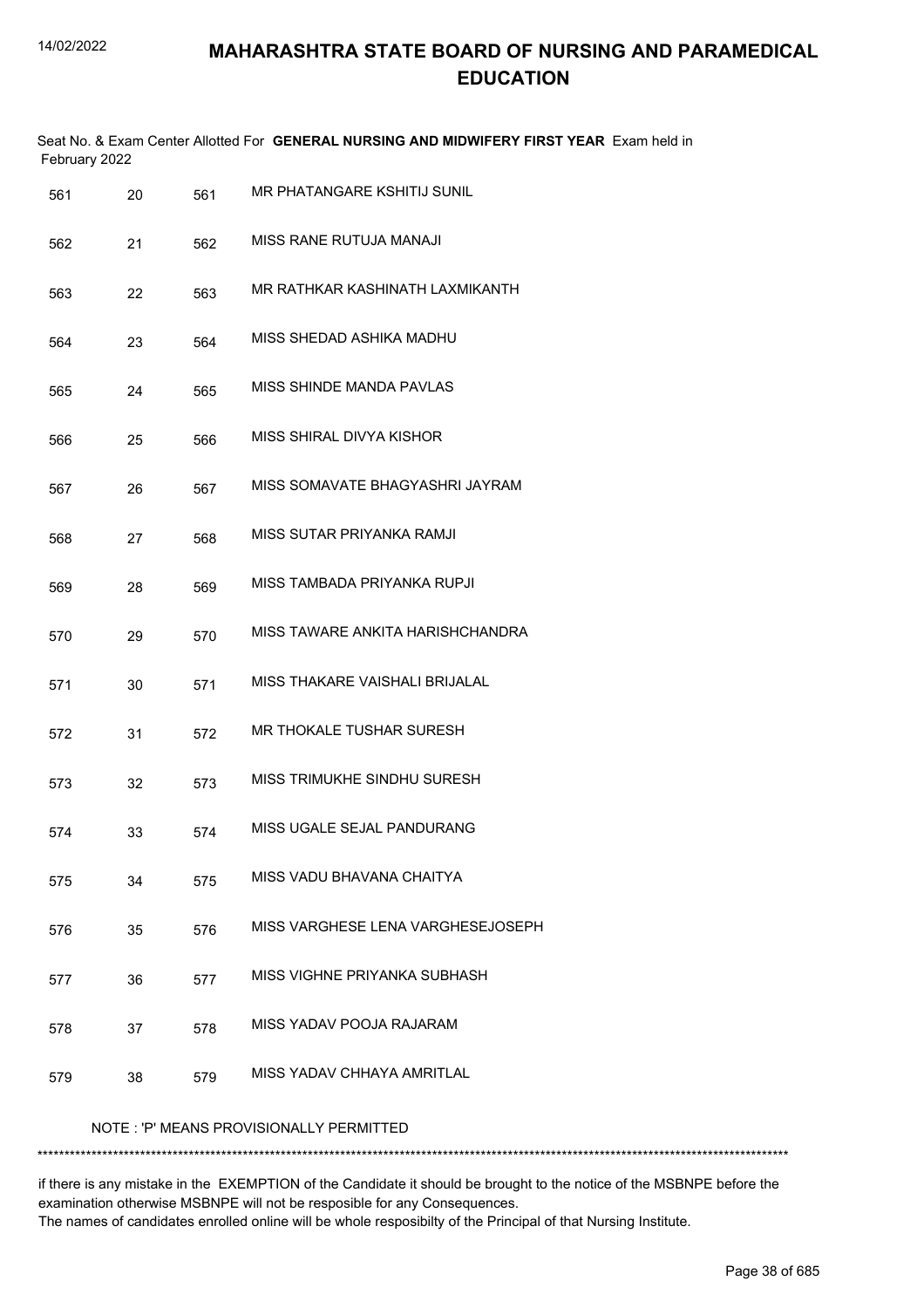Seat No. & Exam Center Allotted For **GENERAL NURSING AND MIDWIFERY FIRST YEAR** Exam held in February 2022

**Centre Name :** V.S.Gen.Hospital, Thane

| <b>Centre</b><br>Sr.No. | Inst.<br>Sr. No. | Seat No. | <b>Name</b>                   | <b>Exempted Subjects</b> |
|-------------------------|------------------|----------|-------------------------------|--------------------------|
| 580                     | 1                | 580      | MISS BHARIT DIPALI GOGA       |                          |
| 581                     | $\overline{2}$   | 581      | MISS BHOYE MAYURI JAYRAM      |                          |
| 582                     | $\mathbf{3}$     | 582      | MISS BHOYE NISHA PRAKASH      |                          |
| 583                     | 4                | 583      | MISS BHOYE REENA TULSHIRAM    |                          |
| 584                     | 5                | 584      | MISS CHAUDHARI SAPANA ATMARAM |                          |
| 585                     | 6                | 585      | MISS DHANGADA POOJA AMRUT     |                          |
| 586                     | $\overline{7}$   | 586      | MISS DHANGAR SAMPADA RAJENDRA |                          |
| 587                     | 8                | 587      | MISS KHADAKE PUSHPA KALURAM   |                          |
| 588                     | 9                | 588      | MISS KODE SARITA CHANDAR      |                          |
| 589                     | 10               | 589      | MISS MANKAR BHAVANA NARESH    |                          |
| 590                     | 11               | 590      | MISS MENGAL MONIKA VISHNU     |                          |
| 591                     | 12               | 591      | MISS NIPURTE NEHA VIJAY       |                          |
| 592                     | 13               | 592      | MISS PATIL NISHA BHAGWAT      |                          |
| 593                     | 14               | 593      | MISS PAWAR SONALI BALU        |                          |
| 594                     | 15               | 594      | MISS RASAL SHRADDHA MASAJI    |                          |
| 595                     | 16               | 595      | MR RAUT CHETAN BALU           |                          |
| 596                     | 17               | 596      | MISS SAVALE INDIRA SAVKAR     |                          |
| 597                     | 18               | 597      | MISS VASAVE RAVITA KHEMA      |                          |
| 598                     | 19               | 598      | MISS VISHE KIRTI SHRAVAN      |                          |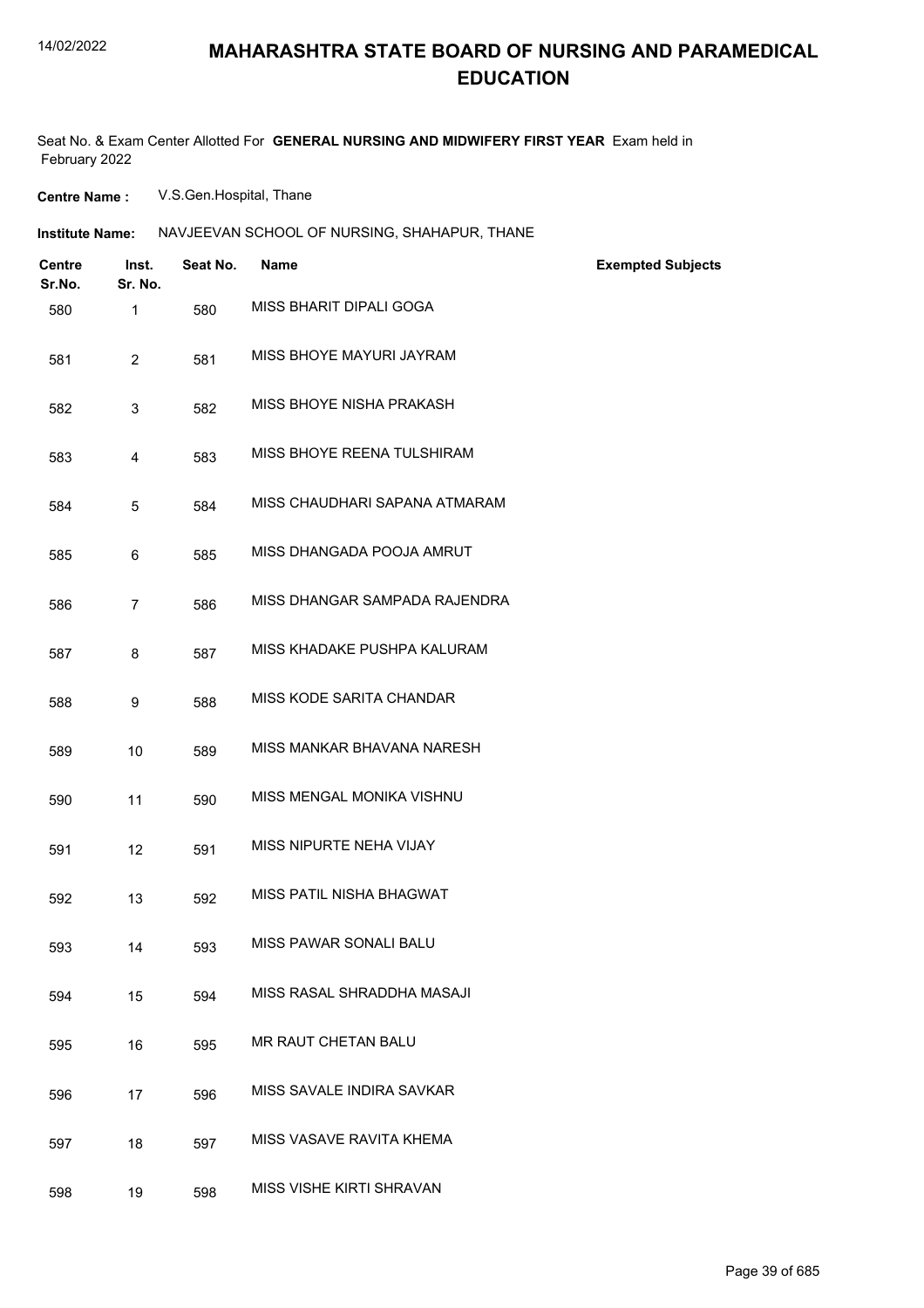Seat No. & Exam Center Allotted For GENERAL NURSING AND MIDWIFERY FIRST YEAR Exam held in February 2022

MISS WAGH APEKSHA JAYVANT 20 599 599

NOTE: 'P' MEANS PROVISIONALLY PERMITTED

if there is any mistake in the EXEMPTION of the Candidate it should be brought to the notice of the MSBNPE before the examination otherwise MSBNPE will not be resposible for any Consequences. The names of candidates enrolled online will be whole resposibilty of the Principal of that Nursing Institute.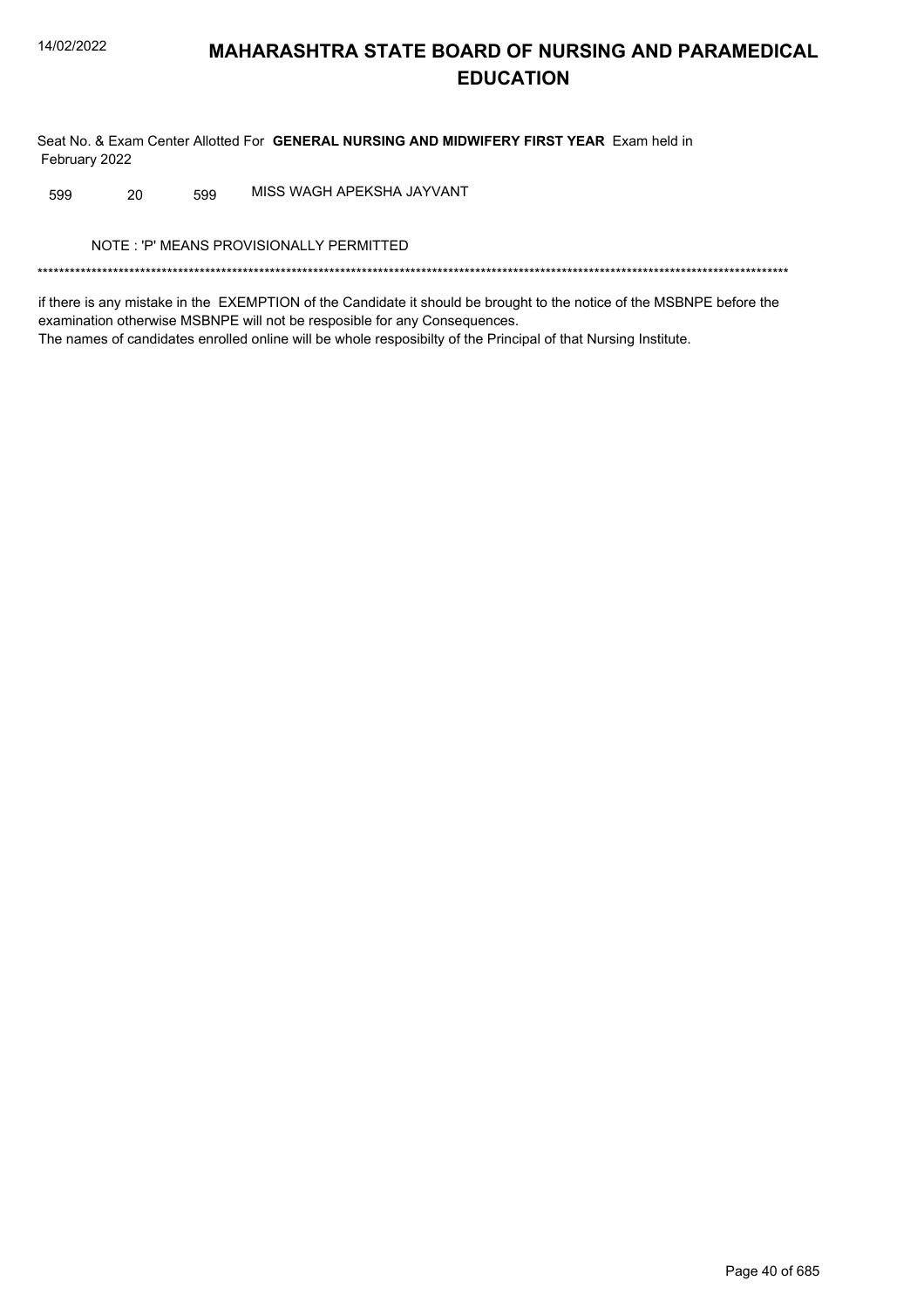# **MAHARASHTRA STATE BOARD OF NURSING AND PARAMEDICAL EDUCATION**

Seat No. & Exam Center Allotted For **GENERAL NURSING AND MIDWIFERY FIRST YEAR** Exam held in February 2022

| <b>GENERAL HOSPITAL, Ratnagiri</b><br><b>Centre Name :</b> |
|------------------------------------------------------------|
|------------------------------------------------------------|

| <b>Institute Name:</b> | <b>GENERAL HOSPITAL, RATNAGIRI</b> |  |
|------------------------|------------------------------------|--|
|                        |                                    |  |

| <b>Centre</b><br>Sr.No. | Inst.<br>Sr. No. | Seat No. | <b>Name</b>                      | <b>Exempted Subjects</b> |
|-------------------------|------------------|----------|----------------------------------|--------------------------|
| 600                     | $\mathbf{1}$     | 600      | MISS ALEWAR MAHESHWARI NARAYAN   |                          |
| 601                     | $\overline{2}$   | 601      | MISS ANDHALE ARTI KISAN          |                          |
| 602                     | 3                | 602      | MISS BELAGI AFSANA BADSHAH       |                          |
| 603                     | 4                | 603      | MISS BELAMBE GAURI GOVIND        |                          |
| 604                     | 5                | 604      | MISS BHALERAO RUPALI SUKHADEO    |                          |
| 605                     | 6                | 605      | MISS CHAUDHARI VAISHNAVI GIRDHAR |                          |
| 606                     | $\overline{7}$   | 606      | MR DESHMUKH GOVIND DNYANESHWAR   |                          |
| 607                     | 8                | 607      | MISS FARAKATE ANKITA ANIL        |                          |
| 608                     | 9                | 608      | MISS FULBANDHE PRAJAKTA ANKUSH   |                          |
| 609                     | 10               | 609      | MISS KAMBALI PRAJANLI PRAKASH    |                          |
| 610                     | 11               | 610      | MISS KAMBLE SAMIKSHA SANJAY      |                          |
| 611                     | 12               | 611      | MISS KASHID PRIYA NAVNATH        |                          |
| 612                     | 13               | 612      | MISS MATE PRIYANKA URKUDA        |                          |
| 613                     | 14               | 613      | MR MOKASARE SHUBHAM BALA         |                          |
| 614                     | 15               | 614      | MISS MULE SHITAL BABASAHEB       |                          |
| 615                     | 16               | 615      | MISS PATIL PRAVINA PANDURANG     |                          |
| 616                     | 17               | 616      | MISS SHELKE JAYSHRI VIJAY        |                          |
| 617                     | 18               | 617      | MISS THINGALE DHANASHRI LAGAN    |                          |
| 618                     | 19               | 618      | MISS WARISHE PRANALI RAGHUNATH   |                          |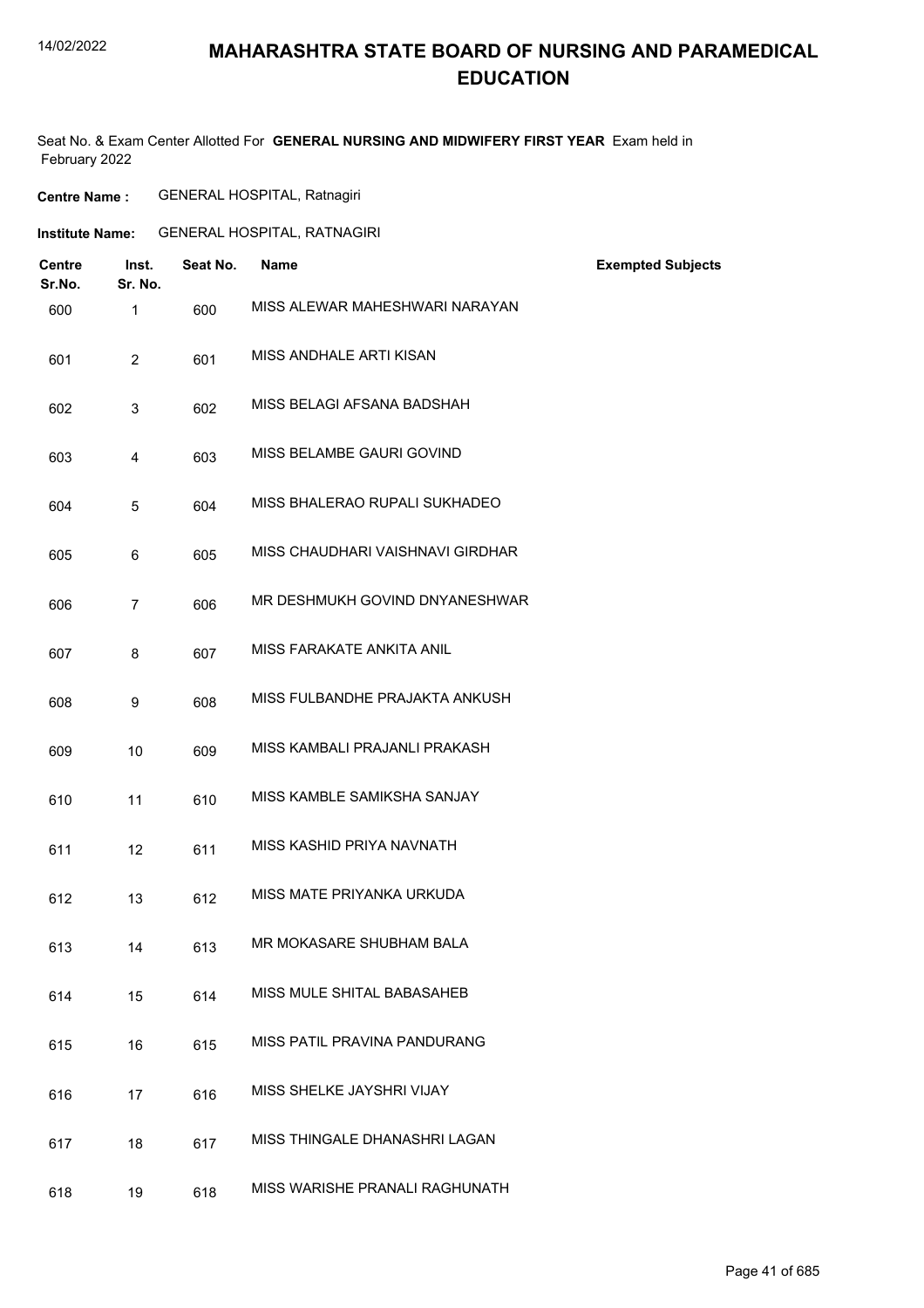Seat No. & Exam Center Allotted For GENERAL NURSING AND MIDWIFERY FIRST YEAR Exam held in February 2022

NOTE: 'P' MEANS PROVISIONALLY PERMITTED

if there is any mistake in the EXEMPTION of the Candidate it should be brought to the notice of the MSBNPE before the examination otherwise MSBNPE will not be resposible for any Consequences.

The names of candidates enrolled online will be whole resposibilty of the Principal of that Nursing Institute.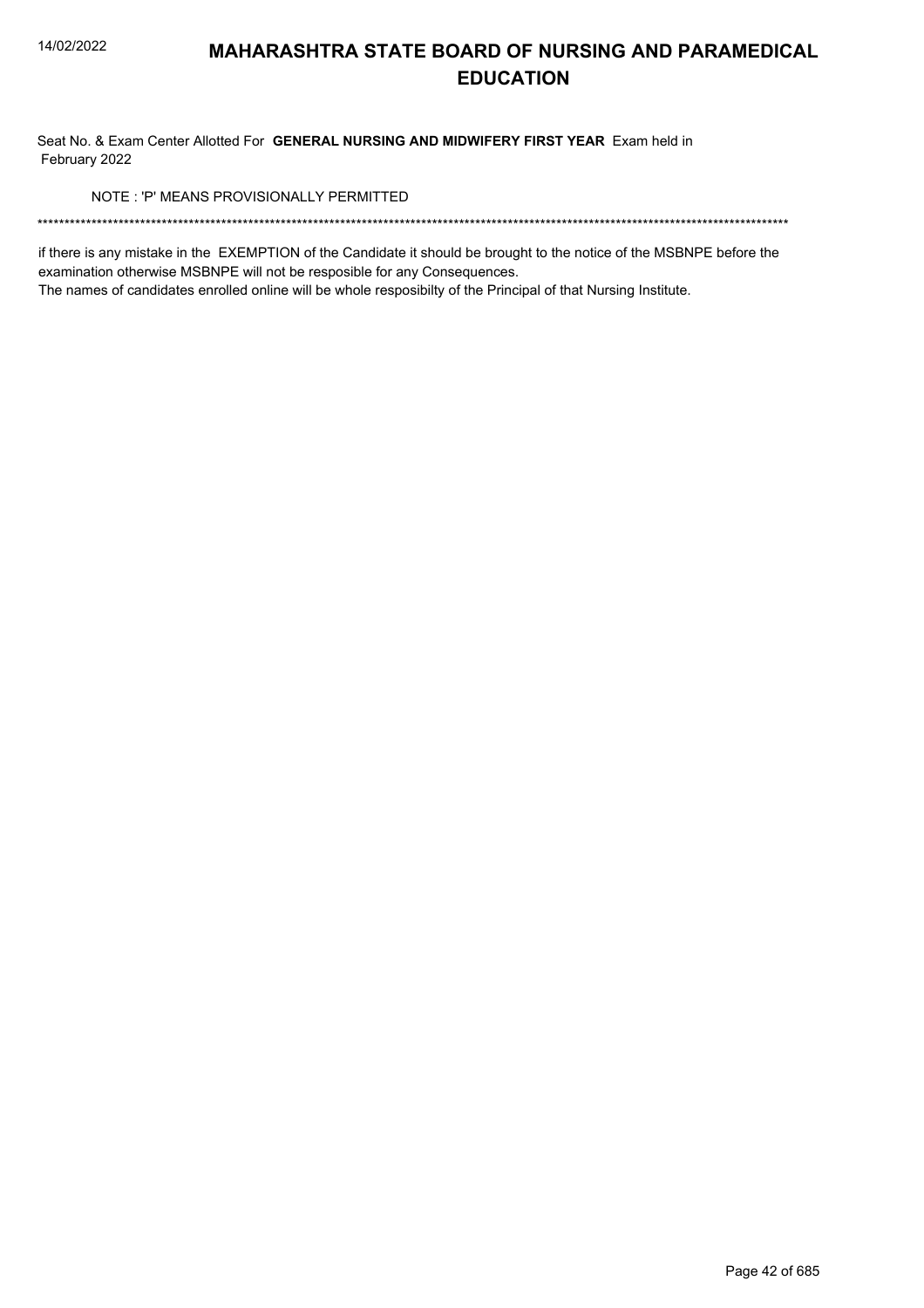# **MAHARASHTRA STATE BOARD OF NURSING AND PARAMEDICAL EDUCATION**

Seat No. & Exam Center Allotted For **GENERAL NURSING AND MIDWIFERY FIRST YEAR** Exam held in February 2022

| <b>GENERAL HOSPITAL, Ratnagiri</b> |
|------------------------------------|
|                                    |

| <b>Institute Name:</b> | RAMRAJE SCH. NSG, RCON DAPOLI, RATNAGIRI |  |  |
|------------------------|------------------------------------------|--|--|
|                        |                                          |  |  |

| <b>Centre</b><br>Sr.No. | Inst.<br>Sr. No. | Seat No. | <b>Name</b>                     | <b>Exempted Subjects</b> |
|-------------------------|------------------|----------|---------------------------------|--------------------------|
| 619                     | $\mathbf{1}$     | 619      | MISS ADURKAR ASHIKI NATHURAM    |                          |
| 620                     | $\overline{2}$   | 620      | MISS BANGARE AMISHA ASHOK       |                          |
| 621                     | 3                | 621      | MISS CHIKHALE NIKITA SUNIL      |                          |
| 622                     | 4                | 622      | MR CHOPADE ANIKET ANIL          |                          |
| 623                     | 5                | 623      | MR GAIKWAD PRIYESH PRAMOD       |                          |
| 624                     | 6                | 624      | MISS GAIKWAD GAYATRI MUKESH     |                          |
| 625                     | $\overline{7}$   | 625      | MISS GHEVADE SHRADDHA DAYANAND  |                          |
| 626                     | 8                | 626      | MISS GOTHAL DEEPA VASANT        |                          |
| 627                     | 9                | 627      | MISS IDATE VRUSHALI SACHIN      |                          |
| 628                     | 10               | 628      | MR JADHAV SANKET CHANDRAKANT    |                          |
| 629                     | 11               | 629      | MISS JAMBHARKAR NEHA DEVIDAS    |                          |
| 630                     | 12               | 630      | MISS KAMBALE SIMRAN SUNIL       |                          |
| 631                     | 13               | 631      | MR KAMBLE PRAFULL BALU          |                          |
| 632                     | 14               | 632      | MR KAMBLE PRATIK SUDHIR         |                          |
| 633                     | 15               | 633      | MR KATKAR RUTVIK RAMESH         |                          |
| 634                     | 16               | 634      | MR KATKAR RUSHIKESH RAMESH      |                          |
| 635                     | 17               | 635      | MISS MARCHANDE MAYURI GAUTAM    |                          |
| 636                     | 18               | 636      | MISS MESTRI SWAPNALI GURUPRASAD |                          |
| 637                     | 19               | 637      | MISS MOHITE SHRADDHA SANJAY     |                          |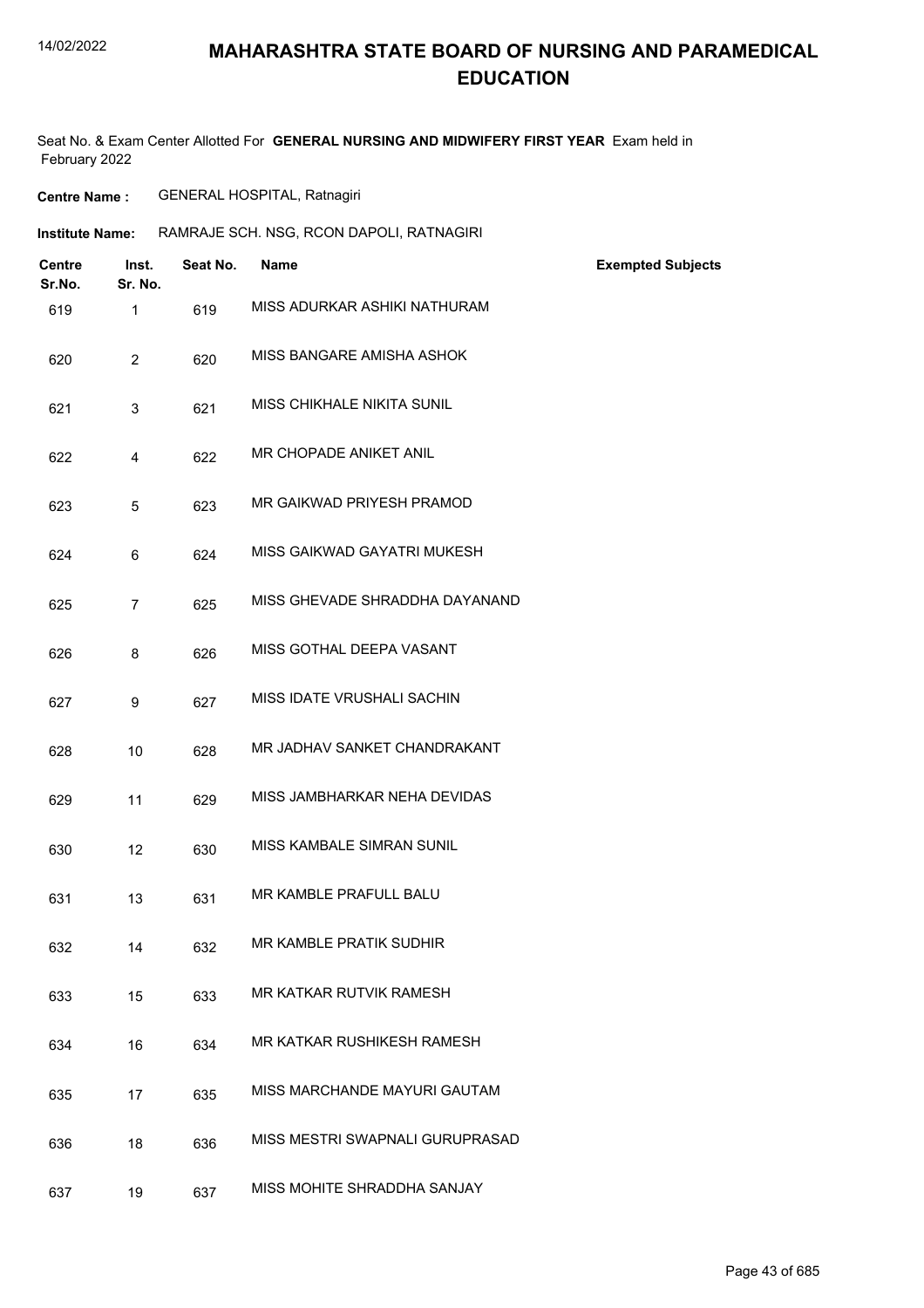|               | Seat No. & Exam Center Allotted For GENERAL NURSING AND MIDWIFERY FIRST YEAR Exam held in |  |
|---------------|-------------------------------------------------------------------------------------------|--|
| February 2022 |                                                                                           |  |

| 638 | 20 | 638 | MR MOHITE AJAY RAJENDRA                                    |
|-----|----|-----|------------------------------------------------------------|
| 639 | 21 | 639 | MISS MOHITE MOHINI MOHAN                                   |
| 640 | 22 | 640 | SMT PINGLE PRANALI PRAMOD<br>(NEE PALSHETKAR NEHA KRISHNA) |
| 641 | 23 | 641 | MISS PANVALKAR PRAJAKTA GOPAL                              |
| 642 | 24 | 642 | MISS PATEKAR SWARANJALI MILAN                              |
| 643 | 25 | 643 | MISS PATIL MANJIRI RAJESH                                  |
| 644 | 26 | 644 | MISS PATIL ANUJA ASHOK                                     |
| 645 | 27 | 645 | MISS PAWAR SAKSHI PRAMOD                                   |
| 646 | 28 | 646 | MISS PAWAR POONAM RAVINDRA                                 |
| 647 | 29 | 647 | <b>MISS RATHOD SWATI RAMESH</b>                            |
| 648 | 30 | 648 | MR SARDAL SAHIL PRAKASH                                    |
| 649 | 31 | 649 | MISS SHEDGE SHILPA DHANARAJ                                |
| 650 | 32 | 650 | MISS SHIGWAN KAJAL PRAKASH                                 |
| 651 | 33 | 651 | MISS SHIGWAN JANHAVI SUNIL                                 |
| 652 | 34 | 652 | MR SHINDE SUMIT SANJAY                                     |
| 653 | 35 | 653 | MISS TAMBE SUSHANTI SANJAY                                 |
| 654 | 36 | 654 | MR THORAT RAJ BABURAO                                      |
| 655 | 37 | 655 | MR VARALE RHUTIK NANDKUMAR                                 |
| 656 | 38 | 656 | MISS ZENDEKAR SHUBHADA PRAMOD                              |
|     |    |     | NOTE: 'P' MEANS PROVISIONALLY PERMITTED                    |

\*\*\*\*\*\*\*\*\*\*\*\*\*\*\*\*\*\*\*\*\*\*\*\*\*\*\*\*\*\*\*\*\*\*\*\*\*\*\*\*\*\*\*\*\*\*\*\*\*\*\*\*\*\*\*\*\*\*\*\*\*\*\*\*\*\*\*\*\*\*\*\*\*\*\*\*\*\*\*\*\*\*\*\*\*\*\*\*\*\*\*\*\*\*\*\*\*\*\*\*\*\*\*\*\*\*\*\*\*\*\*\*\*\*\*\*\*\*\*\*\*\*\*\*\*\*\*\*\*\*\*\*\*\*\*\*\*\*\*

if there is any mistake in the EXEMPTION of the Candidate it should be brought to the notice of the MSBNPE before the examination otherwise MSBNPE will not be resposible for any Consequences. The names of candidates enrolled online will be whole resposibilty of the Principal of that Nursing Institute.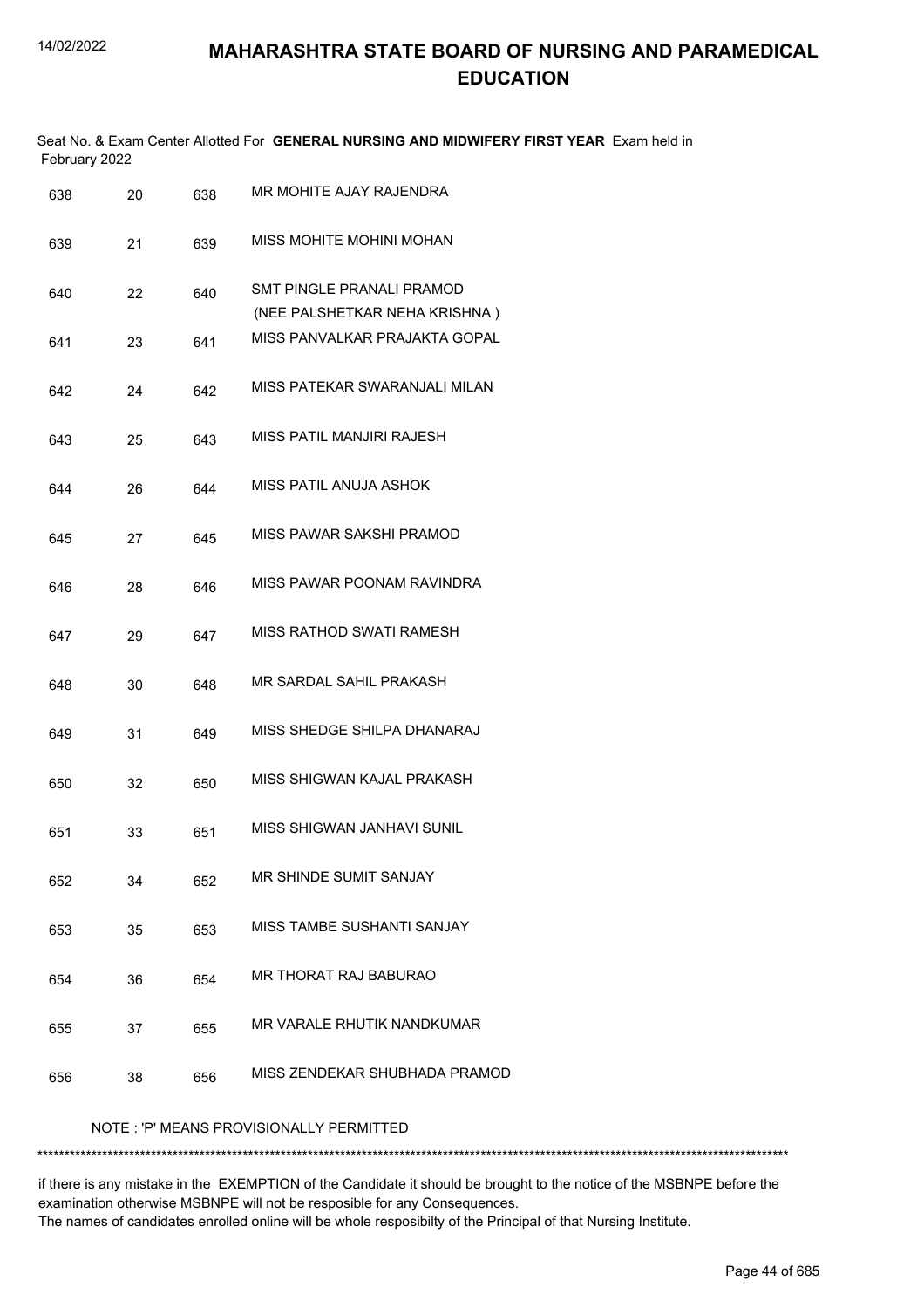# **MAHARASHTRA STATE BOARD OF NURSING AND PARAMEDICAL EDUCATION**

Seat No. & Exam Center Allotted For **GENERAL NURSING AND MIDWIFERY FIRST YEAR** Exam held in February 2022

**Centre Name :** GENERAL HOSPITAL, Nasik

**Institute Name:** GENERAL HOSPITAL, NASIK

| <b>Centre</b><br>Sr.No. | Inst.<br>Sr. No.          | Seat No. | <b>Name</b>                    | <b>Exempted Subjects</b>                                                     |
|-------------------------|---------------------------|----------|--------------------------------|------------------------------------------------------------------------------|
| 657                     | 1                         | 657      | MISS AVACHAR PRIYANKA SUDHAKAR |                                                                              |
| 658                     | $\overline{2}$            | 658      | MISS BACHUTE SAKSHI TULSHIRAM  |                                                                              |
| 659                     | $\ensuremath{\mathsf{3}}$ | 659      | MISS BADE SEEMA NIVRUTTI       |                                                                              |
| 660                     | 4                         | 660      | MR BHAVSAR TEJAS BHALCHANDRA   |                                                                              |
| 661                     | $\sqrt{5}$                | 661      | MISS CHAVAN JAYASHRI NANDU     |                                                                              |
| 662                     | 6                         | 662      | MISS DAITKAR SONALI SUDAM      |                                                                              |
| 663                     | $\overline{7}$            | 663      | MISS DHIVAR SHEJAL SUDHIR      |                                                                              |
| 664                     | 8                         | 664      | MISS DONGRE MANISHA DASHRATH   |                                                                              |
| 665                     | 9                         | 665      | MISS GIRI SHITAL SANJAY        |                                                                              |
| 666                     | 10                        | 666      | MISS HYALIJ SHUBHANGI BAPU     |                                                                              |
| 667                     | 11                        | 667      | MISS KAKDE PRIYANKA BHIMRAO    |                                                                              |
| 668                     | 12                        | 668      | MISS KHAIRNAR SHALINI ASHOK    |                                                                              |
| 669                     | 13                        | 669      | MISS KHARE JAYSHRI RAJENDRA    | $(\parallel)$<br>$($ IV $)$<br>(V)<br>(III)<br>(VI)<br>$\sqrt{2}$<br>$VII$ ) |
| 670                     | 14                        | 670      | MR LOKHANDE YUVRAJ SINESHRAO   |                                                                              |
| 671                     | 15                        | 671      | MISS MEDHE SHILPA SHESHRAO     |                                                                              |
| 672                     | 16                        | 672      | MISS PAWAR ANJALI BAJARANG     |                                                                              |
| 673                     | 17                        | 673      | MISS PAWAR SONALI DATTARAM     |                                                                              |
| 674                     | 18                        | 674      | MISS RAKTADE MADHURI SHALIKRAM |                                                                              |
| 675                     | 19                        | 675      | MISS RAUT ASHWINI LAXMAN       |                                                                              |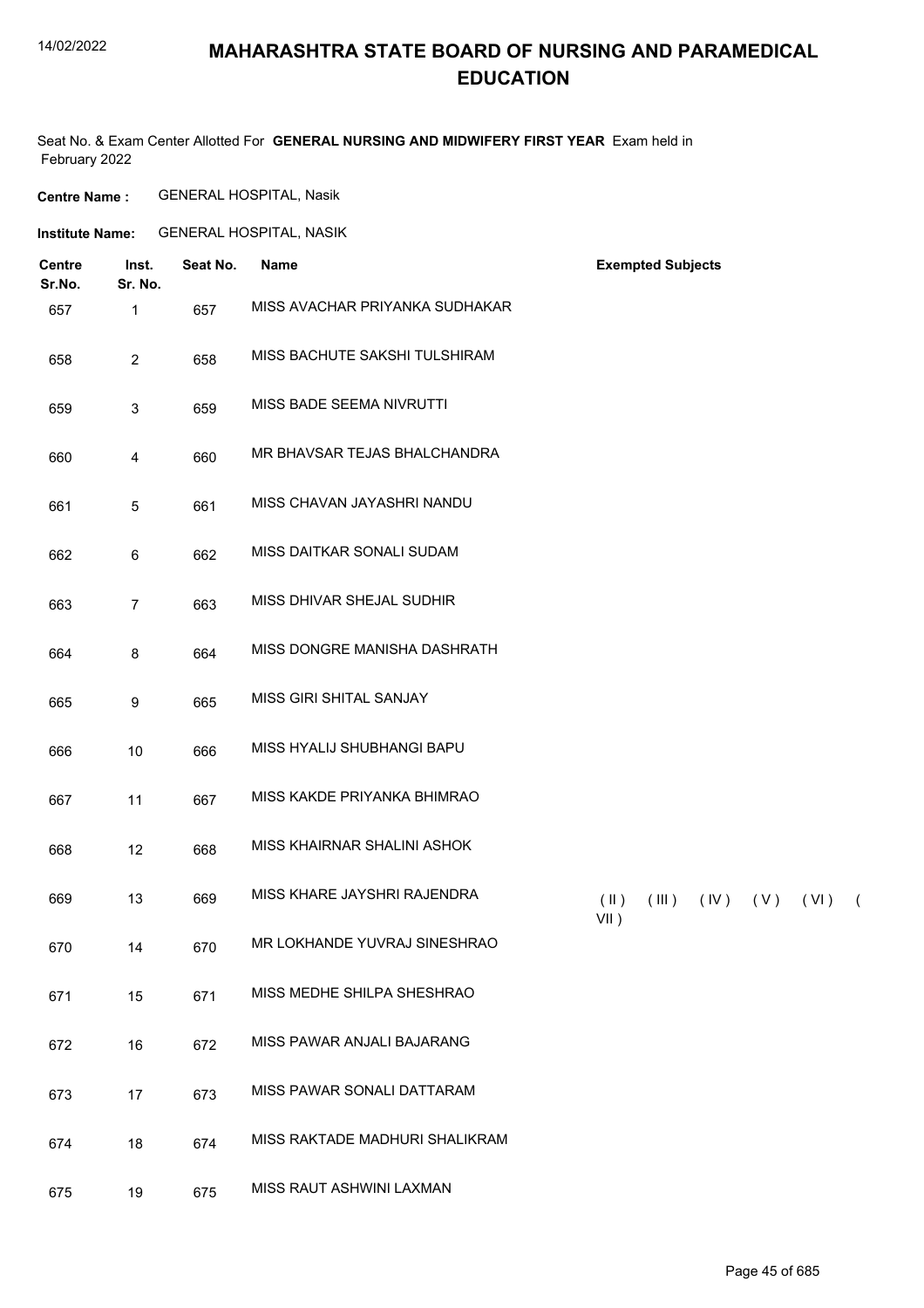Seat No. & Exam Center Allotted For GENERAL NURSING AND MIDWIFERY FIRST YEAR Exam held in February 2022

| 676 | 20 | 676 | MISS SHARMA YUKTA VIJAYKUMAR            |  |
|-----|----|-----|-----------------------------------------|--|
| 677 | 21 | 677 | MISS SURYAWANSHI SAMPADA GANESH         |  |
|     |    |     | NOTE: 'P' MEANS PROVISIONALLY PERMITTED |  |
|     |    |     |                                         |  |

if there is any mistake in the EXEMPTION of the Candidate it should be brought to the notice of the MSBNPE before the examination otherwise MSBNPE will not be resposible for any Consequences.

The names of candidates enrolled online will be whole resposibilty of the Principal of that Nursing Institute.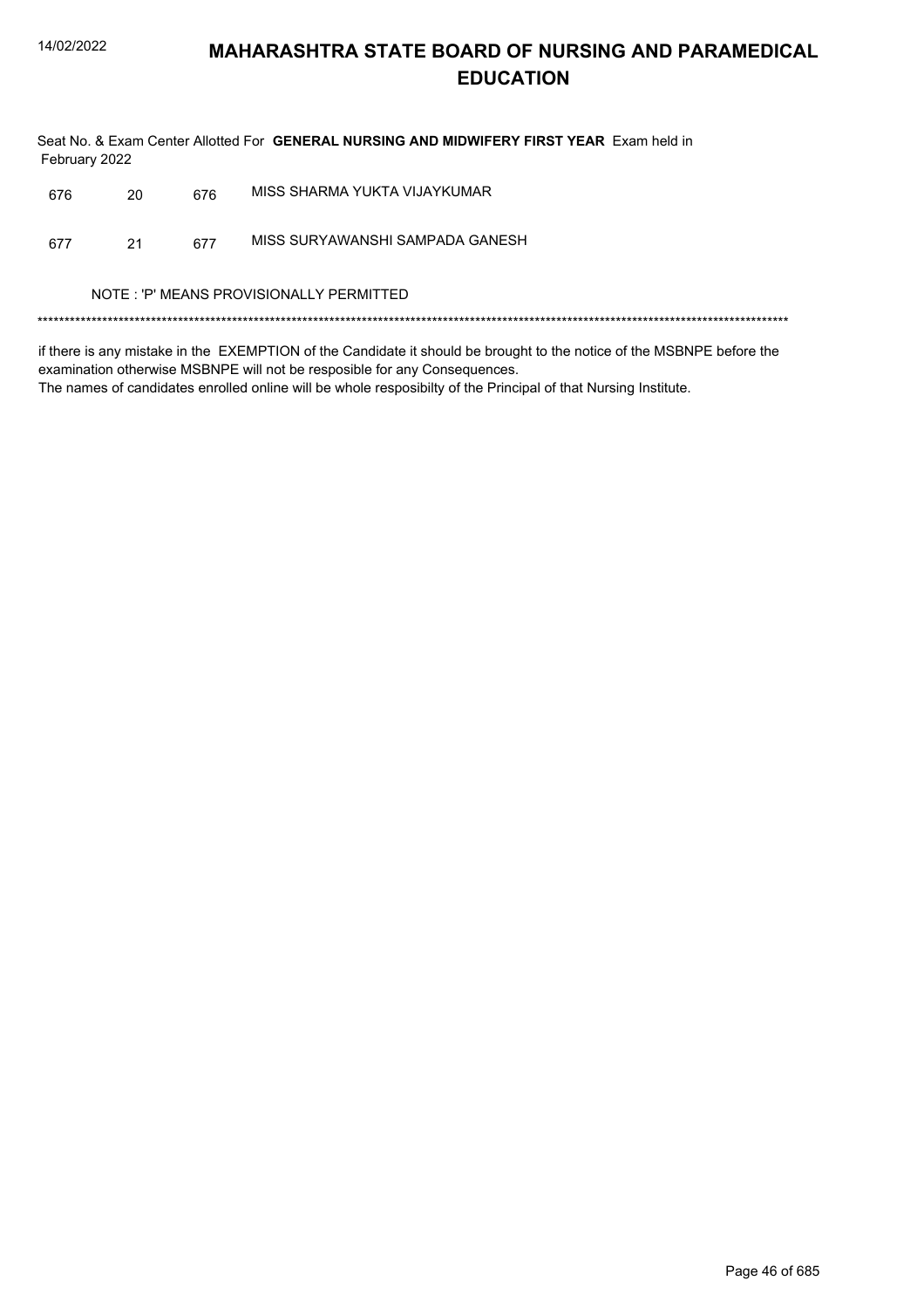# **MAHARASHTRA STATE BOARD OF NURSING AND PARAMEDICAL EDUCATION**

Seat No. & Exam Center Allotted For **GENERAL NURSING AND MIDWIFERY FIRST YEAR** Exam held in February 2022

**Centre Name :** GENERAL HOSPITAL, Nasik

| <b>Institute Name:</b> | KALWAN NURSING SCHOOL, KALWAN, NASHIK |
|------------------------|---------------------------------------|
|                        |                                       |

| <b>Centre</b><br>Sr.No. | Inst.<br>Sr. No. | Seat No. | <b>Name</b>                     | <b>Exempted Subjects</b> |
|-------------------------|------------------|----------|---------------------------------|--------------------------|
| 678                     | $\mathbf{1}$     | 678      | MR BAGUL DNYANESHWAR MADHUKAR   |                          |
| 679                     | $\overline{2}$   | 679      | MISS BAGUL NIKITA PUNDLIK       |                          |
| 680                     | 3                | 680      | MISS BAHIRAM JAYAMALA HEMRAJ    |                          |
| 681                     | 4                | 681      | MISS BORSE URMILA RAJENDRA      |                          |
| 682                     | 5                | 682      | MISS BORSE SANGITA MANOHAR      |                          |
| 683                     | 6                | 683      | MISS CHAUDHARI PRIYANKA BABURAO |                          |
| 684                     | $\overline{7}$   | 684      | MISS CHAVAN SUJATA GOKUL        |                          |
| 685                     | 8                | 685      | MR DALVI NILESH RAMDAS          |                          |
| 686                     | 9                | 686      | MISS GAIKWAD SUNITA DHANJI      |                          |
| 687                     | 10               | 687      | MISS GAVIT NIKITA VIKRAM        |                          |
| 688                     | 11               | 688      | MISS HIRE SAKSHI DILIP          |                          |
| 689                     | 12               | 689      | MISS KOKANI GITA DARASING       |                          |
| 690                     | 13               | 690      | MISS KOKANI RINKU RAJU          |                          |
| 691                     | 14               | 691      | MISS MAHALE MAMTA SURESH        |                          |
| 692                     | 15               | 692      | MR PAWAR PRADIP KHAMDEV         |                          |
| 693                     | 16               | 693      | MISS PAWAR RENUKA GANGARAM      |                          |
| 694                     | 17               | 694      | MISS PAWAR VANDANA ULUSHA       |                          |
| 695                     | 18               | 695      | MR SONAWANE KHUSHAL KIRAN       |                          |
| 696                     | 19               | 696      | MR WAGH UMESH VAMAN             |                          |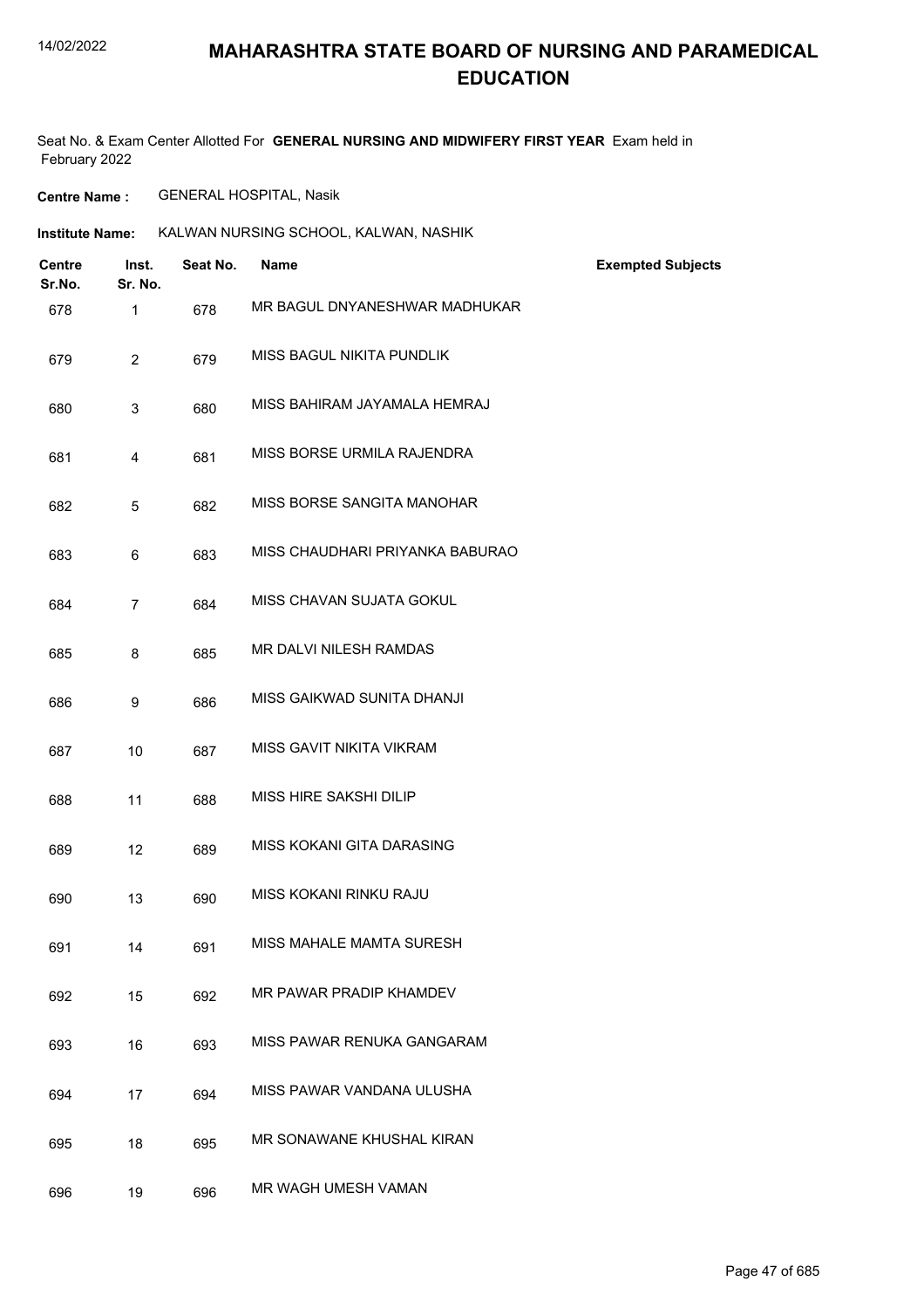Seat No. & Exam Center Allotted For GENERAL NURSING AND MIDWIFERY FIRST YEAR Exam held in February 2022

MISS WANKHEDE VAISHALI LAXMAN 20 697 697

NOTE: 'P' MEANS PROVISIONALLY PERMITTED

if there is any mistake in the EXEMPTION of the Candidate it should be brought to the notice of the MSBNPE before the examination otherwise MSBNPE will not be resposible for any Consequences. The names of candidates enrolled online will be whole resposibilty of the Principal of that Nursing Institute.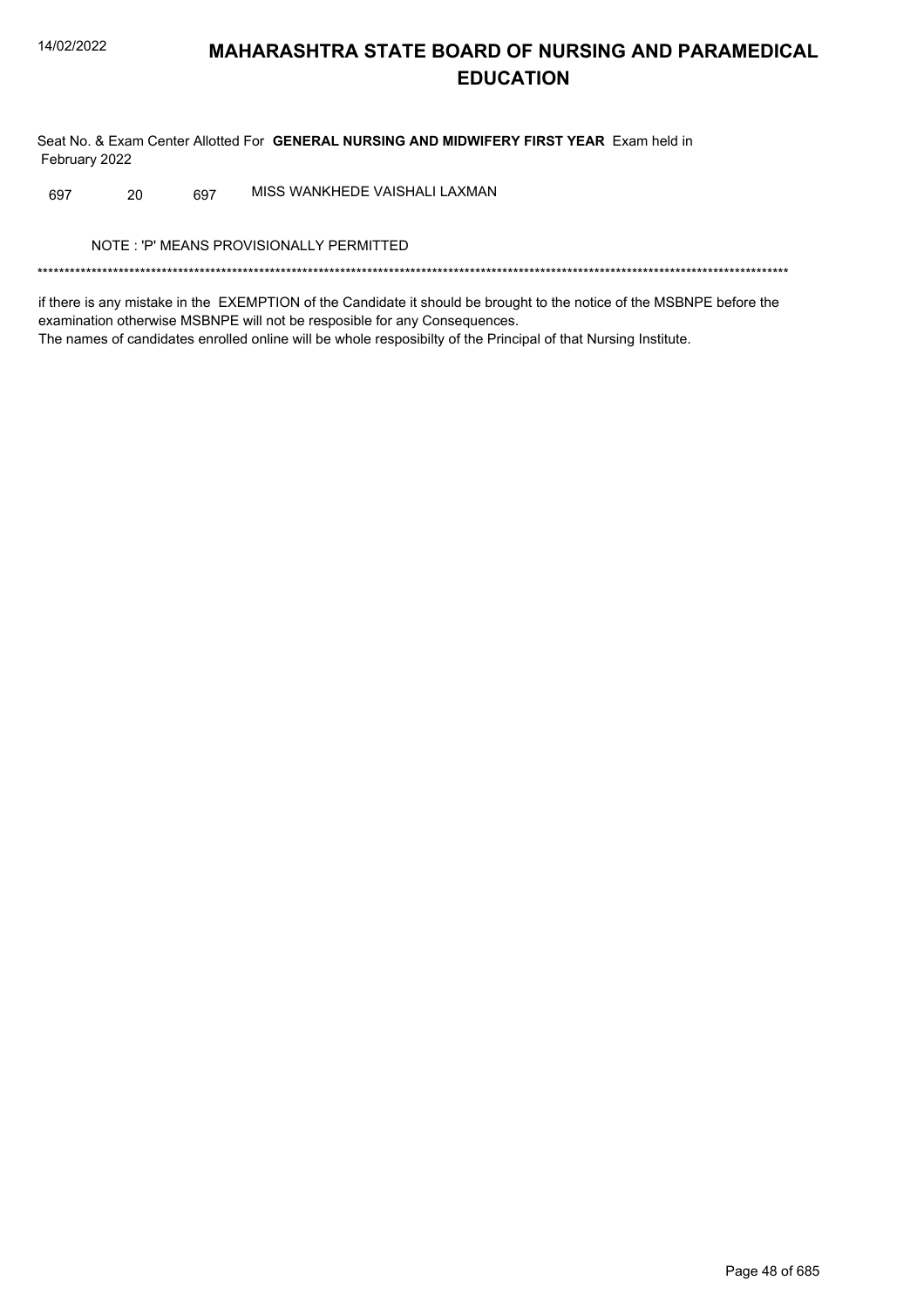# **MAHARASHTRA STATE BOARD OF NURSING AND PARAMEDICAL EDUCATION**

Seat No. & Exam Center Allotted For **GENERAL NURSING AND MIDWIFERY FIRST YEAR** Exam held in February 2022

**Centre Name :** GENERAL HOSPITAL, Nasik

| Institute Name: |  |  | DINDORI SCHOOL OF NURSING, DINDORI, NASHIK |
|-----------------|--|--|--------------------------------------------|
|-----------------|--|--|--------------------------------------------|

| <b>Centre</b><br>Sr.No. | Inst.<br>Sr. No. | Seat No. | <b>Name</b>                   | <b>Exempted Subjects</b> |
|-------------------------|------------------|----------|-------------------------------|--------------------------|
| 698                     | $\mathbf{1}$     | 698      | MISS BHOYE VIDHYA NAMDEV      |                          |
| 699                     | $\overline{2}$   | 699      | MISS DESAI VARSHA DHARMENDRA  |                          |
| 700                     | $\mathfrak{S}$   | 700      | MR DHUM DNYANESHWAR AMBADAS   |                          |
| 701                     | $\overline{4}$   | 701      | MISS GAVIT AAKANKSHA DINESH   |                          |
| 702                     | 5                | 702      | MISS GAVIT ASTARA RAMESH      |                          |
| 703                     | 6                | 703      | MISS GAVIT MANISHA RAMESH     |                          |
| 704                     | $\overline{7}$   | 704      | MISS GAVIT PRABHA DIWANJI     |                          |
| 705                     | 8                | 705      | MISS GAVIT RADHIKA NILESH     |                          |
| 706                     | 9                | 706      | MISS GAVIT SAPIRA SUDAM       |                          |
| 707                     | 10               | 707      | MISS GAVIT TINKI VASANT       |                          |
| 708                     | 11               | 708      | MISS GAVIT VARSHA RAVIS       |                          |
| 709                     | 12               | 709      | MISS GAYKAWAD HEMALATA MAHARU |                          |
| 710                     | 13               | 710      | MISS JAGTAP JYOTI TUKARAM     |                          |
| 711                     | 14               | 711      | MR MAGAR SHASHIKANT SAKHARAM  |                          |
| 712                     | 15               | 712      | MR MORE VILAS LAXMAN          |                          |
| 713                     | 16               | 713      | MISS NAIK TINKAL BHARAT       |                          |
| 714                     | 17               | 714      | MISS PADVI ANITA BAJYA        |                          |
| 715                     | 18               | 715      | MISS PADVI YAMUNA BAJYA       |                          |
| 716                     | 19               | 716      | MR RINJAD AKASH ANKUSH        |                          |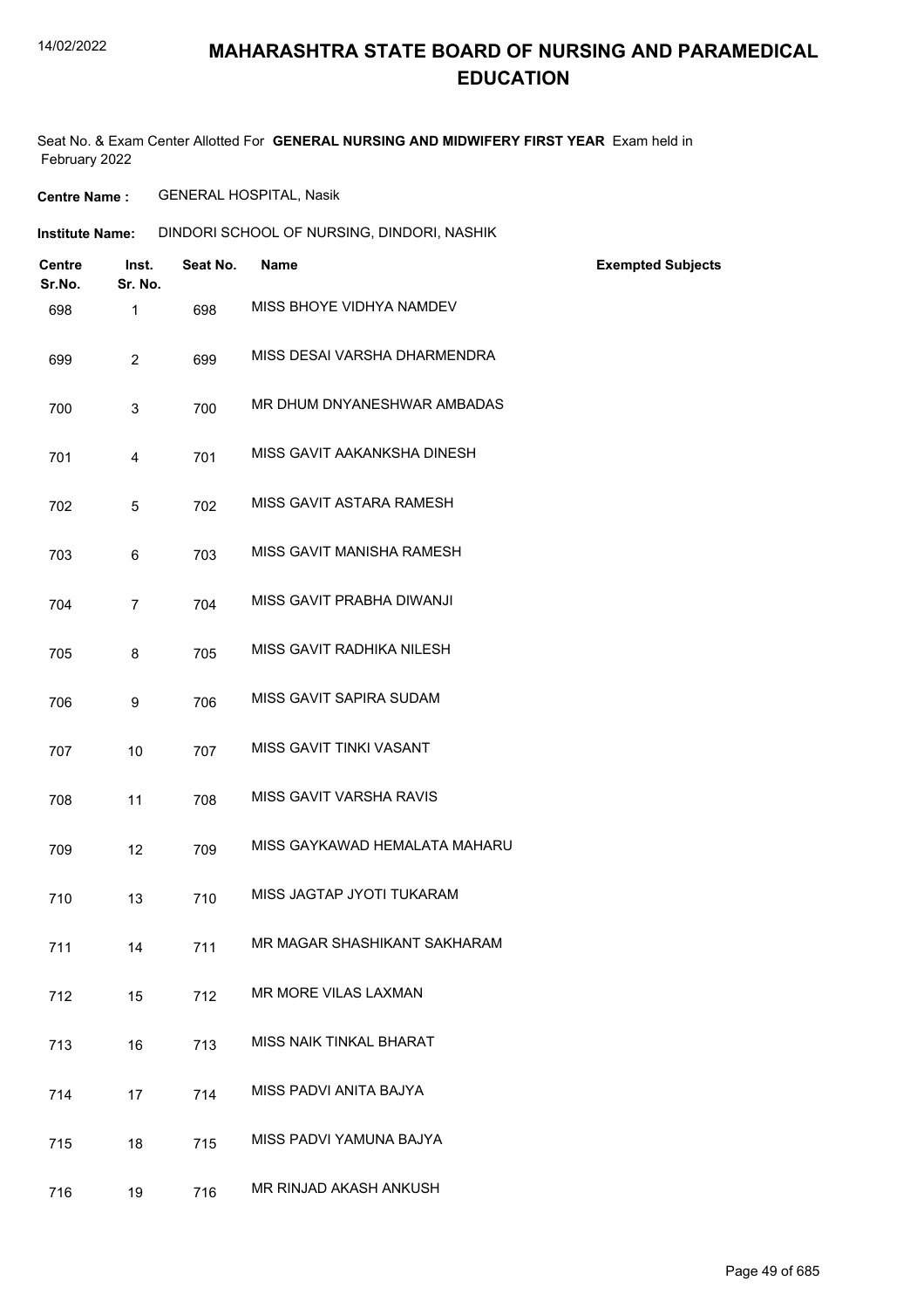Seat No. & Exam Center Allotted For GENERAL NURSING AND MIDWIFERY FIRST YEAR Exam held in February 2022

MISS VASAVE PRATIKSHA SURESH 20 717 717

NOTE: 'P' MEANS PROVISIONALLY PERMITTED

if there is any mistake in the EXEMPTION of the Candidate it should be brought to the notice of the MSBNPE before the examination otherwise MSBNPE will not be resposible for any Consequences. The names of candidates enrolled online will be whole resposibilty of the Principal of that Nursing Institute.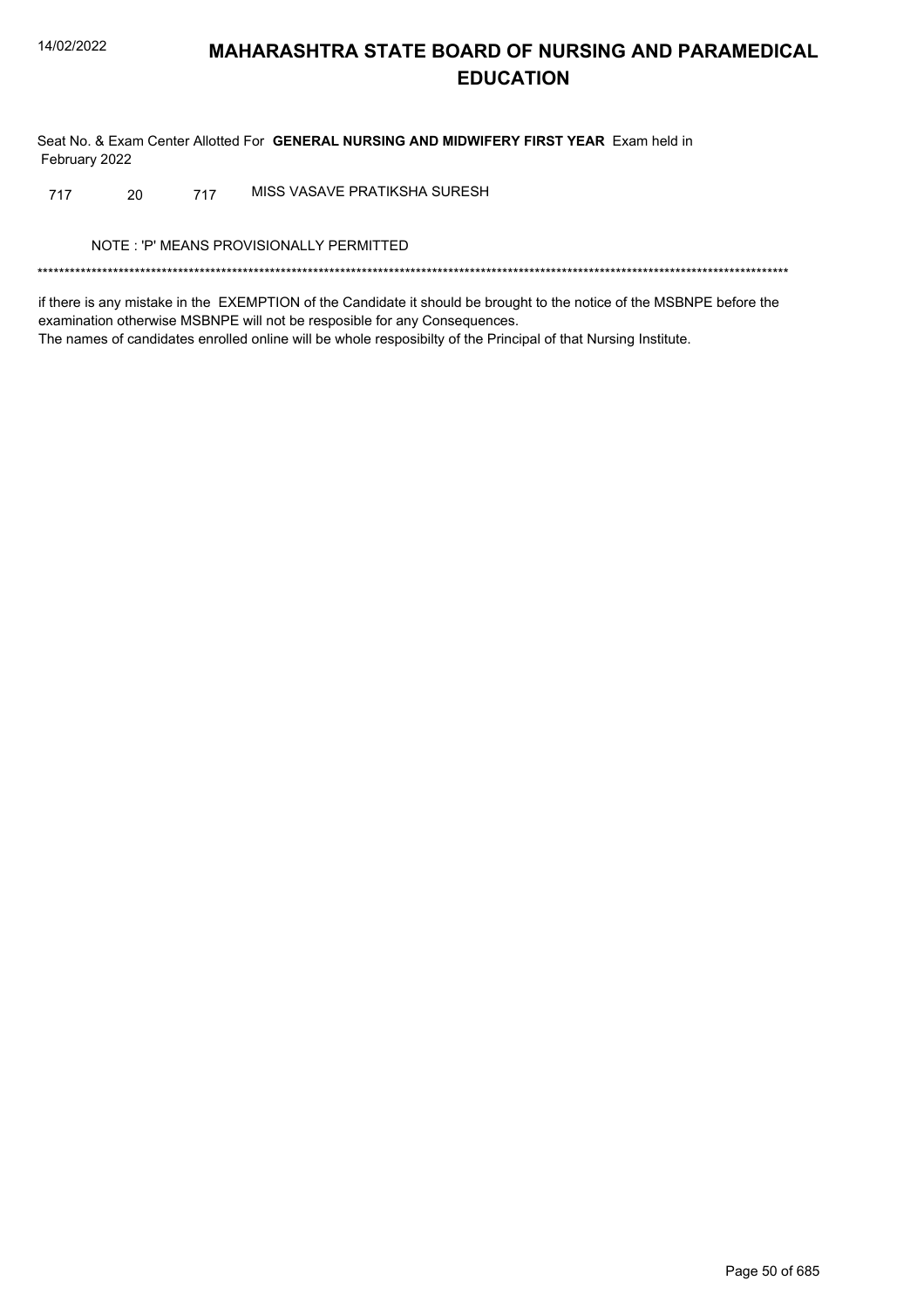## **MAHARASHTRA STATE BOARD OF NURSING AND PARAMEDICAL EDUCATION**

Seat No. & Exam Center Allotted For **GENERAL NURSING AND MIDWIFERY FIRST YEAR** Exam held in February 2022

**Centre Name :** GENERAL HOSPITAL, Nasik

| Institute Name: | SHRI GAJANAN MAHARAJ TRAINING SCHOOL OF NURSING, JAWAHAR, THANE |  |
|-----------------|-----------------------------------------------------------------|--|
|                 |                                                                 |  |

| <b>Centre</b><br>Sr.No. | Inst.<br>Sr. No. | Seat No. | <b>Name</b>                   | <b>Exempted Subjects</b> |
|-------------------------|------------------|----------|-------------------------------|--------------------------|
| 718                     | $\mathbf{1}$     | 718      | MISS BHOYE RANI TULSHIRAM     |                          |
| 719                     | $\overline{2}$   | 719      | MISS BODHERE ARCHANA VALU     |                          |
| 720                     | 3                | 720      | MISS BONDRE JIDNYASA GANESH   |                          |
| 721                     | 4                | 721      | MISS BORSE TEJAL BHALCHANDRA  |                          |
| 722                     | 5                | 722      | MISS CHAUDHARI URVASHI PRAVIN |                          |
| 723                     | 6                | 723      | MISS CHAUDHARI SNEHAL VILAS   |                          |
| 724                     | $\overline{7}$   | 724      | MISS DAGALA RAVINA SATISH     |                          |
| 725                     | 8                | 725      | MISS DHULE SANGITA RAVINDRA   |                          |
| 726                     | 9                | 726      | MR DHUM VICKY RAMAJI          |                          |
| 727                     | 10               | 727      | MISS DUTAKAR SARASWATI ANANT  |                          |
| 728                     | 11               | 728      | MISS GAVIT PRAJAKTA SURESH    |                          |
| 729                     | 12               | 729      | MISS GAVIT MONIKA DATTU       |                          |
| 730                     | 13               | 730      | MR MAULE PRAVIN SITARAM       |                          |
| 731                     | 14               | 731      | MISS PATIL NEESHA RAMESH      |                          |
| 732                     | 15               | 732      | MR PATIL PANKAJ GURUNATH      |                          |
| 733                     | 16               | 733      | MISS PATIL GAURI MOHAN        |                          |
| 734                     | 17               | 734      | MISS PATIL NIKITA BALIRAM     |                          |
| 735                     | 18               | 735      | MISS PATIL SANIKA DEVENDRA    |                          |
| 736                     | 19               | 736      | MISS PATIL CHAITALI DUNDU     |                          |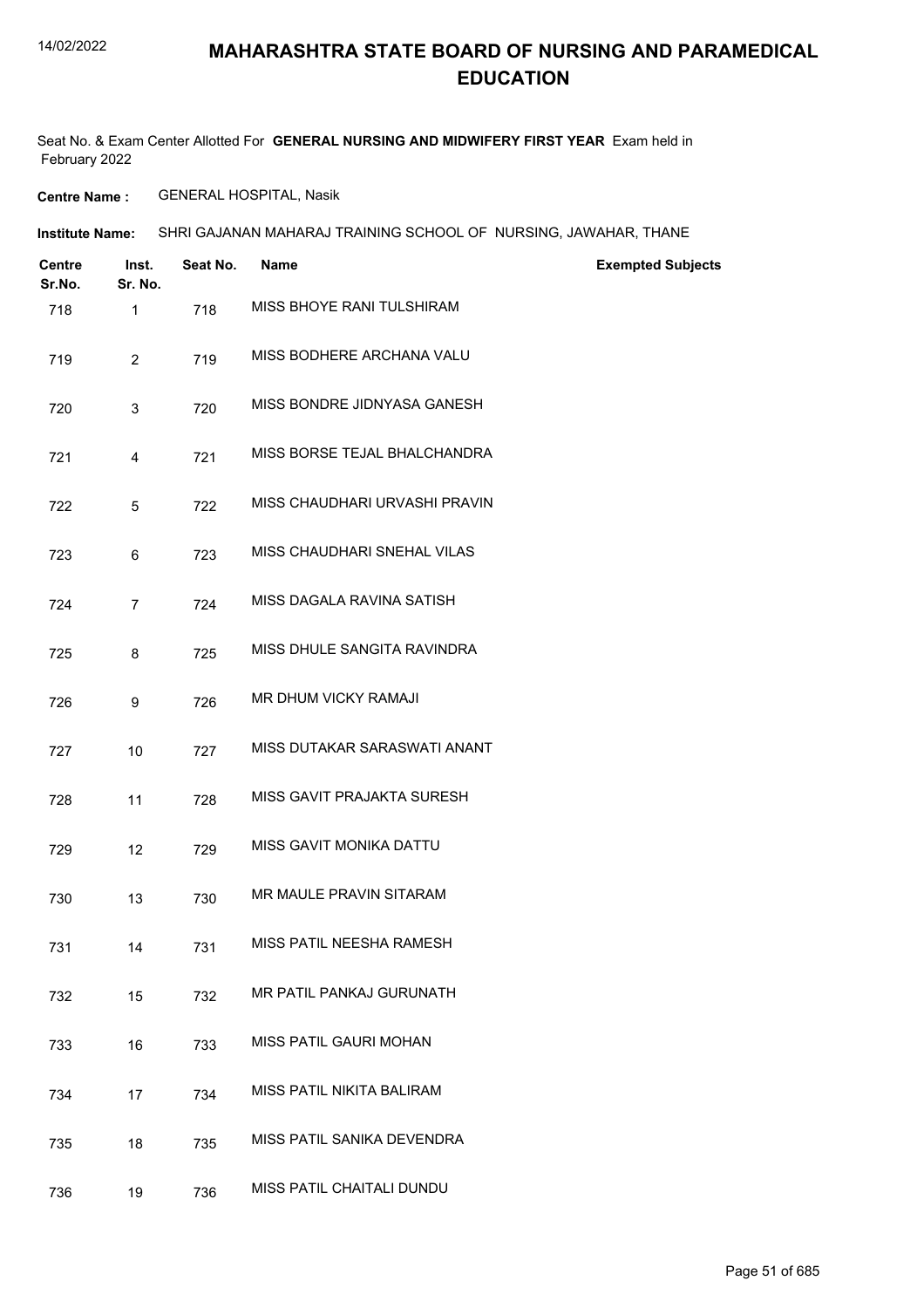| February 2022                           |    |     | Seat No. & Exam Center Allotted For GENERAL NURSING AND MIDWIFERY FIRST YEAR Exam held in |  |
|-----------------------------------------|----|-----|-------------------------------------------------------------------------------------------|--|
| 737                                     | 20 | 737 | MISS PATIL SIDDHI VIJAY                                                                   |  |
| 738                                     | 21 | 738 | MISS PATIL HARSHADA KANTILAL                                                              |  |
| 739                                     | 22 | 739 | MISS PATIL JANHAVI KISHOR                                                                 |  |
| 740                                     | 23 | 740 | MISS PATIL SIDDHI SUDHAKAR                                                                |  |
| 741                                     | 24 | 741 | MISS PAWADE PRACHI BABURAO                                                                |  |
| 742                                     | 25 | 742 | MR SAMBAR DHIRAJ MAHADU                                                                   |  |
| 743                                     | 26 | 743 | MISS SHEVALKAR SHREYA BABURAO                                                             |  |
| 744                                     | 27 | 744 | MISS VERMA RAKHI MANOJ                                                                    |  |
| 745                                     | 28 | 745 | MISS WAGH AMISHA SANTOSH                                                                  |  |
| 746                                     | 29 | 746 | MISS WARGHADE JYOTSNA NAMDEV                                                              |  |
| NOTE: 'P' MEANS PROVISIONALLY PERMITTED |    |     |                                                                                           |  |

\*\*\*\*\*\*\*\*\*\*\*\*\*\*\*\*\*\*\*\*\*\*\*\*\*\*\*\*\*\*\*\*\*\*\*\*\*\*\*\*\*\*\*\*\*\*\*\*\*\*\*\*\*\*\*\*\*\*\*\*\*\*\*\*\*\*\*\*\*\*\*\*\*\*\*\*\*\*\*\*\*\*\*\*\*\*\*\*\*\*\*\*\*\*\*\*\*\*\*\*\*\*\*\*\*\*\*\*\*\*\*\*\*\*\*\*\*\*\*\*\*\*\*\*\*\*\*\*\*\*\*\*\*\*\*\*\*\*\*

if there is any mistake in the EXEMPTION of the Candidate it should be brought to the notice of the MSBNPE before the examination otherwise MSBNPE will not be resposible for any Consequences.

The names of candidates enrolled online will be whole resposibilty of the Principal of that Nursing Institute.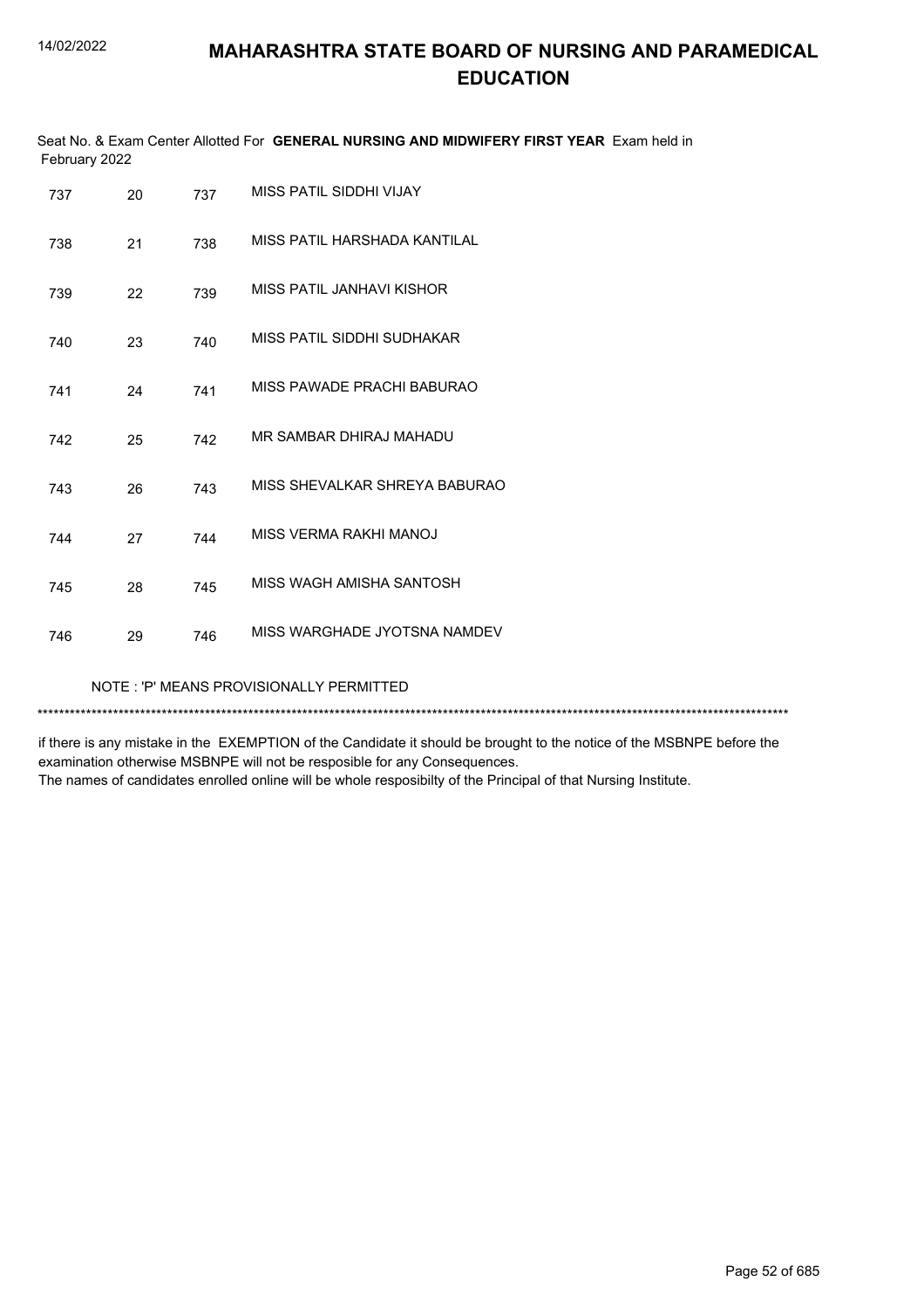# **MAHARASHTRA STATE BOARD OF NURSING AND PARAMEDICAL EDUCATION**

Seat No. & Exam Center Allotted For **GENERAL NURSING AND MIDWIFERY FIRST YEAR** Exam held in February 2022

**Centre Name :** GENERAL HOSPITAL, Nasik

#### Institute Name: RAJEEV GANDHI GNM NURSING COLLEGE, SINNAR, NASHIK

| <b>Centre</b><br>Sr.No. | Inst.<br>Sr. No. | Seat No. | Name                          |                          | <b>Exempted Subjects</b> |                     |            |
|-------------------------|------------------|----------|-------------------------------|--------------------------|--------------------------|---------------------|------------|
| 747                     | $\mathbf{1}$     | 747      | MISS BAHIRAM SONY ZIPRU       | $(\parallel)$<br>$VII$ ) | (III)                    | $(IV)$ $(V)$ $(VI)$ | $\sqrt{2}$ |
| 748                     | $\overline{2}$   | 748      | MISS BHANGARE SUREKHA HARI    |                          |                          |                     |            |
| 749                     | $\sqrt{3}$       | 749      | MISS GAVARI ASHWINI KISAN     |                          |                          |                     |            |
| 750                     | 4                | 750      | MISS GAVIT NISHA SHAMUVEL     |                          |                          |                     |            |
| 751                     | $\overline{5}$   | 751      | MISS GAVIT JYOTI MANOHAR      |                          |                          |                     |            |
| 752                     | $\,6\,$          | 752      | MISS GAVIT RAHINA DEVIDAS     |                          |                          |                     |            |
| 753                     | $\overline{7}$   | 753      | MISS GAVIT GAYATRI SHIVRAM    |                          |                          |                     |            |
| 754                     | 8                | 754      | MISS GAVIT TAMBI ANIL         |                          |                          |                     |            |
| 755                     | 9                | 755      | MR JADHAV SUREKHA EKNATH      |                          |                          |                     |            |
| 756                     | 10               | 756      | MR KHARAT RUTIK RAJENDRA      |                          |                          |                     |            |
| 757                     | 11               | 757      | MR LOHARE AKSHAY DNYANESHWAR  |                          |                          |                     |            |
| 758                     | 12               | 758      | MR MHASALE BHAUSAHEB EKNATH   |                          |                          |                     |            |
| 759                     | 13               | 759      | MISS PADVI DIPIKA SUNIL       |                          |                          |                     |            |
| 760                     | 14               | 760      | MISS PAWAR PRITI VIJAY        |                          |                          |                     |            |
| 761                     | 15               | 761      | MISS RONGATE VANITA NATHU     |                          |                          |                     |            |
| 762                     | 16               | 762      | MR RONGATE VILAS SAKHARAM     |                          |                          |                     |            |
| 763                     | 17               | 763      | MR RONGATE AMOL HARI          |                          |                          |                     |            |
| 764                     | 18               | 764      | MISS TARPADE PRIYANKA TUKARAM |                          |                          |                     |            |
| 765                     | 19               | 765      | MISS VALVI NUTAN DEVIDAS      |                          |                          |                     |            |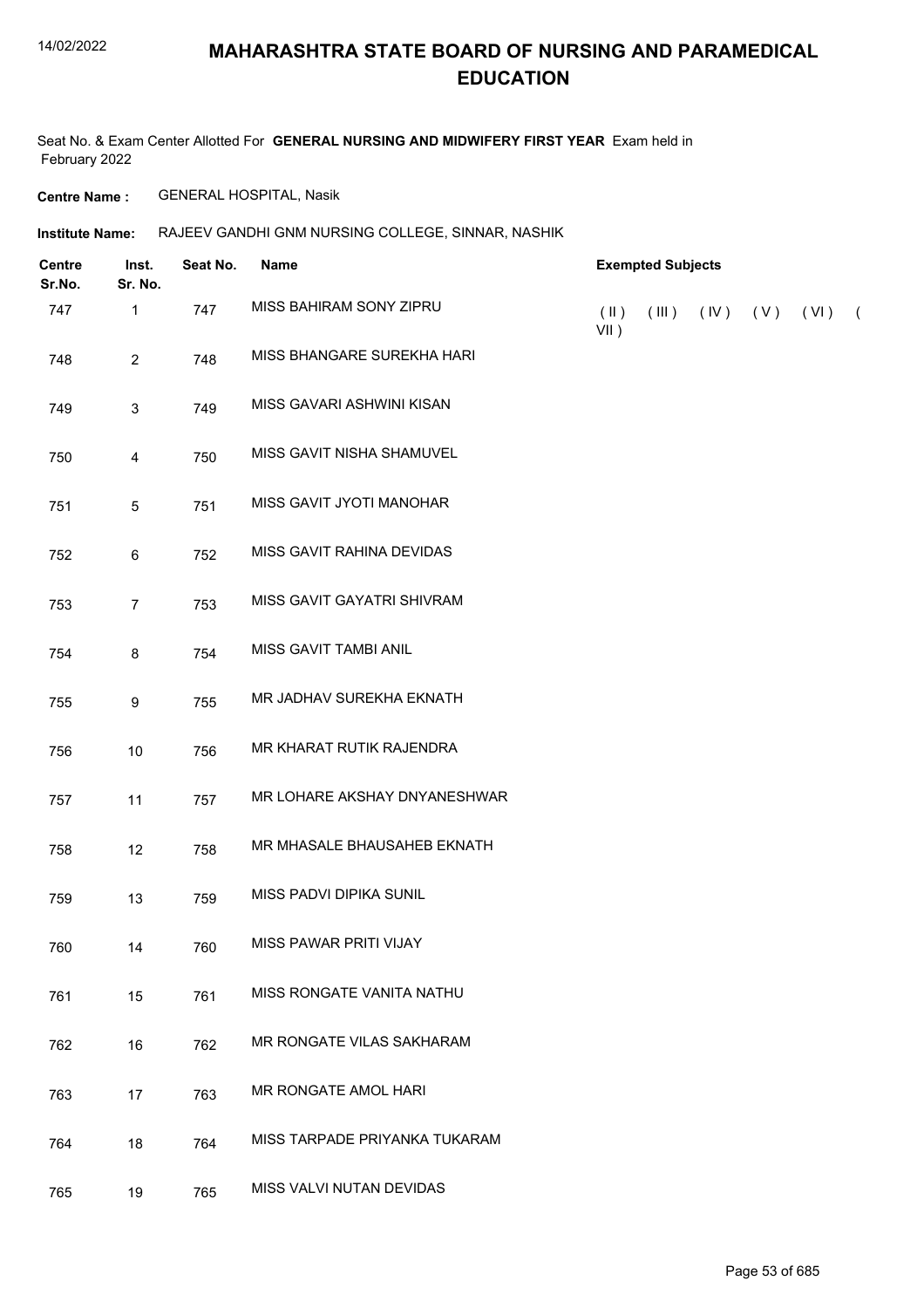Seat No. & Exam Center Allotted For GENERAL NURSING AND MIDWIFERY FIRST YEAR Exam held in February 2022

| MISS VASAVE NIKITA YASHWANT<br>767<br>21<br>767<br>NOTE: 'P' MEANS PROVISIONALLY PERMITTED | 766 | 20 | 766 | MISS VASAVE ROSHANI HIRALAL |
|--------------------------------------------------------------------------------------------|-----|----|-----|-----------------------------|
|                                                                                            |     |    |     |                             |
|                                                                                            |     |    |     |                             |
|                                                                                            |     |    |     |                             |

if there is any mistake in the EXEMPTION of the Candidate it should be brought to the notice of the MSBNPE before the examination otherwise MSBNPE will not be resposible for any Consequences. The names of candidates enrolled online will be whole resposibilty of the Principal of that Nursing Institute.

Page 54 of 685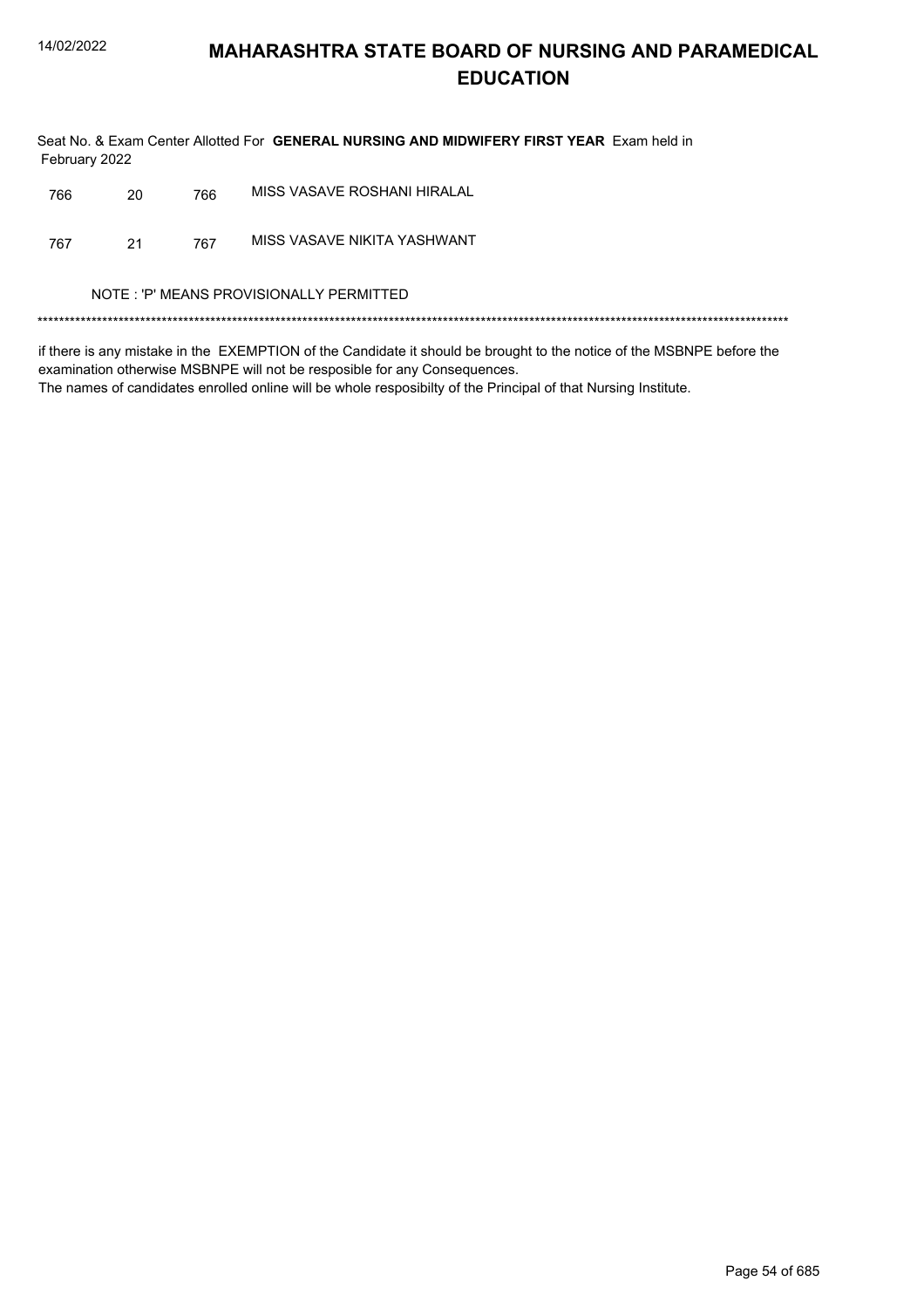# **MAHARASHTRA STATE BOARD OF NURSING AND PARAMEDICAL EDUCATION**

Seat No. & Exam Center Allotted For **GENERAL NURSING AND MIDWIFERY FIRST YEAR** Exam held in February 2022

| <b>Centre</b><br>Sr.No. | Inst.<br>Sr. No. | Seat No. | <b>Name</b>                       | <b>Exempted Subjects</b> |
|-------------------------|------------------|----------|-----------------------------------|--------------------------|
| 768                     | 1                | 768      | MISS BARHE NIKITA JAGADISH        |                          |
| 769                     | $\overline{2}$   | 769      | MISS BORKAR DNYANESHWAREE HIRAMAN |                          |
| 770                     | 3                | 770      | MISS DABHADE SONALI RAJARAM       |                          |
| 771                     | 4                | 771      | MISS DHANEDHAR SADHANA BALU       |                          |
| 772                     | 5                | 772      | MR GURAV VAIBHAV BALASAHEB        |                          |
| 773                     | 6                | 773      | MR HATOLE VAIBHAV DHANRAJ         |                          |
| 774                     | $\overline{7}$   | 774      | MISS INGALE DIKSHA SAMADHAN       |                          |
| 775                     | 8                | 775      | MISS KADAM PREETI MAROTI          |                          |
| 776                     | 9                | 776      | MISS PACHPOL ASHWINI VIJAY        |                          |
| 777                     | 10               | 777      | MISS PAITHANKAR POOJA VINOD       |                          |
| 778                     | 11               | 778      | MISS SAPKAL SUMEDHA RAJENDRA      |                          |
| 779                     | 12               | 779      | MISS SHAIKH ARSHIN MUBARAK        |                          |
| 780                     | 13               | 780      | MISS SHIRSATH YOGITA MAGAN        |                          |
| 781                     | 14               | 781      | MISS SOLANKE SHITAL NINAJI        |                          |
| 782                     | 15               | 782      | MISS SONONE SHRUTI PRALHAD        |                          |
| 783                     | 16               | 783      | MISS SONUNE SONAL SAMADHAN        |                          |
| 784                     | 17               | 784      | MISS THORAT POOJA GANPAT          |                          |
| 785                     | 18               | 785      | MISS VYAWAHARE JAYAVANTI GANESH   |                          |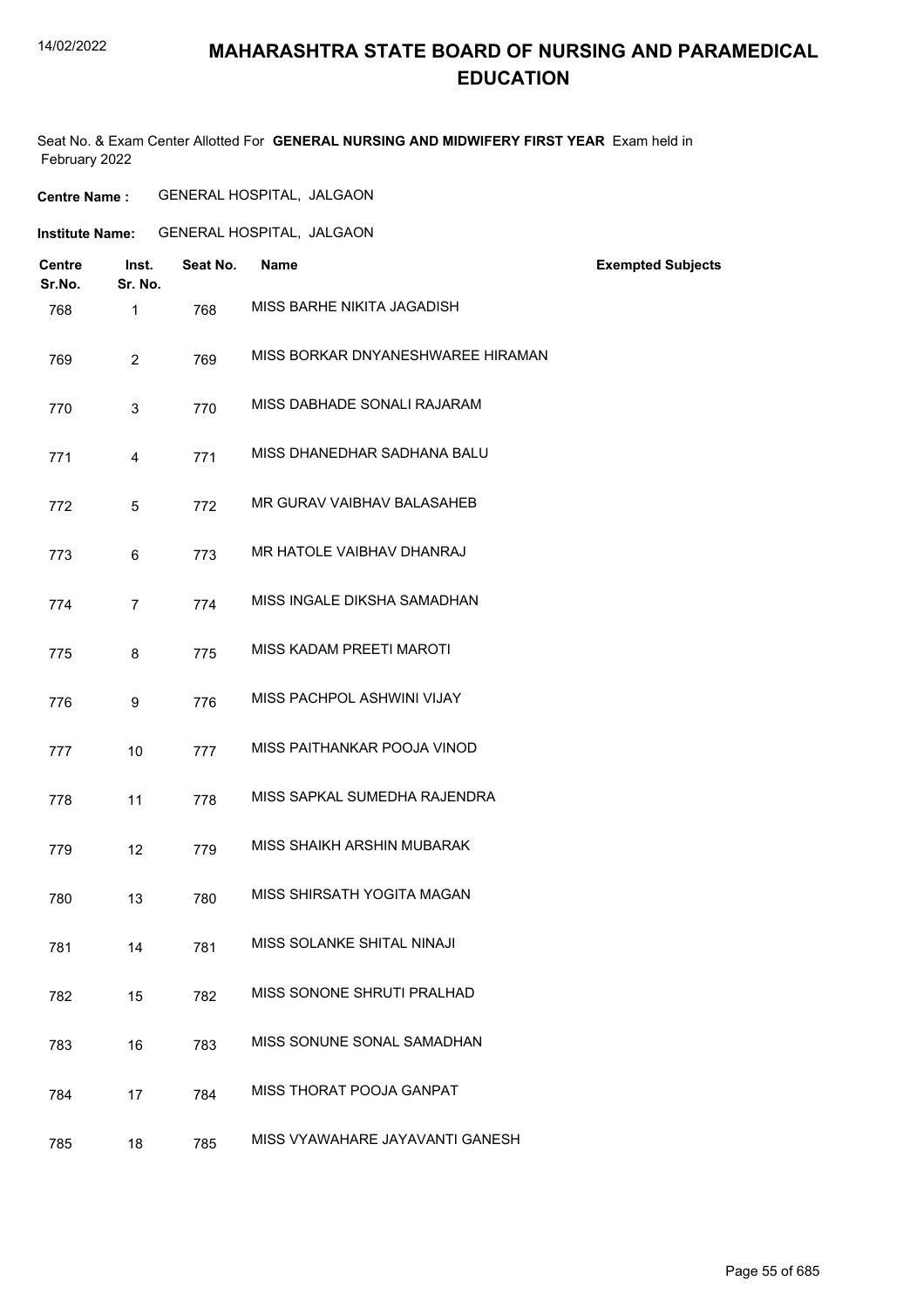Seat No. & Exam Center Allotted For GENERAL NURSING AND MIDWIFERY FIRST YEAR Exam held in February 2022

NOTE: 'P' MEANS PROVISIONALLY PERMITTED

if there is any mistake in the EXEMPTION of the Candidate it should be brought to the notice of the MSBNPE before the examination otherwise MSBNPE will not be resposible for any Consequences.

The names of candidates enrolled online will be whole resposibilty of the Principal of that Nursing Institute.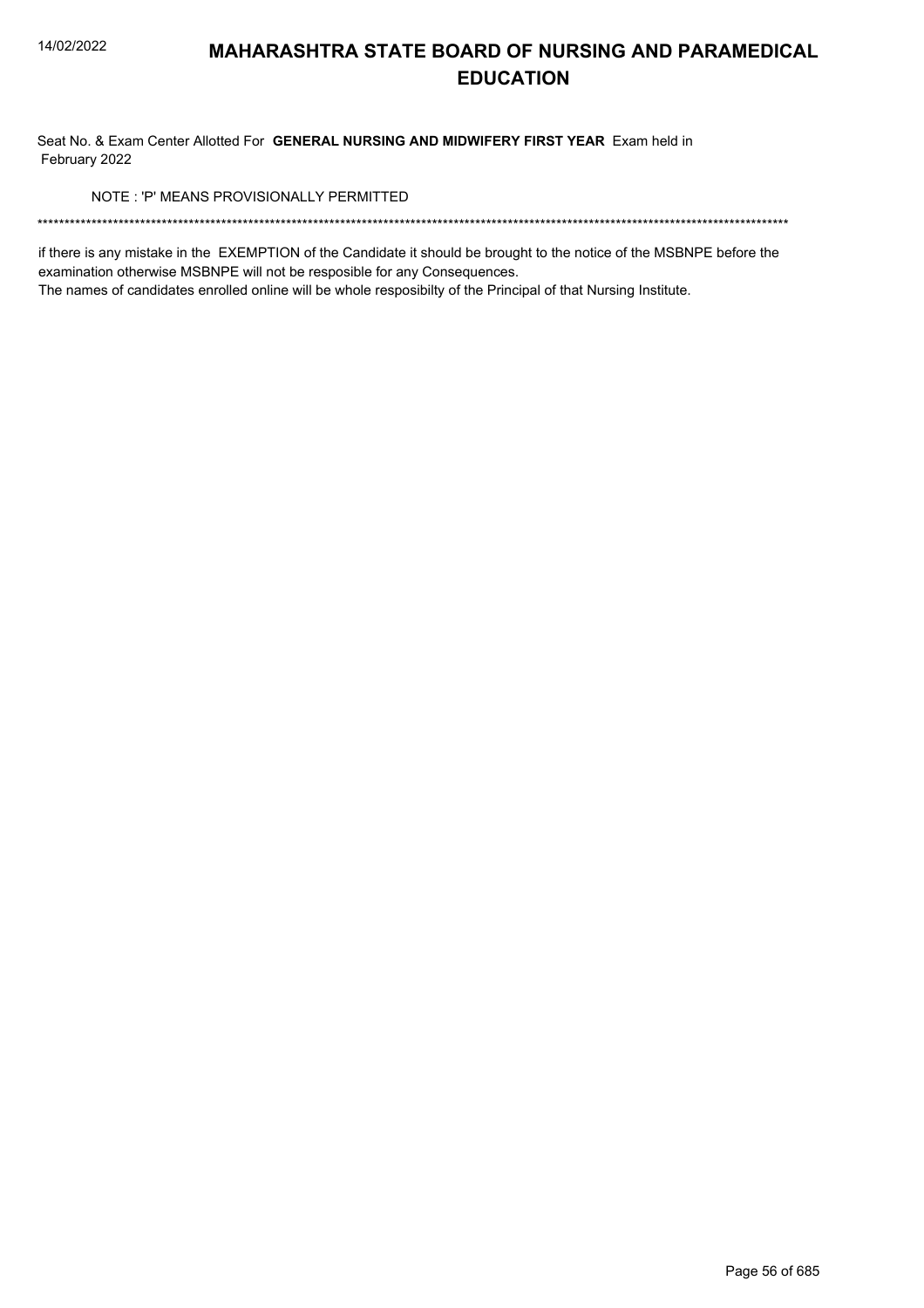# **MAHARASHTRA STATE BOARD OF NURSING AND PARAMEDICAL EDUCATION**

Seat No. & Exam Center Allotted For **GENERAL NURSING AND MIDWIFERY FIRST YEAR** Exam held in February 2022

**Centre Name :** GENERAL HOSPITAL, JALGAON

| <b>Institute Name:</b> | GODAVARI COLLEGE OF NURSING, JALGAON |  |
|------------------------|--------------------------------------|--|
|                        |                                      |  |

| <b>Centre</b><br>Sr.No. | Inst.<br>Sr. No. | Seat No. | <b>Name</b>                                                       | <b>Exempted Subjects</b> |
|-------------------------|------------------|----------|-------------------------------------------------------------------|--------------------------|
| 786                     | $\mathbf{1}$     | 786      | MISS ADAKMOL AARTI ANIL                                           |                          |
| 787                     | $\overline{2}$   | 787      | MISS ASUTKAR SNEHAL GAUTAM                                        |                          |
| 788                     | 3                | 788      | MISS BALVIR TANVI TULSHIRAM                                       |                          |
| 789                     | 4                | 789      | MISS BANGDE DIVYA SURENDRA                                        |                          |
| 790                     | 5                | 790      | MISS BANSOD RAKSHITA RAVI                                         |                          |
| 791                     | 6                | 791      | MISS BARELA RENU AMARSING                                         |                          |
| 792                     | $\overline{7}$   | 792      | MISS BAVISKAR PRERNA SUNIL                                        |                          |
| 793                     | 8                | 793      | MR BAWANKULE PRANAYKUMAR RAJENDRA                                 |                          |
| 794                     | 9                | 794      | MISS BEHERE JAGRUTI PRADIP                                        |                          |
| 795                     | 10               | 795      | MISS BHAGAT MUKUL RAJU                                            |                          |
| 796                     | 11               | 796      | MISS BHALE NUTAN RAJENDRA                                         |                          |
| 797                     | 12               | 797      | MR BHALERAO PRANIKET SUNIL                                        |                          |
| 798                     | 13               | 798      | MISS BHALSHANKAR SHRUTIKA DEVENDRA                                |                          |
| 799                     | 14               | 799      | MISS BHANDAKKAR SEJAL VINOD                                       |                          |
| 800                     | 15               | 800      | MISS BHANSE SHWETA PRADEEPRAO                                     |                          |
| 801                     | 16               | 801      | <b>SMT CHAUDHARI PUNAM ARUN</b><br>(NEE BHARAMBE PUNAM DASHARATH) |                          |
| 802                     | 17               | 802      | MISS BHIDE SEEMA RAVINDRA                                         |                          |
| 803                     | 18               | 803      | MR BHUJWA MAYUR CHANDRASHEKHAR                                    |                          |
| 804                     | 19               | 804      | MISS BURILE BHAGYASHRI PRAMOD                                     |                          |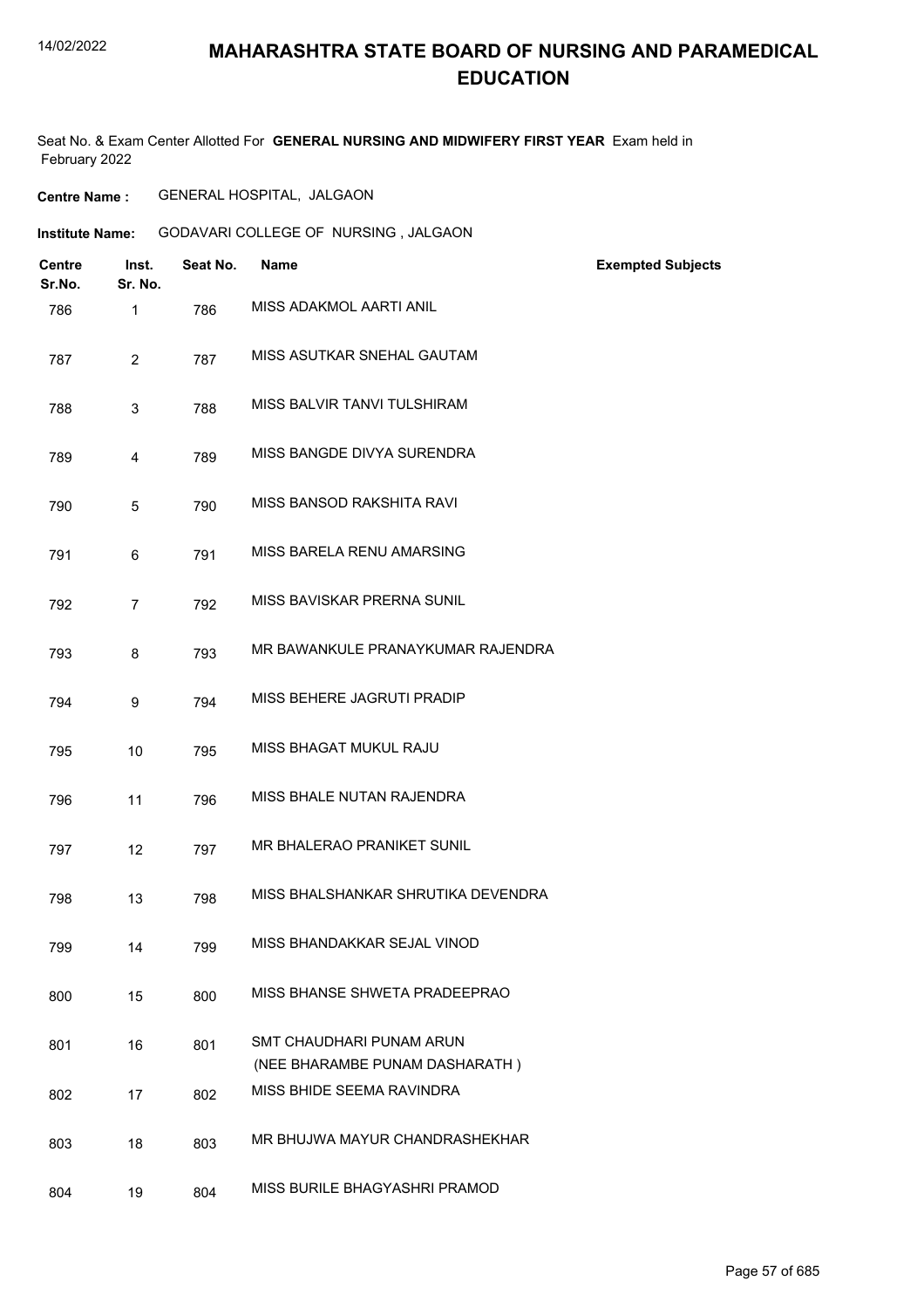| February 2022 |    |     | Seat No. & Exam Center Allotted For GENERAL NURSING AND MIDWIFERY FIRST YEAR Exam held in |
|---------------|----|-----|-------------------------------------------------------------------------------------------|
| 805           | 20 | 805 | MISS CHAHANDE SAKSHI SUDHAKAR                                                             |
| 806           | 21 | 806 | MISS CHATE SAVINA VILAS                                                                   |
| 807           | 22 | 807 | MISS CHAUDHARY SANJANA YASHAVANT                                                          |
| 808           | 23 | 808 | MISS DHALE RUTUJA VIJAY                                                                   |
| 809           | 24 | 809 | SMT DHANGAR NAYANA CHHOTU<br>(NEE DHANGAR NAYANA CHHOTU)                                  |
| 810           | 25 | 810 | MR DHANGAR SUDHAKAR RAMKRUSHNA                                                            |
| 811           | 26 | 811 | MISS DHANVIJAY SAMIKSHA SUNIL                                                             |
| 812           | 27 | 812 | MISS DHAWANE SAMIKSHA BHIMRAO                                                             |
| 813           | 28 | 813 | MISS DODE CHANDA SANTOSH                                                                  |
| 814           | 29 | 814 | MISS DOHATRE KALYANNI ARUNRAO                                                             |
| 815           | 30 | 815 | MISS FALAK DIVYANI YUVRAJ                                                                 |
| 816           | 31 | 816 | MISS FULMALI ASHWINI JAYDEV                                                               |
| 817           | 32 | 817 | MISS FULMALI MUSKAN VIVEK                                                                 |
| 818           | 33 | 818 | MISS FULZELE MINAL PRADIP                                                                 |
| 819           | 34 | 819 | MISS GAIKWAD PRAJAKTA RAJESH                                                              |
| 820           | 35 | 820 | MISS GAJBHIYE PRACHI DEVIDAS                                                              |
| 821           | 36 | 821 | MISS GAJBHIYE SHRUTI MADHARAO                                                             |
| 822           | 37 | 822 | MISS GANVIR SRUSHTI HARIDAS                                                               |
| 823           | 38 | 823 | MISS GAVIT SANDHYA VIKAS                                                                  |
| 824           | 39 | 824 | MISS GEDAM ANKITA ANAND                                                                   |

- 825 40 825 MISS GHAN PRATIKSHA BALIRAM
- 826 41 826 MISS GHARDE VANSHIKA VASANT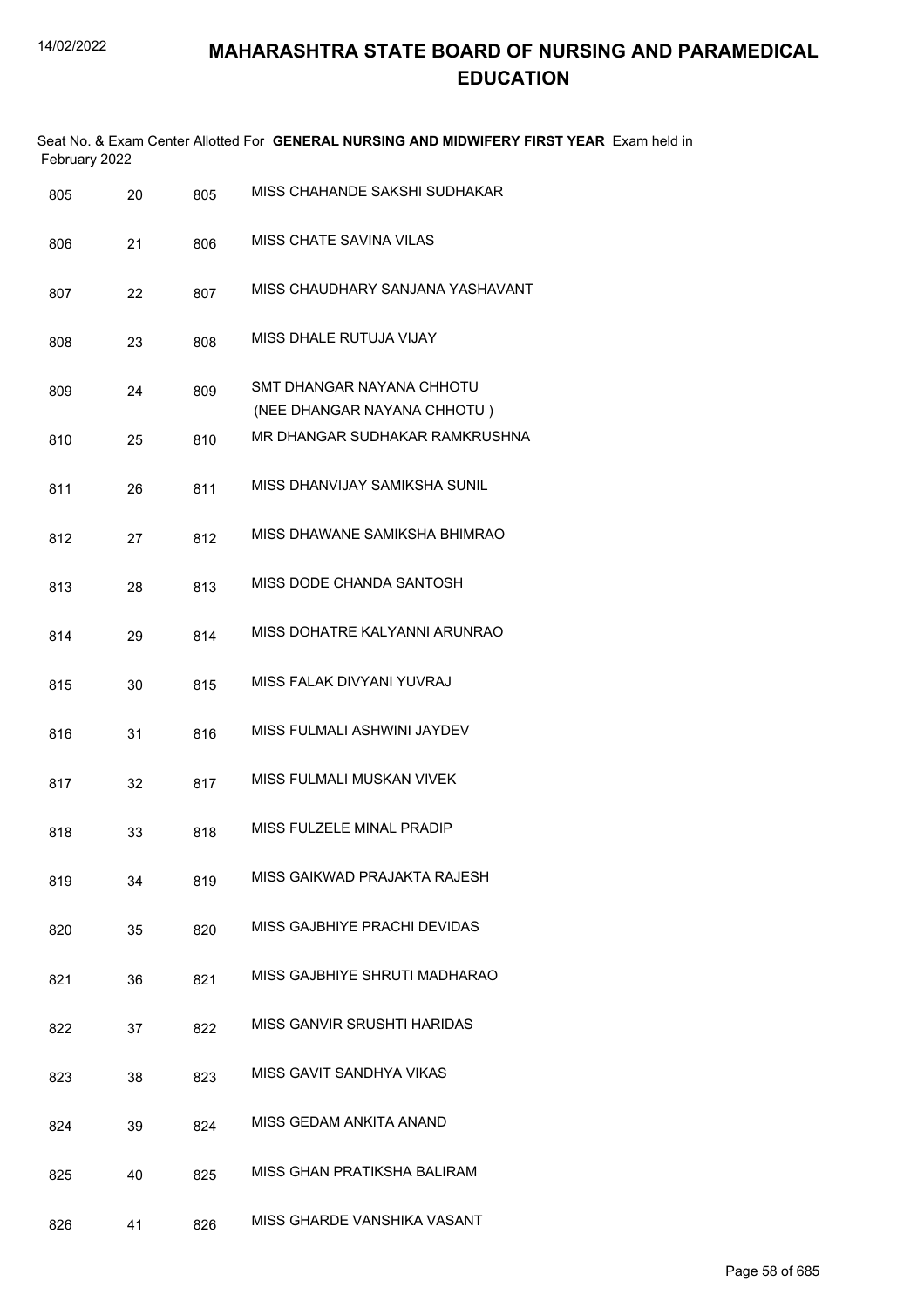|               | Seat No. & Exam Center Allotted For GENERAL NURSING AND MIDWIFERY FIRST YEAR Exam held in |
|---------------|-------------------------------------------------------------------------------------------|
| February 2022 |                                                                                           |

| 827 | 42 | 827 | MISS GHARDE ANUSHREE ARVIND                            |
|-----|----|-----|--------------------------------------------------------|
| 828 | 43 | 828 | MISS GHULE PRIYA GHANSHYAM                             |
| 829 | 44 | 829 | <b>MISS GIRDE TRUPTI SANJAY</b>                        |
| 830 | 45 | 830 | MISS GOSWAMI SAKSHI RAMU                               |
| 831 | 46 | 831 | SMT NARKHEDE RINA NILESH<br>(NEE INGOLE RINA BHANUDAS) |
| 832 | 47 | 832 | MR JADHAV KRISHNAKANT JITENDRA                         |
| 833 | 48 | 833 | MISS JOSEPH ANJALI PRAKASH                             |
| 834 | 49 | 834 | <b>MR JUNGADE CHIRAG PRASHANT</b>                      |
| 835 | 50 | 835 | MISS KAMBALE NEHA UMESHRAOJI                           |
| 836 | 51 | 836 | MISS KAMBALE PRACHI RAMESHRAO                          |
| 837 | 52 | 837 | MISS KAMBLE SHRUTIKA JOSHI                             |
| 838 | 53 | 838 | MISS KAMBLE RUTUJA PURUSHOTTAM                         |
| 839 | 54 | 839 | MISS KAMBLE RANI RAVINDRA                              |
| 840 | 55 | 840 | MISS KAMBLE RUTUJA RASHTRAPAL                          |
| 841 | 56 | 841 | MISS KAMBLE DIKSHA RAVINDRA                            |
| 842 | 57 | 842 | MISS KUMARE SHIVANI MURLIDHAR                          |
| 843 | 58 | 843 | MISS MUNJEWAR PRATIKSHA GAJANAN                        |
| 844 | 59 | 844 | MISS MURAR PAYAL NARENDRA                              |
| 845 | 60 | 845 | MISS NARANJE AKANKSHA KISHOR                           |
| 846 | 61 | 846 | MISS NAVARATI RITIKA BANDUJI                           |
| 847 | 62 | 847 | MR PATEL ADIL MEHANUD                                  |
| 848 | 63 | 848 | MR PATIL JAYESH VIJAYSING                              |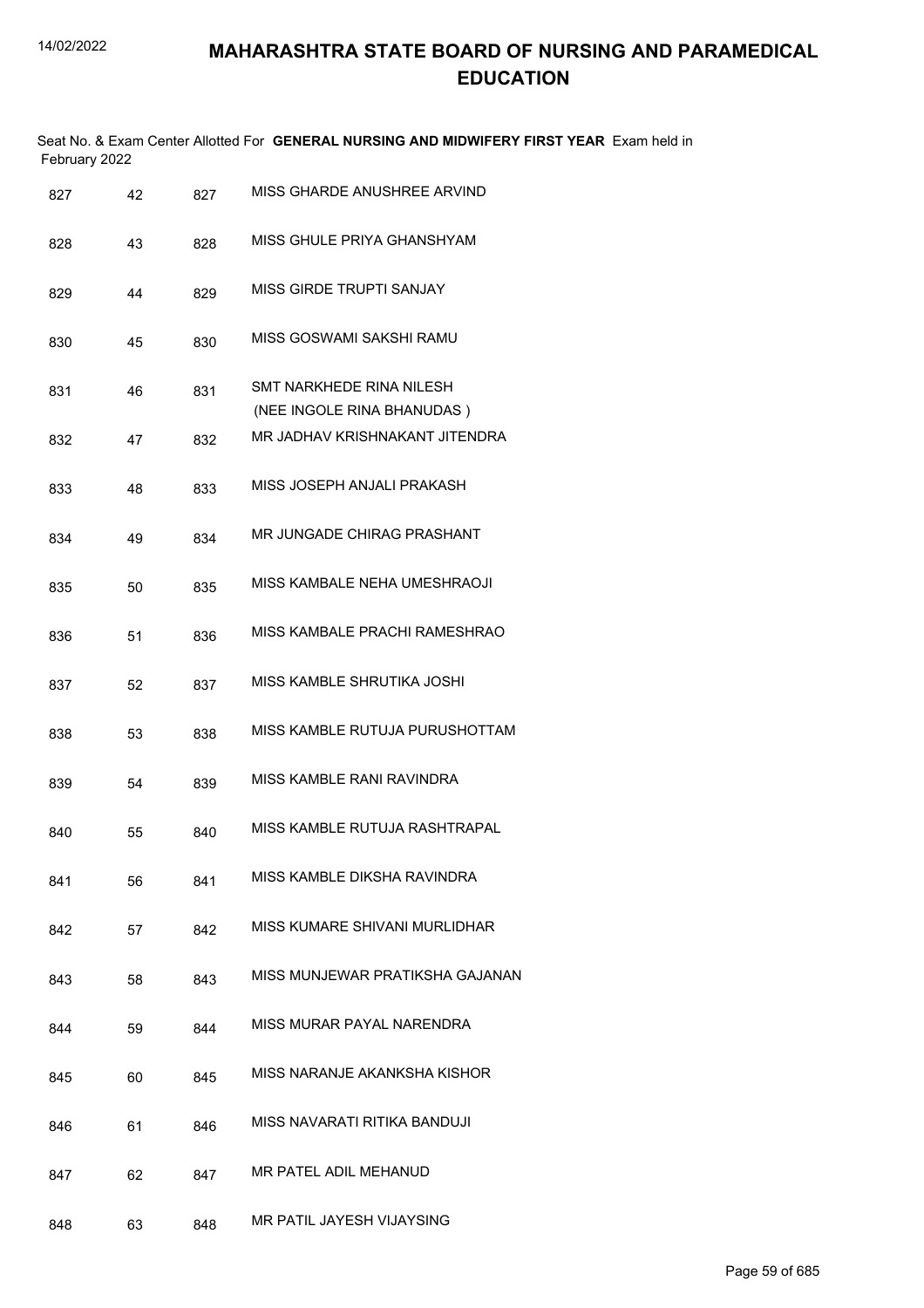|               | Seat No. & Exam Center Allotted For GENERAL NURSING AND MIDWIFERY FIRST YEAR Exam held in |
|---------------|-------------------------------------------------------------------------------------------|
| February 2022 |                                                                                           |

| 849 | 64 | 849 | <b>SMT ZOPE DIPALI NILESH</b><br>(NEE PATIL DIPALI BALU) |
|-----|----|-----|----------------------------------------------------------|
| 850 | 65 | 850 | MR PATIL MAHESH JITENDRA                                 |
| 851 | 66 | 851 | <b>MR PATOLE RITESH VISHAL</b>                           |
| 852 | 67 | 852 | MISS PAWAR POURNIMA SURESH                               |
| 853 | 68 | 853 | MISS POPATKAR MAYURI PURUSHOTTAM                         |
| 854 | 69 | 854 | MISS PUDKE SHREYA KISHOR                                 |
| 855 | 70 | 855 | <b>MISS RAUT RUPALI GAJANAN</b>                          |
| 856 | 71 | 856 | MISS RAUT TRUPTI HANUMANJI                               |
| 857 | 72 | 857 | MISS RAUT TEJASWINI PRAKASH                              |
| 858 | 73 | 858 | MISS SABALE YAMINI SUNIL                                 |
| 859 | 74 | 859 | MISS SANGOLE PRACHI NIRAJ                                |
| 860 | 75 | 860 | MISS SHAMBHARKAR KALYANI DIPAKRAO                        |
| 861 | 76 | 861 | MISS SONAWANE DIKSHA DEEPAK                              |
| 862 | 77 | 862 | MISS SONAWANE SEEMA SANDIP                               |
| 863 | 78 | 863 | MISS SONAWANE JAYSHREE MADHUKAR                          |
| 864 | 79 | 864 | MISS SURWADE ASHWINI LALCHAND                            |
| 865 | 80 | 865 | MISS SUTE PRATIKSHA CHANDRASHEKHAR                       |
| 866 | 81 | 866 | MISS TAKSANDE PRANALI VITTHALRAO                         |
| 867 | 82 | 867 | MISS TAYADE RAGINI DAMODAR                               |
| 868 | 83 | 868 | MISS TEMBHARE ANKITA VINOD                               |
| 869 | 84 | 869 | MISS THAKARE KHUSHI RAJESHRAO                            |
| 870 | 85 | 870 | MISS THAKARE SHREYA MANGESHRAO                           |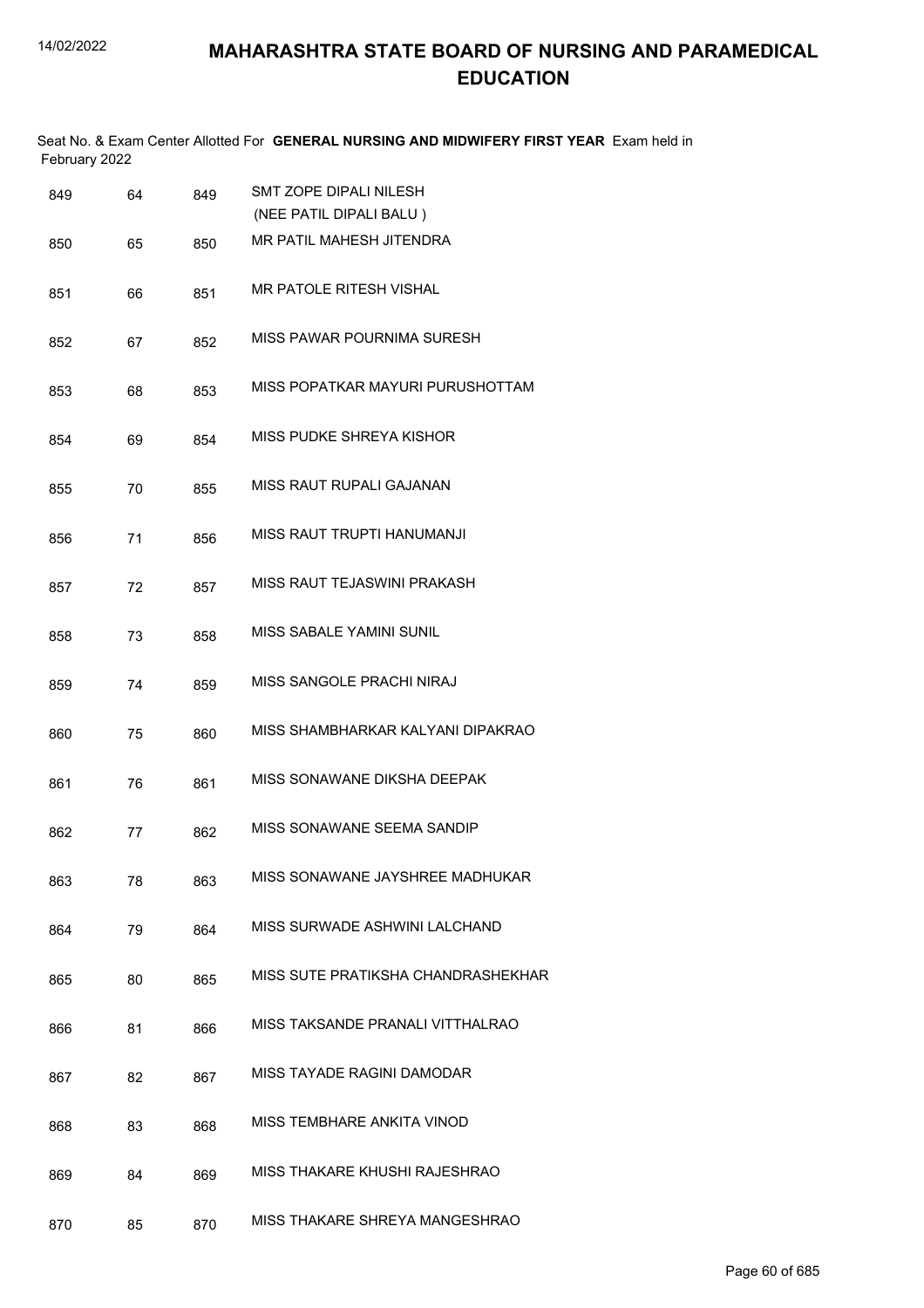| February 2022 |    |     | Seat No. & Exam Center Allotted For GENERAL NURSING AND MIDWIFERY FIRST YEAR Exam held in |
|---------------|----|-----|-------------------------------------------------------------------------------------------|
| 871           | 86 | 871 | MISS THOMBARE SAMIKSHA SADHUJI                                                            |
| 872           | 87 | 872 | MISS VAISHNAV REKHA RAMNIWAS                                                              |
| 873           | 88 | 873 | MISS VASAVE RANJANA VIKAS                                                                 |
| 874           | 89 | 874 | MISS VIHIRKAR VAISHNAVI RAVINDRA                                                          |
| 875           | 90 | 875 | MISS WAGHMARE AKANKSHA SUNIL                                                              |
| 876           | 91 | 876 | MISS WANI ADITI DHANPAL                                                                   |
| 877           | 92 | 877 | MISS WANKHADE ARTI RAMESH                                                                 |
| 878           | 93 | 878 | MISS WANKHADE VAISHALI RAVINDRA                                                           |
| 879           | 94 | 879 | MR WANKHEDE TUSHAR KISHOR                                                                 |
| 880           | 95 | 880 | MISS WANKHEDE RIMANI RAMESHWAR                                                            |
| 881           | 96 | 881 | MISS WARGHANE VAISHNAVI GANESHRAO                                                         |
| 882           | 97 | 882 | MISS WAWARE SAMIKSHA PRAMOD                                                               |
| 883           | 98 | 883 | MISS YESAMBHARE DIVYA RANDHIRRAO                                                          |
|               |    |     | NOTE: 'P' MEANS PROVISIONALLY PERMITTED                                                   |

if there is any mistake in the EXEMPTION of the Candidate it should be brought to the notice of the MSBNPE before the examination otherwise MSBNPE will not be resposible for any Consequences. The names of candidates enrolled online will be whole resposibilty of the Principal of that Nursing Institute.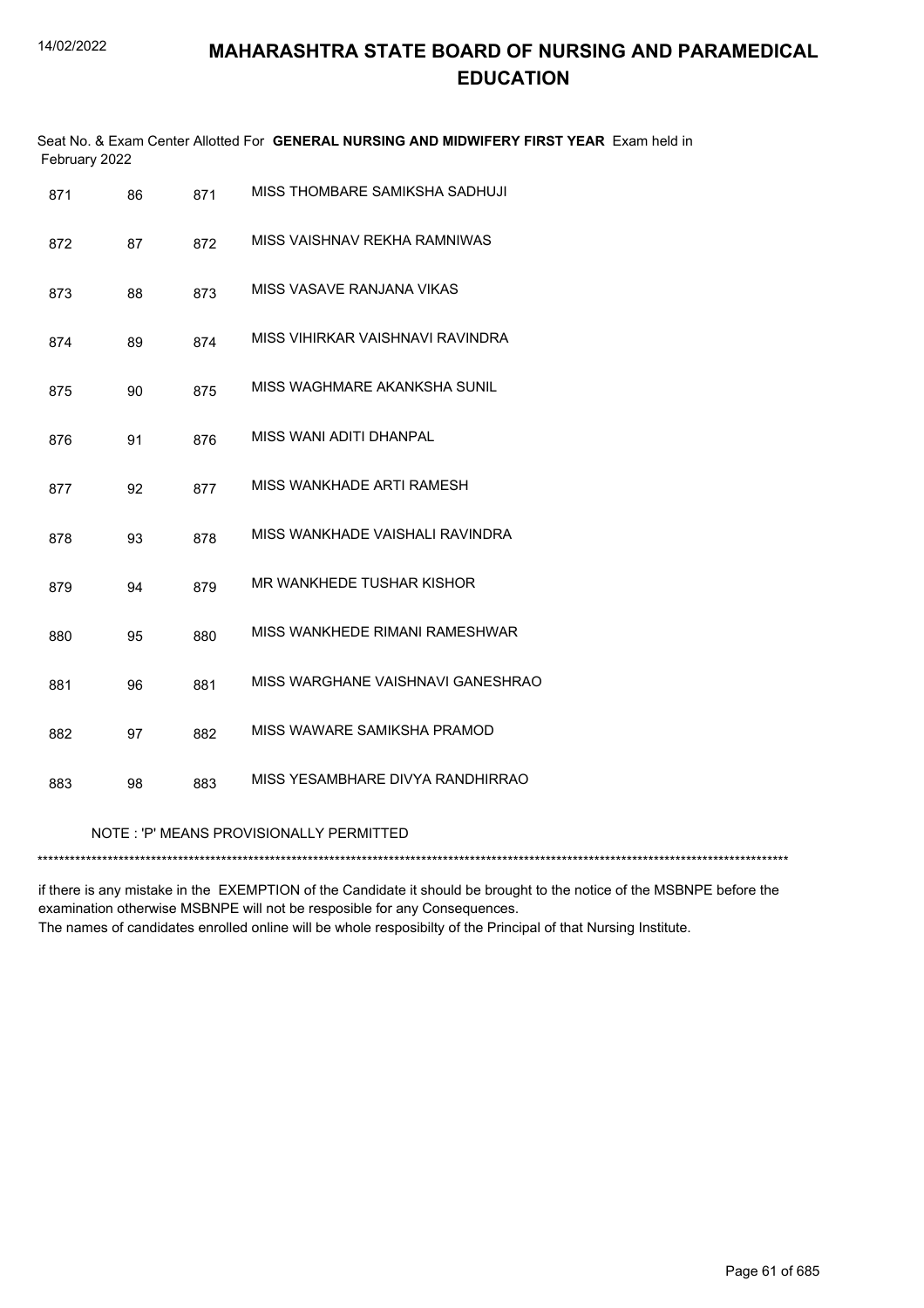# **MAHARASHTRA STATE BOARD OF NURSING AND PARAMEDICAL EDUCATION**

Seat No. & Exam Center Allotted For **GENERAL NURSING AND MIDWIFERY FIRST YEAR** Exam held in February 2022

| <b>Centre Name :</b> | <b>GANPATRAO ADKE INE. NASIK</b> |  |
|----------------------|----------------------------------|--|
|----------------------|----------------------------------|--|

| Institute Name: | <b>GANPATRAO ADKE INE. NASIK</b> |  |
|-----------------|----------------------------------|--|
|                 |                                  |  |

| <b>Centre</b><br>Sr.No. | Inst.<br>Sr. No. | Seat No. | <b>Name</b>                                             | <b>Exempted Subjects</b> |
|-------------------------|------------------|----------|---------------------------------------------------------|--------------------------|
| 884                     | $\mathbf{1}$     | 884      | MISS BARE BHARATI DILIP                                 |                          |
| 885                     | $\overline{2}$   | 885      | MISS BHADANGE SHRADDHA KIRAN                            |                          |
| 886                     | 3                | 886      | MR BHOSALE SUMIT NITIN                                  |                          |
| 887                     | 4                | 887      | MISS BIRARI SUSHAMA SURESH                              |                          |
| 888                     | 5                | 888      | MR CHAUDHARI JYOTI KISAN                                |                          |
| 889                     | 6                | 889      | MISS CHAUDHARI KAVERI VITTHAL                           |                          |
| 890                     | $\overline{7}$   | 890      | MISS CHAUDHARI PUJA TUKARAM                             |                          |
| 891                     | 8                | 891      | MISS CHAUDHARI GAYATRI NAMDEV                           |                          |
| 892                     | 9                | 892      | MISS CHAUDHARI HIRA BHAGA                               |                          |
| 893                     | 10               | 893      | MISS CHAVAN BHARTI MADHUKAR                             |                          |
| 894                     | 11               | 894      | MR CHAVAN MONAL BHIMRAO                                 |                          |
| 895                     | 12               | 895      | MISS DANI SHRUTI ANIL                                   |                          |
| 896                     | 13               | 896      | SMT JADHAV KOMAL DINESH<br>(NEE DIVEKAR KOMAL NIVRUTTI) |                          |
| 897                     | 14               | 897      | MISS GANGURDE SHARDA BHAGWAN                            |                          |
| 898                     | 15               | 898      | MISS GAVIT AKANKSHA SUNIL                               |                          |
| 899                     | 16               | 899      | MISS JADHAVAR SHABDALI VINOD                            |                          |
| 900                     | 17               | 900      | MISS KADALE MANISHA RUPCHAND                            |                          |
| 901                     | 18               | 901      | MISS KHANDARE ARTI AMRUTA                               |                          |
| 902                     | 19               | 902      | MISS KOKANI RAVITA FULSING                              |                          |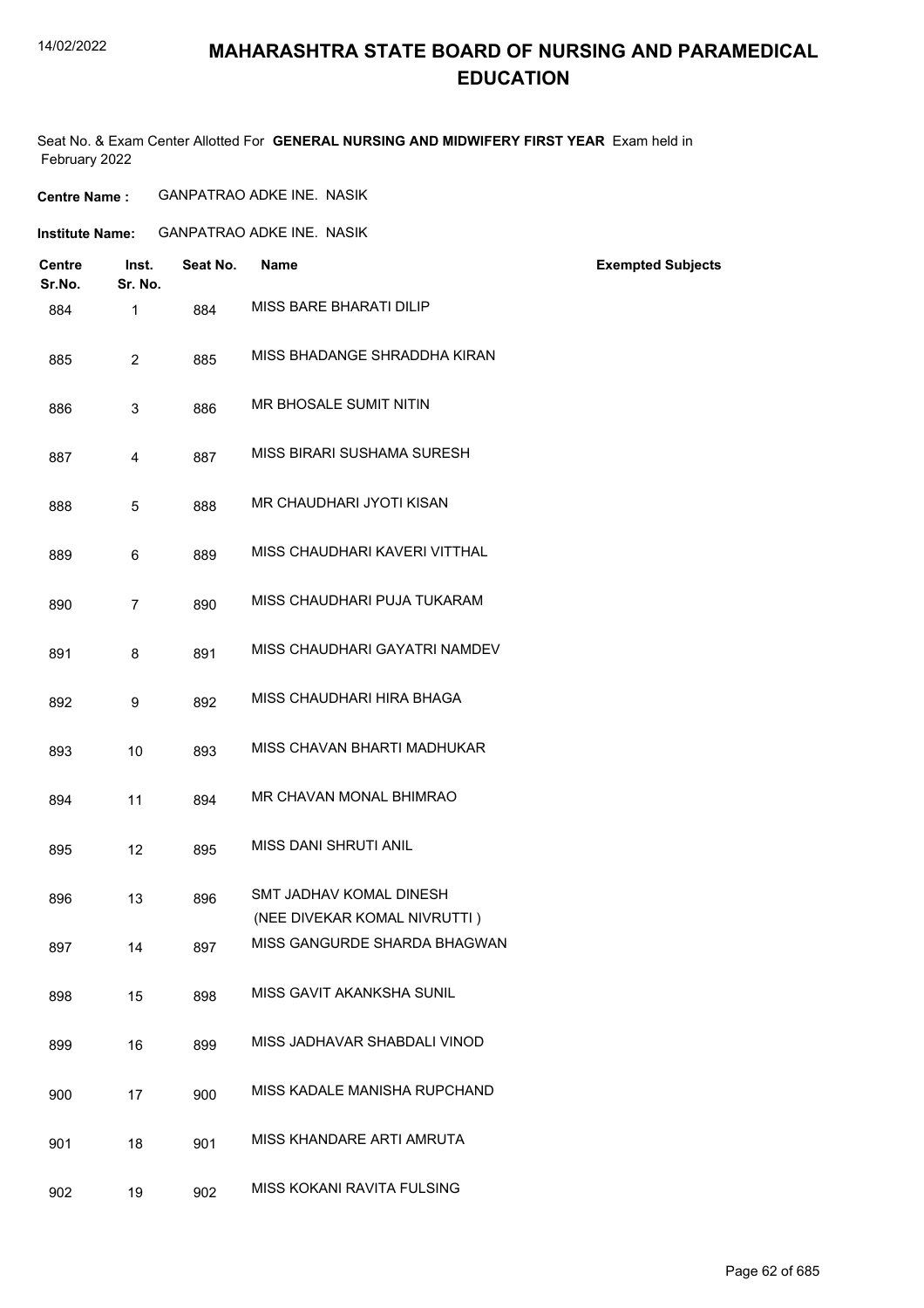| February 2022 |    |     | Seat No. & Exam Center Allotted For GENERAL NURSING AND MIDWIFERY FIRST YEAR Exam held in |
|---------------|----|-----|-------------------------------------------------------------------------------------------|
| 903           | 20 | 903 | SMT MORE SAVITA RAJKUMAR<br>(NEE KOLHE SAVITA ASHOK)                                      |
| 904           | 21 | 904 | SMT PAWAR PADMAVATI NAMDEO<br>(NEE MATHURE PADMAVATI DASHRATH)                            |
| 905           | 22 | 905 | MISS NAGRALE SAKSHI NARENDRA                                                              |
| 906           | 23 | 906 | MISS PAGARE VAISHNAVI SANTOSH                                                             |
| 907           | 24 | 907 | MISS PAGARE JAYSHREE DILIP                                                                |
| 908           | 25 | 908 | MR PARDESHI ROHIT SHIVLAL                                                                 |
| 909           | 26 | 909 | MISS PATKAR SHWETALI CHANDROJI                                                            |
| 910           | 27 | 910 | MR PINGALE SANKET LAXMAN                                                                  |
| 911           | 28 | 911 | MISS RANVIR ANJALI SAHEBRAO                                                               |
| 912           | 29 | 912 | MISS SABALE ASHWINI CHAITRAM                                                              |
| 913           | 30 | 913 | MR SHINDE PRATIK SANTOSH                                                                  |
| 914           | 31 | 914 | MISS SHINDE POOJA SUNIL                                                                   |
| 915           | 32 | 915 | MISS SONAWANE VRUSHALI SANDIP                                                             |
| 916           | 33 | 916 | MISS SUTAR SHITAL DANIAL                                                                  |
| 917           | 34 | 917 | MISS THAKARE MUKTABAI RAMRAO                                                              |
| 918           | 35 | 918 | MR UNHAWANE PRATHMESH SANJAY                                                              |
| 919           | 36 | 919 | MISS VALVI VANDANA VASANT                                                                 |
| 920           | 37 | 920 | MISS VALVI ANKITA AMRUT                                                                   |

- 921 38 921 MISS VASAVE PRIYADARSHANI MOTIRAM
- 922 39 922 MISS VASAVE SUMAN KHETYA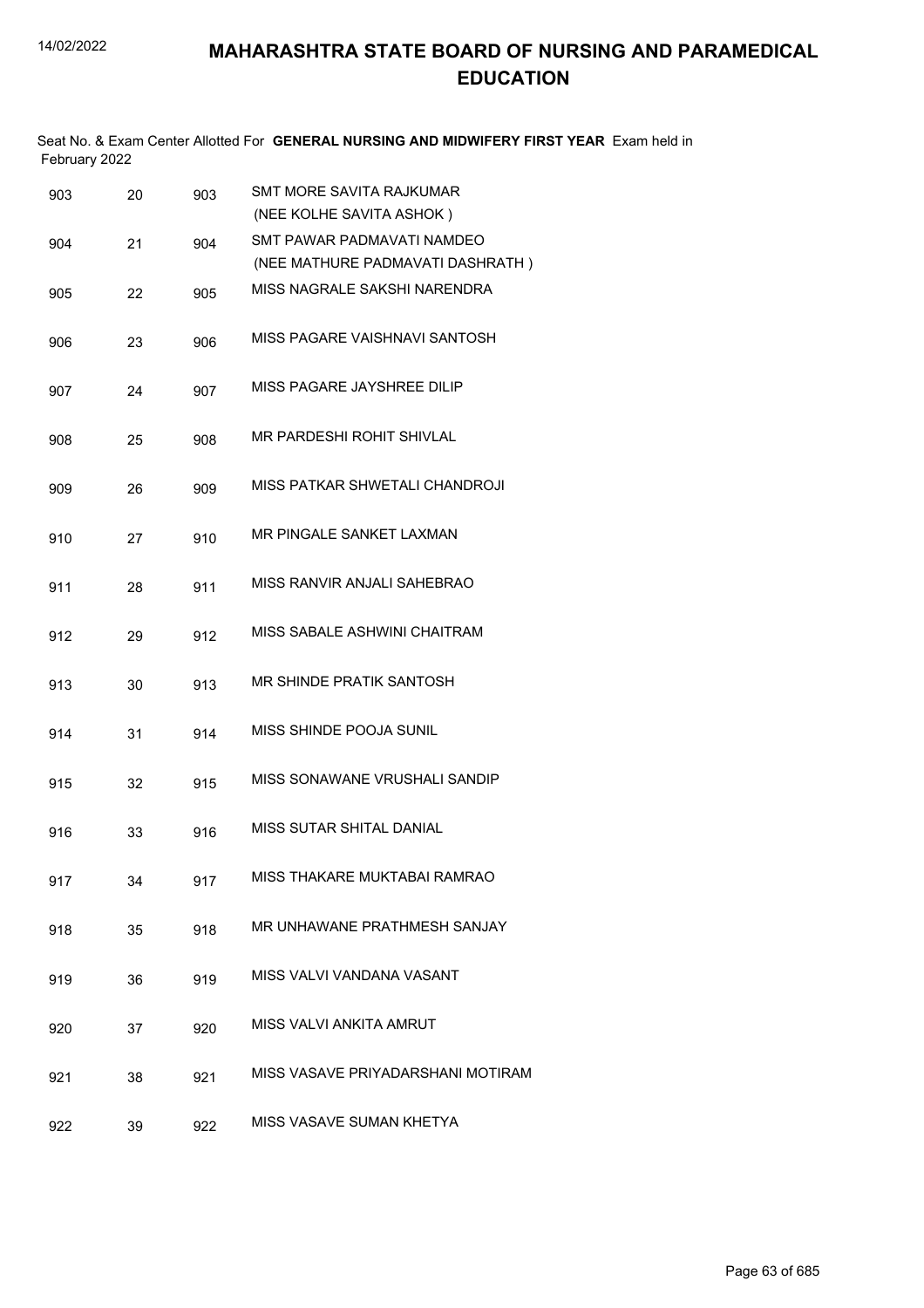Seat No. & Exam Center Allotted For GENERAL NURSING AND MIDWIFERY FIRST YEAR Exam held in February 2022

NOTE: 'P' MEANS PROVISIONALLY PERMITTED

if there is any mistake in the EXEMPTION of the Candidate it should be brought to the notice of the MSBNPE before the examination otherwise MSBNPE will not be resposible for any Consequences.

The names of candidates enrolled online will be whole resposibilty of the Principal of that Nursing Institute.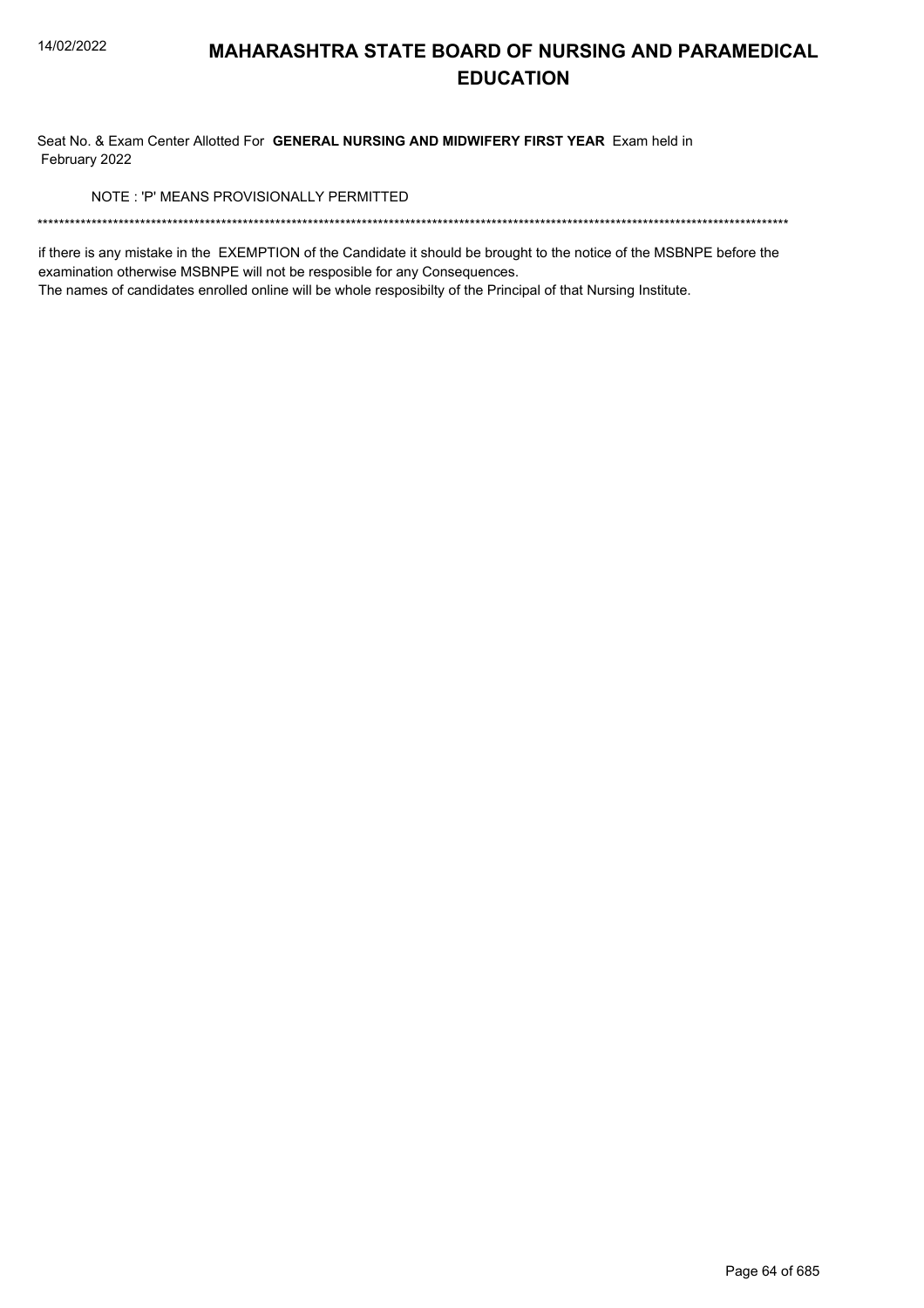# **MAHARASHTRA STATE BOARD OF NURSING AND PARAMEDICAL EDUCATION**

Seat No. & Exam Center Allotted For **GENERAL NURSING AND MIDWIFERY FIRST YEAR** Exam held in February 2022

**Centre Name :** GANPATRAO ADKE INE. NASIK

**Institute Name: GOKHALE EDUCATION SOCIETY , SON, VIDYANAGAR , NASIK** 

| <b>Centre</b><br>Sr.No. | Inst.<br>Sr. No. | Seat No. | <b>Name</b>                                                | <b>Exempted Subjects</b> |       |            |     |      |          |
|-------------------------|------------------|----------|------------------------------------------------------------|--------------------------|-------|------------|-----|------|----------|
| 923                     | 1                | 923      | MR BADGUJAR LOKESH ABA                                     | (1)<br>$VII$ )           | (III) | $($ IV $)$ | (V) | (VI) | $\left($ |
| 924                     | $\overline{c}$   | 924      | MISS BHAMARE PUJA SHIVAJI                                  |                          |       |            |     |      |          |
| 925                     | $\sqrt{3}$       | 925      | MISS BHOYE KANUJA SHANKAR                                  |                          |       |            |     |      |          |
| 926                     | $\overline{4}$   | 926      | MISS BOKARE KOMAL GAUTAM                                   |                          |       |            |     |      |          |
| 927                     | 5                | 927      | MISS BORADE ADITI SUNIL                                    |                          |       |            |     |      |          |
| 928                     | $\,6\,$          | 928      | MISS CHAVAN RAVINA VAMAN                                   |                          |       |            |     |      |          |
| 929                     | $\overline{7}$   | 929      | MR DESALE TEJAS BHAUSAHEB                                  |                          |       |            |     |      |          |
| 930                     | $\bf 8$          | 930      | MISS DESHPANDE SANIKA MANGESH                              |                          |       |            |     |      |          |
| 931                     | 9                | 931      | MR DIVE SIDDHARTH DINKAR                                   |                          |       |            |     |      |          |
| 932                     | $10$             | 932      | MISS GAIKWAD PRACHI ANIL                                   |                          |       |            |     |      |          |
| 933                     | 11               | 933      | MR GOGAD KSHITIJ LALIT                                     |                          |       |            |     |      |          |
| 934                     | 12               | 934      | MR GORDE UDAY VIJAY                                        |                          |       |            |     |      |          |
| 935                     | 13               | 935      | MISS GUND HARSHADA BALU                                    |                          |       |            |     |      |          |
| 936                     | 14               | 936      | MR ISHI PRASAD YUVARAJ                                     |                          |       |            |     |      |          |
| 937                     | 15               | 937      | SMT JAGTAP SHITAL SOPAN                                    |                          |       |            |     |      |          |
| 938                     | 16               | 938      | (NEE JADHAV SHITAL RAVINDRA)<br>MISS KAMBALE SAKSHI MILIND |                          |       |            |     |      |          |
| 939                     | 17               | 939      | MR KHANDEKAR RAHUL KAILAS                                  |                          |       |            |     |      |          |
| 940                     | 18               | 940      | MR KUBERJI JUSTIN JOHNSON                                  |                          |       |            |     |      |          |
| 941                     | 19               | 941      | MISS MEGHA KAMAL LILADHAR                                  |                          |       |            |     |      |          |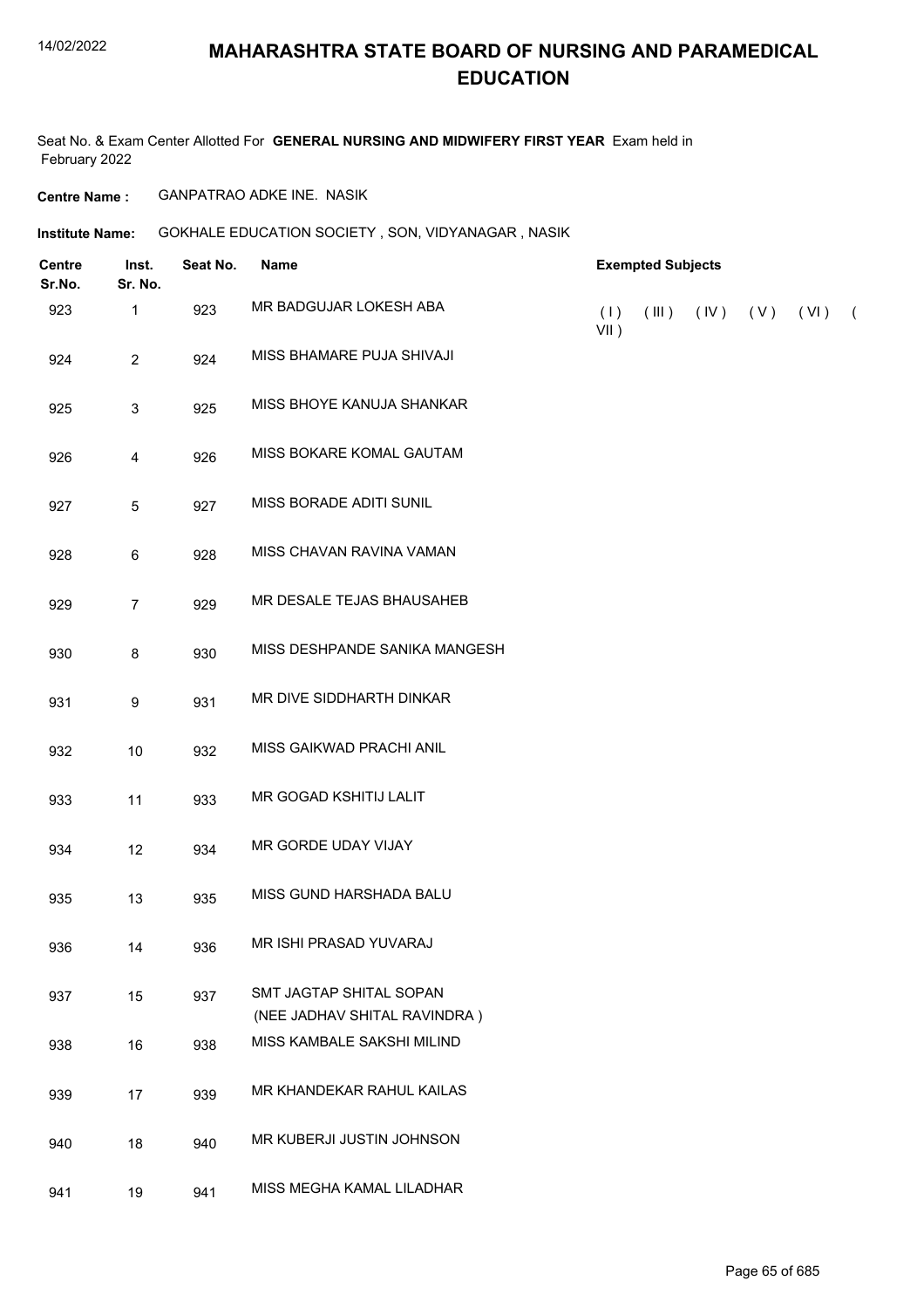| February 2022 |    |     | Seat No. & Exam Center Allotted For GENERAL NURSING AND MIDWIFERY FIRST YEAR Exam held in |                |               |            |       |       |            |
|---------------|----|-----|-------------------------------------------------------------------------------------------|----------------|---------------|------------|-------|-------|------------|
| 942           | 20 | 942 | MISS MOHAN SHREEYA                                                                        |                |               |            |       |       |            |
| 943           | 21 | 943 | MISS MORE PRATIBHA NIVRUTTI                                                               |                |               |            |       |       |            |
| 944           | 22 | 944 | MISS NIKALJE PREETI BENJAMIN                                                              |                |               |            |       |       |            |
| 945           | 23 | 945 | MISS PAGARE AISHWARYA DILIP                                                               | (1)<br>$VII$ ) | $(\parallel)$ | (III)      | ( V ) | (VI)  | $\sqrt{2}$ |
| 946           | 24 | 946 | MR POLGEER DHANANJAY ASHOK                                                                |                |               |            |       |       |            |
| 947           | 25 | 947 | MISS PRAJAPATI POOJA SHIVKUMAR                                                            |                |               |            |       |       |            |
| 948           | 26 | 948 | MISS SALUNKE DIPALI DEEPAK                                                                | $(\parallel)$  | (III)         | (V)        | (VI)  | (VII) |            |
| 949           | 27 | 949 | MR SANAP ABHISHEK DATTATRAY                                                               | $(\parallel)$  | (III)         | (V)        | (VI)  | (VII) |            |
| 950           | 28 | 950 | MISS SAPATA MANISHA ABJU                                                                  |                |               |            |       |       |            |
| 951           | 29 | 951 | SMT JANKAR POOJA VILAS<br>(NEE SHELKE POOJA BABU)                                         |                |               |            |       |       |            |
| 952           | 30 | 952 | MISS SHINDE POURNIMA ANANTA                                                               | (1)<br>$VII$ ) | (III)         | $($ IV $)$ | (V)   | (VI)  | $\sqrt{2}$ |
| 953           | 31 | 953 | MISS SURYAWANSHI VAISHALI KAILAS                                                          |                |               |            |       |       |            |
| 954           | 32 | 954 | MISS THAKARE DHANSHREE BHAVADU                                                            |                |               |            |       |       |            |
| 955           | 33 | 955 | MISS VALVI RESHMIKA MANGALDAS                                                             |                |               |            |       |       |            |
| 956           | 34 | 956 | MISS WAGH DURGA MANOJ                                                                     |                |               |            |       |       |            |
| 957           | 35 | 957 | MISS YADAV PRIYA RAMAVADH                                                                 |                |               |            |       |       |            |
|               |    |     | NOTE: 'P' MEANS PROVISIONALLY PERMITTED                                                   |                |               |            |       |       |            |

\*\*\*\*\*\*\*\*\*\*\*\*\*\*\*\*\*\*\*\*\*\*\*\*\*\*\*\*\*\*\*\*\*\*\*\*\*\*\*\*\*\*\*\*\*\*\*\*\*\*\*\*\*\*\*\*\*\*\*\*\*\*\*\*\*\*\*\*\*\*\*\*\*\*\*\*\*\*\*\*\*\*\*\*\*\*\*\*\*\*\*\*\*\*\*\*\*\*\*\*\*\*\*\*\*\*\*\*\*\*\*\*\*\*\*\*\*\*\*\*\*\*\*\*\*\*\*\*\*\*\*\*\*\*\*\*\*\*\*

if there is any mistake in the EXEMPTION of the Candidate it should be brought to the notice of the MSBNPE before the examination otherwise MSBNPE will not be resposible for any Consequences.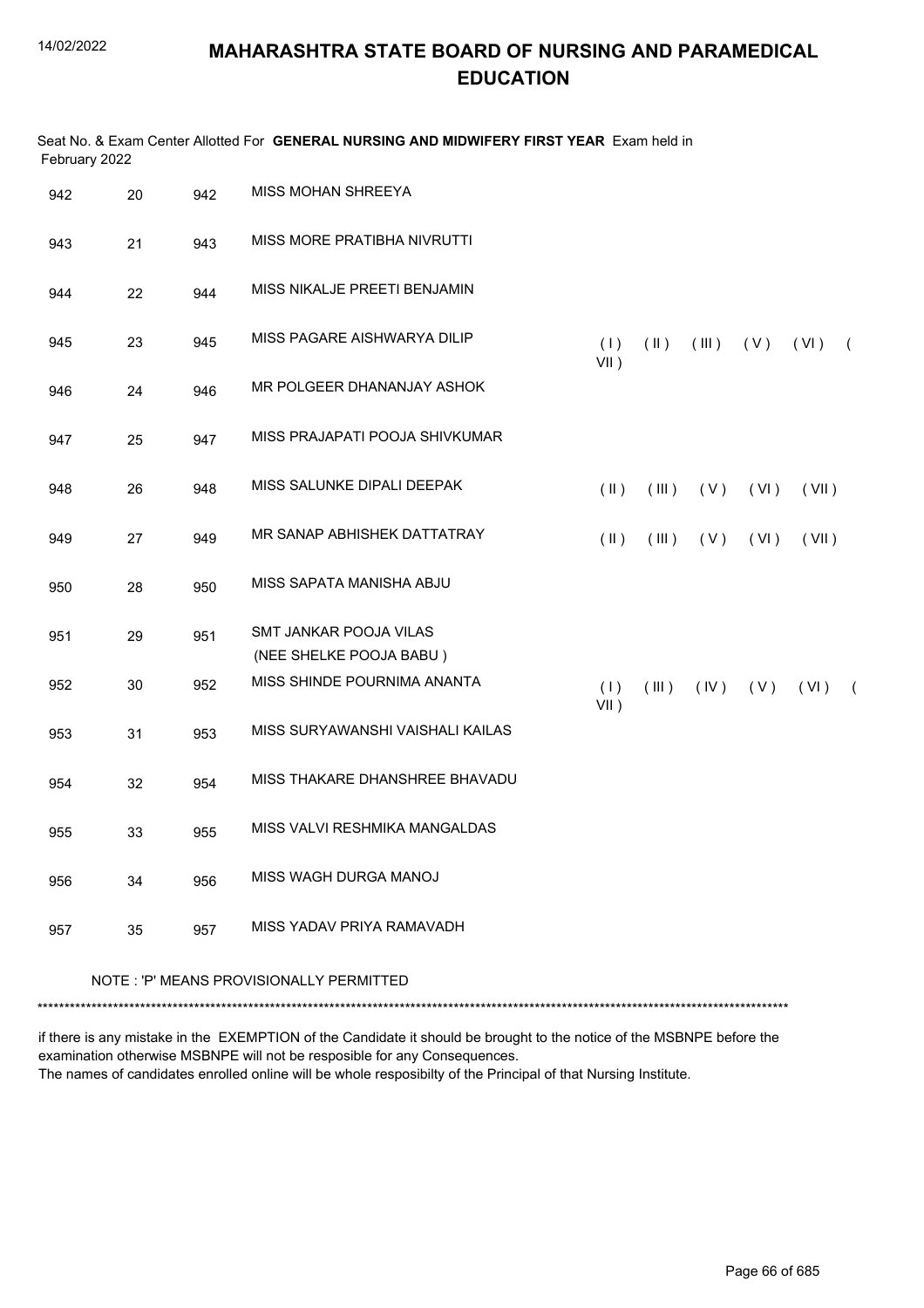Seat No. & Exam Center Allotted For **GENERAL NURSING AND MIDWIFERY FIRST YEAR** Exam held in February 2022

| <b>Centre Name :</b> | NASIK MEDICO TRAINING COLLEGE OF NURSING, NASIK |  |
|----------------------|-------------------------------------------------|--|
|----------------------|-------------------------------------------------|--|

| Institute Name: | NASIK MEDICO TRAINING COLLEGE OF NURSING. NASIK |
|-----------------|-------------------------------------------------|
|                 |                                                 |

| Centre<br>Sr.No. | Inst.<br>Sr. No. | Seat No. | <b>Name</b>                    | <b>Exempted Subjects</b> |
|------------------|------------------|----------|--------------------------------|--------------------------|
| 958              | 1                | 958      | MR ATKARI DHONDIRAM UTTAM      |                          |
| 959              | $\overline{2}$   | 959      | MISS BHAGAT RUCHITA LAXMAN     |                          |
| 960              | 3                | 960      | MISS CHAUDHARI MAMATA KISHOR   |                          |
| 961              | 4                | 961      | MISS DALVI PRAMILA LAHANYA     |                          |
| 962              | 5                | 962      | MISS DESHMUKH SHITAL SOMNATH   |                          |
| 963              | 6                | 963      | MISS GANGURDE KAMAL RODU       |                          |
| 964              | $\overline{7}$   | 964      | MISS GAVALI KUNDATAI HIRALAL   |                          |
| 965              | 8                | 965      | MISS GAVIT DEVIKA NAJEET       |                          |
| 966              | 9                | 966      | MISS GAVIT ANISHA JAGDISH      |                          |
| 967              | 10               | 967      | MISS GAVIT TEJASWEE SUBHASH    |                          |
| 968              | 11               | 968      | MR GAVIT SUJIT GOVIND          |                          |
| 969              | 12               | 969      | MR GAVIT PRADIP KUNDAN         |                          |
| 970              | 13               | 970      | MISS GAYAKWAD SONALI BHAGWAN   |                          |
| 971              | 14               | 971      | <b>MR GHARAT VIKAS BALU</b>    |                          |
| 972              | 15               | 972      | MISS GOTARNA ANJALI RAMU       |                          |
| 973              | 16               | 973      | MISS INDHAN LATA MOTIRAM       |                          |
| 974              | 17               | 974      | MISS JADHAV LALITHA MADHUKAR   |                          |
| 975              | 18               | 975      | MR JAGTAP RAHUL DEEPAK         |                          |
| 976              | 19               | 976      | MISS JOSHI PRATIKSHA SURYAKANT |                          |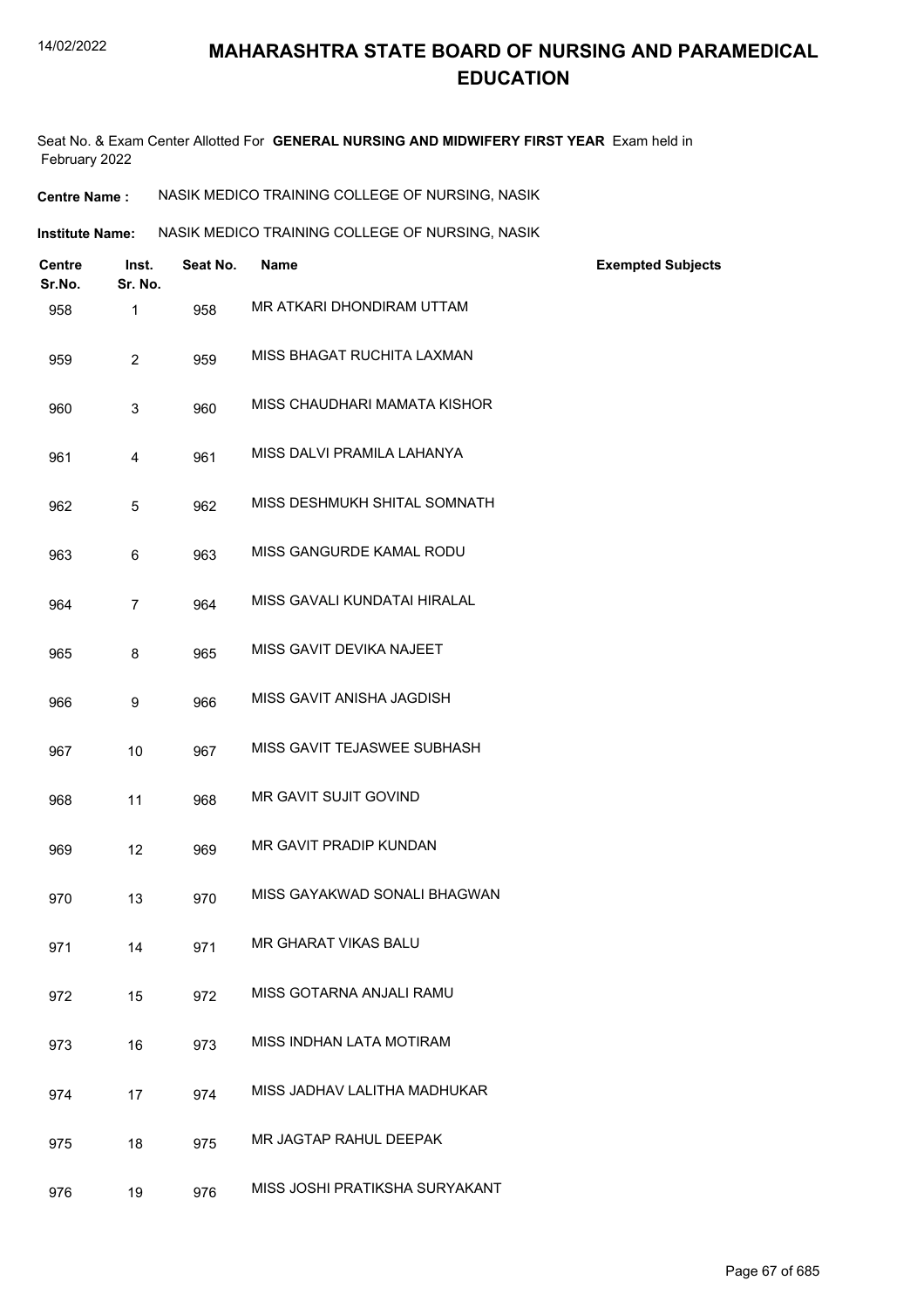|     | February 2022 |     | Seat No. & Exam Center Allotted For GENERAL NURSING AND MIDWIFERY FIRST YEAR Exam held in |
|-----|---------------|-----|-------------------------------------------------------------------------------------------|
| 977 | 20            | 977 | MISS JOSHI PRAJASVITA ANIL                                                                |
| 978 | 21            | 978 | MISS KEDAR ANUSHA DNYANESHWAR                                                             |
| 979 | 22            | 979 | MR KUTE SHUBHAM DILIP                                                                     |
| 980 | 23            | 980 | MR NAIK PRAJVAL PARESH                                                                    |
| 981 | 24            | 981 | MISS NIKAM DHANASHREE RAJENDRA                                                            |
| 982 | 25            | 982 | MISS PADVI YOGITA SONU                                                                    |
| 983 | 26            | 983 | MISS PADVI CHHAYA BHAGATSING                                                              |
| 984 | 27            | 984 | MR PATIL GOPAL PRAKASH                                                                    |
| 985 | 28            | 985 | MISS RABAD ASHMITA RAMAN                                                                  |
| 986 | 29            | 986 | MISS ROUNDALE KAVITA BHAGWAN                                                              |
| 987 | 30            | 987 | MR SHINDE TEJAS JAGADISH                                                                  |
| 988 | 31            | 988 | MISS SHINGADA SHILPA BABU                                                                 |
| 989 | 32            | 989 | MISS TAKTODE USHA MAROTI                                                                  |
| 990 | 33            | 990 | MISS VASAVE MADHURI LALSING                                                               |
| 991 | 34            | 991 | MISS VASAVE PALLAVI RATANSING                                                             |
| 992 | 35            | 992 | MISS VASAVE RADHESHWARI RATAN                                                             |
| 993 | 36            | 993 | MISS VASAVE MAYURI KAILAS                                                                 |
| 994 | 37            | 994 | MISS WAGH PALLAVI RATAN                                                                   |
|     |               |     | NOTE: 'P' MEANS PROVISIONALLY PERMITTED                                                   |
|     |               |     | **************                                                                            |

if there is any mistake in the EXEMPTION of the Candidate it should be brought to the notice of the MSBNPE before the examination otherwise MSBNPE will not be resposible for any Consequences. The names of candidates enrolled online will be whole resposibilty of the Principal of that Nursing Institute.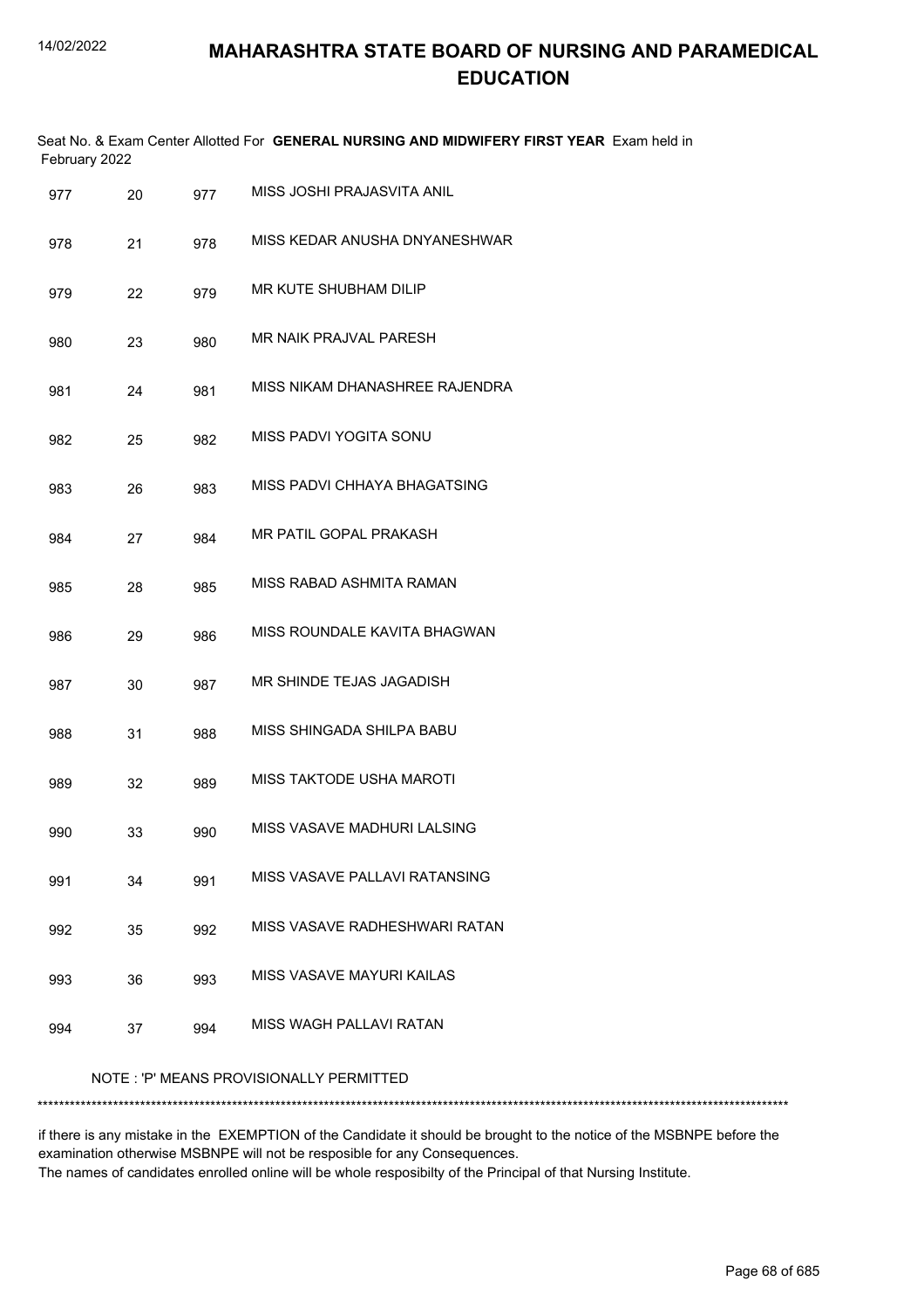Seat No. & Exam Center Allotted For **GENERAL NURSING AND MIDWIFERY FIRST YEAR** Exam held in February 2022

**Centre Name :** NASIK MEDICO TRAINING COLLEGE OF NURSING, NASIK

| Institute Name: | NAMCO SCHOOL OF NURSING, NASIK |  |
|-----------------|--------------------------------|--|

| <b>Centre</b><br>Sr.No. | Inst.<br>Sr. No. | Seat No. | <b>Name</b>                  | <b>Exempted Subjects</b> |
|-------------------------|------------------|----------|------------------------------|--------------------------|
| 995                     | 1                | 995      | MR BAHIRAM KIRAN VISHWAS     |                          |
| 996                     | $\overline{2}$   | 996      | MR BHONDAVE JAYESH BHAU      |                          |
| 997                     | 3                | 997      | MISS BHOYE SAPANA SHIVAJI    |                          |
| 998                     | 4                | 998      | MISS BOND RADHA DEVU         |                          |
| 999                     | 5                | 999      | MR CHINCHORE MAHESH SURESH   |                          |
| 1000                    | 6                | 1000     | MR GANGURDE YOGESH MURLIDHAR |                          |
| 1001                    | $\overline{7}$   | 1001     | MISS GAVIT AMIRA JEHARYA     |                          |
| 1002                    | 8                | 1002     | MISS GAVIT ANKITA BASRAM     |                          |
| 1003                    | 9                | 1003     | MR GAVIT DIPAK YASHWANT      |                          |
| 1004                    | 10               | 1004     | MISS GAVIT GABRIYA BHARAT    |                          |
| 1005                    | 11               | 1005     | MISS GAVIT MAHIMA MOHAN      |                          |
| 1006                    | 12               | 1006     | MISS GAVIT MANIKA RANJIT     |                          |
| 1007                    | 13               | 1007     | MISS GAVIT MANISHA KISAN     |                          |
| 1008                    | 14               | 1008     | MISS GAVIT MINAKSHI SONIRAM  |                          |
| 1009                    | 15               | 1009     | MISS GAVIT NIKITA SURESH     |                          |
| 1010                    | 16               | 1010     | MISS GAVIT OLISIBA RAHIT     |                          |
| 1011                    | 17               | 1011     | MISS GAVIT PRAMILA ARJUN     |                          |
| 1012                    | 18               | 1012     | MISS GAVIT PRIYANKA ARVIND   |                          |
| 1013                    | 19               | 1013     | MISS GAVIT SHITAL PRATAP     |                          |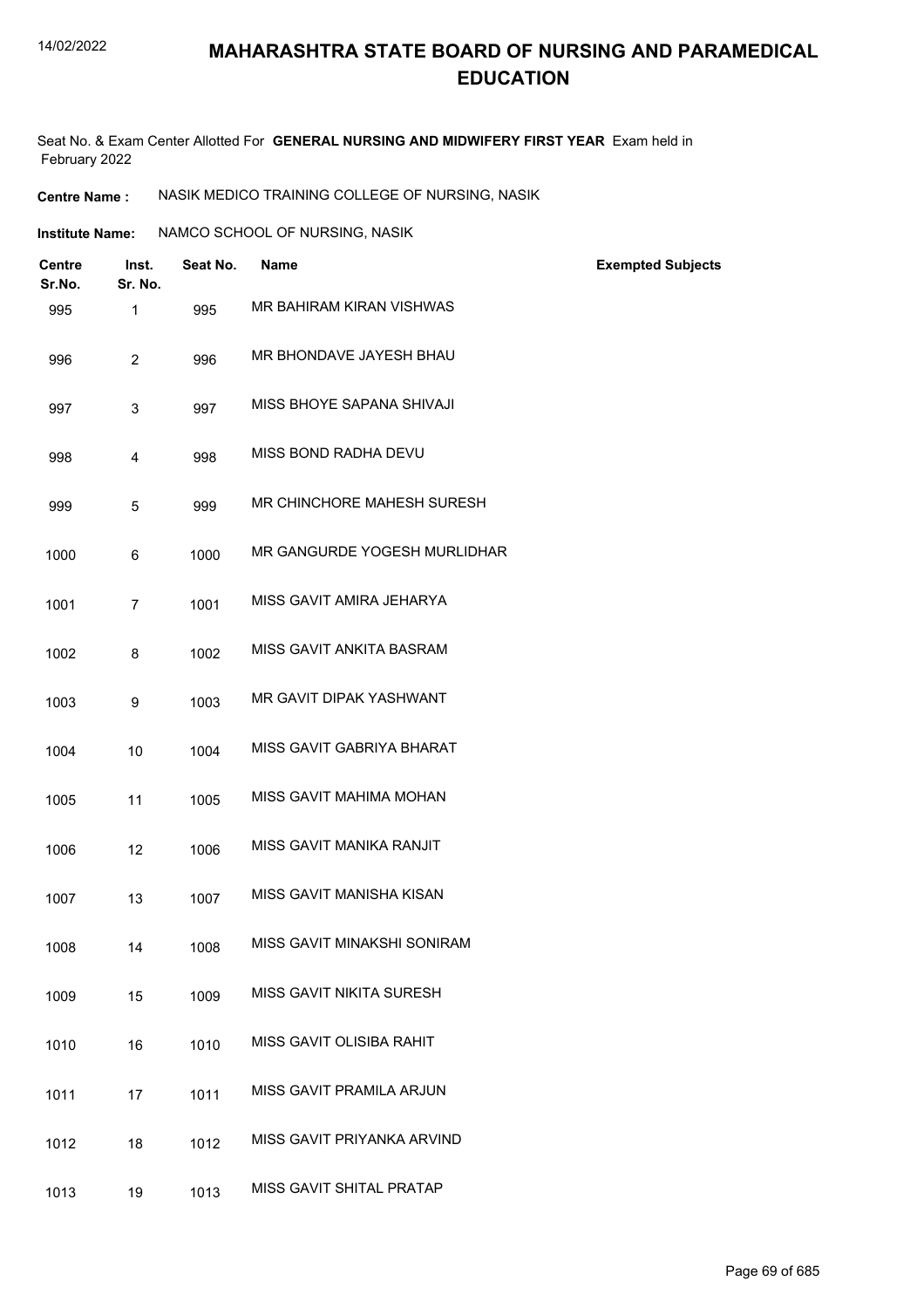|               | Seat No. & Exam Center Allotted For GENERAL NURSING AND MIDWIFERY FIRST YEAR Exam held in |  |
|---------------|-------------------------------------------------------------------------------------------|--|
| February 2022 |                                                                                           |  |

| 1014 | 20 | 1014 | <b>MISS GAVIT SMITA VIRAMAL</b> |
|------|----|------|---------------------------------|
| 1015 | 21 | 1015 | MISS GAVIT SUNANDA BAPU         |
| 1016 | 22 | 1016 | <b>MR GAVIT SURAJ SUNIL</b>     |
| 1017 | 23 | 1017 | MISS GAVIT TEJASVINI ASHIR      |
| 1018 | 24 | 1018 | MISS JAGTAP KAVERI BALU         |
| 1019 | 25 | 1019 | MR JOPALE PANKAJ DHANRAJ        |
| 1020 | 26 | 1020 | MISS NAIK YERUSHA KRISHNA       |
| 1021 | 27 | 1021 | MISS PALVI SAPNA SUDHAKAR       |
| 1022 | 28 | 1022 | MISS PAWARA PALLAVI JAMIR       |
| 1023 | 29 | 1023 | MISS PAWARA JAYASHRI TARACHAND  |
| 1024 | 30 | 1024 | MISS RAUT DIPALI VISHWANATH     |
| 1025 | 31 | 1025 | MISS RAUT KAJAL DHARMA          |
| 1026 | 32 | 1026 | MISS RAUT MANISHA JAYWANT       |
| 1027 | 33 | 1027 | MR TOPALE PUSHPRAJ YOGIRAJ      |
| 1028 | 34 | 1028 | MR VALVI DANIYAL VISHWAS        |
| 1029 | 35 | 1029 | MISS VALVI HEENA CHUNILAL       |
| 1030 | 36 | 1030 | MR VASAVE AKASH PREMCHAND       |
| 1031 | 37 | 1031 | MR VASAVE CHANDAN RAJU          |
| 1032 | 38 | 1032 | MISS VASAVE MAHIMA NARPAT       |
| 1033 | 39 | 1033 | MISS VASAVE NITIKA MAHADU       |
| 1034 | 40 | 1034 | MR ZIRWAL ROSHAN CHANDRAKANT    |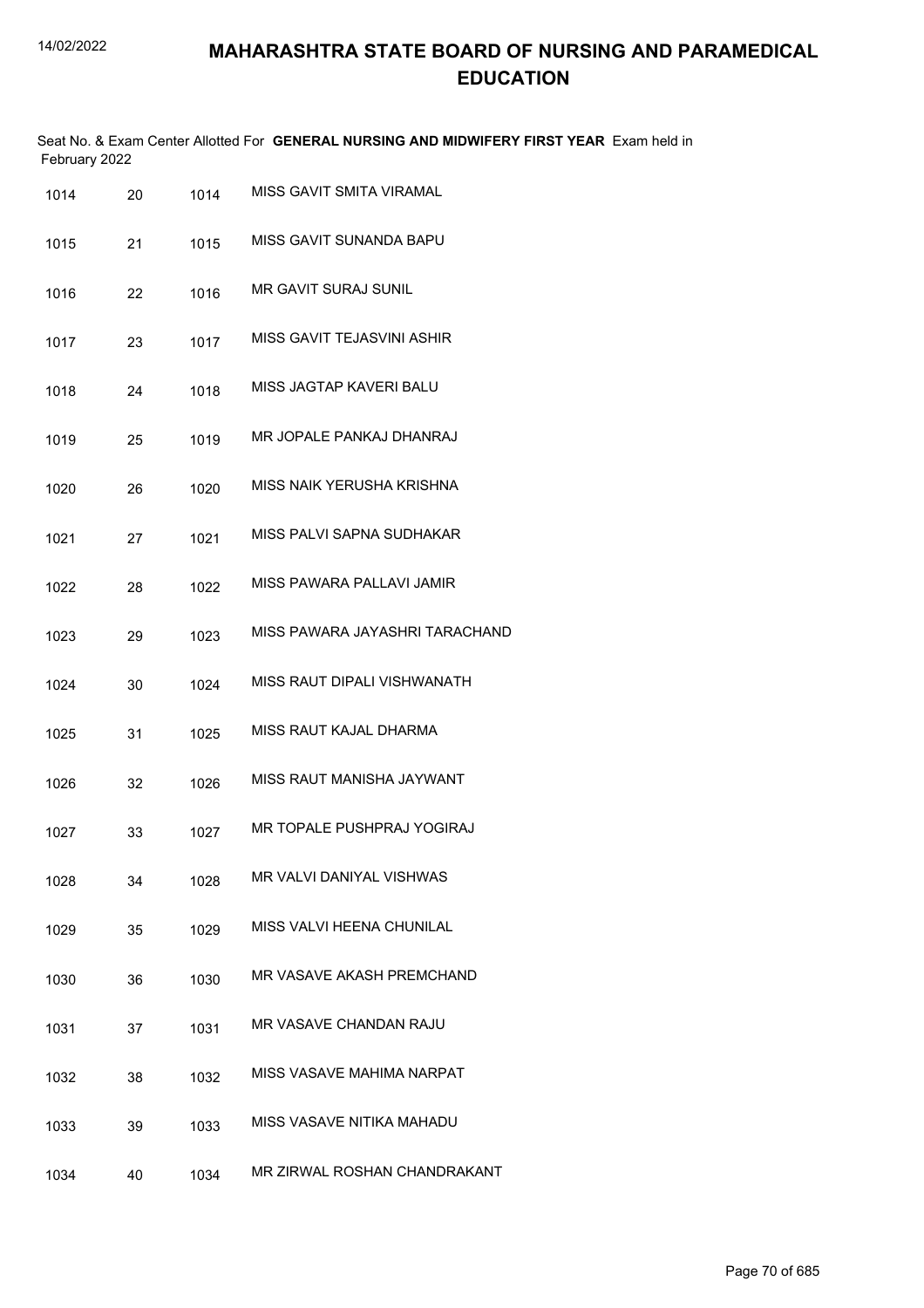Seat No. & Exam Center Allotted For GENERAL NURSING AND MIDWIFERY FIRST YEAR Exam held in February 2022

NOTE: 'P' MEANS PROVISIONALLY PERMITTED

if there is any mistake in the EXEMPTION of the Candidate it should be brought to the notice of the MSBNPE before the examination otherwise MSBNPE will not be resposible for any Consequences.

The names of candidates enrolled online will be whole resposibilty of the Principal of that Nursing Institute.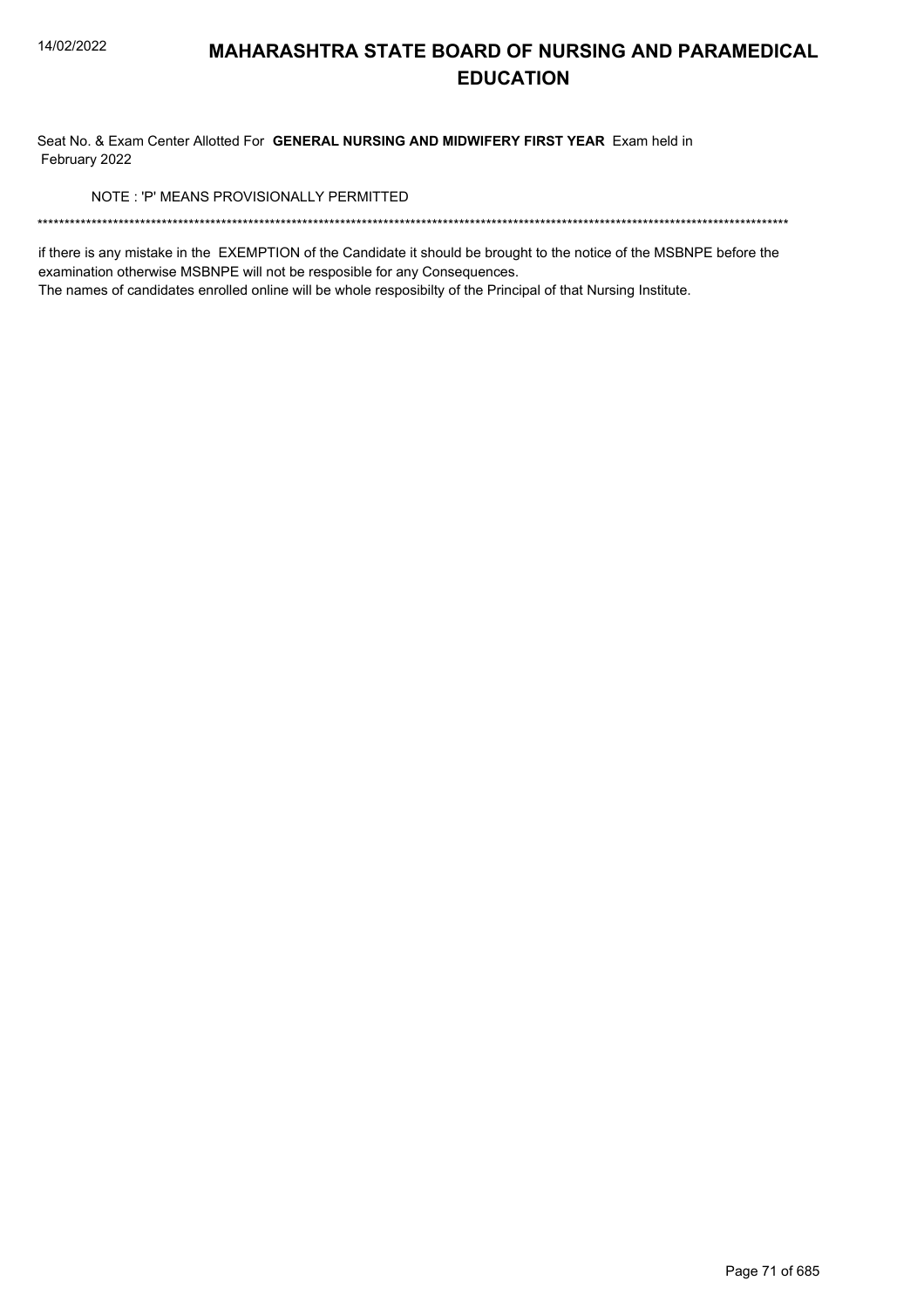Seat No. & Exam Center Allotted For **GENERAL NURSING AND MIDWIFERY FIRST YEAR** Exam held in February 2022

**Centre Name :** NASIK MEDICO TRAINING COLLEGE OF NURSING, NASIK

| Institute Name: | SAI CARE NURSING SCHOOL, NASHIK |  |
|-----------------|---------------------------------|--|
|                 |                                 |  |

| <b>Centre</b><br>Sr.No. | Inst.<br>Sr. No. | Seat No. | <b>Name</b>                   | <b>Exempted Subjects</b> |
|-------------------------|------------------|----------|-------------------------------|--------------------------|
| 1035                    | 1                | 1035     | MR BHOYE JAGDISH GANGADHAR    |                          |
| 1036                    | $\overline{2}$   | 1036     | MISS BHURKUD SNEHAL KALPESH   |                          |
| 1037                    | 3                | 1037     | MISS DHULE MANISHA GANGADHAR  |                          |
| 1038                    | 4                | 1038     | MISS DOVALA CHHAYA RAMESH     |                          |
| 1039                    | 5                | 1039     | MISS DOWALA RUPALI NILESH     |                          |
| 1040                    | 6                | 1040     | MR DOWALA DIPALI NILESH       |                          |
| 1041                    | $\overline{7}$   | 1041     | MISS GAVARI VAISHALI MADHUKAR |                          |
| 1042                    | 8                | 1042     | MR HADAL YOGESH TRYAMBAK      |                          |
| 1043                    | 9                | 1043     | MISS HADAL RENUKA SANTOSH     |                          |
| 1044                    | 10               | 1044     | MISS HIRE SAKSHI KIRAN        |                          |
| 1045                    | 11               | 1045     | MISS INGLE SWATI DILIP        |                          |
| 1046                    | 12               | 1046     | MISS JAGTAP SONALI NANAJI     |                          |
| 1047                    | 13               | 1047     | MISS KADALE VANITA DHONDIRAM  |                          |
| 1048                    | 14               | 1048     | MISS KHETADE ARATI VITHOBA    |                          |
| 1049                    | 15               | 1049     | MISS KORDA VAISHALI PRAKASH   |                          |
| 1050                    | 16               | 1050     | MISS LILKE JAYASHREE LAXMAN   |                          |
| 1051                    | 17               | 1051     | MISS LONDHE PRATIKSHA MANOHAR |                          |
| 1052                    | 18               | 1052     | MR MAHALE RAMESH MADHUKAR     |                          |
| 1053                    | 19               | 1053     | MISS MAVALI PRANJAL ANIL      |                          |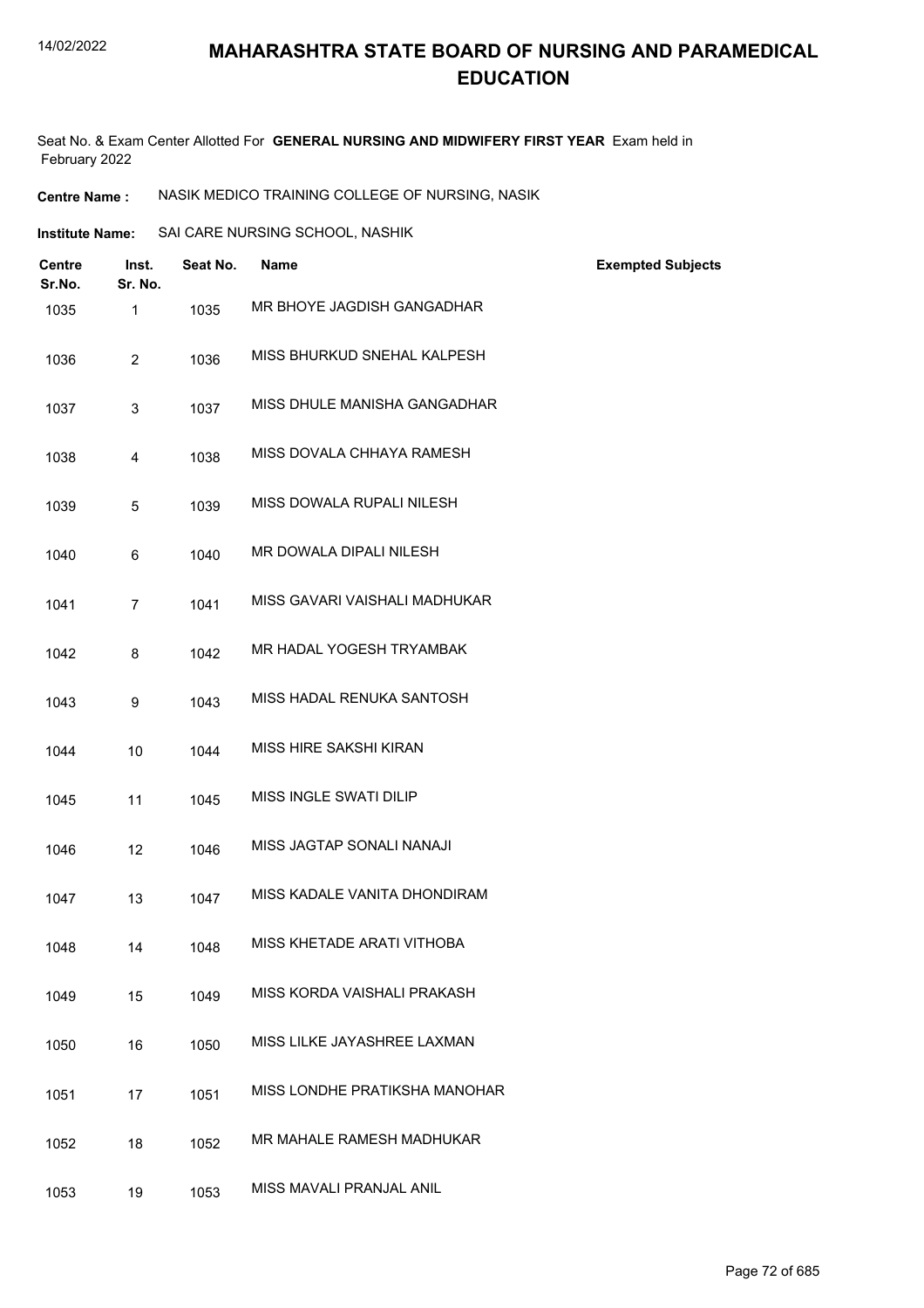| Seat No. & Exam Center Allotted For GENERAL NURSING AND MIDWIFERY FIRST YEAR Exam held in<br>February 2022 |    |      |                                |               |     |      |       |
|------------------------------------------------------------------------------------------------------------|----|------|--------------------------------|---------------|-----|------|-------|
| 1054                                                                                                       | 20 | 1054 | MISS MAVCHI RASNI VILAS        |               |     |      |       |
| 1055                                                                                                       | 21 | 1055 | MISS NEHARE VAISHALI RAGHUNATH |               |     |      |       |
| 1056                                                                                                       | 22 | 1056 | MISS PATIL RUPALI BALRAM       |               |     |      |       |
| 1057                                                                                                       | 23 | 1057 | MR PAWAR SHUBHAM DILIP         |               |     |      |       |
| 1058                                                                                                       | 24 | 1058 | MISS SHALIYAN DEVIKA SANJIVA   |               |     |      |       |
| 1059                                                                                                       | 25 | 1059 | MISS SHINDE POOJA DEEPAK       |               |     |      |       |
| 1060                                                                                                       | 26 | 1060 | MISS SONAWANE SNEHAL YASHWANT  |               |     |      |       |
| 1061                                                                                                       | 27 | 1061 | MR SUTAR PRATHAMESH SITARAM    |               |     |      |       |
| 1062                                                                                                       | 28 | 1062 | MR TUPE ABHISHEK SUBHASH       |               |     |      |       |
| 1063                                                                                                       | 29 | 1063 | MISS VIGHNE SAPANA KASHINATH   |               |     |      |       |
| 1064                                                                                                       | 30 | 1064 | MR VISPUTE HARSHAD NITIN       | $(\parallel)$ | (V) | (VI) | (VII) |
| 1065                                                                                                       | 31 | 1065 | MISS WALAVALKAR ARATI PRAKASH  |               |     |      |       |
| NOTE: 'P' MEANS PROVISIONALLY PERMITTED                                                                    |    |      |                                |               |     |      |       |

if there is any mistake in the EXEMPTION of the Candidate it should be brought to the notice of the MSBNPE before the examination otherwise MSBNPE will not be resposible for any Consequences. The names of candidates enrolled online will be whole resposibilty of the Principal of that Nursing Institute.

Page 73 of 685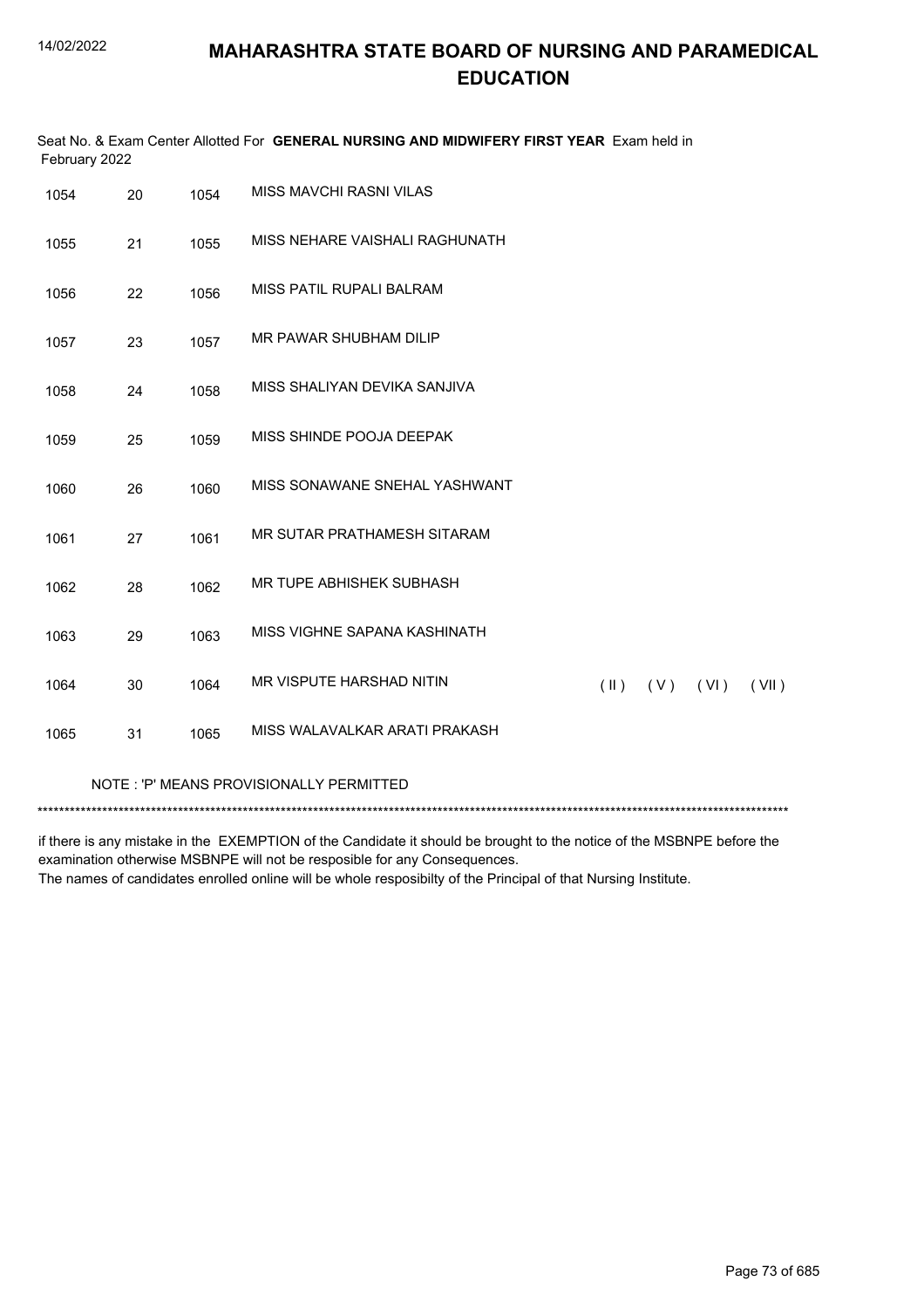#### 14/02/2022

## **MAHARASHTRA STATE BOARD OF NURSING AND PARAMEDICAL EDUCATION**

Seat No. & Exam Center Allotted For **GENERAL NURSING AND MIDWIFERY FIRST YEAR** Exam held in February 2022

| <b>Centre Name :</b> | NOOTAN SCHOOL OF NURSING, RAIGAD |  |
|----------------------|----------------------------------|--|
|----------------------|----------------------------------|--|

**Institute Name:** GENERAL HOSPITAL, ALIBAG

| <b>Centre</b><br>Sr.No. | Inst.<br>Sr. No. | Seat No. | <b>Name</b>                    | <b>Exempted Subjects</b> |
|-------------------------|------------------|----------|--------------------------------|--------------------------|
| 1066                    | 1                | 1066     | MISS BADOLE SHWETA ANKUSH      |                          |
| 1067                    | $\overline{2}$   | 1067     | MR BAVISKAR RUSHIKESH DILIP    |                          |
| 1068                    | 3                | 1068     | MISS BHAGARE MANISHA PANDURANG |                          |
| 1069                    | 4                | 1069     | MISS DANDGE CHAITALI SURESHRAO |                          |
| 1070                    | 5                | 1070     | MISS DESHMUKH SNEHA SANDIP     |                          |
| 1071                    | 6                | 1071     | MISS GITE YOGESHWARI MAHADEV   |                          |
| 1072                    | $\overline{7}$   | 1072     | MISS GUNGE MADHURI SANTOSH     |                          |
| 1073                    | 8                | 1073     | MISS KADAM PRACHI ANANT        |                          |
| 1074                    | 9                | 1074     | MISS KENDRE PRATIKSHA ABHIMAN  |                          |
| 1075                    | 10               | 1075     | MISS LAKADE SHARWARI RAMESH    |                          |
| 1076                    | 11               | 1076     | MISS MADOLE YOGITA SATISH      |                          |
| 1077                    | 12               | 1077     | MISS PATIL SEEMA SUDHAKAR      |                          |
| 1078                    | 13               | 1078     | MISS RATHOD SHUBHANGI SUBHASH  |                          |
| 1079                    | 14               | 1079     | MISS SASANE SWATI CHANGUJI     |                          |
| 1080                    | 15               | 1080     | MISS SURYAWANSHI VARSHA GANESH |                          |
| 1081                    | 16               | 1081     | MR THOMBRE WADJERAM BABURAO    |                          |
| 1082                    | 17               | 1082     | MISS VARPE NIKITA BALASAHEB    |                          |
| 1083                    | 18               | 1083     | MISS WAGHMARE NEHA PRADIP      |                          |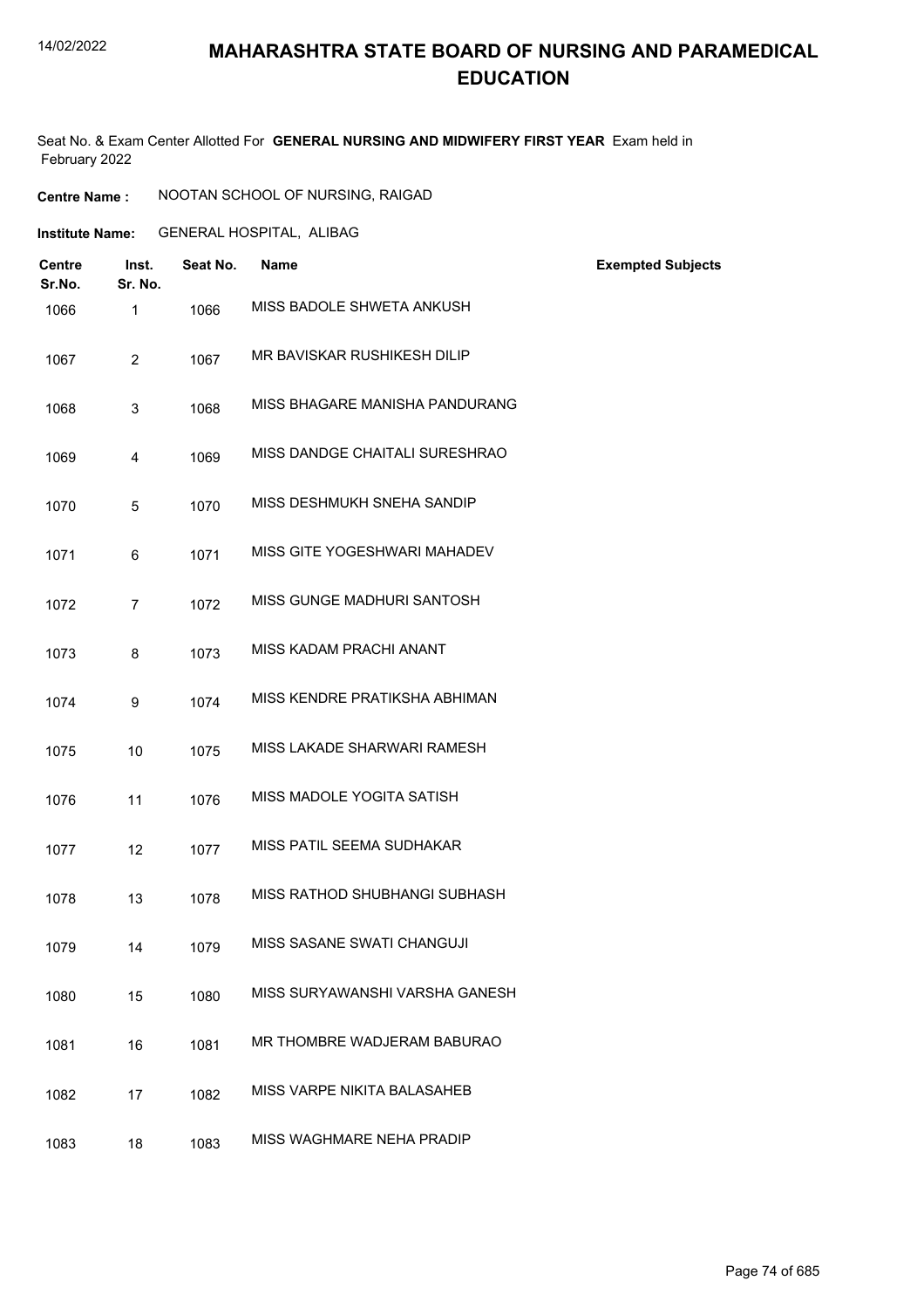Seat No. & Exam Center Allotted For GENERAL NURSING AND MIDWIFERY FIRST YEAR Exam held in February 2022

NOTE: 'P' MEANS PROVISIONALLY PERMITTED

if there is any mistake in the EXEMPTION of the Candidate it should be brought to the notice of the MSBNPE before the examination otherwise MSBNPE will not be resposible for any Consequences.

The names of candidates enrolled online will be whole resposibilty of the Principal of that Nursing Institute.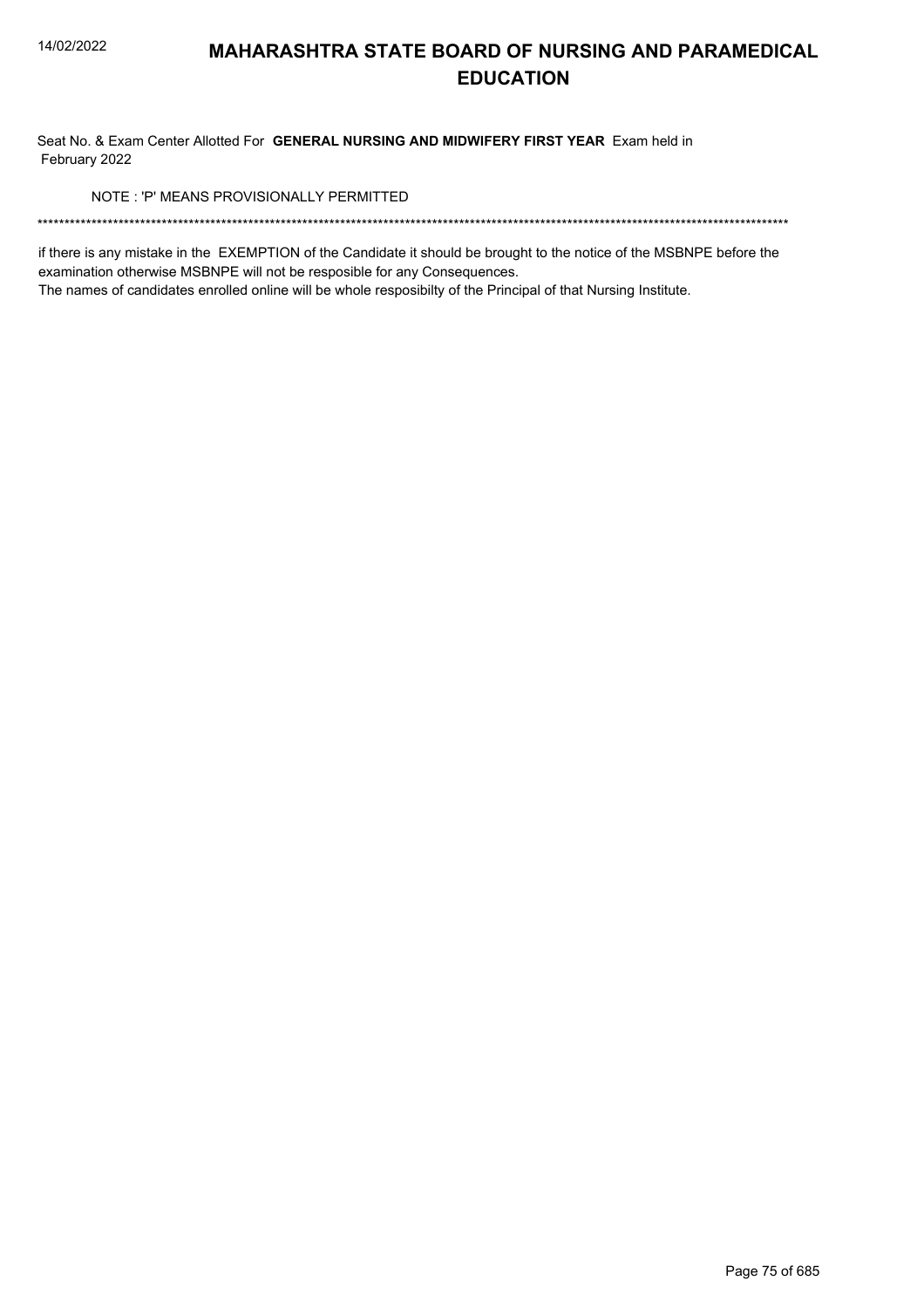#### 14/02/2022

## **MAHARASHTRA STATE BOARD OF NURSING AND PARAMEDICAL EDUCATION**

Seat No. & Exam Center Allotted For **GENERAL NURSING AND MIDWIFERY FIRST YEAR** Exam held in February 2022

| <b>Centre Name:</b>    |                  |          | NOOTAN SCHOOL OF NURSING, RAIGAD   |                          |
|------------------------|------------------|----------|------------------------------------|--------------------------|
| <b>Institute Name:</b> |                  |          | NOOTAN SCHOOL OF NURSING, RAIGAD   |                          |
| Centre<br>Sr.No.       | Inst.<br>Sr. No. | Seat No. | <b>Name</b>                        | <b>Exempted Subjects</b> |
| 1084                   | $\mathbf{1}$     | 1084     | MISS AMBAJI AKANKSHA KRISHNA       |                          |
| 1085                   | $\overline{2}$   | 1085     | MISS BORJI SEJAL DINESH            |                          |
| 1086                   | 3                | 1086     | MISS BULLU ROSHANI SANTOSH         |                          |
| 1087                   | $\overline{4}$   | 1087     | MISS BULLU SRUSHTI ANANT           |                          |
| 1088                   | 5                | 1088     | MR CHAULKAR SHIVAM PRASHANT        |                          |
| 1089                   | 6                | 1089     | MISS DESLE ARTI SANJAY             |                          |
| 1090                   | $\overline{7}$   | 1090     | MISS DEVKAR VAISHANVI SANJAY       |                          |
| 1091                   | 8                | 1091     | MISS DIGHE DIKSHITA DINESH         |                          |
| 1092                   | 9                | 1092     | MISS GAWAND SHREYA GORAKHNATH      |                          |
| 1093                   | 10               | 1093     | MISS GHADGE SHLESHA RAMESH         |                          |
| 1094                   | 11               | 1094     | MISS GITE KRUTIKA JAYESH           |                          |
| 1095                   | 12               | 1095     | MISS JAISWAL KAREENA VINOD         |                          |
| 1096                   | 13               | 1096     | MR KANOJE OM ANIL                  |                          |
| 1097                   | 14               | 1097     | MISS MANKAR SHUBHANGI RAJESH       |                          |
| 1098                   | 15               | 1098     | MISS MENDADKAR LEENA HARISHCHANDRA |                          |
| 1099                   | 16               | 1099     | MISS MHATRE MANASEE YASHAVANT      |                          |
| 1100                   | 17               | 1100     | MISS MHATRE SONAL VILAS            |                          |
| 1101                   | 18               | 1101     | MISS MHATRE SHREYA CHANDRAKANT     |                          |
| 1102                   | 19               | 1102     | MISS MHATRE SHRADDHA LALDAS        |                          |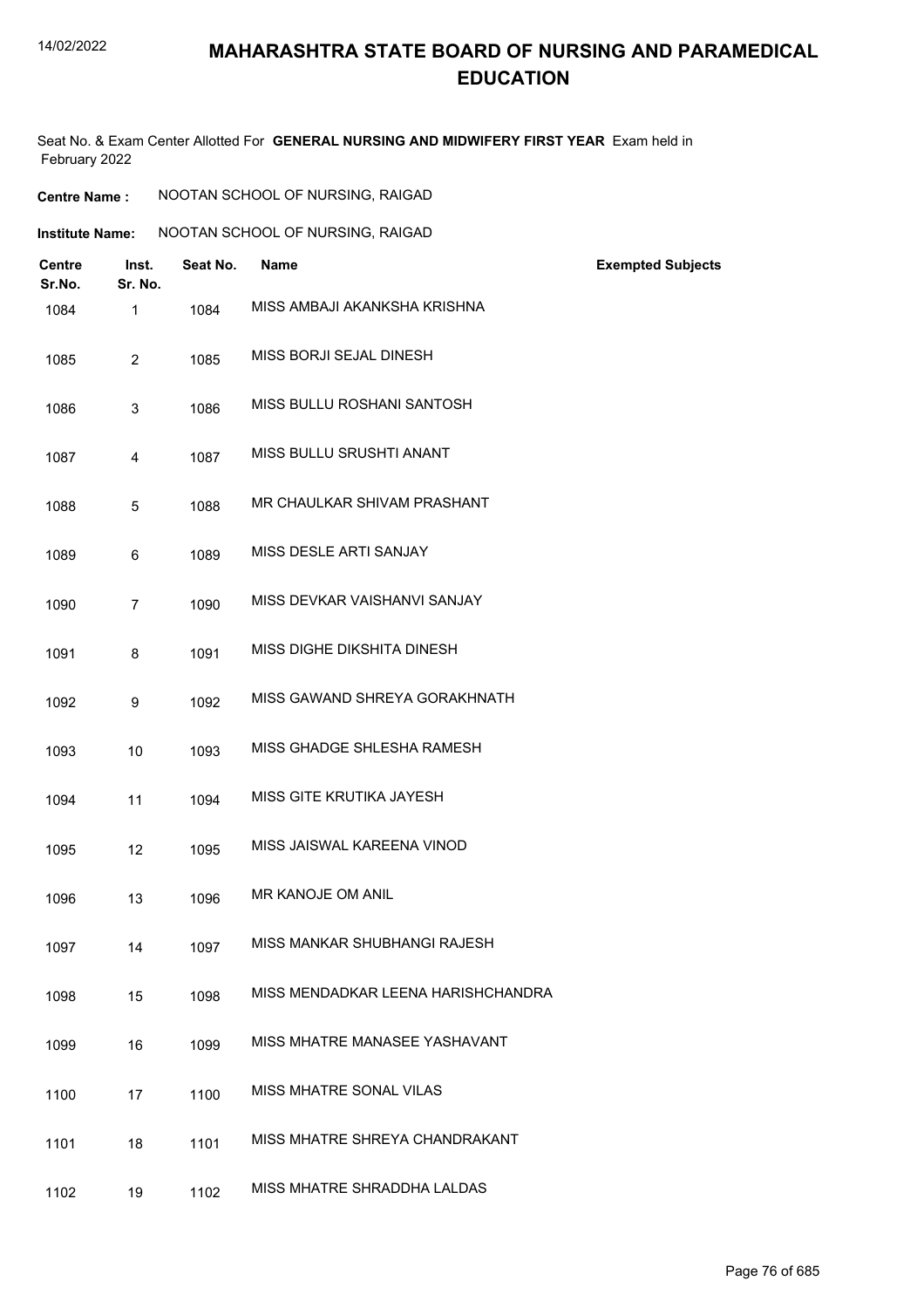|               | Seat No. & Exam Center Allotted For GENERAL NURSING AND MIDWIFERY FIRST YEAR Exam held in |  |
|---------------|-------------------------------------------------------------------------------------------|--|
| February 2022 |                                                                                           |  |

| 1103 | 20 | 1103 | MR MHATRE SANJOG SUBHASH          |
|------|----|------|-----------------------------------|
| 1104 | 21 | 1104 | MISS MHATRE VIJAYA KISAN          |
| 1105 | 22 | 1105 | MISS NAGAVKAR MAITHILEE ANIL      |
| 1106 | 23 | 1106 | MR NAKTI DHIRAJ HARIBHAU          |
| 1107 | 24 | 1107 | <b>MR NAKTI CHETAN RAMKRISHNA</b> |
| 1108 | 25 | 1108 | MISS PANDAV PRADNYA DIPAK         |
| 1109 | 26 | 1109 | MISS PATIL MAHESHWARI VILAS       |
| 1110 | 27 | 1110 | MISS PATIL ANSHU DILIP            |
| 1111 | 28 | 1111 | MISS PATIL HARSHALI DINESH        |
| 1112 | 29 | 1112 | MISS PATIL SEJAL MAHENDRA         |
| 1113 | 30 | 1113 | <b>MR PATIL RAHUL ABHIJIT</b>     |
| 1114 | 31 | 1114 | MISS PAWAR SONALI KASHINATH       |
| 1115 | 32 | 1115 | MISS PEDHAVI PALLAVI SUNIL        |
| 1116 | 33 | 1116 | MISS SARPATIL SNEHA SYRYAKANT     |
| 1117 | 34 | 1117 | MISS SHELKE TANAYA UDDESH         |
| 1118 | 35 | 1118 | MISS THAKUR SUKANYA RAMESH        |
| 1119 | 36 | 1119 | MISS TODANKAR RUTUJA MANOJ        |
| 1120 | 37 | 1120 | MISS TOPALE SARVESHA DILIP        |
| 1121 | 38 | 1121 | MISS WADEKAR AKANKSHA ANANT       |
| 1122 | 39 | 1122 | MR WADKAR YASH YASHWANT           |
| 1123 | 40 | 1123 | MISS YADAV MADHURI RAGHUVIR       |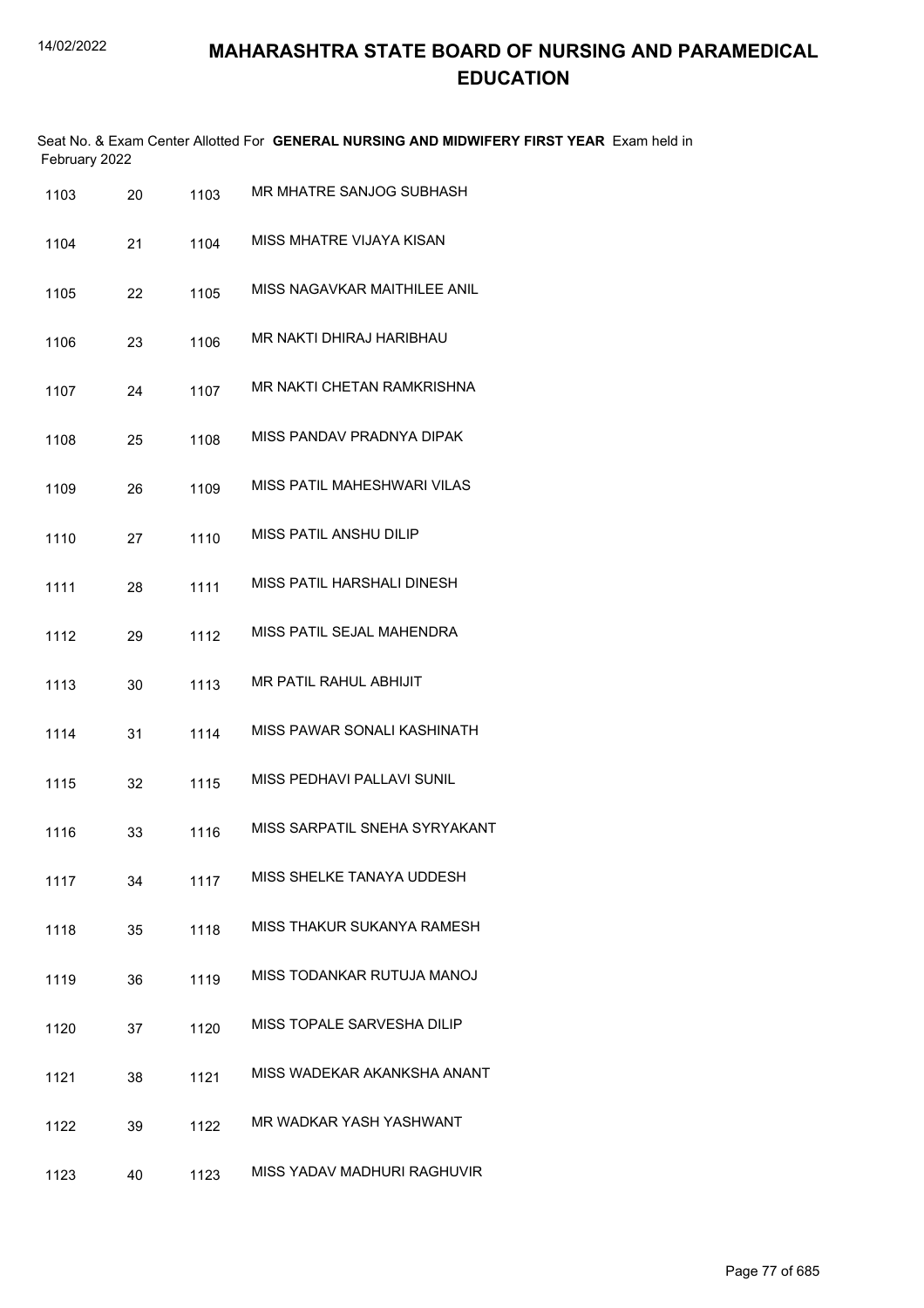Seat No. & Exam Center Allotted For GENERAL NURSING AND MIDWIFERY FIRST YEAR Exam held in February 2022

NOTE: 'P' MEANS PROVISIONALLY PERMITTED

if there is any mistake in the EXEMPTION of the Candidate it should be brought to the notice of the MSBNPE before the examination otherwise MSBNPE will not be resposible for any Consequences.

The names of candidates enrolled online will be whole resposibilty of the Principal of that Nursing Institute.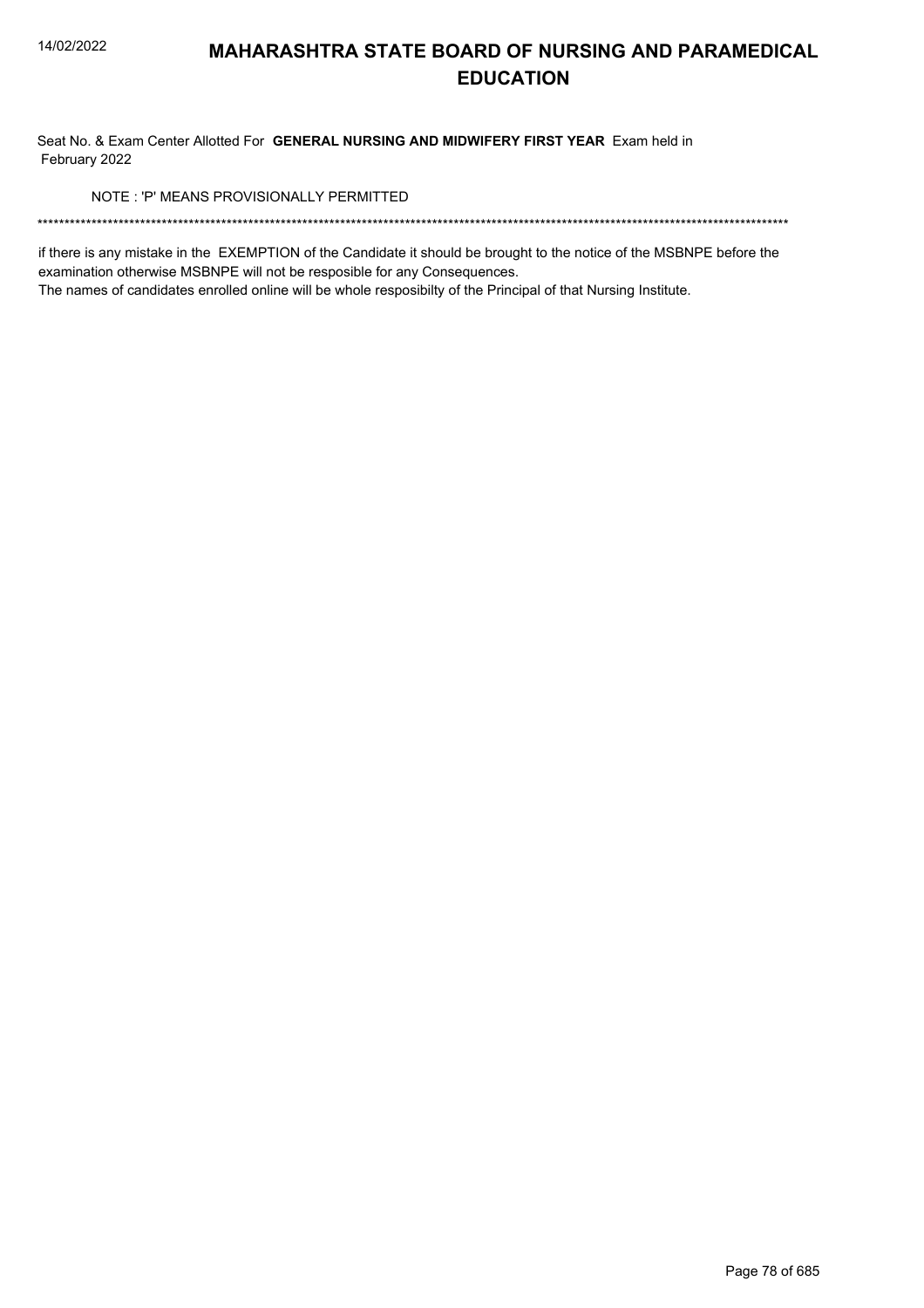Seat No. & Exam Center Allotted For **GENERAL NURSING AND MIDWIFERY FIRST YEAR** Exam held in February 2022

**Institute Name:** SHREE ANANT SMRUTI SCHOOL OF NURSING, KASAL

| <b>Centre</b><br>Sr.No. | Inst.<br>Sr. No. | Seat No. | Name                        | <b>Exempted Subjects</b> |
|-------------------------|------------------|----------|-----------------------------|--------------------------|
| 1124                    | 1                | 1124     | MISS BHOGALE SAKSHEE BABAJI |                          |
| 1125                    | $\overline{2}$   | 1125     | MISS DALVI TRUPTI ANAND     |                          |
| 1126                    | 3                | 1126     | MR GADAG JOEF NOORMOHAMMAD  |                          |
| 1127                    | 4                | 1127     | MR GAONKAR SUJAN SADANAND   |                          |
| 1128                    | 5                | 1128     | MISS GAWADE SEJAL SANTOSH   |                          |
| 1129                    | 6                | 1129     | MISS GAWADE SHREYA VINAY    |                          |
| 1130                    | $\overline{7}$   | 1130     | MISS HARKULKAR RATNA WAMAN  |                          |
| 1131                    | $\bf 8$          | 1131     | MISS KAJAREKAR KOMAL KIRAN  |                          |
| 1132                    | 9                | 1132     | MISS LOKE SIDDHI SANDIP     |                          |
| 1133                    | 10               | 1133     | MR MESTRY SWAPNIL PRADIP    |                          |
| 1134                    | 11               | 1134     | MISS MUNGEKAR MRUNALI DIPAK |                          |
| 1135                    | 12               | 1135     | MISS PARAB ANUJA ARJUN      |                          |
| 1136                    | 13               | 1136     | MISS PARAB GAYATRI MAHADEV  |                          |
| 1137                    | 14               | 1137     | MR PARAB PRATHMESH PRADIP   |                          |
| 1138                    | 15               | 1138     | MR PARAB SAIL SANTOSH       |                          |
| 1139                    | 16               | 1139     | MISS RANE PRAGATI BAPU      |                          |
| 1140                    | 17               | 1140     | MISS RANE RADHIKA RAVAJI    |                          |
| 1141                    | 18               | 1141     | MISS RAWOOL SAYALI GOPAL    |                          |
| 1142                    | 19               | 1142     | MR SHILAVANT VINAYAK SHIDDU |                          |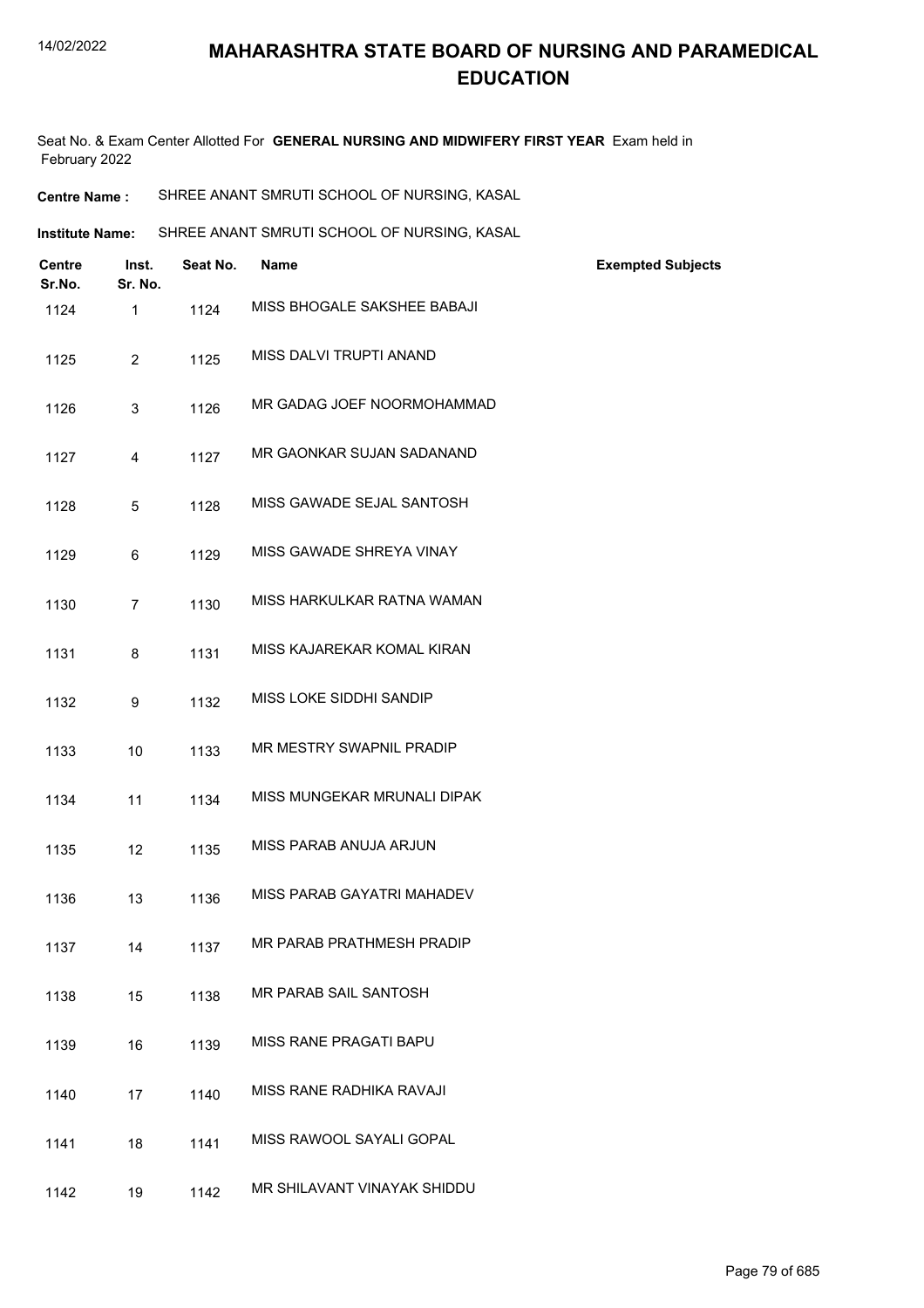Seat No. & Exam Center Allotted For GENERAL NURSING AND MIDWIFERY FIRST YEAR Exam held in February 2022

MISS SHINDE VAIJU VIJAY 20 1143 1143

NOTE: 'P' MEANS PROVISIONALLY PERMITTED

if there is any mistake in the EXEMPTION of the Candidate it should be brought to the notice of the MSBNPE before the examination otherwise MSBNPE will not be resposible for any Consequences. The names of candidates enrolled online will be whole resposibilty of the Principal of that Nursing Institute.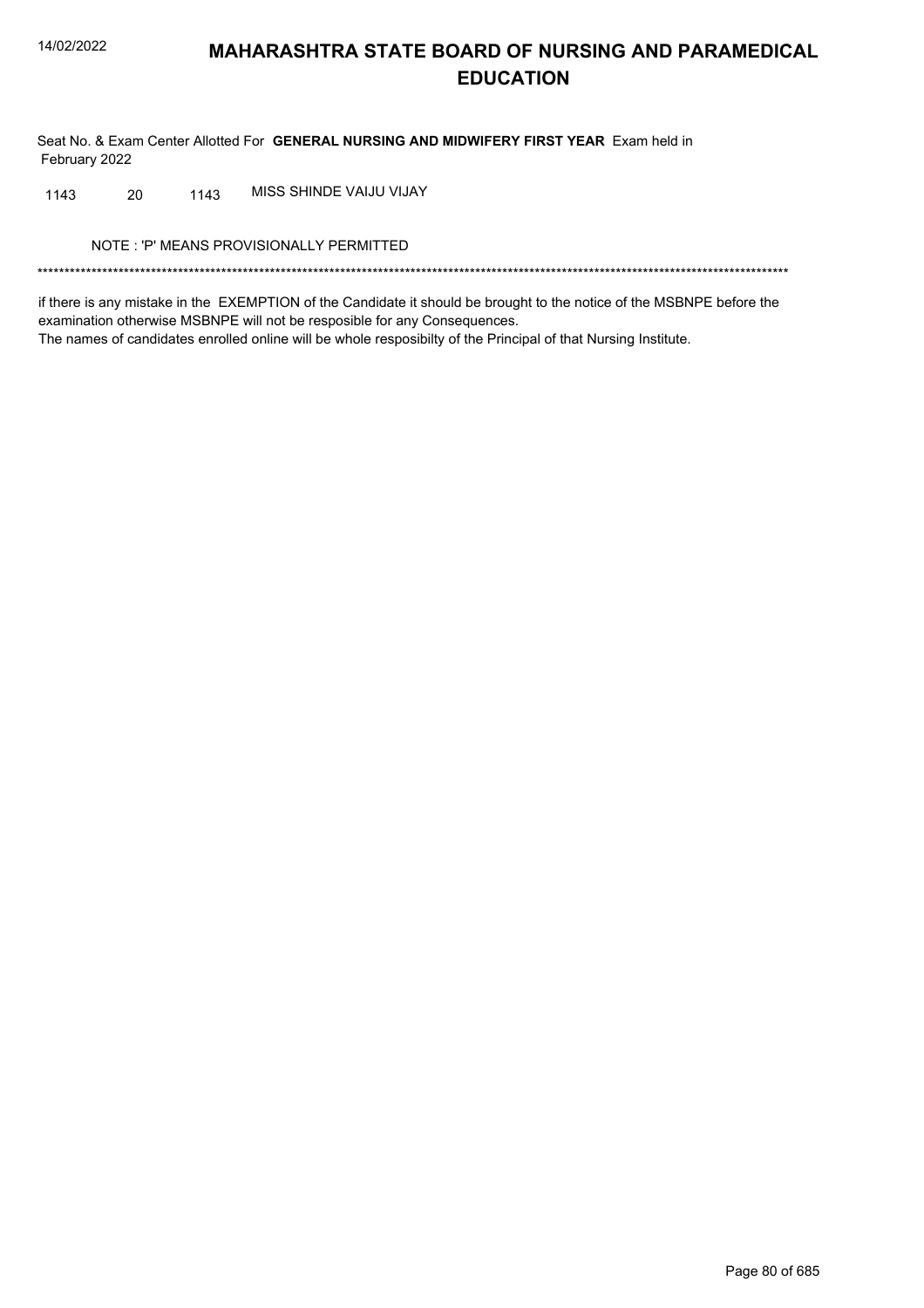Seat No. & Exam Center Allotted For **GENERAL NURSING AND MIDWIFERY FIRST YEAR** Exam held in February 2022

**Centre Name :** SHREE ANANT SMRUTI SCHOOL OF NURSING, KASAL

**Institute Name:** MANAV SADHAN VIKAS SANSTHA, SON, KUDAL, SINDHUDURG

| <b>Centre</b><br>Sr.No. | Inst.<br>Sr. No. | Seat No. | <b>Name</b>                    | <b>Exempted Subjects</b> |
|-------------------------|------------------|----------|--------------------------------|--------------------------|
| 1144                    | $\mathbf{1}$     | 1144     | MISS GHADI GAYATRI JAYANT      |                          |
| 1145                    | $\overline{2}$   | 1145     | MISS GHADI AMISHA VINAYAK      |                          |
| 1146                    | 3                | 1146     | MISS GHADI PRERANA PRAKASH     |                          |
| 1147                    | 4                | 1147     | MISS HALDANKAR SANTOSHI SANJAY |                          |
| 1148                    | $\sqrt{5}$       | 1148     | MISS JADHAV SAYALI BHIMRAO     |                          |
| 1149                    | 6                | 1149     | MISS KARMALKAR KANCHAN SONU    |                          |
| 1150                    | $\overline{7}$   | 1150     | MISS KELUSKAR KAVITA SANJAY    |                          |
| 1151                    | 8                | 1151     | MISS LOKE MADHAVI RAJARAM      |                          |
| 1152                    | 9                | 1152     | MISS LOKE MADHURI RAJARAM      |                          |
| 1153                    | 10               | 1153     | MISS NIKAM RANJITA SANTOSH     |                          |
| 1154                    | 11               | 1154     | MISS PALAV POOJA ANIL          |                          |
| 1155                    | 12               | 1155     | MISS PAWAR AISHWARYA YASHWANT  |                          |
| 1156                    | 13               | 1156     | MISS SATAM DIVYA DINANATH      |                          |
| 1157                    | 14               | 1157     | MISS SAWANT NIKITA UDAY        |                          |
| 1158                    | 15               | 1158     | MISS SAWANT ADITEE RAVICHAND   |                          |
| 1159                    | 16               | 1159     | MISS SAWANT SAKSHI EKNATH      |                          |
| 1160                    | 17               | 1160     | MISS SHRUNGARE MAYURI LAXMAN   |                          |
| 1161                    | 18               | 1161     | MISS SUKI KOMAL RAVINDRA       |                          |
| 1162                    | 19               | 1162     | MISS TARAYE NEETA PRABHAKAR    |                          |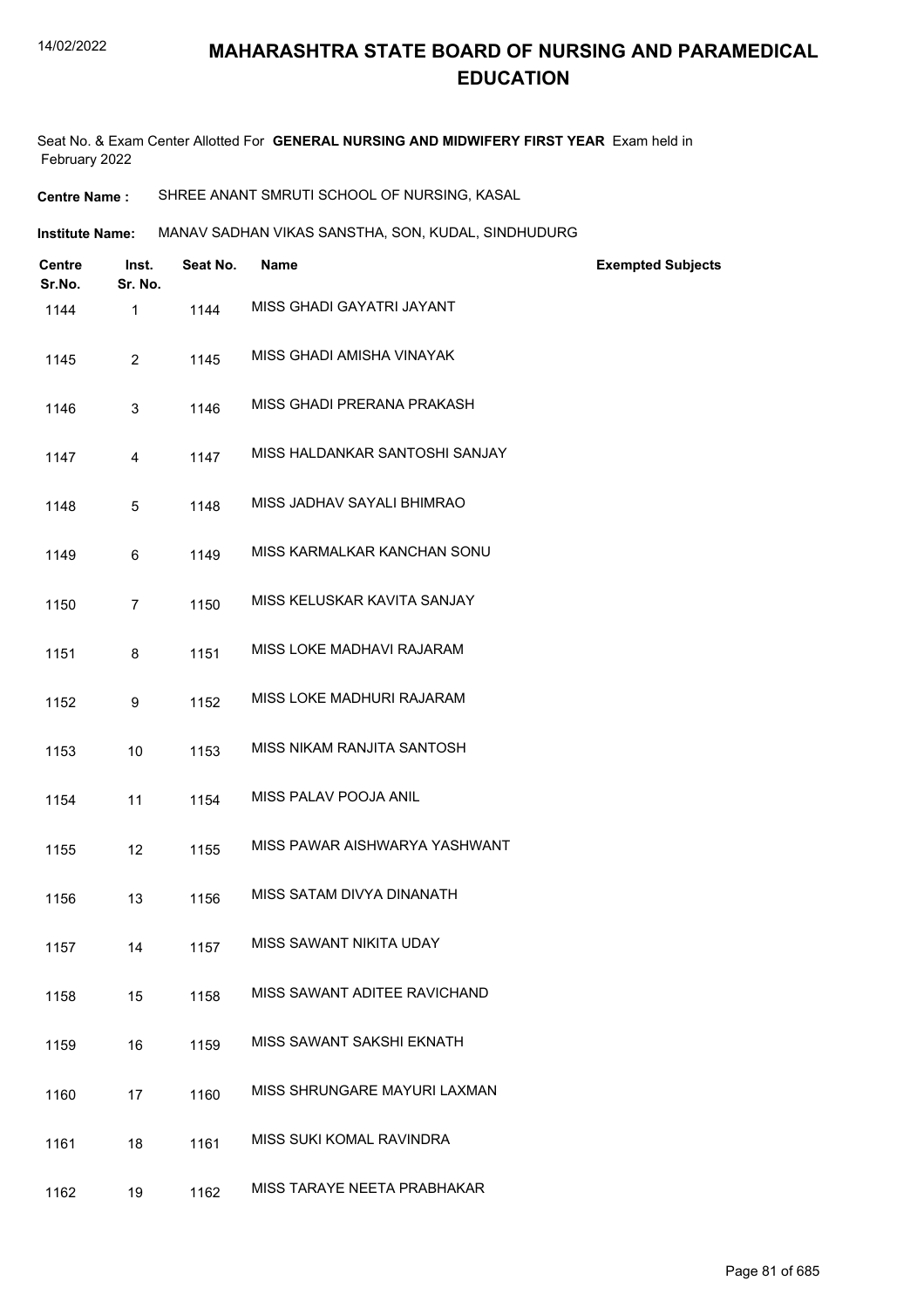Seat No. & Exam Center Allotted For GENERAL NURSING AND MIDWIFERY FIRST YEAR Exam held in February 2022

MISS TIRODKAR SIDDHI GURUNATH 20 1163 1163

NOTE: 'P' MEANS PROVISIONALLY PERMITTED

if there is any mistake in the EXEMPTION of the Candidate it should be brought to the notice of the MSBNPE before the examination otherwise MSBNPE will not be resposible for any Consequences. The names of candidates enrolled online will be whole resposibilty of the Principal of that Nursing Institute.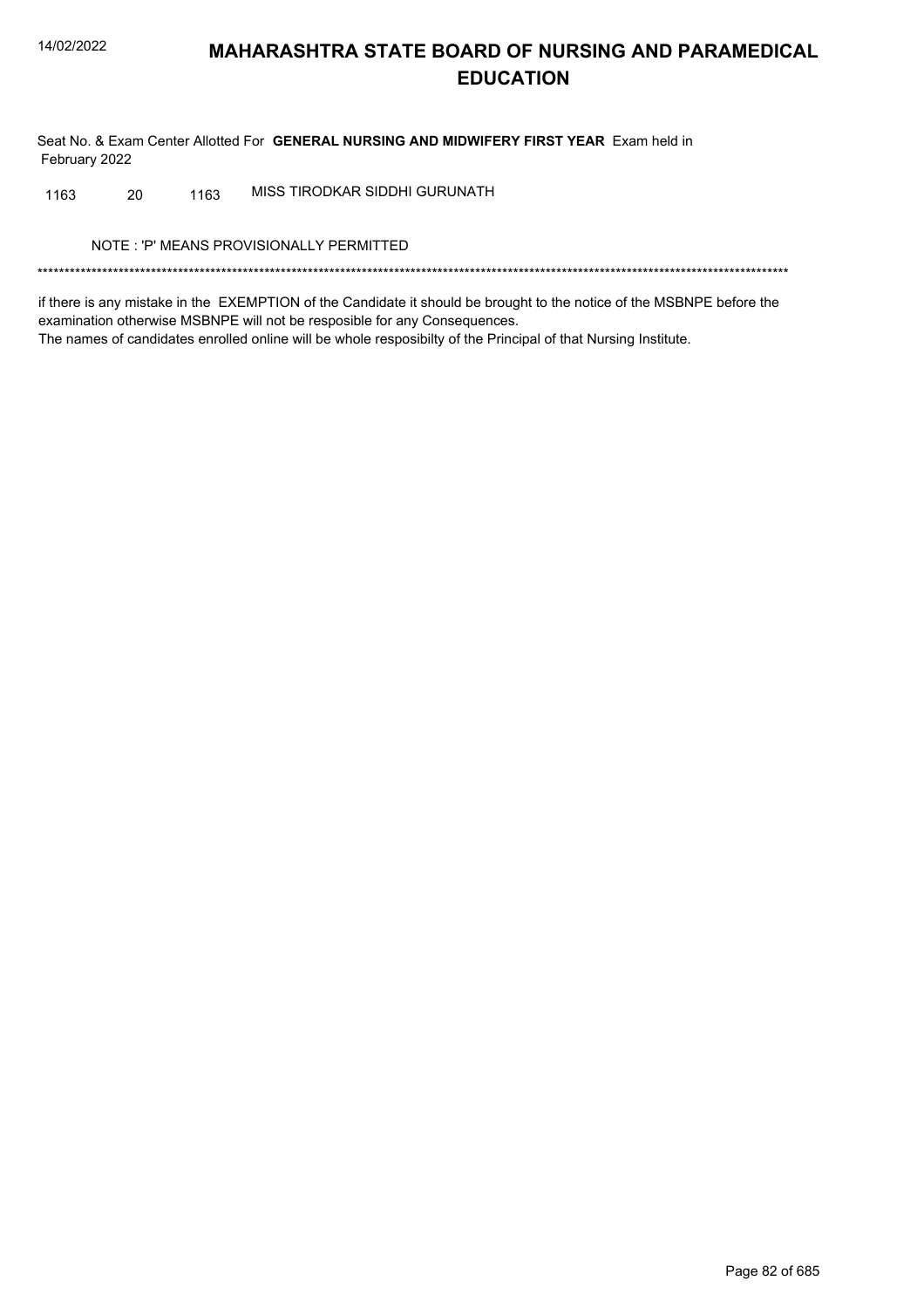Seat No. & Exam Center Allotted For **GENERAL NURSING AND MIDWIFERY FIRST YEAR** Exam held in February 2022

**Centre Name :** SHREE ANANT SMRUTI SCHOOL OF NURSING, KASAL

**Institute Name: BR. NATH PAI INSTITUTE OF NURSING, PINGULI, SINDHUDURGA** 

| <b>Centre</b><br>Sr.No. | Inst.<br>Sr. No. | Seat No. | <b>Name</b>                        | <b>Exempted Subjects</b> |
|-------------------------|------------------|----------|------------------------------------|--------------------------|
| 1164                    | 1                | 1164     | MISS ATAK AARTI GOPAL              |                          |
| 1165                    | $\overline{2}$   | 1165     | MISS GAWADE DIPTI DASHARATH        |                          |
| 1166                    | 3                | 1166     | MISS JADHAV PRANITA VIJAY          |                          |
| 1167                    | 4                | 1167     | MISS JAMBHAWADEKAR ASMITA RAJENDRA |                          |
| 1168                    | 5                | 1168     | MISS KHARAT SHRADDHA SADASHIV      |                          |
| 1169                    | 6                | 1169     | MR KHARAT KIRAN CHANDRAKANT        |                          |
| 1170                    | 7                | 1170     | MR KOLEKAR VITTHAL NAGESH          |                          |
| 1171                    | 8                | 1171     | MISS KULKARNI MAITREYI NITIN       |                          |
| 1172                    | 9                | 1172     | MR LAMBAR SUNIL BABURAO            |                          |
| 1173                    | 10               | 1173     | MISS MAHAJAN SALONI SUNIL          |                          |
| 1174                    | 11               | 1174     | MISS MARAL ASAWARI PRAMOD          |                          |
| 1175                    | 12               | 1175     | MISS MAYEKAR VISHAKHA NARAYAN      |                          |
| 1176                    | 13               | 1176     | MR NIRGUN BHIVA VIVEK              |                          |
| 1177                    | 14               | 1177     | MISS PARAB VIJAYA VITTHAL          |                          |
| 1178                    | 15               | 1178     | MR PARAB ANANT PANDURANG           |                          |
| 1179                    | 16               | 1179     | MISS PAWAR HIMALI JAYRAM           |                          |
| 1180                    | 17               | 1180     | MR RAWOOL LALIT VISHNU             |                          |
| 1181                    | 18               | 1181     | MISS SAWANT PRATIKSHA MAHENDRA     |                          |
| 1182                    | 19               | 1182     | MISS SHETKAR SEJAL CHANDRAKANT     |                          |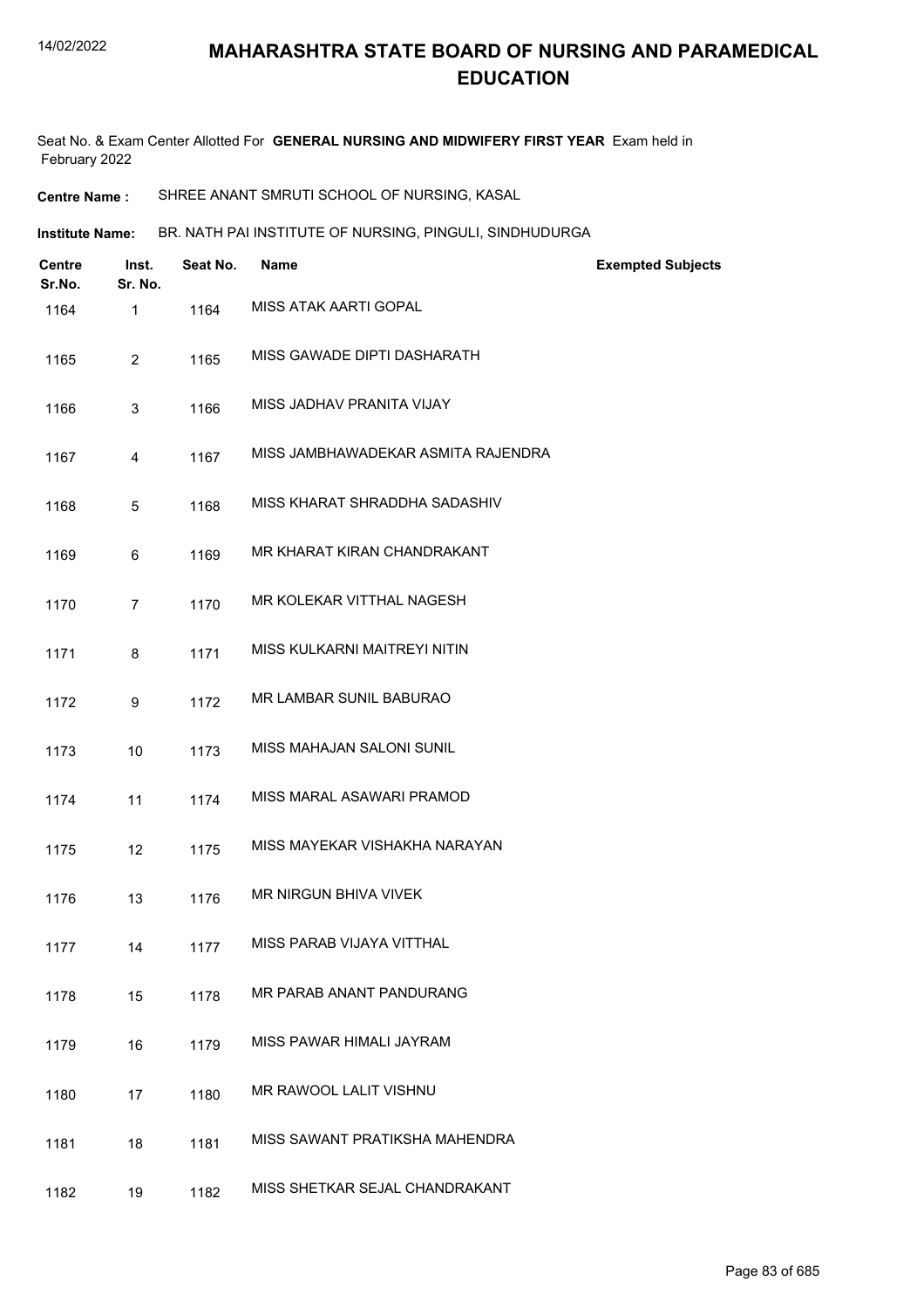Seat No. & Exam Center Allotted For GENERAL NURSING AND MIDWIFERY FIRST YEAR Exam held in February 2022

NOTE: 'P' MEANS PROVISIONALLY PERMITTED

if there is any mistake in the EXEMPTION of the Candidate it should be brought to the notice of the MSBNPE before the examination otherwise MSBNPE will not be resposible for any Consequences.

The names of candidates enrolled online will be whole resposibilty of the Principal of that Nursing Institute.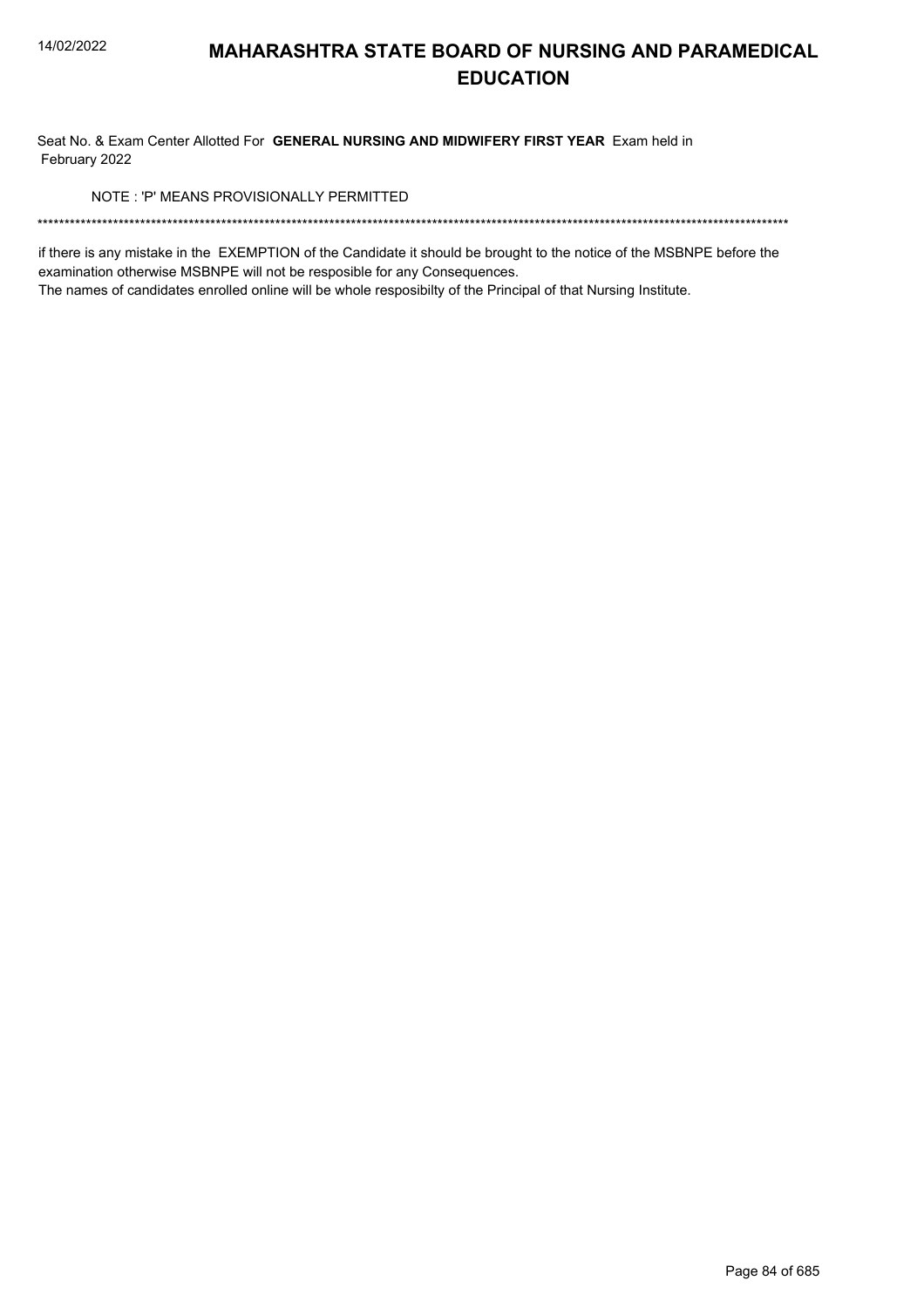#### 14/02/2022

## **MAHARASHTRA STATE BOARD OF NURSING AND PARAMEDICAL EDUCATION**

Seat No. & Exam Center Allotted For **GENERAL NURSING AND MIDWIFERY FIRST YEAR** Exam held in February 2022

**Centre Name :** SHREE ANANT SMRUTI SCHOOL OF NURSING, KASAL

| Institute Name: | <b>GENERAL HOSPITAL, SINDHUDURG</b> |  |
|-----------------|-------------------------------------|--|
|                 |                                     |  |

| <b>Centre</b><br>Sr.No. | Inst.<br>Sr. No. | Seat No. | <b>Name</b>                             | <b>Exempted Subjects</b> |
|-------------------------|------------------|----------|-----------------------------------------|--------------------------|
| 1183                    | 1                | 1183     | MISS BHALERAO SONALI VITTHAL            |                          |
| 1184                    | $\overline{2}$   | 1184     | MISS CHOTHE AKANKSHA LAXMAN             |                          |
| 1185                    | 3                | 1185     | MISS DHANDE PRACHI DHANRAJ              |                          |
| 1186                    | 4                | 1186     | MISS FERNANDES RESHEL HENRI             |                          |
| 1187                    | 5                | 1187     | MISS GAME SUJATA TULSHIRAM              |                          |
| 1188                    | 6                | 1188     | MISS KAMBLE PRATIKSHA DIGAMBAR          |                          |
| 1189                    | $\overline{7}$   | 1189     | MISS KAVITKAR NAMRATA GANPAT            |                          |
| 1190                    | 8                | 1190     | MR LANDAGE MAYUR VINAYAK                |                          |
| 1191                    | 9                | 1191     | MISS MAHARWADE NITU LIKHIRAM            |                          |
| 1192                    | 10               | 1192     | MISS NIKAM TEJASHREE DNYANESHWAR        |                          |
| 1193                    | 11               | 1193     | MISS PAWAR PALLAVI BALASAHEB            |                          |
| 1194                    | 12               | 1194     | MISS PUNDKAR VAISHNAVI RAVINDRAKUMAR    |                          |
| 1195                    | 13               | 1195     | MISS RANE SAKSHI SUNIL                  |                          |
| 1196                    | 14               | 1196     | MISS SHAHARE CHETNA ARUNKUMAR           |                          |
| 1197                    | 15               | 1197     | MISS SHERLEKAR SUPRADA KRISHNA          |                          |
| 1198                    | 16               | 1198     | MISS SWAMI VAISHALI GANESH              |                          |
|                         |                  |          | NOTE: 'P' MEANS PROVISIONALLY PERMITTED | ***********************  |
|                         |                  |          |                                         |                          |

if there is any mistake in the EXEMPTION of the Candidate it should be brought to the notice of the MSBNPE before the examination otherwise MSBNPE will not be resposible for any Consequences. The names of candidates enrolled online will be whole resposibilty of the Principal of that Nursing Institute.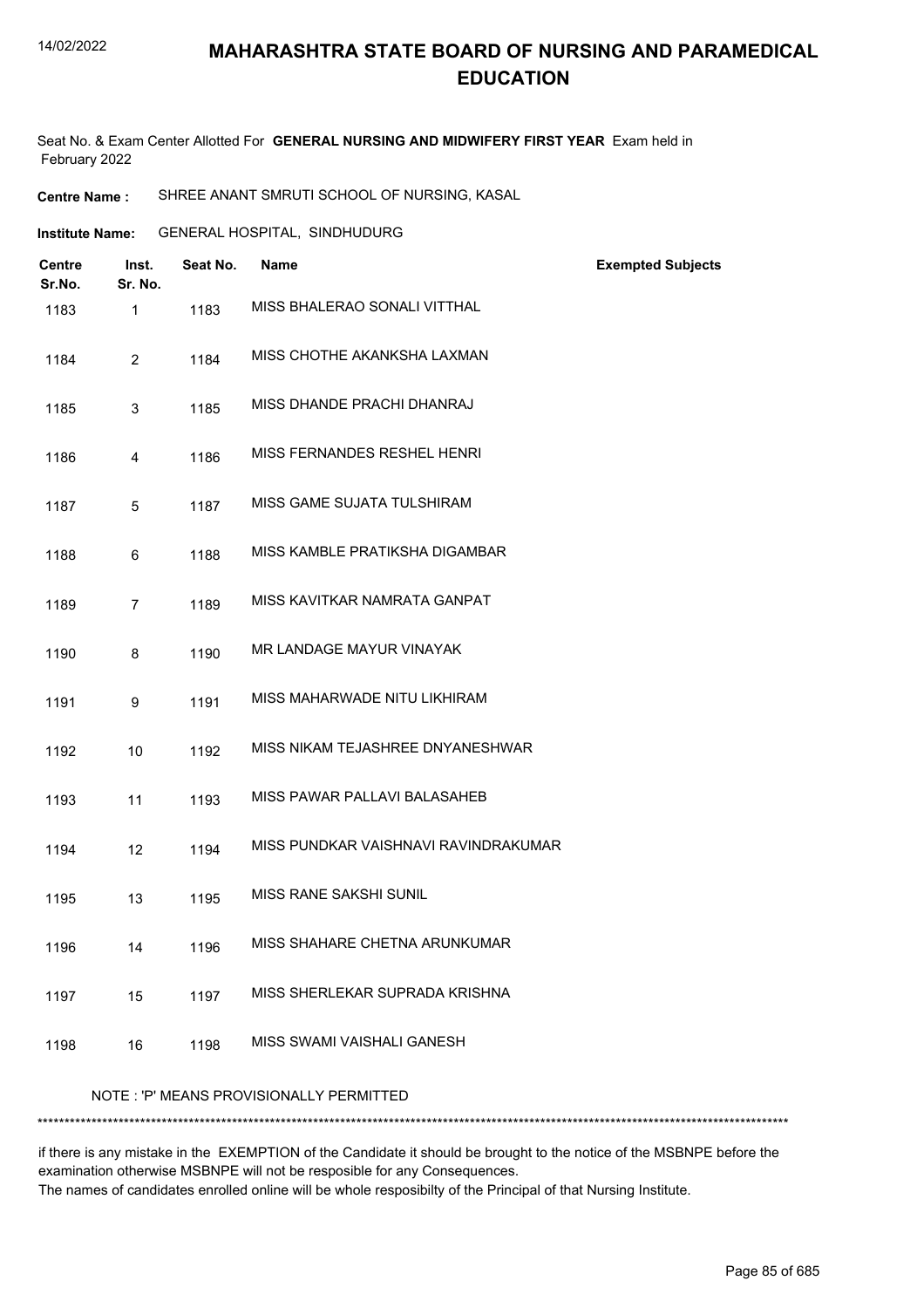#### 14/02/2022

### **MAHARASHTRA STATE BOARD OF NURSING AND PARAMEDICAL EDUCATION**

Seat No. & Exam Center Allotted For **GENERAL NURSING AND MIDWIFERY FIRST YEAR** Exam held in February 2022

| <b>Centre Name :</b> | NASHIK NURSING SCHOOL, NASHIK |  |
|----------------------|-------------------------------|--|
|                      |                               |  |

| <b>Institute Name:</b> | NASHIK NURSING SCHOOL, NASHIK |
|------------------------|-------------------------------|
|------------------------|-------------------------------|

| <b>Centre</b><br>Sr.No. | Inst.<br>Sr. No. | Seat No. | <b>Name</b>                    | <b>Exempted Subjects</b> |
|-------------------------|------------------|----------|--------------------------------|--------------------------|
| 1199                    | $\mathbf{1}$     | 1199     | MR AHIRE MANOJ PRAKASH         |                          |
| 1200                    | $\overline{2}$   | 1200     | MISS BHILKULE SUJITA VINAYAK   |                          |
| 1201                    | 3                | 1201     | MISS BHOSALE ROHITA PRABHAKAR  |                          |
| 1202                    | $\overline{4}$   | 1202     | MISS BHOYE PRABHAVATI ANANTA   |                          |
| 1203                    | 5                | 1203     | MISS DAGALE YAMUNA SHANKAR     |                          |
| 1204                    | 6                | 1204     | MISS DHODHADYA PRANITA LADKYA  |                          |
| 1205                    | $\overline{7}$   | 1205     | MR DUSHING ADITYA DILIP        |                          |
| 1206                    | 8                | 1206     | MR GANGURDE VIJAYKUIMAR SUKDEV |                          |
| 1207                    | 9                | 1207     | MISS GAVIT GULAB MADHUKAR      |                          |
| 1208                    | 10               | 1208     | MR GAVIT VISHAL TARUN          |                          |
| 1209                    | 11               | 1209     | MISS GAVIT ASHWINI INDARAM     |                          |
| 1210                    | 12               | 1210     | MISS GAVIT KARINA GOVIND       |                          |
| 1211                    | 13               | 1211     | MISS GAVIT MANIKA SAKHARAM     |                          |
| 1212                    | 14               | 1212     | MISS GAVIT MEENA DHARMA        |                          |
| 1213                    | 15               | 1213     | MISS GAVIT NEHA SHIVDAS        |                          |
| 1214                    | 16               | 1214     | MISS GAVIT PRAVINA DINESH      |                          |
| 1215                    | 17               | 1215     | MISS GAVIT YERUSA HIMMAT       |                          |
| 1216                    | 18               | 1216     | MISS GAVIT ALISHA DINESH       |                          |
| 1217                    | 19               | 1217     | MISS GAVIT AMISHA RAKESH       |                          |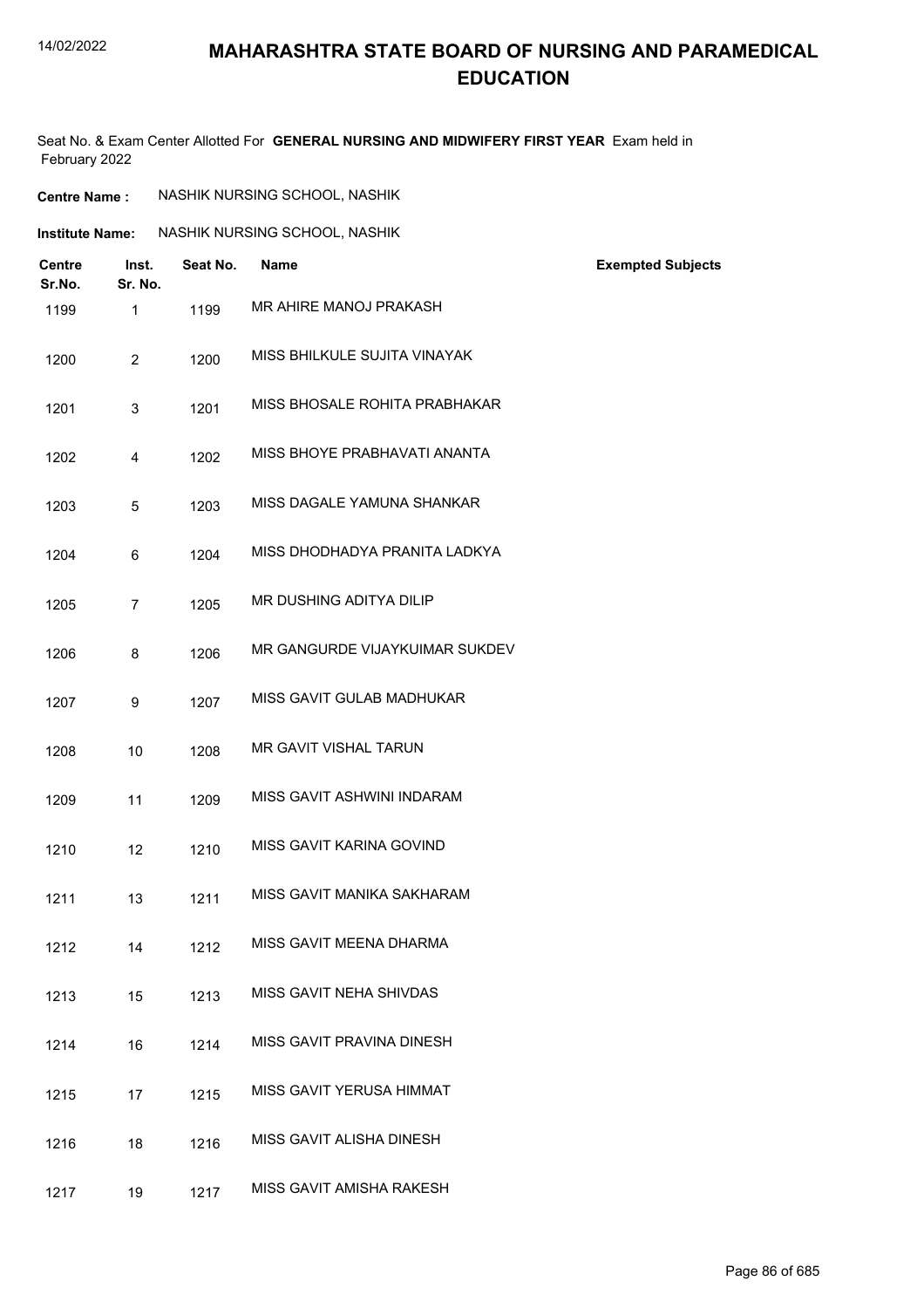| February 2022 |    |      | Seat No. & Exam Center Allotted For GENERAL NURSING AND MIDWIFERY FIRST YEAR Exam held in |
|---------------|----|------|-------------------------------------------------------------------------------------------|
| 1218          | 20 | 1218 | MISS KHOTARE MAYURI DHARMA                                                                |
| 1219          | 21 | 1219 | MR KILLEDAR SHUBHAM JITENDRA                                                              |
| 1220          | 22 | 1220 | MISS NAIK PRIYANKA BAHADURSINGH                                                           |
| 1221          | 23 | 1221 | MISS PADVI MITA JAYRAM                                                                    |
| 1222          | 24 | 1222 | MISS PALAVE RANI NARAYAN                                                                  |
| 1223          | 25 | 1223 | MISS PAWARA BABITA SITARAM                                                                |
| 1224          | 26 | 1224 | MISS PAWARA URMILA BALU                                                                   |
| 1225          | 27 | 1225 | MISS PAWARA SUREKHA MOHAN                                                                 |
| 1226          | 28 | 1226 | MISS PAWARA NIRMALA TUFAN                                                                 |
| 1227          | 29 | 1227 | MISS PRADHAN ARCHANA VASANT                                                               |
| 1228          | 30 | 1228 | MR ROKADE DHANANJAY BHASKAR                                                               |
| 1229          | 31 | 1229 | MISS SABALE YOGITA BHATU                                                                  |
| 1230          | 32 | 1230 | MR SABLE VIKI KANHAIYALAL                                                                 |
| 1231          | 33 | 1231 | MISS SONAWANE PAYAL SANTOSH                                                               |
| 1232          | 34 | 1232 | <b>MR TARSE KETAN PRASHANT</b>                                                            |
| 1233          | 35 | 1233 | MISS VALVI PRIYANKA VIKAS                                                                 |
| 1234          | 36 | 1234 | MISS VALVI YOGITA AMARSING                                                                |
| 1235          | 37 | 1235 | MISS VASAVE ASHWINI HIRALAL                                                               |
| 1236          | 38 | 1236 | <b>MR VASAVE RAHUL SURESH</b>                                                             |
| 1237          | 39 | 1237 | MISS VASAVE SANJANA PRADIP                                                                |
| 1238          | 40 | 1238 | SMT GANGURDE PRITI YOGESH<br>(NEE WATHORE PRITI BHAGAWAN)                                 |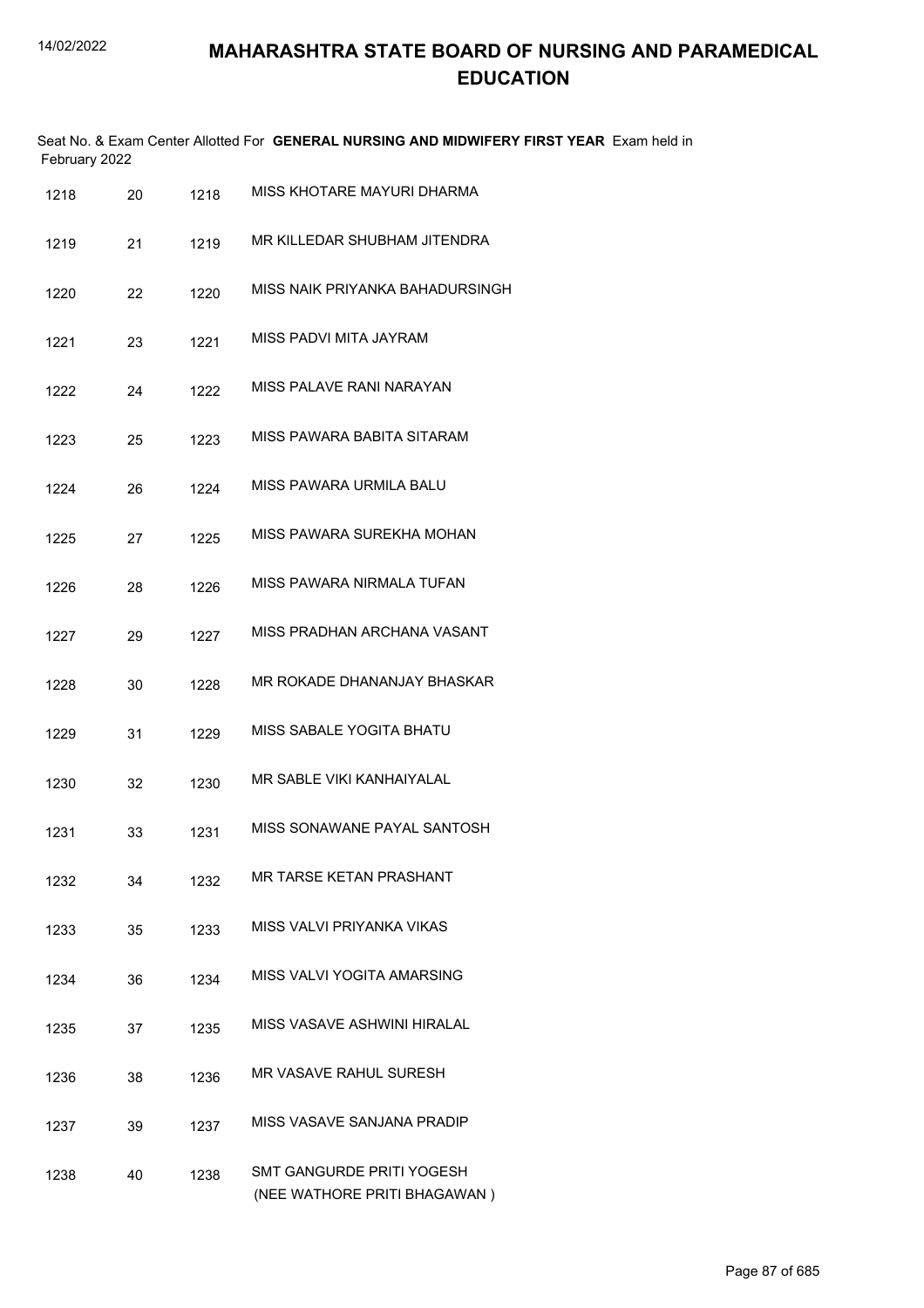Seat No. & Exam Center Allotted For GENERAL NURSING AND MIDWIFERY FIRST YEAR Exam held in February 2022

NOTE: 'P' MEANS PROVISIONALLY PERMITTED

if there is any mistake in the EXEMPTION of the Candidate it should be brought to the notice of the MSBNPE before the examination otherwise MSBNPE will not be resposible for any Consequences.

The names of candidates enrolled online will be whole resposibilty of the Principal of that Nursing Institute.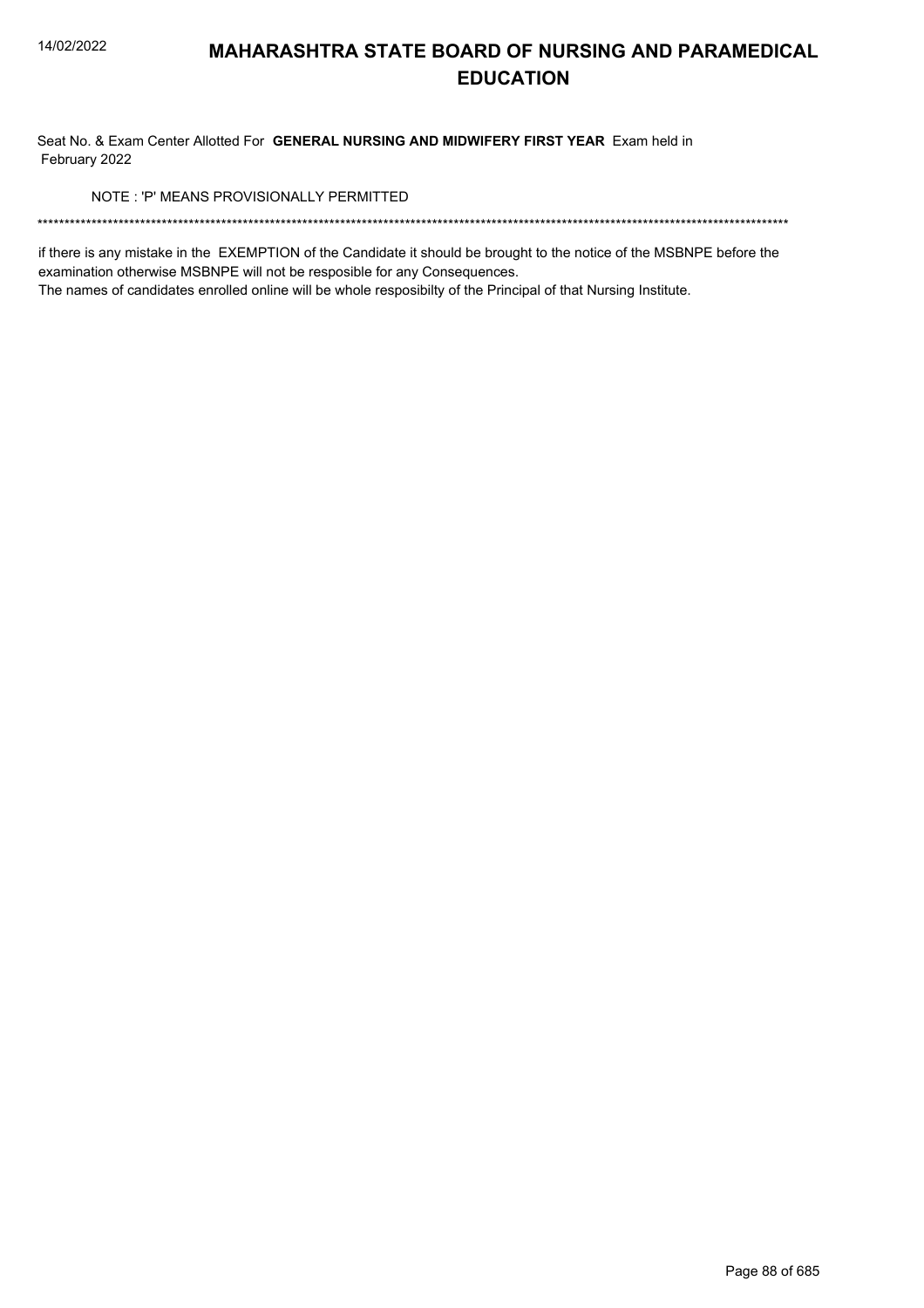Seat No. & Exam Center Allotted For **GENERAL NURSING AND MIDWIFERY FIRST YEAR** Exam held in February 2022

**Centre Name :** NASHIK NURSING SCHOOL, NASHIK

**Institute Name: GLOBAL HEALTH CARE INSTITUTE , COLLEGE OF NURSING , NASHIK** 

| <b>Centre</b><br>Sr.No. | Inst.<br>Sr. No. | Seat No. | Name                          | <b>Exempted Subjects</b> |
|-------------------------|------------------|----------|-------------------------------|--------------------------|
| 1239                    | $\mathbf{1}$     | 1239     | MISS AMBAT NILU CHAITYA       |                          |
| 1240                    | $\overline{2}$   | 1240     | MISS BHARASAT HARSHALA VIJAY  |                          |
| 1241                    | 3                | 1241     | MISS BHIVASAN SUREKHA BHASKAR |                          |
| 1242                    | 4                | 1242     | MISS CHAURE URMILA SITARAM    |                          |
| 1243                    | 5                | 1243     | MISS GAIKWAD REKHA KASHINATH  |                          |
| 1244                    | 6                | 1244     | MISS GANGURDE ROHINI DATTU    |                          |
| 1245                    | $\overline{7}$   | 1245     | MISS GAVALI SARINA RAJESH     |                          |
| 1246                    | 8                | 1246     | MISS GAVIT SHITAL DHARMA      |                          |
| 1247                    | 9                | 1247     | MISS GAWALI JYOTI UTTAM       |                          |
| 1248                    | 10               | 1248     | MISS GOYAR ANUSHAKA SANDEEP   |                          |
| 1249                    | 11               | 1249     | MISS JADHAV ARUNA SUBHASH     |                          |
| 1250                    | 12               | 1250     | MR JADHAV PRATHAM VINOD       |                          |
| 1251                    | 13               | 1251     | MISS JADHAV VANITA BABLYA     |                          |
| 1252                    | 14               | 1252     | MISS JADHAV SHIVANI KASHINATH |                          |
| 1253                    | 15               | 1253     | MR JARANGE ONKAR KESHAV       |                          |
| 1254                    | 16               | 1254     | MISS KEDARE VAISHALI JAGAN    |                          |
| 1255                    | 17               | 1255     | MISS KHARPADE DAMINI VINAY    |                          |
| 1256                    | 18               | 1256     | MISS KOLHA TEJAL SURENDRA     |                          |
| 1257                    | 19               | 1257     | MISS KOM SAPNA SHANTARAM      |                          |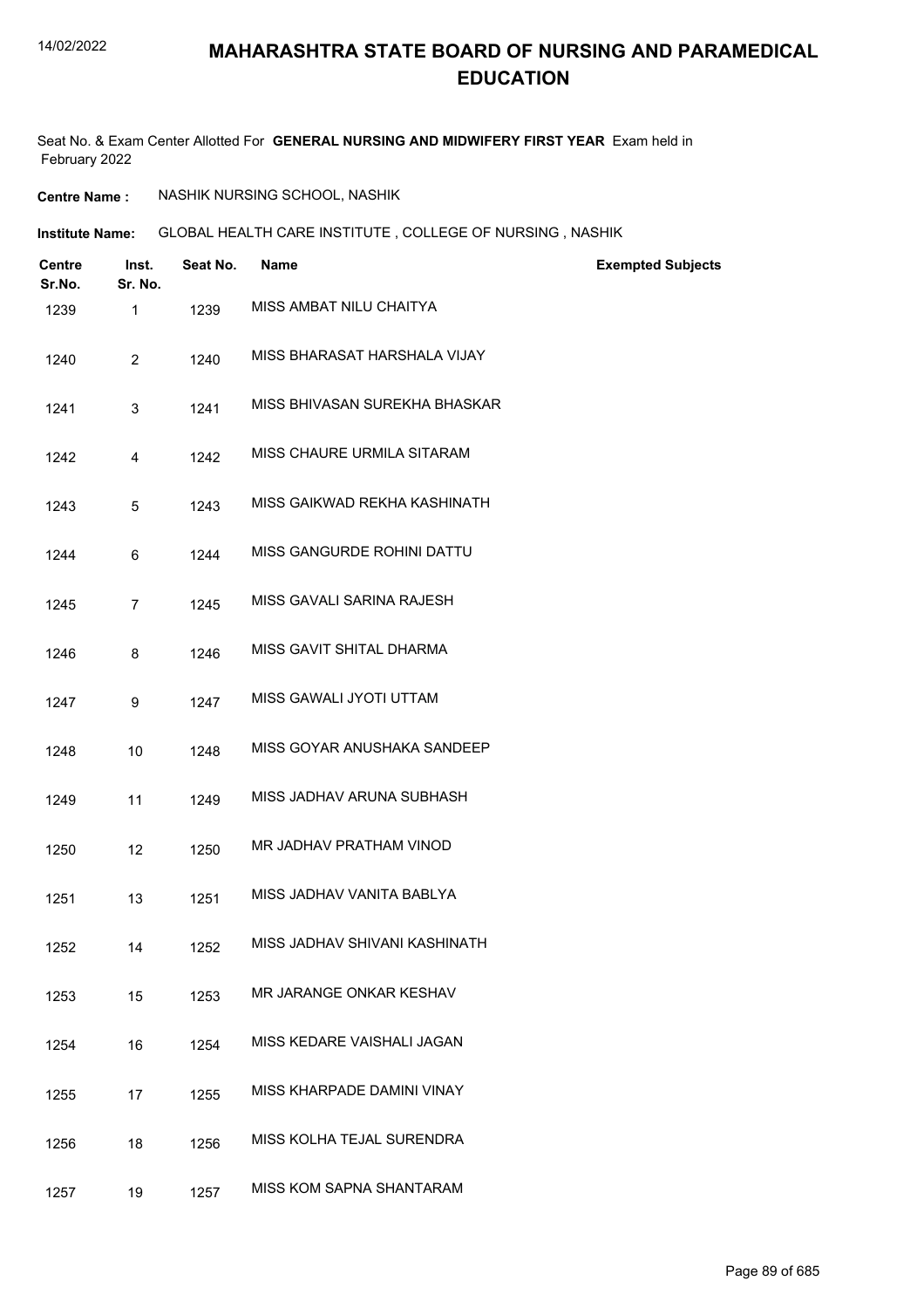|               | Seat No. & Exam Center Allotted For GENERAL NURSING AND MIDWIFERY FIRST YEAR Exam held in |
|---------------|-------------------------------------------------------------------------------------------|
| February 2022 |                                                                                           |

| 1258 | 20 | 1258 | MR KORDA AKASH MADHUKAR      |
|------|----|------|------------------------------|
| 1259 | 21 | 1259 | MISS KOTHARI SHALU CHINTYA   |
| 1260 | 22 | 1260 | MISS MAHALE PRATIKSHA KAILAS |
| 1261 | 23 | 1261 | MISS NAIK VARSHA BAJYA       |
| 1262 | 24 | 1262 | MISS NANGARE SULOCHANA MANU  |
| 1263 | 25 | 1263 | MISS PATALE PUNAM MISHRILAL  |
| 1264 | 26 | 1264 | MISS PAWAR CHANDRAKALA GOKUL |
| 1265 | 27 | 1265 | MR PAWAR CHETAN VAKIL        |
| 1266 | 28 | 1266 | MISS PAWARA ANITA ANTARSING  |
| 1267 | 29 | 1267 | MISS PAWARA NAMRATA SUNANDA  |
| 1268 | 30 | 1268 | MISS PAWARA TINA UDAYSING    |
| 1269 | 31 | 1269 | MISS RASAL VAISHALI CHINTU   |
| 1270 | 32 | 1270 | MISS SAHARE MADHURI BHAURAO  |
| 1271 | 33 | 1271 | MISS SAHARE DIPALI DIGAMBAR  |
| 1272 | 34 | 1272 | MISS SATAVI VANDANA GOVIND   |
| 1273 | 35 | 1273 | MISS SHINDE SHWETA SURESH    |
| 1274 | 36 | 1274 | MR SUTAR DIPA KASHINATH      |
| 1275 | 37 | 1275 | MISS THAKRE PRATIKSHA RAMESH |
| 1276 | 38 | 1276 | MISS THAPAD ARATI RAJESH     |
| 1277 | 39 | 1277 | <b>MR VALVI DIPAK SHAMA</b>  |
| 1278 | 40 | 1278 | MISS WAGH POONAM SANJIV      |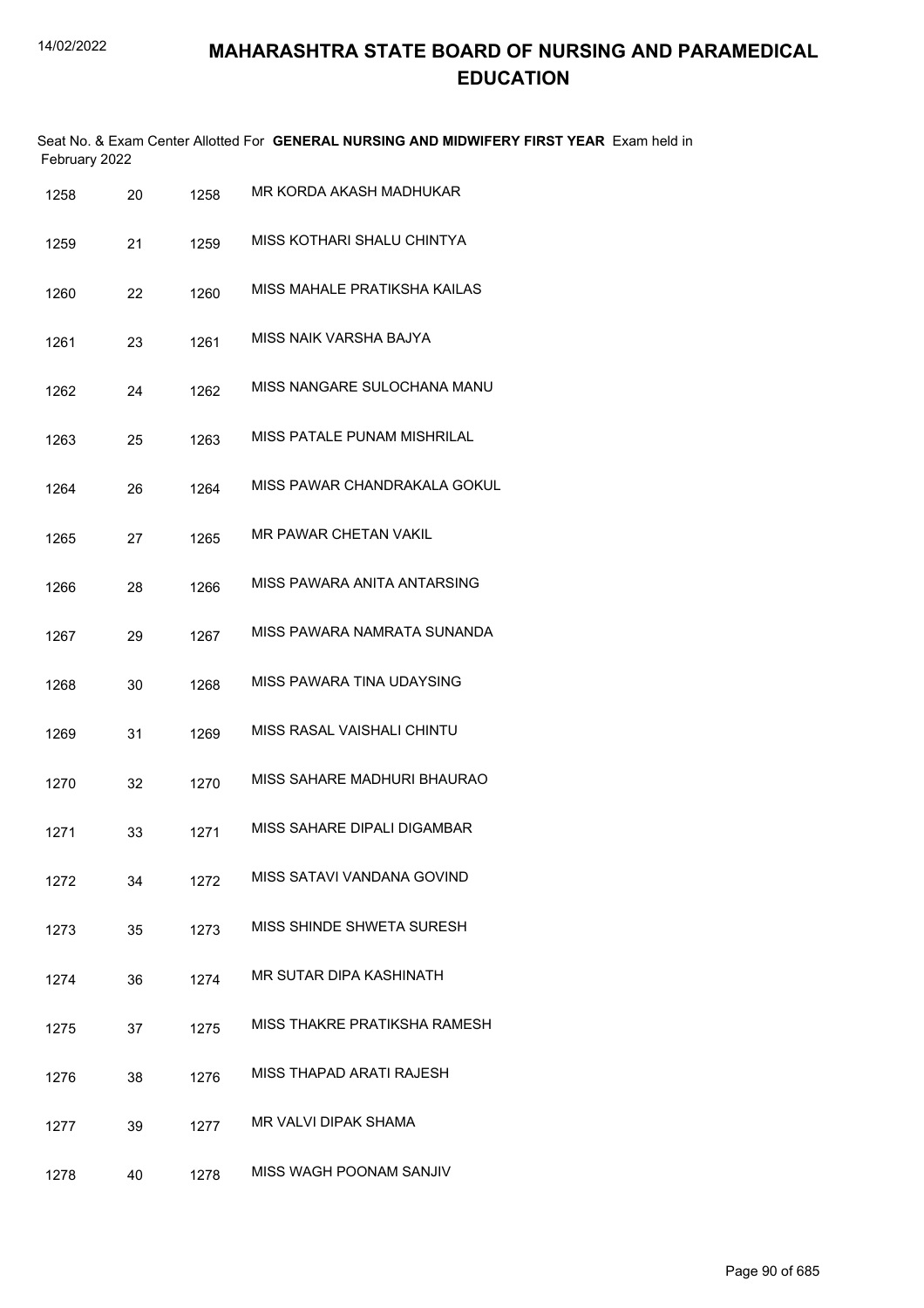Seat No. & Exam Center Allotted For GENERAL NURSING AND MIDWIFERY FIRST YEAR Exam held in February 2022

NOTE: 'P' MEANS PROVISIONALLY PERMITTED

if there is any mistake in the EXEMPTION of the Candidate it should be brought to the notice of the MSBNPE before the examination otherwise MSBNPE will not be resposible for any Consequences.

The names of candidates enrolled online will be whole resposibilty of the Principal of that Nursing Institute.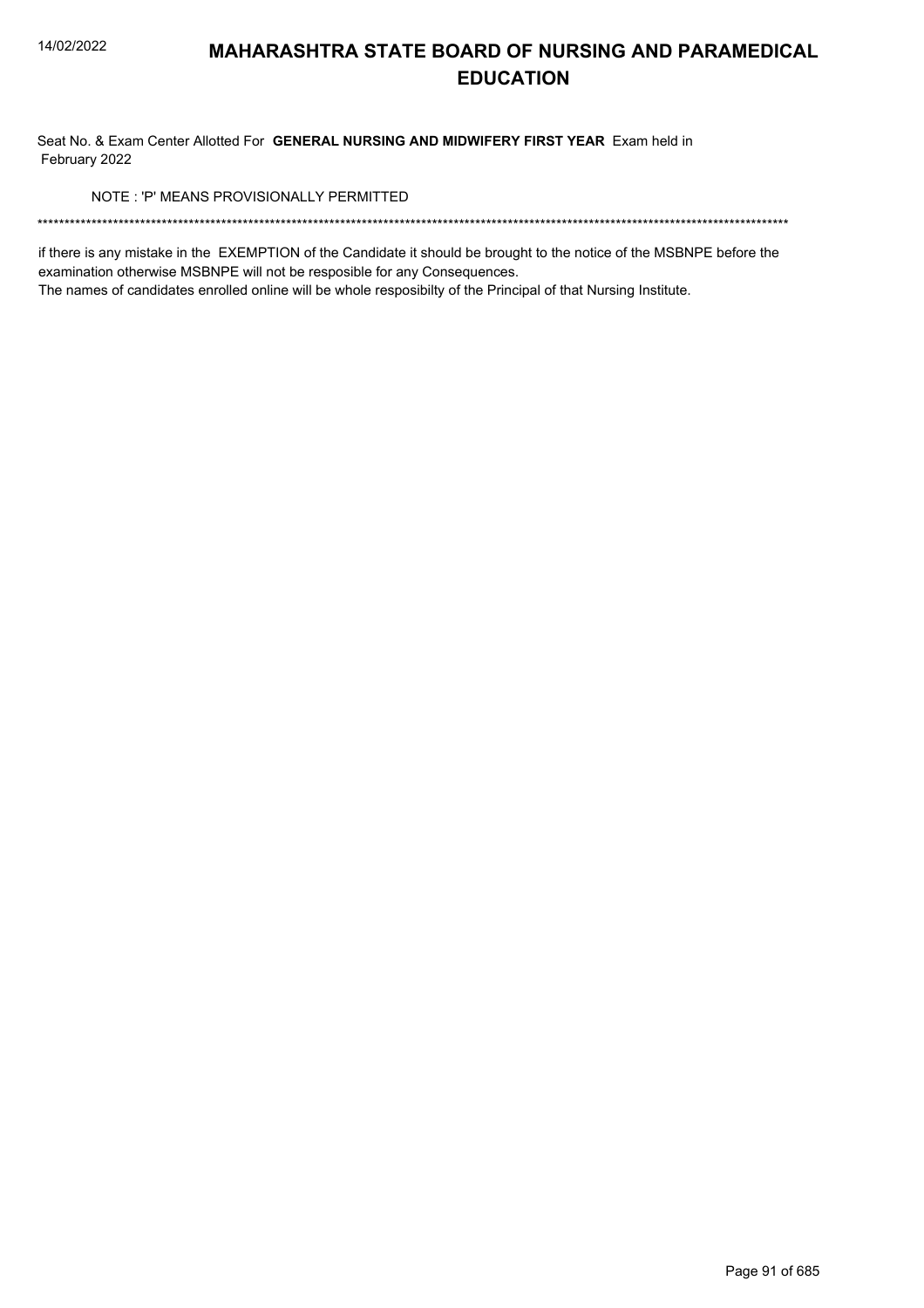#### 14/02/2022

## **MAHARASHTRA STATE BOARD OF NURSING AND PARAMEDICAL EDUCATION**

Seat No. & Exam Center Allotted For **GENERAL NURSING AND MIDWIFERY FIRST YEAR** Exam held in February 2022

| <b>Centre Name :</b> | NASHIK NURSING SCHOOL, NASHIK |  |
|----------------------|-------------------------------|--|
|----------------------|-------------------------------|--|

| SAHYADRI SEVA SANSTHA, INSTITUTE OF NURSING, NASIK<br>Institute Name: |
|-----------------------------------------------------------------------|
|-----------------------------------------------------------------------|

| <b>Centre</b><br>Sr.No. | Inst.<br>Sr. No. | Seat No. | Name                          | <b>Exempted Subjects</b> |
|-------------------------|------------------|----------|-------------------------------|--------------------------|
| 1279                    | 1                | 1279     | MISS AVHAD MONALI RAVINDRA    |                          |
| 1280                    | $\overline{2}$   | 1280     | MISS BARIYA KOMAL JAYANTI     |                          |
| 1281                    | 3                | 1281     | MR BELHEKAR AKSHAY ARUN       |                          |
| 1282                    | 4                | 1282     | MISS BHASARA JAGRUTI JAGDISH  |                          |
| 1283                    | 5                | 1283     | MR BHUSARE MOHAN RAJENDRA     |                          |
| 1284                    | 6                | 1284     | MISS CHAUDHARI ROSHANI VISHNU |                          |
| 1285                    | $\overline{7}$   | 1285     | MR CHAVHAN AKSHAY TANAJI      |                          |
| 1286                    | 8                | 1286     | MISS DAWARE DEEPALI RAJESH    |                          |
| 1287                    | 9                | 1287     | MISS GANAKWAR DIKSHA ASHOK    |                          |
| 1288                    | 10               | 1288     | MISS GAVIT ANKITA KISAN       |                          |
| 1289                    | 11               | 1289     | MISS GAVIT ASTER RAVIDAS      |                          |
| 1290                    | 12               | 1290     | MISS GAVIT NEHA ASHOK         |                          |
| 1291                    | 13               | 1291     | MISS GAWANDE POONAM KACHARU   |                          |
| 1292                    | 14               | 1292     | MR GHODE VIKAS SUBHASH        |                          |
| 1293                    | 15               | 1293     | MISS GHUTE PRITI GANPAT       |                          |
| 1294                    | 16               | 1294     | MISS KAKAD PRAJAKTA MADHU     |                          |
| 1295                    | 17               | 1295     | MR KOTE VISHAL SHRAVAN        |                          |
| 1296                    | 18               | 1296     | MISS KURHADA RENUKA PASCAL    |                          |
| 1297                    | 19               | 1297     | MISS KURHADA DIPIKA PAVLUS    |                          |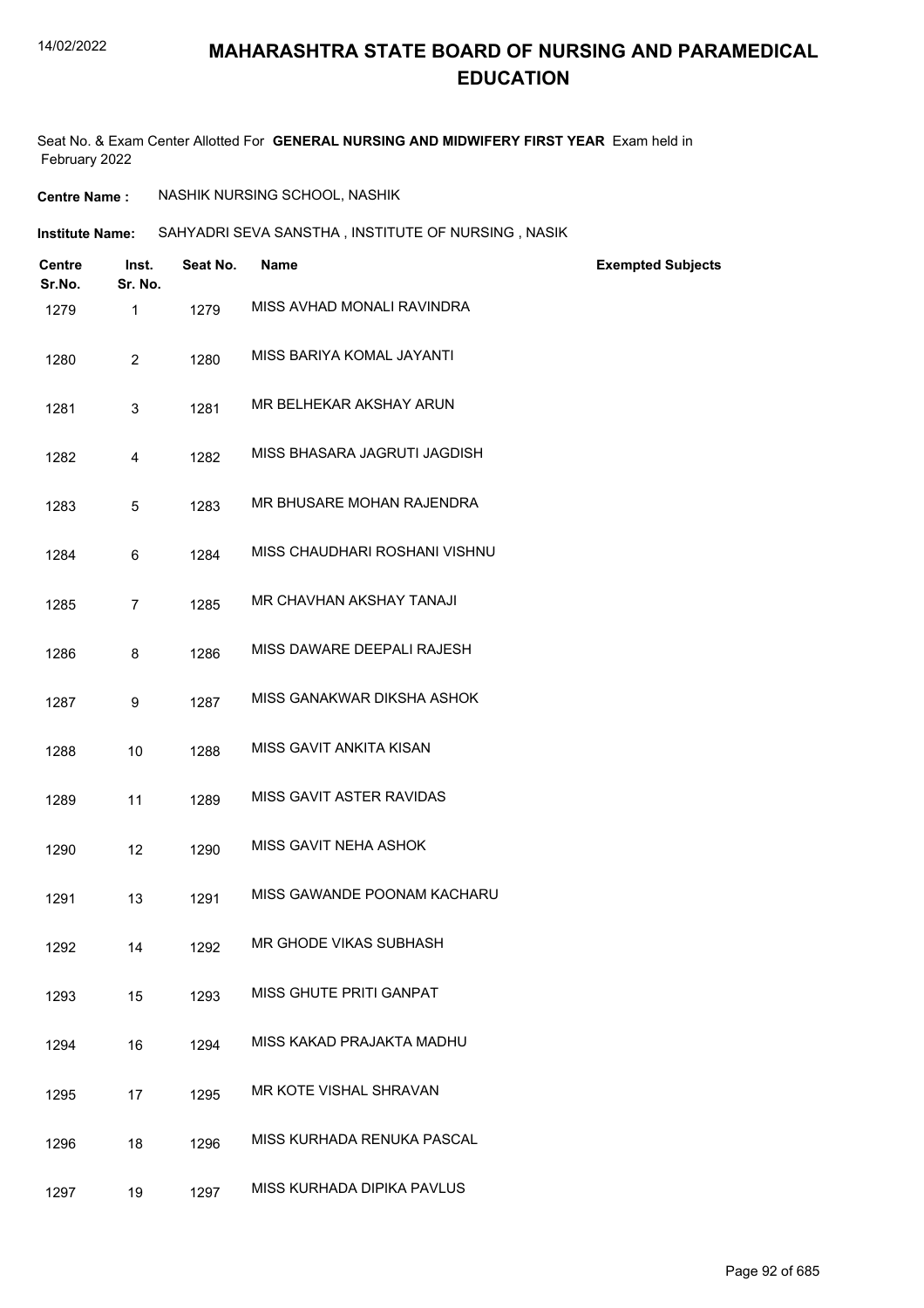| February 2022 |    |      | Seat No. & Exam Center Allotted For GENERAL NURSING AND MIDWIFERY FIRST YEAR Exam held in |
|---------------|----|------|-------------------------------------------------------------------------------------------|
| 1298          | 20 | 1298 | MISS KURHADE BHAGYASHREE DILIP                                                            |
| 1299          | 21 | 1299 | MISS KURKUTE ASHWINI MANOHAR                                                              |
| 1300          | 22 | 1300 | MISS KURKUTIYA MITAL PRAKASH                                                              |
| 1301          | 23 | 1301 | MR MAHARWADE NISHANT SURESH                                                               |
| 1302          | 24 | 1302 | MR MESHRAM PRAFUL ASHOK                                                                   |
| 1303          | 25 | 1303 | MR MESHRAM AKASH ASHOK                                                                    |
| 1304          | 26 | 1304 | MR MULE KUNAL RAMNATH                                                                     |
| 1305          | 27 | 1305 | MISS NIMBLA LALITA SHIDVA                                                                 |
| 1306          | 28 | 1306 | MISS SAHANI SADHANA SAGAR                                                                 |
| 1307          | 29 | 1307 | MR SALVE DHIRAJ KIRAN                                                                     |
| 1308          | 30 | 1308 | MISS SHAIKH WASEEMA KHATOONAZHARHUS                                                       |
| 1309          | 31 | 1309 | MISS SHARMA ROMITA SATEESH                                                                |
| 1310          | 32 | 1310 | MR SHIVSHARAN PRATIK SADANAND                                                             |
| 1311          | 33 | 1311 | MR SURYAWANSHI YATISH VIJAY                                                               |
| 1312          | 34 | 1312 | MISS SURYAWANSHI NAVNITA TARACHAND                                                        |
| 1313          | 35 | 1313 | MISS SUTAR DIPIKA ANESH                                                                   |
| 1314          | 36 | 1314 | MISS TARKHADKAR SEJAL VIKAS                                                               |
| 1315          | 37 | 1315 | MISS VERMA SHABOO PATIRAM                                                                 |
| 1316          | 38 | 1316 | MISS WAHURWAGH SHREYA SANTOSH                                                             |
| 1317          | 39 | 1317 | MISS WANI POOJA CHANDRAKANT                                                               |
| 1318          | 40 | 1318 | MISS WASNIK JAYSHREE YUVRAJ                                                               |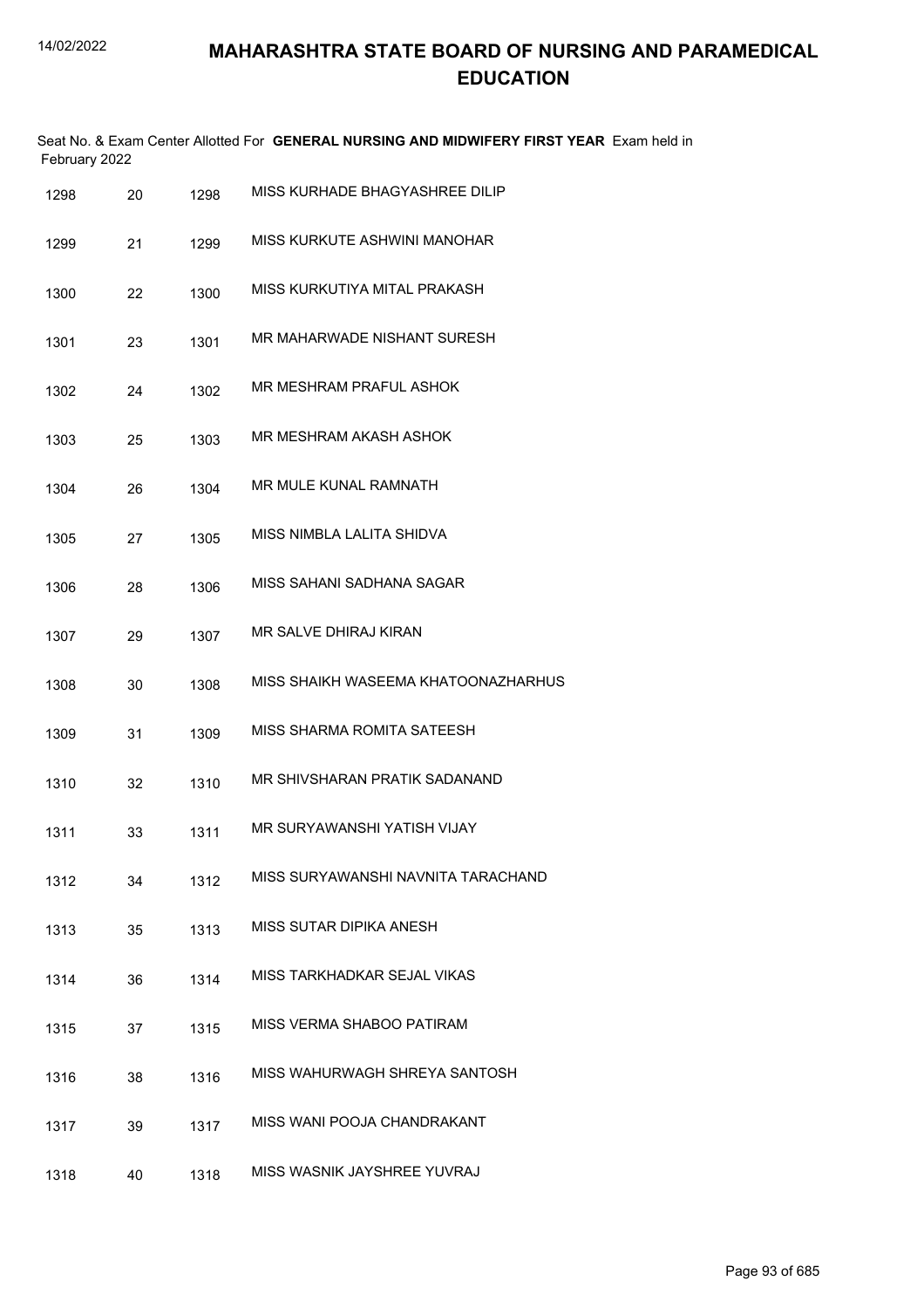Seat No. & Exam Center Allotted For GENERAL NURSING AND MIDWIFERY FIRST YEAR Exam held in February 2022

NOTE: 'P' MEANS PROVISIONALLY PERMITTED

if there is any mistake in the EXEMPTION of the Candidate it should be brought to the notice of the MSBNPE before the examination otherwise MSBNPE will not be resposible for any Consequences.

The names of candidates enrolled online will be whole resposibilty of the Principal of that Nursing Institute.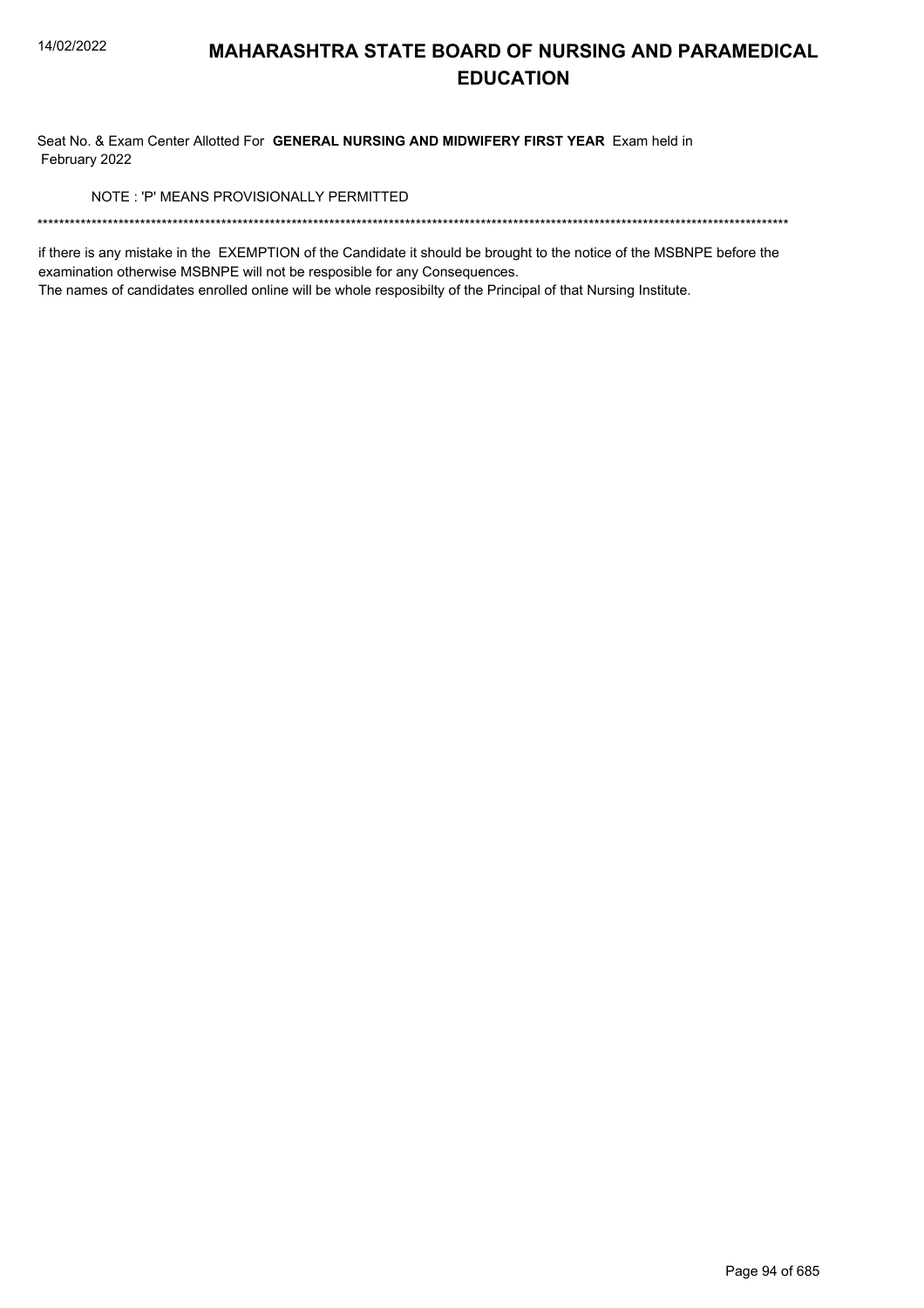Seat No. & Exam Center Allotted For **GENERAL NURSING AND MIDWIFERY FIRST YEAR** Exam held in February 2022

**Centre Name :** SAU.MINATAI THAKARE INSTITUTE OF NURSING EDUCATION ,THANE

SAU.MINATAI THAKARE INSTITUTE OF NURSING EDUCATION ,THANE **Institute Name:**

| <b>Centre</b><br>Sr.No. | Inst.<br>Sr. No. | Seat No. | Name                                                         | <b>Exempted Subjects</b> |
|-------------------------|------------------|----------|--------------------------------------------------------------|--------------------------|
| 1319                    | 1                | 1319     | MISS AVHAD SAMIKSHA RAJU                                     |                          |
| 1320                    | $\overline{2}$   | 1320     | MISS BHOIR ADITI SANTOSH                                     |                          |
| 1321                    | 3                | 1321     | SMT KURKUTE AASHA VISHWANATH<br>(NEE BHUSARE AASHA RAVINDRA) |                          |
| 1322                    | 4                | 1322     | MISS BUKTAR PALLAVI PREMDAS                                  |                          |
| 1323                    | 5                | 1323     | MISS CHAUDHARI DHANSHREE VILAS                               |                          |
| 1324                    | 6                | 1324     | MISS CHILE SAKSHI SANTOSH                                    |                          |
| 1325                    | $\overline{7}$   | 1325     | MISS DENGANE BHARGAVI ASHOK                                  |                          |
| 1326                    | 8                | 1326     | MISS DESHMUKH DHANSHRI SUBHASH                               |                          |
| 1327                    | 9                | 1327     | MISS DUBEY SHRISTI SHRIKANT                                  |                          |
| 1328                    | 10               | 1328     | MISS GHARAT JANHAVI VISHNU                                   |                          |
| 1329                    | 11               | 1329     | MISS HEREKAR SANJANA UMESH                                   |                          |
| 1330                    | 12               | 1330     | MISS JADHAV MRUNMAYI RAJENDRA                                |                          |
| 1331                    | 13               | 1331     | MISS JATHAR TEJAL SANJAY                                     |                          |
| 1332                    | 14               | 1332     | MISS KADU SHRUTI SANTOSH                                     |                          |
| 1333                    | 15               | 1333     | MISS KALE DIPALI SURESH                                      |                          |
| 1334                    | 16               | 1334     | MISS KAMBLE TEJASHREE SANJAY                                 |                          |
| 1335                    | 17               | 1335     | MISS KHAN SANA RIZWAN                                        |                          |
| 1336                    | 18               | 1336     | MISS KHAN SHABANA JABIR                                      |                          |
| 1337                    | 19               | 1337     | MISS MANZE NISHITA HIRAMAN                                   |                          |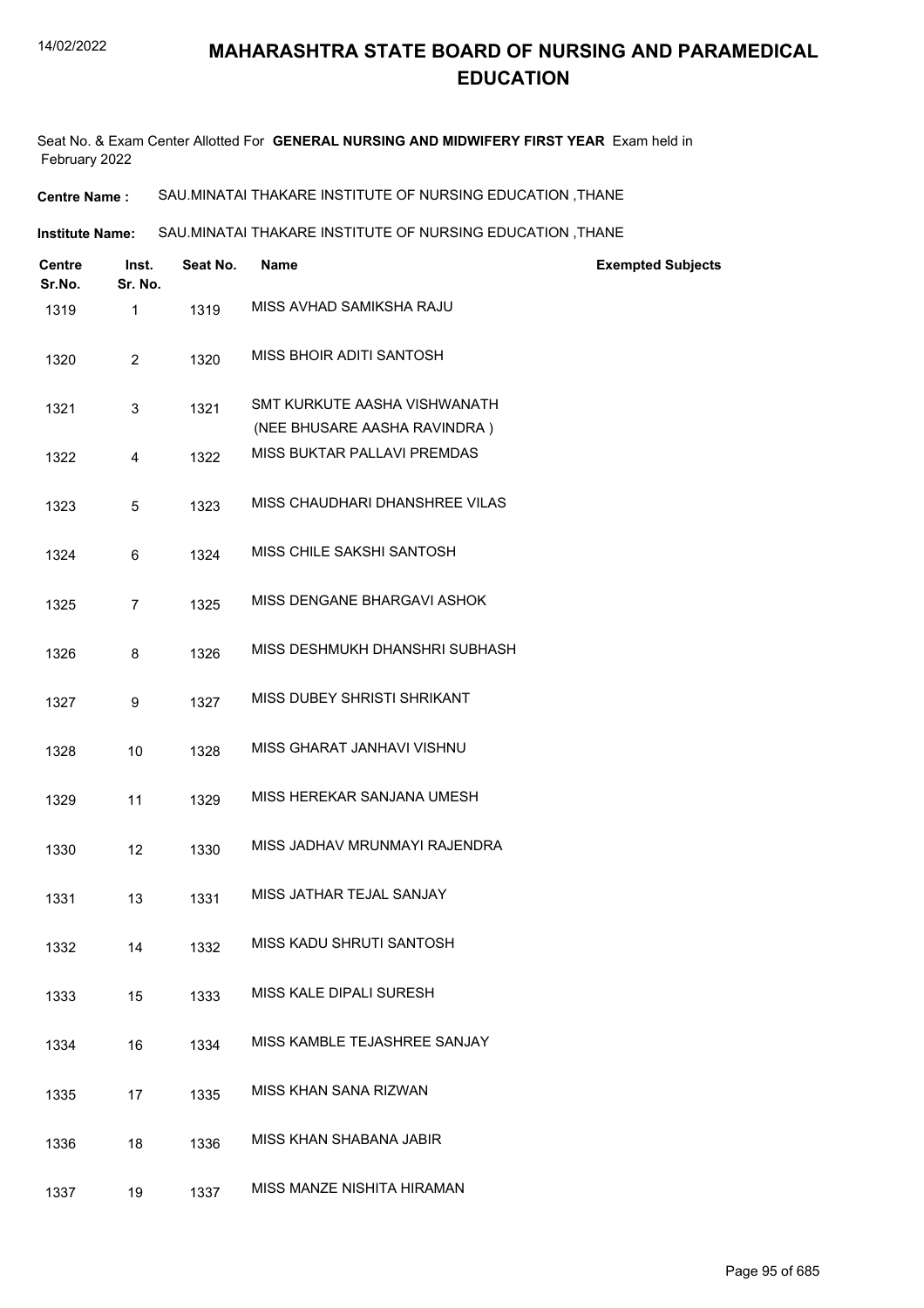|               | Seat No. & Exam Center Allotted For GENERAL NURSING AND MIDWIFERY FIRST YEAR Exam held in |
|---------------|-------------------------------------------------------------------------------------------|
| February 2022 |                                                                                           |

| 1338                                    | 20 | 1338 | MISS PATIL CHETANA SHARAD      |  |
|-----------------------------------------|----|------|--------------------------------|--|
| 1339                                    | 21 | 1339 | MISS PATIL ISHA DHARMENDRA     |  |
| 1340                                    | 22 | 1340 | MISS PATIL JANHAVI MANOJKUMAR  |  |
| 1341                                    | 23 | 1341 | MISS PAWAR NIKITA LAXMAN       |  |
| 1342                                    | 24 | 1342 | MISS RANE SAMRUDDHI SANJAY     |  |
| 1343                                    | 25 | 1343 | MISS RATHOD SWATI SAHEBRAO     |  |
| 1344                                    | 26 | 1344 | MISS RAUT JENISHA SHANKAR      |  |
| 1345                                    | 27 | 1345 | MISS SHAIKH ABIDA SALIM        |  |
| 1346                                    | 28 | 1346 | MISS SONAWANE SHUBHANGI ASHOK  |  |
| 1347                                    | 29 | 1347 | MISS THAKARE KAVERI VIJAYSINGH |  |
| 1348                                    | 30 | 1348 | MISS VAIRALE DISHA RAJESH      |  |
| 1349                                    | 31 | 1349 | MISS WADE SAKSHI DINESH        |  |
| NOTE: 'P' MEANS PROVISIONALLY PERMITTED |    |      |                                |  |

\*\*\*\*\*\*\*\*\*\*\*\*\*\*\*\*\*\*\*\*\*\*\*\*\*\*\*\*\*\*\*\*\*\*\*\*\*\*\*\*\*\*\*\*\*\*\*\*\*\*\*\*\*\*\*\*\*\*\*\*\*\*\*\*\*\*\*\*\*\*\*\*\*\*\*\*\*\*\*\*\*\*\*\*\*\*\*\*\*\*\*\*\*\*\*\*\*\*\*\*\*\*\*\*\*\*\*\*\*\*\*\*\*\*\*\*\*\*\*\*\*\*\*\*\*\*\*\*\*\*\*\*\*\*\*\*\*\*\*

if there is any mistake in the EXEMPTION of the Candidate it should be brought to the notice of the MSBNPE before the examination otherwise MSBNPE will not be resposible for any Consequences. The names of candidates enrolled online will be whole resposibilty of the Principal of that Nursing Institute.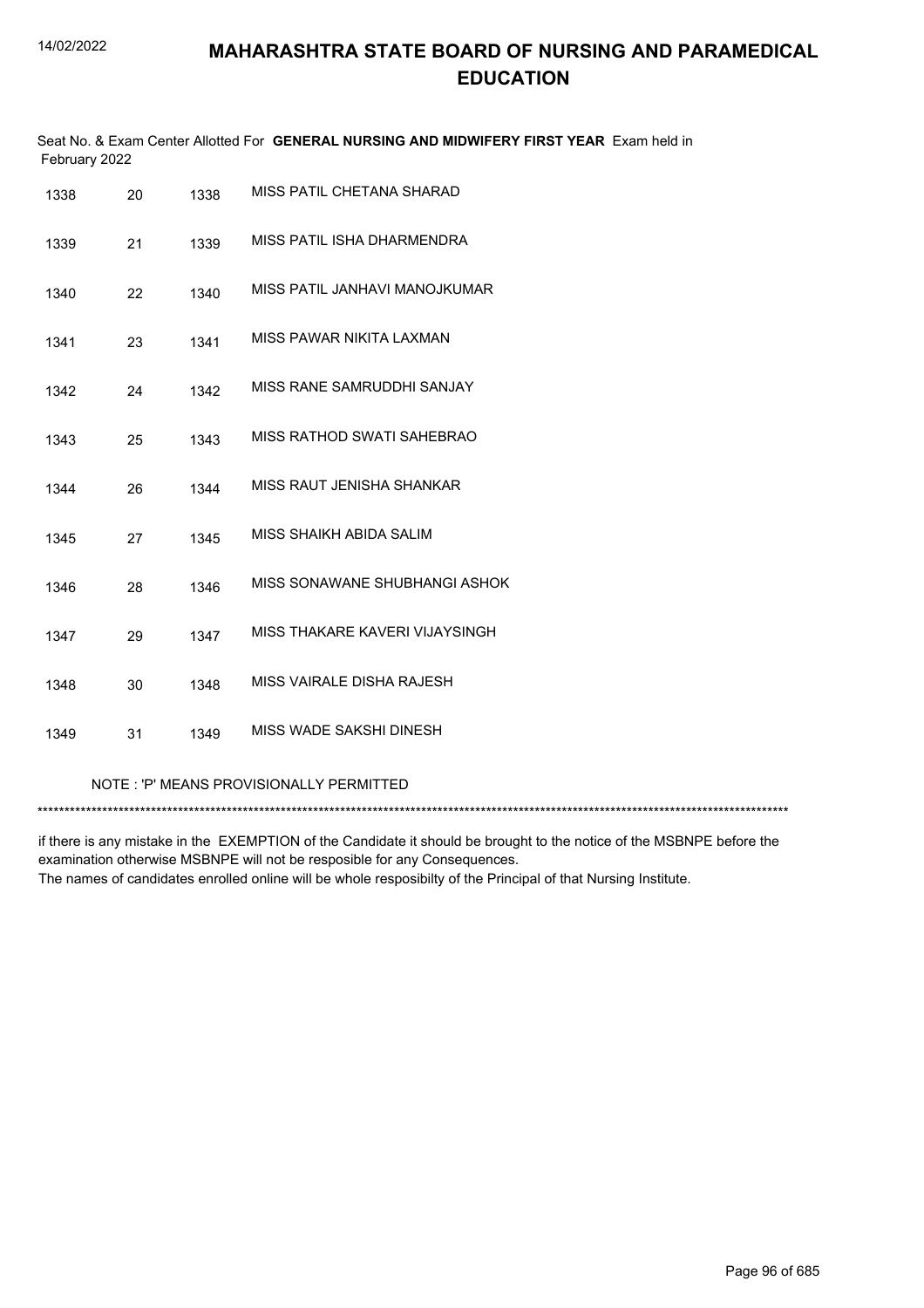Seat No. & Exam Center Allotted For **GENERAL NURSING AND MIDWIFERY FIRST YEAR** Exam held in February 2022

#### **Centre Name :** SAU.MINATAI THAKARE INSTITUTE OF NURSING EDUCATION ,THANE

**Institute Name: INSTITUTE OF NURSING EDUCATION, DOMBIVALI** 

| <b>Centre</b><br>Sr.No. | Inst.<br>Sr. No. | Seat No. | <b>Name</b>                      | <b>Exempted Subjects</b> |
|-------------------------|------------------|----------|----------------------------------|--------------------------|
| 1350                    | 1                | 1350     | MISS BHAGADE POOJA GORAKH        |                          |
| 1351                    | $\overline{2}$   | 1351     | MISS DEVERE SAKSHI SHEKHAR       |                          |
| 1352                    | 3                | 1352     | MR FUSLANG HARISH PRITHVIRAJ     |                          |
| 1353                    | 4                | 1353     | MR GADHARI PANKAJ EKNATH         |                          |
| 1354                    | 5                | 1354     | MR GADHARI VISHAL SURESH         |                          |
| 1355                    | 6                | 1355     | MISS GAIKWAD AARTI RAJENDRA      |                          |
| 1356                    | 7                | 1356     | MISS GANJAL VIJAYALAXMI SHANTU   |                          |
| 1357                    | 8                | 1357     | MISS GHAG PRABHUTI RAJESH        |                          |
| 1358                    | 9                | 1358     | MISS JADHAV MAYURI SHAMRAO       |                          |
| 1359                    | 10               | 1359     | MISS JEJUEKAR GEETANJALI KISAN   |                          |
| 1360                    | 11               | 1360     | MISS KAMBLE SHIVANI VIJAY        |                          |
| 1361                    | 12               | 1361     | MISS KSHETRE SHIVANI SANTOSH     |                          |
| 1362                    | 13               | 1362     | MISS MHASKAR AMISHA VINAYAK      |                          |
| 1363                    | 14               | 1363     | MISS PATIL JANHAVI PADMAKAR      |                          |
| 1364                    | 15               | 1364     | MISS RANDHIR PRIYANKA RAJU       |                          |
| 1365                    | 16               | 1365     | MISS RAUT NEHAKUMARI YAMUNADAYAL |                          |
| 1366                    | 17               | 1366     | MR SHINDE PRANAY SANTOSH         |                          |
| 1367                    | 18               | 1367     | MISS TAMATTA SEEMA RANJIT        |                          |
| 1368                    | 19               | 1368     | MISS VARADKAR VARSHA VILAS       |                          |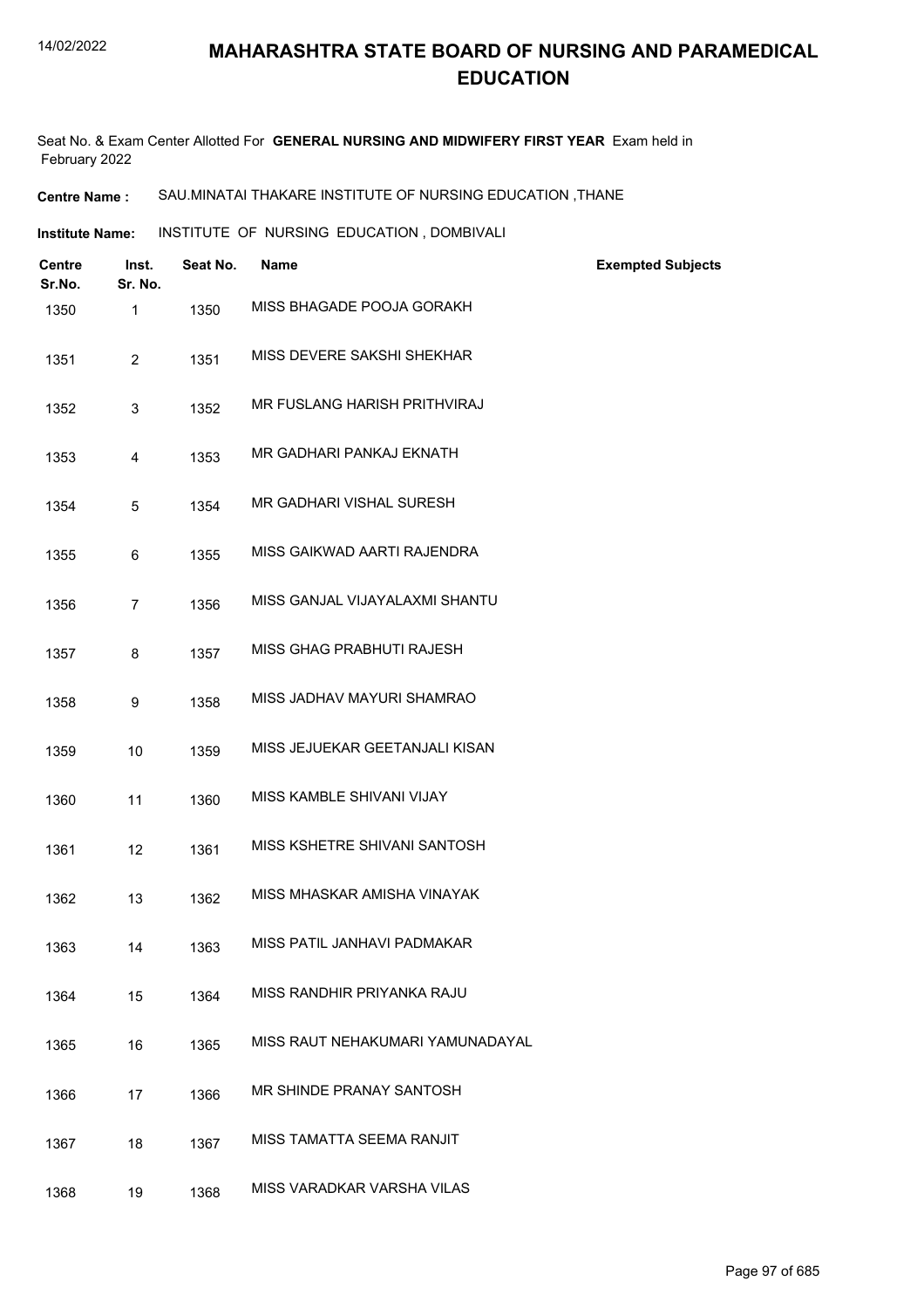Seat No. & Exam Center Allotted For GENERAL NURSING AND MIDWIFERY FIRST YEAR Exam held in February 2022

MR WAGH PRATIK ABHIMAN 20 1369 1369

NOTE: 'P' MEANS PROVISIONALLY PERMITTED

if there is any mistake in the EXEMPTION of the Candidate it should be brought to the notice of the MSBNPE before the examination otherwise MSBNPE will not be resposible for any Consequences. The names of candidates enrolled online will be whole resposibilty of the Principal of that Nursing Institute.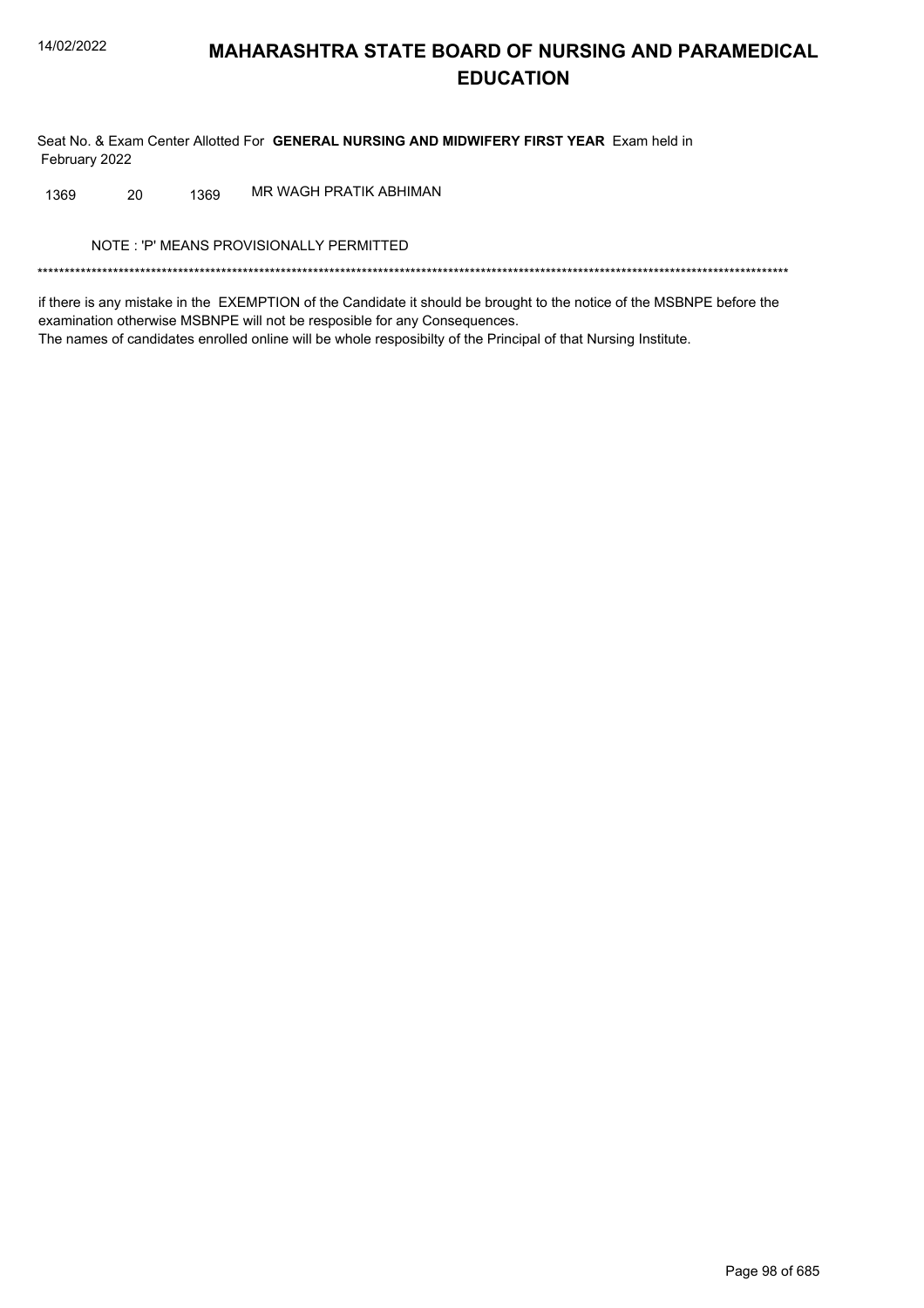Seat No. & Exam Center Allotted For **GENERAL NURSING AND MIDWIFERY FIRST YEAR** Exam held in February 2022

**Centre Name :** SAU.MINATAI THAKARE INSTITUTE OF NURSING EDUCATION ,THANE

SGSPSS SHRI JAYRAMSETH CHAUDHARI SON MURBAD THANE **Institute Name:**

| Centre<br>Sr.No. | Inst.<br>Sr. No. | Seat No. | <b>Name</b>                                                        | <b>Exempted Subjects</b> |
|------------------|------------------|----------|--------------------------------------------------------------------|--------------------------|
| 1370             | 1                | 1370     | MR ANTRE AKSHAY SHAMRAO                                            |                          |
| 1371             | $\overline{2}$   | 1371     | MISS BASWAT APARNA DUNDU                                           |                          |
| 1372             | 3                | 1372     | MISS BHALA TARA VITTHAL                                            |                          |
| 1373             | 4                | 1373     | MISS BHALA SEEMA PARSHURAM                                         |                          |
| 1374             | 5                | 1374     | SMT DESHMUKH LATIKA TUSHAR<br>(NEE CHAUDHARI LATIKA SUDHAKAR)      |                          |
| 1375             | 6                | 1375     | MISS DALVI AAKANKSHA RAMESH                                        |                          |
| 1376             | $\overline{7}$   | 1376     | MISS DAVALA JYOTSNA NAMDEV                                         |                          |
| 1377             | 8                | 1377     | MISS DAVANE PRATIKSHA RAJKUMAR                                     |                          |
| 1378             | 9                | 1378     | MISS FARDE SHOBHANA KAMLAKAR                                       |                          |
| 1379             | 10               | 1379     | MISS GANGAVANE UJWALA ASHOK                                        |                          |
| 1380             | 11               | 1380     | SMT DUKALE VAIDEHI YOGESH<br>(NEE GHUME SHUBHANGI DILIP)           |                          |
| 1381             | 12               | 1381     | MISS IDRISI KHUSHBU ASHRAFMOINASHRAF                               |                          |
| 1382             | 13               | 1382     | MISS JADHAV KUSUM SHANKARRAO                                       |                          |
| 1383             | 14               | 1383     | MISS KOLI GAUTAMI MAHENDRA                                         |                          |
| 1384             | 15               | 1384     | <b>SMT GHAG PRANJAL PRASHANT</b><br>(NEE MAHADIK DEEPIKA SUDHAKAR) |                          |
| 1385             | 16               | 1385     | MISS MESHRAM MADHURI VILAS                                         |                          |
| 1386             | 17               | 1386     | MISS MOULE RUSHALI SURENDRA                                        |                          |
| 1387             | 18               | 1387     | MISS PASHTE JAYSHRI BHALCHANDRA                                    |                          |
| 1388             | 19               | 1388     | MR PAWAR BHAVESH ARUN                                              |                          |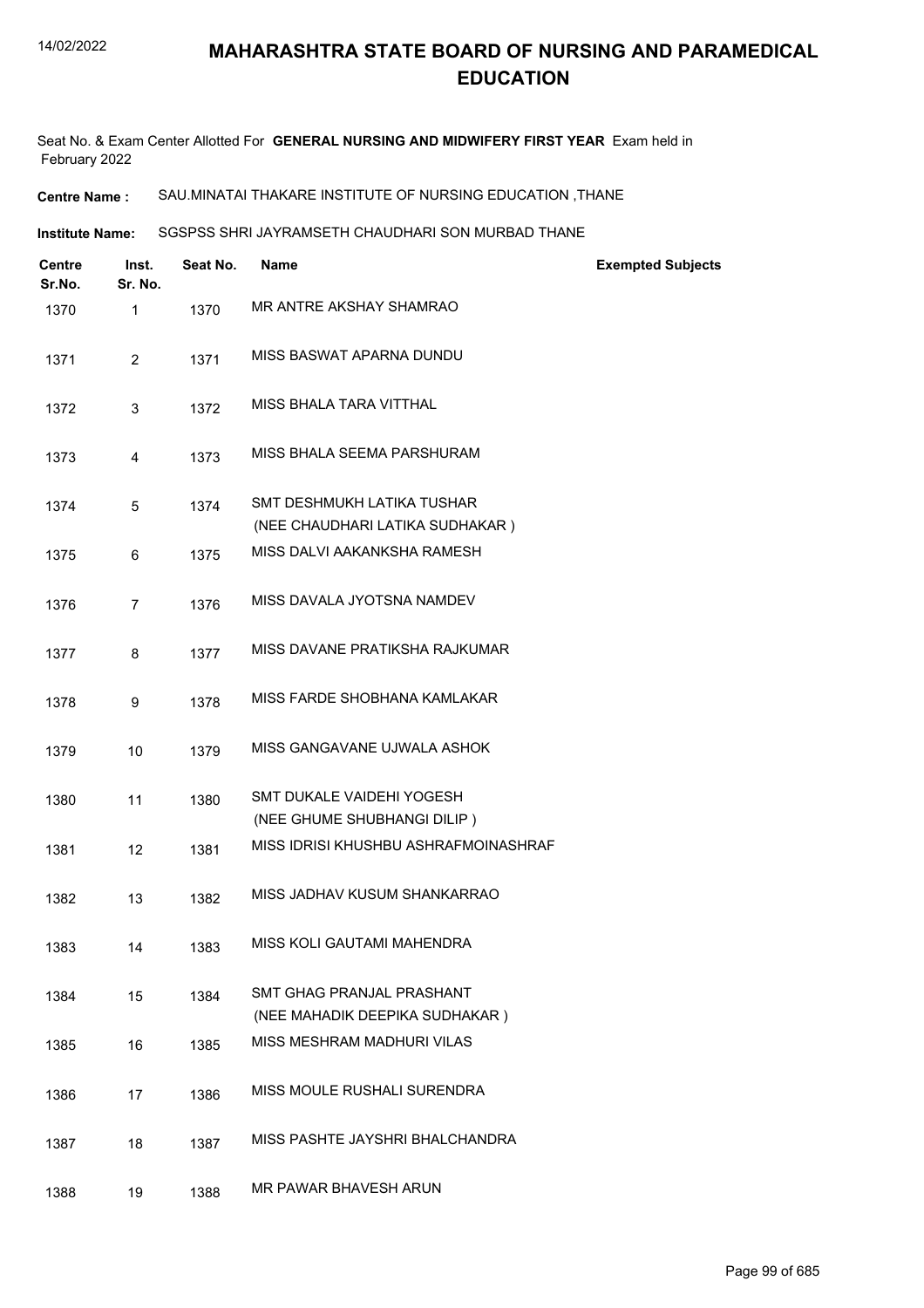| February 2022 |    |      | Seat No. & Exam Center Allotted For GENERAL NURSING AND MIDWIFERY FIRST YEAR Exam held in |
|---------------|----|------|-------------------------------------------------------------------------------------------|
| 1389          | 20 | 1389 | MISS RABAT KRUPALI SANDIP                                                                 |
| 1390          | 21 | 1390 | MISS RANGARI NANDA CHOKHIRAM                                                              |
| 1391          | 22 | 1391 | <b>MISS RATHOD VANITA INDAL</b>                                                           |
| 1392          | 23 | 1392 | MISS SAMANT SWAPNALI VISHWAS                                                              |
| 1393          | 24 | 1393 | MISS SHARMA MAMTAKUMARI GOURISHANKA                                                       |
| 1394          | 25 | 1394 | MISS SHINGVA I ATA RAMA                                                                   |
| 1395          | 26 | 1395 | SMT SINGH JYOTI PRAMOD<br>(NEE SINGH JYOTI KESHRIPRASAD)                                  |
| 1396          | 27 | 1396 | MR TARAL SAKHARAM KASHIRAM                                                                |
| 1397          | 28 | 1397 | MISS THAKARE LALITA EKNATH                                                                |
| 1398          | 29 | 1398 | MISS UGALE SHAILA NAMDEV                                                                  |
| 1399          | 30 | 1399 | MISS VARATHA RESHMA VISHNU                                                                |

NOTE : 'P' MEANS PROVISIONALLY PERMITTED

\*\*\*\*\*\*\*\*\*\*\*\*\*\*\*\*\*\*\*\*\*\*\*\*\*\*\*\*\*\*\*\*\*\*\*\*\*\*\*\*\*\*\*\*\*\*\*\*\*\*\*\*\*\*\*\*\*\*\*\*\*\*\*\*\*\*\*\*\*\*\*\*\*\*\*\*\*\*\*\*\*\*\*\*\*\*\*\*\*\*\*\*\*\*\*\*\*\*\*\*\*\*\*\*\*\*\*\*\*\*\*\*\*\*\*\*\*\*\*\*\*\*\*\*\*\*\*\*\*\*\*\*\*\*\*\*\*\*\*

if there is any mistake in the EXEMPTION of the Candidate it should be brought to the notice of the MSBNPE before the examination otherwise MSBNPE will not be resposible for any Consequences. The names of candidates enrolled online will be whole resposibilty of the Principal of that Nursing Institute.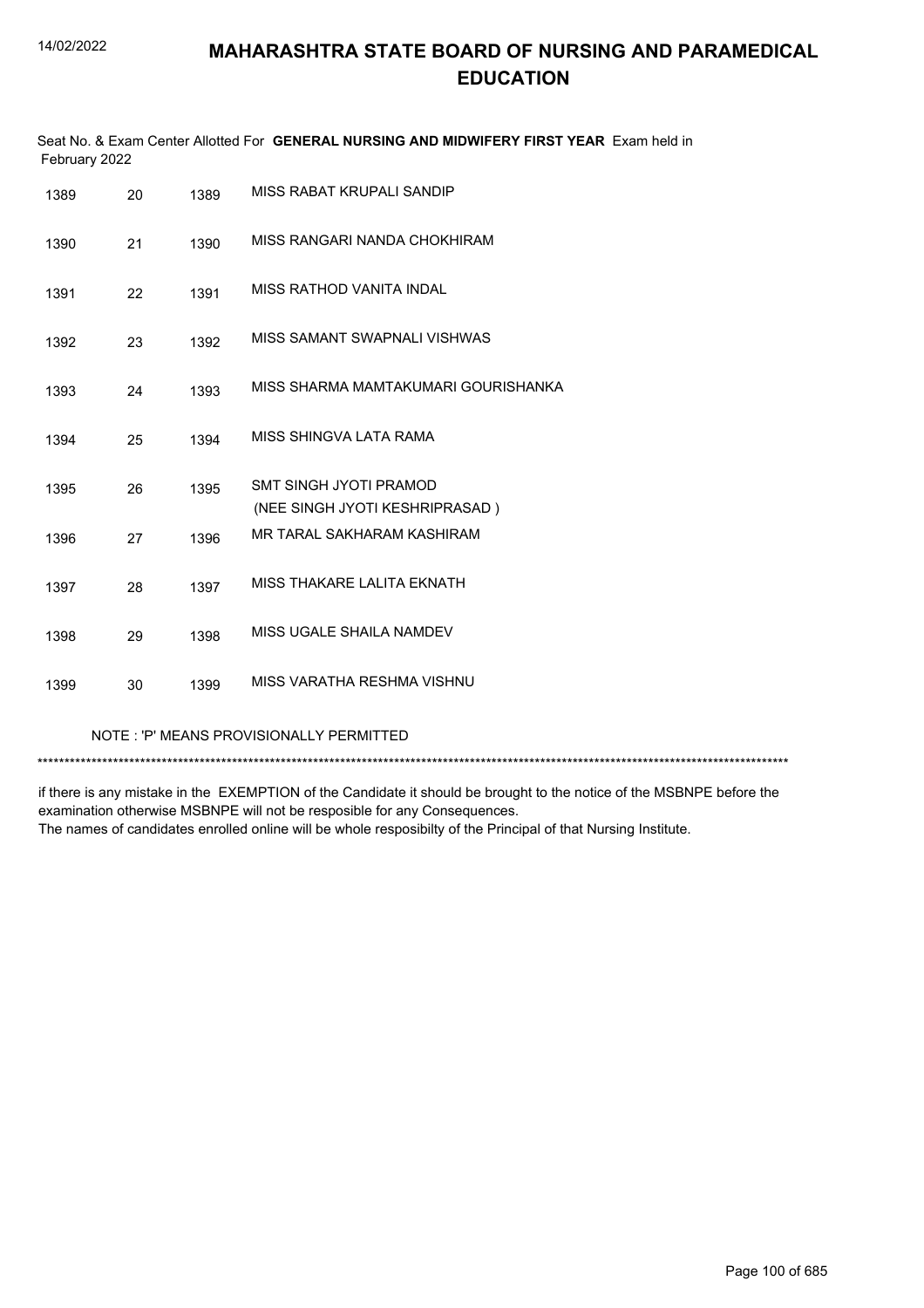#### 14/02/2022

## **MAHARASHTRA STATE BOARD OF NURSING AND PARAMEDICAL EDUCATION**

Seat No. & Exam Center Allotted For **GENERAL NURSING AND MIDWIFERY FIRST YEAR** Exam held in February 2022

| <b>Centre Name:</b>     |                  | M.V.P.SAMAJS Institute of Nursing education |                                             |                          |  |
|-------------------------|------------------|---------------------------------------------|---------------------------------------------|--------------------------|--|
| <b>Institute Name:</b>  |                  |                                             | M.V.P.SAMAJS Institute of Nursing education |                          |  |
| <b>Centre</b><br>Sr.No. | Inst.<br>Sr. No. | Seat No.                                    | <b>Name</b>                                 | <b>Exempted Subjects</b> |  |
| 1400                    | $\mathbf{1}$     | 1400                                        | MISS AHER POOJA KASHINATH                   |                          |  |
| 1401                    | $\overline{c}$   | 1400                                        | MISS AHER POOJA KASHINATH                   |                          |  |
| 1402                    | 3                | 1401                                        | MISS AHIRE ASHA EKNATH                      |                          |  |
| 1403                    | 4                | 1401                                        | MISS AHIRE ASHA EKNATH                      |                          |  |
| 1404                    | 5                | 1402                                        | MISS BAGUL YOGITA MANILAL                   |                          |  |
| 1405                    | 6                | 1402                                        | MISS BAGUL YOGITA MANILAL                   |                          |  |
| 1406                    | $\overline{7}$   | 1403                                        | MISS BASWAT JAGRUTI GANESH                  |                          |  |
| 1407                    | 8                | 1403                                        | MISS BASWAT JAGRUTI GANESH                  |                          |  |
| 1408                    | 9                | 1404                                        | MISS BHANGARE ARCHANA WAMAN                 |                          |  |
| 1409                    | 10               | 1404                                        | MISS BHANGARE ARCHANA WAMAN                 |                          |  |
| 1410                    | 11               | 1405                                        | MR BHOYE BHUSHAN BHAGWAT                    |                          |  |
| 1411                    | 12               | 1405                                        | MR BHOYE BHUSHAN BHAGWAT                    |                          |  |
| 1412                    | 13               | 1406                                        | MISS BHOYE DIPIKA GANESH                    |                          |  |
| 1413                    | 14               | 1406                                        | MISS BHOYE DIPIKA GANESH                    |                          |  |
| 1414                    | 15               | 1407                                        | MISS CHAUDHARI PRAJAKTA DIGAMBAR            |                          |  |
| 1415                    | 16               | 1407                                        | MISS CHAUDHARI PRAJAKTA DIGAMBAR            |                          |  |
| 1416                    | 17               | 1408                                        | MISS CHAURE YOGITA PANDHARINATH             |                          |  |
| 1417                    | 18               | 1408                                        | MISS CHAURE YOGITA PANDHARINATH             |                          |  |
| 1418                    | 19               | 1409                                        | MISS DEORE PRATIKSHA MAHENDRA               |                          |  |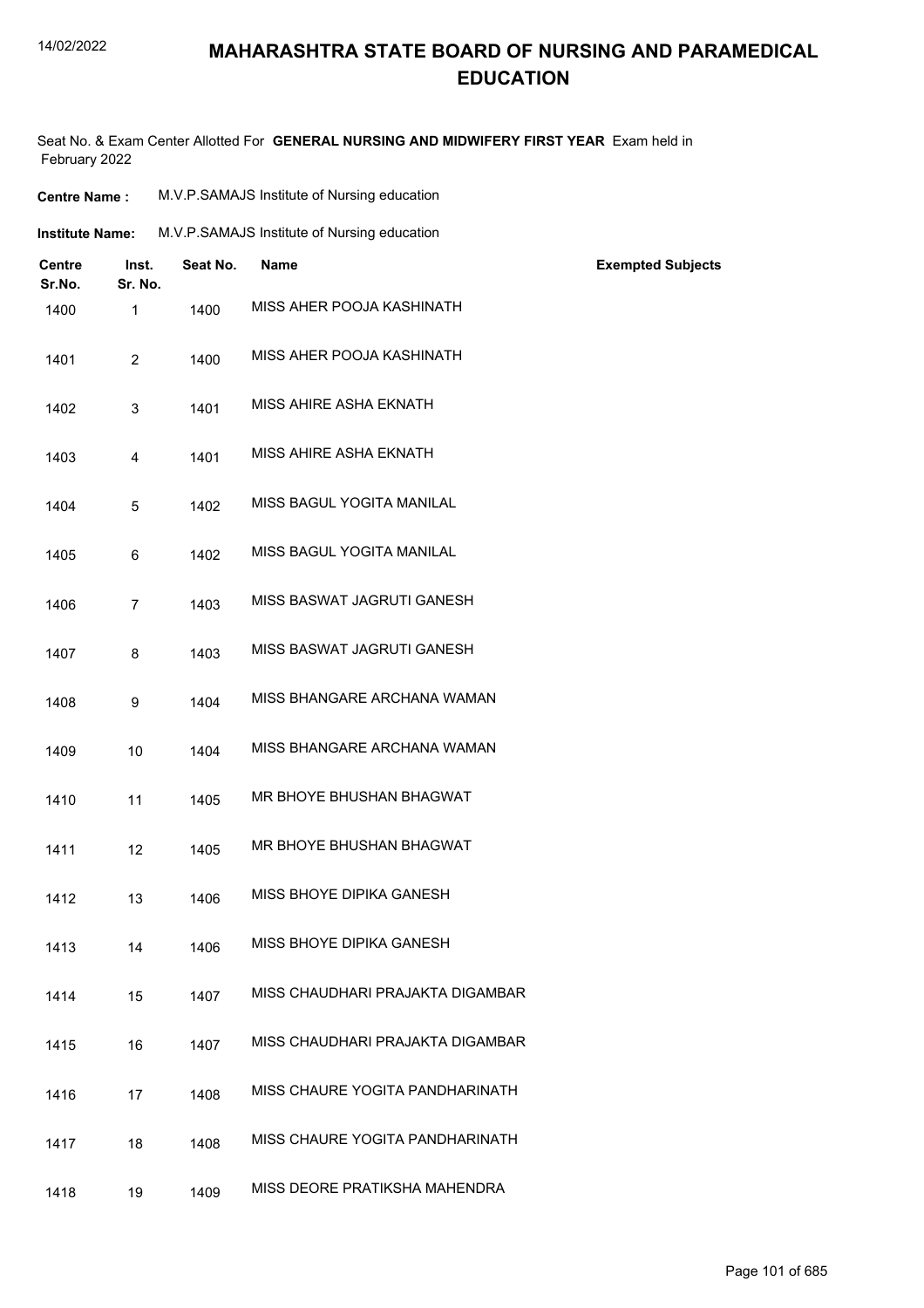| February 2022 |    |      | Seat No. & Exam Center Allotted For GENERAL NURSING AND MIDWIFERY FIRST YEAR Exam held in |
|---------------|----|------|-------------------------------------------------------------------------------------------|
| 1419          | 20 | 1409 | MISS DEORE PRATIKSHA MAHENDRA                                                             |
| 1420          | 21 | 1410 | MISS DHAPASE SHITAL SURESH                                                                |
| 1421          | 22 | 1410 | MISS DHAPASE SHITAL SURESH                                                                |
| 1422          | 23 | 1411 | MISS FRANCIS GLORIYA ANTHONY                                                              |
| 1423          | 24 | 1411 | MISS FRANCIS GLORIYA ANTHONY                                                              |
| 1424          | 25 | 1412 | MISS GAIKWAD HARSHADA DEEPAK                                                              |
| 1425          | 26 | 1412 | MISS GAIKWAD HARSHADA DEEPAK                                                              |
| 1426          | 27 | 1413 | MISS GAVIT PRAJVALA VIRJI                                                                 |
| 1427          | 28 | 1413 | MISS GAVIT PRAJVALA VIRJI                                                                 |
| 1428          | 29 | 1414 | MISS GAVIT NIKITA VINAYAK                                                                 |
| 1429          | 30 | 1414 | MISS GAVIT NIKITA VINAYAK                                                                 |
| 1430          | 31 | 1415 | MISS GAVIT SUNITA DILYA                                                                   |
| 1431          | 32 | 1415 | MISS GAVIT SUNITA DILYA                                                                   |
| 1432          | 33 | 1416 | MISS GAVIT MARIYA SINGYA                                                                  |
| 1433          | 34 | 1416 | MISS GAVIT MARIYA SINGYA                                                                  |
| 1434          | 35 | 1417 | MISS GAVIT ANJAL DANIYAL                                                                  |
| 1435          | 36 | 1417 | MISS GAVIT ANJAL DANIYAL                                                                  |
| 1436          | 37 | 1418 | MISS GAYKAWAD YOGITA DATTU                                                                |
| 1437          | 38 | 1418 | MISS GAYKAWAD YOGITA DATTU                                                                |
| 1438          | 39 | 1419 | MISS HANDGE ANUSHKA RAMKRISHNA                                                            |
| 1439          | 40 | 1419 | MISS HANDGE ANUSHKA RAMKRISHNA                                                            |
| 1440          | 41 | 1420 | MISS HIRE PRANITA MOHAN                                                                   |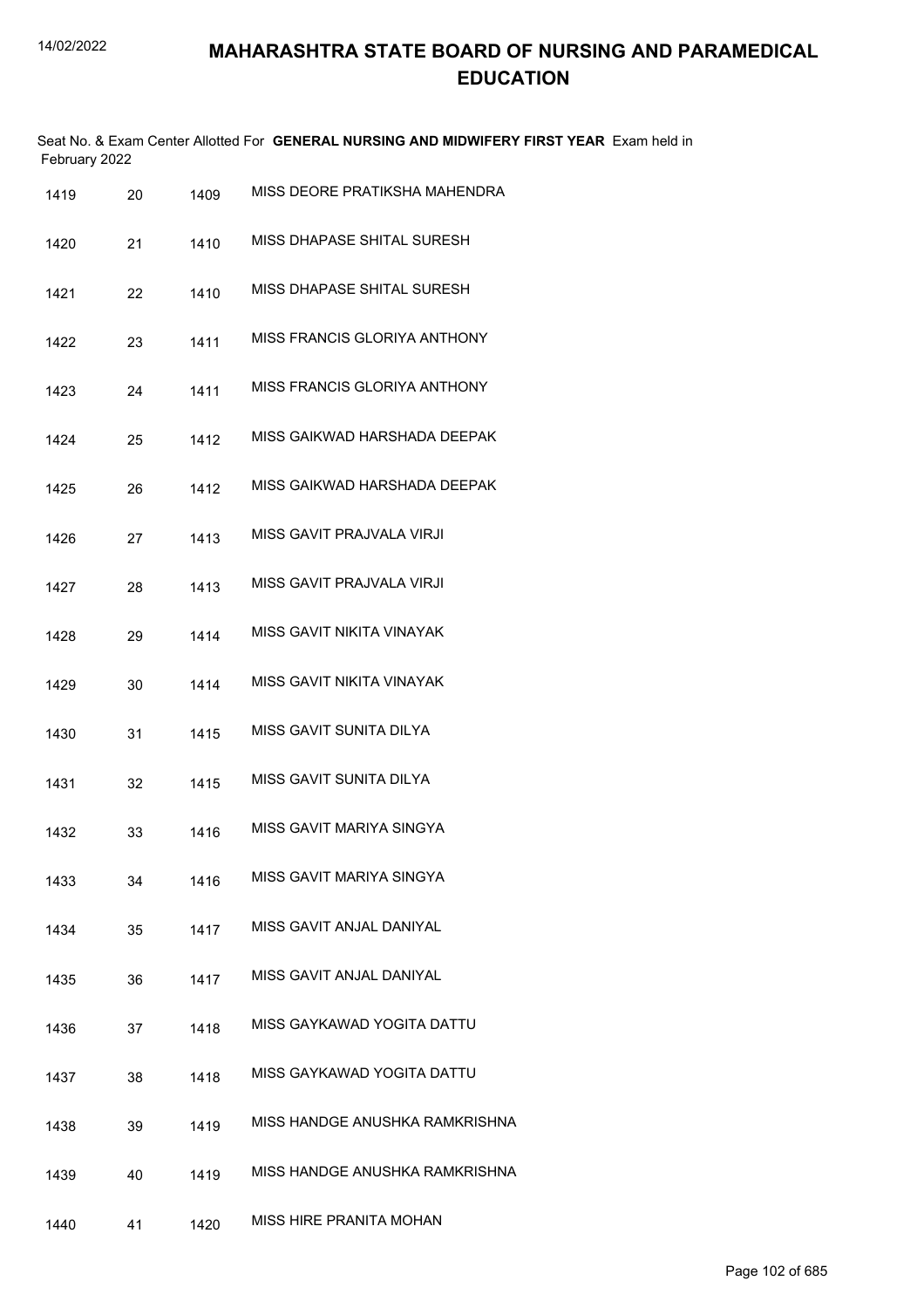Seat No. & Exam Center Allotted For **GENERAL NURSING AND MIDWIFERY FIRST YEAR** Exam held in February 2022

| 1441 | 42 | 1420 | MISS HIRE PRANITA MOHAN           |
|------|----|------|-----------------------------------|
| 1442 | 43 | 1421 | <b>MISS INGLES SHALOM PRADEEP</b> |
| 1443 | 44 | 1421 | <b>MISS INGLES SHALOM PRADEEP</b> |
| 1444 | 45 | 1422 | MISS INGOLE SUCHITA DHARBA        |
| 1445 | 46 | 1422 | MISS INGOLE SUCHITA DHARBA        |
| 1446 | 47 | 1423 | MISS JADHAV PRAGATI SANTOSH       |
| 1447 | 48 | 1423 | MISS JADHAV PRAGATI SANTOSH       |
| 1448 | 49 | 1424 | MISS JADHAV SHRADDHA SHANTARAM    |
| 1449 | 50 | 1424 | MISS JADHAV SHRADDHA SHANTARAM    |
| 1450 | 51 | 1425 | MISS JAGATAP KSHITIJA HEMANT      |
| 1451 | 52 | 1425 | MISS JAGATAP KSHITIJA HEMANT      |
| 1452 | 53 | 1426 | MISS JOGARI RENUKA SITARAM        |
| 1453 | 54 | 1426 | MISS JOGARI RENUKA SITARAM        |
| 1454 | 55 | 1427 | MISS KUBERJI ASMITA ABINEZER      |
| 1455 | 56 | 1427 | MISS KUBERJI ASMITA ABINEZER      |
| 1456 | 57 | 1428 | MISS KUWAR KIRTI RAJENDRA         |
| 1457 | 58 | 1428 | MISS KUWAR KIRTI RAJENDRA         |
| 1458 | 59 | 1429 | MISS LILKE PRADNYA PUNDLIK        |
| 1459 | 60 | 1429 | MISS LILKE PRADNYA PUNDLIK        |
| 1460 | 61 | 1430 | MR LOKHANDE RUPESH SANDEEP        |
| 1461 | 62 | 1430 | MR LOKHANDE RUPESH SANDEEP        |
| 1462 | 63 | 1431 | MISS MAHALE BHARATI PUNDLIK       |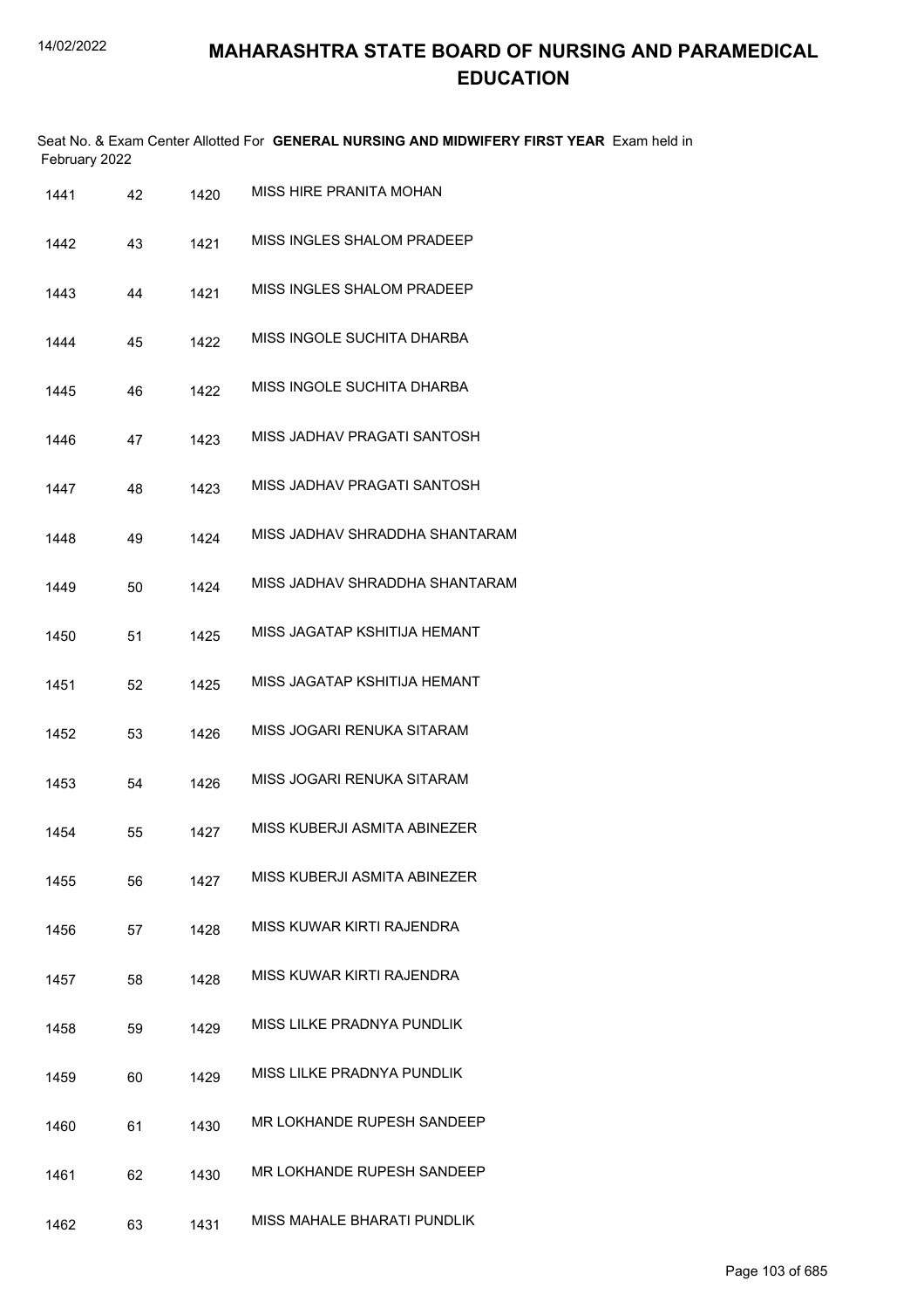|      | February 2022 |      | Seat No. & Exam Center Allotted For GENERAL NURSING AND MIDWIFERY FIRST YEAR Exam held in |
|------|---------------|------|-------------------------------------------------------------------------------------------|
| 1463 | 64            | 1431 | MISS MAHALE BHARATI PUNDLIK                                                               |
| 1464 | 65            | 1432 | MISS MALI RUPALI RAJENDRA                                                                 |
| 1465 | 66            | 1432 | MISS MALI RUPALI RAJENDRA                                                                 |
| 1466 | 67            | 1433 | MISS MANE MANISHA DHONDIBHAAU                                                             |
| 1467 | 68            | 1433 | MISS MANE MANISHA DHONDIBHAAU                                                             |
| 1468 | 69            | 1434 | MR MEHERE ADESH SOMNATH                                                                   |
| 1469 | 70            | 1434 | MR MEHERE ADESH SOMNATH                                                                   |
| 1470 | 71            | 1435 | MR MOGAL PARTH AVINASH                                                                    |
| 1471 | 72            | 1435 | MR MOGAL PARTH AVINASH                                                                    |
| 1472 | 73            | 1436 | MISS MOKAL SHIVANI GORAKH                                                                 |
| 1473 | 74            | 1436 | MISS MOKAL SHIVANI GORAKH                                                                 |
| 1474 | 75            | 1437 | MISS PAGI JYOTI ANANTA                                                                    |
| 1475 | 76            | 1437 | MISS PAGI JYOTI ANANTA                                                                    |
| 1476 | 77            | 1438 | MISS PATALE AKANKSHA AJAY                                                                 |
| 1477 | 78            | 1438 | MISS PATALE AKANKSHA AJAY                                                                 |
| 1478 | 79            | 1439 | MISS PATIL KIRTI MILIND                                                                   |
| 1479 | 80            | 1439 | MISS PATIL KIRTI MILIND                                                                   |
| 1480 | 81            | 1440 | MISS PAWAR MONIKA BALU                                                                    |
| 1481 | 82            | 1440 | MISS PAWAR MONIKA BALU                                                                    |
| 1482 | 83            | 1441 | MISS PAWAR PRATIKSHA KEDA                                                                 |
| 1483 | 84            | 1441 | MISS PAWAR PRATIKSHA KEDA                                                                 |
| 1484 | 85            | 1442 | MISS PAWAR TEJASHRI BHASKAR                                                               |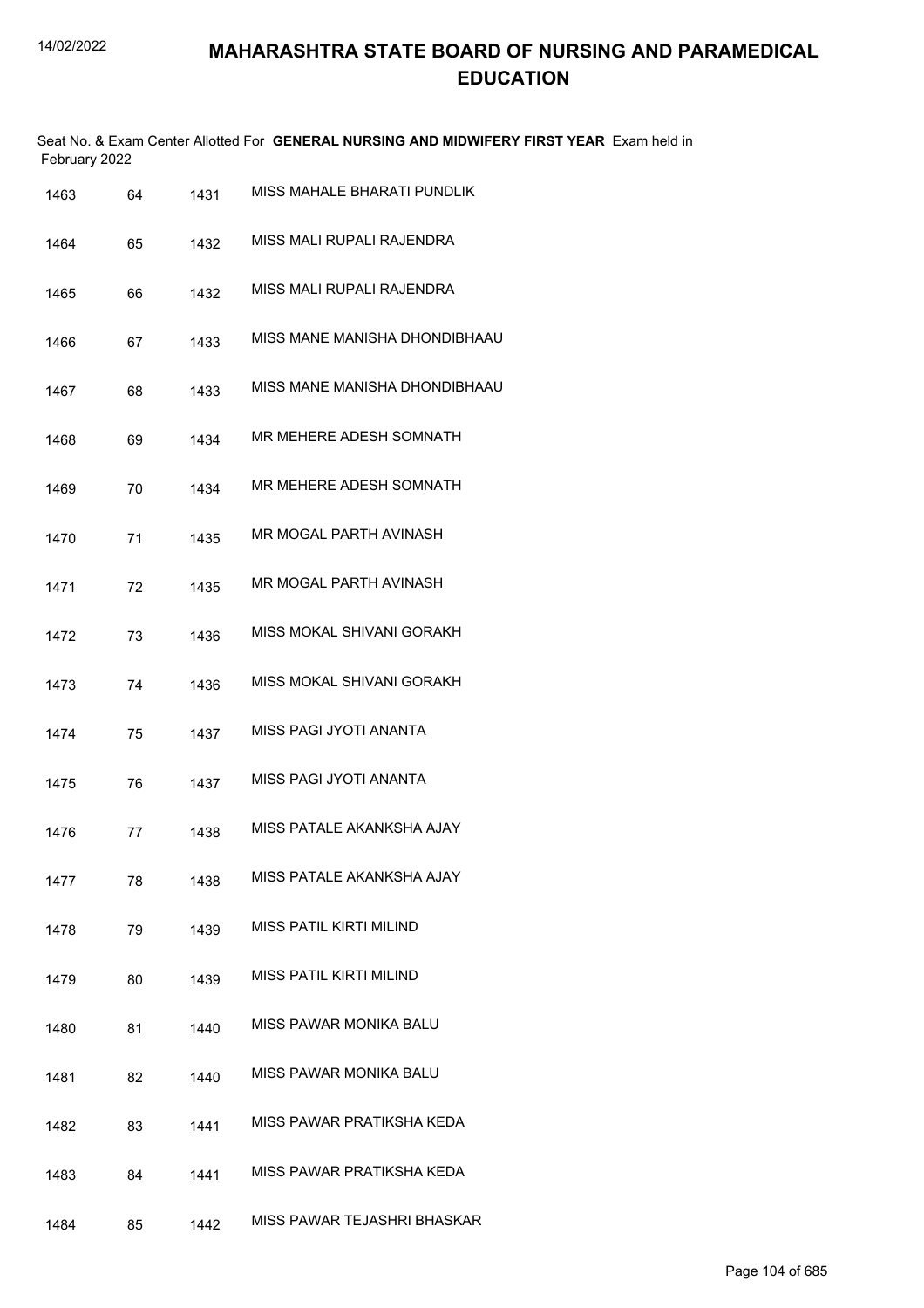|               | Seat No. & Exam Center Allotted For GENERAL NURSING AND MIDWIFERY FIRST YEAR Exam held in |
|---------------|-------------------------------------------------------------------------------------------|
| February 2022 |                                                                                           |

| 87<br>88 | 1443 | MISS PINGALE PRACHI ANIL         |
|----------|------|----------------------------------|
|          |      |                                  |
|          | 1443 | MISS PINGALE PRACHI ANIL         |
| 89       | 1444 | MISS SAHANE JAYASHRI ANTU        |
| 90       | 1444 | MISS SAHANE JAYASHRI ANTU        |
| 91       | 1445 | MISS SHAIKH ARISHA MOHAMMADFAHIM |
| 92       | 1445 | MISS SHAIKH ARISHA MOHAMMADFAHIM |
| 93       | 1446 | MISS SHAIKH SUNHERA ALLAUDDIN    |
| 94       | 1446 | MISS SHAIKH SUNHERA ALLAUDDIN    |
| 95       | 1447 | MISS SONAWANE HARSHALI MANOHAR   |
| 96       | 1447 | MISS SONAWANE HARSHALI MANOHAR   |
| 97       | 1448 | MR SONAWANE PRASANNA HARIBHAU    |
| 98       | 1448 | MR SONAWANE PRASANNA HARIBHAU    |
| 99       | 1449 | MISS SURASHE MADHURA ASHOK       |
| 100      | 1449 | MISS SURASHE MADHURA ASHOK       |
| 101      | 1450 | MISS SURYAWANSHI NIKITA RAVINDRA |
| 102      | 1450 | MISS SURYAWANSHI NIKITA RAVINDRA |
| 103      | 1451 | MISS TAKATE HINDAVI RANGNATH     |
| 104      | 1451 | MISS TAKATE HINDAVI RANGNATH     |
| 105      | 1452 | MR THOKE GOVIND ZUMBARSING       |
| 106      | 1452 | MR THOKE GOVIND ZUMBARSING       |
| 107      | 1453 | MISS TRIBHUVAN MANSI SUNIL       |
|          |      |                                  |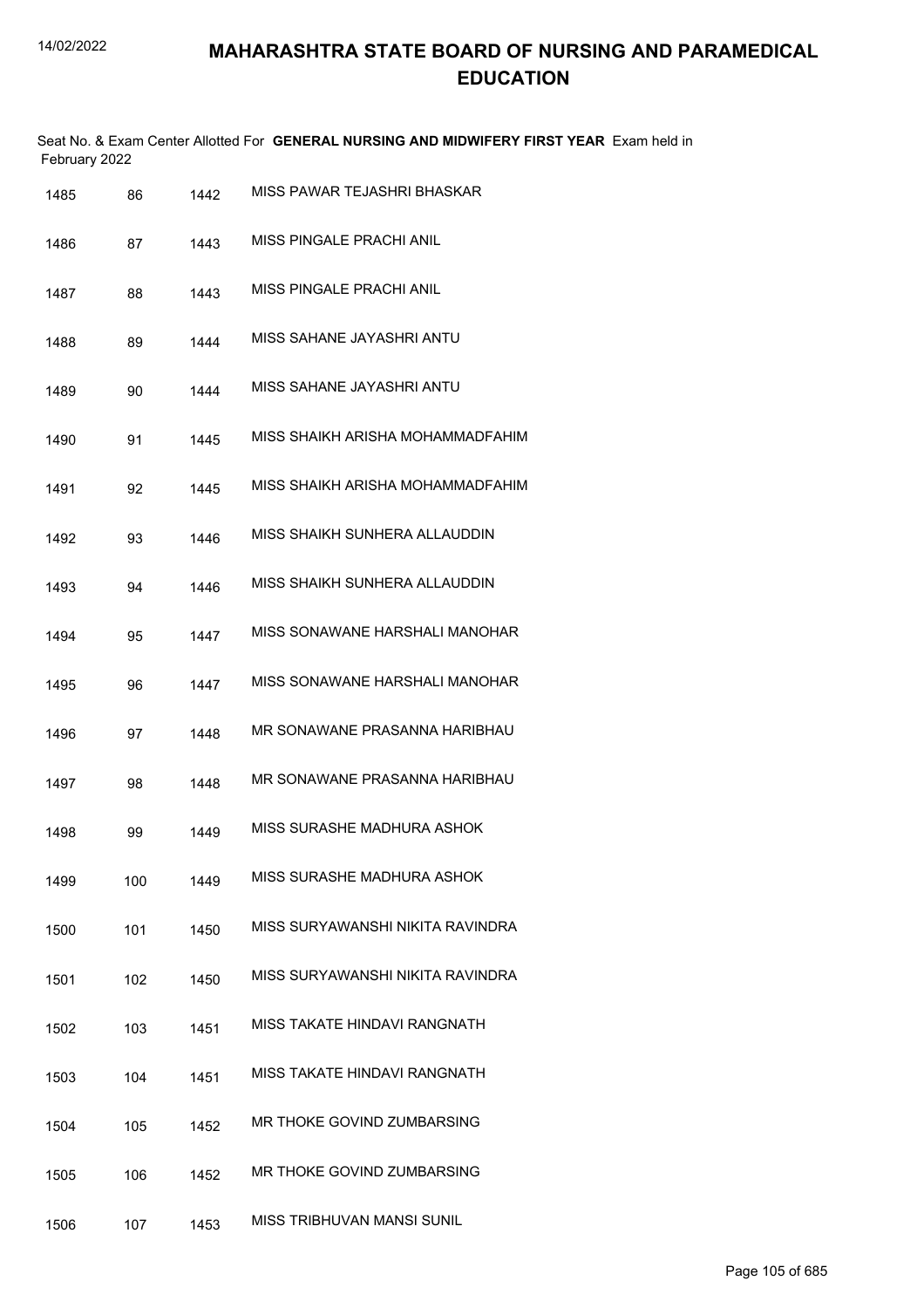Seat No. & Exam Center Allotted For GENERAL NURSING AND MIDWIFERY FIRST YEAR Exam held in February 2022

| 1507 | 108 | 1453 | MISS TRIBHUVAN MANSI SUNIL   |
|------|-----|------|------------------------------|
| 1508 | 109 | 1454 | MISS VALVI DEVYANI MOHANSING |
| 1509 | 110 | 1454 | MISS VALVI DEVYANI MOHANSING |
| 1510 | 111 | 1455 | MISS VARKUTE SWATI KALURAM   |
| 1511 | 112 | 1455 | MISS VARKUTE SWATI KAI URAM  |
| 1512 | 113 | 1456 | MISS WAGHMARE SAVITA GOKUL   |
| 1513 | 114 | 1456 | MISS WAGHMARE SAVITA GOKUL   |

NOTE: 'P' MEANS PROVISIONALLY PERMITTED

if there is any mistake in the EXEMPTION of the Candidate it should be brought to the notice of the MSBNPE before the examination otherwise MSBNPE will not be resposible for any Consequences. The names of candidates enrolled online will be whole resposibilty of the Principal of that Nursing Institute.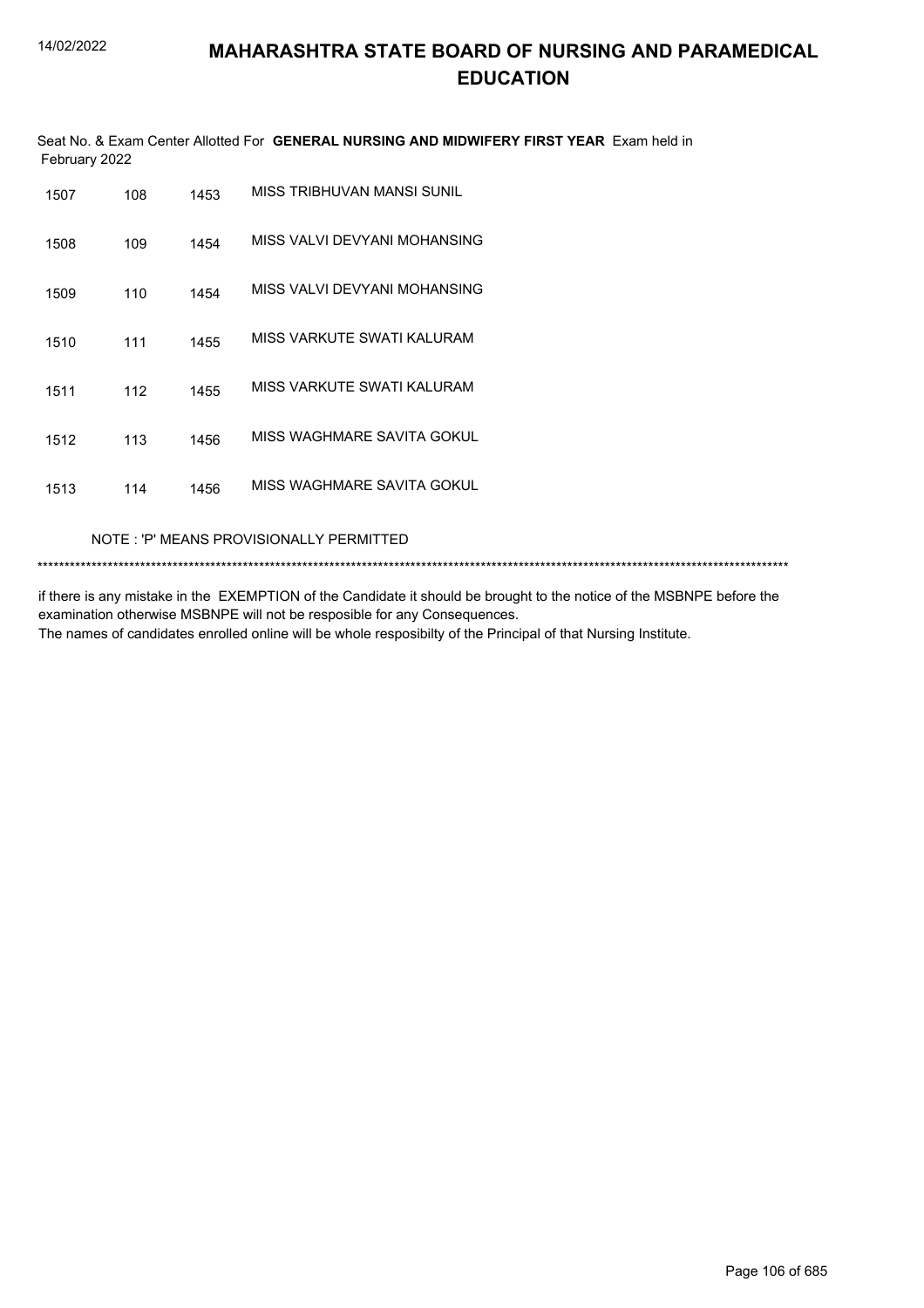#### 14/02/2022

#### **MAHARASHTRA STATE BOARD OF NURSING AND PARAMEDICAL EDUCATION**

Seat No. & Exam Center Allotted For **GENERAL NURSING AND MIDWIFERY FIRST YEAR** Exam held in February 2022

| <b>Centre Name :</b> | M.V.P.SAMAJS Institute of Nursing education |
|----------------------|---------------------------------------------|
|----------------------|---------------------------------------------|

Tuljabhavani Adiwashi Shikshan Krida Nursing Institute, Surgana, Nashik **Institute Name:**

| <b>Centre</b><br>Sr.No. | Inst.<br>Sr. No. | Seat No. | Name                        | <b>Exempted Subjects</b> |  |
|-------------------------|------------------|----------|-----------------------------|--------------------------|--|
| 1514                    | 1                | 1457     | MISS BAGUL YASHODA BUDHA    |                          |  |
| 1515                    | $\overline{2}$   | 1457     | MISS BAGUL YASHODA BUDHA    |                          |  |
| 1516                    | 3                | 1458     | MR CHAVAN DILIP HARI        |                          |  |
| 1517                    | 4                | 1458     | MR CHAVAN DILIP HARI        |                          |  |
| 1518                    | 5                | 1459     | MR DALAVI CHANDAR MANAJI    |                          |  |
| 1519                    | 6                | 1459     | MR DALAVI CHANDAR MANAJI    |                          |  |
| 1520                    | $\overline{7}$   | 1460     | MISS DALVI RAVINA RAJARAM   |                          |  |
| 1521                    | 8                | 1460     | MISS DALVI RAVINA RAJARAM   |                          |  |
| 1522                    | 9                | 1461     | MISS GANGURDE JYOTI RATILAL |                          |  |
| 1523                    | 10               | 1461     | MISS GANGURDE JYOTI RATILAL |                          |  |
| 1524                    | 11               | 1462     | MISS GAVIT PRATIMA VISHVAS  |                          |  |
| 1525                    | 12               | 1462     | MISS GAVIT PRATIMA VISHVAS  |                          |  |
| 1526                    | 13               | 1463     | MISS GAVIT NITAL AJIT       |                          |  |
| 1527                    | 14               | 1463     | MISS GAVIT NITAL AJIT       |                          |  |
| 1528                    | 15               | 1464     | MR GAVIT NISHANT SANTOSH    |                          |  |
| 1529                    | 16               | 1464     | MR GAVIT NISHANT SANTOSH    |                          |  |
| 1530                    | 17               | 1465     | MISS GAVIT NIKITA RANJIT    |                          |  |
| 1531                    | 18               | 1465     | MISS GAVIT NIKITA RANJIT    |                          |  |
| 1532                    | 19               | 1466     | MISS GAVIT MAYA NEHARU      |                          |  |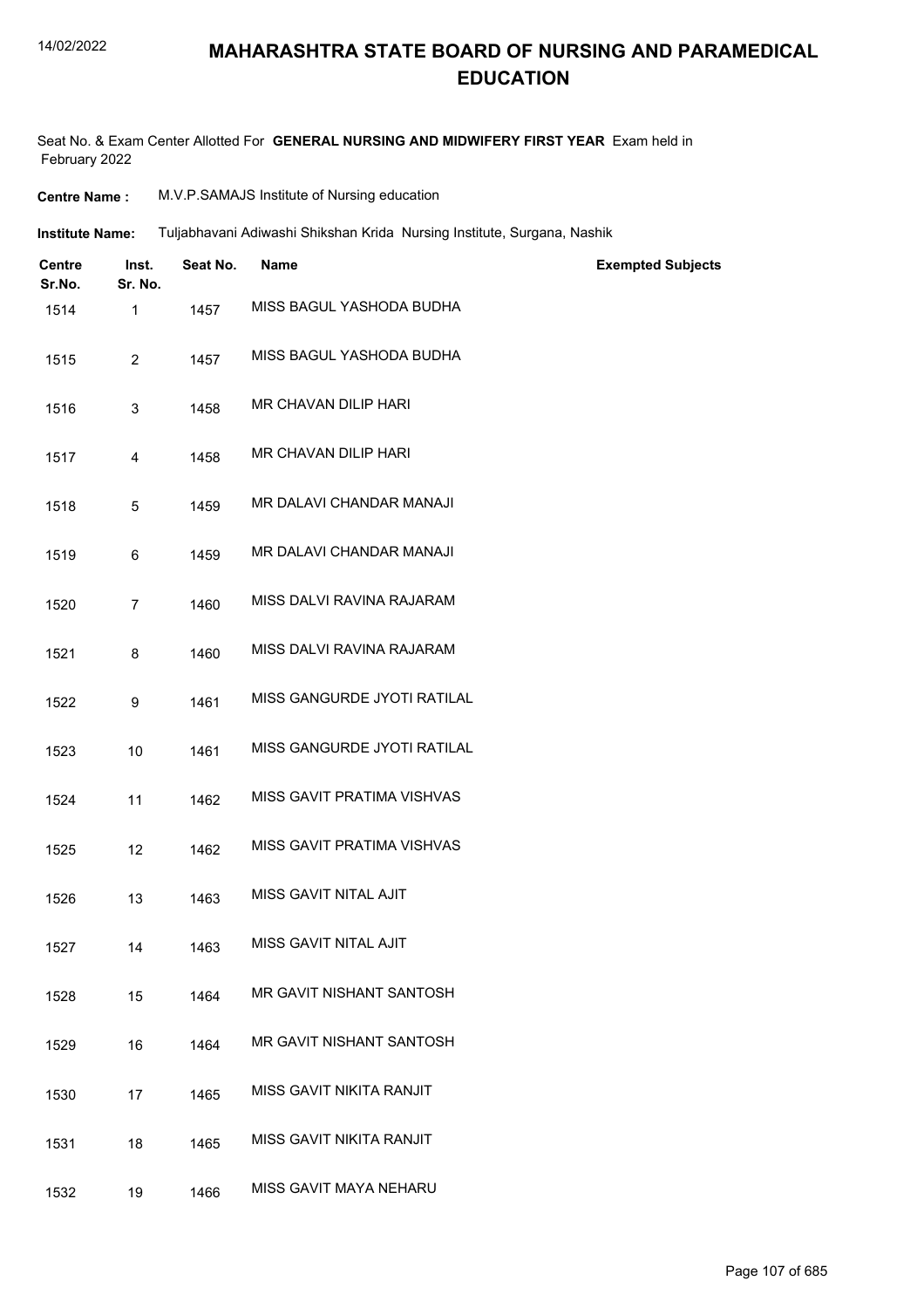Seat No. & Exam Center Allotted For **GENERAL NURSING AND MIDWIFERY FIRST YEAR** Exam held in February 2022

| 1533 | 20 | 1466 | MISS GAVIT MAYA NEHARU         |
|------|----|------|--------------------------------|
| 1534 | 21 | 1467 | MISS GAVIT GITANJALI MILIND    |
| 1535 | 22 | 1467 | MISS GAVIT GITANJALI MILIND    |
| 1536 | 23 | 1468 | <b>MISS GAVIT ANJANI DHIRU</b> |
| 1537 | 24 | 1468 | MISS GAVIT ANJANI DHIRU        |
| 1538 | 25 | 1469 | MISS GAVIT ANJAL VISHVAS       |
| 1539 | 26 | 1469 | MISS GAVIT ANJAL VISHVAS       |
| 1540 | 27 | 1470 | MISS GAVIT HARISHA DILIP       |
| 1541 | 28 | 1470 | MISS GAVIT HARISHA DILIP       |
| 1542 | 29 | 1471 | MISS NAIK SUJATA PUNAJI        |
| 1543 | 30 | 1471 | MISS NAIK SUJATA PUNAJI        |
| 1544 | 31 | 1472 | MISS PADVI ARCHANA PRATAP      |
| 1545 | 32 | 1472 | MISS PADVI ARCHANA PRATAP      |
| 1546 | 33 | 1473 | MR PAWAR KESHAV HIRAMAN        |
| 1547 | 34 | 1473 | MR PAWAR KESHAV HIRAMAN        |
| 1548 | 35 | 1474 | MR PAWAR DIGAMBAR DEVRAM       |
| 1549 | 36 | 1474 | MR PAWAR DIGAMBAR DEVRAM       |
| 1550 | 37 | 1475 | MISS PAWARA KARMILA KUVARSING  |
| 1551 | 38 | 1475 | MISS PAWARA KARMILA KUVARSING  |
| 1552 | 39 | 1476 | MISS PAWARA CHANDRANI ASHOK    |
| 1553 | 40 | 1476 | MISS PAWARA CHANDRANI ASHOK    |
| 1554 | 41 | 1477 | MISS REVA SANGEETA YASHAVANT   |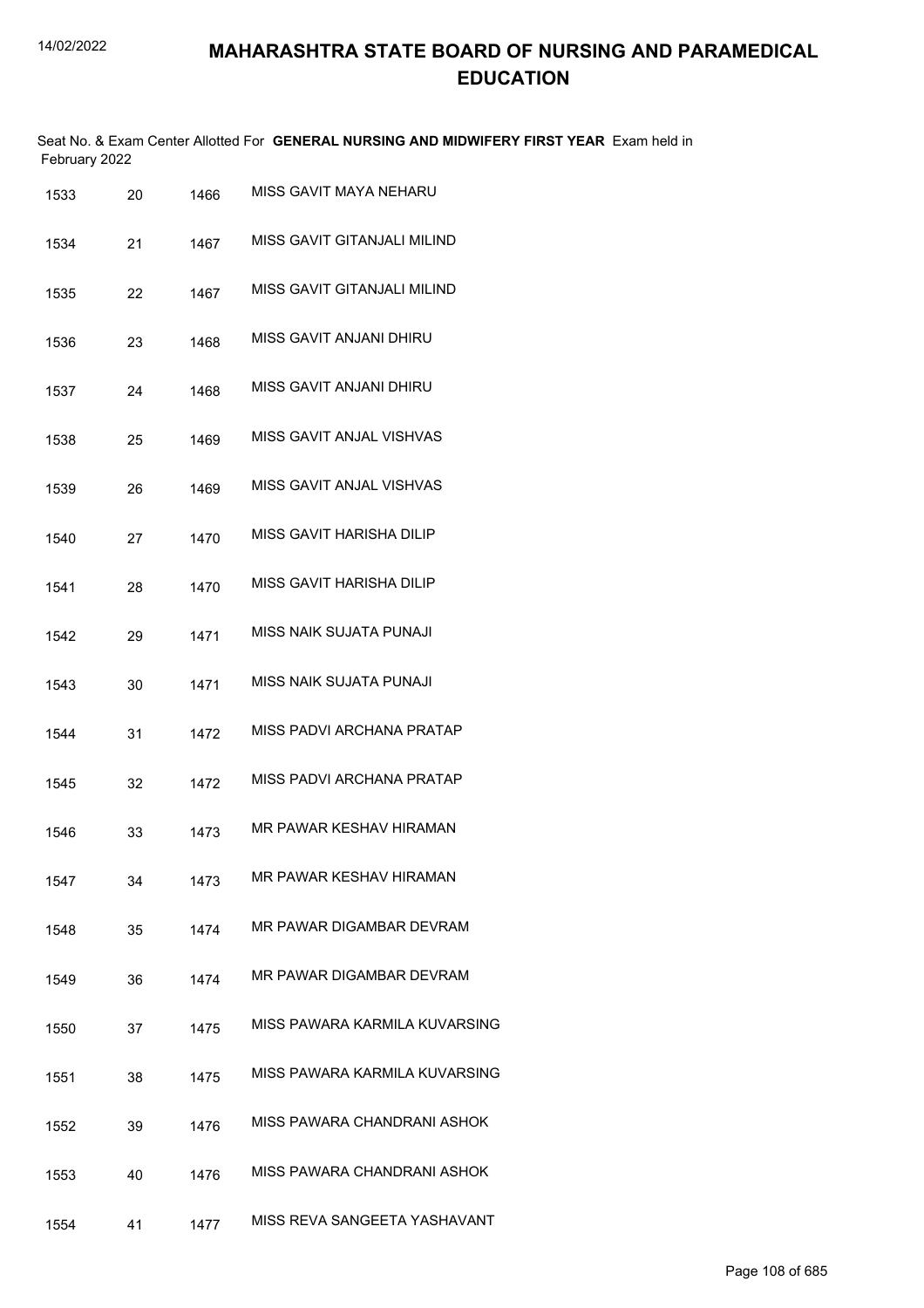|               | Seat No. & Exam Center Allotted For GENERAL NURSING AND MIDWIFERY FIRST YEAR Exam held in |  |
|---------------|-------------------------------------------------------------------------------------------|--|
| February 2022 |                                                                                           |  |

| 1555                                    | 42 | 1477 | MISS REVA SANGEETA YASHAVANT     |  |  |
|-----------------------------------------|----|------|----------------------------------|--|--|
| 1556                                    | 43 | 1478 | SMT SALVI KALYANI PANKAJ         |  |  |
|                                         |    |      | (NEE SHINDE KALYANI RAJESH)      |  |  |
| 1557                                    | 44 | 1478 | SMT SALVI KALYANI PANKAJ         |  |  |
|                                         |    |      | (NEE SHINDE KALYANI RAJESH)      |  |  |
| 1558                                    | 45 | 1479 | MISS VALVI MONIKA SURESH         |  |  |
| 1559                                    | 46 | 1479 | MISS VALVI MONIKA SURESH         |  |  |
| 1560                                    | 47 | 1480 | <b>MISS VALVI NIKITA MOTIRAM</b> |  |  |
| 1561                                    | 48 | 1480 | MISS VALVI NIKITA MOTIRAM        |  |  |
| 1562                                    | 49 | 1481 | MISS VALVI NILISHA SHANKAR       |  |  |
| 1563                                    | 50 | 1481 | MISS VALVI NILISHA SHANKAR       |  |  |
| 1564                                    | 51 | 1482 | <b>MR VALVI PRASHANT PARASU</b>  |  |  |
| 1565                                    | 52 | 1482 | MR VALVI PRASHANT PARASU         |  |  |
| 1566                                    | 53 | 1483 | MISS VASAVE LAXMI GOVIND         |  |  |
| 1567                                    | 54 | 1483 | MISS VASAVE LAXMI GOVIND         |  |  |
| 1568                                    | 55 | 1484 | MR VASAVE PANKAJ VIRAJI          |  |  |
| 1569                                    | 56 | 1484 | MR VASAVE PANKAJ VIRAJI          |  |  |
| 1570                                    | 57 | 1485 | MISS VASAVE PRATIKSHA DAYANAND   |  |  |
| 1571                                    | 58 | 1485 | MISS VASAVE PRATIKSHA DAYANAND   |  |  |
| 1572                                    | 59 | 1486 | MISS VASAVE VARSHA ANAND         |  |  |
| 1573                                    | 60 | 1486 | MISS VASAVE VARSHA ANAND         |  |  |
| NOTE: 'P' MEANS PROVISIONALLY PERMITTED |    |      |                                  |  |  |

\*\*\*\*\*\*\*\*\*\*\*\*\*\*\*\*\*\*\*\*\*\*\*\*\*\*\*\*\*\*\*\*\*\*\*\*\*\*\*\*\*\*\*\*\*\*\*\*\*\*\*\*\*\*\*\*\*\*\*\*\*\*\*\*\*\*\*\*\*\*\*\*\*\*\*\*\*\*\*\*\*\*\*\*\*\*\*\*\*\*\*\*\*\*\*\*\*\*\*\*\*\*\*\*\*\*\*\*\*\*\*\*\*\*\*\*\*\*\*\*\*\*\*\*\*\*\*\*\*\*\*\*\*\*\*\*\*\*\*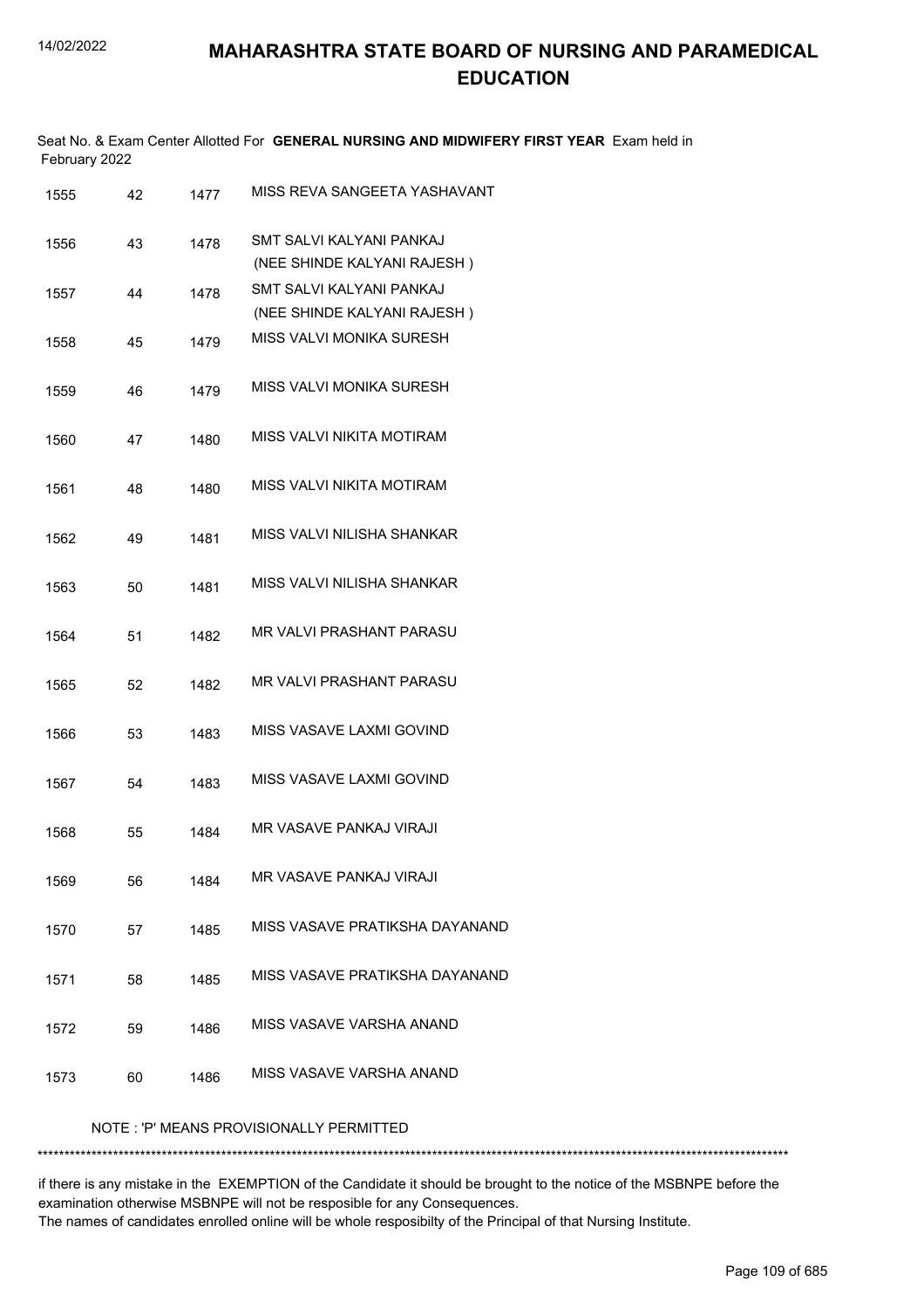Seat No. & Exam Center Allotted For **GENERAL NURSING AND MIDWIFERY FIRST YEAR** Exam held in February 2022

**Centre Name :** BHAKTI VEDANTA HOSPITAL , SCHOOL OF NURSING , THANE

**Institute Name: CDDAY GER SCHOOL OF NURSING, VASAI, THANE** 

| <b>Centre</b><br>Sr.No. | Inst.<br>Sr. No. | Seat No. | <b>Name</b>                     | <b>Exempted Subjects</b> |
|-------------------------|------------------|----------|---------------------------------|--------------------------|
| 1574                    | 1                | 1487     | MISS BARAF ASHWINI SURESH       |                          |
| 1575                    | $\overline{2}$   | 1488     | MISS DABRE LARISA LOUIS         |                          |
| 1576                    | 3                | 1489     | MISS DABRE SUZAN STEPHEN        |                          |
| 1577                    | 4                | 1490     | MISS DCUNHA ANKITA ANTHONEY     |                          |
| 1578                    | 5                | 1491     | MISS DHADGE JAYSHREE DEEPAK     |                          |
| 1579                    | 6                | 1492     | MISS DSOUZA SHAREL THOMAS       |                          |
| 1580                    | $\overline{7}$   | 1493     | MISS FERNANDES MARILYN LAWRENCE |                          |
| 1581                    | 8                | 1494     | MISS GAREA SULOCHANA SUNNY      |                          |
| 1582                    | 9                | 1495     | MISS KOTIL POOJA SHANKAR        |                          |
| 1583                    | 10               | 1496     | MISS MEDHA AKSHATA SILVES       |                          |
| 1584                    | 11               | 1497     | MISS MOHANKAR NIKITA DAYANAND   |                          |
| 1585                    | 12               | 1498     | MR MUMBAIKAR SAMUEL SAVROCK     |                          |
| 1586                    | 13               | 1499     | MISS PATIL SRUSHTI ANIL         |                          |
| 1587                    | 14               | 1500     | MISS PEREIRA PRINCITA PHILIP    |                          |
| 1588                    | 15               | 1501     | MISS SAWANT CHAITALI ANIL       |                          |
| 1589                    | 16               | 1502     | MISS SAWANT PRANALI KRISHNA     |                          |
| 1590                    | 17               | 1503     | MISS SHANWAR ARUNA DAYANAND     |                          |
| 1591                    | 18               | 1504     | MISS SHARMA NISHA RAMESHWAR     |                          |
| 1592                    | 19               | 1505     | MISS SUTAR HARSHADA SANKESH     |                          |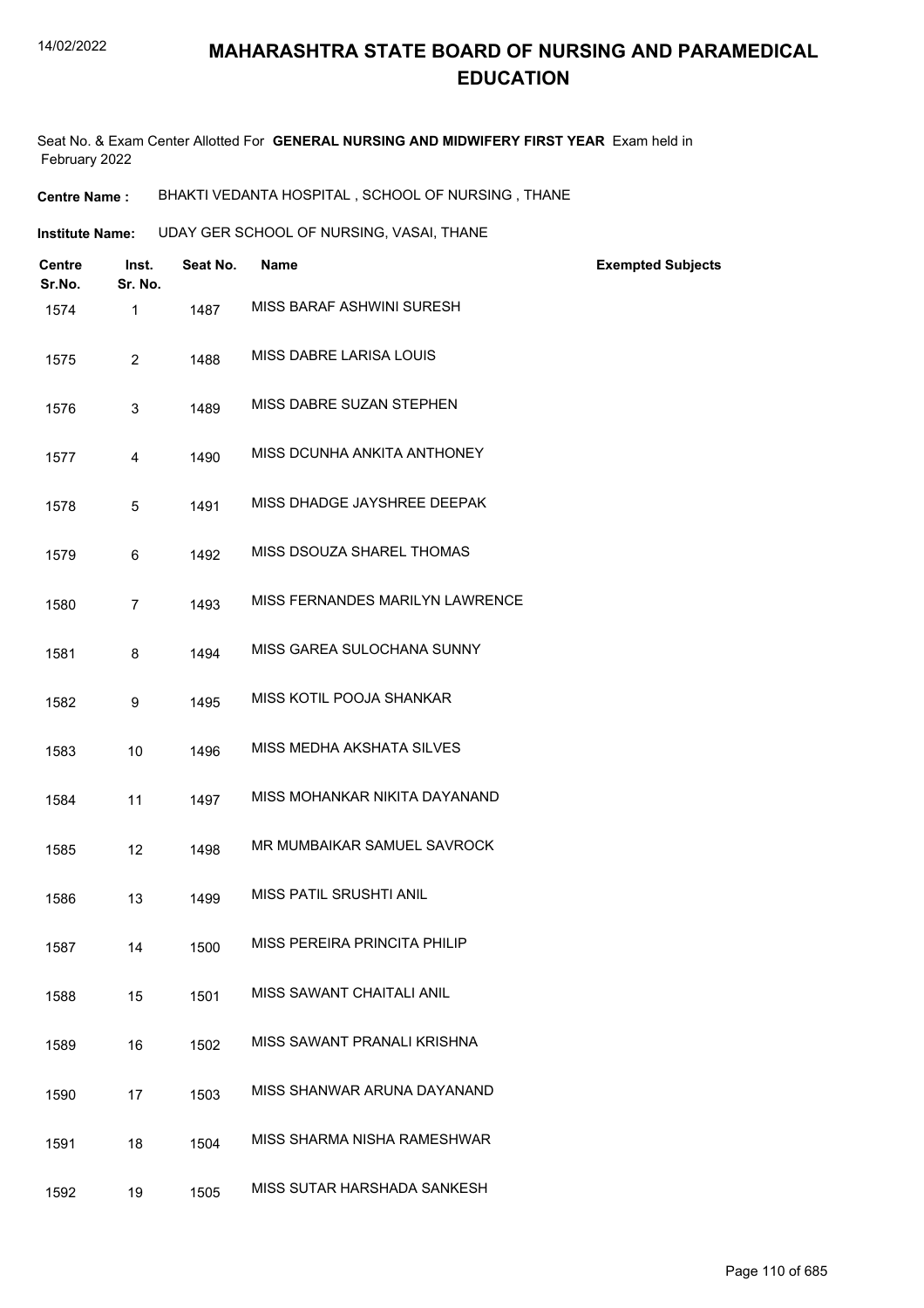Seat No. & Exam Center Allotted For GENERAL NURSING AND MIDWIFERY FIRST YEAR Exam held in February 2022

| 1593 | 20                                      | 1506 | MR UTEKAR ROSHAN RAJKUMAR          |  |  |  |
|------|-----------------------------------------|------|------------------------------------|--|--|--|
| 1594 | 21                                      | 1507 | MISS VANCHIKAPOIKA SUSHMA SADANAND |  |  |  |
| 1595 | 22                                      | 1508 | MR VISHE PRANITH TUKARAM           |  |  |  |
| 1596 | 23                                      | 1509 | MR ZUZAD ELROY ALEX                |  |  |  |
|      | NOTE: 'P' MEANS PROVISIONALLY PERMITTED |      |                                    |  |  |  |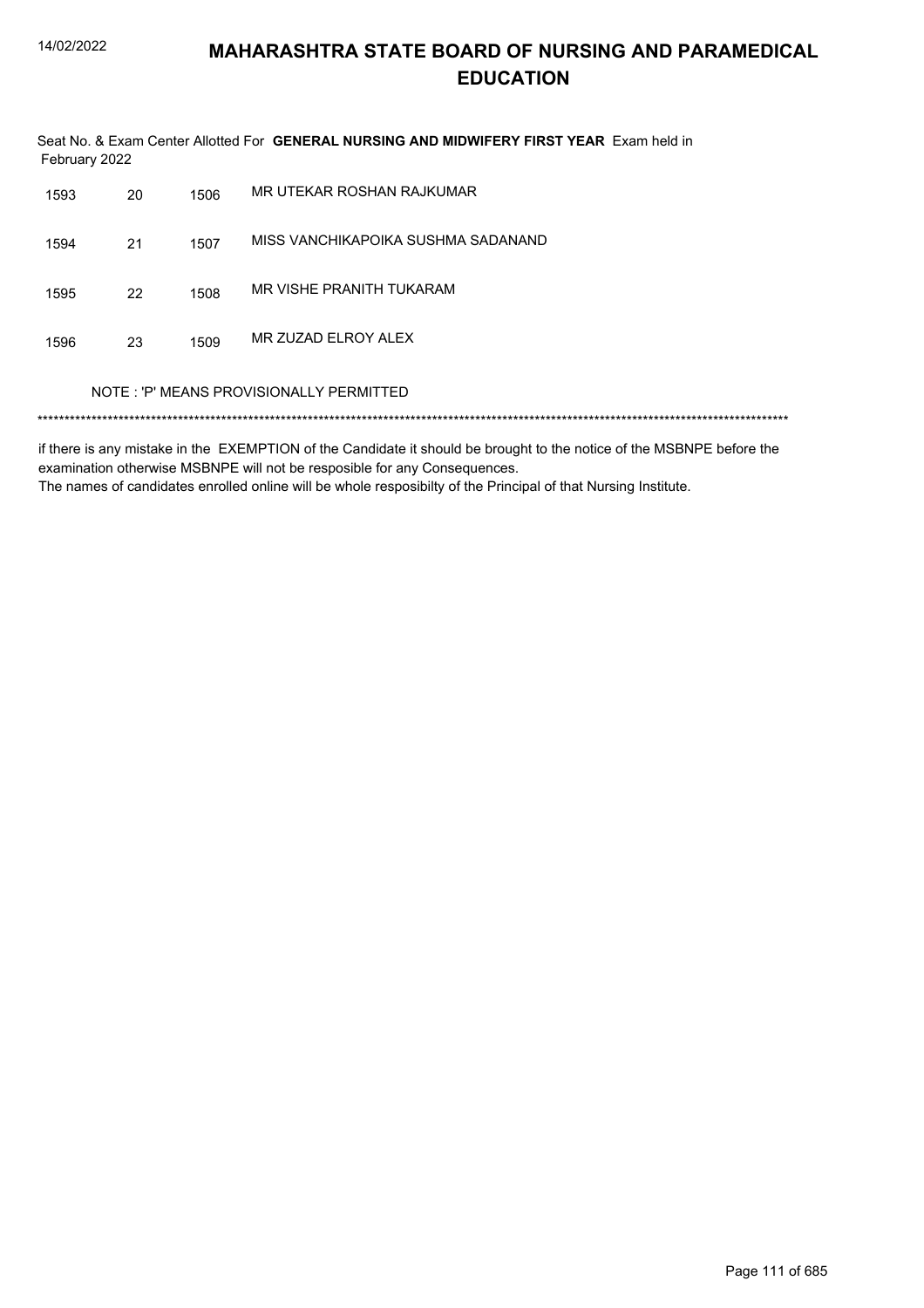Seat No. & Exam Center Allotted For **GENERAL NURSING AND MIDWIFERY FIRST YEAR** Exam held in February 2022

**Centre Name :** BHAKTI VEDANTA HOSPITAL , SCHOOL OF NURSING , THANE

**Institute Name: BHAKTI VEDANTA HOSPITAL , SCHOOL OF NURSING , MIRAROAD,THANE** 

| <b>Centre</b><br>Sr.No. | Inst.<br>Sr. No. | Seat No. | <b>Name</b>                                                        | <b>Exempted Subjects</b> |
|-------------------------|------------------|----------|--------------------------------------------------------------------|--------------------------|
| 1597                    | 1                | 1510     | MISS BHARADI BHAVANI DEEPAK                                        |                          |
| 1598                    | $\overline{2}$   | 1511     | MISS DALVI CHAITRALI RAMAKANT                                      |                          |
| 1599                    | 3                | 1512     | MISS GADHADE SAMIKSHA PANDURANG                                    |                          |
| 1600                    | 4                | 1513     | MISS GHODKE DIVYA SAMPAT                                           |                          |
| 1601                    | 5                | 1514     | MISS GUPTA SONI MUKESH                                             |                          |
| 1602                    | 6                | 1515     | MISS KORGAONKAR REVATI MURLIDHAR                                   |                          |
| 1603                    | $\overline{7}$   | 1516     | MISS KUDAV RASHMI RAM                                              |                          |
| 1604                    | 8                | 1517     | MISS KUDAV AKANKSHA APA                                            |                          |
| 1605                    | 9                | 1518     | MISS PATIL AAHUTI BHUSHAN                                          |                          |
| 1606                    | 10               | 1519     | SMT RAM RINKUKUMARI SATISHKUMAR<br>(NEE RAM RINKUKUMARI RAGHUNATH) |                          |
| 1607                    | 11               | 1520     | MR RAUT CHAITANYA ROHIDAS                                          |                          |
| 1608                    | 12               | 1521     | MR SANKHE CHINMAY RAJENDRA                                         |                          |
| 1609                    | 13               | 1522     | MISS SHARMA SIMRAN SHIVRAM                                         |                          |
| 1610                    | 14               | 1523     | MISS SHINGARE SWAPNALI DHONDIBA                                    |                          |
| 1611                    | 15               | 1524     | MISS SINGH NANDANI SHIVPRAKASH                                     |                          |
| 1612                    | 16               | 1525     | MR SINGH ANURAG INDRASEN                                           |                          |
| 1613                    | 17               | 1526     | MISS THUBE HARSHADA SHANTARAM                                      |                          |
| 1614                    | 18               | 1527     | <b>MISS VARMA SUMAN SUNIL</b>                                      |                          |
| 1615                    | 19               | 1528     | MISS YELLURKAR POOJA SUNIL                                         |                          |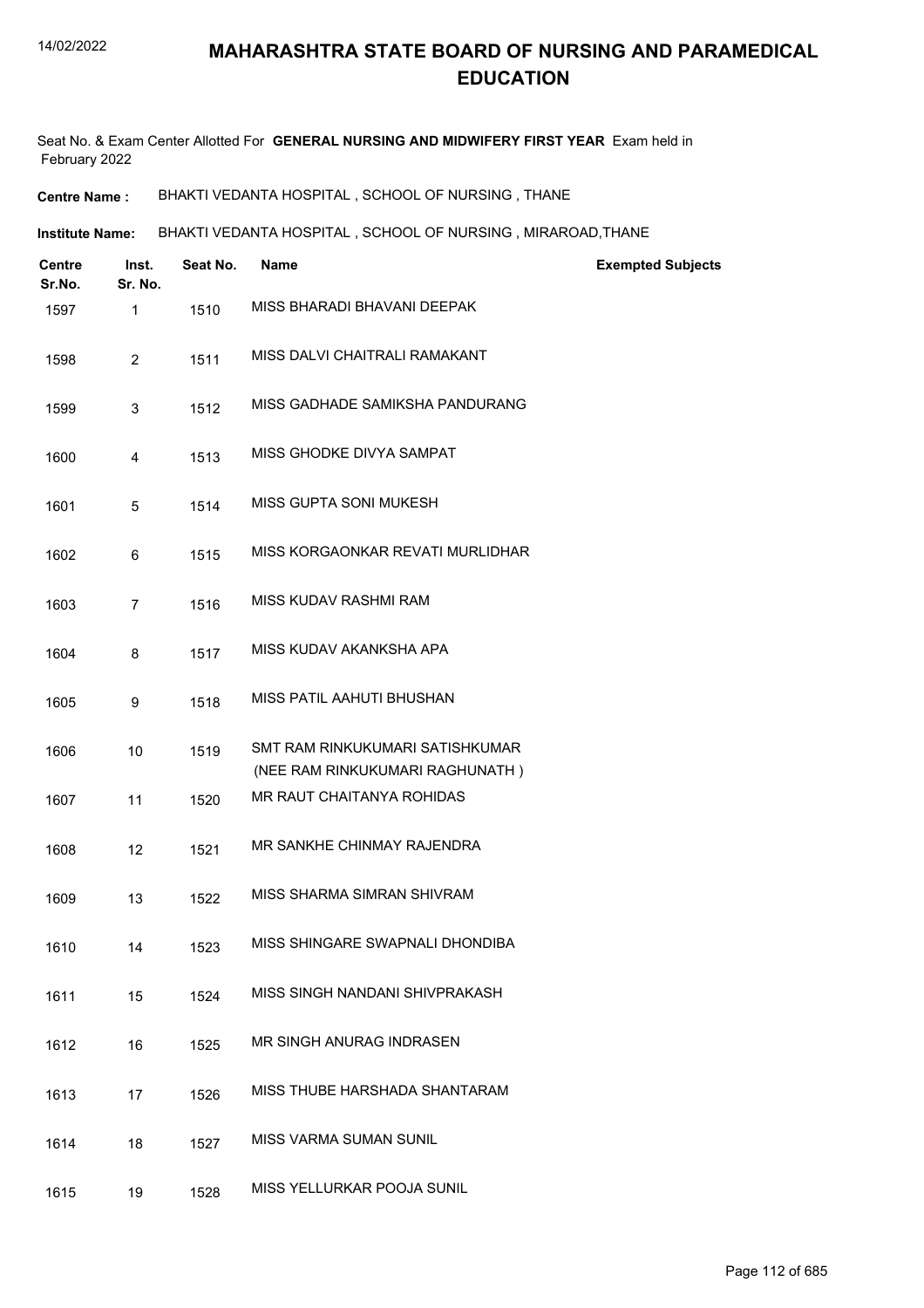Seat No. & Exam Center Allotted For GENERAL NURSING AND MIDWIFERY FIRST YEAR Exam held in February 2022

MISS ZORE UJWALA JANU 20 1529 1616

NOTE: 'P' MEANS PROVISIONALLY PERMITTED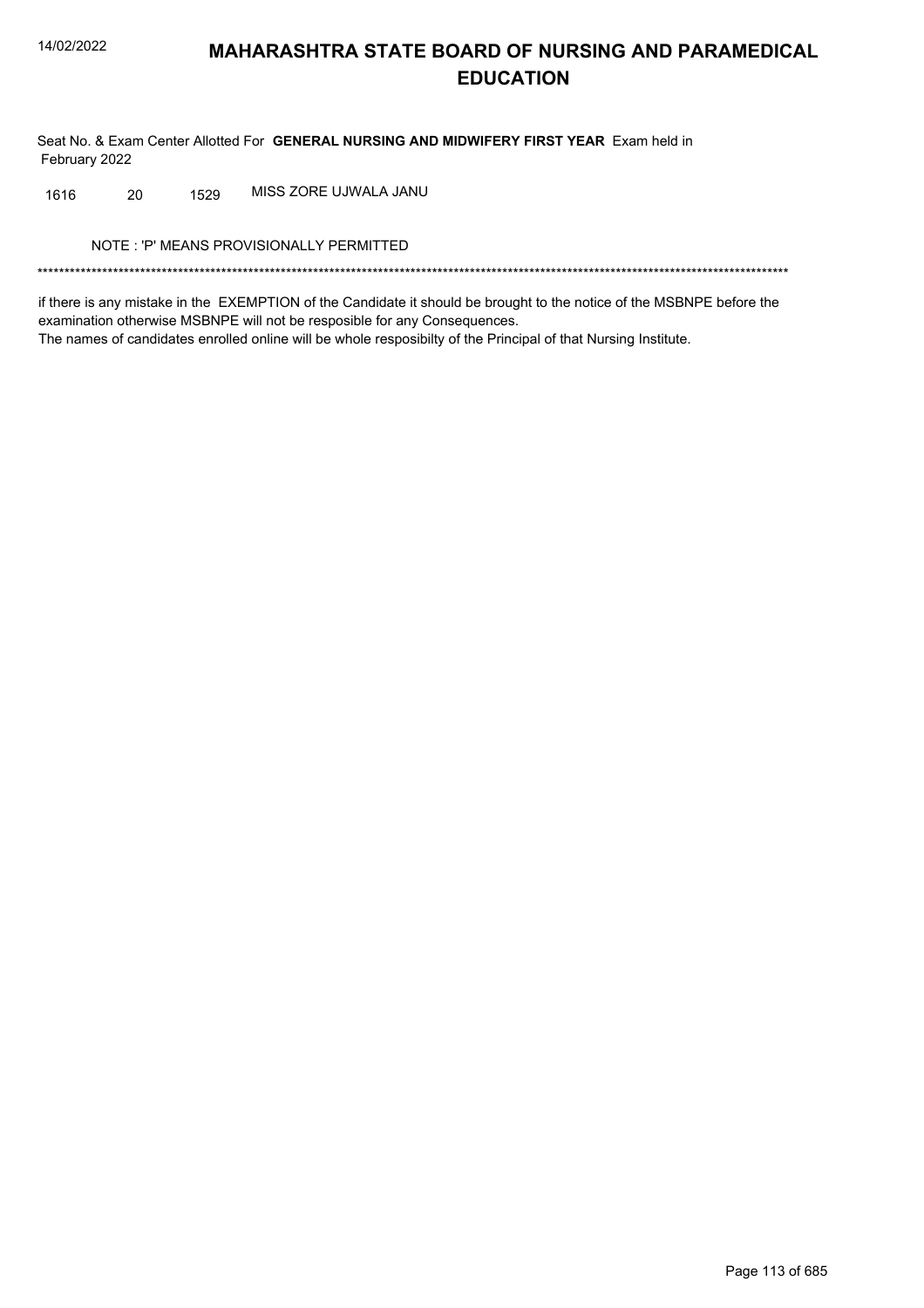Seat No. & Exam Center Allotted For **GENERAL NURSING AND MIDWIFERY FIRST YEAR** Exam held in February 2022

**Centre Name :** YERALA MEDICAL TRUST & RESEARCH CENTRE, SCHOOL OF NURSING , KHARGHAR

**Institute Name:** YERALA MEDICAL TRUST & RESEARCH CENTRE, SCHOOL OF NURSING , KHARGHAR

| <b>Centre</b><br>Sr.No. | Inst.<br>Sr. No. | Seat No. | <b>Name</b>                     | <b>Exempted Subjects</b> |
|-------------------------|------------------|----------|---------------------------------|--------------------------|
| 1617                    | 1                | 1530     | MR APALE MITHILESH PRAVIN       |                          |
| 1618                    | $\overline{2}$   | 1531     | MISS BADIYANI RUPAL JAYESH      |                          |
| 1619                    | 3                | 1532     | MISS BANSODE PALLAVI SUDHAKAR   |                          |
| 1620                    | 4                | 1533     | MISS CHABUKSWAR POOJA BHAGWAN   |                          |
| 1621                    | 5                | 1534     | MISS CHALKE ROSHANI RAJENDRA    |                          |
| 1622                    | 6                | 1535     | SMT KAMBLE KOMAL MAHESH         |                          |
|                         |                  |          | (NEE CHATRE KOMAL VALMIK)       |                          |
| 1623                    | $\overline{7}$   | 1536     | MR CHOGHALA KUNAL SANTOSH       |                          |
| 1624                    | 8                | 1537     | MISS DHAMAPURKAR PALLVI AVINASH |                          |
| 1625                    | 9                | 1538     | MISS DHATAVKAR PALLAVI MANGESH  |                          |
| 1626                    | 10               | 1539     | MR DOMATE SAINATH RAVAN         |                          |
| 1627                    | 11               | 1540     | MISS GAIKWAD PARNIKA KAMALAKAR  |                          |
| 1628                    | 12               | 1541     | MISS GAVIT PRITI LAGANYA        |                          |
| 1629                    | 13               | 1542     | MISS GAVIT MAHIMA SUDHAKAR      |                          |
| 1630                    | 14               | 1543     | <b>MR GAVIT PRATIK DINESH</b>   |                          |
| 1631                    | 15               | 1544     | MR GAVIT ATUL SUNIL             |                          |
| 1632                    | 16               | 1545     | MR GAVIT JATIN ISAK             |                          |
| 1633                    | 17               | 1546     | MISS GAVIT RINKU MANESH         |                          |
| 1634                    | 18               | 1547     | MISS GODBOLE PRADNYA GOVINDRAO  |                          |
| 1635                    | 19               | 1548     | MR GOSAVI NITESH MAHESH         |                          |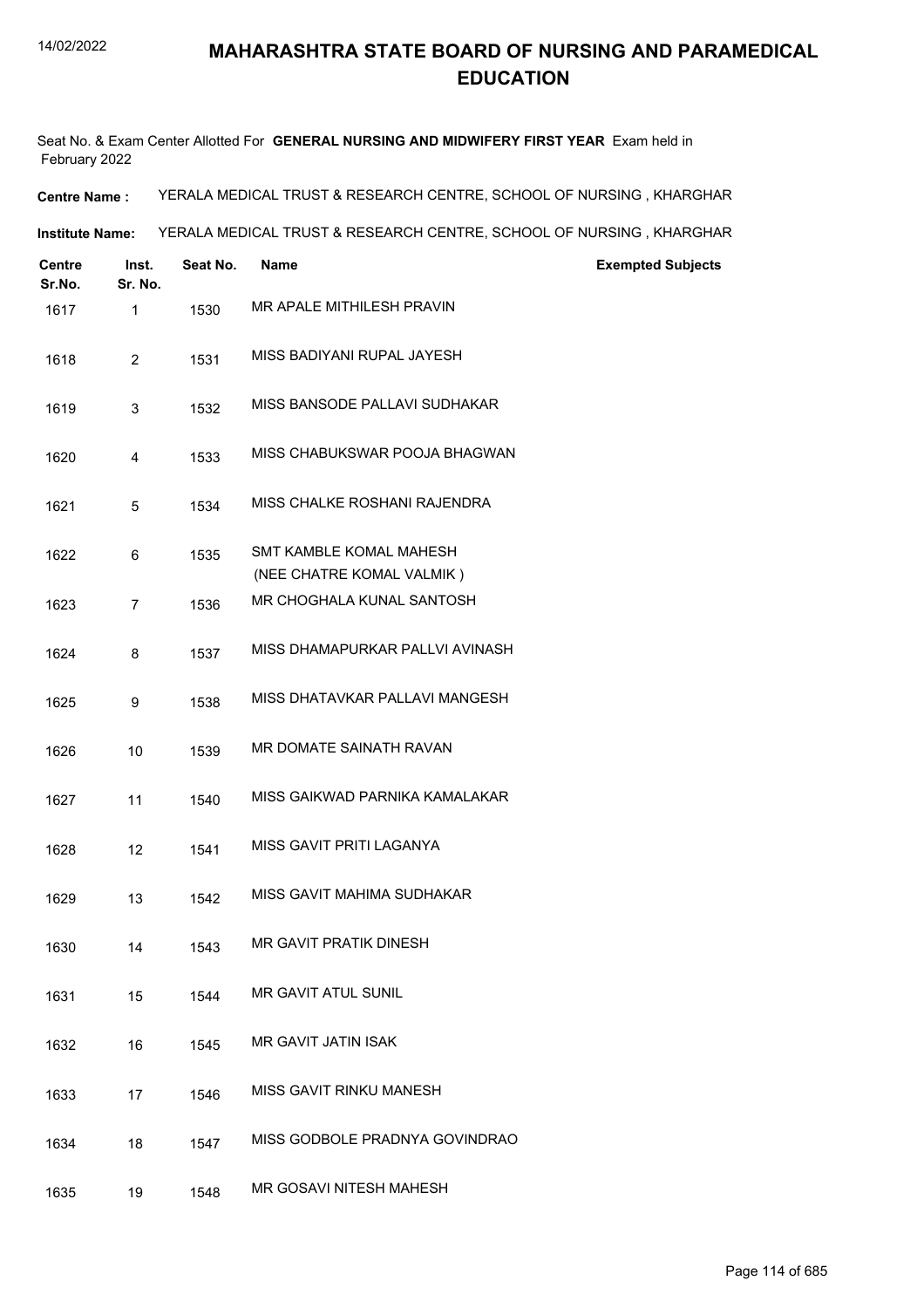| February 2022 |    |      | Seat No. & Exam Center Allotted For GENERAL NURSING AND MIDWIFERY FIRST YEAR Exam held in |
|---------------|----|------|-------------------------------------------------------------------------------------------|
| 1636          | 20 | 1549 | MR JADHAV SURAJ SHARAD                                                                    |
| 1637          | 21 | 1550 | MISS JADHAV ANUSHKA KRISHNAKUMAR                                                          |
| 1638          | 22 | 1551 | MISS JOSHI ANAGHA CHANDRAKANT                                                             |
| 1639          | 23 | 1552 | MISS KAMBLE MANISHA MARUTI                                                                |
| 1640          | 24 | 1553 | MISS KANOJE VAISHALI JITENDRA                                                             |
| 1641          | 25 | 1554 | MISS KAZI AQSA ZAKI                                                                       |
| 1642          | 26 | 1555 | MISS KINDRE VAISHNAVI VINOD                                                               |
| 1643          | 27 | 1556 | MISS KOTHEKAR SWAPNA RAMCHANDRA                                                           |
| 1644          | 28 | 1557 | MISS KUTHE GAURAVI SUNIL                                                                  |
| 1645          | 29 | 1558 | MISS LOKHANDE AASIMA SHABBIR                                                              |
| 1646          | 30 | 1559 | MR MORE KUNAL DEVANAND                                                                    |
| 1647          | 31 | 1560 | MR MORE NITESH ARUN                                                                       |
| 1648          | 32 | 1561 | MISS MORE TEJAL JAYWANT                                                                   |
| 1649          | 33 | 1562 | MISS MORE SHWETA LAHU                                                                     |
| 1650          | 34 | 1563 | MR PATIL YASH BHAUSAHEB                                                                   |
| 1651          | 35 | 1564 | MISS PATIL BHAVANA KAILAS                                                                 |
| 1652          | 36 | 1565 | MISS PATIL JUILI JAYWANT                                                                  |
| 1653          | 37 | 1566 | MISS PATIL RUPALI HARISHCHANDRA                                                           |
| 1654          | 38 | 1567 | MISS PATIL RUSHIKA YOGESH                                                                 |
| 1655          | 39 | 1568 | MR PINGALE PRATHAMESH HARI                                                                |
| 1656          | 40 | 1569 | MISS PUKALE KOMAL PRAKASH                                                                 |
| 1657          | 41 | 1570 | MISS RAKSHE AVANTIKA RAJENDRA                                                             |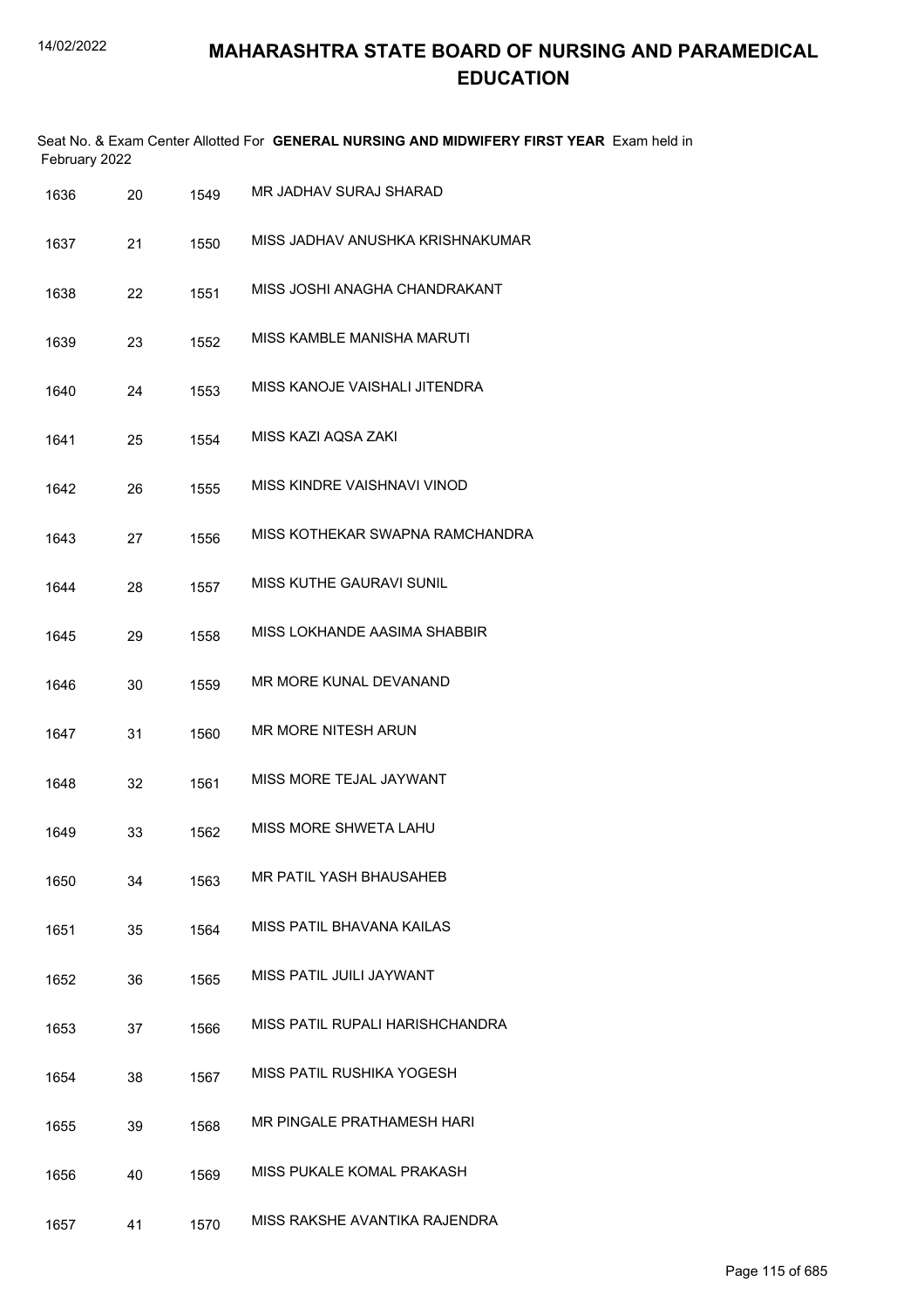|      | February 2022        |      | Seat No. & Exam Center Allotted For GENERAL NURSING AND MIDWIFERY FIRST YEAR Exam held in |
|------|----------------------|------|-------------------------------------------------------------------------------------------|
| 1658 | 42                   | 1571 | MISS RANE AKSHATA MANGESH                                                                 |
| 1659 | 43                   | 1572 | MR SAKPAL MAYURESH DILIP                                                                  |
| 1660 | 44                   | 1573 | MISS SAWANT SAKSHI BALASAHEB                                                              |
| 1661 | 45                   | 1574 | MR SHAIKH GULAMMOHD GULAMMUSTAFA                                                          |
| 1662 | 46                   | 1575 | MR SHAIKH TAUSIF ABDUL LATIF                                                              |
| 1663 | 47                   | 1576 | MISS SHINDE KSHITIJA GANESH                                                               |
| 1664 | 48                   | 1577 | MISS SINGH JYOTI RAM                                                                      |
| 1665 | 49                   | 1578 | MISS SINGH POOJA RAM                                                                      |
| 1666 | 50                   | 1579 | MISS SURYAWANSHI JYOTI RAOSAHEB                                                           |
| 1667 | 51                   | 1580 | MISS SUTAR JAGRUTI SACHIN                                                                 |
| 1668 | 52                   | 1581 | MISS SUTAR RESHMA SHANTARAM                                                               |
| 1669 | 53                   | 1582 | MISS THAKARE RUTUJA CHINTAMAN                                                             |
| 1670 | 54                   | 1583 | MISS THALI TANUJA DILIP                                                                   |
| 1671 | 55                   | 1584 | MR THOMBARE SWAPNIL NARAYAN                                                               |
| 1672 | 56                   | 1585 | MISS UGALE SANDHYA PARBAT                                                                 |
| 1673 | 57                   | 1586 | MISS UTEKAR HARSHADA KRUSHNA                                                              |
| 1674 | 58                   | 1587 | MISS WADATE ANKITA MAHENDRA                                                               |
| 1675 | 59                   | 1588 | MISS WAGHAMARE SAKSHI HARI                                                                |
|      |                      |      | NOTE: 'P' MEANS PROVISIONALLY PERMITTED                                                   |
|      | ******************** |      |                                                                                           |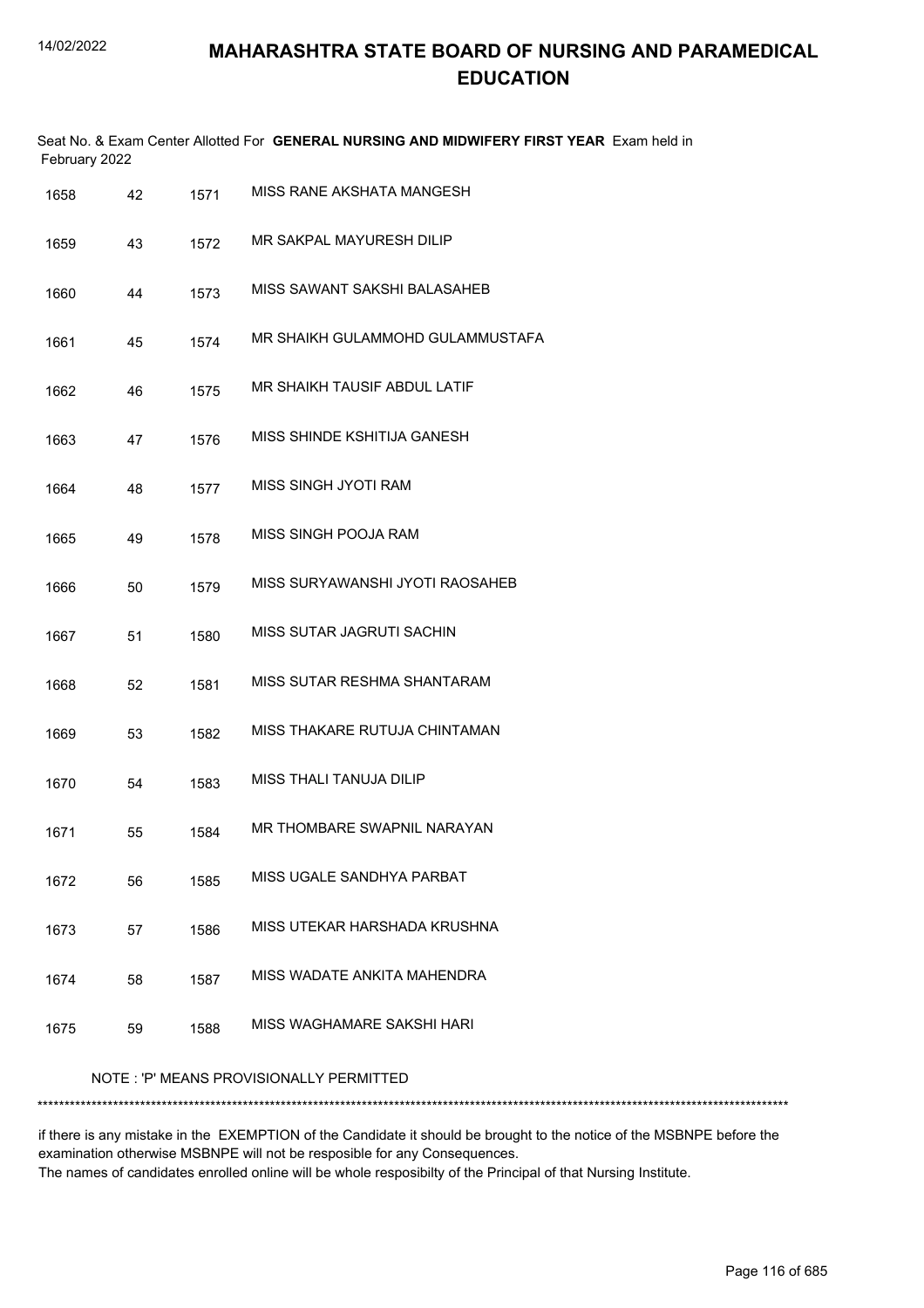Seat No. & Exam Center Allotted For **GENERAL NURSING AND MIDWIFERY FIRST YEAR** Exam held in February 2022

**Centre Name :** YERALA MEDICAL TRUST & RESEARCH CENTRE, SCHOOL OF NURSING , KHARGHAR

**Institute Name:** D. D. VISPUTE SCHOOL OF NURSING, PANVEL, RAIGAD

| <b>Centre</b><br>Sr.No. | Inst.<br>Sr. No. | Seat No. | <b>Name</b>                                              | <b>Exempted Subjects</b> |
|-------------------------|------------------|----------|----------------------------------------------------------|--------------------------|
| 1676                    | $\mathbf{1}$     | 1589     | MR ADHAV VISHAL SUDAM                                    | (VI)<br>(VII)            |
| 1677                    | $\overline{2}$   | 1590     | MISS BERGAL BHARTI DILIP                                 |                          |
| 1678                    | 3                | 1591     | MR DARNE JOSH MANGESH                                    |                          |
| 1679                    | 4                | 1592     | MR DHUPJARE DHIRAJ KALIDAS                               |                          |
| 1680                    | $\overline{5}$   | 1593     | SMT AGARKAR KAVITA KAVITA<br>(NEE KUNABI KAVITA JAGADAS) |                          |
| 1681                    | 6                | 1594     | MISS MANDE SHRADDHA SUBHASH                              |                          |
| 1682                    | $\overline{7}$   | 1595     | MISS MISHRA POOJADEVI BANSHIDHAR                         |                          |
| 1683                    | 8                | 1596     | MISS PATIL SNEHAL SHARAD                                 |                          |
| 1684                    | 9                | 1597     | MISS PATIL RIDDHI MAHESH                                 |                          |
| 1685                    | 10               | 1598     | SMT PERVI POOJA DHIRAJ                                   |                          |
|                         |                  |          | (NEE PATIL POOJA CHANDRAKANT)                            |                          |
| 1686                    | 11               | 1599     | MISS PATIL SHEETAL SANTOSH                               |                          |
| 1687                    | 12               | 1600     | MISS PRAJAPATI SHIVSHAKTI SANJAY                         |                          |
| 1688                    | 13               | 1601     | MISS SABALE JAYASHRI BUDHA                               |                          |
| 1689                    | 14               | 1602     | MISS SHAIKH MAHEKBANO ABDULSATTAR                        |                          |
| 1690                    | 15               | 1603     | MISS SHAIKH MUSKAN ABDULSATTAR                           |                          |
| 1691                    | 16               | 1604     | MR SONDHARVA JIGNESH BHANJI                              |                          |
| 1692                    | 17               | 1605     | MISS TAMBADE PADMINI MADHUKAR                            |                          |
| 1693                    | 18               | 1606     | MISS UMAPE PALLAVI RAVINDRA                              |                          |
| 1694                    | 19               | 1607     | MISS VERMA CHHAYA VIRESH                                 |                          |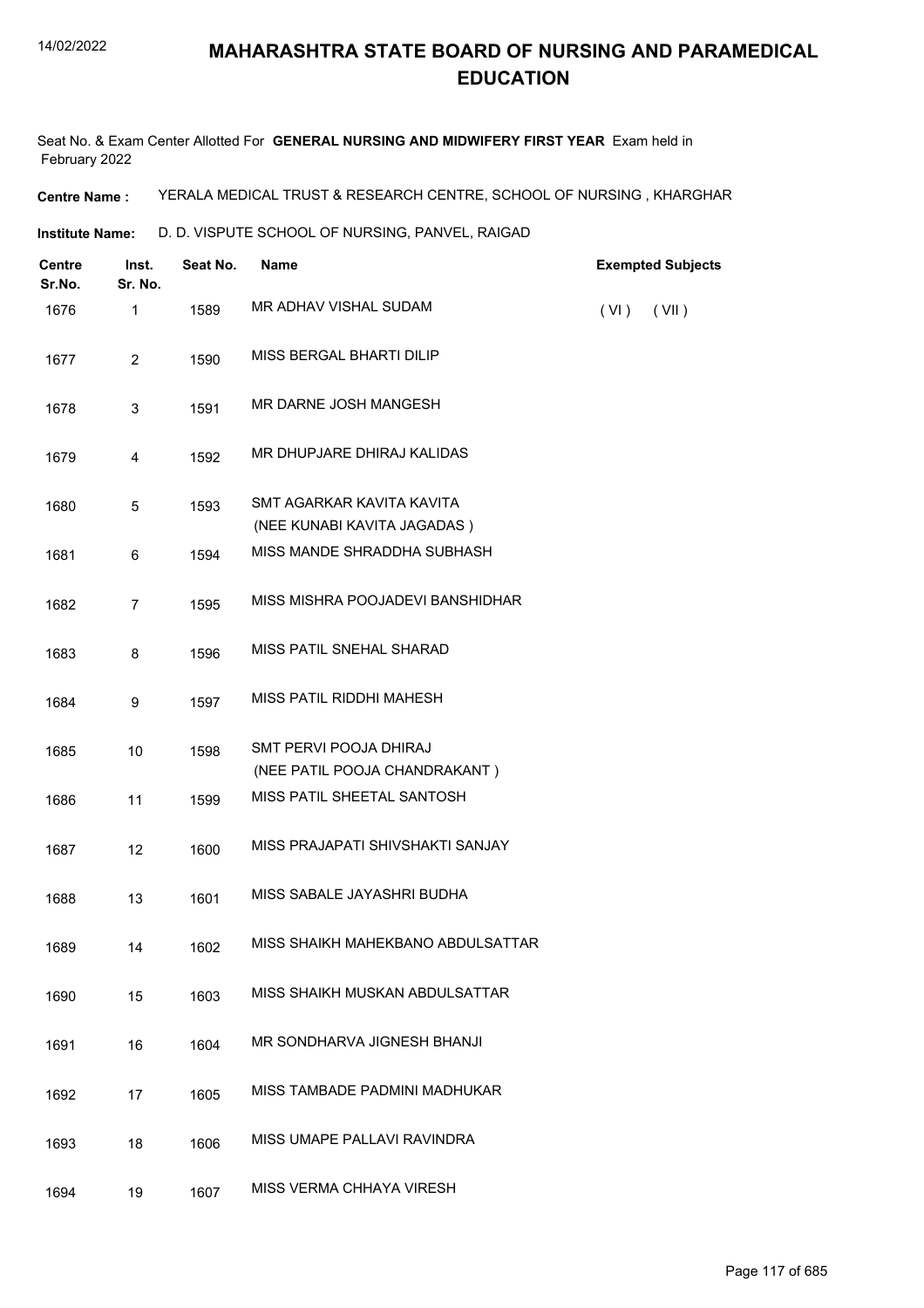Seat No. & Exam Center Allotted For GENERAL NURSING AND MIDWIFERY FIRST YEAR Exam held in February 2022

SMT JOSHI SHRUTI SUSHANT 20 1608 1695

(NEE VICHARE GITANJALI RAMESH)

NOTE: 'P' MEANS PROVISIONALLY PERMITTED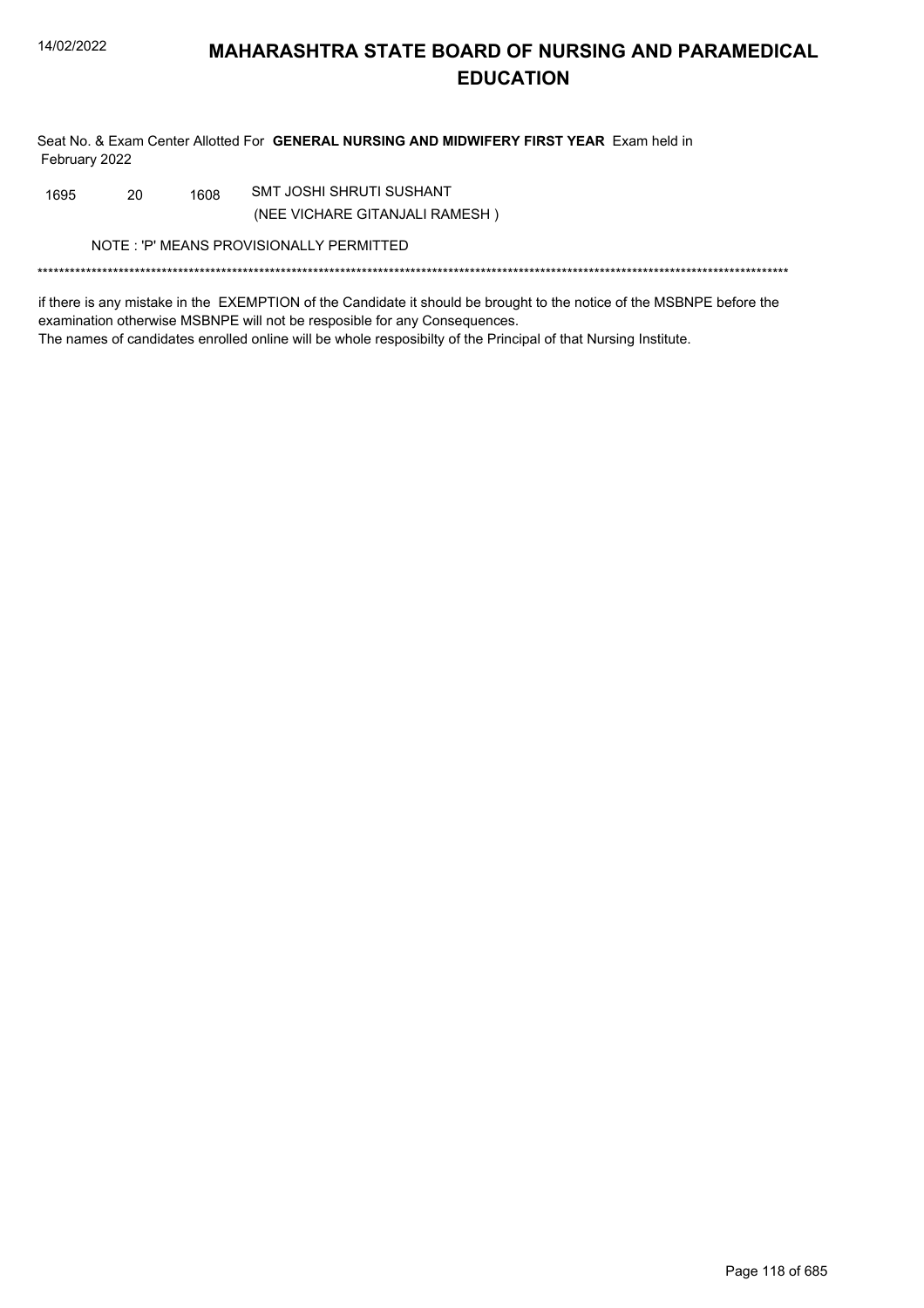Seat No. & Exam Center Allotted For **GENERAL NURSING AND MIDWIFERY FIRST YEAR** Exam held in February 2022

**Centre Name :** SAMARTH INSTITUTE OF NURSING EDUCATION, DERVAN

Institute Name: SAMARTH INSTITUTE OF NURSING EDUCATION, DERVAN

| <b>Centre</b><br>Sr.No. | Inst.<br>Sr. No. | Seat No. | <b>Name</b>                      | <b>Exempted Subjects</b> |
|-------------------------|------------------|----------|----------------------------------|--------------------------|
| 1696                    | 1                | 1609     | MISS FEBA BENNY                  |                          |
| 1697                    | $\overline{2}$   | 1610     | MISS AMBEKAR SNEHAL SANTOSH      |                          |
| 1698                    | 3                | 1611     | MISS ASWALE SHRUTI SHIVAJI       |                          |
| 1699                    | 4                | 1612     | MISS BANE RIDDHI SUDIP           |                          |
| 1700                    | 5                | 1613     | MISS BERDE ANUSHKA MILIND        |                          |
| 1701                    | 6                | 1614     | MISS CHAVAN TANVI TANAJI         |                          |
| 1702                    | $\overline{7}$   | 1615     | MISS CHAVAN PRANJALI DEVENDRA    |                          |
| 1703                    | 8                | 1616     | MISS DEVLEKAR SNEHAL NANDKUMAR   |                          |
| 1704                    | 9                | 1617     | MISS GHADI KETAKI PRASAD         |                          |
| 1705                    | 10               | 1618     | MISS GUJAR SHIVANI SANTOSH       |                          |
| 1706                    | 11               | 1619     | MISS JASWAL KARISHMA RAJESH      |                          |
| 1707                    | 12               | 1620     | MISS KATKAR SAKSHI DIPAK         |                          |
| 1708                    | 13               | 1621     | MISS MUMBARKAR PRAJAKTA RAVINDRA |                          |
| 1709                    | 14               | 1622     | MISS SALVI SANIKA YOGESH         |                          |
| 1710                    | 15               | 1623     | MISS SAWANT VISHWAJA VISHWAS     |                          |
| 1711                    | 16               | 1624     | MISS SHIRKE SAPANA DATTARAM      |                          |
| 1712                    | 17               | 1625     | MISS SURVE NAMITA GOPICHAND      |                          |
| 1713                    | 18               | 1626     | MISS SURVE POONAM RAJARAM        |                          |
| 1714                    | 19               | 1627     | MISS VELNASKAR SAYALI SANTOSH    |                          |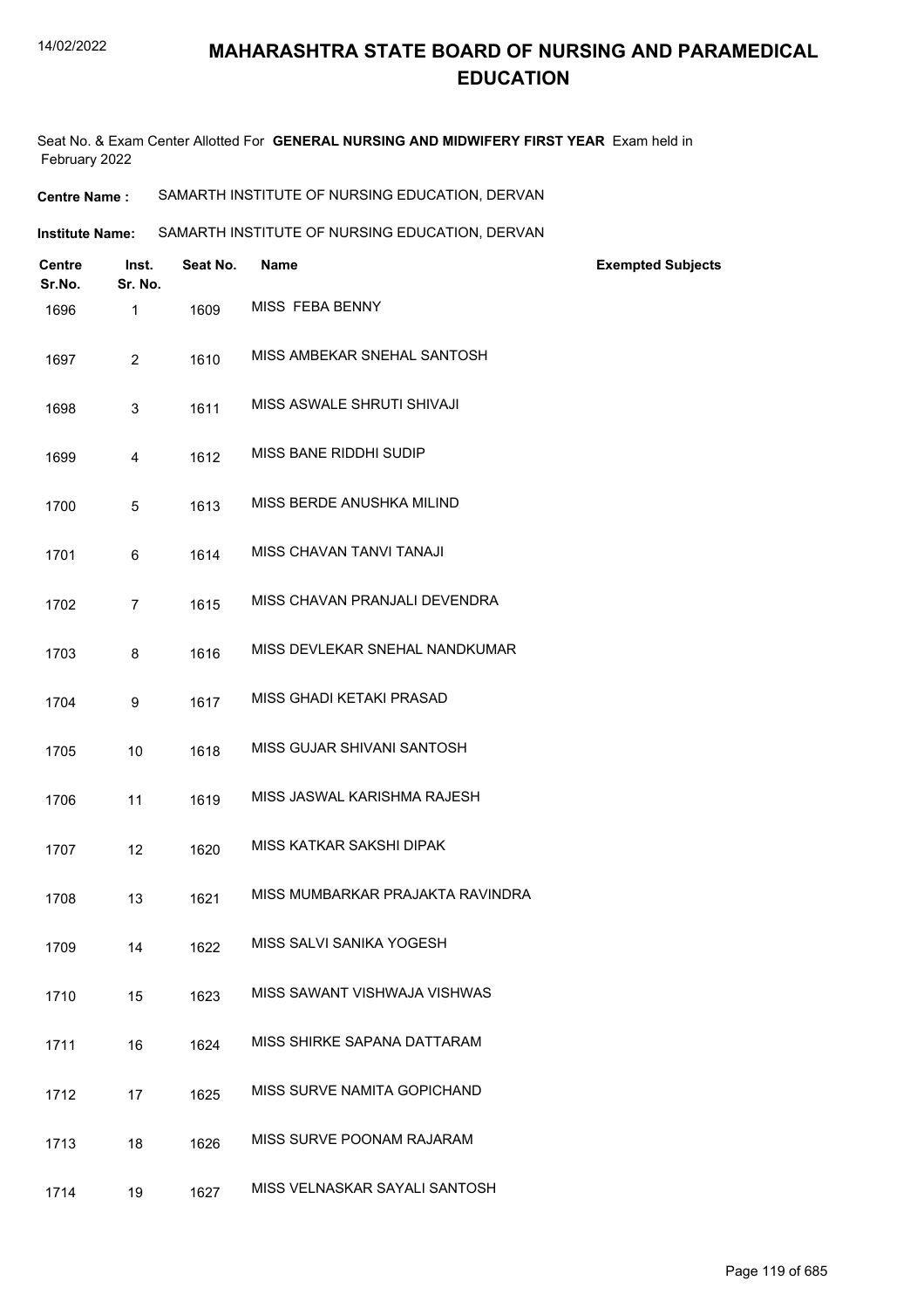Seat No. & Exam Center Allotted For GENERAL NURSING AND MIDWIFERY FIRST YEAR Exam held in February 2022

MISS VICHARE SONALI SANTOSH 20 1628 1715

NOTE: 'P' MEANS PROVISIONALLY PERMITTED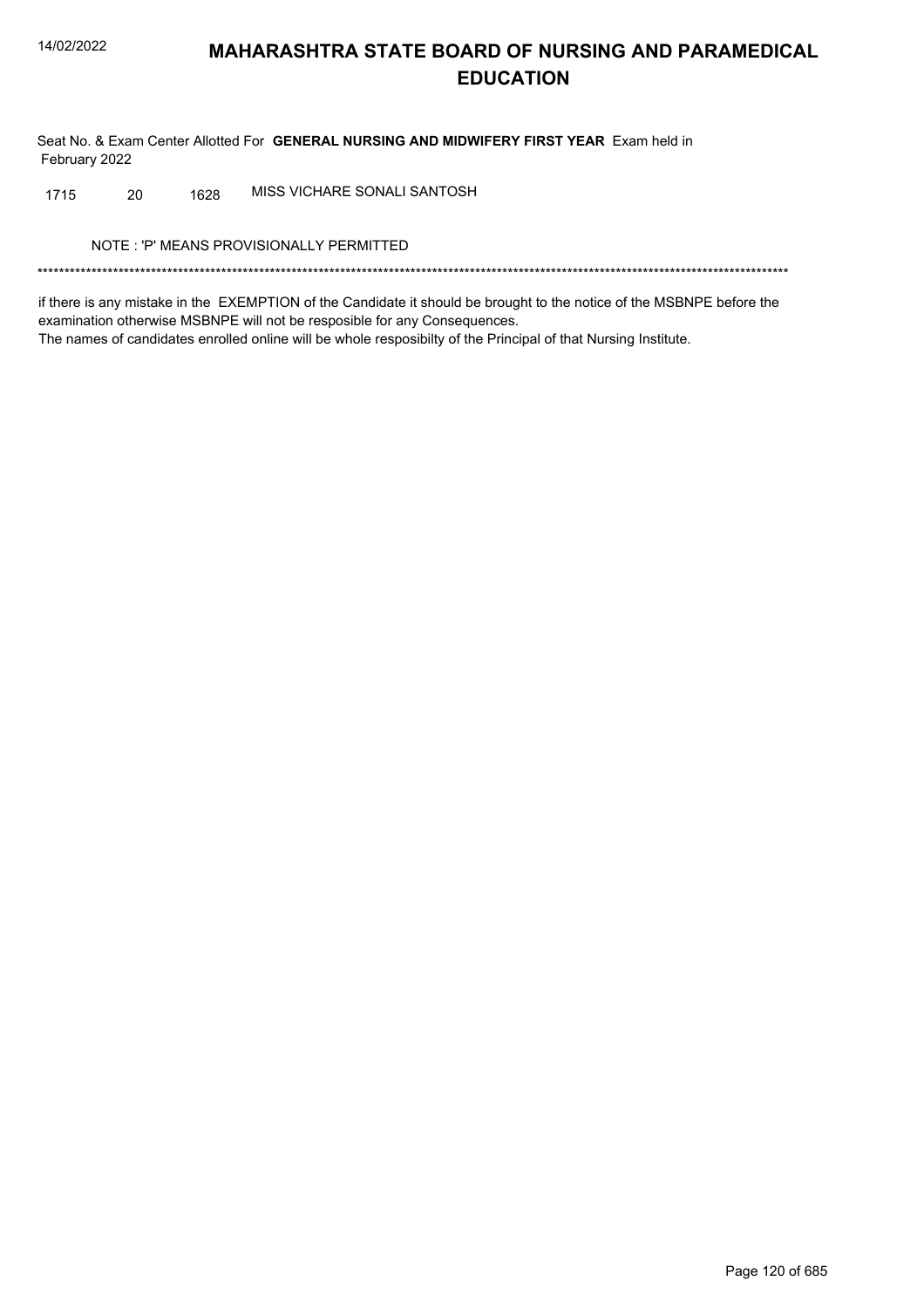Seat No. & Exam Center Allotted For **GENERAL NURSING AND MIDWIFERY FIRST YEAR** Exam held in February 2022

**Centre Name :** SAMARTH INSTITUTE OF NURSING EDUCATION, DERVAN

| Institute Name: | M.E.S SCHOOL OF NURSING KHED RATNAGIRI |
|-----------------|----------------------------------------|
|                 |                                        |

| <b>Centre</b><br>Sr.No. | Inst.<br>Sr. No. | Seat No. | <b>Name</b>                     | <b>Exempted Subjects</b> |
|-------------------------|------------------|----------|---------------------------------|--------------------------|
| 1716                    | $\mathbf{1}$     | 1629     | MISS BAHUTALE SAYALI SHATRUGHNA |                          |
| 1717                    | $\overline{2}$   | 1630     | MISS BELOSE LAVISHA MADHAV      |                          |
| 1718                    | 3                | 1631     | MISS BHOSALE GAYATRI ULHAS      |                          |
| 1719                    | 4                | 1632     | MISS CHALKE JANHVI SANTOSH      |                          |
| 1720                    | 5                | 1633     | MISS CHAVAN ASMITA VASANT       |                          |
| 1721                    | 6                | 1634     | MISS DALVI SANJIVANI SANJAY     |                          |
| 1722                    | $\overline{7}$   | 1635     | MISS DHADAVE MADHAVI SURYAKANT  |                          |
| 1723                    | 8                | 1636     | MISS DHOTRE ROSHANI RAMDAS      |                          |
| 1724                    | 9                | 1637     | MISS DODKADE PRATIKSHA PRADIP   |                          |
| 1725                    | 10               | 1638     | MISS GIJE KOMAL SITARAM         |                          |
| 1726                    | 11               | 1639     | MISS GORIWALE YUTIKA SANDIP     |                          |
| 1727                    | 12               | 1640     | MR GURAV ABHISHEK MANGESH       |                          |
| 1728                    | 13               | 1641     | MISS GURSALE SAMIDHA PADMAKAR   |                          |
| 1729                    | 14               | 1642     | MISS HIRAVE SHREYA SHRIKANT     |                          |
| 1730                    | 15               | 1643     | MISS IPTE NAMRATA KESHAV        |                          |
| 1731                    | 16               | 1644     | MISS JADHAV AISHVARYA PRAKASH   |                          |
| 1732                    | 17               | 1645     | MISS JADHAV SHRUTI SUNIL        |                          |
| 1733                    | 18               | 1646     | MISS JOGALE SUPRIYA SUDHIR      |                          |
| 1734                    | 19               | 1647     | MISS JOGALEKAR ANJALI RAMESH    |                          |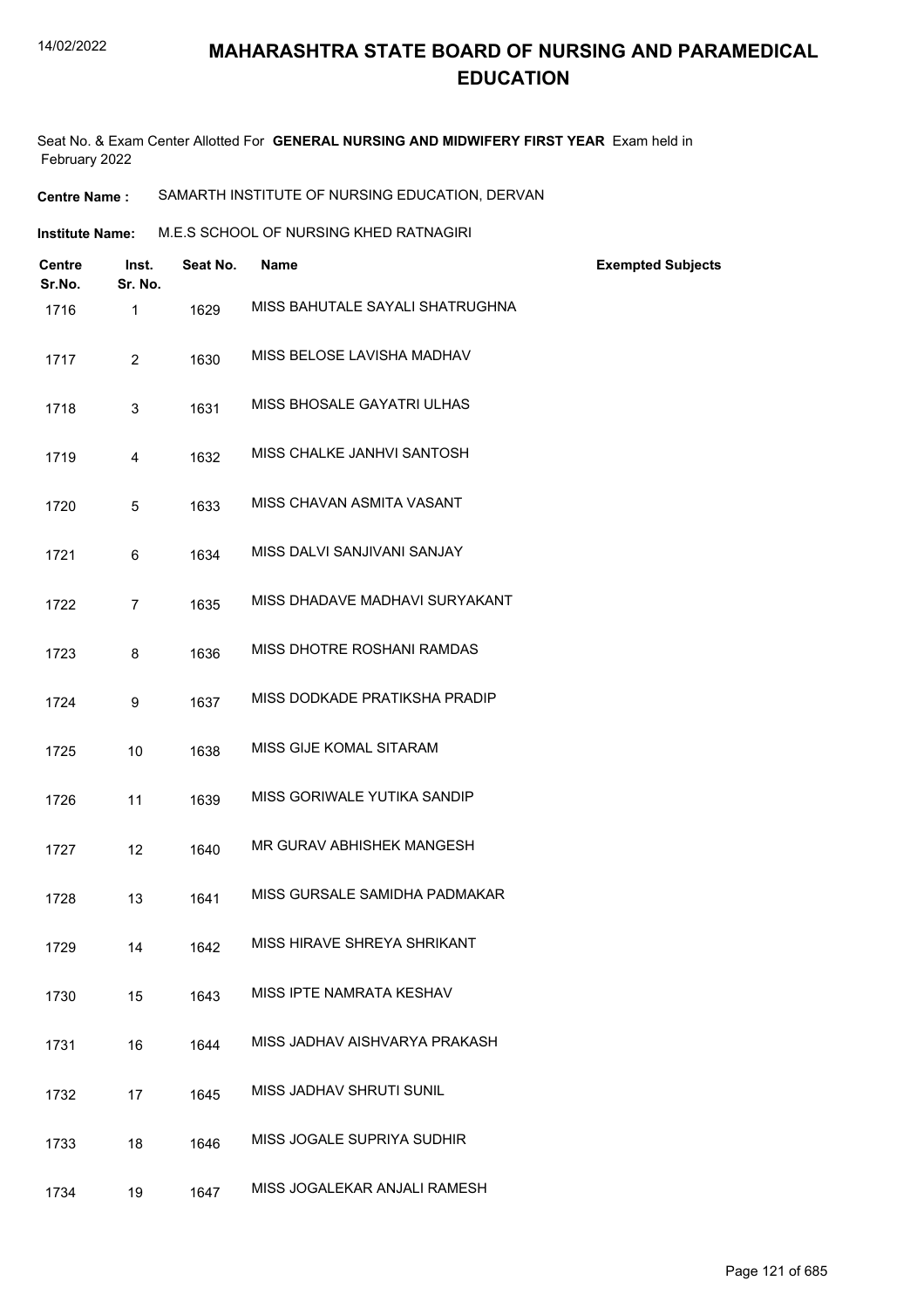|               | Seat No. & Exam Center Allotted For GENERAL NURSING AND MIDWIFERY FIRST YEAR Exam held in |  |
|---------------|-------------------------------------------------------------------------------------------|--|
| February 2022 |                                                                                           |  |

| 1735 | 20 | 1648 | MISS KADAM DIPTI SANJAY        |
|------|----|------|--------------------------------|
| 1736 | 21 | 1649 | MISS KADAM SHIVANI GANESH      |
| 1737 | 22 | 1650 | MISS KADAM ISHA SUNIL          |
| 1738 | 23 | 1651 | MISS KADRI ALFIYA YASIN        |
| 1739 | 24 | 1652 | MISS KAJAVE RUSHALI DILIP      |
| 1740 | 25 | 1653 | MR KALEKAR YASH VIJAY          |
| 1741 | 26 | 1654 | MISS KAMBLE SAKSHI SANJAY      |
| 1742 | 27 | 1655 | MR KAMBLI KAVIN RAJESH         |
| 1743 | 28 | 1656 | MISS MAHADIK VISHAKHA VILAS    |
| 1744 | 29 | 1657 | MISS MATE SNEHA SUDESH         |
| 1745 | 30 | 1658 | MISS MODSING AKSHATA RAVINDRA  |
| 1746 | 31 | 1659 | MISS PATIL PRAJYOTI TANAJI     |
| 1747 | 32 | 1660 | MISS PIRKAR SABA ANWAR         |
| 1748 | 33 | 1661 | MR SAGVEKAR SURAJ SANTOSH      |
| 1749 | 34 | 1662 | MISS SHINDE SHALINI MANGESH    |
| 1750 | 35 | 1663 | MISS SHIVGAN SAKSHI SUHAS      |
| 1751 | 36 | 1664 | MISS SURVE POOJA DILIP         |
| 1752 | 37 | 1665 | MISS TIKUDAVE NILAM TATYASAHEB |
| 1753 | 38 | 1666 | MISS WAJE AAKANKSHA UDAY       |
| 1754 | 39 | 1667 | MISS YADRE SANJANA SANDIP      |
| 1755 | 40 | 1668 | MR ZAGADE OMKAR MARUTI         |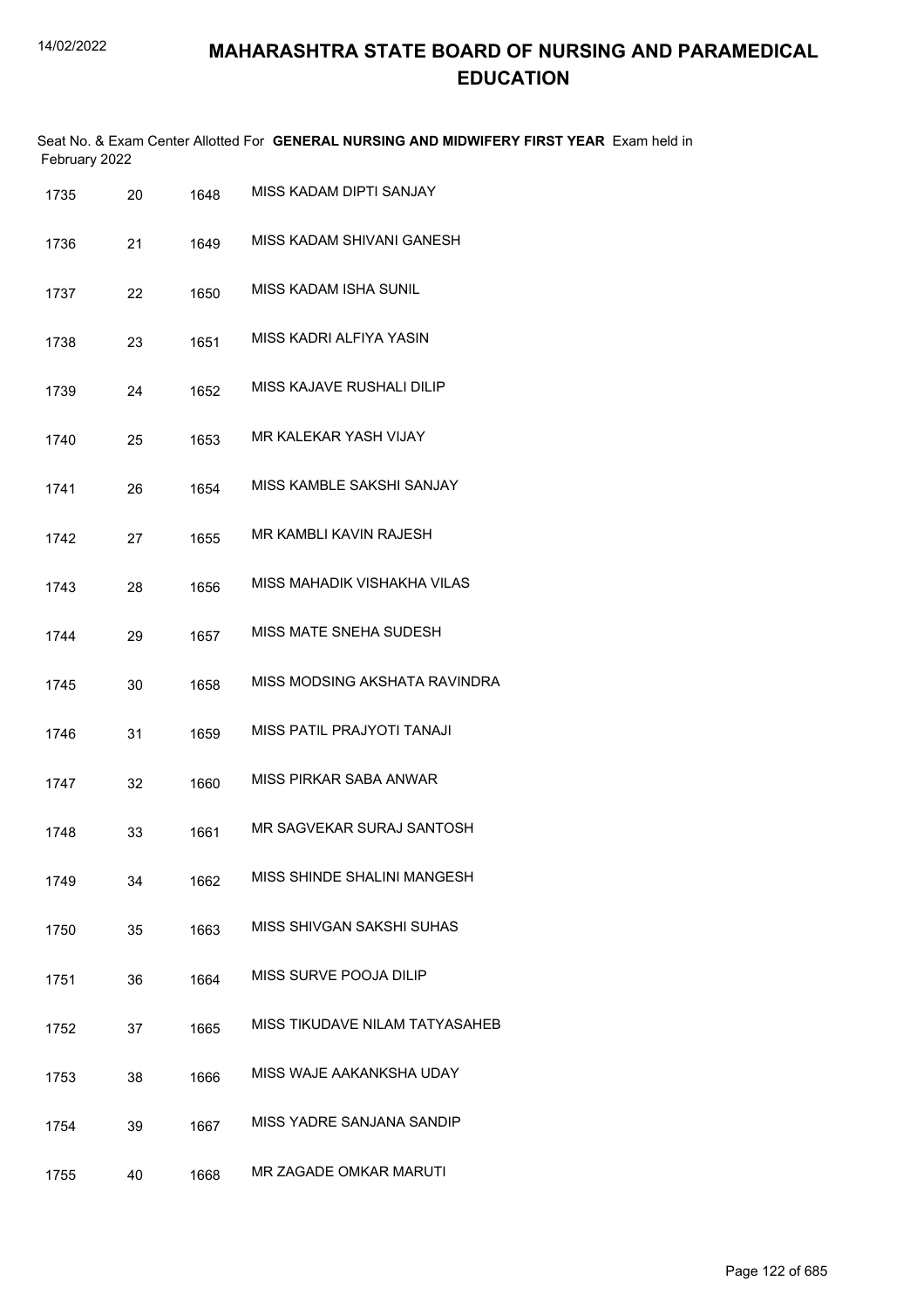Seat No. & Exam Center Allotted For GENERAL NURSING AND MIDWIFERY FIRST YEAR Exam held in February 2022

NOTE: 'P' MEANS PROVISIONALLY PERMITTED

if there is any mistake in the EXEMPTION of the Candidate it should be brought to the notice of the MSBNPE before the examination otherwise MSBNPE will not be resposible for any Consequences.

The names of candidates enrolled online will be whole resposibilty of the Principal of that Nursing Institute.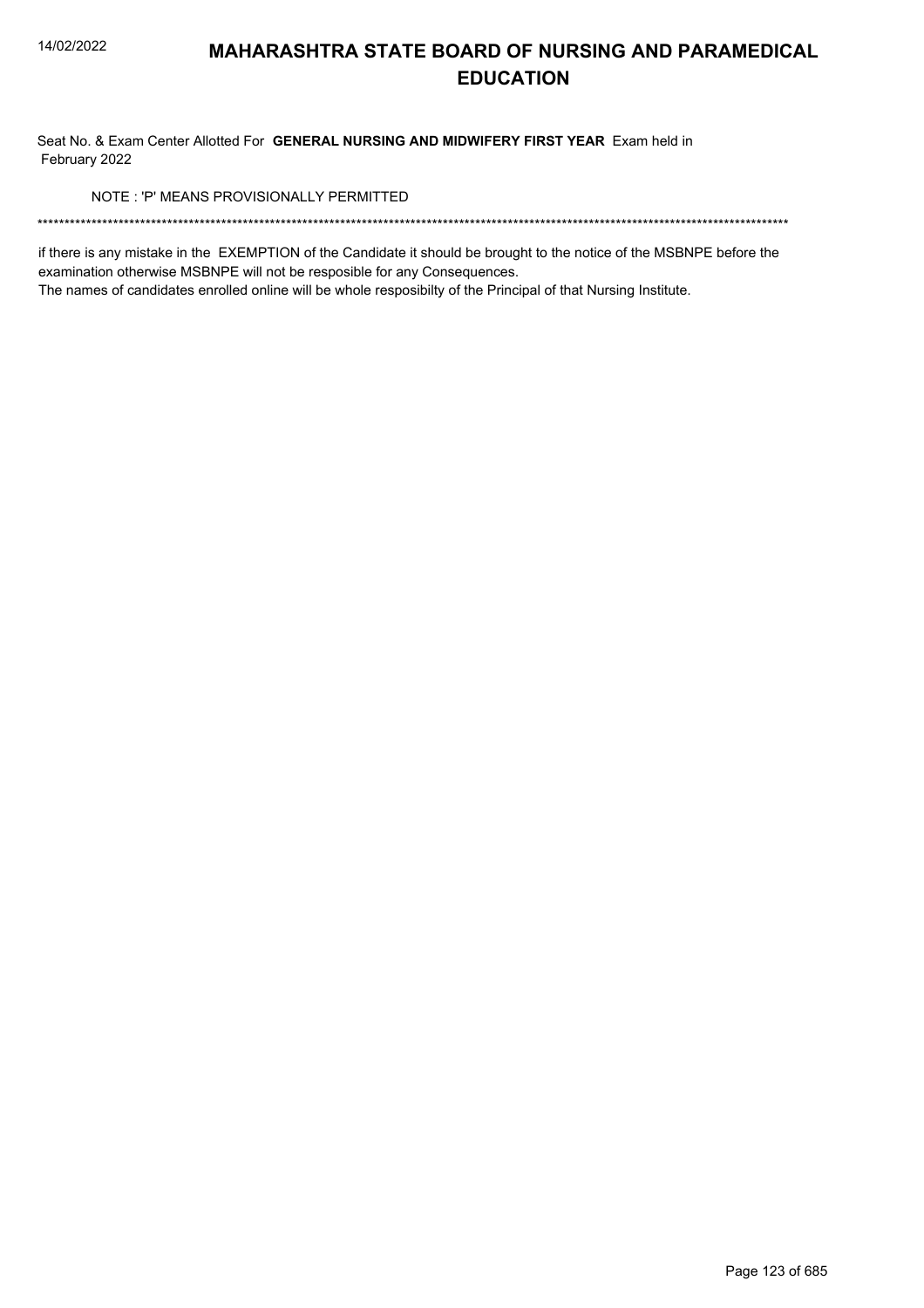Seat No. & Exam Center Allotted For **GENERAL NURSING AND MIDWIFERY FIRST YEAR** Exam held in February 2022

#### **Centre Name :** SAMARTH INSTITUTE OF NURSING EDUCATION, DERVAN

The Yash Foundations College of Nursing Medical Research Institute, Ratnagiri **Institute Name:**

| <b>Centre</b><br>Sr.No. | Inst.<br>Sr. No. | Seat No. | <b>Name</b>                    | <b>Exempted Subjects</b> |
|-------------------------|------------------|----------|--------------------------------|--------------------------|
| 1756                    | 1                | 1669     | MR AKHADE AJINKYA KRISHNA      |                          |
| 1757                    | $\overline{2}$   | 1670     | MISS BANDKAR TANAYA DEVENDRA   |                          |
| 1758                    | 3                | 1671     | MISS CHAVAN ANISHA MAHESH      |                          |
| 1759                    | 4                | 1672     | MISS CHAVAN TANAYA PRAMOD      |                          |
| 1760                    | 5                | 1673     | MISS CHAVAN VARSHA SHAMRAO     |                          |
| 1761                    | 6                | 1674     | MISS CHAVAN SAKSHI SHRIKRISHNA |                          |
| 1762                    | $\overline{7}$   | 1675     | MISS GAWADE KOMAL VILAS        |                          |
| 1763                    | 8                | 1676     | MR GHANEKAR SOHIL SANDIP       |                          |
| 1764                    | 9                | 1677     | MISS GUDEKAR NANDINI NANA      |                          |
| 1765                    | 10               | 1678     | MISS GURAV SHILPA SURESH       |                          |
| 1766                    | 11               | 1679     | MISS JADHAV SUPRIYA YUVRAJ     |                          |
| 1767                    | 12               | 1680     | MISS KALAMBATE AMISHA EKNATH   |                          |
| 1768                    | 13               | 1681     | MISS KAMBLE YUKTA VINAYAK      |                          |
| 1769                    | 14               | 1682     | MR KIRVE KUNAL SHIVDAS         |                          |
| 1770                    | 15               | 1683     | MR LINGAYAT SUYASH SURYAKANT   |                          |
| 1771                    | 16               | 1684     | MISS LOHAR SHREYA SHIVDAS      |                          |
| 1772                    | 17               | 1685     | MISS MANCHEKAR KRANTI SURESH   |                          |
| 1773                    | 18               | 1686     | MISS MANDAVKAR ANKITA SHIVRAM  |                          |
| 1774                    | 19               | 1687     | MISS MENGAL KAVITA PADU        |                          |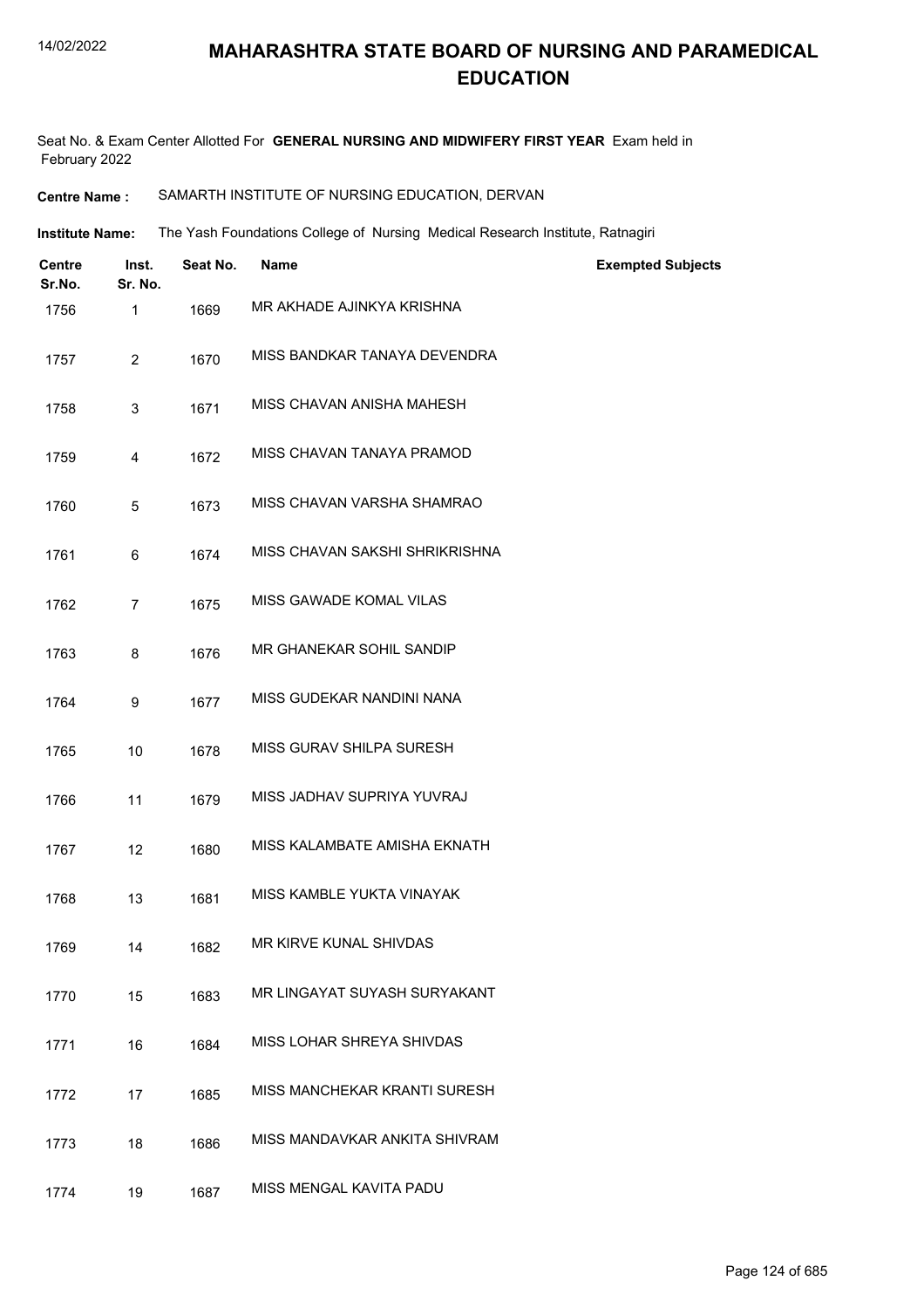|               | Seat No. & Exam Center Allotted For GENERAL NURSING AND MIDWIFERY FIRST YEAR Exam held in |
|---------------|-------------------------------------------------------------------------------------------|
| February 2022 |                                                                                           |

| 1775 | 20 | 1688 | MISS MURKAR SHRUTI VAMAN                                  |
|------|----|------|-----------------------------------------------------------|
| 1776 | 21 | 1689 | MISS PATEKAR MRUNMAYI PRATAP                              |
| 1777 | 22 | 1690 | MISS PATIL VRUSHALI SHARAD                                |
| 1778 | 23 | 1691 | MISS PUJARE AMISHA RAMESH                                 |
| 1779 | 24 | 1692 | SMT BANDAGAR SUNITA RAMESH<br>(NEE PUJARI SUNITA SAYAPPA) |
| 1780 | 25 | 1693 | MISS SAI VI SAKSHI RAJESH                                 |
| 1781 | 26 | 1694 | MISS SAWAL PRAJAKTA SHEKHAR                               |
| 1782 | 27 | 1695 | MISS SHELAR SUPRIYA VISHWANATH                            |
| 1783 | 28 | 1696 | MR SOUNDALKAR OM BANDU                                    |
| 1784 | 29 | 1697 | MISS TAMBE BHAGYASHRI SANDIP                              |
| 1785 | 30 | 1698 | MISS ZORF AISHWARYA PRAKASH                               |

#### NOTE : 'P' MEANS PROVISIONALLY PERMITTED

\*\*\*\*\*\*\*\*\*\*\*\*\*\*\*\*\*\*\*\*\*\*\*\*\*\*\*\*\*\*\*\*\*\*\*\*\*\*\*\*\*\*\*\*\*\*\*\*\*\*\*\*\*\*\*\*\*\*\*\*\*\*\*\*\*\*\*\*\*\*\*\*\*\*\*\*\*\*\*\*\*\*\*\*\*\*\*\*\*\*\*\*\*\*\*\*\*\*\*\*\*\*\*\*\*\*\*\*\*\*\*\*\*\*\*\*\*\*\*\*\*\*\*\*\*\*\*\*\*\*\*\*\*\*\*\*\*\*\*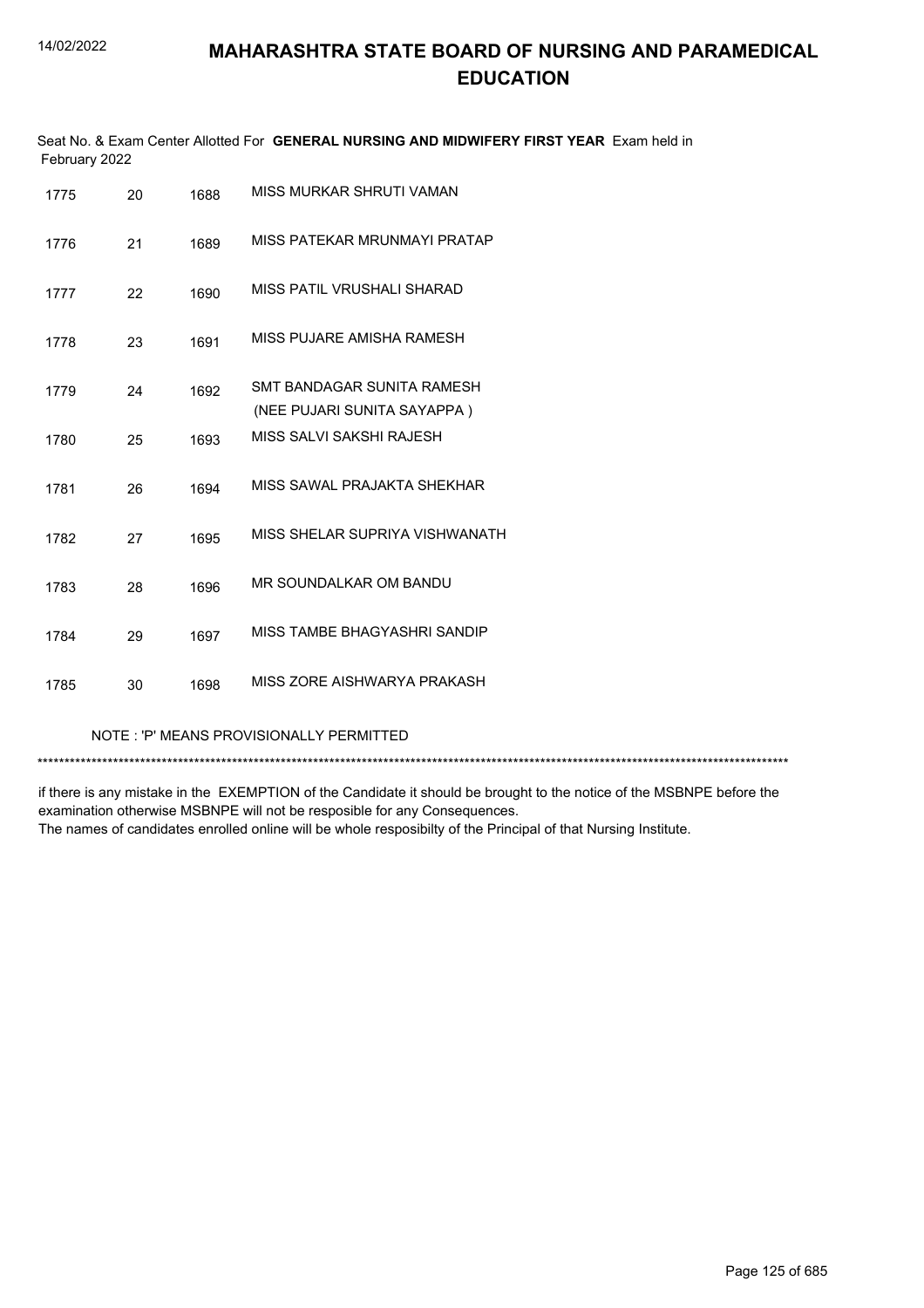#### 14/02/2022

## **MAHARASHTRA STATE BOARD OF NURSING AND PARAMEDICAL EDUCATION**

Seat No. & Exam Center Allotted For **GENERAL NURSING AND MIDWIFERY FIRST YEAR** Exam held in February 2022

**Centre Name :** Training college of Nursing, general hospital malegaon nashik

JIJAMATA NURSING SCHOOL, MALEGAON, NASHIK **Institute Name:**

| <b>Centre</b><br>Sr.No. | Inst.<br>Sr. No. | Seat No. | <b>Name</b>                     | <b>Exempted Subjects</b> |
|-------------------------|------------------|----------|---------------------------------|--------------------------|
| 1786                    | 1                | 1699     | MISS AHIRE PRIYANKA MADHUKAR    |                          |
| 1787                    | $\overline{2}$   | 1700     | MISS BHOYE YOGITA VASANT        |                          |
| 1788                    | 3                | 1701     | MISS DESAI ANJANA KAMLESH       |                          |
| 1789                    | 4                | 1702     | MISS GAMBHIRE ANUJA SAHEBRAO    |                          |
| 1790                    | 5                | 1703     | MISS GAVIT PRITISHA SURESH      |                          |
| 1791                    | 6                | 1704     | MISS GAVLI VAISHALI DEVIDAS     |                          |
| 1792                    | 7                | 1705     | MISS JAGTAP DIPALI HEMANT       |                          |
| 1793                    | 8                | 1706     | MR KADAM PRAMOD SHANKAR         |                          |
| 1794                    | 9                | 1707     | MR KAPURE NIKITESH JITENDRA     |                          |
| 1795                    | 10               | 1708     | MISS KOKANI ROSHANI SANJAY      |                          |
| 1796                    | 11               | 1709     | MISS KUWAR VAISHALI THAKUR      |                          |
| 1797                    | 12               | 1710     | MISS PADVI RAVINA RAMESH        |                          |
| 1798                    | 13               | 1711     | MISS SONAWANE MILKA KANTILAL    |                          |
| 1799                    | 14               | 1712     | MR SONKAMBLE GUNVANT ASHOK      |                          |
| 1800                    | 15               | 1713     | MISS SURYAVANSHI HEMLATA DINKAR |                          |
| 1801                    | 16               | 1714     | MISS VALVI PRIYANKA BHAURAO     |                          |
| 1802                    | 17               | 1715     | MISS VALVI SANDYA RUSHIL        |                          |
| 1803                    | 18               | 1716     | MISS VALVI KALYANI JAYSING      |                          |
| 1804                    | 19               | 1717     | MISS VALVI PRATIKSHA LAXMAN     |                          |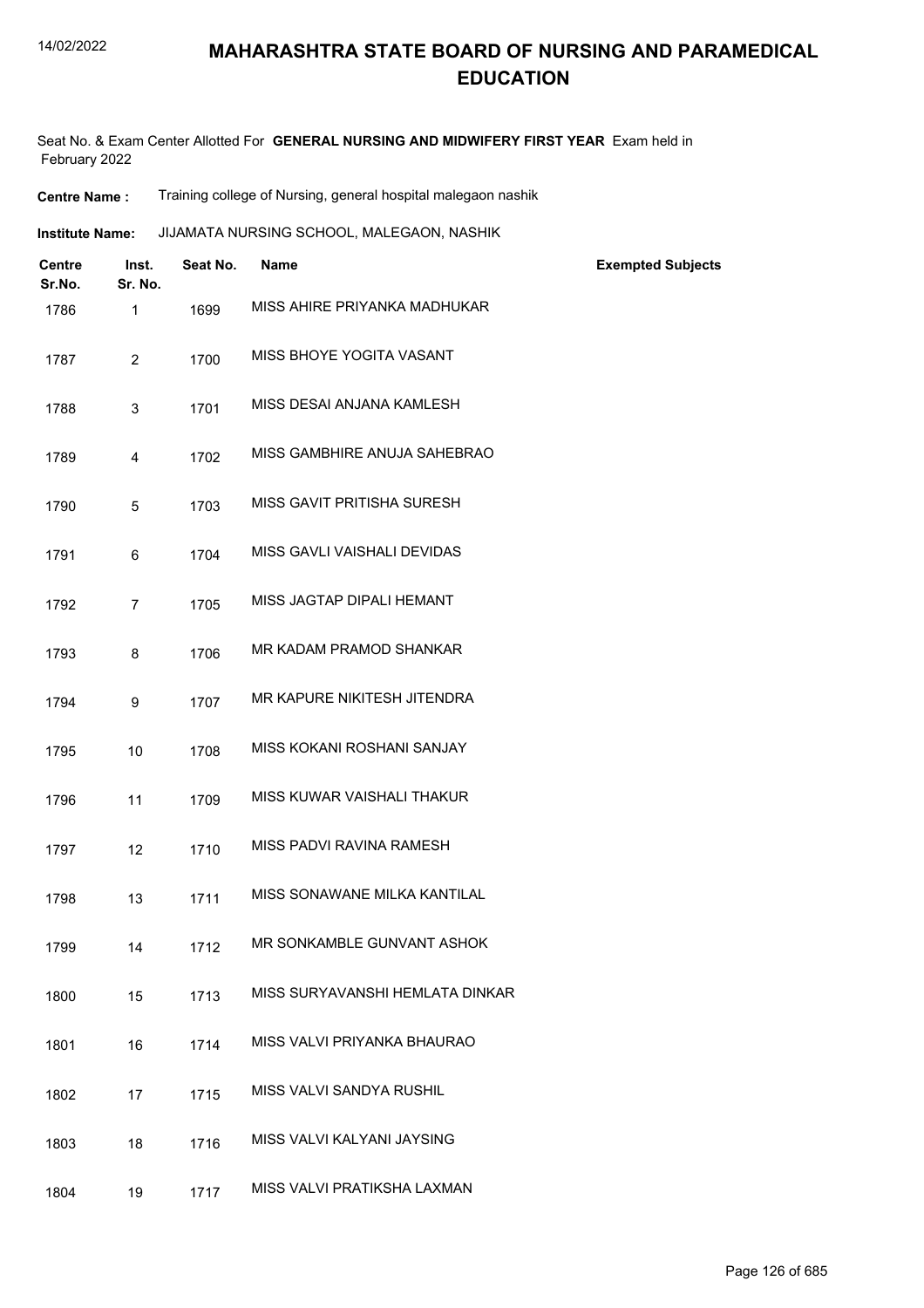Seat No. & Exam Center Allotted For GENERAL NURSING AND MIDWIFERY FIRST YEAR Exam held in February 2022

MISS VASAVE RITIKA RAKESH 1805 20 1718

NOTE: 'P' MEANS PROVISIONALLY PERMITTED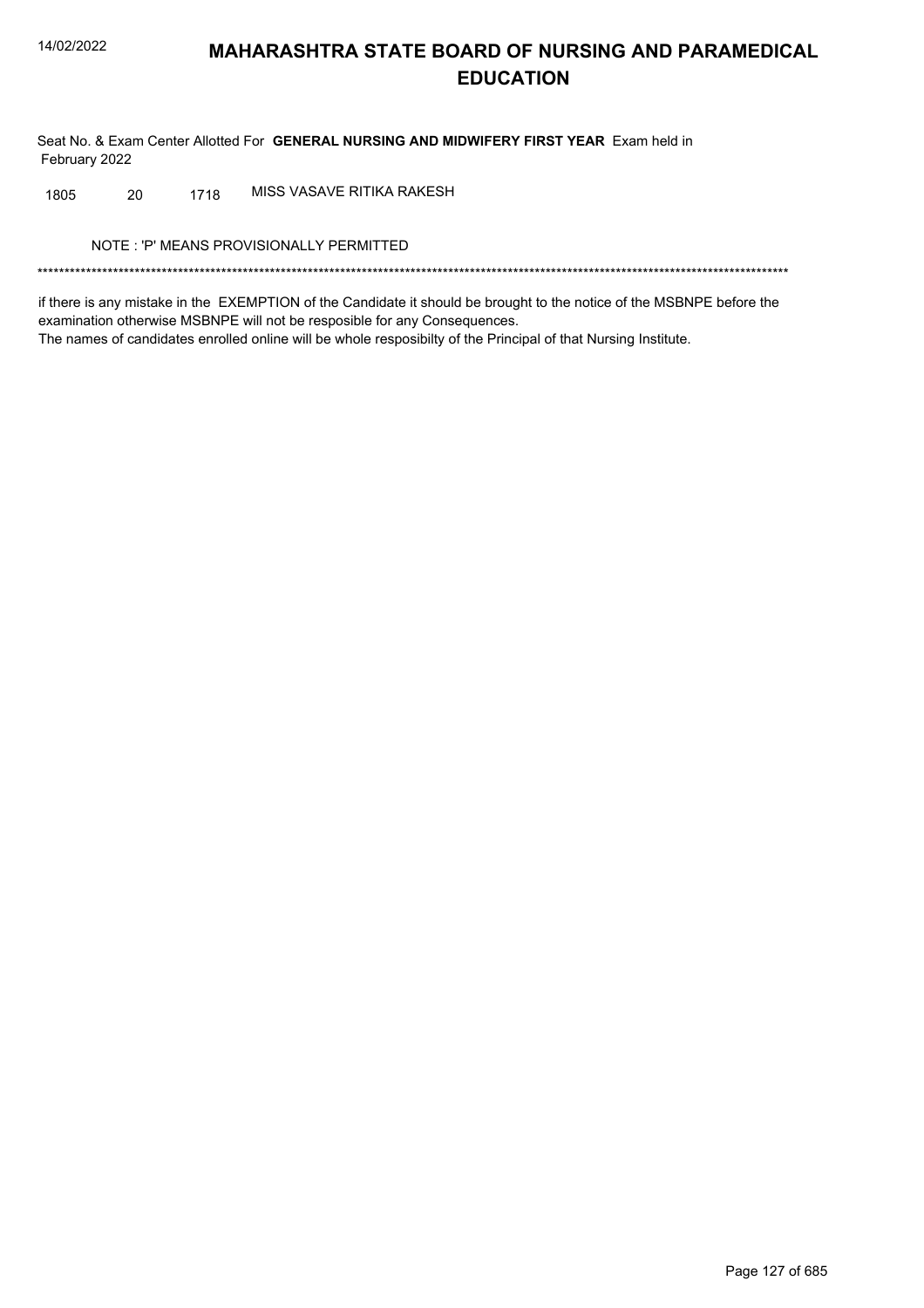Seat No. & Exam Center Allotted For **GENERAL NURSING AND MIDWIFERY FIRST YEAR** Exam held in February 2022

| <b>Centre Name :</b> |  | Training college of Nursing, general hospital malegaon nashik |  |  |
|----------------------|--|---------------------------------------------------------------|--|--|
|----------------------|--|---------------------------------------------------------------|--|--|

| <b>Institute Name:</b> | M.A.D.SCHOOL OF NURSING, YEOLA, NASHIK |
|------------------------|----------------------------------------|
|                        |                                        |

| <b>Centre</b><br>Sr.No. | Inst.<br>Sr. No. | Seat No. | <b>Name</b>                     | <b>Exempted Subjects</b> |
|-------------------------|------------------|----------|---------------------------------|--------------------------|
| 1806                    | $\mathbf{1}$     | 1719     | MISS BHUSARA LALITA RAGHUNATH   |                          |
| 1807                    | 2                | 1720     | MR CHAVHAN AKSHAY BAPU          |                          |
| 1808                    | 3                | 1721     | MR DANDEKAR HRUTIK RAMESH       |                          |
| 1809                    | 4                | 1722     | MR DIVEKAR SHARAD ASHOK         |                          |
| 1810                    | 5                | 1723     | MISS GAVIT HARSHALI GOMA        |                          |
| 1811                    | 6                | 1724     | MR GUNJAL JAY RAJENDRA          |                          |
| 1812                    | $\overline{7}$   | 1725     | MISS KHANZODE ARCHANA NAVASU    |                          |
| 1813                    | 8                | 1726     | MISS KUCHEKAR SHRUTI PADMAKAR   |                          |
| 1814                    | 9                | 1727     | MISS MALAKARI SAPANA YASHWANT   |                          |
| 1815                    | 10               | 1728     | MISS MALAVKAR ARUNA PRAVIN      |                          |
| 1816                    | 11               | 1729     | MISS PADAVI JAYASHRI NARPATSING |                          |
| 1817                    | 12               | 1730     | MISS PADAVI SONALI DILVARSING   |                          |
| 1818                    | 13               | 1731     | MR SHEJWAL SAISAGAR MOHAN       |                          |
| 1819                    | 14               | 1732     | MISS SHINGADA ANJALI RAMESH     |                          |
| 1820                    | 15               | 1733     | MISS SHIRVANDE SNEHAL RAJU      |                          |
| 1821                    | 16               | 1734     | MISS THAKARE KRUTI ASHOK        |                          |
| 1822                    | 17               | 1735     | MISS THEMKA PRIYANKA LALAN      |                          |
| 1823                    | 18               | 1736     | MISS WAGH PRAJAKTA RAVINDRA     |                          |
| 1824                    | 19               | 1737     | MR WAGH DIPAK GORAKH            |                          |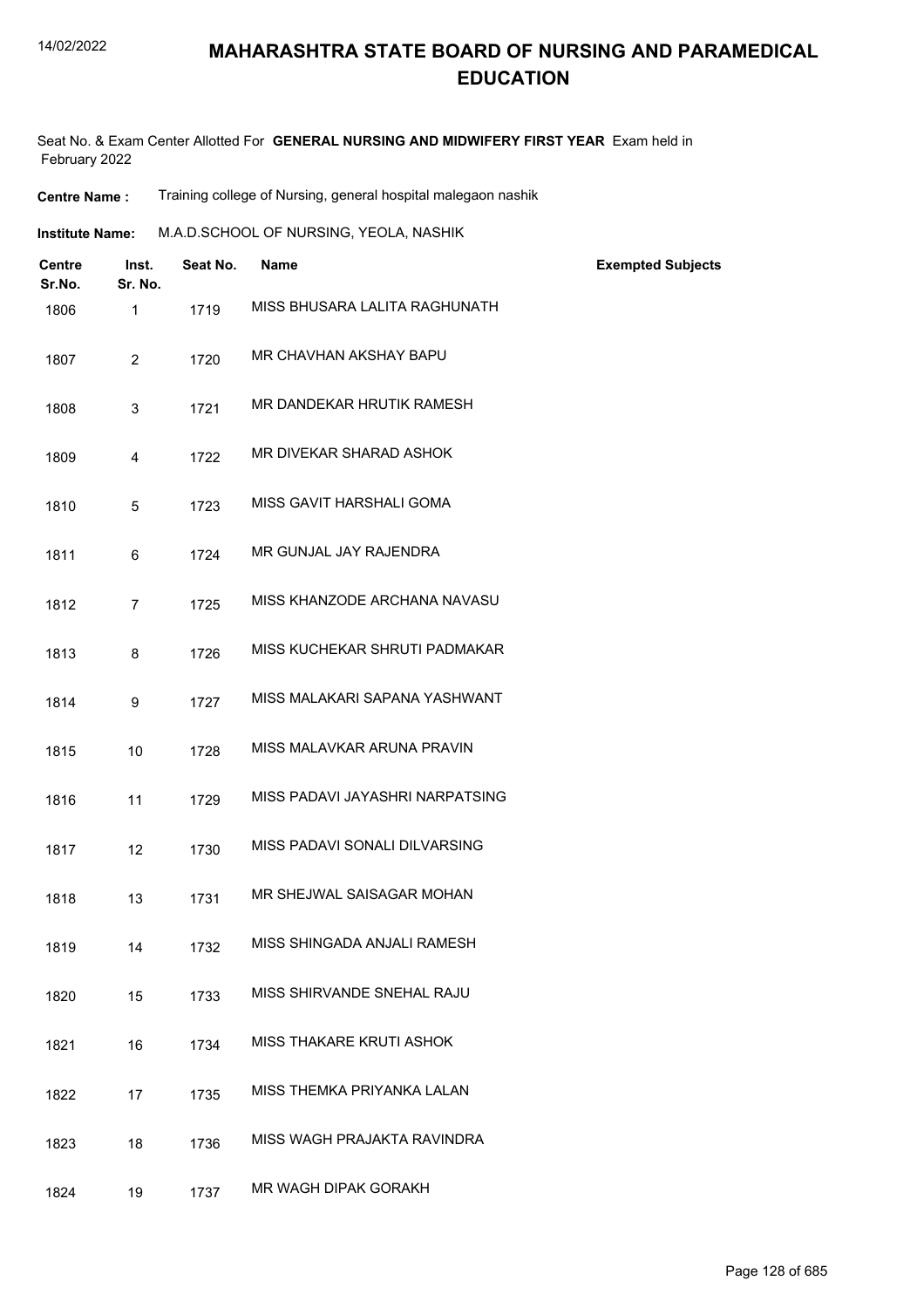Seat No. & Exam Center Allotted For GENERAL NURSING AND MIDWIFERY FIRST YEAR Exam held in February 2022

NOTE: 'P' MEANS PROVISIONALLY PERMITTED

if there is any mistake in the EXEMPTION of the Candidate it should be brought to the notice of the MSBNPE before the examination otherwise MSBNPE will not be resposible for any Consequences.

The names of candidates enrolled online will be whole resposibilty of the Principal of that Nursing Institute.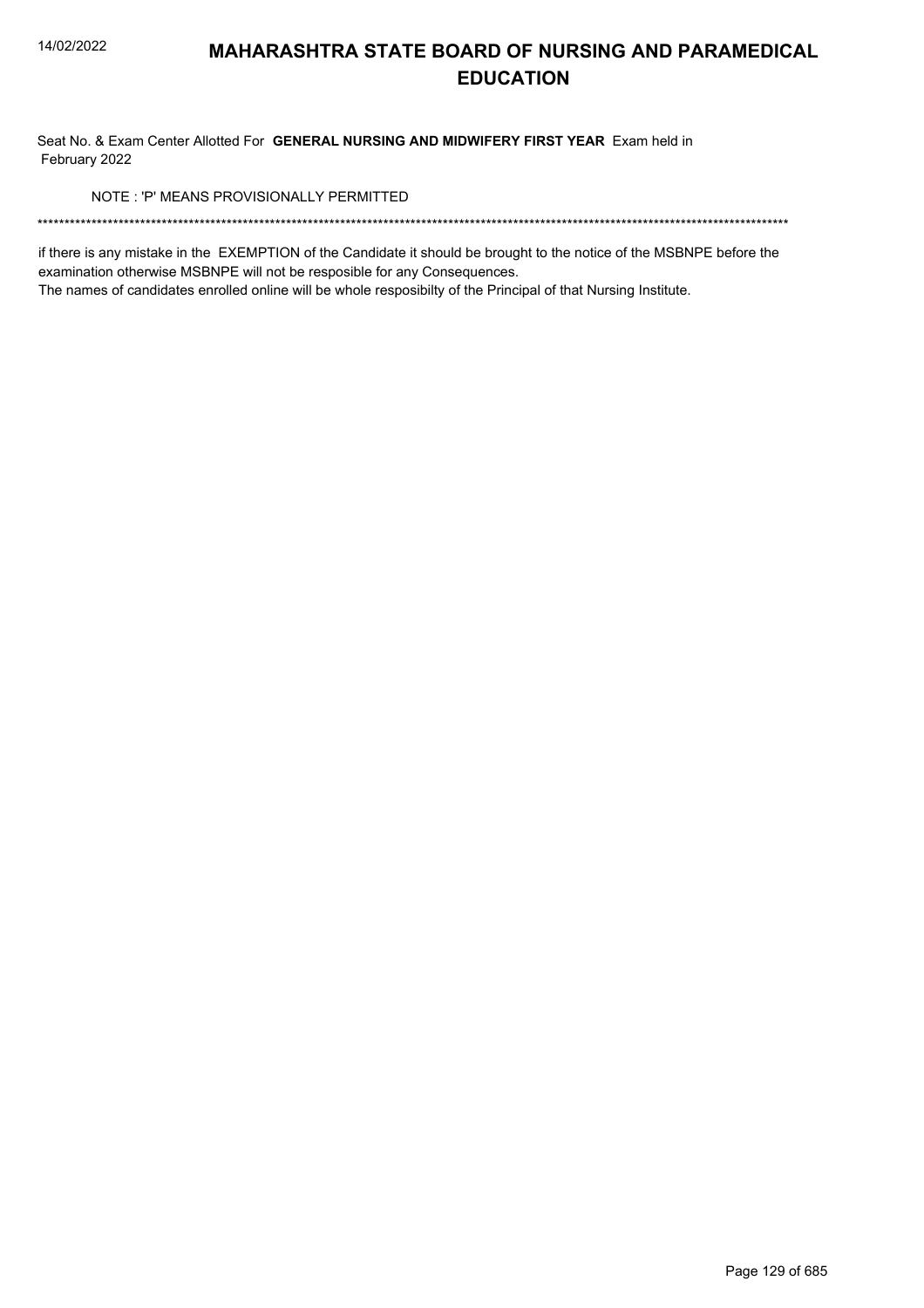Seat No. & Exam Center Allotted For **GENERAL NURSING AND MIDWIFERY FIRST YEAR** Exam held in February 2022

| <b>Centre Name :</b> |  |  | Training college of Nursing, general hospital malegaon nashik |  |
|----------------------|--|--|---------------------------------------------------------------|--|
|----------------------|--|--|---------------------------------------------------------------|--|

| <b>Institute Name:</b> | LATE BHIKAJI DARADE SCHOOL OF NURSING YEOLA. NASHIK |
|------------------------|-----------------------------------------------------|
|------------------------|-----------------------------------------------------|

| <b>Centre</b><br>Sr.No. | Inst.<br>Sr. No. | Seat No. | <b>Name</b>                   | <b>Exempted Subjects</b> |
|-------------------------|------------------|----------|-------------------------------|--------------------------|
| 1825                    | $\mathbf{1}$     | 1738     | MISS BHOIR AMISHA JAYWANT     |                          |
| 1826                    | $\overline{2}$   | 1739     | MISS CHAURE NIKITA ASHOK      |                          |
| 1827                    | 3                | 1740     | MR CHAVHAN RUSHIKESH HARIBHAU |                          |
| 1828                    | 4                | 1741     | MR GAIKWAD DINESH GULAB       |                          |
| 1829                    | 5                | 1742     | MISS GAIKWAD PRERNA PRASHANT  |                          |
| 1830                    | 6                | 1743     | MISS HADAL NISHA KAMALAKAR    |                          |
| 1831                    | $\overline{7}$   | 1744     | MISS HADAL PRACHI SHASHIKANT  |                          |
| 1832                    | 8                | 1745     | MISS KURHADE SONALI DASHARATH |                          |
| 1833                    | 9                | 1746     | MISS MALI ANKITA NAU          |                          |
| 1834                    | 10               | 1747     | <b>MR NAIK PRATIK PRADIP</b>  |                          |
| 1835                    | 11               | 1748     | MR NALE AKSHAY PARASRAM       |                          |
| 1836                    | 12               | 1749     | MR SHEJWAL ROHIT SOMNATH      |                          |
| 1837                    | 13               | 1750     | MISS THANGE ANTARA ANANTA     |                          |
| 1838                    | 14               | 1751     | MR VADALIYA OMKAR JAGDISH     |                          |
| 1839                    | 15               | 1752     | MISS VADALIYA SNEHAL SATISH   |                          |
| 1840                    | 16               | 1753     | MISS VALVI ROHINI UMAKANT     |                          |
| 1841                    | 17               | 1754     | MISS VALVI NITA SARYA         |                          |
| 1842                    | 18               | 1755     | MISS VALVI PRATIKSHA RANAJI   |                          |
| 1843                    | 19               | 1756     | MISS VASAVE LAGITA FULSING    |                          |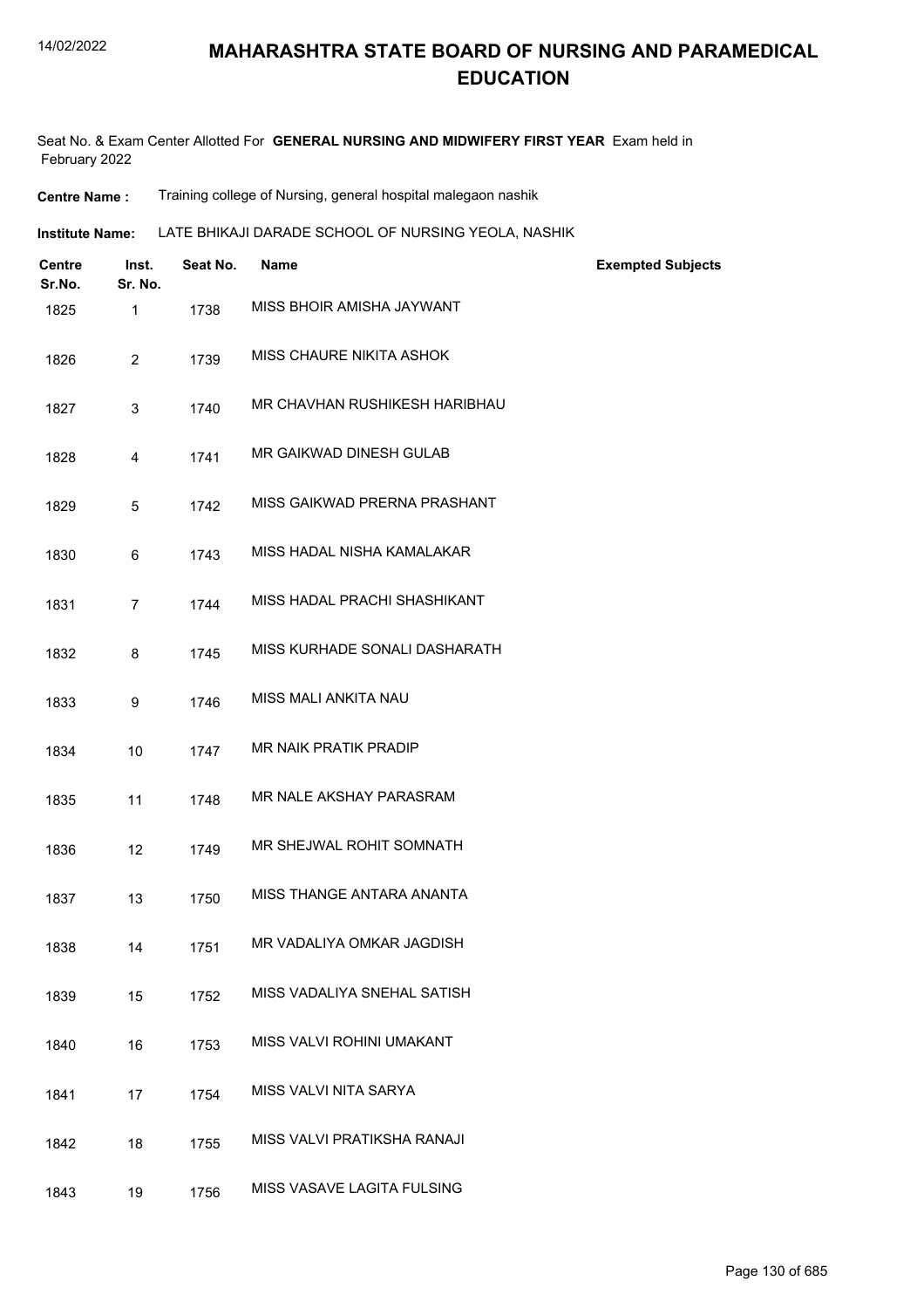Seat No. & Exam Center Allotted For GENERAL NURSING AND MIDWIFERY FIRST YEAR Exam held in February 2022

MISS ZADE SEEMA VIJAY 20 1757 1844

NOTE: 'P' MEANS PROVISIONALLY PERMITTED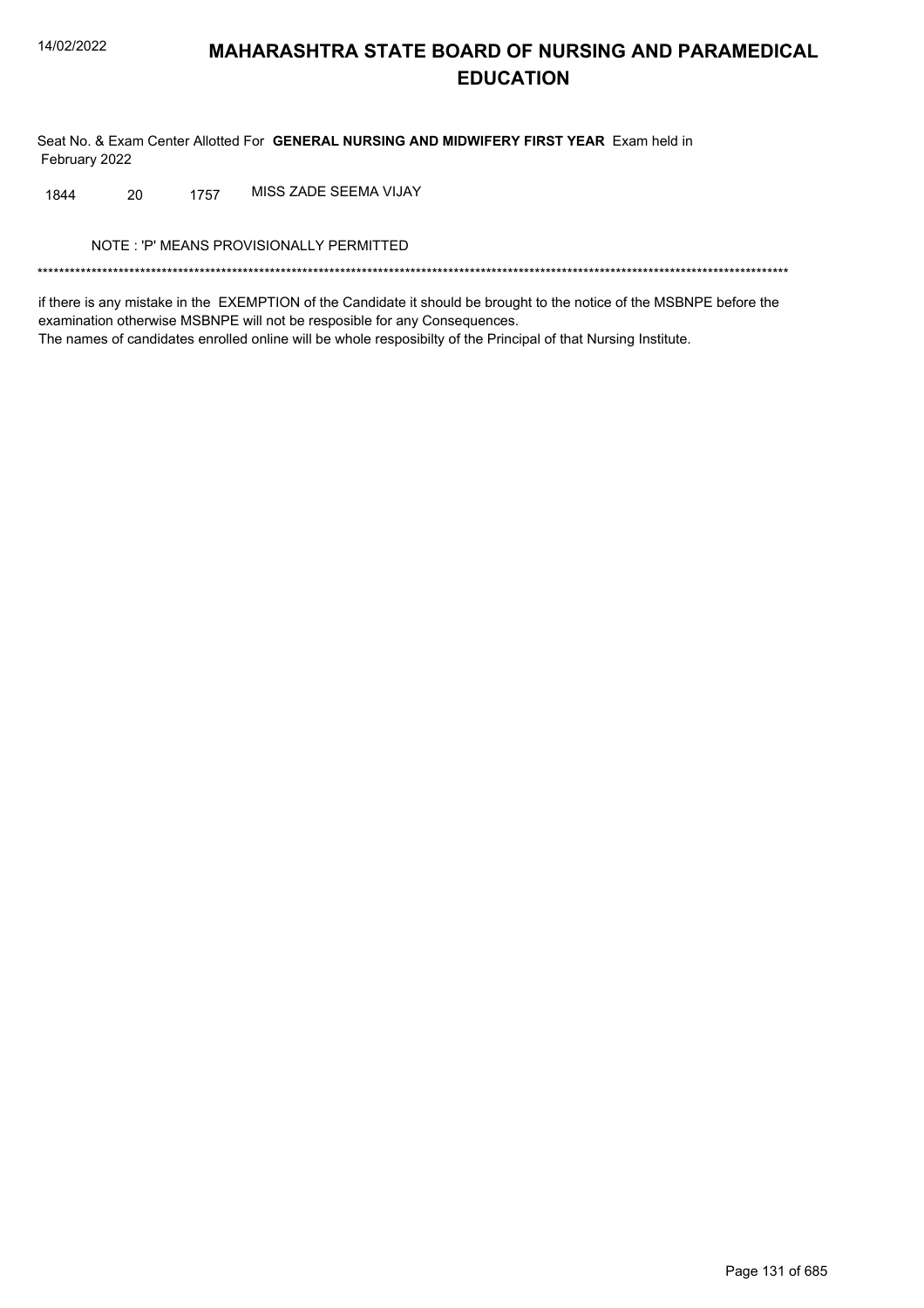Seat No. & Exam Center Allotted For **GENERAL NURSING AND MIDWIFERY FIRST YEAR** Exam held in February 2022

| <b>Centre Name :</b> |  | Training college of Nursing, general hospital malegaon nashik |  |  |
|----------------------|--|---------------------------------------------------------------|--|--|
|----------------------|--|---------------------------------------------------------------|--|--|

| <b>Institute Name:</b> | JAGADAMBA SCHOOL OF NURSING YEOLA NASHIK |
|------------------------|------------------------------------------|
|------------------------|------------------------------------------|

| <b>Centre</b><br>Sr.No. | Inst.<br>Sr. No. | Seat No. | <b>Name</b>                    | <b>Exempted Subjects</b> |
|-------------------------|------------------|----------|--------------------------------|--------------------------|
| 1845                    | $\mathbf{1}$     | 1758     | MISS BHAGAT URMILA NARESH      |                          |
| 1846                    | $\overline{2}$   | 1759     | MISS BHALERAO KANCHAN PARASRAM |                          |
| 1847                    | 3                | 1760     | MISS BHUYAL POOJA ANANT        |                          |
| 1848                    | $\overline{4}$   | 1761     | MISS CHAUDHARI JYOTI SOMNATH   |                          |
| 1849                    | 5                | 1762     | MR DARODE VITTHAL TUKARAM      |                          |
| 1850                    | 6                | 1763     | MR GADAVE ABHISHEK PRAKASH     |                          |
| 1851                    | $\overline{7}$   | 1764     | MISS GANGODA SHILPA RAMESH     |                          |
| 1852                    | 8                | 1765     | MISS GAVIT ARCHANA VASANT      |                          |
| 1853                    | 9                | 1766     | MISS GAVIT RINKU KISAN         |                          |
| 1854                    | 10               | 1767     | MISS GAVIT MANGALA DAVYA       |                          |
| 1855                    | 11               | 1768     | MISS GAVIT ASHA BHAVJI         |                          |
| 1856                    | 12               | 1769     | MISS GHODA PALLAVI CHANDRAKANT |                          |
| 1857                    | 13               | 1770     | MR KHARAT SAHIL PRAMOD         |                          |
| 1858                    | 14               | 1771     | MR KUVRA SUJIT TUKARAM         |                          |
| 1859                    | 15               | 1772     | MR LOKHANDE NEHAL BABASAHEB    |                          |
| 1860                    | 16               | 1773     | MR LONDHE SAHIL SANDEEP        |                          |
| 1861                    | 17               | 1774     | MISS PADVI NIKITA YUVARAJ      |                          |
| 1862                    | 18               | 1775     | MISS PARHAD NISHITA ARVIND     |                          |
| 1863                    | 19               | 1776     | MISS PAWAR GITANJALI AMBADAS   |                          |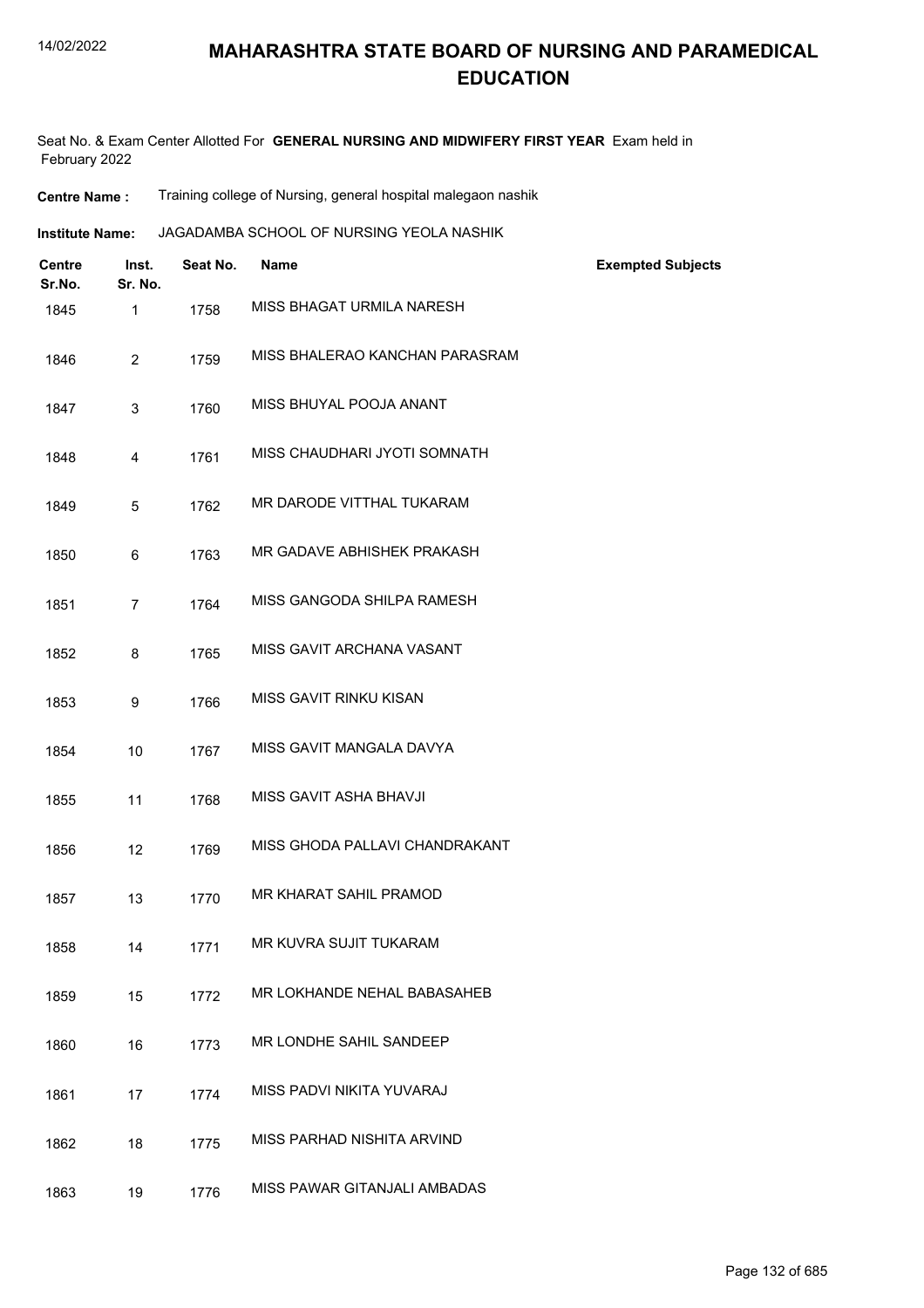Seat No. & Exam Center Allotted For GENERAL NURSING AND MIDWIFERY FIRST YEAR Exam held in February 2022

MISS SABALE SAKSHI SHASHIKANT 20 1864 1777

NOTE: 'P' MEANS PROVISIONALLY PERMITTED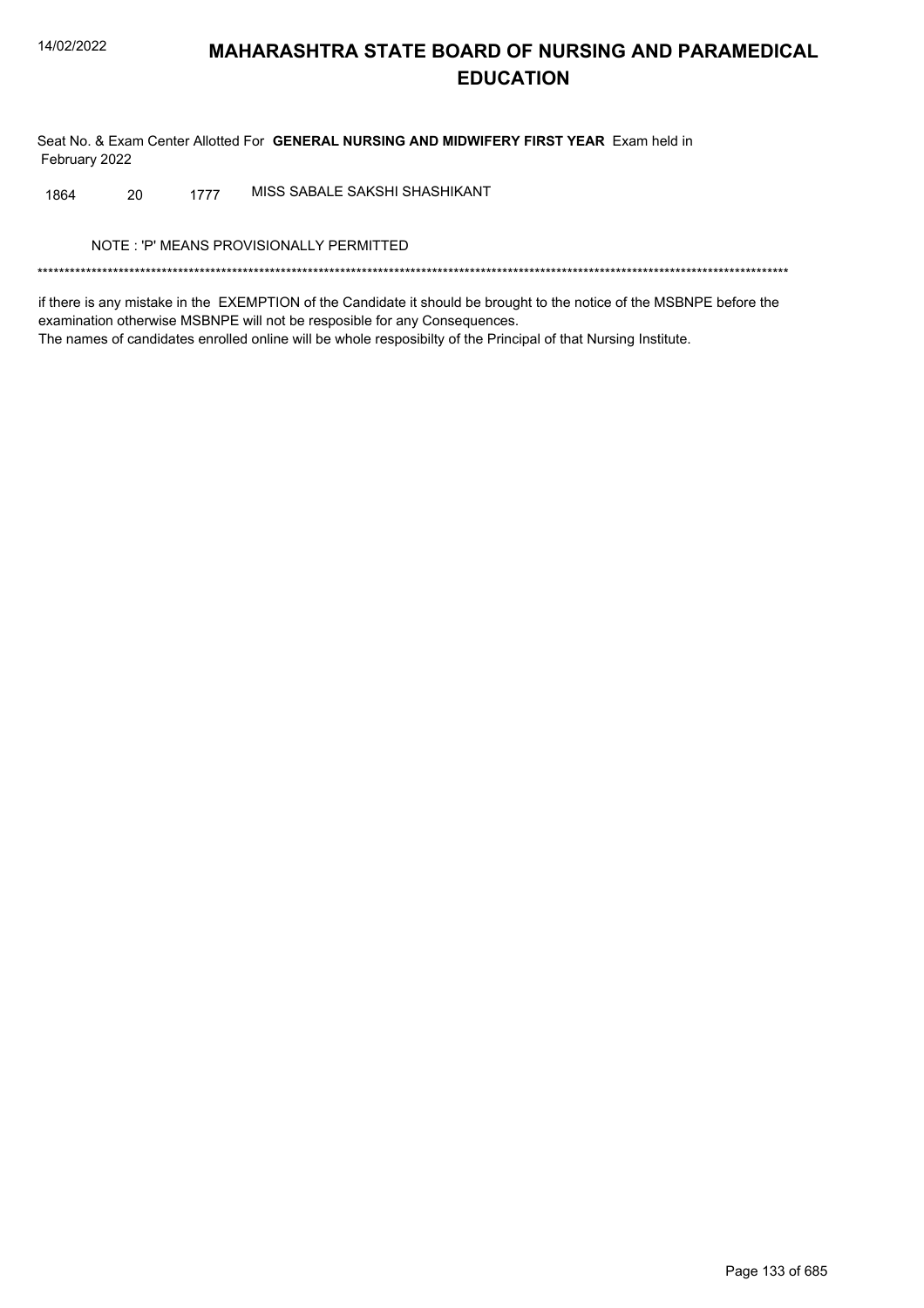#### 14/02/2022

### **MAHARASHTRA STATE BOARD OF NURSING AND PARAMEDICAL EDUCATION**

Seat No. & Exam Center Allotted For **GENERAL NURSING AND MIDWIFERY FIRST YEAR** Exam held in February 2022

| Training college of Nursing, general hospital malegaon nashik |
|---------------------------------------------------------------|
|                                                               |

| Training college of Nursing, general hospital malegaon nashik<br>Institute Name: |  |
|----------------------------------------------------------------------------------|--|
|----------------------------------------------------------------------------------|--|

| Centre<br>Sr.No. | Inst.<br>Sr. No. | Seat No. | <b>Name</b>                    | <b>Exempted Subjects</b> |
|------------------|------------------|----------|--------------------------------|--------------------------|
| 1865             | $\mathbf{1}$     | 1778     | MISS AHIRE DARSHANA SANJAY     |                          |
| 1866             | $\overline{2}$   | 1779     | MISS AHIRE KALYANI MAHADU      |                          |
| 1867             | 3                | 1780     | MISS ALHAT APEKSHA DNYANESHWAR |                          |
| 1868             | 4                | 1781     | MISS BACHHAV VAISHALI PRAKASH  |                          |
| 1869             | 5                | 1782     | MISS BARSOLE PRABHAVATI MADHAV |                          |
| 1870             | 6                | 1783     | MISS DEORE ROSHNI KISHOR       |                          |
| 1871             | $\overline{7}$   | 1784     | MISS DHAKANE ASHVINI ANKUSH    |                          |
| 1872             | 8                | 1785     | MISS GHADAGE GAURI SADASHIV    |                          |
| 1873             | 9                | 1786     | MISS GHOTKAR SIDDHI MAHADEORAO |                          |
| 1874             | 10               | 1787     | MISS KHOMANE DIVYANI RAVSAHEB  |                          |
| 1875             | 11               | 1788     | MISS KUMAVAT POOJA ANIL        |                          |
| 1876             | 12               | 1789     | MISS NAWALE ARTI HIRALAL       |                          |
| 1877             | 13               | 1790     | MISS PAGARE ROSHANI MADHUKAR   |                          |
| 1878             | 14               | 1791     | MISS PATIL KHUSHABU BHANUDAS   |                          |
| 1879             | 15               | 1792     | MISS PATIL RUCHITA GOPAL       |                          |
| 1880             | 16               | 1793     | MISS PAWAR NIKITA GOVIND       |                          |
| 1881             | 17               | 1794     | MISS SAYYED SADIYA RAJJAK      |                          |
| 1882             | 18               | 1795     | MISS SHAIKH TANIYA JAMIR       |                          |
| 1883             | 19               | 1796     | MISS SHRIKHANDE SHITAL SANJAY  |                          |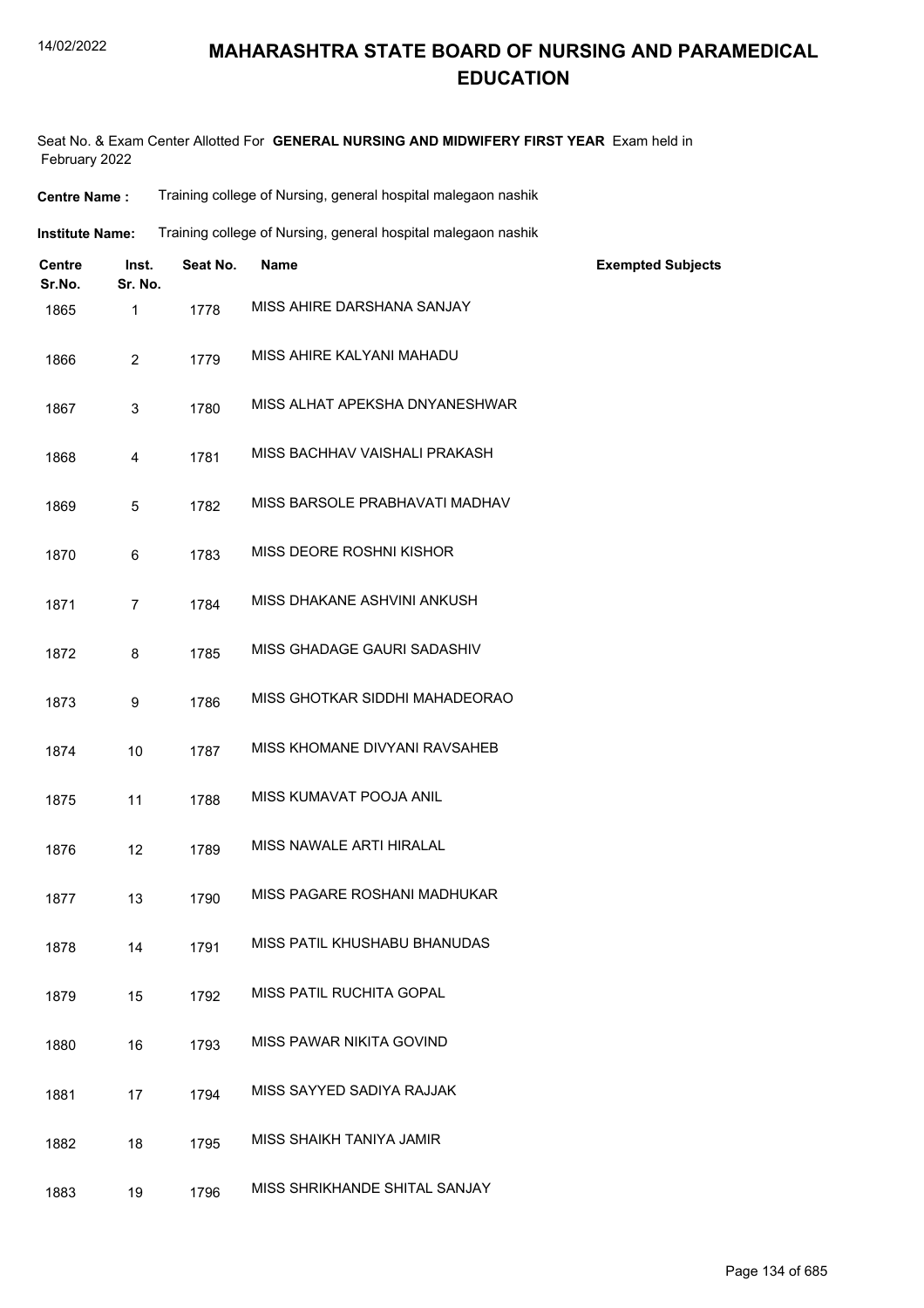Seat No. & Exam Center Allotted For GENERAL NURSING AND MIDWIFERY FIRST YEAR Exam held in February 2022

NOTE: 'P' MEANS PROVISIONALLY PERMITTED

if there is any mistake in the EXEMPTION of the Candidate it should be brought to the notice of the MSBNPE before the examination otherwise MSBNPE will not be resposible for any Consequences.

The names of candidates enrolled online will be whole resposibilty of the Principal of that Nursing Institute.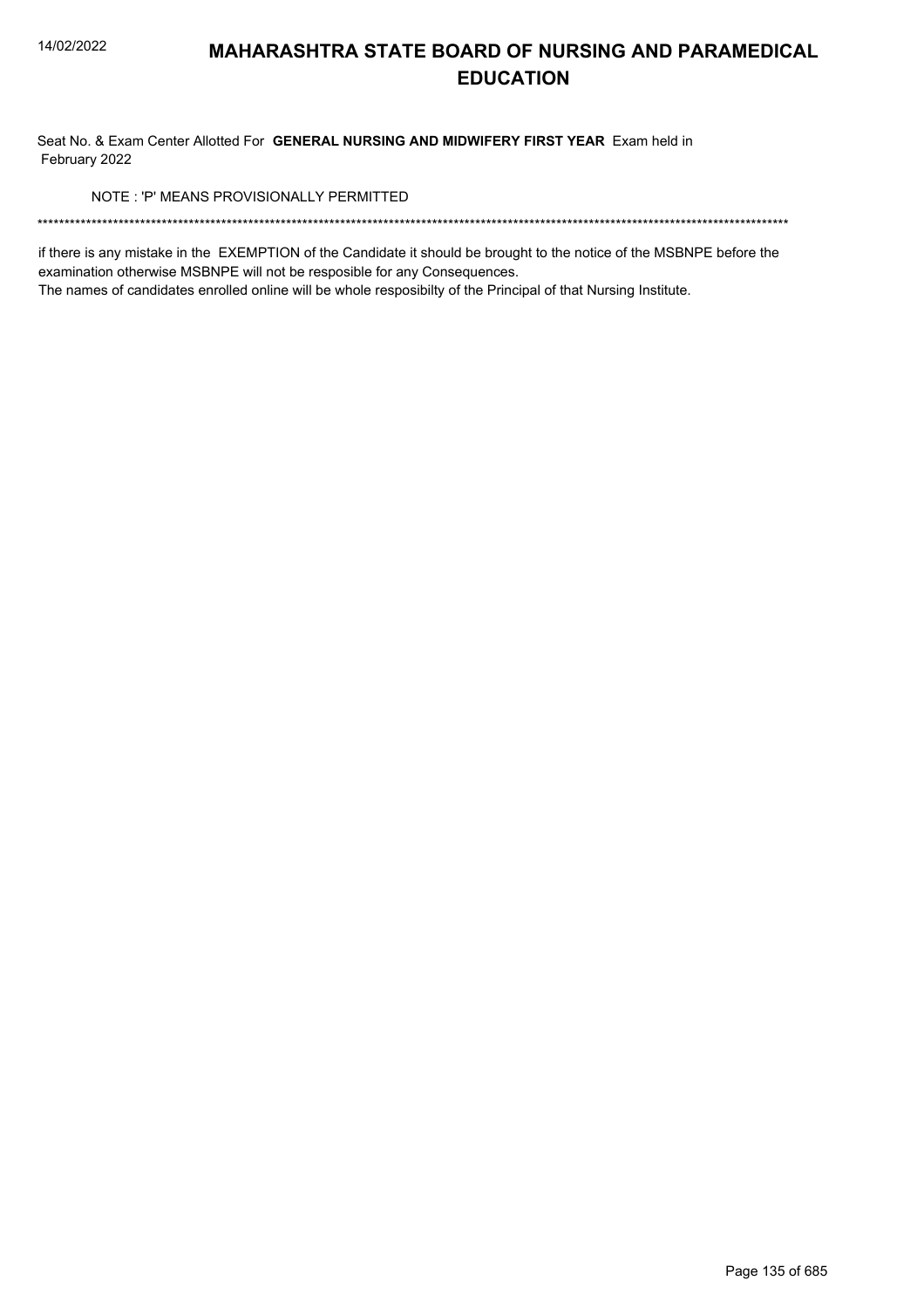#### 14/02/2022

## **MAHARASHTRA STATE BOARD OF NURSING AND PARAMEDICAL EDUCATION**

Seat No. & Exam Center Allotted For **GENERAL NURSING AND MIDWIFERY FIRST YEAR** Exam held in February 2022

| <b>Centre Name :</b> | <b>GENERAL HOSPITAL, NANDURBAR</b> |  |
|----------------------|------------------------------------|--|
|----------------------|------------------------------------|--|

| <b>Institute Name:</b> | DEOMOGRA FOUNDATION TRUST, NANDURBAR |
|------------------------|--------------------------------------|
|------------------------|--------------------------------------|

| <b>Centre</b><br>Sr.No. | Inst.<br>Sr. No. | Seat No. | <b>Name</b>                       | <b>Exempted Subjects</b> |
|-------------------------|------------------|----------|-----------------------------------|--------------------------|
| 1884                    | 1                | 1797     | MISS CHAURE ASHA KANILAL          |                          |
| 1885                    | $\overline{2}$   | 1798     | MISS CHAVHAN AAKANGKSHA SANDIP    |                          |
| 1886                    | 3                | 1799     | MR DESAI SAGAR JAYMAL             |                          |
| 1887                    | 4                | 1800     | MISS GAVIT MEGHA DINESH           |                          |
| 1888                    | 5                | 1801     | MISS GAVIT RUCHIKA UTTAM          |                          |
| 1889                    | 6                | 1802     | MISS GAVIT SAKSHI RAMCHANDRA      |                          |
| 1890                    | $\overline{7}$   | 1803     | MISS NAIK AMISHA DIVANJI          |                          |
| 1891                    | 8                | 1804     | MISS PADVI ROHINI RANJEET         |                          |
| 1892                    | 9                | 1805     | MISS PAWAR PRIYANKA KANTILAL      |                          |
| 1893                    | 10               | 1806     | MR UMBARE SACHIN CHINTAMAN        |                          |
| 1894                    | 11               | 1807     | MISS VALVI PRIYANKA DANIYAL       |                          |
| 1895                    | 12               | 1808     | <b>MISS VALVI PRITI VILAS</b>     |                          |
| 1896                    | 13               | 1809     | MISS VALVI RITA SUBHASH           |                          |
| 1897                    | 14               | 1810     | MISS VALVI RUTIKA SUMAN           |                          |
| 1898                    | 15               | 1811     | MISS VALVI SUSHMA BRIJLAL         |                          |
| 1899                    | 16               | 1812     | MISS VASAVE ANUSHA KAIN           |                          |
| 1900                    | 17               | 1813     | MISS VASAVE MANGALA KALSHA        |                          |
| 1901                    | 18               | 1814     | MISS VASAVE PRABHAVATI SHAILENDRA |                          |
| 1902                    | 19               | 1815     | MISS VASAVE ROSHANI RAMAN         |                          |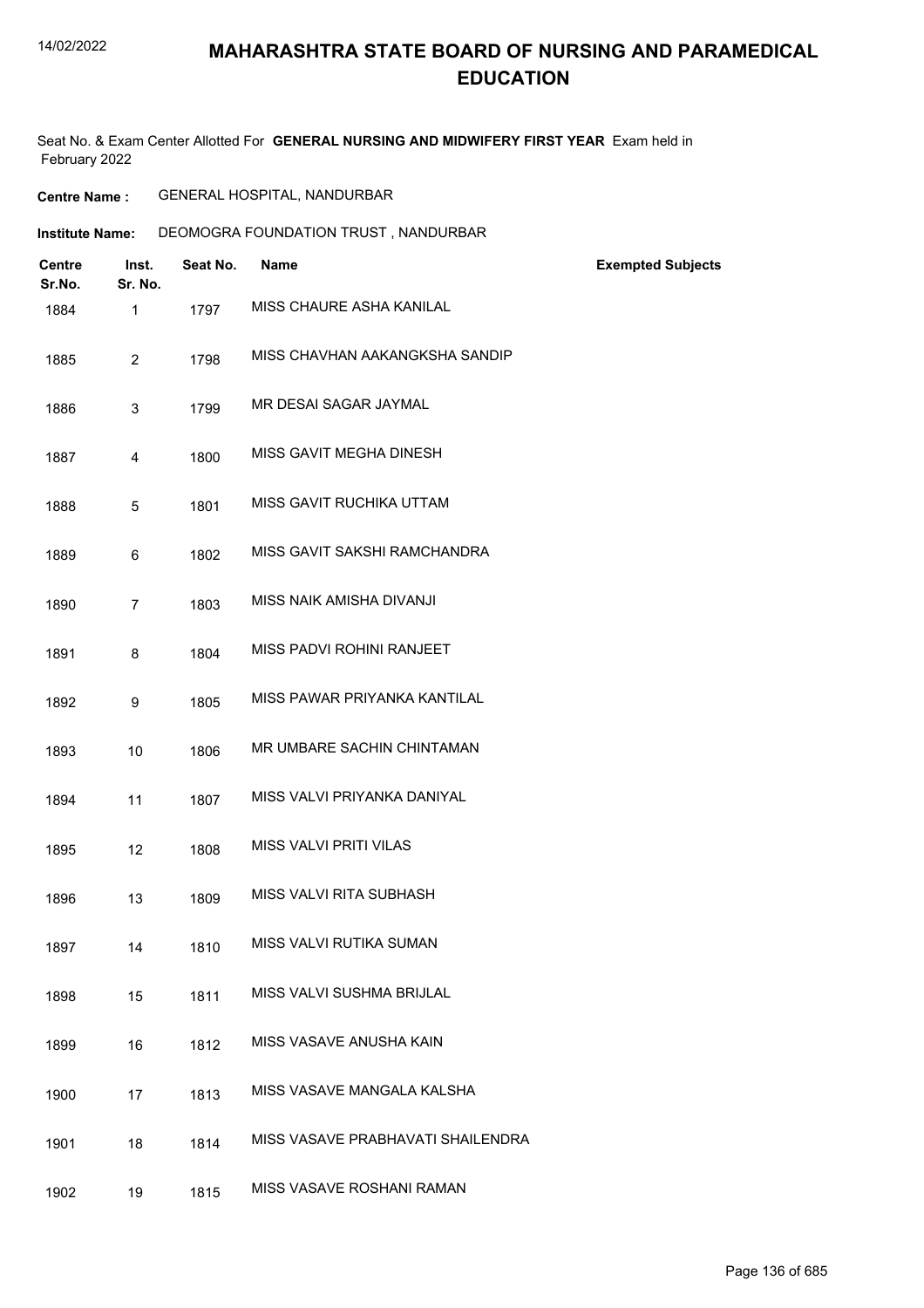Seat No. & Exam Center Allotted For GENERAL NURSING AND MIDWIFERY FIRST YEAR Exam held in February 2022

MISS VASAVE SUSMITA SURESH 20 1816 1903

NOTE: 'P' MEANS PROVISIONALLY PERMITTED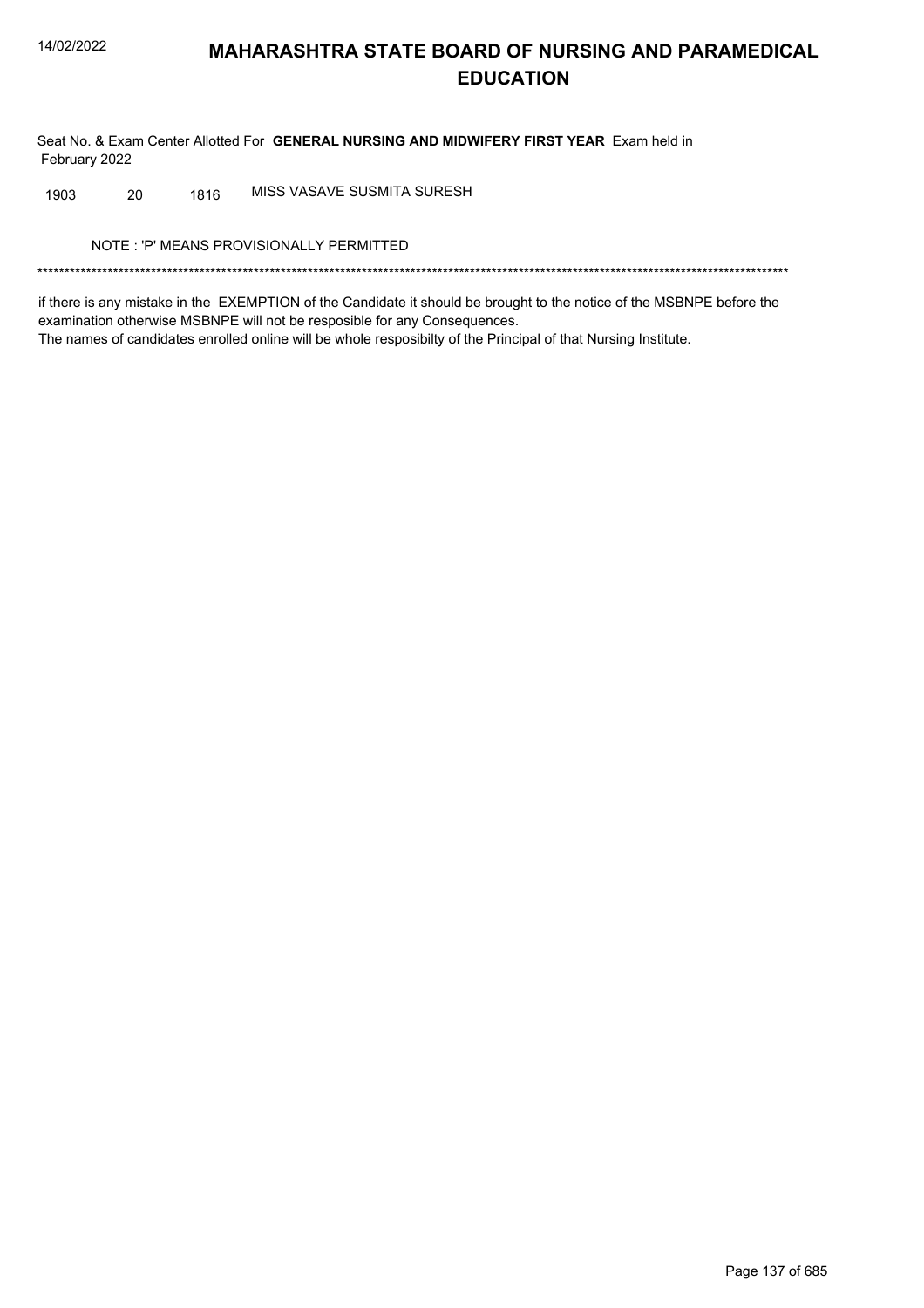#### 14/02/2022

### **MAHARASHTRA STATE BOARD OF NURSING AND PARAMEDICAL EDUCATION**

Seat No. & Exam Center Allotted For **GENERAL NURSING AND MIDWIFERY FIRST YEAR** Exam held in February 2022

| <b>Centre Name :</b> | GENERAL HOSPITAL, NANDURBAR |  |
|----------------------|-----------------------------|--|
|----------------------|-----------------------------|--|

| Institute Name: | Angel Nursing School, nandurbar |
|-----------------|---------------------------------|
|                 |                                 |

| <b>Centre</b><br>Sr.No. | Inst.<br>Sr. No. | Seat No. | Name                           | <b>Exempted Subjects</b> |
|-------------------------|------------------|----------|--------------------------------|--------------------------|
| 1904                    | 1                | 1817     | MISS CHAUDHARI APURVA SUNIL    |                          |
| 1905                    | $\overline{2}$   | 1818     | MISS GAVIT DIPIKA RAMESH       |                          |
| 1906                    | 3                | 1819     | <b>MR GAVIT SUSHANT SULTAN</b> |                          |
| 1907                    | 4                | 1820     | MR GAVIT KUNAL SANJAY          |                          |
| 1908                    | 5                | 1821     | MISS PADAVI KUSUM DAULAT       |                          |
| 1909                    | 6                | 1822     | MISS PADAVI SAPANA KALUSING    |                          |
| 1910                    | $\overline{7}$   | 1823     | MISS PADVI NAMI KISAN          |                          |
| 1911                    | 8                | 1824     | MISS PADVI DIKSHITA JITENDRA   |                          |
| 1912                    | 9                | 1825     | MISS PADVI ALKA GULABSING      |                          |
| 1913                    | 10               | 1826     | MISS PAWARA KAVITA GENDARAM    |                          |
| 1914                    | 11               | 1827     | MISS PAWARA SONALI REMAL       |                          |
| 1915                    | 12               | 1828     | MISS TADVI VARSHA SONYA        |                          |
| 1916                    | 13               | 1829     | MR TADVI SUNIL DEVAJI          |                          |
| 1917                    | 14               | 1830     | MISS VALVI ARCHANA RANJIT      |                          |
| 1918                    | 15               | 1831     | MISS VALVI NISHA KIRTA         |                          |
| 1919                    | 16               | 1832     | MISS VASAVE INDIRA SAYSING     |                          |
| 1920                    | 17               | 1833     | MISS VASAVE NIKITA RAMSING     |                          |
| 1921                    | 18               | 1834     | MISS VASAVE RUPALI RANJIT      |                          |
| 1922                    | 19               | 1835     | MISS VASAVE PRERNA YOGESH      |                          |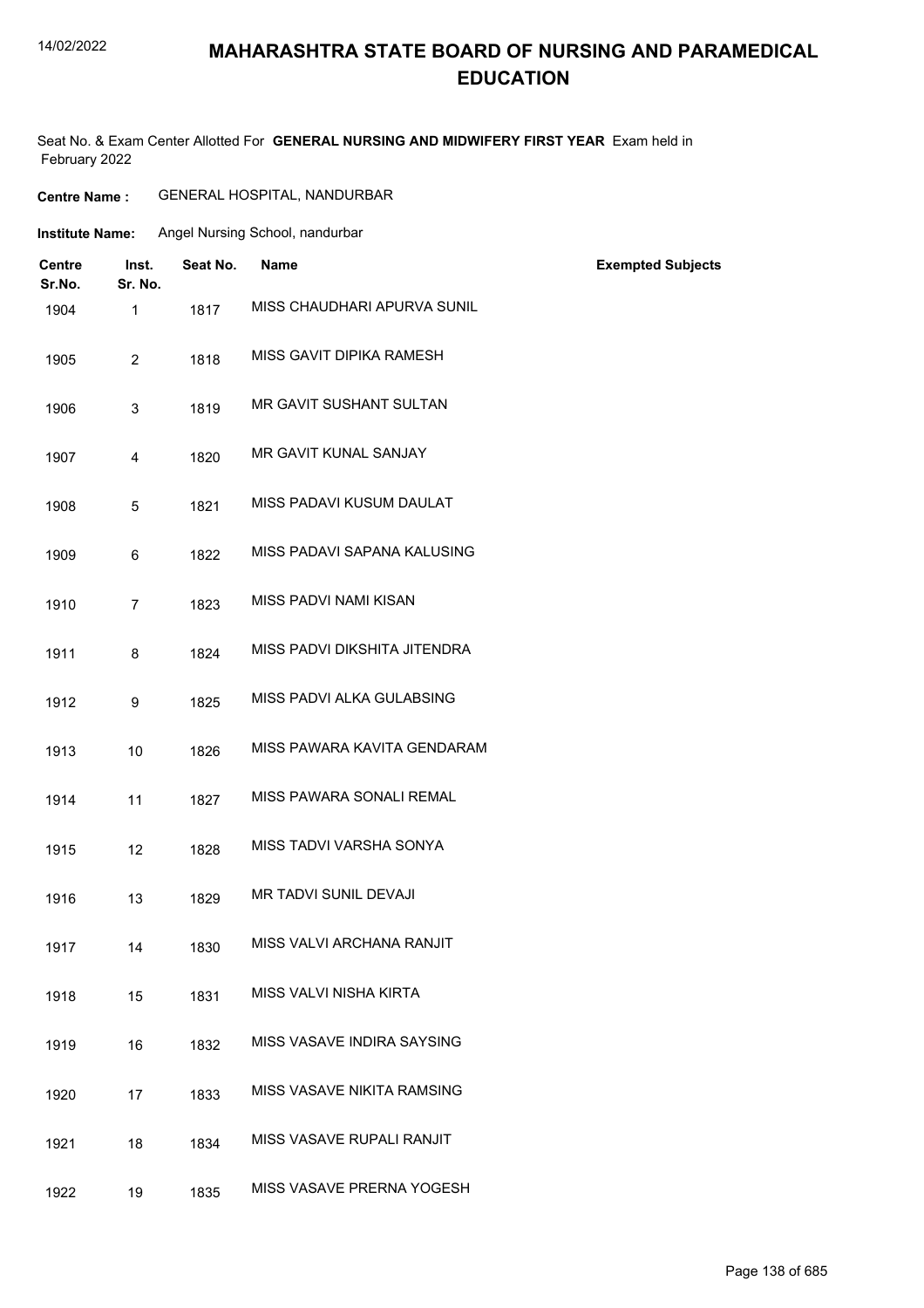Seat No. & Exam Center Allotted For GENERAL NURSING AND MIDWIFERY FIRST YEAR Exam held in February 2022

MISS VASAVE PRITI ASHOK 20 1836 1923

NOTE: 'P' MEANS PROVISIONALLY PERMITTED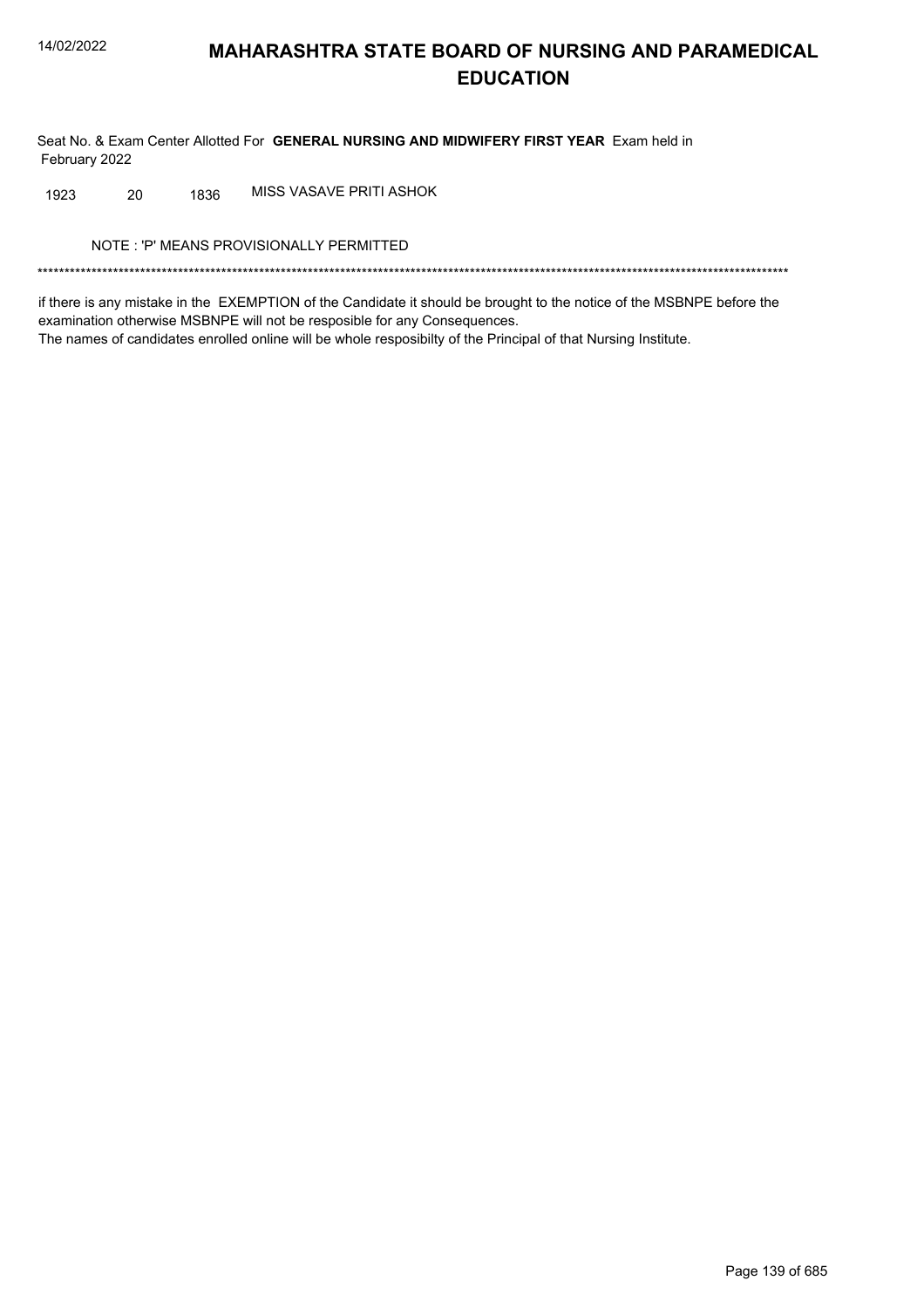#### 14/02/2022

#### **MAHARASHTRA STATE BOARD OF NURSING AND PARAMEDICAL EDUCATION**

Seat No. & Exam Center Allotted For **GENERAL NURSING AND MIDWIFERY FIRST YEAR** Exam held in February 2022

#### **Centre Name :** GENERAL HOSPITAL, NANDURBAR

#### **Institute Name:** AAISAHEB JAYABAI G.N.M NURSING, PATHRAI, NANDURBAR

| Centre<br>Sr.No. | Inst.<br>Sr. No. | Seat No. | Name                           | <b>Exempted Subjects</b> |
|------------------|------------------|----------|--------------------------------|--------------------------|
| 1924             | 1                | 1837     | MR BAHIRAM DIPAK POPAT         |                          |
| 1925             | $\overline{2}$   | 1838     | MR CHAUDHARI VAIBHAV SHAHU     |                          |
| 1926             | 3                | 1839     | MISS CHAURE SONALI SURESH      |                          |
| 1927             | 4                | 1840     | MR CHAVAN ANIKET RAJESH        |                          |
| 1928             | 5                | 1841     | MR GAVIT YOGESH JESA           |                          |
| 1929             | 6                | 1842     | MISS GAVIT GAYATRI TANAJI      |                          |
| 1930             | $\overline{7}$   | 1843     | MR GAVIT ASHWIN VANSING        |                          |
| 1931             | 8                | 1844     | <b>MISS KOKANI TANVI SUNIL</b> |                          |
| 1932             | 9                | 1845     | MISS NAIK NILIMA UDESING       |                          |
| 1933             | 10               | 1846     | MISS PADVI RAVINA NATVAR       |                          |
| 1934             | 11               | 1847     | MISS PADVI RAJASHRI DILVARSING |                          |
| 1935             | 12               | 1848     | MISS PADVI ARTI SHIRISH        |                          |
| 1936             | 13               | 1849     | MR PATIL LALIT RAJENDRA        |                          |
| 1937             | 14               | 1850     | MISS PAWARA BHARATI MALSING    |                          |
| 1938             | 15               | 1851     | MISS TADVI NITA RANYA          |                          |
| 1939             | 16               | 1852     | MISS VALVI PRIYANKA SHIDYA     |                          |
| 1940             | 17               | 1853     | MISS VALVI PRIYANKA RAJU       |                          |
| 1941             | 18               | 1854     | MISS VASAVE MANISHA KHAALYA    |                          |
| 1942             | 19               | 1855     | MISS VASAVE ARCHANA JITENDRA   |                          |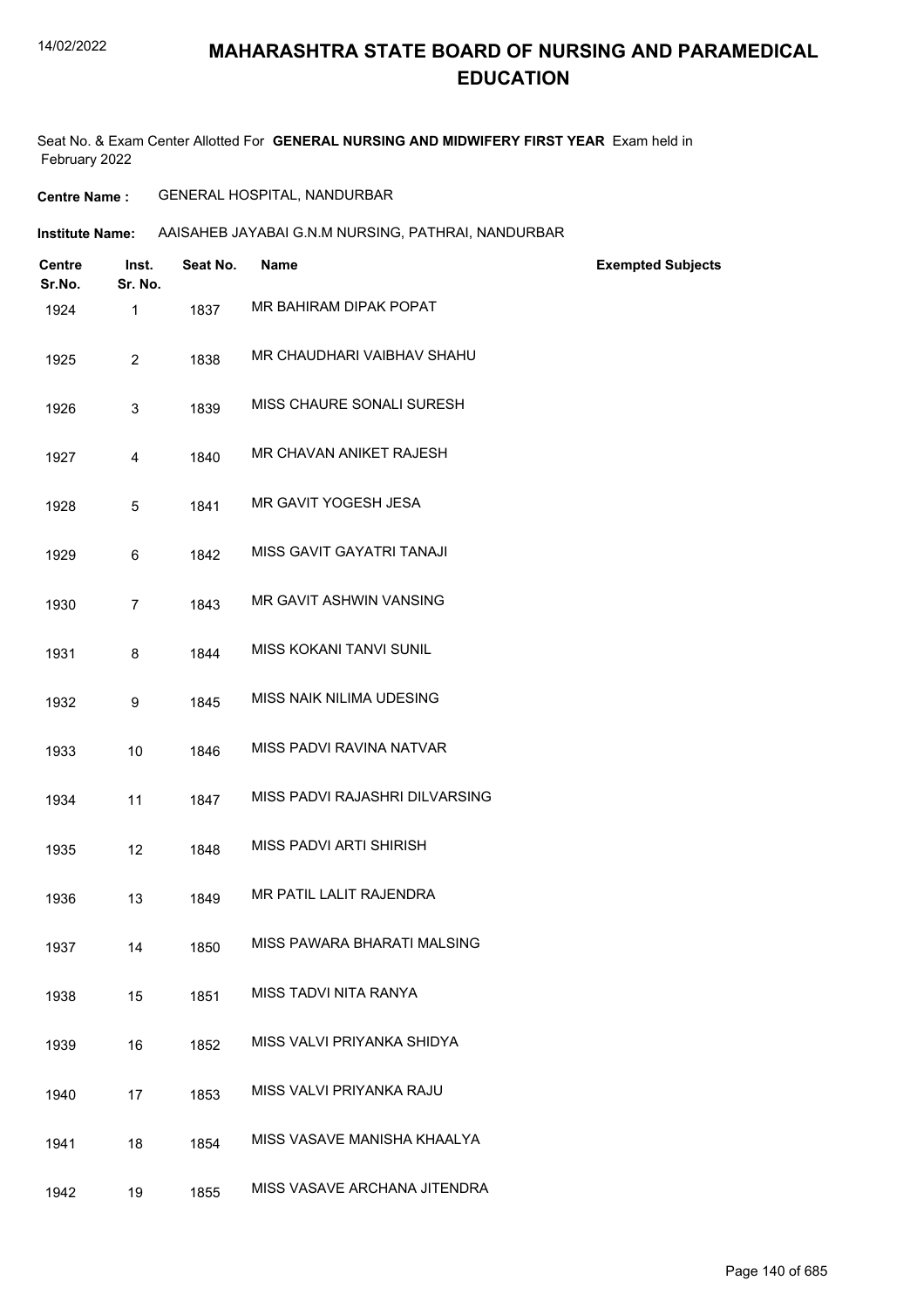Seat No. & Exam Center Allotted For GENERAL NURSING AND MIDWIFERY FIRST YEAR Exam held in February 2022

MISS VASAVE RINA KANTILAL 20 1856 1943

NOTE: 'P' MEANS PROVISIONALLY PERMITTED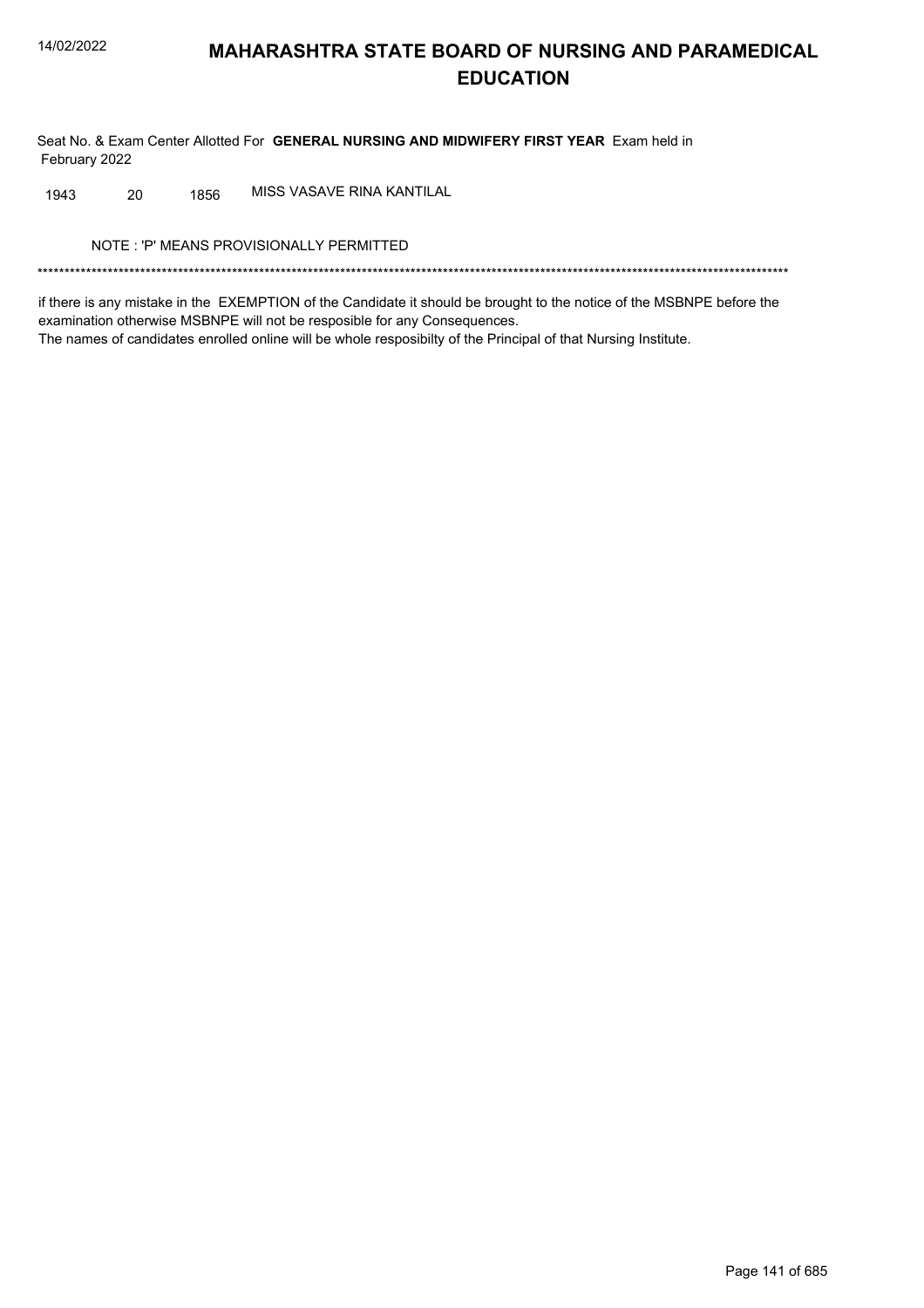#### 14/02/2022

#### **MAHARASHTRA STATE BOARD OF NURSING AND PARAMEDICAL EDUCATION**

Seat No. & Exam Center Allotted For **GENERAL NURSING AND MIDWIFERY FIRST YEAR** Exam held in February 2022

| <b>Centre Name :</b> | <b>GENERAL HOSPITAL, NANDURBAR</b> |  |
|----------------------|------------------------------------|--|
|----------------------|------------------------------------|--|

**Institute Name:** GENERAL HOSPITAL, NANDURBAR

| <b>Centre</b><br>Sr.No.                 | Inst.<br>Sr. No. | Seat No. | <b>Name</b>                        | <b>Exempted Subjects</b> |  |
|-----------------------------------------|------------------|----------|------------------------------------|--------------------------|--|
| 1944                                    | 1                | 1857     | MISS ADE ANJANA SHAM               |                          |  |
| 1945                                    | $\overline{2}$   | 1858     | MISS AGE SHUBHANGI SAHDEO          |                          |  |
| 1946                                    | 3                | 1859     | MISS CHAURE VASUNDHRA SHIVAJI      |                          |  |
| 1947                                    | 4                | 1860     | MISS JAGTAP DIPALI SHYAM           |                          |  |
| 1948                                    | 5                | 1861     | MISS KHARE PURVA BAPU              |                          |  |
| 1949                                    | 6                | 1862     | MR PARMAR DIVYESHKUMAR GANPATBHAI  |                          |  |
| 1950                                    | $\overline{7}$   | 1863     | MISS RAUT DNYANESHWARI CHANDRAKANT |                          |  |
| 1951                                    | 8                | 1864     | MISS TANDLE REVATI KESHAV          |                          |  |
| 1952                                    | 9                | 1865     | MISS WASNIK PRAWARJA BHAGWAN       |                          |  |
| NOTE: 'P' MEANS PROVISIONALLY PERMITTED |                  |          |                                    |                          |  |

\*\*\*\*\*\*\*\*\*\*\*\*\*\*\*\*\*\*\*\*\*\*\*\*\*\*\*\*\*\*\*\*\*\*\*\*\*\*\*\*\*\*\*\*\*\*\*\*\*\*\*\*\*\*\*\*\*\*\*\*\*\*\*\*\*\*\*\*\*\*\*\*\*\*\*\*\*\*\*\*\*\*\*\*\*\*\*\*\*\*\*\*\*\*\*\*\*\*\*\*\*\*\*\*\*\*\*\*\*\*\*\*\*\*\*\*\*\*\*\*\*\*\*\*\*\*\*\*\*\*\*\*\*\*\*\*\*\*\*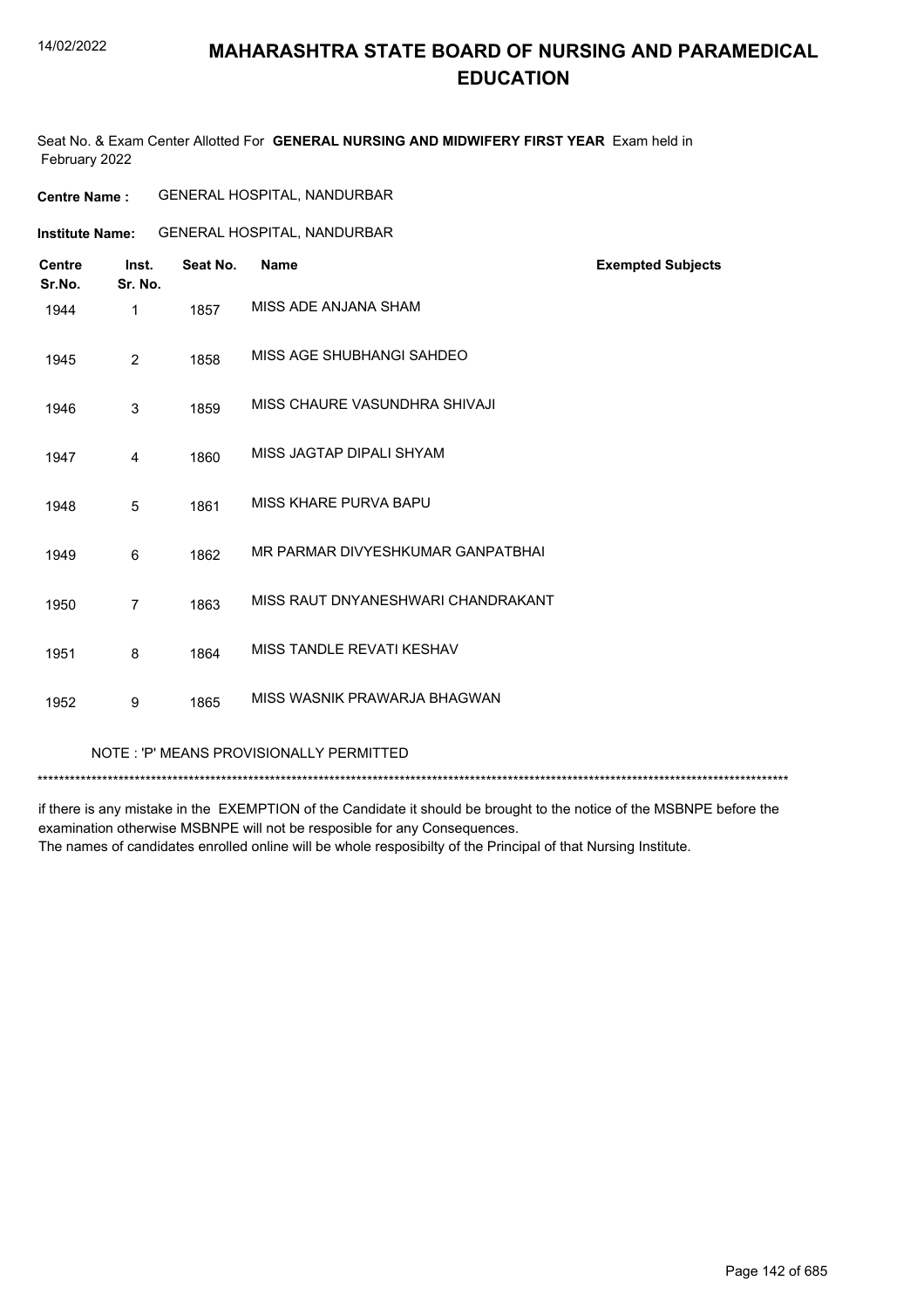Seat No. & Exam Center Allotted For **GENERAL NURSING AND MIDWIFERY FIRST YEAR** Exam held in February 2022

**Centre Name :** TCN Shri Bhausaheb Hire Government Medical College & Sarvopachar Rugnalaya, Dhule

**Institute Name: JAWAHAR MED.FOUNDATION, SON, DHULE** 

| Centre<br>Sr.No. | Inst.<br>Sr. No. | Seat No. | Name                           | <b>Exempted Subjects</b> |
|------------------|------------------|----------|--------------------------------|--------------------------|
| 1953             | 1                | 1866     | MR BHADANE PREMRAJ SHARAD      |                          |
| 1954             | $\overline{c}$   | 1867     | MR BHAVSAR MOHIT GANESH        |                          |
| 1955             | 3                | 1868     | MISS CHAUDHARI RANJANA GULAB   |                          |
| 1956             | 4                | 1869     | MR DEORE TEJAS ARUN            |                          |
| 1957             | 5                | 1870     | MR DHANGAR DIPAK VITHOBA       |                          |
| 1958             | 6                | 1871     | MISS DUBELE DIPALI PRAKASH     |                          |
| 1959             | $\overline{7}$   | 1872     | MISS GAVIT RASANA IILAMAJI     |                          |
| 1960             | 8                | 1873     | MISS GAVIT SONAL RAMESH        |                          |
| 1961             | 9                | 1874     | MISS HAKE ARCHANA SUBHASH      |                          |
| 1962             | 10               | 1875     | MISS HALOR SUNITA HILAL        |                          |
| 1963             | 11               | 1876     | MISS KARVE DIPALI YUVARAJ      |                          |
| 1964             | 12               | 1877     | MISS MALI ARCHANA PRAKASH      |                          |
| 1965             | 13               | 1878     | MISS MASULE RAVINA RAVINDRA    |                          |
| 1966             | 14               | 1879     | MISS MASULE NIKITA SHIVDAS     |                          |
| 1967             | 15               | 1880     | MISS MORE SHWETA BAPU          |                          |
| 1968             | 16               | 1881     | MR PARDESHI YOGESH SANJAY      |                          |
| 1969             | 17               | 1882     | MR PATIL MANISH SUNIL          |                          |
| 1970             | 18               | 1883     | MISS PAWARA NITA GANPAT        |                          |
| 1971             | 19               | 1884     | MISS SONAWANE TILOTTAMA GAUTAM |                          |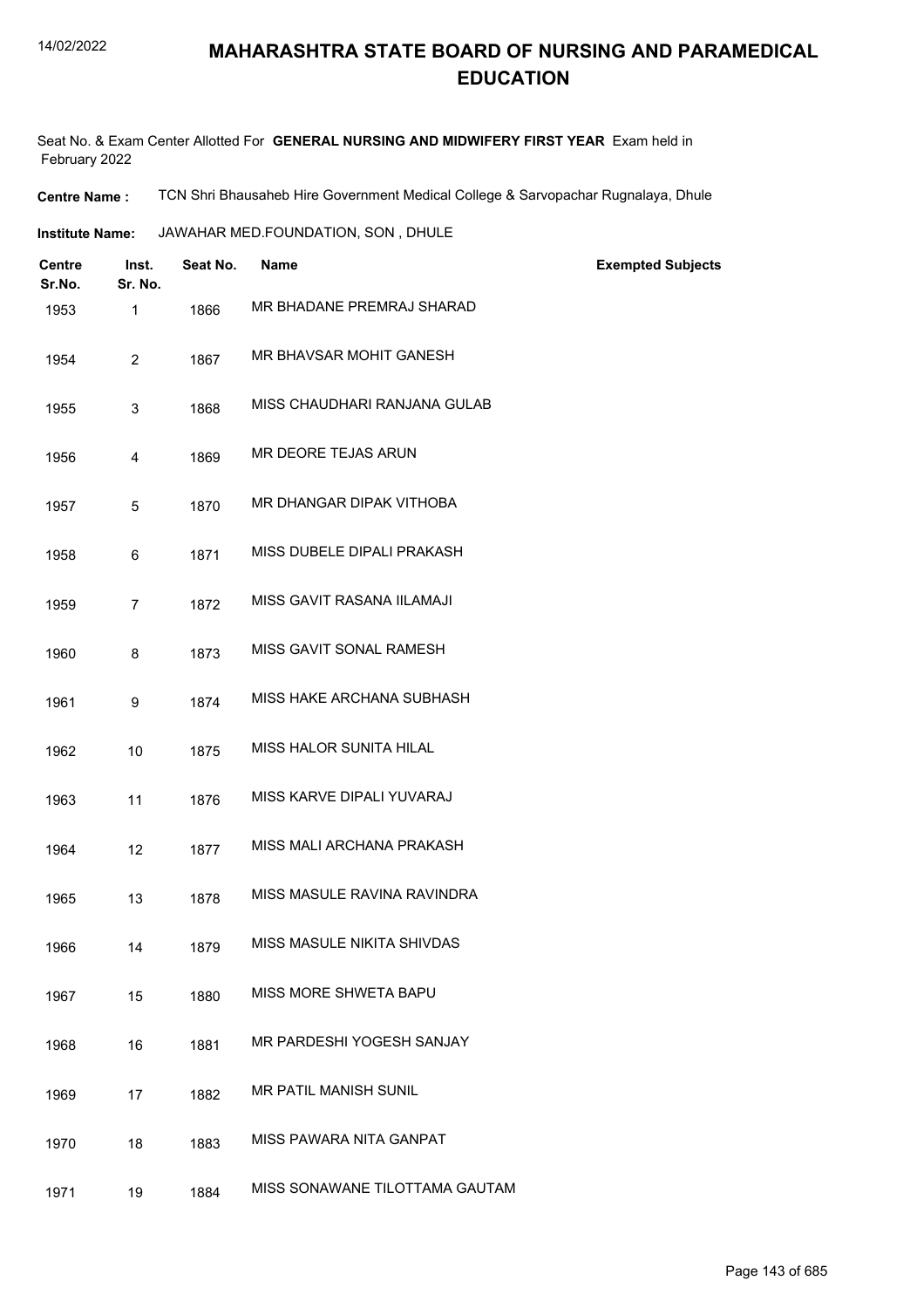Seat No. & Exam Center Allotted For GENERAL NURSING AND MIDWIFERY FIRST YEAR Exam held in February 2022

MISS SONKAMBLE RAJESHWARI SANJAY 20 1885 1972

NOTE: 'P' MEANS PROVISIONALLY PERMITTED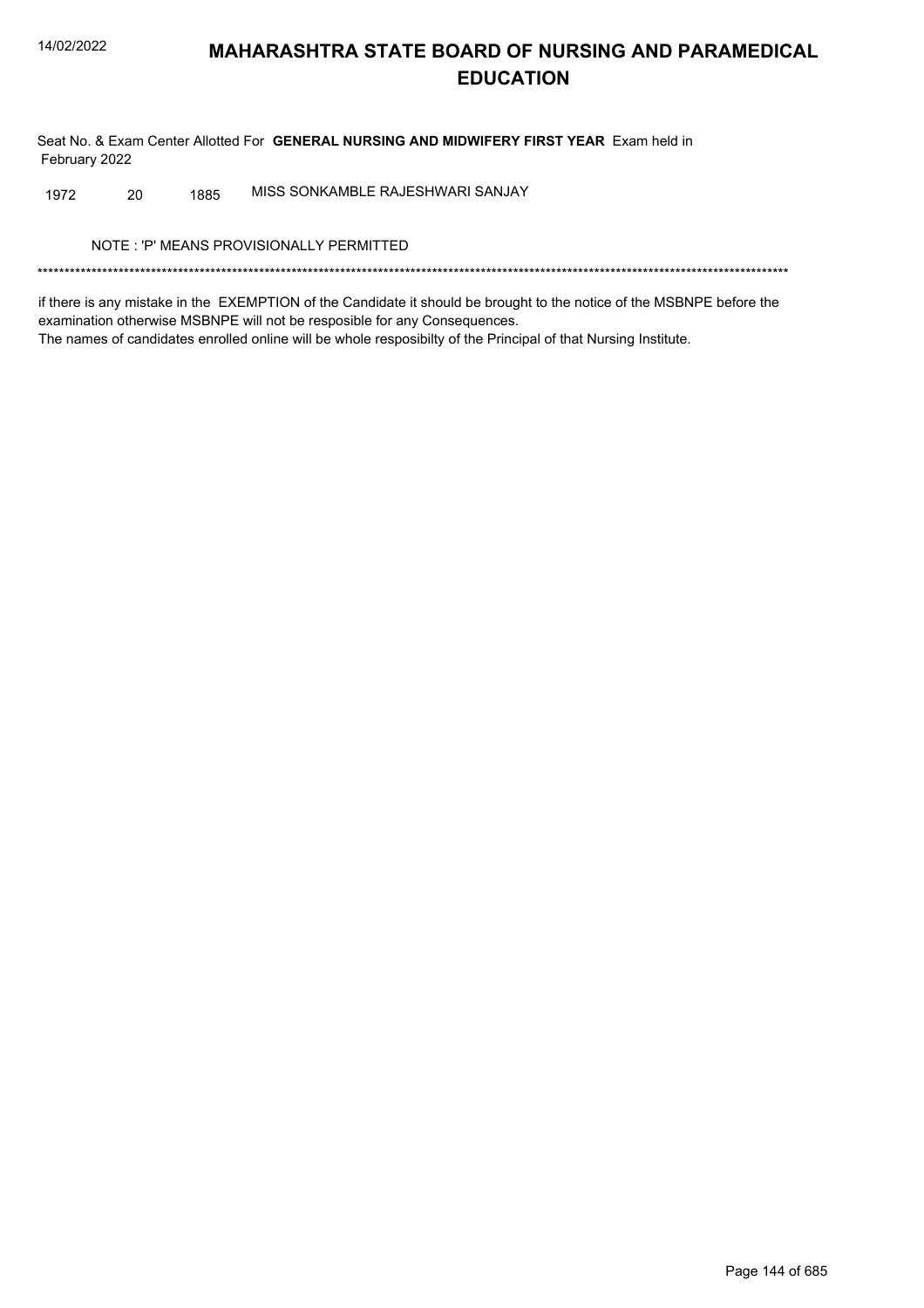Seat No. & Exam Center Allotted For **GENERAL NURSING AND MIDWIFERY FIRST YEAR** Exam held in February 2022

**Centre Name :** TCN Shri Bhausaheb Hire Government Medical College & Sarvopachar Rugnalaya, Dhule

**Institute Name:** SAROJINI SCHOOL OF NURSING, DHULE

| <b>Centre</b><br>Sr.No. | Inst.<br>Sr. No. | Seat No. | <b>Name</b>                  | <b>Exempted Subjects</b> |       |      |     |      |            |
|-------------------------|------------------|----------|------------------------------|--------------------------|-------|------|-----|------|------------|
| 1973                    | 1                | 1886     | MISS ALHAT SHWETA PRAVIN     | $(\parallel)$<br>$VII$ ) | (III) | (IV) | (V) | (VI) | $\sqrt{2}$ |
| 1974                    | $\overline{2}$   | 1887     | MR BAGUL PRIYANKA SANJAY     |                          |       |      |     |      |            |
| 1975                    | $\mathbf{3}$     | 1888     | MISS BARELA NISHA ARUN       |                          |       |      |     |      |            |
| 1976                    | $\overline{4}$   | 1889     | MR BHADANE NANCY PITAMBER    |                          |       |      |     |      |            |
| 1977                    | $\,$ 5 $\,$      | 1890     | MR CHAUDHARI NILESH SUBHASH  |                          |       |      |     |      |            |
| 1978                    | $\,6\,$          | 1891     | MISS CHAUDHARY RUTUJA SANJAY |                          |       |      |     |      |            |
| 1979                    | $\overline{7}$   | 1892     | MISS CHITTE SAROJ NARAYAN    |                          |       |      |     |      |            |
| 1980                    | 8                | 1893     | MR DHANGAR BHALCHANDRA SANDU |                          |       |      |     |      |            |
| 1981                    | $9\,$            | 1894     | MR DHANGAR NARENDRA ANIL     |                          |       |      |     |      |            |
| 1982                    | 10               | 1895     | MISS GADHARI NIKITA DINKAR   |                          |       |      |     |      |            |
| 1983                    | 11               | 1896     | MISS KUWAR SULOCHANA CHHAGAN |                          |       |      |     |      |            |
| 1984                    | 12               | 1897     | MR MICHAEL ALINA JHON        |                          |       |      |     |      |            |
| 1985                    | 13               | 1898     | MISS NAIK NEHA NISHANT       |                          |       |      |     |      |            |
| 1986                    | 14               | 1899     | MISS PADVI PUNAM SHANTARAM   |                          |       |      |     |      |            |
| 1987                    | 15               | 1900     | MR PARDESHI MAHESH PRAKASH   |                          |       |      |     |      |            |
| 1988                    | 16               | 1901     | MR PARDESHI DEVESH PRAMOD    |                          |       |      |     |      |            |
| 1989                    | 17               | 1902     | MR PATIL ABHIJEET RAVIRAJ    |                          |       |      |     |      |            |
| 1990                    | 18               | 1903     | MISS PAWARA LAXMI AVILASH    |                          |       |      |     |      |            |
| 1991                    | 19               | 1904     | MISS PAWARA SUMITRA SAMBHA   |                          |       |      |     |      |            |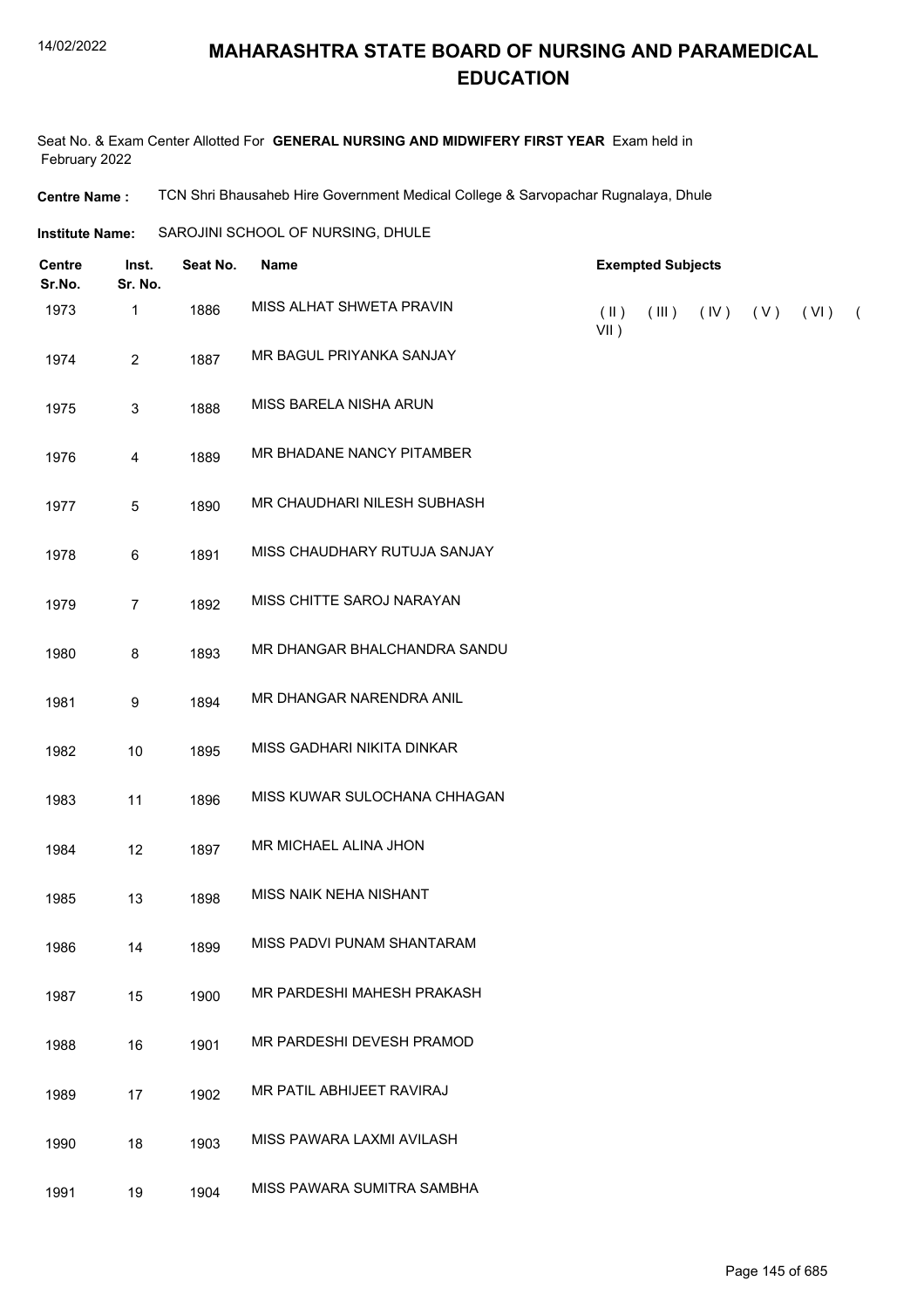|               | Seat No. & Exam Center Allotted For GENERAL NURSING AND MIDWIFERY FIRST YEAR Exam held in |  |
|---------------|-------------------------------------------------------------------------------------------|--|
| February 2022 |                                                                                           |  |

| 1992 | 20                                      | 1905 | MISS PAWARA AMILA KASHIRAM      |  |  |  |
|------|-----------------------------------------|------|---------------------------------|--|--|--|
| 1993 | 21                                      | 1906 | MISS PAWARA SHAILA MAHENDRA     |  |  |  |
| 1994 | 22                                      | 1907 | MISS PAWARA ANJALI MERSING      |  |  |  |
| 1995 | 23                                      | 1908 | MR SALVI ROHIT DINESH           |  |  |  |
| 1996 | 24                                      | 1909 | MISS SR KAVYA                   |  |  |  |
| 1997 | 25                                      | 1910 | MISS THAKARE PRIYANKA JATANSING |  |  |  |
| 1998 | 26                                      | 1911 | MISS THAKARE SAPNA SUBHASH      |  |  |  |
| 1999 | 27                                      | 1912 | MISS THAKARE SWATI KAILAS       |  |  |  |
| 2000 | 28                                      | 1913 | MISS VASAVE PRATIBHA FULSING    |  |  |  |
|      | NOTE: 'P' MEANS PROVISIONALLY PERMITTED |      |                                 |  |  |  |
|      |                                         |      |                                 |  |  |  |

if there is any mistake in the EXEMPTION of the Candidate it should be brought to the notice of the MSBNPE before the examination otherwise MSBNPE will not be resposible for any Consequences. The names of candidates enrolled online will be whole resposibilty of the Principal of that Nursing Institute.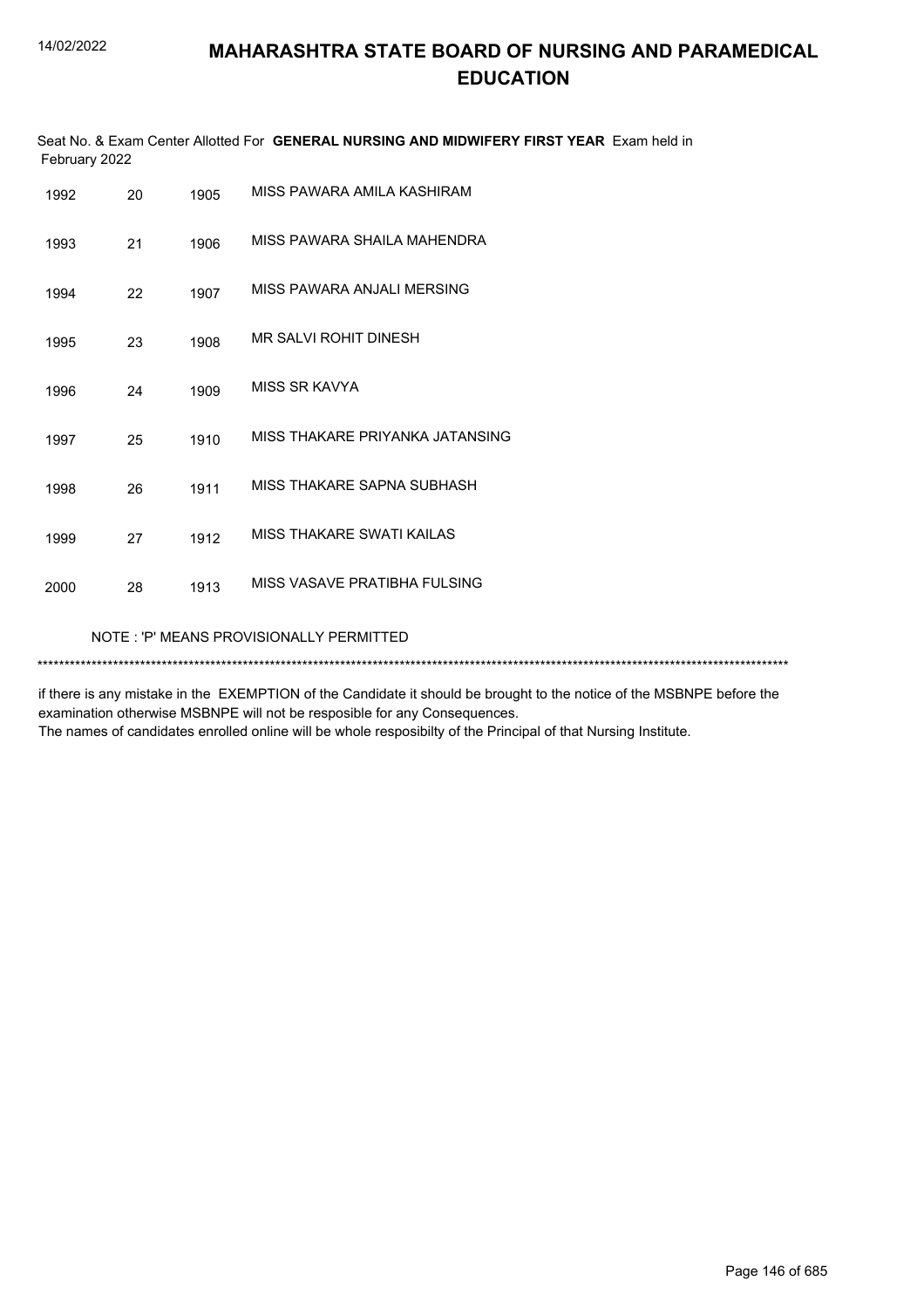Seat No. & Exam Center Allotted For **GENERAL NURSING AND MIDWIFERY FIRST YEAR** Exam held in February 2022

| <b>Centre Name :</b> | TCN Shri Bhausaheb Hire Government Medical College & Sarvopachar Rugnalaya, Dhule |
|----------------------|-----------------------------------------------------------------------------------|
|----------------------|-----------------------------------------------------------------------------------|

**Institute Name:** TCN Shri Bhausaheb Hire Government Medical College & Sarvopachar Rugnalaya, Dhule

| <b>Centre</b><br>Sr.No. | Inst.<br>Sr. No. | Seat No. | <b>Name</b>                   | <b>Exempted Subjects</b> |
|-------------------------|------------------|----------|-------------------------------|--------------------------|
| 2001                    | 1                | 1914     | MISS GOSAVI SWATI NANA        |                          |
| 2002                    | $\overline{2}$   | 1915     | MR MALI SACHIN KAILAS         |                          |
| 2003                    | 3                | 1916     | MISS MORE PAYAL SURENDRA      |                          |
| 2004                    | 4                | 1917     | MR NAGARGOJE RAJENDRA BABURAO |                          |
| 2005                    | 5                | 1918     | MR NAWALE DHANANJAY JAGANNATH |                          |
| 2006                    | 6                | 1919     | MISS NIKAM SHITAL RAJENDRA    |                          |
| 2007                    | $\overline{7}$   | 1920     | MISS PAGAR DIVYA MURLIDHAR    |                          |
| 2008                    | 8                | 1921     | <b>MR PATIL SURAJ MALHARI</b> |                          |
| 2009                    | 9                | 1922     | MISS PATIL SUNITA DEVIDAS     |                          |
| 2010                    | 10               | 1923     | MISS PAWARA VANDANA JAGDISH   |                          |
| 2011                    | 11               | 1924     | MISS RAJPUT SAYALI PRAVIN     |                          |
| 2012                    | 12               | 1925     | MISS ROKADE MINAL LAXMAN      |                          |
| 2013                    | 13               | 1926     | MR SALUNKE ANKIT SANJAY       |                          |
| 2014                    | 14               | 1927     | MISS SALVE GAURI GULAB        |                          |
| 2015                    | 15               | 1928     | MISS SONAWANE AADITI SUNIL    |                          |
| 2016                    | 16               | 1929     | MISS SURYAWANSHI SNEHA DILIP  |                          |
| 2017                    | 17               | 1930     | MISS TAMBAT RASHMI OMPRAKASH  |                          |
| 2018                    | 18               | 1931     | MISS WAGH PAYAL NARENDRA      |                          |
| 2019                    | 19               | 1932     | MR WANKHEDE HARSHAL PRABHAKAR |                          |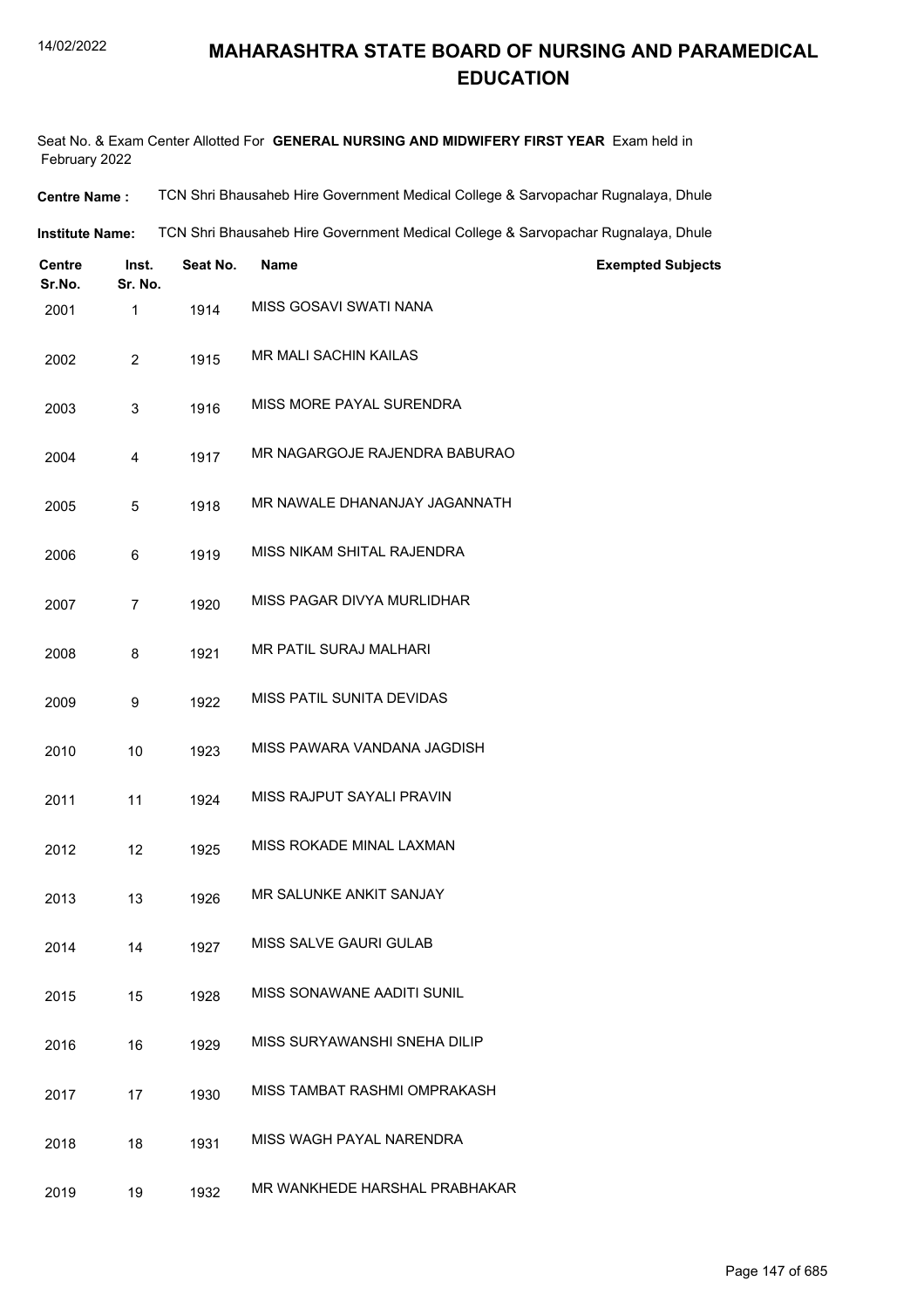Seat No. & Exam Center Allotted For GENERAL NURSING AND MIDWIFERY FIRST YEAR Exam held in February 2022

NOTE: 'P' MEANS PROVISIONALLY PERMITTED

if there is any mistake in the EXEMPTION of the Candidate it should be brought to the notice of the MSBNPE before the examination otherwise MSBNPE will not be resposible for any Consequences.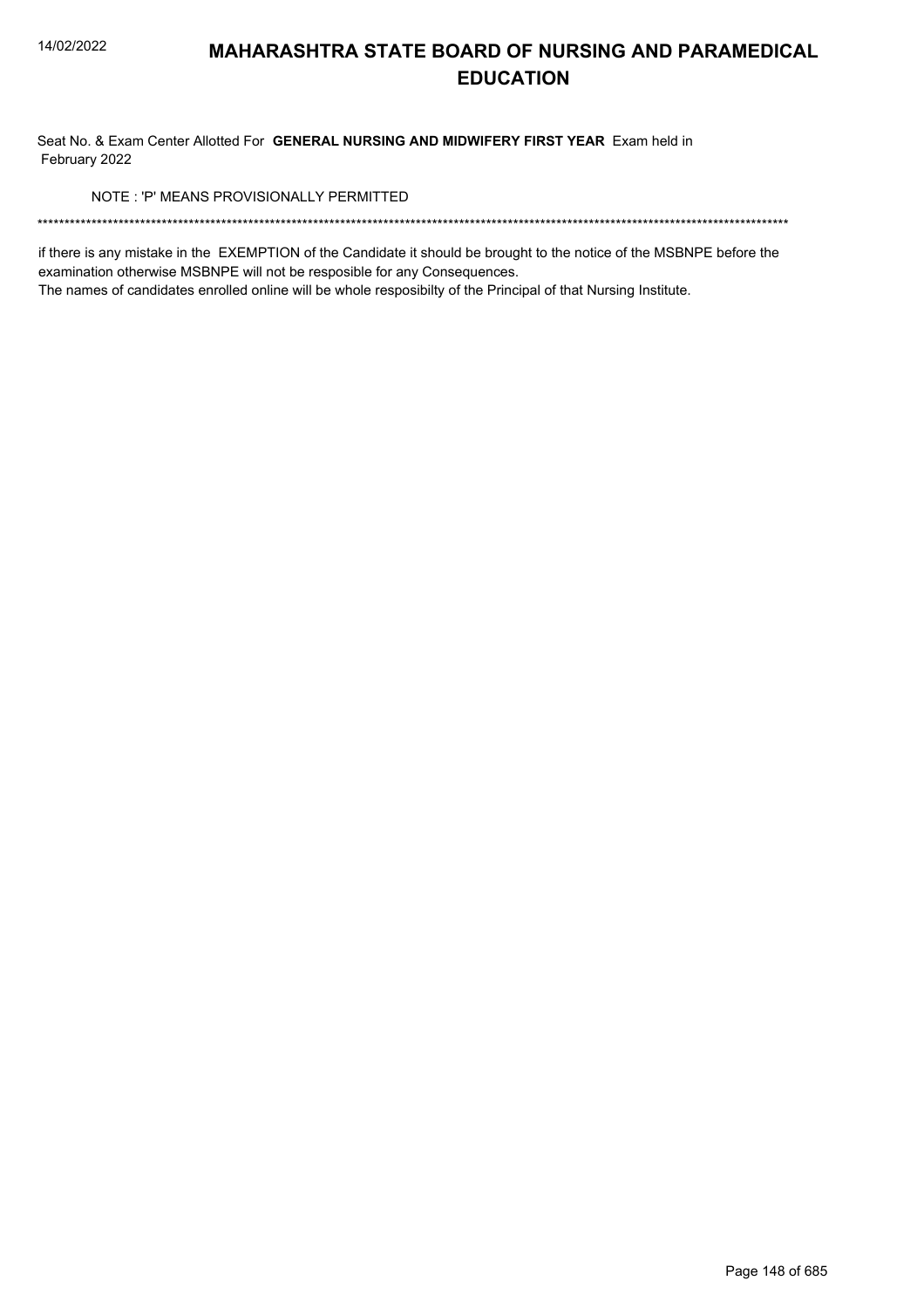# **MAHARASHTRA STATE BOARD OF NURSING AND PARAMEDICAL EDUCATION**

Seat No. & Exam Center Allotted For **GENERAL NURSING AND MIDWIFERY FIRST YEAR** Exam held in February 2022

| <b>Centre Name :</b> | <b>GENERAL HOSPITAL, AHMEDNAGAR</b> |
|----------------------|-------------------------------------|
|----------------------|-------------------------------------|

|                         | <b>Institute Name:</b> |          | GENERAL HOSPITAL, AHMEDNAGAR            |                          |
|-------------------------|------------------------|----------|-----------------------------------------|--------------------------|
| <b>Centre</b><br>Sr.No. | Inst.<br>Sr. No.       | Seat No. | <b>Name</b>                             | <b>Exempted Subjects</b> |
| 2020                    | 1                      | 1933     | MISS AKOLKAR YOGITA RAMDAS              |                          |
| 2021                    | $\overline{2}$         | 1934     | MISS BEG SANIYA RIYAZ                   |                          |
| 2022                    | 3                      | 1935     | MISS BRAMHANE KAVERI GANESH             |                          |
| 2023                    | 4                      | 1936     | MISS CHANDANSHIV NEHA TUSHAR            |                          |
| 2024                    | 5                      | 1937     | MR GAIKWAD ABHISHEK SUBHASH             |                          |
| 2025                    | 6                      | 1938     | MISS GHADAGE SANJANA SURYAKANT          |                          |
| 2026                    | $\overline{7}$         | 1939     | MISS GHODAKE SIDDHIKA ANKUSH            |                          |
| 2027                    | 8                      | 1940     | MISS HIWALE SAYALI ARUN                 |                          |
| 2028                    | 9                      | 1941     | MISS JAGTAP RENUKA SADASHIV             |                          |
| 2029                    | 10                     | 1942     | MISS PAGARE DHANASHRI BALU              |                          |
| 2030                    | 11                     | 1943     | MR PATHAN SHAHEBAZ MUJMIN               |                          |
| 2031                    | 12                     | 1944     | MISS RATHOD DISHA DNYANESHWAR           |                          |
| 2032                    | 13                     | 1945     | MISS RAUT VARSHA SANJAY                 |                          |
| 2033                    | 14                     | 1946     | MISS RUPNAR BHAGYSHRI SANDIPAN          |                          |
| 2034                    | 15                     | 1947     | MISS SABLE NIKITA NITIN                 |                          |
| 2035                    | 16                     | 1948     | <b>MISS SHAIKH AYESHA YUNNUS</b>        |                          |
| 2036                    | 17                     | 1949     | MISS SOYAM VRUSHALI KAWADU              |                          |
|                         |                        |          | NOTE: 'P' MEANS PROVISIONALLY PERMITTED |                          |
| **********              |                        |          |                                         |                          |

if there is any mistake in the EXEMPTION of the Candidate it should be brought to the notice of the MSBNPE before the examination otherwise MSBNPE will not be resposible for any Consequences.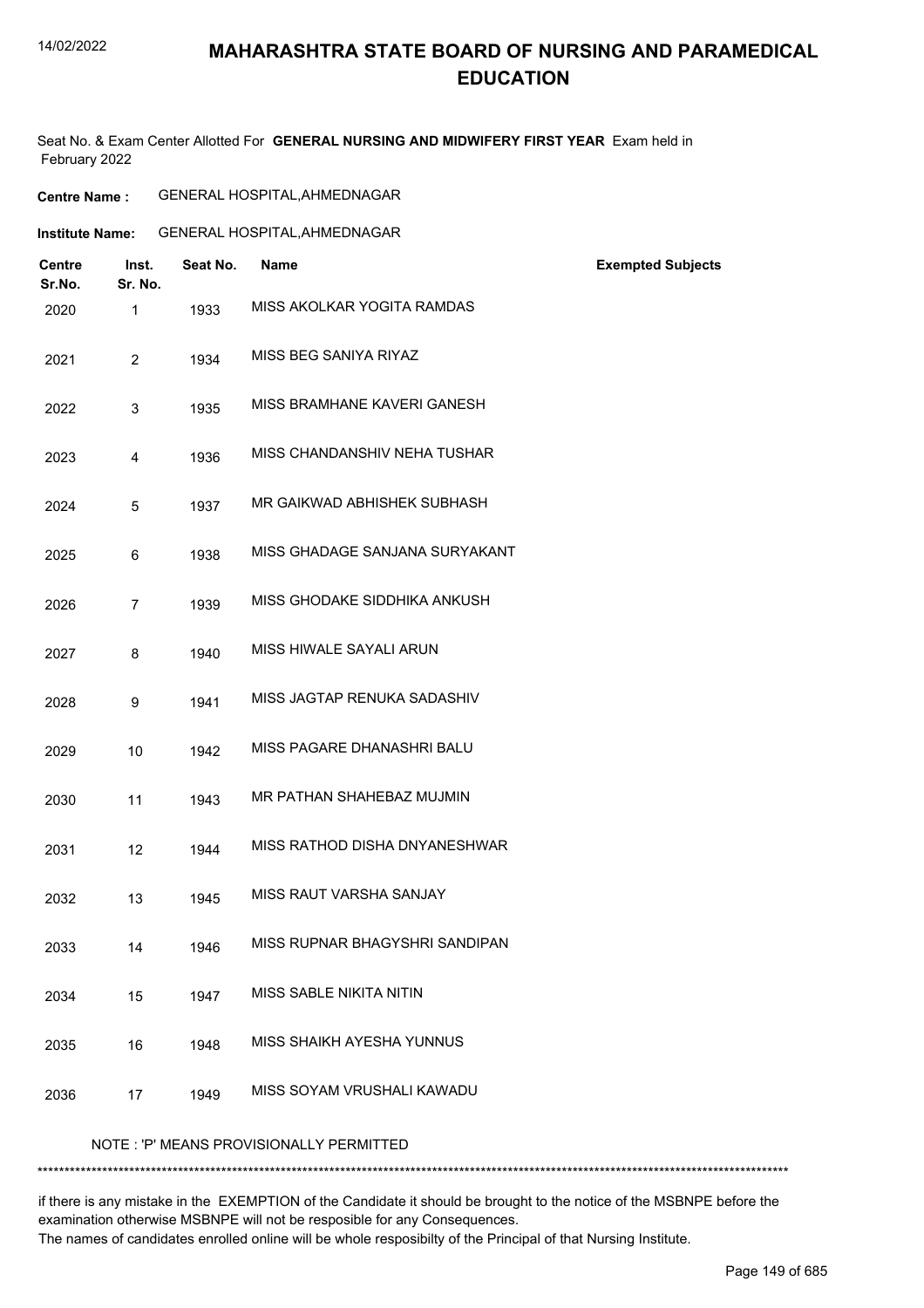# **MAHARASHTRA STATE BOARD OF NURSING AND PARAMEDICAL EDUCATION**

Seat No. & Exam Center Allotted For **GENERAL NURSING AND MIDWIFERY FIRST YEAR** Exam held in February 2022

### **Centre Name :** GENERAL HOSPITAL,AHMEDNAGAR

**Institute Name: ANAND RISHIJI HOSPITAL MEDICA RES CENTRE, SON, AHMEDNAGAR** 

| <b>Centre</b><br>Sr.No. | Inst.<br>Sr. No. | Seat No. | Name                           | <b>Exempted Subjects</b> |
|-------------------------|------------------|----------|--------------------------------|--------------------------|
| 2037                    | 1                | 1950     | MISS AMATE VRUSHALI SHATRUGHNA |                          |
| 2038                    | $\overline{2}$   | 1951     | MISS BAMANE SANYONI VIJAY      |                          |
| 2039                    | 3                | 1952     | MISS CHANDEKAR LEENA PRAKASH   |                          |
| 2040                    | 4                | 1953     | MISS CHAVHAN ROHINI SATISH     |                          |
| 2041                    | 5                | 1954     | MISS CHITALKAR SAVITA BAPU     |                          |
| 2042                    | 6                | 1955     | MISS DAMAL GAYATRI VIJAY       |                          |
| 2043                    | $\overline{7}$   | 1956     | MISS DAUND PRIYA SHIVAJI       |                          |
| 2044                    | 8                | 1957     | MISS DHAKANE SHANTABAI ARJUN   |                          |
| 2045                    | 9                | 1958     | MISS DHAYTADAK SAKSHI RAJENDRA |                          |
| 2046                    | 10               | 1959     | MISS DUNGAHU ASHVINI SANTOSH   |                          |
| 2047                    | 11               | 1960     | MISS GAGARE SHWETA RAJU        |                          |
| 2048                    | 12               | 1961     | MISS GHADGE KOMAL BALKRISHNA   |                          |
| 2049                    | 13               | 1962     | MISS GHALE RUTUJA KHOBHANNA    |                          |
| 2050                    | 14               | 1963     | MISS JAGDALE ALISHA WILLIYAM   |                          |
| 2051                    | 15               | 1964     | MISS JAPE PAYAL KIRAN          |                          |
| 2052                    | 16               | 1965     | MISS KAMBLE SNEHAL RAVINDRA    |                          |
| 2053                    | 17               | 1966     | MISS KAWADE PUNAM RAVSAHEB     |                          |
| 2054                    | 18               | 1967     | MISS KHAN JOYA SAJID           |                          |
| 2055                    | 19               | 1968     | MISS KHARAT SAKSHI BATHUVEL    |                          |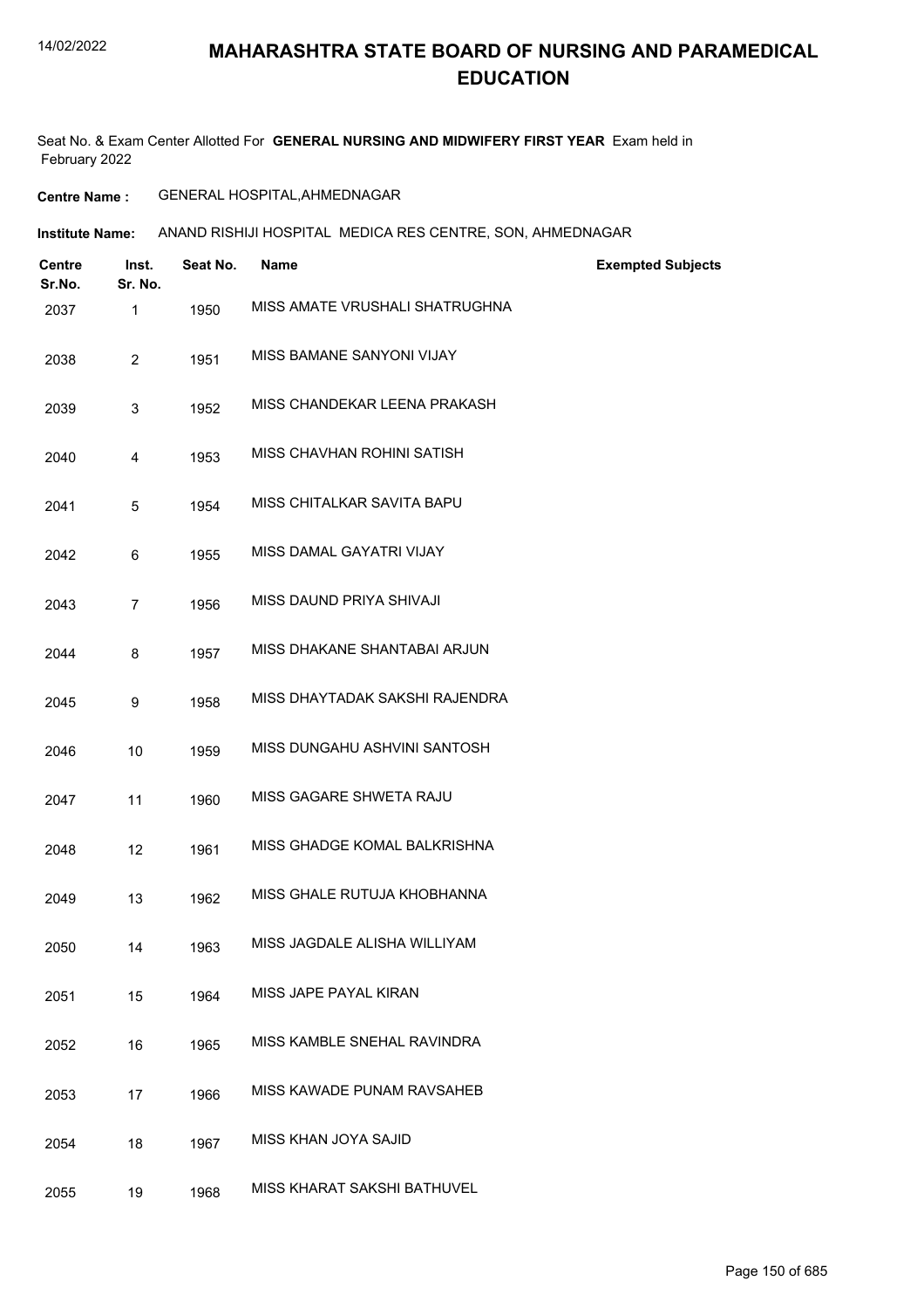|      | February 2022 |      | Seat No. & Exam Center Allotted For GENERAL NURSING AND MIDWIFERY FIRST YEAR Exam held in |
|------|---------------|------|-------------------------------------------------------------------------------------------|
| 2056 | 20            | 1969 | MISS KHEDKAR BHAKTI VALMIK                                                                |
| 2057 | 21            | 1970 | MISS KHOMNE VANITA KAILAS                                                                 |
| 2058 | 22            | 1971 | MISS KOTKAR PRATIKSHA BALU                                                                |
| 2059 | 23            | 1972 | MISS MANCHARE VARSHA BAPPASAHEB                                                           |
| 2060 | 24            | 1973 | MISS MANDILKAR PRANALI SANDIP                                                             |
| 2061 | 25            | 1974 | MISS MORE SEJAL BHANUDAS                                                                  |
| 2062 | 26            | 1975 | MISS MULEY KOMAL VINOD                                                                    |
| 2063 | 27            | 1976 | <b>MISS NAJAN SANTOSHI VILAS</b>                                                          |
| 2064 | 28            | 1977 | MISS PARMAR SUPRIYA MOHAN                                                                 |
| 2065 | 29            | 1978 | MISS POVALE NIKITA NAVNATH                                                                |
| 2066 | 30            | 1979 | MISS SARUK ARATI SHAHADEV                                                                 |
| 2067 | 31            | 1980 | MISS SAYYED MAHEK ANSAR                                                                   |
| 2068 | 32            | 1981 | MISS SHAIKH SAJIYA AKTAR                                                                  |
| 2069 | 33            | 1982 | MISS SHELKE SHUBHANGI APPASAHEB                                                           |
| 2070 | 34            | 1983 | MISS SONAWALE PRIYANKA SAKHARAM                                                           |
| 2071 | 35            | 1984 | MISS THUBE PRATIKSHA DINKAR                                                               |
| 2072 | 36            | 1985 | MISS WAGH ASHVINI GORAKSH                                                                 |
| 2073 | 37            | 1986 | MISS ZENDE MAMATA BALASAHEB                                                               |
| 2074 | 38            | 1987 | MISS ZINJAD KISHORI VIJAY                                                                 |
|      |               |      | NOTE: 'P' MEANS PROVISIONALLY PERMITTED                                                   |

\*\*\*\*\*\*\*\*\*\*\*\*\*\*\*\*\*\*\*\*\*\*\*\*\*\*\*\*\*\*\*\*\*\*\*\*\*\*\*\*\*\*\*\*\*\*\*\*\*\*\*\*\*\*\*\*\*\*\*\*\*\*\*\*\*\*\*\*\*\*\*\*\*\*\*\*\*\*\*\*\*\*\*\*\*\*\*\*\*\*\*\*\*\*\*\*\*\*\*\*\*\*\*\*\*\*\*\*\*\*\*\*\*\*\*\*\*\*\*\*\*\*\*\*\*\*\*\*\*\*\*\*\*\*\*\*\*\*\*

if there is any mistake in the EXEMPTION of the Candidate it should be brought to the notice of the MSBNPE before the examination otherwise MSBNPE will not be resposible for any Consequences. The names of candidates enrolled online will be whole resposibilty of the Principal of that Nursing Institute.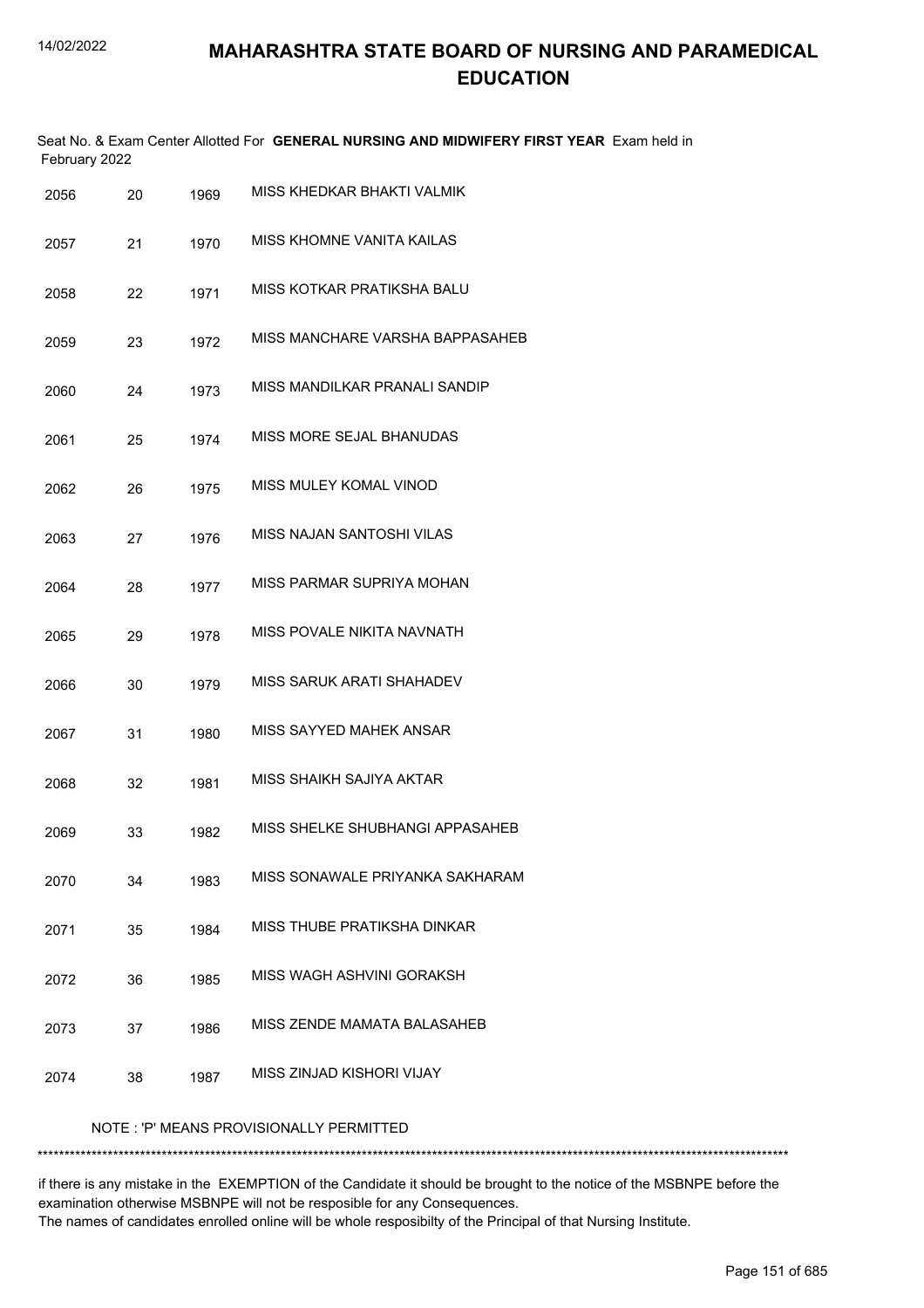# **MAHARASHTRA STATE BOARD OF NURSING AND PARAMEDICAL EDUCATION**

Seat No. & Exam Center Allotted For **GENERAL NURSING AND MIDWIFERY FIRST YEAR** Exam held in February 2022

**Centre Name :** GENERAL HOSPITAL, Satara

**Institute Name:** GENERAL HOSPITAL, SATARA

| <b>Centre</b><br>Sr.No. | Inst.<br>Sr. No. | Seat No. | <b>Name</b>                        | <b>Exempted Subjects</b> |
|-------------------------|------------------|----------|------------------------------------|--------------------------|
| 2075                    | $\mathbf{1}$     | 1988     | MISS BAGHELE CHITRAKALA DEOCHAND   |                          |
| 2076                    | $\overline{2}$   | 1989     | MISS BARVE SNEHA JATIRAM           |                          |
| 2077                    | 3                | 1990     | MISS CHAUDHARI NIKITA JIVAN        |                          |
| 2078                    | 4                | 1991     | MISS DHENDULE UTKARSHA SHAMSUNDAR  |                          |
| 2079                    | 5                | 1992     | MISS GAIKWAD KAJAL LALA            |                          |
| 2080                    | 6                | 1993     | MISS GHODAKE POOJA SANJAY          |                          |
| 2081                    | $\overline{7}$   | 1994     | MISS INGLE ROHINI RAHUL            |                          |
| 2082                    | 8                | 1995     | MISS JADHAV MADHAVI DHANAJI        |                          |
| 2083                    | 9                | 1996     | MISS KIRVE AADITI RAJENDRA         |                          |
| 2084                    | 10               | 1997     | MISS KSHIRSAGAR VAISHNAVI YASHWANT |                          |
| 2085                    | 11               | 1998     | MISS KULKARNI SHRADHA HANUMANT     |                          |
| 2086                    | 12               | 1999     | MR MAGADE SHESHRAO BHIMRAO         |                          |
| 2087                    | 13               | 2000     | MISS MAHULE PRIYANKA JIWANLAL      |                          |
| 2088                    | 14               | 2001     | <b>MISS NIKAT SAYALI SUNIL</b>     |                          |
| 2089                    | 15               | 2002     | MISS RATHOD NAYANA DILIP           |                          |
| 2090                    | 16               | 2003     | MISS RINDHE KOMAL SAMADHAN         |                          |
| 2091                    | 17               | 2004     | MISS SHELKE SHUBHANGI MAHADEV      |                          |
| 2092                    | 18               | 2005     | MISS SHINGARE VAISHNAVI MOHAN      |                          |
| 2093                    | 19               | 2006     | MISS TAYADE NIKITA ANIL            |                          |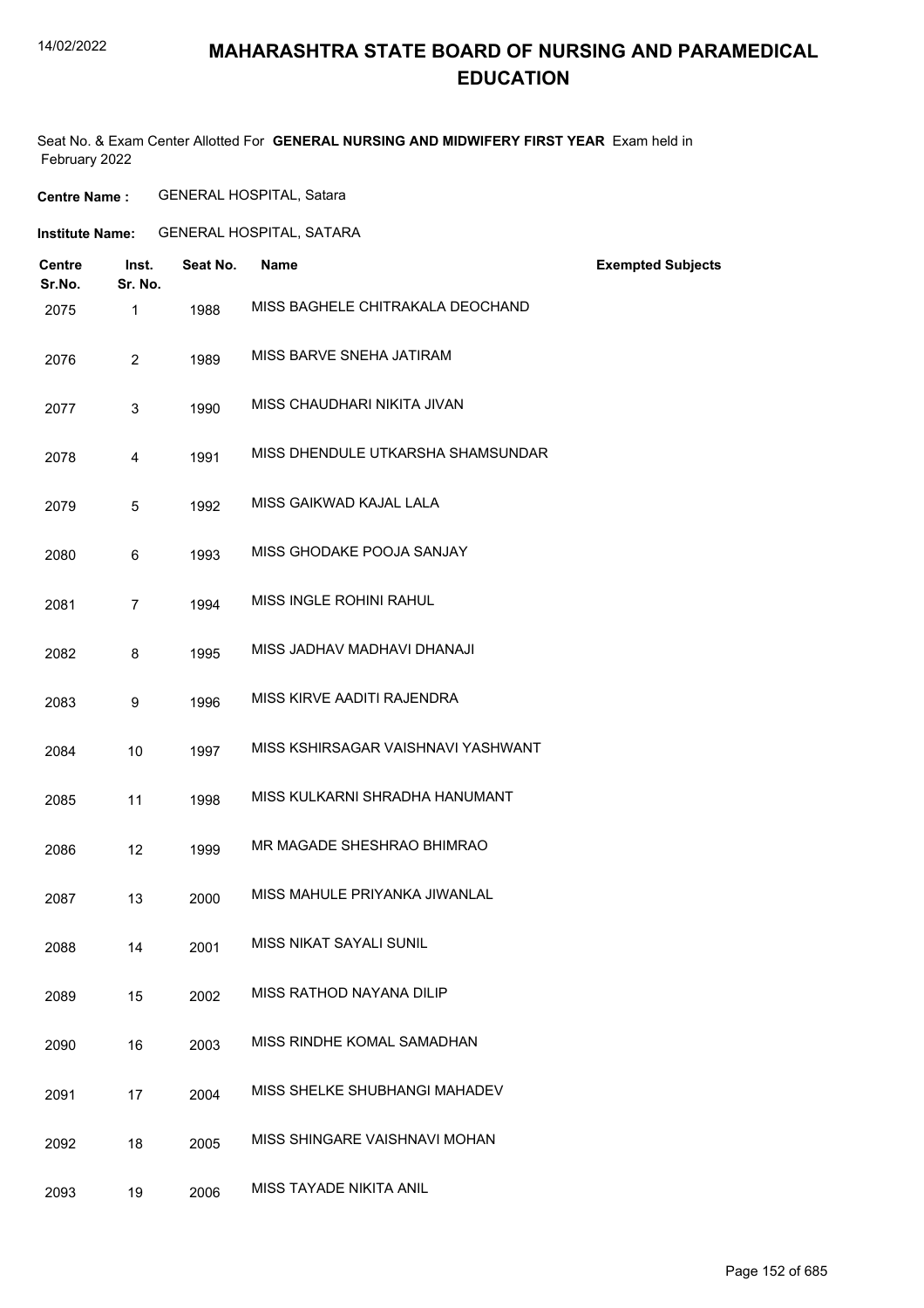Seat No. & Exam Center Allotted For GENERAL NURSING AND MIDWIFERY FIRST YEAR Exam held in February 2022

NOTE: 'P' MEANS PROVISIONALLY PERMITTED

if there is any mistake in the EXEMPTION of the Candidate it should be brought to the notice of the MSBNPE before the examination otherwise MSBNPE will not be resposible for any Consequences.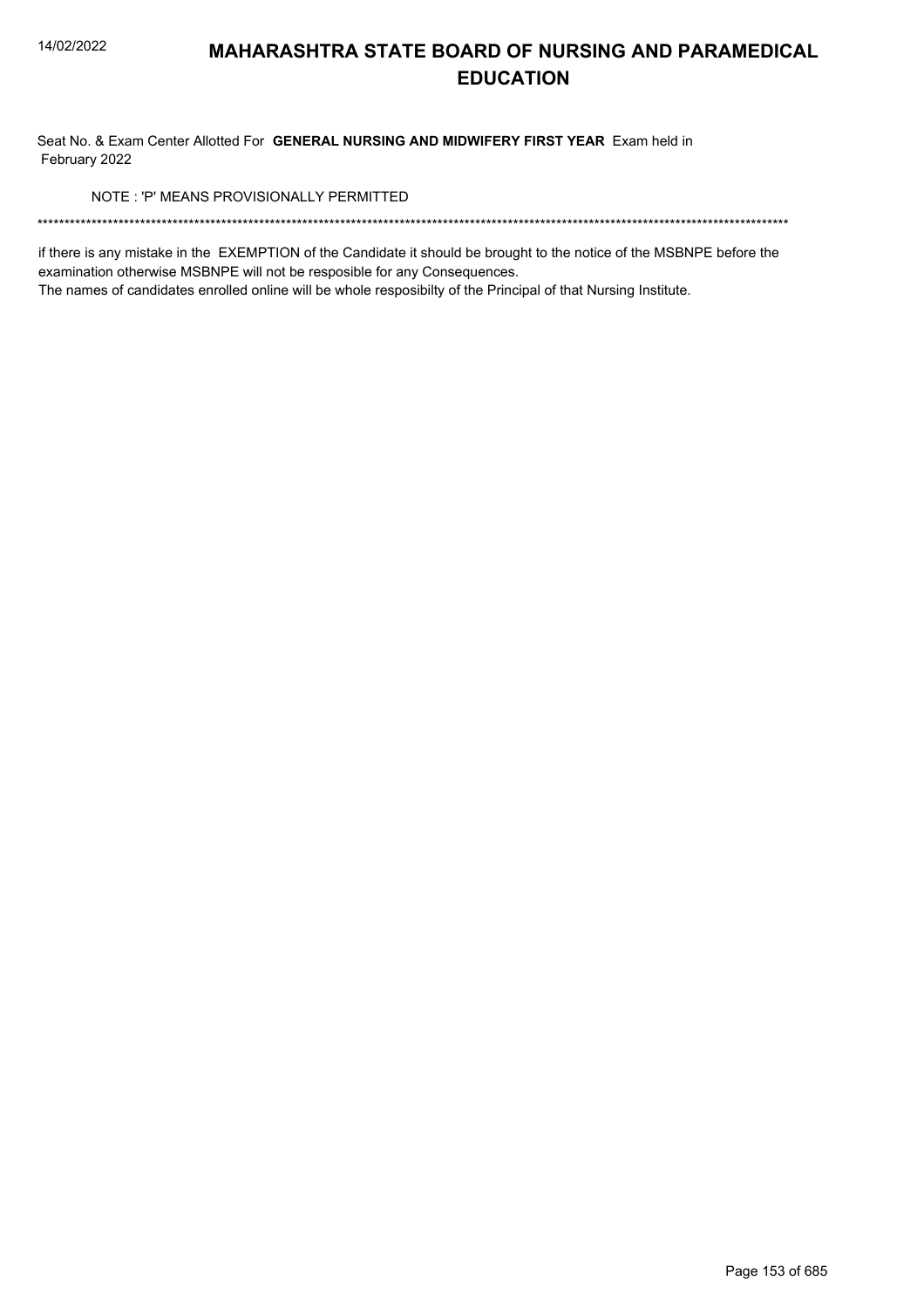Seat No. & Exam Center Allotted For **GENERAL NURSING AND MIDWIFERY FIRST YEAR** Exam held in February 2022

**Centre Name :** GENERAL HOSPITAL, Satara

| Centre<br>Sr.No. | Inst.<br>Sr. No. | Seat No. | <b>Name</b>                                                         | <b>Exempted Subjects</b> |
|------------------|------------------|----------|---------------------------------------------------------------------|--------------------------|
| 2094             | $\mathbf{1}$     | 2007     | MR ATAR TOHID NAWAZ                                                 |                          |
| 2095             | $\overline{2}$   | 2008     | MISS AWADE APEKSHA VISHNU                                           |                          |
| 2096             | 3                | 2009     | MR AWALE SANDESH SUNIL                                              |                          |
| 2097             | 4                | 2010     | MR BANSODE PRAVIN RAJU                                              |                          |
| 2098             | 5                | 2011     | MISS BHAGAT PUNAM SUDAM                                             |                          |
| 2099             | 6                | 2012     | MISS BHAGWAT PRAJAKTA SHRIKANT                                      |                          |
| 2100             | 7                | 2013     | MISS BHOSALE BHAKTI JALINDAR                                        |                          |
| 2101             | 8                | 2014     | SMT GAIKWAD JANABAI RAKESH<br>(NEE BHOSALE JANABAI BABURAO)         |                          |
| 2102             | 9                | 2015     | <b>SMT GANGAVEN MAYURI SAURABH</b><br>(NEE BHOSALE MAYURI JANARDAN) |                          |
| 2103             | 10               | 2016     | MISS BHOSALE TANVI SIDDHARTH                                        |                          |
| 2104             | 11               | 2017     | MISS BORAWAKE DNYANESHWARI SATISH                                   |                          |
| 2105             | 12               | 2018     | MR DESHMUKH VISHAL VIJAY                                            |                          |
| 2106             | 13               | 2019     | MR DHAINJE PRANAY PRASHANT                                          |                          |
| 2107             | 14               | 2020     | MISS DHAYGUDE SAYALI HANMANT                                        |                          |
| 2108             | 15               | 2021     | MISS DHAYGUDE RUTUJA NANASO                                         |                          |
| 2109             | 16               | 2022     | MR GAWADE KISHOR YUVRAJ                                             |                          |
| 2110             | 17               | 2023     | MISS GODASE POOJA SATYAWAN                                          |                          |
| 2111             | 18               | 2024     | MISS GUNJAWATE ANUSHKA CHANDRAKANT                                  |                          |
| 2112             | 19               | 2025     | MISS JADHAV PAYAL RAVINDRA                                          |                          |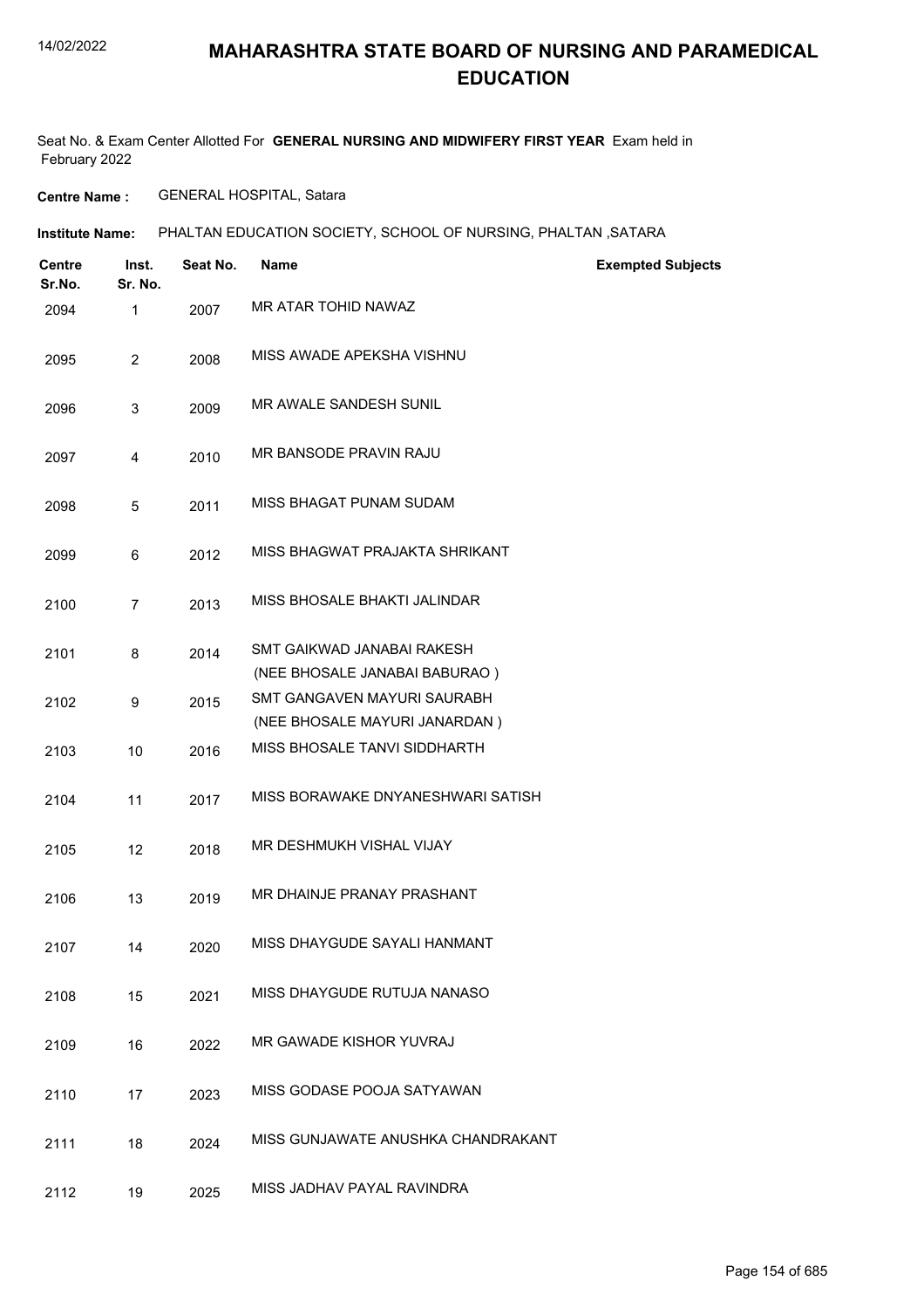|               | Seat No. & Exam Center Allotted For GENERAL NURSING AND MIDWIFERY FIRST YEAR Exam held in |  |
|---------------|-------------------------------------------------------------------------------------------|--|
| February 2022 |                                                                                           |  |

| 2113 | 20 | 2026 | <b>SMT DALVI SEEMA SANTOSH</b><br>(NEE JADHAV SEEMA RAJARAM) |
|------|----|------|--------------------------------------------------------------|
| 2114 | 21 | 2027 | MR KALBHOR ADITYA YUVRAJ                                     |
| 2115 | 22 | 2028 | SMT PAVANE VAISHALI RAJU<br>(NEE KHATAL VAISHALI BHIMRAO)    |
| 2116 | 23 | 2029 | MISS KUMBHAR DHANASHRI DHANANJAY                             |
| 2117 | 24 | 2030 | <b>MR LAWAND YASH PRADIP</b>                                 |
| 2118 | 25 | 2031 | MR LONDHE ABHIJEET SATISH                                    |
| 2119 | 26 | 2032 | <b>MR LONKAR ANIKET SACHIN</b>                               |
| 2120 | 27 | 2033 | MISS MANDHARF SAKSHI SHASHIKANT                              |
| 2121 | 28 | 2034 | MR MANE MAYUR RAJENDRA                                       |
| 2122 | 29 | 2035 | <b>MISS MANE RUTUJA SANJAY</b>                               |
| 2123 | 30 | 2036 | MISS MULANI FIJA MAULANA                                     |
| 2124 | 31 | 2037 | MISS NANAWARE PRIYANKA BALKRUSHNA                            |
| 2125 | 32 | 2038 | SMT BHUJBAL PRIYA GAJANAN<br>(NEE NAWALE PRIYA SHANKAR)      |
| 2126 | 33 | 2039 | MR PAWAR AMIT MOHANRAO                                       |
| 2127 | 34 | 2040 | MISS PAWAR KOMAL SURESH                                      |
| 2128 | 35 | 2041 | MISS RASKAR NIKITA NANDKUMAR.                                |
| 2129 | 36 | 2042 | MISS SAWANT PRERNA RAJABHAU                                  |
| 2130 | 37 | 2043 | <b>SMT PATHAN ANJUM AMIR</b><br>(NEE SAYYAD ANJUM KADAR)     |
| 2131 | 38 | 2044 | <b>MISS SUL POONAM BALU</b>                                  |
| 2132 | 39 | 2045 | MISS THOMBARE SAKSHI GANESH                                  |
| 2133 | 40 | 2046 | MISS WAGHAMARE SONALI KALIDAS                                |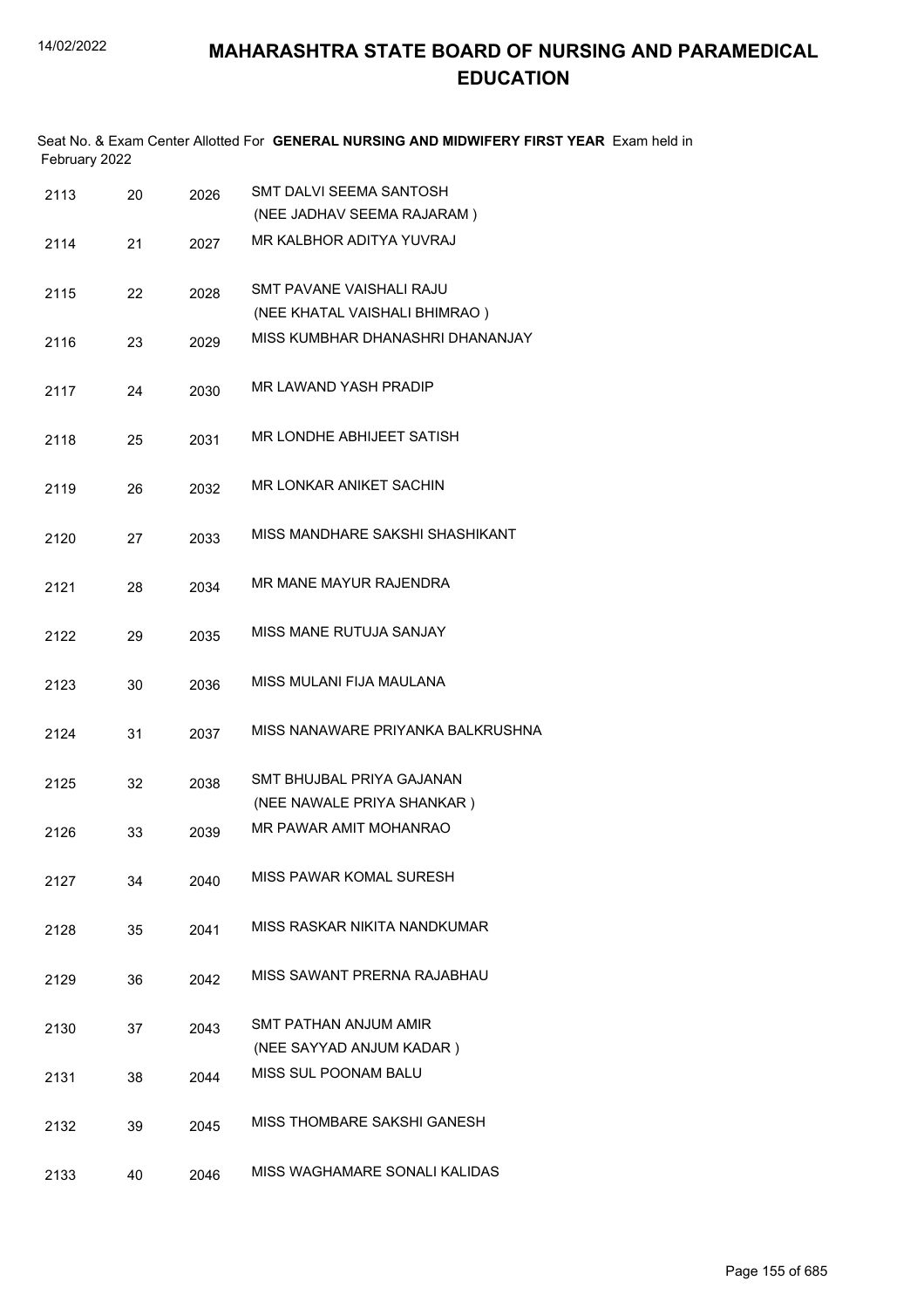Seat No. & Exam Center Allotted For GENERAL NURSING AND MIDWIFERY FIRST YEAR Exam held in February 2022

NOTE: 'P' MEANS PROVISIONALLY PERMITTED

if there is any mistake in the EXEMPTION of the Candidate it should be brought to the notice of the MSBNPE before the examination otherwise MSBNPE will not be resposible for any Consequences.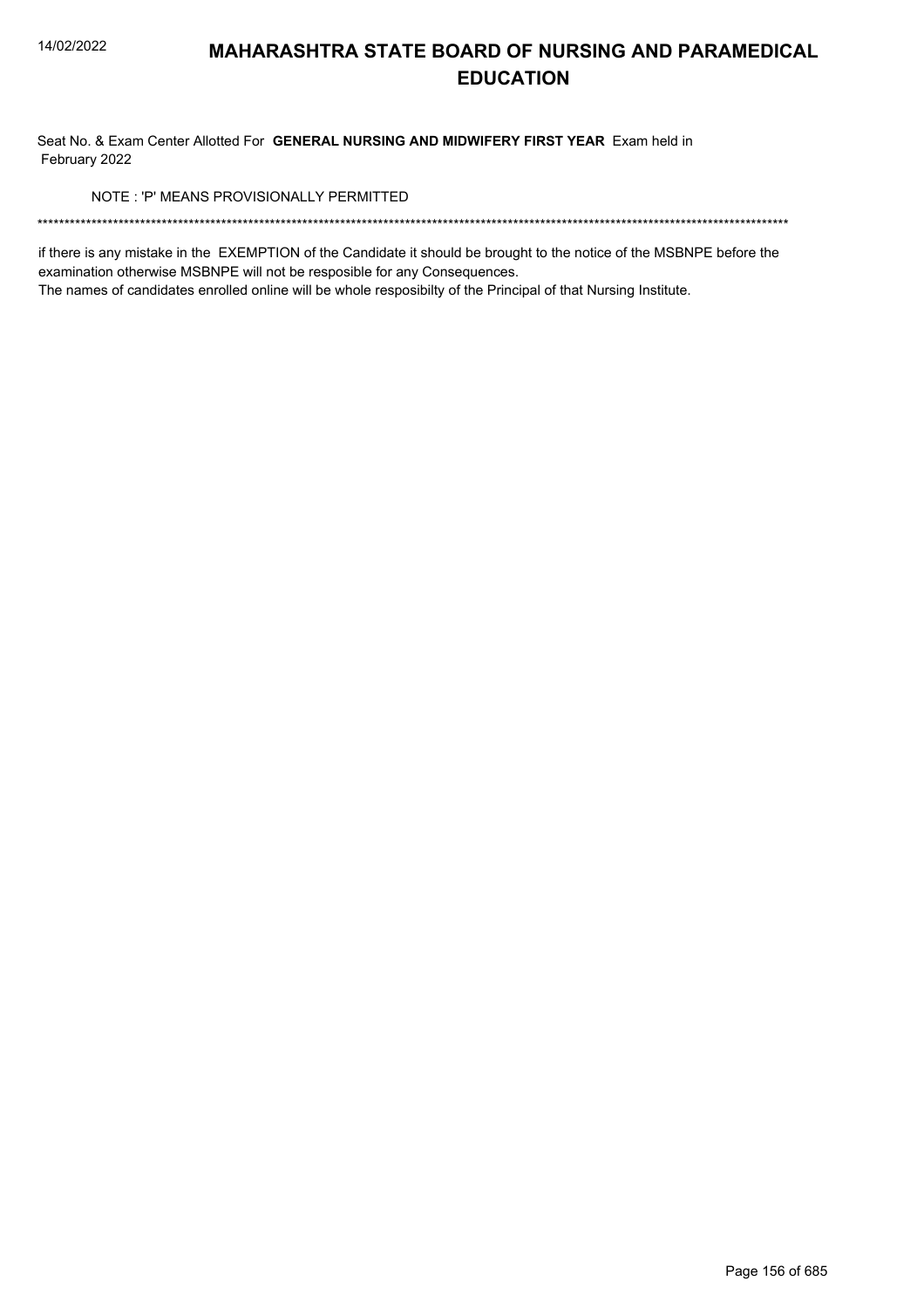## **MAHARASHTRA STATE BOARD OF NURSING AND PARAMEDICAL EDUCATION**

**Exempted Subjects** 

Seat No. & Exam Center Allotted For **GENERAL NURSING AND MIDWIFERY FIRST YEAR** Exam held in February 2022

**Centre Name :** GENERAL HOSPITAL, Satara

| <b>Institute Name:</b> |                  |          | W.F.P.M., SCHOOL OF NURSING, WAI, SATARA |
|------------------------|------------------|----------|------------------------------------------|
| Centre<br>Sr.No.       | Inst.<br>Sr. No. | Seat No. | Name                                     |
| 2134                   | 1                | 2047     | MISS BODKE SHWETA KUMAR                  |
| 2135                   | 2                | 2048     | MISS CHAVAN VAISHNAVI KASHINATH          |
| 2136                   | 3                | 2049     | MISS CHAVAN MAYURI MAHESH                |
| 2137                   | 4                | 2050     | MISS DIXIT NEHA SHIVRAM                  |
| 2138                   | 5                | 2051     | MISS DONGARE DNYANESHWARI MARIBAPU       |

- 2139 6 2052 MISS HOL PRAJAKTA PRASHANT
- 2140 7 2053 MISS JADHAV PRANALI DHANAJI
- 2141 8 2054 MISS JADHAV NUTAN SANJAY
- 2142 9 2055 MISS JADHAV PRITI MARUTI
- 2143 10 2056 MISS KALE MONIKA DINESH
- 2144 11 2057 MISS KAMBALE KOMAL ANKUSH
- 2145 12 2058 MISS KAMBLE SNEHAL SANTOSH
- 2146 13 2059 SMT PISAL JYOTI AMOL (NEE KATKAR JYOTI VIJAY ) 2147 14 2060 SMT DHAYAGUDE NILAM SHRIDHAR (NEE KHATAL NILAM RAJENDRA )
- 2148 15 2061 SMT DHAYGUDE GOURI VAIBHAV (NEE KOLWADKAR GOURI JOTIBA )
- 2149 16 2062 MISS KUMBHAR PRANJALI RATNAKAR
- 2150 17 2063 MISS MALUSARE PRITI SURESH
- 2151 18 2064 MR MANE NIKHIL SUNIL
- 2152 19 2065 MR PANDHARE SHIMON SUDHIR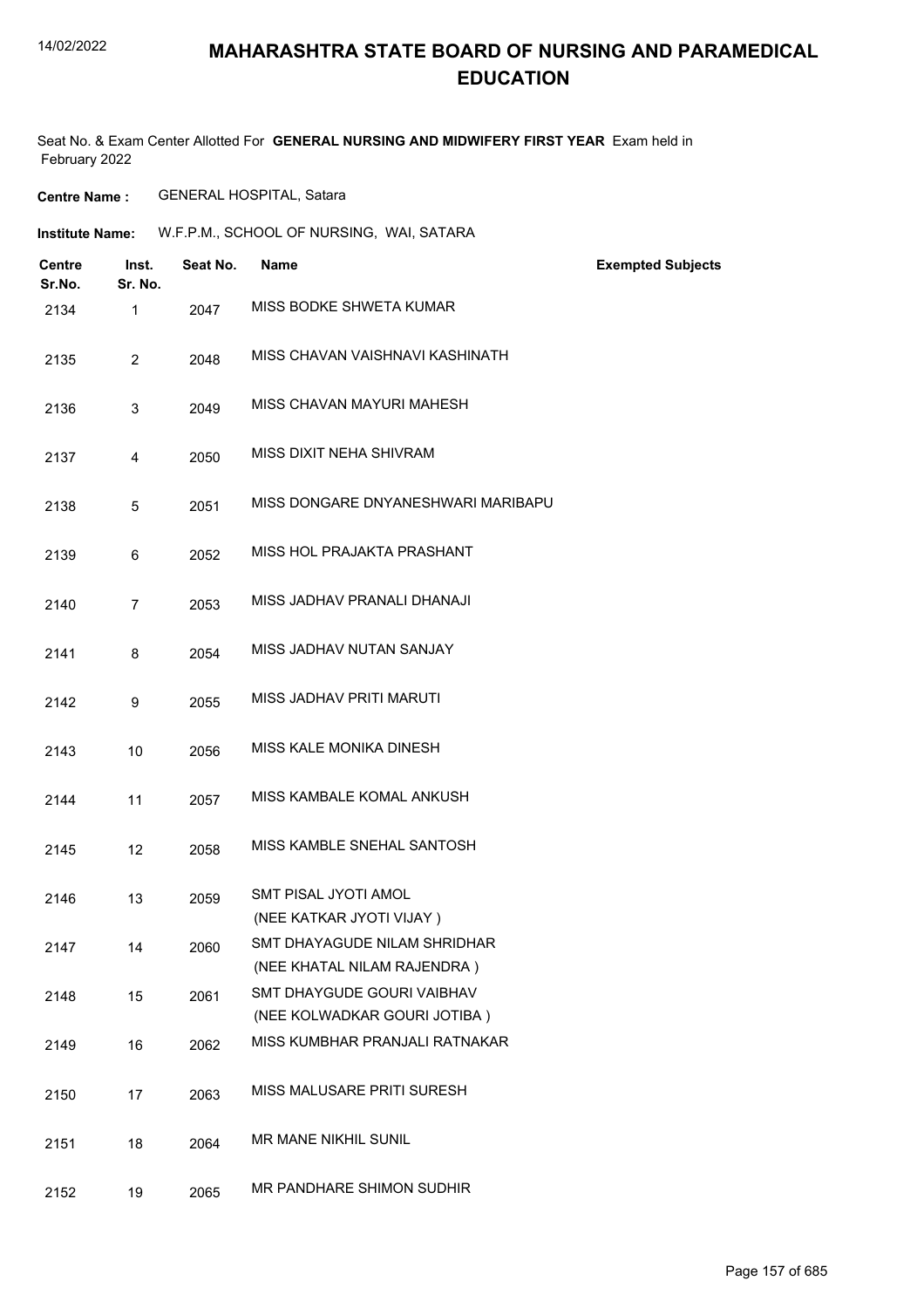|               | Seat No. & Exam Center Allotted For GENERAL NURSING AND MIDWIFERY FIRST YEAR Exam held in |  |
|---------------|-------------------------------------------------------------------------------------------|--|
| February 2022 |                                                                                           |  |

| 2153 | 20                                      | 2066 | MISS PARTE PRANALI MANOHAR      |  |  |
|------|-----------------------------------------|------|---------------------------------|--|--|
| 2154 | 21                                      | 2067 | MISS PISAL ISHVARI LAXMAN       |  |  |
| 2155 | 22                                      | 2068 | MISS SALVI ANKITA RATNAKAR      |  |  |
| 2156 | 23                                      | 2069 | MR SAPKAL PRADEEP DHARMARATNA   |  |  |
| 2157 | 24                                      | 2070 | MISS SHINDE PRITI JAGANNATH     |  |  |
| 2158 | 25                                      | 2071 | MISS SHINDE SANJANA SANJAY      |  |  |
| 2159 | 26                                      | 2072 | MISS SONTAKKE HARSHADA PRAKASH  |  |  |
| 2160 | 27                                      | 2073 | MISS SURYAWANSHI NEHA DATTATRAY |  |  |
| 2161 | 28                                      | 2074 | MISS WAGH AKANKSHA VITTHAL      |  |  |
|      | NOTE: 'P' MEANS PROVISIONALLY PERMITTED |      |                                 |  |  |
|      |                                         |      |                                 |  |  |

if there is any mistake in the EXEMPTION of the Candidate it should be brought to the notice of the MSBNPE before the examination otherwise MSBNPE will not be resposible for any Consequences.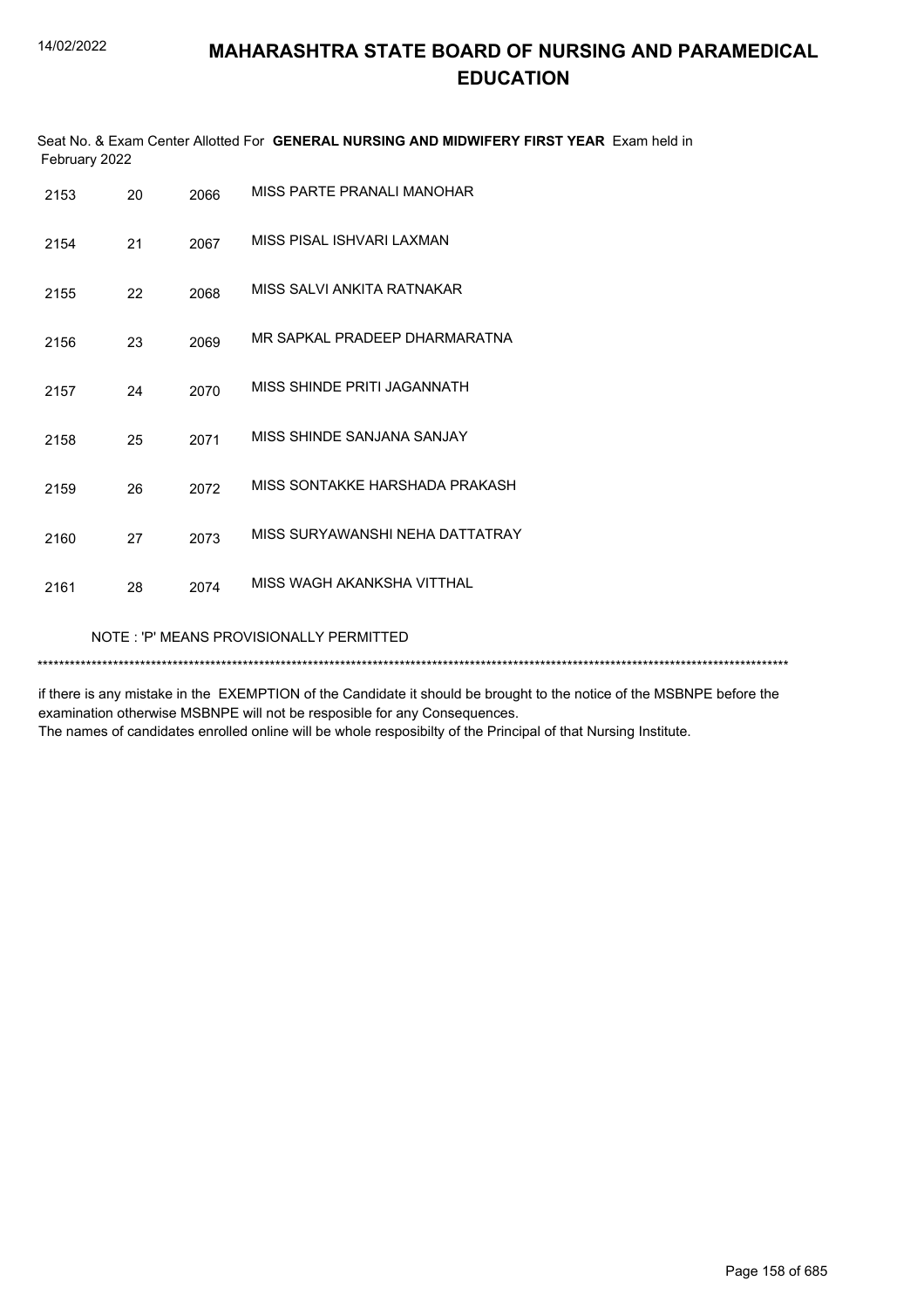# **MAHARASHTRA STATE BOARD OF NURSING AND PARAMEDICAL EDUCATION**

Seat No. & Exam Center Allotted For **GENERAL NURSING AND MIDWIFERY FIRST YEAR** Exam held in February 2022

| <b>Centre Name :</b> |  | C.P.R. GENERAL HOSPITAL, KOLHAPUR |
|----------------------|--|-----------------------------------|
|                      |  |                                   |

|  | <b>Institute Name:</b> | C.P.R. GENERAL HOSPITAL, KOLHAPUR |
|--|------------------------|-----------------------------------|
|--|------------------------|-----------------------------------|

| <b>Centre</b><br>Sr.No. | Inst.<br>Sr. No. | Seat No. | <b>Name</b>                     | <b>Exempted Subjects</b> |
|-------------------------|------------------|----------|---------------------------------|--------------------------|
| 2162                    | $\mathbf{1}$     | 2075     | MR BHOKARE OMKAR RAMESH         |                          |
| 2163                    | $\overline{2}$   | 2076     | MR BHOSALE ABHISHEK GORAKH      |                          |
| 2164                    | 3                | 2077     | MISS DSOUZA ANNET PETER         |                          |
| 2165                    | 4                | 2078     | MISS GAIKWAD TEJASWINI PINTU    |                          |
| 2166                    | 5                | 2079     | MR KAMBLE RATAN RAJENDRA        |                          |
| 2167                    | 6                | 2080     | MR KARANDE PRATHAMESH RAVINDRA  |                          |
| 2168                    | $\overline{7}$   | 2081     | MR KHAMKAR RAKESH ASHOK         |                          |
| 2169                    | 8                | 2082     | MISS KHATIB RUKAIYYA HAJARAT    |                          |
| 2170                    | 9                | 2083     | MR KHILARE AMAN NITIN           |                          |
| 2171                    | 10               | 2084     | MISS MANE BINDIYA DILIP         |                          |
| 2172                    | 11               | 2085     | MISS MANE VISHAKHA SADANAND     |                          |
| 2173                    | 12               | 2086     | MISS MORMARE SNEHAL EKNATH      |                          |
| 2174                    | 13               | 2087     | MISS NHAVAKAR SAMRUDDHI MAHADEV |                          |
| 2175                    | 14               | 2088     | MISS PADVI RUTUJA KIRAN         |                          |
| 2176                    | 15               | 2089     | MISS PATIL DIVYA SAMBHAJI       |                          |
| 2177                    | 16               | 2090     | MISS RAUT MANSI MADHUKAR        |                          |
| 2178                    | 17               | 2091     | MISS SARVADE PRAJAKTA VISHNU    |                          |
| 2179                    | 18               | 2092     | MISS SHINDE SAMIKSHA MAKRAND    |                          |
| 2180                    | 19               | 2093     | MISS WAGHMARE TEJASWINI LAXMAN  |                          |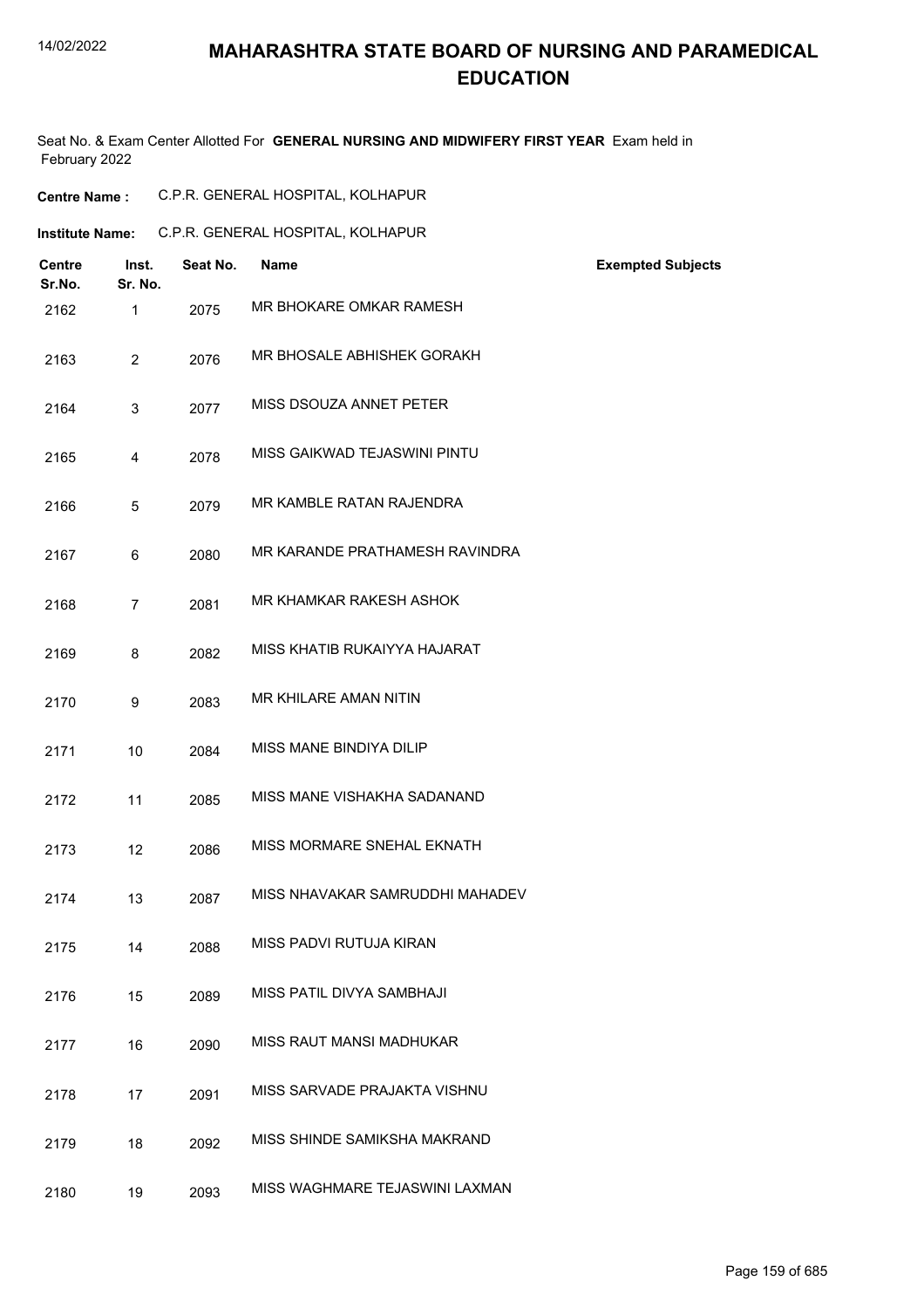Seat No. & Exam Center Allotted For GENERAL NURSING AND MIDWIFERY FIRST YEAR Exam held in February 2022

NOTE: 'P' MEANS PROVISIONALLY PERMITTED

if there is any mistake in the EXEMPTION of the Candidate it should be brought to the notice of the MSBNPE before the examination otherwise MSBNPE will not be resposible for any Consequences.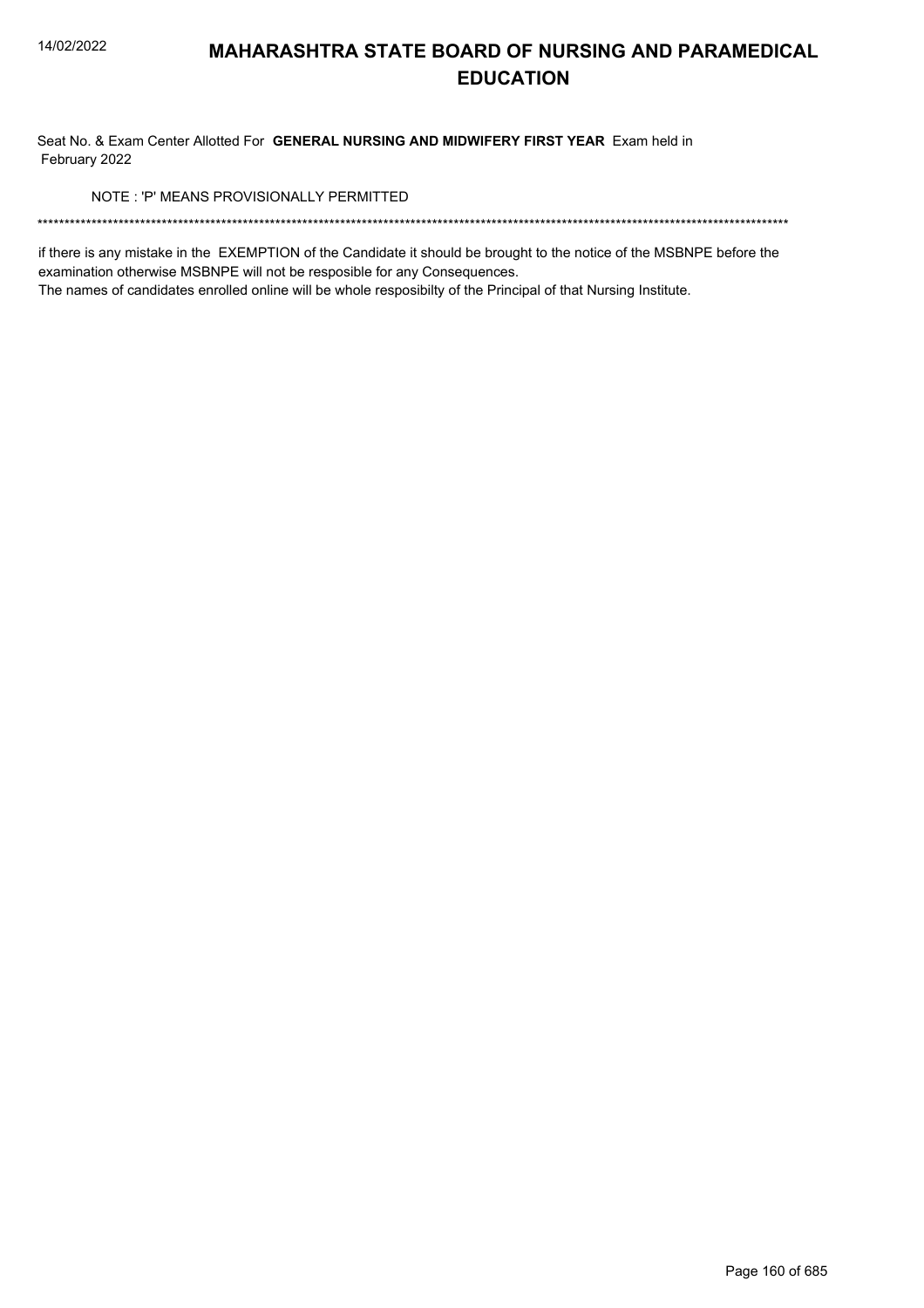Seat No. & Exam Center Allotted For **GENERAL NURSING AND MIDWIFERY FIRST YEAR** Exam held in February 2022

**Centre Name :** C.P.R. GENERAL HOSPITAL, KOLHAPUR

**Institute Name: KEDARI REDEKAR NURSING SCHOOL, GADHINGLAJ, KOLHAPUR** 

| Centre<br>Sr.No. | Inst.<br>Sr. No. | Seat No. | <b>Name</b>                     | <b>Exempted Subjects</b> |
|------------------|------------------|----------|---------------------------------|--------------------------|
| 2181             | $\mathbf{1}$     | 2094     | MISS BARDESKAR SEVERIN MICHAEL  |                          |
| 2182             | $\overline{2}$   | 2095     | MISS BHIUNGADE SWARALI BABURAO  |                          |
| 2183             | 3                | 2096     | MISS BULBULE SHUBHANGI SAMBHAJI |                          |
| 2184             | 4                | 2097     | MISS DEVARKAR SNEHAL VIKAS      |                          |
| 2185             | 5                | 2098     | MISS GAVADE NIKITA JOTIBA       |                          |
| 2186             | 6                | 2099     | MISS GHATAGE SANDHYA VIKAS      |                          |
| 2187             | $\overline{7}$   | 2100     | MISS HONYALKAR SANJIVANI MARUTI |                          |
| 2188             | 8                | 2101     | MISS KENY ASMITA JAGDISH        |                          |
| 2189             | 9                | 2102     | MISS MANGALE SUCHITRA SAMBHAJI  |                          |
| 2190             | 10               | 2103     | MISS NALAWADE SNEHAL RAOSAHEB   |                          |
| 2191             | 11               | 2104     | MISS PATIL RUTUJA PRAKASH       |                          |
| 2192             | 12               | 2105     | MISS POWAR MADHURA RAVINDRA     |                          |
| 2193             | 13               | 2106     | MISS POWAR VIDYA VILAS          |                          |
| 2194             | 14               | 2107     | MISS REDEKAR TRUPTI SUDHAKAR    |                          |
| 2195             | 15               | 2108     | MISS SALOKHE MAYURI MARUTI      |                          |
| 2196             | 16               | 2109     | MISS SANKAPAL AARTI ANANDA      |                          |
| 2197             | 17               | 2110     | MISS SHINTRE SMITA SAMBHAJI     |                          |
| 2198             | 18               | 2111     | MISS SUTAR SAKSHI SANJAY        |                          |
| 2199             | 19               | 2112     | MISS TIBILE NIVEDITA SHIVAJI    |                          |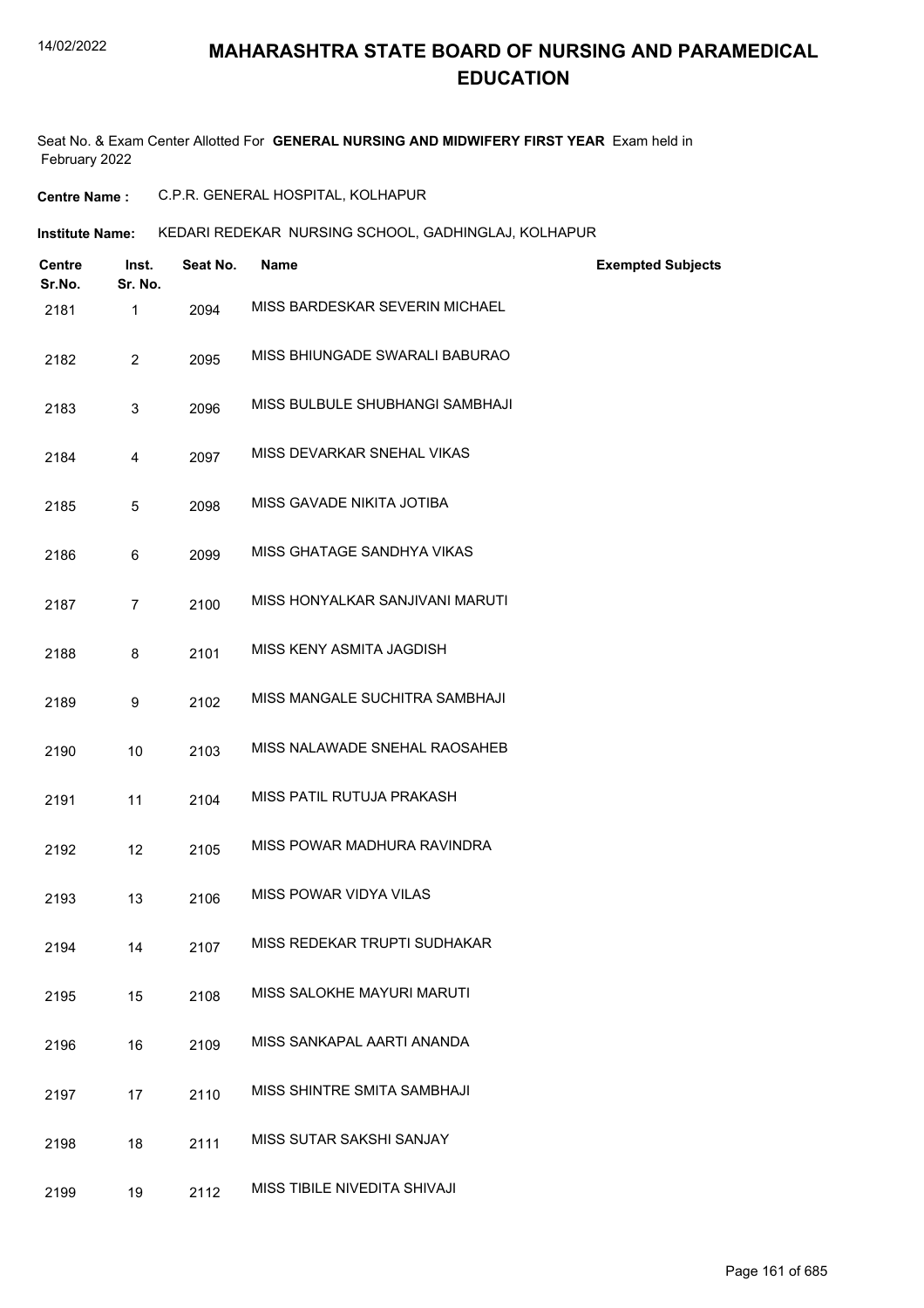Seat No. & Exam Center Allotted For GENERAL NURSING AND MIDWIFERY FIRST YEAR Exam held in February 2022

MISS YEJARE TANUJA SHRIKANT 2200 20 2113

NOTE: 'P' MEANS PROVISIONALLY PERMITTED

if there is any mistake in the EXEMPTION of the Candidate it should be brought to the notice of the MSBNPE before the examination otherwise MSBNPE will not be resposible for any Consequences. The names of candidates enrolled online will be whole resposibilty of the Principal of that Nursing Institute.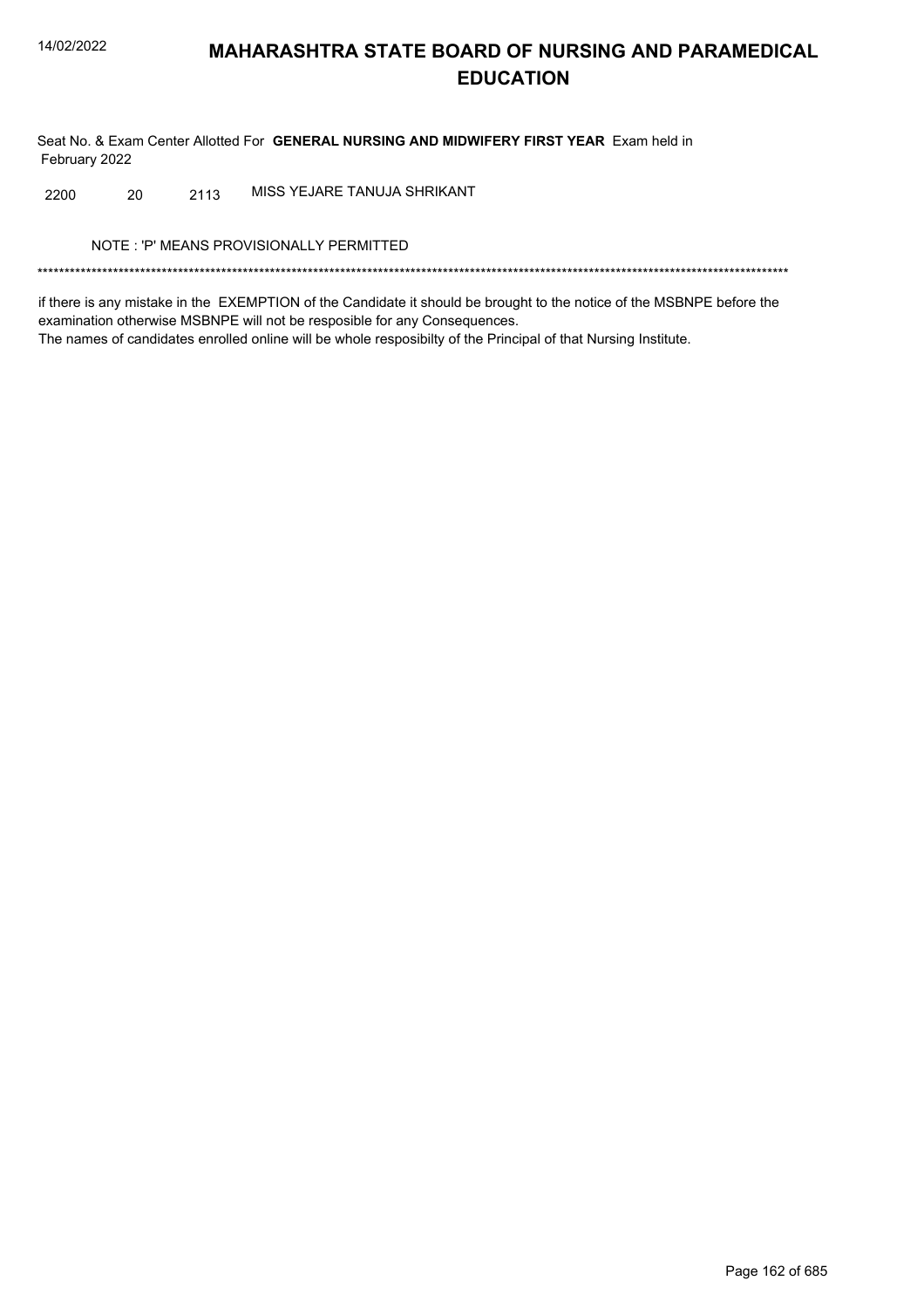# **MAHARASHTRA STATE BOARD OF NURSING AND PARAMEDICAL EDUCATION**

Seat No. & Exam Center Allotted For **GENERAL NURSING AND MIDWIFERY FIRST YEAR** Exam held in February 2022

- **Centre Name :** C.P.R. GENERAL HOSPITAL, KOLHAPUR
- **Institute Name: YASHWANT NURSING INSTITUTE, KODOLI PANHALA KOLHAPUR**

| <b>Centre</b><br>Sr.No. | Inst.<br>Sr. No. | Seat No. | <b>Name</b>                    | <b>Exempted Subjects</b> |
|-------------------------|------------------|----------|--------------------------------|--------------------------|
| 2201                    | 1                | 2114     | MISS ABHARE SANJIVANI RANGRAV  |                          |
| 2202                    | $\overline{2}$   | 2115     | MR BHISE TUSHAR SAHADEV        |                          |
| 2203                    | 3                | 2116     | MR CHOPADE SANDESH SHIVAJI     |                          |
| 2204                    | 4                | 2117     | MISS GAIKWAD PRAGATI SUNIL     |                          |
| 2205                    | 5                | 2118     | MISS JADHAV ASMITA BABASAHEB   |                          |
| 2206                    | 6                | 2119     | MISS JAGTAP PRATIKSHA UTTAM    |                          |
| 2207                    | $\overline{7}$   | 2120     | MR KADAM HIMANSHU HANMANT      |                          |
| 2208                    | 8                | 2121     | MR KAMBLE BHUSHAN EKNATH       |                          |
| 2209                    | 9                | 2122     | MISS KAMBLE SUNITA BALU        |                          |
| 2210                    | 10               | 2123     | MISS KAMBLE SAYALI JAGANNATH   |                          |
| 2211                    | 11               | 2124     | MISS KAMBLE KISHORI ASHOK      |                          |
| 2212                    | 12               | 2125     | MISS KAMBLE NISHA CHANDRAKANT  |                          |
| 2213                    | 13               | 2126     | MISS KARADE KOMAL NANDU        |                          |
| 2214                    | 14               | 2127     | MISS MAHAPURE SANIKA UTTAM     |                          |
| 2215                    | 15               | 2128     | MISS PAWAR PRATIBHA VILAS      |                          |
| 2216                    | 16               | 2129     | MR POL ADITYA APPASO           |                          |
| 2217                    | 17               | 2130     | MISS SATHE PRATIBHA SUNIL      |                          |
| 2218                    | 18               | 2131     | MISS SATPUTE SHUBHANGI SHANKAR |                          |
| 2219                    | 19               | 2132     | MR SHELAR ANIKET BHIMA         |                          |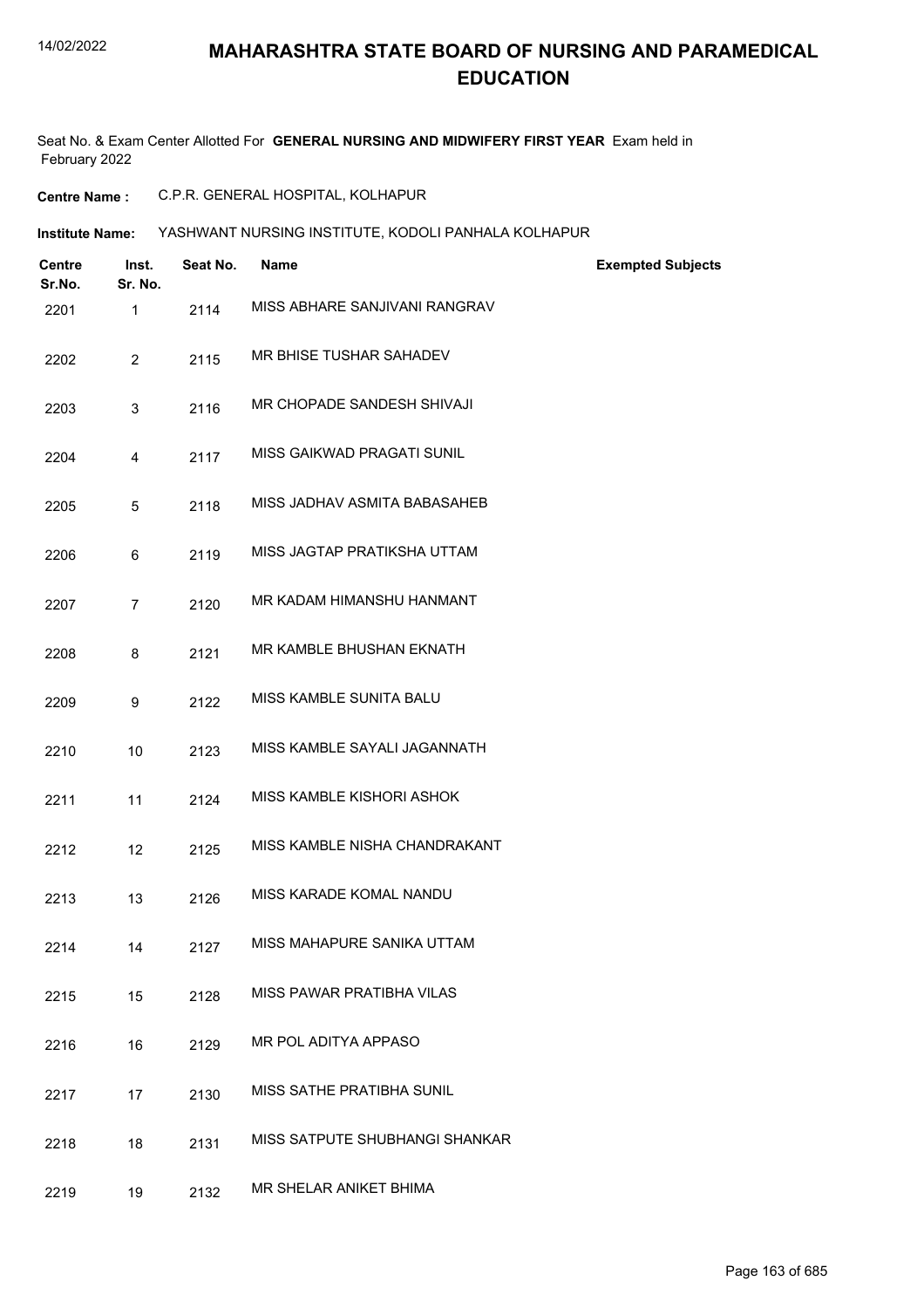Seat No. & Exam Center Allotted For GENERAL NURSING AND MIDWIFERY FIRST YEAR Exam held in February 2022

MISS SHIRATEKAR PRADNYA MILIND 20 2220 2133

NOTE: 'P' MEANS PROVISIONALLY PERMITTED

if there is any mistake in the EXEMPTION of the Candidate it should be brought to the notice of the MSBNPE before the examination otherwise MSBNPE will not be resposible for any Consequences. The names of candidates enrolled online will be whole resposibilty of the Principal of that Nursing Institute.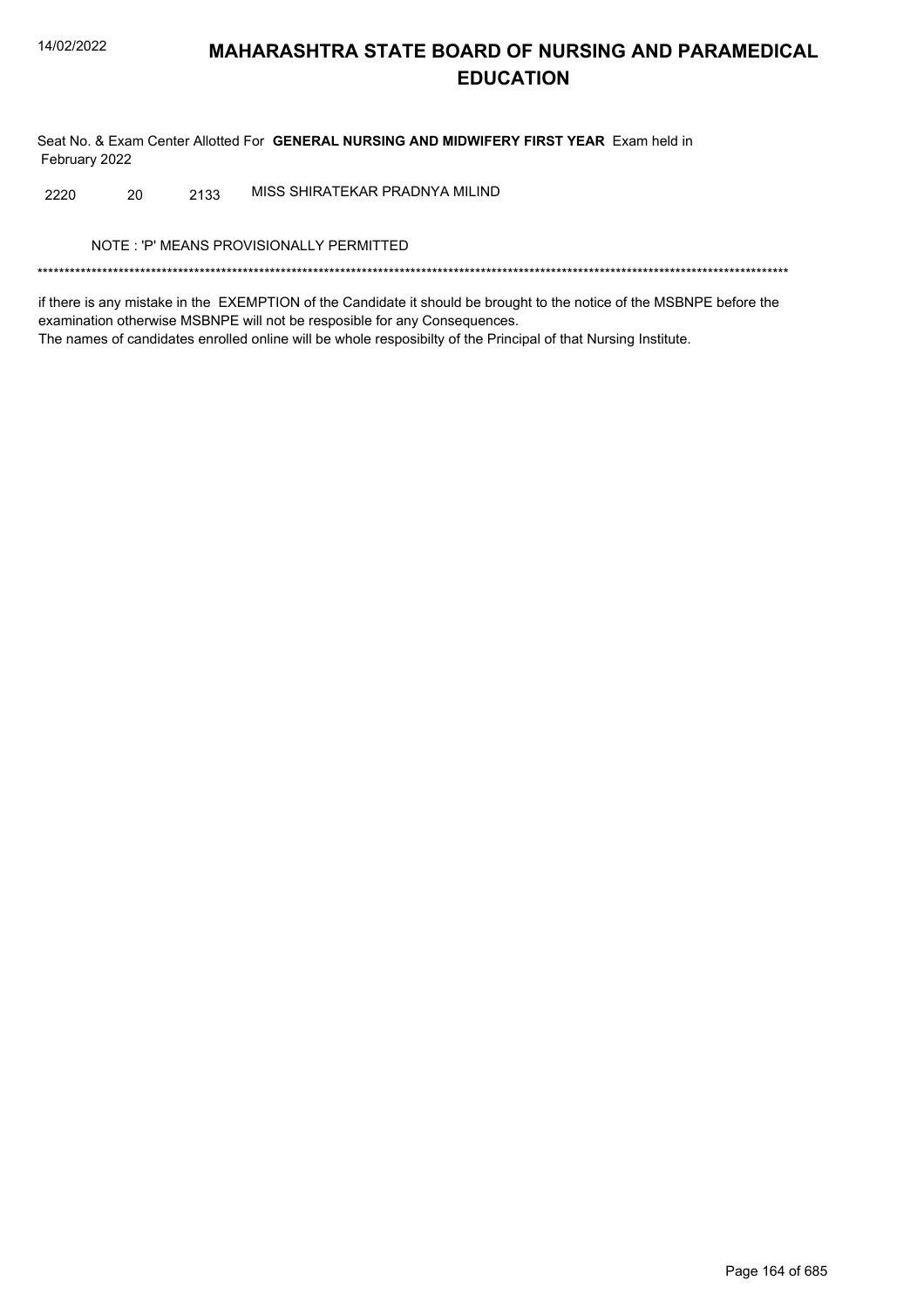# **MAHARASHTRA STATE BOARD OF NURSING AND PARAMEDICAL EDUCATION**

Seat No. & Exam Center Allotted For **GENERAL NURSING AND MIDWIFERY FIRST YEAR** Exam held in February 2022

**Centre Name :** C.P.R. GENERAL HOSPITAL, KOLHAPUR

| <b>Institute Name:</b>  |                  |          | APEX NURSING SCHOOL KARVIR, KOLHAPUR |                          |
|-------------------------|------------------|----------|--------------------------------------|--------------------------|
| <b>Centre</b><br>Sr.No. | Inst.<br>Sr. No. | Seat No. | <b>Name</b>                          | <b>Exempted Subjects</b> |
| 2221                    | $\mathbf{1}$     | 2134     | MISS AATKAR MANISHA PRAFULL          |                          |
| 2222                    | $\overline{2}$   | 2135     | MISS BHALERAO MAYURI ASHOK           |                          |
| 2223                    | 3                | 2136     | MISS BHORE VAISHNVI SHASHIKANT       |                          |
| 2224                    | 4                | 2137     | MISS DHANAWADE NEHA SURESH           |                          |
| 2225                    | 5                | 2138     | MR GAVALI PRATHAMESH DIGAMBAR        |                          |
| 2226                    | 6                | 2139     | MISS GAWAI SHUBHANGI CHANDRAMANI     |                          |
| 2227                    | $\overline{7}$   | 2140     | MISS GAWAI SONALI CHANDRAMANI        |                          |
| 2228                    | 8                | 2141     | MISS GHEVADE YOGITA SUNIL            |                          |
| 2229                    | 9                | 2142     | MISS HAKE ALKA SHAMRAO               |                          |
| 2230                    | 10               | 2143     | MR HATAGALE AKASH UJWAL              |                          |
| 2231                    | 11               | 2144     | MISS INGALE SHAILA PANDIT            |                          |
| 2232                    | 12               | 2145     | MR JADHAV ANIRUDDH ARUN              |                          |
| 2233                    | 13               | 2146     | MR JADHAV AJIT UTTAM                 |                          |
| 2234                    | 14               | 2147     | MISS KAMBLE RUTUJA JALINDAR          |                          |
| 2235                    | 15               | 2148     | MISS KURANE SAHARA SHAMUVEL          |                          |
| 2236                    | 16               | 2149     | MISS MHAISKAR KAVITA ONKESHWAR       |                          |
| 2237                    | 17               | 2150     | MISS POL PRATIKSHA NANDKUMAR         |                          |
| 2238                    | 18               | 2151     | MISS POLKE NITU GAUTAM               |                          |
| 2239                    | 19               | 2152     | MR RAYBOLE PAVAN SURENDRA            | (VI)<br>(VII)            |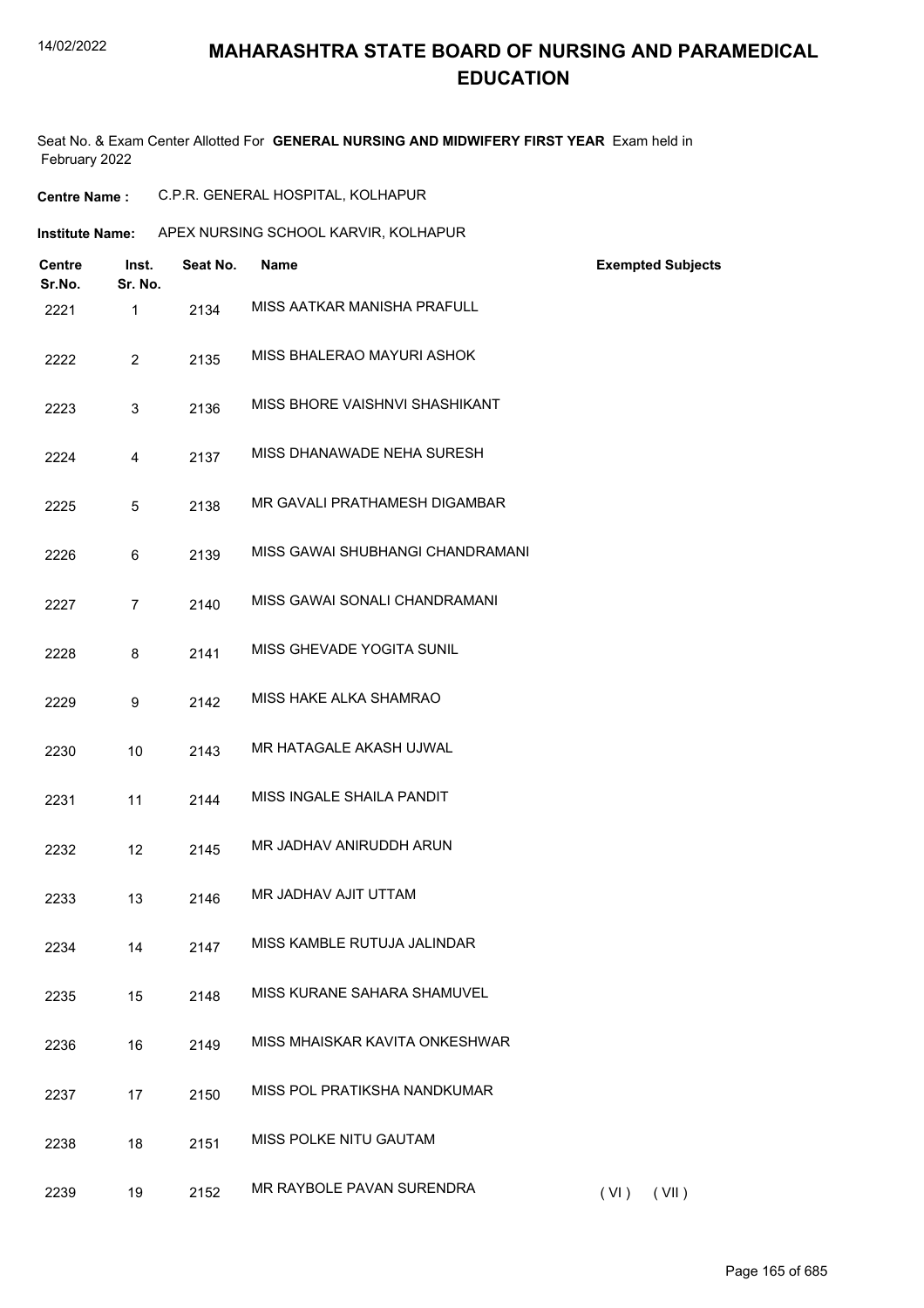Seat No. & Exam Center Allotted For GENERAL NURSING AND MIDWIFERY FIRST YEAR Exam held in February 2022

| 2240 | 20                                      | 2153 | MR RAYBOLE PAPPU SURENDRA  |  |  |  |
|------|-----------------------------------------|------|----------------------------|--|--|--|
| 2241 | 21                                      | 2154 | MISS RODAGE SEEMA MOHANRAO |  |  |  |
| 2242 | 22                                      | 2155 | MISS SAWANT JAGRUTI VASANT |  |  |  |
| 2243 | 23                                      | 2156 | MR TAMBOLI TOHIT JANIMIYA  |  |  |  |
|      | NOTE: 'P' MEANS PROVISIONALLY PERMITTED |      |                            |  |  |  |

if there is any mistake in the EXEMPTION of the Candidate it should be brought to the notice of the MSBNPE before the examination otherwise MSBNPE will not be resposible for any Consequences. The names of candidates enrolled online will be whole resposibilty of the Principal of that Nursing Institute.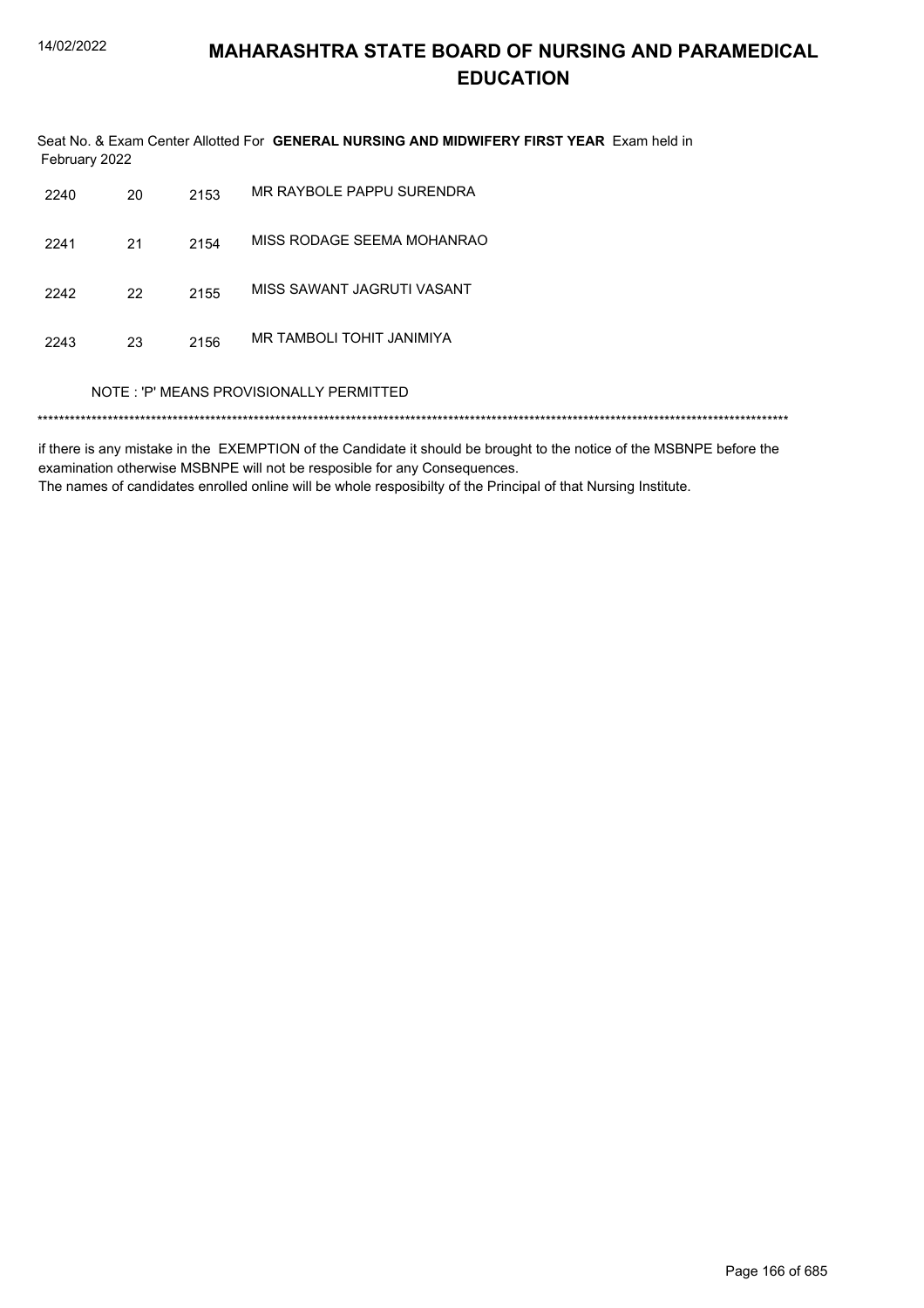# **MAHARASHTRA STATE BOARD OF NURSING AND PARAMEDICAL EDUCATION**

Seat No. & Exam Center Allotted For **GENERAL NURSING AND MIDWIFERY FIRST YEAR** Exam held in February 2022

| <b>Centre Name:</b>                         |          | C.P.R. GENERAL HOSPITAL, KOLHAPUR                          |                          |
|---------------------------------------------|----------|------------------------------------------------------------|--------------------------|
| <b>Institute Name:</b>                      |          | Dr. Deepak Patil Nursing Institute, Panhala , Kolhapur     |                          |
| <b>Centre</b><br>Inst.<br>Sr. No.<br>Sr.No. | Seat No. | <b>Name</b>                                                | <b>Exempted Subjects</b> |
| $\mathbf{1}$<br>2244                        | 2157     | MISS AVAGHADE TRUPTI MAHADEV                               |                          |
| $\overline{2}$<br>2245                      | 2158     | MR BHOSALE SHANTANU SANJAY                                 |                          |
| 3<br>2246                                   | 2159     | MISS BHOSALE POOJA DHONDIRAM                               |                          |
| 4<br>2247                                   | 2160     | MISS CHOPADE MARYA MARUTI                                  |                          |
| 5<br>2248                                   | 2161     | MISS DABADE NEHA KIRAN                                     |                          |
| 6<br>2249                                   | 2162     | MISS DHANAVADE SANYOGITA SACHIN                            |                          |
| $\overline{7}$<br>2250                      | 2163     | MISS DHANAVADE PRATIKSHA BHAGAVAN                          |                          |
| 2251<br>8                                   | 2164     | MISS FALAKE SHILPA CHANDRAKANT                             |                          |
| 9<br>2252                                   | 2165     | SMT ROTE PRIYANKA PRAKASH<br>(NEE GADKAR PRIYANKA PUNDLIK) |                          |
| 10<br>2253                                  | 2166     | MISS GAIKWAD KSHITIJA DAVID                                |                          |
| 11<br>2254                                  | 2167     | MISS GAIKWAD DIVYA SUKHADEV                                |                          |
| 12<br>2255                                  | 2168     | MISS GAIKWAD SUPRIYA BHAGAWAN                              |                          |
| 2256<br>13                                  | 2169     | MISS GAYKWAD MEGHA ASHOK                                   |                          |
| 14<br>2257                                  | 2170     | <b>MISS GHOLAP AMRUTA SUNIL</b>                            |                          |
| 15<br>2258                                  | 2171     | MISS JADHAV PRATIKSHA DINKAR                               |                          |
| 16<br>2259                                  | 2172     | MR KADAM KAUSTUBH BALASO                                   |                          |
| 2260<br>17                                  | 2173     | MISS KALE PREETI SHAMUVEL                                  |                          |
| 18<br>2261                                  | 2174     | MISS KALE STUTI RAJENDRA                                   |                          |
| 19<br>2262                                  | 2175     | MR KALE KUNAL VISHWAS                                      |                          |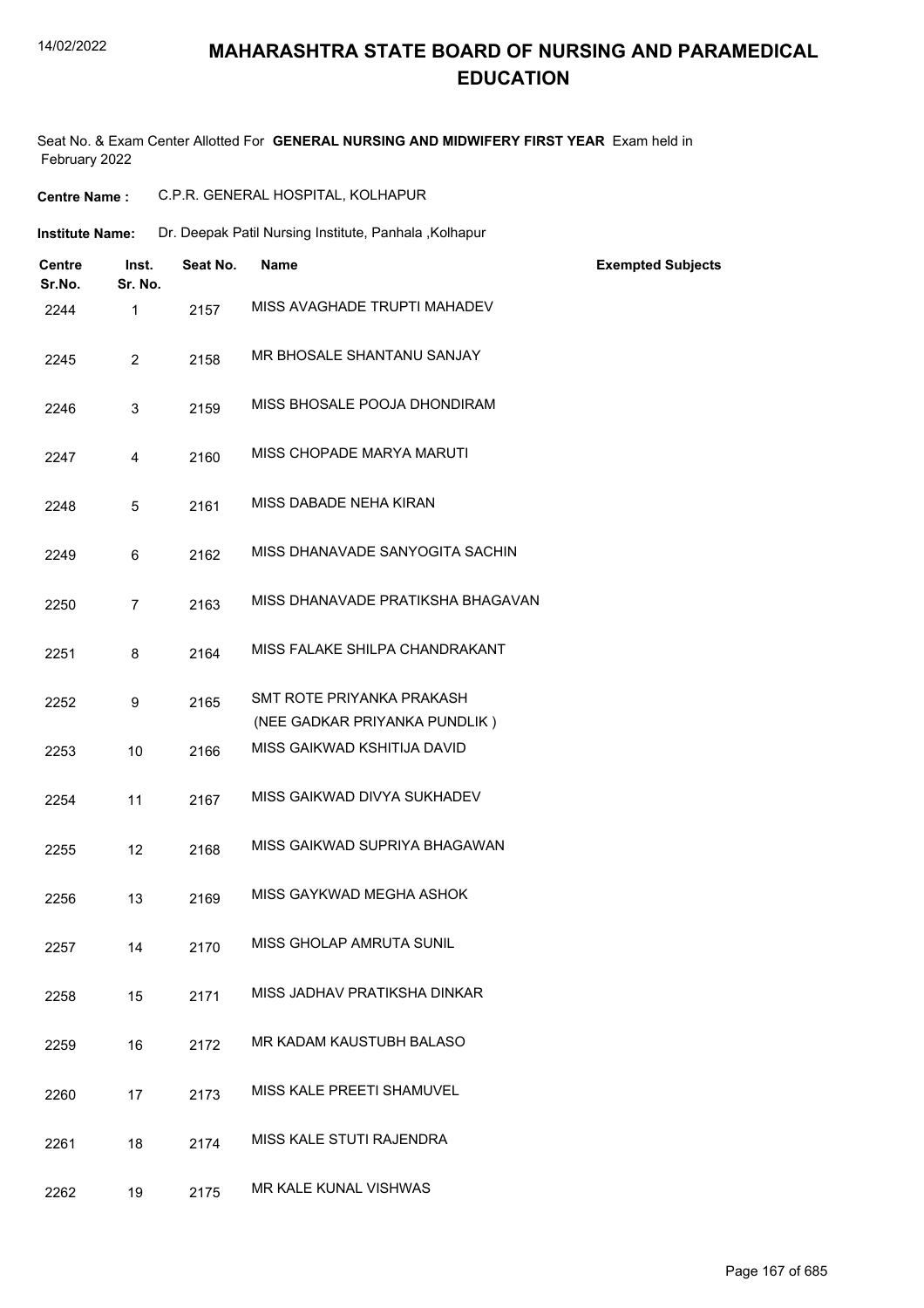|      | February 2022 |      | Seat No. & Exam Center Allotted For GENERAL NURSING AND MIDWIFERY FIRST YEAR Exam held in |
|------|---------------|------|-------------------------------------------------------------------------------------------|
| 2263 | 20            | 2176 | MR KALKUTKI SUSHANT ANNA                                                                  |
| 2264 | 21            | 2177 | MR KAMBALE ABHIJIT RAMESH                                                                 |
| 2265 | 22            | 2178 | MISS KAMBLE ANURADHA TUKURAM                                                              |
| 2266 | 23            | 2179 | MISS KAMBLE NIKITA MADHUKAR                                                               |
| 2267 | 24            | 2180 | MISS KAMBLE DIKSHA ADAM                                                                   |
| 2268 | 25            | 2181 | MISS KAMBLE SHIVANI SACHIN                                                                |
| 2269 | 26            | 2182 | MISS KAMBLE AACHAL ANIL                                                                   |
| 2270 | 27            | 2183 | MISS KAMBLE SONAM ARUN                                                                    |
| 2271 | 28            | 2184 | MISS KAMBLE MADHURI SANJAY                                                                |
| 2272 | 29            | 2185 | MR KAMBLE SUSHANT MUKUNDAR                                                                |
| 2273 | 30            | 2186 | MISS KAMBLE SHRUTIKA JAGANNATH                                                            |
| 2274 | 31            | 2187 | MISS KURANE PRANALI RAJENDRA                                                              |
| 2275 | 32            | 2188 | MISS LOKHANDE YERUSHA DEVDAS                                                              |
| 2276 | 33            | 2189 | MISS MAHAPURE SWEETI BALASAO                                                              |
| 2277 | 34            | 2190 | MISS MANDAVKAR KOMAL SANJAY                                                               |
| 2278 | 35            | 2191 | MISS MOHITE SHITAL SHARAD                                                                 |
| 2279 | 36            | 2192 | MISS MOHITE PRIYANKA ANIL                                                                 |
| 2280 | 37            | 2193 | MR MORE TEJAS RAOSAHEB                                                                    |
| 2281 | 38            | 2194 | MR MORE SUBODH SANJAY                                                                     |
| 2282 | 39            | 2195 | MISS NALAWADE PRIYANKA SURESH                                                             |
| 2283 | 40            | 2196 | MISS PATIL URMILA UTTAM                                                                   |
| 2284 | 41            | 2197 | MISS SAMUDRE MAYURI RAMCHANDRA                                                            |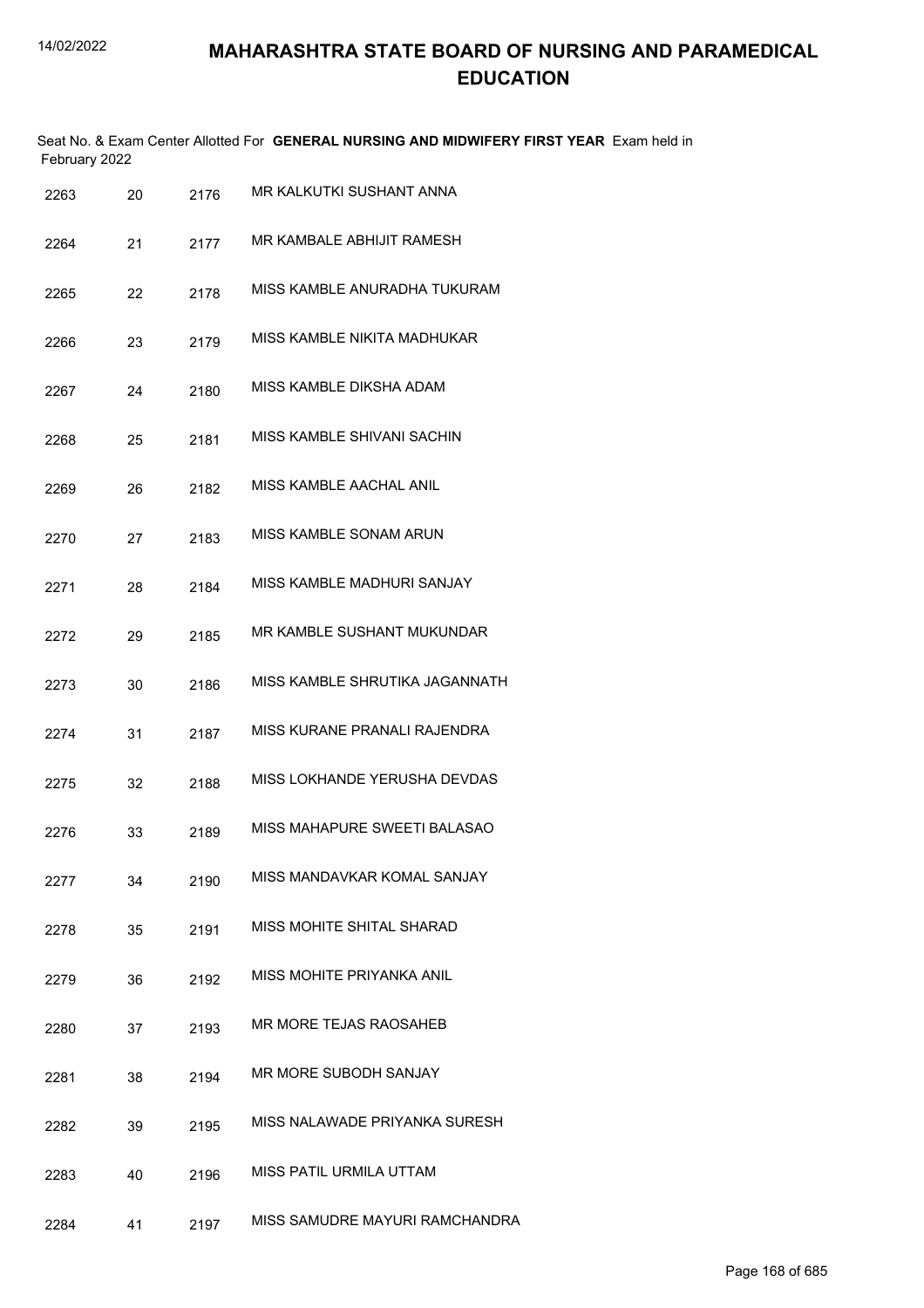|               | Seat No. & Exam Center Allotted For GENERAL NURSING AND MIDWIFERY FIRST YEAR Exam held in |  |
|---------------|-------------------------------------------------------------------------------------------|--|
| February 2022 |                                                                                           |  |

| 2285                                    | 42 | 2198 | MISS SHELAKE SHRADDHA DATTATRAY |  |  |
|-----------------------------------------|----|------|---------------------------------|--|--|
| 2286                                    | 43 | 2199 | MISS SHINDE VIJATA DHANAJI      |  |  |
| 2287                                    | 44 | 2200 | MR SHINDE SHRIKANT UDAY         |  |  |
| 2288                                    | 45 | 2201 | MISS SURYAGANDH SNEHA NIVAS     |  |  |
| 2289                                    | 46 | 2202 | MISS SURYAVANSHI AMRUTA NANA    |  |  |
| 2290                                    | 47 | 2203 | MR SUTAR PRASHANT JAYVANT       |  |  |
| 2291                                    | 48 | 2204 | MISS SUVASE VAISHNAVI BAJARANG  |  |  |
| 2292                                    | 49 | 2205 | MISS THITE PRANALI PRADIP       |  |  |
| 2293                                    | 50 | 2206 | MR YASHWANT AMOL DAYANAND       |  |  |
| NOTE: 'P' MEANS PROVISIONALLY PERMITTED |    |      |                                 |  |  |
|                                         |    |      |                                 |  |  |

if there is any mistake in the EXEMPTION of the Candidate it should be brought to the notice of the MSBNPE before the examination otherwise MSBNPE will not be resposible for any Consequences. The names of candidates enrolled online will be whole resposibilty of the Principal of that Nursing Institute.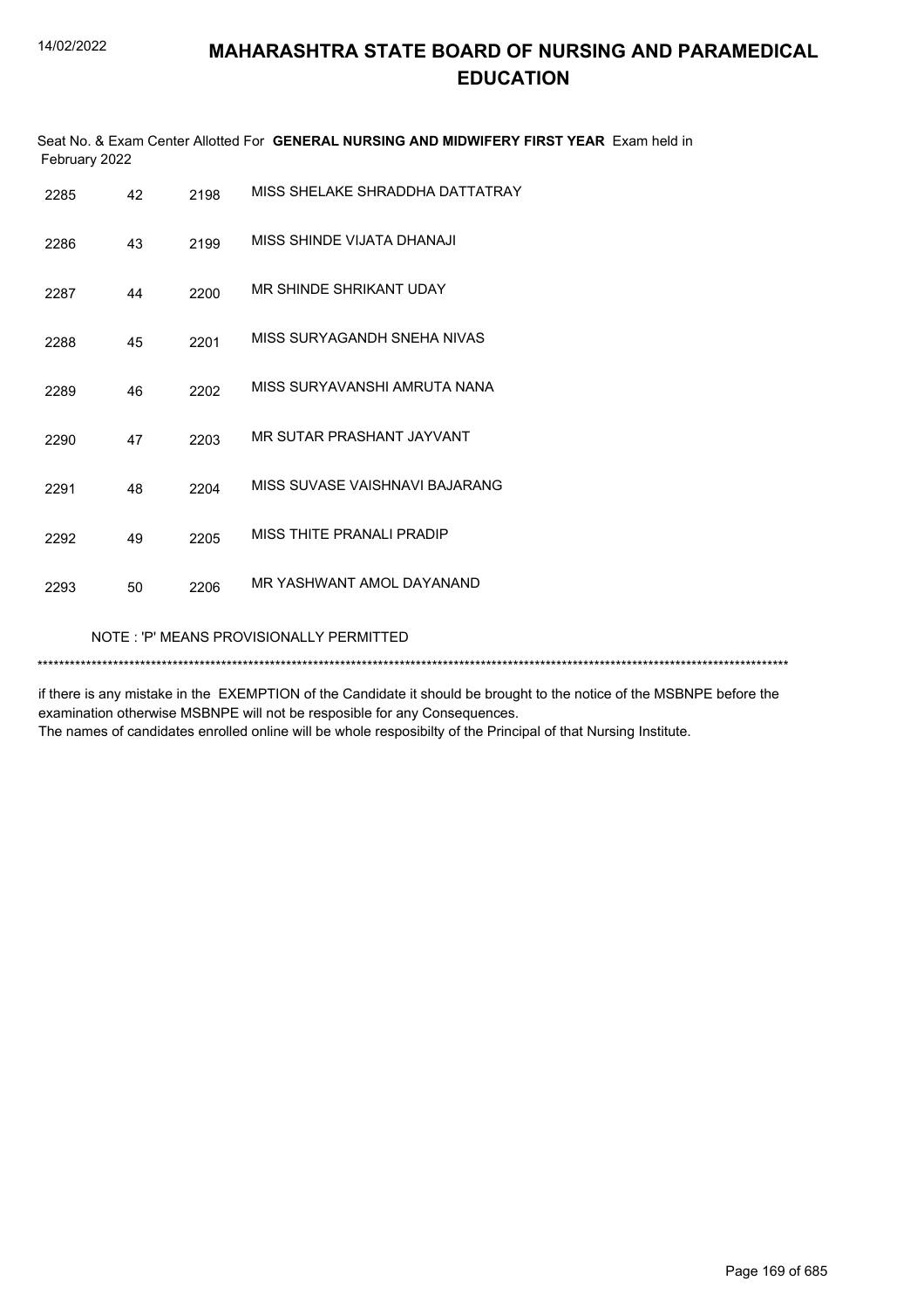## **MAHARASHTRA STATE BOARD OF NURSING AND PARAMEDICAL EDUCATION**

Seat No. & Exam Center Allotted For **GENERAL NURSING AND MIDWIFERY FIRST YEAR** Exam held in February 2022

**Centre Name :** DR. D.Y. PATIL INST OF NURSING EDU , PIMPRI ,PUNE

Sevadham Trust A.S.M.T. SON, MAVAL, PUNE, **Institute Name:**

| <b>Centre</b><br>Sr.No. | Inst.<br>Sr. No. | Seat No. | <b>Name</b>                             | <b>Exempted Subjects</b> |
|-------------------------|------------------|----------|-----------------------------------------|--------------------------|
| 2294                    | 1                | 2207     | MISS ANSARWADE MANJUSHA BHAGWAT         |                          |
| 2295                    | $\overline{2}$   | 2208     | MISS CHAVAN SAPNA SATISH                |                          |
| 2296                    | 3                | 2209     | MR DEVKAMBLE SAMBHAJI SADHU             |                          |
| 2297                    | 4                | 2210     | MISS GANGODE BHAGYASHRI MANILAL         |                          |
| 2298                    | 5                | 2211     | MISS HAREL VAISHNAVI DATTATRAY          |                          |
| 2299                    | 6                | 2212     | MISS KALE ASHWINI BHARAT                |                          |
| 2300                    | $\overline{7}$   | 2213     | MISS KAMBLE NIKHILA ANAND               |                          |
| 2301                    | 8                | 2214     | MISS KARNAVAR SWAPNALI SUBHASH          |                          |
| 2302                    | 9                | 2215     | MISS LABADE MONIKA MARUTI               |                          |
| 2303                    | 10               | 2216     | MISS MANE PRADNYA TANAJI                |                          |
| 2304                    | 11               | 2217     | MISS MORE NANDINI ASHOK                 |                          |
| 2305                    | 12               | 2218     | MISS NAMJOSHI SWAPNALI VINAYAK          |                          |
| 2306                    | 13               | 2219     | MISS PATIL SHWETA SHIVAJI               |                          |
| 2307                    | 14               | 2220     | MISS PATOLE KAVERI TUSHAR               |                          |
| 2308                    | 15               | 2221     | MISS VANE REVATI BHAUSAHEB              |                          |
| 2309                    | 16               | 2222     | MISS WAGH MAMATA CHANDRAKANT            |                          |
|                         |                  |          | NOTE: 'P' MEANS PROVISIONALLY PERMITTED |                          |

if there is any mistake in the EXEMPTION of the Candidate it should be brought to the notice of the MSBNPE before the examination otherwise MSBNPE will not be resposible for any Consequences. The names of candidates enrolled online will be whole resposibilty of the Principal of that Nursing Institute.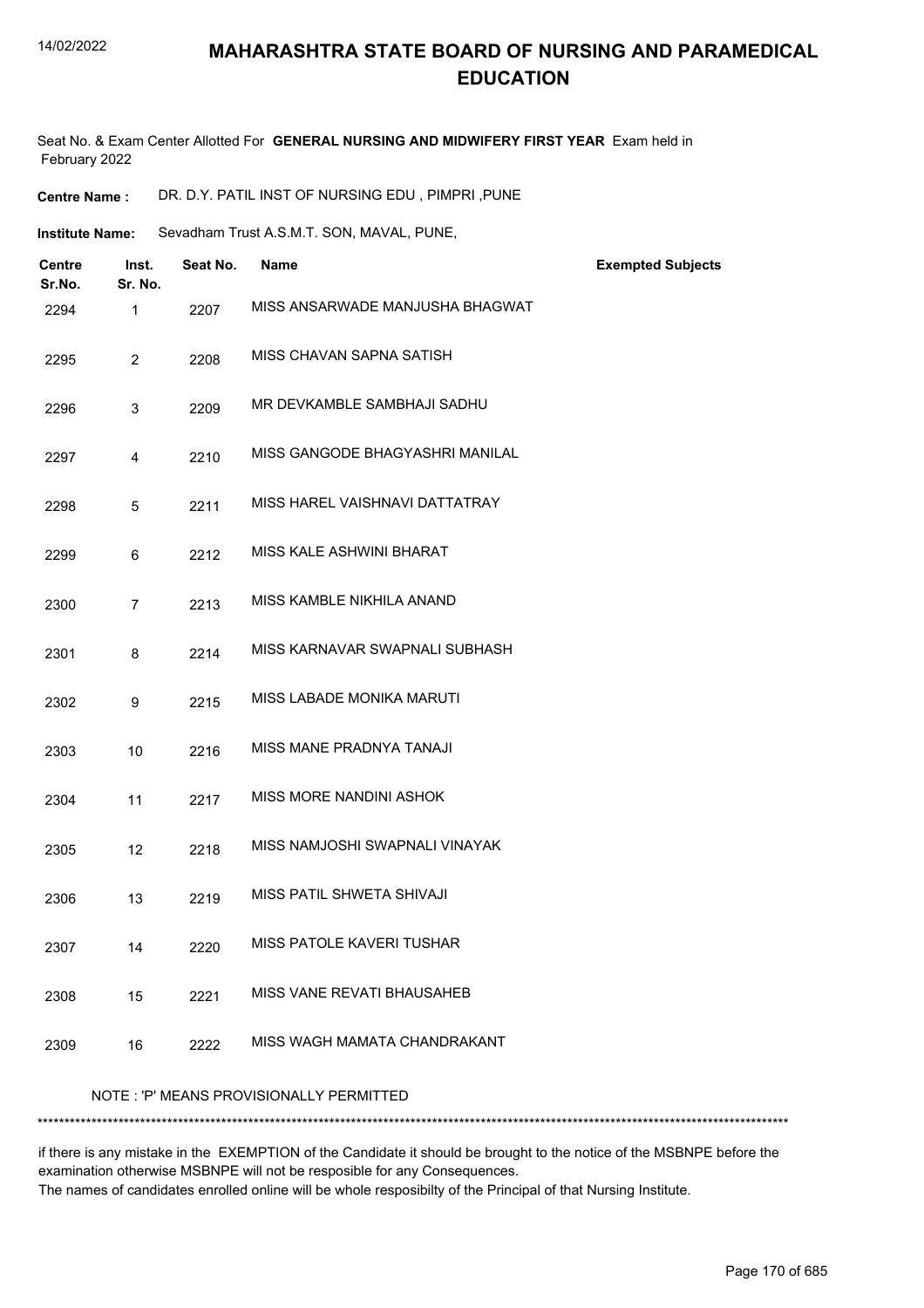Seat No. & Exam Center Allotted For **GENERAL NURSING AND MIDWIFERY FIRST YEAR** Exam held in February 2022

| <b>Centre Name :</b> | POONA HOSPITAL RESEARCH CENTRE, SON, PUNE |  |
|----------------------|-------------------------------------------|--|
|                      |                                           |  |

| Institute Name: | POONA HOSPITAL RESEARCH CENTRE, SON, PUNE |  |  |
|-----------------|-------------------------------------------|--|--|
|                 |                                           |  |  |

| <b>Centre</b><br>Sr.No. | Inst.<br>Sr. No. | Seat No. | <b>Name</b>                   | <b>Exempted Subjects</b> |
|-------------------------|------------------|----------|-------------------------------|--------------------------|
| 2310                    | $\mathbf{1}$     | 2223     | MISS ANSARI ARSHI ARIF        |                          |
| 2311                    | $\overline{2}$   | 2224     | MISS BHOKARE RUTUJA SANTOSH   |                          |
| 2312                    | 3                | 2225     | MISS CHASKAR SHWETA SANTOSH   |                          |
| 2313                    | 4                | 2226     | MISS CHAVAN ANKITA BALASO     |                          |
| 2314                    | 5                | 2227     | MISS CHIKHALE POOJA KAILAS    |                          |
| 2315                    | 6                | 2228     | MISS DHERE SHRUTI SIDDHESWAR  |                          |
| 2316                    | $\overline{7}$   | 2229     | MISS DHONGADE GAYATRI SANTOSH |                          |
| 2317                    | 8                | 2230     | MISS GHUMARE SANIKA ARUN      |                          |
| 2318                    | 9                | 2231     | MISS JADHAV NIKITA SANTOSH    |                          |
| 2319                    | 10               | 2232     | MISS KATKAR DHANASHRI NAVNATH |                          |
| 2320                    | 11               | 2233     | MISS MANDILKAR SAKSHI SANDIP  |                          |
| 2321                    | 12               | 2234     | MISS MEMANE ARTI MAHADEV      |                          |
| 2322                    | 13               | 2235     | MISS PATHAN AAYESHA GANI      |                          |
| 2323                    | 14               | 2236     | MISS PRASAD JYOTI AKLURAM     |                          |
| 2324                    | 15               | 2237     | MISS SALVI RAINA MILIND       |                          |
| 2325                    | 16               | 2238     | MISS SALVI SHARON SANDEEP     |                          |
| 2326                    | 17               | 2239     | MISS SUBHEDAR SANA LATIF      |                          |
| 2327                    | 18               | 2240     | MISS TODKAR ANTARA NAVNATH    |                          |
| 2328                    | 19               | 2241     | MISS VIDHATE ANUSHKA NAMDEV   |                          |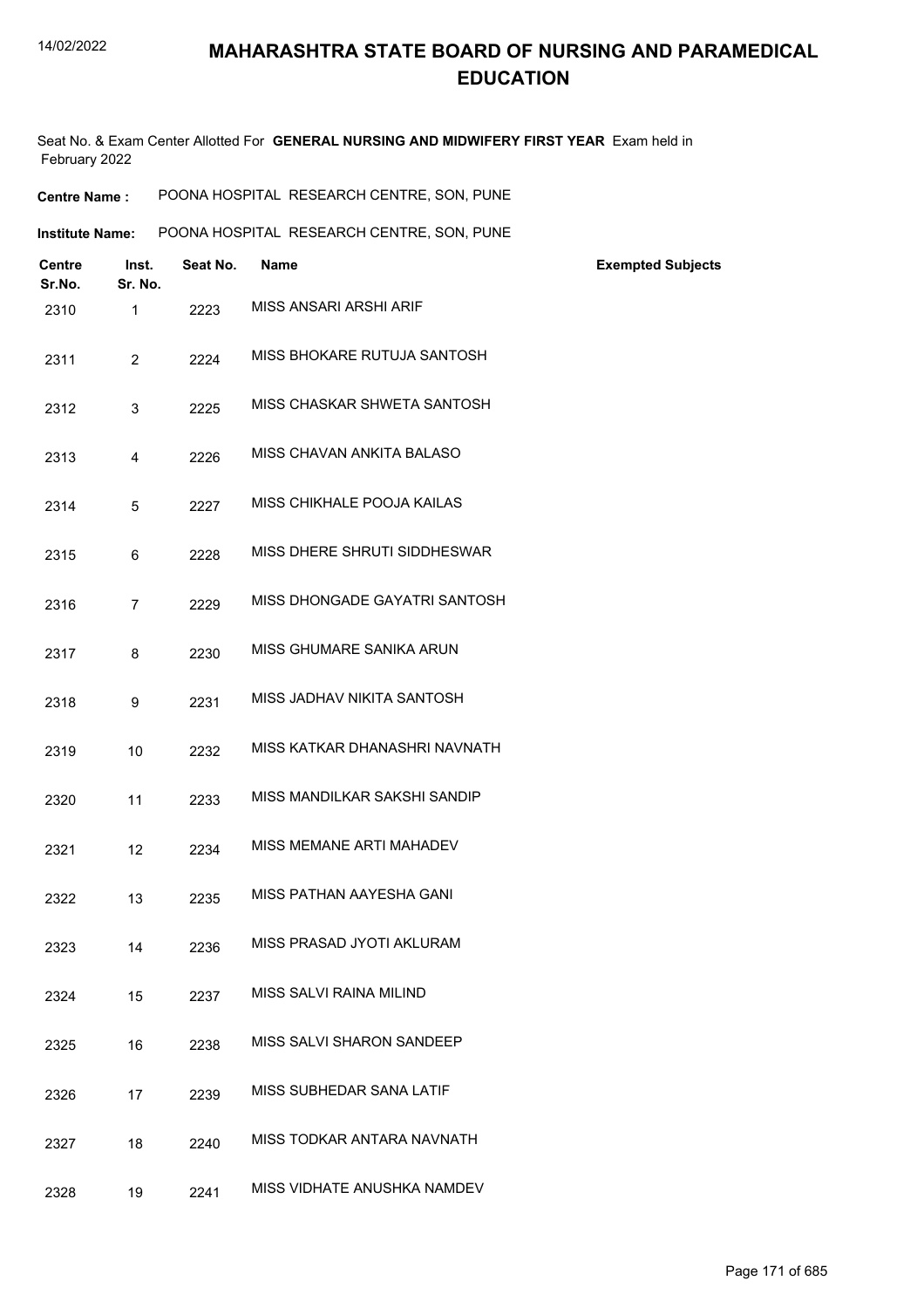Seat No. & Exam Center Allotted For GENERAL NURSING AND MIDWIFERY FIRST YEAR Exam held in February 2022

NOTE: 'P' MEANS PROVISIONALLY PERMITTED

if there is any mistake in the EXEMPTION of the Candidate it should be brought to the notice of the MSBNPE before the examination otherwise MSBNPE will not be resposible for any Consequences.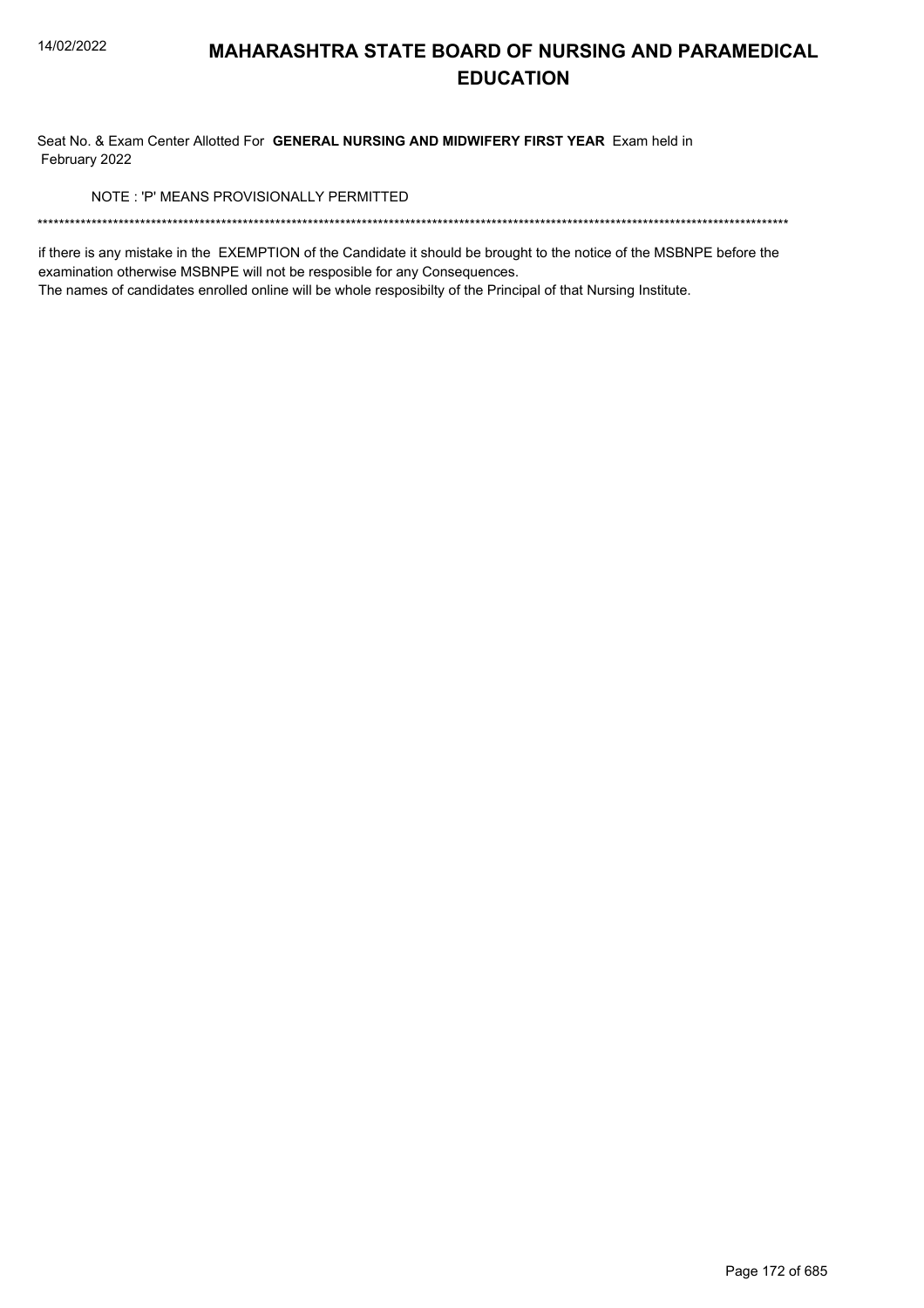Seat No. & Exam Center Allotted For **GENERAL NURSING AND MIDWIFERY FIRST YEAR** Exam held in February 2022

**Centre Name :** POONA HOSPITAL RESEARCH CENTRE, SON, PUNE

Institute Name: SNEHAL GNM INSTITUTE OF NURSING PUNE

| Centre<br>Sr.No. | Inst.<br>Sr. No. | Seat No. | <b>Name</b>                     | <b>Exempted Subjects</b> |
|------------------|------------------|----------|---------------------------------|--------------------------|
| 2329             | $\mathbf{1}$     | 2242     | MISS BANKAR SNEHA SUDHAKAR      |                          |
| 2330             | $\overline{2}$   | 2243     | SMT MHADLEKAR POOJA YOGESH      |                          |
|                  |                  |          | (NEE BHANSE POOJA MAHESH)       |                          |
| 2331             | 3                | 2244     | MISS GHARJALE NIKITA VYANKAT    |                          |
| 2332             | 4                | 2245     | MISS GHULE SHARDA RAOSAHEB      |                          |
| 2333             | 5                | 2246     | MISS HANGARGE ANUJA ANANDA      |                          |
| 2334             | 6                | 2247     | MISS HIREMATH ASHWINI NIRANJAN  |                          |
| 2335             | $\overline{7}$   | 2248     | MISS JADHAV BHAGYASHRI POPAT    |                          |
| 2336             | 8                | 2249     | MISS JADHAV KAJAL VILAS         |                          |
| 2337             | 9                | 2250     | MISS JADHAV HARSHADA BHARAT     |                          |
| 2338             | 10               | 2251     | MISS KENDRE PARVATI MANCHAK     |                          |
| 2339             | 11               | 2252     | MISS KUMBHAR ARCHANA ANAND      |                          |
| 2340             | 12               | 2253     | MISS MANDAVKAR SWAPNALI VISHRAM |                          |
| 2341             | 13               | 2254     | MISS NADAF PARVEEN MOULA        |                          |
| 2342             | 14               | 2255     | MISS OVHAL PRIYANKA DAYANAND    |                          |
| 2343             | 15               | 2256     | MISS PAWARA VARSHA DINKAR       |                          |
| 2344             | 16               | 2257     | MISS TAMBOLI SABA IBRAHIMSAB    |                          |
| 2345             | 17               | 2258     | MISS VALVI GAYATRI BHARAT       |                          |
| 2346             | 18               | 2259     | MISS VASAVE PUJA DIWAN          |                          |
| 2347             | 19               | 2260     | MISS YAWALE RUCHITA WASUDEO     |                          |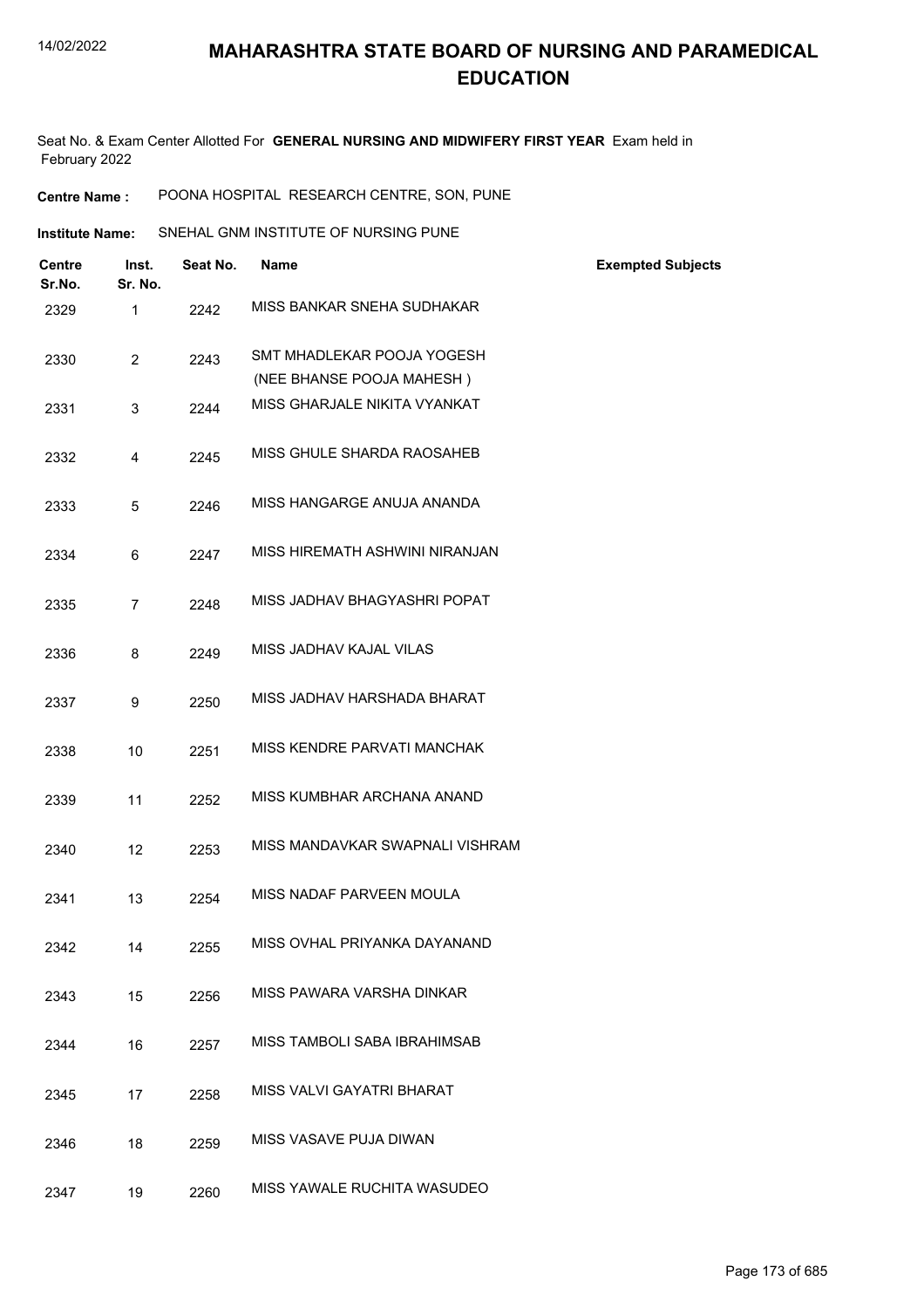Seat No. & Exam Center Allotted For GENERAL NURSING AND MIDWIFERY FIRST YEAR Exam held in February 2022

NOTE: 'P' MEANS PROVISIONALLY PERMITTED

if there is any mistake in the EXEMPTION of the Candidate it should be brought to the notice of the MSBNPE before the examination otherwise MSBNPE will not be resposible for any Consequences.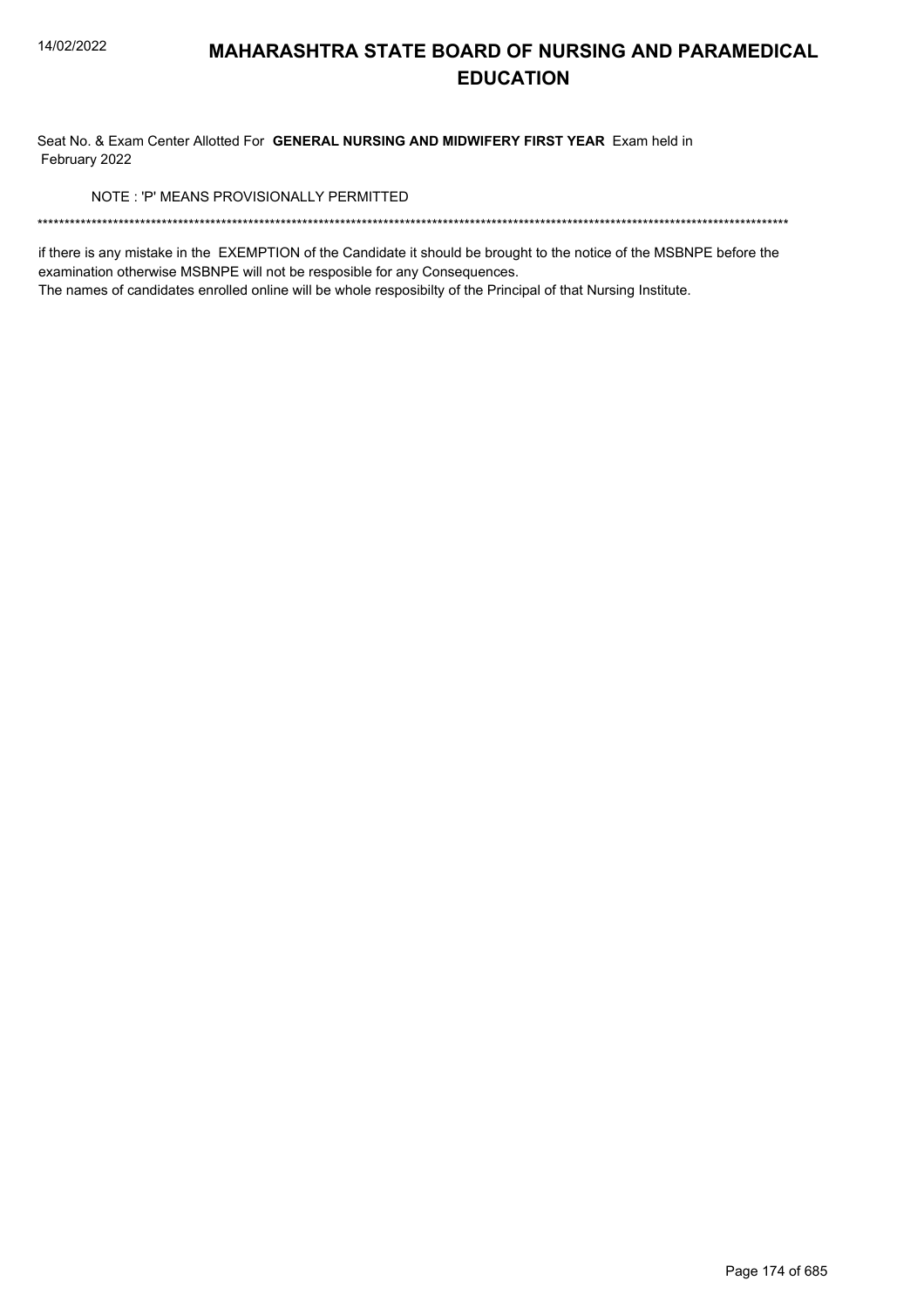Seat No. & Exam Center Allotted For **GENERAL NURSING AND MIDWIFERY FIRST YEAR** Exam held in February 2022

| <b>Centre Name :</b> | ST.LUKES HOSPITAL, SHRIRAMPUR, AHMEDNAGAR |  |
|----------------------|-------------------------------------------|--|
|----------------------|-------------------------------------------|--|

| Institute Name: | ST.LUKES HOSPITAL, SHRIRAMPUR, AHMEDNAGAR |  |
|-----------------|-------------------------------------------|--|
|                 |                                           |  |

| <b>Centre</b><br>Sr.No. | Inst.<br>Sr. No. | Seat No. | <b>Name</b>                    | <b>Exempted Subjects</b> |
|-------------------------|------------------|----------|--------------------------------|--------------------------|
| 2348                    | 1                | 2261     | MISS ANUGRAHA ROY              |                          |
| 2349                    | $\overline{2}$   | 2262     | MISS ARMOGAM GEETA SHEKHAR     |                          |
| 2350                    | 3                | 2263     | MISS BAGUL PRERNA ANIL         |                          |
| 2351                    | 4                | 2264     | MISS BHAVAR ASHA KISAN         |                          |
| 2352                    | 5                | 2265     | MISS BUNKAULI DIXINA AGNELO    |                          |
| 2353                    | 6                | 2266     | MISS CARVALHO SILVIA HARISH    |                          |
| 2354                    | $\overline{7}$   | 2267     | MISS GADAVE MAYURI DATTATRAY   |                          |
| 2355                    | 8                | 2268     | MISS GAIKWAD PRITI CHANDRAKANT |                          |
| 2356                    | 9                | 2269     | MISS GAIKWAD ASHWINI SUNIL     |                          |
| 2357                    | 10               | 2270     | MISS GAIKWAD APEKSHA PRASHANT  |                          |
| 2358                    | 11               | 2271     | MISS GAUTAM PRIYA HITTU        |                          |
| 2359                    | 12               | 2272     | MISS GAUTAM POOJA HITTU        |                          |
| 2360                    | 13               | 2273     | MISS KADAM SHWETA ANIL         |                          |
| 2361                    | 14               | 2274     | MISS KAMBLE DEEPALI VINOD      |                          |
| 2362                    | 15               | 2275     | MISS MADRE MONICA JEEVARATNAM  |                          |
| 2363                    | 16               | 2276     | MISS MARY SINI A               |                          |
| 2364                    | 17               | 2277     | MISS MOHAN NIKITA SARANGDHAR   |                          |
| 2365                    | 18               | 2278     | MISS MUNTODE SIYA RAVINDRA     |                          |
| 2366                    | 19               | 2279     | MISS PINGLE MONIKA SURESH      |                          |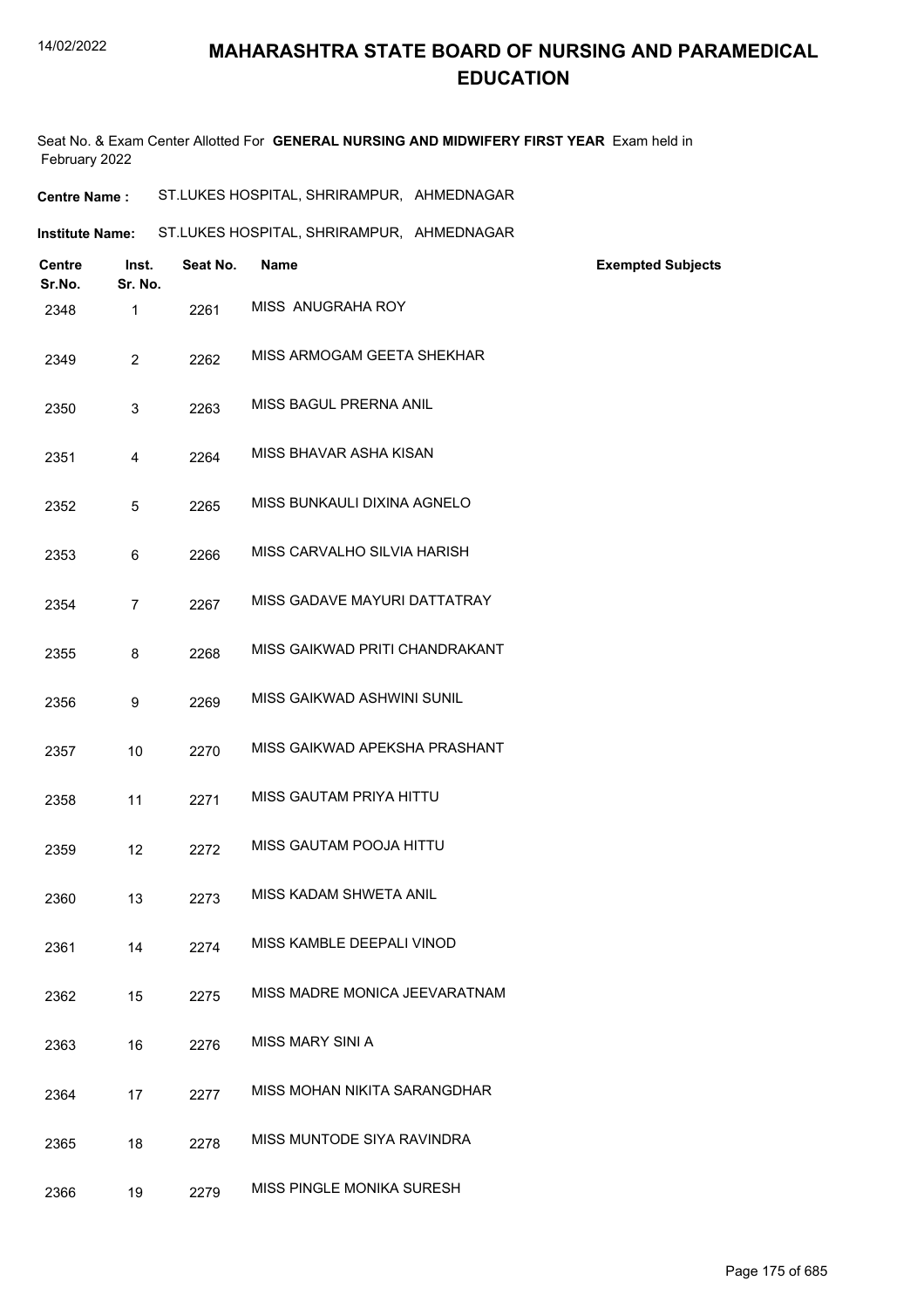Seat No. & Exam Center Allotted For **GENERAL NURSING AND MIDWIFERY FIRST YEAR** Exam held in February 2022

| 2367                                    | 20 | 2280 | MISS POSHAPIR SIMRAN RAJESH    |  |  |
|-----------------------------------------|----|------|--------------------------------|--|--|
| 2368                                    | 21 | 2281 | MISS PRAMANIK LIVEN AMAR       |  |  |
| 2369                                    | 22 | 2282 | MISS SADAPHAL PRACHI ANIL      |  |  |
| 2370                                    | 23 | 2283 | MISS SURYAVANSHI SHITAL DONGAR |  |  |
| 2371                                    | 24 | 2284 | MISS WADAGALE PRITI YOSEF      |  |  |
| NOTE: 'P' MEANS PROVISIONALLY PERMITTED |    |      |                                |  |  |
|                                         |    |      |                                |  |  |

if there is any mistake in the EXEMPTION of the Candidate it should be brought to the notice of the MSBNPE before the examination otherwise MSBNPE will not be resposible for any Consequences. The names of candidates enrolled online will be whole resposibilty of the Principal of that Nursing Institute.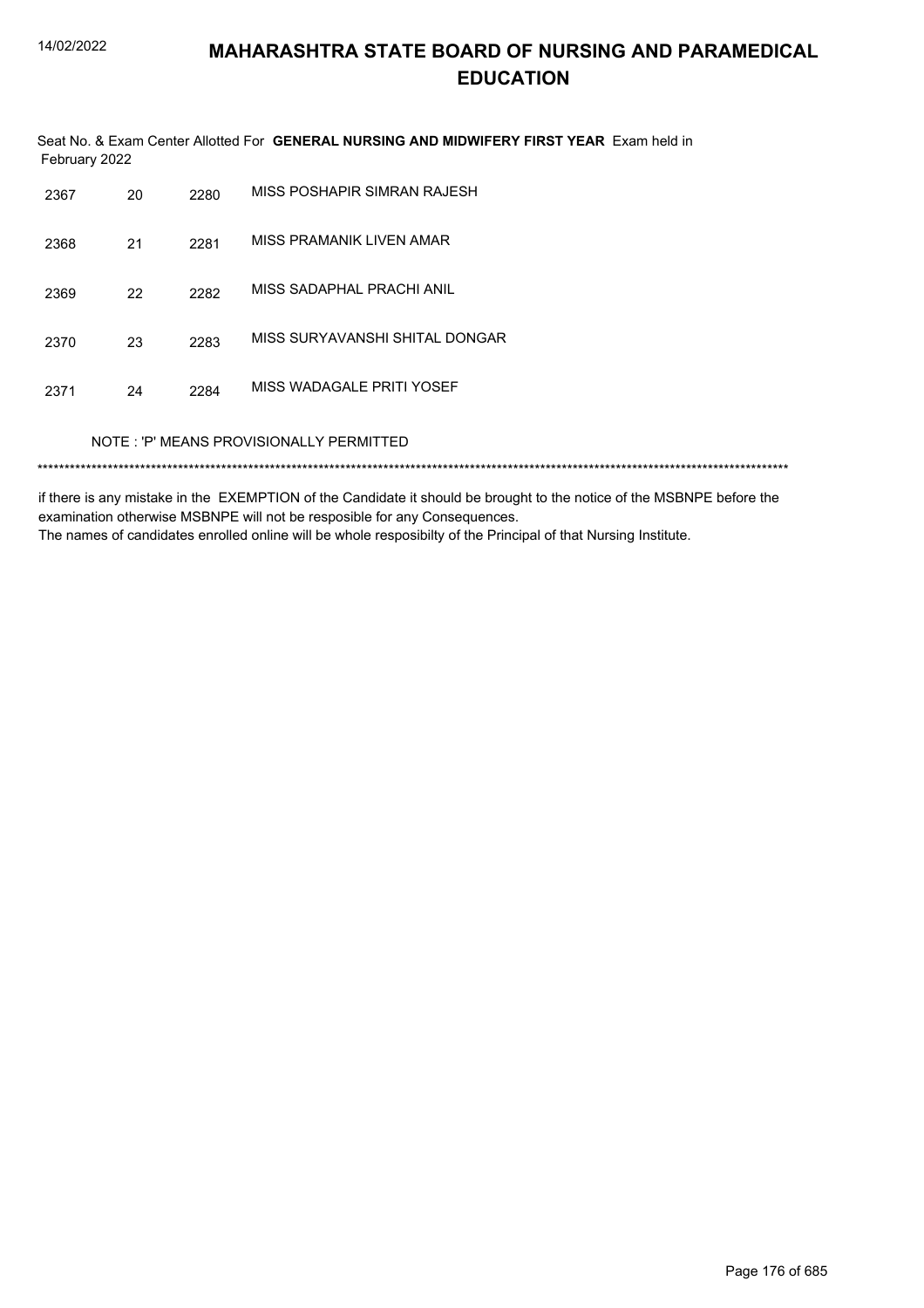Seat No. & Exam Center Allotted For **GENERAL NURSING AND MIDWIFERY FIRST YEAR** Exam held in February 2022

| ST.LUKES HOSPITAL, SHRIRAMPUR, AHMEDNAGAR<br><b>Centre Name :</b> |
|-------------------------------------------------------------------|
|-------------------------------------------------------------------|

| <b>Centre</b><br>Sr.No. | Inst.<br>Sr. No. | Seat No. | <b>Name</b>                                            | <b>Exempted Subjects</b> |
|-------------------------|------------------|----------|--------------------------------------------------------|--------------------------|
| 2372                    | 1                | 2285     | MISS BAVIGHAR DARSHANA ANTHONY                         |                          |
| 2373                    | $\overline{2}$   | 2286     | MISS BHIVASANE DIKSHA SHIDDODHAN                       |                          |
| 2374                    | 3                | 2287     | SMT CHAUDHARI SHREYA SACHIN<br>(NEE BHOIR SHILA GAURU) |                          |
| 2375                    | 4                | 2288     | MR BHOSLE SAGAR RAJENDRA                               |                          |
| 2376                    | 5                | 2289     | MISS DEULKAR SUVARNA VAMAN                             |                          |
| 2377                    | 6                | 2290     | MR JOGDAND RUTURAJ NARAYAN                             |                          |
| 2378                    | $\overline{7}$   | 2291     | MR KOLE GAURAV BHASKAR                                 |                          |
| 2379                    | 8                | 2292     | MISS MOKAL PUJA ASHOK                                  |                          |
| 2380                    | 9                | 2293     | MISS ROTE NISHA DATTATRAYA                             |                          |
| 2381                    | 10               | 2294     | MISS SANSARE PRATIMA ANTON                             |                          |
| 2382                    | 11               | 2295     | MISS SHEJWAL NAYANA RAOSAHEB                           |                          |
| 2383                    | 12               | 2296     | MISS SHINDE RUDALI CHANGDEO                            |                          |
| 2384                    | 13               | 2297     | MISS SHINDE PRANALI AVINASH                            |                          |
| 2385                    | 14               | 2298     | MR SURADKAR DHANANJAY DILIP                            |                          |
| 2386                    | 15               | 2299     | MR SURADKAR SHUBHAM ASHOK                              |                          |
| 2387                    | 16               | 2300     | MR TAPASE SWAPNIL SANJAY                               |                          |
| 2388                    | 17               | 2301     | MISS TARADE SAVITA SAMPAT                              |                          |
| 2389                    | 18               | 2302     | MISS TRIBHUVAN PUNAM BABASAHEB                         |                          |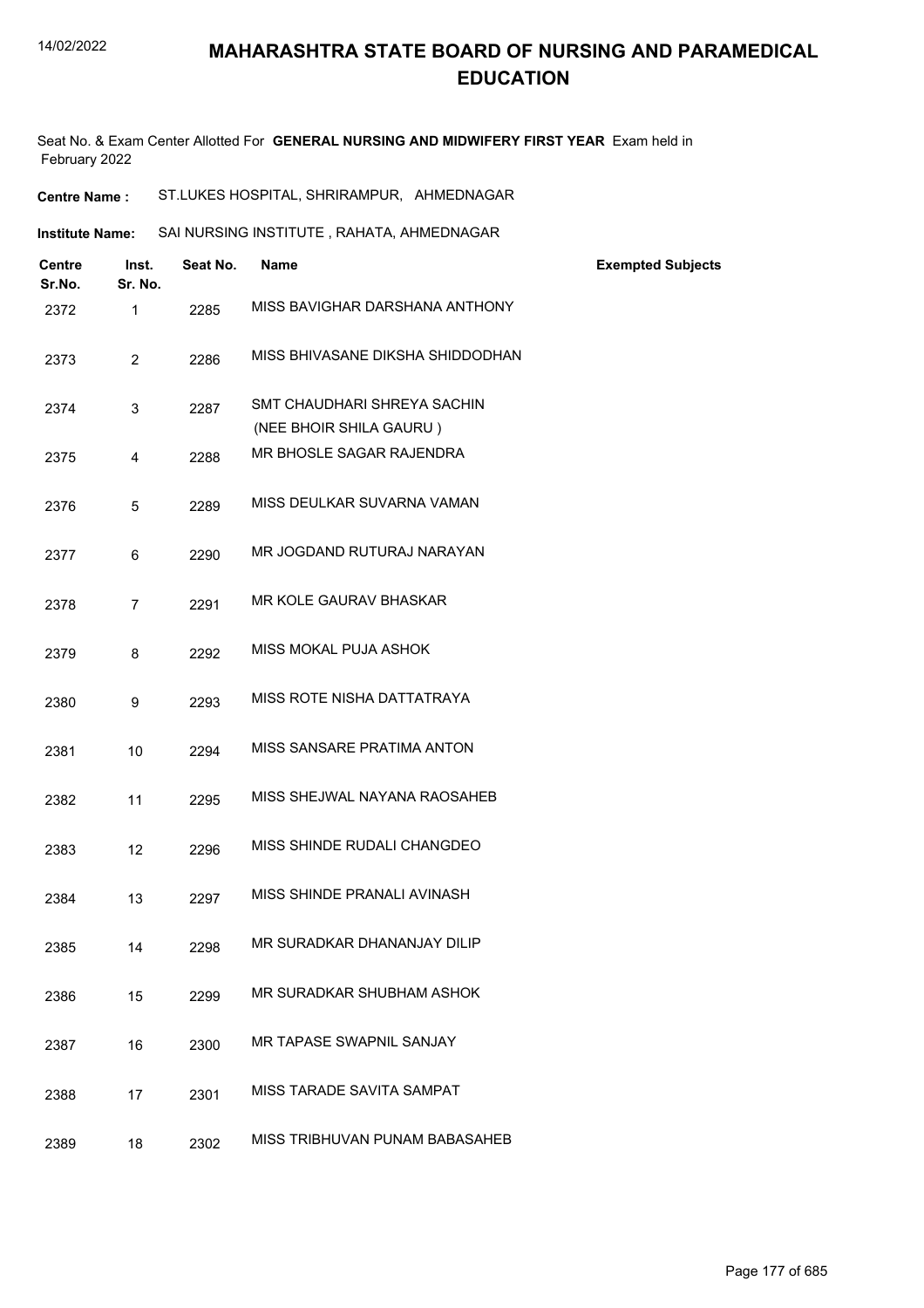Seat No. & Exam Center Allotted For GENERAL NURSING AND MIDWIFERY FIRST YEAR Exam held in February 2022

NOTE: 'P' MEANS PROVISIONALLY PERMITTED

if there is any mistake in the EXEMPTION of the Candidate it should be brought to the notice of the MSBNPE before the examination otherwise MSBNPE will not be resposible for any Consequences.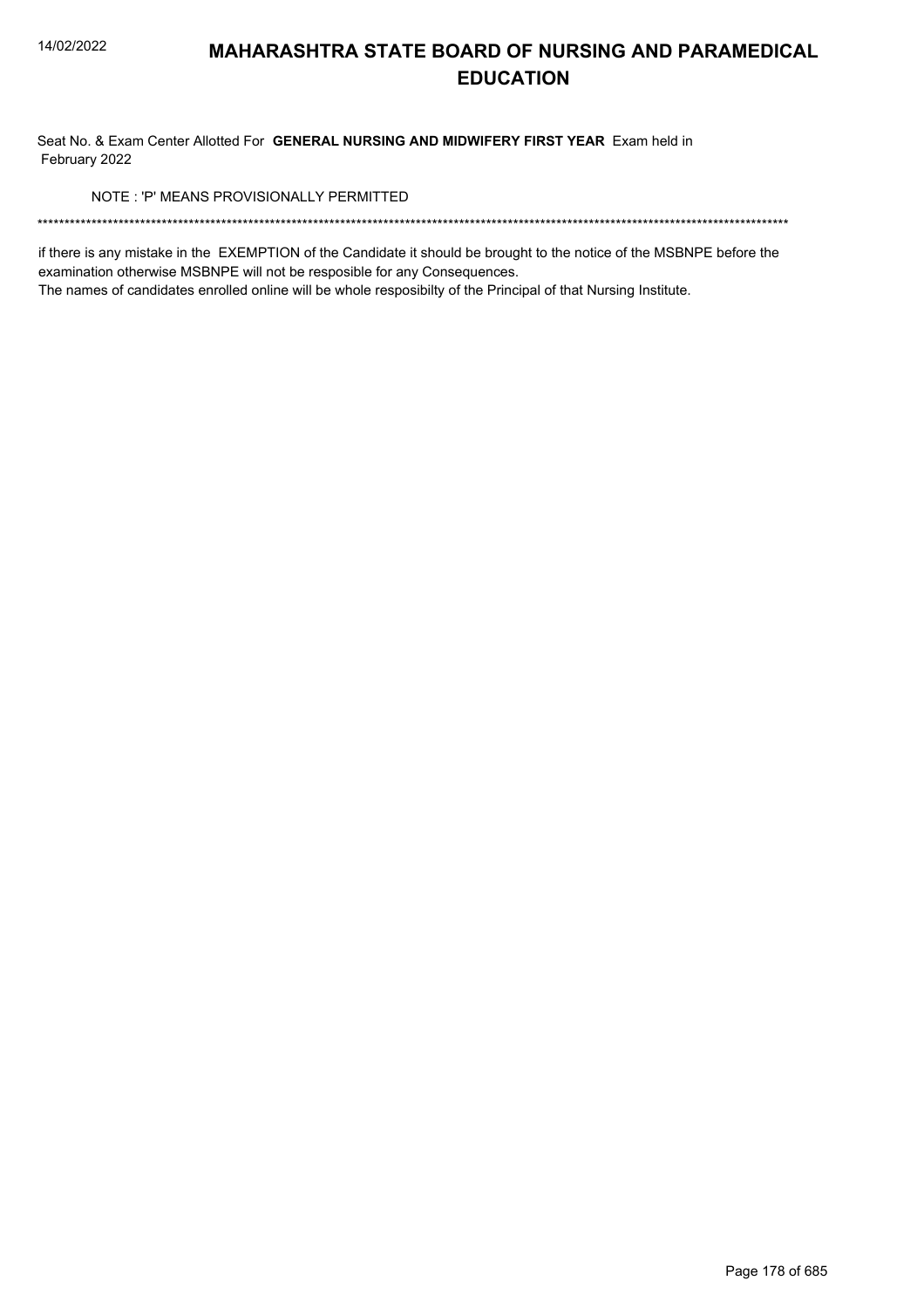Seat No. & Exam Center Allotted For **GENERAL NURSING AND MIDWIFERY FIRST YEAR** Exam held in February 2022

**Centre Name :** ST.LUKES HOSPITAL, SHRIRAMPUR, AHMEDNAGAR

**Institute Name: KOPERGAON TALUKA VIDYARTHI SAHAYYAK SCHOOL OF NURSING,KOPERGAON** 

| <b>Centre</b><br>Sr.No. | Inst.<br>Sr. No. | Seat No. | Name                                |               | <b>Exempted Subjects</b> |                     |       |
|-------------------------|------------------|----------|-------------------------------------|---------------|--------------------------|---------------------|-------|
| 2390                    | $\mathbf{1}$     | 2303     | MISS BANDE SONABAI LAXMAN           |               |                          |                     |       |
| 2391                    | $\overline{2}$   | 2304     | MR BIDKAR GAURAV RAVINDRA           |               |                          |                     |       |
| 2392                    | 3                | 2305     | MISS BORDE NIKITA BAJIIRAO          |               |                          |                     |       |
| 2393                    | 4                | 2306     | MISS DAKHANE MANISHA RAMDAS         |               |                          |                     |       |
| 2394                    | 5                | 2307     | MISS DUSHING TANUJA RAJENDRA        |               |                          |                     |       |
| 2395                    | 6                | 2308     | MISS GHODE SONALI GANPAT            |               |                          |                     |       |
| 2396                    | $\overline{7}$   | 2309     | MISS GHORPADE RESHMA MAHADU         |               |                          |                     |       |
| 2397                    | 8                | 2310     | MISS KEDARE PRIYANKA CHANDRASHEKHER |               |                          |                     |       |
| 2398                    | 9                | 2311     | MISS KHETADE DURGA DEORAM           |               |                          |                     |       |
| 2399                    | 10               | 2312     | MISS LOHARE PRIYANKA ASHOK          |               |                          |                     |       |
| 2400                    | 11               | 2313     | MISS LOKHANDE SUPRIYA SUDAM         |               |                          |                     |       |
| 2401                    | 12               | 2314     | MISS MORE FALGUNI BALASAHEB         |               |                          |                     |       |
| 2402                    | 13               | 2315     | MR PARKHE SANI BHAUSAHEB            |               |                          |                     |       |
| 2403                    | 14               | 2316     | MR PARKHE MANGESH BHAUSAHEB         |               |                          |                     |       |
| 2404                    | 15               | 2317     | MR SALVE RAVINDRA SAMPAT            | $(\parallel)$ |                          | $(IV)$ $(V)$ $(VI)$ | (VII) |
| 2405                    | 16               | 2318     | MISS THOKAL SONALI NAGESH           |               |                          |                     |       |
| 2406                    | 17               | 2319     | MR TUPE HITESH SANJAY               |               |                          |                     |       |
| 2407                    | 18               | 2320     | MISS WAGH PRIYANKA SHIVAJI          |               |                          |                     |       |
| 2408                    | 19               | 2321     | MR WAGH BHUSHAN SHALIKRAO           |               |                          |                     |       |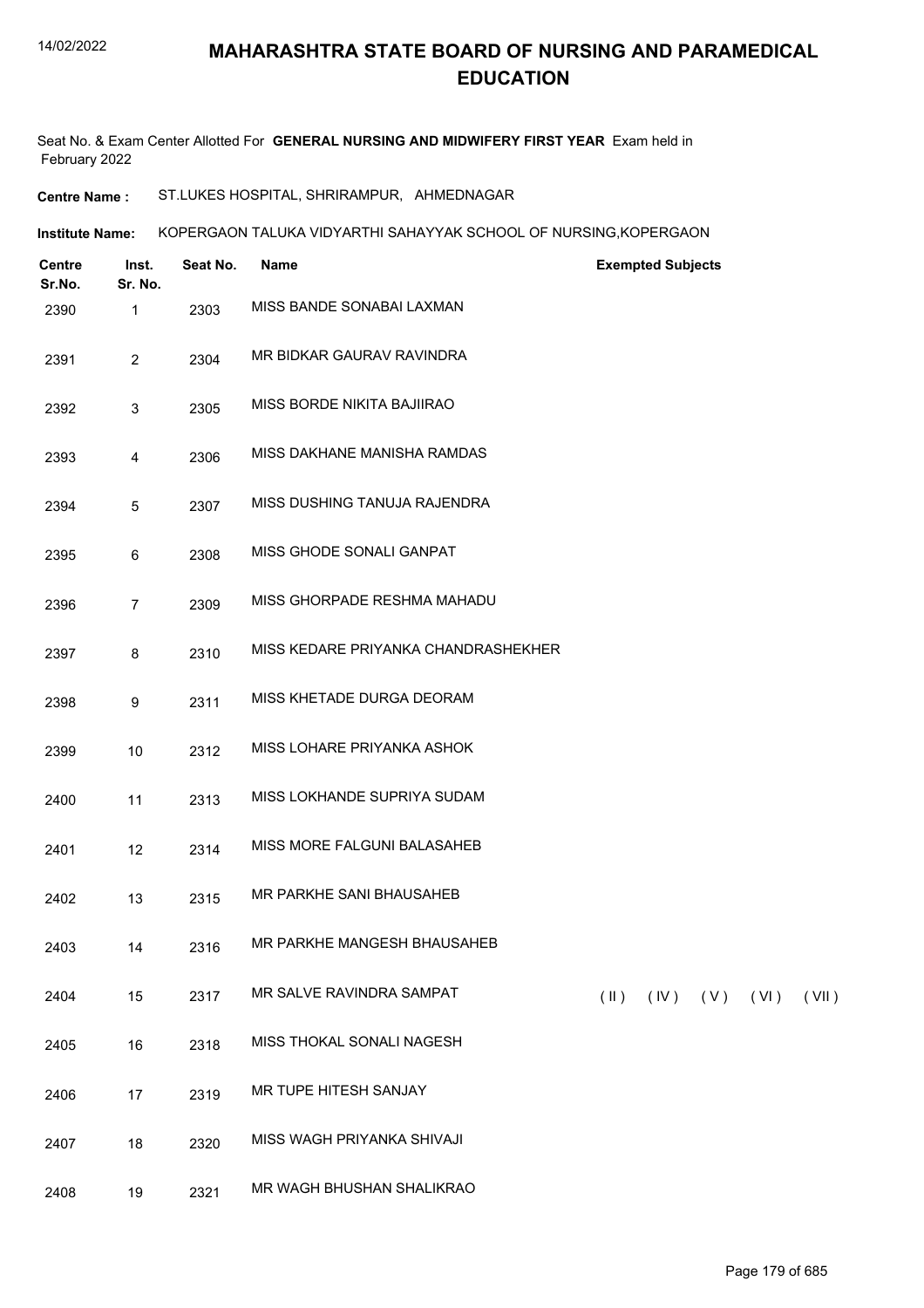Seat No. & Exam Center Allotted For GENERAL NURSING AND MIDWIFERY FIRST YEAR Exam held in February 2022

| 2409                                    | 20 | 2322 | MISS WAGHMARE SHUBHANGI LAHU |  |  |
|-----------------------------------------|----|------|------------------------------|--|--|
| 2410                                    | 21 | 2323 | MISS YELVE MANSI SANJAY      |  |  |
| NOTE: 'P' MEANS PROVISIONALLY PERMITTED |    |      |                              |  |  |
|                                         |    |      |                              |  |  |

if there is any mistake in the EXEMPTION of the Candidate it should be brought to the notice of the MSBNPE before the examination otherwise MSBNPE will not be resposible for any Consequences.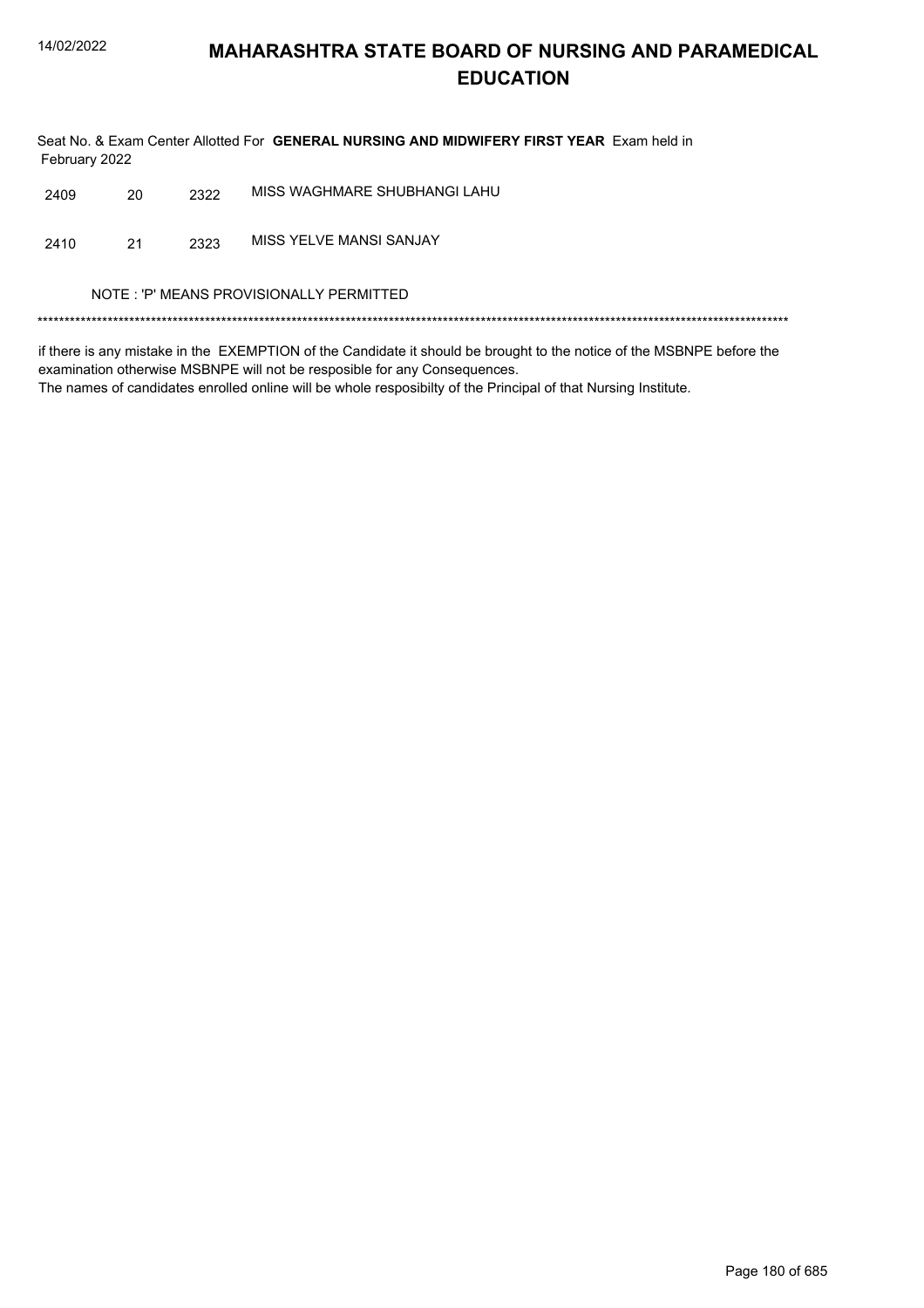Seat No. & Exam Center Allotted For **GENERAL NURSING AND MIDWIFERY FIRST YEAR** Exam held in February 2022

**Centre Name :** ST.LUKES HOSPITAL, SHRIRAMPUR, AHMEDNAGAR

JIJAMATA NURSING SCHOOL, SHEVGAON, AHMEDNAGAR **Institute Name:**

| <b>Centre</b><br>Sr.No. | Inst.<br>Sr. No. | Seat No. | Name                            | <b>Exempted Subjects</b>                                      |
|-------------------------|------------------|----------|---------------------------------|---------------------------------------------------------------|
| 2411                    | 1                | 2324     | MISS BORKAR RANI BHARAT         |                                                               |
| 2412                    | $\overline{2}$   | 2325     | MISS DHALE KOMAL ASHOK          |                                                               |
| 2413                    | $\sqrt{3}$       | 2326     | MISS DHALE SHITAL ASHOK         |                                                               |
| 2414                    | $\overline{4}$   | 2327     | MISS GAIKWAD PRIYANKA BALASAHEB |                                                               |
| 2415                    | $\sqrt{5}$       | 2328     | MR GAIKWAD TUSHAR DATTU         |                                                               |
| 2416                    | $\,6\,$          | 2329     | MISS GAVHANE PRITI MADHUKAR     |                                                               |
| 2417                    | $\overline{7}$   | 2330     | MR JAMBHULKAR MADHAV KALYANRAO  |                                                               |
| 2418                    | $\bf 8$          | 2331     | MR KAMBLE RITESH RAJENDRA       |                                                               |
| 2419                    | $\boldsymbol{9}$ | 2332     | MISS KHANDAGALE LATA ASHOK      | (1)<br>$(\parallel)$<br>(III)<br>$(IV)$ $(VI)$ $($<br>$VII$ ) |
| 2420                    | 10               | 2333     | MISS KOLHE SANJANA SUMANT       |                                                               |
| 2421                    | 11               | 2334     | MISS PADVI NIMA SAMA            |                                                               |
| 2422                    | 12               | 2335     | MISS PAWARA AKSHADA KANTILAL    |                                                               |
| 2423                    | 13               | 2336     | MISS PAWARA AMISHA KANTILAL     |                                                               |
| 2424                    | 14               | 2337     | MISS SALVE KOMAL MANIK          |                                                               |
| 2425                    | 15               | 2338     | MISS SALVE PARMESHWARI SHANKAR  |                                                               |
| 2426                    | 16               | 2339     | MISS SATHE KALPANA ASHOK        |                                                               |
| 2427                    | 17               | 2340     | MR SHINDE TUSHAR KESHAV         |                                                               |
| 2428                    | 18               | 2341     | MISS SONONE BHAWANA SUBHASH     |                                                               |
| 2429                    | 19               | 2342     | MISS SONONE SAKSHI DINESH       |                                                               |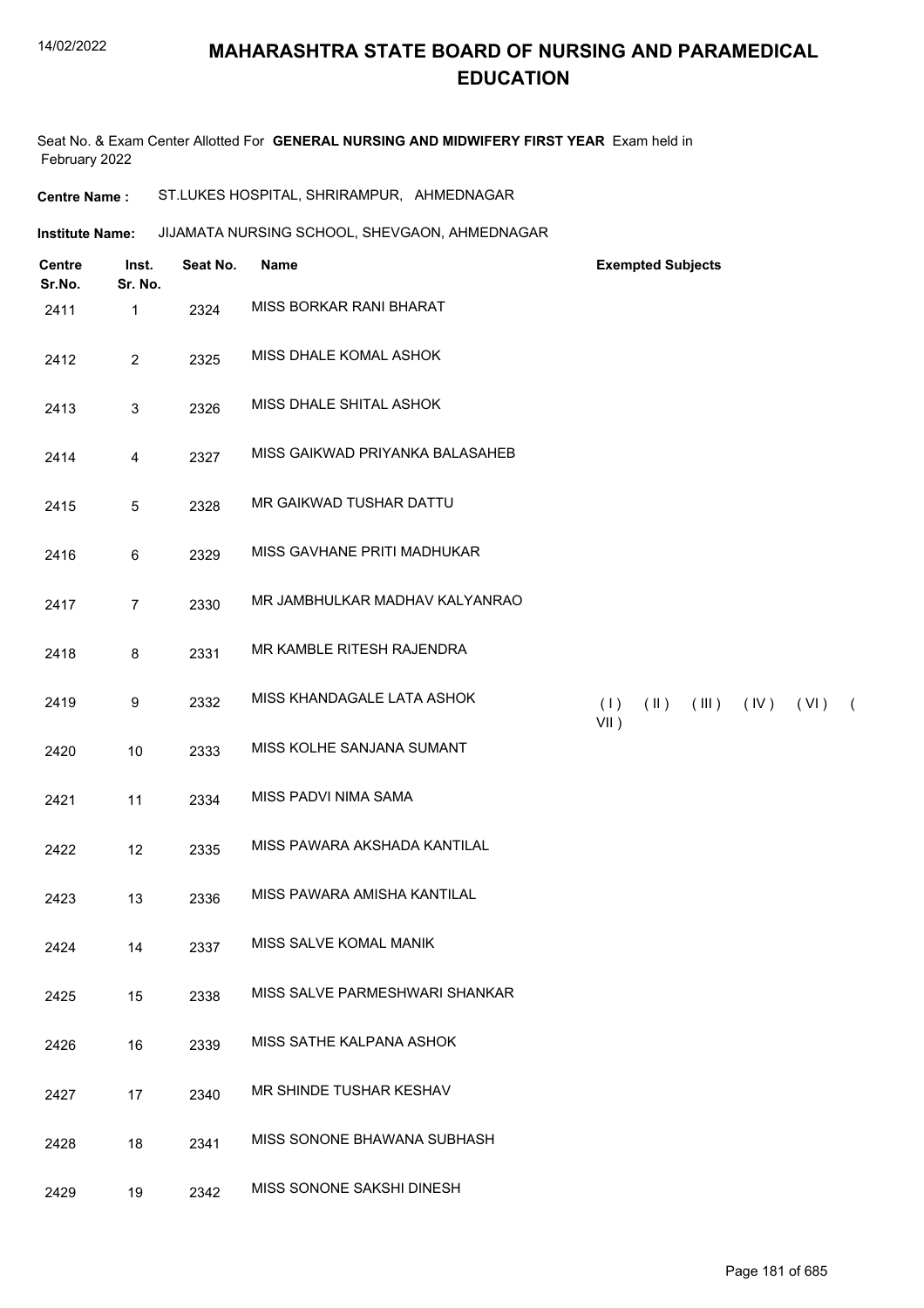Seat No. & Exam Center Allotted For GENERAL NURSING AND MIDWIFERY FIRST YEAR Exam held in February 2022

NOTE: 'P' MEANS PROVISIONALLY PERMITTED

if there is any mistake in the EXEMPTION of the Candidate it should be brought to the notice of the MSBNPE before the examination otherwise MSBNPE will not be resposible for any Consequences.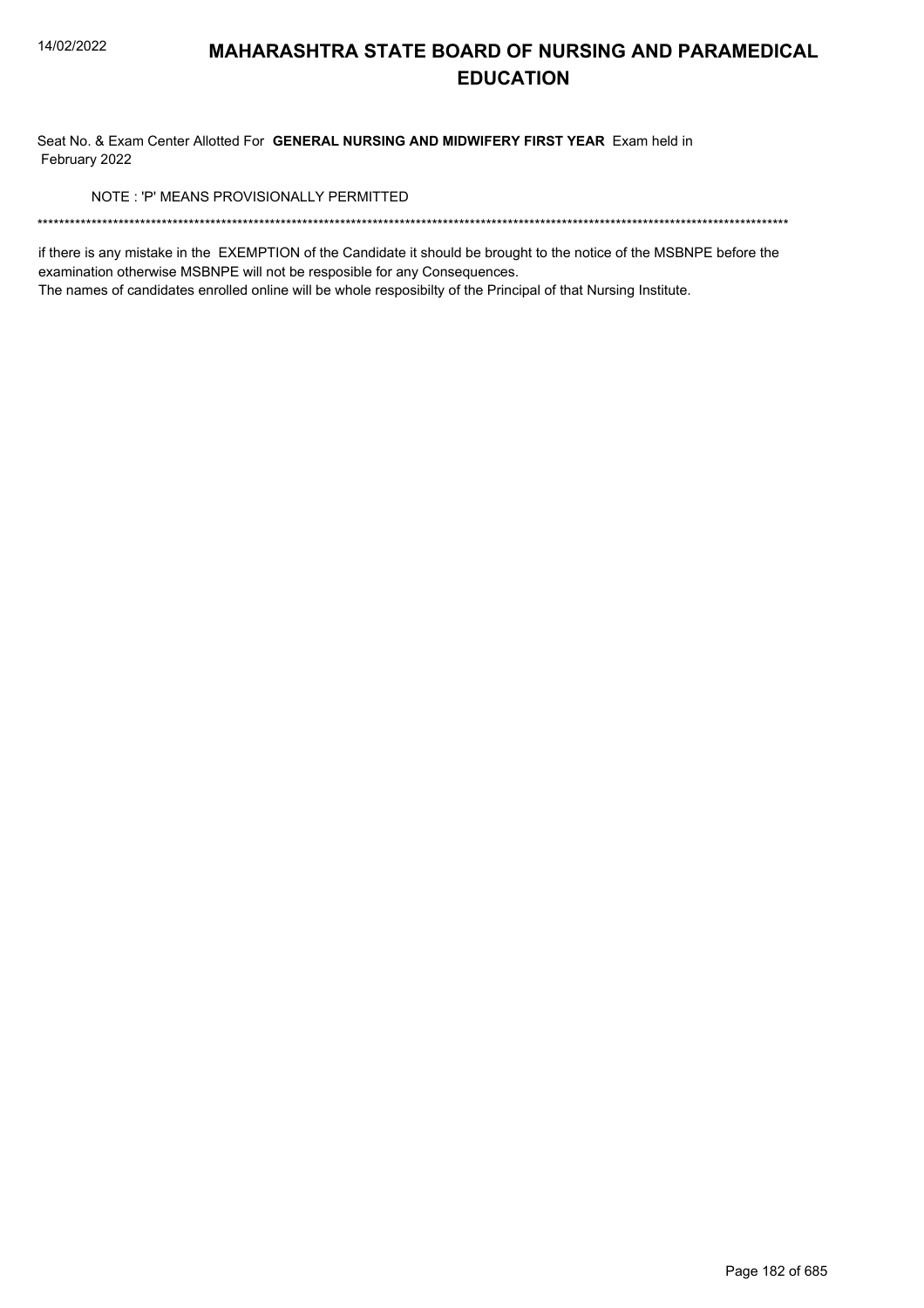### **MAHARASHTRA STATE BOARD OF NURSING AND PARAMEDICAL EDUCATION**

Seat No. & Exam Center Allotted For **GENERAL NURSING AND MIDWIFERY FIRST YEAR** Exam held in February 2022

**Centre Name :** Krishna Hosp.& M.R.C.,Karad. Dist-Satara

KRISHNA HOSPITAL MEDICAL RESEARCH CENTER , KARAD, SATARA **Institute Name:**

| Centre<br>Sr.No. | Inst.<br>Sr. No. | Seat No. | Name                                                    | <b>Exempted Subjects</b> |
|------------------|------------------|----------|---------------------------------------------------------|--------------------------|
| 2430             | 1                | 2343     | MISS ADSULE PRIYANKA UTTAM                              |                          |
| 2431             | $\overline{2}$   | 2344     | MISS ATUGADE PRAJAKTA SHIVAJI                           |                          |
| 2432             | 3                | 2345     | MISS BANSODE PRERANA HIMMAT                             |                          |
| 2433             | 4                | 2346     | MISS BHANDALKAR SIMRAN PRATAP                           |                          |
| 2434             | 5                | 2347     | MISS CHAVAN MADHAVI KRISHANARAV                         |                          |
| 2435             | 6                | 2348     | MISS CHAVAN SANIKA MOHAN                                |                          |
| 2436             | $\overline{7}$   | 2349     | MISS DESAI PRATIKSHA SUHAS                              |                          |
| 2437             | 8                | 2350     | MISS DESAI SAKSHI ANANDRAO                              |                          |
| 2438             | 9                | 2351     | MISS GEJAGE SAKSHI VIJAY                                |                          |
| 2439             | 10               | 2352     | MISS HOSAMANI ANURADHA SANGMESHA                        |                          |
| 2440             | 11               | 2353     | MISS INAMDAR SANA ABDUL                                 |                          |
| 2441             | 12               | 2354     | MISS JADHAV AKSHATA SHIVAJI                             |                          |
| 2442             | 13               | 2355     | SMT JADHAV MAYURI ANUP<br>(NEE JADHAV MAYURI PANDURANG) |                          |
| 2443             | 14               | 2356     | MR JADHAV SANKET JAYWANT                                |                          |
| 2444             | 15               | 2357     | MISS JADHAV SIDDHI SHIVAJI                              |                          |
| 2445             | 16               | 2358     | MISS JADHAV TEJASHRI SADANAND                           |                          |
| 2446             | 17               | 2359     | MR JADHAV RUSHIKESH RAJU                                |                          |
| 2447             | 18               | 2360     | MISS KADAM ANJALI BABURAO                               |                          |
| 2448             | 19               | 2361     | MISS KADAM ARATI VYANKAT                                |                          |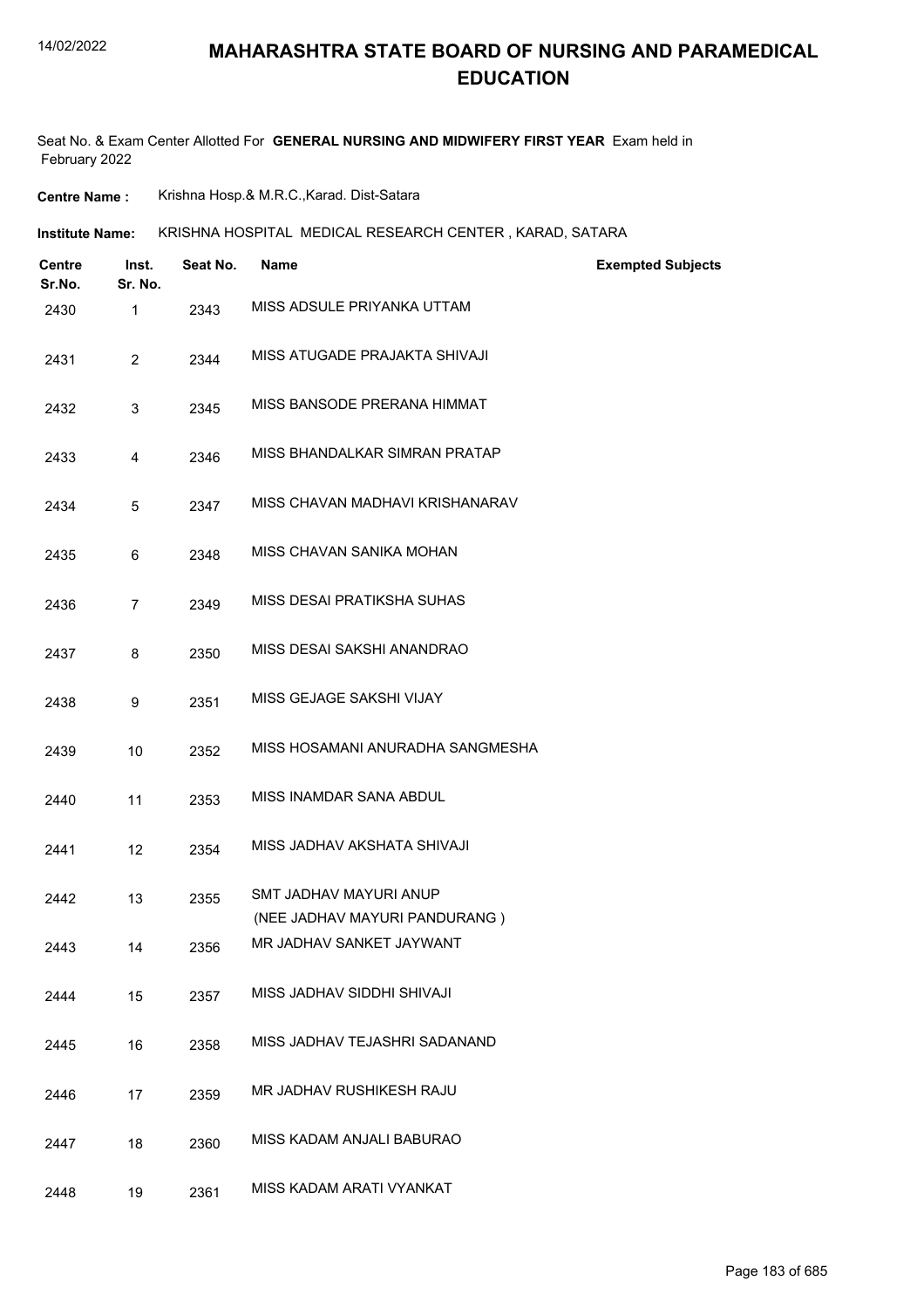Seat No. & Exam Center Allotted For **GENERAL NURSING AND MIDWIFERY FIRST YEAR** Exam held in February 2022

| 2449 | 20 | 2362 | <b>MISS KADAM PRITI NIVRUTTI</b> |
|------|----|------|----------------------------------|
| 2450 | 21 | 2363 | MISS KADAM SANDHYA SUNIL         |
| 2451 | 22 | 2364 | <b>MISS KALE ADITI ASHOK</b>     |
| 2452 | 23 | 2365 | MISS KAMBLE SAKSHI HIRALAL       |
| 2453 | 24 | 2366 | <b>MISS KAMBLE AARTI LALASO</b>  |
| 2454 | 25 | 2367 | MR KAMBLE SANKET SUNIL           |
| 2455 | 26 | 2368 | MISS KAMBLE VASANTI ANIL         |
| 2456 | 27 | 2369 | MISS MANE MAYURI RAGHUNATH       |
| 2457 | 28 | 2370 | MISS MANE PRAGATI SAMBHAJI       |
| 2458 | 29 | 2371 | MISS MANE RUTUJA CHANDRAKANT     |
| 2459 | 30 | 2372 | MISS MANE SANDHYA RAMCHANDRA     |
| 2460 | 31 | 2373 | <b>MISS MASKAR RUNALI MARUTI</b> |
| 2461 | 32 | 2374 | <b>MISS MOHITE PUNAM MARUTI</b>  |
| 2462 | 33 | 2375 | MR MUJAWAR AMIR SHABBIR          |
| 2463 | 34 | 2376 | MISS NADAF KARISHMA MUNNA        |
| 2464 | 35 | 2377 | MISS PATIL AMRUTA DHANAJI        |
| 2465 | 36 | 2378 | <b>MR PATIL DIGVIJAY SATISH</b>  |
| 2466 | 37 | 2379 | MISS PATIL HARSHADA SANDIP       |
| 2467 | 38 | 2380 | <b>MISS PATIL SONALI GANPAT</b>  |
| 2468 | 39 | 2381 | MISS PATIL VISHWAL MAHADEV       |
| 2469 | 40 | 2382 | MISS PAWAR RESHMA SHANKAR        |
| 2470 | 41 | 2383 | MR PAWAR SHUBHAM JAYWANT         |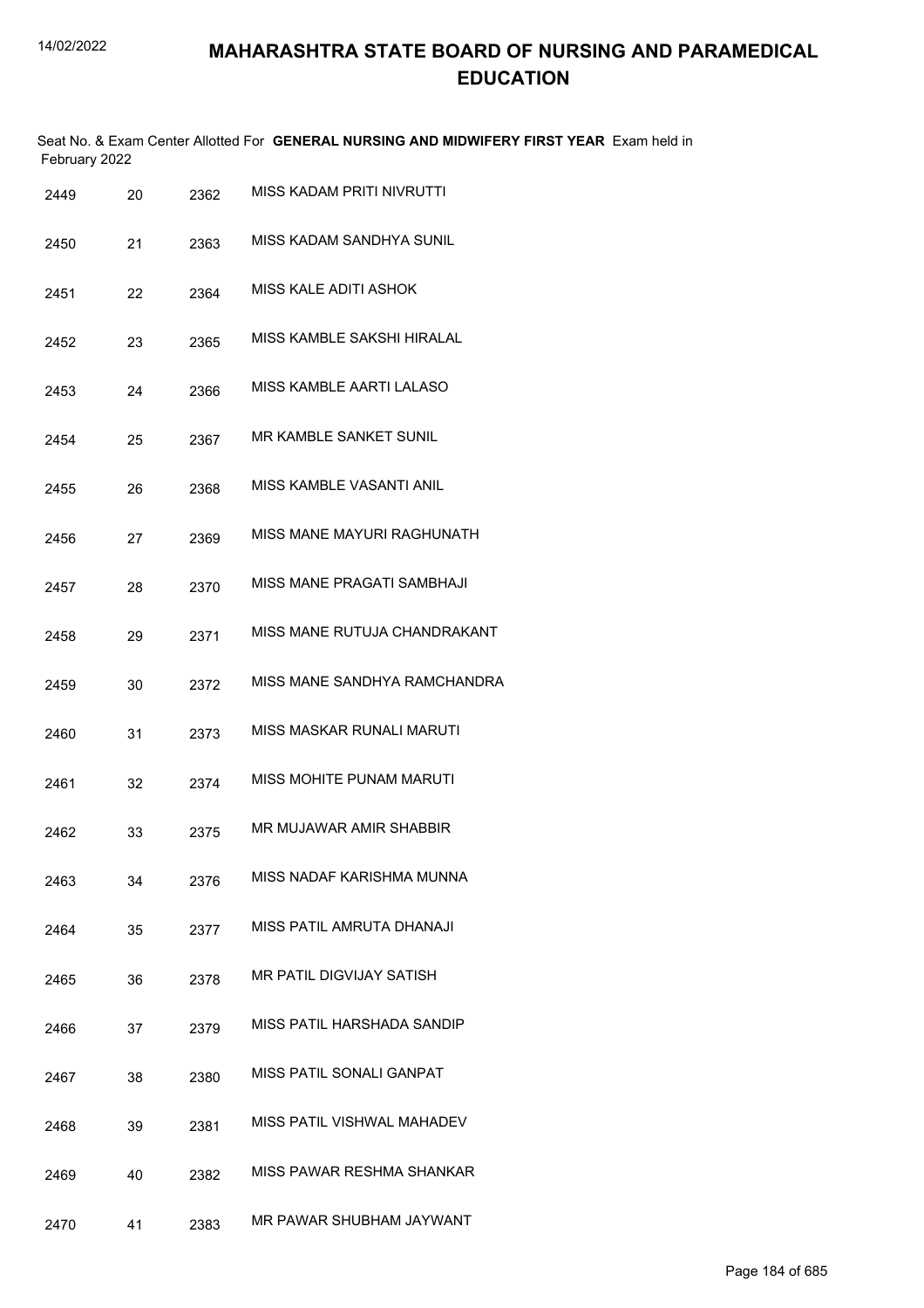|               | Seat No. & Exam Center Allotted For <b>GENERAL NURSING AND MIDWIFERY FIRST YEAR</b> Exam held in |
|---------------|--------------------------------------------------------------------------------------------------|
| February 2022 |                                                                                                  |
|               | MICC BANDUARE TE IAQUBI BARANI                                                                   |

| 2471 | 42 | 2384 | MISS RANBHARE TEJASHRI BABAN                                  |
|------|----|------|---------------------------------------------------------------|
| 2472 | 43 | 2385 | MISS SAKAT SNEHAL ANIL                                        |
| 2473 | 44 | 2386 | <b>MISS SATHE ARUNA BALU</b>                                  |
| 2474 | 45 | 2387 | SMT SHINDE MINAKSHEE VIJAY<br>(NEE SATPUTE MINAKSHEE MANOHAR) |
| 2475 | 46 | 2388 | MISS SAWANT TANUJA DINKAR                                     |
| 2476 | 47 | 2389 | MISS SHINDE PRANALI SHARAD                                    |
| 2477 | 48 | 2390 | <b>MISS SONAVLE PRITI UTTAM</b>                               |
| 2478 | 49 | 2391 | MR SURYAWANSHI VIJAY BHIMRAO                                  |
| 2479 | 50 | 2392 | MISS SUTAR BHAGYASHRI ANIL                                    |
| 2480 | 51 | 2393 | <b>MISS TAMBE SHRUTI AJIT</b>                                 |
| 2481 | 52 | 2394 | MR THORAT AVDHOOT SHANKAR                                     |
| 2482 | 53 | 2395 | MISS THORAT SAMRUDDHI SUNIL                                   |
| 2483 | 54 | 2396 | SMT NIKAM ASHWINI AJINKYA<br>(NEE YADAV ASHWINI JALINDAR)     |
| 2484 | 55 | 2397 | MISS YADAV PRANALI MAHADEV                                    |
| 2485 | 56 | 2398 | MISS YADAV SAKSHI JAYWANT                                     |
| 2486 | 57 | 2399 | SMT CHAVAN SWAPNALI ROHIT<br>(NEE YADAV SWAPNALI UTTAM)       |
| 2487 | 58 | 2400 | MISS YAMGAR AAKANKSHA VITTHAL                                 |
| 2488 | 59 | 2401 | MISS YEDGE AARTI SHANKAR                                      |
|      |    |      |                                                               |

### NOTE : 'P' MEANS PROVISIONALLY PERMITTED

\*\*\*\*\*\*\*\*\*\*\*\*\*\*\*\*\*\*\*\*\*\*\*\*\*\*\*\*\*\*\*\*\*\*\*\*\*\*\*\*\*\*\*\*\*\*\*\*\*\*\*\*\*\*\*\*\*\*\*\*\*\*\*\*\*\*\*\*\*\*\*\*\*\*\*\*\*\*\*\*\*\*\*\*\*\*\*\*\*\*\*\*\*\*\*\*\*\*\*\*\*\*\*\*\*\*\*\*\*\*\*\*\*\*\*\*\*\*\*\*\*\*\*\*\*\*\*\*\*\*\*\*\*\*\*\*\*\*\*

if there is any mistake in the EXEMPTION of the Candidate it should be brought to the notice of the MSBNPE before the examination otherwise MSBNPE will not be resposible for any Consequences. The names of candidates enrolled online will be whole resposibilty of the Principal of that Nursing Institute.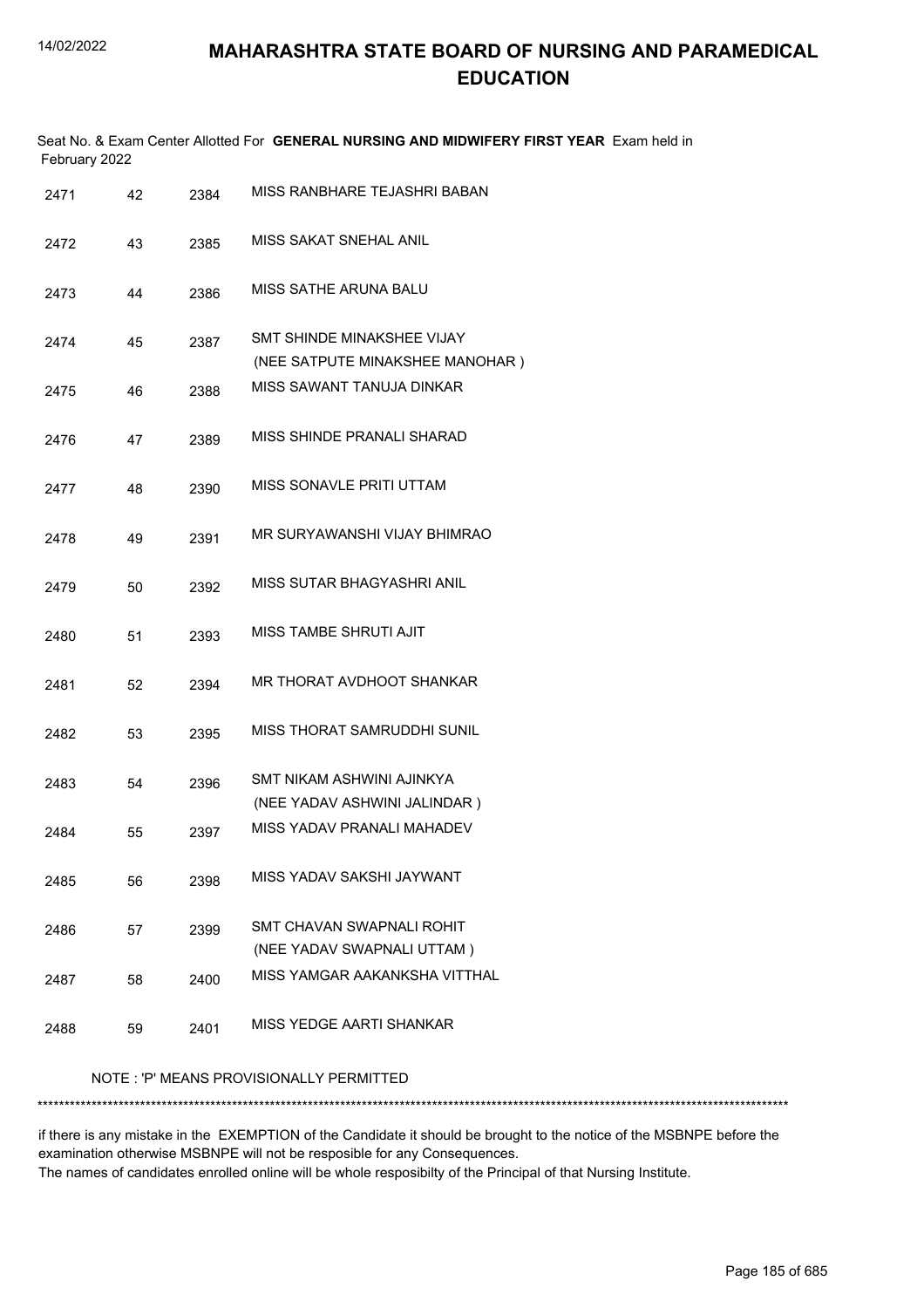### **MAHARASHTRA STATE BOARD OF NURSING AND PARAMEDICAL EDUCATION**

Seat No. & Exam Center Allotted For **GENERAL NURSING AND MIDWIFERY FIRST YEAR** Exam held in February 2022

**Centre Name :** Krishna Hosp.& M.R.C.,Karad. Dist-Satara

| Institute Name: LATE NARAYANDAS BHAWANGDAS CHHABADA TRAINING COLLEGE OF NURSING, SATARA |
|-----------------------------------------------------------------------------------------|
|                                                                                         |

| <b>Centre</b><br>Sr.No. | Inst.<br>Sr. No. | Seat No. | <b>Name</b><br><b>Exempted Subjects</b>                                                       |  |
|-------------------------|------------------|----------|-----------------------------------------------------------------------------------------------|--|
| 2489                    | $\mathbf{1}$     | 2402     | MISS AWATE PRACHI VILAS                                                                       |  |
| 2490                    | $\overline{2}$   | 2403     | MISS BILEWAR PRIYA SANJAY                                                                     |  |
| 2491                    | 3                | 2404     | MISS BULUNGE VISHAKHA VILAS                                                                   |  |
| 2492                    | 4                | 2405     | MR DEVKULE SHUBHANGI SOMNATH                                                                  |  |
| 2493                    | 5                | 2406     | MISS GHADGE SAKSHI SANTOSH                                                                    |  |
| 2494                    | 6                | 2407     | MISS KAMBLE PRIYANKA APPASO                                                                   |  |
| 2495                    | $\overline{7}$   | 2408     | MISS KAMBLE PRADNYA BABASAHEB                                                                 |  |
| 2496                    | 8                | 2409     | MR KANDHARE SANJAY ROHIDAS                                                                    |  |
| 2497                    | 9                | 2410     | MISS MOHITE PRIYANKA BHANUDAS                                                                 |  |
| 2498                    | 10               | 2411     | MISS PAWAR GAURI MAHENDRA                                                                     |  |
| 2499                    | 11               | 2412     | MISS PAWAR ARCHANA SURESH                                                                     |  |
| 2500                    | 12               | 2413     | MISS PAWAR SHWETA JAYVANT                                                                     |  |
| 2501                    | 13               | 2414     | MISS SARJE JAYSHREE MANOHAR                                                                   |  |
| 2502                    | 14               | 2415     | MR SATHE ABHIJEET SANJAY                                                                      |  |
| 2503                    | 15               | 2416     | MISS SHIKALGAR MUSKAN AMIR                                                                    |  |
| 2504                    | 16               | 2417     | MISS SHIVSHARAN DNYANESHWARI DATTATR                                                          |  |
| 2505                    | 17               | 2418     | SMT DIVA VITHABAI LADYA                                                                       |  |
| 2506                    | 18               | 2419     | (NEE VANGAD VISHAKHA VIJAY)<br>SMT KAMBLE MANISHA BALASAHEB<br>(NEE VHANMARE MANISHA NAGAPPA) |  |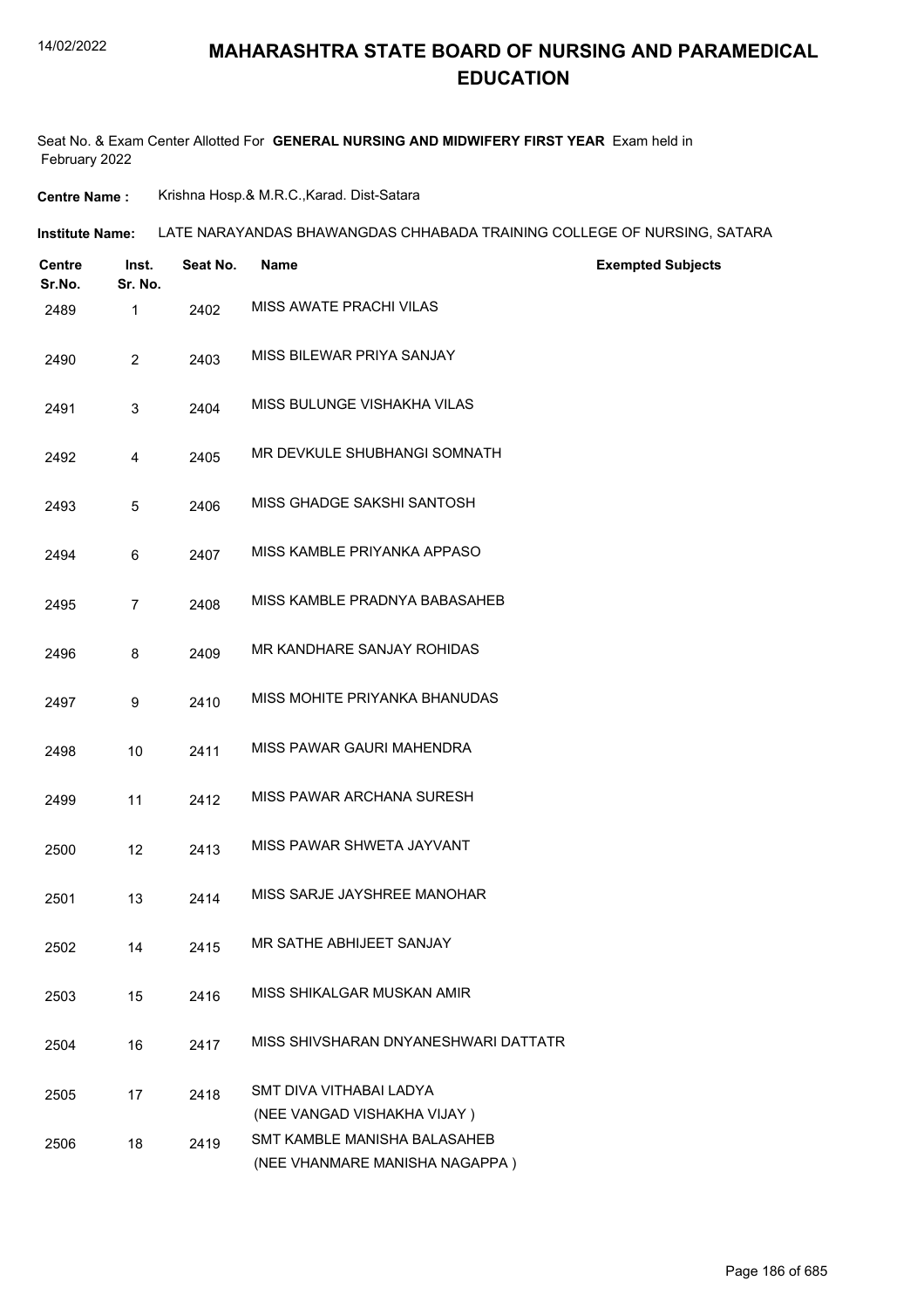Seat No. & Exam Center Allotted For GENERAL NURSING AND MIDWIFERY FIRST YEAR Exam held in February 2022

NOTE: 'P' MEANS PROVISIONALLY PERMITTED

if there is any mistake in the EXEMPTION of the Candidate it should be brought to the notice of the MSBNPE before the examination otherwise MSBNPE will not be resposible for any Consequences.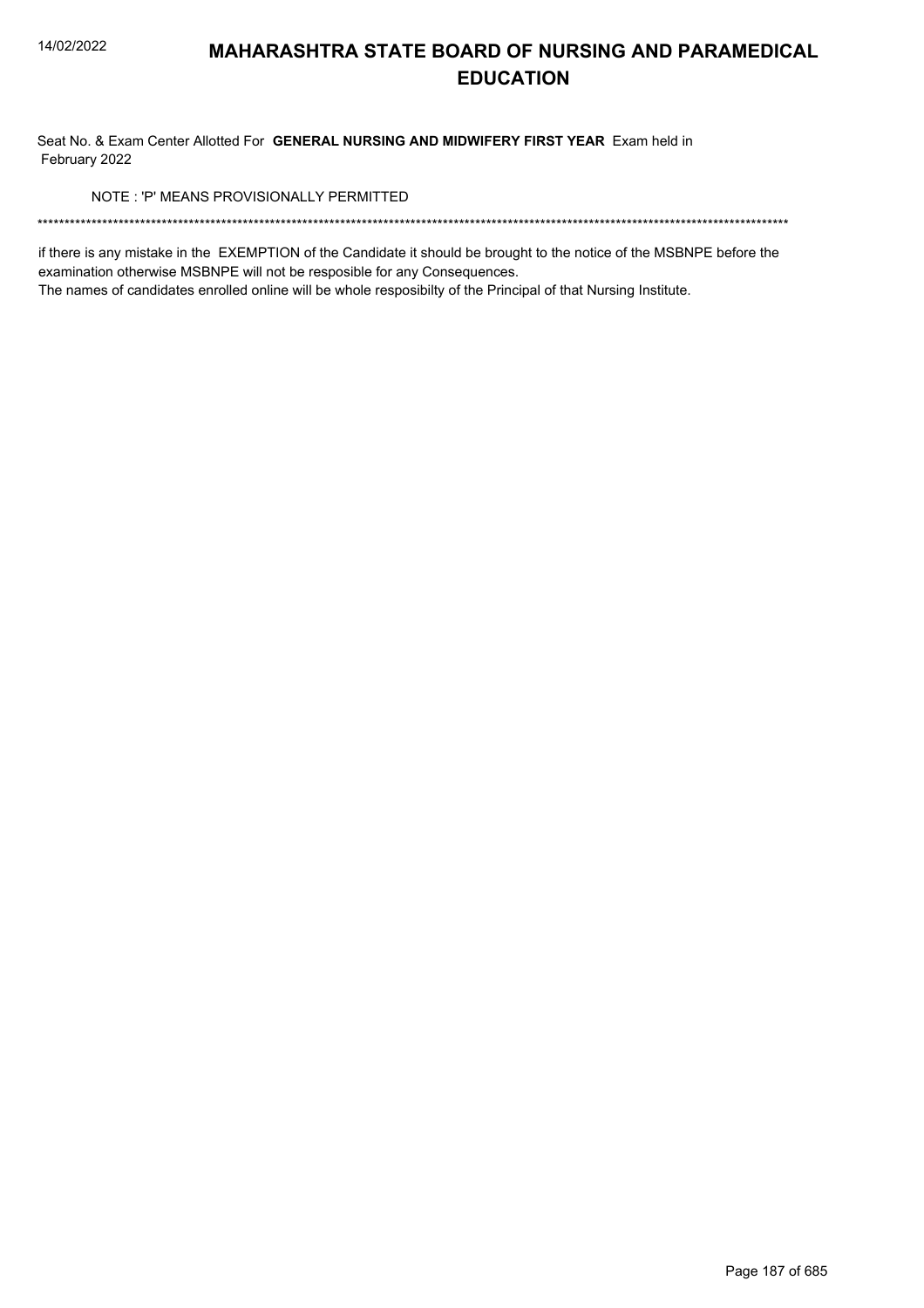## **MAHARASHTRA STATE BOARD OF NURSING AND PARAMEDICAL EDUCATION**

Seat No. & Exam Center Allotted For **GENERAL NURSING AND MIDWIFERY FIRST YEAR** Exam held in February 2022

**Centre Name :** Krishna Hosp.& M.R.C.,Karad. Dist-Satara

| <b>Institute Name:</b> |                         |                  |          | APARNA INST. OF NURSING EDUCATION, KARAD |                          |
|------------------------|-------------------------|------------------|----------|------------------------------------------|--------------------------|
|                        | <b>Centre</b><br>Sr.No. | Inst.<br>Sr. No. | Seat No. | <b>Name</b>                              | <b>Exempted Subjects</b> |
|                        | 2507                    | $\mathbf{1}$     | 2420     | MISS BANSODE PRADNYA SHARAD              |                          |
|                        | 2508                    | $\overline{2}$   | 2421     | MISS BARGE AKANKASHA ANANDA              |                          |
|                        | 2509                    | 3                | 2422     | MISS GAVADE SHILA ANANDA                 |                          |
|                        | 2510                    | $\overline{4}$   | 2423     | MISS GODASE PUSHPA KRISHNA               |                          |
|                        | 2511                    | 5                | 2424     | MISS GURAV RAVINA NANDKUMAR              |                          |
|                        | 2512                    | 6                | 2425     | MR JADHAV RAJESH PRAKASH                 |                          |
|                        | 2513                    | $\overline{7}$   | 2426     | MISS JADHAV GAURI RAMCHANDRA             |                          |
|                        | 2514                    | 8                | 2427     | MISS JADHAV GAYATRI DILIP                |                          |
|                        | 2515                    | 9                | 2428     | MISS JADHAV NUTAN SANJAY                 |                          |
|                        | 2516                    | 10               | 2429     | MISS KADAM KAJAL RAMESH                  |                          |
|                        | 2517                    | 11               | 2430     | MISS KADAM ASHWINI SHIVAJI               |                          |
|                        | 2518                    | 12               | 2431     | MISS KALDHONE VARSHA SANTOSH             |                          |
|                        | 2519                    | 13               | 2432     | MISS PATIL RUTIKA SATISH                 |                          |
|                        | 2520                    | 14               | 2433     | MR PATIL PRADIP ANANDRAO                 |                          |
|                        | 2521                    | 15               | 2434     | MISS PATIL DHANASHRI RAHUL               |                          |
|                        | 2522                    | 16               | 2435     | MISS PAWAR RAVINA VIJAY                  |                          |
|                        | 2523                    | 17               | 2436     | MISS PAWAR SNEHAL HANMANT                |                          |
|                        | 2524                    | 18               | 2437     | MISS SADAMATE AKANKSHA ARUN              |                          |
|                        | 2525                    | 19               | 2438     | MISS SAKAT SNEHA PRADIP                  |                          |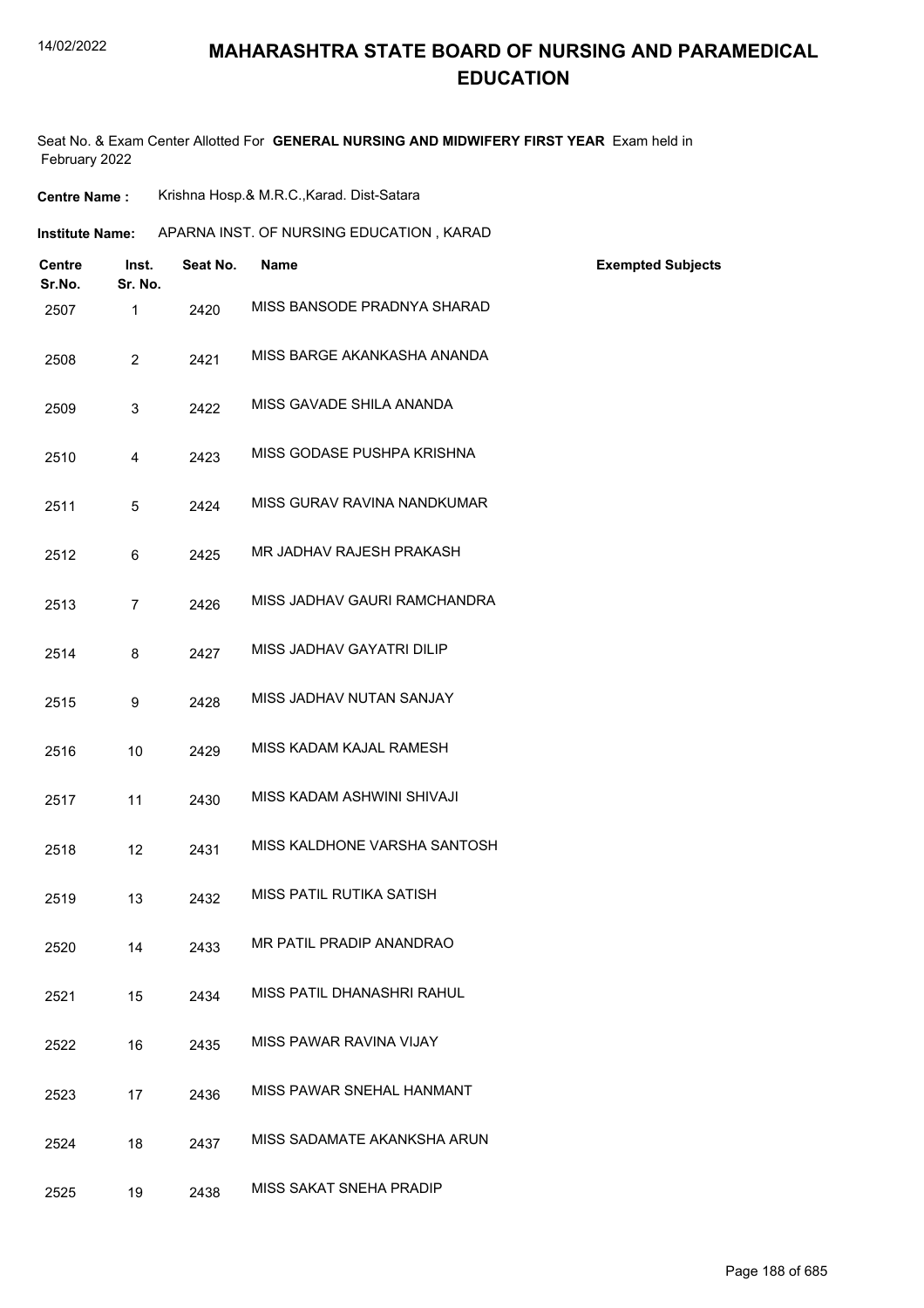Seat No. & Exam Center Allotted For **GENERAL NURSING AND MIDWIFERY FIRST YEAR** Exam held in February 2022

| 2526 | 20                                      | 2439 | MISS SALUNKHE DARSHANA KISHOR  |  |  |  |
|------|-----------------------------------------|------|--------------------------------|--|--|--|
| 2527 | 21                                      | 2440 | MISS SAWANT SAYALI DAYANAND    |  |  |  |
| 2528 | 22                                      | 2441 | MISS SHIYEKAR PRARTHANA MILIND |  |  |  |
| 2529 | 23                                      | 2442 | MISS SING SAVITA PREMNARAYAN   |  |  |  |
| 2530 | 24                                      | 2443 | MR THORAT SANKET DEEPAK        |  |  |  |
| 2531 | 25                                      | 2444 | MISS YADAV SAYALI VITTHAL      |  |  |  |
| 2532 | 26                                      | 2445 | MISS YADAV NILAM VISHWASRAO    |  |  |  |
| 2533 | 27                                      | 2446 | MISS ZORE PUNAM VASANT         |  |  |  |
|      | NOTE: 'P' MEANS PROVISIONALLY PERMITTED |      |                                |  |  |  |

\*\*\*\*\*\*\*\*\*\*\*\*\*\*\*\*\*\*\*\*\*\*\*\*\*\*\*\*\*\*\*\*\*\*\*\*\*\*\*\*\*\*\*\*\*\*\*\*\*\*\*\*\*\*\*\*\*\*\*\*\*\*\*\*\*\*\*\*\*\*\*\*\*\*\*\*\*\*\*\*\*\*\*\*\*\*\*\*\*\*\*\*\*\*\*\*\*\*\*\*\*\*\*\*\*\*\*\*\*\*\*\*\*\*\*\*\*\*\*\*\*\*\*\*\*\*\*\*\*\*\*\*\*\*\*\*\*\*\*

if there is any mistake in the EXEMPTION of the Candidate it should be brought to the notice of the MSBNPE before the examination otherwise MSBNPE will not be resposible for any Consequences. The names of candidates enrolled online will be whole resposibilty of the Principal of that Nursing Institute.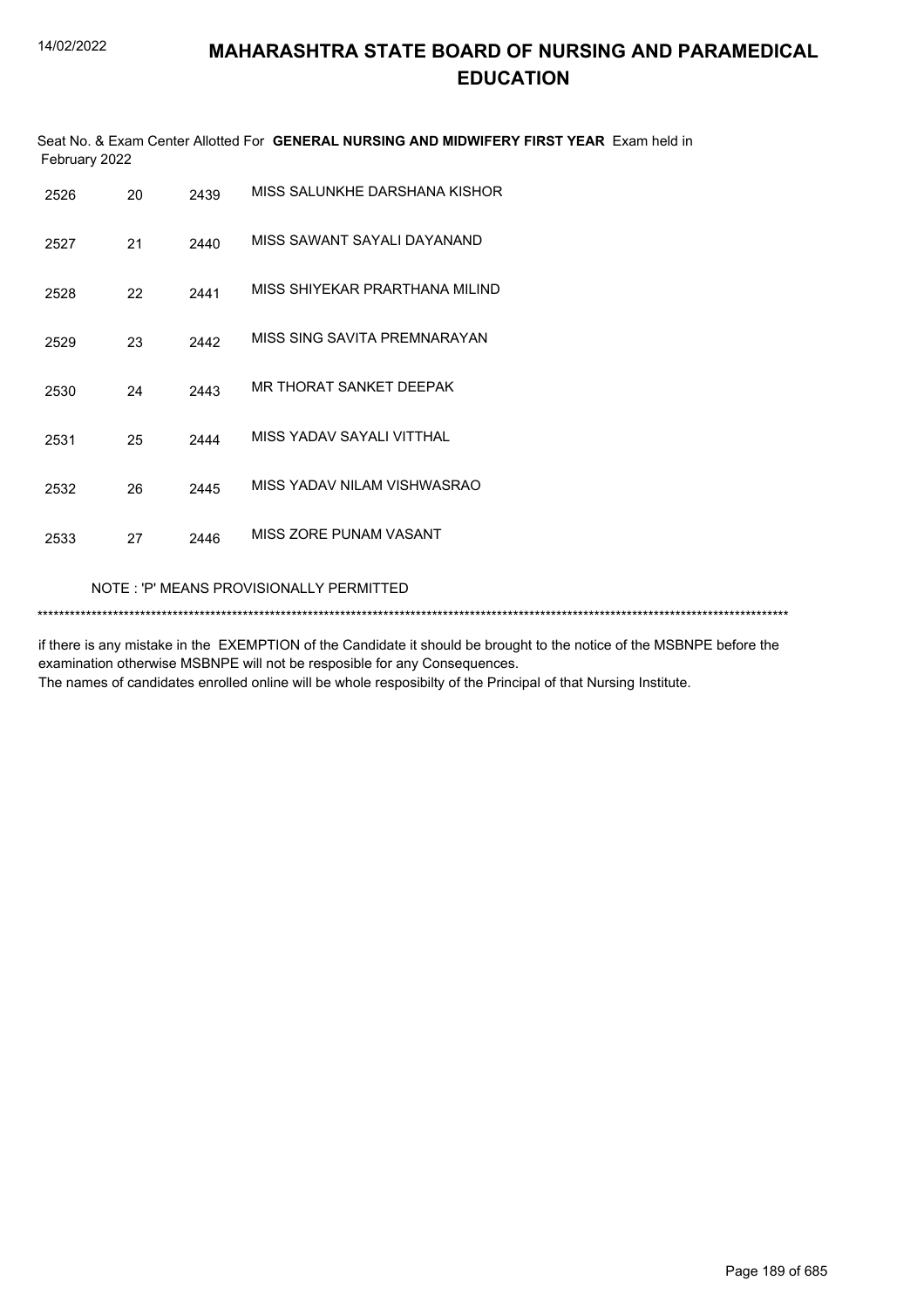### **MAHARASHTRA STATE BOARD OF NURSING AND PARAMEDICAL EDUCATION**

Seat No. & Exam Center Allotted For **GENERAL NURSING AND MIDWIFERY FIRST YEAR** Exam held in February 2022

| <b>Centre Name:</b>    |                  | Krishna Hosp.& M.R.C., Karad. Dist-Satara |                                                                  |                          |  |
|------------------------|------------------|-------------------------------------------|------------------------------------------------------------------|--------------------------|--|
| <b>Institute Name:</b> |                  | RAJMATA NURSING SCHOOL, SATARA            |                                                                  |                          |  |
| Centre<br>Sr.No.       | Inst.<br>Sr. No. | Seat No.                                  | <b>Name</b>                                                      | <b>Exempted Subjects</b> |  |
| 2534                   | 1                | 2449                                      | MR BAHIRE SURESH PANDURANG                                       |                          |  |
| 2535                   | $\overline{2}$   | 2450                                      | MISS BAILE SWATI VIVEK                                           |                          |  |
| 2536                   | 3                | 2456                                      | MISS DANANE VIDYA VIJAY                                          |                          |  |
| 2537                   | 4                | 2468                                      | MR KADAM PRASAD DATTATRAY                                        |                          |  |
| 2538                   | 5                | 2469                                      | MISS KADAM PRIYANKA DADASO                                       |                          |  |
| 2539                   | 6                | 2472                                      | MISS KAMBALE POOJA BALWANT                                       |                          |  |
| 2540                   | $\overline{7}$   | 2480                                      | MISS KHARAT ANKITA RAHUL                                         |                          |  |
| 2541                   | 8                | 2484                                      | MISS LAVANGARE ROHINI SHANKAR                                    |                          |  |
| 2542                   | 9                | 2486                                      | SMT BHOSALE NISHIGANDHA MAYANK<br>(NEE MANE NISHIGANDHA NARAYAN) |                          |  |
| 2543                   | 10               | 2489                                      | MISS MOGHE YOGITA HANUMANT                                       |                          |  |
| 2544                   | 11               | 2491                                      | MISS MULANI AFROJ SHAMSUDDIN                                     |                          |  |
| 2545                   | 12               | 2493                                      | MR NALAWADE NIKHIL BALKRISHNA                                    |                          |  |
| 2546                   | 13               | 2494                                      | MR NIKAM BHARAT VITTHAL                                          |                          |  |
| 2547                   | 14               | 2498                                      | MISS PATOLE PRATIKSHA RAHUL                                      |                          |  |
| 2548                   | 15               | 2499                                      | MISS PAWAR ROHINI MAHENDRA                                       |                          |  |
| 2549                   | 16               | 2500                                      | MISS PAWAR ARCHANA DASHARATH                                     |                          |  |
| 2550                   | 17               | 2507                                      | MR SALUNKHE PRATIK TUKARAM                                       |                          |  |
| 2551                   | 18               | 2508                                      | MISS SALUNKHE JYOTI SHAHAJI                                      |                          |  |
| 2552                   | 19               | 2509                                      | MISS SAWANT APURVA DATTATRAY                                     |                          |  |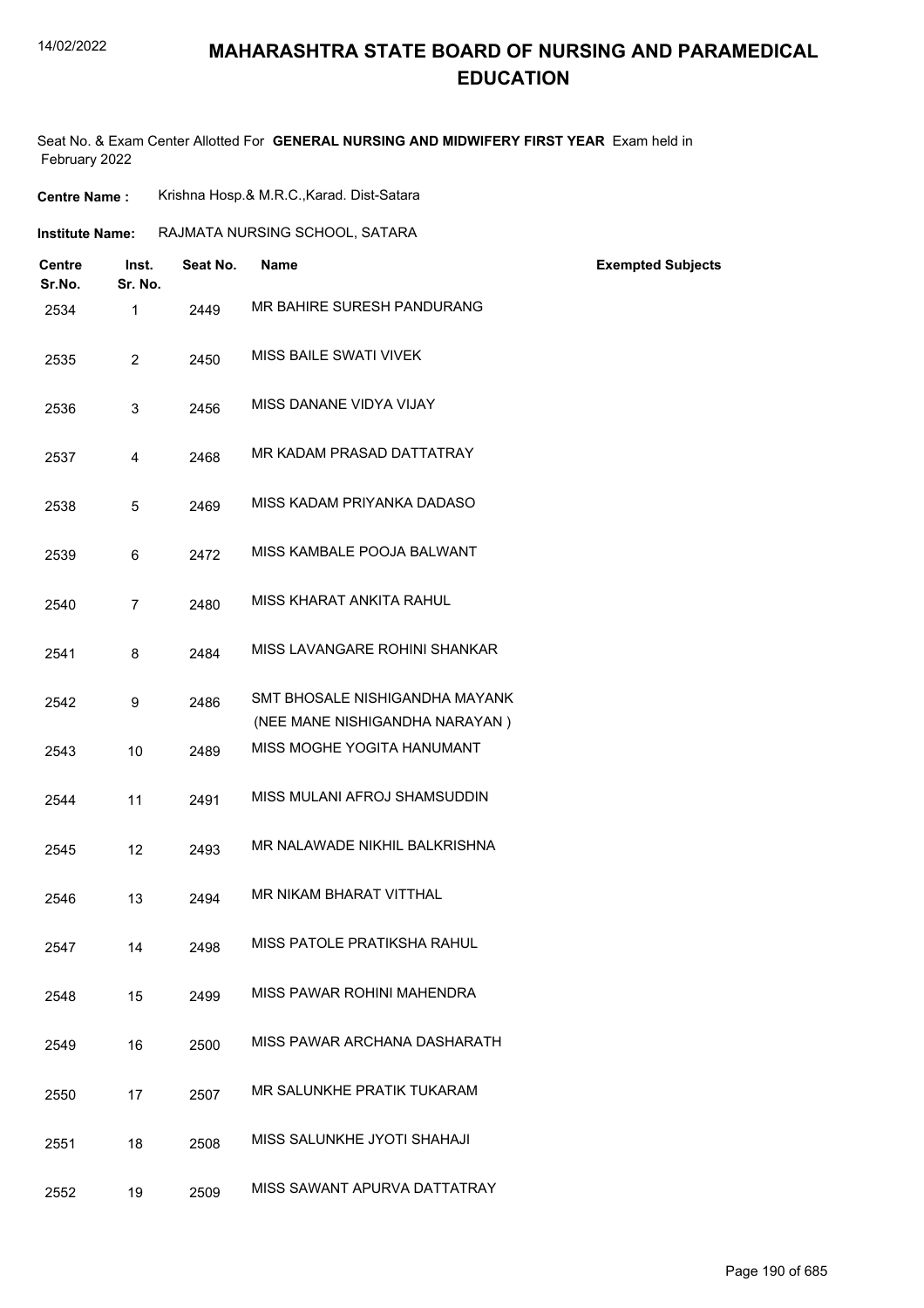Seat No. & Exam Center Allotted For GENERAL NURSING AND MIDWIFERY FIRST YEAR Exam held in February 2022

MR THORAT ABHINAV RAJENDRA 2553 20 2517

NOTE: 'P' MEANS PROVISIONALLY PERMITTED

if there is any mistake in the EXEMPTION of the Candidate it should be brought to the notice of the MSBNPE before the examination otherwise MSBNPE will not be resposible for any Consequences. The names of candidates enrolled online will be whole resposibilty of the Principal of that Nursing Institute.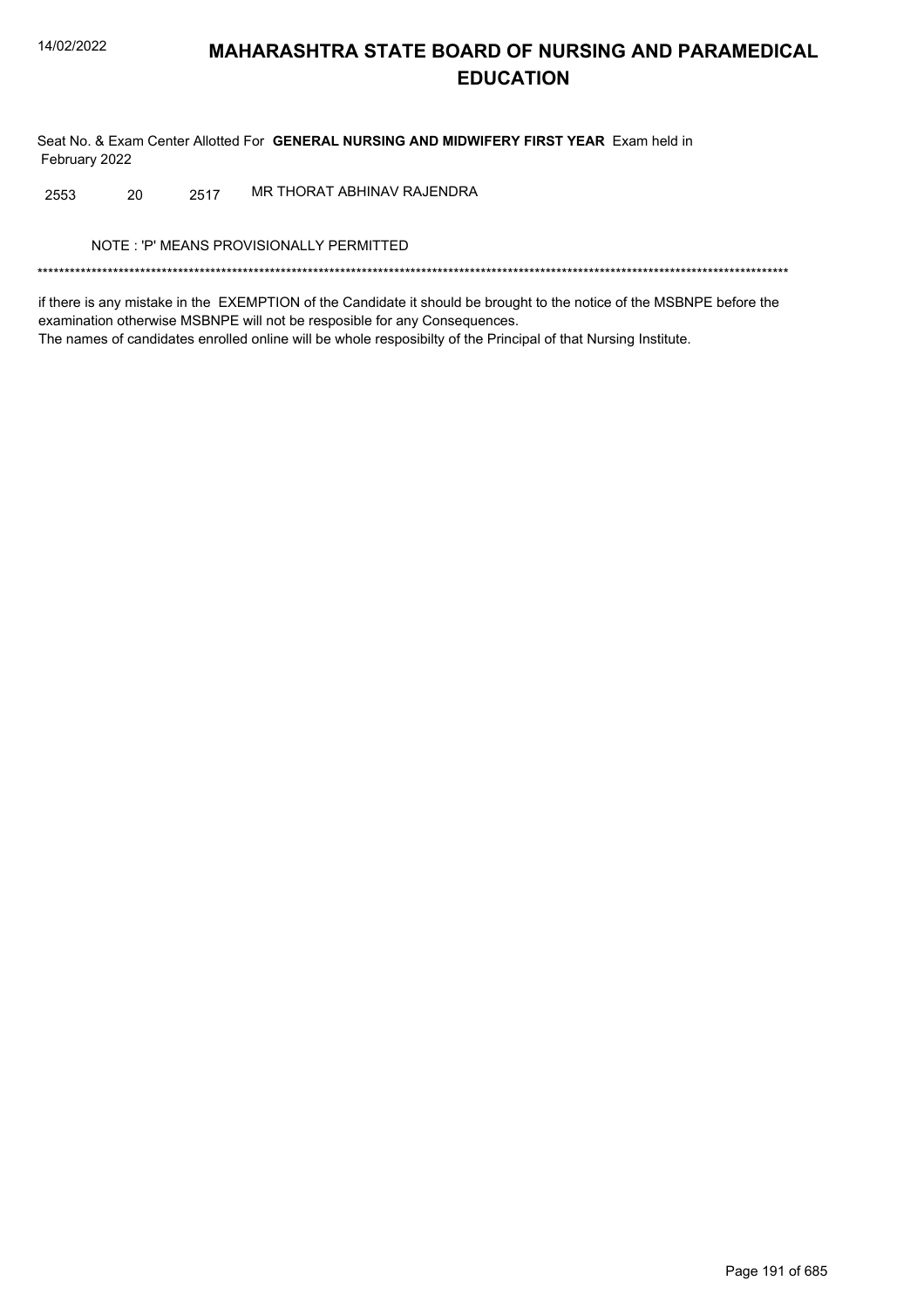Seat No. & Exam Center Allotted For **GENERAL NURSING AND MIDWIFERY FIRST YEAR** Exam held in February 2022

**Centre Name :** WANLESS HOSPITAL COLLEGE OF NURSING, MIRAJ , DIST-SANGLI

**Institute Name:** DR. J. J. MAGDUM SON, SHIROL, KOLHAPUR

| <b>Centre</b><br>Sr.No. | Inst.<br>Sr. No. | Seat No. | <b>Name</b>                        | <b>Exempted Subjects</b> |
|-------------------------|------------------|----------|------------------------------------|--------------------------|
| 2554                    | $\mathbf{1}$     | 2523     | MISS AWATE PRITI RAJENDRA          |                          |
| 2555                    | $\overline{2}$   | 2524     | MISS BHANDARE SWATI SANTAJI        |                          |
| 2556                    | 3                | 2525     | MISS BHISE SHRUTI UTTAM            |                          |
| 2557                    | $\overline{4}$   | 2526     | MISS CHANDANSHIVE PRIYANKA AVINASH |                          |
| 2558                    | 5                | 2527     | MISS DESAI SHITAL TANAJI           |                          |
| 2559                    | 6                | 2528     | MISS DHADAKE PUNAM BALASO          |                          |
| 2560                    | $\overline{7}$   | 2529     | MISS GURAV MADHURA CHANDRAKANT     |                          |
| 2561                    | 8                | 2530     | MR HEGADE SANDESH SANJAY           |                          |
| 2562                    | 9                | 2531     | MR JUGALE PRATHAMESH GAJANAN       |                          |
| 2563                    | 10               | 2532     | MR KADAM RUDRAKSH YASHWANT         |                          |
| 2564                    | 11               | 2533     | MR KADAM MAYUR KUMAR               |                          |
| 2565                    | 12               | 2534     | MISS KADOLE AKANKSHA MAHAVIR       |                          |
| 2566                    | 13               | 2535     | MISS KAMBLE ARPANA PRAFULL         |                          |
| 2567                    | 14               | 2536     | MISS KAMBLE ANJALI NARAYAN         |                          |
| 2568                    | 15               | 2537     | MISS KAMBLE PRADNYA GAJANAN        |                          |
| 2569                    | 16               | 2538     | MISS KAMBLE PRATIKSHA BABASAHEB    |                          |
| 2570                    | 17               | 2539     | MISS KAMBLE DAMINI VIKAS           |                          |
| 2571                    | 18               | 2540     | MISS KAMBLE RUTUJA BHUPAL          |                          |
| 2572                    | 19               | 2541     | MISS KAMBLE SHRUTIKA SARDAR        |                          |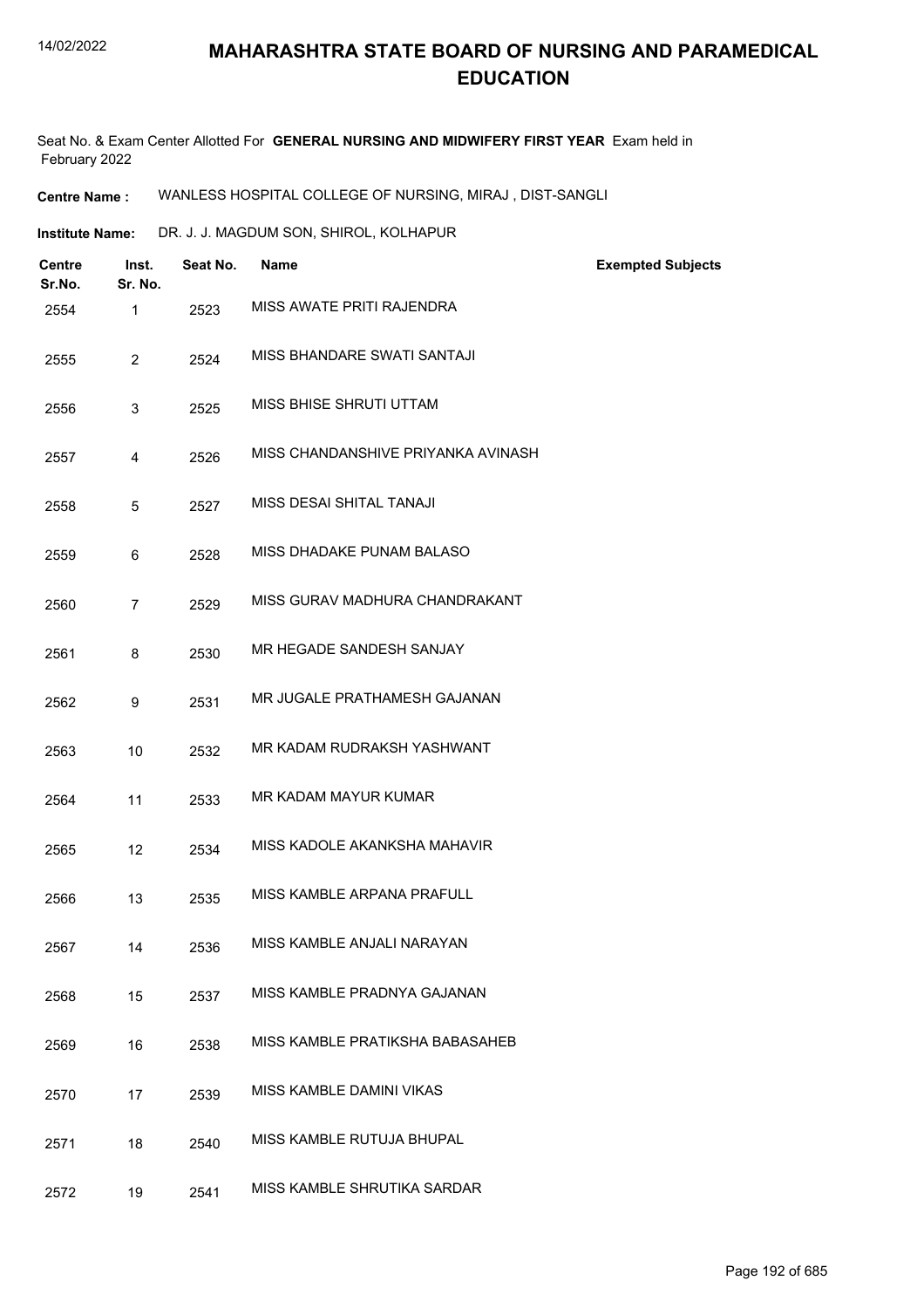Seat No. & Exam Center Allotted For **GENERAL NURSING AND MIDWIFERY FIRST YEAR** Exam held in February 2022

| 2573 | 20 | 2542 | MISS KAMBLE RUTUJA SANJAY         |
|------|----|------|-----------------------------------|
| 2574 | 21 | 2543 | MISS KAMBLE SHREYA JAYANT         |
| 2575 | 22 | 2544 | <b>MISS KAMBLE SWATI BABAN</b>    |
| 2576 | 23 | 2545 | MISS KAMBLE SNEHA NITIN           |
| 2577 | 24 | 2546 | MISS KOKITKAR SAKSHI LAHU         |
| 2578 | 25 | 2547 | MISS MADHALE SHEJAL NITIN         |
| 2579 | 26 | 2548 | MR MALAGE SUJIT SURYAKANT         |
| 2580 | 27 | 2549 | MR MAI AWADE AKSHAY NII ESH       |
| 2581 | 28 | 2550 | <b>MISS MOHITE KOMAL MARUTI</b>   |
| 2582 | 29 | 2551 | MISS MORE ARCHANA SUDHIR          |
| 2583 | 30 | 2552 | MISS PATIL VAIBHAVI DEELIP        |
| 2584 | 31 | 2553 | <b>MISS POWAR VAISHNAVI SUNIL</b> |
| 2585 | 32 | 2554 | MISS SATHE MAYA RAMCHANDRA        |
| 2586 | 33 | 2555 | MISS SATPUTE AMRUTA VIKAS         |
| 2587 | 34 | 2556 | MISS SATPUTE VAISHNAVI SAMBHAJI   |
| 2588 | 35 | 2557 | MISS SHIMPLE SUPRIYA CHANDRAKANT  |
| 2589 | 36 | 2558 | MR SHINGE SANGHAMITRA KUMAR       |
| 2590 | 37 | 2559 | MR TANDALE PRATHAMESH NETAJI      |
| 2591 | 38 | 2560 | MISS VANJIRE DIVYA VINAYAK        |
| 2592 | 39 | 2561 | MISS VHATAKAR SANJANA MAHESH      |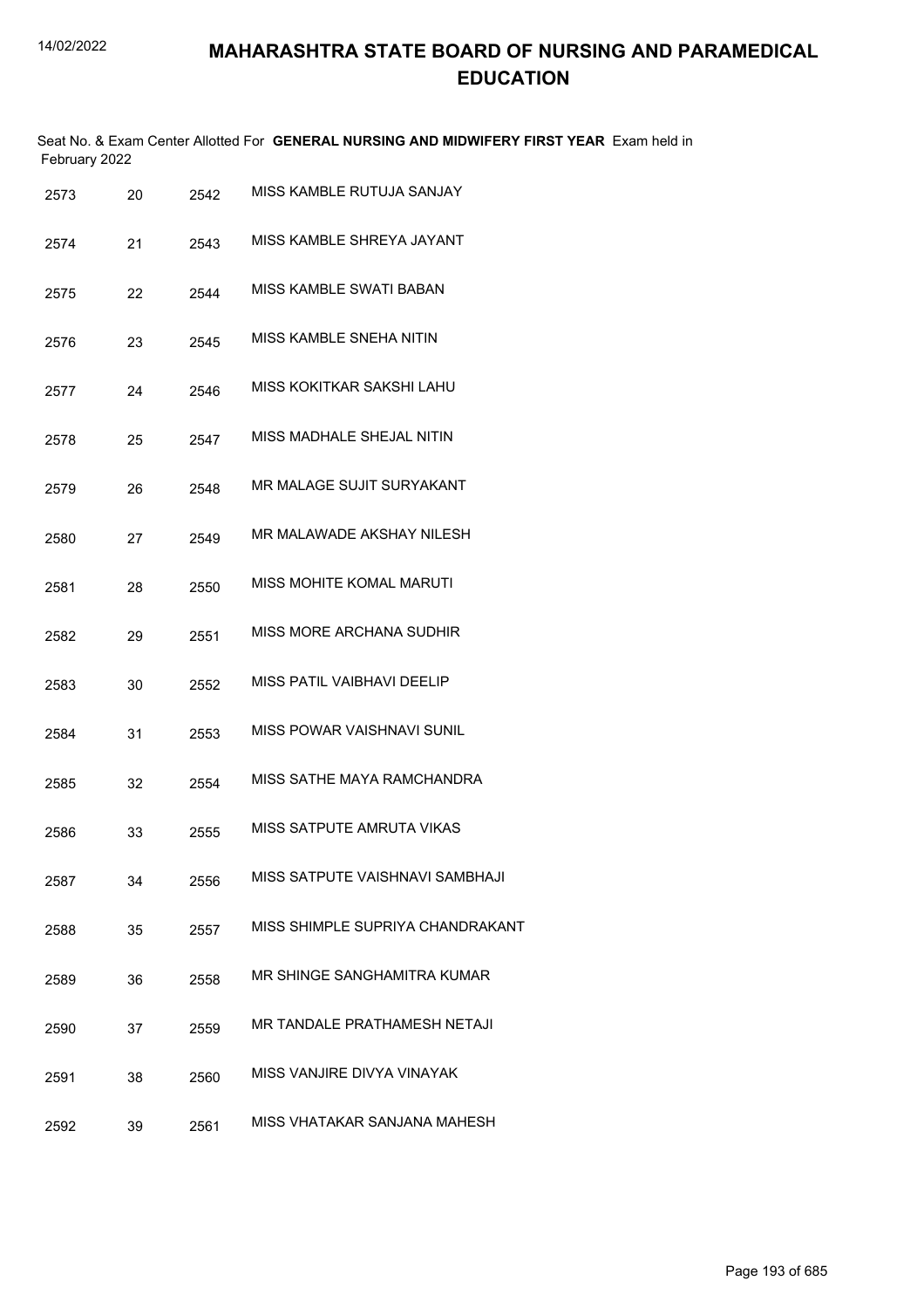Seat No. & Exam Center Allotted For GENERAL NURSING AND MIDWIFERY FIRST YEAR Exam held in February 2022

NOTE: 'P' MEANS PROVISIONALLY PERMITTED

if there is any mistake in the EXEMPTION of the Candidate it should be brought to the notice of the MSBNPE before the examination otherwise MSBNPE will not be resposible for any Consequences.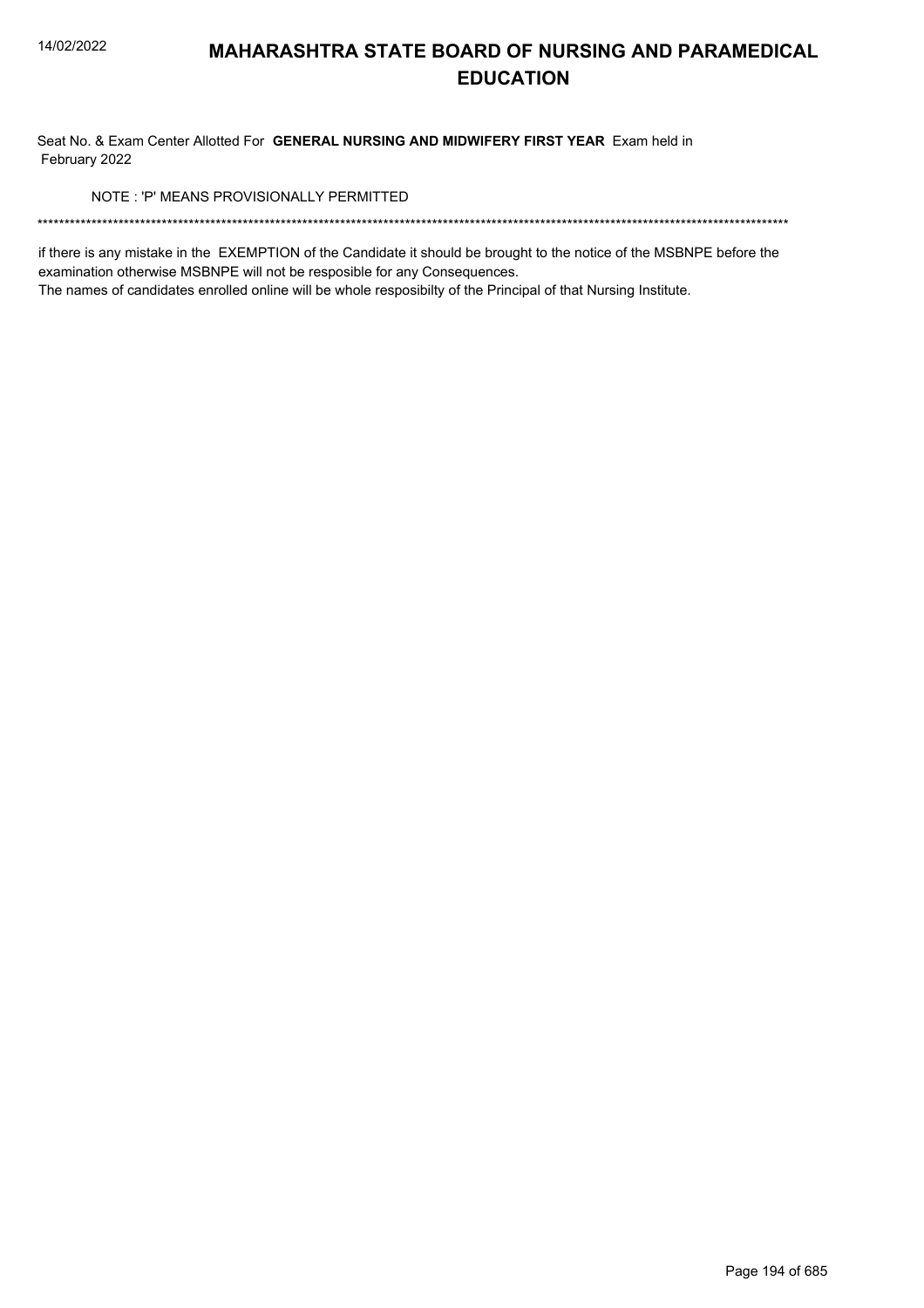Seat No. & Exam Center Allotted For **GENERAL NURSING AND MIDWIFERY FIRST YEAR** Exam held in February 2022

**Centre Name :** WANLESS HOSPITAL COLLEGE OF NURSING, MIRAJ , DIST-SANGLI

**Institute Name:** WANLESS HOSPITAL COLLEGE OF NURSING, MIRAJ , DIST SANGLI

| <b>Centre</b><br>Sr.No. | Inst.<br>Sr. No. | Seat No. | <b>Name</b>                     | <b>Exempted Subjects</b> |
|-------------------------|------------------|----------|---------------------------------|--------------------------|
| 2593                    | 1                | 2562     | MISS AWALE SONIYA RAMESH        |                          |
| 2594                    | $\overline{2}$   | 2563     | MISS AWALE POOJA SAJAY          |                          |
| 2595                    | 3                | 2564     | MR AWALE PRATIK SANTOSH         |                          |
| 2596                    | 4                | 2565     | MISS BHORE ELIZABETH TIMMATHI   |                          |
| 2597                    | $\sqrt{5}$       | 2566     | MR BHORE ABHISHEK VISHAL        |                          |
| 2598                    | 6                | 2567     | MISS DANIEL TABITHA ANIL        |                          |
| 2599                    | $\overline{7}$   | 2568     | MR DESAI PRATIK MAHADEV         |                          |
| 2600                    | 8                | 2569     | MISS DHANWADE MARY KUNDAN       |                          |
| 2601                    | 9                | 2570     | MISS GAIKWAD MARY SANDIP        |                          |
| 2602                    | 10               | 2571     | MISS GEORGE SUSAN JOSEPH        |                          |
| 2603                    | 11               | 2572     | MISS GUDURU MAHIMA RAVINDRA     |                          |
| 2604                    | 12               | 2573     | MISS GURAV DHANASHRI VILAS      |                          |
| 2605                    | 13               | 2574     | MISS HOLKAR AKANKSHA ALISH      |                          |
| 2606                    | 14               | 2575     | MISS KADAM SHITAL KUMAR         |                          |
| 2607                    | 15               | 2576     | MISS KALE STUTI MAHESH          |                          |
| 2608                    | 16               | 2577     | MISS KAMBLE ANJALI JANARDAN     |                          |
| 2609                    | 17               | 2578     | MISS KAMBLE SHRADDHA BALKRISHNA |                          |
| 2610                    | 18               | 2579     | MISS KAMBLE PRANALI VIJAY       |                          |
| 2611                    | 19               | 2580     | MR KARPE YASH VINOD             |                          |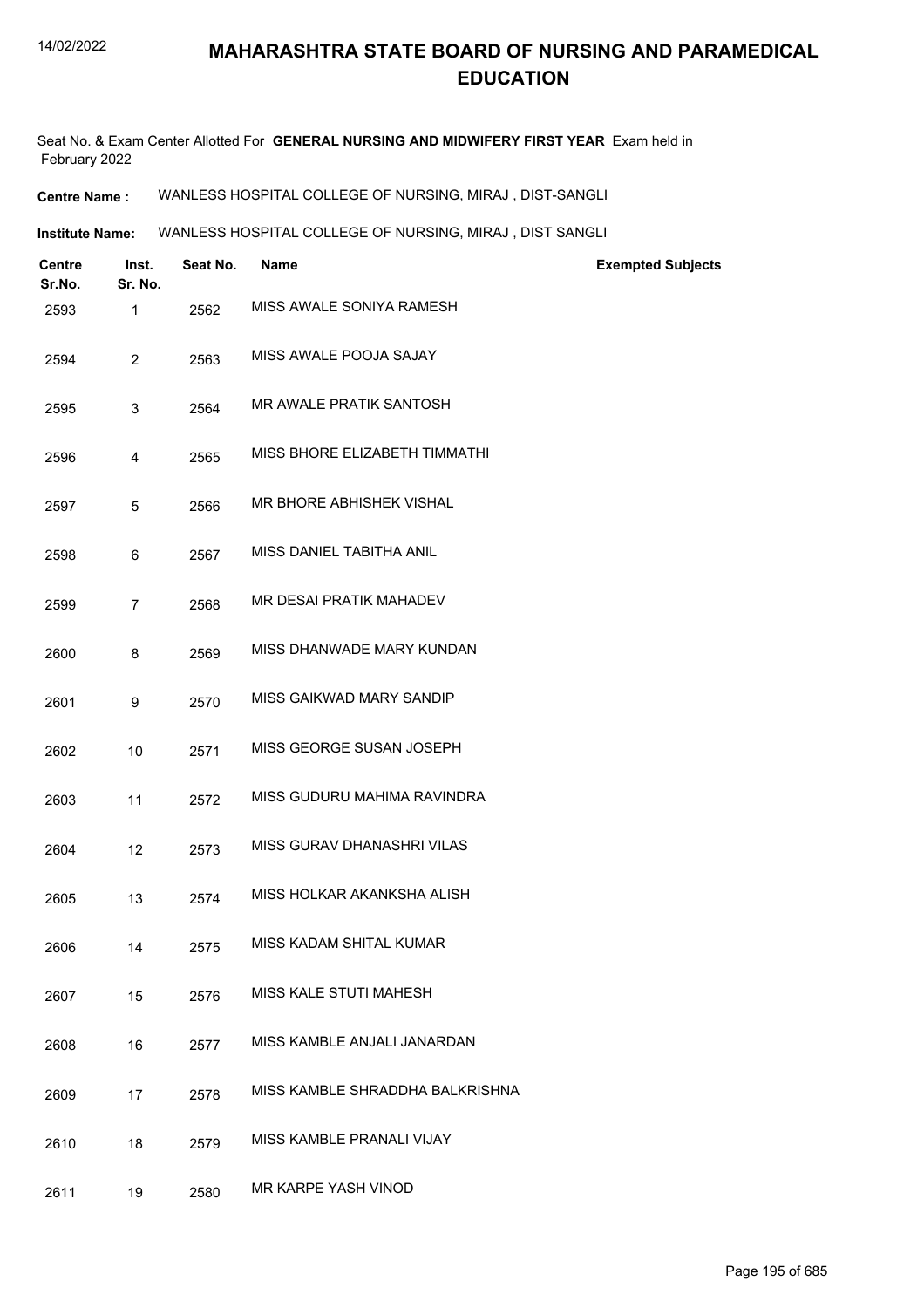|      | February 2022                            |      | Seat No. & Exam Center Allotted For GENERAL NURSING AND MIDWIFERY FIRST YEAR Exam held in |  |  |  |
|------|------------------------------------------|------|-------------------------------------------------------------------------------------------|--|--|--|
| 2612 | 20                                       | 2581 | MISS KATE YOGITA SURESH                                                                   |  |  |  |
| 2613 | 21                                       | 2582 | MISS KUMBHAR RUTUJA NANDAKUMAR                                                            |  |  |  |
| 2614 | 22                                       | 2583 | MISS LONDHE VAIBHAVI AMIT                                                                 |  |  |  |
| 2615 | 23                                       | 2584 | MISS LONDHE NAMRATA ASHISH                                                                |  |  |  |
| 2616 | 24                                       | 2585 | MISS LONDHE NIKITA RAVINDRA                                                               |  |  |  |
| 2617 | 25                                       | 2586 | <b>MR MORE SHARON SACHIN</b>                                                              |  |  |  |
| 2618 | 26                                       | 2587 | MISS MULLA NILOPHAR ZAIRUDIN                                                              |  |  |  |
| 2619 | 27                                       | 2588 | MISS NALAWADE NILAM VIJAY                                                                 |  |  |  |
| 2620 | 28                                       | 2589 | MR NIKAM VARUNJOEL NINAD                                                                  |  |  |  |
| 2621 | 29                                       | 2590 | MR NIKAM SHREYAS SHRIKANT                                                                 |  |  |  |
| 2622 | 30                                       | 2591 | MISS PARDESHI NEHA VIJAY                                                                  |  |  |  |
| 2623 | 31                                       | 2592 | MR PATIL SHUBHAM SUNIL                                                                    |  |  |  |
| 2624 | 32                                       | 2593 | <b>MR SALER VIVIAN VINAY</b>                                                              |  |  |  |
| 2625 | 33                                       | 2594 | MISS SARODE MAHIMA PAUL                                                                   |  |  |  |
| 2626 | 34                                       | 2595 | MR SATPUTE VIVEK VIKAS                                                                    |  |  |  |
| 2627 | 35                                       | 2596 | MISS SHINTRE VANSHITA PRADIP                                                              |  |  |  |
| 2628 | 36                                       | 2597 | MR TANDALE SUMIT RAVINDRA                                                                 |  |  |  |
| 2629 | 37                                       | 2598 | MISS TANDALE SHRADDHA RAVINDRA                                                            |  |  |  |
| 2630 | 38                                       | 2599 | MISS WAGHMARE SANJANA MRUTTUNJAY                                                          |  |  |  |
|      | NOTE : 'P' MEANS PROVISIONALLY PERMITTED |      |                                                                                           |  |  |  |

#### \*\*\*\*\*\*\*\*\*\*\*\*\*\*\*\*\*\*\*\*\*\*\*\*\*\*\*\*\*\*\*\*\*\*\*\*\*\*\*\*\*\*\*\*\*\*\*\*\*\*\*\*\*\*\*\*\*\*\*\*\*\*\*\*\*\*\*\*\*\*\*\*\*\*\*\*\*\*\*\*\*\*\*\*\*\*\*\*\*\*\*\*\*\*\*\*\*\*\*\*\*\*\*\*\*\*\*\*\*\*\*\*\*\*\*\*\*\*\*\*\*\*\*\*\*\*\*\*\*\*\*\*\*\*\*\*\*\*\*

if there is any mistake in the EXEMPTION of the Candidate it should be brought to the notice of the MSBNPE before the examination otherwise MSBNPE will not be resposible for any Consequences. The names of candidates enrolled online will be whole resposibilty of the Principal of that Nursing Institute.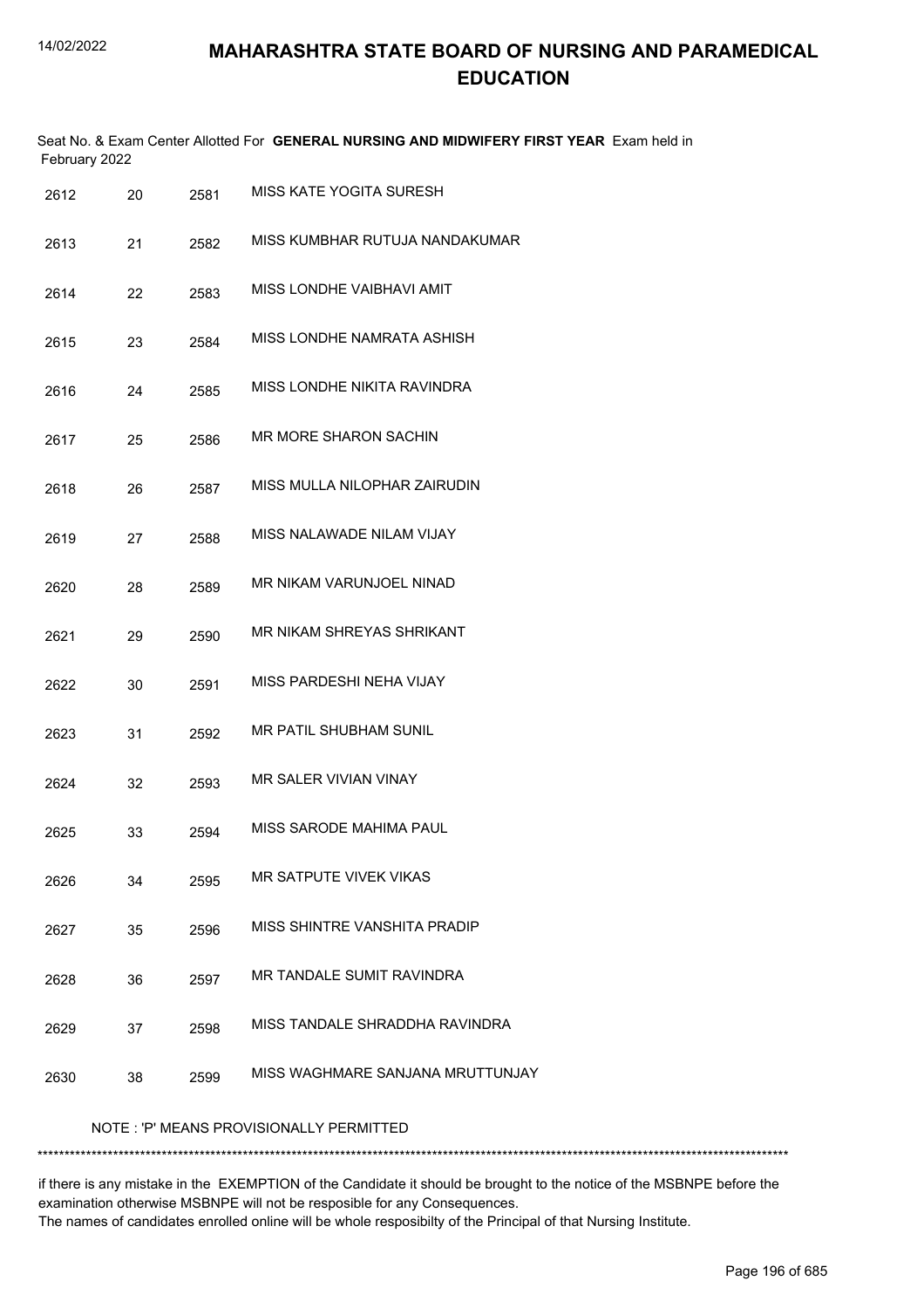Seat No. & Exam Center Allotted For **GENERAL NURSING AND MIDWIFERY FIRST YEAR** Exam held in February 2022

**Centre Name :** WANLESS HOSPITAL COLLEGE OF NURSING, MIRAJ , DIST-SANGLI

**Institute Name:** GULABRAO PATIL INSTITUTE OF NURSING SCIENCES, MIRAJ, SANGLI

| <b>Centre</b><br>Sr.No. | Inst.<br>Sr. No. | Seat No. | <b>Name</b>                     | <b>Exempted Subjects</b>                     |
|-------------------------|------------------|----------|---------------------------------|----------------------------------------------|
| 2631                    | 1                | 2600     | MISS ALATEKAR MAHIMA SANJAY     |                                              |
| 2632                    | $\overline{2}$   | 2601     | MISS BANSODE SHITAL KRISHNA     |                                              |
| 2633                    | 3                | 2602     | MISS BHISE RAKHI BHIMRAO        |                                              |
| 2634                    | 4                | 2603     | MISS CHANDANSHIVE REEMA SHIVAJI |                                              |
| 2635                    | $\sqrt{5}$       | 2604     | MR CHAVAN NAVIN SURESH          |                                              |
| 2636                    | 6                | 2605     | MISS DODMANI RANI SATISH        |                                              |
| 2637                    | $\overline{7}$   | 2606     | MISS FALKE SONI ARJUN           |                                              |
| 2638                    | 8                | 2607     | MISS GHONGADE GAYATREE ARUN     |                                              |
| 2639                    | $\boldsymbol{9}$ | 2608     | MISS HEGADE SAVITA KUMAR        |                                              |
| 2640                    | 10               | 2609     | MR KADAM YASH KIRAN             | $(\parallel)$<br>(1)<br>(V)<br>(VI)<br>(VII) |
| 2641                    | 11               | 2610     | MISS KAMBLE CHRISTINA KAMLAKAR  |                                              |
| 2642                    | 12               | 2611     | MR KAMBLE GAURAV CHANDRAKANT    |                                              |
| 2643                    | 13               | 2612     | MISS KAMBLE SHUBHANGI KAKASAHEB |                                              |
| 2644                    | 14               | 2613     | MR KAMBLE SWAPNIL VILAS         |                                              |
| 2645                    | 15               | 2614     | MISS KAMBLE TUFANI GAUTAM       |                                              |
| 2646                    | 16               | 2615     | MR KAMBLE TUSHAR RAKESH         |                                              |
| 2647                    | 17               | 2616     | MR KAMBLE YASH RAVINDRA         |                                              |
| 2648                    | 18               | 2617     | MISS KASABE SONALI NARAYAN      |                                              |
| 2649                    | 19               | 2618     | MISS KENCHE SAYALI SHRIDHAR     |                                              |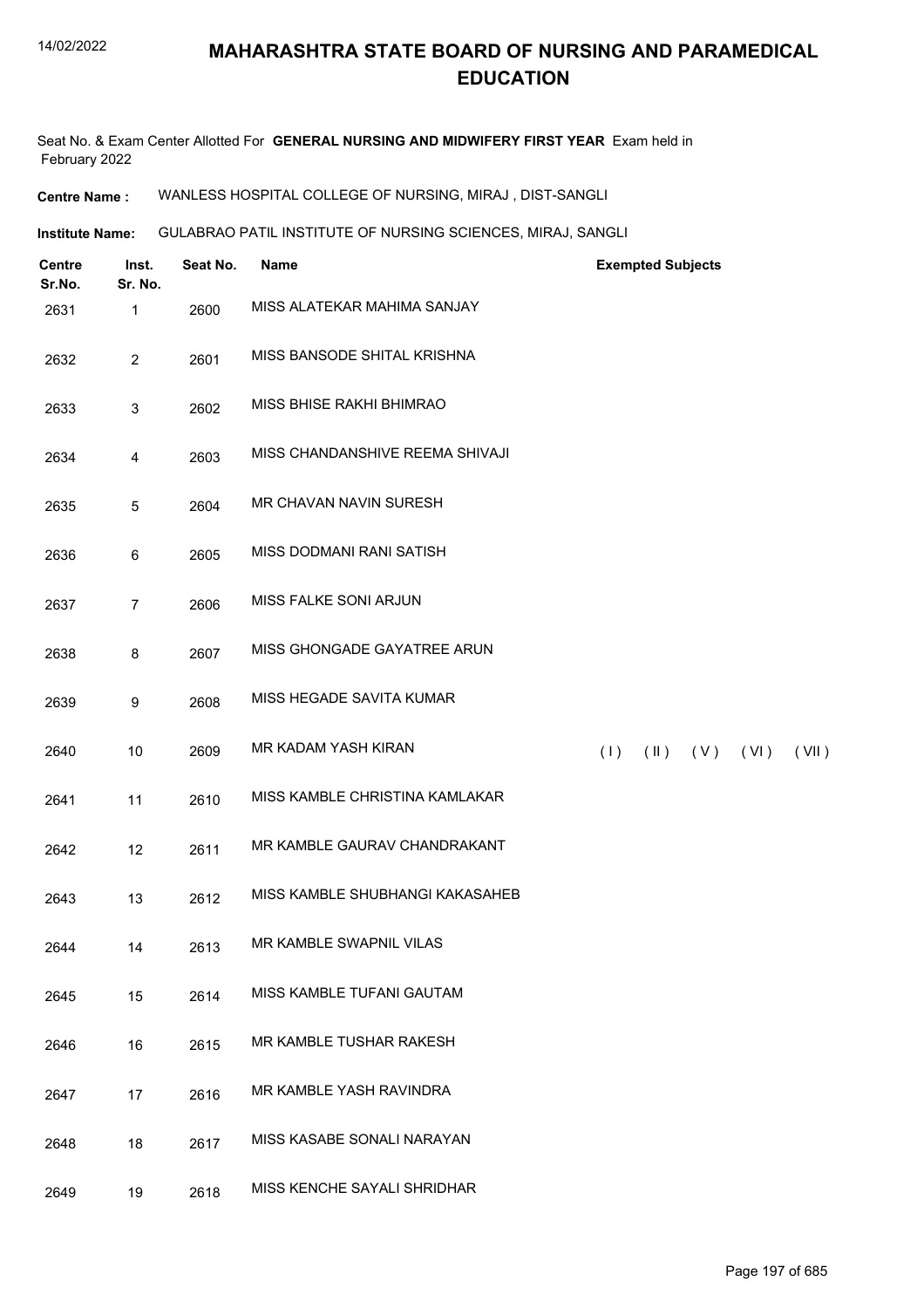|               |     |      | Seat No. & Exam Center Allotted For GENERAL NURSING AND MIDWIFERY FIRST YEAR Exam held in |  |  |  |  |
|---------------|-----|------|-------------------------------------------------------------------------------------------|--|--|--|--|
| February 2022 |     |      |                                                                                           |  |  |  |  |
| 2650          | 20. | 2619 | MISS KENGAR PRAJAKTA RAVINDRA                                                             |  |  |  |  |

| ∠∪∪  | ZV | 20 I J |                                         |
|------|----|--------|-----------------------------------------|
| 2651 | 21 | 2620   | MISS KENGARE AMRUTA AJIT                |
| 2652 | 22 | 2621   | MR KHATIB ASGAR HARUN                   |
| 2653 | 23 | 2622   | MISS KUNTOJI NAFISA FAKRUDDIN           |
| 2654 | 24 | 2623   | MISS LOKHANDE SHARON SACHIN             |
| 2655 | 25 | 2624   | MISS MADRASI EKTA RAJU                  |
| 2656 | 26 | 2625   | MISS MALI NANDINI KIRAN                 |
| 2657 | 27 | 2626   | MISS MANE SAKSHI SUJIT                  |
| 2658 | 28 | 2627   | MISS MASAL KAVITA RAVSAHEB              |
| 2659 | 29 | 2628   | MR MORE PRASAD UMAJI                    |
| 2660 | 30 | 2629   | MR NADAF MUBARAK MANSUR                 |
| 2661 | 31 | 2630   | MR NALBAND SHAHABAJ MAHEBOOB            |
| 2662 | 32 | 2631   | MISS SATHE CHAITALI SAVALARAM           |
| 2663 | 33 | 2632   | MR SHAIKH RAFSAN IMTIYAZ                |
| 2664 | 34 | 2633   | MR SHUKLA RAHUL AMAR                    |
| 2665 | 35 | 2634   | MISS TIWADE PRATHANA SATISH             |
| 2666 | 36 | 2635   | MISS WAGHMARE SHARON VIJAY              |
| 2667 | 37 | 2636   | MISS YADAV PRERNA DASHARTH              |
|      |    |        | NOTE: 'P' MEANS PROVISIONALLY PERMITTED |

\*\*\*\*\*\*\*\*\*\*\*\*\*\*\*\*\*\*\*\*\*\*\*\*\*\*\*\*\*\*\*\*\*\*\*\*\*\*\*\*\*\*\*\*\*\*\*\*\*\*\*\*\*\*\*\*\*\*\*\*\*\*\*\*\*\*\*\*\*\*\*\*\*\*\*\*\*\*\*\*\*\*\*\*\*\*\*\*\*\*\*\*\*\*\*\*\*\*\*\*\*\*\*\*\*\*\*\*\*\*\*\*\*\*\*\*\*\*\*\*\*\*\*\*\*\*\*\*\*\*\*\*\*\*\*\*\*\*\*

if there is any mistake in the EXEMPTION of the Candidate it should be brought to the notice of the MSBNPE before the examination otherwise MSBNPE will not be resposible for any Consequences. The names of candidates enrolled online will be whole resposibilty of the Principal of that Nursing Institute.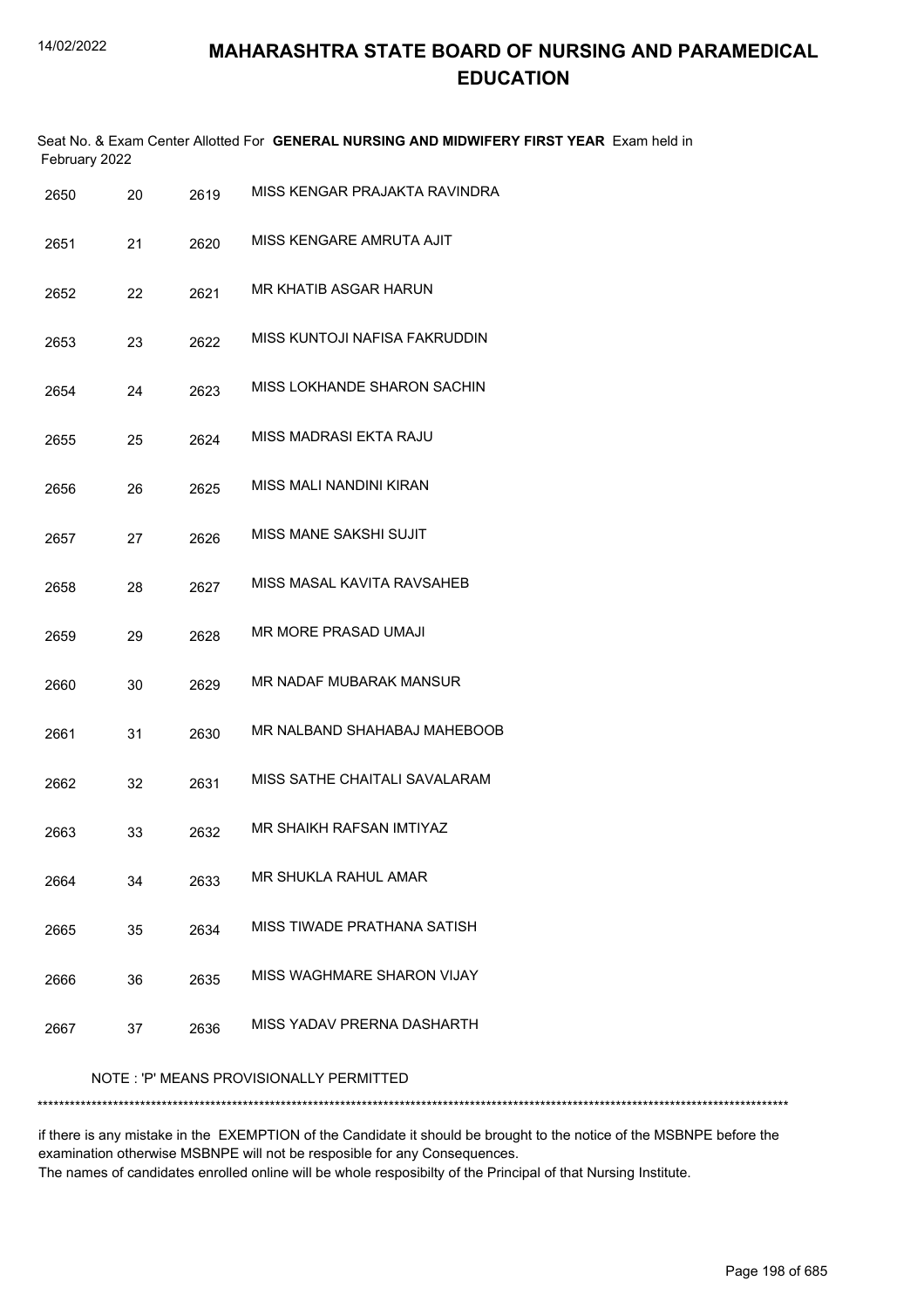### **MAHARASHTRA STATE BOARD OF NURSING AND PARAMEDICAL EDUCATION**

Seat No. & Exam Center Allotted For **GENERAL NURSING AND MIDWIFERY FIRST YEAR** Exam held in February 2022

**Centre Name :** GENERAL HOSPITAL, Sangli

| <b>Institute Name:</b> | KAMAL INSTITUTE OF NURSING EDUCATION, JATH, SANGLI |
|------------------------|----------------------------------------------------|
|------------------------|----------------------------------------------------|

| Centre<br>Sr.No. | Inst.<br>Sr. No. | Seat No. | <b>Name</b>                      | <b>Exempted Subjects</b> |
|------------------|------------------|----------|----------------------------------|--------------------------|
| 2668             | $\mathbf{1}$     | 2637     | SMT BALLARI BHARATI BALAJI       |                          |
|                  |                  |          | (NEE BALLARI BHARATI MUTTYAPPA)  |                          |
| 2669             | $\overline{2}$   | 2638     | MISS BURASE SUPRIYA GULAB        |                          |
| 2670             | 3                | 2639     | MISS BURSE VARSHA GULAB          |                          |
| 2671             | 4                | 2640     | MISS KAMBALE KOMAL BABASO        |                          |
| 2672             | 5                | 2641     | MISS KAMBLE KOMAL SHRIKANT       |                          |
| 2673             | 6                | 2642     | MISS KAMBLE KANCHANA SUBHASH     |                          |
| 2674             | $\overline{7}$   | 2643     | MISS KAMBLE PRIYANKA SURESH      |                          |
| 2675             | 8                | 2644     | MR KAMBLE VIJAY SHIVAJI          |                          |
| 2676             | 9                | 2645     | MR KAMBLE PRUTHVIRAJ VIJAYKUMAR  |                          |
| 2677             | 10               | 2646     | MR MADRASI ADITYA RAJESH         |                          |
| 2678             | 11               | 2647     | MISS MANE TEJASWINI RAGHUNATH    |                          |
| 2679             | 12 <sup>2</sup>  | 2648     | MISS PADAVALE GOURABAI SHIVAGENI |                          |
| 2680             | 13               | 2649     | MISS PARASE POOJA RAJARAM        |                          |
| 2681             | 14               | 2650     | MISS SABLE SWAPNALI RAMESH       |                          |
| 2682             | 15               | 2651     | MISS SALE CHANDRAKALA VASANT     |                          |
| 2683             | 16               | 2652     | MR SAPATALE SANDESH DNYANESHWAR  |                          |
| 2684             | 17               | 2653     | MISS SHINDE SHUBHANGI RAMCHANDRA |                          |
| 2685             | 18               | 2654     | MISS WAGHAMARE ANITA SHIVAJI     |                          |
| 2686             | 19               | 2655     | MISS YADAV ANJALI NATHAJI        |                          |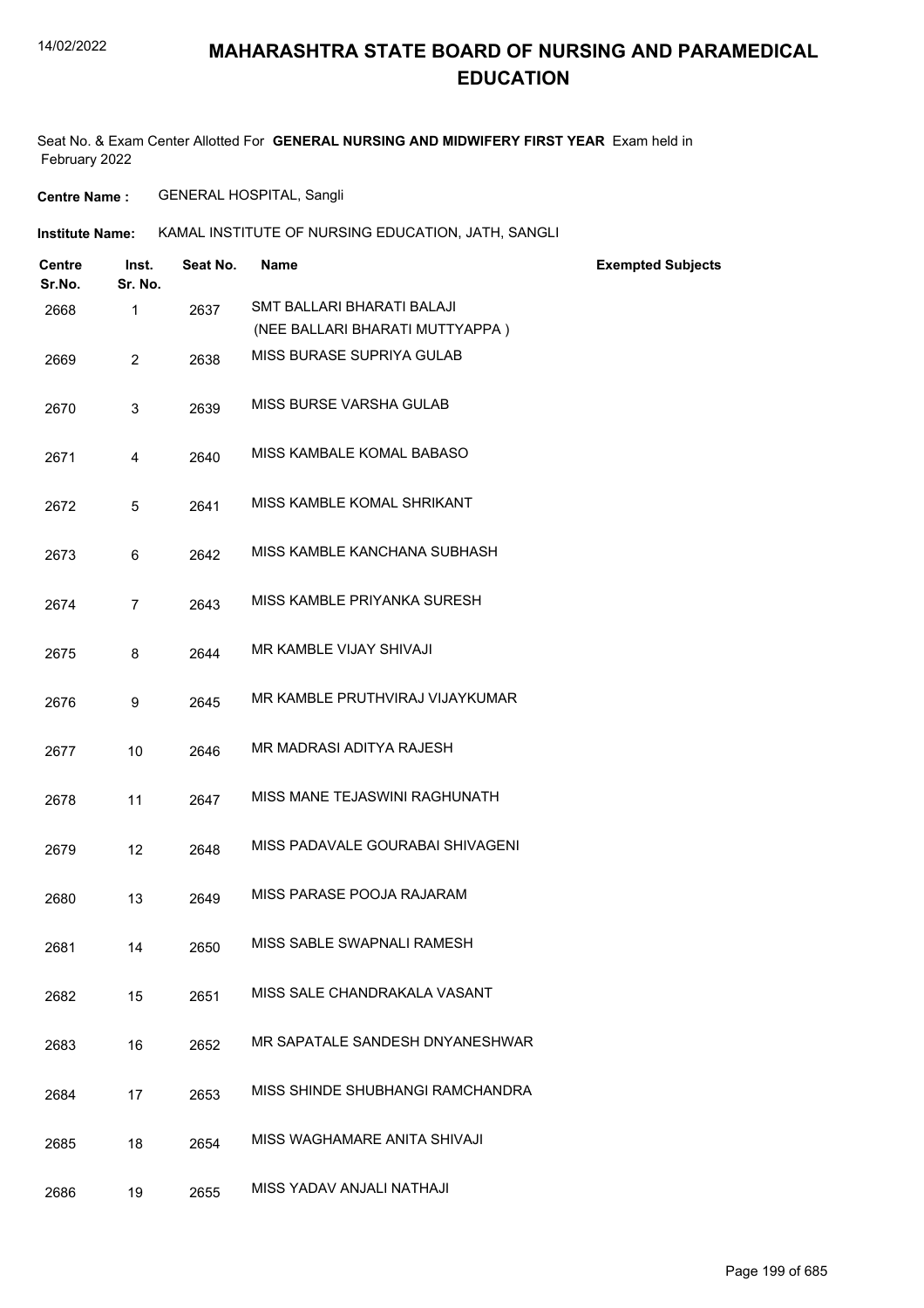Seat No. & Exam Center Allotted For GENERAL NURSING AND MIDWIFERY FIRST YEAR Exam held in February 2022

NOTE: 'P' MEANS PROVISIONALLY PERMITTED

if there is any mistake in the EXEMPTION of the Candidate it should be brought to the notice of the MSBNPE before the examination otherwise MSBNPE will not be resposible for any Consequences.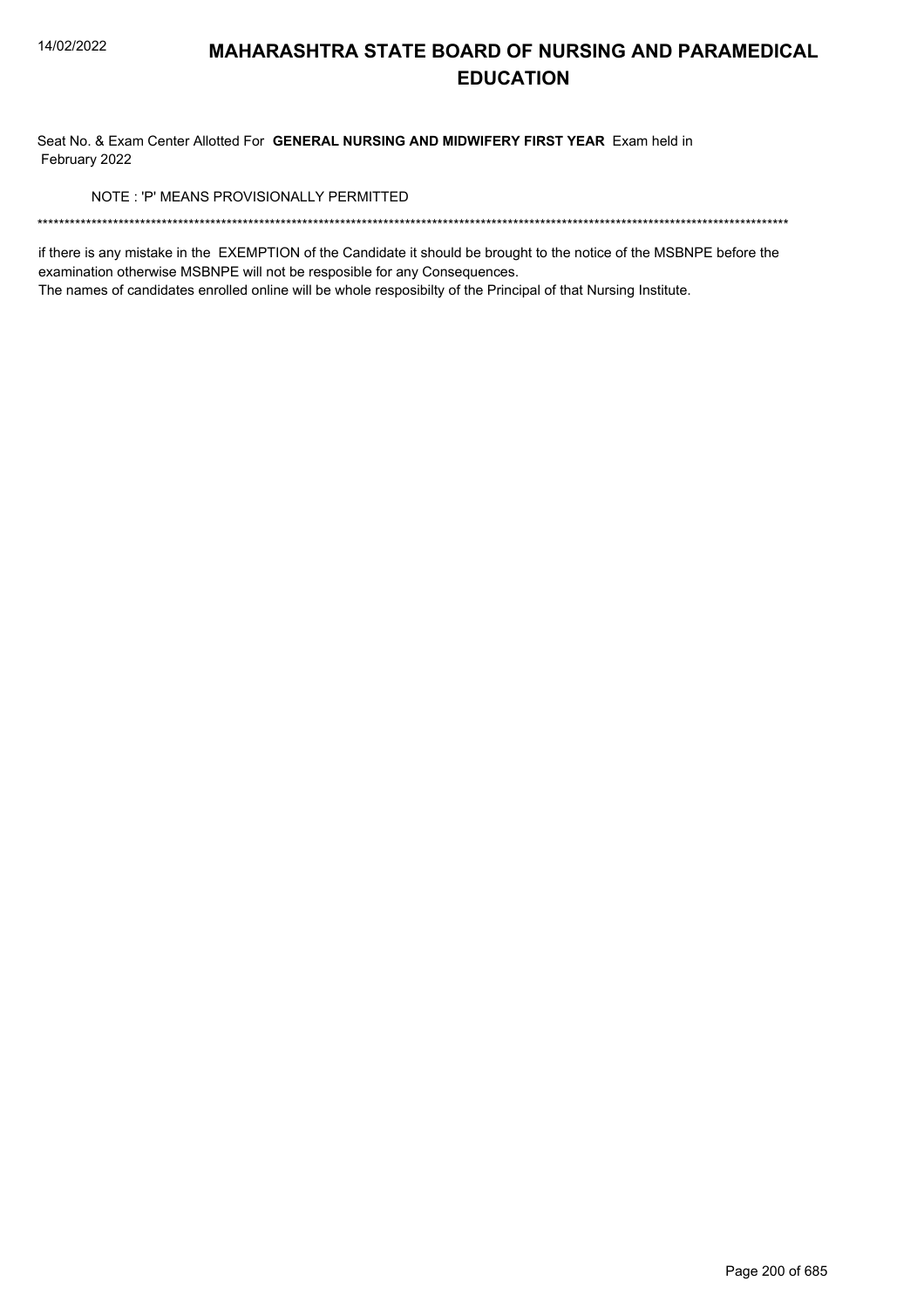### **MAHARASHTRA STATE BOARD OF NURSING AND PARAMEDICAL EDUCATION**

Seat No. & Exam Center Allotted For **GENERAL NURSING AND MIDWIFERY FIRST YEAR** Exam held in February 2022

**Centre Name :** GENERAL HOSPITAL, Sangli

| Institute Name: | UMA INST. OF NURSING EDUCATION, SANGLI |
|-----------------|----------------------------------------|
|                 |                                        |

| <b>Centre</b><br>Sr.No. | Inst.<br>Sr. No. | Seat No. | <b>Name</b>                      | <b>Exempted Subjects</b> |
|-------------------------|------------------|----------|----------------------------------|--------------------------|
| 2687                    | $\mathbf{1}$     | 2656     | MISS AIWALE SHUBHANGI NILAPPA    |                          |
| 2688                    | $\overline{2}$   | 2657     | MISS HONMORE SANJANA MALLIKARJUN |                          |
| 2689                    | 3                | 2658     | MISS HONMORE SANIKA NINGAPPA     |                          |
| 2690                    | 4                | 2659     | MISS JADHAV MONALI SATISH        |                          |
| 2691                    | 5                | 2660     | MISS KAMBLE SWATI BABASAHEB      |                          |
| 2692                    | 6                | 2661     | MISS KARANDE ROSHANI ROHIDAS     |                          |
| 2693                    | $\overline{7}$   | 2662     | MISS KORE DHANASHREE MALKARI     |                          |
| 2694                    | 8                | 2663     | MISS KUMBAR REKHA SHIVAPPA       |                          |
| 2695                    | 9                | 2664     | MISS MANE MAYAKKA APPASO         |                          |
| 2696                    | 10               | 2665     | MISS PARIT AISHWARYA ARJUN       |                          |
| 2697                    | 11               | 2666     | MR PATIL ARBAJ JAINUDDIN         |                          |
| 2698                    | 12               | 2667     | MISS PAWAR ANUJA NAGESH          |                          |
| 2699                    | 13               | 2668     | MR PETKAR AKASH PRABHAKAR        |                          |
| 2700                    | 14               | 2669     | MISS SHINGE KAVERI KALLAPPA      |                          |
| 2701                    | 15               | 2670     | MISS THOKALE PRIYA VILAS         |                          |
| 2702                    | 16               | 2671     | MISS WAGHAMARE ANJALI SHIVAJI    |                          |
| 2703                    | 17               | 2672     | MR WAGHAMARE PRABHUDAS DINRAJ    |                          |
| 2704                    | 18               | 2673     | MISS WAGHMARE NIKITA SAHEBRAV    |                          |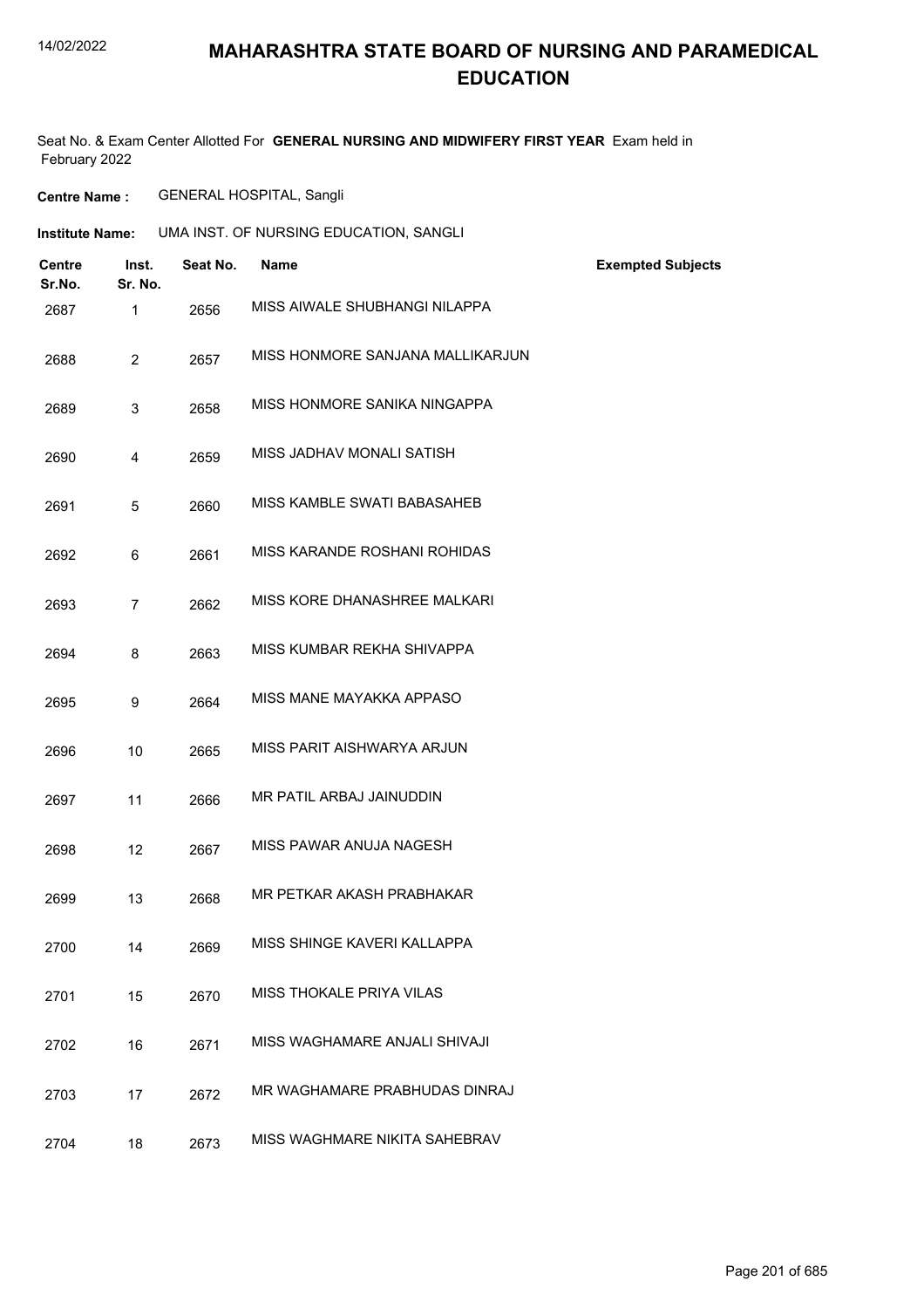Seat No. & Exam Center Allotted For GENERAL NURSING AND MIDWIFERY FIRST YEAR Exam held in February 2022

NOTE: 'P' MEANS PROVISIONALLY PERMITTED

if there is any mistake in the EXEMPTION of the Candidate it should be brought to the notice of the MSBNPE before the examination otherwise MSBNPE will not be resposible for any Consequences.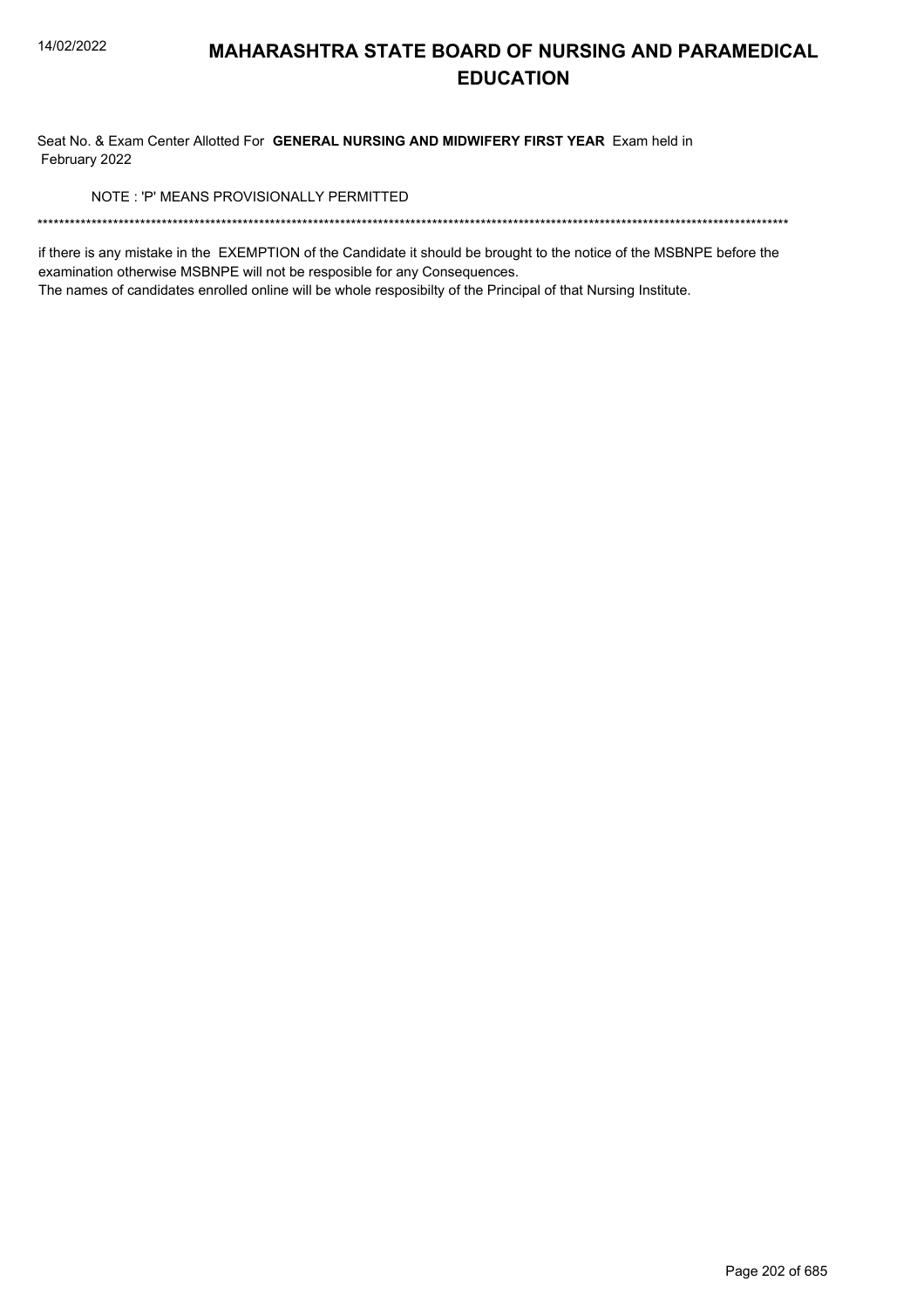## **MAHARASHTRA STATE BOARD OF NURSING AND PARAMEDICAL EDUCATION**

Seat No. & Exam Center Allotted For **GENERAL NURSING AND MIDWIFERY FIRST YEAR** Exam held in February 2022

**Centre Name :** GENERAL HOSPITAL, Sangli

**Institute Name:** GENERAL HOSPITAL, SANGLI

| Centre<br>Sr.No. | Inst.<br>Sr. No. | Seat No. | <b>Name</b>                   | <b>Exempted Subjects</b> |
|------------------|------------------|----------|-------------------------------|--------------------------|
| 2705             | 1                | 2674     | MISS ANDHALKAR SIDDHI SOMNATH |                          |
| 2706             | $\overline{2}$   | 2675     | MR AWASARE ROHAN UDDHAV       |                          |
| 2707             | 3                | 2676     | MISS BONGALE SEJAL YOGESH     |                          |
| 2708             | 4                | 2677     | MR GADADE SATVASHEEL BAPUSO   |                          |
| 2709             | 5                | 2678     | MR GAIKWAD PRATIK VINOD       |                          |
| 2710             | 6                | 2679     | MISS JADHAV PRADNYA SUBHASH   |                          |
| 2711             | $\overline{7}$   | 2680     | MISS JADHAV RUTIKA BAPURAO    |                          |
| 2712             | 8                | 2681     | MISS KAPASE DILIP AISHWARYA   |                          |
| 2713             | 9                | 2682     | MISS KASHID ASMITA MADHUKAR   |                          |
| 2714             | 10               | 2683     | MR KHADE OMKAR MADHUKAR       |                          |
| 2715             | 11               | 2684     | MISS KHADE SANIKA JAYVANT     |                          |
| 2716             | 12               | 2685     | MISS LANDAGE BHAKTI RAJENDRA  |                          |
| 2717             | 13               | 2686     | MR NAYKUDE ANIKET DHANAJI     |                          |
| 2718             | 14               | 2687     | MISS PAWAR KINJAL DINESH      |                          |
| 2719             | 15               | 2688     | MISS PAWAR SANIKA RAMESH      |                          |
| 2720             | 16               | 2689     | MR SALGAR VIJAY MACCHINDRA    |                          |
| 2721             | 17               | 2690     | MISS SATHE AKSHATA TANAJI     |                          |
| 2722             | 18               | 2691     | MISS SATPUTE SONABAI NAMDEV   |                          |
| 2723             | 19               | 2692     | MISS SHIKHARE PRADNYA SHARAD  |                          |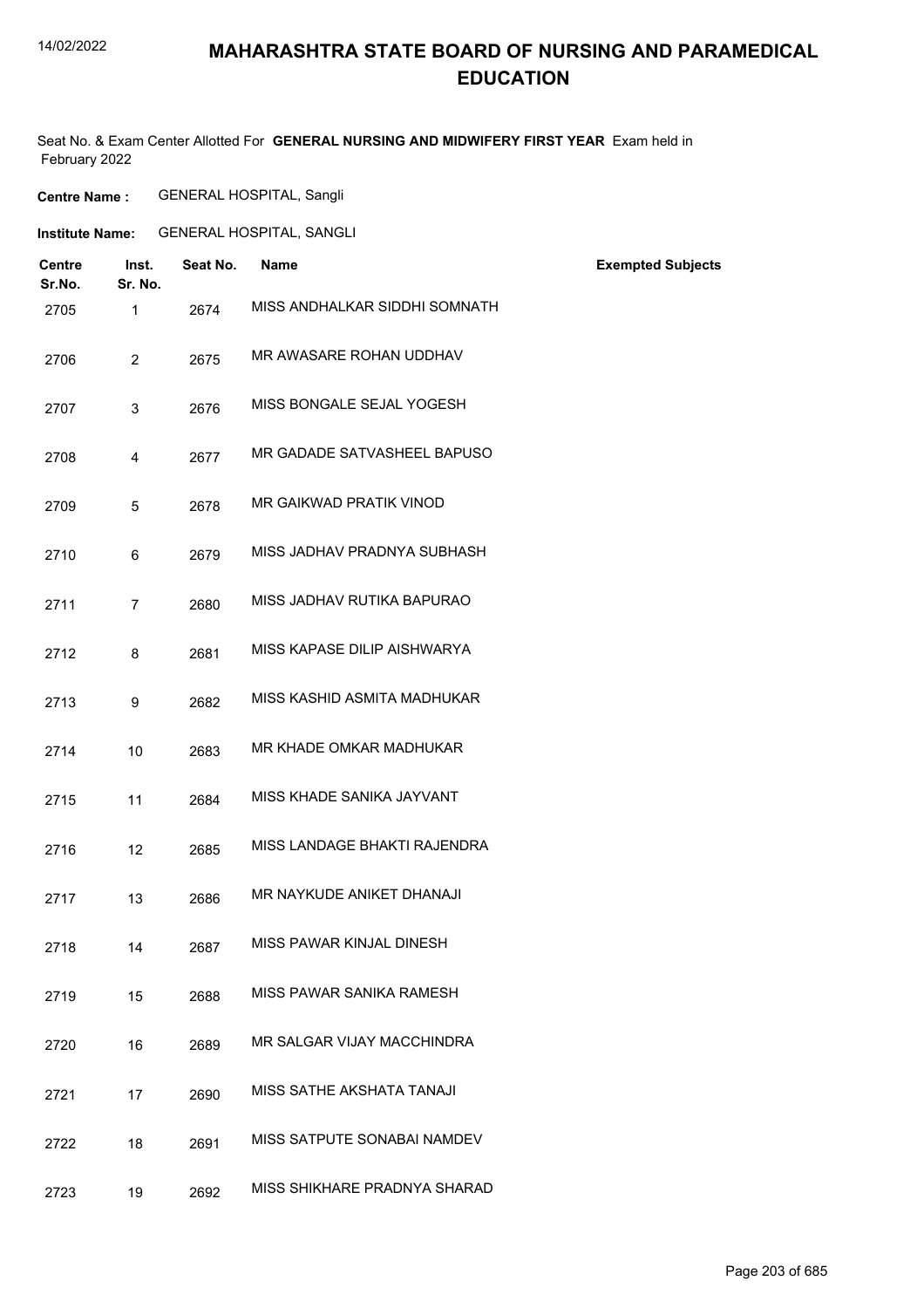Seat No. & Exam Center Allotted For GENERAL NURSING AND MIDWIFERY FIRST YEAR Exam held in February 2022

MISS SONAWANE TEJAL MANISH 20 2724 2693

NOTE: 'P' MEANS PROVISIONALLY PERMITTED

if there is any mistake in the EXEMPTION of the Candidate it should be brought to the notice of the MSBNPE before the examination otherwise MSBNPE will not be resposible for any Consequences. The names of candidates enrolled online will be whole resposibilty of the Principal of that Nursing Institute.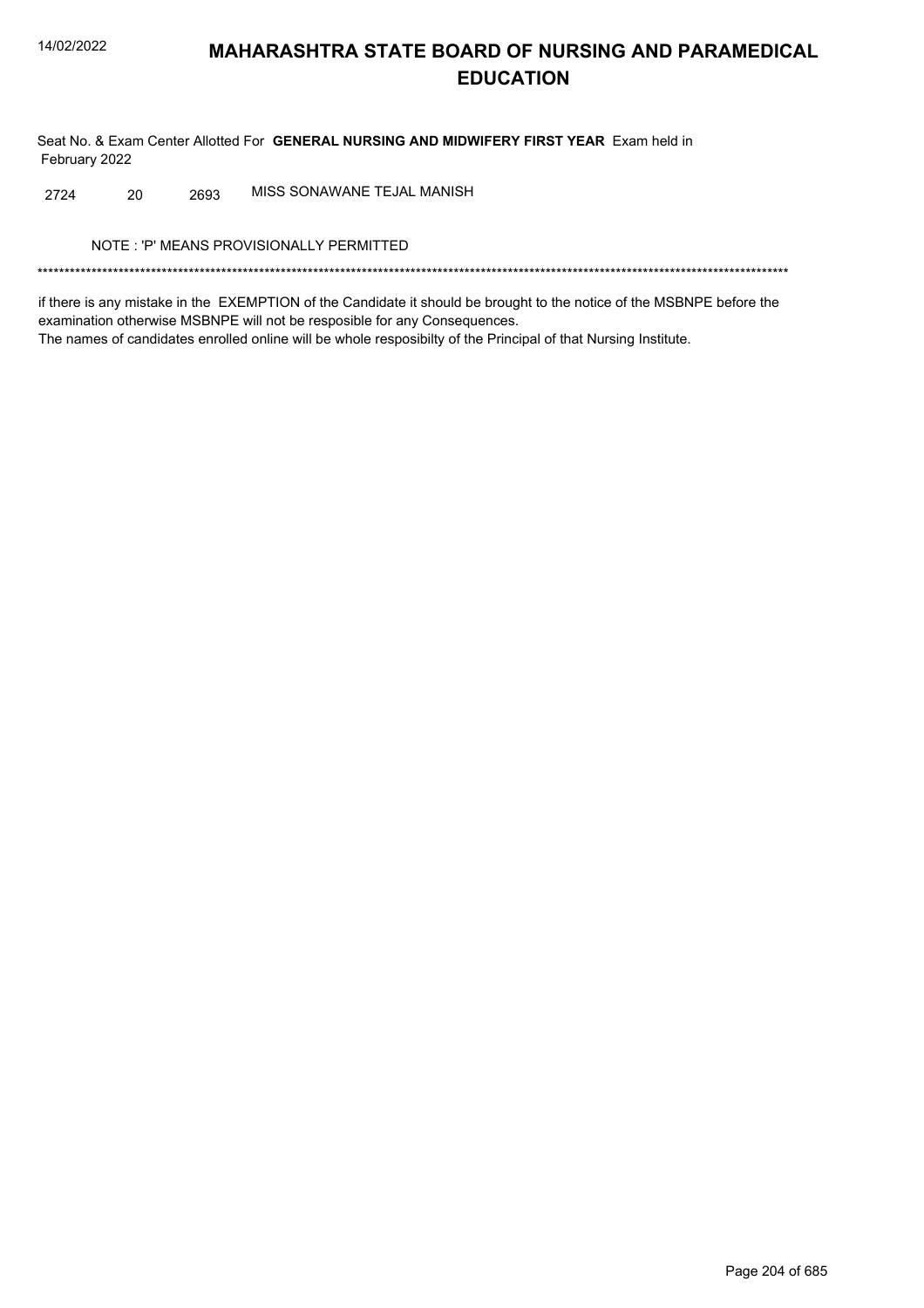Seat No. & Exam Center Allotted For **GENERAL NURSING AND MIDWIFERY FIRST YEAR** Exam held in February 2022

**Centre Name :** GENERAL HOSPITAL, Sangli

| <b>Institute Name:</b> |                         |                  | MARY BHORE GENERAL NURSING SCHOOL, MIRAJ |                                                             |                          |  |  |
|------------------------|-------------------------|------------------|------------------------------------------|-------------------------------------------------------------|--------------------------|--|--|
|                        | <b>Centre</b><br>Sr.No. | Inst.<br>Sr. No. | Seat No.                                 | <b>Name</b>                                                 | <b>Exempted Subjects</b> |  |  |
|                        | 2725                    | $\mathbf{1}$     | 2694                                     | MISS ASHWINI YOSEPH AWALE                                   |                          |  |  |
|                        | 2726                    | $\overline{2}$   | 2695                                     | MISS DODMANI HARSHADA VASANT                                |                          |  |  |
|                        | 2727                    | 3                | 2696                                     | SMT HAJARE LAXMI MARUTI<br>(NEE DUDHAL LAXMI CHANDRAKANT)   |                          |  |  |
|                        | 2728                    | 4                | 2697                                     | MR GAIKWAD SHIMON JOHN                                      |                          |  |  |
|                        | 2729                    | 5                | 2698                                     | MR GHULE VISHAL BRAMHADEV                                   |                          |  |  |
|                        | 2730                    | 6                | 2699                                     | MISS GOPI ANJALI ASHOK                                      |                          |  |  |
|                        | 2731                    | $\overline{7}$   | 2700                                     | MISS KAMBLE YOGITA SHAM                                     |                          |  |  |
|                        | 2732                    | 8                | 2701                                     | MISS KHARAT ANKITA VIJAY                                    |                          |  |  |
|                        | 2733                    | 9                | 2702                                     | MISS LOKHANDE TUNALI DAGADU                                 |                          |  |  |
|                        | 2734                    | 10               | 2703                                     | MR LOKHANDE VIJAY MANIK                                     |                          |  |  |
|                        | 2735                    | 11               | 2704                                     | MISS LONDHE DEEPALI NANDKUMAR                               |                          |  |  |
|                        | 2736                    | 12               | 2705                                     | MR MANE STEPHEN SUBHASH                                     |                          |  |  |
|                        | 2737                    | 13               | 2706                                     | MR MORE AKSHAY BALASAHEB                                    |                          |  |  |
|                        | 2738                    | 14               | 2707                                     | MISS MUJAWAR AASMA JAMIR                                    |                          |  |  |
|                        | 2739                    | 15               | 2708                                     | <b>SMT DESAI SNEHAL SWAPNIL</b><br>(NEE PAWAR SNEHAL MOHAN) |                          |  |  |
|                        | 2740                    | 16               | 2709                                     | MISS SALAVE SHRUTI CHANDRAKANT                              |                          |  |  |
|                        | 2741                    | 17               | 2710                                     | MISS SHAIKH TABBSUM RUSTAM                                  |                          |  |  |
|                        | 2742                    | 18               | 2711                                     | SMT HEHADE SEEMA JEEVAN<br>(NEE TIWADE SEEMA DINKAR)        |                          |  |  |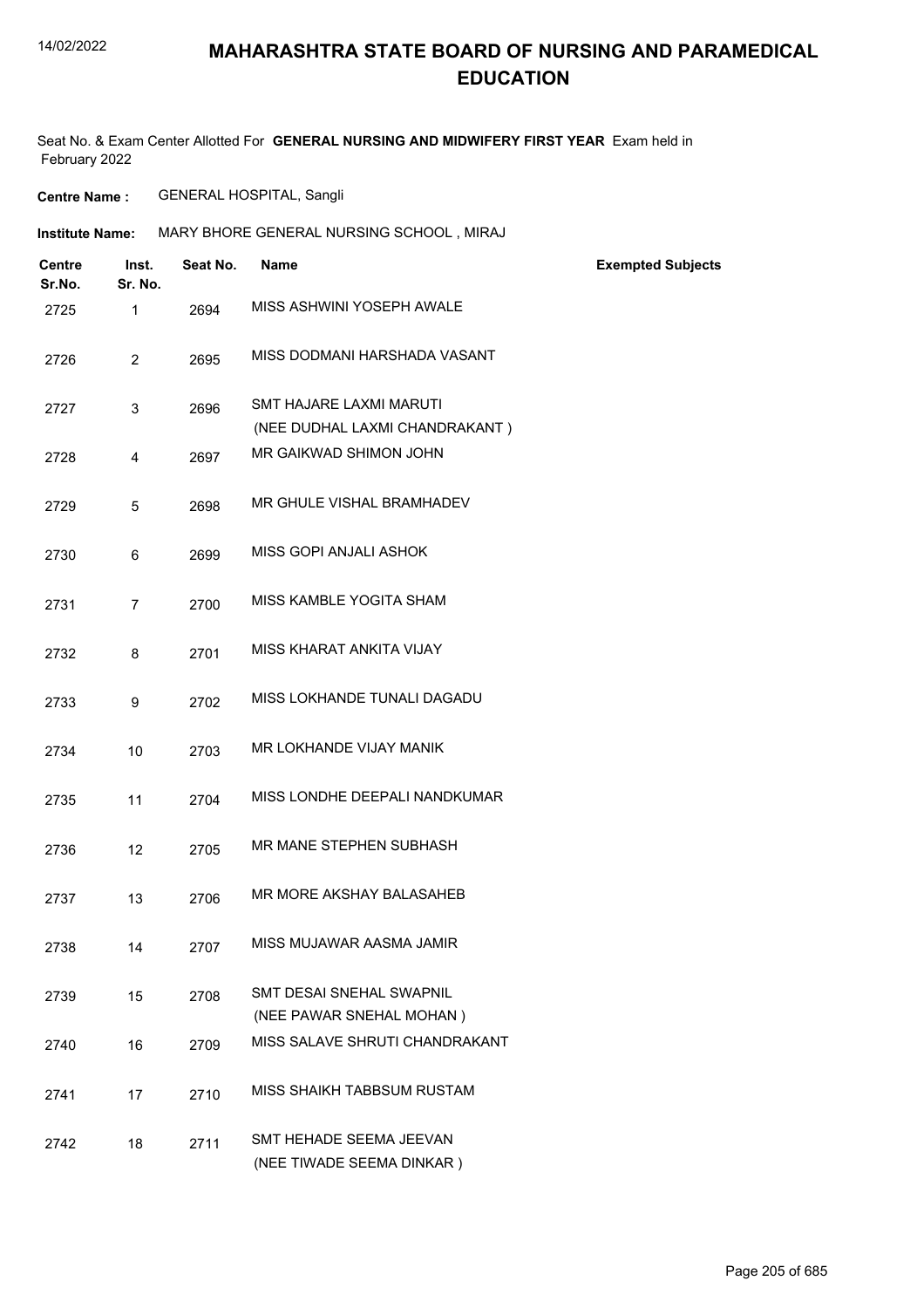Seat No. & Exam Center Allotted For GENERAL NURSING AND MIDWIFERY FIRST YEAR Exam held in February 2022

NOTE: 'P' MEANS PROVISIONALLY PERMITTED

if there is any mistake in the EXEMPTION of the Candidate it should be brought to the notice of the MSBNPE before the examination otherwise MSBNPE will not be resposible for any Consequences.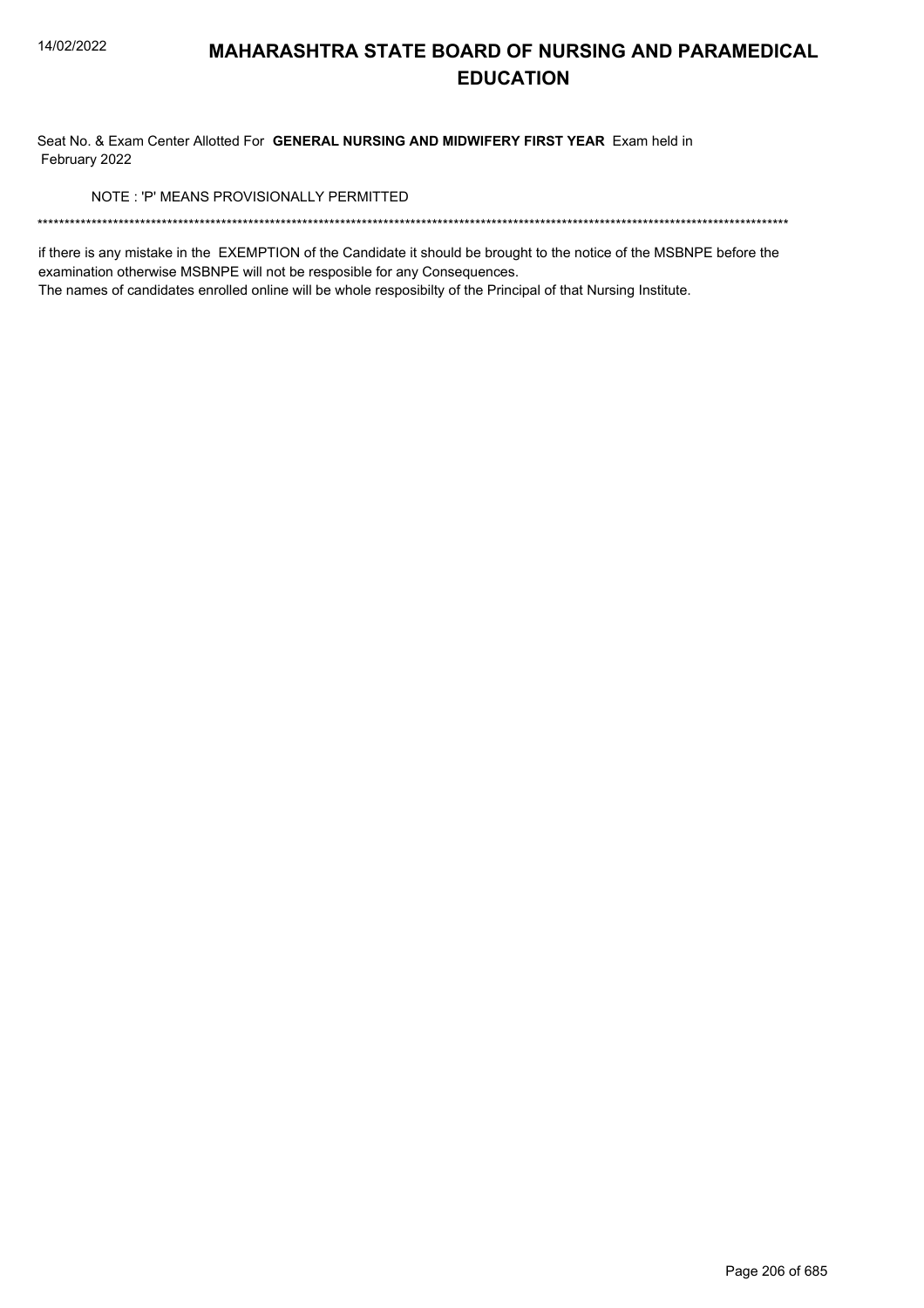### **MAHARASHTRA STATE BOARD OF NURSING AND PARAMEDICAL EDUCATION**

Seat No. & Exam Center Allotted For **GENERAL NURSING AND MIDWIFERY FIRST YEAR** Exam held in February 2022

**Centre Name :** GENERAL HOSPITAL, Solapur

| <b>Institute Name:</b>  |                  | DHANRAJGIRIJI HOSPITAL, SOLAPUR |                                                         |                          |
|-------------------------|------------------|---------------------------------|---------------------------------------------------------|--------------------------|
| <b>Centre</b><br>Sr.No. | Inst.<br>Sr. No. | Seat No.                        | <b>Name</b>                                             | <b>Exempted Subjects</b> |
| 2743                    | $\mathbf{1}$     | 2712                            | MR ADSULE YAKOB MOJES                                   |                          |
| 2744                    | $\overline{2}$   | 2713                            | MISS BHANDARE NIKITA VENKATESH                          |                          |
| 2745                    | 3                | 2714                            | MISS CHATE PRADNYA RAMCHANDRA                           |                          |
| 2746                    | 4                | 2715                            | MISS JADHAV SWETA RAJENDRA                              |                          |
| 2747                    | 5                | 2716                            | MISS JADHAV POOJA DASHRATH                              |                          |
| 2748                    | 6                | 2717                            | MISS JAMADAR SHABANA KHAJABHAI                          |                          |
| 2749                    | $\overline{7}$   | 2718                            | MISS KANADE RUTUJA NAGESH                               |                          |
| 2750                    | 8                | 2719                            | MR KORE PRAJYOT SUNIL                                   |                          |
| 2751                    | 9                | 2720                            | MISS MANE RUTUJA BHARAT                                 |                          |
| 2752                    | 10               | 2721                            | MISS MORESHWAR TEJSWINI VILAS                           |                          |
| 2753                    | 11               | 2722                            | MISS PAWAR GAYATRI SANTOSH                              |                          |
| 2754                    | 12               | 2723                            | SMT GAVLI POOJA AVINASH<br>(NEE POKALE POOJA BALASAHEB) |                          |
| 2755                    | 13               | 2724                            | MISS POTGULE NAGESHWARY IRANNA                          |                          |
| 2756                    | 14               | 2725                            | MISS SAGAR DARSHANA MANIK                               |                          |
| 2757                    | 15               | 2726                            | MISS SALUNKE DURGA SANJAY                               |                          |
| 2758                    | 16               | 2727                            | MR SHAIKH JAWED BABU                                    |                          |
| 2759                    | 17               | 2728                            | MISS VINCHURE LAXMI NARASAPPA                           |                          |
|                         |                  |                                 | NOTE: 'P' MEANS PROVISIONALLY PERMITTED                 |                          |

\*\*\*\*\*\*\*\*\*\*\*\*\*\*\*\*\*\*\*\*\*\*\*\*\*\*\*\*\*\*\*\*\*\*\*\*\*\*\*\*\*\*\*\*\*\*\*\*\*\*\*\*\*\*\*\*\*\*\*\*\*\*\*\*\*\*\*\*\*\*\*\*\*\*\*\*\*\*\*\*\*\*\*\*\*\*\*\*\*\*\*\*\*\*\*\*\*\*\*\*\*\*\*\*\*\*\*\*\*\*\*\*\*\*\*\*\*\*\*\*\*\*\*\*\*\*\*\*\*\*\*\*\*\*\*\*\*\*\*

if there is any mistake in the EXEMPTION of the Candidate it should be brought to the notice of the MSBNPE before the examination otherwise MSBNPE will not be resposible for any Consequences.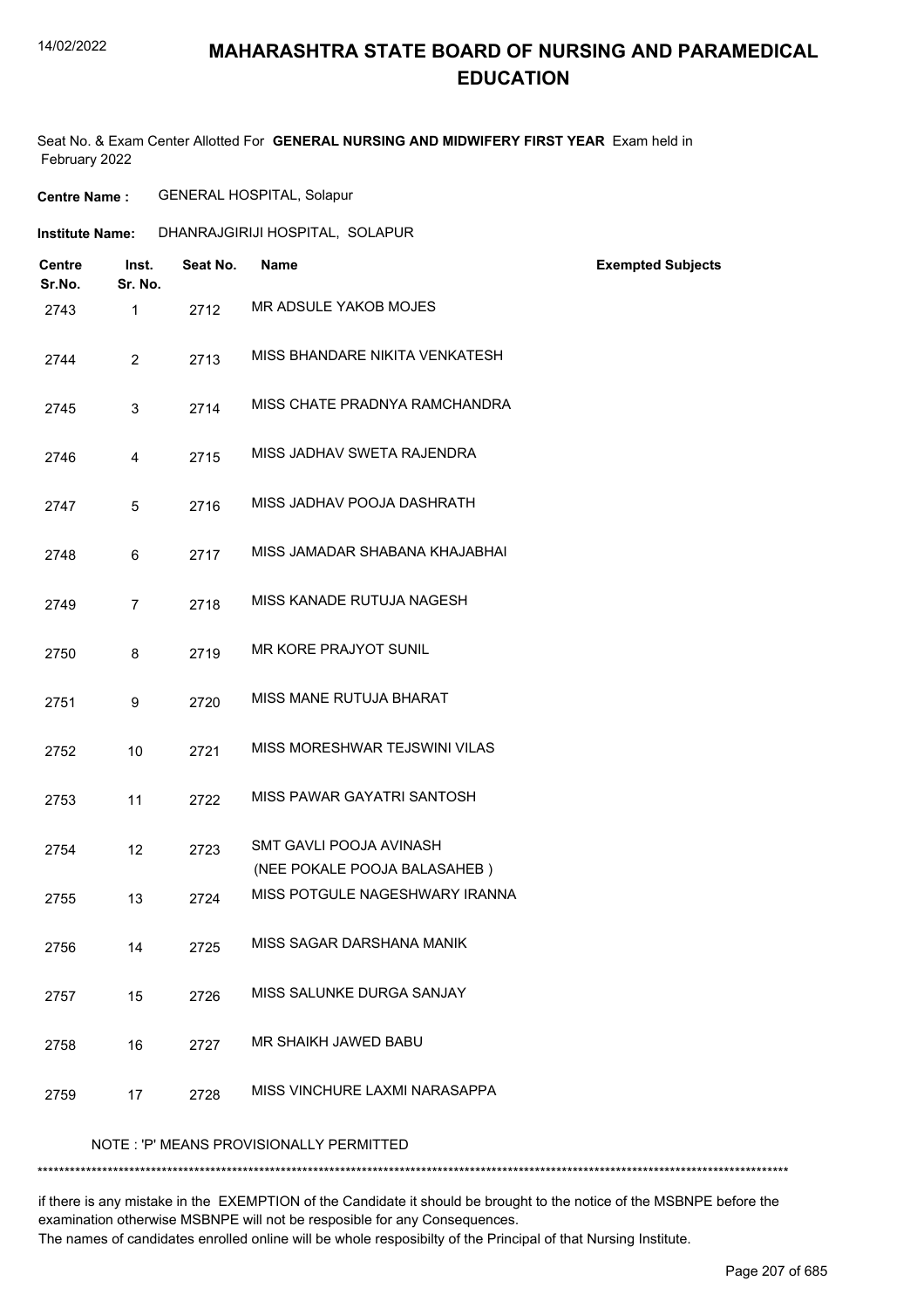## **MAHARASHTRA STATE BOARD OF NURSING AND PARAMEDICAL EDUCATION**

Seat No. & Exam Center Allotted For **GENERAL NURSING AND MIDWIFERY FIRST YEAR** Exam held in February 2022

| <b>Centre Name :</b> | <b>GENERAL HOSPITAL, Solapur</b> |  |
|----------------------|----------------------------------|--|
|                      |                                  |  |

| <b>Institute Name:</b>  |                  |          | ASHWINI SAHAKARI SON, SOLAPUR                                         |                          |
|-------------------------|------------------|----------|-----------------------------------------------------------------------|--------------------------|
| <b>Centre</b><br>Sr.No. | Inst.<br>Sr. No. | Seat No. | <b>Name</b>                                                           | <b>Exempted Subjects</b> |
| 2760                    | $\mathbf{1}$     | 2729     | MISS CHAUDHARI MAHIMA KALURAM                                         |                          |
| 2761                    | 2                | 2730     | MISS CHILAMPURI SHRAVANI NAGESH                                       |                          |
| 2762                    | 3                | 2731     | MISS DILPAK CHAITALI SURYAMANI                                        |                          |
| 2763                    | 4                | 2732     | SMT THITE AMRUTA SHIVAJI                                              |                          |
|                         |                  |          | (NEE GALANDE AMRUTA ARUN)                                             |                          |
| 2764                    | 5                | 2733     | MR GHADGE KISHOR ANIRUDHA                                             |                          |
| 2765                    | 6                | 2734     | MISS GHODAKE ANJALI VIJAYKUMAR                                        |                          |
| 2766                    | $\overline{7}$   | 2735     | MR GHULE GOPAL LAXMAN                                                 |                          |
| 2767                    | 8                | 2736     | MISS JADHAV HARSHALA NANDESH                                          |                          |
| 2768                    | 9                | 2737     | <b>MR JADHAV PRATIK SANJAY</b>                                        |                          |
| 2769                    | 10               | 2738     | MISS JAGDHANE RUSHALI JAYRAM                                          |                          |
| 2770                    | 11               | 2739     | MISS JANYARAM SOUNDARYA SATISH                                        |                          |
| 2771                    | 12               | 2740     | MISS KOLEKAR ANKITA MALLIKARJUN                                       |                          |
| 2772                    | 13               | 2741     | MR LOKHANDE OMPRAKASH VIKAS                                           |                          |
| 2773                    | 14               | 2742     | MISS MANE NAMRATA ARVIND                                              |                          |
| 2774                    | 15               | 2743     | MISS MHETRE RECHAL RAVIKUMAR                                          |                          |
| 2775                    | 16               | 2744     | SMT GAIKWAD JYOTHSNADEVI RAVI<br>(NEE PEDDINTY JYOTHSNADEVI SRINIWAS) |                          |
| 2776                    | 17               | 2745     | MISS PENDAM SHIRISHA NAGESH                                           |                          |
| 2777                    | 18               | 2746     | MR RATHOD RAHUL GORAKHANATH                                           |                          |
| 2778                    | 19               | 2747     | MR SABALE ROHAN BHAGWAT                                               |                          |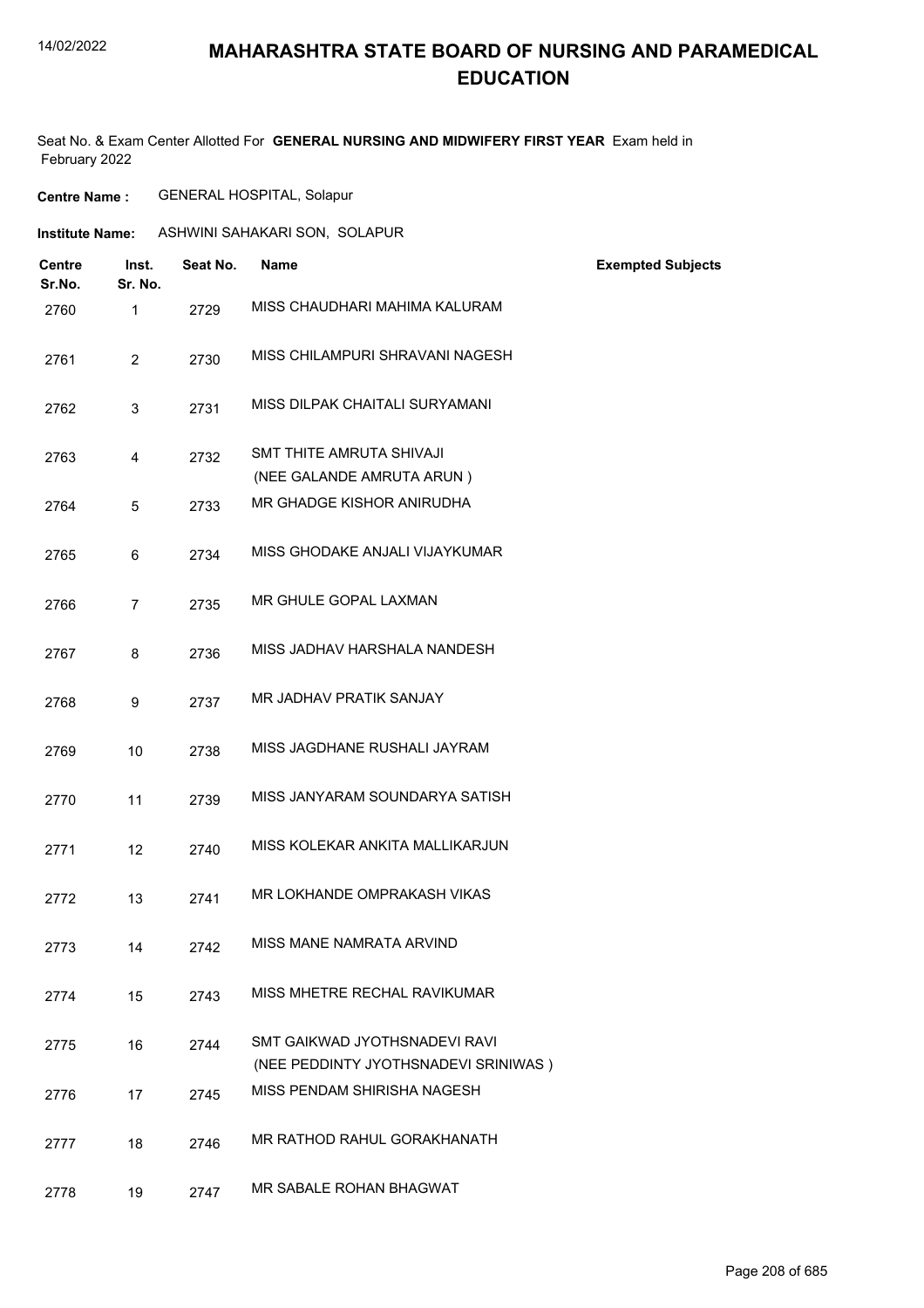| February 2022 |    |      | Seat No. & Exam Center Allotted For GENERAL NURSING AND MIDWIFERY FIRST YEAR Exam held in |
|---------------|----|------|-------------------------------------------------------------------------------------------|
| 2779          | 20 | 2748 | MR SHAIKH FAISAL RAFIQUE                                                                  |
| 2780          | 21 | 2749 | MISS SHAIKH MUSKAN LADLEMASHAK                                                            |
| 2781          | 22 | 2750 | MISS SHAIKH SAHERA MAHEBUB                                                                |
| 2782          | 23 | 2751 | MR SHINDE DIGVIJAY SANJEEV                                                                |
| 2783          | 24 | 2752 | MISS SONDAGE PRITI BALASAHEB                                                              |
| 2784          | 25 | 2753 | MISS SURYWANSHI PRATIKSHA DATTATRAY                                                       |
| 2785          | 26 | 2754 | MR THORAT VISHAL SHRIKRISHNA                                                              |
| 2786          | 27 | 2755 | SMT KADAM ANITA PANDHRINATH<br>(NEE UGHADE ANITA BABASAHEB)                               |
| 2787          | 28 | 2756 | MISS USTAD SANIYA RIZWAN                                                                  |
| 2788          | 29 | 2757 | MISS WAGH DEEPALI UDHAV                                                                   |
| 2789          | 30 | 2758 | MISS YAMAJALE BHAKTI SATISH                                                               |

#### NOTE : 'P' MEANS PROVISIONALLY PERMITTED

\*\*\*\*\*\*\*\*\*\*\*\*\*\*\*\*\*\*\*\*\*\*\*\*\*\*\*\*\*\*\*\*\*\*\*\*\*\*\*\*\*\*\*\*\*\*\*\*\*\*\*\*\*\*\*\*\*\*\*\*\*\*\*\*\*\*\*\*\*\*\*\*\*\*\*\*\*\*\*\*\*\*\*\*\*\*\*\*\*\*\*\*\*\*\*\*\*\*\*\*\*\*\*\*\*\*\*\*\*\*\*\*\*\*\*\*\*\*\*\*\*\*\*\*\*\*\*\*\*\*\*\*\*\*\*\*\*\*\*

if there is any mistake in the EXEMPTION of the Candidate it should be brought to the notice of the MSBNPE before the examination otherwise MSBNPE will not be resposible for any Consequences. The names of candidates enrolled online will be whole resposibilty of the Principal of that Nursing Institute.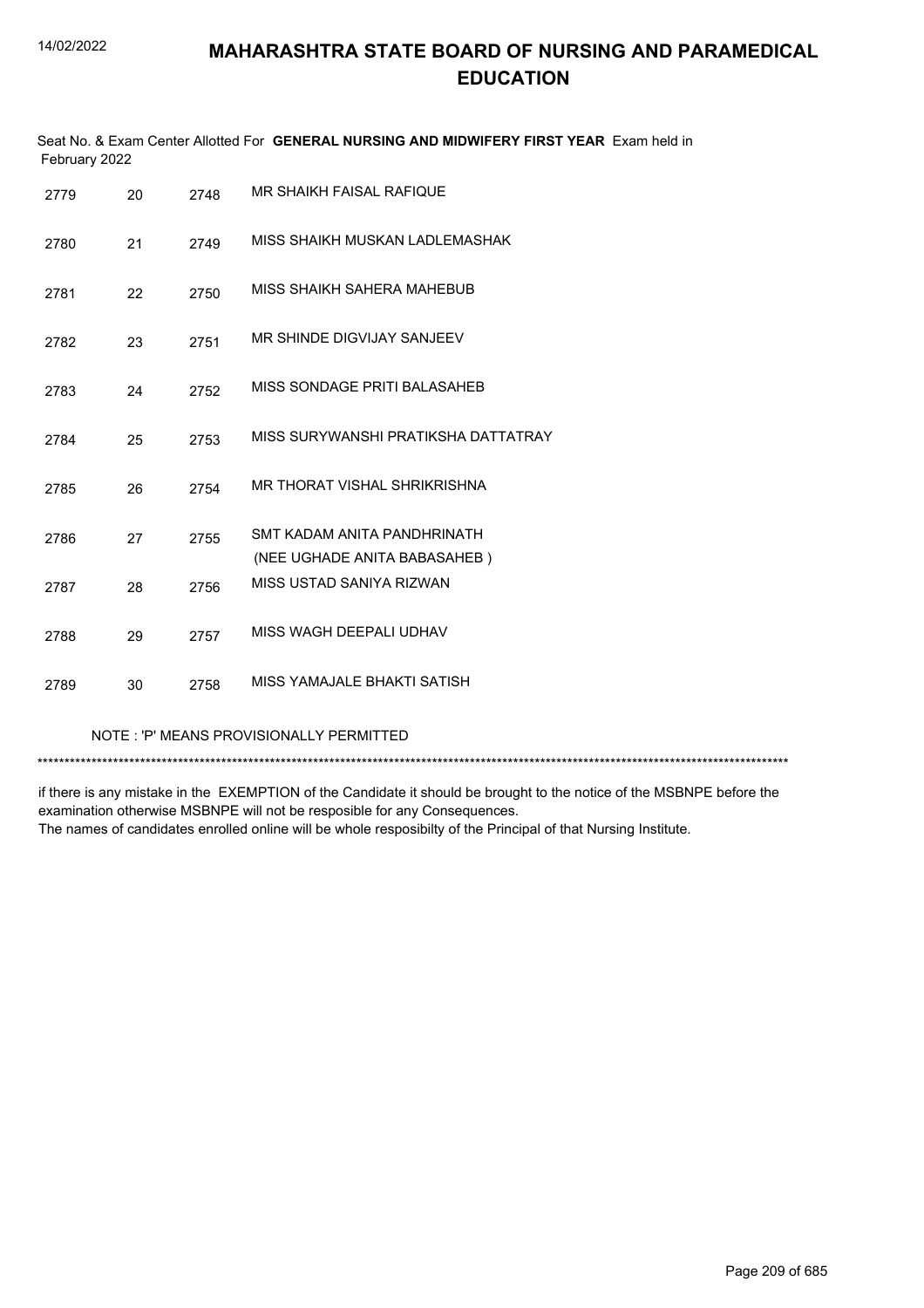### **MAHARASHTRA STATE BOARD OF NURSING AND PARAMEDICAL EDUCATION**

Seat No. & Exam Center Allotted For **GENERAL NURSING AND MIDWIFERY FIRST YEAR** Exam held in February 2022

| <b>Centre Name :</b> | <b>GENERAL HOSPITAL, Solapur</b> |  |
|----------------------|----------------------------------|--|
|                      |                                  |  |

| <b>Centre</b><br>Sr.No. | Inst.<br>Sr. No. | Seat No. | <b>Name</b>                         | <b>Exempted Subjects</b> |
|-------------------------|------------------|----------|-------------------------------------|--------------------------|
| 2790                    | $\mathbf{1}$     | 2759     | MR DEVKAR ADITYA BHARAT             |                          |
| 2791                    | $\overline{2}$   | 2760     | MISS DISALE KOMAL BABRUVAN          |                          |
| 2792                    | 3                | 2761     | MR HARANSINGE GOURISHANKAR KHAJAPPA |                          |
| 2793                    | $\overline{4}$   | 2762     | MISS HATKAR SANJIVANI VISHWANATH    |                          |
| 2794                    | 5                | 2763     | MISS JAGZAP SAVITA RAJENDRA         |                          |
| 2795                    | 6                | 2764     | MISS MALAGE AISHWARYA SATYAWAN      |                          |
| 2796                    | $\overline{7}$   | 2765     | MISS MALI ARTI VIJAY                |                          |
| 2797                    | 8                | 2766     | MISS MALI VAISHNAVI VISHNU          |                          |
| 2798                    | 9                | 2767     | MISS MANE JANHAVI SANJAY            |                          |
| 2799                    | 10               | 2768     | MISS MANE RUTUJA PRAMOD             |                          |
| 2800                    | 11               | 2769     | <b>MR PAWAR KIRAN KANTU</b>         |                          |
| 2801                    | 12               | 2770     | <b>MR PAWAR SACHIN GULAB</b>        |                          |
| 2802                    | 13               | 2771     | MR PAWAR SARANG NARAYAN             |                          |
| 2803                    | 14               | 2772     | MISS PUJARI PRITI RANGSIDDHA        |                          |
| 2804                    | 15               | 2773     | MISS SABALE SHITAL MASA             |                          |
| 2805                    | 16               | 2774     | MR SHAIKH YASEEN MUSHTAQUE          |                          |
| 2806                    | 17               | 2775     | MISS SHINDE PRANJAL PRASHANT        |                          |
| 2807                    | 18               | 2776     | <b>MISS TATE SUKANYA SANTOSH</b>    |                          |
| 2808                    | 19               | 2777     | MISS URADE PRATIKSHA MAHADEV        |                          |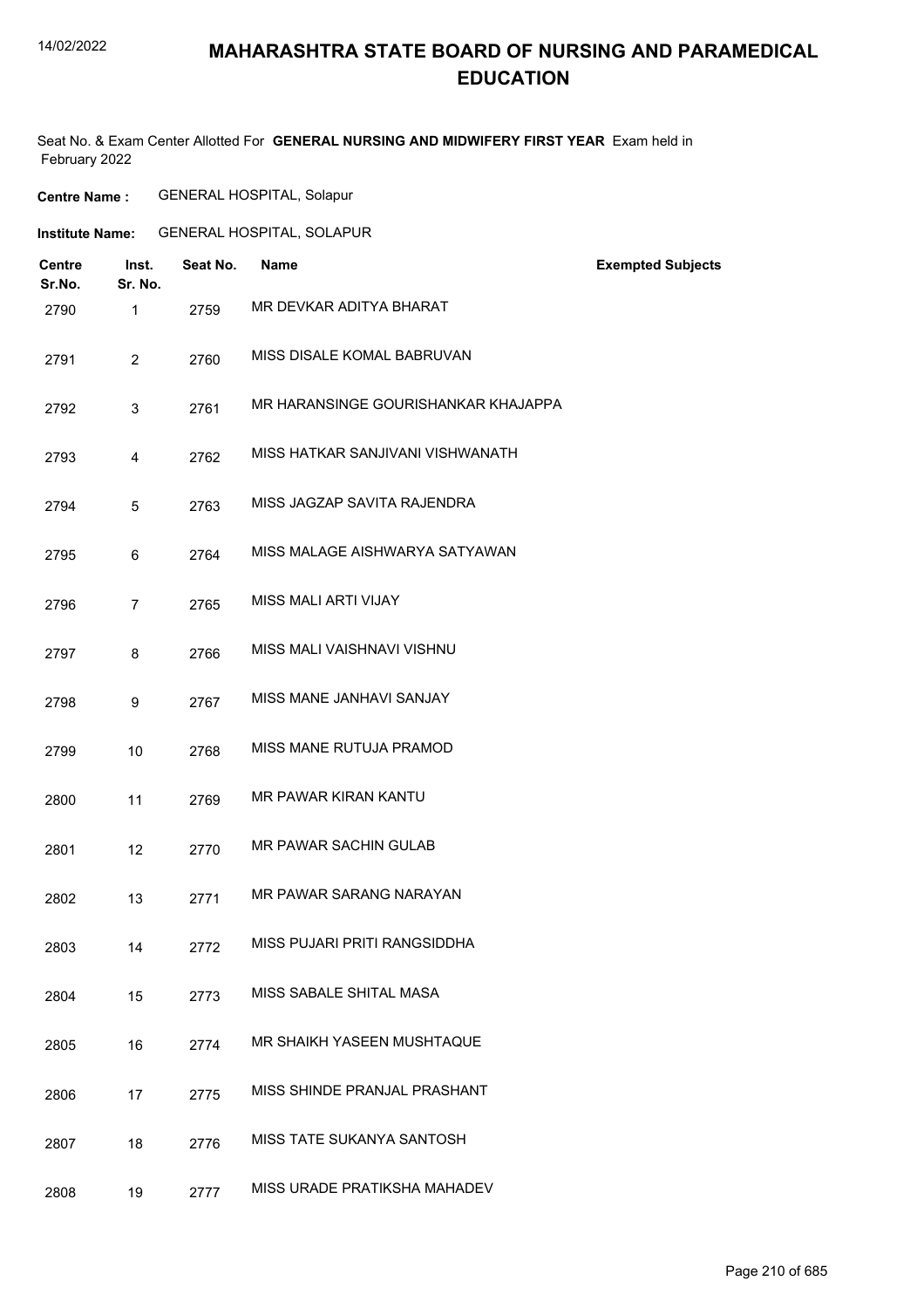Seat No. & Exam Center Allotted For GENERAL NURSING AND MIDWIFERY FIRST YEAR Exam held in February 2022

NOTE: 'P' MEANS PROVISIONALLY PERMITTED

if there is any mistake in the EXEMPTION of the Candidate it should be brought to the notice of the MSBNPE before the examination otherwise MSBNPE will not be resposible for any Consequences.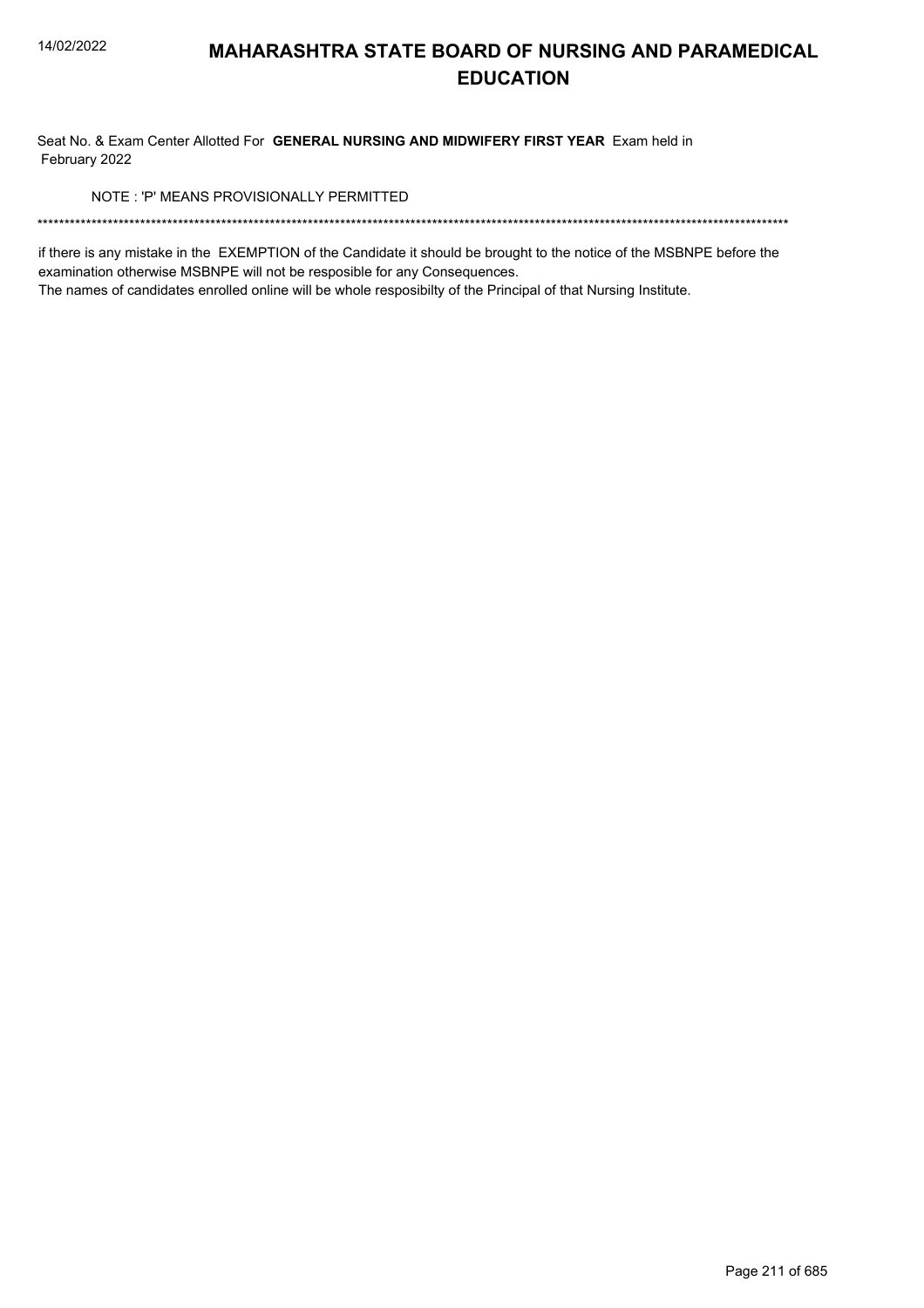### **MAHARASHTRA STATE BOARD OF NURSING AND PARAMEDICAL EDUCATION**

Seat No. & Exam Center Allotted For **GENERAL NURSING AND MIDWIFERY FIRST YEAR** Exam held in February 2022

**Centre Name :** GENERAL HOSPITAL, Solapur

| <b>Institute Name:</b>  |                  |          | YASHODHARA NURSING INSTITUTE, SOLAPUR |                          |
|-------------------------|------------------|----------|---------------------------------------|--------------------------|
| <b>Centre</b><br>Sr.No. | Inst.<br>Sr. No. | Seat No. | <b>Name</b>                           | <b>Exempted Subjects</b> |
| 2809                    | $\mathbf{1}$     | 2778     | <b>MR ASHTAGI AMIT SUNIL</b>          |                          |
| 2810                    | $\overline{2}$   | 2779     | MISS BHOSALE VAISHNAVI KHANDU         |                          |
| 2811                    | 3                | 2780     | MISS DANGE PRADNYA DATTATRAY          |                          |
| 2812                    | $\overline{4}$   | 2781     | MISS DILPAK VARSHA SATISH             |                          |
| 2813                    | 5                | 2782     | MISS GAIKWAD SHRADHA BASU             |                          |
| 2814                    | 6                | 2783     | MISS INGALE PUJA VISHNU               |                          |
| 2815                    | $\overline{7}$   | 2784     | MISS JADHAV VAIBHAVI BHARAT           |                          |
| 2816                    | 8                | 2785     | MISS JADHAV JYOTI ANNASAHEB           |                          |
| 2817                    | 9                | 2786     | MISS KAMBLE REENA RAMESH              |                          |
| 2818                    | 10               | 2787     | MISS KOLI DIPALI GORAKH               |                          |
| 2819                    | 11               | 2788     | MISS LOKHANDE SHREYA NEELKANTH        |                          |
| 2820                    | 12               | 2789     | MISS MAKANDAR ATAYATABSUM BASHIRAHA   |                          |
| 2821                    | 13               | 2790     | MISS PACHANGE DIPALI PANDHARINATH     |                          |
| 2822                    | 14               | 2791     | MISS RAMPURE SUPRIYA RAMESH           |                          |
| 2823                    | 15               | 2792     | MISS SARODE VAISHNAVI VIKAS           |                          |
| 2824                    | 16               | 2793     | MISS SHAIKH NAZMEEN RASHID            |                          |
| 2825                    | 17               | 2794     | MR SINGIPAG LALIT NAGRAJ              |                          |
| 2826                    | 18               | 2795     | MISS SOLANKAR SONABAI KAILAS          |                          |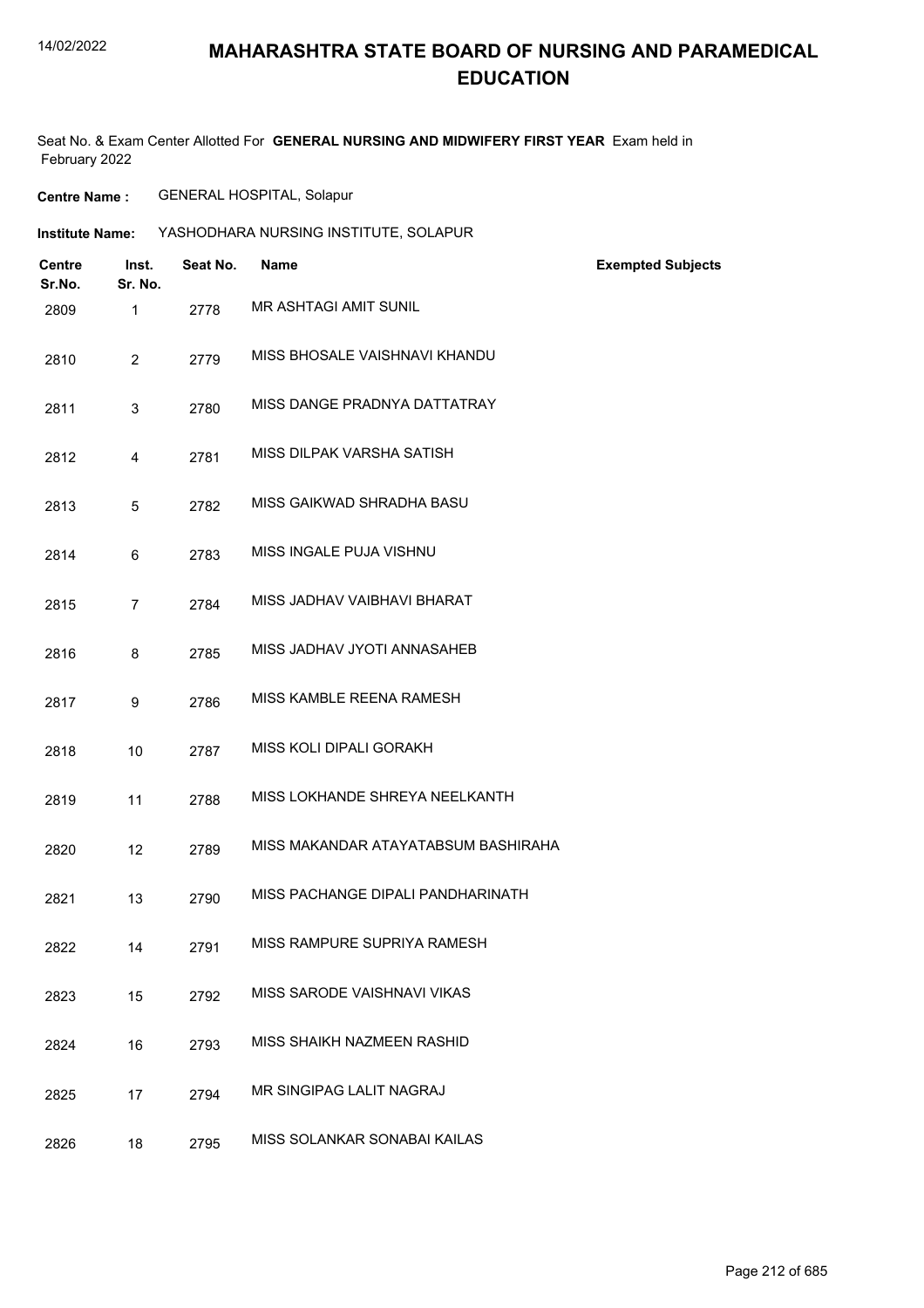Seat No. & Exam Center Allotted For GENERAL NURSING AND MIDWIFERY FIRST YEAR Exam held in February 2022

NOTE: 'P' MEANS PROVISIONALLY PERMITTED

if there is any mistake in the EXEMPTION of the Candidate it should be brought to the notice of the MSBNPE before the examination otherwise MSBNPE will not be resposible for any Consequences.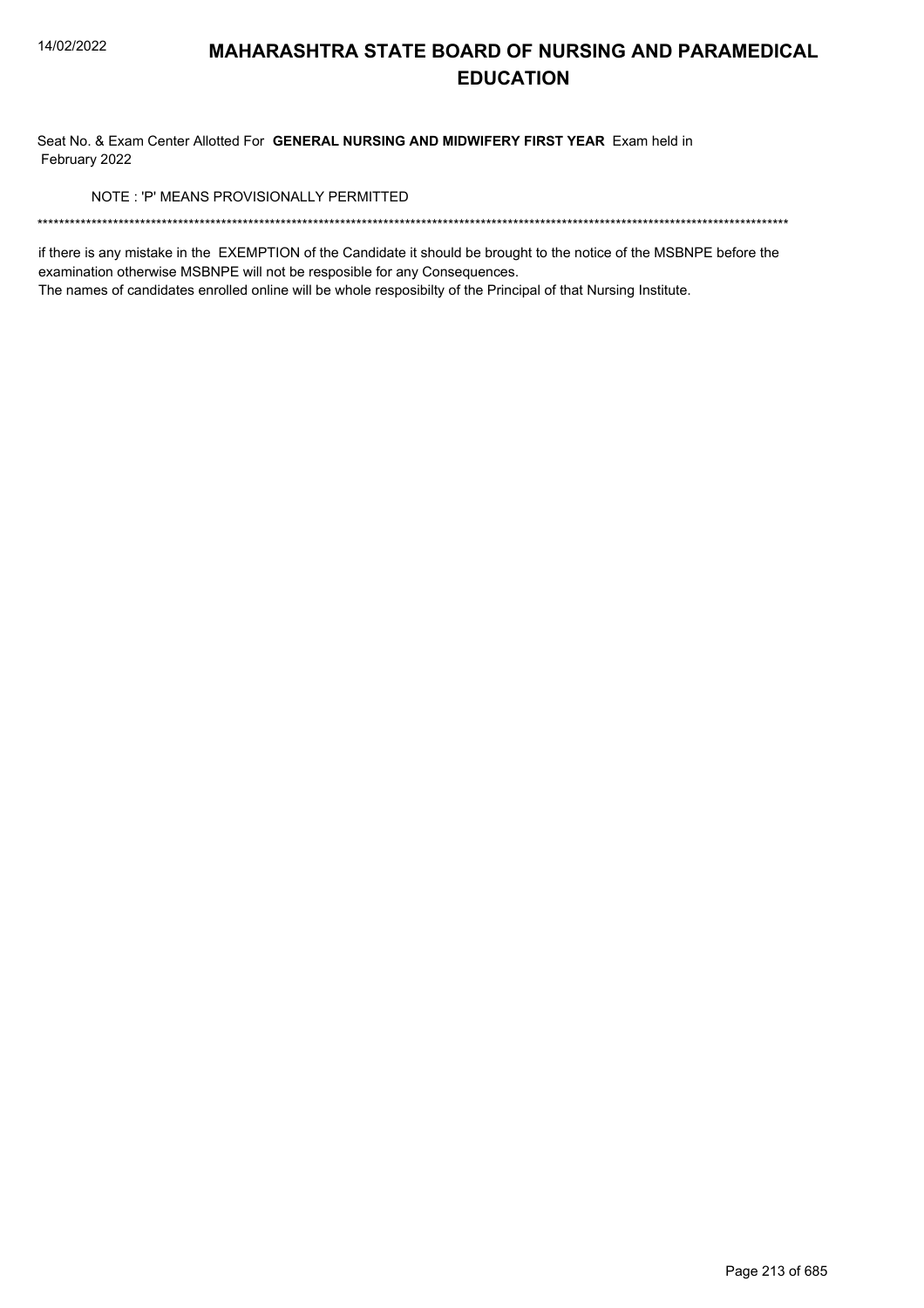### **MAHARASHTRA STATE BOARD OF NURSING AND PARAMEDICAL EDUCATION**

Seat No. & Exam Center Allotted For **GENERAL NURSING AND MIDWIFERY FIRST YEAR** Exam held in February 2022

**Centre Name :** GENERAL HOSPITAL, Solapur

| <b>Centre</b><br>Sr.No. | Inst.<br>Sr. No. | Seat No. | <b>Name</b>                                                    | <b>Exempted Subjects</b>                                               |
|-------------------------|------------------|----------|----------------------------------------------------------------|------------------------------------------------------------------------|
| 2827                    | 1                | 2796     | MISS BHALERAV PRADNYA SANTOSH                                  |                                                                        |
| 2828                    | $\overline{c}$   | 2797     | MISS BHANDARE VARSHA ISHWAR                                    |                                                                        |
| 2829                    | 3                | 2798     | MR CHITAPURE MAHESH TAMMAJI                                    |                                                                        |
| 2830                    | 4                | 2799     | SMT SHIRALKAR SONIYA AKASH<br>(NEE DILPAK SONIYA LIMBAJI)      |                                                                        |
| 2831                    | 5                | 2800     | SMT JAGZAP NIKITA ROHIT<br>(NEE DILPAK NIKITA ANAND)           |                                                                        |
| 2832                    | 6                | 2801     | MR GAIKWAD AMIT MAHADEV                                        |                                                                        |
| 2833                    | $\overline{7}$   | 2802     | MR HORANDE MAHESH MURHARI                                      |                                                                        |
| 2834                    | 8                | 2803     | MISS KAGADE SHITAL RAJIVA                                      | $(\parallel)$<br>(III)<br>(IV)<br>(V)<br>(VI)<br>$\sqrt{2}$<br>$VII$ ) |
| 2835                    | 9                | 2804     | MISS KAMBLE RADHA SHIVDAS                                      |                                                                        |
| 2836                    | 10               | 2805     | SMT DEDE SHEETAL NAGESH<br>(NEE KAMBLE SHEETAL MARUTI)         |                                                                        |
| 2837                    | 11               | 2806     | MISS KHALSODE TAI HARIDAS                                      |                                                                        |
| 2838                    | 12               | 2807     | MISS KSHIRSAGAR DIKSHA SHRAVAN                                 |                                                                        |
| 2839                    | 13               | 2808     | MISS MANE ADITI RAJARAM                                        |                                                                        |
| 2840                    | 14               | 2809     | SMT PAWAR SHRADHA ATUL<br>(NEE MORE SHRADHA ARUN)              |                                                                        |
| 2841                    | 15               | 2810     | MISS SABALE PRATIBHA APPASAHEB                                 |                                                                        |
| 2842                    | 16               | 2811     | MR SAVAISARJE PRAFULL SHIVAJI                                  |                                                                        |
| 2843                    | 17               | 2812     | MR SAYYAD SHAHRUKH SALIM                                       |                                                                        |
| 2844                    | 18               | 2813     | SMT SAVANT SHEETAL BHAGAWAN<br>(NEE SHELKE SHEETAL VISHWANATH) |                                                                        |
| 2845                    | 19               | 2814     | MISS SHERKHANE DAMAYANTI RAMCHANDRA                            |                                                                        |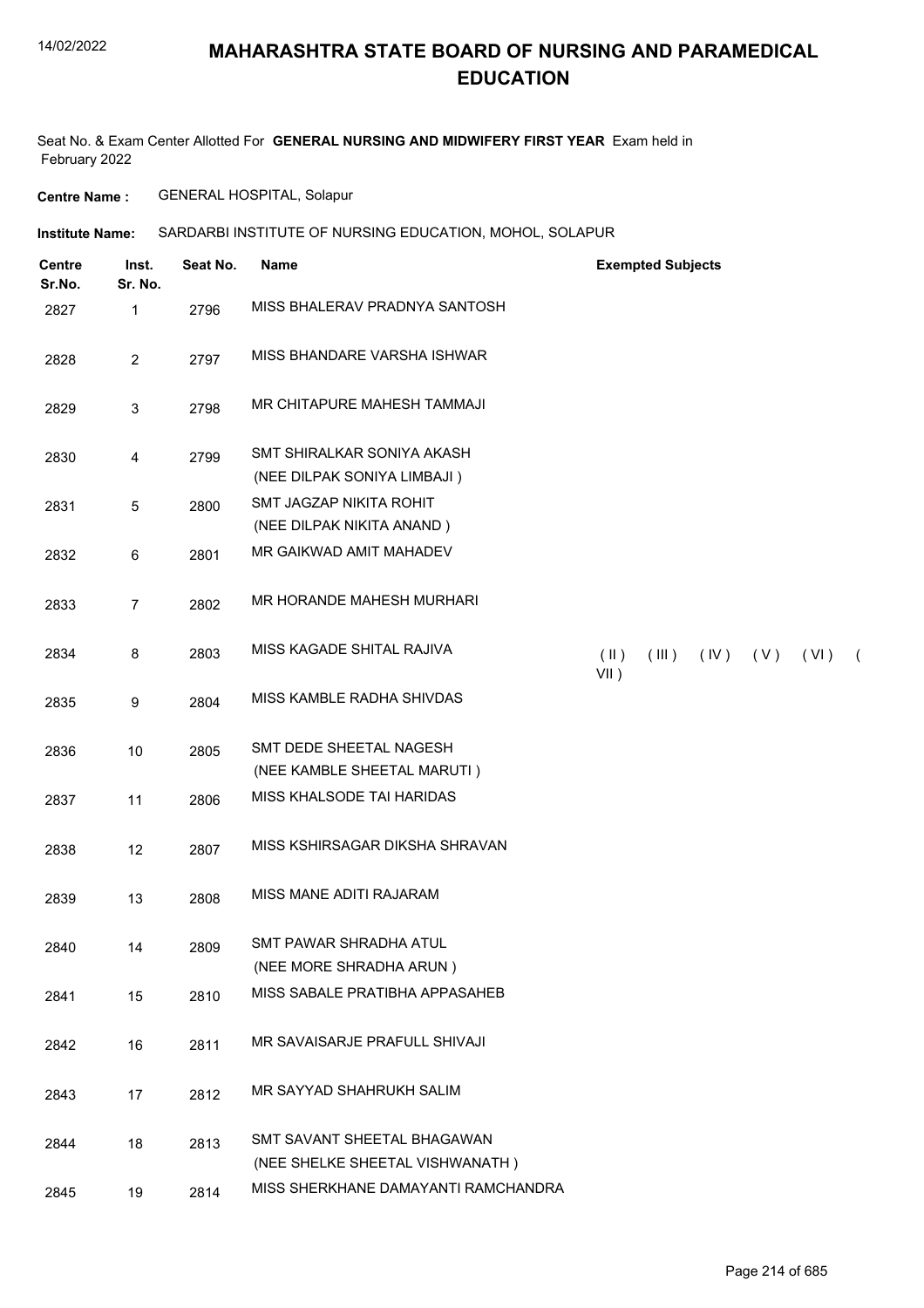Seat No. & Exam Center Allotted For GENERAL NURSING AND MIDWIFERY FIRST YEAR Exam held in February 2022

SMT KHARAT SUVARNA MHAKU 2846 20 2815 (NEE WAGHMODE CHIMALI NAGNATH)

NOTE: 'P' MEANS PROVISIONALLY PERMITTED

if there is any mistake in the EXEMPTION of the Candidate it should be brought to the notice of the MSBNPE before the examination otherwise MSBNPE will not be resposible for any Consequences. The names of candidates enrolled online will be whole resposibilty of the Principal of that Nursing Institute.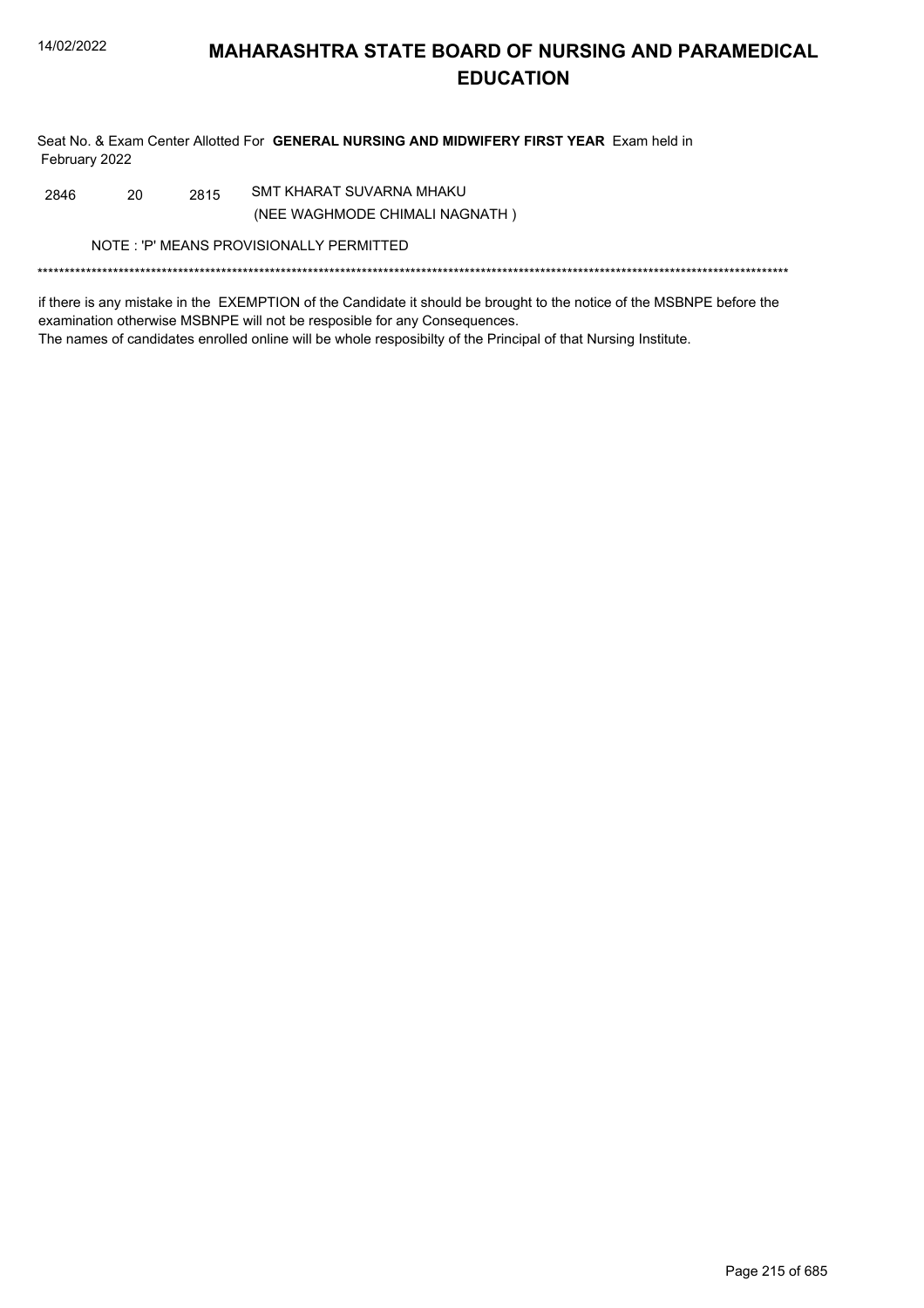Seat No. & Exam Center Allotted For **GENERAL NURSING AND MIDWIFERY FIRST YEAR** Exam held in February 2022

**Centre Name :** DR. D.Y. PATIL INST OF NURSING EDU , PIMPRI ,PUNE

Institute Name: ANAND MEDICAL FOUNDATION, SON, KURULI, KHED, PUNE

| <b>Centre</b><br>Sr.No. | Inst.<br>Sr. No. | Seat No. | <b>Name</b>                                                        | <b>Exempted Subjects</b> |
|-------------------------|------------------|----------|--------------------------------------------------------------------|--------------------------|
| 2847                    | 1                | 2816     | MR ASAWALE SATISH SHIVRAM                                          |                          |
| 2848                    | $\overline{2}$   | 2817     | MISS BHALERAO SIDDHI BABAN                                         |                          |
| 2849                    | 3                | 2818     | MISS GADHAVE DIPALI PRABHAKAR                                      |                          |
| 2850                    | 4                | 2819     | MISS GHUGE SUDESHANA RAJENDRA                                      |                          |
| 2851                    | 5                | 2820     | MISS GILBILE KAJAL DHONDIBHAU                                      |                          |
| 2852                    | 6                | 2821     | SMT SAWANT JYOTI SANDEEP                                           |                          |
|                         |                  |          | (NEE GIRHE JYOTI TUKARAM)                                          |                          |
| 2853                    | $\overline{7}$   | 2822     | MISS GOGARKAR PRANALI SUNIL                                        |                          |
| 2854                    | 8                | 2823     | SMT GADHAVE ANNAPURNA SURAJ                                        |                          |
|                         |                  |          | (NEE HINGMIRE ANNAPURNA DEVIDAS)                                   |                          |
| 2855                    | 9                | 2824     | MISS JADHAV VIDHYA SUSHIL                                          |                          |
| 2856                    | 10               | 2825     | MISS JOSHI TEJAL ANIL                                              |                          |
| 2857                    | 11               | 2826     | MISS KENGALE NISHA BABAN                                           |                          |
| 2858                    | 12               | 2827     | MISS KHILLARE DIKSHA SAHEBRAO                                      |                          |
| 2859                    | 13               | 2828     | MISS KHUDE TANAYA SANTOSH                                          |                          |
| 2860                    | 14               | 2829     | MISS MIDGULE SHANTA BALASAHEB                                      |                          |
| 2861                    | 15               | 2830     | MR PATHARE SWAPNIL JAGSING                                         |                          |
| 2862                    | 16               | 2831     | MISS POKHARKAR SONALI BALU                                         |                          |
| 2863                    | 17               | 2832     | <b>SMT GADHAVE SHWETA DIPAK</b><br>(NEE SANDBHOR SHWETA DASHARATH) |                          |
| 2864                    | 18               | 2833     | MISS SHEJWAL SHRUSHTI SIDDHARTH                                    |                          |
| 2865                    | 19               | 2834     | MR SONAWANE KUNAL PADAMAKAR                                        |                          |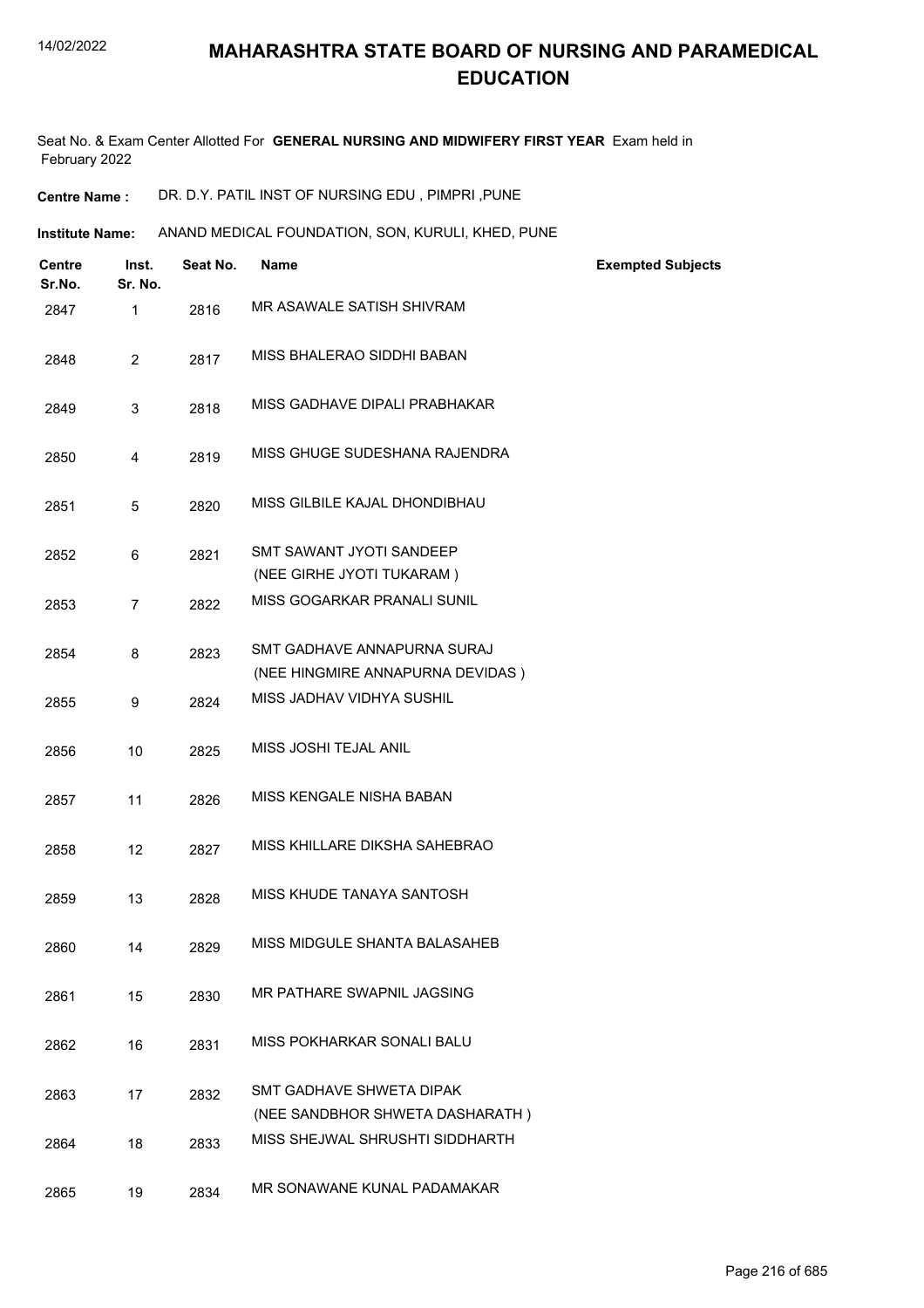Seat No. & Exam Center Allotted For GENERAL NURSING AND MIDWIFERY FIRST YEAR Exam held in February 2022

SMT SHINDE ADITI ASHISH 2866 20 2835

(NEE THAKUR ADITI SUNIL)

NOTE: 'P' MEANS PROVISIONALLY PERMITTED

if there is any mistake in the EXEMPTION of the Candidate it should be brought to the notice of the MSBNPE before the examination otherwise MSBNPE will not be resposible for any Consequences. The names of candidates enrolled online will be whole resposibilty of the Principal of that Nursing Institute.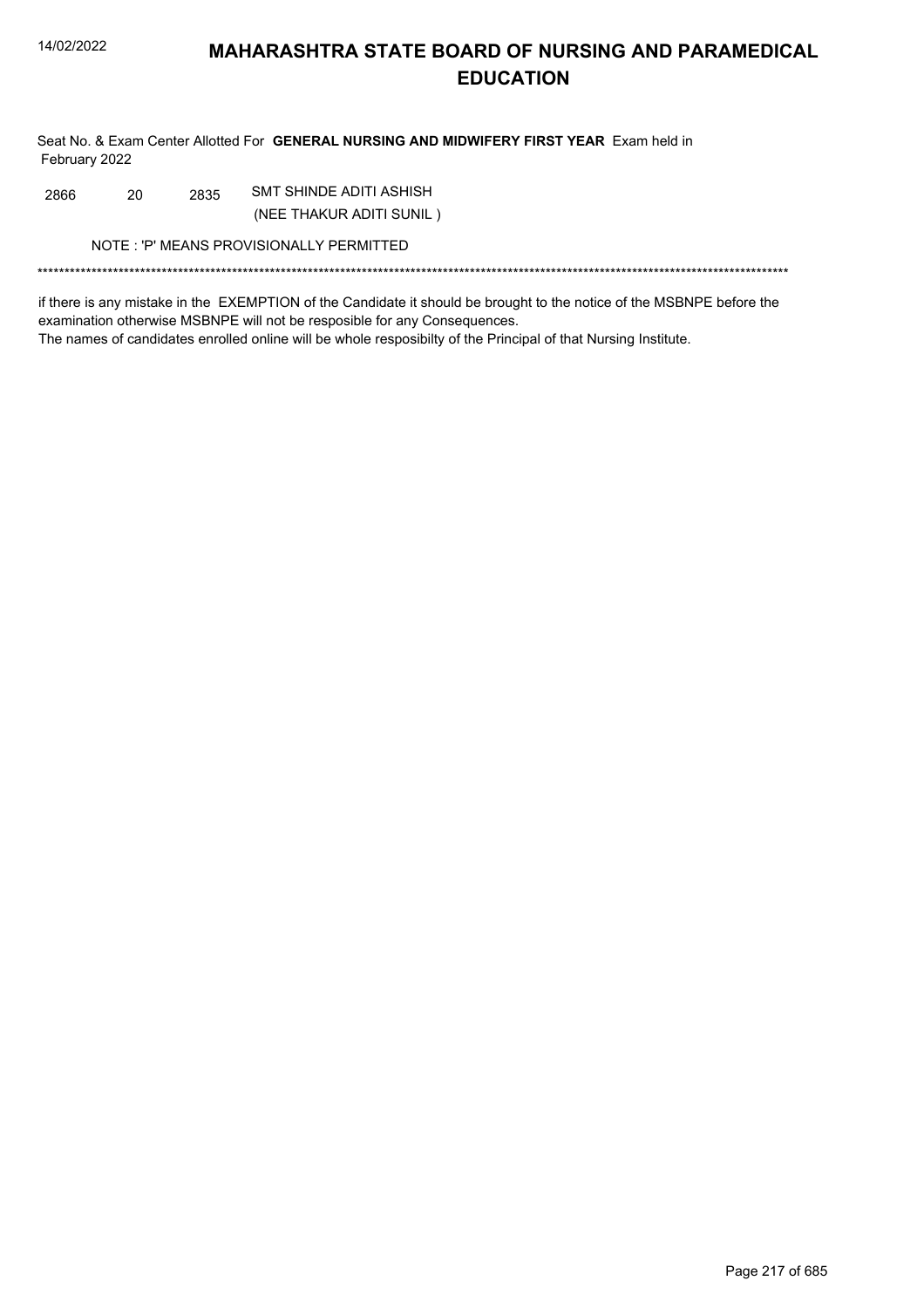#### 14/02/2022

### **MAHARASHTRA STATE BOARD OF NURSING AND PARAMEDICAL EDUCATION**

Seat No. & Exam Center Allotted For **GENERAL NURSING AND MIDWIFERY FIRST YEAR** Exam held in February 2022

**Centre Name :** POONA HOSPITAL RESEARCH CENTRE, SON, PUNE

**Institute Name:** K.E.M. HOSPITAL , PUNE

| <b>Centre</b><br>Sr.No. | Inst.<br>Sr. No. | Seat No. | <b>Name</b>                       | <b>Exempted Subjects</b> |
|-------------------------|------------------|----------|-----------------------------------|--------------------------|
| 2867                    | 1                | 2836     | MISS BANSODE SAWARI SACHIN        |                          |
| 2868                    | $\overline{2}$   | 2837     | MISS BHOSALE SAKSHI JAYANT        |                          |
| 2869                    | 3                | 2838     | MISS CHAVAN DIVYA DNAYANESHWAR    |                          |
| 2870                    | 4                | 2839     | MISS GAIKWAD SHRADDHA CHIMA       |                          |
| 2871                    | 5                | 2840     | MISS GAIKWAD SURABHI VIRAJ        |                          |
| 2872                    | 6                | 2841     | MISS JADHAV SONAL SANJAY          |                          |
| 2873                    | 7                | 2842     | MISS JAGTAP SNEHAL RAJENDRA       |                          |
| 2874                    | 8                | 2843     | MISS KOKANE SUNITA SAVALERAM      |                          |
| 2875                    | 9                | 2844     | MISS KUDARE VAISHNAVI SHANKAR     |                          |
| 2876                    | 10               | 2845     | MISS MAHAKAL VIDYA RAMDAS         |                          |
| 2877                    | 11               | 2846     | MISS NANEKAR PRAGATI SURESH       |                          |
| 2878                    | 12               | 2847     | MISS PALIWALE SHRUTI SANTOSH      |                          |
| 2879                    | 13               | 2848     | MISS RAKSHE MRUNAL DATTATRAY      |                          |
| 2880                    | 14               | 2849     | MISS SHAIKH NAJIYA ARSHAD         |                          |
| 2881                    | 15               | 2850     | MISS SHINDE DHANASHRI HEMANT      |                          |
| 2882                    | 16               | 2851     | MISS SOLASE TEJAL ANIL            |                          |
| 2883                    | 17               | 2852     | MISS SURYAWANSHI NIKITA BALASAHEB |                          |
| 2884                    | 18               | 2853     | MISS THOMBARE NEHA MANIK          |                          |
| 2885                    | 19               | 2854     | MISS VARHADI TRUPTI KHANDU        |                          |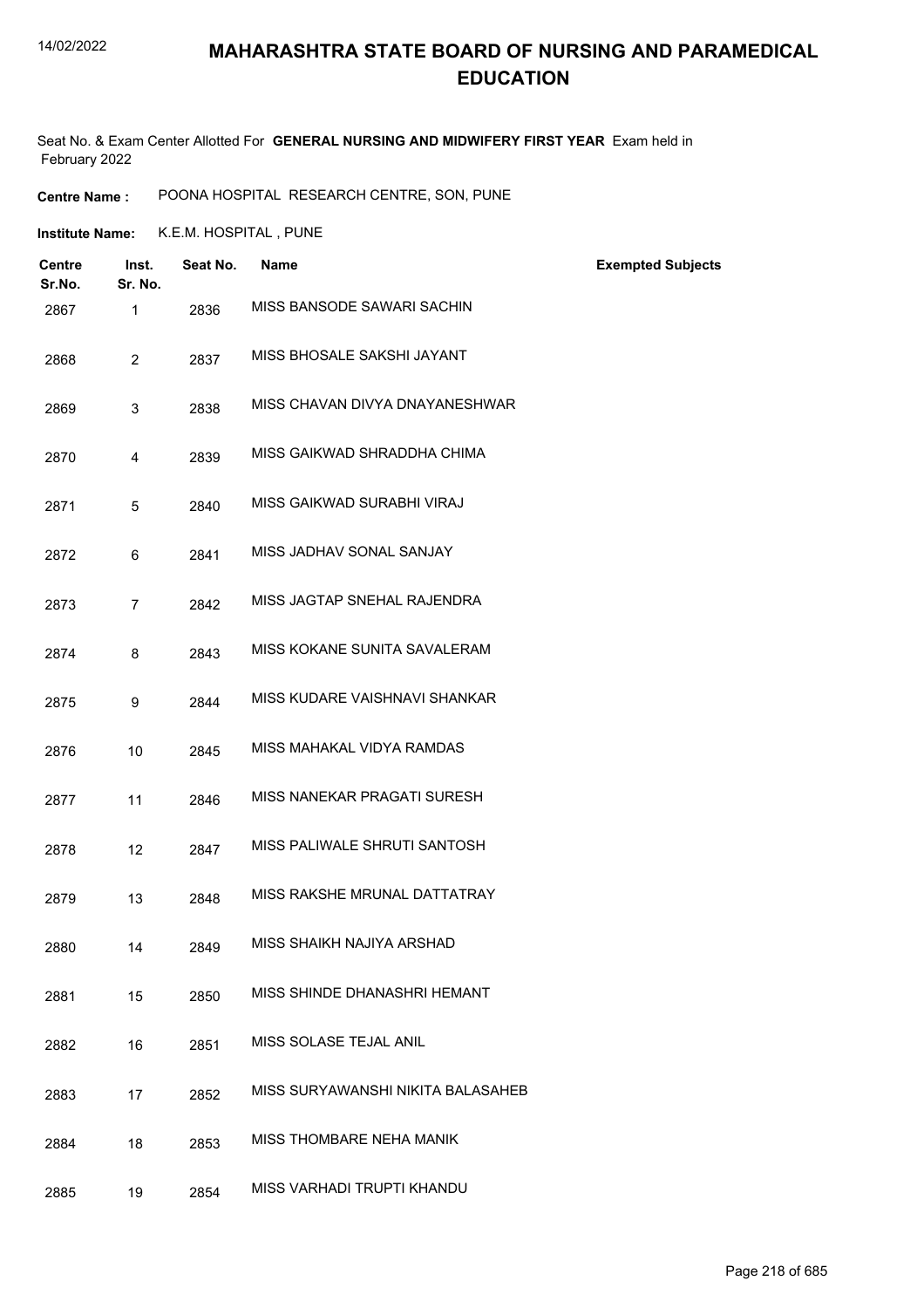Seat No. & Exam Center Allotted For GENERAL NURSING AND MIDWIFERY FIRST YEAR Exam held in February 2022

NOTE: 'P' MEANS PROVISIONALLY PERMITTED

if there is any mistake in the EXEMPTION of the Candidate it should be brought to the notice of the MSBNPE before the examination otherwise MSBNPE will not be resposible for any Consequences.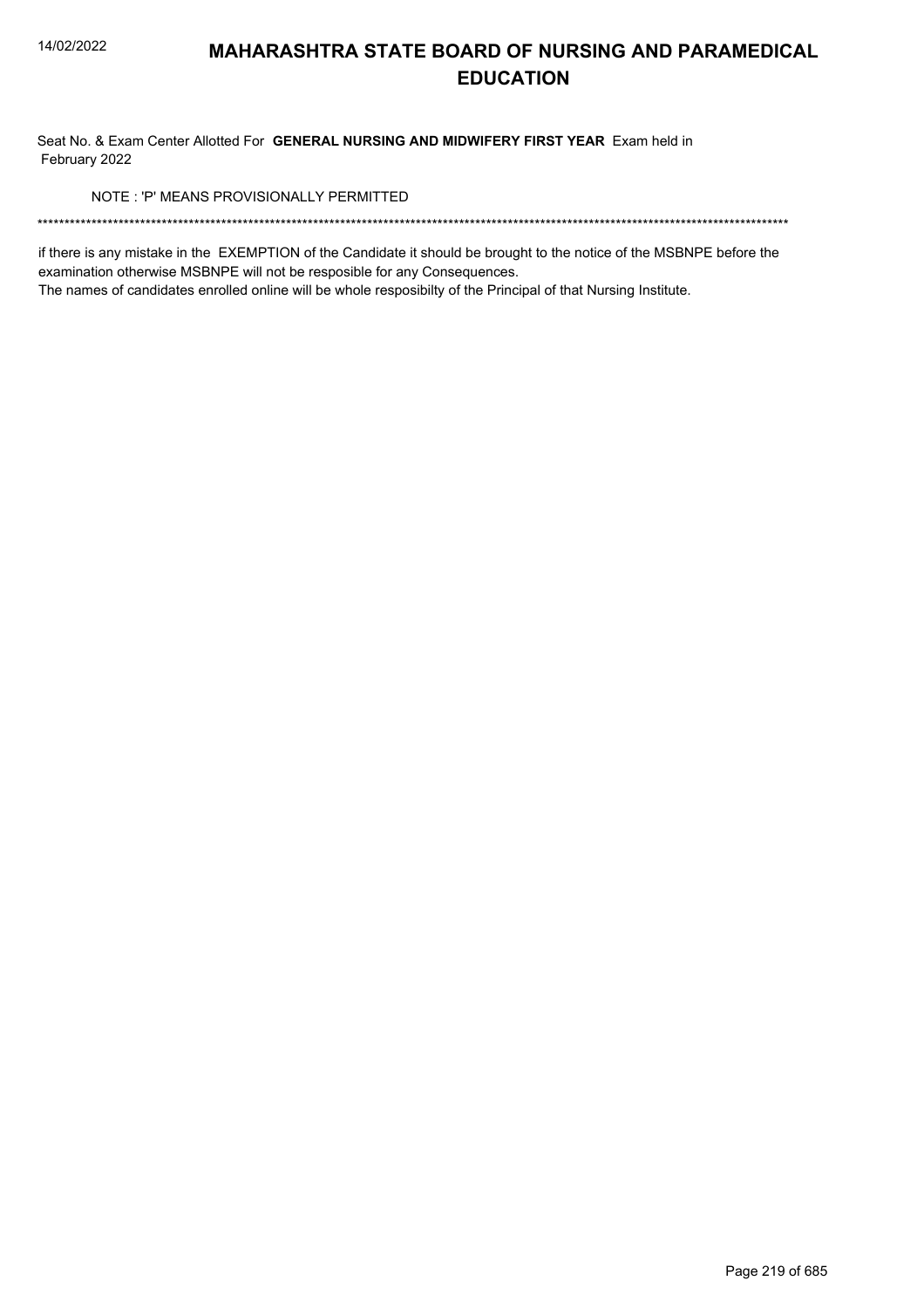Seat No. & Exam Center Allotted For **GENERAL NURSING AND MIDWIFERY FIRST YEAR** Exam held in February 2022

| DR. D.Y. PATIL INST OF NURSING EDU, PIMPRI, PUNE<br><b>Centre Name :</b> |
|--------------------------------------------------------------------------|
|--------------------------------------------------------------------------|

Institute Name: DR. D.Y. PATIL INST OF NURSING EDU , PIMPRI ,PUNE

| <b>Centre</b><br>Sr.No. | Inst.<br>Sr. No. | Seat No. | <b>Name</b>                    | <b>Exempted Subjects</b> |
|-------------------------|------------------|----------|--------------------------------|--------------------------|
| 2886                    | 1                | 2855     | MISS ATTAR SIMRAN SALIM        |                          |
| 2887                    | $\overline{2}$   | 2856     | MISS BORULEKAR MAITHILI MARKAS |                          |
| 2888                    | 3                | 2857     | MISS DHAINJE PAYAL PRAKASH     |                          |
| 2889                    | $\overline{4}$   | 2858     | MISS DHAKTODE RUPALI VITTHAL   |                          |
| 2890                    | $\overline{5}$   | 2859     | MISS GAIKWAD SADHANA SHIVAJI   |                          |
| 2891                    | 6                | 2860     | MISS GAIKWAD GAURI ANIL        |                          |
| 2892                    | $\overline{7}$   | 2861     | MR GHAYTADAK SAMUEL RAJNIKANT  |                          |
| 2893                    | 8                | 2862     | <b>MR GIDWANI KEVIN ANIL</b>   |                          |
| 2894                    | 9                | 2863     | MISS JAWALE SHITAL UTTAM       |                          |
| 2895                    | 10               | 2864     | MISS KAMBLE PREETI BHAGWAN     |                          |
| 2896                    | 11               | 2865     | MISS KAMBLE SAKSHI SHRIDHAR    |                          |
| 2897                    | 12               | 2866     | MR KAMBLE VIJAY SADASHIV       |                          |
| 2898                    | 13               | 2867     | MISS KASTURE POOJA ANKUSH      |                          |
| 2899                    | 14               | 2868     | MR KATALKAR VINAYAK VIJAY      |                          |
| 2900                    | 15               | 2869     | MISS KHADSE JAYA GUNVANT       |                          |
| 2901                    | 16               | 2870     | MR LANDGE HARSH SHIVAJI        |                          |
| 2902                    | 17               | 2871     | MISS MAHAPURE DIPALEE BALIRAM  |                          |
| 2903                    | 18               | 2872     | MISS MODAK PRANJALI DEEPAK     |                          |
| 2904                    | 19               | 2873     | MR POKHARKAR TANMAY SUDHAKAR   |                          |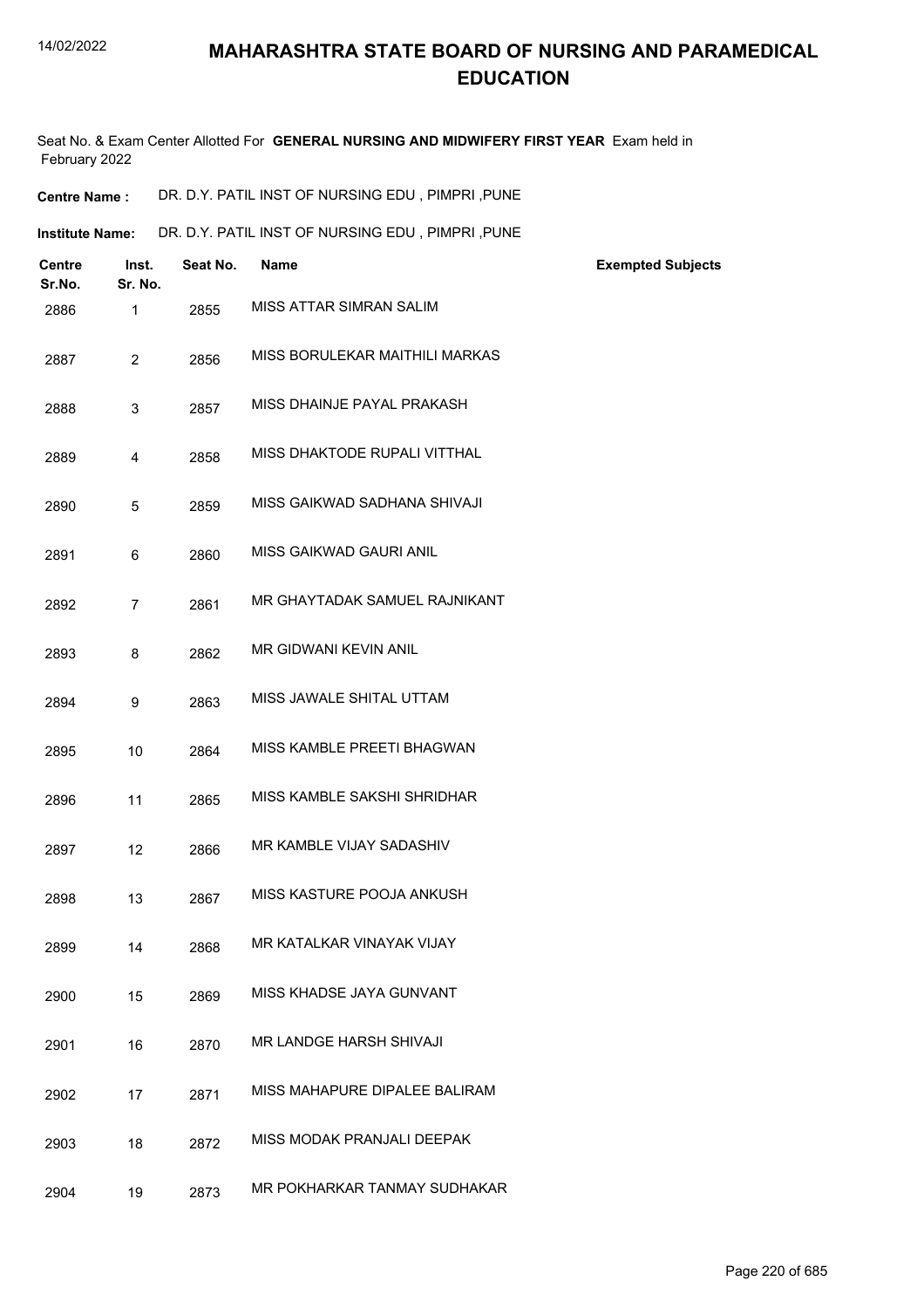|               | Seat No. & Exam Center Allotted For GENERAL NURSING AND MIDWIFERY FIRST YEAR Exam held in |  |
|---------------|-------------------------------------------------------------------------------------------|--|
| February 2022 |                                                                                           |  |

| 2905 | 20 | 2874 | MR RETHAREKAR TANMAY VASANT    |
|------|----|------|--------------------------------|
| 2906 | 21 | 2875 | MISS SARODE ASHWINI ANKUSH     |
| 2907 | 22 | 2876 | MISS SATPUTE VAISHNAVI VINAYAK |
| 2908 | 23 | 2877 | MR SHII IMKAR TUSHAR SANDEEP   |
| 2909 | 24 | 2878 | MISS SHINDE VAISHNAVI PRADEEP  |
| 2910 | 25 | 2879 | MISS SHIVARKAR SAKSHI SACHIN   |
| 2911 | 26 | 2880 | MISS SONWANE RAVINA VITTHAL    |
| 2912 | 27 | 2881 | MISS VETURKAR SAKSHI MAHESH    |
| 2913 | 28 | 2882 | MISS WAGHMARE PRATIKSHA DIPAK  |
| 2914 | 29 | 2883 | MISS YERGE USHA ESHWARRAO      |
|      |    |      |                                |

NOTE : 'P' MEANS PROVISIONALLY PERMITTED

\*\*\*\*\*\*\*\*\*\*\*\*\*\*\*\*\*\*\*\*\*\*\*\*\*\*\*\*\*\*\*\*\*\*\*\*\*\*\*\*\*\*\*\*\*\*\*\*\*\*\*\*\*\*\*\*\*\*\*\*\*\*\*\*\*\*\*\*\*\*\*\*\*\*\*\*\*\*\*\*\*\*\*\*\*\*\*\*\*\*\*\*\*\*\*\*\*\*\*\*\*\*\*\*\*\*\*\*\*\*\*\*\*\*\*\*\*\*\*\*\*\*\*\*\*\*\*\*\*\*\*\*\*\*\*\*\*\*\*

if there is any mistake in the EXEMPTION of the Candidate it should be brought to the notice of the MSBNPE before the examination otherwise MSBNPE will not be resposible for any Consequences.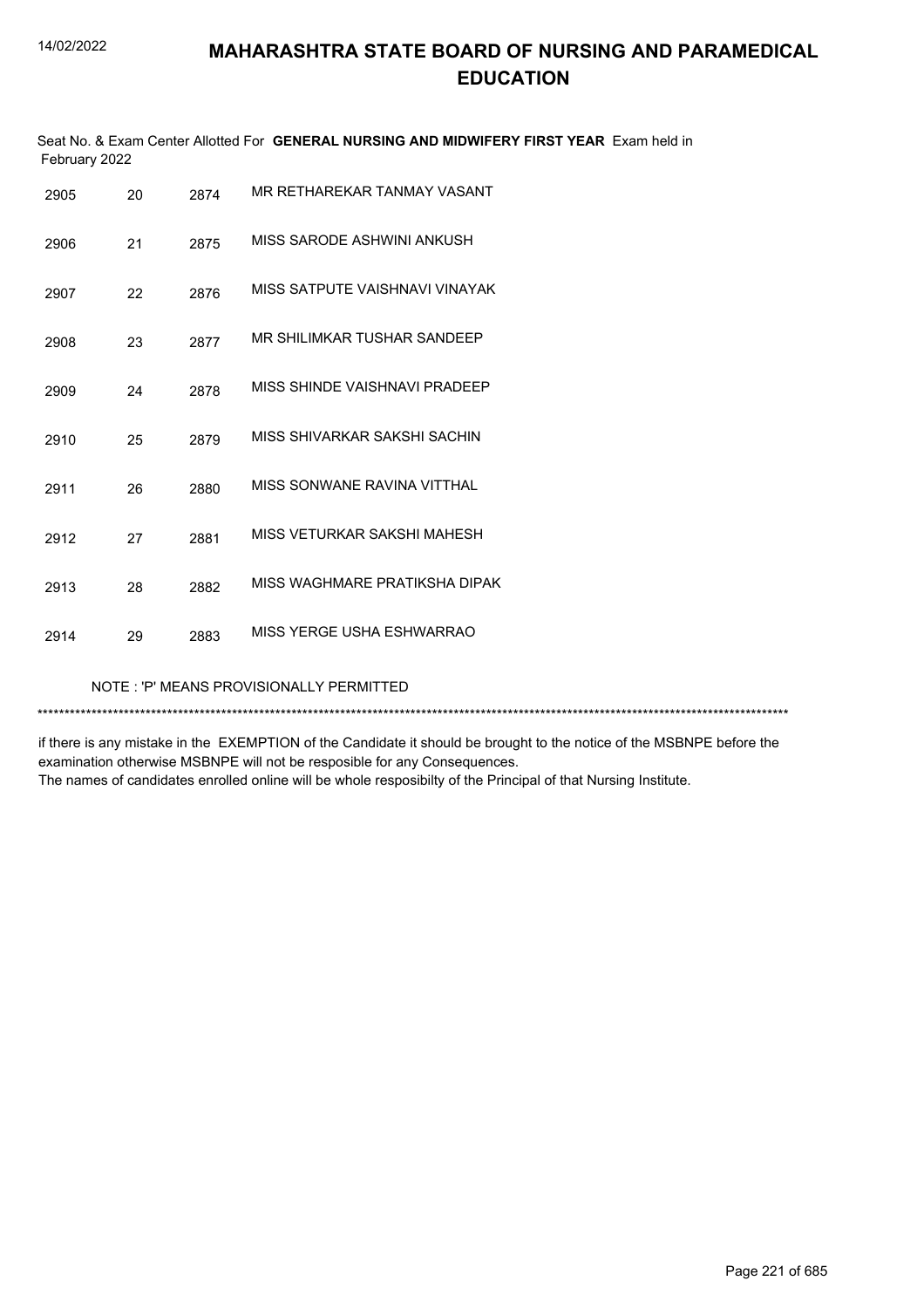Seat No. & Exam Center Allotted For **GENERAL NURSING AND MIDWIFERY FIRST YEAR** Exam held in February 2022

**Centre Name :** DR. D.Y. PATIL INST OF NURSING EDU , PIMPRI ,PUNE

**Institute Name: BHAUSAHEB SARDESAI SCHOOL OF NURSING , TALEGAON GENERAL HOSPITAL , PUNE** 

| Centre<br>Sr.No. | Inst.<br>Sr. No. | Seat No. | <b>Name</b>                                        | <b>Exempted Subjects</b> |
|------------------|------------------|----------|----------------------------------------------------|--------------------------|
| 2915             | 1                | 2884     | MISS BALUGADE PRATIKSHA KISAN                      |                          |
| 2916             | $\overline{2}$   | 2885     | MISS BHANDARE RUCHA RAJU                           |                          |
| 2917             | 3                | 2886     | MISS BHARADWAJ RACHANA KANHAYALAL                  |                          |
| 2918             | 4                | 2887     | MISS BHUJBAL AMRUTA MALHARI                        |                          |
| 2919             | 5                | 2888     | MR CHAVAN MUKUND BALU                              |                          |
| 2920             | 6                | 2889     | MISS DABHADE RAKSHA SIDDHARTH                      |                          |
| 2921             | $\overline{7}$   | 2890     | MISS GAIKWAD SHUBHANGI RAJKUMAR                    |                          |
| 2922             | 8                | 2891     | MISS JETITHOR SHRADDHA PRABHAKAR                   |                          |
| 2923             | 9                | 2892     | MISS KADAM SHUBHANGI EKNATH                        |                          |
| 2924             | 10               | 2893     | MR MANE SHIVAM VILAS                               |                          |
| 2925             | 11               | 2894     | MISS NIKAM VISHAKHA ANIL                           |                          |
| 2926             | 12               | 2895     | MISS PANDIT SANAM MANOJ                            |                          |
| 2927             | 13               | 2896     | MISS PATEL SAMRIN MOHAMMEDIQBAL                    |                          |
| 2928             | 14               | 2897     | MISS PAWAR SONALI JOHN                             |                          |
| 2929             | 15               | 2898     | SMT KALYANA SONAL AJAY<br>(NEE RAJPUT SONAL VIJAY) |                          |
| 2930             | 16               | 2899     | MISS RODE DIVYA LAXMAN                             |                          |
| 2931             | 17               | 2900     | MR TAMTA SATYJEET UMASHANKAR                       |                          |
| 2932             | 18               | 2901     | MISS YELBUGADE PRATIKSHA BHIMRAO                   |                          |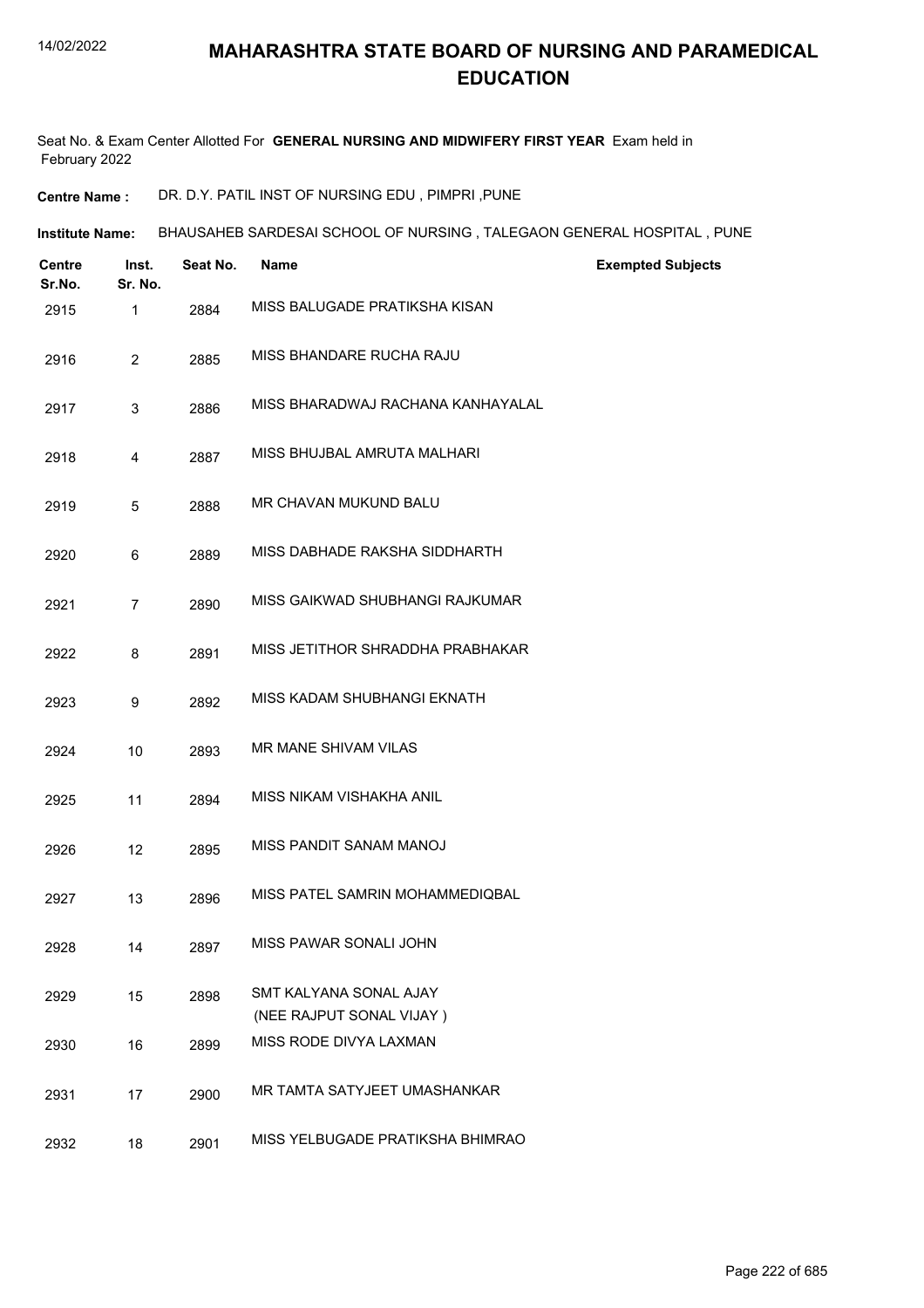Seat No. & Exam Center Allotted For GENERAL NURSING AND MIDWIFERY FIRST YEAR Exam held in February 2022

NOTE: 'P' MEANS PROVISIONALLY PERMITTED

if there is any mistake in the EXEMPTION of the Candidate it should be brought to the notice of the MSBNPE before the examination otherwise MSBNPE will not be resposible for any Consequences.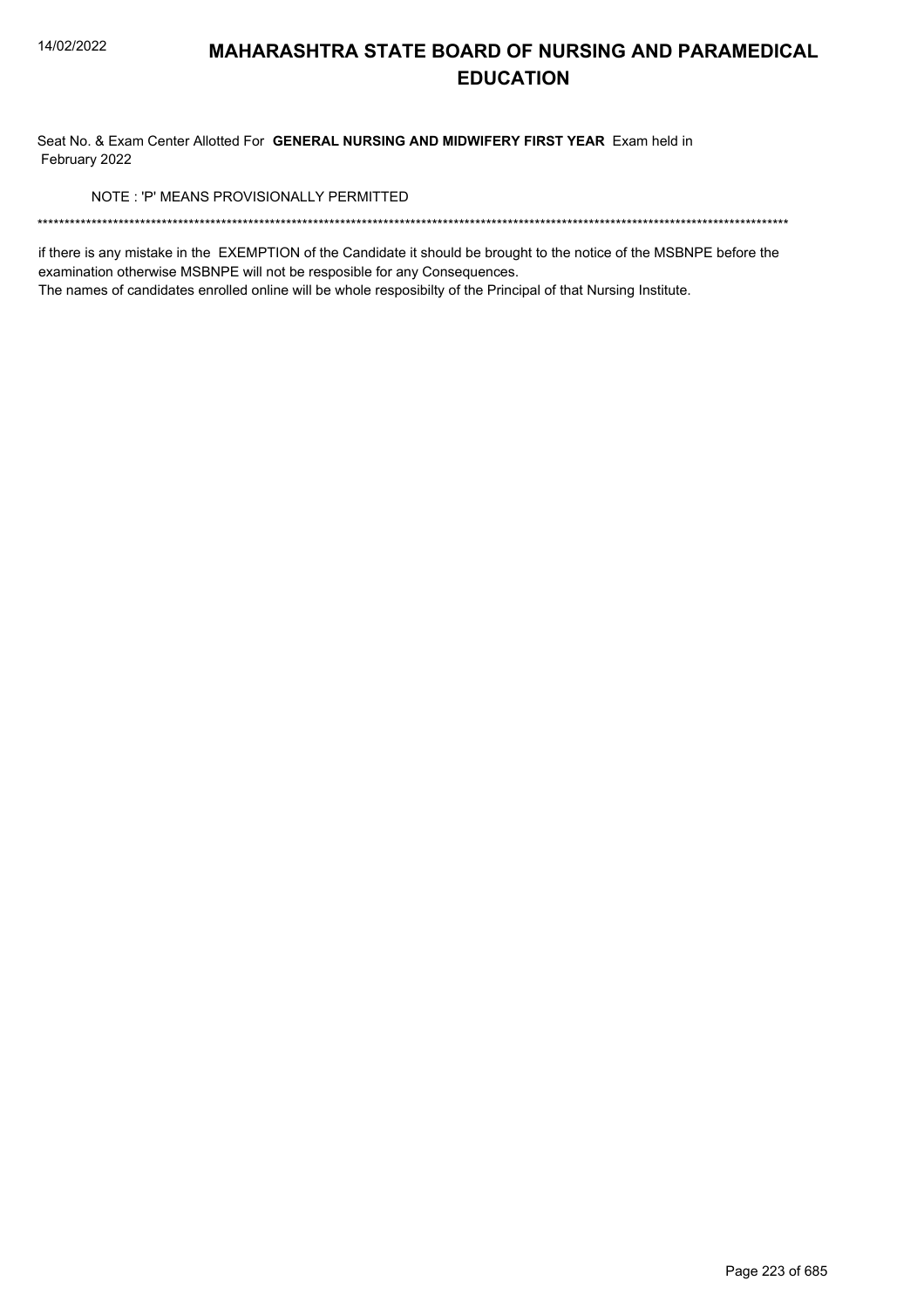Seat No. & Exam Center Allotted For **GENERAL NURSING AND MIDWIFERY FIRST YEAR** Exam held in February 2022

**Centre Name :** DR. D.Y. PATIL INST OF NURSING EDU , PIMPRI ,PUNE

**Institute Name:** DWARIKA SANGAMNER INSTITUTE OF NURSING EDUCATION, PUNE

| <b>Centre</b><br>Sr.No. | Inst.<br>Sr. No. | Seat No. | Name                             | <b>Exempted Subjects</b>                               |
|-------------------------|------------------|----------|----------------------------------|--------------------------------------------------------|
| 2933                    | 1                | 2902     | MISS BAGAVE KAREENA SANTHOSH     |                                                        |
| 2934                    | $\overline{2}$   | 2903     | MR BHOSALE PRAKASH RAM           |                                                        |
| 2935                    | $\mathbf{3}$     | 2904     | MISS BORKAR SUJATA DILIP         |                                                        |
| 2936                    | $\overline{4}$   | 2905     | MISS CHAVAN PREETI ANIL          |                                                        |
| 2937                    | $\sqrt{5}$       | 2906     | MISS GAMBARE ASHWINI MADHUKAR    |                                                        |
| 2938                    | $6\phantom{.}6$  | 2907     | MISS GHOIRAT CHHAYA KASHINATH    |                                                        |
| 2939                    | $\overline{7}$   | 2908     | MISS JADHAV NAMRATA PRAVIN       |                                                        |
| 2940                    | 8                | 2909     | MISS KARLI VAISHNAVI PURUSHOTTAM |                                                        |
| 2941                    | $\boldsymbol{9}$ | 2910     | MISS LOKHANDE SUPRIYA PRAKASH    |                                                        |
| 2942                    | $10$             | 2911     | MISS LONKAR NIKITA VINAYAK       |                                                        |
| 2943                    | 11               | 2912     | MR MHATRE VINIT KISHOR           |                                                        |
| 2944                    | 12               | 2913     | MR MORALE VIJAY SATISH           |                                                        |
| 2945                    | 13               | 2914     | MR MORALE ROHIT KALYAN           |                                                        |
| 2946                    | 14               | 2915     | MISS NIVANGUNE SAKSHI ARJUN      |                                                        |
| 2947                    | 15               | 2916     | MISS PATIL SARIKA DIGAMBAR       |                                                        |
| 2948                    | 16               | 2917     | MISS PATIL NEHA VIKAS            |                                                        |
| 2949                    | 17               | 2918     | MISS PAWAR NAMITA RAVINDRA       | $(\parallel)$<br>$(III)$ $(IV)$ $(V)$ $(VI)$ (<br>VII) |
| 2950                    | 18               | 2919     | MISS RATHAD PRANITA CHANDRAKANT  |                                                        |
| 2951                    | 19               | 2920     | MISS SALUNKE ANKITA ANKUSH       |                                                        |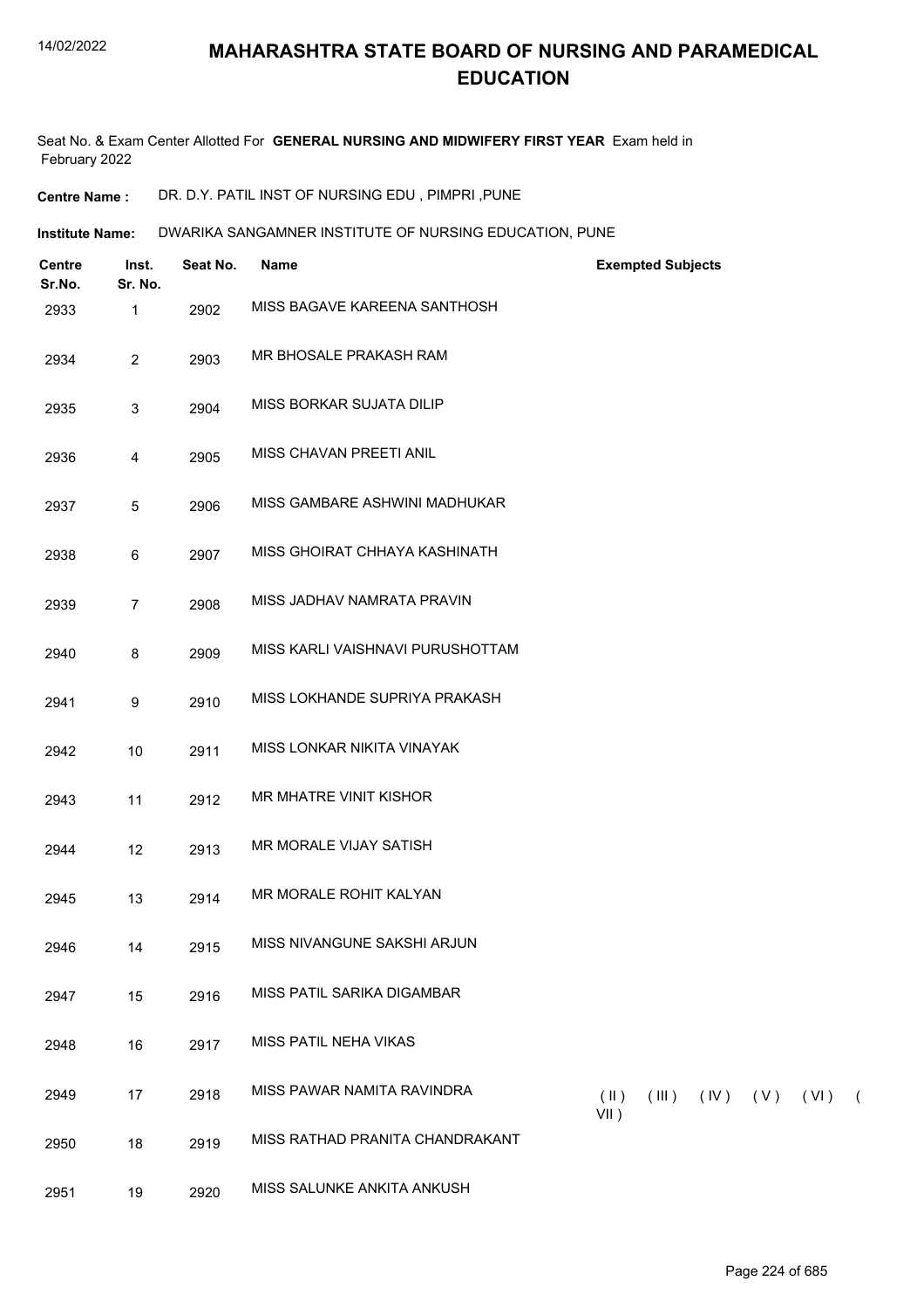Seat No. & Exam Center Allotted For GENERAL NURSING AND MIDWIFERY FIRST YEAR Exam held in February 2022

| 2952 |  | 2921 | MISS SOLANKI NAVARATNKUMRI MOHANLAL |
|------|--|------|-------------------------------------|
|------|--|------|-------------------------------------|

MISS TUPKARI SHWETA SANTOSH 2953  $21$ 2922

NOTE : 'P' MEANS PROVISIONALLY PERMITTED

if there is any mistake in the EXEMPTION of the Candidate it should be brought to the notice of the MSBNPE before the examination otherwise MSBNPE will not be resposible for any Consequences.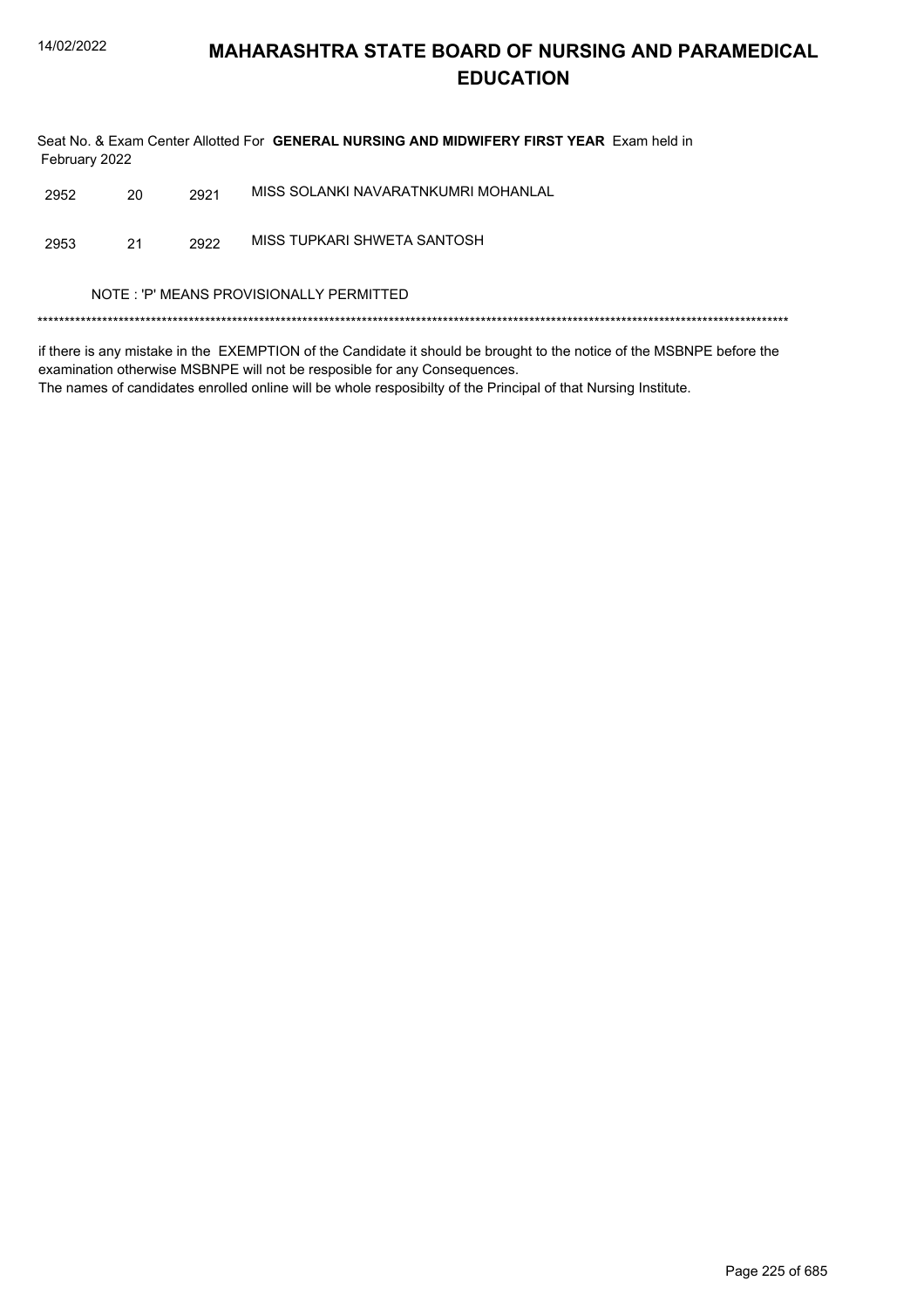Seat No. & Exam Center Allotted For **GENERAL NURSING AND MIDWIFERY FIRST YEAR** Exam held in February 2022

**Centre Name :** DR. D.Y. PATIL INST OF NURSING EDU , PIMPRI ,PUNE

**Institute Name: LATE UDHAVRAO TULSHIRAM JADHAVAR FOUNDATIONS INSTITUTE OF NURSING, PUNE** 

| <b>Centre</b><br>Sr.No. | Inst.<br>Sr. No. | Seat No. | <b>Name</b>                                            | <b>Exempted Subjects</b> |
|-------------------------|------------------|----------|--------------------------------------------------------|--------------------------|
| 2954                    | 1                | 2923     | MISS AMBAVANE PRANITA VITTHAL                          |                          |
| 2955                    | $\overline{2}$   | 2924     | MISS AMBAVANE NIKITA NAMDEV                            |                          |
| 2956                    | 3                | 2925     | MISS BAMBALE UJWALA TUKARAM                            |                          |
| 2957                    | 4                | 2926     | MISS BHANGARE RESHMA KALU                              |                          |
| 2958                    | 5                | 2927     | MISS BHAWARI ANJALI MACHHINDRANATH                     |                          |
| 2959                    | 6                | 2928     | MISS CHAVAN NEHA VIJAY                                 |                          |
| 2960                    | $\overline{7}$   | 2929     | MISS DAMSE PRAPTI RAMDAS                               |                          |
| 2961                    | 8                | 2930     | MISS DANANE DURGESHWARI PRAMOD                         |                          |
| 2962                    | 9                | 2931     | MISS DANGAT SEEMA SURESH                               |                          |
| 2963                    | 10               | 2932     | MISS DARWATKAR HARSHADA SANTOSH                        |                          |
| 2964                    | 11               | 2933     | MISS DHADWAD NAJUKA TUKARAM                            |                          |
| 2965                    | 12               | 2934     | MISS KAMBLE RUTIKA GAJANAN                             |                          |
| 2966                    | 13               | 2935     | MISS KENGALE SUPRIYA DILIP                             |                          |
| 2967                    | 14               | 2936     | MISS KHARAT ANKITA RAMESH                              |                          |
| 2968                    | 15               | 2937     | MISS LOHAKARE RESHMA RAJU                              |                          |
| 2969                    | 16               | 2938     | MISS LOHAKARE ANKITA DUNDA                             |                          |
| 2970                    | 17               | 2939     | MISS LOHAKARE AISHWARYA DATTATRAY                      |                          |
| 2971                    | 18               | 2940     | SMT SHETE CHAITALI UMESH<br>(NEE NAIK CHAITALI SANJAY) |                          |
| 2972                    | 19               | 2941     | MISS PAWARA ANJALI ASHOK                               |                          |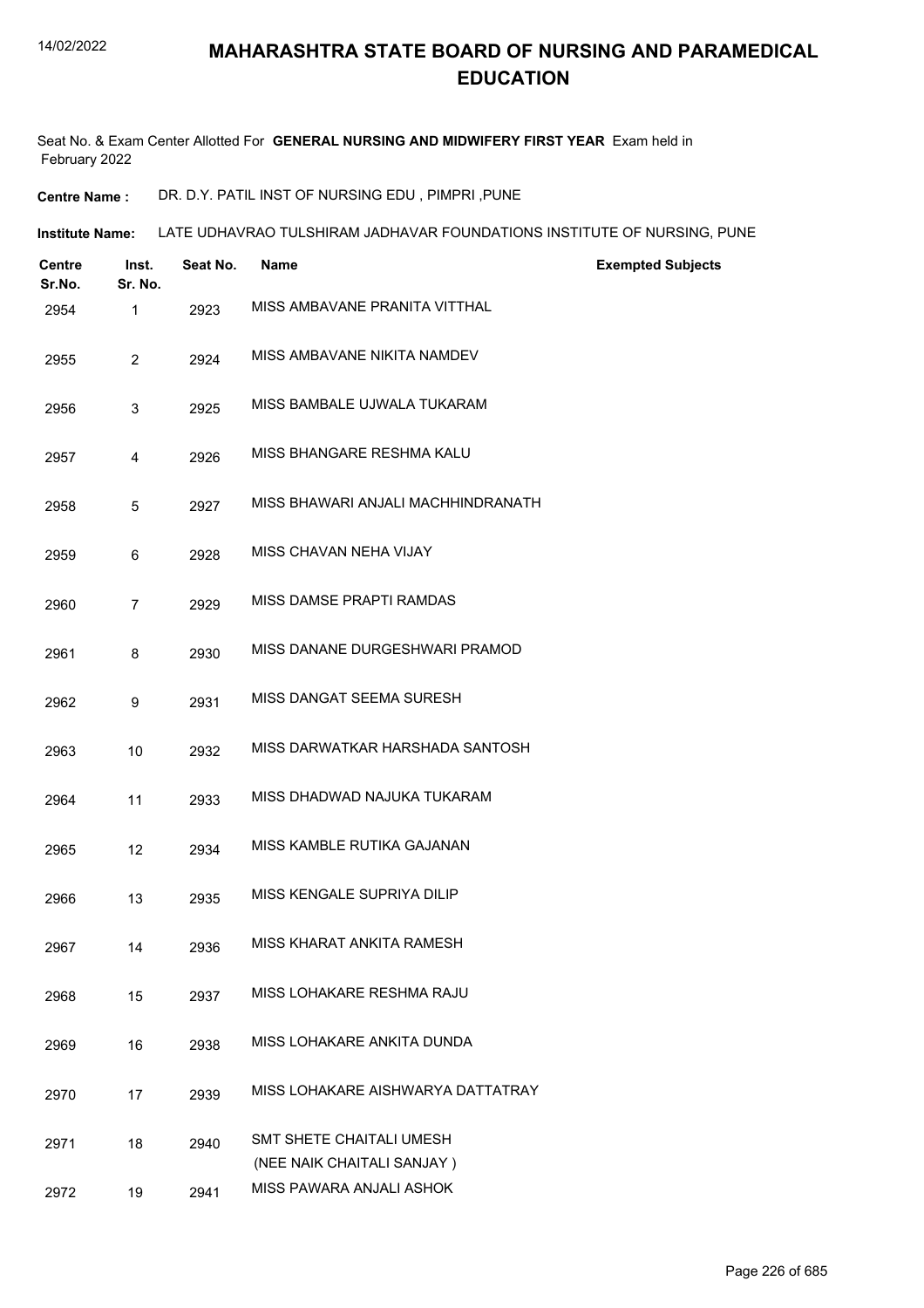|               | Seat No. & Exam Center Allotted For GENERAL NURSING AND MIDWIFERY FIRST YEAR Exam held in |  |
|---------------|-------------------------------------------------------------------------------------------|--|
| February 2022 |                                                                                           |  |

| 2973 | 20                                      | 2942 | MISS PAWARA SAPANA SOMA          |  |  |
|------|-----------------------------------------|------|----------------------------------|--|--|
| 2974 | 21                                      | 2943 | MISS PAWARA YAMUNA MUNGRAJ       |  |  |
| 2975 | 22                                      | 2944 | MISS PAWARA ASHA SHIVDAS         |  |  |
| 2976 | 23                                      | 2945 | MISS PAWARA ANITA SHIVDAS        |  |  |
| 2977 | 24                                      | 2946 | MISS PHADALE MADHAVI PURUSHOTTAM |  |  |
| 2978 | 25                                      | 2947 | MISS SABALE PRIYANKA HANUMANT    |  |  |
| 2979 | 26                                      | 2948 | MISS SHELAR KOMAL RAHUL          |  |  |
| 2980 | 27                                      | 2949 | MISS TALAPE GIRIJA NAMDEV        |  |  |
|      | NOTE: 'P' MEANS PROVISIONALLY PERMITTED |      |                                  |  |  |

\*\*\*\*\*\*\*\*\*\*\*\*\*\*\*\*\*\*\*\*\*\*\*\*\*\*\*\*\*\*\*\*\*\*\*\*\*\*\*\*\*\*\*\*\*\*\*\*\*\*\*\*\*\*\*\*\*\*\*\*\*\*\*\*\*\*\*\*\*\*\*\*\*\*\*\*\*\*\*\*\*\*\*\*\*\*\*\*\*\*\*\*\*\*\*\*\*\*\*\*\*\*\*\*\*\*\*\*\*\*\*\*\*\*\*\*\*\*\*\*\*\*\*\*\*\*\*\*\*\*\*\*\*\*\*\*\*\*\*

if there is any mistake in the EXEMPTION of the Candidate it should be brought to the notice of the MSBNPE before the examination otherwise MSBNPE will not be resposible for any Consequences. The names of candidates enrolled online will be whole resposibilty of the Principal of that Nursing Institute.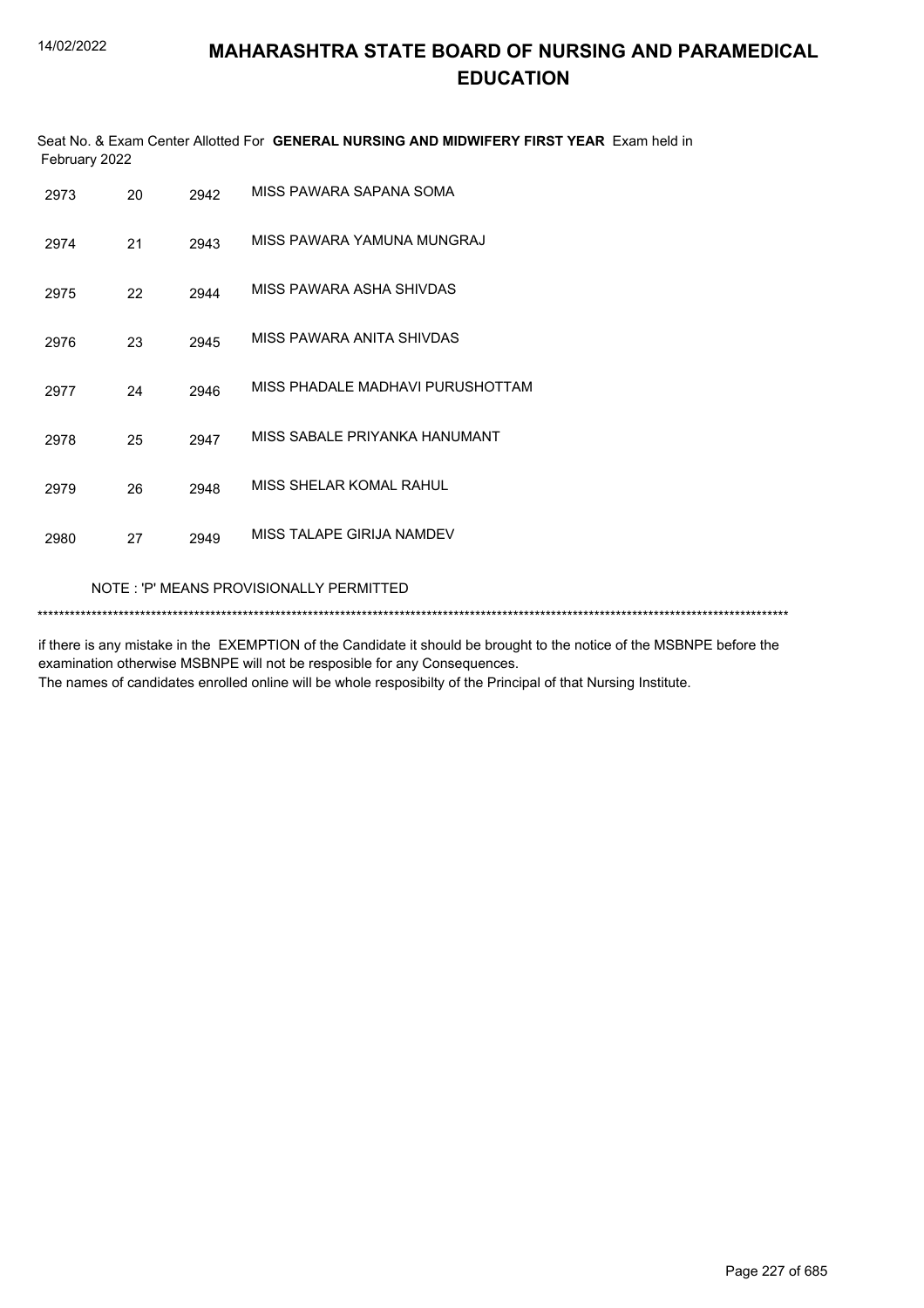Seat No. & Exam Center Allotted For **GENERAL NURSING AND MIDWIFERY FIRST YEAR** Exam held in February 2022

| BAKUL TAMBAT INSTITUTE OF NURSING EDUCATION, PUNE<br><b>Centre Name :</b> |  |
|---------------------------------------------------------------------------|--|
|---------------------------------------------------------------------------|--|

**Institute Name: BAKUL TAMBAT INSTITUTE OF NURSING EDUCATION, PUNE** 

| <b>Centre</b><br>Sr.No. | Inst.<br>Sr. No. | Seat No. | <b>Name</b>                     | <b>Exempted Subjects</b> |
|-------------------------|------------------|----------|---------------------------------|--------------------------|
| 2981                    | 1                | 2950     | <b>MISS BADRE SHRUTI KAILAS</b> |                          |
| 2982                    | $\overline{2}$   | 2951     | MISS BHALERAO PRIYANKA PRAMOD   |                          |
| 2983                    | 3                | 2952     | MISS BHALERAO APEKSHA RAJU      |                          |
| 2984                    | $\overline{4}$   | 2953     | MISS BHAPKAR PRIYANKA KALYAN    |                          |
| 2985                    | 5                | 2954     | MISS BHOSALE PRAJAKTA NAMDEV    |                          |
| 2986                    | 6                | 2955     | MISS BILKULE ACHAL AVASHA       |                          |
| 2987                    | $\overline{7}$   | 2956     | MISS BOBADE BHAKTI SUSHIL       |                          |
| 2988                    | 8                | 2957     | MISS CHAVAN KAJAL NANDARAM      |                          |
| 2989                    | 9                | 2958     | MISS DEHRI PRIYA AMAR           |                          |
| 2990                    | 10               | 2959     | MISS GAIKWAD PIYUSHA VISHWANATH |                          |
| 2991                    | 11               | 2960     | <b>MISS GAWAI TRUPTI NITIN</b>  |                          |
| 2992                    | 12               | 2961     | MISS GHARE SAMIKSHA MAHADEV     |                          |
| 2993                    | 13               | 2962     | MISS GHULE DIVYA SHRIKANT       |                          |
| 2994                    | 14               | 2963     | MISS HOLE RUTUJA SANJAY         |                          |
| 2995                    | 15               | 2964     | MISS INDORE KAVITA DNYANESHWAR  |                          |
| 2996                    | 16               | 2965     | MISS JADHAV SNEHAL HARIDAS      |                          |
| 2997                    | 17               | 2966     | MISS JADHAV VAISHNAVI SUNIL     |                          |
| 2998                    | 18               | 2967     | MISS KADAM ASHWINI BHASKAR      |                          |
| 2999                    | 19               | 2968     | MISS KALE RADHA HANUMAN         |                          |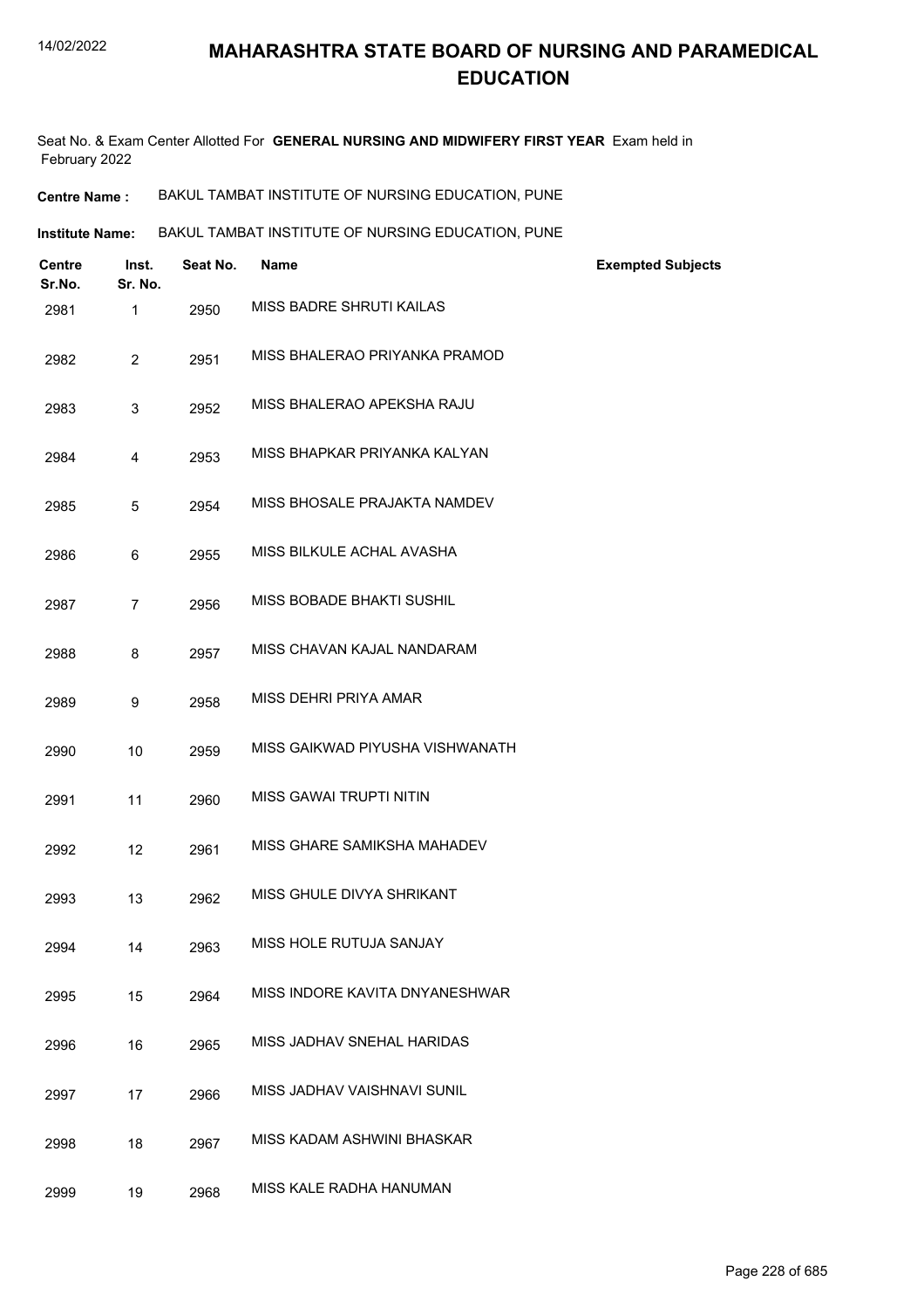|               |  |  | Seat No. & Exam Center Allotted For GENERAL NURSING AND MIDWIFERY FIRST YEAR Exam held in |  |  |
|---------------|--|--|-------------------------------------------------------------------------------------------|--|--|
| February 2022 |  |  |                                                                                           |  |  |

| 3000 | 20 | 2969 | MISS KAMBLE KAJAL PRAKASH         |
|------|----|------|-----------------------------------|
| 3001 | 21 | 2970 | MISS KAMBLE RUTUJA SUBHASH        |
| 3002 | 22 | 2971 | MISS KAMBLE ASHWINI SANTOSH       |
| 3003 | 23 | 2972 | MISS KASAB RIBIKA ANIL            |
| 3004 | 24 | 2973 | MISS KENCH KRISTINA FRANCIS       |
| 3005 | 25 | 2974 | MISS KENGALE ASHMIRA MAHADU       |
| 3006 | 26 | 2975 | MISS KHALADKAR SAKSHI DIPAK       |
| 3007 | 27 | 2976 | MISS KHANDAGALE POOJA MANIK       |
| 3008 | 28 | 2977 | MISS KHANDGE SONALI NANA          |
| 3009 | 29 | 2978 | MISS KHAVAI F DHANASHRI SUBHASH   |
| 3010 | 30 | 2979 | MISS KHOPADE NUTAN VISHWAS        |
| 3011 | 31 | 2980 | <b>MISS KOTWAL NEHA ANIL</b>      |
| 3012 | 32 | 2981 | MISS LADKE SHANTA RAMDAS          |
| 3013 | 33 | 2982 | MISS LINGAYAT SAMRUDDHI SANDIP    |
| 3014 | 34 | 2983 | MISS MADANE AAKANKSHA APPARAO     |
| 3015 | 35 | 2984 | MISS MAHADIK NILAM KRUSHNA        |
| 3016 | 36 | 2985 | MISS MAHADIK MAYURI MAHENDRA      |
| 3017 | 37 | 2986 | <b>MISS MANIKAM VINCY ANTHONY</b> |
| 3018 | 38 | 2987 | MISS PATIL KOMAL DEVRAO           |
| 3019 | 39 | 2988 | MISS PATIL VAIBHAVI SANJAY        |
| 3020 | 40 | 2989 | MISS PATWARDHAN PURVA VINAYAK     |
| 3021 | 41 | 2990 | MISS PULAWALE GAURI LAXMAN        |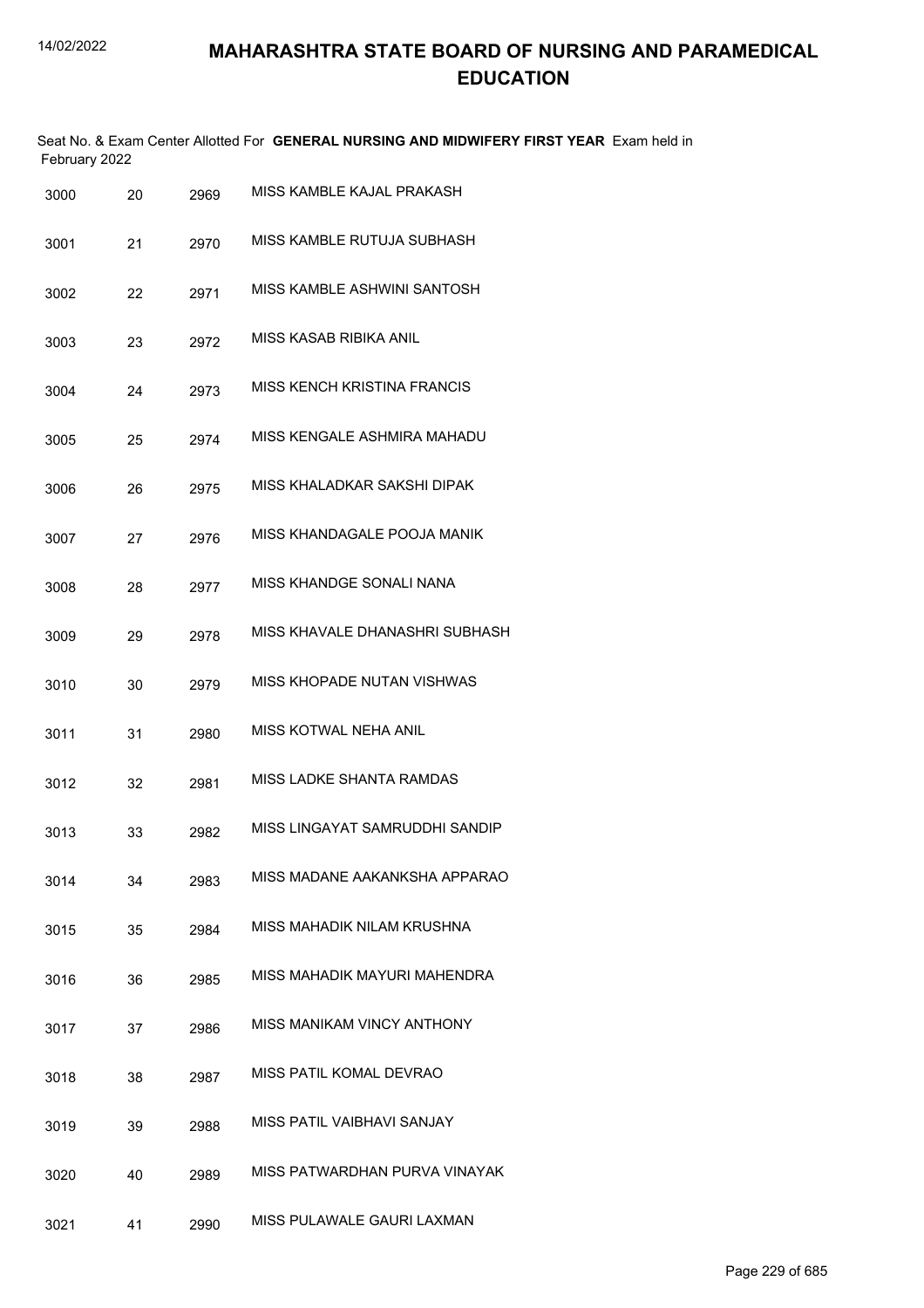|      | February 2022 |      | Seat No. & Exam Center Allotted For GENERAL NURSING AND MIDWIFERY FIRST YEAR Exam held in |
|------|---------------|------|-------------------------------------------------------------------------------------------|
| 3022 | 42            | 2991 | MISS RANDIVE RUTIKA VIVEKANAND                                                            |
| 3023 | 43            | 2992 | MISS RATHOD KOMAL PRALHAD                                                                 |
| 3024 | 44            | 2993 | MISS RATHOD MONIKA HIRALAL                                                                |
| 3025 | 45            | 2994 | MISS REDKAR DISHA RAJESH                                                                  |
| 3026 | 46            | 2995 | MISS ROKADE SAKSHI SURESH                                                                 |
| 3027 | 47            | 2996 | MISS SALUNKE MRUNALI CHANDRAKANT                                                          |
| 3028 | 48            | 2997 | MISS SANAS MRINAL BALKRISHNA                                                              |
| 3029 | 49            | 2998 | MISS SAWANT SIYA VISHWANATH                                                               |
| 3030 | 50            | 2999 | MISS SHENDKAR PRATIKSHA SANJAY                                                            |
| 3031 | 51            | 3000 | MISS SHINDE KRUTIKA NILESH                                                                |
| 3032 | 52            | 3001 | MISS SHINGARE PRIYANKA DNYANESHWAR                                                        |
| 3033 | 53            | 3002 | MISS SINGNATH TEJASWINI SANTOSH                                                           |
| 3034 | 54            | 3003 | MISS THAKUR HARSHADA RAJESH                                                               |
| 3035 | 55            | 3004 | MISS TIKUTE KARINA DNYANDEV                                                               |
| 3036 | 56            | 3005 | MISS UDARE NEHA DILIP                                                                     |
| 3037 | 57            | 3006 | MISS WAGH POOJA NANA                                                                      |
| 3038 | 58            | 3007 | MISS WAGH SONALI NANA                                                                     |
| 3039 | 59            | 3008 | MISS WALHEKAR MANSI PURUSHOTTAM                                                           |
| 3040 | 60            | 3009 | MISS ZORE KOMAL BHALCHANDRA                                                               |
|      |               |      | NOTE: 'P' MEANS PROVISIONALLY PERMITTED                                                   |

\*\*\*\*\*\*\*\*\*\*\*\*\*\*\*\*\*\*\*\*\*\*\*\*\*\*\*\*\*\*\*\*\*\*\*\*\*\*\*\*\*\*\*\*\*\*\*\*\*\*\*\*\*\*\*\*\*\*\*\*\*\*\*\*\*\*\*\*\*\*\*\*\*\*\*\*\*\*\*\*\*\*\*\*\*\*\*\*\*\*\*\*\*\*\*\*\*\*\*\*\*\*\*\*\*\*\*\*\*\*\*\*\*\*\*\*\*\*\*\*\*\*\*\*\*\*\*\*\*\*\*\*\*\*\*\*\*\*\*

if there is any mistake in the EXEMPTION of the Candidate it should be brought to the notice of the MSBNPE before the examination otherwise MSBNPE will not be resposible for any Consequences. The names of candidates enrolled online will be whole resposibilty of the Principal of that Nursing Institute.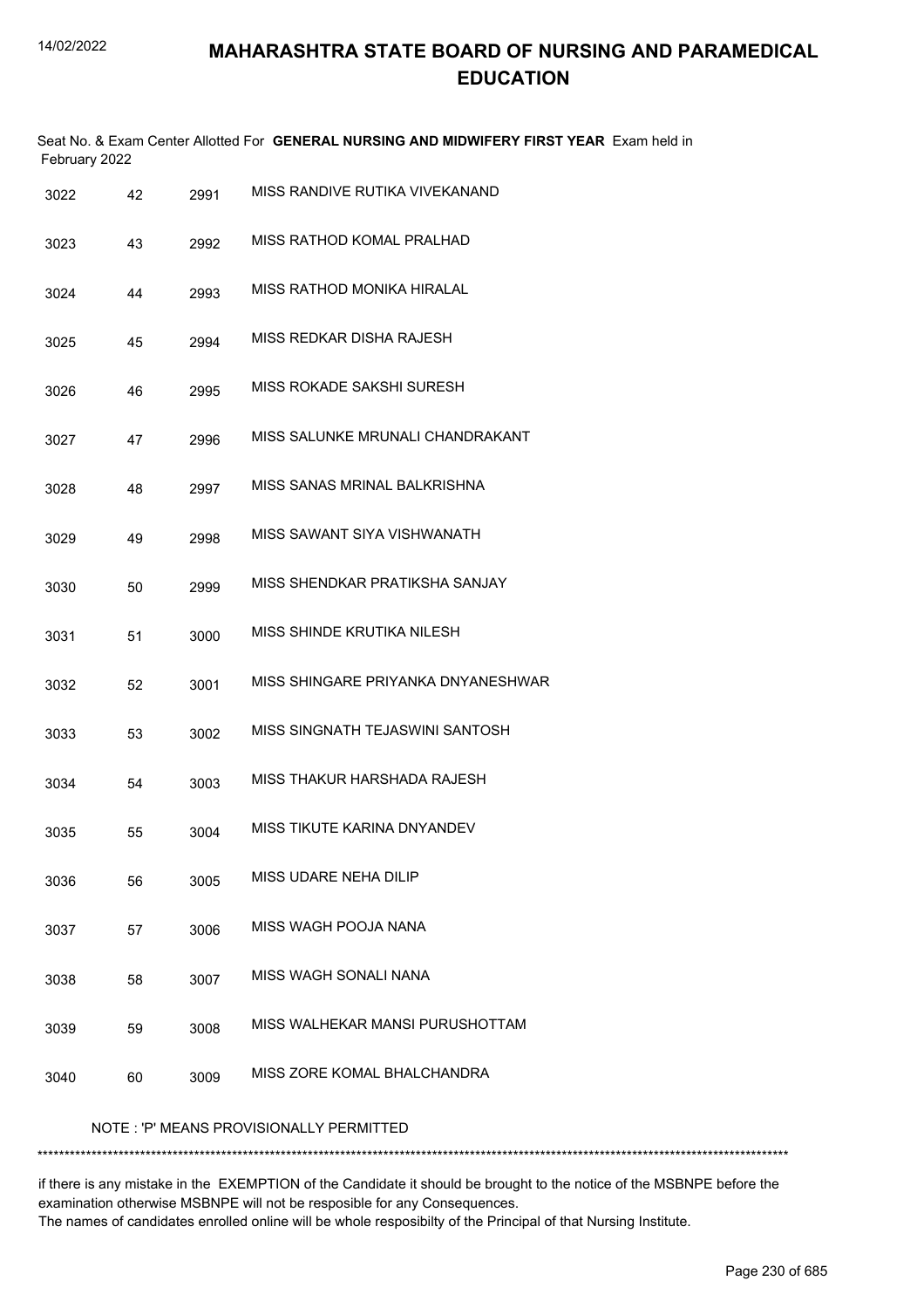Seat No. & Exam Center Allotted For **GENERAL NURSING AND MIDWIFERY FIRST YEAR** Exam held in February 2022

**Centre Name :** BAKUL TAMBAT INSTITUTE OF NURSING EDUCATION, PUNE

N.M. WADIA HOSPITAL, SCHOOL OF NURSING, PUNE **Institute Name:**

| <b>Centre</b><br>Sr.No. | Inst.<br>Sr. No. | Seat No. | <b>Name</b>                             | <b>Exempted Subjects</b> |
|-------------------------|------------------|----------|-----------------------------------------|--------------------------|
| 3041                    | 1                | 3010     | MISS BODHAKULE SUPRIYA SHANKARRAO       |                          |
| 3042                    | $\overline{2}$   | 3011     | MISS CHANDORIKAR SUPRIYA MADHUKAR       |                          |
| 3043                    | 3                | 3012     | MISS CHANDURKAR AMISHA SURESH           |                          |
| 3044                    | 4                | 3013     | MISS DEVAKATE ANKITA BABASAHEB          |                          |
| 3045                    | 5                | 3014     | MISS GAIKWAD LAVINA SUNIL               |                          |
| 3046                    | 6                | 3015     | MISS GAIKWAD TRUPTI AJAY                |                          |
| 3047                    | $\overline{7}$   | 3016     | MISS GAIKWAD SAKSHI SATISH              |                          |
| 3048                    | 8                | 3017     | MISS JADHAV CHAITALI RAMESH             |                          |
| 3049                    | 9                | 3018     | MISS JADHAV REVATI RAMESH               |                          |
| 3050                    | 10               | 3019     | MISS KALE POOJA BHANUDAS                |                          |
| 3051                    | 11               | 3020     | MISS KAMBLE GOLDY RAMESH                |                          |
| 3052                    | 12               | 3021     | MISS KAMBLE SAYALI BALU                 |                          |
| 3053                    | 13               | 3022     | MISS KHAWDIA SIMRAN RAVI                |                          |
| 3054                    | 14               | 3023     | MISS MHETRI SAKSHI VASANT               |                          |
| 3055                    | 15               | 3024     | MISS SADHANE NANDINI DNYNOBA            |                          |
| 3056                    | 16               | 3025     | MISS SASANE NIKITA SANJAY               |                          |
|                         |                  |          | NOTE: 'P' MEANS PROVISIONALLY PERMITTED |                          |
|                         |                  |          |                                         |                          |

if there is any mistake in the EXEMPTION of the Candidate it should be brought to the notice of the MSBNPE before the examination otherwise MSBNPE will not be resposible for any Consequences. The names of candidates enrolled online will be whole resposibilty of the Principal of that Nursing Institute.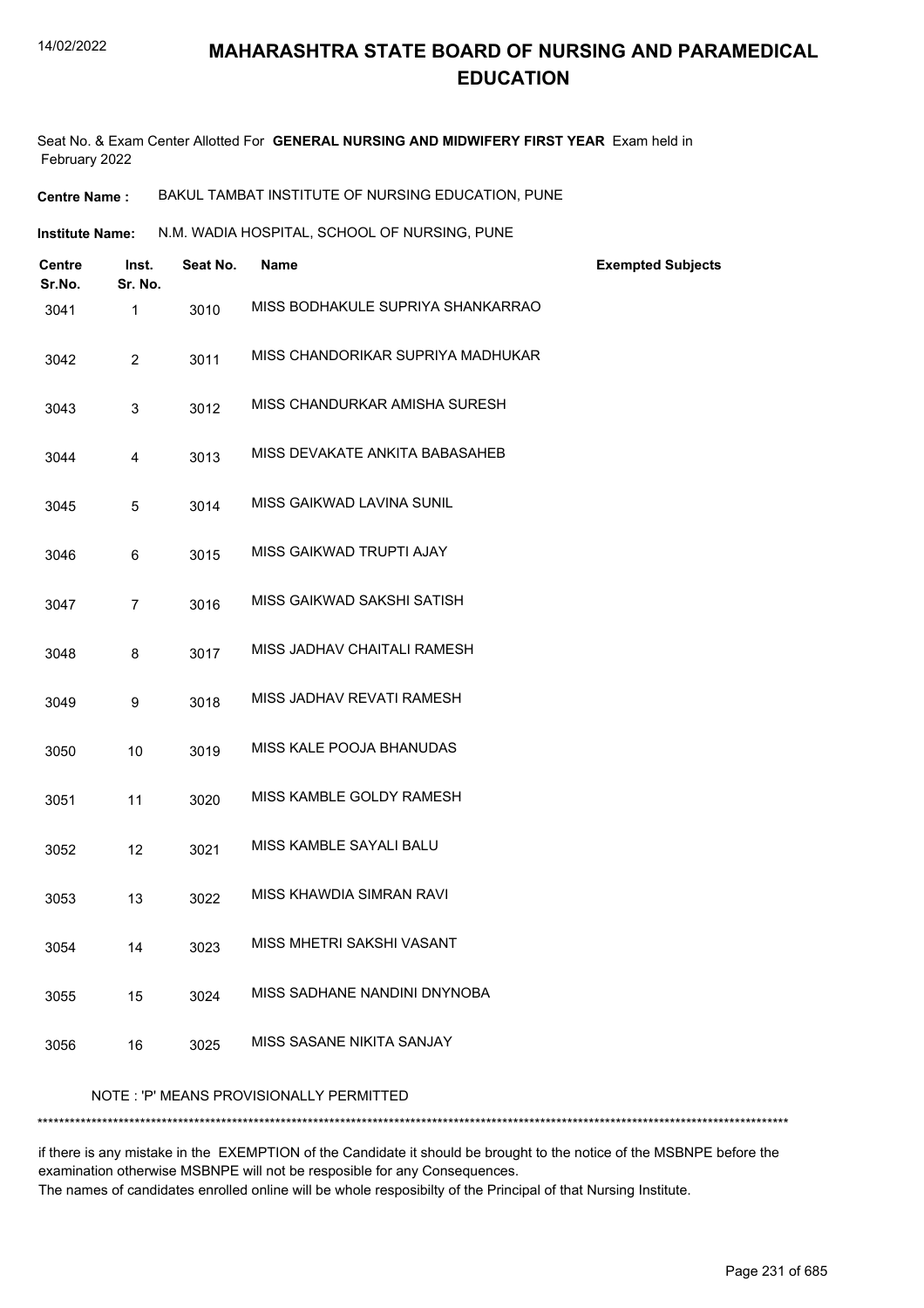Seat No. & Exam Center Allotted For **GENERAL NURSING AND MIDWIFERY FIRST YEAR** Exam held in February 2022

| <b>Centre Name :</b> | BAKUL TAMBAT INSTITUTE OF NURSING EDUCATION, PUNE |
|----------------------|---------------------------------------------------|
|----------------------|---------------------------------------------------|

Rajmata Jijau Shikshan Prasarak Mandal School of Nursing, Pune **Institute Name:**

| Centre<br>Sr.No. | Inst.<br>Sr. No. | Seat No. | <b>Name</b>                     | <b>Exempted Subjects</b> |
|------------------|------------------|----------|---------------------------------|--------------------------|
| 3057             | 1                | 3026     | MISS CHAKRANARAYAN SMITA ROBEN  |                          |
| 3058             | $\overline{c}$   | 3027     | MISS INGALE JAYSHRI RASHTRAPAL  |                          |
| 3059             | 3                | 3028     | MISS KADAM SAKSHI SUNIL         |                          |
| 3060             | 4                | 3029     | MR KAMBLE GAUTAM BABASAHEB      |                          |
| 3061             | 5                | 3030     | MR KHAMKAR PRANAV SUNIL         |                          |
| 3062             | 6                | 3031     | MISS MANOHAR PRIYANKA DADABHAU  |                          |
| 3063             | $\overline{7}$   | 3032     | MR MOKASE DINESH ANIL           |                          |
| 3064             | 8                | 3033     | MISS NEHERE SHIVANI KALURAM     |                          |
| 3065             | 9                | 3034     | MISS PATIL NIKITA SURESH        |                          |
| 3066             | 10               | 3035     | MISS PATOLE NEHA ASHOK          |                          |
| 3067             | 11               | 3036     | MISS PINGALE RUTUJA DATTATRAY   |                          |
| 3068             | 12               | 3037     | <b>MR SAKE VIKAS SURESH</b>     |                          |
| 3069             | 13               | 3038     | MISS SAPKALE PRATIKSHA SUDHAKAR |                          |
| 3070             | 14               | 3039     | MISS SHAIKH IFTASHA KHALIL      |                          |
| 3071             | 15               | 3040     | MR SHEDE YASH UDAY              |                          |
| 3072             | 16               | 3041     | MISS SONAWANE SNEHAL VIJAY      |                          |
| 3073             | 17               | 3042     | MISS UGALE DNYANESHWARI SUDAM   |                          |
| 3074             | 18               | 3043     | MISS VIBHUTE NIKITA GAJANAN     |                          |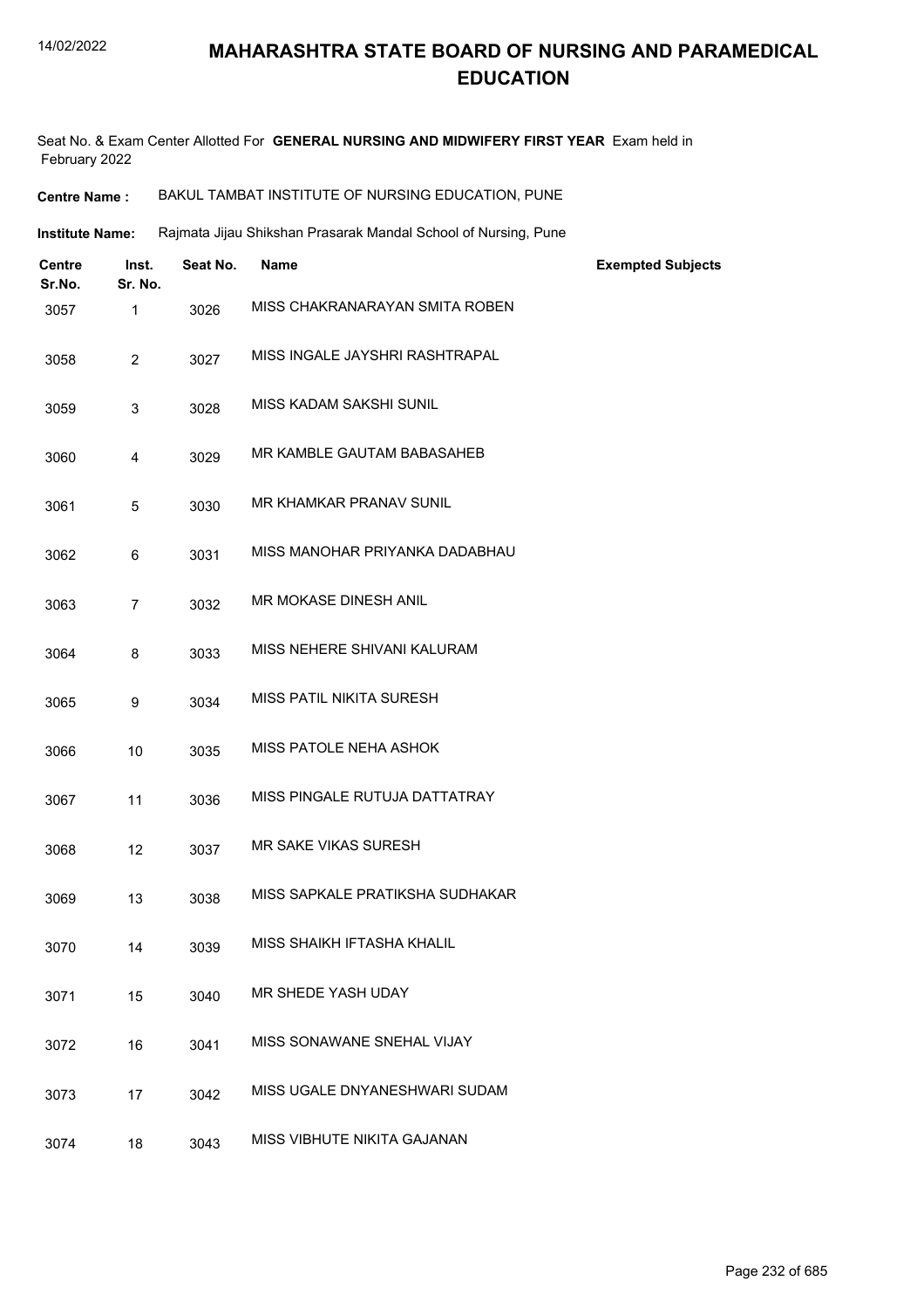Seat No. & Exam Center Allotted For GENERAL NURSING AND MIDWIFERY FIRST YEAR Exam held in February 2022

NOTE: 'P' MEANS PROVISIONALLY PERMITTED

if there is any mistake in the EXEMPTION of the Candidate it should be brought to the notice of the MSBNPE before the examination otherwise MSBNPE will not be resposible for any Consequences.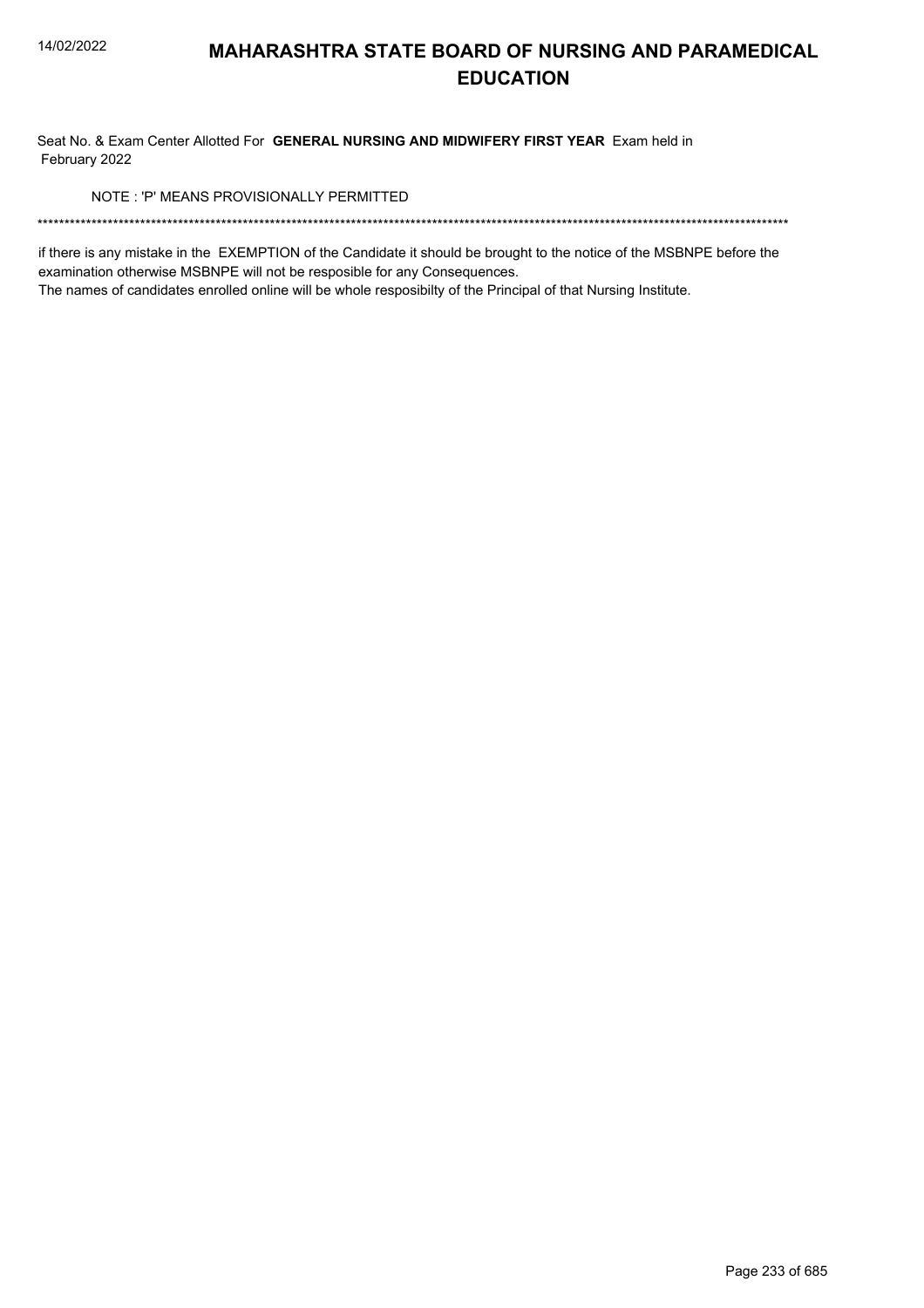Seat No. & Exam Center Allotted For **GENERAL NURSING AND MIDWIFERY FIRST YEAR** Exam held in February 2022

| BHARATI VIDYAPEETH COLLEGE OF NURSING, PUNE<br><b>Centre Name :</b> |
|---------------------------------------------------------------------|
|---------------------------------------------------------------------|

| BHARATI VIDYAPEETH COLLEGE OF NURSING, PUNE<br><b>Institute Name:</b> |
|-----------------------------------------------------------------------|
|-----------------------------------------------------------------------|

| Centre<br>Sr.No. | Inst.<br>Sr. No. | Seat No. | <b>Name</b>                                        | <b>Exempted Subjects</b> |
|------------------|------------------|----------|----------------------------------------------------|--------------------------|
| 3075             | 1                | 3044     | MISS ANKUSH PRIYANKA ASHOK                         |                          |
| 3076             | $\overline{2}$   | 3045     | MISS BANDAL SHWETA GANPAT                          |                          |
| 3077             | 3                | 3046     | <b>MISS BARDE USHA VILAS</b>                       |                          |
| 3078             | 4                | 3047     | MR CHEPTE BADRINATH RAJENDRA                       |                          |
| 3079             | 5                | 3048     | MISS CHORGE NIKITA SHIVAJI                         |                          |
| 3080             | 6                | 3049     | MISS DHADAVE PRATIKSHA MAHENDRA                    |                          |
| 3081             | $\overline{7}$   | 3050     | MR DHEKALE VIPUL RAJENDRA                          |                          |
| 3082             | 8                | 3051     | MISS GADE JAGRUTI CHANDRAKANT                      |                          |
| 3083             | 9                | 3052     | MR GAWALI DHIRAJ SHIVAJI                           |                          |
| 3084             | 10               | 3053     | SMT GHOSHIR KOMAL ARUN<br>(NEE GHOSHIR KOMAL ARUN) |                          |
| 3085             | 11               | 3054     | MR JADHAV VAIBHAV ASHOKRAO                         |                          |
| 3086             | 12               | 3055     | MR JAGDALE OMKAR DEVIDAS                           |                          |
| 3087             | 13               | 3056     | MISS JAGTAP AVANTI SANTOSH                         |                          |
| 3088             | 14               | 3057     | MISS JOSHI SANIKA AVINASH                          |                          |
| 3089             | 15               | 3058     | MR KADAM PRATIK PRASAD                             |                          |
| 3090             | 16               | 3059     | MISS KADAM MADHURI ASHOK                           |                          |
| 3091             | 17               | 3060     | MISS KADAM KETKI HINDURAO                          |                          |
| 3092             | 18               | 3061     | MISS KADAM SWAPNA UTTAM                            |                          |
| 3093             | 19               | 3062     | MISS KHAMKAR VAISHNAVI ANIL                        |                          |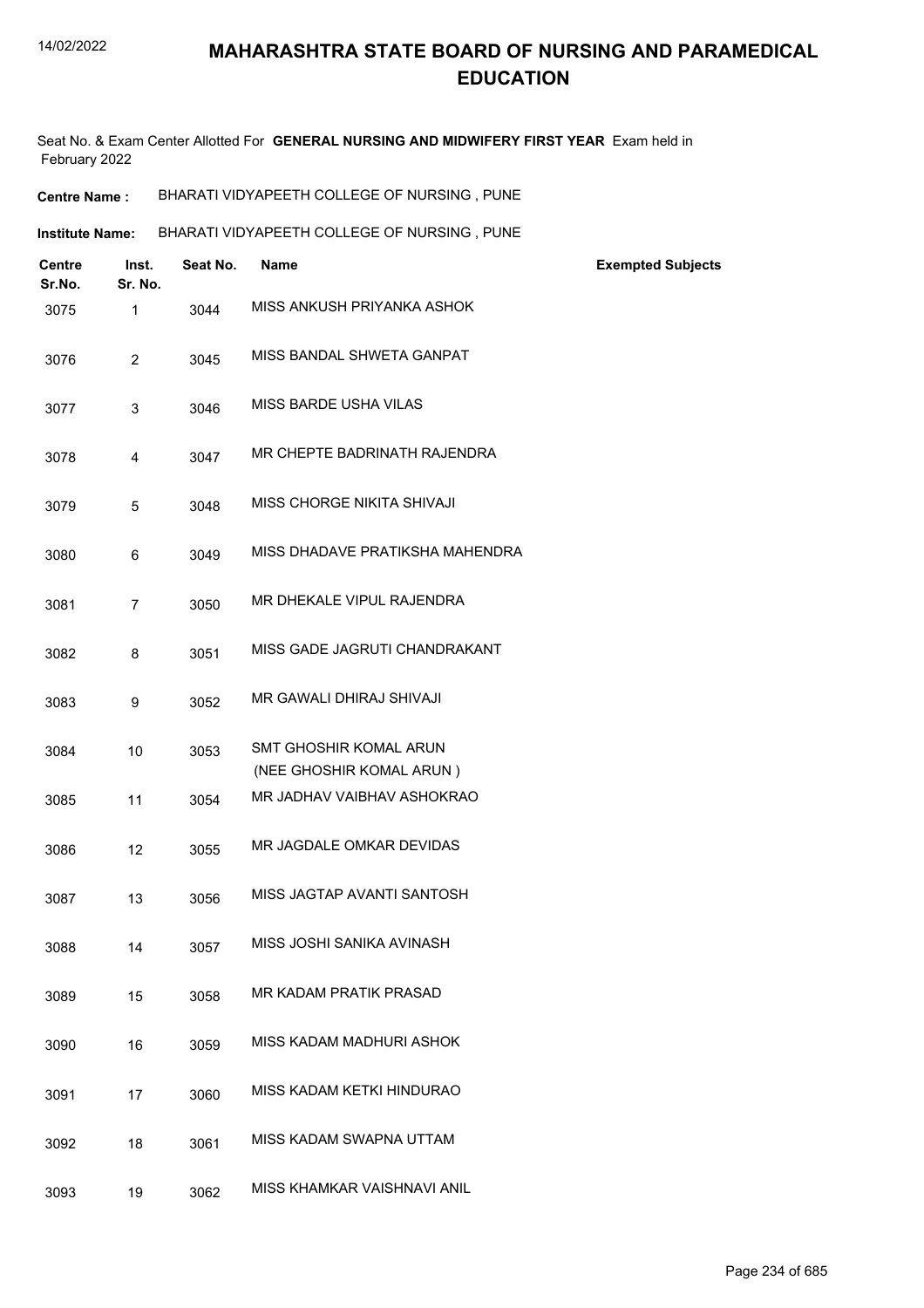| February 2022 |    |      | Seat No. & Exam Center Allotted For GENERAL NURSING AND MIDWIFERY FIRST YEAR Exam held in |
|---------------|----|------|-------------------------------------------------------------------------------------------|
| 3094          | 20 | 3063 | MISS KHAMKAR PAYAL RAHUL                                                                  |
| 3095          | 21 | 3064 | SMT DHAIGUDE SUVARNA JITENDRA<br>(NEE KISAVE SUVARNA APPASO)                              |
| 3096          | 22 | 3065 | MISS KOLTE PRAJAKTA RAJARAM                                                               |
| 3097          | 23 | 3066 | MISS MAHANGARE KAJAL SHANKAR                                                              |
| 3098          | 24 | 3067 | MISS MANE PRAGATI PRAKASH                                                                 |
| 3099          | 25 | 3068 | MISS MANE SONAL SANTOSH                                                                   |
| 3100          | 26 | 3069 | MISS MOHITE SANCHITA CHANDRAKANT                                                          |
| 3101          | 27 | 3070 | MR MORE RUSHIKESH HARIDAS                                                                 |
| 3102          | 28 | 3071 | MISS NARSALE PRIYANKA BHAUSO                                                              |
| 3103          | 29 | 3072 | MISS NATKAR ASHVINI GOVIND                                                                |
| 3104          | 30 | 3073 | MISS PARDESHI SANCHAYANI BALASAHEB                                                        |
| 3105          | 31 | 3074 | MISS PATIL AKANKSHA SANTOSH                                                               |
| 3106          | 32 | 3075 | MISS PATOLE ANKITA SANJAY                                                                 |
| 3107          | 33 | 3076 | MR PAWAR NITIN SANTOSH                                                                    |
| 3108          | 34 | 3077 | MISS PAWAR PALLAVI SHARAD                                                                 |
| 3109          | 35 | 3078 | MISS PAWAR PALLAVI SUDHAKAR                                                               |
| 3110          | 36 | 3079 | MR RATHOD SHITAL SURESH                                                                   |
| 3111          | 37 | 3080 | MISS SALUNKE DIVYANKA SAMBHAJI                                                            |
| 3112          | 38 | 3081 | MISS SHILIMKAR PRANALI PRAVIN                                                             |
| 3113          | 39 | 3082 | MR SHIRKE VIVEK SHIVAJI                                                                   |
| 3114          | 40 | 3083 | MISS SINDKAR DIVYA KESHAV                                                                 |
| 3115          | 41 | 3084 | MISS SOLASKAR ANISHA SHASHIKANT                                                           |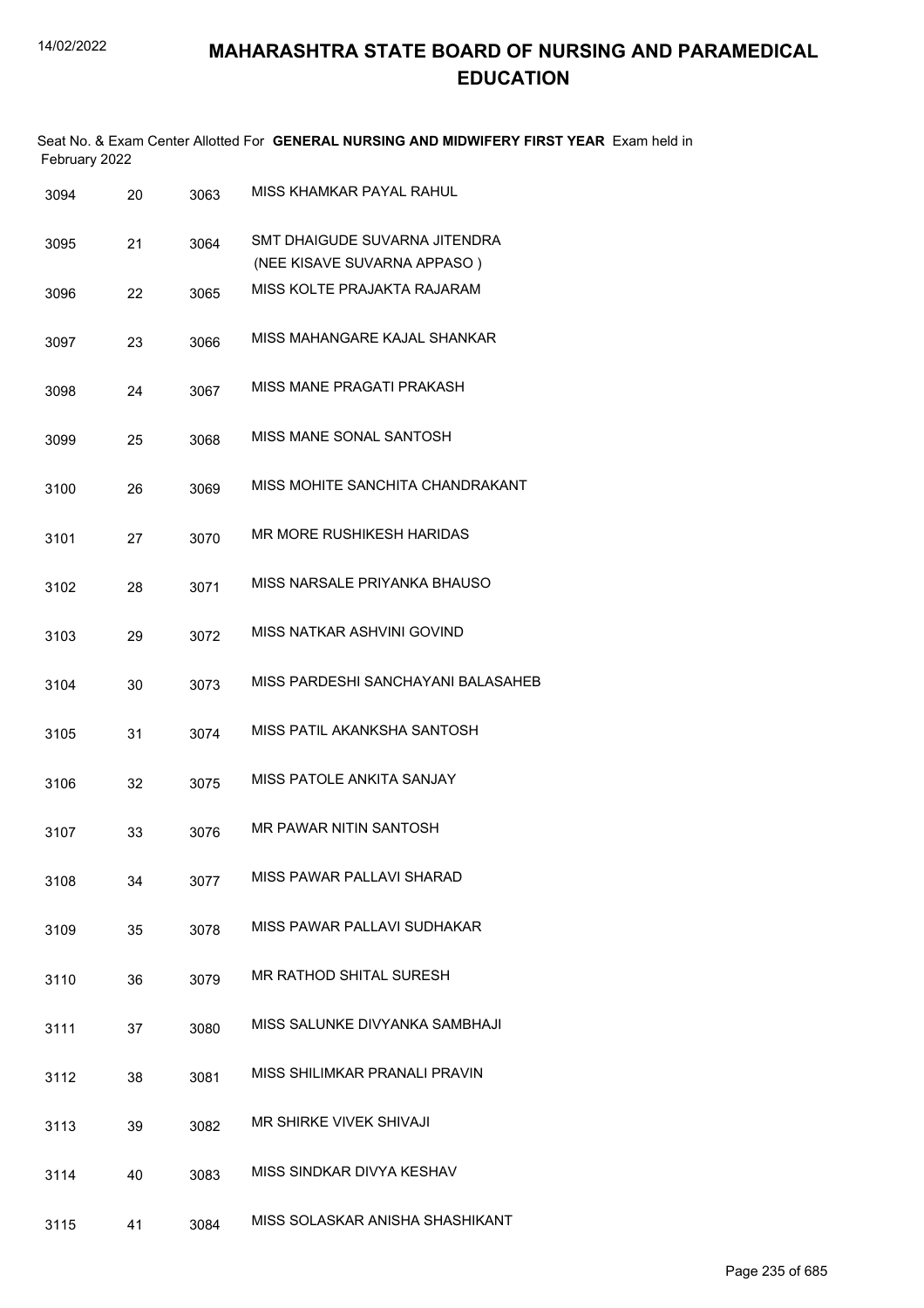Seat No. & Exam Center Allotted For **GENERAL NURSING AND MIDWIFERY FIRST YEAR** Exam held in February 2022

| 3116 | 42                                      | 3085 | MR THORAT YOGIRAJ BHIKAJI        |  |  |  |
|------|-----------------------------------------|------|----------------------------------|--|--|--|
| 3117 | 43                                      | 3086 | MISS VADILKAR PRATIKSHA RAJENDRA |  |  |  |
| 3118 | 44                                      | 3087 | MISS WADGULE MADHURI BHUJANG     |  |  |  |
| 3119 | 45                                      | 3088 | MISS YESARE ANKITA ARVIND        |  |  |  |
| 3120 | 46                                      | 3089 | MISS ZANZANE PRAJAKTA PRAKASH    |  |  |  |
| 3121 | 47                                      | 3090 | MISS ZINZAD ANJALI MARUTI        |  |  |  |
|      | NOTE: 'P' MEANS PROVISIONALLY PERMITTED |      |                                  |  |  |  |

\*\*\*\*\*\*\*\*\*\*\*\*\*\*\*\*\*\*\*\*\*\*\*\*\*\*\*\*\*\*\*\*\*\*\*\*\*\*\*\*\*\*\*\*\*\*\*\*\*\*\*\*\*\*\*\*\*\*\*\*\*\*\*\*\*\*\*\*\*\*\*\*\*\*\*\*\*\*\*\*\*\*\*\*\*\*\*\*\*\*\*\*\*\*\*\*\*\*\*\*\*\*\*\*\*\*\*\*\*\*\*\*\*\*\*\*\*\*\*\*\*\*\*\*\*\*\*\*\*\*\*\*\*\*\*\*\*\*\*

if there is any mistake in the EXEMPTION of the Candidate it should be brought to the notice of the MSBNPE before the examination otherwise MSBNPE will not be resposible for any Consequences.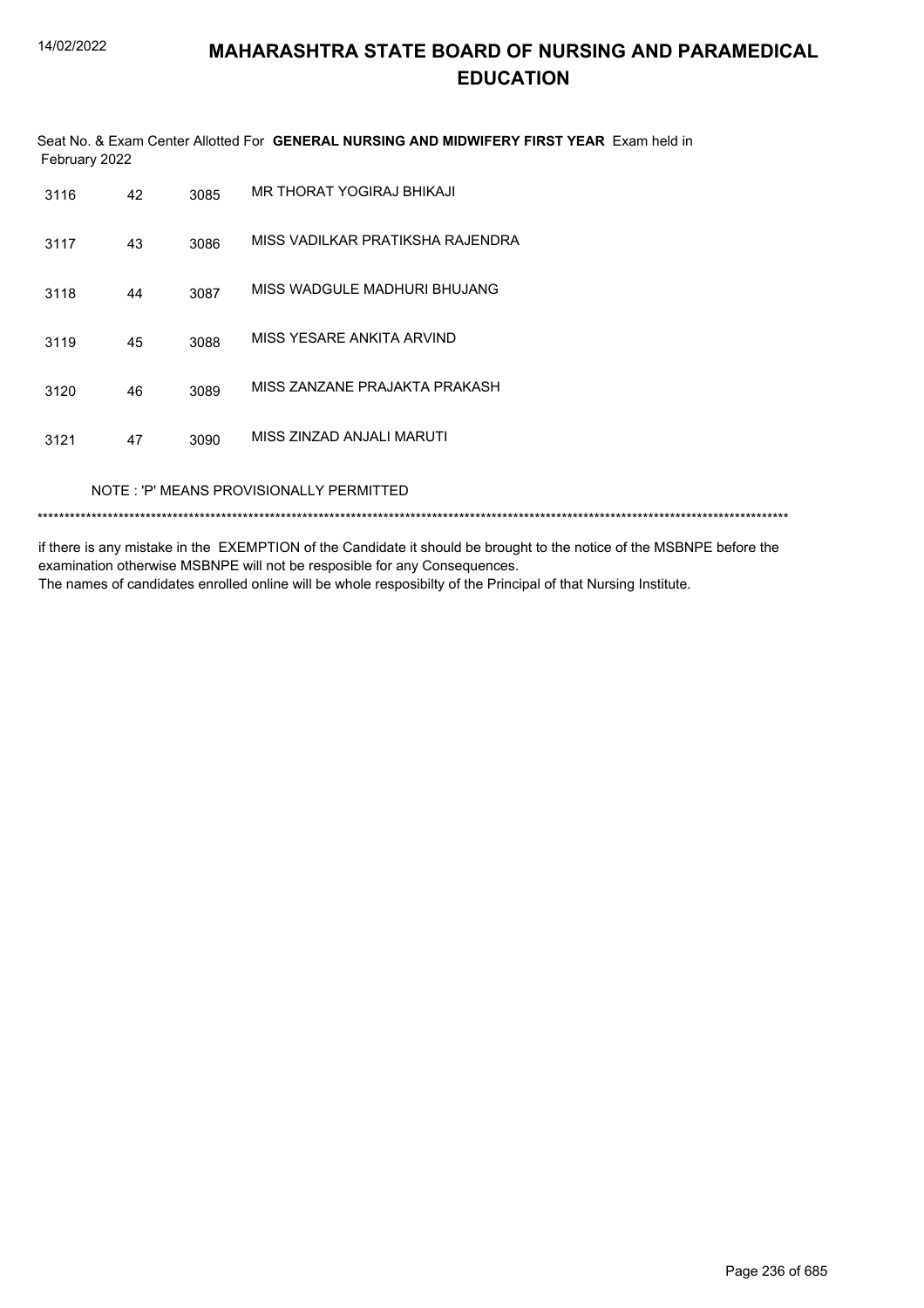Seat No. & Exam Center Allotted For **GENERAL NURSING AND MIDWIFERY FIRST YEAR** Exam held in February 2022

**Centre Name :** BHARATI VIDYAPEETH COLLEGE OF NURSING , PUNE

**Institute Name: C Y DANGAT PATIL SHIKSHAN AND KRIDA MANDAL, SCHOOL OF NURSING , PUNE** 

| Centre<br>Sr.No. | Inst.<br>Sr. No. | Seat No. | <b>Name</b>                                                | <b>Exempted Subjects</b> |
|------------------|------------------|----------|------------------------------------------------------------|--------------------------|
| 3122             | 1                | 3091     | MISS BHAGAT SAKSHI BALASAHEB                               |                          |
| 3123             | $\overline{2}$   | 3092     | MISS BHATANE GAURI WALCHAND                                |                          |
| 3124             | 3                | 3093     | MISS CHILOBA ASHVINI NAGESH                                |                          |
| 3125             | 4                | 3094     | MR DONGRE AJAY SHRIHARI                                    |                          |
| 3126             | 5                | 3095     | MISS DONGRE NIKITA SHAM                                    |                          |
| 3127             | 6                | 3096     | MISS GAIKWAD MRUNAL RAJKUMAR                               |                          |
| 3128             | $\overline{7}$   | 3097     | MISS GAIKWAD NEHA ANANTA                                   |                          |
| 3129             | 8                | 3098     | MISS GAVIT PRATIDNYA PRAKASH                               |                          |
| 3130             | 9                | 3099     | MISS JADHAV PUSHPANJALI LAXMAN                             |                          |
| 3131             | 10               | 3100     | MISS JADHAVAR ARTI KANTA                                   |                          |
| 3132             | 11               | 3101     | MISS KAMBLE PRADNYA VILAS                                  |                          |
| 3133             | 12               | 3102     | <b>MISS KAMBLE SHITAL VILAS</b>                            |                          |
| 3134             | 13               | 3103     | MISS KAMBLE RUTUJA MOHAN                                   |                          |
| 3135             | 14               | 3104     | MR LAHANE HANMANT MADHAVRAO                                |                          |
| 3136             | 15               | 3105     | MISS LAHANE RAJKANYA BHARAT                                |                          |
| 3137             | 16               | 3106     | MR LAHANE SHARAD VAIJENATH                                 |                          |
| 3138             | 17               | 3107     | SMT TANDALE VARSHA NARHARI<br>(NEE MURKUTE VARSHA BHAGVAT) |                          |
| 3139             | 18               | 3108     | MISS NIGHOT SANJANA DASHARATH                              |                          |
| 3140             | 19               | 3109     | MISS PAWARA JASANA BHAYATA                                 |                          |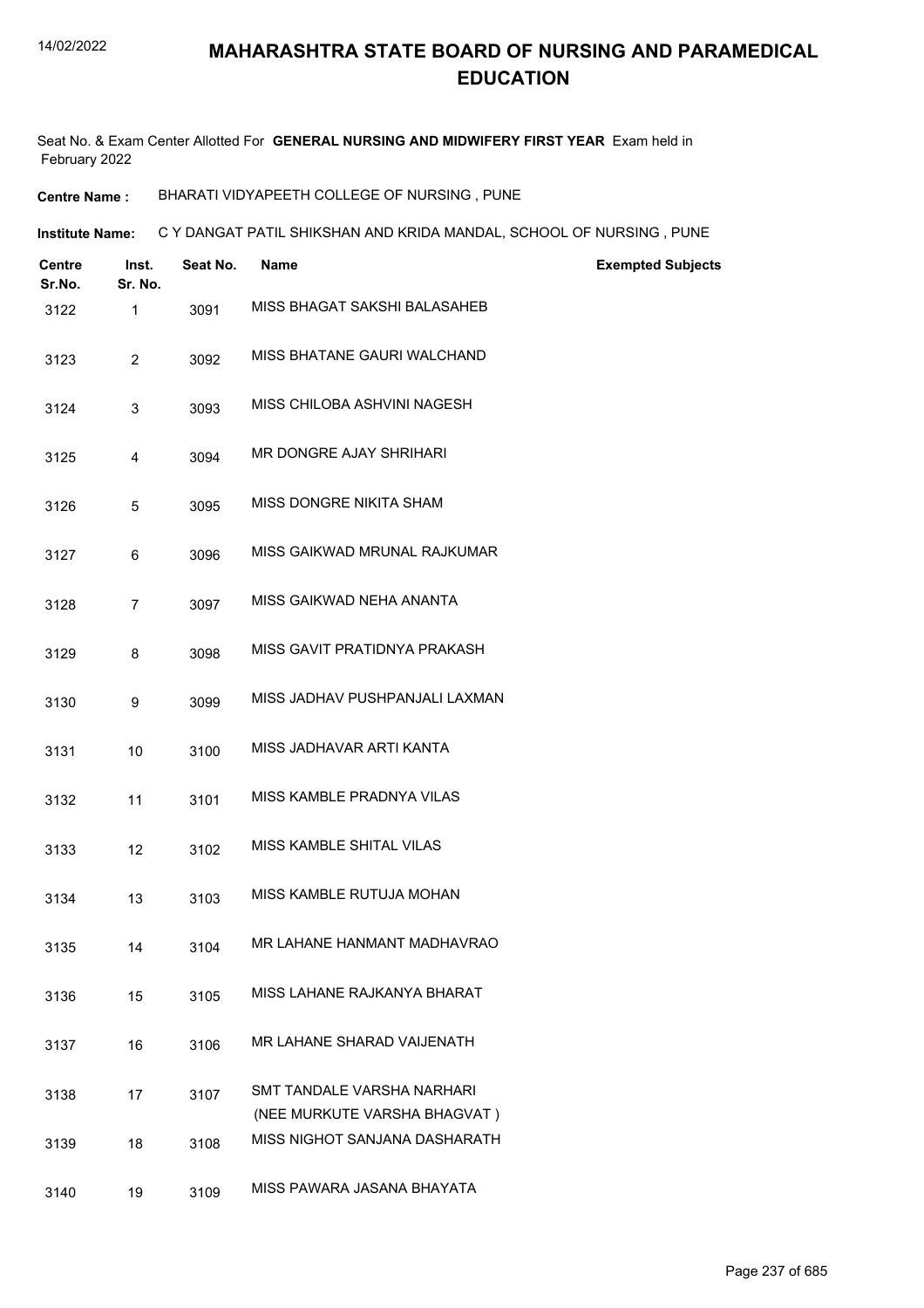Seat No. & Exam Center Allotted For GENERAL NURSING AND MIDWIFERY FIRST YEAR Exam held in February 2022

MISS SIRSATH NISHA SUBHASH 20 3110 3141

NOTE: 'P' MEANS PROVISIONALLY PERMITTED

if there is any mistake in the EXEMPTION of the Candidate it should be brought to the notice of the MSBNPE before the examination otherwise MSBNPE will not be resposible for any Consequences. The names of candidates enrolled online will be whole resposibilty of the Principal of that Nursing Institute.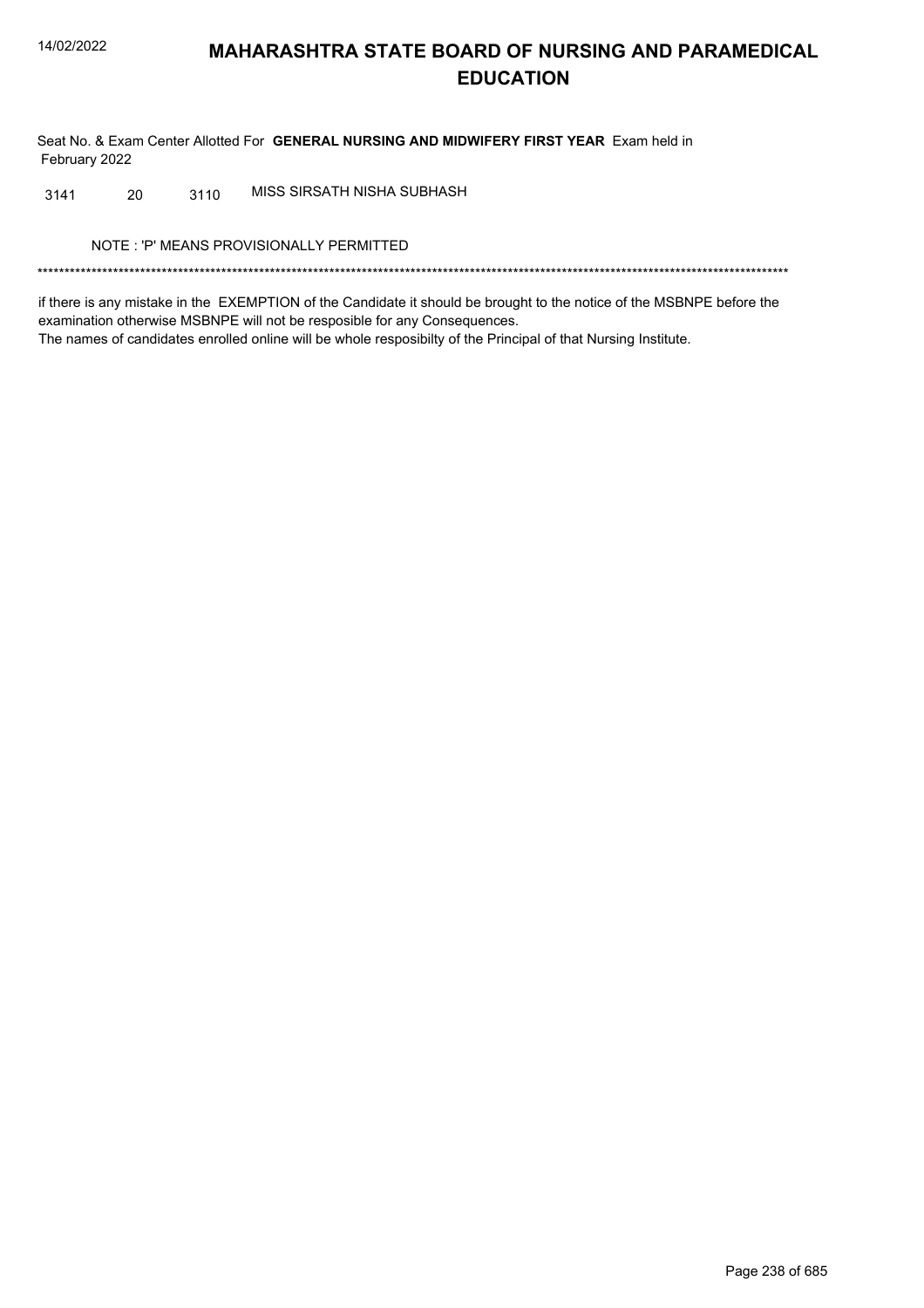Seat No. & Exam Center Allotted For **GENERAL NURSING AND MIDWIFERY FIRST YEAR** Exam held in February 2022

**Centre Name :** BHARATI VIDYAPEETH COLLEGE OF NURSING , PUNE

| Institute Name: | <b>GURURAJ SCHOOL OF NURSING, PUNE</b> |  |
|-----------------|----------------------------------------|--|
|                 |                                        |  |

| <b>Centre</b><br>Sr.No. | Inst.<br>Sr. No. | Seat No. | <b>Name</b>                                                       | <b>Exempted Subjects</b> |
|-------------------------|------------------|----------|-------------------------------------------------------------------|--------------------------|
| 3142                    | $\mathbf{1}$     | 3111     | MISS BANE SUCHITRA SURESH                                         |                          |
| 3143                    | $\overline{2}$   | 3112     | MISS BORKAR MUKTA SUKHADEV                                        |                          |
| 3144                    | 3                | 3113     | MISS DESHMANE AISHWARYA EKNATH                                    |                          |
| 3145                    | 4                | 3114     | MISS DHUMAK TEJAL VIJAY                                           |                          |
| 3146                    | 5                | 3115     | MISS GAIKWAD AMRUTA KAMLAKAR                                      |                          |
| 3147                    | 6                | 3116     | SMT DAREKAR PRATIBHA DATTATRAY<br>(NEE JAGTAP PRATIBHA PANDURANG) |                          |
| 3148                    | $\overline{7}$   | 3117     | SMT KADAM SHEETAL VISHNU                                          |                          |
|                         |                  |          | (NEE KADAM SHEETAL DEEPAK)                                        |                          |
| 3149                    | 8                | 3118     | MISS KALAVANKAR ROSHANI RAJENDRA                                  |                          |
| 3150                    | 9                | 3119     | MISS KAMBLE ANKITA ANANT                                          |                          |
| 3151                    | 10               | 3120     | MISS LAD POOJA BALASAHEB                                          |                          |
| 3152                    | 11               | 3121     | MISS MARATHE ASHVINI VILAS                                        |                          |
| 3153                    | 12               | 3122     | MISS NAGARGOJE USHABAI SITARAM                                    |                          |
| 3154                    | 13               | 3123     | SMT GAVANKAR BHAGYASHRI HEMANT<br>(NEE PANDURKAR SANGITA MAHADEV) |                          |
| 3155                    | 14               | 3124     | SMT KADAM ANUJA RAHUL<br>(NEE RANPISE ANUJA GURUDATTA)            |                          |
| 3156                    | 15               | 3125     | MISS SAPKAL VAISHALI LAXMAN                                       |                          |
| 3157                    | 16               | 3126     | MISS SONAWANE DEEPALI VIKRAM                                      |                          |
| 3158                    | 17               | 3127     | SMT HARPUDE MAYURI DASHRATH<br>(NEE THARKUDE MAYURI BABAN)        |                          |
| 3159                    | 18               | 3128     | MISS WARANG RUCHIRA VINOD                                         |                          |
| 3160                    | 19               | 3129     | SMT GAVANKAR BHAGYASHRI ROSHAN<br>(NEE WARANG SONALI AMRUT)       |                          |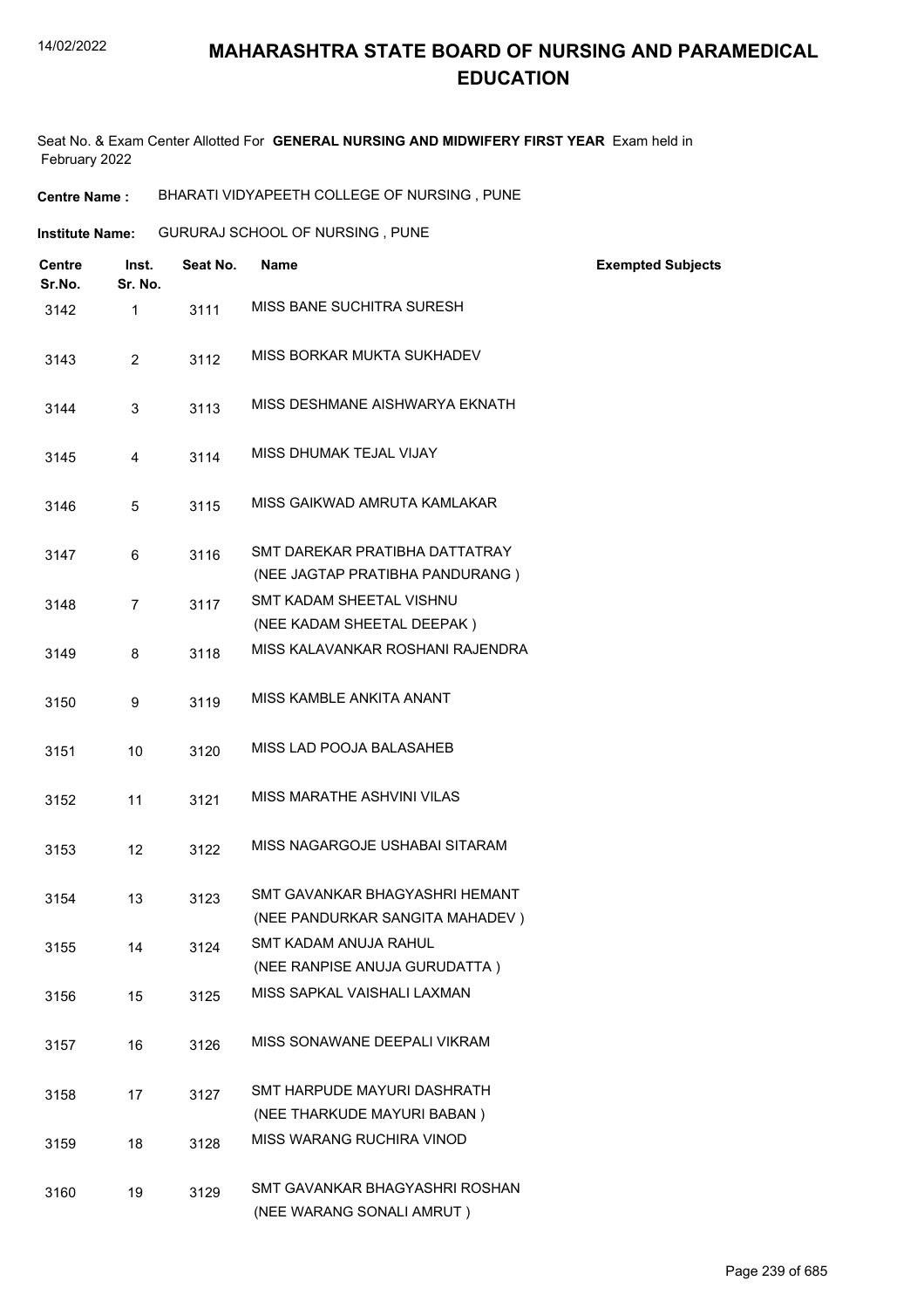Seat No. & Exam Center Allotted For GENERAL NURSING AND MIDWIFERY FIRST YEAR Exam held in February 2022

NOTE: 'P' MEANS PROVISIONALLY PERMITTED

if there is any mistake in the EXEMPTION of the Candidate it should be brought to the notice of the MSBNPE before the examination otherwise MSBNPE will not be resposible for any Consequences.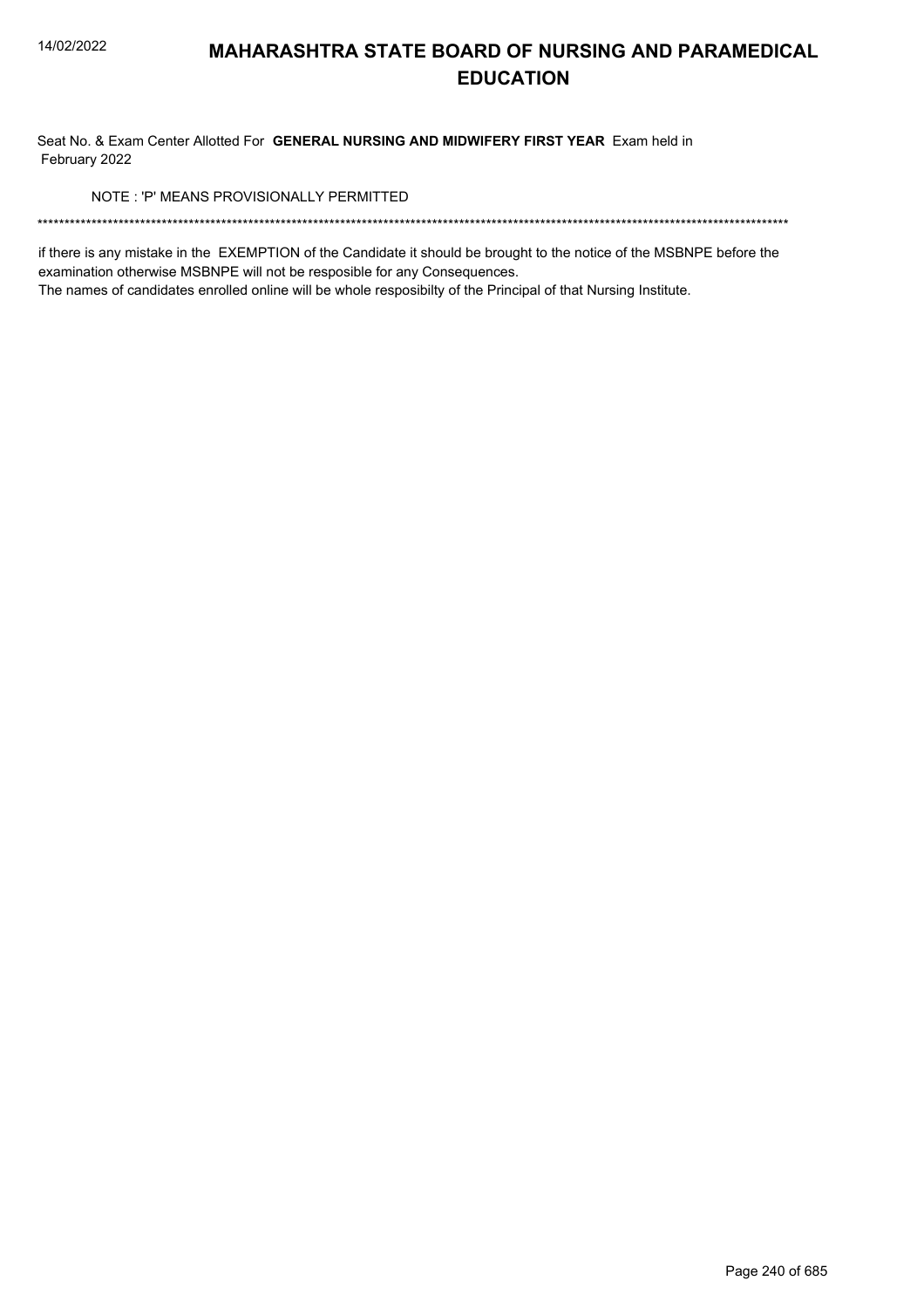Seat No. & Exam Center Allotted For **GENERAL NURSING AND MIDWIFERY FIRST YEAR** Exam held in February 2022

**Centre Name :** BHARATI VIDYAPEETH COLLEGE OF NURSING , PUNE

| <b>Institute Name:</b> | PIMPRI NURSING SCHOOL CHINCHWAD PUNE |  |
|------------------------|--------------------------------------|--|
|                        |                                      |  |

| <b>Centre</b><br>Sr.No. | Inst.<br>Sr. No. | Seat No. | Name                                                        | <b>Exempted Subjects</b> |
|-------------------------|------------------|----------|-------------------------------------------------------------|--------------------------|
| 3161                    | $\mathbf{1}$     | 3130     | MISS ADHAL LAXMI DEVIDAS                                    |                          |
| 3162                    | $\overline{2}$   | 3131     | MISS AMUNDKAR VAISHNAVI DATTATRAY                           |                          |
| 3163                    | 3                | 3132     | SMT SWAMI APURVA GANESH<br>(NEE BEMBALGE APURVA PRABHU)     |                          |
| 3164                    | 4                | 3133     | MISS DARADE SNEHAL SUBHASH                                  |                          |
| 3165                    | 5                | 3134     | MR DARADE GANESH SHIVANAND                                  |                          |
| 3166                    | 6                | 3135     | MR DARADE DEVANAND SHIVRAM                                  |                          |
| 3167                    | 7                | 3136     | MR DARADE VITTHAL GANPAT                                    |                          |
| 3168                    | 8                | 3137     | MISS HILE SANJU BHIMAJI                                     |                          |
| 3169                    | 9                | 3138     | MISS INAMDAR SUMAIYA AKBAR                                  |                          |
| 3170                    | 10               | 3139     | MR INGALE ADITYA VASUDEO                                    |                          |
| 3171                    | 11               | 3140     | MISS JADHAV RENUKA BALKRISHNA                               |                          |
| 3172                    | 12               | 3141     | SMT GAIKWAD AMRUTA SWAPNIL                                  |                          |
| 3173                    | 13               | 3142     | (NEE JAGTAP AMRUTA ANNASAHEB)<br>SMT HIPALE SAVITA SAGAR    |                          |
| 3174                    | 14               | 3143     | (NEE JEDAGE SAVITA NAGAPPA)<br>MISS KAMBLE DIPTI DATTATRAYA |                          |
| 3175                    | 15               | 3144     | MISS KATE PRATIKSHA SHASHIKANT                              |                          |
| 3176                    | 16               | 3145     | MISS KRUSHNAJI VAISHNAVI VIDYASAGAR                         |                          |
| 3177                    | 17               | 3146     | MISS LADE KAJAL TUSHAR                                      |                          |
| 3178                    | 18               | 3147     | MISS MAMDAPURE GAYATRI SANTOSH                              |                          |
| 3179                    | 19               | 3148     | MISS MANE SANDHYA SADASHIV                                  |                          |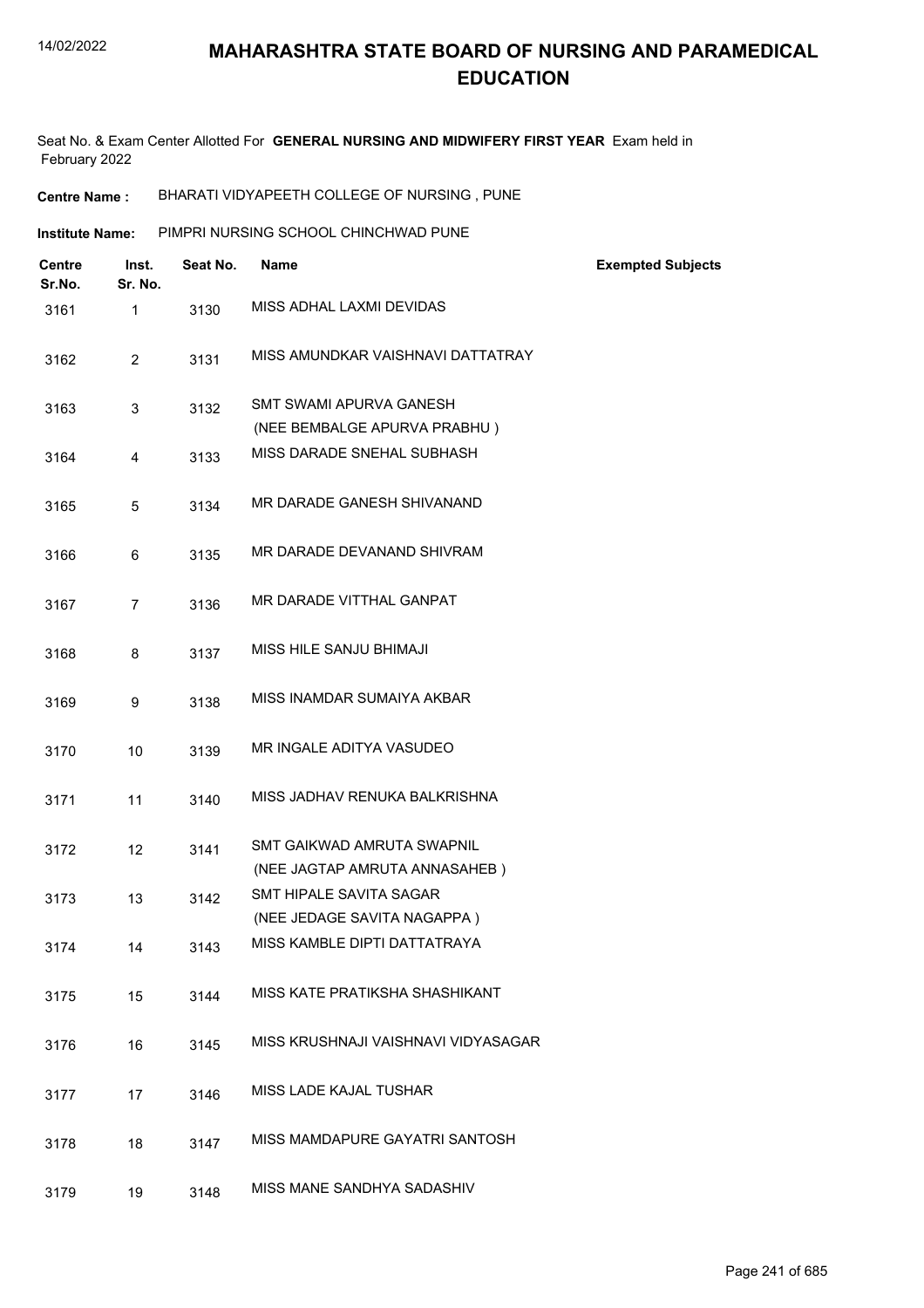| Seat No. & Exam Center Allotted For GENERAL NURSING AND MIDWIFERY FIRST YEAR Exam held in<br>February 2022 |    |      |                                                                |  |  |
|------------------------------------------------------------------------------------------------------------|----|------|----------------------------------------------------------------|--|--|
| 3180                                                                                                       | 20 | 3149 | MISS MUTHE ASHWINI BHARAT                                      |  |  |
| 3181                                                                                                       | 21 | 3150 | MISS NANAWARF PRFRANA ANII                                     |  |  |
| 3182                                                                                                       | 22 | 3151 | MISS PAWAR NISHA MARUTI                                        |  |  |
| 3183                                                                                                       | 23 | 3152 | MISS RANBHISE STEFFY SAMSON                                    |  |  |
| 3184                                                                                                       | 24 | 3153 | MISS SHELAR SAYALI KISAN                                       |  |  |
| 3185                                                                                                       | 25 | 3154 | MISS SHENDGAL PRACHI BALAJI                                    |  |  |
| 3186                                                                                                       | 26 | 3155 | MISS SHINDE CHAITRALI DATTATRAY                                |  |  |
| 3187                                                                                                       | 27 | 3156 | SMT DAHATONDE MADHURI KISHOR<br>(NEE SHIROLE MADHURI RAJENDRA) |  |  |
| 3188                                                                                                       | 28 | 3157 | MR SOLANKE OMKAR GAJANAN                                       |  |  |
| 3189                                                                                                       | 29 | 3158 | MISS VALMIKI KIRAN SURAJ                                       |  |  |
| 3190                                                                                                       | 30 | 3159 | MISS WAGHMARE VAISHALI MAHADEO                                 |  |  |

#### NOTE : 'P' MEANS PROVISIONALLY PERMITTED

\*\*\*\*\*\*\*\*\*\*\*\*\*\*\*\*\*\*\*\*\*\*\*\*\*\*\*\*\*\*\*\*\*\*\*\*\*\*\*\*\*\*\*\*\*\*\*\*\*\*\*\*\*\*\*\*\*\*\*\*\*\*\*\*\*\*\*\*\*\*\*\*\*\*\*\*\*\*\*\*\*\*\*\*\*\*\*\*\*\*\*\*\*\*\*\*\*\*\*\*\*\*\*\*\*\*\*\*\*\*\*\*\*\*\*\*\*\*\*\*\*\*\*\*\*\*\*\*\*\*\*\*\*\*\*\*\*\*\*

if there is any mistake in the EXEMPTION of the Candidate it should be brought to the notice of the MSBNPE before the examination otherwise MSBNPE will not be resposible for any Consequences. The names of candidates enrolled online will be whole resposibilty of the Principal of that Nursing Institute.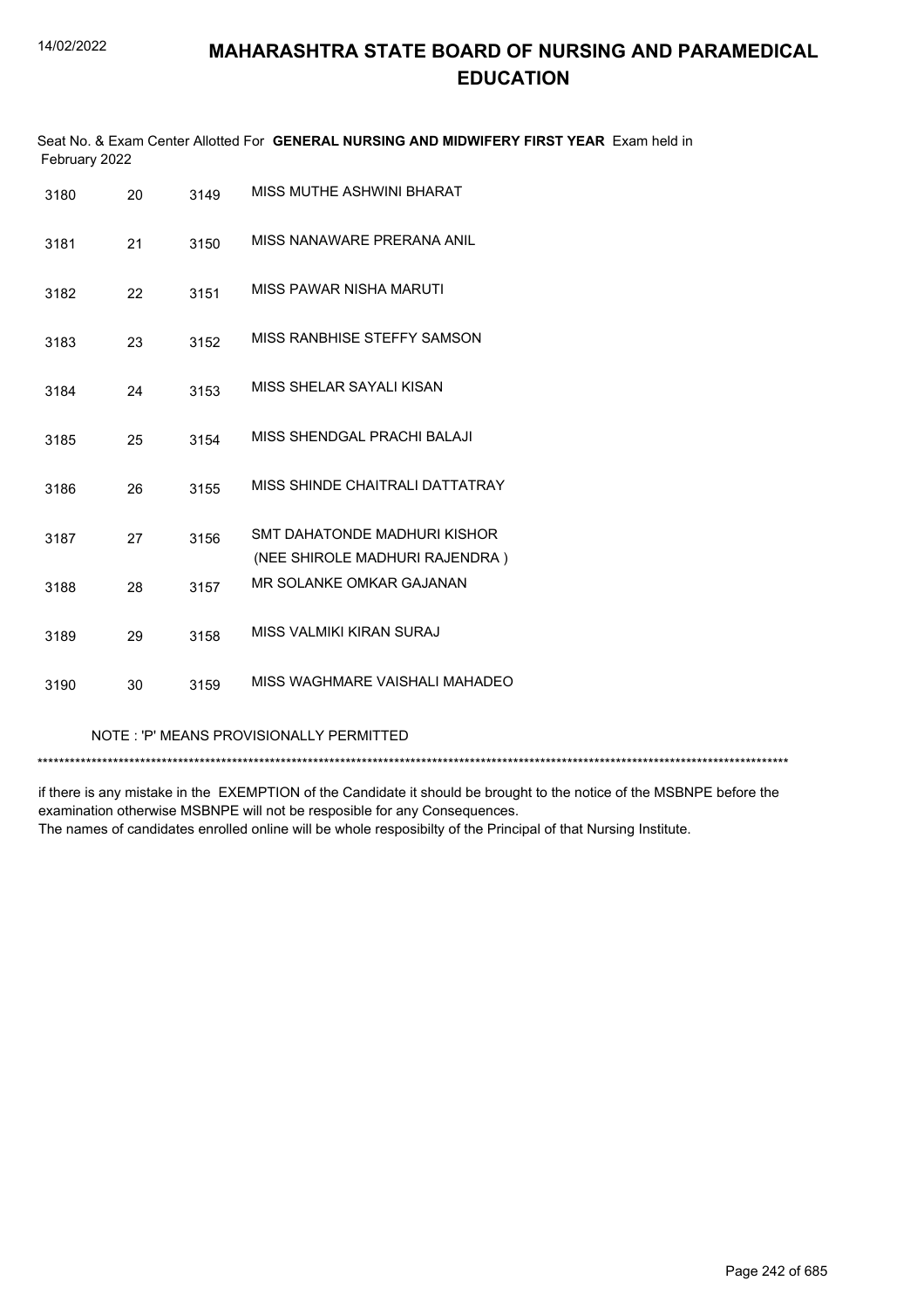#### 14/02/2022

### **MAHARASHTRA STATE BOARD OF NURSING AND PARAMEDICAL EDUCATION**

Seat No. & Exam Center Allotted For **GENERAL NURSING AND MIDWIFERY FIRST YEAR** Exam held in February 2022

**Centre Name :** BHARATI VIDYAPEETH COLLEGE OF NURSING , PUNE

| Institute Name: | Dhareshwar Institute of Nursing, Pune |
|-----------------|---------------------------------------|
|-----------------|---------------------------------------|

| <b>Centre</b><br>Sr.No. | Inst.<br>Sr. No. | Seat No. | <b>Name</b>                        | <b>Exempted Subjects</b> |
|-------------------------|------------------|----------|------------------------------------|--------------------------|
| 3191                    | 1                | 3160     | MISS AMBEKAR SWAPNALI RAJENDRA     |                          |
| 3192                    | $\overline{2}$   | 3161     | SMT NAGARGOJE ARCHANA DIPAK        |                          |
|                         |                  |          | (NEE BANGAR ARCHANA KESHAV)        |                          |
| 3193                    | $\mathbf{3}$     | 3162     | MISS BARAF ASHWINEE ANIL           |                          |
| 3194                    | 4                | 3163     | MISS CHAUDHARI AISHWARYA DATTATRAY |                          |
| 3195                    | 5                | 3164     | MISS DALAVI REKHA SURESH           |                          |
| 3196                    | 6                | 3165     | MISS DALAVI KAMINI PRABHAKAR       |                          |
| 3197                    | $\overline{7}$   | 3166     | MISS DHAMALE SHRADDHA GANESH       |                          |
| 3198                    | 8                | 3167     | MR DHAYAGUDE GAURAV VISHAL         |                          |
| 3199                    | 9                | 3168     | MISS DOKE SNEHA SUNIL              |                          |
| 3200                    | 10               | 3169     | MR DONGRE SOMESHWAR RAMESH         |                          |
| 3201                    | 11               | 3170     | MR GAIKWAD SANDESH SUBHASH         |                          |
| 3202                    | 12 <sup>2</sup>  | 3171     | MISS GANGAWANE KOMAL BALU          |                          |
| 3203                    | 13               | 3172     | MISS GARAD AAKANSHA SUBHASH        |                          |
| 3204                    | 14               | 3173     | MISS GAVIT PRIYANKA VILAS          |                          |
| 3205                    | 15               | 3174     | MISS GAVIT BHAVANA LUIS            |                          |
| 3206                    | 16               | 3175     | MISS GUND ARPITA HARICHANDRA       |                          |
| 3207                    | 17               | 3176     | MISS GUND VAISHALI RAMESH          |                          |
| 3208                    | 18               | 3177     | MISS GURCHAL MOHINI SHIVAJI        |                          |
| 3209                    | 19               | 3178     | MR JAWALKAR SAURABH RAJARAM        |                          |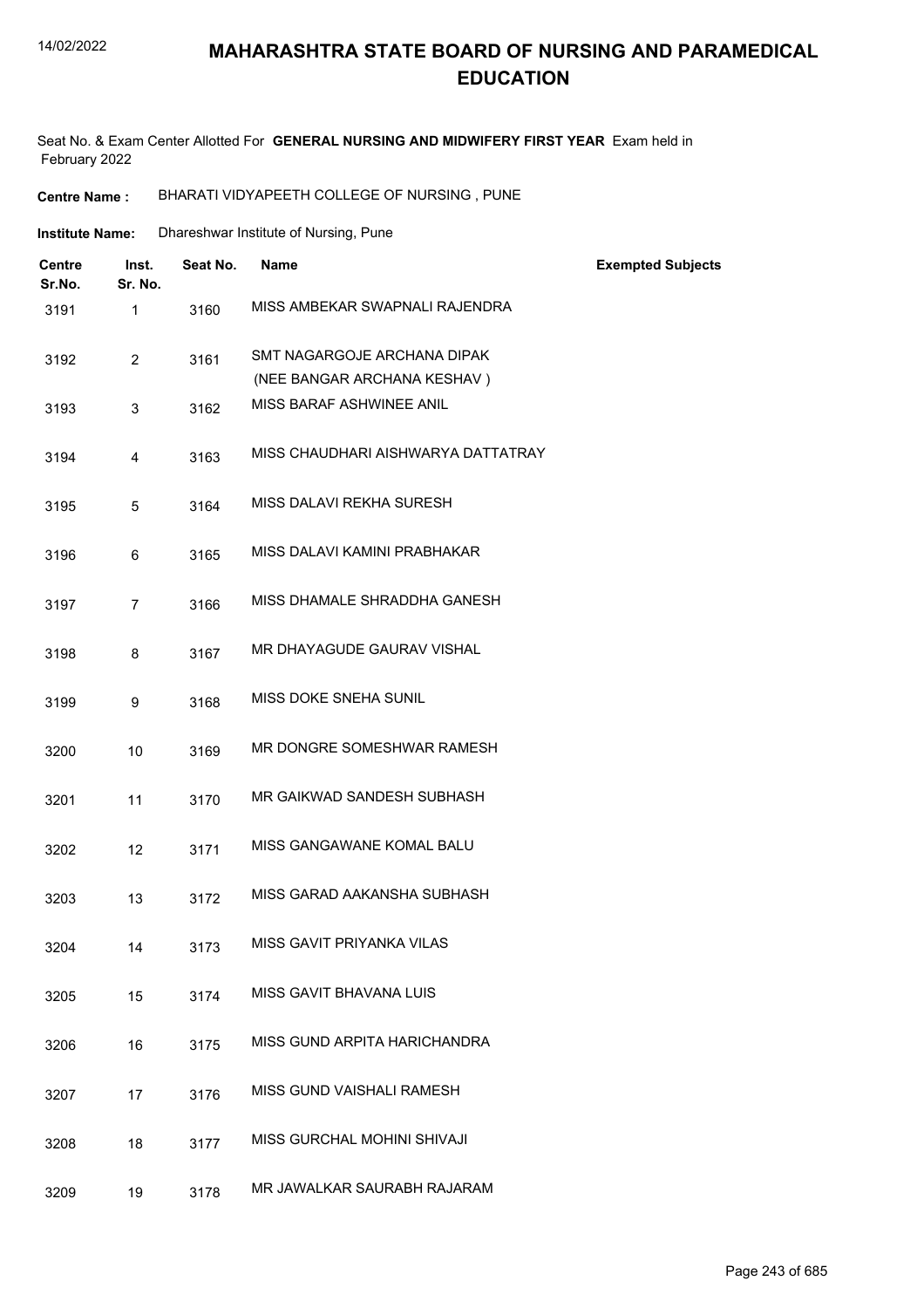|               | Seat No. & Exam Center Allotted For GENERAL NURSING AND MIDWIFERY FIRST YEAR Exam held in |  |
|---------------|-------------------------------------------------------------------------------------------|--|
| February 2022 |                                                                                           |  |

| 3210 | 20 | 3179 | MISS KHUTWAD RUTUJA KAILAS       |
|------|----|------|----------------------------------|
| 3211 | 21 | 3180 | MR KOLAPE SUMIT NANA             |
| 3212 | 22 | 3181 | MISS KUNKULE RAGINI BALAJI       |
| 3213 | 23 | 3182 | MR MUNDE NIVRATTI NAGNATH        |
| 3214 | 24 | 3183 | MR NADAF MAHAMADFAIJ RAFIK       |
| 3215 | 25 | 3184 | MR NALE SIDDHARTH RAJENDRA       |
| 3216 | 26 | 3185 | MISS PAGI RANJANA RAMU           |
| 3217 | 27 | 3186 | MISS PANDE ASHWINI DATTATRAYA    |
| 3218 | 28 | 3187 | <b>MISS PAPADE SAJAN BABAN</b>   |
| 3219 | 29 | 3188 | <b>MR PARSE SOMNATH SAMBHAJI</b> |
| 3220 | 30 | 3189 | MISS PAWAGE SWATI SHRIRANG       |
| 3221 | 31 | 3190 | MISS SAWALE NAMRATA SANTOSH      |
| 3222 | 32 | 3191 | MISS SHEDAGE VEENA VITTHAL       |
| 3223 | 33 | 3192 | MISS SHINDE SAMPADA RAVINDRA     |
| 3224 | 34 | 3193 | MISS SONTAKKE PRAJAKTA ANNA      |
| 3225 | 35 | 3194 | MR SONWANE TIRUPATI LAXMAN       |
| 3226 | 36 | 3195 | MISS SURYAVANSHI ANKITA RAJKUMAR |
| 3227 | 37 | 3196 | MISS TAYWADE SNEHA ANNADEO       |
| 3228 | 38 | 3197 | MR TOMPE OMKAR DEVIDASRAO        |
| 3229 | 39 | 3198 | MISS WANKHADE SUJATA BALU        |
| 3230 | 40 | 3199 | MR YADAV ABHISHEK ANIL           |
|      |    |      |                                  |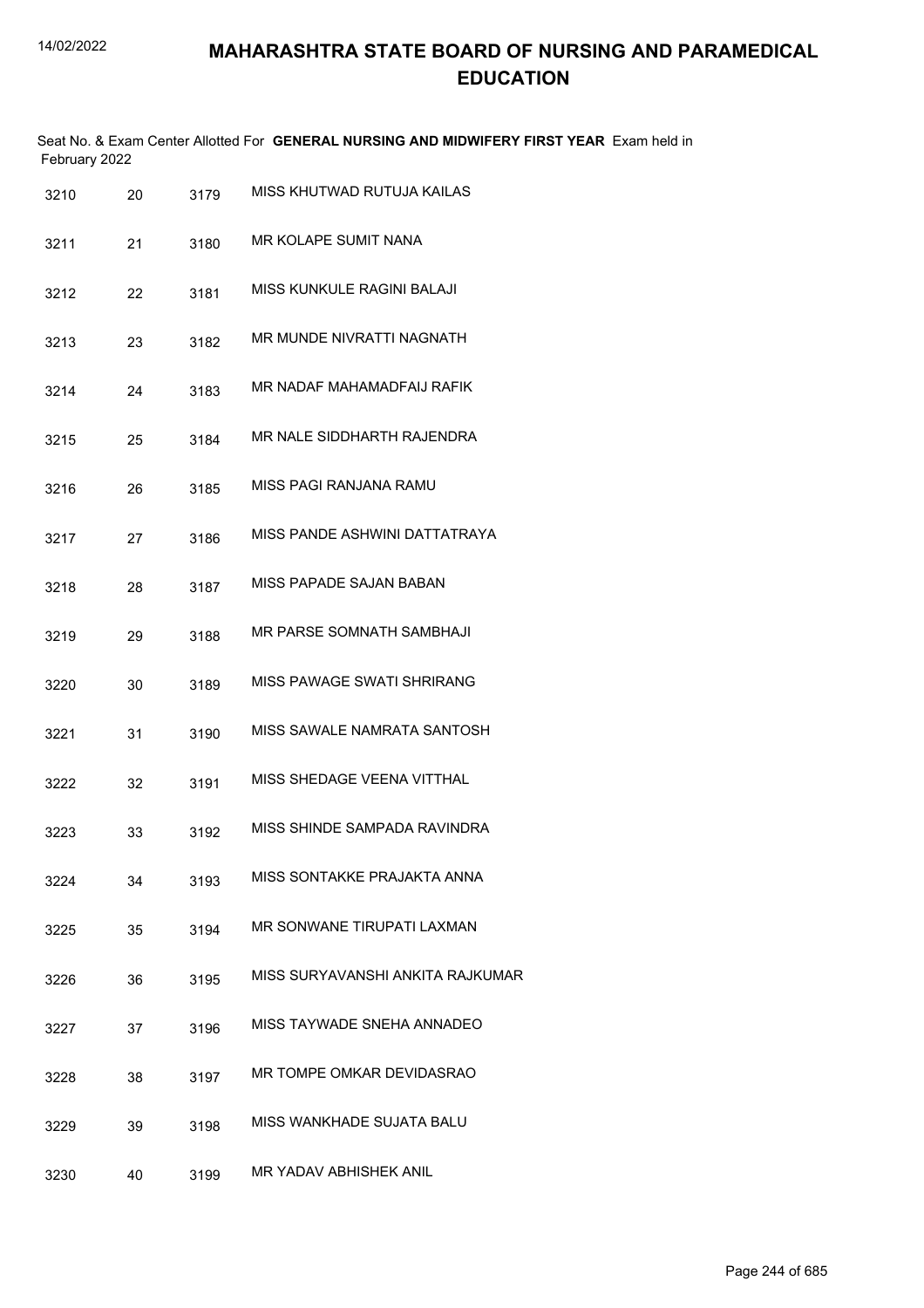Seat No. & Exam Center Allotted For GENERAL NURSING AND MIDWIFERY FIRST YEAR Exam held in February 2022

NOTE: 'P' MEANS PROVISIONALLY PERMITTED

if there is any mistake in the EXEMPTION of the Candidate it should be brought to the notice of the MSBNPE before the examination otherwise MSBNPE will not be resposible for any Consequences.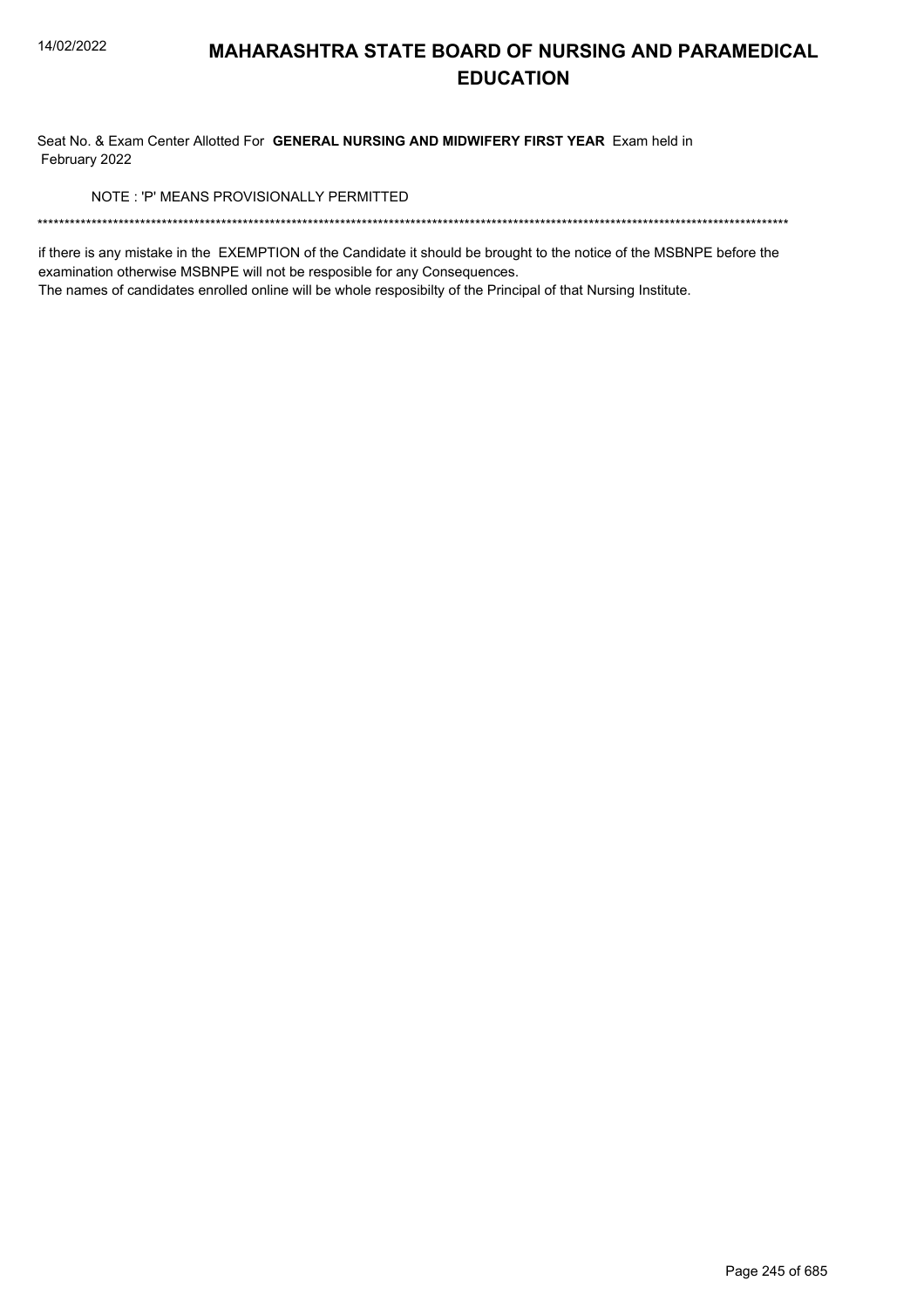Seat No. & Exam Center Allotted For **GENERAL NURSING AND MIDWIFERY FIRST YEAR** Exam held in February 2022

**Centre Name :** DR. D.Y.PATIL INSTITUTE OF NURSING EDUCATION , KOLHAPUR

**Institute Name: DR. D.Y.PATIL INSTITUTE OF NURSING EDUCATION , KOLHAPUR** 

| <b>Centre</b><br>Sr.No. | Inst.<br>Sr. No. | Seat No. | <b>Name</b>                     | <b>Exempted Subjects</b> |
|-------------------------|------------------|----------|---------------------------------|--------------------------|
| 3231                    | 1                | 3200     | MISS AWALE SHARON JOHN          |                          |
| 3232                    | $\overline{2}$   | 3201     | MISS BHALEKAR ROHINI PRAKASH    |                          |
| 3233                    | 3                | 3202     | MISS BHARANKAR PUSHPA PRAKASH   |                          |
| 3234                    | 4                | 3203     | MISS BHAT AISHWARYA RAMESH      |                          |
| 3235                    | 5                | 3204     | MISS BIJALI SANA HAMID          |                          |
| 3236                    | 6                | 3205     | MISS CHOUGULE SAKSHI VIKAS      |                          |
| 3237                    | $\overline{7}$   | 3206     | MR DANGE GAURAV SUDHAKAR        |                          |
| 3238                    | 8                | 3207     | <b>MR DANGE PRATIK GIRISH</b>   |                          |
| 3239                    | 9                | 3208     | MISS DHALE SHILPA SUNIL         |                          |
| 3240                    | 10               | 3209     | MISS DHALE VRUSHALI RAMESH      |                          |
| 3241                    | 11               | 3210     | MISS JADHAV SUPRIYA PANDURANG   |                          |
| 3242                    | 12               | 3211     | MISS KADAM SHRUTIKA CHANDRAKANT |                          |
| 3243                    | 13               | 3212     | MISS KAMBLE VRUSHALI SHRIPAL    |                          |
| 3244                    | 14               | 3213     | MISS KENDRE SHEETAL VAIJANATH   |                          |
| 3245                    | 15               | 3214     | MISS KOLI NAGAVVA LAKAPPA       |                          |
| 3246                    | 16               | 3215     | MISS KULKARNI SMRUTI GURUPRASAD |                          |
| 3247                    | 17               | 3216     | MISS KUMBHAR ANJALI JAYSING     |                          |
| 3248                    | 18               | 3217     | MISS PATIL PRIYANKA TANAJI      |                          |
| 3249                    | 19               | 3218     | MISS PATIL RITESH BHIMRAO       |                          |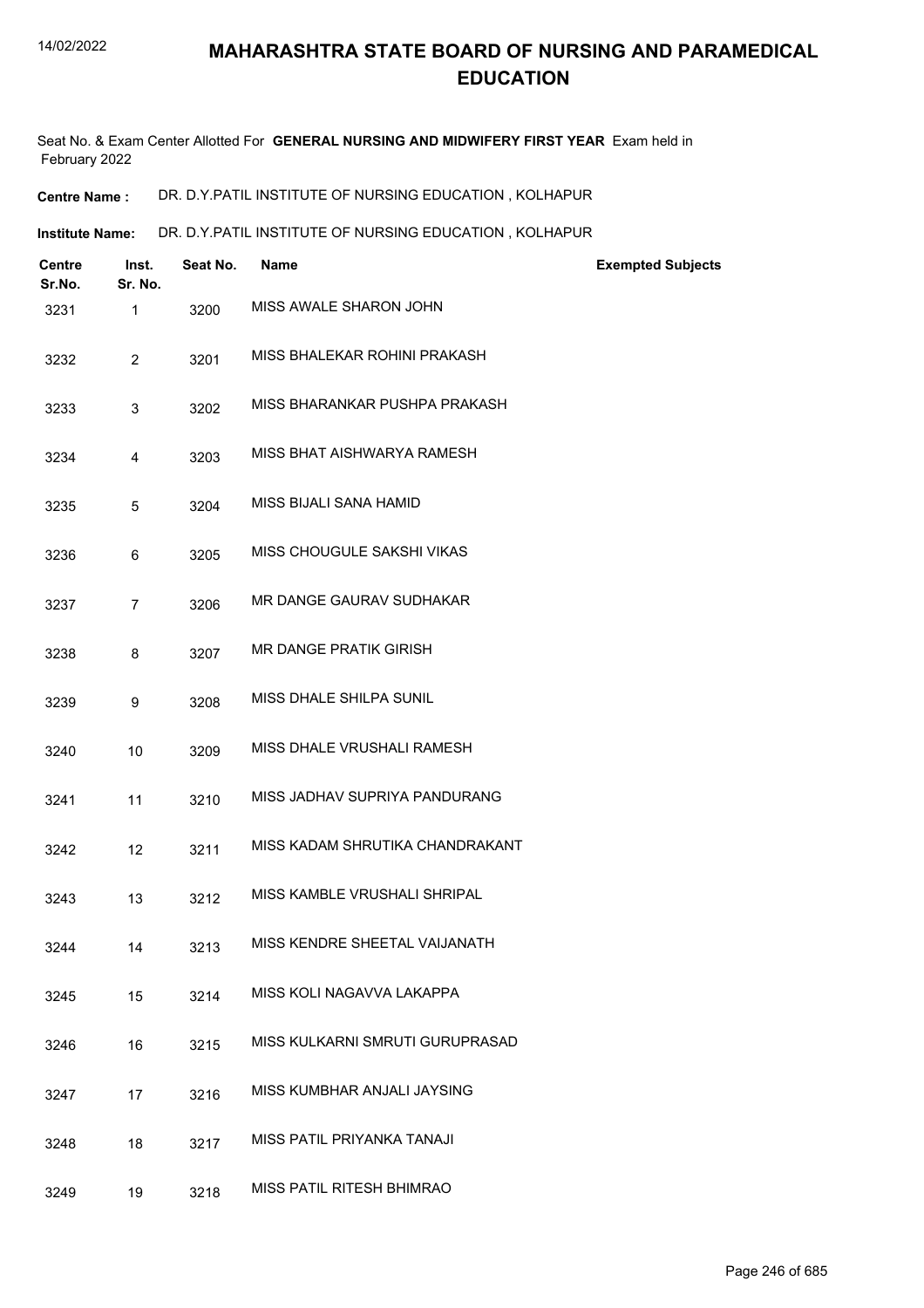Seat No. & Exam Center Allotted For **GENERAL NURSING AND MIDWIFERY FIRST YEAR** Exam held in February 2022

| 3250                                    | 20 | 3219 | MISS PAWAR PRITI VISHWANATH |  |
|-----------------------------------------|----|------|-----------------------------|--|
| 3251                                    | 21 | 3220 | MISS PAWAR NEHA KUMAR       |  |
| 3252                                    | 22 | 3221 | MISS POWAR PRITI VIJAY      |  |
| 3253                                    | 23 | 3222 | MISS RAKATE PRAJAKTA VIJAY  |  |
| 3254                                    | 24 | 3223 | MR SABALE CHAITANYA DHIRAJ  |  |
| 3255                                    | 25 | 3224 | MR SARVAGODE SIYON SHAMKANT |  |
| 3256                                    | 26 | 3225 | MISS SHASTE SUVARTA DANIFI  |  |
| 3257                                    | 27 | 3226 | MISS SURVE VIJAYA ANKUSH    |  |
| 3258                                    | 28 | 3227 | MISS SUTAR MUSKAN SIKANDAR  |  |
| 3259                                    | 29 | 3228 | MISS TAMBOLI SAMIRA RAMJAN  |  |
| NOTE: 'P' MEANS PROVISIONALLY PERMITTED |    |      |                             |  |

\*\*\*\*\*\*\*\*\*\*\*\*\*\*\*\*\*\*\*\*\*\*\*\*\*\*\*\*\*\*\*\*\*\*\*\*\*\*\*\*\*\*\*\*\*\*\*\*\*\*\*\*\*\*\*\*\*\*\*\*\*\*\*\*\*\*\*\*\*\*\*\*\*\*\*\*\*\*\*\*\*\*\*\*\*\*\*\*\*\*\*\*\*\*\*\*\*\*\*\*\*\*\*\*\*\*\*\*\*\*\*\*\*\*\*\*\*\*\*\*\*\*\*\*\*\*\*\*\*\*\*\*\*\*\*\*\*\*\*

if there is any mistake in the EXEMPTION of the Candidate it should be brought to the notice of the MSBNPE before the examination otherwise MSBNPE will not be resposible for any Consequences.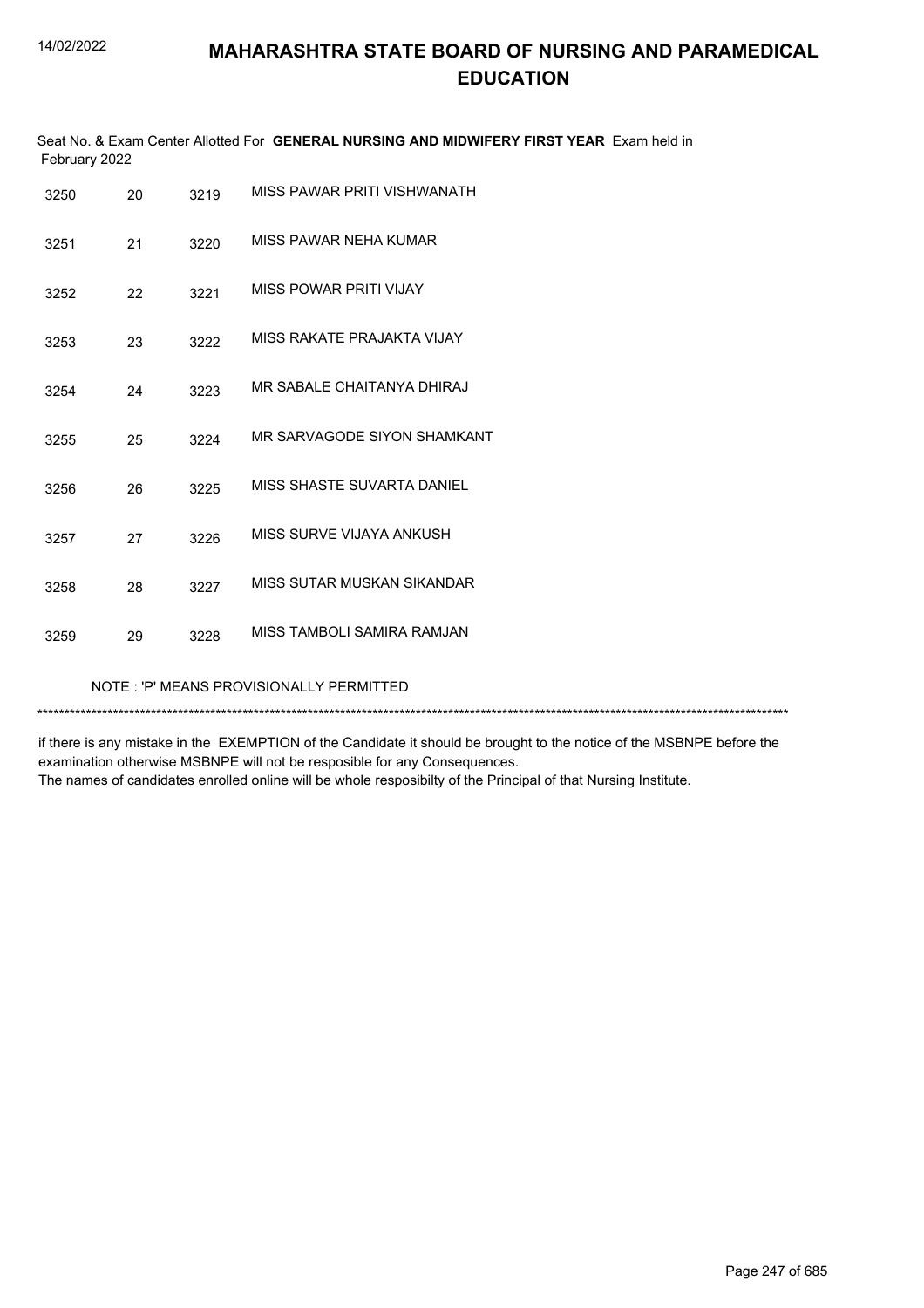Seat No. & Exam Center Allotted For **GENERAL NURSING AND MIDWIFERY FIRST YEAR** Exam held in February 2022

**Centre Name :** DR. D.Y.PATIL INSTITUTE OF NURSING EDUCATION , KOLHAPUR

**Institute Name: SHRI BHAIRAVNATH NURSING SCHOOL , ICHALKARANJI , KOLHAPUR** 

| Centre<br>Sr.No. | Inst.<br>Sr. No. | Seat No. | <b>Name</b>                                                   | <b>Exempted Subjects</b> |
|------------------|------------------|----------|---------------------------------------------------------------|--------------------------|
| 3260             | 1                | 3229     | MR BHOSALE HEMANT KUMAR                                       |                          |
| 3261             | $\overline{2}$   | 3230     | MISS BIRANJE SHWETA VIJAY                                     |                          |
| 3262             | 3                | 3231     | <b>SMT AWALE SUREKHA SUNIL</b><br>(NEE CHAVAN SUREKHA SANJAY) |                          |
| 3263             | 4                | 3232     | MISS DHUMALE SHOBHANA NABAR                                   |                          |
| 3264             | 5                | 3233     | MISS KAMBLE SHARVARI VINOD                                    |                          |
| 3265             | 6                | 3234     | MISS KAMBLE ARATI ANNASO                                      |                          |
| 3266             | 7                | 3235     | MISS KAMBLE PRANALI PRAKASH                                   |                          |
| 3267             | 8                | 3236     | MISS KAMBLE PRARABDHI PRABHAKAR                               |                          |
| 3268             | 9                | 3237     | MISS KAMBLE PRITEE ATUL                                       |                          |
| 3269             | 10               | 3238     | MISS KAMBLE SNEHAL SUNIL                                      |                          |
| 3270             | 11               | 3239     | MISS KENGAR VIDHYA SAMBHAJI                                   |                          |
| 3271             | 12               | 3240     | <b>SMT GULIG RUTUJA ROHIT</b><br>(NEE KENGAR RUTUJA RAJKUMAR) |                          |
| 3272             | 13               | 3241     | MISS KOLI SHITAL SUKUMAR                                      |                          |
| 3273             | 14               | 3242     | MISS MANE TANUJA VIJAY                                        |                          |
| 3274             | 15               | 3243     | MISS NADFA UJMA SIKANDAR                                      |                          |
| 3275             | 16               | 3244     | MISS NIRMALE RASIKA BABAN                                     |                          |
| 3276             | 17               | 3245     | MISS PATEL SANA USMAN                                         |                          |
| 3277             | 18               | 3246     | MISS SAKATE PRIYANKA YUVRAJ                                   |                          |
| 3278             | 19               | 3247     | MR SAWANT ADITYA SHASHIKANT                                   |                          |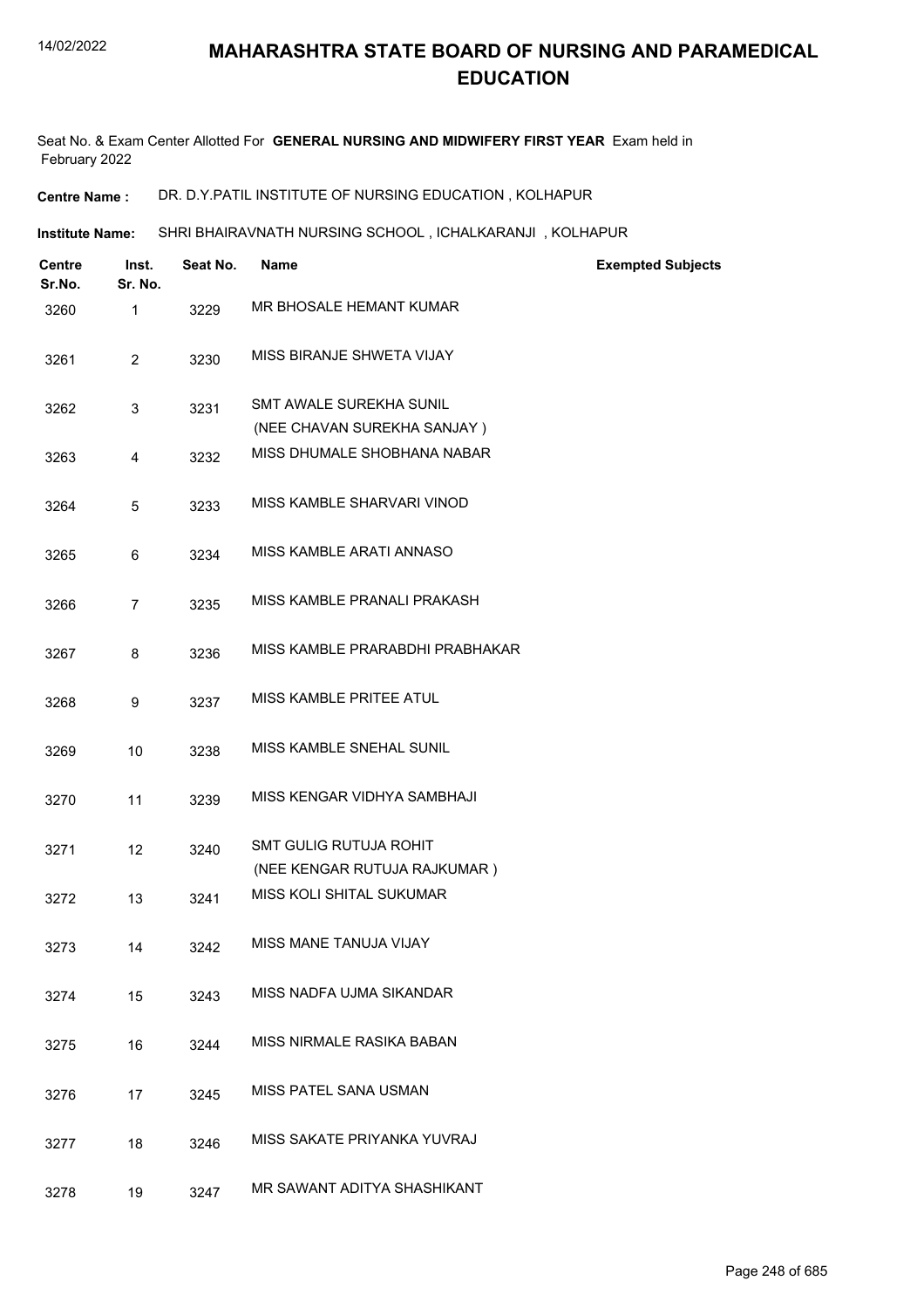Seat No. & Exam Center Allotted For GENERAL NURSING AND MIDWIFERY FIRST YEAR Exam held in February 2022

MISS VADAR ANKITA ASHOK 20 3248 3279

NOTE: 'P' MEANS PROVISIONALLY PERMITTED

if there is any mistake in the EXEMPTION of the Candidate it should be brought to the notice of the MSBNPE before the examination otherwise MSBNPE will not be resposible for any Consequences. The names of candidates enrolled online will be whole resposibilty of the Principal of that Nursing Institute.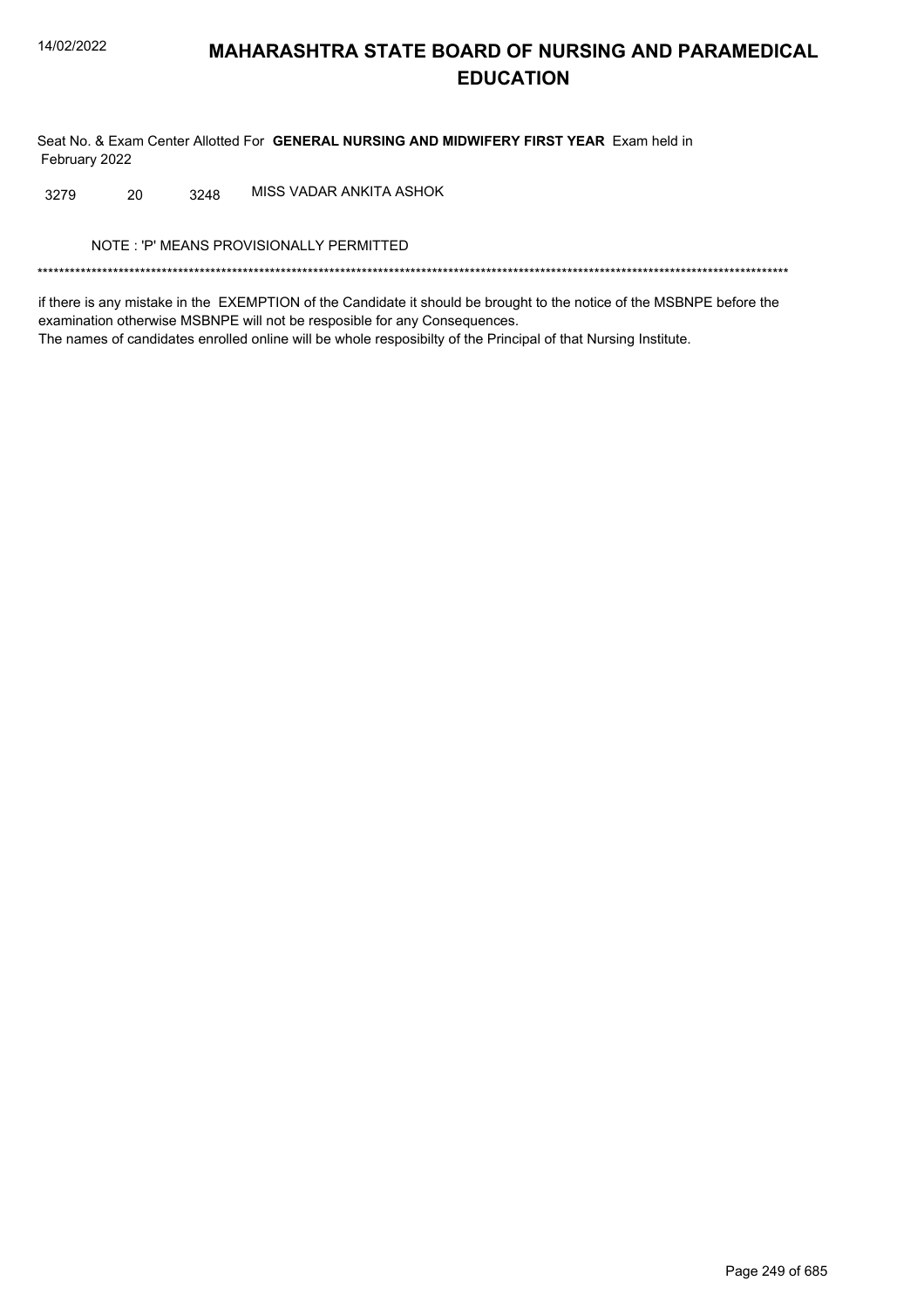Seat No. & Exam Center Allotted For **GENERAL NURSING AND MIDWIFERY FIRST YEAR** Exam held in February 2022

**Centre Name :** DR. D.Y.PATIL INSTITUTE OF NURSING EDUCATION , KOLHAPUR

**Institute Name: SANT GAJANAN MAHARAJ SCHOOL OF NURSING, CHINCHEWADI, GADHINGLAJ, KOLHAPUR** 

| <b>Centre</b><br>Sr.No. | Inst.<br>Sr. No. | Seat No. | <b>Name</b>                      | <b>Exempted Subjects</b> |
|-------------------------|------------------|----------|----------------------------------|--------------------------|
| 3280                    | 1                | 3249     | MISS BHOGAN SNEHAL BABURAO       |                          |
| 3281                    | $\overline{a}$   | 3250     | MR CHOUGULE ADITYA MAHADEV       |                          |
| 3282                    | 3                | 3251     | MR CHOUGULE AKASH MARUTI         |                          |
| 3283                    | 4                | 3252     | MISS DHARNE SANJANA SHANKAR      |                          |
| 3284                    | 5                | 3253     | MISS GAVIT ROHINI RAMDAS         |                          |
| 3285                    | 6                | 3254     | MISS GAWADE SAYALI BHAGWANT      |                          |
| 3286                    | $\overline{7}$   | 3255     | MISS GAWADE PRANALI PARASHURAM   |                          |
| 3287                    | 8                | 3256     | MISS KITHE SAKSHI SHANKAR        |                          |
| 3288                    | 9                | 3257     | MISS KORE KARUNA KRISHNAT        |                          |
| 3289                    | 10               | 3258     | MR MAGAR KARAN BABURAO           |                          |
| 3290                    | 11               | 3259     | <b>MISS MANE ROHINI BABAN</b>    |                          |
| 3291                    | 12               | 3260     | MISS NAIK ARATI ASHOK            |                          |
| 3292                    | 13               | 3261     | MISS PATIL VASUNDHARA VIJAY      |                          |
| 3293                    | 14               | 3262     | MISS PATIL SANJANA VINOD         |                          |
| 3294                    | 15               | 3263     | MR SATAVEKAR SUDARSHAN SHIVAJI   |                          |
| 3295                    | 16               | 3264     | MISS SUTAR BHAGYASHRI SHAMRAO    |                          |
| 3296                    | 17               | 3265     | MISS VALVI DIPIKA ASHOK          |                          |
| 3297                    | 18               | 3266     | MR VASAVE YASH MAHENDRA          |                          |
| 3298                    | 19               | 3267     | MISS YENECHAVANDI PRADNYA BABANA |                          |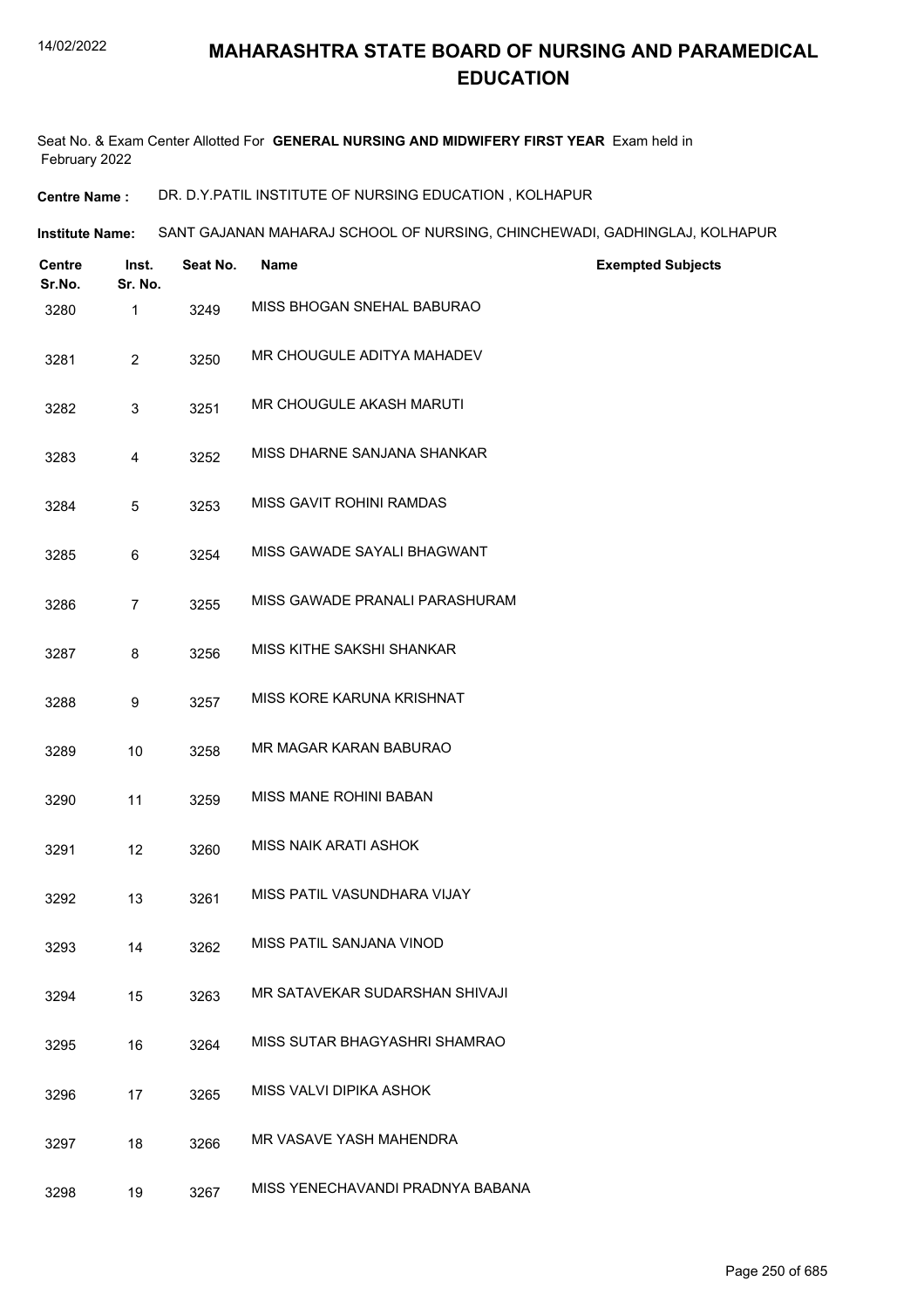Seat No. & Exam Center Allotted For GENERAL NURSING AND MIDWIFERY FIRST YEAR Exam held in February 2022

NOTE: 'P' MEANS PROVISIONALLY PERMITTED

if there is any mistake in the EXEMPTION of the Candidate it should be brought to the notice of the MSBNPE before the examination otherwise MSBNPE will not be resposible for any Consequences.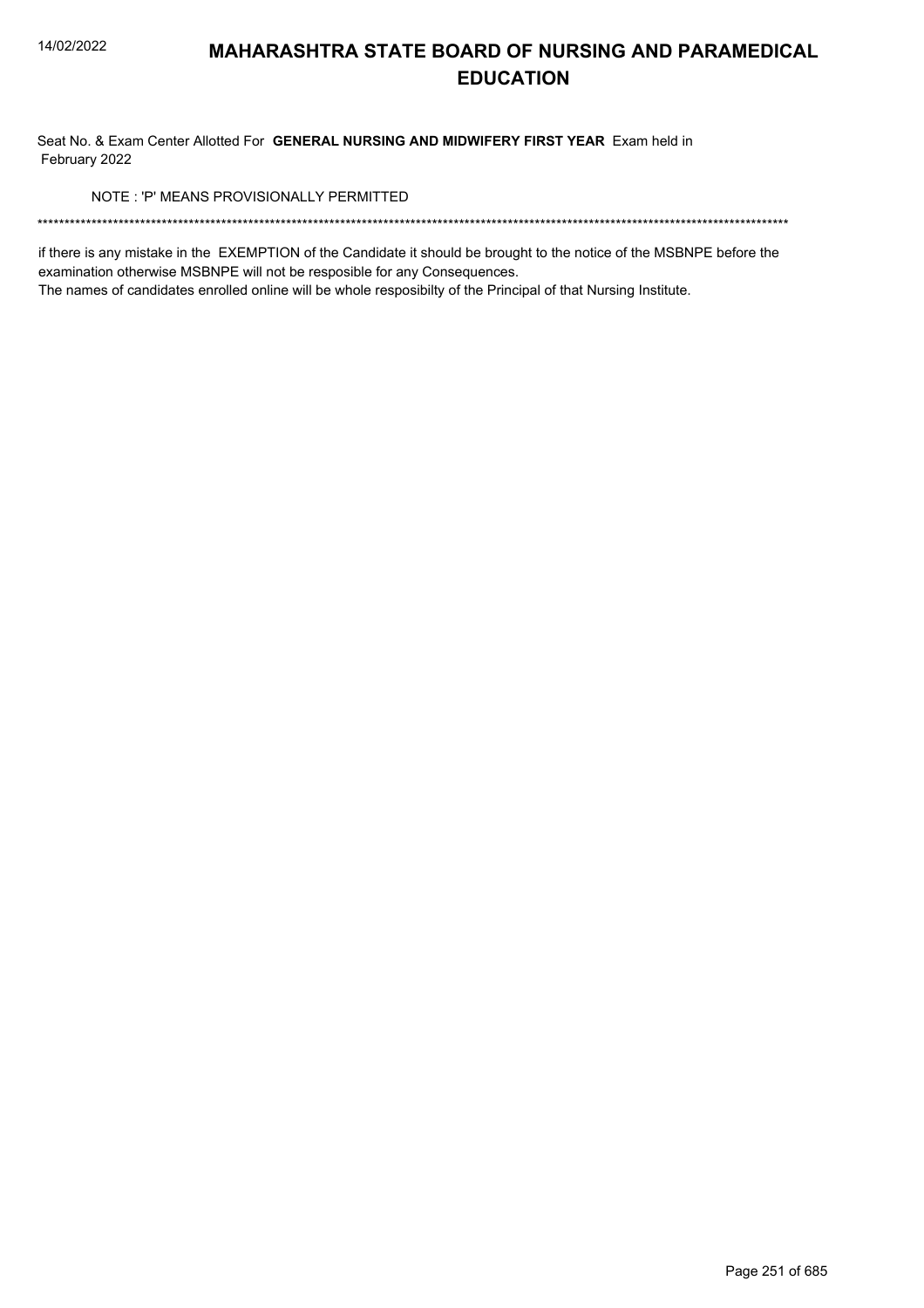Seat No. & Exam Center Allotted For **GENERAL NURSING AND MIDWIFERY FIRST YEAR** Exam held in February 2022

**Centre Name :** DR. D.Y.PATIL INSTITUTE OF NURSING EDUCATION , KOLHAPUR

**Institute Name: LATE SOU ROSHANBI SHAMANJI NURSING SCHOOL, GADHINGLAJ, KOLHAPUR** 

| <b>Centre</b><br>Sr.No.                 | Inst.<br>Sr. No. | Seat No. | <b>Name</b>                    | <b>Exempted Subjects</b> |  |  |  |
|-----------------------------------------|------------------|----------|--------------------------------|--------------------------|--|--|--|
| 3299                                    | 1                | 3268     | MISS DHANGAR RANI NINGAPPA     |                          |  |  |  |
| 3300                                    | $\overline{2}$   | 3269     | MISS GAONKAR PRIYANKA SITARAM  |                          |  |  |  |
| 3301                                    | 3                | 3270     | MISS GAVALI BHAGYASHRI ANIL    |                          |  |  |  |
| 3302                                    | 4                | 3271     | MISS GAWADE MAYURI MADHUKAR    |                          |  |  |  |
| 3303                                    | 5                | 3272     | MISS GAWADE MINAKSHI ANANT     |                          |  |  |  |
| 3304                                    | 6                | 3273     | MISS GAWADE YOGITA SHANKAR     |                          |  |  |  |
| 3305                                    | $\overline{7}$   | 3274     | MISS GOTURE ASHWINI ARJUN      |                          |  |  |  |
| 3306                                    | 8                | 3275     | MISS KAMBLE NIKITA ANANT       |                          |  |  |  |
| 3307                                    | 9                | 3276     | MISS KAMBLE MAYURI RAMESH      |                          |  |  |  |
| 3308                                    | 10               | 3277     | MISS KUMBHAR SHWETA RATNAPPA   |                          |  |  |  |
| 3309                                    | 11               | 3278     | MR LUMNAK PRADNYAVANT DAYANAND |                          |  |  |  |
| 3310                                    | 12               | 3279     | MISS MADHOLE VRUSHALI KRISHNA  |                          |  |  |  |
| 3311                                    | 13               | 3280     | MISS NAIK SONAM SURESH         |                          |  |  |  |
| 3312                                    | 14               | 3281     | MISS RAWOOL SEJAL SUMANT       |                          |  |  |  |
| 3313                                    | 15               | 3282     | MISS SAWANT SAMIKSHA VISHNU    |                          |  |  |  |
| 3314                                    | 16               | 3283     | MISS SAWANT ANKITA KRISHNA     |                          |  |  |  |
| 3315                                    | 17               | 3284     | MISS SHINDE AKSHATA JANABA     |                          |  |  |  |
| NOTE: 'P' MEANS PROVISIONALLY PERMITTED |                  |          |                                |                          |  |  |  |

if there is any mistake in the EXEMPTION of the Candidate it should be brought to the notice of the MSBNPE before the examination otherwise MSBNPE will not be resposible for any Consequences.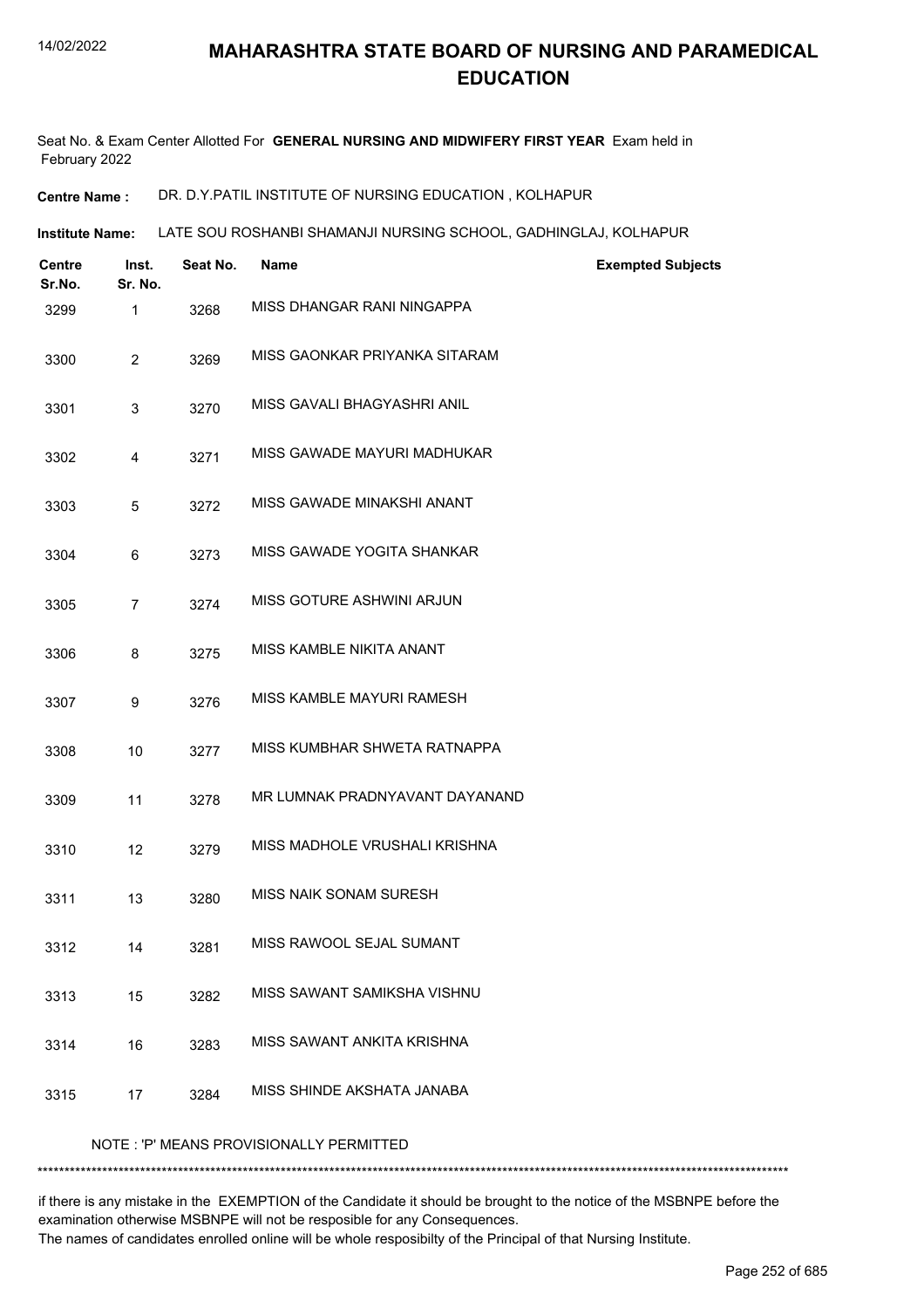Seat No. & Exam Center Allotted For **GENERAL NURSING AND MIDWIFERY FIRST YEAR** Exam held in February 2022

**Centre Name :** KASEGAON EDUCATION SOCIETY, SCHOOL OF NURSING, ISLAMPUR, SANGLI

**Institute Name: LOKNETE RAJARAMBAPU PATIL , TRG. COLL. OF NURSING , ISLAMPUR, WALWA, SANGLI** 

| <b>Centre</b><br>Sr.No. | Inst.<br>Sr. No. | Seat No. | <b>Name</b>                      | <b>Exempted Subjects</b> |
|-------------------------|------------------|----------|----------------------------------|--------------------------|
| 3316                    | 1                | 3285     | MISS BADEKAR PRAJAKTA RAMCHANDRA |                          |
| 3317                    | $\overline{c}$   | 3286     | MISS BADEKAR RUTUJA DAYANAND     |                          |
| 3318                    | 3                | 3287     | MISS BAMANE SHWETA SUBHASH       |                          |
| 3319                    | 4                | 3288     | MISS CHAVAN AKANKSHA MAHADEV     |                          |
| 3320                    | 5                | 3289     | MR DEVKULE JESAN DEEPAK          |                          |
| 3321                    | 6                | 3290     | MR DIXIT PRITAM SURESH           |                          |
| 3322                    | 7                | 3291     | MR GAIKWAD JAYDEEP MANOJ         |                          |
| 3323                    | 8                | 3292     | MR GAIKWAD PRANAV BALASO         |                          |
| 3324                    | 9                | 3293     | MISS JADHAV PRITI PRALHAD        |                          |
| 3325                    | 10               | 3294     | MISS JADHAV STELLA SAMSON        |                          |
| 3326                    | 11               | 3295     | MR KAKADE SHUBHAM RAMCHANDRA     |                          |
| 3327                    | 12               | 3296     | MISS KAMBLE CHINMAYI SIDDHARTH   |                          |
| 3328                    | 13               | 3297     | MISS KAMBLE SHRADDHA BAJIRAO     |                          |
| 3329                    | 14               | 3298     | MISS KHARADE PRATIKSHA SHIVAJI   |                          |
| 3330                    | 15               | 3299     | MISS KOLI ASHWINI LAXMAN         |                          |
| 3331                    | 16               | 3300     | MR KUMBHAR PRATHMESH SAMPAT      |                          |
| 3332                    | 17               | 3301     | MISS KUMBHAR DIVYA SURESH        |                          |
| 3333                    | 18               | 3302     | MISS MALI PRANALI RANGRAO        |                          |
| 3334                    | 19               | 3303     | MR MANE ANANT BHARAT             |                          |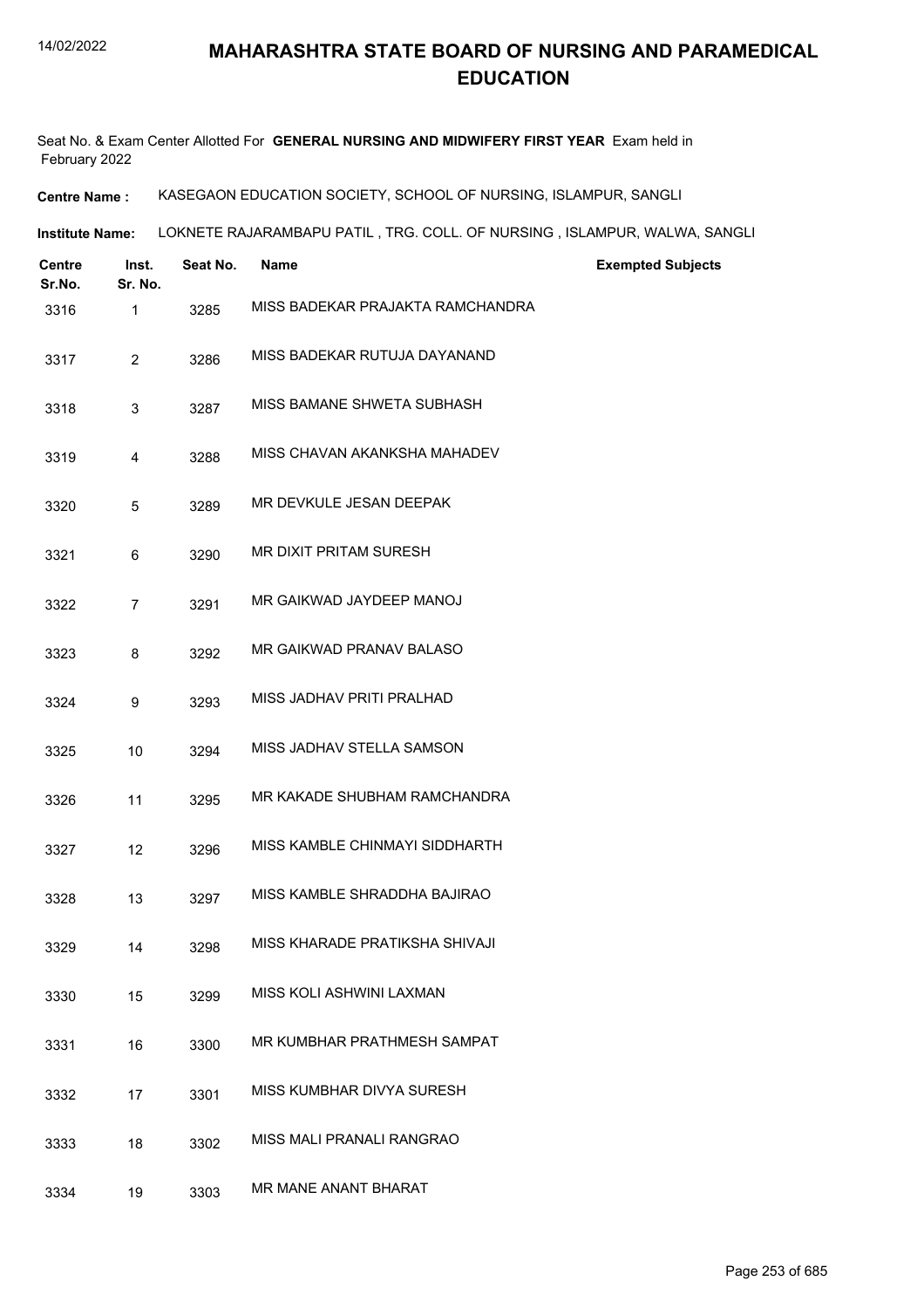| February 2022 |    |      | Seat No. & Exam Center Allotted For GENERAL NURSING AND MIDWIFERY FIRST YEAR Exam held in |
|---------------|----|------|-------------------------------------------------------------------------------------------|
| 3335          | 20 | 3304 | SMT YADAV ASHWINI DEEPAK                                                                  |
|               |    |      | (NEE MANE ASHWINI PANDURANG)                                                              |
| 3336          | 21 | 3305 | MISS MANE NIKITA MAHADEV                                                                  |
| 3337          | 22 | 3306 | MISS MULLA SUMMAIYYA RASUL                                                                |
| 3338          | 23 | 3307 | MISS PATOLE KAJAL NATHA                                                                   |
| 3339          | 24 | 3308 | MISS PAWALE SAKSHI MARUTI                                                                 |
| 3340          | 25 | 3309 | MISS SHAIKH ANAM MEHMUD                                                                   |
| 3341          | 26 | 3310 | MISS SHEDAGE DEVAYANI SANDESHKUMAR                                                        |
| 3342          | 27 | 3311 | MISS SHINDE SHRAVANI SURESH                                                               |
| 3343          | 28 | 3312 | MISS SHIVJATAK SAYALI CHANDRAMANI                                                         |
| 3344          | 29 | 3313 | <b>MISS TAVARE GOURI VILAS</b>                                                            |
| 3345          | 30 | 3314 | MR WAGHMARE RAJVARDHAN DINRAJ                                                             |

#### NOTE : 'P' MEANS PROVISIONALLY PERMITTED

\*\*\*\*\*\*\*\*\*\*\*\*\*\*\*\*\*\*\*\*\*\*\*\*\*\*\*\*\*\*\*\*\*\*\*\*\*\*\*\*\*\*\*\*\*\*\*\*\*\*\*\*\*\*\*\*\*\*\*\*\*\*\*\*\*\*\*\*\*\*\*\*\*\*\*\*\*\*\*\*\*\*\*\*\*\*\*\*\*\*\*\*\*\*\*\*\*\*\*\*\*\*\*\*\*\*\*\*\*\*\*\*\*\*\*\*\*\*\*\*\*\*\*\*\*\*\*\*\*\*\*\*\*\*\*\*\*\*\*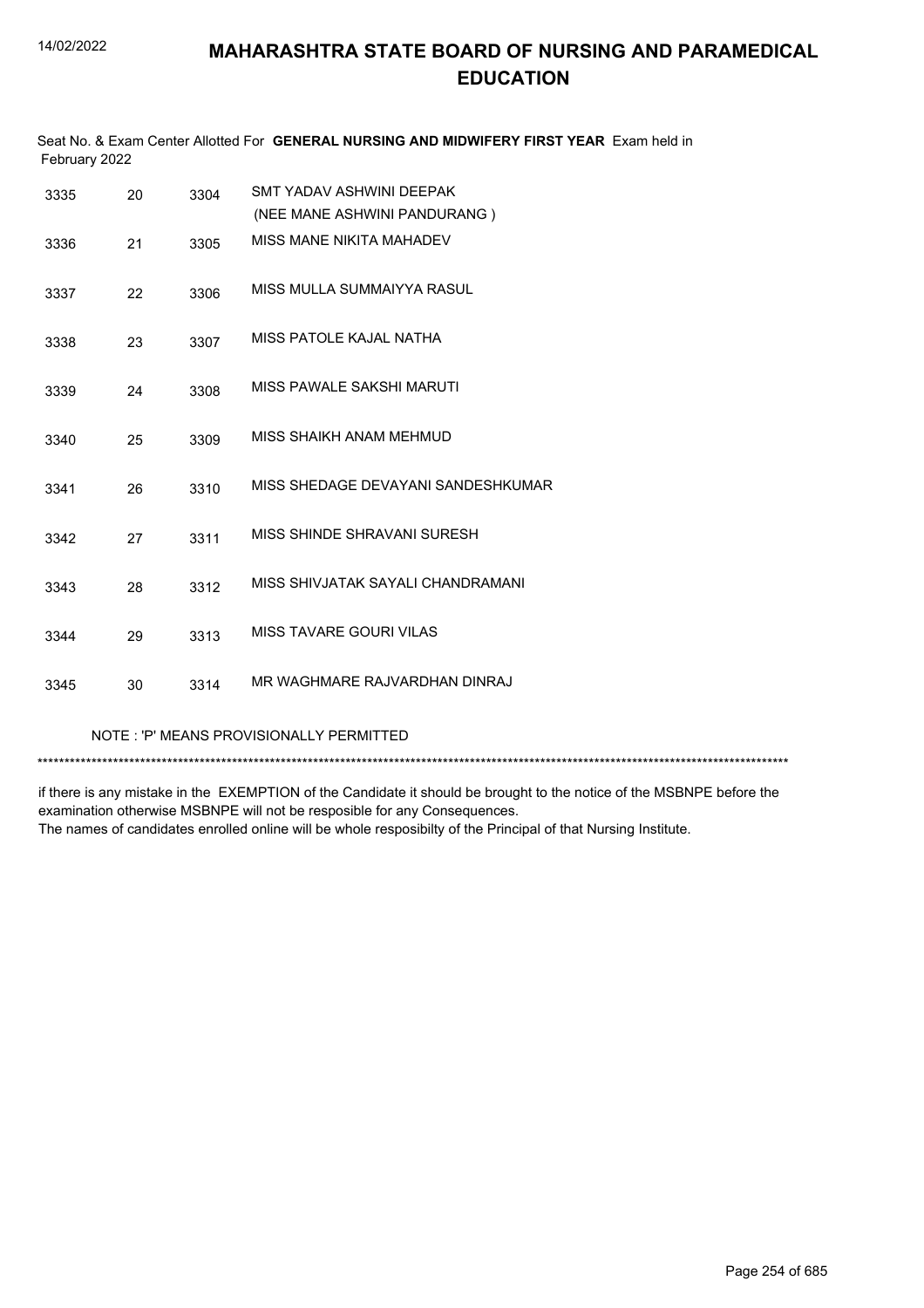Seat No. & Exam Center Allotted For **GENERAL NURSING AND MIDWIFERY FIRST YEAR** Exam held in February 2022

**Centre Name :** KASEGAON EDUCATION SOCIETY, SCHOOL OF NURSING, ISLAMPUR, SANGLI

**Institute Name: KASEGAON EDUCATION SOCIETY, SCHOOL OF NURSING, ISLAMPUR, SANGLI** 

| <b>Centre</b><br>Sr.No. | Inst.<br>Sr. No. | Seat No. | <b>Name</b>                                                | <b>Exempted Subjects</b> |
|-------------------------|------------------|----------|------------------------------------------------------------|--------------------------|
| 3346                    | $\mathbf{1}$     | 3315     | MISS BANDAL ALISHA SHANKAR                                 |                          |
| 3347                    | $\overline{2}$   | 3320     | MISS DUBAL SHREYA MANIK                                    |                          |
| 3348                    | 3                | 3328     | <b>SMT MANE RESHMA SAGAR</b><br>(NEE JADHAV RESHMA BABASO) |                          |
| 3349                    | 4                | 3332     | MR KALE JAYANT SUNIL                                       |                          |
| 3350                    | 5                | 3337     | MISS KAMBLE NEHA MOHAN                                     |                          |
| 3351                    | 6                | 3339     | MR KANASE ADITYA SHRIMANT                                  |                          |
| 3352                    | $\overline{7}$   | 3343     | MISS KSHIRSAGAR KIRAN VILAS                                |                          |
| 3353                    | 8                | 3348     | MISS LONDHE TEJASWINI SUKHADEV                             |                          |
| 3354                    | 9                | 3354     | MISS NARVEKAR SAKSHI GOVIND                                |                          |
| 3355                    | 10               | 3356     | MISS PALASKAR SAVITA BAJRANG                               |                          |
| 3356                    | 11               | 3357     | MR PATIL RUSHIKESH VAIBHAV                                 |                          |
| 3357                    | 12               | 3358     | MISS PATIL SHRAVANI RAJENDRA                               |                          |
| 3358                    | 13               | 3359     | MISS PAWAR PRANALI GAJANAN                                 |                          |
| 3359                    | 14               | 3360     | MISS PAWAR UTKARSHA DHONDIRAM                              |                          |
| 3360                    | 15               | 3361     | MISS PETHKAR JYOTI MAHESH                                  |                          |
| 3361                    | 16               | 3362     | MISS RASAL SANIKA RAMESH                                   |                          |
| 3362                    | 17               | 3364     | MISS SHEVADE SIMRAN SATISH                                 |                          |
| 3363                    | 18               | 3365     | MR SHIKALGAR VAHID AKIL                                    |                          |
| 3364                    | 19               | 3366     | MISS SHINDE AKANKSHA KUNDAN                                |                          |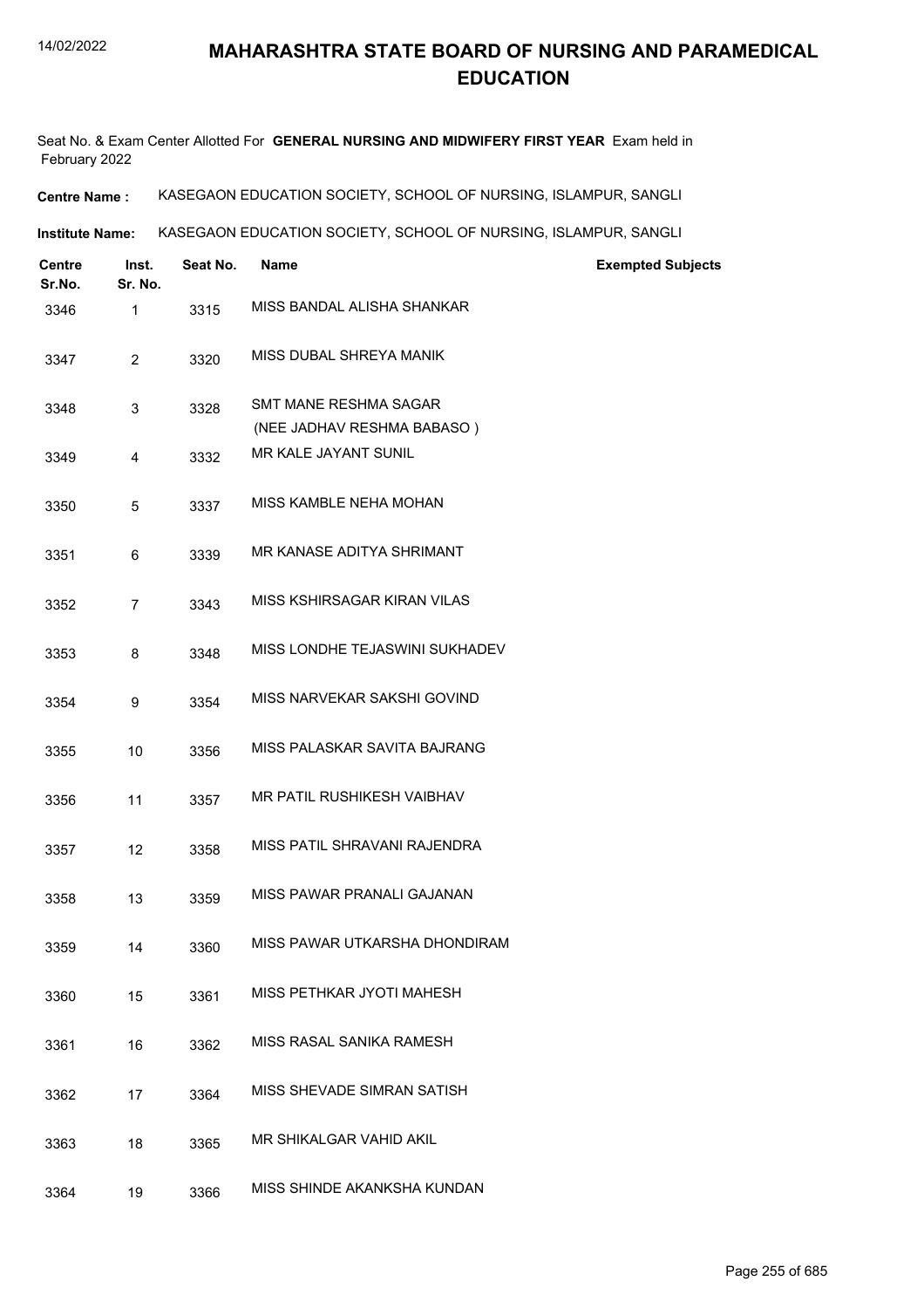Seat No. & Exam Center Allotted For **GENERAL NURSING AND MIDWIFERY FIRST YEAR** Exam held in February 2022

3365 20 3367 MISS SURYAWANSHI AKANKSHA RAJENDRA

NOTE : 'P' MEANS PROVISIONALLY PERMITTED

\*\*\*\*\*\*\*\*\*\*\*\*\*\*\*\*\*\*\*\*\*\*\*\*\*\*\*\*\*\*\*\*\*\*\*\*\*\*\*\*\*\*\*\*\*\*\*\*\*\*\*\*\*\*\*\*\*\*\*\*\*\*\*\*\*\*\*\*\*\*\*\*\*\*\*\*\*\*\*\*\*\*\*\*\*\*\*\*\*\*\*\*\*\*\*\*\*\*\*\*\*\*\*\*\*\*\*\*\*\*\*\*\*\*\*\*\*\*\*\*\*\*\*\*\*\*\*\*\*\*\*\*\*\*\*\*\*\*\*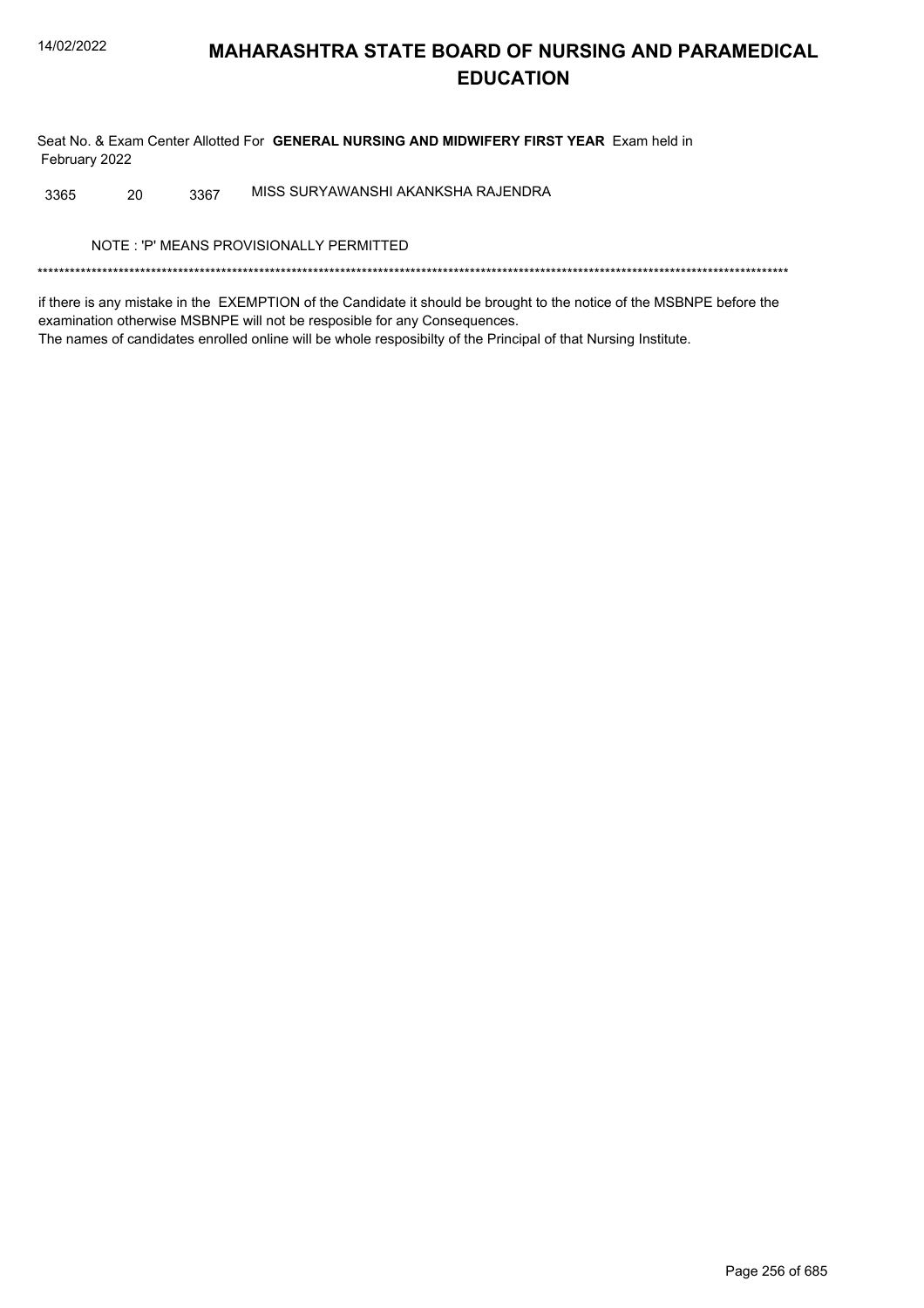Seat No. & Exam Center Allotted For **GENERAL NURSING AND MIDWIFERY FIRST YEAR** Exam held in February 2022

**Centre Name :** KASEGAON EDUCATION SOCIETY, SCHOOL OF NURSING, ISLAMPUR, SANGLI

**Institute Name: KEDARNATH NURSING SCHOOL, ISLAMPUR, SANGLI** 

| <b>Centre</b><br>Sr.No. | Inst.<br>Sr. No. | Seat No. | Name                                                             | <b>Exempted Subjects</b> |
|-------------------------|------------------|----------|------------------------------------------------------------------|--------------------------|
| 3366                    | 1                | 3371     | MISS AVAGHADE RUPALI GOVIND                                      |                          |
| 3367                    | 2                | 3372     | MISS BALLAL AAKANKSHA SACHIN                                     |                          |
| 3368                    | 3                | 3373     | MISS BANSODE AARATI AJIT                                         |                          |
| 3369                    | 4                | 3374     | <b>SMT SHIRSAT KAVITA SANDEEP</b><br>(NEE BANSODE KAVITA KAKASO) |                          |
| 3370                    | 5                | 3375     | MISS BANSODE PRANALI SAGAR                                       |                          |
| 3371                    | 6                | 3376     | MISS BELE NAMRATA DIPAK                                          |                          |
| 3372                    | 7                | 3377     | MISS BHANDARE KIRTI BHAUSO                                       |                          |
| 3373                    | 8                | 3378     | MISS BUCCHE MINAKSHI PARASHARAM                                  |                          |
| 3374                    | 9                | 3379     | MR DABADE SHARAD ASHOK                                           |                          |
| 3375                    | 10               | 3380     | SMT GHATAGE DIPALI VIKRAM<br>(NEE DABADE DIPALI ASHOK)           |                          |
| 3376                    | 11               | 3381     | MISS DABHADE SUNITA SUDAM                                        |                          |
| 3377                    | 12               | 3382     | MISS DESAI PRITI PRAKASH                                         |                          |
| 3378                    | 13               | 3383     | MISS DHUMALE SHIVANI SHASHIKANT                                  |                          |
| 3379                    | 14               | 3384     | SMT SURYAWANSHI RUPALI MAHESH<br>(NEE DOIPHODE RUPALI SHANKAR)   |                          |
| 3380                    | 15               | 3385     | MISS GAIKWAD PRAJAKTA AASHISH                                    |                          |
| 3381                    | 16               | 3386     | SMT KALYANI DEEPA MANOJ<br>(NEE GURAV DEEPA RAJU)                |                          |
| 3382                    | 17               | 3387     | MISS KADAM RAVINA SAHADEV                                        |                          |
| 3383                    | 18               | 3388     | MISS KALE VARSHA CHANDRAKANT                                     |                          |
| 3384                    | 19               | 3389     | MISS KAMBALE ANJALI DEEPAK                                       |                          |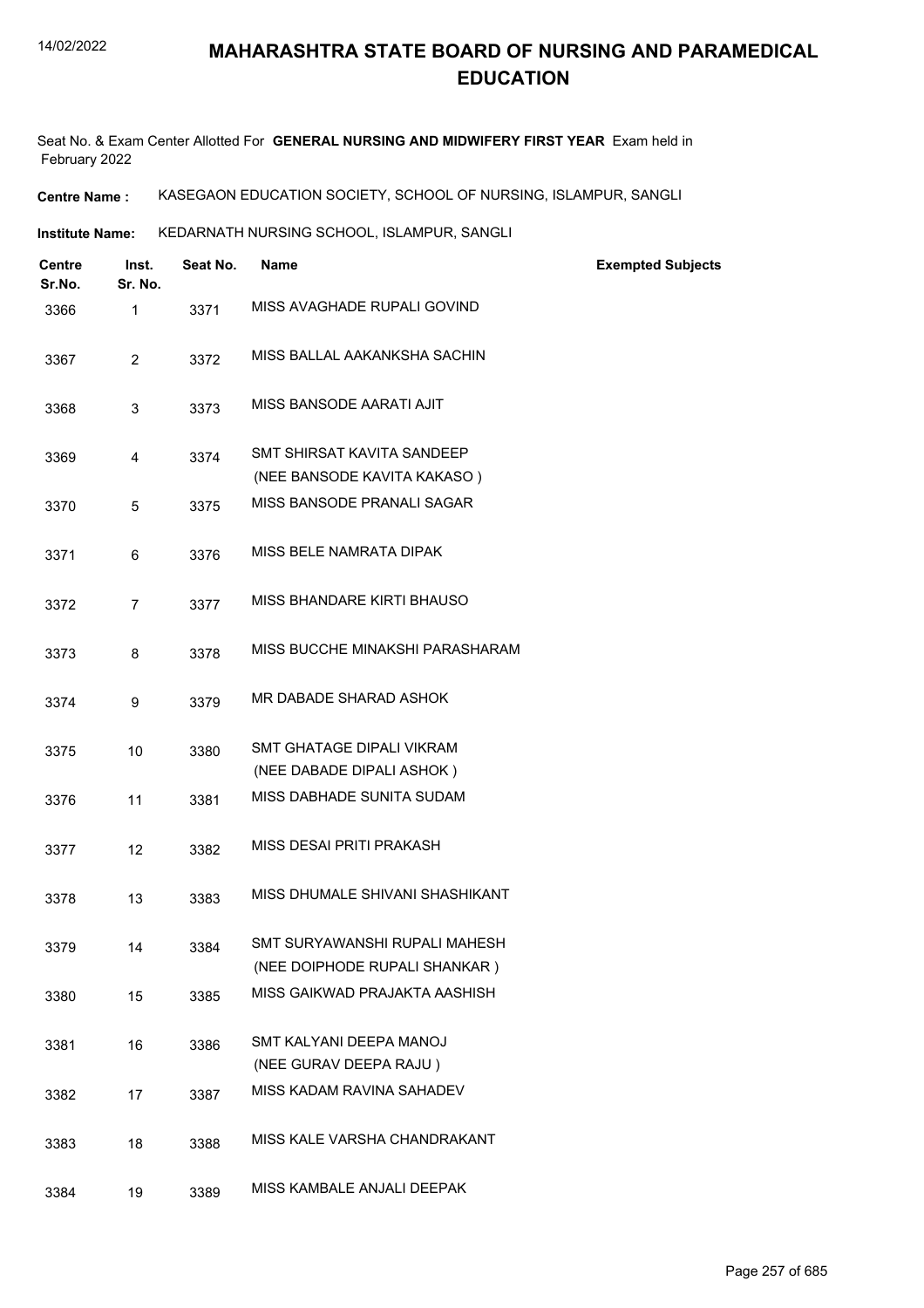Seat No. & Exam Center Allotted For **GENERAL NURSING AND MIDWIFERY FIRST YEAR** Exam held in February 2022

| 3385 | 20 | 3390 | SMT KAMBLE SONAL BABASO<br>(NEE KAMBLE SONAL MOHAN) |
|------|----|------|-----------------------------------------------------|
| 3386 | 21 | 3391 | MISS KAMBLE NIKITA VILAS                            |
|      |    |      |                                                     |
| 3387 | 22 | 3392 | SMT MANGAVKAR NEHA PRABODH                          |
|      |    |      | (NEE KAMBLE NEHA DHANAJI)                           |
| 3388 | 23 | 3393 | MISS KAMBLE PRATIKSHA MANU                          |
| 3389 | 24 | 3394 | SMT CHANDANSHIVE NIKITA SAGAR                       |
|      |    |      | (NEE KAMBLE NIKITA MARUTI)                          |
| 3390 | 25 | 3395 | SMT SURYAGANDH KOMAL SUSHANT                        |
|      |    |      | (NEE KAMBLE KOMAL MACHHINDRA)                       |
| 3391 | 26 | 3396 | MISS KAMBLE SARIKA SANJAY                           |
| 3392 | 27 | 3397 | SMT BHOSALE PRIYANKA SAGAR                          |
|      |    |      | (NEE KAMBLE ASHWINI ASHOK)                          |
| 3393 | 28 | 3398 | MISS KAMBI F KAJAI PRAI HAD                         |
|      |    |      |                                                     |
| 3394 | 29 | 3399 | <b>SMT LANDGE RUPALI NITIN</b>                      |
|      |    |      | (NEE KAMBLE RUPALI PRAKASH)                         |
| 3395 | 30 | 3400 | SMT KAMBLE POOJA SHASHIKANT                         |
|      |    |      | (NEE KAMBLE POOJA VIKAS)                            |
| 3396 | 31 | 3401 | MISS KAMBLE PREMILA SHASHIKANT                      |
| 3397 | 32 | 3402 | MR KAMBLE ROHIT LALASO                              |
|      |    |      | SMT CHANDANSHIVE BHAGYASHRI SAMADHA                 |
| 3398 | 33 | 3403 | (NEE KAMBLE BHAGYASHRI NANA)                        |
|      |    |      |                                                     |
| 3399 | 34 | 3404 | MISS KAMBLE UJWALA DAGADU                           |
| 3400 | 35 | 3405 | MR LANDGE VIJAY BAPU                                |
|      |    |      |                                                     |
| 3401 | 36 | 3406 | MISS LOKHANDE RUPALI BHASKAR                        |
| 3402 | 37 | 3407 | MISS LONDHE PRIYANKA DAVID                          |
|      |    |      |                                                     |
| 3403 | 38 | 3408 | MISS MALAKARI ANKITA ADINATH                        |
| 3404 | 39 | 3409 | SMT CHAVAN SUREKHA VISHWAJIT                        |
|      |    |      | (NEE MOHITE SUREKHA SHIVAJI)                        |
| 3405 | 40 | 3410 | <b>MISS MOHITE PRITI KIRAN</b>                      |
|      |    |      |                                                     |
| 3406 | 41 | 3411 | MISS SAKATE PRIYANKA DAGADU                         |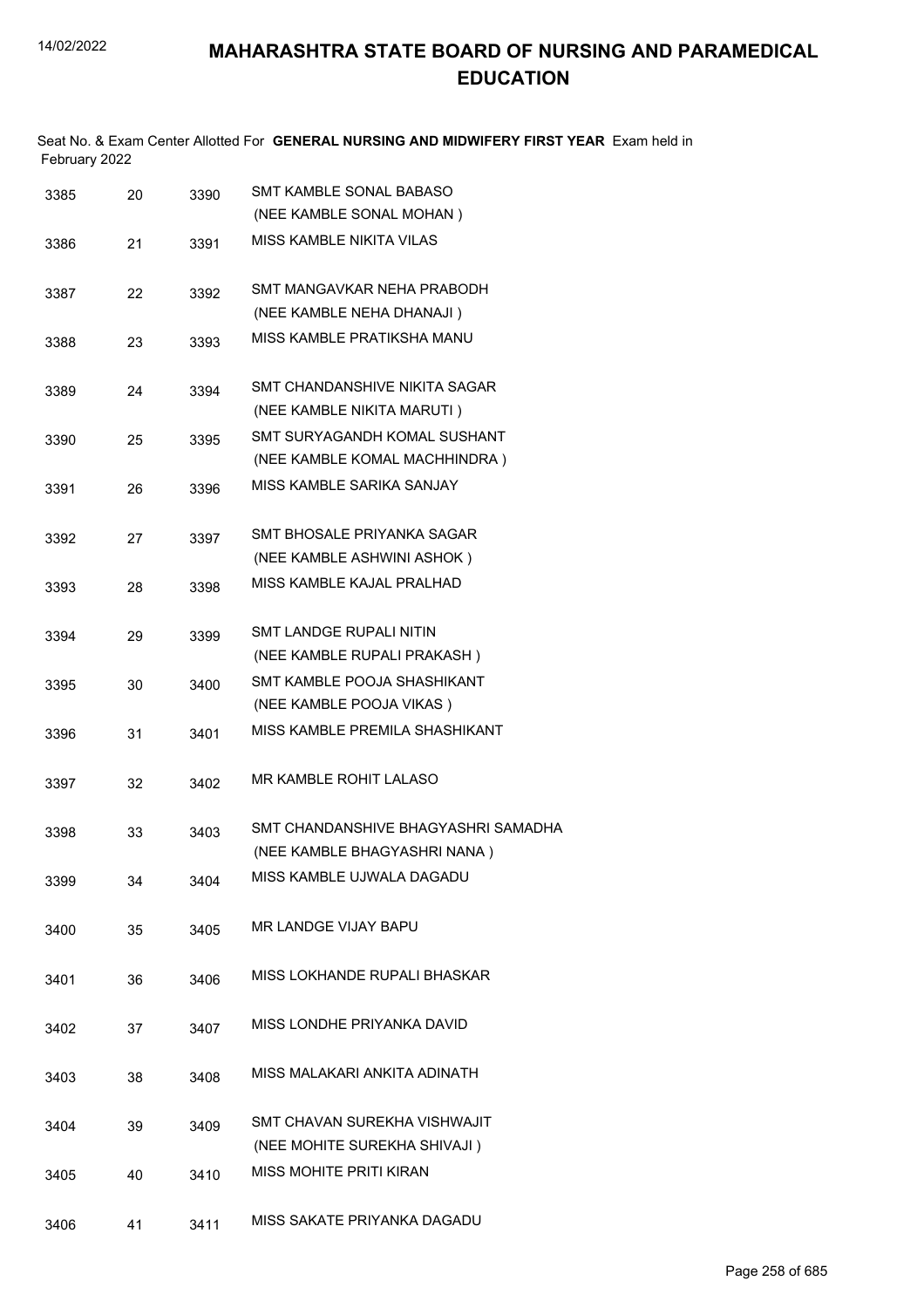|               | Seat No. & Exam Center Allotted For GENERAL NURSING AND MIDWIFERY FIRST YEAR Exam held in |  |
|---------------|-------------------------------------------------------------------------------------------|--|
| February 2022 |                                                                                           |  |

| 3407 | 42 | 3412 | SMT SATPUTE PRIYANKA PRASHANT<br>(NEE SAKATE GOURI SURESH)          |
|------|----|------|---------------------------------------------------------------------|
| 3408 | 43 | 3413 | MISS SALUNKHE NIKITA SANJAY                                         |
| 3409 | 44 | 3414 | MISS SAMUDRE ASHWINI SHRIKANT                                       |
| 3410 | 45 | 3415 | MISS SAMUDRE PALLAVI TATYASO                                        |
| 3411 | 46 | 3416 | SMT KAMBALE SHILAPA SANTOSH<br>(NEE SATPUTE SHILPA MADHUKAR)        |
| 3412 | 47 | 3417 | MISS SAWANT HARSHADA DATTATRAY                                      |
| 3413 | 48 | 3418 | SMT GAIKWAD SHASHIKALA SUBHASH<br>(NEE SHINDE SHASHIKALA JANARDAN)  |
| 3414 | 49 | 3419 | MISS SHINDE PRIYANKA VILAS                                          |
| 3415 | 50 | 3420 | MISS SHINGE PRATIKSHA PRAKASH                                       |
| 3416 | 51 | 3421 | MISS SURYAWANSHI SNEHAL ARUN                                        |
| 3417 | 52 | 3422 | MISS TORANE MEGHA BALU                                              |
| 3418 | 53 | 3423 | SMT SATPUTE VAISHALI BHAUSAHEB<br>(NEE VHAVALE VAISHALI VISHWASRAO) |
| 3419 | 54 | 3424 | SMT CHOPADE RAHEL ANIL<br>(NEE WADEKAR SAVITRI PANDURANG)           |
| 3420 | 55 | 3425 | SMT KAMBLE SNEHLATA MANOJ<br>(NEE WAGHMARE SNEHALATA JAYWANT)       |
| 3421 | 56 | 3426 | MISS WAYDANDE POOJA VITTHAL                                         |
| 3422 | 57 | 3427 | MISS WAYDANDE DIPALI KESHAV                                         |
| 3423 | 58 | 3428 | MISS YADAV AISHWARYA SUBHASH                                        |
| 3424 | 59 | 3429 | SMT MAHAPURE SHEELA SUDHIR<br>(NEE YASHWANT SHEELA DAYANAND)        |
|      |    |      | NOTE: 'P' MEANS PROVISIONALLY PERMITTED                             |
|      |    |      |                                                                     |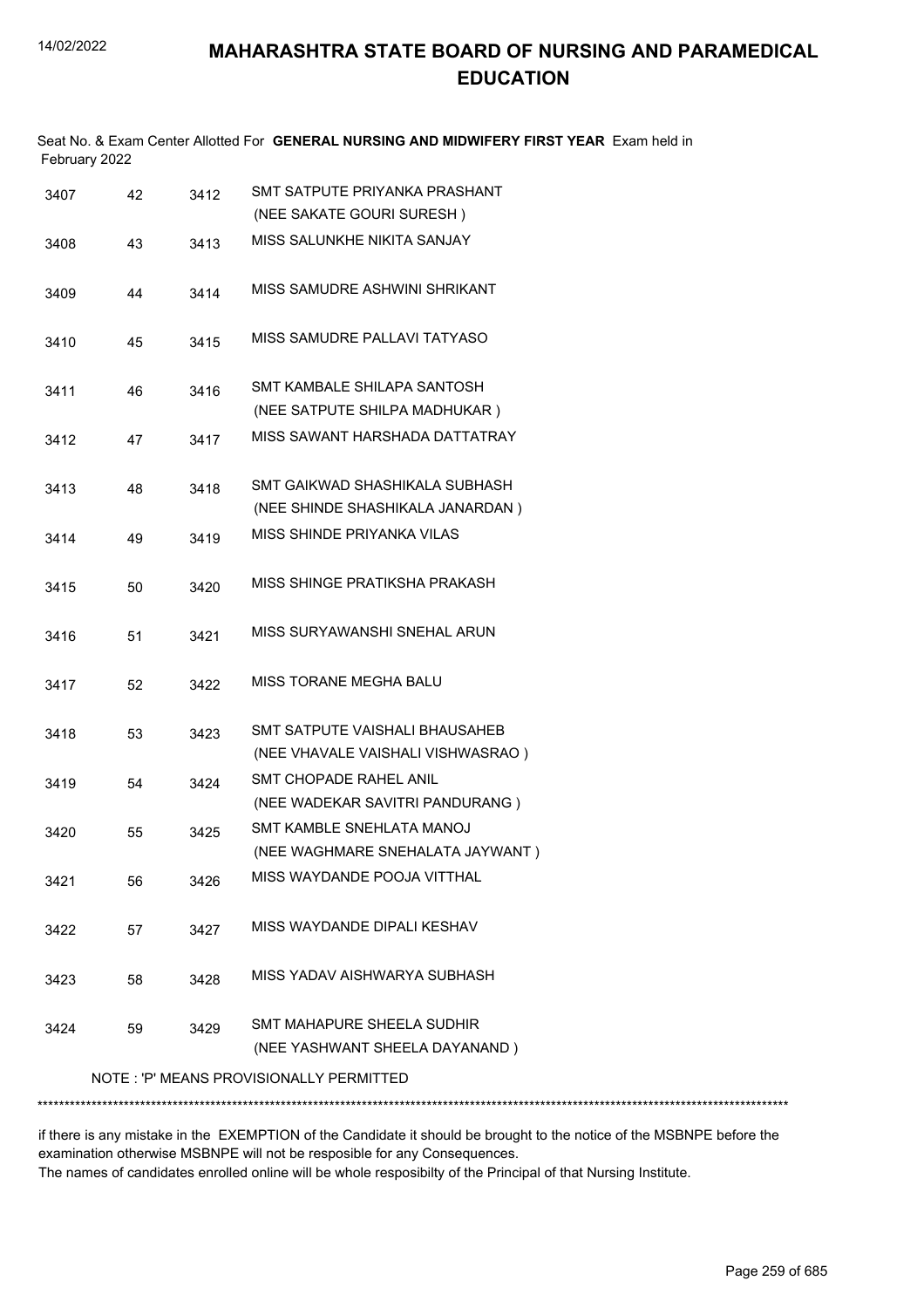Seat No. & Exam Center Allotted For **GENERAL NURSING AND MIDWIFERY FIRST YEAR** Exam held in February 2022

**Centre Name :** PAD DR. V. VIKHE PATIL INSTITUTE OF NURSING EDUCATION, AHMEDNAGAR

**Institute Name:** PAD DR. V. VIKHE PATIL INSTITUTE OF NURSING EDUCATION, AHMEDNAGAR

| <b>Centre</b><br>Sr.No. | Inst.<br>Sr. No. | Seat No. | <b>Name</b>                       | <b>Exempted Subjects</b> |
|-------------------------|------------------|----------|-----------------------------------|--------------------------|
| 3425                    | $\mathbf{1}$     | 3430     | <b>MISS AHER NIKITA SHRIPATI</b>  |                          |
| 3426                    | 2                | 3431     | MISS AMBEDKAR MANASI NAMDEV       |                          |
| 3427                    | 3                | 3432     | MR ANAP PRATIK TUKARAM            |                          |
| 3428                    | 4                | 3433     | MISS BANATE KOMAL RAJKUMAR        |                          |
| 3429                    | 5                | 3434     | MISS BARTHARE AARTI SANJAY        |                          |
| 3430                    | 6                | 3435     | MR BHOSALE CHANDRAKANT PRAKASH    |                          |
| 3431                    | $\overline{7}$   | 3436     | MISS BHOSALE RUTUJA VIJAY         |                          |
| 3432                    | 8                | 3437     | MR BUCHUDE VAIBHAV SANJAY         |                          |
| 3433                    | 9                | 3438     | MISS DABEKAR NIKITA BHARAT        |                          |
| 3434                    | 10               | 3439     | MISS DALVI SHRUTIKA YOSEF         |                          |
| 3435                    | 11               | 3440     | MISS DAREKAR SHRUTI ZUMBER        |                          |
| 3436                    | 12               | 3441     | MISS DEOKAR DEEPALI CHANDRAKANT   |                          |
| 3437                    | 13               | 3442     | MR DHAMAK VAIBHAV SHIVAJI         |                          |
| 3438                    | 14               | 3443     | MISS DIVEKAR CHAITRALI RAMCHANDRA |                          |
| 3439                    | 15               | 3444     | MISS DUBALE SUPRABHA ANIL         |                          |
| 3440                    | 16               | 3445     | MISS GADKAR KRISTINA RAJU         |                          |
| 3441                    | 17               | 3446     | MISS GAGARE PRATIKSHA UTTAM       |                          |
| 3442                    | 18               | 3447     | MISS GAIKWAD MAHIMA SOLOMAN       |                          |
| 3443                    | 19               | 3448     | MISS GAJBHIV ASHWINI BALU         |                          |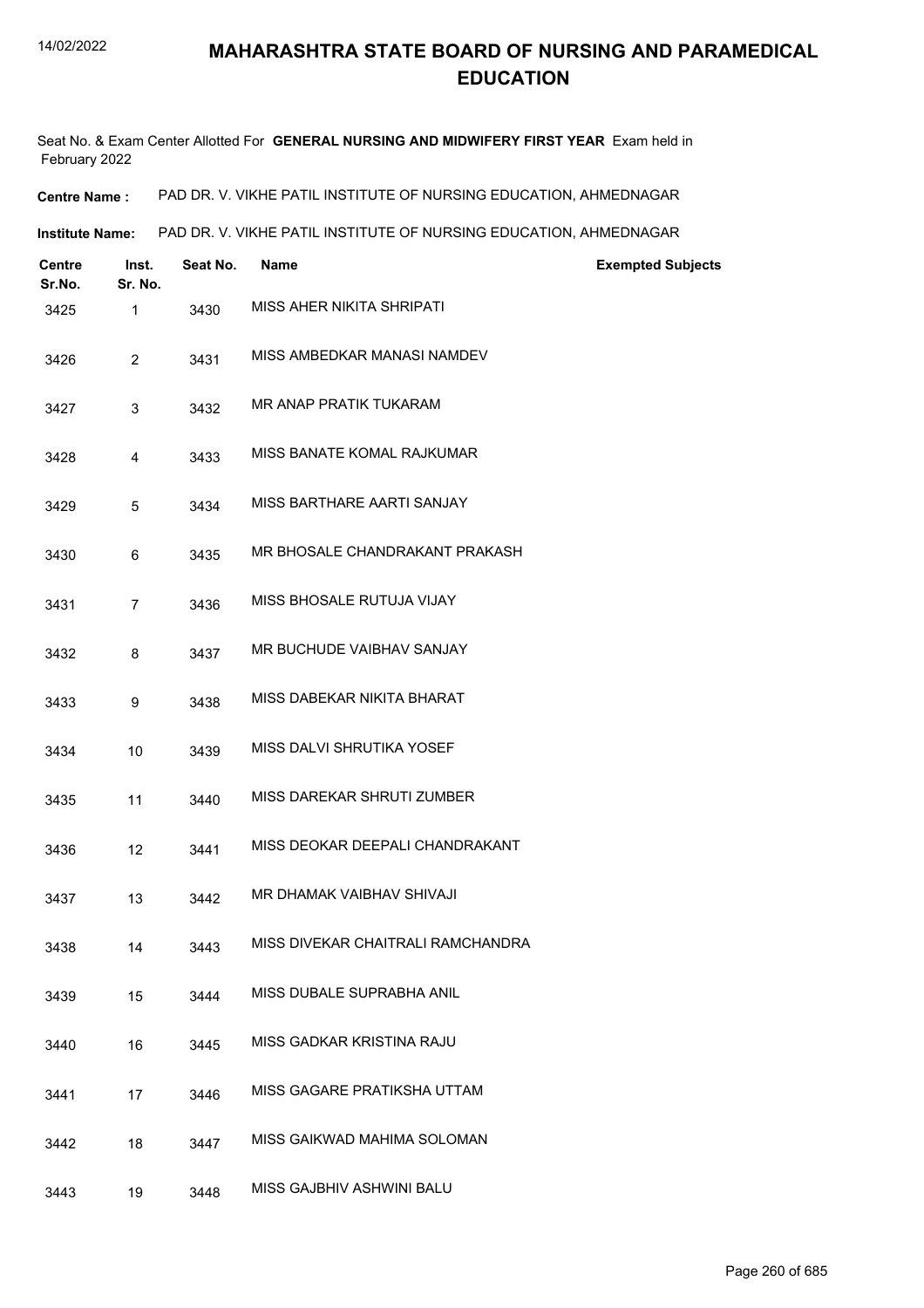| February 2022 |    |      | Seat No. & Exam Center Allotted For GENERAL NURSING AND MIDWIFERY FIRST YEAR Exam held in |
|---------------|----|------|-------------------------------------------------------------------------------------------|
| 3444          | 20 | 3449 | MR GAWATE PRAMOD MACHHINDRA                                                               |
| 3445          | 21 | 3450 | MISS GHODKE VIDYA RATAN                                                                   |
| 3446          | 22 | 3451 | MR GHORPADE AKSHAY ARJUN                                                                  |
| 3447          | 23 | 3452 | MISS GONDAKE DIVYA DIPAK                                                                  |
| 3448          | 24 | 3453 | MISS JACHAK VAISHNAVI DEEPAK                                                              |
| 3449          | 25 | 3454 | MR JORVEKAR MANGESH CHANDRAKANT                                                           |
| 3450          | 26 | 3455 | MISS KADAM JYOTI NAVNATH                                                                  |
| 3451          | 27 | 3456 | MR KAIDAKE AJAY ASHOK                                                                     |
| 3452          | 28 | 3457 | MISS KAMBLE PALLAVI KAMLAKAR                                                              |
| 3453          | 29 | 3458 | MISS KHANDAGALE DIPIKA HANUMANT                                                           |
| 3454          | 30 | 3459 | MR KHODADE RUSHIKESH BALU                                                                 |
| 3455          | 31 | 3460 | MR KOLAGE SHUBHAM DILIP                                                                   |
| 3456          | 32 | 3461 | MISS KSHETRE RITU PRAVIN                                                                  |
| 3457          | 33 | 3462 | MISS KSHIRSAGAR SHRADHA PRADIP                                                            |
| 3458          | 34 | 3463 | MISS LASHKARE PADMA SHANKAR                                                               |
| 3459          | 35 | 3464 | MISS LONDHE PRERANA WILSON                                                                |
| 3460          | 36 | 3465 | MR LONDHE SAURABH BABASAHEB                                                               |
| 3461          | 37 | 3466 | MR MAGAR RUSHIKESH KARBHARI                                                               |
| 3462          | 38 | 3467 | MISS NETKE CHARUTA BALASAHEB                                                              |
| 3463          | 39 | 3468 | MR NIKALJE AKASH DEVIDAS                                                                  |
| 3464          | 40 | 3469 | MISS PABLE PRATIKSHA DATTU                                                                |
| 3465          | 41 | 3470 | MISS PADALE MEGHNA BALU                                                                   |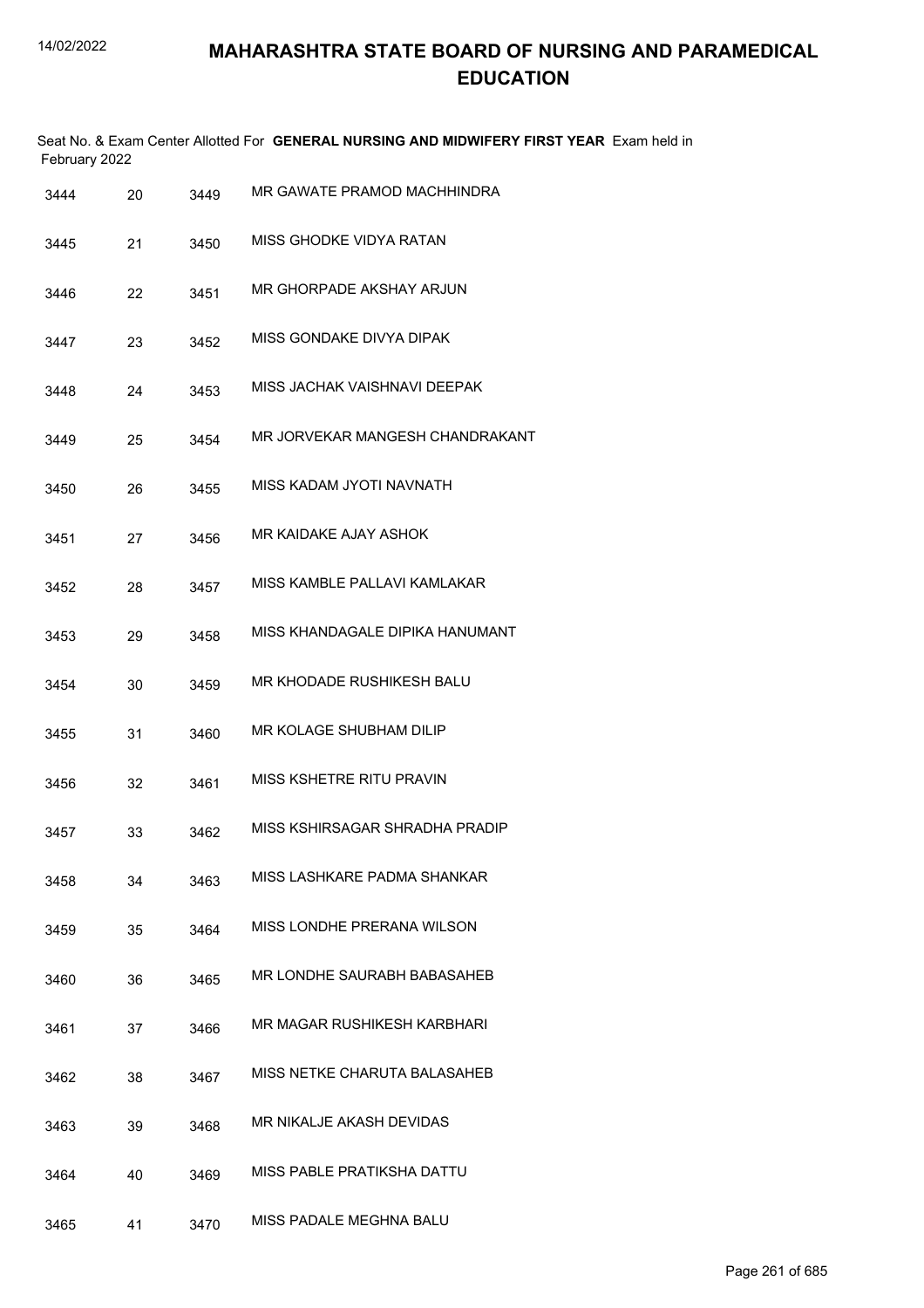|      | February 2022 |      | Seat No. & Exam Center Allotted For GENERAL NURSING AND MIDWIFERY FIRST YEAR Exam held in |
|------|---------------|------|-------------------------------------------------------------------------------------------|
| 3466 | 42            | 3471 | MR PALANDE ANIKET GULAB                                                                   |
| 3467 | 43            | 3472 | MISS PANDHRE RAJESHREE BHARAT                                                             |
| 3468 | 44            | 3473 | MISS PARASUR PRIYA POPAT                                                                  |
| 3469 | 45            | 3474 | MR PATHAN ARBAJ FIROJ                                                                     |
| 3470 | 46            | 3475 | MISS PATOLE HARSHADA JALINDAR                                                             |
| 3471 | 47            | 3476 | MISS PAWADE JYOTI GORAKHNATH                                                              |
| 3472 | 48            | 3477 | MR PAWAR HARSHAL LAXMAN                                                                   |
| 3473 | 49            | 3478 | MISS PAWAR SARINA RAMSING                                                                 |
| 3474 | 50            | 3479 | MISS PAWAR SAYALI SUSHIL                                                                  |
| 3475 | 51            | 3480 | MR PRABHUNE ROHIT SURESH                                                                  |
| 3476 | 52            | 3481 | MISS RAJGURU PRATIMA SUDHAKAR                                                             |
| 3477 | 53            | 3482 | MISS ROKADE ANUJA GANGADHAR                                                               |
| 3478 | 54            | 3483 | MISS SASANE PRIYANKA SANJAY                                                               |
| 3479 | 55            | 3484 | MR SATPUTE VAIBHAV GANESH                                                                 |
| 3480 | 56            | 3485 | MR SAYYAD SHOYAB SHABBIR                                                                  |
| 3481 | 57            | 3486 | MR SHAIKH FAIZAN ANSAR                                                                    |
| 3482 | 58            | 3487 | MISS SHERE ALKA GANPAT                                                                    |
| 3483 | 59            | 3488 | MR SHINDE GAURAV ASHOK                                                                    |
| 3484 | 60            | 3489 | MR SHINDE YUVRAJ BHAUSAHEB                                                                |
| 3485 | 61            | 3490 | MISS SHINDE POONAM RAJARAM                                                                |
| 3486 | 62            | 3491 | MR SINARE SAHIL BHAGWAT                                                                   |
| 3487 | 63            | 3492 | MISS SURYAVANSHI PRATIKSHA SANDIP                                                         |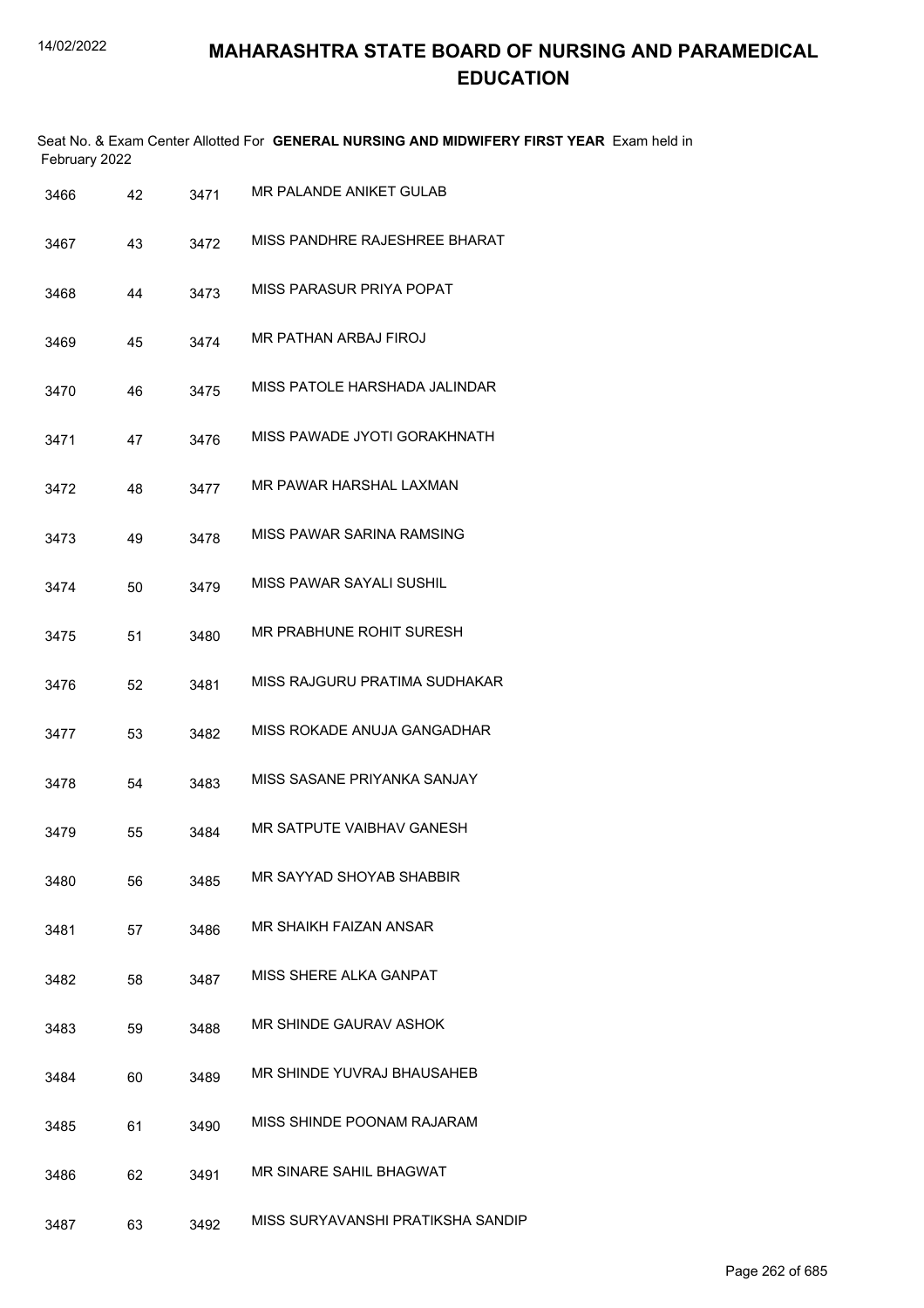Seat No. & Exam Center Allotted For **GENERAL NURSING AND MIDWIFERY FIRST YEAR** Exam held in February 2022

| 3488 | 64 | 3493 | MISS THORAT POOJA RAVSAHEB       |
|------|----|------|----------------------------------|
| 3489 | 65 | 3494 | MISS THORAT PRANJALI SUDHIR      |
| 3490 | 66 | 3495 | MISS UMBARKAR KOMAL ASHOK        |
| 3491 | 67 | 3496 | MISS VADAGALE NIKITA YAKOB       |
| 3492 | 68 | 3497 | MISS VALSE VAISHNAVI BABAN       |
| 3493 | 69 | 3498 | MISS VALVI BABITA DHIRSING       |
| 3494 | 70 | 3499 | MISS VARMA KAJAL RAJAN           |
| 3495 | 71 | 3500 | MR VARPE HARSHAL ROHIDAS         |
| 3496 | 72 | 3501 | MISS VASAVE KANUNSHILA OLYA      |
| 3497 | 73 | 3502 | MISS VASAVE SANGITABAI SOMA      |
| 3498 | 74 | 3503 | MISS VASAVE HARITA SOTYA         |
| 3499 | 75 | 3504 | MISS VIGHNE SONALI ADINATH       |
| 3500 | 76 | 3505 | MISS WADAGALE KARUNA SANTOSH     |
| 3501 | 77 | 3506 | MISS WAGH GITANJALI RANGNATH     |
| 3502 | 78 | 3507 | MISS WAGHMARE BHAGYASHRI GORAKSH |
| 3503 | 79 | 3508 | MISS WAGHMARE RAGINI KIRAN       |
| 3504 | 80 | 3509 | MISS ZANJAD PUNAM RAOSAHEB       |

NOTE : 'P' MEANS PROVISIONALLY PERMITTED

\*\*\*\*\*\*\*\*\*\*\*\*\*\*\*\*\*\*\*\*\*\*\*\*\*\*\*\*\*\*\*\*\*\*\*\*\*\*\*\*\*\*\*\*\*\*\*\*\*\*\*\*\*\*\*\*\*\*\*\*\*\*\*\*\*\*\*\*\*\*\*\*\*\*\*\*\*\*\*\*\*\*\*\*\*\*\*\*\*\*\*\*\*\*\*\*\*\*\*\*\*\*\*\*\*\*\*\*\*\*\*\*\*\*\*\*\*\*\*\*\*\*\*\*\*\*\*\*\*\*\*\*\*\*\*\*\*\*\*

if there is any mistake in the EXEMPTION of the Candidate it should be brought to the notice of the MSBNPE before the examination otherwise MSBNPE will not be resposible for any Consequences.

The names of candidates enrolled online will be whole resposibilty of the Principal of that Nursing Institute.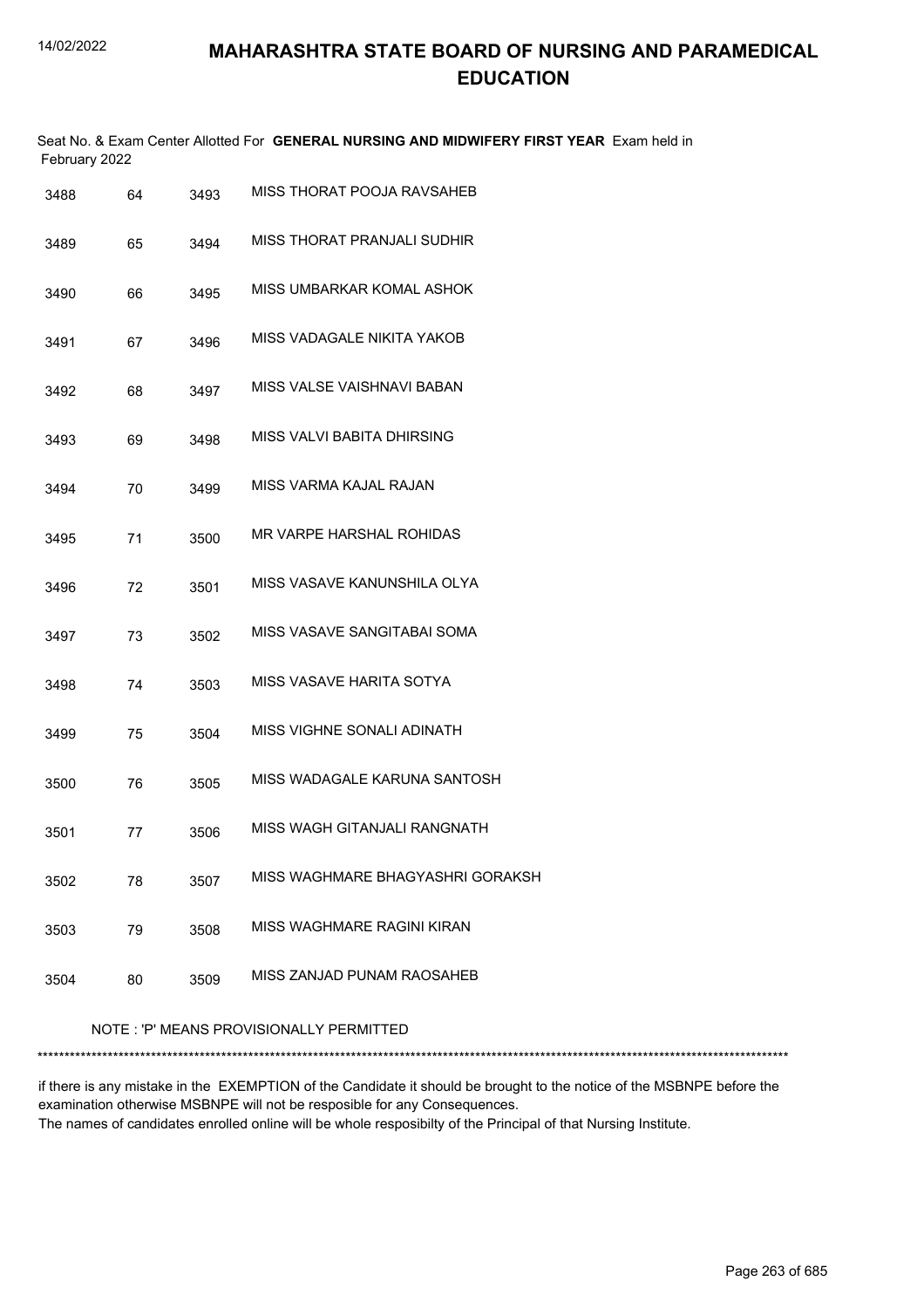#### 14/02/2022

#### **MAHARASHTRA STATE BOARD OF NURSING AND PARAMEDICAL EDUCATION**

Seat No. & Exam Center Allotted For **GENERAL NURSING AND MIDWIFERY FIRST YEAR** Exam held in February 2022

**Centre Name :** PAD DR. V. VIKHE PATIL INSTITUTE OF NURSING EDUCATION, AHMEDNAGAR

| Institute Name: | Praytna Nursing College, Ahmednagar |  |
|-----------------|-------------------------------------|--|
|                 |                                     |  |

| Centre<br>Sr.No. | Inst.<br>Sr. No. | Seat No. | <b>Name</b>                     | <b>Exempted Subjects</b> |
|------------------|------------------|----------|---------------------------------|--------------------------|
| 3505             | $\mathbf{1}$     | 3510     | MR BAGAL SIDDHANT BALASAHEB     |                          |
| 3506             | $\overline{2}$   | 3511     | MISS BHAMBAL DIPALI MADHUKAR    |                          |
| 3507             | 3                | 3512     | MISS BHANGARE SONALI BALU       |                          |
| 3508             | 4                | 3513     | MISS BODKHE SAKSHI YOGESH       |                          |
| 3509             | 5                | 3514     | MISS DETHE PRATIKSHA NANDU      |                          |
| 3510             | 6                | 3515     | MISS GAIKWAD MONIKA VIJAY       |                          |
| 3511             | $\overline{7}$   | 3516     | MR GAIKWAD RITESH KONDIRAM      |                          |
| 3512             | 8                | 3517     | MISS GAVIT NITA ANESH           |                          |
| 3513             | 9                | 3518     | MISS GAVIT SARITA URMAJI        |                          |
| 3514             | 10               | 3519     | MISS GHATVISAVE VINITA SAHEBRAO |                          |
| 3515             | 11               | 3520     | MR HAWALE KRUSHNA BIBHISHAN     |                          |
| 3516             | 12               | 3521     | MISS JAGDHANE YOGITA AMBADAS    |                          |
| 3517             | 13               | 3522     | MR KADAM PRANIT VIKRAM          |                          |
| 3518             | 14               | 3523     | MISS KANOJIYA NANDINI DINESH    |                          |
| 3519             | 15               | 3524     | MR OHOL HARSHAL JAYANT          |                          |
| 3520             | 16               | 3525     | MISS PACHARANE ARPITA BABAN     |                          |
| 3521             | 17               | 3526     | MR PADALE PRANAV PRAKASH        |                          |
| 3522             | 18               | 3527     | MISS PADAVI AMISHA JOBYA        |                          |
| 3523             | 19               | 3528     | MISS PADVI RAYAKI DAMANYA       |                          |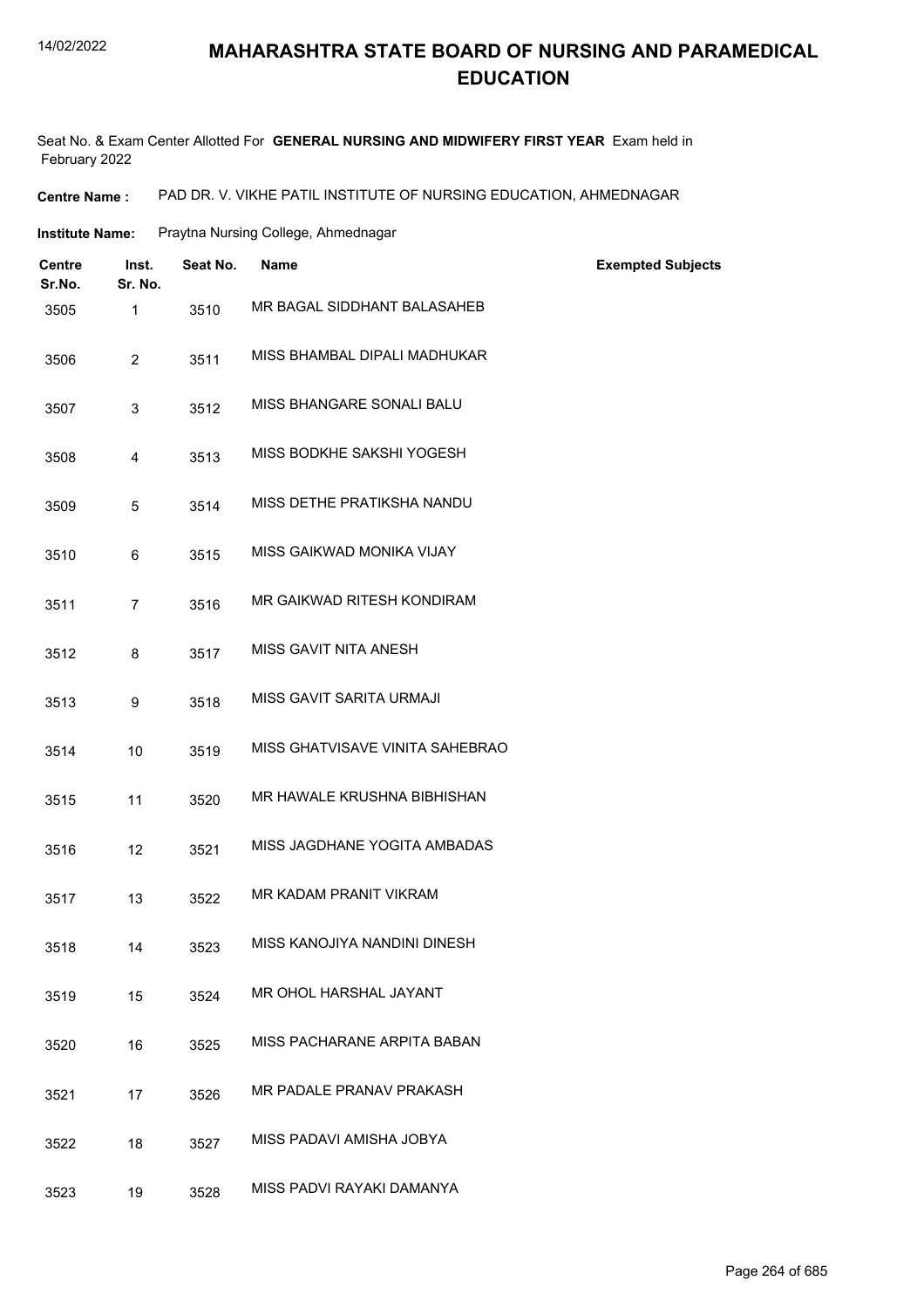| February 2022 |    |      | Seat No. & Exam Center Allotted For GENERAL NURSING AND MIDWIFERY FIRST YEAR Exam held in |
|---------------|----|------|-------------------------------------------------------------------------------------------|
| 3524          | 20 | 3529 | MISS PAWAR SANJANA ANANT                                                                  |
| 3525          | 21 | 3530 | MISS PAWARA ROSHANI NEHARUDAS                                                             |
| 3526          | 22 | 3531 | MISS PAWARA VISHAKHA DILIP                                                                |
| 3527          | 23 | 3532 | MISS RAUT PRIYANKA KAKDYA                                                                 |
| 3528          | 24 | 3533 | MISS SADAPHULE SAKSHI GORAKH                                                              |
| 3529          | 25 | 3534 | MISS SALVE ROJVEL BABASAHEB                                                               |
| 3530          | 26 | 3535 | MISS SATHE TANMAYI PRAMOD                                                                 |
| 3531          | 27 | 3536 | MR SHINDE PRANAV RAMESH                                                                   |
| 3532          | 28 | 3537 | MISS SHINDE RUPALI SANJAY                                                                 |
| 3533          | 29 | 3538 | MR SONAWANE ANOSH MANOHAR                                                                 |
| 3534          | 30 | 3539 | MR SONAWANE KARAN SAMPAT                                                                  |
| 3535          | 31 | 3540 | MR THOMBRE TEJAS RATNAKAR                                                                 |
| 3536          | 32 | 3541 | MISS UMAP POONAM SHRIPAT                                                                  |
| 3537          | 33 | 3542 | MISS VAIRAGAR AKANKSHA ANNASAHEB                                                          |
| 3538          | 34 | 3543 | MISS VALVI CHANDA DIPAK                                                                   |
| 3539          | 35 | 3544 | MISS VALVI MANISHA SHYAM                                                                  |
| 3540          | 36 | 3545 | MR VALVI PRAKASH SHYAM                                                                    |
| 3541          | 37 | 3546 | MISS VASAVE AASHWINI GOVLYA                                                               |
| 3542          | 38 | 3547 | MR VASAVE INDRASING FOJYA                                                                 |
| 3543          | 39 | 3548 | MISS VASAVE LATA VANYA                                                                    |
| 3544          | 40 | 3549 | MISS VASAVE SANGITA RAMA                                                                  |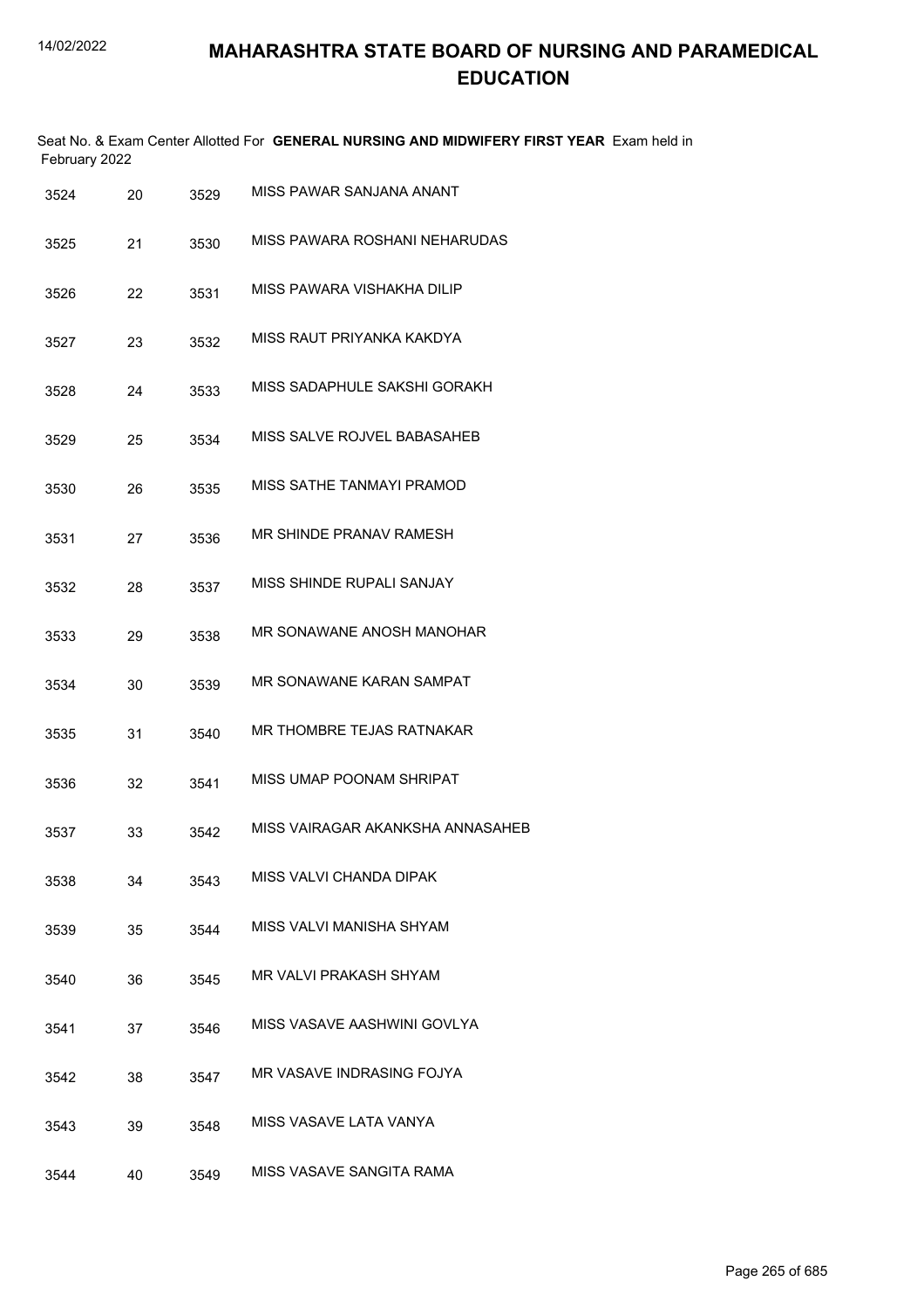Seat No. & Exam Center Allotted For **GENERAL NURSING AND MIDWIFERY FIRST YEAR** Exam held in February 2022

NOTE : 'P' MEANS PROVISIONALLY PERMITTED

\*\*\*\*\*\*\*\*\*\*\*\*\*\*\*\*\*\*\*\*\*\*\*\*\*\*\*\*\*\*\*\*\*\*\*\*\*\*\*\*\*\*\*\*\*\*\*\*\*\*\*\*\*\*\*\*\*\*\*\*\*\*\*\*\*\*\*\*\*\*\*\*\*\*\*\*\*\*\*\*\*\*\*\*\*\*\*\*\*\*\*\*\*\*\*\*\*\*\*\*\*\*\*\*\*\*\*\*\*\*\*\*\*\*\*\*\*\*\*\*\*\*\*\*\*\*\*\*\*\*\*\*\*\*\*\*\*\*\*

if there is any mistake in the EXEMPTION of the Candidate it should be brought to the notice of the MSBNPE before the examination otherwise MSBNPE will not be resposible for any Consequences.

The names of candidates enrolled online will be whole resposibilty of the Principal of that Nursing Institute.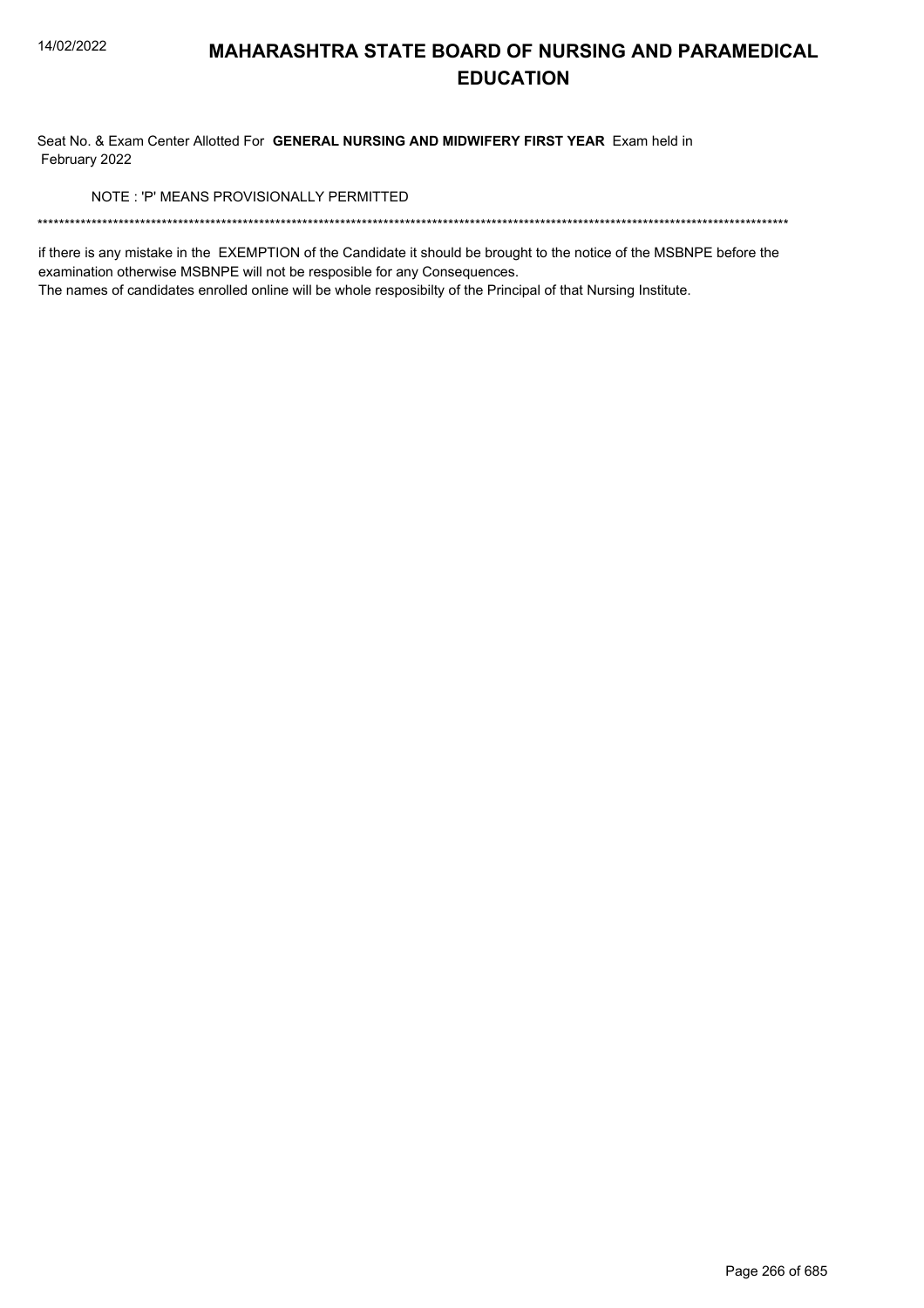Seat No. & Exam Center Allotted For **GENERAL NURSING AND MIDWIFERY FIRST YEAR** Exam held in February 2022

**Centre Name :** PARVATIBAI MHASKE INSTITUTE OF NURSING, AHMEDNAGAR

| Institute Name: | SEVA NURSING SCHOOL, AHMEDNAGAR |
|-----------------|---------------------------------|
|                 |                                 |

| <b>Centre</b><br>Sr.No. | Inst.<br>Sr. No. | Seat No. | <b>Name</b>                       | <b>Exempted Subjects</b> |
|-------------------------|------------------|----------|-----------------------------------|--------------------------|
| 3545                    | $\mathbf{1}$     | 3550     | MISS AMOLIK HARSHALI GULABRAO     |                          |
| 3546                    | $\overline{2}$   | 3551     | MISS BANSODE PRANITA RAUSAHEB     |                          |
| 3547                    | 3                | 3552     | MISS BAVASKAR RUPALI NAMDEV       |                          |
| 3548                    | 4                | 3553     | MR BELKAR BHARGAV TUKARAM         |                          |
| 3549                    | 5                | 3554     | MISS BHINGARKAR GAYATRI VASANT    |                          |
| 3550                    | 6                | 3555     | MISS BHONGALE PRATIKSHA RAJENDREA |                          |
| 3551                    | $\overline{7}$   | 3556     | MISS BHOSALE ARTI DEEPAK          |                          |
| 3552                    | 8                | 3557     | MISS BHOSALE SAYALI SURESH        |                          |
| 3553                    | 9                | 3558     | MISS BHOSALE KAJAL SURESH         |                          |
| 3554                    | 10               | 3559     | MR BODHAK ADITYA RAOSAHEB         |                          |
| 3555                    | 11               | 3560     | MISS DANGAT KIRTI SHIVAJI         |                          |
| 3556                    | 12               | 3561     | MR DHERE VAIBHAV BABASAHEB        |                          |
| 3557                    | 13               | 3562     | MISS DIVE SONALI BHAUSAHEB        |                          |
| 3558                    | 14               | 3563     | MISS DUSHING PRATIKSHA BABAN      |                          |
| 3559                    | 15               | 3564     | MISS GADVE DIPALI RAJU            |                          |
| 3560                    | 16               | 3565     | MR GAIKWAD VIPUL SUNIL            |                          |
| 3561                    | 17               | 3566     | MR GAIKWAD RUTVIK SANJAY          |                          |
| 3562                    | 18               | 3567     | MISS GAIKWAD AKSHADA ASHOK        |                          |
| 3563                    | 19               | 3568     | MISS GAIKWAD PRAJAKTA SURESH      |                          |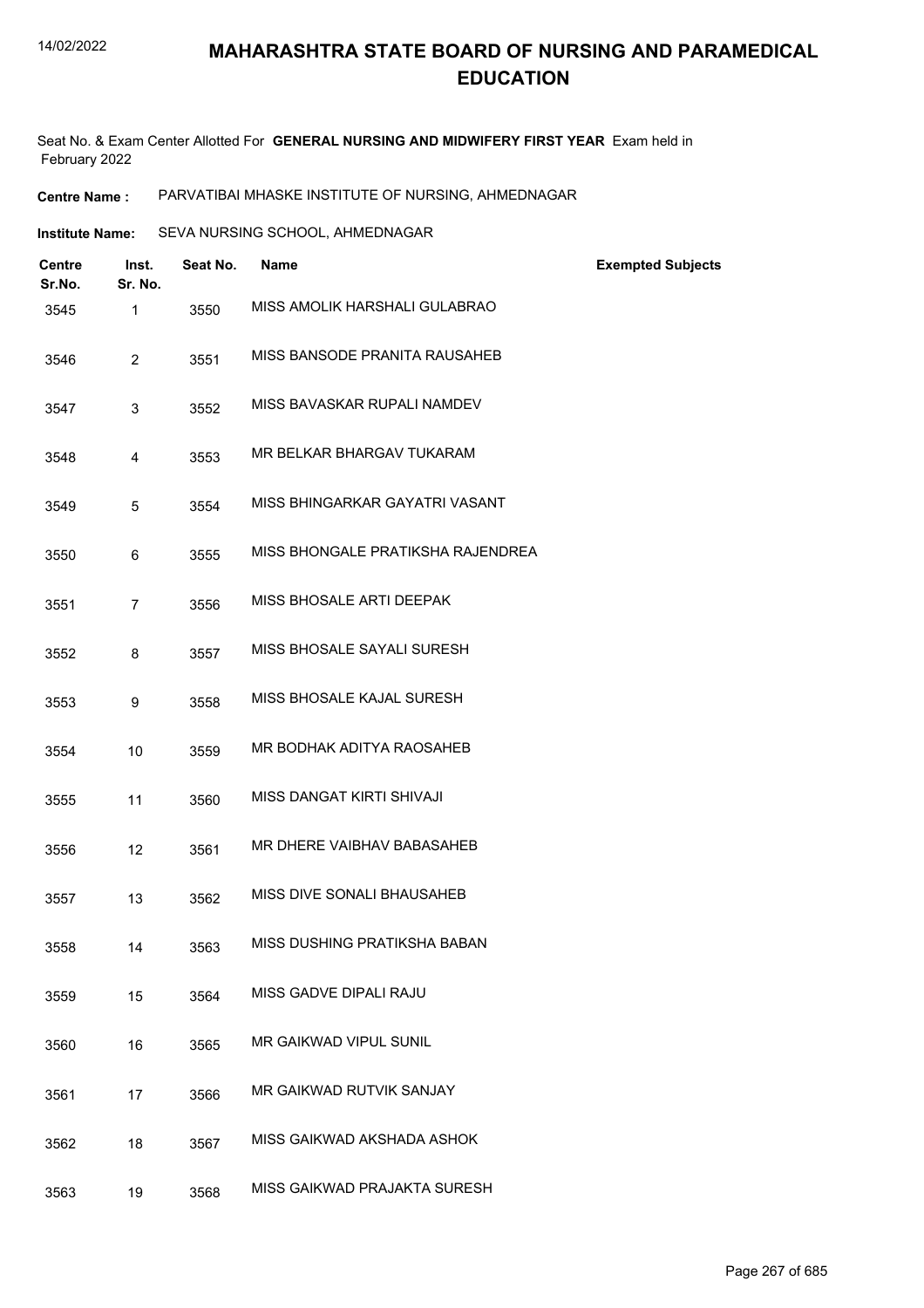|      | February 2022 |      | Seat No. & Exam Center Allotted For GENERAL NURSING AND MIDWIFERY FIRST YEAR Exam held in |
|------|---------------|------|-------------------------------------------------------------------------------------------|
| 3564 | 20            | 3569 | MISS GAIKWAD SHRADHA ANIL                                                                 |
| 3565 | 21            | 3570 | MISS HIWRAI F HARSHADA DNYANESHWAR                                                        |
| 3566 | 22            | 3571 | MR JADHAV PRASAD DIGAMBAR                                                                 |
| 3567 | 23            | 3572 | MISS JAGTAP TEJASWINI BHAUSAHEB                                                           |
| 3568 | 24            | 3573 | MISS JAWALE RENUKA RAVINDRA                                                               |
| 3569 | 25            | 3574 | MISS KADAM SWATI KAILAS                                                                   |
| 3570 | 26            | 3575 | MISS KAPSE SANCHITA BABASAHEB                                                             |
| 3571 | 27            | 3576 | MISS KEDARE SHAILA DILIP                                                                  |
| 3572 | 28            | 3577 | MISS KHARAT PRAJAKTA RAJENDRA                                                             |
| 3573 | 29            | 3578 | MISS KHARAT SUJATA BHAUSAHEB                                                              |
| 3574 | 30            | 3579 | MISS KHARAT VAIBHAVI RAJENDRA                                                             |
| 3575 | 31            | 3580 | MISS KHARAT NIKITA SOMATH                                                                 |
| 3576 | 32            | 3581 | MR KSHIRSAGAR VARUN JOHN                                                                  |
| 3577 | 33            | 3582 | MR LIHINAARA ROHIT AMOL                                                                   |
| 3578 | 34            | 3583 | MISS MAGAR PRACHI RAJU                                                                    |
| 3579 | 35            | 3584 | MISS MAGHADE DIPALI RAJESH                                                                |
| 3580 | 36            | 3585 | MR MANTODE AKASH RAJENDRA                                                                 |
| 3581 | 37            | 3586 | MISS MHASKE KAVERI RAMDAS                                                                 |
| 3582 | 38            | 3587 | MISS NIKALE PRATIKSHA DADASAHEB                                                           |
| 3583 | 39            | 3588 | MISS NIKAM SARIKA SANJAY                                                                  |
| 3584 | 40            | 3589 | MISS NIKAM RUPALI BHAUSAHEB                                                               |
| 3585 | 41            | 3590 | MR NIRMAL ADITYA SUBHASH                                                                  |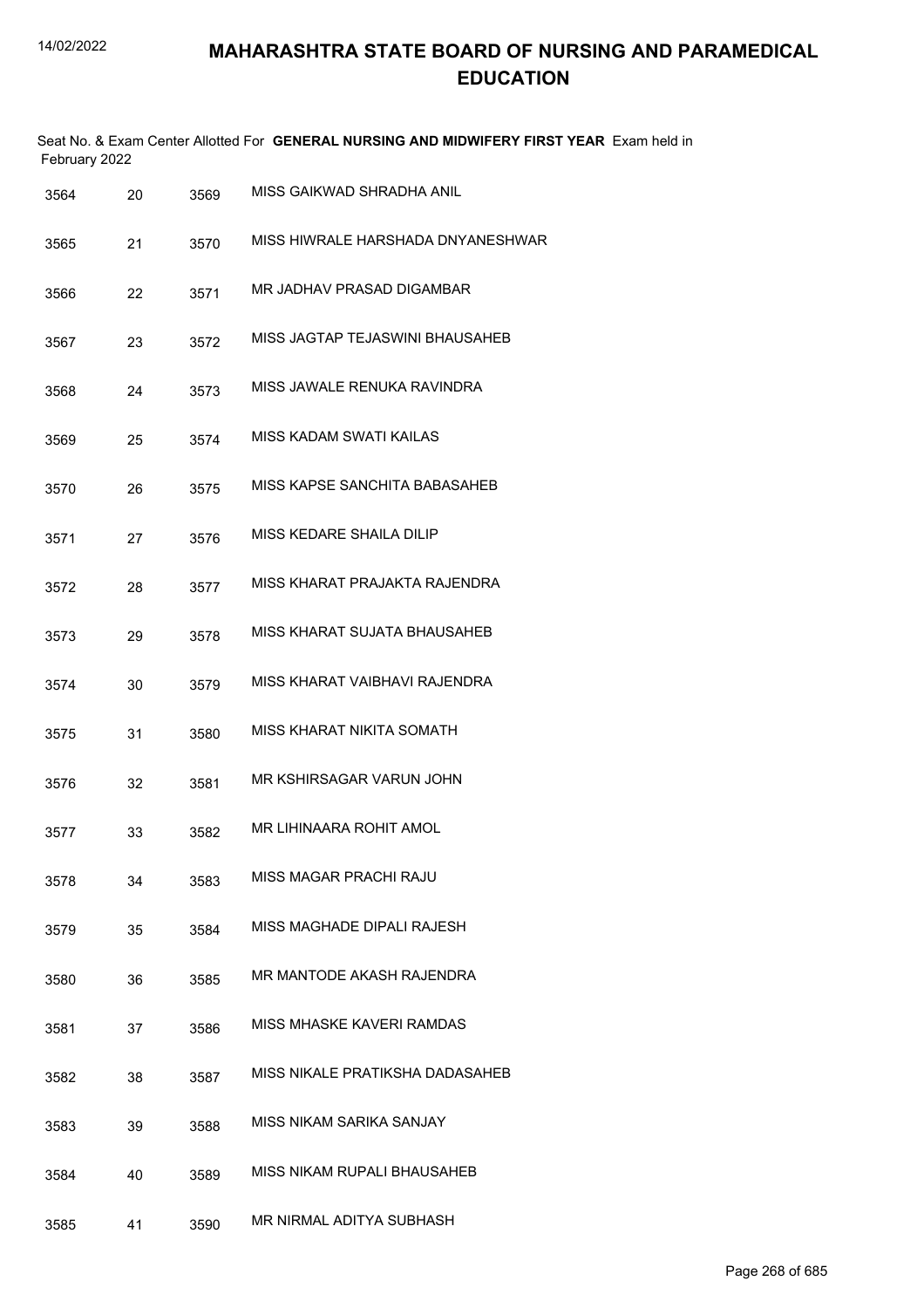| February 2022 |    |      | Seat No. & Exam Center Allotted For GENERAL NURSING AND MIDWIFERY FIRST YEAR Exam held in |
|---------------|----|------|-------------------------------------------------------------------------------------------|
| 3586          | 42 | 3591 | MISS PAGARE MANGESH DYANESHWAR                                                            |
| 3587          | 43 | 3592 | MISS PALANDE ABHILASHA RATNAKAR                                                           |
| 3588          | 44 | 3593 | MR PALGHADMAL RAHUL RAJENDRA                                                              |
| 3589          | 45 | 3594 | MISS PALGHADMAL REKHA RAJENDRA                                                            |
| 3590          | 46 | 3595 | MISS PALGHADMAL AKANKSHA VIJAY                                                            |
| 3591          | 47 | 3596 | MISS PANDIT RUTUJA VILAS                                                                  |
| 3592          | 48 | 3597 | MISS PANDIT BHARTI KAYAN                                                                  |
| 3593          | 49 | 3598 | MISS PARKHE NIKITA BALU                                                                   |
| 3594          | 50 | 3599 | MR PATEKAR PRITESH RAMESH                                                                 |
| 3595          | 51 | 3600 | MR PATHARE ADITYA WALMIK                                                                  |
| 3596          | 52 | 3601 | MISS PAWAR PALLAWI BHARAT                                                                 |
| 3597          | 53 | 3602 | MR POTE GAURAV SURESH                                                                     |
| 3598          | 54 | 3603 | MISS SAGARI SANA LAYAKALI                                                                 |
| 3599          | 55 | 3604 | MISS SALVE SUJATA CHHABU                                                                  |
| 3600          | 56 | 3605 | MR SANT HARSHAL RAVINDRA                                                                  |
| 3601          | 57 | 3606 | MISS SATHE TRUPTI VIJAY                                                                   |
| 3602          | 58 | 3607 | MR SAYYAD NADEEM NAJIR                                                                    |
| 3603          | 59 | 3608 | MISS SHAIKH FARJANA SHAMAD                                                                |
| 3604          | 60 | 3609 | MISS SHELAR KAVERI KAPIL                                                                  |
| 3605          | 61 | 3610 | MISS SHINDE GAYATRI GORAKSHA                                                              |
| 3606          | 62 | 3611 | MISS SIRSAT JYOTI ARJUN                                                                   |
| 3607          | 63 | 3612 | MISS SONAWANE AARTI DAULAT                                                                |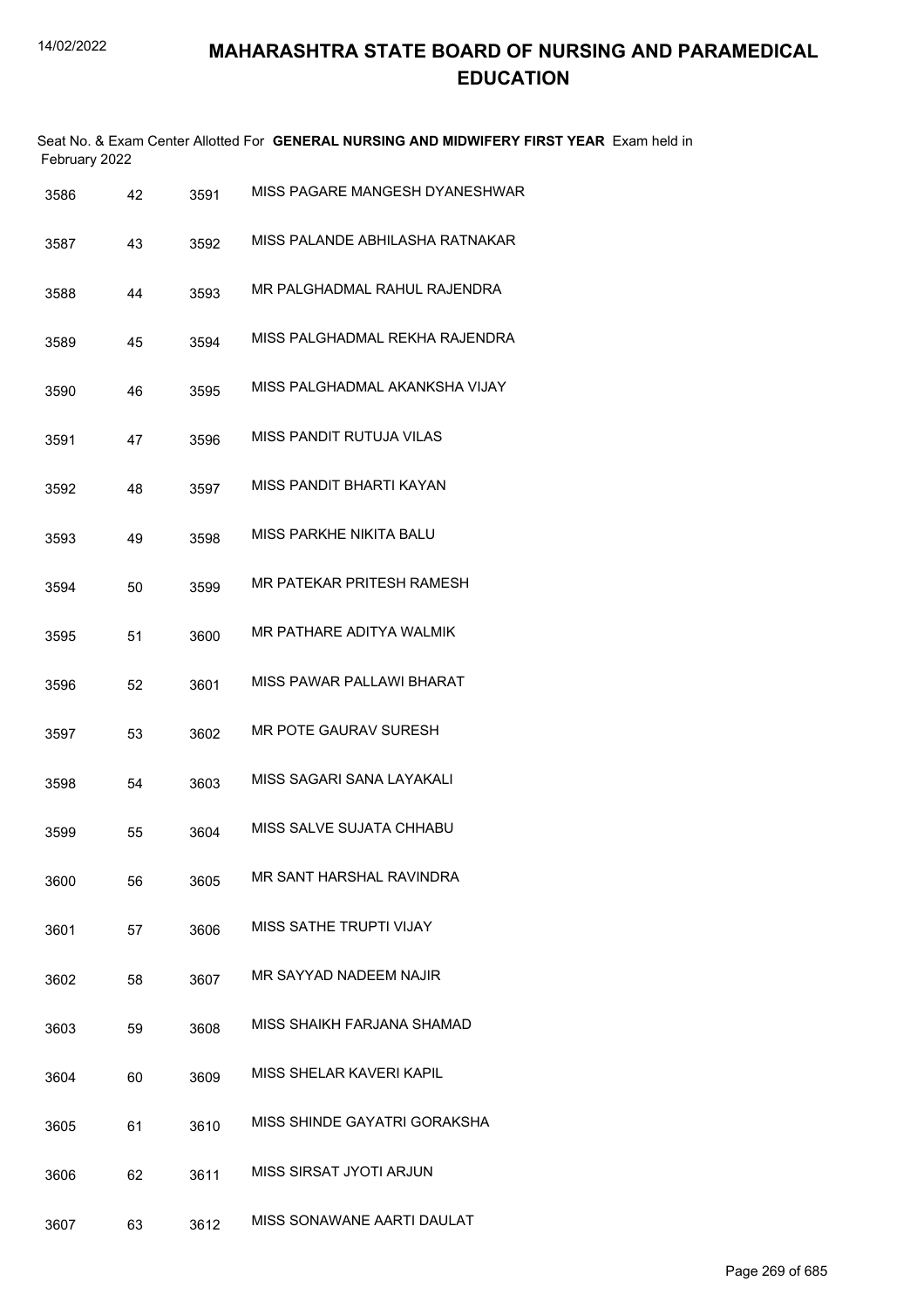| February 2022 |                                         |      | Seat No. & Exam Center Allotted For GENERAL NURSING AND MIDWIFERY FIRST YEAR Exam held in |     |      |       |
|---------------|-----------------------------------------|------|-------------------------------------------------------------------------------------------|-----|------|-------|
| 3608          | 64                                      | 3613 | MR SONAWANE MANISH GOKUL                                                                  |     |      |       |
| 3609          | 65                                      | 3614 | MISS SONAWANE NIKITA CHANGDEV                                                             |     |      |       |
| 3610          | 66                                      | 3615 | MISS SONAWANE STUTI DIPAK                                                                 | (V) | (VI) | (VII) |
| 3611          | 67                                      | 3616 | MISS SUKHADAHAN SUVARNA ANNASAHEB                                                         |     |      |       |
| 3612          | 68                                      | 3617 | MISS TAMBOLI LAJEENA RAMJAN                                                               |     |      |       |
| 3613          | 69                                      | 3618 | MR TANPURE SAGAR SHIVAJI                                                                  |     |      |       |
| 3614          | 70                                      | 3619 | MISS THORAT DIYA BALASAHEB                                                                |     |      |       |
| 3615          | 71                                      | 3620 | MISS THORAT PRIYANKA RAJENDRA                                                             |     |      |       |
| 3616          | 72                                      | 3621 | MISS TORANE SWATI RAJENDRA                                                                |     |      |       |
| 3617          | 73                                      | 3622 | MR TORANE SOHAN ANIL                                                                      |     |      |       |
| 3618          | 74                                      | 3623 | MISS TORANE RUPALI DNYANESHWAR                                                            |     |      |       |
| 3619          | 75                                      | 3624 | MISS VIKHE ARATI KACHRU                                                                   |     |      |       |
| 3620          | 76                                      | 3625 | MR WAGH LAUKIK BHAUSAHEB                                                                  |     |      |       |
| 3621          | 77                                      | 3626 | MISS WAGHMARE ASHA PRAKAH                                                                 |     |      |       |
| 3622          | 78                                      | 3627 | MR WAKCHAURE AKASH BABASAHEB                                                              |     |      |       |
| 3623          | 79                                      | 3628 | MISS WAYDANDE DIVYA BHAUSAHEB                                                             |     |      |       |
| 3624          | 80                                      | 3629 | MR YEOLE PRASHIK SAHEBRAO                                                                 |     |      |       |
| 3625          | 81                                      | 3630 | MR ZADE SOMNATH ANKUSH                                                                    |     |      |       |
|               | NOTE: 'P' MEANS PROVISIONALLY PERMITTED |      |                                                                                           |     |      |       |
|               |                                         |      |                                                                                           |     |      |       |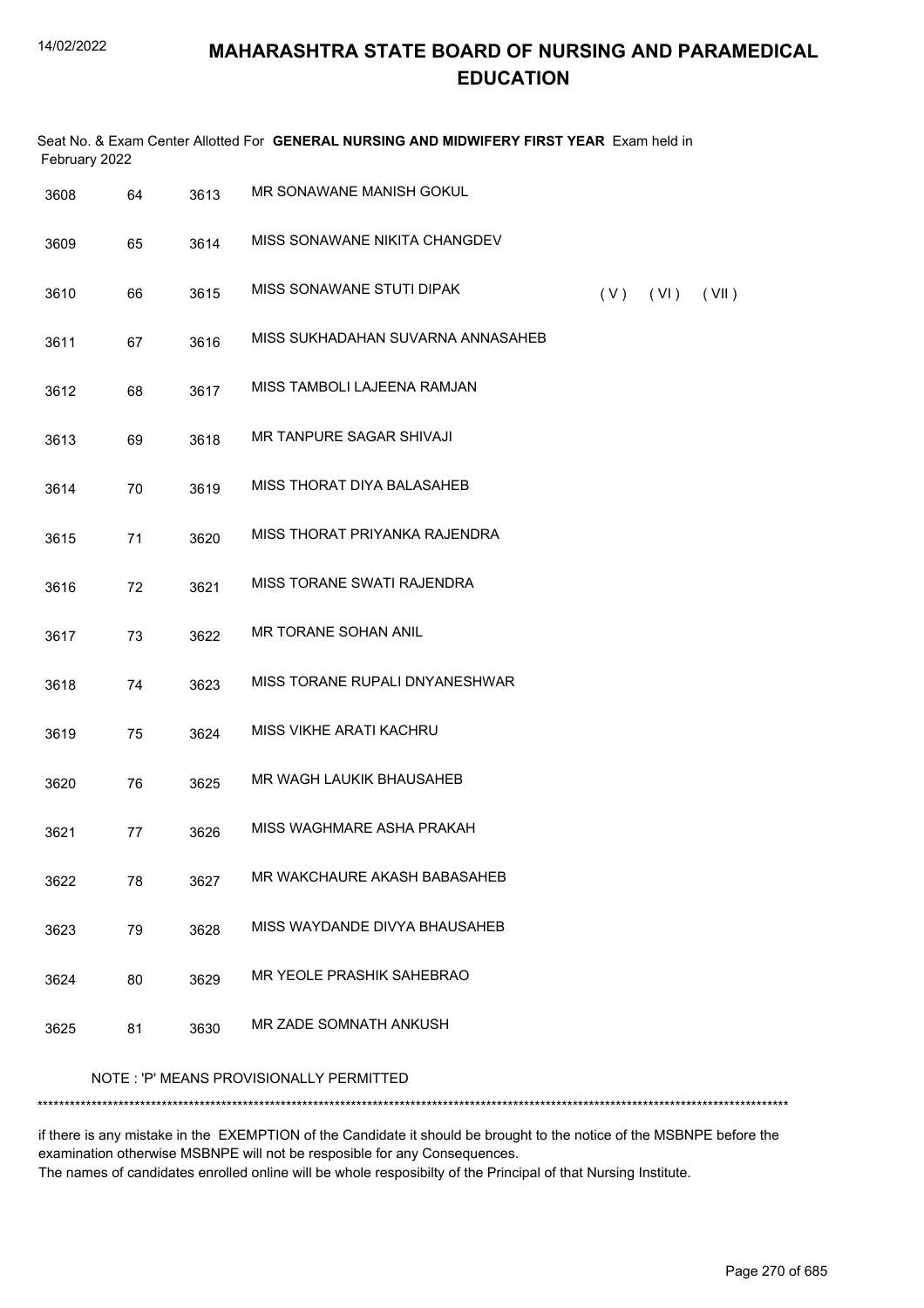Seat No. & Exam Center Allotted For **GENERAL NURSING AND MIDWIFERY FIRST YEAR** Exam held in February 2022

**Centre Name :** PARVATIBAI MHASKE INSTITUTE OF NURSING, AHMEDNAGAR

**Institute Name: SHRI VIVEKANAND SCHOOL OF NURSING , RAHURI , AHMEDNAGAR** 

| <b>Centre</b><br>Sr.No. | Inst.<br>Sr. No. | Seat No. | <b>Name</b>                                                 | <b>Exempted Subjects</b> |
|-------------------------|------------------|----------|-------------------------------------------------------------|--------------------------|
| 3626                    | $\mathbf{1}$     | 3631     | MR ADHAV VAIBHAV VASANT                                     |                          |
| 3627                    | $\overline{2}$   | 3632     | MR BACHKAR JAYDEV SOPAN                                     |                          |
| 3628                    | 3                | 3633     | MISS BHOSALE BHARATI SUNIL                                  |                          |
| 3629                    | 4                | 3634     | MR BORDE PRASHANT BHAUSAHEB                                 |                          |
| 3630                    | 5                | 3635     | MISS CHINDHE YOGITA GORAKSHNATH                             |                          |
| 3631                    | 6                | 3636     | MR CHOUDHARI VIKAS SANJAY                                   |                          |
| 3632                    | $\overline{7}$   | 3637     | MISS DUBE DURGA SANJAY                                      |                          |
| 3633                    | 8                | 3638     | MISS GAGARE PALLAVI SANJAY                                  |                          |
| 3634                    | 9                | 3639     | SMT KHARAT KALPANA SUSHIL<br>(NEE GAIKWAD KALPANA SHAHURAO) |                          |
| 3635                    | 10               | 3640     | MISS GAIKWAD POOJA MARUTI                                   |                          |
| 3636                    | 11               | 3641     | SMT SAGALGILE KAMINI VIVEK<br>(NEE GAIKWAD KAMINI DNYANDEO) |                          |
| 3637                    | 12               | 3642     | MR GAIKWAD HARSHAL ASHISH                                   |                          |
| 3638                    | 13               | 3643     | MISS GAIKWAD PRITI RAJENDRA                                 |                          |
| 3639                    | 14               | 3644     | MISS HARDE MAYURI GORAKH                                    |                          |
| 3640                    | 15               | 3645     | MISS JADHAV RUPALI DIGAMBAR                                 |                          |
| 3641                    | 16               | 3646     | MISS JAVARE KAJAL DILIP                                     |                          |
| 3642                    | 17               | 3647     | MISS KAMBALE KAVITA DHONDIBHAU                              |                          |
| 3643                    | 18               | 3648     | MISS KARMAD SAVITA DADASAHEB                                |                          |
| 3644                    | 19               | 3649     | MR KOKATE GAURAV BALASAHEB                                  |                          |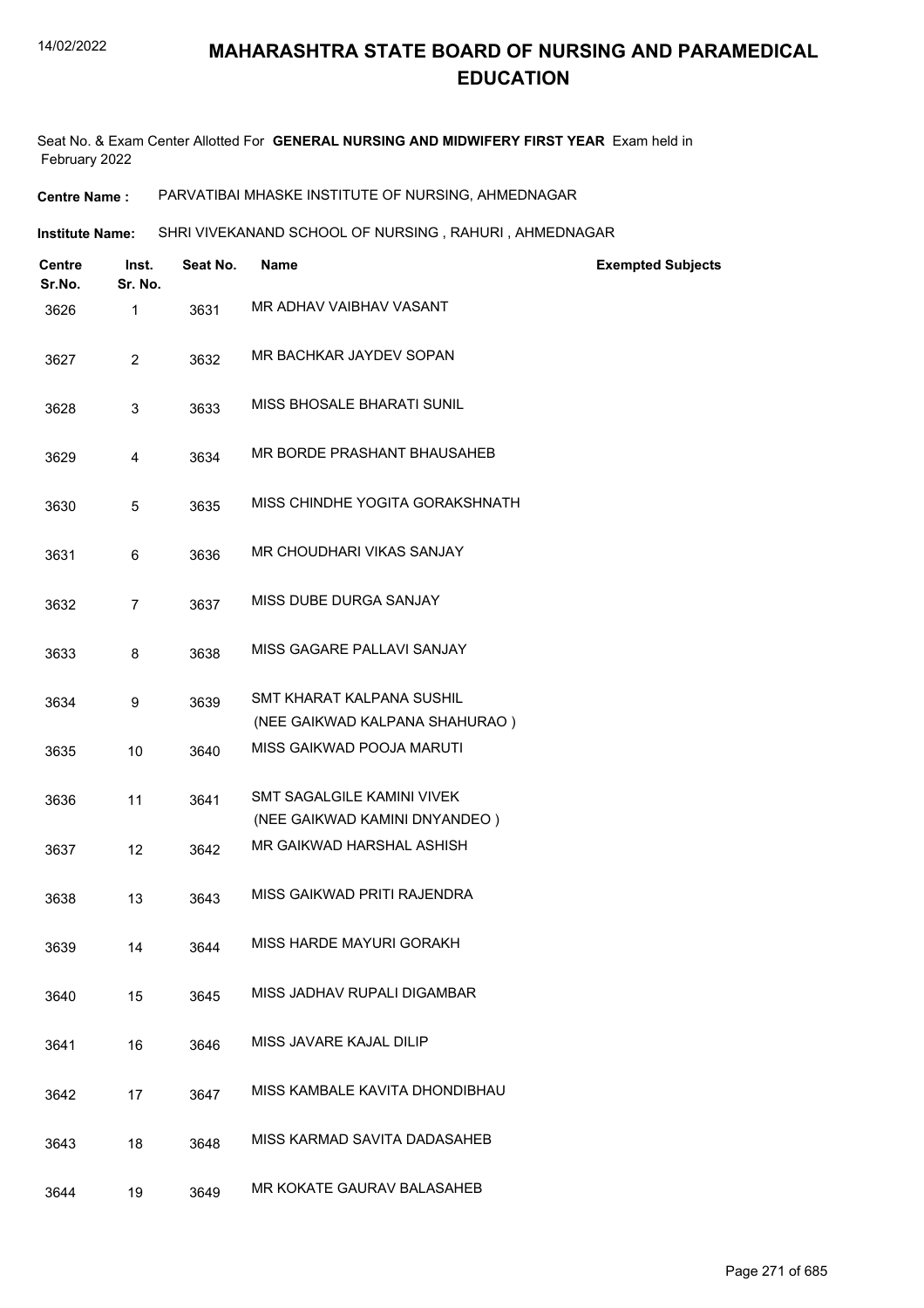|               | Seat No. & Exam Center Allotted For GENERAL NURSING AND MIDWIFERY FIRST YEAR Exam held in |
|---------------|-------------------------------------------------------------------------------------------|
| February 2022 |                                                                                           |

| 3645                                    | 20 | 3650 | MISS KSHIRSAGAR SAYALI AJIT      |  |  |
|-----------------------------------------|----|------|----------------------------------|--|--|
| 3646                                    | 21 | 3651 | MR LOKHANDE AMAR SUBHASH         |  |  |
| 3647                                    | 22 | 3652 | MISS MADHE SAVITA DEVRAM         |  |  |
| 3648                                    | 23 | 3653 | MISS MALI KALPANA MACCHHINDRA    |  |  |
| 3649                                    | 24 | 3654 | MISS MULE PRAJKTA SANJAY         |  |  |
| 3650                                    | 25 | 3655 | MISS OHOL KAVERI GANGADHAR       |  |  |
| 3651                                    | 26 | 3656 | MISS OHOL PRITI RAJENDRA         |  |  |
| 3652                                    | 27 | 3657 | MISS OHOL PUJA BALASAHEB         |  |  |
| 3653                                    | 28 | 3658 | MISS PALGHADMAL POOJA RAJENDRA   |  |  |
| 3654                                    | 29 | 3659 | MR PISE DNYANESHWAR PATILBA      |  |  |
| 3655                                    | 30 | 3660 | MISS SALVE ANUJA KARBHARI        |  |  |
| 3656                                    | 31 | 3661 | MISS SANSARE POOJA ANIL          |  |  |
| 3657                                    | 32 | 3662 | MR SANSARE ADESH ARUN            |  |  |
| 3658                                    | 33 | 3663 | MR TAMNAR DEEPAK JABAJI          |  |  |
| 3659                                    | 34 | 3664 | MISS TANGADE VAISHANVI RAMESHWAR |  |  |
| 3660                                    | 35 | 3665 | <b>MISS THORAT SAKSHI SUNIL</b>  |  |  |
| 3661                                    | 36 | 3666 | MR VIDHATE RUTIK RAOSAHEB        |  |  |
| 3662                                    | 37 | 3667 | MISS VIDHATE SONALI BHIMRAJ      |  |  |
| 3663                                    | 38 | 3668 | MR VIDHATE SUBHAM UTTAM          |  |  |
| NOTE: 'P' MEANS PROVISIONALLY PERMITTED |    |      |                                  |  |  |

\*\*\*\*\*\*\*\*\*\*\*\*\*\*\*\*\*\*\*\*\*\*\*\*\*\*\*\*\*\*\*\*\*\*\*\*\*\*\*\*\*\*\*\*\*\*\*\*\*\*\*\*\*\*\*\*\*\*\*\*\*\*\*\*\*\*\*\*\*\*\*\*\*\*\*\*\*\*\*\*\*\*\*\*\*\*\*\*\*\*\*\*\*\*\*\*\*\*\*\*\*\*\*\*\*\*\*\*\*\*\*\*\*\*\*\*\*\*\*\*\*\*\*\*\*\*\*\*\*\*\*\*\*\*\*\*\*\*\*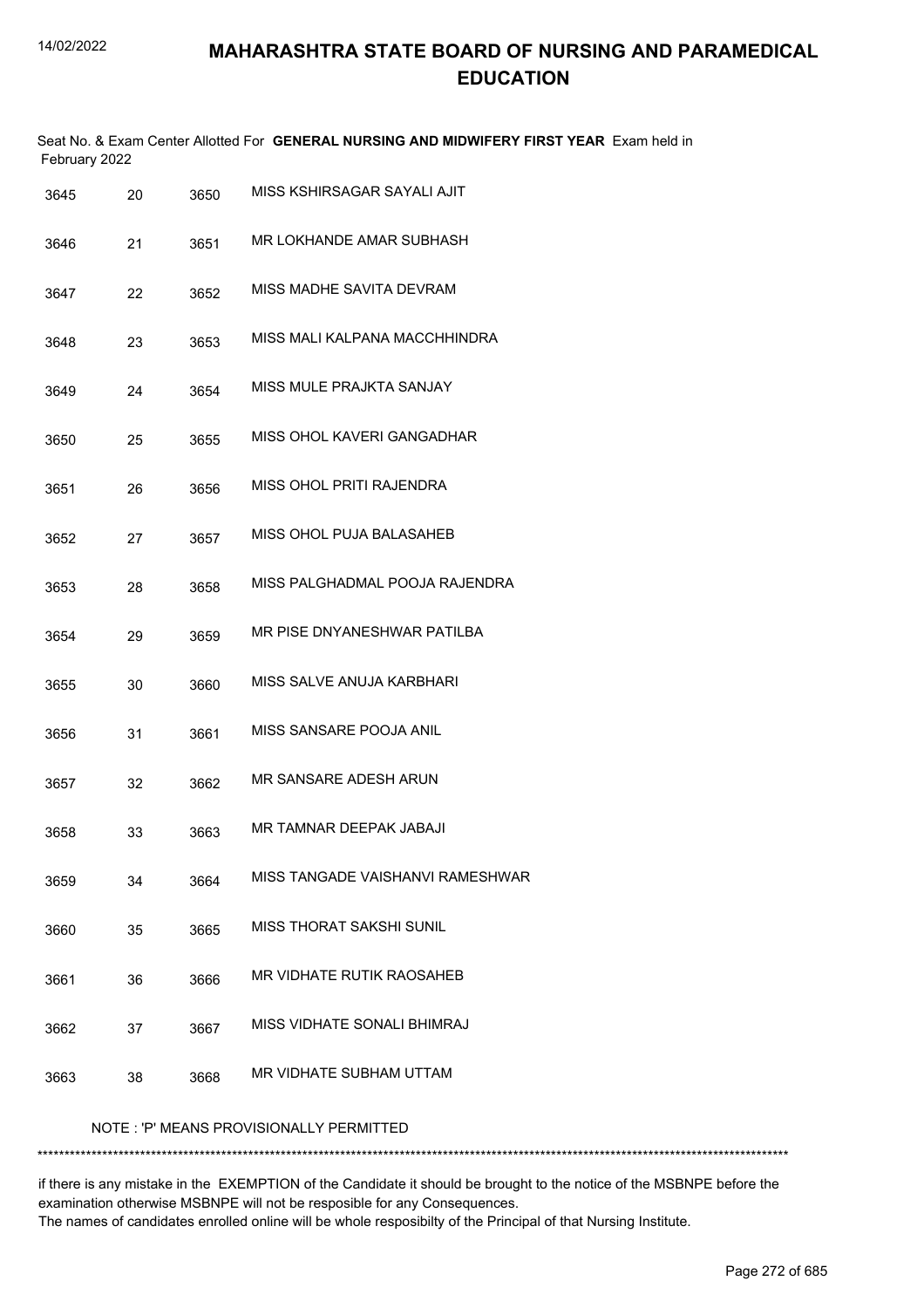Seat No. & Exam Center Allotted For **GENERAL NURSING AND MIDWIFERY FIRST YEAR** Exam held in February 2022

**Centre Name :** PARVATIBAI MHASKE INSTITUTE OF NURSING, AHMEDNAGAR

Institute Name: PARVATIBAI MHASKE INSTITUTE OF NURSING, AHMEDNAGAR

| <b>Centre</b><br>Sr.No. | Inst.<br>Sr. No. | Seat No. | <b>Name</b>                     | <b>Exempted Subjects</b> |
|-------------------------|------------------|----------|---------------------------------|--------------------------|
| 3664                    | 1                | 3669     | <b>MR ALHAT PRATIK SURESH</b>   |                          |
| 3665                    | $\overline{2}$   | 3670     | MR ALHAT ANOJ RAJU              |                          |
| 3666                    | 3                | 3671     | <b>MR AWARE SURAJ NANA</b>      |                          |
| 3667                    | 4                | 3672     | MISS BARDE VAISHALI LALA        |                          |
| 3668                    | 5                | 3673     | MISS BARSE NAYAN VASANT         |                          |
| 3669                    | 6                | 3674     | MISS BHOSALE DIKSHA RAVINDRA    |                          |
| 3670                    | $\overline{7}$   | 3675     | MR BORUDE SAGAR BABASAHEB       |                          |
| 3671                    | 8                | 3676     | MISS BOTE SONALI RAMCHANDRA     |                          |
| 3672                    | 9                | 3677     | MISS BRAMHANE PRIYANKA GANGARAM |                          |
| 3673                    | 10               | 3678     | MISS CHAKRANARAYAN ROHINI ARUN  |                          |
| 3674                    | 11               | 3679     | <b>MR CHAKRE VISHAL VIKAS</b>   |                          |
| 3675                    | 12               | 3680     | MISS CHANDANE PRATIKSHA BHASKAR |                          |
| 3676                    | 13               | 3681     | MISS CHAVHAN POOJA SAMADHAN     |                          |
| 3677                    | 14               | 3682     | MISS CHILLARE RANI SANDIP       |                          |
| 3678                    | 15               | 3683     | MISS DHANGAR JAYSHREE RAMESH    |                          |
| 3679                    | 16               | 3684     | MR DHANGAR KAKASAHEB BAPU       |                          |
| 3680                    | 17               | 3685     | MISS DHANWATE GAURAV RAJENDRA   |                          |
| 3681                    | 18               | 3686     | MR FUNDE DEVENDRA PARMESHWAR    |                          |
| 3682                    | 19               | 3687     | MISS GAIKAWAD SHILA CHANDRAKANT |                          |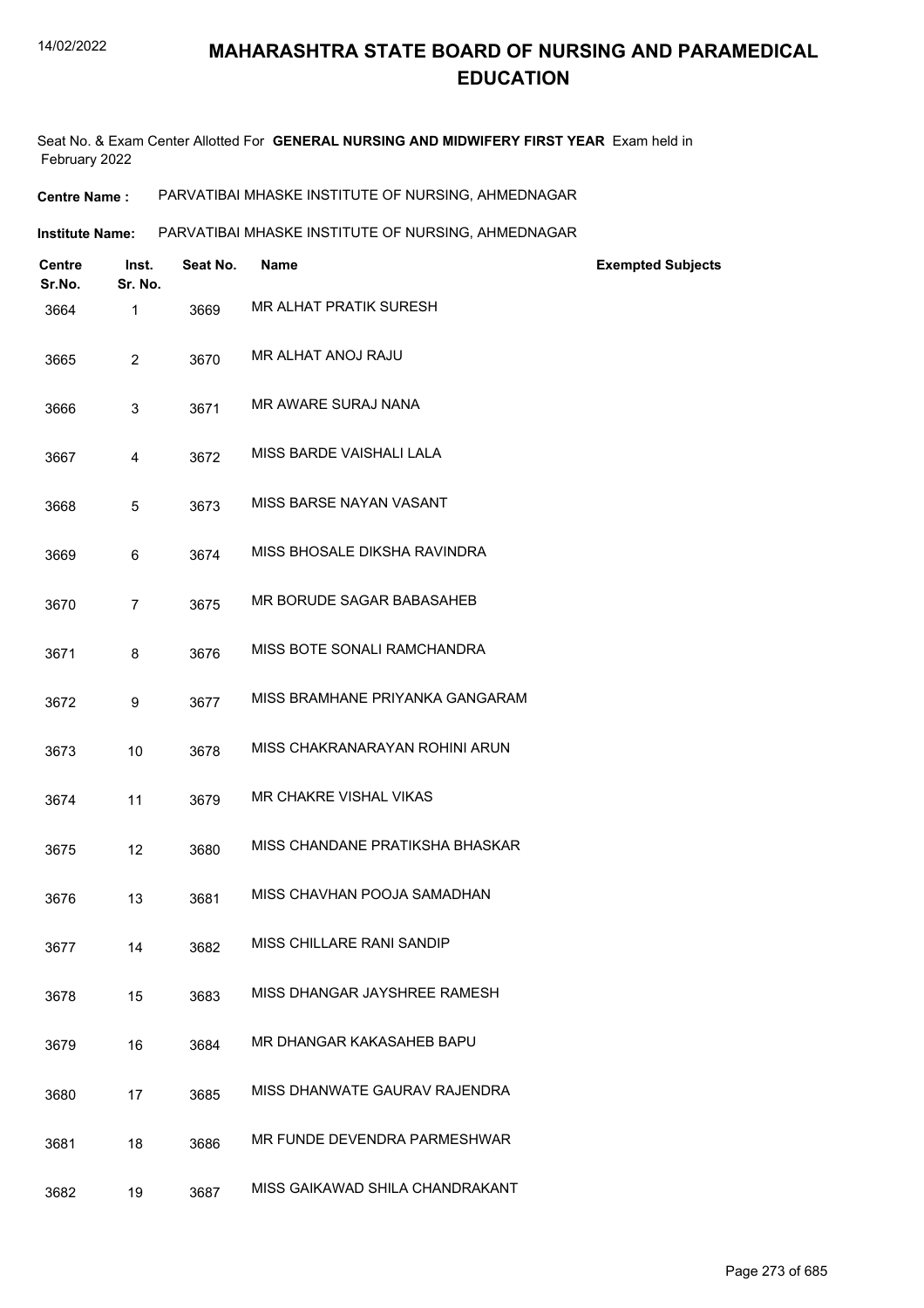|      | February 2022 |    |      | Seat No. & Exam Center Allotted For GENERAL NURSING AND MIDWIFERY FIRST YEAR Exam held in |
|------|---------------|----|------|-------------------------------------------------------------------------------------------|
| 3683 |               | 20 | 3688 | MISS GAIKWAD POOJA SHAHAJI                                                                |
| 3684 |               | 21 | 3689 | MISS GAIKWAD VRUSHALI HARIBHAU                                                            |
| 3685 |               | 22 | 3690 | MISS GHODAKE AKANKSHA SUKHDEV                                                             |
| 3686 |               | 23 | 3691 | MR HARISHCHANDRE ABHISHEK JALINDAR                                                        |
| 3687 |               | 24 | 3692 | MISS INGALE PRITI MILIND                                                                  |
| 3688 |               | 25 | 3693 | MISS INGLE PUNAM JIVAN                                                                    |
| 3689 |               | 26 | 3694 | MR JADHAV DILIP RAJENDRA                                                                  |
| 3690 |               | 27 | 3695 | MISS JADHAV PRITI RAVINDRA                                                                |
| 3691 |               | 28 | 3696 | MR JADHAV YASHVANT PETRAS                                                                 |
| 3692 |               | 29 | 3697 | MISS JAMDADE SHRUTI UMAKANT                                                               |
| 3693 |               | 30 | 3698 | MISS KASBE AMRAPALI VIKAS                                                                 |
| 3694 |               | 31 | 3699 | MISS KOLGE DEEPALI BANSHI                                                                 |
| 3695 |               | 32 | 3700 | MISS LANDGE MANISHA EKNATH                                                                |
| 3696 |               | 33 | 3701 | MISS MORE REKHA ANIL                                                                      |
| 3697 |               | 34 | 3702 | MISS PARDESHI PRIYANKA RAMPRASAD                                                          |
| 3698 |               | 35 | 3703 | MISS PATHAN SHARMILA YUSUF                                                                |
| 3699 |               | 36 | 3704 | MR PATOLE SHAMUVEL ASHOK                                                                  |
| 3700 |               | 37 | 3705 | MISS PHULPAGAR AAKANSHA RAJESH                                                            |
| 3701 |               | 38 | 3706 | MISS RAUT SONI GOMA                                                                       |
| 3702 |               | 39 | 3707 | MR SALUNKE PAVAN SANJAY                                                                   |
| 3703 |               | 40 | 3708 | MISS SALVE PRATIKSHA MANOHAR                                                              |
| 3704 |               | 41 | 3709 | MISS SALVE SAKSHI VIJAY                                                                   |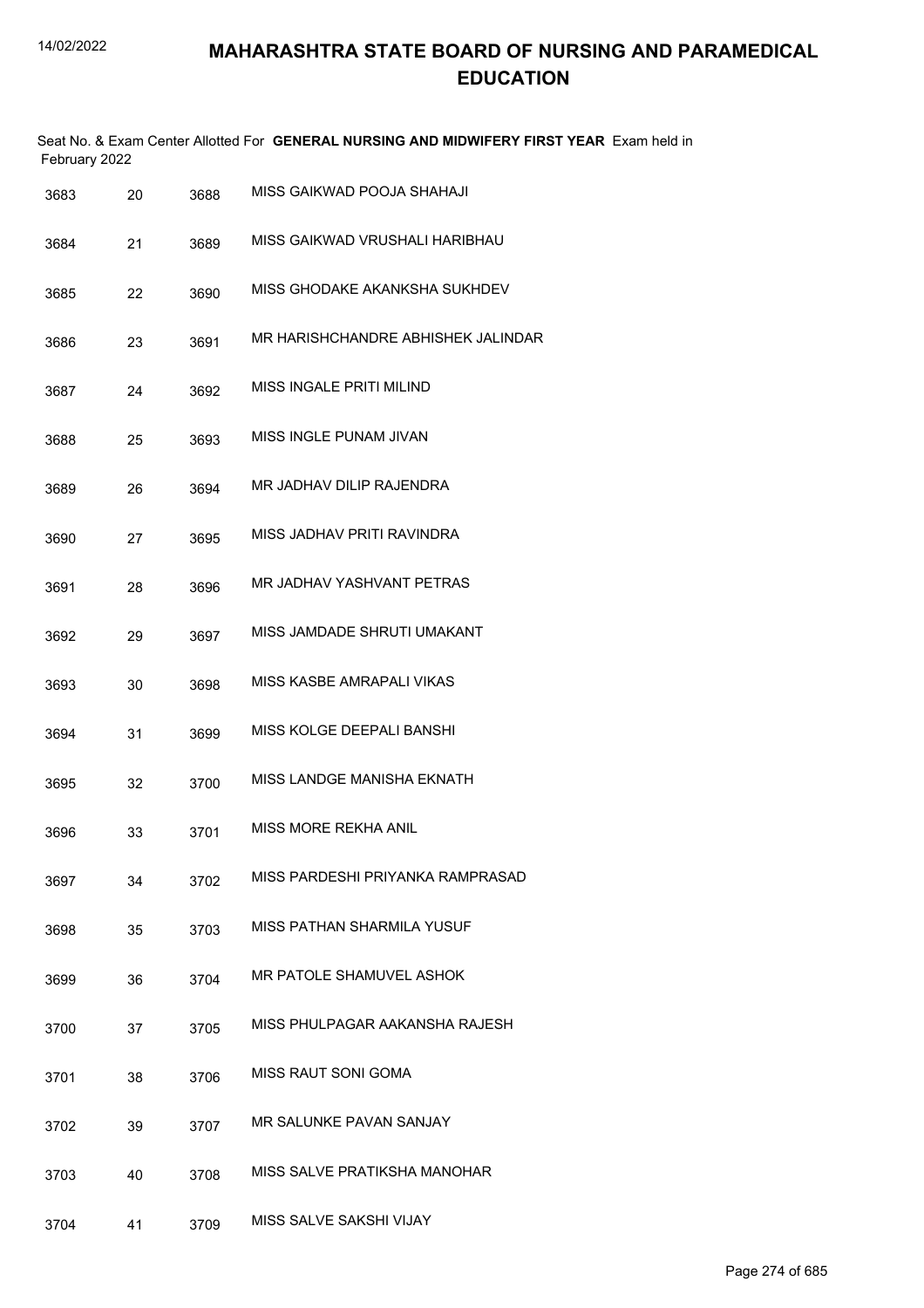| February 2022 |                                         |      | Seat No. & Exam Center Allotted For GENERAL NURSING AND MIDWIFERY FIRST YEAR Exam held in |  |  |
|---------------|-----------------------------------------|------|-------------------------------------------------------------------------------------------|--|--|
| 3705          | 42                                      | 3710 | MISS SALVE SNEHAL RAJU                                                                    |  |  |
| 3706          | 43                                      | 3711 | MISS SASANE RUPALI SUNIL                                                                  |  |  |
| 3707          | 44                                      | 3712 | MR SATPUTE VAIBHAV PRITAM                                                                 |  |  |
| 3708          | 45                                      | 3713 | MR SHEJUL SANKET SHIVAJI                                                                  |  |  |
| 3709          | 46                                      | 3714 | MISS SHINDE ARTI RANGNATH                                                                 |  |  |
| 3710          | 47                                      | 3715 | MR SHINDE SAHIL NAMDEV                                                                    |  |  |
| 3711          | 48                                      | 3716 | MISS SONAWANE DIPALI VIJAY                                                                |  |  |
| 3712          | 49                                      | 3717 | MR SUL TUSHAR SUBHASH                                                                     |  |  |
| 3713          | 50                                      | 3718 | MISS TADVI MANISHA RATANSING                                                              |  |  |
| 3714          | 51                                      | 3719 | MISS THOKALE MEGHA ZUMBER                                                                 |  |  |
| 3715          | 52                                      | 3720 | <b>MISS VAIRAGAR SNEHA SUNIL</b>                                                          |  |  |
| 3716          | 53                                      | 3721 | MISS VALVI NITA KARMA                                                                     |  |  |
| 3717          | 54                                      | 3722 | MISS VITEKAR RUPALI JAYAWANT                                                              |  |  |
| 3718          | 55                                      | 3723 | MISS WAGHCHAURE SUJATA SATISH                                                             |  |  |
| 3719          | 56                                      | 3724 | MISS WAGHMARE AARTI SAHEBRAO                                                              |  |  |
|               | NOTE: 'P' MEANS PROVISIONALLY PERMITTED |      |                                                                                           |  |  |
|               |                                         |      |                                                                                           |  |  |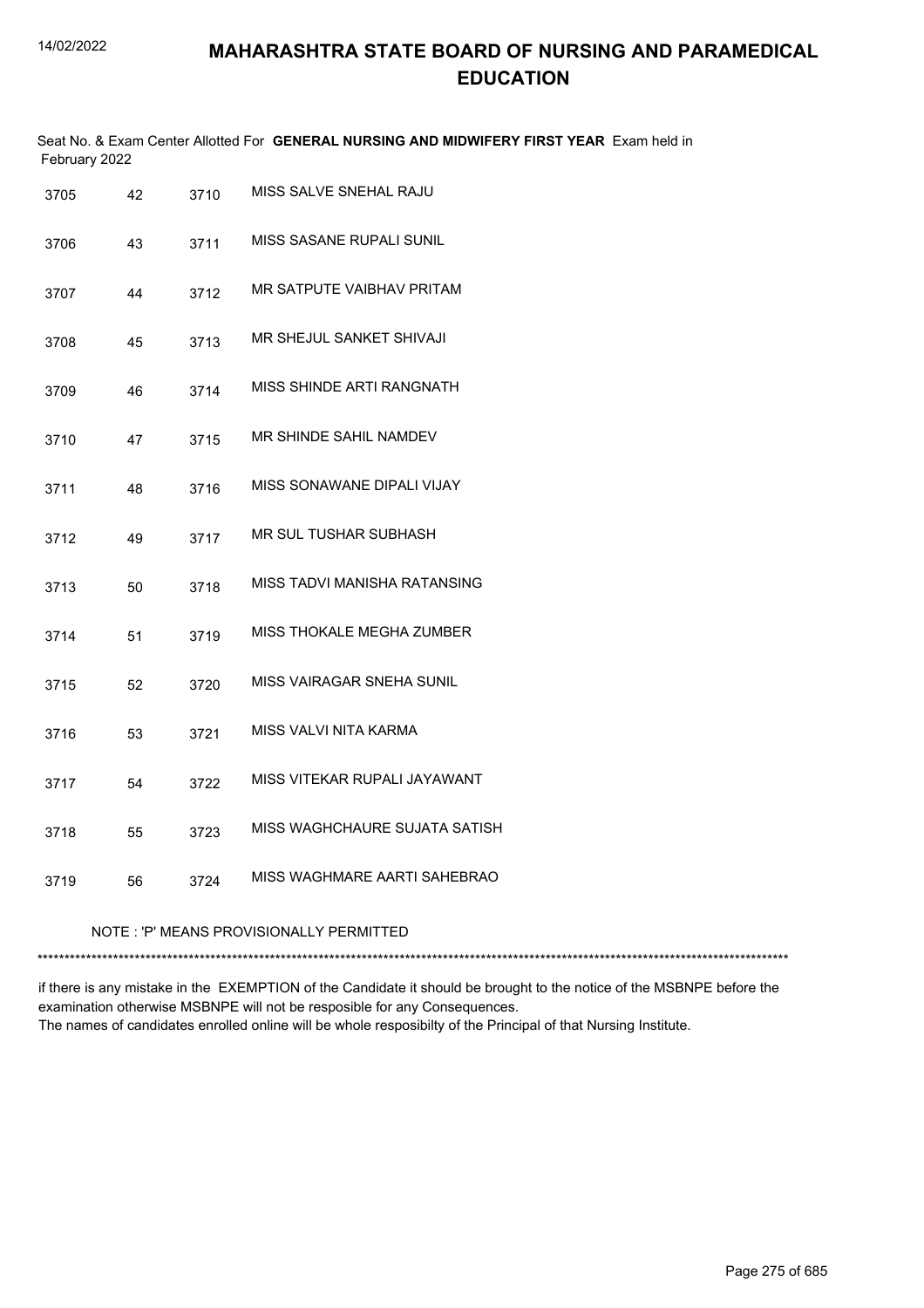Seat No. & Exam Center Allotted For **GENERAL NURSING AND MIDWIFERY FIRST YEAR** Exam held in February 2022

| Institute Name: | GIRIRAJ SCHOOL OF NURSING, BARAMATI |  |
|-----------------|-------------------------------------|--|
|                 |                                     |  |

| Centre<br>Sr.No. | Inst.<br>Sr. No. | Seat No. | <b>Name</b>                       | <b>Exempted Subjects</b> |
|------------------|------------------|----------|-----------------------------------|--------------------------|
| 3720             | $\mathbf{1}$     | 3725     | MR ATAR SAHIL DASTGIR             |                          |
| 3721             | $\overline{2}$   | 3726     | MR BHALERAO ABHIJIT RAMESH        |                          |
| 3722             | 3                | 3727     | MISS CHAVAN DIVYA DATTATRAY       |                          |
| 3723             | 4                | 3728     | MISS GADHAVE KALYANI BABAN        |                          |
| 3724             | 5                | 3729     | MISS GAIKWAD APEKSHA DASHRATH     |                          |
| 3725             | 6                | 3730     | MISS GAIKWAD CHARUSHEELA BHANUDAS |                          |
| 3726             | $\overline{7}$   | 3731     | MISS GAMBARE SARIKA HINDURAV      |                          |
| 3727             | 8                | 3732     | MR GAWADE HARSHAD RAMRAO          |                          |
| 3728             | 9                | 3733     | MR GEJAGE GANESH BHARAT           |                          |
| 3729             | 10               | 3734     | MISS GHODKE SAKSHI ABHAY          |                          |
| 3730             | 11               | 3735     | MISS KHARAT PRAJAKTA POPAT        |                          |
| 3731             | 12               | 3736     | MISS KHARAT JYOTI MAHENDRA        |                          |
| 3732             | 13               | 3737     | MISS MANE PRANALI SHANKAR         |                          |
| 3733             | 14               | 3738     | MISS MASUGADE VAISHNAVI SANTAJI   |                          |
| 3734             | 15               | 3739     | <b>MR MULANI MOHSIN NABILAL</b>   |                          |
| 3735             | 16               | 3740     | MISS MUNDHE SANIKA VINAYAK        |                          |
| 3736             | 17               | 3741     | MR PAWAR SHREYASH BALASAHEB       |                          |
| 3737             | 18               | 3742     | MISS SAKAT SAKSHI SADHU           |                          |
| 3738             | 19               | 3743     | MISS SHAIKH MUSKAN AKBAR          |                          |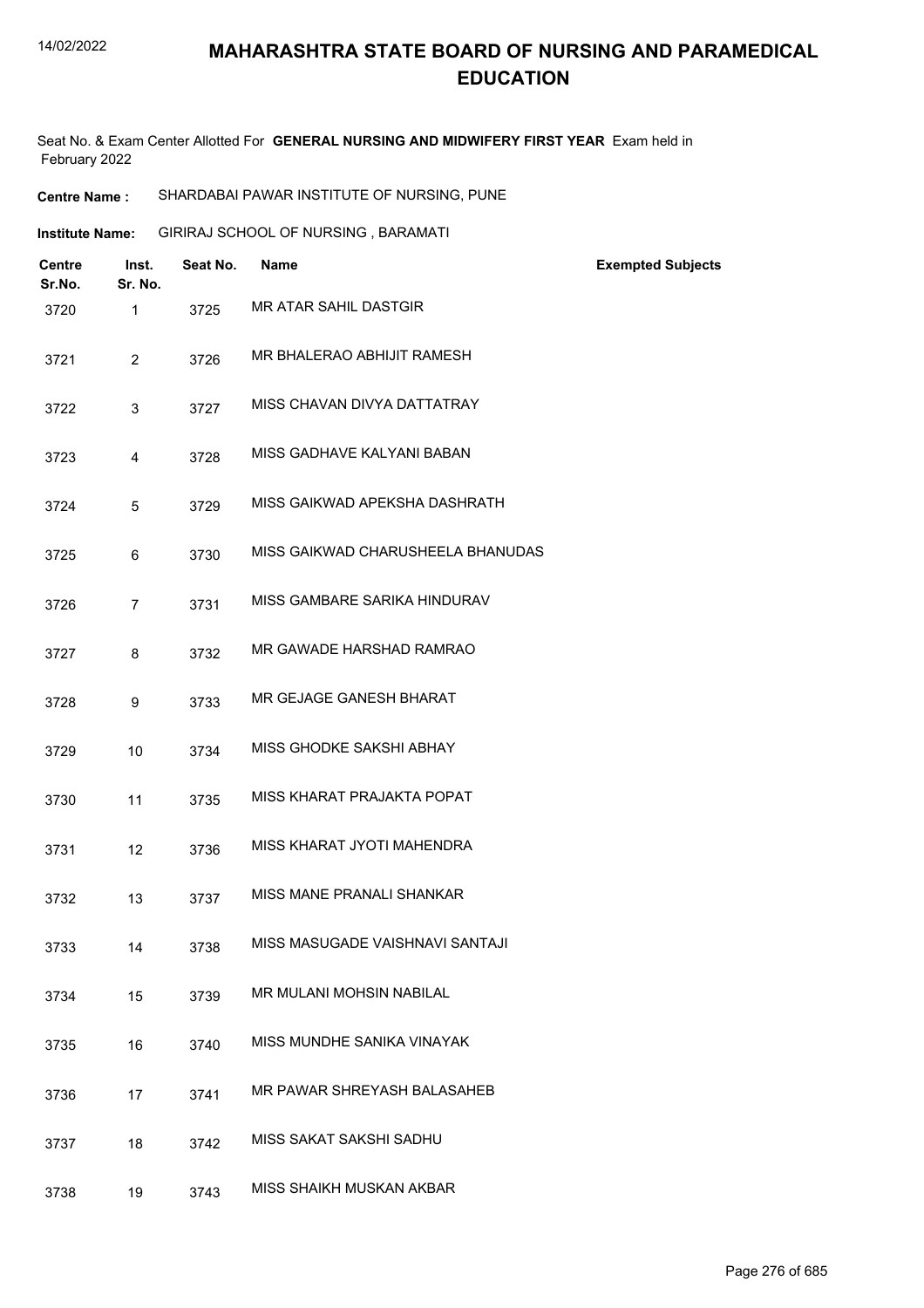| Seat No. & Exam Center Allotted For GENERAL NURSING AND MIDWIFERY FIRST YEAR Exam held in<br>February 2022 |    |      |                                    |  |
|------------------------------------------------------------------------------------------------------------|----|------|------------------------------------|--|
| 3739                                                                                                       | 20 | 3744 | MISS SHAIKH TABASSUM USMAN         |  |
| 3740                                                                                                       | 21 | 3745 | MISS SHINDE DNYANESHWARI DATTATRAY |  |
| 3741                                                                                                       | 22 | 3746 | MISS SHINDE SANIKA PRAVIN          |  |
| 3742                                                                                                       | 23 | 3747 | MISS SURYAWANSHI PRIYANKA SATISH   |  |
| 3743                                                                                                       | 24 | 3748 | MISS TEMBARE KSHITIJA DILIP        |  |
| 3744                                                                                                       | 25 | 3749 | MISS WAGH POOJA DADASO             |  |
| 3745                                                                                                       | 26 | 3750 | MISS WAGH SHITAL MARUTI            |  |
| 3746                                                                                                       | 27 | 3751 | MISS WAGHMODE POONAM BHAUSO        |  |
| 3747                                                                                                       | 28 | 3752 | MISS ZIRPE MANSI MAHADEV           |  |
| NOTE: 'P' MEANS PROVISIONALLY PERMITTED                                                                    |    |      |                                    |  |
|                                                                                                            |    |      |                                    |  |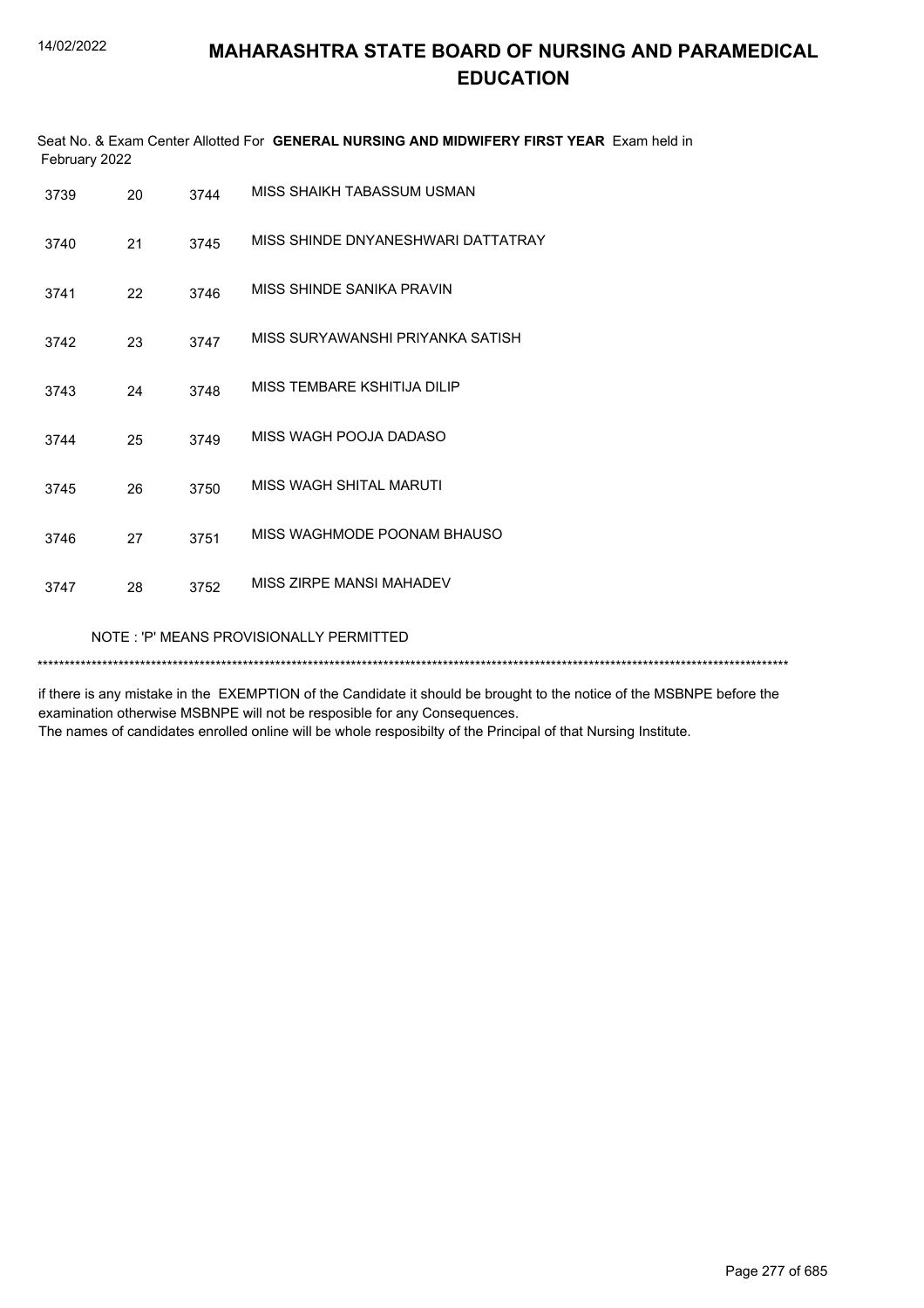Seat No. & Exam Center Allotted For **GENERAL NURSING AND MIDWIFERY FIRST YEAR** Exam held in February 2022

| Institute Name: | SUSHRUSHA NURSING SCHOOL, DAUND, PUNE |  |
|-----------------|---------------------------------------|--|
|                 |                                       |  |

| <b>Centre</b><br>Sr.No. | Inst.<br>Sr. No. | Seat No. | <b>Name</b>                     | <b>Exempted Subjects</b> |
|-------------------------|------------------|----------|---------------------------------|--------------------------|
| 3748                    | 1                | 3753     | MISS BAGAL PRATIKSHA ANIL       |                          |
| 3749                    | $\overline{2}$   | 3754     | MR BHAND TEJAS VIJAYKUMAR       |                          |
| 3750                    | 3                | 3755     | MR BHONG ONKAR MAHADEO          |                          |
| 3751                    | 4                | 3756     | MISS CHAVAN KOMAL GOKUL         |                          |
| 3752                    | 5                | 3757     | MISS GAIKWAD PRERANA RAHUL      |                          |
| 3753                    | 6                | 3758     | MISS GAJBHIYE KALYANI KRUSHNA   |                          |
| 3754                    | $\overline{7}$   | 3759     | MISS GAWANDE SAKSHI ASHOKRAO    |                          |
| 3755                    | 8                | 3760     | MISS GHODAKE SHRADDHA PARSHURAM |                          |
| 3756                    | 9                | 3761     | MR JAGTAP ANIKET PRAFULLA       |                          |
| 3757                    | 10               | 3762     | MISS JAGTAP RUTUJA RAJESH       |                          |
| 3758                    | 11               | 3763     | MISS JOSHI ASMITA PANDHARINATH  |                          |
| 3759                    | 12               | 3764     | MISS KAMBLE KRANTI BABRUWAN     |                          |
| 3760                    | 13               | 3765     | MR KHADE SURAJ HARIBHAU         |                          |
| 3761                    | 14               | 3766     | MR MANE ADITYA KALIDAS          |                          |
| 3762                    | 15               | 3767     | <b>MISS MORE MAYURI ANIL</b>    |                          |
| 3763                    | 16               | 3768     | MISS NADAF AYESHA HAMID         |                          |
| 3764                    | 17               | 3769     | MR PAWAR VAIBHAV ANIL           |                          |
| 3765                    | 18               | 3770     | MR RUPNAVAR TEJAS LAXMAN        |                          |
| 3766                    | 19               | 3771     | MISS RUPNAWAR SONALI SHANKAR    |                          |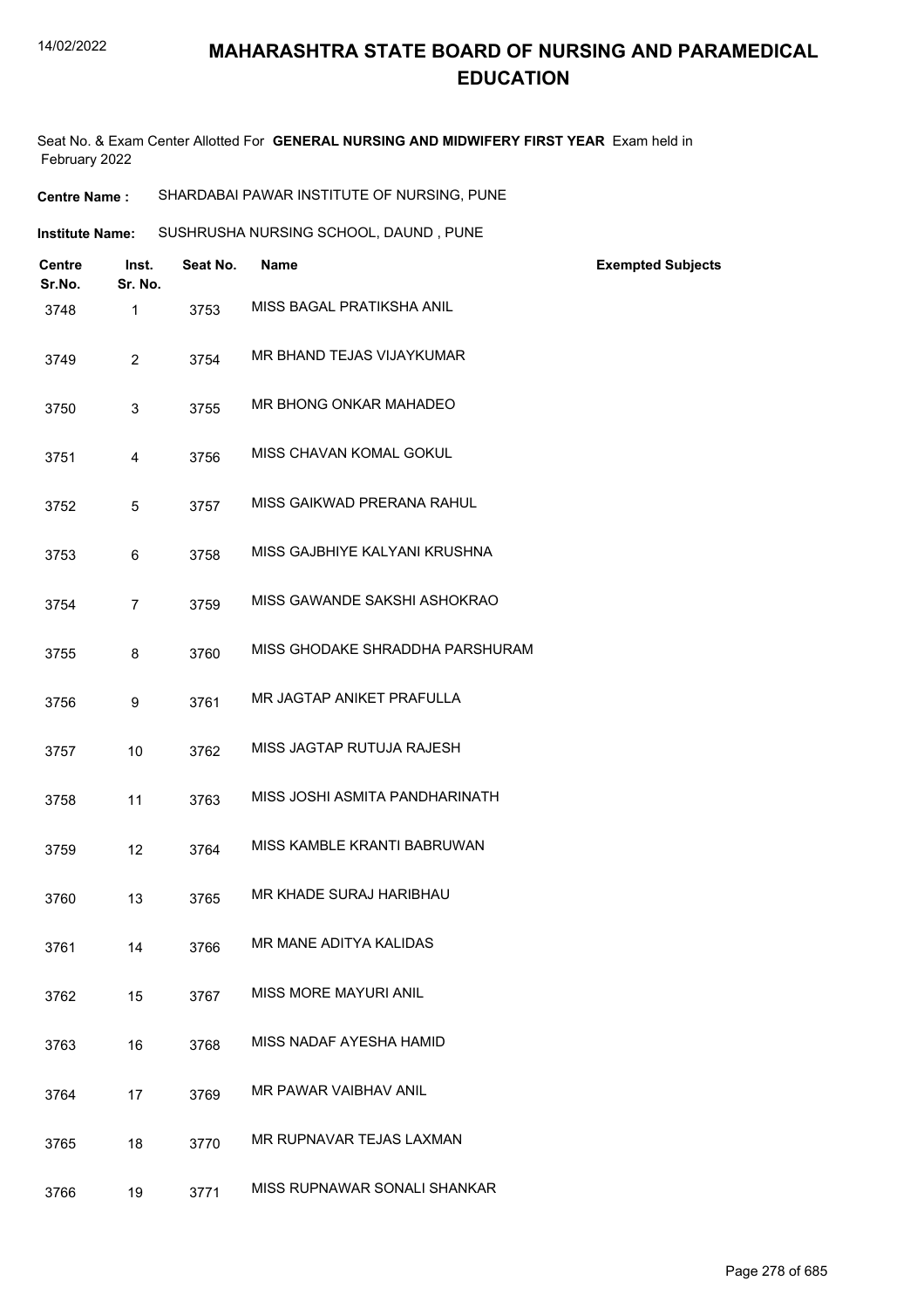| Seat No. & Exam Center Allotted For GENERAL NURSING AND MIDWIFERY FIRST YEAR Exam held in<br>February 2022 |    |      |                                                         |  |  |
|------------------------------------------------------------------------------------------------------------|----|------|---------------------------------------------------------|--|--|
| 3767                                                                                                       | 20 | 3772 | MR SARGAR ARUN SURESH                                   |  |  |
| 3768                                                                                                       | 21 | 3773 | SMT GAIKWAD KARUNA DIPAK<br>(NEE SHINDE KARUNA MAHADEV) |  |  |
| 3769                                                                                                       | 22 | 3774 | MISS SHINDE PRADNYA BHARAT                              |  |  |
| 3770                                                                                                       | 23 | 3775 | MISS SHRIKHANDE PRAGATI DILIPRAO                        |  |  |
| 3771                                                                                                       | 24 | 3776 | MISS SUTAR MAYURI RAMCHANDRA                            |  |  |
| 3772                                                                                                       | 25 | 3777 | MISS TANDALE PRATIKSHA GOVIND                           |  |  |
| 3773                                                                                                       | 26 | 3778 | MISS THAKOR AKANKSHA SHASHIKANT                         |  |  |
| 3774                                                                                                       | 27 | 3779 | MISS TONDE SWAPNALI VISHNU                              |  |  |
| 3775                                                                                                       | 28 | 3780 | MISS VANJARI POOJA SURESH                               |  |  |
| 3776                                                                                                       | 29 | 3781 | MR WAGHAMARE TEJAS ASHOK                                |  |  |
| 3777                                                                                                       | 30 | 3782 | MISS WAGHMARE POOJA MAHENDRA                            |  |  |
|                                                                                                            |    |      |                                                         |  |  |

#### NOTE : 'P' MEANS PROVISIONALLY PERMITTED

\*\*\*\*\*\*\*\*\*\*\*\*\*\*\*\*\*\*\*\*\*\*\*\*\*\*\*\*\*\*\*\*\*\*\*\*\*\*\*\*\*\*\*\*\*\*\*\*\*\*\*\*\*\*\*\*\*\*\*\*\*\*\*\*\*\*\*\*\*\*\*\*\*\*\*\*\*\*\*\*\*\*\*\*\*\*\*\*\*\*\*\*\*\*\*\*\*\*\*\*\*\*\*\*\*\*\*\*\*\*\*\*\*\*\*\*\*\*\*\*\*\*\*\*\*\*\*\*\*\*\*\*\*\*\*\*\*\*\*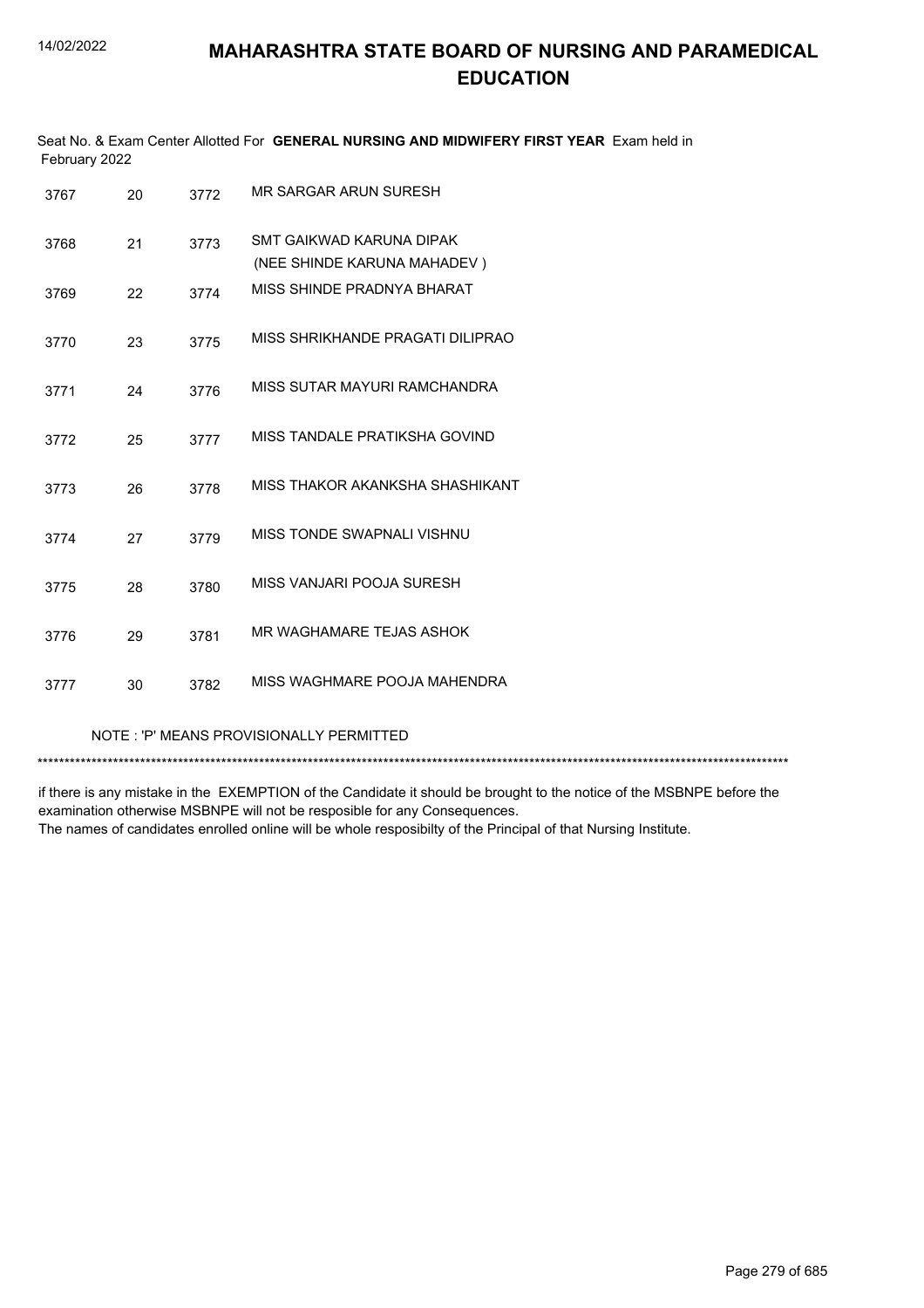Seat No. & Exam Center Allotted For **GENERAL NURSING AND MIDWIFERY FIRST YEAR** Exam held in February 2022

| Centre<br>Sr.No. | Inst.<br>Sr. No. | Seat No. | Name                                                          | <b>Exempted Subjects</b> |
|------------------|------------------|----------|---------------------------------------------------------------|--------------------------|
| 3778             | 1                | 3783     | MISS BHANDALKAR SAKHI KISAN                                   |                          |
| 3779             | $\overline{2}$   | 3784     | MISS BHISE AMRUTA SANTOSH                                     |                          |
| 3780             | 3                | 3785     | MISS BICHAKULE PRATIKSHA HANUMANT                             |                          |
| 3781             | 4                | 3786     | MISS DHAYGUDE RESHMA SAMPAT                                   |                          |
| 3782             | 5                | 3787     | MISS DOMBALE NIKITA TATYABA                                   |                          |
| 3783             | 6                | 3788     | MISS GAIKWAD DIPALI RAJENDRA                                  |                          |
| 3784             | $\overline{7}$   | 3789     | MISS GITE DNYANESHWARI ASHOK                                  |                          |
| 3785             | 8                | 3790     | MISS GORGAL GOURI JAGANNATH                                   |                          |
| 3786             | 9                | 3791     | MISS JAGTAP PRANALI MOHAN                                     |                          |
| 3787             | 10               | 3792     | MR KADAM ONKAR SUNIL                                          |                          |
| 3788             | 11               | 3793     | MR KSHIRSAGAR AMARDEEP SUNIL                                  |                          |
| 3789             | 12               | 3794     | MR LANGUTE MAHESH MAHADEV                                     |                          |
| 3790             | 13               | 3795     | MISS NAIKNAVARE KAJAL DNYANESHWAR                             |                          |
| 3791             | 14               | 3796     | MISS NAVALE SANIKA GOPICHAND                                  |                          |
| 3792             | 15               | 3797     | MISS PATIL HARSHADA MANOHAR                                   |                          |
| 3793             | 16               | 3798     | SMT GAIKWAD CHAITALI POPAT<br>(NEE SAMBARE CHAITALI JALINDAR) |                          |
| 3794             | 17               | 3799     | MISS SHAIKH SIMRAN BAKSHU                                     |                          |
| 3795             | 18               | 3800     | MR THORAT VISHWAJEET VIKAS                                    |                          |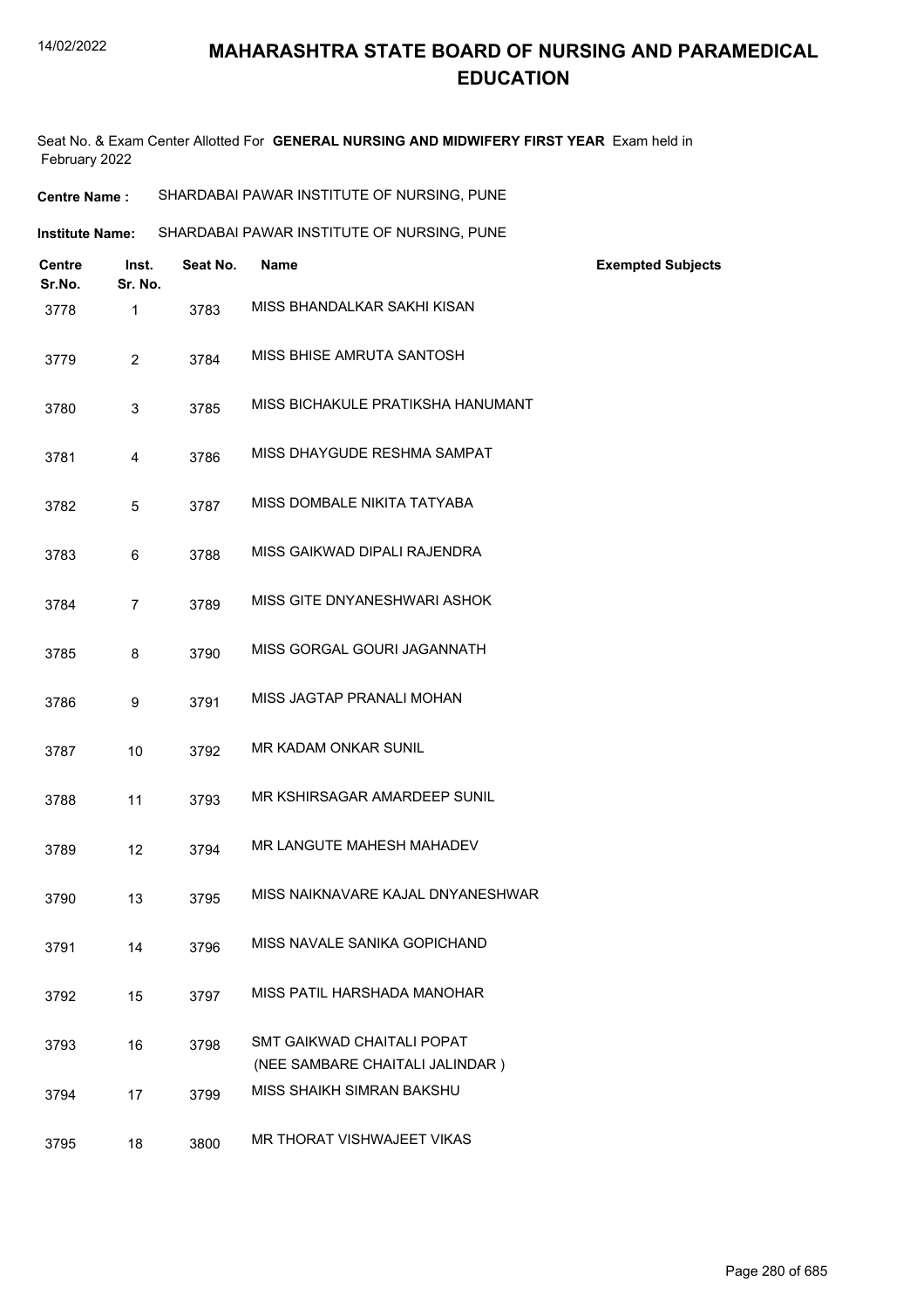Seat No. & Exam Center Allotted For **GENERAL NURSING AND MIDWIFERY FIRST YEAR** Exam held in February 2022

NOTE : 'P' MEANS PROVISIONALLY PERMITTED

\*\*\*\*\*\*\*\*\*\*\*\*\*\*\*\*\*\*\*\*\*\*\*\*\*\*\*\*\*\*\*\*\*\*\*\*\*\*\*\*\*\*\*\*\*\*\*\*\*\*\*\*\*\*\*\*\*\*\*\*\*\*\*\*\*\*\*\*\*\*\*\*\*\*\*\*\*\*\*\*\*\*\*\*\*\*\*\*\*\*\*\*\*\*\*\*\*\*\*\*\*\*\*\*\*\*\*\*\*\*\*\*\*\*\*\*\*\*\*\*\*\*\*\*\*\*\*\*\*\*\*\*\*\*\*\*\*\*\*

if there is any mistake in the EXEMPTION of the Candidate it should be brought to the notice of the MSBNPE before the examination otherwise MSBNPE will not be resposible for any Consequences.

The names of candidates enrolled online will be whole resposibilty of the Principal of that Nursing Institute.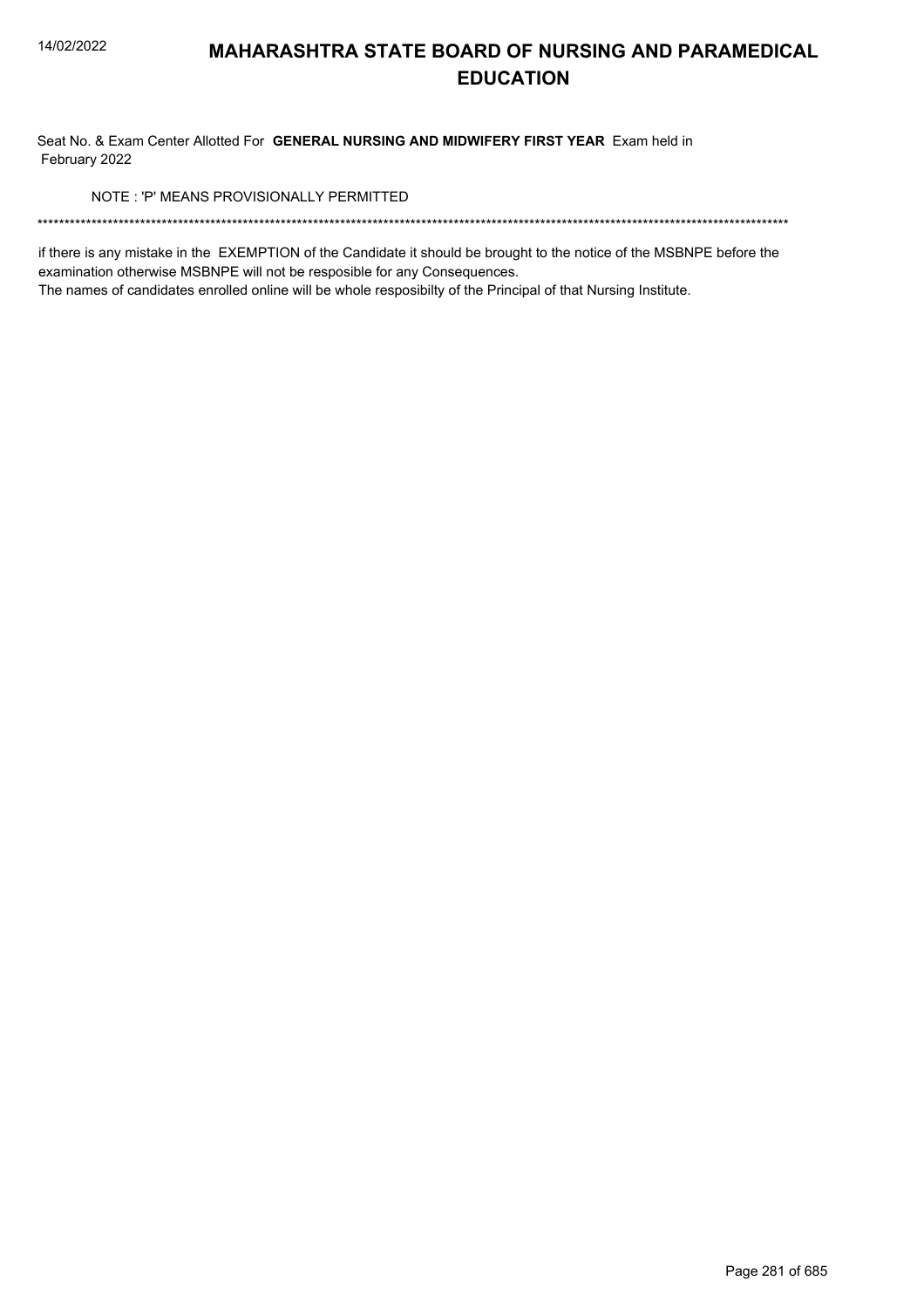Seat No. & Exam Center Allotted For **GENERAL NURSING AND MIDWIFERY FIRST YEAR** Exam held in February 2022

**Centre Name :** SHARDABAI PAWAR INSTITUTE OF NURSING, PUNE

**Institute Name: WASH INSTITUTE OF NURSING PARAMEDICAL SCIENCES, INDAPUR, PUNE** 

| <b>Centre</b><br>Sr.No. | Inst.<br>Sr. No. | Seat No. | <b>Name</b>                                                       | <b>Exempted Subjects</b> |
|-------------------------|------------------|----------|-------------------------------------------------------------------|--------------------------|
| 3796                    | $\mathbf{1}$     | 3801     | MISS ADHAV MALAN SANJAY                                           |                          |
| 3797                    | $\overline{2}$   | 3802     | MISS ADSUL VAISHNAVI DAULAT                                       |                          |
| 3798                    | 3                | 3803     | MR BHOSALE SHUBHAM AJINATH                                        |                          |
| 3799                    | 4                | 3804     | MISS CHANDANSHIVE ASHAVINI DIPAK                                  |                          |
| 3800                    | 5                | 3805     | SMT OVHAL SUPRABHA SHARAD<br>(NEE CHANDANSHIVE SUPRABHA ARJUN)    |                          |
| 3801                    | 6                | 3806     | MISS CHITARE KIRAN LAXMAN                                         |                          |
| 3802                    | $\overline{7}$   | 3807     | MR GAIKWAD SANDIP KISHOR                                          |                          |
| 3803                    | 8                | 3808     | MISS GAVIT MOGITA ARVIND                                          |                          |
| 3804                    | 9                | 3809     | MISS KAMBLE VANITA SUNIL                                          |                          |
| 3805                    | 10               | 3810     | MR KAVE SUSHANT SANTRAM                                           |                          |
| 3806                    | 11               | 3811     | SMT KHANDAGALE JYOTI DHANAJI<br>(NEE KHAVALE JYOTI HARISHCHANDRA) |                          |
| 3807                    | 12               | 3812     | MR LANDAGE AKASH MOHAN                                            |                          |
| 3808                    | 13               | 3813     | MISS LAVAND PRATIKSHA AJINATH                                     |                          |
| 3809                    | 14               | 3814     | MISS MANE MONIKA MANOHAR                                          |                          |
| 3810                    | 15               | 3815     | MISS MISAL BHARATI VITTHAL                                        |                          |
| 3811                    | 16               | 3816     | MR MISAL MAHESH SHARAD                                            |                          |
| 3812                    | 17               | 3817     | MISS NAVGIRE UPASANA ANAND                                        |                          |
| 3813                    | 18               | 3818     | MISS TALLARE VIJAYALAXMI DURGADAS                                 |                          |
| 3814                    | 19               | 3819     | MISS TARANGE SHAMBALA DATTATRAY                                   |                          |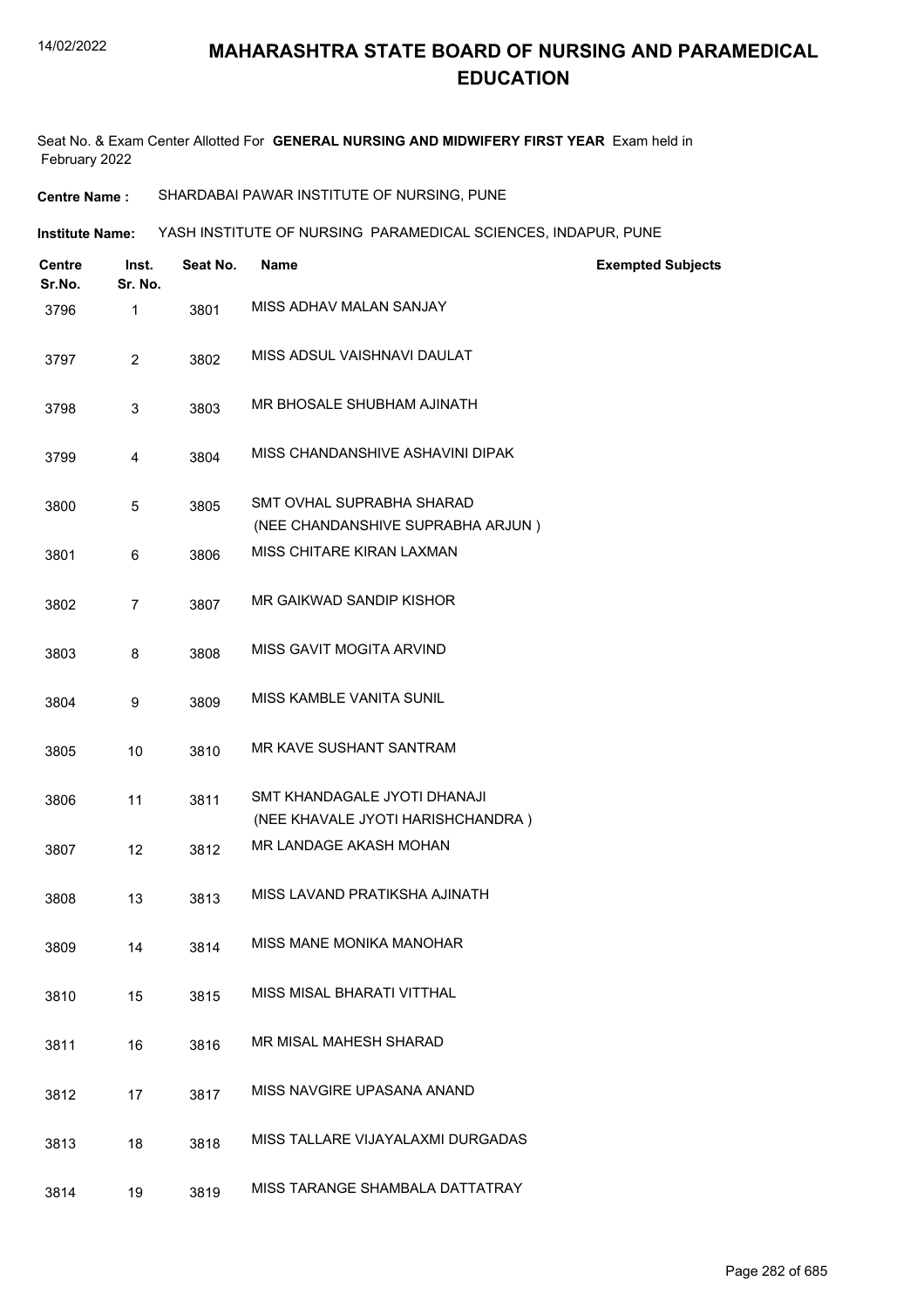Seat No. & Exam Center Allotted For **GENERAL NURSING AND MIDWIFERY FIRST YEAR** Exam held in February 2022

3815 20 3820 MISS TEGOTE DIPMALA RAVI

NOTE : 'P' MEANS PROVISIONALLY PERMITTED

\*\*\*\*\*\*\*\*\*\*\*\*\*\*\*\*\*\*\*\*\*\*\*\*\*\*\*\*\*\*\*\*\*\*\*\*\*\*\*\*\*\*\*\*\*\*\*\*\*\*\*\*\*\*\*\*\*\*\*\*\*\*\*\*\*\*\*\*\*\*\*\*\*\*\*\*\*\*\*\*\*\*\*\*\*\*\*\*\*\*\*\*\*\*\*\*\*\*\*\*\*\*\*\*\*\*\*\*\*\*\*\*\*\*\*\*\*\*\*\*\*\*\*\*\*\*\*\*\*\*\*\*\*\*\*\*\*\*\*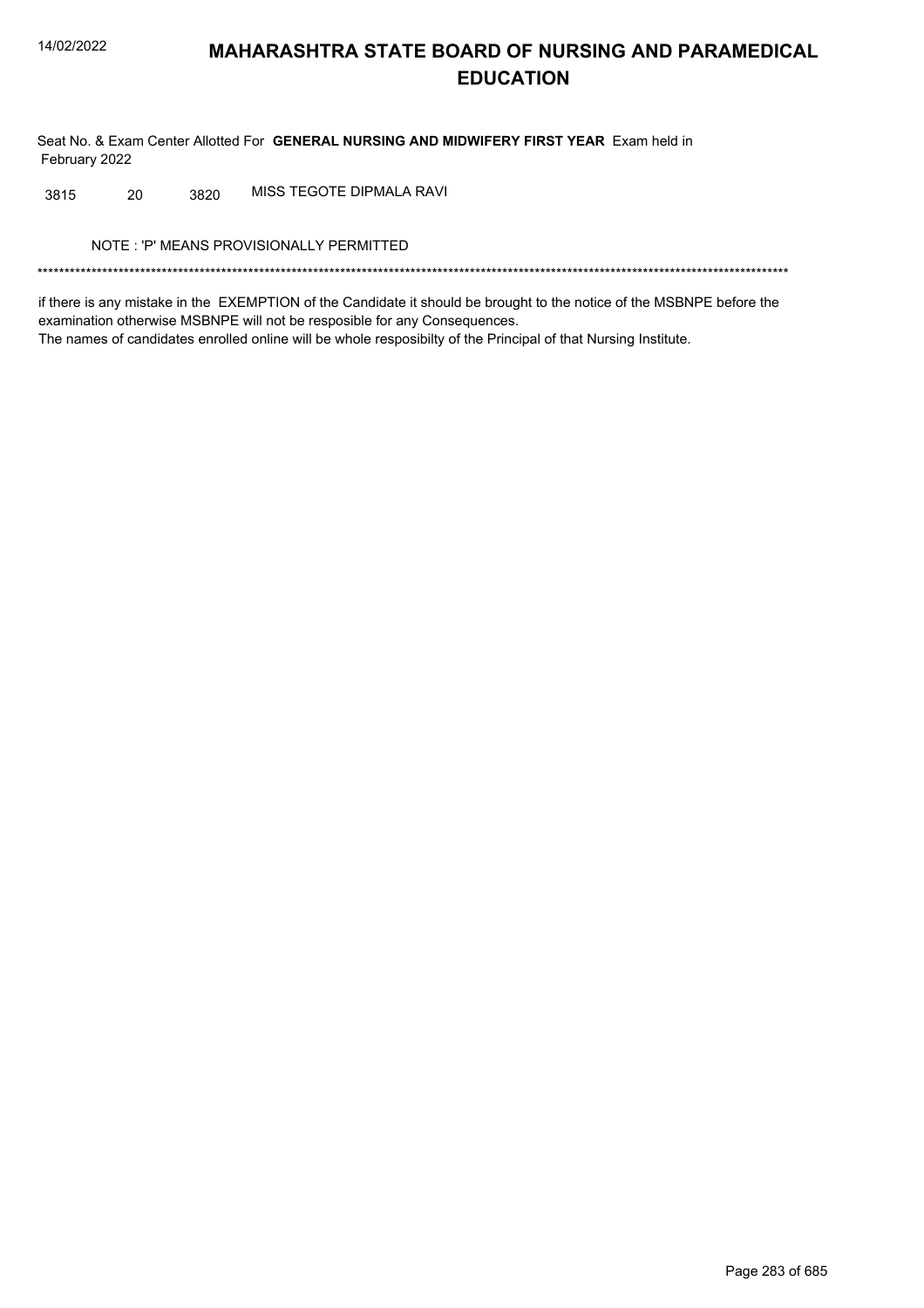Seat No. & Exam Center Allotted For **GENERAL NURSING AND MIDWIFERY FIRST YEAR** Exam held in February 2022

| <b>Centre Name :</b> | SHREE SAI NURSING SCHOOL, JAMKHED, AHMEDNAGAR |
|----------------------|-----------------------------------------------|
|----------------------|-----------------------------------------------|

Institute Name: SHREE SAI NURSING SCHOOL, JAMKHED, AHMEDNAGAR

| <b>Centre</b><br>Sr.No. | Inst.<br>Sr. No. | Seat No. | <b>Name</b>                                                      | <b>Exempted Subjects</b> |
|-------------------------|------------------|----------|------------------------------------------------------------------|--------------------------|
| 3816                    | 1                | 3821     | MISS ADMANE DIKSHA ASHRUBA                                       |                          |
| 3817                    | $\overline{2}$   | 3822     | MISS AGADALE SHILPA LAXMANRAO                                    |                          |
| 3818                    | 3                | 3823     | MR AJABE DNYANESHWAR BAPURAO                                     |                          |
| 3819                    | 4                | 3824     | MISS ARKADE VISHAKHA ARUN                                        |                          |
| 3820                    | 5                | 3825     | MISS ARKADE PRAJAKTA ARUN                                        |                          |
| 3821                    | 6                | 3826     | MISS BANSODE SAPANA PRABHAKAR                                    |                          |
| 3822                    | $\overline{7}$   | 3827     | MISS BANSODE PRIYANKA PRABHAKAR                                  |                          |
| 3823                    | 8                | 3828     | MISS BARDE ARCHANA SONYABAPU                                     |                          |
| 3824                    | 9                | 3829     | SMT DHENDE PRAMODINI SACHIN<br>(NEE BHAILUME PRAMODINI SUDHAKAR) |                          |
| 3825                    | 10               | 3830     | MR BHANGE GOVIND JIVRAJ                                          |                          |
| 3826                    | 11               | 3831     | MISS BOBADE POOJA PANDURANG                                      |                          |
| 3827                    | 12               | 3832     | <b>MR BUTE SUHAS SUNIL</b>                                       |                          |
| 3828                    | 13               | 3833     | MISS CHAVHAN POOJA RAJENDRA                                      |                          |
| 3829                    | 14               | 3834     | MISS CHAVHAN SHWETA MACCHINDRA                                   |                          |
| 3830                    | 15               | 3835     | MISS CHITARE TEJASWINI TATYA                                     |                          |
| 3831                    | 16               | 3836     | MR DAPHAL DHANRAJ BAPURAO                                        |                          |
| 3832                    | 17               | 3837     | MISS DHADWAD SAVITA GANPAT                                       |                          |
| 3833                    | 18               | 3838     | MISS DHENDE VANITA SHREERAM                                      |                          |
| 3834                    | 19               | 3839     | MISS DIDUL ANJALI LAXMAN                                         |                          |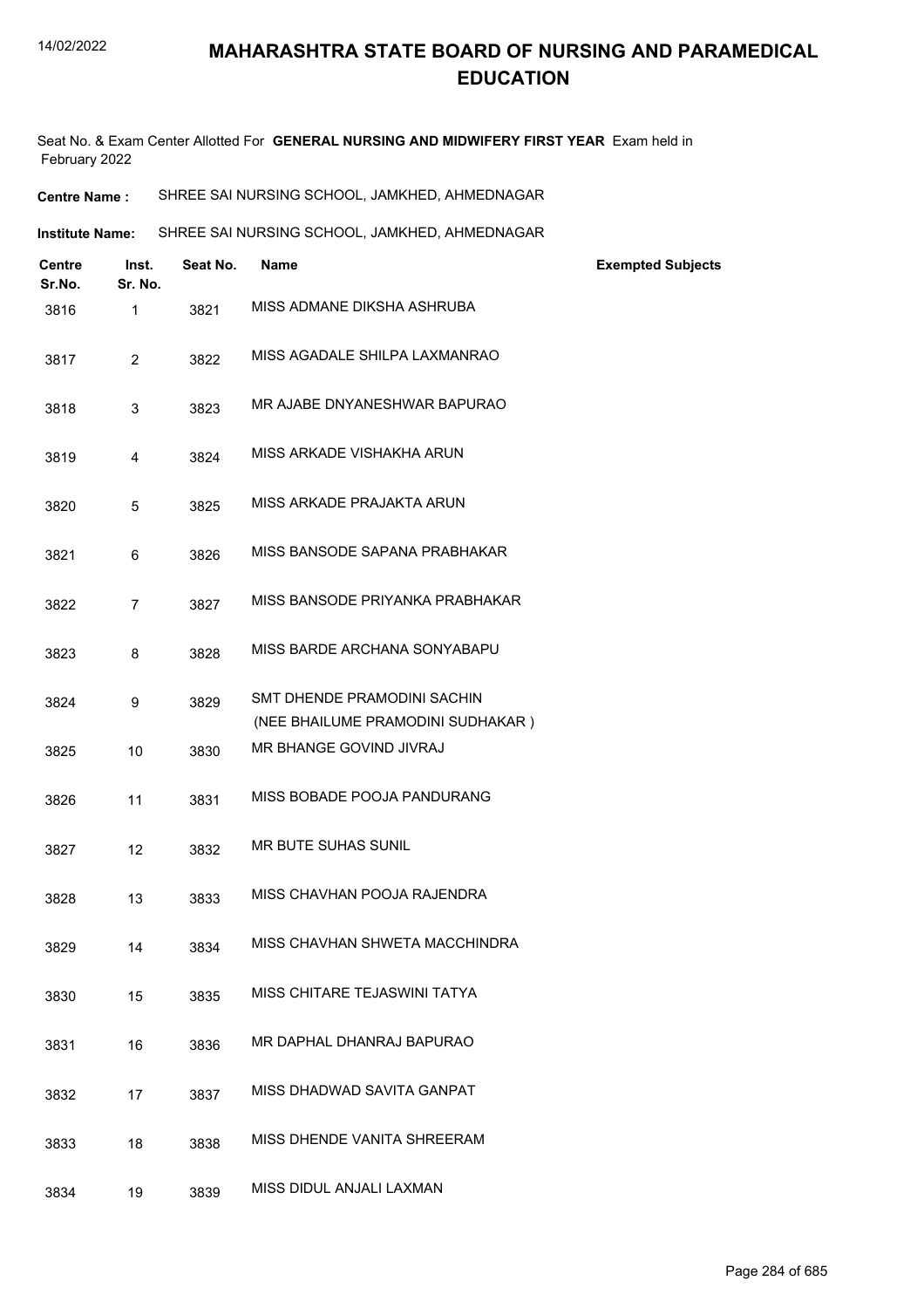| February 2022 |    |      | Seat No. & Exam Center Allotted For GENERAL NURSING AND MIDWIFERY FIRST YEAR Exam held in |
|---------------|----|------|-------------------------------------------------------------------------------------------|
| 3835          | 20 | 3840 | MISS DONGARE SUREKHA DNYANOBA                                                             |
| 3836          | 21 | 3841 | MISS GADEKAR REKHA GORAKSHANATH                                                           |
| 3837          | 22 | 3842 | MISS GANGAVANE SUNANDA VISHWNATH                                                          |
| 3838          | 23 | 3843 | MR GANGAWANE SANDIP VISHWANATH                                                            |
| 3839          | 24 | 3844 | MISS GARAD PRADNYA SANTOSH                                                                |
| 3840          | 25 | 3845 | MISS GAYAKAWAD PRIYANKA CHANDRAKANT                                                       |
| 3841          | 26 | 3846 | MISS GHODAKE PRIYANKA RAJENDRA                                                            |
| 3842          | 27 | 3847 | MISS JADHAV SAVITA GHAMAJI                                                                |
| 3843          | 28 | 3848 | MISS JAWALE PRADNYA HARIBHAU                                                              |
| 3844          | 29 | 3849 | MISS KAKADE GAYATRI PRAKASH                                                               |
| 3845          | 30 | 3850 | MISS KAKADE ASHWINI BHAGWAN                                                               |
| 3846          | 31 | 3851 | MISS KAKADE PRIYANKA BHAGWAN                                                              |
| 3847          | 32 | 3852 | MISS KALE CHHAYA DEVIDAS                                                                  |
| 3848          | 33 | 3853 | MISS KAMBLE SNEHA RAJENDRA                                                                |
| 3849          | 34 | 3854 | MISS KHADSE PRAJAKTA SUBHASH                                                              |
| 3850          | 35 | 3855 | MISS KHARAT NANDA BHIMRAO                                                                 |
| 3851          | 36 | 3856 | MR KOKATE AKSHAY NAVNATH                                                                  |
| 3852          | 37 | 3857 | MR KOLHE PRAVIN HANUMAN                                                                   |
| 3853          | 38 | 3858 | MISS LOKHANDE KANHOPATRA VITTHAL                                                          |
| 3854          | 39 | 3859 | MISS MAGADE ASHA MAHENDRA                                                                 |
| 3855          | 40 | 3860 | SMT DHADWAD SUNITA YOGESH                                                                 |
| 3856          | 41 | 3861 | (NEE MOHARE SUNITA YASHAVANT)<br>MISS MORE SANJANA HEMANT                                 |
|               |    |      |                                                                                           |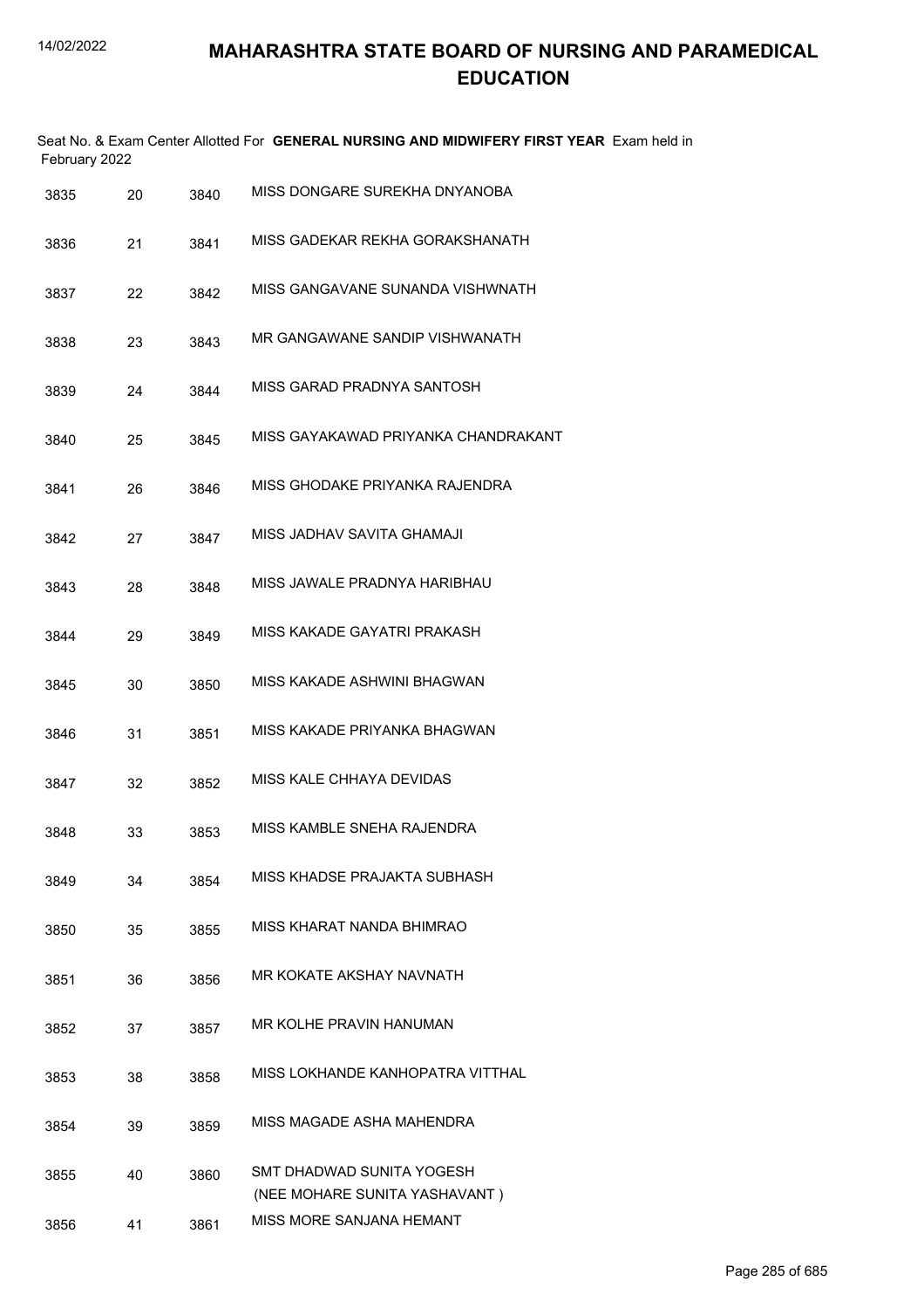|               | Seat No. & Exam Center Allotted For GENERAL NURSING AND MIDWIFERY FIRST YEAR Exam held in |
|---------------|-------------------------------------------------------------------------------------------|
| February 2022 |                                                                                           |

| 3857 | 42 | 3862 | MR MORE ARVIND SANJAY                                |
|------|----|------|------------------------------------------------------|
| 3858 | 43 | 3863 | MR MUNDE ASHOK GOVARDHAN                             |
| 3859 | 44 | 3864 | MISS NIKALJE SHITAL SOMNATH                          |
| 3860 | 45 | 3865 | MR PANDIT SAURABH SUNIL                              |
| 3861 | 46 | 3866 | MR PAWAR SUDARSHAN ASHOK                             |
| 3862 | 47 | 3867 | MR PAWARA ASHOK VANYA                                |
| 3863 | 48 | 3868 | MISS SADAPHULE PRIYANKA RAMESH                       |
| 3864 | 49 | 3869 | MISS SARODE SUSHAMA PRABHAKAR                        |
| 3865 | 50 | 3870 | MISS SASANE NAYAN MAHENDRA                           |
| 3866 | 51 | 3871 | MISS SHAIKH SANA HASAN                               |
| 3867 | 52 | 3872 | MISS SONAVALE BAYADA AUDUMBAR                        |
| 3868 | 53 | 3873 | MR SONAWANE AKSHAY SHAHAJI                           |
| 3869 | 54 | 3874 | MISS SONAWANE PRATIBHA GAJANAN                       |
| 3870 | 55 | 3875 | SMT BANSODE SARIKA SUNIL<br>(NEE TAMBE SARIKA ASHOK) |
| 3871 | 56 | 3876 | MISS TAMBE ROHINI NAMDEV                             |
| 3872 | 57 | 3877 | MISS THOMARE POOJA PANDURANG                         |
| 3873 | 58 | 3878 | MISS UBALE PRATIKSHA DHANRAJ                         |
| 3874 | 59 | 3879 | MR UJAGARE GAURAV SHRIKANT                           |
| 3875 | 60 | 3880 | MISS WAGHMARE MENKA BARIKRAO                         |
|      |    |      |                                                      |

NOTE : 'P' MEANS PROVISIONALLY PERMITTED

\*\*\*\*\*\*\*\*\*\*\*\*\*\*\*\*\*\*\*\*\*\*\*\*\*\*\*\*\*\*\*\*\*\*\*\*\*\*\*\*\*\*\*\*\*\*\*\*\*\*\*\*\*\*\*\*\*\*\*\*\*\*\*\*\*\*\*\*\*\*\*\*\*\*\*\*\*\*\*\*\*\*\*\*\*\*\*\*\*\*\*\*\*\*\*\*\*\*\*\*\*\*\*\*\*\*\*\*\*\*\*\*\*\*\*\*\*\*\*\*\*\*\*\*\*\*\*\*\*\*\*\*\*\*\*\*\*\*\*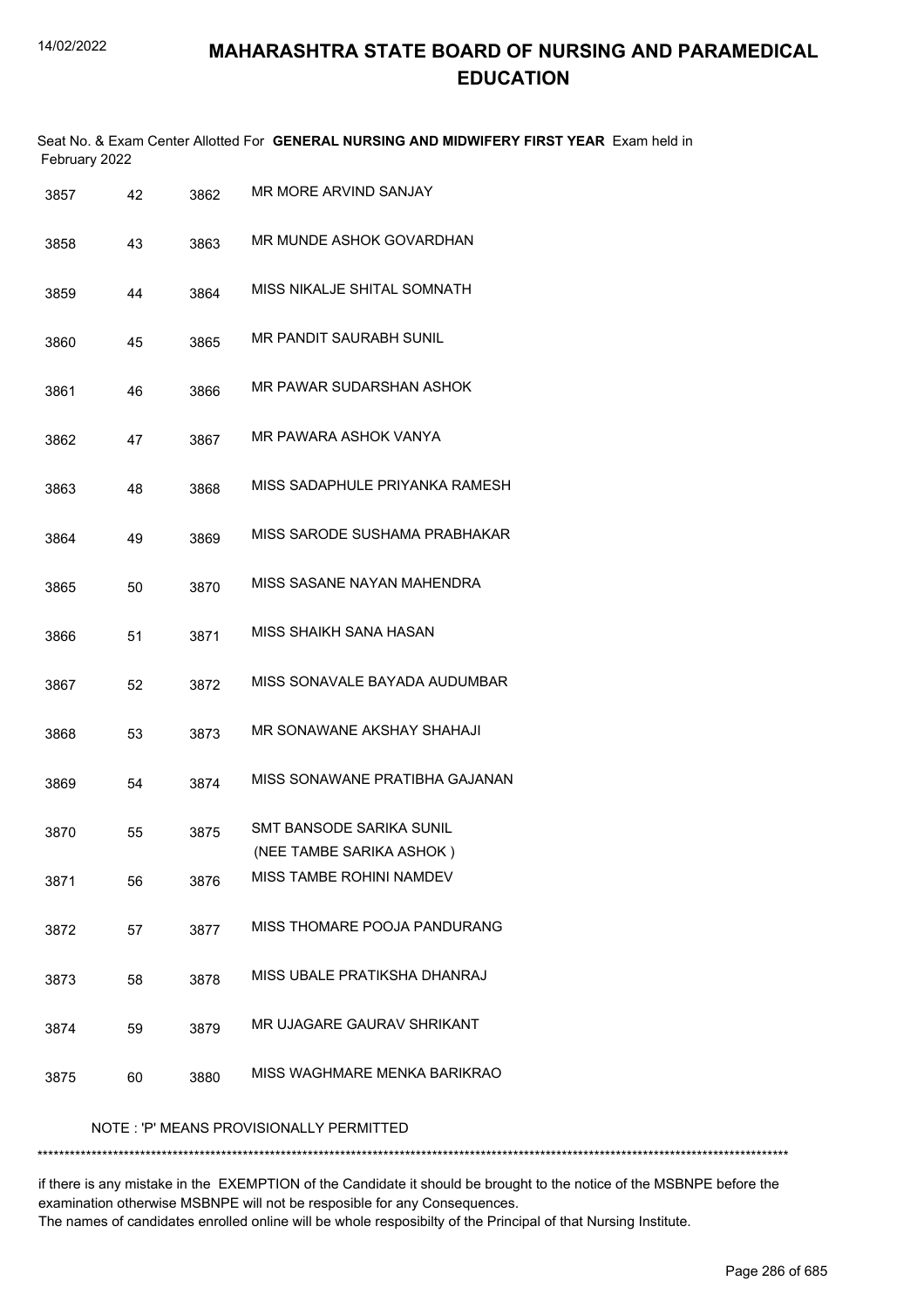Seat No. & Exam Center Allotted For **GENERAL NURSING AND MIDWIFERY FIRST YEAR** Exam held in February 2022

| <b>Centre Name:</b>                      |                  | SHREE SAI NURSING SCHOOL, JAMKHED, AHMEDNAGAR |                           |                          |  |  |
|------------------------------------------|------------------|-----------------------------------------------|---------------------------|--------------------------|--|--|
| <b>Institute Name:</b>                   |                  | VIJAYA SCHOOL OF NURSING PARNER AHMEDNAGAR    |                           |                          |  |  |
| Centre<br>Sr.No.                         | Inst.<br>Sr. No. | Seat No.                                      | <b>Name</b>               | <b>Exempted Subjects</b> |  |  |
| 3876                                     | 1                | 3881                                          | MISS SHIRSATH POOJA LUKAS | (VII)<br>(VI)            |  |  |
| NOTE : 'P' MEANS PROVISIONALLY PERMITTED |                  |                                               |                           |                          |  |  |

\*\*\*\*\*\*\*\*\*\*\*\*\*\*\*\*\*\*\*\*\*\*\*\*\*\*\*\*\*\*\*\*\*\*\*\*\*\*\*\*\*\*\*\*\*\*\*\*\*\*\*\*\*\*\*\*\*\*\*\*\*\*\*\*\*\*\*\*\*\*\*\*\*\*\*\*\*\*\*\*\*\*\*\*\*\*\*\*\*\*\*\*\*\*\*\*\*\*\*\*\*\*\*\*\*\*\*\*\*\*\*\*\*\*\*\*\*\*\*\*\*\*\*\*\*\*\*\*\*\*\*\*\*\*\*\*\*\*\*

if there is any mistake in the EXEMPTION of the Candidate it should be brought to the notice of the MSBNPE before the examination otherwise MSBNPE will not be resposible for any Consequences.

The names of candidates enrolled online will be whole resposibilty of the Principal of that Nursing Institute.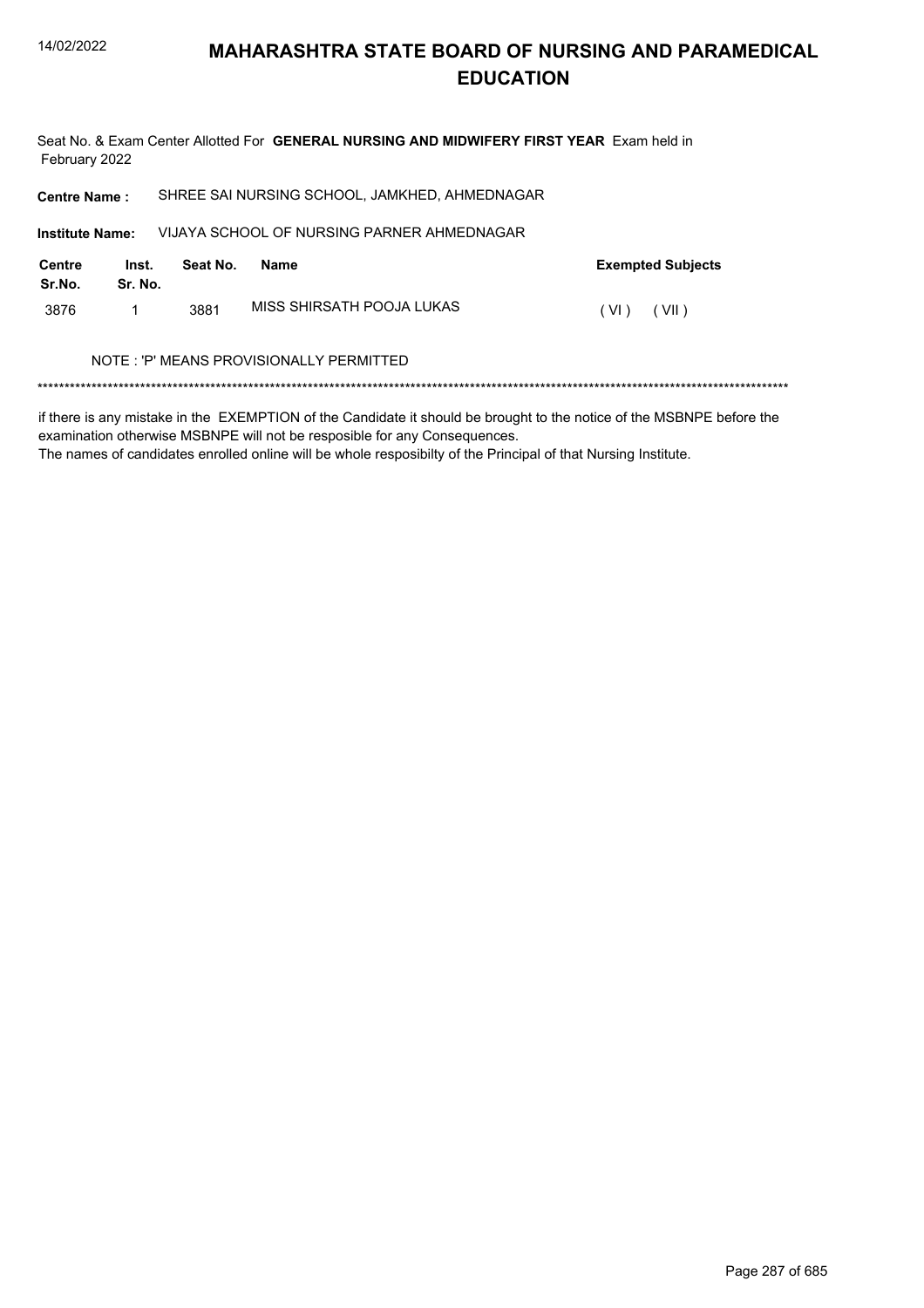#### 14/02/2022

#### **MAHARASHTRA STATE BOARD OF NURSING AND PARAMEDICAL EDUCATION**

Seat No. & Exam Center Allotted For **GENERAL NURSING AND MIDWIFERY FIRST YEAR** Exam held in February 2022

| <b>Centre Name :</b> | SHREE SAI NURSING SCHOOL, JAMKHED, AHMEDNAGAR |
|----------------------|-----------------------------------------------|
|----------------------|-----------------------------------------------|

Institute Name: Sant Eknath Institute of Nursing, Shevgaon, Ahmednagar

| <b>Centre</b><br>Sr.No. | Inst.<br>Sr. No. | Seat No. | <b>Name</b>                    | <b>Exempted Subjects</b> |
|-------------------------|------------------|----------|--------------------------------|--------------------------|
| 3877                    | 1                | 3882     | MR BHALERAO RUTIK ASHOK        |                          |
| 3878                    | $\overline{2}$   | 3883     | MISS BHOSLE GAYTRI SUNIL       |                          |
| 3879                    | 3                | 3884     | MISS BHUJBAL UMA ASARAM        |                          |
| 3880                    | 4                | 3885     | MISS FUNDE SHITAL BHAUSAHEB    |                          |
| 3881                    | 5                | 3886     | MISS GADE RUTUJA SANJAY        |                          |
| 3882                    | 6                | 3887     | MR KALE ANURAG RAJENDRA        |                          |
| 3883                    | $\overline{7}$   | 3888     | MISS KALKUMBE PRITI POPAT      |                          |
| 3884                    | 8                | 3889     | MISS KHANDAGALE ADITI DEVIDAS  |                          |
| 3885                    | 9                | 3890     | MISS KODAPE VAISHNAVI DILIP    |                          |
| 3886                    | 10               | 3891     | MISS KSHETRE ROHINI RAOSAHEB   |                          |
| 3887                    | 11               | 3892     | MR NALAWADE SACHIN VISHNU      |                          |
| 3888                    | 12               | 3893     | MR NAVAGIRE YOGESH GORAKH      |                          |
| 3889                    | 13               | 3894     | MISS RAJGURU SANJANA SHANTIVEL |                          |
| 3890                    | 14               | 3895     | MR SALVE VIPUL VIJAY           |                          |
| 3891                    | 15               | 3896     | MISS SALVE SHITAL MOHAN        |                          |
| 3892                    | 16               | 3897     | MISS SALVE ANJALI ANIL         |                          |
| 3893                    | 17               | 3898     | MR SHINDE SUYASH SUDARSHAN     |                          |
| 3894                    | 18               | 3899     | MISS SHINDE NIRMALA VITTHAL    |                          |
| 3895                    | 19               | 3900     | MISS TUJARE SANDHYA LAXMAN     |                          |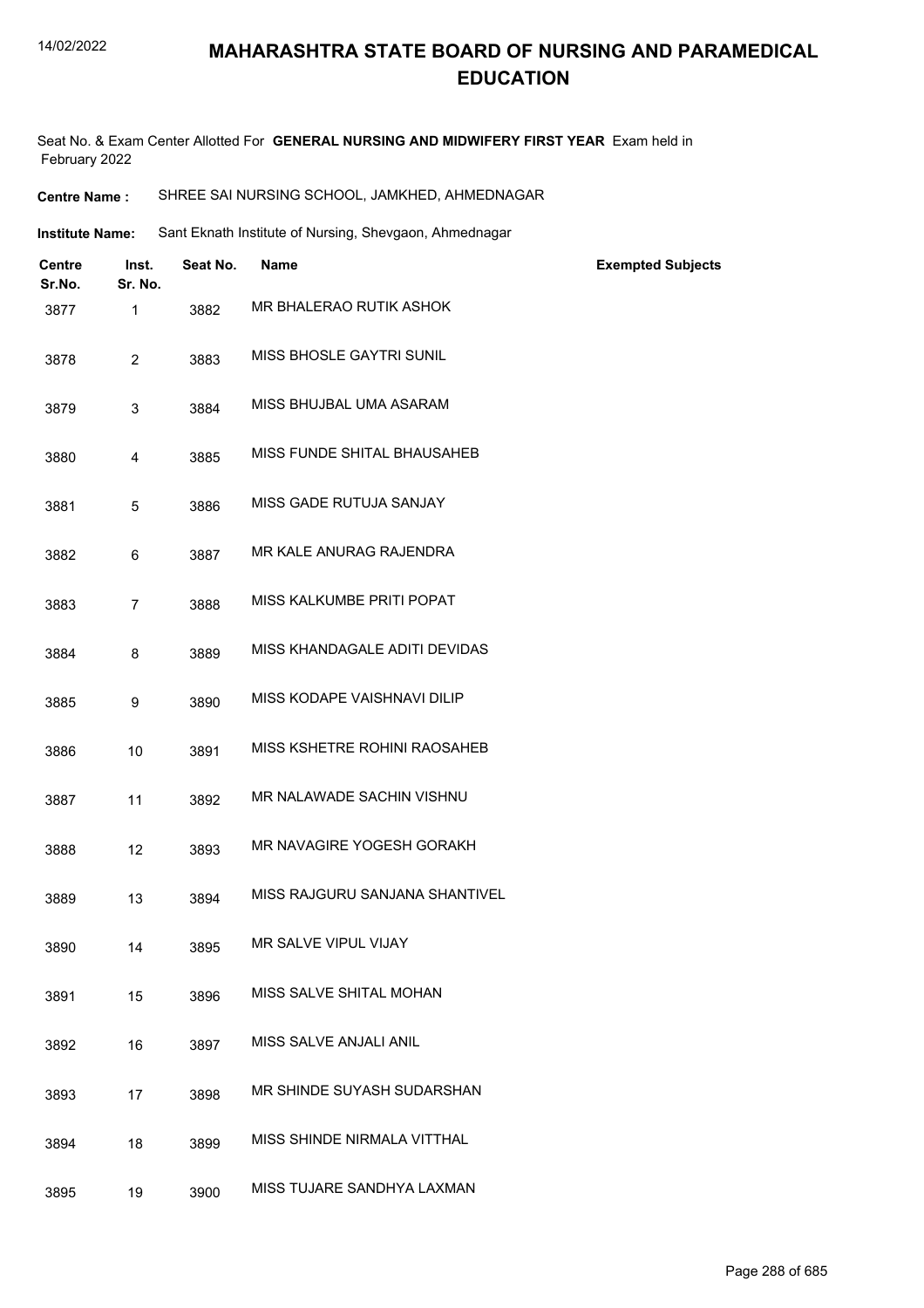Seat No. & Exam Center Allotted For GENERAL NURSING AND MIDWIFERY FIRST YEAR Exam held in February 2022

MISS WANJARE NEHA KRISHNA 3896 20 3901

NOTE: 'P' MEANS PROVISIONALLY PERMITTED

if there is any mistake in the EXEMPTION of the Candidate it should be brought to the notice of the MSBNPE before the examination otherwise MSBNPE will not be resposible for any Consequences. The names of candidates enrolled online will be whole resposibilty of the Principal of that Nursing Institute.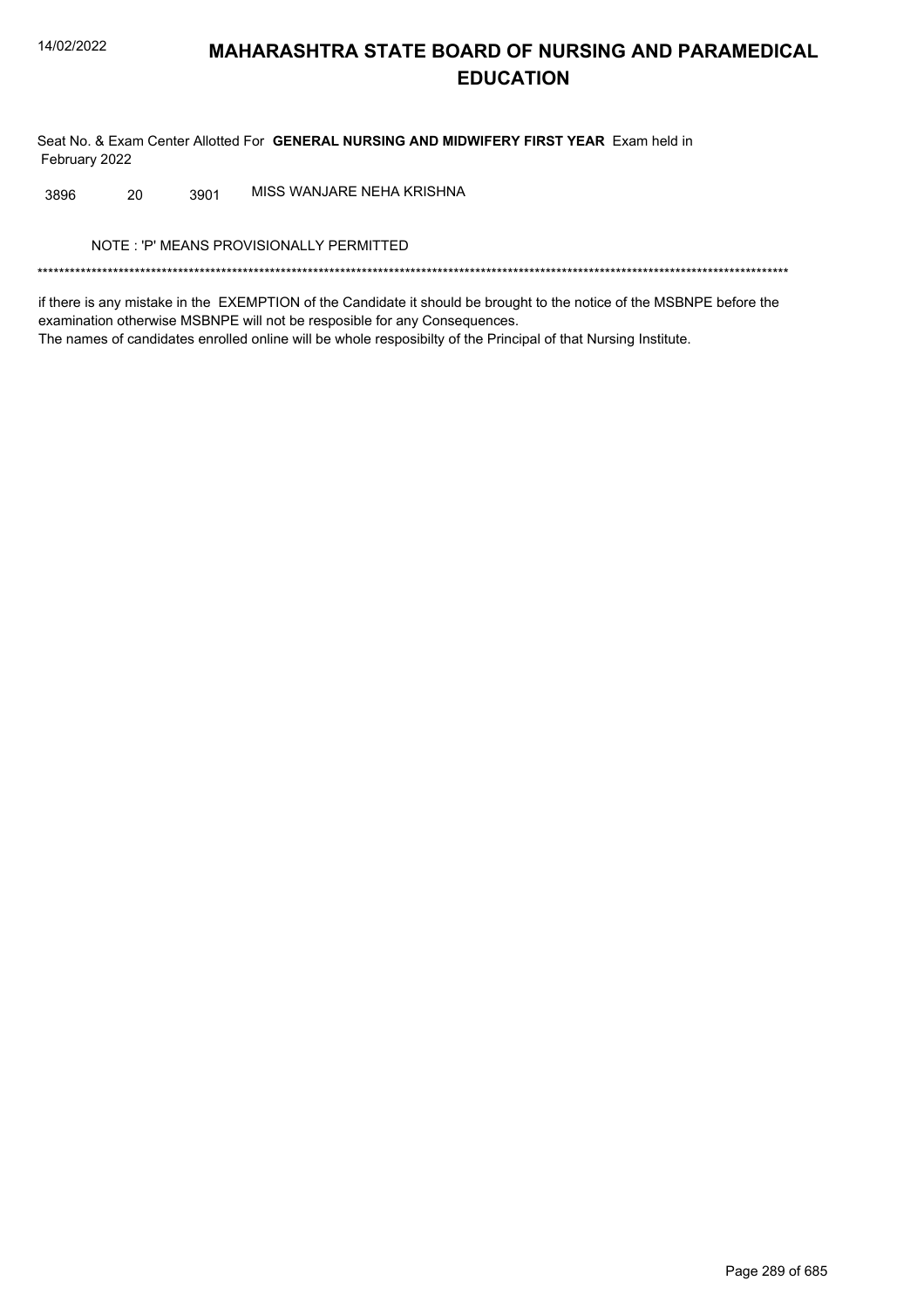Seat No. & Exam Center Allotted For **GENERAL NURSING AND MIDWIFERY FIRST YEAR** Exam held in February 2022

| SHRUTI NURSING SCHOOL, SHRIRAMPUR, AHMEDNAGAR<br><b>Centre Name :</b> |
|-----------------------------------------------------------------------|
|-----------------------------------------------------------------------|

| Institute Name: | SHRUTI NURSING SCHOOL, SHRIRAMPUR, AHMEDNAGAR |
|-----------------|-----------------------------------------------|
|                 |                                               |

| Centre<br>Sr.No. | Inst.<br>Sr. No. | Seat No. | <b>Name</b>                         | <b>Exempted Subjects</b> |
|------------------|------------------|----------|-------------------------------------|--------------------------|
| 3897             | $\mathbf{1}$     | 3902     | MISS ANGARKHE SHUBHANGI DNYANESHWAR |                          |
| 3898             | $\overline{2}$   | 3903     | MISS BORDE MANISHA SUBHASH          |                          |
| 3899             | 3                | 3904     | MISS BORDE RUTUJA DILIP             |                          |
| 3900             | 4                | 3905     | MR DIVE YUVRAJ VINAYAK              |                          |
| 3901             | 5                | 3906     | MR GAIKWAD VISHAL PADMAKAR          |                          |
| 3902             | 6                | 3907     | MISS GOLAIET KANCHAN BHAGWAN        |                          |
| 3903             | $\overline{7}$   | 3908     | MISS HIRE DEEPALI VALU              |                          |
| 3904             | 8                | 3909     | MISS HIRE MONIKA RAMESH             |                          |
| 3905             | 9                | 3910     | MISS HIWALE ANJALI DADASAHEB        |                          |
| 3906             | 10               | 3911     | MISS KAMBLE RUSHALI ANIL            |                          |
| 3907             | 11               | 3912     | MISS KHARAT SHAMALI ANNASAHEB       |                          |
| 3908             | 12               | 3913     | MR KSHETRE RAVIRAJ RAJENDRA         |                          |
| 3909             | 13               | 3914     | MISS MAKASARE MONIKA PAWALAS        |                          |
| 3910             | 14               | 3915     | MISS MAKASARE PRITI PETRS           |                          |
| 3911             | 15               | 3916     | MISS PARADAKE VIDYA MUKESH          |                          |
| 3912             | 16               | 3917     | MISS PATARE PRATIKSHA SANJAY        |                          |
| 3913             | 17               | 3918     | MR PATHARE AKASH RAMESH             |                          |
| 3914             | 18               | 3919     | MISS PAWAR SHALINI DEVIDAS          |                          |
| 3915             | 19               | 3920     | MISS PAWAR ANJALI ANIL              |                          |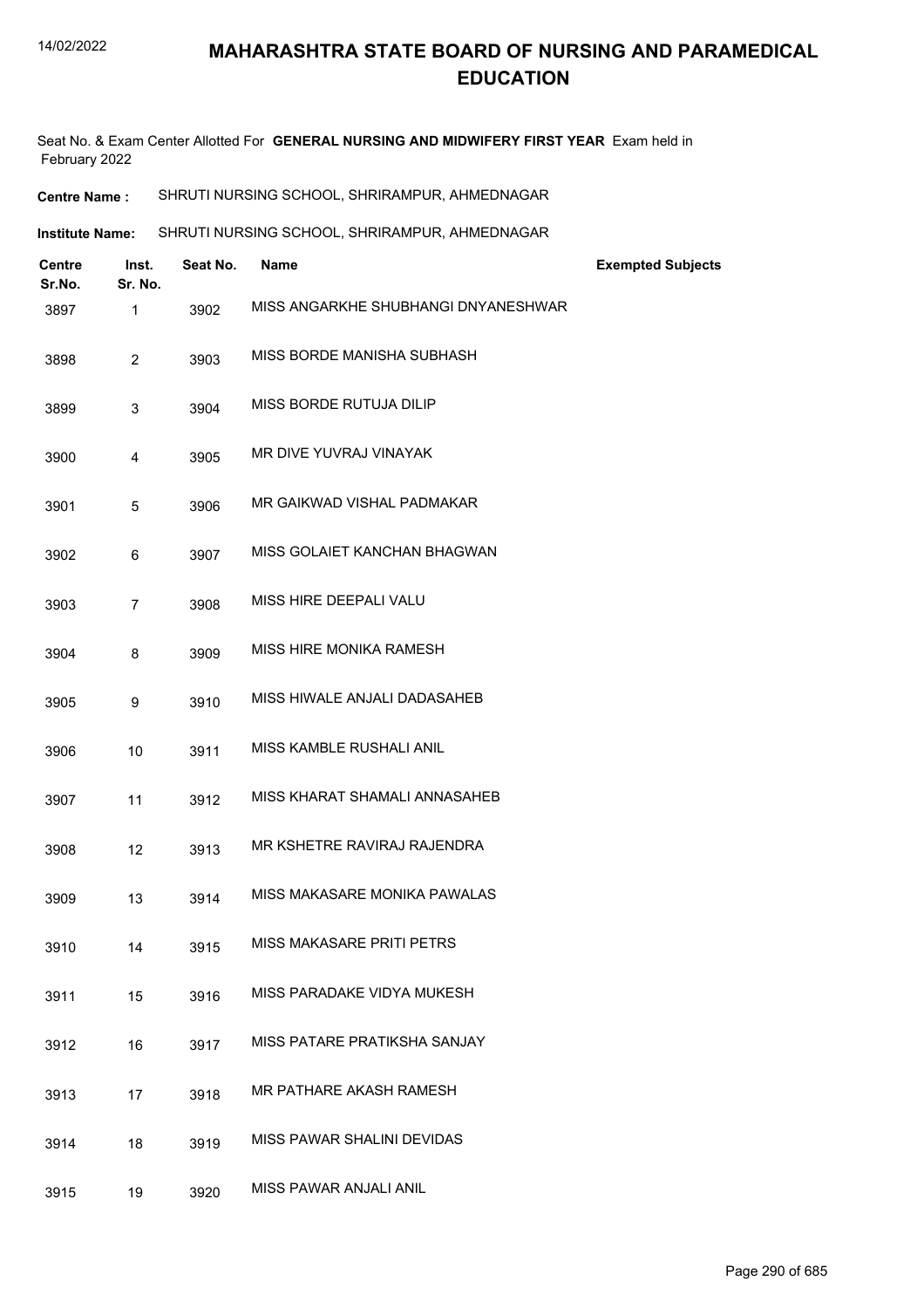| Seat No. & Exam Center Allotted For GENERAL NURSING AND MIDWIFERY FIRST YEAR Exam held in<br>February 2022 |    |      |                                |  |
|------------------------------------------------------------------------------------------------------------|----|------|--------------------------------|--|
| 3916                                                                                                       | 20 | 3921 | MISS RAWATALE POOJA NEHARU     |  |
| 3917                                                                                                       | 21 | 3922 | MISS RAYABHANE MADHURI NARAYAN |  |
| 3918                                                                                                       | 22 | 3923 | MR SALVE ROHIT SUKDEV          |  |
| 3919                                                                                                       | 23 | 3924 | MR SHAIKH TAUSIF ABDUL         |  |
| 3920                                                                                                       | 24 | 3925 | MISS SHELAR VRUSHALI SOMNATH   |  |
| 3921                                                                                                       | 25 | 3926 | MISS SHINGADE SHIVANI JIVAN    |  |
| 3922                                                                                                       | 26 | 3927 | MR VANSE TUSHAR SANJAY         |  |
| 3923                                                                                                       | 27 | 3928 | MISS VIGHAVE PRITI ASHOK       |  |
| 3924                                                                                                       | 28 | 3929 | MISS WAGH PRAJAKTA ASHOK       |  |
| NOTE: 'P' MEANS PROVISIONALLY PERMITTED                                                                    |    |      |                                |  |
|                                                                                                            |    |      |                                |  |

if there is any mistake in the EXEMPTION of the Candidate it should be brought to the notice of the MSBNPE before the examination otherwise MSBNPE will not be resposible for any Consequences. The names of candidates enrolled online will be whole resposibilty of the Principal of that Nursing Institute.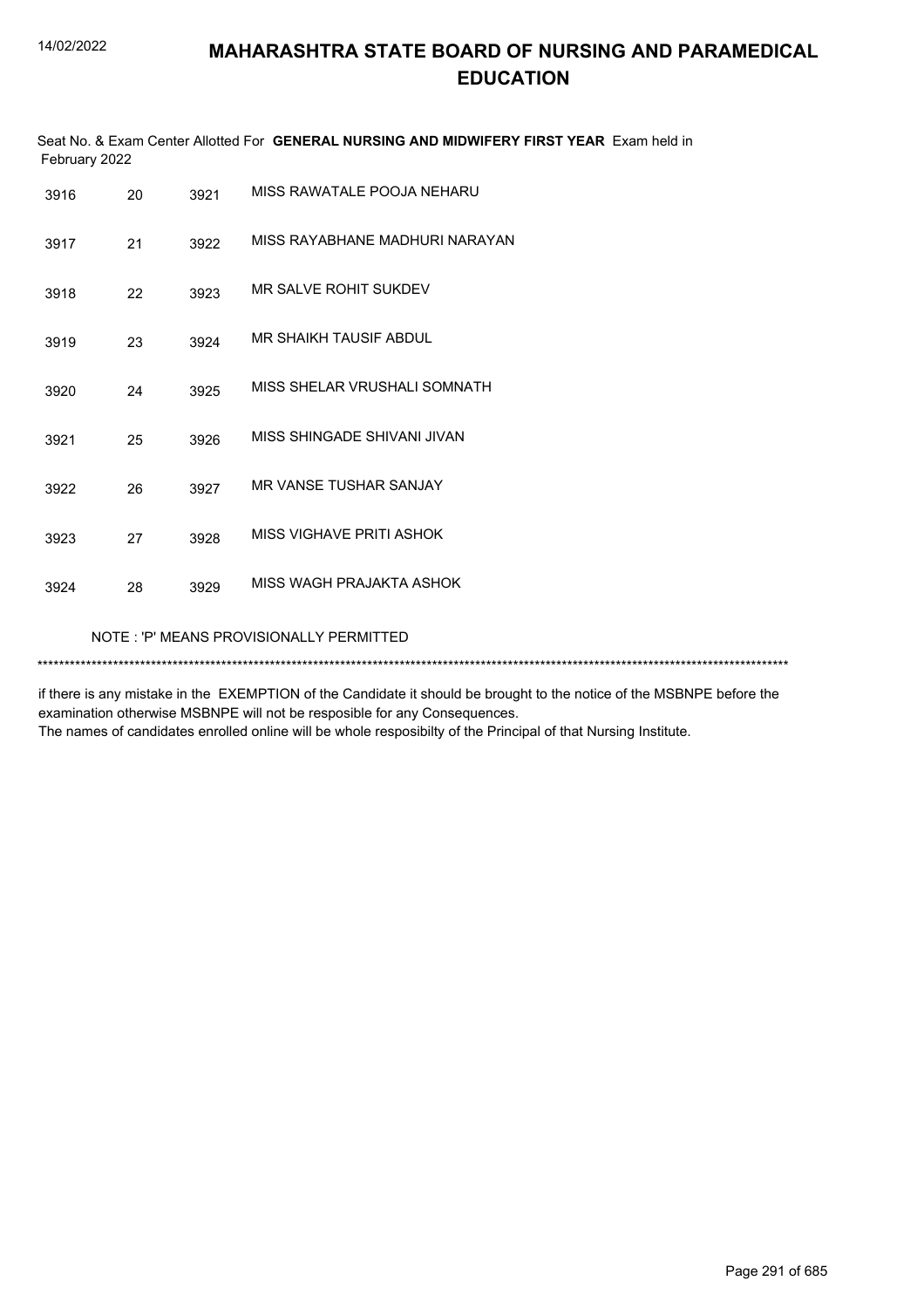#### 14/02/2022

# **MAHARASHTRA STATE BOARD OF NURSING AND PARAMEDICAL EDUCATION**

Seat No. & Exam Center Allotted For **GENERAL NURSING AND MIDWIFERY FIRST YEAR** Exam held in February 2022

| SHRUTI NURSING SCHOOL, SHRIRAMPUR, AHMEDNAGAR<br><b>Centre Name :</b> |
|-----------------------------------------------------------------------|
|-----------------------------------------------------------------------|

| <b>Institute Name:</b> | Swami Samarth Nursing College, Kolpewadi, Ahmednagar |  |  |
|------------------------|------------------------------------------------------|--|--|
|                        |                                                      |  |  |

| <b>Centre</b><br>Sr.No. | Inst.<br>Sr. No. | Seat No. | <b>Name</b>                      | <b>Exempted Subjects</b> |
|-------------------------|------------------|----------|----------------------------------|--------------------------|
| 3925                    | $\mathbf{1}$     | 3930     | MISS ARE DAMINI BALWANT          |                          |
| 3926                    | $\overline{2}$   | 3931     | MR BHALERAO SANDIP ASHOK         |                          |
| 3927                    | 3                | 3932     | MISS BHANGARE SHUBHANGI ASHOK    |                          |
| 3928                    | 4                | 3933     | MISS BHAVAR CHHAYA SHANTARAM     |                          |
| 3929                    | 5                | 3934     | MISS BHESKAR VASHILA LAKHAMA     |                          |
| 3930                    | 6                | 3935     | MISS BHOYE ARCHANA PARSHURAM     |                          |
| 3931                    | $\overline{7}$   | 3936     | MISS BHUSARA SUREKHA RAJU        |                          |
| 3932                    | 8                | 3937     | MISS BHUYAL CHABINA LAKSHYA      |                          |
| 3933                    | 9                | 3938     | MISS BOND SARIKA SANJAY          |                          |
| 3934                    | 10               | 3939     | MISS DAHIVADE SUVARNA PRAKASHRAO |                          |
| 3935                    | 11               | 3940     | MISS DARODA POOJA VILAS          |                          |
| 3936                    | 12               | 3941     | MISS GAVALI YOGITA KASHINATH     |                          |
| 3937                    | 13               | 3942     | MISS GHORKHANA LALITA BARAKYA    |                          |
| 3938                    | 14               | 3943     | MISS GIRDHOLE RITIKA DASHRATH    |                          |
| 3939                    | 15               | 3944     | MISS GODHALE DIPIKA JAYRAM       |                          |
| 3940                    | 16               | 3945     | MISS GOVIND TRUPTI NARAYAN       |                          |
| 3941                    | 17               | 3946     | MISS KATARE BHARTI BAPU          |                          |
| 3942                    | 18               | 3947     | MISS KODYA JAYWANTI VISHNU       |                          |
| 3943                    | 19               | 3948     | MISS KOM SABINA RAMA             |                          |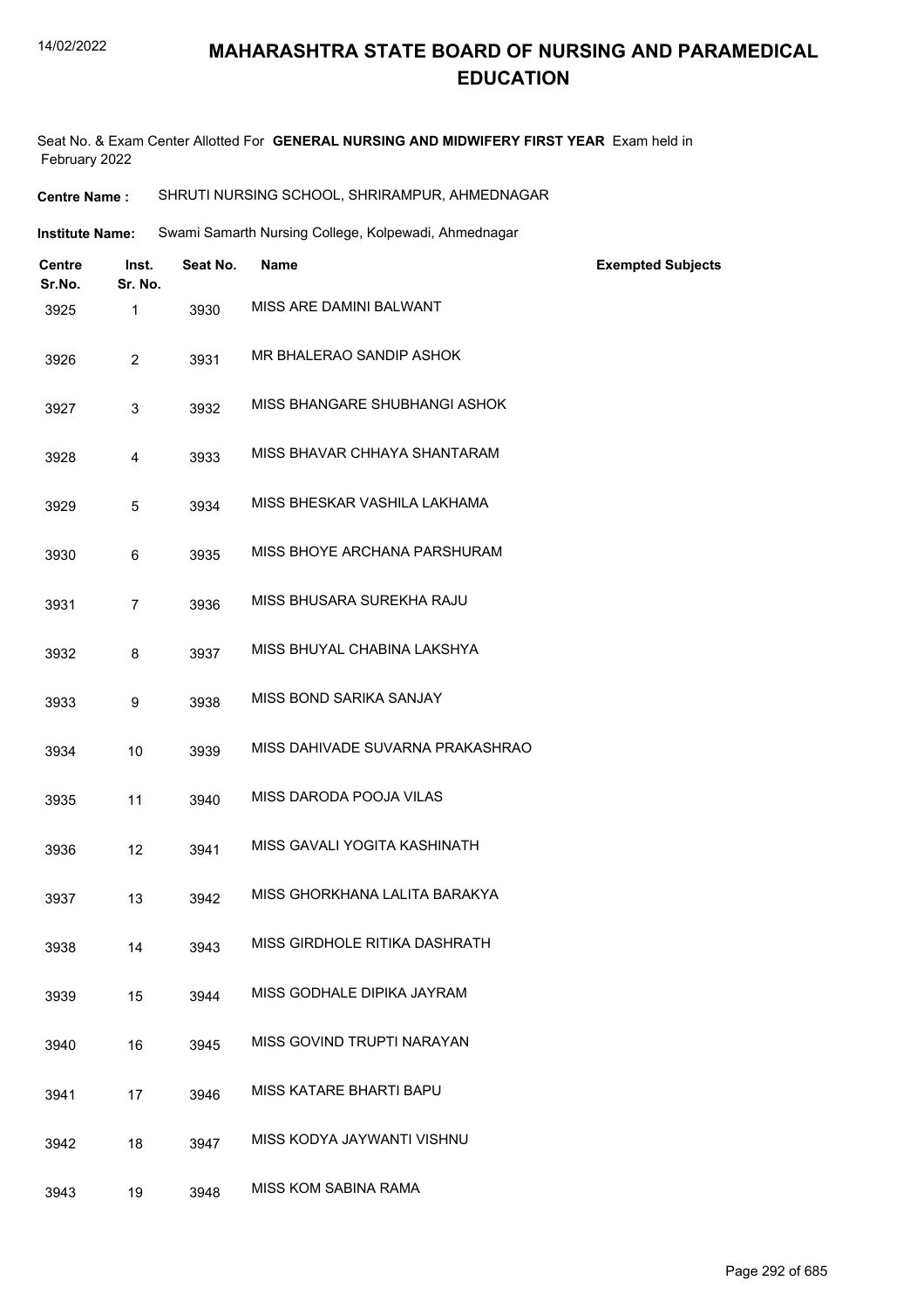|      | February 2022 |    |      | Seat No. & Exam Center Allotted For GENERAL NURSING AND MIDWIFERY FIRST YEAR Exam held in |
|------|---------------|----|------|-------------------------------------------------------------------------------------------|
| 3944 |               | 20 | 3949 | MISS KUVARA REKHA RAMESH                                                                  |
| 3945 |               | 21 | 3950 | MISS LAHANGE PRIYANKA TRIMBAK                                                             |
| 3946 |               | 22 | 3951 | MISS MHASE SARITA CHINTU                                                                  |
| 3947 |               | 23 | 3952 | MISS MUHUNDKAR ANITA ANTYA                                                                |
| 3948 |               | 24 | 3953 | MISS NIKULE DARSHANA PRAKASH                                                              |
| 3949 |               | 25 | 3954 | MISS PADAVI ANJANA BALU                                                                   |
| 3950 |               | 26 | 3955 | MISS PADVALE ASHWINI VIJAY                                                                |
| 3951 |               | 27 | 3956 | MISS PADVI VAISHALI SHARAD                                                                |
| 3952 |               | 28 | 3957 | MISS PAWAR PRATIBHA RAMU                                                                  |
| 3953 |               | 29 | 3958 | MISS PILANA VARSHA RAMESH                                                                 |
| 3954 |               | 30 | 3959 | MISS RAJAD POOJA LALYA                                                                    |
| 3955 |               | 31 | 3960 | MISS RAYAT RANJANA JIMAS                                                                  |
| 3956 |               | 32 | 3961 | MISS SALVE AMRAPALI SHESHRAO                                                              |
| 3957 |               | 33 | 3962 | MISS SUTAR AISHVARYA NARAYAN                                                              |
| 3958 |               | 34 | 3963 | MISS THAKARE PRITI RAJESH                                                                 |
| 3959 |               | 35 | 3964 | MISS THAKRE SONALI VASANT                                                                 |
| 3960 |               | 36 | 3965 | MISS URADE MANISHA SAMU                                                                   |
| 3961 |               | 37 | 3966 | MISS VAGHAT PARU SADU                                                                     |
| 3962 |               | 38 | 3967 | MISS VALVI MRUGHANA RAGHUNATH                                                             |
| 3963 |               | 39 | 3968 | MISS VARKHANDE VAISHALI VASANT                                                            |
| 3964 |               | 40 | 3969 | MISS WAGLODE NIRMALA RAJESH                                                               |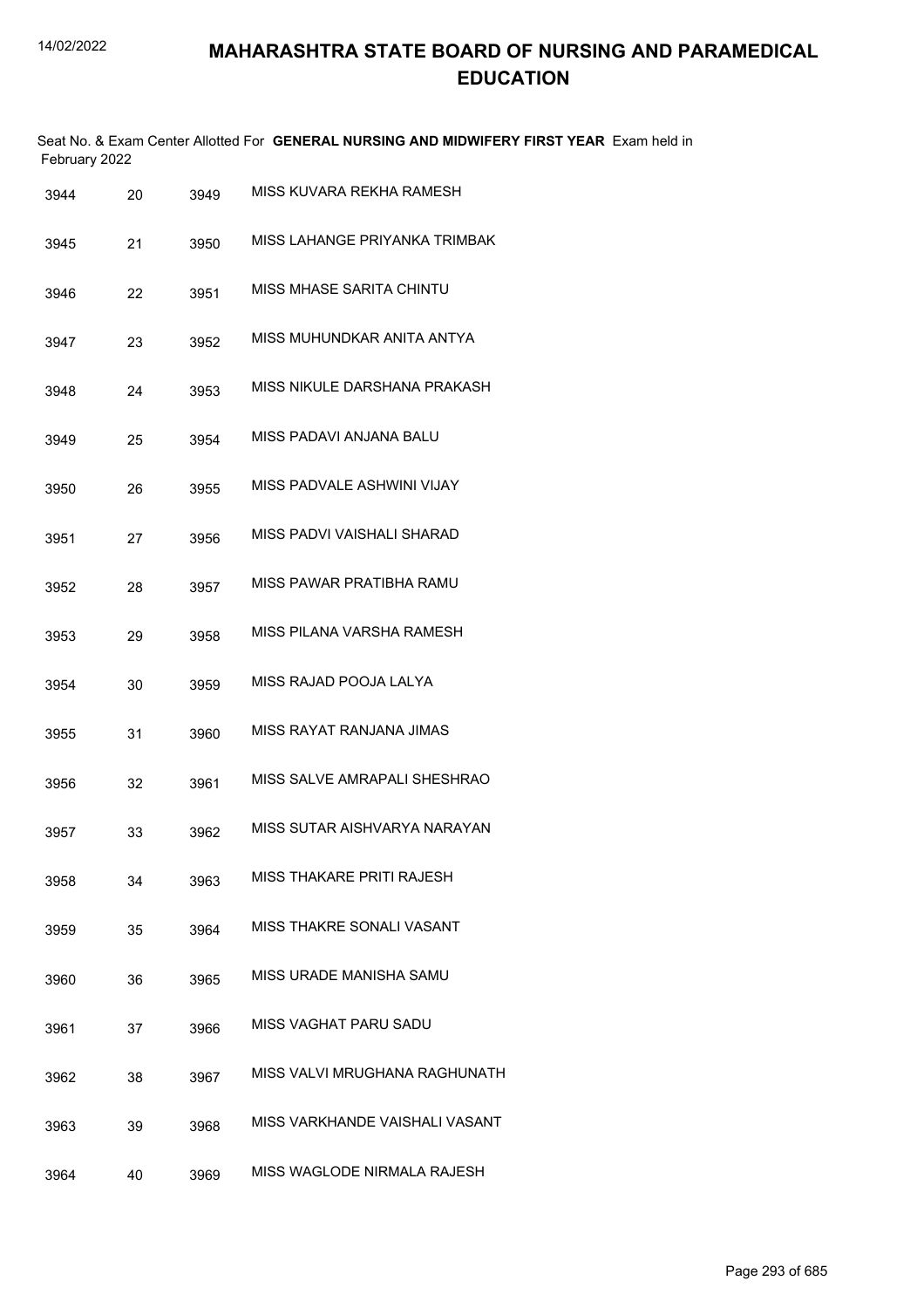Seat No. & Exam Center Allotted For GENERAL NURSING AND MIDWIFERY FIRST YEAR Exam held in February 2022

NOTE: 'P' MEANS PROVISIONALLY PERMITTED

if there is any mistake in the EXEMPTION of the Candidate it should be brought to the notice of the MSBNPE before the examination otherwise MSBNPE will not be resposible for any Consequences.

The names of candidates enrolled online will be whole resposibilty of the Principal of that Nursing Institute.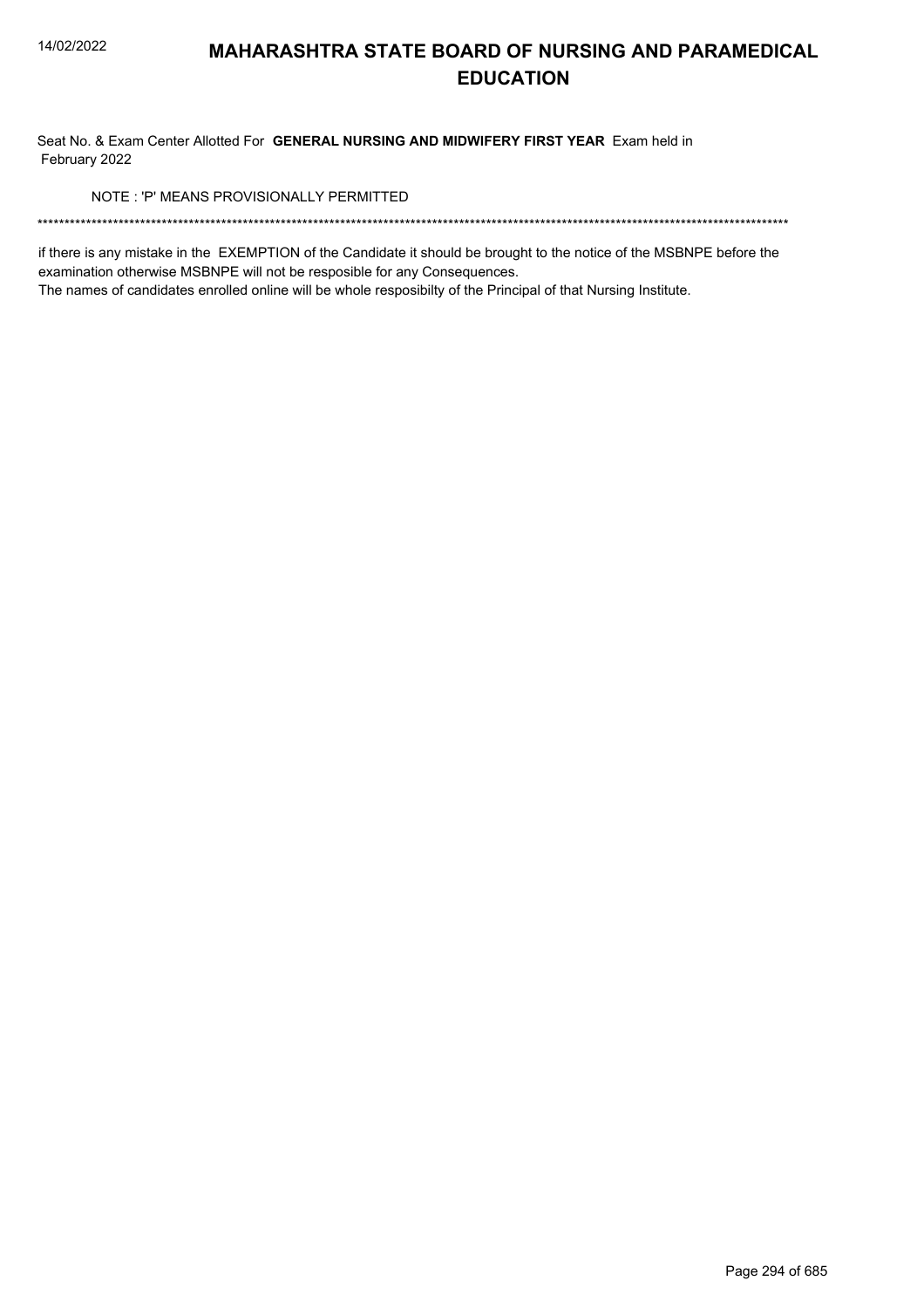#### 14/02/2022

# **MAHARASHTRA STATE BOARD OF NURSING AND PARAMEDICAL EDUCATION**

Seat No. & Exam Center Allotted For **GENERAL NURSING AND MIDWIFERY FIRST YEAR** Exam held in February 2022

#### **Centre Name :** SHRUTI NURSING SCHOOL, SHRIRAMPUR, AHMEDNAGAR

| Jijamata Nursing School, Newasa, Ahmednagar<br><b>Institute Name:</b> |  |
|-----------------------------------------------------------------------|--|
|-----------------------------------------------------------------------|--|

| Centre<br>Sr.No. | Inst.<br>Sr. No. | Seat No. | <b>Name</b>                     | <b>Exempted Subjects</b> |
|------------------|------------------|----------|---------------------------------|--------------------------|
| 3965             | $\mathbf{1}$     | 3970     | MR AMOLIK VISHAL RAJENDRA       |                          |
| 3966             | $\overline{2}$   | 3971     | MISS BHARASKAR KAVITA LAXMAN    |                          |
| 3967             | 3                | 3972     | MISS FULPAGAR MAHIMA ANIL       |                          |
| 3968             | 4                | 3973     | MISS JAGTAP DIKSHA HIRALAL      |                          |
| 3969             | 5                | 3974     | MISS JAVALE RESHMA DAVID        |                          |
| 3970             | 6                | 3975     | MISS KAMBALE TEJASWINI PRASHANT |                          |
| 3971             | $\overline{7}$   | 3976     | MR KAMBLE ANIKET DILIP          |                          |
| 3972             | 8                | 3977     | MISS KHADSE DIPALI SAMADHAN     |                          |
| 3973             | 9                | 3978     | MISS MAKASARE KOMAL SHAMARAO    |                          |
| 3974             | 10               | 3979     | MISS PARDESHI DIPAWLI RAMLAL    |                          |
| 3975             | 11               | 3980     | MISS PATARE ARCHANA SIMON       |                          |
| 3976             | 12               | 3981     | MISS PAWASE VAISHALI SHAHADEV   |                          |
| 3977             | 13               | 3982     | MISS SABLE HARSHDA ANIL         |                          |
| 3978             | 14               | 3983     | MR SHERE MAHESH BHAUSAHEB       |                          |
| 3979             | 15               | 3984     | MR SHINDE AJAY RAJENDRA         |                          |
| 3980             | 16               | 3985     | MISS TAKWLE RUPALI PRAKASH      |                          |
| 3981             | 17               | 3986     | MISS TELDHUNE VIDYA SAHEBRAO    |                          |
| 3982             | 18               | 3987     | MISS TUPE SWAPNALI SANJAY       |                          |
| 3983             | 19               | 3988     | MISS VANJARE SOPHIYA SANJAY     |                          |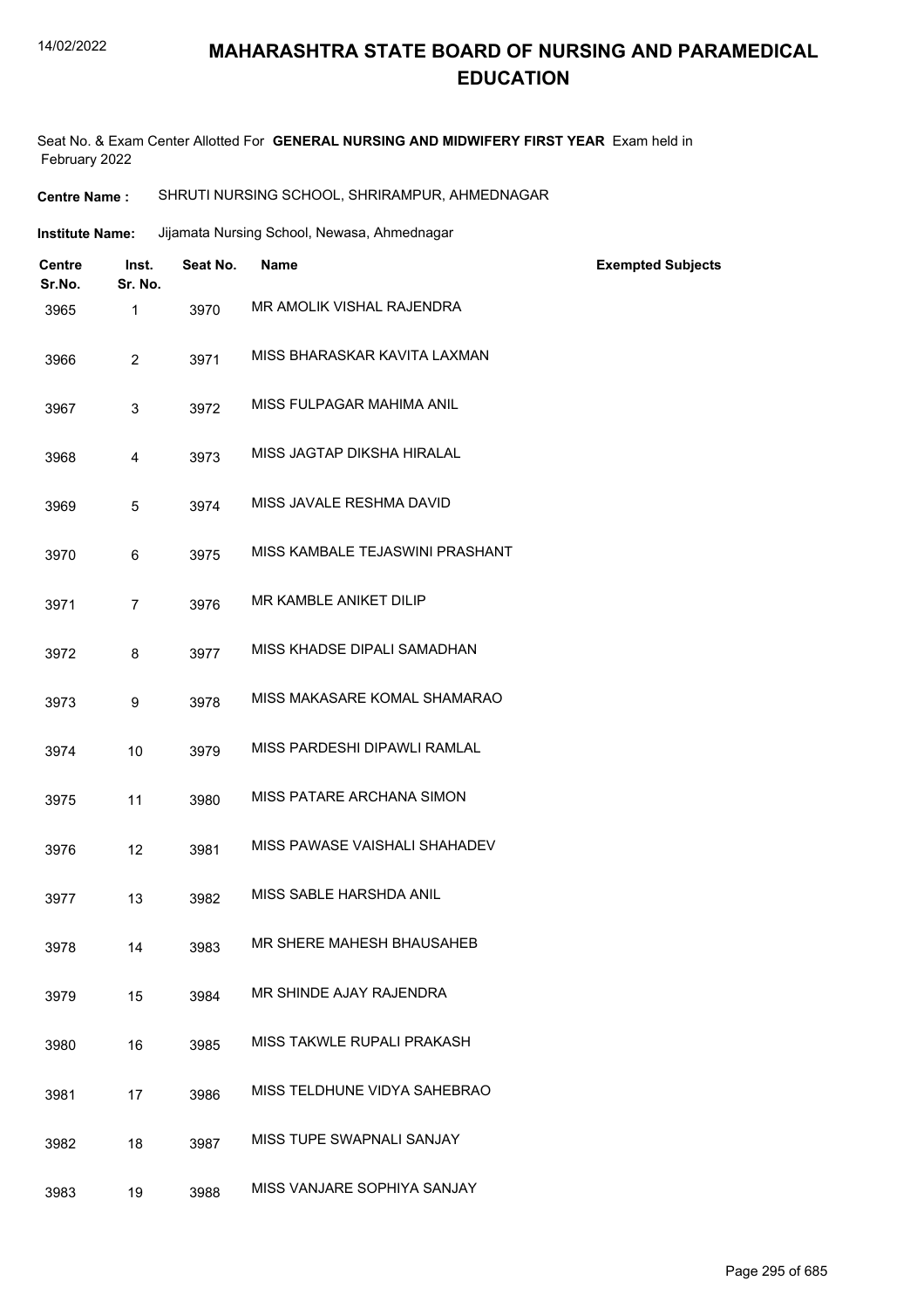Seat No. & Exam Center Allotted For GENERAL NURSING AND MIDWIFERY FIRST YEAR Exam held in February 2022

MISS VANJARE VILESHA MANIYAL 3984 20 3989

NOTE: 'P' MEANS PROVISIONALLY PERMITTED

if there is any mistake in the EXEMPTION of the Candidate it should be brought to the notice of the MSBNPE before the examination otherwise MSBNPE will not be resposible for any Consequences. The names of candidates enrolled online will be whole resposibilty of the Principal of that Nursing Institute.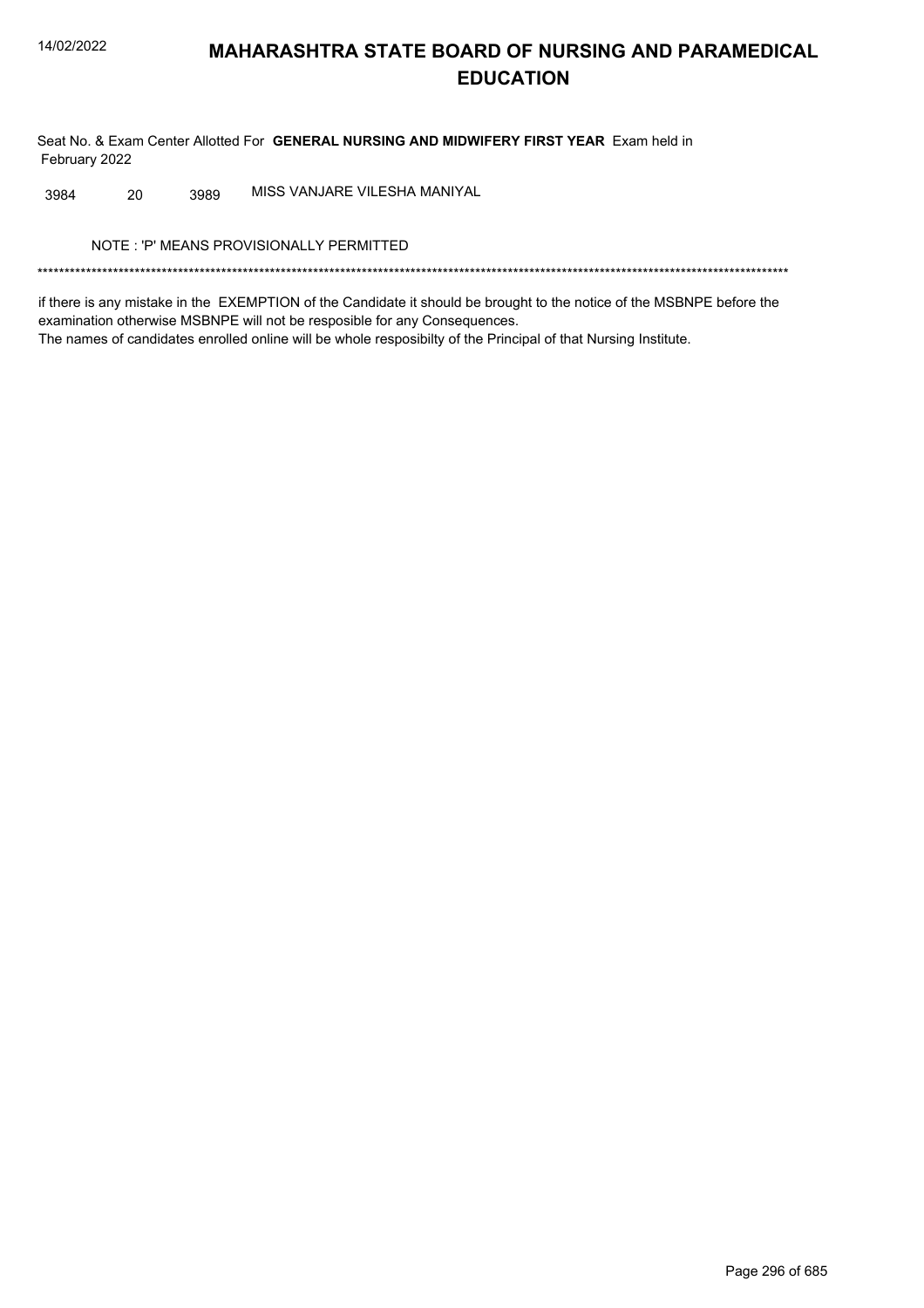Seat No. & Exam Center Allotted For **GENERAL NURSING AND MIDWIFERY FIRST YEAR** Exam held in February 2022

**Centre Name :** VIJAYSINH MOHITE PATIL SCHOOL OF NURSING, MALSHIRAS, SOLAPUR

**Institute Name:** SHIVAJI SHIKSHAN PRASARAK MANDALS, SON, BARSHI, SOLAPUR

| <b>Centre</b><br>Sr.No. | Inst.<br>Sr. No. | Seat No. | Name                                                        | <b>Exempted Subjects</b> |
|-------------------------|------------------|----------|-------------------------------------------------------------|--------------------------|
| 3985                    | 1                | 3990     | MISS BAGADE PRANALI SUNIL                                   |                          |
| 3986                    | $\overline{c}$   | 3991     | MISS BEDKUTE SONALI SHIVAJI                                 |                          |
| 3987                    | 3                | 3992     | MISS BORGAONKAR AWANTI RAMAKANT                             |                          |
| 3988                    | 4                | 3993     | MR DHAGE ABHISHEK ANANTA                                    |                          |
| 3989                    | 5                | 3994     | MR DUPARE ADITYA KALIDAS                                    |                          |
| 3990                    | 6                | 3995     | MR JADHAWAR DILIP RAMDHAN                                   |                          |
| 3991                    | $\overline{7}$   | 3996     | MISS JANKAR ANKITA NARAYAN                                  |                          |
| 3992                    | 8                | 3997     | MISS KADAM SURBHI SATYAWAN                                  |                          |
| 3993                    | 9                | 3998     | MR KASHID MAHESH MAHAVEER                                   |                          |
| 3994                    | 10               | 3999     | MISS LINGE SAKSHI SURESH                                    |                          |
| 3995                    | 11               | 4000     | MISS MULANI FARIDA DASTGIR                                  |                          |
| 3996                    | 12               | 4001     | MISS NETKE VAISHNAVI ANANT                                  |                          |
| 3997                    | 13               | 4002     | MISS RAJBHOJ PRIYANKA KHANDU                                |                          |
| 3998                    | 14               | 4003     | SMT GAVALI SUPRIYA VIKRAM<br>(NEE SALVE SUPRIYA GOVIND)     |                          |
| 3999                    | 15               | 4004     | MR SHINDE YASH DINESH                                       |                          |
| 4000                    | 16               | 4005     | MISS SHINDE BHAGYASHRI ASHOK                                |                          |
| 4001                    | 17               | 4006     | SMT MAHANVAR PALLAVI KIRAN<br>(NEE WAGHMODE PALLAVI GORAKH) |                          |
| 4002                    | 18               | 4007     | MISS WAGHMODE PRADNYA JANARDAN                              |                          |
| 4003                    | 19               | 4008     | MR WAGHMODE AMOL NAVNATH                                    |                          |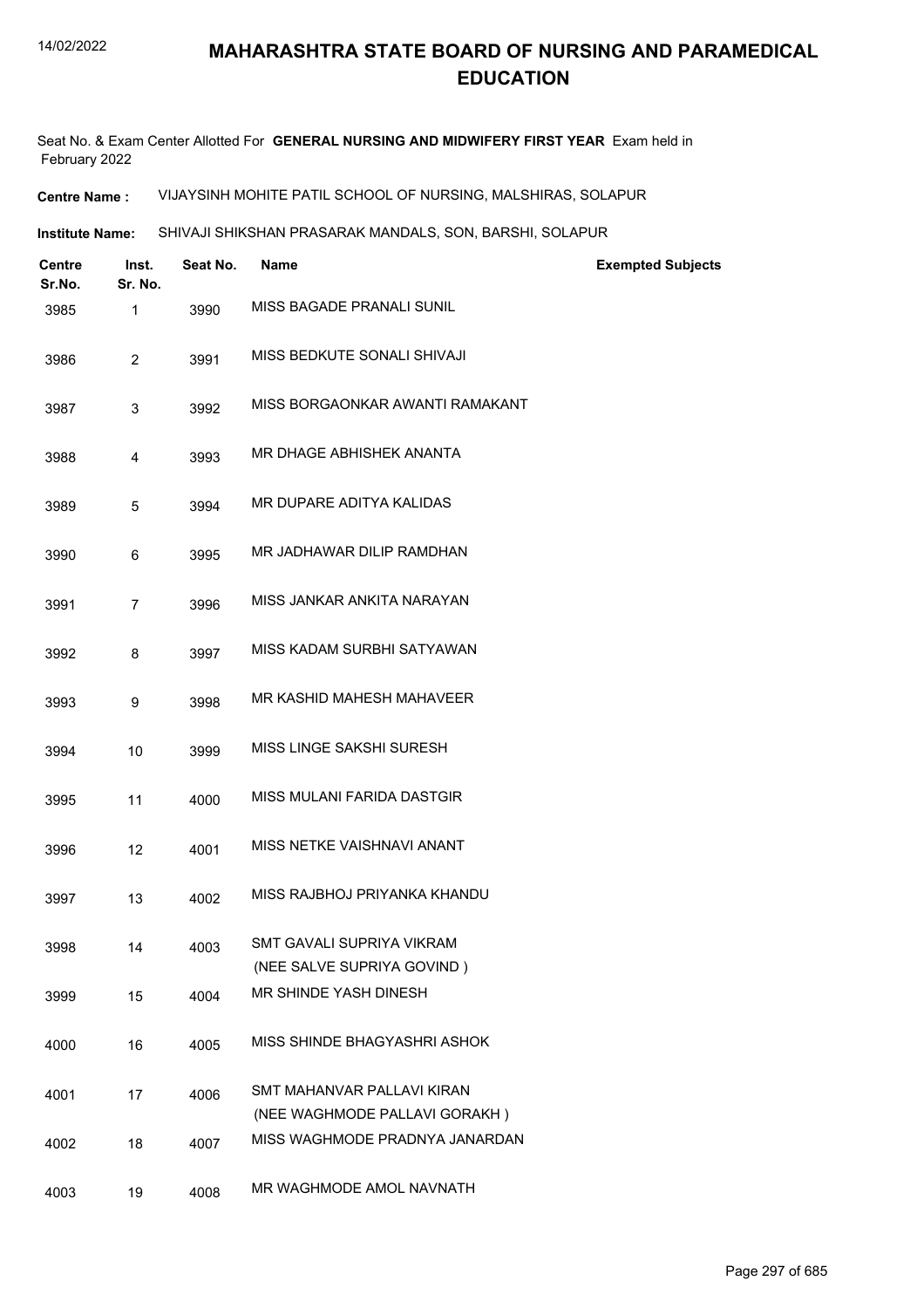Seat No. & Exam Center Allotted For GENERAL NURSING AND MIDWIFERY FIRST YEAR Exam held in February 2022

MISS ZIRMIRE RUTUJA HANMANT 4004 20 4009

NOTE: 'P' MEANS PROVISIONALLY PERMITTED

if there is any mistake in the EXEMPTION of the Candidate it should be brought to the notice of the MSBNPE before the examination otherwise MSBNPE will not be resposible for any Consequences. The names of candidates enrolled online will be whole resposibilty of the Principal of that Nursing Institute.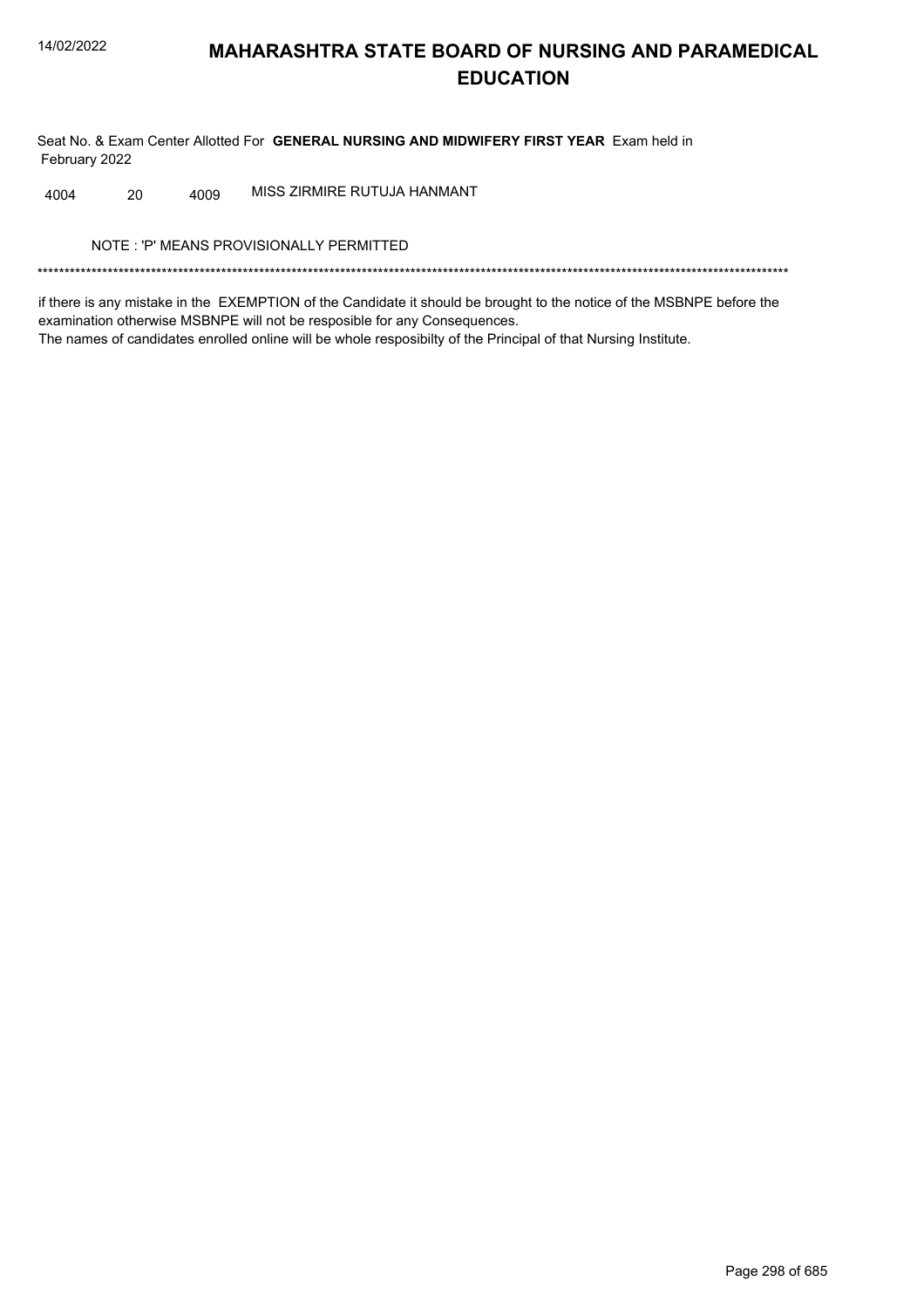Seat No. & Exam Center Allotted For **GENERAL NURSING AND MIDWIFERY FIRST YEAR** Exam held in February 2022

**Centre Name :** VIJAYSINH MOHITE PATIL SCHOOL OF NURSING, MALSHIRAS, SOLAPUR

**Institute Name: VIJAYSINH MOHITE PATIL SCHOOL OF NURSING, MALSHIRAS, SOLAPUR** 

| <b>Centre</b><br>Sr.No. | Inst.<br>Sr. No. | Seat No. | <b>Name</b>                                                        | <b>Exempted Subjects</b> |
|-------------------------|------------------|----------|--------------------------------------------------------------------|--------------------------|
| 4005                    | 1                | 4010     | MISS BHOSALE TEJASWINI TATYABA                                     |                          |
| 4006                    | 2                | 4011     | MISS CHANDANSHIVE ARPITA PAVAN                                     |                          |
| 4007                    | 3                | 4012     | MISS CHAVAN VAISHNAVI DADASAHEB                                    |                          |
| 4008                    | $\overline{4}$   | 4013     | MISS DANANE PRATIKSHA SUDHIR                                       |                          |
| 4009                    | 5                | 4014     | MISS DESHMUKH VAISHNAVI BHAGWAT                                    |                          |
| 4010                    | 6                | 4015     | MISS DEVKULE AMISHA RAJENDRA                                       |                          |
| 4011                    | $\overline{7}$   | 4016     | SMT BORKAR PRATIKSHA AVINASH<br>(NEE DHEKALE PRATIKSHA VIJAYKUMAR) |                          |
| 4012                    | 8                | 4017     | MR DHENDE RUSHIKESH BAPU                                           |                          |
| 4013                    | 9                | 4018     | MR GAIKWAD ATHARV SUDHAKAR                                         |                          |
| 4014                    | 10               | 4019     | MISS GAIKWAD SWATI PIRAJI                                          |                          |
| 4015                    | 11               | 4020     | SMT OHAL JYOTI PRAPHULLA<br>(NEE GAIKWAD JYOTI SHAKUMBAR)          |                          |
| 4016                    | 12               | 4021     | MISS GEJAGE SANJIVANI DATTATRAY                                    |                          |
| 4017                    | 13               | 4022     | MISS GORAVE KAJAL TUKARAM                                          |                          |
| 4018                    | 14               | 4023     | MISS KADAM SONIYA ANIL                                             |                          |
| 4019                    | 15               | 4024     | MISS KALE MEGHANA MANGESH                                          |                          |
| 4020                    | 16               | 4025     | MR MAGAR PARIKSHIT SAMPAT                                          |                          |
| 4021                    | 17               | 4026     | MR MANE SHASHANK DHARMA                                            |                          |
| 4022                    | 18               | 4027     | MISS NAMDAS PRACHI ARJUN                                           |                          |
| 4023                    | 19               | 4028     | MISS SARANGI VARSHA GOPINATH                                       |                          |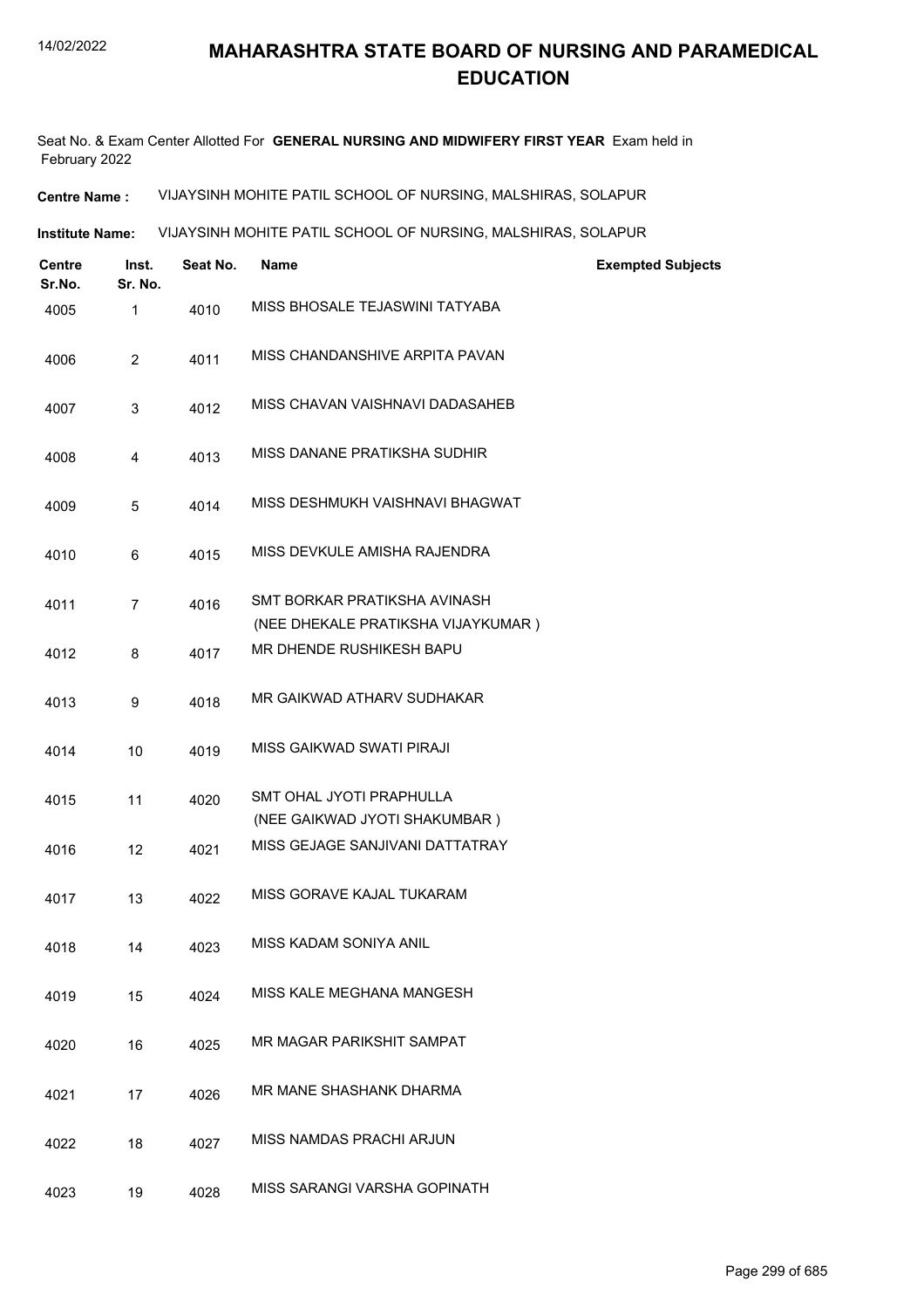| February 2022 |     |      | Seat No. & Exam Center Allotted For <b>GENERAL NURSING AND MIDWIFERY FIRST YEAR</b> Exam held in |
|---------------|-----|------|--------------------------------------------------------------------------------------------------|
| 4024          | 20. | 4029 | MISS SAWANT PRADNYA SUNIL                                                                        |

| 4025 | 21 | 4030 | MISS SHAIKH SIMRAN BASHIR                                    |
|------|----|------|--------------------------------------------------------------|
| 4026 | 22 | 4031 | MR SHEGAR HRISHIKESH SHAMRAO                                 |
| 4027 | 23 | 4032 | MR SHIKALGAR SAHIL SHAKIR                                    |
| 4028 | 24 | 4033 | SMT KAMBI F PRATIKSHA AMAR<br>(NEE SHINDE PRATIKSHA GANPATH) |
| 4029 | 25 | 4034 | MISS SHINDE PRIYANKA AMBADAS                                 |
| 4030 | 26 | 4035 | MISS THOMBARF VARSHARANI MHAI APPA                           |
| 4031 | 27 | 4036 | MR UBALE SWAPNIL SHIVDARSHAN                                 |
| 4032 | 28 | 4037 | MISS YEDKE MAYAVATI GANGADHAR                                |
| 4033 | 29 | 4038 | MR ZODAGE RUSHIKESH DASHARATH                                |
|      |    |      |                                                              |

NOTE : 'P' MEANS PROVISIONALLY PERMITTED

\*\*\*\*\*\*\*\*\*\*\*\*\*\*\*\*\*\*\*\*\*\*\*\*\*\*\*\*\*\*\*\*\*\*\*\*\*\*\*\*\*\*\*\*\*\*\*\*\*\*\*\*\*\*\*\*\*\*\*\*\*\*\*\*\*\*\*\*\*\*\*\*\*\*\*\*\*\*\*\*\*\*\*\*\*\*\*\*\*\*\*\*\*\*\*\*\*\*\*\*\*\*\*\*\*\*\*\*\*\*\*\*\*\*\*\*\*\*\*\*\*\*\*\*\*\*\*\*\*\*\*\*\*\*\*\*\*\*\*

if there is any mistake in the EXEMPTION of the Candidate it should be brought to the notice of the MSBNPE before the examination otherwise MSBNPE will not be resposible for any Consequences.

The names of candidates enrolled online will be whole resposibilty of the Principal of that Nursing Institute.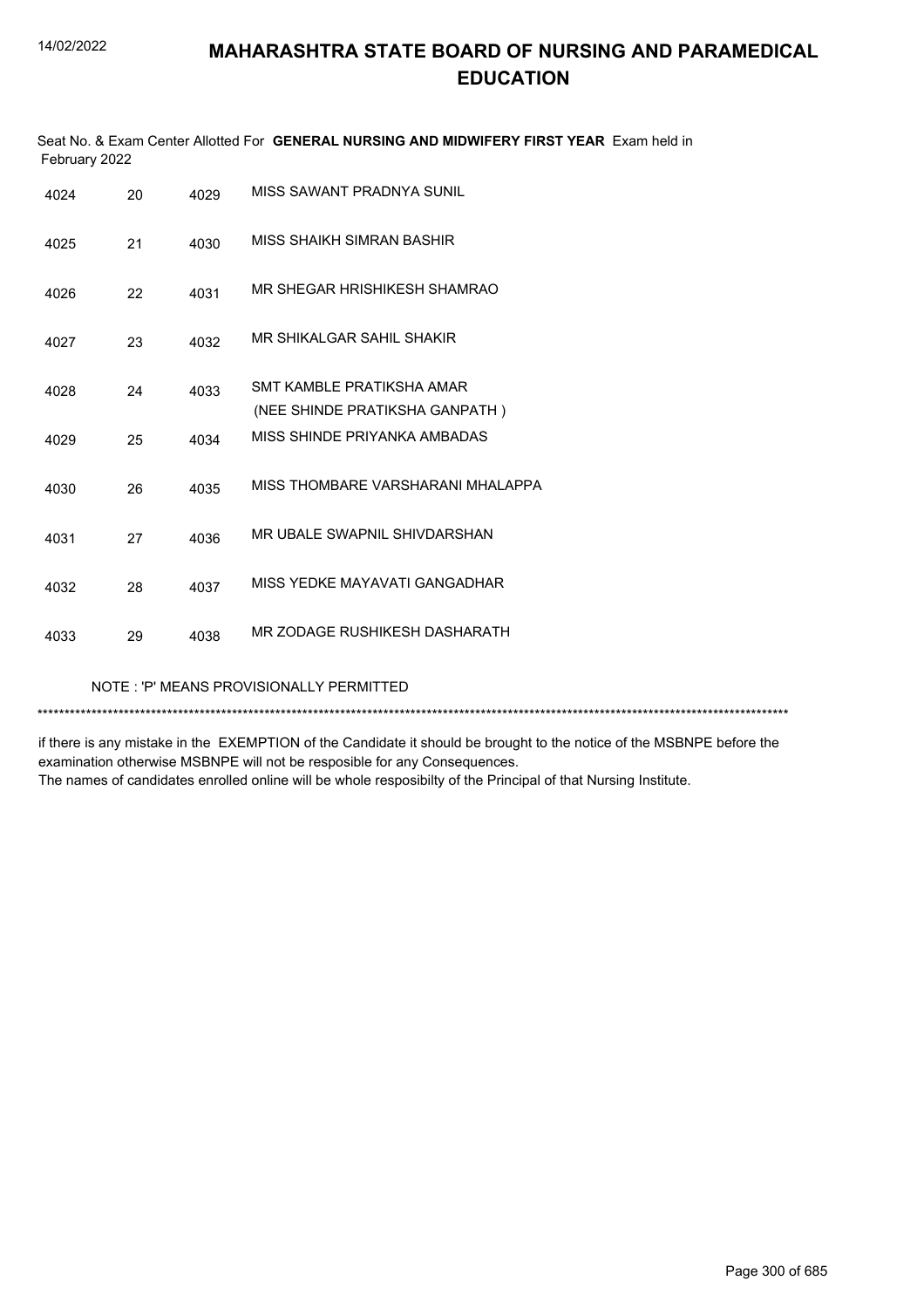Seat No. & Exam Center Allotted For **GENERAL NURSING AND MIDWIFERY FIRST YEAR** Exam held in February 2022

**Centre Name :** SIDDHAKALA SCHOOL OF NURSING, SANGAMNER, AHMEDNAGAR

**Institute Name: MANGALA NURSING SCHOOL, AHMEDNAGAR** 

| <b>Centre</b><br>Sr.No. | Inst.<br>Sr. No. | Seat No. | <b>Name</b>                  | <b>Exempted Subjects</b> |
|-------------------------|------------------|----------|------------------------------|--------------------------|
| 4034                    | 1                | 4039     | MR ANARTHE DIPAK NANDU       |                          |
| 4035                    | $\overline{2}$   | 4040     | MR BAMBARE KAILAS SANJU      |                          |
| 4036                    | 3                | 4041     | MISS BHANGARE RATNA KHANDU   |                          |
| 4037                    | 4                | 4042     | MISS BORKAR KAVERI SHIVAJI   |                          |
| 4038                    | 5                | 4043     | MISS DAUDA JAGRUTI JANA      |                          |
| 4039                    | 6                | 4044     | MISS DHADWAD JANABAI JAYRAM  |                          |
| 4040                    | $\overline{7}$   | 4045     | MISS DHANGDA VIJAYA MANOJ    |                          |
| 4041                    | 8                | 4046     | MISS DHONGADE SAVITA GENU    |                          |
| 4042                    | 9                | 4047     | MISS DOKHE MANISHA EKNATH    |                          |
| 4043                    | 10               | 4048     | MR FANASE ADITYA BHARAT      |                          |
| 4044                    | 11               | 4049     | MR GABHALE VISHAL ANANDA     |                          |
| 4045                    | 12               | 4050     | MISS GHAGAS VAISHNAVI PRADIP |                          |
| 4046                    | 13               | 4051     | MISS GHODE MONIKA DEVRAM     |                          |
| 4047                    | 14               | 4052     | MR JADHAO AKASH BABURAO      |                          |
| 4048                    | 15               | 4053     | MISS JADHAV JYOTI GULAB      |                          |
| 4049                    | 16               | 4054     | MISS JADHAV ROHINI SANTU     |                          |
| 4050                    | 17               | 4055     | MISS JADHAV POOJA RAJENDRA   |                          |
| 4051                    | 18               | 4056     | MISS JAYBHAYE SHARDA BHASKAR |                          |
| 4052                    | 19               | 4057     | MR KADAM MAHESH NITIN        |                          |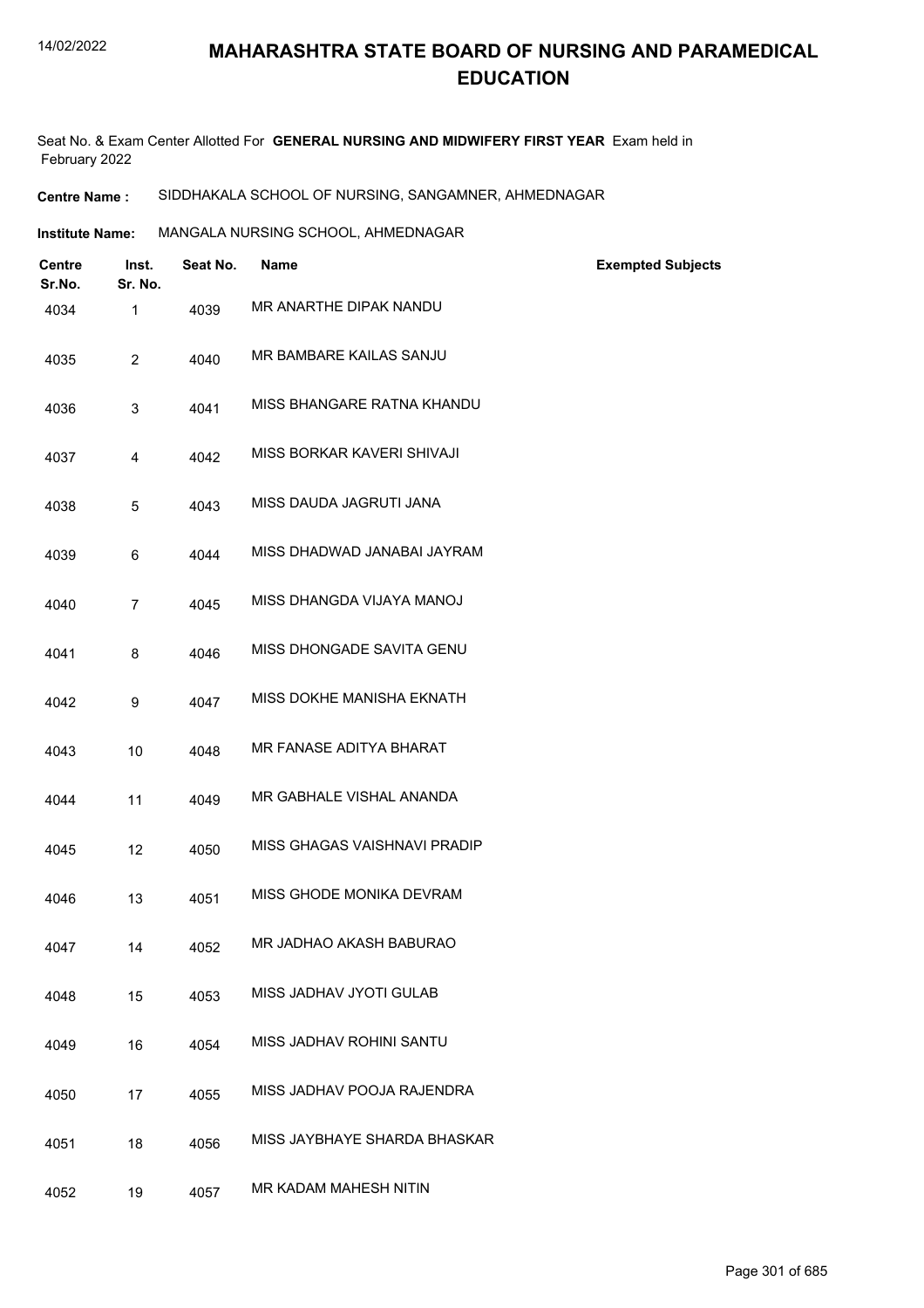Seat No. & Exam Center Allotted For **GENERAL NURSING AND MIDWIFERY FIRST YEAR** Exam held in February 2022

| 4053 | 20 | 4058 | MISS KHADE MANIISHA NANDU       |
|------|----|------|---------------------------------|
| 4054 | 21 | 4059 | MISS KHADE ROHINI JAGAN         |
| 4055 | 22 | 4060 | MISS KOLHA NEHA BHASKAR         |
| 4056 | 23 | 4061 | MISS LOTE MANISHA PANDARINATH   |
| 4057 | 24 | 4062 | MISS MADAKE RAJASHRI BHIMA      |
| 4058 | 25 | 4063 | MISS MORE GAURI HAUSHIRAM       |
| 4059 | 26 | 4064 | <b>MISS MORE SUMITA SUNIL</b>   |
| 4060 | 27 | 4065 | MISS MUTHE VAISHALI TUKARAM     |
| 4061 | 28 | 4066 | MISS NAVGIRE POOJA SANJAY       |
| 4062 | 29 | 4067 | MISS PATIL MINAL PRABHAKAR      |
| 4063 | 30 | 4068 | MISS POPERE URMILA ARJUN        |
| 4064 | 31 | 4069 | MR RAHANE SHUBHAM KAILAS        |
| 4065 | 32 | 4070 | MISS RAUT PRIYANKA EKNATH       |
| 4066 | 33 | 4071 | MISS THOMARE DARSHANA NANA      |
| 4067 | 34 | 4072 | MISS VALAVI ANITA MOJA          |
| 4068 | 35 | 4073 | MISS VALVI NITA MAJANU          |
| 4069 | 36 | 4074 | MISS VALVI RANJITA LAGNYA       |
| 4070 | 37 | 4075 | <b>MISS VARTHA PINKI GANPAT</b> |
| 4071 | 38 | 4076 | MISS WAGH ADITI AJIT            |
| 4072 | 39 | 4077 | MR YEOLE SAGAR SHANTWAN         |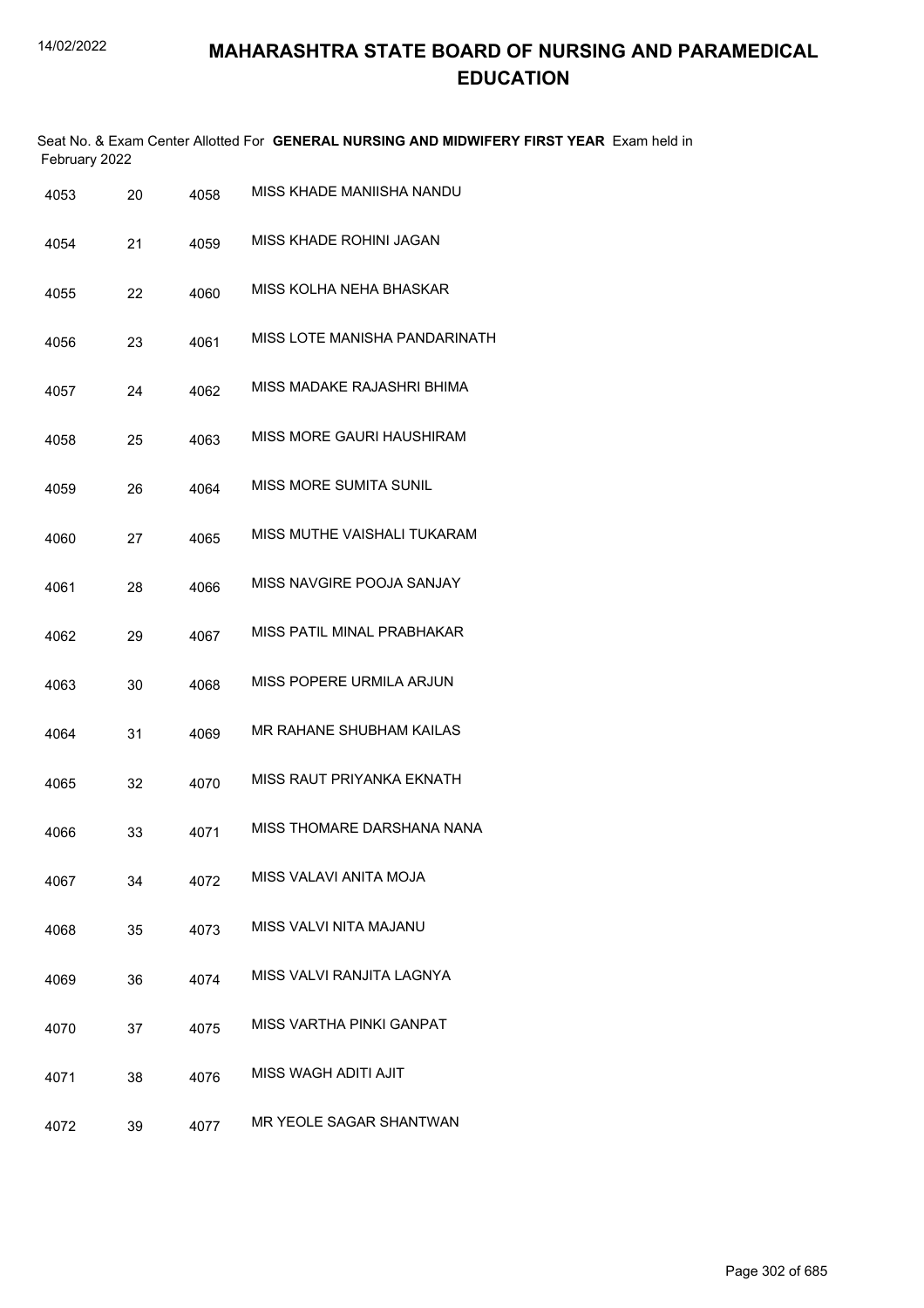Seat No. & Exam Center Allotted For GENERAL NURSING AND MIDWIFERY FIRST YEAR Exam held in February 2022

NOTE: 'P' MEANS PROVISIONALLY PERMITTED

if there is any mistake in the EXEMPTION of the Candidate it should be brought to the notice of the MSBNPE before the examination otherwise MSBNPE will not be resposible for any Consequences.

The names of candidates enrolled online will be whole resposibilty of the Principal of that Nursing Institute.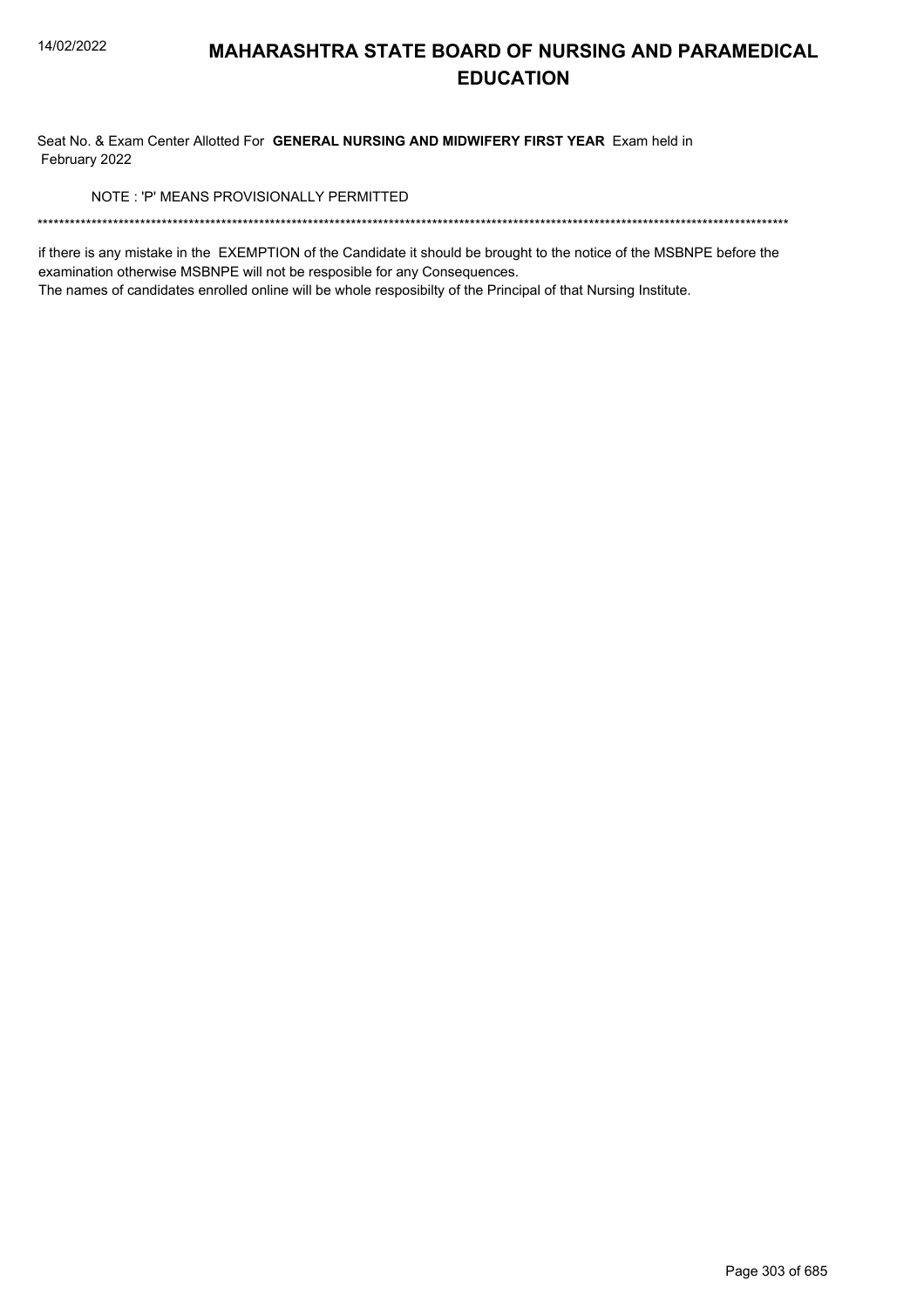Seat No. & Exam Center Allotted For **GENERAL NURSING AND MIDWIFERY FIRST YEAR** Exam held in February 2022

**Centre Name :** SIDDHAKALA SCHOOL OF NURSING, SANGAMNER, AHMEDNAGAR

**Institute Name: LATE BHAU DAJI PATIL DESHMUKH GRAMIN VIKAS PRATISHTHAN'S RANM SCHOOL, AHMEDNAGAR** 

| Centre<br>Sr.No. | Inst.<br>Sr. No. | Seat No. | Name                                                    | <b>Exempted Subjects</b> |
|------------------|------------------|----------|---------------------------------------------------------|--------------------------|
| 4073             | 1                | 4078     | MISS AVHAD PRATIKSHA RATNAKAR                           |                          |
| 4074             | $\overline{c}$   | 4079     | MISS BANSODE ASHWINI BABAN                              |                          |
| 4075             | 3                | 4080     | MISS DUTE SHAKUNTALA SHIVAJI                            |                          |
| 4076             | 4                | 4081     | MISS GAIKWAD NISHA SHAMRAO                              |                          |
| 4077             | 5                | 4082     | MR HILE PRAVIN BHAU                                     |                          |
| 4078             | 6                | 4083     | MISS HILE PURVA SANJAY                                  |                          |
| 4079             | $\overline{7}$   | 4084     | MISS HILE POOJA MACHHINDRA                              |                          |
| 4080             | 8                | 4085     | MISS HILE SUSHMA VIJAY                                  |                          |
| 4081             | 9                | 4086     | MISS JAGTAP POURNIMA VIKAS                              |                          |
| 4082             | 10               | 4087     | MISS KHOKARALE SNEHAL DATTATRAY                         |                          |
| 4083             | 11               | 4088     | MISS MALI JYOTI PRAHALAD                                |                          |
| 4084             | 12               | 4089     | MISS MUTHE ASHVINI RASHVANT                             |                          |
| 4085             | 13               | 4090     | MISS NADEKAR VIMAL MARUTI                               |                          |
| 4086             | 14               | 4091     | MISS NAWALE RASIKA KALU                                 |                          |
| 4087             | 15               | 4092     | SMT GAIKWAD MOHINI SANTOSH<br>(NEE PAWAR MOHINI CHANDU) |                          |
| 4088             | 16               | 4093     | MISS SALVE SIMRAN MILIND                                |                          |
| 4089             | 17               | 4094     | MISS SALVE PRATIKSHA PRAKASH                            |                          |
| 4090             | 18               | 4095     | MISS UNDIRWADE PRIYANKA PRASHANT                        |                          |
| 4091             | 19               | 4096     | MISS VALE DROPADA PANDURANG                             |                          |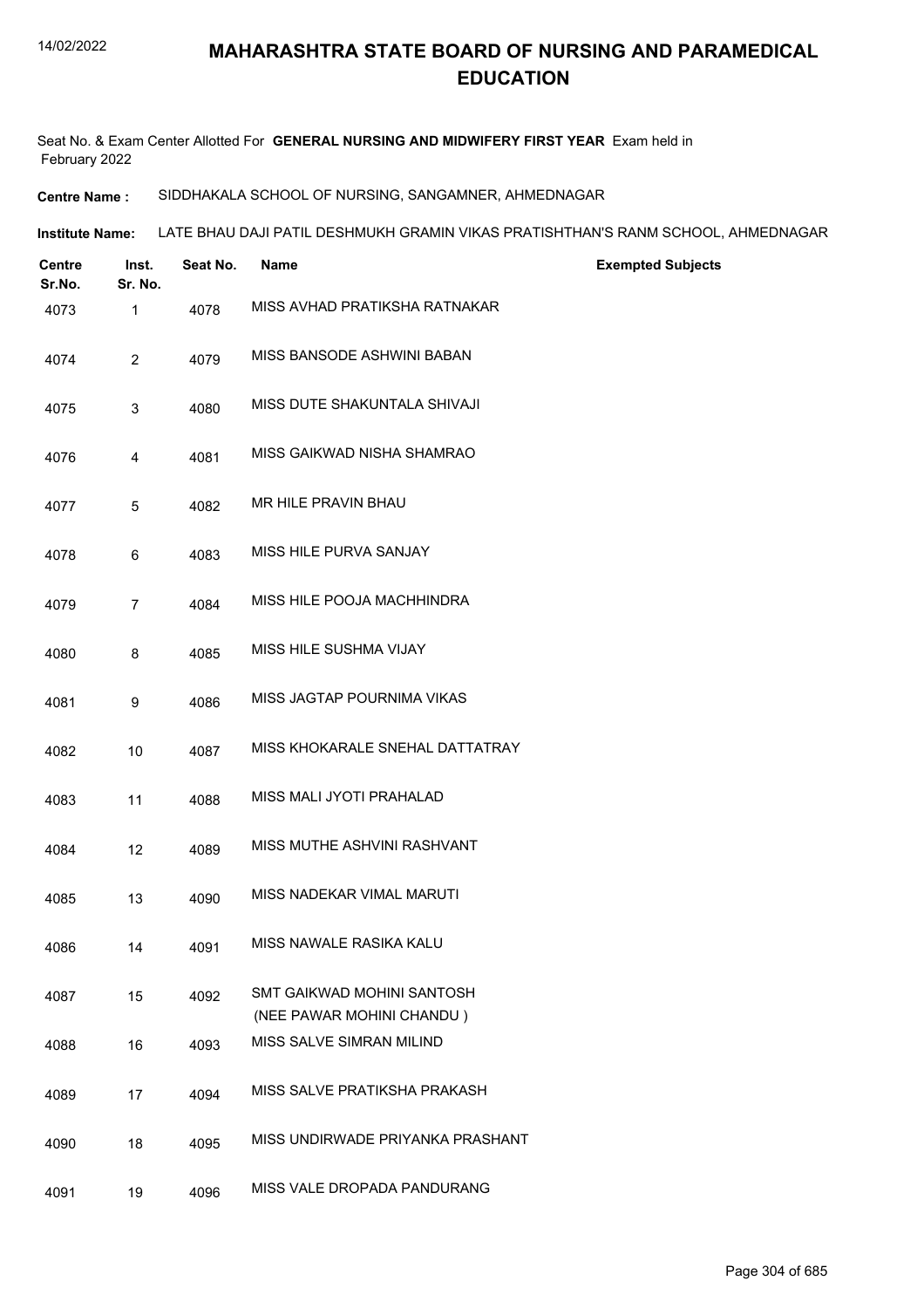Seat No. & Exam Center Allotted For GENERAL NURSING AND MIDWIFERY FIRST YEAR Exam held in February 2022

NOTE: 'P' MEANS PROVISIONALLY PERMITTED

if there is any mistake in the EXEMPTION of the Candidate it should be brought to the notice of the MSBNPE before the examination otherwise MSBNPE will not be resposible for any Consequences.

The names of candidates enrolled online will be whole resposibilty of the Principal of that Nursing Institute.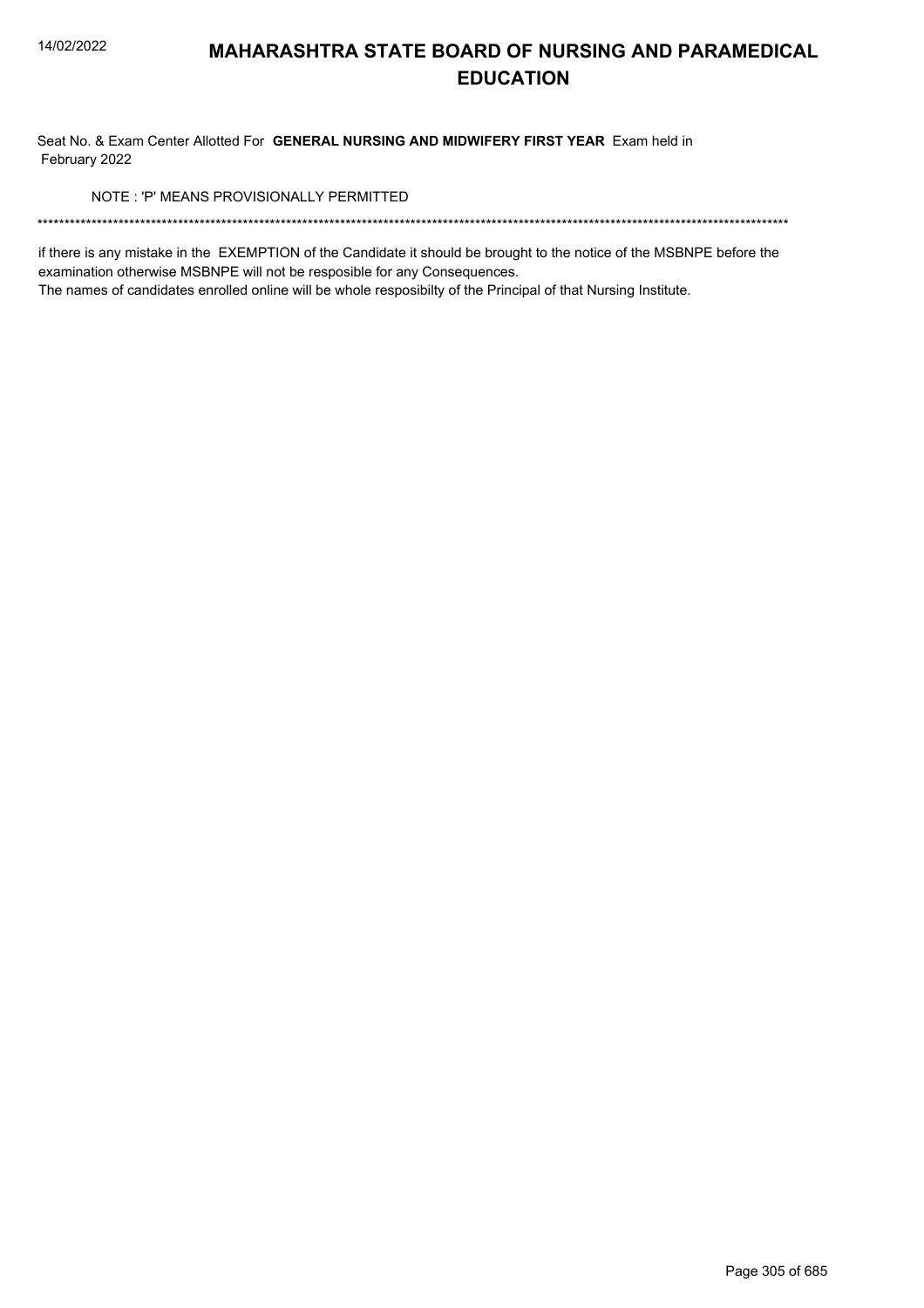Seat No. & Exam Center Allotted For **GENERAL NURSING AND MIDWIFERY FIRST YEAR** Exam held in February 2022

**Centre Name :** SIDDHAKALA SCHOOL OF NURSING, SANGAMNER, AHMEDNAGAR

**Institute Name: SIDDHAKALA SCHOOL OF NURSING, SANGAMNER, AHMEDNAGAR** 

| <b>Centre</b><br>Sr.No. | Inst.<br>Sr. No. | Seat No. | <b>Name</b>                    | <b>Exempted Subjects</b> |
|-------------------------|------------------|----------|--------------------------------|--------------------------|
| 4092                    | $\mathbf{1}$     | 4097     | MR BHALA GIRISH MARUTI         |                          |
| 4093                    | $\overline{2}$   | 4098     | MISS BHALERAO KARUNA LAHANU    |                          |
| 4094                    | 3                | 4099     | MR BHALERAO SAURABH ARUN       |                          |
| 4095                    | 4                | 4100     | MISS BHARSAT KAMINI SUBHASH    |                          |
| 4096                    | 5                | 4101     | MISS BHASARA ANJALI SURESH     |                          |
| 4097                    | 6                | 4102     | MR BHOKNAL NAYAN ANNASAHEB     |                          |
| 4098                    | $\overline{7}$   | 4103     | MISS BHOYE CHANGUNA BHASKAR    |                          |
| 4099                    | 8                | 4104     | MISS BHOYE MEGHA RAMESH        |                          |
| 4100                    | 9                | 4105     | MISS BIJ ASHVITA BHIVA         |                          |
| 4101                    | 10               | 4106     | MISS DATIR ARCHANA BABASAHEB   |                          |
| 4102                    | 11               | 4107     | MISS DHONDMARE DIPTI SHIVAJI   |                          |
| 4103                    | 12               | 4108     | MISS GAVIT ALKA SUNIL          |                          |
| 4104                    | 13               | 4109     | MISS GAVIT JYOTI DILIP         |                          |
| 4105                    | 14               | 4110     | MISS GAWARI ANJALI VISHNU      |                          |
| 4106                    | 15               | 4111     | MISS GHATAL SANDHYA PRAKASH    |                          |
| 4107                    | 16               | 4112     | MR GUNJAL AKSHAY MADHAV        |                          |
| 4108                    | 17               | 4113     | MISS JOSHI SHITAL KUSHINATH    |                          |
| 4109                    | 18               | 4114     | <b>MISS KAKADE MAYA MARUTI</b> |                          |
| 4110                    | 19               | 4115     | MR KALEKAR DHANRAJ RAMESH      |                          |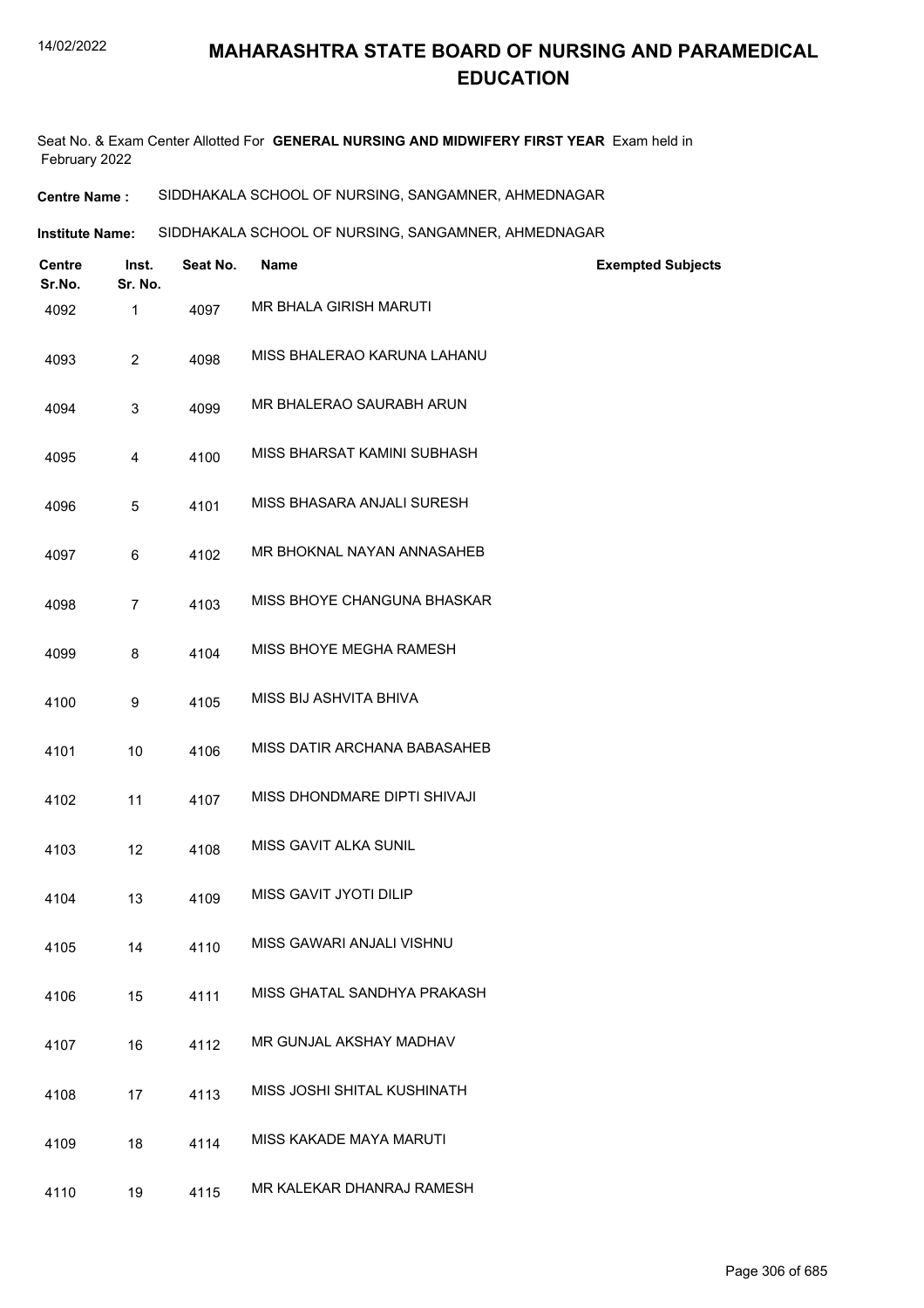|      | February 2022                           |      | Seat No. & Exam Center Allotted For GENERAL NURSING AND MIDWIFERY FIRST YEAR Exam held in |  |  |  |  |
|------|-----------------------------------------|------|-------------------------------------------------------------------------------------------|--|--|--|--|
| 4111 | 20                                      | 4116 | MISS KANAWADE DIPALI PRAKASH                                                              |  |  |  |  |
| 4112 | 21                                      | 4117 | MR KARDILE RAVINDRA BALU                                                                  |  |  |  |  |
| 4113 | 22                                      | 4118 | MISS KAWATE KAVITA YASHWANT                                                               |  |  |  |  |
| 4114 | 23                                      | 4119 | MR KHIRARI PANKAJ MAHESH                                                                  |  |  |  |  |
| 4115 | 24                                      | 4120 | MISS MAHALE SHITAL MAHADU                                                                 |  |  |  |  |
| 4116 | 25                                      | 4121 | MISS MAHALE ANITA LAXMAN                                                                  |  |  |  |  |
| 4117 | 26                                      | 4122 | MISS MUNTODE MAYURI SHARAD                                                                |  |  |  |  |
| 4118 | 27                                      | 4123 | MISS PAGI KAVITA RAMESH                                                                   |  |  |  |  |
| 4119 | 28                                      | 4124 | MISS PARVAT VISHAKA RAVSAHEB                                                              |  |  |  |  |
| 4120 | 29                                      | 4125 | MISS PAWAR NISHA LAXMAN                                                                   |  |  |  |  |
| 4121 | 30                                      | 4126 | MISS RAUT VAISHALI RAMESH                                                                 |  |  |  |  |
| 4122 | 31                                      | 4127 | MR SABALE AJAY SUKHDEV                                                                    |  |  |  |  |
| 4123 | 32                                      | 4128 | MR SHAIKH SAJID MUNIR                                                                     |  |  |  |  |
| 4124 | 33                                      | 4129 | MISS SURYAVANSHI TANISHKA RAJENDRA                                                        |  |  |  |  |
| 4125 | 34                                      | 4130 | MR TAMBADE SUJIT BHAUSAHEB                                                                |  |  |  |  |
| 4126 | 35                                      | 4131 | MR UKIRDE SAMADHAN PARASRAM                                                               |  |  |  |  |
| 4127 | 36                                      | 4132 | MISS WADGE BHAGYASHRI BALASAHEB                                                           |  |  |  |  |
| 4128 | 37                                      | 4133 | MISS WAKCHAURE SWAPNALI BALASAHEB                                                         |  |  |  |  |
| 4129 | 38                                      | 4134 | MISS WALHEKAR NIKITA DIGAMBAR                                                             |  |  |  |  |
|      | NOTE: 'P' MEANS PROVISIONALLY PERMITTED |      |                                                                                           |  |  |  |  |

\*\*\*\*\*\*\*\*\*\*\*\*\*\*\*\*\*\*\*\*\*\*\*\*\*\*\*\*\*\*\*\*\*\*\*\*\*\*\*\*\*\*\*\*\*\*\*\*\*\*\*\*\*\*\*\*\*\*\*\*\*\*\*\*\*\*\*\*\*\*\*\*\*\*\*\*\*\*\*\*\*\*\*\*\*\*\*\*\*\*\*\*\*\*\*\*\*\*\*\*\*\*\*\*\*\*\*\*\*\*\*\*\*\*\*\*\*\*\*\*\*\*\*\*\*\*\*\*\*\*\*\*\*\*\*\*\*\*\*

if there is any mistake in the EXEMPTION of the Candidate it should be brought to the notice of the MSBNPE before the examination otherwise MSBNPE will not be resposible for any Consequences. The names of candidates enrolled online will be whole resposibilty of the Principal of that Nursing Institute.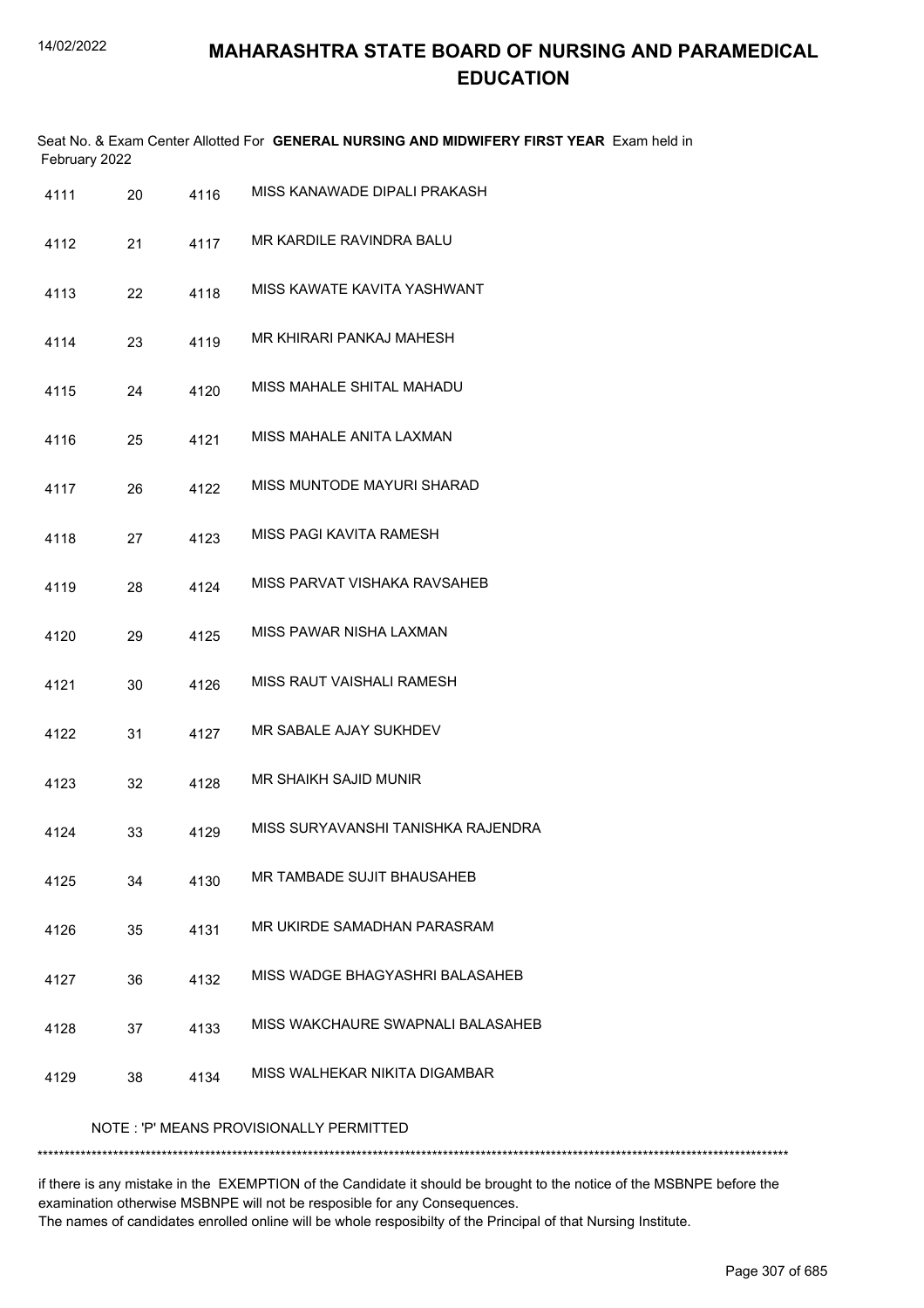Seat No. & Exam Center Allotted For **GENERAL NURSING AND MIDWIFERY FIRST YEAR** Exam held in February 2022

#### **Centre Name :** SIDDHAKALA SCHOOL OF NURSING, SANGAMNER, AHMEDNAGAR

Vamanrao Ithape RGNM School, Sangamner, Ahmednagar **Institute Name:**

| <b>Centre</b><br>Sr.No. | Inst.<br>Sr. No. | Seat No. | Name                             |                | <b>Exempted Subjects</b> |       |               |            |
|-------------------------|------------------|----------|----------------------------------|----------------|--------------------------|-------|---------------|------------|
| 4130                    | 1                | 4135     | MR AHIRE GAURAV SOMNATH          |                |                          |       |               |            |
| 4131                    | $\overline{2}$   | 4136     | MISS BHALCHIM NIKITA CHANDRAKANT | (1)<br>$VII$ ) | $(\parallel)$            | (III) | $(IV)$ $(VI)$ | $\sqrt{2}$ |
| 4132                    | 3                | 4137     | MISS BHALERAO VARSHA APPARAO     |                |                          |       |               |            |
| 4133                    | 4                | 4138     | MR BRAMHANE TUSHAR TARACHAND     |                |                          |       |               |            |
| 4134                    | 5                | 4139     | MISS CHAUDHARI ASHWINI SHRAVAN   |                |                          |       |               |            |
| 4135                    | 6                | 4140     | MISS DANGATE MRUNALI DASHARATH   |                |                          |       |               |            |
| 4136                    | 7                | 4141     | MISS DEVARE KOMAL RAJENDRA       |                |                          |       |               |            |
| 4137                    | 8                | 4142     | MISS DHANGADA NISHA CHANDU       |                |                          |       |               |            |
| 4138                    | 9                | 4143     | MISS DONGARKAR RUTIKA YASHVANT   |                |                          |       |               |            |
| 4139                    | 10               | 4144     | MISS DUKALE SAMIKSHA MADHUKAR    |                |                          |       |               |            |
| 4140                    | 11               | 4145     | MISS DUKALE PRIYANKA CHANDU      |                |                          |       |               |            |
| 4141                    | 12               | 4146     | MISS GAVALI GITANJALI VASANT     |                |                          |       |               |            |
| 4142                    | 13               | 4147     | MISS GAVIT SUVARNA MIRAJI        |                |                          |       |               |            |
| 4143                    | 14               | 4148     | MISS GAVIT VISHAL IDALJI         |                |                          |       |               |            |
| 4144                    | 15               | 4149     | MISS GAVIT NISHA MAULYA          |                |                          |       |               |            |
| 4145                    | 16               | 4150     | MISS GAVIT PRATIMA SANDIP        |                |                          |       |               |            |
| 4146                    | 17               | 4151     | MISS GAVIT PRITI VIKRAM          |                |                          |       |               |            |
| 4147                    | 18               | 4152     | MISS GAVIT PRATIMA BHAURAO       |                |                          |       |               |            |
| 4148                    | 19               | 4153     | MR GAVIT MITESH LAJRAS           |                |                          |       |               |            |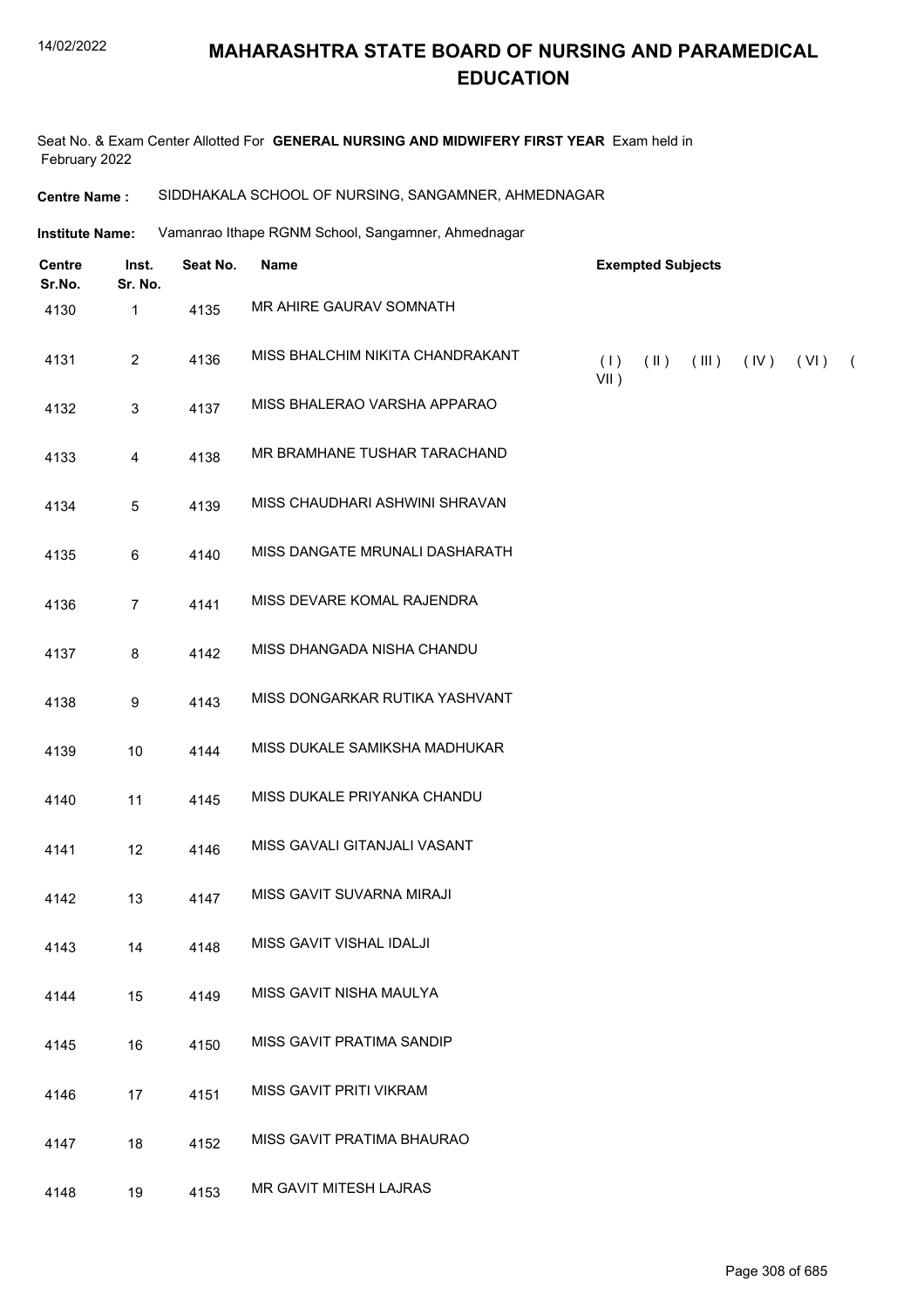|      | February 2022 |      | Seat No. & Exam Center Allotted For GENERAL NURSING AND MIDWIFERY FIRST YEAR Exam held in |
|------|---------------|------|-------------------------------------------------------------------------------------------|
| 4149 | 20            | 4154 | MISS JAGTAP JYOTI SURESH                                                                  |
| 4150 | 21            | 4155 | MISS KOLAGE AKANKSHA RAJU                                                                 |
| 4151 | 22            | 4156 | MISS MADHAVI VIDYA KISHOR                                                                 |
| 4152 | 23            | 4157 | MISS MADHAVI PRIYANKA SHANTARAM                                                           |
| 4153 | 24            | 4158 | MISS MOKAL RUPALI KISAN                                                                   |
| 4154 | 25            | 4159 | MISS MUHUNDULE NEETA NARESH                                                               |
| 4155 | 26            | 4160 | MR MUTHE VISHAL JAYSING                                                                   |
| 4156 | 27            | 4161 | MISS PADAVALE SHITAL DINESH                                                               |
| 4157 | 28            | 4162 | MISS PARHAD SARIKA KISAN                                                                  |
| 4158 | 29            | 4163 | SMT DEVADE RUPALI NARESH<br>(NEE PINGALE RUPALI RAJENDRA)                                 |
| 4159 | 30            | 4164 | MISS SAMBAR ANITA ISHWAR                                                                  |
| 4160 | 31            | 4165 | MISS SONWANE RUPALI SANJAY                                                                |
| 4161 | 32            | 4166 | MISS SURVE JAGRUTI SHAILESH                                                               |
| 4162 | 33            | 4167 | MR SUTARE KARAN POPAT                                                                     |
| 4163 | 34            | 4168 | MISS VALVI VANITA SUDHIR                                                                  |
| 4164 | 35            | 4169 | MISS VASAVE SANIYA AJIT                                                                   |
| 4165 | 36            | 4170 | MISS VASAVE VARSHA DANIYAL                                                                |
| 4166 | 37            | 4171 | MISS VASAVE ROSHNI AJIT                                                                   |
| 4167 | 38            | 4172 | MISS VASAVE PRIYANKA AJIT                                                                 |
| 4168 | 39            | 4173 | MISS WARTHA NIKITA SANTU                                                                  |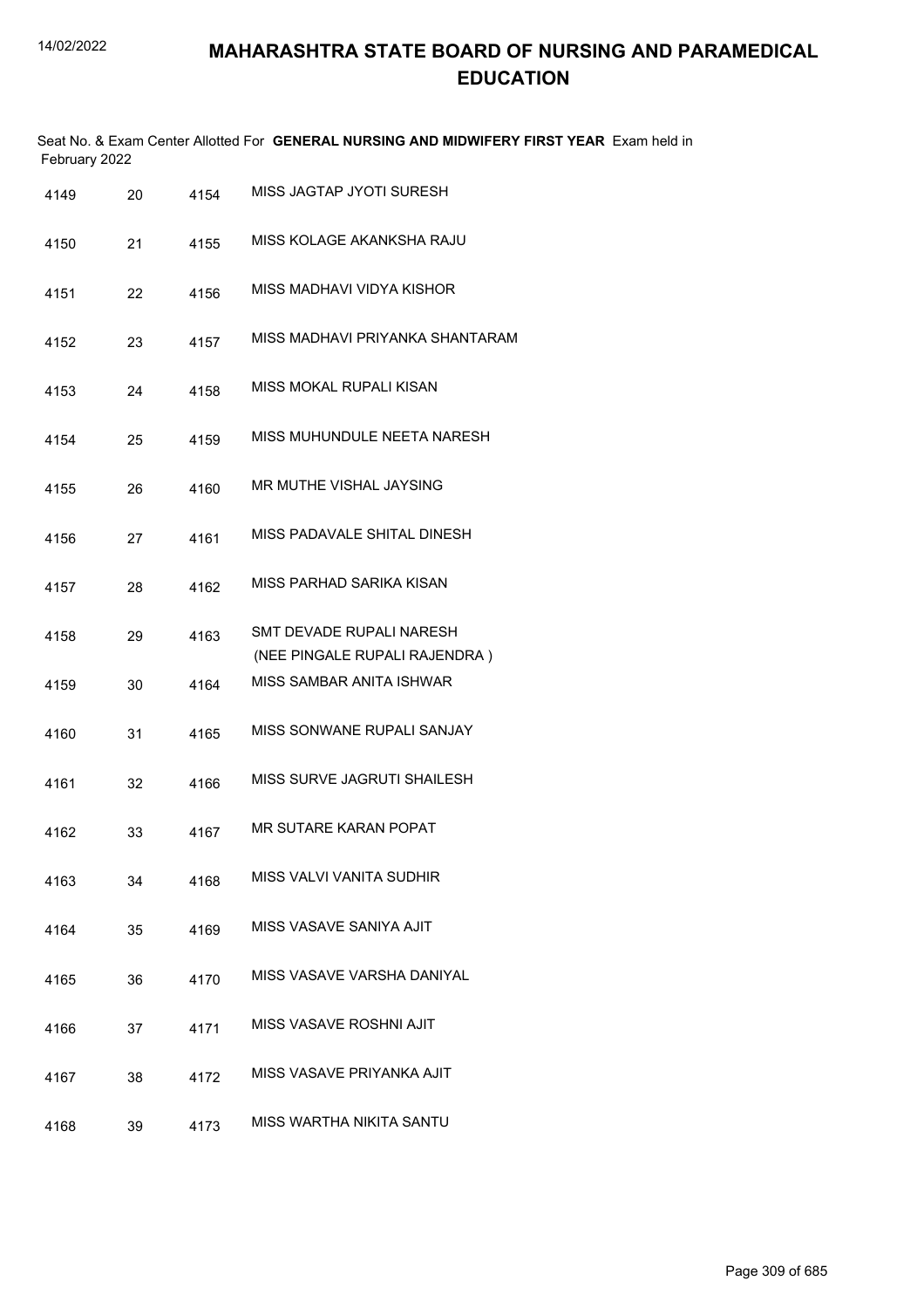Seat No. & Exam Center Allotted For GENERAL NURSING AND MIDWIFERY FIRST YEAR Exam held in February 2022

NOTE: 'P' MEANS PROVISIONALLY PERMITTED

if there is any mistake in the EXEMPTION of the Candidate it should be brought to the notice of the MSBNPE before the examination otherwise MSBNPE will not be resposible for any Consequences.

The names of candidates enrolled online will be whole resposibilty of the Principal of that Nursing Institute.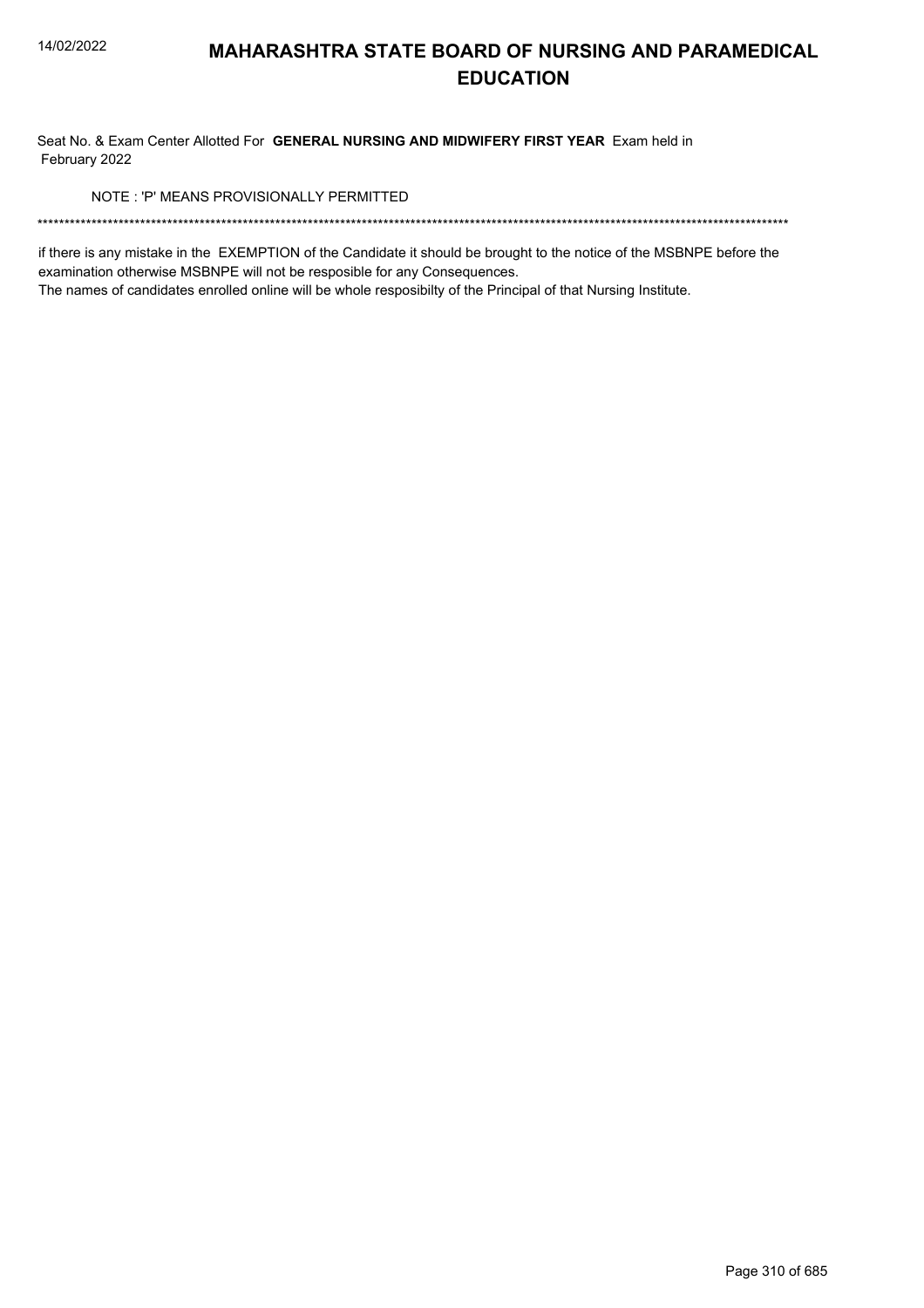Seat No. & Exam Center Allotted For **GENERAL NURSING AND MIDWIFERY FIRST YEAR** Exam held in February 2022

**Centre Name :** FLORENCE NIGHTINGALE TRAINING COLLEGE OF NURSING,WARDHA.

**Institute Name: FLORENCE NIGHTINGALE TRAINING COLLEGE OF NURSING, WARDHA.** 

| Centre<br>Sr.No. | Inst.<br>Sr. No. | Seat No. | <b>Name</b>                     | <b>Exempted Subjects</b> |
|------------------|------------------|----------|---------------------------------|--------------------------|
| 4169             | 1                | 4174     | MISS AMBADE AKANKSHA SANJAY     |                          |
| 4170             | $\overline{2}$   | 4175     | MISS AVCHARE NEHA PRATAP        |                          |
| 4171             | 3                | 4176     | MR BAIS RUSHIKESH PARDEEP       |                          |
| 4172             | 4                | 4177     | MISS BALWE RIYA VIJAY           |                          |
| 4173             | 5                | 4178     | MISS BANSOD SHUBHANGI VIJAY     |                          |
| 4174             | 6                | 4179     | MR BARKE HARSHAL BANDU          |                          |
| 4175             | $\overline{7}$   | 4180     | MISS BHANGE HRUTOOJA RAJENDRAJI |                          |
| 4176             | 8                | 4181     | MISS BHARNE AKANKSHA BABARAO    |                          |
| 4177             | 9                | 4182     | MISS BHATKAR SONALI RAJU        |                          |
| 4178             | 10               | 4183     | MISS BHENDE SAKSHI SHARADRAO    |                          |
| 4179             | 11               | 4184     | MISS BHONDAVE MAYURI DILIPRAO   |                          |
| 4180             | 12               | 4185     | MISS BHONG PRANITA DEVIDAS      |                          |
| 4181             | 13               | 4186     | MR BOBADE AMIT ASHOKRAO         |                          |
| 4182             | 14               | 4187     | MISS BUCHUNDE SAMIKSHA AMBADAS  |                          |
| 4183             | 15               | 4188     | MISS CHATE DIVYA PRABHAKAR      |                          |
| 4184             | 16               | 4189     | MR CHATE RAHUL KASHINATH        |                          |
| 4185             | 17               | 4190     | MISS DAHIJE AMISHA DATTA        |                          |
| 4186             | 18               | 4191     | MISS DHALE TANAYA RAHUL         |                          |
| 4187             | 19               | 4192     | MISS DHANDE KARINA PAPPU        |                          |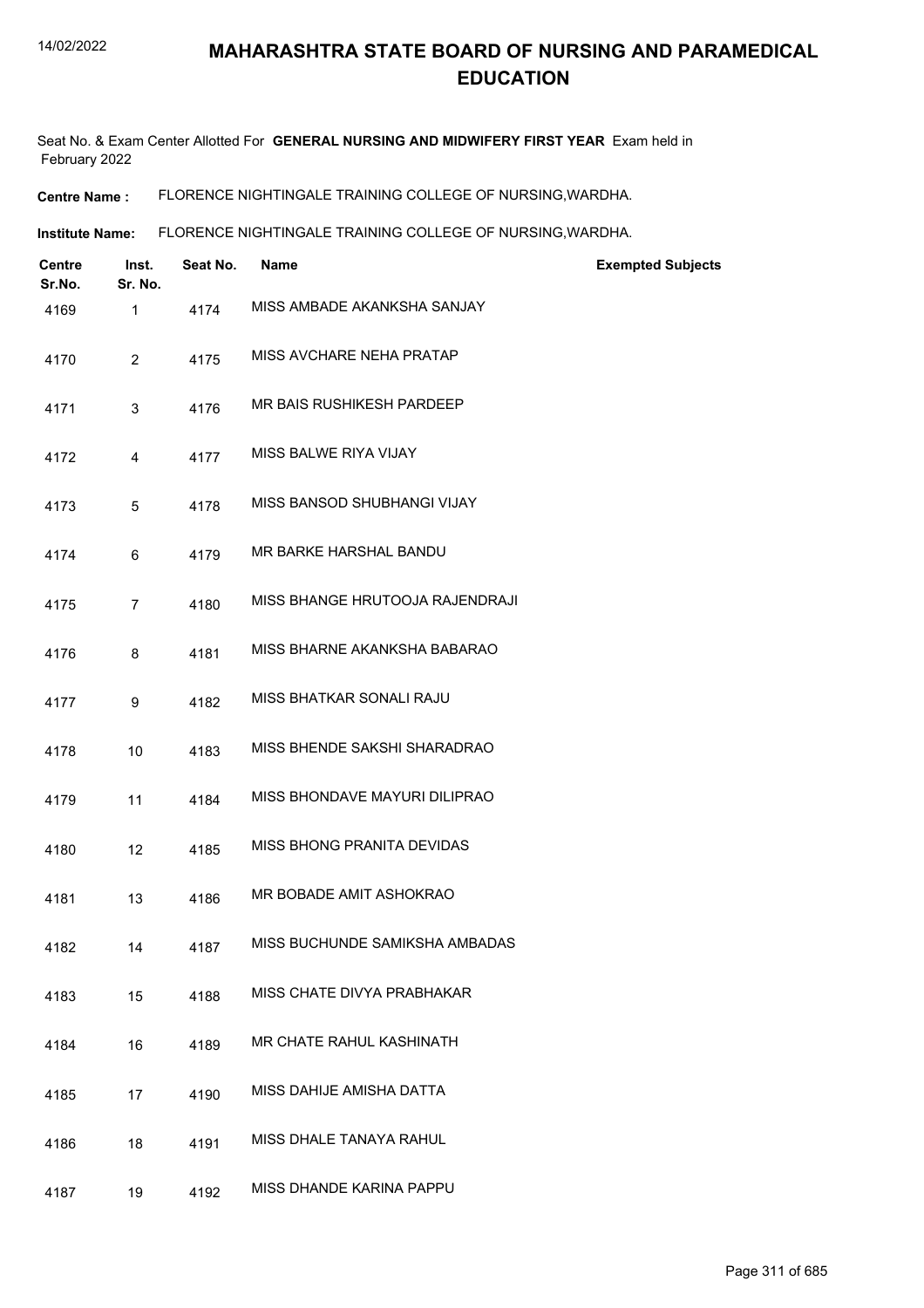| February 2022 |    |      | Seat No. & Exam Center Allotted For GENERAL NURSING AND MIDWIFERY FIRST YEAR Exam held in |
|---------------|----|------|-------------------------------------------------------------------------------------------|
| 4188          | 20 | 4193 | MISS DHORKE PRANALI YADAO                                                                 |
| 4189          | 21 | 4194 | MISS DIVEDI AAYUSHI SAWALEPRASAD                                                          |
| 4190          | 22 | 4195 | MR DUDHE BHAVEK BHARAT                                                                    |
| 4191          | 23 | 4196 | MISS GALMODE SUSHAMA NAMDEO                                                               |
| 4192          | 24 | 4197 | MISS GAYAKWAD VAISHNAVI YOGIRAJ                                                           |
| 4193          | 25 | 4198 | MISS GORGHATE SHRUSHTI RAJKUMAR                                                           |
| 4194          | 26 | 4199 | MISS GUJAR SAYALI GANGADHAR                                                               |
| 4195          | 27 | 4200 | MISS GUJARKAR AAKANKSHA VILAS                                                             |
| 4196          | 28 | 4201 | MISS HADKE PRIYANSHI SHESHRAO                                                             |
| 4197          | 29 | 4202 | MISS HANWATE PAYAL PRADIPRAO                                                              |
| 4198          | 30 | 4203 | MISS HENDVE HIMANI MANGESH                                                                |
| 4199          | 31 | 4204 | MISS HINGAWE KIRAN RAMDASJI                                                               |
| 4200          | 32 | 4205 | MISS INDURKAR MONIKA SANJAYRAO                                                            |
| 4201          | 33 | 4206 | MR JAMBHULAKAR ARYAN ASHISH                                                               |
| 4202          | 34 | 4207 | MISS JANGLE NISHA MANOJ                                                                   |
| 4203          | 35 | 4208 | MISS JAWADE RAJNANDINI RAJENDRA                                                           |
| 4204          | 36 | 4209 | MISS JIWTODE AKANKSHA VITTHALRAO                                                          |
| 4205          | 37 | 4210 | MISS KAHATE MAHIMA CHETAN                                                                 |
| 4206          | 38 | 4211 | MISS KAMBLE RIYA UDAY                                                                     |
| 4207          | 39 | 4212 | MISS KAMBLE TEJAL PRADIP                                                                  |
| 4208          | 40 | 4213 | MISS KAMBLE PRATIKSHA VINOD                                                               |
| 4209          | 41 | 4214 | MISS KAMBLE PRANJALI DASHRATH                                                             |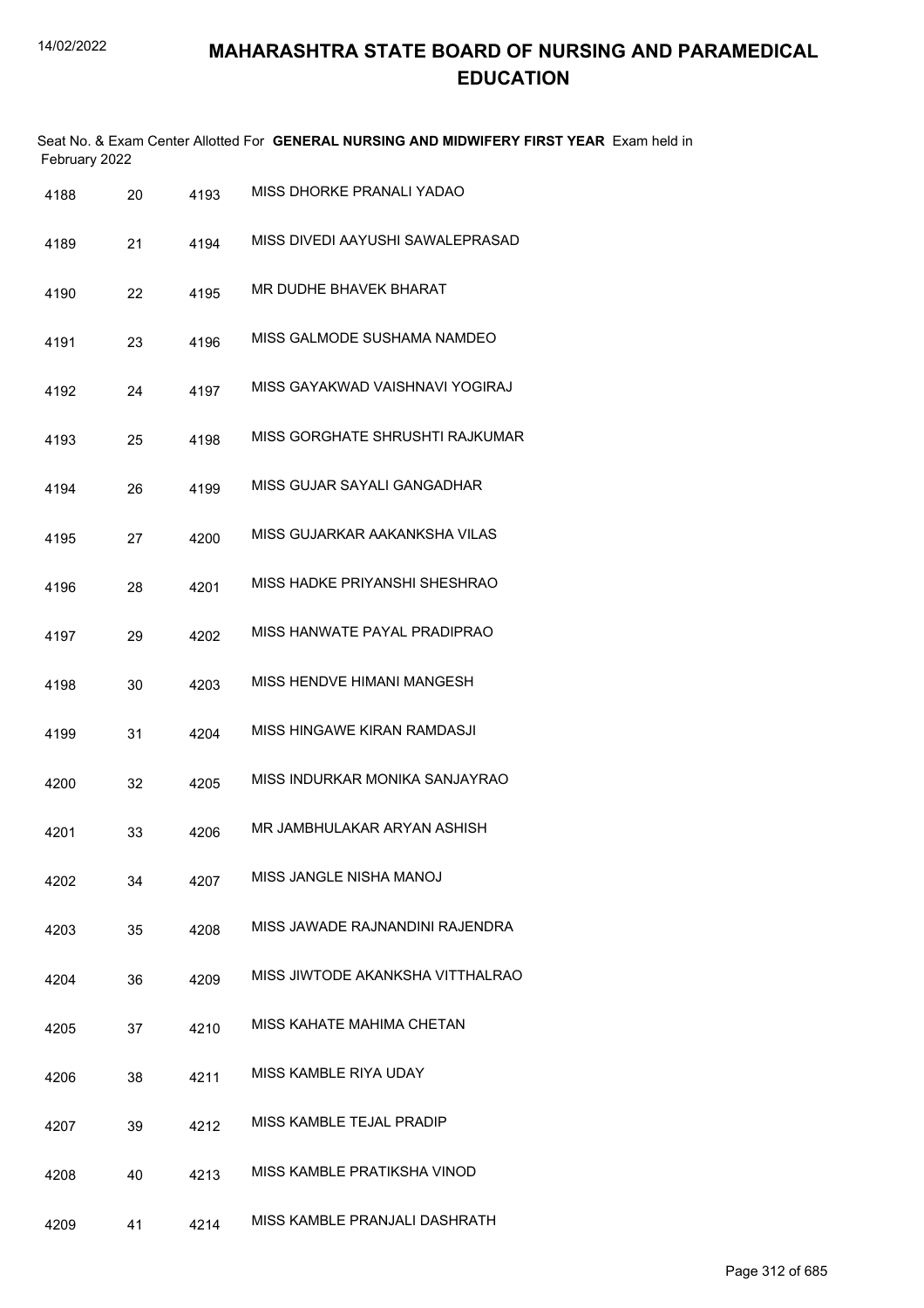|      | February 2022 |      | Seat No. & Exam Center Allotted For GENERAL NURSING AND MIDWIFERY FIRST YEAR Exam held in |
|------|---------------|------|-------------------------------------------------------------------------------------------|
| 4210 | 42            | 4215 | MISS KAWALE SAKSHI DNYANESHWAR                                                            |
| 4211 | 43            | 4216 | MR KERAM ANIKET SURESH                                                                    |
| 4212 | 44            | 4217 | MISS KHAPARDE SAYLI PRASHANT                                                              |
| 4213 | 45            | 4218 | MR KHARCHE SUJAY RAJENDRA                                                                 |
| 4214 | 46            | 4219 | MISS KHOBRAGADE KRANTI DONGARSING                                                         |
| 4215 | 47            | 4220 | MISS KHOND GAYATRI SHADANAND                                                              |
| 4216 | 48            | 4221 | MISS KUMARE GAYATRI BALRAM                                                                |
| 4217 | 49            | 4222 | MISS KUMBHARE PRIYANKA RANJIT                                                             |
| 4218 | 50            | 4223 | MISS KUSRAM SHWETA SUDHIR                                                                 |
| 4219 | 51            | 4224 | MISS LOHAKARE RITU BABARAO                                                                |
| 4220 | 52            | 4225 | MISS LOHAVE PRADNYA KAMLAKAR                                                              |
| 4221 | 53            | 4226 | MISS MAHAKALKAR SAKSHI DNYANESHWAR                                                        |
| 4222 | 54            | 4227 | MISS MANDALE SOUNDARYA DEVIDAS                                                            |
| 4223 | 55            | 4228 | MR MANIKKULE KUNAL BHIMRAO                                                                |
| 4224 | 56            | 4229 | MISS MASRAM SAKSHI KISHOR                                                                 |
| 4225 | 57            | 4230 | MISS MENDHE RASIKA VILASRAO                                                               |
| 4226 | 58            | 4231 | MR MESHRAM ADITYA RAMESH                                                                  |
| 4227 | 59            | 4232 | MISS MESHRAM NIKITA ANAND                                                                 |
| 4228 | 60            | 4233 | MR MESHRAM MAYUR RAVINDRA                                                                 |
| 4229 | 61            | 4234 | MISS MOON YOGITA BABARAO                                                                  |
| 4230 | 62            | 4235 | MISS MOON ANJALI RAVINDRA                                                                 |
| 4231 | 63            | 4236 | MR NAGARALE ANIRUDDHA MANOHAR                                                             |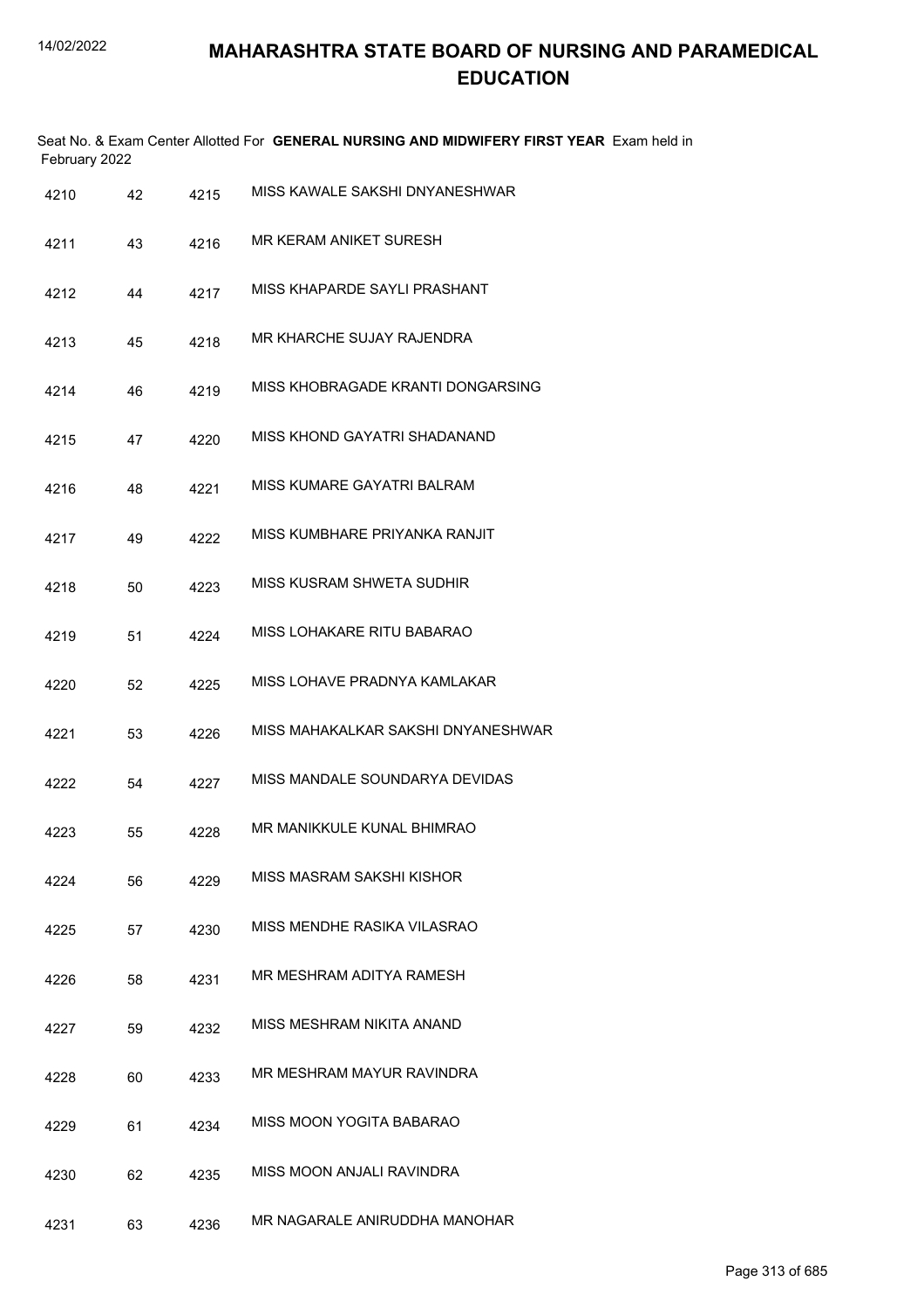|               | Seat No. & Exam Center Allotted For GENERAL NURSING AND MIDWIFERY FIRST YEAR Exam held in |  |
|---------------|-------------------------------------------------------------------------------------------|--|
| February 2022 |                                                                                           |  |

| 4232 | 64 | 4237 | MISS NAGRALE ACHAL DHARMPAL      |
|------|----|------|----------------------------------|
| 4233 | 65 | 4238 | <b>MR NAGRALE PRATIK RAJHANS</b> |
| 4234 | 66 | 4239 | MISS NAIK TRUPTI SIDDHARTH       |
| 4235 | 67 | 4240 | MR NANDESHWAR SAURABH ARUN       |
| 4236 | 68 | 4241 | MISS NEHARE ROSHANI KAILAS       |
| 4237 | 69 | 4242 | MISS NIKHADE TRUPTI BHOLAJI      |
| 4238 | 70 | 4243 | MISS PATEL ROSHNI RAJESH         |
| 4239 | 71 | 4244 | MR PATIL MANISH GAUTAM           |
| 4240 | 72 | 4245 | MR PATIL ANAND DILIPRAO          |
| 4241 | 73 | 4246 | MISS PATIL RITIKA VIJAY          |
| 4242 | 74 | 4247 | MISS PATIL KALYANI RAVINDRA      |
| 4243 | 75 | 4248 | <b>MISS PATIL PRANOTI SUDHIR</b> |
| 4244 | 76 | 4249 | MISS PATIL SWEJAL NARESHRAO      |
| 4245 | 77 | 4250 | MR PATIL PRAJWAL RAJENDRA        |
| 4246 | 78 | 4251 | MISS POHEKAR SUKANCHI SIDDHARTH  |
| 4247 | 79 | 4252 | MR RAMTEKE PRASHIK RAJU          |
| 4248 | 80 | 4253 | MR RAMTEKE NEHAL KISHOR          |
| 4249 | 81 | 4254 | MISS RAUT SAKSHI CHANDRABHAN     |
| 4250 | 82 | 4255 | MISS RAUT SAMIKSHA BHANUDAS      |
| 4251 | 83 | 4256 | MR SALODKAR TEJAS SHIVDAS        |
| 4252 | 84 | 4257 | MR SALVE HARSHAD VIVEK           |
| 4253 | 85 | 4258 | MR SATPUTE VIKKI LAXMAN          |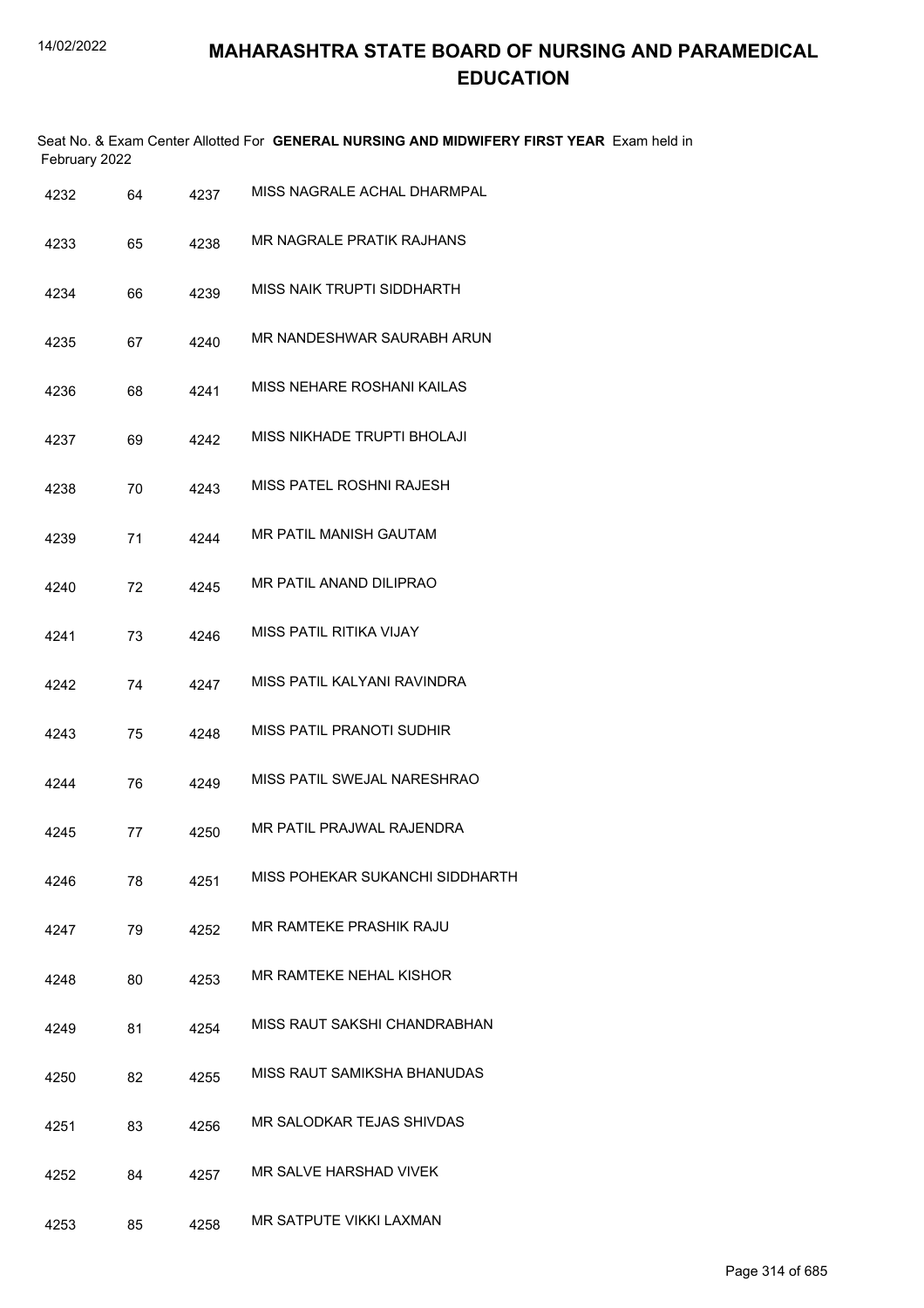|               | Seat No. & Exam Center Allotted For GENERAL NURSING AND MIDWIFERY FIRST YEAR Exam held in |  |
|---------------|-------------------------------------------------------------------------------------------|--|
| February 2022 |                                                                                           |  |

| 4254 | 86 | 4259 | MR SHENDE SAMIR GUNVANT                 |
|------|----|------|-----------------------------------------|
| 4255 | 87 | 4260 | MISS SHINDE PRATIKSHA DILIP             |
| 4256 | 88 | 4261 | MISS SUTE SHRUTIKA RAJKUMAR             |
| 4257 | 89 | 4262 | MISS THAKARE PAYAL RAMKRUSHNA           |
| 4258 | 90 | 4263 | MR THOOL NISHANT SHAILESH               |
| 4259 | 91 | 4264 | MR THOOL ROHIT GOPICHAND                |
| 4260 | 92 | 4265 | MISS UKEY SAKSHI HEMRAJ                 |
| 4261 | 93 | 4266 | MR WAGDE PRAJWAL BALU                   |
| 4262 | 94 | 4267 | MR WAGHMARE DATTATRYA HANMANT           |
| 4263 | 95 | 4268 | MISS WANKAR NAMRATA SUNIL               |
| 4264 | 96 | 4269 | MR WARHADE ANIKET GUNVANTA              |
| 4265 | 97 | 4270 | MISS WARKAD PAYAL VIVEK                 |
| 4266 | 98 | 4271 | MR YETE ROHIT SHANKAR                   |
| 4267 | 99 | 4272 | MISS ZAMRE SAMRUDDHI VINOD              |
|      |    |      | NOTE: 'P' MEANS PROVISIONALLY PERMITTED |
|      |    |      |                                         |

if there is any mistake in the EXEMPTION of the Candidate it should be brought to the notice of the MSBNPE before the examination otherwise MSBNPE will not be resposible for any Consequences. The names of candidates enrolled online will be whole resposibilty of the Principal of that Nursing Institute.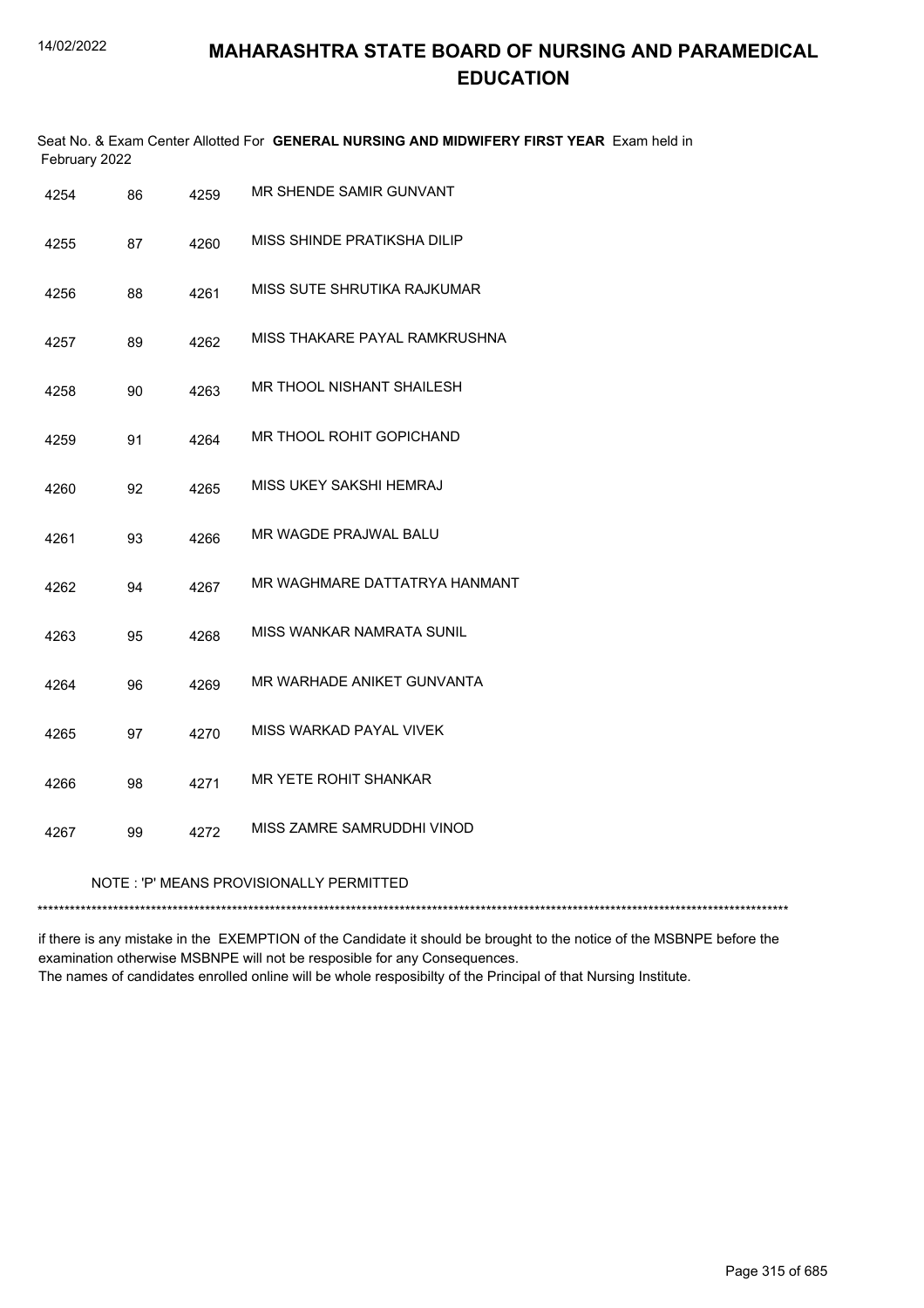Seat No. & Exam Center Allotted For **GENERAL NURSING AND MIDWIFERY FIRST YEAR** Exam held in February 2022

**Centre Name :** FLORENCE NIGHTINGALE TRAINING COLLEGE OF NURSING,WARDHA.

**Institute Name: KASABAI SCHOOL OF NURSING, SEVAGRAM,WARDHA** 

| <b>Centre</b><br>Sr.No. | Inst.<br>Sr. No. | Seat No. | <b>Name</b>                    | <b>Exempted Subjects</b> |
|-------------------------|------------------|----------|--------------------------------|--------------------------|
| 4268                    | 1                | 4273     | MISS BHAGAT AKANKSHA CHARANDAS |                          |
| 4269                    | $\overline{2}$   | 4274     | MISS BHOYAR VAISHNAVI MAROTI   |                          |
| 4270                    | 3                | 4275     | MISS DESHMUKH TANVI PRADIP     |                          |
| 4271                    | 4                | 4276     | MISS DHALE KARISHMA VASANTRAO  |                          |
| 4272                    | 5                | 4277     | MISS FULZELE KAJAL PRAVINRAO   |                          |
| 4273                    | 6                | 4278     | MISS FUSATE NILAM GAJANAN      |                          |
| 4274                    | $\overline{7}$   | 4279     | MISS LANDGE SHUBHANGI BABARAO  |                          |
| 4275                    | 8                | 4280     | MISS MANKAR POOJA PRAKASH      |                          |
| 4276                    | 9                | 4281     | MISS MOON PRADNYA UTTAMRAO     |                          |
| 4277                    | 10               | 4282     | MR NAGOSE LINA DIWAKAR         |                          |
| 4278                    | 11               | 4283     | MISS NEHARE VAISHNAVI VIJAYRAO |                          |
| 4279                    | 12               | 4284     | MISS PARSE SAVITA BABAN        |                          |
| 4280                    | 13               | 4285     | MISS PATIL SAMRUDDHI ANIL      |                          |
| 4281                    | 14               | 4286     | MISS PAWANKAR PRANALI RAJU     |                          |
| 4282                    | 15               | 4287     | MISS SHAMBHARKAR SHRADDHA RAJU |                          |
| 4283                    | 16               | 4288     | MISS SUTE ACHAL SHALIKRAO      |                          |
| 4284                    | 17               | 4289     | MISS TEMBHURNE SAKSHI JITENDRA |                          |
| 4285                    | 18               | 4290     | MISS THAKARE SHUBHANGI SANTOSH |                          |
| 4286                    | 19               | 4291     | MISS TODSAM SHITAL RAMESH      |                          |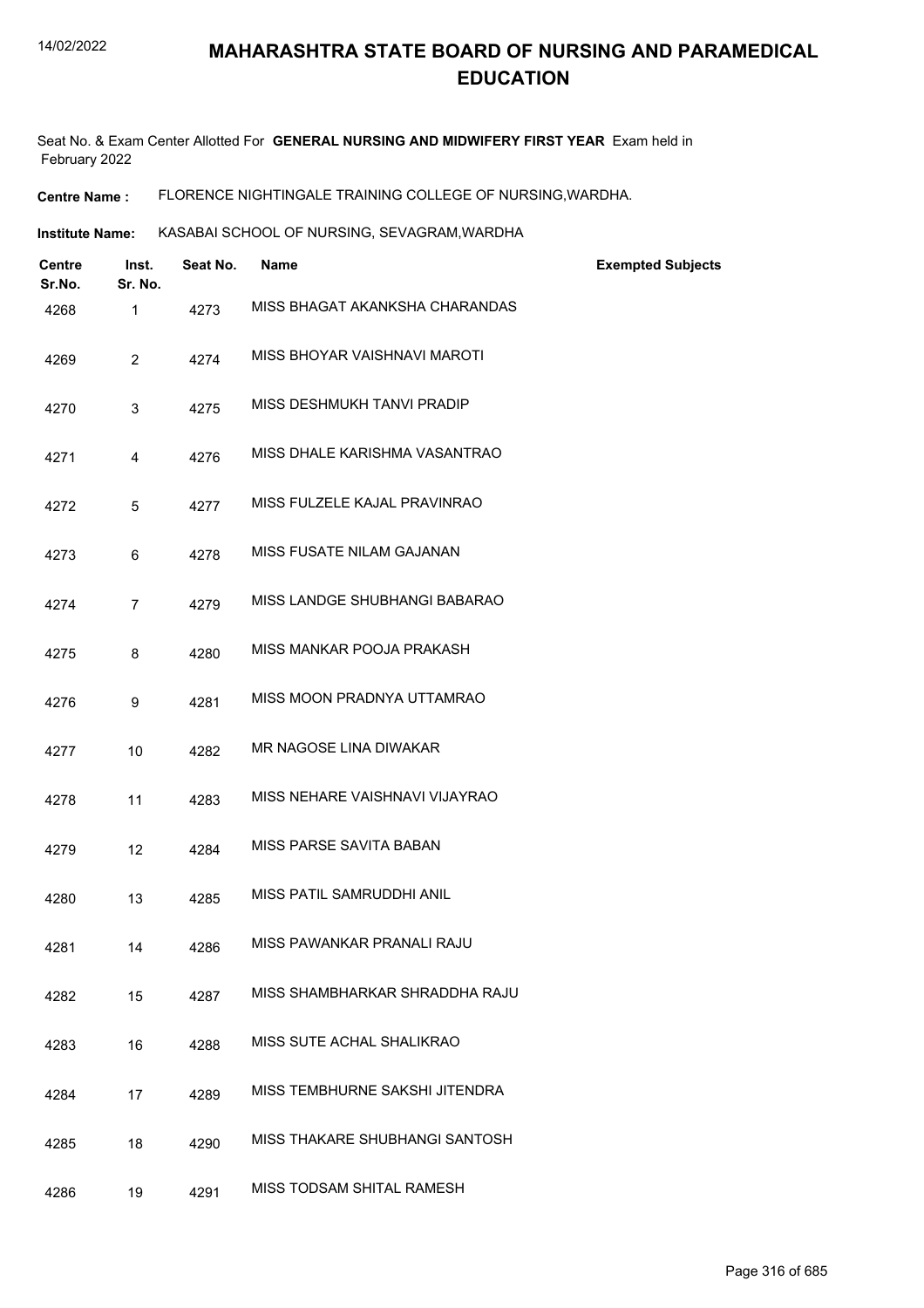Seat No. & Exam Center Allotted For GENERAL NURSING AND MIDWIFERY FIRST YEAR Exam held in February 2022

MISS WALMANDARE SHWETA NILESH 4287 20 4292

NOTE: 'P' MEANS PROVISIONALLY PERMITTED

if there is any mistake in the EXEMPTION of the Candidate it should be brought to the notice of the MSBNPE before the examination otherwise MSBNPE will not be resposible for any Consequences. The names of candidates enrolled online will be whole resposibilty of the Principal of that Nursing Institute.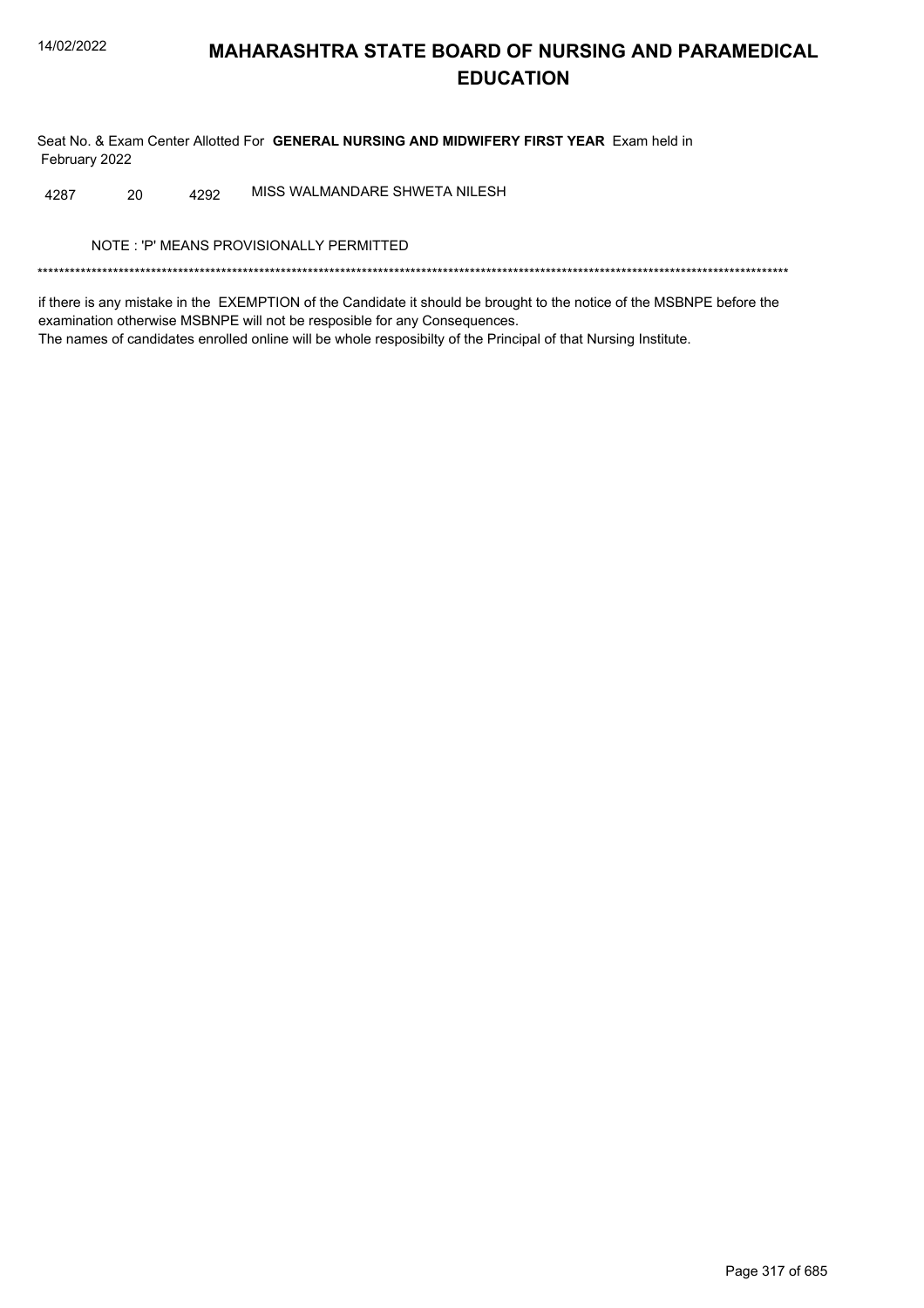Seat No. & Exam Center Allotted For **GENERAL NURSING AND MIDWIFERY FIRST YEAR** Exam held in February 2022

**Centre Name :** PRUTHVIRAJ DESHMUKH NURSING INSTITUTE, DIGRAS, YAVATMAL

**Institute Name:** SAKSHI DESHMUKH INST OF NURSING , LOHARA , YAVATMAL

| <b>Centre</b><br>Sr.No. | Inst.<br>Sr. No. | Seat No. | <b>Name</b>                        | <b>Exempted Subjects</b> |
|-------------------------|------------------|----------|------------------------------------|--------------------------|
| 4288                    | 1                | 4293     | MR BADGE ADITYA MANIKRAO           |                          |
| 4289                    | $\overline{2}$   | 4294     | MR BHALE OM SUNIL                  |                          |
| 4290                    | 3                | 4295     | MISS CHAUKE BHAGYASHRI NARAYANRAO  |                          |
| 4291                    | 4                | 4296     | MISS CHAWAKE SHITAL DINKARRAO      |                          |
| 4292                    | 5                | 4297     | MISS DHONGADE MANGALA SUNIL        |                          |
| 4293                    | 6                | 4298     | MISS DHURVE PALLAVI RAYBHAN        |                          |
| 4294                    | $\overline{7}$   | 4299     | MISS DOMALE POOJA VISHWANATH       |                          |
| 4295                    | 8                | 4300     | MISS GAJBHIYA PRAJKTA MILIND       |                          |
| 4296                    | 9                | 4301     | <b>MISS GEDAM ROHINI SADSHIV</b>   |                          |
| 4297                    | 10               | 4302     | MR GHOLAP PRAVIN BHANUDAS          |                          |
| 4298                    | 11               | 4303     | MISS HIRVE VAISHNAVI SANJAY        |                          |
| 4299                    | 12               | 4304     | MISS JACHAK PRANAJALI VITTHAL      |                          |
| 4300                    | 13               | 4305     | MISS KARPATE HARSHADA SUDHAKAR     |                          |
| 4301                    | 14               | 4306     | MISS KASAR VAISHNAVI WAMAN         |                          |
| 4302                    | 15               | 4307     | MR KAWADE SUDARSHAN KRUSHNA        |                          |
| 4303                    | 16               | 4308     | MISS KHADARE PRAJAKTA PRAKASH      |                          |
| 4304                    | 17               | 4309     | MISS MAHURE NANDINI DADARAO        |                          |
| 4305                    | 18               | 4310     | <b>MISS MANDE VAISHNAVI KISHOR</b> |                          |
| 4306                    | 19               | 4311     | MISS MUDGAL SHITAL PAVANRAO        |                          |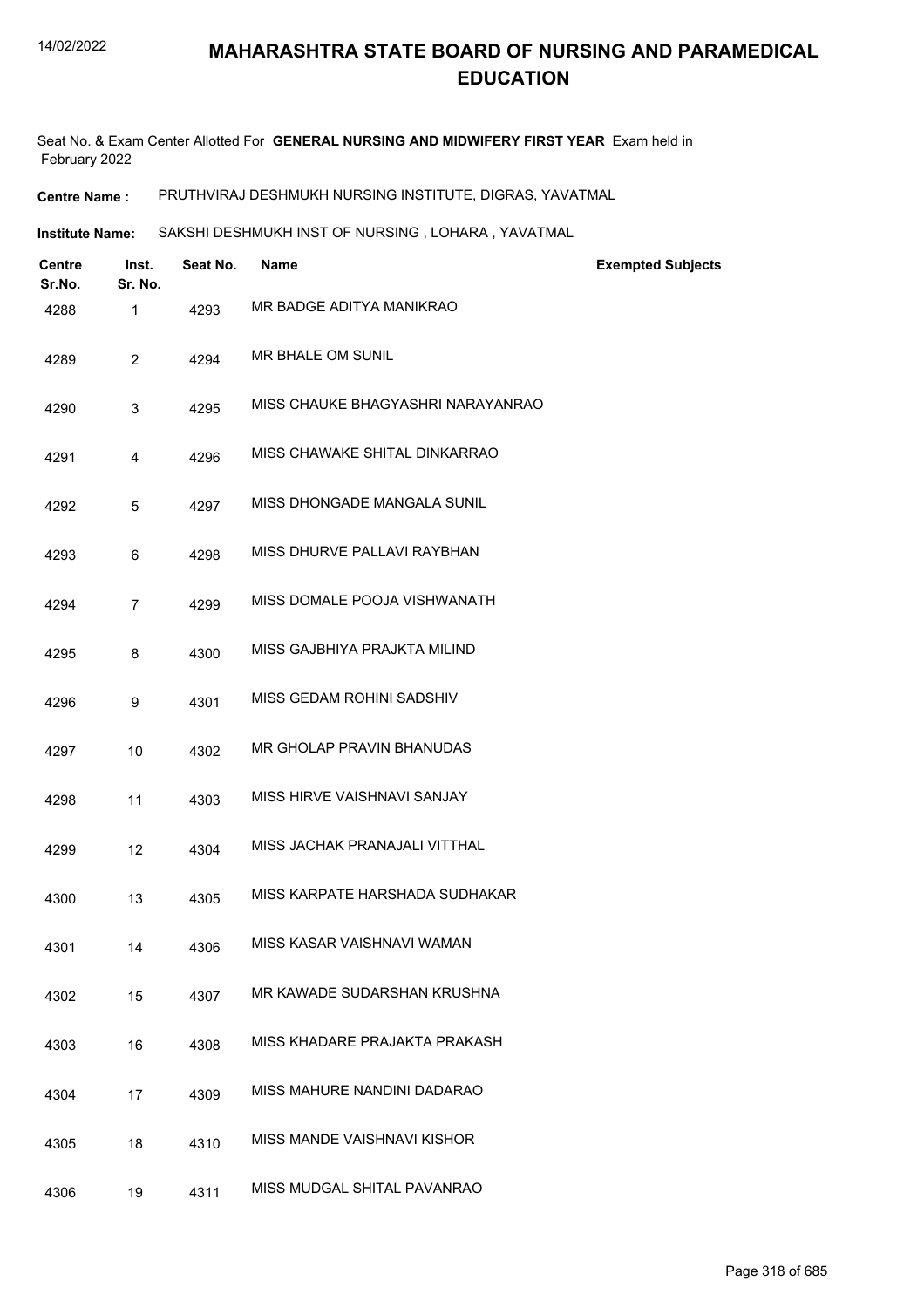| February 2022 |    |      | Seat No. & Exam Center Allotted For GENERAL NURSING AND MIDWIFERY FIRST YEAR Exam held in |
|---------------|----|------|-------------------------------------------------------------------------------------------|
| 4307          | 20 | 4312 | MISS NARAWADE PUJATAI ANIL                                                                |
| 4308          | 21 | 4313 | MR NEHARE VAIBHAV VILAS                                                                   |
| 4309          | 22 | 4314 | MISS NIMBULKAR DHANSHREE PRALHAD                                                          |
| 4310          | 23 | 4315 | MISS PADHEN MONU NAGSEN                                                                   |
| 4311          | 24 | 4316 | MR PATHAN ARBAZKHA GULABKHA                                                               |
| 4312          | 25 | 4317 | MR PATHAN NAWEDKHAN MATINKHAN                                                             |
| 4313          | 26 | 4318 | MISS PATIL VRUNDA SHARAD                                                                  |
| 4314          | 27 | 4319 | MISS PENDAM ROSHANI SANJAYRAO                                                             |
| 4315          | 28 | 4320 | MR PUNSE GAURAV RAJENDRA                                                                  |
| 4316          | 29 | 4321 | MR RATHOD ADITYA HIRALAL                                                                  |
| 4317          | 30 | 4322 | MISS RATHOD PAYAL RAMESH                                                                  |
| 4318          | 31 | 4323 | MISS RAUT DIVYA SANJAY                                                                    |
| 4319          | 32 | 4324 | MISS SARDARKAR KAJAL DIPAK                                                                |
| 4320          | 33 | 4325 | MR SHAHA STAWAN SATISH                                                                    |
| 4321          | 34 | 4326 | MISS SHENDE ACHAL GAJANAN                                                                 |
| 4322          | 35 | 4327 | MISS TADSE JAYASHREE ASHOK                                                                |
| 4323          | 36 | 4328 | MISS TALANDE BHARATI KISHOR                                                               |
| 4324          | 37 | 4329 | MISS TALWARE PRADNYA JALINDHAR                                                            |
| 4325          | 38 | 4330 | MISS TAYADE RENUKA RAJENDRA                                                               |
| 4326          | 39 | 4331 | MR THAKARE VAIBHAV VISHNU                                                                 |
| 4327          | 40 | 4332 | MISS THETE SAKSHI DIVAKAR                                                                 |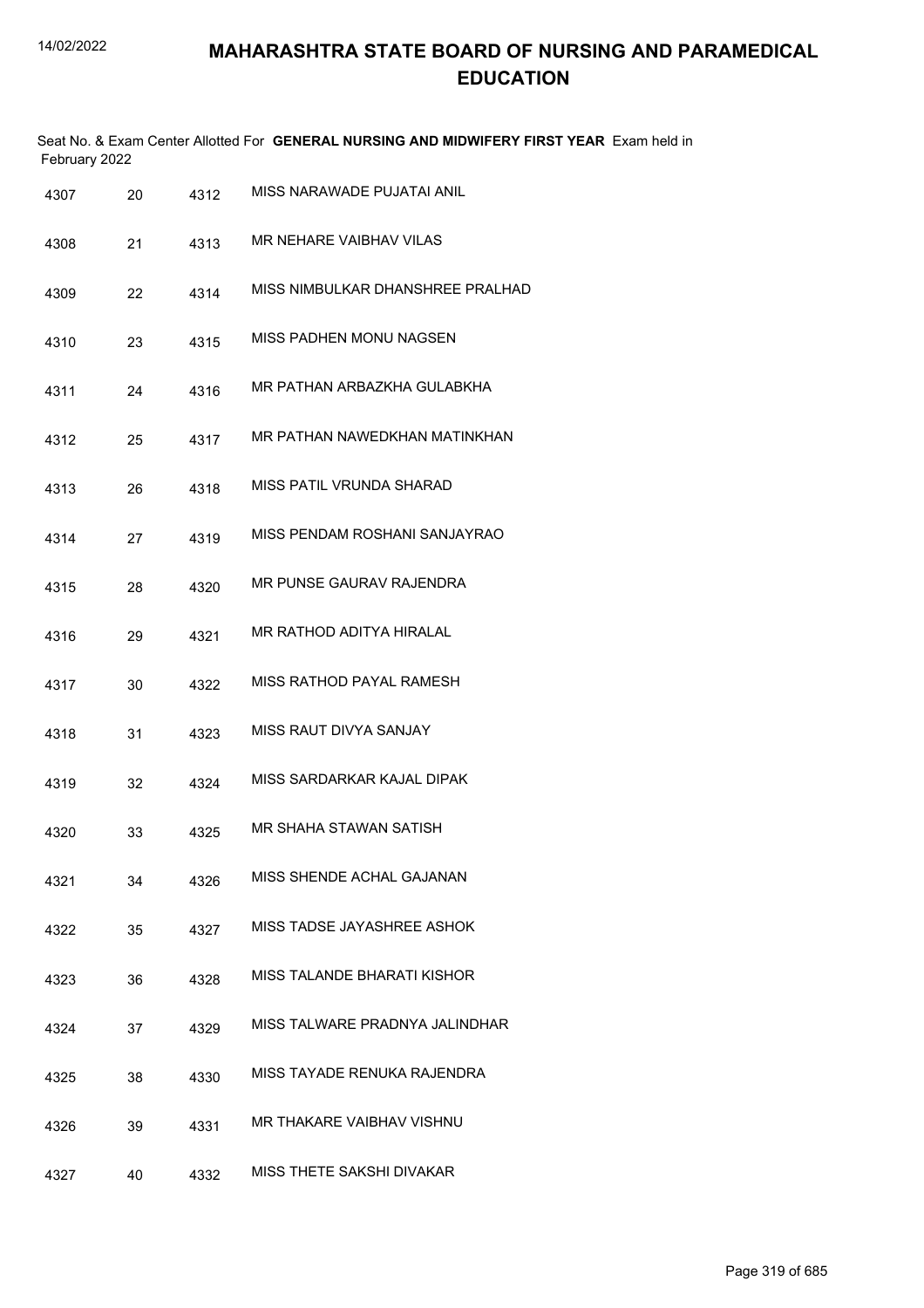Seat No. & Exam Center Allotted For GENERAL NURSING AND MIDWIFERY FIRST YEAR Exam held in February 2022

NOTE: 'P' MEANS PROVISIONALLY PERMITTED

if there is any mistake in the EXEMPTION of the Candidate it should be brought to the notice of the MSBNPE before the examination otherwise MSBNPE will not be resposible for any Consequences.

The names of candidates enrolled online will be whole resposibilty of the Principal of that Nursing Institute.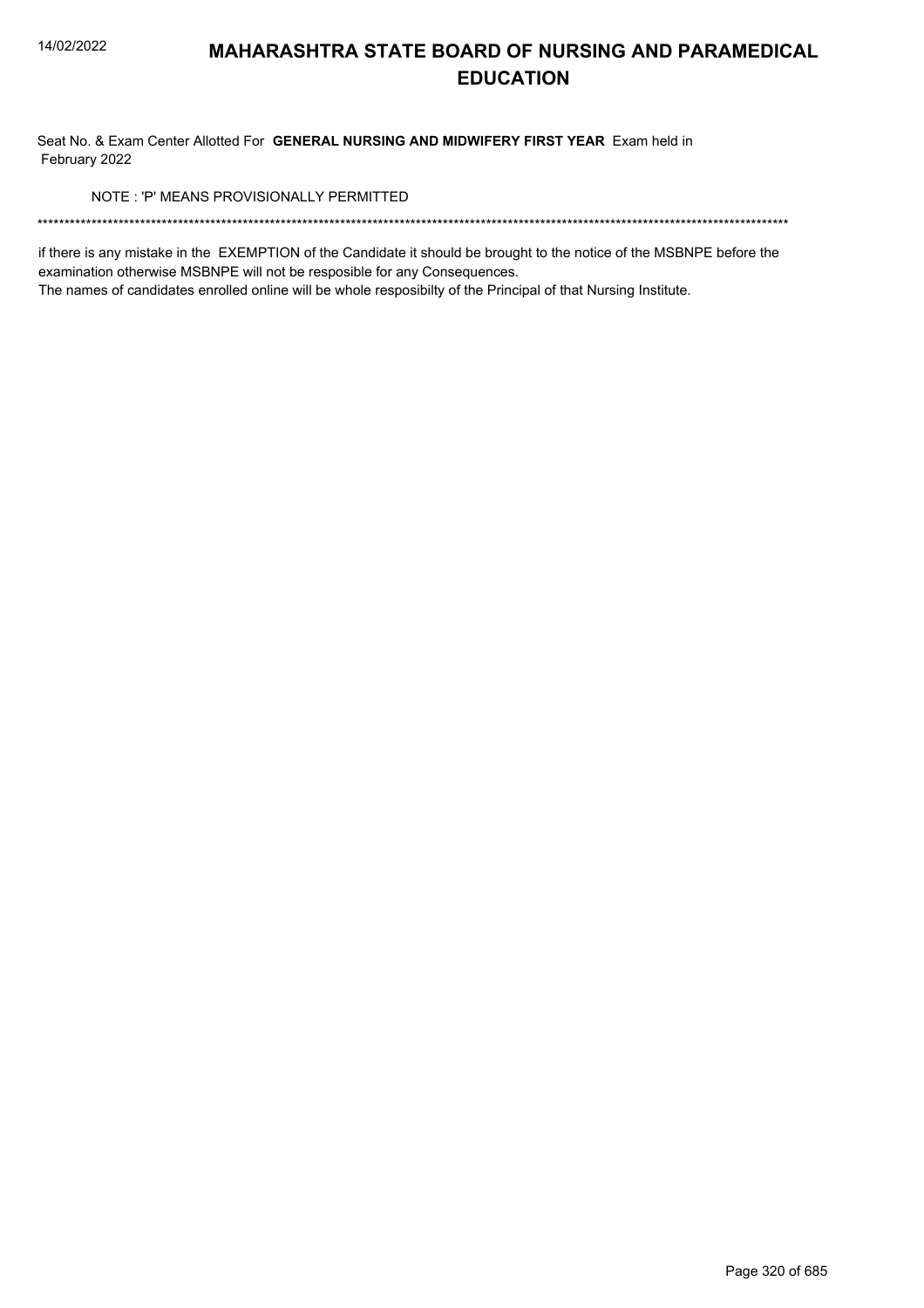Seat No. & Exam Center Allotted For **GENERAL NURSING AND MIDWIFERY FIRST YEAR** Exam held in February 2022

**Centre Name :** FLORENCE NIGHTINGALE TRAINING COLLEGE OF NURSING,WARDHA.

**Institute Name:** SARASWATI NURSING SCHOOL GUNJKHEDA WARDHA

| <b>Centre</b><br>Sr.No. | Inst.<br>Sr. No. | Seat No. | <b>Name</b>                        | <b>Exempted Subjects</b> |
|-------------------------|------------------|----------|------------------------------------|--------------------------|
| 4328                    | 1                | 4333     | MISS BAVANE KARISHMA HARIDAS       |                          |
| 4329                    | $\overline{2}$   | 4334     | MR BHAGAT SAURABHA ARUNJI          |                          |
| 4330                    | 3                | 4335     | MISS DHALE SAKSHI VIJAYRAO         |                          |
| 4331                    | 4                | 4336     | MISS FUSATE AKANSHA CHANDRAKANT    |                          |
| 4332                    | 5                | 4337     | MISS GAJGHATE POOJA SUBHASH        |                          |
| 4333                    | 6                | 4338     | MR KAMBLE PRATHAM PURUSHOTTAM      |                          |
| 4334                    | $\overline{7}$   | 4339     | MISS KAMBLE RAKSHA ARVIND          |                          |
| 4335                    | 8                | 4340     | MISS KAMBLE PRAJNAVI SANJAY        |                          |
| 4336                    | 9                | 4341     | MISS MESHRAM PRIYANKA HARIDAS      |                          |
| 4337                    | 10               | 4342     | MISS NAKHALE ARATI DEVANAND        |                          |
| 4338                    | 11               | 4343     | MISS PATIL DIPALI BHIMRAO          |                          |
| 4339                    | 12               | 4344     | MISS PATIL KOMAL PRADIP            |                          |
| 4340                    | 13               | 4345     | MR PATIL AJAY VIJAY                |                          |
| 4341                    | 14               | 4346     | MISS POHARE SAKSHI PRAMOD          |                          |
| 4342                    | 15               | 4347     | MISS RAJGURE PRIYA RAJU            |                          |
| 4343                    | 16               | 4348     | MISS SHAMBHARKAR AMISHA VITTHALRAO |                          |
| 4344                    | 17               | 4349     | MISS SHENDE ACHAL MURLIDHAR        |                          |
| 4345                    | 18               | 4350     | MISS THOOL POOJA SANJAY            |                          |
| 4346                    | 19               | 4351     | MISS UKEY SNEHA MOHIRAJ            |                          |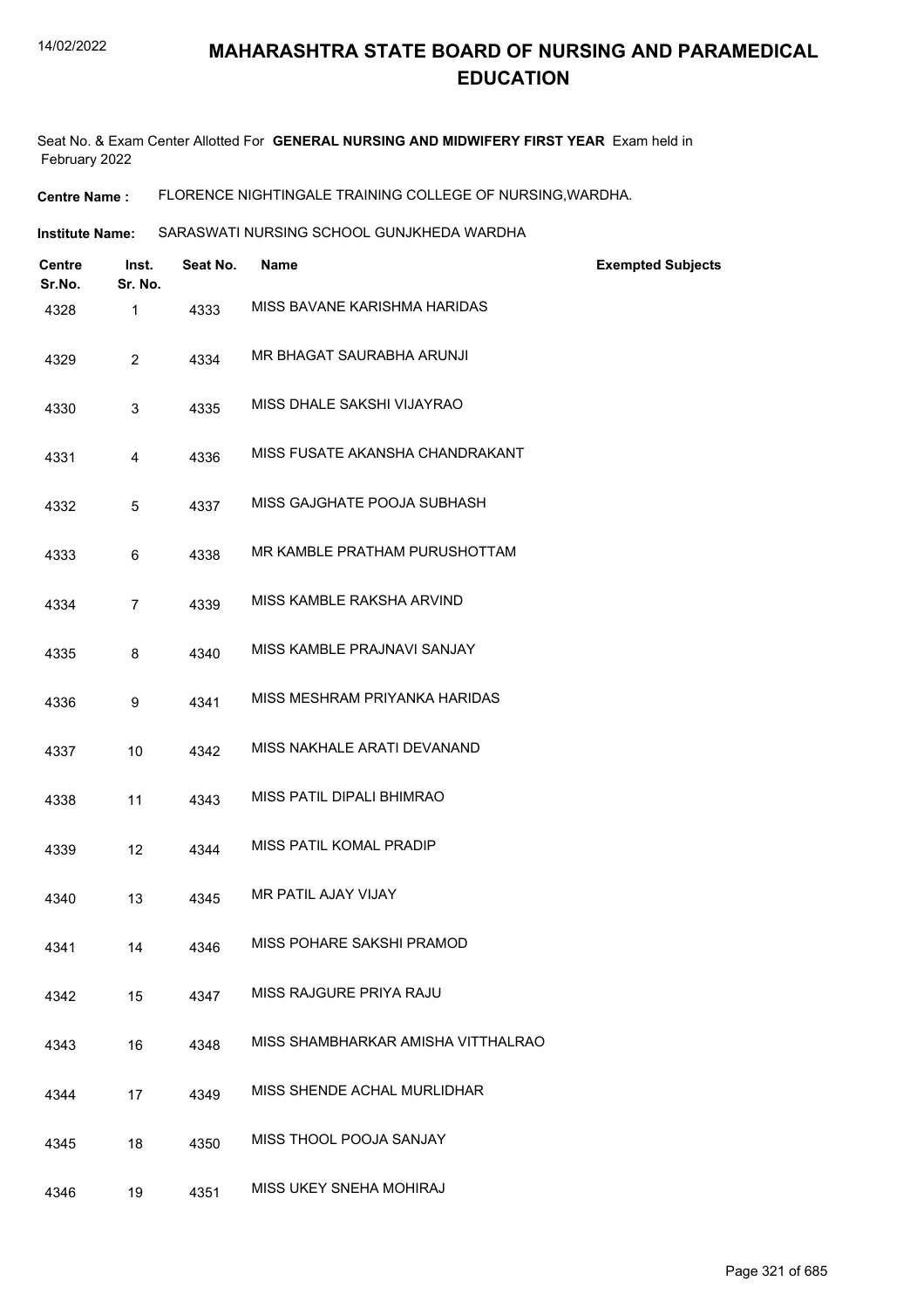Seat No. & Exam Center Allotted For GENERAL NURSING AND MIDWIFERY FIRST YEAR Exam held in February 2022

MISS WASEKAR KAJAL PRAKASH 4347 20 4352

NOTE: 'P' MEANS PROVISIONALLY PERMITTED

if there is any mistake in the EXEMPTION of the Candidate it should be brought to the notice of the MSBNPE before the examination otherwise MSBNPE will not be resposible for any Consequences. The names of candidates enrolled online will be whole resposibilty of the Principal of that Nursing Institute.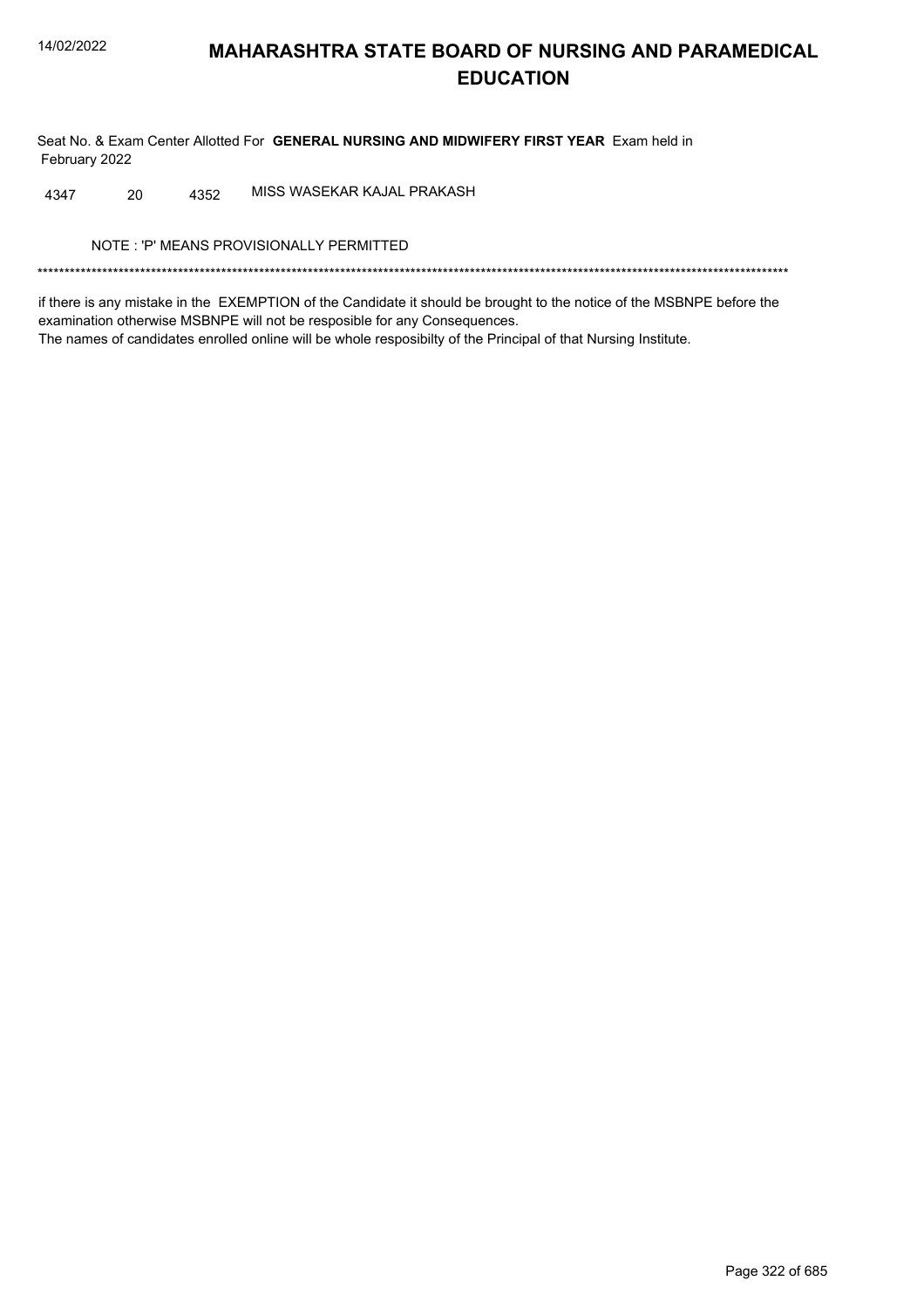#### 14/02/2022

# **MAHARASHTRA STATE BOARD OF NURSING AND PARAMEDICAL EDUCATION**

Seat No. & Exam Center Allotted For **GENERAL NURSING AND MIDWIFERY FIRST YEAR** Exam held in February 2022

**Centre Name :** Dist.Hospital for Women, Akola

| <b>Centre</b><br>Sr.No. | Inst.<br>Sr. No. | Seat No. | <b>Name</b>                      | <b>Exempted Subjects</b> |
|-------------------------|------------------|----------|----------------------------------|--------------------------|
| 4348                    | 1                | 4353     | MR ADHE GOPAL SHRIKRUSHNA        |                          |
| 4349                    | $\overline{2}$   | 4354     | MISS AMANKAR PALLAVI NAMDEVRAO   |                          |
| 4350                    | 3                | 4355     | MISS DAMODAR ARTI RAJU           |                          |
| 4351                    | 4                | 4356     | MISS DIKKAR SAKSHI SANJAY        |                          |
| 4352                    | 5                | 4357     | MISS GAWALE SWATI MOHAN          |                          |
| 4353                    | 6                | 4358     | MISS GHAWAT NIKITA ASHOKRAO      |                          |
| 4354                    | $\overline{7}$   | 4359     | MISS GOPANARAYAN MONALI DIPAK    |                          |
| 4355                    | 8                | 4360     | MISS INGLE JAYSHREE DINESH       |                          |
| 4356                    | 9                | 4361     | MISS ISKAPE NEHA ANANDRAO        |                          |
| 4357                    | 10               | 4362     | MR KAMBLE SACHIN ASHOK           |                          |
| 4358                    | 11               | 4363     | MISS KHARDE VAISHNAVI DINKAR     |                          |
| 4359                    | 12               | 4364     | MISS KHEDKAR ANUJA RAVIKIRAN     |                          |
| 4360                    | 13               | 4365     | MR MANWAR PRASHANT UDDHAORAO     |                          |
| 4361                    | 14               | 4366     | MR MODAK ABHIJEET AJAY           |                          |
| 4362                    | 15               | 4367     | MISS PAKADE BHARATI VISHNU       |                          |
| 4363                    | 16               | 4368     | MISS SATAV RENUKA ATMARAM        |                          |
| 4364                    | 17               | 4369     | MISS SURJUSE DEOYANI MADHUKARRAO |                          |
| 4365                    | 18               | 4370     | MISS VARHADE SAKSHI RAJU         |                          |
| 4366                    | 19               | 4371     | MISS WAKDE SHARDA SUDAM          |                          |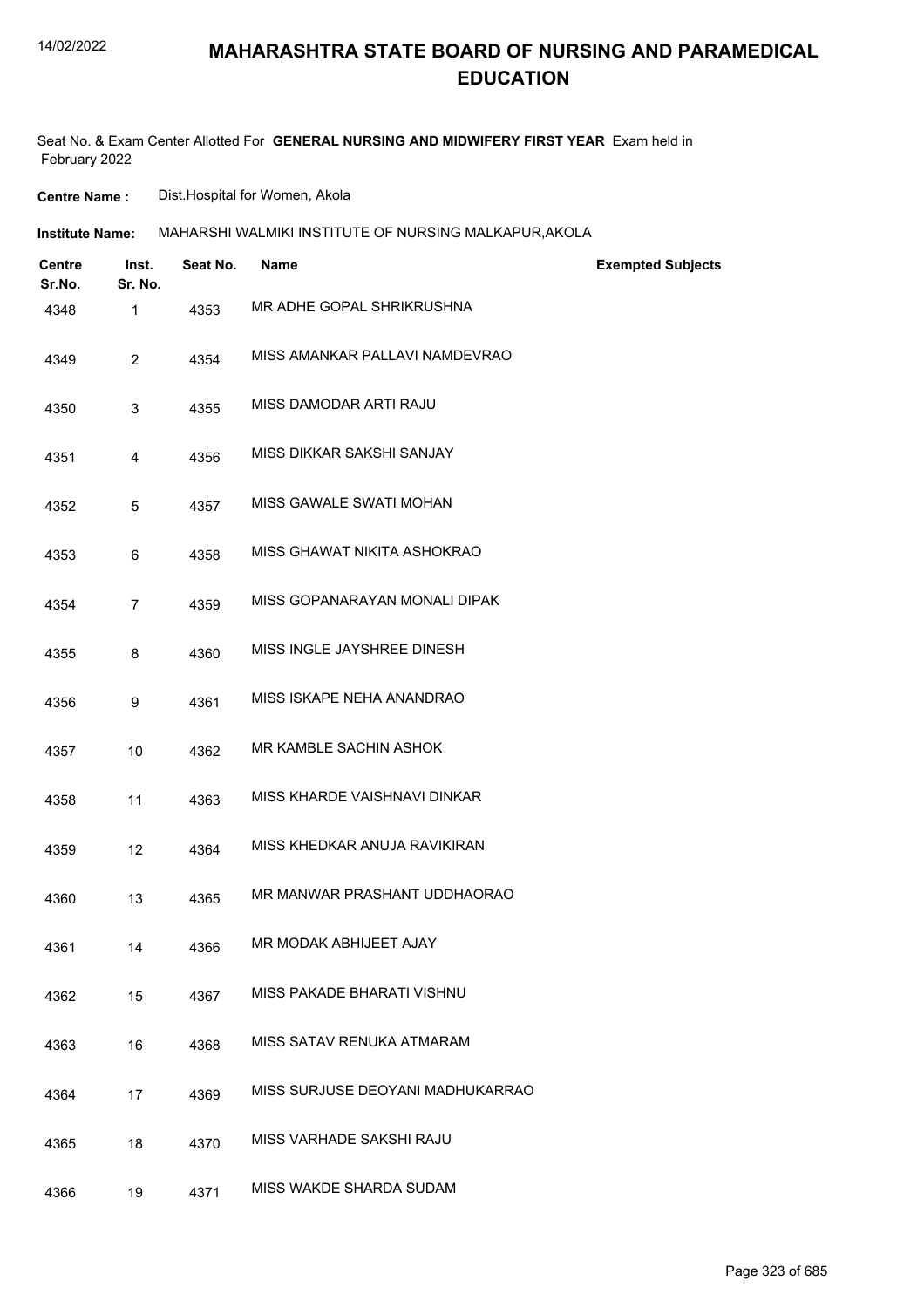Seat No. & Exam Center Allotted For GENERAL NURSING AND MIDWIFERY FIRST YEAR Exam held in February 2022

MISS ZASKAR VAISHNAVI JANARDAN 4367 20 4372

NOTE: 'P' MEANS PROVISIONALLY PERMITTED

if there is any mistake in the EXEMPTION of the Candidate it should be brought to the notice of the MSBNPE before the examination otherwise MSBNPE will not be resposible for any Consequences. The names of candidates enrolled online will be whole resposibilty of the Principal of that Nursing Institute.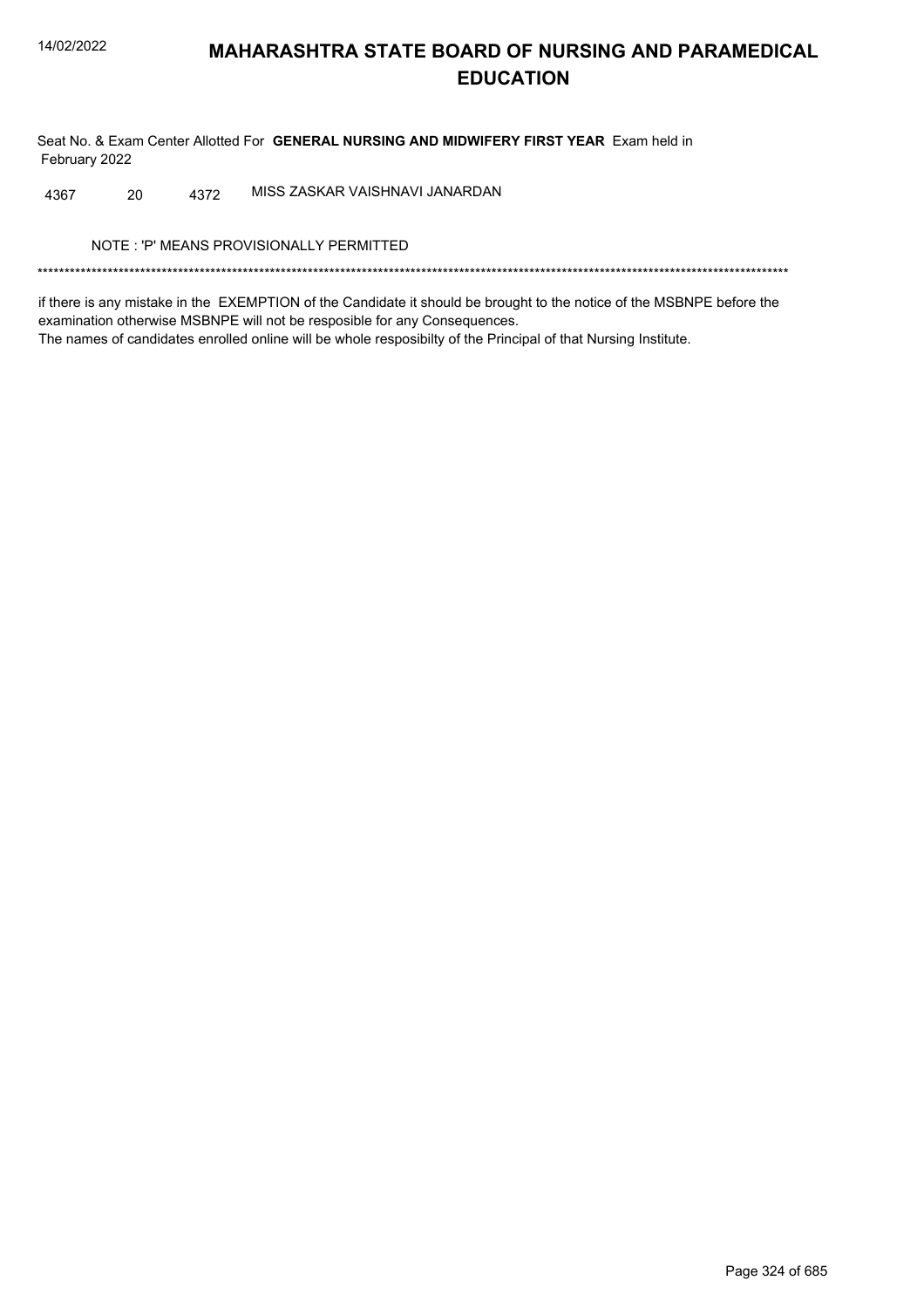## **MAHARASHTRA STATE BOARD OF NURSING AND PARAMEDICAL EDUCATION**

Seat No. & Exam Center Allotted For **GENERAL NURSING AND MIDWIFERY FIRST YEAR** Exam held in February 2022

**Centre Name :** Dist.Hospital for Women, Akola

| <b>Institute Name:</b> | SAVITRIBAI FULE SCHOOL OF NURSING AKOLA |
|------------------------|-----------------------------------------|
|------------------------|-----------------------------------------|

| Centre<br>Sr.No. | Inst.<br>Sr. No. | Seat No. | <b>Name</b>                                              | <b>Exempted Subjects</b> |
|------------------|------------------|----------|----------------------------------------------------------|--------------------------|
| 4368             | $\mathbf{1}$     | 4373     | MR BAGADE YASH SHAILESH                                  |                          |
| 4369             | $\overline{2}$   | 4374     | MR BHAGAT VIJAY LAXMAN                                   |                          |
| 4370             | 3                | 4375     | MR BHELE SHUBHAM SURESH                                  |                          |
| 4371             | 4                | 4376     | MISS CHAKRANARAYAN DIVYANI BHAGWAN                       |                          |
| 4372             | 5                | 4377     | MR CHANDURKAR GAURAV RAJENDRA                            |                          |
| 4373             | 6                | 4378     | MR CHAVHAN VIVEK CHANDU                                  |                          |
| 4374             | $\overline{7}$   | 4379     | MR CHITODE AJINKYA SUDHAKAR                              |                          |
| 4375             | 8                | 4380     | MISS DANGAT VAISHALI SADASHIV                            |                          |
| 4376             | 9                | 4381     | MISS DANGATE SWATI HARIDAS                               |                          |
| 4377             | 10               | 4382     | MISS DORVEKAR RADHA GUNVANT                              |                          |
| 4378             | 11               | 4383     | MISS GAJBHIYE PRATIKSHA AMOL                             |                          |
| 4379             | 12               | 4384     | <b>MR GAWAI LAUKIK GAUTAM</b>                            |                          |
| 4380             | 13               | 4385     | MR GEND ROHIT RAM                                        |                          |
| 4381             | 14               | 4386     | MISS GHATOL AKANKSHA VASUDEV                             |                          |
| 4382             | 15               | 4387     | MISS GHATOLE SADHANA ATMARAM                             |                          |
| 4383             | 16               | 4388     | MISS GHODESWAR MADHURI PRADIPRAO                         |                          |
| 4384             | 17               | 4389     | MISS GOLAM SHIVANI PRABHUDAS                             |                          |
| 4385             | 18               | 4390     | MISS GOTMARE REETA ARUN                                  |                          |
| 4386             | 19               | 4391     | SMT INGOLE ARCHANA SURESH<br>(NEE JADHAO ARCHANA ANANDA) |                          |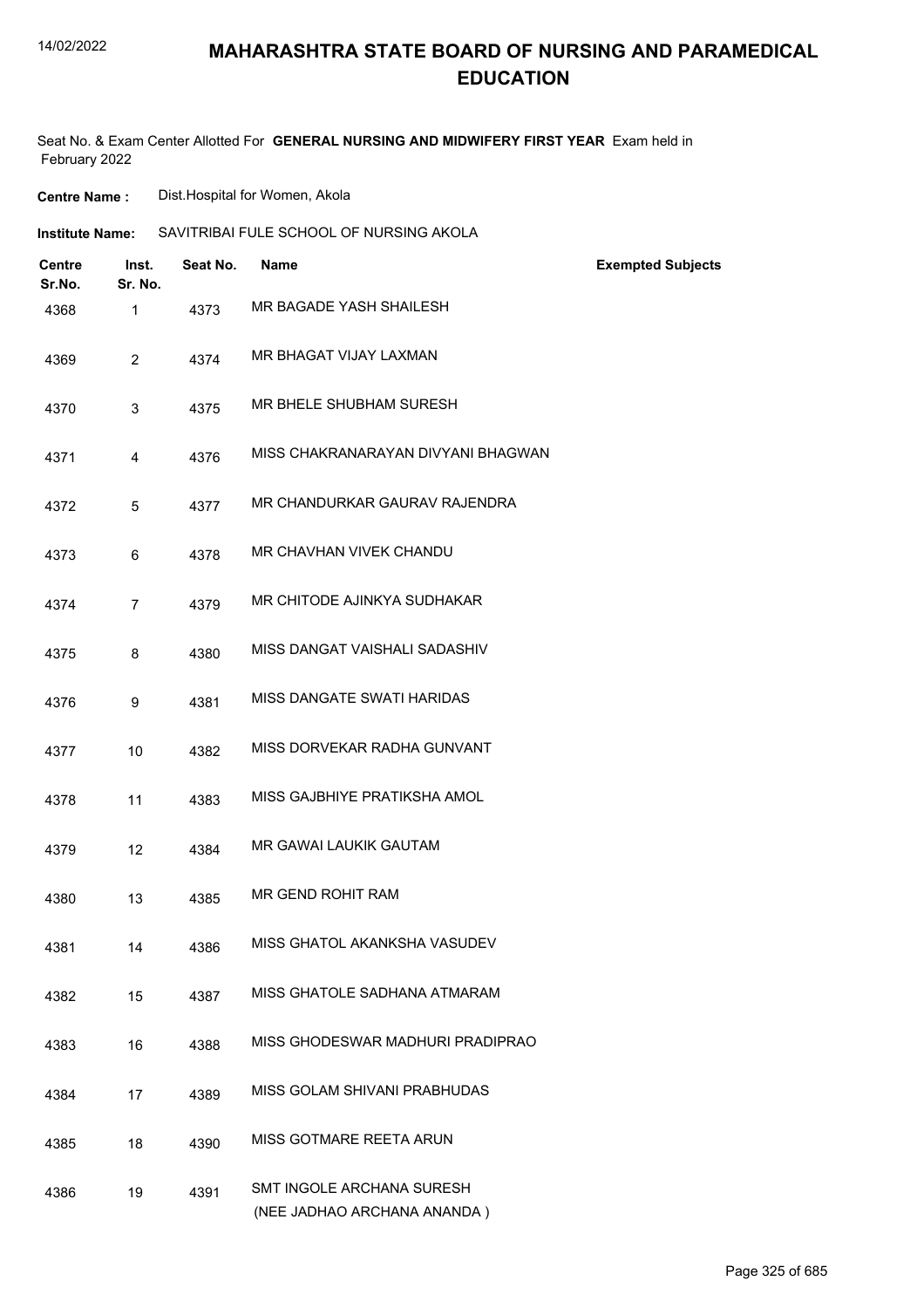|               | Seat No. & Exam Center Allotted For GENERAL NURSING AND MIDWIFERY FIRST YEAR Exam held in |  |
|---------------|-------------------------------------------------------------------------------------------|--|
| February 2022 |                                                                                           |  |

| 4387 | 20 | 4392 | MR KAHURKE RUPESH DAMODHAR       |
|------|----|------|----------------------------------|
| 4388 | 21 | 4393 | MISS KAKAD DIKSHA VIJAY          |
| 4389 | 22 | 4394 | <b>MISS KHANDARE SIMRAN RAM</b>  |
| 4390 | 23 | 4395 | MR KHANDARE ABHAY RAM            |
| 4391 | 24 | 4396 | MISS KHARATE SHAMAL ANNABHAU     |
| 4392 | 25 | 4397 | MISS KHARDE SARIKA SANJAY        |
| 4393 | 26 | 4398 | MISS KHULE SHUBHANGI SANTOSH     |
| 4394 | 27 | 4399 | MISS KHULE SHITAL SUBHASH        |
| 4395 | 28 | 4400 | MISS LANJEWAR EKTA VIJAY         |
| 4396 | 29 | 4401 | MISS LOKHANDE VAISHNAVI SAMADHAN |
| 4397 | 30 | 4402 | MISS MALOKAR ANJALI JAYWANT      |
| 4398 | 31 | 4403 | MISS MANDASE RASHMI VILAS        |
| 4399 | 32 | 4404 | MR MUDGAL SHUBHAM SHRIKRUSHNA    |
| 4400 | 33 | 4405 | MR NANDAGAWALI VINAY PRAKASH     |
| 4401 | 34 | 4406 | MISS NATEKAR JANKI PRADIP        |
| 4402 | 35 | 4407 | MR NAWGHARE AJAY BHARAT          |
| 4403 | 36 | 4408 | MISS NIMBOLKAR ARCHANA SADASHIV  |
| 4404 | 37 | 4409 | MISS PACHPOR KANCHAN GANESH      |
| 4405 | 38 | 4410 | MISS PATOND ARATI PANDURANG      |
| 4406 | 39 | 4411 | MISS PAWAR SAKSHI SHRIKRUSHNA    |
| 4407 | 40 | 4412 | MR RANE GOVINDA MADHUSUDAN       |
| 4408 | 41 | 4413 | MISS RAYBOLE NILAKSHI VINOD      |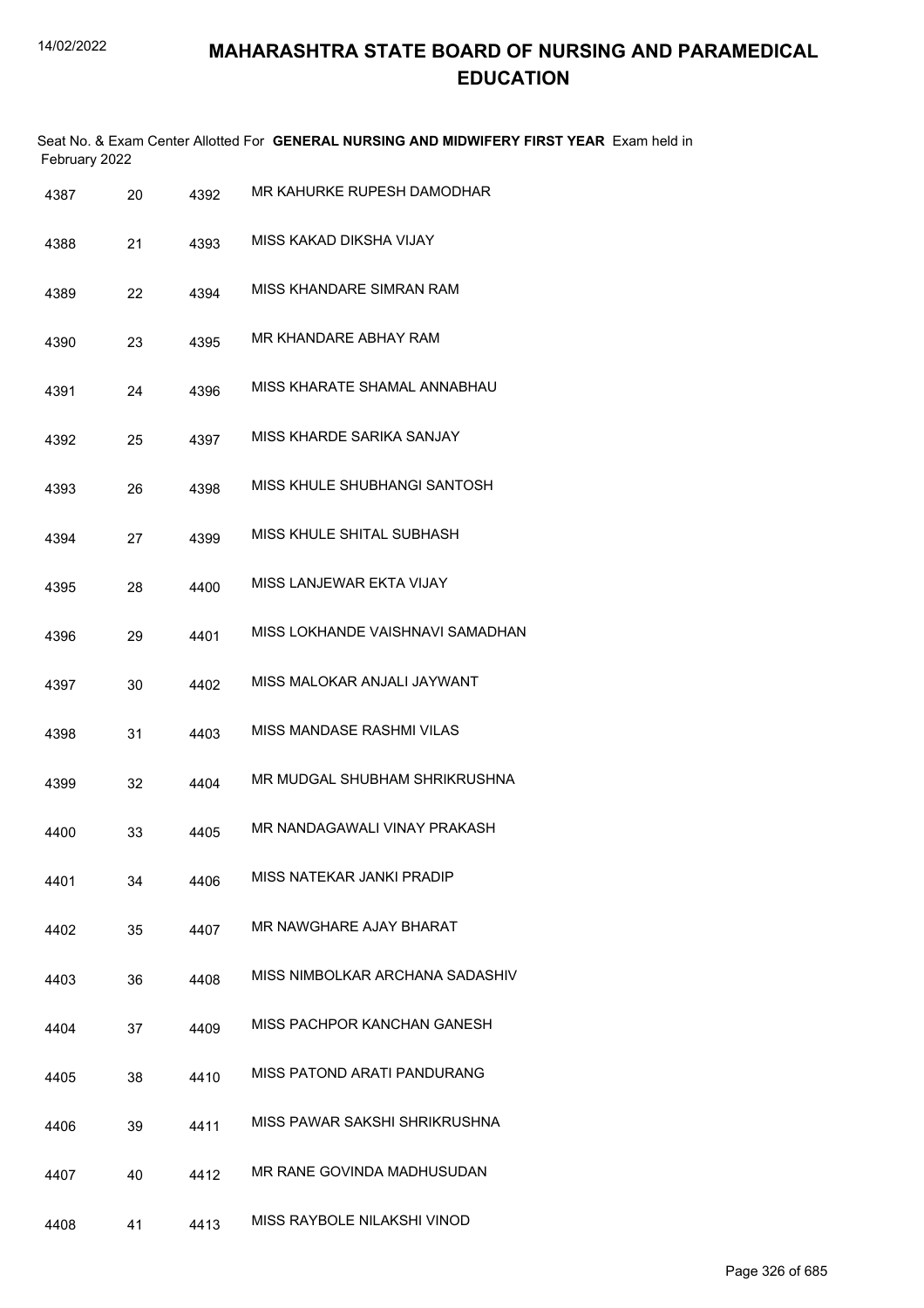|                                                             | February 2022 |      | Seat No. & Exam Center Allotted For GENERAL NURSING AND MIDWIFERY FIRST YEAR Exam held in |  |
|-------------------------------------------------------------|---------------|------|-------------------------------------------------------------------------------------------|--|
| 4409                                                        | 42            | 4414 | MR SAWARKAR VISHAL GAJANAN                                                                |  |
| 4410                                                        | 43            | 4415 | MISS SHELAR VARSHA GIRIDHAR                                                               |  |
| 4411                                                        | 44            | 4416 | MISS SHINDE LAXMI BABAN                                                                   |  |
| 4412                                                        | 45            | 4417 | MISS SHRIVAS SONALI NITESH                                                                |  |
| 4413                                                        | 46            | 4418 | MISS TAJNE PRAGATI SUKHADEO                                                               |  |
| 4414                                                        | 47            | 4419 | MISS TAYADE PRAGATI GAJANAN                                                               |  |
| 4415                                                        | 48            | 4420 | MISS THOMBARE NIKITA SANJAY                                                               |  |
| 4416                                                        | 49            | 4421 | MISS VAIRAGADE NIKITA NARAYAN                                                             |  |
| 4417                                                        | 50            | 4422 | MISS VARHADE DHANASHREE RAMESH                                                            |  |
| 4418                                                        | 51            | 4423 | MISS WAGH PRIYA BHASKAR                                                                   |  |
| 4419                                                        | 52            | 4424 | MISS WAGHMARE PRAJAKTA ASHOK                                                              |  |
| 4420                                                        | 53            | 4425 | MR WANKHADE ADARSH DIPAK                                                                  |  |
| 4421                                                        | 54            | 4426 | MISS WARGHAT SHAILA RAGHUNATH                                                             |  |
| 4422                                                        | 55            | 4427 | MISS WARGHAT RIYA MANISH                                                                  |  |
| NOTE: 'P' MEANS PROVISIONALLY PERMITTED<br>**************** |               |      |                                                                                           |  |
|                                                             |               |      |                                                                                           |  |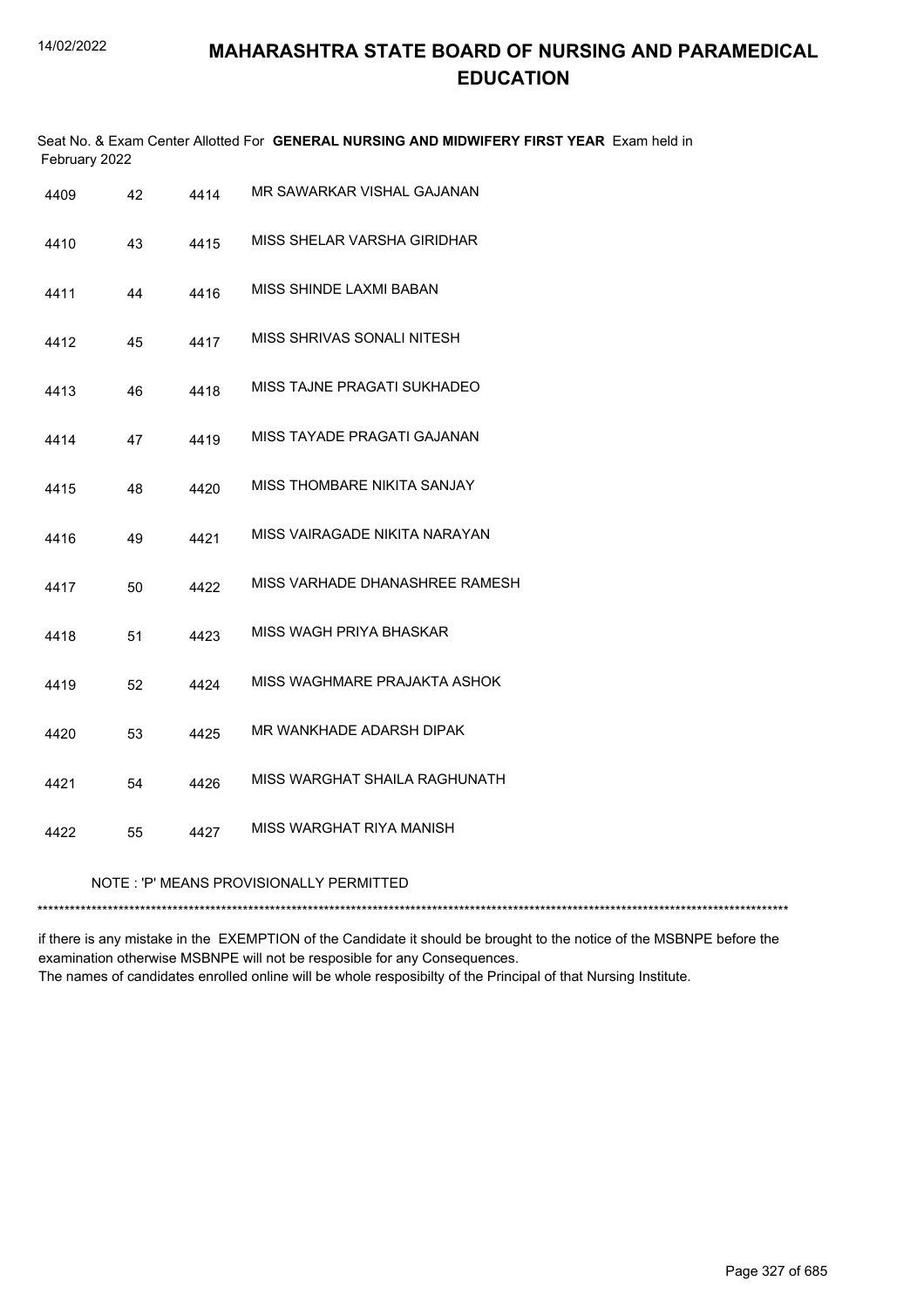**Centre Name :** Dist.Hospital for Women, Akola

## **MAHARASHTRA STATE BOARD OF NURSING AND PARAMEDICAL EDUCATION**

Seat No. & Exam Center Allotted For **GENERAL NURSING AND MIDWIFERY FIRST YEAR** Exam held in February 2022

| <b>Institute Name:</b>  |                  |          | Mahatma Fule Nursing School, Akola                           |                          |
|-------------------------|------------------|----------|--------------------------------------------------------------|--------------------------|
| <b>Centre</b><br>Sr.No. | Inst.<br>Sr. No. | Seat No. | <b>Name</b>                                                  | <b>Exempted Subjects</b> |
| 4423                    | $\mathbf{1}$     | 4428     | MISS ATHAWALE PALLAVI PRAKASH                                |                          |
| 4424                    | $\overline{2}$   | 4429     | MISS DAHANE ASMITA ARJUN                                     |                          |
| 4425                    | 3                | 4430     | MISS DAKHORE RANJANA RAJU                                    |                          |
| 4426                    | 4                | 4431     | MISS DAMODAR KOMAL SANJAY                                    |                          |
| 4427                    | 5                | 4432     | MISS DHULE ANJALI SHRIDHAR                                   |                          |
| 4428                    | 6                | 4433     | MISS GAWAI PRERNA BABURAO                                    |                          |
| 4429                    | $\overline{7}$   | 4434     | MISS HANDE DEEPA SHRIRAM                                     |                          |
| 4430                    | 8                | 4435     | MISS INGLE VAISHNAVI RAMDAS                                  |                          |
| 4431                    | 9                | 4436     | <b>SMT SHINDE KANCHAN PARAG</b><br>(NEE INGLE KANCHAN MOHAN) |                          |
| 4432                    | 10               | 4437     | MISS KSHIRSAGAR LAXMI LILADHAR                               |                          |
| 4433                    | 11               | 4438     | MISS SAWAD YOJANA JIVAN                                      |                          |
| 4434                    | 12               | 4439     | MR TAKSANDE ASHWAJIT RAJENDRA                                |                          |
| 4435                    | 13               | 4440     | MISS TAYADE NEHA BHIMRAO                                     |                          |
| 4436                    | 14               | 4441     | MISS TAYADE ANITA WAKIL                                      |                          |
| 4437                    | 15               | 4442     | MISS TELGOTE ACHAL DHAMMAPAL                                 |                          |
| 4438                    | 16               | 4443     | MISS TELGOTE PUNAM VITTHAL                                   |                          |
| 4439                    | 17               | 4444     | MISS TIDKE MEGHA TEJRAO                                      |                          |
| 4440                    | 18               | 4445     | MISS WAGH ASHWINI PANDITRAO                                  |                          |
| 4441                    | 19               | 4446     | MR WANKHADE SHUBHAM SUBHASH                                  |                          |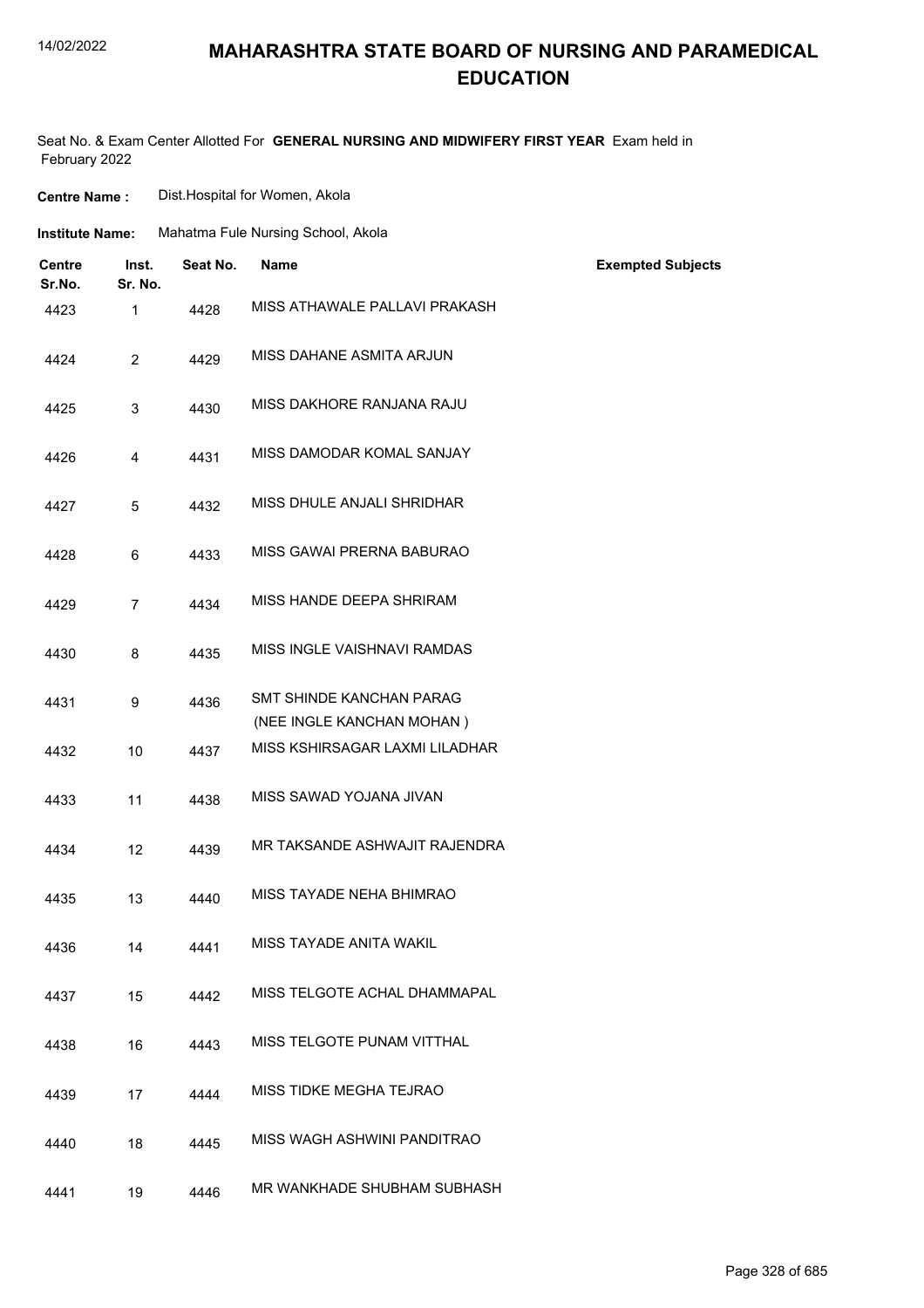Seat No. & Exam Center Allotted For GENERAL NURSING AND MIDWIFERY FIRST YEAR Exam held in February 2022

MISS WANKHADE SAMIKSHA VINAYAK 4442 20 4447

NOTE: 'P' MEANS PROVISIONALLY PERMITTED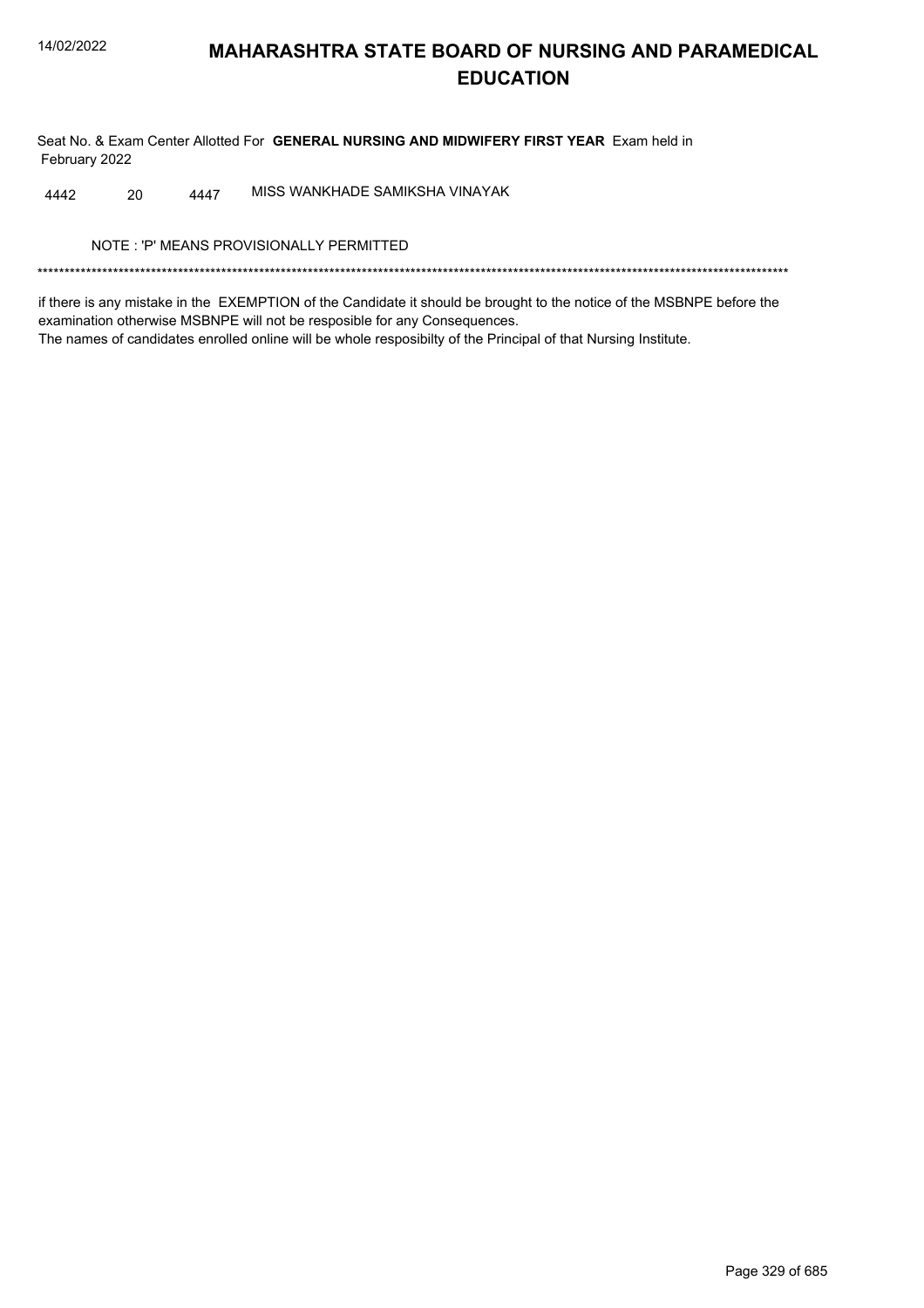## **MAHARASHTRA STATE BOARD OF NURSING AND PARAMEDICAL EDUCATION**

Seat No. & Exam Center Allotted For **GENERAL NURSING AND MIDWIFERY FIRST YEAR** Exam held in February 2022

**Centre Name :** Dist.Hospital for Women, Akola

| Institute Name: | ANGEL OF MERCY INSTITUTE OF NURSING, AKOLA |  |
|-----------------|--------------------------------------------|--|
|-----------------|--------------------------------------------|--|

| Centre<br>Sr.No. | Inst.<br>Sr. No. | Seat No. | <b>Name</b>                     | <b>Exempted Subjects</b> |
|------------------|------------------|----------|---------------------------------|--------------------------|
| 4443             | 1                | 4448     | MISS CHKRANARAYAN PRERNA SUDHIR |                          |
| 4444             | $\overline{2}$   | 4449     | MR INGLE AKSHAY GAJANAN         |                          |
| 4445             | 3                | 4450     | MISS INGLE PRADNYA BHIMRAO      |                          |
| 4446             | 4                | 4451     | MR INGLE ABHIJIT VILAS          |                          |
| 4447             | 5                | 4452     | MISS INGLE PRIYANKA BABURAO     |                          |
| 4448             | 6                | 4453     | MR INGLE ABHAY GAJANAN          |                          |
| 4449             | $\overline{7}$   | 4454     | MISS JAWANJAL NAMRATA VINOD     |                          |
| 4450             | 8                | 4455     | MISS KAMBLE MONIKA AJABRAO      |                          |
| 4451             | 9                | 4456     | MISS KHIRADE PRATIKSHA VISHNU   |                          |
| 4452             | 10               | 4457     | MISS MANWAR MAYA JAGDEVRAO      |                          |
| 4453             | 11               | 4458     | MR MOHAMMAD SAAD MUZAMMIL       |                          |
| 4454             | 12               | 4459     | MISS NANDE ANUSAYA RAMDAS       |                          |
| 4455             | 13               | 4460     | MISS PANDE SWATI VASANTRAO      |                          |
| 4456             | 14               | 4461     | MISS PARAYE POONAM PRABHAKAR    |                          |
| 4457             | 15               | 4462     | MISS SIRSAT BHARATI PRAMOD      |                          |
| 4458             | 16               | 4463     | MISS TELGOTE RITIKA CHANDRAMANI |                          |
| 4459             | 17               | 4464     | MISS TODE SHRADDHA ANIL         |                          |
| 4460             | 18               | 4465     | MR WAGH SANKET SHIVCHARAN       |                          |
| 4461             | 19               | 4466     | MR WANKHADE ADITYA KISAN        |                          |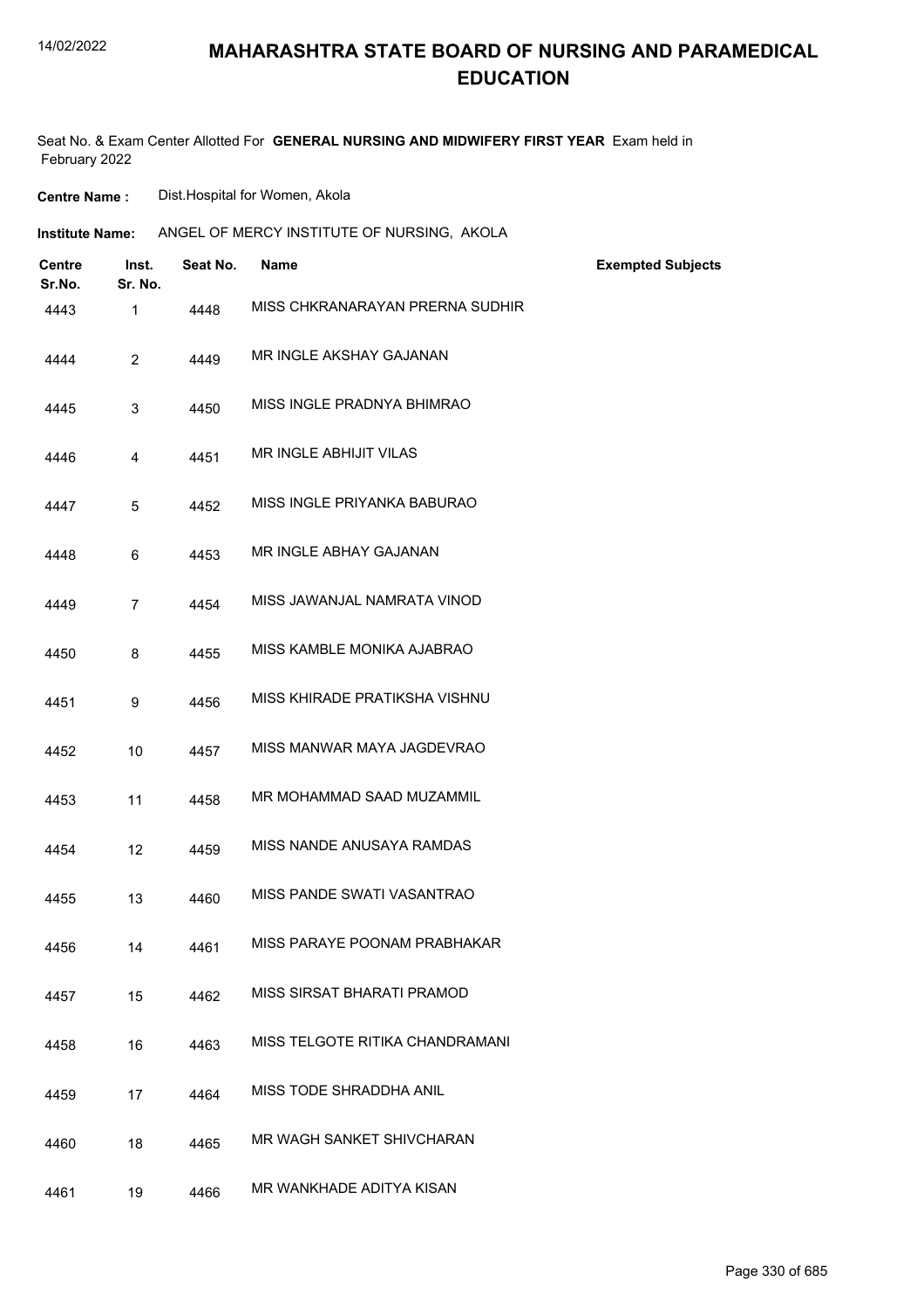Seat No. & Exam Center Allotted For GENERAL NURSING AND MIDWIFERY FIRST YEAR Exam held in February 2022

MISS WANKHADE JYOTBHARATI SUDHAKAR 20 4467 4462

NOTE: 'P' MEANS PROVISIONALLY PERMITTED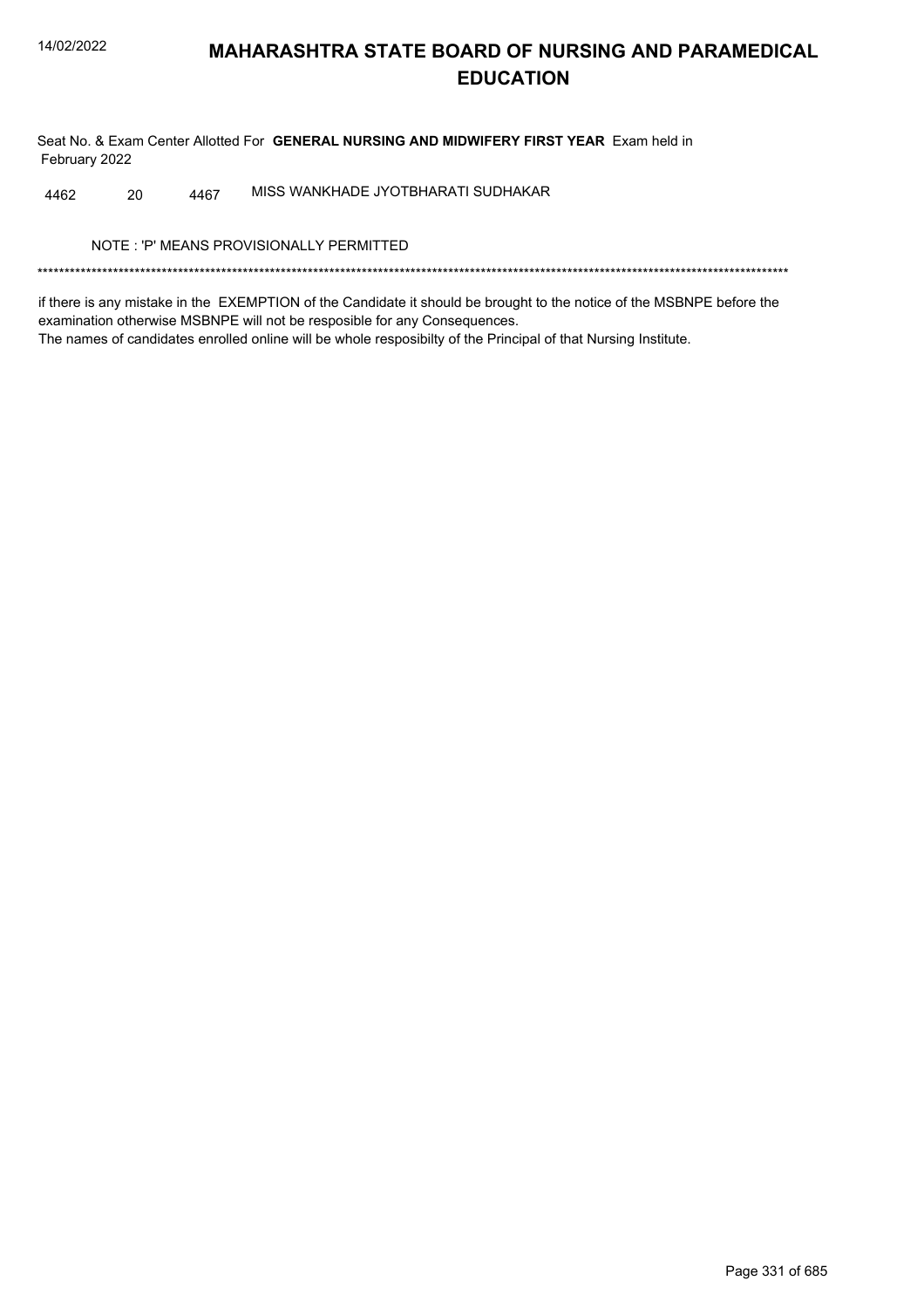## **MAHARASHTRA STATE BOARD OF NURSING AND PARAMEDICAL EDUCATION**

Seat No. & Exam Center Allotted For **GENERAL NURSING AND MIDWIFERY FIRST YEAR** Exam held in February 2022

| <b>Centre Name :</b> | <b>GENERAL HOSPITAL, CHANDRAPUR</b> |
|----------------------|-------------------------------------|
|----------------------|-------------------------------------|

| Institute Name: | <b>GENERAL HOSPITAL, CHANDRAPUR</b> |
|-----------------|-------------------------------------|
|                 |                                     |

| <b>Centre</b><br>Sr.No. | Inst.<br>Sr. No. | Seat No. | Name                              |      | <b>Exempted Subjects</b> |      |       |
|-------------------------|------------------|----------|-----------------------------------|------|--------------------------|------|-------|
| 4463                    | $\mathbf{1}$     | 4468     | MR ALHAT MAYUR MAHADU             |      |                          |      |       |
| 4464                    | $\overline{2}$   | 4469     | MISS BAGDE PUSHPALATABAI ANIRUDDH |      |                          |      |       |
| 4465                    | 3                | 4470     | MISS BARATE ARCHANA SUBHASH       |      |                          |      |       |
| 4466                    | 4                | 4471     | MISS BAWANTHADE DEEPMALA DHANLAL  |      |                          |      |       |
| 4467                    | 5                | 4472     | MISS BESEKAR PRACHI MORESHWAR     |      |                          |      |       |
| 4468                    | 6                | 4473     | MISS BHAISARE AABHA BIJU          |      |                          |      |       |
| 4469                    | $\overline{7}$   | 4474     | MISS BISEN DIPTI TARACHAND        |      |                          |      |       |
| 4470                    | 8                | 4475     | MISS CHHANVAL POOJA ANIL          |      |                          |      |       |
| 4471                    | 9                | 4476     | MISS CHOUDHARI RUTUJA CHHAGANRAO  |      |                          |      |       |
| 4472                    | 10               | 4477     | <b>MISS GAIKWAD YUTI SUNIL</b>    |      |                          |      |       |
| 4473                    | 11               | 4478     | MISS JADHAV MANISHA TULSHIRAM     |      |                          |      |       |
| 4474                    | 12               | 4479     | MR KAPSE SAIDARSHAN UDAY          |      |                          |      |       |
| 4475                    | 13               | 4480     | MISS KEDAR ASHWINI BHIMRAO        |      |                          |      |       |
| 4476                    | 14               | 4481     | MISS KHAN AALIYA AJAJ             | (IV) | (V)                      | (VI) | (VII) |
| 4477                    | 15               | 4482     | MISS KHANDARKAR TEJASVINI SUNIL   |      |                          |      |       |
| 4478                    | 16               | 4483     | MISS MORE PRIYANKA PRAMOD         |      |                          |      |       |
| 4479                    | 17               | 4484     | MISS PARDHI SAKSHI MALIKCHAND     |      |                          |      |       |
| 4480                    | 18               | 4485     | MISS PETKAR RIDHIMA KAILAS        |      |                          |      |       |
| 4481                    | 19               | 4486     | MISS RAUT SUHANI HARIBHAU         |      |                          |      |       |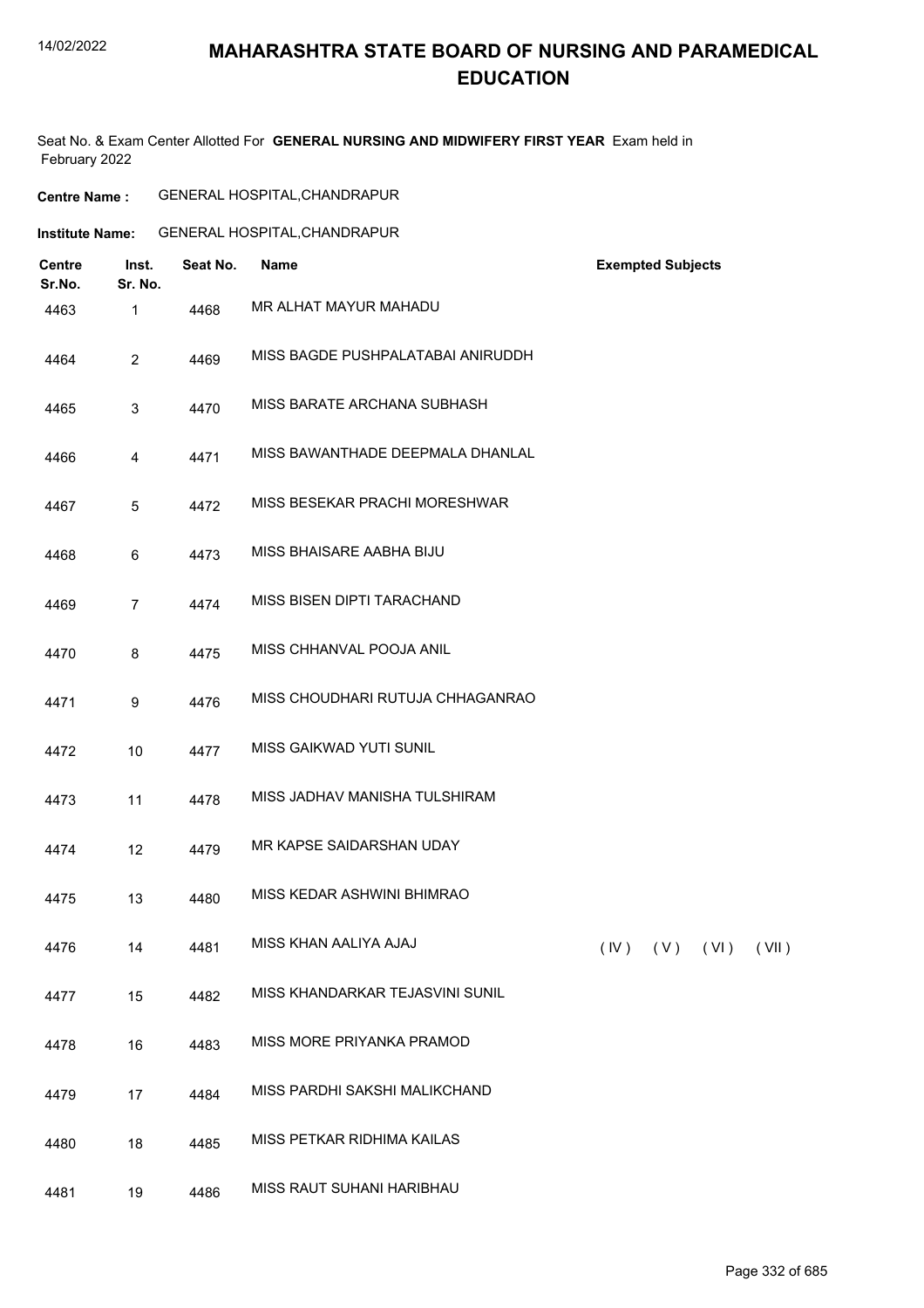Seat No. & Exam Center Allotted For GENERAL NURSING AND MIDWIFERY FIRST YEAR Exam held in February 2022

MISS UMALWAR PALLAVI GANESH 20 4487 4482

NOTE: 'P' MEANS PROVISIONALLY PERMITTED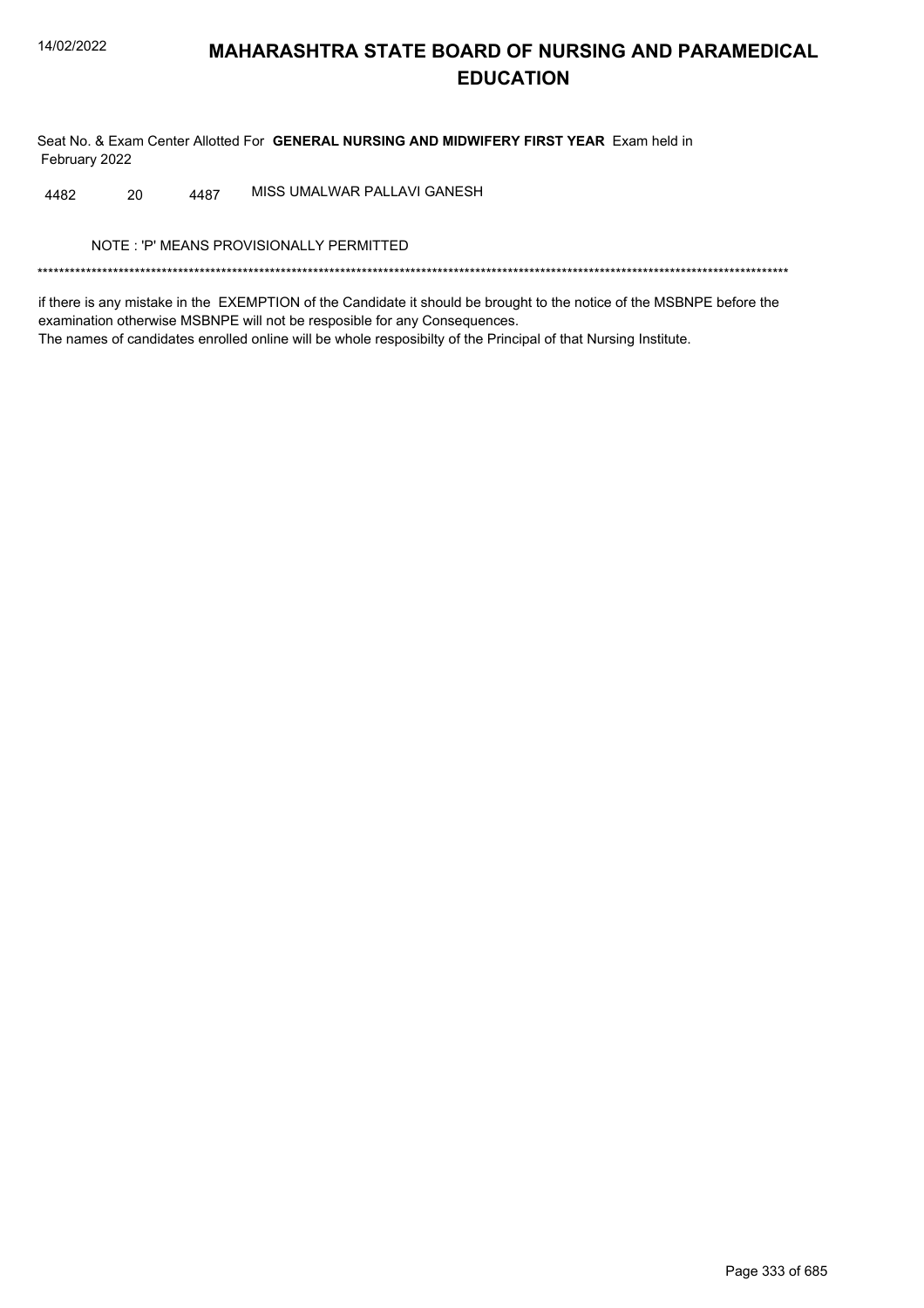Seat No. & Exam Center Allotted For **GENERAL NURSING AND MIDWIFERY FIRST YEAR** Exam held in February 2022

| <b>Centre Name :</b> | <b>GENERAL HOSPITAL, CHANDRAPUR</b> |
|----------------------|-------------------------------------|
|----------------------|-------------------------------------|

| Institute Name: | PRABHADEVI SCHOOL OF NURSING, CHANDRAPUR |
|-----------------|------------------------------------------|
|                 |                                          |

| Centre<br>Sr.No. | Inst.<br>Sr. No. | Seat No. | <b>Name</b>                        | <b>Exempted Subjects</b> |
|------------------|------------------|----------|------------------------------------|--------------------------|
| 4483             | $\mathbf{1}$     | 4488     | MISS ASRET SAKSHI SATISH           |                          |
| 4484             | $\overline{2}$   | 4489     | MISS BHASARKAR SARIKA NANDKISHOR   |                          |
| 4485             | 3                | 4490     | MISS DANGE SAKSHI TARACHAND        |                          |
| 4486             | 4                | 4491     | MISS GEDAM AMISHA UTTAM            |                          |
| 4487             | 5                | 4492     | MISS GEDAM TANSHRI SANJAY          |                          |
| 4488             | 6                | 4493     | MISS GODARI PRAVALIKA SHAMRAO      |                          |
| 4489             | $\overline{7}$   | 4494     | MISS GORADWAR BHUVANESHWARI SHADAN |                          |
| 4490             | 8                | 4495     | MISS GOWARDHAN TANUSHREE TATAJI    |                          |
| 4491             | 9                | 4496     | MISS IGRAPAWAR ASHWINI MANOHAR     |                          |
| 4492             | 10               | 4497     | MISS JAGTAP KRUTIKA RAVI           |                          |
| 4493             | 11               | 4498     | MISS KAMBLE SNEHA DILIP            |                          |
| 4494             | 12               | 4499     | MISS KARHADE KOMAL RAJENDRA        |                          |
| 4495             | 13               | 4500     | MR KHOBRAGADE AASHISH PRADIP       |                          |
| 4496             | 14               | 4501     | MR KHOBRAGADE GAURAV PURUSHOTTAM   |                          |
| 4497             | 15               | 4502     | MISS KOHAPARE SAKSHI SATISH        |                          |
| 4498             | 16               | 4503     | MISS MESHRAM NEHA NAJUKRAO         |                          |
| 4499             | 17               | 4504     | MISS PADOLE SUICHHA RAVINDRA       |                          |
| 4500             | 18               | 4505     | <b>MISS RAIPURE RAGINI RAMESH</b>  |                          |
| 4501             | 19               | 4506     | MISS SAGOURE MINAL MANGAL          |                          |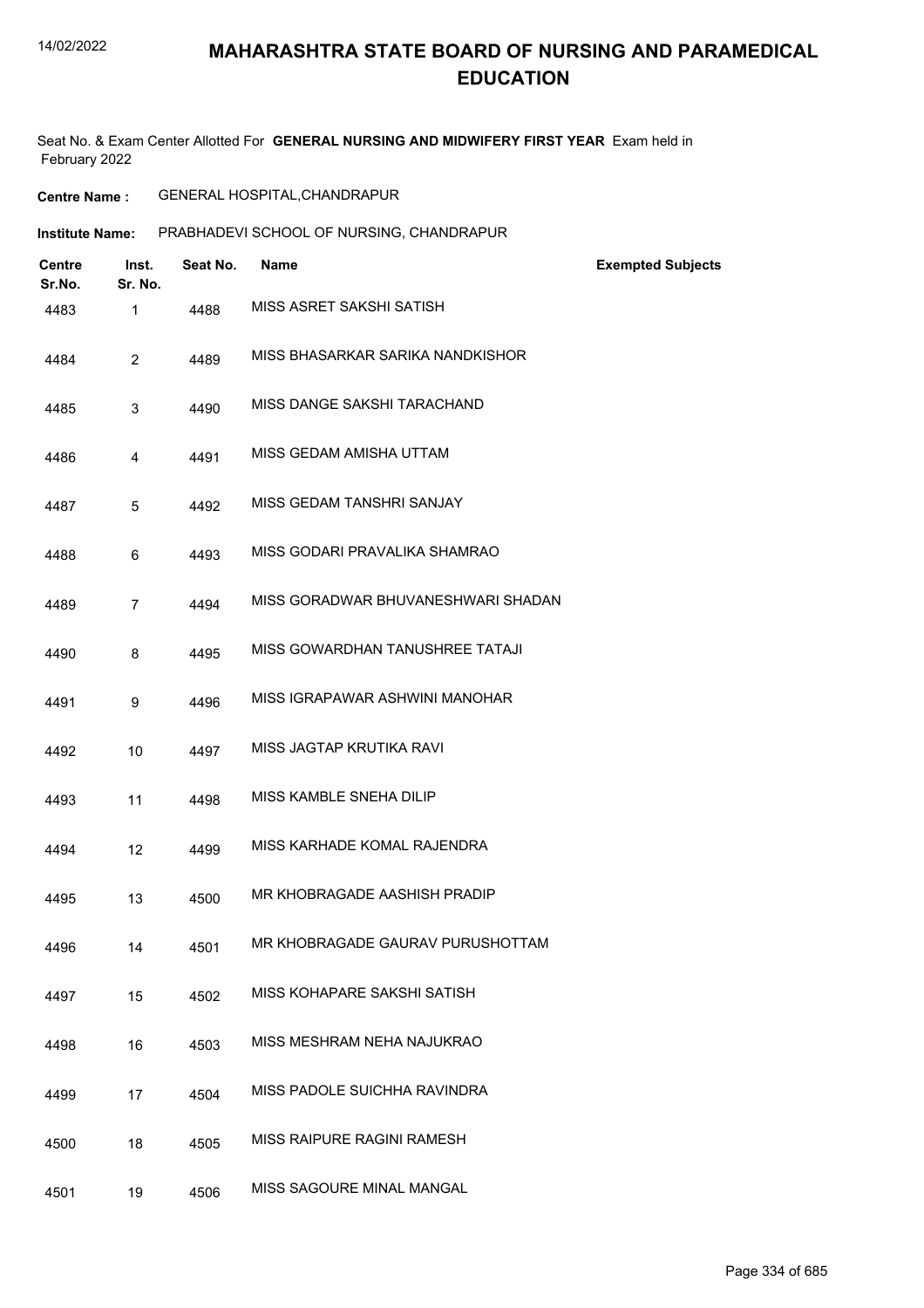Seat No. & Exam Center Allotted For GENERAL NURSING AND MIDWIFERY FIRST YEAR Exam held in February 2022

MR WAGDE SHREYASH CHANDRAMANI 4502 20 4507

NOTE: 'P' MEANS PROVISIONALLY PERMITTED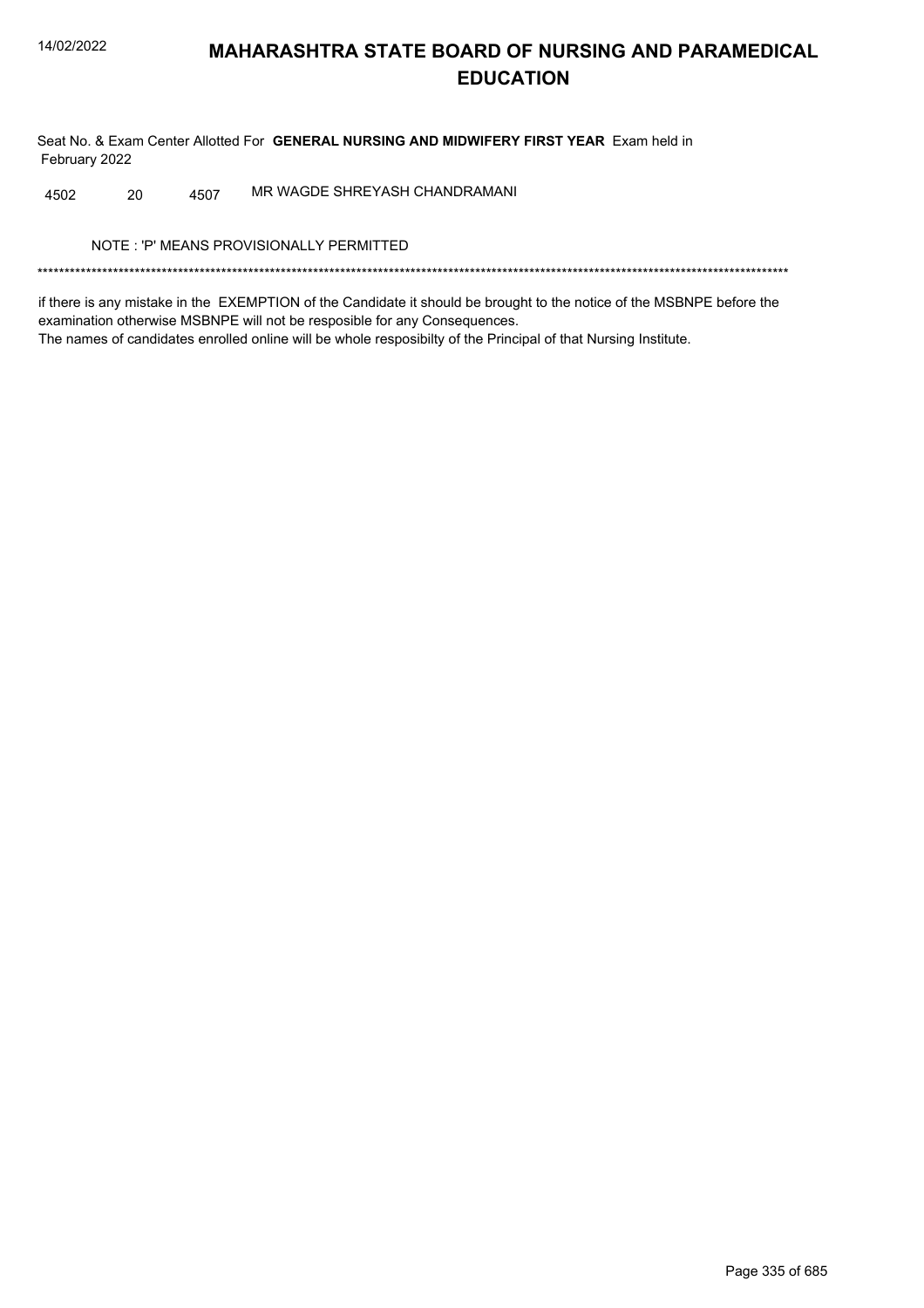Seat No. & Exam Center Allotted For **GENERAL NURSING AND MIDWIFERY FIRST YEAR** Exam held in February 2022

**Centre Name :** GENERAL HOSPITAL,CHANDRAPUR

**Institute Name: MOTHER TERESA NURSING ACADAMY, BALLARPUR, CHANDRAPUR** 

| <b>Centre</b><br>Sr.No. | Inst.<br>Sr. No. | Seat No. | <b>Name</b>                        | <b>Exempted Subjects</b> |
|-------------------------|------------------|----------|------------------------------------|--------------------------|
| 4503                    | 1                | 4508     | MISS BANGARE RANI RAMPRASAD        |                          |
| 4504                    | $\overline{2}$   | 4509     | MISS BHONGADE LALITA TILAKCHAND    |                          |
| 4505                    | 3                | 4510     | <b>MR CHAHANDE SURAJ SUNIL</b>     |                          |
| 4506                    | 4                | 4511     | MISS DODAKE NEETA BAPUJI           |                          |
| 4507                    | 5                | 4512     | MISS KAPGATE MRUNALI HEMRAJ        |                          |
| 4508                    | 6                | 4513     | MISS KARMANKAR PRATIKSHA ANIRUDDHA |                          |
| 4509                    | $\overline{7}$   | 4514     | MISS KOTHARE MANISHA RAMESH        |                          |
| 4510                    | 8                | 4515     | MISS MASHAKHETRI RUTUJA SHALIKRAO  |                          |
| 4511                    | 9                | 4516     | MR MOGALE MAHADEV MURHARI          |                          |
| 4512                    | 10               | 4517     | MISS NAGRALE UMA SUBHASH           |                          |
| 4513                    | 11               | 4518     | <b>MISS PATIL PRITI VILAS</b>      |                          |
| 4514                    | 12               | 4519     | MISS PATLE SUSHAMA ASHOKKUMAR      |                          |
| 4515                    | 13               | 4520     | MISS RAMTEKE LATA KRUSHNA          |                          |
| 4516                    | 14               | 4521     | MISS RATHOD SUSHAMA KISANRAO       |                          |
| 4517                    | 15               | 4522     | MISS SADANSHIO BHAGYASHREE SANJAY  |                          |
| 4518                    | 16               | 4523     | MISS SHRIRAME ANKITA SUBHASHRAO    |                          |
| 4519                    | 17               | 4524     | MISS TADAS DIKSHA RAMESHAWAR       |                          |
| 4520                    | 18               | 4525     | <b>MISS UIKEY MADHAVI GIRDHARI</b> |                          |
| 4521                    | 19               | 4526     | MISS UNDIRWADE DIPALI SURESH       |                          |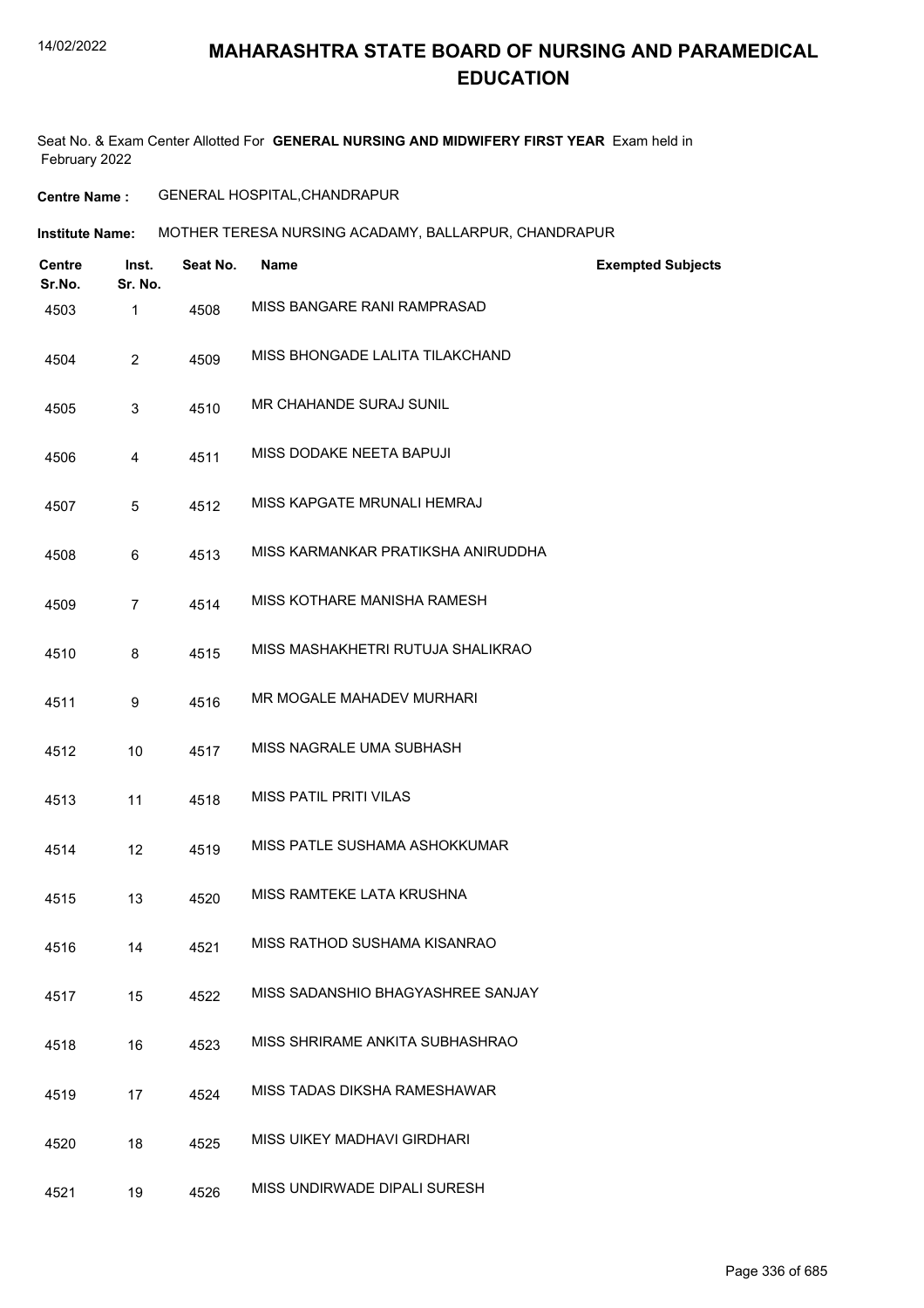Seat No. & Exam Center Allotted For GENERAL NURSING AND MIDWIFERY FIRST YEAR Exam held in February 2022

NOTE: 'P' MEANS PROVISIONALLY PERMITTED

if there is any mistake in the EXEMPTION of the Candidate it should be brought to the notice of the MSBNPE before the examination otherwise MSBNPE will not be resposible for any Consequences.

The names of candidates enrolled online will be whole resposibilty of the Principal of that Nursing Institute.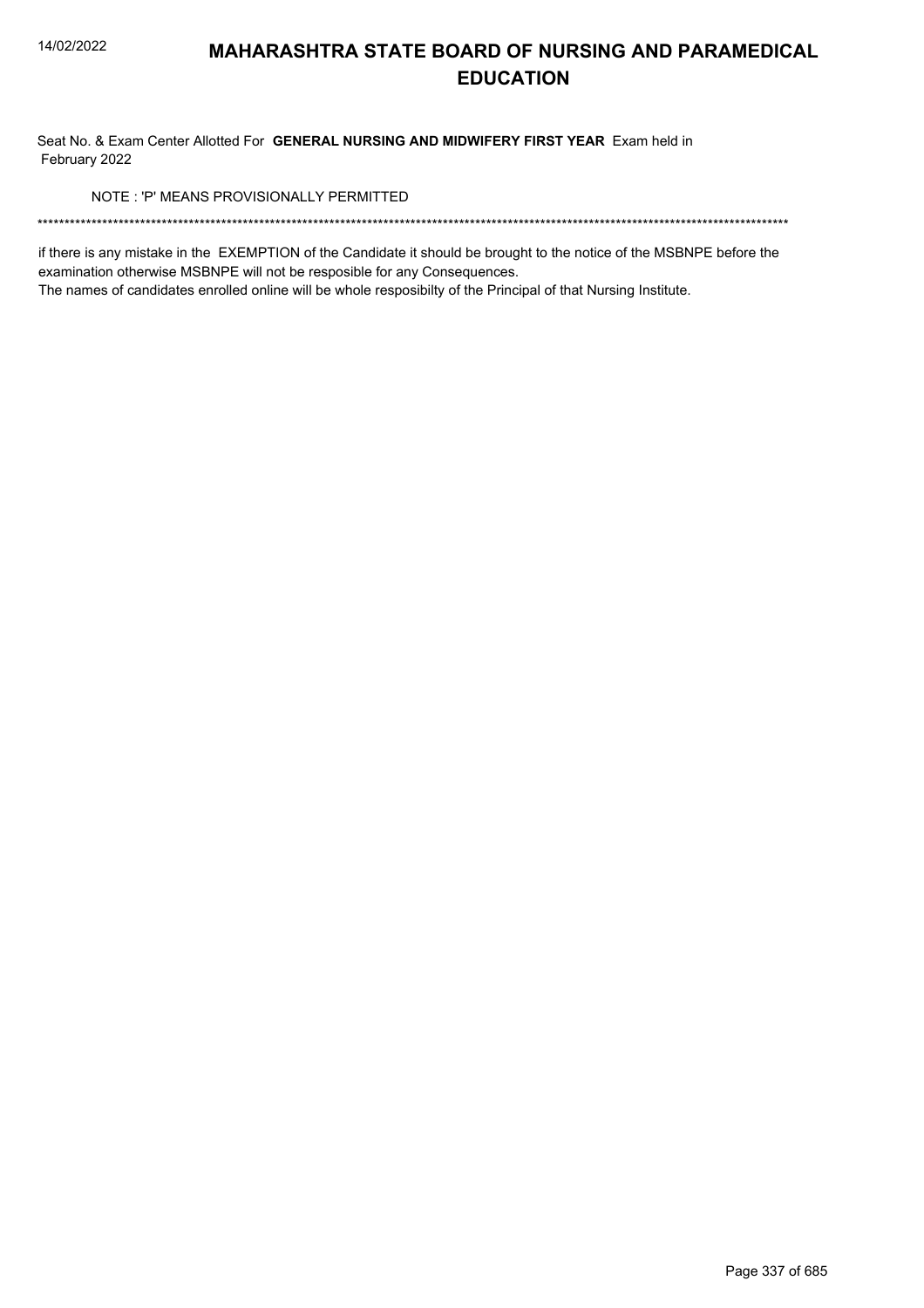## **MAHARASHTRA STATE BOARD OF NURSING AND PARAMEDICAL EDUCATION**

Seat No. & Exam Center Allotted For **GENERAL NURSING AND MIDWIFERY FIRST YEAR** Exam held in February 2022

| <b>Centre Name:</b>     |                  |          | GENERAL HOSPITAL, CHANDRAPUR                   |                          |
|-------------------------|------------------|----------|------------------------------------------------|--------------------------|
| <b>Institute Name:</b>  |                  |          | St.Paul Nursing College, Ballarpur, Chandrapur |                          |
| <b>Centre</b><br>Sr.No. | Inst.<br>Sr. No. | Seat No. | Name                                           | <b>Exempted Subjects</b> |
| 4522                    | 1                | 4527     | MISS BAMBOLE DIKSHA PRABHAKAR                  |                          |
| 4523                    | $\overline{2}$   | 4528     | MISS BOLGODWAR SHITAL BABURAO                  |                          |
| 4524                    | 3                | 4529     | MISS CHAHANDE ANJALI SURESH                    |                          |
| 4525                    | 4                | 4530     | MISS CHAHANDE ISHA DIPAK                       |                          |
| 4526                    | 5                | 4531     | MISS CHAHANDE SAMTA SANJAY                     |                          |
| 4527                    | 6                | 4532     | MR CHANDEKAR RAHUL SUKDEO                      |                          |
| 4528                    | $\overline{7}$   | 4533     | MISS GADGE DHARNI RAMESH                       |                          |
| 4529                    | 8                | 4534     | MISS GEDAM ISHA PRABHUDAS                      |                          |
| 4530                    | 9                | 4535     | MR JOGE ABHIJIT SHATRUGHAN                     |                          |
| 4531                    | 10               | 4536     | MISS KALWA SHARON VIJAY                        |                          |
| 4532                    | 11               | 4537     | MISS MESHRAM SHRUTI MANAGER                    |                          |
| 4533                    | 12               | 4538     | MISS NIMSARKAR NIKITA DIWAKAR                  |                          |
| 4534                    | 13               | 4539     | MR RAMTEKE RITIK BANDU                         |                          |
| 4535                    | 14               | 4540     | MISS RATHOD USHA PREMDAS                       |                          |
| 4536                    | 15               | 4541     | MR SURYAWANSHI AKASH YUVRAJ                    |                          |
| 4537                    | 16               | 4542     | MISS TAGADE PALLAVI SHIVANAND                  |                          |
| 4538                    | 17               | 4543     | MISS TELANG RENUKA BALKRUSHNA                  |                          |
| 4539                    | 18               | 4544     | MISS TUMBEKAR NAYAN WAMAN                      |                          |
| 4540                    | 19               | 4545     | MISS WANDHARE SWETA WAMAN                      |                          |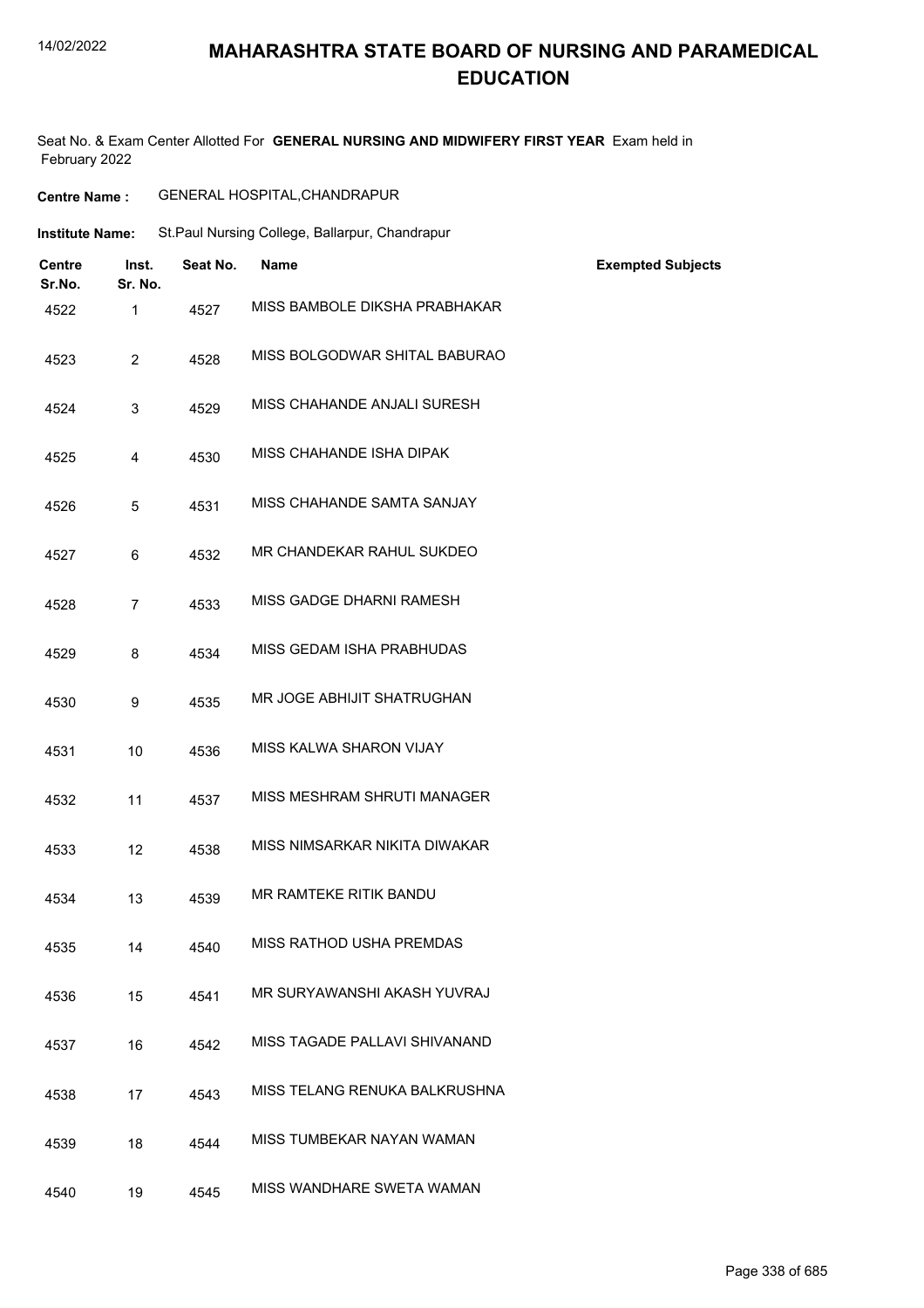Seat No. & Exam Center Allotted For GENERAL NURSING AND MIDWIFERY FIRST YEAR Exam held in February 2022

MR YENURKAR SHIVAM NISHIKANT 4541 20 4546

NOTE: 'P' MEANS PROVISIONALLY PERMITTED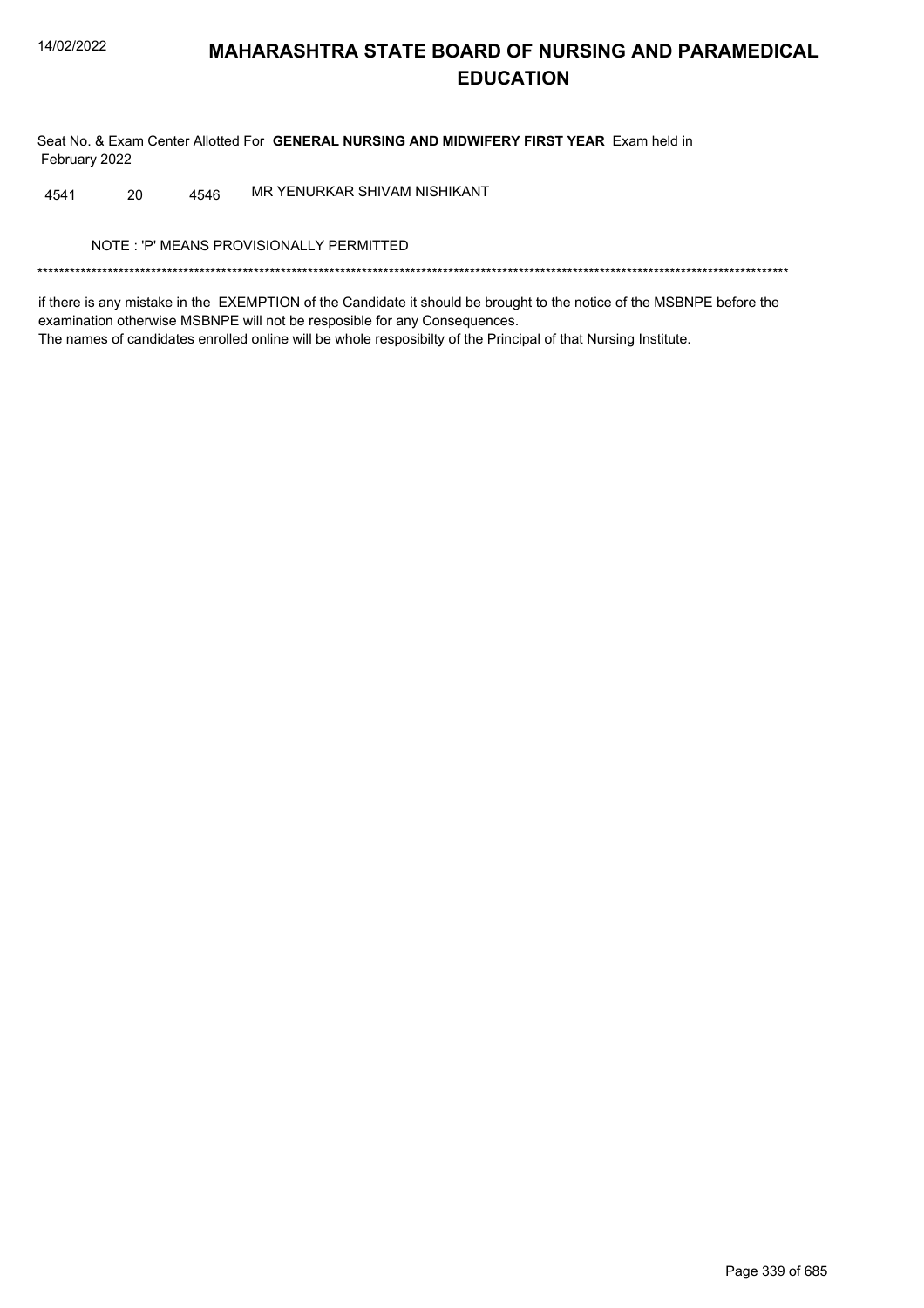Seat No. & Exam Center Allotted For **GENERAL NURSING AND MIDWIFERY FIRST YEAR** Exam held in February 2022

**Centre Name :** GENERAL HOSPITAL ,YAVATMAL

**Institute Name:** MUNGASAJI MAHARAJ NURSING SCHOOL, YAVATMAL

| <b>Centre</b><br>Sr.No. | Inst.<br>Sr. No. | Seat No. | <b>Name</b>                       | <b>Exempted Subjects</b> |
|-------------------------|------------------|----------|-----------------------------------|--------------------------|
| 4542                    | 1                | 4547     | MISS BAGADTE NIKITA ARUNRAO       |                          |
| 4543                    | $\overline{2}$   | 4548     | MISS BALKI MAYURI KRUSHNADEO      |                          |
| 4544                    | 3                | 4549     | MISS BARLAWAR KALYANI GAJANAN     |                          |
| 4545                    | $\overline{4}$   | 4550     | MISS BHAGAT ANJALI MURLEADHAR     |                          |
| 4546                    | 5                | 4551     | MISS BORCHATE SAMIKSHA RAMCHANDRA |                          |
| 4547                    | 6                | 4552     | MR BORKAR PRAVIN PRAKASH          |                          |
| 4548                    | $\overline{7}$   | 4553     | MISS CHITTALWAR SALONI RAJESH     |                          |
| 4549                    | 8                | 4554     | MISS CHUNARKAR DIKSHA SUNIL       |                          |
| 4550                    | 9                | 4555     | MISS DEWALKAR PURVA RAMESH        |                          |
| 4551                    | 10               | 4556     | MISS DHABALE ANAYA CHANDRASHEKHAR |                          |
| 4552                    | 11               | 4557     | MISS DHOKE PRIYA OMPRAKASH        |                          |
| 4553                    | 12               | 4558     | MISS DHULE SHIVANI BABURAO        |                          |
| 4554                    | 13               | 4559     | MISS DONGRE KHUSHI DIPAK          |                          |
| 4555                    | 14               | 4560     | MISS DUTKOR SAKSHI DOMAJI         |                          |
| 4556                    | 15               | 4561     | MISS FENDAR SNEHA ASHOKRAO        |                          |
| 4557                    | 16               | 4562     | MISS FULMALI SNEHAL SANJAY        |                          |
| 4558                    | 17               | 4563     | MR GAIKWAD AKSHAY BHIMARAV        |                          |
| 4559                    | 18               | 4564     | MISS GANJARE AACHAL RAJENDRA      |                          |
| 4560                    | 19               | 4565     | MISS GANVIR ROSHANI RAJU          |                          |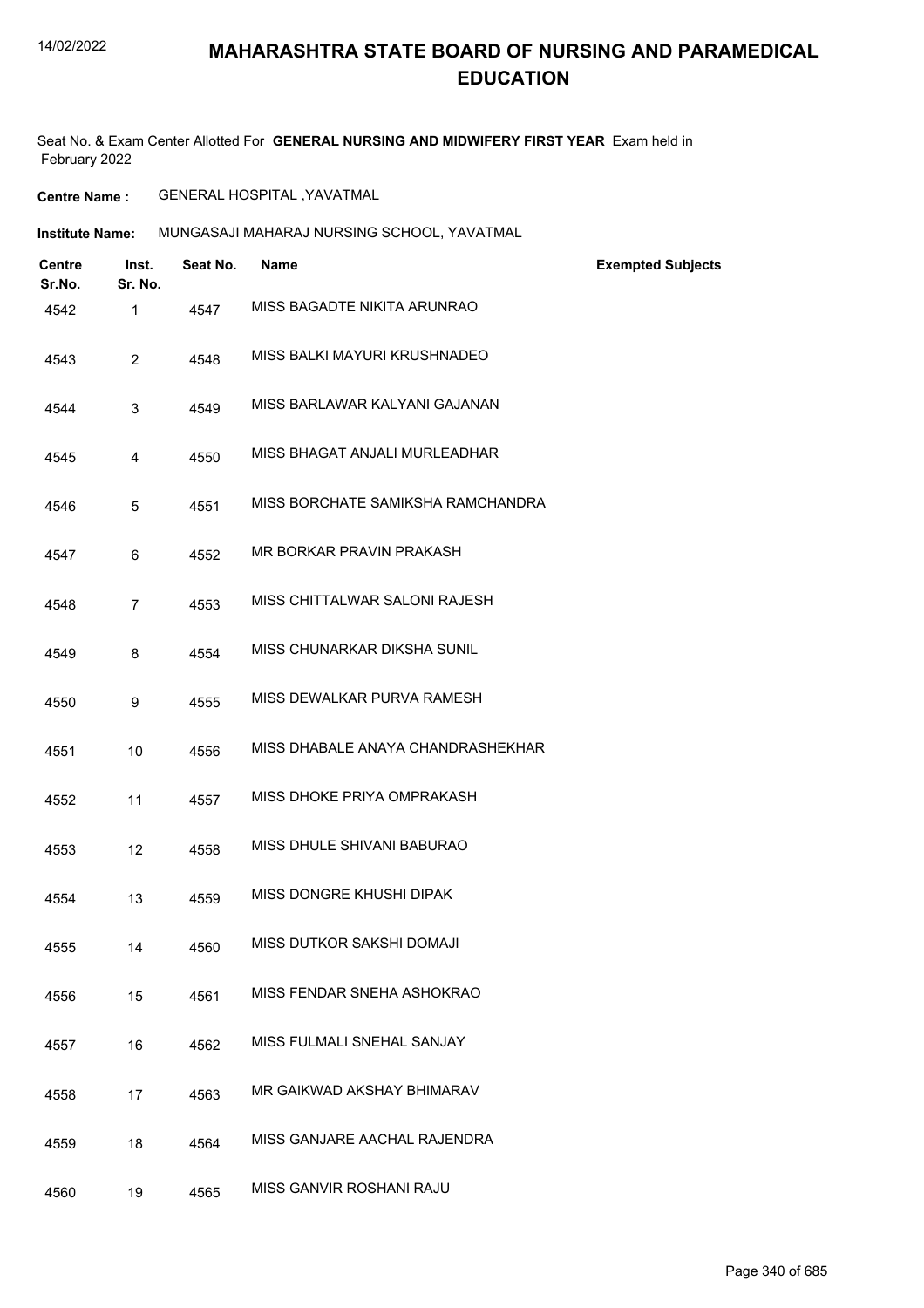Seat No. & Exam Center Allotted For **GENERAL NURSING AND MIDWIFERY FIRST YEAR** Exam held in February 2022

| 4561 | 20 | 4566 | MR GAVANKAR ANUP PRAFULLA       |
|------|----|------|---------------------------------|
| 4562 | 21 | 4567 | MISS GAWAI NEHA MOHON           |
| 4563 | 22 | 4568 | MISS GAWANDE NAMRATA PREMDAS    |
| 4564 | 23 | 4569 | MISS GEDAM POOJA MOHAN          |
| 4565 | 24 | 4570 | MISS HANWATE KAJAL KISAN        |
| 4566 | 25 | 4571 | MISS HIRAVE HARSHA CHANDU       |
| 4567 | 26 | 4572 | MR HIWARALE ROHIT AJAYRAO       |
| 4568 | 27 | 4573 | MR KADAM DARSHAN AVINASH        |
| 4569 | 28 | 4574 | MISS KAMBLE EKATA BHALCHANDRA   |
| 4570 | 29 | 4575 | MISS KANAKE JANHAVI RAVINDRA    |
| 4571 | 30 | 4576 | MISS KHADSE POONAM RAMESH       |
| 4572 | 31 | 4577 | MISS KHANDARE YOGITA PRAVIN     |
| 4573 | 32 | 4578 | MISS KINAKE SAKSHI SANJAY       |
| 4574 | 33 | 4579 | MISS KODAPE SHITAL VASUDEV      |
| 4575 | 34 | 4580 | MR KULMETHE AJINKYA DATTATRAY   |
| 4576 | 35 | 4581 | MR LOKHANDE SAMIR VINOD         |
| 4577 | 36 | 4582 | MISS LONARE RANI JIVAN          |
| 4578 | 37 | 4583 | MISS LONARE PRATIKSHA GAJANAN   |
| 4579 | 38 | 4584 | MISS LONARE NIKITA BANDUJI      |
| 4580 | 39 | 4585 | <b>MR MARATHE GAURAV SANJAY</b> |
| 4581 | 40 | 4586 | MISS MATE RUCHITA PANJABRAO     |
| 4582 | 41 | 4587 | MISS MATE SAKSHI SUDHAKAR       |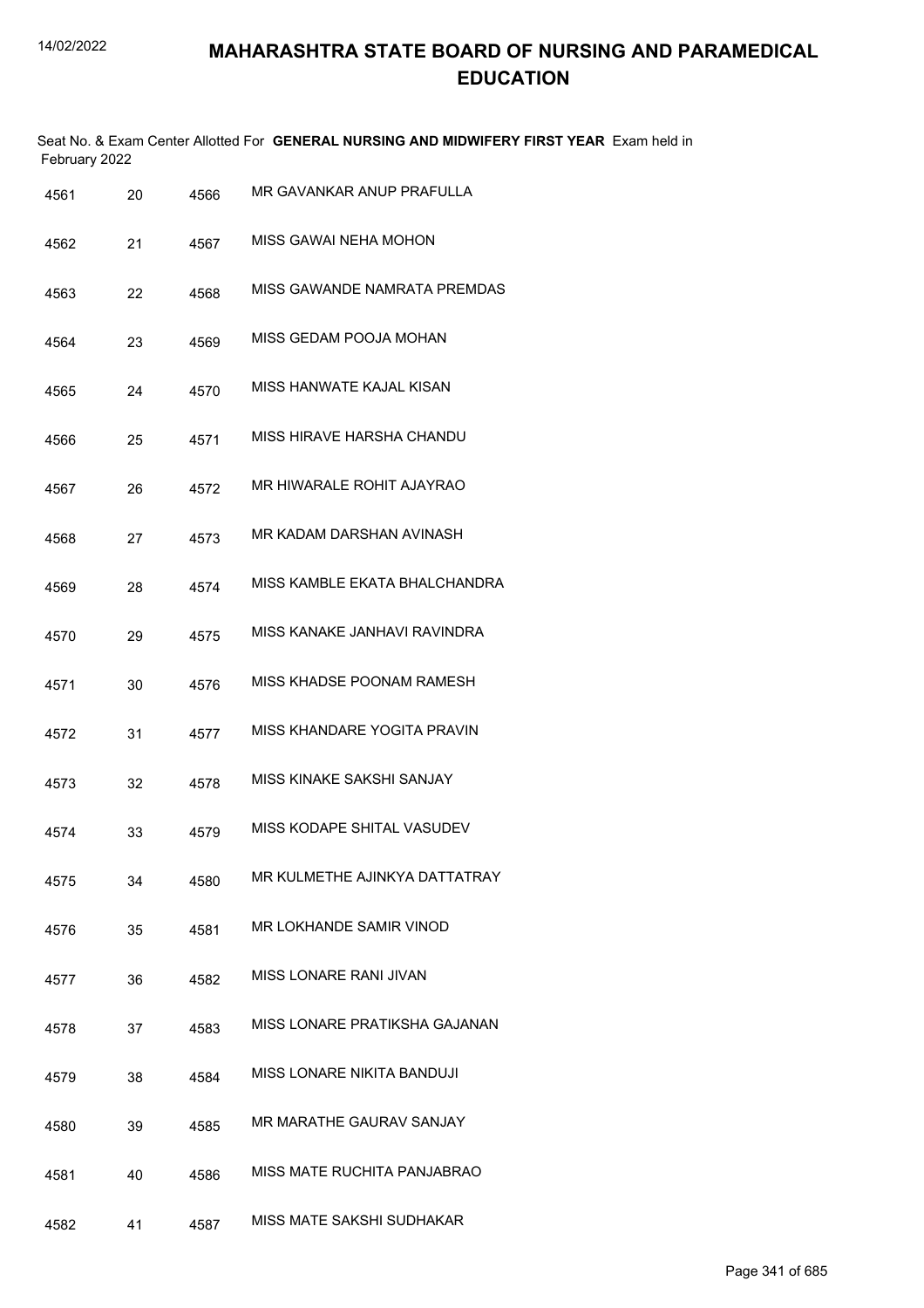|      | February 2022                           |      | Seat No. & Exam Center Allotted For GENERAL NURSING AND MIDWIFERY FIRST YEAR Exam held in |  |  |
|------|-----------------------------------------|------|-------------------------------------------------------------------------------------------|--|--|
| 4583 | 42                                      | 4588 | MISS MESHRAM JANHAVI DILIP                                                                |  |  |
| 4584 | 43                                      | 4589 | MR MESHRAM YOGESH BHIMRAO                                                                 |  |  |
| 4585 | 44                                      | 4590 | MISS MUNDANE SAKSHI ASHOKRAO                                                              |  |  |
| 4586 | 45                                      | 4591 | MR PATIL TUSHAR TARACHAND                                                                 |  |  |
| 4587 | 46                                      | 4592 | MISS PENDOR MINAKSHI MADHUKAR                                                             |  |  |
| 4588 | 47                                      | 4593 | MISS RATHOD SHILPA SUDHAKAR                                                               |  |  |
| 4589 | 48                                      | 4594 | MISS SALAM VIMAL CHAMPAT                                                                  |  |  |
| 4590 | 49                                      | 4595 | MISS SARATE VAISHNAVI DADARAO                                                             |  |  |
| 4591 | 50                                      | 4596 | MISS SHELKE MADHURI ASHOK                                                                 |  |  |
| 4592 | 51                                      | 4597 | MISS SHENDE SHEJAL SATISH                                                                 |  |  |
| 4593 | 52                                      | 4598 | MISS SIDAM AKANKSHA ANIL                                                                  |  |  |
| 4594 | 53                                      | 4599 | <b>MISS THAKARE TRUPTI SANJAY</b>                                                         |  |  |
| 4595 | 54                                      | 4600 | MISS THUL ACHAL SURESHRAO                                                                 |  |  |
| 4596 | 55                                      | 4601 | MISS UMREDKAR PRADNYA MORESHWAR                                                           |  |  |
| 4597 | 56                                      | 4602 | MISS WAGHMARE SAMRUDHI KAWADU                                                             |  |  |
| 4598 | 57                                      | 4603 | MR WAGHMARE SAMYAK SANJAY                                                                 |  |  |
| 4599 | 58                                      | 4604 | MISS WAHANE SEEMA BHARAT                                                                  |  |  |
| 4600 | 59                                      | 4605 | <b>MR WASNIK YASH MANOJ</b>                                                               |  |  |
| 4601 | 60                                      | 4606 | MISS YEDASKAR PALLAVI PUNDALIK                                                            |  |  |
|      | NOTE: 'P' MEANS PROVISIONALLY PERMITTED |      |                                                                                           |  |  |

\*\*\*\*\*\*\*\*\*\*\*\*\*\*\*\*\*\*\*\*\*\*\*\*\*\*\*\*\*\*\*\*\*\*\*\*\*\*\*\*\*\*\*\*\*\*\*\*\*\*\*\*\*\*\*\*\*\*\*\*\*\*\*\*\*\*\*\*\*\*\*\*\*\*\*\*\*\*\*\*\*\*\*\*\*\*\*\*\*\*\*\*\*\*\*\*\*\*\*\*\*\*\*\*\*\*\*\*\*\*\*\*\*\*\*\*\*\*\*\*\*\*\*\*\*\*\*\*\*\*\*\*\*\*\*\*\*\*\*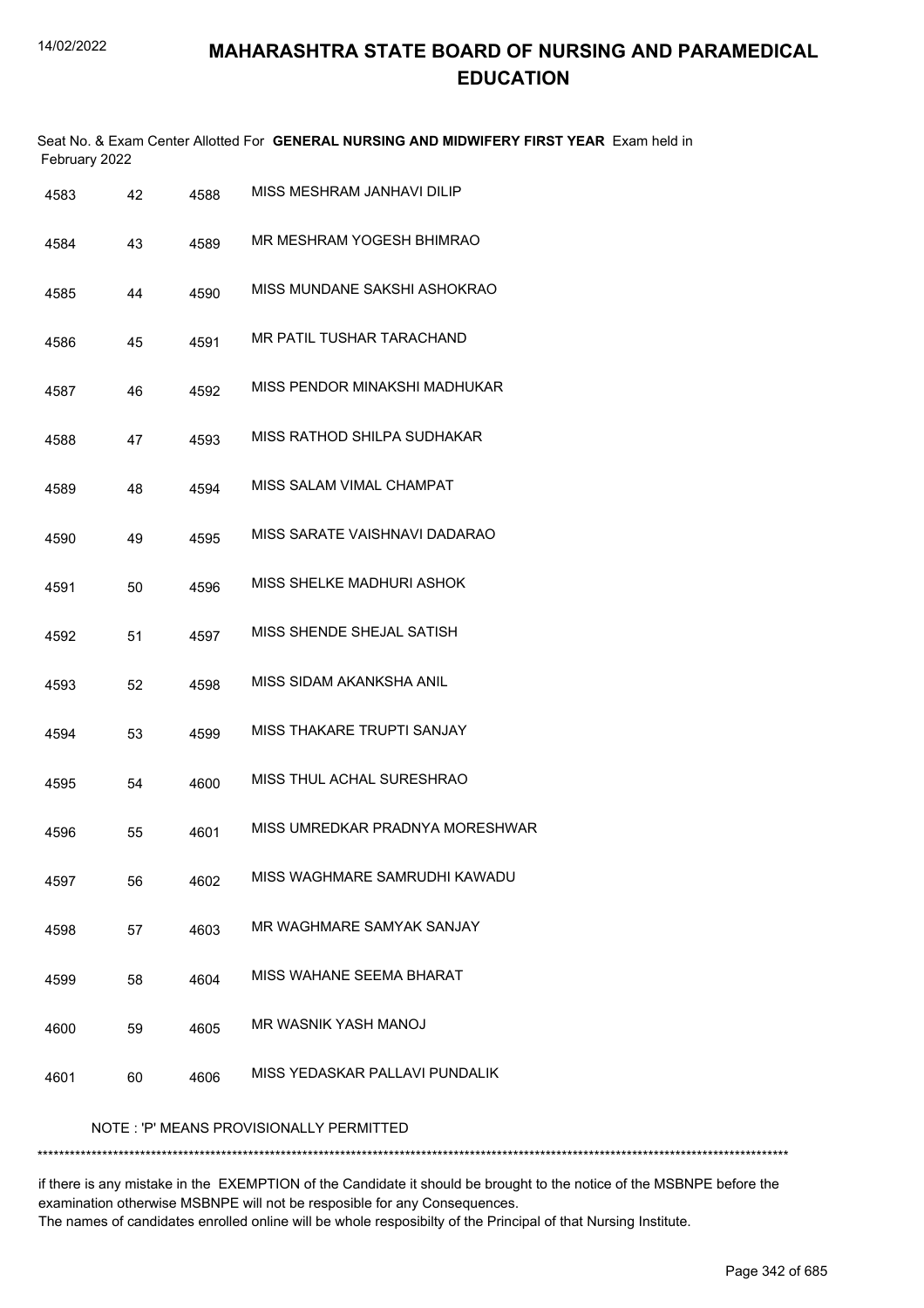## **MAHARASHTRA STATE BOARD OF NURSING AND PARAMEDICAL EDUCATION**

Seat No. & Exam Center Allotted For **GENERAL NURSING AND MIDWIFERY FIRST YEAR** Exam held in February 2022

**Centre Name :** GENERAL HOSPITAL ,YAVATMAL

| Institute Name: | SHRI VINAYAKRAOBAPU DESHMUKH NURSING SCHOOL , SAWARGAON , YAVATMAL |  |
|-----------------|--------------------------------------------------------------------|--|
|                 |                                                                    |  |

| <b>Centre</b><br>Sr.No. | Inst.<br>Sr. No. | Seat No. | <b>Name</b>                     | <b>Exempted Subjects</b> |
|-------------------------|------------------|----------|---------------------------------|--------------------------|
| 4602                    | $\mathbf{1}$     | 4607     | MISS ATALKAR POOJA VINOD        |                          |
| 4603                    | $\overline{c}$   | 4608     | MR ATRAM PRANAY RAWABA          |                          |
| 4604                    | 3                | 4609     | MISS BAGHEL SANGITA BOTSINGH    |                          |
| 4605                    | 4                | 4610     | MR BANSOD RAJAT BHIMRAO         |                          |
| 4606                    | 5                | 4611     | MR BAWANE SAURABH PRAKASH       |                          |
| 4607                    | 6                | 4612     | MISS BETAL SAMPADA PRAKASH      |                          |
| 4608                    | 7                | 4613     | MISS BHAGAT JAYSHREE BHARAT     |                          |
| 4609                    | 8                | 4614     | MISS BHAGAT SONALI VINOD        |                          |
| 4610                    | 9                | 4615     | MISS BHAGAT DIKSHA VASANTA      |                          |
| 4611                    | 10               | 4616     | MISS BHAGAT ANJALI VASANTA      |                          |
| 4612                    | 11               | 4617     | MISS BHILAWEKAR SAVITA KISHOR   |                          |
| 4613                    | 12               | 4618     | MISS BHILAWEKAR SHITAL RAMLAL   |                          |
| 4614                    | 13               | 4619     | MISS BHONDE ASHWINI PRAKASH     |                          |
| 4615                    | 14               | 4620     | MR BHURKUNDE SURENDRA VASANTRAO |                          |
| 4616                    | 15               | 4621     | MISS BOBADE NEHA SATISH         |                          |
| 4617                    | 16               | 4622     | MISS BOKE DARSHANA SHALIK       |                          |
| 4618                    | 17               | 4623     | MISS BORKAR APURVA PRAVIN       |                          |
| 4619                    | 18               | 4624     | MR DAMLE PRAJWAL ASHOKRAO       |                          |
| 4620                    | 19               | 4625     | MISS DIGHADE SUSHMA DHANRAJJI   |                          |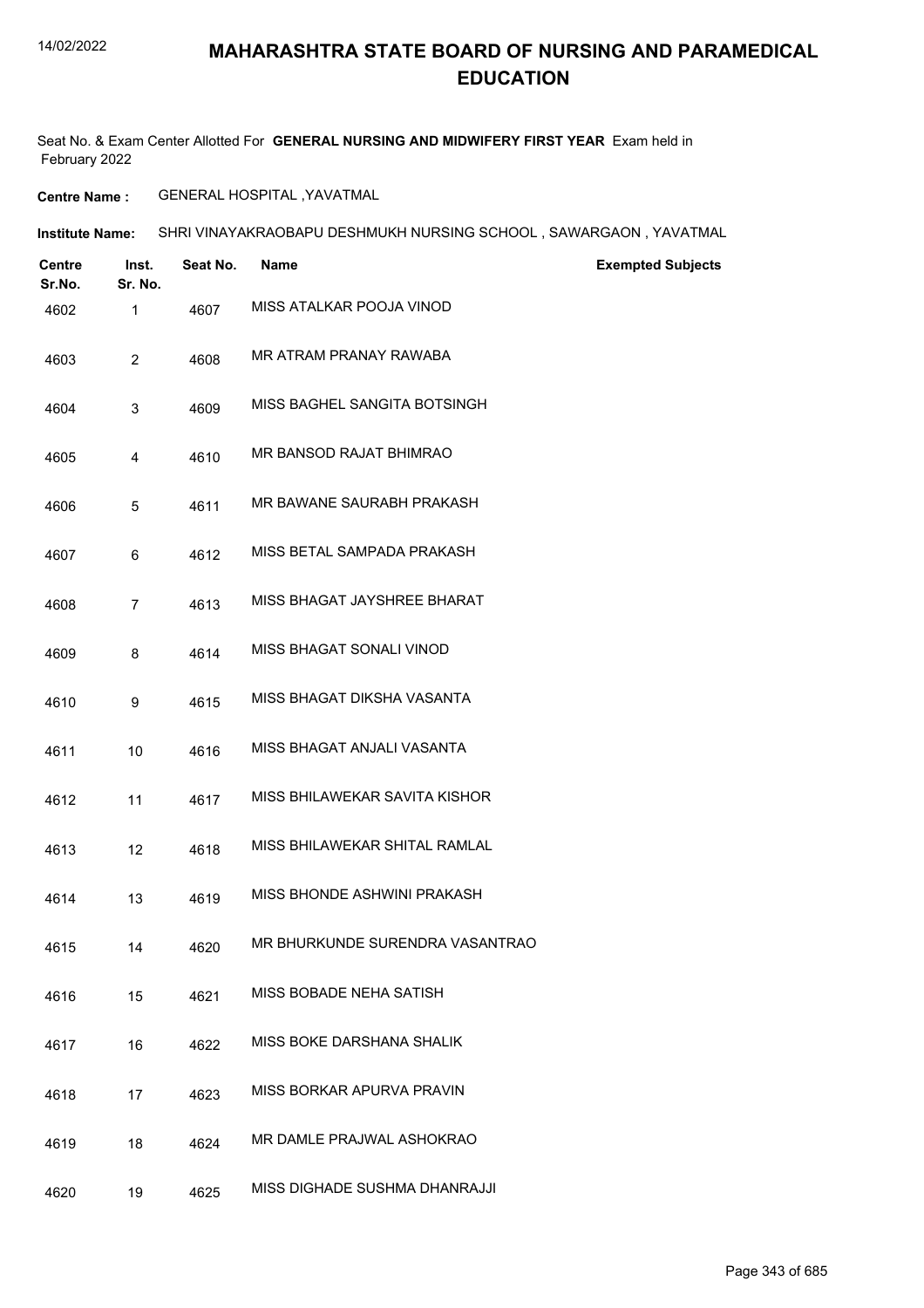|      | February 2022 |      | Seat No. & Exam Center Allotted For GENERAL NURSING AND MIDWIFERY FIRST YEAR Exam held in |
|------|---------------|------|-------------------------------------------------------------------------------------------|
| 4621 | 20            | 4626 | MISS FUTANE KHUSHI SUNIL                                                                  |
| 4622 | 21            | 4627 | MISS GADEKAR AARATI SHANKARRAO                                                            |
| 4623 | 22            | 4628 | MR GAWANDE MOHAN PANJABRAO                                                                |
| 4624 | 23            | 4629 | MR GEDAM SURAJ RAMCHANDRA                                                                 |
| 4625 | 24            | 4630 | MISS GOHADE PUNAM DNYANESHWAR                                                             |
| 4626 | 25            | 4631 | MISS GOPHANE MAYURI VISHNU                                                                |
| 4627 | 26            | 4632 | MISS INGALE PRANITA RAMBHAU                                                               |
| 4628 | 27            | 4633 | MISS INGALE PRAJAKTA RAMBHAU                                                              |
| 4629 | 28            | 4634 | MISS INGALE VAISHNVI BHAGWAN                                                              |
| 4630 | 29            | 4635 | MISS JADHAO SNEHA DIPAK                                                                   |
| 4631 | 30            | 4636 | MISS JICHKAR PAYAL SUDHAKAR                                                               |
| 4632 | 31            | 4637 | MR KALE AJINKYA DINESHRAO                                                                 |
| 4633 | 32            | 4638 | MISS KAMBLE RESHMA RAHUL                                                                  |
| 4634 | 33            | 4639 | MISS KAMBLE PRIYANKA RAJUBHAU                                                             |
| 4635 | 34            | 4640 | MISS KAMBLE PALLAVI ARUN                                                                  |
| 4636 | 35            | 4641 | MISS KHADSE TEJSWINI PURUSHOTTAM                                                          |
| 4637 | 36            | 4642 | MR KHAN ABUZAR KHAN ABID                                                                  |
| 4638 | 37            | 4643 | MISS KOTNAKE ACHAL HARIDAS                                                                |
| 4639 | 38            | 4644 | MR KOWE PRAJWAL SUBHASH                                                                   |
| 4640 | 39            | 4645 | MISS KOWE SHUBHANGI GAJANAN                                                               |
| 4641 | 40            | 4646 | MISS KUSARAM NISHA DIGAMBAR                                                               |
| 4642 | 41            | 4647 | MR LABHANE SHREYASH NISHANT                                                               |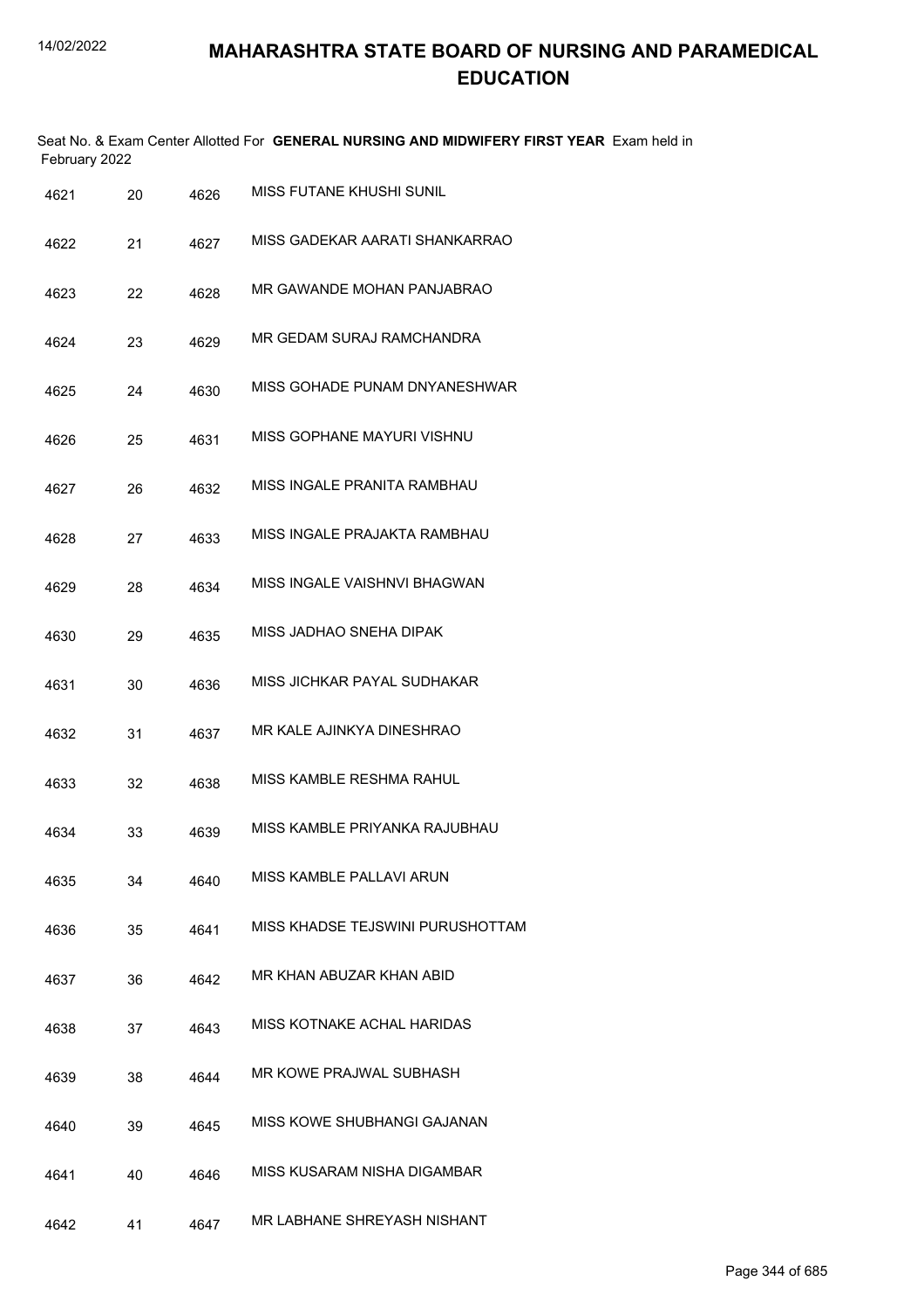|               | Seat No. & Exam Center Allotted For GENERAL NURSING AND MIDWIFERY FIRST YEAR Exam held in |
|---------------|-------------------------------------------------------------------------------------------|
| February 2022 |                                                                                           |

| 4643                                    | 42 | 4648 | MISS MADAVI SHIVANI NARENDRA     |  |
|-----------------------------------------|----|------|----------------------------------|--|
| 4644                                    | 43 | 4649 | MR MADAVI YOGESH BHARAT          |  |
| 4645                                    | 44 | 4650 | MISS MANGARE RUPA NARAYANRAO     |  |
| 4646                                    | 45 | 4651 | MISS MANWAR DIKSHA NARENDRA      |  |
| 4647                                    | 46 | 4652 | MISS MANWAR NAMRATA DAMODHAR     |  |
| 4648                                    | 47 | 4653 | <b>MISS MATE SIYA SUNIL</b>      |  |
| 4649                                    | 48 | 4654 | MISS NAGOSE AKANSHA SURESH       |  |
| 4650                                    | 49 | 4655 | MISS PAWAR YOGITA BHIMRAO        |  |
| 4651                                    | 50 | 4656 | MR PISE LAUKIK BHIMRAO           |  |
| 4652                                    | 51 | 4657 | MISS RATHOD ASHVINI HARILAL      |  |
| 4653                                    | 52 | 4658 | MISS SANSOLE ARCHANA VITTHAL     |  |
| 4654                                    | 53 | 4659 | MISS SAWARKAR SHWETA RAJU        |  |
| 4655                                    | 54 | 4660 | MR SHENDE SURENDRA ANIL          |  |
| 4656                                    | 55 | 4661 | MR SHENDE HIMESH UTTAMRAO        |  |
| 4657                                    | 56 | 4662 | MISS SHENDE PRACHI DHARMPAL      |  |
| 4658                                    | 57 | 4663 | <b>MISS THUL PRATIKSHA SUDAM</b> |  |
| 4659                                    | 58 | 4664 | MISS WANKHADE PURVA PARMANAND    |  |
| 4660                                    | 59 | 4665 | MISS WANSKAR VAISHNVI KAILASRAO  |  |
| 4661                                    | 60 | 4666 | MISS YENGADE SHRUTI BANDUJI      |  |
| NOTE: 'P' MEANS PROVISIONALLY PERMITTED |    |      |                                  |  |

\*\*\*\*\*\*\*\*\*\*\*\*\*\*\*\*\*\*\*\*\*\*\*\*\*\*\*\*\*\*\*\*\*\*\*\*\*\*\*\*\*\*\*\*\*\*\*\*\*\*\*\*\*\*\*\*\*\*\*\*\*\*\*\*\*\*\*\*\*\*\*\*\*\*\*\*\*\*\*\*\*\*\*\*\*\*\*\*\*\*\*\*\*\*\*\*\*\*\*\*\*\*\*\*\*\*\*\*\*\*\*\*\*\*\*\*\*\*\*\*\*\*\*\*\*\*\*\*\*\*\*\*\*\*\*\*\*\*\*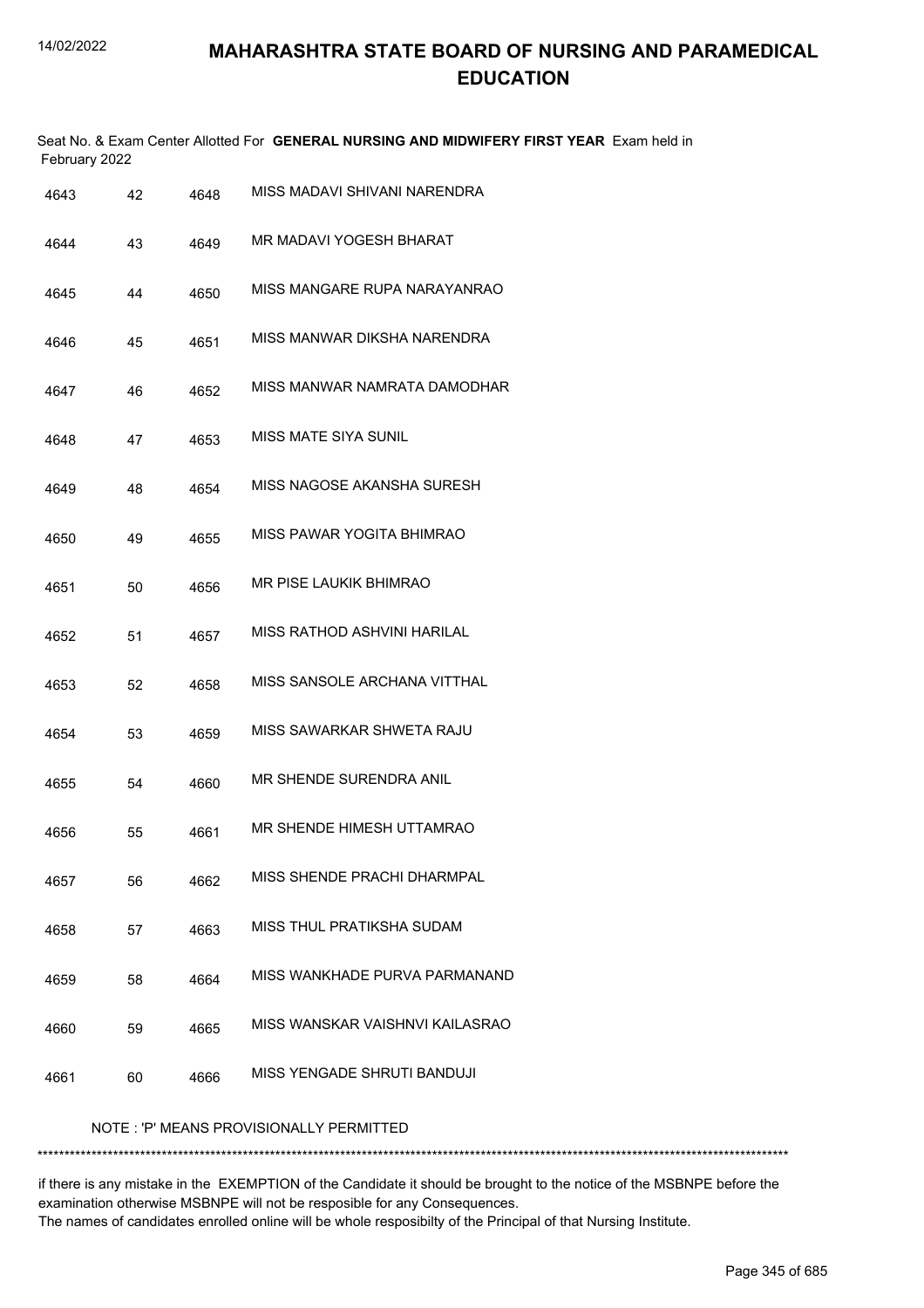Seat No. & Exam Center Allotted For **GENERAL NURSING AND MIDWIFERY FIRST YEAR** Exam held in February 2022

**Centre Name :** GENERAL HOSPITAL, BULDANA

**Institute Name: MOTHER TERESA SCHOOL OF NURSING , BULDANA** 

| <b>Centre</b><br>Sr.No. | Inst.<br>Sr. No. | Seat No. | <b>Name</b>                                                  | <b>Exempted Subjects</b> |
|-------------------------|------------------|----------|--------------------------------------------------------------|--------------------------|
| 4662                    | $\mathbf 1$      | 4667     | MR BEDARKAR YASH MOHAN                                       |                          |
| 4663                    | $\overline{2}$   | 4668     | MISS BHUTEKAR VAISHNAVI UDDHAV                               |                          |
| 4664                    | 3                | 4669     | MISS CHAVHAN NANDINI PRAKASH                                 |                          |
| 4665                    | 4                | 4670     | MR DESHMUKH AKASH KAILAS                                     |                          |
| 4666                    | 5                | 4671     | MR DONGARDIVE NISHANT ASHOK                                  |                          |
| 4667                    | 6                | 4672     | MISS GAWAI SAKSHI RAHUL                                      |                          |
| 4668                    | $\overline{7}$   | 4673     | MISS GAWAI SHEJAL SANTOSH                                    |                          |
| 4669                    | 8                | 4674     | <b>SMT ZINE DIPALI SUHAS</b><br>(NEE HIWALE DIPALI DAYANAND) |                          |
| 4670                    | 9                | 4675     | <b>SMT GAWAI SAPNA VIJAY</b><br>(NEE HIWALE SAPNA SAHEBRAO)  |                          |
| 4671                    | 10               | 4676     | MISS INGLE DIKSHA CHANDRAKANT                                |                          |
| 4672                    | 11               | 4677     | MISS MORE AMRAPALI GAUTAM                                    |                          |
| 4673                    | 12               | 4678     | MISS MUNDHE RUPALI MADHAV                                    |                          |
| 4674                    | 13               | 4679     | MISS NAPTE POOJA UTTAM                                       |                          |
| 4675                    | 14               | 4680     | MISS PAKHARE RUPALI SURESH                                   |                          |
| 4676                    | 15               | 4681     | MR PARDHE GANESH DHONDU                                      |                          |
| 4677                    | 16               | 4682     | MISS PAWAR PRIYANKA PANJABRAO                                |                          |
| 4678                    | 17               | 4683     | MISS RATHOD NANDINI DARASING                                 |                          |
| 4679                    | 18               | 4684     | MR RATHOD DEVIDAS JANKIRAM                                   |                          |
| 4680                    | 19               | 4685     | <b>MISS TAYDE PRATIKSHA GANESH</b>                           |                          |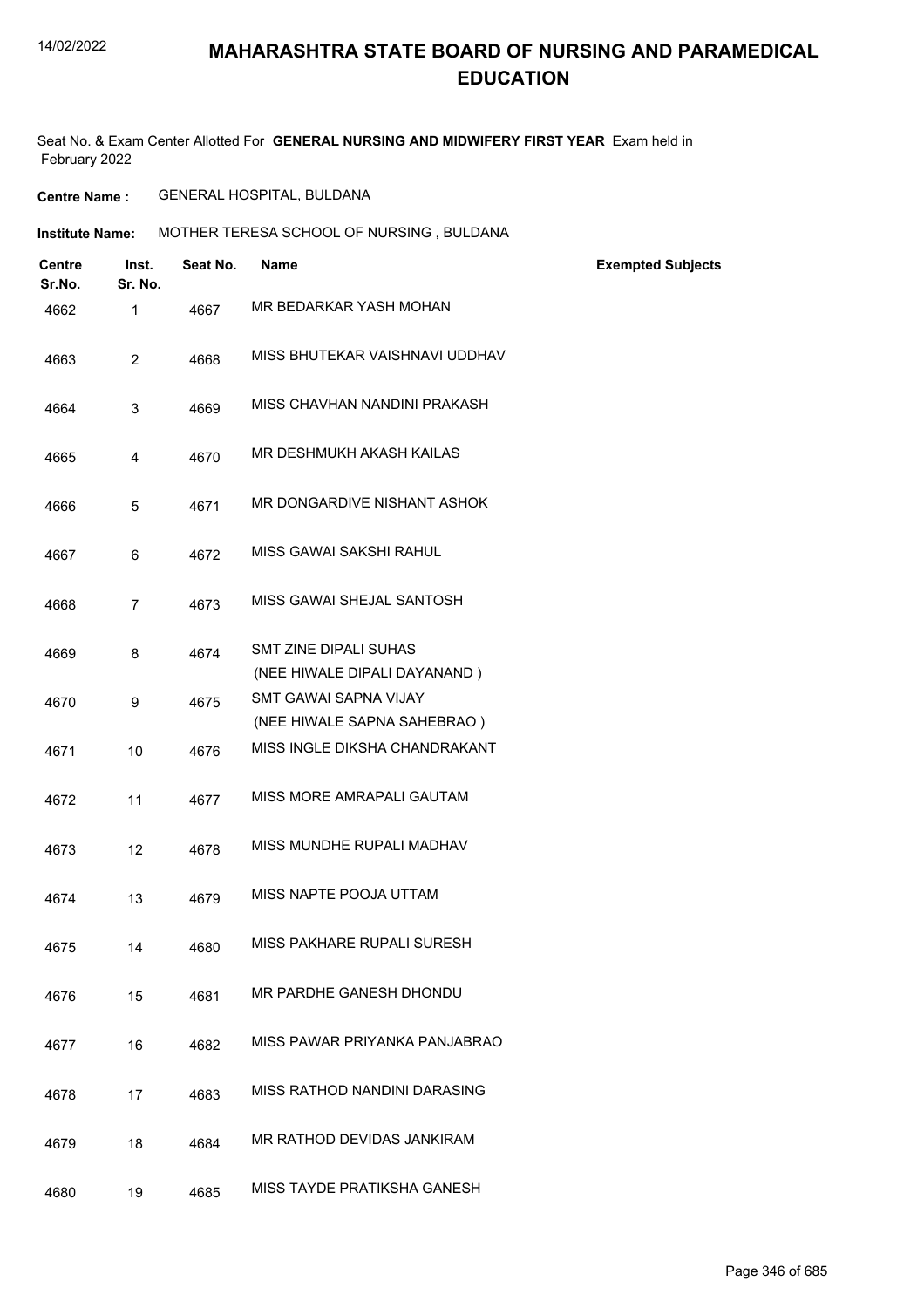Seat No. & Exam Center Allotted For GENERAL NURSING AND MIDWIFERY FIRST YEAR Exam held in February 2022

MR ZINE ASHISH NISHIKANT 4681 20 4686

NOTE: 'P' MEANS PROVISIONALLY PERMITTED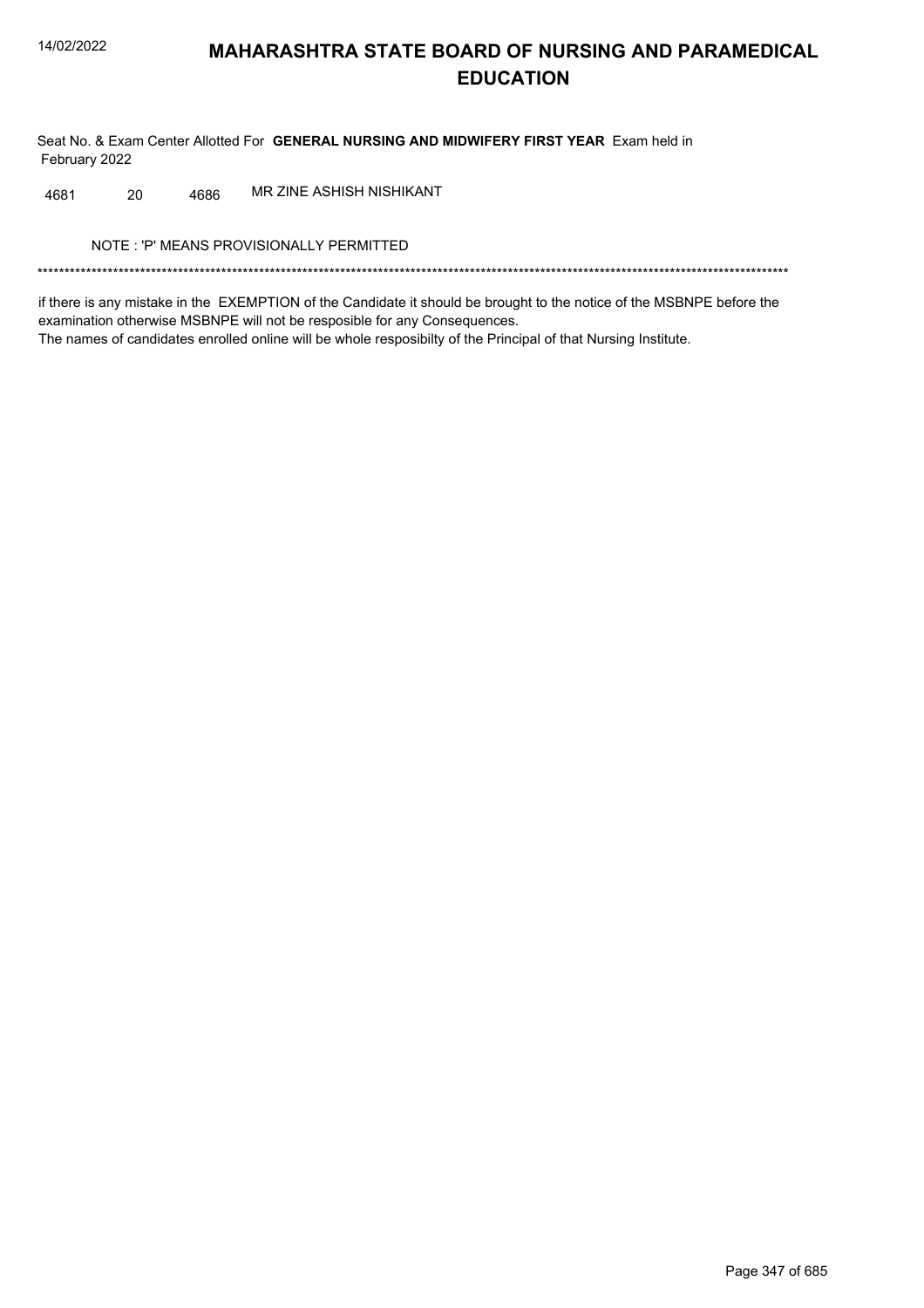## **MAHARASHTRA STATE BOARD OF NURSING AND PARAMEDICAL EDUCATION**

Seat No. & Exam Center Allotted For **GENERAL NURSING AND MIDWIFERY FIRST YEAR** Exam held in February 2022

**Centre Name :** GENERAL HOSPITAL, BULDANA

| Institute Name: | ANANDI NURSING INSTITUTE COLLEGE, BULDANA |  |
|-----------------|-------------------------------------------|--|
|                 |                                           |  |

| <b>Centre</b><br>Sr.No. | Inst.<br>Sr. No. | Seat No. | <b>Name</b>                     | <b>Exempted Subjects</b> |
|-------------------------|------------------|----------|---------------------------------|--------------------------|
| 4682                    | 1                | 4687     | MISS AWCHAR NITA SUBHASH        |                          |
| 4683                    | $\overline{2}$   | 4688     | MISS BARKALE MADHAVI ASHOK      |                          |
| 4684                    | 3                | 4689     | MR CHAVAN CHAITANYA RAMESH      |                          |
| 4685                    | 4                | 4690     | MISS DANDGE ASHWINI BALIRAM     |                          |
| 4686                    | 5                | 4691     | MISS EBITKAR JAYA SADANAND      |                          |
| 4687                    | 6                | 4692     | MISS GAWAI ASHVINI TEJRAO       |                          |
| 4688                    | $\overline{7}$   | 4693     | MISS GAWAI KOMAL FAKIRA         |                          |
| 4689                    | 8                | 4694     | MISS INGALE POONAM RATAN        |                          |
| 4690                    | 9                | 4695     | MR JADHAO AJAY BAJIRAO          |                          |
| 4691                    | 10               | 4696     | MR JADHAV MILAN DILIP           |                          |
| 4692                    | 11               | 4697     | MISS KALE POOJA PARMESHWAR      |                          |
| 4693                    | 12               | 4698     | MR KARPE RAMESH SOMINATH        |                          |
| 4694                    | 13               | 4699     | MISS LAHANE CHAITALI VASANT     |                          |
| 4695                    | 14               | 4700     | MISS MHASKE ARATI MANOHAR       |                          |
| 4696                    | 15               | 4701     | MR PALVE NIKHIL BHARAT          |                          |
| 4697                    | 16               | 4702     | MR PATIL ANIKET BHASKAR         |                          |
| 4698                    | 17               | 4703     | MR TAYDE AKASH GAJANAN          |                          |
| 4699                    | 18               | 4704     | MISS WAGH KAMINI PURUSHOTTAM    |                          |
| 4700                    | 19               | 4705     | MISS WANKHEDE SUJATA RAMESHAPPA |                          |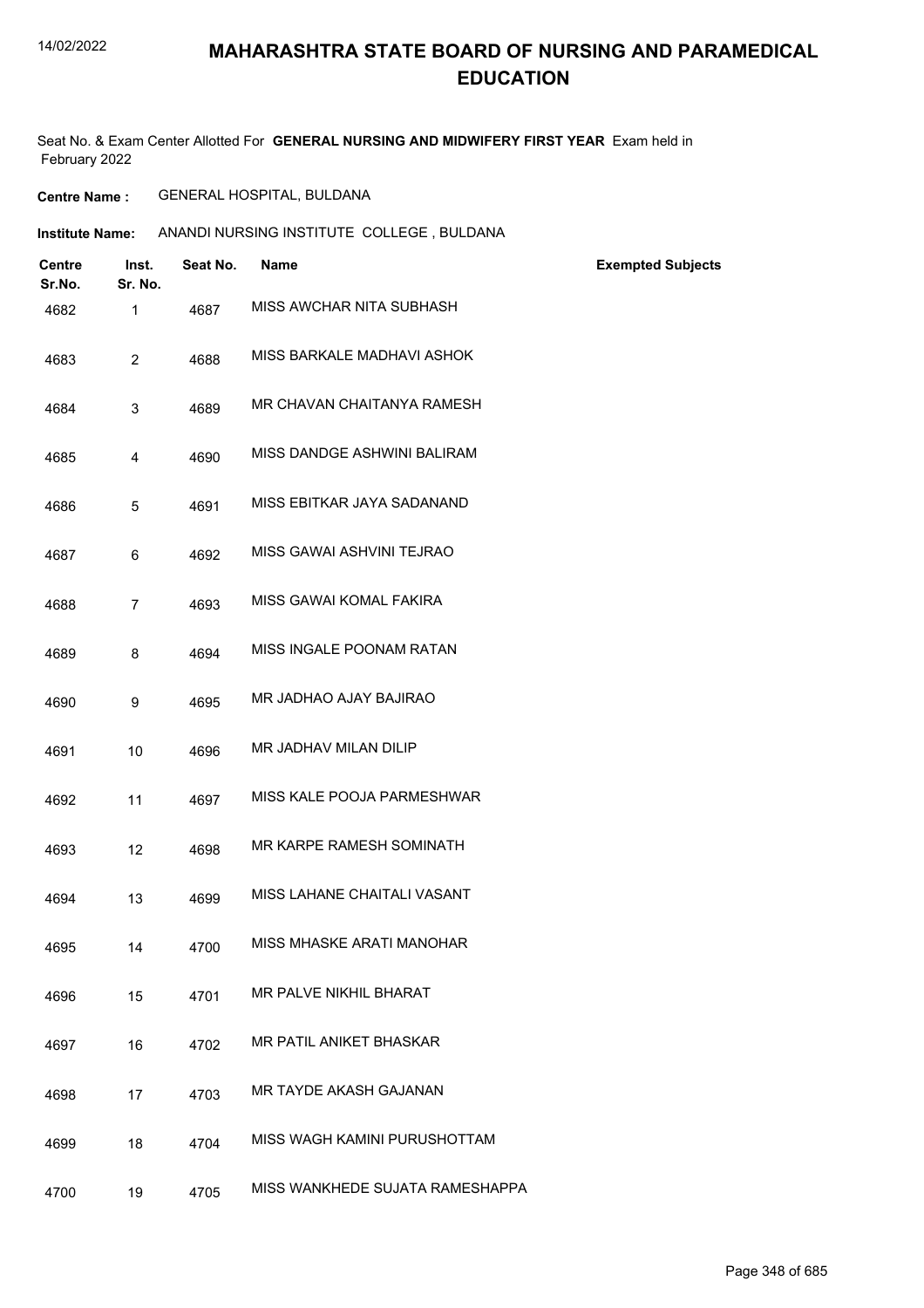Seat No. & Exam Center Allotted For GENERAL NURSING AND MIDWIFERY FIRST YEAR Exam held in February 2022

MISS ZINE SIDDHI RAVINDRA 4701 20 4706

NOTE: 'P' MEANS PROVISIONALLY PERMITTED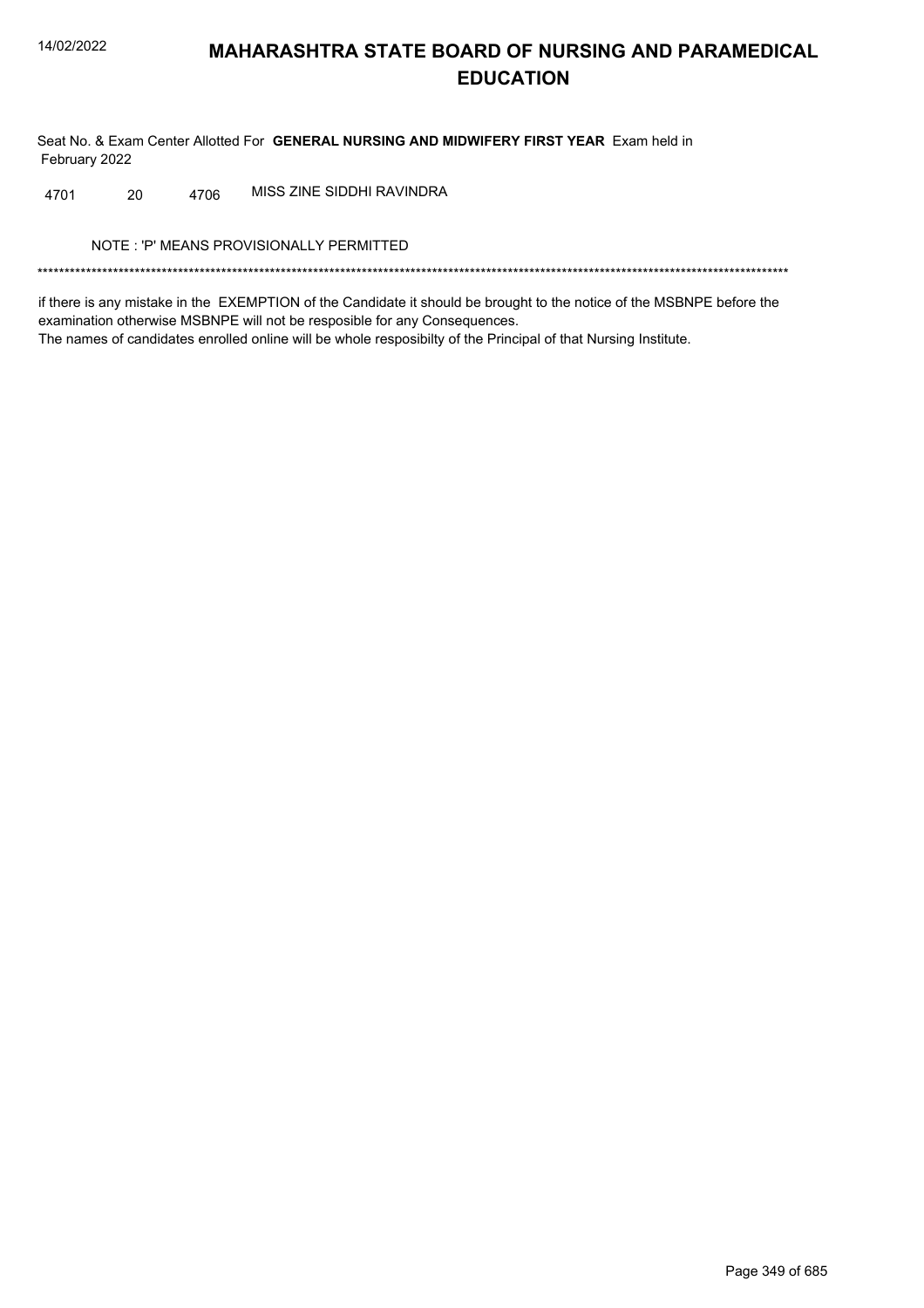## **MAHARASHTRA STATE BOARD OF NURSING AND PARAMEDICAL EDUCATION**

Seat No. & Exam Center Allotted For **GENERAL NURSING AND MIDWIFERY FIRST YEAR** Exam held in February 2022

**Centre Name :** GENERAL HOSPITAL, BULDANA

| VASANTPRABHA SCHOOL OF NURSING BULDHANA<br><b>Institute Name:</b> |
|-------------------------------------------------------------------|
|-------------------------------------------------------------------|

| Centre<br>Sr.No. | Inst.<br>Sr. No. | Seat No. | <b>Name</b>                    | <b>Exempted Subjects</b> |
|------------------|------------------|----------|--------------------------------|--------------------------|
| 4702             | 1                | 4707     | MISS ADHAVE JAYA GANESH        |                          |
| 4703             | $\overline{2}$   | 4708     | MISS AMBHORE SAKSHI RAVI       |                          |
| 4704             | 3                | 4709     | MR APAR ROHAN SUDHAKAR         |                          |
| 4705             | 4                | 4710     | MR GADHAVE MAHESH SUNIL        |                          |
| 4706             | 5                | 4711     | MISS GAWAI KAJAL GULABRAO      |                          |
| 4707             | 6                | 4712     | MISS JADHAO AMRUTA PRALHAD     |                          |
| 4708             | $\overline{7}$   | 4713     | MISS JADHAO SHIVANI GAJANAN    |                          |
| 4709             | 8                | 4714     | MR JADHAV VIVEK SUDHAKAR       |                          |
| 4710             | 9                | 4715     | MISS KAMBLE DIPIKA MAHADEV     |                          |
| 4711             | 10               | 4716     | MISS MORE AARTI GAUTAM         |                          |
| 4712             | 11               | 4717     | MR MORE DIPAK VASANTA          |                          |
| 4713             | 12               | 4718     | MISS NIKALJE PRASHANSA ASHOK   |                          |
| 4714             | 13               | 4719     | MR PIWAL SAHIL ANIL            |                          |
| 4715             | 14               | 4720     | MR RAUT PANKAJ SAMADHAN        |                          |
| 4716             | 15               | 4721     | MISS RAUT REVATI AJAY          |                          |
| 4717             | 16               | 4722     | MISS SHINDE NIKITA DNYANESHWAR |                          |
| 4718             | 17               | 4723     | MISS WANKHEDE PRERNA SURENDRA  |                          |
| 4719             | 18               | 4724     | MISS WANKHEDE PRITI VASUDEO    |                          |
| 4720             | 19               | 4725     | MISS ZINE BHUMIKA SURESH       |                          |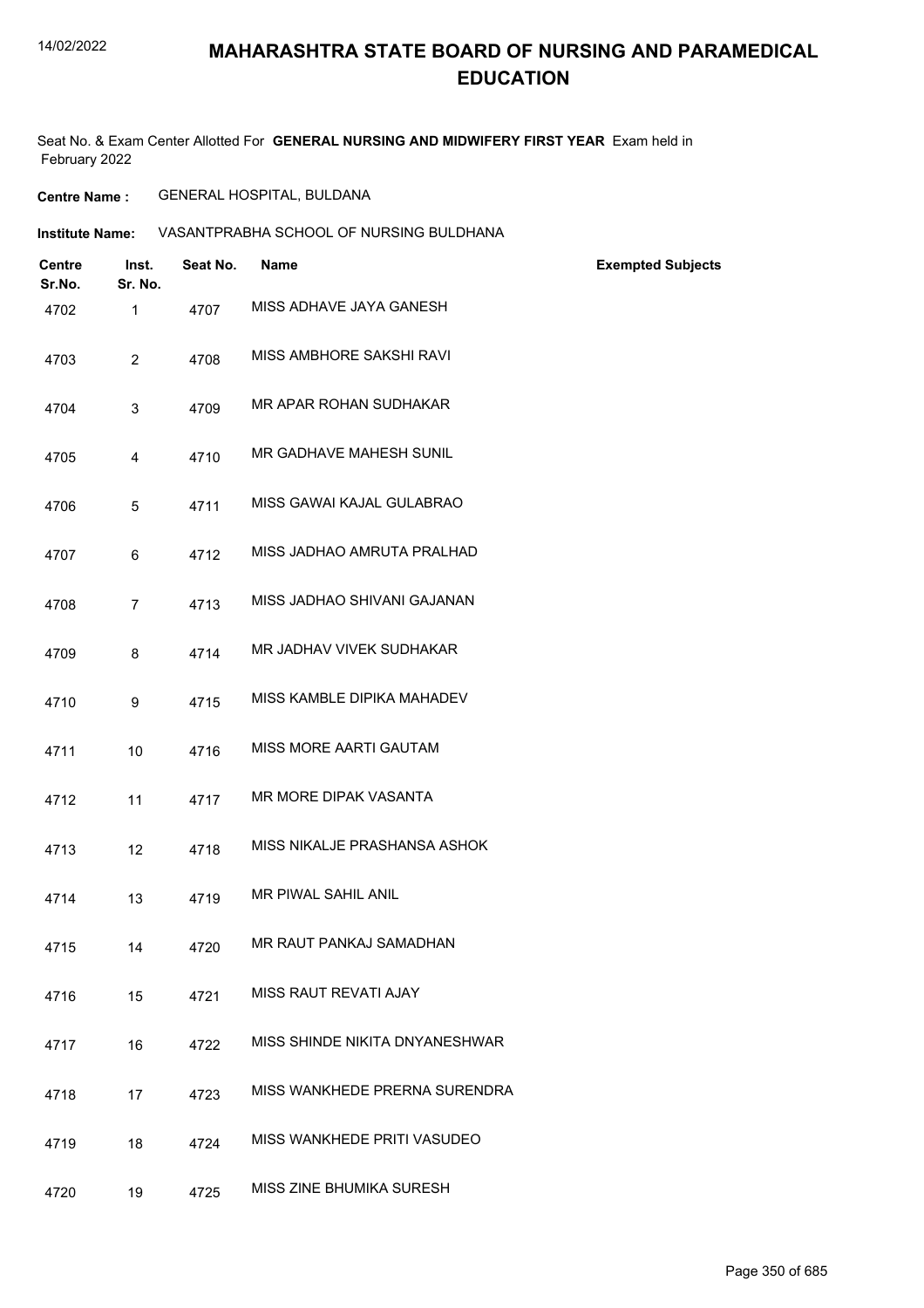Seat No. & Exam Center Allotted For GENERAL NURSING AND MIDWIFERY FIRST YEAR Exam held in February 2022

NOTE: 'P' MEANS PROVISIONALLY PERMITTED

if there is any mistake in the EXEMPTION of the Candidate it should be brought to the notice of the MSBNPE before the examination otherwise MSBNPE will not be resposible for any Consequences.

The names of candidates enrolled online will be whole resposibilty of the Principal of that Nursing Institute.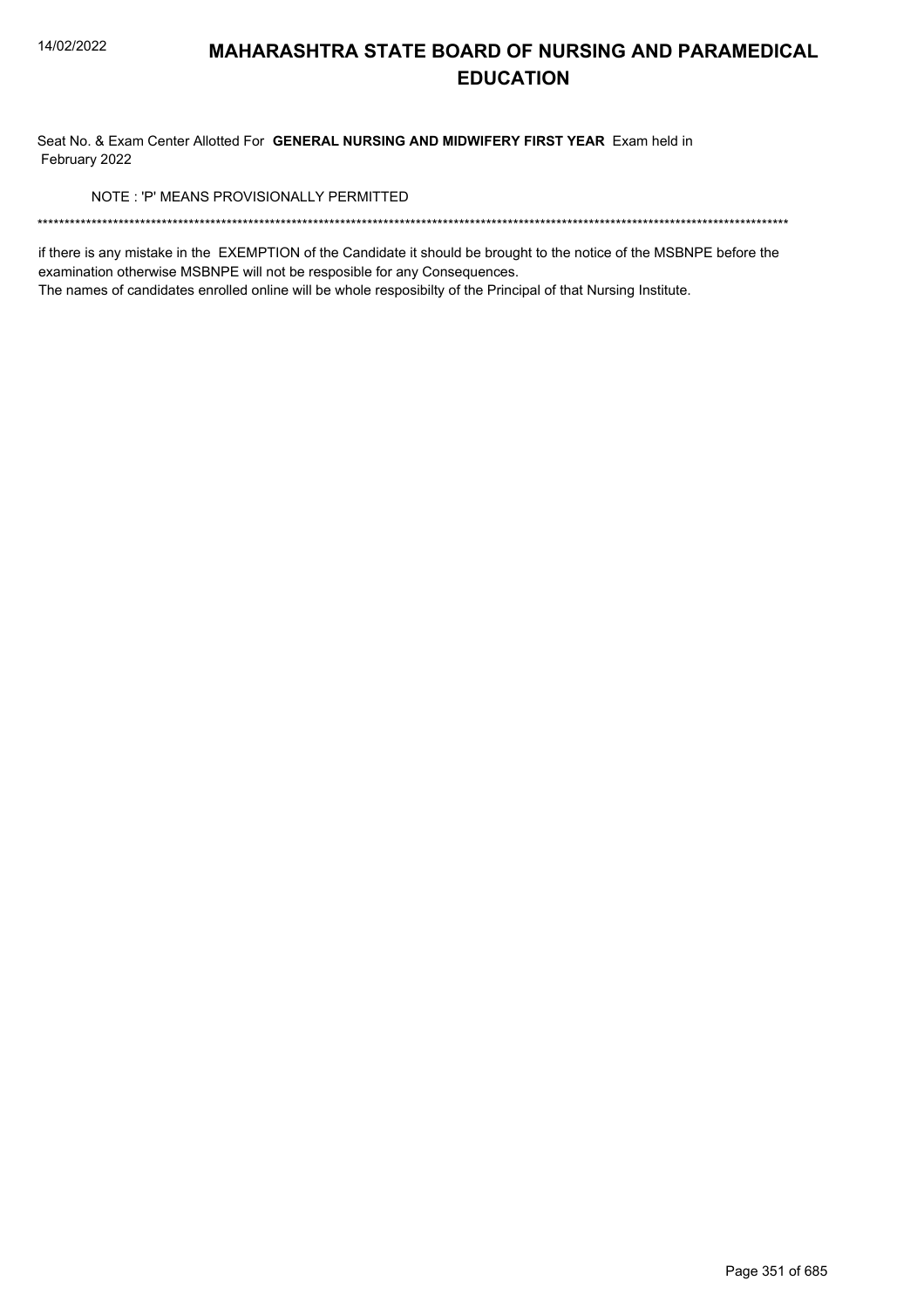Seat No. & Exam Center Allotted For **GENERAL NURSING AND MIDWIFERY FIRST YEAR** Exam held in February 2022

**Centre Name :** GENERAL HOSPITAL, BULDANA

| <b>Centre</b><br>Sr.No. | Inst.<br>Sr. No. | Seat No. | <b>Name</b>                      | <b>Exempted Subjects</b> |
|-------------------------|------------------|----------|----------------------------------|--------------------------|
| 4721                    | 1                | 4726     | MR AMBHORE BALRAM DURADAS        |                          |
| 4722                    | $\overline{2}$   | 4727     | MISS BHANOSE SOMESHWARI KASHIRAM |                          |
| 4723                    | 3                | 4728     | MISS CHAVAN RESHMA RAMCHAND      |                          |
| 4724                    | 4                | 4729     | MISS GAYGOL RENUKA SUBHASH       |                          |
| 4725                    | 5                | 4730     | MISS GULVE VAISHALI VITTHAL      |                          |
| 4726                    | 6                | 4731     | MISS HIWALE VAISHNAVI VIJAY      |                          |
| 4727                    | $\overline{7}$   | 4732     | MR JADHAO SURAJ BABAN            |                          |
| 4728                    | 8                | 4733     | MISS JADHAO VAISHAKHI SANJAY     |                          |
| 4729                    | 9                | 4734     | MISS JADHAV MADHURI GAJANAN      |                          |
| 4730                    | 10               | 4735     | MISS KHARE MAYURI SANDIP         |                          |
| 4731                    | 11               | 4736     | MR KITAKE ROHIT SIDDHARATH       |                          |
| 4732                    | 12               | 4737     | MR NARWADE KARTIK VIJAY          |                          |
| 4733                    | 13               | 4738     | MISS PAWAR PALLAVI SUDAM         |                          |
| 4734                    | 14               | 4739     | <b>MISS RATHOD NIKITA ANIL</b>   |                          |
| 4735                    | 15               | 4740     | MR SOLANKE YASH SANJAY           |                          |
| 4736                    | 16               | 4741     | MR SUKHDANE PRAMOD AMBADAS       |                          |
| 4737                    | 17               | 4742     | MISS SURADKAR RINKU WARGHAT      |                          |
| 4738                    | 18               | 4743     | MISS SURADKAR SHITAL DAULATRAO   |                          |
| 4739                    | 19               | 4744     | MISS WATHORE PRIYANKA DATTA      |                          |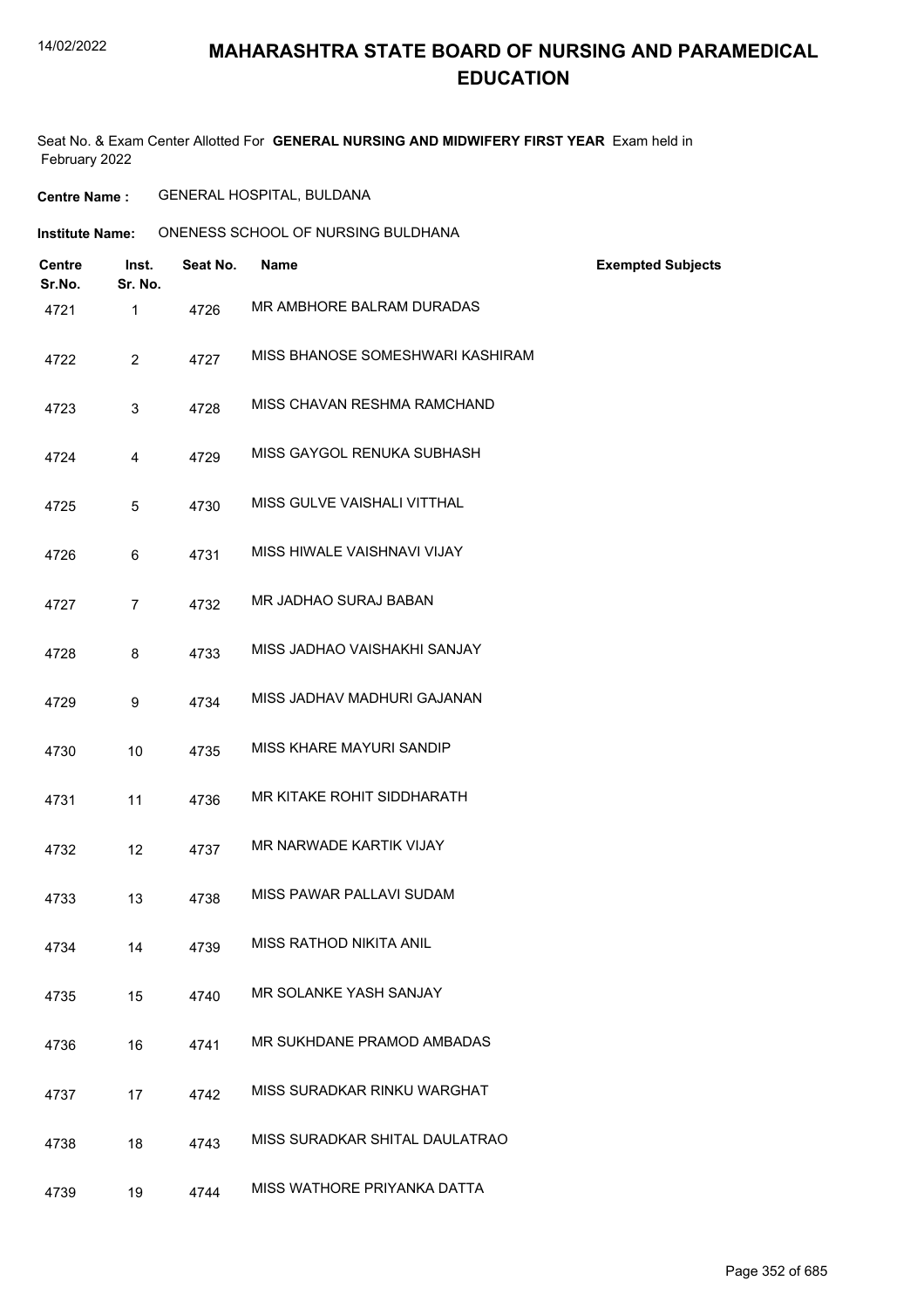Seat No. & Exam Center Allotted For GENERAL NURSING AND MIDWIFERY FIRST YEAR Exam held in February 2022

MISS WATHORE DIKSHA ANURAJ 4740 20 4745

NOTE: 'P' MEANS PROVISIONALLY PERMITTED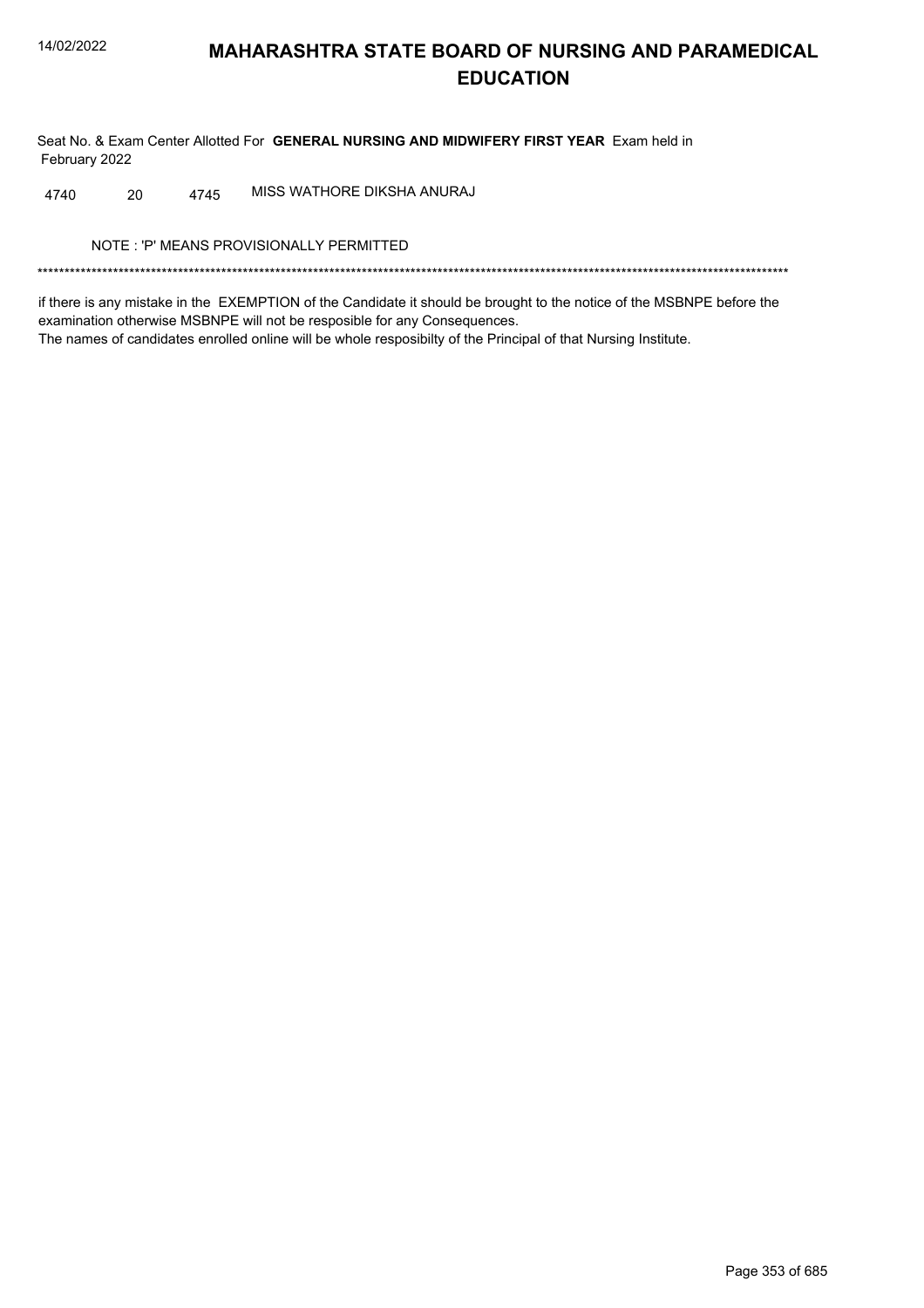## **MAHARASHTRA STATE BOARD OF NURSING AND PARAMEDICAL EDUCATION**

Seat No. & Exam Center Allotted For **GENERAL NURSING AND MIDWIFERY FIRST YEAR** Exam held in February 2022

| <b>Centre Name :</b> | <b>GENERAL HOSPITAL, Bhandara</b> |  |
|----------------------|-----------------------------------|--|
|----------------------|-----------------------------------|--|

**Institute Name:** GENERAL HOSPITAL, BHANDARA

| <b>Centre</b><br>Sr.No. | Inst.<br>Sr. No. | Seat No. | <b>Name</b>                             | <b>Exempted Subjects</b> |
|-------------------------|------------------|----------|-----------------------------------------|--------------------------|
| 4741                    | 1                | 4746     | MISS BUJADE PORNIMA MANOHAR             |                          |
| 4742                    | $\overline{2}$   | 4747     | MISS ITANKAR PRIYANKA MURLIDHAR         |                          |
| 4743                    | 3                | 4748     | MISS KOLWATE RINKU RAJENDRA             |                          |
| 4744                    | 4                | 4749     | MISS MARTHE RITA SHIVRAJ                |                          |
| 4745                    | 5                | 4750     | MR PADOLE SAHIL NILKANTH                |                          |
| 4746                    | 6                | 4751     | MISS PATIL SHRUTI SIDDHARTH             |                          |
| 4747                    | $\overline{7}$   | 4752     | MISS RATHOD VAISHALI YUVRAJ             |                          |
| 4748                    | 8                | 4753     | MISS SOLANKI SHARDA PRATAPSINGH         |                          |
| 4749                    | 9                | 4754     | MISS TALMALE MEDHAVI YADORAO            |                          |
|                         |                  |          | NOTE: 'P' MEANS PROVISIONALLY PERMITTED |                          |

\*\*\*\*\*\*\*\*\*\*\*\*\*\*\*\*\*\*\*\*\*\*\*\*\*\*\*\*\*\*\*\*\*\*\*\*\*\*\*\*\*\*\*\*\*\*\*\*\*\*\*\*\*\*\*\*\*\*\*\*\*\*\*\*\*\*\*\*\*\*\*\*\*\*\*\*\*\*\*\*\*\*\*\*\*\*\*\*\*\*\*\*\*\*\*\*\*\*\*\*\*\*\*\*\*\*\*\*\*\*\*\*\*\*\*\*\*\*\*\*\*\*\*\*\*\*\*\*\*\*\*\*\*\*\*\*\*\*\*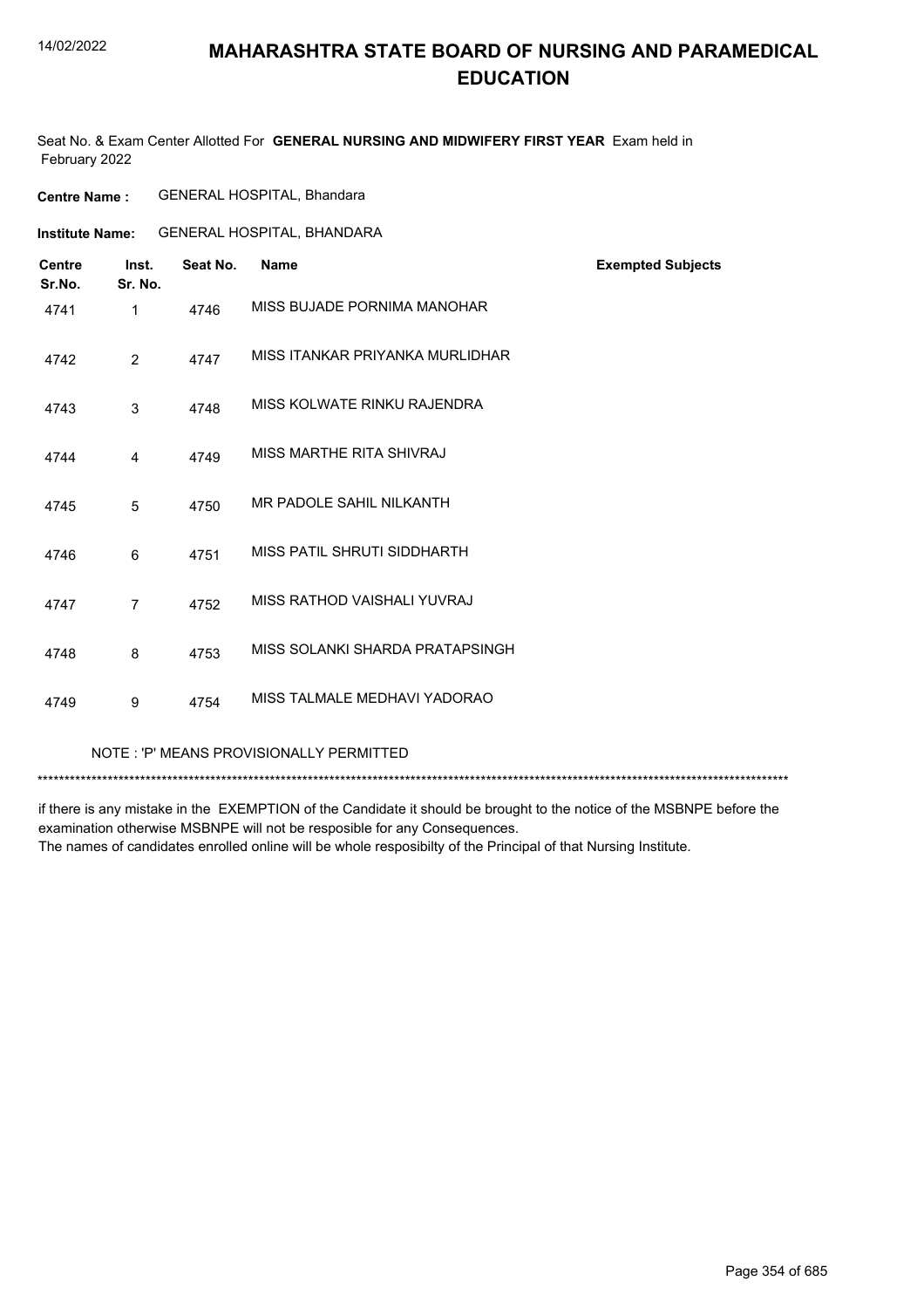## **MAHARASHTRA STATE BOARD OF NURSING AND PARAMEDICAL EDUCATION**

Seat No. & Exam Center Allotted For **GENERAL NURSING AND MIDWIFERY FIRST YEAR** Exam held in February 2022

**Centre Name :** GENERAL HOSPITAL, Bhandara

**Institute Name:** SMT. K. N. PATEL SCHOOL OF NURSING, BHANDARA

| <b>Centre</b><br>Sr.No. | Inst.<br>Sr. No. | Seat No. | <b>Name</b>                       | <b>Exempted Subjects</b> |
|-------------------------|------------------|----------|-----------------------------------|--------------------------|
| 4750                    | 1                | 4756     | MISS BANGAR ARYA DEWANAND         |                          |
| 4751                    | $\overline{2}$   | 4758     | MISS BAWNE SRUSHTI PRAKASH        |                          |
| 4752                    | 3                | 4759     | MISS BRAMHANKAR TINUTAI RAGHUNATH |                          |
| 4753                    | $\overline{4}$   | 4760     | MISS BUJADE SONALI SHANKAR        |                          |
| 4754                    | 5                | 4761     | MISS BUJADE SUSHILA SHANKAR       |                          |
| 4755                    | 6                | 4762     | MISS CHAUBE KAJAL ARJUN           |                          |
| 4756                    | $\overline{7}$   | 4763     | MISS CHUTE SARITA MANOHAR         |                          |
| 4757                    | 8                | 4764     | MISS DAKRE KALYANI UMESH          |                          |
| 4758                    | 9                | 4768     | MR DIWATE DULESHWAR DNYANESHWAR   |                          |
| 4759                    | 10               | 4769     | MISS DONGARWAR DIKSHA RUPRAM      |                          |
| 4760                    | 11               | 4773     | MISS JAMBHULKAR CHANDA SIDDHARTH  |                          |
| 4761                    | 12               | 4774     | MR KADABE ANIKET CHANDRAMANI      |                          |
| 4762                    | 13               | 4775     | MISS KAPSE VINA SANGITA           |                          |
| 4763                    | 14               | 4776     | MISS KHANDKURE ANKITA ANIL        |                          |
| 4764                    | 15               | 4778     | MISS MENDHE NIRASHA PURUSHOTTAM   |                          |
| 4765                    | 16               | 4779     | MISS MESHRAM PRACHI ANIL          |                          |
| 4766                    | 17               | 4780     | MISS MORE PRATIKSHA MOTIRAM       |                          |
| 4767                    | 18               | 4783     | MISS PATIL ALISHA NAGSEN          |                          |
| 4768                    | 19               | 4784     | MR PAWARE SHARAD PURANLAL         |                          |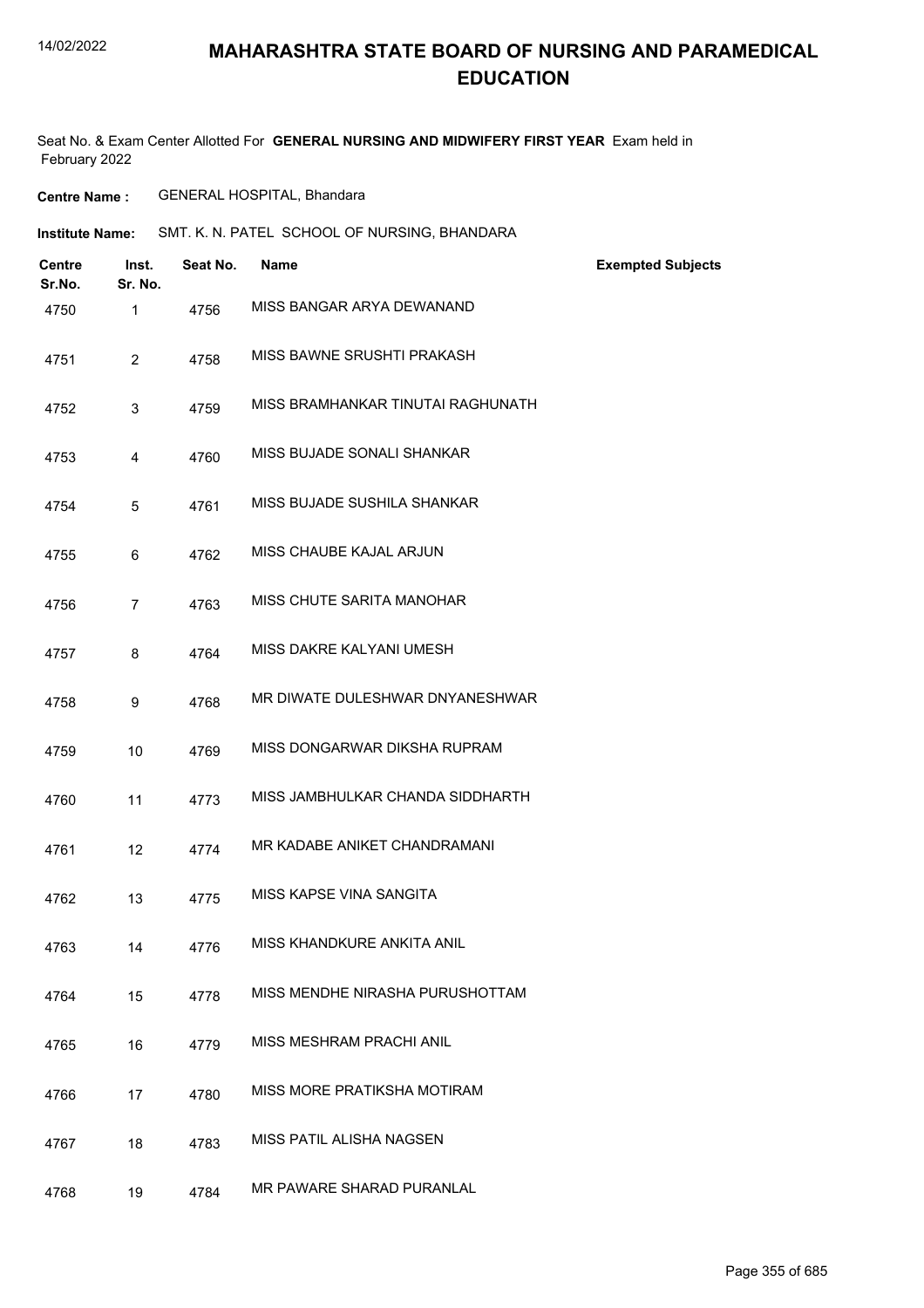Seat No. & Exam Center Allotted For GENERAL NURSING AND MIDWIFERY FIRST YEAR Exam held in February 2022

MISS RAGHORTE UMESHWARI RATNAKAR 20 4785 4769

NOTE: 'P' MEANS PROVISIONALLY PERMITTED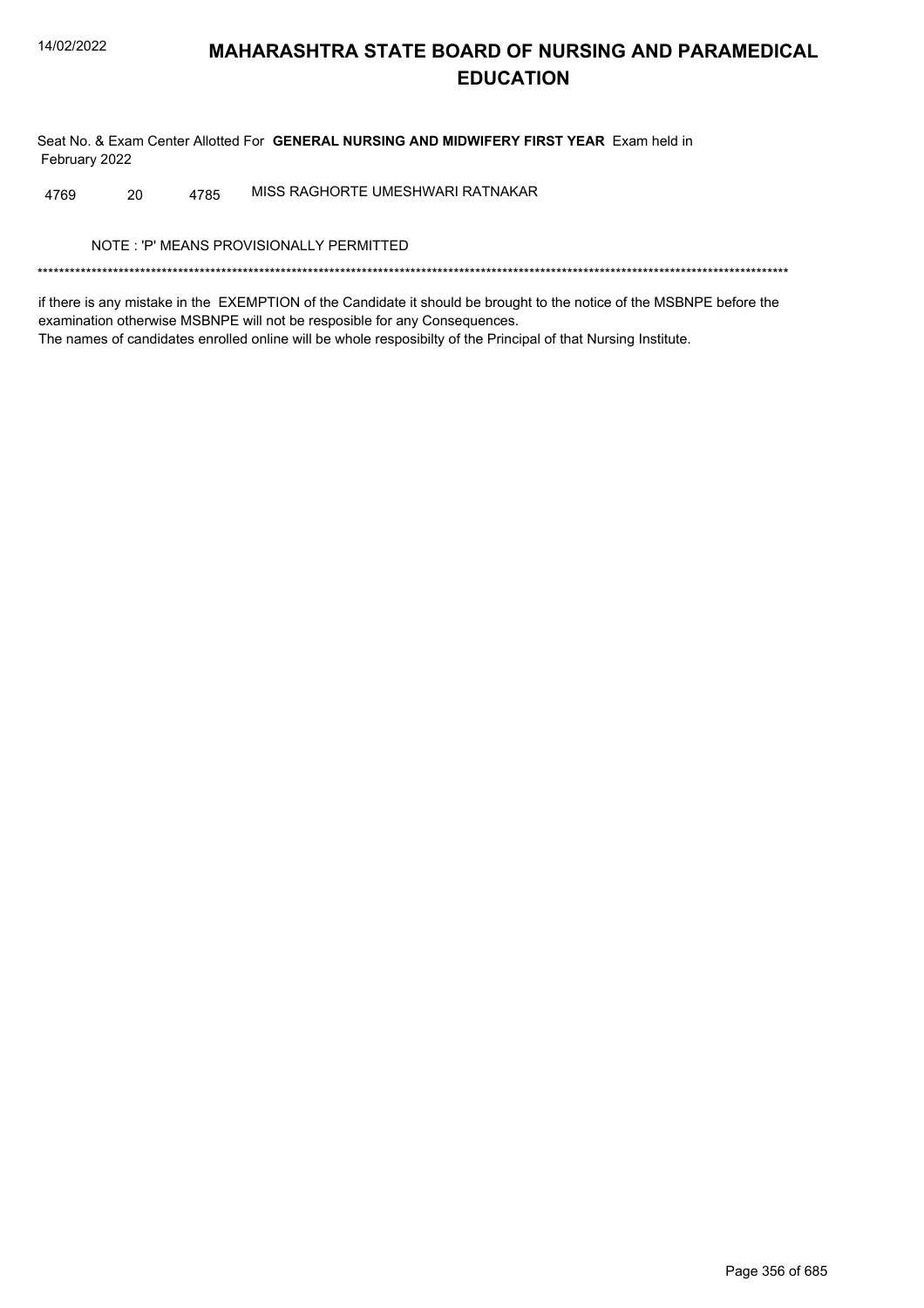## **MAHARASHTRA STATE BOARD OF NURSING AND PARAMEDICAL EDUCATION**

Seat No. & Exam Center Allotted For **GENERAL NURSING AND MIDWIFERY FIRST YEAR** Exam held in February 2022

**Centre Name :** GENERAL HOSPITAL, Bhandara

| Institute Name: | AROMIRA SCHOOL OF NURSING, BHANDARA |
|-----------------|-------------------------------------|
|                 |                                     |

| <b>Centre</b><br>Sr.No. | Inst.<br>Sr. No. | Seat No. | <b>Name</b>                     | <b>Exempted Subjects</b> |
|-------------------------|------------------|----------|---------------------------------|--------------------------|
| 4770                    | $\mathbf{1}$     | 4795     | MISS AKHARE KANCHAN RAMESH      |                          |
| 4771                    | $\overline{2}$   | 4796     | MISS BHIVAGADE SALONI SURENDRA  |                          |
| 4772                    | 3                | 4797     | MISS BORKAR SURBHI RAJU         |                          |
| 4773                    | 4                | 4798     | MISS CHAUDHARI SHRADDHA SUNIL   |                          |
| 4774                    | 5                | 4799     | MISS DHAWADE ANKITA SAHADEO     |                          |
| 4775                    | 6                | 4800     | MISS GAJBHIYE AMISHA OMPRAKASH  |                          |
| 4776                    | $\overline{7}$   | 4801     | <b>MR GAJBHIYE VIKAS NARESH</b> |                          |
| 4777                    | 8                | 4802     | MR KAMBALE YASH DILIP           |                          |
| 4778                    | 9                | 4803     | MISS KAREMORE BHUMESHWARI URESH |                          |
| 4779                    | 10               | 4804     | MR KINDARLE SAURABH VINOD       |                          |
| 4780                    | 11               | 4805     | MISS KUSRAM SHIVANI DULICHAND   |                          |
| 4781                    | 12               | 4806     | MISS LANJEWAR DIVYA NARESH      |                          |
| 4782                    | 13               | 4807     | MISS MADKAM UMADEVI BHAGWAT     |                          |
| 4783                    | 14               | 4808     | MR MESHRAM NILESH MULCHAND      |                          |
| 4784                    | 15               | 4809     | MISS RAHANGDALE DISHA SANTOSH   |                          |
| 4785                    | 16               | 4810     | MISS SELOKAR ASHWINI SHARAD     |                          |
| 4786                    | 17               | 4811     | MISS SHAHARE AKANKSHA ANKUSH    |                          |
| 4787                    | 18               | 4812     | MISS UCHIBAGALE RINA KHUSHARANG |                          |
| 4788                    | 19               | 4813     | MISS UPARIKAR JASMIN JAIPAL     |                          |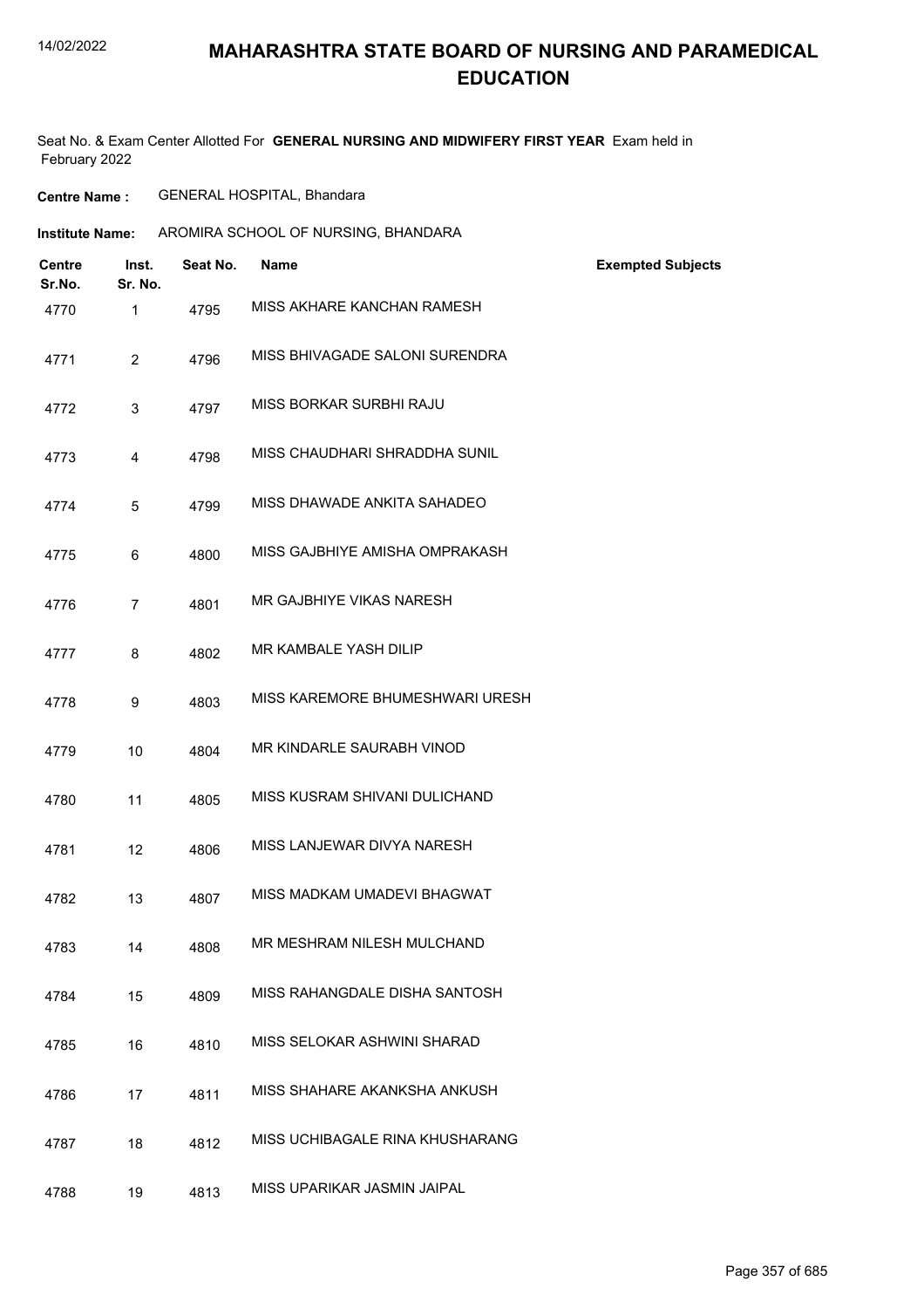Seat No. & Exam Center Allotted For GENERAL NURSING AND MIDWIFERY FIRST YEAR Exam held in February 2022

MISS WALDE SMITA CHANDRABHAN 20 4814 4789

NOTE: 'P' MEANS PROVISIONALLY PERMITTED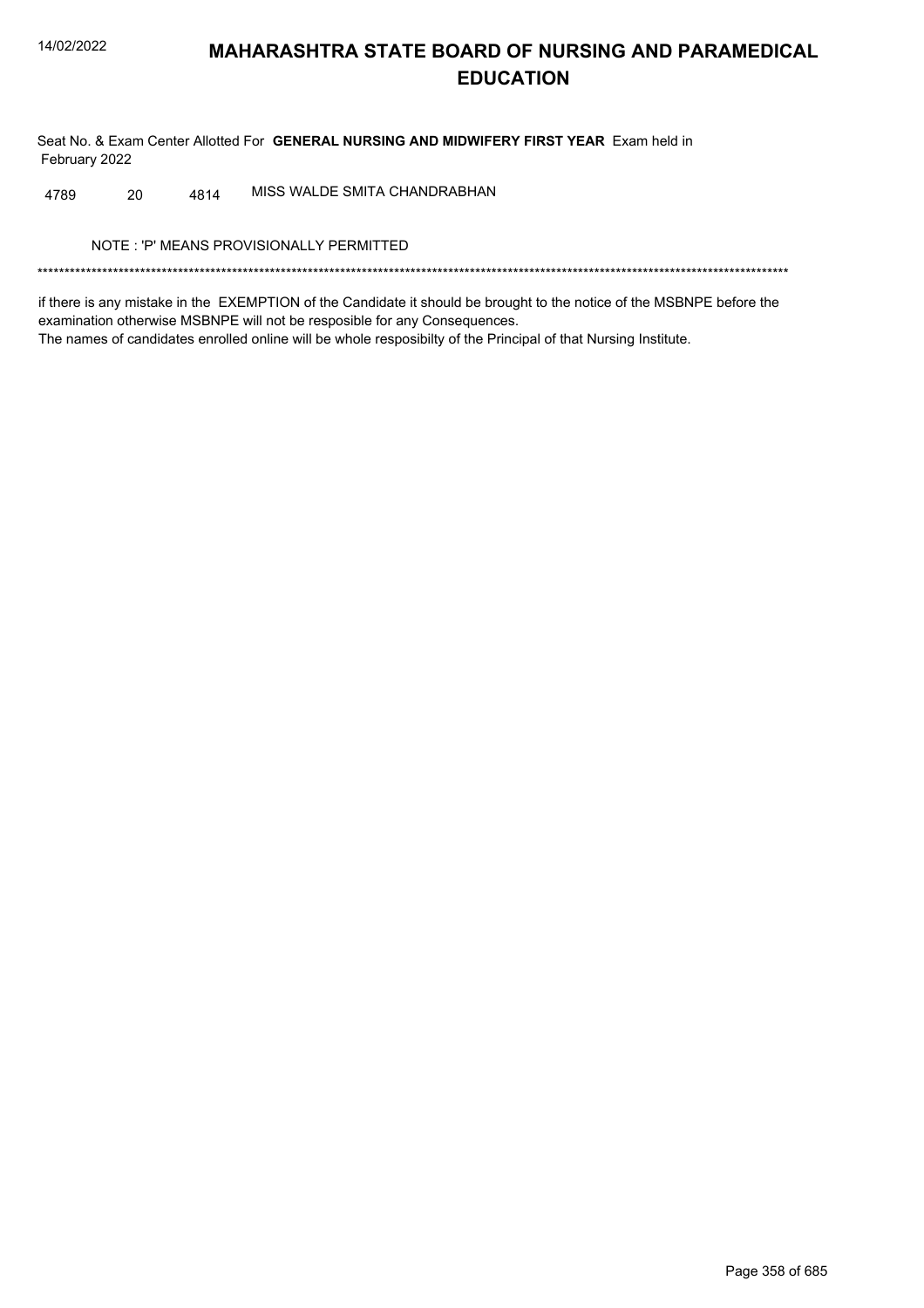## **MAHARASHTRA STATE BOARD OF NURSING AND PARAMEDICAL EDUCATION**

Seat No. & Exam Center Allotted For **GENERAL NURSING AND MIDWIFERY FIRST YEAR** Exam held in February 2022

| <b>Centre Name:</b><br><b>Institute Name:</b> |                  | GENERAL HOSPITAL, Bhandara              |                               |                                                         |  |
|-----------------------------------------------|------------------|-----------------------------------------|-------------------------------|---------------------------------------------------------|--|
|                                               |                  | Spandan Nursing School, Pauni, Bhandara |                               |                                                         |  |
| <b>Centre</b><br>Sr.No.                       | Inst.<br>Sr. No. | Seat No.                                | <b>Name</b>                   | <b>Exempted Subjects</b>                                |  |
| 4790                                          | $\mathbf{1}$     | 4815                                    | MISS BANKAR PUJA SHRIKRUSHNA  |                                                         |  |
| 4791                                          | $\overline{2}$   | 4816                                    | MISS DHONDANE SHRUTI RATAN    |                                                         |  |
| 4792                                          | 3                | 4817                                    | MISS DUGA VANDANA SADHU       |                                                         |  |
| 4793                                          | $\overline{4}$   | 4818                                    | MISS GAJBHIYE RINA OMPRAKASH  |                                                         |  |
| 4794                                          | 5                | 4819                                    | MR GAJBHIYE VIKRANT DNYANESH  |                                                         |  |
| 4795                                          | 6                | 4820                                    | MISS GEDAM PRATIKSHA VINODRAO |                                                         |  |
| 4796                                          | $\overline{7}$   | 4821                                    | MR KAMBLE OMKAR BABANRAO      |                                                         |  |
| 4797                                          | 8                | 4822                                    | MISS KAPSE VASUDHA DILIP      |                                                         |  |
| 4798                                          | 9                | 4823                                    | MISS KORE CHETANA RAMUJI      |                                                         |  |
| 4799                                          | 10               | 4824                                    | MISS MADAVI ASHVINI DAULATRAO |                                                         |  |
| 4800                                          | 11               | 4825                                    | MISS MANKAR NANDINI MAHADEO   |                                                         |  |
| 4801                                          | 12               | 4826                                    | MR MESHRAM PIYUSH YASHWANT    |                                                         |  |
| 4802                                          | 13               | 4827                                    | MISS MESHRAM ROHINI KAILAS    |                                                         |  |
| 4803                                          | 14               | 4828                                    | MR RAMTEKE ATUL PRASHANT      |                                                         |  |
| 4804                                          | 15               | 4829                                    | MISS SARYAM RADHIKA SUDAM     |                                                         |  |
| 4805                                          | 16               | 4830                                    | MISS SHENDE GUNJAN GAJANAN    | $(\parallel)$<br>(III)<br>$(IV)$ $(V)$ $(VI)$ (<br>VII) |  |
| 4806                                          | 17               | 4831                                    | MISS SUKHADEVE SWEETI MANOJ   |                                                         |  |
| 4807                                          | 18               | 4832                                    | MISS WALDE DIPALI PRAKASH     |                                                         |  |

4808 19 4833 MISS WANKHEDE PRACHI BHIMRAO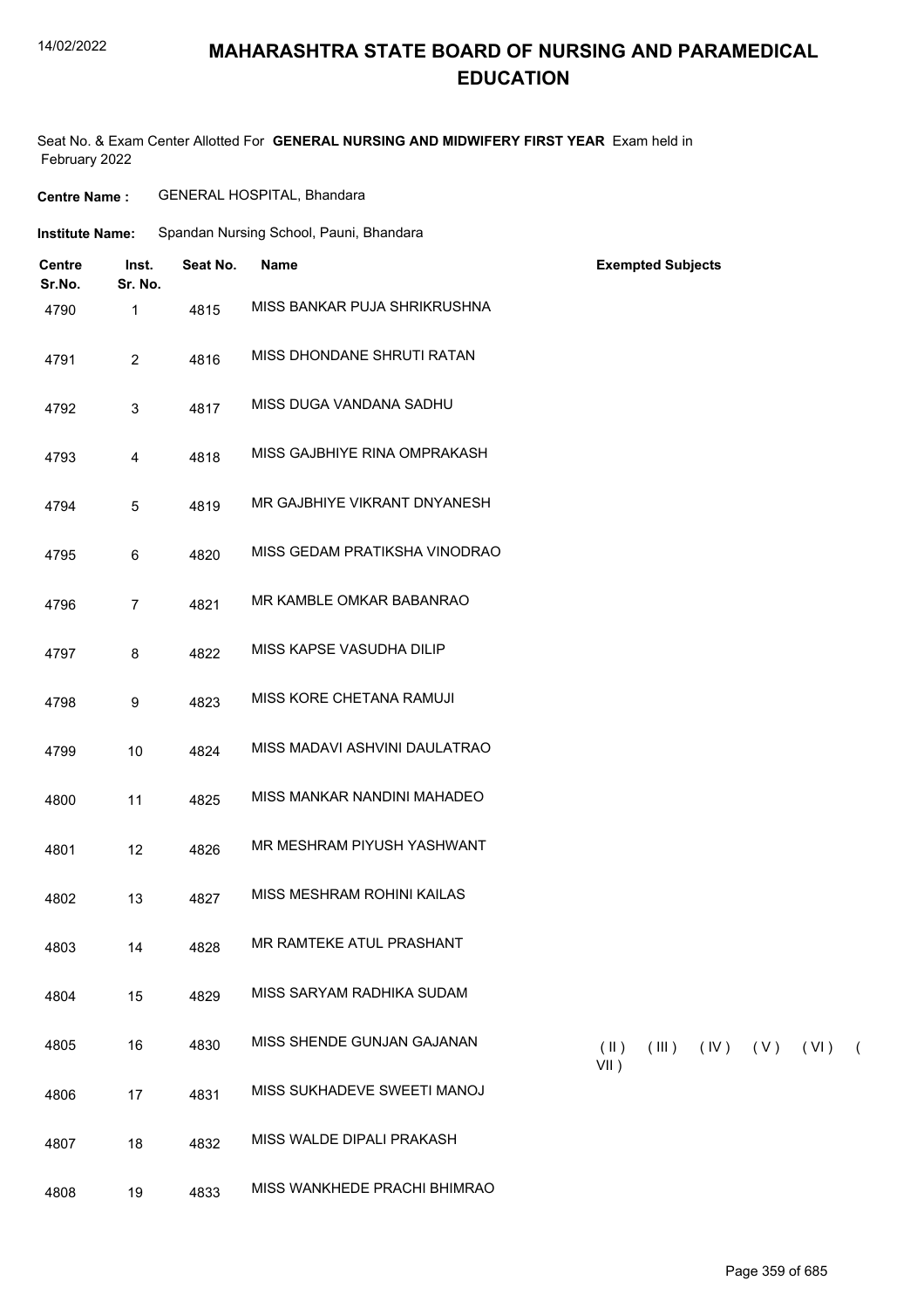Seat No. & Exam Center Allotted For GENERAL NURSING AND MIDWIFERY FIRST YEAR Exam held in February 2022

NOTE: 'P' MEANS PROVISIONALLY PERMITTED

if there is any mistake in the EXEMPTION of the Candidate it should be brought to the notice of the MSBNPE before the examination otherwise MSBNPE will not be resposible for any Consequences.

The names of candidates enrolled online will be whole resposibilty of the Principal of that Nursing Institute.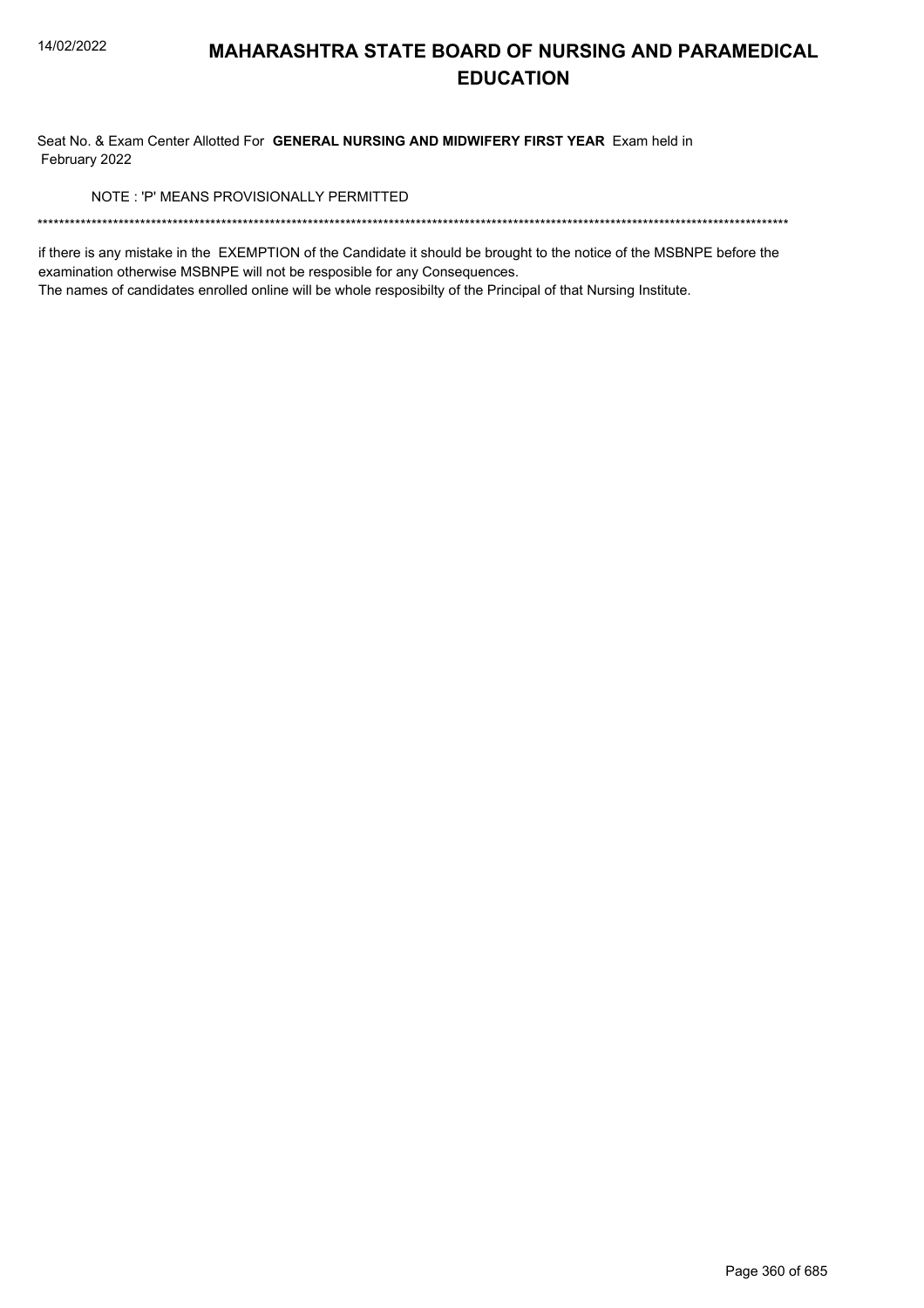#### 14/02/2022

## **MAHARASHTRA STATE BOARD OF NURSING AND PARAMEDICAL EDUCATION**

Seat No. & Exam Center Allotted For **GENERAL NURSING AND MIDWIFERY FIRST YEAR** Exam held in February 2022

**Centre Name :** GENERAL HOSPITAL, Bhandara

Smt. Shalinitai Meghe College of Nursing & Hospital, Bhilewada, Bhandara **Institute Name:**

| <b>Centre</b><br>Sr.No. | Inst.<br>Sr. No. | Seat No. | <b>Name</b>                     | <b>Exempted Subjects</b> |
|-------------------------|------------------|----------|---------------------------------|--------------------------|
| 4809                    | 1                | 4834     | MISS ATKARI VARSHA GANPAT       |                          |
| 4810                    | $\overline{2}$   | 4835     | MISS BADOLE KAJAL DNYANESHWAR   |                          |
| 4811                    | 3                | 4836     | MR BANSOD SNEHADIP MAHENDRA     |                          |
| 4812                    | 4                | 4837     | MISS BARPANDE LATA PRABHUNATH   |                          |
| 4813                    | 5                | 4838     | MISS BARVE PRIYANKA JATIRAM     |                          |
| 4814                    | 6                | 4839     | MISS BELEKAR ASHWINI DILIP      |                          |
| 4815                    | $\overline{7}$   | 4840     | MISS BHANARKAR ASHWINI GOPAL    |                          |
| 4816                    | 8                | 4841     | MISS BHENDARKAR PUNAM SUKHDEO   |                          |
| 4817                    | 9                | 4842     | MISS BHUTANGE PRAJAKTA JITENDRA |                          |
| 4818                    | 10               | 4843     | MISS BORKAR DIVYANI ARUN        |                          |
| 4819                    | 11               | 4844     | MISS CHAPLE VASUDHA RAJU        |                          |
| 4820                    | 12               | 4845     | MISS CHAURE KAJAL VIJAY         |                          |
| 4821                    | 13               | 4846     | MISS CHETULE YACHANA KIRAN      |                          |
| 4822                    | 14               | 4847     | MISS DAHARE RUPALI SUKHDEO      |                          |
| 4823                    | 15               | 4848     | MISS DEVGADE PRACHI DIWALU      |                          |
| 4824                    | 16               | 4849     | MISS DHARGAVE DIKSHA NARENDRA   |                          |
| 4825                    | 17               | 4850     | MISS GAJBHIYE ROSHANI RAMESH    |                          |
| 4826                    | 18               | 4851     | MISS GUTTE SHILPA SHESHERAO     |                          |
| 4827                    | 19               | 4852     | MISS HARINKHEDE PRIYA DEVENDRA  |                          |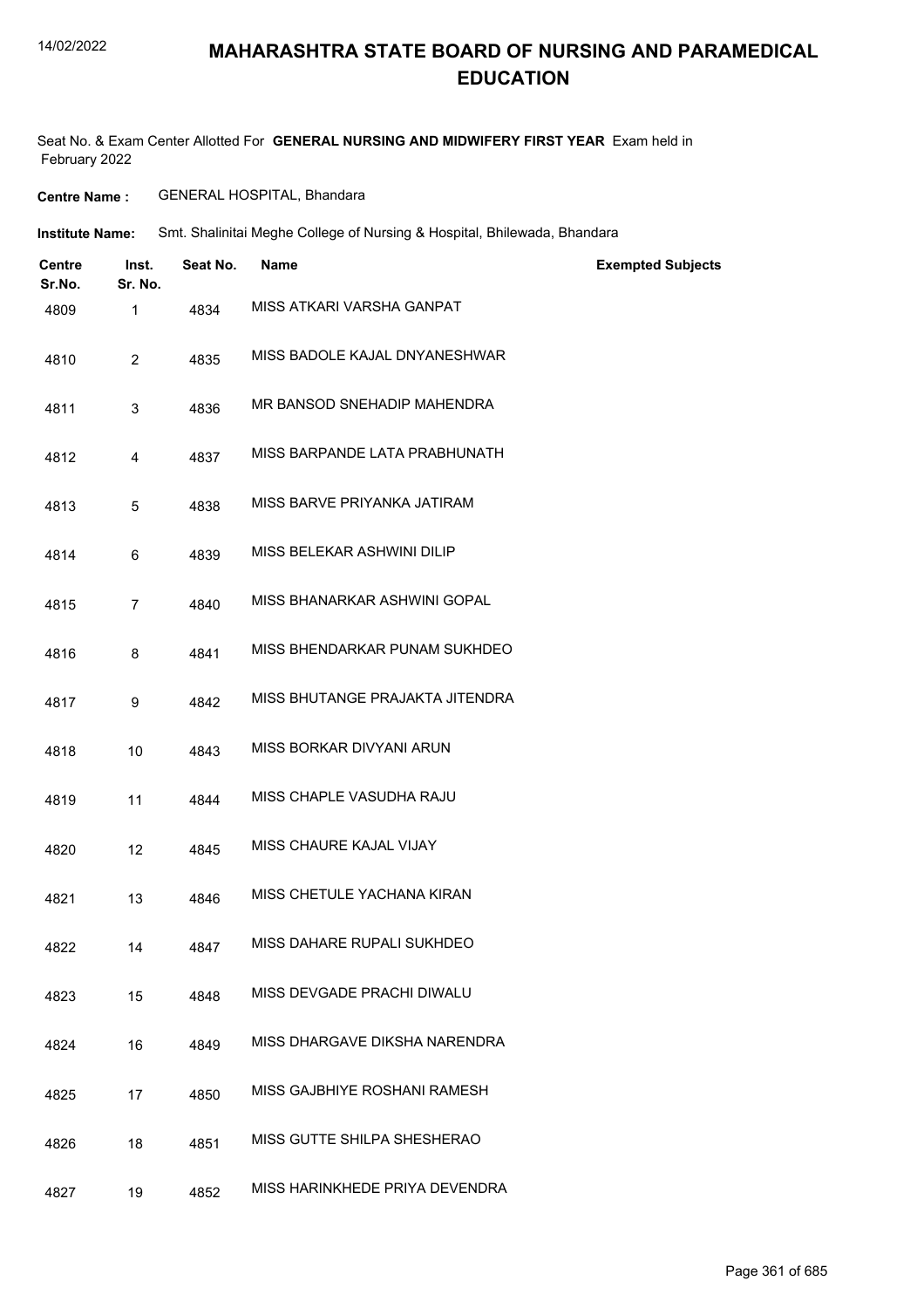|      | February 2022 |    |      | Seat No. & Exam Center Allotted For GENERAL NURSING AND MIDWIFERY FIRST YEAR Exam held in |
|------|---------------|----|------|-------------------------------------------------------------------------------------------|
| 4828 |               | 20 | 4853 | MISS HURRE SWATI LALDAS                                                                   |
| 4829 |               | 21 | 4854 | MR JAMBHULE SAMAPRAK NARENDRA                                                             |
| 4830 |               | 22 | 4855 | MISS JANBANDHU ANJALI DADAJI                                                              |
| 4831 |               | 23 | 4856 | MISS KERAMI SHITAL HIRALAL                                                                |
| 4832 |               | 24 | 4857 | MISS KHANKAS MAHIMA ARJUN                                                                 |
| 4833 |               | 25 | 4858 | MISS KHODE DAMINI CHINTAMAN                                                               |
| 4834 |               | 26 | 4859 | MISS KONOJE UJWAL MAHESH                                                                  |
| 4835 |               | 27 | 4860 | MISS KUMARE TRUPTI PATRU                                                                  |
| 4836 |               | 28 | 4861 | SMT CHANAP UMA RAJESH<br>(NEE LATAYE UMA BHOJRAJ)                                         |
| 4837 |               | 29 | 4862 | MISS LEKAMI PUSHPA KISAN                                                                  |
| 4838 |               | 30 | 4863 | MISS MALADHARE POOJA RAVINDRA                                                             |
| 4839 |               | 31 | 4864 | MR MARBATE MANISH MADHUKARRAO                                                             |
| 4840 |               | 32 | 4865 | MISS MESHRAM MINAL DIPAK                                                                  |
| 4841 |               | 33 | 4866 | MISS MESHRAM RUPALI NARENDRA                                                              |
|      | 4842          | 34 | 4867 | MR MESHRAM RAKESH GAUTAM                                                                  |
| 4843 |               | 35 | 4868 | MISS MESHRAM PRANOTI SANJAY                                                               |
|      | 4844          | 36 | 4869 | MISS MESHRAM SHEJAL VINOD                                                                 |
|      | 4845          | 37 | 4870 | MISS MESHRAM PRIYABAI SURENDRA                                                            |
|      | 4846          | 38 | 4871 | MISS MESHRAM KHUSHBU SANJAY                                                               |
|      | 4847          | 39 | 4872 | MISS MESHRAM RAKHI ASHOK                                                                  |
|      | 4848          | 40 | 4873 | MISS MESHRAM DIVYA HANSARAJ                                                               |
|      | 4849          | 41 | 4874 | MISS MESHRAM JAYA BHAUDAS                                                                 |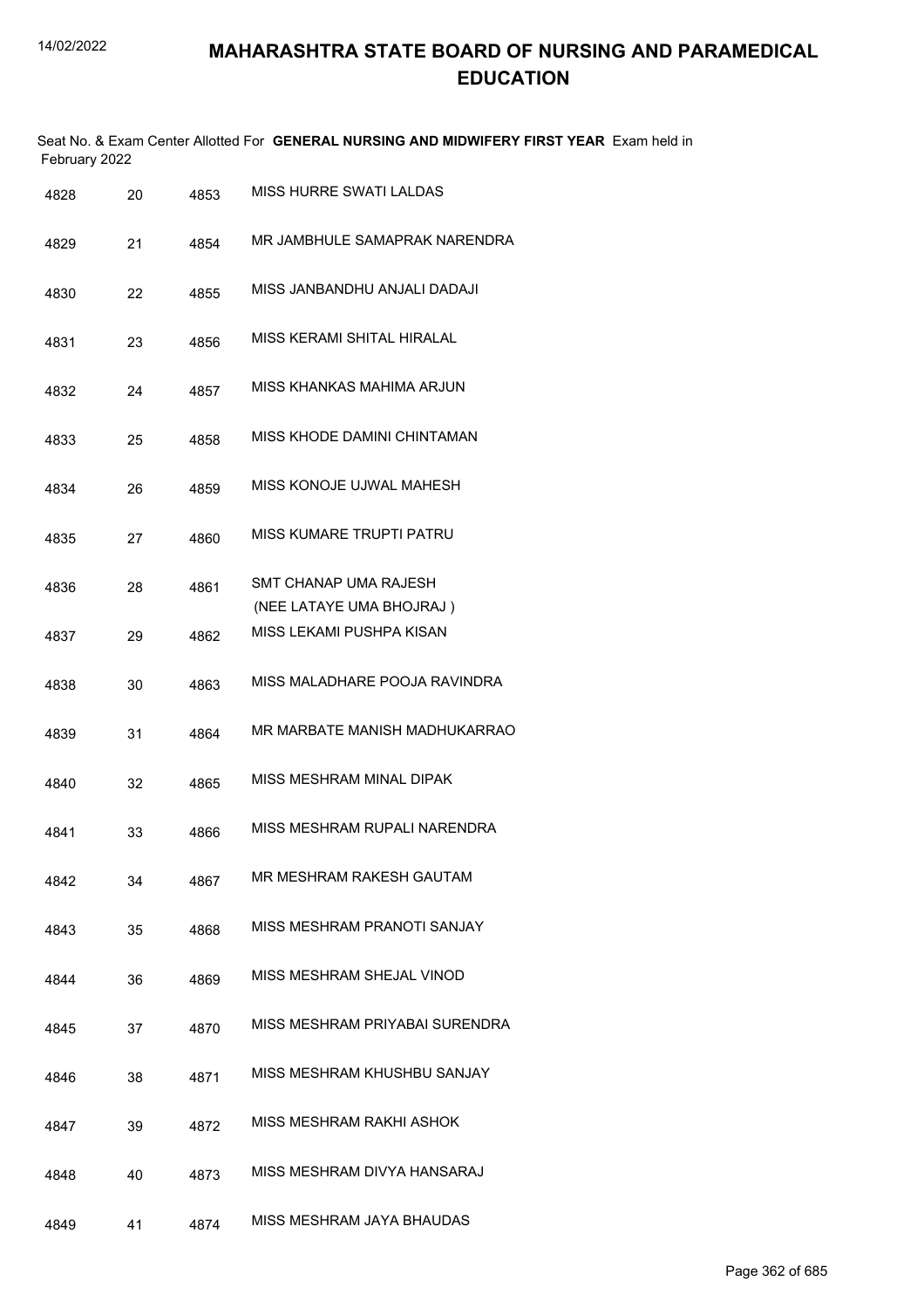|      | February 2022 |      | Seat No. & Exam Center Allotted For GENERAL NURSING AND MIDWIFERY FIRST YEAR Exam held in |
|------|---------------|------|-------------------------------------------------------------------------------------------|
| 4850 | 42            | 4875 | MISS MESHRAM VIDYA ABAJI                                                                  |
| 4851 | 43            | 4876 | MISS NEWARE SHRADDHA JANARDHAN                                                            |
| 4852 | 44            | 4877 | MISS PANCHBHAI PRACHI MILIND                                                              |
| 4853 | 45            | 4878 | MISS PARDHI SHARDA MEGHANATH                                                              |
| 4854 | 46            | 4879 | MISS PATLE AKANKSHA DEVENDRA                                                              |
| 4855 | 47            | 4880 | MISS RAHILE ISHA TARACHAND                                                                |
| 4856 | 48            | 4881 | MISS RAMTEKE ROSHANI BALCHAND                                                             |
| 4857 | 49            | 4882 | MISS SAKHARE PALAVI RAJKUMAR                                                              |
| 4858 | 50            | 4883 | MISS SHAHARE POOJA RAMESH                                                                 |
| 4859 | 51            | 4884 | MISS SHYAMKUWAR AARTI POSHKUMAR                                                           |
| 4860 | 52            | 4885 | MISS TIRPUDE SNEHA SHILVANT                                                               |
| 4861 | 53            | 4886 | MR UIKEY RAVIKANT CHANDRAKANT                                                             |
| 4862 | 54            | 4887 | MISS UIKEY NIKITA BALIRAM                                                                 |
| 4863 | 55            | 4888 | MISS VAIDYA AKANSHA BHOJRAM                                                               |
| 4864 | 56            | 4889 | MR VAIDYA SUBHAM ADESH                                                                    |
| 4865 | 57            | 4890 | MISS WALDE NEHA RAJENDRA                                                                  |
| 4866 | 58            | 4891 | MISS WASNIK PALLAVI KAILASH                                                               |
| 4867 | 59            | 4892 | MISS WASNIK APEKSHA SUBHASH                                                               |
| 4868 | 60            | 4893 | MISS WASNIK POONAM KAILASH                                                                |
|      |               |      | NOTE: 'P' MEANS PROVISIONALLY PERMITTED                                                   |

\*\*\*\*\*\*\*\*\*\*\*\*\*\*\*\*\*\*\*\*\*\*\*\*\*\*\*\*\*\*\*\*\*\*\*\*\*\*\*\*\*\*\*\*\*\*\*\*\*\*\*\*\*\*\*\*\*\*\*\*\*\*\*\*\*\*\*\*\*\*\*\*\*\*\*\*\*\*\*\*\*\*\*\*\*\*\*\*\*\*\*\*\*\*\*\*\*\*\*\*\*\*\*\*\*\*\*\*\*\*\*\*\*\*\*\*\*\*\*\*\*\*\*\*\*\*\*\*\*\*\*\*\*\*\*\*\*\*\*

if there is any mistake in the EXEMPTION of the Candidate it should be brought to the notice of the MSBNPE before the examination otherwise MSBNPE will not be resposible for any Consequences. The names of candidates enrolled online will be whole resposibilty of the Principal of that Nursing Institute.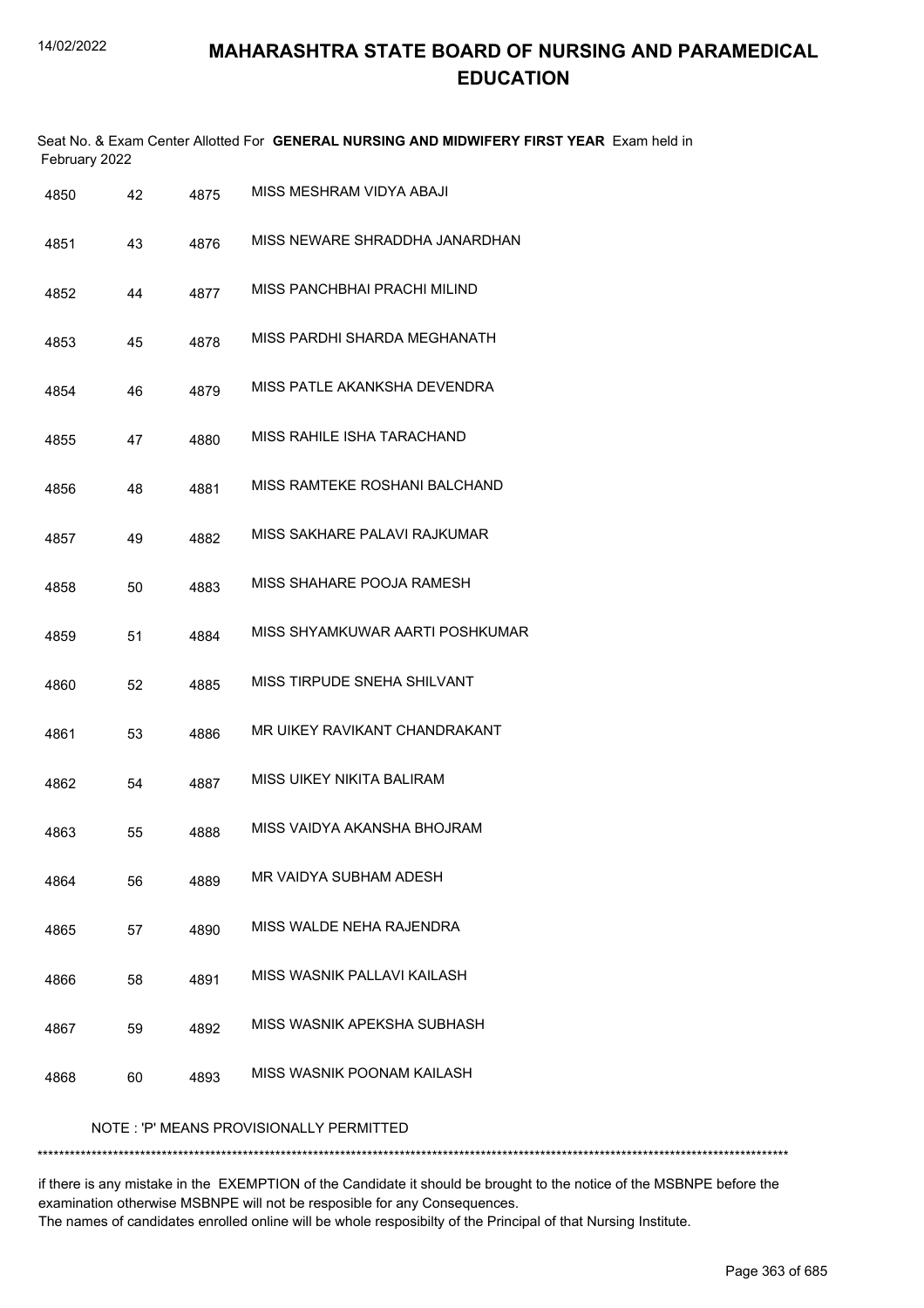#### 14/02/2022

## **MAHARASHTRA STATE BOARD OF NURSING AND PARAMEDICAL EDUCATION**

Seat No. & Exam Center Allotted For **GENERAL NURSING AND MIDWIFERY FIRST YEAR** Exam held in February 2022

| <b>Centre Name :</b> | <b>GENERAL HOSPITAL GADCHIROLI</b> |  |
|----------------------|------------------------------------|--|
|----------------------|------------------------------------|--|

**Institute Name:** GENERAL HOSPITAL GADCHIROLI

| <b>Centre</b><br>Sr.No. | Inst.<br>Sr. No. | Seat No. | Name                                    | <b>Exempted Subjects</b> |
|-------------------------|------------------|----------|-----------------------------------------|--------------------------|
| 4869                    | 1                | 4894     | MISS BADWAIK HARSHA RAJESH              |                          |
| 4870                    | 2                | 4895     | MISS BAMBOLE MINAL ARVIND               |                          |
| 4871                    | 3                | 4896     | MISS DHONGADE PRANALI LALAJI            |                          |
| 4872                    | 4                | 4897     | MISS HATWAR ROHINI SHANTARAM            |                          |
| 4873                    | 5                | 4898     | MISS JADHAV JAYA PREMSING               |                          |
| 4874                    | 6                | 4899     | MISS KANNAKE ASHWINI DEVIDAS            |                          |
| 4875                    | $\overline{7}$   | 4900     | MISS KATHANE ASHLESHA VILAS             |                          |
| 4876                    | 8                | 4901     | MISS RAHANGDALE SANGITA DILKANTH        |                          |
| 4877                    | 9                | 4902     | MISS RATHOD PAYAL SANJAY                |                          |
|                         |                  |          | NOTE: 'P' MEANS PROVISIONALLY PERMITTED |                          |

\*\*\*\*\*\*\*\*\*\*\*\*\*\*\*\*\*\*\*\*\*\*\*\*\*\*\*\*\*\*\*\*\*\*\*\*\*\*\*\*\*\*\*\*\*\*\*\*\*\*\*\*\*\*\*\*\*\*\*\*\*\*\*\*\*\*\*\*\*\*\*\*\*\*\*\*\*\*\*\*\*\*\*\*\*\*\*\*\*\*\*\*\*\*\*\*\*\*\*\*\*\*\*\*\*\*\*\*\*\*\*\*\*\*\*\*\*\*\*\*\*\*\*\*\*\*\*\*\*\*\*\*\*\*\*\*\*\*\*

if there is any mistake in the EXEMPTION of the Candidate it should be brought to the notice of the MSBNPE before the examination otherwise MSBNPE will not be resposible for any Consequences. The names of candidates enrolled online will be whole resposibilty of the Principal of that Nursing Institute.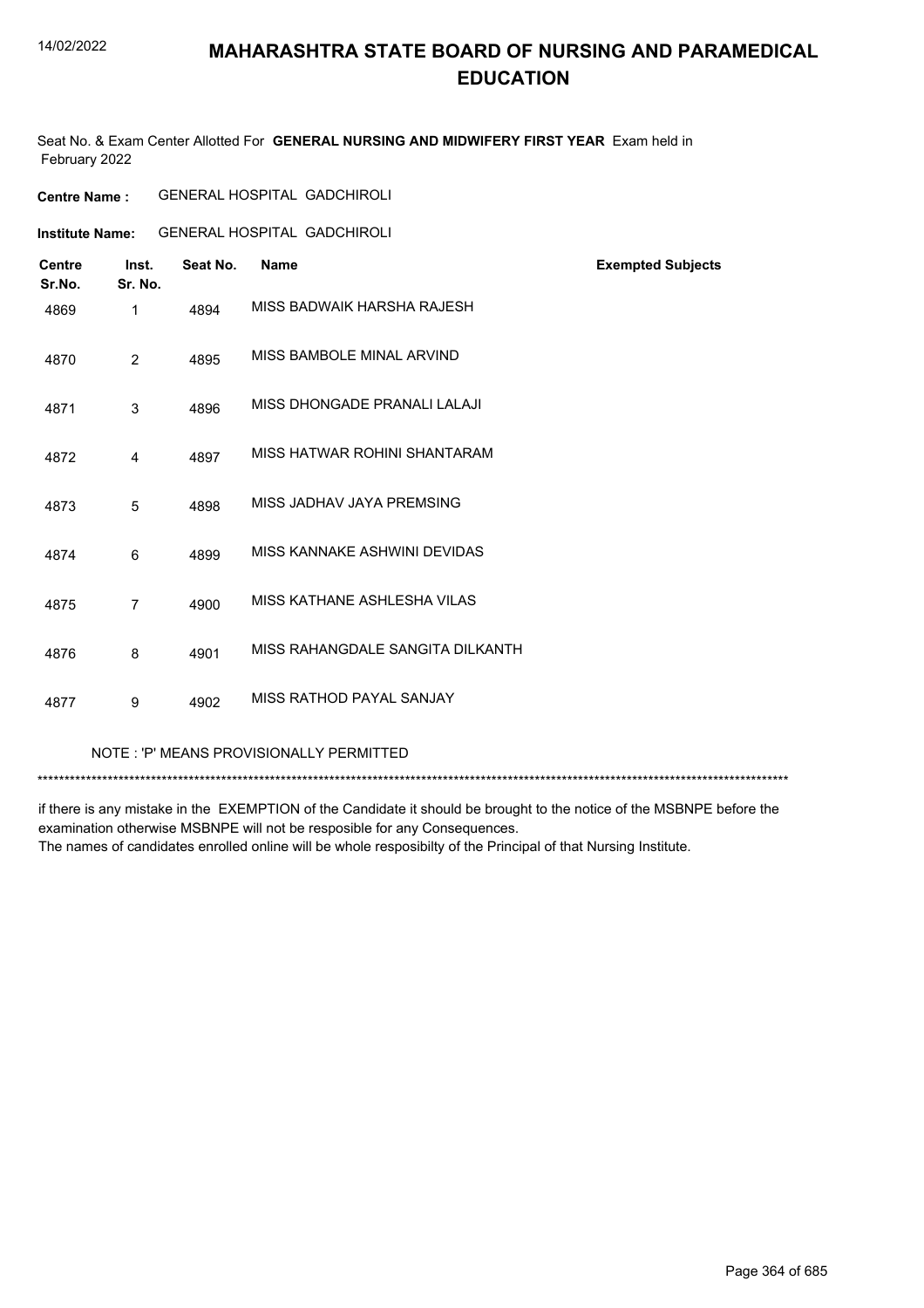Seat No. & Exam Center Allotted For **GENERAL NURSING AND MIDWIFERY FIRST YEAR** Exam held in February 2022

#### **Centre Name :** GENERAL HOSPITAL GADCHIROLI

| <b>Institute Name:</b> | DR. SALVE NURSING INSTITUTE COLLEGE, GADCHIROLI |  |
|------------------------|-------------------------------------------------|--|
|                        |                                                 |  |

| <b>Centre</b><br>Sr.No. | Inst.<br>Sr. No. | Seat No. | <b>Name</b>                      | <b>Exempted Subjects</b> |
|-------------------------|------------------|----------|----------------------------------|--------------------------|
| 4878                    | 1                | 4903     | MISS AKHADE DHANSHREE LAXMIKANT  |                          |
| 4879                    | $\overline{2}$   | 4904     | MISS ATRAM MANISHA YASHWANT      |                          |
| 4880                    | 3                | 4905     | MISS BELSARE DIPTI AARJU         |                          |
| 4881                    | 4                | 4906     | MISS DHAWALE YAMINI BHIMRAO      |                          |
| 4882                    | 5                | 4907     | MISS DUGGA KIRAN DANSU           |                          |
| 4883                    | 6                | 4908     | MISS GADDALWAR SHIVANI KASHINATH |                          |
| 4884                    | $\overline{7}$   | 4909     | MISS GADPAYALE MAYURI NANDU      |                          |
| 4885                    | 8                | 4910     | MR GORADWAR TEJAS RAVINDRA       |                          |
| 4886                    | 9                | 4911     | MR HULKE KUNAL JAGANNATH         |                          |
| 4887                    | 10               | 4912     | MISS KULMETHE TINA RUSHI         |                          |
| 4888                    | 11               | 4913     | MISS KUMRE GAYATRI BABURAO       |                          |
| 4889                    | 12               | 4914     | MR KUNGHADKAR ANKIT PRAMOD       |                          |
| 4890                    | 13               | 4915     | MR MESHRAM DARSHAN RAHUL         |                          |
| 4891                    | 14               | 4916     | MISS NANDESHWAR PRACHI MANOJ     |                          |
| 4892                    | 15               | 4917     | MISS PADA SHITAL VIJAY           |                          |
| 4893                    | 16               | 4918     | MR POHARKAR VICKY PRASHANT       |                          |
| 4894                    | 17               | 4919     | MISS RAMTEKE PUJA ASHOK          |                          |
| 4895                    | 18               | 4920     | MISS RAMTEKE SHEETAL PRAMOD      |                          |
| 4896                    | 19               | 4921     | MISS SADMEK NIKITA CHANDRASHAHI  |                          |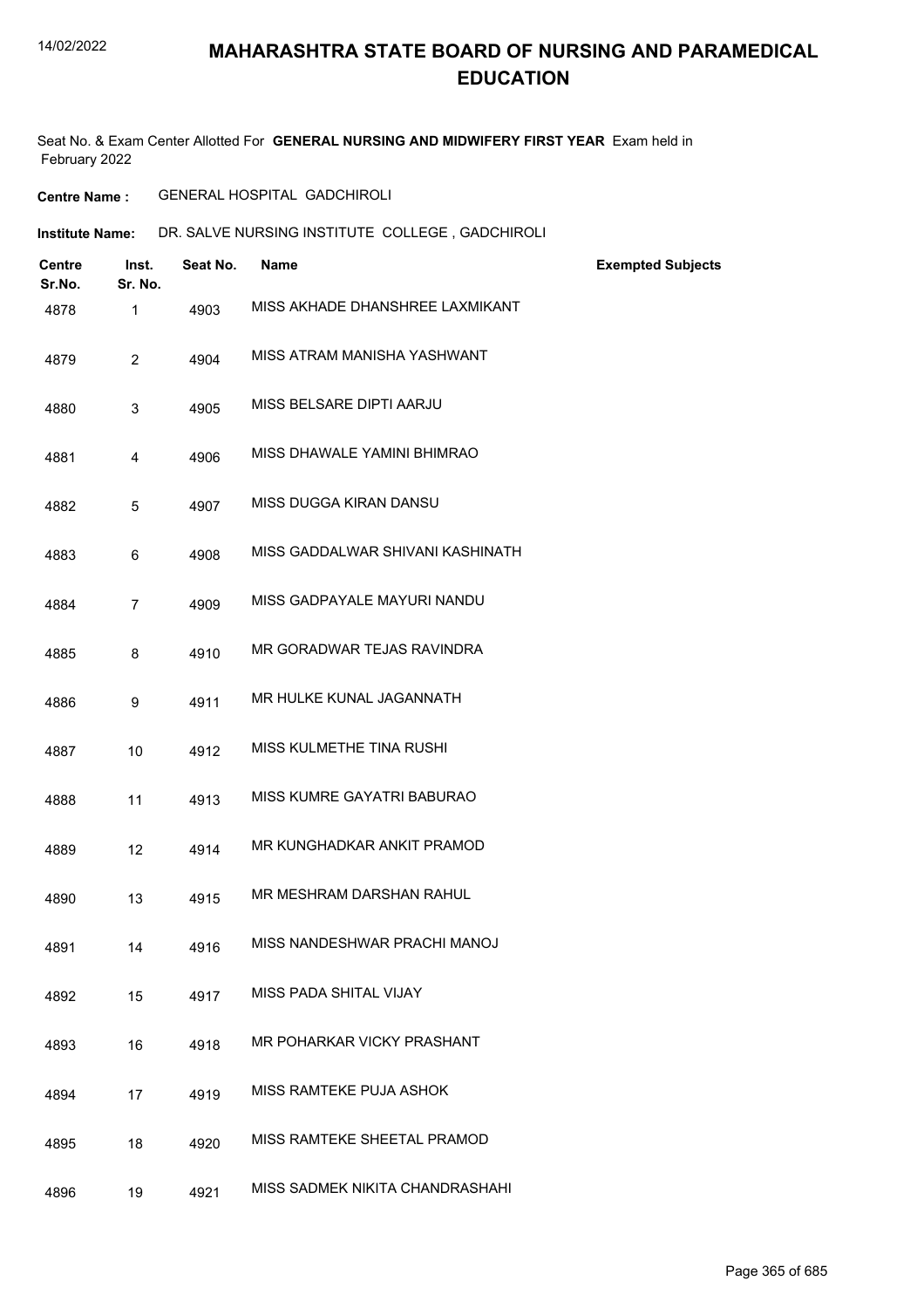|      | Seat No. & Exam Center Allotted For GENERAL NURSING AND MIDWIFERY FIRST YEAR Exam held in<br>February 2022 |      |                                     |  |  |  |
|------|------------------------------------------------------------------------------------------------------------|------|-------------------------------------|--|--|--|
| 4897 | 20                                                                                                         | 4922 | MISS SAYAM TRINKAL PRAKASH          |  |  |  |
| 4898 | 21                                                                                                         | 4923 | MISS SIKDAR MALTEE NARENDRA         |  |  |  |
| 4899 | 22                                                                                                         | 4924 | MISS SOMVANSHI PRACHI SHIVKUMARSIHA |  |  |  |
| 4900 | 23                                                                                                         | 4925 | MISS SORTE KUMUD PANDURANG          |  |  |  |
| 4901 | 24                                                                                                         | 4926 | MISS TEKAM KOMAL BABURAO            |  |  |  |
| 4902 | 25                                                                                                         | 4927 | MISS TRISHULWAR WARSHA LAXMIKANT    |  |  |  |
| 4903 | 26                                                                                                         | 4928 | MISS TULAVI ARPANA DHANIRAM         |  |  |  |
| 4904 | 27                                                                                                         | 4929 | MISS WAKODE KOMAL FAKRAJ            |  |  |  |
| 4905 | 28                                                                                                         | 4930 | MISS WATTI PUNAM NAMDEO             |  |  |  |
|      | NOTE: 'P' MEANS PROVISIONALLY PERMITTED                                                                    |      |                                     |  |  |  |

if there is any mistake in the EXEMPTION of the Candidate it should be brought to the notice of the MSBNPE before the examination otherwise MSBNPE will not be resposible for any Consequences. The names of candidates enrolled online will be whole resposibilty of the Principal of that Nursing Institute.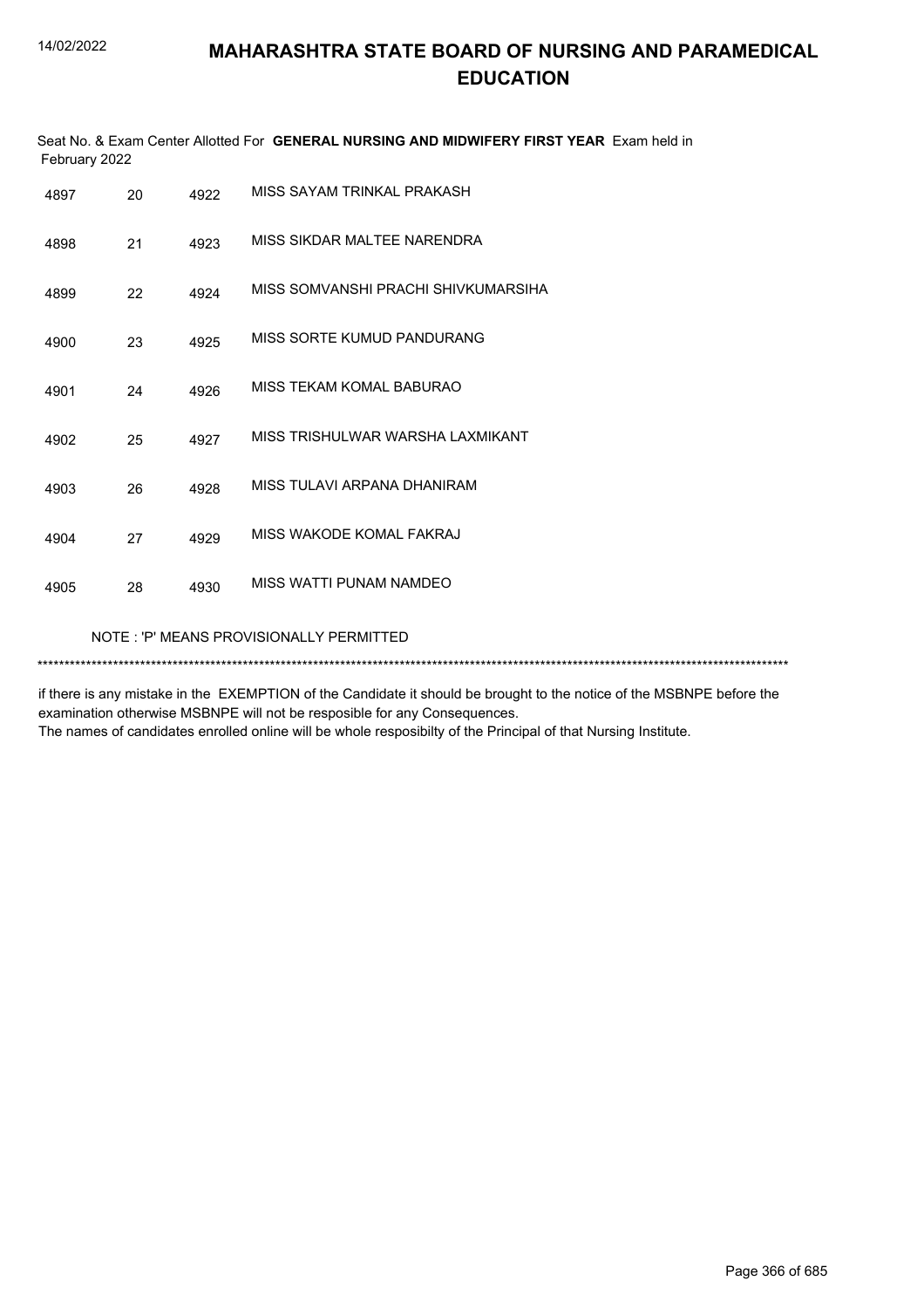Seat No. & Exam Center Allotted For **GENERAL NURSING AND MIDWIFERY FIRST YEAR** Exam held in February 2022

**Centre Name :** GENERAL HOSPITAL GADCHIROLI

**Institute Name: NAVJEEVAN NURSING SCHOOL, CHAMORSHI, GADCHIROLI** 

| <b>Centre</b><br>Sr.No. | Inst.<br>Sr. No. | Seat No. | <b>Name</b>                      | <b>Exempted Subjects</b> |
|-------------------------|------------------|----------|----------------------------------|--------------------------|
| 4906                    | 1                | 4931     | MISS BAMBOLE YACHANA YADAV       |                          |
| 4907                    | $\overline{2}$   | 4932     | MISS BARSAGADE PUJA LUMAJI       |                          |
| 4908                    | 3                | 4933     | MISS CHALURKAR LUMINI RAMCHANDRA |                          |
| 4909                    | 4                | 4934     | MISS DAHAKE SANJANA ALARAM       |                          |
| 4910                    | 5                | 4935     | MISS DEOTALE SAKSHI MILIND       |                          |
| 4911                    | 6                | 4936     | MISS GANVIR SHREYA GAMTIDAS      |                          |
| 4912                    | $\overline{7}$   | 4937     | MISS KAMBLE RANI DILIP           |                          |
| 4913                    | 8                | 4938     | MISS KHOBRAGADE PRIYA CHHAGAN    |                          |
| 4914                    | 9                | 4939     | MISS KODWE SUSMITA HARIDAS       |                          |
| 4915                    | 10               | 4940     | MISS KUSNAKE SHITAL JOGDAS       |                          |
| 4916                    | 11               | 4941     | MISS LONARE ANUSHKA RAVINDRA     |                          |
| 4917                    | 12               | 4942     | MISS MANGAM RIYA MANOHAR         |                          |
| 4918                    | 13               | 4943     | MISS MESHRAM YUGANTI SURYAKIRAN  |                          |
| 4919                    | 14               | 4944     | MISS NAGULA POOJA SHRIRAM        |                          |
| 4920                    | 15               | 4945     | MISS PAWAR MAHIMA SURESH         |                          |
| 4921                    | 16               | 4946     | MISS POTAVI ALISHA DEVU          |                          |
| 4922                    | 17               | 4947     | MISS RAMTEKE SAMIKSHA MADHUKAR   |                          |
| 4923                    | 18               | 4948     | MISS SIDAM ACHAL MEGHASHYAM      |                          |
| 4924                    | 19               | 4949     | MISS ZADE JULIA NILESH           |                          |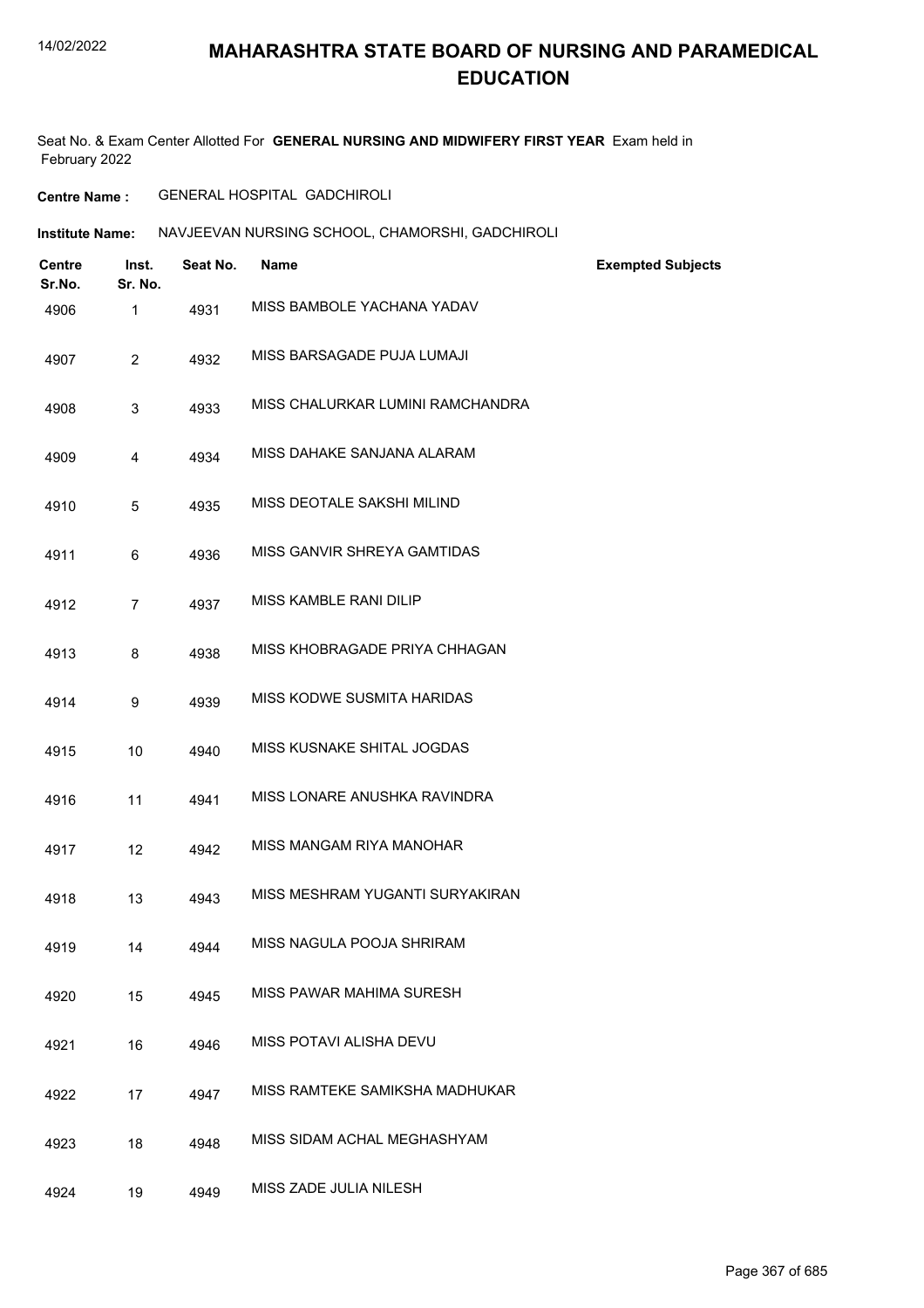Seat No. & Exam Center Allotted For GENERAL NURSING AND MIDWIFERY FIRST YEAR Exam held in February 2022

NOTE: 'P' MEANS PROVISIONALLY PERMITTED

if there is any mistake in the EXEMPTION of the Candidate it should be brought to the notice of the MSBNPE before the examination otherwise MSBNPE will not be resposible for any Consequences.

The names of candidates enrolled online will be whole resposibilty of the Principal of that Nursing Institute.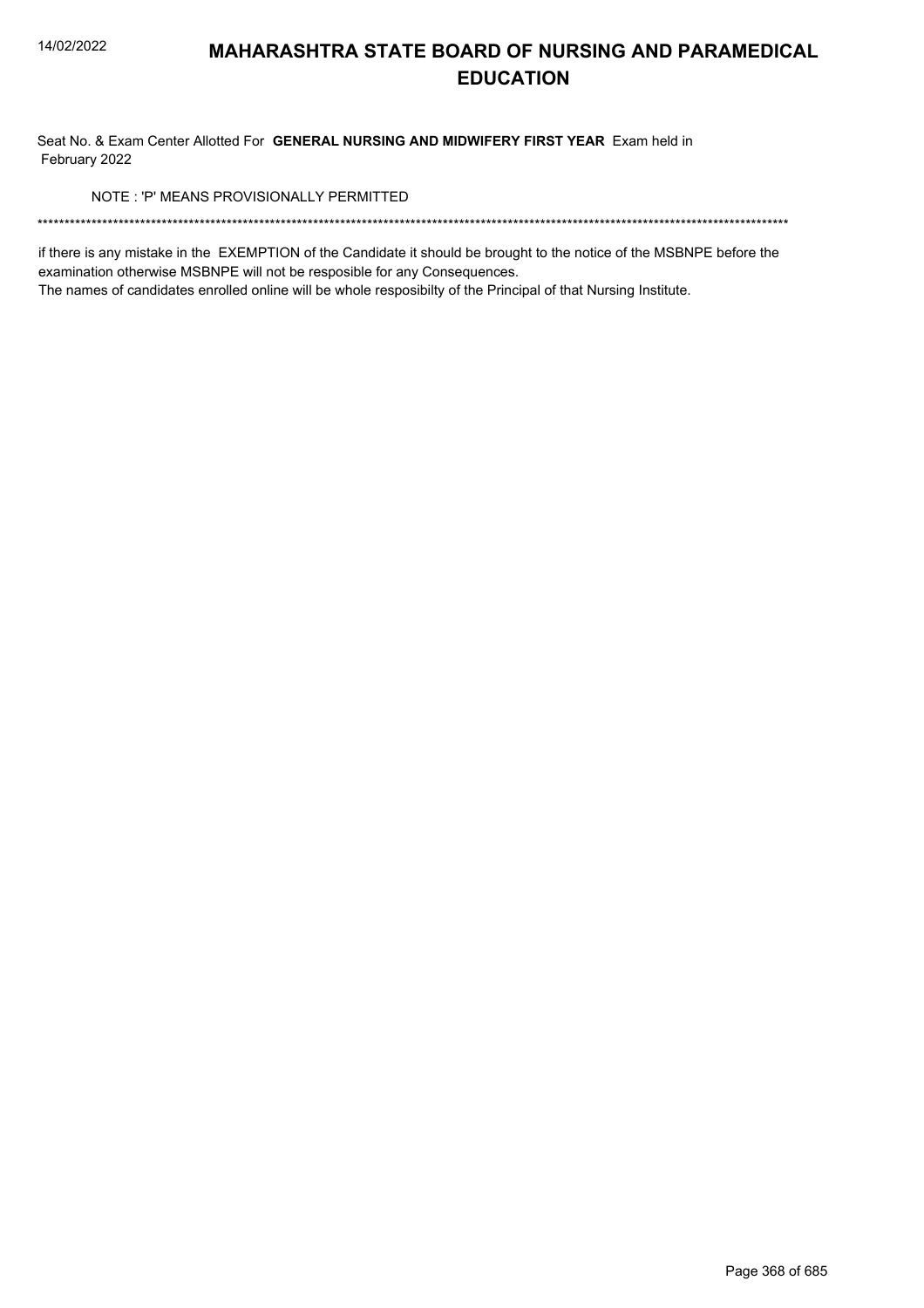#### 14/02/2022

## **MAHARASHTRA STATE BOARD OF NURSING AND PARAMEDICAL EDUCATION**

Seat No. & Exam Center Allotted For **GENERAL NURSING AND MIDWIFERY FIRST YEAR** Exam held in February 2022

**Centre Name :** GENERAL HOSPITAL GADCHIROLI

| <b>Institute Name:</b>  |                  |          | Meerabai Kamble College of Nursing, Chandrapur |                          |
|-------------------------|------------------|----------|------------------------------------------------|--------------------------|
| <b>Centre</b><br>Sr.No. | Inst.<br>Sr. No. | Seat No. | Name                                           | <b>Exempted Subjects</b> |
| 4925                    | $\mathbf{1}$     | 4950     | MISS AWARI KANCHAN ISHWAR                      |                          |
| 4926                    | $\overline{2}$   | 4951     | MISS BANGARE ESHA AJAY                         |                          |
| 4927                    | 3                | 4952     | MISS DONADKAR NIKHITATAI BANDU                 |                          |
| 4928                    | 4                | 4953     | <b>MISS GHATURKAR SHRUTI ASHOK</b>             |                          |
| 4929                    | 5                | 4954     | MISS KARHADE DOLPHIN SHATRUGHNA                |                          |
| 4930                    | 6                | 4955     | MISS KASETTIWAR NEHA SHRINIVAS                 |                          |
| 4931                    | $\overline{7}$   | 4956     | MISS KHOBRAGADE SHEJAL GAYKARAO                |                          |
| 4932                    | 8                | 4957     | MISS LANDGE KIRTEE ANIL                        |                          |
| 4933                    | 9                | 4958     | MISS LONARE SUDAIVI JALANDAR                   |                          |
| 4934                    | 10               | 4959     | MISS MARIWAR ASHWINI RAJESH                    |                          |
| 4935                    | 11               | 4960     | MISS MESHRAM HARSHADA SURESH                   |                          |
| 4936                    | 12               | 4961     | MISS SAHARE BHUMALA DILIP                      |                          |
| 4937                    | 13               | 4962     | MISS SAHARE PRATIDNYA GIRIDHAR                 |                          |
| 4938                    | 14               | 4963     | MISS SONDAWALE ROSHANI PRUTHVIRAJ              |                          |
| 4939                    | 15               | 4964     | MISS TALMALE RANI DNYANESHWAR                  |                          |
| 4940                    | 16               | 4965     | MISS TETE PRATIKSHA VIVEK                      |                          |
| 4941                    | 17               | 4966     | MISS TODASE RENUKA SANTOSH                     |                          |
| 4942                    | 18               | 4967     | MISS TUPKAR PRAJKTA SANJIV                     |                          |
| 4943                    | 19               | 4968     | MISS UIKE SAYALI ARUN                          |                          |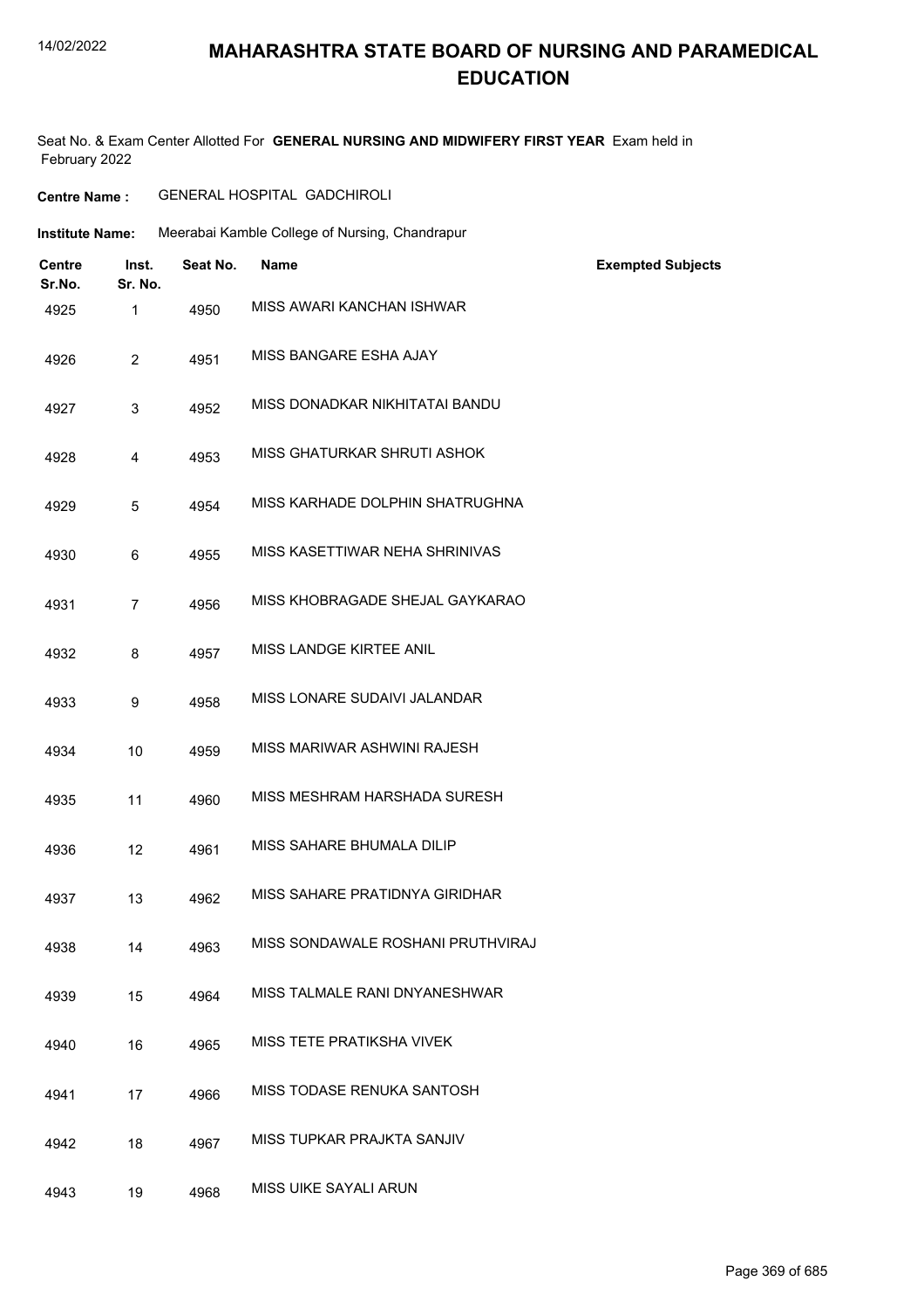Seat No. & Exam Center Allotted For GENERAL NURSING AND MIDWIFERY FIRST YEAR Exam held in February 2022

MISS ZADE PRANJALI PRAVESH 4944 20 4969

NOTE: 'P' MEANS PROVISIONALLY PERMITTED

if there is any mistake in the EXEMPTION of the Candidate it should be brought to the notice of the MSBNPE before the examination otherwise MSBNPE will not be resposible for any Consequences. The names of candidates enrolled online will be whole resposibilty of the Principal of that Nursing Institute.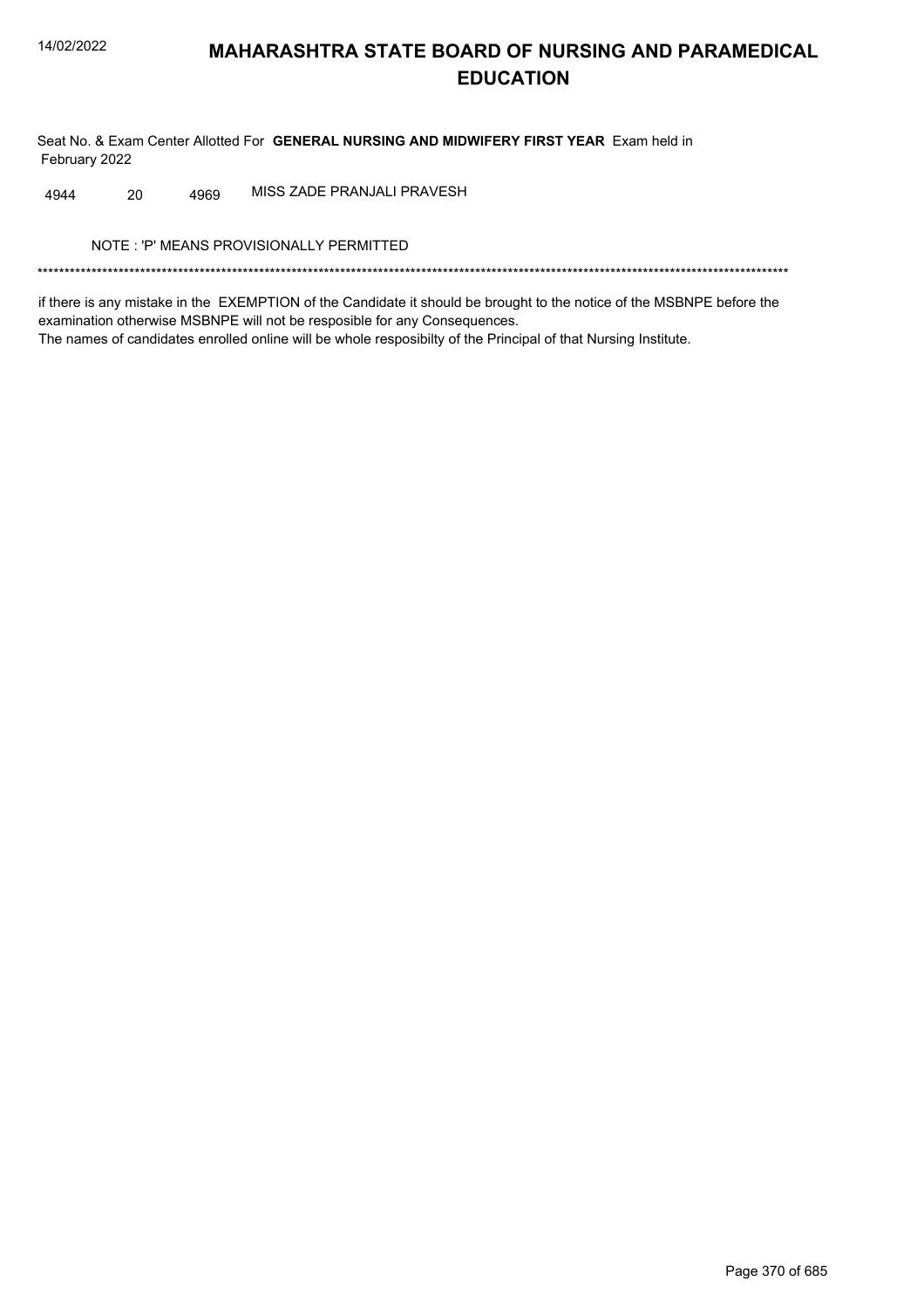Seat No. & Exam Center Allotted For **GENERAL NURSING AND MIDWIFERY FIRST YEAR** Exam held in February 2022

**Centre Name :** DR. PANJABRAO DESHMUKH INST. OF NSG. AMRAVATI

DIST.HOSPITAL FOR WOMEN , AMRAVATI **Institute Name:**

| <b>Centre</b><br>Sr.No. | Inst.<br>Sr. No. | Seat No. | <b>Name</b>                        | <b>Exempted Subjects</b> |
|-------------------------|------------------|----------|------------------------------------|--------------------------|
| 4945                    | 1                | 4970     | MISS BANAFAR NIKITA MAHESHSINGH    |                          |
| 4946                    | 2                | 4971     | MISS GHOTKAR RIDDHI MAHADEORAO     |                          |
| 4947                    | 3                | 4972     | MISS JADHAO NIKITA VISHNU          |                          |
| 4948                    | $\overline{4}$   | 4973     | MISS JAMBEKAR MAMTA MANOHAR        |                          |
| 4949                    | 5                | 4974     | MISS JODH SAURI DIPAKRAO           |                          |
| 4950                    | 6                | 4975     | MISS JOLHE YUKTA SANJAYRAO         |                          |
| 4951                    | $\overline{7}$   | 4976     | MISS KAMBLE PRIYANAKA RAJU         |                          |
| 4952                    | 8                | 4977     | MISS PATORKAR DIPASHRI NILESH      |                          |
| 4953                    | 9                | 4978     | MISS SURYAVANSHI SHUBHANGI AMBADAS |                          |
| 4954                    | 10               | 4979     | MR WAGH SHUBHAM PARMESHWAR         |                          |
|                         |                  |          |                                    |                          |

NOTE : 'P' MEANS PROVISIONALLY PERMITTED

\*\*\*\*\*\*\*\*\*\*\*\*\*\*\*\*\*\*\*\*\*\*\*\*\*\*\*\*\*\*\*\*\*\*\*\*\*\*\*\*\*\*\*\*\*\*\*\*\*\*\*\*\*\*\*\*\*\*\*\*\*\*\*\*\*\*\*\*\*\*\*\*\*\*\*\*\*\*\*\*\*\*\*\*\*\*\*\*\*\*\*\*\*\*\*\*\*\*\*\*\*\*\*\*\*\*\*\*\*\*\*\*\*\*\*\*\*\*\*\*\*\*\*\*\*\*\*\*\*\*\*\*\*\*\*\*\*\*\*

if there is any mistake in the EXEMPTION of the Candidate it should be brought to the notice of the MSBNPE before the examination otherwise MSBNPE will not be resposible for any Consequences.

The names of candidates enrolled online will be whole resposibilty of the Principal of that Nursing Institute.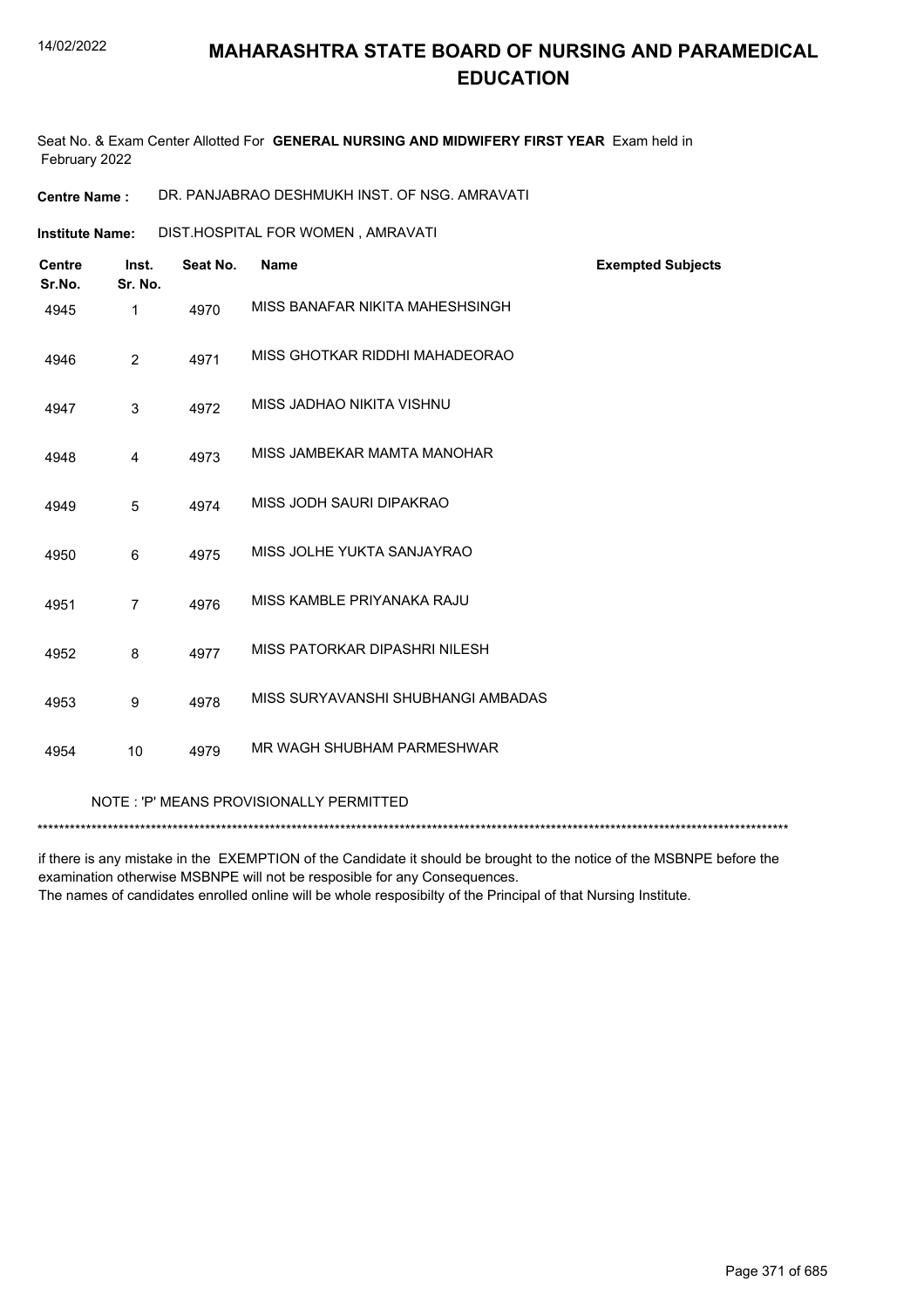Seat No. & Exam Center Allotted For **GENERAL NURSING AND MIDWIFERY FIRST YEAR** Exam held in February 2022

**Centre Name :** DR. PANJABRAO DESHMUKH INST. OF NSG. AMRAVATI

**Institute Name: MAA GAYATRI SCHOOL OF NURSING, ACHALPUR, AMRAVATI** 

| <b>Centre</b><br>Sr.No. | Inst.<br>Sr. No. | Seat No. | Name                             | <b>Exempted Subjects</b> |
|-------------------------|------------------|----------|----------------------------------|--------------------------|
| 4955                    | 1                | 4980     | MISS AKHANDE MUNNI BAJILAL       |                          |
| 4956                    | $\overline{2}$   | 4982     | MISS BANSOD PRACHI RAVINDRA      |                          |
| 4957                    | 3                | 4984     | MISS BHASKAR MEGHA HIRALAL       |                          |
| 4958                    | 4                | 4987     | MISS CHAVHAN SUNITA NAMDEO       |                          |
| 4959                    | 5                | 4988     | MISS CHAVHAN JAYSHRI DNYANESHWAR |                          |
| 4960                    | 6                | 4989     | MISS CHOUHAN RUPA RAMNEVAL       |                          |
| 4961                    | $\overline{7}$   | 4990     | MR DAHIKAR ROHIT RAMBHAU         |                          |
| 4962                    | 8                | 4992     | MR DONGARE SURAJ GOPICHAND       |                          |
| 4963                    | 9                | 4996     | MR JAMBEKAR DURGESH RAMU         |                          |
| 4964                    | 10               | 4998     | MISS JAWARKAR SUNITA RATANLAL    |                          |
| 4965                    | 11               | 5000     | MISS KAROCHI SONALI VISU         |                          |
| 4966                    | 12               | 5002     | MISS MAHALLE POONAM NARAYAN      |                          |
| 4967                    | 13               | 5004     | MISS MASKE ANISHA SHRIKRUSHNA    |                          |
| 4968                    | 14               | 5006     | MISS MOHODKAR SUJATA RANJEET     |                          |
| 4969                    | 15               | 5007     | MISS NETANRAO VIJAYA UTTAMRAO    |                          |
| 4970                    | 16               | 5008     | MISS PATIL PRACHI MANOJRAO       |                          |
| 4971                    | 17               | 5009     | MISS PATORKAR SUSMITA NANAKRAM   |                          |
| 4972                    | 18               | 5010     | MISS PAWAR SONALI SANJAY         |                          |
| 4973                    | 19               | 5015     | MISS SIRSAT JAYSHREE GAJENDRA    |                          |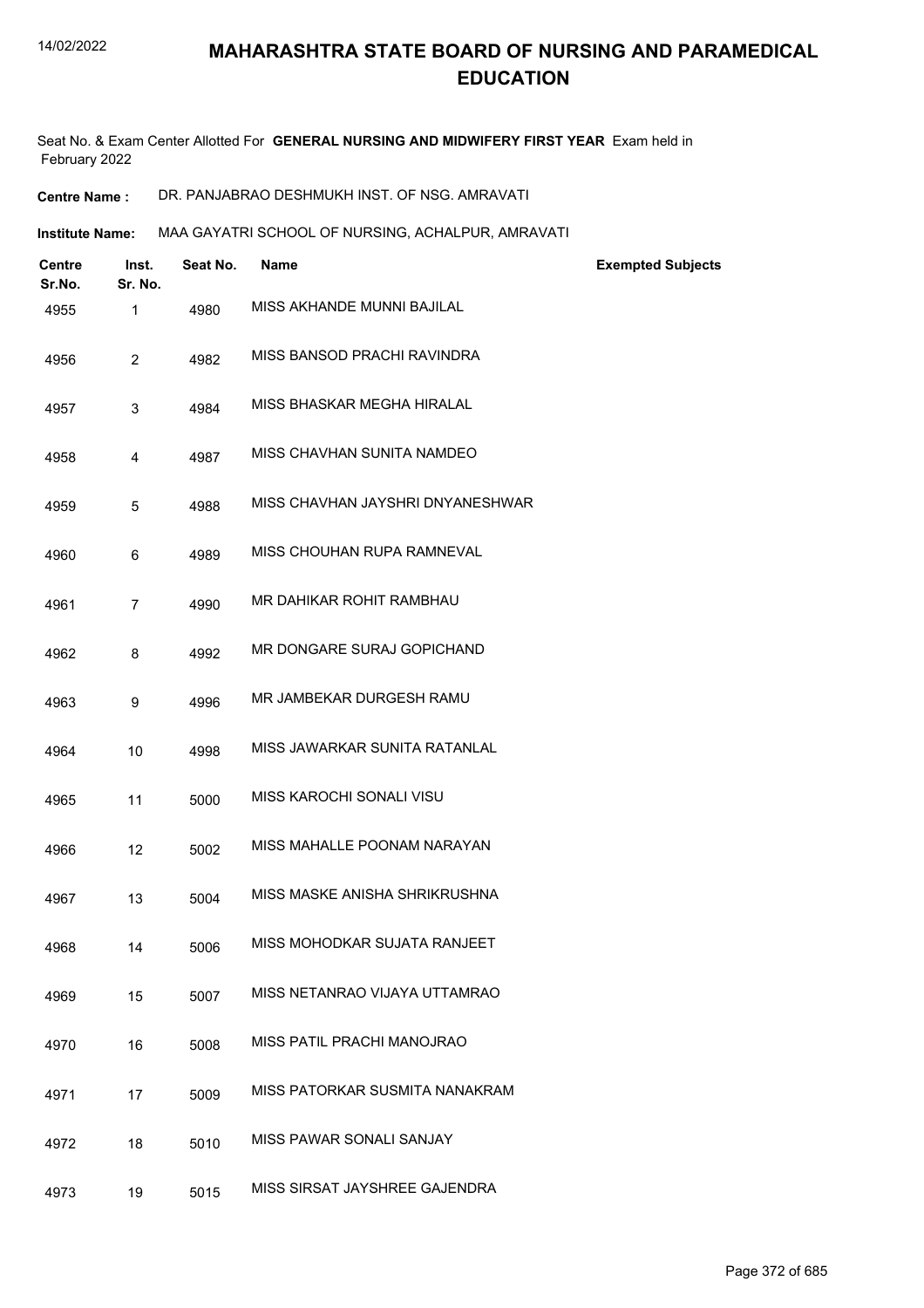Seat No. & Exam Center Allotted For GENERAL NURSING AND MIDWIFERY FIRST YEAR Exam held in February 2022

MISS WASNIK RAJESHWARI LAXMANRAO 20 5019 4974

NOTE: 'P' MEANS PROVISIONALLY PERMITTED

if there is any mistake in the EXEMPTION of the Candidate it should be brought to the notice of the MSBNPE before the examination otherwise MSBNPE will not be resposible for any Consequences. The names of candidates enrolled online will be whole resposibilty of the Principal of that Nursing Institute.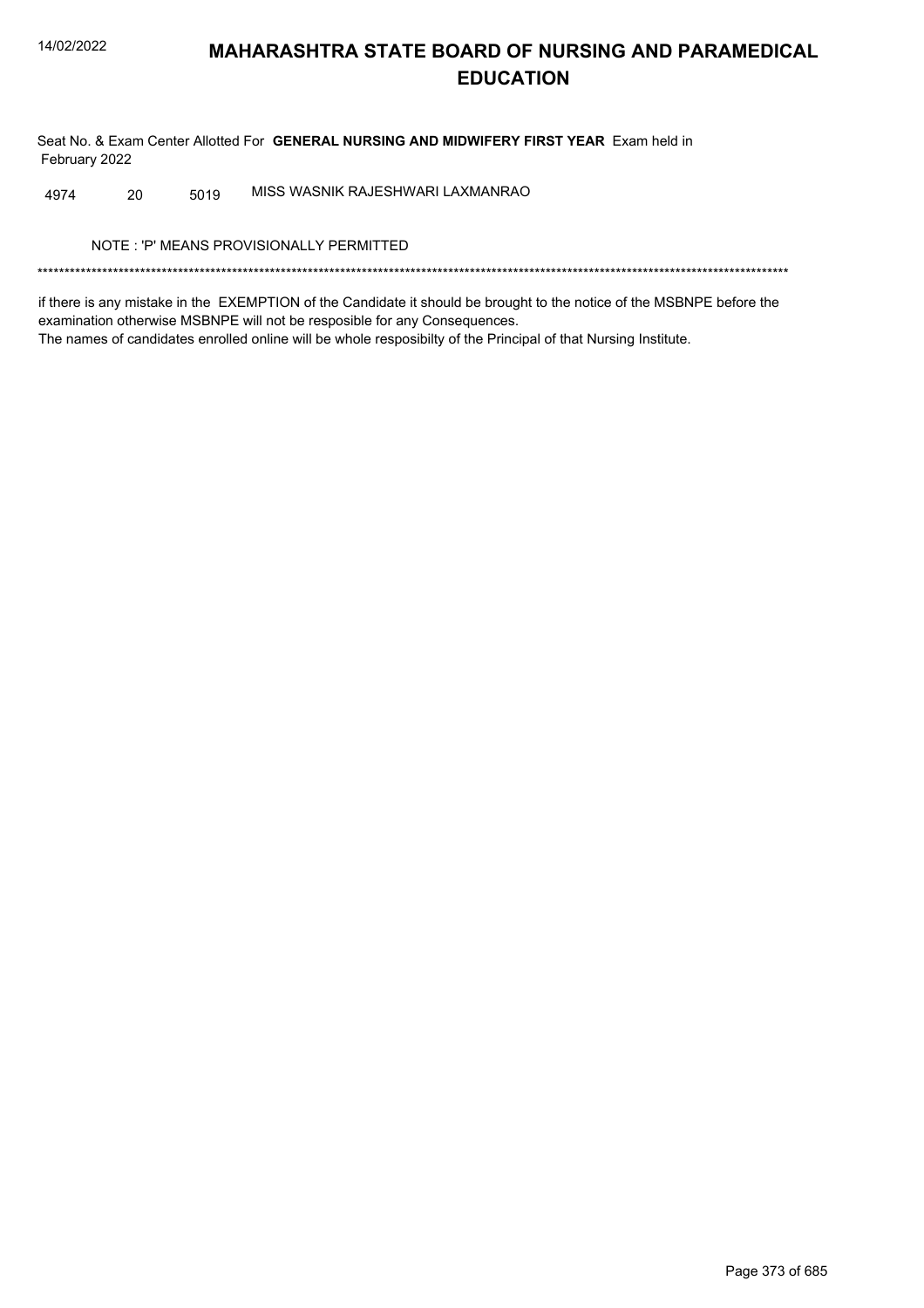Seat No. & Exam Center Allotted For **GENERAL NURSING AND MIDWIFERY FIRST YEAR** Exam held in February 2022

| <b>Centre Name :</b> | DR. PANJABRAO DESHMUKH INST. OF NSG. AMRAVATI |
|----------------------|-----------------------------------------------|
|----------------------|-----------------------------------------------|

| <b>Centre</b><br>Sr.No. | Inst.<br>Sr. No. | Seat No. | <b>Name</b>                          | <b>Exempted Subjects</b> |
|-------------------------|------------------|----------|--------------------------------------|--------------------------|
| 4975                    | $\mathbf{1}$     | 5020     | MISS BABHULKAR PRIYANSHI CHANDRASHEK |                          |
| 4976                    | $\overline{2}$   | 5021     | MISS BANSOD DEVYANEE RAJESH          |                          |
| 4977                    | 3                | 5023     | MISS BOBADE AISHWERYA SUBHASH        |                          |
| 4978                    | 4                | 5024     | MISS BRAMHANE VISHAKHA YASHWANT      |                          |
| 4979                    | 5                | 5025     | MISS CHAVATE JANHAVI HEMANT          |                          |
| 4980                    | 6                | 5027     | MISS CHAWGAN VIDHI RAVINDRA          |                          |
| 4981                    | $\overline{7}$   | 5028     | MISS DANDAGE TEJASWINI MANOJ         |                          |
| 4982                    | 8                | 5029     | MISS DESHMUKHE NEHA SURYKANTAJI      |                          |
| 4983                    | 9                | 5030     | MISS DONGRE PAYAL BHASHKARAO         |                          |
| 4984                    | 10               | 5031     | MR FUTANE SAURABH SUNIL              |                          |
| 4985                    | 11               | 5032     | MISS GAWANDE DIPIKA DINESH           |                          |
| 4986                    | 12               | 5034     | MISS GHOGARE DHANSHRI GAJANAN        |                          |
| 4987                    | 13               | 5035     | MISS GUNJARKAR VIDHATA VILAS         |                          |
| 4988                    | 14               | 5038     | MR KAKADE SANSKARE SANJAY            |                          |
| 4989                    | 15               | 5039     | MISS KALE NEHA PRASHANT              |                          |
| 4990                    | 16               | 5040     | MISS KALMEGH SHIVANI WASUDEO         |                          |
| 4991                    | 17               | 5042     | MISS KUNDALKAR NILAM RAMESHRAO       |                          |
| 4992                    | 18               | 5043     | MISS LADE PRERANA DIPIL              |                          |
| 4993                    | 19               | 5047     | MR MESHRAM PRAJWAL SUNILRAO          |                          |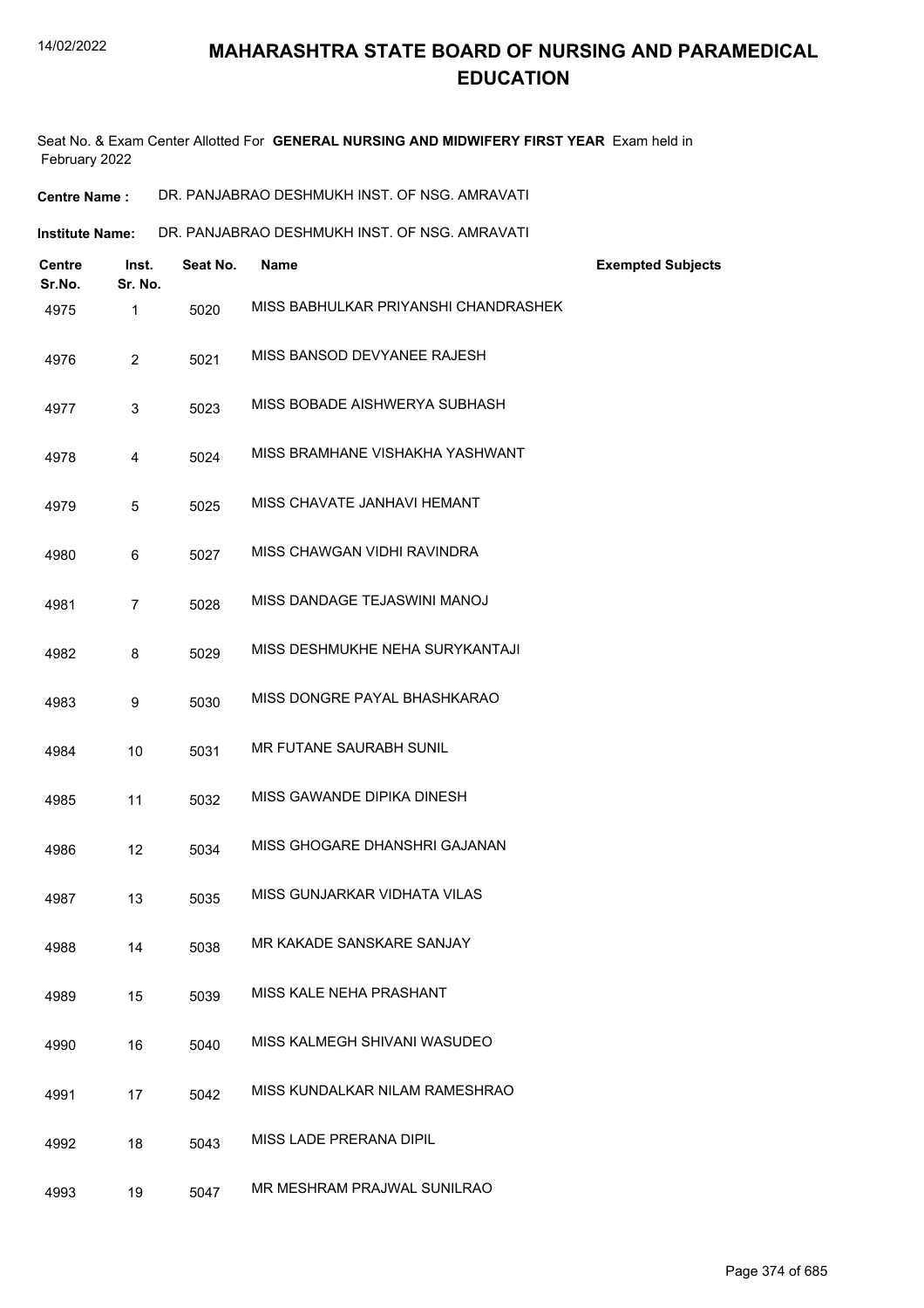Seat No. & Exam Center Allotted For **GENERAL NURSING AND MIDWIFERY FIRST YEAR** Exam held in February 2022

| 4994 | 20 | 5050 | MR MORE AAYUSH PRAMOD          |
|------|----|------|--------------------------------|
| 4995 | 21 | 5053 | MR PARE VISHAL GANESHRAO       |
| 4996 | 22 | 5055 | MR RAMTEKE NAYAN SATISH        |
| 4997 | 23 | 5057 | MISS ROKADE ADITI HIRAMAN      |
| 4998 | 24 | 5059 | <b>MR SAV AJIT SUNIL</b>       |
| 4999 | 25 | 5060 | MISS SHELAKE NIKITA PRALHADRAO |
| 5000 | 26 | 5063 | MISS SUKHDEVE TANVI DIPAK      |
| 5001 | 27 | 5064 | <b>MR TAYADE VIVEK RAVI</b>    |
| 5002 | 28 | 5065 | MISS TAYDE NIKITA SANJAY       |
| 5003 | 29 | 5067 | MISS UIKE VAISHNAVI ASHOKRAO   |
| 5004 | 30 | 5068 | MISS VILAYATKAR PURVIKA SANJAY |

NOTE : 'P' MEANS PROVISIONALLY PERMITTED

\*\*\*\*\*\*\*\*\*\*\*\*\*\*\*\*\*\*\*\*\*\*\*\*\*\*\*\*\*\*\*\*\*\*\*\*\*\*\*\*\*\*\*\*\*\*\*\*\*\*\*\*\*\*\*\*\*\*\*\*\*\*\*\*\*\*\*\*\*\*\*\*\*\*\*\*\*\*\*\*\*\*\*\*\*\*\*\*\*\*\*\*\*\*\*\*\*\*\*\*\*\*\*\*\*\*\*\*\*\*\*\*\*\*\*\*\*\*\*\*\*\*\*\*\*\*\*\*\*\*\*\*\*\*\*\*\*\*\*

if there is any mistake in the EXEMPTION of the Candidate it should be brought to the notice of the MSBNPE before the examination otherwise MSBNPE will not be resposible for any Consequences. The names of candidates enrolled online will be whole resposibilty of the Principal of that Nursing Institute.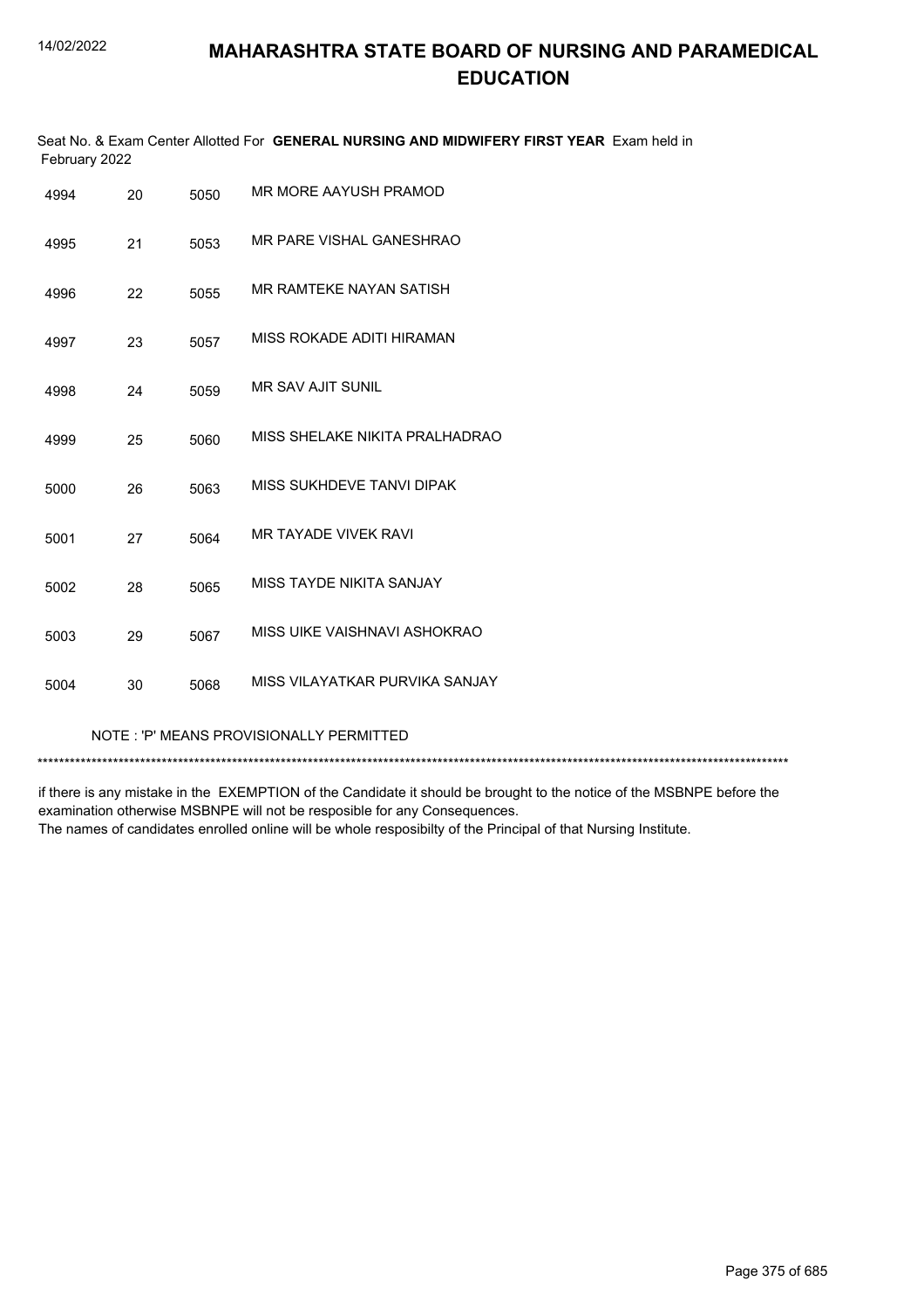#### 14/02/2022

## **MAHARASHTRA STATE BOARD OF NURSING AND PARAMEDICAL EDUCATION**

Seat No. & Exam Center Allotted For **GENERAL NURSING AND MIDWIFERY FIRST YEAR** Exam held in February 2022

**Centre Name :** DR. PANJABRAO DESHMUKH INST. OF NSG. AMRAVATI

**Institute Name:** GENERAL HOSPITAL, AMRAVATI

| <b>Centre</b><br>Sr.No. | Inst.<br>Sr. No. | Seat No. | <b>Name</b>                       | <b>Exempted Subjects</b> |
|-------------------------|------------------|----------|-----------------------------------|--------------------------|
| 5005                    | 1                | 5069     | MISS BAGDE SANIYA SANDESH         |                          |
| 5006                    | $\overline{2}$   | 5070     | MISS CHAVHAN SHOBHA VIJAY         |                          |
| 5007                    | 3                | 5071     | MISS CHAWHAN ASHAWARI MANOJ       |                          |
| 5008                    | 4                | 5072     | MISS CHORMALE DISHA ASHOK         |                          |
| 5009                    | 5                | 5073     | MR DHAIT CHETAN GOPAL             |                          |
| 5010                    | 6                | 5074     | MISS GADEKAR VAISHNAVI VILAS      |                          |
| 5011                    | 7                | 5075     | MISS KAMBLE NIKITA SUBHASH        |                          |
| 5012                    | 8                | 5076     | MISS KAPGATE SAKASHI BHASHKAR     |                          |
| 5013                    | 9                | 5077     | MISS MADAVI AISHWARYA DNYANESHWAR |                          |
| 5014                    | 10               | 5078     | MISS MALADHARI PRATIKSHA VINOD    |                          |
| 5015                    | 11               | 5079     | MISS MORE PRACHI PAVANKUMAR       |                          |
| 5016                    | 12               | 5080     | MISS NAIK ACHAL ANAND             |                          |
| 5017                    | 13               | 5081     | MISS PATIL NIKITA RAMESHWAR       |                          |
| 5018                    | 14               | 5082     | MR PAWAR AKSHAY RAGHUNANDAN       |                          |
| 5019                    | 15               | 5083     | MISS PAWAR BHAVANA GANESH         |                          |
| 5020                    | 16               | 5084     | MISS SHELKE SAKSHI RAMESHWAR      |                          |
| 5021                    | 17               | 5085     | MISS TALEKAR VAISHNAVI SUBHASH    |                          |
| 5022                    | 18               | 5086     | MISS TARONE DILESHWARI VISHVANATH |                          |
| 5023                    | 19               | 5087     | MISS WADNERKAR SAKSHI PRADIPPANT  |                          |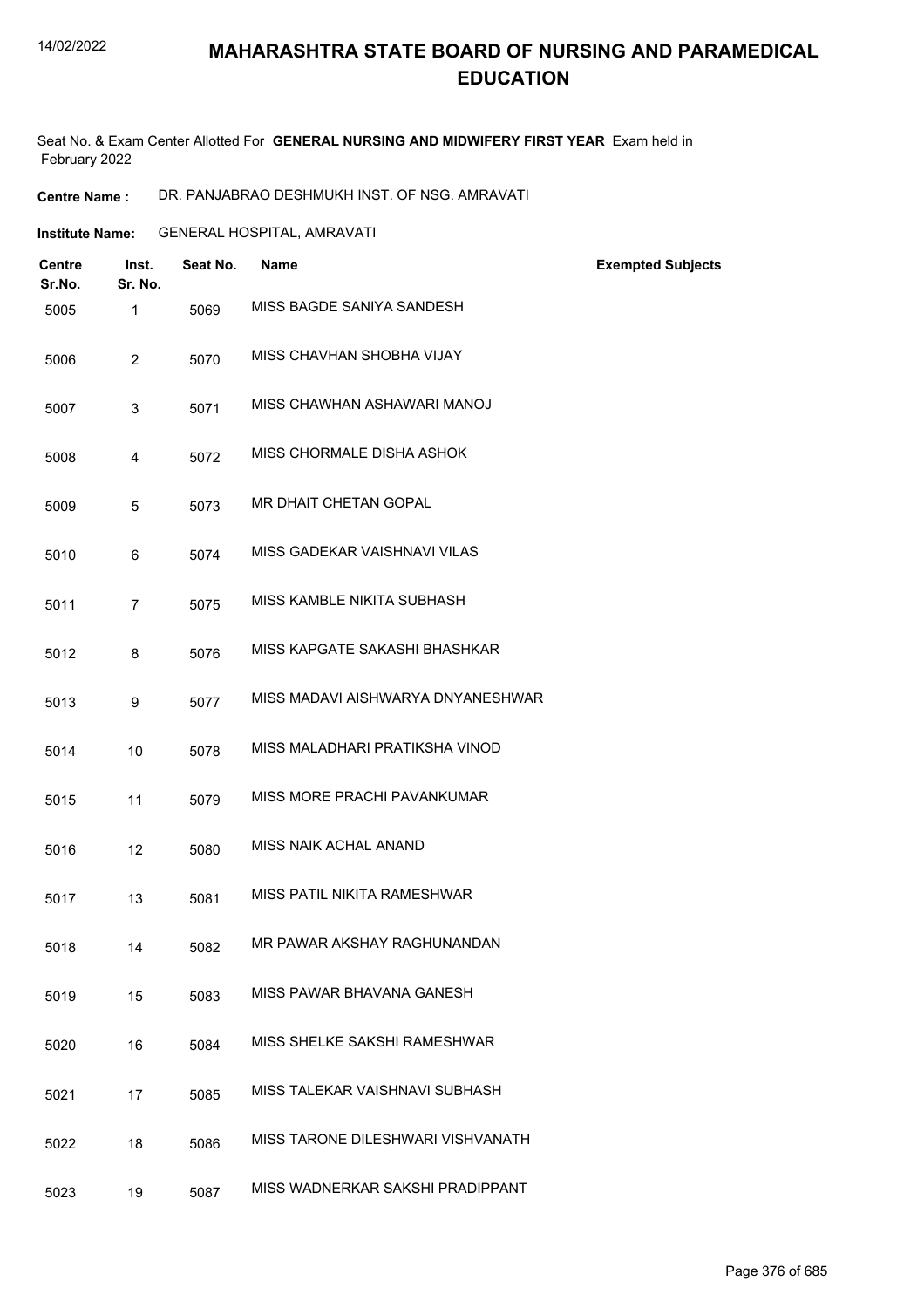Seat No. & Exam Center Allotted For GENERAL NURSING AND MIDWIFERY FIRST YEAR Exam held in February 2022

NOTE: 'P' MEANS PROVISIONALLY PERMITTED

if there is any mistake in the EXEMPTION of the Candidate it should be brought to the notice of the MSBNPE before the examination otherwise MSBNPE will not be resposible for any Consequences.

The names of candidates enrolled online will be whole resposibilty of the Principal of that Nursing Institute.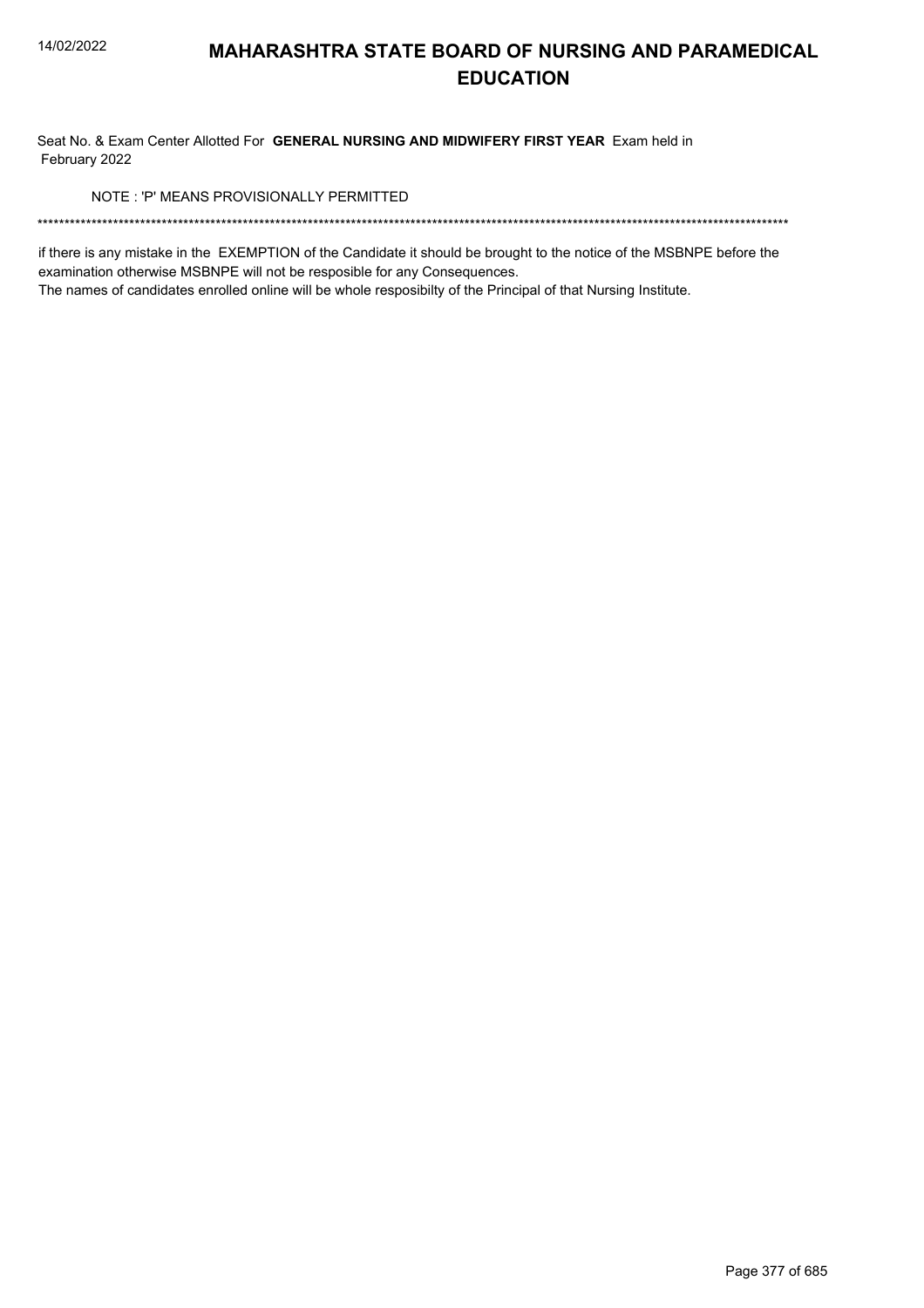Seat No. & Exam Center Allotted For **GENERAL NURSING AND MIDWIFERY FIRST YEAR** Exam held in February 2022

**Centre Name :** DR. PANJABRAO DESHMUKH INST. OF NSG. AMRAVATI

**Institute Name: SARASWATI INSTITUTE OF NURSING SCIENCES AND RESEARCH, AMRAVATI** 

| <b>Centre</b><br>Sr.No. | Inst.<br>Sr. No. | Seat No. | <b>Name</b>                       | <b>Exempted Subjects</b> |
|-------------------------|------------------|----------|-----------------------------------|--------------------------|
| 5024                    | 1                | 5088     | MISS BALPANDE HARSHALI BHAGWAN    |                          |
| 5025                    | $\overline{c}$   | 5089     | MISS BETHEKAR ANJANA SABULAL      |                          |
| 5026                    | 3                | 5090     | MISS BHASKAR PRIYANKA HIRALAL     |                          |
| 5027                    | 4                | 5091     | MISS BOLE RUTIKA DATTARAJ         |                          |
| 5028                    | 5                | 5092     | MISS BORKAR SAKSHI SANTOSH        |                          |
| 5029                    | 6                | 5093     | MISS CHAVAN PRANALI BHASKAR       |                          |
| 5030                    | $\overline{7}$   | 5094     | MISS CHIROTE GAYATRI DINESH       |                          |
| 5031                    | 8                | 5095     | MISS DARSIMBE CHETNA KRUSHNAKUMAR |                          |
| 5032                    | 9                | 5096     | MISS DATIR VAISHNAVI JAGANNATHRAO |                          |
| 5033                    | 10               | 5097     | MISS DEVGIRKAR SANTOSHI RAJESH    |                          |
| 5034                    | 11               | 5098     | MISS DHANDAR RUTUJA DEOMAN        |                          |
| 5035                    | 12               | 5099     | MISS DHANDE DEEPALI SHALIKARAM    |                          |
| 5036                    | 13               | 5100     | MISS DHAWANE NIYATI SANGHDIP      |                          |
| 5037                    | 14               | 5101     | MISS DHOKANE SHIVANI UKANDA       |                          |
| 5038                    | 15               | 5102     | MISS DHOTE RHUTUJA RAVINDRA       |                          |
| 5039                    | 16               | 5103     | MISS DHURVE AMISHA GULAB          |                          |
| 5040                    | 17               | 5104     | MISS GAIKWAD KHUSHI RAJESHRAO     |                          |
| 5041                    | 18               | 5105     | MISS GIRAD SRUSHTI BANDUPANT      |                          |
| 5042                    | 19               | 5106     | MISS HADAKE SANJANA GOPICHAND     |                          |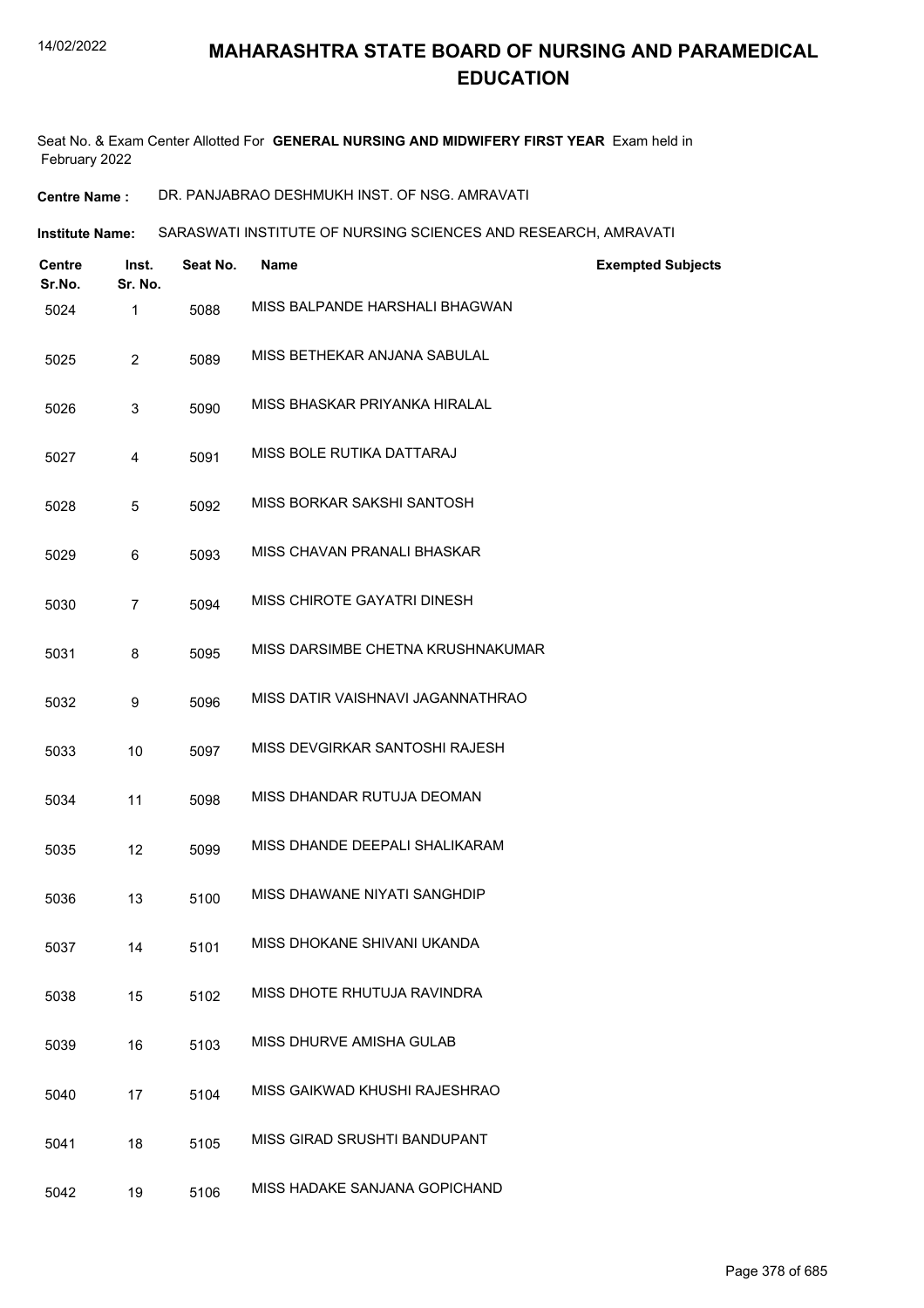|               |        | Seat No. & Exam Center Allotted For <b>GENERAL NURSING AND MIDWIFERY FIRST YEAR</b> Exam held in |
|---------------|--------|--------------------------------------------------------------------------------------------------|
| February 2022 |        |                                                                                                  |
| <b>-010</b>   | $-10-$ | MISS HINGE NIKITA KISHOR                                                                         |

| 5043 | 20 | 5107 | MISS FIINGE ININITA NISHUR      |
|------|----|------|---------------------------------|
| 5044 | 21 | 5108 | MISS INGLE PAYAL SUDHAKAR       |
| 5045 | 22 | 5109 | MISS KALE HARSHA RAMRAO         |
| 5046 | 23 | 5110 | MISS KHADASE RUTIKA ARVINDRAO   |
| 5047 | 24 | 5111 | MISS KHANANDE DIVYA SANJAY      |
| 5048 | 25 | 5112 | MISS KOLTE TANUSHREE NAMDEORAO  |
| 5049 | 26 | 5113 | MISS KUKADE NEHA CHARANDAS      |
| 5050 | 27 | 5114 | MISS MANDALE AISHWARYA DEVIDAS  |
| 5051 | 28 | 5115 | MISS MENDHEKAR VARSHA VISHWAS   |
| 5052 | 29 | 5116 | MISS PATIL DHANSHRFF SANTOSH    |
| 5053 | 30 | 5117 | MISS PATIL SAKSHI SURESHRAO     |
| 5054 | 31 | 5118 | MISS RECHE ARPANA DEVRAO        |
| 5055 | 32 | 5119 | MISS SARODE KANCHAN NANDKISHOR  |
| 5056 | 33 | 5120 | MISS SATPUTE GAYATRI PRADEEPRAO |
| 5057 | 34 | 5121 | MISS SAWALKAR NANDINI HARIRAM   |
| 5058 | 35 | 5122 | MISS SHEJAO RACHNA DNYANESHWAR  |
| 5059 | 36 | 5123 | MISS TAI AN SAMIKSHA SANJAY     |
| 5060 | 37 | 5124 | MISS TALAN SAKSHI RUPESH        |
| 5061 | 38 | 5125 | MISS UIKE KIRAN RAMESH          |
| 5062 | 39 | 5126 | MISS ZAREKAR DIVYA RADHESHYAM   |
| 5063 | 40 | 5127 | MISS ZODGE VRUNDALI PRAKASH     |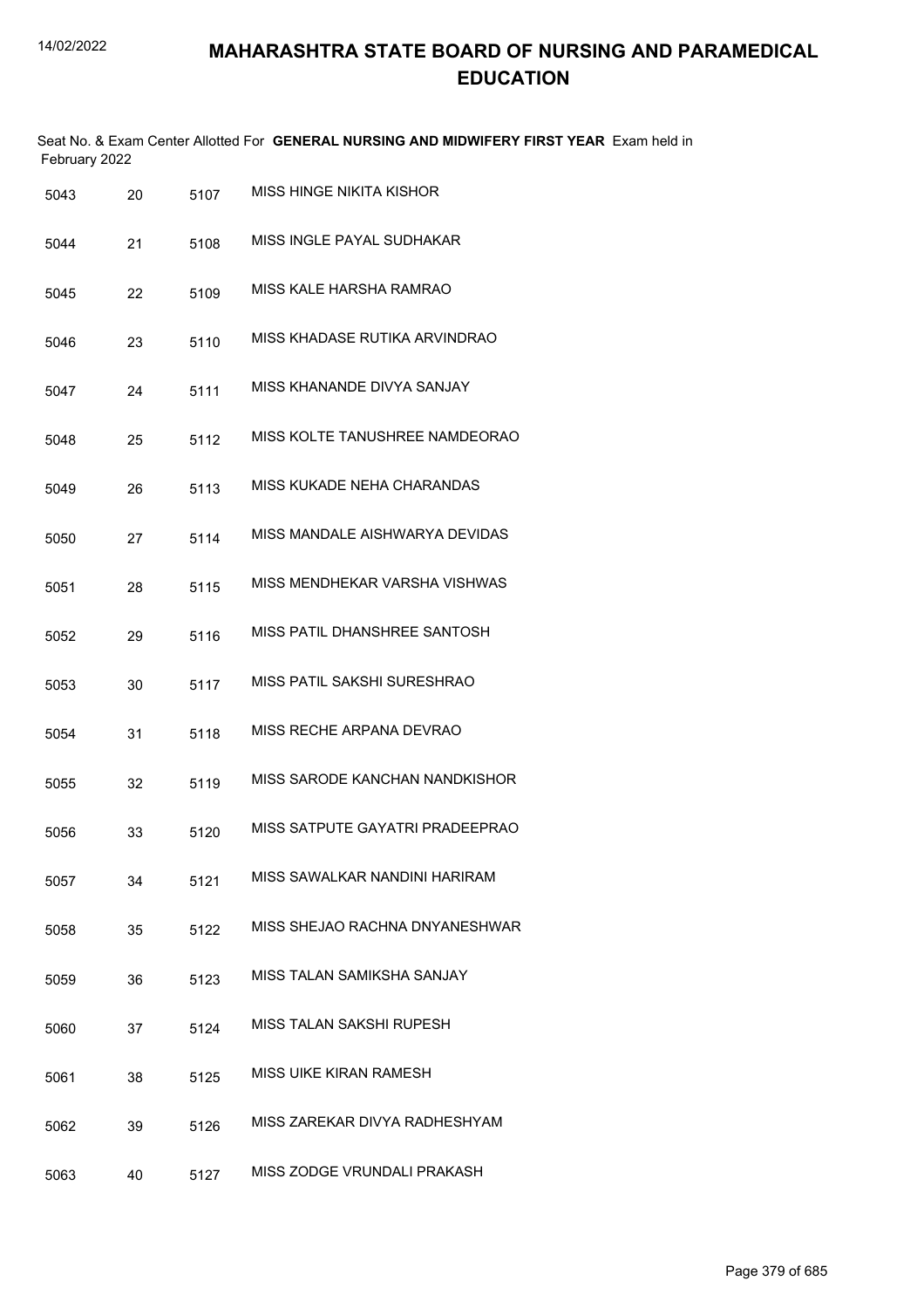Seat No. & Exam Center Allotted For GENERAL NURSING AND MIDWIFERY FIRST YEAR Exam held in February 2022

NOTE: 'P' MEANS PROVISIONALLY PERMITTED

if there is any mistake in the EXEMPTION of the Candidate it should be brought to the notice of the MSBNPE before the examination otherwise MSBNPE will not be resposible for any Consequences.

The names of candidates enrolled online will be whole resposibilty of the Principal of that Nursing Institute.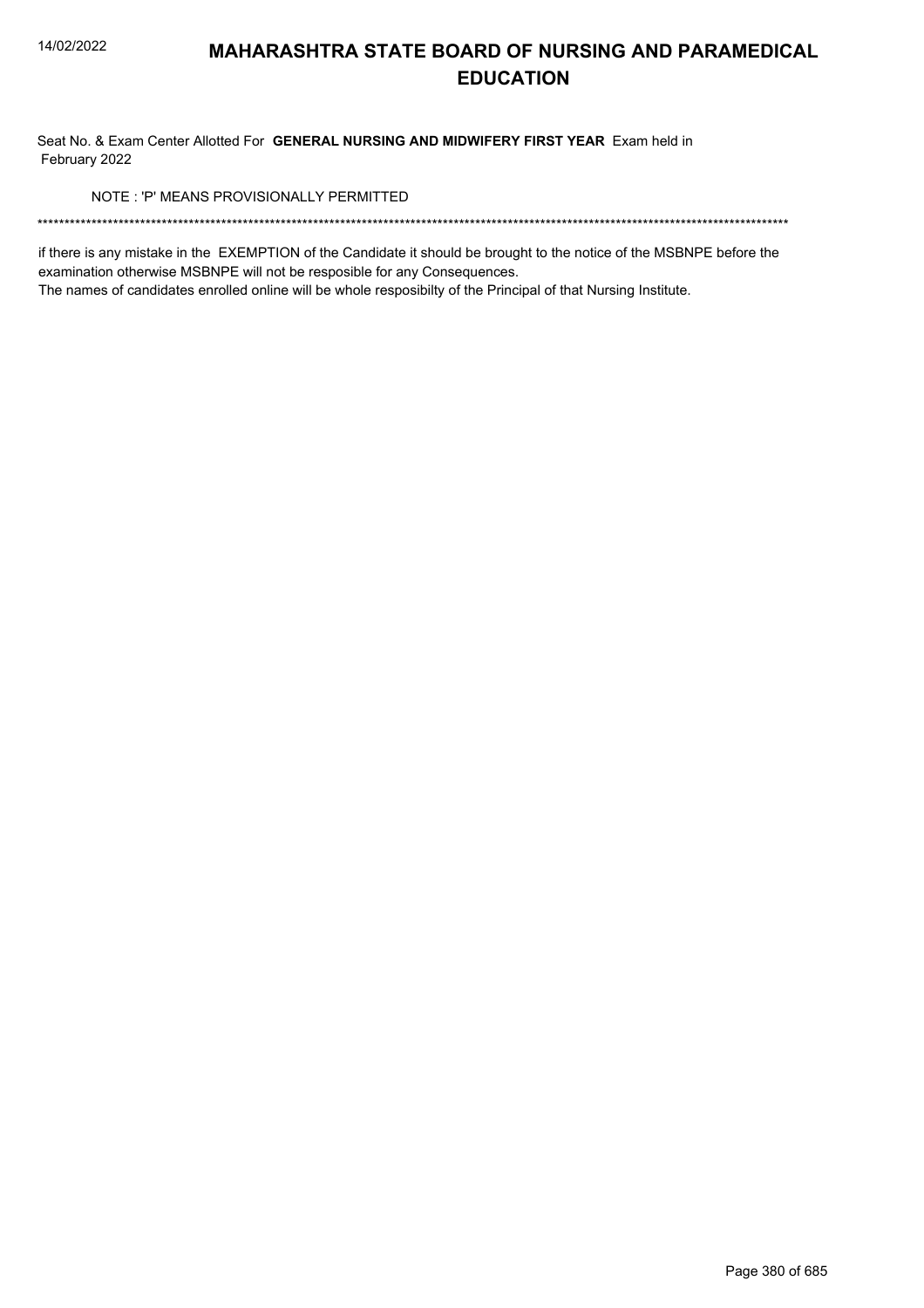Seat No. & Exam Center Allotted For **GENERAL NURSING AND MIDWIFERY FIRST YEAR** Exam held in February 2022

| <b>Centre Name :</b> | Indira Gandhi Medical College & Hospital, Nagpur |  |  |
|----------------------|--------------------------------------------------|--|--|
|----------------------|--------------------------------------------------|--|--|

| Institute Name: |  | INDIRA GANDHI MEDICAL COLLEGE & HOSPITAL, NAGPUR |
|-----------------|--|--------------------------------------------------|
|-----------------|--|--------------------------------------------------|

| <b>Centre</b><br>Sr.No. | Inst.<br>Sr. No. | Seat No. | <b>Name</b>                          | <b>Exempted Subjects</b> |
|-------------------------|------------------|----------|--------------------------------------|--------------------------|
| 5064                    | $\mathbf{1}$     | 5128     | MISS ANSARI ALFIYA PARVEEN           |                          |
| 5065                    | $\overline{2}$   | 5129     | MISS ATKARI POONAM GANESH            |                          |
| 5066                    | 3                | 5130     | MISS BARMUNSHI KOMALANGI RAMESHWAR   |                          |
| 5067                    | 4                | 5131     | MISS BHALAVI VAISHALI SUJIT          |                          |
| 5068                    | 5                | 5132     | MISS DHANDE ISHIKA ARVIND            |                          |
| 5069                    | 6                | 5133     | MISS JIBHKATE SNEHA EKNATH           |                          |
| 5070                    | 7                | 5134     | MISS JOGEKAR KHUSHALI HIRACHAND      |                          |
| 5071                    | 8                | 5135     | MISS KAPGATE DEWANGANA SUBHASH       |                          |
| 5072                    | 9                | 5136     | <b>MISS KHAN FIZA AYUB</b>           |                          |
| 5073                    | 10               | 5137     | MISS KHANDAIT TUNESHWARI MORESHWAR   |                          |
| 5074                    | 11               | 5138     | MR KOLHATKAR TANMAY SANJIT           |                          |
| 5075                    | 12               | 5139     | MISS KSHIRSAGAR NIKITA SUNIL         |                          |
| 5076                    | 13               | 5140     | MISS KULSENGE KRISHNAKUMARI RAJKUMAR |                          |
| 5077                    | 14               | 5141     | MISS NAGBHIDE AKANKSHA DIPAK         |                          |
| 5078                    | 15               | 5142     | MISS PACHARE ACHAL SURESH            |                          |
| 5079                    | 16               | 5143     | MISS PADOLE ACHAL SURESH             |                          |
| 5080                    | 17               | 5144     | MR PATIL KETAN KOMAL                 |                          |
| 5081                    | 18               | 5145     | MR PATLE KUNAL DINESHWAR             |                          |
| 5082                    | 19               | 5146     | MR RAHANGDALE KARTIK GAURISHANKAR    |                          |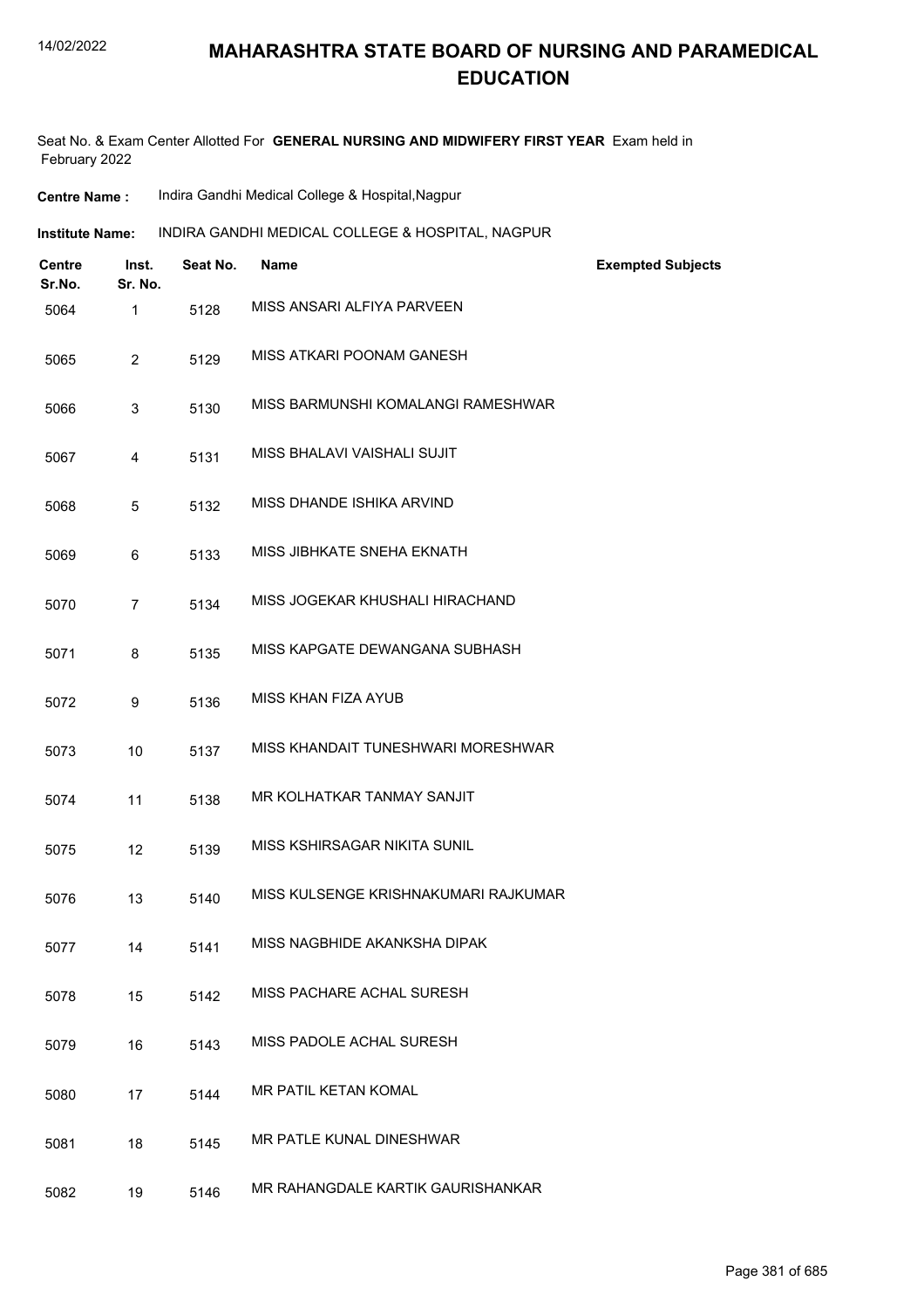| February 2022 |    |      | Seat No. & Exam Center Allotted For GENERAL NURSING AND MIDWIFERY FIRST YEAR Exam held in |                       |       |      |     |
|---------------|----|------|-------------------------------------------------------------------------------------------|-----------------------|-------|------|-----|
| 5083          | 20 | 5147 | MISS RAHANGDAI E PRIYA DINDAYAI                                                           |                       |       |      |     |
| 5084          | 21 | 5148 | MR SAPATE SUMIT HIRAMAN                                                                   |                       |       |      |     |
| 5085          | 22 | 5149 | MR SHEIKH MOHDSUFIYAN MOHDRASHID                                                          |                       |       |      |     |
| 5086          | 23 | 5150 | MR SYED SYEDIFHAMUDDIN SYEDSYEDNAZE                                                       |                       |       |      |     |
| 5087          | 24 | 5151 | MISS TIMOTHY CAROL PRASHANT                                                               | $(\parallel)$<br>VII) | (III) | (IV) | (V) |
| 5088          | 25 | 5152 | MISS TURKAR FANITA RAMESHWAR                                                              |                       |       |      |     |
| 5089          | 26 | 5153 | MISS UKEY SHRUTI BABAN                                                                    |                       |       |      |     |
|               |    |      | NOTE: 'P' MEANS PROVISIONALLY PERMITTED                                                   |                       |       |      |     |
|               |    |      |                                                                                           |                       |       |      |     |

if there is any mistake in the EXEMPTION of the Candidate it should be brought to the notice of the MSBNPE before the examination otherwise MSBNPE will not be resposible for any Consequences. The names of candidates enrolled online will be whole resposibilty of the Principal of that Nursing Institute.

 $(VI)$  (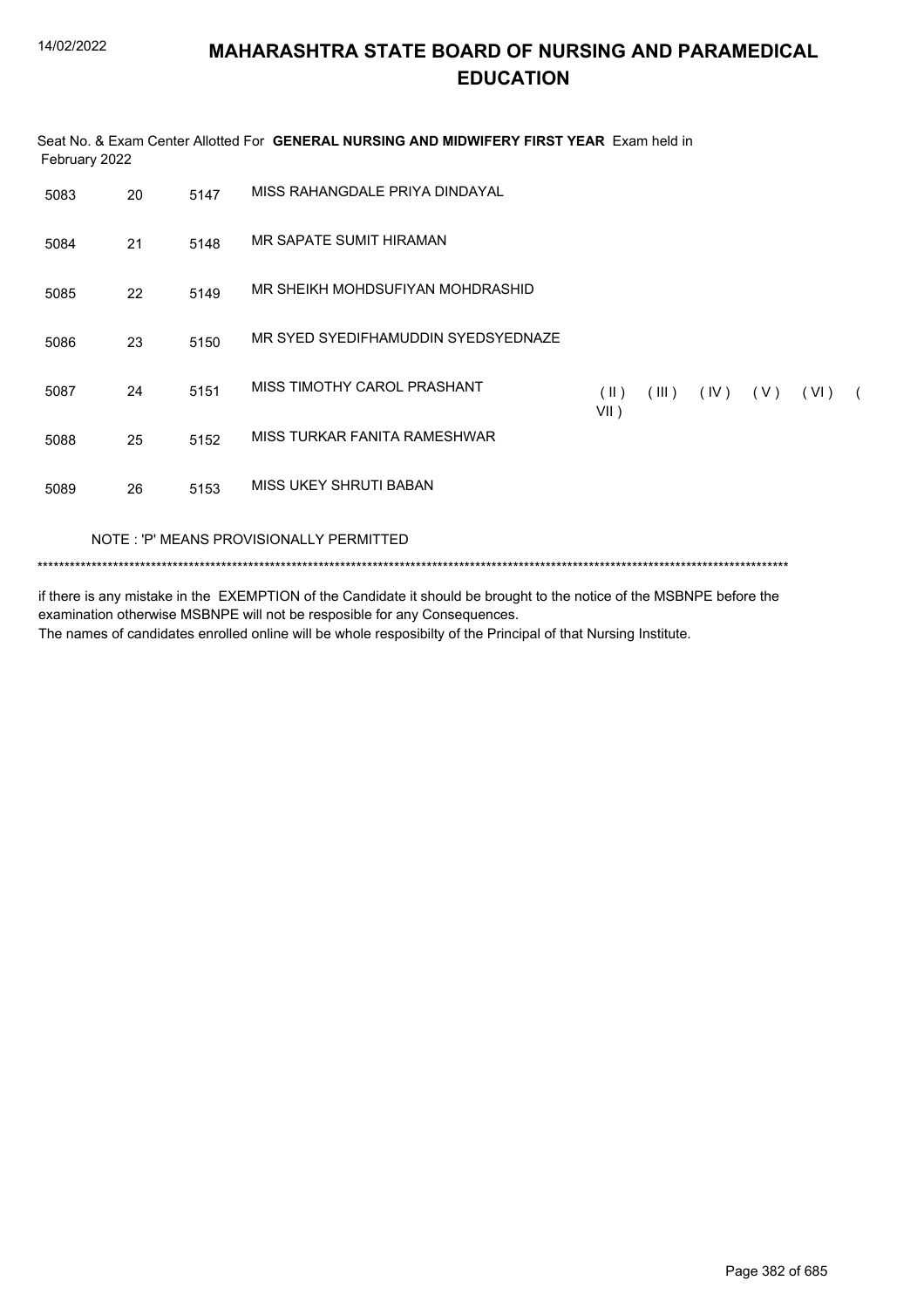#### 14/02/2022

## **MAHARASHTRA STATE BOARD OF NURSING AND PARAMEDICAL EDUCATION**

Seat No. & Exam Center Allotted For **GENERAL NURSING AND MIDWIFERY FIRST YEAR** Exam held in February 2022

| <b>Centre Name:</b>     |                         | Indira Gandhi Medical College & Hospital, Nagpur |                                                         |                          |  |
|-------------------------|-------------------------|--------------------------------------------------|---------------------------------------------------------|--------------------------|--|
| <b>Institute Name:</b>  |                         |                                                  | Shri K.R.Pandav College of Nursing and Hospital, Nagpur |                          |  |
| <b>Centre</b><br>Sr.No. | Inst.<br>Sr. No.        | Seat No.                                         | Name                                                    | <b>Exempted Subjects</b> |  |
| 5090                    | 1                       | 5154                                             | MISS ADKINE RUTUJA SIDDHARTH                            |                          |  |
| 5091                    | $\overline{c}$          | 5155                                             | MISS AMBULE MITALI RAJESH                               |                          |  |
| 5092                    | 3                       | 5156                                             | MISS ATOLE VAISHNAVI NARAYAN                            |                          |  |
| 5093                    | $\overline{\mathbf{4}}$ | 5157                                             | MR BADOLE SHAILESH KHEMLAL                              |                          |  |
| 5094                    | 5                       | 5158                                             | MR BAGDE AKASH VINOD                                    |                          |  |
| 5095                    | 6                       | 5159                                             | MISS BARAPATRE DURGA NATHU                              |                          |  |
| 5096                    | $\overline{7}$          | 5160                                             | MISS BETAL SONAL DHANRAJ                                |                          |  |
| 5097                    | 8                       | 5161                                             | MISS BHAISARE ISHA PRAVIN                               |                          |  |
| 5098                    | 9                       | 5162                                             | MISS BHAJE VAISHALI RATNAKAR                            |                          |  |
| 5099                    | 10                      | 5163                                             | MISS BHITKAR ANCHAL MANOHAR                             |                          |  |
| 5100                    | 11                      | 5164                                             | MISS BHURE VAISHNAVI ARVIND                             |                          |  |
| 5101                    | 12                      | 5165                                             | MISS CHOUDHARI DIVYA DILIP                              |                          |  |
| 5102                    | 13                      | 5166                                             | MR DHABARDE ISHANT DHANRAJ                              |                          |  |
| 5103                    | 14                      | 5167                                             | MISS DHARGAVE MAYURI AMBADAS                            |                          |  |
| 5104                    | 15                      | 5168                                             | MISS DHURVE KAJAL ONKAR                                 |                          |  |
| 5105                    | 16                      | 5169                                             | MISS DHURVE SHANTI RAMNATH                              |                          |  |
| 5106                    | 17                      | 5170                                             | MISS DONGARE PRATIKSHA MANOJ                            |                          |  |
| 5107                    | 18                      | 5171                                             | MISS FANDI SUWARNA WASUDEO                              |                          |  |
| 5108                    | 19                      | 5172                                             | MISS GADPAYALE TRUPTI PRAKASH                           |                          |  |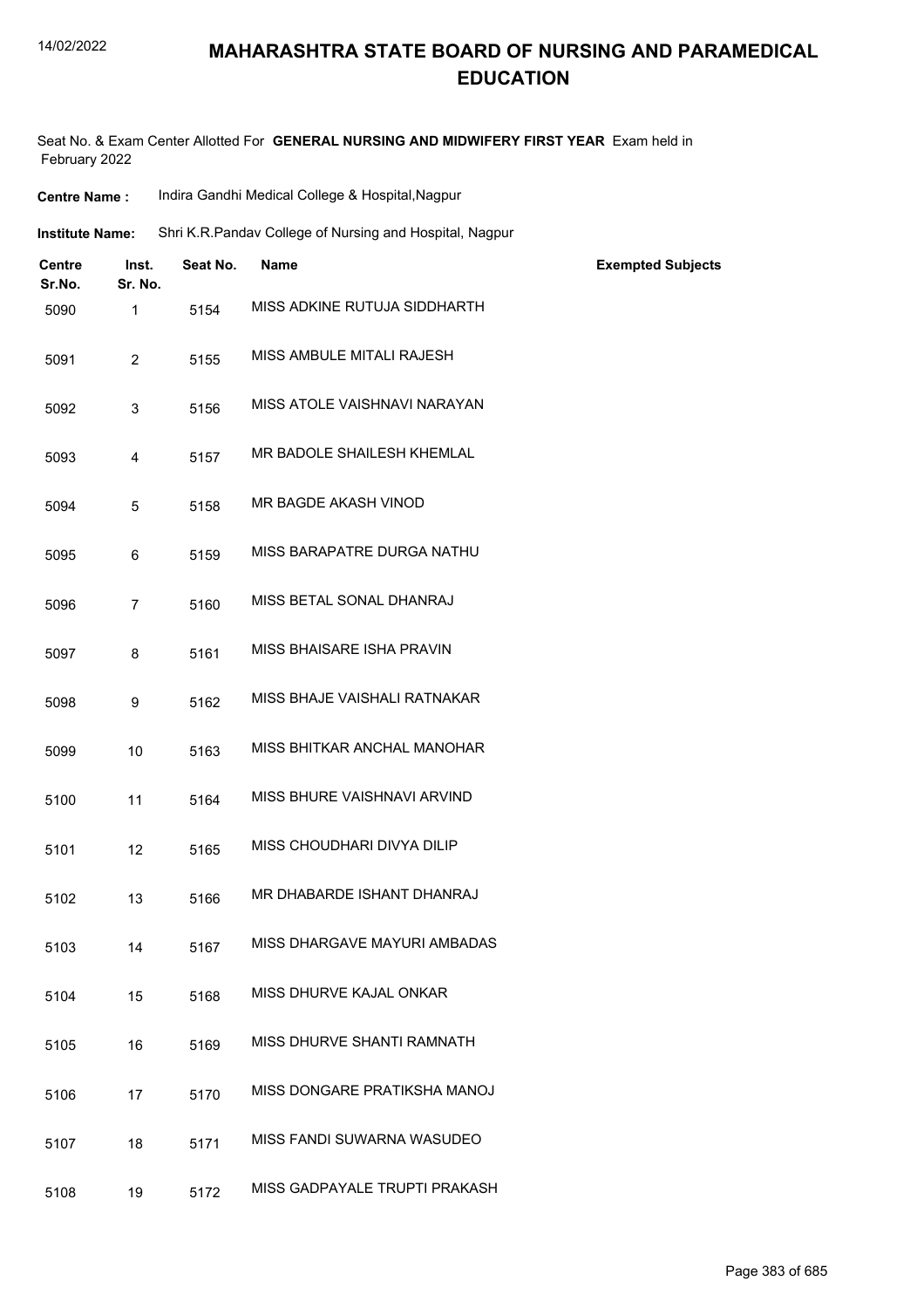| February 2022 |    |      | Seat No. & Exam Center Allotted For GENERAL NURSING AND MIDWIFERY FIRST YEAR Exam held in |
|---------------|----|------|-------------------------------------------------------------------------------------------|
| 5109          | 20 | 5173 | MISS GAJBHIYE MAMTA MANOHAR                                                               |
| 5110          | 21 | 5174 | MISS GAJBHIYE AMRAPALI KISAN                                                              |
| 5111          | 22 | 5175 | MISS GAJBHIYE NAINA RAJKUMAR                                                              |
| 5112          | 23 | 5176 | MISS GOSWAMI ROHINI SUNIL                                                                 |
| 5113          | 24 | 5177 | MISS JAMGADE RUPALI LAXMAN                                                                |
| 5114          | 25 | 5178 | MISS JAWADE SHRUTI VINOD                                                                  |
| 5115          | 26 | 5179 | MISS KAKADE MANISHA RAMESH                                                                |
| 5116          | 27 | 5180 | MR KAMDI YASHWANT BHUPESH                                                                 |
| 5117          | 28 | 5181 | MR KANGALI ATISH AMARSING                                                                 |
| 5118          | 29 | 5182 | MR KELKAR MOHIT SUDHIR                                                                    |
| 5119          | 30 | 5183 | MISS KOTTAMWAR DIPIKA SHEKAR                                                              |
| 5120          | 31 | 5184 | MISS KUMARE MINAKSHI SUBHASHRAO                                                           |
| 5121          | 32 | 5185 | MISS MADAVI VEENA VASANT                                                                  |
| 5122          | 33 | 5186 | MISS MANEGURADHE BABITA SUKHDEV                                                           |
| 5123          | 34 | 5187 | MR MARWADE TANMAY MANOHAR                                                                 |
| 5124          | 35 | 5188 | MISS MESHRAM SAKSHI ANIL                                                                  |
| 5125          | 36 | 5189 | MISS MESHRAM AARTI RAJESH                                                                 |
| 5126          | 37 | 5190 | MISS MESHRAM RANI HIRALAL                                                                 |
| 5127          | 38 | 5191 | MISS MESHRAM ISHIKA RAJU                                                                  |
| 5128          | 39 | 5192 | MISS MOON DIKSHA DHARAMPAL                                                                |
| 5129          | 40 | 5193 | MISS MOTGHARE SUPRIYA SURESH                                                              |
| 5130          | 41 | 5194 | MISS MOTGHARE EKTA ARUN                                                                   |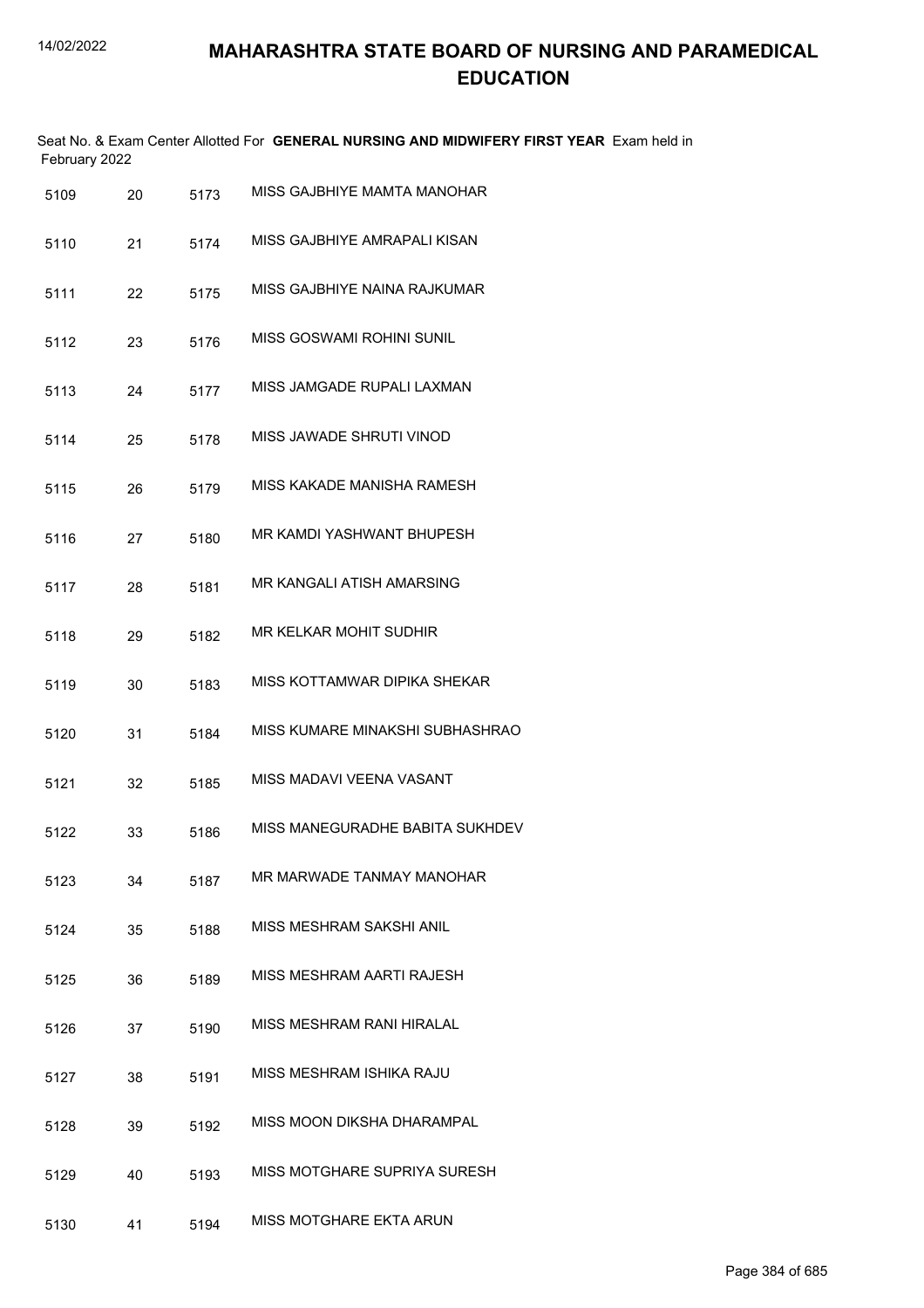|      | February 2022 |      | Seat No. & Exam Center Allotted For GENERAL NURSING AND MIDWIFERY FIRST YEAR Exam held in |
|------|---------------|------|-------------------------------------------------------------------------------------------|
| 5131 | 42            | 5195 | MISS MULEY DEEPALI MADHUKARRAO                                                            |
| 5132 | 43            | 5196 | MISS MUNJEWAR DIKSHA ANAND                                                                |
| 5133 | 44            | 5197 | MISS PARSHURAMKAR KUNDA VYANKAT                                                           |
| 5134 | 45            | 5198 | MR PATIL RITIK GAUTAM                                                                     |
| 5135 | 46            | 5199 | MISS RADKE ASMITA DADARAO                                                                 |
| 5136 | 47            | 5200 | MISS RAMTEKE SHEETAL SUDHAKAR                                                             |
| 5137 | 48            | 5201 | MISS RAULKAR AISHWARYA SUNIL                                                              |
| 5138 | 49            | 5202 | MISS RAUT DIPIKA GYANCHAND                                                                |
| 5139 | 50            | 5203 | MISS SARATE RUPALI GOVARDHAN                                                              |
| 5140 | 51            | 5204 | MISS SHAHARE POURNIMA NAMDEO                                                              |
| 5141 | 52            | 5205 | MISS SHENDE RAJASHRI BHIMRAO                                                              |
| 5142 | 53            | 5206 | MISS SHENDE NIKITA SHUDDHODHAN                                                            |
| 5143 | 54            | 5207 | MISS SHENDE KHUSHI OMKAR                                                                  |
| 5144 | 55            | 5208 | MISS SHENDURKAR PALLAVI GAJANAN                                                           |
| 5145 | 56            | 5209 | MR SOMNATHE VAIBHAV DUDHARAM                                                              |
| 5146 | 57            | 5210 | MISS SONTAKKE TRUPTI SIDDHARTH                                                            |
| 5147 | 58            | 5211 | MISS SURYAWANSHI PRANALI BHAGWAT                                                          |
| 5148 | 59            | 5212 | MISS THOOL PRIYANKA VINOD                                                                 |
| 5149 | 60            | 5213 | MISS THORAT POOJA RAMESH                                                                  |
|      |               |      | NOTE: 'P' MEANS PROVISIONALLY PERMITTED                                                   |

\*\*\*\*\*\*\*\*\*\*\*\*\*\*\*\*\*\*\*\*\*\*\*\*\*\*\*\*\*\*\*\*\*\*\*\*\*\*\*\*\*\*\*\*\*\*\*\*\*\*\*\*\*\*\*\*\*\*\*\*\*\*\*\*\*\*\*\*\*\*\*\*\*\*\*\*\*\*\*\*\*\*\*\*\*\*\*\*\*\*\*\*\*\*\*\*\*\*\*\*\*\*\*\*\*\*\*\*\*\*\*\*\*\*\*\*\*\*\*\*\*\*\*\*\*\*\*\*\*\*\*\*\*\*\*\*\*\*\*

if there is any mistake in the EXEMPTION of the Candidate it should be brought to the notice of the MSBNPE before the examination otherwise MSBNPE will not be resposible for any Consequences. The names of candidates enrolled online will be whole resposibilty of the Principal of that Nursing Institute.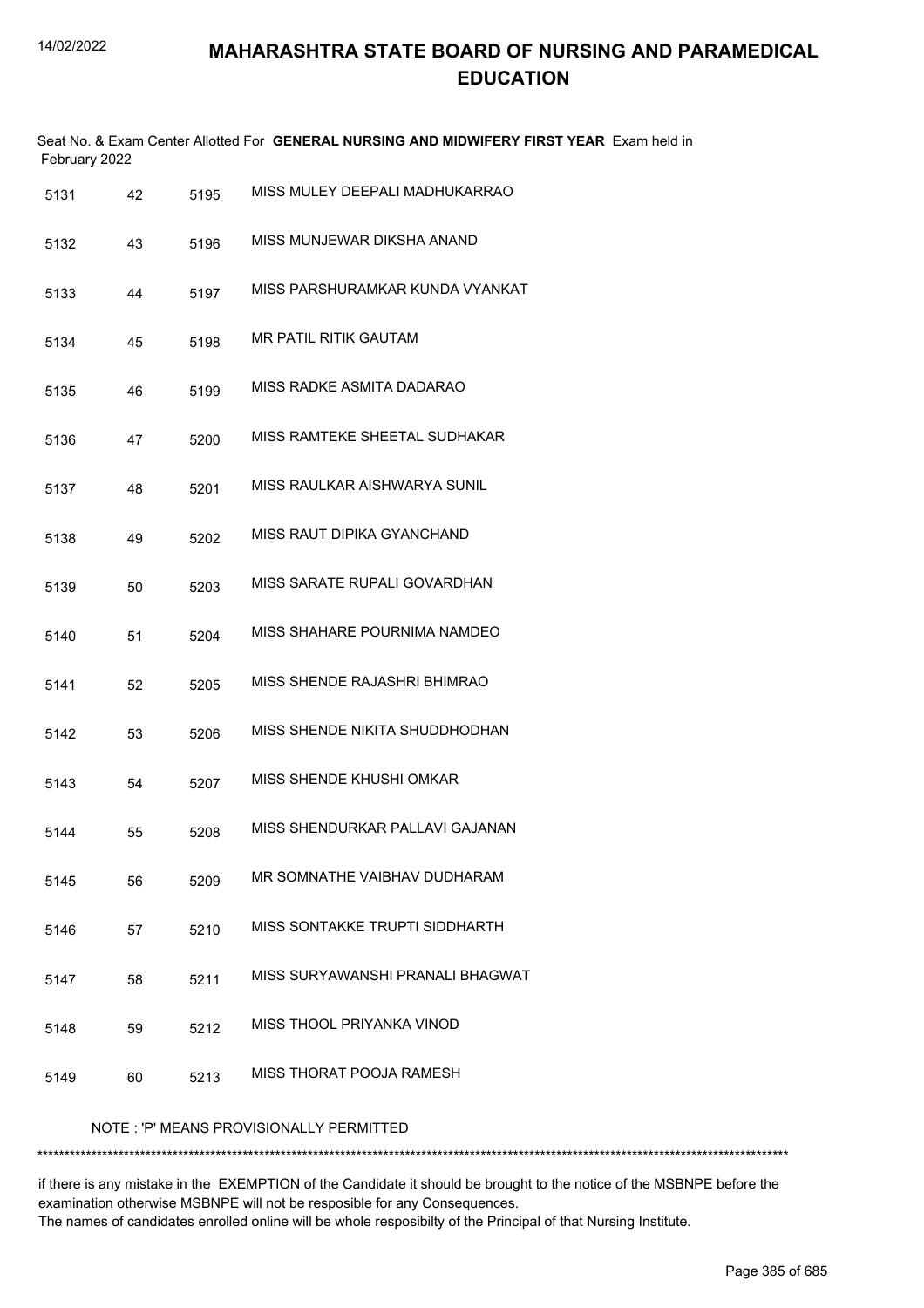Seat No. & Exam Center Allotted For **GENERAL NURSING AND MIDWIFERY FIRST YEAR** Exam held in February 2022

**Centre Name :** MADHURIBAI DESHMUKH INST.OF NSG.EDU., NAGPUR

**Institute Name: MURE MEMORIAL HOSPITAL SCHOOL OF NURSING, NAGPUR** 

| Centre<br>Sr.No. | Inst.<br>Sr. No. | Seat No. | <b>Name</b>                         | <b>Exempted Subjects</b> |
|------------------|------------------|----------|-------------------------------------|--------------------------|
| 5150             | 1                | 5214     | MISS ATALE PRIYANKA PRAKASH         |                          |
| 5151             | $\overline{2}$   | 5215     | MISS BAMANKAR PRACHI ANIL           |                          |
| 5152             | 3                | 5216     | MISS BAMANKAR ACHAL MANOHAR         |                          |
| 5153             | 4                | 5217     | MISS BETHEKAR ARCHANA SABU          |                          |
| 5154             | 5                | 5218     | MISS BHAJBHUJE SNEHAL RAJENDRA      |                          |
| 5155             | 6                | 5219     | MISS BHATIYA SHRUTI RAVI            |                          |
| 5156             | $\overline{7}$   | 5220     | MISS CHIMOTE SHITAL MUNGILAL        |                          |
| 5157             | 8                | 5221     | MISS CHIMOTE SUMORATEE DEVAJI       |                          |
| 5158             | 9                | 5222     | MISS DHANDE ARPITA VISHWASRAO       |                          |
| 5159             | 10               | 5223     | MISS DHIKAR SUNDAR KALIYA           |                          |
| 5160             | 11               | 5224     | MISS DHOPTE SHRUTI SANJAY           |                          |
| 5161             | 12               | 5225     | MISS DHURVE ISHA KARAN              |                          |
| 5162             | 13               | 5226     | MISS DHURVE SARITA ZAMSING          |                          |
| 5163             | 14               | 5227     | MISS GALBALE SHREYA ANANDRAO        |                          |
| 5164             | 15               | 5228     | MISS GIRHE VAISHNAVI NARENDRA       |                          |
| 5165             | 16               | 5229     | MISS KAKDE KANCHAN DILIP            |                          |
| 5166             | 17               | 5230     | MR KALE TEJAS CHANDRAKANT           |                          |
| 5167             | 18               | 5231     | MR MANKAR YASHAB PRAKASH            |                          |
| 5168             | 19               | 5232     | MISS MARWA RITINDARKAUR GURUCHARANS |                          |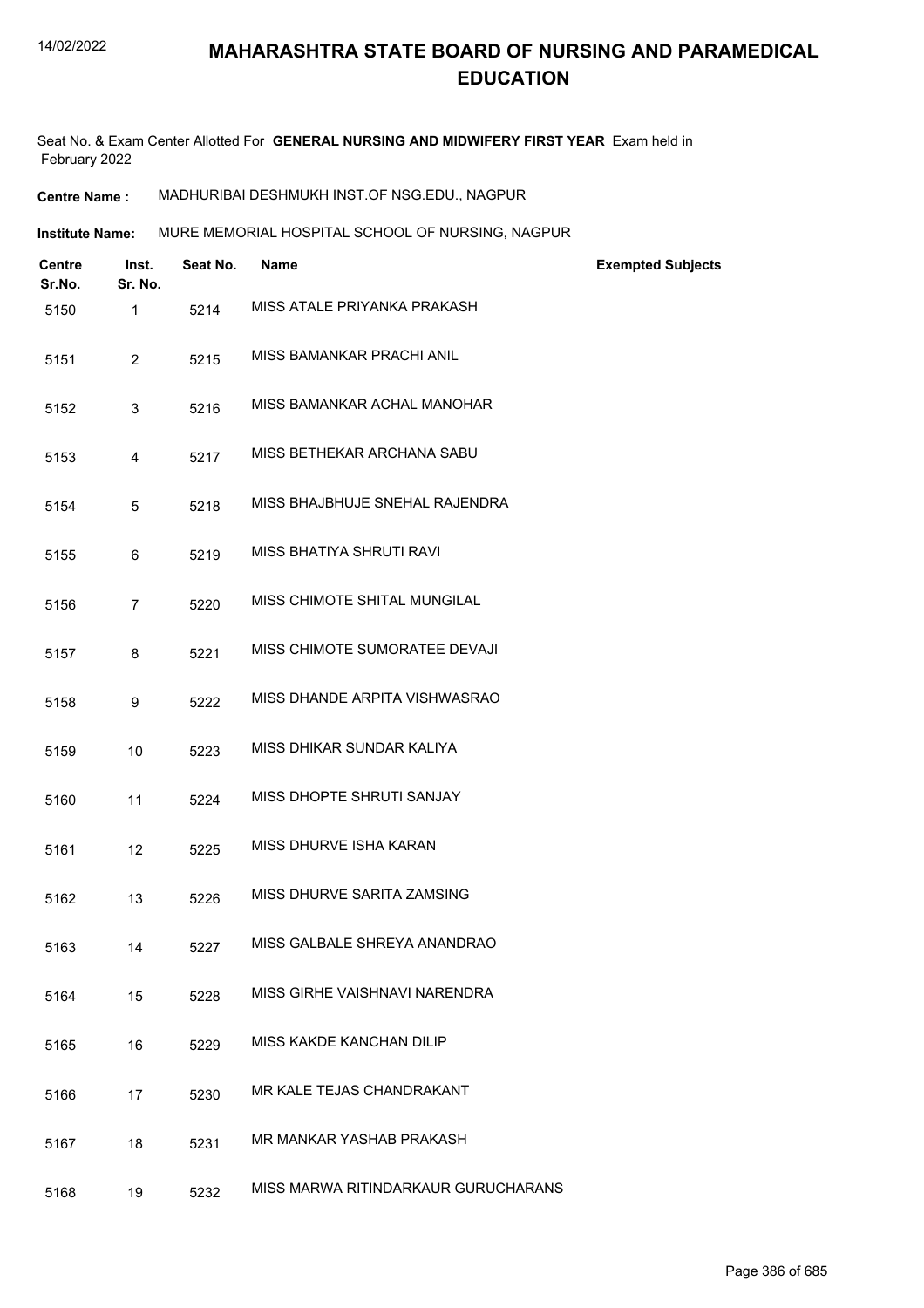| Seat No. & Exam Center Allotted For GENERAL NURSING AND MIDWIFERY FIRST YEAR Exam held in<br>February 2022 |    |      |                                   |
|------------------------------------------------------------------------------------------------------------|----|------|-----------------------------------|
| 5169                                                                                                       | 20 | 5233 | MR MISAL AMIT AJAY                |
| 5170                                                                                                       | 21 | 5234 | MISS MOON UTKARSHA ASHUTOSH       |
| 5171                                                                                                       | 22 | 5235 | MR PACHARE AVINASH RAJU           |
| 5172                                                                                                       | 23 | 5236 | MISS SAHU JYOTI SONU              |
| 5173                                                                                                       | 24 | 5237 | MISS SHRIVAS SIMRAN SHASHIBHUSHAN |
| 5174                                                                                                       | 25 | 5238 | MISS SURYAVANSHI ACHAL RAVINDRA   |
| 5175                                                                                                       | 26 | 5239 | MISS TIMOTHY SHIKAINA ELEAZER     |
| 5176                                                                                                       | 27 | 5240 | MISS WAGHMARE VAISHNAVI SHRIDHAR  |
| 5177                                                                                                       | 28 | 5241 | MISS WAKDE PRAJAKTA PRADEEP       |
| 5178                                                                                                       | 29 | 5242 | MISS YERNE GEETA CHANDAN          |
| NOTE: 'P' MEANS PROVISIONALLY PERMITTED                                                                    |    |      |                                   |

\*\*\*\*\*\*\*\*\*\*\*\*\*\*\*\*\*\*\*\*\*\*\*\*\*\*\*\*\*\*\*\*\*\*\*\*\*\*\*\*\*\*\*\*\*\*\*\*\*\*\*\*\*\*\*\*\*\*\*\*\*\*\*\*\*\*\*\*\*\*\*\*\*\*\*\*\*\*\*\*\*\*\*\*\*\*\*\*\*\*\*\*\*\*\*\*\*\*\*\*\*\*\*\*\*\*\*\*\*\*\*\*\*\*\*\*\*\*\*\*\*\*\*\*\*\*\*\*\*\*\*\*\*\*\*\*\*\*\*

if there is any mistake in the EXEMPTION of the Candidate it should be brought to the notice of the MSBNPE before the examination otherwise MSBNPE will not be resposible for any Consequences.

The names of candidates enrolled online will be whole resposibilty of the Principal of that Nursing Institute.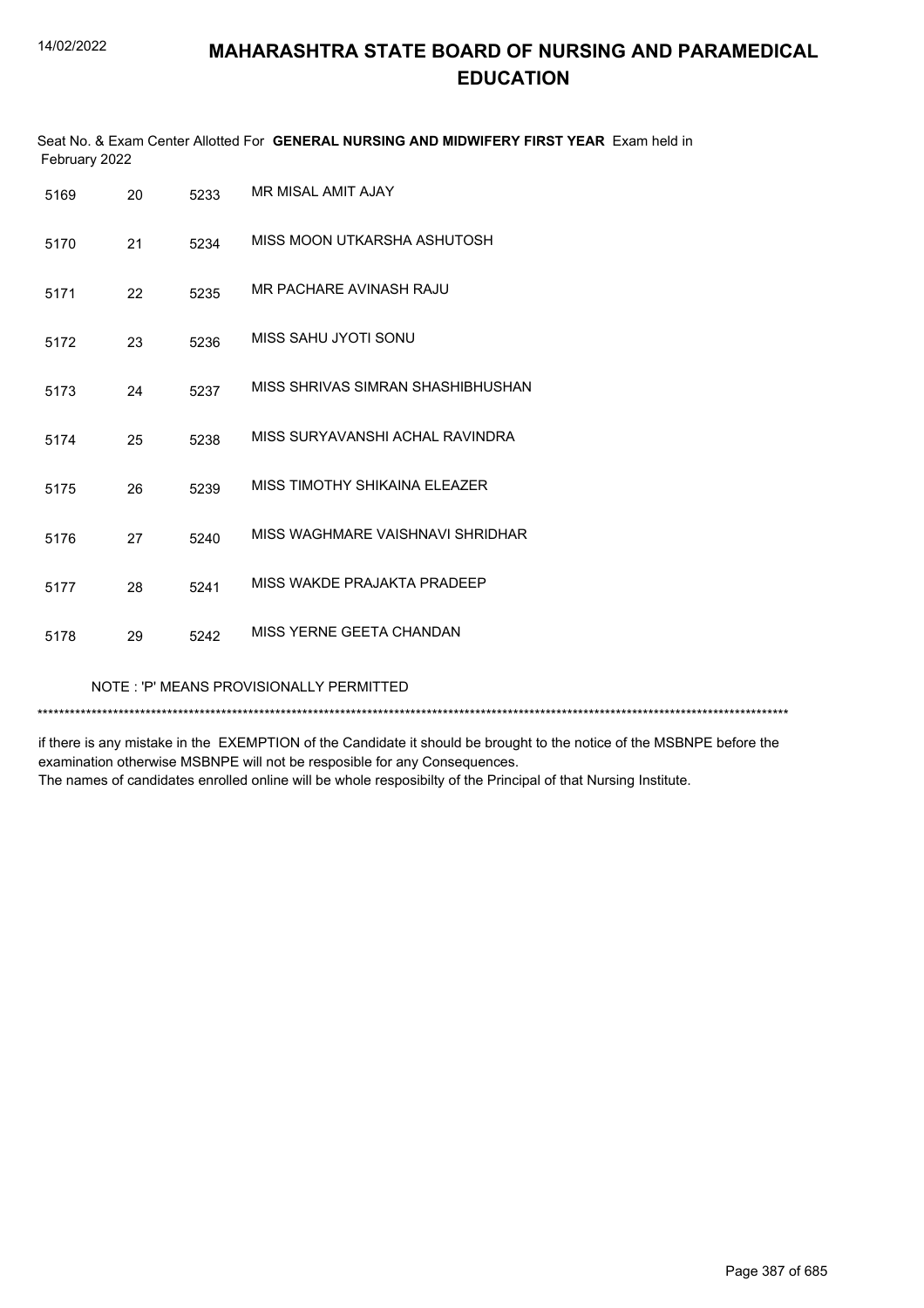Seat No. & Exam Center Allotted For **GENERAL NURSING AND MIDWIFERY FIRST YEAR** Exam held in February 2022

| MADHURIBAI DESHMUKH INST.OF NSG.EDU., NAGPUR<br><b>Centre Name :</b> |
|----------------------------------------------------------------------|
|----------------------------------------------------------------------|

| <b>Institute Name:</b> | MADHURIBAI DESHMUKH INST.OF NSG.EDU., NAGPUR |
|------------------------|----------------------------------------------|
|                        |                                              |

| <b>Centre</b><br>Sr.No. | Inst.<br>Sr. No. | Seat No. | <b>Name</b>                   | <b>Exempted Subjects</b> |
|-------------------------|------------------|----------|-------------------------------|--------------------------|
| 5179                    | 1                | 5243     | MISS AHIRKAR RASHMI RAMUJI    |                          |
| 5180                    | $\overline{2}$   | 5244     | MISS ANSARI SUZAIN AZIMUDDIN  |                          |
| 5181                    | 3                | 5245     | MISS ATRAM LAXMI NANDUJI      |                          |
| 5182                    | 4                | 5246     | MISS BHIMTE RUSHALI HIRAMAN   |                          |
| 5183                    | 5                | 5247     | MISS BHOYAR SRUSHTI JANRAO    |                          |
| 5184                    | 6                | 5248     | MISS BIJEWAR MOSAMI ARJUN     |                          |
| 5185                    | $\overline{7}$   | 5249     | MISS BOMAWAR NAMRATA RAJU     |                          |
| 5186                    | 8                | 5250     | <b>MR BORKAR RITIK PRATIP</b> |                          |
| 5187                    | 9                | 5251     | MISS BUTE RUTUJA RAVINDRA     |                          |
| 5188                    | 10               | 5252     | MISS CHAUDHARI MAYURI UMESH   |                          |
| 5189                    | 11               | 5253     | MISS CHAUDHARI RUPALI SHANKAR |                          |
| 5190                    | 12               | 5254     | MISS CHAUDHARI KOYAL JAGDISH  |                          |
| 5191                    | 13               | 5255     | MISS CHAVHAN KAJAL ROHIDAS    |                          |
| 5192                    | 14               | 5256     | MISS CHAWARE ANKITA MANOHAR   |                          |
| 5193                    | 15               | 5257     | MISS DAHIWADE ROHINI MUNNA    |                          |
| 5194                    | 16               | 5258     | MISS DERKAR KAVITA BHAURAO    |                          |
| 5195                    | 17               | 5259     | MISS DEWASE SHRUSHTI RAJENDRA |                          |
| 5196                    | 18               | 5260     | MISS DHABALE MAYURI TARACHAND |                          |
| 5197                    | 19               | 5261     | MISS DHANDE VAISHNAVI GAJANAN |                          |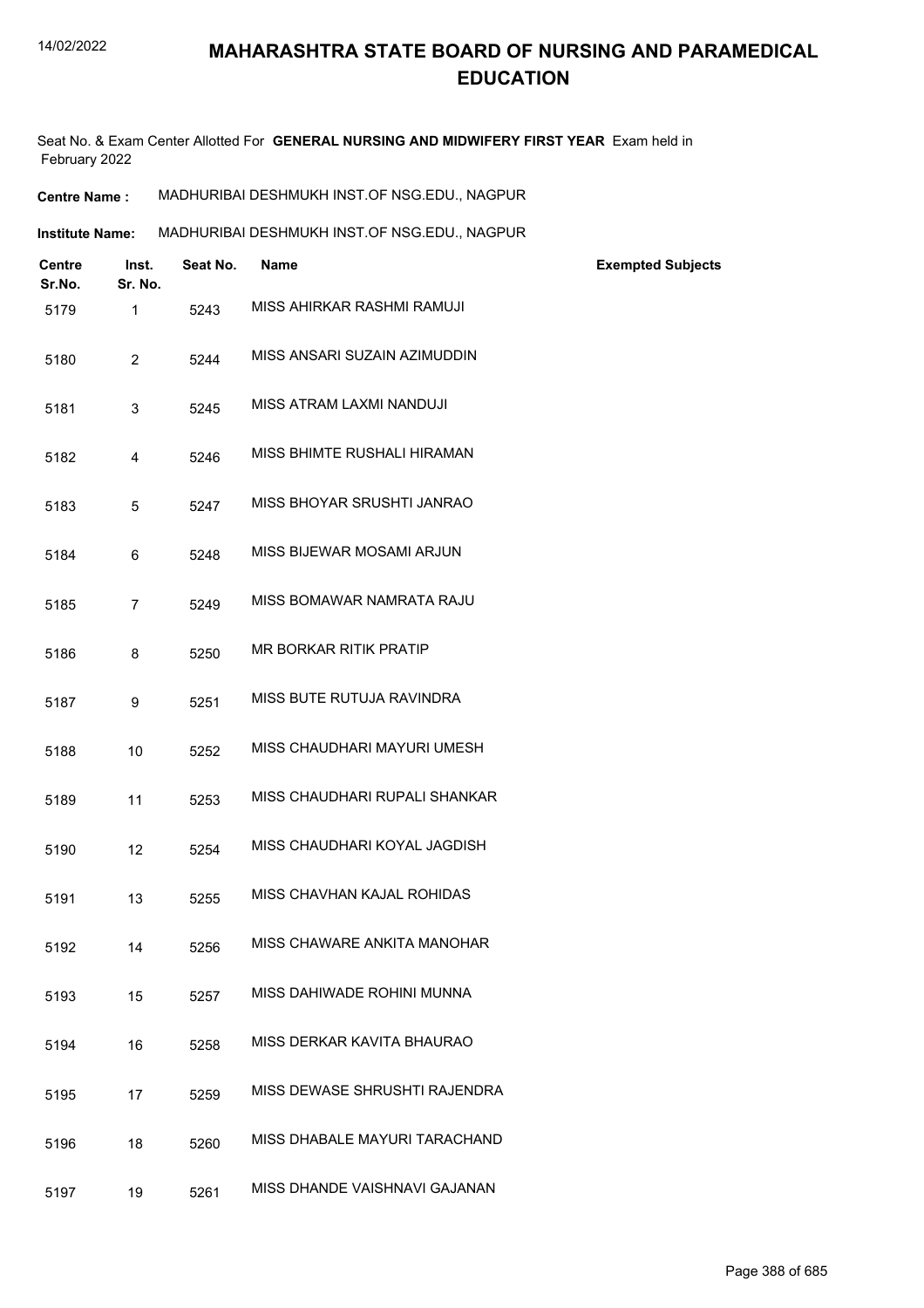| February 2022 |    |      | Seat No. & Exam Center Allotted For GENERAL NURSING AND MIDWIFERY FIRST YEAR Exam held in |
|---------------|----|------|-------------------------------------------------------------------------------------------|
| 5198          | 20 | 5262 | MISS DHARNE KALYANI PURUSHOTTAM                                                           |
| 5199          | 21 | 5263 | MISS DIWAKAR PRIYANKA HIRAWAN                                                             |
| 5200          | 22 | 5264 | MR DONGRE MASUM MAHENDRAKUMAR                                                             |
| 5201          | 23 | 5265 | MISS DONGRE SHARVARI DEEPAK                                                               |
| 5202          | 24 | 5266 | MISS DONGRE MUKTA MAHENDRA                                                                |
| 5203          | 25 | 5267 | MISS GADEKAR KHUSHBOO ANIL                                                                |
| 5204          | 26 | 5268 | MISS GADGE MADHURI TULSHIRAM                                                              |
| 5205          | 27 | 5269 | MR GADGE SNEHAL SUNIL                                                                     |
| 5206          | 28 | 5270 | MISS GAWANDE JANVHI CHANDRASHEKHAR                                                        |
| 5207          | 29 | 5271 | MISS GAWARLE AVANTI SOPAN                                                                 |
| 5208          | 30 | 5272 | MISS GEDAM SANSKRUTI SANJAY                                                               |
| 5209          | 31 | 5273 | MISS GEDAM SHWETA SHIVAJI                                                                 |
| 5210          | 32 | 5274 | MISS GHARDE SAKSHI PARMANAND                                                              |
| 5211          | 33 | 5275 | MISS HATWAR SONALI RAMBHAU                                                                |
| 5212          | 34 | 5276 | MISS HUMANE PRANJALI KRUPAL                                                               |
| 5213          | 35 | 5277 | MISS KALE MINAKSHI PRALHAD                                                                |
| 5214          | 36 | 5278 | MISS KAMBLE KAJAL VILAS                                                                   |
| 5215          | 37 | 5279 | MISS KHANDALE MAYURI RAMESH                                                               |
| 5216          | 38 | 5280 | MISS KHARE DIVYA SANJAY                                                                   |
| 5217          | 39 | 5281 | MISS KOHALE KOMAL ANIL                                                                    |
| 5218          | 40 | 5282 | MISS KOLHE VAISHALI RAMESH                                                                |
| 5219          | 41 | 5283 | MISS KONGALWAR JANVI DILIP                                                                |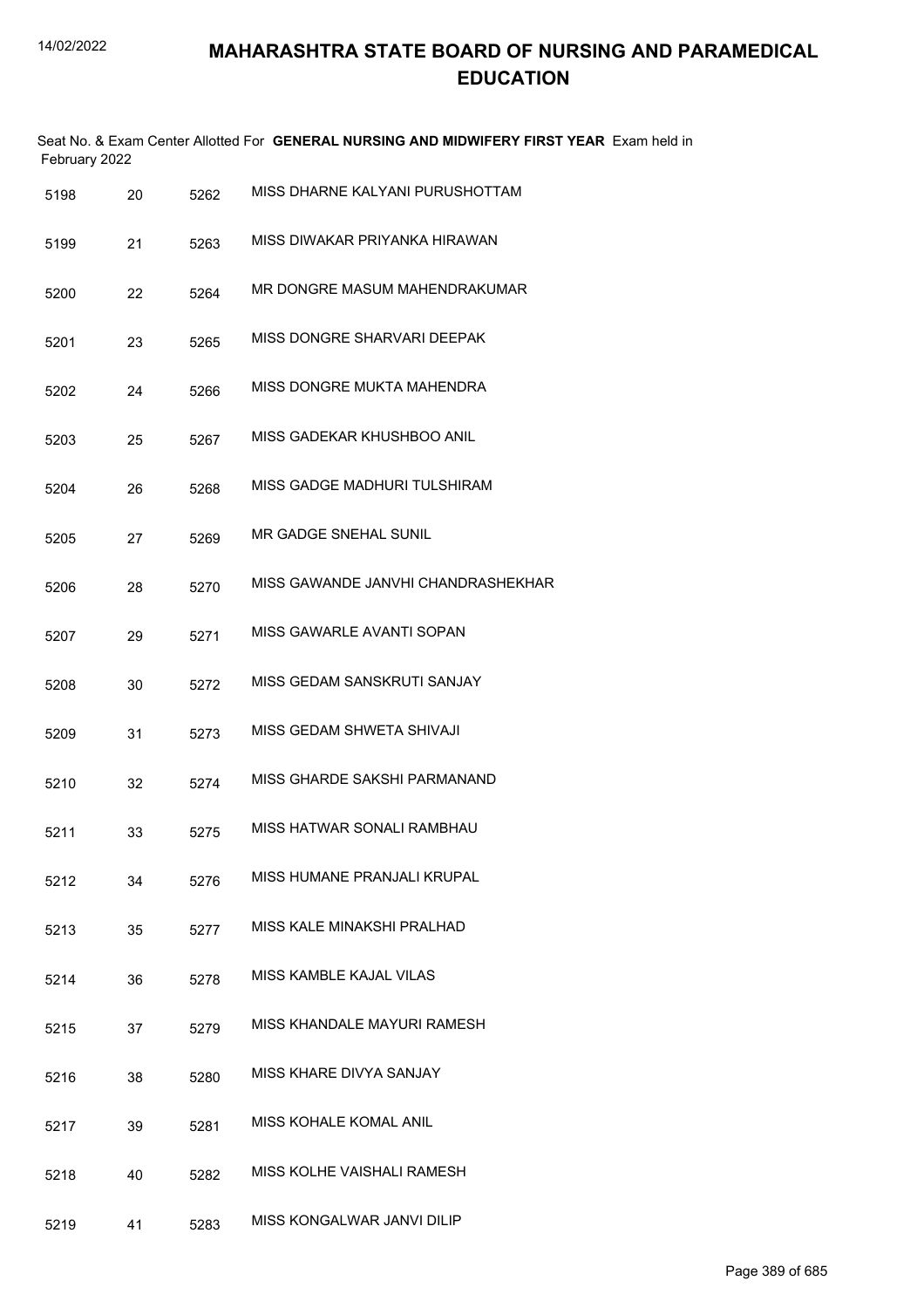| February 2022 |    |      | Seat No. & Exam Center Allotted For GENERAL NURSING AND MIDWIFERY FIRST YEAR Exam held in |
|---------------|----|------|-------------------------------------------------------------------------------------------|
| 5220          | 42 | 5284 | MISS KOSARE ASHWINI BANDU                                                                 |
| 5221          | 43 | 5285 | MISS KUMAR ISHITA KAMLESH                                                                 |
| 5222          | 44 | 5286 | MISS KUNDRE KRITIKA SANJAY                                                                |
| 5223          | 45 | 5287 | MR LANJEWAR SHUBHAM RAMESHWAR                                                             |
| 5224          | 46 | 5288 | MISS LOKHANDE PRACHI SANGHPAL                                                             |
| 5225          | 47 | 5289 | MISS MADAME VISHAKHA RAJESH                                                               |
| 5226          | 48 | 5290 | MISS MAHILE TANUSHREE ABHAY                                                               |
| 5227          | 49 | 5291 | MISS MANOHARE RUTUJA MAHENDRA                                                             |
| 5228          | 50 | 5292 | MISS MESHRAM CHAITALI VILAS                                                               |
| 5229          | 51 | 5293 | MR MESHRAM HIMANSHU VIJAY                                                                 |
| 5230          | 52 | 5294 | MISS MESHRAM SEJAL ANIRUDHA                                                               |
| 5231          | 53 | 5295 | MISS MESHRAM ACHAL GAURISHANKAR                                                           |
| 5232          | 54 | 5296 | MISS MESHRAM SIMRAN DIPAK                                                                 |
| 5233          | 55 | 5297 | MISS MOHITKAR KHUSHBOO BHARAT                                                             |
| 5234          | 56 | 5298 | MISS MUNDOKAR ACHAL PANDURANG                                                             |
| 5235          | 57 | 5299 | MISS MURMADKAR SAMIKSHA CHOKHAJI                                                          |
| 5236          | 58 | 5300 | MISS MUSALE SAGAR HANMANT                                                                 |
| 5237          | 59 | 5301 | MISS NAIK KHUSHBU OMPRAKASH                                                               |
| 5238          | 60 | 5302 | MISS NANDESHWAR DIVYA ISHWARDAS                                                           |
| 5239          | 61 | 5303 | MISS NANDESHWAR TRUPTI HIRALAL                                                            |
| 5240          | 62 | 5304 | MISS NARNAWARE KHUSHI RAJESH                                                              |
| 5241          | 63 | 5305 | MISS NEHARE CHAITALI HARICHANDRA                                                          |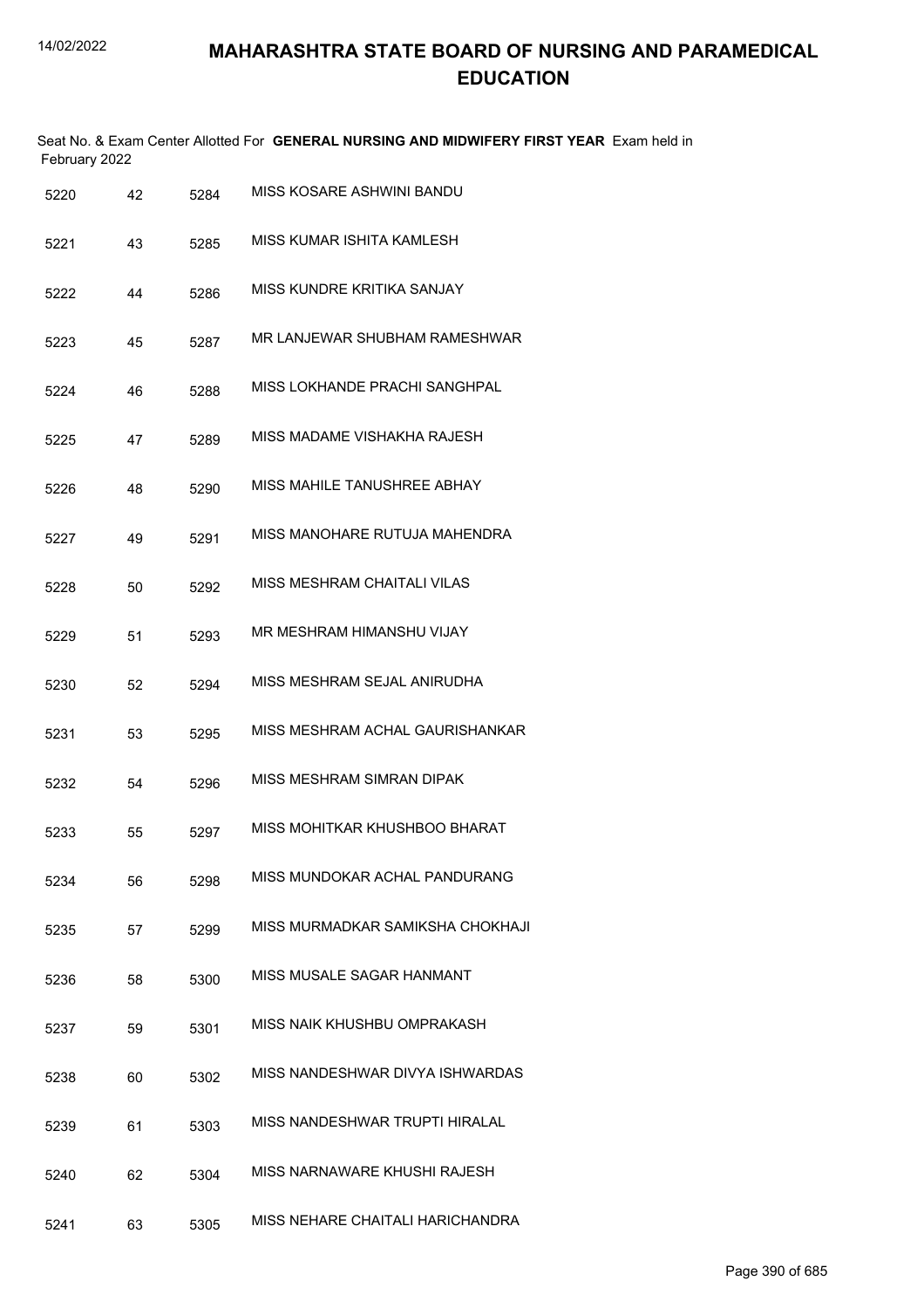| February 2022 |    |      | Seat No. & Exam Center Allotted For GENERAL NURSING AND MIDWIFERY FIRST YEAR Exam held in |
|---------------|----|------|-------------------------------------------------------------------------------------------|
| 5242          | 64 | 5306 | MISS NEWARE NEHA VIJAY                                                                    |
| 5243          | 65 | 5307 | MISS NIMGADE SAKSHI KISHOR                                                                |
| 5244          | 66 | 5308 | MISS PADOTI VAISHNAVI BAISAKU                                                             |
| 5245          | 67 | 5309 | MR PARSHIVE AMOL ANIL                                                                     |
| 5246          | 68 | 5310 | MISS PATANKAR KETKEE MOHAN                                                                |
| 5247          | 69 | 5311 | MISS PATIL ANUSHKA YASHWANT                                                               |
| 5248          | 70 | 5312 | MISS PATIL DIVYA MAHADEO                                                                  |
| 5249          | 71 | 5313 | MISS PATIL TASHU UMAKANT                                                                  |
| 5250          | 72 | 5314 | MISS PIMPALKAR AKANSHA GIRIDHAR                                                           |
| 5251          | 73 | 5315 | MISS RAMTEKE KAJAL JOGIRAJ                                                                |
| 5252          | 74 | 5316 | MISS RAUT NAINA MANOJ                                                                     |
| 5253          | 75 | 5317 | MISS SHAHARE RIYA GANESH                                                                  |
| 5254          | 76 | 5318 | MISS SHAMBHARKAR PALLAVI BALU                                                             |
| 5255          | 77 | 5319 | MISS SHEIKH MINAJ MAJEED                                                                  |
| 5256          | 78 | 5320 | MR SHELGHARE NAKUL RAJESH                                                                 |
| 5257          | 79 | 5321 | MISS SHIRKE RAJLAXMI KISHOR                                                               |
| 5258          | 80 | 5322 | MR SINGH RITIK GIRIJASHANKAR                                                              |
| 5259          | 81 | 5323 | MISS TALMALE KOMAL RAMESHJI                                                               |
| 5260          | 82 | 5324 | MISS TARBARE PUSHPA ANIL                                                                  |
|               |    |      |                                                                                           |

- 5261 83 5325 MISS TARKE PRAGATI SUBHASHRAO
- 5262 84 5326 MISS TELTUMBADE PRADNYA SURESH
- 5263 85 5327 MISS TEMBHARE PRIYANKA GANESH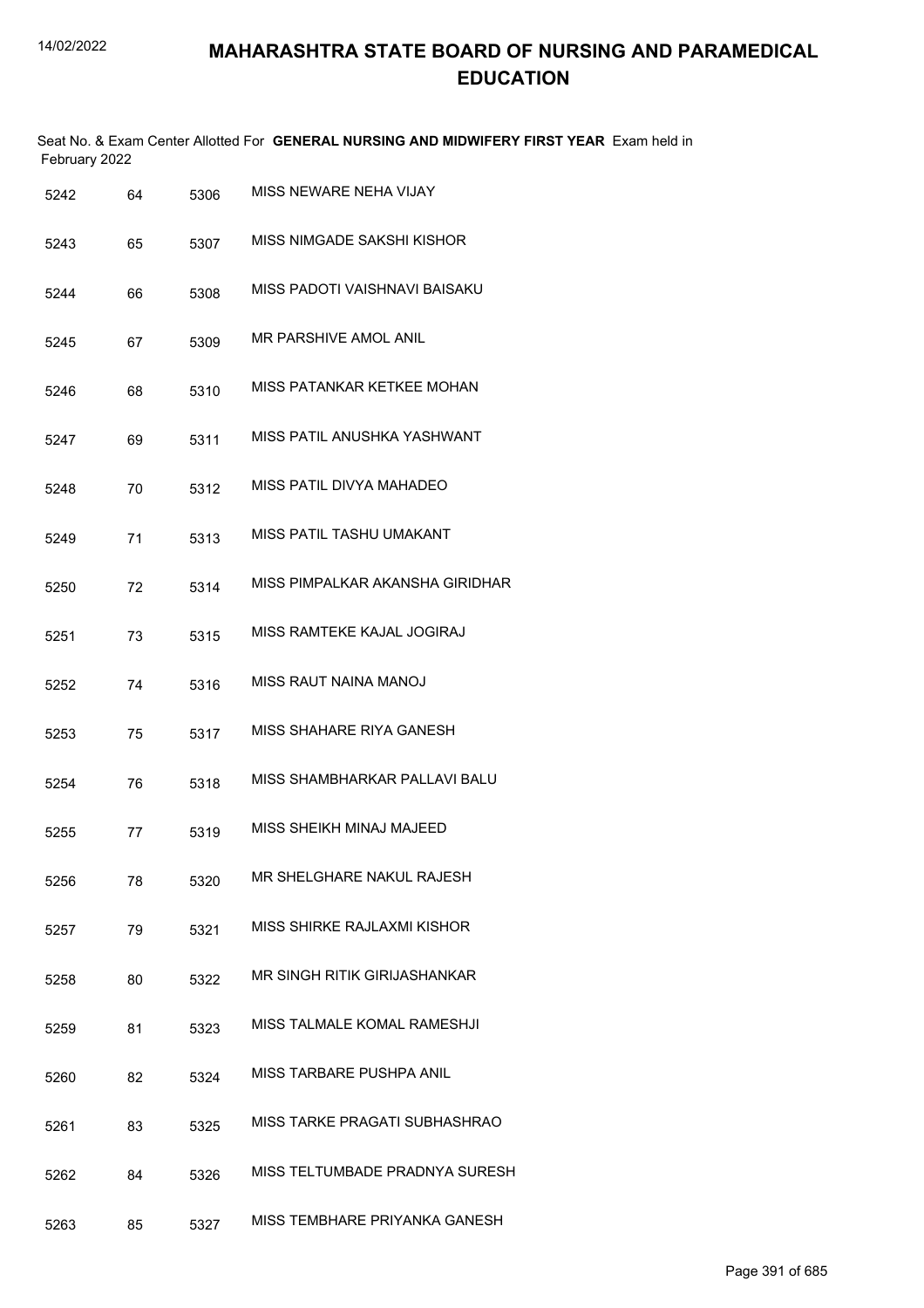| February 2022 |                                         |      | Seat No. & Exam Center Allotted For GENERAL NURSING AND MIDWIFERY FIRST YEAR Exam held in |  |  |
|---------------|-----------------------------------------|------|-------------------------------------------------------------------------------------------|--|--|
| 5264          | 86                                      | 5328 | MISS TEMBHURNIKAR SHRADDHA PRITAMKUM                                                      |  |  |
| 5265          | 87                                      | 5329 | MISS THAKRE VAISHNAVI JAGDISH                                                             |  |  |
| 5266          | 88                                      | 5330 | MISS UIKEY SANJIVANI RAMESH                                                               |  |  |
| 5267          | 89                                      | 5331 | MISS UMATE DHANSHREE WAMAN                                                                |  |  |
| 5268          | 90                                      | 5332 | MISS UPASE KASTURI DILIP                                                                  |  |  |
| 5269          | 91                                      | 5333 | MR VARHADE AKALPIT DILIP                                                                  |  |  |
| 5270          | 92                                      | 5334 | MISS WAGHADE PRIYANKA RAJU                                                                |  |  |
| 5271          | 93                                      | 5335 | MISS WAGHMARE SHRADDHA KAILASH                                                            |  |  |
| 5272          | 94                                      | 5336 | MISS WANJARI SAKSHI SURESH                                                                |  |  |
| 5273          | 95                                      | 5337 | MR WANKHADE ANIKET SHARAD                                                                 |  |  |
| 5274          | 96                                      | 5338 | MISS WANKHEDE SUJATA ANIL                                                                 |  |  |
| 5275          | 97                                      | 5339 | MISS WANKHEDE VARSHA SUDHAKAR                                                             |  |  |
| 5276          | 98                                      | 5340 | MISS WANVE MONIKA VINOD                                                                   |  |  |
| 5277          | 99                                      | 5341 | MISS WARKADE PRACHI SITARAM                                                               |  |  |
| 5278          | 100                                     | 5342 | MISS ZINGARE KARISHMA VENIRAM                                                             |  |  |
|               | NOTE: 'P' MEANS PROVISIONALLY PERMITTED |      |                                                                                           |  |  |

if there is any mistake in the EXEMPTION of the Candidate it should be brought to the notice of the MSBNPE before the examination otherwise MSBNPE will not be resposible for any Consequences. The names of candidates enrolled online will be whole resposibilty of the Principal of that Nursing Institute.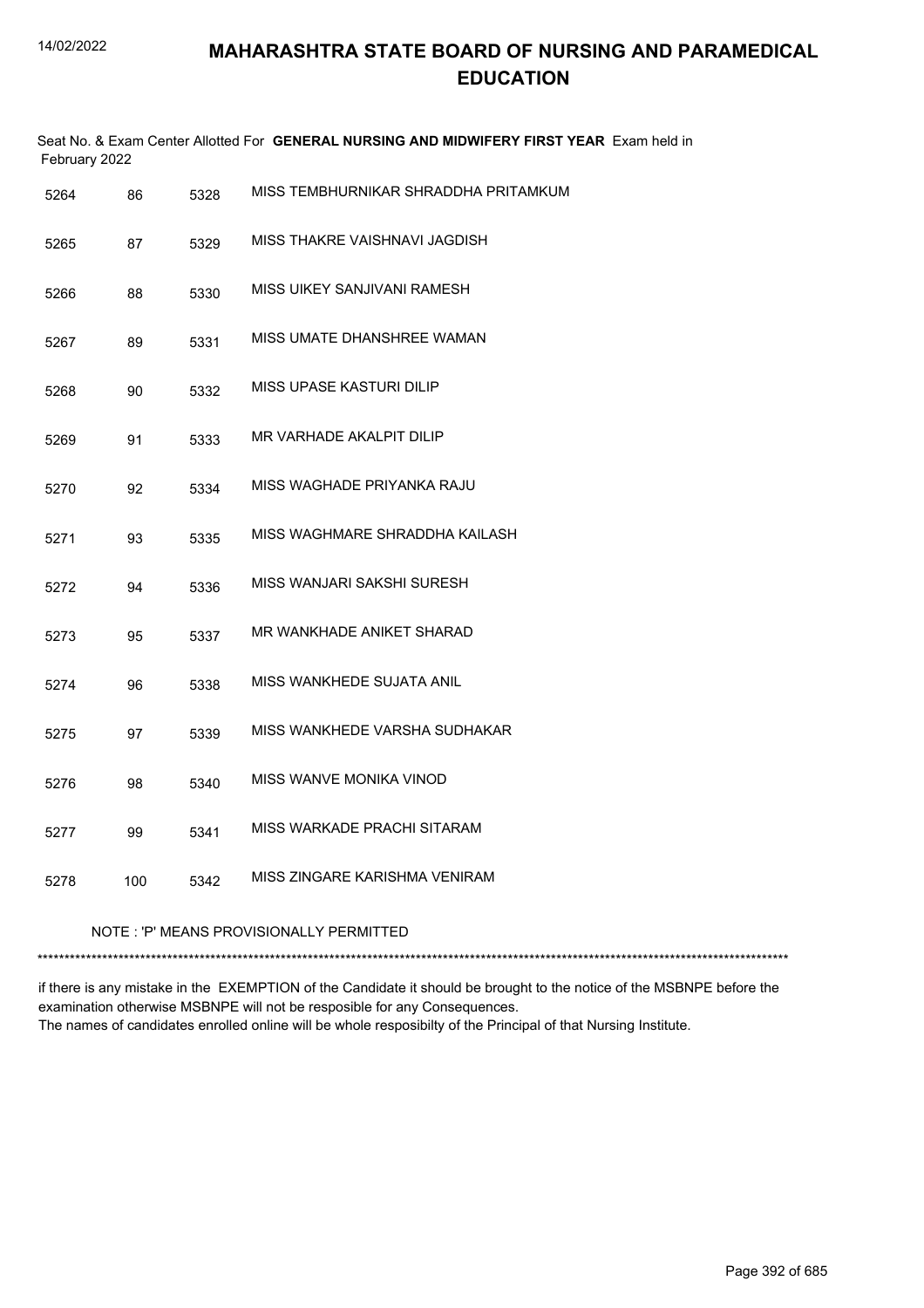Seat No. & Exam Center Allotted For **GENERAL NURSING AND MIDWIFERY FIRST YEAR** Exam held in February 2022

**Centre Name :** MADHURIBAI DESHMUKH INST.OF NSG.EDU., NAGPUR

**Institute Name:** CENTRAL INDIA NURSING COLLEGE NAGPUR

| <b>Centre</b><br>Sr.No. | Inst.<br>Sr. No. | Seat No. | <b>Name</b>                         | <b>Exempted Subjects</b> |
|-------------------------|------------------|----------|-------------------------------------|--------------------------|
| 5279                    | 1                | 5343     | MR BHAGAT RUSHABH RAJU              |                          |
| 5280                    | $\overline{2}$   | 5344     | MISS CHAVHAN SURABHEE CHANDRAPRAKAS |                          |
| 5281                    | 3                | 5345     | MR DHARGAVE ANSHUMAN ASHOK          |                          |
| 5282                    | 4                | 5346     | MISS GAJBHIYE PALLAVI ASHOK         |                          |
| 5283                    | 5                | 5347     | MISS HUMNE SHILPA SIDDHARTH         |                          |
| 5284                    | 6                | 5348     | MR KHANDARE PRAJWAL ANIL            |                          |
| 5285                    | $\overline{7}$   | 5349     | <b>MISS KOCHE ARTI SUNIL</b>        |                          |
| 5286                    | 8                | 5350     | MISS MATE KOMAL SANJAY              |                          |
| 5287                    | 9                | 5351     | MISS MAWASKAR ASHVINI MOTILAL       |                          |
| 5288                    | 10               | 5352     | MISS MESHRAM TANNU DNYANESHWAR      |                          |
| 5289                    | 11               | 5353     | MR MOHABE ARYAN NAGO                |                          |
| 5290                    | 12               | 5354     | MISS PALASPAGAR SNEHA ARUN          |                          |
| 5291                    | 13               | 5355     | MISS PALASPAGAR PRIYANKA ARUN       |                          |
| 5292                    | 14               | 5356     | MR PATIL AMOL GOURISHANKAR          |                          |
| 5293                    | 15               | 5357     | MISS RAHATE MRUNAL RASHTRAPAL       |                          |
| 5294                    | 16               | 5358     | MISS SAHARE NEHA SURESH             |                          |
| 5295                    | 17               | 5359     | MR SOLANKE AMOL PRAKASH             |                          |
| 5296                    | 18               | 5360     | MISS SORALE ANJALI RAMESHWAR        |                          |
| 5297                    | 19               | 5361     | MISS THOOL DAKSHATA RAJU            |                          |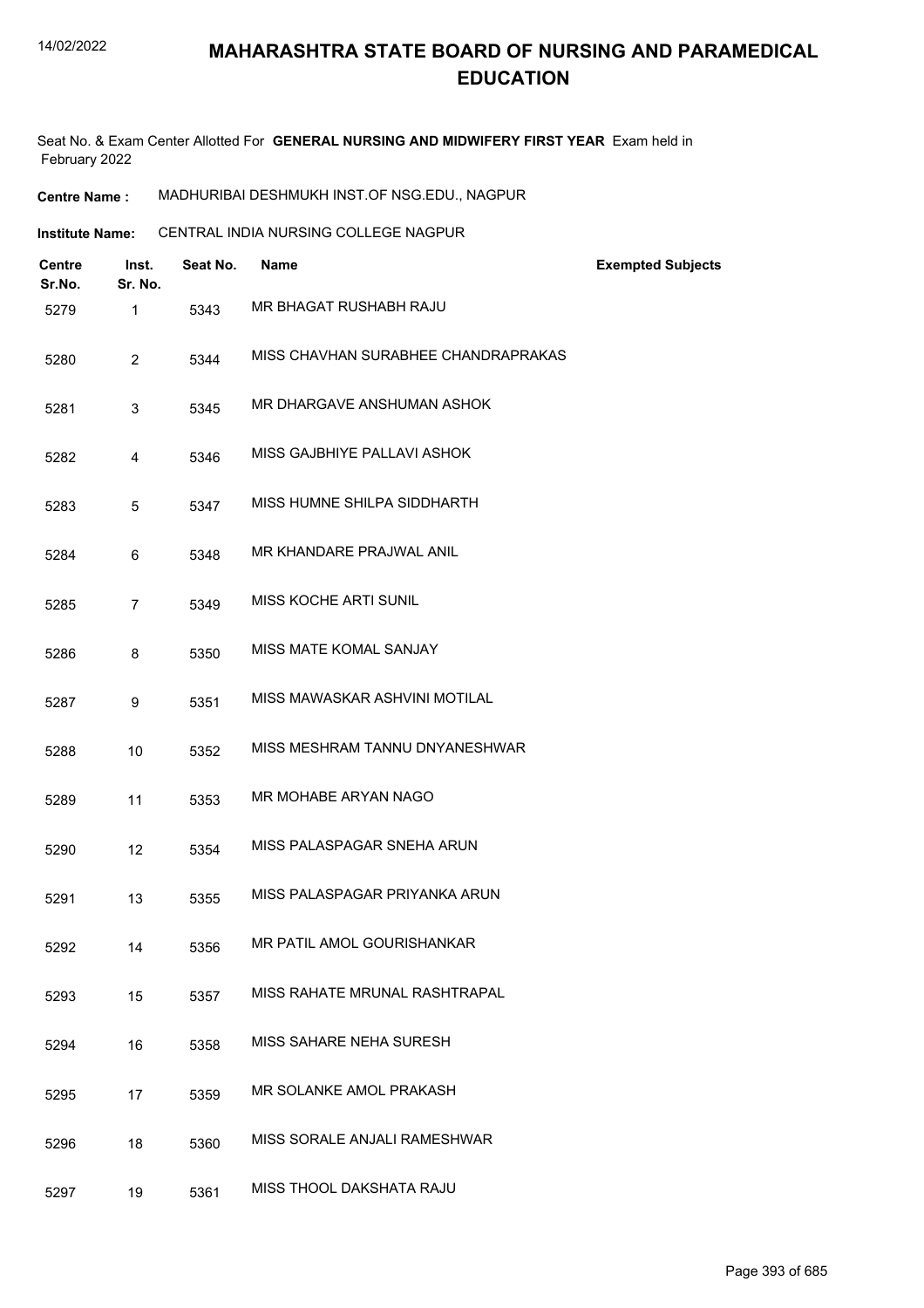Seat No. & Exam Center Allotted For GENERAL NURSING AND MIDWIFERY FIRST YEAR Exam held in February 2022

MISS WALKE SAKSHI CHABILDAS 20 5298 5362

NOTE: 'P' MEANS PROVISIONALLY PERMITTED

if there is any mistake in the EXEMPTION of the Candidate it should be brought to the notice of the MSBNPE before the examination otherwise MSBNPE will not be resposible for any Consequences. The names of candidates enrolled online will be whole resposibilty of the Principal of that Nursing Institute.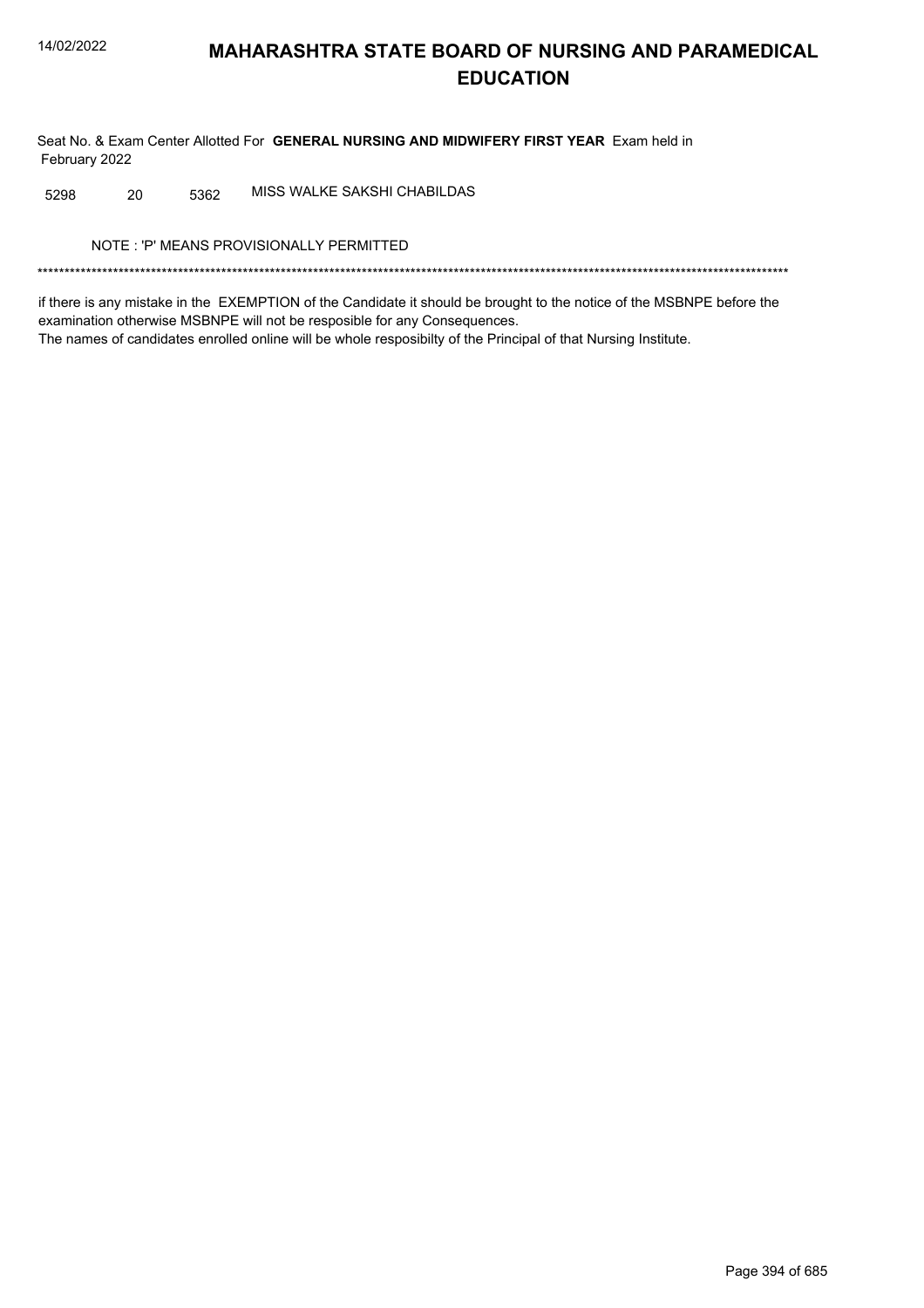Seat No. & Exam Center Allotted For **GENERAL NURSING AND MIDWIFERY FIRST YEAR** Exam held in February 2022

**Centre Name :** KASTURBA HEALTH SOCIETY, SEVAGRAM, WARDHA

| Institute Name: | SHALOM SCHOOL OF NURSING, WARDHA |
|-----------------|----------------------------------|
|                 |                                  |

| Centre<br>Sr.No. | Inst.<br>Sr. No. | Seat No. | <b>Name</b>                         | <b>Exempted Subjects</b> |
|------------------|------------------|----------|-------------------------------------|--------------------------|
| 5299             | $\mathbf{1}$     | 5363     | MISS BHANDAKAKAR MONIKA MAHIPAL     |                          |
| 5300             | $\overline{2}$   | 5364     | MISS CHANDANKHEDE BHAGYASHREE DIGAM |                          |
| 5301             | 3                | 5365     | MISS DHORWAGH ISHWARI PRADIP        |                          |
| 5302             | 4                | 5366     | MR GAWANDE SAMEER RAVINDRA          |                          |
| 5303             | 5                | 5367     | MISS KAMBLE DISKHA DADARAO          |                          |
| 5304             | 6                | 5368     | MISS KAMBLE RUTIKA JAGDISH          |                          |
| 5305             | 7                | 5369     | MISS KAMBLE ASHISH VINOD            |                          |
| 5306             | 8                | 5370     | MISS KHELKAR KAJAL YUVRAJ           |                          |
| 5307             | 9                | 5371     | MISS KHONDANKAR DURGA PRAKASH       |                          |
| 5308             | 10               | 5372     | MISS MASRAM ANJU PANJABRAO          |                          |
| 5309             | 11               | 5373     | MISS MENDHE PRITI HANSRAJ           |                          |
| 5310             | 12               | 5374     | MISS MESHRAM HITESHI MANOJKUMAR     |                          |
| 5311             | 13               | 5375     | MR NIKHADE SURAJ HARICHANDRA        |                          |
| 5312             | 14               | 5376     | MR PARIHAR ABHILAS LAXMAN           |                          |
| 5313             | 15               | 5377     | MISS PARVE CHANDA PALASRAM          |                          |
| 5314             | 16               | 5378     | MISS PATIL DISKHA GOVINDRAO         |                          |
| 5315             | 17               | 5379     | MR RAO ABHISHEK VIJAY               |                          |
| 5316             | 18               | 5380     | MISS TEMBHARE SHRADDHA ASHOK        |                          |
| 5317             | 19               | 5381     | MISS UMARE PRANALI VRUSHEE          |                          |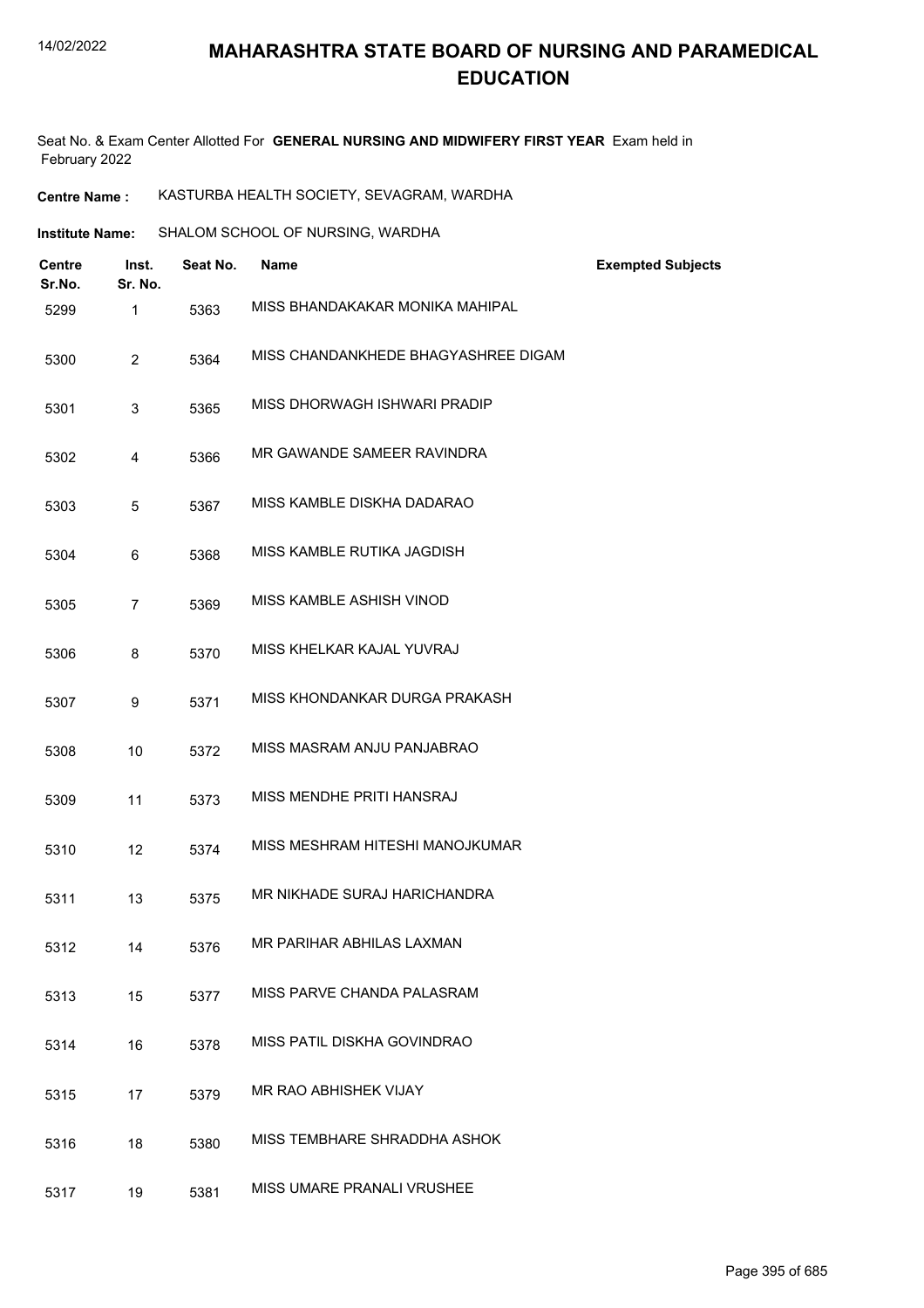Seat No. & Exam Center Allotted For GENERAL NURSING AND MIDWIFERY FIRST YEAR Exam held in February 2022

MISS WANJARI RAKHI SHAMRAO 20 5382 5318

NOTE: 'P' MEANS PROVISIONALLY PERMITTED

if there is any mistake in the EXEMPTION of the Candidate it should be brought to the notice of the MSBNPE before the examination otherwise MSBNPE will not be resposible for any Consequences. The names of candidates enrolled online will be whole resposibilty of the Principal of that Nursing Institute.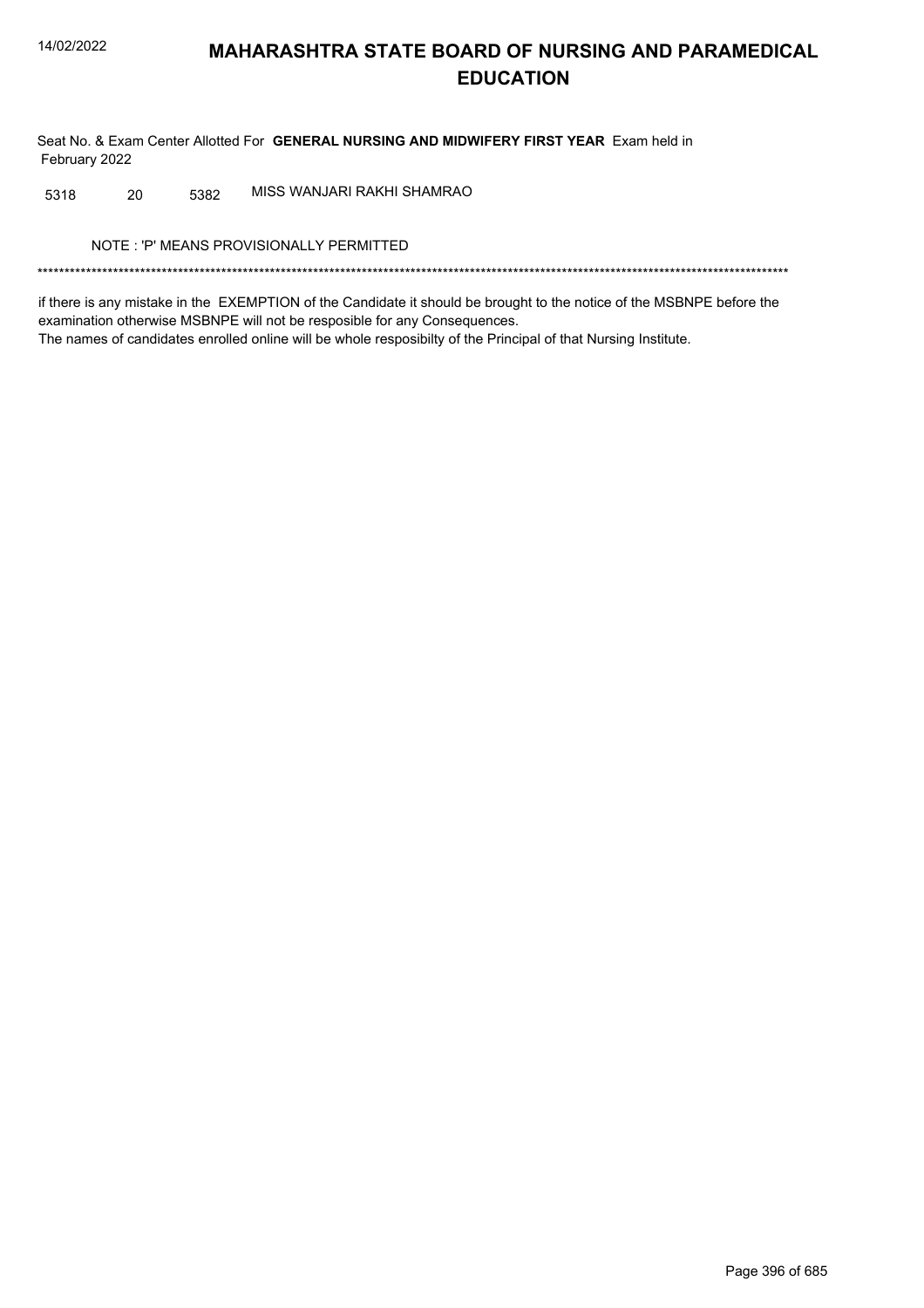Seat No. & Exam Center Allotted For **GENERAL NURSING AND MIDWIFERY FIRST YEAR** Exam held in February 2022

| Centre<br>Sr.No. | Inst.<br>Sr. No. | Seat No. | <b>Name</b>                   | <b>Exempted Subjects</b> |
|------------------|------------------|----------|-------------------------------|--------------------------|
| 5319             | $\mathbf{1}$     | 5383     | MISS ASHTANKAR AACHAL HOMRAJ  |                          |
| 5320             | $\overline{2}$   | 5384     | MISS BHAGAT SHRUTI KAILASRAO  |                          |
| 5321             | 3                | 5385     | MISS BHAT PRATIKSHA DEVIDAS   |                          |
| 5322             | 4                | 5386     | MISS BHURLE KOMAL GANESH      |                          |
| 5323             | 5                | 5387     | MISS DHOTE AACHAL KISHOR      |                          |
| 5324             | 6                | 5388     | MISS DHURVE SAKSHI MUKESH     |                          |
| 5325             | 7                | 5389     | MISS DIGORE VIDYA MANGAL      |                          |
| 5326             | 8                | 5390     | MISS DONGRE SUCHITA SURESH    |                          |
| 5327             | 9                | 5391     | MISS GAJBHIYE SHWETA SANJAY   |                          |
| 5328             | 10               | 5392     | MISS GONDHULE VEDANTI LILARAM |                          |
| 5329             | 11               | 5393     | MISS HANDE ACHAL RAMESH       |                          |
| 5330             | 12               | 5394     | MISS KADAO RAKSHA ANILKUMAR   |                          |
| 5331             | 13               | 5395     | MISS KEWAT RAJASHRI RAJU      |                          |
| 5332             | 14               | 5396     | MISS KHADE PRATIKSHA VINODRAO |                          |
| 5333             | 15               | 5397     | MISS KHANDEKAR ACHAL SHIVDAS  |                          |
| 5334             | 16               | 5398     | MISS KHUBALKAR AACHAL DURWAS  |                          |
| 5335             | 17               | 5399     | MISS KINDARLE DNYANAL AJAYRAO |                          |
| 5336             | 18               | 5400     | MISS KOLHE VAISHNAVI RAJU     |                          |
| 5337             | 19               | 5401     | MISS LOKHANDE PALLAVI SURESH  |                          |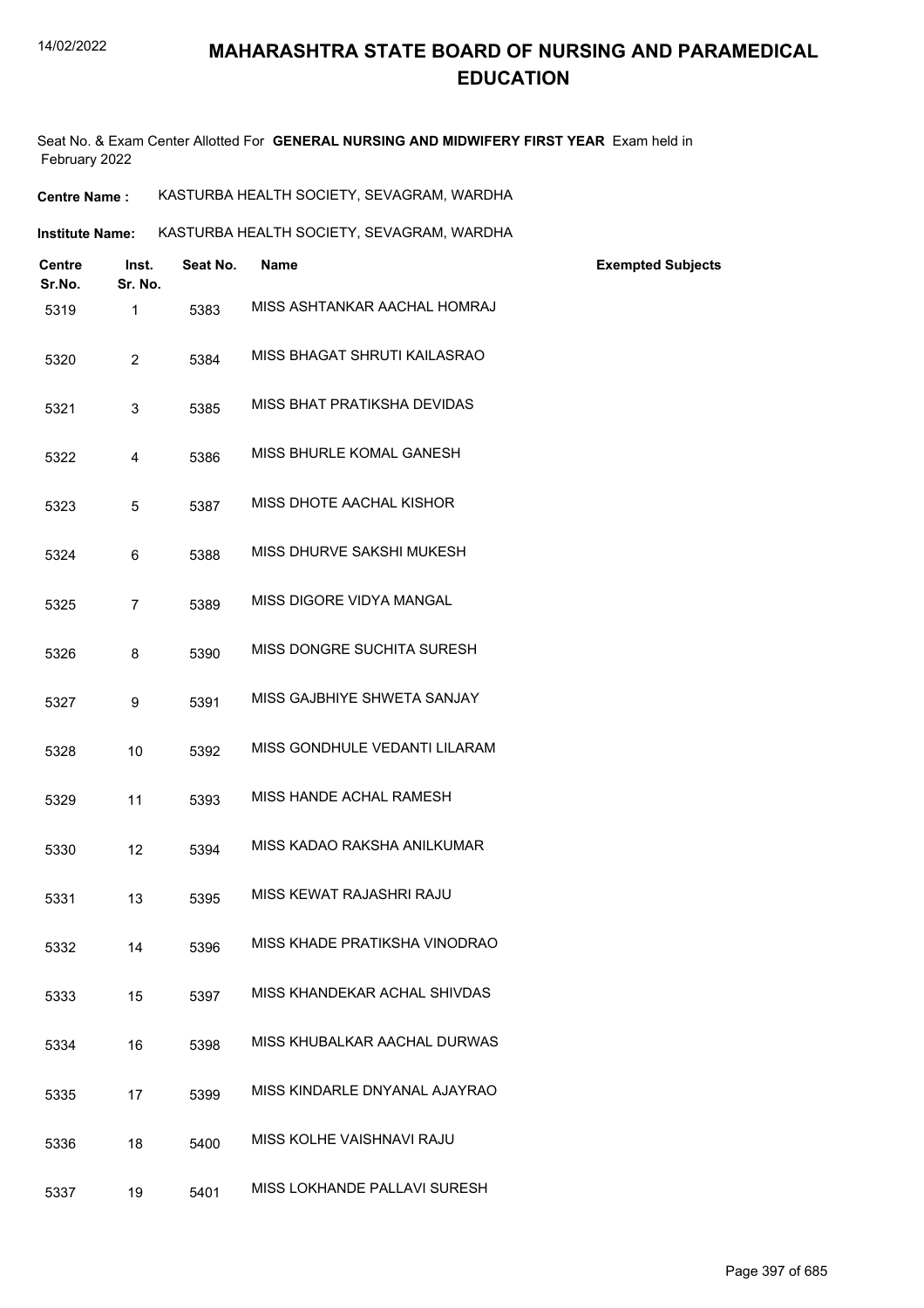| February 2022 |    |      | Seat No. & Exam Center Allotted For GENERAL NURSING AND MIDWIFERY FIRST YEAR Exam held in |
|---------------|----|------|-------------------------------------------------------------------------------------------|
| 5338          | 20 | 5402 | MISS MAHALLE SAKSHI DEEPAK                                                                |
| 5339          | 21 | 5403 | MISS MANKAR SAKSHI MORESHWAR                                                              |
| 5340          | 22 | 5404 | MISS NAGRALE KIRAN TIRPATDAS                                                              |
| 5341          | 23 | 5405 | MISS NILE SHRUSHTI SUNIL                                                                  |
| 5342          | 24 | 5406 | MISS PAWAR SHREYA PRAMOD                                                                  |
| 5343          | 25 | 5407 | MISS POKALE KAJAL UTTAMRAO                                                                |
| 5344          | 26 | 5408 | MISS RAMTEKE PRACHI RUSHIDEO                                                              |
| 5345          | 27 | 5409 | MISS RATHOD NEHA SANJAY                                                                   |
| 5346          | 28 | 5410 | MISS RATHOD TANAYA HARIDAS                                                                |
| 5347          | 29 | 5411 | MISS SAO NAMRATA SAOKAR                                                                   |
| 5348          | 30 | 5412 | MISS SELUKAR DHANSHRI ASHOK                                                               |
| 5349          | 31 | 5413 | MISS SHENDE SHARWARI ARUN                                                                 |
| 5350          | 32 | 5414 | MISS SHENDE SHRUTI ARVIND                                                                 |
| 5351          | 33 | 5415 | MISS SHINGANE PRANL PRAKASH                                                               |
| 5352          | 34 | 5416 | MISS SHIRBHATE VAISHNAVI SANJAY                                                           |
| 5353          | 35 | 5417 | MISS TALE PALLAVI RAMESH                                                                  |
| 5354          | 36 | 5418 | MISS TAYDE KIRAN YUVRAJ                                                                   |
| 5355          | 37 | 5419 | MISS THAMKE SAKSHI RAJENDRA                                                               |
| 5356          | 38 | 5420 | MISS WANDILE MAYURI GAJANAN                                                               |
| 5357          | 39 | 5421 | MISS YAMNURWAR AMISHA GAJANAN                                                             |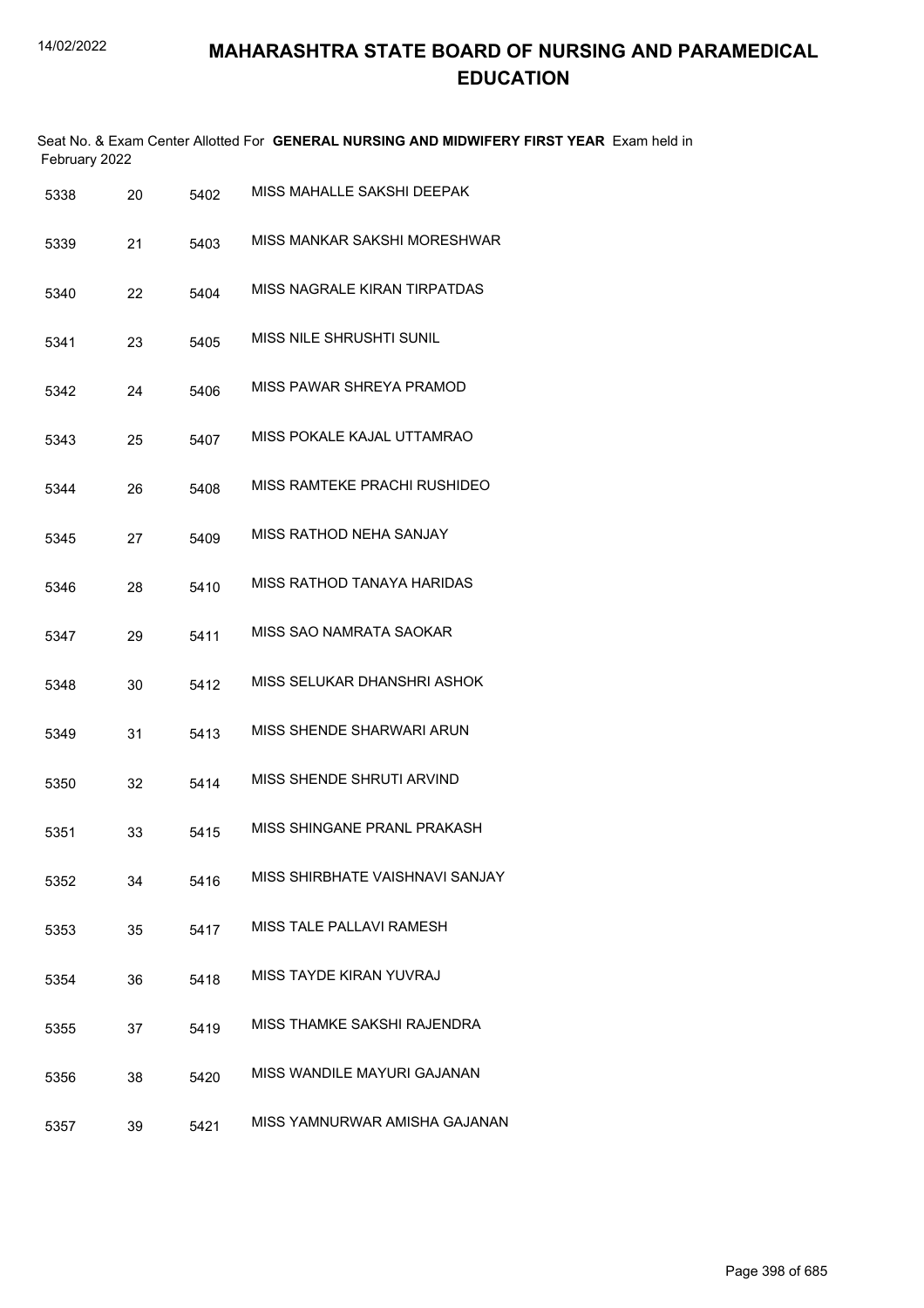Seat No. & Exam Center Allotted For GENERAL NURSING AND MIDWIFERY FIRST YEAR Exam held in February 2022

NOTE: 'P' MEANS PROVISIONALLY PERMITTED

if there is any mistake in the EXEMPTION of the Candidate it should be brought to the notice of the MSBNPE before the examination otherwise MSBNPE will not be resposible for any Consequences.

The names of candidates enrolled online will be whole resposibilty of the Principal of that Nursing Institute.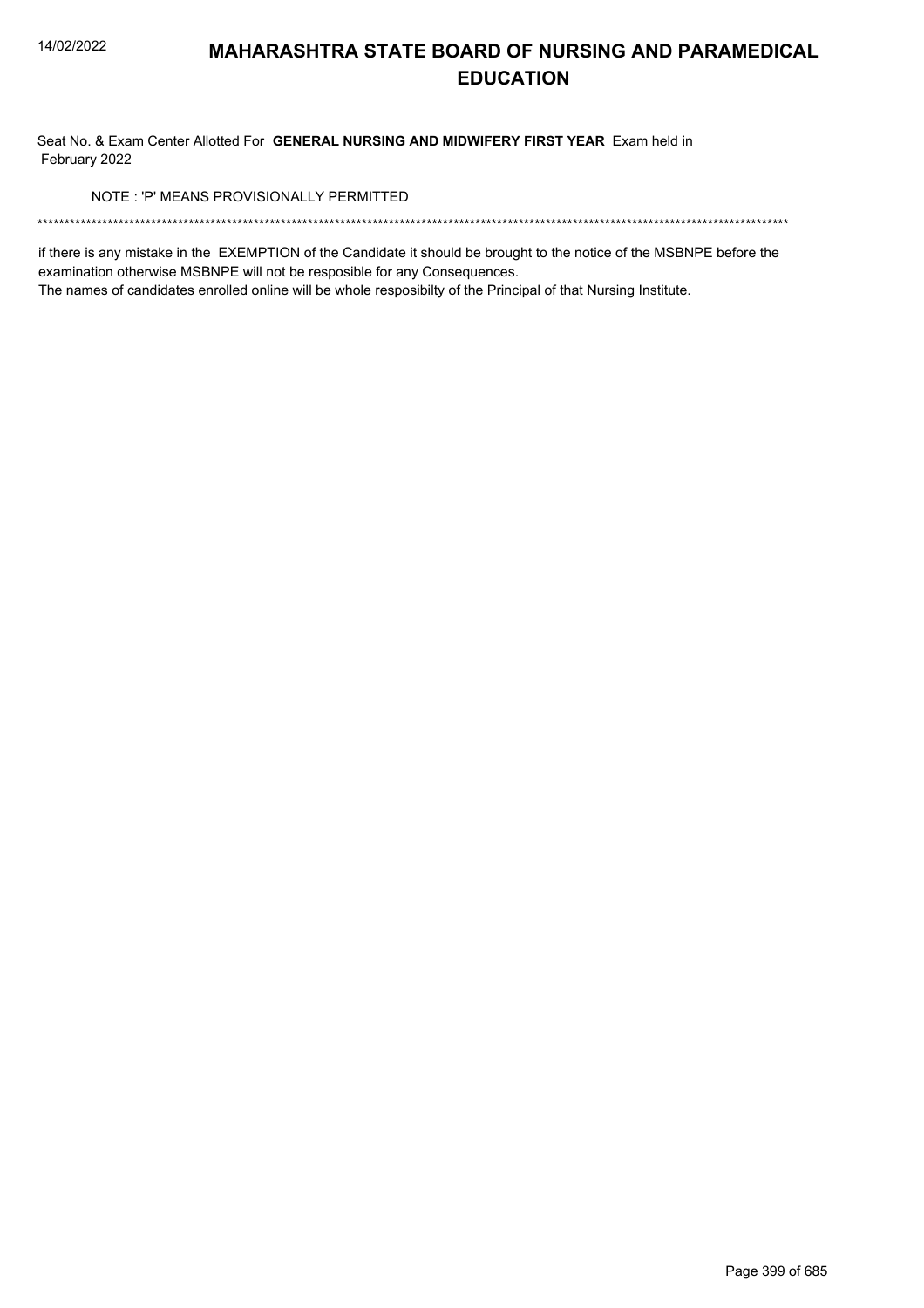Seat No. & Exam Center Allotted For **GENERAL NURSING AND MIDWIFERY FIRST YEAR** Exam held in February 2022

| <b>Centre Name :</b> | KASTURBA HEALTH SOCIETY, SEVAGRAM, WARDHA |  |
|----------------------|-------------------------------------------|--|
|----------------------|-------------------------------------------|--|

Shalinitai Meghe College of Nursing, Salod(Hirapur), Wardha **Institute Name:**

| <b>Centre</b><br>Sr.No. | Inst.<br>Sr. No. | Seat No. | <b>Name</b>                          | <b>Exempted Subjects</b> |
|-------------------------|------------------|----------|--------------------------------------|--------------------------|
| 5358                    | 1                | 5422     | MR AMATE SAHIL DNYNESHWARRAO         |                          |
| 5359                    | $\overline{2}$   | 5423     | MR BELSARE PRASANN VILASRAO          |                          |
| 5360                    | 3                | 5424     | MISS BENDE SONAL GAJANAN             |                          |
| 5361                    | 4                | 5425     | MR BHALEKAR SWAPNIL SEWAK            |                          |
| 5362                    | 5                | 5426     | MISS BHANDEKAR ACHAL PRABHAKAR       |                          |
| 5363                    | 6                | 5427     | MISS BHATE JAYASHRI ANILRAO          |                          |
| 5364                    | 7                | 5428     | MISS BHUJADE SAMIKSHA PUNDLIK        |                          |
| 5365                    | 8                | 5429     | MISS CHAKOLE NEHA RAJU               |                          |
| 5366                    | 9                | 5430     | MISS CHAUDHARI TANVI PRASHANT        |                          |
| 5367                    | 10               | 5431     | MISS CHILANGE CHETANA NARENDRA       |                          |
| 5368                    | 11               | 5432     | MISS DAHAKE RAJASHRI BANDUJI         |                          |
| 5369                    | 12               | 5433     | MR DAMLE PRANAY PRABHAKAR            |                          |
| 5370                    | 13               | 5434     | MISS DEODHE PRATIKSHA SUNIL          |                          |
| 5371                    | 14               | 5435     | MISS DHANDE SHWETA RAMESHWAR         |                          |
| 5372                    | 15               | 5436     | MR DHANVIJ SANGHSHIL MAHENDRA        |                          |
| 5373                    | 16               | 5437     | MISS DHAWANE SUPRIYA SURENDRA        |                          |
| 5374                    | 17               | 5438     | MISS DHOKE MAYURIKA PURUSHOTTAM      |                          |
| 5375                    | 18               | 5439     | MISS DHONGADE PRANJALI CHANDRASHEKHA |                          |
| 5376                    | 19               | 5440     | MR DIVEKAR PRATIK BHIMRAO            |                          |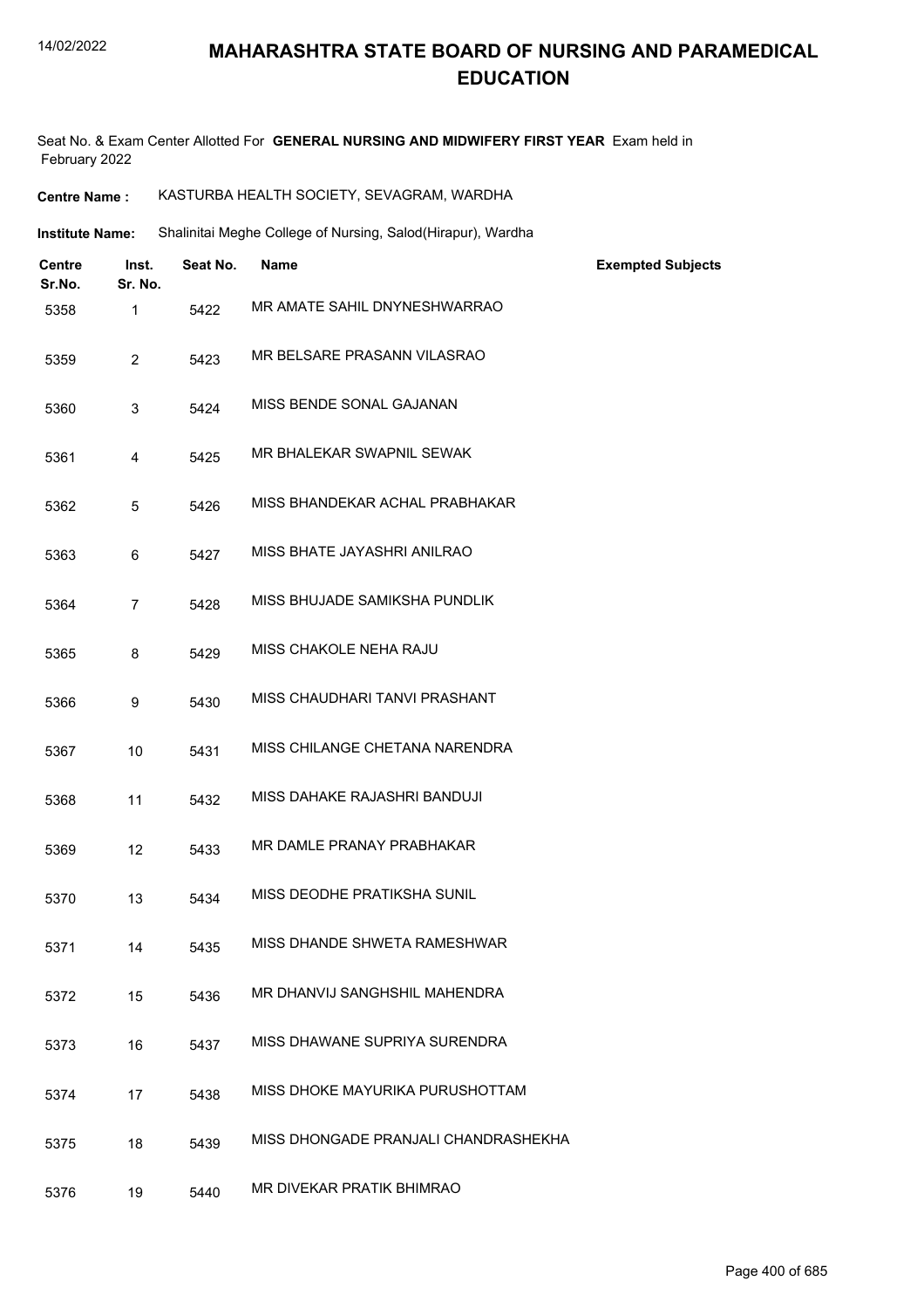| February 2022 |    |      | Seat No. & Exam Center Allotted For GENERAL NURSING AND MIDWIFERY FIRST YEAR Exam held in |
|---------------|----|------|-------------------------------------------------------------------------------------------|
| 5377          | 20 | 5441 | MISS FULMALI PRANITA DADARAO                                                              |
| 5378          | 21 | 5442 | MISS GAWANDE NETRA SHAILESH                                                               |
| 5379          | 22 | 5443 | MISS GODGHATE NISHA SANGHAPAL                                                             |
| 5380          | 23 | 5444 | MISS GOSAVI VAIBHAVI RAJESH                                                               |
| 5381          | 24 | 5445 | MISS GULGHANE SUPRIYA DEVANAND                                                            |
| 5382          | 25 | 5446 | MISS HALMARE ACHAL DHANANJAY                                                              |
| 5383          | 26 | 5447 | MR HATEKAR RAHUL VIJAYRAO                                                                 |
| 5384          | 27 | 5448 | MISS JIKAR BHAGYASHRI DEVANAND                                                            |
| 5385          | 28 | 5449 | MISS JOGI MAYURI VINAYAK                                                                  |
| 5386          | 29 | 5450 | MR KADEL YASH PURNGANDRA                                                                  |
| 5387          | 30 | 5451 | MISS KAMBALE SAKSHI SHIVAJI                                                               |
| 5388          | 31 | 5452 | MISS KAMBLE DIKSHA ABHAY                                                                  |
| 5389          | 32 | 5453 | MISS KAMBLE RUPAL PRADIP                                                                  |
| 5390          | 33 | 5454 | MISS KAMBLE SANJIVANI TARACHAND                                                           |
| 5391          | 34 | 5455 | MISS KATHANE TEJASWI SUNIL                                                                |
| 5392          | 35 | 5456 | MISS KHADSE PRADNYA AVDHUTRAO                                                             |
| 5393          | 36 | 5457 | MR MOON YASH VIJAY                                                                        |
| 5394          | 37 | 5458 | MR MOON TEJAS CHANDRADIPAK                                                                |
| 5395          | 38 | 5459 | MISS NAGDEOTE SNEHA MANIK                                                                 |
| 5396          | 39 | 5460 | MR NARAYANE TEJAS MAHAVIR                                                                 |
| 5397          | 40 | 5461 | MR NARAYANE SIDDHANT RAVINDRA                                                             |
| 5398          | 41 | 5462 | MISS PATIL ANANYA SUBHASH                                                                 |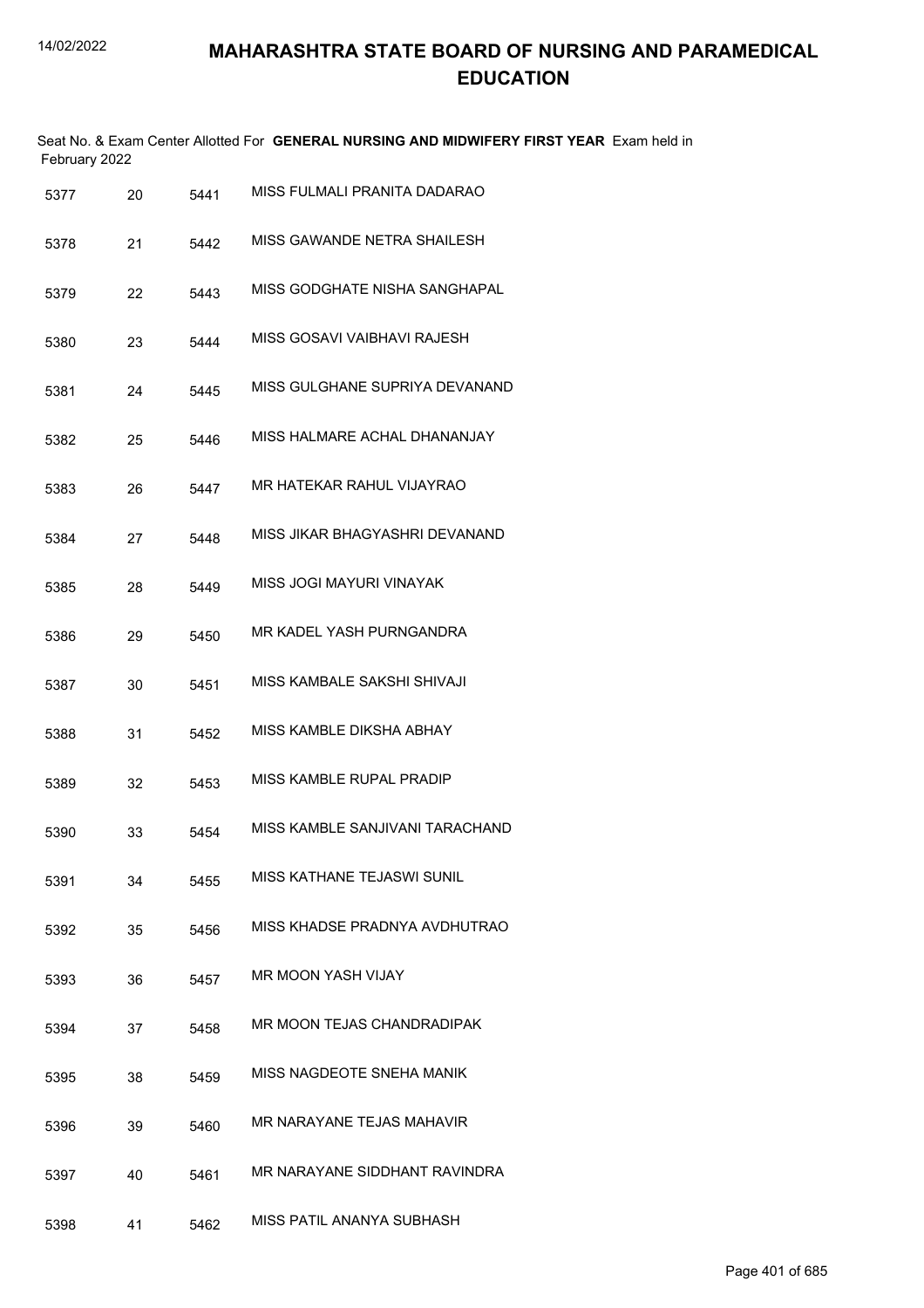|      | Seat No. & Exam Center Allotted For GENERAL NURSING AND MIDWIFERY FIRST YEAR Exam held in<br>February 2022 |      |                                         |  |  |  |  |
|------|------------------------------------------------------------------------------------------------------------|------|-----------------------------------------|--|--|--|--|
| 5399 | 42                                                                                                         | 5463 | MR PATIL DHANUJ BALKRUSHNA              |  |  |  |  |
| 5400 | 43                                                                                                         | 5464 | MISS PETKAR SHITAL DNYANESHWAR          |  |  |  |  |
| 5401 | 44                                                                                                         | 5465 | MISS POPATKAR VAISHNAVI GOVINDA         |  |  |  |  |
| 5402 | 45                                                                                                         | 5466 | MISS POWALE CHAITALI SURENDRA           |  |  |  |  |
| 5403 | 46                                                                                                         | 5467 | MR PUNWATKAR WEDANT SANJAY              |  |  |  |  |
| 5404 | 47                                                                                                         | 5468 | MISS RAHATE KHUSHI RADHESHYAM           |  |  |  |  |
| 5405 | 48                                                                                                         | 5469 | MISS RAUT BHUVANESHWARI JAGDISH         |  |  |  |  |
| 5406 | 49                                                                                                         | 5470 | MISS RAUT SAMIKSHA DILIP                |  |  |  |  |
| 5407 | 50                                                                                                         | 5471 | MR SHAIKH ARBAAZ RAZA SHAIKH ISRAIL     |  |  |  |  |
| 5408 | 51                                                                                                         | 5472 | MISS SONTAKKE PALLAVI PANDURANG         |  |  |  |  |
| 5409 | 52                                                                                                         | 5473 | MR TAKSANDE ADITYA AJAY                 |  |  |  |  |
| 5410 | 53                                                                                                         | 5474 | MISS TAKTODE LEKHA GHANSHYAM            |  |  |  |  |
| 5411 | 54                                                                                                         | 5475 | MISS TELRANDHE SNEHAL RAMESHRAO         |  |  |  |  |
| 5412 | 55                                                                                                         | 5476 | MISS TIWADE DEVYANI NATHU               |  |  |  |  |
| 5413 | 56                                                                                                         | 5477 | MISS WAGHMARE SAMIKSHA RAVINDRA         |  |  |  |  |
| 5414 | 57                                                                                                         | 5478 | MISS WANKHADE VAISHNAVI ASHOK           |  |  |  |  |
| 5415 | 58                                                                                                         | 5479 | MISS WASE UTKARSHA SATISH               |  |  |  |  |
| 5416 | 59                                                                                                         | 5480 | MISS YEOTIKAR NEETA MANOHARSHINGH       |  |  |  |  |
|      |                                                                                                            |      | NOTE: 'P' MEANS PROVISIONALLY PERMITTED |  |  |  |  |
|      |                                                                                                            |      |                                         |  |  |  |  |

if there is any mistake in the EXEMPTION of the Candidate it should be brought to the notice of the MSBNPE before the examination otherwise MSBNPE will not be resposible for any Consequences. The names of candidates enrolled online will be whole resposibilty of the Principal of that Nursing Institute.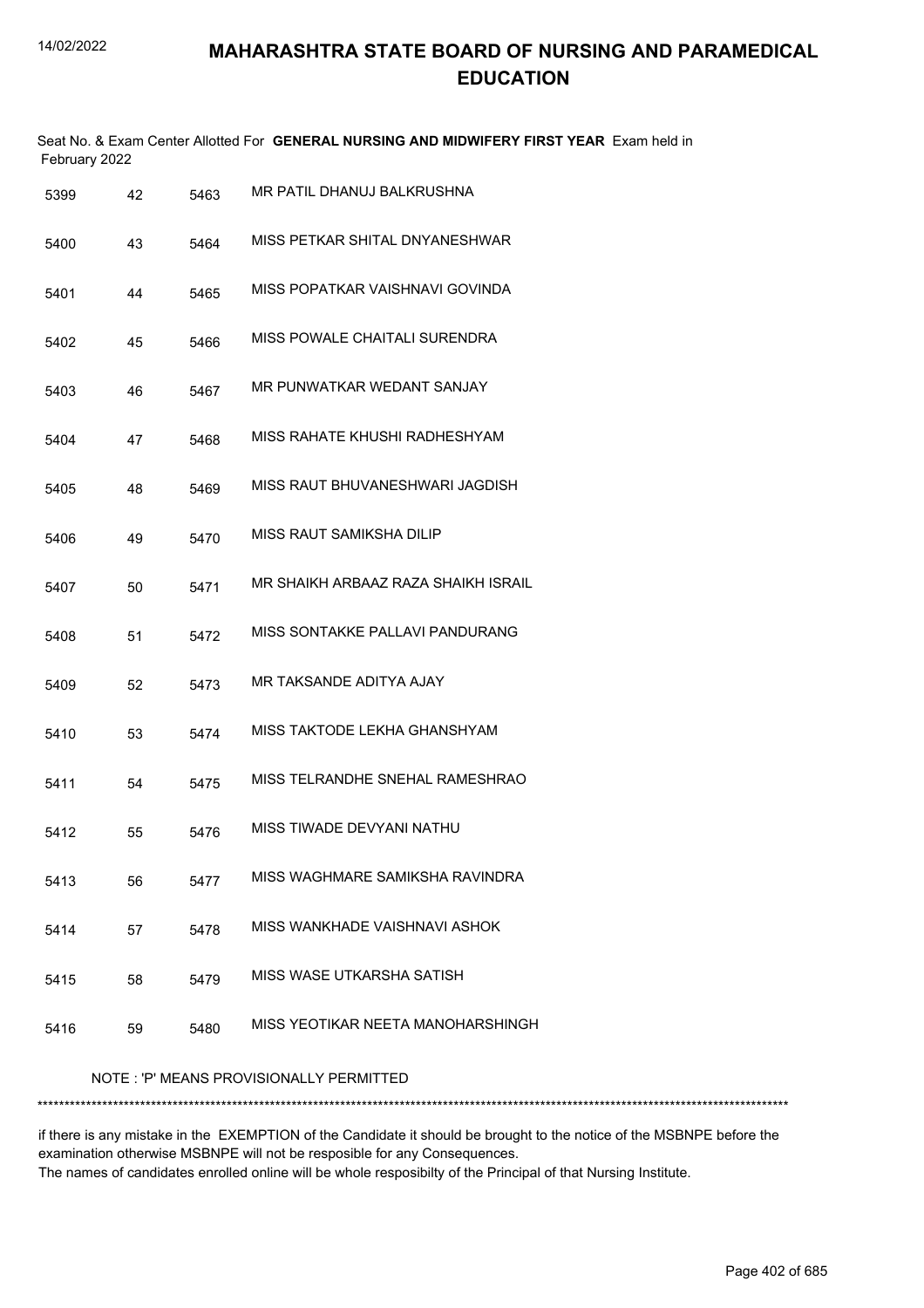#### 14/02/2022

**Institute Name:**

#### **MAHARASHTRA STATE BOARD OF NURSING AND PARAMEDICAL EDUCATION**

Seat No. & Exam Center Allotted For **GENERAL NURSING AND MIDWIFERY FIRST YEAR** Exam held in February 2022

**Centre Name :** GENERAL HOSPITAL, Akola

| Centre<br>Sr.No. | Inst.<br>Sr. No. | Seat No. | Name                         | <b>Exempted Subjects</b> |
|------------------|------------------|----------|------------------------------|--------------------------|
| 5417             |                  | 5481     | MISS AMBHORE GAYATRI GAJANAN |                          |
| 5418             |                  | 5482     | MISS BARAD BHUMIKA DINKAR    |                          |

AKANKSHA SOCIAL WELFARE AND HRDA, INSTITUTE OF NURSING EDUCATION, AKOLA

- 
- 5419 3 5483 MISS CHAURPAGAR POOJA ISHWARDAS
- 5420 4 5484 MISS DAFALE PALLAVI RAJU
- 5421 5 5485 MISS DHABARDE AKANKSHA KHUSHAL
- 5422 6 5486 MISS DONGARE KARISHMA RAJU
- 5423 7 5487 MISS INGLE NEHA SUBHASH
- 5424 8 5488 MISS INGLE PRADNYA SHIVCHARAN
- 5425 9 5489 MISS INGLE RUTIKA RAHUL
- 5426 10 5490 MISS INGLE ANJALI KAMLESH
- 5427 11 5491 MISS INGLE RASIKA NARAYAN
- 5428 12 5492 MISS INGLE SNEHAL VIJAY
- 5429 13 5493 MISS INGLE JANHVI RAJESH
- 5430 14 5494 MISS INGLE PRIYA SAHEBRAO
- 5431 15 5495 MISS INGLE NIKITA DEVANAND
- 5432 16 5496 MR JAISWAL ABHISHEK ASHOK
- 5433 17 5497 MISS JANJAL SHWETA SUBHASH
- 5434 18 5498 MISS JANJAL ANJU WASUDEO
- 5435 19 5499 MISS JANJAL HARSHA WASUDEO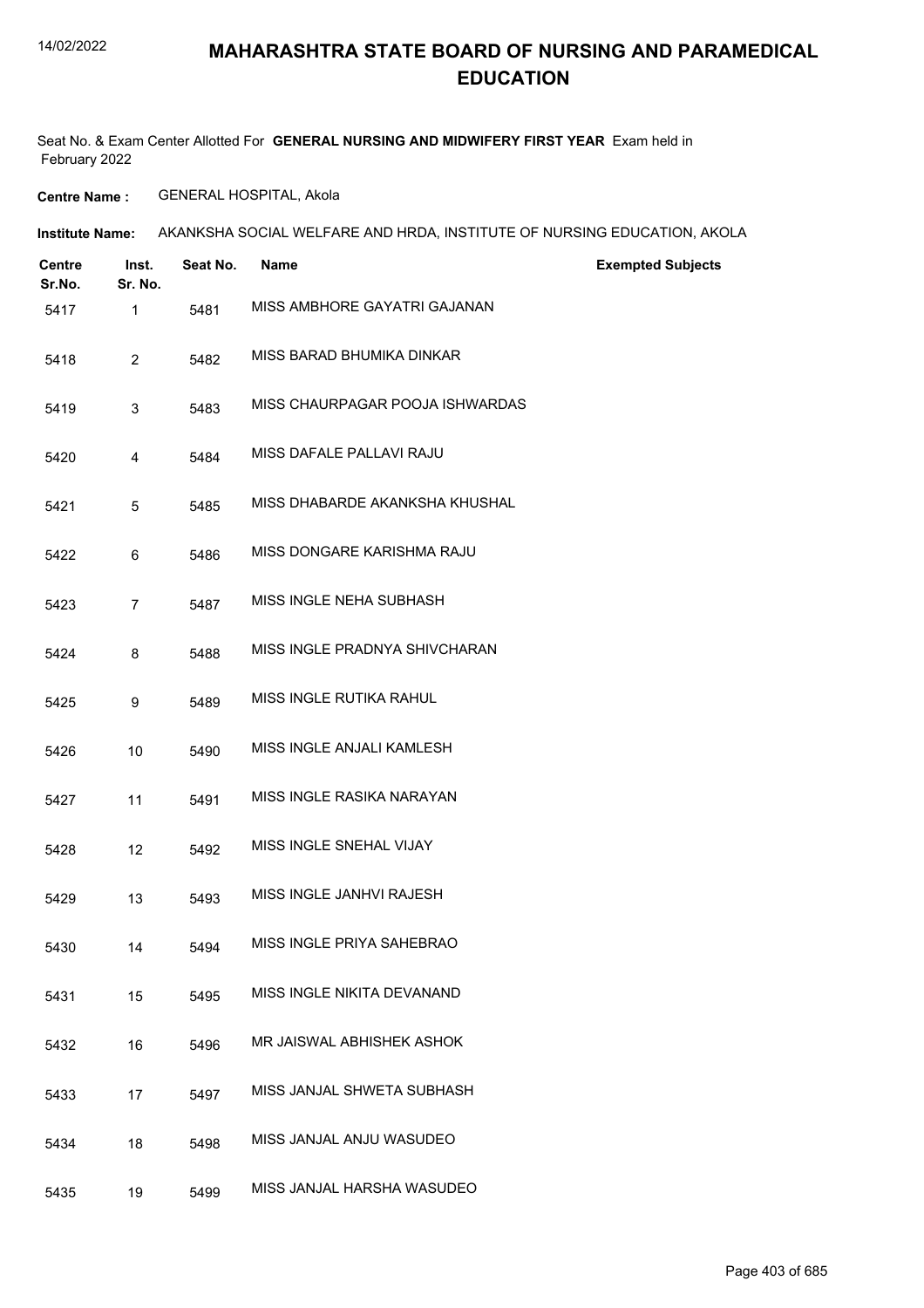| February 2022 |    |      | Seat No. & Exam Center Allotted For GENERAL NURSING AND MIDWIFERY FIRST YEAR Exam held in |
|---------------|----|------|-------------------------------------------------------------------------------------------|
| 5436          | 20 | 5500 | MISS JAWADE AMRAPALI RAVINDRA                                                             |
| 5437          | 21 | 5501 | SMT DEVKAR PRIYA GAUTAM<br>(NEE KATKE PRIYA TUKARAM)                                      |
| 5438          | 22 | 5502 | MISS KHOBRAGADE NIKITA MANOJ                                                              |
| 5439          | 23 | 5503 | MISS LONKAR SAKSHI BHASKAR                                                                |
| 5440          | 24 | 5504 | MISS MANWAR DIKSHA PARMESHWAR                                                             |
| 5441          | 25 | 5505 | MISS MOHOD CHANCHAL BHASHKARRAO                                                           |
| 5442          | 26 | 5506 | <b>MISS NAIK SHRUTI PRAVIN</b>                                                            |
| 5443          | 27 | 5507 | MISS PANDE KOMAL KAILAS                                                                   |
| 5444          | 28 | 5508 | MISS PANDIT BHAGYASHREE SITARAM                                                           |
| 5445          | 29 | 5509 | MISS RATHOD POOJA PANDURANG                                                               |
| 5446          | 30 | 5510 | MISS RATHOD PRANJALI KAMAL                                                                |
| 5447          | 31 | 5511 | MISS SANGOLE KHUSHI SHARADRAO                                                             |
| 5448          | 32 | 5512 | MISS SARISE PUNAM SUNIL                                                                   |
| 5449          | 33 | 5513 | MISS SAWANDRE SAKSHI ASHOK                                                                |
| 5450          | 34 | 5514 | MISS SOLANKE PRANITA RAJENDRA                                                             |
| 5451          | 35 | 5515 | MISS SONONE SANIKA PADMAKAR                                                               |
| 5452          | 36 | 5516 | MISS TAYDE NAMRATA VIKAS                                                                  |
| 5453          | 37 | 5517 | MISS UGHADE ASHWINI NARAYAN                                                               |
| 5454          | 38 | 5518 | MISS WARGHAT ANISHA SUDHAKAR                                                              |
| 5455          | 39 | 5519 | <b>SMT SHENDE KISHORI SACHIN</b><br>(NEE WODOKAR KISHORI RAMDAS)                          |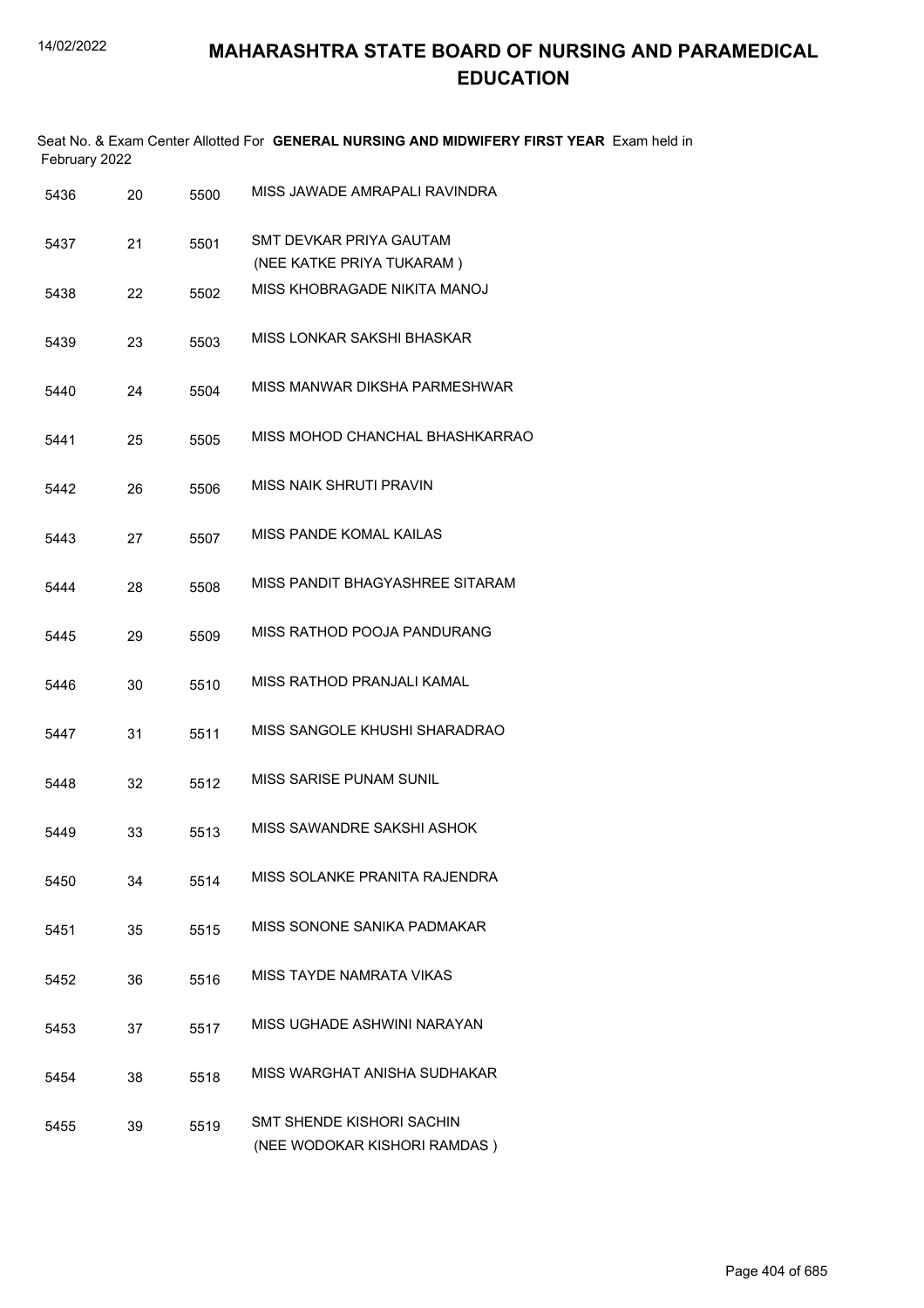Seat No. & Exam Center Allotted For GENERAL NURSING AND MIDWIFERY FIRST YEAR Exam held in February 2022

NOTE: 'P' MEANS PROVISIONALLY PERMITTED

if there is any mistake in the EXEMPTION of the Candidate it should be brought to the notice of the MSBNPE before the examination otherwise MSBNPE will not be resposible for any Consequences.

The names of candidates enrolled online will be whole resposibilty of the Principal of that Nursing Institute.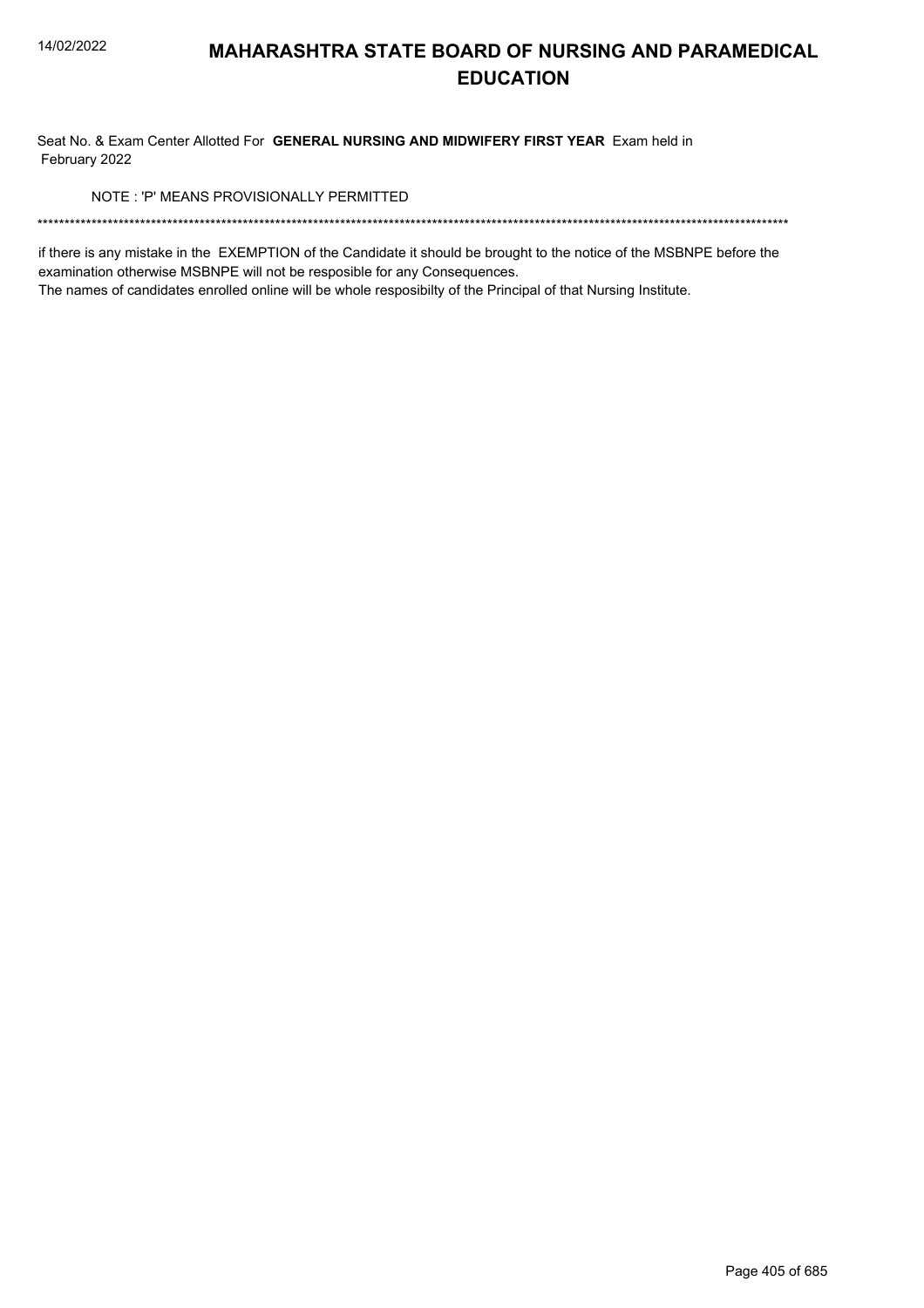#### 14/02/2022

### **MAHARASHTRA STATE BOARD OF NURSING AND PARAMEDICAL EDUCATION**

Seat No. & Exam Center Allotted For **GENERAL NURSING AND MIDWIFERY FIRST YEAR** Exam held in February 2022

**Centre Name :** GENERAL HOSPITAL, Akola

| <b>Institute Name:</b> | NATIONAL SCHOOL OF NURSING, AKOLA |
|------------------------|-----------------------------------|
|------------------------|-----------------------------------|

| Centre<br>Sr.No. | Inst.<br>Sr. No. | Seat No. | <b>Name</b>                                            | <b>Exempted Subjects</b> |
|------------------|------------------|----------|--------------------------------------------------------|--------------------------|
| 5456             | 1                | 5520     | MR AGALE SANDESH SANJAY                                |                          |
| 5457             | $\overline{2}$   | 5521     | MISS AMBHORE POONAM SANJAY                             |                          |
| 5458             | 3                | 5522     | MISS BELSARE MRUNALI ANIL                              |                          |
| 5459             | 4                | 5523     | MISS BHATKAR MADHURI MURLIDHAR                         |                          |
| 5460             | 5                | 5524     | MR DANIEL AAMAD AJAYKUMAR                              |                          |
| 5461             | 6                | 5525     | SMT AMBHORE SHITAL PRASHANT                            |                          |
| 5462             | $\overline{7}$   | 5526     | (NEE INGLE SHITAL ARUN)<br>MISS KHANDARE RUPALI GAUTAM |                          |
|                  |                  |          |                                                        |                          |
| 5463             | 8                | 5527     | MISS MAHADIK BHAKTI VIVEKRAO                           |                          |
| 5464             | 9                | 5528     | MISS MANTHANWAR MARTINA ASHOK                          |                          |
| 5465             | 10               | 5529     | MISS MAVASKAR NISHA BABARAO                            |                          |
| 5466             | 11               | 5530     | MISS MAVASKAR JASMU DADARAO                            |                          |
| 5467             | 12               | 5531     | MISS PALASPAGAR PRATIKSHA SANJAY                       |                          |
| 5468             | 13               | 5532     | MR PANDE MAHESH RAMAPAT                                |                          |
| 5469             | 14               | 5533     | MISS PATALBANSI NISHA SUNIL                            |                          |
| 5470             | 15               | 5534     | <b>MR PAWAR SUMIT SURESH</b>                           |                          |
| 5471             | 16               | 5535     | MISS RANGARI ROSHANI DEVRAO                            |                          |
| 5472             | 17               | 5536     | MISS SARKATE SIMRAN SANJAY                             |                          |
| 5473             | 18               | 5537     | MISS SHENDE ACHAL RAMKRUSHNA                           |                          |
| 5474             | 19               | 5538     | MISS VAJIRE CHANCHAL KAILAS                            |                          |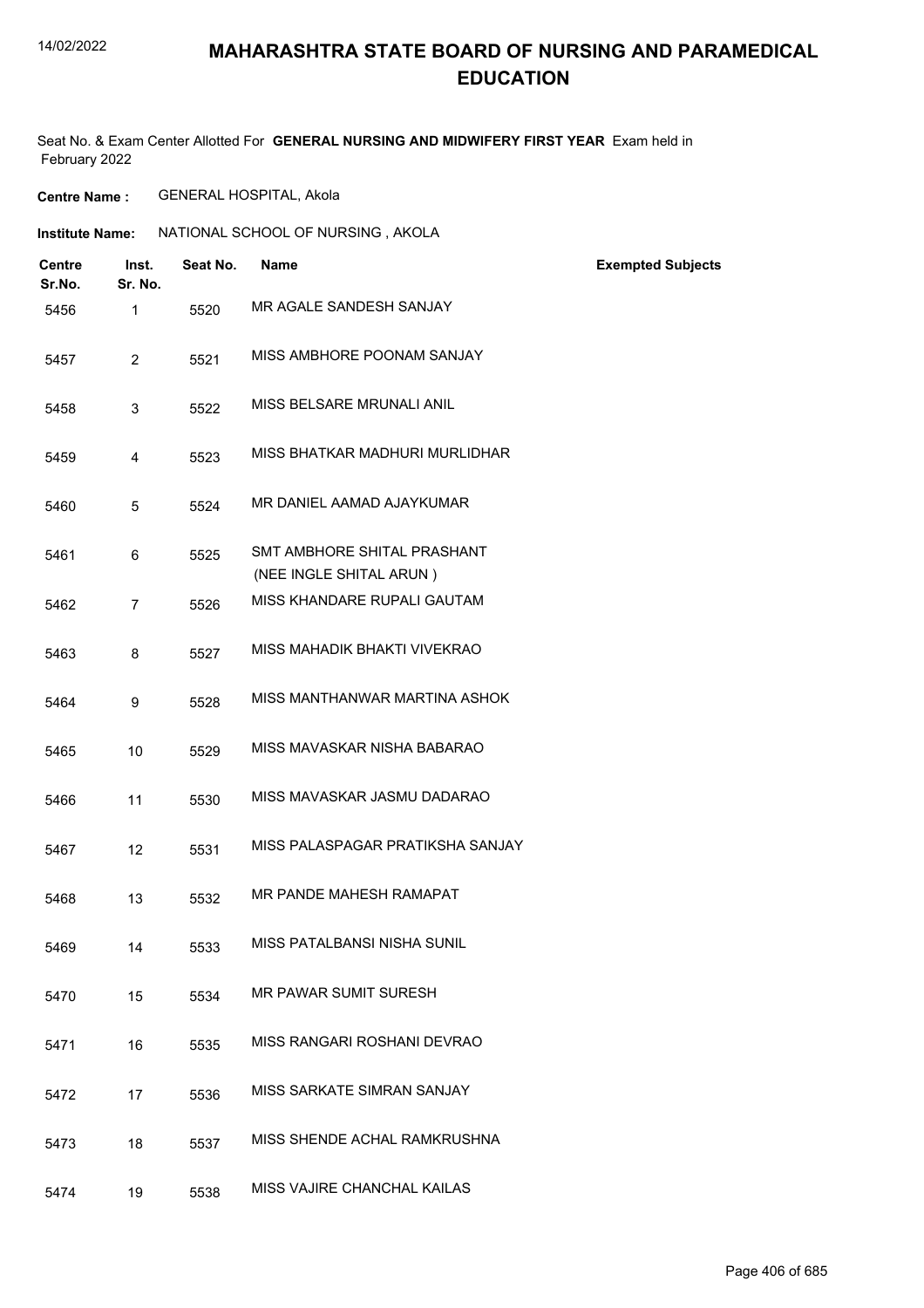Seat No. & Exam Center Allotted For GENERAL NURSING AND MIDWIFERY FIRST YEAR Exam held in February 2022

MISS VARHADE KALYANI RAMESH 20 5539 5475

NOTE: 'P' MEANS PROVISIONALLY PERMITTED

if there is any mistake in the EXEMPTION of the Candidate it should be brought to the notice of the MSBNPE before the examination otherwise MSBNPE will not be resposible for any Consequences. The names of candidates enrolled online will be whole resposibilty of the Principal of that Nursing Institute.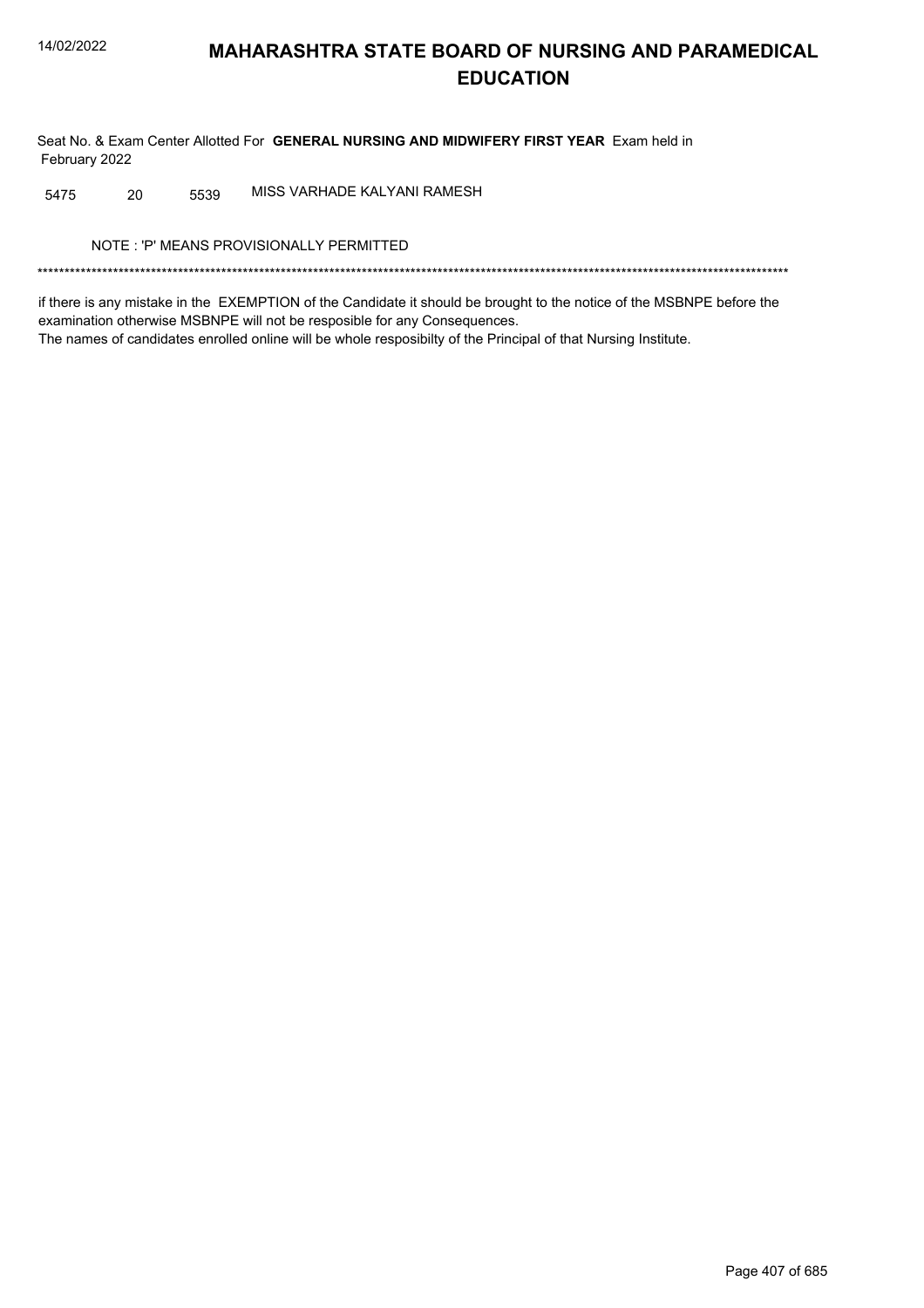#### 14/02/2022

### **MAHARASHTRA STATE BOARD OF NURSING AND PARAMEDICAL EDUCATION**

Seat No. & Exam Center Allotted For **GENERAL NURSING AND MIDWIFERY FIRST YEAR** Exam held in February 2022

**Centre Name :** GENERAL HOSPITAL, Akola

**Institute Name:** GENERAL HOSPITAL, AKOLA

| <b>Centre</b><br>Sr.No. | Inst.<br>Sr. No. | Seat No. | <b>Name</b>                       | <b>Exempted Subjects</b> |
|-------------------------|------------------|----------|-----------------------------------|--------------------------|
| 5476                    | 1                | 5540     | MISS AWCHAR MAYURI GAJANAN        |                          |
| 5477                    | $\overline{2}$   | 5541     | MISS CHATURKAR CHETNA SANJAY      |                          |
| 5478                    | 3                | 5542     | MISS DHANDE UJJWALA KAILAS        |                          |
| 5479                    | 4                | 5543     | MR GAIKWAD SHYAM SUBHASH          |                          |
| 5480                    | 5                | 5544     | MR GAWADE SAURABH SUDAM           |                          |
| 5481                    | 6                | 5545     | MR HABEEB MOHMMMAD SUFIYAN GHULAM |                          |
| 5482                    | $\overline{7}$   | 5546     | MR KAMBLE PRATIK SHRIKRUSHNA      |                          |
| 5483                    | 8                | 5547     | MISS KHADE DIVYA RAMESHWAR        |                          |
| 5484                    | 9                | 5548     | MISS KHOTE PALLAVI SANTOSH        |                          |
| 5485                    | 10               | 5549     | MR KUDKE VAIBHAV PARMESHWAR       |                          |
| 5486                    | 11               | 5550     | MISS MISAL PRIYANKA NARAYAN       |                          |
| 5487                    | 12               | 5551     | MISS MORE PRIYANKA BHIMRAO        |                          |
| 5488                    | 13               | 5552     | MISS MOTALE VAISHNAVI RAMESHWAR   |                          |
| 5489                    | 14               | 5553     | MISS NAVGHARE SHITAL GOPALA       |                          |
| 5490                    | 15               | 5554     | MISS NILKHAN SHIVANI GAJANAN      |                          |
| 5491                    | 16               | 5555     | MISS PATEKAR SHARAYU RITESH       |                          |
| 5492                    | 17               | 5556     | MISS PHUPATE KAVITA BHAGWAN       |                          |
| 5493                    | 18               | 5557     | MISS RATHOD NEHA SUDHAKAR         |                          |
| 5494                    | 19               | 5558     | MISS RATHOD GITA SHESHRAO         |                          |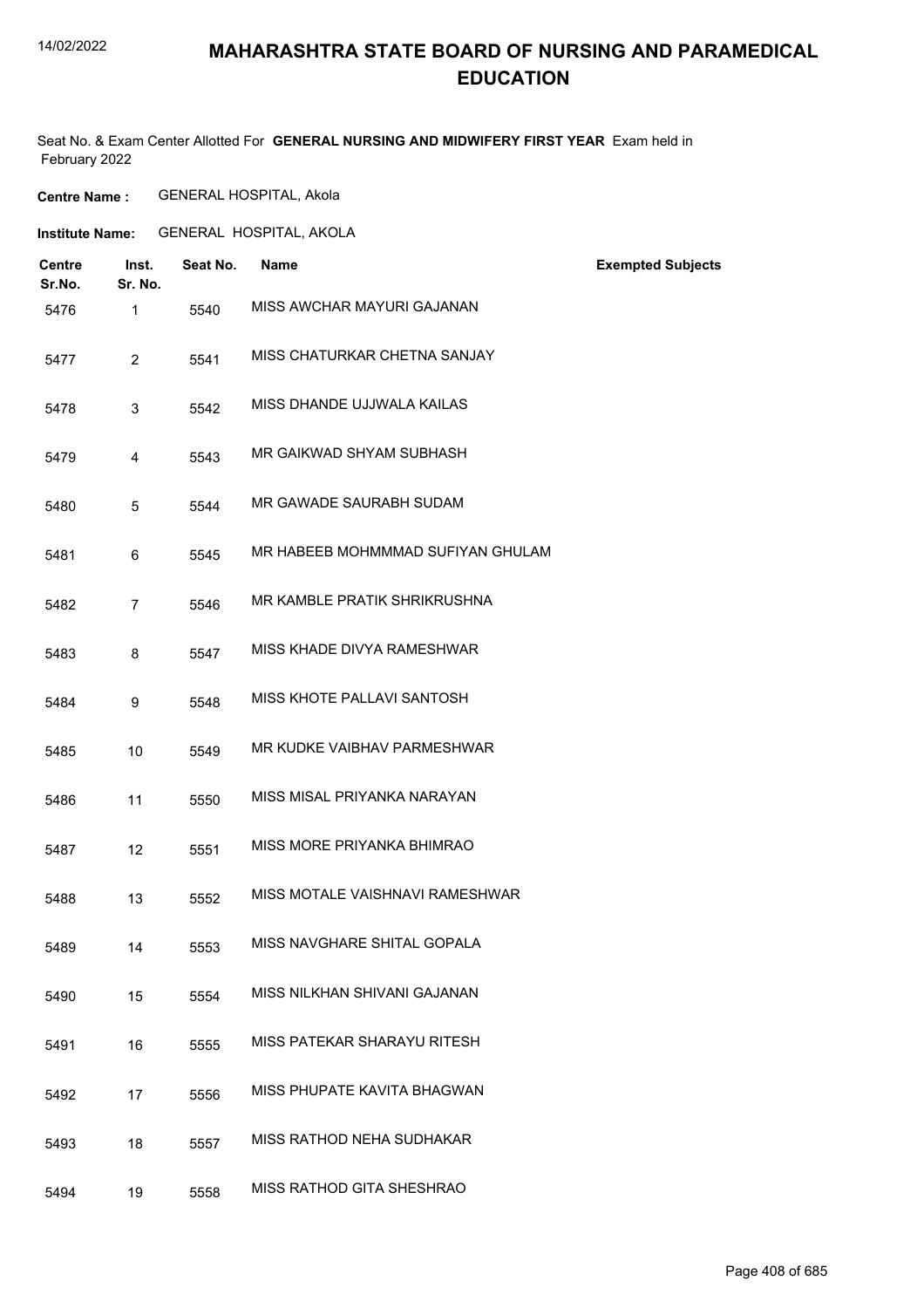Seat No. & Exam Center Allotted For GENERAL NURSING AND MIDWIFERY FIRST YEAR Exam held in February 2022

MR WATE ABHAY SHRINIWAS 5495 20 5559

NOTE: 'P' MEANS PROVISIONALLY PERMITTED

if there is any mistake in the EXEMPTION of the Candidate it should be brought to the notice of the MSBNPE before the examination otherwise MSBNPE will not be resposible for any Consequences. The names of candidates enrolled online will be whole resposibilty of the Principal of that Nursing Institute.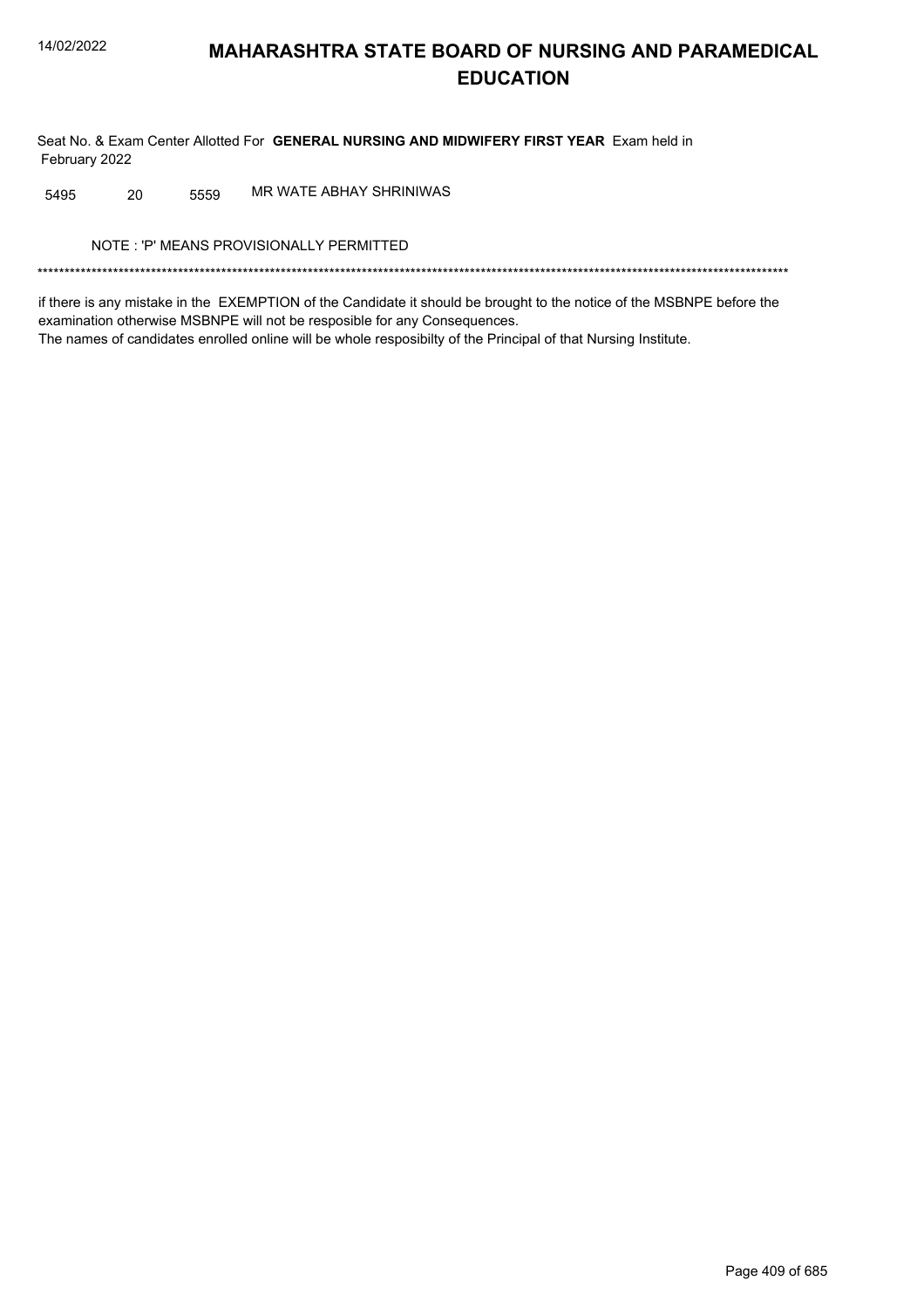Seat No. & Exam Center Allotted For **GENERAL NURSING AND MIDWIFERY FIRST YEAR** Exam held in February 2022

| <b>Centre Name :</b> | SURETECH COLLEGE OF NURSING, NAGPUR |
|----------------------|-------------------------------------|
|----------------------|-------------------------------------|

| Institute Name: | SURETECH COLLEGE OF NURSING, NAGPUR |
|-----------------|-------------------------------------|
|                 |                                     |

| <b>Centre</b><br>Sr.No. | Inst.<br>Sr. No. | Seat No. | Name                               | <b>Exempted Subjects</b> |
|-------------------------|------------------|----------|------------------------------------|--------------------------|
| 5496                    | $\mathbf{1}$     | 5560     | MISS AMBADE ISHIKA SHIVSHANKAR     |                          |
| 5497                    | $\overline{2}$   | 5561     | MISS BAGDE KALYANI RAMDAS          |                          |
| 5498                    | 3                | 5562     | MISS BAGUL SAKSHI VINOD            |                          |
| 5499                    | 4                | 5563     | MISS BALDARY CAROLINE PETER        |                          |
| 5500                    | 5                | 5564     | MISS BINKAR NANDINI CHHOTELAL      |                          |
| 5501                    | 6                | 5565     | MR BORADKAR LABHESH NARENDRA       |                          |
| 5502                    | $\overline{7}$   | 5566     | MISS DAHARE ASHWINI DILIP          |                          |
| 5503                    | 8                | 5567     | MISS DESHPANDE VANSHADA NANDKISHOR |                          |
| 5504                    | 9                | 5568     | MR DHABARDE SAAHIL DHARAMPAL       |                          |
| 5505                    | 10               | 5569     | MISS DHAWALE SAKSHI CHOKHOBA       |                          |
| 5506                    | 11               | 5570     | MR FRANSWAH CHRISTOPHER STANLY     |                          |
| 5507                    | 12               | 5571     | MISS GUJARMALE SHRUTI RAMCHANDRA   |                          |
| 5508                    | 13               | 5572     | MR HULKE SHANTANU LOBHAJI          |                          |
| 5509                    | 14               | 5573     | MISS JANGLEKAR SUCHITA NITIN       |                          |
| 5510                    | 15               | 5574     | MISS JIWTODE KRUTIKA PRAMOD        |                          |
| 5511                    | 16               | 5575     | MISS KANHEKAR LIPAKSHI GAUTAM      |                          |
| 5512                    | 17               | 5576     | MR KANKAM AMAN RAJESH              |                          |
| 5513                    | 18               | 5577     | MISS KASHYAP SEJAL SANJAY          |                          |
| 5514                    | 19               | 5578     | MISS KHADSE SAKSHI RAVINDRA        |                          |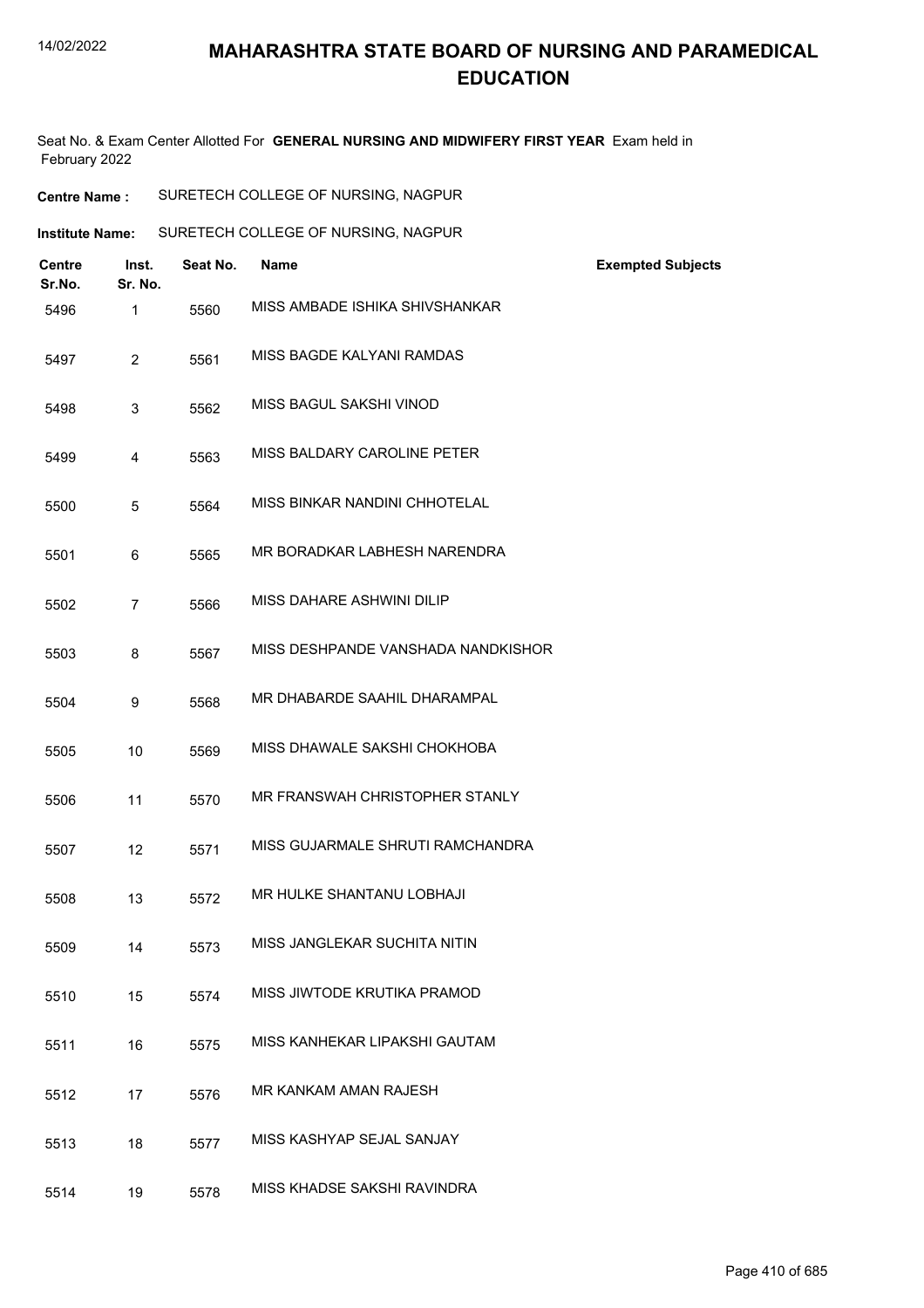|      | February 2022 |      | Seat No. & Exam Center Allotted For GENERAL NURSING AND MIDWIFERY FIRST YEAR Exam held in |
|------|---------------|------|-------------------------------------------------------------------------------------------|
| 5515 | 20            | 5579 | MR KHOBRAGADE VIJAY ASARAM                                                                |
| 5516 | 21            | 5580 | MISS KOHALE MANSI DNYANESHWAR                                                             |
| 5517 | 22            | 5581 | MISS KOKADE GAYATRI BHIMRAO                                                               |
| 5518 | 23            | 5582 | MISS LILHARE VAISHNAVI JAGESHWAR                                                          |
| 5519 | 24            | 5583 | MISS MAHABUDHE SNEHAL PRASHANT                                                            |
| 5520 | 25            | 5584 | MISS MOREY NIKITA MAHENDRA                                                                |
| 5521 | 26            | 5585 | MISS NAGRARE SHREYA NAGESHWAR                                                             |
| 5522 | 27            | 5586 | <b>MR PATIL RITIK KANTARAM</b>                                                            |
| 5523 | 28            | 5587 | MR PATIL ANTHONY JAKRIES                                                                  |
| 5524 | 29            | 5588 | MISS RAHANGADALE MAYURI PYARELAL                                                          |
| 5525 | 30            | 5589 | MR RAMTEKE AKSHAY DINESH                                                                  |
| 5526 | 31            | 5590 | MISS SAHARE ANUSHKA UMAKANT                                                               |
| 5527 | 32            | 5591 | MISS SAKHARE SHWETA RAJENDRA                                                              |
| 5528 | 33            | 5592 | MR SALVE SHREYASH PRASHANT                                                                |
| 5529 | 34            | 5593 | MISS SHENDE ANKITA RATNAKAR                                                               |
| 5530 | 35            | 5594 | MISS SONKUSARE AVANTI SHRIHARI                                                            |
| 5531 | 36            | 5595 | MISS SONTAKKE NEHA RAVI                                                                   |
| 5532 | 37            | 5596 | MISS SONTAKKE PRIYA AMBADAS                                                               |
| 5533 | 38            | 5597 | MISS UKEY NIKITA RAMDAS                                                                   |
| 5534 | 39            | 5598 | MR WALDE SAHIL SUNIL                                                                      |
| 5535 | 40            | 5599 | MISS WANKHEDE DIKSHA JAYSHANKAR                                                           |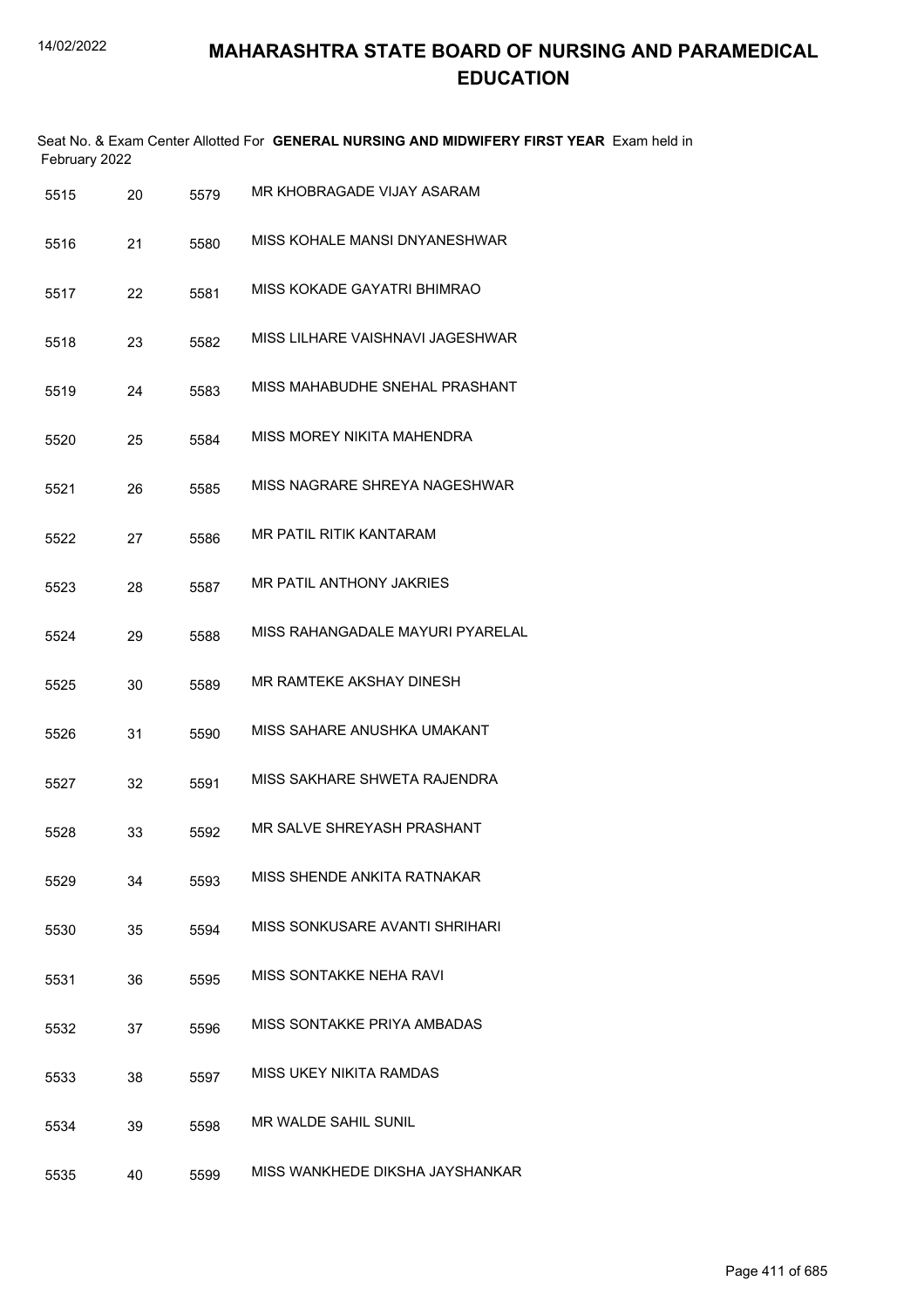Seat No. & Exam Center Allotted For GENERAL NURSING AND MIDWIFERY FIRST YEAR Exam held in February 2022

NOTE: 'P' MEANS PROVISIONALLY PERMITTED

if there is any mistake in the EXEMPTION of the Candidate it should be brought to the notice of the MSBNPE before the examination otherwise MSBNPE will not be resposible for any Consequences.

The names of candidates enrolled online will be whole resposibilty of the Principal of that Nursing Institute.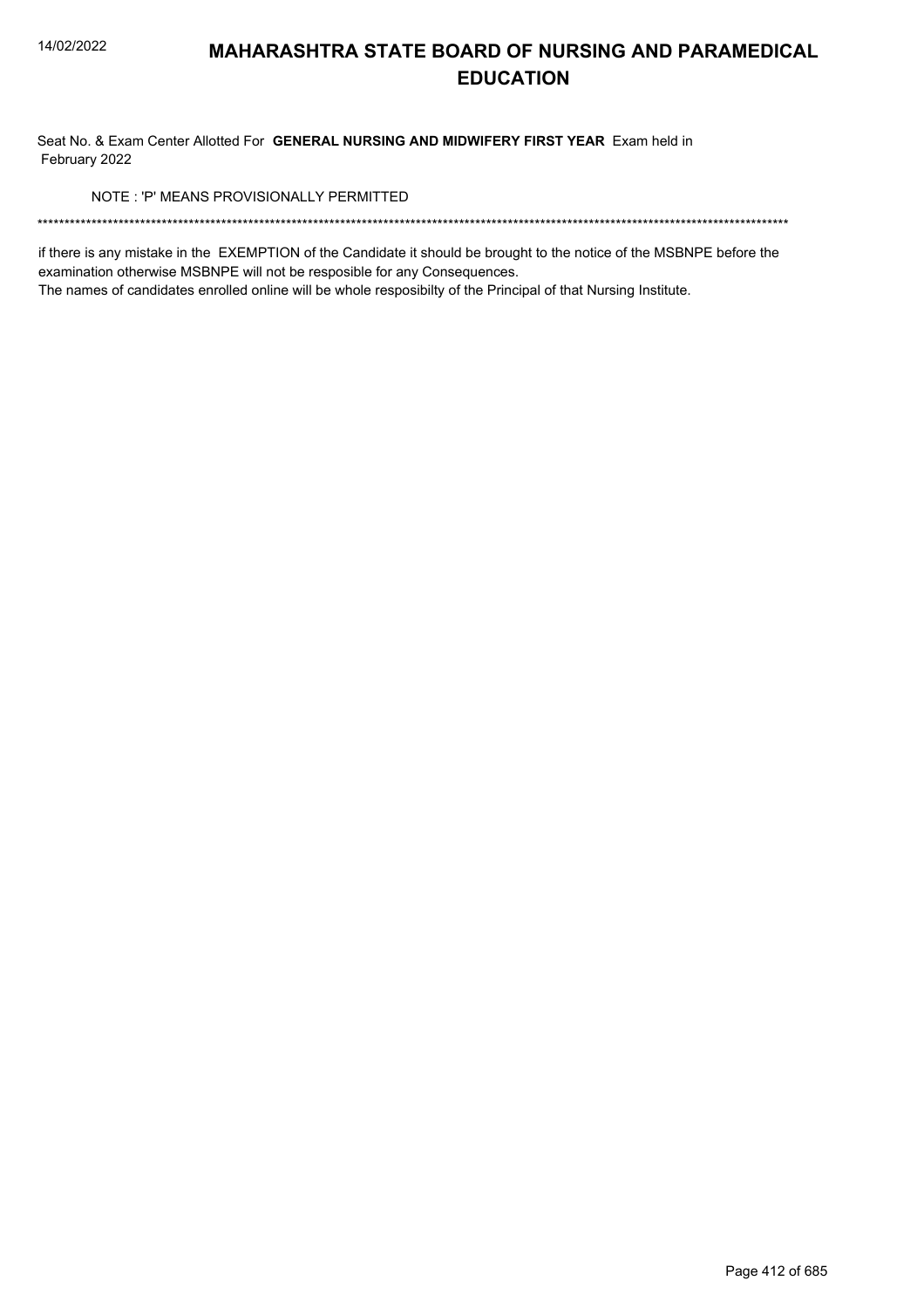Seat No. & Exam Center Allotted For **GENERAL NURSING AND MIDWIFERY FIRST YEAR** Exam held in February 2022

**Centre Name :** SURETECH COLLEGE OF NURSING, NAGPUR

| <b>Institute Name:</b> |                         |          | ASHARAM SCHOOL OF NURSING, NAGPUR |                          |
|------------------------|-------------------------|----------|-----------------------------------|--------------------------|
| <b>Centre</b>          | Inst.                   | Seat No. | <b>Name</b>                       | <b>Exempted Subjects</b> |
| Sr.No.<br>5536         | Sr. No.<br>$\mathbf{1}$ | 5600     | MISS BHAISARE MINAL KISHOR        |                          |
| 5537                   | $\overline{2}$          | 5601     | MISS DULE KRUTIKSHA RAMESH        |                          |
| 5538                   | 3                       | 5602     | MR DUPARE PRUTHESH VILAS          |                          |
| 5539                   | $\overline{4}$          | 5603     | MR GAJBHIYE UTKARSH BANDU         |                          |
| 5540                   | 5                       | 5604     | MISS GAJBHIYE KHUSHBOO VINOD      |                          |
| 5541                   | 6                       | 5605     | MISS JAISWAL SHREYANSHI SANDIP    |                          |
| 5542                   | $\overline{7}$          | 5606     | MISS KHADATKAR MAYURI KISHOR      |                          |
| 5543                   | 8                       | 5607     | MISS LONARE KARINA PARMANANDA     |                          |
| 5544                   | 9                       | 5608     | MR MESHRAM PRASHIK VINOD          |                          |
| 5545                   | 10                      | 5609     | MISS MODAK TANUSHRI RAJU          |                          |
| 5546                   | 11                      | 5610     | MR RAHULKAR VISHAL RAJU           |                          |
| 5547                   | 12                      | 5611     | MISS RANGARI ACHAL KULDIP         |                          |
| 5548                   | 13                      | 5612     | MISS SANGODE MAYURI DINESH        |                          |
| 5549                   | 14                      | 5613     | MISS SHENDE VAISHALI RATANSEN     |                          |
| 5550                   | 15                      | 5614     | MISS SONAK AKANKSHA MANOJ         |                          |
| 5551                   | 16                      | 5615     | MISS SONTAKKE ISHA VIVEK          |                          |
| 5552                   | 17                      | 5616     | MISS TEMBHEKAR KHUSHI RAMESH      |                          |
| 5553                   | 18                      | 5617     | MISS THAKARE PRAMODINI BABA       |                          |
| 5554                   | 19                      | 5618     | MISS THAWARE RIYA PRAVIN          |                          |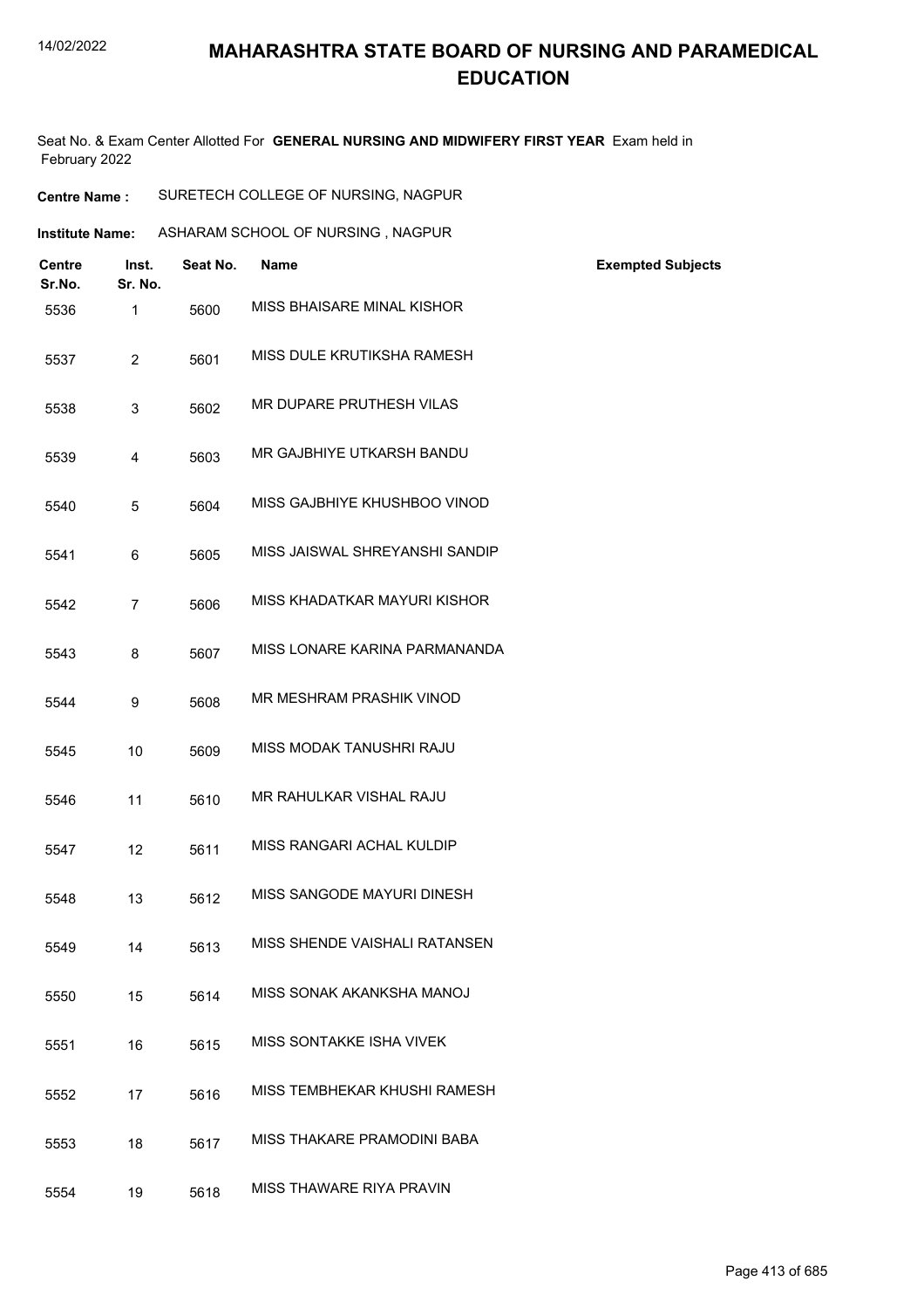Seat No. & Exam Center Allotted For GENERAL NURSING AND MIDWIFERY FIRST YEAR Exam held in February 2022

NOTE: 'P' MEANS PROVISIONALLY PERMITTED

if there is any mistake in the EXEMPTION of the Candidate it should be brought to the notice of the MSBNPE before the examination otherwise MSBNPE will not be resposible for any Consequences.

The names of candidates enrolled online will be whole resposibilty of the Principal of that Nursing Institute.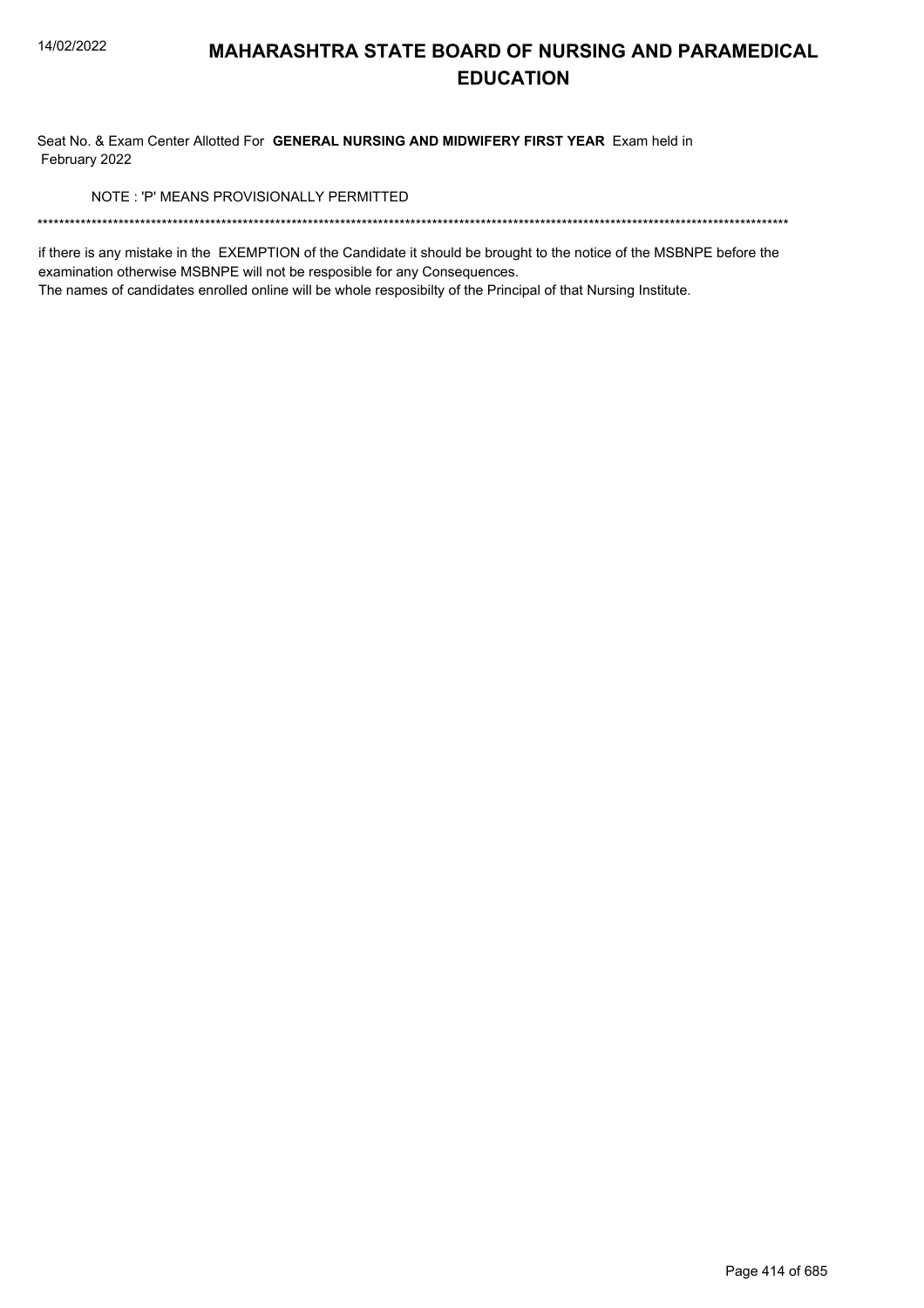#### 14/02/2022

#### **MAHARASHTRA STATE BOARD OF NURSING AND PARAMEDICAL EDUCATION**

Seat No. & Exam Center Allotted For **GENERAL NURSING AND MIDWIFERY FIRST YEAR** Exam held in February 2022

| <b>Centre Name:</b>     |                  | SURETECH COLLEGE OF NURSING, NAGPUR |                                                      |                          |  |
|-------------------------|------------------|-------------------------------------|------------------------------------------------------|--------------------------|--|
| <b>Institute Name:</b>  |                  |                                     | Shree Sai School of Nursing, Umrer, Nagpur           |                          |  |
| <b>Centre</b><br>Sr.No. | Inst.<br>Sr. No. | Seat No.                            | <b>Name</b>                                          | <b>Exempted Subjects</b> |  |
| 5555                    | 1                | 5619                                | MISS BHALAVI APEKSHA RAJU                            |                          |  |
| 5556                    | $\overline{2}$   | 5620                                | MISS BHIMTE RAVINA WAMAN                             |                          |  |
| 5557                    | 3                | 5621                                | SMT WANKHEDE PAYAL SURAJ<br>(NEE BORKAR PAYAL PARAM) |                          |  |
| 5558                    | 4                | 5622                                | MISS BURBANDHE NIKITA GAJANAN                        |                          |  |
| 5559                    | 5                | 5623                                | MISS CHAVHAN AAKANSHA SUNIL                          |                          |  |
| 5560                    | 6                | 5624                                | MISS DAMBHARE KAJAL SANJAY                           |                          |  |
| 5561                    | $\overline{7}$   | 5625                                | MISS DIWEKAR RUTIKA ANAND                            |                          |  |
| 5562                    | 8                | 5626                                | MISS FARKADE ANUJA DAYARAM                           |                          |  |
| 5563                    | 9                | 5627                                | MISS GADPAYLE KHUSHBU VITTHAL                        |                          |  |
| 5564                    | 10               | 5628                                | MISS GAWALI PRACHI PURUSHOTTAM                       |                          |  |
| 5565                    | 11               | 5629                                | MISS GEDAM SHWETA WAMAN                              |                          |  |
| 5566                    | 12               | 5630                                | MISS GHARDE SWARANJALI SADANAND                      |                          |  |
| 5567                    | 13               | 5631                                | MISS HAWRE AKSHRI VINOD                              |                          |  |
| 5568                    | 14               | 5632                                | MISS MESHRAM KANCHAN LAXMAN                          |                          |  |
| 5569                    | 15               | 5633                                | MISS MOTGHARE SHRADHA VINOD                          |                          |  |
| 5570                    | 16               | 5634                                | MISS MULMULE ACHAL YOGESHWAR                         |                          |  |
| 5571                    | 17               | 5635                                | MISS PATIL HARSHADA BHASHKAR                         |                          |  |
| 5572                    | 18               | 5636                                | MISS RAMTEKE DISHA RAJU                              |                          |  |
| 5573                    | 19               | 5637                                | MISS SHAMKUWAR SWETA PRAKASH                         |                          |  |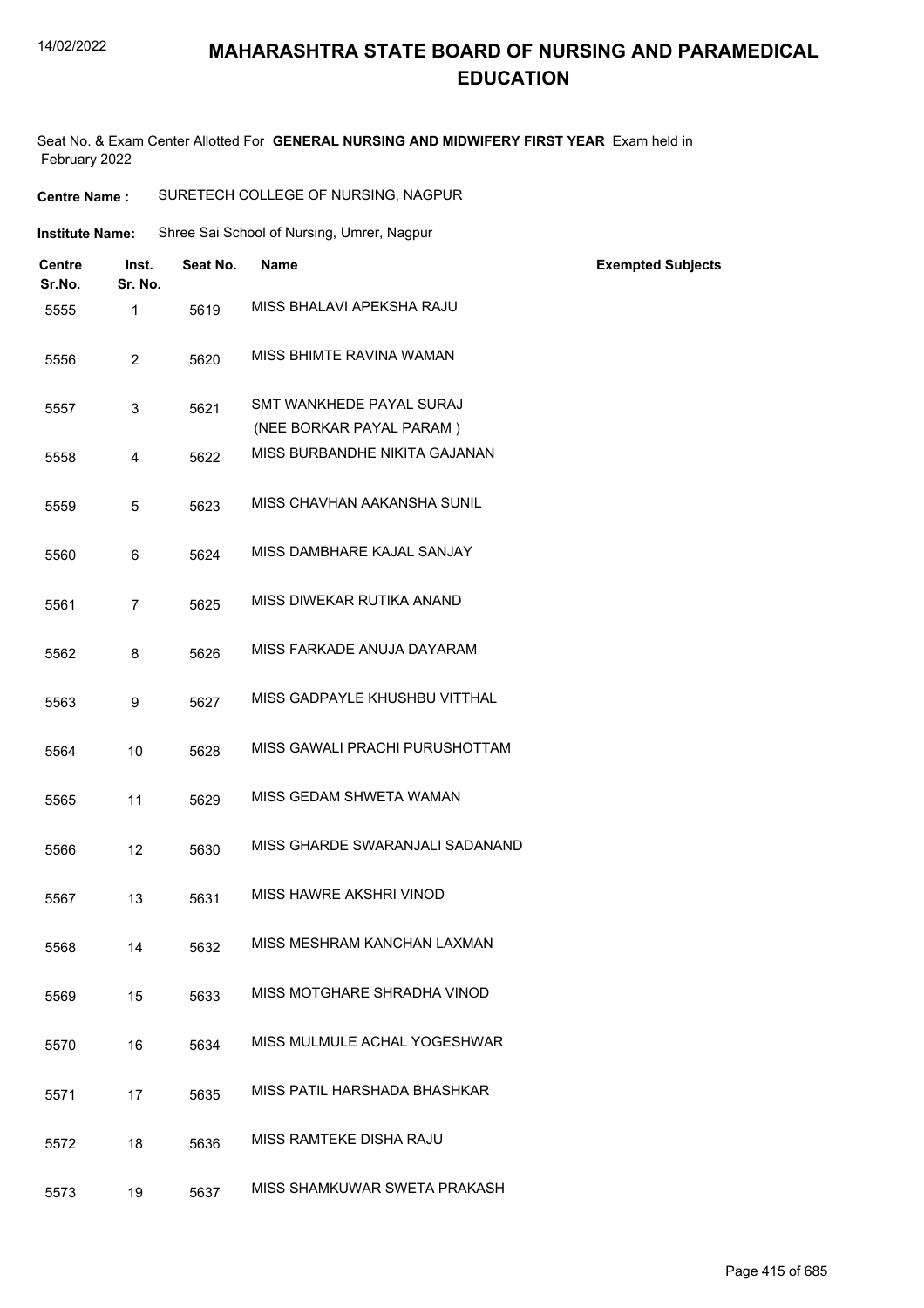Seat No. & Exam Center Allotted For GENERAL NURSING AND MIDWIFERY FIRST YEAR Exam held in February 2022

MISS VIGHANE PRAGATI PRALHADRAO 20 5638 5574

NOTE: 'P' MEANS PROVISIONALLY PERMITTED

if there is any mistake in the EXEMPTION of the Candidate it should be brought to the notice of the MSBNPE before the examination otherwise MSBNPE will not be resposible for any Consequences. The names of candidates enrolled online will be whole resposibilty of the Principal of that Nursing Institute.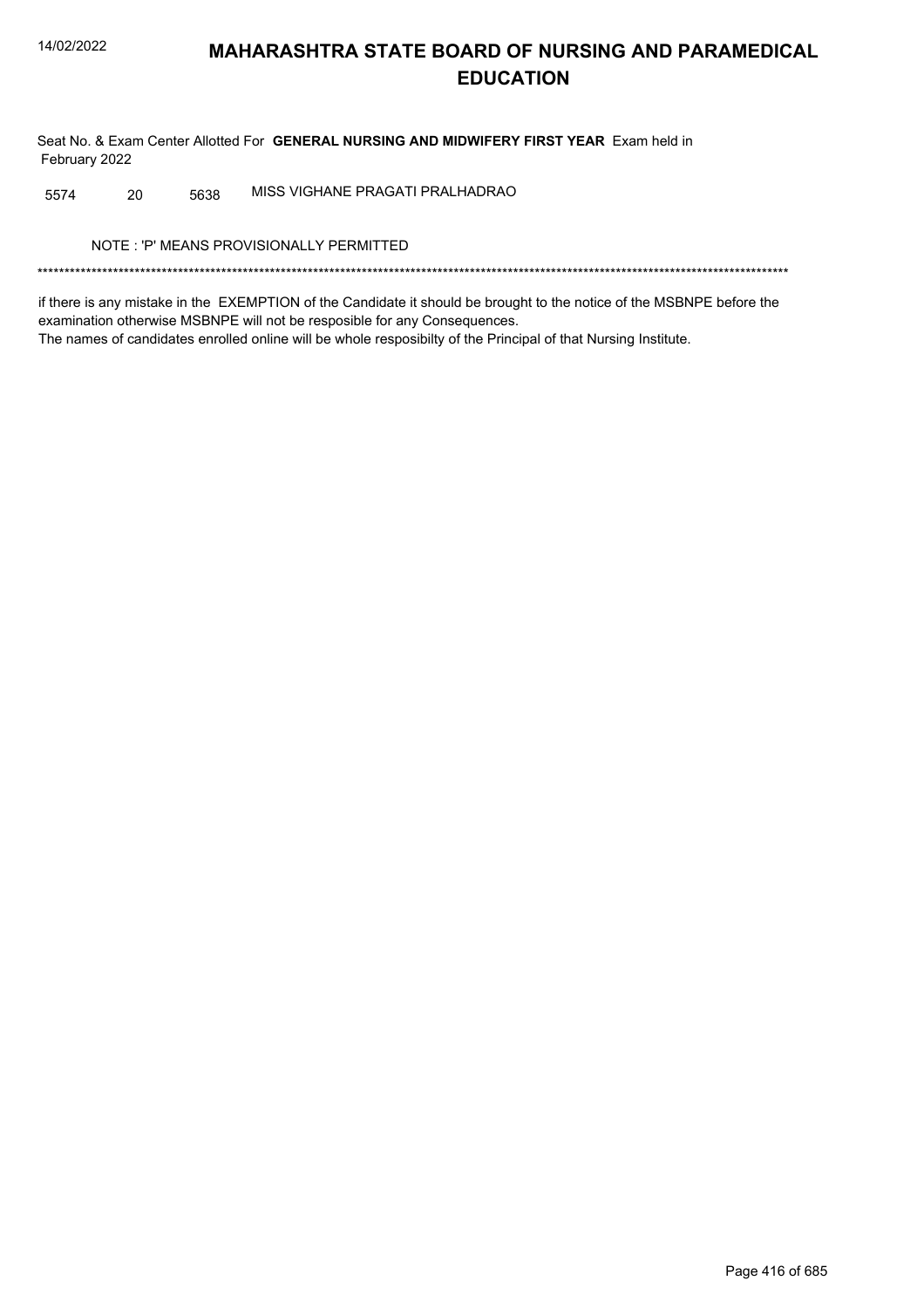Seat No. & Exam Center Allotted For **GENERAL NURSING AND MIDWIFERY FIRST YEAR** Exam held in February 2022

| <b>Centre Name:</b>     |                  | SURETECH COLLEGE OF NURSING, NAGPUR |                                                    |                          |  |
|-------------------------|------------------|-------------------------------------|----------------------------------------------------|--------------------------|--|
| <b>Institute Name:</b>  |                  |                                     | Datta Meghe College of Nursing, Wandongari, Nagpur |                          |  |
| <b>Centre</b><br>Sr.No. | Inst.<br>Sr. No. | Seat No.                            | <b>Name</b>                                        | <b>Exempted Subjects</b> |  |
| 5575                    | 1                | 5639                                | MISS BADOLE NEHA ANJU                              |                          |  |
| 5576                    | $\overline{c}$   | 5640                                | MISS BARSAGADE SHWETA MORESHWAR                    |                          |  |
| 5577                    | 3                | 5641                                | MISS BAWANE CHAITALI GUNDERAO                      |                          |  |
| 5578                    | 4                | 5642                                | MISS BHAMBORE ANUSHKA DILIP                        |                          |  |
| 5579                    | $\overline{5}$   | 5643                                | MR BHIMTE SENTHIL SANJAY                           |                          |  |
| 5580                    | 6                | 5644                                | MISS BODALKHANDE SHARDA PRAKASH                    |                          |  |
| 5581                    | $\overline{7}$   | 5645                                | MISS BONDRE SAKSHI DEVRAOJI                        |                          |  |
| 5582                    | 8                | 5646                                | MISS BORKAR AAYUSHI RAJESH                         |                          |  |
| 5583                    | 9                | 5647                                | MISS CHANDRIKAPURE SEJAL RAJU                      |                          |  |
| 5584                    | 10               | 5648                                | MISS CHOUDHARY DIVYA KANHAIYALAL                   |                          |  |
| 5585                    | 11               | 5649                                | MR DANGRE ADITYA JAGADISH                          |                          |  |
| 5586                    | 12               | 5650                                | MISS DESHMUKH RADHIKA VASUDEO                      |                          |  |
| 5587                    | 13               | 5651                                | MR DHURVE SHUBHAM KISANRAO                         |                          |  |
| 5588                    | 14               | 5652                                | MISS DUDHE MRUNAL GAUTAM                           |                          |  |
| 5589                    | 15               | 5653                                | MISS DUPARE JIYA VINOD                             |                          |  |
| 5590                    | 16               | 5654                                | MISS GAJBHIYE NANDINI NARESH                       |                          |  |
| 5591                    | 17               | 5655                                | MISS GANVIR SAMIKSHA BHAGWAN                       |                          |  |
| 5592                    | 18               | 5656                                | MR GAUTAM LUCKY JANNUPARSAD                        |                          |  |
| 5593                    | 19               | 5657                                | MISS GAWAI TRUCHA RAJESH                           |                          |  |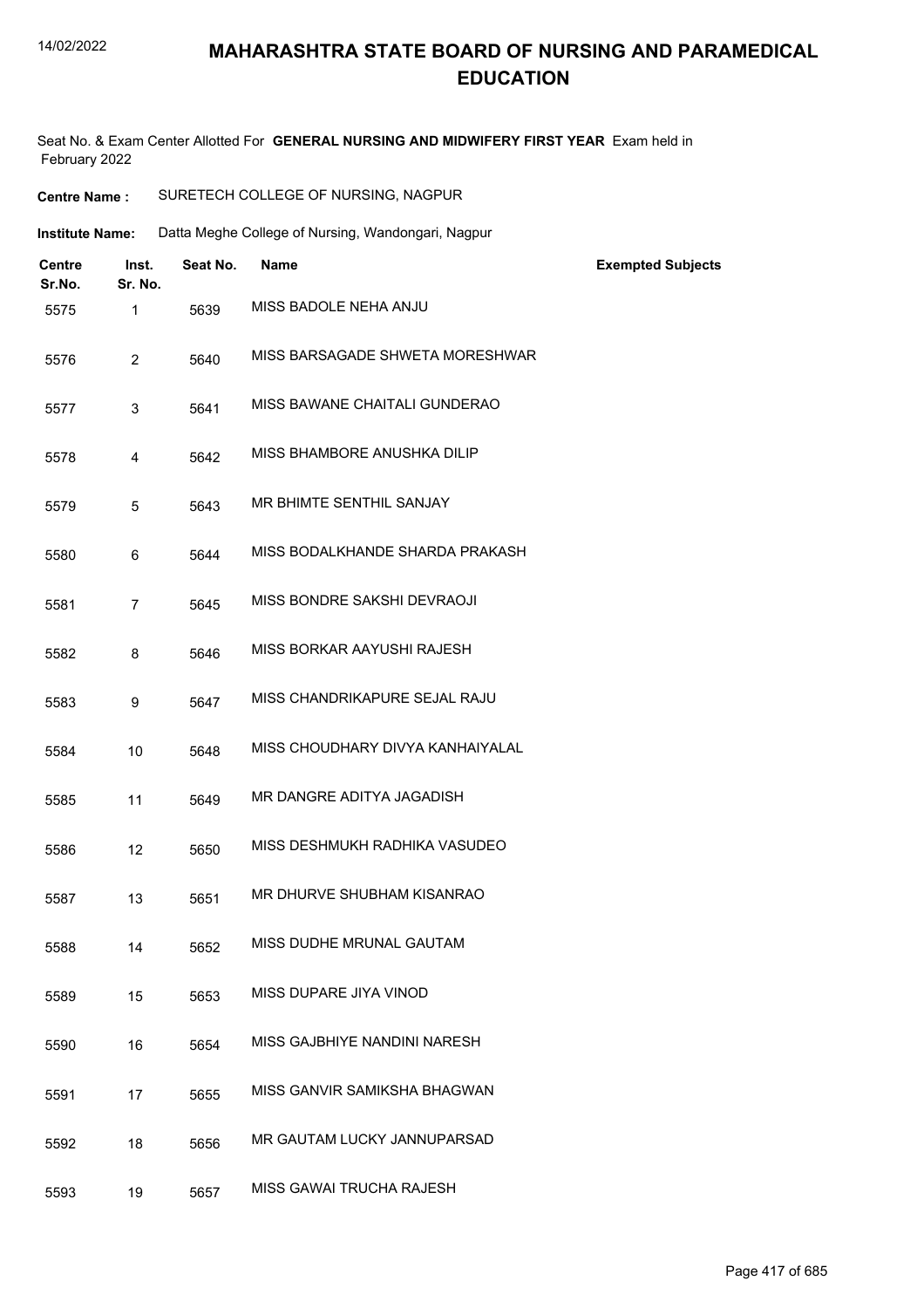Seat No. & Exam Center Allotted For **GENERAL NURSING AND MIDWIFERY FIRST YEAR** Exam held in February 2022

| 5594 | 20 | 5658 | MR GEDAM VAIBHAV GAJENDRA        |
|------|----|------|----------------------------------|
| 5595 | 21 | 5659 | MR HATWAR AKASH GANESH           |
| 5596 | 22 | 5660 | MISS INGLE JANVI NANDKISHOR      |
| 5597 | 23 | 5661 | MISS IRUTKAR PALLAVI SANJAY      |
| 5598 | 24 | 5662 | MR KALE RAHUL RAMESH             |
| 5599 | 25 | 5663 | MISS KAMBLE PRERNA RAJU          |
| 5600 | 26 | 5664 | <b>MISS KAMBLE RAGINI VILAS</b>  |
| 5601 | 27 | 5665 | MISS KHOBRAGADE PRAJAKTA KALIDAS |
| 5602 | 28 | 5666 | <b>MISS KOCHE SHIRIN SANJAY</b>  |
| 5603 | 29 | 5667 | MISS KUBADE SHRUTIKA VISHNU      |
| 5604 | 30 | 5668 | MISS KUMBHRE PAYAL DHARMESH      |
| 5605 | 31 | 5669 | MR LENDHARE TUSHAR KOMAL         |
| 5606 | 32 | 5670 | MISS MISHRA RUBI SURYANATH       |
| 5607 | 33 | 5671 | MISS MOHAD HARSHAL SATISH        |
| 5608 | 34 | 5672 | MISS MOON PRATIKSHA SIDDHARTH    |
| 5609 | 35 | 5673 | MISS NIGHOT VAIBHAVI VIJAY       |
| 5610 | 36 | 5674 | MISS NIKOSE RUPALI RAJENDRA      |
| 5611 | 37 | 5675 | MISS PATIL NADISHA SUNIL         |
| 5612 | 38 | 5676 | MISS PATRE KHUSHI AMAR           |
| 5613 | 39 | 5677 | MR RAJURKAR YASH VINOD           |
| 5614 | 40 | 5678 | MISS RAMTEKE SONAM SUNIL         |
| 5615 | 41 | 5679 | MISS RAMTEKE SNEHA ASHOK         |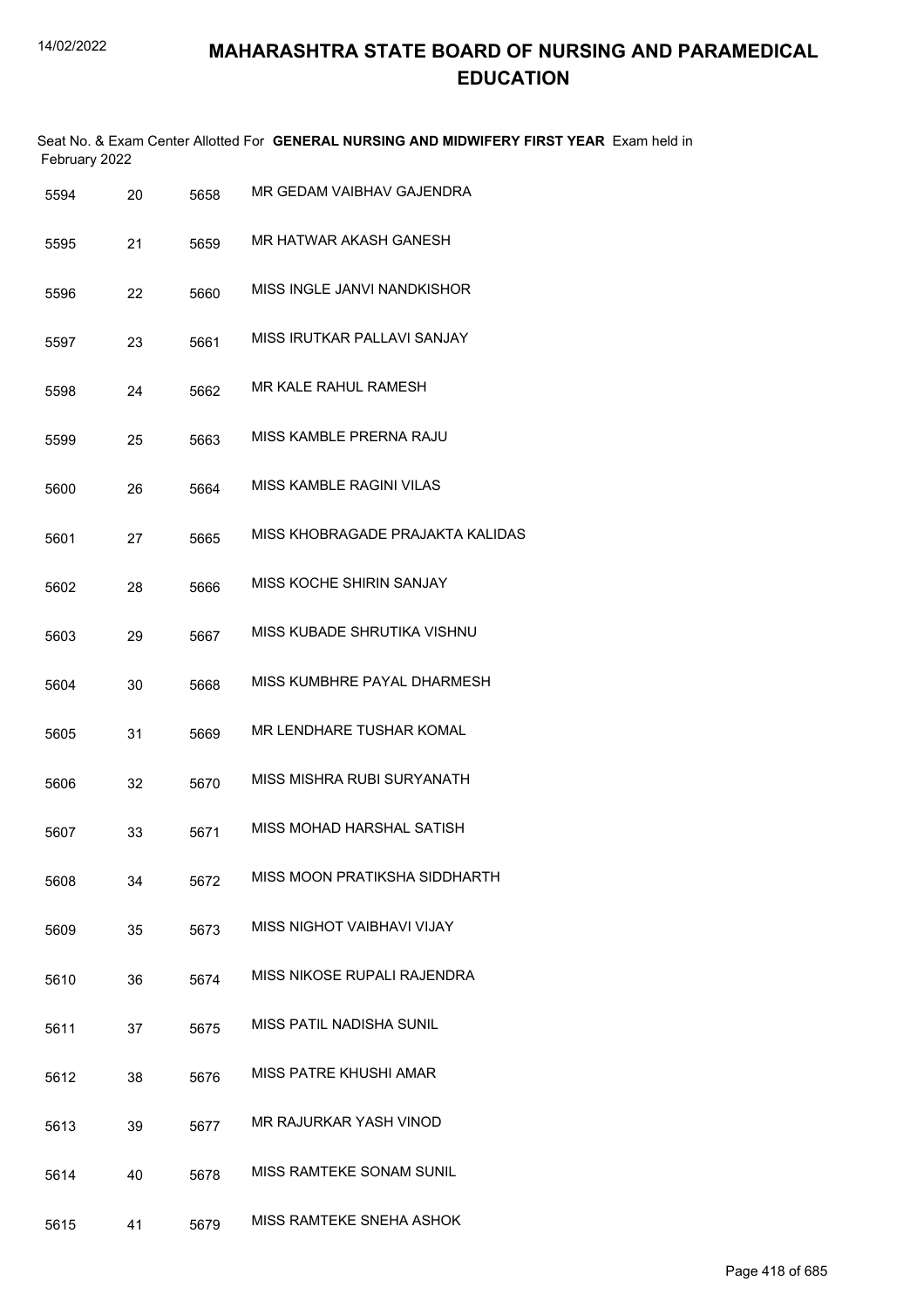|      | February 2022 |      | Seat No. & Exam Center Allotted For GENERAL NURSING AND MIDWIFERY FIRST YEAR Exam held in |
|------|---------------|------|-------------------------------------------------------------------------------------------|
| 5616 | 42            | 5680 | MISS RAMTEKE KRUTIKSHA KAILAS                                                             |
| 5617 | 43            | 5681 | MR RAUT ANIKET ANIL                                                                       |
| 5618 | 44            | 5682 | MR RAUT SANSKRUT PRADEEP                                                                  |
| 5619 | 45            | 5683 | MR RAUT ANKUSH VISHWACHANDRA                                                              |
| 5620 | 46            | 5684 | MR RAUT URVASHI BHOJRAM                                                                   |
| 5621 | 47            | 5685 | MR SANGOLE UJWAL NIRAJ                                                                    |
| 5622 | 48            | 5686 | MR SHETTY MAYURI AKHIYAKUMAR                                                              |
| 5623 | 49            | 5687 | MISS SOMKUWAR SAKSHI PAVAN                                                                |
| 5624 | 50            | 5688 | MISS SONTAKKE KAJAL CHANDRASHEKHAR                                                        |
| 5625 | 51            | 5689 | MR TALWEKAR KHUSHAL SUDHAKAR                                                              |
| 5626 | 52            | 5690 | MISS TEMBHARE PAYAL CHANDRAKANT                                                           |
| 5627 | 53            | 5691 | MR THAWKAR AMAN DURGAPRASAD                                                               |
| 5628 | 54            | 5692 | MISS THOTE SAKSHI OMRAO                                                                   |
| 5629 | 55            | 5693 | MR UMAP AMIT DINESHRAO                                                                    |
| 5630 | 56            | 5694 | <b>MR UMARE RITIK ASHOK</b>                                                               |
| 5631 | 57            | 5695 | MISS UPASE PURVA PRAMOD                                                                   |
| 5632 | 58            | 5696 | MISS WADIBHASME TEJASVI DHANRAJ                                                           |
| 5633 | 59            | 5697 | MISS WANKHEDE UNNATI RAJU                                                                 |
| 5634 | 60            | 5698 | MR ZANZAD LOKESH VINOD                                                                    |
|      |               |      | NOTE: 'P' MEANS PROVISIONALLY PERMITTED                                                   |
|      |               |      |                                                                                           |

if there is any mistake in the EXEMPTION of the Candidate it should be brought to the notice of the MSBNPE before the examination otherwise MSBNPE will not be resposible for any Consequences. The names of candidates enrolled online will be whole resposibilty of the Principal of that Nursing Institute.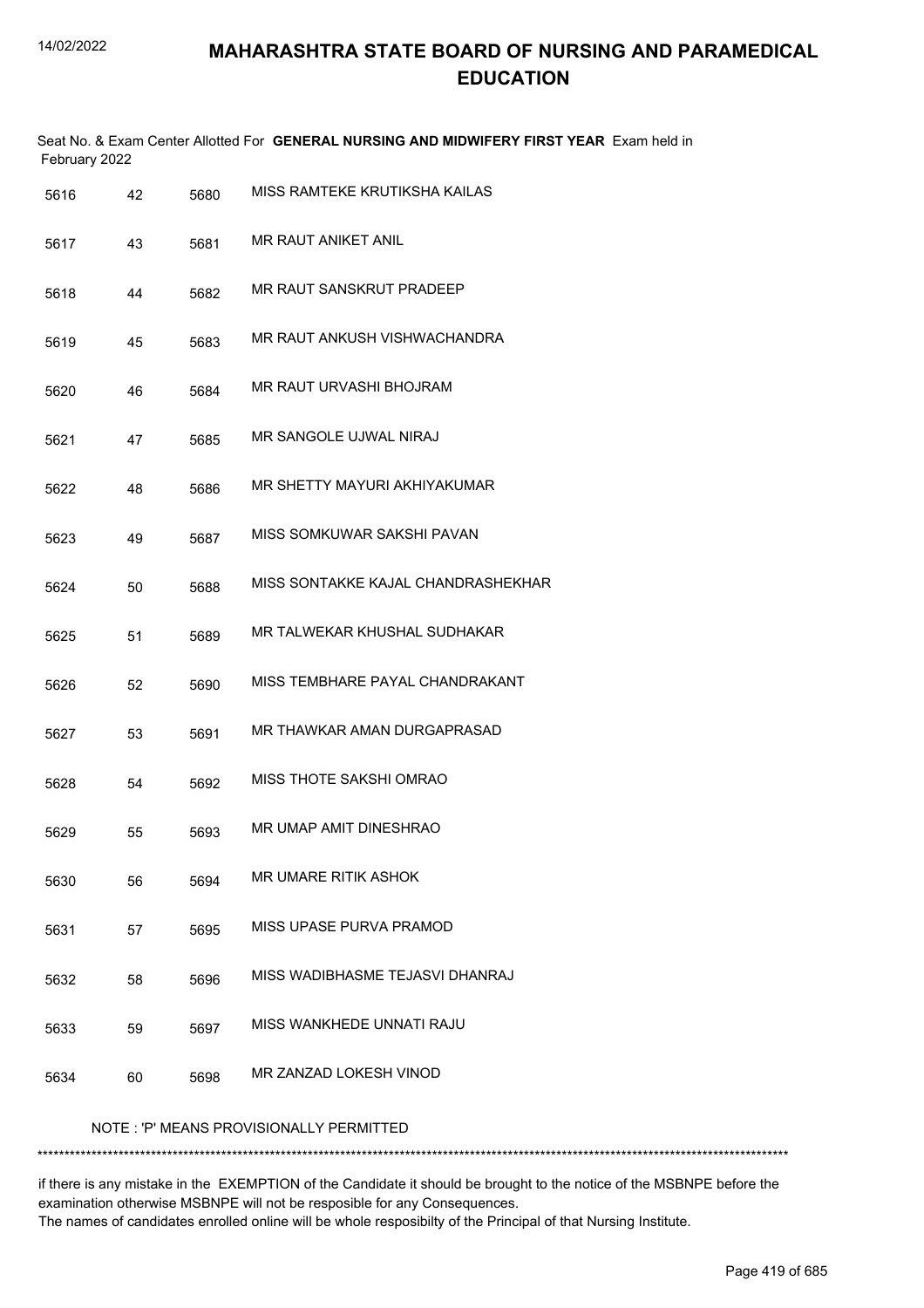Seat No. & Exam Center Allotted For **GENERAL NURSING AND MIDWIFERY FIRST YEAR** Exam held in February 2022

**Centre Name :** PRUTHVIRAJ DESHMUKH NURSING INSTITUTE, DIGRAS, YAVATMAL

Institute Name: HELEN ROSE SCHOOL OF NURSING UMRI, YAVATMAL

| <b>Centre</b><br>Sr.No. | Inst.<br>Sr. No. | Seat No. | <b>Name</b>                       | <b>Exempted Subjects</b> |
|-------------------------|------------------|----------|-----------------------------------|--------------------------|
| 5635                    | 1                | 5699     | MISS ADE SHUBHANGI RAJU           |                          |
| 5636                    | $\overline{2}$   | 5700     | MISS ATRAM SUWARTA MAHADEO        |                          |
| 5637                    | 3                | 5701     | MISS BHAMBAL KOMAL VISHWAS        |                          |
| 5638                    | 4                | 5702     | MISS BOMENWAR VAISHNAVI SANTOSH   |                          |
| 5639                    | 5                | 5703     | MISS BURAN DHANASHRI SUNIL        |                          |
| 5640                    | 6                | 5704     | MISS DETHE PRAJAKTTA UMESH        |                          |
| 5641                    | $\overline{7}$   | 5705     | MISS GAIKWAD PARIDHI DHARMENDRA   |                          |
| 5642                    | 8                | 5706     | MISS GODAMBE SHITAL MACHCHHINDRA  |                          |
| 5643                    | 9                | 5707     | MISS JUMNAKE PRANJALI GANGARAM    |                          |
| 5644                    | 10               | 5708     | MISS LADHI SAYALI NIVRUTTI        |                          |
| 5645                    | 11               | 5709     | MISS MADAVI KALYANI SANJAY        |                          |
| 5646                    | 12               | 5710     | <b>MISS MADAVI RANI DILIP</b>     |                          |
| 5647                    | 13               | 5711     | MISS MASRAM BHAGYASHRI VISHNU     |                          |
| 5648                    | 14               | 5712     | MISS MESHRAM SHITAL CHAMPATRAO    |                          |
| 5649                    | 15               | 5713     | MISS MESHRAM PRANJALI UDEBHAN     |                          |
| 5650                    | 16               | 5714     | MISS NAGARALE SUJATA PURUSHOTTAM  |                          |
| 5651                    | 17               | 5715     | MISS NAGTURE DIKSHA GANESH        |                          |
| 5652                    | 18               | 5716     | MISS NIKHADE POOJA SAINATH        |                          |
| 5653                    | 19               | 5717     | MISS RATHOD SHUBHANGI CHANDRABHAN |                          |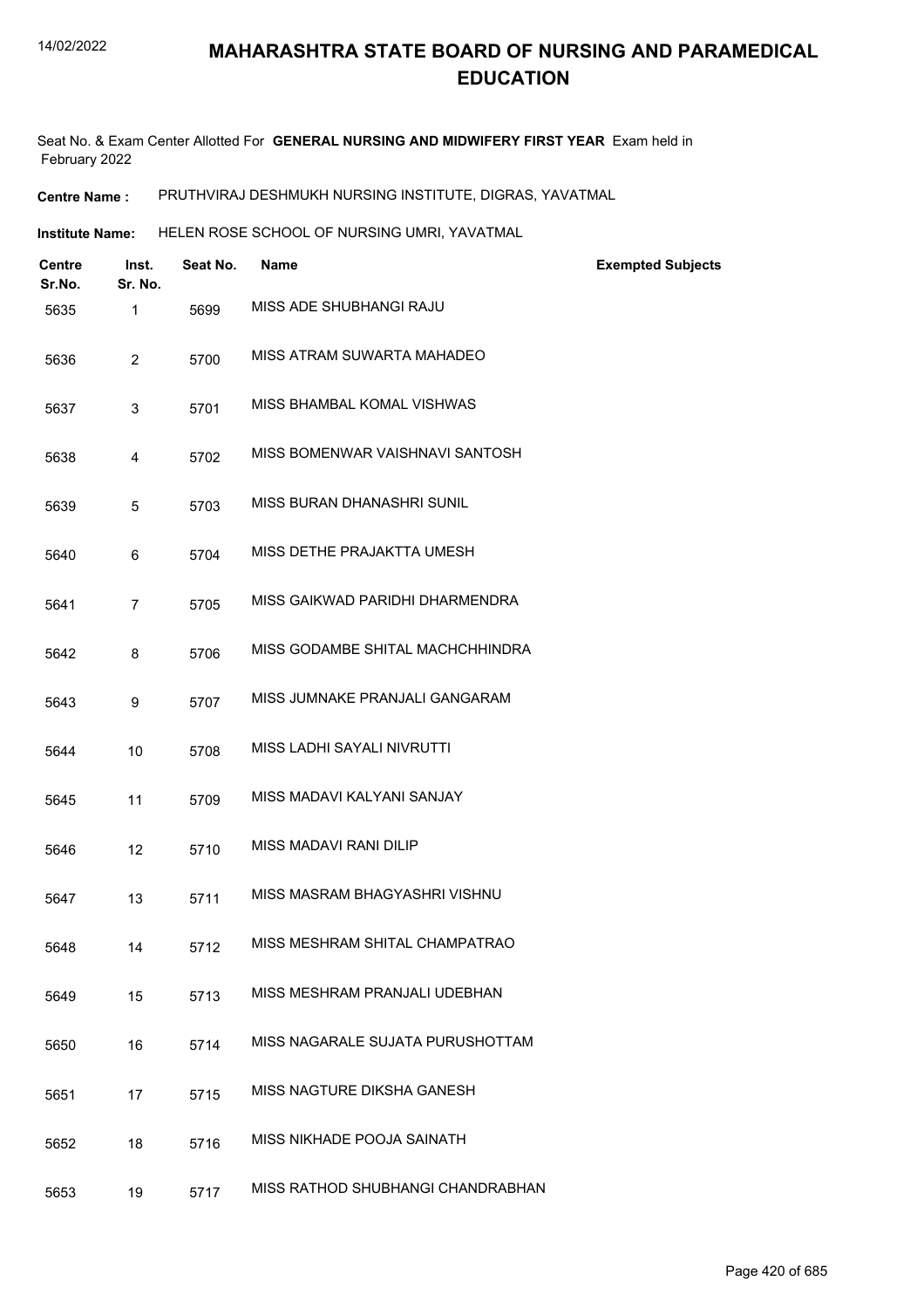Seat No. & Exam Center Allotted For GENERAL NURSING AND MIDWIFERY FIRST YEAR Exam held in February 2022

MISS SURPAM SIMARAN BALIRAM 5654 20 5718

NOTE: 'P' MEANS PROVISIONALLY PERMITTED

if there is any mistake in the EXEMPTION of the Candidate it should be brought to the notice of the MSBNPE before the examination otherwise MSBNPE will not be resposible for any Consequences. The names of candidates enrolled online will be whole resposibilty of the Principal of that Nursing Institute.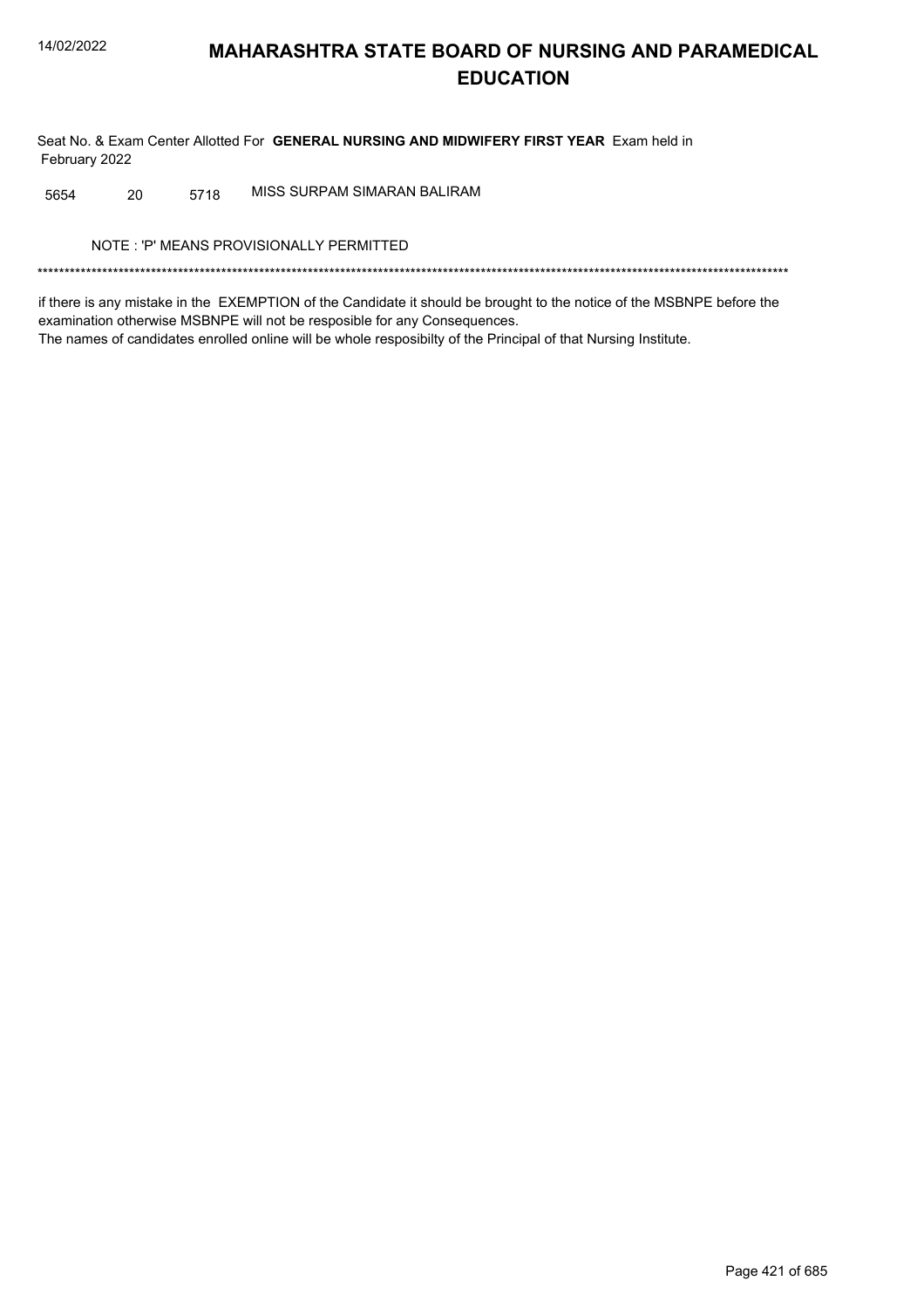Seat No. & Exam Center Allotted For **GENERAL NURSING AND MIDWIFERY FIRST YEAR** Exam held in February 2022

**Centre Name :** PRUTHVIRAJ DESHMUKH NURSING INSTITUTE, DIGRAS, YAVATMAL

SUMITRABAI THAKARE TRAINING COLLEGE OF NURSING, YAVATMAL **Institute Name:**

| <b>Centre</b><br>Sr.No. | Inst.<br>Sr. No. | Seat No. | <b>Name</b>                        | <b>Exempted Subjects</b> |
|-------------------------|------------------|----------|------------------------------------|--------------------------|
| 5655                    | 1                | 5720     | MISS BAMBODE NUTAN SUDHIR          |                          |
| 5656                    | $\overline{2}$   | 5723     | MISS BHUSARI RENUKA AVINASH        |                          |
| 5657                    | 3                | 5724     | MR BODAKHE VAIBHAV BHIMRAO         |                          |
| 5658                    | 4                | 5725     | MISS BOPCHE VANSHIKA MANOJ         |                          |
| 5659                    | 5                | 5726     | MR CHAUDHARI PRAJWAL BHASKAR       |                          |
| 5660                    | 6                | 5727     | MISS CHAUDHARI SARITA BABULAL      |                          |
| 5661                    | 7                | 5728     | MISS GEDAM ISHA SHANKAR            |                          |
| 5662                    | 8                | 5729     | MISS GIRI GAYATRI PRADIP           |                          |
| 5663                    | 9                | 5730     | MISS HATMODE NIKITA VIJAY          |                          |
| 5664                    | 10               | 5731     | MISS HOLE POOJA SANTOSH            |                          |
| 5665                    | 11               | 5733     | MR JADHAO SANSKAR ABHAY            |                          |
| 5666                    | 12               | 5734     | MR JAMODE YASH DINESH              |                          |
| 5667                    | 13               | 5737     | MISS KAMBLE PRATIKSHA SANTOSH      |                          |
| 5668                    | 14               | 5738     | MISS KAMBLE SAKSHI NARENDRA        |                          |
| 5669                    | 15               | 5739     | MISS KAWLE VAISHNAVI VILASRAO      |                          |
| 5670                    | 16               | 5741     | MR KOLHE JITESH MANOJ              |                          |
| 5671                    | 17               | 5743     | MISS KURHEKAR BHARTI JANARDHANARAO |                          |
| 5672                    | 18               | 5744     | MISS MADAVI RENUKA WALMIK          |                          |
| 5673                    | 19               | 5745     | MISS MAHAJAN PRANJALI KURMADAS     |                          |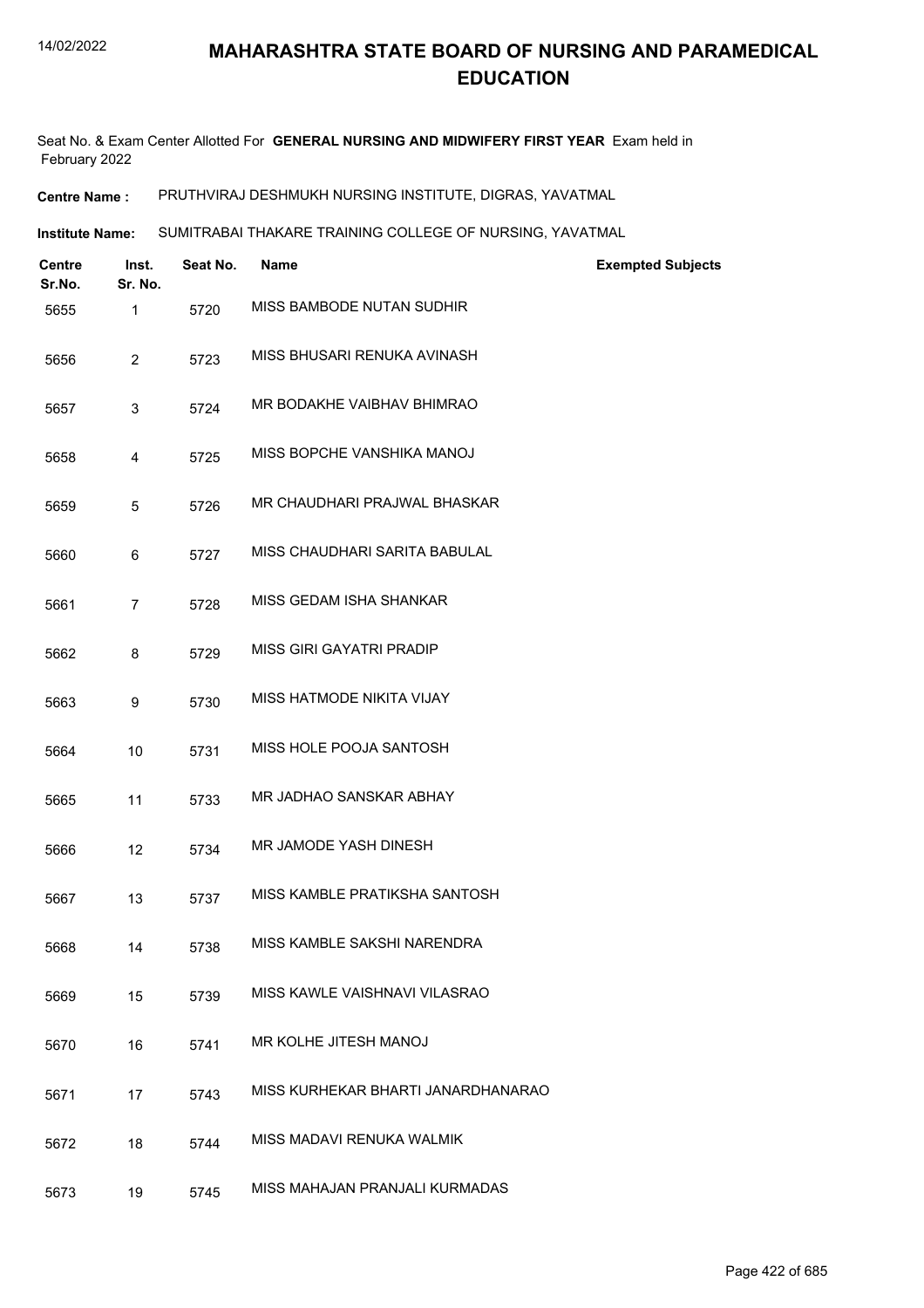|      | February 2022 |      | Seat No. & Exam Center Allotted For GENERAL NURSING AND MIDWIFERY FIRST YEAR Exam held in |
|------|---------------|------|-------------------------------------------------------------------------------------------|
| 5674 | 20            | 5746 | MISS MAMILWAD MINAKSHI GANGADHAR                                                          |
| 5675 | 21            | 5747 | MISS MUNESHWAR PUNAM YOGANAND                                                             |
| 5676 | 22            | 5748 | MISS MUNESHWAR ANJALI SANJAY                                                              |
| 5677 | 23            | 5751 | MR RATHOD CHAITANYA ANIL                                                                  |
| 5678 | 24            | 5752 | MISS RAUT VAISHNAVI MADHUKAR                                                              |
| 5679 | 25            | 5753 | MR SAKHARKAR ABHISHEK SHARAD                                                              |
| 5680 | 26            | 5754 | MISS SAMBHARKAR RUTUJA SIDDARTH                                                           |
| 5681 | 27            | 5755 | MISS SHENDE TANVI PURUSHOTTAM                                                             |
| 5682 | 28            | 5756 | MR TAGADE LOKESH BHIMRAO                                                                  |
| 5683 | 29            | 5757 | MISS TAMGADGE SHWETA GUNWANT                                                              |
| 5684 | 30            | 5758 | MR TAYADE MAYUR UTTAMRAO                                                                  |
| 5685 | 31            | 5759 | MISS TEKAM SWAMNINI SITARAM                                                               |
| 5686 | 32            | 5760 | MISS UDGIRKAR PAYAL SUKHDEV                                                               |
| 5687 | 33            | 5761 | MR UIKE KARTIK PRAVIN                                                                     |
| 5688 | 34            | 5763 | MR VIKHAR SHREYASH CHANDRAKANT                                                            |
| 5689 | 35            | 5764 | MISS WAGHAMRE PRANALI SURESH                                                              |
| 5690 | 36            | 5765 | MISS WASNIK KAVERI HANUMANT                                                               |
| 5691 | 37            | 5766 | MISS WAYRE PRIYANKA GAJANANRAO                                                            |
| 5692 | 38            | 5767 | MISS WELKAR ARPITA ASHOK                                                                  |
|      |               |      | NOTE: 'P' MEANS PROVISIONALLY PERMITTED                                                   |

\*\*\*\*\*\*\*\*\*\*\*\*\*\*\*\*\*\*\*\*\*\*\*\*\*\*\*\*\*\*\*\*\*\*\*\*\*\*\*\*\*\*\*\*\*\*\*\*\*\*\*\*\*\*\*\*\*\*\*\*\*\*\*\*\*\*\*\*\*\*\*\*\*\*\*\*\*\*\*\*\*\*\*\*\*\*\*\*\*\*\*\*\*\*\*\*\*\*\*\*\*\*\*\*\*\*\*\*\*\*\*\*\*\*\*\*\*\*\*\*\*\*\*\*\*\*\*\*\*\*\*\*\*\*\*\*\*\*\*

if there is any mistake in the EXEMPTION of the Candidate it should be brought to the notice of the MSBNPE before the examination otherwise MSBNPE will not be resposible for any Consequences. The names of candidates enrolled online will be whole resposibilty of the Principal of that Nursing Institute.

Page 423 of 685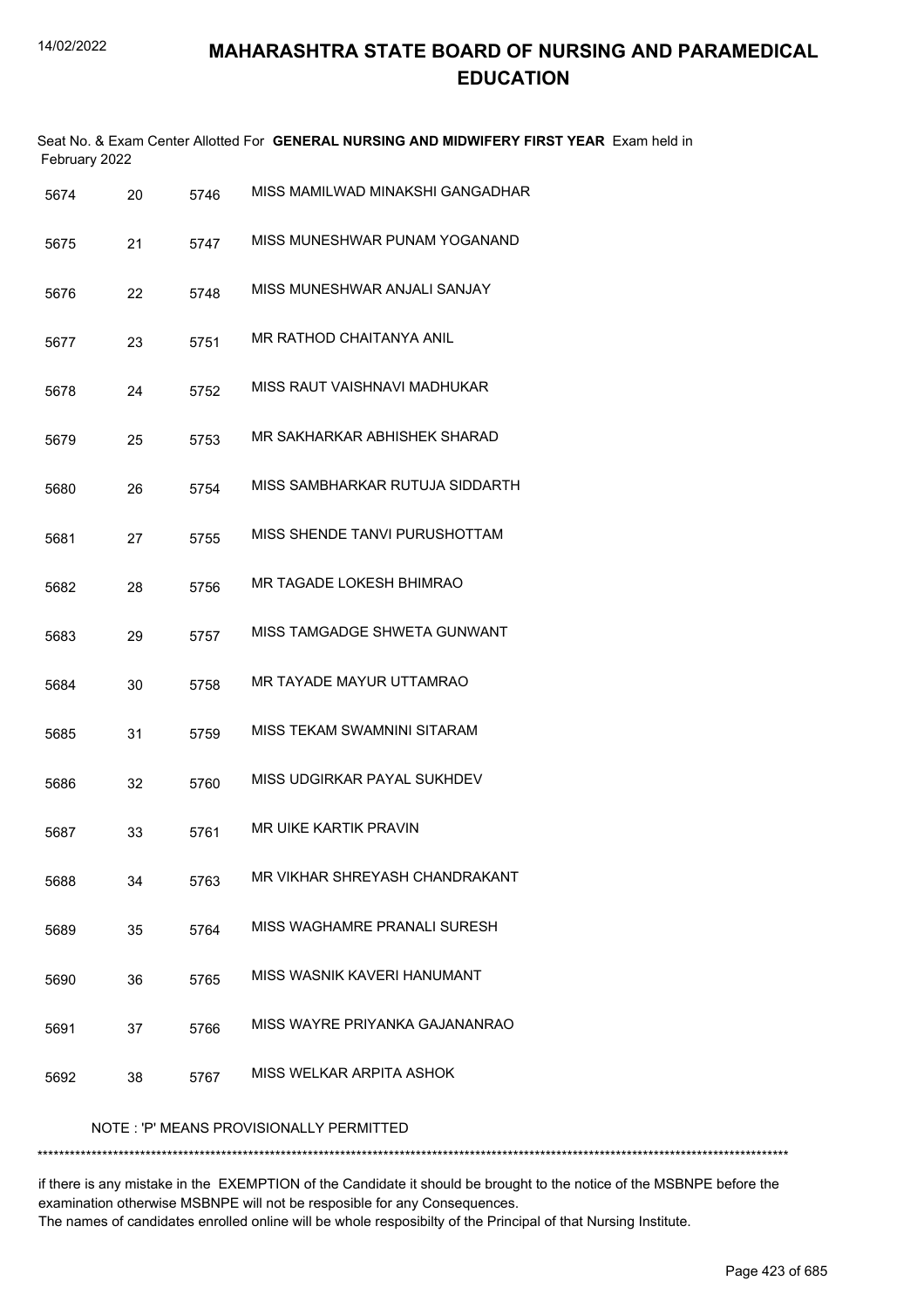Seat No. & Exam Center Allotted For **GENERAL NURSING AND MIDWIFERY FIRST YEAR** Exam held in February 2022

**Centre Name :** PRUTHVIRAJ DESHMUKH NURSING INSTITUTE, DIGRAS, YAVATMAL

**Institute Name: PRUTHVIRAJ DESHMUKH NURSING INSTITUTE, LOHARA, YAVATMAL** 

| <b>Centre</b><br>Sr.No. | Inst.<br>Sr. No. | Seat No. | Name                            | <b>Exempted Subjects</b> |
|-------------------------|------------------|----------|---------------------------------|--------------------------|
| 5693                    | 1                | 5768     | MISS AMBAGADE HITAKSHI JITENDRA |                          |
| 5694                    | $\overline{2}$   | 5769     | MISS BANSOD ACHAL RAJU          |                          |
| 5695                    | 3                | 5770     | MISS BARADE PAYAL RAM           |                          |
| 5696                    | 4                | 5771     | MISS GAYAKWAD NAYANA SAHEBRAO   |                          |
| 5697                    | 5                | 5772     | MISS GAYKWAD POOJA GOPAL        |                          |
| 5698                    | 6                | 5773     | MISS GONDANE PALLAVI SUDHIR     |                          |
| 5699                    | 7                | 5774     | MISS HUMANE PRACHI SARJU        |                          |
| 5700                    | 8                | 5775     | MISS KAMBLE PRANALI RAHUL       |                          |
| 5701                    | 9                | 5776     | MR KAMBLE ANIKET SANJAY         |                          |
| 5702                    | 10               | 5777     | MISS MANOHARE KOMAL RAJU        |                          |
| 5703                    | 11               | 5778     | MISS MESHRAM ASHWINI GUNWANT    |                          |
| 5704                    | 12               | 5779     | MISS MESHRAM GAYATRI GIRIDHAR   |                          |
| 5705                    | 13               | 5780     | MISS NAGARALE SHITAL SAMBHAJI   |                          |
| 5706                    | 14               | 5781     | MISS NAGRALE KAJAL SAMBHAJI     |                          |
| 5707                    | 15               | 5782     | MISS PETKAR ANJALI KALESHWAR    |                          |
| 5708                    | 16               | 5783     | MR RAMTEKE JAY MAROTI           |                          |
| 5709                    | 17               | 5784     | MISS TAKSANDE NILIMA VIJAYRAO   |                          |
| 5710                    | 18               | 5785     | MISS VAIDYA SHAMAL UTTAMRAO     |                          |
| 5711                    | 19               | 5786     | MISS WANKHADE SHREYA PRAFUL     |                          |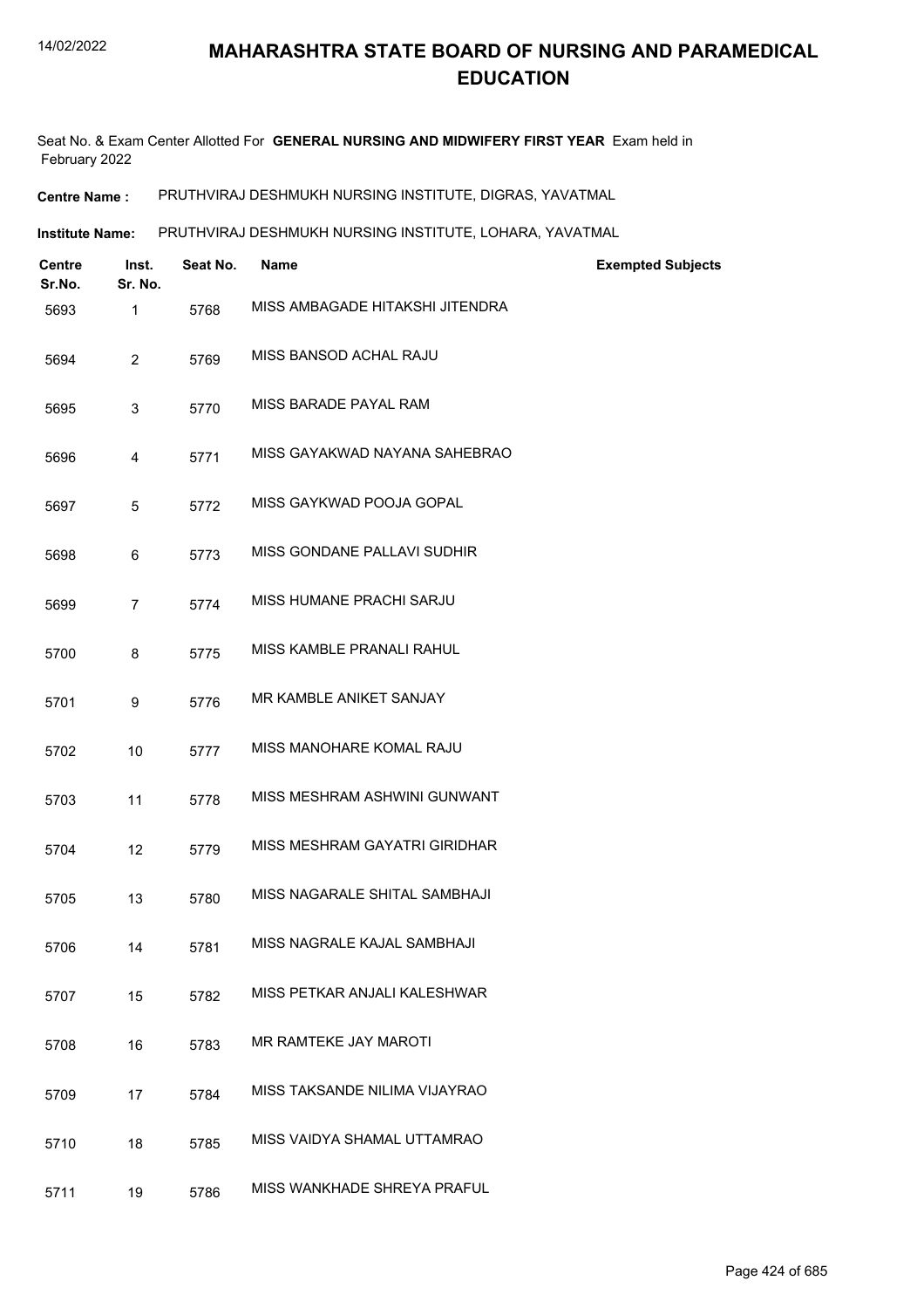Seat No. & Exam Center Allotted For GENERAL NURSING AND MIDWIFERY FIRST YEAR Exam held in February 2022

MISS WASNIK NIKITA KISANRAO 20 5787 5712

NOTE: 'P' MEANS PROVISIONALLY PERMITTED

if there is any mistake in the EXEMPTION of the Candidate it should be brought to the notice of the MSBNPE before the examination otherwise MSBNPE will not be resposible for any Consequences. The names of candidates enrolled online will be whole resposibilty of the Principal of that Nursing Institute.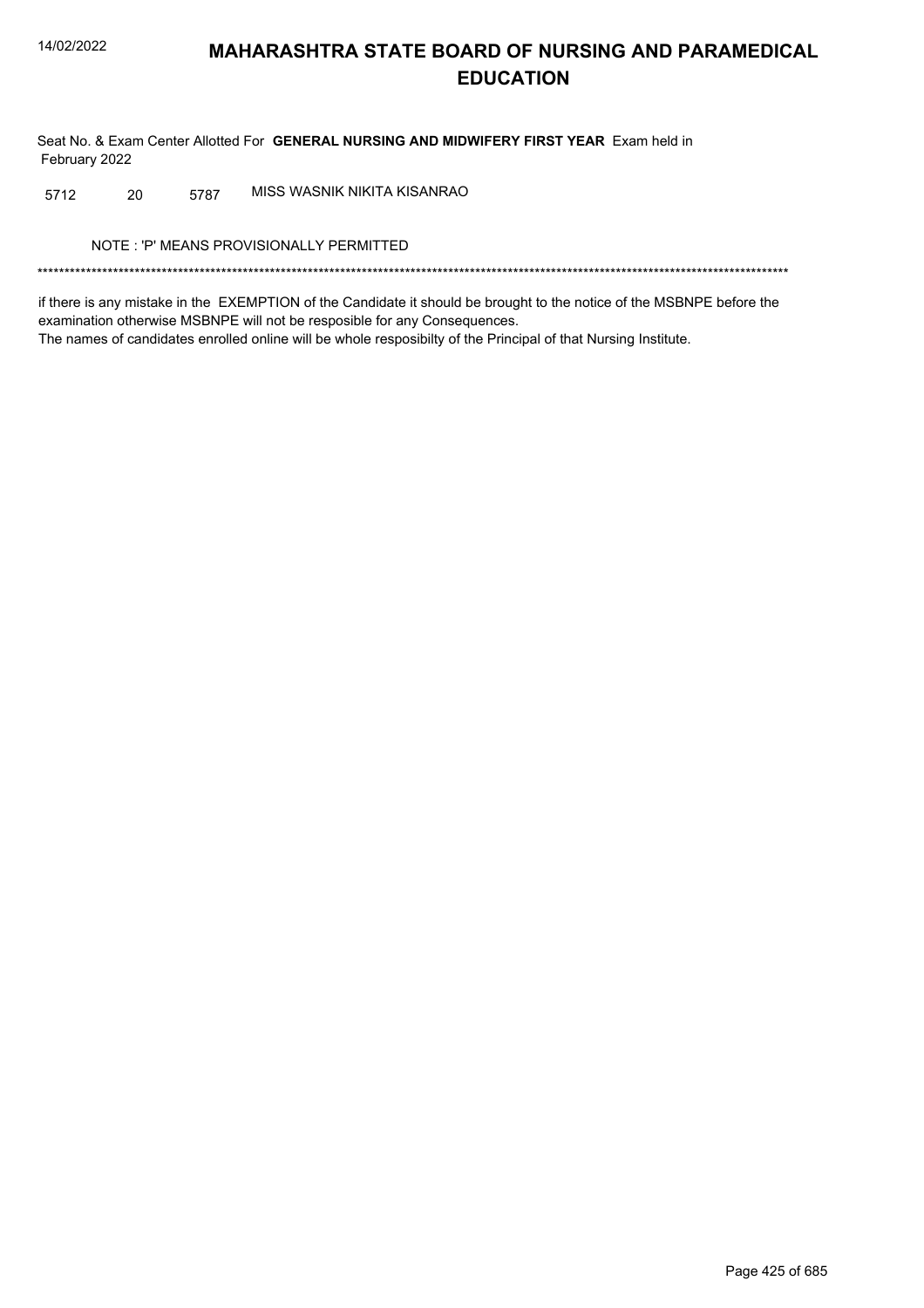Seat No. & Exam Center Allotted For **GENERAL NURSING AND MIDWIFERY FIRST YEAR** Exam held in February 2022

**Centre Name :** K.T.S. GENERAL HOSPITAL, GONDIA

**Institute Name:** S. CHANDRA SCHOOL OF NURSING, ARJUNI GONDIA

| <b>Centre</b><br>Sr.No. | Inst.<br>Sr. No. | Seat No. | <b>Name</b>                     | <b>Exempted Subjects</b> |
|-------------------------|------------------|----------|---------------------------------|--------------------------|
| 5713                    | $\mathbf{1}$     | 5788     | MISS BANSOD POOJA VIJAY         |                          |
| 5714                    | $\overline{2}$   | 5789     | MISS BANSOD PRERANA JAYPAL      |                          |
| 5715                    | 3                | 5790     | MR BARSAGADE PRAJWAL MANOHAR    |                          |
| 5716                    | $\overline{4}$   | 5791     | MISS BHOYAR NEHA SHARAD         |                          |
| 5717                    | 5                | 5792     | MISS BHURE GAYATRI CHANDRAKUMAR |                          |
| 5718                    | 6                | 5793     | MISS DONGARWAR PUJA HEMRAJ      |                          |
| 5719                    | $\overline{7}$   | 5794     | MISS GANVIR PUNAM DALIT         |                          |
| 5720                    | 8                | 5795     | MISS KALE SWATI RAJESH          |                          |
| 5721                    | 9                | 5796     | MISS KOWE NIKITA PRADIP         |                          |
| 5722                    | 10               | 5797     | MISS MADAVI SULBHASHANA KEWAL   |                          |
| 5723                    | 11               | 5798     | MISS MESHRAM JYOTI ASHOK        |                          |
| 5724                    | 12               | 5799     | MISS MESHRAM PRIYANKA VIJAY     |                          |
| 5725                    | 13               | 5800     | MR RAMTEKE DINESH BHIMRAO       |                          |
| 5726                    | 14               | 5801     | MR RAMTEKE SUPREET PRAKASH      |                          |
| 5727                    | 15               | 5802     | MISS RAUT PREKSHA KANHAYALAL    |                          |
| 5728                    | 16               | 5803     | MISS SHIWANKAR NIKITA GULAB     |                          |
| 5729                    | 17               | 5804     | MISS SONTAKKE SHWETA PARSARAM   |                          |
| 5730                    | 18               | 5805     | MISS TEMBHURNE HINA PREMDAS     |                          |
| 5731                    | 19               | 5806     | MR VAIDYA ARTI GAUTAM           |                          |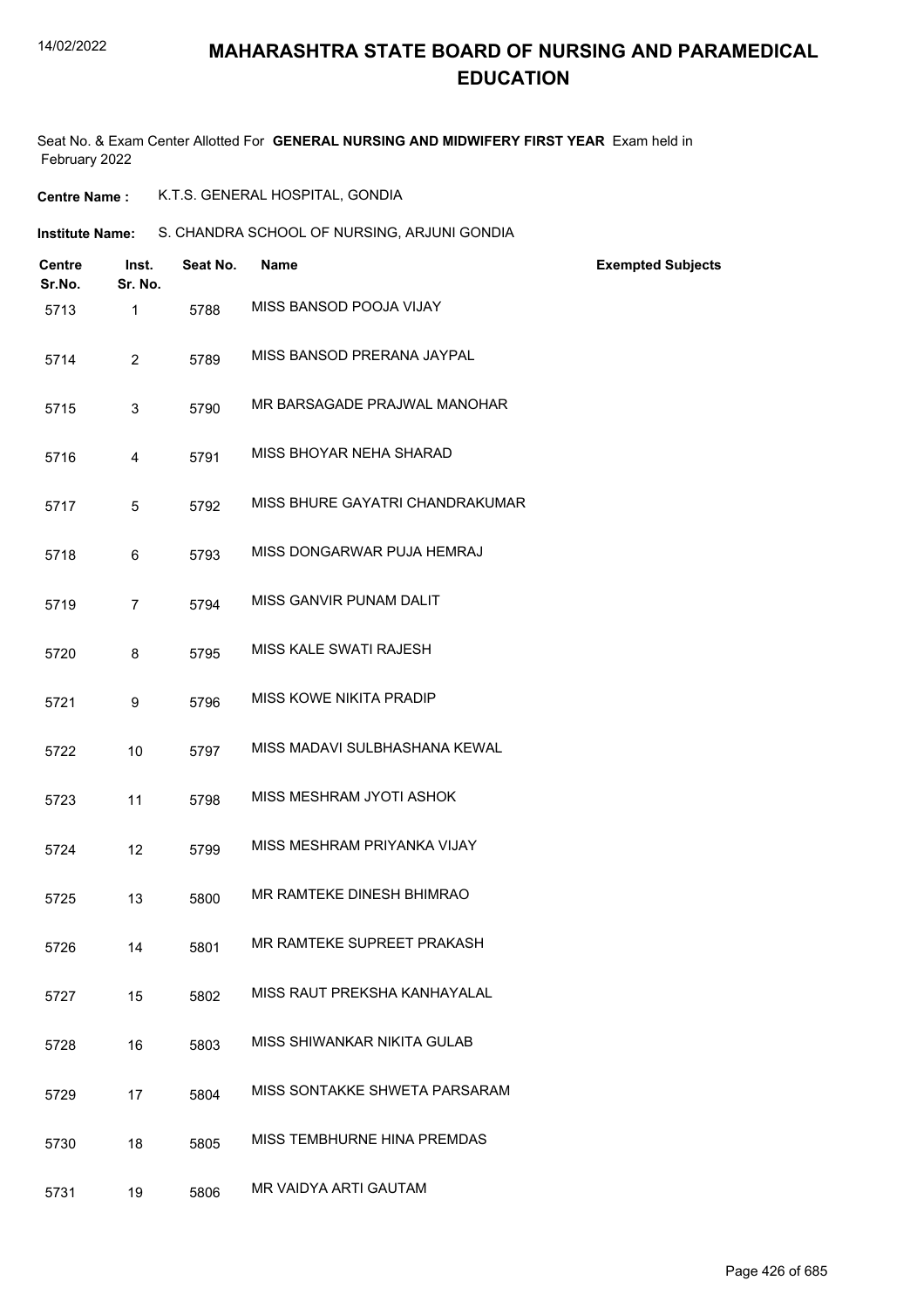Seat No. & Exam Center Allotted For GENERAL NURSING AND MIDWIFERY FIRST YEAR Exam held in February 2022

MISS ZODE HARSHADA DILIP 20 5807 5732

NOTE: 'P' MEANS PROVISIONALLY PERMITTED

if there is any mistake in the EXEMPTION of the Candidate it should be brought to the notice of the MSBNPE before the examination otherwise MSBNPE will not be resposible for any Consequences. The names of candidates enrolled online will be whole resposibilty of the Principal of that Nursing Institute.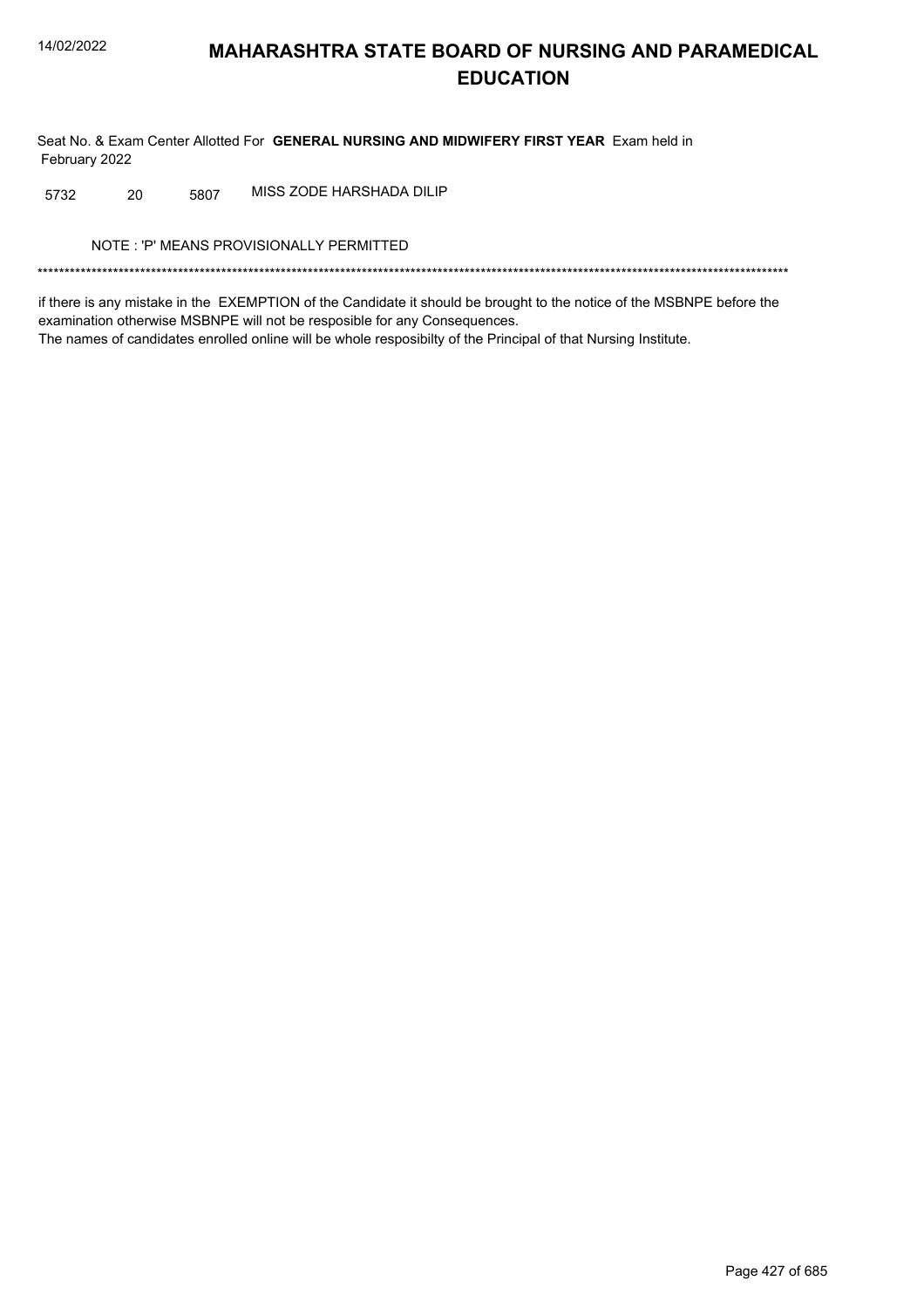Seat No. & Exam Center Allotted For **GENERAL NURSING AND MIDWIFERY FIRST YEAR** Exam held in February 2022

**Centre Name :** K.T.S. GENERAL HOSPITAL, GONDIA

**Institute Name: RADHABAI BAHEKAR SCHOOL OF NURSING, GONDIA.** 

| Centre<br>Sr.No. | Inst.<br>Sr. No. | Seat No. | <b>Name</b>                                                     | <b>Exempted Subjects</b> |
|------------------|------------------|----------|-----------------------------------------------------------------|--------------------------|
| 5733             | 1                | 5808     | MISS ARIKAR SANIKA VILASRAO                                     |                          |
| 5734             | $\overline{2}$   | 5809     | MISS BAGADE PAYAL DHANRAJ                                       |                          |
| 5735             | 3                | 5810     | MISS BAGADE SAKSHI DINESH                                       |                          |
| 5736             | 4                | 5811     | SMT MENDHE LEELABAI PRAVIN<br>(NEE BAHEKAR LEELABAI GHANSHYAM)  |                          |
| 5737             | 5                | 5812     | MISS BHELAWE BHARATI OMPRAKASH                                  |                          |
| 5738             | 6                | 5813     | MISS BISEN PRIYANKA SANJAY                                      |                          |
| 5739             | $\overline{7}$   | 5814     | MR DHABALE KUNAL DAMODAR                                        |                          |
| 5740             | 8                | 5815     | SMT MESHRAM ROHINI SEWAKRAM<br>(NEE DONGRE ROHINI BABULAL)      |                          |
| 5741             | 9                | 5816     | MISS GADPAYALE DIVYABAI SUBHASH                                 |                          |
| 5742             | 10               | 5817     | MISS KAITHWAS AKANKSHA MUNNAJI                                  |                          |
| 5743             | 11               | 5818     | MISS KHANDEKAR RUCHI FULSEN                                     |                          |
| 5744             | 12               | 5819     | MISS KOTANGALE TAMIKSHA SUNIL                                   |                          |
| 5745             | 13               | 5820     | MISS LANJEWAR SHALINIBAI SURAJLAL                               |                          |
| 5746             | 14               | 5821     | MISS MATE SHITAL HEMANT                                         |                          |
| 5747             | 15               | 5822     | SMT LANJEWAR VIDYA PURUSHOTTAM<br>(NEE NYAYKARE VIDYA TALIKRAM) |                          |
| 5748             | 16               | 5823     | MISS PANDHARE MAHIMA FAGULAL                                    |                          |
| 5749             | 17               | 5824     | MR PARDHI DARSH SANJAY                                          |                          |
| 5750             | 18               | 5825     | MISS PARTETI NIDHI NANDLAL                                      |                          |
| 5751             | 19               | 5826     | MISS UKEY BHAGYASHREE JIYALAL                                   |                          |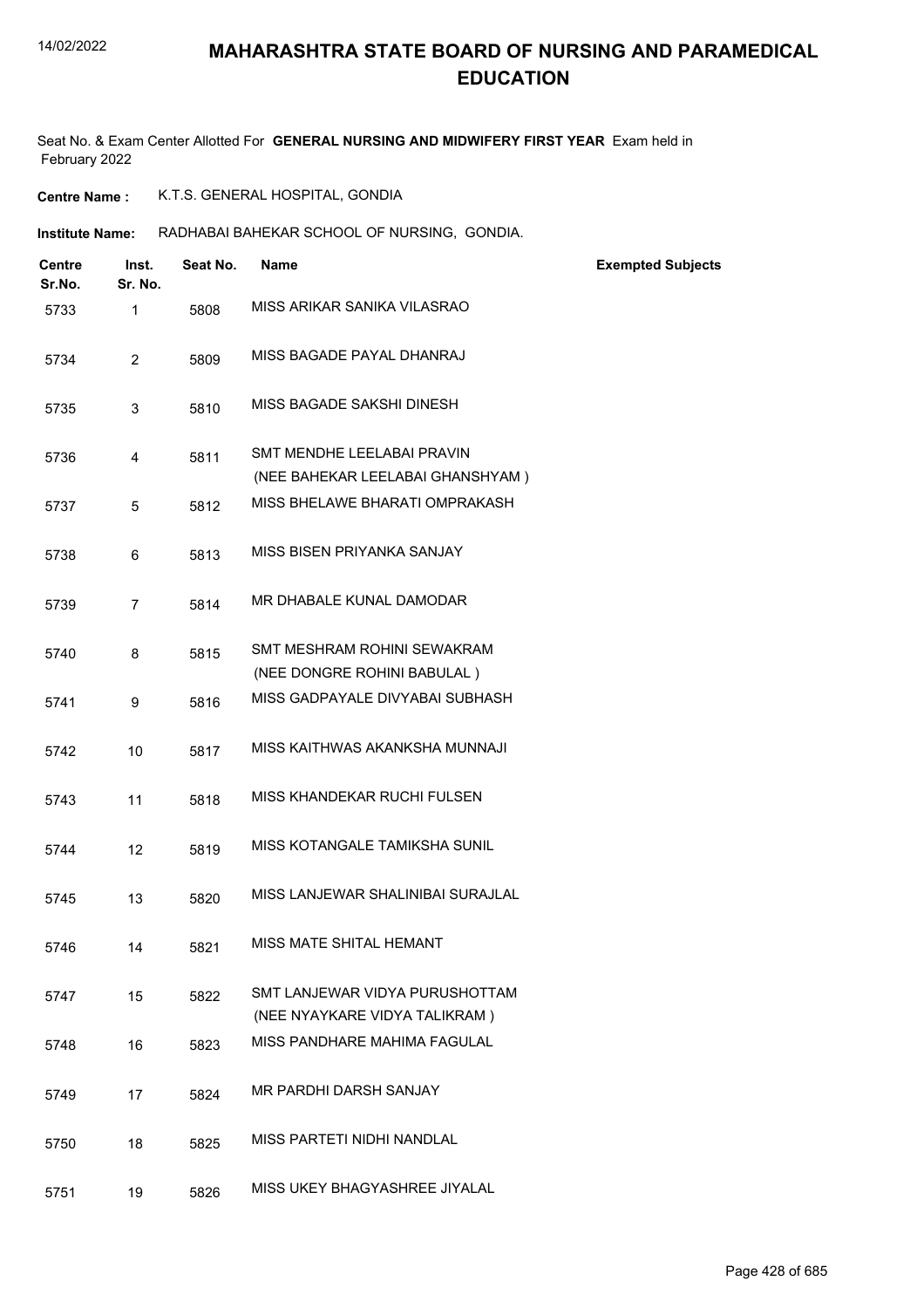Seat No. & Exam Center Allotted For GENERAL NURSING AND MIDWIFERY FIRST YEAR Exam held in February 2022

MISS UKEY JAYSHRI JIYALAL 20 5827 5752

NOTE: 'P' MEANS PROVISIONALLY PERMITTED

if there is any mistake in the EXEMPTION of the Candidate it should be brought to the notice of the MSBNPE before the examination otherwise MSBNPE will not be resposible for any Consequences. The names of candidates enrolled online will be whole resposibilty of the Principal of that Nursing Institute.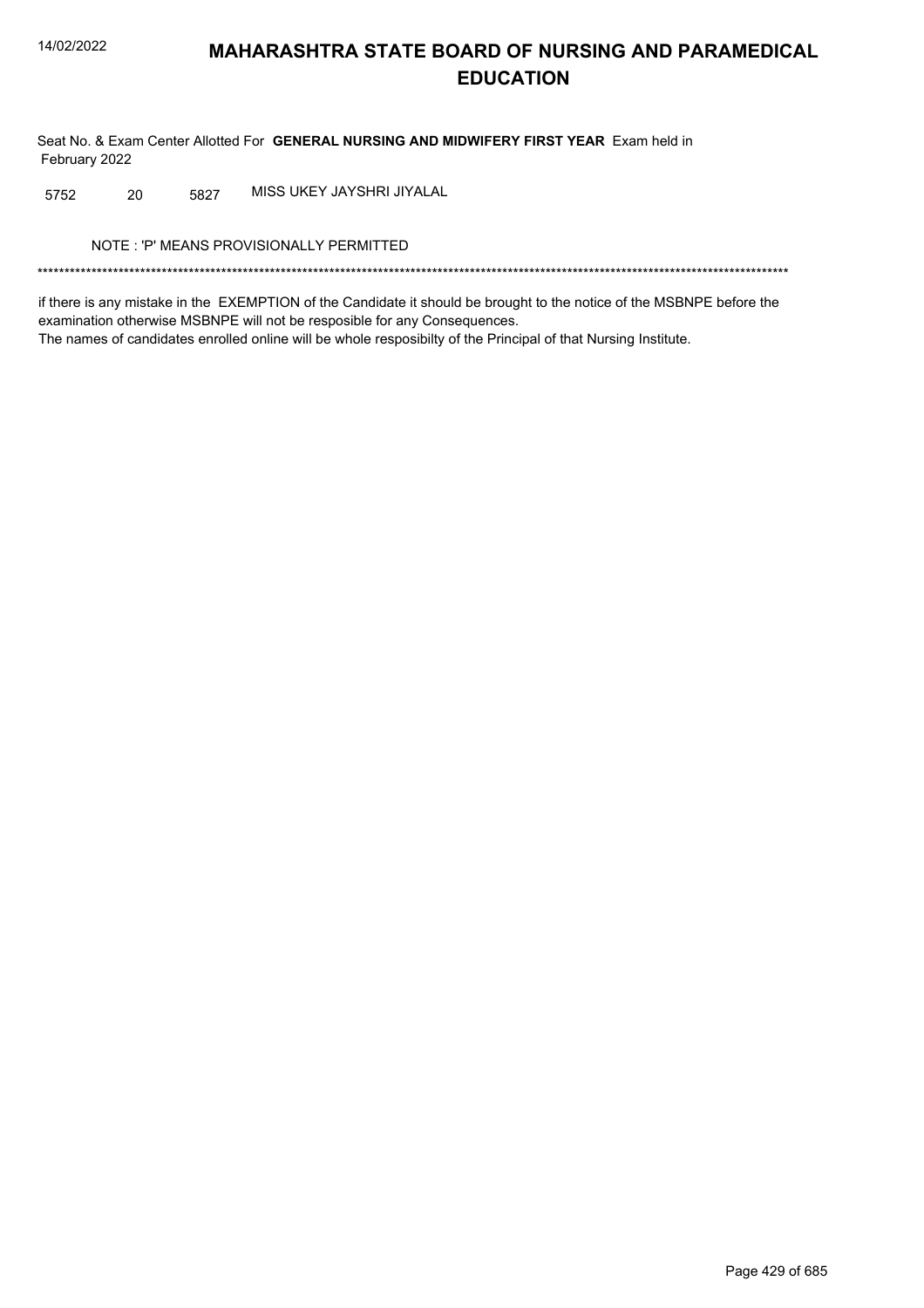#### 14/02/2022

#### **MAHARASHTRA STATE BOARD OF NURSING AND PARAMEDICAL EDUCATION**

Seat No. & Exam Center Allotted For **GENERAL NURSING AND MIDWIFERY FIRST YEAR** Exam held in February 2022

| <b>Centre Name :</b> | K.T.S. GENERAL HOSPITAL, GONDIA |  |
|----------------------|---------------------------------|--|
|----------------------|---------------------------------|--|

| Institute Name: | K.T.S. GENERAL HOSPITAL, GONDIA |
|-----------------|---------------------------------|
|                 |                                 |

| <b>Centre</b><br>Sr.No. | Inst.<br>Sr. No. | Seat No. | <b>Name</b>                        | <b>Exempted Subjects</b> |
|-------------------------|------------------|----------|------------------------------------|--------------------------|
| 5753                    | 1                | 5828     | MISS AMBULE ACHAL CHHANNULAL       |                          |
| 5754                    | $\overline{2}$   | 5829     | MISS BAGDE SHASHANKI MAHAKAL       |                          |
| 5755                    | 3                | 5830     | MISS BANAFAR NEHA RAYANSINGH       |                          |
| 5756                    | 4                | 5831     | MR BARYEKAR ASHVIN SUBHASH         |                          |
| 5757                    | 5                | 5832     | MISS BOPCHE LAXMI BHOJRAJ          |                          |
| 5758                    | 6                | 5833     | MISS JATALE LAXMI SANTOSH          |                          |
| 5759                    | $\overline{7}$   | 5834     | MISS KAMATKAR VAISHNAVI DATTATRAYA |                          |
| 5760                    | 8                | 5835     | MISS KAPSE ARCHANA RAJENDRA        |                          |
| 5761                    | 9                | 5836     | MISS KATRE DAMINI SHAMSUNDAR       |                          |
| 5762                    | 10               | 5837     | MISS KHOTELE TRUPTI SHAMSUNDAR     |                          |
| 5763                    | 11               | 5838     | MISS KUSRAM MEGHA RATAN            |                          |
| 5764                    | 12               | 5839     | MISS LANJEWAR PALLAVI YATNAKANT    |                          |
| 5765                    | 13               | 5840     | MISS MESHRAM PRANALI ISHWAR        |                          |
| 5766                    | 14               | 5841     | MISS PARSHURAMKAR SONALI RUPRAM    |                          |
| 5767                    | 15               | 5842     | MISS PATLE MOHINI NILKANTH         |                          |
| 5768                    | 16               | 5843     | MISS SAKHARE SHAHILI MOHANLAL      |                          |
| 5769                    | 17               | 5844     | MISS SHAHARE ASHVINI SHALIKRAM     |                          |
| 5770                    | 18               | 5845     | MISS SONWANE MONIKA MOHANLAL       |                          |
| 5771                    | 19               | 5846     | MISS WAGHADE REENA KANHAEE         |                          |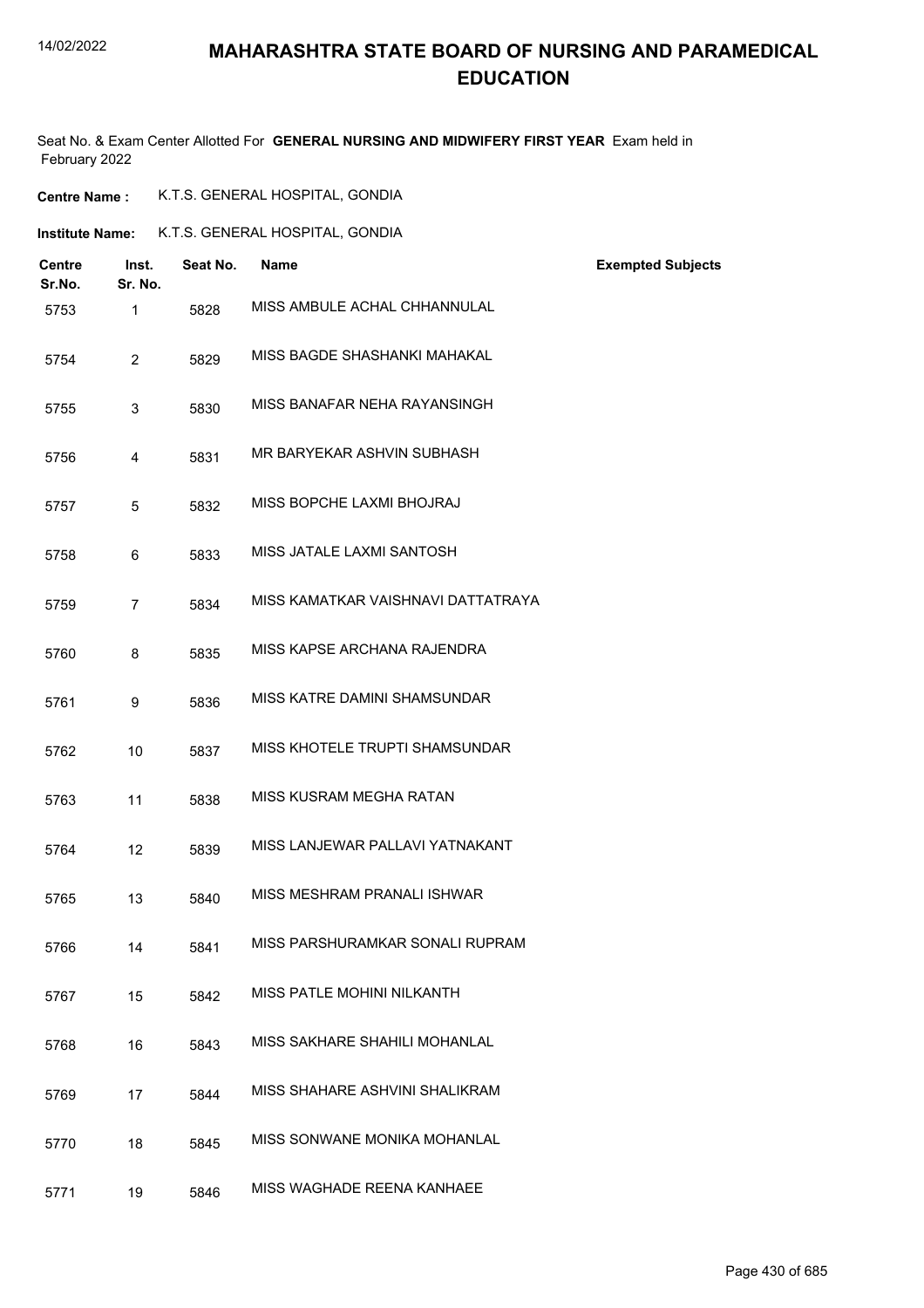Seat No. & Exam Center Allotted For GENERAL NURSING AND MIDWIFERY FIRST YEAR Exam held in February 2022

NOTE: 'P' MEANS PROVISIONALLY PERMITTED

if there is any mistake in the EXEMPTION of the Candidate it should be brought to the notice of the MSBNPE before the examination otherwise MSBNPE will not be resposible for any Consequences.

The names of candidates enrolled online will be whole resposibilty of the Principal of that Nursing Institute.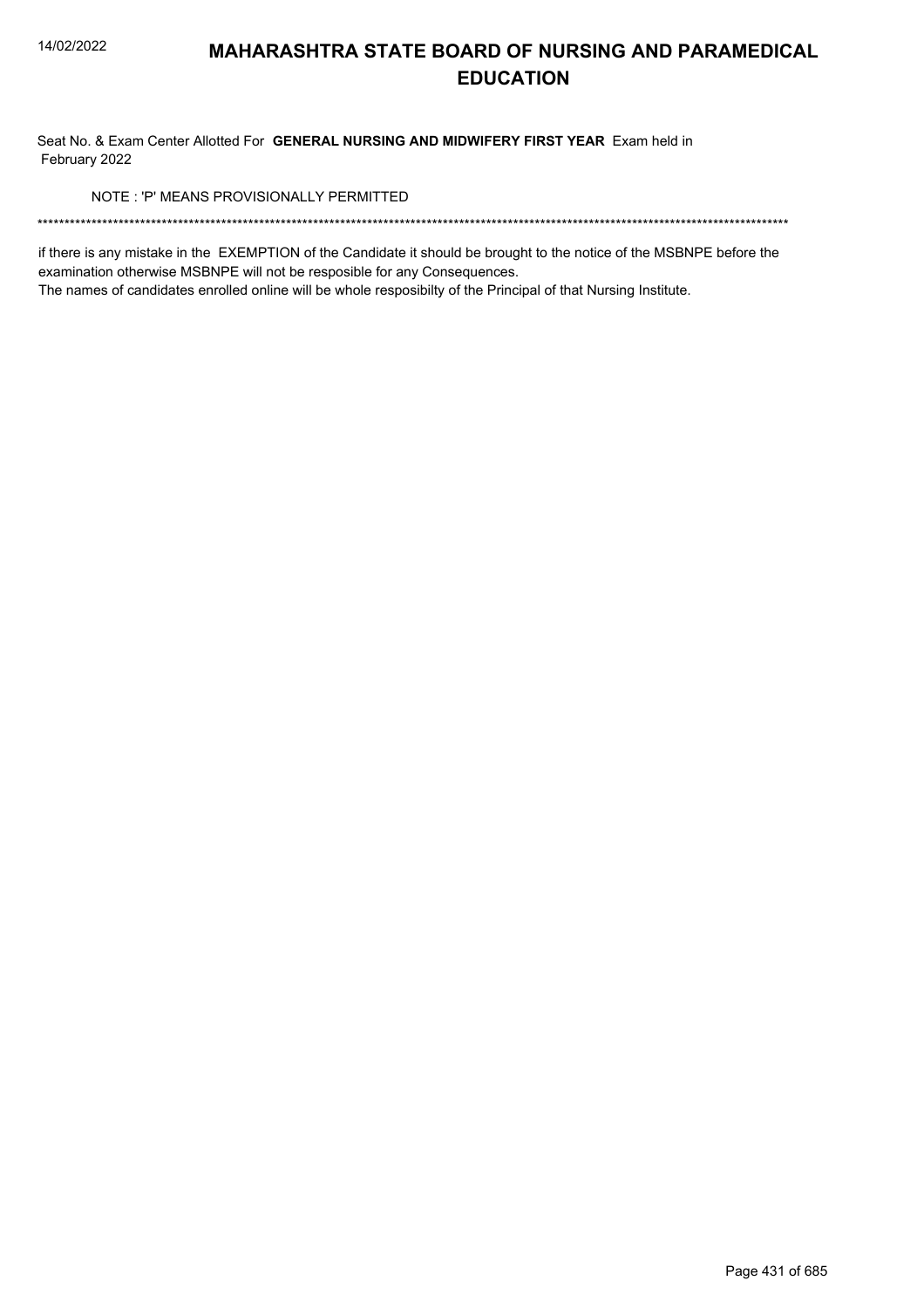#### 14/02/2022

#### **MAHARASHTRA STATE BOARD OF NURSING AND PARAMEDICAL EDUCATION**

Seat No. & Exam Center Allotted For **GENERAL NURSING AND MIDWIFERY FIRST YEAR** Exam held in February 2022

| <b>Centre Name :</b> | <b>GENERAL HOSPITAL, WASHIM</b> |
|----------------------|---------------------------------|
|----------------------|---------------------------------|

| Institute Name: | Mother Teresa College of Nursing, Washim |  |  |
|-----------------|------------------------------------------|--|--|
|                 |                                          |  |  |

| <b>Centre</b><br>Sr.No. | Inst.<br>Sr. No. | Seat No. | <b>Name</b>                      | <b>Exempted Subjects</b> |
|-------------------------|------------------|----------|----------------------------------|--------------------------|
| 5772                    | 1                | 5847     | MISS AHIR PRAGATI KAILAS         |                          |
| 5773                    | $\overline{2}$   | 5848     | MISS AWARE SWATI VISHWANATH      |                          |
| 5774                    | 3                | 5849     | MISS BANSOD POOJA HARIDAS        |                          |
| 5775                    | 4                | 5850     | MISS BHAGAT MAMATA GOVINDRAO     |                          |
| 5776                    | 5                | 5851     | MISS BHALERAO REKHA PARSHURAM    |                          |
| 5777                    | 6                | 5852     | MISS BHISE ARATI YASHAWANT       |                          |
| 5778                    | $\overline{7}$   | 5853     | MISS BHONGALE PRITI MANIKRAO     |                          |
| 5779                    | 8                | 5854     | MISS BHUKTAR SONALI BHARAT       |                          |
| 5780                    | 9                | 5855     | MISS CHAVAN DIPALI ASHOK         |                          |
| 5781                    | 10               | 5856     | MISS DAKHORE GAYATRI SOPAN       |                          |
| 5782                    | 11               | 5857     | MISS DAKHORE SARALA GAJANAN      |                          |
| 5783                    | 12               | 5858     | MISS DANDEKAR SHUBHANGI MADHUKAR |                          |
| 5784                    | 13               | 5859     | MISS DANDEKAR SAYALI JANARDHAN   |                          |
| 5785                    | 14               | 5860     | MISS DHAGE NISHA HARICHANDRA     |                          |
| 5786                    | 15               | 5861     | MISS DHOLE PRIYADARSHANI DIPAK   |                          |
| 5787                    | 16               | 5862     | MISS DONGARE ANISHA NAJUK        |                          |
| 5788                    | 17               | 5863     | MISS DONGRE PRIYANKA EKNATH      |                          |
| 5789                    | 18               | 5864     | MISS GAIKWAD SUMITRA MADAN       |                          |
| 5790                    | 19               | 5865     | MISS GAWAI VAISHALI VILAS        |                          |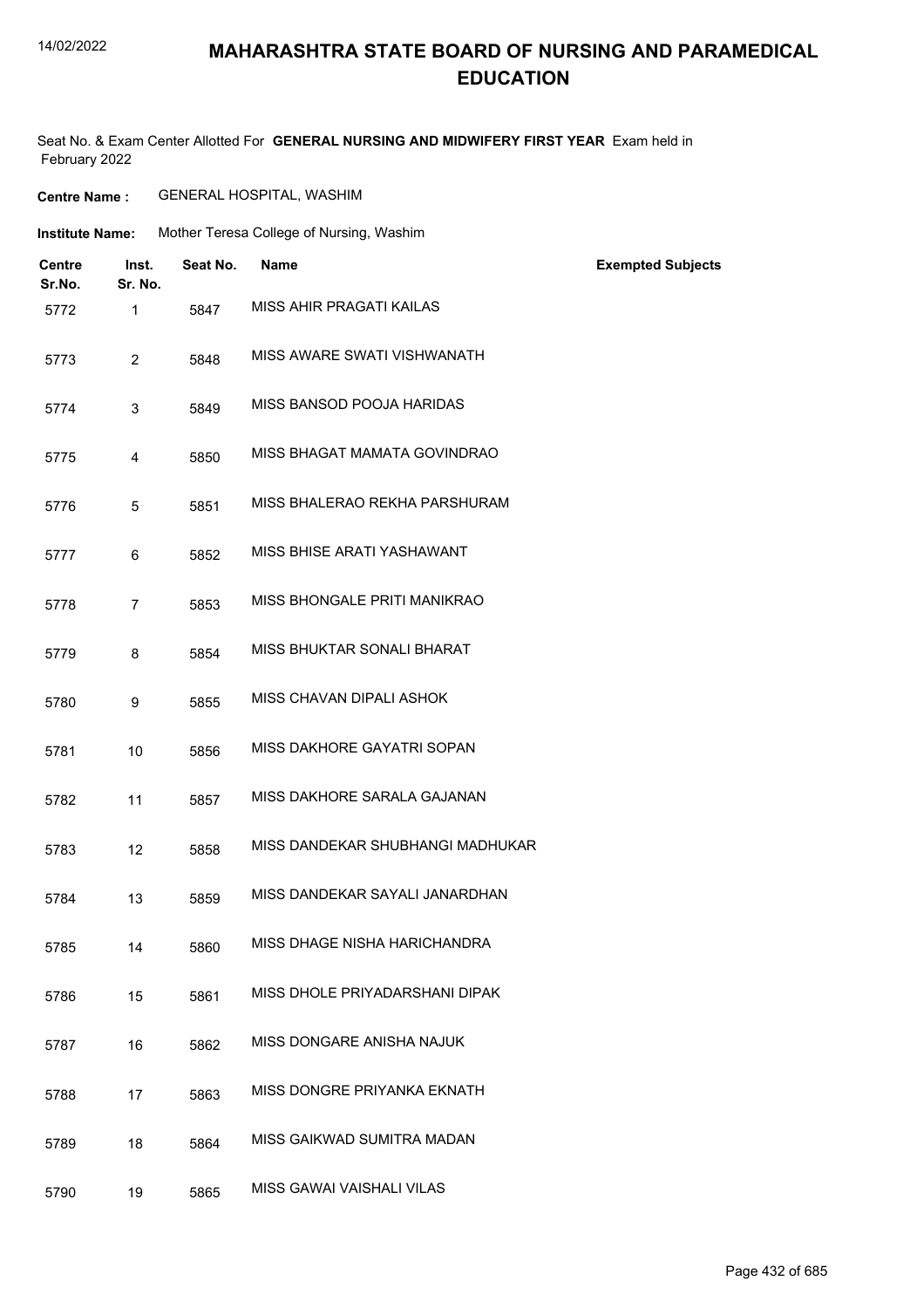|               | Seat No. & Exam Center Allotted For GENERAL NURSING AND MIDWIFERY FIRST YEAR Exam held in |  |
|---------------|-------------------------------------------------------------------------------------------|--|
| February 2022 |                                                                                           |  |

| 5791 | 20 | 5866 | MISS GAWAI DIPALI DILIP         |
|------|----|------|---------------------------------|
| 5792 | 21 | 5867 | MISS GAWAI MAYURI RAMESH        |
| 5793 | 22 | 5868 | MISS GIRHF SHIVANI SHRIRANG     |
| 5794 | 23 | 5869 | MISS HAJARE RUKHMINA DIGAMBAR   |
| 5795 | 24 | 5870 | MR HANGARGEKAR AJAY SITARAM     |
| 5796 | 25 | 5871 | MISS INGALE BABITA MAHADEO      |
| 5797 | 26 | 5872 | MISS INGLE PRITEE SAKHARAM      |
| 5798 | 27 | 5873 | MISS INGOLE SHWETA UTTAM        |
| 5799 | 28 | 5874 | MISS JADHAO KIRAN GAJANAN       |
| 5800 | 29 | 5875 | MISS JONDHALEKAR KOMAL RAMESH   |
| 5801 | 30 | 5876 | MISS KAMBLE ABHILASHA ROHIDAS   |
| 5802 | 31 | 5877 | MISS KAMBLE SURKSHA RAMESH      |
| 5803 | 32 | 5878 | MISS KAMBLE BHAGYASHRI RAMESH   |
| 5804 | 33 | 5879 | MISS KHADSE NISHIGANDHA SUBHASH |
| 5805 | 34 | 5880 | MISS KHADSE KOMAL HANUMAN       |
| 5806 | 35 | 5881 | MR KHANDARE AJAY SIDDHARTH      |
| 5807 | 36 | 5882 | MISS KHANDARE NEHA BHARAT       |
| 5808 | 37 | 5883 | MISS KHILLARE NEHA MADHUKAR     |
| 5809 | 38 | 5884 | MISS KHODKE RUPALI DILIP        |
| 5810 | 39 | 5885 | MISS KOKATE CHHAYA SURESH       |
| 5811 | 40 | 5886 | MISS KULKARNI DIVYA SANJAY      |
| 5812 | 41 | 5887 | MISS LAHANE SANGITA TEJRAO      |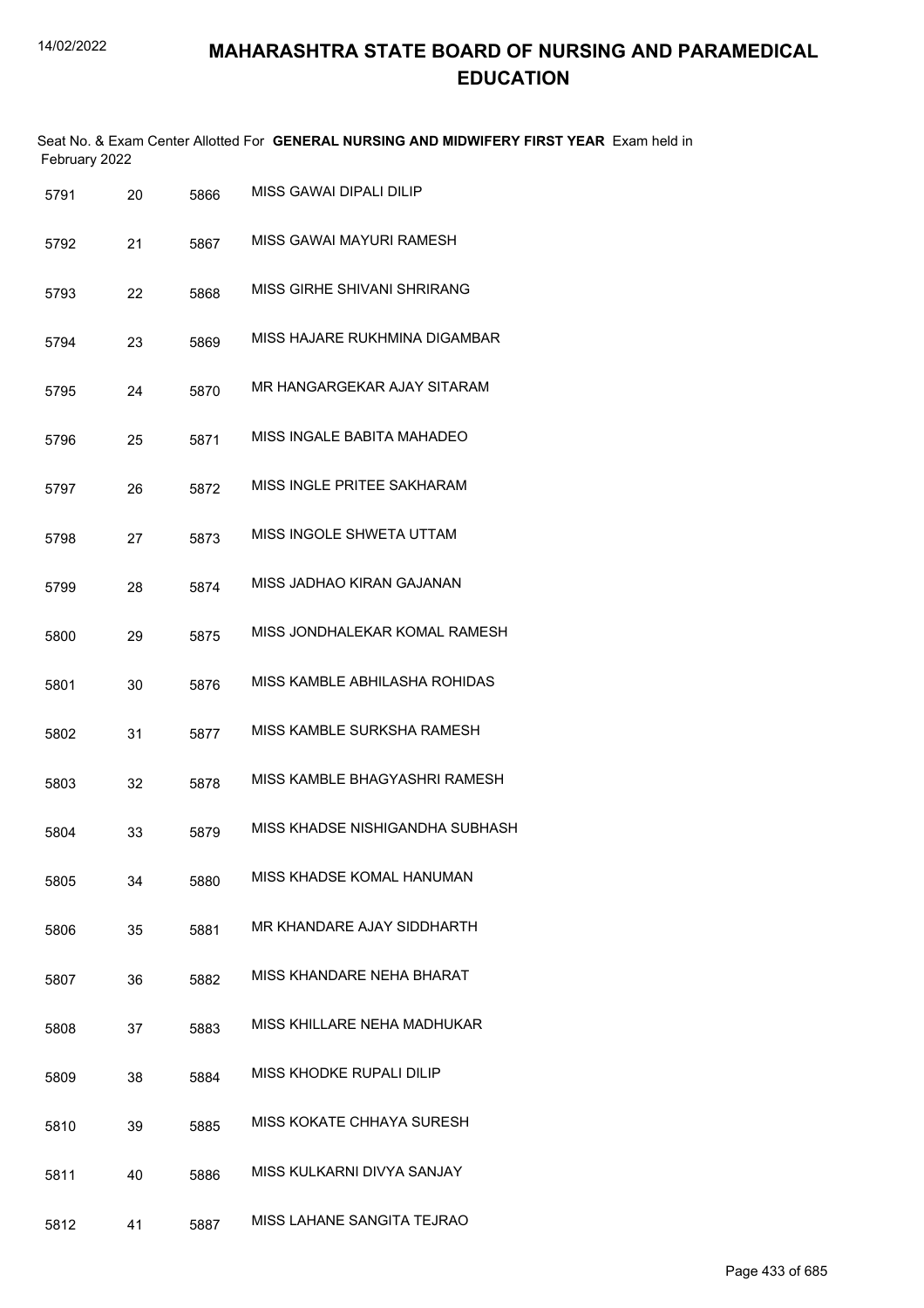| 5813 | 42 | 5888 | MISS MANKAR SHITAL UDDHAV        |
|------|----|------|----------------------------------|
| 5814 | 43 | 5889 | MISS MORE POOJA DATTA            |
| 5815 | 44 | 5890 | MR MORE UMESH VILAS              |
| 5816 | 45 | 5891 | MR MORE NITIN RAJENDRA           |
| 5817 | 46 | 5892 | MISS MOREY LAXMI NARAYAN         |
| 5818 | 47 | 5893 | MISS NARWADE SNEHA BHASKAR       |
| 5819 | 48 | 5894 | MISS NEMADE NEHA VASANT          |
| 5820 | 49 | 5895 | MR PADGHAN VIKAS SHALIK          |
| 5821 | 50 | 5896 | MISS PANDIT ANJALI DILIPRAO      |
| 5822 | 51 | 5897 | <b>MR PANDIT ANKUSH RAJU</b>     |
| 5823 | 52 | 5898 | MISS PATHADE AKANKSHA DIPAK      |
| 5824 | 53 | 5899 | MISS POGHE ASHWINI LAXMAN        |
| 5825 | 54 | 5900 | <b>MR RAUT VAIBHAV VINOD</b>     |
| 5826 | 55 | 5901 | MISS RAUTKAR VAISHNAVI DIGAMBAR  |
| 5827 | 56 | 5902 | MISS SAPKAL RAMA ASHOK           |
| 5828 | 57 | 5903 | MISS SARKATE VISHAKHA VIDYADHAR  |
| 5829 | 58 | 5904 | MISS SAWALE AARATI GAJANAN       |
| 5830 | 59 | 5905 | MR SAWALE GAUTAM VITTHAL         |
| 5831 | 60 | 5906 | MISS SHEGAONKAR PALLAVI NARESH   |
| 5832 | 61 | 5907 | MISS SHELKE RAKSHANDA MURALIDHAR |
| 5833 | 62 | 5908 | MISS SHINDE LATA KESHAV          |
| 5834 | 63 | 5909 | MISS SHINDE KALPANA PANDURANG    |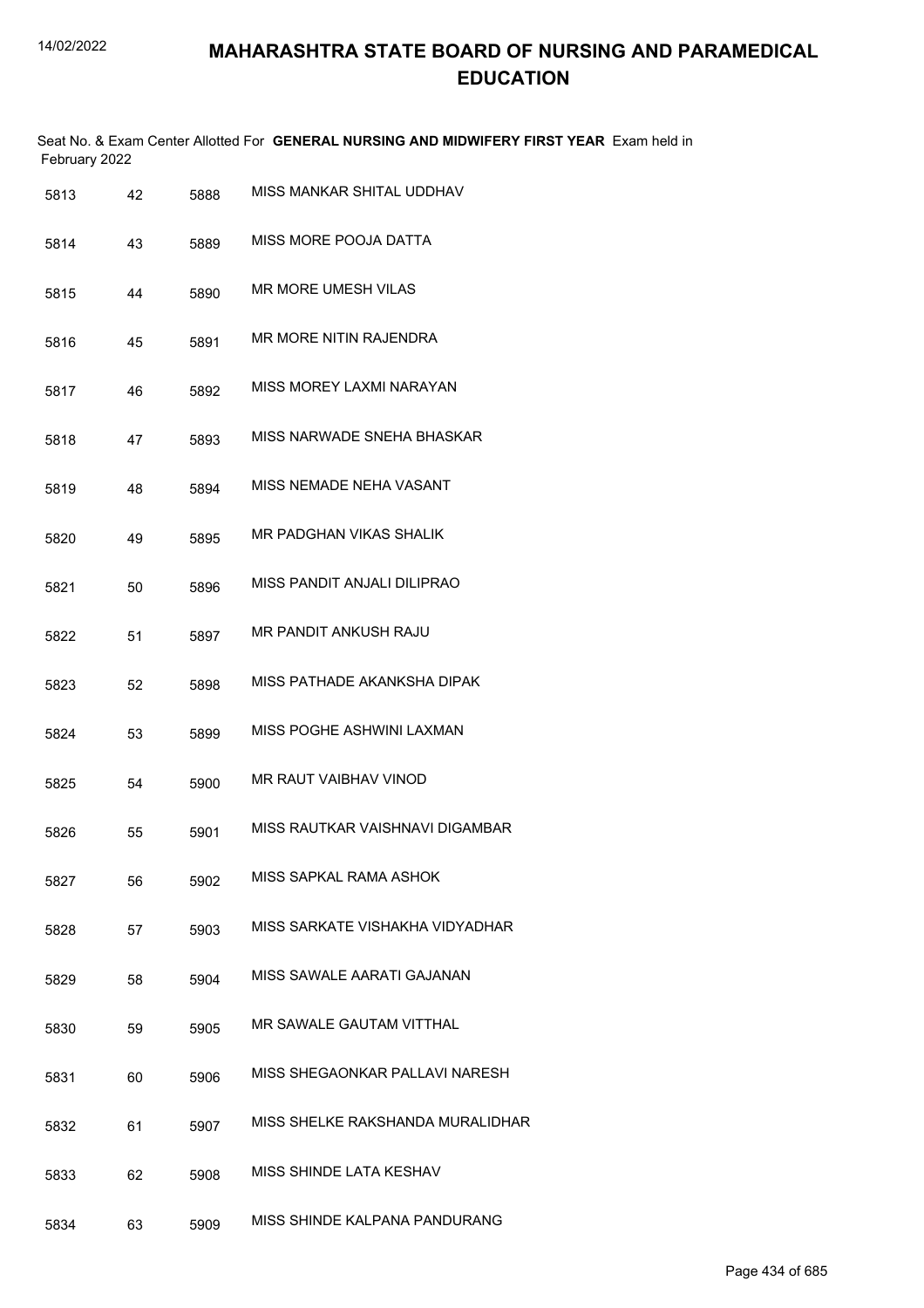Seat No. & Exam Center Allotted For **GENERAL NURSING AND MIDWIFERY FIRST YEAR** Exam held in February 2022

| 5835 | 64 | 5910 | MISS SIRSAT SHILPA DILIP     |
|------|----|------|------------------------------|
| 5836 | 65 | 5911 | MR TAPASE SACHIN RAJU        |
| 5837 | 66 | 5912 | MR TAPRE ATISH VISHWANATH    |
| 5838 | 67 | 5913 | MISS TAYADE SAYALI PRAMOD    |
| 5839 | 68 | 5914 | MISS WAI SE VAISHNAVI SANJAY |
| 5840 | 69 | 5915 | MR WANKHADE TEJESH DIVAKAR   |
| 5841 | 70 | 5916 | MR 7YATE VAIBHAV PUNDLIK     |

NOTE : 'P' MEANS PROVISIONALLY PERMITTED

\*\*\*\*\*\*\*\*\*\*\*\*\*\*\*\*\*\*\*\*\*\*\*\*\*\*\*\*\*\*\*\*\*\*\*\*\*\*\*\*\*\*\*\*\*\*\*\*\*\*\*\*\*\*\*\*\*\*\*\*\*\*\*\*\*\*\*\*\*\*\*\*\*\*\*\*\*\*\*\*\*\*\*\*\*\*\*\*\*\*\*\*\*\*\*\*\*\*\*\*\*\*\*\*\*\*\*\*\*\*\*\*\*\*\*\*\*\*\*\*\*\*\*\*\*\*\*\*\*\*\*\*\*\*\*\*\*\*\*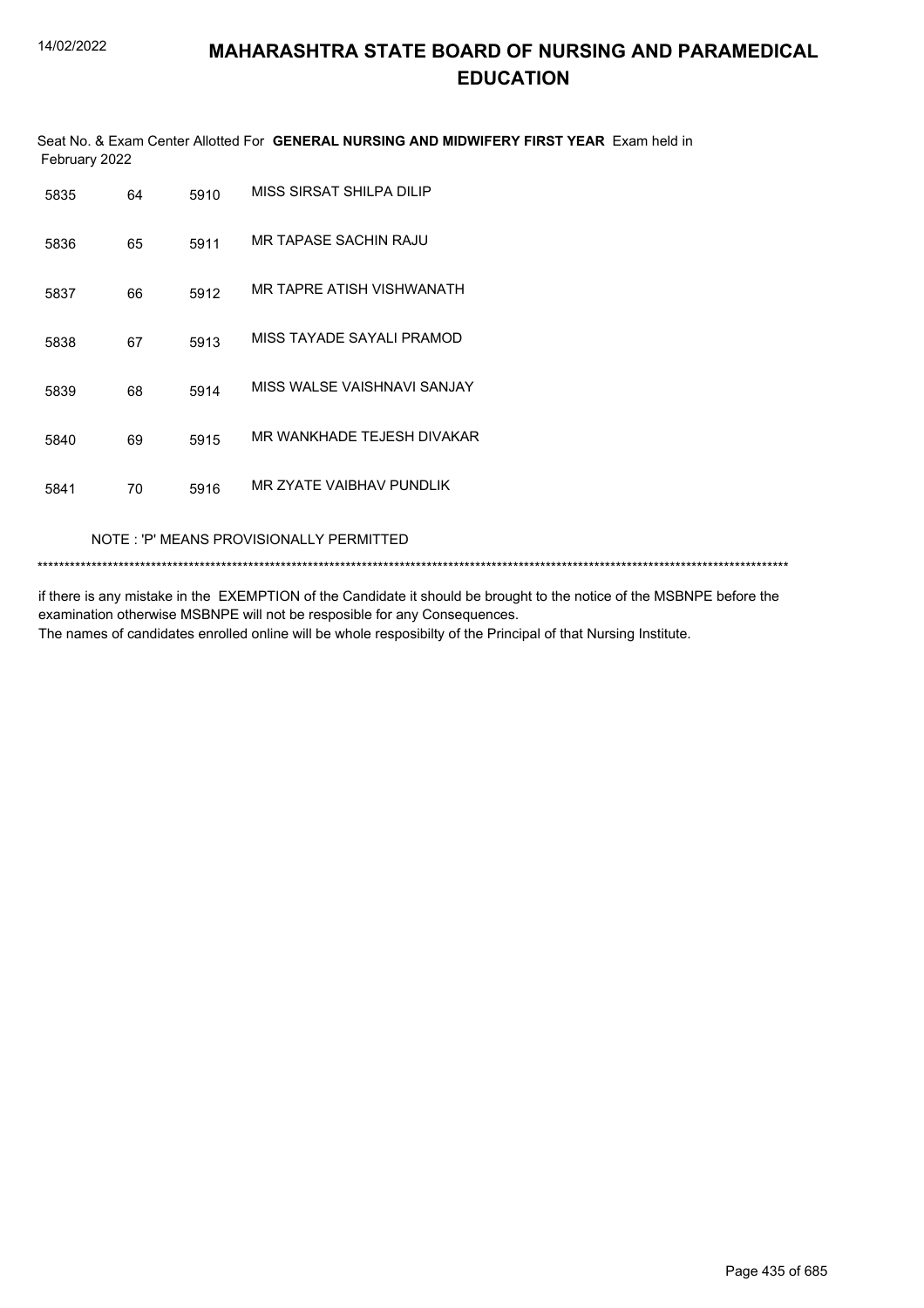Seat No. & Exam Center Allotted For **GENERAL NURSING AND MIDWIFERY FIRST YEAR** Exam held in February 2022

**Centre Name :** GENERAL HOSPITAL, WASHIM

**Institute Name:** SAVITRIBAI PHULE INSTITUTE OF NURSING WASHIM

| <b>Centre</b><br>Sr.No. | Inst.<br>Sr. No. | Seat No. | <b>Name</b>                                                   | <b>Exempted Subjects</b> |
|-------------------------|------------------|----------|---------------------------------------------------------------|--------------------------|
| 5842                    | $\mathbf{1}$     | 5917     | MISS BHOPALE CHAITALI BHASKARRAO                              |                          |
| 5843                    | $\overline{2}$   | 5918     | MR BORKAR RUSHIKESH PRAKASH                                   |                          |
| 5844                    | 3                | 5919     | MR CHANDRASHEKHAR YUVARAJ RAJENDRA                            |                          |
| 5845                    | 4                | 5920     | MISS CHAUDHAR DARSHANA BALU                                   |                          |
| 5846                    | 5                | 5921     | MISS DUDHALKAR SUVARNAMALA MAROTI                             |                          |
| 5847                    | 6                | 5922     | MISS GAYAKWAD MANISHA MOTIRAM                                 |                          |
| 5848                    | $\overline{7}$   | 5923     | MISS GIRHE JAYAMALA SHRIRANG                                  |                          |
| 5849                    | 8                | 5924     | MISS JATALE PALLAVI DIGAMBAR                                  |                          |
| 5850                    | 9                | 5925     | MISS KAMBLE POOJA DILIP                                       |                          |
| 5851                    | 10               | 5926     | MR KHANDARE VIKAS DATTARAO                                    |                          |
| 5852                    | 11               | 5927     | MISS KODGALE PRATIBHA KISANRAO                                |                          |
| 5853                    | 12               | 5928     | MISS MAGADE VARSHA GOMAJI                                     |                          |
| 5854                    | 13               | 5929     | MR MAHAJANKAR SAGAR BHAURAO                                   |                          |
| 5855                    | 14               | 5930     | MISS MANWATKAR SWATI DILIP                                    |                          |
| 5856                    | 15               | 5931     | MISS MUKADE SEEMA BHAGORAO                                    |                          |
| 5857                    | 16               | 5932     | MISS NANDANE URMILA JANARDANRAO                               |                          |
| 5858                    | 17               | 5933     | MISS PADHEN SAMIKSHA DEVANAND                                 |                          |
| 5859                    | 18               | 5934     | MR PANGARKAR RUPESH KONDU                                     |                          |
| 5860                    | 19               | 5935     | SMT MESHRAM JAYASHRI DEVDATTA<br>(NEE PATIL JAYASHRI HARIDAS) |                          |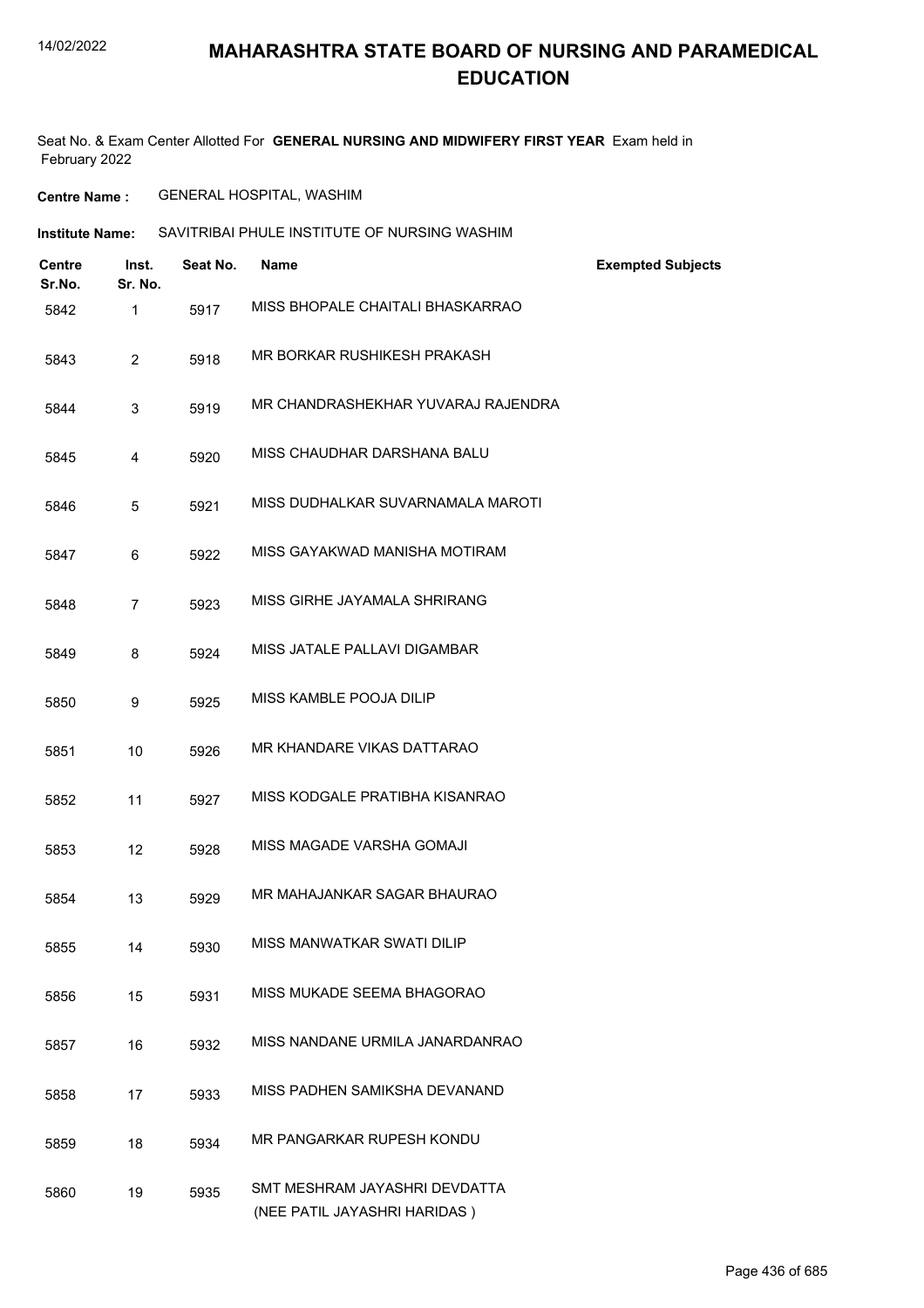|               | Seat No. & Exam Center Allotted For GENERAL NURSING AND MIDWIFERY FIRST YEAR Exam held in |  |
|---------------|-------------------------------------------------------------------------------------------|--|
| February 2022 |                                                                                           |  |

| 5861 | 20 | 5936 | MISS PUNDGE VAISHALI SATWA      |
|------|----|------|---------------------------------|
| 5862 | 21 | 5937 | MISS RATHOD JAYSHRI DEVCHAND    |
| 5863 | 22 | 5938 | MISS RAUT NANDINI SIDDHARTH     |
| 5864 | 23 | 5939 | MR SALVE GANESH PANDURANG       |
| 5865 | 24 | 5940 | MR THOKE VISHAL SIDDHARTH       |
| 5866 | 25 | 5941 | MR TURUKMANE VISHAL VINOD       |
| 5867 | 26 | 5942 | MISS UKEY VARSHA NANAJI         |
| 5868 | 27 | 5943 | MISS UKEY SNEHA NANAJI          |
| 5869 | 28 | 5944 | MR VAIRAGAD SANTOSH DINANATH    |
| 5870 | 29 | 5945 | MISS VEER RUPALI ASHOK          |
| 5871 | 30 | 5946 | MISS WAKUDKAR VAISHALI SHESHRAO |

#### NOTE : 'P' MEANS PROVISIONALLY PERMITTED

\*\*\*\*\*\*\*\*\*\*\*\*\*\*\*\*\*\*\*\*\*\*\*\*\*\*\*\*\*\*\*\*\*\*\*\*\*\*\*\*\*\*\*\*\*\*\*\*\*\*\*\*\*\*\*\*\*\*\*\*\*\*\*\*\*\*\*\*\*\*\*\*\*\*\*\*\*\*\*\*\*\*\*\*\*\*\*\*\*\*\*\*\*\*\*\*\*\*\*\*\*\*\*\*\*\*\*\*\*\*\*\*\*\*\*\*\*\*\*\*\*\*\*\*\*\*\*\*\*\*\*\*\*\*\*\*\*\*\*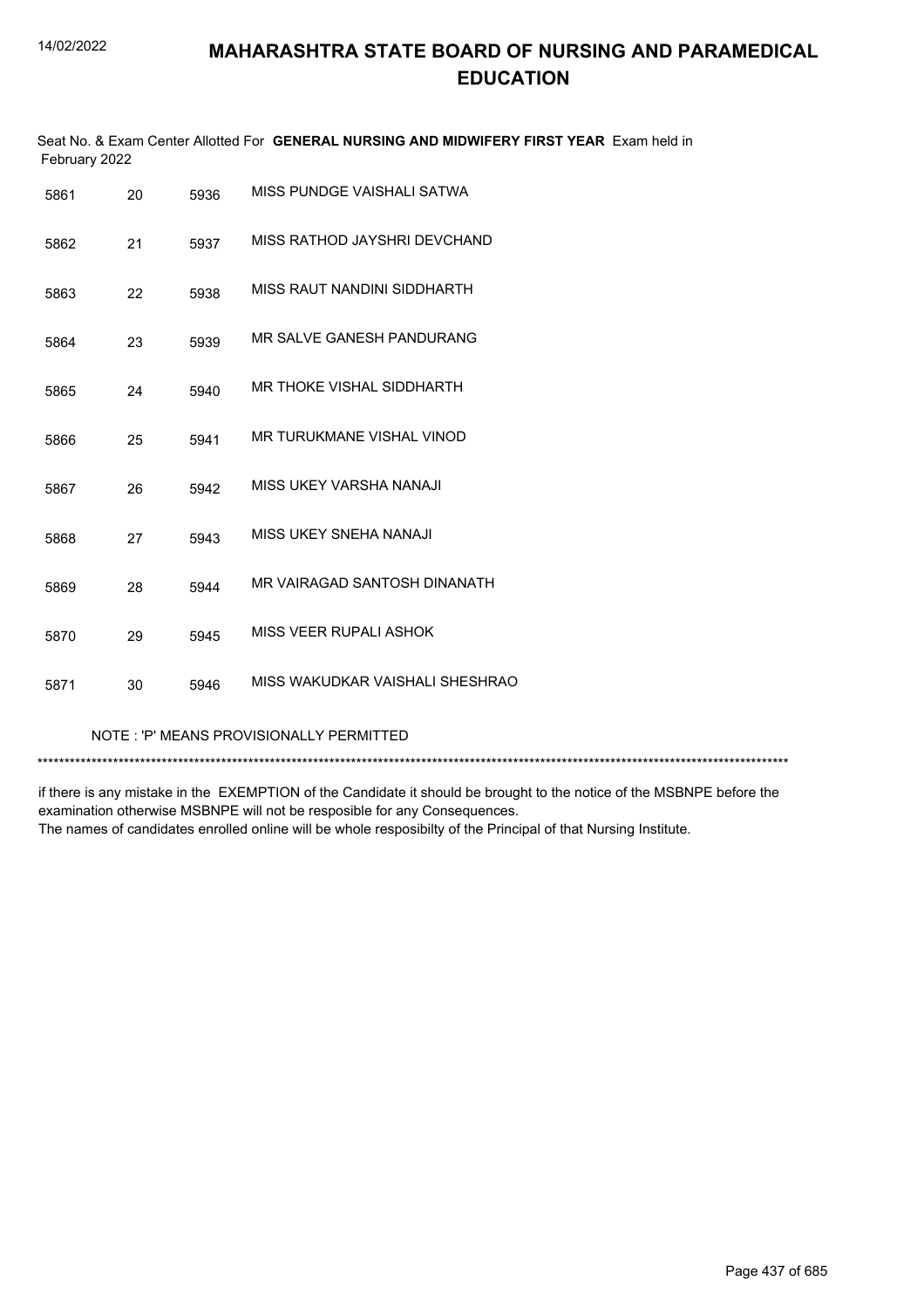### **MAHARASHTRA STATE BOARD OF NURSING AND PARAMEDICAL EDUCATION**

Seat No. & Exam Center Allotted For **GENERAL NURSING AND MIDWIFERY FIRST YEAR** Exam held in February 2022

### **Centre Name :** GENERAL HOSPITAL, WASHIM

**Institute Name:** GENERAL HOSPITAL, WASHIM

| <b>Centre</b><br>Sr.No. | Inst.<br>Sr. No. | Seat No. | <b>Name</b>                             | <b>Exempted Subjects</b> |
|-------------------------|------------------|----------|-----------------------------------------|--------------------------|
| 5872                    | $\mathbf{1}$     | 5947     | MISS CHAUDHARI MAYURI SUBHASH           |                          |
| 5873                    | $\overline{2}$   | 5948     | MISS CHAVHAN ANJALI KAILAS              |                          |
| 5874                    | 3                | 5949     | MISS DEVKAR KOMAL DIPAK                 |                          |
| 5875                    | 4                | 5950     | MISS KAKAD PUNAM SAHEBRAO               |                          |
| 5876                    | 5                | 5951     | MISS KALPANDE RUTUJA SHIVAJI            |                          |
| 5877                    | 6                | 5952     | MISS KARHALE GODAVARI AMBADAS           |                          |
| 5878                    | $\overline{7}$   | 5953     | MISS KHOLGADE ANKITA RAVI               |                          |
| 5879                    | 8                | 5954     | MISS MANWAE SAKSHI SURESH               |                          |
| 5880                    | 9                | 5955     | MR RAKHONDE KRUSHNA KASHINATH           |                          |
| 5881                    | 10               | 5956     | MISS RAUT SWAPNALI KAILAS               |                          |
| 5882                    | 11               | 5957     | MISS RINDHE VAISHNAVI SANJAY            |                          |
|                         |                  |          | NOTE: 'P' MEANS PROVISIONALLY PERMITTED |                          |

\*\*\*\*\*\*\*\*\*\*\*\*\*\*\*\*\*\*\*\*\*\*\*\*\*\*\*\*\*\*\*\*\*\*\*\*\*\*\*\*\*\*\*\*\*\*\*\*\*\*\*\*\*\*\*\*\*\*\*\*\*\*\*\*\*\*\*\*\*\*\*\*\*\*\*\*\*\*\*\*\*\*\*\*\*\*\*\*\*\*\*\*\*\*\*\*\*\*\*\*\*\*\*\*\*\*\*\*\*\*\*\*\*\*\*\*\*\*\*\*\*\*\*\*\*\*\*\*\*\*\*\*\*\*\*\*\*\*\*

if there is any mistake in the EXEMPTION of the Candidate it should be brought to the notice of the MSBNPE before the examination otherwise MSBNPE will not be resposible for any Consequences.

The names of candidates enrolled online will be whole resposibilty of the Principal of that Nursing Institute.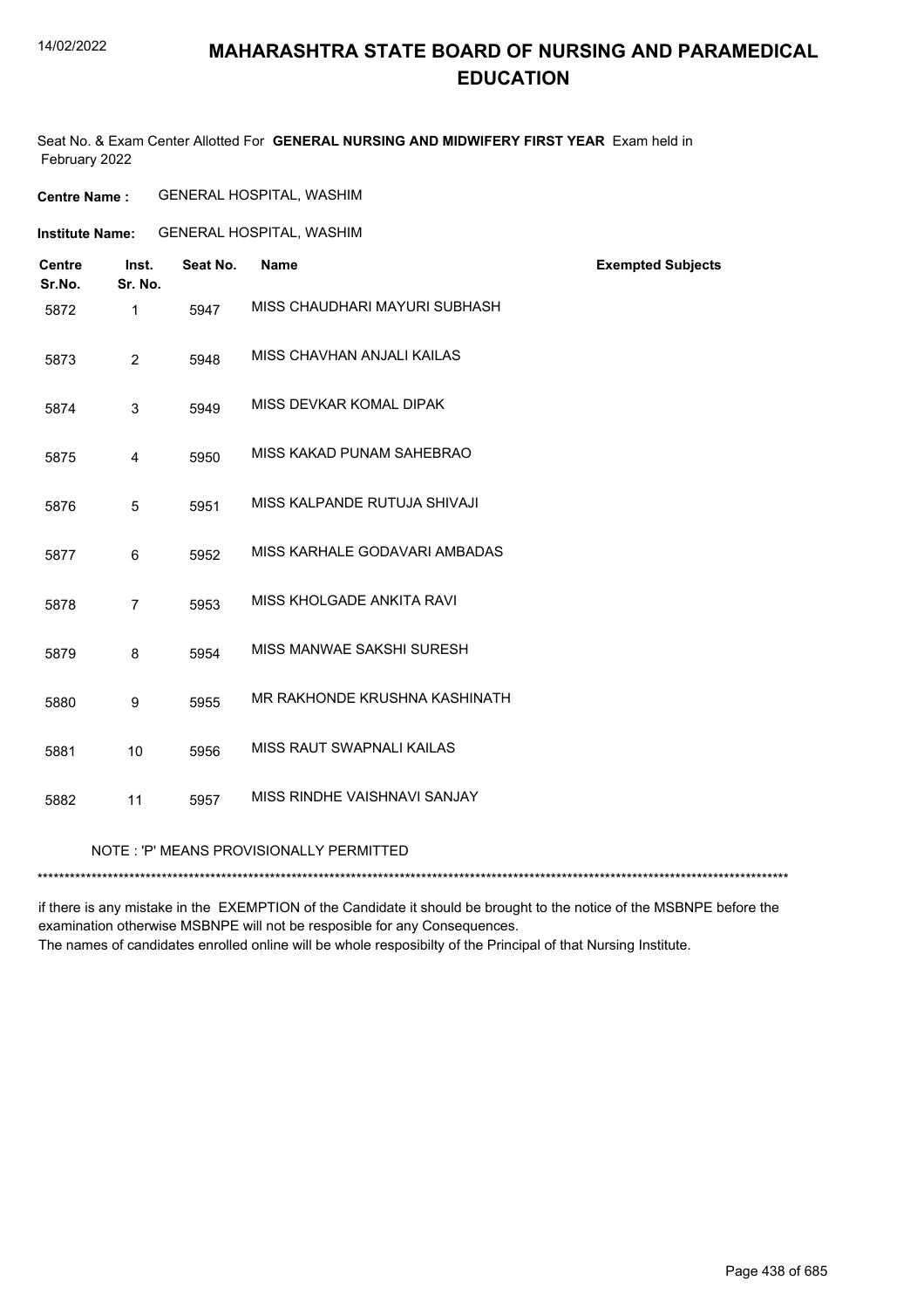| <b>Institute Name:</b> | SHRI GURU GOVINDSINGHJI MEMORIAL HOSPITAL, SON, NANDED |  |
|------------------------|--------------------------------------------------------|--|
|------------------------|--------------------------------------------------------|--|

| <b>Centre</b><br>Sr.No. | Inst.<br>Sr. No. | Seat No. | <b>Name</b>                        | <b>Exempted Subjects</b> |
|-------------------------|------------------|----------|------------------------------------|--------------------------|
| 5883                    | $\mathbf{1}$     | 5958     | MISS AMBHURE ARCHANA CHATRABHAUJ   |                          |
| 5884                    | $\overline{2}$   | 5959     | MISS CHUNGADE VASHINAVI RAJUSHINGH |                          |
| 5885                    | 3                | 5960     | MISS DOLSE VAISHALI MILIND         |                          |
| 5886                    | 4                | 5961     | MISS GAJABHIYE NEHA RUPESH         |                          |
| 5887                    | 5                | 5962     | MISS GAME NITA SANTUKRAO           |                          |
| 5888                    | 6                | 5963     | MR JAGTAP YOGESH BHIMRAO           |                          |
| 5889                    | $\overline{7}$   | 5964     | MISS JUVERIYA KHATUAN SHAIKHALI    |                          |
| 5890                    | 8                | 5965     | MISS KAMBLE SNEHA SANJAY           |                          |
| 5891                    | 9                | 5966     | MISS KANADE DIVYA MAHADEV          |                          |
| 5892                    | 10               | 5967     | MISS KASBE YOGITA BAPPUSAHEB       |                          |
| 5893                    | 11               | 5968     | MISS PITTALWAD JAYASHRI PRAKASH    |                          |
| 5894                    | 12               | 5969     | MISS RAUT JYOTI ARUAN              |                          |
| 5895                    | 13               | 5970     | MISS SAMETWAD AISHWARIYA DATTA     |                          |
| 5896                    | 14               | 5971     | MISS SAYED MAHIN ABDULKHAN         |                          |
| 5897                    | 15               | 5972     | MISS SONSALE VIDYA PURUSHATTAM     |                          |
| 5898                    | 16               | 5973     | MISS SURWASE PRATIKSHA BHAGWAN     |                          |
| 5899                    | 17               | 5974     | MISS SURWASE POONAM SAHAJI         |                          |
| 5900                    | 18               | 5975     | <b>MR TAPSE ABHIJIT SOAJI</b>      |                          |
| 5901                    | 19               | 5976     | MISS TAYADE AKANSHA PADMAKAR       |                          |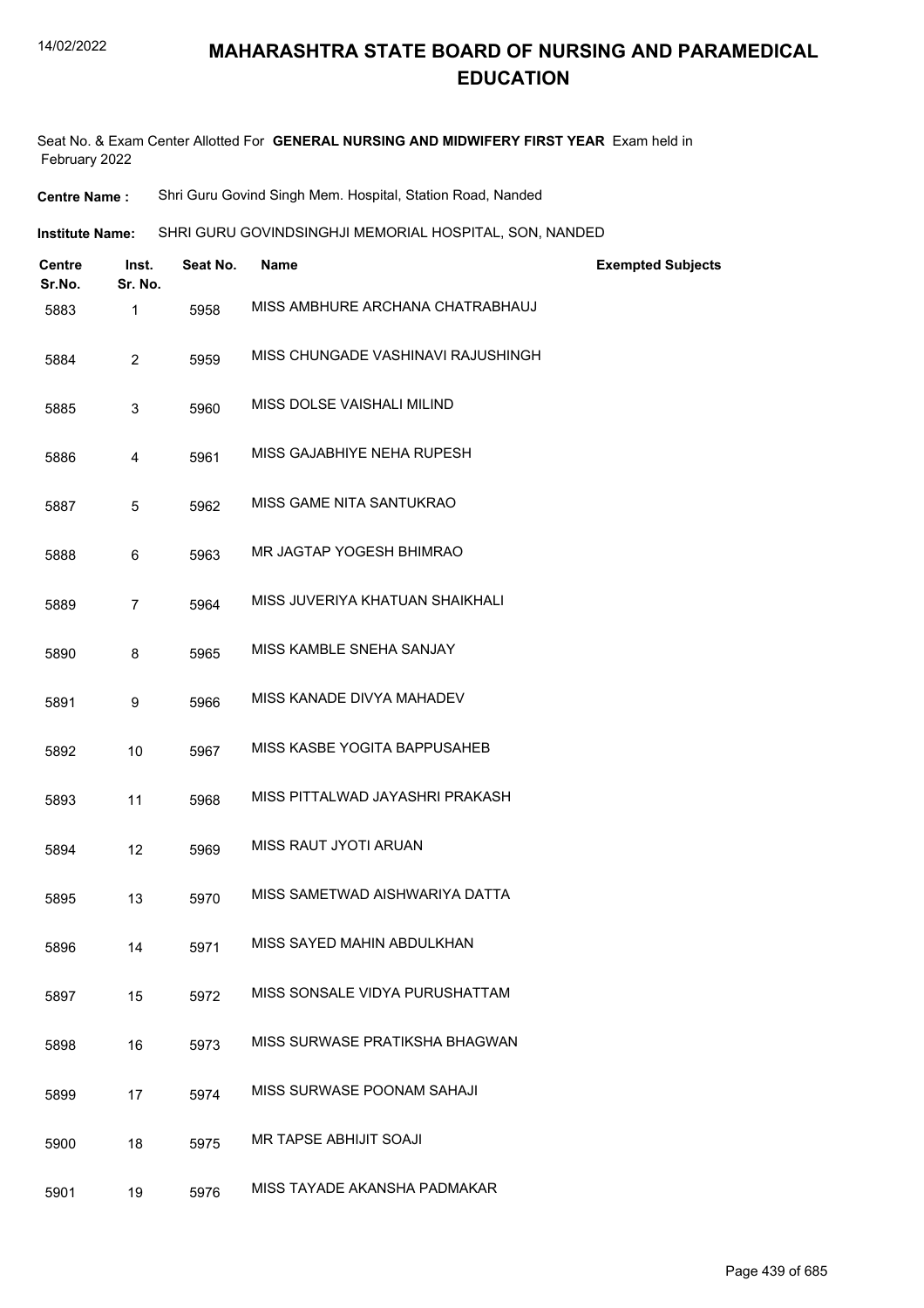Seat No. & Exam Center Allotted For GENERAL NURSING AND MIDWIFERY FIRST YEAR Exam held in February 2022

MISS WAGHADE PRADHNYA RUPLAL 5902 20 5977

NOTE: 'P' MEANS PROVISIONALLY PERMITTED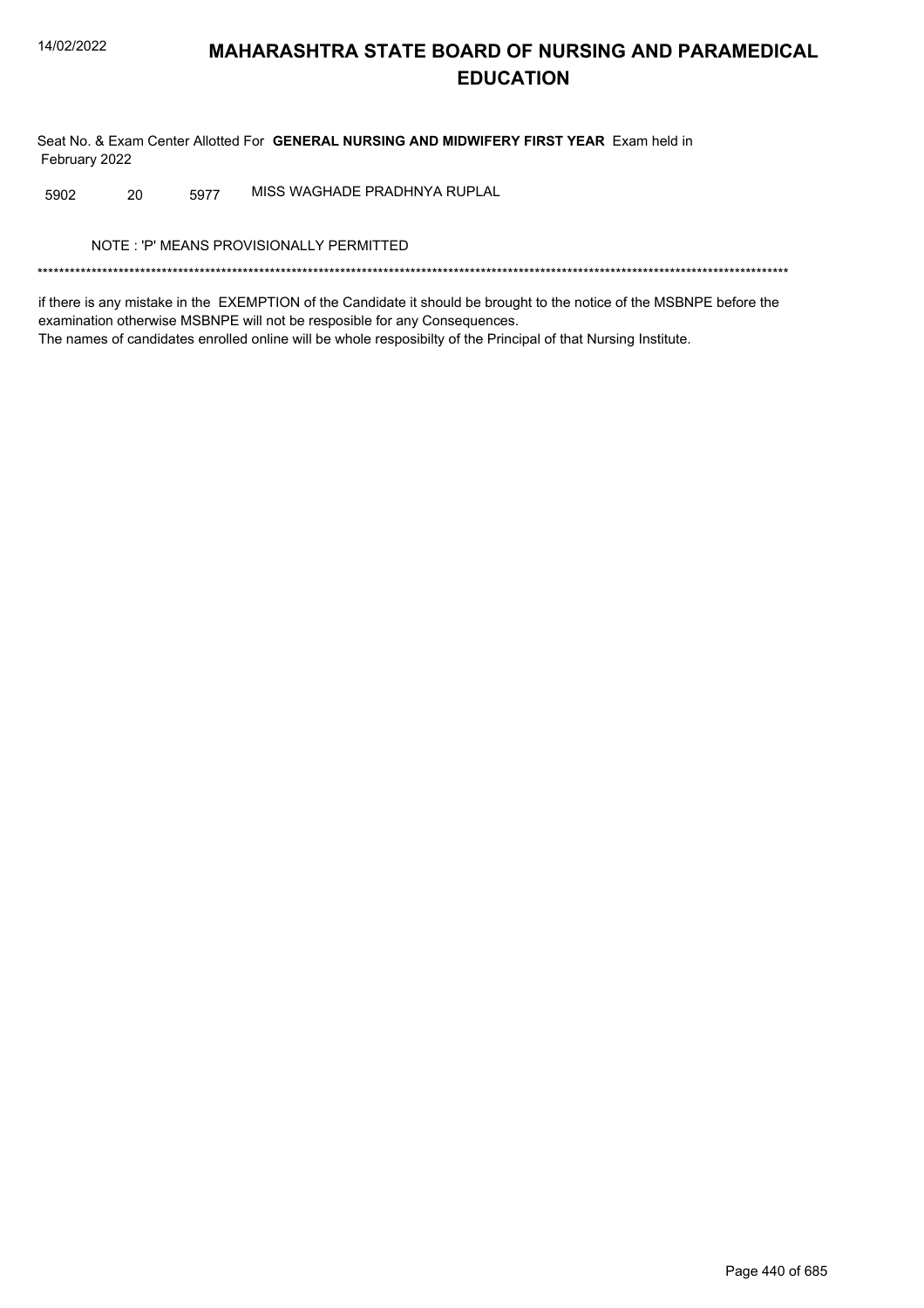- **Centre Name :** Shri Guru Govind Singh Mem. Hospital, Station Road, Nanded
- GOVINDRAO PAUL NURSING SCHOOL, NANDED **Institute Name:**

| <b>Centre</b><br>Sr.No. | Inst.<br>Sr. No. | Seat No. | <b>Name</b>                                                   | <b>Exempted Subjects</b> |
|-------------------------|------------------|----------|---------------------------------------------------------------|--------------------------|
| 5903                    | $\mathbf{1}$     | 5978     | MISS BHAYMARE SONUTAI KASHINATH                               |                          |
| 5904                    | $\overline{c}$   | 5979     | MISS BURKULE PRATIKSHA KISHAN                                 |                          |
| 5905                    | 3                | 5980     | <b>SMT HUMBE KAWERI KISHOR</b><br>(NEE DHORE KAWERI MADHUKAR) |                          |
| 5906                    | 4                | 5981     | MISS DHULE ANJALI VILAS                                       |                          |
| 5907                    | 5                | 5982     | MR DUKARE AVINASH SHAMRAO                                     |                          |
| 5908                    | 6                | 5983     | MISS GAROLE SAKSHI VISHWANATH                                 |                          |
| 5909                    | 7                | 5984     | MISS GAROLE ASHA MAROTRAO                                     |                          |
| 5910                    | 8                | 5985     | MR HAIBATKAR SHARAD GANGADHAR                                 |                          |
| 5911                    | 9                | 5986     | MISS HATKAR CHETANA MADAN                                     |                          |
| 5912                    | 10               | 5987     | MISS INGALE PRATIKSHA VIJAY                                   |                          |
| 5913                    | 11               | 5988     | MISS KAMBLE SARIKA RAJU                                       |                          |
| 5914                    | 12               | 5989     | MISS KHOKALE UJAWALA PANDURANG                                |                          |
| 5915                    | 13               | 5990     | <b>MISS LOKARE REENA ROHIDAS</b>                              |                          |
| 5916                    | 14               | 5991     | MR LOKRE ANUJ PRUTHVIRAJ                                      |                          |
| 5917                    | 15               | 5992     | MISS MALODE VAIBHAVI YASHWANT                                 |                          |
| 5918                    | 16               | 5993     | MISS MUKADE SUNITA PURBHAJI                                   |                          |
| 5919                    | 17               | 5994     | MISS NAIK RENUKA VITTHAL                                      |                          |
| 5920                    | 18               | 5995     | MR NARWADE MUKESH ASHOK                                       |                          |
| 5921                    | 19               | 5996     | MISS PARADE NIKITA RAMDAS                                     |                          |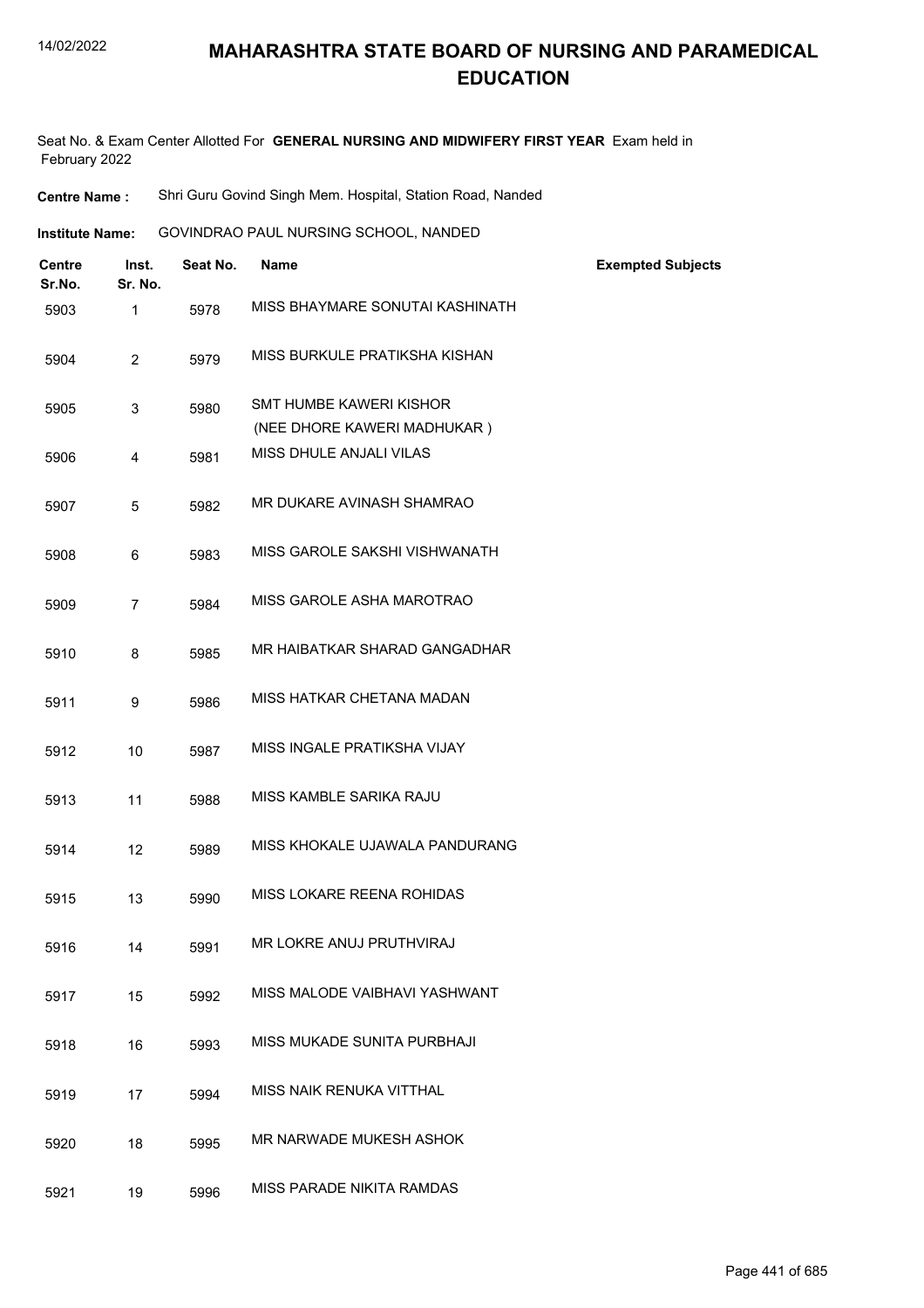|               | Seat No. & Exam Center Allotted For GENERAL NURSING AND MIDWIFERY FIRST YEAR Exam held in |  |
|---------------|-------------------------------------------------------------------------------------------|--|
| February 2022 |                                                                                           |  |

| 5922 | 20 | 5997 | MR RAWATE AKASH BHASKAR         |
|------|----|------|---------------------------------|
| 5923 | 21 | 5998 | MR ROKADE SUMIT SANJAY          |
| 5924 | 22 | 5999 | MISS SABLE VAISHNAVI VILAS      |
| 5925 | 23 | 6000 | MISS SAWTE MAITHILI KAILAS      |
| 5926 | 24 | 6001 | MR SONALE NAGESH SHYAMRAO       |
| 5927 | 25 | 6002 | MR SONALE YUVRAJ SUNIL          |
| 5928 | 26 | 6003 | MISS THORAT PALLVI SANTOSH      |
| 5929 | 27 | 6004 | <b>MR TIWHALE SURAJ PRAKASH</b> |
| 5930 | 28 | 6005 | MISS WAGADKAR RUTUJA PRABHAKAR  |
| 5931 | 29 | 6006 | MISS WANJARE DHANSHRI PRALAHAD  |
| 5932 | 30 | 6007 | MISS YEDKE JAYSHRI GUNAJI       |

#### NOTE : 'P' MEANS PROVISIONALLY PERMITTED

\*\*\*\*\*\*\*\*\*\*\*\*\*\*\*\*\*\*\*\*\*\*\*\*\*\*\*\*\*\*\*\*\*\*\*\*\*\*\*\*\*\*\*\*\*\*\*\*\*\*\*\*\*\*\*\*\*\*\*\*\*\*\*\*\*\*\*\*\*\*\*\*\*\*\*\*\*\*\*\*\*\*\*\*\*\*\*\*\*\*\*\*\*\*\*\*\*\*\*\*\*\*\*\*\*\*\*\*\*\*\*\*\*\*\*\*\*\*\*\*\*\*\*\*\*\*\*\*\*\*\*\*\*\*\*\*\*\*\*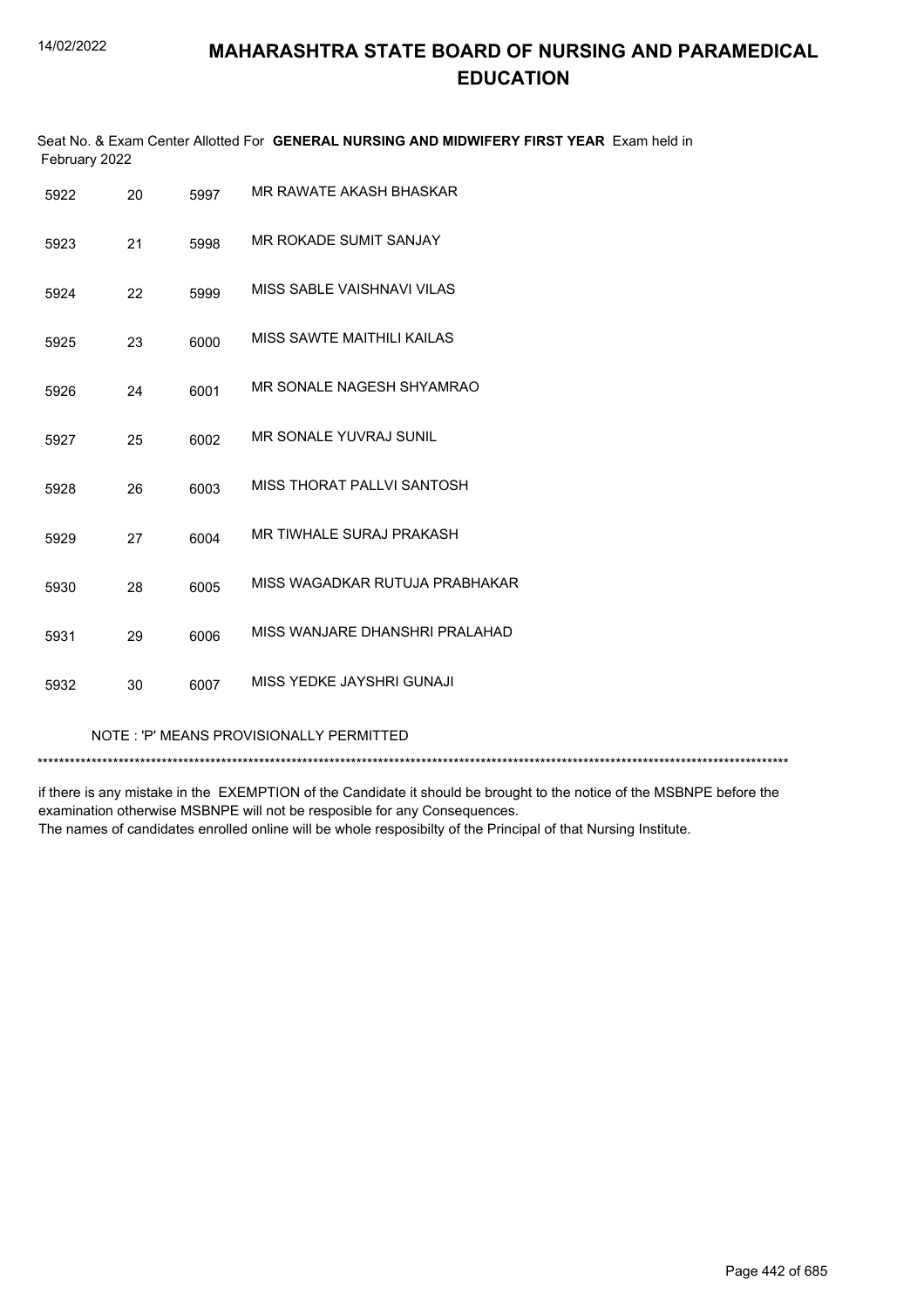## **MAHARASHTRA STATE BOARD OF NURSING AND PARAMEDICAL EDUCATION**

| <b>Centre Name :</b> | Shri Guru Govind Singh Mem. Hospital, Station Road, Nanded |  |  |  |  |
|----------------------|------------------------------------------------------------|--|--|--|--|
|----------------------|------------------------------------------------------------|--|--|--|--|

| <b>Institute Name:</b> | Marathwada Nursing School, Nanded |
|------------------------|-----------------------------------|
|------------------------|-----------------------------------|

| <b>Centre</b><br>Sr.No. | Inst.<br>Sr. No. | Seat No. | <b>Name</b>                     | <b>Exempted Subjects</b> |
|-------------------------|------------------|----------|---------------------------------|--------------------------|
| 5933                    | 1                | 6008     | MISS BANSODE PUSHPA SHESHRAO    |                          |
| 5934                    | $\overline{2}$   | 6009     | MISS BHONDE SHARDA PRABHAKARRAO |                          |
| 5935                    | 3                | 6010     | MISS CHAHANDE APARNA HARIDAS    |                          |
| 5936                    | 4                | 6011     | MISS DAHIKAR SHARDA BATU        |                          |
| 5937                    | 5                | 6012     | MISS GAIKWAD RADHA LAXMAN       |                          |
| 5938                    | 6                | 6013     | MISS GAVALI ANITA SHANKARRAO    |                          |
| 5939                    | $\overline{7}$   | 6014     | MISS GODBOLE ROHINI VIJAYANAND  |                          |
| 5940                    | 8                | 6015     | MISS HANMANTE RANJANA GOVIND    |                          |
| 5941                    | 9                | 6016     | MISS HINGOLE PRITI NAMDEV       |                          |
| 5942                    | 10               | 6017     | MISS KADAM PREMLA ARJUNRAO      |                          |
| 5943                    | 11               | 6018     | MISS KARALRE PRANITA KISHANRAO  |                          |
| 5944                    | 12               | 6019     | MISS KHARAT SEEMA PANDITRAO     |                          |
| 5945                    | 13               | 6020     | MISS LOKHANDE ROHINI RANJU      |                          |
| 5946                    | 14               | 6021     | MISS NAIK JAISHRI BABURAO       |                          |
| 5947                    | 15               | 6022     | MISS NAVAGHARE SAVITRA MOGLAJI  |                          |
| 5948                    | 16               | 6023     | MISS PUNDE LATA BHARATRAO       |                          |
| 5949                    | 17               | 6024     | MISS RATHOD MAMTA KUNJAN        |                          |
| 5950                    | 18               | 6025     | MISS SHINDE PRAJAKTA KAILASH    |                          |
| 5951                    | 19               | 6026     | MISS SOLANKE SARIKA JUGALRAO    |                          |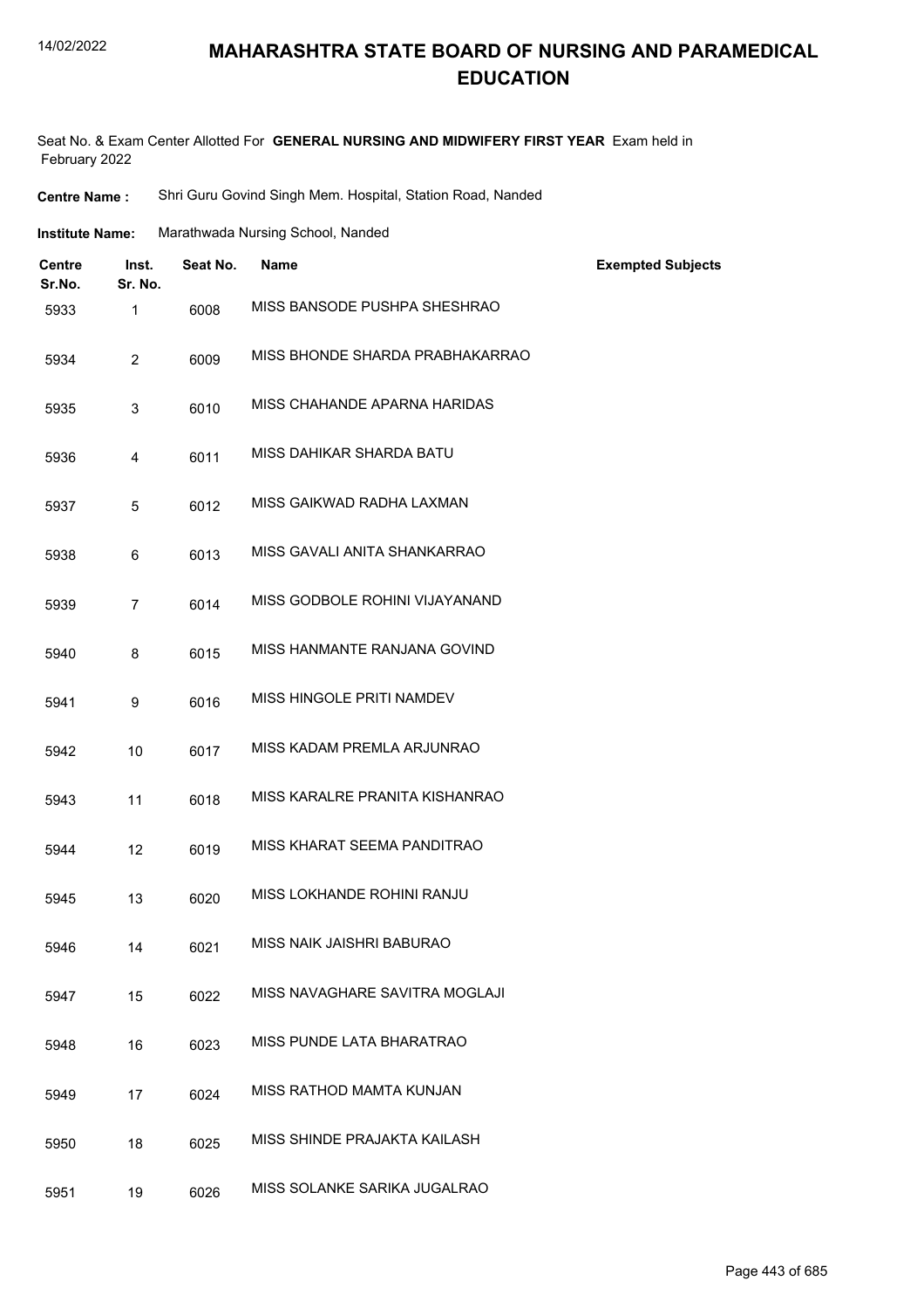Seat No. & Exam Center Allotted For GENERAL NURSING AND MIDWIFERY FIRST YEAR Exam held in February 2022

MISS UKE NIKITA MANIKRAO 5952 20 6027

NOTE: 'P' MEANS PROVISIONALLY PERMITTED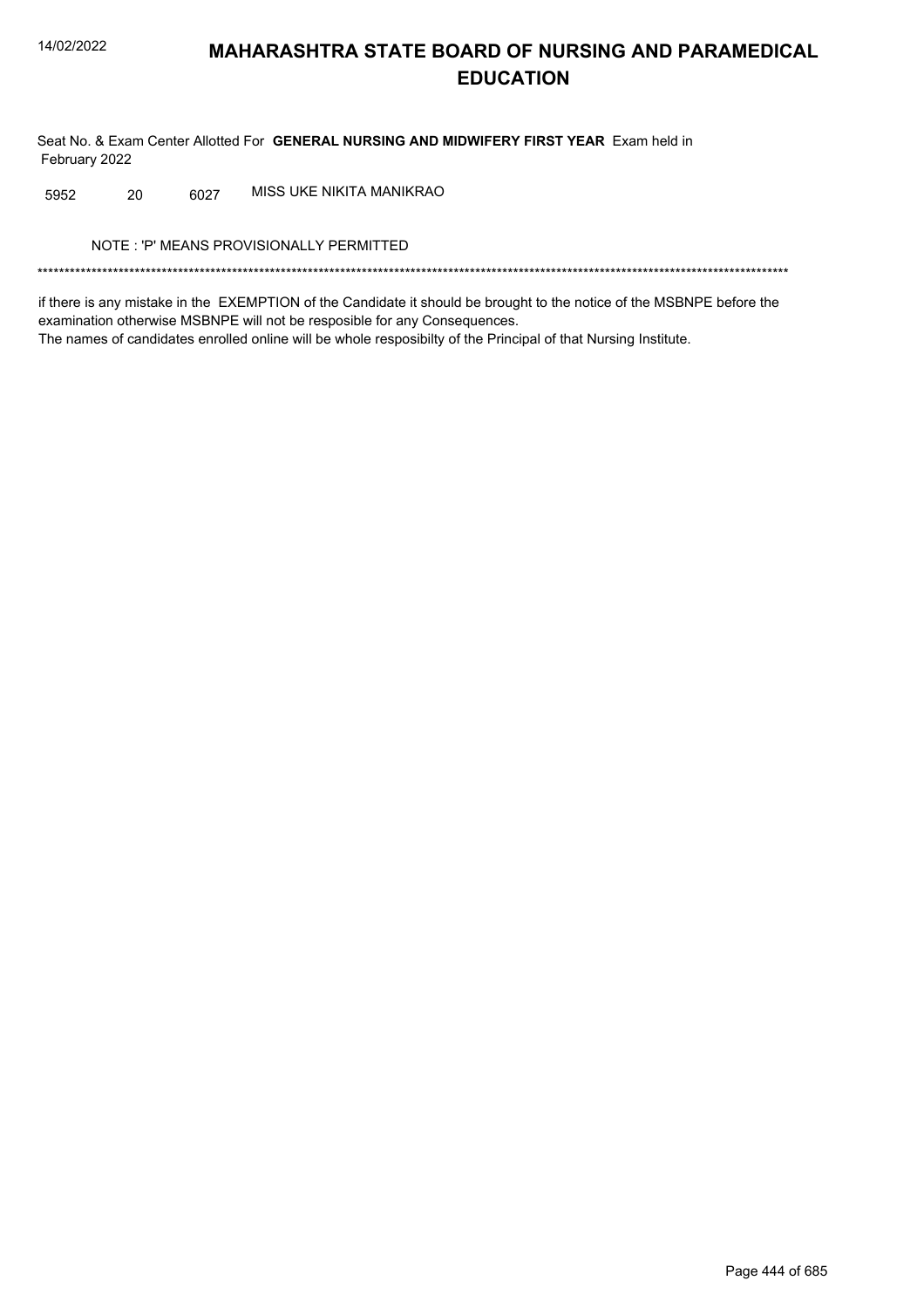Seat No. & Exam Center Allotted For **GENERAL NURSING AND MIDWIFERY FIRST YEAR** Exam held in February 2022

**Centre Name :** Shri Guru Govind Singh Mem. Hospital, Station Road, Nanded

**Institute Name: DAGDOJIRAO PATIL RGNM NURSING SCHOOL HADGAON, NANDED** 

| <b>Centre</b><br>Sr.No. | Inst.<br>Sr. No. | Seat No. | <b>Name</b>                        | <b>Exempted Subjects</b> |
|-------------------------|------------------|----------|------------------------------------|--------------------------|
| 5953                    | 1                | 6028     | MISS DESHAMANE VAISHNAVI DILIP     |                          |
| 5954                    | 2                | 6029     | MISS DEVAKE MAHAMAYA ASHOK         |                          |
| 5955                    | 3                | 6030     | MISS DHOKANE BHARTI RAMHARI        |                          |
| 5956                    | 4                | 6031     | MISS GAWALI PRAJAKTA ANIL          |                          |
| 5957                    | 5                | 6032     | MISS GHUNGARRAO SANGHMITRA TUKARAM |                          |
| 5958                    | 6                | 6033     | MISS INGOLE POOJA RAHUL            |                          |
| 5959                    | $\overline{7}$   | 6034     | MR JONDHALE PARMESHWAR SANJAY      |                          |
| 5960                    | 8                | 6035     | MISS KALBANDE RUTUJA SHIVAJI       |                          |
| 5961                    | 9                | 6036     | MISS KALBANDE KARISHMA BHAGWAN     |                          |
| 5962                    | 10               | 6037     | MISS KAMBLE JYOTSNA NARAYAN        |                          |
| 5963                    | 11               | 6038     | MISS KEDAR NEHA DIPAK              |                          |
| 5964                    | 12               | 6039     | MR KENDREKAR VISHAL DIPAK          |                          |
| 5965                    | 13               | 6040     | MR KHANJODE RAJKUMAR SHIVAJI       |                          |
| 5966                    | 14               | 6041     | MISS MANDLE PUSHPA SAMBHAJI        |                          |
| 5967                    | 15               | 6042     | MISS MITKAR POOJA RAMESH           |                          |
| 5968                    | 16               | 6043     | MISS PARGHANE PRADNYA BALAJI       |                          |
| 5969                    | 17               | 6044     | MISS SONALE PALLAVI RAMESH         |                          |
| 5970                    | 18               | 6045     | MISS SURAYAKAR VARSHA KISHAN       |                          |
| 5971                    | 19               | 6046     | MISS TELANGE KAVITA SUDAM          |                          |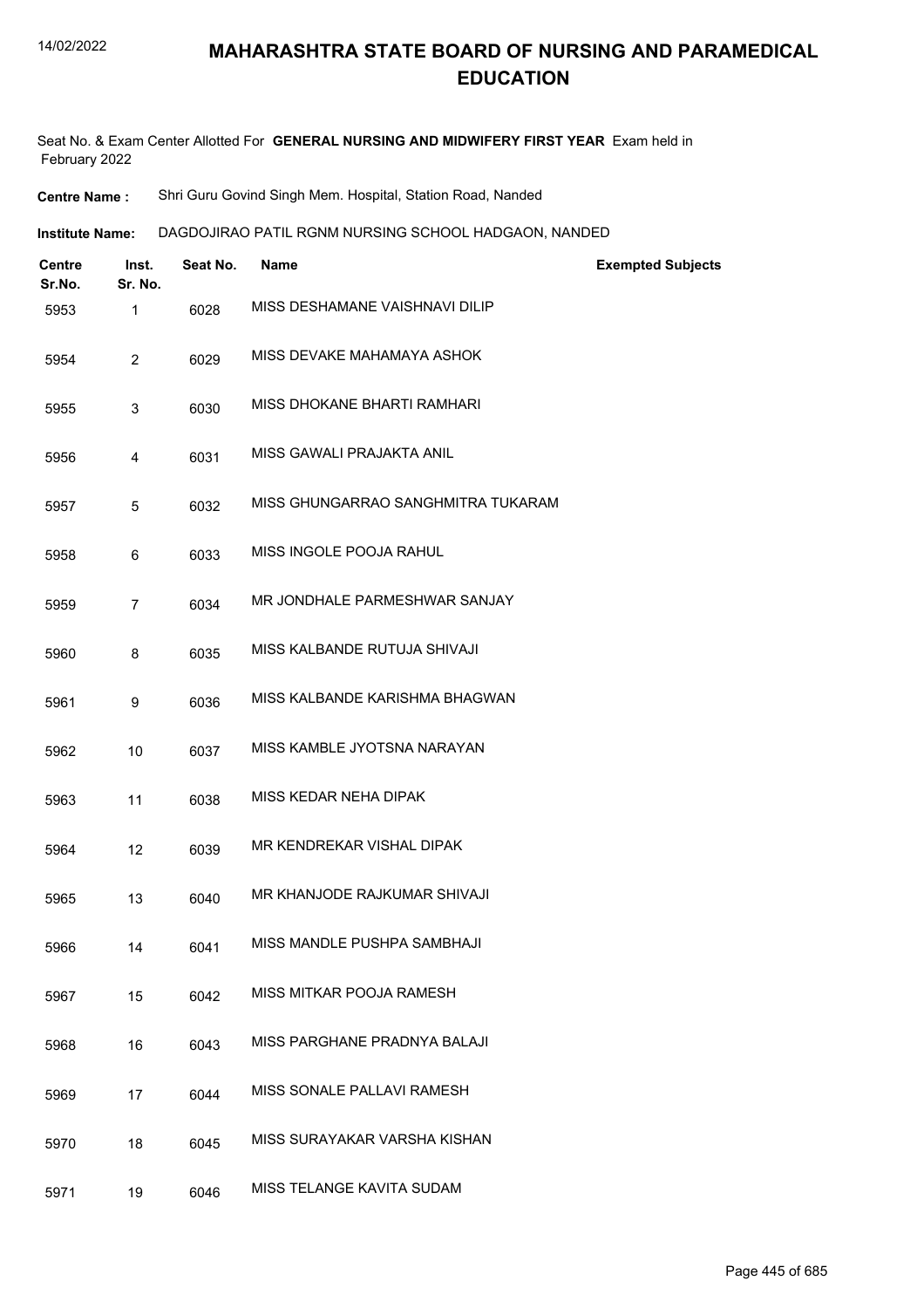Seat No. & Exam Center Allotted For GENERAL NURSING AND MIDWIFERY FIRST YEAR Exam held in February 2022

MISS WAGHMARE ROSHANI PANJABRAO 20 6047 5972

NOTE: 'P' MEANS PROVISIONALLY PERMITTED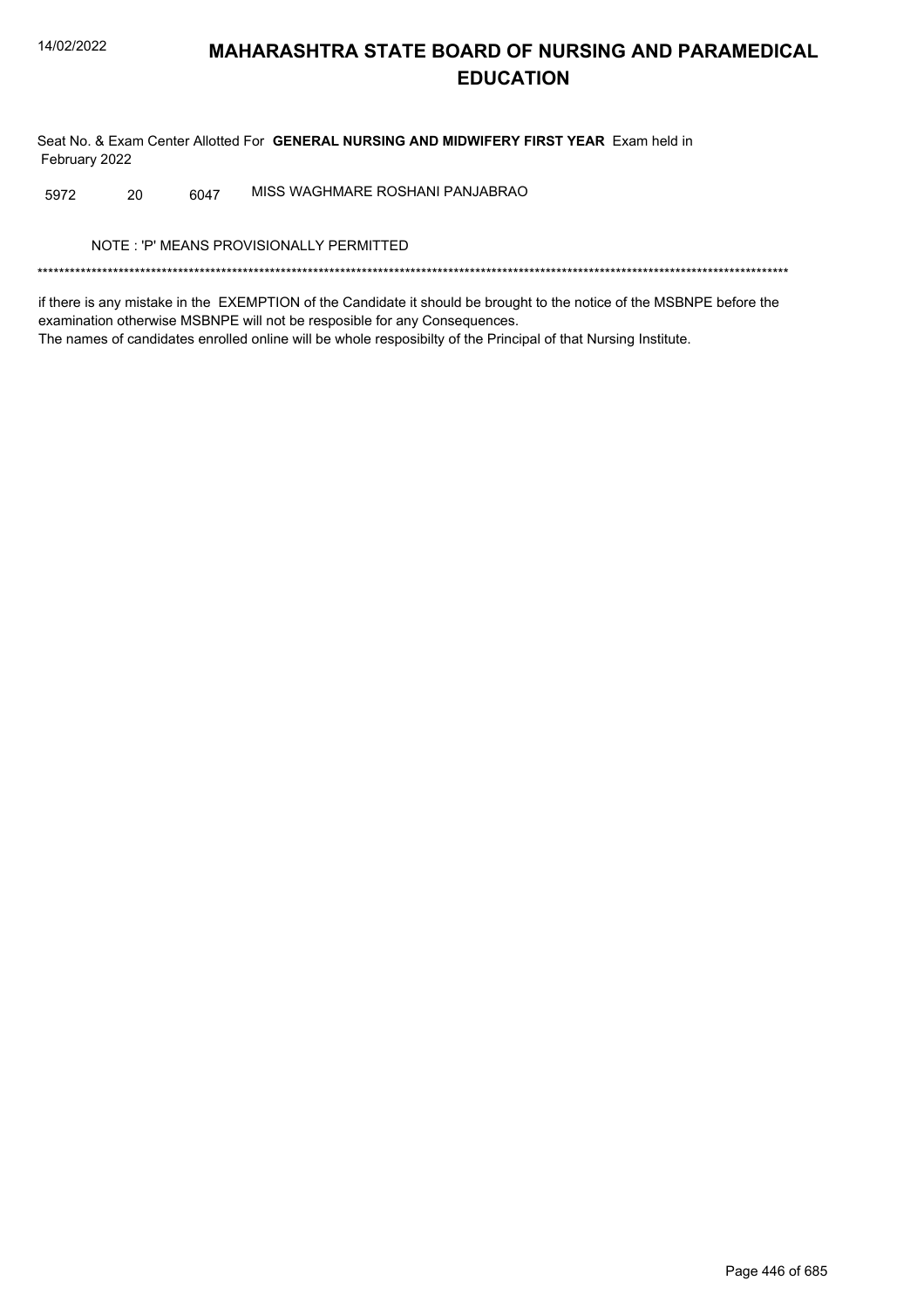### **MAHARASHTRA STATE BOARD OF NURSING AND PARAMEDICAL EDUCATION**

| <b>Centre Name :</b> | <b>GENERAL HOSPITAL, Parbhani</b> |
|----------------------|-----------------------------------|
|                      |                                   |

| MAULI INSTITUTE OF NURSING, PARBHANI<br><b>Institute Name:</b> |          |                                  |                          |
|----------------------------------------------------------------|----------|----------------------------------|--------------------------|
| <b>Centre</b><br>Inst.<br>Sr. No.<br>Sr.No.                    | Seat No. | <b>Name</b>                      | <b>Exempted Subjects</b> |
| $\mathbf{1}$<br>5973                                           | 6048     | MISS AAGLE LATA UDHAV            |                          |
| $\overline{2}$<br>5974                                         | 6049     | MISS AMBURE MAYURI KESHAVRAO     |                          |
| 3<br>5975                                                      | 6050     | MISS BADE VARSHARANI BALAJI      |                          |
| $\overline{4}$<br>5976                                         | 6051     | MISS BAGATE DIPALI GOVIND        |                          |
| 5<br>5977                                                      | 6052     | MISS BALKHANDE RAKHI BHAGWAT     |                          |
| 6<br>5978                                                      | 6053     | MISS BANSODE AMRAPALI VISHNU     |                          |
| $\overline{7}$<br>5979                                         | 6054     | MISS BHADKE ARATI BABARAO        |                          |
| 8<br>5980                                                      | 6055     | MISS BHUKTAR NIKITA DEVANAND     |                          |
| 5981<br>9                                                      | 6056     | MISS BORADE SAKSHI SANTOSH       |                          |
| 5982<br>10                                                     | 6057     | MISS DALVE POOJA MAROTI          |                          |
| 11<br>5983                                                     | 6058     | MISS DHAGE NIKITA GOVINDRAO      |                          |
| 12<br>5984                                                     | 6059     | MISS DHONGADE POOJA NARAYAN      |                          |
| 13<br>5985                                                     | 6060     | MISS GAIKWAD SHITAL SHRIRANG     |                          |
| 5986<br>14                                                     | 6061     | MISS GAIKWAD RAJESHRI NAGORAO    |                          |
| 15<br>5987                                                     | 6062     | MISS GAIKWAD CHANCHAL SRIRANG    |                          |
| 16<br>5988                                                     | 6063     | MISS GAIKWAD DHRUPATBAI DHONDIBA |                          |
| 17<br>5989                                                     | 6064     | MISS GAYKWAD REKHA NAMDEO        |                          |
| 18<br>5990                                                     | 6065     | MISS GEDAM SONY BHIMRAO          |                          |
| 19<br>5991                                                     | 6066     | MISS INGOLE SHILPA ASHOK         |                          |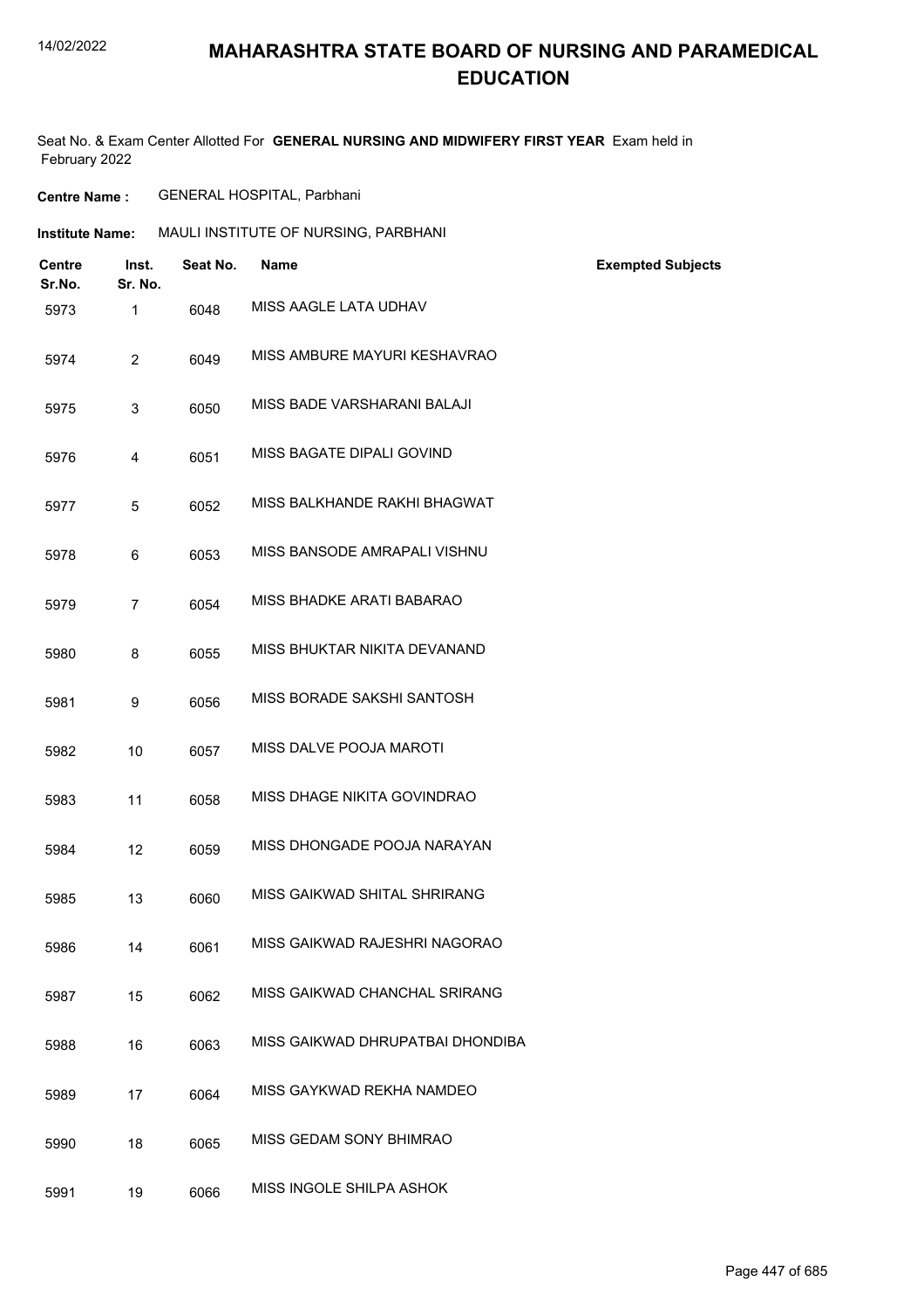| February 2022 |    |      |                                |
|---------------|----|------|--------------------------------|
| 5992          | 20 | 6067 | MISS JATALE SWATI MAROTRAO     |
| 5993          | 21 | 6068 | MISS KANDHARE WARSHA MADHUKAR  |
| 5994          | 22 | 6069 | MISS KARHALE RAJSHRI GANGADHAR |
| 5995          | 23 | 6070 | MISS KHILLARE MANISHA MADHUKAR |
| 5996          | 24 | 6071 | MISS KHILLARE PALLAVI MARUTI   |

| 5997 | 6072 | MISS KHUPSE SARIKA GAJANAN |
|------|------|----------------------------|
|      |      |                            |

- 5998 26 6073 MISS MENDKE KOMAL YADAVROA
- 5999 27 6074 MISS PAWAR RUTUJA GULAB
- 6000 28 6075 MISS SAHAJRAO SAYALI TULSHIRAM
- 6001 29 6076 MISS SALI NIKITA SHRIRAM
- 6002 30 6077 MR SHIMPLE KISHOR PRABHAKAR
- 6003 31 6078 MISS SHINDE VAISHNAVI SOPANRAO
- 6004 32 6079 MISS STIFAN DEEP SONIYA
- 6005 33 6080 MISS SURYAWANSHI SUNITA MAROTI
- 6006 34 6081 MISS SURYAWANSHI DAMINI VENKATRAO
- 6007 35 6082 MISS TUPSAMUNDRE PRAGATI YASHWANT
- 6008 36 6083 MR WAGHAMARE NITIN GANGADHAR
- 6009 37 6084 MISS WAGHMARE ROHINI BHAGWANROA
- 6010 38 6085 MISS WALAKE RADHIKA BHASKAR
- 6011 39 6086 MISS WATHORE MANISHA SHIRISHKUMAR
- 6012 40 6087 MISS WATHORE DIPALI SHIRISH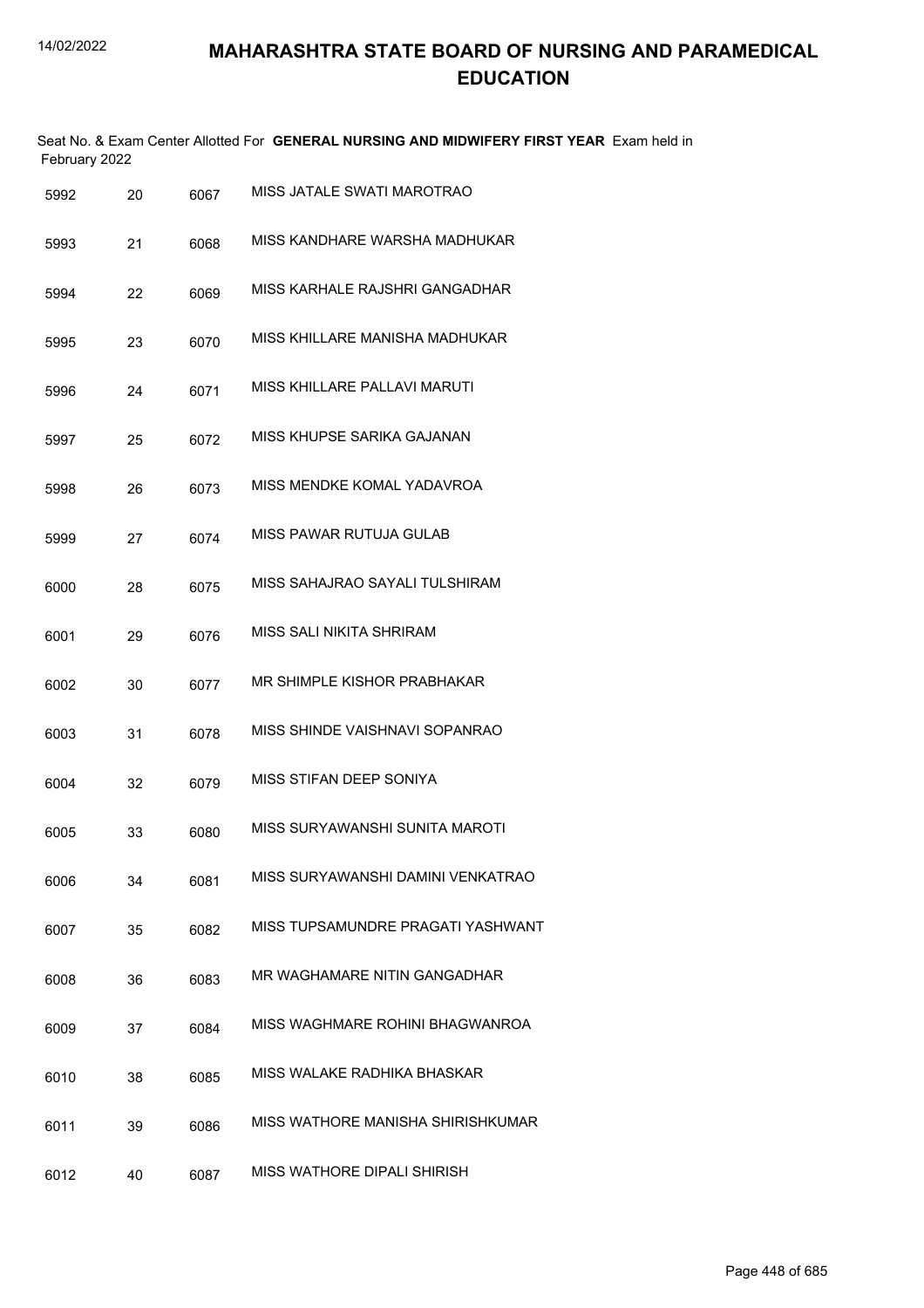Seat No. & Exam Center Allotted For GENERAL NURSING AND MIDWIFERY FIRST YEAR Exam held in February 2022

NOTE: 'P' MEANS PROVISIONALLY PERMITTED

if there is any mistake in the EXEMPTION of the Candidate it should be brought to the notice of the MSBNPE before the examination otherwise MSBNPE will not be resposible for any Consequences.

The names of candidates enrolled online will be whole resposibilty of the Principal of that Nursing Institute.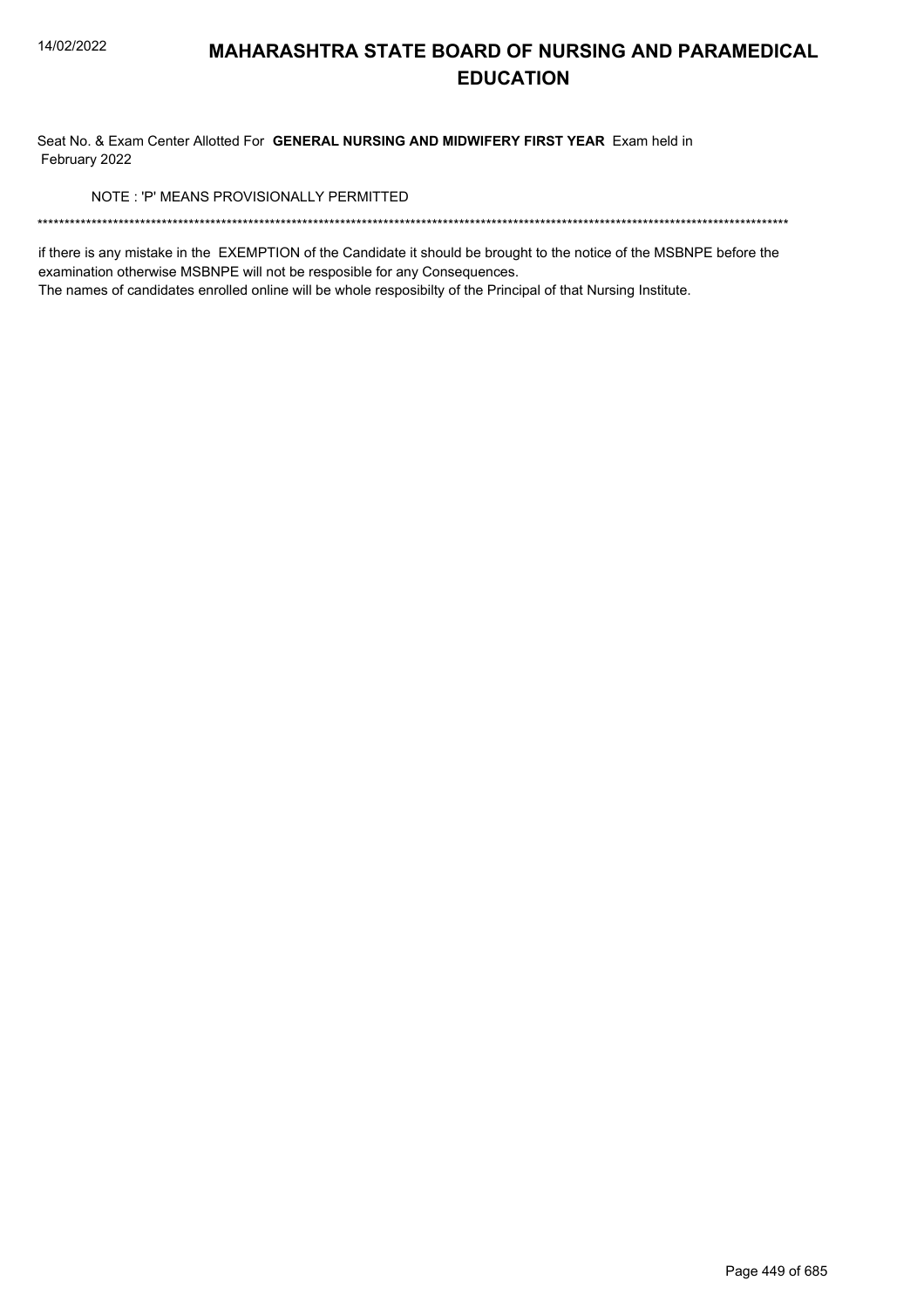### **MAHARASHTRA STATE BOARD OF NURSING AND PARAMEDICAL EDUCATION**

| <b>Centre Name:</b>     |                  |          | <b>GENERAL HOSPITAL, Parbhani</b> |                          |
|-------------------------|------------------|----------|-----------------------------------|--------------------------|
| <b>Institute Name:</b>  |                  |          | INSTITUTE OF NURSING, PARBHANI    |                          |
| <b>Centre</b><br>Sr.No. | Inst.<br>Sr. No. | Seat No. | <b>Name</b>                       | <b>Exempted Subjects</b> |
| 6013                    | $\mathbf{1}$     | 6088     | MISS CHAFE SHARDA GUJAJI          |                          |
| 6014                    | $\overline{2}$   | 6089     | MR DHAGE PRAKASH PANDURANG        |                          |
| 6015                    | 3                | 6090     | MISS DHUMALE BHARTI DILIPSING     |                          |
| 6016                    | 4                | 6091     | MISS HANWATE SHIVANI SANJAYRAO    |                          |
| 6017                    | 5                | 6092     | MISS KADAM RAJASHRI JETING        |                          |
| 6018                    | 6                | 6093     | MISS KARNE SHAHU SAYALU           |                          |
| 6019                    | $\overline{7}$   | 6094     | MISS KATHODE RANI NAMDEVRAO       |                          |
| 6020                    | 8                | 6095     | MISS KATKADE KALPANA RAM          |                          |
| 6021                    | 9                | 6096     | MR KENDRE MAYUR RAJENDRA          |                          |
| 6022                    | 10               | 6097     | MR KSHIRSAGAR PRASAD VILAS        |                          |
| 6023                    | 11               | 6098     | MR MANE DATTA SAKHARAM            |                          |
| 6024                    | 12               | 6099     | MISS MASKE PRADNYA MUNJABHAU      |                          |
|                         |                  |          |                                   |                          |

| 6025 | 6100 | MISS NARWADE DIKSHA MADHAV |
|------|------|----------------------------|
|      |      |                            |

- 6026 14 6101 MISS NAVALE VAISHNAVI ASHOK
- 6027 15 6102 MR PHAD GOVIND BABURAO
- 6028 16 6103 MISS POTFADE NUTAN SITARAM
- 6029 17 6104 MR QURESHI JAVED ISA
- 6030 18 6105 MISS SADAVARTE SHITAL SHESHRAO
- 6031 19 6106 MISS SADAWARTE SWATI KESHAVRAO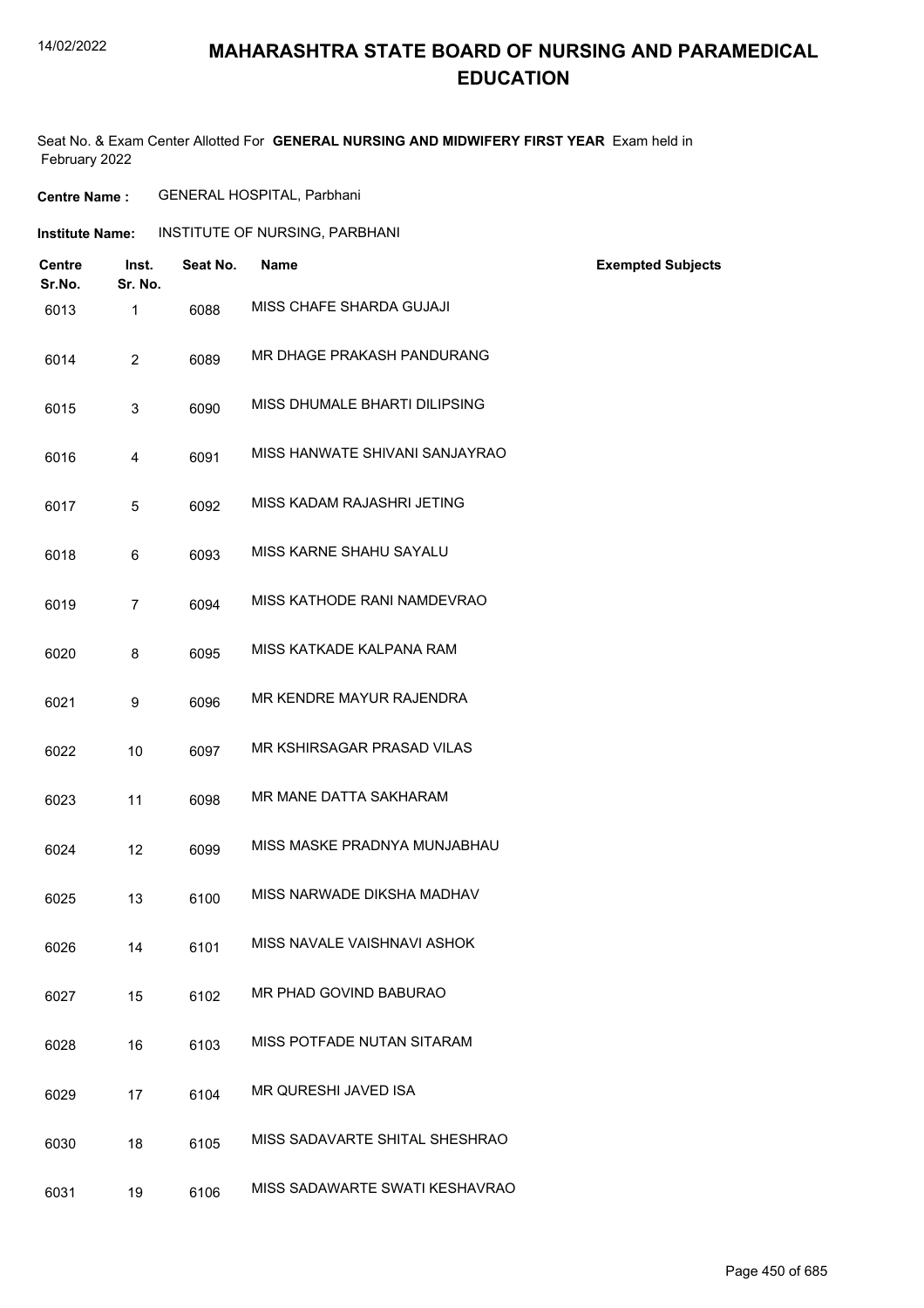Seat No. & Exam Center Allotted For GENERAL NURSING AND MIDWIFERY FIRST YEAR Exam held in February 2022

MISS SANMUKH SNEHAL NAGESH 6032 20 6107

NOTE: 'P' MEANS PROVISIONALLY PERMITTED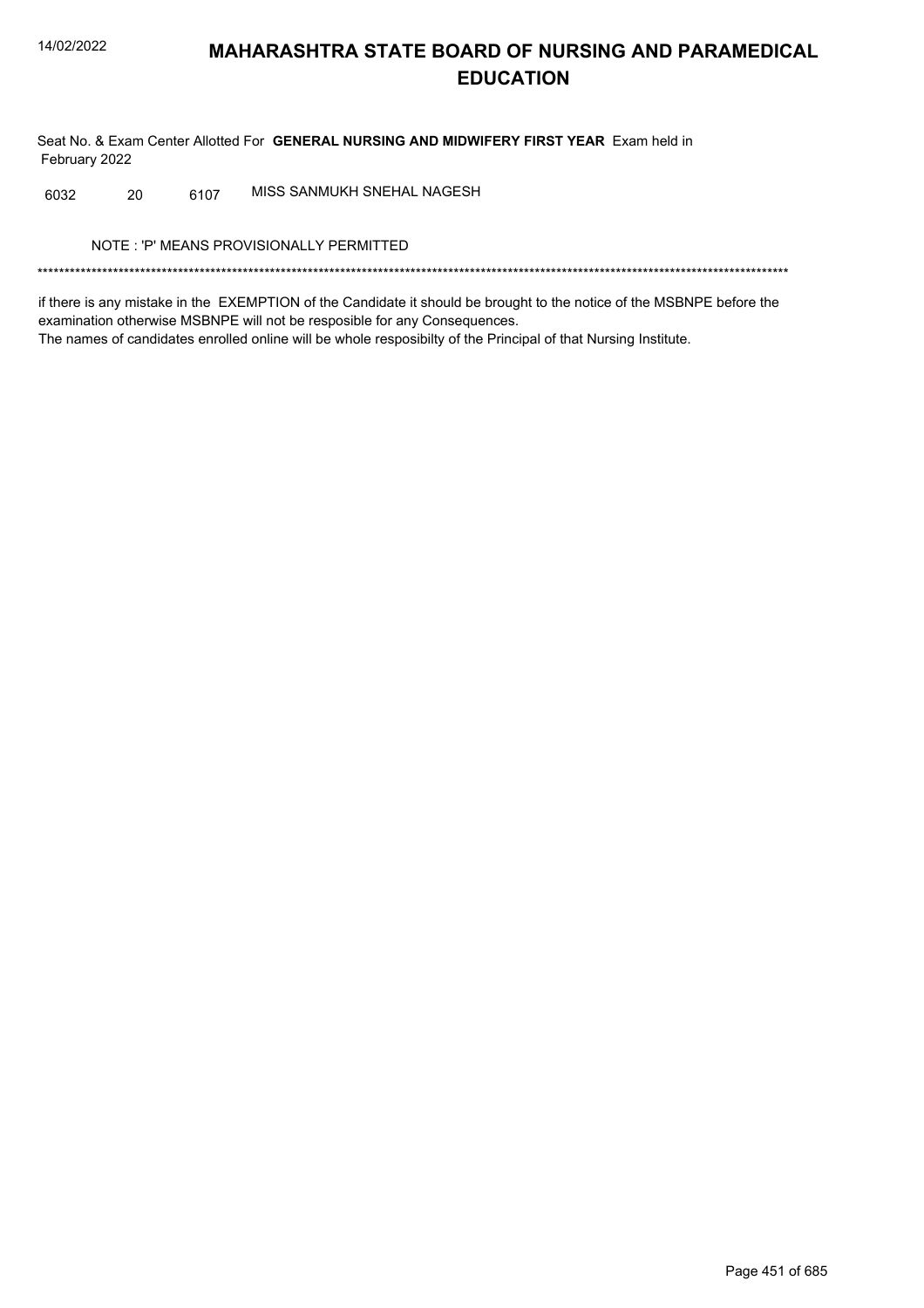### **MAHARASHTRA STATE BOARD OF NURSING AND PARAMEDICAL EDUCATION**

Seat No. & Exam Center Allotted For **GENERAL NURSING AND MIDWIFERY FIRST YEAR** Exam held in February 2022

**Centre Name :** GENERAL HOSPITAL, Parbhani

| Institute Name: | INDIRA GANDHI A.N.M. NURSING SCHOOL. PARBHANI |
|-----------------|-----------------------------------------------|
|-----------------|-----------------------------------------------|

| <b>Centre</b><br>Sr.No. | Inst.<br>Sr. No. | Seat No. | <b>Name</b>                         | <b>Exempted Subjects</b> |
|-------------------------|------------------|----------|-------------------------------------|--------------------------|
| 6033                    | 1                | 6108     | MR ANSARIMOHMAD FAKHRODDIN MOHMADIK |                          |
| 6034                    | $\overline{2}$   | 6109     | MISS BELE ASHVINI BABAN             |                          |
| 6035                    | 3                | 6110     | MISS BHARSHANKAR ARTI BHAGWANRAO    |                          |
| 6036                    | 4                | 6111     | MISS CHIBHADE JAYA VITTHAL          |                          |
| 6037                    | 5                | 6112     | MISS DAHALKE DURGA SHAKURAO         |                          |
| 6038                    | 6                | 6113     | MISS DAKHORE DEVAKA BHAGORAO        |                          |
| 6039                    | $\overline{7}$   | 6114     | MISS GAWAI RUPALI MACCHINDRA        |                          |
| 6040                    | 8                | 6115     | MISS GHANDARE SANDHYA UCHIT         |                          |
| 6041                    | 9                | 6116     | MISS GHANDARE MEERA BABARAO         |                          |
| 6042                    | 10               | 6117     | MR GHANDARE AVINASH PRABHAKAR       |                          |
| 6043                    | 11               | 6118     | MR HONRAO AKASH OMPRAKASH           |                          |
| 6044                    | 12               | 6119     | MR JAGDHANE DEVESH SANTOSH          |                          |
| 6045                    | 13               | 6120     | MISS KAMBLE ARPITA MANIKRAO         |                          |
| 6046                    | 14               | 6121     | MR KAPURE GAURAV BHIMRAO            |                          |
| 6047                    | 15               | 6122     | MISS KHOKALE REKHA MAHADU           |                          |
| 6048                    | 16               | 6123     | MISS MAKASARE AKANKSHA HARICHAND    |                          |
| 6049                    | 17               | 6124     | MISS MUKADE SHALU TOPAJI            |                          |
| 6050                    | 18               | 6125     | MISS SARKUNDE RUKHMA BHAURAO        |                          |
| 6051                    | 19               | 6126     | MISS VYAVHARE RANJANA NAGORAO       |                          |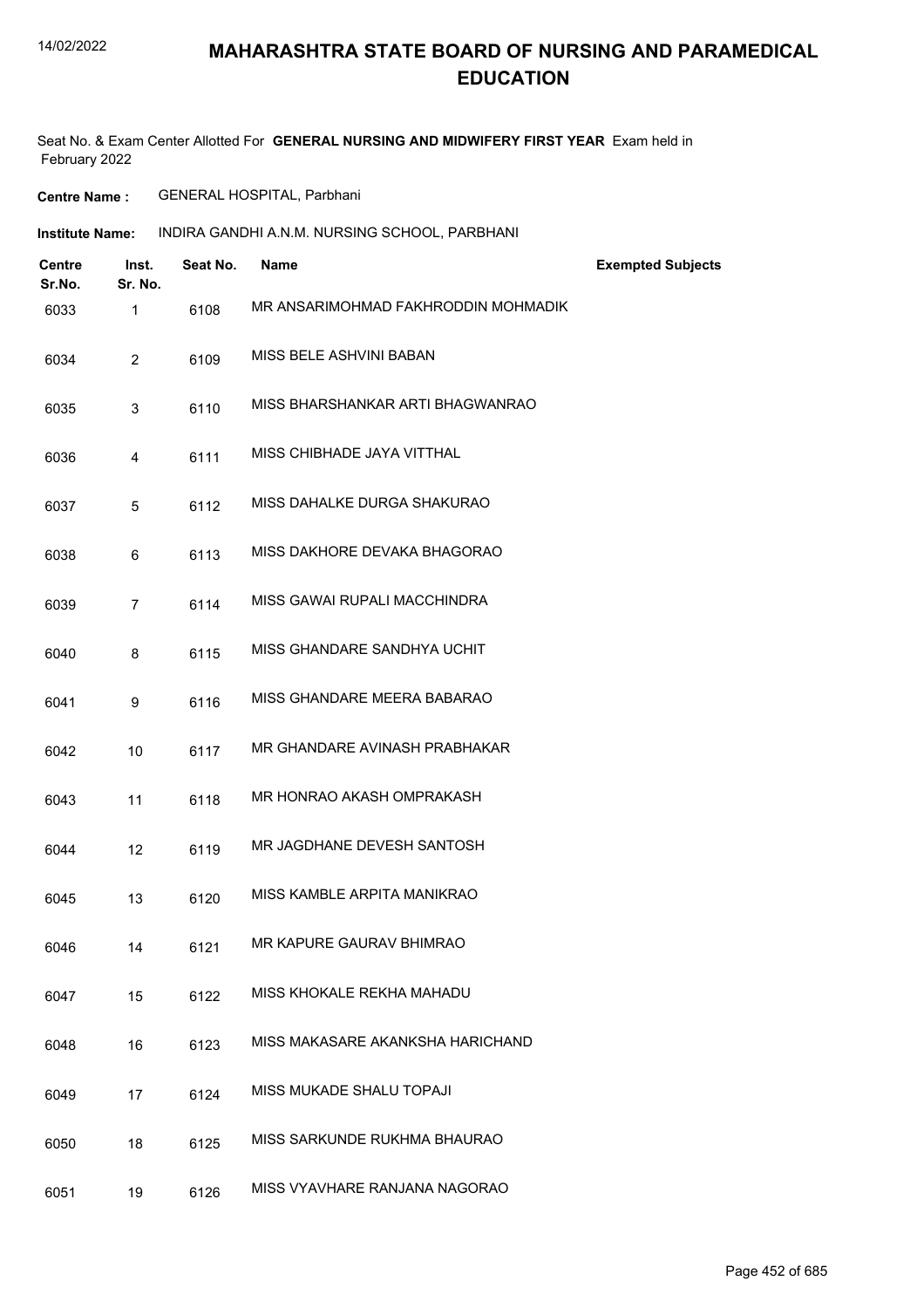Seat No. & Exam Center Allotted For GENERAL NURSING AND MIDWIFERY FIRST YEAR Exam held in February 2022

6127 MR ZADE GANESH SHIVAJI 6052 20

NOTE: 'P' MEANS PROVISIONALLY PERMITTED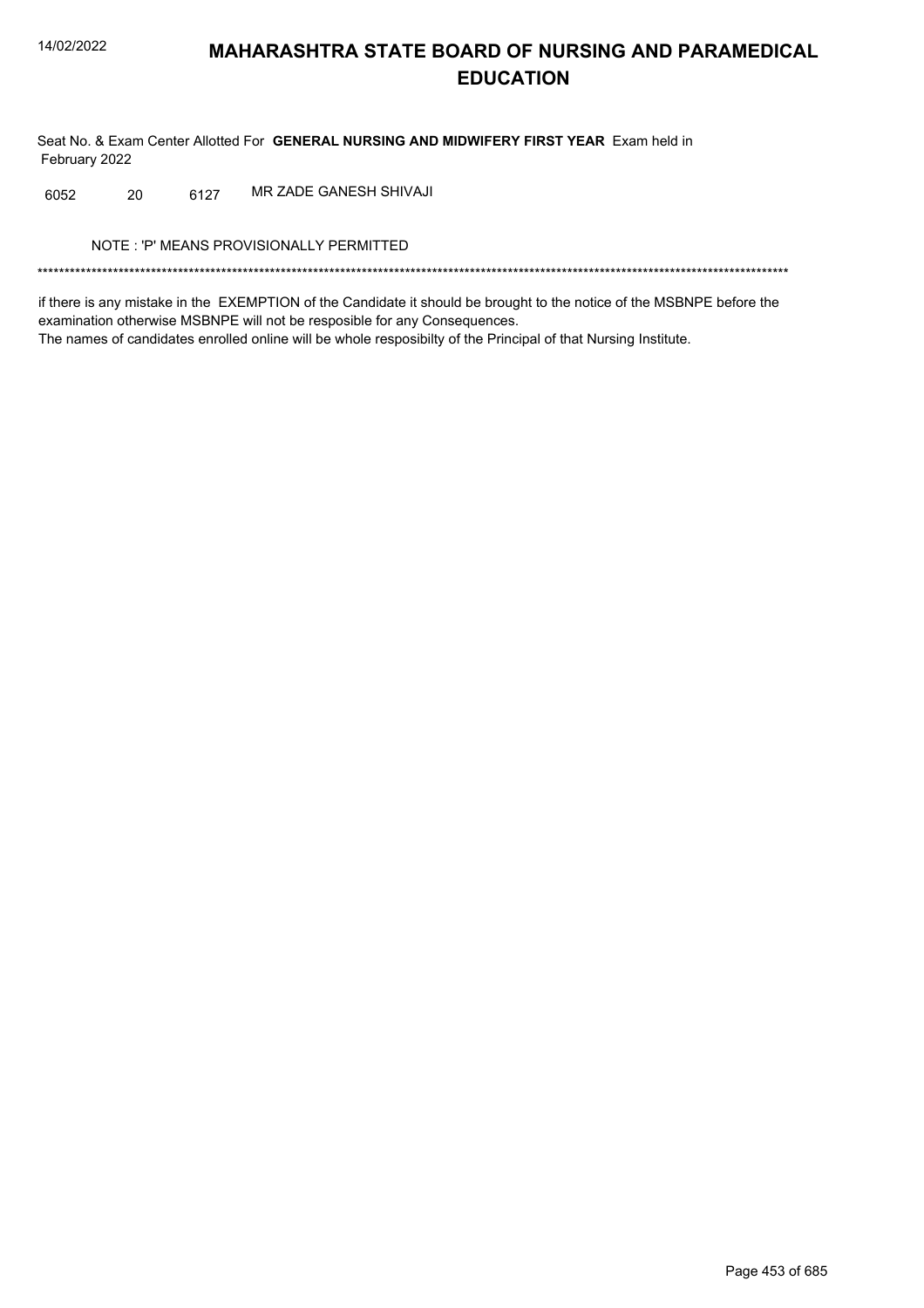## **MAHARASHTRA STATE BOARD OF NURSING AND PARAMEDICAL EDUCATION**

| <b>Centre</b><br>Sr.No. | Inst.<br>Sr. No. | Seat No. | <b>Name</b>                    | <b>Exempted Subjects</b> |
|-------------------------|------------------|----------|--------------------------------|--------------------------|
| 6053                    | 1                | 6128     | MISS AHER SANJEEVANI BHAGAJI   |                          |
| 6054                    | $\overline{2}$   | 6129     | MISS BHOSALE PRIYANKA KASTUR   |                          |
| 6055                    | 3                | 6130     | MISS BILGHE NEHA JAGDISH       |                          |
| 6056                    | 4                | 6131     | MISS DHAMALE TEJASWINI RAJARAM |                          |
| 6057                    | 5                | 6132     | MISS GAJBE ISHA ASHOK          |                          |
| 6058                    | 6                | 6133     | MISS GAVIT ANJANA RUTAMJI      |                          |
| 6059                    | $\overline{7}$   | 6134     | MISS JUNGADE RENUKA KAILAS     |                          |
| 6060                    | 8                | 6135     | MR KATOLE RUTIK SUNIL          |                          |
| 6061                    | 9                | 6136     | MISS KEDAR PALLAVI MADHAV      |                          |
| 6062                    | 10               | 6137     | MISS MUNGIKAR SHRUTI SANJAY    |                          |
| 6063                    | 11               | 6138     | MISS PAWAR PRATIKSHA GANESH    |                          |
| 6064                    | 12               | 6139     | MISS PUNJARE GAURI GANESHRAO   |                          |
| 6065                    | 13               | 6140     | MISS RAUT NIKITA MAROTI        |                          |
| 6066                    | 14               | 6141     | MISS SALVE PRIYANKA PRALHAD    |                          |
| 6067                    | 15               | 6142     | MISS SARWADE ROHINI RAJENDRA   |                          |
| 6068                    | 16               | 6143     | MISS SHAIKH SABA SHAMSHODDIN   |                          |
| 6069                    | 17               | 6144     | MISS SHILAVANE KOMAL KISHOR    |                          |
| 6070                    | 18               | 6145     | MISS TOMPE SHITAL HARI         |                          |
| 6071                    | 19               | 6146     | MISS VEER VASUDHA PRAKASH      |                          |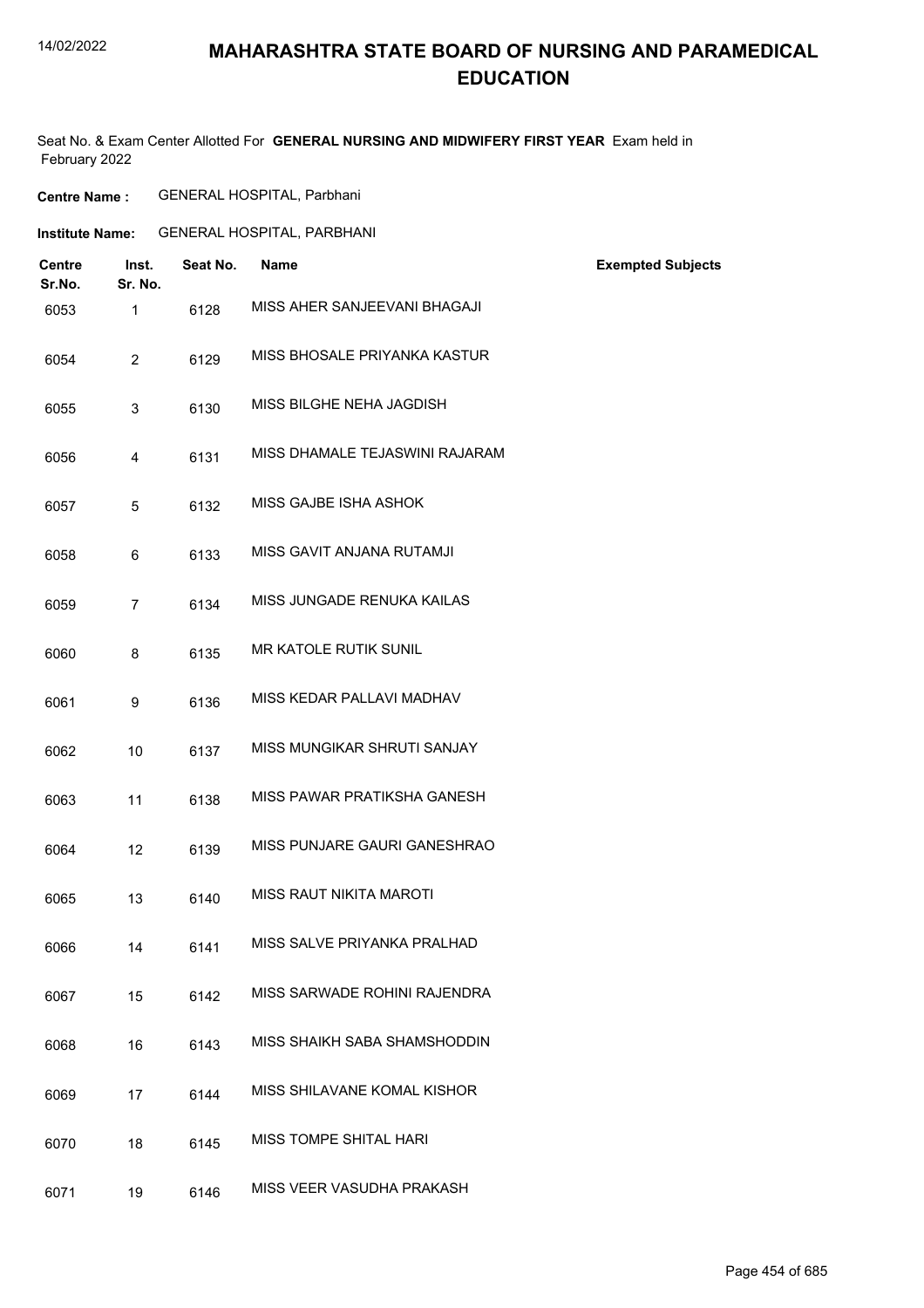Seat No. & Exam Center Allotted For GENERAL NURSING AND MIDWIFERY FIRST YEAR Exam held in February 2022

6147 MR WAGHMARE VISHAL BALAJI 6072 20

NOTE: 'P' MEANS PROVISIONALLY PERMITTED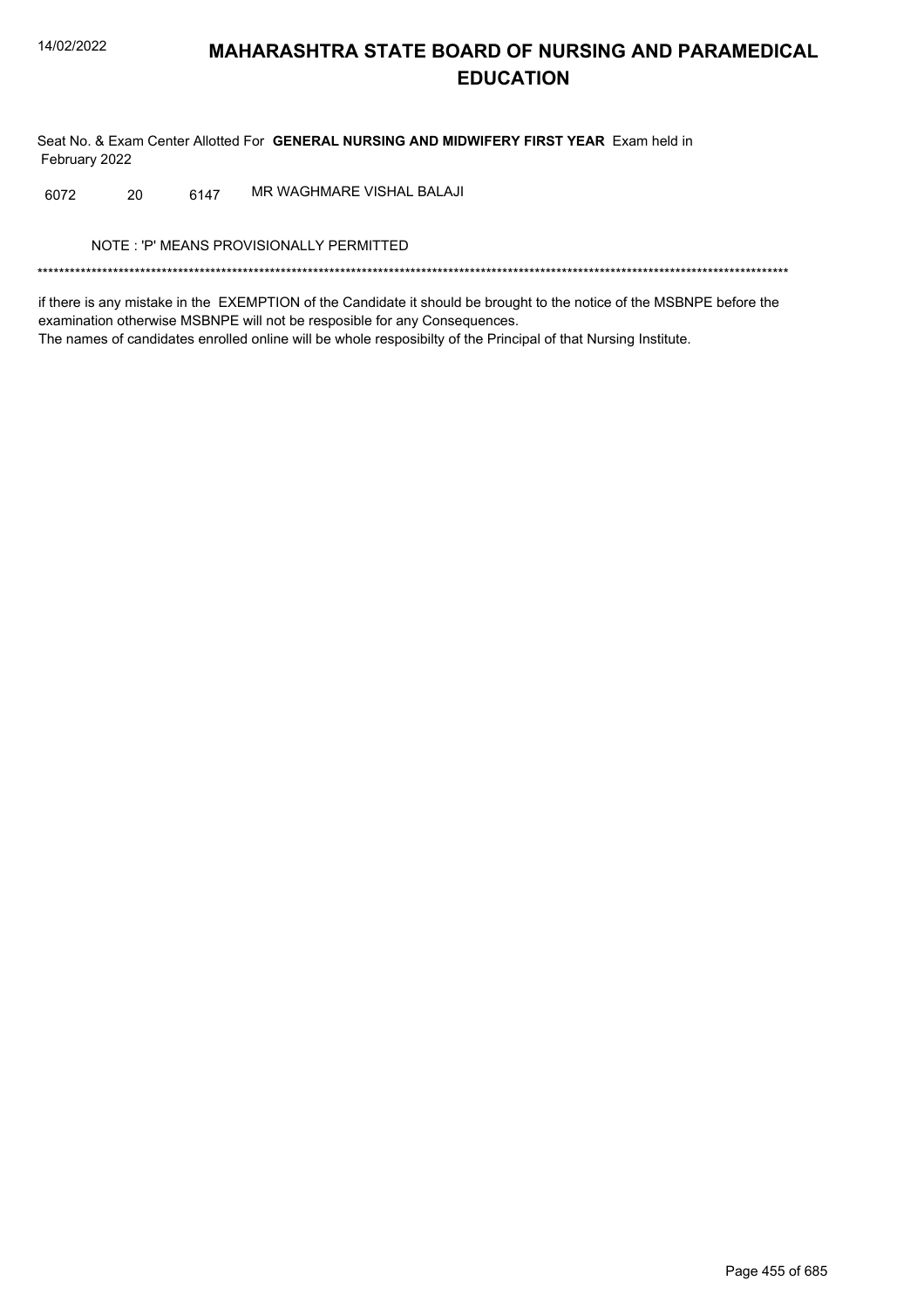### **MAHARASHTRA STATE BOARD OF NURSING AND PARAMEDICAL EDUCATION**

| <b>Centre Name :</b> | GENERAL HOSPITAL, Osmanabad |
|----------------------|-----------------------------|
|----------------------|-----------------------------|

| Institute Name: |  |  |  | GENERAL HOSPITAL, SON, OSMANABAD |
|-----------------|--|--|--|----------------------------------|
|-----------------|--|--|--|----------------------------------|

| <b>Centre</b><br>Sr.No. | Inst.<br>Sr. No. | Seat No. | <b>Name</b>                        | <b>Exempted Subjects</b> |
|-------------------------|------------------|----------|------------------------------------|--------------------------|
| 6073                    | $\mathbf{1}$     | 6148     | MR BANSODE MAHESHWAR KRUSHNA       |                          |
| 6074                    | $\overline{2}$   | 6149     | MISS FANTADE ROHINI BALAJIRAO      |                          |
| 6075                    | 3                | 6150     | MISS HARNASKAR ADITI RAVINDRA      |                          |
| 6076                    | 4                | 6151     | MR JADHAV RUSHIKESH SANTOSH        |                          |
| 6077                    | 5                | 6152     | MISS KADAM PRATIKSHA PRABHAKAR     |                          |
| 6078                    | 6                | 6153     | MISS KSHIRSAGAR PRATIKSHA RAJKUMAR |                          |
| 6079                    | $\overline{7}$   | 6154     | MISS MANTUTE ISHWARI GAJANAN       |                          |
| 6080                    | 8                | 6155     | MISS PADWAL BHAKTI SAMPAT          |                          |
| 6081                    | 9                | 6156     | MISS PANCHAL SHIVKANYA TANAJI      |                          |
| 6082                    | 10               | 6157     | MISS PIRJADE SAHIL YUSUF           |                          |
| 6083                    | 11               | 6158     | MISS POTBHARE KARINA RAJESH        |                          |
| 6084                    | 12               | 6159     | MISS RANKHAMB RUTUJA NAMDEV        |                          |
| 6085                    | 13               | 6160     | MISS RAUT MAHADEVI SHANKAR         |                          |
| 6086                    | 14               | 6161     | MISS ROKADE VAISHNVI HANUMANT      |                          |
| 6087                    | 15               | 6162     | MISS SALUNKE SMITA SATISH          |                          |
| 6088                    | 16               | 6163     | MISS SAWLE SNEHA ANANDRAO          |                          |
| 6089                    | 17               | 6164     | MISS SHELAKE NIKITA TATYA          |                          |
| 6090                    | 18               | 6165     | MISS SONVANE PRITI SHARAD          |                          |
| 6091                    | 19               | 6166     | MISS TIDKE RENUKA SACHIN           |                          |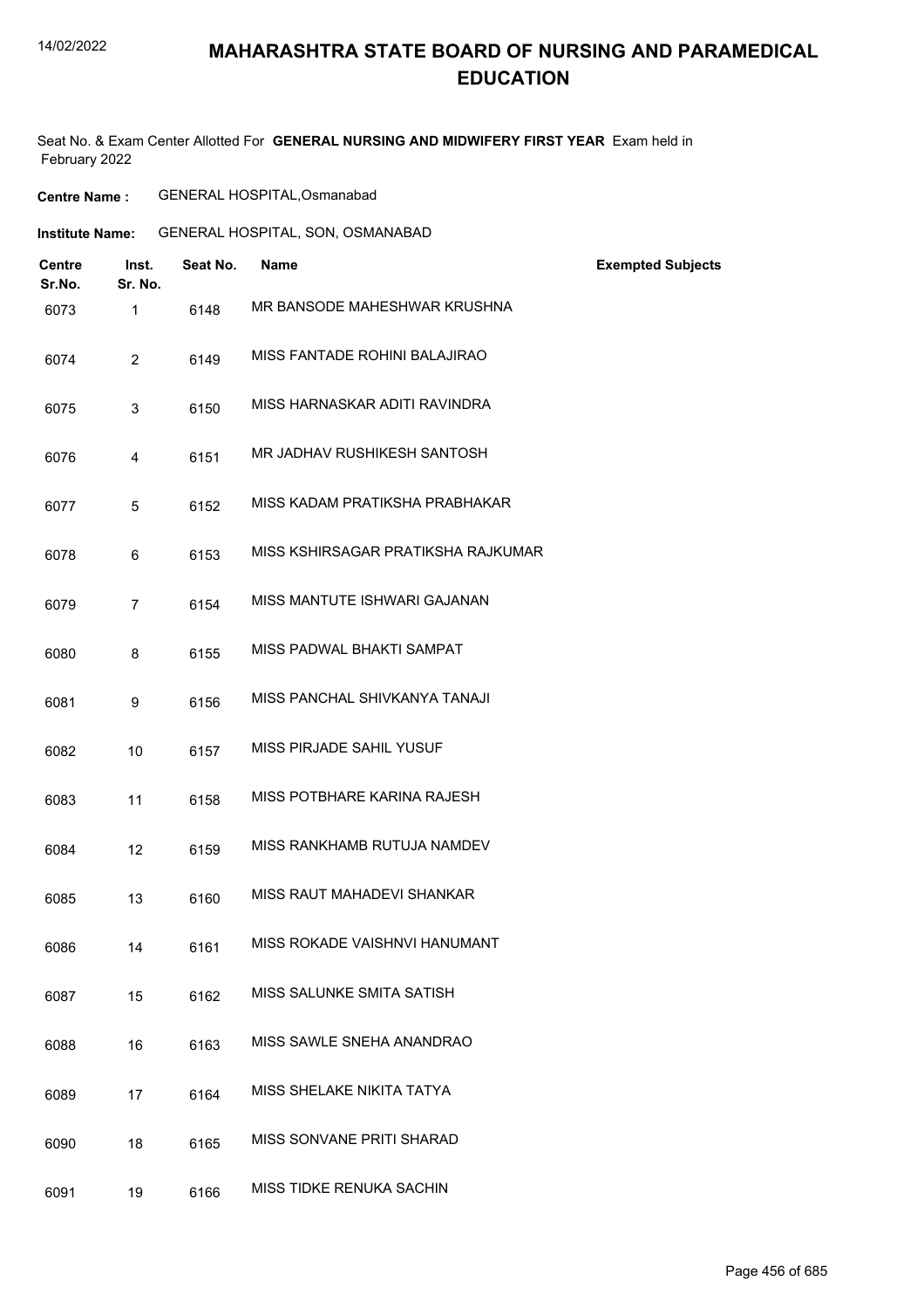Seat No. & Exam Center Allotted For GENERAL NURSING AND MIDWIFERY FIRST YEAR Exam held in February 2022

MISS WANKHADE ARTI NITIN 6092 20 6167

NOTE: 'P' MEANS PROVISIONALLY PERMITTED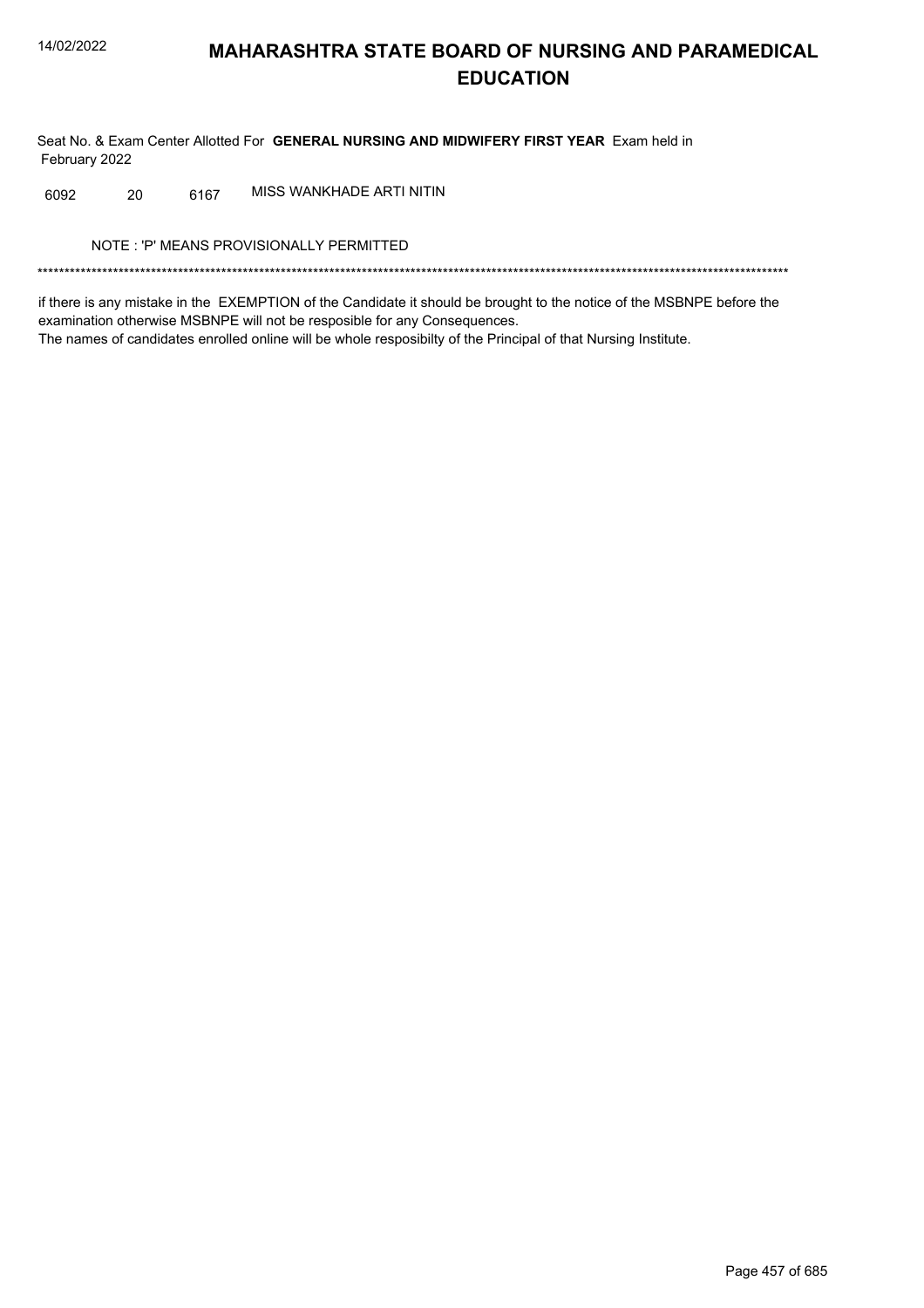## **MAHARASHTRA STATE BOARD OF NURSING AND PARAMEDICAL EDUCATION**

| <b>Centre Name :</b> | GENERAL HOSPITAL, Osmanabad |
|----------------------|-----------------------------|
|                      |                             |

| Institute Name: | INDIRA GANDHI NURSING SCHOOL, OSMANABAD |
|-----------------|-----------------------------------------|
|-----------------|-----------------------------------------|

| <b>Centre</b><br>Sr.No. | Inst.<br>Sr. No. | Seat No. | <b>Name</b>                       | <b>Exempted Subjects</b> |
|-------------------------|------------------|----------|-----------------------------------|--------------------------|
| 6093                    | $\mathbf{1}$     | 6168     | MISS AMBAVANE SONALI SHANKAR      |                          |
| 6094                    | $\overline{2}$   | 6169     | MR BHORE GANESH DATTATRYA         |                          |
| 6095                    | 3                | 6170     | MISS DAWARE VIDYA ZUMBAR          |                          |
| 6096                    | 4                | 6171     | MISS HODADE RUTUJA RAJKUMAR       |                          |
| 6097                    | 5                | 6172     | MISS JETNAWARE PRANJALI LAXMAN    |                          |
| 6098                    | 6                | 6173     | MISS JETNAWARE PRANITA LAXMAN     |                          |
| 6099                    | $\overline{7}$   | 6174     | MISS KAMBLE ROHINI RAVINDRA       |                          |
| 6100                    | 8                | 6175     | MISS KAMBLE ANKITA RAJENDRA       |                          |
| 6101                    | 9                | 6176     | MISS KAMBLE NIKITA ANAND          |                          |
| 6102                    | 10               | 6177     | MR KAZI MUJAHID IBRAHIM           |                          |
| 6103                    | 11               | 6178     | MISS KOLAGE PRATIKSHA DHANRAJ     |                          |
| 6104                    | 12               | 6179     | MISS KSHIRSAGAR GAYATRI RAGHUNATH |                          |
| 6105                    | 13               | 6180     | MISS KULKARNI AKANKSHA JEEVAN     |                          |
| 6106                    | 14               | 6181     | MISS MASKE ANAGHA VIJAY           |                          |
| 6107                    | 15               | 6182     | MISS MASKE ANAMIKA VIJAY          |                          |
| 6108                    | 16               | 6183     | MR MASULDAR JAMIR MUBARAK         |                          |
| 6109                    | 17               | 6184     | MISS MAYANDALE GEETA MAROTI       |                          |
| 6110                    | 18               | 6185     | MR NIMBALKAR NARENDRA NANASAHEB   |                          |
| 6111                    | 19               | 6186     | MISS NINGULE UJWALA RAMAKANT      |                          |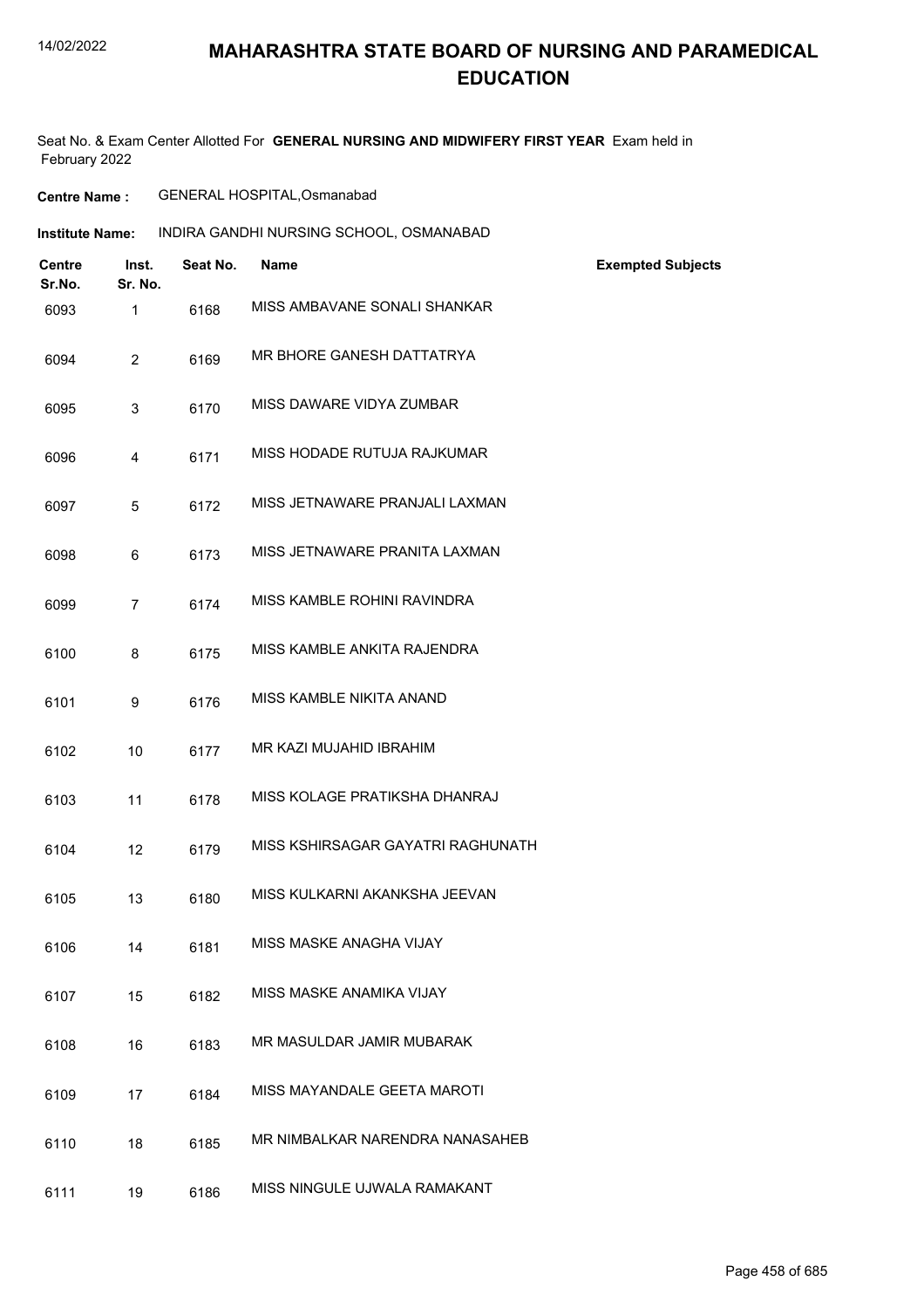| February 2022 |    |      | Seat No. & Exam Center Allotted For GENERAL NURSING AND MIDWIFERY FIRST YEAR Exam held in |
|---------------|----|------|-------------------------------------------------------------------------------------------|
| 6112          | 20 | 6187 | MR OVHAL PRAMOD SUNIL                                                                     |
| 6113          | 21 | 6188 | MR PADWAL RAHUL SURYAKANT                                                                 |
| 6114          | 22 | 6189 | MR PETHE SNEHALKUMAR ANKUSH                                                               |
| 6115          | 23 | 6190 | MISS RASAL SHITAL SHANKAR                                                                 |
| 6116          | 24 | 6191 | MISS RATHOD VAISHNAVI SHYAM                                                               |
| 6117          | 25 | 6192 | MISS SHEVALE POOJA NAVNATH                                                                |
| 6118          | 26 | 6193 | MR SONWANE SHUBHAM PRASHANT                                                               |
| 6119          | 27 | 6194 | MISS WADKAR VASANTI VISHVANATHA                                                           |
| 6120          | 28 | 6195 | MR WAGHMARE VISHVAJEET SANTOSH                                                            |
| 6121          | 29 | 6196 | MISS WAGHMODE SNEHA VIKAS                                                                 |
| 6122          | 30 | 6197 | MISS ZOMBADE PRATIBHA SANTOSH                                                             |

NOTE : 'P' MEANS PROVISIONALLY PERMITTED

\*\*\*\*\*\*\*\*\*\*\*\*\*\*\*\*\*\*\*\*\*\*\*\*\*\*\*\*\*\*\*\*\*\*\*\*\*\*\*\*\*\*\*\*\*\*\*\*\*\*\*\*\*\*\*\*\*\*\*\*\*\*\*\*\*\*\*\*\*\*\*\*\*\*\*\*\*\*\*\*\*\*\*\*\*\*\*\*\*\*\*\*\*\*\*\*\*\*\*\*\*\*\*\*\*\*\*\*\*\*\*\*\*\*\*\*\*\*\*\*\*\*\*\*\*\*\*\*\*\*\*\*\*\*\*\*\*\*\*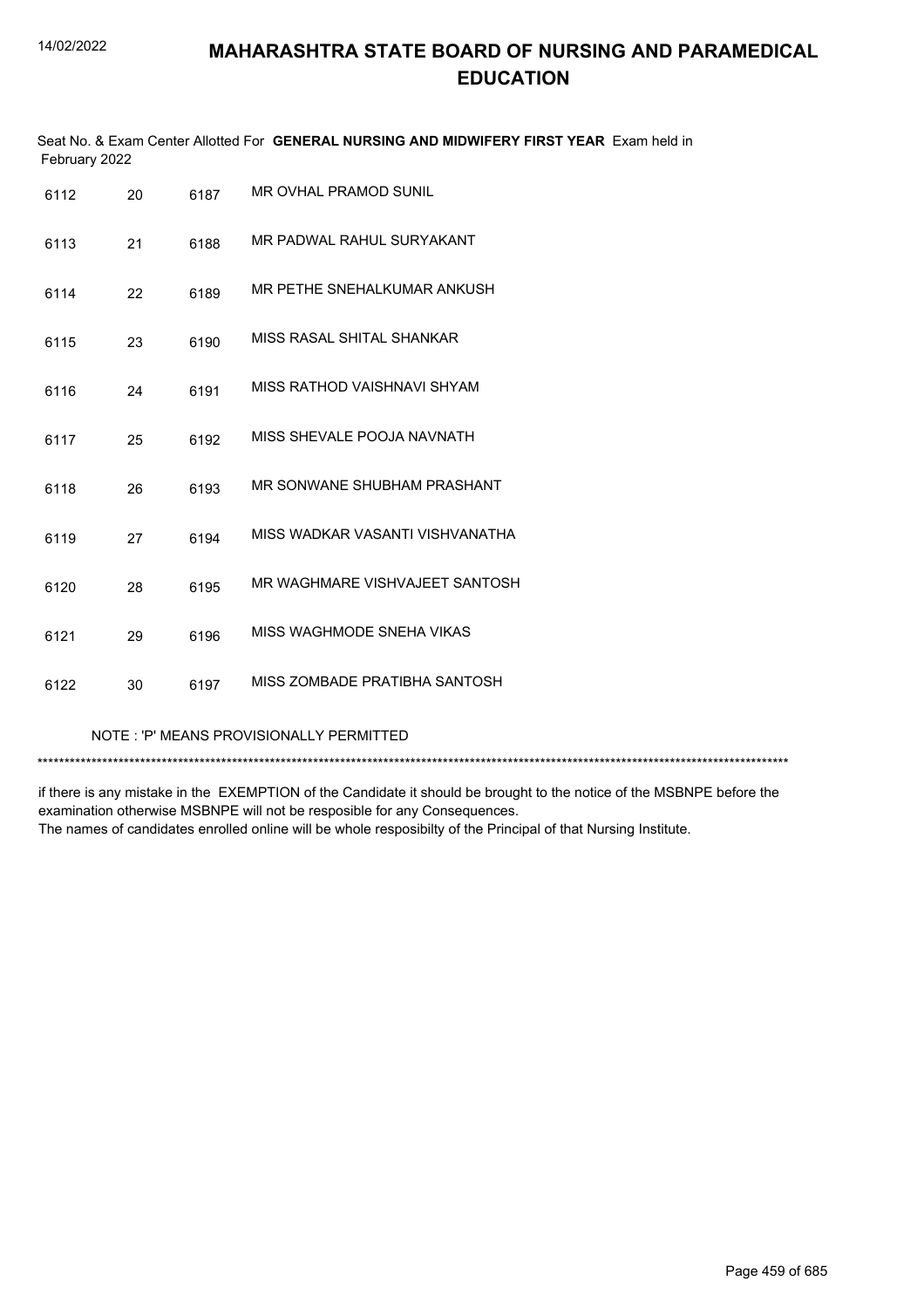## **MAHARASHTRA STATE BOARD OF NURSING AND PARAMEDICAL EDUCATION**

| <b>Centre Name :</b> | GENERAL HOSPITAL, Osmanabad |
|----------------------|-----------------------------|
|----------------------|-----------------------------|

| Institute Name: | NAVIN NURSING SCHOOL OSMANABAD |  |
|-----------------|--------------------------------|--|
|                 |                                |  |

| <b>Centre</b><br>Sr.No. | Inst.<br>Sr. No. | Seat No. | <b>Name</b>                       | <b>Exempted Subjects</b> |
|-------------------------|------------------|----------|-----------------------------------|--------------------------|
| 6123                    | 1                | 6198     | MISS BHALERAO RUTUJA BALAJI       |                          |
| 6124                    | $\overline{2}$   | 6199     | MISS BHANGE SHITAL DATTU          |                          |
| 6125                    | 3                | 6200     | MISS BIDVE ROHINI SHAHAJI         |                          |
| 6126                    | 4                | 6201     | MR CHAVAN CHIRAYU HARSHAL         |                          |
| 6127                    | 5                | 6202     | MR FULSUNDAR SAGAR RAJARAM        |                          |
| 6128                    | 6                | 6203     | MISS ISAVAKAR SHITAL SOMNATH      |                          |
| 6129                    | $\overline{7}$   | 6204     | MISS KAKADE KIRAN DEVIDAS         |                          |
| 6130                    | 8                | 6205     | MR KAKADE AKASH PRAKASH           |                          |
| 6131                    | 9                | 6206     | MR KANDKURE VISHWANATH VIVEKANAND |                          |
| 6132                    | 10               | 6207     | MISS KSHIRSAGAR NIKITA MAHADEV    |                          |
| 6133                    | 11               | 6208     | MISS MAINDAD SONALI PRABHAKAR     |                          |
| 6134                    | 12               | 6209     | <b>MISS MASKE KUSUM SURESH</b>    |                          |
| 6135                    | 13               | 6210     | MR MODI CHAITNAYA SIDDHESHWAR     |                          |
| 6136                    | 14               | 6211     | MISS PANDHARMISE VAISHALI TUKARAM |                          |
| 6137                    | 15               | 6212     | MISS PANDHAVALE ABHILASHA SHIVAJI |                          |
| 6138                    | 16               | 6213     | MR PANDHAWALE HANMANT BALASAHEB   |                          |
| 6139                    | 17               | 6214     | MISS RATHOD POOJA BALU            |                          |
| 6140                    | 18               | 6215     | MISS SAVALE SUNITA SHIVAJI        |                          |
| 6141                    | 19               | 6216     | MISS THOKALE SAMPADA ANIL         |                          |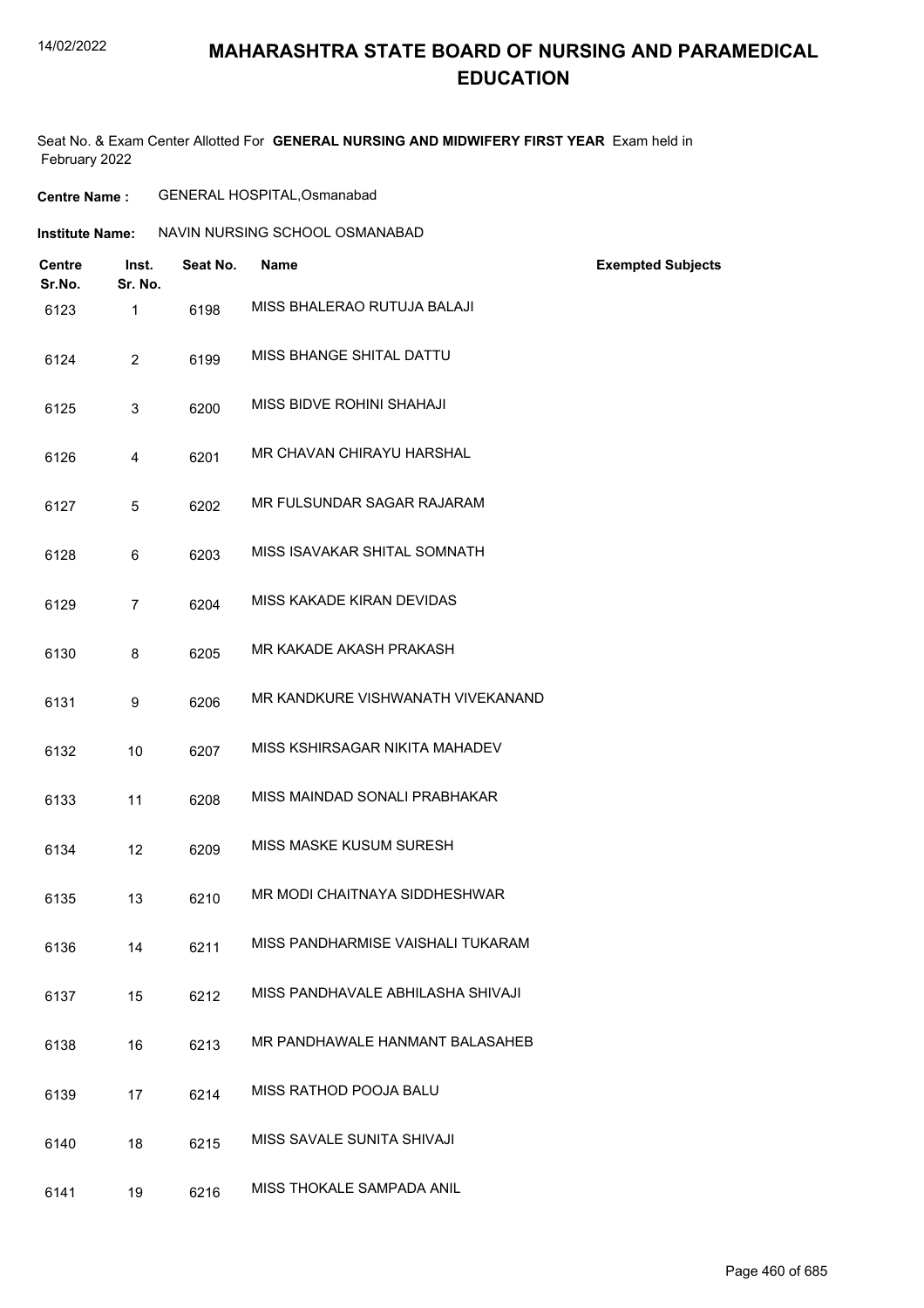Seat No. & Exam Center Allotted For GENERAL NURSING AND MIDWIFERY FIRST YEAR Exam held in February 2022

MISS VIBHUTE SHIVANI RAJENDRA 20 6217 6142

NOTE: 'P' MEANS PROVISIONALLY PERMITTED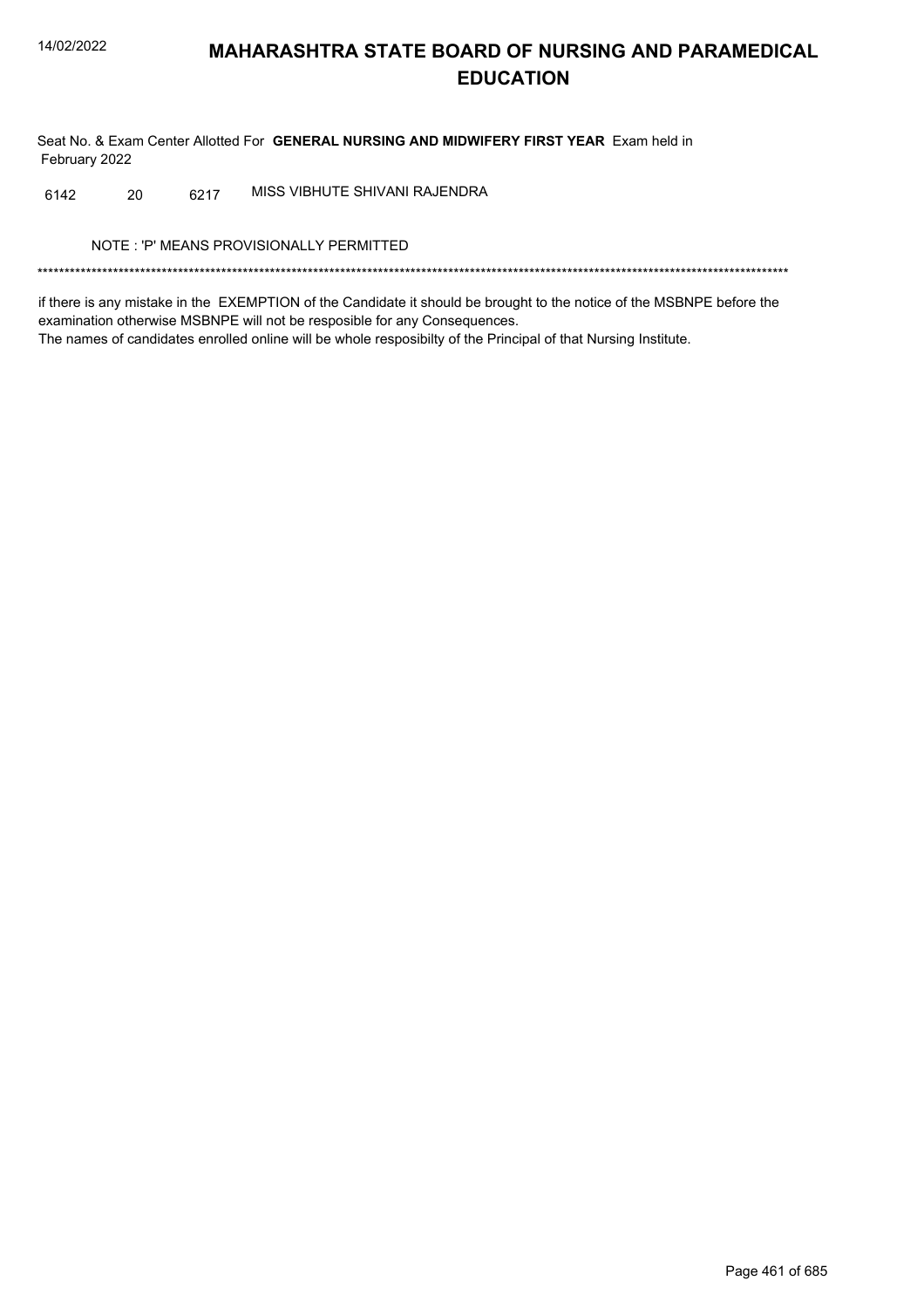Seat No. & Exam Center Allotted For **GENERAL NURSING AND MIDWIFERY FIRST YEAR** Exam held in February 2022

**Centre Name :** VITHAI HOSPITAL AND RESEARCH CENTRE, SON, BEED

**Institute Name: VITHAI HOSPITAL AND RESEARCH CENTRE, SON, BEED** 

| <b>Centre</b><br>Sr.No. | Inst.<br>Sr. No. | Seat No. | <b>Name</b>                       | <b>Exempted Subjects</b> |
|-------------------------|------------------|----------|-----------------------------------|--------------------------|
| 6143                    | 1                | 6218     | MISS ABANDE SUPRAJA RAMRAO        |                          |
| 6144                    | $\overline{2}$   | 6219     | MISS BELWADKAR ASHWINI MAHADEV    |                          |
| 6145                    | 3                | 6220     | MR BHOSALE RAVINDRA KONDIRAM      |                          |
| 6146                    | 4                | 6221     | MR BIBVE DHANANJAY PURUSHOTTAM    |                          |
| 6147                    | 5                | 6222     | MISS CHAVHAN KAVITA GENDLAL       |                          |
| 6148                    | 6                | 6223     | MISS DARADE RUTUJA ASHOK          |                          |
| 6149                    | $\overline{7}$   | 6224     | MISS DARADE VIJAYMALA LAXMAN      |                          |
| 6150                    | 8                | 6225     | MISS GAIKWAD NARMADA BHANUDAS     |                          |
| 6151                    | 9                | 6226     | MISS GAIKWAD JANABAI BHARAT       |                          |
| 6152                    | 10               | 6227     | MISS GAT NIKITA SITARAM           |                          |
| 6153                    | 11               | 6228     | MISS GAVALI KANCHAN PUNJARAM      |                          |
| 6154                    | 12               | 6229     | MISS GAYAKE GINTANJALEE BABASAHEB |                          |
| 6155                    | 13               | 6230     | MR GHULE VAIBHAV MADHUKAR         |                          |
| 6156                    | 14               | 6231     | MR GITE VIJAY KRISHNA             |                          |
| 6157                    | 15               | 6232     | MISS KHANDARE MONIKA JALINDAR     |                          |
| 6158                    | 16               | 6233     | MISS LAHANE KOMAL RAMKISHAN       |                          |
| 6159                    | 17               | 6234     | MR LANDGE KAILAS DINKAR           |                          |
| 6160                    | 18               | 6235     | MISS MARKAD JYOTI VILAS           |                          |
| 6161                    | 19               | 6236     | MISS MIRPAGAR NEHA ARUN           |                          |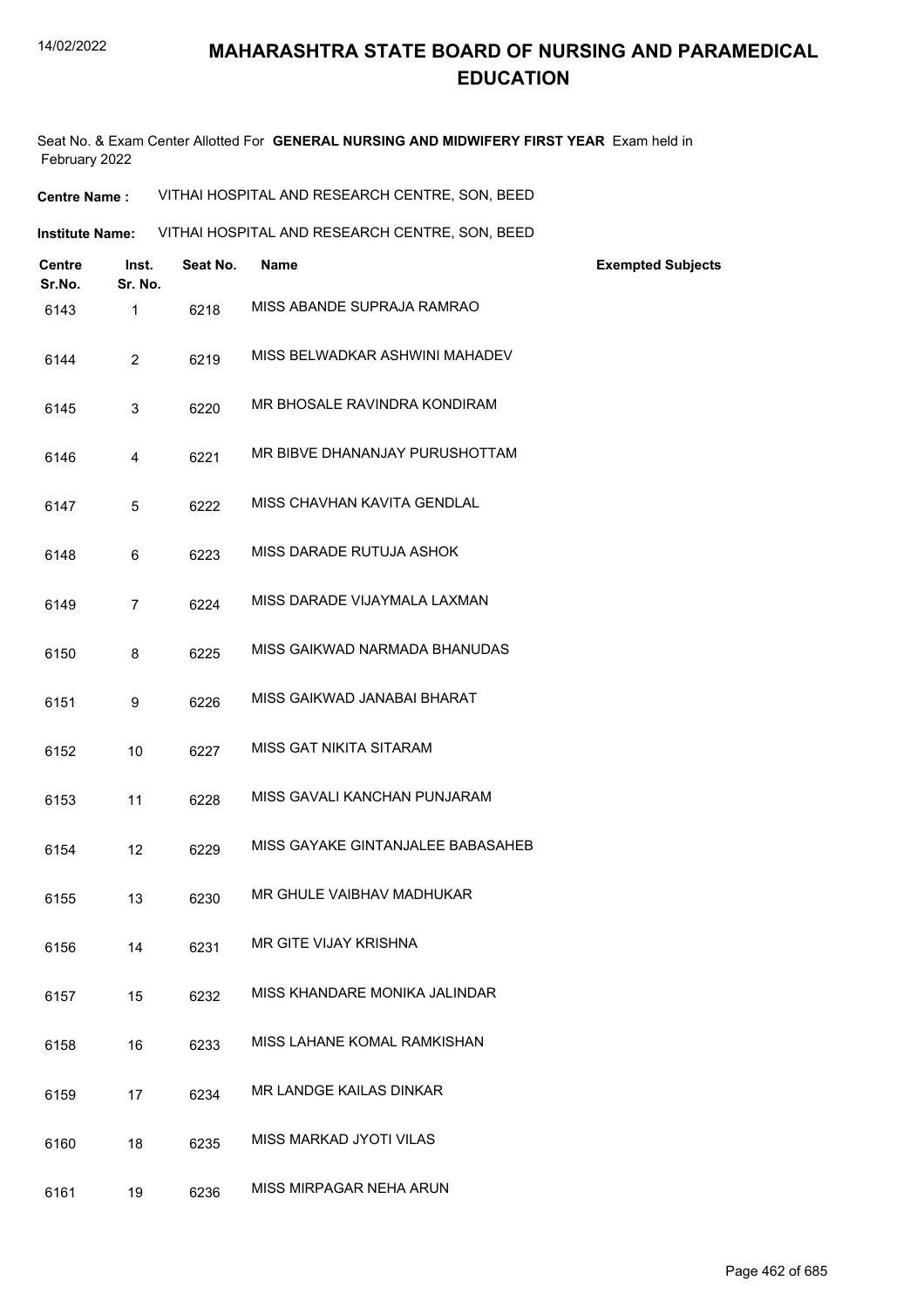| February 2022 |     |      | Seat No. & Exam Center Allotted For <b>GENERAL NURSING AND MIDWIFERY FIRST YEAR</b> Exam held in |  |
|---------------|-----|------|--------------------------------------------------------------------------------------------------|--|
| 6162          | 20. | 6237 | MR MORALE ANIL ATMARAM                                                                           |  |

| 6163 | 21 | 6238 | MR MORE SIDHESHWAR VAIJNATH       |
|------|----|------|-----------------------------------|
| 6164 | 22 | 6239 | MISS MUNDE PRATIKSHA MAHADEV      |
| 6165 | 23 | 6240 | MISS MUNDE RUKMIN RAMESH          |
| 6166 | 24 | 6241 | MR MUSALE AKASH ASARAM            |
| 6167 | 25 | 6242 | MISS PAWAR ARCHANA SAKHARAM       |
| 6168 | 26 | 6243 | MISS PAWAR DIKSHA GANGADHAR       |
| 6169 | 27 | 6244 | MISS PAWAR ARTI NAVNATH           |
| 6170 | 28 | 6245 | MISS SABLE MEERABAI BANDU         |
| 6171 | 29 | 6246 | MISS SANAP RUTUJA MOHAN           |
| 6172 | 30 | 6247 | MISS SANGALE YASHODA GOVIND       |
| 6173 | 31 | 6248 | MISS SHAIKH MADINA DAGADU         |
| 6174 | 32 | 6249 | MISS SIRSAT VIDYA VITTHAL         |
| 6175 | 33 | 6250 | MISS SIRSAT POOJA SUNIL           |
| 6176 | 34 | 6251 | <b>MR TANDALE KANIFNATH SUNIL</b> |
| 6177 | 35 | 6252 | MISS THOMBRE DAIVSHALA NAVNATH    |
| 6178 | 36 | 6253 | MR THOMBRE BABASAHEB PRABHAKAR    |
| 6179 | 37 | 6254 | MISS TIDKE SHEELA MANIK           |
| 6180 | 38 | 6255 | MR TIPALE SANJAY MITTTHU          |
| 6181 | 39 | 6256 | MISS WAYBASE SWATI NARAYAN        |
| 6182 | 40 | 6257 | MR YADAV GANESH RAGHUNATH         |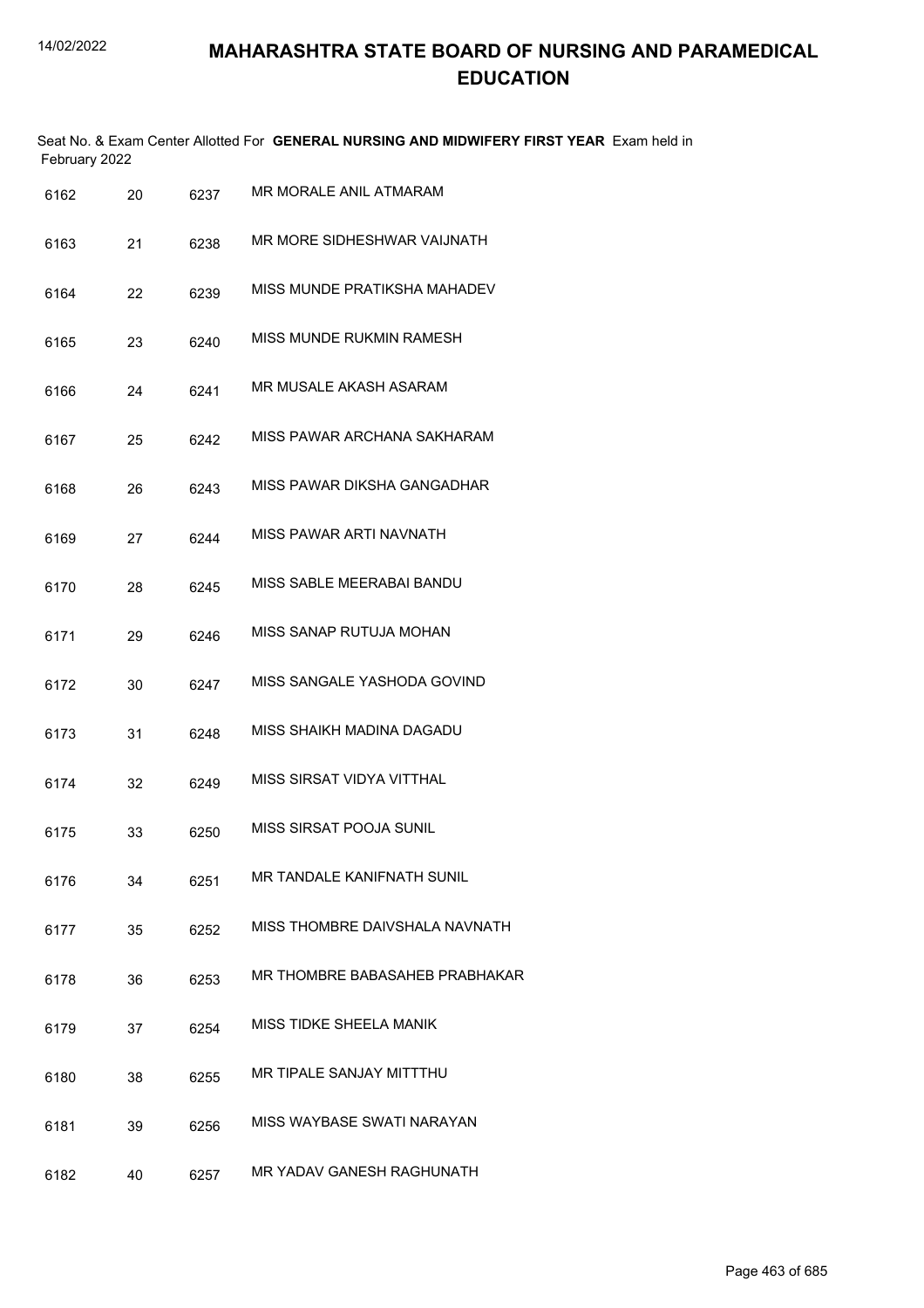Seat No. & Exam Center Allotted For GENERAL NURSING AND MIDWIFERY FIRST YEAR Exam held in February 2022

NOTE: 'P' MEANS PROVISIONALLY PERMITTED

if there is any mistake in the EXEMPTION of the Candidate it should be brought to the notice of the MSBNPE before the examination otherwise MSBNPE will not be resposible for any Consequences.

The names of candidates enrolled online will be whole resposibilty of the Principal of that Nursing Institute.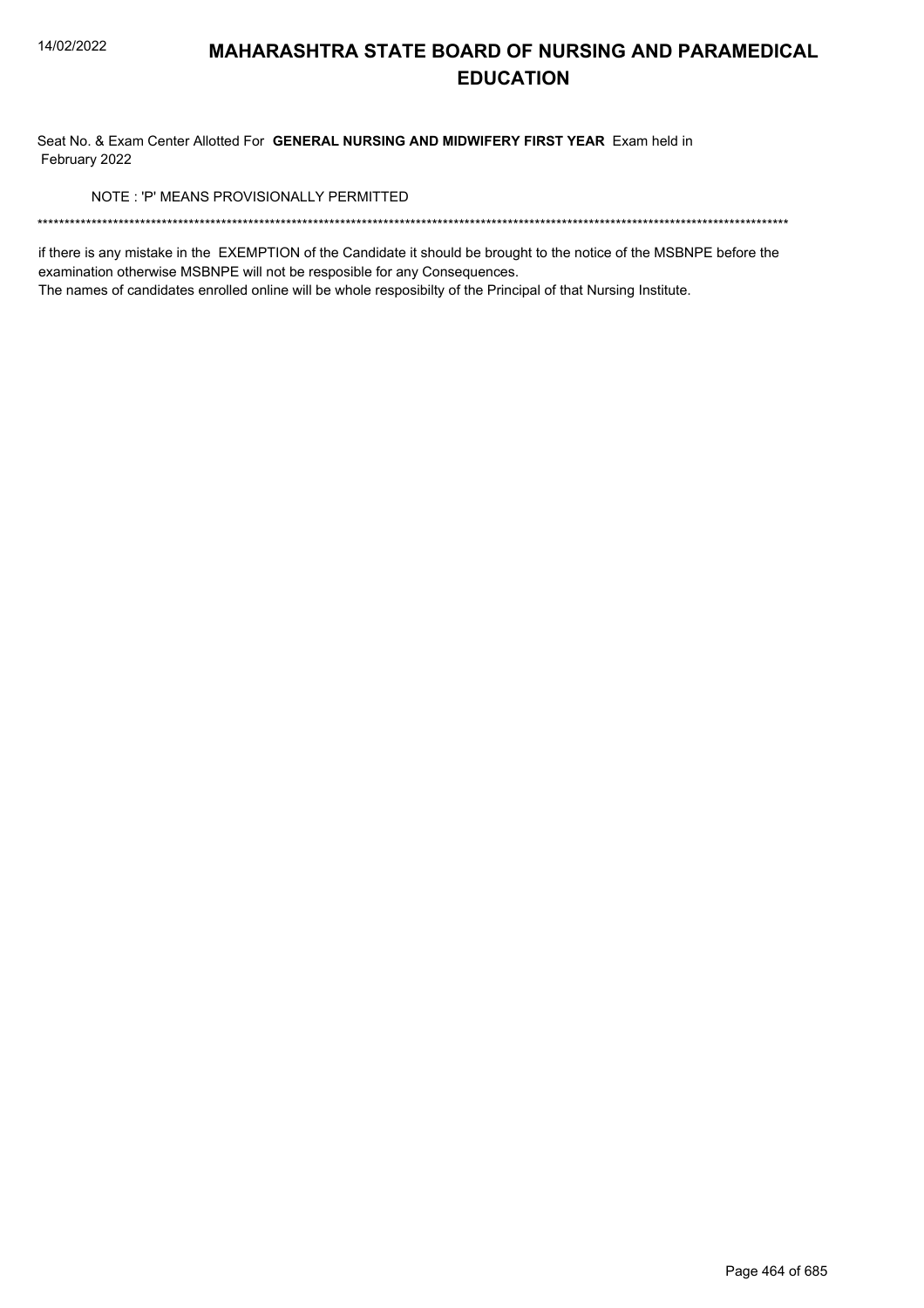Seat No. & Exam Center Allotted For **GENERAL NURSING AND MIDWIFERY FIRST YEAR** Exam held in February 2022

**Centre Name :** VITHAI HOSPITAL AND RESEARCH CENTRE, SON, BEED

| Centre<br>Sr.No. | Inst.<br>Sr. No. | Seat No. | <b>Name</b>                      | <b>Exempted Subjects</b> |
|------------------|------------------|----------|----------------------------------|--------------------------|
| 6183             | $\mathbf{1}$     | 6261     | MISS JAGTAP PRATIKSHA BHARAT     |                          |
| 6184             | $\overline{2}$   | 6262     | MISS JOGDAND ASHWINI ANGAD       |                          |
| 6185             | 3                | 6263     | MISS KAMBLE KARUNA JANARDHAN     |                          |
| 6186             | 4                | 6265     | MR KAMBLE PRATHAMESH LAXMAN      |                          |
| 6187             | 5                | 6266     | MISS KEKAN SUMAN NAMDEV          |                          |
| 6188             | 6                | 6267     | MISS KHATANE JYOTI KALYAN        |                          |
| 6189             | $\overline{7}$   | 6268     | MISS KOKATE TEJESHWINI PRAKASH   |                          |
| 6190             | 8                | 6269     | MISS KORDE ARTI RAMHARI          |                          |
| 6191             | 9                | 6271     | MISS LADE KOMAL MARUTI           |                          |
| 6192             | 10               | 6272     | MR MARATHE YASH BANDU            |                          |
| 6193             | 11               | 6273     | MISS NAVKHANDE DIPMALA DAGDU     |                          |
| 6194             | 12               | 6274     | MISS POTPHODE NAMRATA NAMDEV     |                          |
| 6195             | 13               | 6275     | MISS RATHOD SUREKHA PANDU        |                          |
| 6196             | 14               | 6276     | MISS SALVE NIKITA CHANDRASHEKHAR |                          |
| 6197             | 15               | 6277     | MR SARMAL NAVNATH MAHADEV        |                          |
| 6198             | 16               | 6278     | MR SATPUTE RUSHIKESH BALIRAM     |                          |
| 6199             | 17               | 6282     | MISS SUTARE NEHA BANDU           |                          |
| 6200             | 18               | 6283     | MISS THOKAL KOMAL JIVESH         |                          |
| 6201             | 19               | 6286     | MR WAKURE ABHISHEK ANIL          |                          |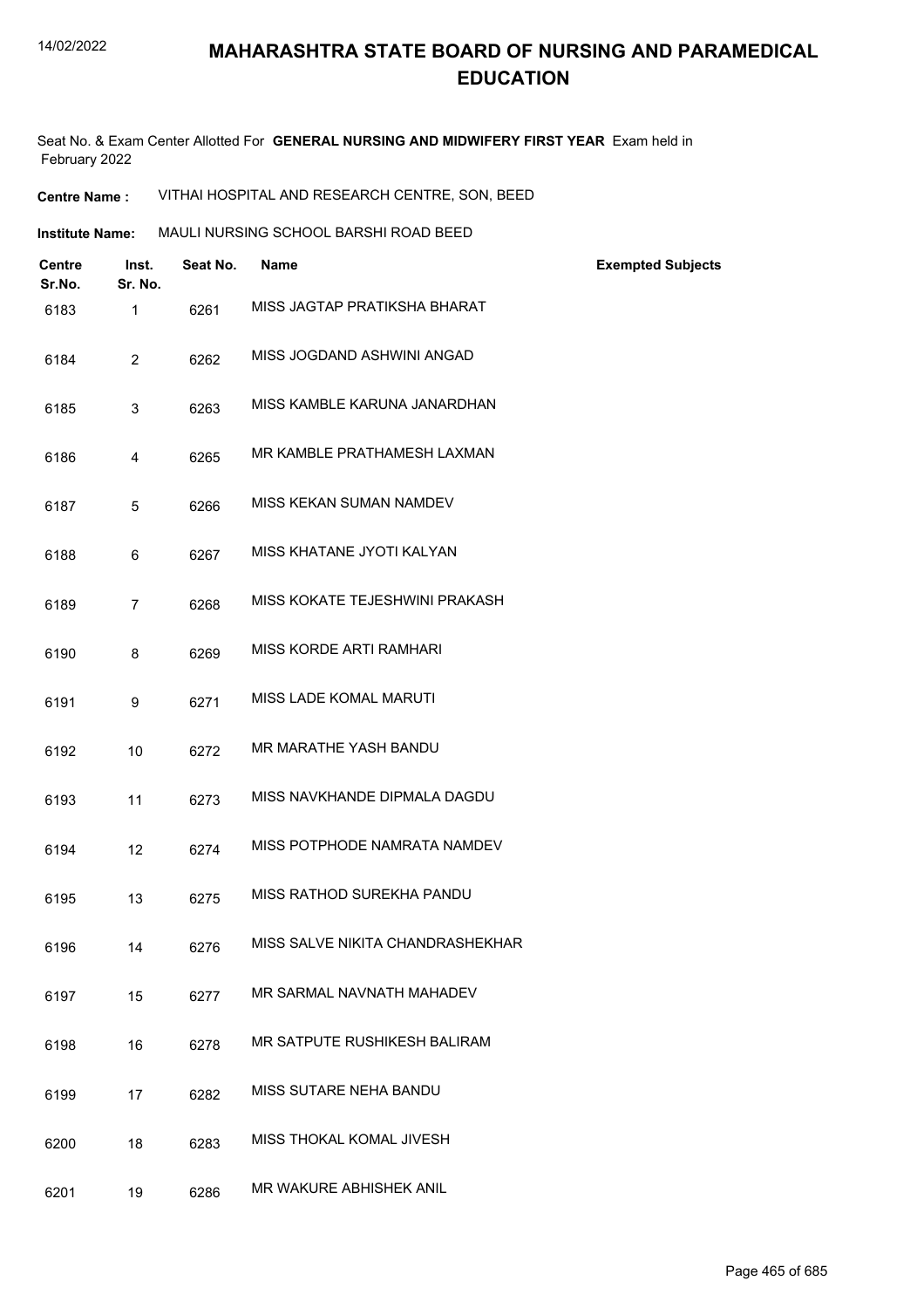Seat No. & Exam Center Allotted For GENERAL NURSING AND MIDWIFERY FIRST YEAR Exam held in February 2022

MR WAYABASE VIKAS SUDHAKAR 6202 20 6287

NOTE: 'P' MEANS PROVISIONALLY PERMITTED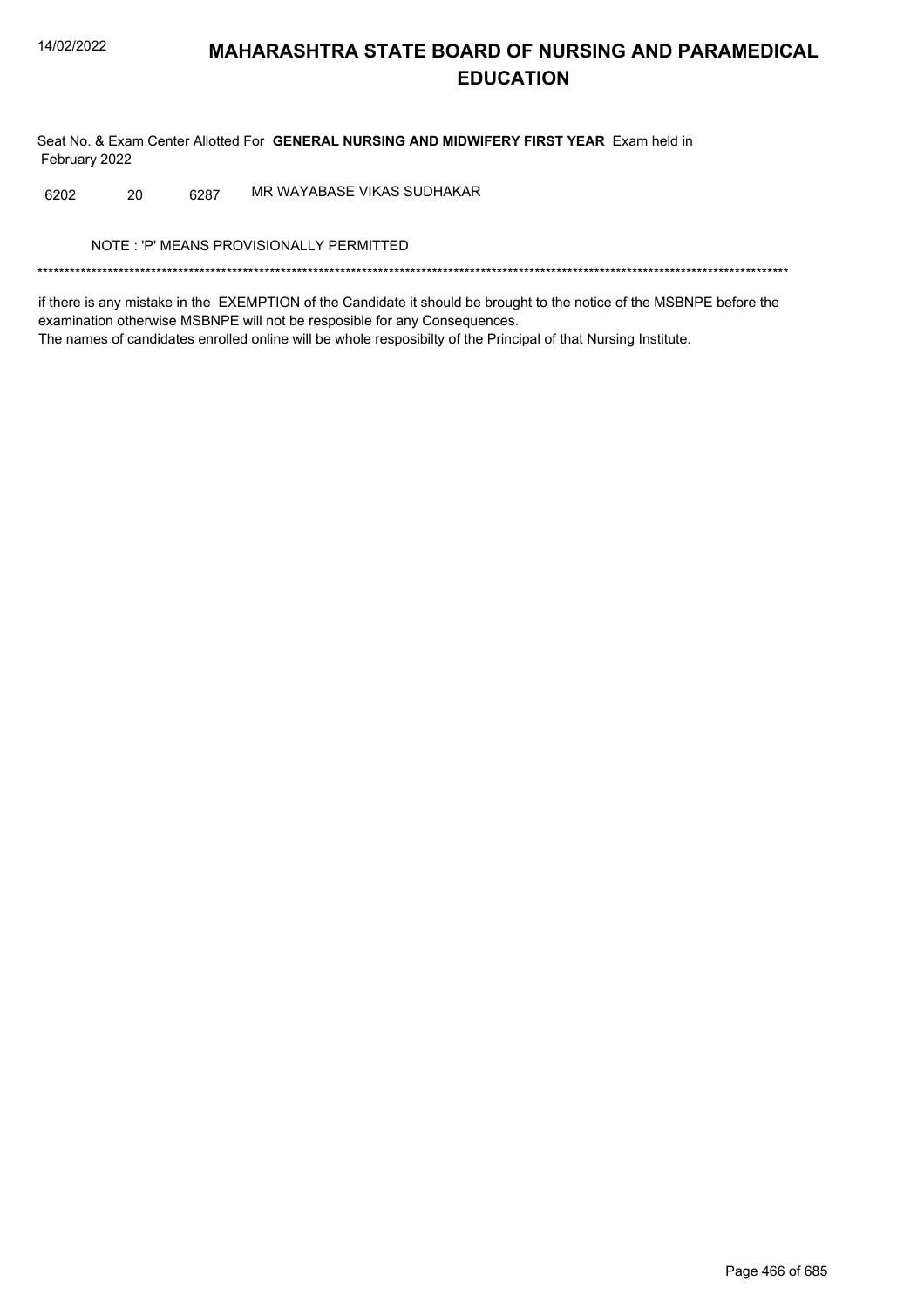### **MAHARASHTRA STATE BOARD OF NURSING AND PARAMEDICAL EDUCATION**

Seat No. & Exam Center Allotted For **GENERAL NURSING AND MIDWIFERY FIRST YEAR** Exam held in February 2022

**Centre Name :** VITHAI HOSPITAL AND RESEARCH CENTRE, SON, BEED

| <b>Institute Name:</b> | LOKSEVA NURSING SCHOOL, BEED |  |
|------------------------|------------------------------|--|
|                        |                              |  |

| <b>Centre</b><br>Sr.No. | Inst.<br>Sr. No. | Seat No. | <b>Name</b>                        | <b>Exempted Subjects</b> |
|-------------------------|------------------|----------|------------------------------------|--------------------------|
| 6203                    | $\mathbf{1}$     | 6288     | MISS BHARATI SONALI SAMBHAJI       |                          |
| 6204                    | $\overline{2}$   | 6289     | MR BHONE VIJAY VITTHAL             |                          |
| 6205                    | 3                | 6290     | MISS CHANDIWALE KOMAL SANJAY       |                          |
| 6206                    | 4                | 6291     | MISS JADHAV SUREKHA BALAJI         |                          |
| 6207                    | 5                | 6292     | MISS JAWANE REKHA ASHOKRAO         |                          |
| 6208                    | 6                | 6293     | MISS JAWKAR ASHWINI RATNAKAR       |                          |
| 6209                    | $\overline{7}$   | 6294     | MISS MADAME MONIKA SURESH          |                          |
| 6210                    | 8                | 6295     | MISS MUSALE SONAM VITTHAL          |                          |
| 6211                    | 9                | 6296     | MISS MUTKULE PADMINI BHAUSAHEB     |                          |
| 6212                    | 10               | 6297     | MISS NAGARGOJE KALPANA ARJUN       |                          |
| 6213                    | 11               | 6298     | MISS NAIK SHWETA SHYAM             |                          |
| 6214                    | 12               | 6299     | MR PANCHAL CHAITANYA GIVIND        |                          |
| 6215                    | 13               | 6300     | <b>MISS PATHAN SANA KALEEM</b>     |                          |
| 6216                    | 14               | 6301     | MR PURI NAMDEV LAXMAN              |                          |
| 6217                    | 15               | 6302     | MR SAKHARE DATTU DURGAJI           |                          |
| 6218                    | 16               | 6303     | MR SALUGADE ROHIT SHRIMANT         |                          |
| 6219                    | 17               | 6304     | MISS SALUNKE BHAGYASHRI VISHWANATH |                          |
| 6220                    | 18               | 6305     | MISS SATHE TANUJA NARAYAN          |                          |
| 6221                    | 19               | 6306     | MR SHENDE ASHISH BALWANT           |                          |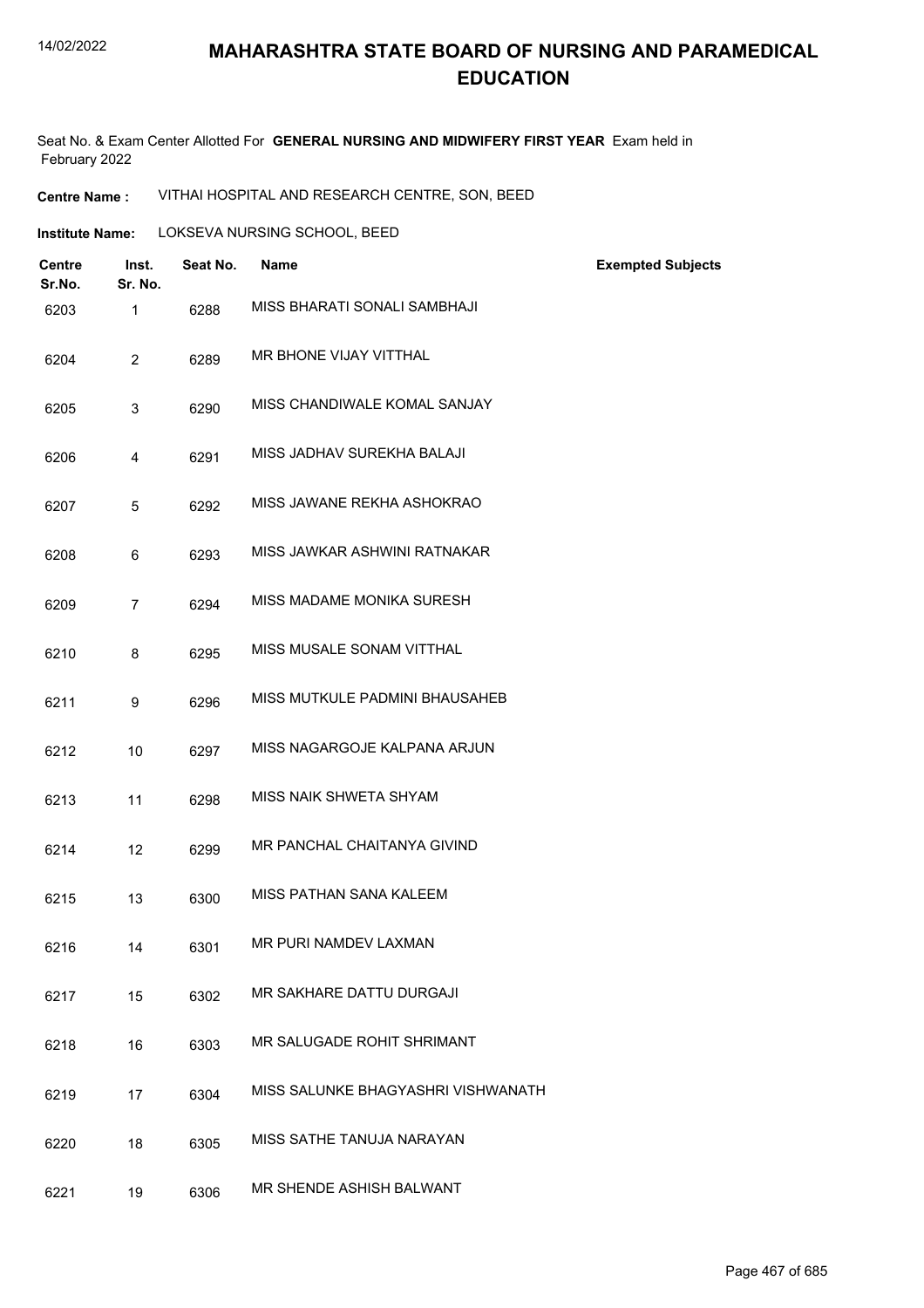Seat No. & Exam Center Allotted For GENERAL NURSING AND MIDWIFERY FIRST YEAR Exam held in February 2022

MISS TAK NAMRATA RAVINDRA 6222 20 6307

NOTE: 'P' MEANS PROVISIONALLY PERMITTED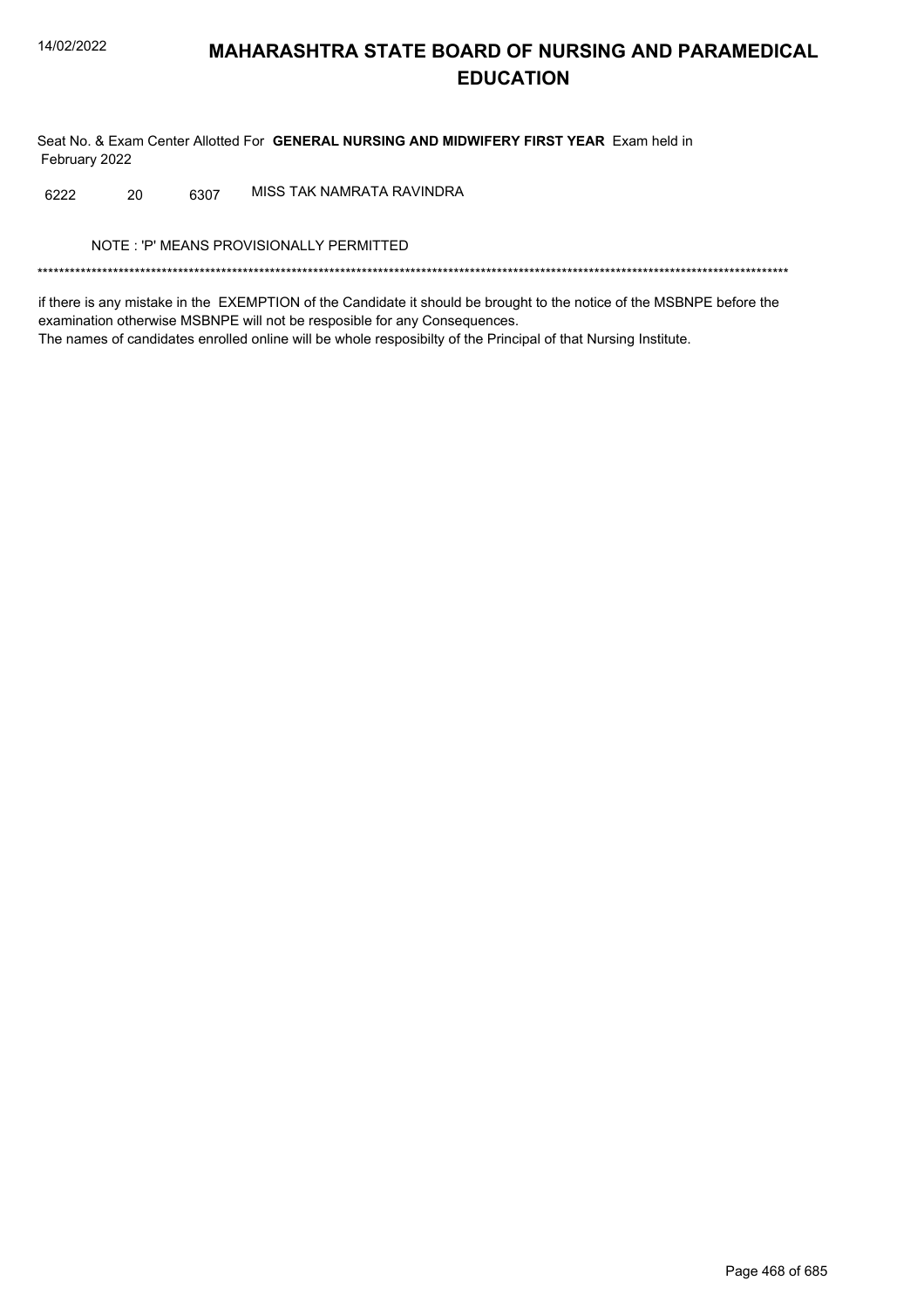Seat No. & Exam Center Allotted For **GENERAL NURSING AND MIDWIFERY FIRST YEAR** Exam held in February 2022

**Centre Name :** VITHAI HOSPITAL AND RESEARCH CENTRE, SON, BEED

| <b>Institute Name:</b> | RENUKA NURSING SCHOOL KAIJ BEED |
|------------------------|---------------------------------|
|                        |                                 |

| <b>Centre</b><br>Sr.No. | Inst.<br>Sr. No. | Seat No. | <b>Name</b>                      | <b>Exempted Subjects</b> |
|-------------------------|------------------|----------|----------------------------------|--------------------------|
| 6223                    | 1                | 6308     | MISS BONDAR SANDHYA VITTHAL      |                          |
| 6224                    | 2                | 6309     | MISS DHAKANE VAISHALI VISHNU     |                          |
| 6225                    | 3                | 6310     | MR DOIPHODE SHRIKANT JAGANNATH   |                          |
| 6226                    | 4                | 6311     | MR HARALE UMESH BALU             |                          |
| 6227                    | 5                | 6312     | MISS JADHAVAR RAJASHRI SUNIL     |                          |
| 6228                    | 6                | 6313     | MR KENDR MEGHRAJ SHRIHARI        |                          |
| 6229                    | $\overline{7}$   | 6314     | MR KENDRE MUNESH ASHOK           |                          |
| 6230                    | 8                | 6315     | MISS KULKARNI SNEHAL SURESH      |                          |
| 6231                    | 9                | 6316     | MISS MUNDE JYOTI GOVIND          |                          |
| 6232                    | 10               | 6317     | MISS MUNDE ASHVINI CHANDRAKANT   |                          |
| 6233                    | 11               | 6318     | MR MUNDE MAHESH BABASAHEB        |                          |
| 6234                    | 12               | 6319     | MR MUNDE PRAVIN LAXMAN           |                          |
| 6235                    | 13               | 6320     | MR MURKUTE VINOD MADHUKAR        |                          |
| 6236                    | 14               | 6321     | MISS MURKUTE BARAKABAI KISHAN    |                          |
| 6237                    | 15               | 6322     | MR PARTE KAILAS SHRIMANT         |                          |
| 6238                    | 16               | 6323     | MISS SARVADE PRATIKSHA PRABHAKAR |                          |
| 6239                    | 17               | 6324     | MISS SARWADE DIKSHA PRABHAKAR    |                          |
| 6240                    | 18               | 6325     | MISS SARWADE PRADNYA SHESHERAO   |                          |
| 6241                    | 19               | 6326     | MISS SAWANT PRANITA BALASAHEB    |                          |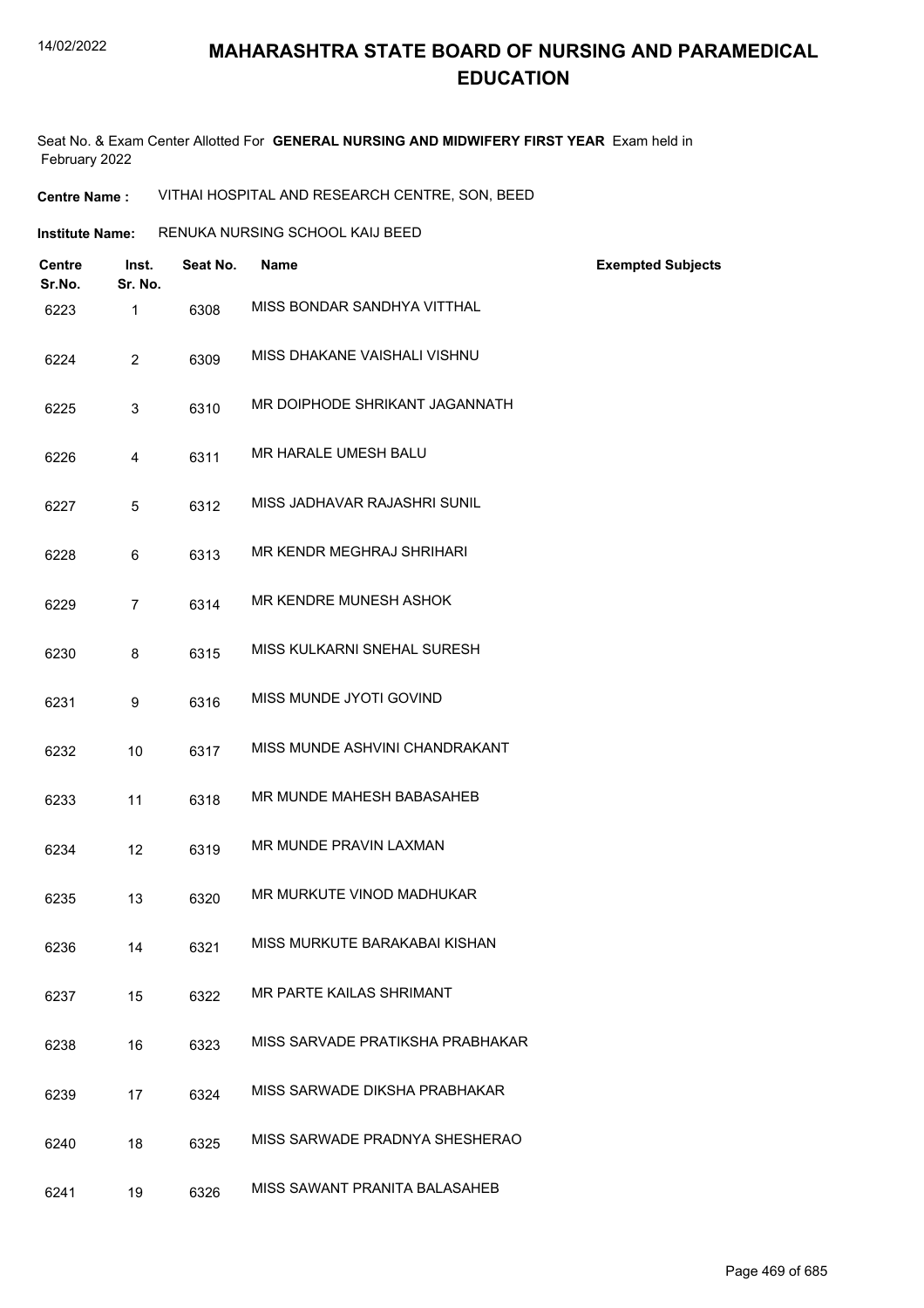|                                         | February 2022 |      | Seat No. & Exam Center Allotted For GENERAL NURSING AND MIDWIFERY FIRST YEAR Exam held in |  |
|-----------------------------------------|---------------|------|-------------------------------------------------------------------------------------------|--|
| 6242                                    | 20            | 6327 | MISS TAMBADE VAISHNAVI DILIP                                                              |  |
| 6243                                    | 21            | 6328 | MISS THOMBRE ARCHANA BAPURAO                                                              |  |
| 6244                                    | 22            | 6329 | MISS THOMBRE RAJSHREE DATTATRAYA                                                          |  |
| 6245                                    | 23            | 6330 | MR THOMBRE NITIN MAHADEV                                                                  |  |
| 6246                                    | 24            | 6331 | MISS THOMBRE RADHA ANGADRAO                                                               |  |
| 6247                                    | 25            | 6332 | MISS VAIRAGE NISHIGANDHA RAVINDRA<br>(V)<br>(VI)<br>(VII)                                 |  |
| 6248                                    | 26            | 6333 | MISS WAGHMARE SHAMAL BHAGVAN                                                              |  |
| 6249                                    | 27            | 6334 | MISS WAGHMARE SHEETAL RAJENDRA                                                            |  |
| 6250                                    | 28            | 6335 | MISS WAGHMARE PRIYANKA ASHOK                                                              |  |
| 6251                                    | 29            | 6336 | MISS WAGHMARE SNEHA RAJENDRA                                                              |  |
| NOTE: 'P' MEANS PROVISIONALLY PERMITTED |               |      |                                                                                           |  |

\*\*\*\*\*\*\*\*\*\*\*\*\*\*\*\*\*\*\*\*\*\*\*\*\*\*\*\*\*\*\*\*\*\*\*\*\*\*\*\*\*\*\*\*\*\*\*\*\*\*\*\*\*\*\*\*\*\*\*\*\*\*\*\*\*\*\*\*\*\*\*\*\*\*\*\*\*\*\*\*\*\*\*\*\*\*\*\*\*\*\*\*\*\*\*\*\*\*\*\*\*\*\*\*\*\*\*\*\*\*\*\*\*\*\*\*\*\*\*\*\*\*\*\*\*\*\*\*\*\*\*\*\*\*\*\*\*\*\*

if there is any mistake in the EXEMPTION of the Candidate it should be brought to the notice of the MSBNPE before the examination otherwise MSBNPE will not be resposible for any Consequences.

The names of candidates enrolled online will be whole resposibilty of the Principal of that Nursing Institute.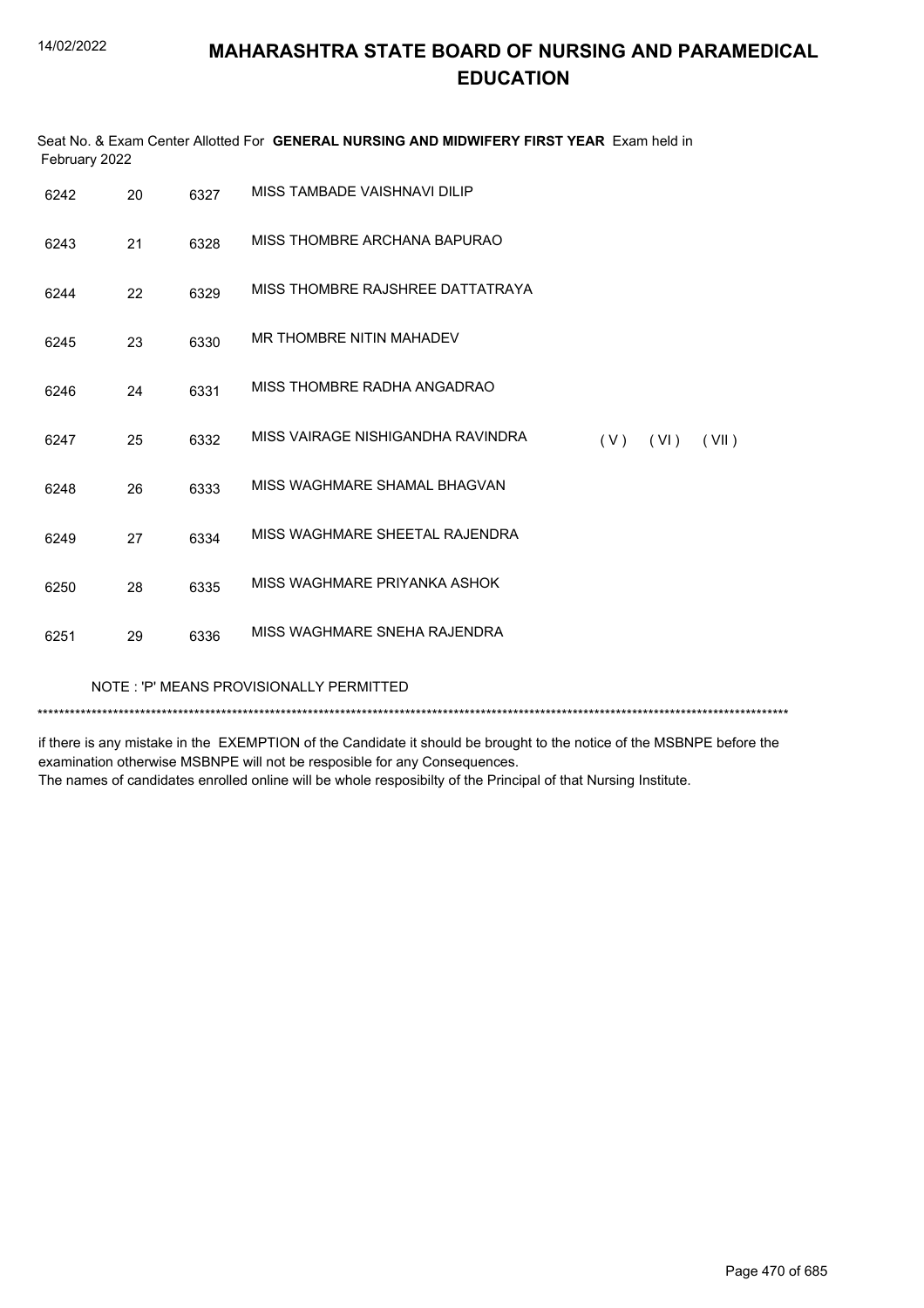

Seat No. & Exam Center Allotted For GENERAL NURSING AND MIDWIFERY FIRST YEAR Exam held in February 2022

| <b>Centre Name:</b>    |                  | S.R.T.R. Govt. Med. College Hospital, Ambejogai |                                                       |                          |  |  |  |
|------------------------|------------------|-------------------------------------------------|-------------------------------------------------------|--------------------------|--|--|--|
| <b>Institute Name:</b> |                  |                                                 | GANGAA INSTITUTE OF MEDICAL SCIENCES, AMBAJOGAI, BEED |                          |  |  |  |
| Centre<br>Sr.No.       | Inst.<br>Sr. No. | Seat No.                                        | <b>Name</b>                                           | <b>Exempted Subjects</b> |  |  |  |
| 6252                   | 1                | 6337                                            | MISS WAVHAI KAR JAYA RAMESH                           |                          |  |  |  |
|                        |                  |                                                 | NOTE: 'P' MEANS PROVISIONALLY PERMITTED               |                          |  |  |  |
|                        |                  |                                                 |                                                       |                          |  |  |  |

if there is any mistake in the EXEMPTION of the Candidate it should be brought to the notice of the MSBNPE before the examination otherwise MSBNPE will not be resposible for any Consequences.

The names of candidates enrolled online will be whole resposibilty of the Principal of that Nursing Institute.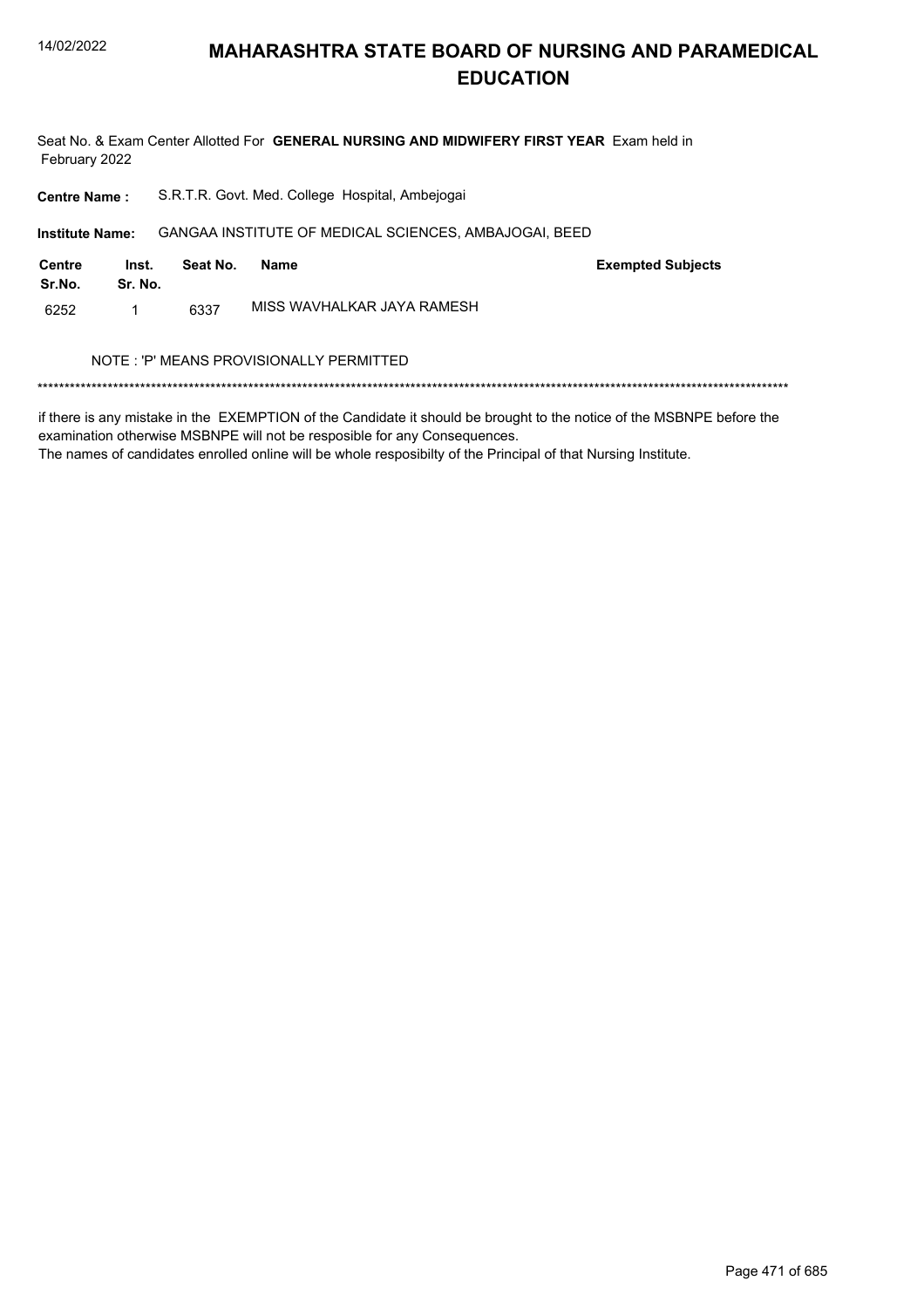Seat No. & Exam Center Allotted For **GENERAL NURSING AND MIDWIFERY FIRST YEAR** Exam held in February 2022

**Centre Name :** MAHATMA GANDHI MISSION INSTITUTE OF NURSING EDUCATION, AURANGABAD

**Institute Name:** SHRI DHANESHWARI MANAV VIKAS MANDAL, AURANGABAD

| Centre<br>Sr.No. | Inst.<br>Sr. No. | Seat No. | Name                         | <b>Exempted Subjects</b> |
|------------------|------------------|----------|------------------------------|--------------------------|
| 6253             | 1                | 6338     | MISS ADHAVE ASHWINI DILIP    |                          |
| 6254             | $\overline{2}$   | 6339     | MR ATHAWALE AKASH RAJU       |                          |
| 6255             | 3                | 6340     | MR GAWALI ASHISH SANJAY      |                          |
| 6256             | 4                | 6341     | MISS KAMBLE MONIKA SURESH    |                          |
| 6257             | 5                | 6342     | MISS MHASKE AKANKSHA SANTOSH |                          |
| 6258             | 6                | 6343     | MISS NARWADE VARSHA UTTAM    |                          |
| 6259             | 7                | 6344     | MISS PATALE KIRAN VIJAY      |                          |
| 6260             | 8                | 6345     | MISS PAVARA MANISHA JELSING  |                          |
| 6261             | 9                | 6346     | MISS PAWARA AAKKA RAYSING    |                          |
| 6262             | 10               | 6347     | MISS PAWARA MONIKA RELYA     |                          |
| 6263             | 11               | 6348     | MISS PAWARA GEETA DAJALA     |                          |
| 6264             | 12               | 6349     | MISS PAWARA SHUBHANGI VASANT |                          |
| 6265             | 13               | 6350     | MISS PAWARA NITA RAMESH      |                          |
| 6266             | 14               | 6351     | MISS PAWARA MADHURA SUBHASH  |                          |
| 6267             | 15               | 6352     | MISS PAWARA ROSHANI DARKHYA  |                          |
| 6268             | 16               | 6353     | MISS POTE JYOTI SHRIRANG     |                          |
| 6269             | 17               | 6354     | MISS SHINGARE SHILA KARBHARI |                          |
| 6270             | 18               | 6355     | MISS VALVI MAMTA ANIL        |                          |
| 6271             | 19               | 6356     | MISS VALVI KAJAL SAMPAT      |                          |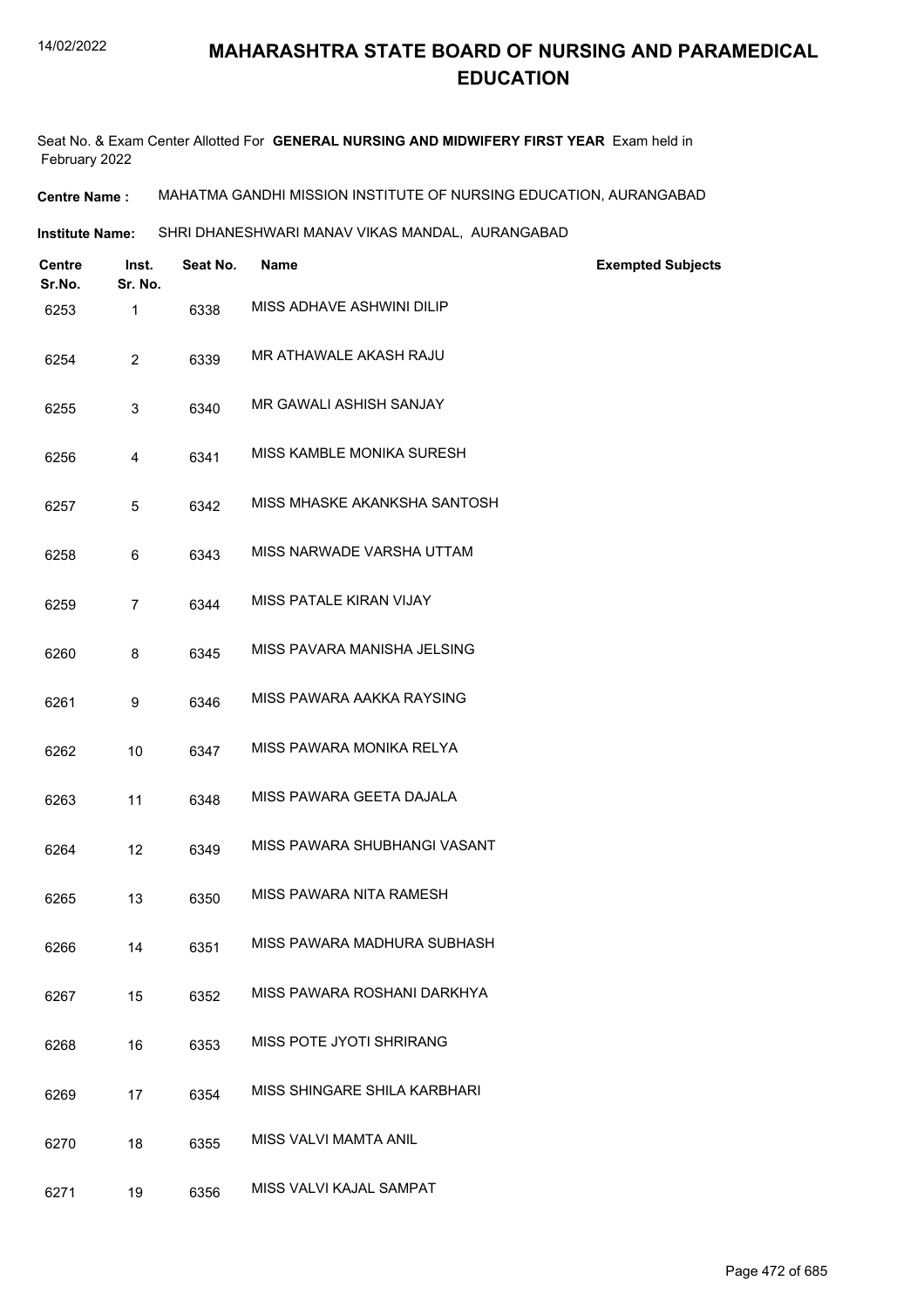Seat No. & Exam Center Allotted For GENERAL NURSING AND MIDWIFERY FIRST YEAR Exam held in February 2022

MISS VASAVE MELADI RAMA 20 6357 6272

NOTE: 'P' MEANS PROVISIONALLY PERMITTED

if there is any mistake in the EXEMPTION of the Candidate it should be brought to the notice of the MSBNPE before the examination otherwise MSBNPE will not be resposible for any Consequences. The names of candidates enrolled online will be whole resposibilty of the Principal of that Nursing Institute.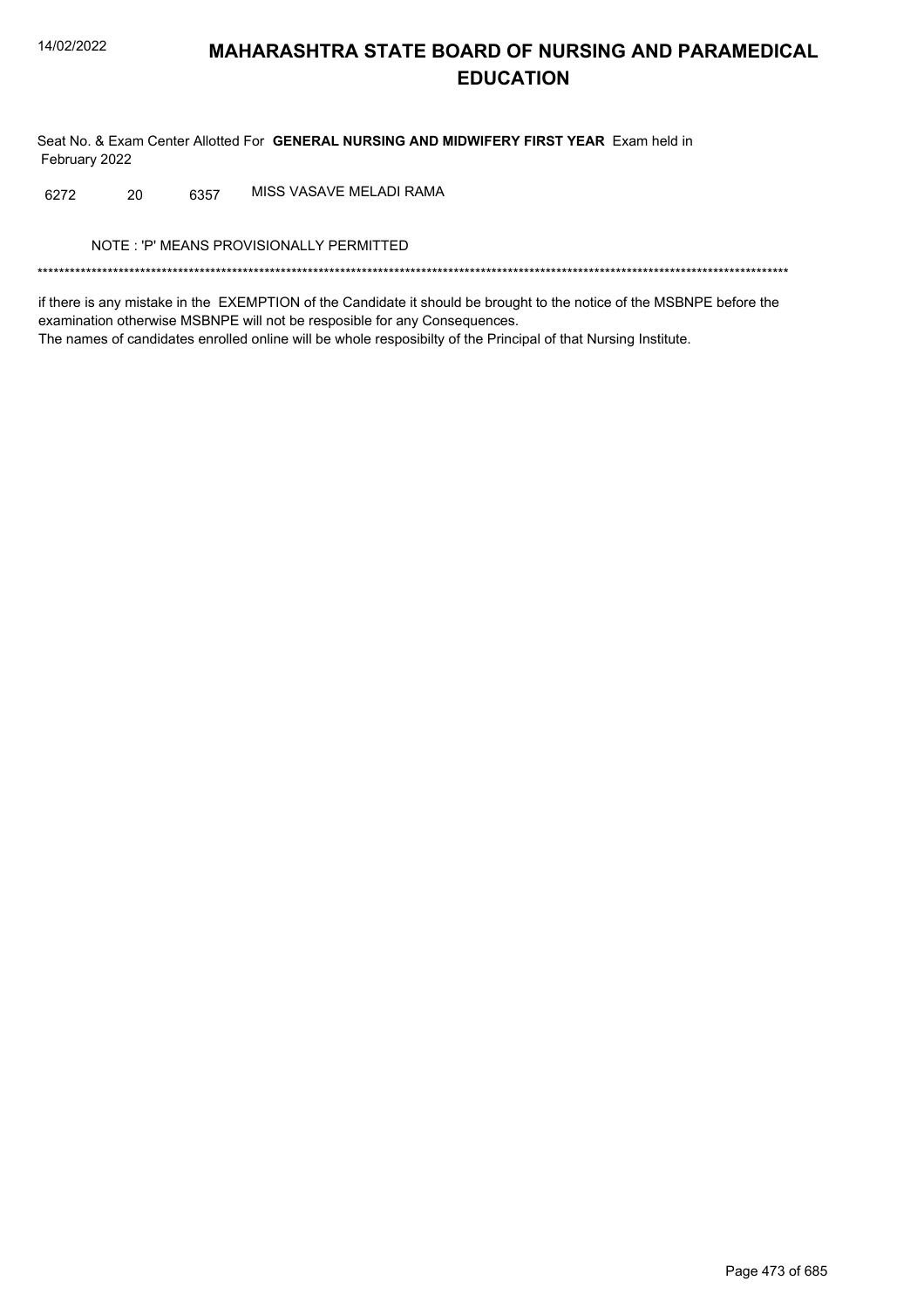Seat No. & Exam Center Allotted For **GENERAL NURSING AND MIDWIFERY FIRST YEAR** Exam held in February 2022

**Centre Name :** MAHATMA GANDHI MISSION INSTITUTE OF NURSING EDUCATION, AURANGABAD

**Institute Name:** MAHATMA GANDHI MISSION INSTITUTE OF NURSING EDUCATION, AURANGABAD

| <b>Centre</b><br>Sr.No. | Inst.<br>Sr. No. | Seat No. | <b>Name</b>                     |                          | <b>Exempted Subjects</b> |      |              |      |            |
|-------------------------|------------------|----------|---------------------------------|--------------------------|--------------------------|------|--------------|------|------------|
| 6273                    | 1                | 6358     | MISS AALHAT SONALI NANDU        |                          |                          |      |              |      |            |
| 6274                    | $\overline{2}$   | 6359     | MISS ALHAT PUJA GORAKH          |                          |                          |      |              |      |            |
| 6275                    | 3                | 6360     | MISS AMRAO GITAANJALI BABASAHEB |                          |                          |      |              |      |            |
| 6276                    | 4                | 6361     | MISS ARAK SONALI YUVRAJ         |                          |                          |      |              |      |            |
| 6277                    | 5                | 6362     | MISS BAGUL JAYSHREE VITTAL      |                          |                          |      |              |      |            |
| 6278                    | $\,6\,$          | 6363     | MISS BANKAR JOTSANA POPAT       |                          |                          |      |              |      |            |
| 6279                    | $\overline{7}$   | 6364     | MISS BANSODE NAYAN DILIP        |                          |                          |      |              |      |            |
| 6280                    | 8                | 6365     | MISS BANSODE ANISHA RAJU        |                          |                          |      |              |      |            |
| 6281                    | 9                | 6366     | MISS BATADE JAYSHREE BHAGCHAND  | (1)<br>$VII$ )           | (III)                    | (IV) | (V)          | (VI) | $\sqrt{2}$ |
| 6282                    | 10               | 6367     | MISS BATTISE DEEPA BABURAO      |                          |                          |      |              |      |            |
| 6283                    | 11               | 6368     | MISS BHALERAO MAYURI SANDU      |                          |                          |      |              |      |            |
| 6284                    | 12               | 6369     | MISS BHALERAO PAYAL PRAMOD      |                          |                          |      |              |      |            |
| 6285                    | 13               | 6370     | MISS BHARPURE JAYSHREE EKNATH   |                          |                          |      |              |      |            |
| 6286                    | 14               | 6371     | MISS BHINGARE RANI PRAMOD       |                          | $(1)$ $(V)$ $(V1)$       |      | (VII)        |      |            |
| 6287                    | 15               | 6372     | MISS BHUIGAD NIKITA ASHOK       |                          |                          |      |              |      |            |
| 6288                    | 16               | 6373     | MISS CHABUKSWAR NANDA ANNA      |                          | $(V)$ $(VI)$ $(VII)$     |      |              |      |            |
| 6289                    | 17               | 6374     | MISS CHAVAN KIRAN SAHEBRAO      |                          |                          |      |              |      |            |
| 6290                    | 18               | 6375     | MISS CHILWAR AMISHA RAJESH      | $(\parallel)$<br>$VII$ ) | (III)                    |      | $(IV)$ $(V)$ | (VI) | $\sqrt{2}$ |
| 6291                    | 19               | 6376     | MISS CHORMARE POONAM RAGHUNATH  |                          |                          |      |              |      |            |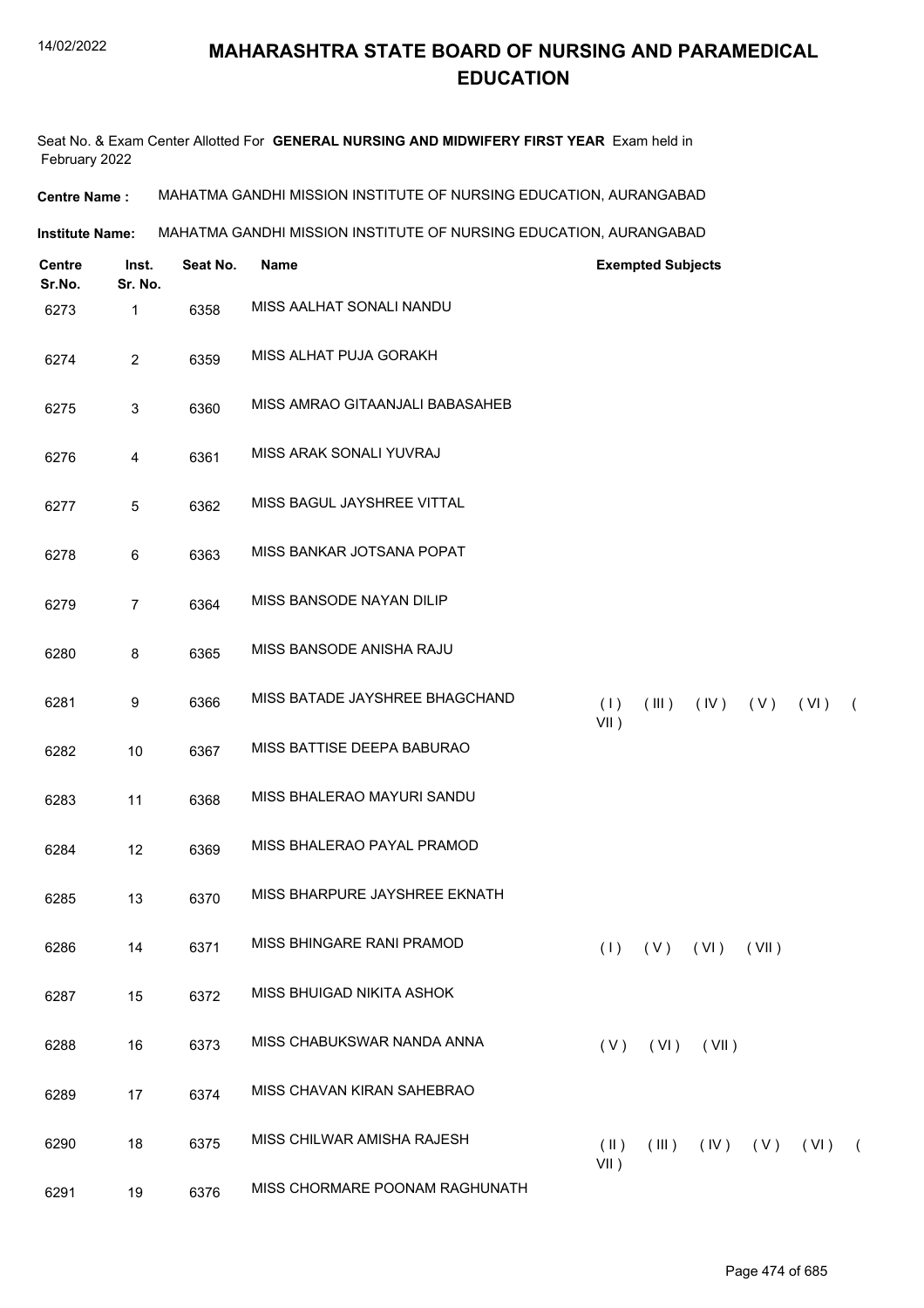| February 2022 |    |      | Seat No. & Exam Center Allotted For GENERAL NURSING AND MIDWIFERY FIRST YEAR Exam held in |             |     |      |       |
|---------------|----|------|-------------------------------------------------------------------------------------------|-------------|-----|------|-------|
| 6292          | 20 | 6377 | MISS DABHADE VARSHA ASHOK                                                                 |             |     |      |       |
| 6293          | 21 | 6378 | MISS DABHADE ANISHA BHIKAJI                                                               |             |     |      |       |
| 6294          | 22 | 6379 | MISS DALE EKATA RAVINDRA                                                                  |             |     |      |       |
| 6295          | 23 | 6380 | MISS DANDGE DIVYA DEEPAK                                                                  |             |     |      |       |
| 6296          | 24 | 6381 | MISS DANDGE VRUSHALI GAUTAM                                                               |             |     |      |       |
| 6297          | 25 | 6382 | MISS DANDGE PALLAVI SUDHAKAR                                                              |             |     |      |       |
| 6298          | 26 | 6383 | MISS DANKE MAHIMA VILAS                                                                   |             |     |      |       |
| 6299          | 27 | 6384 | MISS DIVEKAR VISHAKHA VISHVAS                                                             |             |     |      |       |
| 6300          | 28 | 6385 | MISS DUSING SANCHI ASHOK                                                                  |             |     |      |       |
| 6301          | 29 | 6386 | MISS GANGAWANE DIPALI SUBHASH                                                             |             |     |      |       |
| 6302          | 30 | 6387 | MISS GAYKE KALYANI KARBHARI                                                               | $($ III $)$ | (V) | (VI) | (VII) |
| 6303          | 31 | 6388 | MISS GHUMARE SARIKA BABAN                                                                 |             |     |      |       |
| 6304          | 32 | 6389 | MISS GHUMBARE GAURI RAJU                                                                  |             |     |      |       |
| 6305          | 33 | 6390 | MISS GIRE SHUBHANGI GANESH                                                                |             |     |      |       |
| 6306          | 34 | 6391 | MISS GOFANE SMITA SUNIL                                                                   |             |     |      |       |
| 6307          | 35 | 6392 | MISS GORKHA VAISHNAVI DEELIP                                                              |             |     |      |       |
| 6308          | 36 | 6393 | MISS GUNJAL NIKITA NAVNATH                                                                |             |     |      |       |
| 6309          | 37 | 6394 | MISS HARNE SHALINI GYANPRAKASH                                                            |             |     |      |       |
| 6310          | 38 | 6395 | MISS HIWALE SHRUTI SUNIL                                                                  |             |     |      |       |
| 6311          | 39 | 6396 | MISS JADHAV GEETA PARMESHWAR                                                              |             |     |      |       |
| 6312          | 40 | 6397 | MISS JADHAV ROHINI RAMESHWAR                                                              |             |     |      |       |
| 6313          | 41 | 6398 | MISS JADHAV VAISHNAVI GIRJARAM                                                            |             |     |      |       |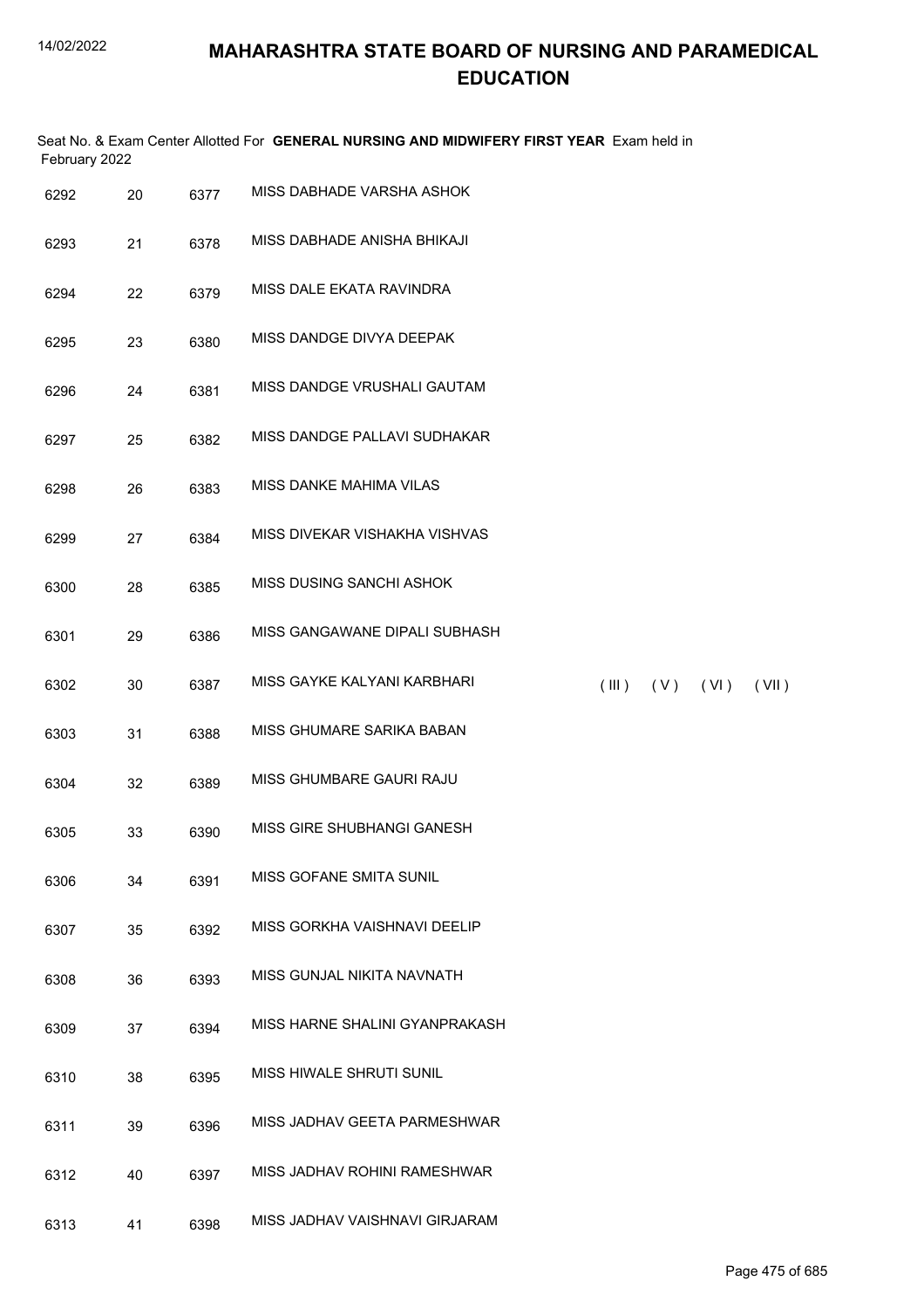| February 2022 |    |      | Seat No. & Exam Center Allotted For GENERAL NURSING AND MIDWIFERY FIRST YEAR Exam held in |
|---------------|----|------|-------------------------------------------------------------------------------------------|
| 6314          | 42 | 6399 | MISS JOGDANDE MANSI MANIK                                                                 |
| 6315          | 43 | 6400 | MISS KALE KALYANI GOVIND                                                                  |
| 6316          | 44 | 6401 | MISS KAMBLE AISHWARYA RAMESH                                                              |
| 6317          | 45 | 6402 | MISS KAMBLE PRATIKSHA RAVINDRA                                                            |
| 6318          | 46 | 6403 | MISS KASBE PRASHANSA SHAILESH                                                             |
| 6319          | 47 | 6404 | MISS KHANDAGALE VAISHNAVI SANTOSH                                                         |
| 6320          | 48 | 6405 | MISS KHANDARE MANISHA DIPAK                                                               |
| 6321          | 49 | 6406 | MISS KHANDARE PALLAVI SUPAJI                                                              |
| 6322          | 50 | 6407 | MISS KHARAT ASHVINI KASHINATH<br>(1)<br>$(II)$ $(V)$ $(VI)$<br>(VII)                      |
| 6323          | 51 | 6408 | MISS KHETRE RUTUJA VIJAY                                                                  |
| 6324          | 52 | 6409 | MISS KHOT SNEHA DINESH                                                                    |
| 6325          | 53 | 6410 | MISS KOTKAR SWATI SUBHASH                                                                 |
| 6326          | 54 | 6411 | MISS LAHANE NISHA MADHUKAR                                                                |
| 6327          | 55 | 6412 | MISS MAGARE RASIKA MADHUKAR                                                               |
| 6328          | 56 | 6413 | MISS MOKALE KETAKI RATAN                                                                  |
| 6329          | 57 | 6414 | MISS NANGRALE JYOTSNA AMRUT                                                               |
| 6330          | 58 | 6415 | MISS NARWADE SAKSHI MAHINDRA                                                              |
| 6331          | 59 | 6416 | MISS NARWADE RENUKA RAHUL                                                                 |
| 6332          | 60 | 6417 | MISS NARWADE ASHWITA ANIL                                                                 |
| 6333          | 61 | 6418 | MISS NAWRE RUCHIKA SANJAY                                                                 |
| 6334          | 62 | 6419 | MISS NIRMAL SONALI PRASHANT                                                               |
| 6335          | 63 | 6420 | MISS PAIKRAO NIKITA PARMESHWAR                                                            |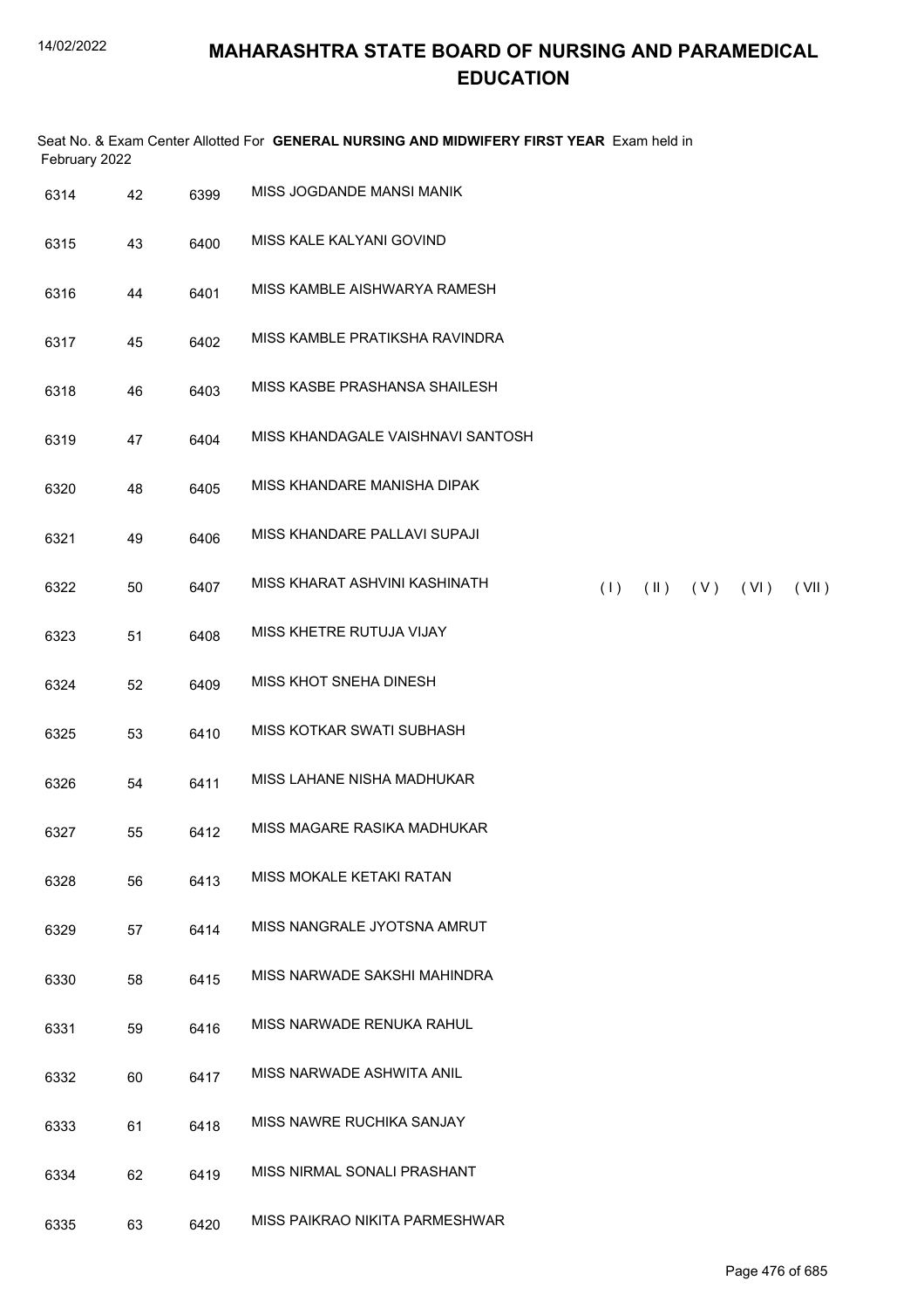Seat No. & Exam Center Allotted For **GENERAL NURSING AND MIDWIFERY FIRST YEAR** Exam held in February 2022

| 6336 | 64 | 6421 | MISS PARDE ANCHAL CHANDOJI        |
|------|----|------|-----------------------------------|
| 6337 | 65 | 6422 | MISS PAWAR VARSHA SANJAY          |
| 6338 | 66 | 6423 | MISS PAWAR SHAILEJA AJAY          |
| 6339 | 67 | 6424 | MISS RAGDE NIKITA RAMDAS          |
| 6340 | 68 | 6425 | MISS RANADE MAHIMA NILESH         |
| 6341 | 69 | 6426 | MISS RATHOD JAYSHRI ROHIDAS       |
| 6342 | 70 | 6427 | <b>MISS RATHOD SHILPA SANTOSH</b> |
| 6343 | 71 | 6428 | MISS ROBERT PREETI MANOJ          |
| 6344 | 72 | 6429 | MISS ROKADE POOJA NAVANATH        |
| 6345 | 73 | 6430 | MISS SABLE VRUSHALI JAYKUMAR      |
| 6346 | 74 | 6431 | MISS SADAR KIRTI PRALHAD          |
| 6347 | 75 | 6432 | MISS SADASHIVE PRANALI PRAKASH    |
| 6348 | 76 | 6433 | MISS SAHANE ROHINI RAMKRUSHNA     |
| 6349 | 77 | 6434 | MISS SAINWAR NIKITA MADHAV        |
| 6350 | 78 | 6435 | MISS SALAVE DIVYA ANIL            |
| 6351 | 79 | 6436 | MISS SALUNKE PRIYANKA ANNA        |
| 6352 | 80 | 6437 | MISS SALVE NEHA SUNIL             |
| 6353 | 81 | 6438 | MISS SALVE KAJAL VIJAY            |
| 6354 | 82 | 6439 | MISS SALVE SHITAL UTTAM           |
| 6355 | 83 | 6440 | MISS SARODE AISHWARYA SHIVAJI     |
| 6356 | 84 | 6441 | MISS SATHE NIKITA SHIVAJI         |
| 6357 | 85 | 6442 | MISS SHAIKH JAVERIYAANAM AQEEL    |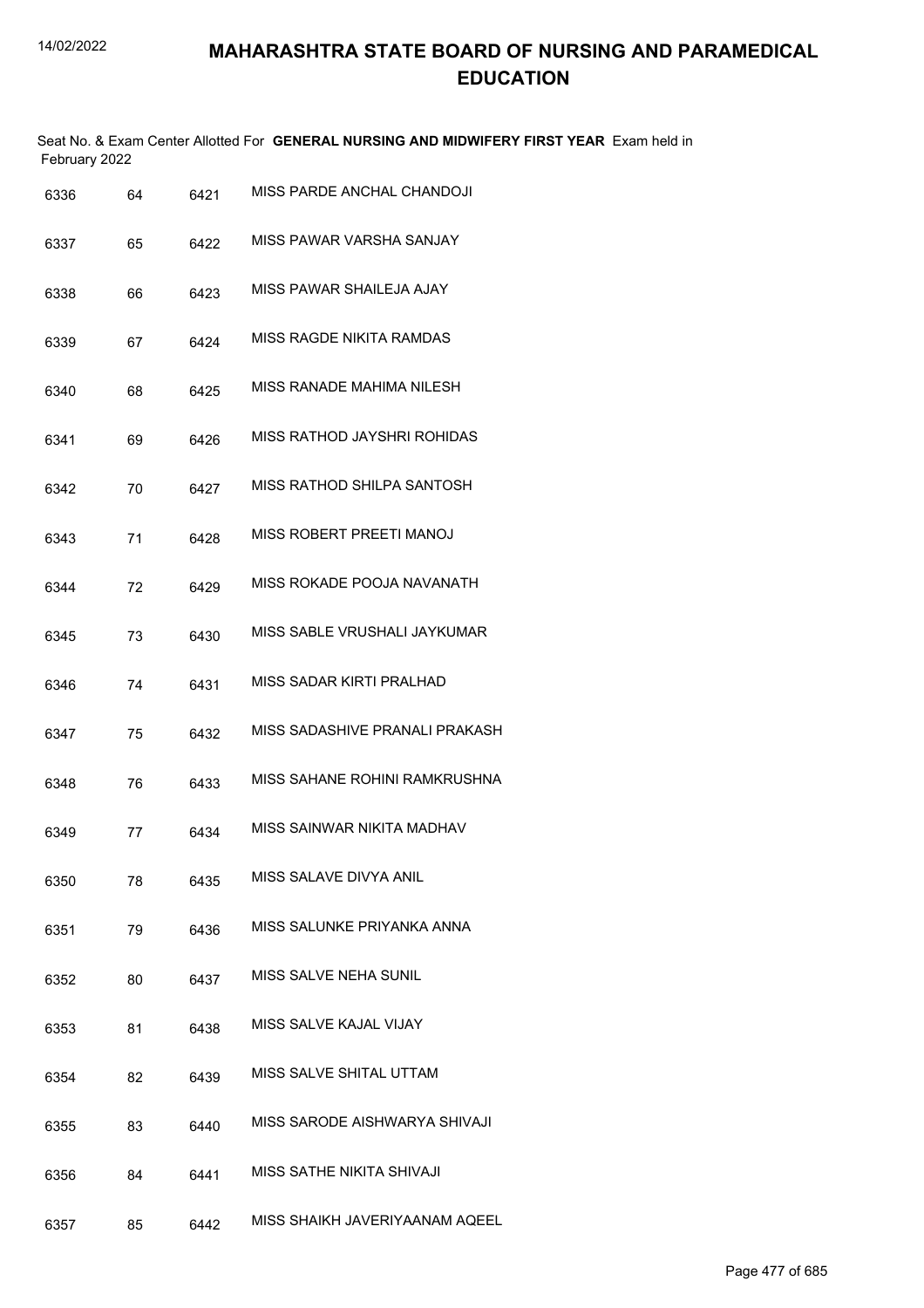| February 2022 |     |      | Seat No. & Exam Center Allotted For GENERAL NURSING AND MIDWIFERY FIRST YEAR Exam held in |                |               |                         |      |      |            |
|---------------|-----|------|-------------------------------------------------------------------------------------------|----------------|---------------|-------------------------|------|------|------------|
| 6358          | 86  | 6443 | MISS SHAIKH SIMEEN JABBAR                                                                 |                |               |                         |      |      |            |
| 6359          | 87  | 6444 | MISS SHARMA MANISHA RAMJI                                                                 |                |               |                         |      |      |            |
| 6360          | 88  | 6445 | MISS SHEJWAL ALISHA ANKUSH                                                                | (1)<br>$VII$ ) | $(\parallel)$ | $(\parallel \parallel)$ | (IV) | (VI) | $\sqrt{2}$ |
| 6361          | 89  | 6446 | MISS SHELKE PUJA VINOD                                                                    |                |               |                         |      |      |            |
| 6362          | 90  | 6447 | MISS SHRISUNDAR RIYA NELSON                                                               |                |               |                         |      |      |            |
| 6363          | 91  | 6448 | MISS SHRISUNDER SAMIKSHA RAJAN                                                            |                |               |                         |      |      |            |
| 6364          | 92  | 6449 | MISS SONAWANE MANISHA GAJANAN                                                             |                |               |                         |      |      |            |
| 6365          | 93  | 6450 | MISS SONPASARE NIKITA BHIMRAV                                                             |                |               |                         |      |      |            |
| 6366          | 94  | 6451 | MISS SURYWANSHI KALYANI MUNJAJI                                                           |                |               |                         |      |      |            |
| 6367          | 95  | 6452 | MISS TALMALE NUPUR YASHWANT                                                               |                |               |                         |      |      |            |
| 6368          | 96  | 6453 | MISS TAYADE SAKSHI DILIP                                                                  |                |               |                         |      |      |            |
| 6369          | 97  | 6454 | MISS TEMBHURNE SAKSHI NARENDRA                                                            |                |               |                         |      |      |            |
| 6370          | 98  | 6455 | MISS THORAT PRATIKSHA JALINDAR                                                            |                |               |                         |      |      |            |
| 6371          | 99  | 6456 | MISS TRIBHUVAN SONAL DIGAMBAR                                                             |                |               |                         |      |      |            |
| 6372          | 100 | 6457 | MISS VALVI PUNAM RANGLYA                                                                  |                |               |                         |      |      |            |
| 6373          | 101 | 6458 | MISS WADAGALE TEJASWINI SUNIL                                                             |                |               |                         |      |      |            |
| 6374          | 102 | 6459 | MISS WAGH SHITAL SANJAY                                                                   |                |               |                         |      |      |            |
| 6375          | 103 | 6460 | MISS WAHATULE POOJA SHRIRAM                                                               |                |               |                         |      |      |            |
| 6376          | 104 | 6461 | MISS WAHULKAR PALLAVI VIJAY                                                               |                |               |                         |      |      |            |
| 6377          | 105 | 6462 | MISS WANKHEDE DIPALI ASHOK                                                                |                |               |                         |      |      |            |
| 6378          | 106 | 6463 | MISS WARKAD PALLAVI RAMNATH                                                               |                |               |                         |      |      |            |
| 6379          | 107 | 6464 | MISS WELDODE SUWARNA SHIKANDAR                                                            |                |               |                         |      |      |            |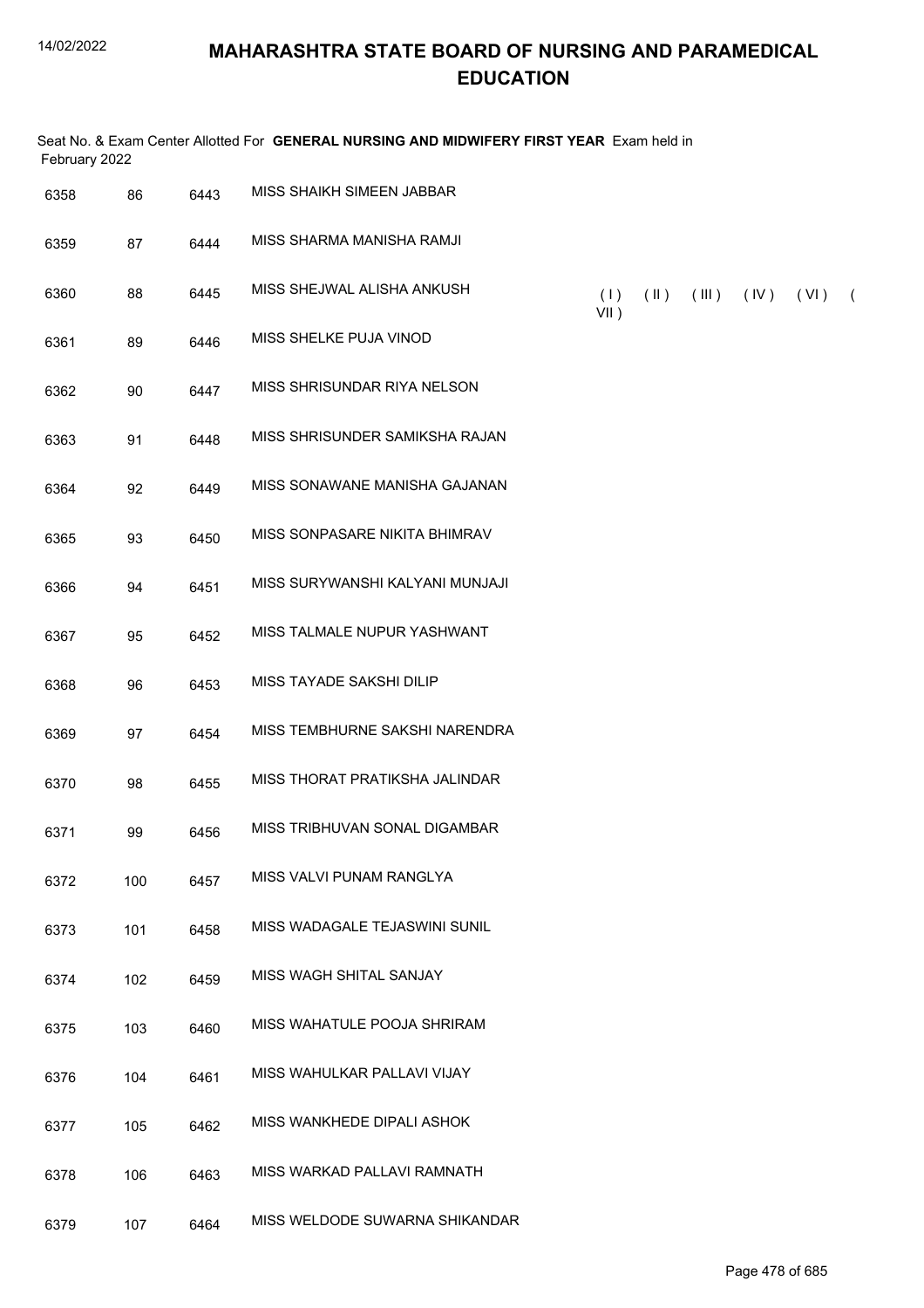Seat No. & Exam Center Allotted For GENERAL NURSING AND MIDWIFERY FIRST YEAR Exam held in February 2022

NOTE: 'P' MEANS PROVISIONALLY PERMITTED

if there is any mistake in the EXEMPTION of the Candidate it should be brought to the notice of the MSBNPE before the examination otherwise MSBNPE will not be resposible for any Consequences.

The names of candidates enrolled online will be whole resposibilty of the Principal of that Nursing Institute.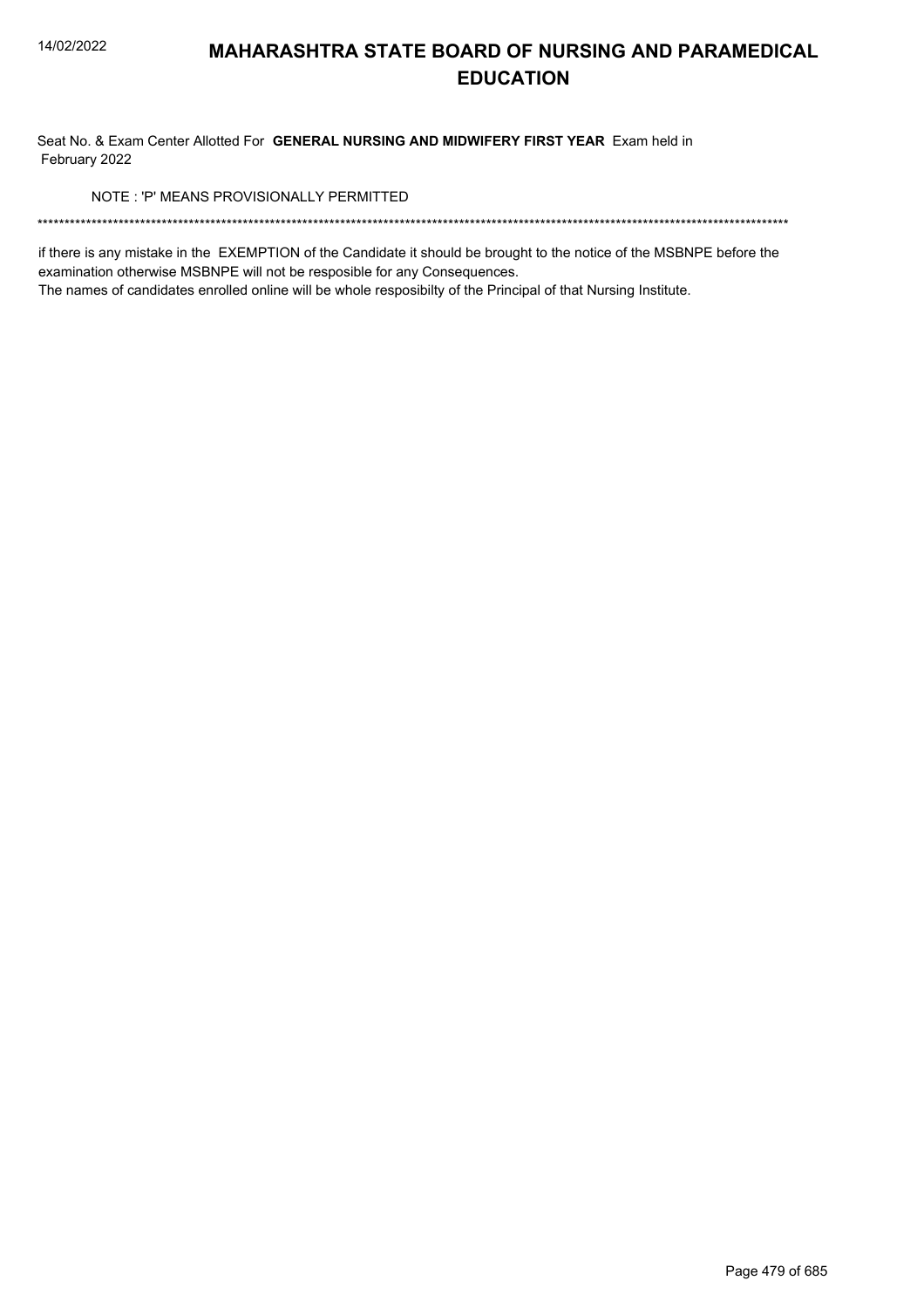Seat No. & Exam Center Allotted For **GENERAL NURSING AND MIDWIFERY FIRST YEAR** Exam held in February 2022

**Centre Name :** MAHATMA GANDHI MISSION INSTITUTE OF NURSING EDUCATION, AURANGABAD

**Institute Name: AURANGABAD NURSING SCHOOL, BHALGAON, AURANGABAD** 

| <b>Centre</b><br>Sr.No. | Inst.<br>Sr. No. | Seat No. | <b>Name</b>                  | <b>Exempted Subjects</b> |
|-------------------------|------------------|----------|------------------------------|--------------------------|
| 6380                    | $\mathbf{1}$     | 6465     | MISS ADMUNE VAISHNAVI VIKRAM |                          |
| 6381                    | 2                | 6466     | MISS AGRAWAL PRANALI VIJAY   |                          |
| 6382                    | 3                | 6467     | MISS DHANRAJ SAYALI VILAS    |                          |
| 6383                    | 4                | 6468     | MISS DHANVE RANI BHAGORAO    |                          |
| 6384                    | 5                | 6469     | MISS GAIKWAD ALISHIBA AJAY   |                          |
| 6385                    | 6                | 6470     | MISS GANGAVANE KOMAL BHARAT  |                          |
| 6386                    | $\overline{7}$   | 6471     | MISS GAVIT NEHA NARENDRA     |                          |
| 6387                    | 8                | 6472     | MISS JAGTAP YOGITA ASHOK     |                          |
| 6388                    | 9                | 6473     | MR JONDHALE SANDESH SHAMUEL  |                          |
| 6389                    | 10               | 6474     | MISS KALE KALPANA RAMRAO     |                          |
| 6390                    | 11               | 6475     | MR KUWAR TUSHAR NARAYAN      |                          |
| 6391                    | 12               | 6476     | MISS LAHANE VIDHI RAJENDRA   |                          |
| 6392                    | 13               | 6477     | MR MISAL VISHAL KADUBHAU     |                          |
| 6393                    | 14               | 6478     | MR NAWLE ROHIT SANJAY        |                          |
| 6394                    | 15               | 6479     | MISS PADVI RINKU UTTAM       |                          |
| 6395                    | 16               | 6480     | MISS PADVI ANANDI SOTYA      |                          |
| 6396                    | 17               | 6481     | MR PADVI LATA NARSING        |                          |
| 6397                    | 18               | 6482     | MR PADVI SANDIP BHIMSING     |                          |
| 6398                    | 19               | 6483     | MISS PADVI KOBI KHEMAJI      |                          |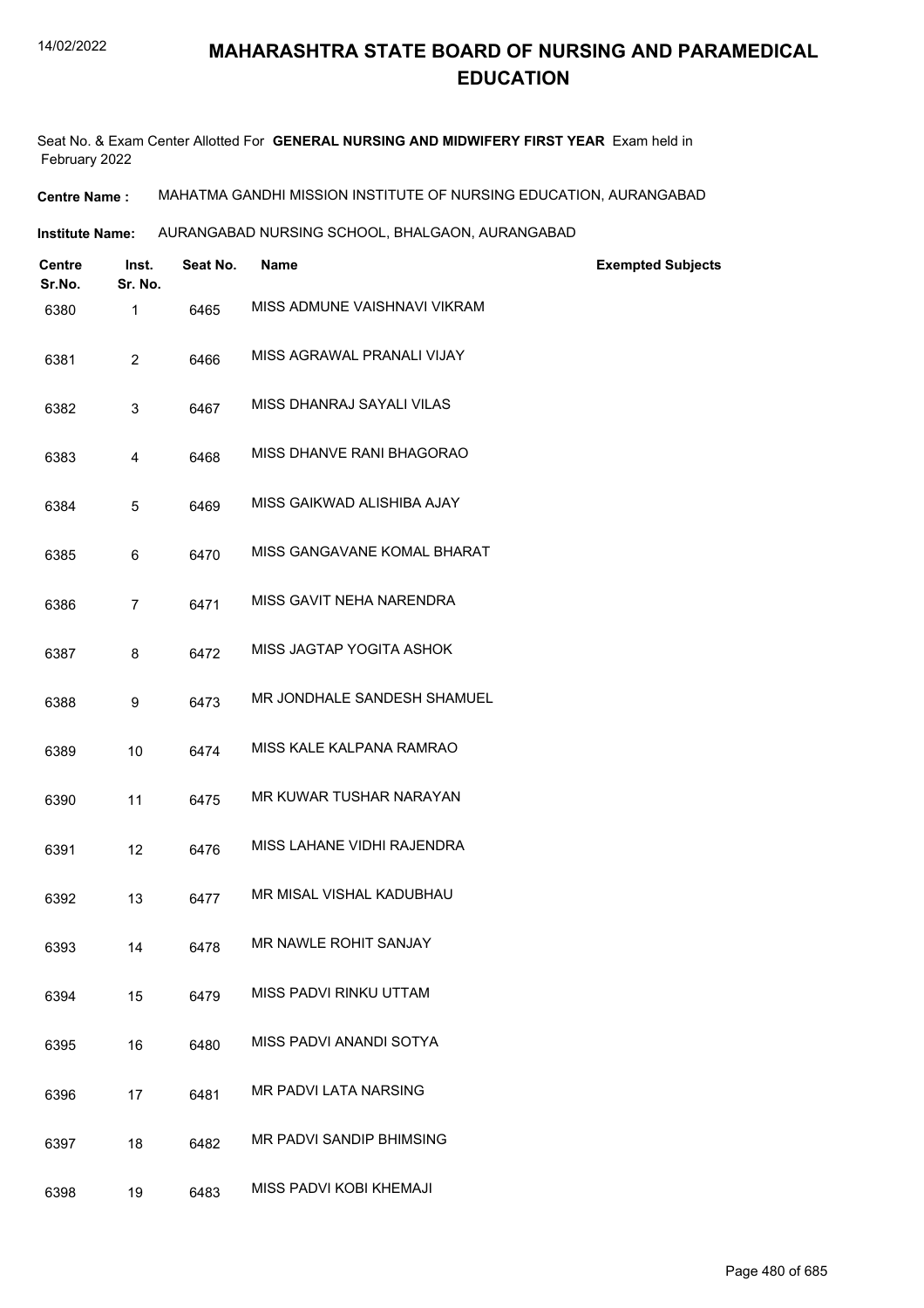|      | February 2022 |      | Seat No. & Exam Center Allotted For GENERAL NURSING AND MIDWIFERY FIRST YEAR Exam held in |
|------|---------------|------|-------------------------------------------------------------------------------------------|
| 6399 | 20            | 6484 | MISS PATHARE BHGYASHREE SITARAM                                                           |
| 6400 | 21            | 6485 | MISS PAWAR MINA PANDURANG                                                                 |
| 6401 | 22            | 6486 | MISS PAWARA JAYWANTI INDAS                                                                |
| 6402 | 23            | 6487 | MISS POTE JYOTI KONDBARAO                                                                 |
| 6403 | 24            | 6488 | MISS RAUT JESMA VAJYA                                                                     |
| 6404 | 25            | 6489 | MISS SURYAWANSHI RAVINA RAMESH                                                            |
| 6405 | 26            | 6490 | MISS TADVI PRAMILA PARTA                                                                  |
| 6406 | 27            | 6491 | MISS TADVI SHILPA KESHAV                                                                  |
| 6407 | 28            | 6492 | MISS TADVI ROSHANI UGARANYA                                                               |
| 6408 | 29            | 6493 | <b>MISS TARPE SHILPA MAROTI</b>                                                           |
| 6409 | 30            | 6494 | MISS THAKARE DHANI JAGAN                                                                  |
| 6410 | 31            | 6495 | MISS VALVI GINI DAMANYA                                                                   |
| 6411 | 32            | 6496 | MISS VALVI LALITA BULYA                                                                   |
| 6412 | 33            | 6497 | MISS VASAVE AKANKSHA RAJU                                                                 |
| 6413 | 34            | 6498 | MISS VASAVE CHANDANA BHARATSING                                                           |
| 6414 | 35            | 6499 | MISS VASAVE CHANDANA CHEMA                                                                |
| 6415 | 36            | 6500 | MISS VASAVE AJITA RATAN                                                                   |
| 6416 | 37            | 6501 | MISS VASAVE MANISHA DHIRYA                                                                |
| 6417 | 38            | 6502 | MR WAYAL DHANANJAY BHAGWAN                                                                |
|      |               |      | NOTE: 'P' MEANS PROVISIONALLY PERMITTED                                                   |

\*\*\*\*\*\*\*\*\*\*\*\*\*\*\*\*\*\*\*\*\*\*\*\*\*\*\*\*\*\*\*\*\*\*\*\*\*\*\*\*\*\*\*\*\*\*\*\*\*\*\*\*\*\*\*\*\*\*\*\*\*\*\*\*\*\*\*\*\*\*\*\*\*\*\*\*\*\*\*\*\*\*\*\*\*\*\*\*\*\*\*\*\*\*\*\*\*\*\*\*\*\*\*\*\*\*\*\*\*\*\*\*\*\*\*\*\*\*\*\*\*\*\*\*\*\*\*\*\*\*\*\*\*\*\*\*\*\*\*

if there is any mistake in the EXEMPTION of the Candidate it should be brought to the notice of the MSBNPE before the examination otherwise MSBNPE will not be resposible for any Consequences. The names of candidates enrolled online will be whole resposibilty of the Principal of that Nursing Institute.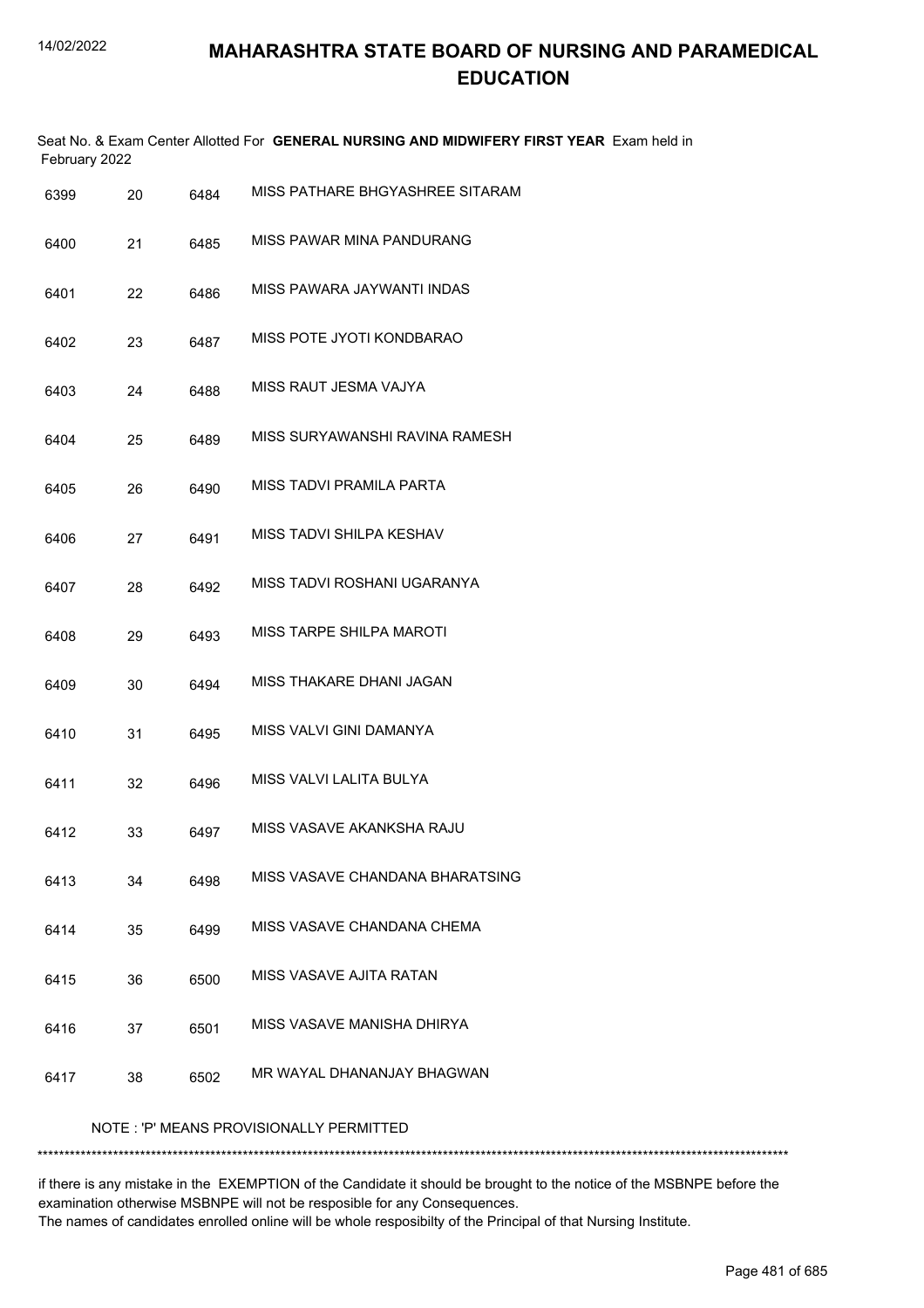Seat No. & Exam Center Allotted For **GENERAL NURSING AND MIDWIFERY FIRST YEAR** Exam held in February 2022

**Centre Name :** MAHATMA GANDHI MISSION INSTITUTE OF NURSING EDUCATION, AURANGABAD

**Institute Name: SHRI GORAKSHA NURSING SCHOOL, PHULAMBRI, AURANGABAD** 

| <b>Centre</b><br>Sr.No. | Inst.<br>Sr. No. | Seat No. | Name                              | <b>Exempted Subjects</b> |
|-------------------------|------------------|----------|-----------------------------------|--------------------------|
| 6418                    | 1                | 6503     | MISS AAGLE UJJWALA GORAKH         |                          |
| 6419                    | $\overline{2}$   | 6504     | MISS AHIRE VARSHA RAMESH          |                          |
| 6420                    | 3                | 6505     | MISS AMBHORE RUPALI VISHNU        |                          |
| 6421                    | 4                | 6506     | MISS ARKE VAISHALI SHESHRAO       |                          |
| 6422                    | 5                | 6507     | MR BHAGWAT YOGESH SANJAY          |                          |
| 6423                    | 6                | 6508     | MISS CHAVAN ROHINI LAXMAN         |                          |
| 6424                    | $\overline{7}$   | 6509     | MISS GADE VARSHA RANGNATH         |                          |
| 6425                    | 8                | 6510     | MISS KHARAT GANGASAGAR BHAULAL    |                          |
| 6426                    | 9                | 6511     | MISS MADAVI JYOTI CHHANGANLAL     |                          |
| 6427                    | 10               | 6512     | MISS MORE ASHWINI LAXMAN          |                          |
| 6428                    | 11               | 6513     | MISS NRUPNARAYAN DURGA RAJESH     |                          |
| 6429                    | 12               | 6514     | MISS PATHRE SHITAL SANJAY         |                          |
| 6430                    | 13               | 6515     | MISS RATHOD PAYAL UTTAM           |                          |
| 6431                    | 14               | 6516     | MISS SABLE SUJATA SAHEBRAO        |                          |
| 6432                    | 15               | 6517     | MISS SURAYAVANSHI JAYSHRI TUKARAM |                          |
| 6433                    | 16               | 6518     | MISS THOMBRE KAUSHLYA BALA        |                          |
| 6434                    | 17               | 6519     | MISS THORAT RAJSHRI PRAKASH       |                          |
| 6435                    | 18               | 6520     | MISS TRIMBAKE RUPALI DADARAO      |                          |
| 6436                    | 19               | 6521     | MISS TUPE SUNITA ARJUN            |                          |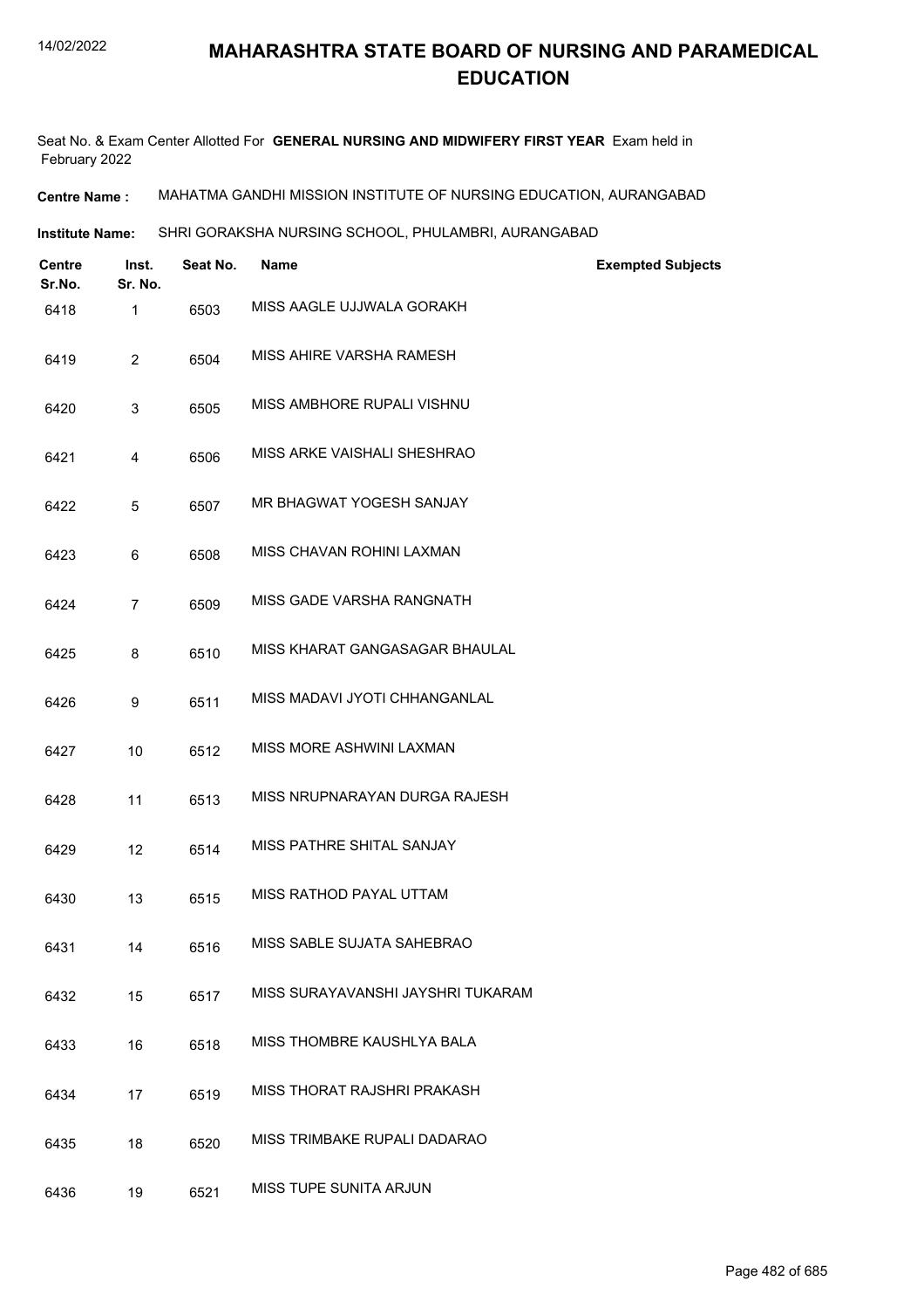Seat No. & Exam Center Allotted For GENERAL NURSING AND MIDWIFERY FIRST YEAR Exam held in February 2022

MISS WAGH SONALI SURYABHAN 20 6522 6437

NOTE: 'P' MEANS PROVISIONALLY PERMITTED

if there is any mistake in the EXEMPTION of the Candidate it should be brought to the notice of the MSBNPE before the examination otherwise MSBNPE will not be resposible for any Consequences. The names of candidates enrolled online will be whole resposibilty of the Principal of that Nursing Institute.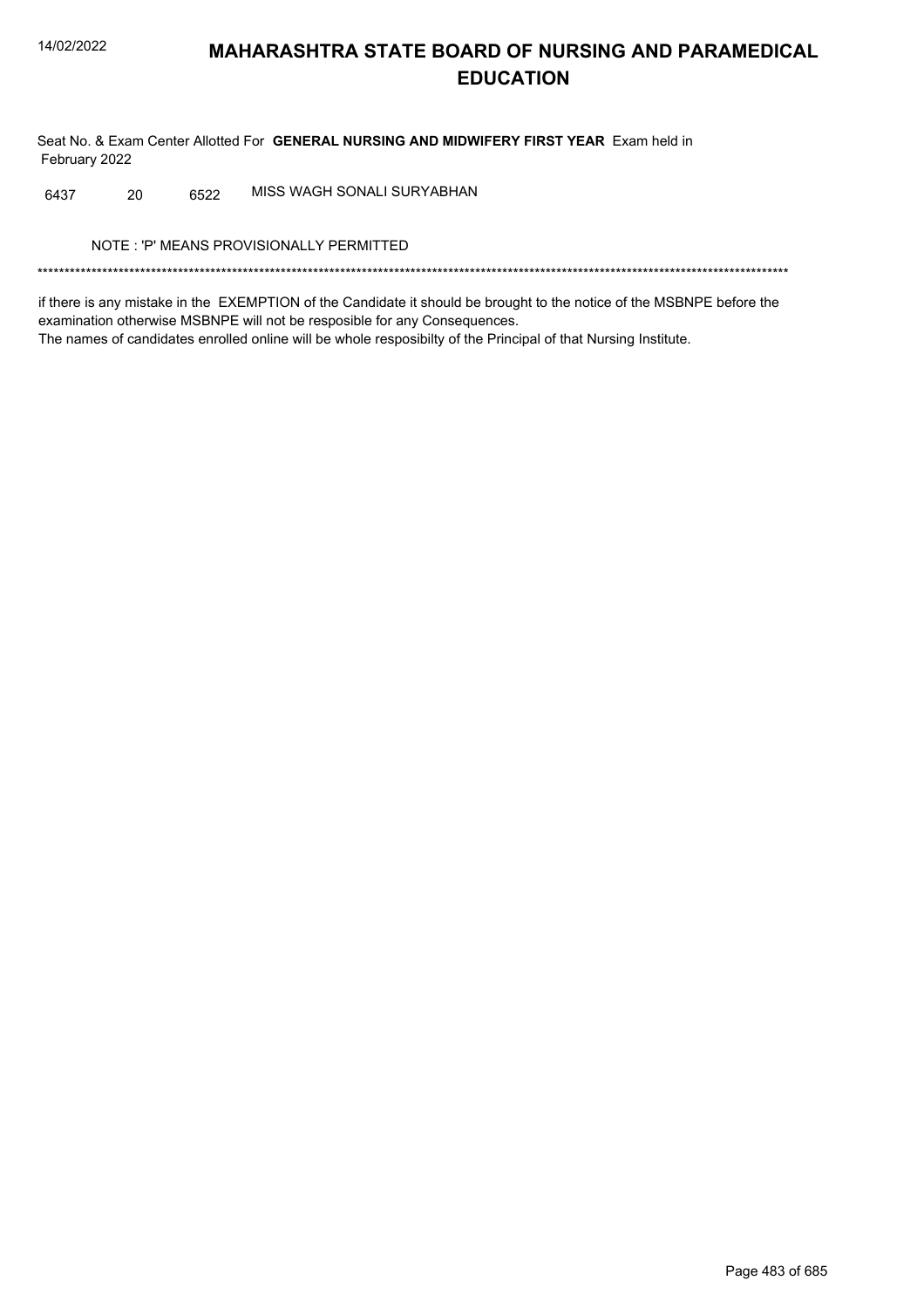#### 14/02/2022

### **MAHARASHTRA STATE BOARD OF NURSING AND PARAMEDICAL EDUCATION**

Seat No. & Exam Center Allotted For **GENERAL NURSING AND MIDWIFERY FIRST YEAR** Exam held in February 2022

**Centre Name :** GENERAL HOSPITAL, Latur

**Institute Name:** GENERAL HOSPITAL, LATUR

| <b>Centre</b><br>Sr.No. | Inst.<br>Sr. No. | Seat No. | Name                           |                          | <b>Exempted Subjects</b> |       |             |      |            |
|-------------------------|------------------|----------|--------------------------------|--------------------------|--------------------------|-------|-------------|------|------------|
| 6438                    | 1                | 6523     | MISS BELE MINAKSHI DEVRAO      |                          |                          |       |             |      |            |
| 6439                    | $\overline{2}$   | 6524     | MR BOLANGE KRISHNKANT ATMARAM  | (V)                      | (VI)                     | (VII) |             |      |            |
| 6440                    | $\mathbf{3}$     | 6525     | MISS CHAVAN PRERANA SUNIL      |                          |                          |       |             |      |            |
| 6441                    | $\overline{4}$   | 6526     | MISS GAIKWAD SAKSHI RAMESH     |                          |                          |       |             |      |            |
| 6442                    | 5                | 6527     | MISS HANGE PRATIBHA YUVRAJ     |                          |                          |       |             |      |            |
| 6443                    | $\,6\,$          | 6528     | MR KALE UMESH VILAS            |                          |                          |       |             |      |            |
| 6444                    | $\overline{7}$   | 6529     | MISS KALE VAISHNAVI RAMHARI    |                          |                          |       |             |      |            |
| 6445                    | $\bf 8$          | 6530     | MISS KALUNKE DIPALI VILAS      |                          |                          |       |             |      |            |
| 6446                    | 9                | 6531     | MISS KATAKE PRATIBHA VISHNU    |                          |                          |       |             |      |            |
| 6447                    | $10$             | 6532     | MISS NAIKWADE KRANTI HANUMANT  |                          |                          |       |             |      |            |
| 6448                    | 11               | 6533     | MR PATHAN REHAN SHAMSHULLA     |                          |                          |       |             |      |            |
| 6449                    | 12               | 6534     | MISS PUNDKARE PRIYANKA PRALHAD |                          |                          |       |             |      |            |
| 6450                    | 13               | 6535     | MR RAUT ASHITOSH SANJEEVAN     |                          |                          |       |             |      |            |
| 6451                    | 14               | 6536     | MISS SALGHANTE RADHA VAMAN     |                          |                          |       |             |      |            |
| 6452                    | 15               | 6537     | MR SHAIKH AMAN KHAJA           |                          |                          |       |             |      |            |
| 6453                    | 16               | 6538     | MR SHAIKH SAMSHER GULAMGOUS    |                          |                          |       |             |      |            |
| 6454                    | 17               | 6539     | MISS SIRSAT PUJA VIJAYKUMAR    |                          |                          |       |             |      |            |
| 6455                    | 18               | 6540     | MR SURNAR MACHINDRA BANKAT     | $(\parallel)$<br>$VII$ ) | (III)                    |       | $(V)$ $(V)$ | (VI) | $\sqrt{2}$ |
| 6456                    | 19               | 6541     | MISS TAPSE AKANKSHA BALASAHEB  |                          |                          |       |             |      |            |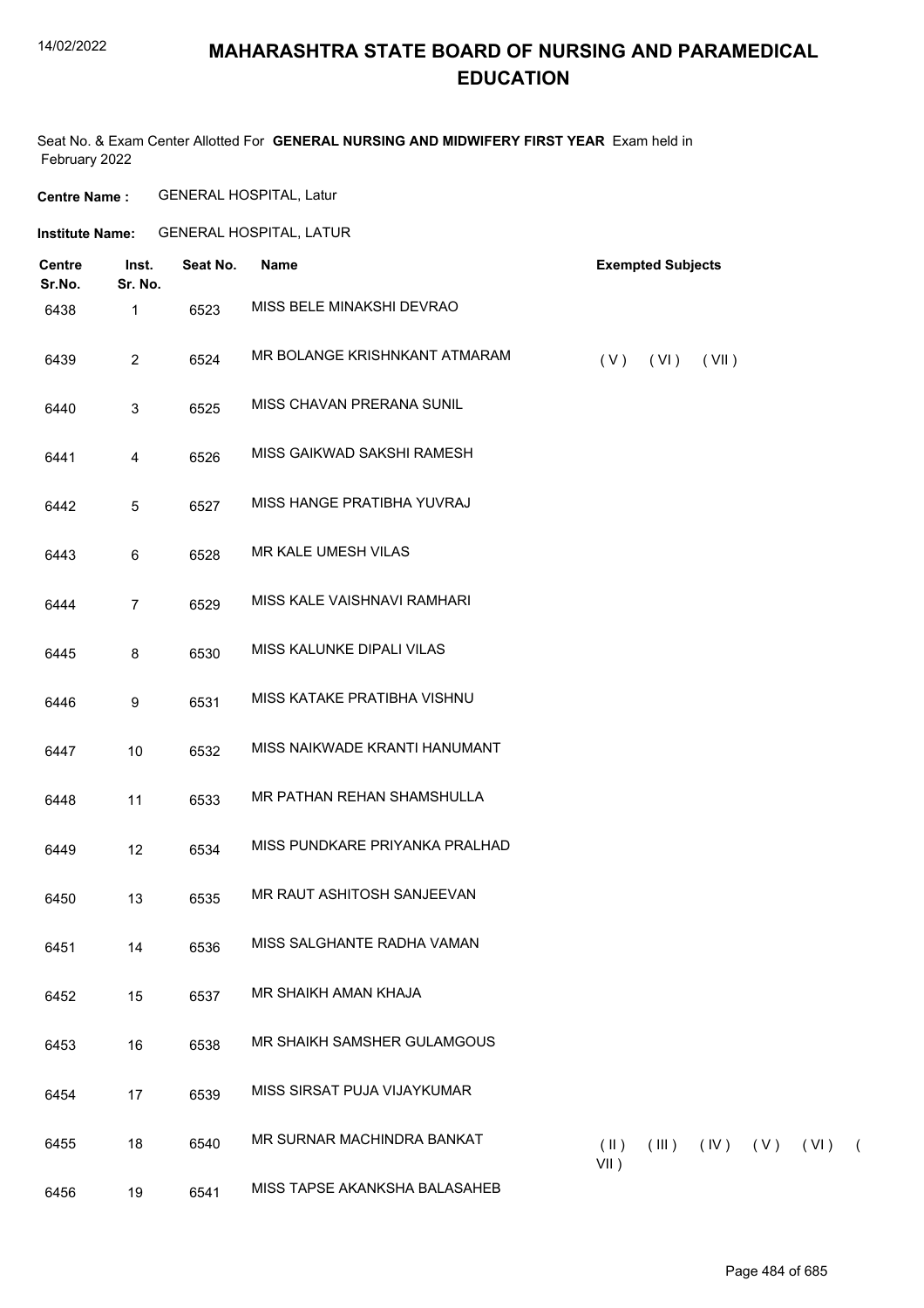Seat No. & Exam Center Allotted For GENERAL NURSING AND MIDWIFERY FIRST YEAR Exam held in February 2022

| 6457 | 20 | 6542 | MISS VAIDYA AKNKASHA PRABHU |
|------|----|------|-----------------------------|
|      |    |      |                             |

MR WAGHMARE SUJIT SHANKAR 6458  $21$ 6543

NOTE : 'P' MEANS PROVISIONALLY PERMITTED

if there is any mistake in the EXEMPTION of the Candidate it should be brought to the notice of the MSBNPE before the examination otherwise MSBNPE will not be resposible for any Consequences.

The names of candidates enrolled online will be whole resposibilty of the Principal of that Nursing Institute.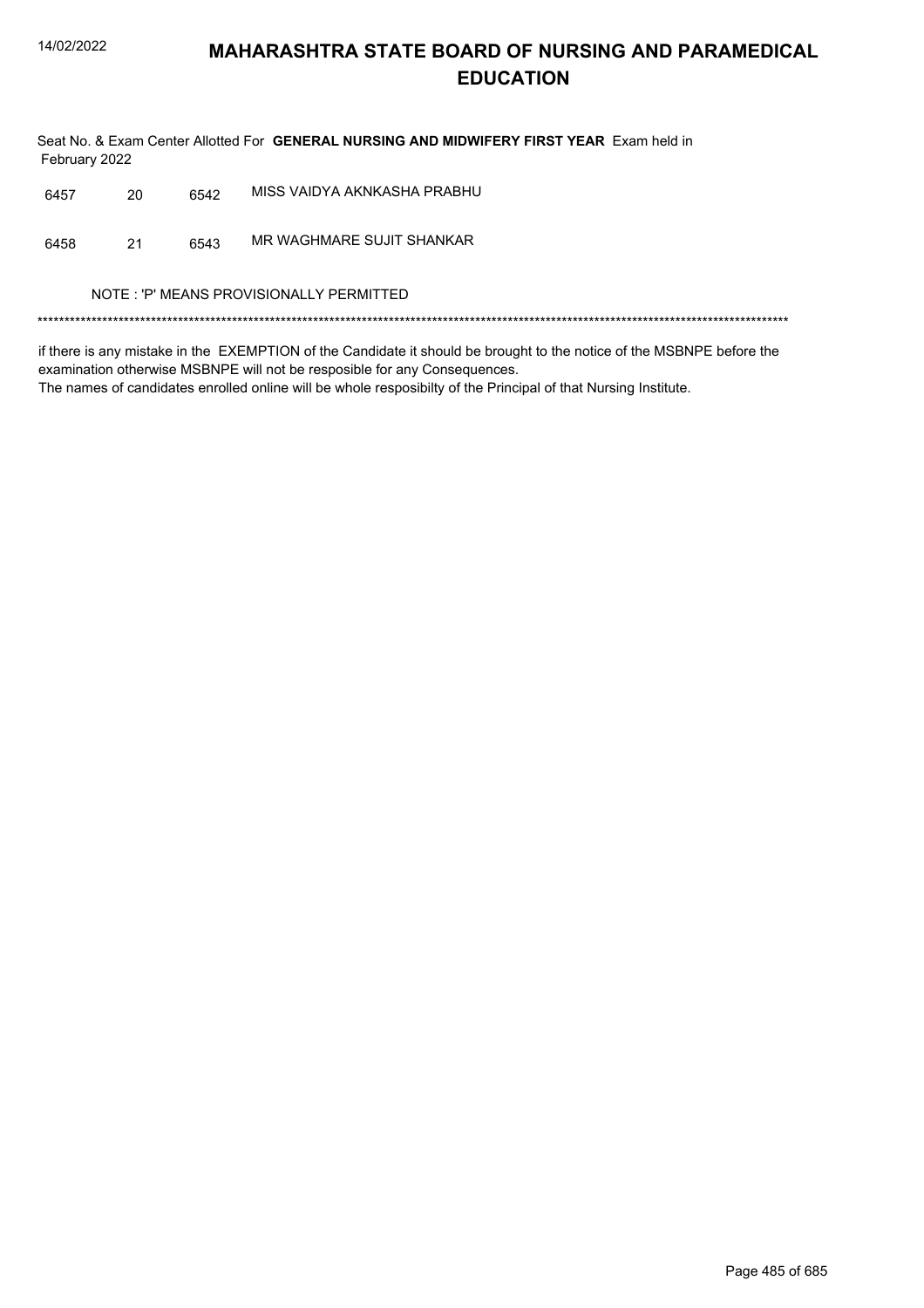#### 14/02/2022

#### **MAHARASHTRA STATE BOARD OF NURSING AND PARAMEDICAL EDUCATION**

Seat No. & Exam Center Allotted For **GENERAL NURSING AND MIDWIFERY FIRST YEAR** Exam held in February 2022

**Centre Name :** GENERAL HOSPITAL, Latur

**Institute Name: SANT TUKARAM INSTITUTE OF NURSING EDUCATION, AHMEDPUR, LATUR** 

| <b>Centre</b><br>Sr.No. | Inst.<br>Sr. No. | Seat No. | <b>Name</b>                      | <b>Exempted Subjects</b> |
|-------------------------|------------------|----------|----------------------------------|--------------------------|
| 6459                    | 1                | 6544     | MISS BADE RUPALI KISHAN          |                          |
| 6460                    | $\overline{2}$   | 6545     | MISS BADE SONALI KISHAN          |                          |
| 6461                    | 3                | 6546     | MISS CHAVAN ASHWINI DNYANDEV     |                          |
| 6462                    | 4                | 6547     | MR DAHIPHALE BALAJI BABU         |                          |
| 6463                    | 5                | 6548     | MISS DEVKATTE SONI RAM           |                          |
| 6464                    | 6                | 6549     | MISS DHANDE KIRTI JANRAO         |                          |
| 6465                    | $\overline{7}$   | 6550     | MR GAVALI DHANANJAY VINAYAK      |                          |
| 6466                    | 8                | 6551     | MISS GAVHANE SONALI SHIVAJI      |                          |
| 6467                    | 9                | 6552     | MISS HANGE USHA SANGRAM          |                          |
| 6468                    | 10               | 6553     | MISS HINDE SUREKHA HARISHCHANDRA |                          |
| 6469                    | 11               | 6554     | MISS KATKADE ARTI VAIJANATH      |                          |
| 6470                    | 12               | 6555     | MR KATKADE NILESH VAIJNATH       |                          |
| 6471                    | 13               | 6556     | MISS MANE RESHMA GAUTAM          |                          |
| 6472                    | 14               | 6557     | MISS MUNDE MUKTA SAMBHAJI        |                          |
| 6473                    | 15               | 6558     | MR MUSALE SHIVAKUMAR MANOHAR     |                          |
| 6474                    | 16               | 6559     | MISS MUSALE PUNAM MANOHAR        |                          |
| 6475                    | 17               | 6560     | MISS NAGARGOJE KANCHAN GOVARDHAN |                          |
| 6476                    | 18               | 6561     | MR NAGPURNE YOGESH SANJAYRAO     |                          |
| 6477                    | 19               | 6562     | MISS NAYANE SANJIVANI SANTRAM    |                          |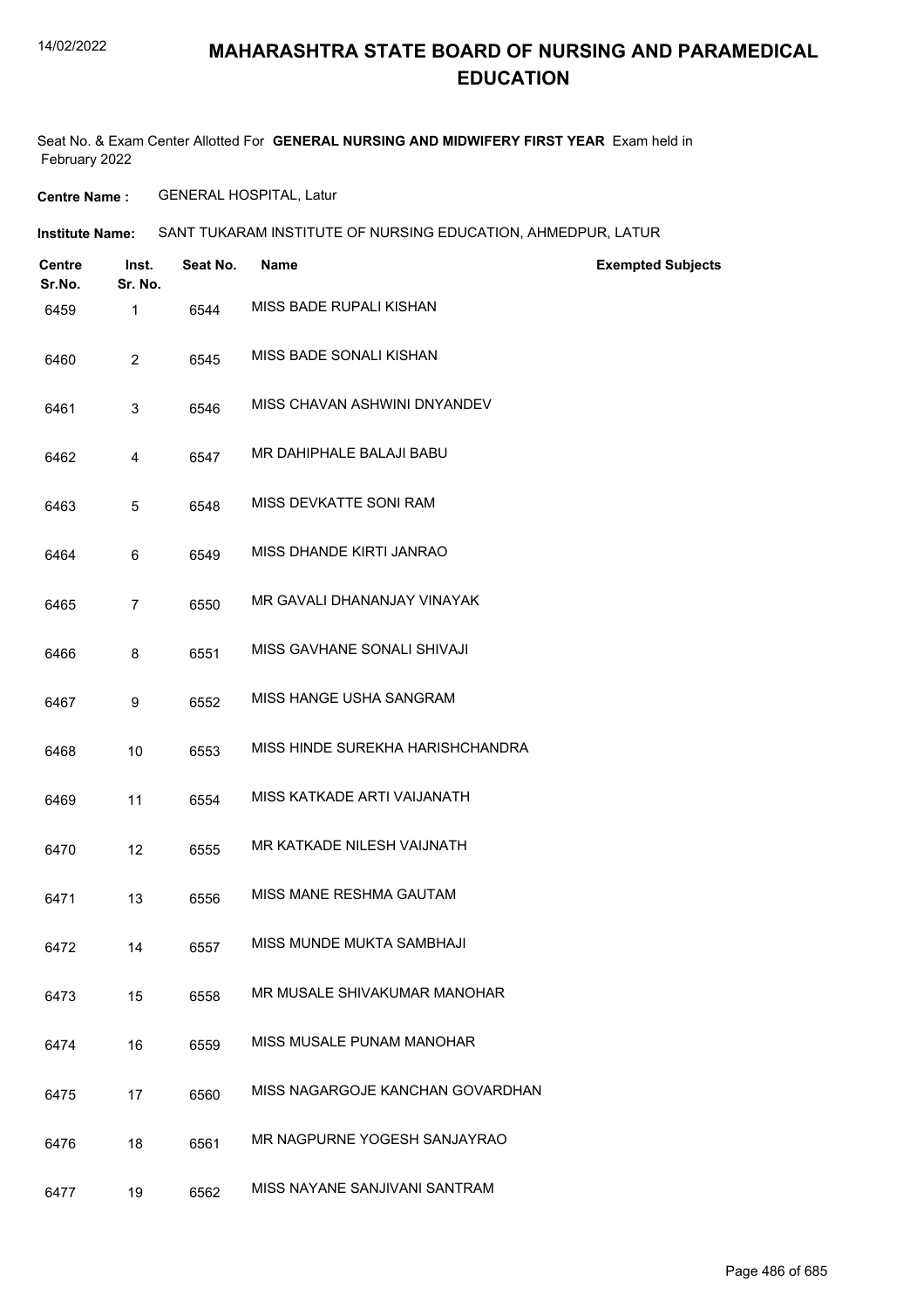| February 2022 |    |      | Seat No. & Exam Center Allotted For GENERAL NURSING AND MIDWIFERY FIRST YEAR Exam held in |
|---------------|----|------|-------------------------------------------------------------------------------------------|
| 6478          | 20 | 6563 | MR PALATWAD SHAILESH SAMBHAJI                                                             |
| 6479          | 21 | 6564 | MISS PATHAN ARSHIYA AREF                                                                  |
| 6480          | 22 | 6565 | MISS RAHANGADALE MANISHA RAMESH                                                           |
| 6481          | 23 | 6566 | MISS RATHOD SHAMKA WALMIK                                                                 |
| 6482          | 24 | 6567 | MISS REDEWAD SAKSHI SHESHERAO                                                             |
| 6483          | 25 | 6568 | MR SANGULE VISHNUKANT GANPATRAO                                                           |
| 6484          | 26 | 6569 | MR SANMUKH NISHIKANT NAGESH                                                               |
| 6485          | 27 | 6570 | MISS SAYED SABA ISAMIYA                                                                   |
| 6486          | 28 | 6571 | MISS TADKE ROHINI LAXMAN                                                                  |
| 6487          | 29 | 6572 | MISS TODKAR POOJA RAJKUMAR                                                                |
| 6488          | 30 | 6573 | MR TONDE GANESH GOVIND                                                                    |
|               |    |      |                                                                                           |

NOTE : 'P' MEANS PROVISIONALLY PERMITTED

\*\*\*\*\*\*\*\*\*\*\*\*\*\*\*\*\*\*\*\*\*\*\*\*\*\*\*\*\*\*\*\*\*\*\*\*\*\*\*\*\*\*\*\*\*\*\*\*\*\*\*\*\*\*\*\*\*\*\*\*\*\*\*\*\*\*\*\*\*\*\*\*\*\*\*\*\*\*\*\*\*\*\*\*\*\*\*\*\*\*\*\*\*\*\*\*\*\*\*\*\*\*\*\*\*\*\*\*\*\*\*\*\*\*\*\*\*\*\*\*\*\*\*\*\*\*\*\*\*\*\*\*\*\*\*\*\*\*\*

if there is any mistake in the EXEMPTION of the Candidate it should be brought to the notice of the MSBNPE before the examination otherwise MSBNPE will not be resposible for any Consequences. The names of candidates enrolled online will be whole resposibilty of the Principal of that Nursing Institute.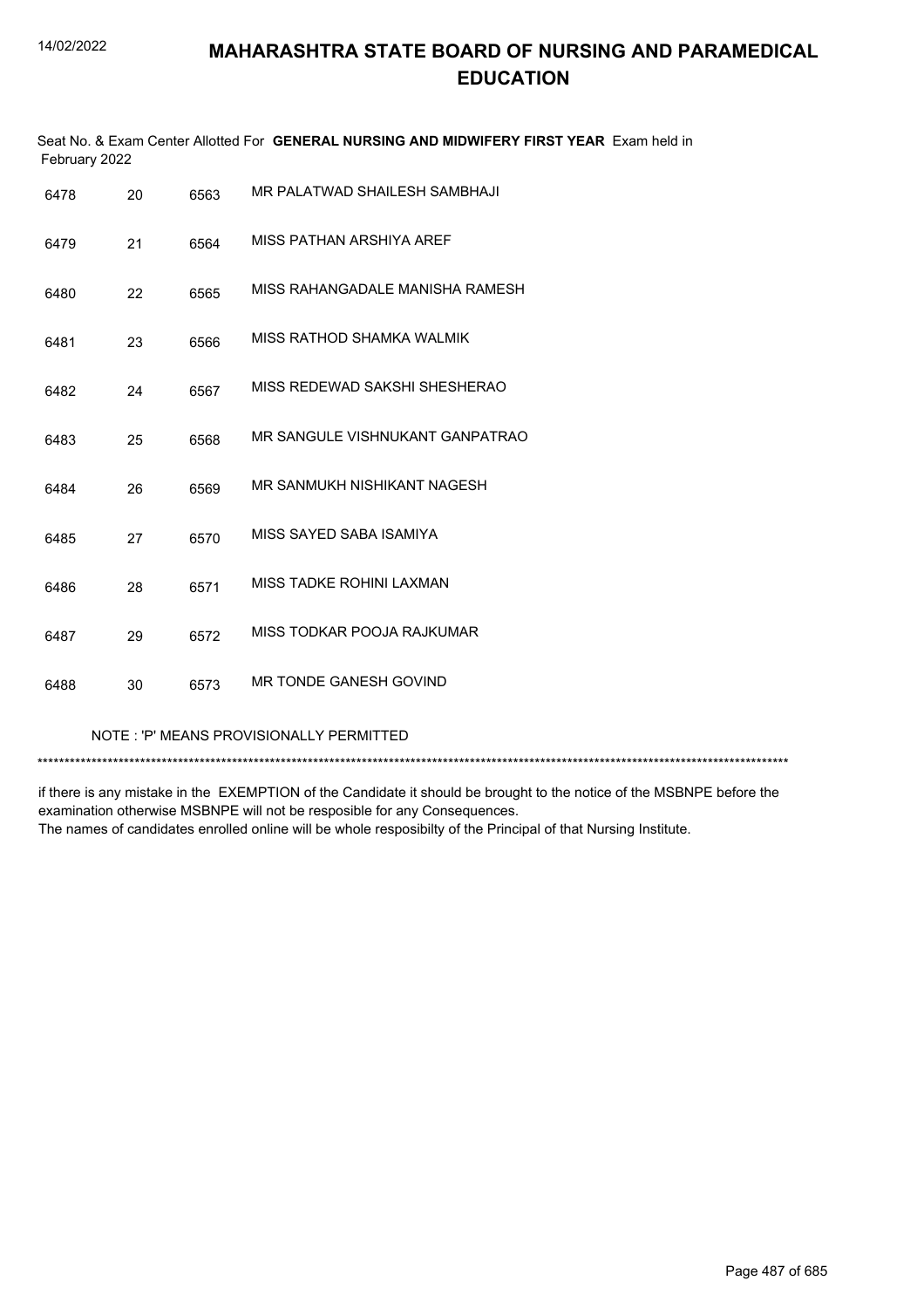#### 14/02/2022

### **MAHARASHTRA STATE BOARD OF NURSING AND PARAMEDICAL EDUCATION**

Seat No. & Exam Center Allotted For **GENERAL NURSING AND MIDWIFERY FIRST YEAR** Exam held in February 2022

**Centre Name :** GENERAL HOSPITAL, Latur

| <b>Institute Name:</b>                      |          | SHRI BHAGWAN NURSING SCHOOL, LATUR |                          |
|---------------------------------------------|----------|------------------------------------|--------------------------|
| <b>Centre</b><br>Inst.<br>Sr. No.<br>Sr.No. | Seat No. | <b>Name</b>                        | <b>Exempted Subjects</b> |
| $\mathbf{1}$<br>6489                        | 6574     | MISS DIGE PRATIKSHA SHESHERAO      |                          |
| $\overline{2}$<br>6490                      | 6575     | MR HANWATE VISHVARAJ SAHEB         |                          |
| 3<br>6491                                   | 6576     | MR HANWATE SATISH MADHAV           |                          |
| $\overline{4}$<br>6492                      | 6577     | MR HANWATE BANTIRAJ GANGADHAR      |                          |
| $\sqrt{5}$<br>6493                          | 6578     | MISS IRALE SEEMA RAJABHAU          |                          |
| 6<br>6494                                   | 6579     | MISS KAMBLE ARCHANA VISHAMBHAR     |                          |
| $\overline{7}$<br>6495                      | 6580     | MISS KAMBLE SNEHA SHAILENDRA       |                          |
| 8<br>6496                                   | 6581     | MISS KANGNE VARSHA NARAYAN         |                          |
| 9<br>6497                                   | 6582     | MISS KASARE PRADNYA SAVALARAM      |                          |
| 10<br>6498                                  | 6583     | MR KHATAL BALAJI BHIMASHANKAR      |                          |
| 11<br>6499                                  | 6584     | MISS LATPATE TANUBAI BALAJI        |                          |
| 6500<br>12                                  | 6585     | MISS MORE ANKITA MANOHAR           |                          |
| 13<br>6501                                  | 6586     | MISS MUNDE GITANJALI BHAGIRATH     |                          |
| 14<br>6502                                  | 6587     | MR MUNDHE VISHNU BALAJI            |                          |
| 15<br>6503                                  | 6588     | MISS PATRE SUNITA MALLIKARJUN      |                          |
| 6504<br>16                                  | 6589     | MISS PAWAR KOMAL YADAV             |                          |
| 17<br>6505                                  | 6590     | MISS PAWAR TRUPTI TUKARAM          |                          |
| 18<br>6506                                  | 6591     | MISS PHAD DNYANESHVARI BAJRANG     |                          |
| 6507<br>19                                  | 6592     | MR SHELKE ABHIJIT BAJRANG          |                          |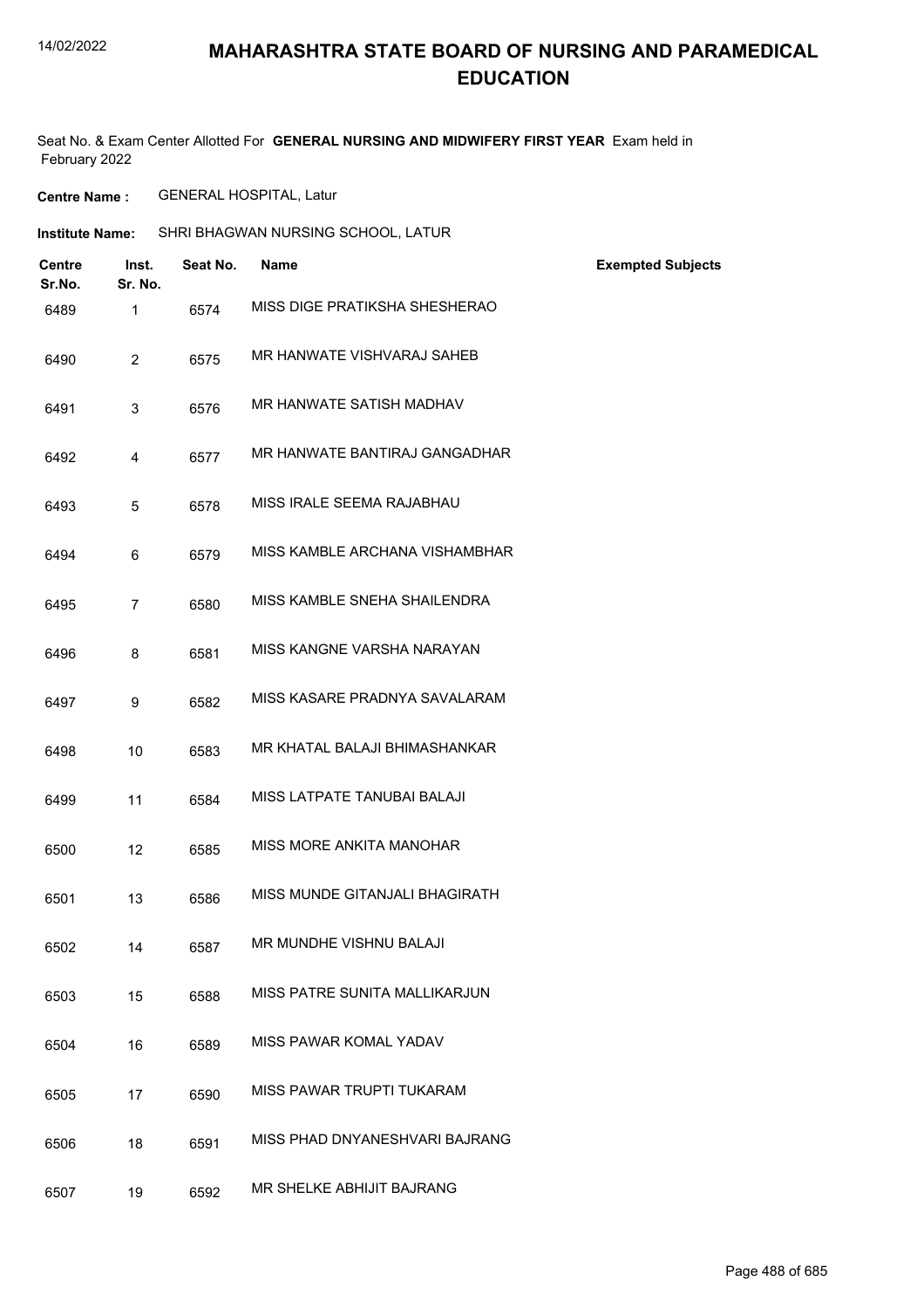Seat No. & Exam Center Allotted For GENERAL NURSING AND MIDWIFERY FIRST YEAR Exam held in February 2022

MISS SONWANE JYOTI RAJABHAU 6508 20 6593

NOTE: 'P' MEANS PROVISIONALLY PERMITTED

if there is any mistake in the EXEMPTION of the Candidate it should be brought to the notice of the MSBNPE before the examination otherwise MSBNPE will not be resposible for any Consequences. The names of candidates enrolled online will be whole resposibilty of the Principal of that Nursing Institute.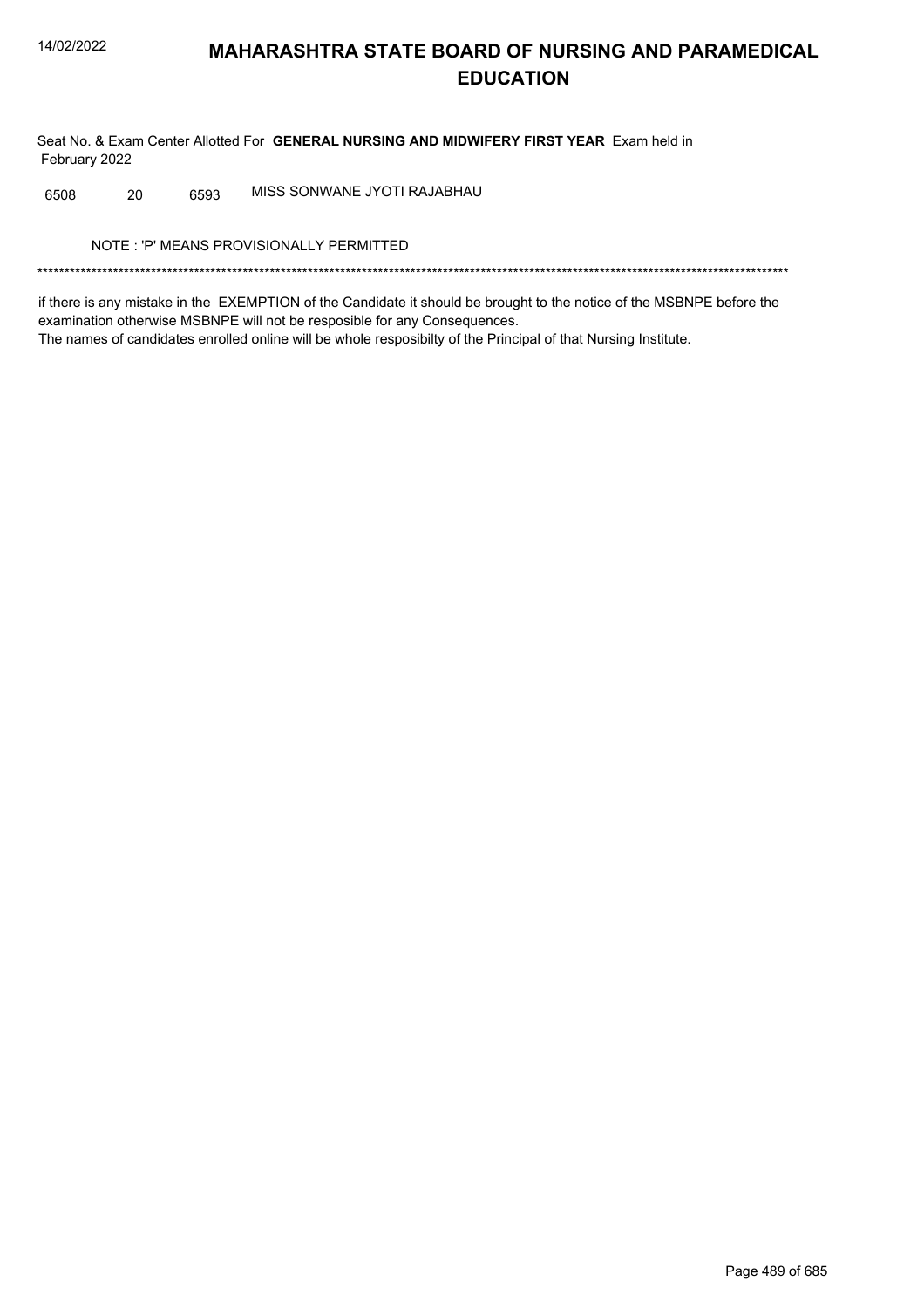#### 14/02/2022

### **MAHARASHTRA STATE BOARD OF NURSING AND PARAMEDICAL EDUCATION**

Seat No. & Exam Center Allotted For **GENERAL NURSING AND MIDWIFERY FIRST YEAR** Exam held in February 2022

**Centre Name :** GENERAL HOSPITAL, Latur

| <b>Institute Name:</b> | MAHARASHTRA COLLEGE OF NURSING, KAVA, LATUR |
|------------------------|---------------------------------------------|
|                        |                                             |

| Centre<br>Sr.No. | Inst.<br>Sr. No. | Seat No. | <b>Name</b>                    | <b>Exempted Subjects</b> |
|------------------|------------------|----------|--------------------------------|--------------------------|
| 6509             | $\mathbf{1}$     | 6594     | MISS BANSODE VAISHALI VIVEK    |                          |
| 6510             | $\overline{2}$   | 6595     | MISS BHUTKAR PRATIKSHA VILAS   |                          |
| 6511             | 3                | 6596     | MISS CHOUDHARI SHWETA BHARAT   |                          |
| 6512             | 4                | 6597     | MISS GAYAKWAD SHILPA TUKARAM   |                          |
| 6513             | 5                | 6598     | MR GHUGE GANESH VAIJNATH       |                          |
| 6514             | 6                | 6599     | MISS JUGNAKE DIVYA DATTA       |                          |
| 6515             | $\overline{7}$   | 6600     | MISS KAMBLE MANISHA KAMLAKAR   |                          |
| 6516             | 8                | 6601     | MISS KAMBLE AMRUTA PANDURANG   |                          |
| 6517             | 9                | 6602     | MISS KAMBLE PRIYA RAMKISHAN    |                          |
| 6518             | 10               | 6603     | MISS KORKE BHAGYAVATI MADHAV   |                          |
| 6519             | 11               | 6604     | MISS KUMARE RENUKA MALKU       |                          |
| 6520             | 12               | 6605     | MISS LONDHE POONAM DAYANAND    |                          |
| 6521             | 13               | 6606     | MISS MASKE SAKSHI JEEVAN       |                          |
| 6522             | 14               | 6607     | MR MASKE NIKHIL WALMIK         |                          |
| 6523             | 15               | 6608     | MISS NARSINGE TEJSWINI KUNDLIK |                          |
| 6524             | 16               | 6609     | MISS PETHE VAISHNAVI DEEPAK    |                          |
| 6525             | 17               | 6610     | MISS RUKEKAR APURVA MALHARI    |                          |
| 6526             | 18               | 6611     | MR SATPUTE GANESH ANIL         |                          |
| 6527             | 19               | 6612     | MR SHELKE SOMESH VILAS         |                          |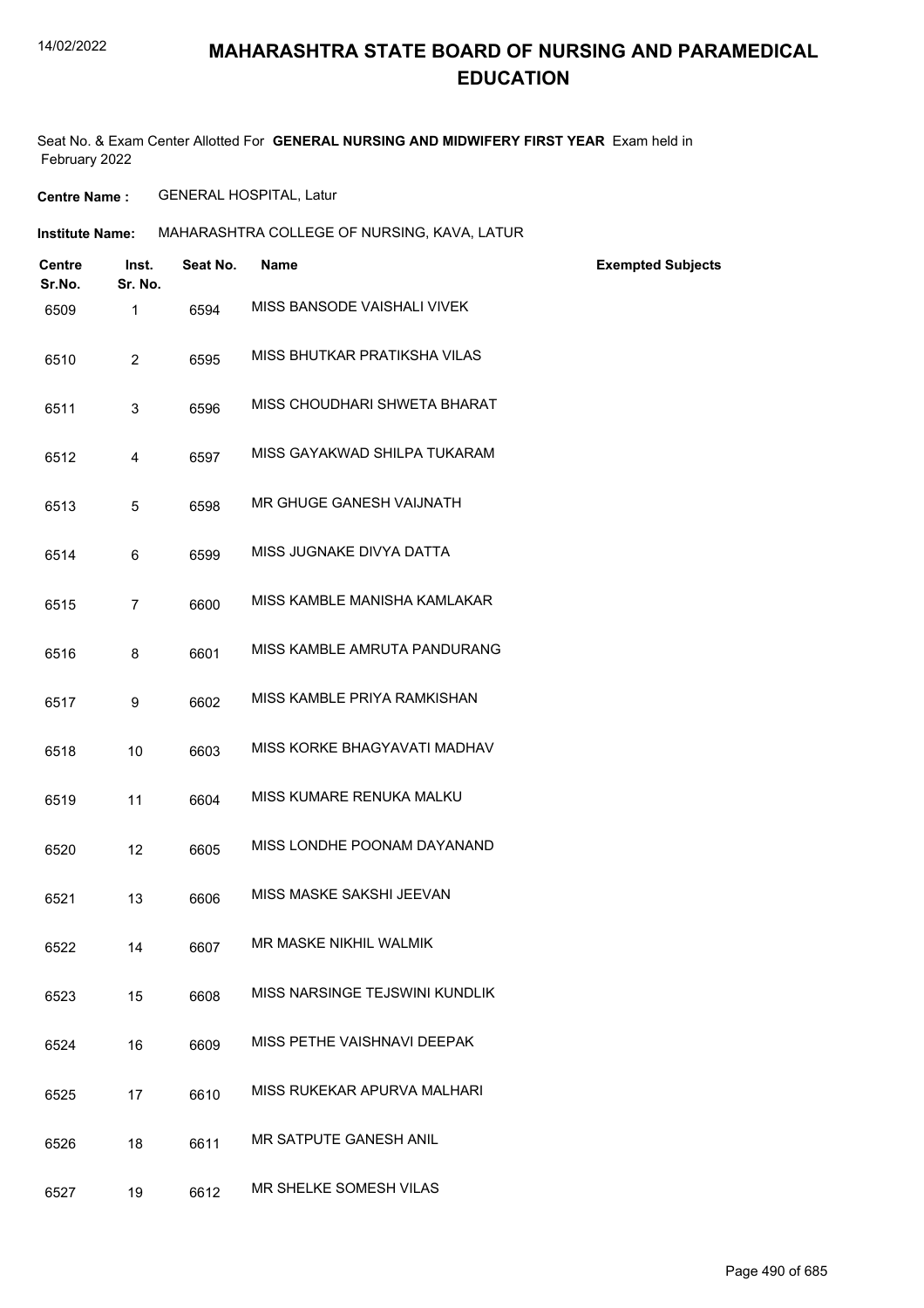Seat No. & Exam Center Allotted For **GENERAL NURSING AND MIDWIFERY FIRST YEAR** Exam held in February 2022

| 6528 | 20 | 6613 | MISS SHINDE MADHURI YASHWANT      |
|------|----|------|-----------------------------------|
| 6529 | 21 | 6614 | MISS SHINDE SAKSHI PRALHAD        |
| 6530 | 22 | 6615 | MISS SHINDE ALKA ASHOK            |
| 6531 | 23 | 6616 | MR SHINDE SAMBHAJI ANKUSH         |
| 6532 | 24 | 6617 | MISS SUGAVKAR MAHADEVI RANGNATH   |
| 6533 | 25 | 6618 | MISS SURYAWANSHI SHREYA SIDDHARTH |
|      |    |      |                                   |

NOTE : 'P' MEANS PROVISIONALLY PERMITTED

\*\*\*\*\*\*\*\*\*\*\*\*\*\*\*\*\*\*\*\*\*\*\*\*\*\*\*\*\*\*\*\*\*\*\*\*\*\*\*\*\*\*\*\*\*\*\*\*\*\*\*\*\*\*\*\*\*\*\*\*\*\*\*\*\*\*\*\*\*\*\*\*\*\*\*\*\*\*\*\*\*\*\*\*\*\*\*\*\*\*\*\*\*\*\*\*\*\*\*\*\*\*\*\*\*\*\*\*\*\*\*\*\*\*\*\*\*\*\*\*\*\*\*\*\*\*\*\*\*\*\*\*\*\*\*\*\*\*\*

if there is any mistake in the EXEMPTION of the Candidate it should be brought to the notice of the MSBNPE before the examination otherwise MSBNPE will not be resposible for any Consequences.

The names of candidates enrolled online will be whole resposibilty of the Principal of that Nursing Institute.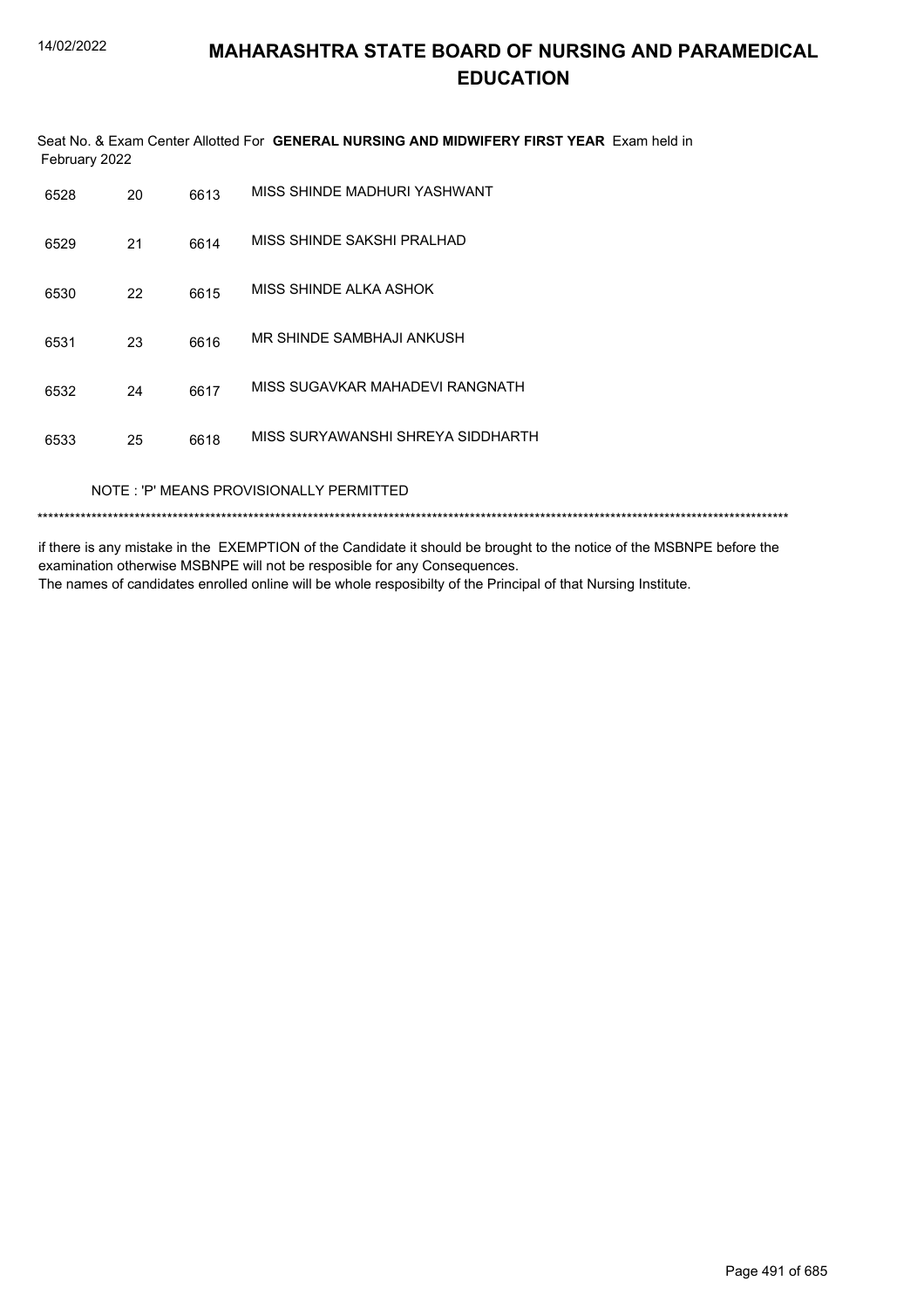#### 14/02/2022

### **MAHARASHTRA STATE BOARD OF NURSING AND PARAMEDICAL EDUCATION**

Seat No. & Exam Center Allotted For **GENERAL NURSING AND MIDWIFERY FIRST YEAR** Exam held in February 2022

**Centre Name :** GENERAL HOSPITAL, Latur

| <b>Institute Name:</b> | Sharada Institute of Nursing, Latur |
|------------------------|-------------------------------------|
|------------------------|-------------------------------------|

| <b>Centre</b><br>Sr.No. | Inst.<br>Sr. No. | Seat No. | <b>Name</b>                    | <b>Exempted Subjects</b> |
|-------------------------|------------------|----------|--------------------------------|--------------------------|
| 6534                    | 1                | 6619     | MISS ADAWALE KALPANA NAVNATH   |                          |
| 6535                    | $\overline{2}$   | 6620     | MISS BAMHANE PRAMILA JAYARAM   |                          |
| 6536                    | 3                | 6621     | MISS BHORGE DIPALI BHIMRAO     |                          |
| 6537                    | 4                | 6622     | MISS BODADE VAISHALI SUKADEO   |                          |
| 6538                    | 5                | 6623     | MISS CHADHARI PRAMILA EKNATH   |                          |
| 6539                    | 6                | 6624     | MR CHAVAN ASHIKESH SHIVAJI     |                          |
| 6540                    | $\overline{7}$   | 6625     | MISS DAHIKAMBLE KOMAL NAMDEV   |                          |
| 6541                    | 8                | 6626     | MISS DHUMALE POONAM BALAJI     |                          |
| 6542                    | 9                | 6627     | MR FARIDABADKAR ANIKET SANTOSH |                          |
| 6543                    | 10               | 6628     | MISS GAIKWAD ANJALI RAJENDRA   |                          |
| 6544                    | 11               | 6629     | MISS GAIKWAD ASHWINI NAMDEV    |                          |
| 6545                    | 12               | 6630     | MISS GAIKWAD NAMRATA NAVNATH   |                          |
| 6546                    | 13               | 6631     | MISS GAIKWAD NIKITA VILAS      |                          |
| 6547                    | 14               | 6632     | MISS GAIKWAD SANJIVANI RAMESH  |                          |
| 6548                    | 15               | 6633     | MISS GAIKWAD SONALI DIGAMBAR   |                          |
| 6549                    | 16               | 6634     | MISS GAIKWAD VISHAKHA NAMDEV   |                          |
| 6550                    | 17               | 6635     | MISS GAJAKOSH ASHWINI ANKUSH   |                          |
| 6551                    | 18               | 6636     | MISS GAROLE SARIKA BHIMRAO     |                          |
| 6552                    | 19               | 6637     | MISS GAVHANDE PRIYANKA SANJAY  |                          |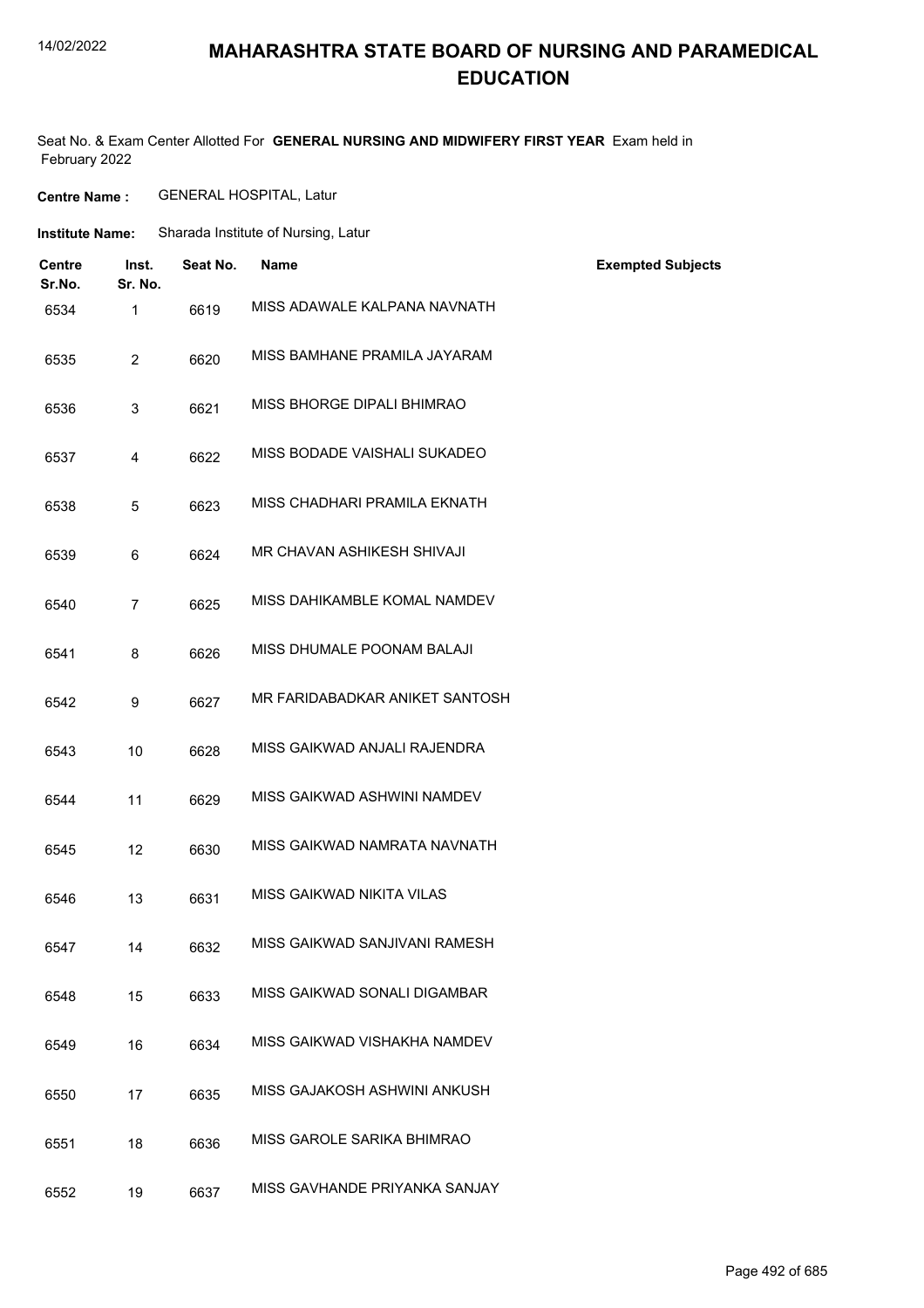|               | Seat No. & Exam Center Allotted For GENERAL NURSING AND MIDWIFERY FIRST YEAR Exam held in |  |
|---------------|-------------------------------------------------------------------------------------------|--|
| February 2022 |                                                                                           |  |

| 6553 | 20 | 6638 | MISS GEDAM SHEJAL BHIMRAO                              |      |       |
|------|----|------|--------------------------------------------------------|------|-------|
| 6554 | 21 | 6639 | MR GORE VIKRAM BHUJANG                                 |      |       |
| 6555 | 22 | 6640 | MISS GORE PALLAVI BALIRAM                              |      |       |
| 6556 | 23 | 6641 | MISS GUTTE GEETA DNYANOBA                              |      |       |
| 6557 | 24 | 6642 | MISS HANWATE SAKSHI ASHOK                              |      |       |
| 6558 | 25 | 6643 | MISS IDEKAR SHILPA SHRIMANT                            |      |       |
| 6559 | 26 | 6644 | MISS JOGDAND DIPALI RAJEBHAU                           |      |       |
| 6560 | 27 | 6645 | MISS KAMBLE ANJALI DNYANOBA                            |      |       |
| 6561 | 28 | 6646 | MISS KAMBLE KEJAL LAXMAN                               |      |       |
| 6562 | 29 | 6647 | MISS KAMBLE NANDINI BALASAHEB                          |      |       |
| 6563 | 30 | 6648 | MISS KAMBLE POOJA GULAB                                |      |       |
| 6564 | 31 | 6649 | MISS KAMBLE PRAJAKTA RAMESH                            |      |       |
| 6565 | 32 | 6650 | SMT NABDE JYOTI SHASHIKANT<br>(NEE KAMBLE JYOTI DAGDU) | (VI) | (VII) |
| 6566 | 33 | 6651 | MR KANGULE GOROBA BHAGWANRAO                           |      |       |
| 6567 | 34 | 6652 | MISS KARAD GOVIND MUKTAJI                              |      |       |
| 6568 | 35 | 6653 | MISS KASBE ARTI MADHAV                                 |      |       |
| 6569 | 36 | 6654 | MISS KASBE ARATI MAHADEV                               |      |       |
| 6570 | 37 | 6655 | MISS KASBE KAVERI SIDDHESHWAR                          |      |       |
| 6571 | 38 | 6656 | MISS KASBE NANDINI CHHANU                              |      |       |
| 6572 | 39 | 6657 | MISS KHADSE TRUPTI KAMRAJ                              |      |       |
| 6573 | 40 | 6658 | MISS KHAMKAR MANJUSHA DATTATRY                         |      |       |
| 6574 | 41 | 6659 | MISS KHANDARE SANDHYA RAMCHANDRA                       |      |       |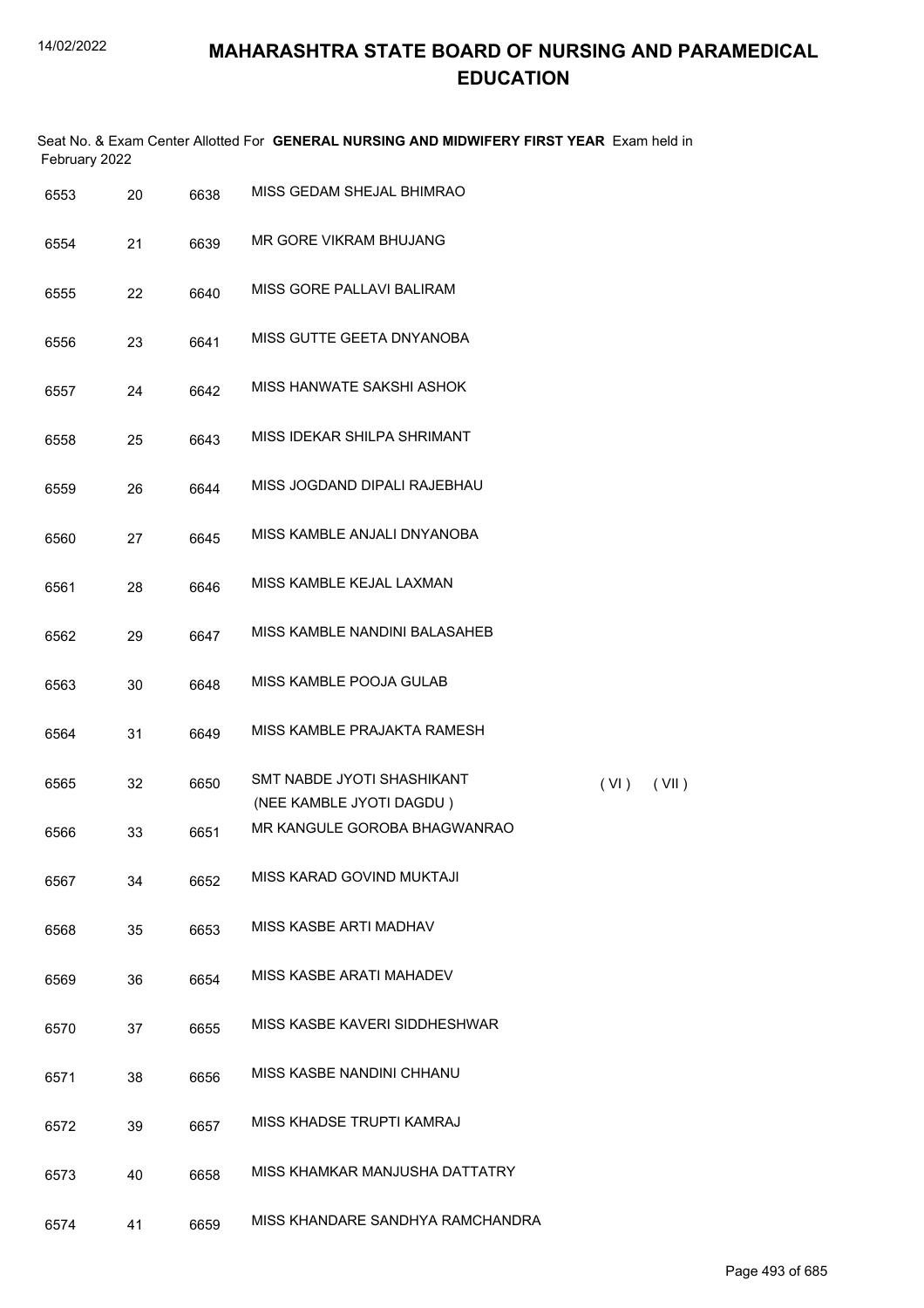| February 2022 |    |      | Seat No. & Exam Center Allotted For GENERAL NURSING AND MIDWIFERY FIRST YEAR Exam held in |
|---------------|----|------|-------------------------------------------------------------------------------------------|
| 6575          | 42 | 6660 | MISS KHOKLE SARITA SHESHRAO                                                               |
| 6576          | 43 | 6661 | MR KULKARNI NARSHING UTTAMRAO                                                             |
| 6577          | 44 | 6662 | MISS KUMBHAR ANUSAYA MARUTI                                                               |
| 6578          | 45 | 6663 | MISS KURIL PRIYA RANJEET                                                                  |
| 6579          | 46 | 6664 | MISS KURIL SANJIVANI DEVANAND                                                             |
| 6580          | 47 | 6665 | MR LATPATE OM MAROTI                                                                      |
| 6581          | 48 | 6666 | MISS MANE AISHWARYA DATTRATRAY                                                            |
| 6582          | 49 | 6667 | MISS MANE NIKITA LAXMAN                                                                   |
| 6583          | 50 | 6668 | MISS MASKE MAYURI ARJUN                                                                   |
| 6584          | 51 | 6669 | MISS MISAL RUTUJA RAJESHWAR                                                               |
| 6585          | 52 | 6670 | MISS MORE DIKSHA VITTHAL                                                                  |
| 6586          | 53 | 6671 | MISS MORE NEHA ANILRAO                                                                    |
| 6587          | 54 | 6672 | MISS MORE SALONI RAMESH                                                                   |
| 6588          | 55 | 6673 | MISS NIKAM AMRAPALI BHIMRAO                                                               |
| 6589          | 56 | 6674 | MISS PACHPINDE SUJATA BHASKAR                                                             |
| 6590          | 57 | 6675 | MISS PATIL SHRADDHA SANJAY                                                                |
| 6591          | 58 | 6676 | <b>MISS RANE NIKITA KIRAN</b>                                                             |
| 6592          | 59 | 6677 | MISS SAWANT SAKSHI SIDDHARTH                                                              |
| 6593          | 60 | 6678 | MISS SHAIKH DILSHAD MOHAMADRAFI                                                           |
| 6594          | 61 | 6679 | MISS SHIMPLE ANUJA VAIJNATH                                                               |
| 6595          | 62 | 6680 | MR SHIROLKAR ANIKET HARIDAS                                                               |
| 6596          | 63 | 6681 | MISS SURVASE GAYATRI PAVAN                                                                |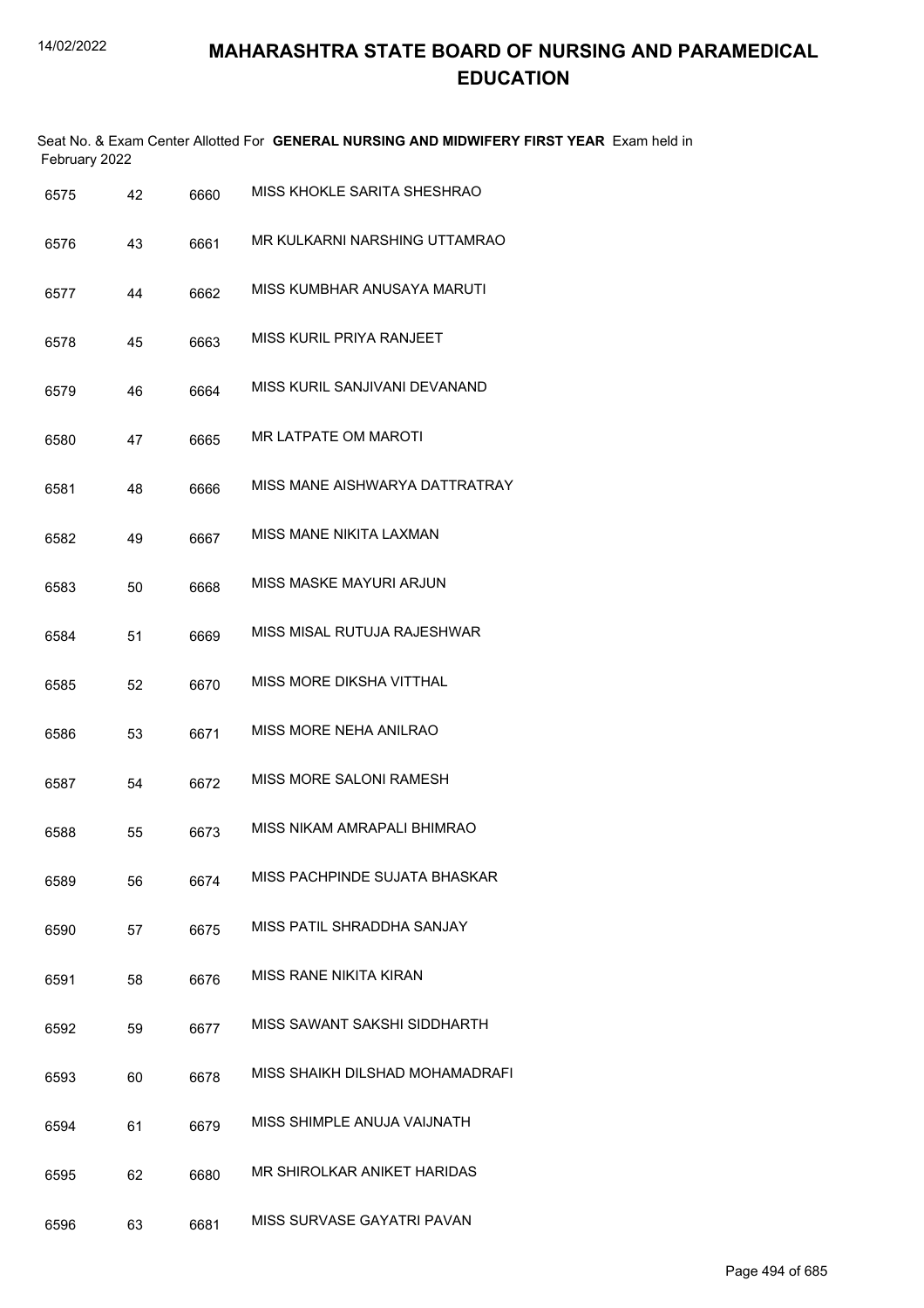|      | February 2022 |      | Seat No. & Exam Center Allotted For GENERAL NURSING AND MIDWIFERY FIRST YEAR Exam held in |
|------|---------------|------|-------------------------------------------------------------------------------------------|
| 6597 | 64            | 6682 | MISS SURYAWANSHI ASMITA SHIRISHKUMAR                                                      |
| 6598 | 65            | 6683 | MISS SURYAWANSHI JYOTI UTTAM                                                              |
| 6599 | 66            | 6684 | MISS SURYAWANSHI SRUSHTI VINOD                                                            |
| 6600 | 67            | 6685 | MISS SWAMI ASHWINI DEELIP                                                                 |
| 6601 | 68            | 6686 | MR SWAMI VISHAL SHIVANAND                                                                 |
| 6602 | 69            | 6687 | MISS TAMBOLI BUSHRA SAMAD                                                                 |
| 6603 | 70            | 6688 | MISS TENKALE NEHA UTTAM                                                                   |
| 6604 | 71            | 6689 | MISS TENKALE NIKITA UTTAM                                                                 |
| 6605 | 72            | 6690 | MR THORAT AKSHAY RAJU                                                                     |
| 6606 | 73            | 6691 | MR TULJAPURE ROHIT VILAS                                                                  |
| 6607 | 74            | 6692 | MISS UKARDE RUPALI VINAYAKRAO                                                             |
| 6608 | 75            | 6693 | MISS UPADE PRACHI NAMDEV                                                                  |
| 6609 | 76            | 6694 | MISS WAGHCHAURE SAYALI RAVINDRA                                                           |
| 6610 | 77            | 6695 | MISS WAGHE CHAITALI YASHWANT                                                              |
| 6611 | 78            | 6696 | MISS WAGHMARE PUNAM MARUTI                                                                |
| 6612 | 79            | 6697 | MR WAGHMARE VISHNU GYANDEV                                                                |
| 6613 | 80            | 6698 | MR WAHULE ADITYA SANJAY                                                                   |
| 6614 | 81            | 6699 | MISS WASARKE AKANKSHA LAXMAN                                                              |
|      |               |      | NOTE: 'P' MEANS PROVISIONALLY PERMITTED                                                   |
|      |               |      |                                                                                           |

if there is any mistake in the EXEMPTION of the Candidate it should be brought to the notice of the MSBNPE before the examination otherwise MSBNPE will not be resposible for any Consequences. The names of candidates enrolled online will be whole resposibilty of the Principal of that Nursing Institute.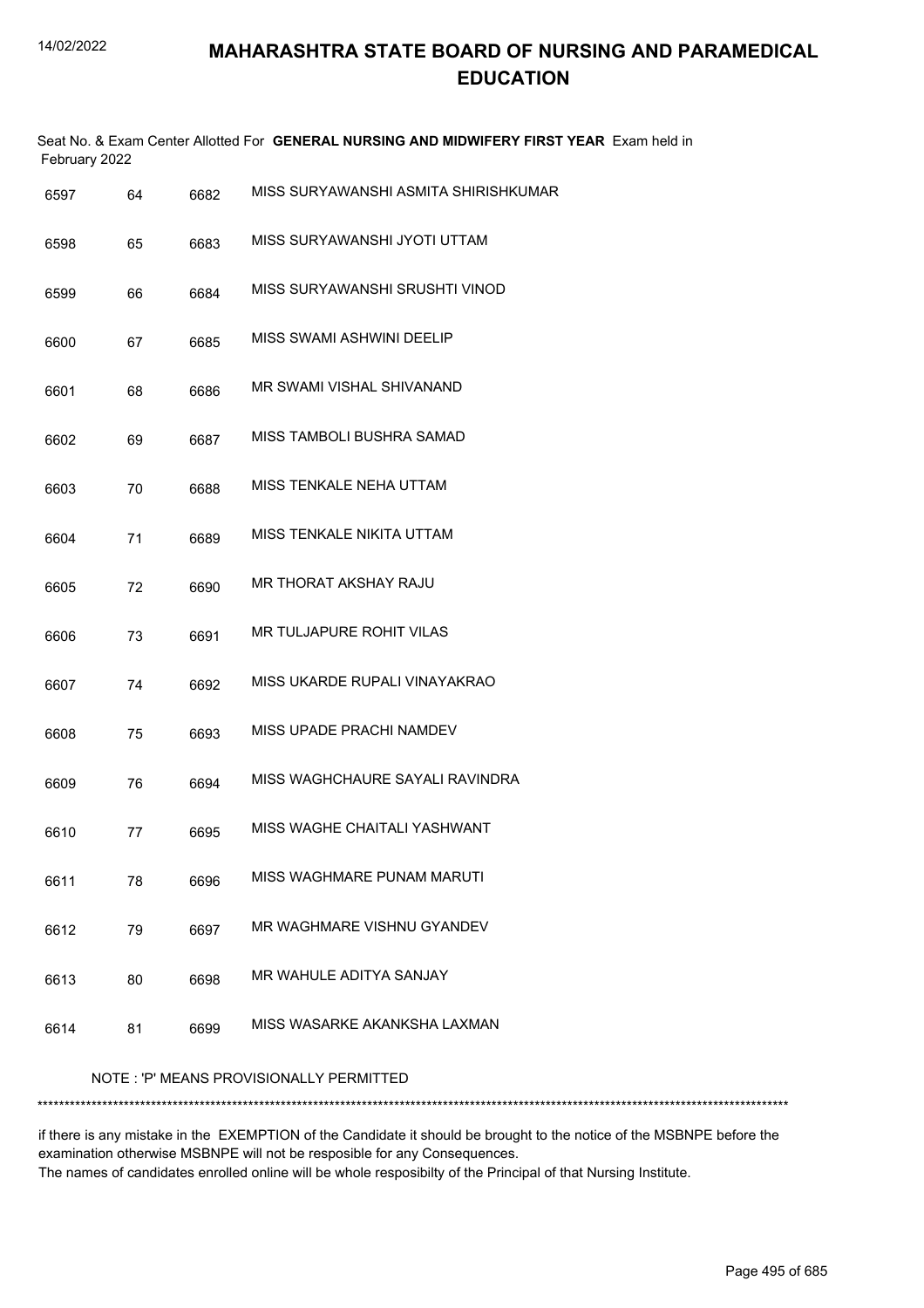Seat No. & Exam Center Allotted For **GENERAL NURSING AND MIDWIFERY FIRST YEAR** Exam held in February 2022

**Centre Name :** VAIDYANATH NURSING SCHOOL, ,PARALI-VAIJNATH, BEED

VAIDYANATH NURSING SCHOOL, ,PARALI-VAIJNATH, BEED **Institute Name:**

| <b>Centre</b><br>Sr.No. | Inst.<br>Sr. No. | Seat No. | <b>Name</b>                      | <b>Exempted Subjects</b> |
|-------------------------|------------------|----------|----------------------------------|--------------------------|
| 6615                    | 1                | 6700     | MISS AGHAV VAISHNAVI BALIRAM     |                          |
| 6616                    | $\overline{2}$   | 6701     | MISS BACHATE RUPALI ANANT        |                          |
| 6617                    | 3                | 6702     | MR BANSODE SHARAD ABHIMAN        |                          |
| 6618                    | $\overline{4}$   | 6703     | MR CHATE VISHAL DATTATRAYA       |                          |
| 6619                    | 5                | 6704     | MISS DAHIVADE NAMRATA SUDHAKAR   |                          |
| 6620                    | 6                | 6705     | MISS DAKE VISHAKHA ANANT         |                          |
| 6621                    | $\overline{7}$   | 6706     | MISS DAKE AKANKSHA JALINDAR      |                          |
| 6622                    | 8                | 6707     | MISS DHABARDE NIKITA PRAKASH     |                          |
| 6623                    | 9                | 6708     | MISS DHABARDE POOJA PRAKASHRAO   |                          |
| 6624                    | 10               | 6709     | MISS DHURVE PALLAVI MAHADEORAO   |                          |
| 6625                    | 11               | 6710     | MR GAIKWAD TUSHAR JALBAJI        |                          |
| 6626                    | 12               | 6711     | MISS GAIKWAD SANGHPRIYA SHRIPATI |                          |
| 6627                    | 13               | 6712     | MISS GAWAI PUJA SHANTARAM        |                          |
| 6628                    | 14               | 6713     | MR GUTTE SUMIT BHAGWAT           |                          |
| 6629                    | 15               | 6714     | MR JADHAV VISHWAS SUNDAR         |                          |
| 6630                    | 16               | 6715     | MISS KADAM POOJA RAVINDRA        |                          |
| 6631                    | 17               | 6716     | MISS KALE NISHIGANDHA BAJIRAO    |                          |
| 6632                    | 18               | 6717     | MISS KAMBLE KARISHMA DHURAJI     |                          |
| 6633                    | 19               | 6718     | MISS KAMBLE PUNAM ASHOKRAO       |                          |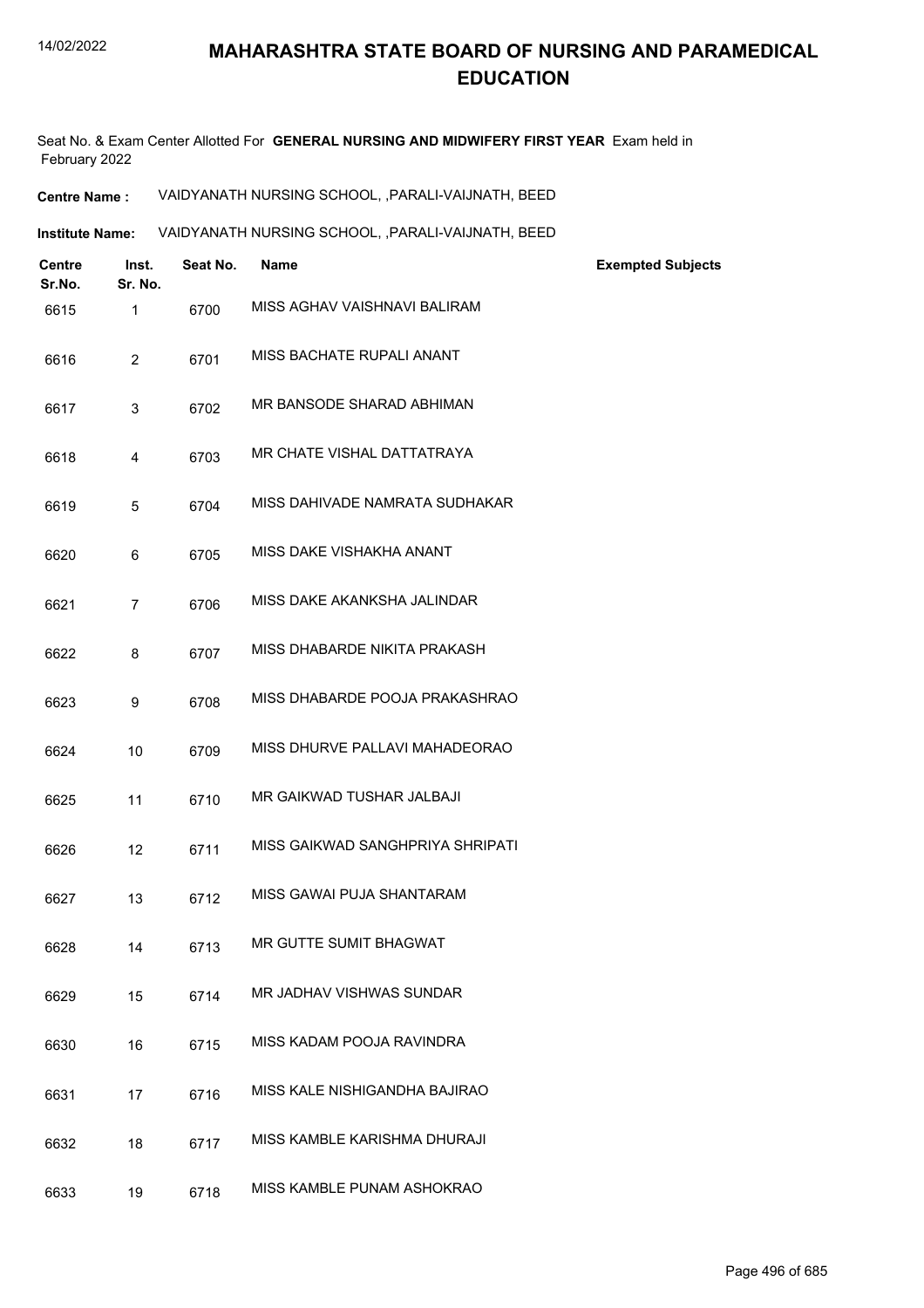| February 2022 |    |      | Seat No. & Exam Center Allotted For GENERAL NURSING AND MIDWIFERY FIRST YEAR Exam held in |
|---------------|----|------|-------------------------------------------------------------------------------------------|
| 6634          | 20 | 6719 | MISS KARHALE POOJA PRAKASH                                                                |
| 6635          | 21 | 6720 | MR KATKADE KIRAN LAXMANRAO                                                                |
| 6636          | 22 | 6721 | MISS KHOBRAGADE SANCHI PRADIP                                                             |
| 6637          | 23 | 6722 | MISS KOLHE ROSHNI SHIVKUMAR                                                               |
| 6638          | 24 | 6723 | MISS LANDGE SHILPA RAVSAHEB                                                               |
| 6639          | 25 | 6724 | MR LANDGE SUMIT VAIJNATH                                                                  |
| 6640          | 26 | 6725 | MISS MADALE ANJALI RAMESH                                                                 |
| 6641          | 27 | 6726 | MISS MUNDE KOMAL ASHOK                                                                    |
| 6642          | 28 | 6727 | MR PANDIT AMAR GAUTAM                                                                     |
| 6643          | 29 | 6728 | MR PANDIT NITINKUMAR UTTAM                                                                |
| 6644          | 30 | 6729 | MISS PANDIT PRADNYA UTTAM                                                                 |
| 6645          | 31 | 6730 | MR PARATKAR OM RAJU                                                                       |
| 6646          | 32 | 6731 | MR PARVE BHASKAR MADHUKAR                                                                 |
| 6647          | 33 | 6732 | MISS POUL MADHAVI AABA                                                                    |
| 6648          | 34 | 6733 | MISS RAYBHOLE YOGESHVARI SUNIL                                                            |
| 6649          | 35 | 6734 | MISS RODE ANISHA LAHUDAS                                                                  |
| 6650          | 36 | 6735 | MISS RODE RUPALI SHRIRANG                                                                 |
| 6651          | 37 | 6736 | MR RODE SURAJ SATISH                                                                      |
| 6652          | 38 | 6737 | MISS SAVANT SNEHA BABANRAO                                                                |
| 6653          | 39 | 6738 | MISS SAWANT ARTI VIDYADHAR                                                                |
| 6654          | 40 | 6739 | MR SAWANT RAMBUNATH ARUN                                                                  |
| 6655          | 41 | 6740 | MISS SHINDE POOJA NATHA                                                                   |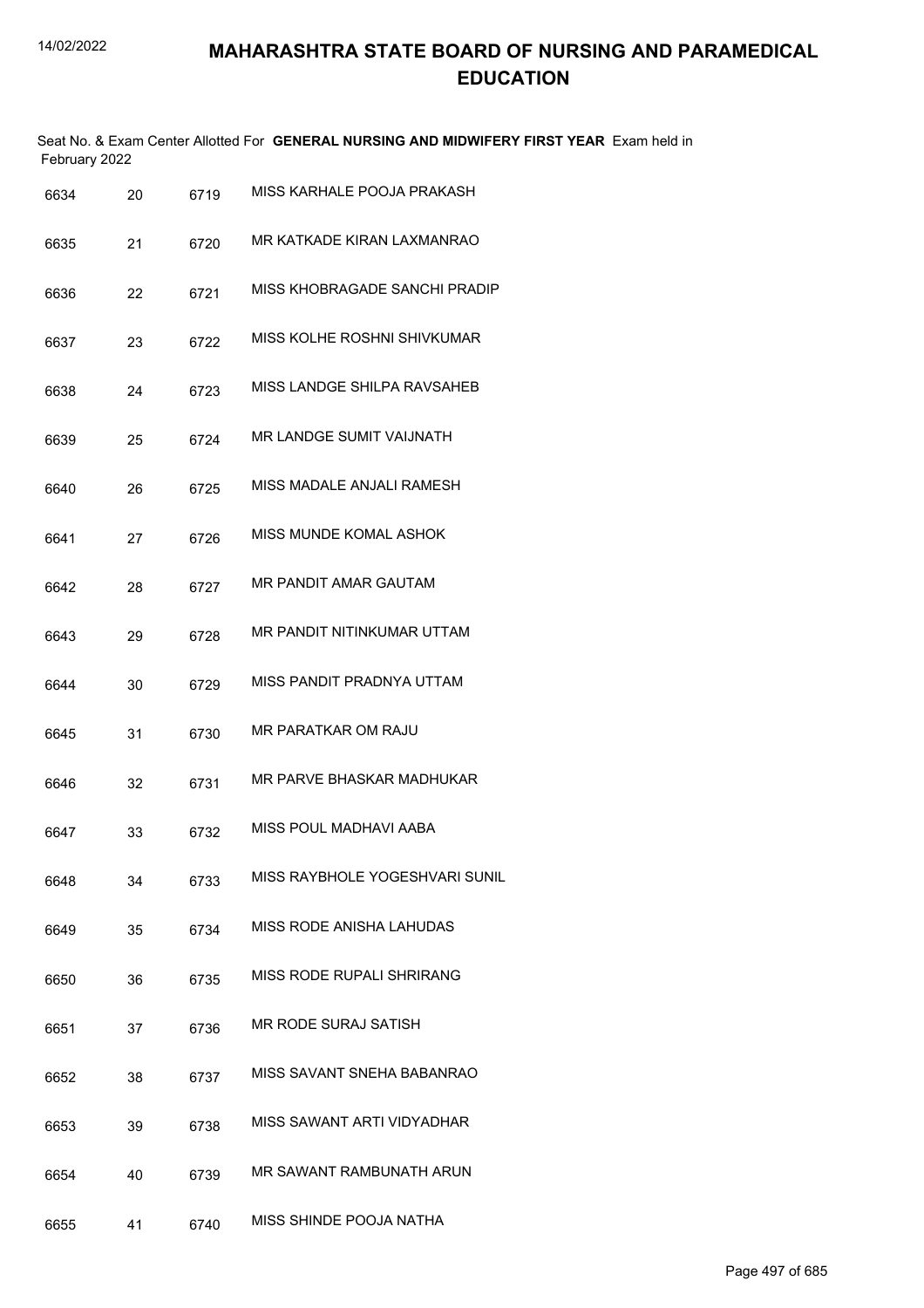|      | Seat No. & Exam Center Allotted For GENERAL NURSING AND MIDWIFERY FIRST YEAR Exam held in<br>February 2022 |      |                                    |  |  |  |
|------|------------------------------------------------------------------------------------------------------------|------|------------------------------------|--|--|--|
| 6656 | 42                                                                                                         | 6741 | MR SHINDE PRAFULLCHANDRA HANMANT   |  |  |  |
| 6657 | 43                                                                                                         | 6742 | MISS SHINDE VARSHA SHRIRAM         |  |  |  |
| 6658 | 44                                                                                                         | 6743 | MISS TALDE MANSI HANUMAN           |  |  |  |
| 6659 | 45                                                                                                         | 6744 | MISS TARKASE AISHWARYA RAMESH      |  |  |  |
| 6660 | 46                                                                                                         | 6745 | MISS TARKASE MAYURI SURESH         |  |  |  |
| 6661 | 47                                                                                                         | 6746 | MISS TARKASE PRATIKSHA MANOHAR     |  |  |  |
| 6662 | 48                                                                                                         | 6747 | MISS TUPSAMUDRE SHWETA DNYANESHWAR |  |  |  |
| 6663 | 49                                                                                                         | 6748 | MR VAVHALE SHANKAR BHIMRAO         |  |  |  |
| 6664 | 50                                                                                                         | 6749 | MISS VEDE NEHA BHAGWAT             |  |  |  |
|      | NOTE: 'P' MEANS PROVISIONALLY PERMITTED                                                                    |      |                                    |  |  |  |
|      |                                                                                                            |      |                                    |  |  |  |

if there is any mistake in the EXEMPTION of the Candidate it should be brought to the notice of the MSBNPE before the examination otherwise MSBNPE will not be resposible for any Consequences. The names of candidates enrolled online will be whole resposibilty of the Principal of that Nursing Institute.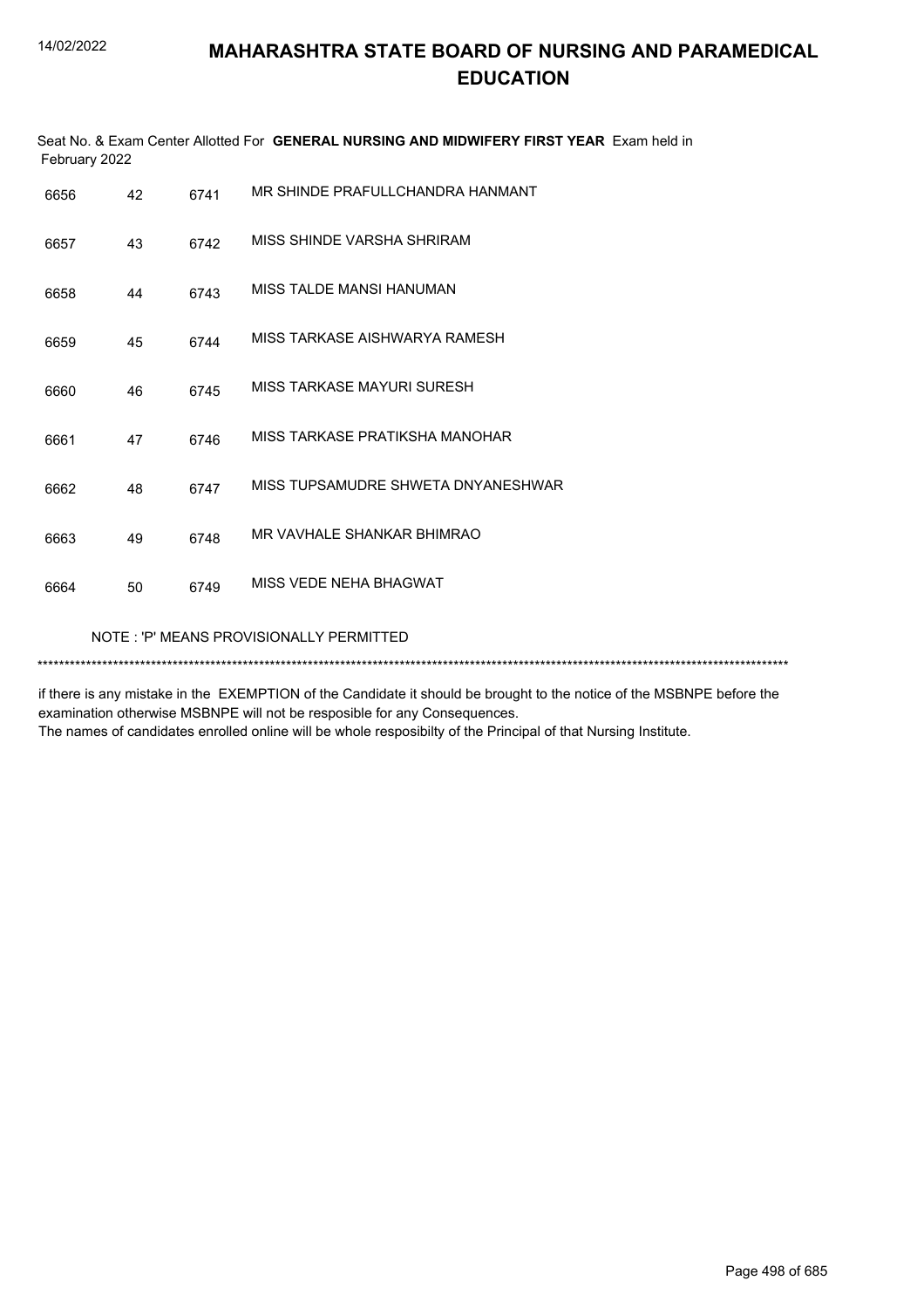Seat No. & Exam Center Allotted For **GENERAL NURSING AND MIDWIFERY FIRST YEAR** Exam held in February 2022

**Centre Name :** VAIDYANATH NURSING SCHOOL, ,PARALI-VAIJNATH, BEED

**Institute Name: JIJAMATA SCHOOL OF NURSING, MAJALGAON, BEED** 

| <b>Centre</b><br>Sr.No. | Inst.<br>Sr. No. | Seat No. | <b>Name</b>                    | <b>Exempted Subjects</b> |
|-------------------------|------------------|----------|--------------------------------|--------------------------|
| 6665                    | 1                | 6750     | MISS BHALE NISHA MAROTI        |                          |
| 6666                    | $\overline{2}$   | 6751     | MISS DONGRE GAVLAN KALYAN      |                          |
| 6667                    | 3                | 6752     | MISS KAMALE SONALI VITTHALRAO  |                          |
| 6668                    | 4                | 6753     | MR KARPE SUMIT PRABHAKAR       |                          |
| 6669                    | 5                | 6754     | MR LONDHE AMOL ABHIMAN         |                          |
| 6670                    | 6                | 6755     | MISS MANE ALKA SUBHASH         |                          |
| 6671                    | $\overline{7}$   | 6756     | MISS MASKE SONAM MAHENDRA      |                          |
| 6672                    | 8                | 6757     | MISS NIKALJE ASHVINI DINKAR    |                          |
| 6673                    | 9                | 6758     | MISS NISARGANDH MANISHA MOKIND |                          |
| 6674                    | 10               | 6759     | <b>MISS PATHAN SANA ASEF</b>   |                          |
| 6675                    | 11               | 6760     | MR PAWAR PRAMOD UTTAM          |                          |
| 6676                    | 12               | 6761     | MISS RATHOD VAISHALI RAJU      |                          |
| 6677                    | 13               | 6762     | MISS RATHOD POOJA BHAGWAN      |                          |
| 6678                    | 14               | 6763     | MR RAUT PRATAP RAMBHAU         |                          |
| 6679                    | 15               | 6764     | MISS SALVE PALLAVI ABHIMAN     |                          |
| 6680                    | 16               | 6765     | MISS SHAIKH MUSKAN AJIM        |                          |
| 6681                    | 17               | 6766     | MISS TODKE PRACHI VISHVANATH   |                          |
| 6682                    | 18               | 6767     | MISS UJGARE KANHOPATRA LALA    |                          |
| 6683                    | 19               | 6768     | MISS UJGARE SHIVANI RAMKISAN   |                          |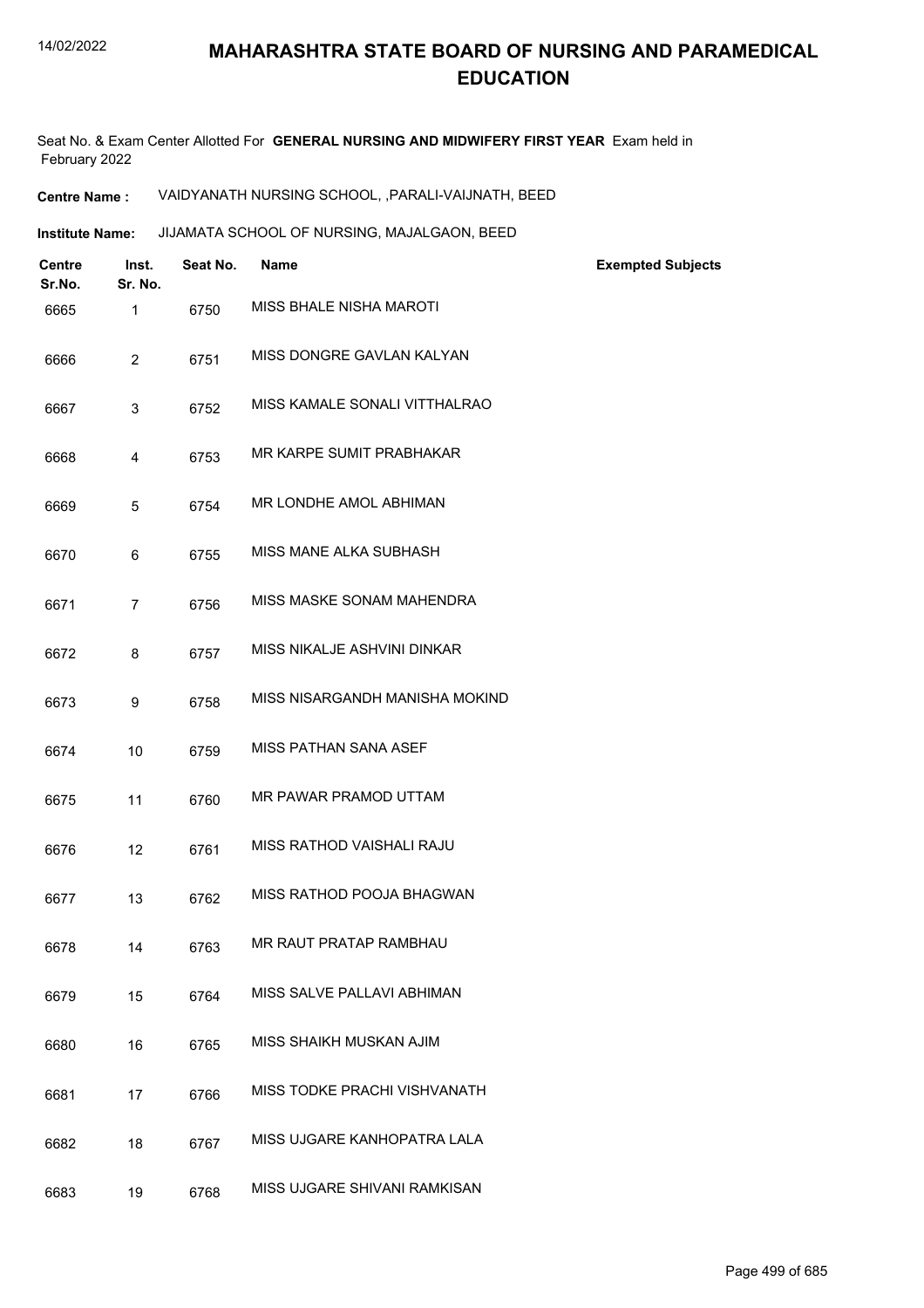Seat No. & Exam Center Allotted For GENERAL NURSING AND MIDWIFERY FIRST YEAR Exam held in February 2022

MISS WAGHMARE DAMINI RAMESH 6684 20 6769

NOTE: 'P' MEANS PROVISIONALLY PERMITTED

if there is any mistake in the EXEMPTION of the Candidate it should be brought to the notice of the MSBNPE before the examination otherwise MSBNPE will not be resposible for any Consequences. The names of candidates enrolled online will be whole resposibilty of the Principal of that Nursing Institute.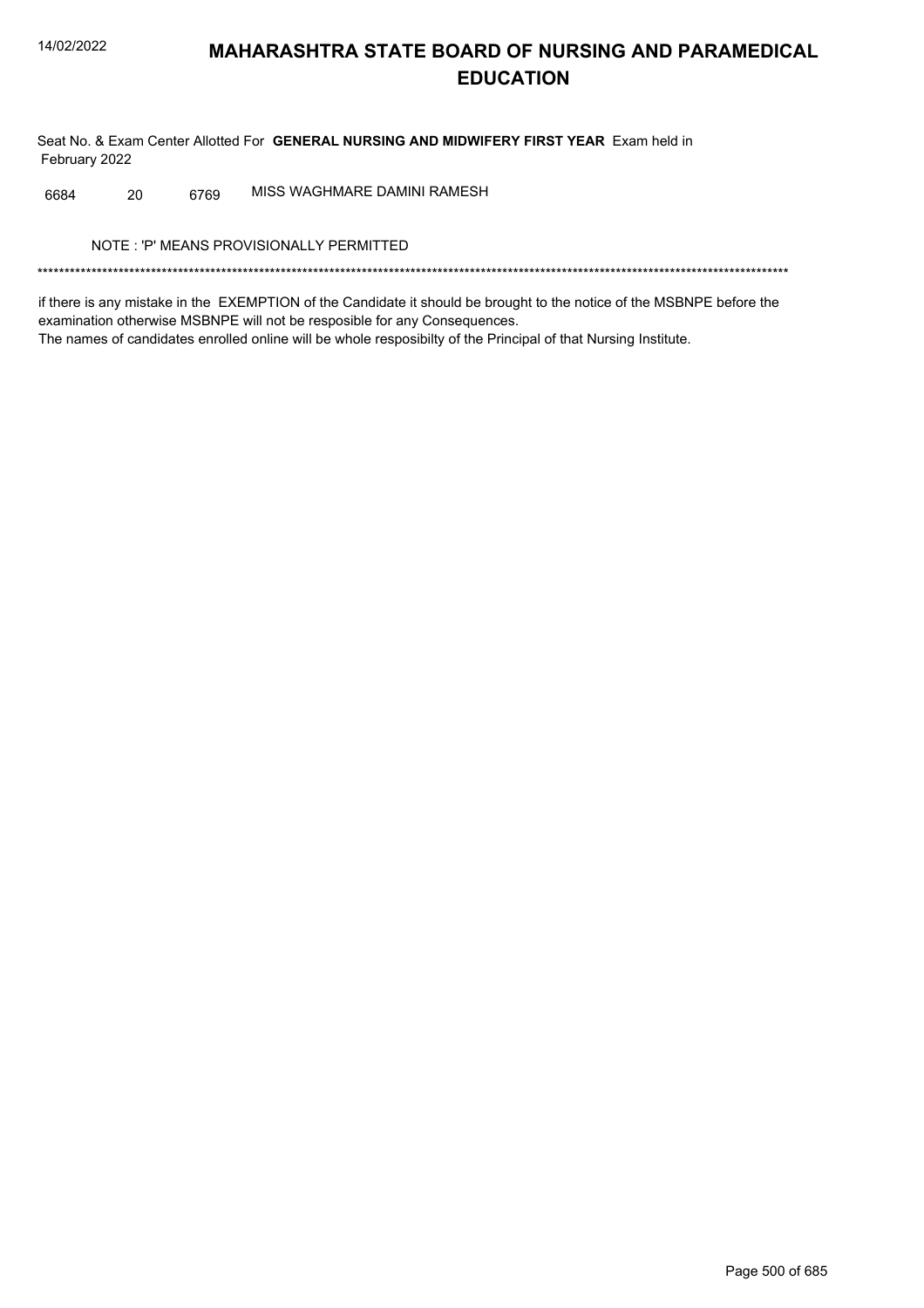Seat No. & Exam Center Allotted For **GENERAL NURSING AND MIDWIFERY FIRST YEAR** Exam held in February 2022

| VAIDYANATH NURSING SCHOOL, , PARALI-VAIJNATH, BEED |
|----------------------------------------------------|
|                                                    |

| <b>Institute Name:</b> | Late Ranghunathraoji Kendre Nursing School, Vaijnath, Beed |
|------------------------|------------------------------------------------------------|
|------------------------|------------------------------------------------------------|

| <b>Centre</b><br>Sr.No. | Inst.<br>Sr. No. | Seat No. | <b>Name</b>                      | <b>Exempted Subjects</b> |
|-------------------------|------------------|----------|----------------------------------|--------------------------|
| 6685                    | 1                | 6770     | MISS BHINGARDIVE SRUSHTI KISHOR  |                          |
| 6686                    | $\overline{2}$   | 6771     | MISS DIKONDA LAVANYA BAPU        |                          |
| 6687                    | 3                | 6772     | MISS GITTE KOMAL SAHEBRAO        |                          |
| 6688                    | 4                | 6773     | MR HATAGLE ROHAN MAHENDRA        |                          |
| 6689                    | 5                | 6774     | MISS JADHAV RUPALI SUNIL         |                          |
| 6690                    | 6                | 6775     | MISS JAGTAP MAHIMA UMESH         |                          |
| 6691                    | 7                | 6776     | MISS JOGDAND SWATI MADUKAR       |                          |
| 6692                    | 8                | 6777     | MISS KAMBLE SAHILI RAJU          |                          |
| 6693                    | 9                | 6778     | MISS LADE KOMAL BABU             |                          |
| 6694                    | 10               | 6779     | MISS MOON PALLAVI SAINATH        |                          |
| 6695                    | 11               | 6780     | MISS PATIL AJINKA PRAMODRAO      |                          |
| 6696                    | 12               | 6781     | MR PHAD DHANRAJ RAGHUNATH        |                          |
| 6697                    | 13               | 6782     | MR PHAD ROHIT SUNIL              |                          |
| 6698                    | 14               | 6783     | MISS RAGAD SACHINANDA KALIDAS    |                          |
| 6699                    | 15               | 6784     | MISS SABLE NIKITA GAUTAM         |                          |
| 6700                    | 16               | 6785     | MISS SALVE POOJA ASARAM          |                          |
| 6701                    | 17               | 6786     | MR SAWANT VIKKI KACHRU           |                          |
| 6702                    | 18               | 6787     | MR SHAMBHARKAR MANGESH MORESHWAR |                          |
| 6703                    | 19               | 6788     | MISS TELANG RUTUJA SAGAR         |                          |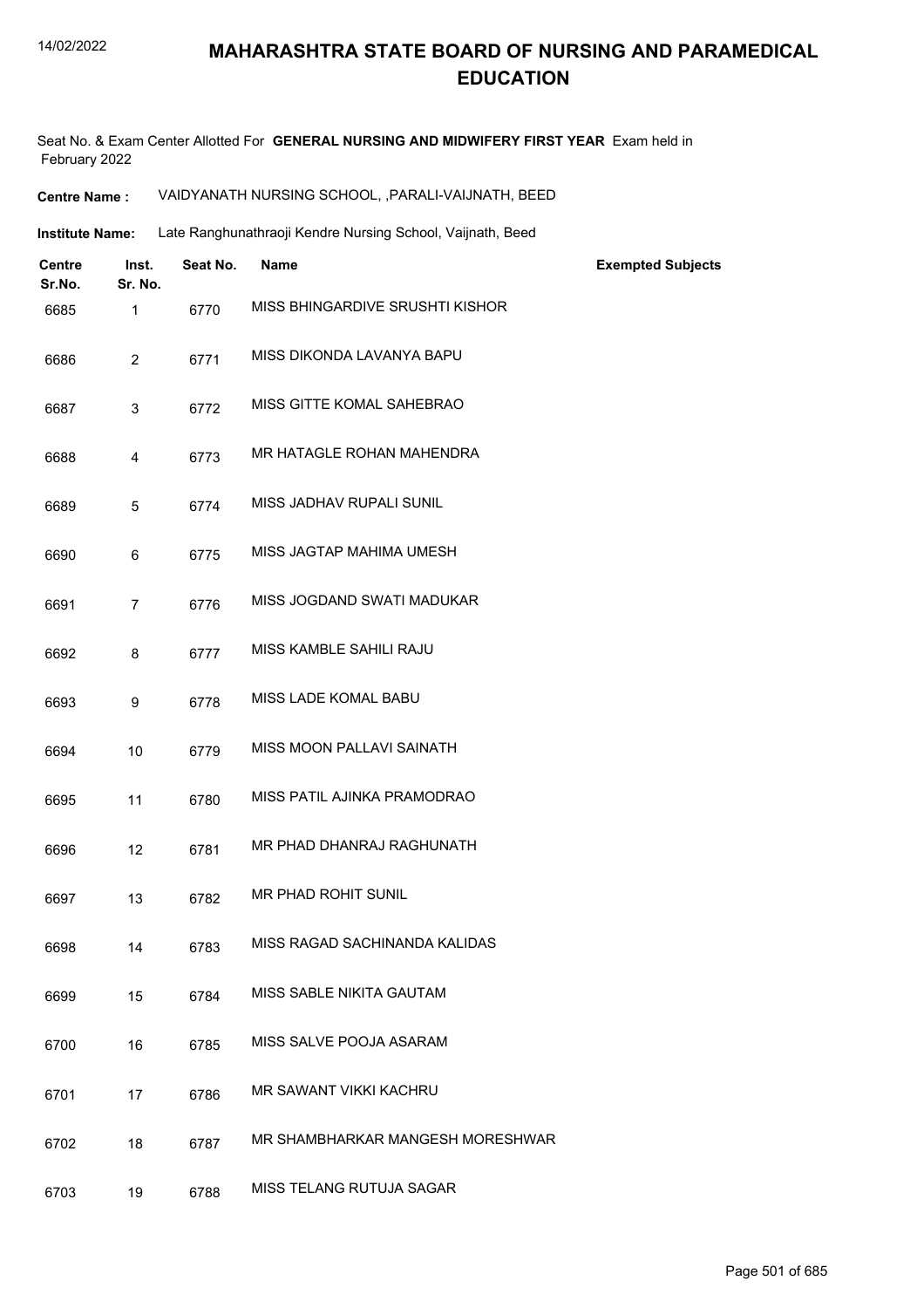Seat No. & Exam Center Allotted For GENERAL NURSING AND MIDWIFERY FIRST YEAR Exam held in February 2022

MISS UIKE ASHVINI SANTOSH 6704 20 6789

NOTE: 'P' MEANS PROVISIONALLY PERMITTED

if there is any mistake in the EXEMPTION of the Candidate it should be brought to the notice of the MSBNPE before the examination otherwise MSBNPE will not be resposible for any Consequences. The names of candidates enrolled online will be whole resposibilty of the Principal of that Nursing Institute.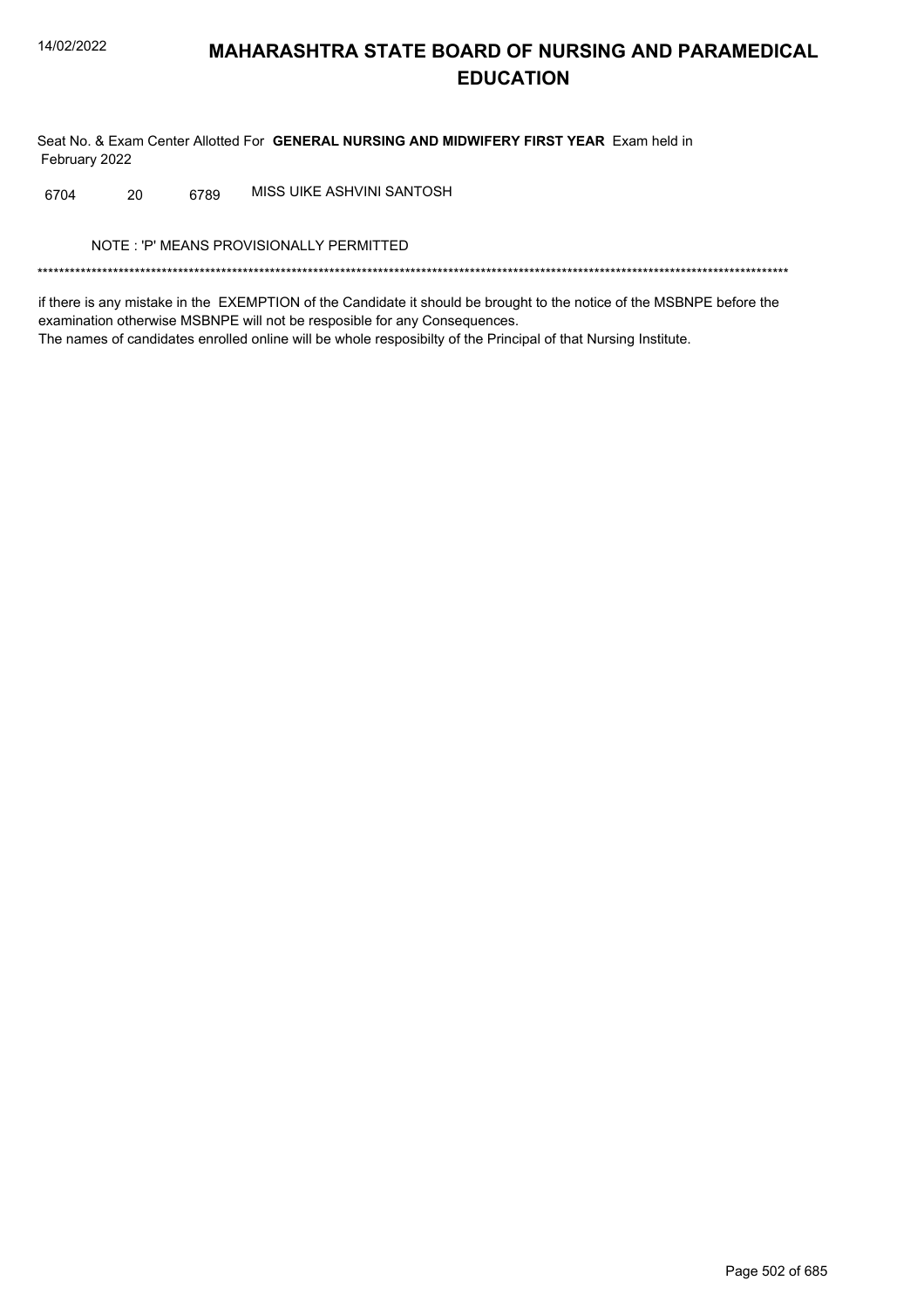Seat No. & Exam Center Allotted For **GENERAL NURSING AND MIDWIFERY FIRST YEAR** Exam held in February 2022

**Centre Name :** MAHARASHTRA INSTITUTE OF MED. SCI & RE. NSG, LATUR

G.B .PATIL SCHOOL OF NURSING, UDGIR, LATUR **Institute Name:**

| <b>Centre</b><br>Sr.No. | Inst.<br>Sr. No. | Seat No. | <b>Name</b>                         | <b>Exempted Subjects</b> |
|-------------------------|------------------|----------|-------------------------------------|--------------------------|
| 6705                    | $\mathbf{1}$     | 6790     | MISS BHOIR MONALI DHARMENDRA        |                          |
| 6706                    | $\overline{2}$   | 6791     | MISS CHAUDHARI CHAMASHRA NAVASU     |                          |
| 6707                    | 3                | 6792     | MISS DAVRE PRITI CHANDU             |                          |
| 6708                    | 4                | 6793     | MISS DAYAT NEHA JAYRAM              |                          |
| 6709                    | 5                | 6794     | MISS GHONASE SANJIVANI GOVIND       |                          |
| 6710                    | 6                | 6795     | MISS GOTAWALE RUPALI DATTATRAY      |                          |
| 6711                    | $\overline{7}$   | 6796     | MISS GOVARI ANKITA DHANANJAY        |                          |
| 6712                    | 8                | 6797     | MISS KAMBLE RAJNANDNI MANIK         |                          |
| 6713                    | 9                | 6798     | MISS KAMBLE MONIKA BALAJI           |                          |
| 6714                    | 10               | 6799     | MR MUNGLE HARSHAVARDHAN HANAMANT    |                          |
| 6715                    | 11               | 6800     | MISS SARWADE PRAJAKTA BALAJI        |                          |
| 6716                    | 12               | 6801     | MISS SONKAMBLE PRIYANKA DHANAJI     |                          |
| 6717                    | 13               | 6802     | MISS SURYAWANSHI PRIYANKA MARIYAPPA |                          |
| 6718                    | 14               | 6803     | MR SYED WIQUAAR MOIN                |                          |
| 6719                    | 15               | 6804     | MR SYED SHAHZAAZ LAIQUE             |                          |
| 6720                    | 16               | 6805     | MISS TARWADE SAROJA MURLIDHAR       |                          |
| 6721                    | 17               | 6806     | MISS THAPAD MONIKA PAPPU            |                          |
| 6722                    | 18               | 6807     | MISS VAGHAT ANUSAYA SHIRAD          |                          |
| 6723                    | 19               | 6808     | MR WAGHBIJE SANDIP NARAYAN          |                          |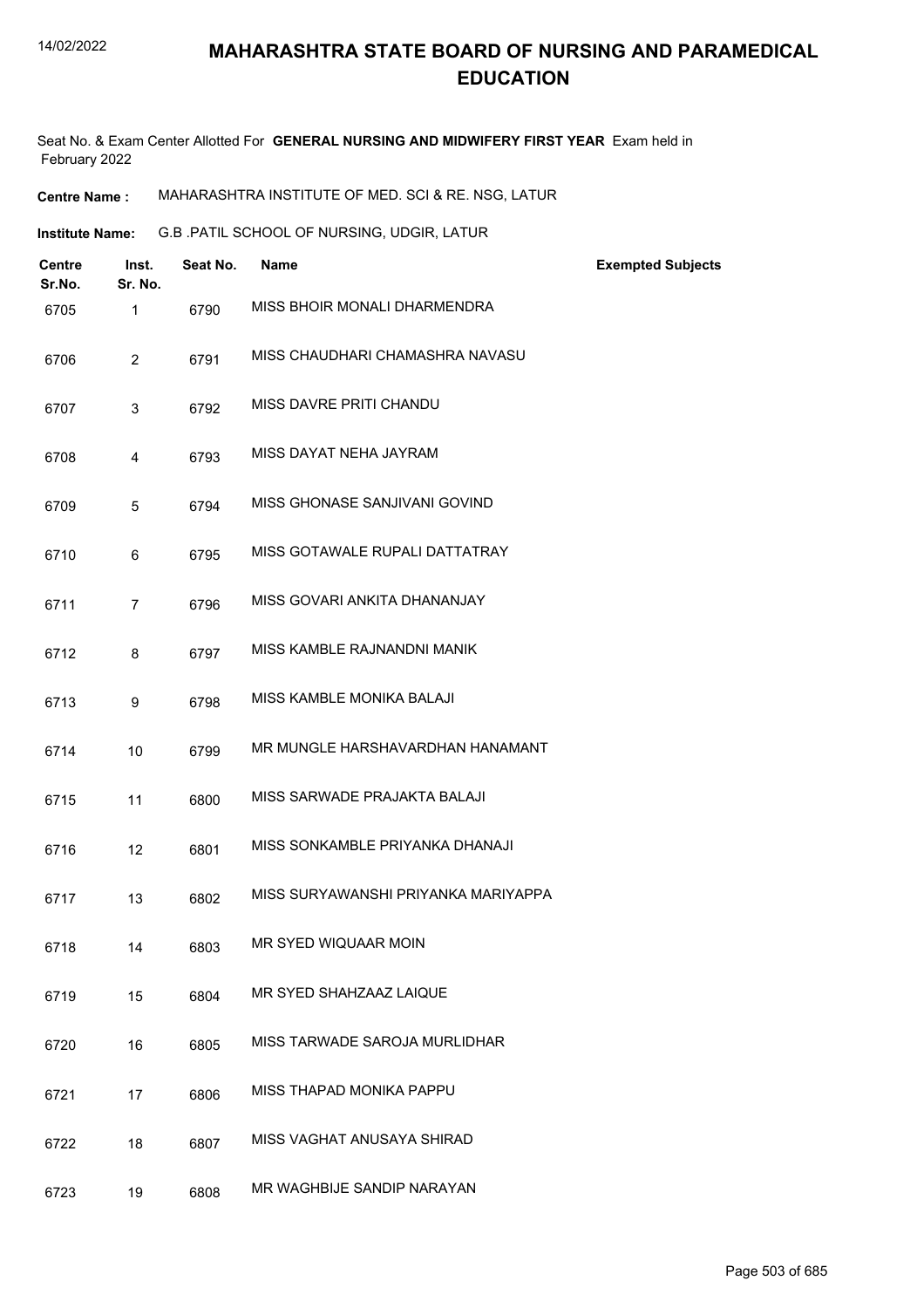Seat No. & Exam Center Allotted For GENERAL NURSING AND MIDWIFERY FIRST YEAR Exam held in February 2022

MR WAGHMARE SHAILESH SHRAVAN 20 6809 6724

NOTE: 'P' MEANS PROVISIONALLY PERMITTED

if there is any mistake in the EXEMPTION of the Candidate it should be brought to the notice of the MSBNPE before the examination otherwise MSBNPE will not be resposible for any Consequences. The names of candidates enrolled online will be whole resposibilty of the Principal of that Nursing Institute.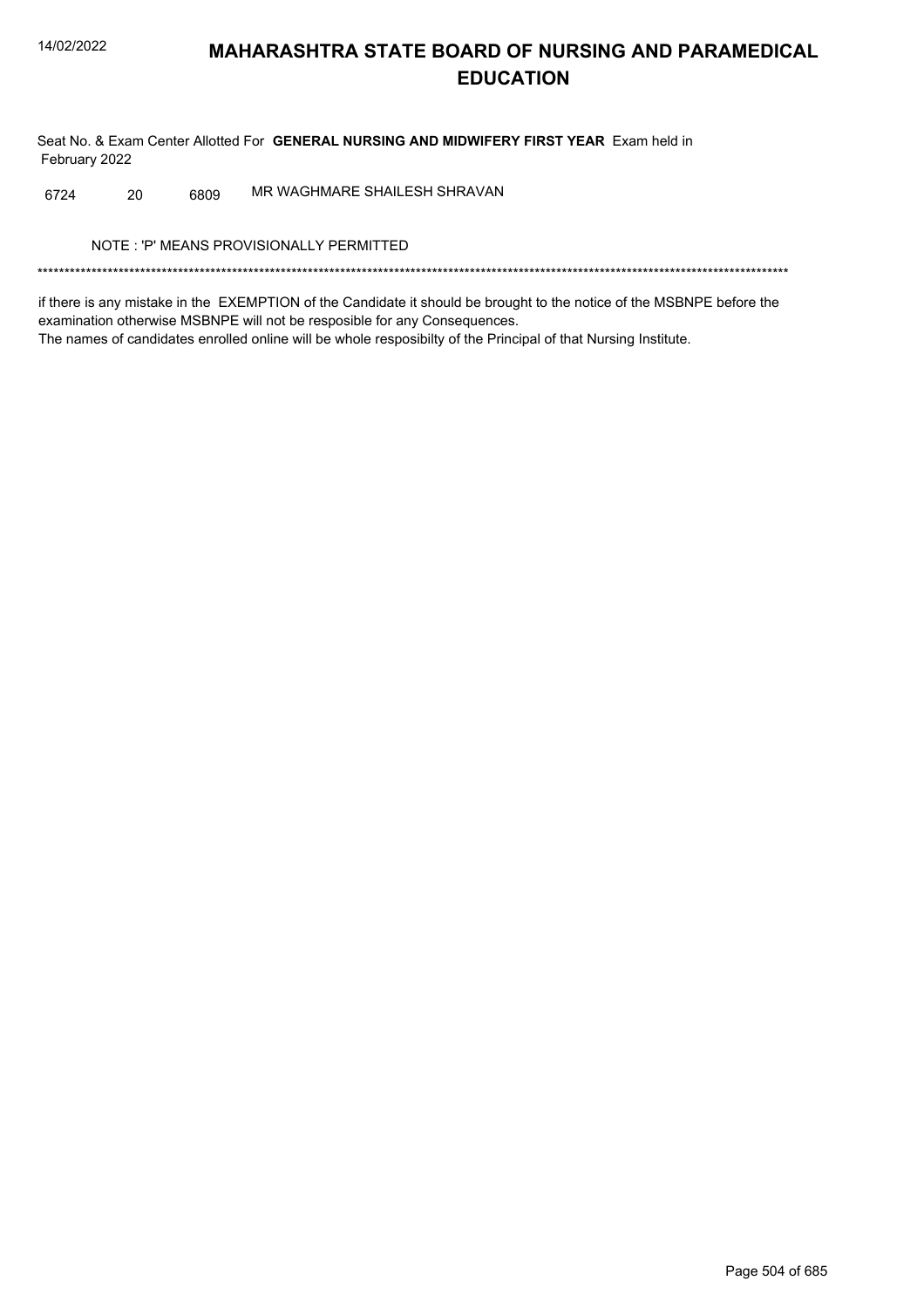Seat No. & Exam Center Allotted For **GENERAL NURSING AND MIDWIFERY FIRST YEAR** Exam held in February 2022

**Centre Name :** MAHARASHTRA INSTITUTE OF MED. SCI & RE. NSG, LATUR

**Institute Name:** MAHARASHTRA INSTITUTE OF MED. SCI & RE. NSG, LATUR

| <b>Centre</b><br>Sr.No. | Inst.<br>Sr. No. | Seat No. | <b>Name</b>                      | <b>Exempted Subjects</b> |
|-------------------------|------------------|----------|----------------------------------|--------------------------|
| 6725                    | 1                | 6810     | MISS BARDE NEHA VITTHAL          |                          |
| 6726                    | $\overline{2}$   | 6811     | MISS DARADE RANI MAI BA          |                          |
| 6727                    | 3                | 6812     | MR GANGABONE MAHESH NANDKUMAR    |                          |
| 6728                    | $\overline{4}$   | 6813     | MISS JADHAV SANDHYA YADAV        |                          |
| 6729                    | 5                | 6814     | MISS KAKURLE PRATIKSHA NAGNATH   |                          |
| 6730                    | 6                | 6815     | MISS KSHIRSAGAR SAKSHI RAGHUVEER |                          |
| 6731                    | $\overline{7}$   | 6816     | MISS KURKUTE SUPRIYA MADHUSUDAN  |                          |
| 6732                    | 8                | 6817     | MISS MUNDE KHUSHABU RAMAJAN      |                          |
| 6733                    | 9                | 6818     | MISS MUSALE SHILPA BALAJI        |                          |
| 6734                    | 10               | 6819     | MR NAGARGOJE PAWAN NANDKUMAR     |                          |
| 6735                    | 11               | 6820     | MR NAGARGOJE SOPAN BALAJI        |                          |
| 6736                    | 12               | 6821     | MR PATHAN AMAN TAHER             |                          |
| 6737                    | 13               | 6822     | MISS RATHOD JYOTI ANANT          |                          |
| 6738                    | 14               | 6823     | MR SAPSOD GANESH UMESH           |                          |
| 6739                    | 15               | 6824     | MR SHAIKH VASEEM NABEESAB        |                          |
| 6740                    | 16               | 6825     | MISS SONKAMBLE AKANKSHA BALAJI   |                          |
| 6741                    | 17               | 6826     | MISS SURVASE PRATIKSHA VALMIK    |                          |
| 6742                    | 18               | 6827     | MISS SWAMI SHUBHANGI SIDHESHWAR  |                          |
| 6743                    | 19               | 6828     | MISS YEMTE ARCHANA PANDIT        |                          |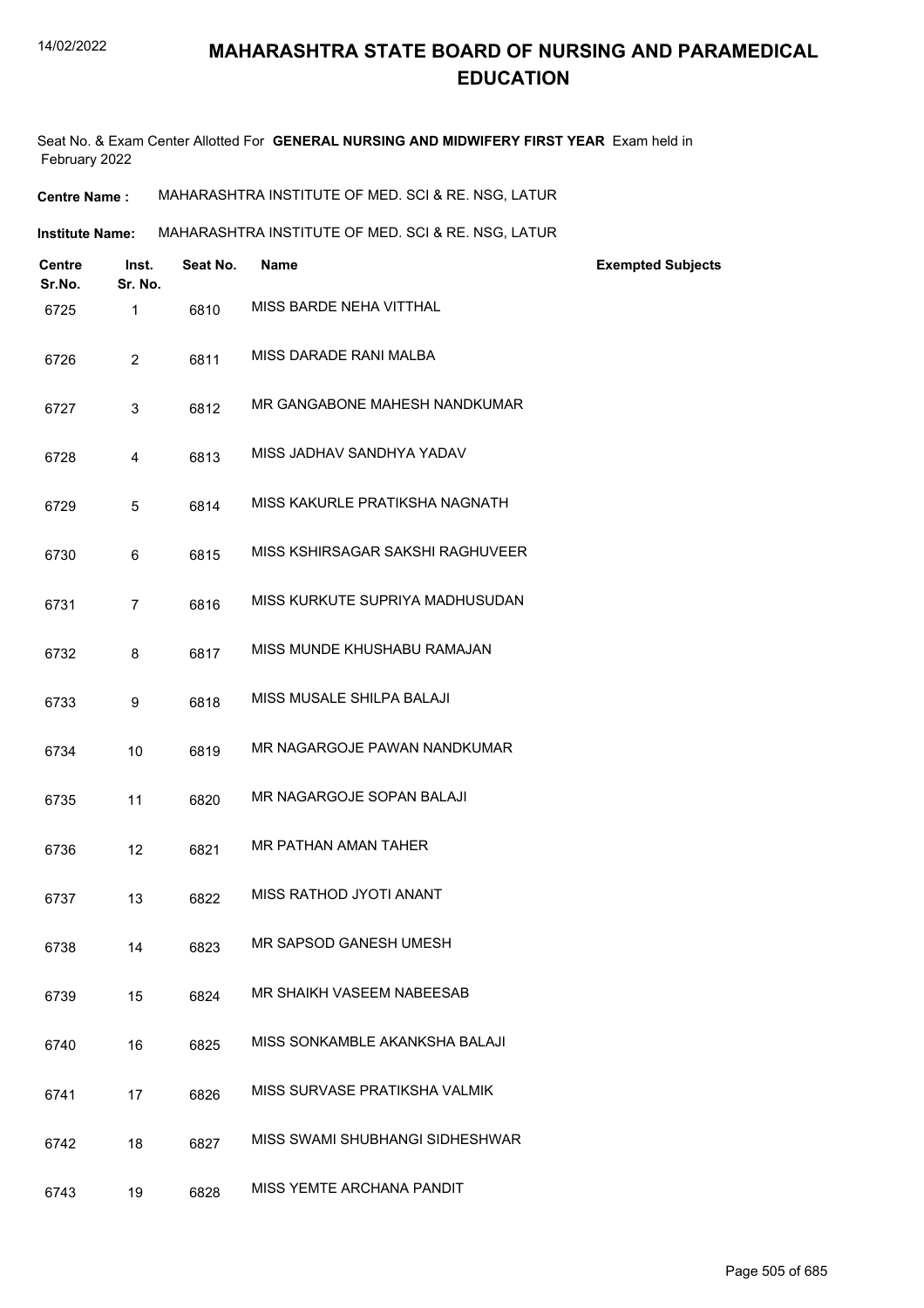Seat No. & Exam Center Allotted For GENERAL NURSING AND MIDWIFERY FIRST YEAR Exam held in February 2022

MISS YERME VAISHNAVI RAM 6744 20 6829

NOTE: 'P' MEANS PROVISIONALLY PERMITTED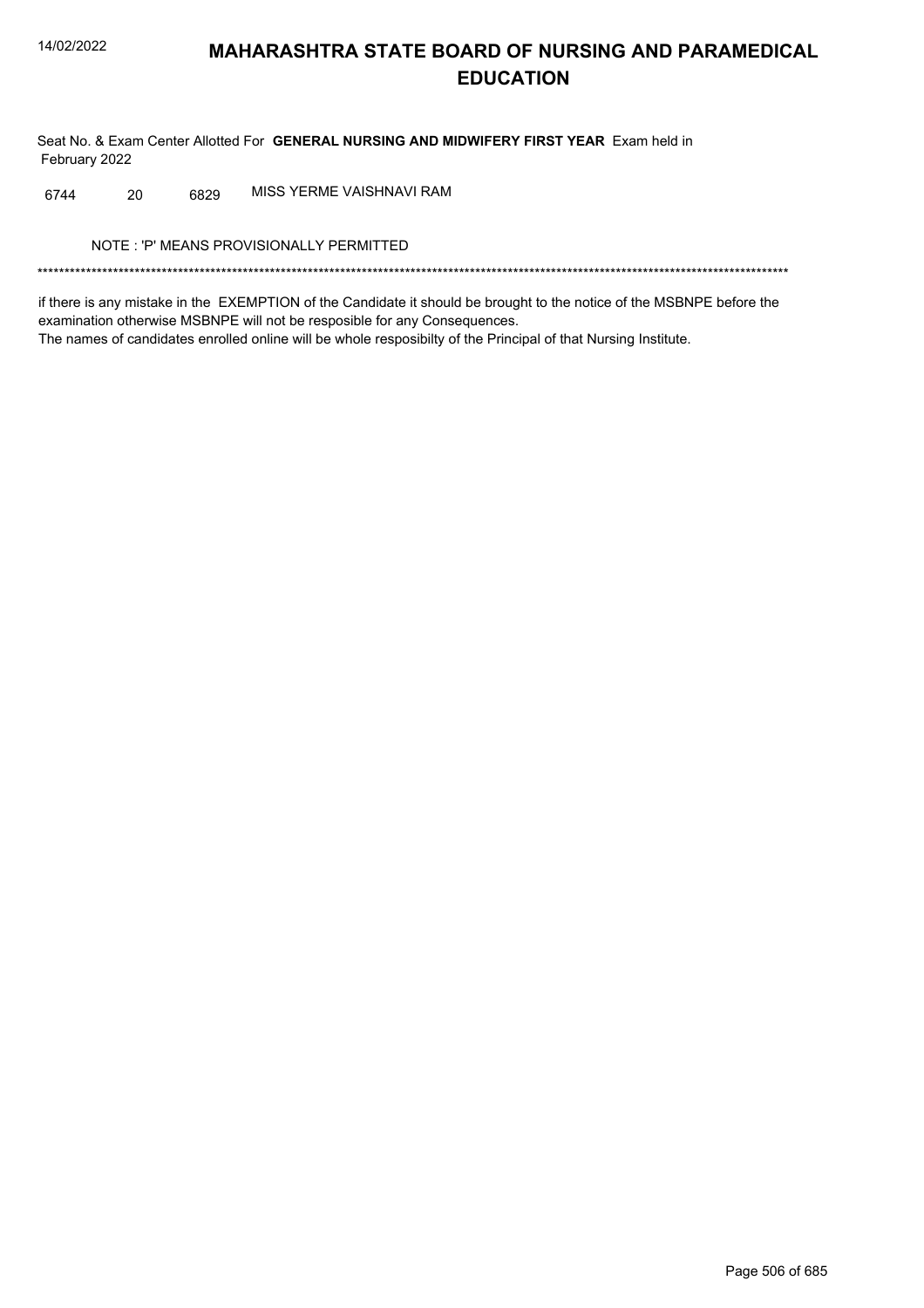Seat No. & Exam Center Allotted For **GENERAL NURSING AND MIDWIFERY FIRST YEAR** Exam held in February 2022

**Centre Name :** MAHARASHTRA INSTITUTE OF MED. SCI & RE. NSG, LATUR

**Institute Name:** SWAMI VIVEKANAND SHIKSHAN PRASARAK MANDAL, UDGIR, LATUR

| <b>Centre</b><br>Sr.No. | Inst.<br>Sr. No. | Seat No. | <b>Name</b>                     | <b>Exempted Subjects</b> |
|-------------------------|------------------|----------|---------------------------------|--------------------------|
| 6745                    | $\mathbf{1}$     | 6830     | <b>MR BANDE AJAY SHIVAJI</b>    |                          |
| 6746                    | 2                | 6831     | MR BANDE PRUTHVIRAJ VASANT      |                          |
| 6747                    | 3                | 6832     | MR BANDE SUJAL SANGARAM         |                          |
| 6748                    | 4                | 6833     | MISS BHALERAO SHINDHUTAI SURESH |                          |
| 6749                    | 5                | 6834     | MISS BHATKULE SATUBAI SHIVAJI   |                          |
| 6750                    | 6                | 6835     | MISS BHUJANGE POOJA LAXMAN      |                          |
| 6751                    | $\overline{7}$   | 6836     | MISS DUNKARE MANISHA SHYAM      |                          |
| 6752                    | 8                | 6837     | MISS GAIKWAD MEGHA SANJAY       |                          |
| 6753                    | 9                | 6838     | MR GAWALE AJAY AVINASH          |                          |
| 6754                    | 10               | 6839     | MISS KAMBLE SHILPA NARAYAN      |                          |
| 6755                    | 11               | 6840     | MISS KAMBLE SUPRIYA DILIP       |                          |
| 6756                    | 12               | 6841     | MR MASURE PANCHSHIL SOPAN       |                          |
| 6757                    | 13               | 6842     | MISS MUNDE NIKITA BABAN         |                          |
| 6758                    | 14               | 6843     | MISS SHINDE MOHINIKA MADHAV     |                          |
| 6759                    | 15               | 6844     | MISS SONKAMBLE AKANKSHA NAMDEV  |                          |
| 6760                    | 16               | 6845     | MISS SONKAMBLE NIKITA LAXMAN    |                          |
| 6761                    | 17               | 6846     | MISS TALWARE NIKITA JANARDHAN   |                          |
| 6762                    | 18               | 6847     | MISS TURE JESSY NAGNATH         |                          |
| 6763                    | 19               | 6848     | MISS WAGHMARE SHEETAL KASHINATH |                          |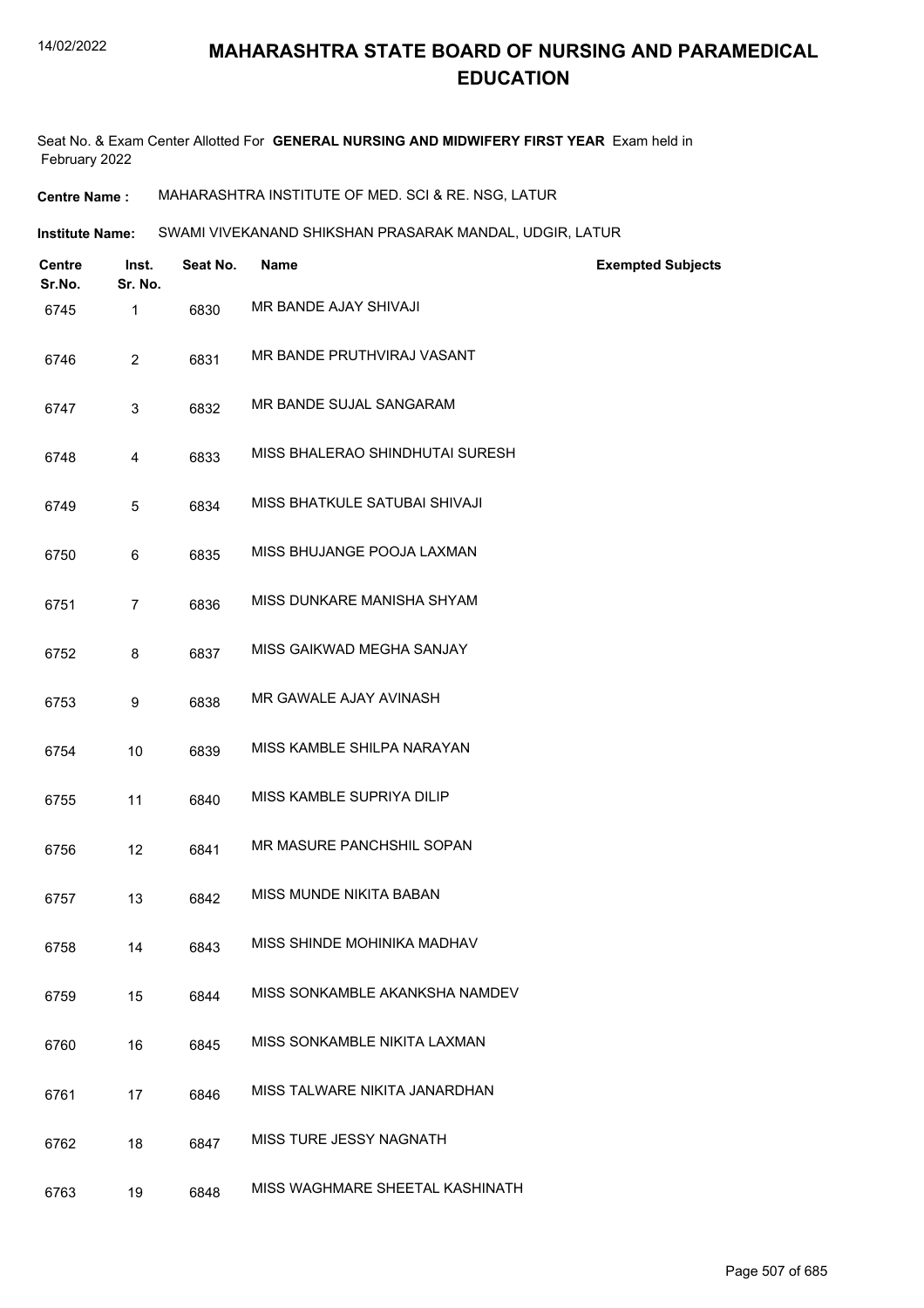Seat No. & Exam Center Allotted For GENERAL NURSING AND MIDWIFERY FIRST YEAR Exam held in February 2022

NOTE: 'P' MEANS PROVISIONALLY PERMITTED

if there is any mistake in the EXEMPTION of the Candidate it should be brought to the notice of the MSBNPE before the examination otherwise MSBNPE will not be resposible for any Consequences.

The names of candidates enrolled online will be whole resposibilty of the Principal of that Nursing Institute.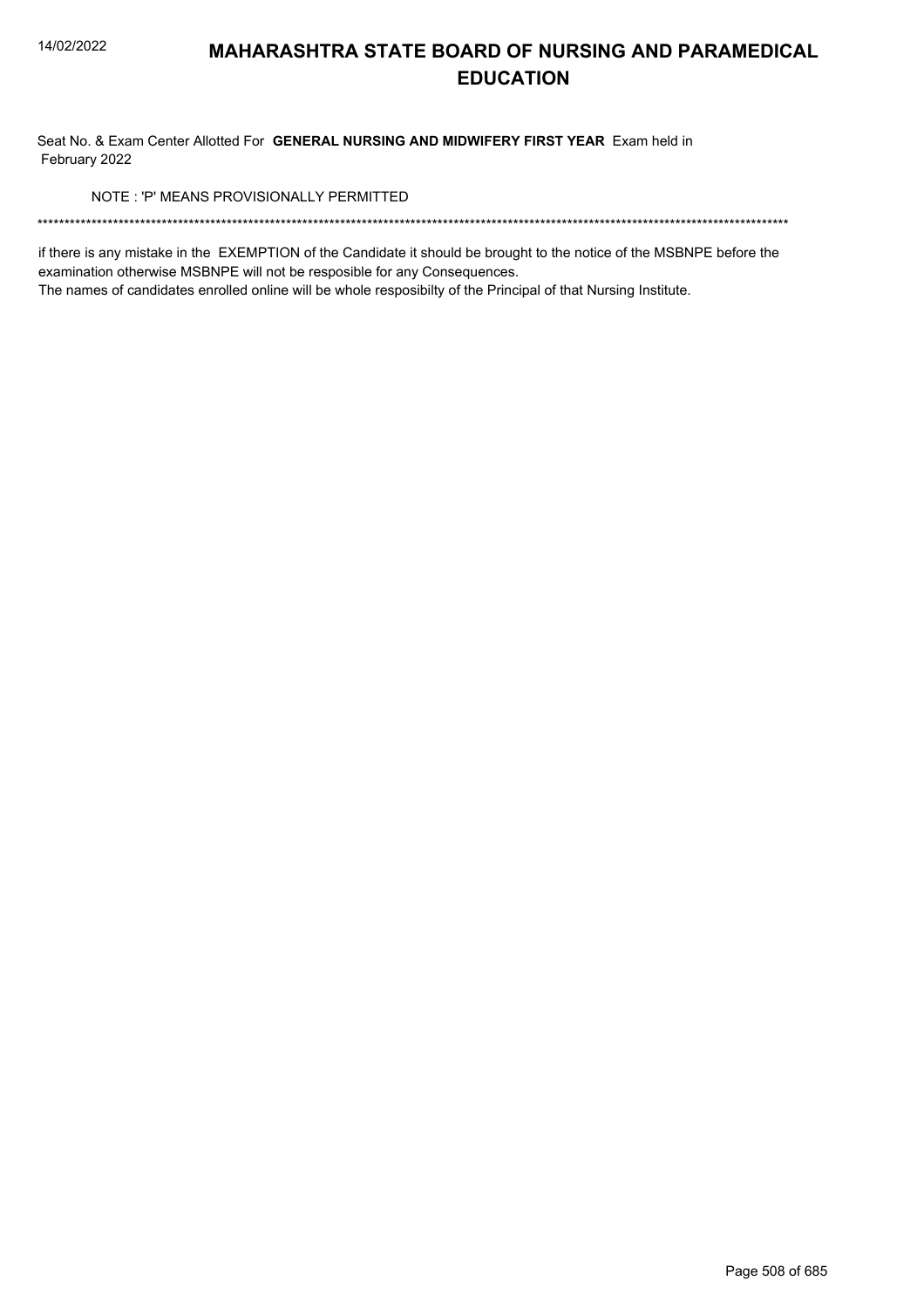Seat No. & Exam Center Allotted For **GENERAL NURSING AND MIDWIFERY FIRST YEAR** Exam held in February 2022

**Centre Name :** MAHARASHTRA INSTITUTE OF MED. SCI & RE. NSG, LATUR

| <b>Centre</b><br>Sr.No. | Inst.<br>Sr. No. | Seat No. | Name                                                 | <b>Exempted Subjects</b> |
|-------------------------|------------------|----------|------------------------------------------------------|--------------------------|
| 6764                    | $\mathbf{1}$     | 6849     | MISS BHANGE SARIKA GANPAT                            |                          |
| 6765                    | $\overline{2}$   | 6850     | MISS CHINDALE KOMAL SUKHBIR                          |                          |
| 6766                    | 3                | 6851     | MISS DESHMUKH BHWNA MOHAN                            |                          |
| 6767                    | 4                | 6852     | MISS DESHMUKH DIVYA MOHAN                            |                          |
| 6768                    | 5                | 6853     | MISS GAJDHANE DHAMMAPRIYA JIVAN                      |                          |
| 6769                    | 6                | 6854     | MISS GALPHADE SEEMA ASHOK                            |                          |
| 6770                    | $\overline{7}$   | 6855     | MISS GAVHANE NEHA MAHADEV                            |                          |
| 6771                    | 8                | 6856     | MISS GUJARE DIVYA SURESH                             |                          |
| 6772                    | 9                | 6857     | MISS INGOLE PRIYANKA PURUSHOTTAM                     |                          |
| 6773                    | 10               | 6858     | MISS JADHAV VISHAKHA VIKAS                           |                          |
| 6774                    | 11               | 6859     | MISS JOGI NITA RAGHO                                 |                          |
| 6775                    | 12               | 6860     | MR KATKADE PRAKASH HANUMANT                          |                          |
| 6776                    | 13               | 6861     | SMT PATLE SEEMA RAVINDRA                             |                          |
| 6777                    | 14               | 6862     | (NEE KATRE SEEMA UDARAM)<br>MISS KHARE RASHMI RAJEEV |                          |
| 6778                    | 15               | 6863     | MISS LONDHE MANISHA LAXIMANRAO                       |                          |
| 6779                    | 16               | 6864     | MISS MUNDE KAVITA BARIKRAO                           |                          |
| 6780                    | 17               | 6865     | MR MUNDHE ABHANG BALAJI                              |                          |
| 6781                    | 18               | 6866     | MISS NASARA SHRADDHA VITTHALRAO                      |                          |
| 6782                    | 19               | 6867     | MISS PHAD VARSHA YUVRAJ                              |                          |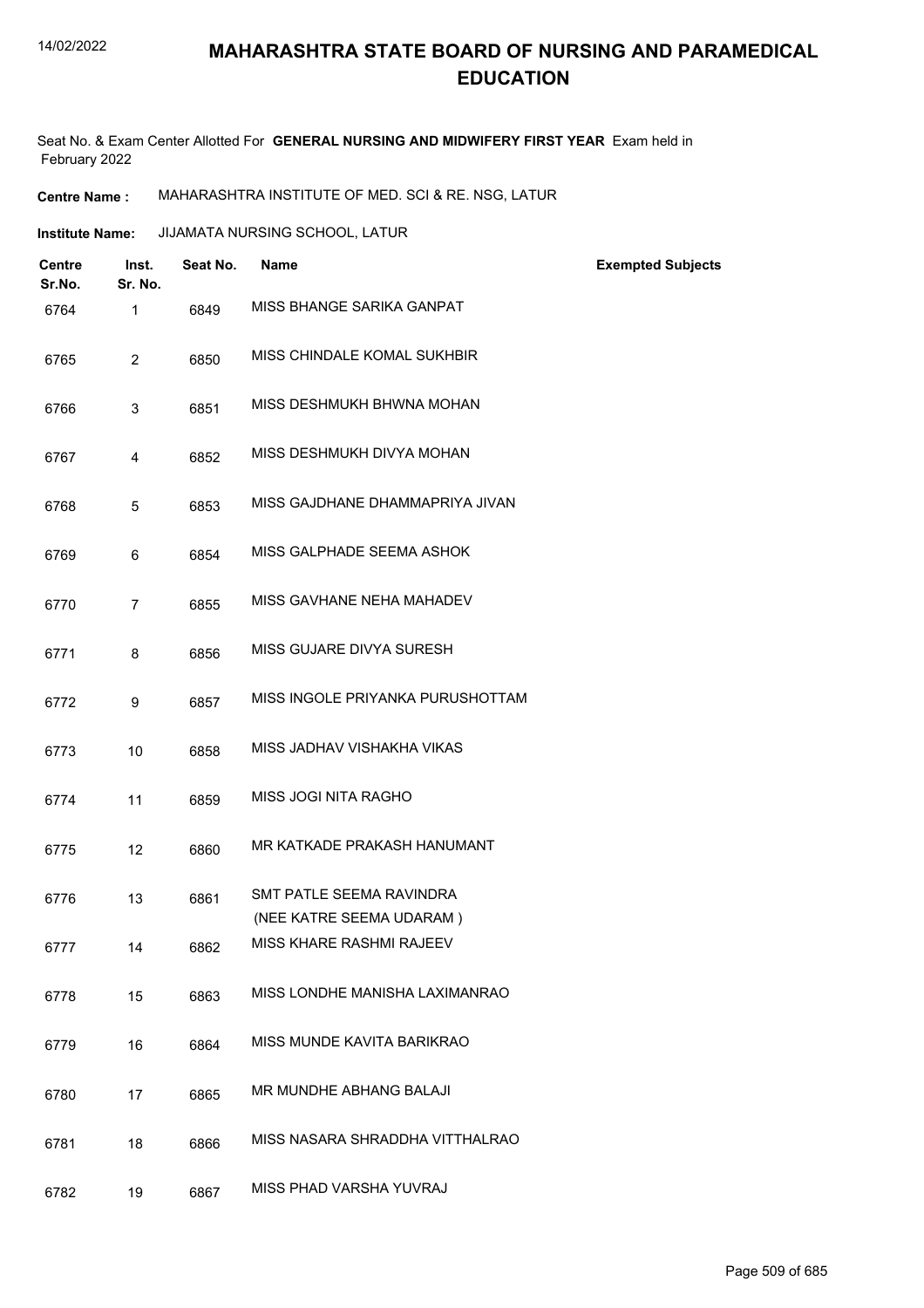Seat No. & Exam Center Allotted For GENERAL NURSING AND MIDWIFERY FIRST YEAR Exam held in February 2022

MISS RAMTAKE SWATI KESHAV 6783 20 6868

NOTE: 'P' MEANS PROVISIONALLY PERMITTED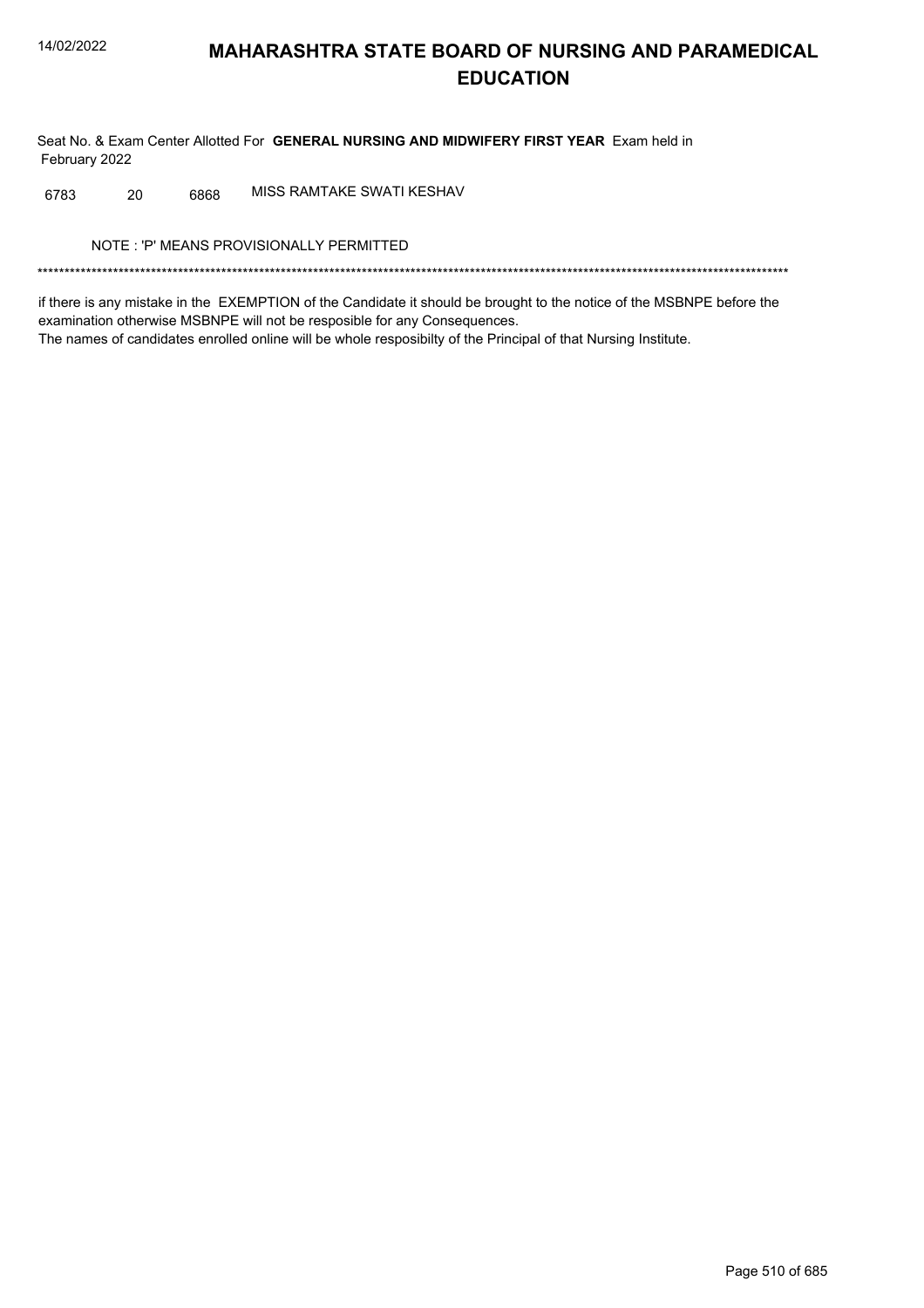Seat No. & Exam Center Allotted For **GENERAL NURSING AND MIDWIFERY FIRST YEAR** Exam held in February 2022

**Centre Name :** MAHARASHTRA INSTITUTE OF MED. SCI & RE. NSG, LATUR

**Institute Name:** RAJGURU SCHOOL OF NURSING, UDGIR, LATUR

| <b>Centre</b><br>Sr.No. | Inst.<br>Sr. No. | Seat No. | <b>Name</b>                     | <b>Exempted Subjects</b> |
|-------------------------|------------------|----------|---------------------------------|--------------------------|
| 6784                    | 1                | 6869     | MR ACHARYA ASHISH MAROTI        |                          |
| 6785                    | 2                | 6870     | MISS ANDHER SUVARNA DAMODAR     |                          |
| 6786                    | 3                | 6871     | MISS DEVKATE HULUBAI GYANOBA    |                          |
| 6787                    | 4                | 6872     | MR DEVKATTE CHAITANYA BABURAO   |                          |
| 6788                    | 5                | 6873     | MR GHULEKAR JAGADISH RAJENDRA   |                          |
| 6789                    | 6                | 6874     | MISS GIMBHAL SUNANDA LAHANYA    |                          |
| 6790                    | $\overline{7}$   | 6875     | MISS IDPACHI PRAMILA SANTOSH    |                          |
| 6791                    | 8                | 6876     | MISS JADHAV SAVITA PANDHRINATH  |                          |
| 6792                    | 9                | 6877     | MISS KAMBLE PRATIKSHA VITTHAL   |                          |
| 6793                    | 10               | 6878     | MISS KAMBLE NIKITA MOHAN        |                          |
| 6794                    | 11               | 6879     | MISS KAMBLE CHHAYA KERBA        |                          |
| 6795                    | 12               | 6880     | <b>MISS MANE ASMITA ANIL</b>    |                          |
| 6796                    | 13               | 6881     | MR PATANGE AKSHAY SATISH        |                          |
| 6797                    | 14               | 6882     | MISS RAJURKAR SANGITA NAMDEVRAO |                          |
| 6798                    | 15               | 6883     | MISS SHAIKH ARIFA LALAHEMAD     |                          |
| 6799                    | 16               | 6884     | MR SHRIMANGALE VISHAL SHIVAJI   |                          |
| 6800                    | 17               | 6885     | MISS SONKAMBLE POOJA KESHAV     |                          |
| 6801                    | 18               | 6886     | MISS SURYAVANSHI SHITAL BHIMRAO |                          |
| 6802                    | 19               | 6887     | MISS TARE PRATIKSHA JAGDISH     |                          |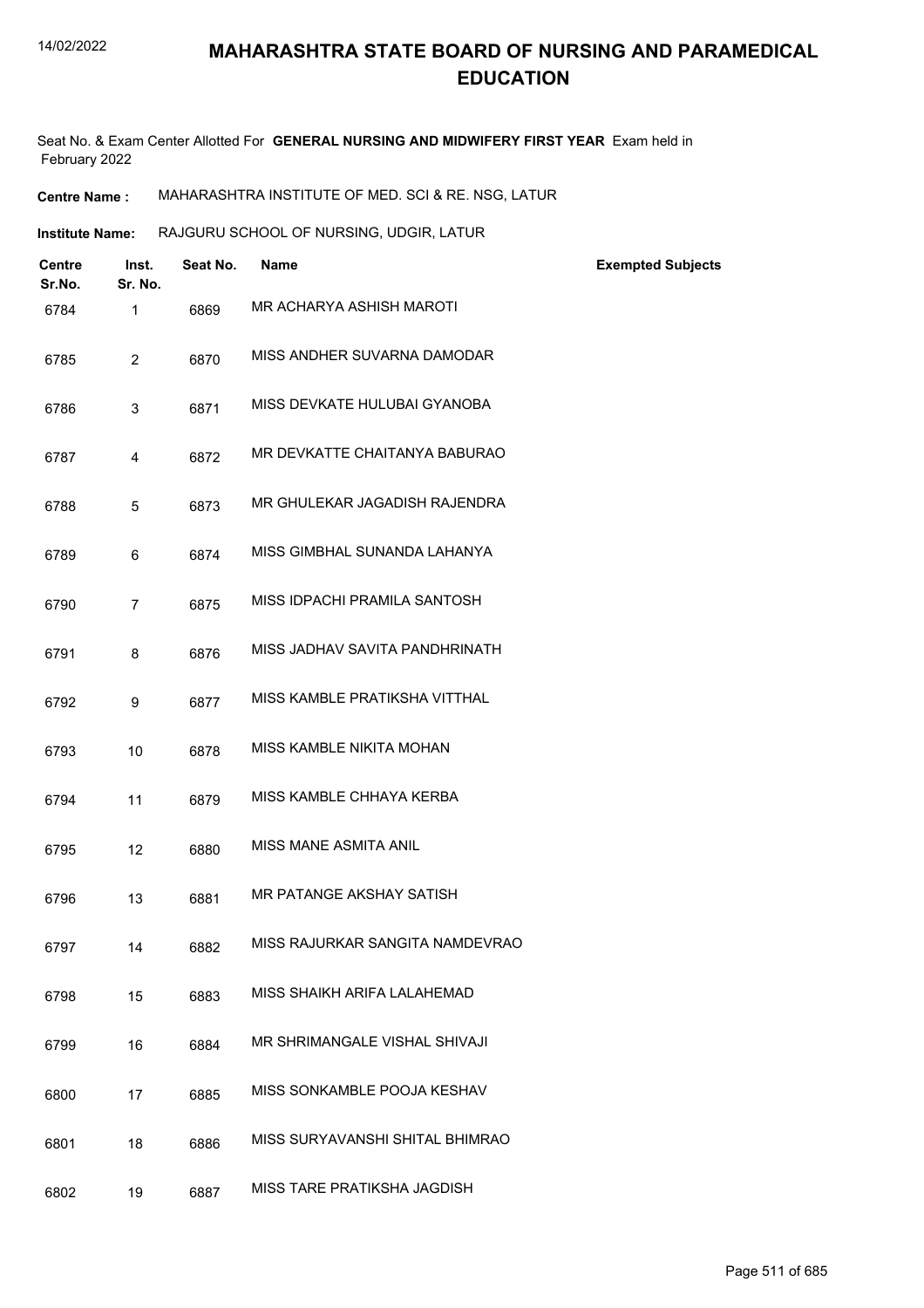Seat No. & Exam Center Allotted For GENERAL NURSING AND MIDWIFERY FIRST YEAR Exam held in February 2022

MISS WAGHMARE KAJAL DADARAO 6803 20 6888

NOTE: 'P' MEANS PROVISIONALLY PERMITTED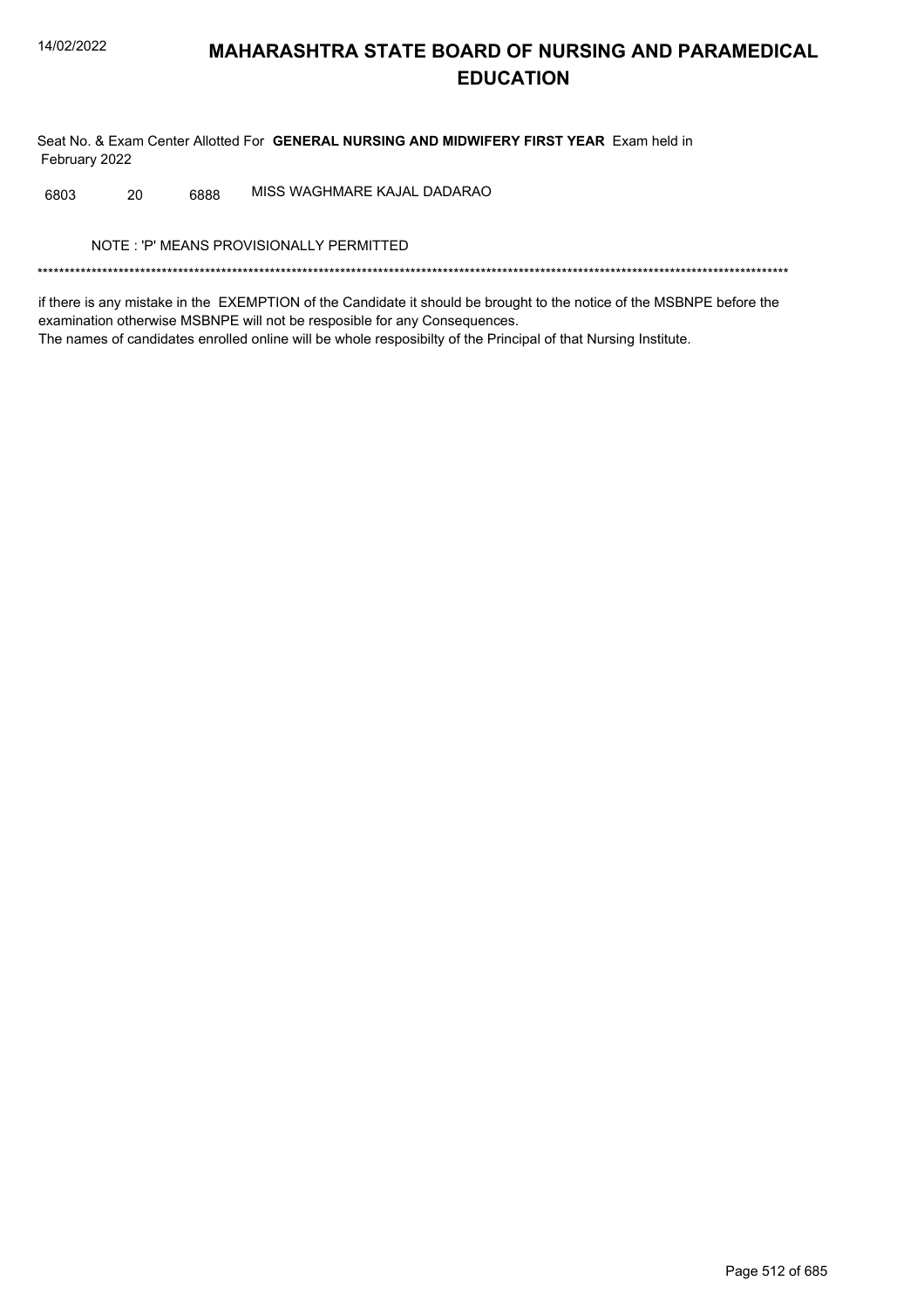## **MAHARASHTRA STATE BOARD OF NURSING AND PARAMEDICAL EDUCATION**

Seat No. & Exam Center Allotted For **GENERAL NURSING AND MIDWIFERY FIRST YEAR** Exam held in February 2022

**Centre Name :** MAHARASHTRA INSTITUTE OF MED. SCI & RE. NSG, LATUR

| <b>Institute Name:</b> | Arman Nursing School, Latur |
|------------------------|-----------------------------|
|------------------------|-----------------------------|

| Centre<br>Sr.No. | Inst.<br>Sr. No. | Seat No. | <b>Name</b>                        | <b>Exempted Subjects</b> |
|------------------|------------------|----------|------------------------------------|--------------------------|
| 6804             | 1                | 6889     | MISS ALAPURE SUSHMA GOPAL          |                          |
| 6805             | $\overline{2}$   | 6890     | MISS BIRADAR PALLAVI MOHAN         |                          |
| 6806             | 3                | 6891     | MR DANDNAIK ROHIT SUNIL            |                          |
| 6807             | 4                | 6892     | MISS GAIKWAD BHAVANA SHESHARAO     |                          |
| 6808             | 5                | 6893     | MISS GOTAWALE MANALI CHANDRAKANT   |                          |
| 6809             | 6                | 6894     | MISS KADAM VAISHNAVI ARUN          |                          |
| 6810             | $\overline{7}$   | 6895     | MISS MAKUDE VAISHNAVI LIMBRAJ      |                          |
| 6811             | 8                | 6896     | MISS MANE SONALI KRISHNADEV        |                          |
| 6812             | 9                | 6897     | MISS MITKAR ANURADHA NAVNATH       |                          |
| 6813             | 10               | 6898     | MISS NALEGAVE ANITA SHESHRAO       |                          |
| 6814             | 11               | 6899     | MISS NANDAGE PRATIKSHA CHANDRAKANT |                          |
| 6815             | 12               | 6900     | MR PATHAN SOHEL PASHAMIYA          |                          |
| 6816             | 13               | 6901     | MISS PHAPAL KOMAL ASHOK            |                          |
| 6817             | 14               | 6902     | MR SHAIKH AMAN MAKSUD              |                          |
| 6818             | 15               | 6903     | MISS SHINDE MANISHA SHAHU          |                          |
| 6819             | 16               | 6904     | MR SHINGARE GAURAV KALYAN          |                          |
| 6820             | 17               | 6905     | MISS SHRIKHANDE SAKSHI HARI        |                          |
| 6821             | 18               | 6906     | MISS SURVASE POOJA CHANDAR         |                          |
| 6822             | 19               | 6907     | MISS UBALE PUNAM PRAMOD            |                          |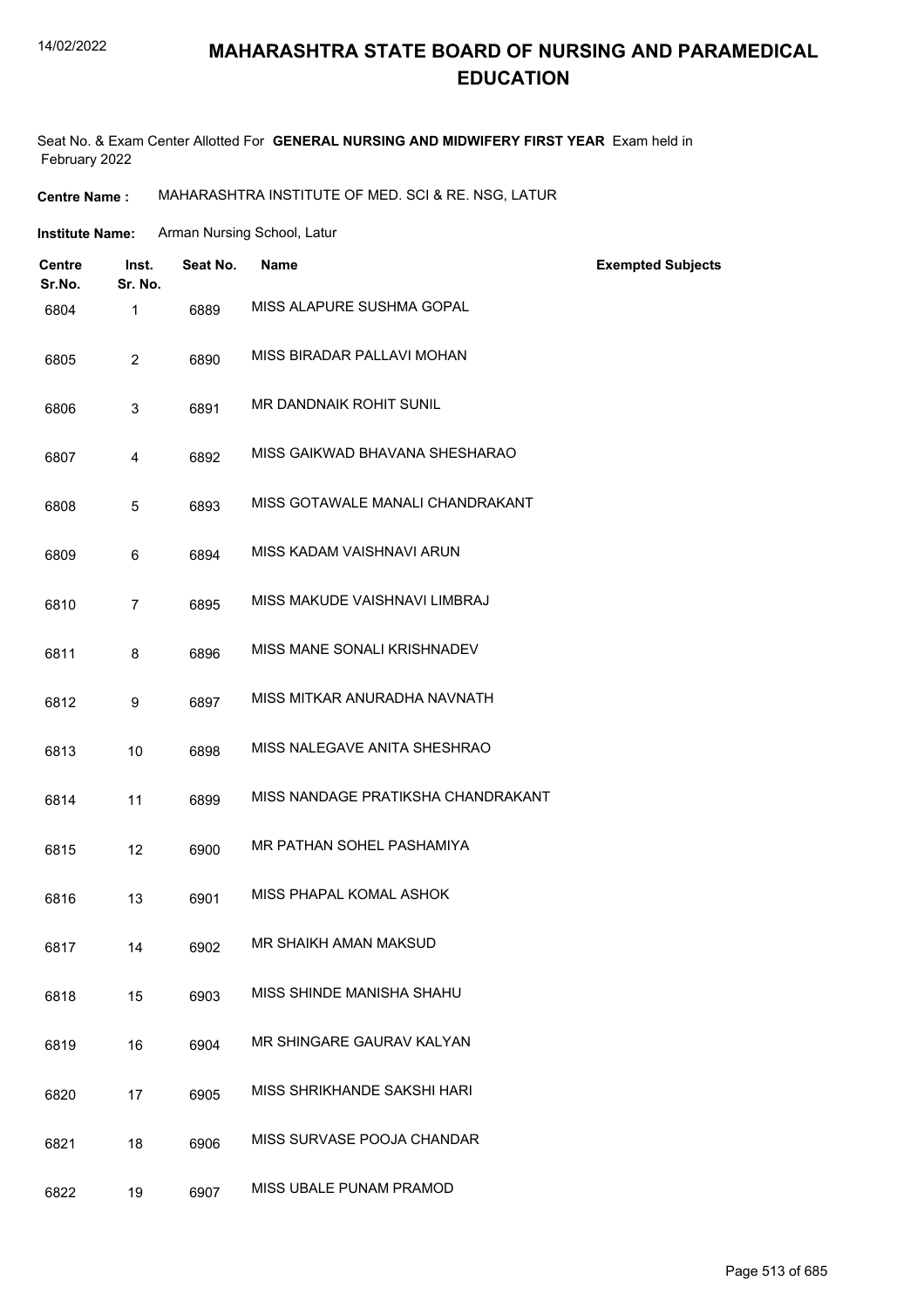Seat No. & Exam Center Allotted For GENERAL NURSING AND MIDWIFERY FIRST YEAR Exam held in February 2022

MISS ZUKRE JYOTI BALAJI 6823 20 6908

NOTE: 'P' MEANS PROVISIONALLY PERMITTED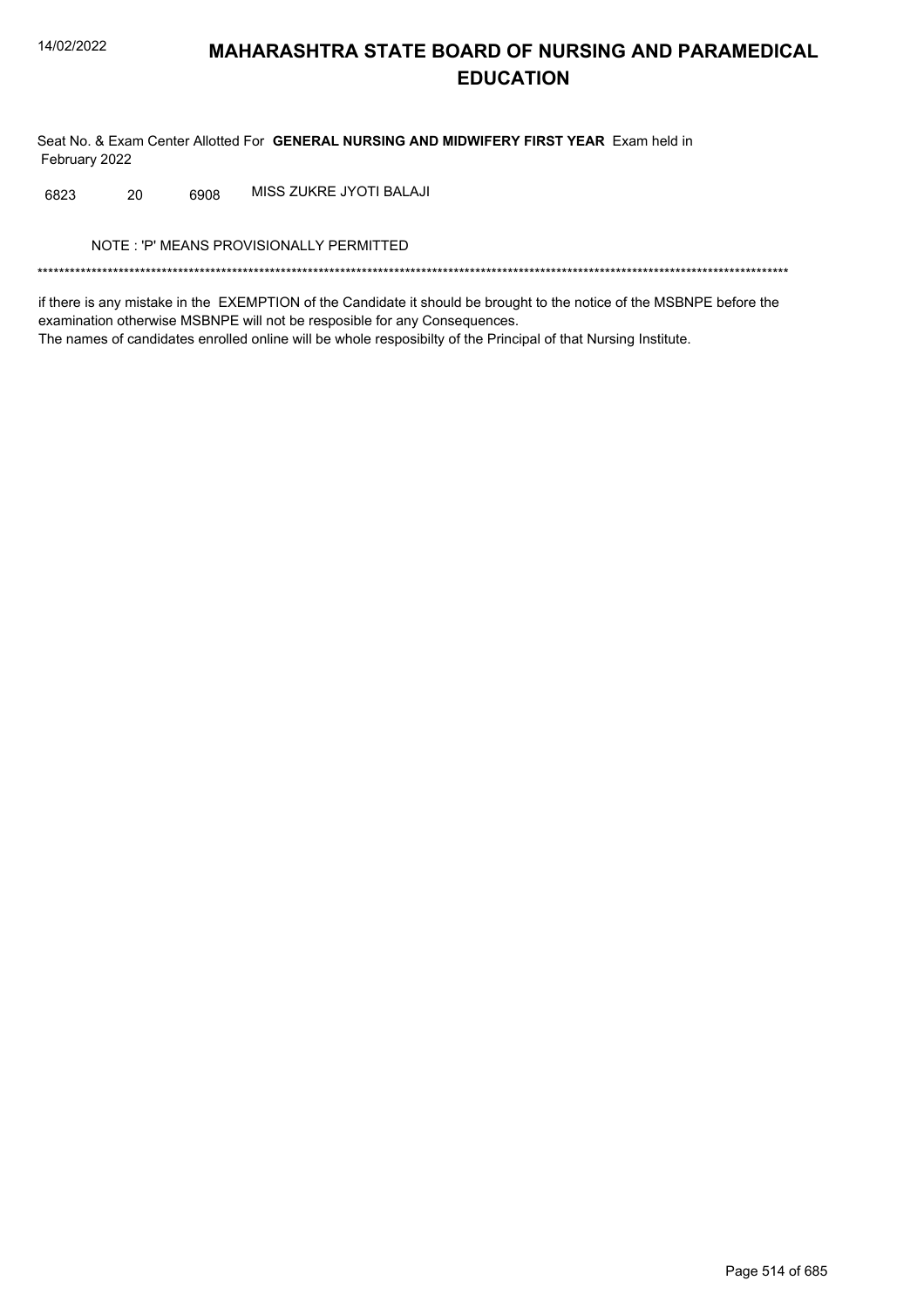Seat No. & Exam Center Allotted For **GENERAL NURSING AND MIDWIFERY FIRST YEAR** Exam held in February 2022

**Centre Name :** MAHARASHTRA INSTITUTE OF MED. SCI & RE. NSG, LATUR

| <b>Institute Name:</b> | VEDANT RGNM NURSING SCHOOL, LATUR |
|------------------------|-----------------------------------|
|                        |                                   |

| <b>Centre</b><br>Sr.No. | Inst.<br>Sr. No. | Seat No. | <b>Name</b>                       | <b>Exempted Subjects</b> |
|-------------------------|------------------|----------|-----------------------------------|--------------------------|
| 6824                    | 1                | 6909     | MISS BANSODE DIKSHA VIJAY         |                          |
| 6825                    | $\overline{2}$   | 6910     | MISS BEDAGE SHILPA SHIVRAJ        |                          |
| 6826                    | 3                | 6911     | MISS BHALERAO PRATIKSHA DAYANAND  |                          |
| 6827                    | 4                | 6912     | MR BODAKE DNYANESHWAR INDRAJIT    |                          |
| 6828                    | 5                | 6913     | MISS BODKE MUKTA INDARJEET        |                          |
| 6829                    | 6                | 6914     | MR CHAVAN AJIT BHAGWAN            |                          |
| 6830                    | $\overline{7}$   | 6915     | MISS DUDHALE DNYANESHWARI RAMDAS  |                          |
| 6831                    | 8                | 6916     | MISS GAIKWAD PRITI RAJA           |                          |
| 6832                    | 9                | 6917     | MISS GAIKWAD PRANALI PUNJAJI      |                          |
| 6833                    | 10               | 6918     | MISS GAJDHANE VIDYA BHIMA         |                          |
| 6834                    | 11               | 6919     | MISS GHUGE SHITAL GOVIND          |                          |
| 6835                    | 12               | 6920     | MISS KAMBALE TEJASHREE RAM        |                          |
| 6836                    | 13               | 6921     | MISS KAMBLE AKANSHA HARISHCHANDRA |                          |
| 6837                    | 14               | 6922     | MISS KAMBLE SAKSHI SANJAY         |                          |
| 6838                    | 15               | 6923     | MISS KAMBLE SHRADDHA RAJKUMAR     |                          |
| 6839                    | 16               | 6924     | MISS KAMBLE SANDHYA ANIL          |                          |
| 6840                    | 17               | 6925     | MISS KAMBLE NEHA MARUTI           |                          |
| 6841                    | 18               | 6926     | MISS KAMBLE PRACHI SANJAY         |                          |
| 6842                    | 19               | 6927     | MISS KAMBLE DIKSHA UTTAM          |                          |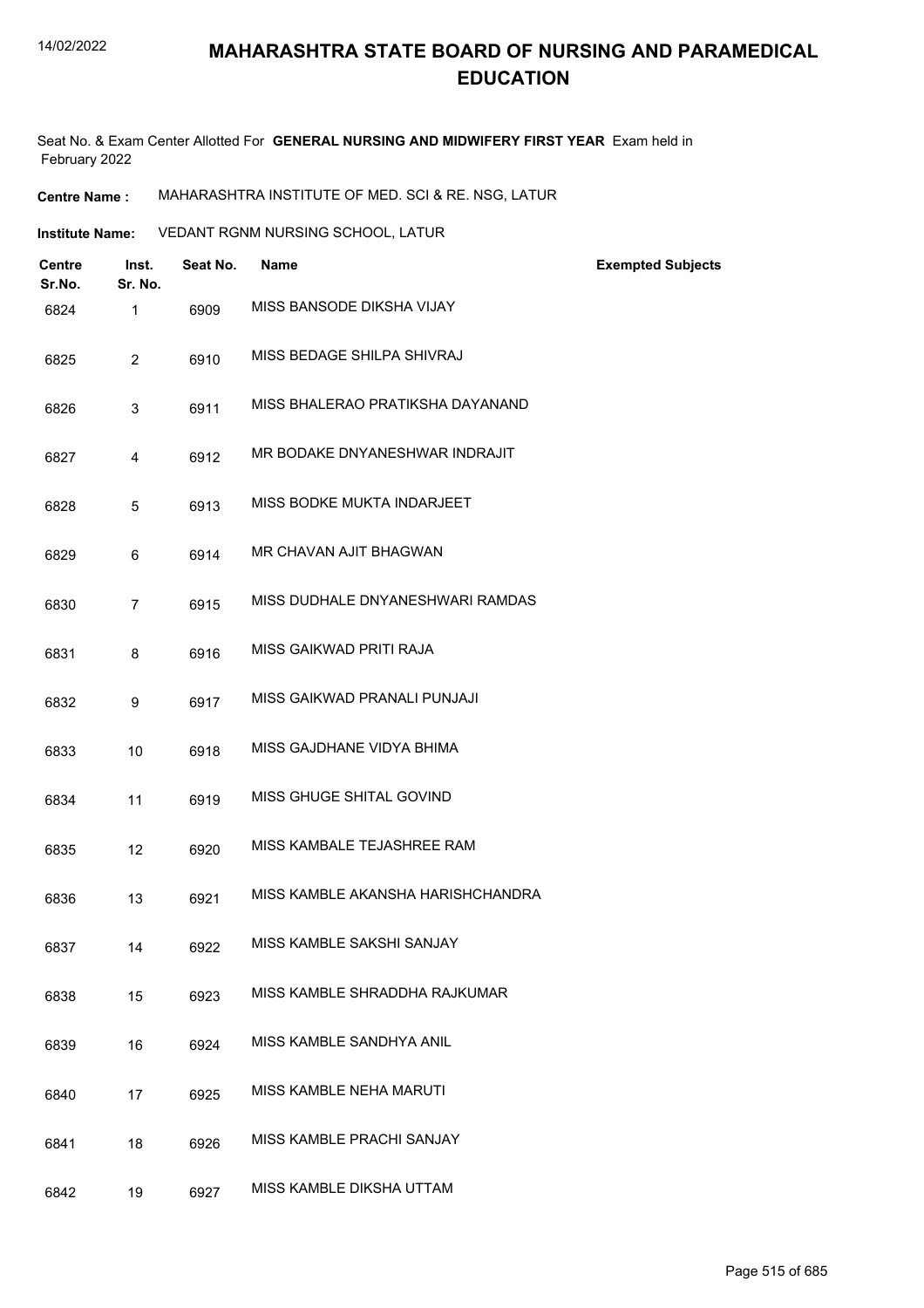|               | Seat No. & Exam Center Allotted For GENERAL NURSING AND MIDWIFERY FIRST YEAR Exam held in |  |
|---------------|-------------------------------------------------------------------------------------------|--|
| February 2022 |                                                                                           |  |

| 6843 | 20 | 6928 | MISS KAMBLE SANDHYA DATTU       |
|------|----|------|---------------------------------|
| 6844 | 21 | 6929 | MR KAMBLE NAMDEV LAXMAN         |
| 6845 | 22 | 6930 | MISS KAMBLE RUPALI KONDIRAM     |
| 6846 | 23 | 6931 | MISS KAMBLE PALLAVI DAGDU       |
| 6847 | 24 | 6932 | MISS KINGAOKAR SUPRIYA MANMATH  |
| 6848 | 25 | 6933 | MISS LANDGE SHRADDHA BALASAHEB  |
| 6849 | 26 | 6934 | MISS LOKHANDE RITIKSHA SANJAY   |
| 6850 | 27 | 6935 | MISS MUNDE JYOTI CHANDRAKANT    |
| 6851 | 28 | 6936 | MR PANCHAL ROHAN RAMESH         |
| 6852 | 29 | 6937 | MISS PANDHRE PRITI MOHAN        |
| 6853 | 30 | 6938 | <b>MISS PATOLE ARTI BAPURAO</b> |
| 6854 | 31 | 6939 | MISS RODAGE PRANITA BALIRAM     |
| 6855 | 32 | 6940 | MISS SATPUTE SAYALI SATISH      |
| 6856 | 33 | 6941 | MR SAWANT DHIRAJ BALASAHEB      |
| 6857 | 34 | 6942 | MR SHAIKH MAHEBUB ISMAIL        |
| 6858 | 35 | 6943 | MISS SHAIKH SABIYA KHAJAMIYAN   |
| 6859 | 36 | 6944 | MR SURYAVANSHI AKSHAY NILKANT   |
| 6860 | 37 | 6945 | MR SURYAWANSHI MANOJ BABURAO    |
| 6861 | 38 | 6946 | MISS VANJARE KOMAL KAMLESH      |
| 6862 | 39 | 6947 | MISS VANTALKAR ANJALI SANJAY    |
| 6863 | 40 | 6948 | MR WAGHDOLE RUSHIKESH SUDHAKAR  |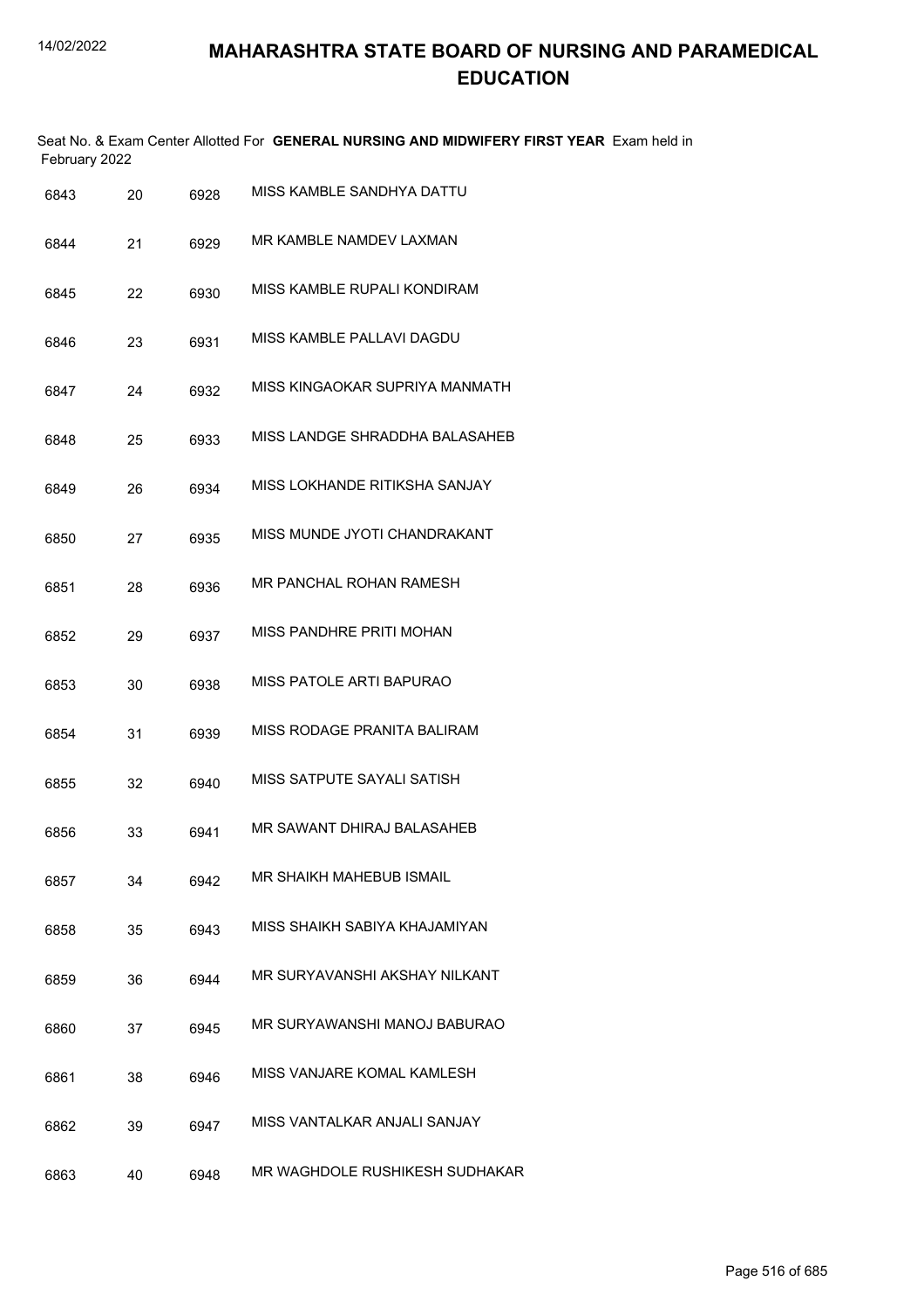Seat No. & Exam Center Allotted For GENERAL NURSING AND MIDWIFERY FIRST YEAR Exam held in February 2022

NOTE: 'P' MEANS PROVISIONALLY PERMITTED

if there is any mistake in the EXEMPTION of the Candidate it should be brought to the notice of the MSBNPE before the examination otherwise MSBNPE will not be resposible for any Consequences.

The names of candidates enrolled online will be whole resposibilty of the Principal of that Nursing Institute.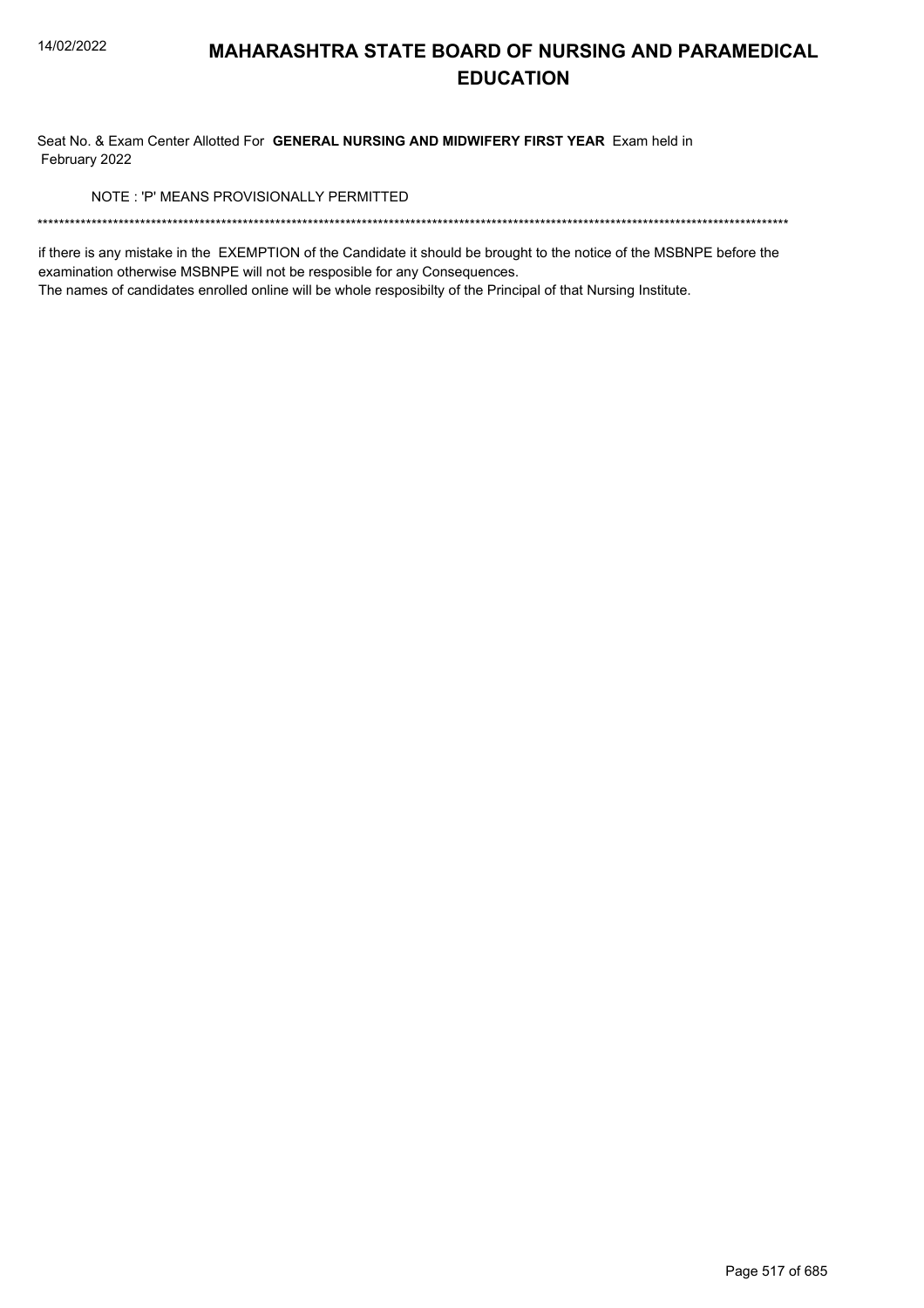Seat No. & Exam Center Allotted For **GENERAL NURSING AND MIDWIFERY FIRST YEAR** Exam held in February 2022

**Centre Name :** MAHARASHTRA INSTITUTE OF MED. SCI & RE. NSG, LATUR

| <b>Institute Name:</b> |                  |          | RAJIV GANDHI RGNM NURSING SCHOOL UDGIR LATUR |                          |
|------------------------|------------------|----------|----------------------------------------------|--------------------------|
| Centre<br>Sr.No.       | Inst.<br>Sr. No. | Seat No. | <b>Name</b>                                  | <b>Exempted Subjects</b> |
| 6864                   | $\mathbf{1}$     | 6949     | MISS BANSODE MAHESHWARI BALAJI               |                          |
| 6865                   | $\overline{2}$   | 6950     | MR CHANKANE KRISHNA DHONDIBA                 |                          |
| 6866                   | 3                | 6951     | MISS CHAVRE POOJA SHESHRAO                   |                          |
| 6867                   | 4                | 6952     | MISS CHOUDHARI SARASWATI DATTA               |                          |
| 6868                   | 5                | 6953     | MISS GAIKWAD JYOTI ANKUSH                    |                          |
| 6869                   | 6                | 6954     | MR GAIKWAD SUMEDH PUNESH                     |                          |
| 6870                   | $\overline{7}$   | 6955     | MISS GOTAWALE VAISHNAVI SANJAY               |                          |
| 6871                   | 8                | 6956     | MISS KOCHEWAD NIKITA SANTOSH                 |                          |
| 6872                   | 9                | 6957     | MR KONALE VITTHAL VINAYAK                    |                          |
| 6873                   | 10               | 6958     | MISS KONALE JYOTI VINAYAK                    |                          |
| 6874                   | 11               | 6959     | MR MASURE INDRAJIT UDHAV                     |                          |
| 6875                   | 12               | 6960     | MR MASURE AAKASH SHARAD                      |                          |
| 6876                   | 13               | 6961     | MISS MASURE PRAGATI ASHOKRAO                 |                          |
| 6877                   | 14               | 6962     | MISS RANKSHETRE SUPRIYA GOVIND               |                          |
| 6878                   | 15               | 6963     | MISS SHIKARE PALLAVI SHIVAJI                 |                          |
| 6879                   | 16               | 6964     | MR SHINDE DHIRAJ JITENDRA                    |                          |
| 6880                   | 17               | 6965     | MISS SHINDE PRATIBHA DAYANAND                |                          |
| 6881                   | 18               | 6966     | MISS VANGARWAD SHITAL NAGESH                 |                          |
| 6882                   | 19               | 6967     | MISS WAGHMARE NANDINI GAUTAM                 |                          |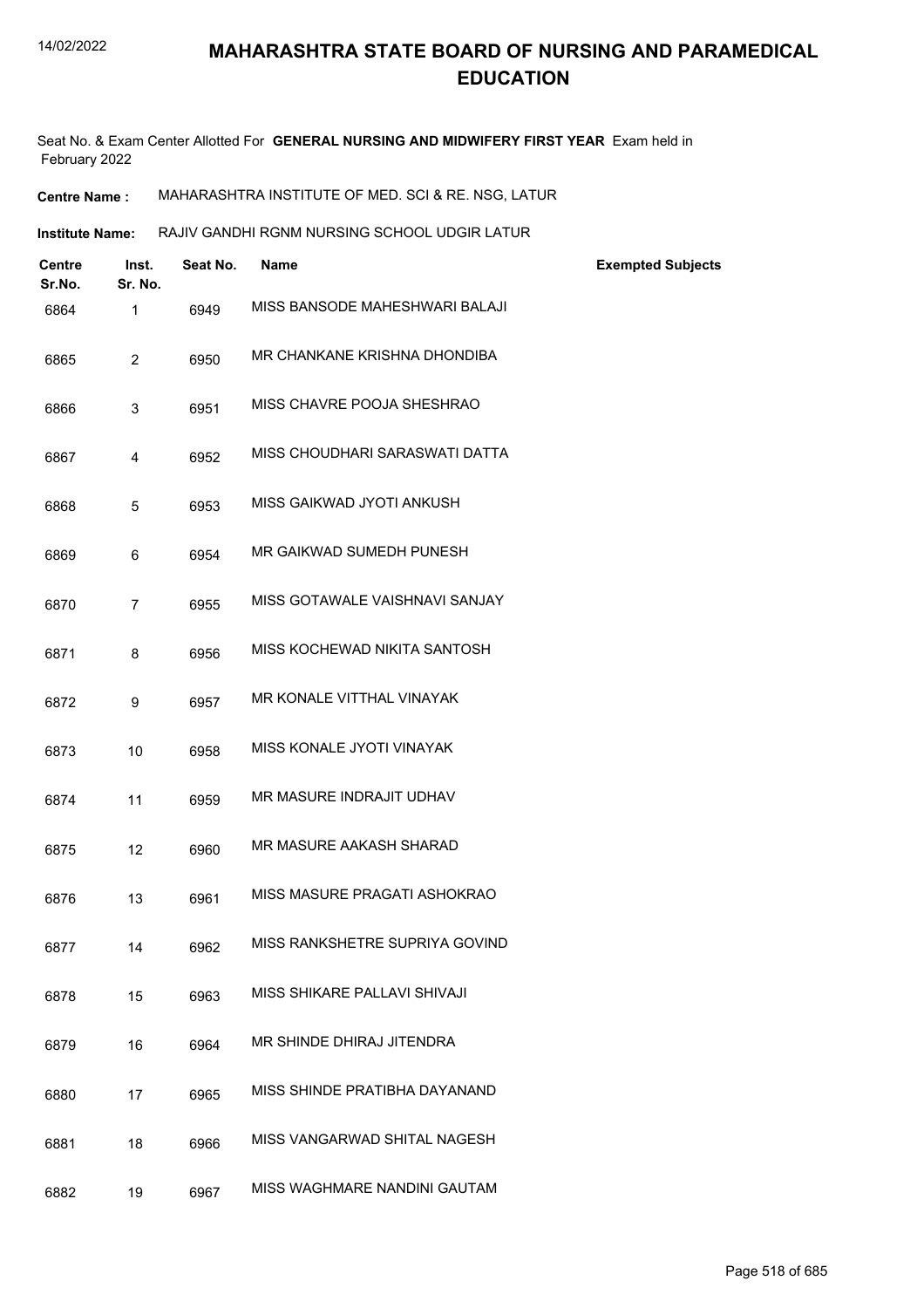Seat No. & Exam Center Allotted For GENERAL NURSING AND MIDWIFERY FIRST YEAR Exam held in February 2022

MISS WAGHMARE RESHMA SHIVRAJ 6883 20 6968

NOTE: 'P' MEANS PROVISIONALLY PERMITTED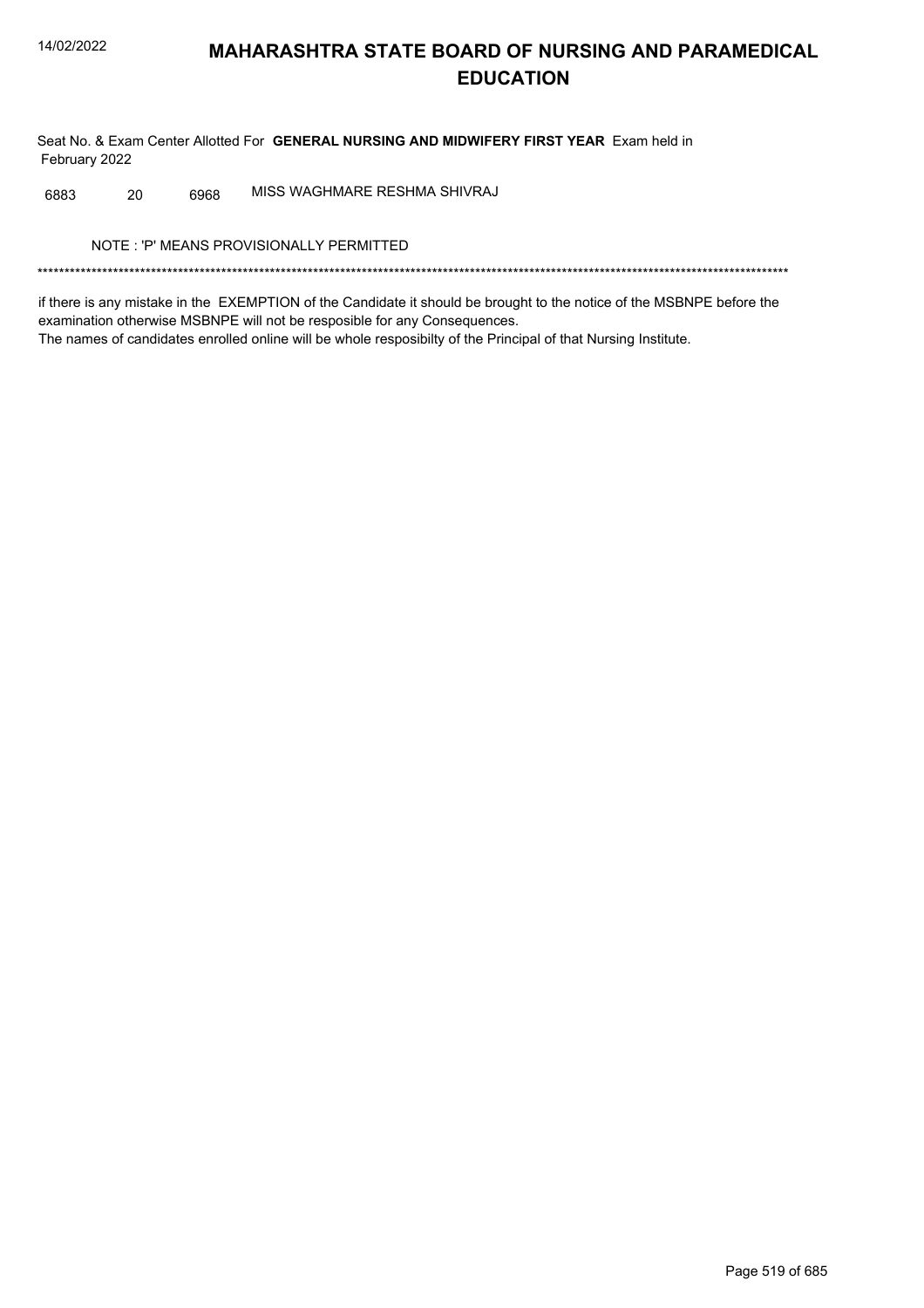Seat No. & Exam Center Allotted For **GENERAL NURSING AND MIDWIFERY FIRST YEAR** Exam held in February 2022

**Centre Name :** MAHARASHTRA INSTITUTE OF MED. SCI & RE. NSG, LATUR

| <b>Centre</b><br>Sr.No. | Inst.<br>Sr. No. | Seat No. | <b>Name</b>                      | <b>Exempted Subjects</b> |
|-------------------------|------------------|----------|----------------------------------|--------------------------|
| 6884                    | $\mathbf{1}$     | 6969     | MR BHONGE BALAJI SURYKANT        |                          |
| 6885                    | $\overline{2}$   | 6970     | MISS GOTAWALE SHRADHA VENKAT     |                          |
| 6886                    | 3                | 6971     | MISS JADHAV MAMTA SURYAKANT      |                          |
| 6887                    | 4                | 6972     | MR JAYBHAYE GAJANAN DNYANOBARAO  |                          |
| 6888                    | 5                | 6973     | MISS KAMBLE KARUNA RAJKUMAR      |                          |
| 6889                    | 6                | 6974     | MISS KAMBLE PALLAVI NAMDEV       |                          |
| 6890                    | $\overline{7}$   | 6975     | MISS KATEKAR ROHINI PRABHAKAR    |                          |
| 6891                    | 8                | 6976     | MR KENDRE TUKARAM MADHAV         |                          |
| 6892                    | 9                | 6977     | MISS KOTAMBE ANURADHA KESHAV     |                          |
| 6893                    | 10               | 6978     | MISS MANE SAROJA MAHADEV         |                          |
| 6894                    | 11               | 6979     | MISS MEHTRE KOMAL SARJERAO       |                          |
| 6895                    | 12               | 6980     | MR RATHOD ABHISHEK SHESHERAO     |                          |
| 6896                    | 13               | 6981     | MR SHAIKH MOIN AJAMSAB           |                          |
| 6897                    | 14               | 6982     | MISS SHINDE RAMA MACCHINDRA      |                          |
| 6898                    | 15               | 6983     | MISS SHRANGARE LALITA VISHNU     |                          |
| 6899                    | 16               | 6984     | MISS SONKAMBLE SWATI CHANDRKANT  |                          |
| 6900                    | 17               | 6985     | MISS SURYAWANSHI SWAPNALI SUGRIV |                          |
| 6901                    | 18               | 6986     | MR SWAMI RAMESHWAR PANCHAKSHRI   |                          |
| 6902                    | 19               | 6987     | MISS WAGHAMARE ASHA SHIVKUMAR    |                          |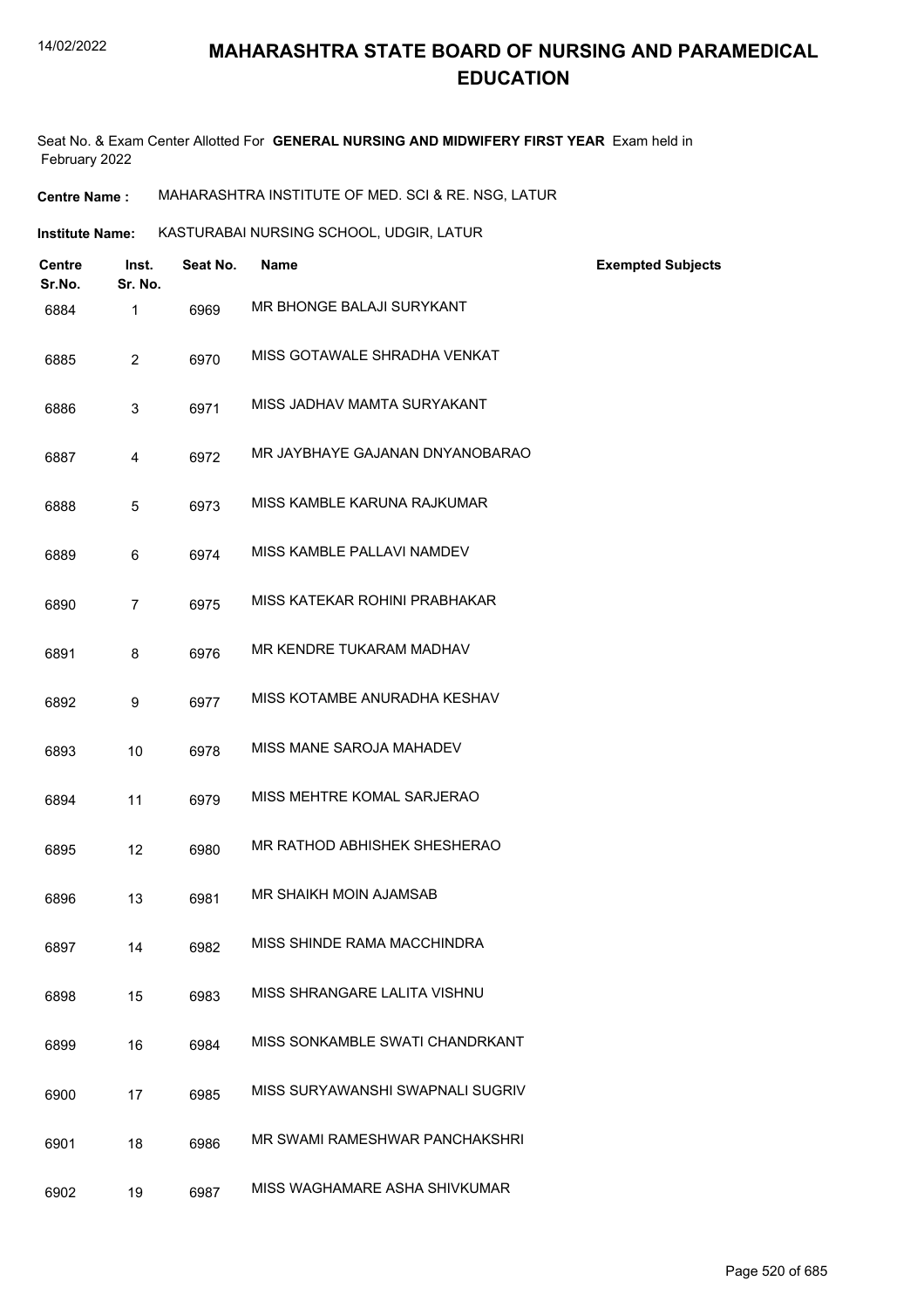Seat No. & Exam Center Allotted For GENERAL NURSING AND MIDWIFERY FIRST YEAR Exam held in February 2022

MISS WAGHAMARE AASHWINI SAHEBRAO 6903 20 6988

NOTE: 'P' MEANS PROVISIONALLY PERMITTED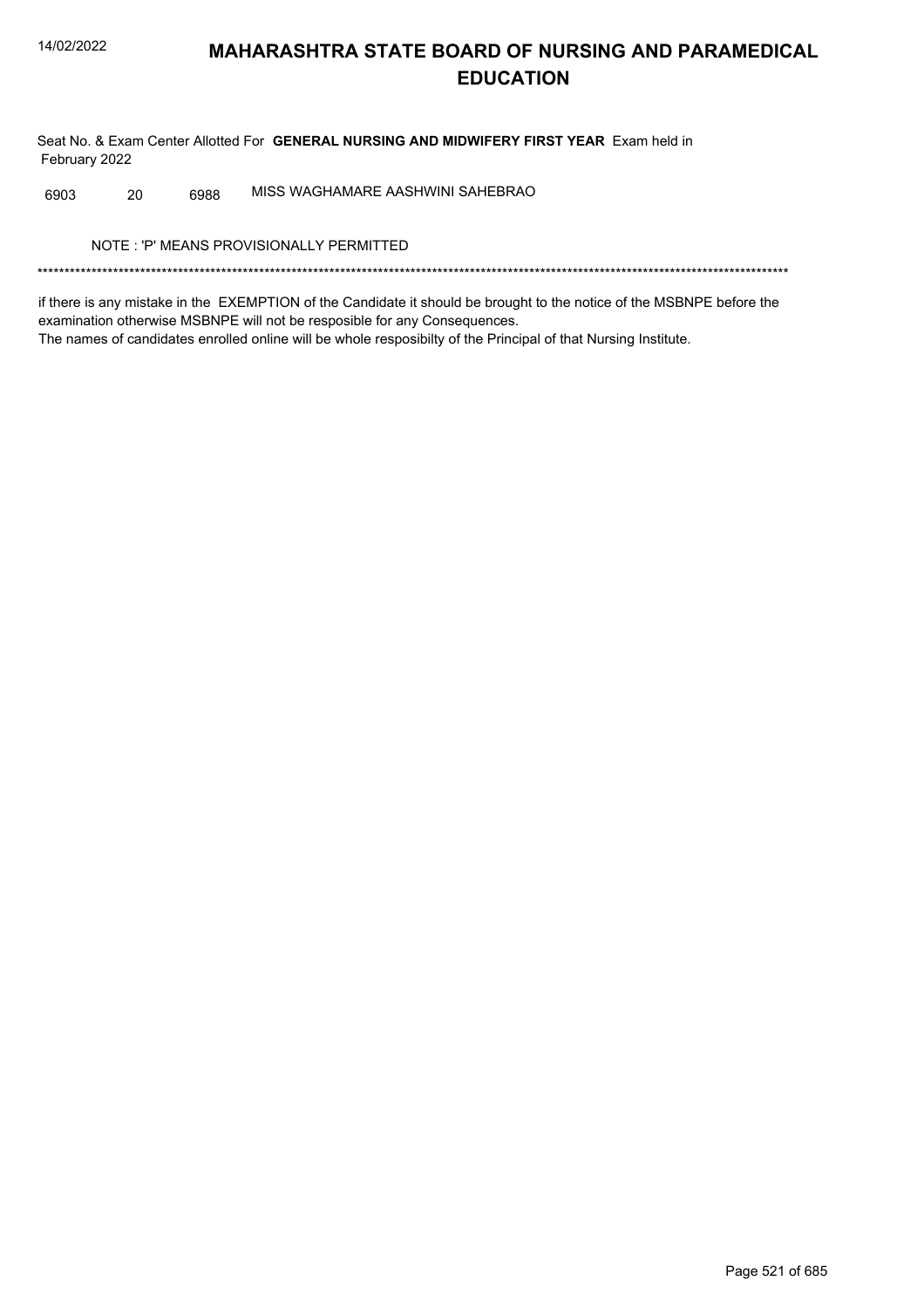Seat No. & Exam Center Allotted For **GENERAL NURSING AND MIDWIFERY FIRST YEAR** Exam held in February 2022

| <b>Centre Name :</b> | MAHARASHTRA INSTITUTE OF MED. SCI & RE. NSG. LATUR |
|----------------------|----------------------------------------------------|
|----------------------|----------------------------------------------------|

| Institute Name:         |                  | DAGDOJIRAO PATIL NURSING SCHOOL, JALKOT, LATUR |                                |                          |
|-------------------------|------------------|------------------------------------------------|--------------------------------|--------------------------|
| <b>Centre</b><br>Sr.No. | Inst.<br>Sr. No. | Seat No.                                       | <b>Name</b>                    | <b>Exempted Subjects</b> |
| 6904                    | 1                | 6989                                           | MISS BANDE BHAGYASHRI DIGAMBAR |                          |
| 6905                    | 2                | 6990                                           | MR BAREWAD GANGADHAR KAMLAKAR  |                          |
| 6906                    | 3                | 6991                                           | MISS BHALERAO MANJUSHA UTTAM   |                          |
| 6907                    | 4                | 6992                                           | MISS BHALERAO MANISHA SHIVAJI  |                          |
| 6908                    | 5                | 6993                                           | MR BHUTKAR RITESH NITIN        |                          |
| 6909                    | 6                | 6994                                           | MR CHANKANE TUSHAR SURESHRAO   |                          |

| 6910 | 6995 | MISS DEKATE ANAGHA VISHNU |
|------|------|---------------------------|
|      |      |                           |

| 6911 | 6996 | MISS GAIKWAD VANSHRI SHANKAR |
|------|------|------------------------------|
|      |      |                              |

- 6912 9 6997 MISS GAIKWAD SHAHU MAROTI
- 6913 10 6998 MISS GAIKWAD KOMAL MADHAV
- 6914 11 6999 MR GAIKWAD MADHAV GOVIND
- 6915 12 7000 MR GANGNAR HANMANT GOVIND
- 6916 13 7001 MISS GAVALE DIKSHA VITTHALRAO
- 6917 14 7002 MISS GAVALE SANDHYA KONDIBA
- 6918 15 7003 MISS GAVALE PRADNYA SANTOSHRAO
- 6919 16 7004 MR GHODAJKAR AKASH LAXMAN
- 6920 17 7005 MISS GHOTRE SURAKSHA NAGNATH
- 6921 18 7006 MISS JADHAV REKHA BABAN
- 6922 19 7007 MISS KAMBLE SHUBHANGI BHARAT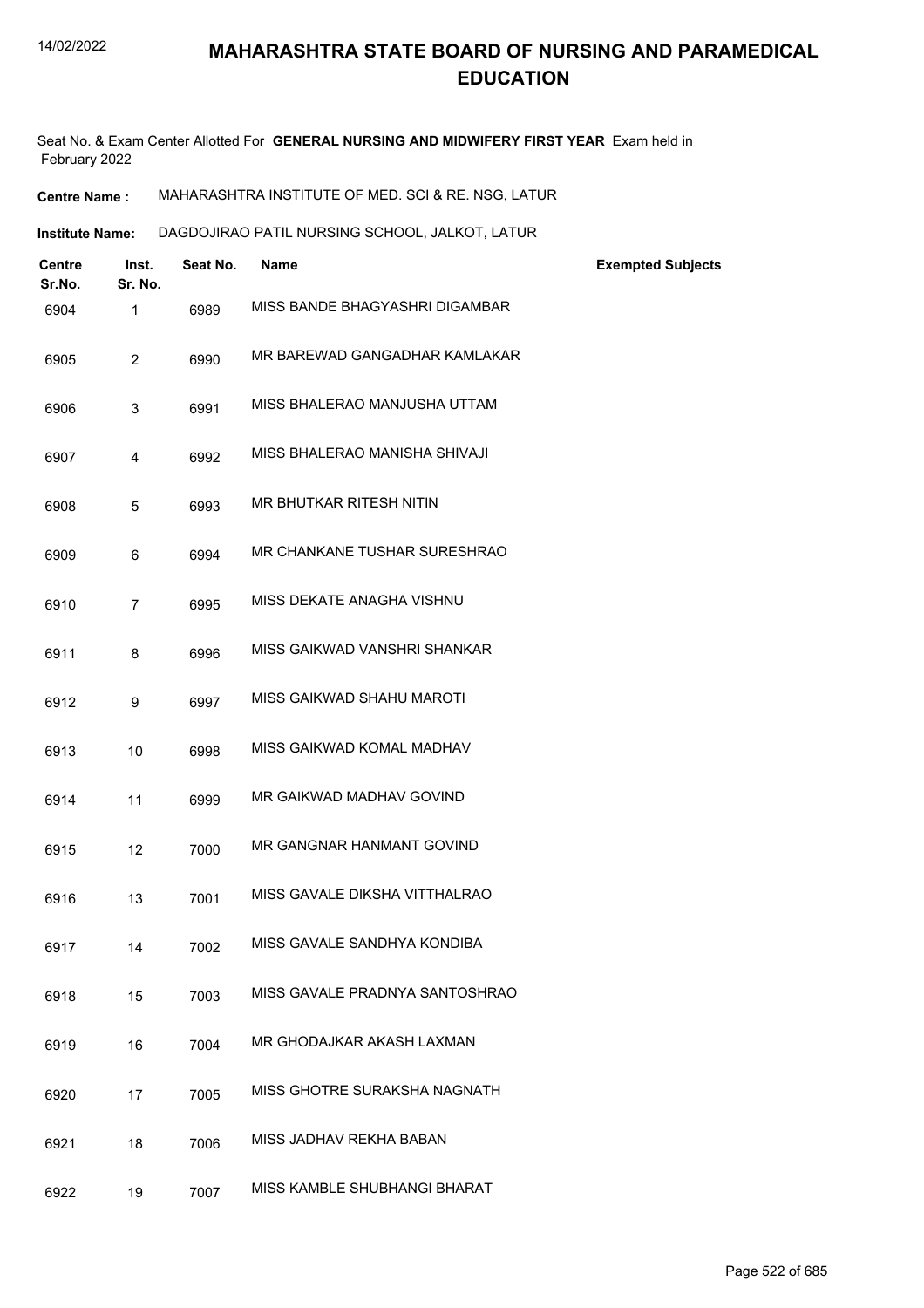| February 2022 |     |      | Seat No. & Exam Center Allotted For GENERAL NURSING AND MIDWIFERY FIRST YEAR Exam held in |
|---------------|-----|------|-------------------------------------------------------------------------------------------|
| 6923          | 20. | 7008 | MISS KOLHE MAYA CHINTAMAN                                                                 |

| 6924 | 21 | 7009 | <b>MISS MORE KOMAL BALAJI</b>     |
|------|----|------|-----------------------------------|
| 6925 | 22 | 7010 | MISS NAMWAD ANJALI ROHIDAS        |
| 6926 | 23 | 7011 | MISS NAMWAD SHIVGANGA GOVIND      |
| 6927 | 24 | 7012 | MISS NAMWAD SHRADDHA GOVINDRAO    |
| 6928 | 25 | 7013 | MISS NAMWAD RUTUJA SAHADEV        |
| 6929 | 26 | 7014 | MR NAMWAD KRISHNAKANT SAHADEV     |
| 6930 | 27 | 7015 | MISS RANAKHAMB TEJASVINI SANJAY   |
| 6931 | 28 | 7016 | MR SHINDE SACHIN KISHANRAO        |
| 6932 | 29 | 7017 | MISS SIRSATE MAYAVATI GANESH      |
| 6933 | 30 | 7018 | MISS SONKAMBLE MANJUSHA SURYKANT  |
| 6934 | 31 | 7019 | MR SONKAMBLE PREMANAND ANANDRAO   |
| 6935 | 32 | 7020 | MISS SONKAMBLE RUPALI NAMDEV      |
| 6936 | 33 | 7021 | MR SURYAKAR MAROTI KISHAN         |
| 6937 | 34 | 7022 | MISS SURYAWANSHI CHITRAKALA RAM   |
| 6938 | 35 | 7023 | MISS SURYAWANSHI SUPRIYA MHAISAJI |
| 6939 | 36 | 7024 | MISS VASARE BHAGYASHRI SAKHARAM   |
| 6940 | 37 | 7025 | MISS WAGHMARE MANISHA SANJAY      |
| 6941 | 38 | 7026 | MISS WAGHMARE PALLAVI SAHEBRAO    |
| 6942 | 39 | 7027 | MISS WAGHMARE MANJUSHA VAIJANATH  |
| 6943 | 40 | 7028 | MISS WAGHMARE BHAGYASHRI BHAGWAN  |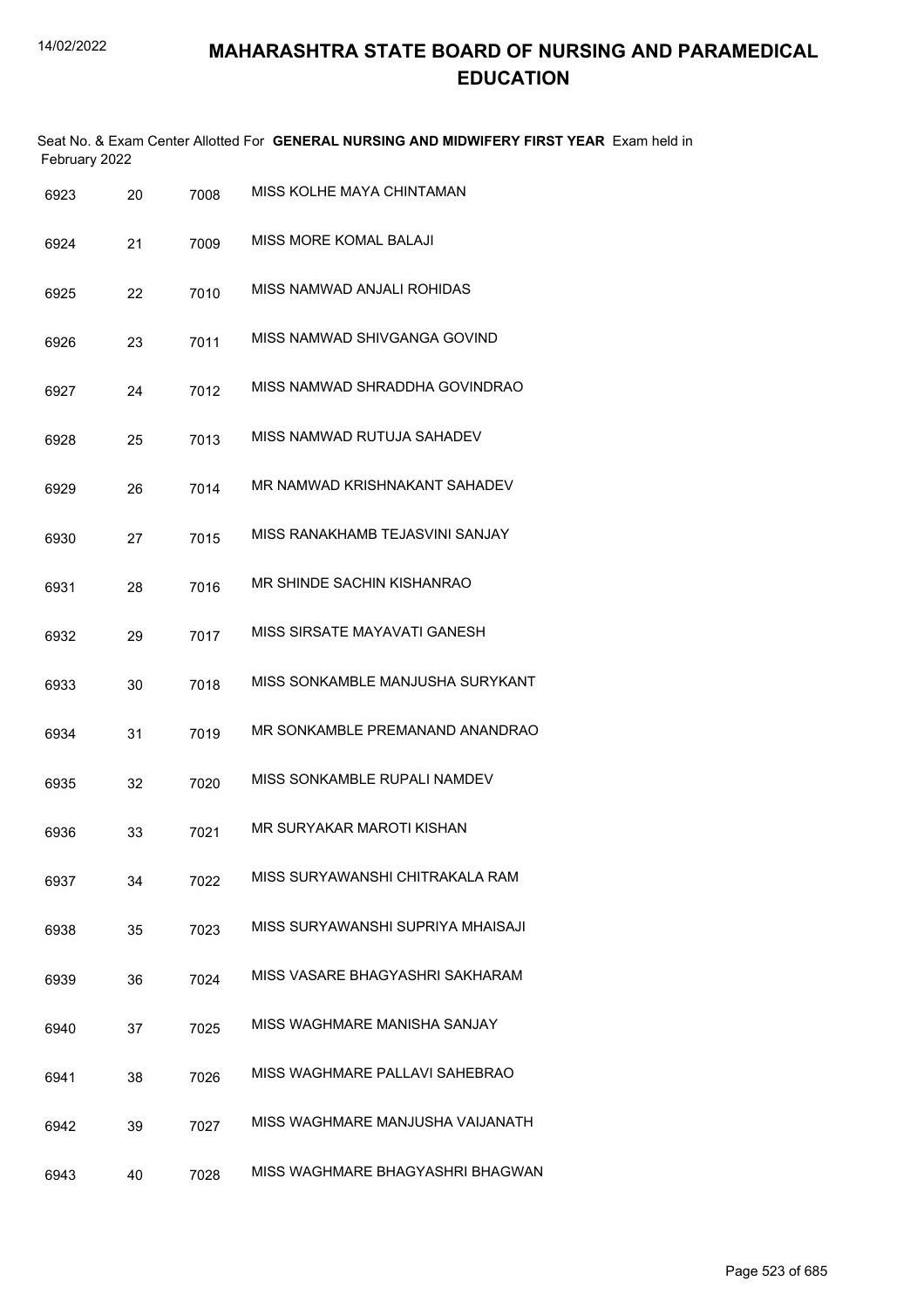Seat No. & Exam Center Allotted For GENERAL NURSING AND MIDWIFERY FIRST YEAR Exam held in February 2022

NOTE: 'P' MEANS PROVISIONALLY PERMITTED

if there is any mistake in the EXEMPTION of the Candidate it should be brought to the notice of the MSBNPE before the examination otherwise MSBNPE will not be resposible for any Consequences.

The names of candidates enrolled online will be whole resposibilty of the Principal of that Nursing Institute.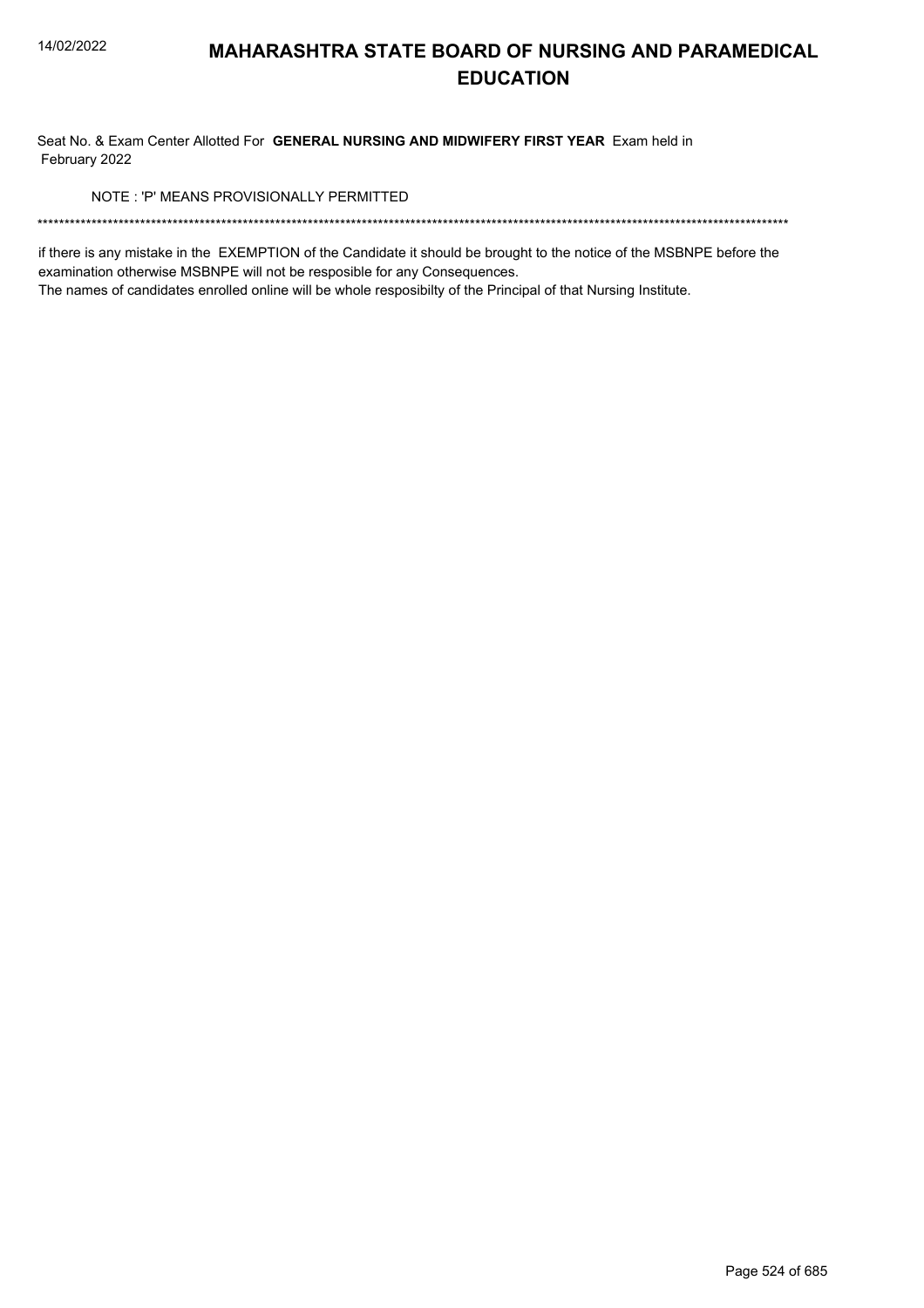## **MAHARASHTRA STATE BOARD OF NURSING AND PARAMEDICAL EDUCATION**

Seat No. & Exam Center Allotted For **GENERAL NURSING AND MIDWIFERY FIRST YEAR** Exam held in February 2022

**Centre Name :** GENERAL HOSPITAL, Jalna

| <b>Institute Name:</b>  |                         | SHRI SAI INSTITUE OF NURSING, JALNA |                                  |                          |
|-------------------------|-------------------------|-------------------------------------|----------------------------------|--------------------------|
| <b>Centre</b><br>Sr.No. | Inst.<br>Sr. No.        | Seat No.                            | <b>Name</b>                      | <b>Exempted Subjects</b> |
| 6944                    | $\mathbf{1}$            | 7029                                | MISS AMLE KANHOPATRA BHIMRAO     |                          |
| 6945                    | $\overline{2}$          | 7030                                | MISS GHUMARE RUHAMA DAYANAND     |                          |
| 6946                    | 3                       | 7031                                | MISS GUVHADE REKHA MANIK         |                          |
| 6947                    | $\overline{\mathbf{4}}$ | 7032                                | MISS KARANDE YOGITA GANPAT       |                          |
| 6948                    | 5                       | 7033                                | MISS KHETRI ASHWINI ASHOKRAO     |                          |
| 6949                    | 6                       | 7034                                | MISS MORE DHAMMADINA ANAND       |                          |
| 6950                    | $\overline{7}$          | 7035                                | MISS NAGMODE BANU DNYANOBA       |                          |
| 6951                    | 8                       | 7036                                | MISS NIKALJE KANCHA SUBHASH      |                          |
| 6952                    | 9                       | 7037                                | MISS PANDAV ARTI BHIMRAO         |                          |
| 6953                    | 10                      | 7038                                | MISS PAWAR JYOTI KALANUJI        |                          |
| 6954                    | 11                      | 7039                                | MISS PAWAR PALLAVI SURENDRA      |                          |
| 6955                    | 12                      | 7040                                | MISS PAWARA FUGI JAYALA          |                          |
| 6956                    | 13                      | 7041                                | MISS RODGE CHHAYA NAMDEV         |                          |
| 6957                    | 14                      | 7042                                | MISS SONKAMBLE PRATIKSHA ATMARAM |                          |
| 6958                    | 15                      | 7043                                | MISS SONUNE SNEHAL SUBHASH       |                          |
| 6959                    | 16                      | 7044                                | MISS THAKARE MONIKA SHIVRAM      |                          |
| 6960                    | 17                      | 7045                                | MISS WADKAR DHANSHREE BAJIRAO    |                          |
| 6961                    | 18                      | 7046                                | MISS WAHUL PRATISHA BHAUSAHEB    |                          |
| 6962                    | 19                      | 7047                                | MISS WAHULKAR RUPALI MACHINDRA   |                          |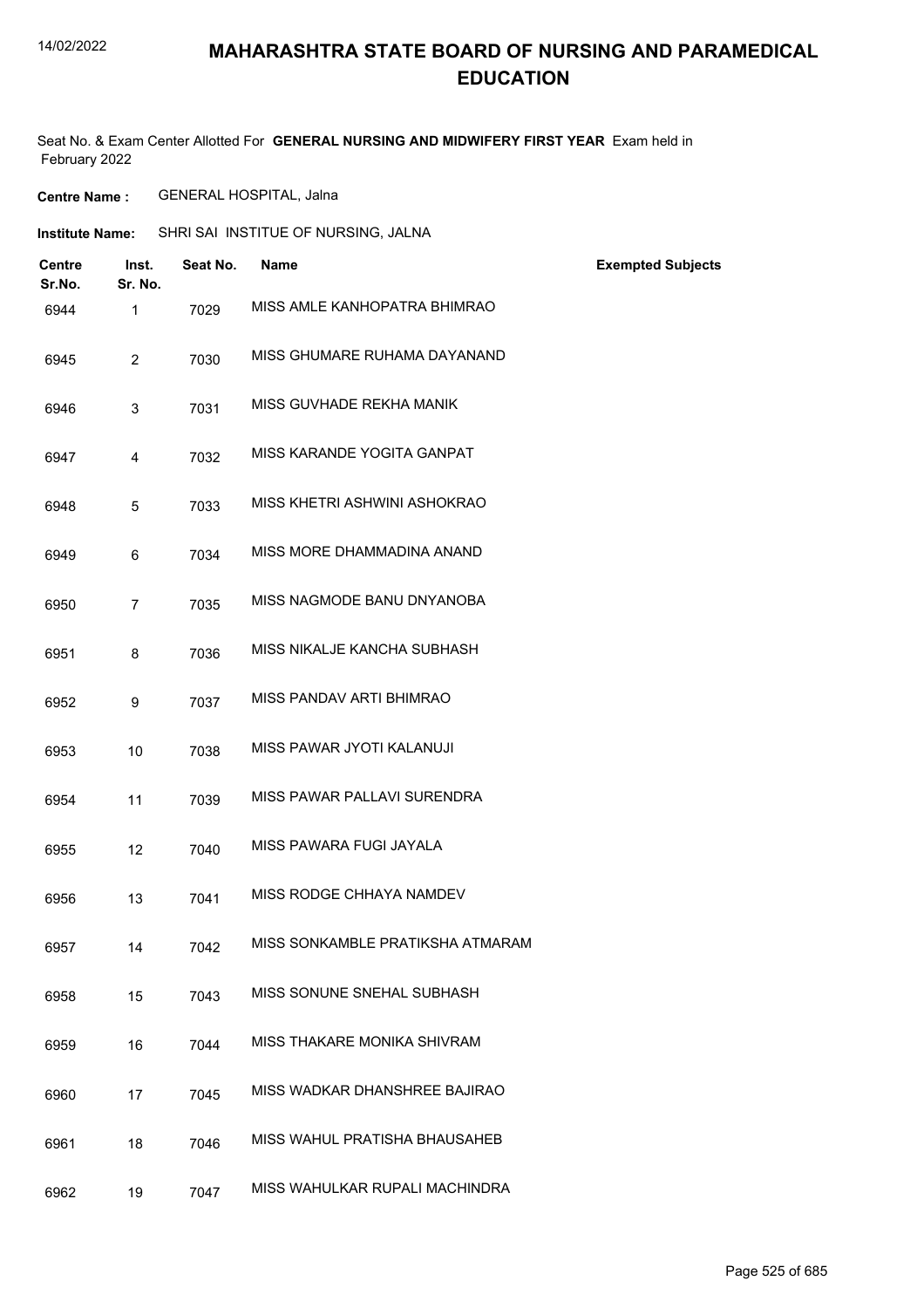Seat No. & Exam Center Allotted For GENERAL NURSING AND MIDWIFERY FIRST YEAR Exam held in February 2022

MISS WANOLE VANITA MAROTI 6963 20 7048

NOTE: 'P' MEANS PROVISIONALLY PERMITTED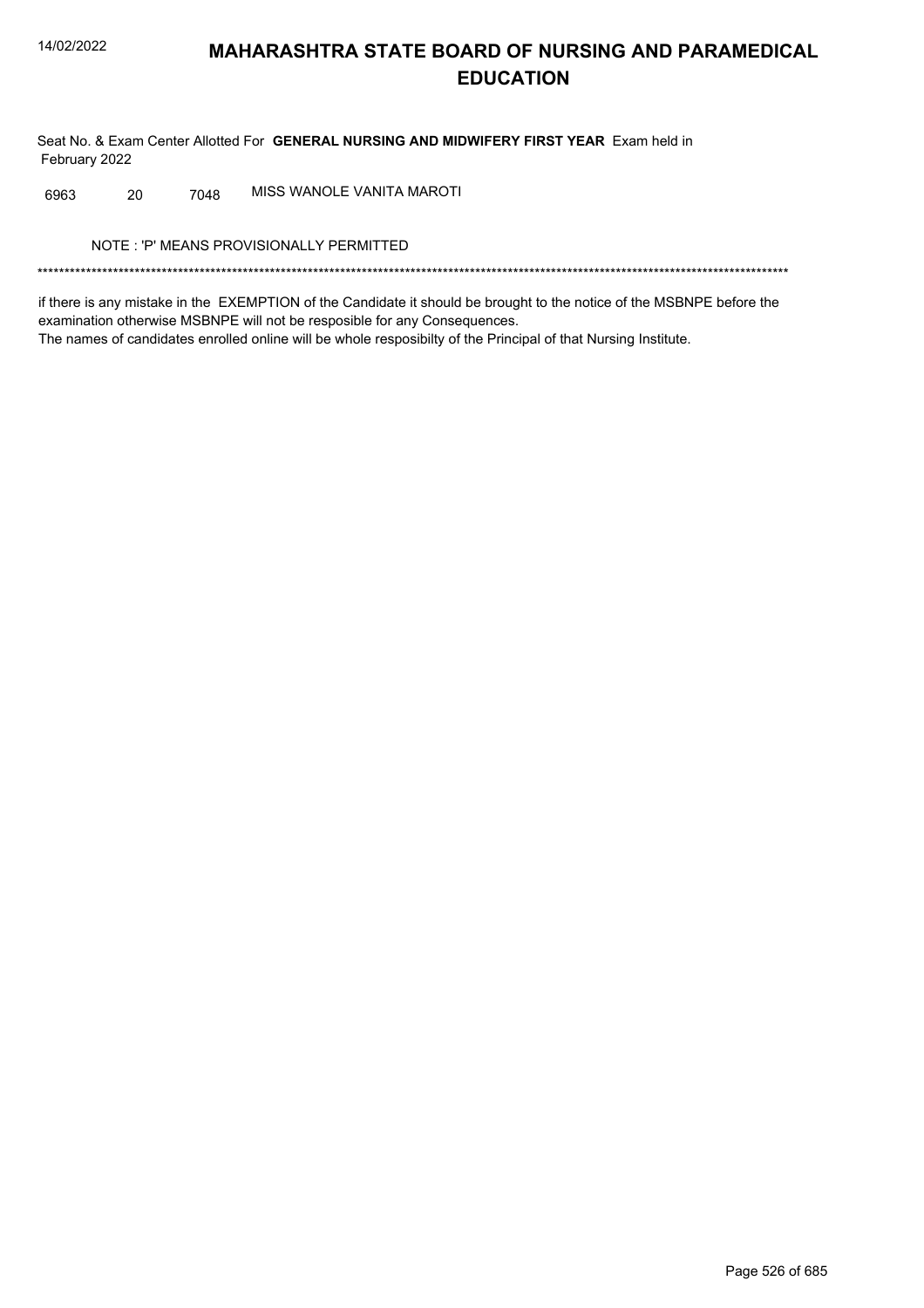## **MAHARASHTRA STATE BOARD OF NURSING AND PARAMEDICAL EDUCATION**

Seat No. & Exam Center Allotted For **GENERAL NURSING AND MIDWIFERY FIRST YEAR** Exam held in February 2022

**Centre Name :** GENERAL HOSPITAL, Jalna

| Institute Name: | JALNA MISSION HOSPITAL, JALNA |
|-----------------|-------------------------------|
|-----------------|-------------------------------|

| <b>Centre</b><br>Sr.No. | Inst.<br>Sr. No.                        | Seat No. | <b>Name</b>                   | <b>Exempted Subjects</b> |  |
|-------------------------|-----------------------------------------|----------|-------------------------------|--------------------------|--|
| 6964                    | 1                                       | 7049     | MR ADHE BHARAT ROHIDAS        |                          |  |
| 6965                    | $\overline{2}$                          | 7050     | MISS BHALE ANJALI SANJAY      |                          |  |
| 6966                    | 3                                       | 7051     | MR CHHADIDAR KARAN BABASAHEB  |                          |  |
| 6967                    | 4                                       | 7052     | MR GADKARI MAYUR SANJAY       |                          |  |
| 6968                    | 5                                       | 7053     | MISS GHORPADE SANJANA SACHIN  |                          |  |
| 6969                    | 6                                       | 7054     | MISS HIRE SANJANA SUGANDH     |                          |  |
| 6970                    | $\overline{7}$                          | 7055     | MISS JAKSAN SANJANA JON       |                          |  |
| 6971                    | 8                                       | 7056     | MR KAMBLE ABHIJEET WILSON     |                          |  |
| 6972                    | 9                                       | 7057     | MISS KAMBLE ARANDHANA CHARLES |                          |  |
| 6973                    | 10                                      | 7058     | MISS KAMBLE ARPITA SURENDRA   |                          |  |
| 6974                    | 11                                      | 7059     | MISS KAMBLE SWAPNALI AVINASH  |                          |  |
| 6975                    | 12                                      | 7060     | <b>MR KASBE AMAN SAMSON</b>   |                          |  |
| 6976                    | 13                                      | 7061     | MISS KHANDARE MAMATA APPA     |                          |  |
| 6977                    | 14                                      | 7062     | MR LONDHE VIPUL PRASHANT      |                          |  |
| 6978                    | 15                                      | 7063     | MISS MISAL RUPALI SHIRISH     |                          |  |
| 6979                    | 16                                      | 7064     | MISS RANADE NAMRATA SATYAJIT  |                          |  |
| 6980                    | 17                                      | 7065     | MISS SALVE PRARTHANA PAULAS   |                          |  |
|                         | NOTE: 'P' MEANS PROVISIONALLY PERMITTED |          |                               |                          |  |

\*\*\*\*\*\*\*\*\*\*\*\*\*\*\*\*\*\*\*\*\*\*\*\*\*\*\*\*\*\*\*\*\*\*\*\*\*\*\*\*\*\*\*\*\*\*\*\*\*\*\*\*\*\*\*\*\*\*\*\*\*\*\*\*\*\*\*\*\*\*\*\*\*\*\*\*\*\*\*\*\*\*\*\*\*\*\*\*\*\*\*\*\*\*\*\*\*\*\*\*\*\*\*\*\*\*\*\*\*\*\*\*\*\*\*\*\*\*\*\*\*\*\*\*\*\*\*\*\*\*\*\*\*\*\*\*\*\*\*

if there is any mistake in the EXEMPTION of the Candidate it should be brought to the notice of the MSBNPE before the examination otherwise MSBNPE will not be resposible for any Consequences.

The names of candidates enrolled online will be whole resposibilty of the Principal of that Nursing Institute.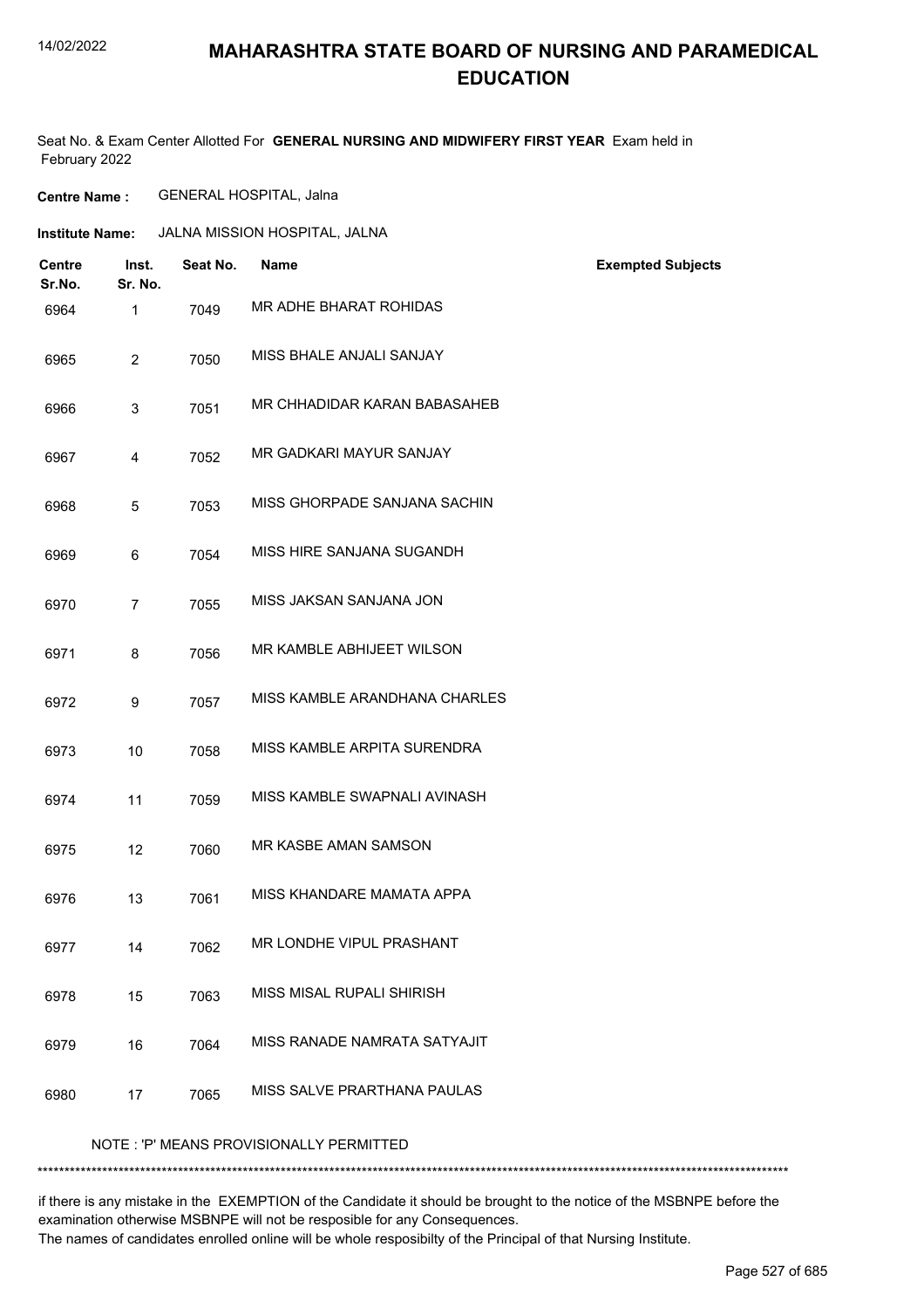### **MAHARASHTRA STATE BOARD OF NURSING AND PARAMEDICAL EDUCATION**

Seat No. & Exam Center Allotted For **GENERAL NURSING AND MIDWIFERY FIRST YEAR** Exam held in February 2022

**Centre Name :** GENERAL HOSPITAL, Jalna

| <b>Institute Name:</b> | VASANTRAO NAIK SHIKSHAN PRASARAK MANDAL. JALNA |  |
|------------------------|------------------------------------------------|--|
|                        |                                                |  |

| <b>Centre</b><br>Sr.No. | Inst.<br>Sr. No. | Seat No. | <b>Name</b>                     | <b>Exempted Subjects</b> |
|-------------------------|------------------|----------|---------------------------------|--------------------------|
| 6981                    | $\mathbf 1$      | 7066     | MISS ANTHONY ROSEMARY ROBERT    |                          |
| 6982                    | $\overline{2}$   | 7067     | MISS ATHAVALE NEHA BABASAHEB    |                          |
| 6983                    | 3                | 7068     | MISS BORDE KOMAL RAJU           |                          |
| 6984                    | 4                | 7069     | MISS DASPUTE PRATIKSHA PRAKASH  |                          |
| 6985                    | 5                | 7070     | MISS DHILPE AISHWARYA RAKESH    |                          |
| 6986                    | 6                | 7071     | MISS GAIKWAD ALISHIBA SANTOSH   |                          |
| 6987                    | 7                | 7072     | MISS GAIKWAD RUTH SANTOSH       |                          |
| 6988                    | 8                | 7073     | MISS GAWAI VAISHNAVI RAJESH     |                          |
| 6989                    | 9                | 7074     | MISS GHORPADE BHAVANA RAJNIKANT |                          |
| 6990                    | 10               | 7075     | MISS GHULE MONA SURYKANT        |                          |
| 6991                    | 11               | 7076     | MISS GHULE NIRMALA INDAL        |                          |
| 6992                    | 12               | 7077     | MISS GUDEKAR PRITI PHILIP       |                          |
| 6993                    | 13               | 7078     | MISS JADHAV KOMAL PRAKASH       |                          |
| 6994                    | 14               | 7079     | MISS JAGDHANE ANJALI PRABHUDAS  |                          |
| 6995                    | 15               | 7080     | MISS KALE ANKITA KRUSHNA        |                          |
| 6996                    | 16               | 7081     | MISS KALUNKE KOMAL ANIL         |                          |
| 6997                    | 17               | 7082     | MISS KAMBLE SANJANA MANOJ       |                          |
| 6998                    | 18               | 7083     | MR KAMBLE KARAN SAMBHAJI        |                          |
| 6999                    | 19               | 7084     | MISS KAMBLE SANDHYA SANJEEV     |                          |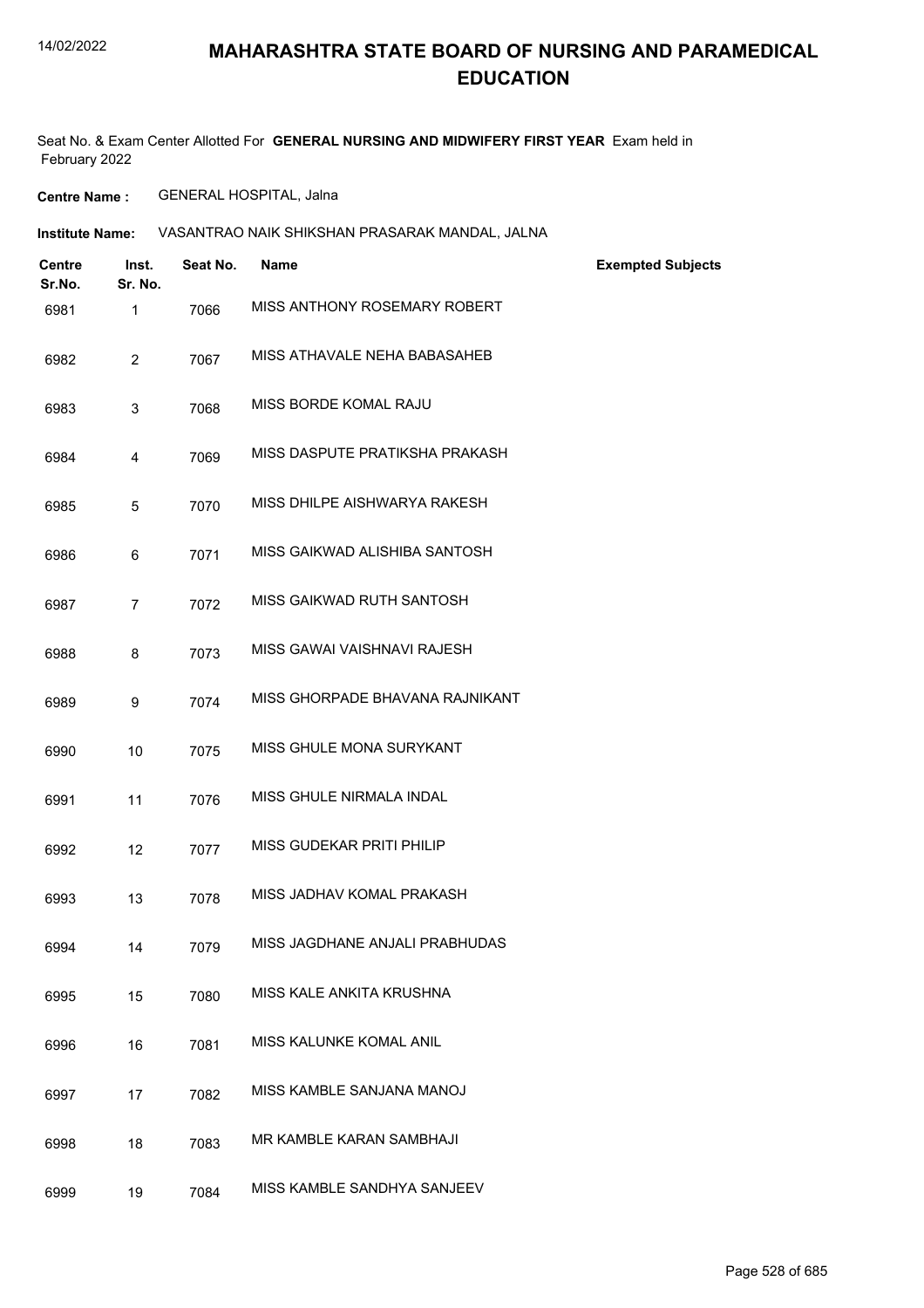| February 2022 |    |      | Seat No. & Exam Center Allotted For GENERAL NURSING AND MIDWIFERY FIRST YEAR Exam held in |
|---------------|----|------|-------------------------------------------------------------------------------------------|
| 7000          | 20 | 7085 | MISS KAMBLE KOMAL SUNIL                                                                   |
| 7001          | 21 | 7086 | MR KAMBLE ADITYA SAMBHAJI                                                                 |
| 7002          | 22 | 7087 | MISS KHANDAGALE SWATI SHAHUL                                                              |
| 7003          | 23 | 7088 | MISS KHARAT SWATI SUKHDEV                                                                 |
| 7004          | 24 | 7089 | MR LONDHE ASHISH VINOD                                                                    |
| 7005          | 25 | 7090 | <b>MISS LONDHE RIMA SUNIL</b>                                                             |
| 7006          | 26 | 7091 | MISS NANGRE CHANCHAL MANGAL                                                               |
| 7007          | 27 | 7092 | MISS NAVGIRI UNNATI VIJAY                                                                 |
| 7008          | 28 | 7093 | MISS NIRMAL NIKITA YOSEF                                                                  |
| 7009          | 29 | 7094 | MISS PAKHARE PRITI PRABHAKAR                                                              |
| 7010          | 30 | 7095 | MISS PATIL KOMAL DHANRAJ                                                                  |
| 7011          | 31 | 7096 | MISS PAWAR DIVYA DINESH                                                                   |
| 7012          | 32 | 7097 | MR RAJPUT RAHUL RAJENDRASING                                                              |
| 7013          | 33 | 7098 | MR SALVE ANAND ASHOK                                                                      |
| 7014          | 34 | 7099 | MISS SHINDE ROHINI DADASAHEB                                                              |
| 7015          | 35 | 7100 | MISS SHRIVASTAV SAKSHI SANJAY                                                             |
| 7016          | 36 | 7101 | MISS SONAWANE SONAM DHARAM                                                                |
| 7017          | 37 | 7102 | MR TARE SUMIT ANIL                                                                        |
| 7018          | 38 | 7103 | MR VARMA DEEPAK RAJUSING                                                                  |
|               |    |      | NOTE: 'P' MEANS PROVISIONALLY PERMITTED                                                   |

\*\*\*\*\*\*\*\*\*\*\*\*\*\*\*\*\*\*\*\*\*\*\*\*\*\*\*\*\*\*\*\*\*\*\*\*\*\*\*\*\*\*\*\*\*\*\*\*\*\*\*\*\*\*\*\*\*\*\*\*\*\*\*\*\*\*\*\*\*\*\*\*\*\*\*\*\*\*\*\*\*\*\*\*\*\*\*\*\*\*\*\*\*\*\*\*\*\*\*\*\*\*\*\*\*\*\*\*\*\*\*\*\*\*\*\*\*\*\*\*\*\*\*\*\*\*\*\*\*\*\*\*\*\*\*\*\*\*\*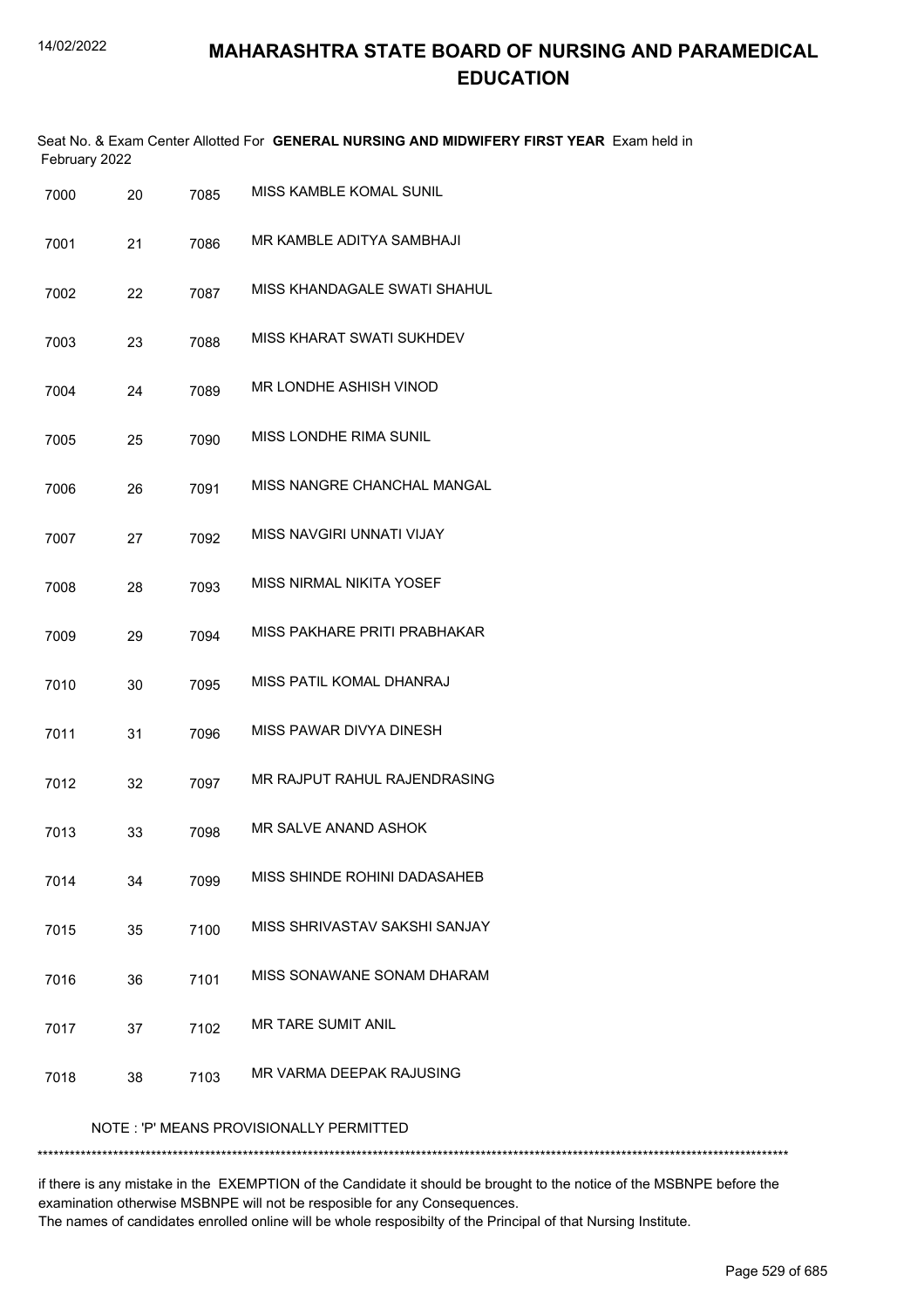## **MAHARASHTRA STATE BOARD OF NURSING AND PARAMEDICAL EDUCATION**

Seat No. & Exam Center Allotted For **GENERAL NURSING AND MIDWIFERY FIRST YEAR** Exam held in February 2022

**Centre Name :** GENERAL HOSPITAL, Jalna

GENERAL HOSPITAL, JALANA **Institute Name:**

| <b>Centre</b><br>Sr.No. | Inst.<br>Sr. No. | Seat No. | <b>Name</b>                    | <b>Exempted Subjects</b> |
|-------------------------|------------------|----------|--------------------------------|--------------------------|
| 7019                    | $\mathbf 1$      | 7104     | MISS CHAVAN BHARTI VASANT      |                          |
| 7020                    | $\overline{2}$   | 7105     | MISS HADE KALYANI SURESH       |                          |
| 7021                    | 3                | 7106     | MISS KAMBLE ARCHANA EKNATH     |                          |
| 7022                    | $\overline{4}$   | 7107     | MISS KAPSE NAMRATA SANDU       |                          |
| 7023                    | 5                | 7108     | MISS KATORE BHARATI DAULAT     |                          |
| 7024                    | 6                | 7109     | MISS KOKANI ARUNA SUBHASH      |                          |
| 7025                    | $\overline{7}$   | 7110     | MISS MORE NIKITA GANESH        |                          |
| 7026                    | 8                | 7111     | MISS RAUT NIKITA GANESH        |                          |
| 7027                    | 9                | 7112     | MR SHAIKH ADNAN NAIM           |                          |
| 7028                    | 10               | 7113     | <b>MISS SHAIKH IRAM SULTAN</b> |                          |
|                         |                  |          |                                |                          |

NOTE : 'P' MEANS PROVISIONALLY PERMITTED

\*\*\*\*\*\*\*\*\*\*\*\*\*\*\*\*\*\*\*\*\*\*\*\*\*\*\*\*\*\*\*\*\*\*\*\*\*\*\*\*\*\*\*\*\*\*\*\*\*\*\*\*\*\*\*\*\*\*\*\*\*\*\*\*\*\*\*\*\*\*\*\*\*\*\*\*\*\*\*\*\*\*\*\*\*\*\*\*\*\*\*\*\*\*\*\*\*\*\*\*\*\*\*\*\*\*\*\*\*\*\*\*\*\*\*\*\*\*\*\*\*\*\*\*\*\*\*\*\*\*\*\*\*\*\*\*\*\*\*

if there is any mistake in the EXEMPTION of the Candidate it should be brought to the notice of the MSBNPE before the examination otherwise MSBNPE will not be resposible for any Consequences.

The names of candidates enrolled online will be whole resposibilty of the Principal of that Nursing Institute.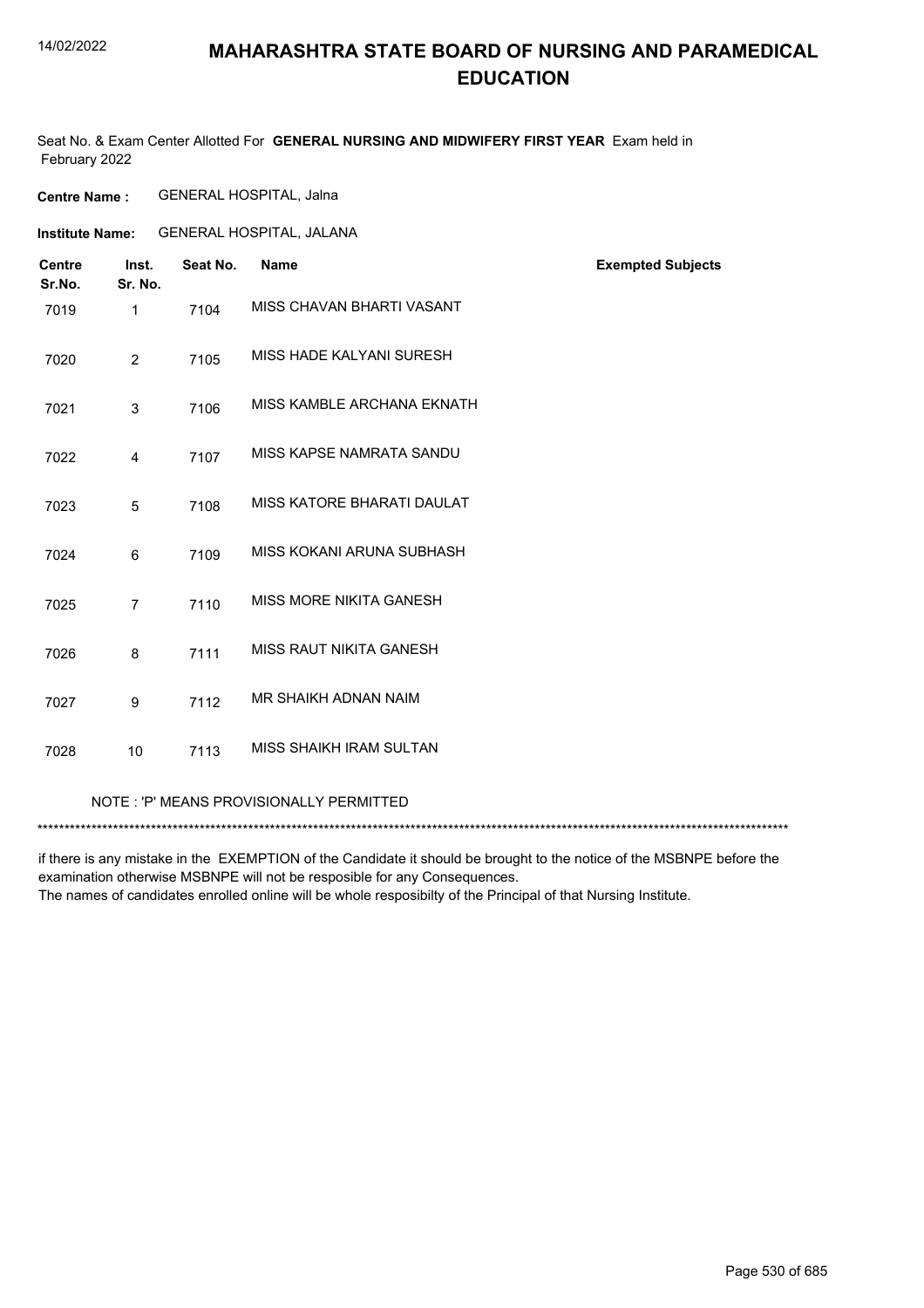## **MAHARASHTRA STATE BOARD OF NURSING AND PARAMEDICAL EDUCATION**

Seat No. & Exam Center Allotted For **GENERAL NURSING AND MIDWIFERY FIRST YEAR** Exam held in February 2022

| <b>Centre Name :</b> | <b>GENERAL HOSPITAL, Jalna</b> |
|----------------------|--------------------------------|
|----------------------|--------------------------------|

| <b>Institute Name:</b> | Arjun School of Nursing, Jalna |  |
|------------------------|--------------------------------|--|
|                        |                                |  |

| <b>Centre</b><br>Sr.No. | Inst.<br>Sr. No. | Seat No. | <b>Name</b>                        | <b>Exempted Subjects</b> |
|-------------------------|------------------|----------|------------------------------------|--------------------------|
| 7029                    | 1                | 7114     | MR BHAGILE VIJAY SARJERAO          |                          |
| 7030                    | 2                | 7115     | MISS BHOSALE NIKITA YOHAN          |                          |
| 7031                    | 3                | 7116     | MR GHANSAWADH MANOJ RANGNATH       |                          |
| 7032                    | 4                | 7117     | MISS GHORPADE SONAL DIPAK          |                          |
| 7033                    | 5                | 7118     | MISS GHULE SANDHYA SATISH          |                          |
| 7034                    | 6                | 7119     | MISS JADHAV ANKITA SHRIDHAR        |                          |
| 7035                    | 7                | 7120     | MR JOSHI OMKAR UMAKANT             |                          |
| 7036                    | 8                | 7121     | MR KAMBLE AKSHAY SANDEEP           |                          |
| 7037                    | 9                | 7122     | MISS KAMBLE MANISHA ASHOK          |                          |
| 7038                    | 10               | 7123     | MISS MANKAR SAVITA LAXMAN          |                          |
| 7039                    | 11               | 7124     | MISS MOMIN NAJIMA WAHEDKHAN        |                          |
| 7040                    | 12               | 7125     | <b>MISS NAYAR SIMINTINI AJAY</b>   |                          |
| 7041                    | 13               | 7126     | MISS PAKHARE PRATIKSHA SUNIL       |                          |
| 7042                    | 14               | 7127     | MISS PAWAR HARSHADA SAMADHAN       |                          |
| 7043                    | 15               | 7128     | MISS PAWAR POOJA SANTOSH           |                          |
| 7044                    | 16               | 7129     | MISS SAHEJRAO PANCHASHILA RAVSAHAB |                          |
| 7045                    | 17               | 7130     | MISS SAUDAGAR USHA SAKHARAM        |                          |
| 7046                    | 18               | 7131     | MR SHRISUNDER YASH SANJAY          |                          |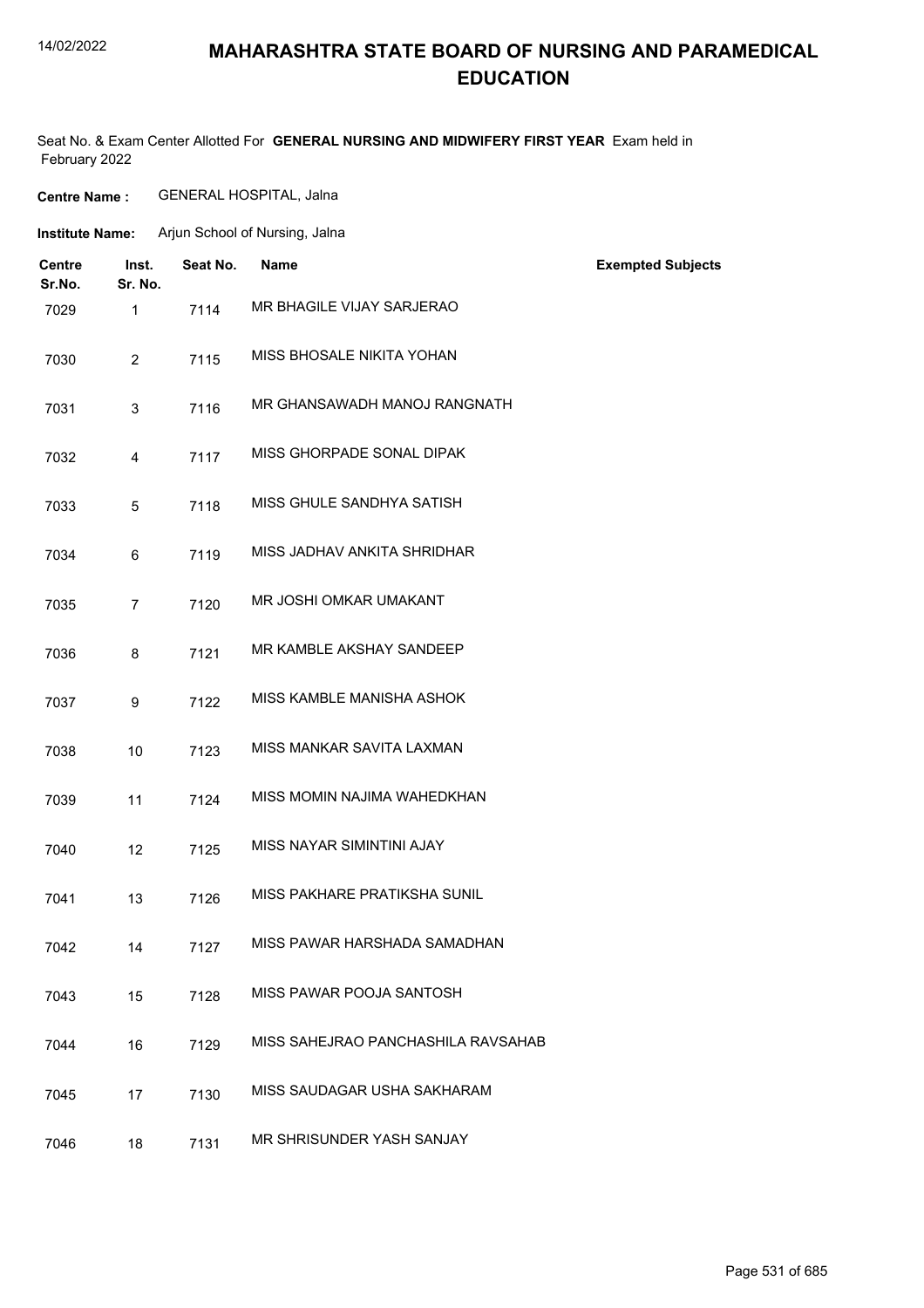Seat No. & Exam Center Allotted For GENERAL NURSING AND MIDWIFERY FIRST YEAR Exam held in February 2022

NOTE: 'P' MEANS PROVISIONALLY PERMITTED

if there is any mistake in the EXEMPTION of the Candidate it should be brought to the notice of the MSBNPE before the examination otherwise MSBNPE will not be resposible for any Consequences.

The names of candidates enrolled online will be whole resposibilty of the Principal of that Nursing Institute.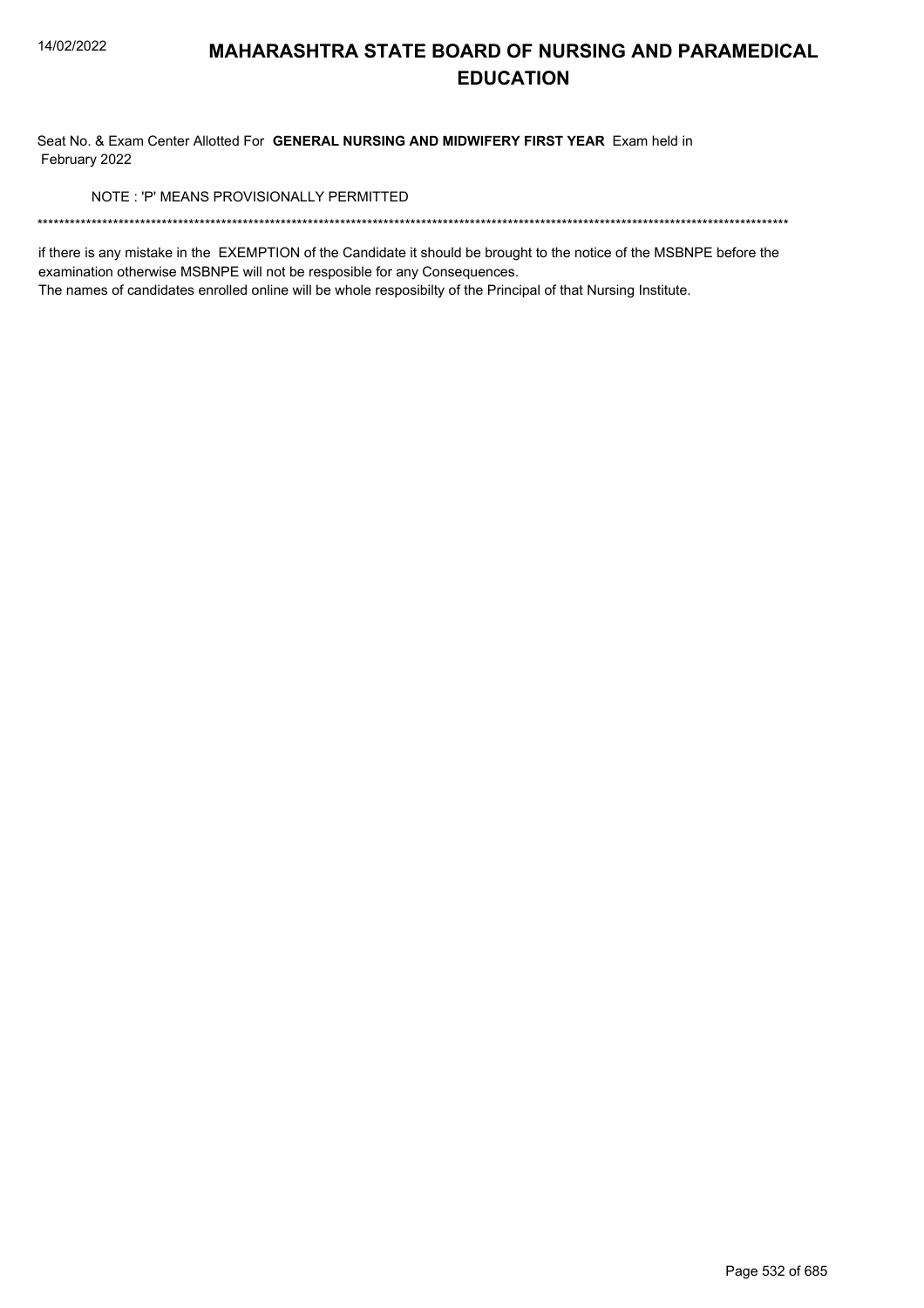## **MAHARASHTRA STATE BOARD OF NURSING AND PARAMEDICAL EDUCATION**

Seat No. & Exam Center Allotted For **GENERAL NURSING AND MIDWIFERY FIRST YEAR** Exam held in February 2022

**Centre Name :** GENERAL HOSPITAL, Jalna

| <b>Centre</b><br>Sr.No. | Inst.<br>Sr. No. | Seat No. | <b>Name</b>                      | <b>Exempted Subjects</b> |
|-------------------------|------------------|----------|----------------------------------|--------------------------|
| 7047                    | $\mathbf{1}$     | 7132     | MISS AHIRE PRITI MAHENDRA        |                          |
| 7048                    | $\overline{2}$   | 7133     | MISS BEG NEHA RAFIK              |                          |
| 7049                    | 3                | 7134     | MR BEG ARYAN RAFIK               |                          |
| 7050                    | 4                | 7135     | MISS BHINGARDEV NIKITA RAMESHWAR |                          |
| 7051                    | 5                | 7136     | MISS BHOLANKAR MOHINI KRUSHNA    |                          |
| 7052                    | 6                | 7137     | MISS CHABUKSWAR ARCHANA MADHUKAR |                          |
| 7053                    | $\overline{7}$   | 7138     | MISS CHANDEKAR DURGA VIJAY       |                          |
| 7054                    | 8                | 7139     | MISS CHAUTMOL PRITI SHESHRAO     |                          |
| 7055                    | 9                | 7140     | MISS DANDGE PUNAM SIDDHARTH      |                          |
| 7056                    | 10               | 7141     | MISS DHANRAJ BHAGYASHREE BALU    |                          |
| 7057                    | 11               | 7142     | MISS GAIKWAD PRIYANKA BHASKAR    |                          |
| 7058                    | 12               | 7143     | MISS GEDAM KARISHMA VITTHAL      |                          |
| 7059                    | 13               | 7144     | MISS GHAYTADAK JYOTI GAUTAM      |                          |
| 7060                    | 14               | 7145     | MR GHAYTADAK PREM GANGADHAR      |                          |
| 7061                    | 15               | 7146     | MISS JADHAO SWATI VIJAY          |                          |
| 7062                    | 16               | 7147     | MISS JADHAV MANGAL AMBADAS       |                          |
| 7063                    | 17               | 7148     | MISS JADHAV NISHA ANIL           |                          |
| 7064                    | 18               | 7149     | MISS MESHRAM MANISHA NAMDEO      |                          |
| 7065                    | 19               | 7150     | MISS MUNDHE KARUNA SHIVAJI       |                          |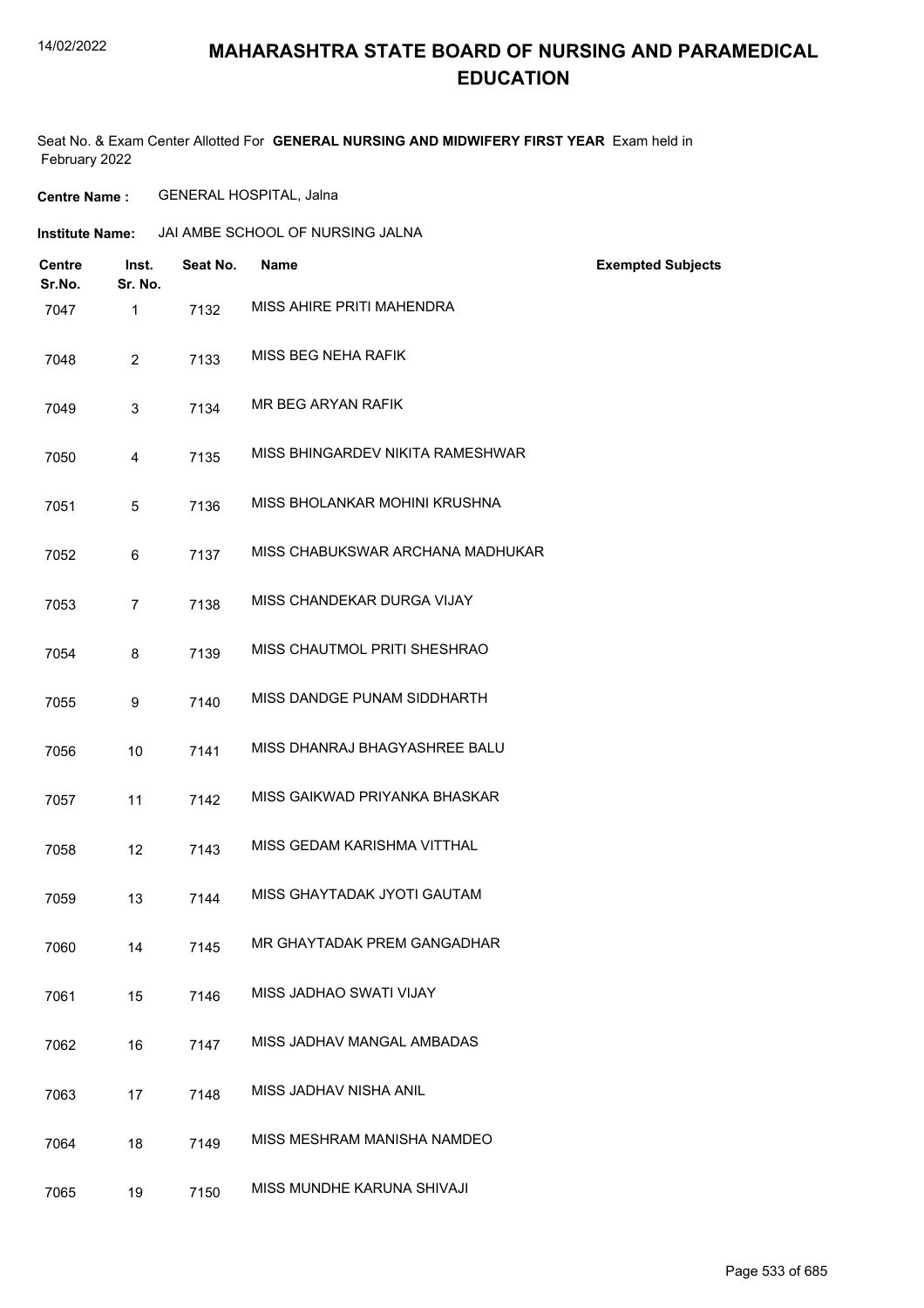| February 2022 |    |      | Seat No. & Exam Center Allotted For GENERAL NURSING AND MIDWIFERY FIRST YEAR Exam held in |
|---------------|----|------|-------------------------------------------------------------------------------------------|
| 7066          | 20 | 7151 | MISS PACHARE MONIKA TULSHIDAS                                                             |
| 7067          | 21 | 7152 | MISS PANDAV NISHA MOKINDA                                                                 |
| 7068          | 22 | 7153 | MISS PIMPALE SHALINI SUBHASH                                                              |
| 7069          | 23 | 7154 | MISS PIMPALE NIKITA DATTU                                                                 |
| 7070          | 24 | 7155 | MISS PIMPLE RADHA RAOSAHEB                                                                |
| 7071          | 25 | 7156 | MISS PRADHAN SWATI RAMBHAU                                                                |
| 7072          | 26 | 7157 | MISS RANDHAVE ANJANA YASHWANT                                                             |
| 7073          | 27 | 7158 | MISS SHEJWAL BHARTI BHAUSAHEB                                                             |
| 7074          | 28 | 7159 | MISS SONPASARE ROHINI NAGORAO                                                             |
| 7075          | 29 | 7160 | MR WAHULE VAIBHAV DHONDIRAM                                                               |
| 7076          | 30 | 7161 | MISS WARGHAT ASHVINI PETRAS                                                               |

NOTE : 'P' MEANS PROVISIONALLY PERMITTED

\*\*\*\*\*\*\*\*\*\*\*\*\*\*\*\*\*\*\*\*\*\*\*\*\*\*\*\*\*\*\*\*\*\*\*\*\*\*\*\*\*\*\*\*\*\*\*\*\*\*\*\*\*\*\*\*\*\*\*\*\*\*\*\*\*\*\*\*\*\*\*\*\*\*\*\*\*\*\*\*\*\*\*\*\*\*\*\*\*\*\*\*\*\*\*\*\*\*\*\*\*\*\*\*\*\*\*\*\*\*\*\*\*\*\*\*\*\*\*\*\*\*\*\*\*\*\*\*\*\*\*\*\*\*\*\*\*\*\*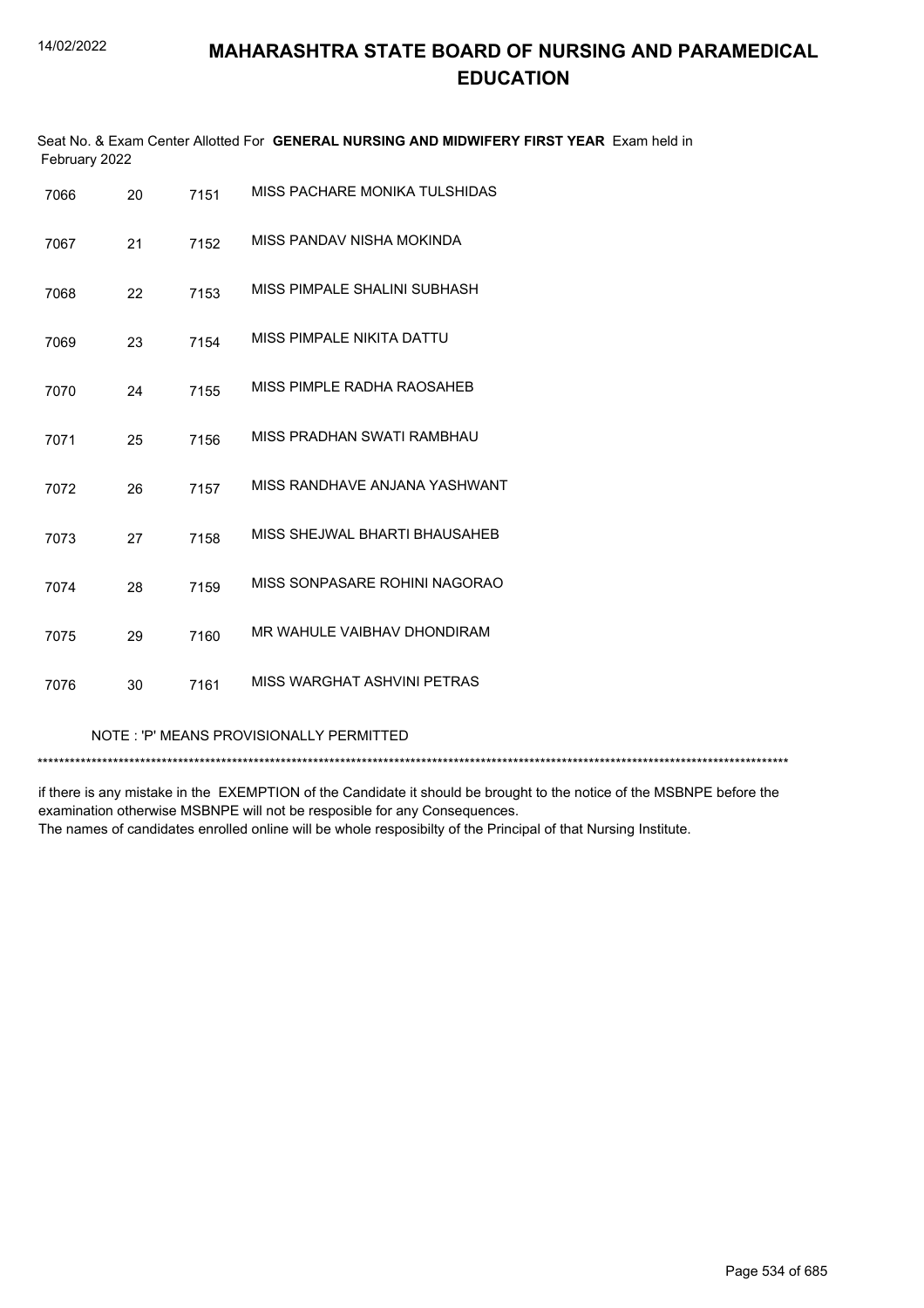Seat No. & Exam Center Allotted For **GENERAL NURSING AND MIDWIFERY FIRST YEAR** Exam held in February 2022

| <b>Institute Name:</b> | BELESHWAR INSTITUTE OF NURSING, PARBHANI |
|------------------------|------------------------------------------|
|------------------------|------------------------------------------|

| <b>Centre</b><br>Sr.No. | Inst.<br>Sr. No. | Seat No. | <b>Name</b>                       | <b>Exempted Subjects</b> |
|-------------------------|------------------|----------|-----------------------------------|--------------------------|
| 7077                    | $\mathbf{1}$     | 7162     | MISS BARUDE PUNAM GANGADHAR       |                          |
| 7078                    | $\overline{2}$   | 7163     | MISS BARUDE ANJALI PANDHARI       |                          |
| 7079                    | 3                | 7164     | MISS BHISE KAMINI MOHAN           |                          |
| 7080                    | 4                | 7165     | MR CHAUKALE KEDAR PRABHAKAR       |                          |
| 7081                    | 5                | 7166     | MISS CHAVAN GANGA BANDU           |                          |
| 7082                    | 6                | 7167     | MISS CHITKARE ASHWINI LAXMAN      |                          |
| 7083                    | $\overline{7}$   | 7168     | MISS DESHMUKHE GODAVARI GOVINDRAO |                          |
| 7084                    | 8                | 7169     | MISS DOKHALE RAJESHWARI SHIVAJI   |                          |
| 7085                    | 9                | 7170     | MISS FULWARE SEJAL SUBHASHRAO     |                          |
| 7086                    | 10               | 7171     | MISS GADERAO AKANKSHA JAYDRATH    |                          |
| 7087                    | 11               | 7172     | MISS GAIKWAD BHAGYASHRI BHAGWAN   |                          |
| 7088                    | 12               | 7173     | MISS GARULE NEETA VASANT          |                          |
| 7089                    | 13               | 7174     | MISS HIWALE ASHVINI SUBHASH       |                          |
| 7090                    | 14               | 7175     | MR JADHAV SWAPNIL SUBHASH         |                          |
| 7091                    | 15               | 7176     | MR KALE ANKUSH ASHOKRAO           |                          |
| 7092                    | 16               | 7177     | MISS KHADE SAKSHI SANJAY          |                          |
| 7093                    | 17               | 7178     | MISS KHANDARE AASHA LIMBAJIRAO    |                          |
| 7094                    | 18               | 7179     | MISS MORE MANISHA BHAGVAN         |                          |
| 7095                    | 19               | 7180     | MISS MURMURE LUNA ARUN            |                          |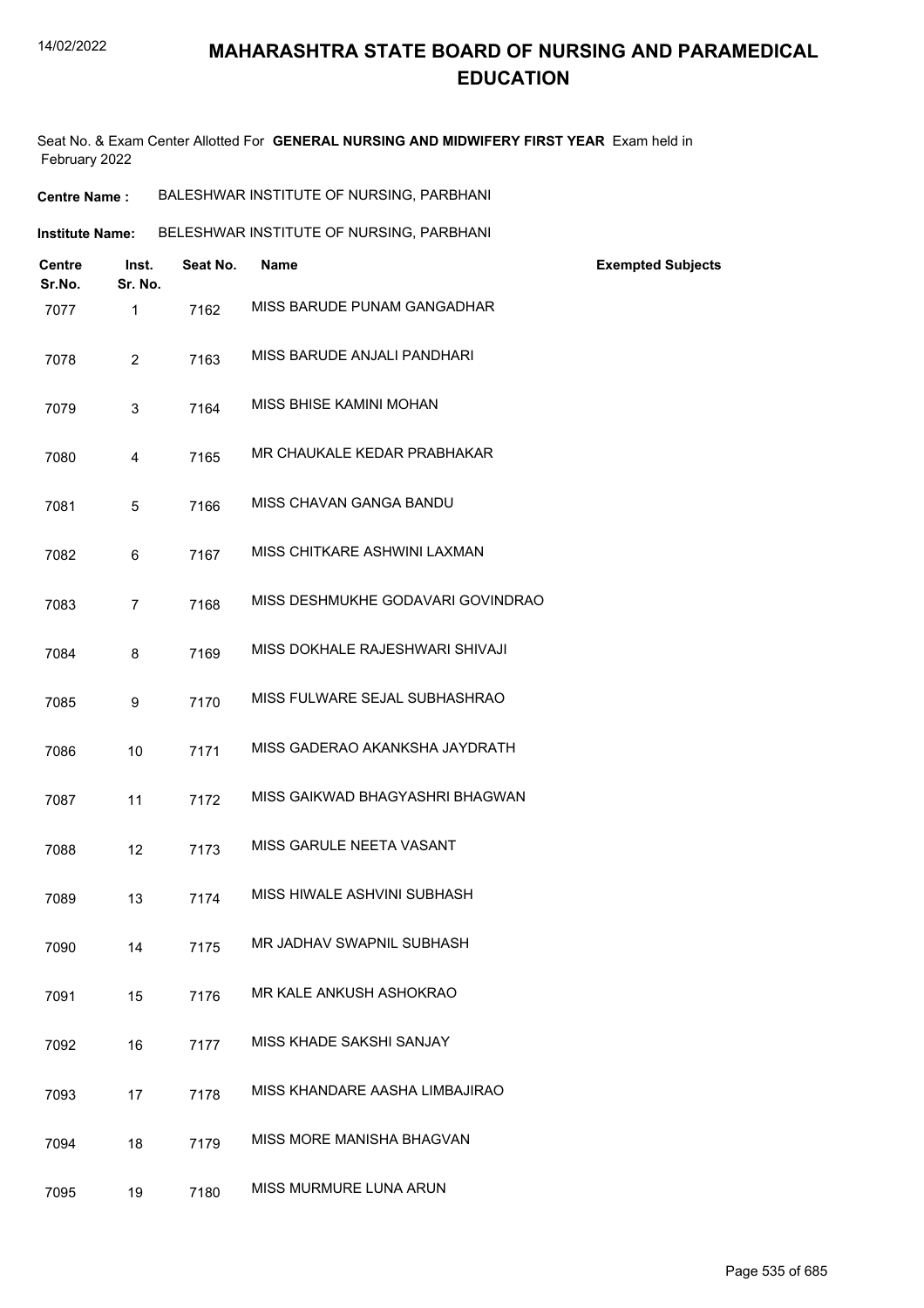| Seat No. & Exam Center Allotted For GENERAL NURSING AND MIDWIFERY FIRST YEAR Exam held in<br>February 2022 |    |      |                                    |
|------------------------------------------------------------------------------------------------------------|----|------|------------------------------------|
| 7096                                                                                                       | 20 | 7181 | MISS PANCHANGE KAVITA BHAGWANRAO   |
| 7097                                                                                                       | 21 | 7182 | MISS SAVANT MUKTA BABANRAO         |
| 7098                                                                                                       | 22 | 7183 | MR SHAIKH MOHAMMADAREEB SHAIKHHARO |
| 7099                                                                                                       | 23 | 7184 | MISS SHINDE GAVIAN GANESH          |
| 7100                                                                                                       | 24 | 7185 | MR SOREKAR KUNAL GOVIND            |
| 7101                                                                                                       | 25 | 7186 | MISS SUGANDHE TEJASWINI DEVIDAS    |
| 7102                                                                                                       | 26 | 7187 | MR SYED MAJED SYEDSAMAD            |
| 7103                                                                                                       | 27 | 7188 | MISS TALWARE NEHA SHIVAJI          |
| 7104                                                                                                       | 28 | 7189 | MR VAIDYA OMKAR GAJANAN            |
| 7105                                                                                                       | 29 | 7190 | MR WADKUTE SHASHIKANT KUBERRAO     |
| 7106                                                                                                       | 30 | 7191 | MISS WAGH VISHAKHA MAHADEV         |

NOTE : 'P' MEANS PROVISIONALLY PERMITTED

\*\*\*\*\*\*\*\*\*\*\*\*\*\*\*\*\*\*\*\*\*\*\*\*\*\*\*\*\*\*\*\*\*\*\*\*\*\*\*\*\*\*\*\*\*\*\*\*\*\*\*\*\*\*\*\*\*\*\*\*\*\*\*\*\*\*\*\*\*\*\*\*\*\*\*\*\*\*\*\*\*\*\*\*\*\*\*\*\*\*\*\*\*\*\*\*\*\*\*\*\*\*\*\*\*\*\*\*\*\*\*\*\*\*\*\*\*\*\*\*\*\*\*\*\*\*\*\*\*\*\*\*\*\*\*\*\*\*\*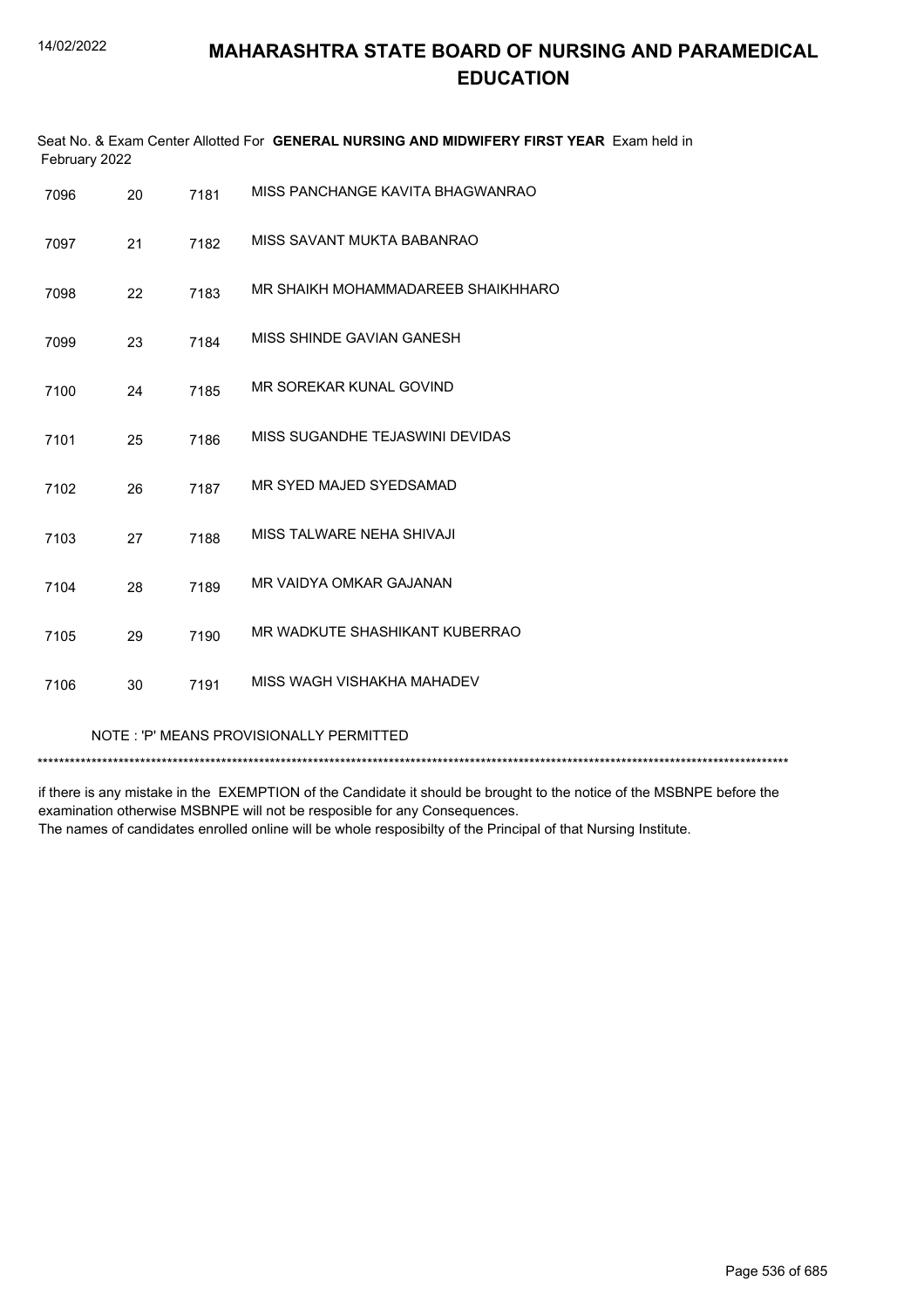### **MAHARASHTRA STATE BOARD OF NURSING AND PARAMEDICAL EDUCATION**

Seat No. & Exam Center Allotted For **GENERAL NURSING AND MIDWIFERY FIRST YEAR** Exam held in February 2022

| <b>Centre Name :</b> | BALESHWAR INSTITUTE OF NURSING, PARBHANI |
|----------------------|------------------------------------------|
|----------------------|------------------------------------------|

**Institute Name:** Late. Tulsabai Sapanrao Patil Institute of Nursing Education, Parbhani

| <b>Centre</b><br>Sr.No. | Inst.<br>Sr. No. | Seat No. | <b>Name</b>                     | <b>Exempted Subjects</b> |
|-------------------------|------------------|----------|---------------------------------|--------------------------|
| 7107                    | 1                | 7192     | MR CHAVAN AVINASH VILASRAO      |                          |
| 7108                    | $\overline{2}$   | 7193     | MR CHAVAN SOHAN VIJAY           |                          |
| 7109                    | 3                | 7194     | MISS DHAGE POOJA TANHAJI        |                          |
| 7110                    | 4                | 7195     | MR DHONGADE GANESH SUBHASH      |                          |
| 7111                    | 5                | 7196     | MISS GAIKWAD RUPALI NARAYAN     |                          |
| 7112                    | 6                | 7197     | MR GHUGE SANKET SANJAY          |                          |
| 7113                    | $\overline{7}$   | 7198     | MR JAISWAL AKSHAY RAMESHLAL     |                          |
| 7114                    | 8                | 7199     | MISS JALALE ASHA BHIMRAO        |                          |
| 7115                    | 9                | 7200     | MR KHARAT PRAJYOT PRAKASHRAO    |                          |
| 7116                    | 10               | 7201     | MISS NARWADE PAYAL MADHAVRAO    |                          |
| 7117                    | 11               | 7202     | MISS NIKALAJE SAPNA JAYARAM     |                          |
| 7118                    | 12               | 7203     | MISS RATHOD ANJALI VITTHAL      |                          |
| 7119                    | 13               | 7204     | MISS RATHOD SWATI BHAGWAN       |                          |
| 7120                    | 14               | 7205     | MISS RATHOD PALLAVI UDHAV       |                          |
| 7121                    | 15               | 7206     | MISS RAUT SATYABHAMA ASHOKRAO   |                          |
| 7122                    | 16               | 7207     | MISS RAUT PRABHA TULSHIRAM      |                          |
| 7123                    | 17               | 7208     | MISS SALVE SUKESHNA KACHRUBA    |                          |
| 7124                    | 18               | 7209     | MISS SUGHANDE AMRAPALI RESHMAJI |                          |
| 7125                    | 19               | 7210     | MISS WATORE APEKSHA UTTAM       |                          |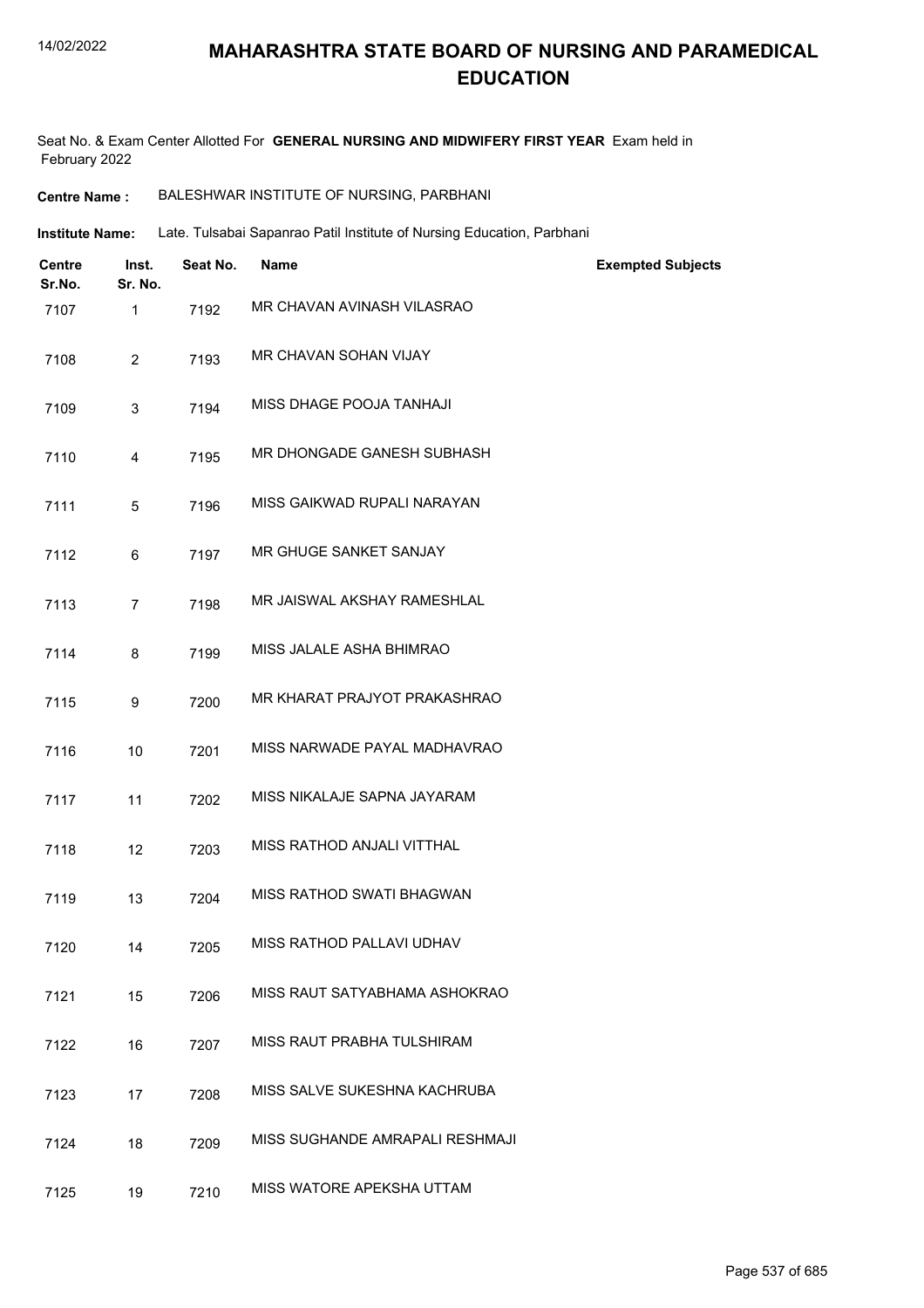Seat No. & Exam Center Allotted For GENERAL NURSING AND MIDWIFERY FIRST YEAR Exam held in February 2022

MR WAYBASE ASHOK DAIVAN 20 7211 7126

NOTE: 'P' MEANS PROVISIONALLY PERMITTED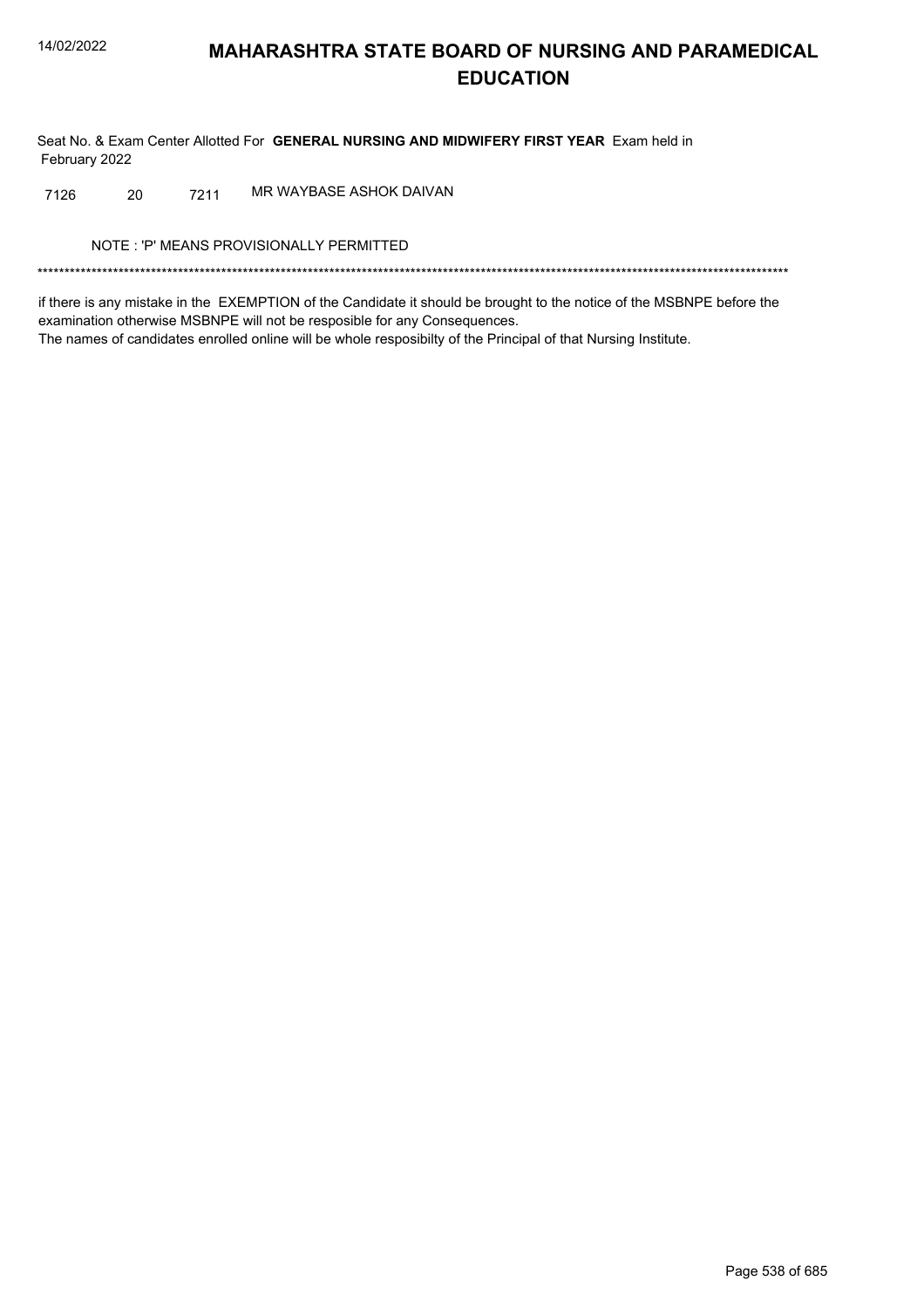Seat No. & Exam Center Allotted For **GENERAL NURSING AND MIDWIFERY FIRST YEAR** Exam held in February 2022

| <b>Centre Name :</b> | MOTHER TERESA NURSING SCHOOL, NANDED |
|----------------------|--------------------------------------|
|----------------------|--------------------------------------|

| <b>Institute Name:</b> | MOTHER TERESA NURSING SCHOOL, NANDED |
|------------------------|--------------------------------------|
|                        |                                      |

| <b>Centre</b><br>Sr.No. | Inst.<br>Sr. No. | Seat No. | <b>Name</b>                     | <b>Exempted Subjects</b> |
|-------------------------|------------------|----------|---------------------------------|--------------------------|
| 7127                    | $\mathbf{1}$     | 7212     | MISS AAKHARGEKAR SANJANA SANJAY |                          |
| 7128                    | $\overline{2}$   | 7213     | MISS BASWANTE SUJATA RAMU       |                          |
| 7129                    | 3                | 7214     | MR BHURE BALWANT ARJUN          |                          |
| 7130                    | 4                | 7215     | MISS DAKHORE PRIYANKA BABURAO   |                          |
| 7131                    | 5                | 7216     | MR DHUMALE SAURABH DATTATRAY    |                          |
| 7132                    | 6                | 7217     | MISS DUKARE KISHORI TUKARAM     |                          |
| 7133                    | $\overline{7}$   | 7218     | MISS GAIKWAD RATUJA KHANDU      |                          |
| 7134                    | 8                | 7219     | MR GHORBAND SHUBHAM HANMANT     |                          |
| 7135                    | 9                | 7220     | MISS KAMBLE VISHAKHA GOUTAMRAO  |                          |
| 7136                    | 10               | 7221     | MISS KAMBLE NISHA DIGAMBAR      |                          |
| 7137                    | 11               | 7222     | MISS KANTHE VIDHYA PRABHAKAR    |                          |
| 7138                    | 12               | 7223     | MISS LOKDE SWATI SANJAY         |                          |
| 7139                    | 13               | 7224     | MR MADANE AVISHKAR SUDHAKAR     |                          |
| 7140                    | 14               | 7225     | MISS MIRGE SAPNA NARAYANRAO     |                          |
| 7141                    | 15               | 7226     | MR PANCHAL RUSHIKESH VASANTRAO  |                          |
| 7142                    | 16               | 7227     | MISS PANCHAL PRIYANKA DATTATRAY |                          |
| 7143                    | 17               | 7228     | MISS PAWAR VISHAKHA KISHAN      |                          |
| 7144                    | 18               | 7229     | MISS PAWAR MANISHA KUNDAN       |                          |
| 7145                    | 19               | 7230     | MISS RANVIR ASHLESHA YESHAVANT  |                          |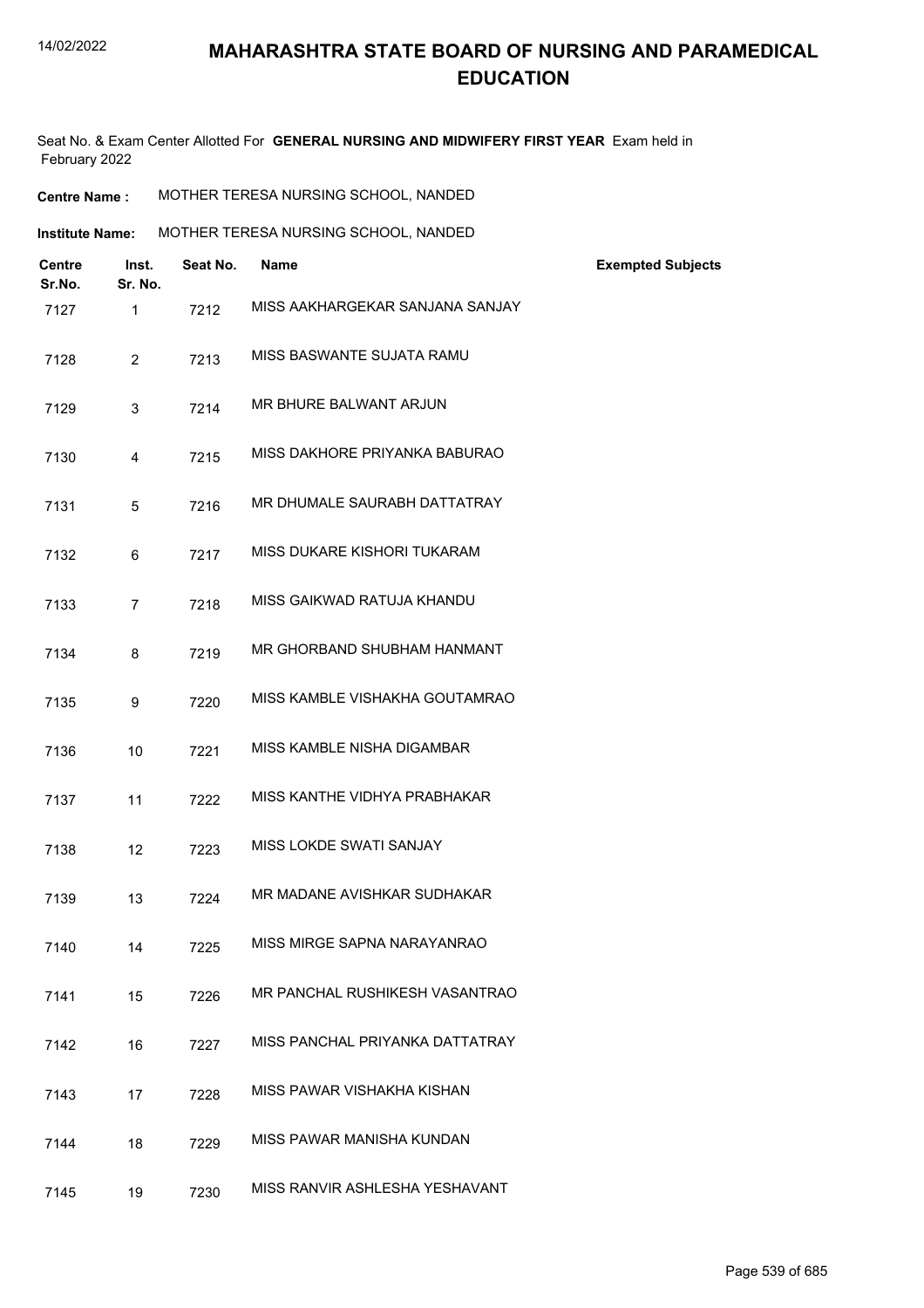Seat No. & Exam Center Allotted For **GENERAL NURSING AND MIDWIFERY FIRST YEAR** Exam held in February 2022

| 7146 | 20 | 7231 | MISS SAKHARE SHALINI MANIKA     |
|------|----|------|---------------------------------|
| 7147 | 21 | 7232 | MISS SAYYAD NEHA KHAJAYAMIYA    |
| 7148 | 22 | 7233 | MISS SHIROLE MOHINI BALAJI      |
| 7149 | 23 | 7234 | MR SHRANGARE SANKET SUNIL       |
| 7150 | 24 | 7235 | MISS SONVANE POONAM SHIVSHANKAR |
| 7151 | 25 | 7236 | MISS TAMBARE KALYANI KISANRAO   |
| 7152 | 26 | 7237 | MISS WAGHMARE SAPNA PIRAJI      |
|      |    |      |                                 |

NOTE : 'P' MEANS PROVISIONALLY PERMITTED

\*\*\*\*\*\*\*\*\*\*\*\*\*\*\*\*\*\*\*\*\*\*\*\*\*\*\*\*\*\*\*\*\*\*\*\*\*\*\*\*\*\*\*\*\*\*\*\*\*\*\*\*\*\*\*\*\*\*\*\*\*\*\*\*\*\*\*\*\*\*\*\*\*\*\*\*\*\*\*\*\*\*\*\*\*\*\*\*\*\*\*\*\*\*\*\*\*\*\*\*\*\*\*\*\*\*\*\*\*\*\*\*\*\*\*\*\*\*\*\*\*\*\*\*\*\*\*\*\*\*\*\*\*\*\*\*\*\*\*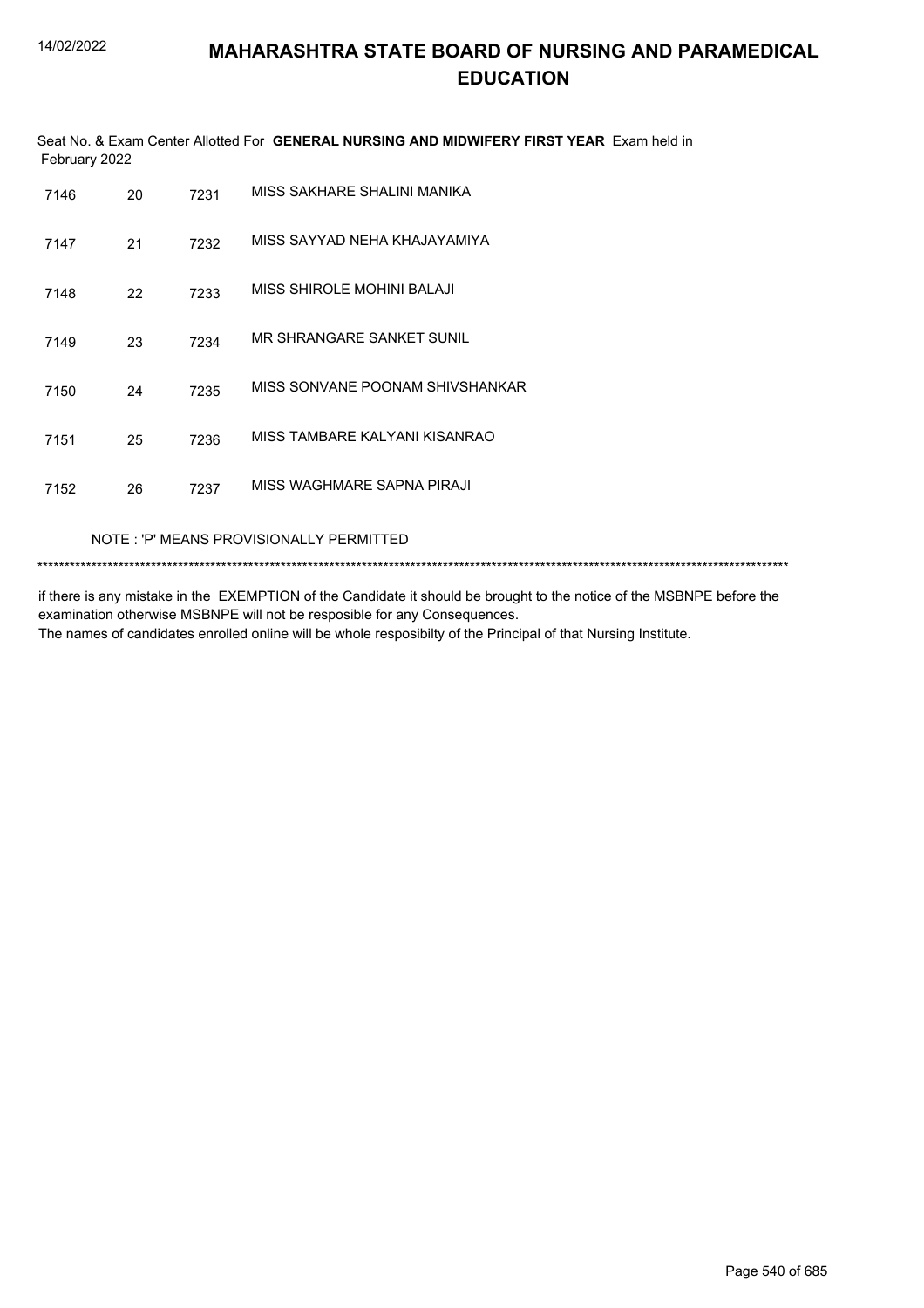#### 14/02/2022

## **MAHARASHTRA STATE BOARD OF NURSING AND PARAMEDICAL EDUCATION**

Seat No. & Exam Center Allotted For **GENERAL NURSING AND MIDWIFERY FIRST YEAR** Exam held in February 2022

**Centre Name :** MOTHER TERESA NURSING SCHOOL, NANDED

| <b>Institute Name:</b> | Akshay Nursing School, Nanded |
|------------------------|-------------------------------|
|                        |                               |

| Centre<br>Sr.No. | Inst.<br>Sr. No. | Seat No. | <b>Name</b>                        | <b>Exempted Subjects</b> |
|------------------|------------------|----------|------------------------------------|--------------------------|
| 7153             | $\mathbf{1}$     | 7238     | MR CHAUDANTE VISHAL ANAND          |                          |
| 7154             | $\overline{2}$   | 7239     | MISS DOMPLE BHAKTI ANNARAO         |                          |
| 7155             | 3                | 7240     | MISS GAJBHARE MEGHA ARJUN          |                          |
| 7156             | 4                | 7241     | MR GAWAI SHAILESH DEVIDAS          |                          |
| 7157             | 5                | 7242     | MISS INGOLE MAYURI SUBHASH         |                          |
| 7158             | 6                | 7243     | MISS JALASHRI KISHOR RAUT          |                          |
| 7159             | $\overline{7}$   | 7244     | MISS JATALE SUNANDA VISHVNATH      |                          |
| 7160             | 8                | 7245     | MISS MESHRAM MONIKA CHANDRAPRAKASH |                          |
| 7161             | 9                | 7246     | MISS MESHRAM POONAM MANIK          |                          |
| 7162             | 10               | 7247     | MISS PATANKAR ASHA BAKLU           |                          |
| 7163             | 11               | 7248     | MR SABLE AMITA BANDU               |                          |
| 7164             | 12               | 7249     | MR SAHARE UMAL SURESH              |                          |
| 7165             | 13               | 7250     | MISS SAWANT RUTUJA RAMESH          |                          |
| 7166             | 14               | 7251     | MISS TALVARE SUNITA SHALIKARAM     |                          |
| 7167             | 15               | 7252     | MISS WAGHMARE PRIYA JAGDISH        |                          |
| 7168             | 16               | 7253     | MISS WAGHMARE RAUBAI DIGAMBAR      |                          |
| 7169             | 17               | 7254     | MISS WAGHMARE GANGASAGAR DATTA     |                          |
| 7170             | 18               | 7255     | MR WAGHMARE SANGMESHWAR MAROTI     |                          |
| 7171             | 19               | 7256     | MISS WANKHEDE DIPALI CHARANDAS     |                          |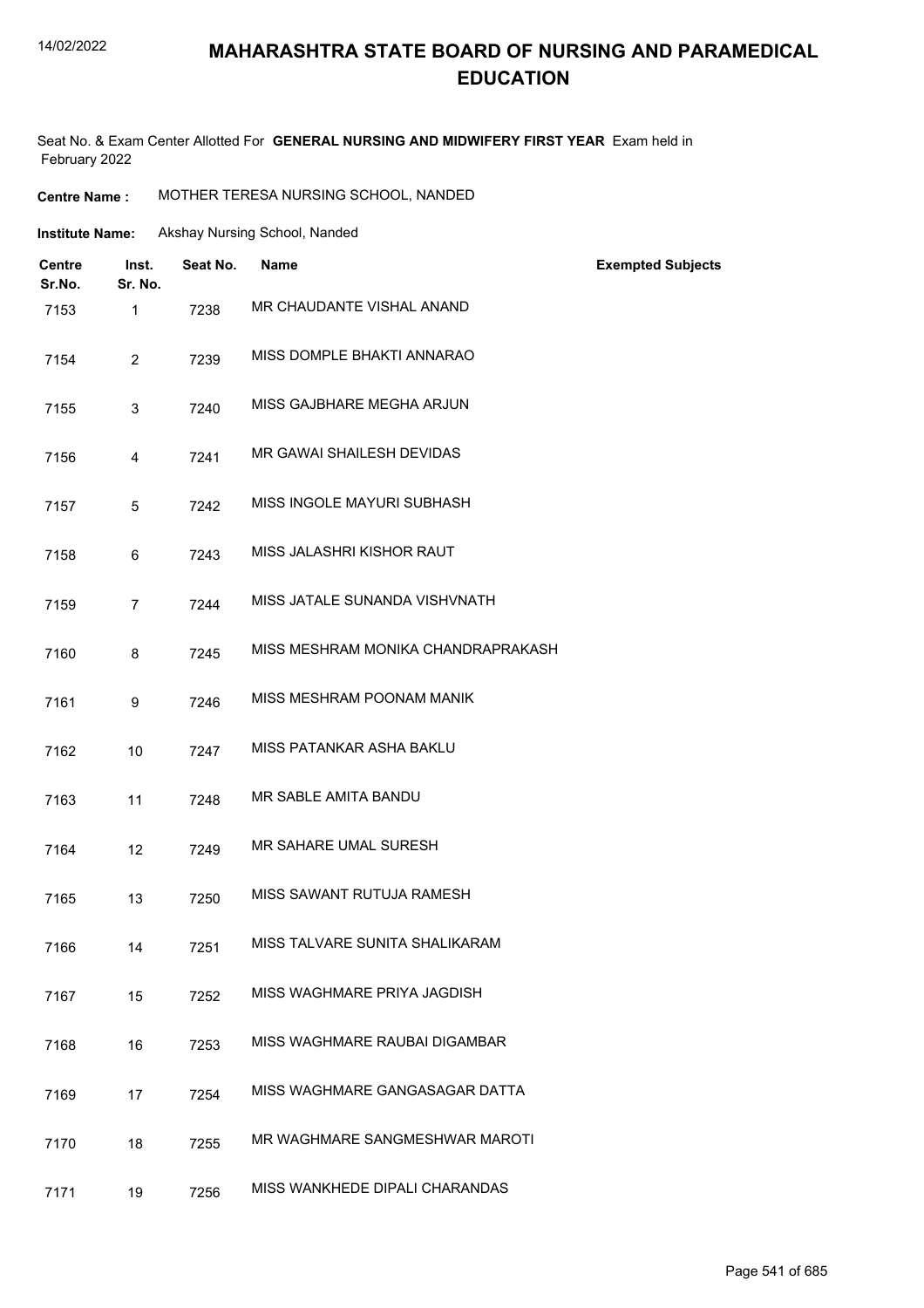Seat No. & Exam Center Allotted For GENERAL NURSING AND MIDWIFERY FIRST YEAR Exam held in February 2022

MISS WANKHEDE RITA PREMDAS 20 7257 7172

NOTE: 'P' MEANS PROVISIONALLY PERMITTED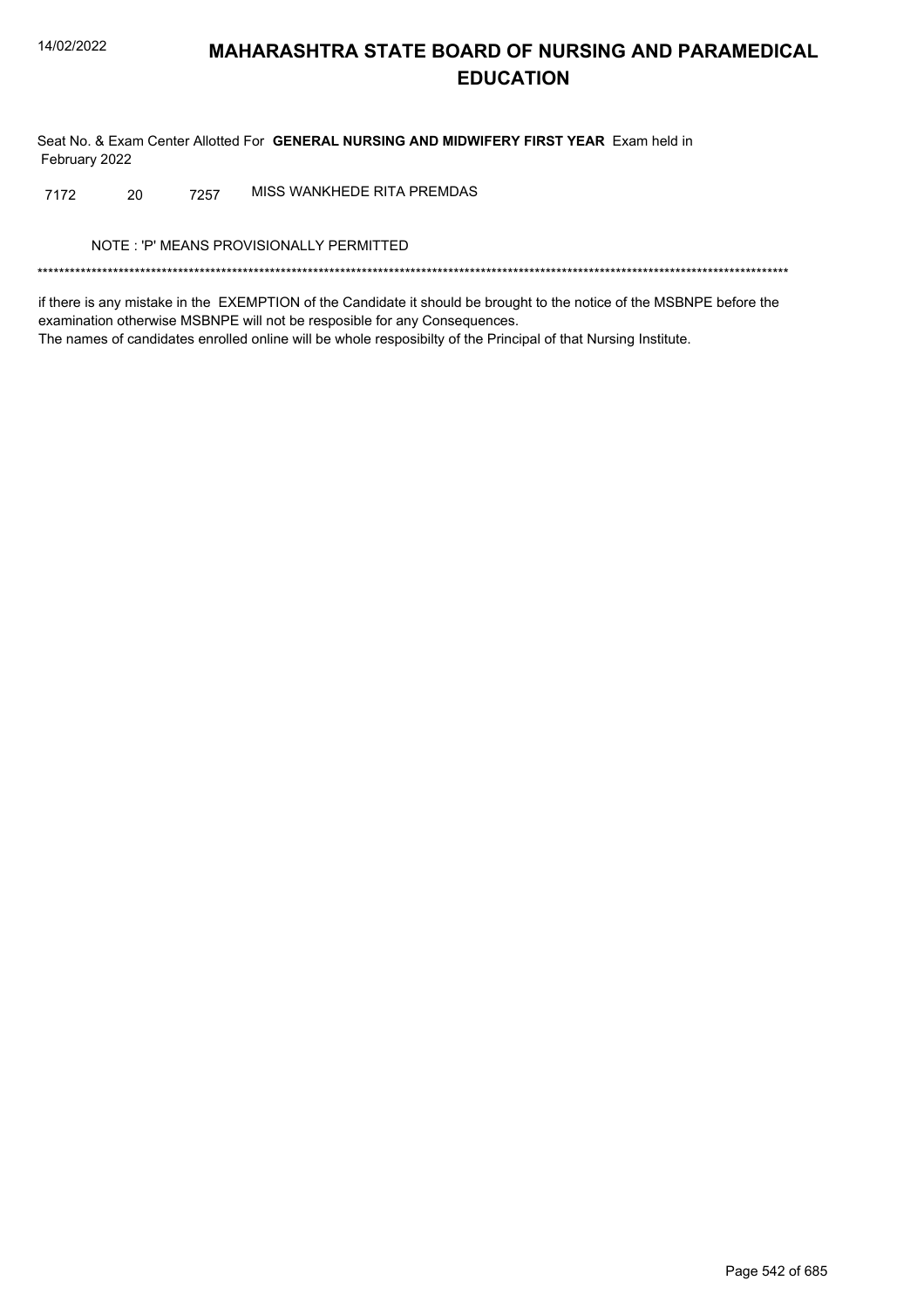|                         | MOTHER TERESA NURSING SCHOOL, NANDED<br><b>Centre Name:</b> |          |                                                           |                          |
|-------------------------|-------------------------------------------------------------|----------|-----------------------------------------------------------|--------------------------|
| <b>Institute Name:</b>  |                                                             |          | Shivaprasad Nursing Institute, Mukhed, Nanded             |                          |
| <b>Centre</b><br>Sr.No. | Inst.<br>Sr. No.                                            | Seat No. | Name                                                      | <b>Exempted Subjects</b> |
| 7173                    | 1                                                           | 7258     | MISS BAILKAR POOJA AANANDA                                |                          |
| 7174                    | $\overline{2}$                                              | 7259     | MR BANSODE PRASHANT RAMESH                                |                          |
| 7175                    | 3                                                           | 7260     | MISS DEVKATTE SEEMA ASHOK                                 |                          |
| 7176                    | 4                                                           | 7261     | MISS GADEKAR REKHA GANGADHAR                              |                          |
| 7177                    | $\overline{5}$                                              | 7262     | MR GANDIGUDE RAMESHWAR SHANKARAPPA                        |                          |
| 7178                    | 6                                                           | 7263     | MR GANGNAR AMOL BANDU                                     |                          |
| 7179                    | 7                                                           | 7264     | MISS GHODKE PRATIKSHA BABU                                |                          |
| 7180                    | 8                                                           | 7265     | MISS GHODKE PRIYANKA RAJKUMAR                             |                          |
| 7181                    | 9                                                           | 7266     | MR HAKKE GANGAPRASAD UTTAMRAO                             |                          |
| 7182                    | 10                                                          | 7267     | MISS KAMBLE KANCHAN NAGORAO                               |                          |
| 7183                    | 11                                                          | 7268     | MISS KAMBLE KAJAL VISHWAMBHAR                             |                          |
| 7184                    | 12                                                          | 7269     | MR KAMBLE SHAILESH BAPURAO                                |                          |
| 7185                    | 13                                                          | 7270     | MISS KANDHARE SWATI PANDURANG                             |                          |
| 7186                    | 14                                                          | 7271     | MISS KURHADE POOJA LAXMAN                                 |                          |
| 7187                    | 15                                                          | 7272     | SMT HONWADJKAR RANJANA RAJIV<br>(NEE MADALE RANJANA WARU) |                          |
| 7188                    | 16                                                          | 7273     | MISS MORE VAISHNAVI GUNAJI                                |                          |
| 7189                    | 17                                                          | 7274     | MISS PANCHAL VARSHARANI VASANTRAO                         |                          |
| 7190                    | 18                                                          | 7275     | MISS RATOLIKAR AISHWARYA GANGADHAR                        |                          |
| 7191                    | 19                                                          | 7276     | <b>MISS ROHE PRATIKSHA ASHOK</b>                          |                          |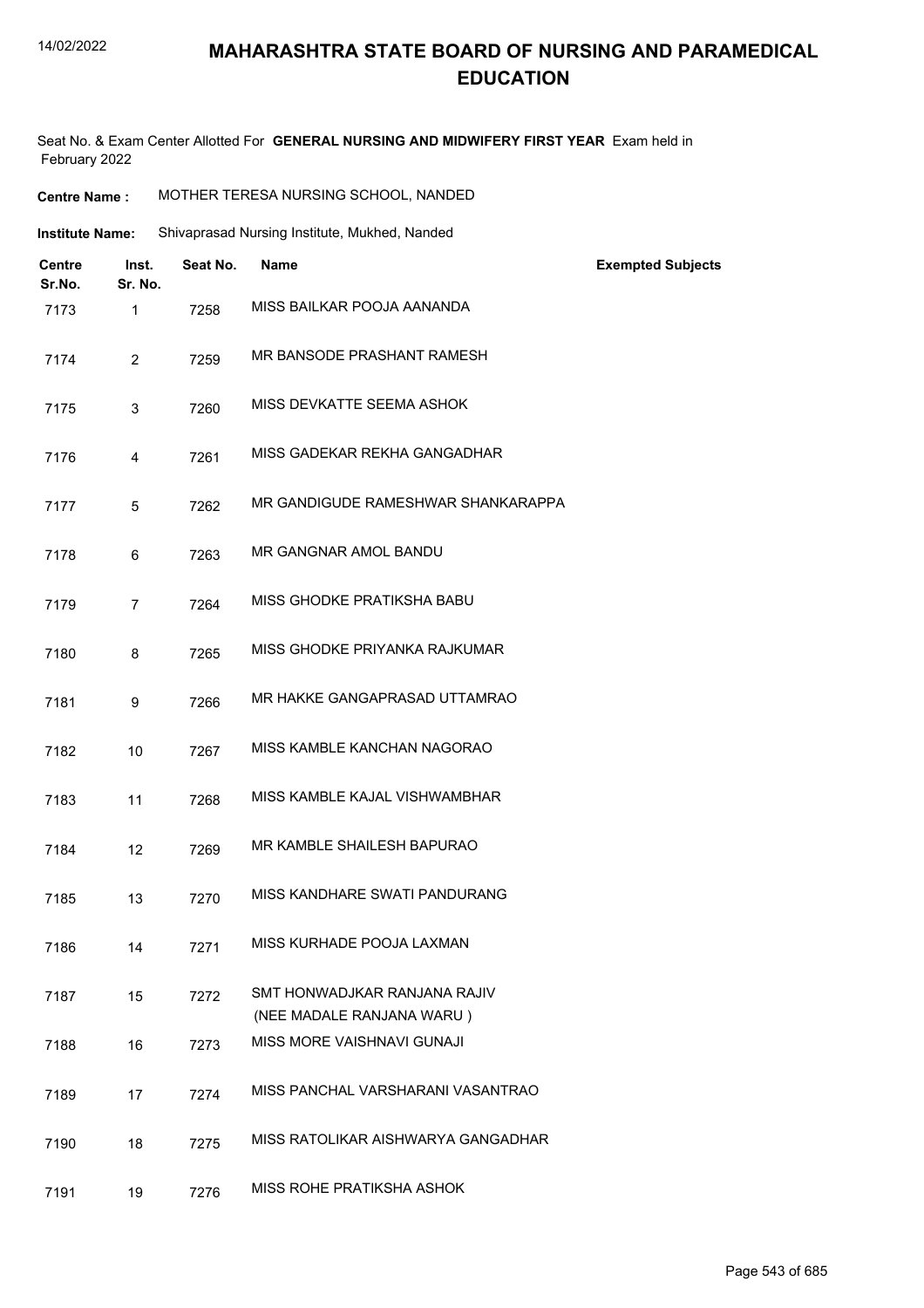|      | Seat No. & Exam Center Allotted For GENERAL NURSING AND MIDWIFERY FIRST YEAR Exam held in<br>February 2022 |      |                                                                      |  |  |
|------|------------------------------------------------------------------------------------------------------------|------|----------------------------------------------------------------------|--|--|
| 7192 | 20                                                                                                         | 7277 | MISS SHRIRAME AISHWARYA HANMANT                                      |  |  |
| 7193 | 21                                                                                                         | 7278 | MISS SOMWARE PADMAVATI NAGORAO                                       |  |  |
| 7194 | 22                                                                                                         | 7279 | MR SONKAMBLE NIKHIL BHANUDASRAO                                      |  |  |
| 7195 | 23                                                                                                         | 7280 | MR SUBHEDAR MAHESH BALAJIRAO                                         |  |  |
| 7196 | 24                                                                                                         | 7281 | MISS TARTE GANGASAGAR RAMCHANDRA                                     |  |  |
| 7197 | 25                                                                                                         | 7282 | MISS TURATWAD SONALI SHIVAJI                                         |  |  |
| 7198 | 26                                                                                                         | 7283 | MISS WAGHMARE ANJALI YADAV                                           |  |  |
| 7199 | 27                                                                                                         | 7284 | MR WAGHMARE VIKAS VENKAT                                             |  |  |
| 7200 | 28                                                                                                         | 7285 | MISS WAGHMARE SUNITA BHAURAO                                         |  |  |
| 7201 | 29                                                                                                         | 7286 | MISS WAGHMARE ARCHANA GUNVANT                                        |  |  |
| 7202 | 30                                                                                                         | 7287 | <b>SMT SIRSE HARSHADA ANIL</b><br>(NEE WARGHADE HARSHADA HAUSAJIRAO) |  |  |
|      |                                                                                                            |      | NOTE: 'P' MEANS PROVISIONALLY PERMITTED                              |  |  |
|      |                                                                                                            |      |                                                                      |  |  |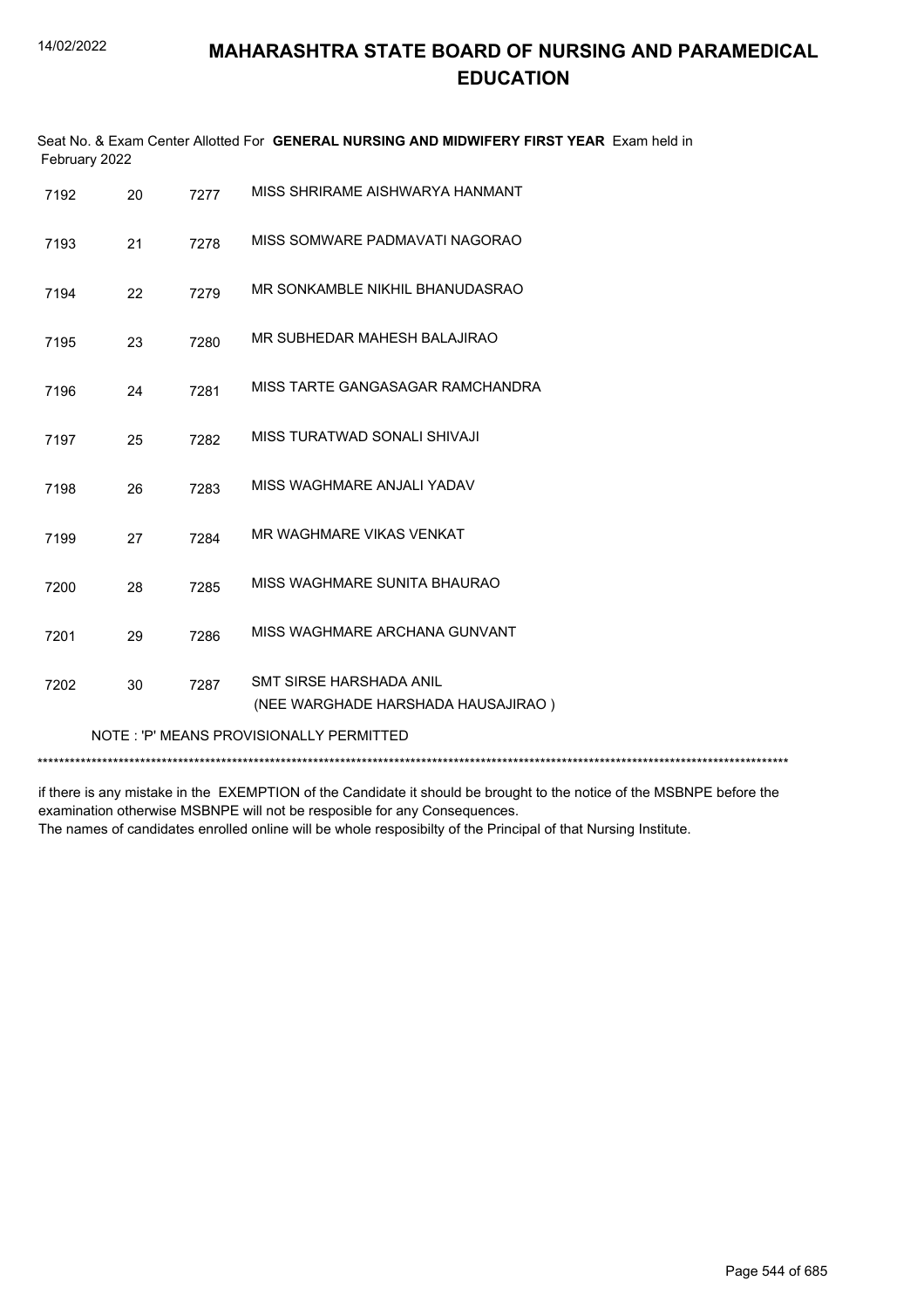Seat No. & Exam Center Allotted For **GENERAL NURSING AND MIDWIFERY FIRST YEAR** Exam held in February 2022

**Centre Name :** MOTHER TERESA NURSING SCHOOL, NANDED

| Institute Name: | SHRI GURURGOVIND SINGHJI MEMORIAL SCHOOL OF NURSING. ARDHAPUR. NANDED |
|-----------------|-----------------------------------------------------------------------|
|                 |                                                                       |

| <b>Centre</b><br>Sr.No. | Inst.<br>Sr. No. | Seat No. | <b>Name</b>                      | <b>Exempted Subjects</b> |
|-------------------------|------------------|----------|----------------------------------|--------------------------|
| 7203                    | $\mathbf{1}$     | 7288     | MISS CHANDANPHULE ASHWINI NAMDEV |                          |
| 7204                    | $\overline{2}$   | 7289     | MISS DUKARE ANNAPURNA MAROTI     |                          |
| 7205                    | 3                | 7290     | MISS GAIKWAD VARSHA GANGADHAR    |                          |
| 7206                    | 4                | 7291     | MISS GODBOLE SUSHMA SURENDRA     |                          |
| 7207                    | 5                | 7292     | MISS GODBOLE RUPALI ASHOK        |                          |
| 7208                    | 6                | 7293     | MISS GODBOLE ARTI PURBHAJI       |                          |
| 7209                    | 7                | 7294     | MISS KAMBLE MANGAL MARIBA        |                          |
| 7210                    | 8                | 7295     | MR KANKUTE AKSHAY BHAGWANRAO     |                          |
| 7211                    | 9                | 7296     | MR KAPURE VAIBHAV BHAGWAN        |                          |
| 7212                    | 10               | 7297     | MR LOKADE SAHIL SANJAY           |                          |
| 7213                    | 11               | 7298     | MISS MAHABALE SHWETA NARAYAN     |                          |
| 7214                    | 12               | 7299     | MISS MAHABALE SHUBHANGI NARAYAN  |                          |
| 7215                    | 13               | 7300     | MISS MALGE PRIYANKA DINANATH     |                          |
| 7216                    | 14               | 7301     | MISS PAIKRAO SHAMLI SARSHIRAM    |                          |
| 7217                    | 15               | 7302     | MISS PATHADE PRIYA VIJAYKUMAR    |                          |
| 7218                    | 16               | 7303     | MR POPHALE SHRISAI DATTATRAY     |                          |
| 7219                    | 17               | 7304     | MISS SHINDE MADHAVI ASHOK        |                          |
| 7220                    | 18               | 7305     | MISS SOLANKE VAISHNAVI SHIVAJI   |                          |
| 7221                    | 19               | 7306     | MR URADE MANGESH NARAYAN         |                          |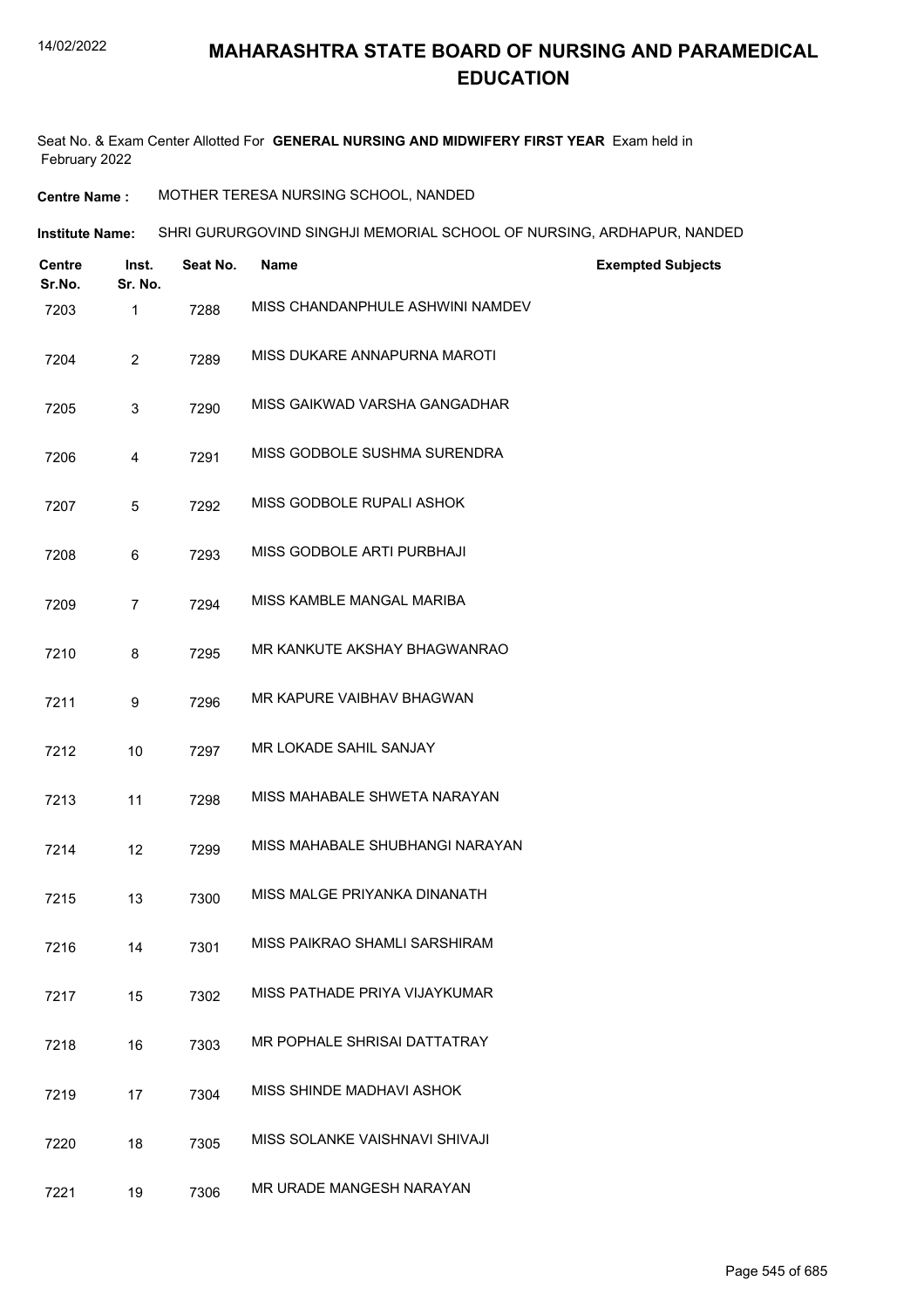Seat No. & Exam Center Allotted For GENERAL NURSING AND MIDWIFERY FIRST YEAR Exam held in February 2022

NOTE: 'P' MEANS PROVISIONALLY PERMITTED

if there is any mistake in the EXEMPTION of the Candidate it should be brought to the notice of the MSBNPE before the examination otherwise MSBNPE will not be resposible for any Consequences.

The names of candidates enrolled online will be whole resposibilty of the Principal of that Nursing Institute.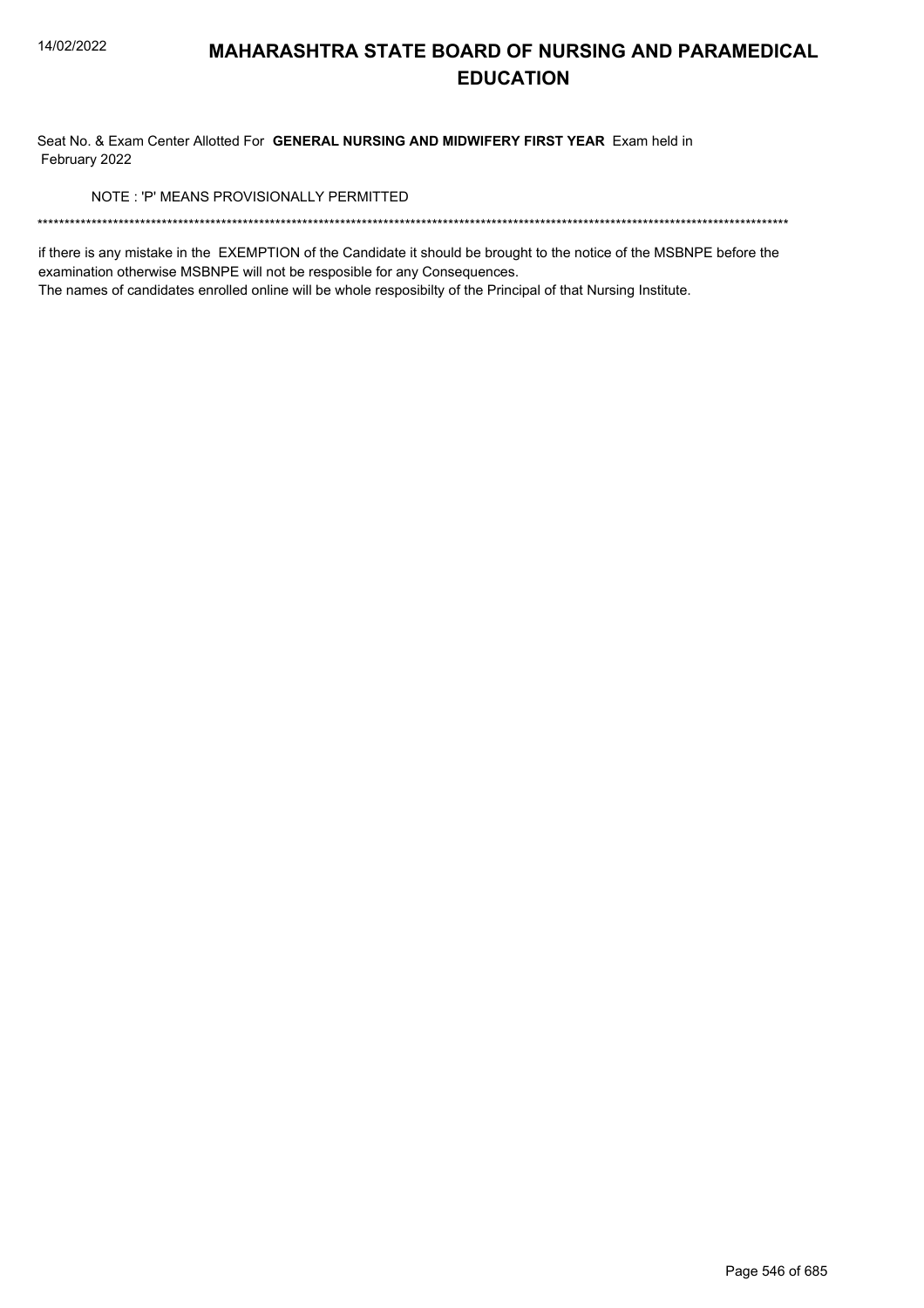Seat No. & Exam Center Allotted For **GENERAL NURSING AND MIDWIFERY FIRST YEAR** Exam held in February 2022

**Centre Name :** MOTHER TERESA NURSING SCHOOL, NANDED

| <b>Institute Name:</b>  |                  |          | New Rajmata Jijau RGNM Nursing School |                          |
|-------------------------|------------------|----------|---------------------------------------|--------------------------|
| <b>Centre</b><br>Sr.No. | Inst.<br>Sr. No. | Seat No. | Name                                  | <b>Exempted Subjects</b> |
| 7222                    | 1                | 7307     | MISS BHALERAO POOJA RAJENDRAKUMAR     |                          |
| 7223                    | $\overline{2}$   | 7308     | MISS DINDE KIRAN GORAKH               |                          |
| 7224                    | 3                | 7309     | MISS DONGARE DIKSHA SANTOSH           |                          |
| 7225                    | 4                | 7310     | MISS GAIKWAD POOJA BHAGWAN            |                          |
| 7226                    | 5                | 7311     | MISS KADAM PRADNYA SHIVAJI            |                          |
| 7227                    | 6                | 7312     | MR KAGADE ROHIT HARI                  |                          |
| 7228                    | $\overline{7}$   | 7313     | MISS LANDGE GAUBAI BABURAO            |                          |
| 7229                    | 8                | 7314     | MISS LOKHANDE MANDA VASANTA           |                          |
| 7230                    | 9                | 7315     | MISS PADGHANKAR SUNITA DHONDBARAO     |                          |
| 7231                    | 10               | 7316     | MISS PANDIT REKHA BHIMRAO             |                          |
| 7232                    | 11               | 7317     | MR RATHOD JETALAL RAMRAO              |                          |
| 7233                    | 12               | 7318     | MR SAHAJRAO VAIBHAV VIJAY             |                          |
| 7234                    | 13               | 7319     | MR SHAIKH REHANPASHA SALIMPASHA       |                          |
| 7235                    | 14               | 7320     | MR SHELKE VINAYAK BABANRAO            |                          |

- 7236 15 7321 MR TELANGE VITTHAL DHONDIBA
- 7237 16 7322 MISS TOTRE CHAYA DATTA
- 7238 17 7323 MISS WAGHMARE SHWETA NAGORAO
- 7239 18 7324 MISS WAGHMARE ARTI RAJARAM
- 7240 19 7325 MISS WARGHADE JYOTI DASHRATH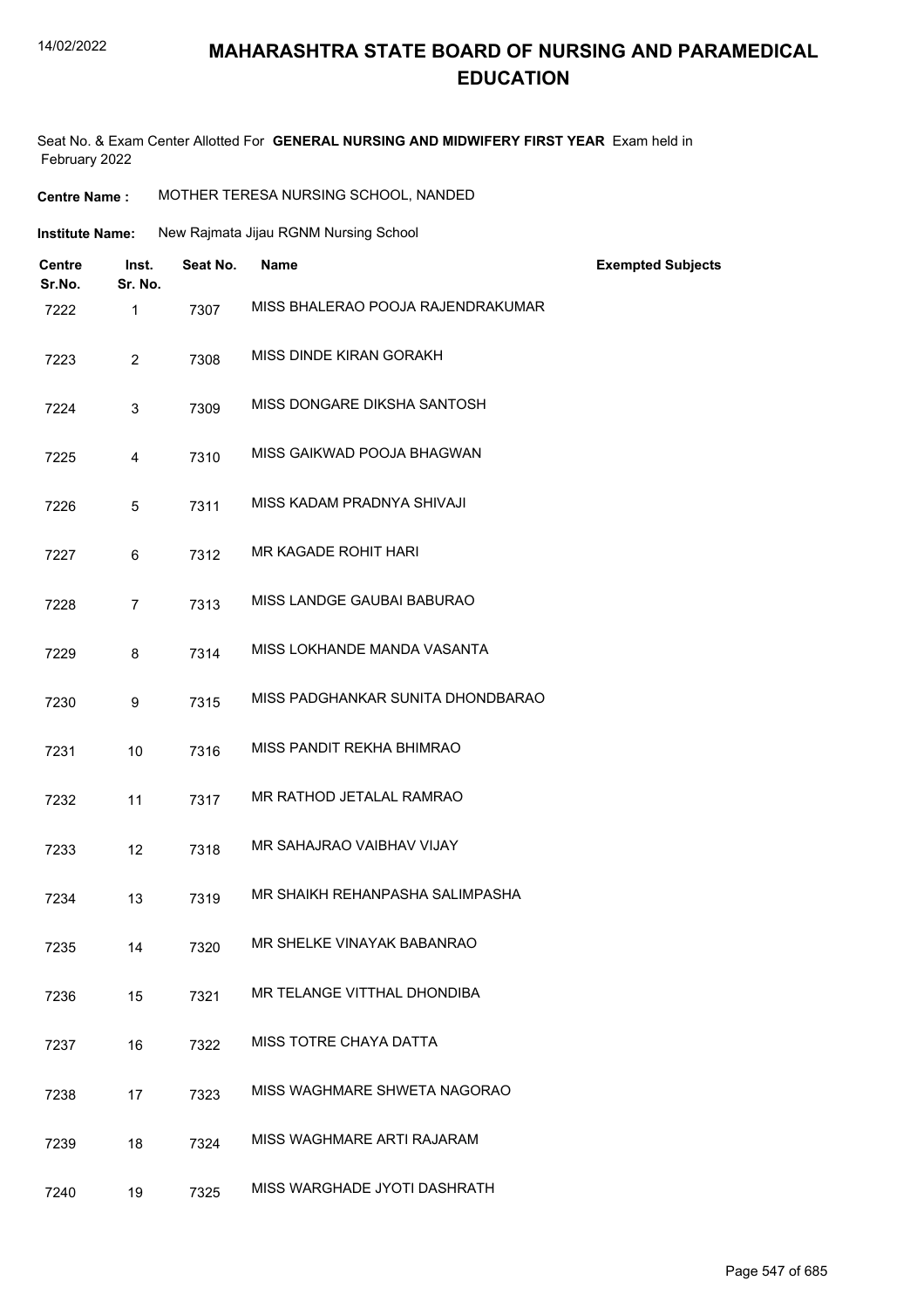Seat No. & Exam Center Allotted For GENERAL NURSING AND MIDWIFERY FIRST YEAR Exam held in February 2022

MISS WARGHADE SHARMISHTHA HAUSAJIRAO 7241 20 7326

NOTE: 'P' MEANS PROVISIONALLY PERMITTED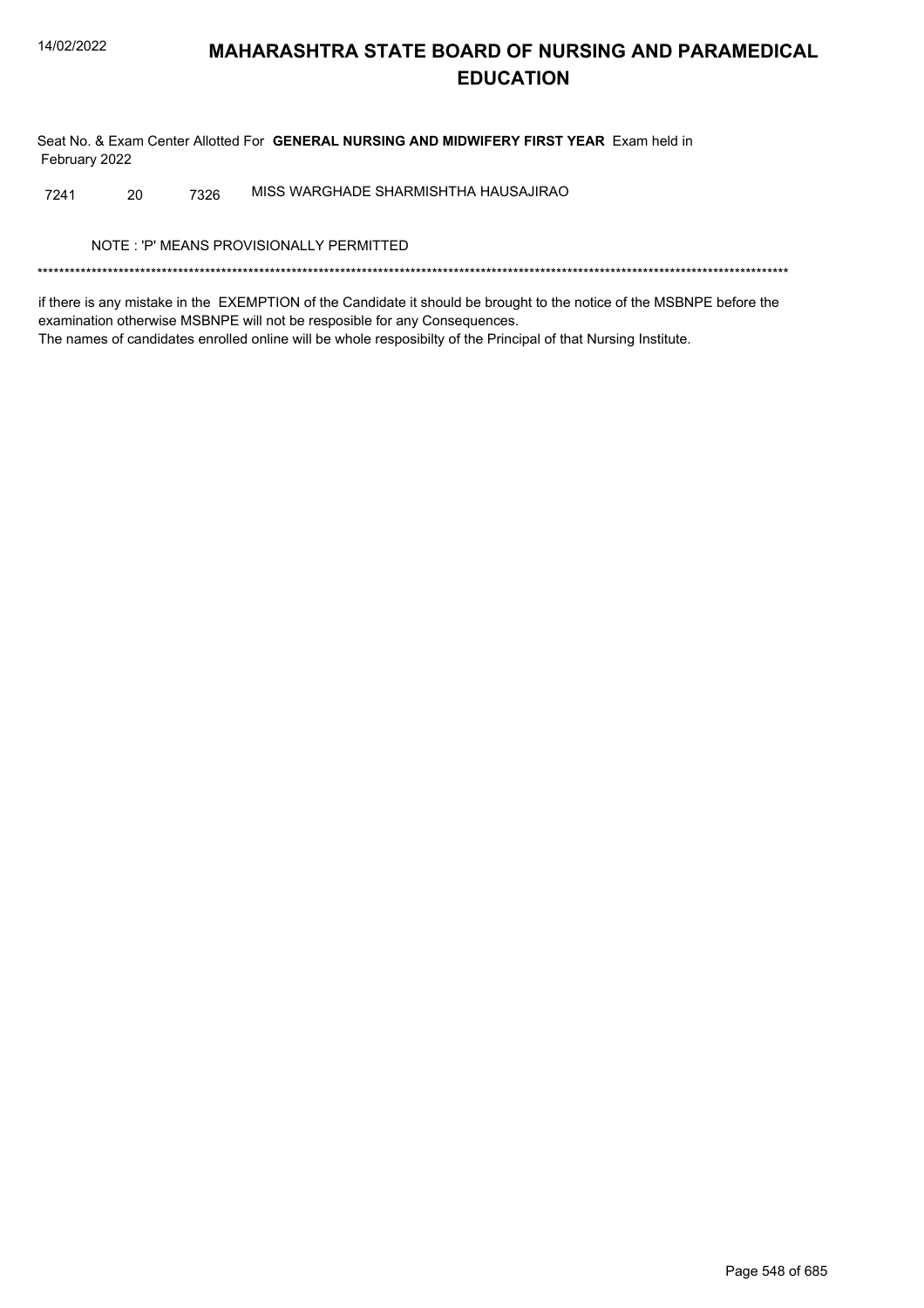#### 14/02/2022

### **MAHARASHTRA STATE BOARD OF NURSING AND PARAMEDICAL EDUCATION**

| <b>Centre Name :</b> | K.T. PATIL SCHOOL OF NURSING, OSMANABAD |
|----------------------|-----------------------------------------|
|----------------------|-----------------------------------------|

| <b>Centre</b><br>Sr.No. | Inst.<br>Sr. No. | Seat No. | <b>Name</b>                     | <b>Exempted Subjects</b> |
|-------------------------|------------------|----------|---------------------------------|--------------------------|
| 7242                    | $\mathbf{1}$     | 7327     | MISS AGALE SAKSHI AJIT          |                          |
| 7243                    | $\overline{2}$   | 7328     | MISS ATTAR SANIYA MANSUR        |                          |
| 7244                    | 3                | 7329     | MISS DUPARGUDE SANDHYA SUNIL    |                          |
| 7245                    | $\overline{4}$   | 7330     | MISS GAIKWAD SAKHU NARAYAN      |                          |
| 7246                    | 5                | 7331     | MISS GAIKWAD SAYALI SARJERAO    |                          |
| 7247                    | 6                | 7332     | MISS GAYKAWAD GIRJABAI PANDHARI |                          |
| 7248                    | $\overline{7}$   | 7333     | MR GOSAVI SAMADHAN MADHUKAR     |                          |
| 7249                    | 8                | 7334     | MISS KAMBLE MOHINI VINAYAK      |                          |
| 7250                    | 9                | 7335     | MISS KHOT SNEHAL CHANDRAKANT    |                          |
| 7251                    | 10               | 7336     | MISS MASKE EKATA BABAN          |                          |
| 7252                    | 11               | 7337     | MISS MIRASHE SHITAL NARAYAN     |                          |
| 7253                    | 12               | 7338     | MR MUNDHE ANIKET MITHU          |                          |
| 7254                    | 13               | 7339     | MISS SATPUTE AISHWARYA SOMNATH  |                          |
| 7255                    | 14               | 7340     | MR SATPUTE DHIRAJ SOMNATH       |                          |
| 7256                    | 15               | 7341     | MR SAYYAD CHANDPASHA YUSUF      |                          |
| 7257                    | 16               | 7342     | MR SHAIKH ALFAIJ NISAR          |                          |
| 7258                    | 17               | 7343     | MISS SONWANE SNEHA MANIK        |                          |
| 7259                    | 18               | 7344     | MISS TAMBOLI SHEEFA AKBAR       |                          |
| 7260                    | 19               | 7345     | MR THORAT YASH SANJAY           |                          |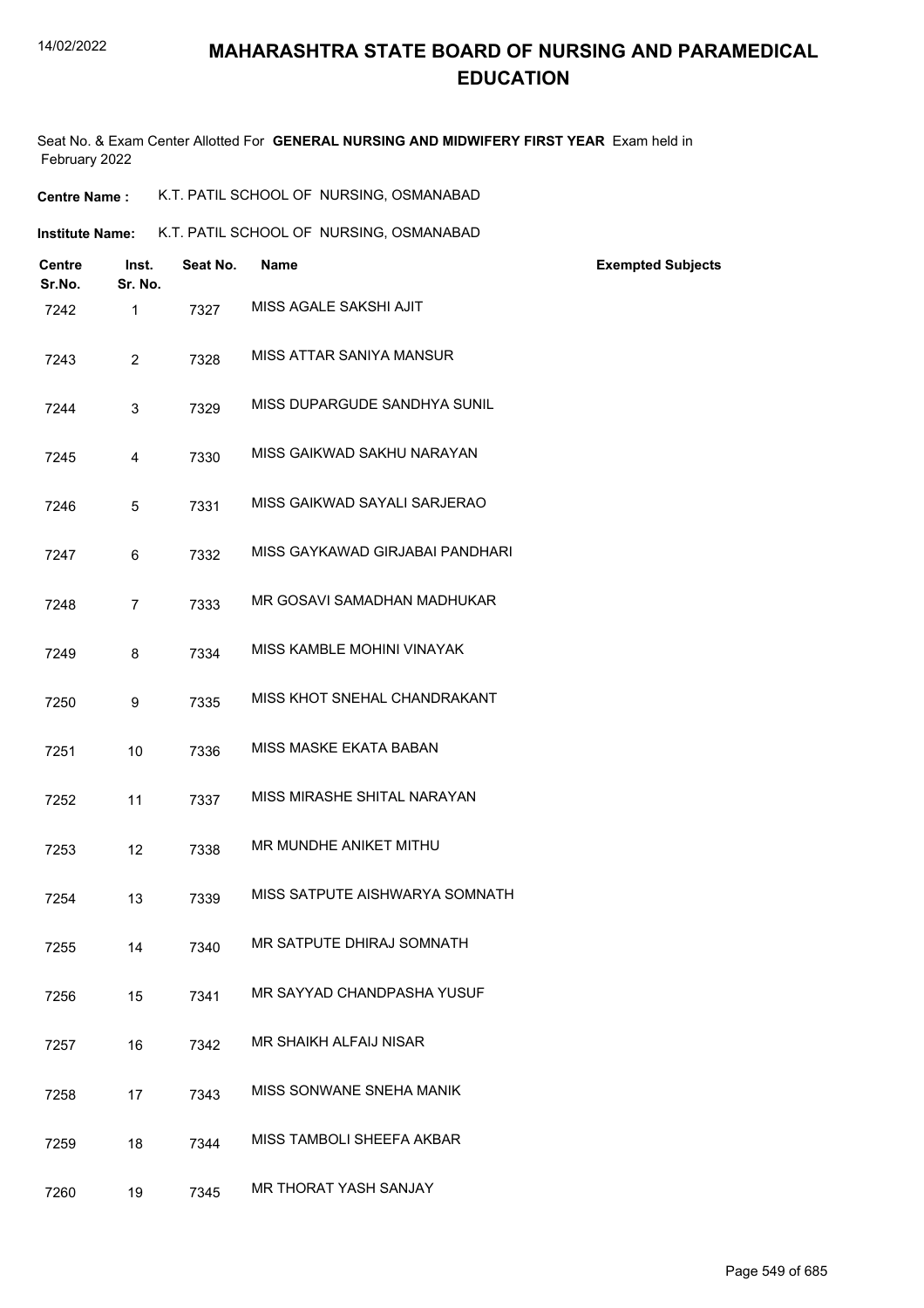Seat No. & Exam Center Allotted For GENERAL NURSING AND MIDWIFERY FIRST YEAR Exam held in February 2022

MISS WAGHE PRANITA VIJAYKUMAR 20 7261 7346

NOTE: 'P' MEANS PROVISIONALLY PERMITTED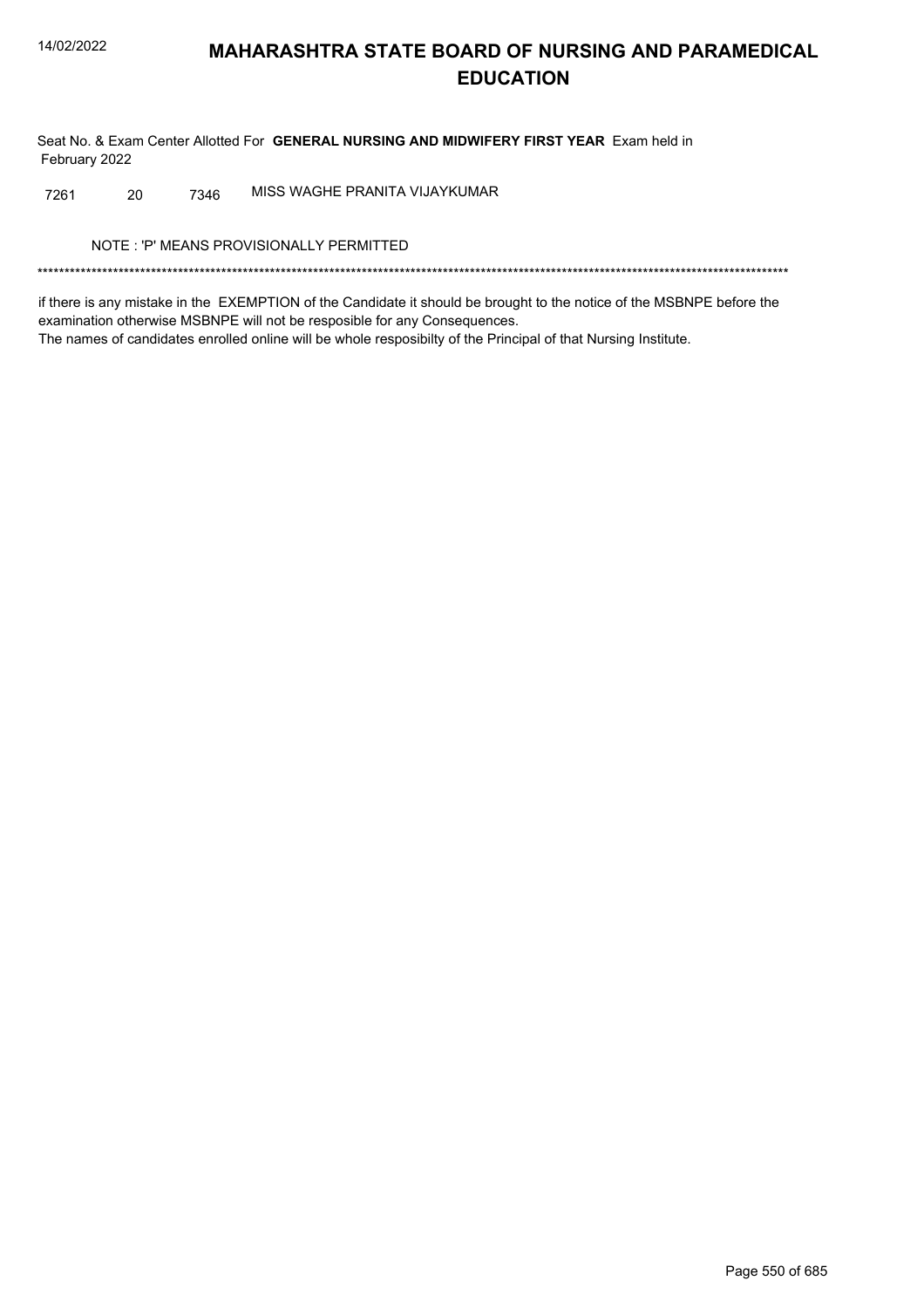- **Centre Name :** K.T. PATIL SCHOOL OF NURSING, OSMANABAD
- **Institute Name: Dr. SHIVAJIRAO GHOGARE NURSING SCHOOL OSMANABAD**

| <b>Centre</b><br>Sr.No. | Inst.<br>Sr. No. | Seat No. | <b>Name</b>                                                        | <b>Exempted Subjects</b> |
|-------------------------|------------------|----------|--------------------------------------------------------------------|--------------------------|
| 7262                    | 1                | 7347     | MISS ADSUL GEETANJALI BABASAHEB                                    |                          |
| 7263                    | $\overline{2}$   | 7348     | MR ASHTIKAR SHREYAS SANJAY                                         |                          |
| 7264                    | 3                | 7349     | MISS BANSODE PRATIKSHA CHANDRAMANI                                 |                          |
| 7265                    | 4                | 7350     | MR BHOITE ABHINAV SANJAY                                           |                          |
| 7266                    | 5                | 7351     | MR CHAVAN DHIRAJ BALASAHEB                                         |                          |
| 7267                    | 6                | 7352     | MISS DOLARE SANDHYA RANDHIR                                        |                          |
| 7268                    | $\overline{7}$   | 7353     | MISS DOLARE SWAPNALI DEEPAK                                        |                          |
| 7269                    | 8                | 7354     | MISS GAIKWAD PRATIKSHA RAJABHAU                                    |                          |
| 7270                    | 9                | 7355     | MISS GAIKWAD RUTUJA SATISH                                         |                          |
| 7271                    | 10               | 7356     | MISS GHAYTIDAK SHRUTI SANTOSH                                      |                          |
| 7272                    | 11               | 7357     | MISS GORE SANDHYA BALAJI                                           |                          |
| 7273                    | 12               | 7358     | MISS JADHAV GAUTAMI SANJAY                                         |                          |
| 7274                    | 13               | 7359     | SMT PATHAN TABASSUM MOHAMADAZZRODD<br>(NEE JAMADAR TABASSUM WAHAB) |                          |
| 7275                    | 14               | 7360     | MISS KADAM PRANALI RAMCHANDRA                                      |                          |
| 7276                    | 15               | 7361     | MISS KALE MUKTA NAMDEV                                             |                          |
| 7277                    | 16               | 7362     | MISS KHUNE PRIYANKA SANTOSH                                        |                          |
| 7278                    | 17               | 7363     | MISS KOLAGE SANJIVANI SUDHAKAR                                     |                          |
| 7279                    | 18               | 7364     | MR KSHIRSAGAR VIJAY PANDURANG                                      |                          |
| 7280                    | 19               | 7365     | MR KURUND NIKHIL MANIK                                             |                          |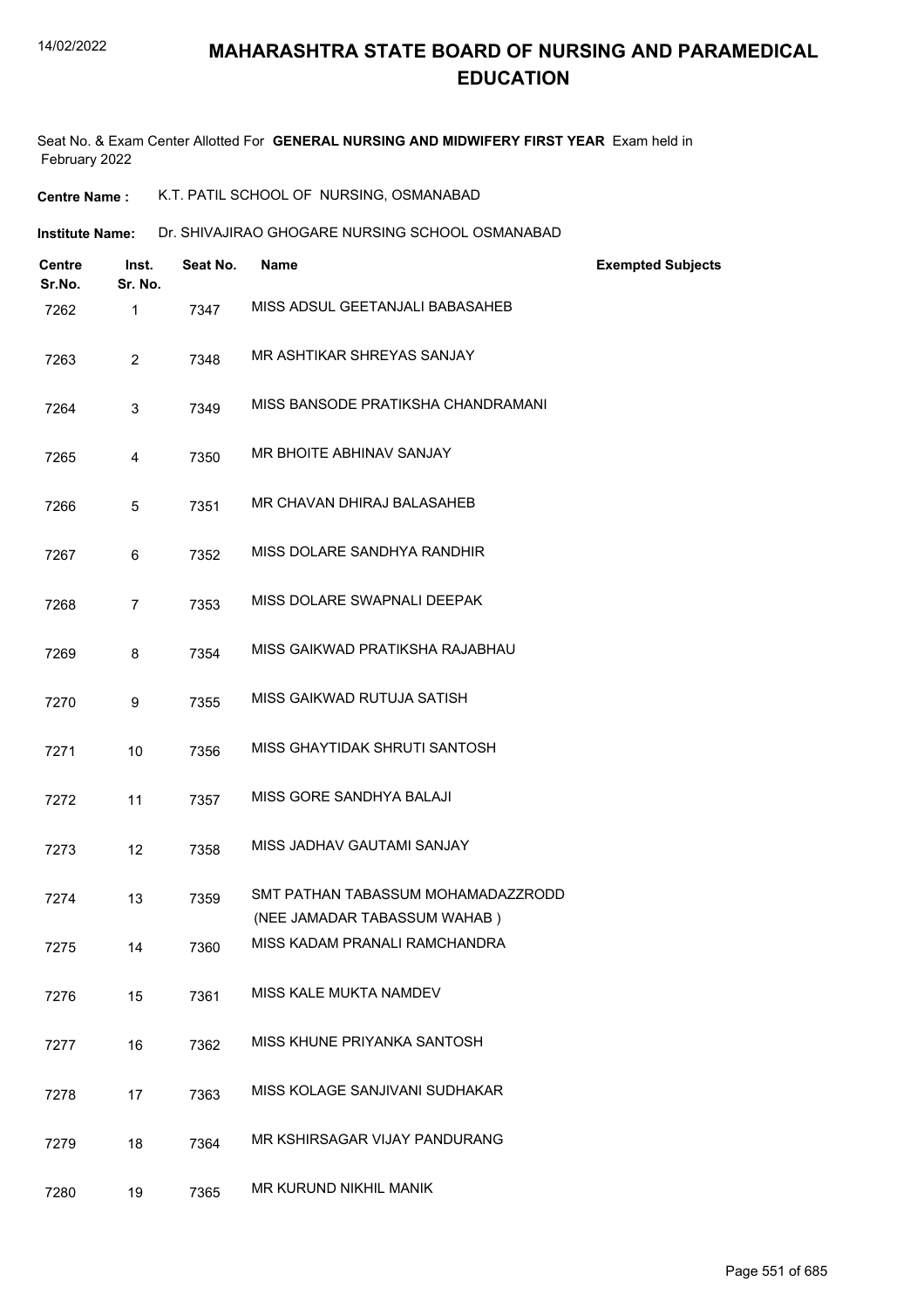|               | Seat No. & Exam Center Allotted For GENERAL NURSING AND MIDWIFERY FIRST YEAR Exam held in |  |
|---------------|-------------------------------------------------------------------------------------------|--|
| February 2022 |                                                                                           |  |

| 7281 | 20 | 7366 | MR MALI RUSHIKESH ABHIMANYU                               |
|------|----|------|-----------------------------------------------------------|
| 7282 | 21 | 7367 | MISS MUKADE PAYAL LIMBAJI                                 |
| 7283 | 22 | 7368 | MISS PALKE BHAGYASHRI ANIL                                |
| 7284 | 23 | 7369 | MISS PANCHAL GAYATRI GURUNATH                             |
| 7285 | 24 | 7370 | <b>MISS PETHE SUNITA SHANKAR</b>                          |
| 7286 | 25 | 7371 | MISS RASAL VAISHALI BALU                                  |
| 7287 | 26 | 7372 | MR RAUT RAMESHWAR MOHAN                                   |
| 7288 | 27 | 7373 | MISS SABLE LAVANYA RAMESH                                 |
| 7289 | 28 | 7374 | SMT GARJE KANCHAN SHIVAJI<br>(NEE SANGLE KANCHAN ASHRUBA) |
| 7290 | 29 | 7375 | MISS SHAIKH AAYSHA MOHINPASHA                             |
| 7291 | 30 | 7376 | MISS SHAIKH FATIMA MOHINPASHA                             |
| 7292 | 31 | 7377 | MISS SHILVANT MOHINI RAJENDRA                             |
| 7293 | 32 | 7378 | MR SHINDE ROHIT NAMDEV                                    |
| 7294 | 33 | 7379 | MR THAVARE AJITKUMAR BABASAHEB                            |
| 7295 | 34 | 7380 | MR VEER VICKY MAHATMA                                     |
| 7296 | 35 | 7381 | MISS WAGHMARE DIVYA KESHAV                                |
| 7297 | 36 | 7382 | MISS WAGHMARE PRATIKSHA VIKAS                             |
| 7298 | 37 | 7383 | MISS YEDKE SADHANA VITTHAL                                |
|      |    |      |                                                           |

#### NOTE : 'P' MEANS PROVISIONALLY PERMITTED

\*\*\*\*\*\*\*\*\*\*\*\*\*\*\*\*\*\*\*\*\*\*\*\*\*\*\*\*\*\*\*\*\*\*\*\*\*\*\*\*\*\*\*\*\*\*\*\*\*\*\*\*\*\*\*\*\*\*\*\*\*\*\*\*\*\*\*\*\*\*\*\*\*\*\*\*\*\*\*\*\*\*\*\*\*\*\*\*\*\*\*\*\*\*\*\*\*\*\*\*\*\*\*\*\*\*\*\*\*\*\*\*\*\*\*\*\*\*\*\*\*\*\*\*\*\*\*\*\*\*\*\*\*\*\*\*\*\*\*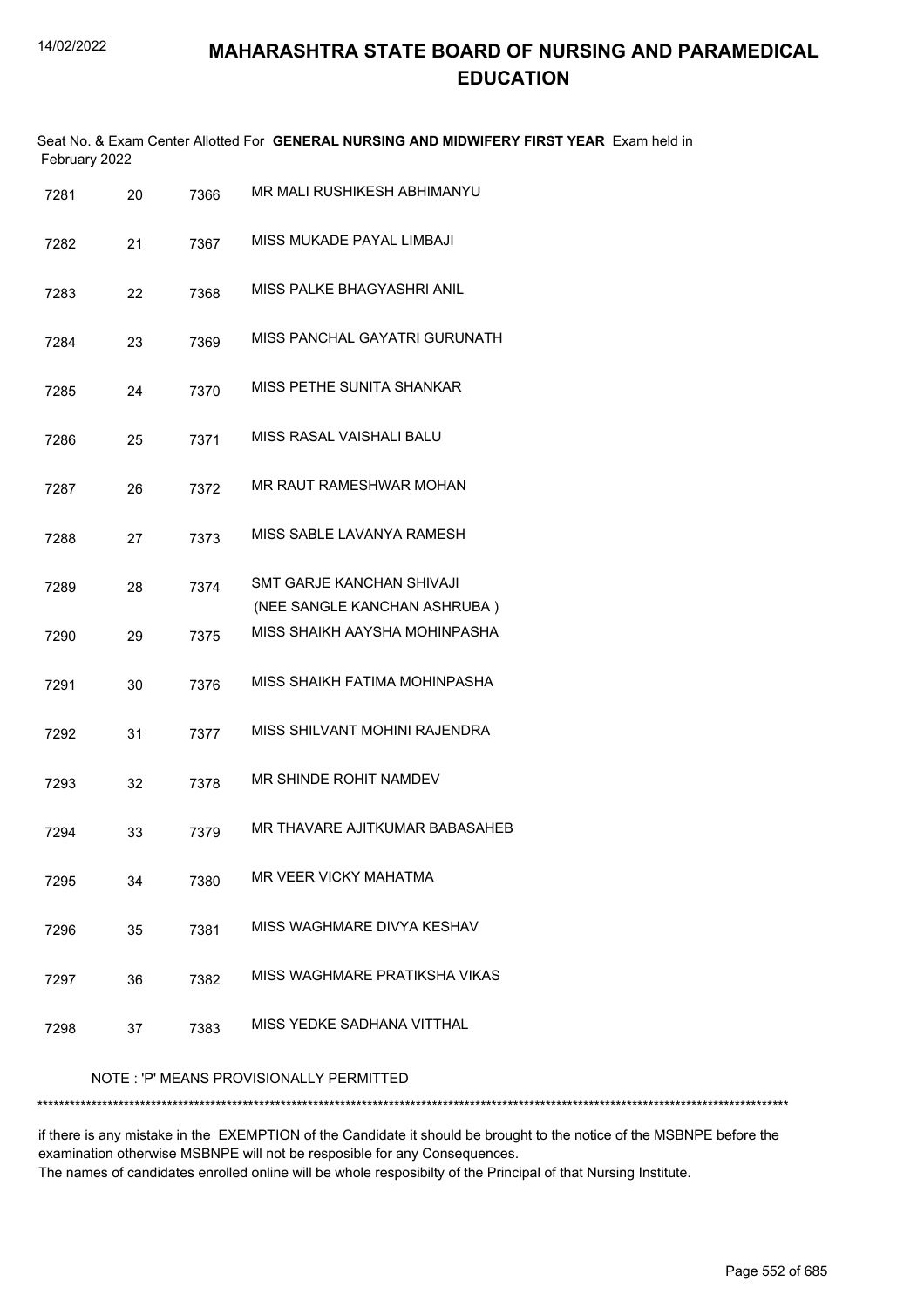| <b>Centre Name :</b> | K.T. PATIL SCHOOL OF NURSING, OSMANABAD |  |  |
|----------------------|-----------------------------------------|--|--|
|----------------------|-----------------------------------------|--|--|

| <b>Institute Name:</b> | AASTHA SCHOOL OF NURSING OSMANABAD |
|------------------------|------------------------------------|
|                        |                                    |

| <b>Centre</b><br>Sr.No. | Inst.<br>Sr. No. | Seat No. | <b>Name</b>                     | <b>Exempted Subjects</b> |
|-------------------------|------------------|----------|---------------------------------|--------------------------|
| 7299                    | 1                | 7384     | MISS ADEKAR DHANASHRI SAMADHAN  |                          |
| 7300                    | $\overline{2}$   | 7385     | MISS CHAVAN PRATIBHA NANASAHEB  |                          |
| 7301                    | $\mathbf{3}$     | 7386     | MISS DEVGIRE SHRADDHA SHRINIVAS |                          |
| 7302                    | $\overline{4}$   | 7387     | MISS GAIKWAD PRATIBHA MALHARI   |                          |
| 7303                    | 5                | 7388     | MISS GAJBHAR SMITA SHANKAR      |                          |
| 7304                    | 6                | 7389     | MISS HAVALE PRATIKSHA BHIMRAO   |                          |
| 7305                    | $\overline{7}$   | 7390     | MR JADHAVAR DATTATRAY HANUMANT  |                          |
| 7306                    | 8                | 7391     | MR JUGDAR SAURABH ANURATH       |                          |
| 7307                    | 9                | 7392     | MR KARAD AJAY ASHOK             |                          |
| 7308                    | 10               | 7393     | MISS KASDEKAR SHAILI SUDHAKAR   |                          |
| 7309                    | 11               | 7394     | MISS LANDAGE SONALI RAJENDRA    |                          |
| 7310                    | 12               | 7395     | MISS MATE LAXMI MOHAN           |                          |
| 7311                    | 13               | 7396     | MISS MORALE BHAGYASHRI SHIVAJI  |                          |
| 7312                    | 14               | 7397     | MISS MULANI SHAHENAJ RAMJAN     |                          |
| 7313                    | 15               | 7398     | MISS PATORKAR VAISHALI LAXMAN   |                          |
| 7314                    | 16               | 7399     | MISS SONTAKKE PRANJAL ISHWAR    |                          |
| 7315                    | 17               | 7400     | MISS SURWASE SNEHA SHARAD       |                          |
| 7316                    | 18               | 7401     | MR SUTAR KULDIP RAJENDRA        |                          |
| 7317                    | 19               | 7402     | MR TAMBE SUJIT SUNIL            |                          |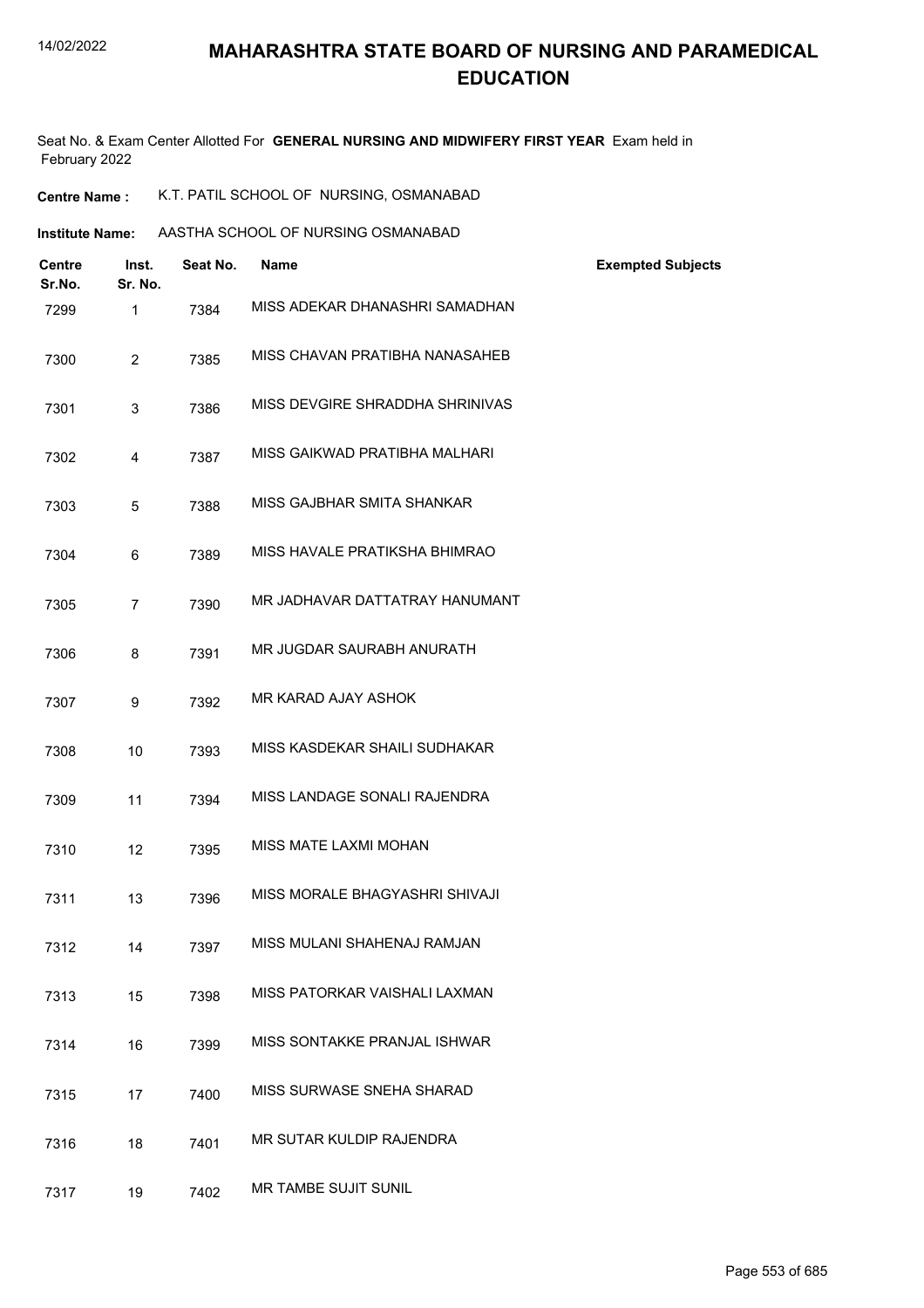Seat No. & Exam Center Allotted For GENERAL NURSING AND MIDWIFERY FIRST YEAR Exam held in February 2022

NOTE: 'P' MEANS PROVISIONALLY PERMITTED

if there is any mistake in the EXEMPTION of the Candidate it should be brought to the notice of the MSBNPE before the examination otherwise MSBNPE will not be resposible for any Consequences.

The names of candidates enrolled online will be whole resposibilty of the Principal of that Nursing Institute.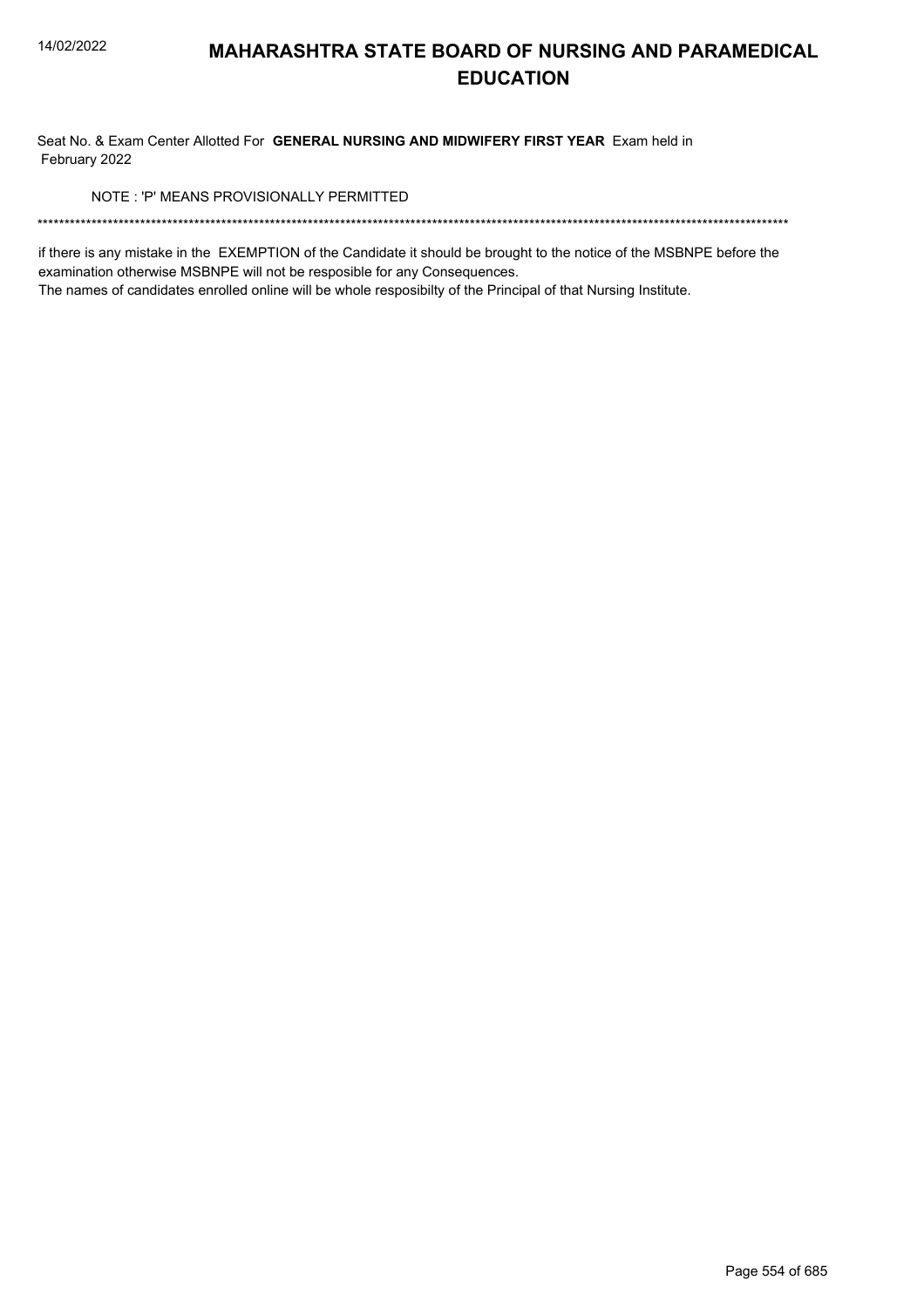Seat No. & Exam Center Allotted For **GENERAL NURSING AND MIDWIFERY FIRST YEAR** Exam held in February 2022

**Centre Name :** District Hospital Beed

| <b>Institute Name:</b>  |                  |          | SHRI SWAMI VIVEKANAND SCHOOL OF NURSING, BEED               |                          |
|-------------------------|------------------|----------|-------------------------------------------------------------|--------------------------|
| <b>Centre</b><br>Sr.No. | Inst.<br>Sr. No. | Seat No. | <b>Name</b>                                                 | <b>Exempted Subjects</b> |
| 7318                    | $\mathbf 1$      | 7403     | SMT KARANDE NEETA SANTOSH                                   |                          |
|                         |                  |          | (NEE BAHIR NEETA VISHWAMBAR)                                |                          |
| 7319                    | $\overline{2}$   | 7404     | MR CHAVAN GAJANAN BALASAHEB                                 |                          |
| 7320                    | 3                | 7405     | MR DHANAK VAIBHAV BABASAHEB                                 |                          |
| 7321                    | $\overline{4}$   | 7406     | MR FAROOQUI MEERANAHEMAD SHAFIQUEFA                         |                          |
| 7322                    | 5                | 7407     | SMT ANERAO RAJKUMARI GOVIND<br>(NEE GADE RAJKUMARI ASHRUBA) |                          |
| 7323                    | 6                | 7408     | MISS GADEKAR NAMRATA RANGANATH                              |                          |
| 7324                    | $\overline{7}$   | 7409     | SMT DHAKANE MANDAKINI ANKUSH                                |                          |
|                         |                  |          | (NEE KEDAR MANDAKINI MOHAN)                                 |                          |
| 7325                    | 8                | 7410     | MISS KHODVE MAYURI RAJABHAU                                 |                          |
| 7326                    | 9                | 7411     | MR MOHARE SHUBHANGI RADHESHAM                               |                          |
| 7327                    | 10               | 7412     | MISS NAGARGOJE BHAGYASHRI SHRIHARI                          |                          |
| 7328                    | 11               | 7413     | SMT JANVALE SHALINI SHANKAR                                 |                          |
|                         |                  |          | (NEE NAIKWADE SHALINI BALBHIM)                              |                          |
| 7329                    | 12               | 7414     | MISS PAWAR RAJASHREE SUDHAKAR                               |                          |
| 7330                    | 13               | 7415     | MISS RANJWAN NIKITA BALIRAM                                 |                          |
| 7331                    | 14               | 7416     | MISS SALUNKE VAISHALI RAOSAHEB                              |                          |
| 7332                    | 15               | 7417     | MISS SANAP RADHA RAMKISAN                                   |                          |
| 7333                    | 16               | 7418     | MISS SYEDA MAHEVISH SYEDAKBAR                               |                          |
| 7334                    | 17               | 7419     | MR THOMBRE AJAY RAMHARI                                     |                          |
| 7335                    | 18               | 7420     | MISS VIDYAGAR AKANKSHA VIKRAM                               |                          |
| 7336                    | 19               | 7421     | MR WARE PAVAN DATTATRYA                                     |                          |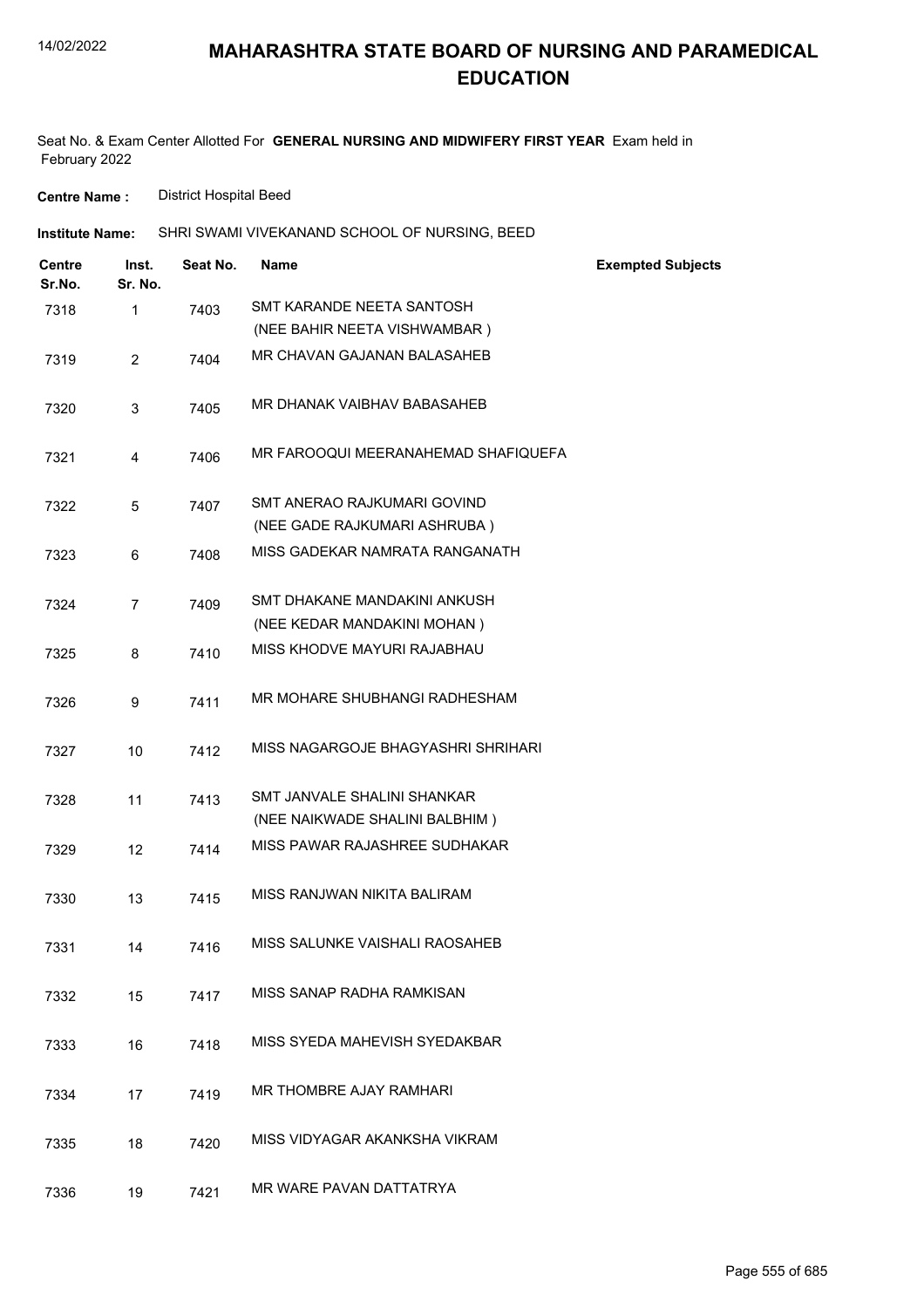Seat No. & Exam Center Allotted For GENERAL NURSING AND MIDWIFERY FIRST YEAR Exam held in February 2022

7422 MR ZANZAN ROHIT ASHOK 7337 20

NOTE: 'P' MEANS PROVISIONALLY PERMITTED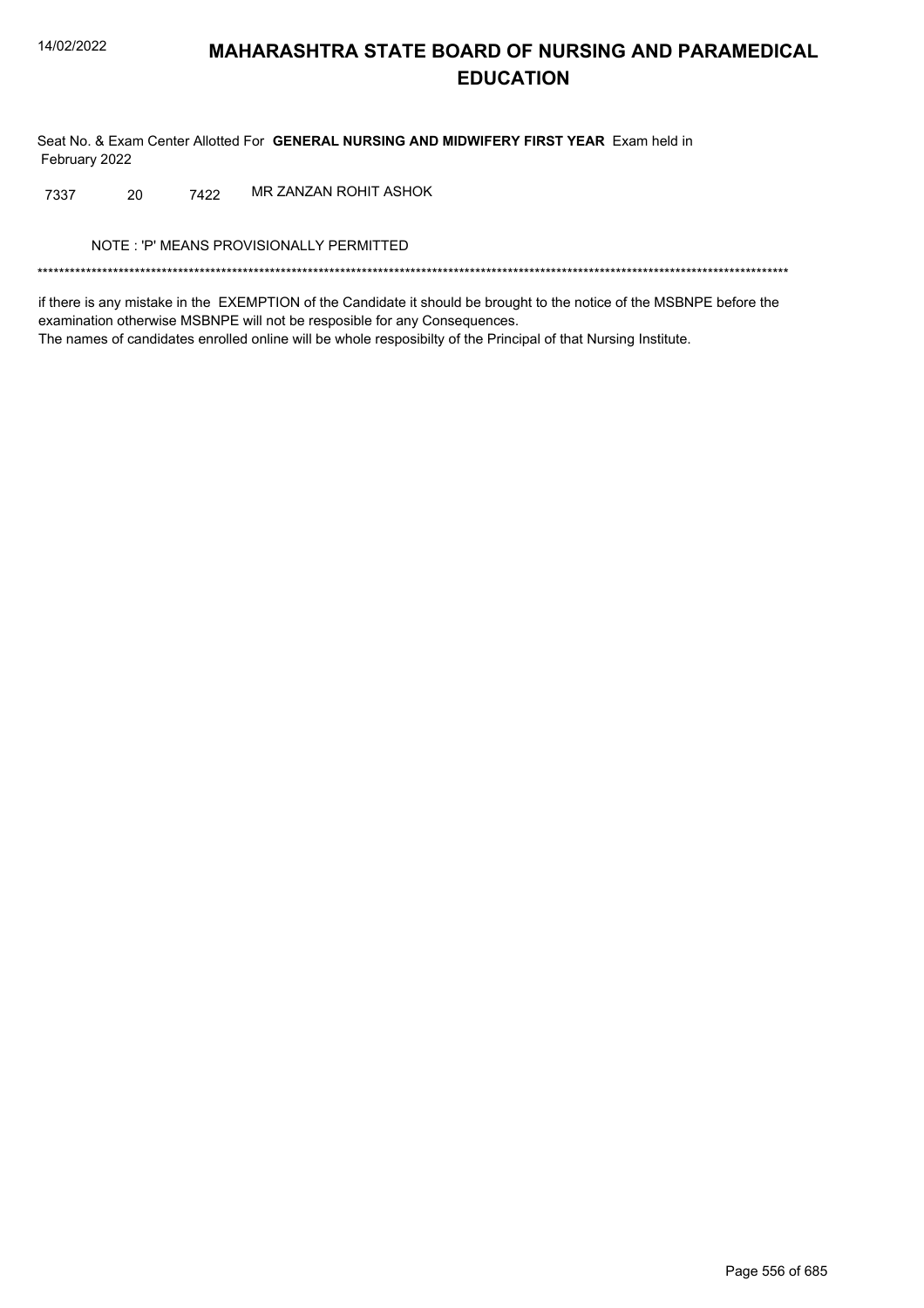Seat No. & Exam Center Allotted For **GENERAL NURSING AND MIDWIFERY FIRST YEAR** Exam held in February 2022

**Centre Name :** District Hospital Beed

| <b>Institute Name:</b>  |                  |          | YASHWANT NURSING SCHOOL, ASHTI, BEED |                          |
|-------------------------|------------------|----------|--------------------------------------|--------------------------|
| <b>Centre</b><br>Sr.No. | Inst.<br>Sr. No. | Seat No. | Name                                 | <b>Exempted Subjects</b> |
| 7338                    | $\mathbf{1}$     | 7423     | MR ABHANG UTTKARSH UDDHAV            |                          |
| 7339                    | $\overline{2}$   | 7424     | MISS AUSARMAL ASHWINI AMBADAS        |                          |
| 7340                    | 3                | 7425     | MR BHILARE SHIVKUMAR PRAKASH         |                          |
| 7341                    | 4                | 7426     | MISS BHOSALE ASMITA RAJESH           |                          |
| 7342                    | 5                | 7427     | MISS BORUDE BHAKTI RAJENDRA          |                          |
| 7343                    | 6                | 7428     | MR CHAVAN SHRIHARI NANASAHEB         |                          |
| 7344                    | $\overline{7}$   | 7429     | MR DALAVI TEJAS BABAN                |                          |
| 7345                    | 8                | 7430     | MISS GARJE ASHA CHANDU               |                          |
| 7346                    | 9                | 7431     | MR GUTTE SWAPNIL GANPAT              |                          |
| 7347                    | 10               | 7432     | MISS INGLE SHRADDHA CHANDAR          |                          |
| 7348                    | 11               | 7433     | MISS KENDRE SHIVKANYA KISHANRAO      |                          |
| 7349                    | 12               | 7434     | MISS KHARE MANISHA PRADIP            |                          |
| 7350                    | 13               | 7435     | MISS KHOLAPE PRIYANKA PRAKASH        |                          |
| 7351                    | 14               | 7436     | MISS SABALE ASHVINI BABAN            |                          |
| 7352                    | 15               | 7437     | MISS SABLE VRUSHALI APPASAHEB        |                          |
| 7353                    | 16               | 7438     | MISS SHAIKH JULEKHA ALAM             |                          |
| 7354                    | 17               | 7439     | MISS SHAIKH ALFIYA JAHANGIR          |                          |
| 7355                    | 18               | 7440     | MISS SHELAR SUPRIYA DNYANESHWAR      |                          |
| 7356                    | 19               | 7441     | MISS VANAVE SHITAL DNYANDEV          |                          |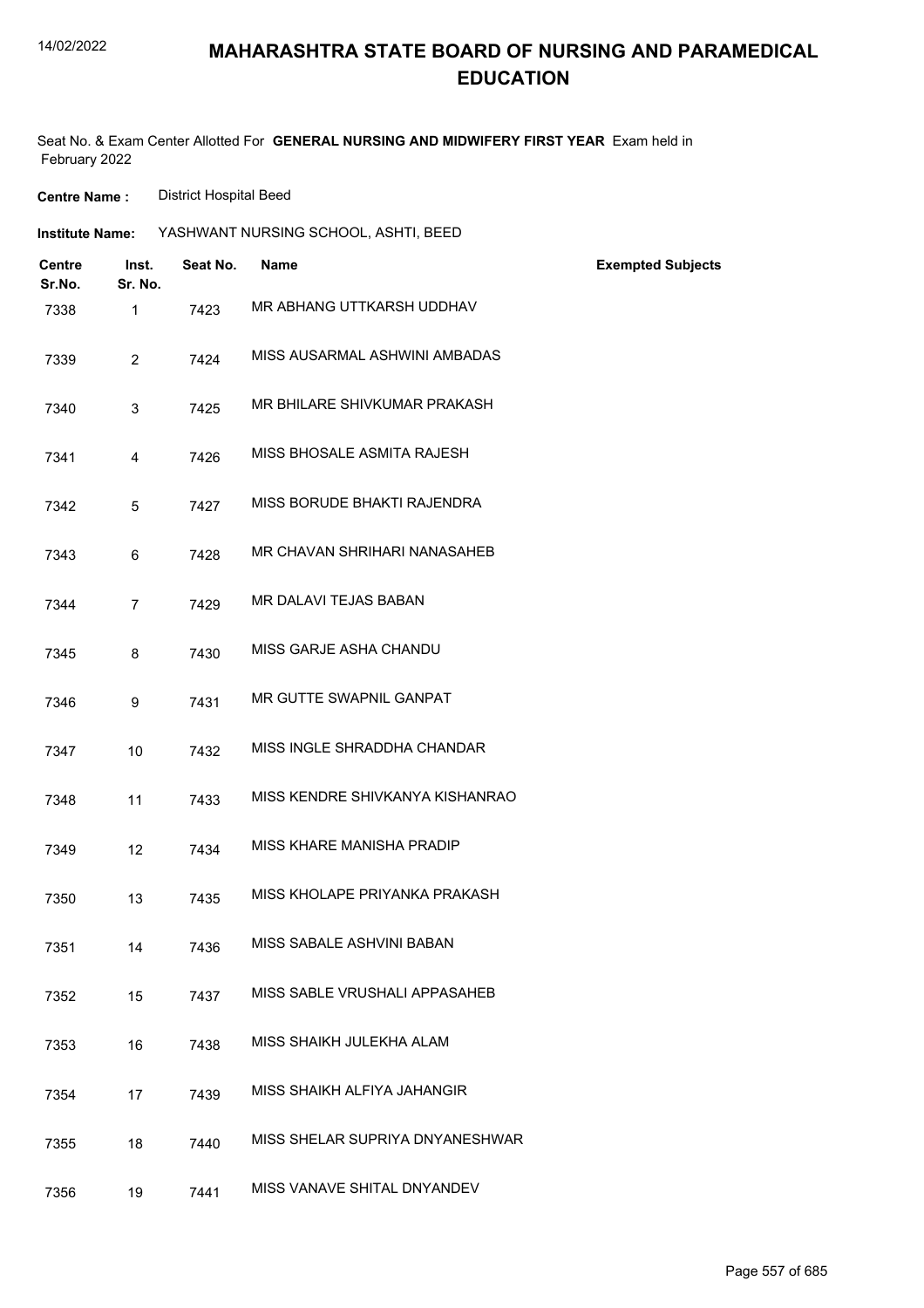Seat No. & Exam Center Allotted For GENERAL NURSING AND MIDWIFERY FIRST YEAR Exam held in February 2022

NOTE: 'P' MEANS PROVISIONALLY PERMITTED

if there is any mistake in the EXEMPTION of the Candidate it should be brought to the notice of the MSBNPE before the examination otherwise MSBNPE will not be resposible for any Consequences.

The names of candidates enrolled online will be whole resposibilty of the Principal of that Nursing Institute.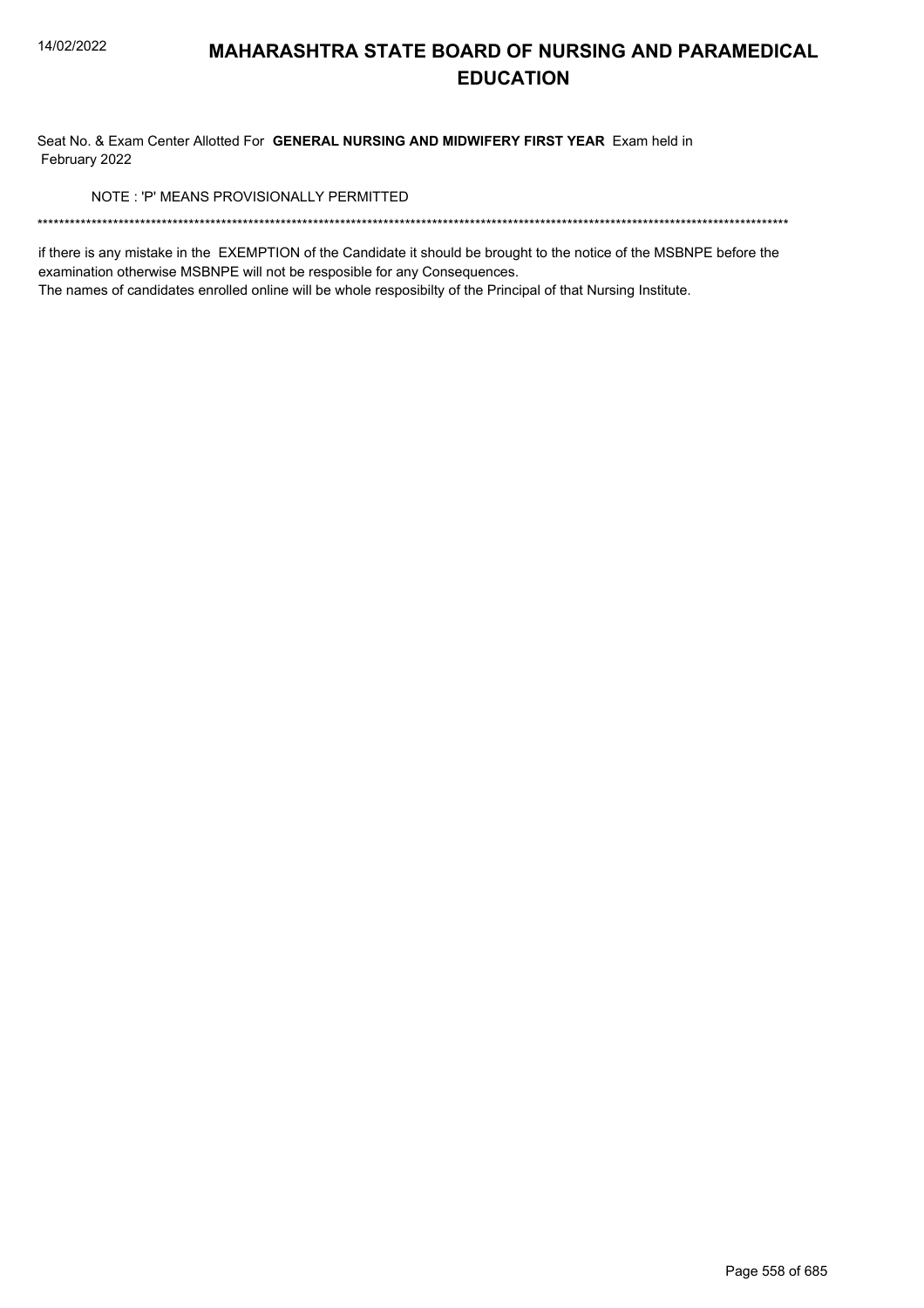| <b>Centre Name:</b>     |                  | <b>District Hospital Beed</b> |                                                         |                          |
|-------------------------|------------------|-------------------------------|---------------------------------------------------------|--------------------------|
| <b>Institute Name:</b>  |                  | District Hospital, Beed       |                                                         |                          |
| <b>Centre</b><br>Sr.No. | Inst.<br>Sr. No. | Seat No.                      | <b>Name</b>                                             | <b>Exempted Subjects</b> |
| 7357                    | 1                | 7442                          | MISS BACHUTE PRERNA DATTATRAY                           |                          |
| 7358                    | $\overline{2}$   | 7443                          | MISS BHANDARE AKANKSHA ARUN                             |                          |
| 7359                    | 3                | 7444                          | MISS BOBADE KOMAL SUBHASH                               |                          |
| 7360                    | 4                | 7445                          | MISS BORATE SANIKA LAXMAN                               |                          |
| 7361                    | 5                | 7446                          | MISS CHANCHALWAD WANITA RAMRAO                          |                          |
| 7362                    | 6                | 7447                          | MISS JADHAV VAISHALI VAIJINATH                          |                          |
| 7363                    | $\overline{7}$   | 7448                          | MISS JANWALE VANMALA CHANDRAKANT                        |                          |
| 7364                    | 8                | 7449                          | MISS KASBE MAYURI VIJAY                                 |                          |
| 7365                    | 9                | 7450                          | SMT KUDKE SHARDA SACHIN<br>(NEE KATKAR SHARDA SHRIDHAR) |                          |
| 7366                    | 10               | 7451                          | MISS MAGAR PRATIKSHA SHIVAJI                            |                          |
| 7367                    | 11               | 7452                          | MISS MANE SEMA CHHAGAN                                  |                          |
| 7368                    | 12               | 7453                          | MISS MULE SHITAL VIJAY                                  |                          |
| 7369                    | 13               | 7454                          | MISS MULLA SABA AARIF                                   |                          |
| 7370                    | 14               | 7455                          | MISS NALAWADE NEHA DIGAMBAR                             |                          |
| 7371                    | 15               | 7456                          | MR PAWAR VIJAY SHIVAJI                                  |                          |
| 7372                    | 16               | 7457                          | MISS RAUT PRIYANKA SAMBHU                               |                          |
| 7373                    | 17               | 7458                          | MISS SARWADE ASHWINI BHIMRAO                            |                          |
| 7374                    | 18               | 7459                          | MISS SHINDE ASHWINI BAPURAO                             |                          |
| 7375                    | 19               | 7460                          | MISS TAPSE RENUKA MADHUKAR                              |                          |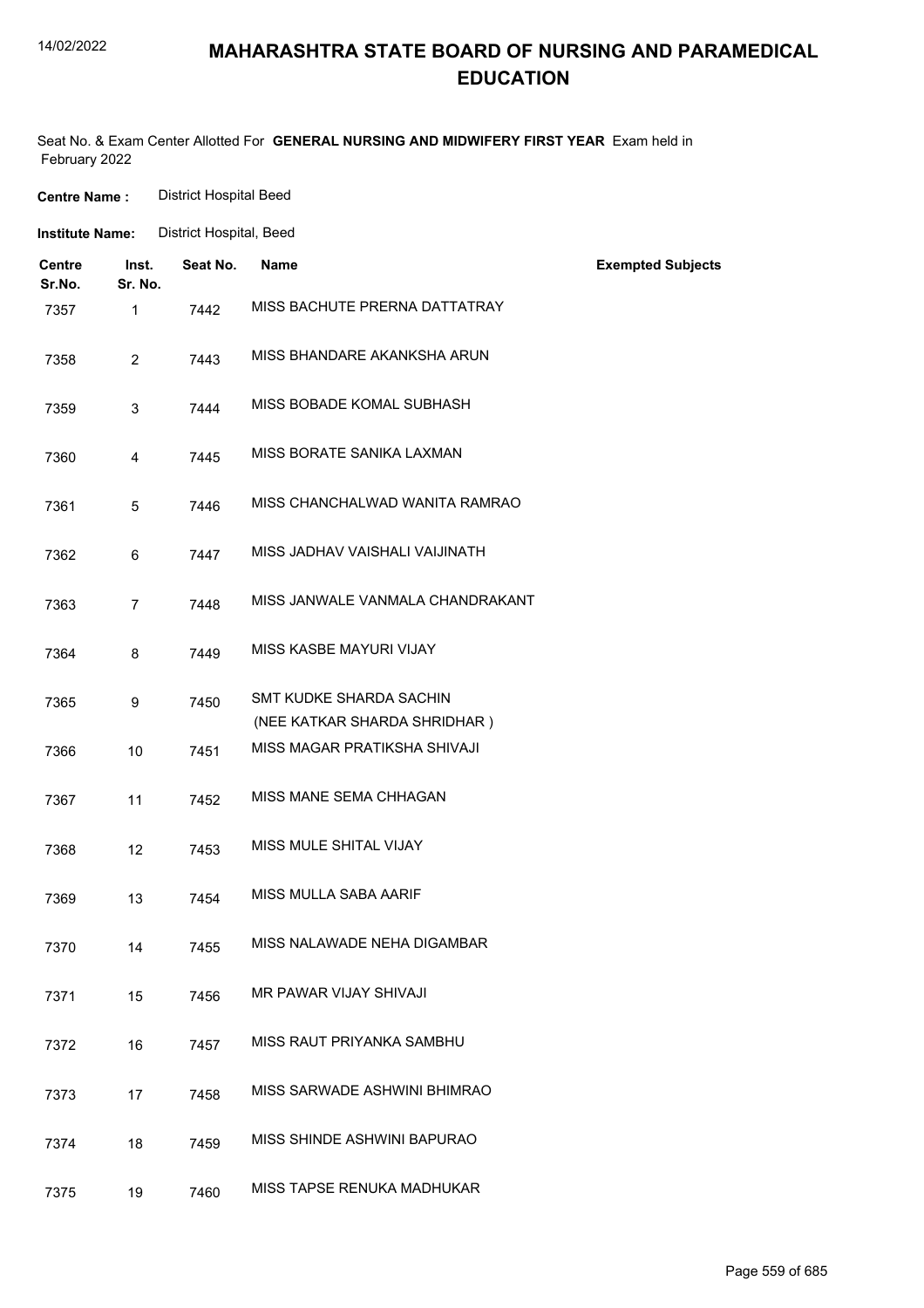Seat No. & Exam Center Allotted For GENERAL NURSING AND MIDWIFERY FIRST YEAR Exam held in February 2022

MISS WARE MONIKA BHIMRAO 20 7461 7376

NOTE: 'P' MEANS PROVISIONALLY PERMITTED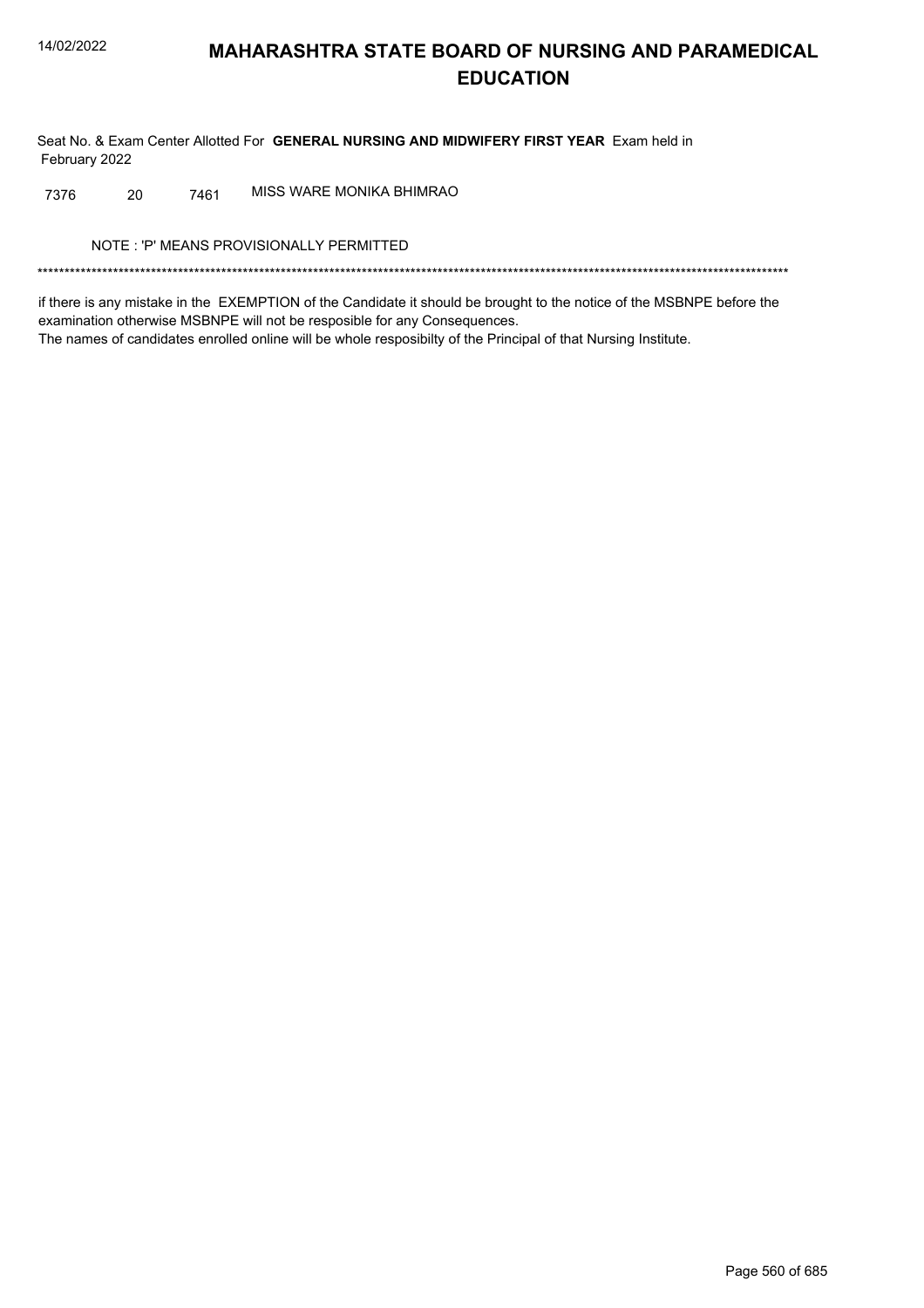#### 14/02/2022

## **MAHARASHTRA STATE BOARD OF NURSING AND PARAMEDICAL EDUCATION**

Seat No. & Exam Center Allotted For **GENERAL NURSING AND MIDWIFERY FIRST YEAR** Exam held in February 2022

**Centre Name :** VITHAI HOSPITAL AND RESEARCH CENTRE, SON, BEED

**Institute Name: COM NURSING SCHOOL, BEED** 

| <b>Centre</b><br>Sr.No. | Inst.<br>Sr. No. | Seat No. | <b>Name</b>                    | <b>Exempted Subjects</b> |
|-------------------------|------------------|----------|--------------------------------|--------------------------|
| 7377                    | 1                | 7462     | MR AGLAVE JAYESH JEEVANRAO     |                          |
| 7378                    | 2                | 7463     | MISS DHAWAL SAMRUDHI LAXMAN    |                          |
| 7379                    | 3                | 7464     | MISS DOLAS PORNIMA BAPU        |                          |
| 7380                    | 4                | 7465     | MISS DONGRE NIKITA VISHNU      |                          |
| 7381                    | 5                | 7466     | MR GAWALI ADITYA GIRDHARI      |                          |
| 7382                    | 6                | 7467     | MISS GAWALI PRAJAKTA MAHADEO   |                          |
| 7383                    | $\overline{7}$   | 7468     | MR KHAN SAAD AMJAD             |                          |
| 7384                    | 8                | 7469     | MR KHOTE NIKITA MAHADEV        |                          |
| 7385                    | 9                | 7470     | MISS MAGAR MANSI SHUDDHODHAN   |                          |
| 7386                    | 10               | 7471     | MR MASKE YASHARAJ SURESH       |                          |
| 7387                    | 11               | 7472     | MISS NAIRALE DIPALI DNYANDEV   |                          |
| 7388                    | 12               | 7473     | MISS SHAIKH JAREENA DASTAGIR   |                          |
| 7389                    | 13               | 7474     | MR SHINDE PRASAD RAMESHWAR     |                          |
| 7390                    | 14               | 7475     | MR SHINDE PRATHMESH UMAKANT    |                          |
| 7391                    | 15               | 7476     | MISS SIRSAT SAKSHI VITTHAL     |                          |
| 7392                    | 16               | 7477     | MISS SIRSAT PRIYANI SHIVPRASAD |                          |
| 7393                    | 17               | 7478     | MISS SONWALKAR DAYA PRADEEP    |                          |
| 7394                    | 18               | 7479     | MISS TANDALE SONALI CHANDRASEN |                          |
| 7395                    | 19               | 7480     | MISS THOMBARE ASHWINI ARUN     |                          |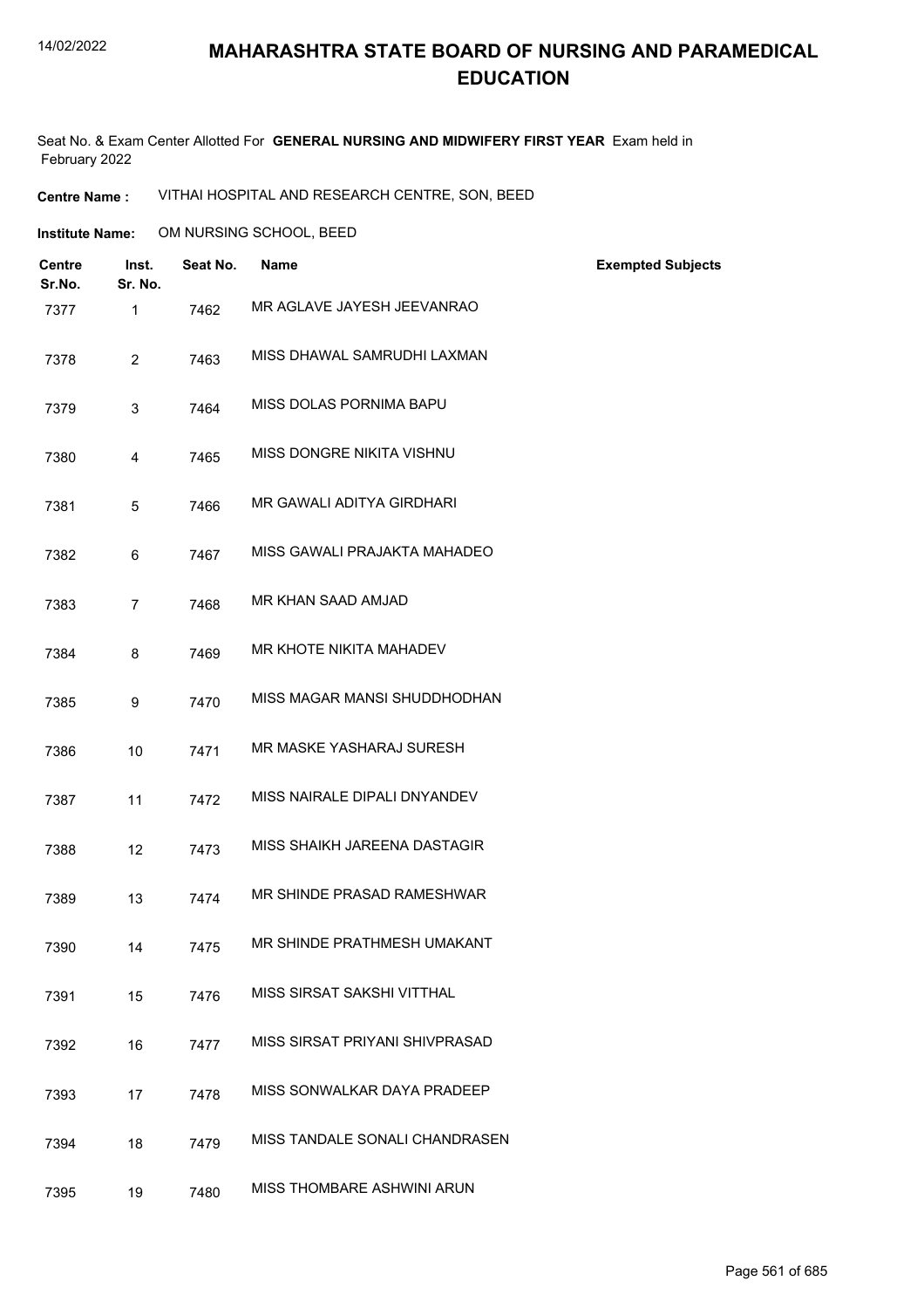Seat No. & Exam Center Allotted For GENERAL NURSING AND MIDWIFERY FIRST YEAR Exam held in February 2022

MISS WADMARE APEKSHA MUKESH 20 7481 7396

NOTE: 'P' MEANS PROVISIONALLY PERMITTED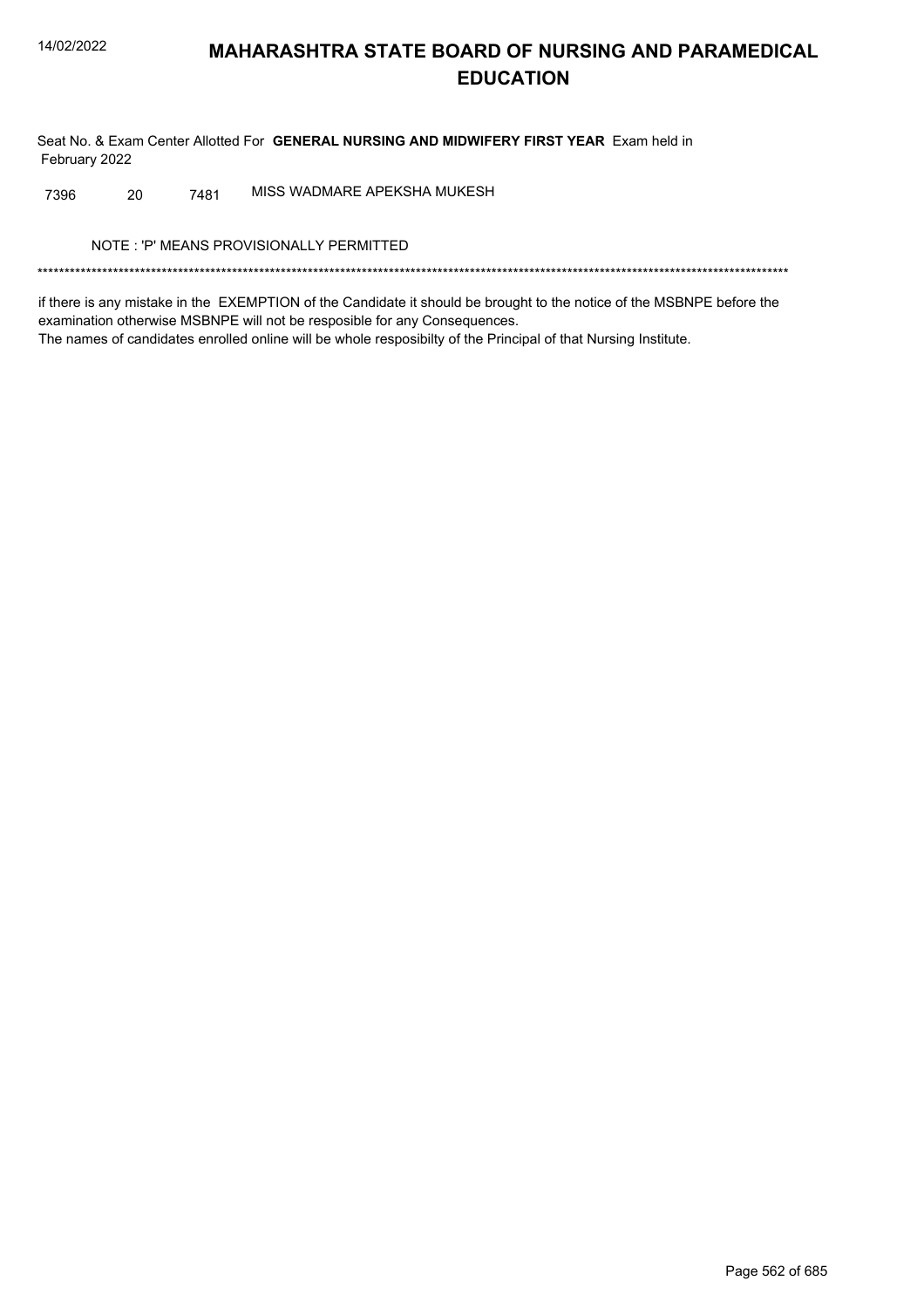#### 14/02/2022

## **MAHARASHTRA STATE BOARD OF NURSING AND PARAMEDICAL EDUCATION**

Seat No. & Exam Center Allotted For **GENERAL NURSING AND MIDWIFERY FIRST YEAR** Exam held in February 2022

**Centre Name :** Aurangabad Training School of Nursing,Shivajinagar, Aurangabad

| <b>Institute Name:</b> | Manik Nursing School, Garkhed, Aurangabad |  |  |
|------------------------|-------------------------------------------|--|--|
|                        |                                           |  |  |

| <b>Centre</b><br>Sr.No. | Inst.<br>Sr. No. | Seat No. | <b>Name</b>                     | <b>Exempted Subjects</b> |
|-------------------------|------------------|----------|---------------------------------|--------------------------|
| 7397                    | 1                | 7482     | MR AGALE SANKET SAHEBRAO        |                          |
| 7398                    | $\overline{c}$   | 7483     | MR ALONI SOHAM SACHIN           |                          |
| 7399                    | 3                | 7484     | MR AMBILDHAGE SUNIL CHHAGAN     |                          |
| 7400                    | 4                | 7485     | MISS ARAK DIKSHA SANJAY         |                          |
| 7401                    | 5                | 7486     | MISS BAGUL SONALI GAJANAN       |                          |
| 7402                    | 6                | 7487     | MISS DUDHANE NANDA SHANKAR      |                          |
| 7403                    | $\overline{7}$   | 7488     | MISS GAIKWAD AARTI ASHOK        |                          |
| 7404                    | 8                | 7489     | MISS GAVALE NEETA GAUTAM        |                          |
| 7405                    | 9                | 7490     | MISS GAVALE SAVITA BHAUSAHEB    |                          |
| 7406                    | 10               | 7491     | MISS JADHAV ALKA SANTOSH        |                          |
| 7407                    | 11               | 7492     | MR KHARAT ROHAN SATISH          |                          |
| 7408                    | 12               | 7493     | MISS MANOHAR ANJALI ASHOK       |                          |
| 7409                    | 13               | 7494     | MISS NIKALJE PRANITA SHAILENDRA |                          |
| 7410                    | 14               | 7495     | MISS PARADKE SOMARI BHIMSINGH   |                          |
| 7411                    | 15               | 7496     | MISS PATOLE MINALI SANJAY       |                          |
| 7412                    | 16               | 7497     | MR RANDHAVE GAJANAN SARANGDHAR  |                          |
| 7413                    | 17               | 7498     | MISS RAUT SHOBHA DEVENDRA       |                          |
| 7414                    | 18               | 7499     | MISS VASAVE PALLAVI MANSING     |                          |
| 7415                    | 19               | 7500     | MISS WARTHE SNEHA DIPAK         |                          |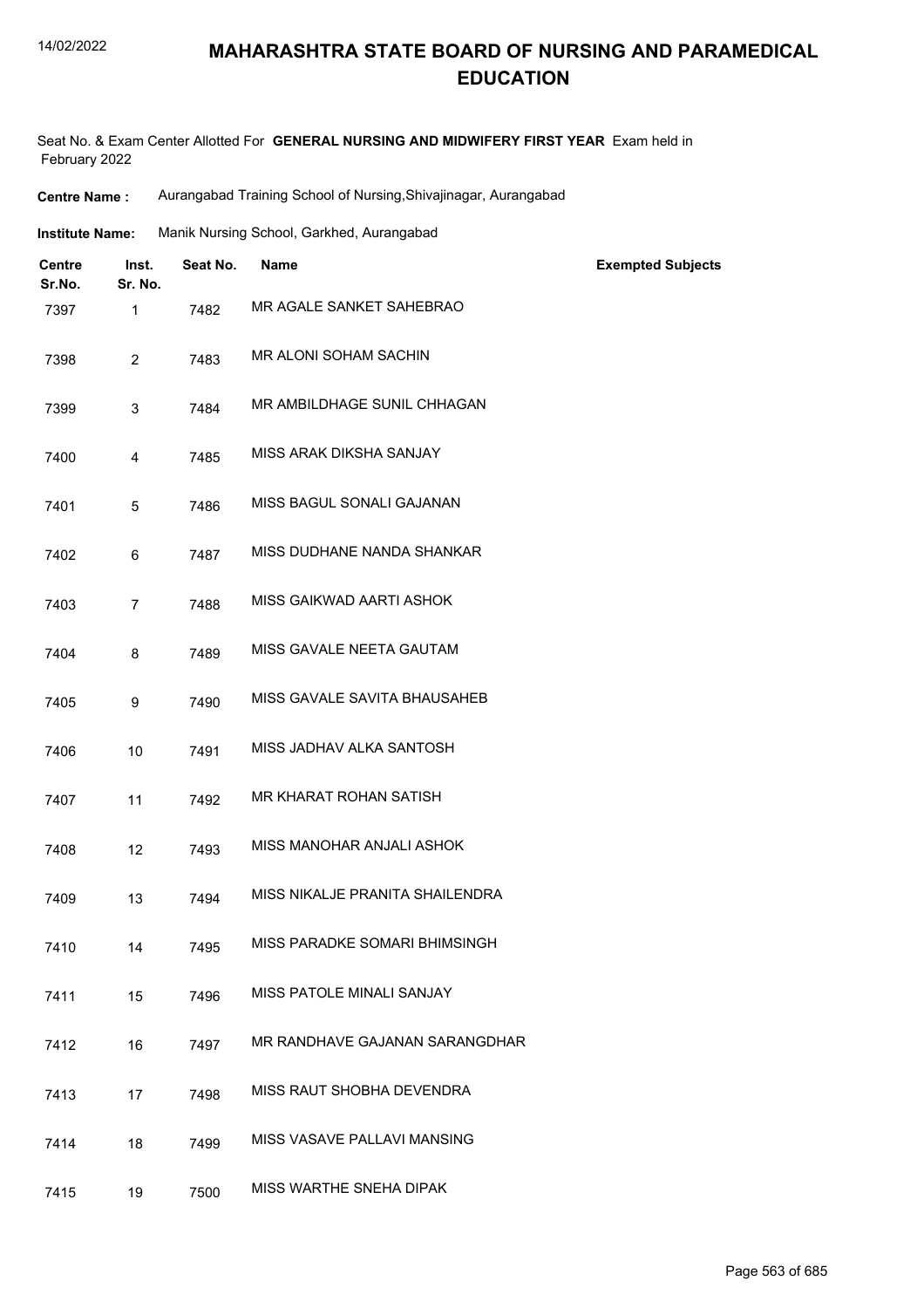Seat No. & Exam Center Allotted For GENERAL NURSING AND MIDWIFERY FIRST YEAR Exam held in February 2022

NOTE: 'P' MEANS PROVISIONALLY PERMITTED

if there is any mistake in the EXEMPTION of the Candidate it should be brought to the notice of the MSBNPE before the examination otherwise MSBNPE will not be resposible for any Consequences.

The names of candidates enrolled online will be whole resposibilty of the Principal of that Nursing Institute.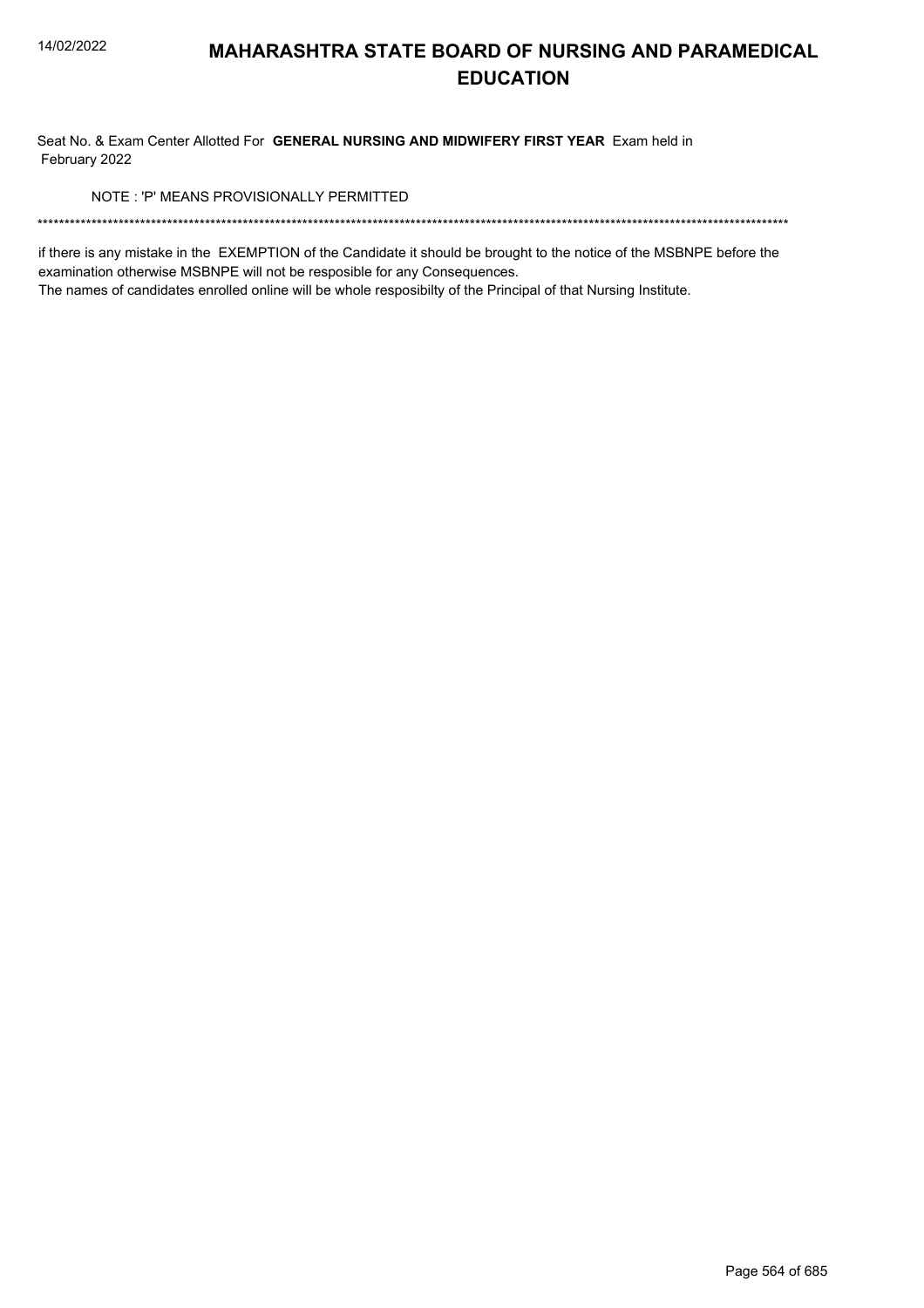| <b>Centre Name:</b> | Aurangabad Training School of Nursing, Shivajinagar, Aurangabad |
|---------------------|-----------------------------------------------------------------|
|---------------------|-----------------------------------------------------------------|

| Yeshwant Institute of Nursing, Paithan Road, Aurangabad<br>Institute Name: |
|----------------------------------------------------------------------------|
|----------------------------------------------------------------------------|

| <b>Centre</b><br>Sr.No. | Inst.<br>Sr. No. | Seat No. | <b>Name</b>                   | <b>Exempted Subjects</b> |
|-------------------------|------------------|----------|-------------------------------|--------------------------|
| 7416                    | 1                | 7501     | MISS ANKUSHE MANSI KISHOR     |                          |
| 7417                    | $\overline{2}$   | 7502     | MISS BHALERAO KOMAL BHAGWAN   |                          |
| 7418                    | 3                | 7503     | MISS DANDEKAR MONIKA PANJAB   |                          |
| 7419                    | $\overline{4}$   | 7504     | MISS DAVANDE KOMAL SHIVAJI    |                          |
| 7420                    | 5                | 7505     | MISS DEVARE KARISHMA ASHOK    |                          |
| 7421                    | 6                | 7506     | MR GANGAWANE RUSHIKESH TEJRAO |                          |
| 7422                    | $\overline{7}$   | 7507     | MISS GAWAI SUJATA SANJAY      |                          |
| 7423                    | 8                | 7508     | MISS GHODE SUNDARTAI LAXMAN   |                          |
| 7424                    | 9                | 7509     | MISS GURLE SONI DASHRATH      |                          |
| 7425                    | 10               | 7510     | MR INGOLE VISHAL VIJAY        |                          |
| 7426                    | 11               | 7511     | MISS KAKDE PUJA DILEEP        |                          |
| 7427                    | 12               | 7512     | MISS MASKE SAURABH RAJU       |                          |
| 7428                    | 13               | 7513     | MISS PADVI HEMLATA VANSING    |                          |
| 7429                    | 14               | 7514     | MISS PATALE SUMAN INDAS       |                          |
| 7430                    | 15               | 7515     | MISS SADAFULE POOJA BHAUSAHEB |                          |
| 7431                    | 16               | 7516     | MISS SHELKE SHIVKANYA DEVRAO  |                          |
| 7432                    | 17               | 7517     | MISS SHINGARE BHUSHAN DADARAO |                          |
| 7433                    | 18               | 7518     | MISS THOKE NEHA NARAYAN       |                          |
| 7434                    | 19               | 7519     | MISS VALVI SAVITA BAJYA       |                          |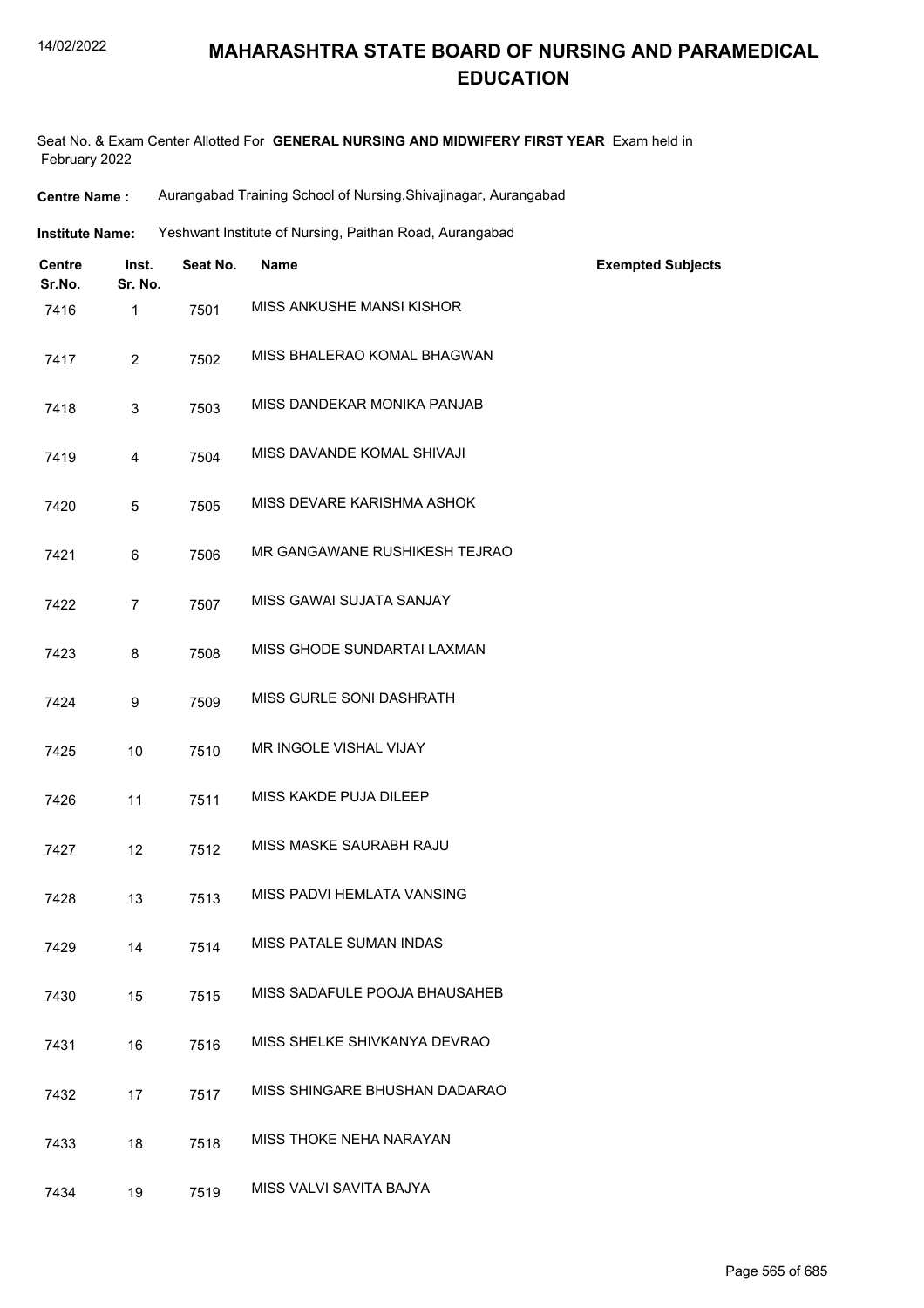Seat No. & Exam Center Allotted For GENERAL NURSING AND MIDWIFERY FIRST YEAR Exam held in February 2022

MISS WAGHMARE ASHWINI MOTIRAM 20 7520 7435

NOTE: 'P' MEANS PROVISIONALLY PERMITTED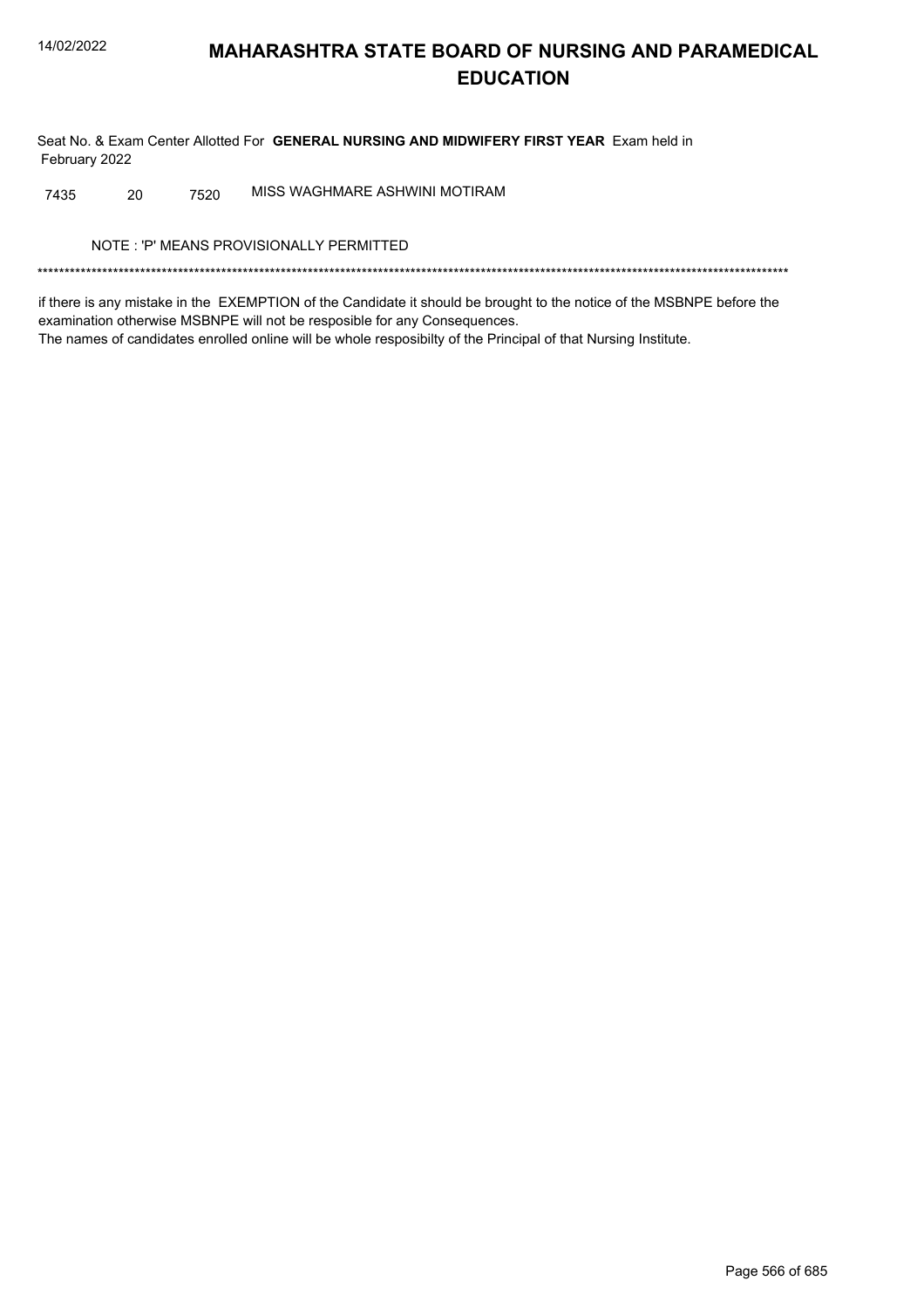Seat No. & Exam Center Allotted For **GENERAL NURSING AND MIDWIFERY FIRST YEAR** Exam held in February 2022

**Centre Name :** Aurangabad Training School of Nursing,Shivajinagar, Aurangabad

| Institute Name: | DR. DAHIPHALE MEDICAL FOUNDATION TRUST'S SCHOOL OF NURSING, AURANGABAD |  |
|-----------------|------------------------------------------------------------------------|--|
|                 |                                                                        |  |

| <b>Centre</b><br>Sr.No. | Inst.<br>Sr. No. | Seat No. | Name                          | <b>Exempted Subjects</b> |
|-------------------------|------------------|----------|-------------------------------|--------------------------|
| 7436                    | $\mathbf{1}$     | 7521     | MISS AGALE NIKITA ASHOK       |                          |
| 7437                    | $\overline{2}$   | 7522     | MR CHAVAN AKSHAY SANTOSH      |                          |
| 7438                    | $\mathbf{3}$     | 7523     | MR CORTE JACK MERVYN          |                          |
| 7439                    | 4                | 7524     | MISS GAJHANS SUKESHNI ASHOK   |                          |
| 7440                    | 5                | 7525     | MISS INGLE LATA HARIBHAU      |                          |
| 7441                    | 6                | 7526     | MISS KAMBLE SEEMA NAMDEO      |                          |
| 7442                    | $\overline{7}$   | 7527     | MISS KHILLARE PRATIBHA GAUTAM |                          |
| 7443                    | 8                | 7528     | MR PAWAR ASHVIN VISHNU        |                          |
| 7444                    | 9                | 7529     | MISS PAWARA AAKKA LUKYA       |                          |
| 7445                    | 10               | 7530     | MISS PAWARA SANGITA MERSING   |                          |
| 7446                    | 11               | 7531     | MISS PAWARA SUVARNA UVYA      |                          |
| 7447                    | 12               | 7532     | MISS PAWARA DIPALI RATILAL    |                          |
| 7448                    | 13               | 7533     | MISS PAWARA KAVITA VIRSING    |                          |
| 7449                    | 14               | 7534     | MISS PAWARA MAMTA LULA        |                          |
| 7450                    | 15               | 7535     | MR SAWALE PRAFUL SUBHASH      |                          |
| 7451                    | 16               | 7536     | MISS SHEJWAL POONAM AMAR      |                          |
| 7452                    | 17               | 7537     | MR SHRISUNDAR MANOJ PRABHAKAR |                          |
| 7453                    | 18               | 7538     | MISS TRIBHUWAN MANISHA GAUTAM |                          |
| 7454                    | 19               | 7539     | MISS VALVI SHEVANTI MAKTYA    |                          |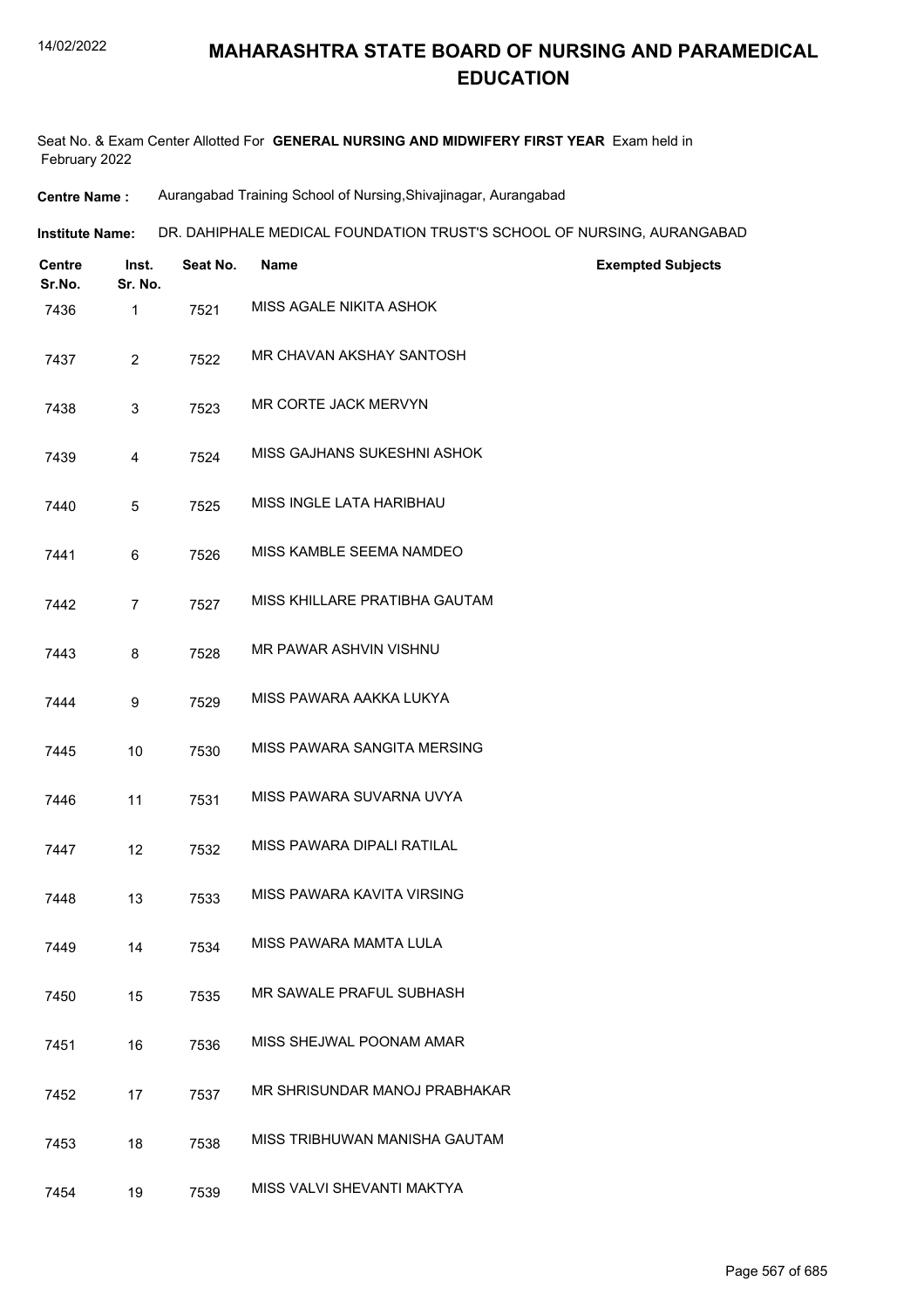Seat No. & Exam Center Allotted For GENERAL NURSING AND MIDWIFERY FIRST YEAR Exam held in February 2022

NOTE: 'P' MEANS PROVISIONALLY PERMITTED

if there is any mistake in the EXEMPTION of the Candidate it should be brought to the notice of the MSBNPE before the examination otherwise MSBNPE will not be resposible for any Consequences.

The names of candidates enrolled online will be whole resposibilty of the Principal of that Nursing Institute.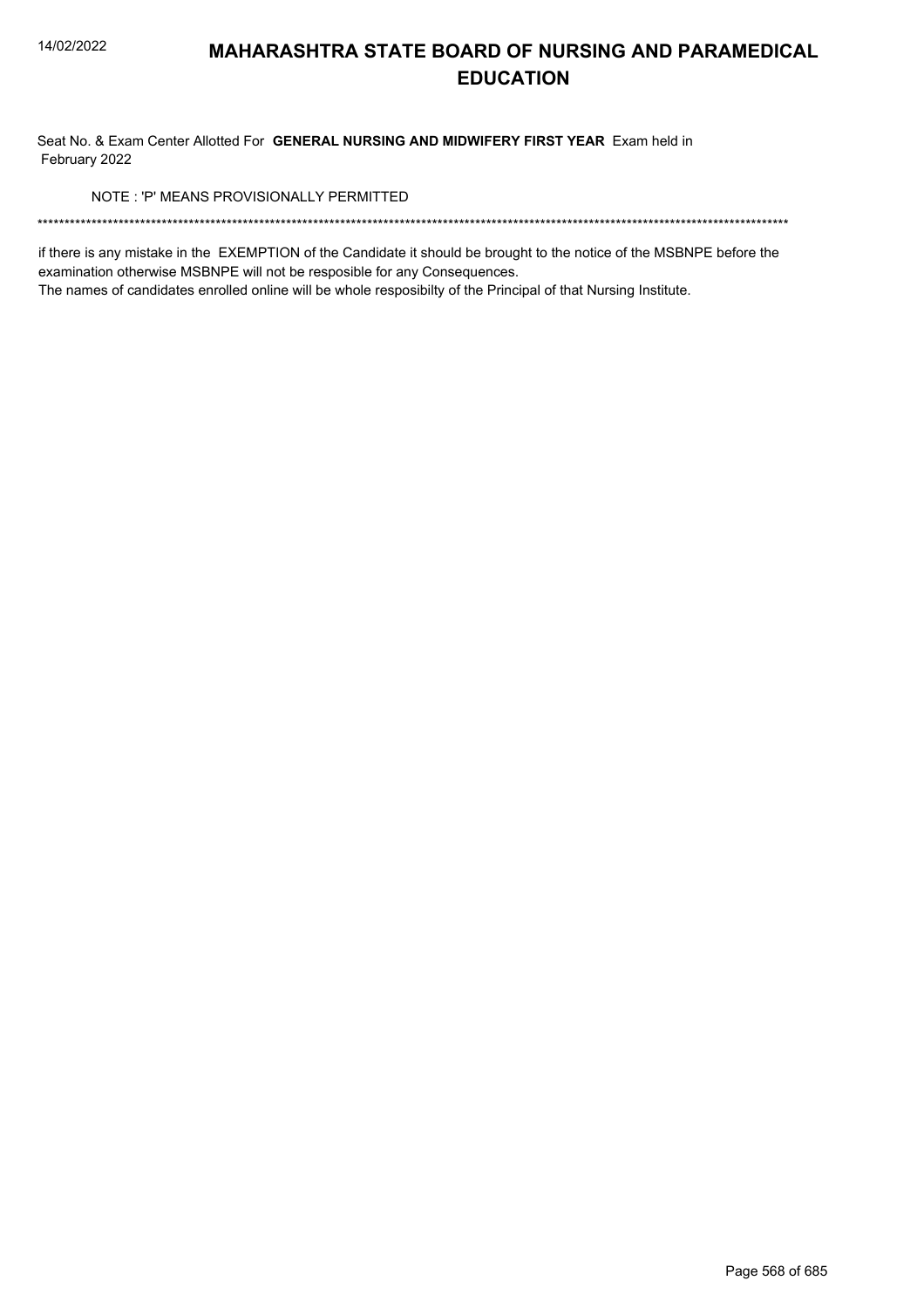| <b>Centre Name :</b> | Aurangabad Training School of Nursing,Shivajinagar, Aurangabad |
|----------------------|----------------------------------------------------------------|
|----------------------|----------------------------------------------------------------|

| Institute Name: | Aurangabad Training School of Nursing, Shivajinagar, Aurangabad |
|-----------------|-----------------------------------------------------------------|
|-----------------|-----------------------------------------------------------------|

| Centre<br>Sr.No. | Inst.<br>Sr. No. | Seat No. | <b>Name</b>                       | <b>Exempted Subjects</b> |
|------------------|------------------|----------|-----------------------------------|--------------------------|
| 7455             | $\mathbf{1}$     | 7540     | MISS BACHHIRE POOJA SAMADHAN      |                          |
| 7456             | $\overline{2}$   | 7541     | MR BHOLE SWAPNIL KACHRU           |                          |
| 7457             | 3                | 7542     | MISS CHINCHOLKAR POOJA PRABHAKAR  |                          |
| 7458             | 4                | 7543     | MISS DANDGE SANDEEP BHAGWAN       |                          |
| 7459             | 5                | 7544     | MISS DESHMUKHE SATWASHILA MUNJAJI |                          |
| 7460             | 6                | 7545     | MISS DIVEKAR SAVITA SAMPAT        |                          |
| 7461             | $\overline{7}$   | 7546     | MISS DONGRE APEKSHA BALASAHEB     |                          |
| 7462             | 8                | 7547     | MISS EDAKE DIKSHA PRAKASH         |                          |
| 7463             | 9                | 7548     | MISS GAIKWAD KOMAL TEJERAO        |                          |
| 7464             | 10               | 7549     | MISS GATKHANE MONIKA SUBHASH      |                          |
| 7465             | 11               | 7550     | MISS GAVIT ESTAR AMARSING         |                          |
| 7466             | 12               | 7551     | MISS GAWARE SARITA VASUDEV        |                          |
| 7467             | 13               | 7552     | MISS GHULE STUTI ANIL             |                          |
| 7468             | 14               | 7553     | MR HIWALE SAGAR DADASAHEB         |                          |
| 7469             | 15               | 7554     | MISS HIWALE MANISHA BHAGWAN       |                          |
| 7470             | 16               | 7555     | MISS JADHAO NIKITA VINOD          |                          |
| 7471             | 17               | 7556     | MR JADHAV HRITIK DADASAHEB        |                          |
| 7472             | 18               | 7557     | MISS JAGDHANE SMITA DIPAK         |                          |
| 7473             | 19               | 7558     | MISS JUMDE SIMA PANDURANG         |                          |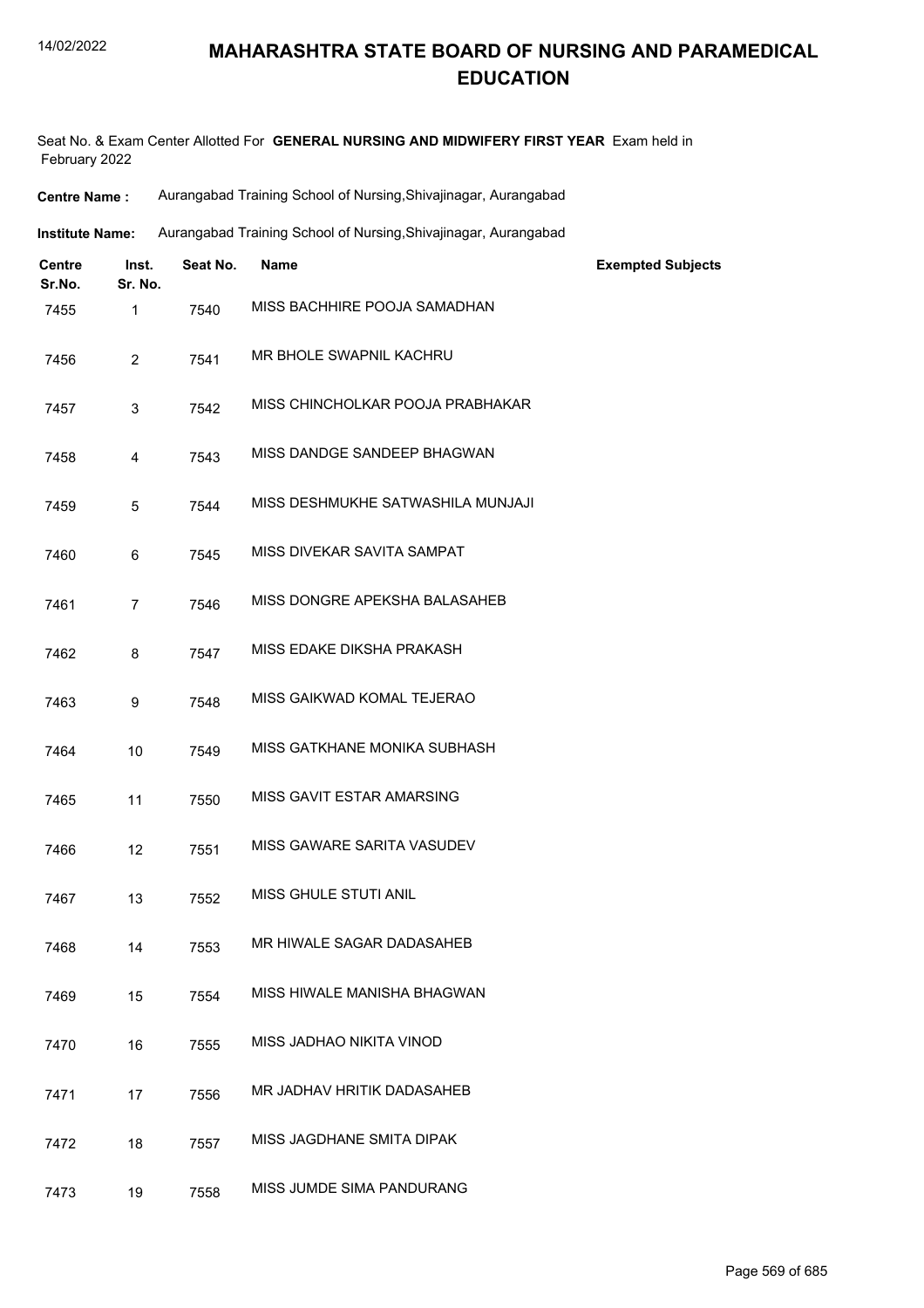|               | Seat No. & Exam Center Allotted For GENERAL NURSING AND MIDWIFERY FIRST YEAR Exam held in |  |
|---------------|-------------------------------------------------------------------------------------------|--|
| February 2022 |                                                                                           |  |

| 7474 | 20 | 7559 | MR KASBE SIDDHANT SANJAY        |
|------|----|------|---------------------------------|
| 7475 | 21 | 7560 | MISS KHILLARE ASHVINI PRALHAD   |
| 7476 | 22 | 7561 | MISS LOKHANDE PRIYANKA GAJANAN  |
| 7477 | 23 | 7562 | MISS MISAL NIKITA BHAUSAHEB     |
| 7478 | 24 | 7563 | MISS MORE NAJUKA CHHAGAN        |
| 7479 | 25 | 7564 | MISS NIKALJE PRATIKSHA DASHRATH |
| 7480 | 26 | 7565 | MISS PADVI PRIYANKA NARSING     |
| 7481 | 27 | 7566 | MISS PAGARE VARSHA SIDDHARTH    |
| 7482 | 28 | 7567 | <b>MISS RAIND NIKITA DATTU</b>  |
| 7483 | 29 | 7568 | MISS SARKATE ANUSHKA NITIN      |
| 7484 | 30 | 7569 | MISS SHIRSATH RANI KACHARU      |
| 7485 | 31 | 7570 | MR SONWANE SANTOSH DAGADU       |
| 7486 | 32 | 7571 | <b>MISS SURYTAL SAPNA VILAS</b> |
| 7487 | 33 | 7572 | MISS VALVI ROSHANI BHARATSING   |
| 7488 | 34 | 7573 | MISS VALVI ASHWINI DAMA         |
| 7489 | 35 | 7574 | MISS VASAVE DIPIKA SHIVAJI      |
| 7490 | 36 | 7575 | MISS VASAVE ALISHA RAVINDRA     |
| 7491 | 37 | 7576 | MISS VASAVE HEMLATA SURESH      |
| 7492 | 38 | 7577 | MR WAGHMARE VAIBHAV SIDDHARTH   |
| 7493 | 39 | 7578 | MISS WAGHMARE SWAPNA MADHAV     |
| 7494 | 40 | 7579 | MISS WANKHEDE ANISHA VIKRAM     |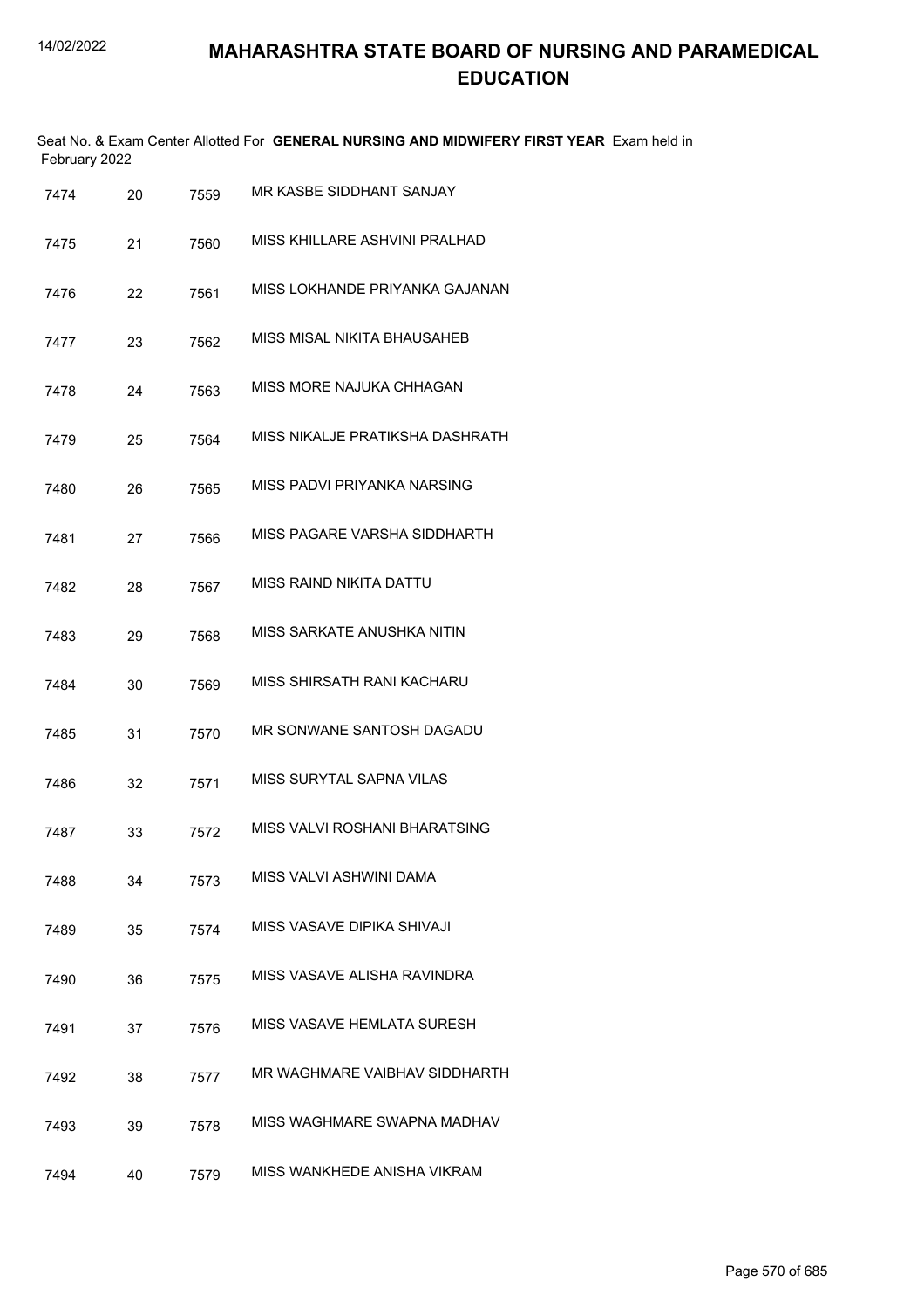Seat No. & Exam Center Allotted For GENERAL NURSING AND MIDWIFERY FIRST YEAR Exam held in February 2022

NOTE: 'P' MEANS PROVISIONALLY PERMITTED

if there is any mistake in the EXEMPTION of the Candidate it should be brought to the notice of the MSBNPE before the examination otherwise MSBNPE will not be resposible for any Consequences.

The names of candidates enrolled online will be whole resposibilty of the Principal of that Nursing Institute.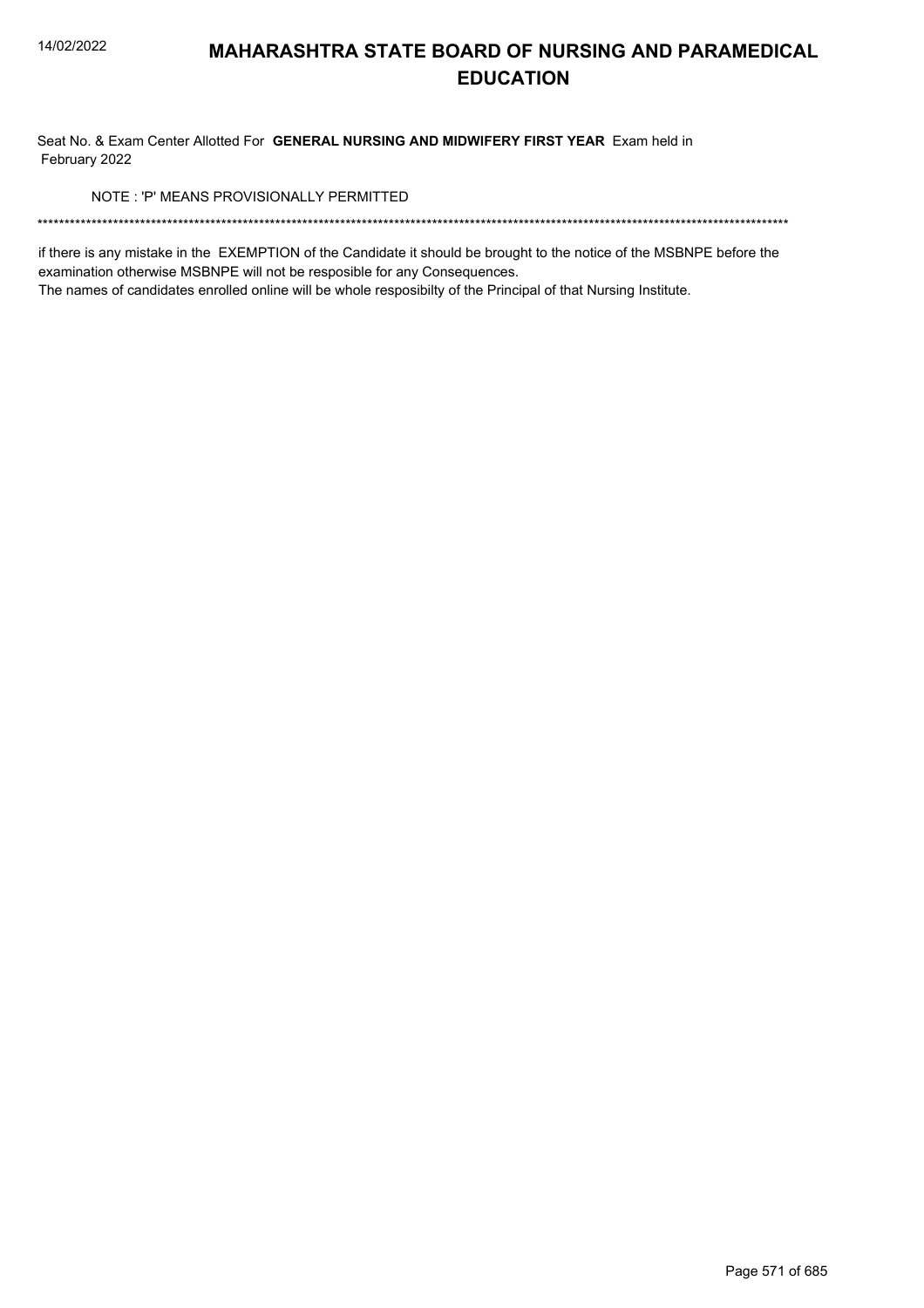| <b>Centre Name:</b> | Aurangabad Training School of Nursing, Shivajinagar, Aurangabad |
|---------------------|-----------------------------------------------------------------|
|---------------------|-----------------------------------------------------------------|

| Institute Name: | PADMAVATI NURSING SCHOOL, AURANGABAD |  |
|-----------------|--------------------------------------|--|
|                 |                                      |  |

| <b>Centre</b><br>Sr.No. | Inst.<br>Sr. No. | Seat No. | <b>Name</b>                    | <b>Exempted Subjects</b> |
|-------------------------|------------------|----------|--------------------------------|--------------------------|
| 7495                    | $\mathbf{1}$     | 7580     | MISS ATHAWALE SNEHA ANANT      |                          |
| 7496                    | $\overline{2}$   | 7581     | MISS GAWANDE SAVITA PRAKASH    |                          |
| 7497                    | 3                | 7582     | MISS HIWALE NIKITA SANJAY      |                          |
| 7498                    | $\overline{4}$   | 7583     | MISS INGLE VARSHA SUKHRAM      |                          |
| 7499                    | 5                | 7584     | MISS JADHAV KAJAL SHAHUJI      | (VI)<br>(VII)            |
| 7500                    | 6                | 7585     | MISS KALE MAYURI JAGADISH      |                          |
| 7501                    | $\overline{7}$   | 7586     | MISS KHARODE ARCHANA SHANKAR   |                          |
| 7502                    | 8                | 7587     | MISS KOKATE KAMAL KHIRAJI      |                          |
| 7503                    | 9                | 7588     | MISS LANDGE RUPALI GULAB       |                          |
| 7504                    | 10               | 7589     | MISS MAGARE NISHA SAHDEO       |                          |
| 7505                    | 11               | 7590     | MR MEHAKARE BALAJI GAJANAN     |                          |
| 7506                    | 12               | 7591     | MR MUNDHE ARJUN PRABHAKAR      |                          |
| 7507                    | 13               | 7592     | MISS NAIK ASHA GANGADHAR       |                          |
| 7508                    | 14               | 7593     | MISS NAIK SANTOSHI RAMESH      |                          |
| 7509                    | 15               | 7594     | MISS NASE RUTUJA NAGNATH       |                          |
| 7510                    | 16               | 7595     | MISS PADVI ANITA VISHNU        |                          |
| 7511                    | 17               | 7596     | MISS RATHOD VAISHALI DEVICHAND |                          |
| 7512                    | 18               | 7597     | MISS SURADKAR SHITAL SANJAY    |                          |
| 7513                    | 19               | 7598     | MISS THORAT VAISHALI LAXMAN    |                          |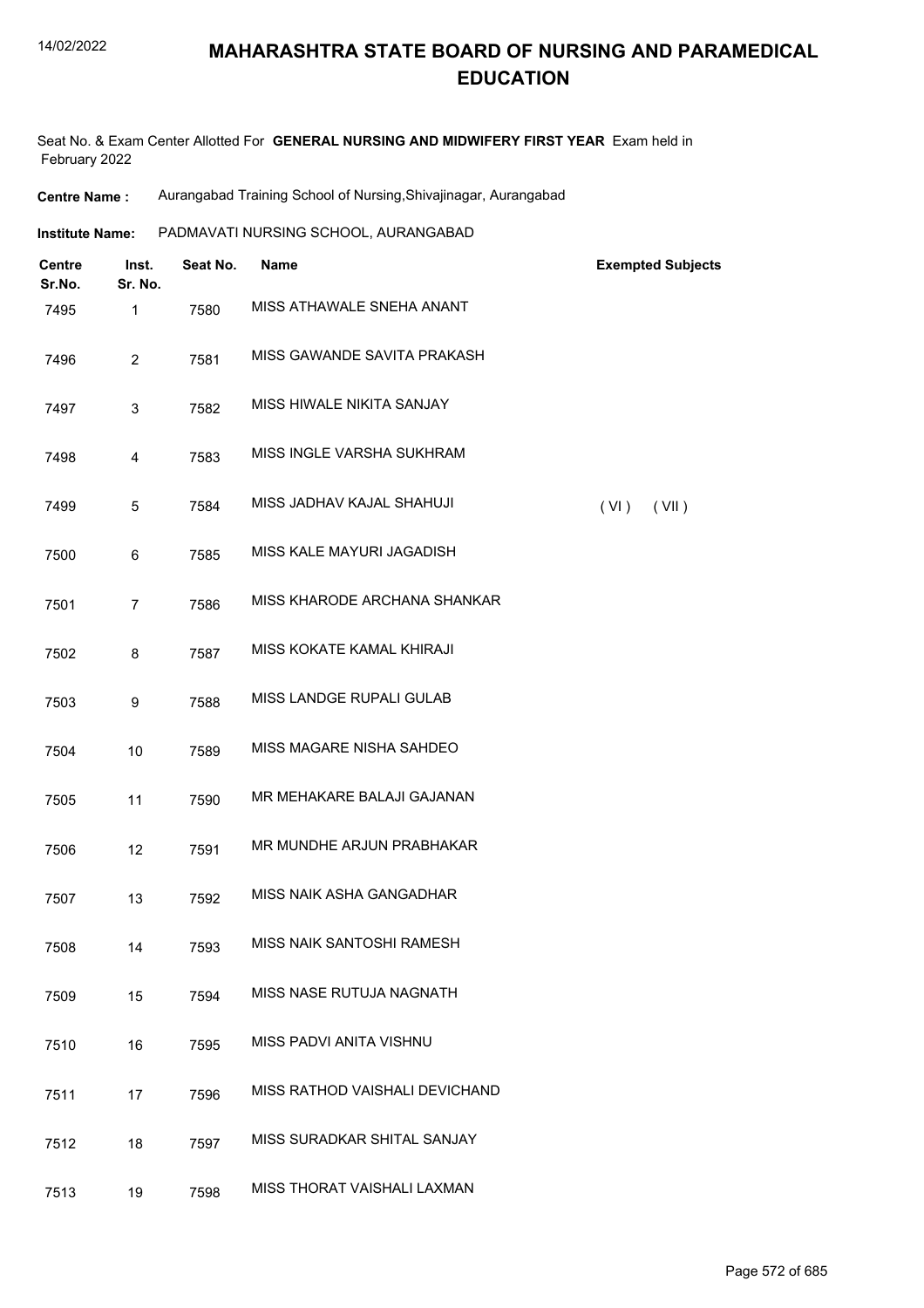Seat No. & Exam Center Allotted For GENERAL NURSING AND MIDWIFERY FIRST YEAR Exam held in February 2022

MR WAGHMARE GANESH SURESH 7514 20 7599

NOTE: 'P' MEANS PROVISIONALLY PERMITTED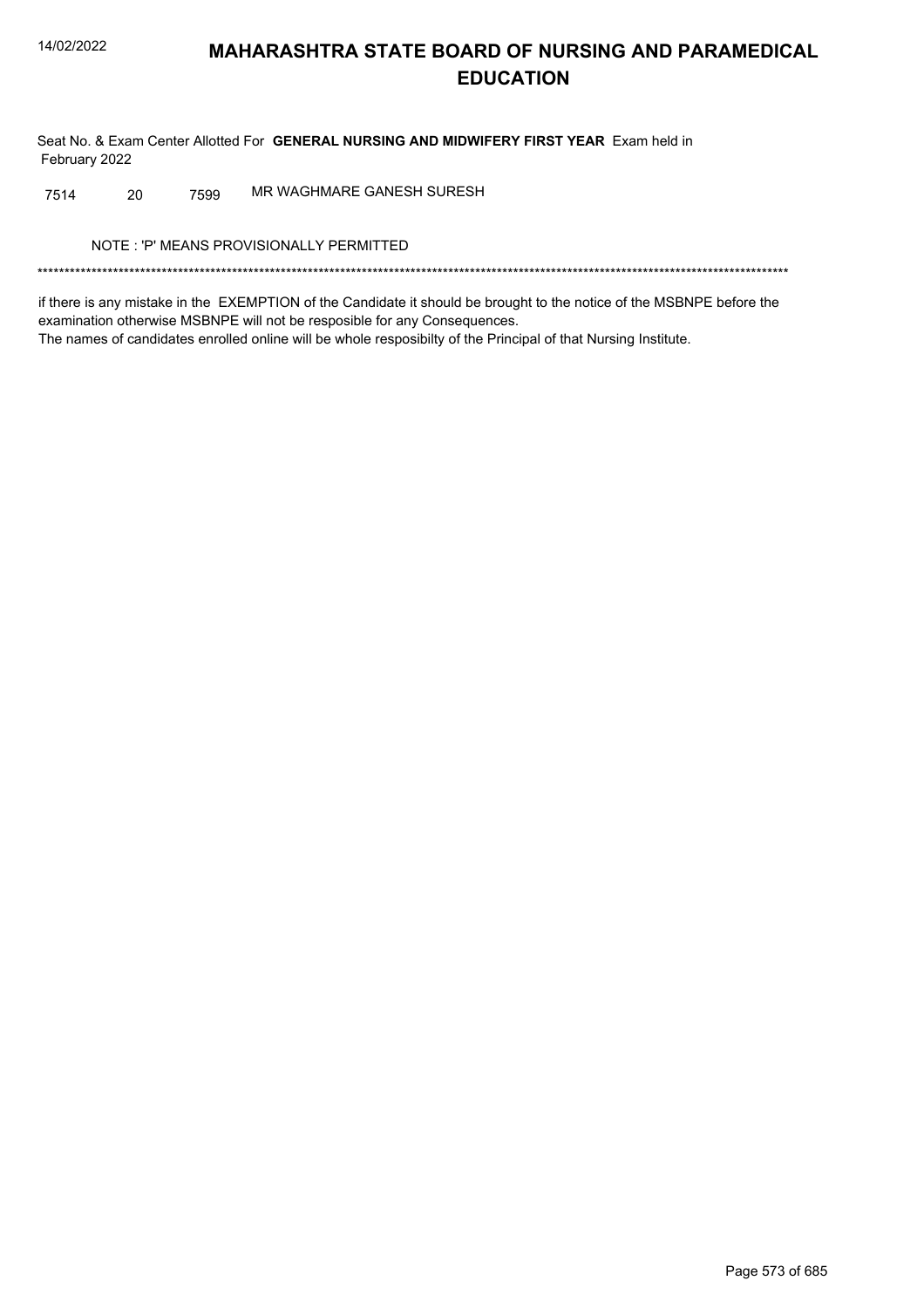Seat No. & Exam Center Allotted For **GENERAL NURSING AND MIDWIFERY FIRST YEAR** Exam held in February 2022

| <b>Centre Name :</b> | S.R.T.R. Govt. Med. College Hospital, Ambejogai |  |
|----------------------|-------------------------------------------------|--|
|----------------------|-------------------------------------------------|--|

**Institute Name:** ANKITA DOUND INSTITUTE OF NURSING SCHOOL, AMBAJOGAI, BEED

| Centre<br>Sr.No. | Inst.<br>Sr. No. | Seat No. | <b>Name</b>                       | <b>Exempted Subjects</b> |
|------------------|------------------|----------|-----------------------------------|--------------------------|
| 7515             | 1                | 7600     | MISS CHAVAN SAVITA HARISHCHANDRA  |                          |
| 7516             | $\overline{2}$   | 7601     | MISS DHANDE KANCHAN JANRAOJI      |                          |
| 7517             | 3                | 7602     | MISS GARUD SAVITA DNYANOBARAO     |                          |
| 7518             | 4                | 7603     | MISS KHALAPKAR AKSHATA DATTARAM   |                          |
| 7519             | 5                | 7604     | MISS KHOPE BHAVNA BALU            |                          |
| 7520             | 6                | 7605     | MISS KOKODE KARISHMA PURUSHOTTAM  |                          |
| 7521             | 7                | 7606     | MISS LEGHA SHRADDHA RAJENDRASINGH |                          |
| 7522             | 8                | 7607     | MR LONDHE ASHITOSH ASHOK          |                          |
| 7523             | 9                | 7608     | MR LONDHE PRATIK BALASAHEB        |                          |
| 7524             | 10               | 7609     | MR MUNDHE SANGRAM VILAS           |                          |
| 7525             | 11               | 7610     | MR NEHARKAR RAMDHAN ASHOK         |                          |
| 7526             | 12               | 7611     | MISS PAWAR PAYAL RANGNATH         |                          |
| 7527             | 13               | 7612     | MISS RAIKWAR ASHWINI SURESH       |                          |
| 7528             | 14               | 7613     | MR RATHOD VINOD DEVIDAS           |                          |
| 7529             | 15               | 7614     | <b>MISS RAUT PALLAVI ISHWAR</b>   |                          |
| 7530             | 16               | 7615     | MR SHAIKH IMRAN KHAJA             |                          |
| 7531             | 17               | 7616     | MISS SONVANE SNEHA PRAKASH        |                          |
| 7532             | 18               | 7617     | MISS THOSARE VISHRANTI SAMBHAJI   |                          |
| 7533             | 19               | 7618     | MISS TIWARI SIMRAN SHRINIWAS      |                          |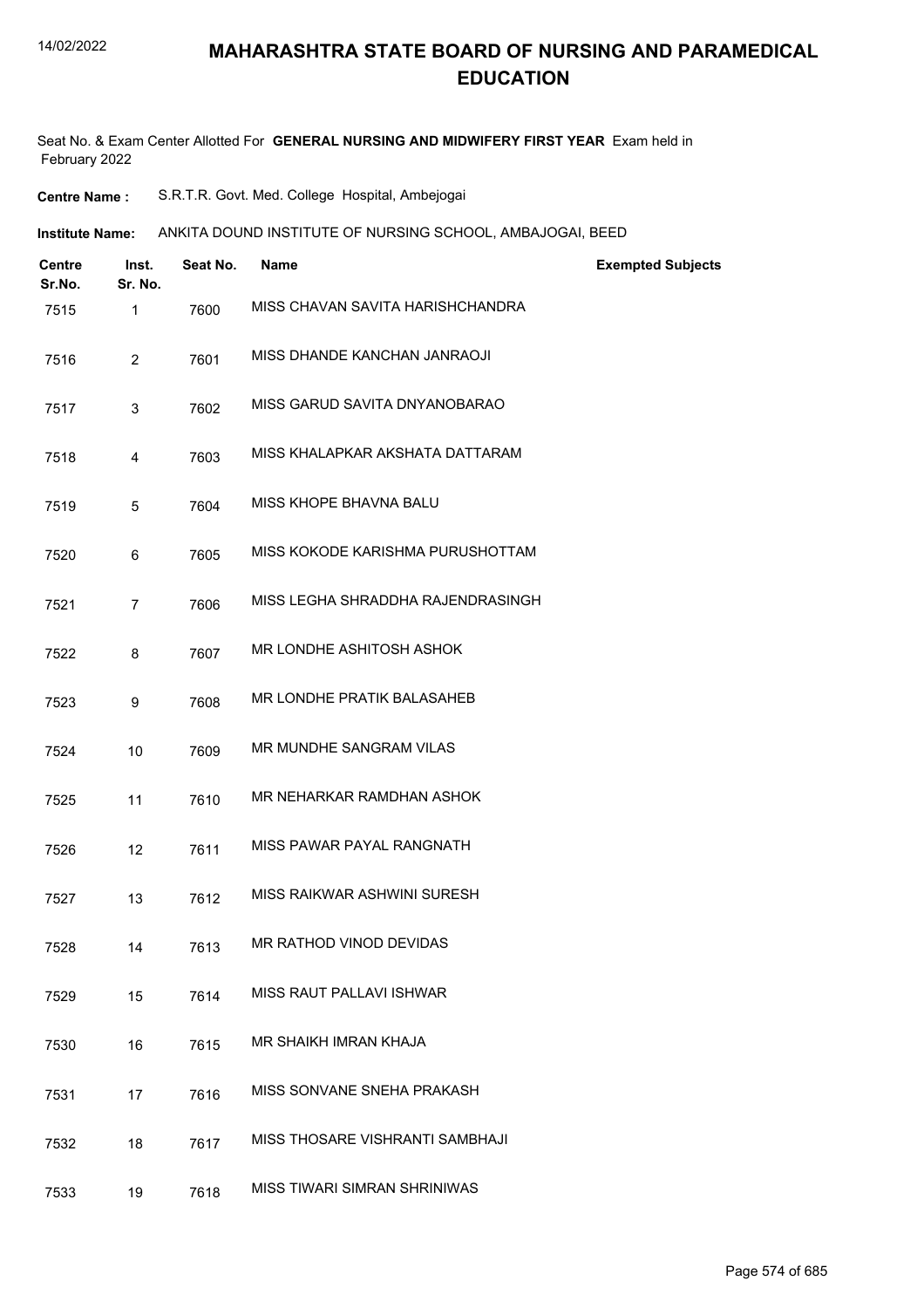Seat No. & Exam Center Allotted For GENERAL NURSING AND MIDWIFERY FIRST YEAR Exam held in February 2022

MISS YADAV ARCHANA SAMBHAJI 7534 20 7619

NOTE: 'P' MEANS PROVISIONALLY PERMITTED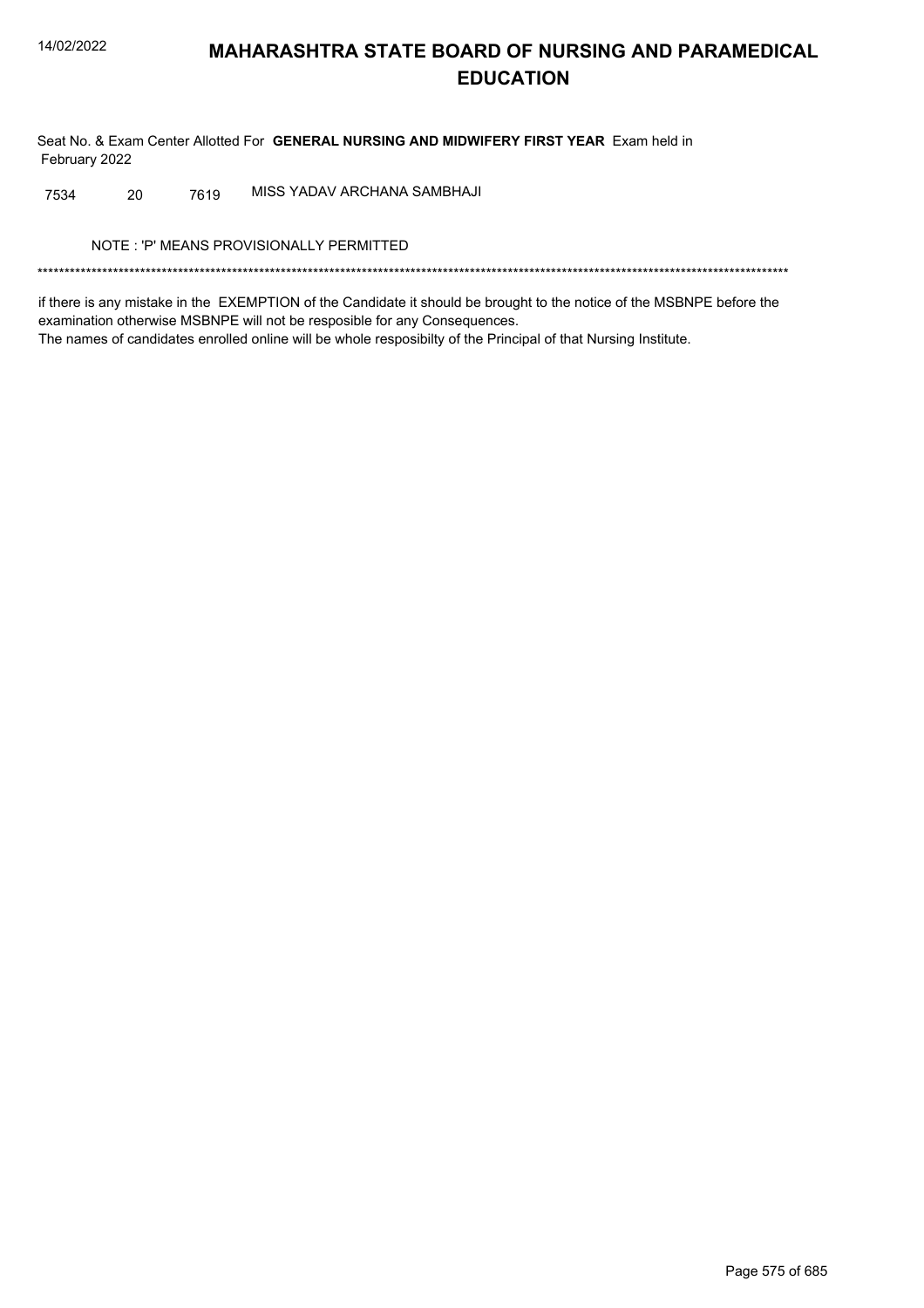| <b>Centre Name :</b> |  |  | S.R.T.R. Govt. Med. College Hospital, Ambejogai |
|----------------------|--|--|-------------------------------------------------|
|----------------------|--|--|-------------------------------------------------|

| Institute Name: | LATE PRAMODJI MAHAJAN GNM SCHOOL OF NURSING. AMBAJOGAI. BEED |
|-----------------|--------------------------------------------------------------|
|                 |                                                              |

| Centre<br>Sr.No. | Inst.<br>Sr. No. | Seat No. | <b>Name</b>                        | <b>Exempted Subjects</b> |
|------------------|------------------|----------|------------------------------------|--------------------------|
| 7535             | $\mathbf{1}$     | 7620     | MR BHATANE PANDURANG SOMNATH       |                          |
| 7536             | $\overline{2}$   | 7621     | MISS BOBADE BHARTI NITIN           |                          |
| 7537             | 3                | 7622     | MISS DAHIRE POOJA SAHADEV          |                          |
| 7538             | 4                | 7623     | MR DHAVLE AKSHAY DILIP             |                          |
| 7539             | 5                | 7624     | MISS KARAD VAISHNAVI DASHARATH     |                          |
| 7540             | 6                | 7625     | MR KATKADE AVINASH PRALAHAD        |                          |
| 7541             | $\overline{7}$   | 7626     | MISS KOKATE LAXMI SUBHASH          |                          |
| 7542             | 8                | 7627     | MR MUNDE MAHESH SITARAM            |                          |
| 7543             | 9                | 7628     | MR MUNDE SHIVAM NAVNATH            |                          |
| 7544             | 10               | 7629     | MISS MUSALE PRATIBHA DNYANOBA      |                          |
| 7545             | 11               | 7630     | MISS NANEKAR VAISHNAVI JANKIRAM    |                          |
| 7546             | 12               | 7631     | MISS RATHOD PRIYANKA RAM           |                          |
| 7547             | 13               | 7632     | MISS RAUT ANKITA LAHU              |                          |
| 7548             | 14               | 7633     | MISS SAYYED MUSKAN FIROZ           |                          |
| 7549             | 15               | 7634     | MR SHAIKH WASEEM NAIMODDIN         |                          |
| 7550             | 16               | 7635     | MISS SHINDE DNYANESHWARI PANDURANG |                          |
| 7551             | 17               | 7636     | MISS SHINDE POOJA YUVRAJ           |                          |
| 7552             | 18               | 7637     | MISS SYED SADIYA AYYUB             |                          |
| 7553             | 19               | 7638     | MISS VAIDHYA POOJA VISHNU          |                          |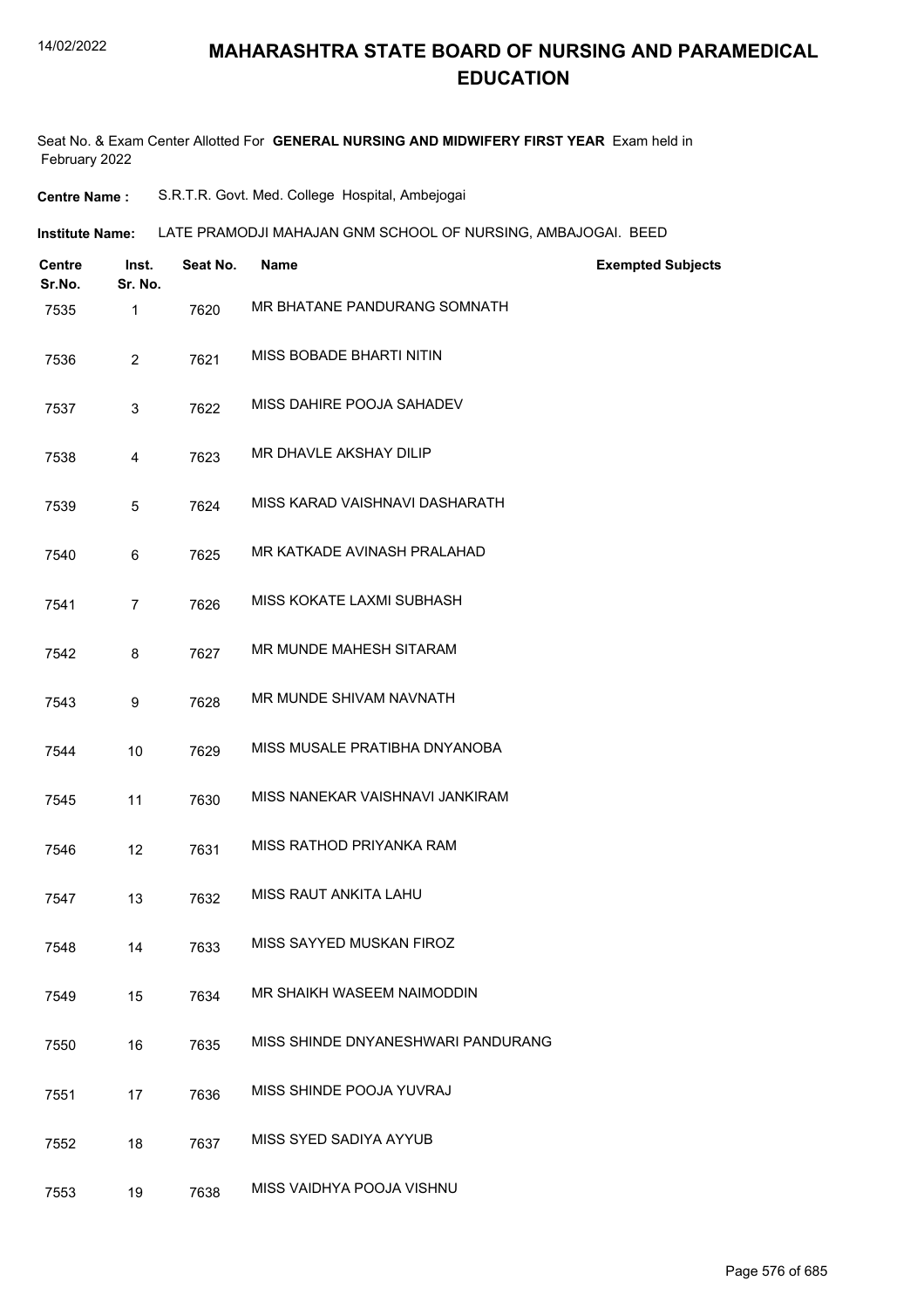Seat No. & Exam Center Allotted For GENERAL NURSING AND MIDWIFERY FIRST YEAR Exam held in February 2022

MISS ZINJURTE PRACHI RAMESH 7554 20 7639

NOTE: 'P' MEANS PROVISIONALLY PERMITTED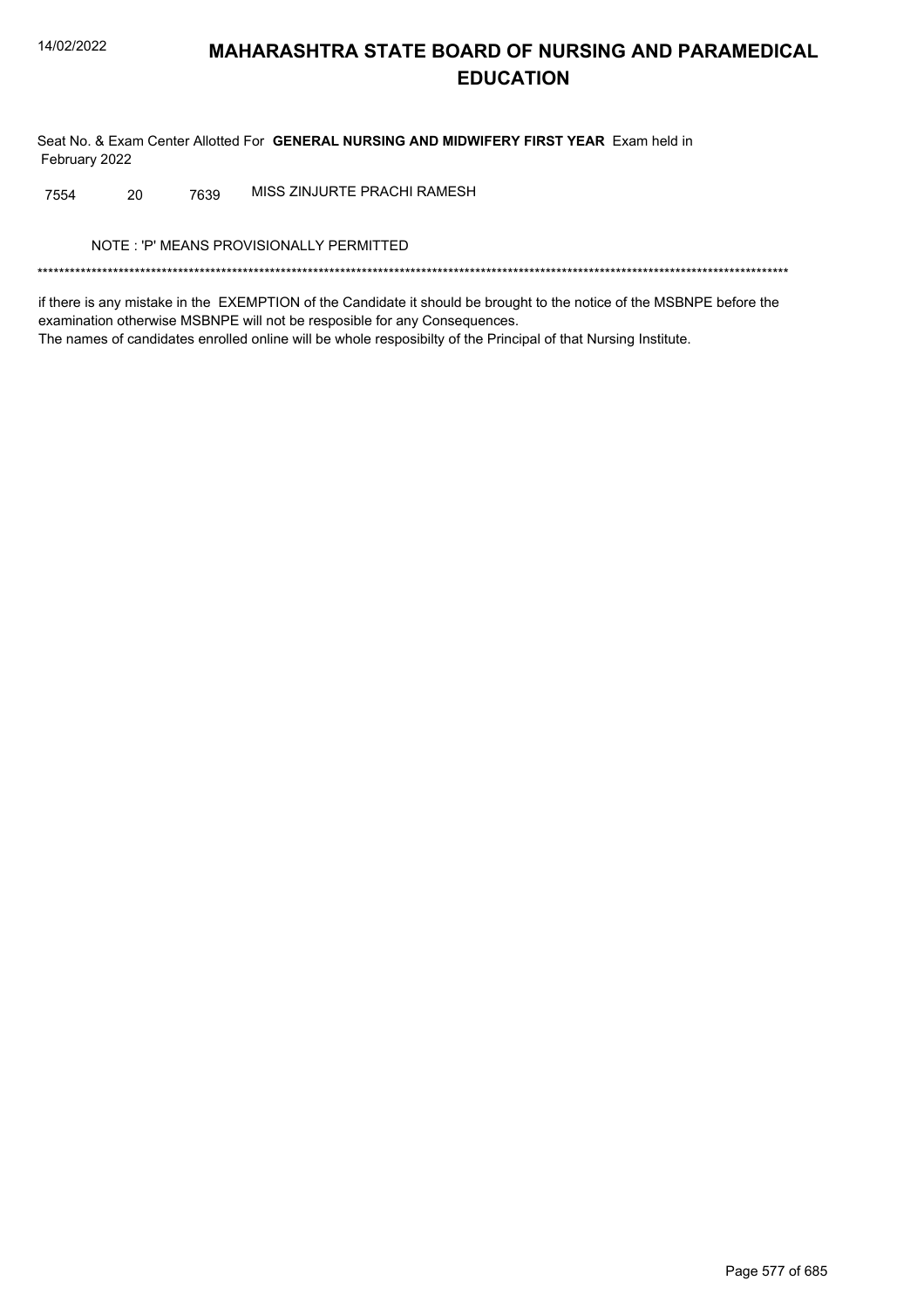## **MAHARASHTRA STATE BOARD OF NURSING AND PARAMEDICAL EDUCATION**

Seat No. & Exam Center Allotted For **GENERAL NURSING AND MIDWIFERY FIRST YEAR** Exam held in February 2022

| <b>Centre Name:</b>    |                  | S.R.T.R. Govt. Med. College Hospital, Ambejogai |                                      |                          |  |
|------------------------|------------------|-------------------------------------------------|--------------------------------------|--------------------------|--|
| <b>Institute Name:</b> |                  |                                                 | PRAJAKTA NURSING SCHOOL, PARLI, BEED |                          |  |
| Centre<br>Sr.No.       | Inst.<br>Sr. No. | Seat No.                                        | <b>Name</b>                          | <b>Exempted Subjects</b> |  |
| 7555                   | $\mathbf{1}$     | 7640                                            | MISS BANMARE DIPALI DILIP            |                          |  |
| 7556                   | $\overline{c}$   | 7641                                            | MR CHAHANDE SAURABH ANAND            |                          |  |
| 7557                   | 3                | 7642                                            | MISS JADHAV POOJA PRAKASH            |                          |  |
| 7558                   | 4                | 7643                                            | MISS JADHAV VAISHALI ASHOK           |                          |  |
| 7559                   | 5                | 7644                                            | MISS KAMBLE MANISHA RAMAKANT         |                          |  |
| 7560                   | 6                | 7645                                            | MR KATKADE BHAGWAT MADHAVRAO         |                          |  |
| 7561                   | $\overline{7}$   | 7646                                            | MR KENDRE VIKAS MADHAVRAO            |                          |  |
| 7562                   | 8                | 7647                                            | MISS MUNDHE KIRAN KESHAV             |                          |  |
| 7563                   | 9                | 7648                                            | MISS PANDIT PRIYANKA BABAN           |                          |  |
| 7564                   | 10               | 7649                                            | MR RAKSHASKAR ANIKET DHARMENDRA      |                          |  |
| 7565                   | 11               | 7650                                            | MISS RATHOD SAKSHI BHAGWAN           |                          |  |
| 7566                   | 12               | 7651                                            | MISS RATHOD NITA SUNDAR              |                          |  |
| 7567                   | 13               | 7652                                            | MISS RATHOD KOMAL RAJESAHEB          |                          |  |
| 7568                   | 14               | 7653                                            | MISS SANGDE TANUJA VISHNU            |                          |  |
| 7569                   | 15               | 7654                                            | MISS SARAVADE PALLAVI SHIVAJI        |                          |  |
| 7570                   | 16               | 7655                                            | MISS SARWADE MOHINI KAILAS           |                          |  |
| 7571                   | 17               | 7656                                            | MISS SASANE ANJALI BABAN             |                          |  |
| 7572                   | 18               | 7657                                            | MR TUPSAMUDRE HRUTIK SURESH          |                          |  |
| 7573                   | 19               | 7658                                            | MISS TUPSAMUDRE SHITAL SURESH        |                          |  |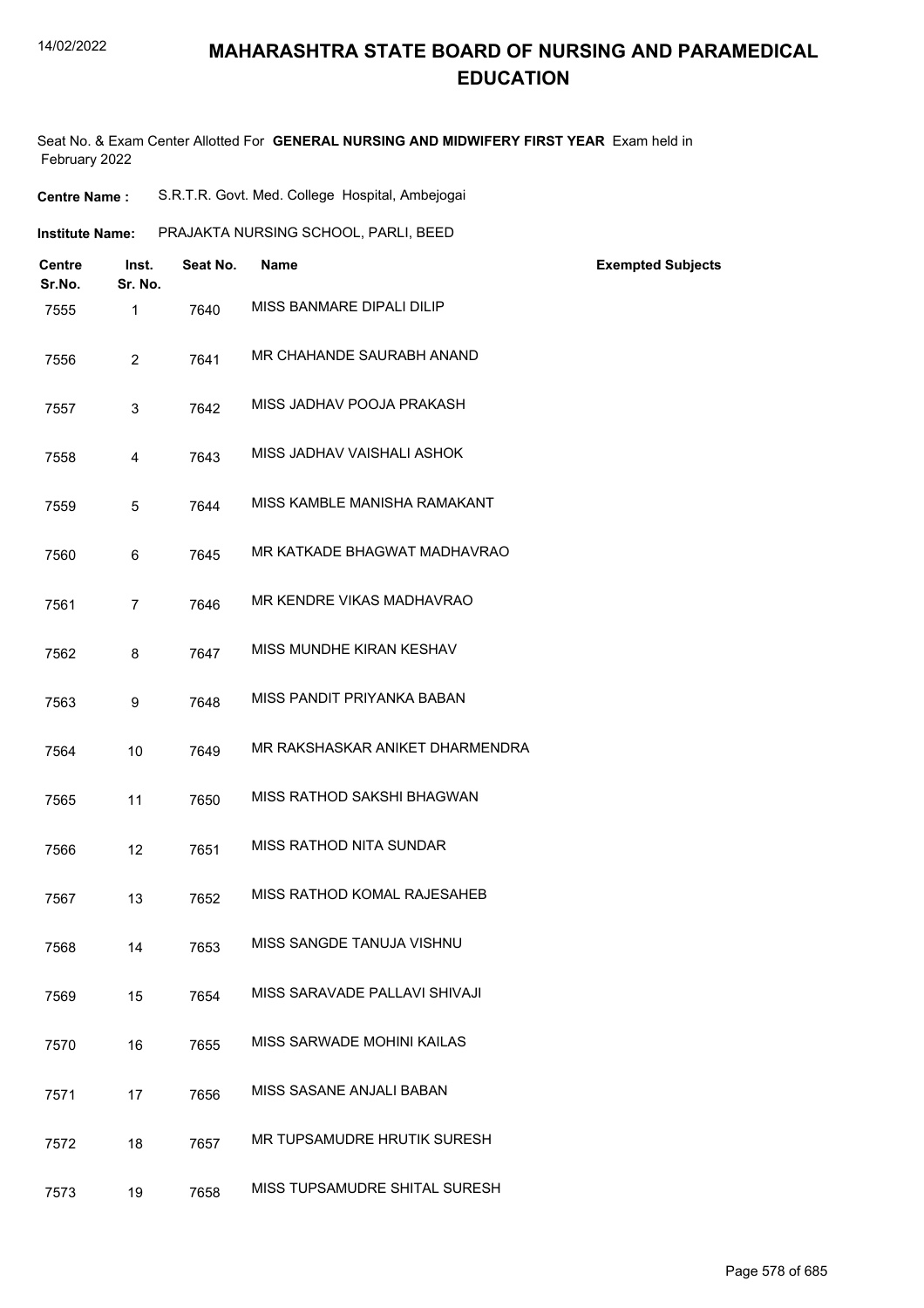Seat No. & Exam Center Allotted For GENERAL NURSING AND MIDWIFERY FIRST YEAR Exam held in February 2022

MR UJGARE ANIKET RAMESH 7574 20 7659

NOTE: 'P' MEANS PROVISIONALLY PERMITTED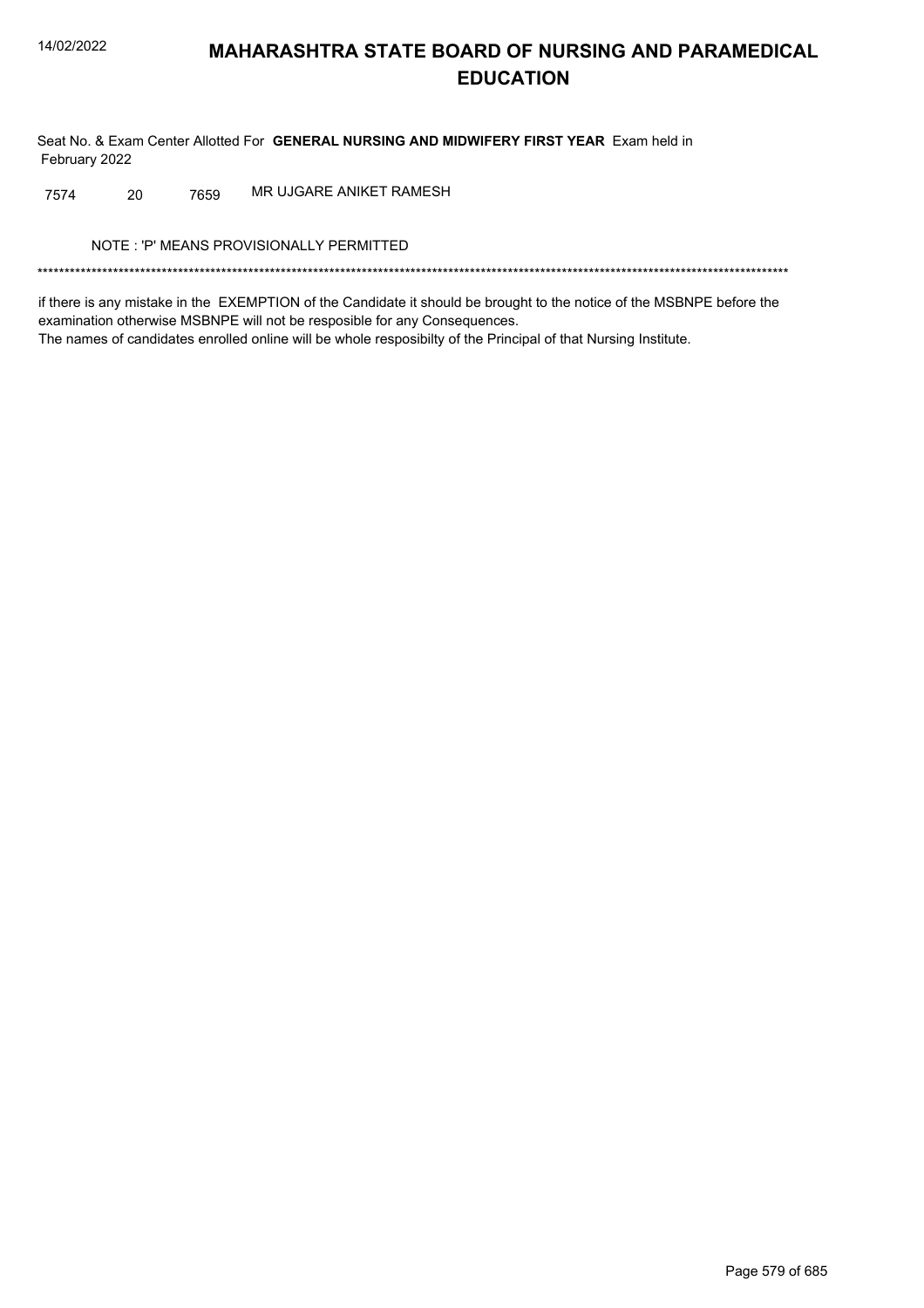## **MAHARASHTRA STATE BOARD OF NURSING AND PARAMEDICAL EDUCATION**

Seat No. & Exam Center Allotted For **GENERAL NURSING AND MIDWIFERY FIRST YEAR** Exam held in February 2022

| <b>Centre Name:</b>     |                  |          | S.R.T.R. Govt. Med. College Hospital, Ambejogai |                          |
|-------------------------|------------------|----------|-------------------------------------------------|--------------------------|
| <b>Institute Name:</b>  |                  |          | S.R.T.R. Govt. Med. College Hospital, Ambejogai |                          |
| <b>Centre</b><br>Sr.No. | Inst.<br>Sr. No. | Seat No. | Name                                            | <b>Exempted Subjects</b> |
| 7575                    | $\mathbf{1}$     | 7660     | MISS AVCHARE KSHITIJA GAUTAM                    |                          |
| 7576                    | 2                | 7661     | MISS DHAPATE MEGHA VIJAY                        |                          |
| 7577                    | 3                | 7662     | MISS DHAYGUDE SNEHAL NAVNATH                    |                          |
| 7578                    | 4                | 7663     | MR GAIKWAD MUKUND MARUTI                        |                          |
| 7579                    | 5                | 7664     | MR GIRI MAHADEV LAXMAN                          |                          |
| 7580                    | 6                | 7665     | MR JAGTAP VISHVAS PARMESHWAR                    |                          |
| 7581                    | $\overline{7}$   | 7666     | MISS JOGDAND SUJATA BALASAHEB                   |                          |
| 7582                    | 8                | 7667     | MISS MANE ARCHANA DILIP                         |                          |
| 7583                    | 9                | 7668     | MISS PANDIT SULOCHANA SAMPAT                    |                          |
| 7584                    | 10               | 7669     | MR PATHAN ASHPAK MUBARAK                        |                          |
| 7585                    | 11               | 7670     | MR POUL AJAY BANDU                              |                          |
| 7586                    | 12               | 7671     | MR RASVE DATTA VASENT                           |                          |
| 7587                    | 13               | 7672     | MISS RAUT SARITA DATTU                          |                          |
| 7588                    | 14               | 7673     | MISS SALVE PRATIKSHA RAJABHAU                   |                          |
| 7589                    | 15               | 7674     | MISS SONWANE RESHMA GULCHAND                    |                          |
| 7590                    | 16               | 7675     | MISS SONWANE SWAPNAJA SUKHADEV                  |                          |
| 7591                    | 17               | 7676     | MISS SONWANE NITA ABASAHEB                      |                          |
| 7592                    | 18               | 7677     | MISS VAIRAGE PRITI RAJABHAU                     |                          |
| 7593                    | 19               | 7678     | MISS VIGHANE VIDHYA CHANDRAKANT                 |                          |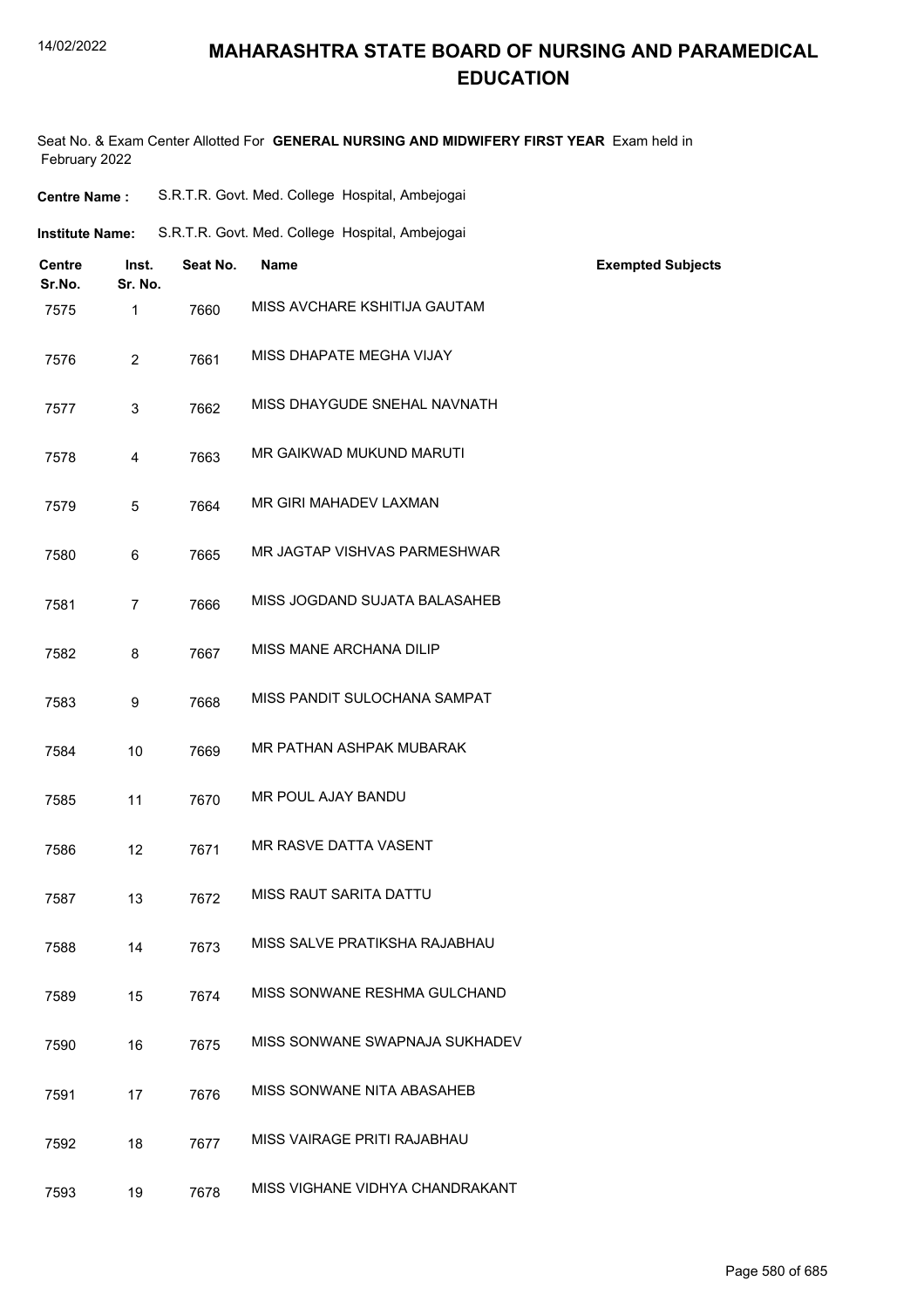Seat No. & Exam Center Allotted For GENERAL NURSING AND MIDWIFERY FIRST YEAR Exam held in February 2022

NOTE: 'P' MEANS PROVISIONALLY PERMITTED

if there is any mistake in the EXEMPTION of the Candidate it should be brought to the notice of the MSBNPE before the examination otherwise MSBNPE will not be resposible for any Consequences.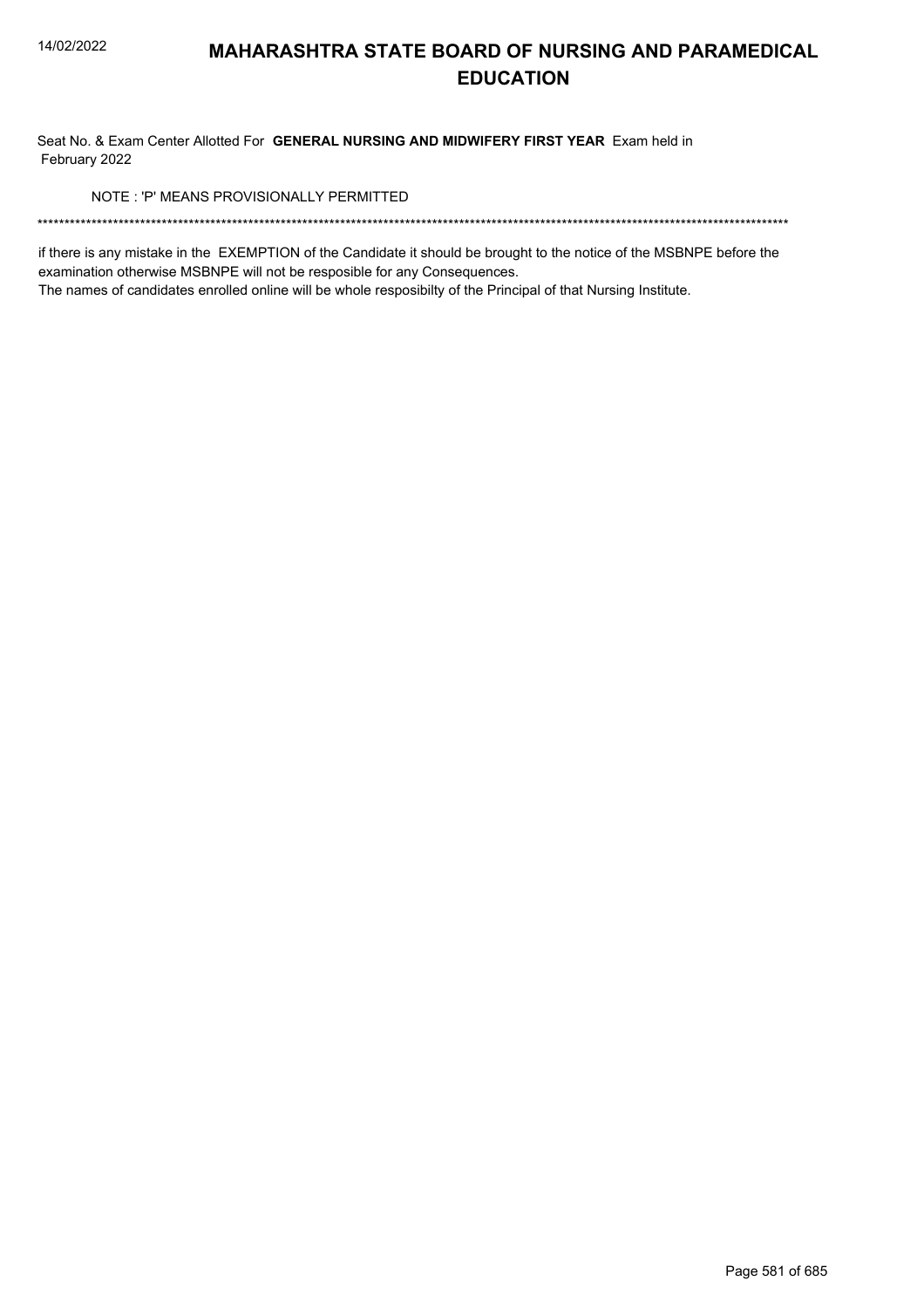## **MAHARASHTRA STATE BOARD OF NURSING AND PARAMEDICAL EDUCATION**

Seat No. & Exam Center Allotted For **GENERAL NURSING AND MIDWIFERY FIRST YEAR** Exam held in February 2022

**Centre Name :** GENERAL HOSPITAL, HINGOLI

**Institute Name: YESHWANT INSTITUTE OF NURSING SCHOOL, HINGOLI** 

| <b>Centre</b><br>Sr.No. | Inst.<br>Sr. No. | Seat No. | <b>Name</b>                                             | <b>Exempted Subjects</b> |
|-------------------------|------------------|----------|---------------------------------------------------------|--------------------------|
| 7594                    | $\mathbf{1}$     | 7679     | MISS ADE SHITAL RANGLAL                                 |                          |
| 7595                    | $\overline{2}$   | 7680     | MISS AMBHORE SAKSHI MILIND                              |                          |
| 7596                    | 3                | 7681     | MISS DHABALE PRIYA SAMADHAN                             |                          |
| 7597                    | 4                | 7682     | MISS DUDHMAL SNEHA PRAKASH                              |                          |
| 7598                    | $\overline{5}$   | 7683     | MISS GULAWE SHITAL PRAKASH                              |                          |
| 7599                    | 6                | 7684     | MISS JUMADE PRAGATI SANTOSH                             |                          |
| 7600                    | $\overline{7}$   | 7685     | MISS KAMBLE SUDHARSHAN DADARAO                          |                          |
| 7601                    | 8                | 7686     | MR KENDREKAR YASH ASHOK                                 |                          |
| 7602                    | 9                | 7687     | MR KHALLAL ARJUN MUNJAJI                                |                          |
| 7603                    | 10               | 7688     | MISS KOKATE NANDA GOVINDA                               |                          |
| 7604                    | 11               | 7689     | SMT GHIWANDE POOJA SURAJ<br>(NEE LONKAR POOJA JITENDRA) |                          |
| 7605                    | 12               | 7690     | MR MANE GAJANAN BADRINATH                               |                          |
| 7606                    | 13               | 7691     | MISS PUNDGE BHAGYASHRI MILIND                           |                          |
| 7607                    | 14               | 7692     | MISS RANVIR SHVETA DEEPAK                               |                          |
| 7608                    | 15               | 7693     | MISS RAUT MADHURI MAROTI                                |                          |
| 7609                    | 16               | 7694     | MISS SIRSATH DISHA SANJAY                               |                          |
| 7610                    | 17               | 7695     | MISS TORKAD ASHWINI WAMAN                               |                          |
| 7611                    | 18               | 7696     | MISS VARMA RENUKA BABULAL                               |                          |
| 7612                    | 19               | 7697     | MISS WAKALE AYODHYA ATMARAM                             |                          |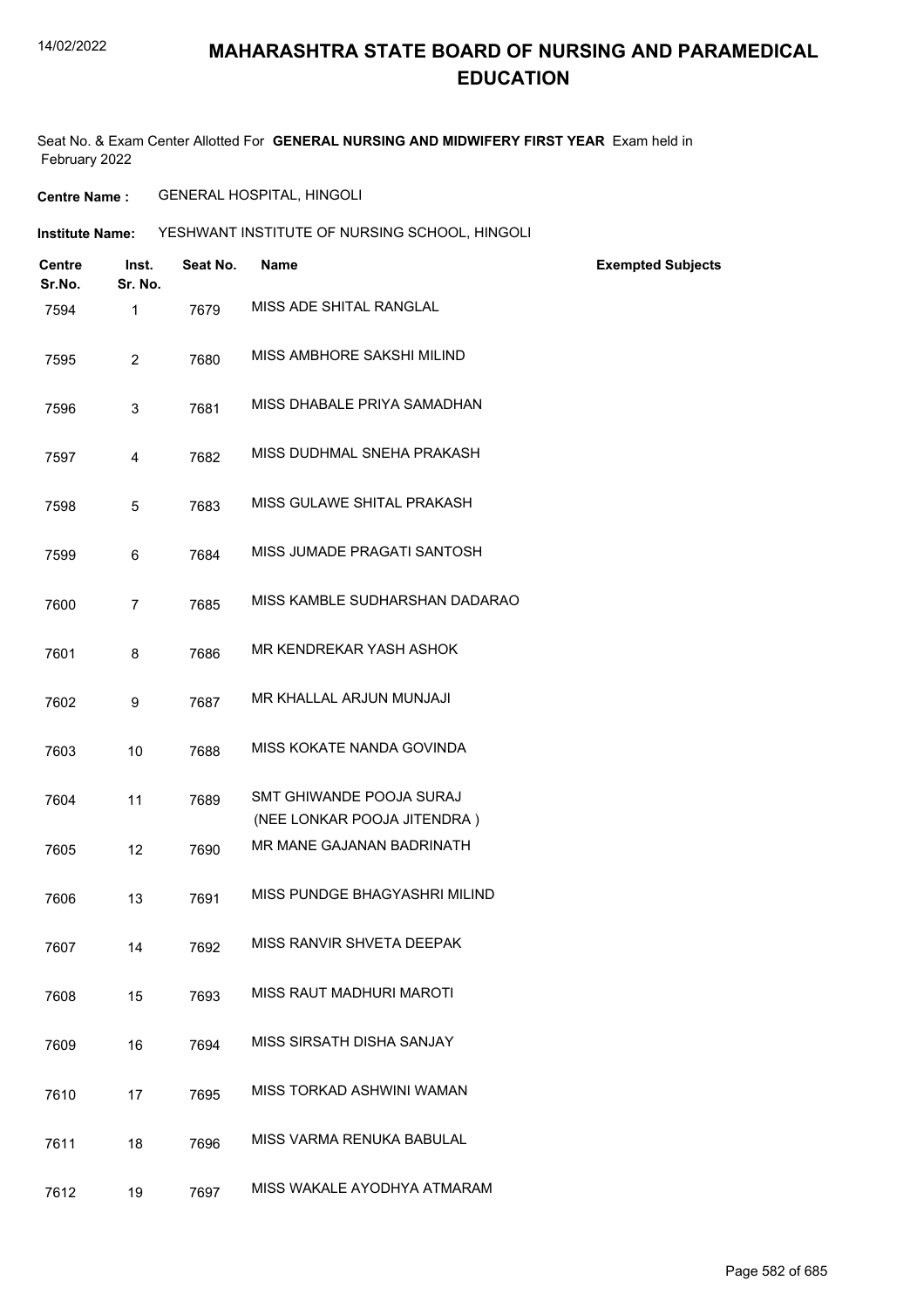Seat No. & Exam Center Allotted For GENERAL NURSING AND MIDWIFERY FIRST YEAR Exam held in February 2022

MISS WATHORE PANCHASHEELA RAMESH 7613 20 7698

NOTE: 'P' MEANS PROVISIONALLY PERMITTED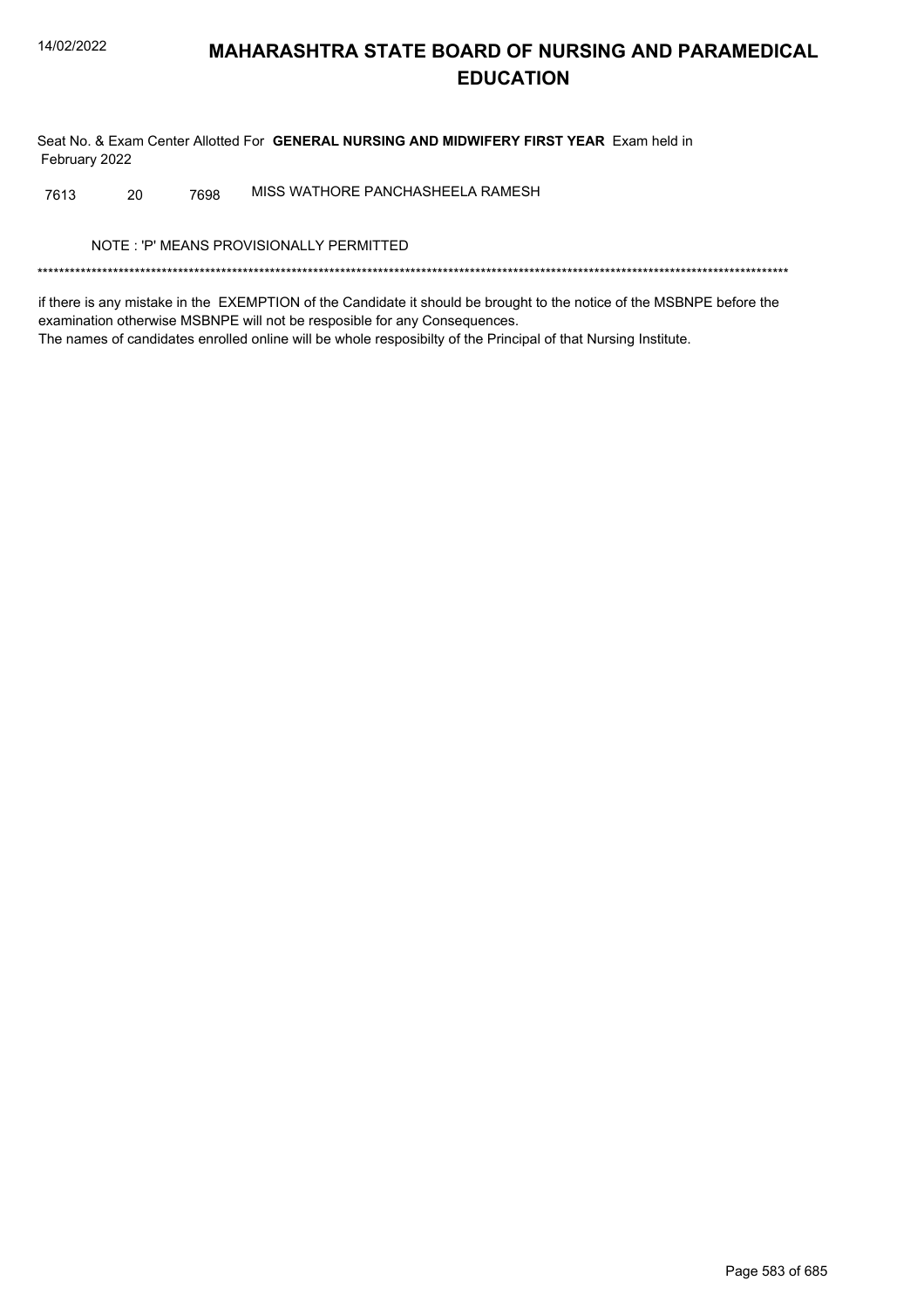## **MAHARASHTRA STATE BOARD OF NURSING AND PARAMEDICAL EDUCATION**

Seat No. & Exam Center Allotted For **GENERAL NURSING AND MIDWIFERY FIRST YEAR** Exam held in February 2022

| <b>GENERAL HOSPITAL, HINGOLI</b><br><b>Centre Name :</b> |
|----------------------------------------------------------|
|----------------------------------------------------------|

| <b>Institute Name:</b> |                         |                  |          | Ananditai Bengal Nursing School, Sengaon, Hingoli |                          |  |  |  |
|------------------------|-------------------------|------------------|----------|---------------------------------------------------|--------------------------|--|--|--|
|                        | <b>Centre</b><br>Sr.No. | Inst.<br>Sr. No. | Seat No. | Name                                              | <b>Exempted Subjects</b> |  |  |  |
|                        | 7614                    | $\mathbf{1}$     | 7699     | MR AWACHAR VIKAS RAMESH                           |                          |  |  |  |
|                        | 7615                    | $\overline{2}$   | 7700     | MISS BAHADURE PUNAM NANDAKISHOR                   |                          |  |  |  |
|                        | 7616                    | 3                | 7701     | MISS BHARSAKLE CHANDA ASHOK                       |                          |  |  |  |
|                        | 7617                    | $\overline{4}$   | 7702     | MISS DEVTALU DIPALI RAMESHWAR                     |                          |  |  |  |
|                        | 7618                    | $\overline{5}$   | 7703     | MISS GARGE MANISHA RAMCHANDRA                     |                          |  |  |  |
|                        | 7619                    | 6                | 7704     | MISS GAWAI NISHA BABARAO                          |                          |  |  |  |
|                        | 7620                    | $\overline{7}$   | 7705     | MR KALASARE PARMESHVAR KUNDLIK                    |                          |  |  |  |
|                        | 7621                    | 8                | 7706     | MISS KALE VARSHA RAMCHANDRA                       |                          |  |  |  |
|                        | 7622                    | 9                | 7707     | MISS KAMBLE SEEMA MADHAO                          |                          |  |  |  |
|                        | 7623                    | 10               | 7708     | MR KHARATE SANTOSH DEVIDAS                        |                          |  |  |  |
|                        | 7624                    | 11               | 7709     | MISS KHOBRAGADE SANGITA MAHADEORAO                |                          |  |  |  |
|                        | 7625                    | 12               | 7710     | MISS KUMBHARE SANAM PRABHAKAR                     |                          |  |  |  |
|                        | 7626                    | 13               | 7711     | MISS LENDE POOJA GHANSHYAM                        |                          |  |  |  |
|                        | 7627                    | 14               | 7712     | MISS MORE SNEHA GAUTAM                            |                          |  |  |  |
|                        | 7628                    | 15               | 7713     | MR RATHOD NITESH VILAS                            |                          |  |  |  |
|                        | 7629                    | 16               | 7714     | MISS SADMEK PALLAVI NILKANTH                      |                          |  |  |  |
|                        | 7630                    | 17               | 7715     | MR THOMBRE NITIN NAMDEO                           |                          |  |  |  |
|                        | 7631                    | 18               | 7716     | MISS WAGHMARE SHRADDHA SUBHASH                    |                          |  |  |  |
|                        | 7632                    | 19               | 7717     | MISS WARGHAT SONAL BHAGVANTRAO                    |                          |  |  |  |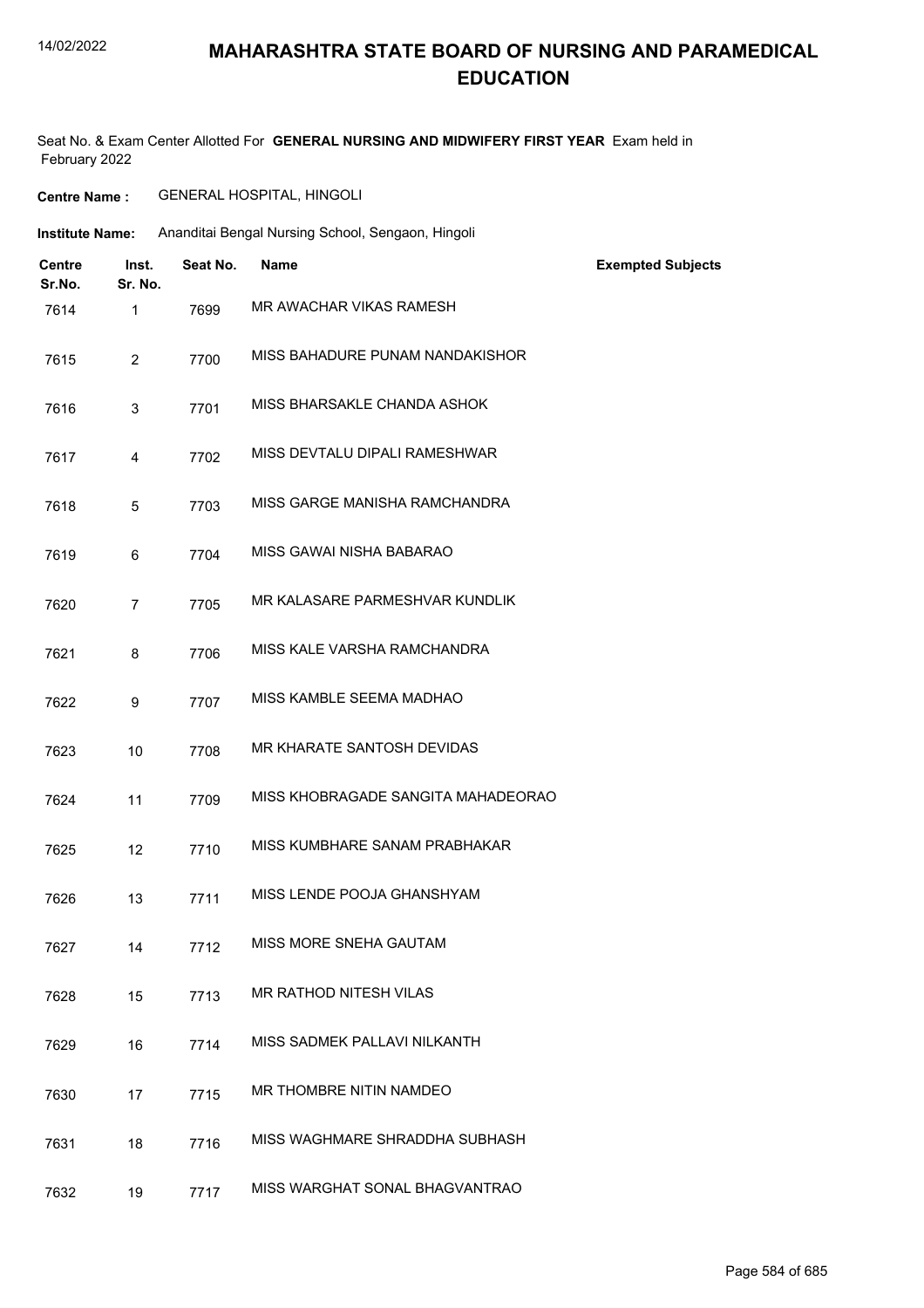Seat No. & Exam Center Allotted For GENERAL NURSING AND MIDWIFERY FIRST YEAR Exam held in February 2022

7718 MR WASU MAROTI KISAN 7633 20

NOTE: 'P' MEANS PROVISIONALLY PERMITTED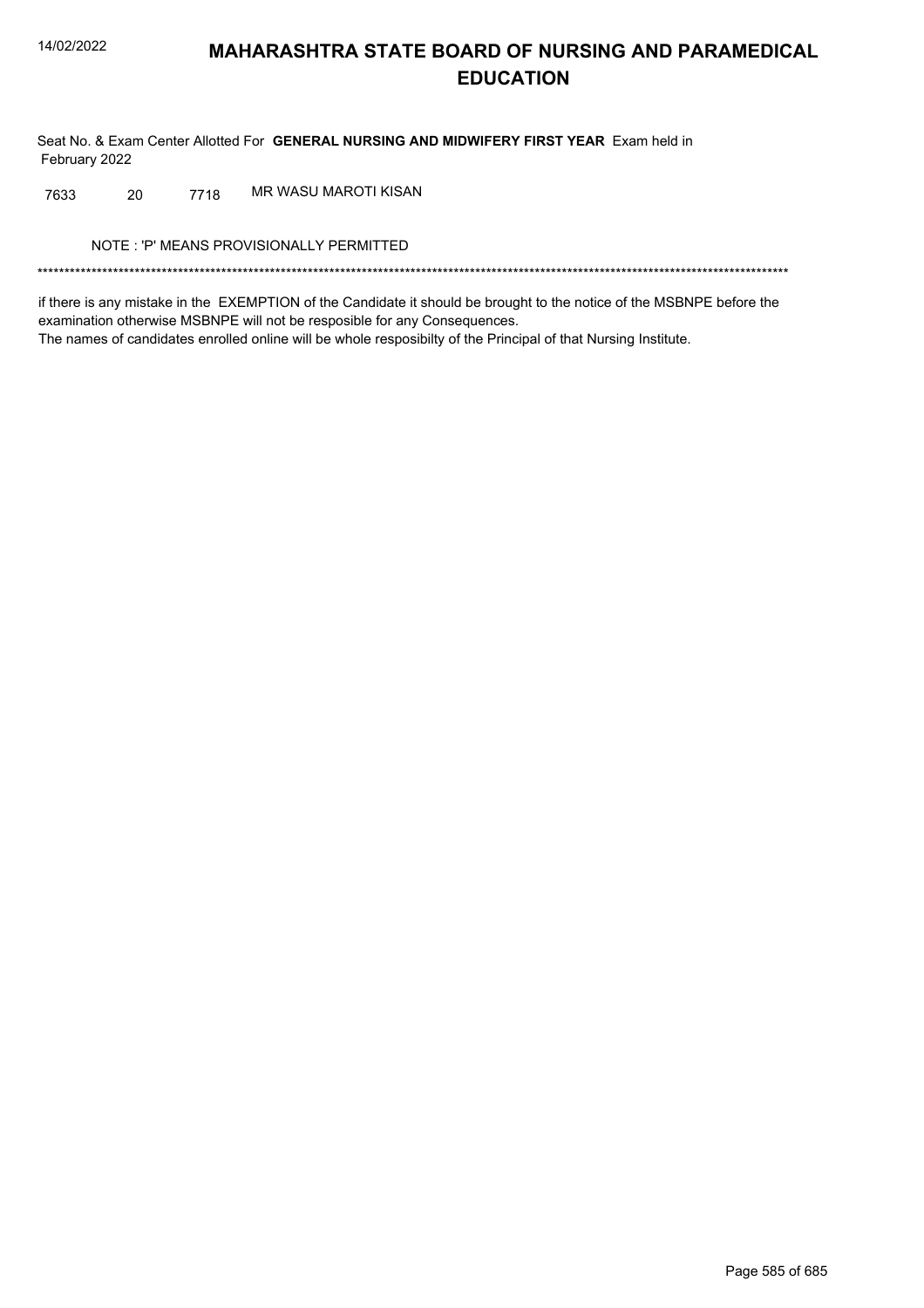Seat No. & Exam Center Allotted For **GENERAL NURSING AND MIDWIFERY FIRST YEAR** Exam held in February 2022

**Centre Name :** GENERAL HOSPITAL, HINGOLI

**Institute Name: LATE DATTARAO HAIBATRAO THORAT NURSING SCHOOL HINGOLI** 

| Centre<br>Sr.No. | Inst.<br>Sr. No. | Seat No. | <b>Name</b>                    | <b>Exempted Subjects</b> |
|------------------|------------------|----------|--------------------------------|--------------------------|
| 7634             | $\mathbf{1}$     | 7719     | MISS AMBHORE PUNAM SANTOSH     |                          |
| 7635             | $\overline{2}$   | 7720     | MISS BALKHANDE MANISHA MILIND  |                          |
| 7636             | 3                | 7721     | MISS BHALERAO DIVYA DATTATROY  |                          |
| 7637             | 4                | 7722     | MISS BHUJANGALE SIMA VASANT    |                          |
| 7638             | 5                | 7723     | MR CHIBHADE RAJESH SADASHIV    |                          |
| 7639             | 6                | 7724     | MR DAKORE SACHIN RAVJI         |                          |
| 7640             | 7                | 7725     | MISS DHANVE PARVATIBAI VILAS   |                          |
| 7641             | 8                | 7726     | MISS DHULDHULE VANITA SHAMARAO |                          |
| 7642             | 9                | 7727     | MISS DHULE MANISHA MADHUKAR    |                          |
| 7643             | 10               | 7728     | MISS GAIKWAD DIPALI BABAN      |                          |
| 7644             | 11               | 7729     | MISS GHANGHAV SHIVANI SUDAM    |                          |
| 7645             | 12               | 7730     | MISS INGLE KOMAL SURESHRAO     |                          |
| 7646             | 13               | 7731     | MISS INGLE BHARATI SURESH      |                          |
| 7647             | 14               | 7732     | MISS JALTE SONUTAI NAMDEV      |                          |
| 7648             | 15               | 7733     | MISS KABLE ASHA MOTIRAM        |                          |
| 7649             | 16               | 7734     | MISS KAKDE ANJALI ASHOKRAO     |                          |
| 7650             | 17               | 7735     | MISS KAMBLE PRADNYA RAMESH     |                          |
| 7651             | 18               | 7736     | MR KAPATE RAMESHWAR LAXMAN     |                          |
| 7652             | 19               | 7737     | MISS KHANDARE SHWETA UTTAM     |                          |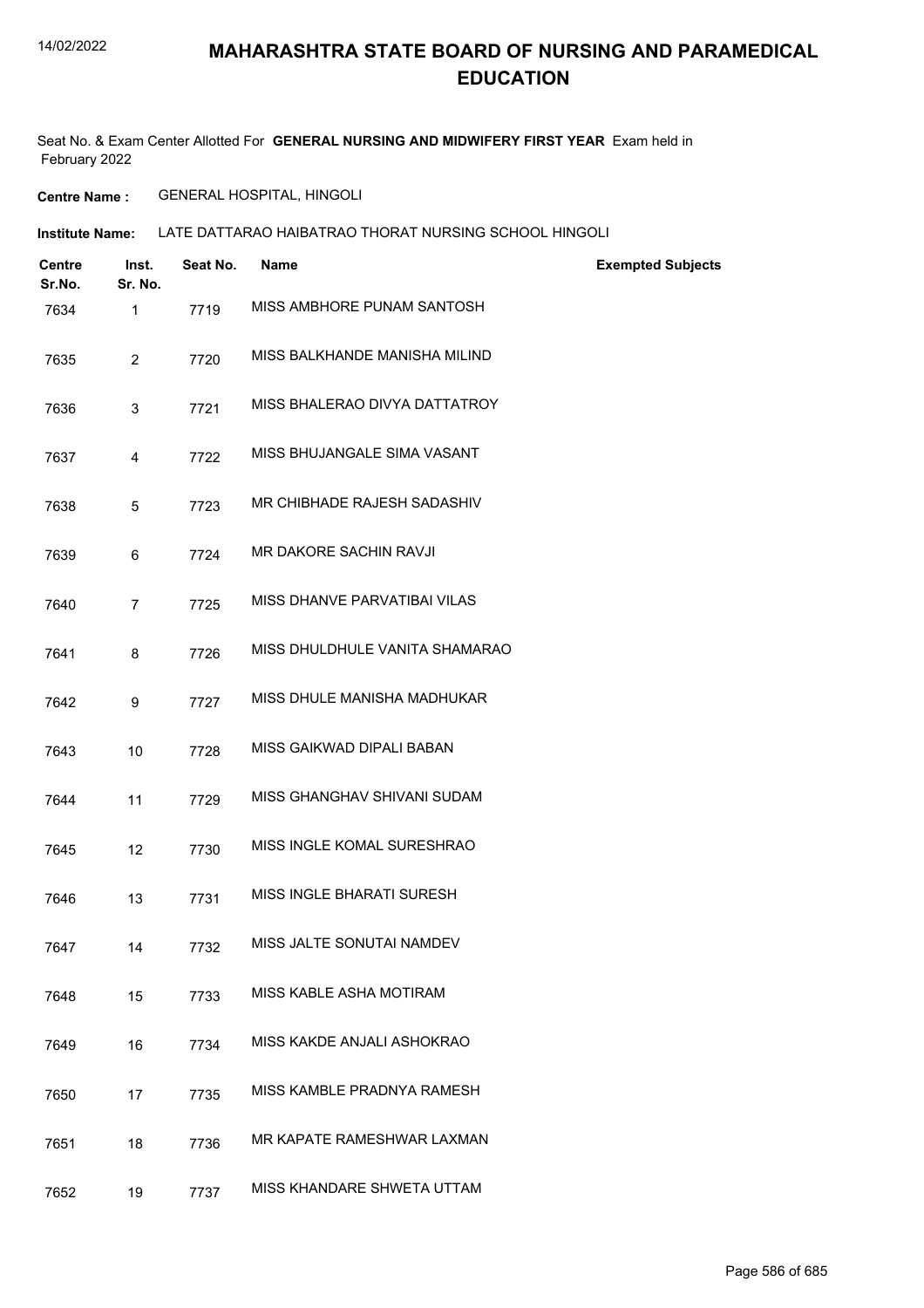|      | February 2022 |    |      | Seat No. & Exam Center Allotted For GENERAL NURSING AND MIDWIFERY FIRST YEAR Exam held in |
|------|---------------|----|------|-------------------------------------------------------------------------------------------|
| 7653 |               | 20 | 7738 | MISS KHANDARE KARAN RAHUL                                                                 |
| 7654 |               | 21 | 7739 | MISS KHUPSE POOJA PANDURANG                                                               |
| 7655 |               | 22 | 7740 | MISS KOKATE CHHAYA PANDHRINATH                                                            |
| 7656 |               | 23 | 7741 | MISS MORE AMRAPALI BHAGWAN                                                                |
| 7657 |               | 24 | 7742 | MISS NAIK ASHVINI KESHAV                                                                  |
| 7658 |               | 25 | 7743 | MISS NETNE ASHWINI SURYAPRAKASH                                                           |
| 7659 |               | 26 | 7744 | MISS NETNE DISHA SANTOSH                                                                  |
| 7660 |               | 27 | 7745 | MISS PATE PALLAVI PARSARAM                                                                |
| 7661 |               | 28 | 7746 | MISS PATOLE SWATI ATMARAM                                                                 |
| 7662 |               | 29 | 7747 | MISS PAWAR DURGA RAJU                                                                     |
| 7663 |               | 30 | 7748 | MISS PHOLE PRAGATI NARAYAN                                                                |
| 7664 |               | 31 | 7749 | MISS PHOTPHADE GAYATRI GANESH                                                             |
| 7665 |               | 32 | 7750 | MISS RANVIR MANISHA NARAYAN                                                               |
| 7666 |               | 33 | 7751 | MISS SABLE KIRAN NAMDEO                                                                   |
| 7667 |               | 34 | 7752 | MISS SABLE ASHAMATI SHRIRAM                                                               |
| 7668 |               | 35 | 7753 | MR SABLE VAISHALI DHRUPATRAO                                                              |
| 7669 |               | 36 | 7754 | MISS SHELKE KIRAN BALAJI                                                                  |
| 7670 |               | 37 | 7755 | MISS SHEMBADE JAYSHRI DATTARAO                                                            |
| 7671 |               | 38 | 7756 | MISS TAWADE DURGA KUNDALIK                                                                |
| 7672 |               | 39 | 7757 | MISS UBALE MANISHA MADHUKAR                                                               |
| 7673 |               | 40 | 7758 | MISS VANJARE SUNITA TUKARAM                                                               |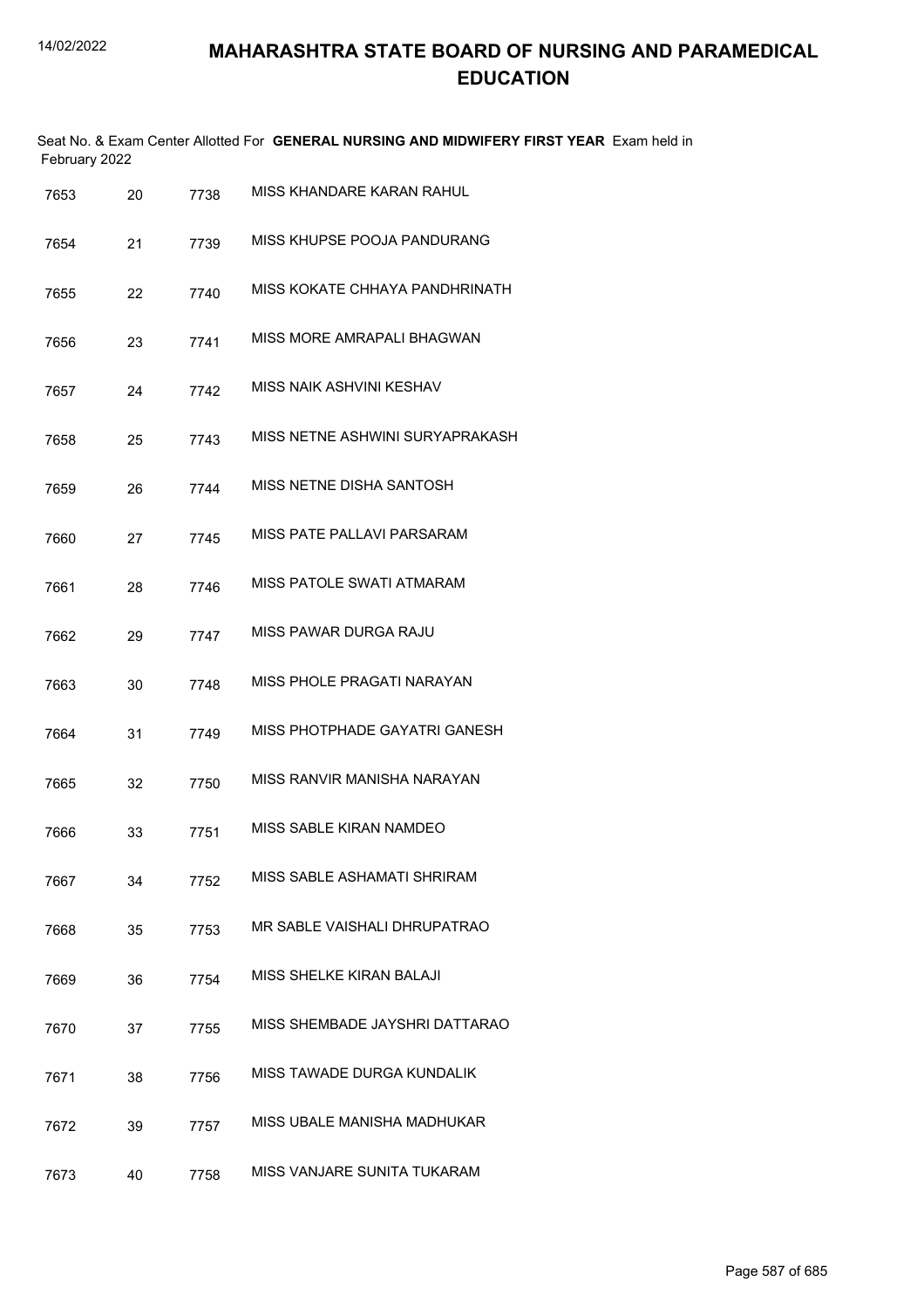Seat No. & Exam Center Allotted For GENERAL NURSING AND MIDWIFERY FIRST YEAR Exam held in February 2022

NOTE: 'P' MEANS PROVISIONALLY PERMITTED

if there is any mistake in the EXEMPTION of the Candidate it should be brought to the notice of the MSBNPE before the examination otherwise MSBNPE will not be resposible for any Consequences.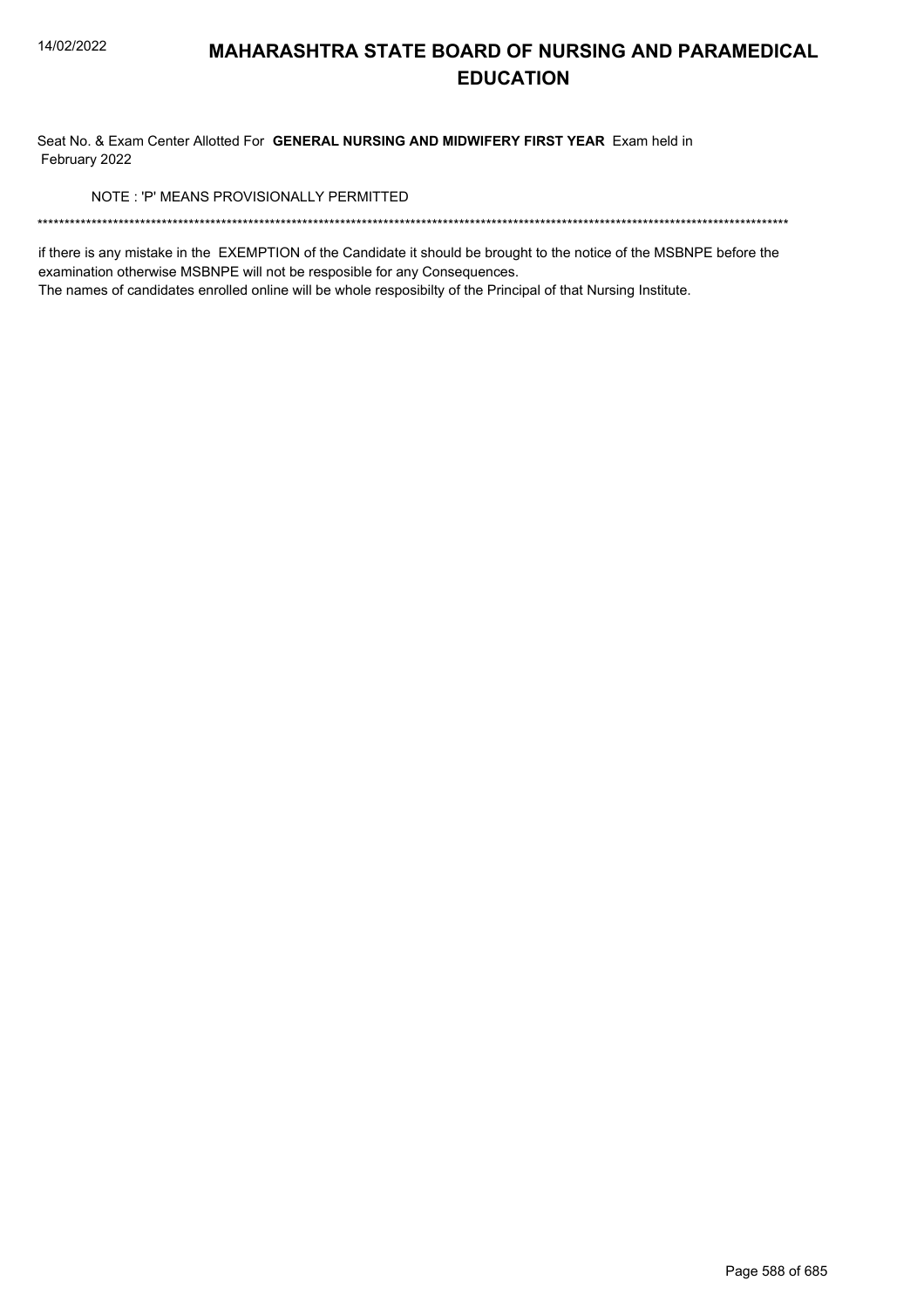## **MAHARASHTRA STATE BOARD OF NURSING AND PARAMEDICAL EDUCATION**

Seat No. & Exam Center Allotted For **GENERAL NURSING AND MIDWIFERY FIRST YEAR** Exam held in February 2022

**Institute Name:** GENERAL HOSPITAL, HINGOLI

| <b>Centre</b><br>Sr.No. | Inst.<br>Sr. No. | Seat No. | <b>Name</b>                      | <b>Exempted Subjects</b> |
|-------------------------|------------------|----------|----------------------------------|--------------------------|
| 7674                    | $\mathbf{1}$     | 7759     | MISS CHAVAN SARASWATI SANJAY     |                          |
| 7675                    | 2                | 7760     | MISS CHOUDHARI TANUJA CHHAGANRAO |                          |
| 7676                    | 3                | 7761     | MR DIGHADE HARIOM SANTOSH        |                          |
| 7677                    | 4                | 7762     | MISS GADEKAR PRIYANKA SANJAY     |                          |
| 7678                    | 5                | 7763     | MISS GOTE GOURI DATTARAO         |                          |
| 7679                    | 6                | 7764     | MISS KAWARKHE KOMAL GAJANAN      |                          |
| 7680                    | $\overline{7}$   | 7765     | MISS KHANDEKAR NEHA SUBHASH      |                          |
| 7681                    | 8                | 7766     | MISS KOKATE SAVITA SHAMRAO       |                          |
| 7682                    | 9                | 7767     | MISS TELANGE AISHWARYA KHANDU    |                          |
| 7683                    | 10               | 7768     | MISS WATHORE KOMAL BABARAO       |                          |

NOTE : 'P' MEANS PROVISIONALLY PERMITTED

\*\*\*\*\*\*\*\*\*\*\*\*\*\*\*\*\*\*\*\*\*\*\*\*\*\*\*\*\*\*\*\*\*\*\*\*\*\*\*\*\*\*\*\*\*\*\*\*\*\*\*\*\*\*\*\*\*\*\*\*\*\*\*\*\*\*\*\*\*\*\*\*\*\*\*\*\*\*\*\*\*\*\*\*\*\*\*\*\*\*\*\*\*\*\*\*\*\*\*\*\*\*\*\*\*\*\*\*\*\*\*\*\*\*\*\*\*\*\*\*\*\*\*\*\*\*\*\*\*\*\*\*\*\*\*\*\*\*\*

if there is any mistake in the EXEMPTION of the Candidate it should be brought to the notice of the MSBNPE before the examination otherwise MSBNPE will not be resposible for any Consequences.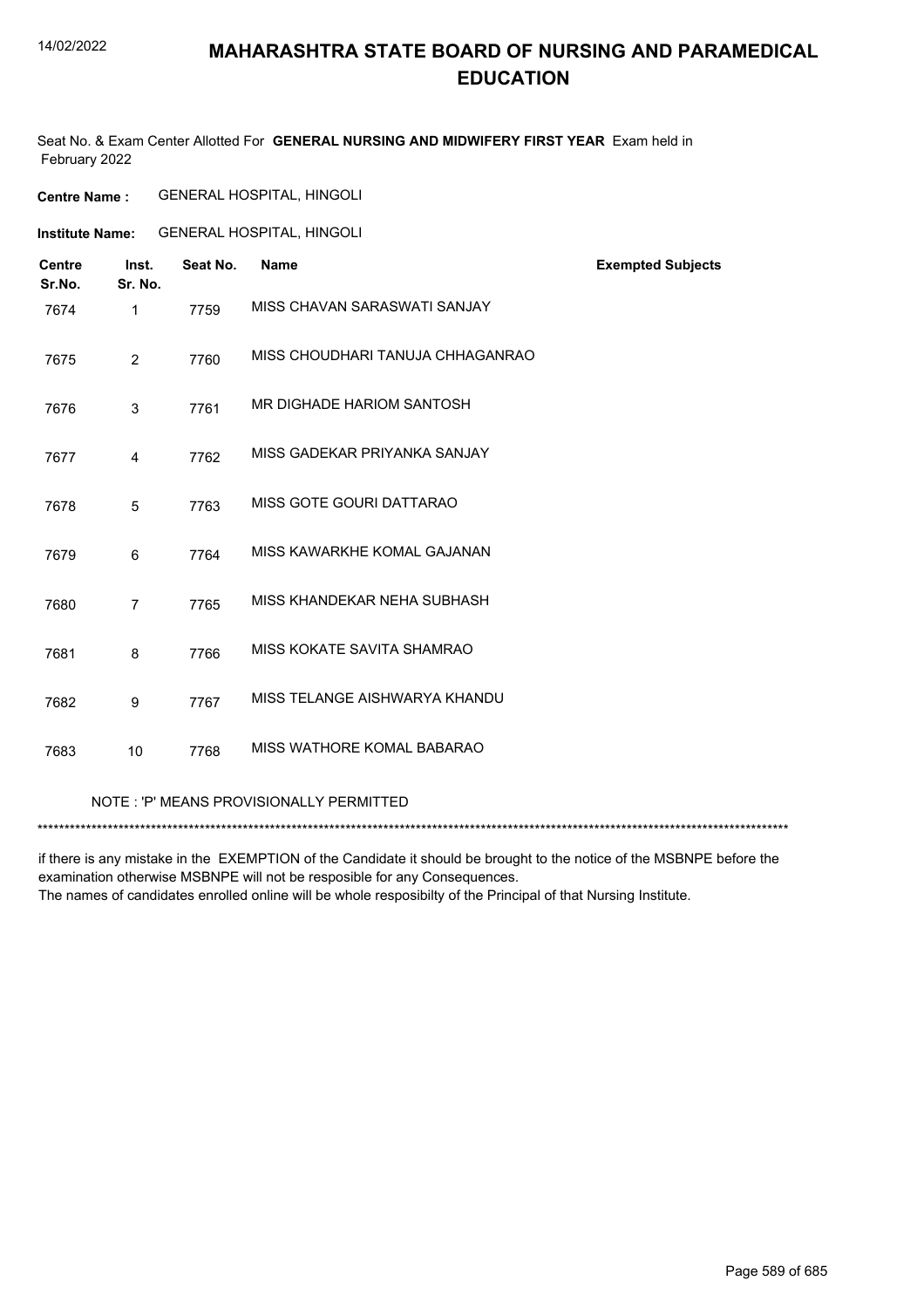## **MAHARASHTRA STATE BOARD OF NURSING AND PARAMEDICAL EDUCATION**

Seat No. & Exam Center Allotted For **GENERAL NURSING AND MIDWIFERY FIRST YEAR** Exam held in February 2022

| <b>Centre Name :</b> | GENERAL HOSPITAL, BHABHULGAON, LATUR |  |
|----------------------|--------------------------------------|--|
|----------------------|--------------------------------------|--|

| Institute Name: | NAVJEEVAN CHARITABLE TRUST, LATUR |
|-----------------|-----------------------------------|
|                 |                                   |

| <b>Centre</b><br>Sr.No. | Inst.<br>Sr. No. | Seat No. | <b>Name</b>                                                         | <b>Exempted Subjects</b> |
|-------------------------|------------------|----------|---------------------------------------------------------------------|--------------------------|
| 7684                    | 1                | 7769     | MISS CHAMWAD APEKSHA GOVINDRAO                                      |                          |
| 7685                    | $\overline{2}$   | 7770     | MISS CHATE JAYSHRI HANUMANT                                         |                          |
| 7686                    | 3                | 7771     | MR CHIGLE ABHIJEET ASHOK                                            |                          |
| 7687                    | 4                | 7772     | MISS DAHIPHALE ARUNA BHAGWAT                                        |                          |
| 7688                    | 5                | 7773     | MR DAHIPHALE GOVIND MAROTI                                          |                          |
| 7689                    | 6                | 7774     | MISS DARADE ROHINI SANJIVAN                                         |                          |
| 7690                    | $\overline{7}$   | 7775     | MISS FULSE MEGHANA DILIPRAO                                         |                          |
| 7691                    | 8                | 7776     | MISS GHUGARE KAJAL RAJESH                                           |                          |
| 7692                    | 9                | 7777     | MISS GURLE POOJA VISHWANATH                                         |                          |
| 7693                    | 10               | 7778     | MR JADHAV RAM GOPAL                                                 |                          |
| 7694                    | 11               | 7779     | MISS KENDRE JYOTI BHIMRAO                                           |                          |
| 7695                    | 12               | 7780     | MISS KENDRE SHITAL LIMBAJI                                          |                          |
| 7696                    | 13               | 7781     | MISS KOHAD SEJAL DILIP                                              |                          |
| 7697                    | 14               | 7782     | MR KOTALWAR SHUBHAM SANJAY                                          |                          |
| 7698                    | 15               | 7783     | MISS MESHRAM SHILPA KAILAS                                          |                          |
| 7699                    | 16               | 7784     | MISS PENDHARKAR VAIBHAVI UMAKANT                                    |                          |
| 7700                    | 17               | 7785     | MISS SHINGARE ARTI TATERAO                                          |                          |
| 7701                    | 18               | 7786     | MR SHRIMANGALE SHIVAM DNYANOBA                                      |                          |
| 7702                    | 19               | 7787     | SMT TAPGHALE RESHMA SATWAJI<br>(NEE SURYAWANSHI RESHMA CHANDRAKANT) |                          |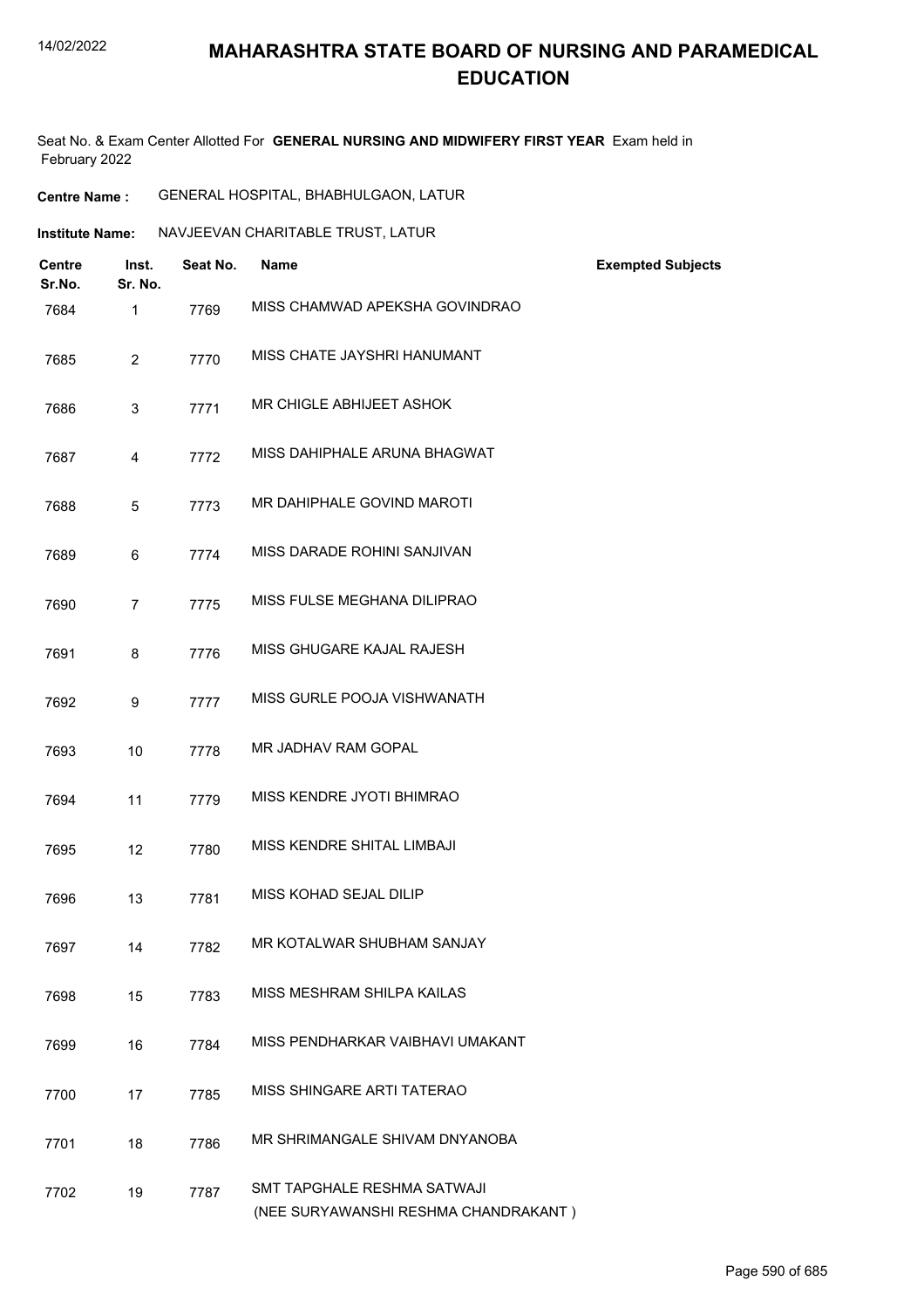Seat No. & Exam Center Allotted For GENERAL NURSING AND MIDWIFERY FIRST YEAR Exam held in February 2022

MR UMATE AKASH SHIVAJI 7703 20 7788

NOTE: 'P' MEANS PROVISIONALLY PERMITTED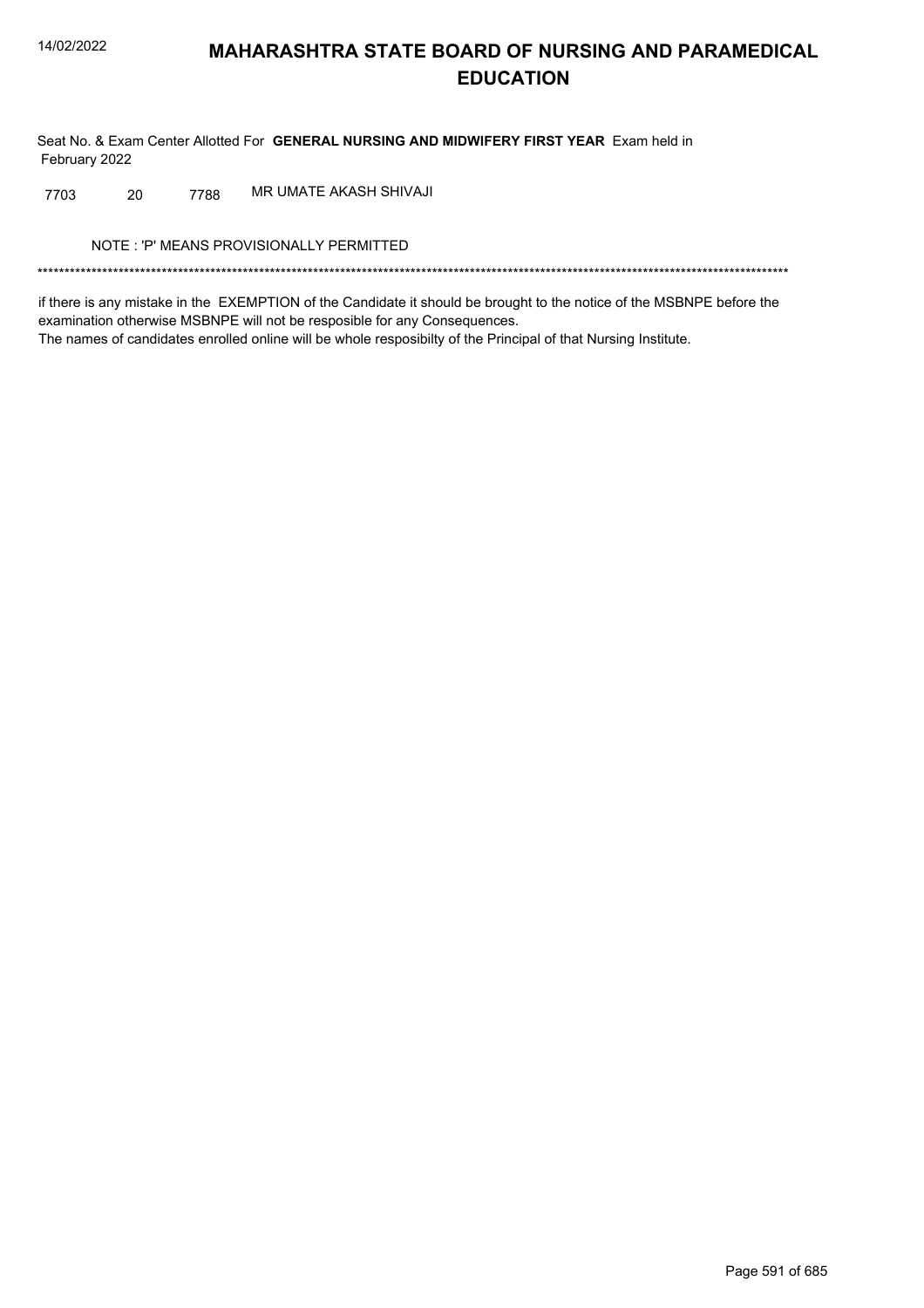## **MAHARASHTRA STATE BOARD OF NURSING AND PARAMEDICAL EDUCATION**

Seat No. & Exam Center Allotted For **GENERAL NURSING AND MIDWIFERY FIRST YEAR** Exam held in February 2022

**Centre Name :** GENERAL HOSPITAL, BHABHULGAON, LATUR

| <b>Institute Name:</b> | New Vision School of Nursing, Latur |  |  |
|------------------------|-------------------------------------|--|--|
|                        |                                     |  |  |

| <b>Centre</b><br>Sr.No. | Inst.<br>Sr. No. | Seat No. | <b>Name</b>                        | <b>Exempted Subjects</b> |
|-------------------------|------------------|----------|------------------------------------|--------------------------|
| 7704                    | 1                | 7789     | MISS BABRAS SHUBHADA UMAKANT       |                          |
| 7705                    | $\overline{2}$   | 7790     | MISS BAGWAN SANA RAFIK             |                          |
| 7706                    | 3                | 7791     | MISS GITTE NIKITA JANARDHAN        |                          |
| 7707                    | 4                | 7792     | MISS JADHAV APEKSHA APPASAHEB      |                          |
| 7708                    | 5                | 7793     | MISS KALE VAISHNAVI LAHU           |                          |
| 7709                    | 6                | 7794     | MISS KAMBLE ANITA BHAURAO          |                          |
| 7710                    | $\overline{7}$   | 7795     | MISS KAMBLE PRATIKSHA DADARAO      |                          |
| 7711                    | 8                | 7796     | MISS KHADAP PRERANA ATMARAM        |                          |
| 7712                    | 9                | 7797     | MISS MOKASHI SHRADDHA DNYANOBA     |                          |
| 7713                    | 10               | 7798     | MISS MUNDE POOJA KESHAV            |                          |
| 7714                    | 11               | 7799     | MR PANDIT SUSHIL MOKINDA           |                          |
| 7715                    | 12               | 7800     | MR PATHAN SOHELKHAN TAJKHAN        |                          |
| 7716                    | 13               | 7801     | <b>MISS PATIL ARTI KISHOR</b>      |                          |
| 7717                    | 14               | 7802     | MISS PAWAR PALLAVI VINAYAK         |                          |
| 7718                    | 15               | 7803     | MR PRATALE KAMLAKAR BALAJI         |                          |
| 7719                    | 16               | 7804     | MISS SHEKADE SARSWATI CHANDRAKANT  |                          |
| 7720                    | 17               | 7805     | MISS SONWANE NIKITA ACHAYUT        |                          |
| 7721                    | 18               | 7806     | MR SURYAWANSHI AKSHAYKUMAR MAHADEV |                          |
| 7722                    | 19               | 7807     | MR SURYAWANSHI NAVNATH SUNIL       |                          |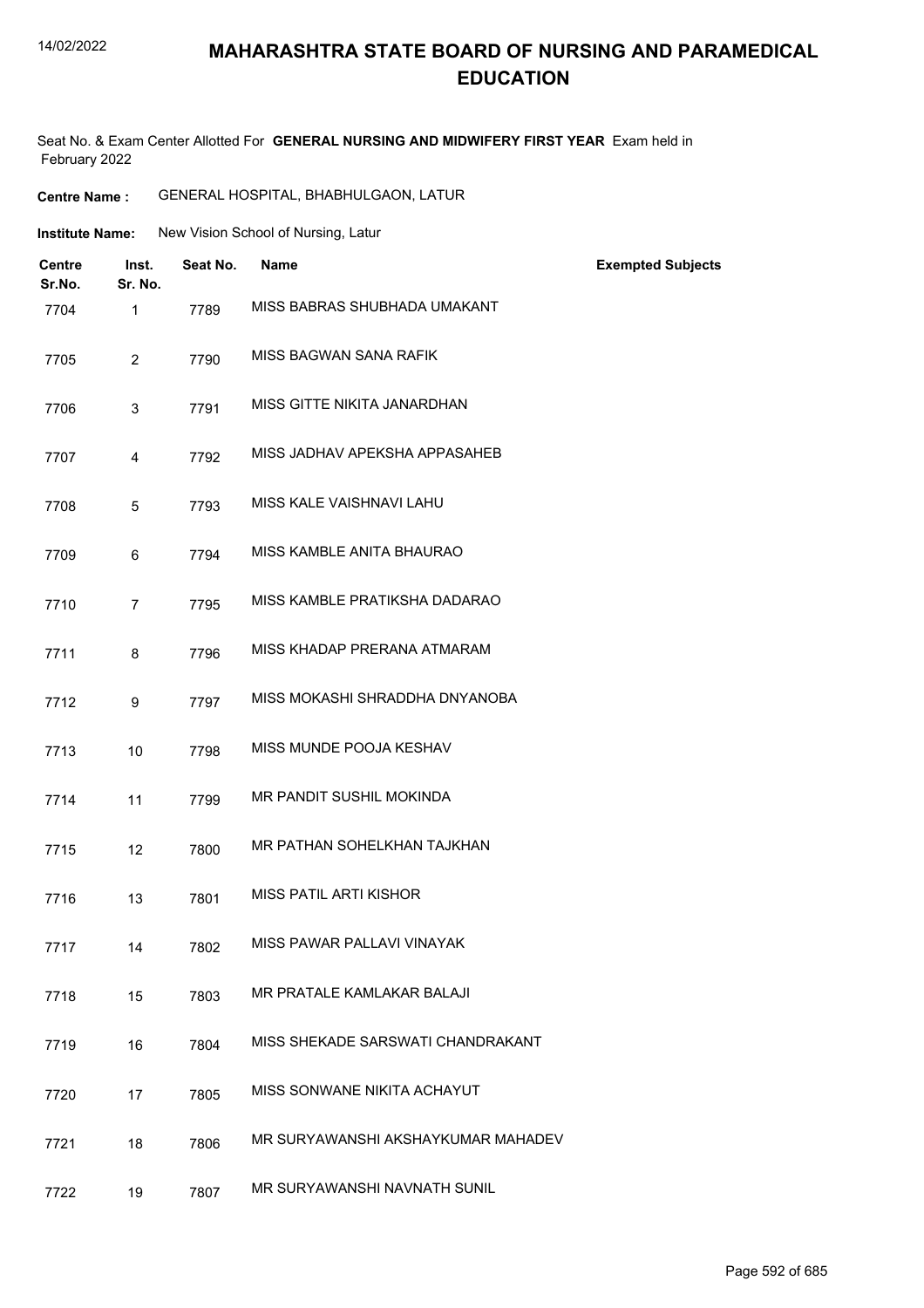Seat No. & Exam Center Allotted For GENERAL NURSING AND MIDWIFERY FIRST YEAR Exam held in February 2022

MISS SUTAR GANGA GAURISHANKAR 20 7808 7723

NOTE: 'P' MEANS PROVISIONALLY PERMITTED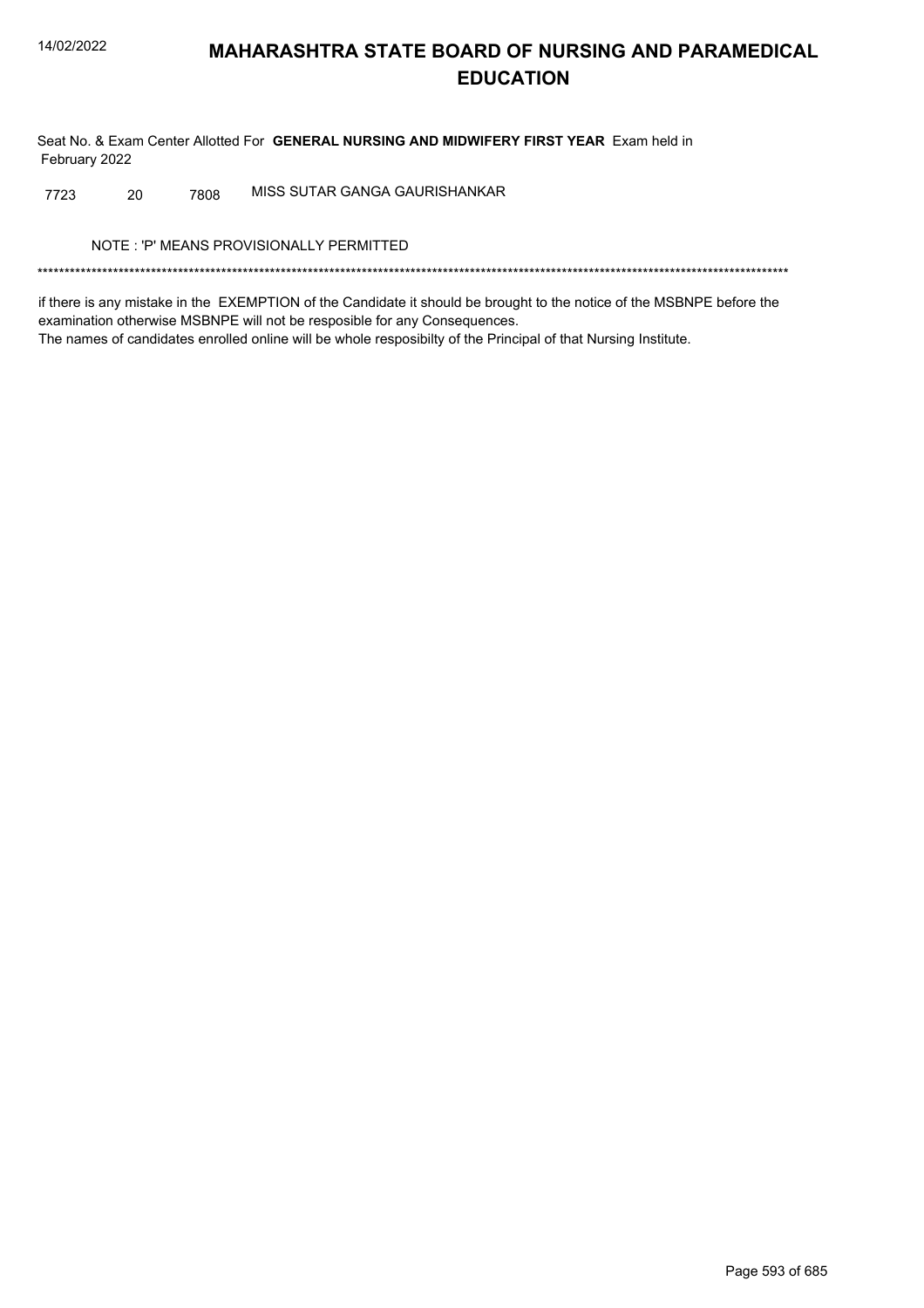Seat No. & Exam Center Allotted For **GENERAL NURSING AND MIDWIFERY FIRST YEAR** Exam held in February 2022

**Centre Name :** GENERAL HOSPITAL, BHABHULGAON, LATUR

| <b>Institute Name:</b> |                  |          | FLORENCE SCHOOL OF NURSING, LATUR                                 |                          |
|------------------------|------------------|----------|-------------------------------------------------------------------|--------------------------|
| Centre<br>Sr.No.       | Inst.<br>Sr. No. | Seat No. | <b>Name</b>                                                       | <b>Exempted Subjects</b> |
| 7724                   | $\mathbf{1}$     | 7809     | MISS ALAT SAVITA NARAYAN                                          |                          |
| 7725                   | $\overline{2}$   | 7810     | MISS DUTONDE SONALI RAGHUNATH                                     |                          |
| 7726                   | 3                | 7811     | SMT VAIDYA DIPA SACHIN<br>(NEE FULE DIPA GHANSHYAM)               |                          |
| 7727                   | 4                | 7812     | MR GANJURE ANIKET RAJKUMAR                                        |                          |
| 7728                   | 5                | 7813     | MISS JONDHALE SWAPNA SHYAMRAO                                     |                          |
| 7729                   | 6                | 7814     | MISS KAMBLE DIPMALA VISHNUDAS                                     |                          |
| 7730                   | $\overline{7}$   | 7815     | MISS KAMBLE NISHA RAJESH                                          |                          |
| 7731                   | 8                | 7816     | MISS KAMBLE PRANALI DATTATRAY                                     |                          |
| 7732                   | 9                | 7817     | MR KASABE SAURAV SHAMRAO                                          |                          |
| 7733                   | 10               | 7818     | MR KENDRE DNYANESHWAR VYANKATI                                    |                          |
| 7734                   | 11               | 7819     | MISS KHILLARE SUJATA DASHARATH                                    |                          |
| 7735                   | 12               | 7820     | SMT SWAMI DHANSHREE KAMLAKANT<br>(NEE MATHPATI DHANSHREE UMAKANT) |                          |
| 7736                   | 13               | 7821     | MR MURKUTE GANESH PRABHAKAR                                       |                          |
| 7737                   | 14               | 7822     | MISS PHAD SHITAL BHAGWAN                                          |                          |
| 7738                   | 15               | 7823     | MISS RATHOD PUSHPLATA TUKARAM                                     |                          |
| 7739                   | 16               | 7824     | MISS SOMKUWAR PALLAVI ASHOK                                       |                          |
| 7740                   | 17               | 7825     | MR SURYAWANSHI DHAMMAWARDHAN TULSH                                |                          |
| 7741                   | 18               | 7826     | MISS WAGHAMARE LAXMI VISHWANATH                                   |                          |
| 7742                   | 19               | 7827     | MR WAGHMARE SHAILESH TEJERAO                                      |                          |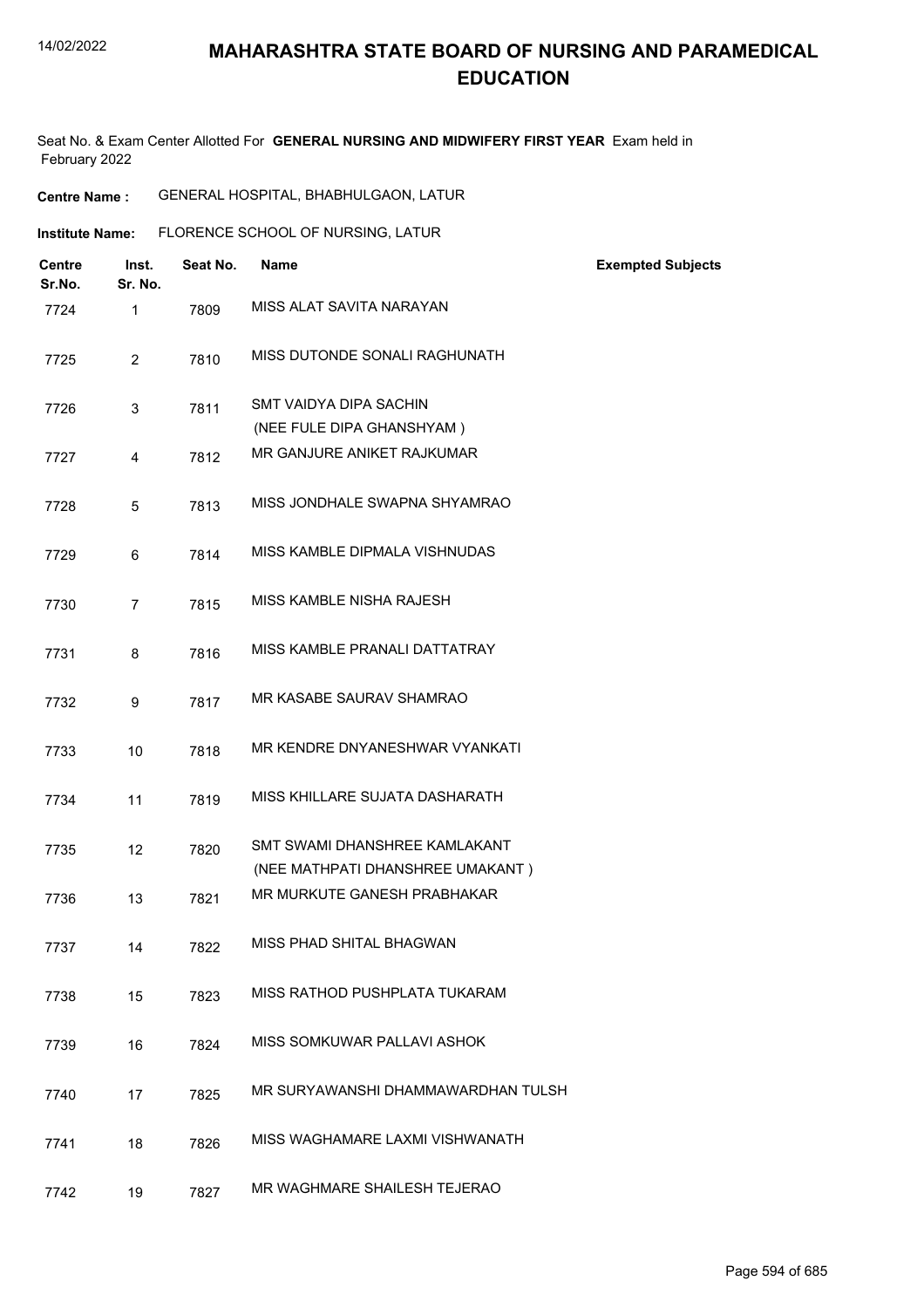Seat No. & Exam Center Allotted For GENERAL NURSING AND MIDWIFERY FIRST YEAR Exam held in February 2022

7743 MISS WASNIK ROSHANI SANTARAJ 20 7828

NOTE: 'P' MEANS PROVISIONALLY PERMITTED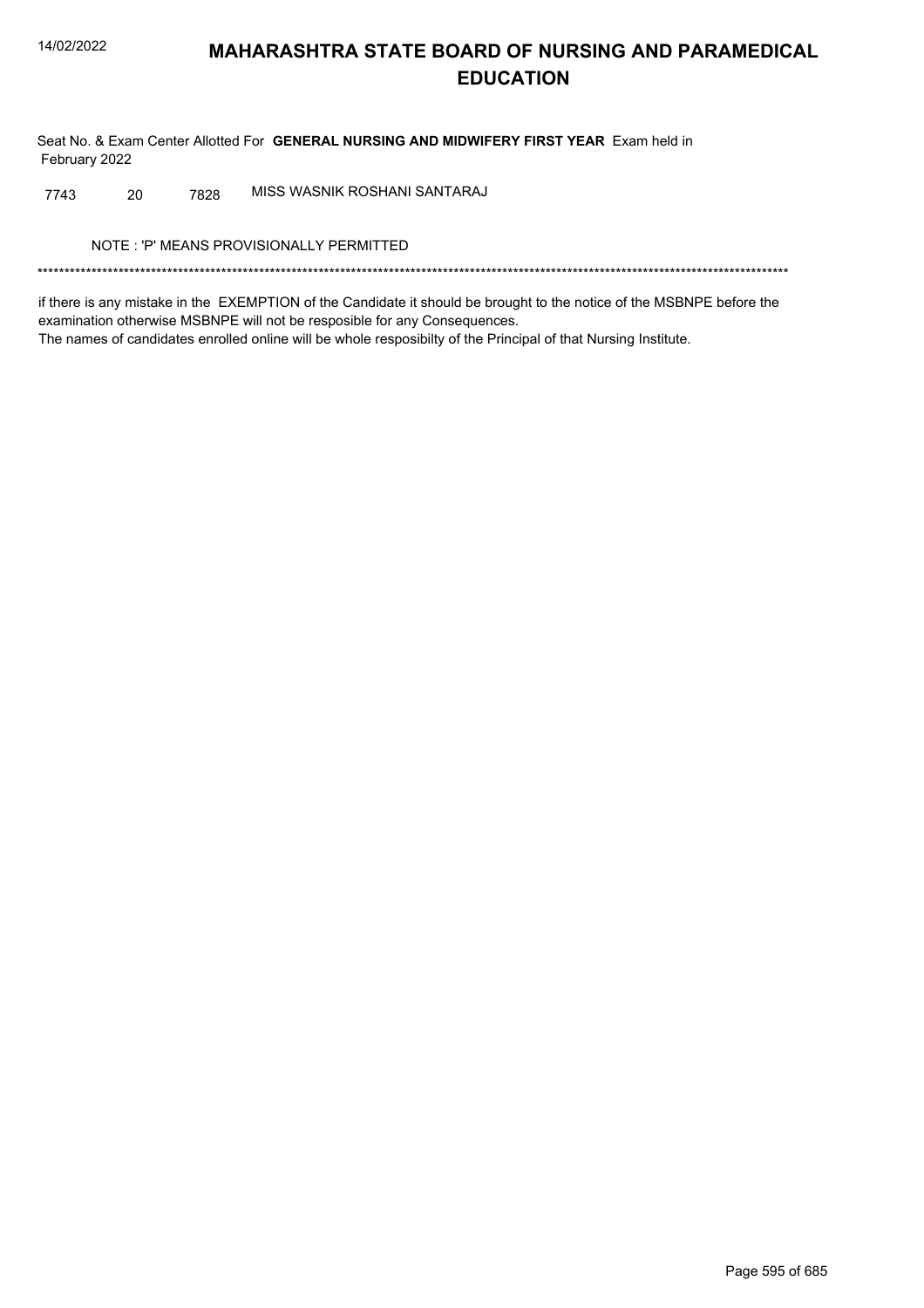Seat No. & Exam Center Allotted For **GENERAL NURSING AND MIDWIFERY FIRST YEAR** Exam held in February 2022

| <b>Centre Name :</b> | NOOTAN SCHOOL OF NURSING, RAIGAD |
|----------------------|----------------------------------|
|                      |                                  |

PRABHAKAR PATIL INSTITUTE OF NURSING EDUCATION, PEN **Institute Name:**

| <b>Centre</b><br>Sr.No. | Inst.<br>Sr. No. | Seat No. | <b>Name</b>                        | <b>Exempted Subjects</b> |
|-------------------------|------------------|----------|------------------------------------|--------------------------|
| 7744                    | 1                | 7829     | MISS DEVHARE PRIYANKA RAMRAO       |                          |
| 7745                    | $\overline{2}$   | 7830     | MISS KOTHARI AARTI SHIDVA          |                          |
| 7746                    | 3                | 7831     | MISS BORKAR ROSHANI NEMICHAND      |                          |
| 7747                    | 4                | 7832     | MISS BALSI ADITI YOGESH            |                          |
| 7748                    | 5                | 7833     | MISS BHUJADA ALISHA SURESH         |                          |
| 7749                    | 6                | 7834     | MR THOMBRE SANTOSH WADJU           |                          |
| 7750                    | $\overline{7}$   | 7835     | MISS KHOBRAGADE RASHMITAI MAHENDRA |                          |
| 7751                    | 8                | 7836     | MISS RAUT JAGRUTI SUDHAKAR         |                          |
| 7752                    | 9                | 7837     | MISS RAYAT SHILPA LAXMAN           |                          |
| 7753                    | 10               | 7838     | MISS BEEJ PUNAM LAXMAN             |                          |
| 7754                    | 11               | 7839     | MISS BAHADURE ARTI TANBAJI         |                          |
| 7755                    | 12               | 7840     | MISS MORE SADHANA ASHOK            |                          |
| 7756                    | 13               | 7841     | MR PAWAR DIPAK SURESH              |                          |
| 7757                    | 14               | 7842     | MISS NANDAGAWALI SHRADDHA ARUN     |                          |
| 7758                    | 15               | 7843     | MISS MANWATKAR MONALI DNYANESHWAR  |                          |
| 7759                    | 16               | 7844     | MISS BHIVGADE DIPALI VASANTA       |                          |
| 7760                    | 17               | 7845     | MISS BISWAS SUSHILA GANESH         |                          |
| 7761                    | 18               | 7846     | MISS TAMORE PRIYANKA JAYPRAKASH    |                          |
| 7762                    | 19               | 7847     | MISS INGLE JYOTI VINAYAK           |                          |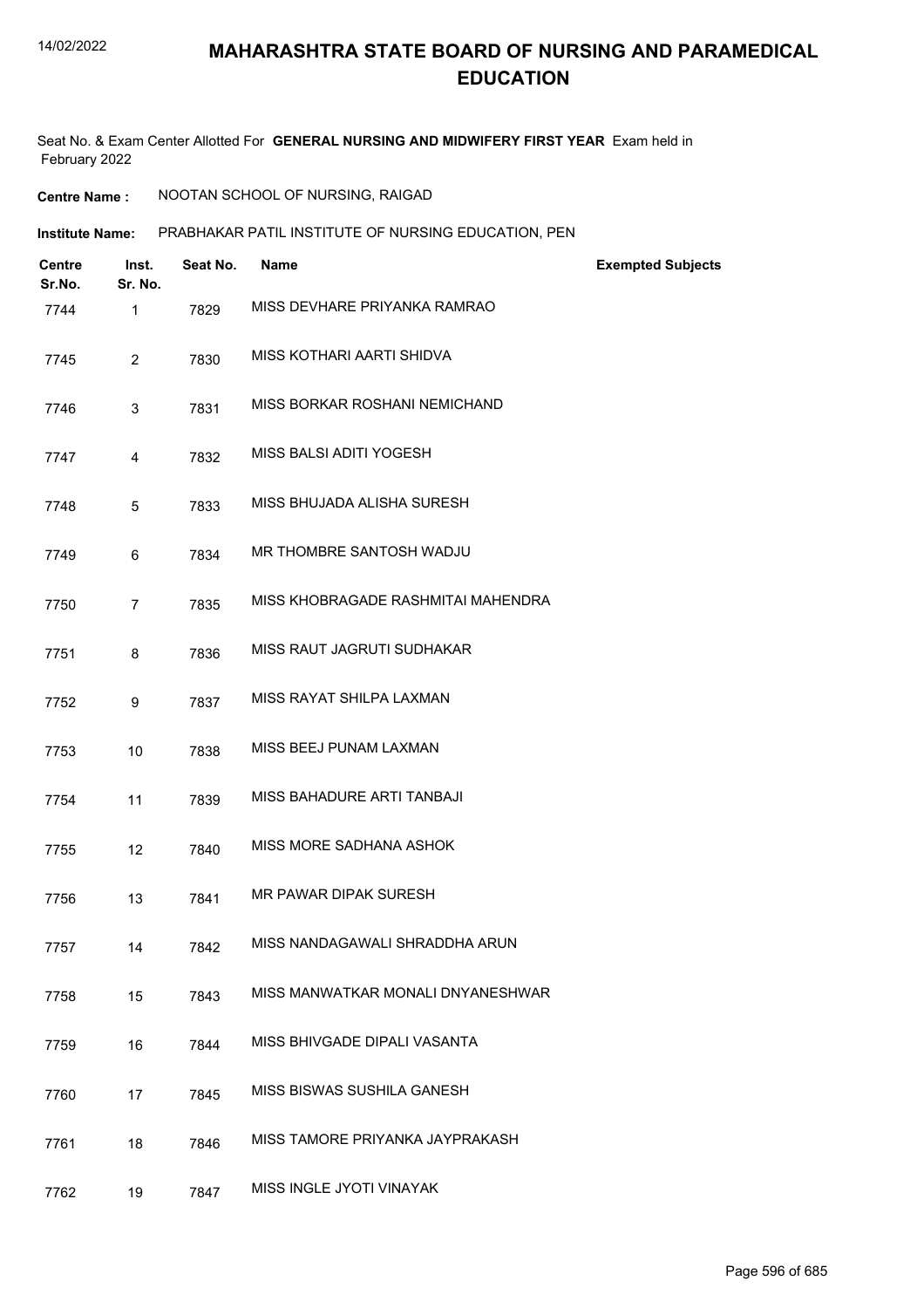Seat No. & Exam Center Allotted For GENERAL NURSING AND MIDWIFERY FIRST YEAR Exam held in February 2022

MISS WANKHADE BHAGYASHRI RAJPAL 7763 20 7848

NOTE: 'P' MEANS PROVISIONALLY PERMITTED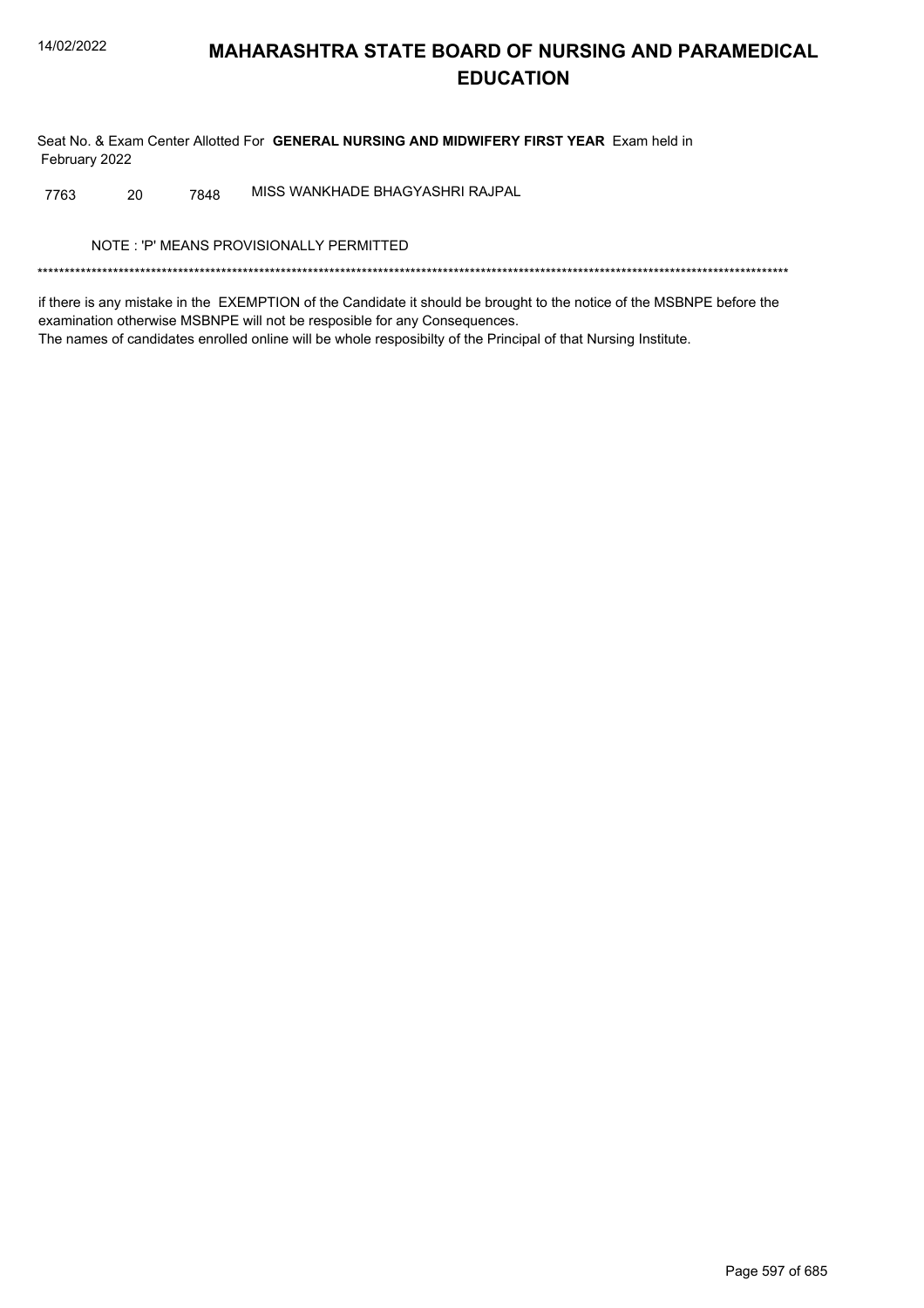## **MAHARASHTRA STATE BOARD OF NURSING AND PARAMEDICAL EDUCATION**

Seat No. & Exam Center Allotted For **GENERAL NURSING AND MIDWIFERY FIRST YEAR** Exam held in February 2022

| Seat No. | <b>Name</b>                    | <b>Exempted Subjects</b>          |  |
|----------|--------------------------------|-----------------------------------|--|
| 7849     | MISS WASNIK KIRAN NANDU        |                                   |  |
| 7850     | MISS RAUT PALLAVI FULCHAND     |                                   |  |
| 7851     | MISS THAOKAR ANUSHREE RAVI     |                                   |  |
| 7852     | MISS PARDHI POURNIMA ARUN      |                                   |  |
| 7853     | MR RAMTEKE ANKIT SANJAY        |                                   |  |
| 7854     | MISS MESHRAM ACHAL RAJENDRA    |                                   |  |
| 7855     | MISS MESHRAM PRATIKSHA YOGESH  |                                   |  |
| 7856     | MR WAGHMARE JAI BHASKAR        |                                   |  |
| 7857     | MISS HATWAR CHETANA MANOHAR    |                                   |  |
| 7858     | MR MANDOKAR RUPESH VISHNUJI    |                                   |  |
| 7859     | MR PATIL NIKHIL DADAJI         |                                   |  |
| 7860     | MISS AWASARE SANGITA RAMKRUSHN |                                   |  |
| 7861     | MISS SAKURE VAISHALI SURYABHAN |                                   |  |
| 7862     | MR TANDEKAR DNYANDIP JALANDHAR |                                   |  |
| 7863     | MISS RAMTEKE TEJAL AJAY        |                                   |  |
| 7864     | MISS KUTHE ROHINI TAMESHWAR    |                                   |  |
| 7865     | MR KHANDAIT SACHIN SHAMRAO     |                                   |  |
| 7866     | MISS MAMULTE ARCHANA RAMRATAN  |                                   |  |
| 7867     | MR BANSOD ABHISHEKH BHARAT     |                                   |  |
|          |                                | POOJA NURSING INSTITUTE, BHANDARA |  |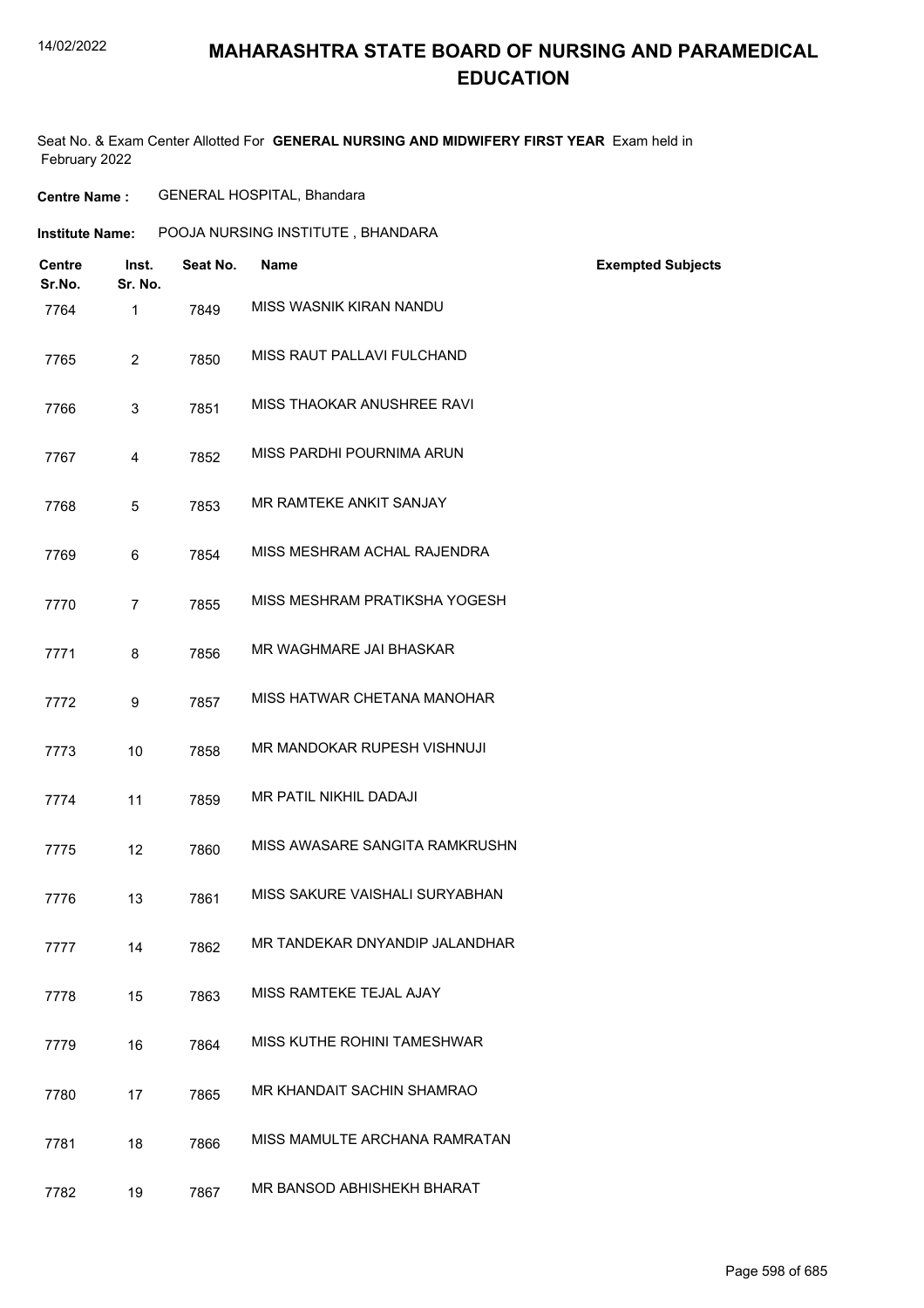|      | February 2022 |      | Seat No. & Exam Center Allotted For GENERAL NURSING AND MIDWIFERY FIRST YEAR Exam held in |
|------|---------------|------|-------------------------------------------------------------------------------------------|
| 7783 | 20            | 7868 | MISS TEMBHURNE AMBRIKA PRITAMLAL                                                          |
| 7784 | 21            | 7869 | MISS GOSAI SHUSHBU DEVANAND                                                               |
| 7785 | 22            | 7870 | MR YENGADE ADITYA SANJAY                                                                  |
| 7786 | 23            | 7871 | MISS JADHAV PALAK DADARAO                                                                 |
| 7787 | 24            | 7872 | MISS GAMDHARE PRIYANKA MANOJ                                                              |
| 7788 | 25            | 7873 | MISS MOGARE JUHI RAKHULAL                                                                 |
| 7789 | 26            | 7874 | MISS LATE SHUBHANGI BHIVRAJ                                                               |
| 7790 | 27            | 7875 | MISS TANDEKAR PRATIMA RAMESH                                                              |
| 7791 | 28            | 7876 | MISS WASNIK SWETA SUDHIR                                                                  |
| 7792 | 29            | 7877 | MR RAUT ROHIT RAVINDRA                                                                    |
| 7793 | 30            | 7878 | MISS KANHEKAR SNEHA PRAKASH                                                               |
| 7794 | 31            | 7879 | MISS JAMBHULKAR MRUNALI SUDHAKAR                                                          |
| 7795 | 32            | 7880 | MISS MOGRE KANAK RAVIKUMAR                                                                |
| 7796 | 33            | 7881 | MISS BORKAR PRIYA NARHARI                                                                 |
| 7797 | 34            | 7882 | MR FULBANDHE OMKAR DAMODHAR                                                               |
| 7798 | 35            | 7883 | MISS BISNE POOJA VIKAS                                                                    |
| 7799 | 36            | 7884 | MISS DARWADE SEJAL VISHAL                                                                 |
| 7800 | 37            | 7885 | MISS PERE SUSHMA DEVDAS                                                                   |
| 7801 | 38            | 7886 | MISS BORULE ASHTAMI GURUDAS                                                               |
| 7802 | 39            | 7887 | MR NAKHALE PRAJYODIP ASHOK                                                                |
| 7803 | 40            | 7888 | MISS RANGARI PALLAVI MANOJ                                                                |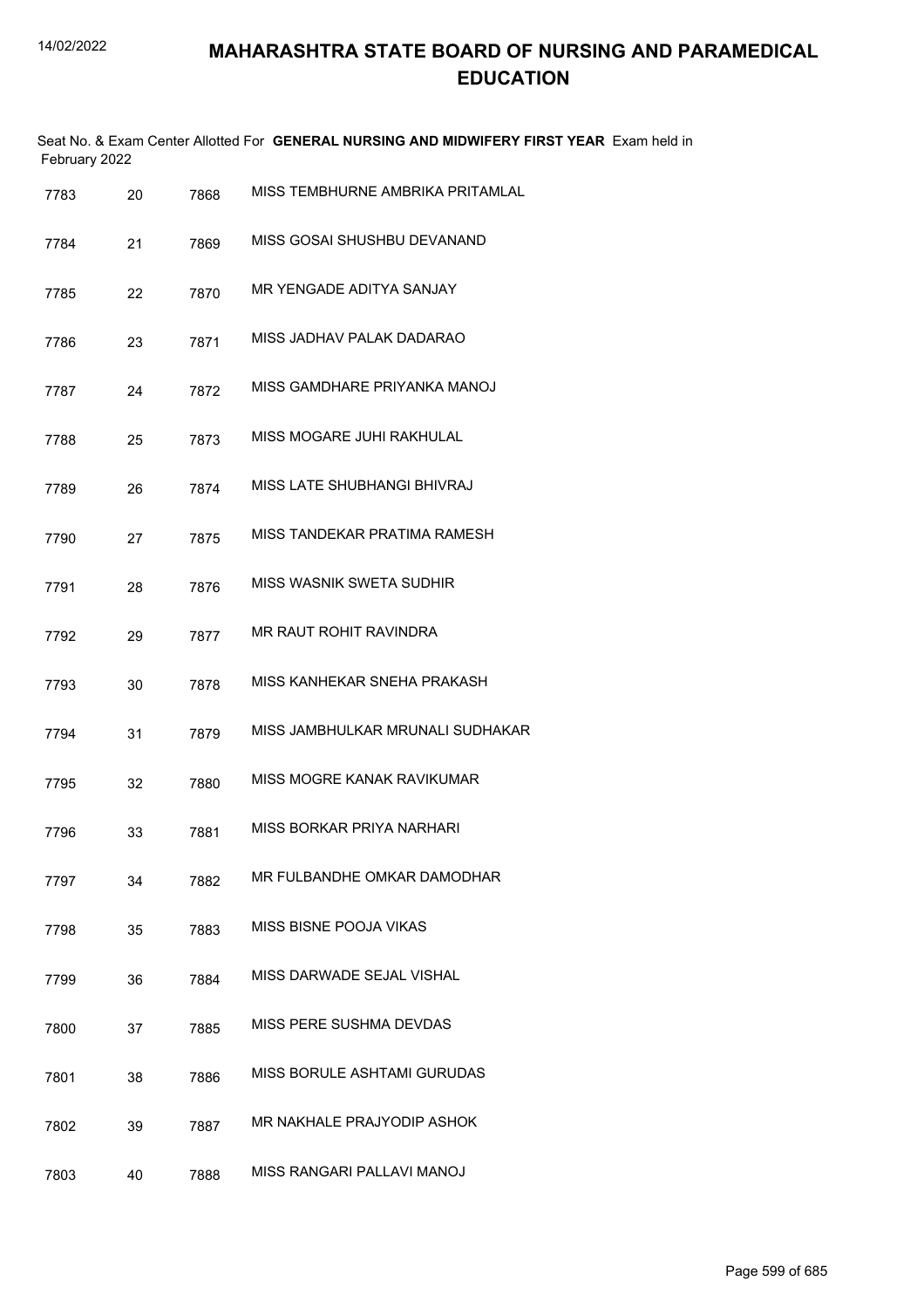Seat No. & Exam Center Allotted For GENERAL NURSING AND MIDWIFERY FIRST YEAR Exam held in February 2022

NOTE: 'P' MEANS PROVISIONALLY PERMITTED

if there is any mistake in the EXEMPTION of the Candidate it should be brought to the notice of the MSBNPE before the examination otherwise MSBNPE will not be resposible for any Consequences.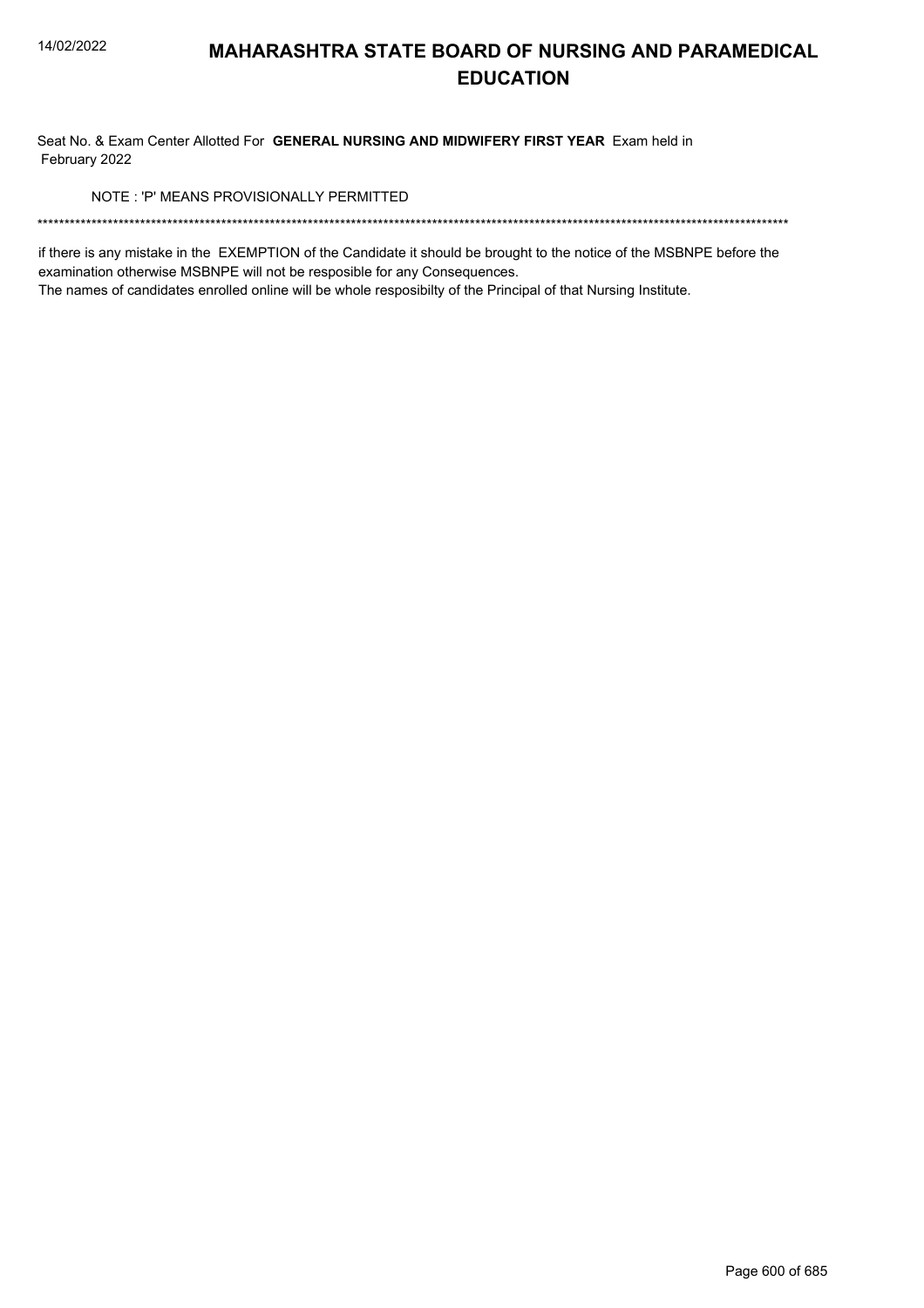Seat No. & Exam Center Allotted For GENERAL NURSING AND MIDWIFERY FIRST YEAR Exam held in February 2022

| <b>Centre Name:</b>    |                  |          |      | <b>GENERAL HOSPITAL GADCHIROLI</b>       |
|------------------------|------------------|----------|------|------------------------------------------|
| <b>Institute Name:</b> |                  |          |      | GENERAI HOSPITAI GADCHIROI I             |
| Centre<br>Sr.No.       | Inst.<br>Sr. No. | Seat No. | Name | <b>Exempted Subjects</b>                 |
| 7804                   |                  | 7889     |      | MISS MADAVI BHUVANESHWARI MANIKRAO       |
|                        |                  |          |      | NOTE : 'P' MEANS PROVISIONALLY PERMITTED |
|                        |                  |          |      |                                          |

if there is any mistake in the EXEMPTION of the Candidate it should be brought to the notice of the MSBNPE before the examination otherwise MSBNPE will not be resposible for any Consequences.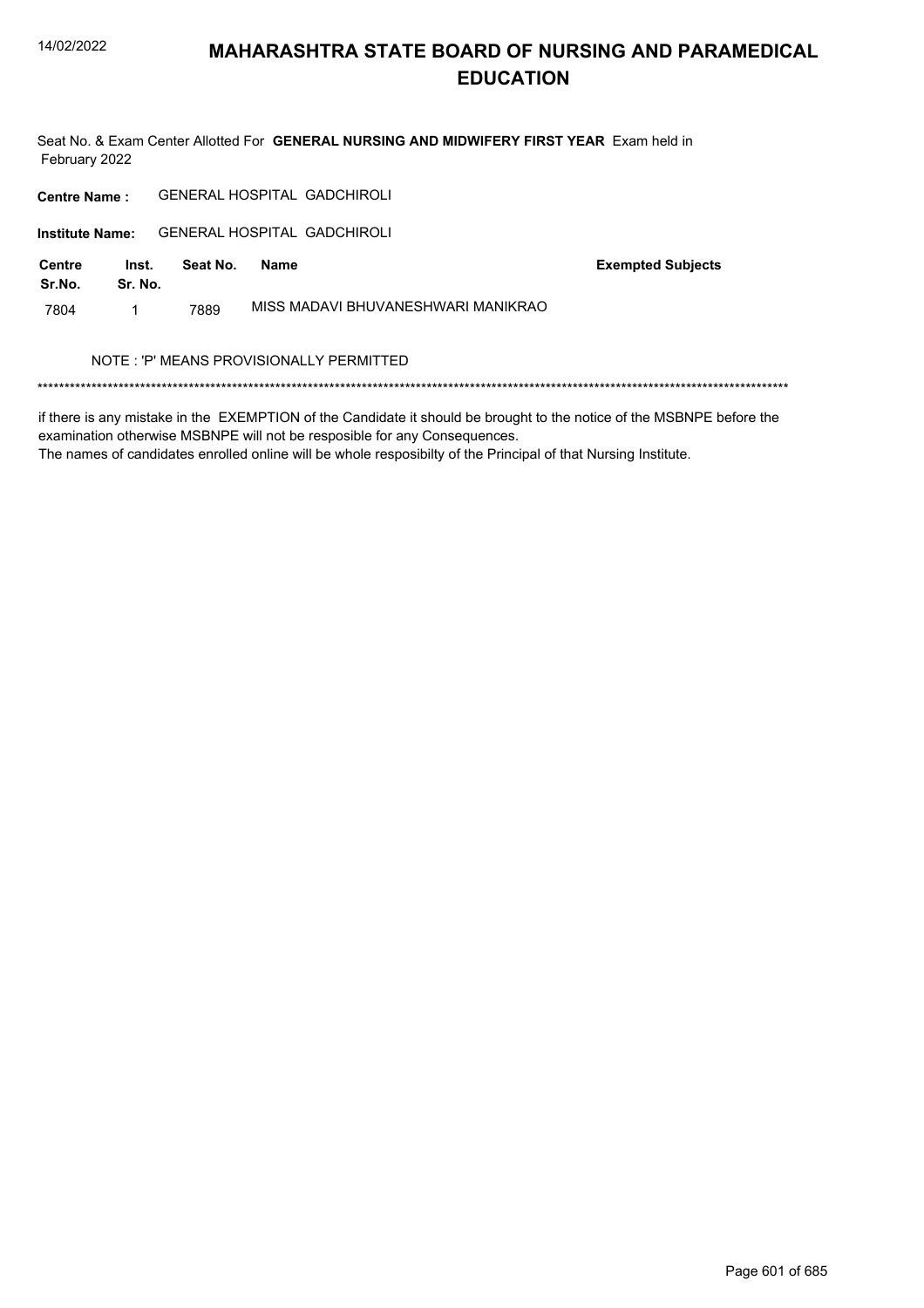Seat No. & Exam Center Allotted For GENERAL NURSING AND MIDWIFERY FIRST YEAR Exam held in February 2022

GENERAL HOSPITAL GADCHIROLI **Centre Name:** 

Institute Name: NAVJEEVAN NURSING SCHOOL, CHAMORSHI, GADCHIROLI

| Centre<br>Sr.No. | Inst.<br>Sr. No. | Seat No. | Name                       | <b>Exempted Subjects</b> |
|------------------|------------------|----------|----------------------------|--------------------------|
| 7805             |                  | 7890     | MISS WANKAR SHRUTI GAJANAN |                          |

#### NOTE : 'P' MEANS PROVISIONALLY PERMITTED

if there is any mistake in the EXEMPTION of the Candidate it should be brought to the notice of the MSBNPE before the examination otherwise MSBNPE will not be resposible for any Consequences.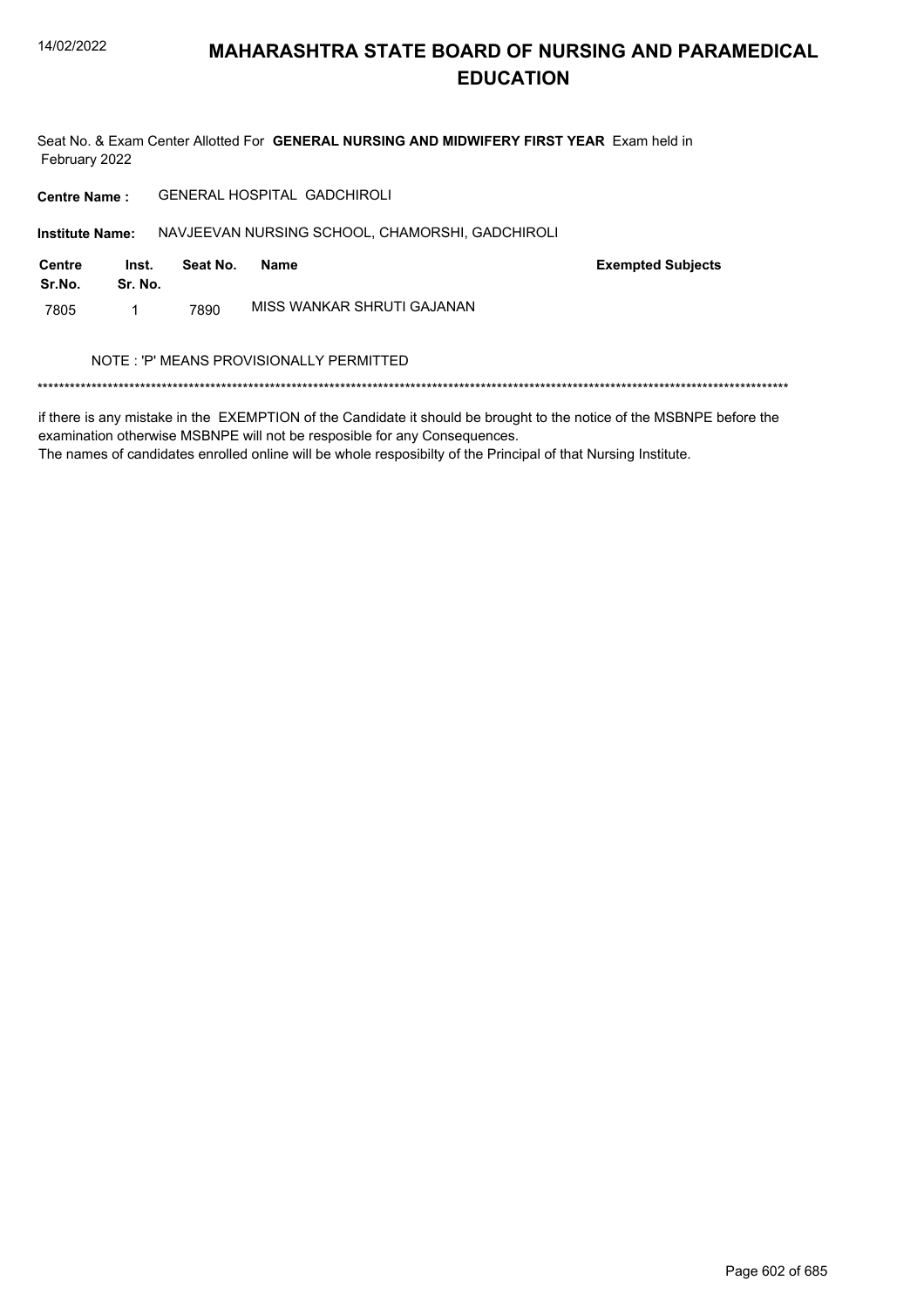### **MAHARASHTRA STATE BOARD OF NURSING AND PARAMEDICAL EDUCATION**

Seat No. & Exam Center Allotted For **GENERAL NURSING AND MIDWIFERY FIRST YEAR** Exam held in February 2022

**Centre Name :** GENERAL HOSPITAL GADCHIROLI

**Institute Name:** SHRI SAI SCHOOL OF NURSING, ARMORI, GADCHIROLI

| <b>Centre</b><br>Sr.No. | Inst.<br>Sr. No. | Seat No. | <b>Name</b>                    | <b>Exempted Subjects</b> |
|-------------------------|------------------|----------|--------------------------------|--------------------------|
| 7806                    | 1                | 7891     | MISS BARSAGADE SWITY DILIP     |                          |
| 7807                    | $\overline{2}$   | 7892     | MISS KIRANGE MOHINI WAMAN      |                          |
| 7808                    | 3                | 7893     | MISS KULMETHE RADHA ASHOK      |                          |
| 7809                    | $\overline{4}$   | 7894     | MISS KUNGHADKAR VAISHU ANIL    |                          |
| 7810                    | 5                | 7895     | MISS MADAVI ANJALI HIWARAJ     |                          |
| 7811                    | 6                | 7896     | MISS MESHRAM DIVYA MORESHWAR   |                          |
| 7812                    | $\overline{7}$   | 7897     | MISS MESHRAM PRADNYA BABURAO   |                          |
| 7813                    | 8                | 7898     | MISS PATEL VAISHNAVI GANESH    |                          |
| 7814                    | 9                | 7899     | MISS RAMTEKE NEHA KHUSHALCHAND |                          |
| 7815                    | 10               | 7900     | MISS RAMTEKE SHRUTI RAJU       |                          |
| 7816                    | 11               | 7901     | MISS RAMTEKE SWETA DEVENDRA    |                          |
| 7817                    | 12               | 7902     | MISS BHRAMIT RESHMA MANISH     |                          |
| 7818                    | 13               | 7903     | MISS RAULKAR SNEHA NARENDRA    |                          |
| 7819                    | 14               | 7904     | MISS ROHANKAR MAMITA WASUDEO   |                          |
| 7820                    | 15               | 7905     | MISS SAHARE PURVA MORESHWAR    |                          |
| 7821                    | 16               | 7906     | MISS SONWANE RAJANI NAJUKRAM   |                          |
| 7822                    | 17               | 7907     | MISS THAWARE SAKSHI KAMLESH    |                          |
| 7823                    | 18               | 7908     | MISS USENDI NIKITA BABURAO     |                          |
| 7824                    | 19               | 7909     | MISS USENDI SHITAL RAJU        |                          |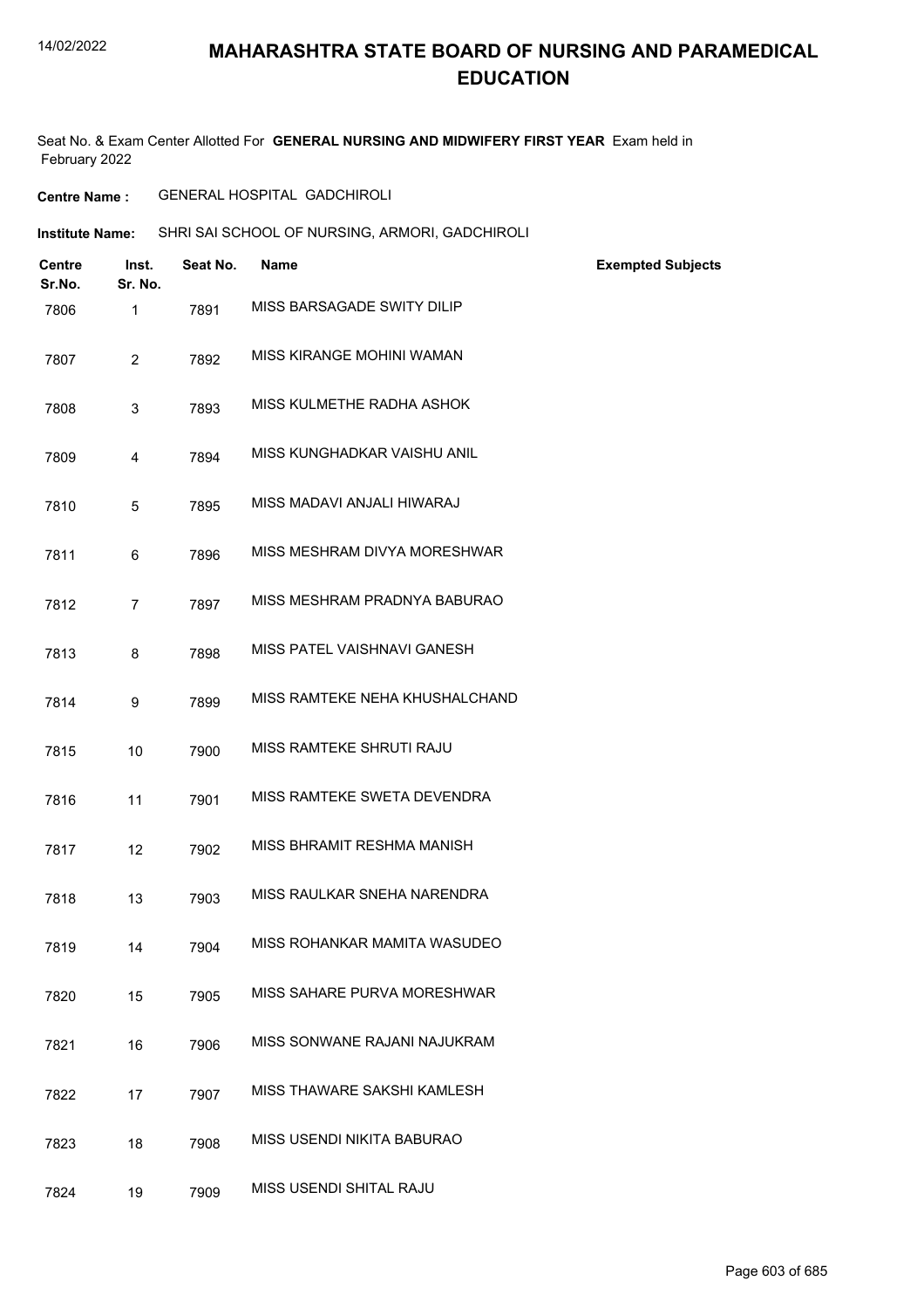| February 2022 |    |      | Seat No. & Exam Center Allotted For GENERAL NURSING AND MIDWIFERY FIRST YEAR Exam held in |
|---------------|----|------|-------------------------------------------------------------------------------------------|
| 7825          | 20 | 7910 | MISS WAIRAGADE ZUMESHWARI CHANDU                                                          |
| 7826          | 21 | 7911 | MISS WASNIK MEGHA KHEMRAJ                                                                 |
| 7827          | 22 | 7912 | MR BOGA DEVENDRA GANU                                                                     |
| 7828          | 23 | 7913 | MISS GAMPALWAR ROSHANI POCHU                                                              |
| 7829          | 24 | 7914 | MR DUDHABALE SHRIKANT PRAMOD                                                              |
| 7830          | 25 | 7915 | MR MADAVI DHANURAM RAMESH                                                                 |
| 7831          | 26 | 7916 | MR MESHRAM PRAJOT PARMANAND                                                               |
| 7832          | 27 | 7917 | MR NAITAM SAMIR DINKAR                                                                    |
| 7833          | 28 | 7918 | MR SIDAM GANGADHAR MURLIDHAR                                                              |
| 7834          | 29 | 7919 | MISS WANKHEDE RUPA GOSAI                                                                  |
| 7835          | 30 | 7920 | MISS IDDULWAR VAISHNAVI RAMU                                                              |
| 7836          | 31 | 7921 | MISS JAMBHULE MAMTA NANDALAL                                                              |
| 7837          | 32 | 7922 | MISS KACHLAMI BHARTI KISAN                                                                |
| 7838          | 33 | 7923 | MISS KHANDAIT VAISHNAVI KISHOR                                                            |
| 7839          | 34 | 7924 | MISS KHARKATE JAYSHRI VASANT                                                              |
| 7840          | 35 | 7925 | MISS KHOBRAGADE PRANALI UTTAM                                                             |

#### NOTE : 'P' MEANS PROVISIONALLY PERMITTED

\*\*\*\*\*\*\*\*\*\*\*\*\*\*\*\*\*\*\*\*\*\*\*\*\*\*\*\*\*\*\*\*\*\*\*\*\*\*\*\*\*\*\*\*\*\*\*\*\*\*\*\*\*\*\*\*\*\*\*\*\*\*\*\*\*\*\*\*\*\*\*\*\*\*\*\*\*\*\*\*\*\*\*\*\*\*\*\*\*\*\*\*\*\*\*\*\*\*\*\*\*\*\*\*\*\*\*\*\*\*\*\*\*\*\*\*\*\*\*\*\*\*\*\*\*\*\*\*\*\*\*\*\*\*\*\*\*\*\*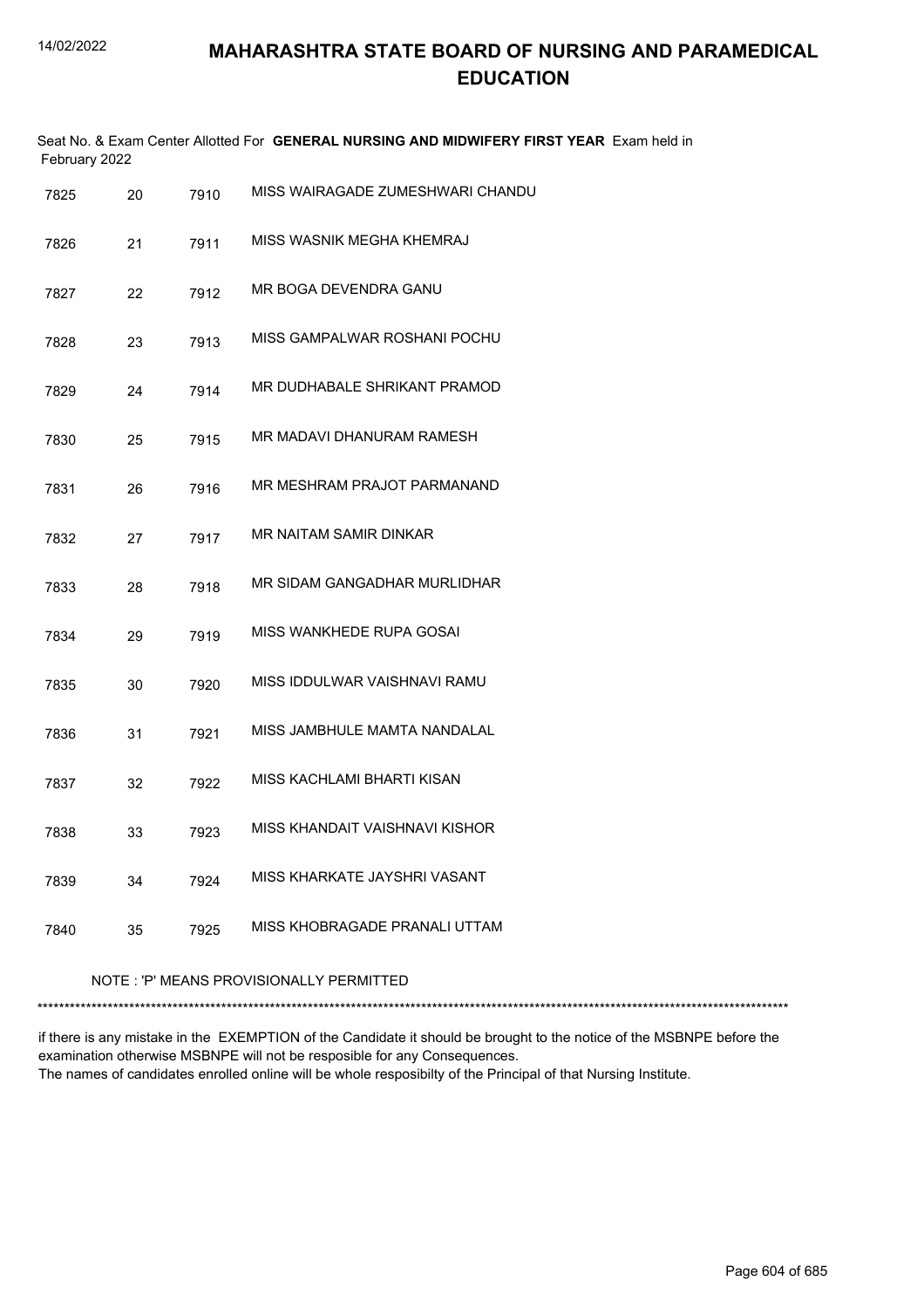Seat No. & Exam Center Allotted For **GENERAL NURSING AND MIDWIFERY FIRST YEAR** Exam held in February 2022

| <b>Centre Name :</b> |  |  | S.R.T.R. Govt. Med. College Hospital, Ambejogai |
|----------------------|--|--|-------------------------------------------------|
|----------------------|--|--|-------------------------------------------------|

**Institute Name: GANGAA INSTITUTE OF MEDICAL SCIENCES, AMBAJOGAI, BEED** 

| <b>Centre</b><br>Sr.No. | Inst.<br>Sr. No. | Seat No. | <b>Name</b>                          | <b>Exempted Subjects</b> |
|-------------------------|------------------|----------|--------------------------------------|--------------------------|
| 7841                    | 1                | 7926     | MISS NANNWARE PRERNA RAMESHRAO       |                          |
| 7842                    | $\overline{2}$   | 7927     | MISS SATPUTE PRERNA SHRIRANG         |                          |
| 7843                    | 3                | 7928     | MISS SUDEWAD PRIYANKA PRAKASH        |                          |
| 7844                    | 4                | 7929     | MISS KURHE KSHITIJA VILAS            |                          |
| 7845                    | 5                | 7930     | MISS PATHAN LAZINAKAUSAR QUADEERKHAN |                          |
| 7846                    | 6                | 7931     | MISS OVHAL SHAVLIN SUNIL             |                          |
| 7847                    | $\overline{7}$   | 7932     | MR SHAIKH AMAN NAZEM                 |                          |
| 7848                    | 8                | 7933     | MR SHAIKH ALISHAHA MAHABUB           |                          |
| 7849                    | 9                | 7934     | MR AADE PAWAN BHAGWAN                |                          |
| 7850                    | 10               | 7935     | MR RATHOD RAVI BALASAHEB             |                          |
| 7851                    | 11               | 7936     | MR SAYYED AFNAN ISHRATALI            |                          |
| 7852                    | 12               | 7937     | MISS GAIKWAD PUNAM JALINDAR          |                          |
| 7853                    | 13               | 7938     | MISS SUNKEWAR RENUKA SAYALU          |                          |
| 7854                    | 14               | 7939     | MISS SARWADE SUKESHINI RAMESH        |                          |
| 7855                    | 15               | 7940     | MISS SARWADE PRAGATI VISHNU          |                          |
| 7856                    | 16               | 7941     | MISS GAWALI SHUBHANGI DINKAR         |                          |
| 7857                    | 17               | 7942     | MISS SAYYED NAFIS AYUB               |                          |
| 7858                    | 18               | 7943     | MISS RATHOD ASHWINI SAHEBRAO         |                          |
| 7859                    | 19               | 7944     | MISS SAVANT AKSHATA SANDIPAN         |                          |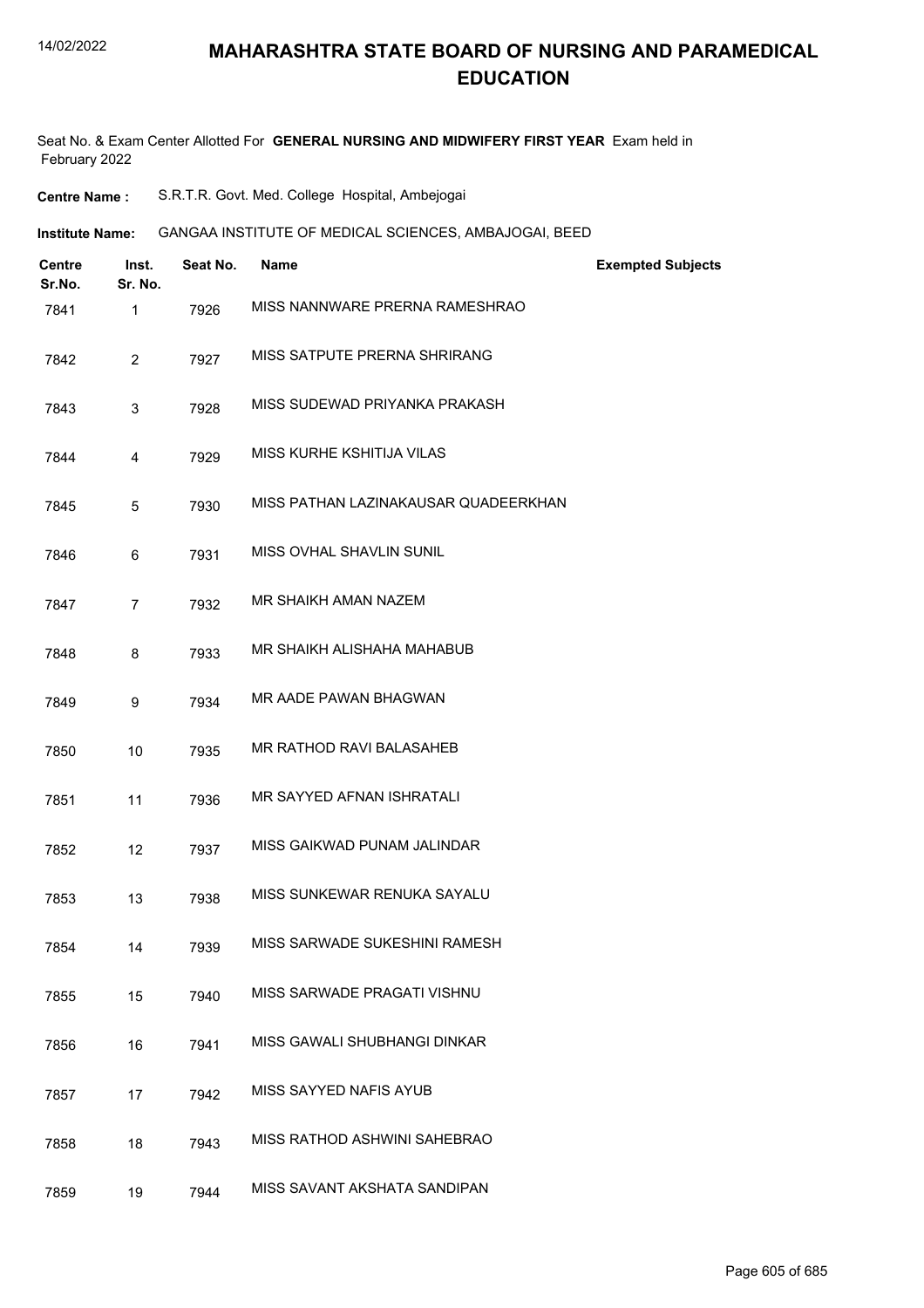Seat No. & Exam Center Allotted For GENERAL NURSING AND MIDWIFERY FIRST YEAR Exam held in February 2022

NOTE: 'P' MEANS PROVISIONALLY PERMITTED

if there is any mistake in the EXEMPTION of the Candidate it should be brought to the notice of the MSBNPE before the examination otherwise MSBNPE will not be resposible for any Consequences.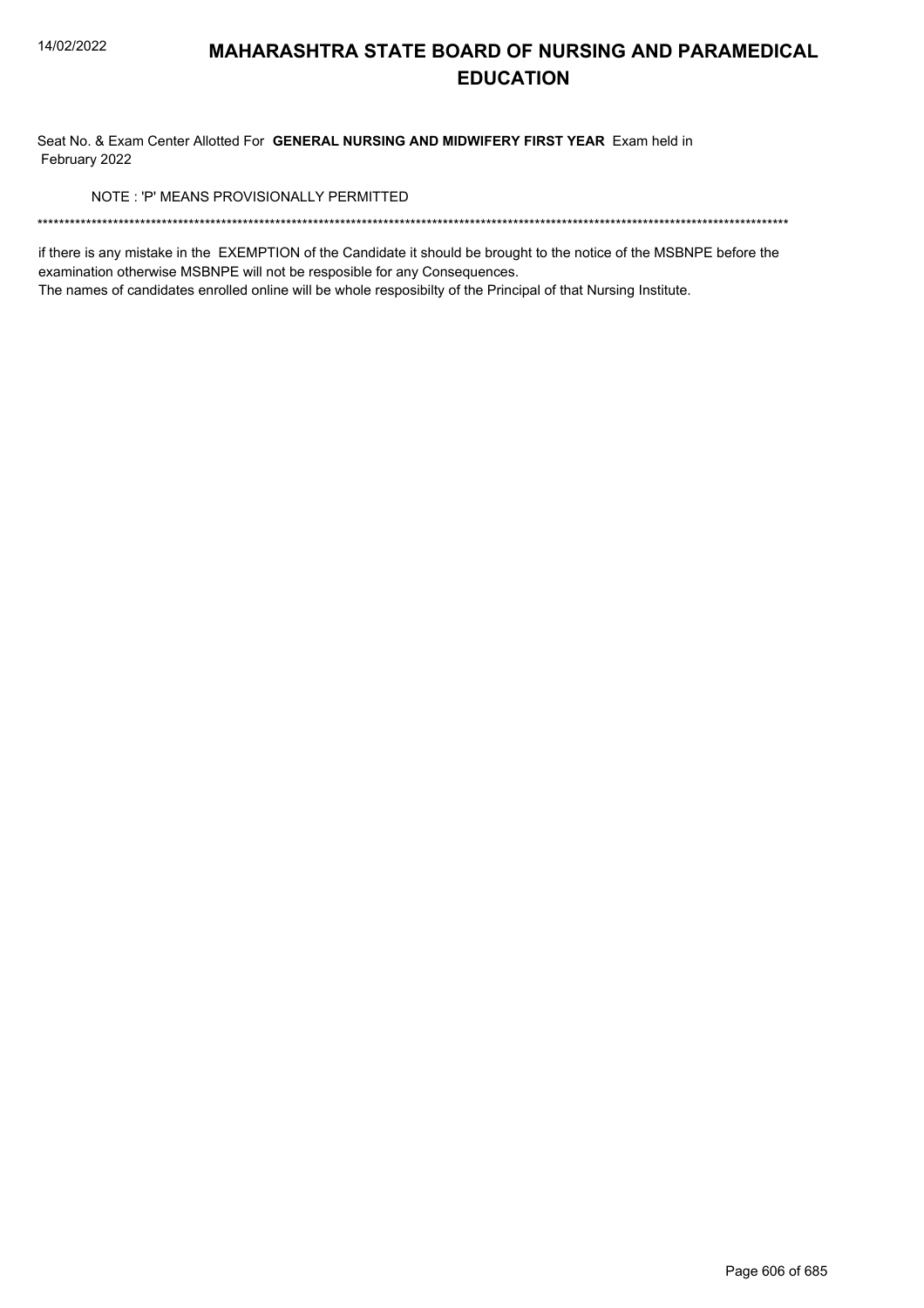Seat No. & Exam Center Allotted For **GENERAL NURSING AND MIDWIFERY FIRST YEAR** Exam held in February 2022

**Centre Name :** YERALA MEDICAL TRUST & RESEARCH CENTRE, SCHOOL OF NURSING , KHARGHAR

**Institute Name:** DR. D. Y. PATIL INSTITUTE OF NURSING EDUCATION, NAVI MUMBAI

| Centre<br>Sr.No. | Inst.<br>Sr. No. | Seat No. | <b>Name</b>                                            | <b>Exempted Subjects</b> |
|------------------|------------------|----------|--------------------------------------------------------|--------------------------|
| 7860             | 1                | 7945     | MISS PATIL ANKITA VIVEK                                |                          |
| 7861             | $\overline{2}$   | 7946     | MISS CHORGE SHRUTIKA MADHUKAR                          |                          |
| 7862             | 3                | 7947     | MISS DEVKAR SAKSHI RAJENDRA                            |                          |
| 7863             | 4                | 7948     | MISS DALVI SONALI NANASAHEB                            |                          |
| 7864             | 5                | 7949     | MISS MOHITE SHREEYA VIPUL                              |                          |
| 7865             | 6                | 7950     | MISS PATIL SAYALI HANUMANT                             |                          |
| 7866             | $\overline{7}$   | 7951     | MR SAINDANE SUDARSHAN AMBADAS                          |                          |
| 7867             | 8                | 7952     | MISS KUMRE SAKSHI SURESH                               |                          |
| 7868             | 9                | 7953     | MR BHANDARI REYNOLD RAVI                               |                          |
| 7869             | 10               | 7954     | MISS GUPTA POOJA ABHIMANYU                             |                          |
| 7870             | 11               | 7955     | SMT DHUMAK VIDYA VITTHAL<br>(NEE DHUMAK VIDYA VITTHAL) |                          |
| 7871             | 12               | 7956     | MR PARDESHI GANESH SHANKAR                             |                          |
| 7872             | 13               | 7957     | MR CHRISTOPHER WILLIAM RICHARD                         |                          |
| 7873             | 14               | 7958     | MISS PATIL JANHAVI VIVEK                               |                          |
| 7874             | 15               | 7959     | MISS RANE JAGRUTI VILAS                                |                          |
| 7875             | 16               | 7960     | MR KAULIGHAR LISTON JOHNSON                            |                          |
| 7876             | 17               | 7961     | MISS PAWAR NIKITA DNYANESHWAR                          |                          |
| 7877             | 18               | 7962     | MISS MANDAVKAR NILAM SUNIL                             |                          |
| 7878             | 19               | 7963     | MISS GHARAT RUTUJA PRAVIN                              |                          |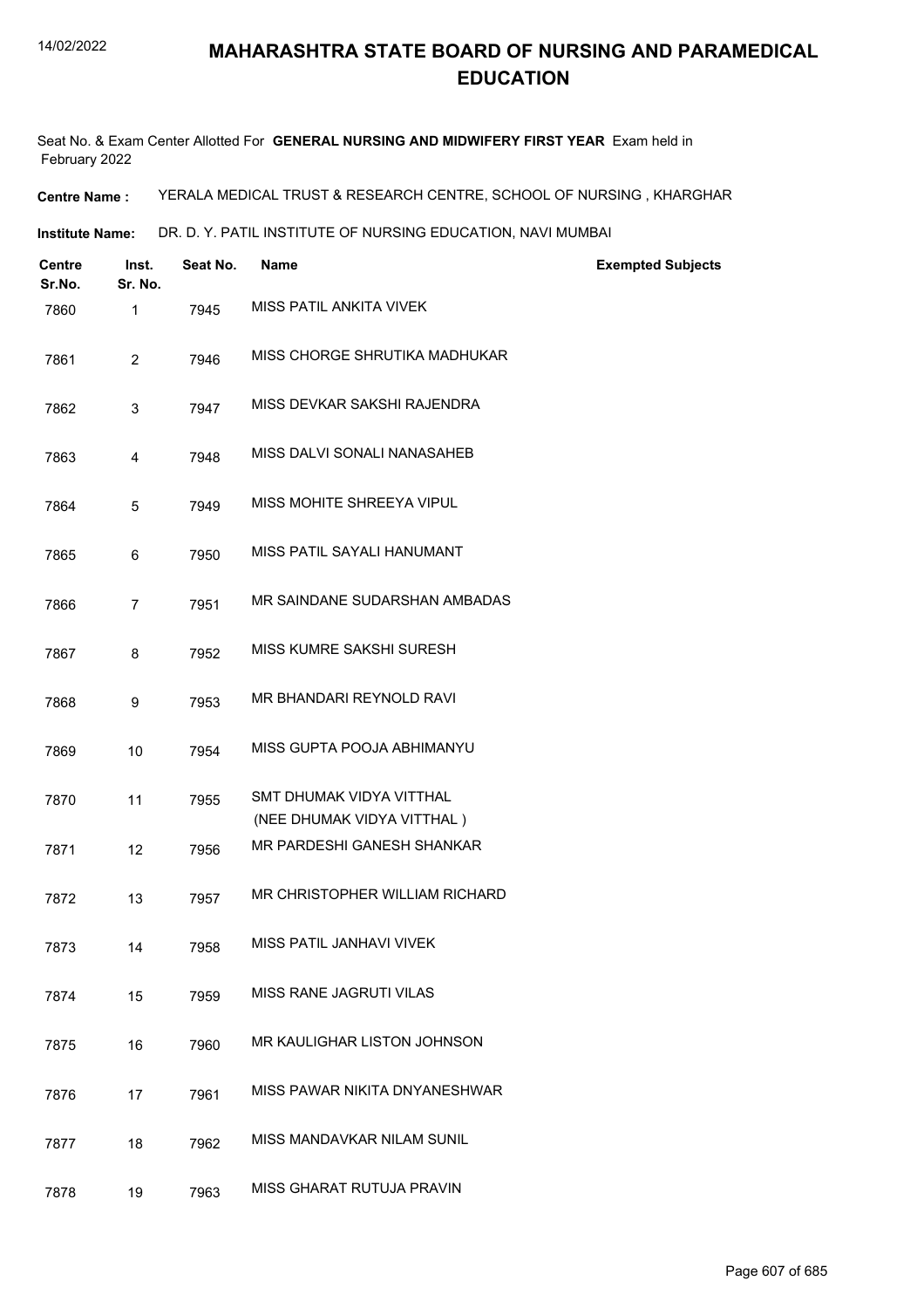Seat No. & Exam Center Allotted For GENERAL NURSING AND MIDWIFERY FIRST YEAR Exam held in February 2022

MR MEGERI ROBBINSON SIMON 7879 20 7964

NOTE: 'P' MEANS PROVISIONALLY PERMITTED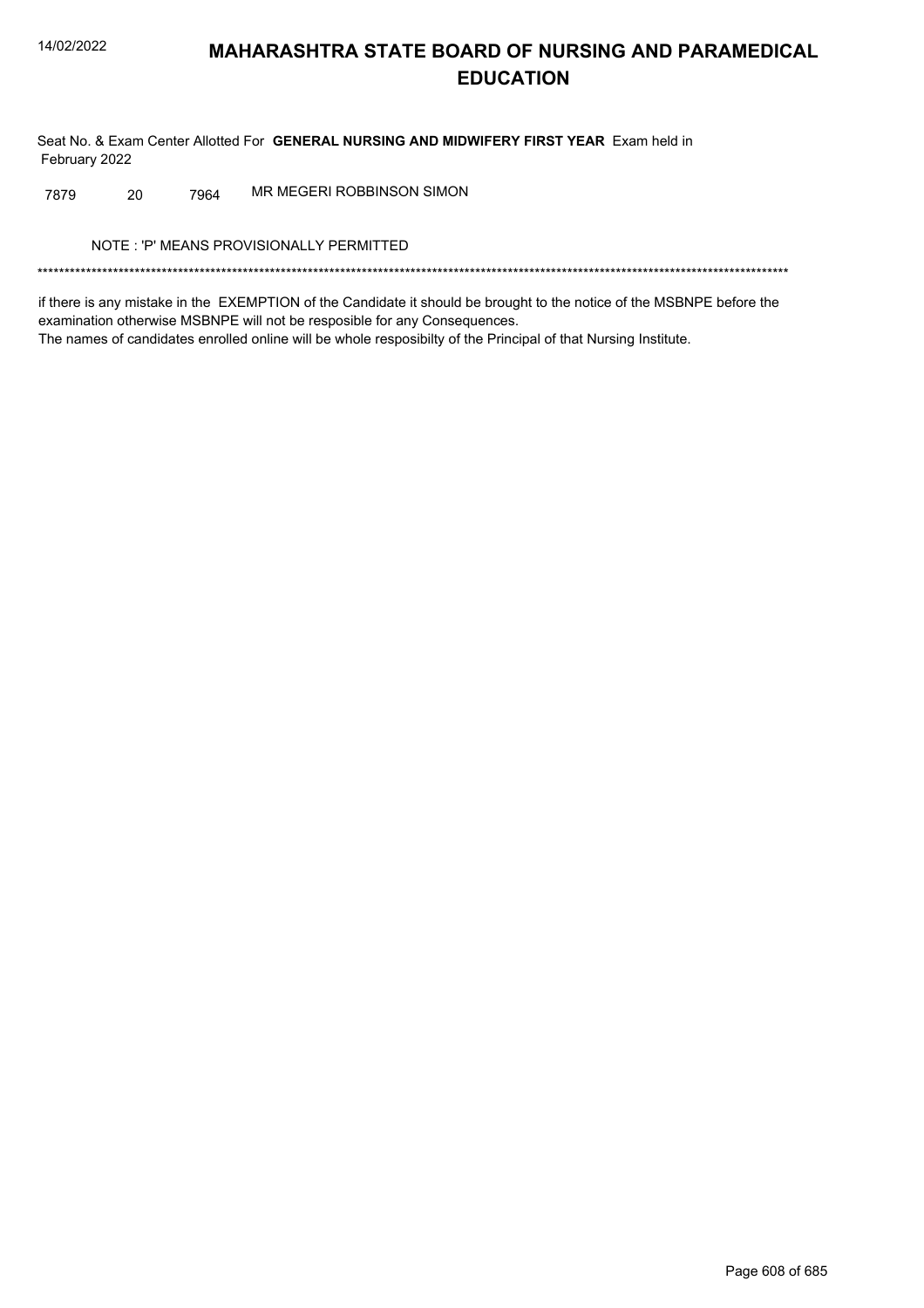Seat No. & Exam Center Allotted For **GENERAL NURSING AND MIDWIFERY FIRST YEAR** Exam held in February 2022

**Centre Name :** YERALA MEDICAL TRUST & RESEARCH CENTRE, SCHOOL OF NURSING , KHARGHAR

**Institute Name: MGMS FLORENCE NIGHTINGALE INSTITUTE OF NSG EDU., NAVI MUMBAI** 

| <b>Centre</b><br>Sr.No. | Inst.<br>Sr. No. | Seat No. | <b>Name</b>                   | <b>Exempted Subjects</b> |
|-------------------------|------------------|----------|-------------------------------|--------------------------|
| 7880                    | 1                | 7965     | MISS AMBAVALE MAYURI SHAMRAV  |                          |
| 7881                    | $\overline{2}$   | 7966     | MISS MAHADIK NAYAN SURESH     |                          |
| 7882                    | 3                | 7967     | MISS MHATRE MANASI RAJESH     |                          |
| 7883                    | 4                | 7968     | MISS MHATRE PRITI DHARMA      |                          |
| 7884                    | 5                | 7969     | MISS MHATRE SHRADDHA ROHIDAS  |                          |
| 7885                    | 6                | 7970     | MISS NAIDU NANDINI NARAYAN    |                          |
| 7886                    | $\overline{7}$   | 7971     | MR PANCHAL RUTIK GAJANAN      |                          |
| 7887                    | 8                | 7972     | MISS PATIL ARPITA ASHOK       |                          |
| 7888                    | 9                | 7973     | MISS PATIL DHANASHREE SURESH  |                          |
| 7889                    | 10               | 7974     | MISS PATIL MANSI PRAMOD       |                          |
| 7890                    | 11               | 7975     | MISS PATIL RIYA VILAS         |                          |
| 7891                    | 12               | 7976     | MR ATYALKAR SATISH SAMBHAJI   |                          |
| 7892                    | 13               | 7977     | MISS PATIL SAMRUDDHI PRAVIN   |                          |
| 7893                    | 14               | 7978     | MISS PATIL SHREYA PRASHANT    |                          |
| 7894                    | 15               | 7979     | MISS SHINDE ASMITA PANDURANG  |                          |
| 7895                    | 16               | 7980     | MISS SHINDE RUTUJA SANJAY     |                          |
| 7896                    | 17               | 7981     | MISS SALUNKHE VINANTI VIJAY   |                          |
| 7897                    | 18               | 7982     | MR THAKUR HARSHAD PRAPHULLA   |                          |
| 7898                    | 19               | 7983     | MISS BURUNKAR AKSHADA MANGESH |                          |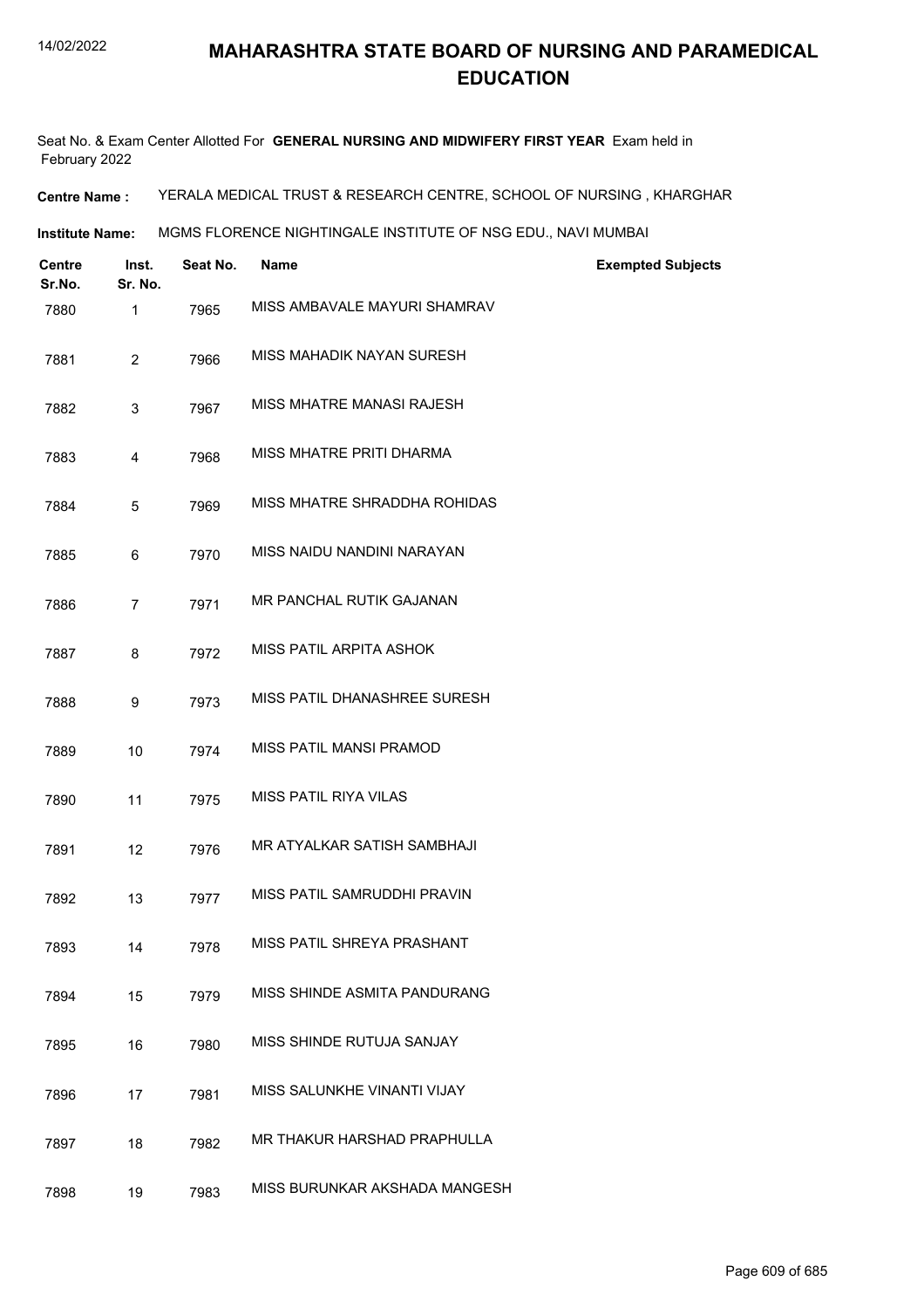Seat No. & Exam Center Allotted For **GENERAL NURSING AND MIDWIFERY FIRST YEAR** Exam held in February 2022

| 7899 | 20                                      | 7984 | MISS BIJU CHRISTEENA         |  |
|------|-----------------------------------------|------|------------------------------|--|
| 7900 | 21                                      | 7985 | MISS MHATRE AKANKSHA AJIT    |  |
| 7901 | 22                                      | 7986 | MISS DHUMAL HARSHADA ARUN    |  |
| 7902 | 23                                      | 7987 | MISS DESHMUKH ANJALI MILIND  |  |
| 7903 | 24                                      | 7988 | MISS ERANDE SANIKA SANJAY    |  |
| 7904 | 25                                      | 7989 | MISS GURAV VIDISHA VINOD     |  |
| 7905 | 26                                      | 7990 | MISS INGLE ASHIWINI GOPAL    |  |
| 7906 | 27                                      | 7991 | MISS KAMBLE RUPALI GUNVANT   |  |
| 7907 | 28                                      | 7992 | MISS KARAVKAR NIRJALA SANJAY |  |
| 7908 | 29                                      | 7993 | MISS PRAKASH KARTHIKA        |  |
|      | NOTE: 'P' MEANS PROVISIONALLY PERMITTED |      |                              |  |

\*\*\*\*\*\*\*\*\*\*\*\*\*\*\*\*\*\*\*\*\*\*\*\*\*\*\*\*\*\*\*\*\*\*\*\*\*\*\*\*\*\*\*\*\*\*\*\*\*\*\*\*\*\*\*\*\*\*\*\*\*\*\*\*\*\*\*\*\*\*\*\*\*\*\*\*\*\*\*\*\*\*\*\*\*\*\*\*\*\*\*\*\*\*\*\*\*\*\*\*\*\*\*\*\*\*\*\*\*\*\*\*\*\*\*\*\*\*\*\*\*\*\*\*\*\*\*\*\*\*\*\*\*\*\*\*\*\*\*

if there is any mistake in the EXEMPTION of the Candidate it should be brought to the notice of the MSBNPE before the examination otherwise MSBNPE will not be resposible for any Consequences.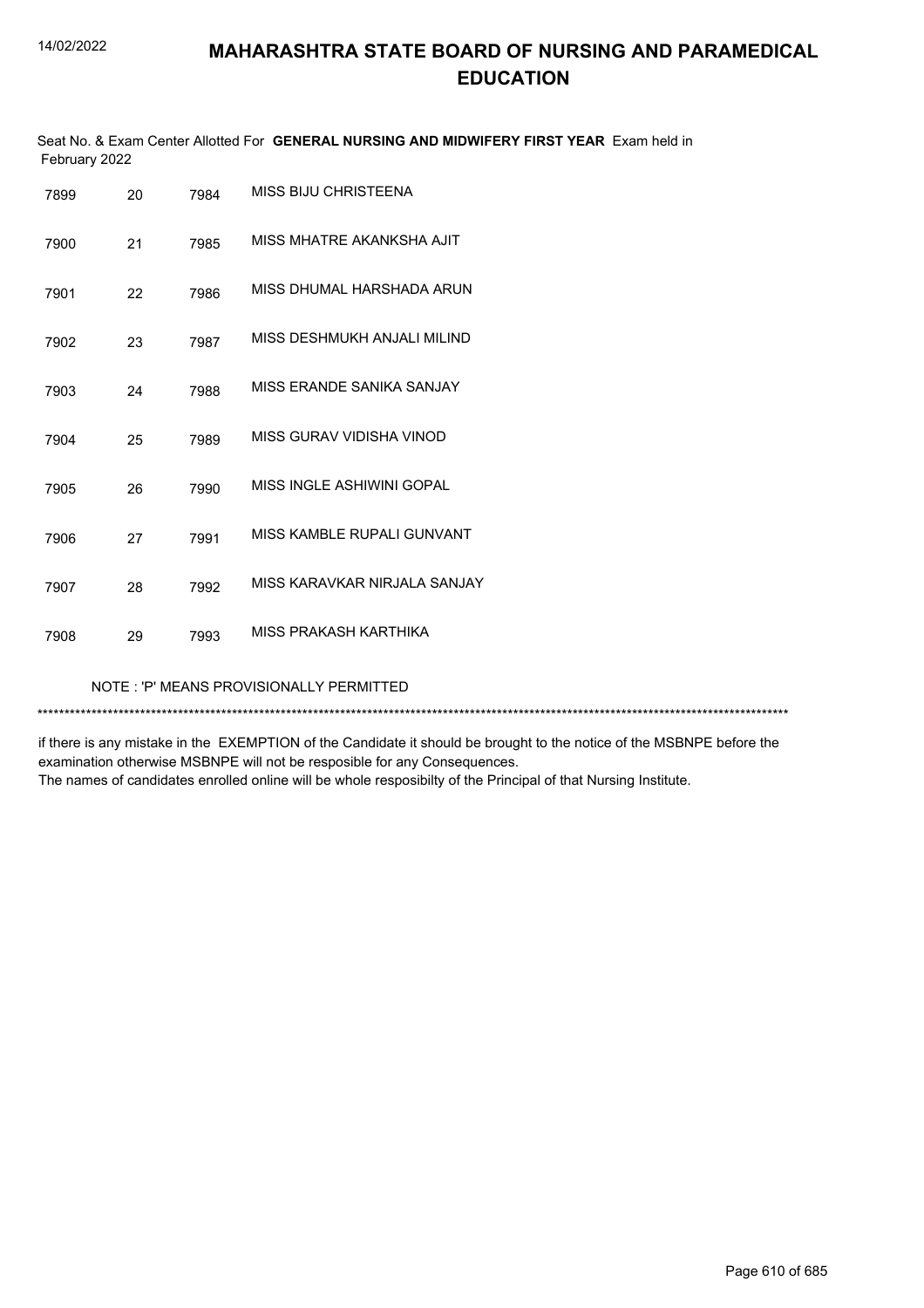Seat No. & Exam Center Allotted For **GENERAL NURSING AND MIDWIFERY FIRST YEAR** Exam held in February 2022

**Centre Name :** YERALA MEDICAL TRUST & RESEARCH CENTRE, SCHOOL OF NURSING , KHARGHAR

**Institute Name: PRATIBHA SCHOOL OF NURSING, KOPERKHAIRANE, NAVI MUMBAI** 

| <b>Centre</b><br>Sr.No. | Inst.<br>Sr. No. | Seat No. | <b>Name</b>                      | <b>Exempted Subjects</b> |
|-------------------------|------------------|----------|----------------------------------|--------------------------|
| 7909                    | 1                | 7994     | MISS WIGHNE NIKITA VIJAY         |                          |
| 7910                    | 2                | 7995     | MISS SHINDE JYOTI NARAYAN        |                          |
| 7911                    | 3                | 7996     | MISS DHAGE SWARANJALI VYANKAT    |                          |
| 7912                    | 4                | 7997     | MISS LAVANGARE SUNITA BAJARANG   |                          |
| 7913                    | 5                | 7998     | MISS KHARAT VARSHA ARUN          |                          |
| 7914                    | 6                | 7999     | MISS DHAGE JIJAMATA BABAN        |                          |
| 7915                    | 7                | 8000     | MISS GAJGE UJJVALA MANIK         |                          |
| 7916                    | 8                | 8001     | MISS KAMBLE PRIYANKA KHUSHAL     |                          |
| 7917                    | 9                | 8002     | MISS PAWAR DIVYA ASHOK           |                          |
| 7918                    | 10               | 8003     | MISS HODGARE RUDRAKSHA PANDURANG |                          |
| 7919                    | 11               | 8004     | MISS MHASHELKAR PRAGATI MAHENDRA |                          |
| 7920                    | 12               | 8005     | MISS TAMBE SHRADDHA RAVINDRA     |                          |
| 7921                    | 13               | 8006     | MISS TAMBE PRIYANKA ASHOK        |                          |
| 7922                    | 14               | 8007     | MISS KAMBLE LEKHA GAUTAM         |                          |
| 7923                    | 15               | 8008     | MISS DHAGE POOJA DEEPAK          |                          |
| 7924                    | 16               | 8009     | MISS JAWALE SHRENIKA GAUTAM      |                          |
| 7925                    | 17               | 8010     | MISS CHOUDHARI PRITI ROBEN       |                          |
| 7926                    | 18               | 8011     | MISS MISAL LYUSIGRE MADHUKAR     |                          |
| 7927                    | 19               | 8012     | MISS SONAWANE PRATIDNYA MARUTI   |                          |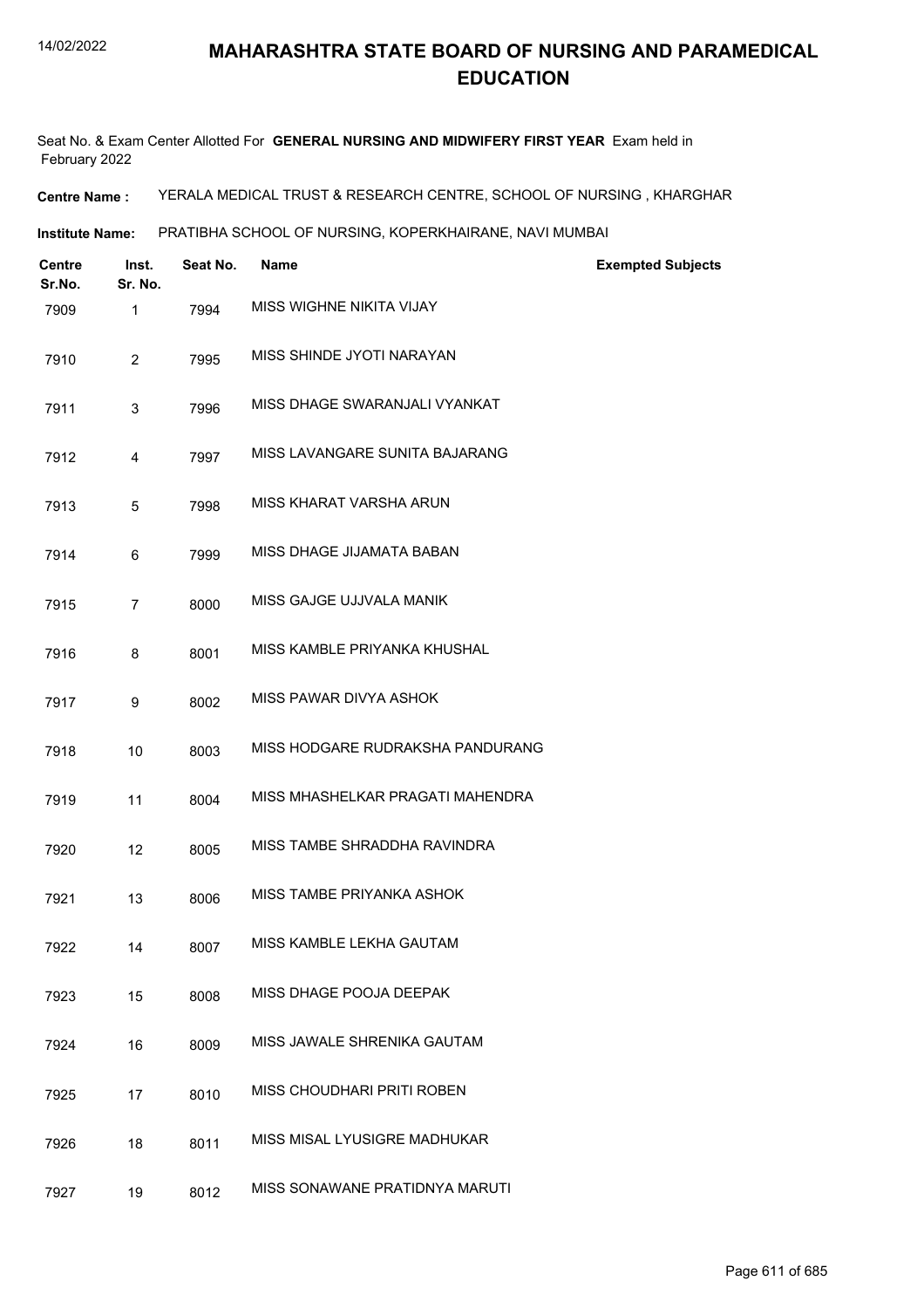|               | Seat No. & Exam Center Allotted For GENERAL NURSING AND MIDWIFERY FIRST YEAR Exam held in |  |
|---------------|-------------------------------------------------------------------------------------------|--|
| February 2022 |                                                                                           |  |

| 7928 | 20 | 8013 | MR KHARE SHUBHAM SURYABHAN        |
|------|----|------|-----------------------------------|
| 7929 | 21 | 8014 | MISS WAGHMARE SAKSHI MANOJ        |
| 7930 | 22 | 8015 | MISS KHAIRE AISHWARYA DHARMA      |
| 7931 | 23 | 8016 | MISS TALKAR NISHA CHANDRAKANT     |
| 7932 | 24 | 8017 | MISS GAIKWAD PRIYANKA SANTOSH     |
| 7933 | 25 | 8018 | MISS JADHAV RUTIKA VISHWANATH     |
| 7934 | 26 | 8019 | MISS GHOLAP UTKARSHA ANANDA       |
| 7935 | 27 | 8020 | MISS TAMBE SHEFALI PRABHAKAR      |
| 7936 | 28 | 8021 | MISS BURANGE YOGITA RAMCHANDARA   |
| 7937 | 29 | 8022 | MR PAWAR NARENDRA NAMDEV          |
| 7938 | 30 | 8023 | MISS CHAVAN SHITAL MAHADU         |
| 7939 | 31 | 8024 | MR ANDHER SWAPNIL BHIVA           |
| 7940 | 32 | 8025 | MISS GAVIT SALONI RAJENDRA        |
| 7941 | 33 | 8026 | MISS CHAUDHARY BHAGYASHREE ESHWAR |
| 7942 | 34 | 8027 | MISS PAHELKAR SHUBHANGI GANESH    |
| 7943 | 35 | 8028 | MISS BHOYE VANDANA LAXMAN         |
| 7944 | 36 | 8029 | MISS GHANGRUM KUSUM JAYA          |
| 7945 | 37 | 8030 | MISS VALVI ARTI AMARSING          |
| 7946 | 38 | 8031 | MISS PATIL SUGANDHA MAHADEV       |
| 7947 | 39 | 8032 | MISS GAVIT RIPKA DEVLA            |
| 7948 | 40 | 8033 | MISS THOMBARE PRACHI RAJARAM      |
| 7949 | 41 | 8034 | MISS CHAVAN NAMRATA CHANDRAKANT   |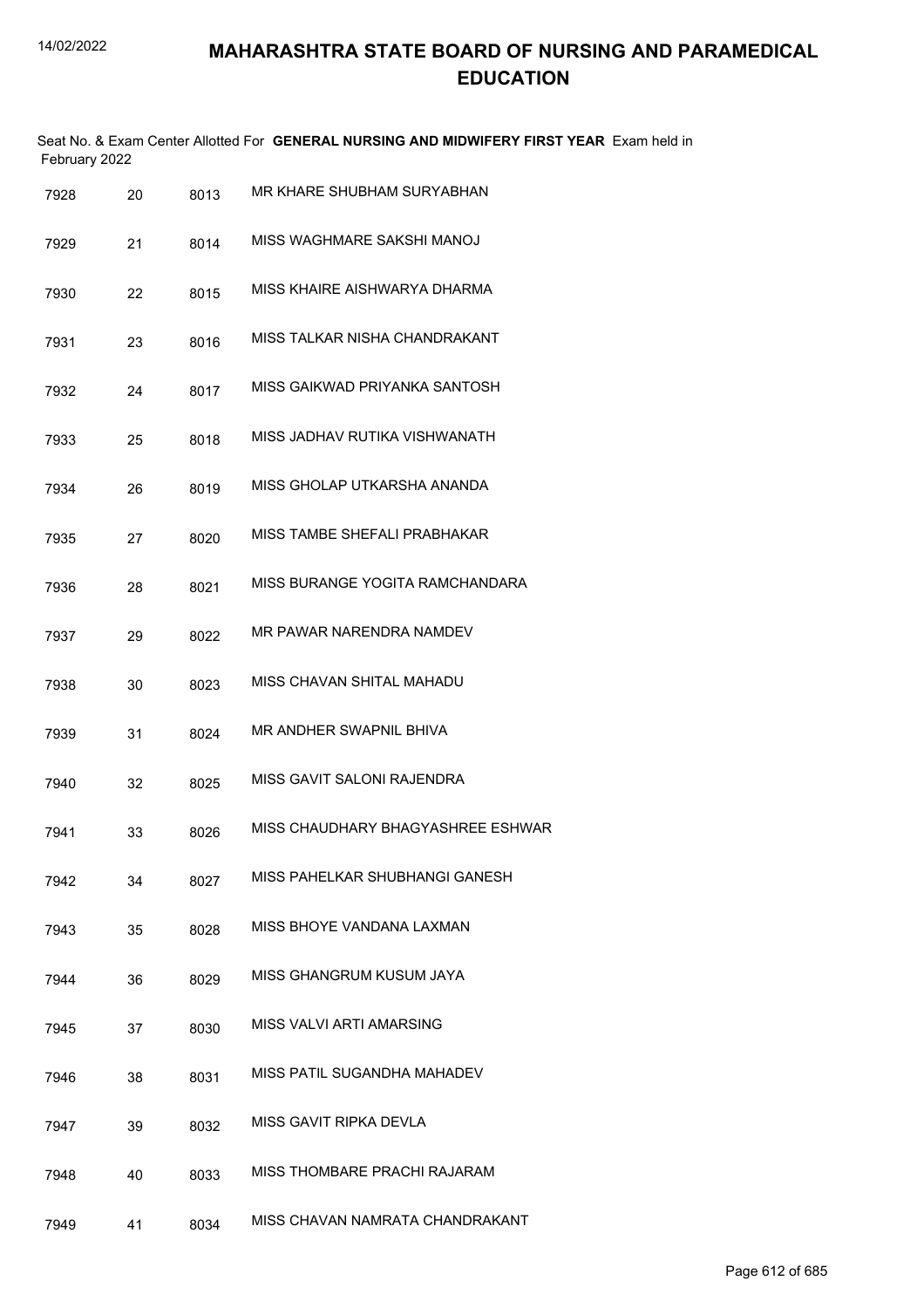Seat No. & Exam Center Allotted For **GENERAL NURSING AND MIDWIFERY FIRST YEAR** Exam held in February 2022

| 7950 | 42 | 8035 | MISS BHANDARI NIVITA NARAYAN                               |
|------|----|------|------------------------------------------------------------|
| 7951 | 43 | 8036 | MISS CHACHE RUNALI HEMANT                                  |
| 7952 | 44 | 8037 | MISS BHILARE ANKITA NARAYAN                                |
| 7953 | 45 | 8038 | MISS KADAM MITALI DINESH                                   |
| 7954 | 46 | 8039 | MISS MALKAR MRUNMAYEE SUDHIR                               |
| 7955 | 47 | 8040 | MISS SAWANT SAMRUDHI DATTARAM                              |
| 7956 | 48 | 8041 | MISS SAWANT VAISHNAVI MANGESH                              |
| 7957 | 49 | 8042 | MISS JADHAV SUSHAMA SHANKAR                                |
| 7958 | 50 | 8043 | MISS SAWANT SAMIKSHA DATTARAM                              |
| 7959 | 51 | 8044 | MISS GADGE SMITA SHIWAJI                                   |
| 7960 | 52 | 8045 | MISS MANDAVKAR POOJA PRADEEP                               |
| 7961 | 53 | 8046 | MISS KAYAL SANCHITA TARAPADA                               |
| 7962 | 54 | 8047 | MISS SHINDE MAHESHWARI MADHUKAR                            |
| 7963 | 55 | 8048 | SMT HARGILE POOJA DNYANESHWAR<br>(NEE DASRE POOJA SAMPATI) |
| 7964 | 56 | 8049 | MISS PATIL ANUSHKA VISHWAS                                 |
| 7965 | 57 | 8050 | SMT KOLEKAR JYOTI SANTOSH<br>(NEE DHOLARE JYOTI SHAMRAO)   |
| 7966 | 58 | 8051 | MISS MHATRE AASAVRI PRAKASH                                |
| 7967 | 59 | 8052 | MISS THAKUR AMISHA CHINTAMAN                               |
| 7968 | 60 | 8053 | MISS PALKAR RUTIKA VIJAY                                   |
| 7969 | 61 | 8054 | MISS SHINDE MEGHA MAHENDRA                                 |
| 7970 | 62 | 8055 | <b>MISS KADAM PRERANA MARUTI</b>                           |
| 7971 | 63 | 8056 | MISS WALAM SNEHAL GANPAT                                   |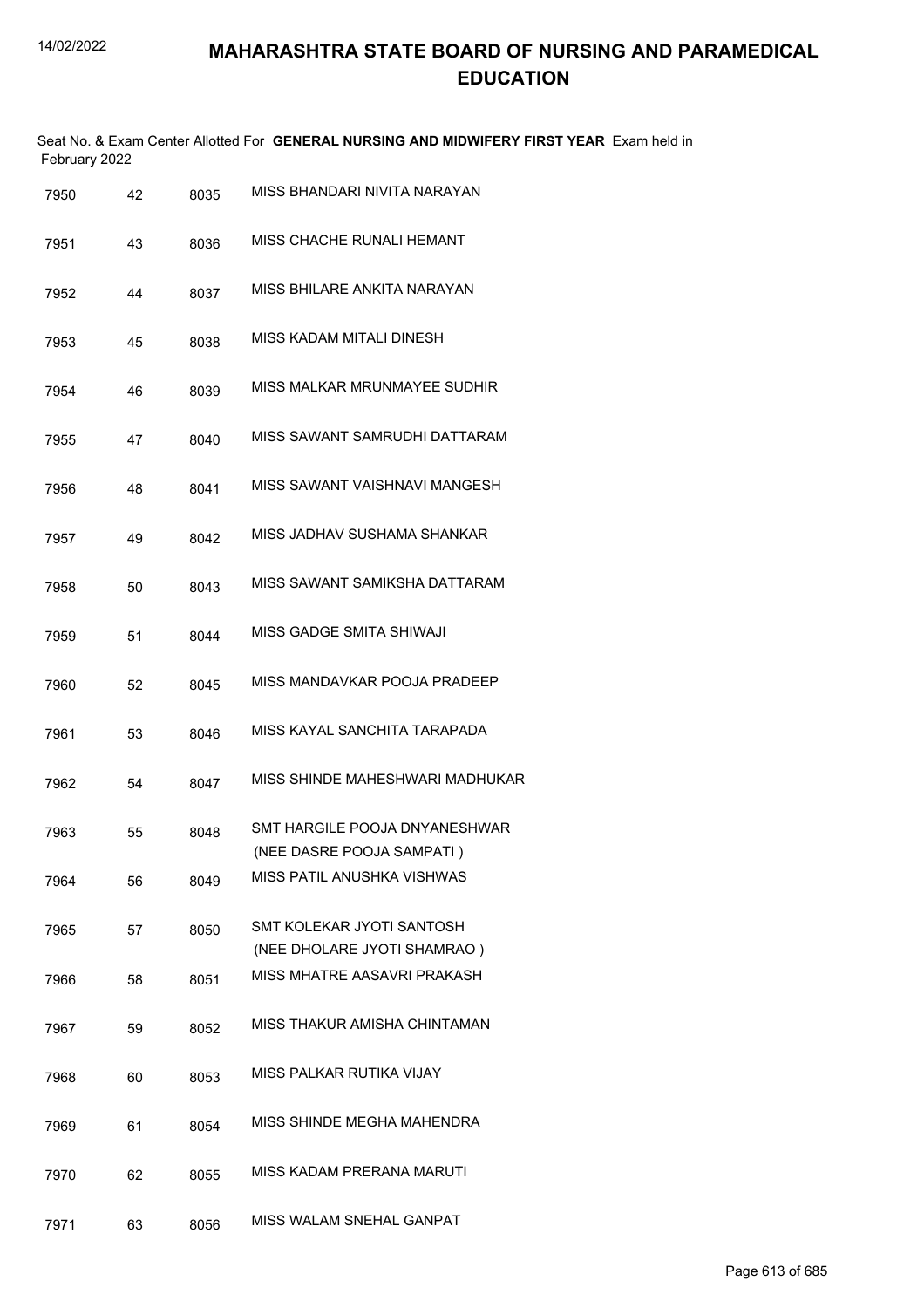Seat No. & Exam Center Allotted For **GENERAL NURSING AND MIDWIFERY FIRST YEAR** Exam held in February 2022

| 7972 | 64 | 8057 | MISS PATIL PURVA PRAVIN         |
|------|----|------|---------------------------------|
| 7973 | 65 | 8058 | MISS SHERLA POOJA RAMESH        |
| 7974 | 66 | 8059 | MISS SHRIVARDHANKAR AMRUTA ANIL |
| 7975 | 67 | 8060 | MISS JADHAV TRUPTI VILAS        |
| 7976 | 68 | 8061 | MISS BHONDVE MEGHA SUBHASH      |
| 7977 | 69 | 8062 | MISS WANKHADE SHWETA DNYANDEV   |
|      |    |      |                                 |

#### NOTE : 'P' MEANS PROVISIONALLY PERMITTED

\*\*\*\*\*\*\*\*\*\*\*\*\*\*\*\*\*\*\*\*\*\*\*\*\*\*\*\*\*\*\*\*\*\*\*\*\*\*\*\*\*\*\*\*\*\*\*\*\*\*\*\*\*\*\*\*\*\*\*\*\*\*\*\*\*\*\*\*\*\*\*\*\*\*\*\*\*\*\*\*\*\*\*\*\*\*\*\*\*\*\*\*\*\*\*\*\*\*\*\*\*\*\*\*\*\*\*\*\*\*\*\*\*\*\*\*\*\*\*\*\*\*\*\*\*\*\*\*\*\*\*\*\*\*\*\*\*\*\*

if there is any mistake in the EXEMPTION of the Candidate it should be brought to the notice of the MSBNPE before the examination otherwise MSBNPE will not be resposible for any Consequences.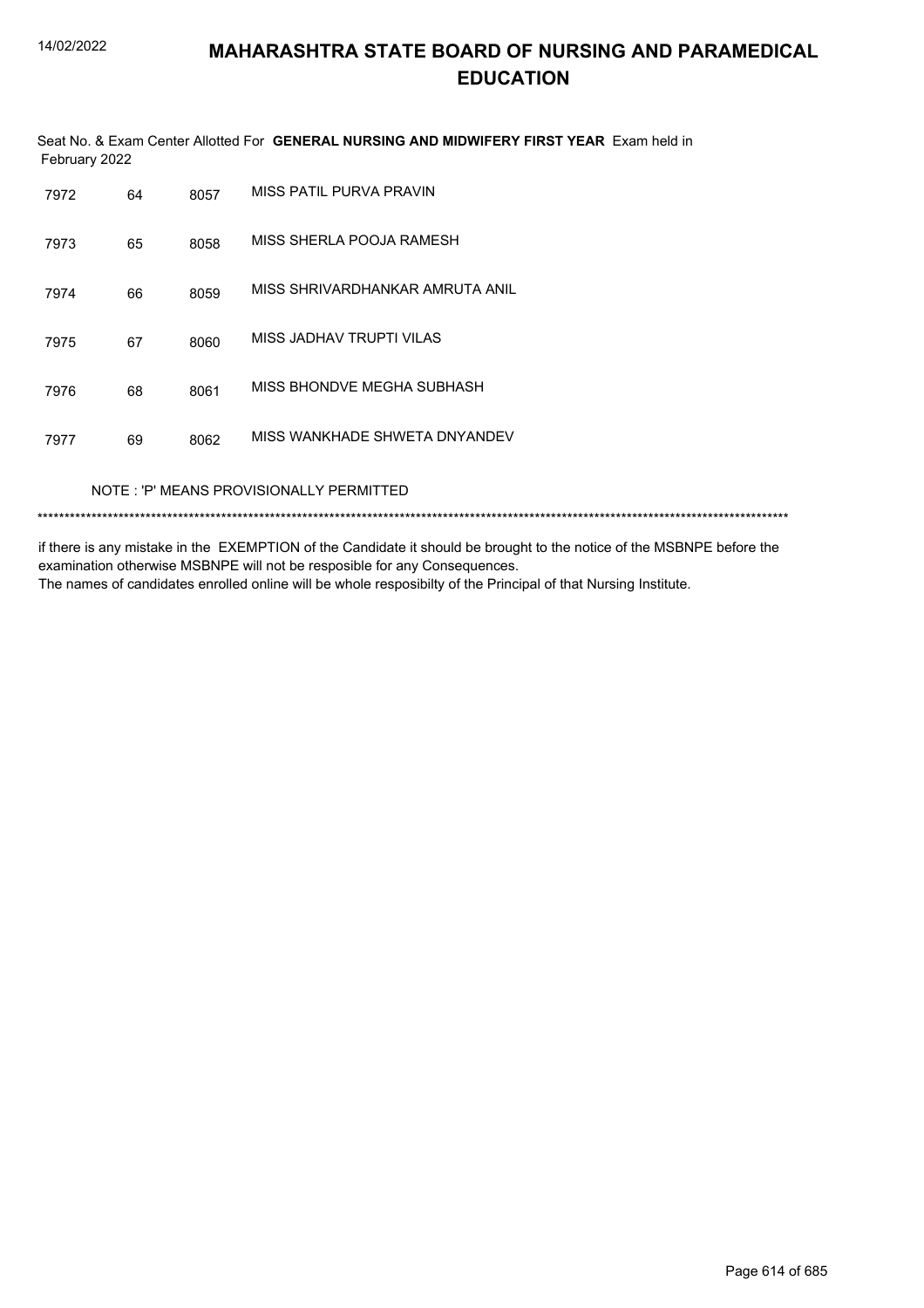Seat No. & Exam Center Allotted For **GENERAL NURSING AND MIDWIFERY FIRST YEAR** Exam held in February 2022

**Centre Name :** Pravara Med. Trust, P.O.Loni,Tal-Shrirampur, Ahmednagar

| <b>Institute Name:</b> | MAHARASHTRA HOMOEOPATHIC FOUNDATION'S SCHOOL OF NURSING , PATHAR , AHMEDNAGAR |  |
|------------------------|-------------------------------------------------------------------------------|--|
|                        |                                                                               |  |

| <b>Centre</b><br>Sr.No. | Inst.<br>Sr. No. | Seat No. | Name                            | <b>Exempted Subjects</b> |
|-------------------------|------------------|----------|---------------------------------|--------------------------|
| 7978                    | 1                | 8063     | MISS MOR NIKITA RAVINDRA        |                          |
| 7979                    | $\overline{2}$   | 8064     | MISS GANGAD SONALI RAMESH       |                          |
| 7980                    | 3                | 8065     | MISS BHONDAVE GITANJALI RAMESH  |                          |
| 7981                    | 4                | 8066     | MISS CHAUDHARI ANITA LAXMAN     |                          |
| 7982                    | $\sqrt{5}$       | 8067     | MISS BONGE VAISHALI VILAS       |                          |
| 7983                    | 6                | 8068     | MISS SAGBHOR SANGITA KISAN      |                          |
| 7984                    | $\overline{7}$   | 8069     | MISS BHOYE NIKITA SUBHASH       |                          |
| 7985                    | 8                | 8070     | MISS BHUSARA VAISHALI KAMALAKAR |                          |
| 7986                    | 9                | 8071     | MISS DIVE PRIYANKA GORAKSHA     |                          |
| 7987                    | 10               | 8072     | MISS MENGAL MANGAL SHANTARAM    |                          |
| 7988                    | 11               | 8073     | MISS BODAKHE SHARVARI SANTOSH   |                          |
| 7989                    | 12               | 8074     | MISS SAGBHOR KAJAL RAJU         |                          |
| 7990                    | 13               | 8075     | MISS SURUM JYOTI KIRAN          |                          |
| 7991                    | 14               | 8076     | MISS BANSODE CHAITANYA SANJAY   |                          |
| 7992                    | 15               | 8077     | MISS BHASARA RUPALI RAGHUNATH   |                          |
| 7993                    | 16               | 8078     | MISS BHANGARE MEENA TUKARAM     |                          |
| 7994                    | 17               | 8079     | MISS GHUGE PRATIKSHA ANNA       |                          |
| 7995                    | 18               | 8080     | MISS DHINDE ANISHA MANGESH      |                          |
| 7996                    | 19               | 8081     | MISS CHAUDHARI KAMINI SHANTARAM |                          |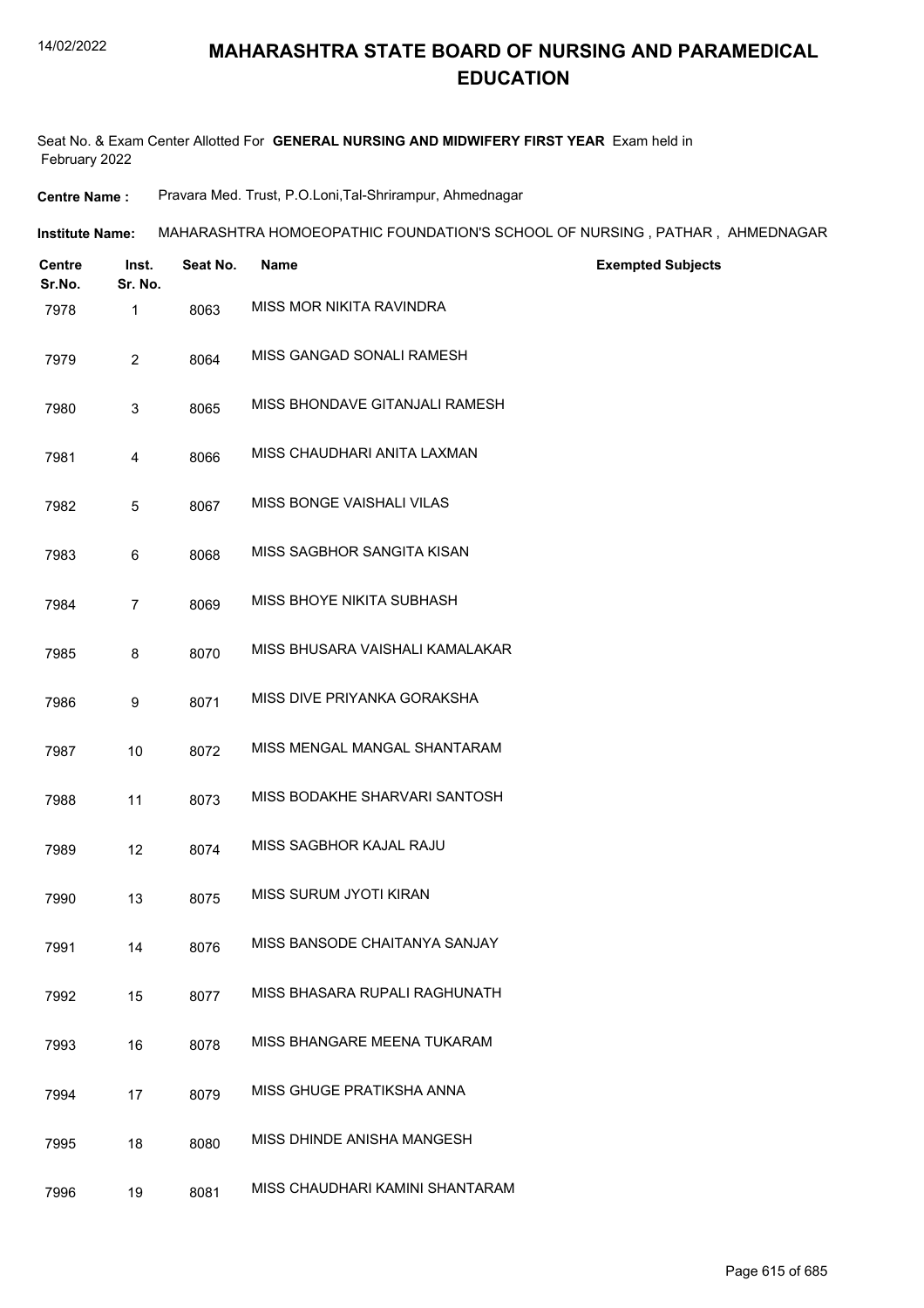| February 2022 |    |      | Seat No. & Exam Center Allotted For GENERAL NURSING AND MIDWIFERY FIRST YEAR Exam held in |
|---------------|----|------|-------------------------------------------------------------------------------------------|
| 7997          | 20 | 8082 | MISS VAJE PRIYANKA RAMESH                                                                 |
| 7998          | 21 | 8083 | MISS BHUSARE MAYURI HANUMANT                                                              |
| 7999          | 22 | 8084 | MISS BHOYE KARUNA SONI                                                                    |
| 8000          | 23 | 8085 | MISS DHAGE MANISHA RAMDAS                                                                 |
| 8001          | 24 | 8086 | MISS SATPUTE MONIKA BHAUSAHEB                                                             |
| 8002          | 25 | 8087 | MISS JOSHI SANDHIKA LAXMAN                                                                |
| 8003          | 26 | 8088 | MISS BHAGADE DIPALI KHANDU                                                                |
| 8004          | 27 | 8089 | MISS KHARAT GITA GORAKH                                                                   |
| 8005          | 28 | 8090 | MISS KURHADE AKSHATA EKNATH                                                               |
| 8006          | 29 | 8091 | MISS MISAL LALITA SHANKAR                                                                 |
| 8007          | 30 | 8092 | MISS NIRGUNDE MUKTABAI BABURAO                                                            |
| 8008          | 31 | 8093 | MISS RENGADE BHARTI SOMA                                                                  |
| 8009          | 32 | 8094 | MISS JANATHE KETAKI GANPAT                                                                |
| 8010          | 33 | 8095 | MISS GUJAR NIKEETA MAHENDRA                                                               |
| 8011          | 34 | 8096 | MISS BARAF CHHAYA TUKARAM                                                                 |
| 8012          | 35 | 8097 | MISS ZALTE ARTI BHAUSAHEB                                                                 |
| 8013          | 36 | 8098 | MISS KSHIRSAGAR ANKITA TANHAJI                                                            |
| 8014          | 37 | 8099 | MISS HADAL DARSHANA MADAN                                                                 |
| 8015          | 38 | 8100 | MISS VADU BABINA RAMESH                                                                   |
| 8016          | 39 | 8101 | MISS GAVIT VISHAKHA VILAS                                                                 |
| 8017          | 40 | 8102 | MISS GAVIT ANJALI ASHOK                                                                   |
| 8018          | 41 | 8103 | MISS TARE NIKITA DATTATREY                                                                |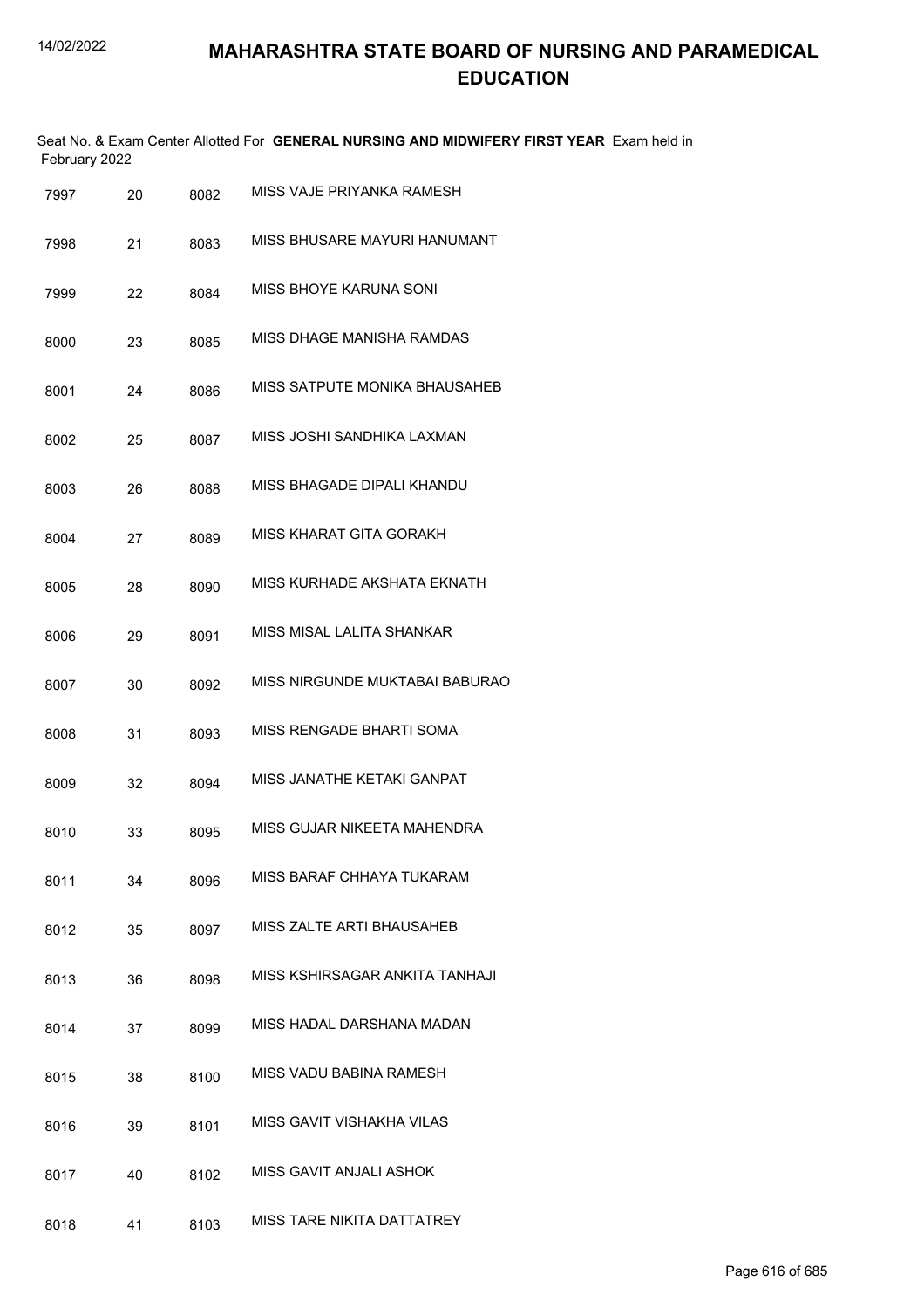|      | February 2022 |    |      | Seat No. & Exam Center Allotted For GENERAL NURSING AND MIDWIFERY FIRST YEAR Exam held in |
|------|---------------|----|------|-------------------------------------------------------------------------------------------|
| 8019 |               | 42 | 8104 | MISS JAMBUKAR PRATIKSHA CHANGDEV                                                          |
| 8020 |               | 43 | 8105 | MISS PAWAR ANUJA AJAY                                                                     |
| 8021 |               | 44 | 8106 | MISS KARVANDE MOHINI VISHNU                                                               |
| 8022 |               | 45 | 8107 | MISS DHONDGA VELLINKA NILESH                                                              |
| 8023 |               | 46 | 8108 | MISS SANGALE AISHWARYA SAMPAT                                                             |
| 8024 |               | 47 | 8109 | MISS MAVCHI PUSHPA SURESH                                                                 |
| 8025 |               | 48 | 8110 | MISS RUPAWATE POOJA SURESH                                                                |
| 8026 |               | 49 | 8111 | MR GANDAL AKSHAY PANDHARINATH                                                             |
| 8027 |               | 50 | 8112 | MR BORHADE VISHAL ANIL                                                                    |
| 8028 |               | 51 | 8113 | MR WAGHAMARE YUVARAJ RAJENDRA                                                             |
| 8029 |               | 52 | 8114 | MR JORI MANGESH ROHIDAS                                                                   |
| 8030 |               | 53 | 8115 | MR BHOYE MAHESH BHIVA                                                                     |
| 8031 |               | 54 | 8116 | MR BANSODE AVINASH PRAKASH                                                                |
| 8032 |               | 55 | 8117 | MR DHAWALE SANKET TULSHIRAM                                                               |
| 8033 |               | 56 | 8118 | MISS SANGALE NIKITA SHARAD                                                                |
| 8034 |               | 57 | 8119 | MR CHAVAN LALITESH DHARMRAJ                                                               |
| 8035 |               | 58 | 8120 | MR JAKHERE PILAJEE CHINGU                                                                 |
| 8036 |               | 59 | 8121 | MR SALAVE PRATIK DIGAMBAR                                                                 |
| 8037 |               | 60 | 8122 | MR PANDE SANDIP MADHAV                                                                    |
| 8038 |               | 61 | 8123 | MR DENGALE SHUBHAM BABANRAV                                                               |
| 8039 |               | 62 | 8124 | MR ABHALE ROHIT SUBHASH                                                                   |
| 8040 |               | 63 | 8125 | MR JAMDHADE VISHAL SHIVAJI                                                                |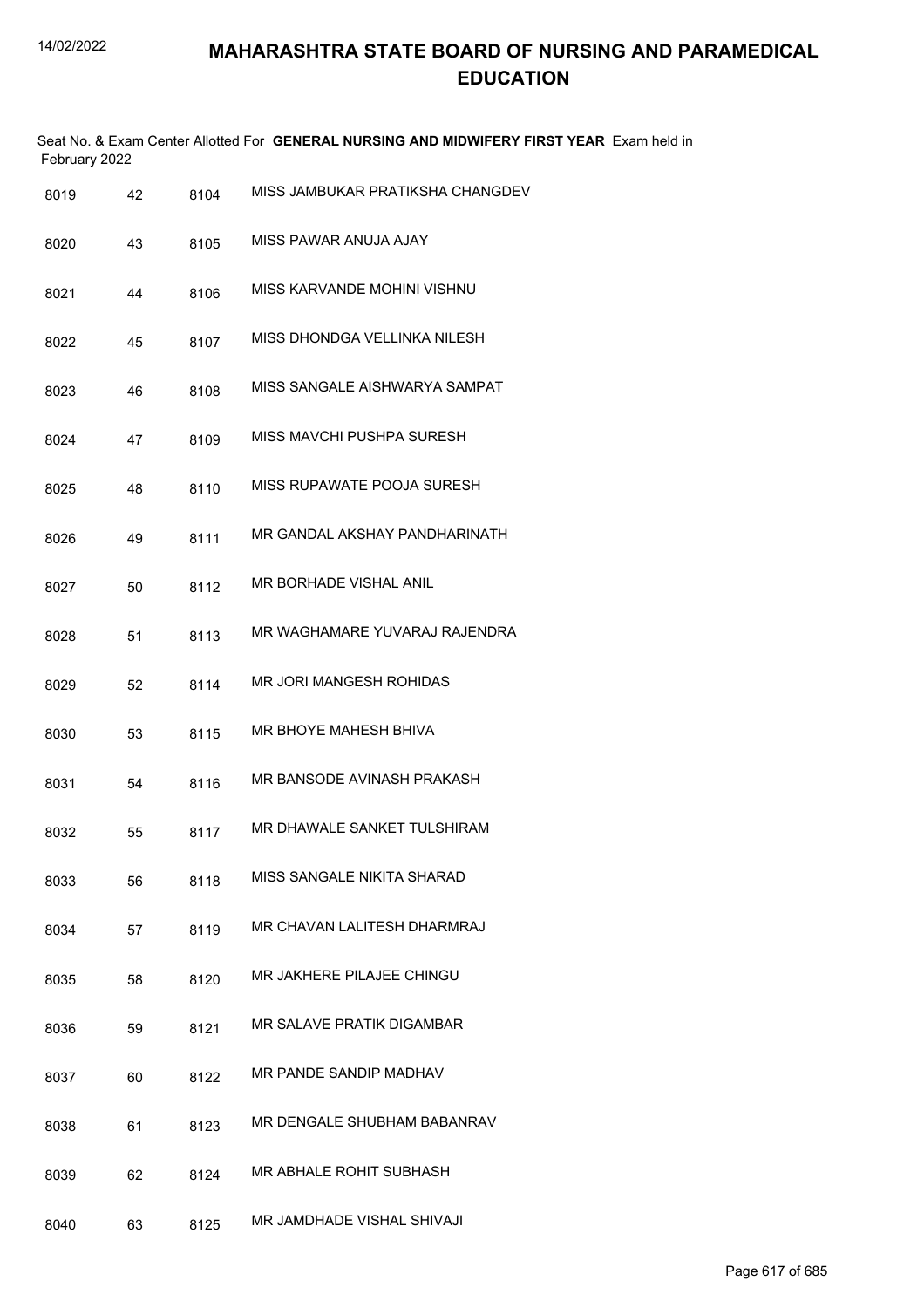|               | Seat No. & Exam Center Allotted For GENERAL NURSING AND MIDWIFERY FIRST YEAR Exam held in |  |
|---------------|-------------------------------------------------------------------------------------------|--|
| February 2022 |                                                                                           |  |

| 8041 | 64 | 8126 | MR CHOPADE VIKAS JALINDAR                           |
|------|----|------|-----------------------------------------------------|
| 8042 | 65 | 8127 | MR BHALERAO TEJAS BALASAHEB                         |
| 8043 | 66 | 8128 | MR SAHANE GOKUL BHAUSAHEB                           |
| 8044 | 67 | 8129 | MISS CHAVHAN PRANJAL VILAS                          |
| 8045 | 68 | 8130 | <b>MR HANDE SURAJ SOMNATH</b>                       |
| 8046 | 69 | 8131 | MR JAGTAP VIKAL SHANTARAM                           |
| 8047 | 70 | 8132 | MR JOSHI MAHESH NANASAHEB                           |
| 8048 | 71 | 8133 | MR TALOLE TEJAS BABASAHEB                           |
| 8049 | 72 | 8134 | MR SHINDE NANDKISHOR NAVNATH                        |
| 8050 | 73 | 8135 | MR SHINDE SUNIL NANDU                               |
| 8051 | 74 | 8136 | MISS PADEKAR JAYASHRI VISHNU                        |
| 8052 | 75 | 8137 | SMT SHINDE CHHAYA PRADIP<br>(NEE BIDVE CHHAYA APPA) |
| 8053 | 76 | 8138 | MR PATHAN MOHAMMADARFAT BASHIR                      |
| 8054 | 77 | 8139 | MISS WAKCHAURE JAYASHREE SANJU                      |
| 8055 | 78 | 8140 | MISS LOHAKARE JAYSHREE LAHU                         |
| 8056 | 79 | 8141 | MISS KATARE PUJA GAJENDRA                           |
| 8057 | 80 | 8142 | MISS PAWAR PRITI SHYAM                              |

#### NOTE : 'P' MEANS PROVISIONALLY PERMITTED

\*\*\*\*\*\*\*\*\*\*\*\*\*\*\*\*\*\*\*\*\*\*\*\*\*\*\*\*\*\*\*\*\*\*\*\*\*\*\*\*\*\*\*\*\*\*\*\*\*\*\*\*\*\*\*\*\*\*\*\*\*\*\*\*\*\*\*\*\*\*\*\*\*\*\*\*\*\*\*\*\*\*\*\*\*\*\*\*\*\*\*\*\*\*\*\*\*\*\*\*\*\*\*\*\*\*\*\*\*\*\*\*\*\*\*\*\*\*\*\*\*\*\*\*\*\*\*\*\*\*\*\*\*\*\*\*\*\*\*

if there is any mistake in the EXEMPTION of the Candidate it should be brought to the notice of the MSBNPE before the examination otherwise MSBNPE will not be resposible for any Consequences.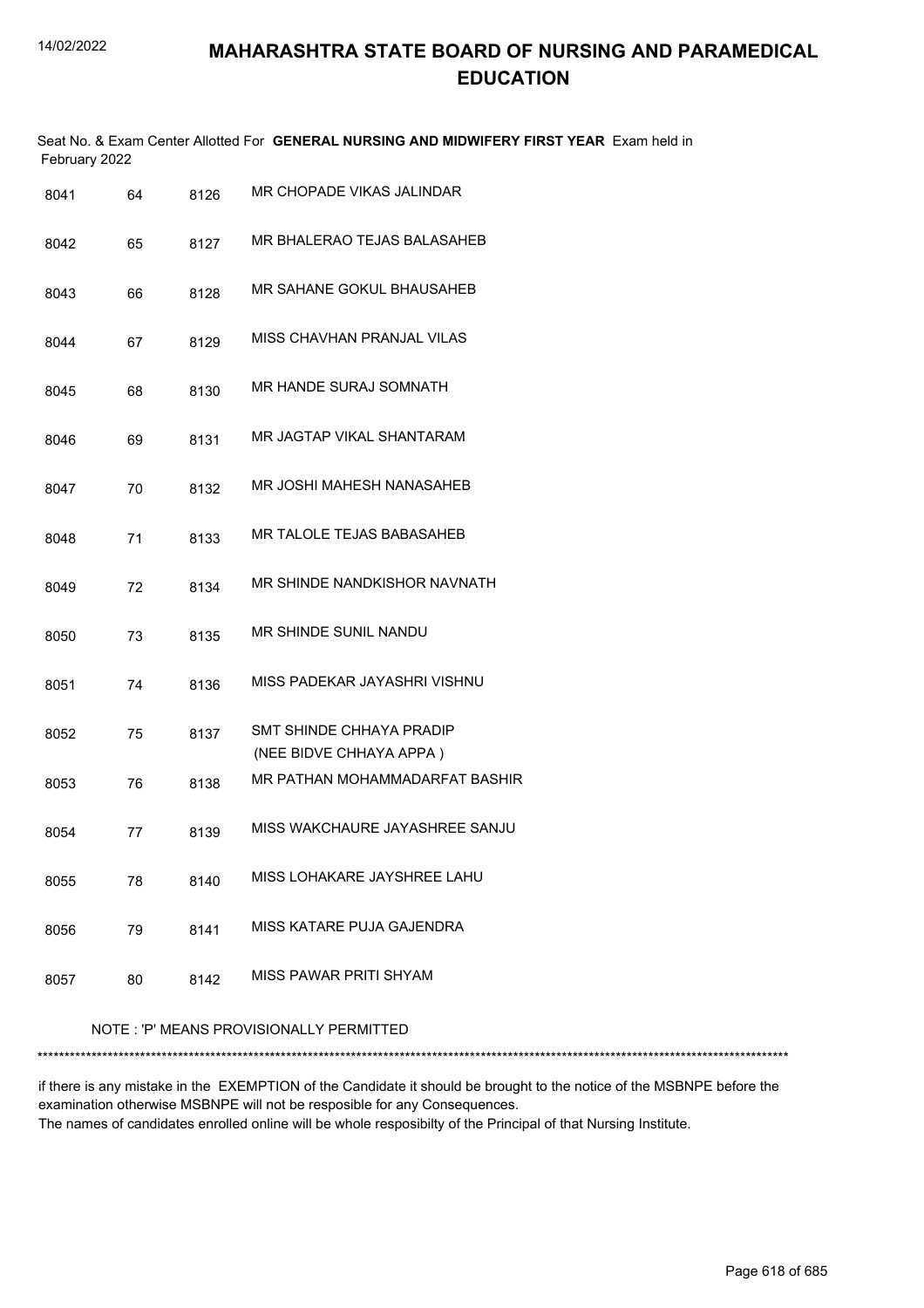Seat No. & Exam Center Allotted For **GENERAL NURSING AND MIDWIFERY FIRST YEAR** Exam held in February 2022

**Centre Name :** Pravara Med. Trust, P.O.Loni,Tal-Shrirampur, Ahmednagar

**Institute Name:** PRAVARA MED. TRUST, COLLEGE OF NURSING, LONI, AHMEDNAGAR

| <b>Centre</b><br>Sr.No. | Inst.<br>Sr. No. | Seat No. | <b>Name</b>                                              | <b>Exempted Subjects</b> |
|-------------------------|------------------|----------|----------------------------------------------------------|--------------------------|
| 8058                    | 1                | 8143     | MISS ABHANG PRIYANKA SHIVAJI                             |                          |
| 8059                    | $\overline{c}$   | 8144     | MISS BHOSALE YOGITA DAGDU                                |                          |
| 8060                    | 3                | 8145     | MISS YEDE VARSHA RAMDAS                                  |                          |
| 8061                    | 4                | 8146     | MR BRAMHANE RAHUL BHAUSAHEB                              |                          |
| 8062                    | 5                | 8147     | MISS CHAVAN GAYATRI RAJENDRA                             |                          |
| 8063                    | 6                | 8148     | MR DANGE ROHIT DNYANDEO                                  |                          |
| 8064                    | 7                | 8149     | MISS DAREKAR NISHA ASHOK                                 |                          |
| 8065                    | 8                | 8150     | MR DENGALE GANESH ARUN                                   |                          |
| 8066                    | 9                | 8151     | MR DENGALE OMKAR GORAKSHA                                |                          |
| 8067                    | 10               | 8152     | MISS DESHMUKH BHAKTI KISHOR                              |                          |
| 8068                    | 11               | 8153     | SMT NIMBALKAR SHITAL ASHOK<br>(NEE AJABE SHITAL SUBHASH) |                          |
| 8069                    | 12               | 8154     | MISS DETHE ANURADHA SHIVAJI                              |                          |
| 8070                    | 13               | 8155     | MR DIGHE SAURAV NARAYAN                                  |                          |
| 8071                    | 14               | 8156     | MISS DIVE DIKSHA VINAYAK                                 |                          |
| 8072                    | 15               | 8157     | MISS GADHAVE SAKSHI VASANT                               |                          |
| 8073                    | 16               | 8158     | MR GAGARE PRUTHVIRAJ BHAUSAHEB                           |                          |
| 8074                    | 17               | 8159     | MR GAIKWAD PRASAD RAJENDRA                               |                          |
| 8075                    | 18               | 8160     | MR GAIKWAD VAIBHAV VIJAY                                 |                          |
| 8076                    | 19               | 8161     | MR GAME TUSHAR RAJENDRA                                  |                          |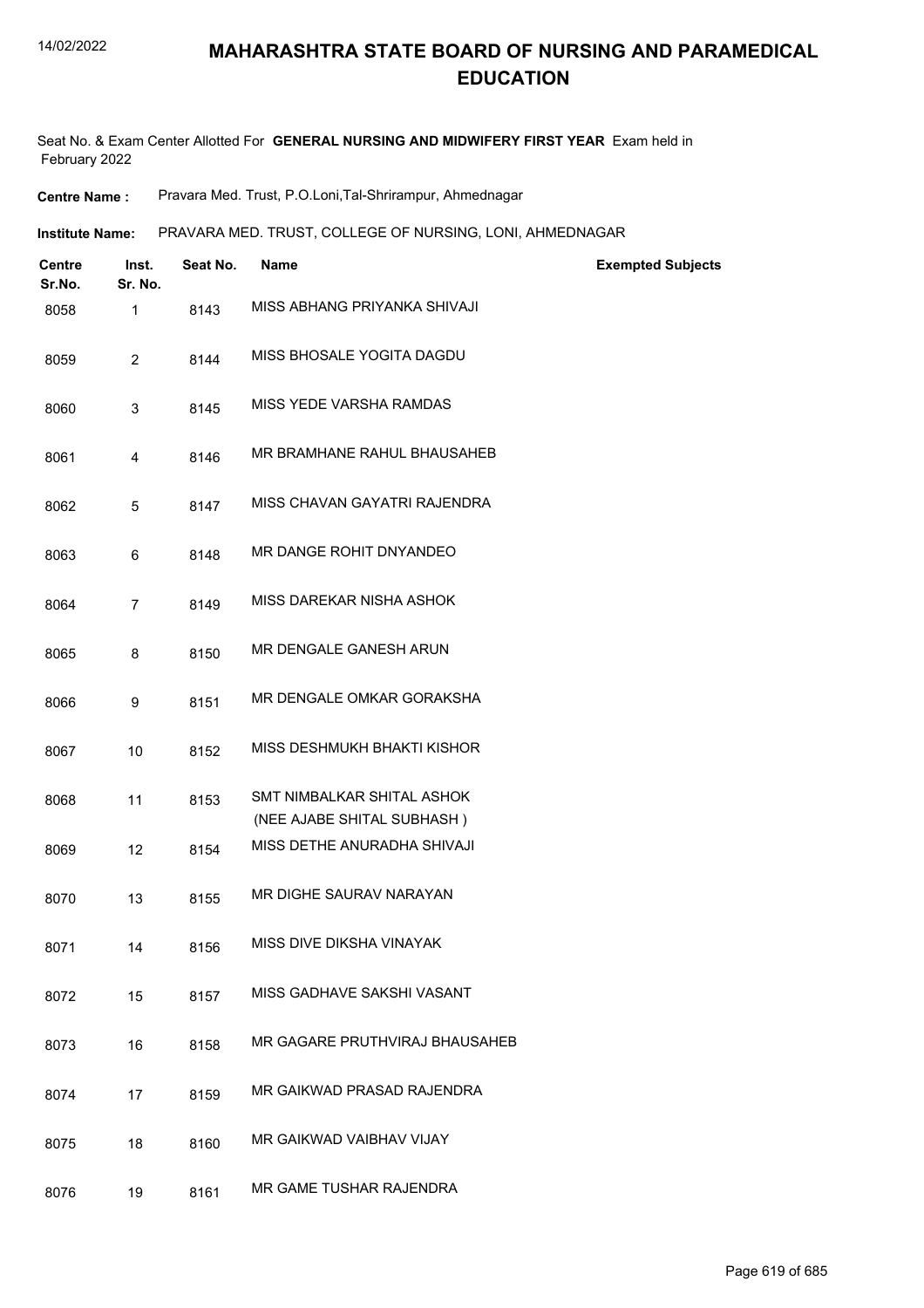| February 2022 |    |      | Seat No. & Exam Center Allotted For GENERAL NURSING AND MIDWIFERY FIRST YEAR Exam held in |
|---------------|----|------|-------------------------------------------------------------------------------------------|
| 8077          | 20 | 8162 | MISS GAWADE URMILA BABASAHEB                                                              |
| 8078          | 21 | 8163 | MISS GOPALE PRATIBHA ANNASAHEB                                                            |
| 8079          | 22 | 8164 | MISS AMOLIK SAYALI JALINDAR                                                               |
| 8080          | 23 | 8165 | MISS GUJAR NIKITA PRAKASH                                                                 |
| 8081          | 24 | 8166 | MR GUJAR RAKESH DILIP                                                                     |
| 8082          | 25 | 8167 | MR GULVE SANKET GORAKSHANATH                                                              |
| 8083          | 26 | 8168 | MISS HIWALE PRATIKSHA SANJAY                                                              |
| 8084          | 27 | 8169 | MISS JADHAV JAGRUTI SANJAY                                                                |
| 8085          | 28 | 8170 | MISS JADHAV PALLAVI SANTOSH                                                               |
| 8086          | 29 | 8171 | MISS JAGTAP SAYALI SAKHARAM                                                               |
| 8087          | 30 | 8172 | SMT BIRE PRIYANKA SHIVAJI<br>(NEE JOSHI PRIYANKA RAMESH)                                  |
| 8088          | 31 | 8173 | MISS JOSHI SAKSHI BHAUSAHEB                                                               |
| 8089          | 32 | 8174 | MISS JOSHI SAVITA DARKU                                                                   |
| 8090          | 33 | 8175 | MISS ANARTHE ANJALI MARUTI                                                                |
| 8091          | 34 | 8176 | MISS KADAM PRAJAKTA AVINASH                                                               |
| 8092          | 35 | 8177 | MISS KADAM SHRADDHA AVINASH                                                               |
| 8093          | 36 | 8178 | MR KADAM VISHAL BABASAHEB                                                                 |
| 8094          | 37 | 8179 | MISS KALE PRIYANKA KHANDU                                                                 |
| 8095          | 38 | 8180 | MISS KALE URMILA KAKASAHEB                                                                |
| 8096          | 39 | 8181 | MISS KAMBLE RUTUJA ANIL                                                                   |
| 8097          | 40 | 8182 | MISS KASABE BHAGYASRI HARISH                                                              |
| 8098          | 41 | 8183 | MR KEDARE VAIBHAV RAJESH                                                                  |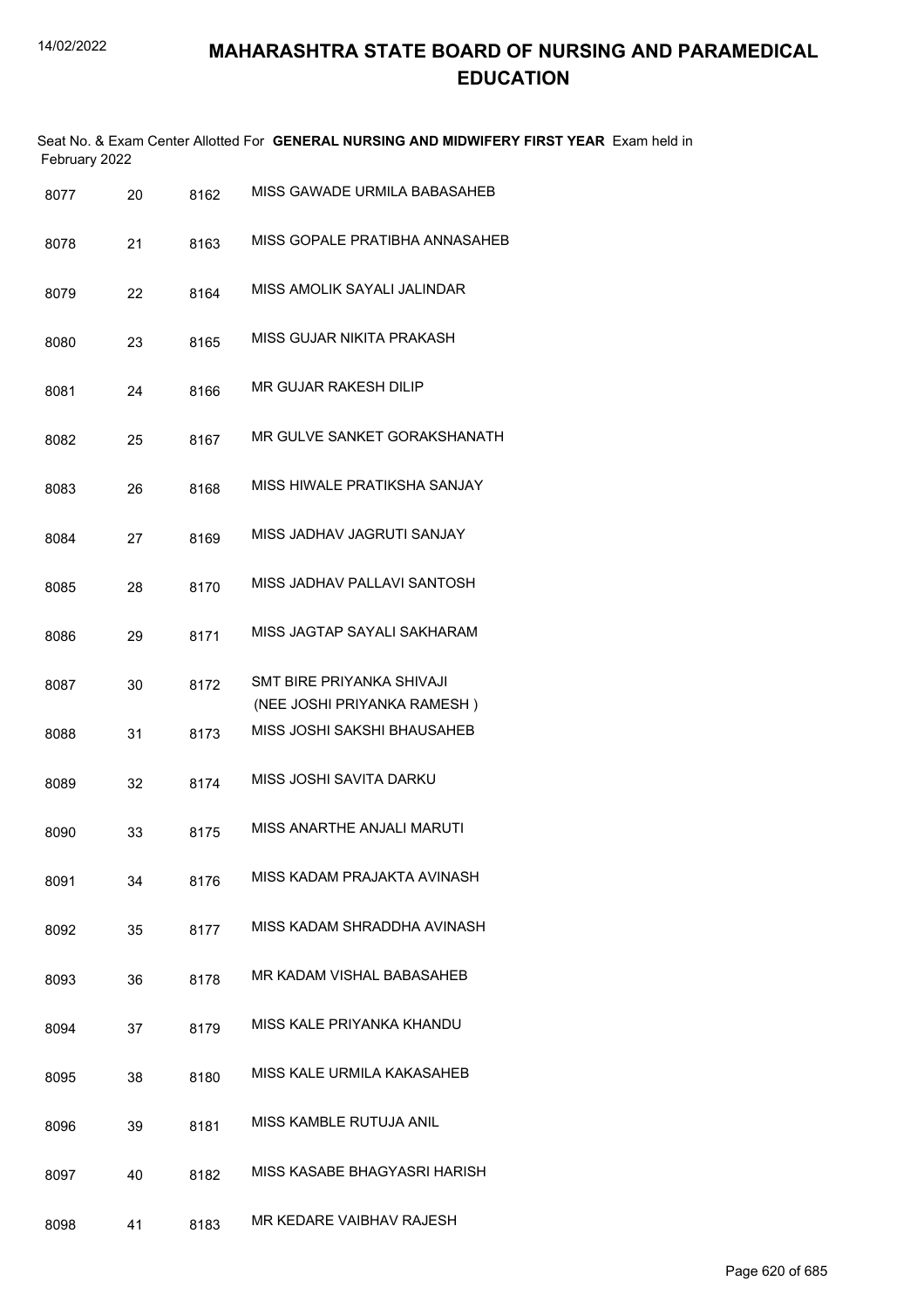| February 2022 |    |      | Seat No. & Exam Center Allotted For GENERAL NURSING AND MIDWIFERY FIRST YEAR Exam held in |
|---------------|----|------|-------------------------------------------------------------------------------------------|
| 8099          | 42 | 8184 | MR KHADANGLE DEVENDRA SHIVRAM                                                             |
| 8100          | 43 | 8185 | MISS KOKANE DIVYA SANJAY                                                                  |
| 8101          | 44 | 8186 | MISS ANKUTE DIVYA SURESH                                                                  |
| 8102          | 45 | 8187 | MISS LABADE PALLAVI SHIVAJI                                                               |
| 8103          | 46 | 8188 | MISS LAWARE MONIKA LAHANU                                                                 |
| 8104          | 47 | 8189 | MISS MAGHADE PRADNYA RAJENDRA                                                             |
| 8105          | 48 | 8190 | <b>MISS MALI KOMAL VIJAY</b>                                                              |
| 8106          | 49 | 8191 | MISS MOHITE KIRTI SHIVAJI                                                                 |
| 8107          | 50 | 8192 | MR MORE UDAY BHAUSAHEB                                                                    |
| 8108          | 51 | 8193 | MISS NARWADE ANKITA ASHOK                                                                 |
| 8109          | 52 | 8194 | MISS NIKALE SUNITA KASHINATH                                                              |
| 8110          | 53 | 8195 | MISS PADAWALE ARCHANA TRIMBAK                                                             |
| 8111          | 54 | 8196 | MISS BANSODE SHITAL SONYABAPU                                                             |
| 8112          | 55 | 8197 | SMT JADHAV SURSKHA VISHVASH<br>(NEE PATEKAR SUREKHA RAMDAS)                               |
| 8113          | 56 | 8198 | MISS PATHAN MUSKAN HAROON                                                                 |
| 8114          | 57 | 8199 | MISS PAWAR JAGRUTI PUNAJI                                                                 |
| 8115          | 58 | 8200 | MISS PAWAR MADHURI VIJAY                                                                  |
| 8116          | 59 | 8201 | <b>SMT TAMBE ROHINI YOGESH</b><br>(NEE PAWAR ROHINI BHAUSAHEB)                            |
| 8117          | 60 | 8202 | MISS PAWAR RUPALI POPAT                                                                   |
| 8118          | 61 | 8203 | MISS PAWAR TEJASHRI BABANRAO                                                              |
| 8119          | 62 | 8204 | MR PAWAR YOGESH GORAKSH                                                                   |
| 8120          | 63 | 8205 | MISS PHANSE VAISHNAVI SUKHADEV                                                            |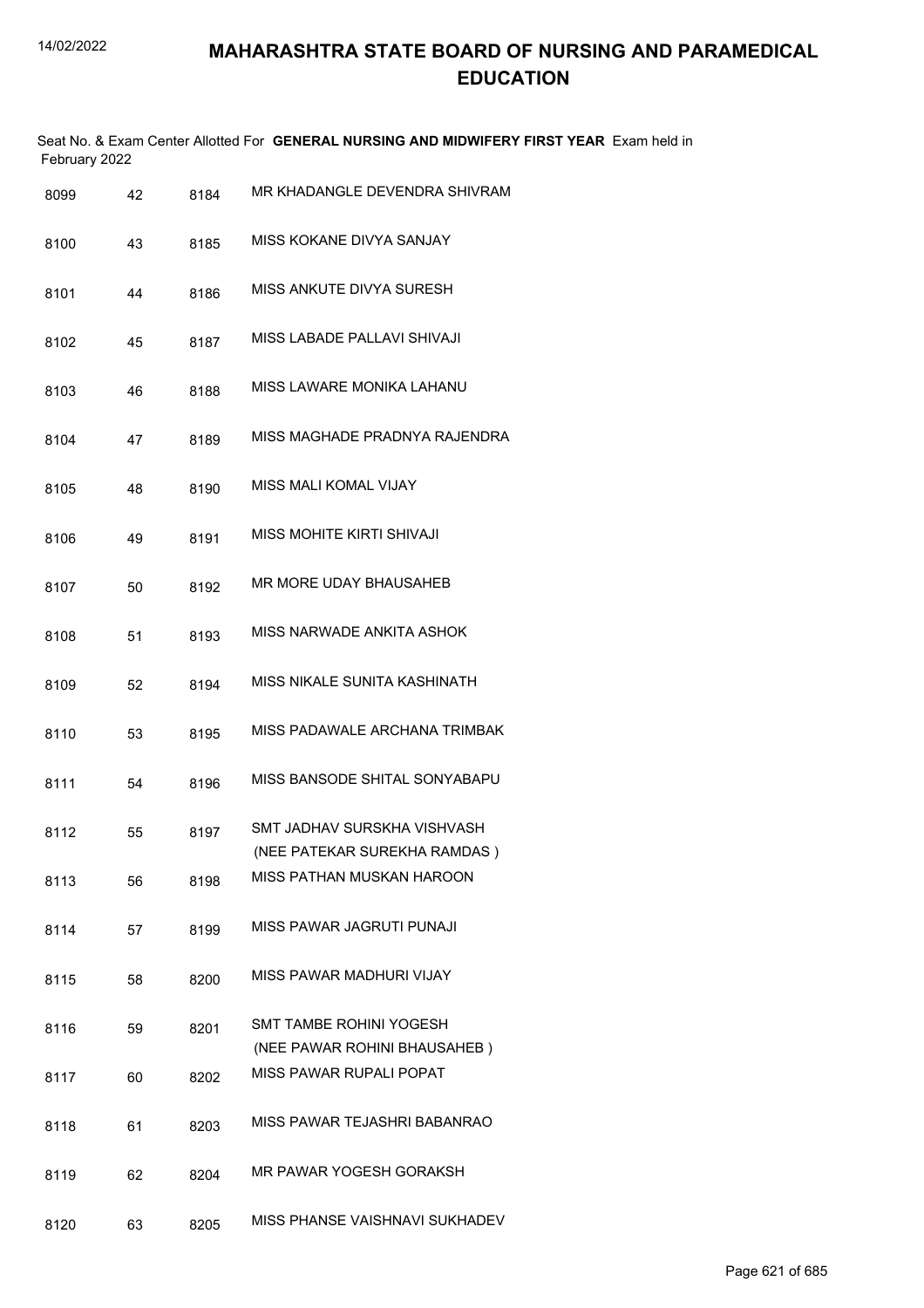| February 2022 |    |      | Seat No. & Exam Center Allotted For GENERAL NURSING AND MIDWIFERY FIRST YEAR Exam held in |
|---------------|----|------|-------------------------------------------------------------------------------------------|
| 8121          | 64 | 8206 | MISS PRADHAN RENUKA HAUSHABAPU                                                            |
| 8122          | 65 | 8207 | MISS BENDRE SANGITA INDRABHAN                                                             |
| 8123          | 66 | 8208 | MISS PRADHAN SNEHA DILIP                                                                  |
| 8124          | 67 | 8209 | MISS RAKTATE MANALI RAJENDRA                                                              |
| 8125          | 68 | 8210 | MISS RAUT TANUJA SUDHAKAR                                                                 |
| 8126          | 69 | 8211 | MISS RAUT VRUSHALI RAJENDRA                                                               |
| 8127          | 70 | 8212 | MR ROKADE RAHUL BHARAT                                                                    |
| 8128          | 71 | 8213 | MISS SABALE MANISHA BHAGWAT                                                               |
| 8129          | 72 | 8214 | MISS SADAPHAL SAYALI BALASAHEB                                                            |
| 8130          | 73 | 8215 | MISS SANSARE PRATIBHA ANIL                                                                |
| 8131          | 74 | 8216 | MISS SATKAR MANISHA DILIP                                                                 |
| 8132          | 75 | 8217 | MR SATKAR SOMESHWAR DILIP                                                                 |
| 8133          | 76 | 8218 | MISS BHADANGE NIKITA SAMBHAJI                                                             |
| 8134          | 77 | 8219 | MISS SHAIKH RESHMA JABBAR                                                                 |
| 8135          | 78 | 8220 | MR SHAIKH SAHIL AZAZ                                                                      |
| 8136          | 79 | 8221 | MR SHELKE VINAYAK NAVNATH                                                                 |
| 8137          | 80 | 8222 | MR SHINDE TEJAS BABASAHEB                                                                 |
| 8138          | 81 | 8223 | MISS SHINGOTE POONAM BHASKAR                                                              |
| 8139          | 82 | 8224 | MISS SONAWANE SAPNA RAMESH                                                                |
| 8140          | 83 | 8225 | MISS SONAWANE SONALI GOVIND                                                               |
| 8141          | 84 | 8226 | MISS SONAWANE SUVARNA RAOSAHEB                                                            |
| 8142          | 85 | 8227 | MISS SONAWANE VIDYA DADAJI                                                                |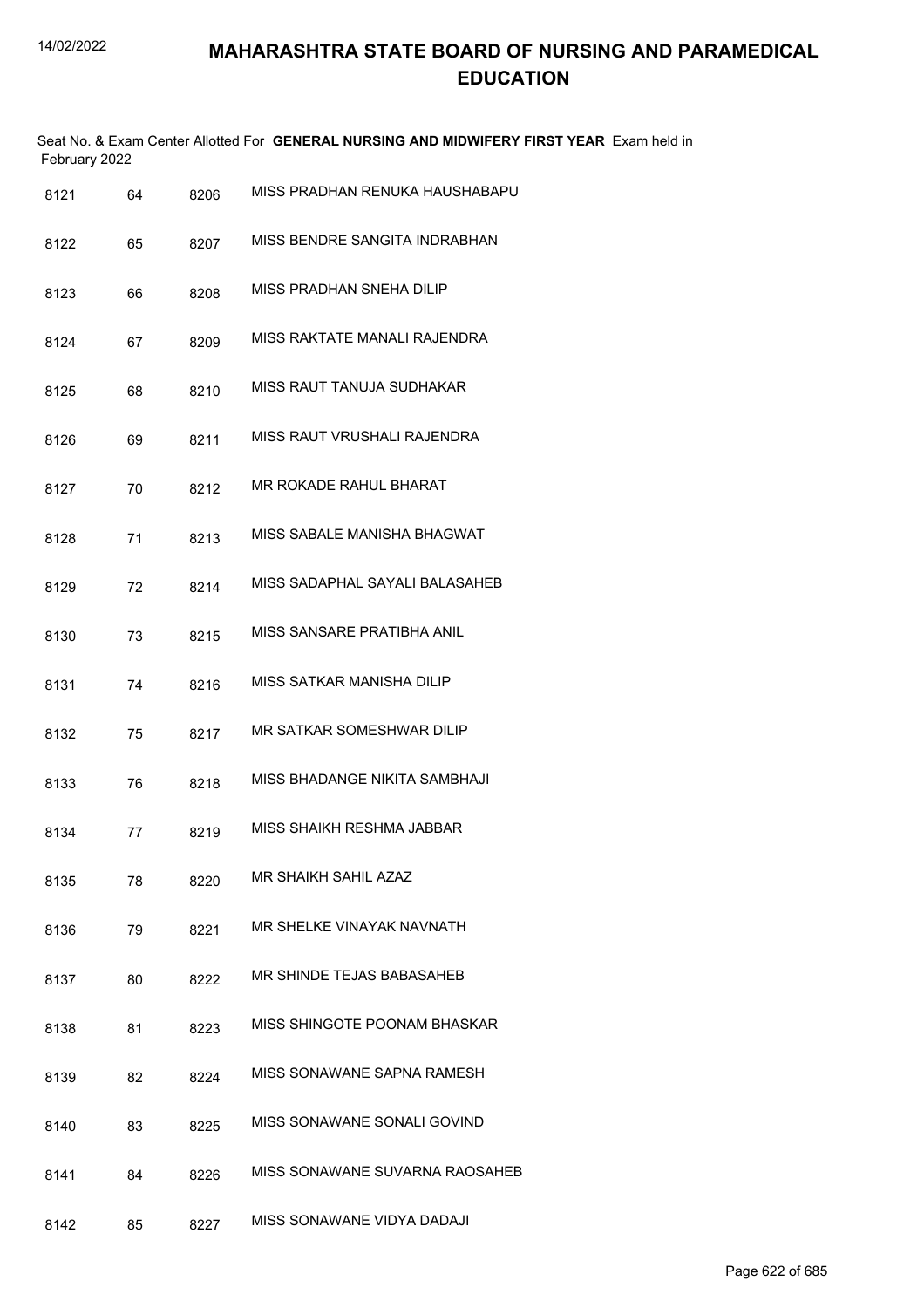| Seat No. & Exam Center Allotted For GENERAL NURSING AND MIDWIFERY FIRST YEAR Exam held in<br>February 2022 |    |      |                                 |  |
|------------------------------------------------------------------------------------------------------------|----|------|---------------------------------|--|
| 8143                                                                                                       | 86 | 8228 | MISS TAMBE RUTUJA SUNIL         |  |
| 8144                                                                                                       | 87 | 8229 | MISS BHOSALE MAYURI RAVISHEKHAR |  |
| 8145                                                                                                       | 88 | 8230 | MR TAMBE SAURABH AMBADAS        |  |
| 8146                                                                                                       | 89 | 8231 | MR TRIBHUVAN PRAKASH ANNASAHEB  |  |
| 8147                                                                                                       | 90 | 8232 | MR TRIBHUVAN RAM SANJAY         |  |
| 8148                                                                                                       | 91 | 8233 | MR TRIBHUVAN RUTTIK GORAKH      |  |
| 8149                                                                                                       | 92 | 8234 | MISS VIKHE VAISHNAVI SUBHASH    |  |
| 8150                                                                                                       | 93 | 8235 | MR WADGE SAURABH SUNIL          |  |
| 8151                                                                                                       | 94 | 8236 | MR WAIKAR ASHISH ASHOK          |  |
| 8152                                                                                                       | 95 | 8237 | MISS WAKCHAURE KOMAL BALASAHEB  |  |
| 8153                                                                                                       | 96 | 8238 | MISS YADAV JYOTI VITTHAL        |  |

#### NOTE : 'P' MEANS PROVISIONALLY PERMITTED

\*\*\*\*\*\*\*\*\*\*\*\*\*\*\*\*\*\*\*\*\*\*\*\*\*\*\*\*\*\*\*\*\*\*\*\*\*\*\*\*\*\*\*\*\*\*\*\*\*\*\*\*\*\*\*\*\*\*\*\*\*\*\*\*\*\*\*\*\*\*\*\*\*\*\*\*\*\*\*\*\*\*\*\*\*\*\*\*\*\*\*\*\*\*\*\*\*\*\*\*\*\*\*\*\*\*\*\*\*\*\*\*\*\*\*\*\*\*\*\*\*\*\*\*\*\*\*\*\*\*\*\*\*\*\*\*\*\*\*

if there is any mistake in the EXEMPTION of the Candidate it should be brought to the notice of the MSBNPE before the examination otherwise MSBNPE will not be resposible for any Consequences. The names of candidates enrolled online will be whole resposibilty of the Principal of that Nursing Institute.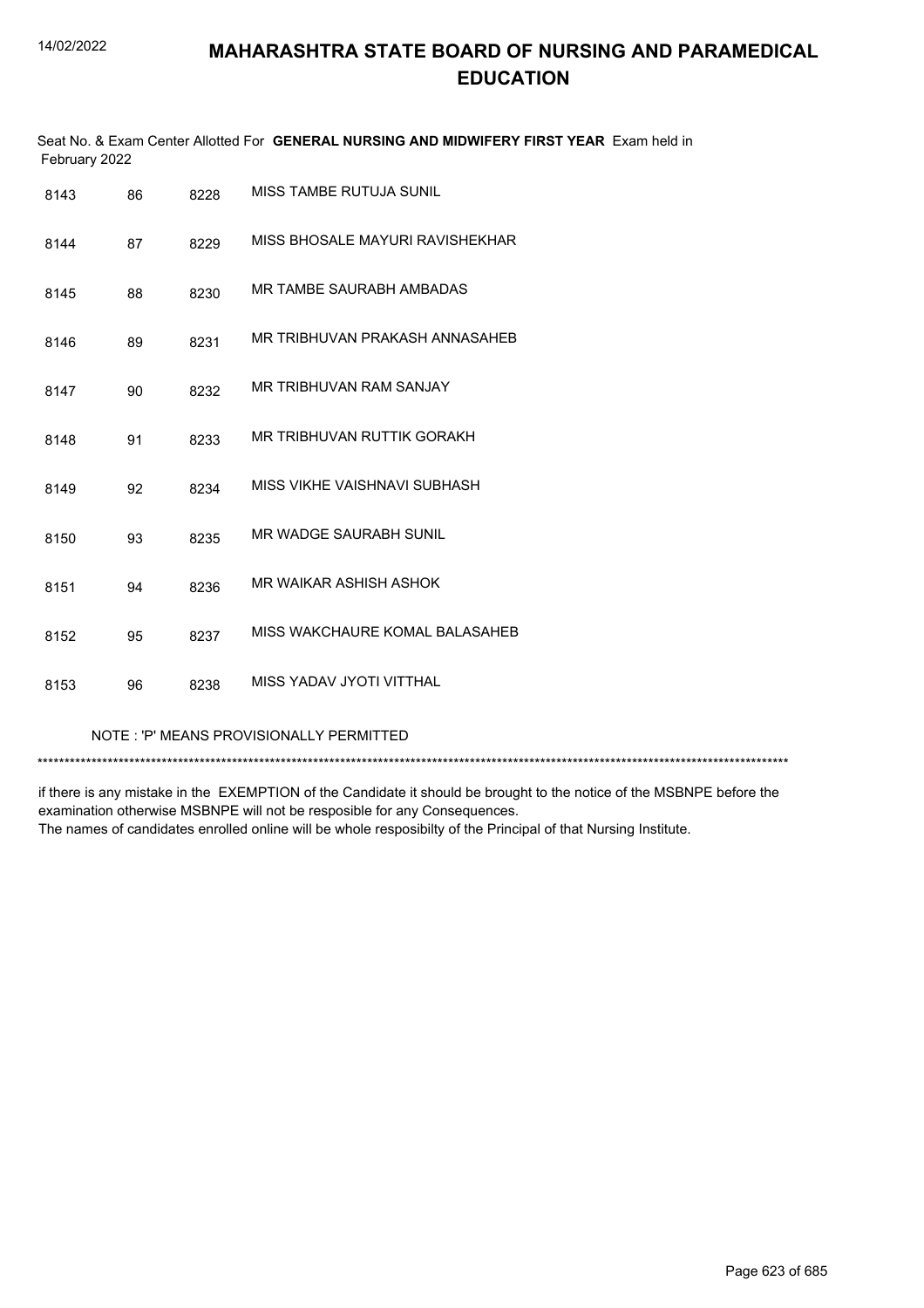Seat No. & Exam Center Allotted For GENERAL NURSING AND MIDWIFERY FIRST YEAR Exam held in February 2022

WANLESS HOSPITAL COLLEGE OF NURSING, MIRAJ, DIST-SANGLI **Centre Name:** 

**Institute Name:** WANLESS HOSPITAL COLLEGE OF NURSING, MIRAJ, DIST SANGLI

| <b>Centre</b><br>Sr.No.                 | Inst.<br>Sr. No. | Seat No. | Name                     |                 | <b>Exempted Subjects</b> |      |       |      |  |
|-----------------------------------------|------------------|----------|--------------------------|-----------------|--------------------------|------|-------|------|--|
| 8154                                    |                  | 8239     | MISS KAMBLE GAYATRI ANIL | $\Box$<br>VII ) | III)                     | (IV) | ( V ) | (VI) |  |
| NOTE: 'P' MEANS PROVISIONALLY PERMITTED |                  |          |                          |                 |                          |      |       |      |  |
|                                         |                  |          |                          |                 |                          |      |       |      |  |

if there is any mistake in the EXEMPTION of the Candidate it should be brought to the notice of the MSBNPE before the examination otherwise MSBNPE will not be resposible for any Consequences.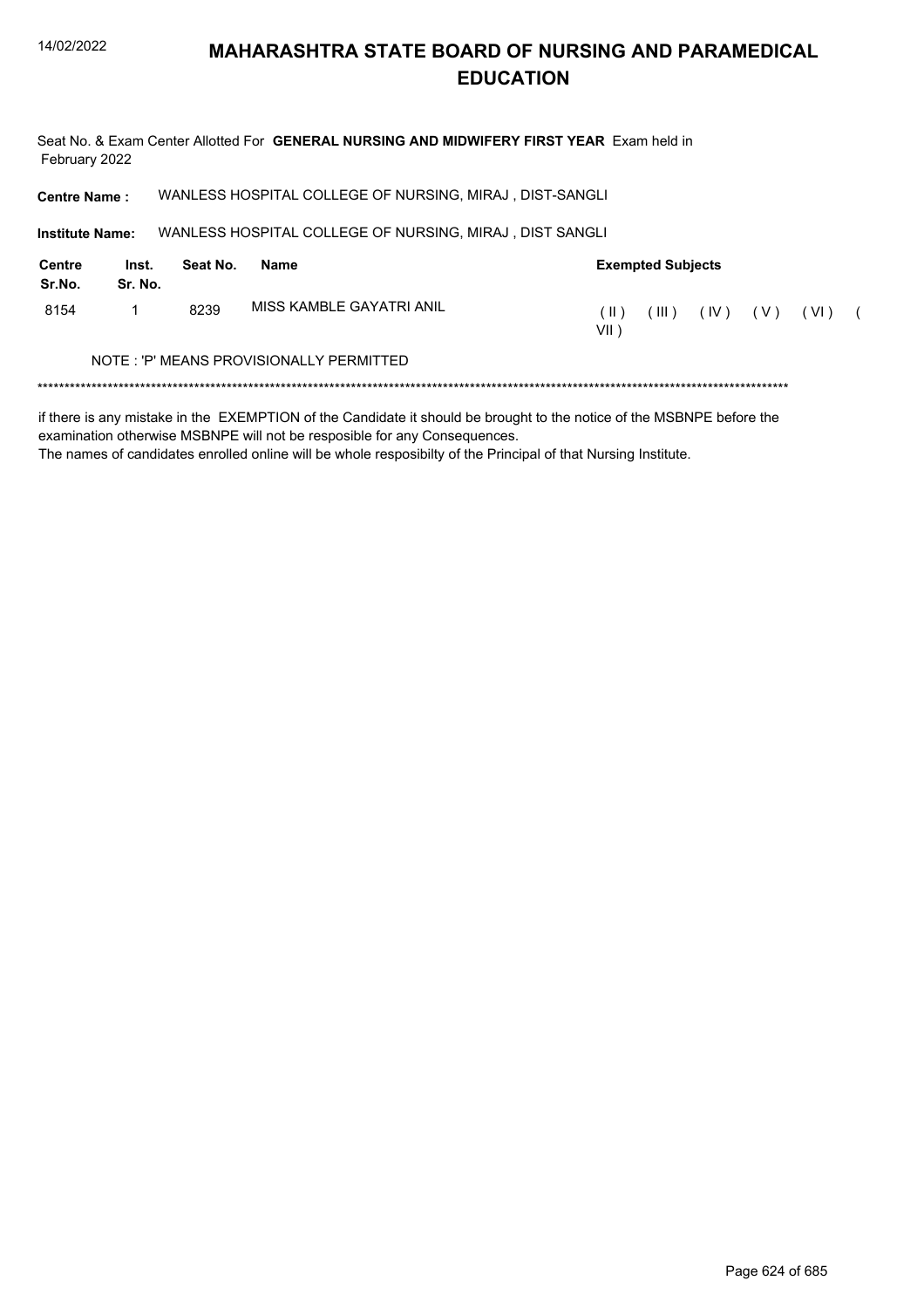Seat No. & Exam Center Allotted For GENERAL NURSING AND MIDWIFERY FIRST YEAR Exam held in February 2022

**GENERAL HOSPITAL, Solapur Centre Name:** 

Institute Name: SARDARBI INSTITUTE OF NURSING EDUCATION, MOHOL, SOLAPUR

| Centre<br>Sr.No. | Inst.<br>Sr. No. | Seat No. | Name                       | <b>Exempted Subjects</b> |
|------------------|------------------|----------|----------------------------|--------------------------|
| 8155             |                  | 8240     | MR ATKARE BALAJI RANGANATH |                          |

#### NOTE : 'P' MEANS PROVISIONALLY PERMITTED

if there is any mistake in the EXEMPTION of the Candidate it should be brought to the notice of the MSBNPE before the examination otherwise MSBNPE will not be resposible for any Consequences.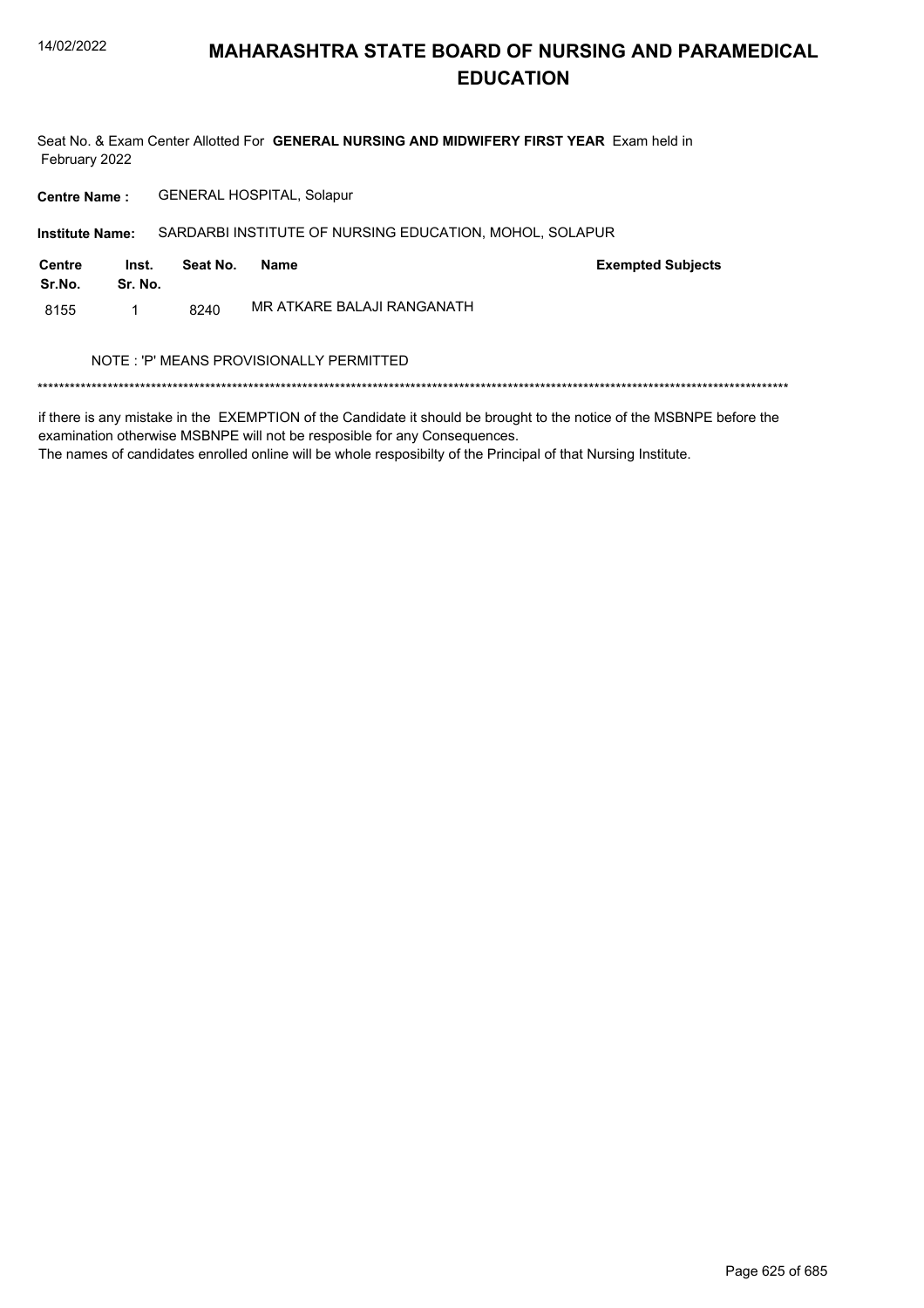

Seat No. & Exam Center Allotted For GENERAL NURSING AND MIDWIFERY FIRST YEAR Exam held in February 2022

BAKUL TAMBAT INSTITUTE OF NURSING EDUCATION, PUNE **Centre Name:** 

N.M. WADIA HOSPITAL, SCHOOL OF NURSING, PUNE **Institute Name:** 

| <b>Centre</b><br>Sr.No. | Inst.<br>Sr. No. | Seat No. | Name                        | <b>Exempted Subjects</b> |
|-------------------------|------------------|----------|-----------------------------|--------------------------|
| 8156                    |                  | 8241     | MISS BHOSALE KAJAL RAJENDRA |                          |

#### NOTE : 'P' MEANS PROVISIONALLY PERMITTED

if there is any mistake in the EXEMPTION of the Candidate it should be brought to the notice of the MSBNPE before the examination otherwise MSBNPE will not be resposible for any Consequences.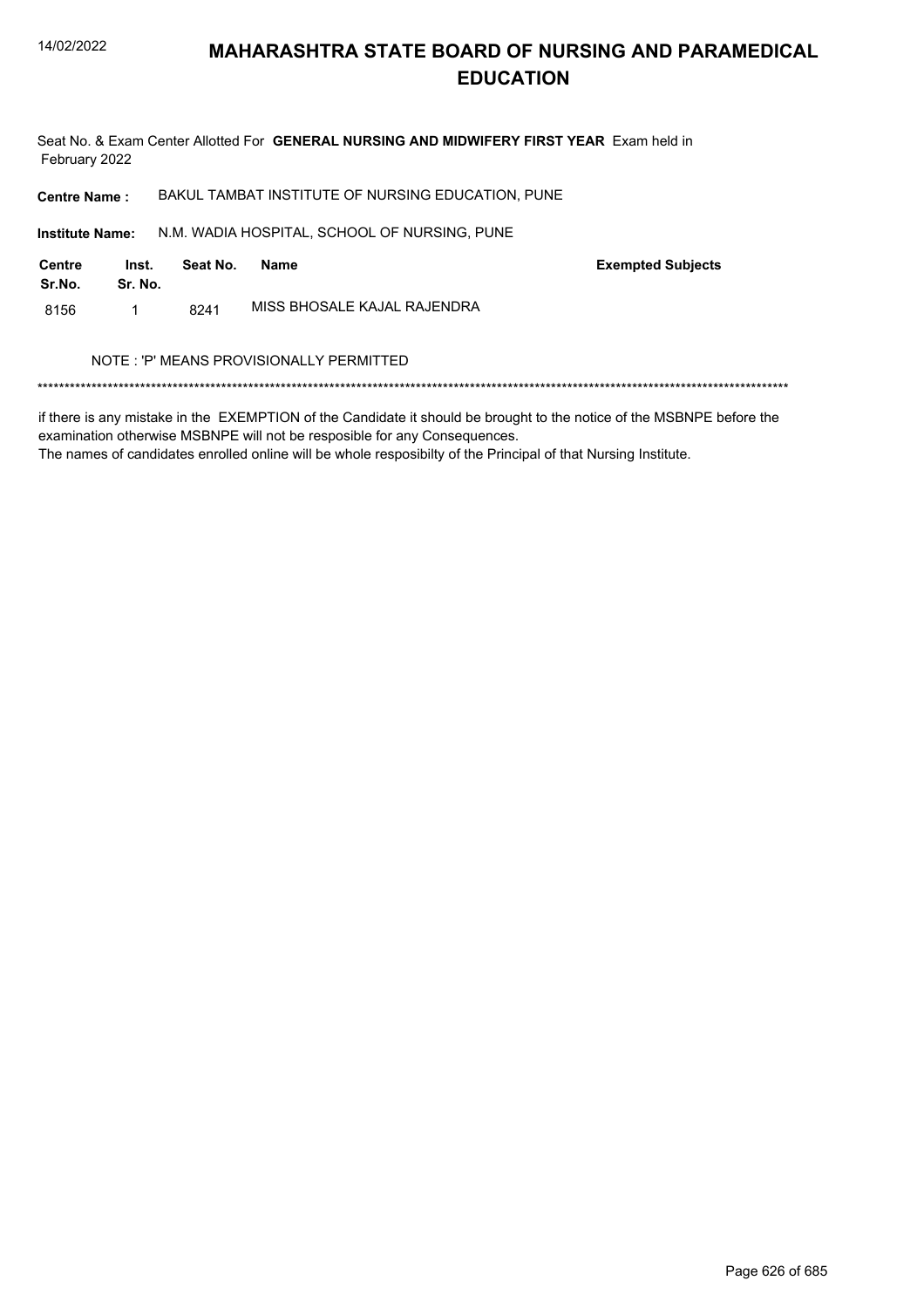Seat No. & Exam Center Allotted For **GENERAL NURSING AND MIDWIFERY FIRST YEAR** Exam held in February 2022

**Centre Name :** SURETECH COLLEGE OF NURSING, NAGPUR

| <b>Institute Name:</b> |                         |                  |          | TIRPUDE NURSING TRAINING SCHOOL, NAGPUR |                          |
|------------------------|-------------------------|------------------|----------|-----------------------------------------|--------------------------|
|                        | <b>Centre</b><br>Sr.No. | Inst.<br>Sr. No. | Seat No. | <b>Name</b>                             | <b>Exempted Subjects</b> |
|                        | 8157                    | $\mathbf{1}$     | 8242     | MISS BANSOD MINAL MUKUND                |                          |
|                        | 8158                    | $\overline{2}$   | 8243     | MISS DHAWLE DIPALI SURAJ                |                          |
|                        | 8159                    | 3                | 8244     | MISS SHAHARE BHAGYASHRI CHAITRAM        |                          |
|                        | 8160                    | 4                | 8245     | MISS RAMTEKE PADMA SHRAVAN              |                          |
|                        | 8161                    | 5                | 8246     | MISS RANGALE MAHIMA DHANRAJ             |                          |
|                        | 8162                    | 6                | 8247     | MISS MAKDE PRANALI DEWANAND             |                          |
|                        | 8163                    | $\overline{7}$   | 8248     | MISS DAVID JERINA SUSHIL                |                          |
|                        | 8164                    | 8                | 8249     | MISS DHAMGAYE SONALI MOHANLAL           |                          |
|                        | 8165                    | 9                | 8250     | MISS DHORE SHITAL VIJAY                 |                          |
|                        | 8166                    | 10               | 8251     | MISS GANVEER AMRITA CHHABILAL           |                          |
|                        | 8167                    | 11               | 8252     | MISS KHOBRAGADE SHILPA NAGORAO          |                          |
|                        | 8168                    | 12               | 8253     | MISS JAMGADE AKANSHA PRAMOD             |                          |
|                        | 8169                    | 13               | 8254     | MISS MANDAL SUSHMITA KASHISHWAR         |                          |
|                        | 8170                    | 14               | 8255     | MISS MOON KANCHAN MANOHAR               |                          |
|                        | 8171                    | 15               | 8256     | MISS NAGBHIDE VAISHALI JAGAN            |                          |
|                        | 8172                    | 16               | 8257     | MISS NAWALE SAKSHI LAXMANRAO            |                          |
|                        | 8173                    | 17               | 8258     | MISS NIMSADE SHUBHANGI RAMESH           |                          |
|                        | 8174                    | 18               | 8259     | MISS RAUT BABITA ANANDRAO               |                          |
|                        | 8175                    | 19               | 8260     | MISS SELOKAR BHAGYASHREE RAJENDRA       |                          |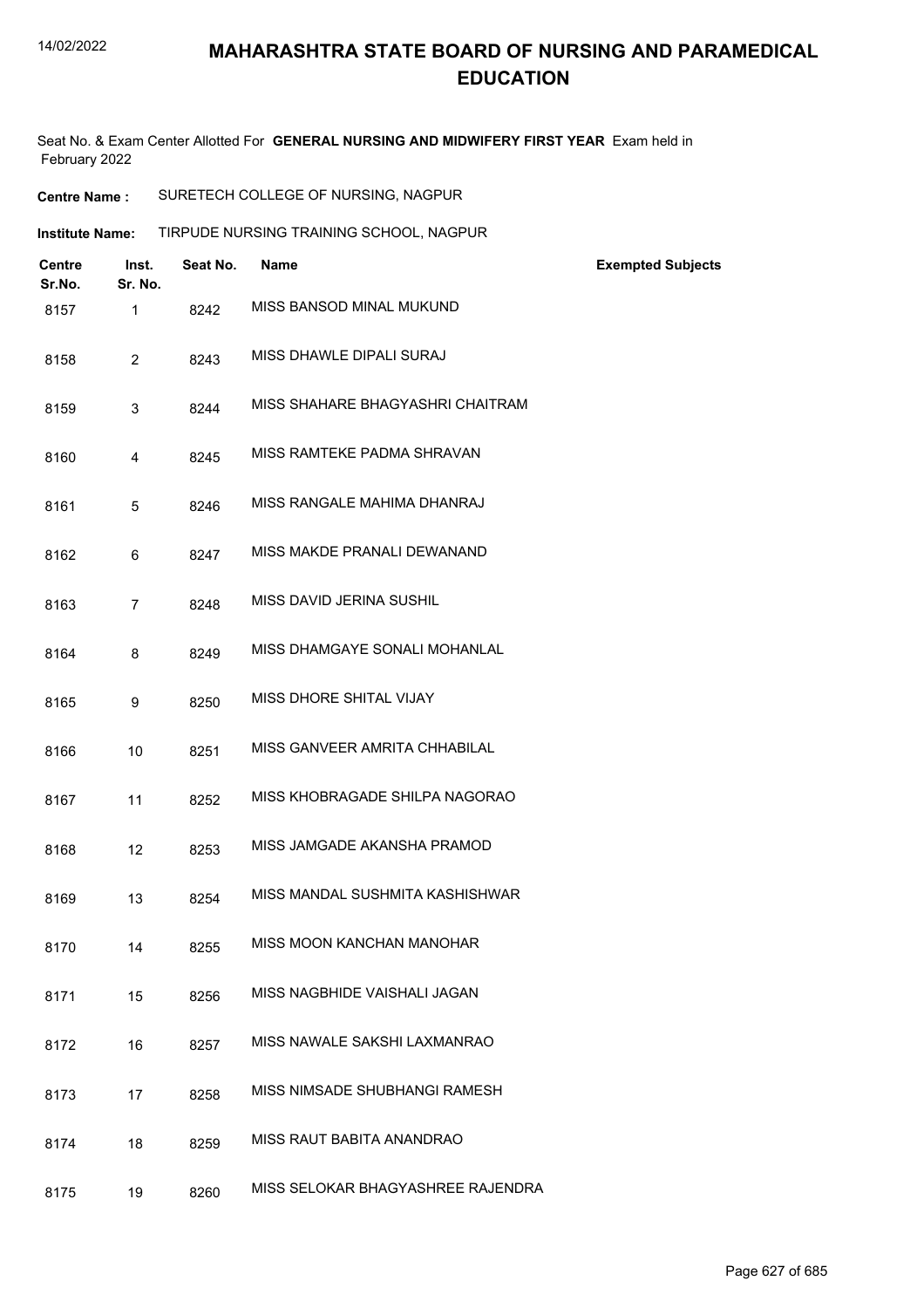| February 2022 |    |      | Seat No. & Exam Center Allotted For GENERAL NURSING AND MIDWIFERY FIRST YEAR Exam held in |
|---------------|----|------|-------------------------------------------------------------------------------------------|
| 8176          | 20 | 8261 | MISS SHAHU SONAM GANESH                                                                   |
| 8177          | 21 | 8262 | MISS SURYAWANSHI KALYANI VIKRAMJI                                                         |
| 8178          | 22 | 8263 | MISS TAMBE SHRUTIKA NARHARI                                                               |
| 8179          | 23 | 8264 | MISS BHAVSAGAR PRIYA KISHOR                                                               |
| 8180          | 24 | 8265 | MR TEKAM UJWAL BABAN                                                                      |
| 8181          | 25 | 8266 | MISS THAWARE SNEHA SURESH                                                                 |
| 8182          | 26 | 8267 | MISS ZODAWANE VISHAKHA SUNIL                                                              |
| 8183          | 27 | 8268 | MISS MESHRAM PRANITA GURUDAS                                                              |
| 8184          | 28 | 8269 | MISS GAIKWAD KOMAL KAILASH                                                                |
| 8185          | 29 | 8270 | MISS KAIKADE SRUSHTI RAJESH                                                               |
| 8186          | 30 | 8271 | MISS BHAISARE RINKU SUNIL                                                                 |
| 8187          | 31 | 8272 | MISS PATIL SANJANA RAJESH                                                                 |
| 8188          | 32 | 8273 | MISS BHASKAR SHIKHA VIJAY                                                                 |
| 8189          | 33 | 8274 | MISS SAMUNDRE ROSHNI BARDANI                                                              |
| 8190          | 34 | 8275 | MISS NANDESHWAR PRIYANKA SUNIL                                                            |
| 8191          | 35 | 8276 | MISS SURYAWANSHI PRAJKTA RAMPRASAD                                                        |
| 8192          | 36 | 8277 | MISS GANVIR VAISHALI SIDDHARTH                                                            |
| 8193          | 37 | 8278 | MISS WANJARI SAKSHI GANPAT                                                                |
| 8194          | 38 | 8279 | SMT SAHARE SUJATA NAVNEET<br>(NEE JIVANE SUJATA YADAO)                                    |
| 8195          | 39 | 8280 | MISS UKEY SUJATA JAYDEV                                                                   |
| 8196          | 40 | 8281 | MISS JAMBHULKAR AMITA PRADIP                                                              |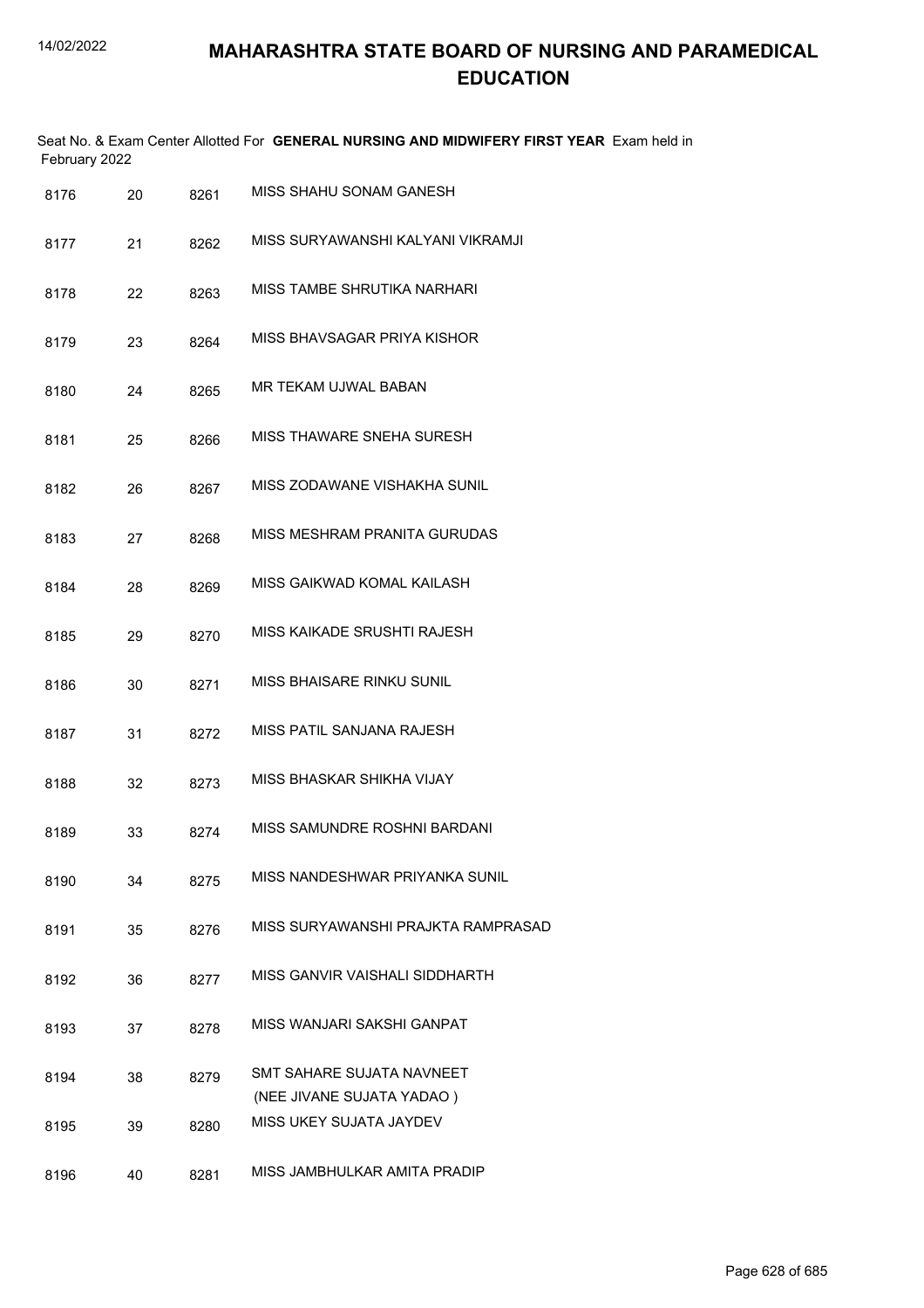Seat No. & Exam Center Allotted For GENERAL NURSING AND MIDWIFERY FIRST YEAR Exam held in February 2022

NOTE: 'P' MEANS PROVISIONALLY PERMITTED

if there is any mistake in the EXEMPTION of the Candidate it should be brought to the notice of the MSBNPE before the examination otherwise MSBNPE will not be resposible for any Consequences.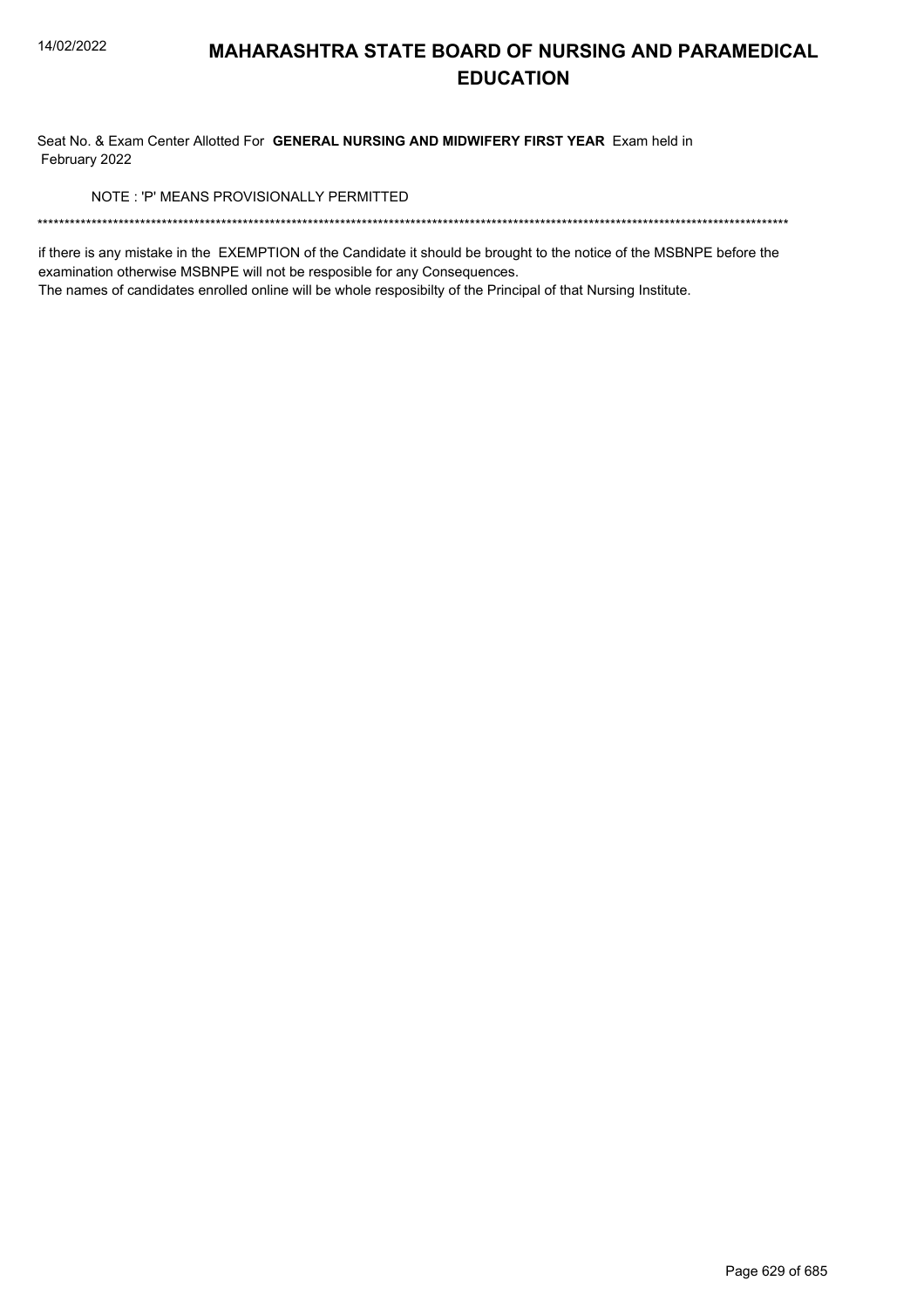Seat No. & Exam Center Allotted For **GENERAL NURSING AND MIDWIFERY FIRST YEAR** Exam held in February 2022

**Centre Name :** PRUTHVIRAJ DESHMUKH NURSING INSTITUTE, DIGRAS, YAVATMAL

DR. ARCHANATAI GADE PATIL SCHOOL OF NURSING LOHARA YAVATMAL **Institute Name:**

| Centre<br>Sr.No. | Inst.<br>Sr. No. | Seat No. | <b>Name</b>                       | <b>Exempted Subjects</b> |
|------------------|------------------|----------|-----------------------------------|--------------------------|
| 8197             | 1                | 8282     | MISS NAGRALE PUNAM KAMLESH        |                          |
| 8198             | $\overline{2}$   | 8283     | MISS TUMARE MAYURI HARIDAS        |                          |
| 8199             | 3                | 8284     | MISS KULSANGE PRATIKSHA PRABHAKAR |                          |
| 8200             | 4                | 8285     | MISS PADDHAN SHUBHANGI PRABHAKAR  |                          |
| 8201             | 5                | 8286     | MISS TANODKAR ARCHANA UTTAMRAO    |                          |
| 8202             | 6                | 8287     | MISS MARSKOLHE DIPALI BALIRAM     |                          |
| 8203             | $\overline{7}$   | 8288     | MISS PARCHAKE NIKITA RAOJI        |                          |
| 8204             | 8                | 8289     | MR RAUT JAGRUTI HANSRAJ           |                          |
| 8205             | 9                | 8290     | MISS JAGTAP RASIKA RAVINDRA       |                          |
| 8206             | 10               | 8291     | MISS BHORKHADE VANDANA SHIVDASRAO |                          |
| 8207             | 11               | 8292     | MISS WASHNIK SONALI BHIMRAO       |                          |
| 8208             | 12               | 8293     | MISS SAYAM KALYANI SHARAD         |                          |
| 8209             | 13               | 8294     | MISS BHAISARE JANVHI SHIVSHANKAR  |                          |
| 8210             | 14               | 8295     | MISS SAHARE ASHWINI RAJESH        |                          |
| 8211             | 15               | 8296     | MISS MADAVI POOJA DNYANESHWAR     |                          |
| 8212             | 16               | 8297     | MISS TEKAM DURGA JIVAN            |                          |
| 8213             | 17               | 8298     | MISS WAGHMARE VRUSHALI RAHUL      |                          |
| 8214             | 18               | 8299     | MISS ATRAM NISHA CHINNAPPA        |                          |
| 8215             | 19               | 8300     | MISS MARASKOLHE APARNA SHRIRAM    |                          |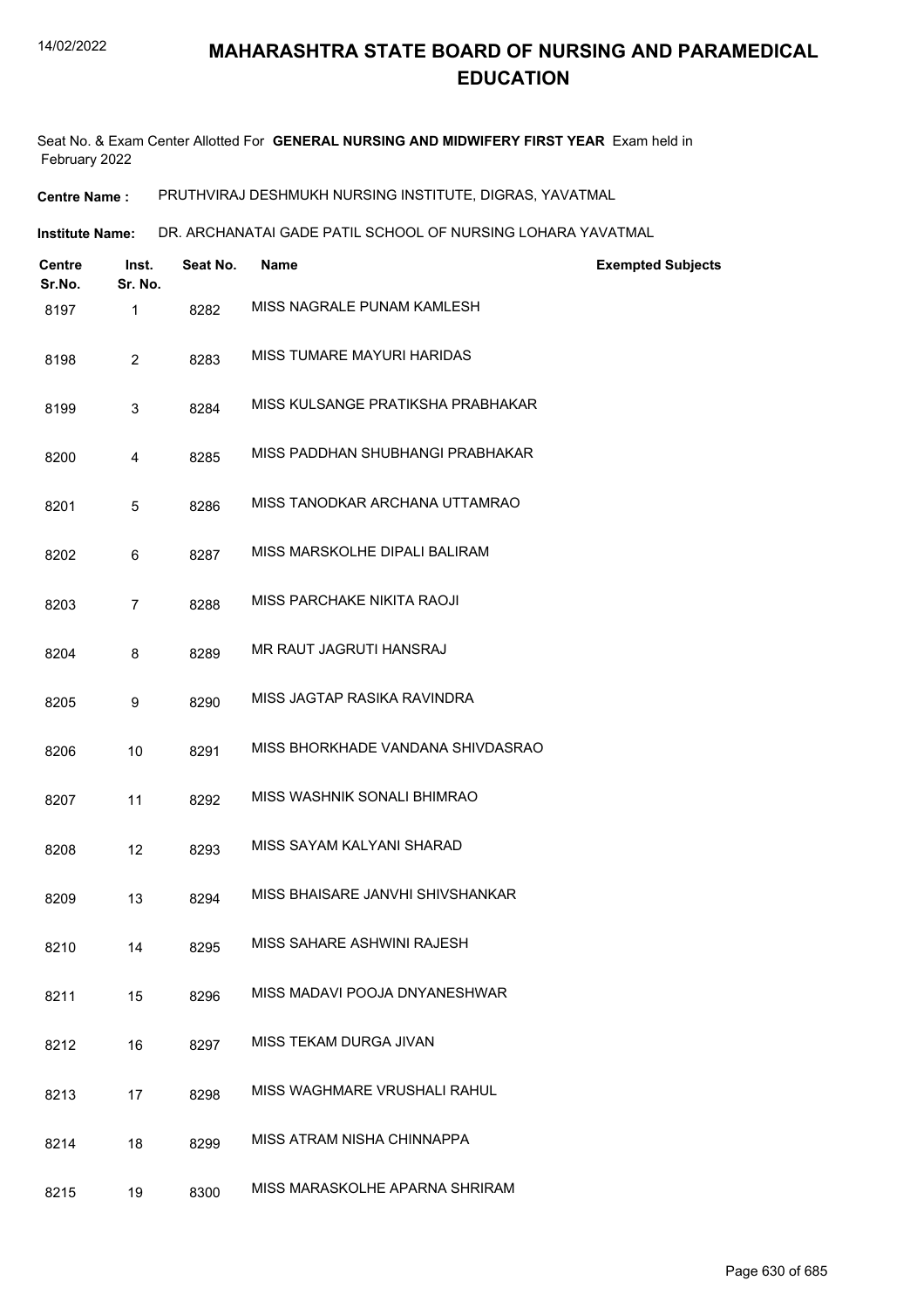| February 2022 |    |      | Seat No. & Exam Center Allotted For GENERAL NURSING AND MIDWIFERY FIRST YEAR Exam held in |
|---------------|----|------|-------------------------------------------------------------------------------------------|
| 8216          | 20 | 8301 | MISS RAMTEKE DIKSHA PRAKASH                                                               |
| 8217          | 21 | 8302 | MISS NANDESHWAR PRITI DURYODHAN                                                           |
| 8218          | 22 | 8303 | MISS TIKHADE NITIKA ANIL                                                                  |
| 8219          | 23 | 8304 | MISS DIGHADE MEGHA BABARAO                                                                |
| 8220          | 24 | 8305 | MR JAMBHULKAR LUCKY MAHESH                                                                |
| 8221          | 25 | 8306 | MISS MADAVI PRANALI BHARAT                                                                |
| 8222          | 26 | 8307 | MISS TEKAM SHUBHANGI BHIMRAO                                                              |
| 8223          | 27 | 8308 | MISS ATRAM LALITA BHIMRAO                                                                 |
| 8224          | 28 | 8309 | MISS LOKHANDE MONIKA GOWARDHAN                                                            |
| 8225          | 29 | 8310 | MR BELE BHARAT TUKARAM                                                                    |
| 8226          | 30 | 8311 | MISS PAIKRAO NITA JAYAVANT                                                                |
| 8227          | 31 | 8312 | MR CHAVHAN ANKIT MADHAVRAO                                                                |
| 8228          | 32 | 8313 | MR GAYAKWAD DHIRAJ YOSEF                                                                  |
| 8229          | 33 | 8314 | MISS KHADSE DIKSHA ASHOK                                                                  |
| 8230          | 34 | 8315 | MISS NAIK KOMAL DEVANAND                                                                  |
| 8231          | 35 | 8316 | MISS MANWAR VAISHALI BAPURAO                                                              |
| 8232          | 36 | 8317 | MR NEWARE SHAILESH PRAKASHRAO                                                             |
| 8233          | 37 | 8318 | MISS GAWAI MAHIMA ATMARAM                                                                 |
| 8234          | 38 | 8319 | MISS KAMBLE ANURADHA TUKARAM                                                              |
| 8235          | 39 | 8320 | MR RATHOD SURYAKANT SHRAVAN                                                               |
| 8236          | 40 | 8321 | MISS DHOLNE ANAMIKA DHANRAJ                                                               |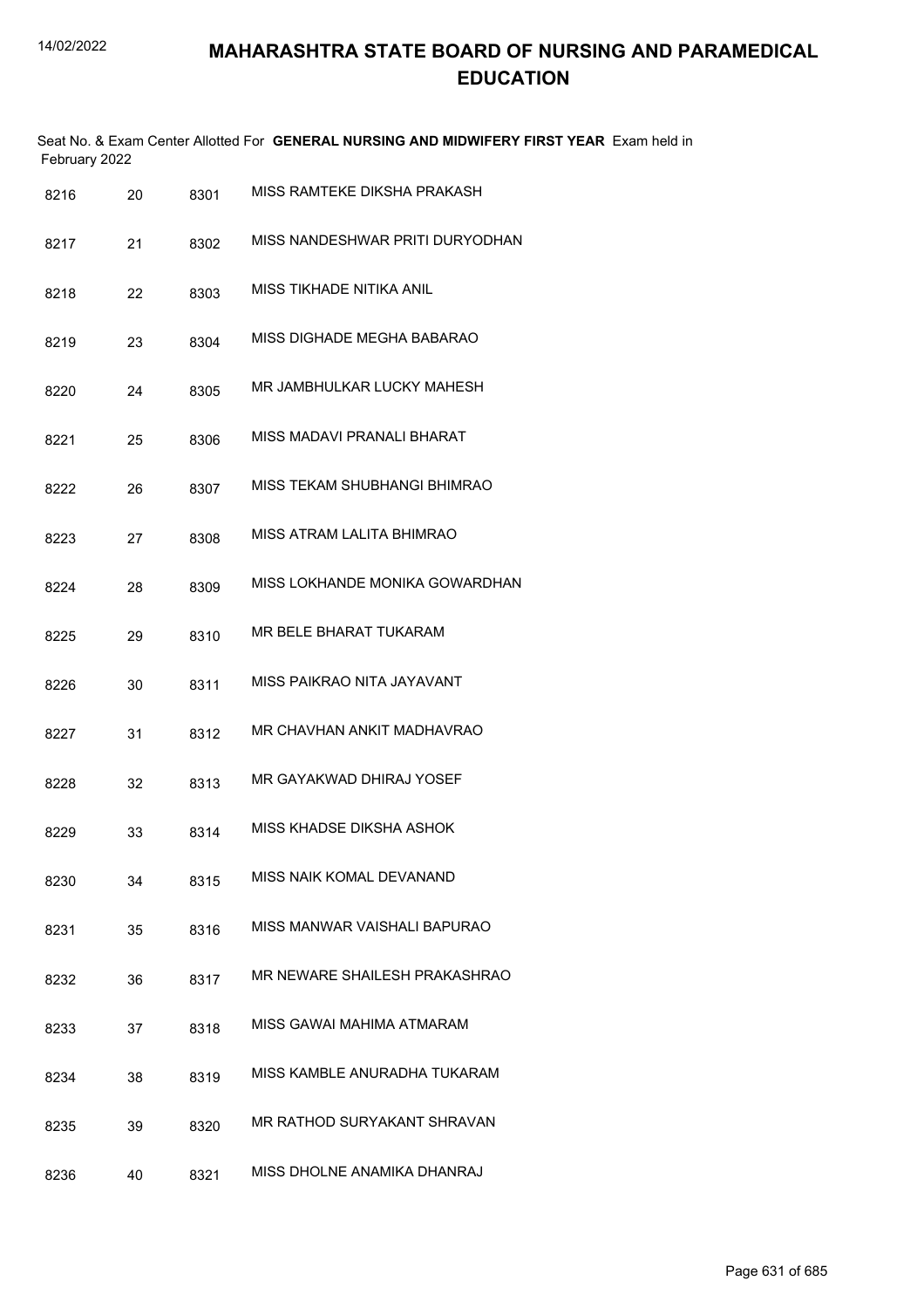Seat No. & Exam Center Allotted For GENERAL NURSING AND MIDWIFERY FIRST YEAR Exam held in February 2022

NOTE: 'P' MEANS PROVISIONALLY PERMITTED

if there is any mistake in the EXEMPTION of the Candidate it should be brought to the notice of the MSBNPE before the examination otherwise MSBNPE will not be resposible for any Consequences.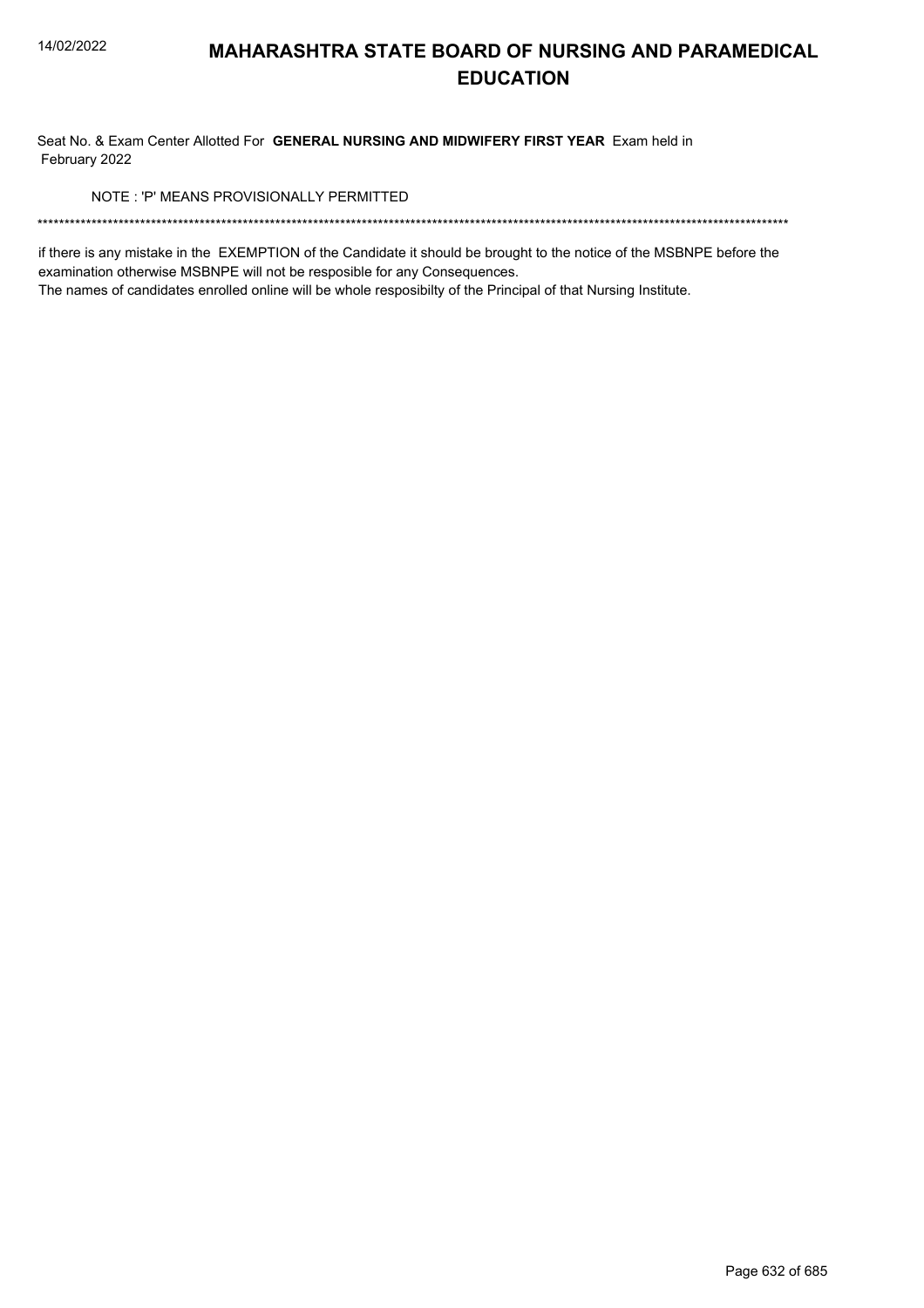Seat No. & Exam Center Allotted For **GENERAL NURSING AND MIDWIFERY FIRST YEAR** Exam held in February 2022

**Centre Name :** SAMARTH INSTITUTE OF NURSING EDUCATION, DERVAN

**Institute Name: PARKAR MEDICAL FOUNDATION SCHOOL OF NURSING, RATNAGIRI** 

| <b>Centre</b><br>Sr.No. | Inst.<br>Sr. No. | Seat No. | Name                           | <b>Exempted Subjects</b> |
|-------------------------|------------------|----------|--------------------------------|--------------------------|
| 8237                    | 1                | 8322     | MISS AMBELKAR RASHMI LILADHAR  |                          |
| 8238                    | $\overline{c}$   | 8323     | MISS GURAV SAKSHI SANDIP       |                          |
| 8239                    | 3                | 8324     | MISS JADHAV PRATIKSHA PRAKASH  |                          |
| 8240                    | 4                | 8325     | MISS MANDAVKAR SAMIKSHA RAJESH |                          |
| 8241                    | 5                | 8326     | MISS MOHITE SONALI SUNIL       |                          |
| 8242                    | 6                | 8327     | MISS PARVATE KAVERI ASHOK      |                          |
| 8243                    | $\overline{7}$   | 8328     | MISS PEJE SUPRIYA SUBHASH      |                          |
| 8244                    | 8                | 8329     | MISS SHINDE SHREYA MILIND      |                          |
| 8245                    | 9                | 8330     | MISS SUWARE KOMAL NARENDRA     |                          |
| 8246                    | 10               | 8331     | MISS TAKKE POOJA TUKARAM       |                          |
| 8247                    | 11               | 8332     | MISS TAMBE SHRUTIKA SATYENDRA  |                          |
| 8248                    | 12               | 8333     | MISS AYARE SAKSHI MANGESH      |                          |
| 8249                    | 13               | 8334     | MISS SURVE NEHA MANGESH        |                          |
| 8250                    | 14               | 8335     | MISS BARGUDE SHRUTI BHASKAR    |                          |
| 8251                    | 15               | 8336     | MISS DANGE SHRADDHA ANIL       |                          |
| 8252                    | 16               | 8337     | MISS FATKARE MILAN SUBHASH     |                          |
| 8253                    | 17               | 8338     | MISS GEETE DARSHANA NITIN      |                          |
| 8254                    | 18               | 8339     | MISS GHADASHI CHINMAYI MAHESH  |                          |
| 8255                    | 19               | 8340     | MISS GHADASHI NIKITA GANPAT    |                          |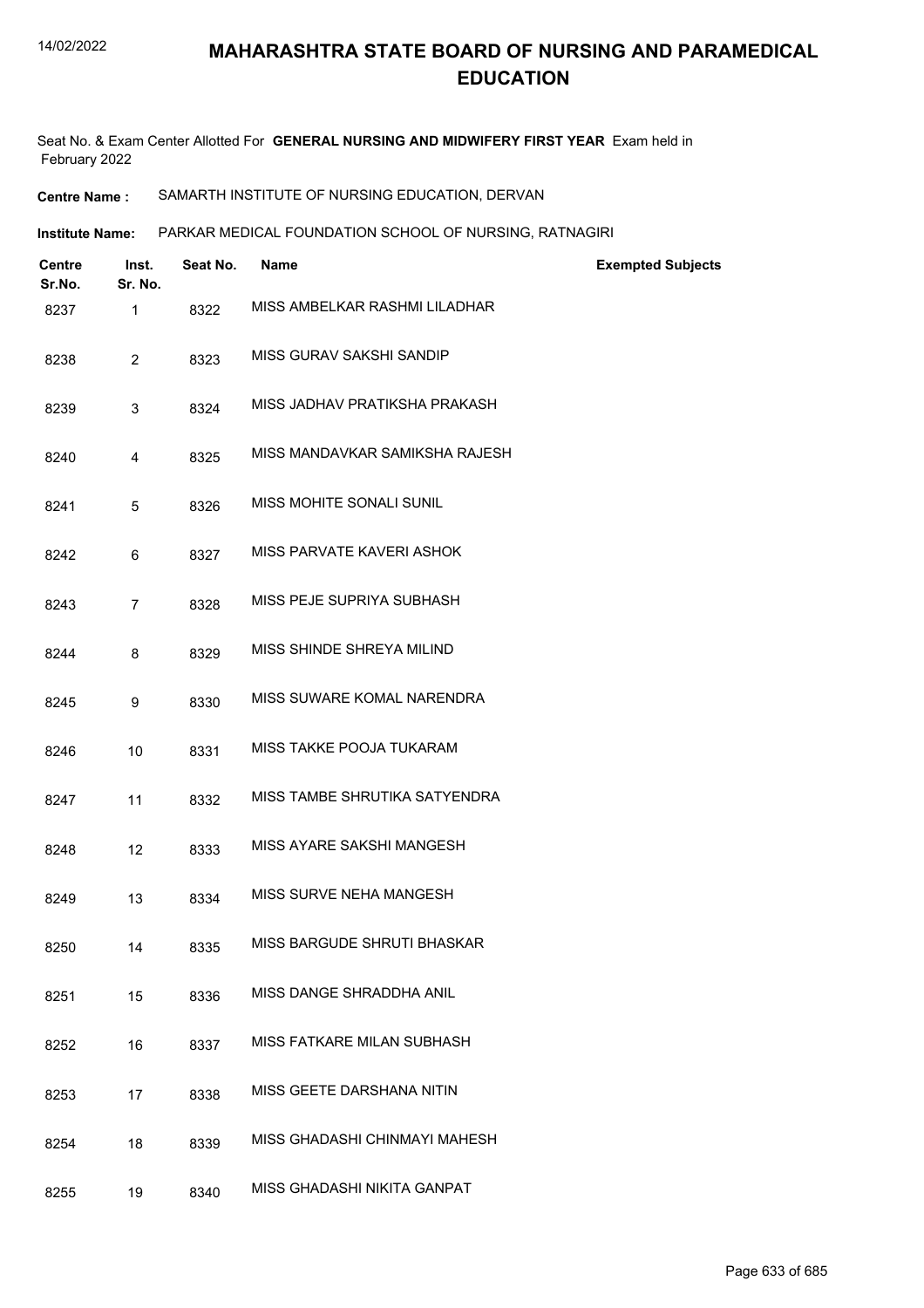Seat No. & Exam Center Allotted For GENERAL NURSING AND MIDWIFERY FIRST YEAR Exam held in February 2022

MISS GHOGALE TEJASVEE ANKUSH 8256 20 8341

NOTE: 'P' MEANS PROVISIONALLY PERMITTED

if there is any mistake in the EXEMPTION of the Candidate it should be brought to the notice of the MSBNPE before the examination otherwise MSBNPE will not be resposible for any Consequences. The names of candidates enrolled online will be whole resposibilty of the Principal of that Nursing Institute.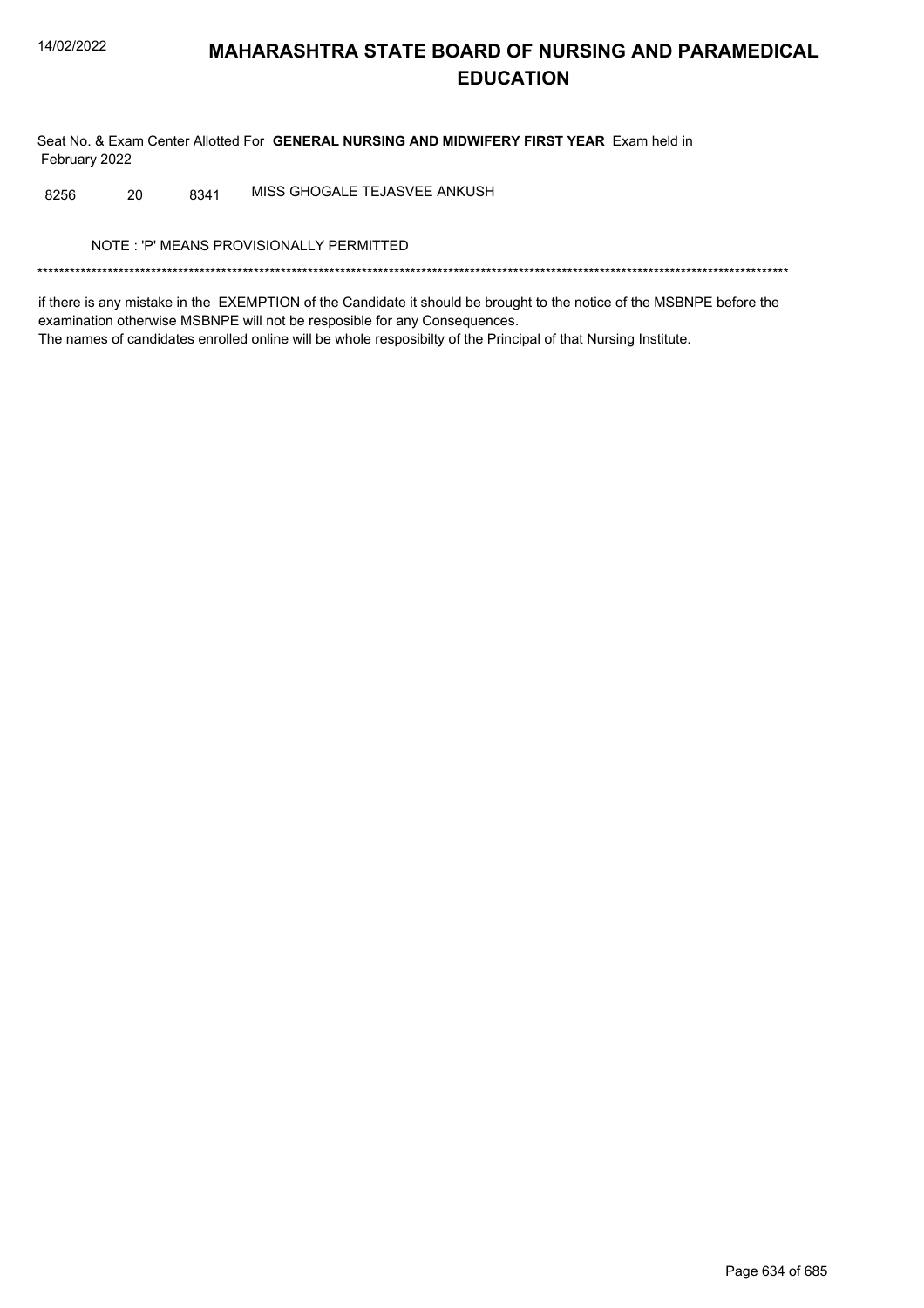Seat No. & Exam Center Allotted For **GENERAL NURSING AND MIDWIFERY FIRST YEAR** Exam held in February 2022

- **Centre Name :** SHARDABAI PAWAR INSTITUTE OF NURSING, PUNE
- **Institute Name: ANY INSTITUTE OF NURSING, INDAPUR, PUNE**

| <b>Centre</b><br>Sr.No. | Inst.<br>Sr. No. | Seat No. | <b>Name</b>                                                    | <b>Exempted Subjects</b> |
|-------------------------|------------------|----------|----------------------------------------------------------------|--------------------------|
| 8257                    | $\mathbf{1}$     | 8342     | MISS BIRAJDAR URMILA BAJIRAO                                   |                          |
| 8258                    | $\overline{2}$   | 8343     | MISS SAPKAL NANDA BABURAO                                      |                          |
| 8259                    | 3                | 8344     | MISS LOKHANDE ASHWINI JOTIBA                                   |                          |
| 8260                    | 4                | 8345     | <b>MISS KALE RANI GIRINATH</b>                                 |                          |
| 8261                    | 5                | 8346     | <b>SMT SHINDE SWATI HARISH</b><br>(NEE JAMBHALE SWATI SHANKAR) |                          |
| 8262                    | 6                | 8347     | <b>SMT KAMBLE SHOBHA VIJAY</b>                                 |                          |
|                         |                  |          | (NEE BHALERAO SHOBHA SAHEBRAO)                                 |                          |
| 8263                    | $\overline{7}$   | 8348     | MISS DANANE AMRAPALI SANJAY                                    |                          |
| 8264                    | 8                | 8349     | MISS SALAVE KOMAL BHARAT                                       |                          |
| 8265                    | 9                | 8350     | MISS GAIKWAD SNEHAL SARANG                                     |                          |
| 8266                    | 10               | 8351     | MISS SABANE RUPALI SATLING                                     |                          |
| 8267                    | 11               | 8352     | MISS KHADSE DURGA MANGAL                                       |                          |
| 8268                    | 12               | 8353     | MISS GALPHADE ARCHANA RAMESH                                   |                          |
| 8269                    | 13               | 8354     | MISS KHADSE ASHWINI MANGAL                                     |                          |
| 8270                    | 14               | 8355     | SMT RAJGURU SNEHA GANPAT                                       |                          |
|                         |                  |          | (NEE SONAWANE SNEHA PRAKASH)                                   |                          |
| 8271                    | 15               | 8356     | MISS SALVE RUTUJA BAPU                                         |                          |
| 8272                    | 16               | 8357     | MR PRABHE PRAJYOT RAMBHAU                                      |                          |
| 8273                    | 17               | 8358     | MR LOKHANDE RAHUL DNYANESHWAR                                  |                          |
| 8274                    | 18               | 8359     | MISS UGHADE ASHA PANDURANG                                     |                          |
| 8275                    | 19               | 8360     | MISS INGALE PRIYANKA VINOD                                     |                          |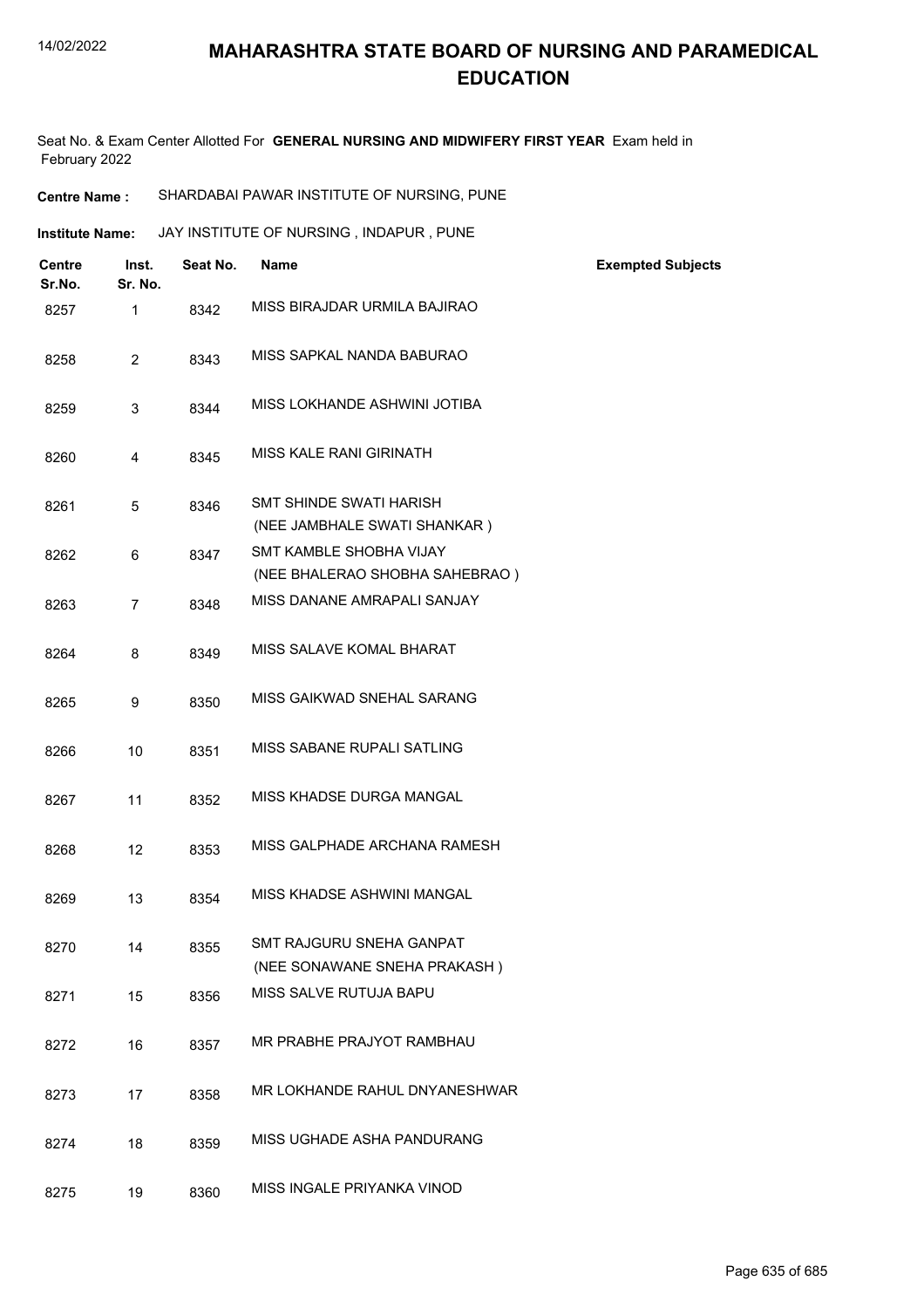Seat No. & Exam Center Allotted For **GENERAL NURSING AND MIDWIFERY FIRST YEAR** Exam held in February 2022

| 8276 | 20 | 8361 | <b>SMT KAMBLE USHA AJAY</b><br>(NEE VANSHIV USHA LAXMAN) |
|------|----|------|----------------------------------------------------------|
| 8277 | 21 | 8362 | <b>SMT SONWANE SWATI SANDIP</b>                          |
|      |    |      | (NEE WAGHMARE SWATI DINKAR)                              |
| 8278 | 22 | 8363 | SMT JADHAV VRUSHALI VAIBHAV                              |
|      |    |      | (NEE BHOSALE VRUSHALI SHASHANK)                          |
| 8279 | 23 | 8364 | MISS KASABE SUPRIYA NAGNATH                              |
| 8280 | 24 | 8365 | MISS JANGAM SHIRISHA RAVI                                |
| 8281 | 25 | 8366 | MISS GAUDADAB RANI APPA                                  |
| 8282 | 26 | 8367 | MISS MANE SARASWATI PRABHAKAR                            |
| 8283 | 27 | 8368 | MISS WAGHMARF GAYATRI NARAYAN                            |
| 8284 | 28 | 8369 | MISS PRABHE JAYA BHIMRAO                                 |
| 8285 | 29 | 8370 | MISS PRABHE SUSHIL BHIMRAO                               |
| 8286 | 30 | 8371 | MISS WANJARI SUREKHA RAJU                                |
| 8287 | 31 | 8372 | MR CHAVHAN UJWAL BALKRUSHNA                              |
| 8288 | 32 | 8373 | MISS SATALOLU SAROJA YOHAN                               |
| 8289 | 33 | 8374 | MR PRABHE AMAR RAMDHAN                                   |
| 8290 | 34 | 8375 | MISS JADHAV PRAJKTA PRAVIN                               |
| 8291 | 35 | 8376 | <b>SMT PAWAR RANI ASHOK</b><br>(NEE KAMBLE RANI ARJUN)   |
| 8292 | 36 | 8377 | MR CHAVHAN AKASH DNYANESHWAR                             |
| 8293 | 37 | 8378 | MISS YANKURE JYOTI VIJAYKUMAR                            |
| 8294 | 38 | 8379 | MISS KADU NIKITA HARISCHANDRA                            |
| 8295 | 39 | 8380 | MISS THORAT REKHA BHIMRAO                                |
| 8296 | 40 | 8381 | MISS SURVASE SUSHMA MADHAV                               |
| 8297 | 41 | 8382 | MISS NARAKE TRUPTI RAJENDRA                              |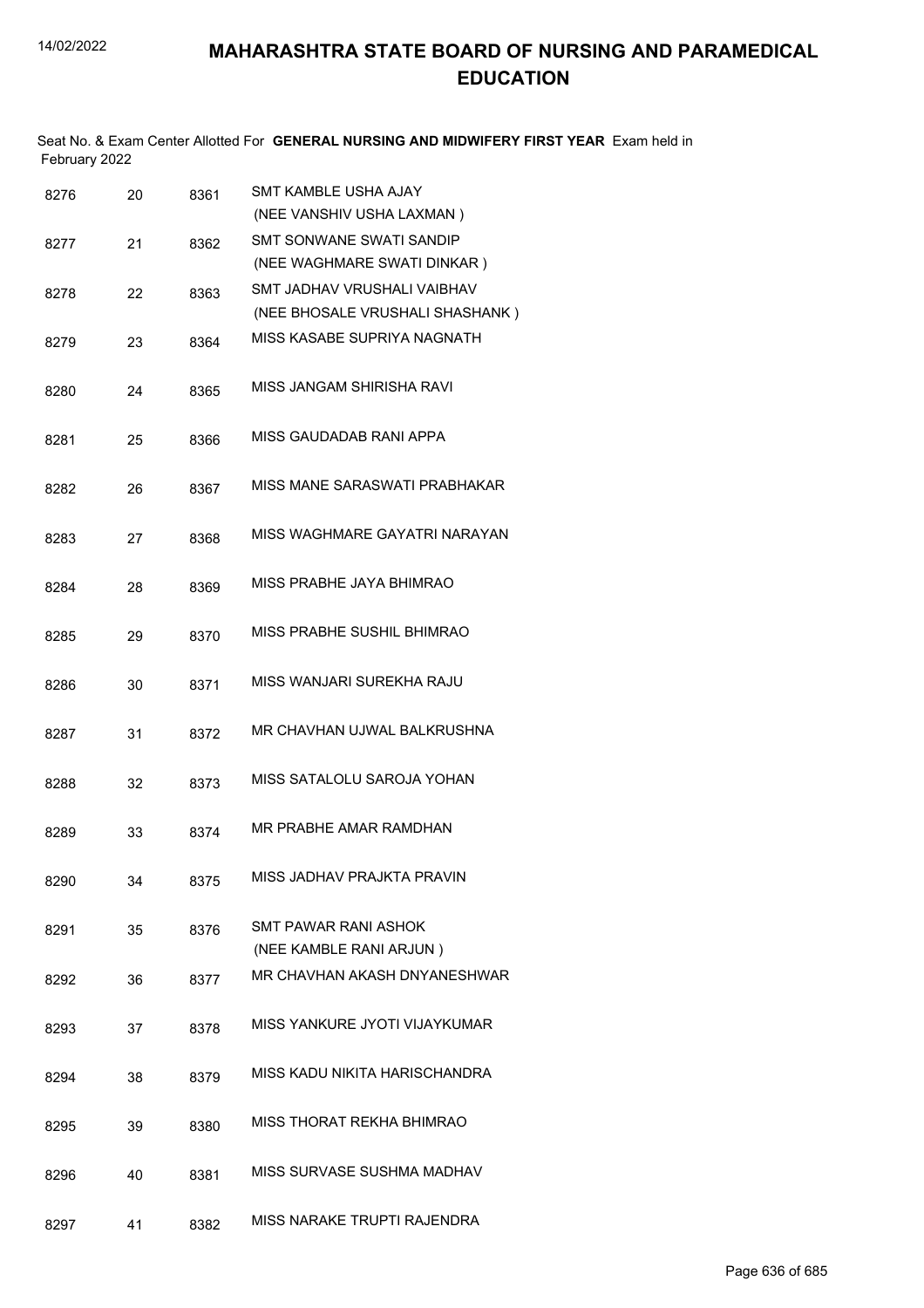| February 2022 |    |      | Seat No. & Exam Center Allotted For GENERAL NURSING AND MIDWIFERY FIRST YEAR Exam held in |  |  |  |
|---------------|----|------|-------------------------------------------------------------------------------------------|--|--|--|
| 8298          | 42 | 8383 | MR RAUT AJIT GOKUL                                                                        |  |  |  |
| 8299          | 43 | 8384 | MISS SHEWALE SHITAL ANKUSHRAO                                                             |  |  |  |
| 8300          | 44 | 8385 | MISS CHAVAN CHHAYA ANIL                                                                   |  |  |  |
| 8301          | 45 | 8386 | MISS BHOSALE NIKITA HARSH                                                                 |  |  |  |
| 8302          | 46 | 8387 | SMT DHUMAL ANITA SURESH<br>(NEE CHAVHAN ANITA ANIL)                                       |  |  |  |
| 8303          | 47 | 8388 | MISS SHITOLE LAXMI SIDDHESHWAR                                                            |  |  |  |
| 8304          | 48 | 8389 | SMT BIRAJDAR SUNDAR CHANDRASHEKAR<br>(NEE PAWAR SUNDAR DHANAJI)                           |  |  |  |
| 8305          | 49 | 8390 | SMT AVATE LAXMI DNYANESHWAR<br>(NEE KADAM NIRMALA SAHEBRAO)                               |  |  |  |
| 8306          | 50 | 8391 | SMT SUTAR MANISHA SIDHARAM<br>(NEE DHANAWADE MANISHA BALKRUSHNA)                          |  |  |  |
| 8307          | 51 | 8392 | MISS SALUNKHE KAJAL PRAKASH                                                               |  |  |  |
| 8308          | 52 | 8393 | SMT MANE DRAUPADI SUBHASH<br>(NEE JETITHOR DRAUPADI VITTHAL)                              |  |  |  |
| 8309          | 53 | 8394 | SMT SATHE MANISHA LAXMAN<br>(NEE KHILLARE SUJATA BABAN)                                   |  |  |  |
| 8310          | 54 | 8395 | MISS JADHAV RANI BAPU                                                                     |  |  |  |
| 8311          | 55 | 8396 | MR KAVADE PRAVIN RAMESH                                                                   |  |  |  |
| 8312          | 56 | 8397 | MISS KAMBLE MOHARBAI RAVAN                                                                |  |  |  |
| 8313          | 57 | 8398 | MISS SALUNKHE PRIYANKA VASANT                                                             |  |  |  |
| 8314          | 58 | 8399 | MISS KAMBLE ASHWINI ASHOK                                                                 |  |  |  |
| 8315          | 59 | 8400 | MISS PUNDKAR SHITAL SANTOSH                                                               |  |  |  |
|               |    |      | NOTE: 'P' MEANS PROVISIONALLY PERMITTED                                                   |  |  |  |
|               |    |      |                                                                                           |  |  |  |

if there is any mistake in the EXEMPTION of the Candidate it should be brought to the notice of the MSBNPE before the examination otherwise MSBNPE will not be resposible for any Consequences. The names of candidates enrolled online will be whole resposibilty of the Principal of that Nursing Institute.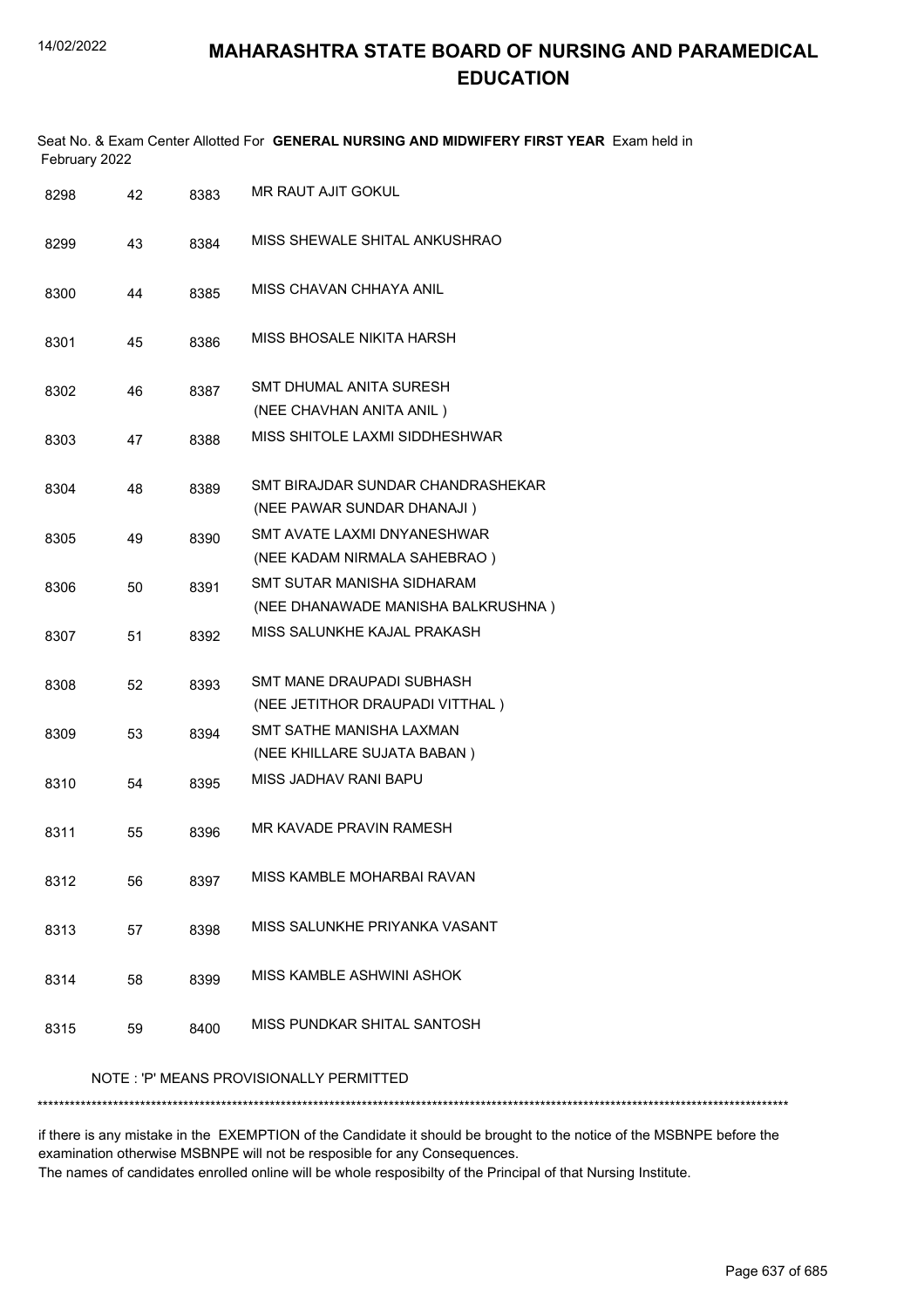#### 14/02/2022

## **MAHARASHTRA STATE BOARD OF NURSING AND PARAMEDICAL EDUCATION**

Seat No. & Exam Center Allotted For **GENERAL NURSING AND MIDWIFERY FIRST YEAR** Exam held in February 2022

**Centre Name :** MAHARASHTRA INSTITUTE OF MED. SCI & RE. NSG, LATUR

| <b>Institute Name:</b> |                         |                  | KSPM's Jijamata Nursing School, Latur |                                 |                          |
|------------------------|-------------------------|------------------|---------------------------------------|---------------------------------|--------------------------|
|                        | <b>Centre</b><br>Sr.No. | Inst.<br>Sr. No. | Seat No.                              | <b>Name</b>                     | <b>Exempted Subjects</b> |
|                        | 8316                    | $\mathbf{1}$     | 8401                                  | MISS KAMBALE AISHWARYA PRAVIN   |                          |
|                        | 8317                    | $\overline{2}$   | 8402                                  | MISS SHINDE POOJA ASHOK         |                          |
|                        | 8318                    | 3                | 8403                                  | MISS BURTE ASMITA ASHOK         |                          |
|                        | 8319                    | 4                | 8404                                  | MR LAHADE SAGAR DNYANESHWAR     |                          |
|                        | 8320                    | 5                | 8405                                  | MISS GODAM ANJALI ANIL          |                          |
|                        | 8321                    | 6                | 8406                                  | MISS TILAK SNEHAMALA MACHINDRA  |                          |
|                        | 8322                    | $\overline{7}$   | 8407                                  | MISS MALI VAISHNAVI BALAJI      |                          |
|                        | 8323                    | 8                | 8408                                  | MISS SHINDE SNELHLATA KRANTIVIR |                          |
|                        | 8324                    | 9                | 8409                                  | MR DHOLE DINESH ANANDRAO        |                          |
|                        | 8325                    | 10               | 8410                                  | MR NAVHEKAR KESHAV VITTHAL      |                          |
|                        | 8326                    | 11               | 8411                                  | MISS SAGAT SANDHYA BALAJI       |                          |
|                        | 8327                    | 12               | 8412                                  | MR KALE GAJANAN RAMRAO          |                          |
|                        | 8328                    | 13               | 8413                                  | MISS DURKE RANJITA KISTA        |                          |
|                        | 8329                    | 14               | 8414                                  | MISS SHINDE SNEHA KRANTIVIR     |                          |
|                        | 8330                    | 15               | 8415                                  | MISS KAMBLE RESHMA NAVNATH      |                          |
|                        | 8331                    | 16               | 8416                                  | MR UBALE VIKASKUMAR SHIVAJI     |                          |
|                        | 8332                    | 17               | 8417                                  | MR SHINDE MANGESH NANASAHEB     |                          |
|                        | 8333                    | 18               | 8418                                  | MISS RAUT DHANASHRI DILIP       |                          |
|                        | 8334                    | 19               | 8419                                  | MR KHANPATE SHIVANAND BALAJI    |                          |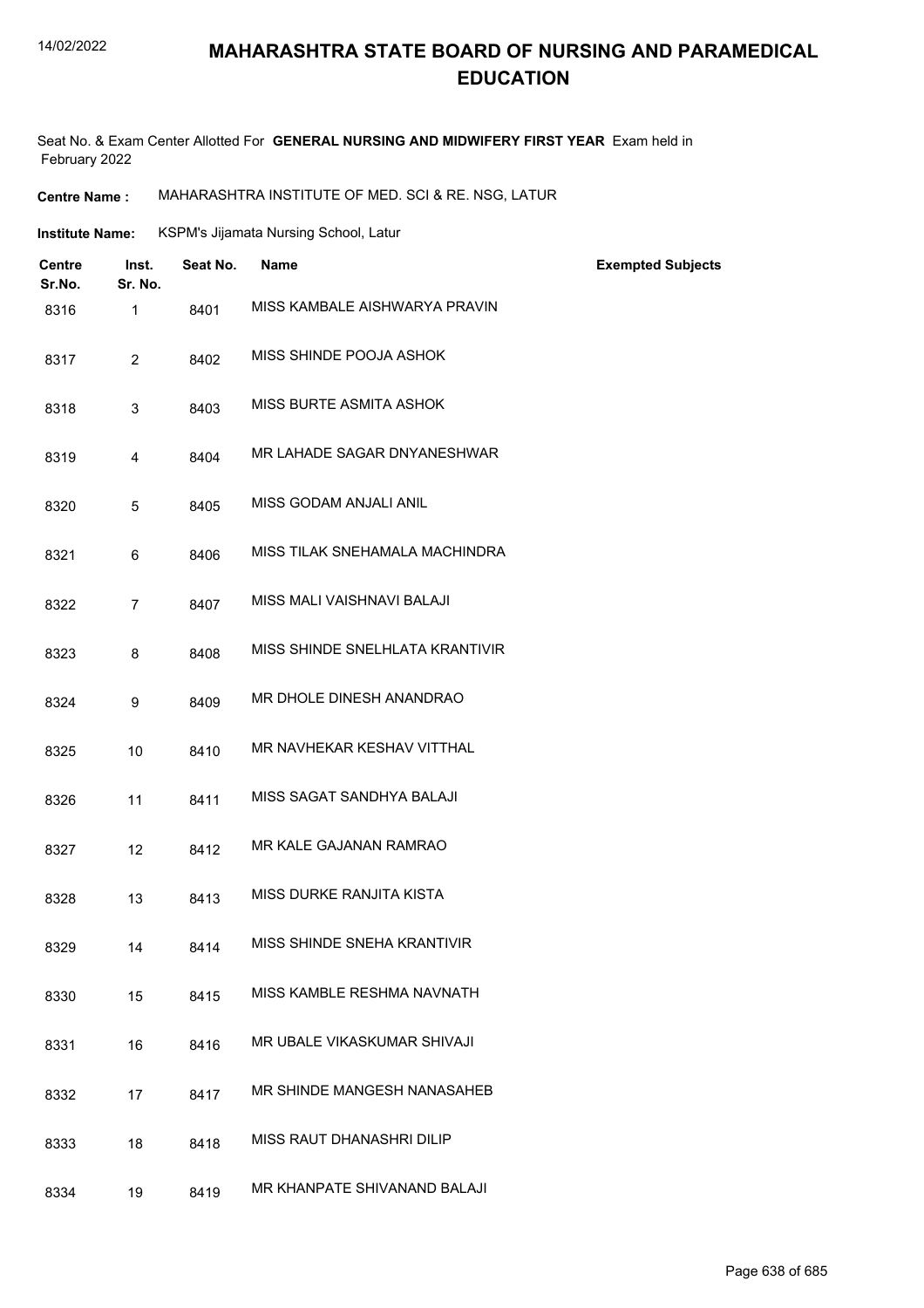|      | February 2022 |      | Seat No. & Exam Center Allotted For GENERAL NURSING AND MIDWIFERY FIRST YEAR Exam held in |
|------|---------------|------|-------------------------------------------------------------------------------------------|
| 8335 | 20            | 8420 | MR RATHOD RAHUL VITTHAL                                                                   |
| 8336 | 21            | 8421 | MISS BHADAKE PRATIKSHA BALASAHEB                                                          |
| 8337 | 22            | 8422 | MISS UPHADE PRITI RADHAKISAN                                                              |
| 8338 | 23            | 8423 | MR GHODKE ROHAN YADAV                                                                     |
| 8339 | 24            | 8424 | MISS GAIKWAD PRATIKA MAHADEV                                                              |
| 8340 | 25            | 8425 | MISS BARVE PRIYANKA RAJESH                                                                |
| 8341 | 26            | 8426 | MISS HANMANTE SONALI LIMBRAJ                                                              |
| 8342 | 27            | 8427 | MR GAIKWAD VIKAS BUDDHA                                                                   |
| 8343 | 28            | 8428 | MR RANDIVE SOPAN VASANT                                                                   |
| 8344 | 29            | 8429 | MISS HANVATE PRIYANKA CHANDRAKANT                                                         |
| 8345 | 30            | 8430 | MISS KAMBLE MEENA NAGNATH                                                                 |
| 8346 | 31            | 8431 | MISS SHAIKH MUSKAN SHOKAT                                                                 |
| 8347 | 32            | 8432 | MISS KAMBLE JANABAI NAGNATH                                                               |
| 8348 | 33            | 8433 | MISS SHENDAGE RENUKA SUNDAR                                                               |
| 8349 | 34            | 8434 | MR SAWANT SAURABH BALAJI                                                                  |
| 8350 | 35            | 8435 | MISS KASBE SHARANYA JANAKRAJ                                                              |
| 8351 | 36            | 8436 | MISS SAWANT SNEHAL BALAJI                                                                 |
| 8352 | 37            | 8437 | MR JADHAV ADITYA BALAJIRAO                                                                |
| 8353 | 38            | 8438 | MISS JADHAV SHAILA ASHOK                                                                  |
| 8354 | 39            | 8439 | MR KALE AJAY DASHRATH                                                                     |
| 8355 | 40            | 8440 | MR GAIKWAD VISHAL SHIVKUMAR                                                               |
| 8356 | 41            | 8441 | MISS WANOLE SHITAL KONDBA                                                                 |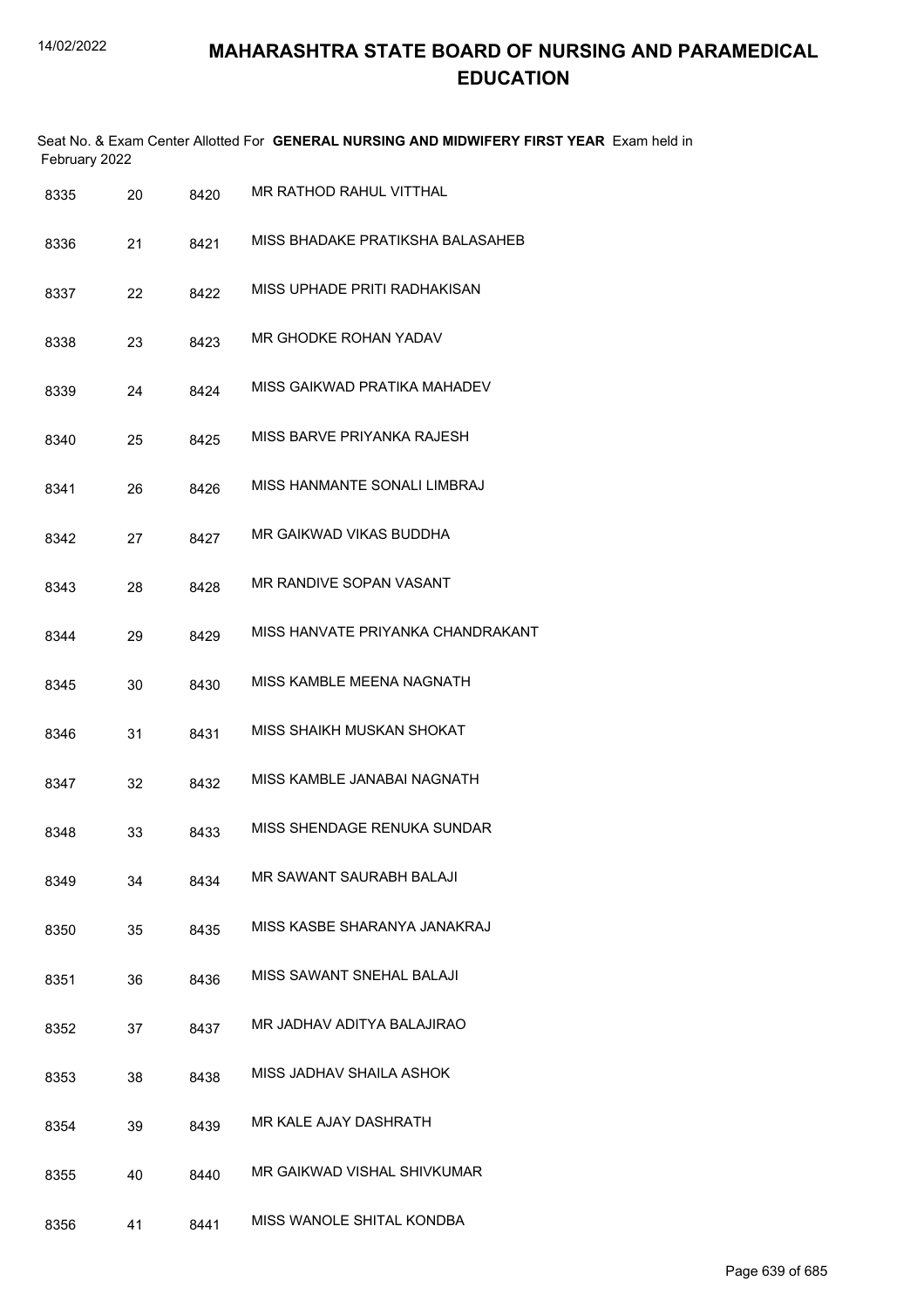|      | February 2022 |    |      | Seat No. & Exam Center Allotted For GENERAL NURSING AND MIDWIFERY FIRST YEAR Exam held in |
|------|---------------|----|------|-------------------------------------------------------------------------------------------|
| 8357 |               | 42 | 8442 | MR KALE VINOD SURESH                                                                      |
| 8358 |               | 43 | 8443 | MR KAMBI F VISHVPRATAP DHANRAJ                                                            |
| 8359 |               | 44 | 8444 | MISS POLE ARCHANA MADHAVRAO                                                               |
| 8360 |               | 45 | 8445 | MISS JONDHALE AARTI MADHUKARRAO                                                           |
| 8361 |               | 46 | 8446 | MISS LANDAGE SUVARNFULA BHUJANG                                                           |
| 8362 |               | 47 | 8447 | MISS KADAM SNEHA BALAJI                                                                   |
| 8363 |               | 48 | 8448 | MR KALE ONKAR TANAJI                                                                      |
| 8364 |               | 49 | 8449 | MISS SONPARKHE DEEPALI ASHOK                                                              |
| 8365 |               | 50 | 8450 | MISS BHISE POOJA KALYAN                                                                   |
| 8366 |               | 51 | 8451 | MR SAYYAD AZAD MAULA                                                                      |
| 8367 |               | 52 | 8452 | MR KALE SATISH DILIP                                                                      |
| 8368 |               | 53 | 8453 | MISS NANAVARE GEETA DIGAMBAR                                                              |
| 8369 |               | 54 | 8454 | MISS MALADHARE VAISHALI RADHESHYAM                                                        |
| 8370 |               | 55 | 8455 | MR LANDGE BALIRAM BHUJANGRAO                                                              |
| 8371 |               | 56 | 8456 | MISS JADHAV GITA GOVIND                                                                   |
| 8372 |               | 57 | 8457 | MR YADAV SOMNATH VINAYAK                                                                  |
| 8373 |               | 58 | 8458 | MISS KAMBLE RASIKA ANTESHWAR                                                              |
| 8374 |               | 59 | 8459 | MISS BANSODE BHAGYASHRI BALAJI                                                            |
| 8375 |               | 60 | 8460 | MISS SONKAMBLE VISHRANTI KERBA                                                            |
| 8376 |               | 61 | 8461 | MR PURI SHAHAJI BALAJI                                                                    |
| 8377 |               | 62 | 8462 | MISS CHIRAYU PRAGATI BHALCHANDRA                                                          |
| 8378 |               | 63 | 8463 | MISS MUNJEWAR ARPITA PRASHANT                                                             |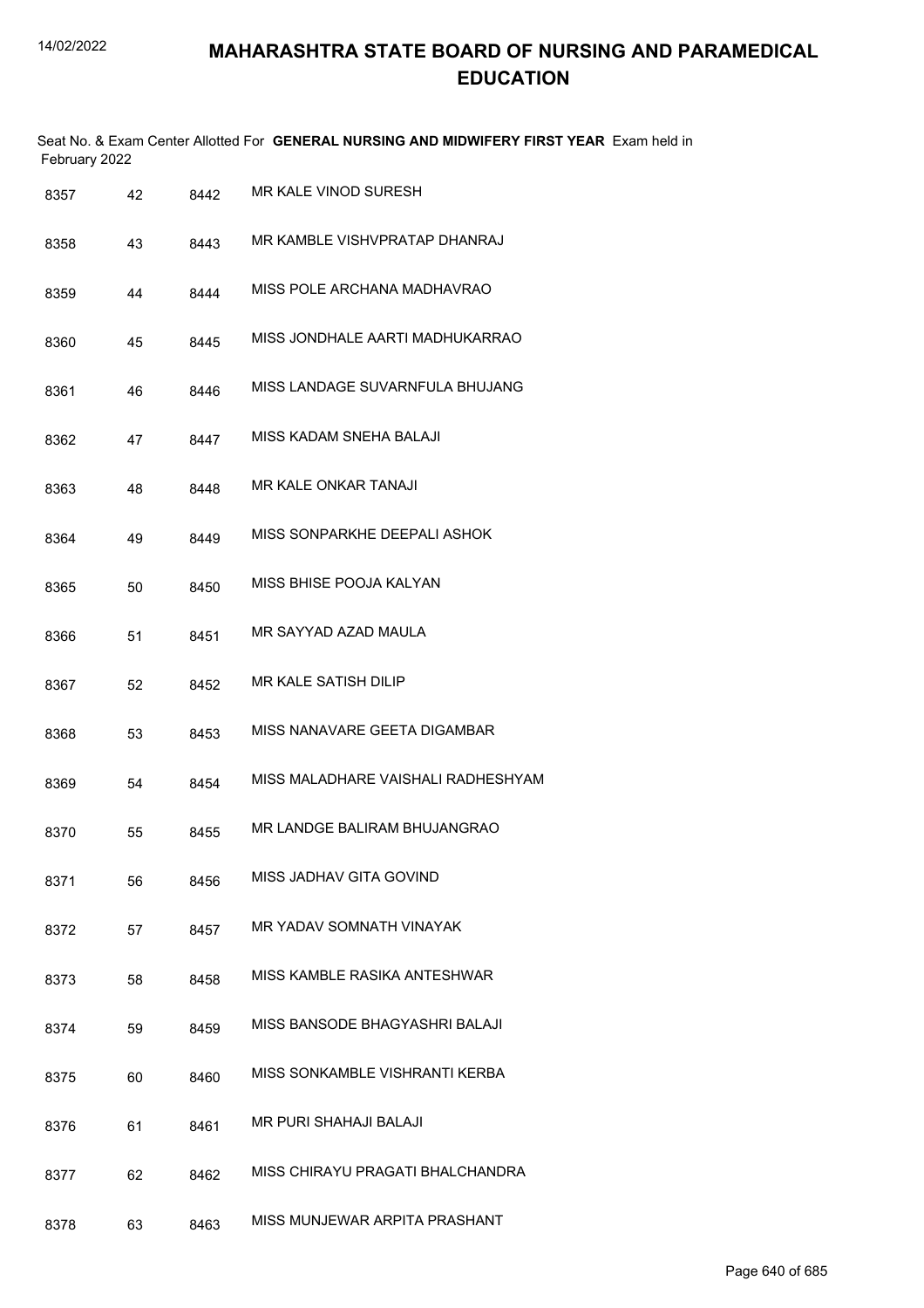|               |    |      | Seat No. & Exam Center Allotted For GENERAL NURSING AND MIDWIFERY FIRST YEAR Exam held in |  |
|---------------|----|------|-------------------------------------------------------------------------------------------|--|
| February 2022 |    |      |                                                                                           |  |
| 8370          | 64 | 8464 | MISS RANGARI CHANDANI SURESH                                                              |  |

| ບບ / ອ | v+ | <b>0404</b> |                                   |
|--------|----|-------------|-----------------------------------|
| 8380   | 65 | 8465        | MISS INGLE POOJA RAJENDRA         |
| 8381   | 66 | 8466        | MISS BANSODE SUHASINI YASHWANT    |
| 8382   | 67 | 8467        | MISS NARANJE SHWETALI JIVAN       |
| 8383   | 68 | 8468        | MISS SURYAWANSHI SHILA SANGRAM    |
| 8384   | 69 | 8469        | MISS TELANG NIKITA NARENDRA       |
| 8385   | 70 | 8470        | MISS PATORKAR JYOTI NANAKRAM      |
| 8386   | 71 | 8471        | MISS SARDAR PRIYANKA DILIP        |
| 8387   | 72 | 8472        | MR CHAVAN PRATAP NARSING          |
| 8388   | 73 | 8473        | MR HIVRALE MAHESH KISANRAO        |
| 8389   | 74 | 8474        | MISS GAIKWAD MANISHA SATWA        |
| 8390   | 75 | 8475        | MISS BHALERAO SWATI DNYANOBA      |
| 8391   | 76 | 8476        | MISS INGALE MANU MAHADEORAO       |
| 8392   | 77 | 8477        | MISS BHALERAO AKSHATA SUBHASH     |
| 8393   | 78 | 8478        | MR BHALERAO GAGANDEEP JAGANNATH   |
| 8394   | 79 | 8479        | MISS JAGTAP TRISHALA BHIM         |
| 8395   | 80 | 8480        | MR BAI FGAVE SHIVAM HARISHCHANDRA |
| 8396   | 81 | 8481        | MISS DATKE ANURADHA DATTA         |
| 8397   | 82 | 8482        | MISS JAGTAP AMRAPALI SHARAD       |
| 8398   | 83 | 8483        | MISS GHAGARE JESHMINI SUBASH      |
| 8399   | 84 | 8484        | MISS LANDGE JIJATAI BHANUDAS      |
| 8400   | 85 | 8485        | MISS JUNGHARE JYOSHANA HANMANTU   |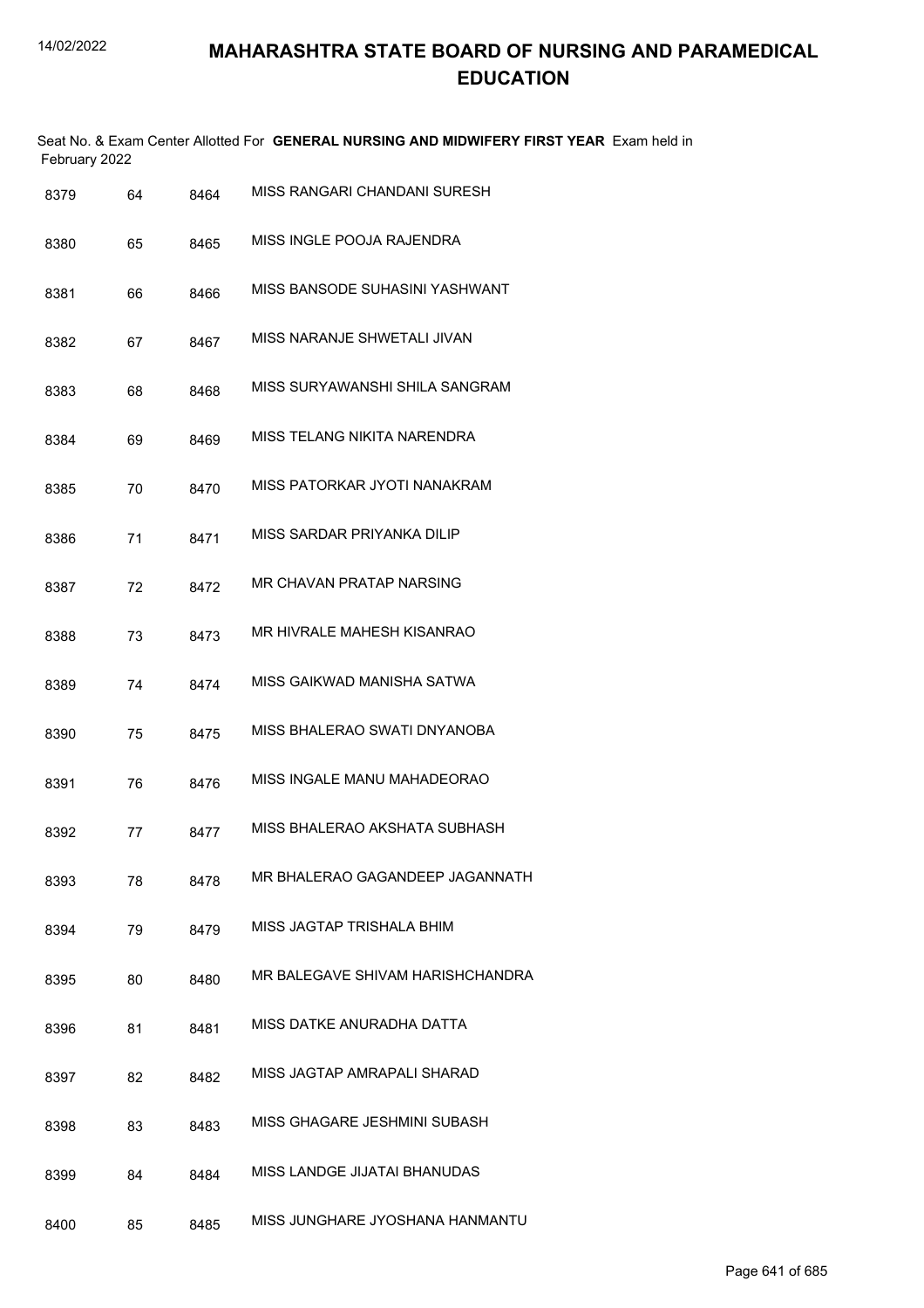| Seat No. & Exam Center Allotted For GENERAL NURSING AND MIDWIFERY FIRST YEAR Exam held in<br>February 2022 |      |                                   |  |  |  |  |
|------------------------------------------------------------------------------------------------------------|------|-----------------------------------|--|--|--|--|
| 86                                                                                                         | 8486 | MISS MADAVI SANGITA NARAYAN       |  |  |  |  |
| 87                                                                                                         | 8487 | MISS LOHAKARE PRAGATI SHESHERAO   |  |  |  |  |
| 88                                                                                                         | 8488 | MISS GONDANE KIRAN DURYODHAN      |  |  |  |  |
| 89                                                                                                         | 8489 | MISS BHAHADURE ANKITA PURUSHOTTAM |  |  |  |  |
| 90                                                                                                         | 8490 | MR WAGATKAR SHIVAJI LAXMAN        |  |  |  |  |
| 91                                                                                                         | 8491 | MISS GAJBHIYE GANESHRI RAJKUMAR   |  |  |  |  |
| 92                                                                                                         | 8492 | MR SHINDE VIKRAM ASHOK            |  |  |  |  |
| 93                                                                                                         | 8493 | MR DARSHANWAD AKSHAY GORAKHNATH   |  |  |  |  |
| 94                                                                                                         | 8494 | MISS JADHAV PRATIBHA PANDHARINATH |  |  |  |  |
| 95                                                                                                         | 8495 | MISS MORE HARSHADA MOHAN          |  |  |  |  |
| 96                                                                                                         | 8496 | MISS GAUTAM MEERA DEVIDAS         |  |  |  |  |
| 97                                                                                                         | 8497 | MISS BHOSLE BHAGYASHRI SUDHAKAR   |  |  |  |  |
| 98                                                                                                         | 8498 | MISS TALWARE SHILA KISANRAO       |  |  |  |  |
| 99                                                                                                         | 8499 | MR PATIL DARSHAN DNYANESHWAR      |  |  |  |  |
| 100                                                                                                        | 8500 | MISS JADHAV PRADNYA BABURAO       |  |  |  |  |
| NOTE: 'P' MEANS PROVISIONALLY PERMITTED                                                                    |      |                                   |  |  |  |  |
|                                                                                                            |      |                                   |  |  |  |  |

if there is any mistake in the EXEMPTION of the Candidate it should be brought to the notice of the MSBNPE before the examination otherwise MSBNPE will not be resposible for any Consequences. The names of candidates enrolled online will be whole resposibilty of the Principal of that Nursing Institute.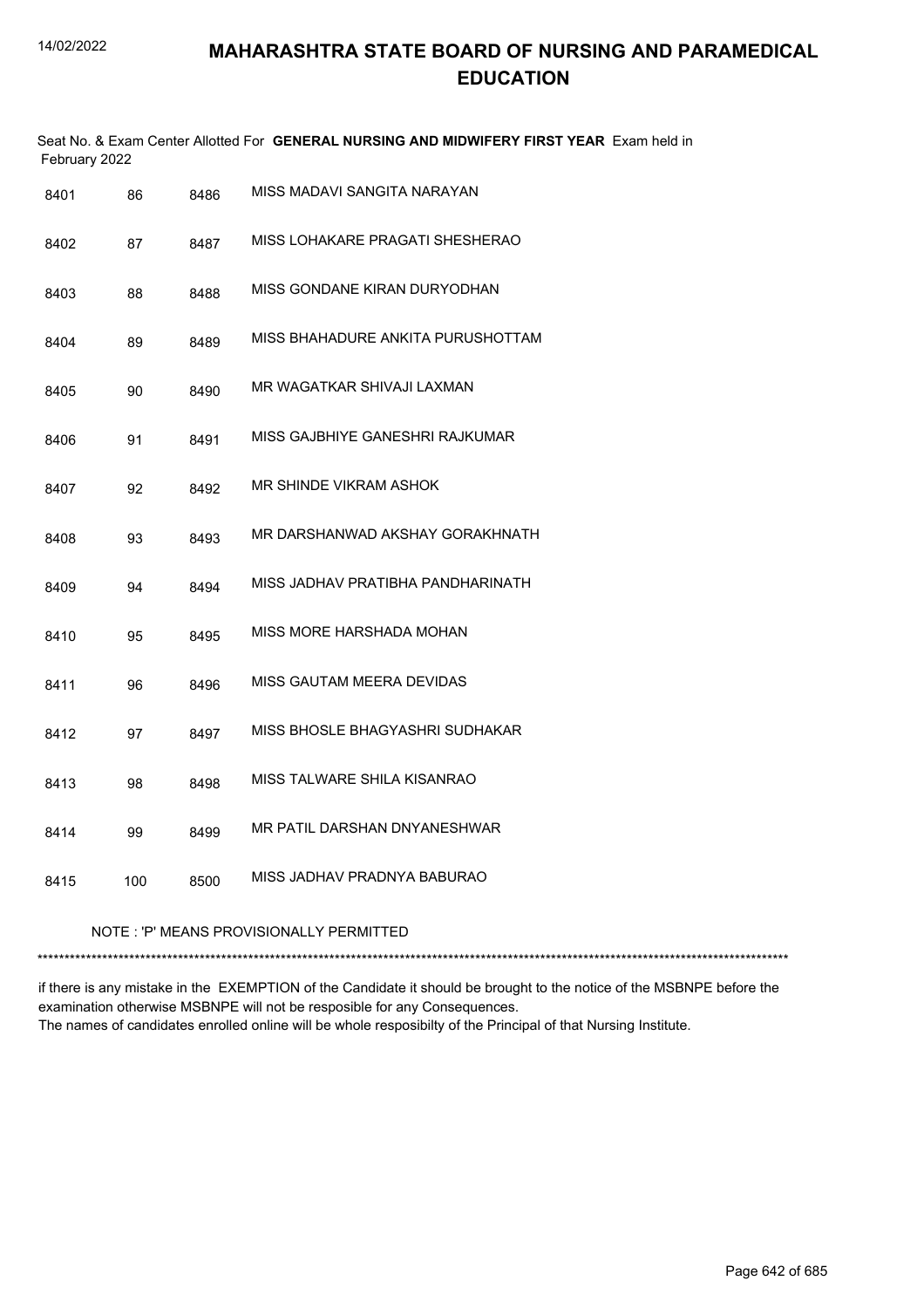Seat No. & Exam Center Allotted For **GENERAL NURSING AND MIDWIFERY FIRST YEAR** Exam held in February 2022

- **Centre Name :** BALESHWAR INSTITUTE OF NURSING, PARBHANI
- **Institute Name:** APURVA NURSING INSTITUTE, PARBHANI

| <b>Centre</b><br>Sr.No. | Inst.<br>Sr. No. | Seat No. | <b>Name</b>                       | <b>Exempted Subjects</b> |
|-------------------------|------------------|----------|-----------------------------------|--------------------------|
| 8416                    | $\mathbf{1}$     | 8501     | MISS DHALE NIKITA SANJAY          |                          |
| 8417                    | $\overline{2}$   | 8502     | MISS PANDIT SONAL VIJAY           |                          |
| 8418                    | 3                | 8503     | MISS MASKE ARTI PANDHRINATH       |                          |
| 8419                    | 4                | 8504     | MR BAHIRAT SANTOSH KISHOR         |                          |
| 8420                    | 5                | 8505     | MR BHGAT RUSHIKESH PRAMOD         |                          |
| 8421                    | 6                | 8506     | MR WAVHALE GAURAV SAHEBRAO        |                          |
| 8422                    | $\overline{7}$   | 8507     | MISS LOKHANDE SANJANA BHAYAASAHEB |                          |
| 8423                    | 8                | 8508     | MISS CHAVAN TEJSWINI MACHINDRA    |                          |
| 8424                    | 9                | 8509     | MISS RANKHAMBE VAISHALI SHIVAJI   |                          |
| 8425                    | 10               | 8510     | MISS GAWARE SHITAL TULSHIRAM      |                          |
| 8426                    | 11               | 8511     | MISS BAGATE VANITA BHIKAJI        |                          |
| 8427                    | 12               | 8512     | MISS WATURE BHAKTI PRALHAD        |                          |
| 8428                    | 13               | 8513     | MR POLE ADITYA VILAS              |                          |
| 8429                    | 14               | 8514     | MR NAIKWADE MUDASHIR MANNAN       |                          |
| 8430                    | 15               | 8515     | MISS TURUKMANE RUTIKA DATTATRAY   |                          |
| 8431                    | 16               | 8516     | MISS GAIKWAD DARSHANA PANDURANG   |                          |
| 8432                    | 17               | 8517     | MISS AMBHORE DIPALI CHATRAGUN     |                          |
| 8433                    | 18               | 8518     | MISS WAGHMARE PRADNYA ATMARAM     |                          |
| 8434                    | 19               | 8519     | MISS LAHANE VAISHALI PRALHAD      |                          |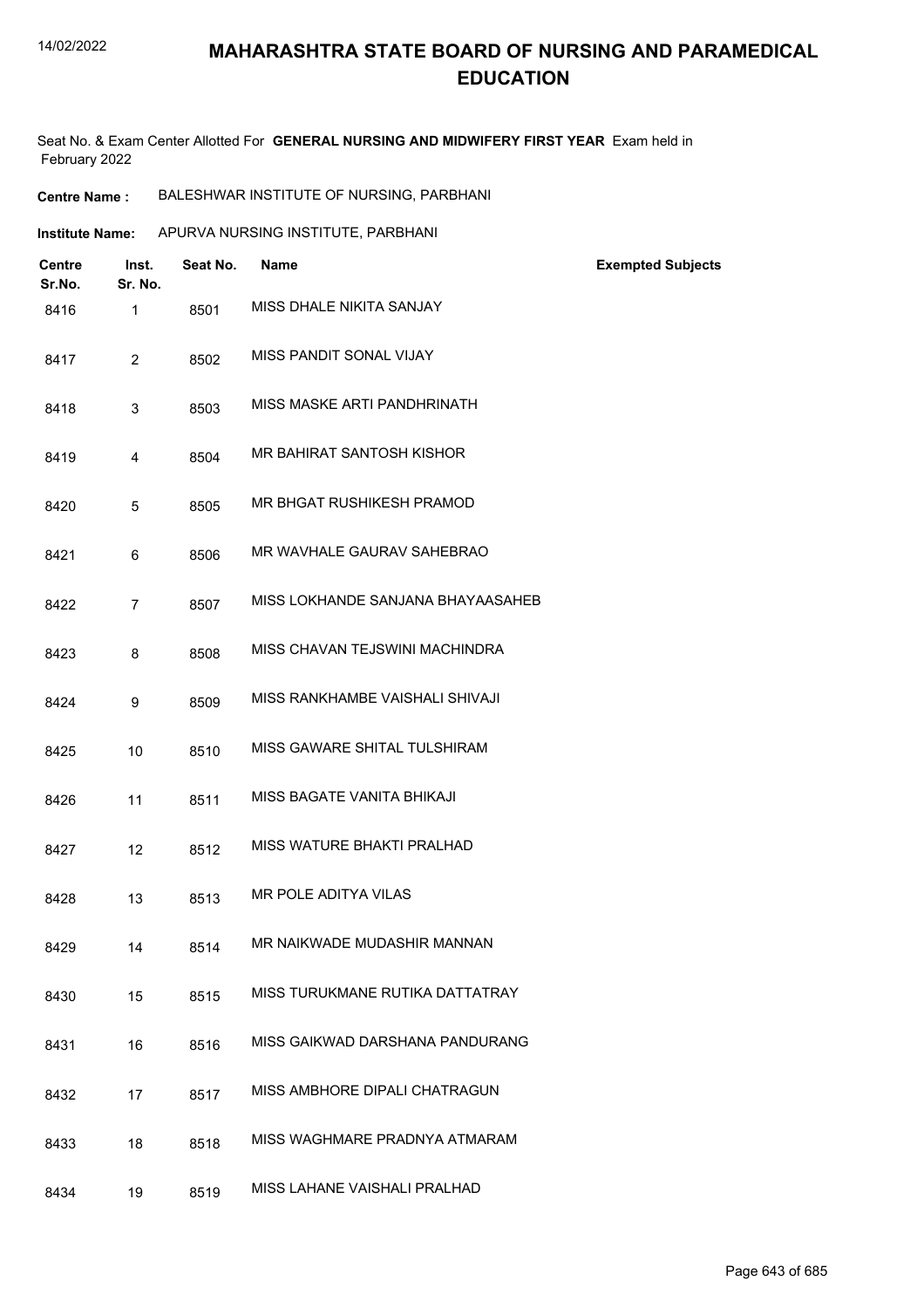Seat No. & Exam Center Allotted For GENERAL NURSING AND MIDWIFERY FIRST YEAR Exam held in February 2022

MISS SALVE KANCHAN SANJIV 8435 20 8520

NOTE: 'P' MEANS PROVISIONALLY PERMITTED

if there is any mistake in the EXEMPTION of the Candidate it should be brought to the notice of the MSBNPE before the examination otherwise MSBNPE will not be resposible for any Consequences. The names of candidates enrolled online will be whole resposibilty of the Principal of that Nursing Institute.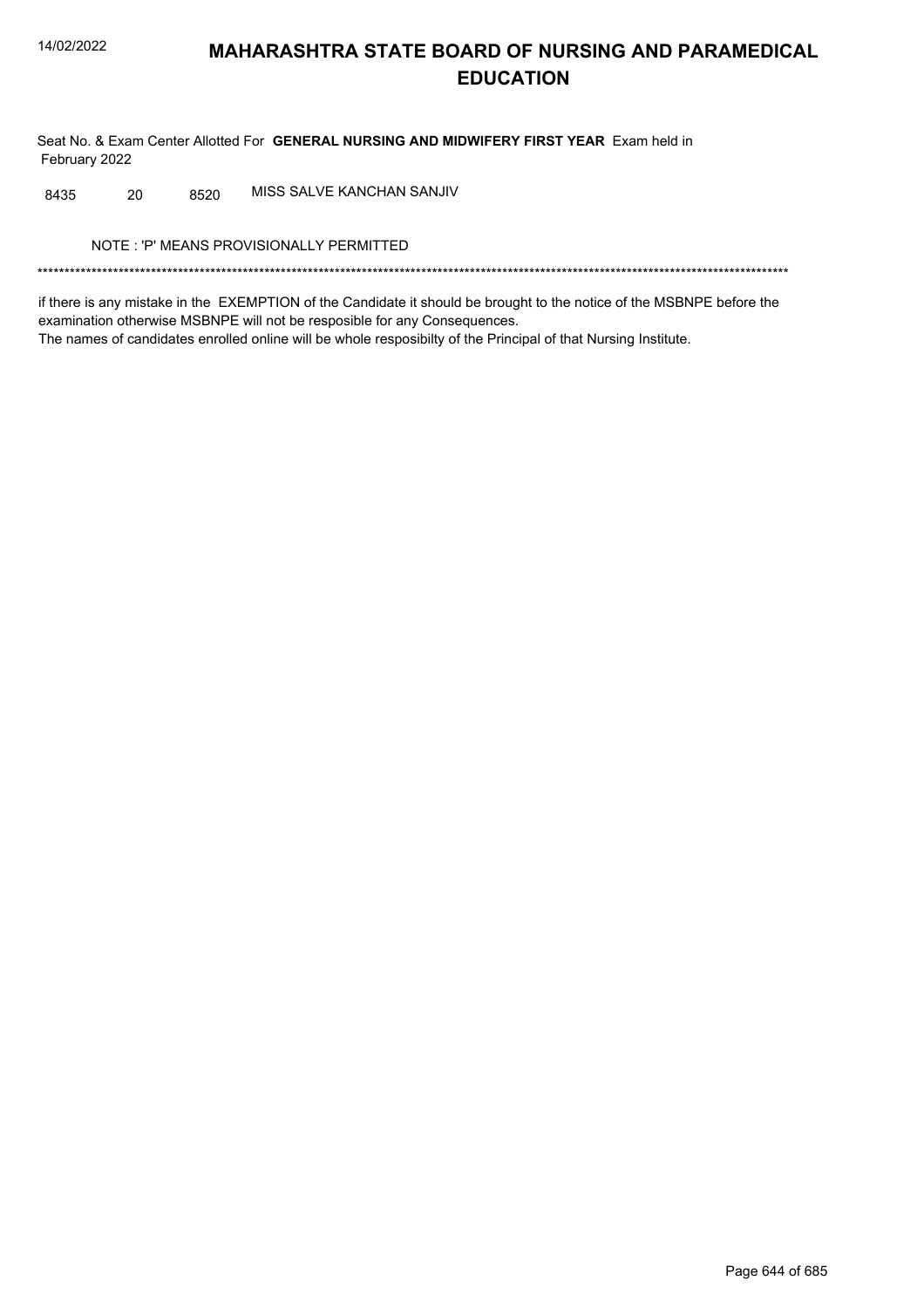Seat No. & Exam Center Allotted For **GENERAL NURSING AND MIDWIFERY FIRST YEAR** Exam held in February 2022

**Centre Name :** VIJAYSINH MOHITE PATIL SCHOOL OF NURSING, MALSHIRAS, SOLAPUR

**Institute Name: SAHARA INSTITUTE OF NURSING EDUCATION, AKLUJ , SOLAPUR** 

| <b>Centre</b><br>Sr.No. | Inst.<br>Sr. No. | Seat No. | <b>Name</b>                      | <b>Exempted Subjects</b> |
|-------------------------|------------------|----------|----------------------------------|--------------------------|
| 8436                    | 1                | 8521     | MISS CHAKRAPANI UTKARSHA VIJAY   |                          |
| 8437                    | $\overline{2}$   | 8522     | MISS KURSANGE KIRAN SHIVA        |                          |
| 8438                    | 3                | 8523     | MR INGOLE ROHIT ASHOK            |                          |
| 8439                    | 4                | 8524     | MR KAVITAKE PANDURANG MADHUKAR   |                          |
| 8440                    | 5                | 8525     | MR SALUNKHE SANJAY MOHAN         |                          |
| 8441                    | 6                | 8526     | MISS GHODA SWAPNALI MAHADYA      |                          |
| 8442                    | $\overline{7}$   | 8527     | MISS WAGHAMARE MANISHA TUKARAM   |                          |
| 8443                    | 8                | 8528     | MISS UDMALE SHITAL DATTU         |                          |
| 8444                    | 9                | 8529     | MISS SHINDE SANDHYA BALBHIM      |                          |
| 8445                    | 10               | 8530     | MISS PALGHAMOL SHUBHANGI KAILAS  |                          |
| 8446                    | 11               | 8531     | MISS RAYBOLE KANCHAN VASUDEO     |                          |
| 8447                    | 12               | 8532     | MISS SHAMBHARKAR SHRADDHA RAJESH |                          |
| 8448                    | 13               | 8533     | MISS PATOLE REKHA KALYAN         |                          |
| 8449                    | 14               | 8534     | MR MISAL BHAU BAPU               |                          |
| 8450                    | 15               | 8535     | MR AVATE SACHIN PARSHURAM        |                          |
| 8451                    | 16               | 8536     | MISS KAPSE AISHWARYA BHALCHANDRA |                          |
| 8452                    | 17               | 8537     | MISS KINGE DEEPALI SHRISHAILA    |                          |
| 8453                    | 18               | 8538     | MISS NAMDAS ARATI BABAN          |                          |
| 8454                    | 19               | 8539     | MISS PATANKAR KHUSHBU SANTOSH    |                          |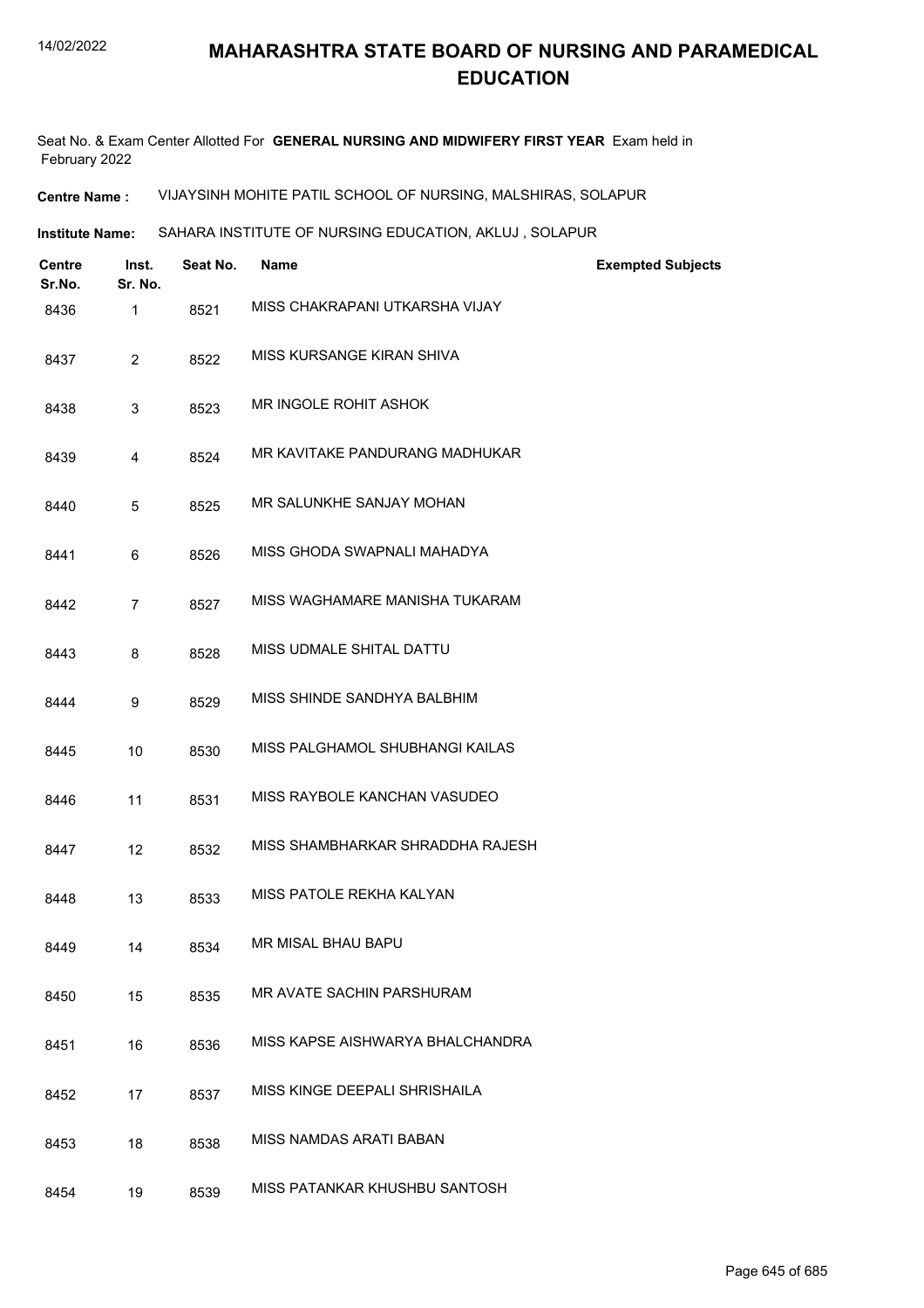Seat No. & Exam Center Allotted For GENERAL NURSING AND MIDWIFERY FIRST YEAR Exam held in February 2022

MISS GEDAM SHRADDHA SHUDDHODHAN 8455 20 8540

NOTE: 'P' MEANS PROVISIONALLY PERMITTED

if there is any mistake in the EXEMPTION of the Candidate it should be brought to the notice of the MSBNPE before the examination otherwise MSBNPE will not be resposible for any Consequences. The names of candidates enrolled online will be whole resposibilty of the Principal of that Nursing Institute.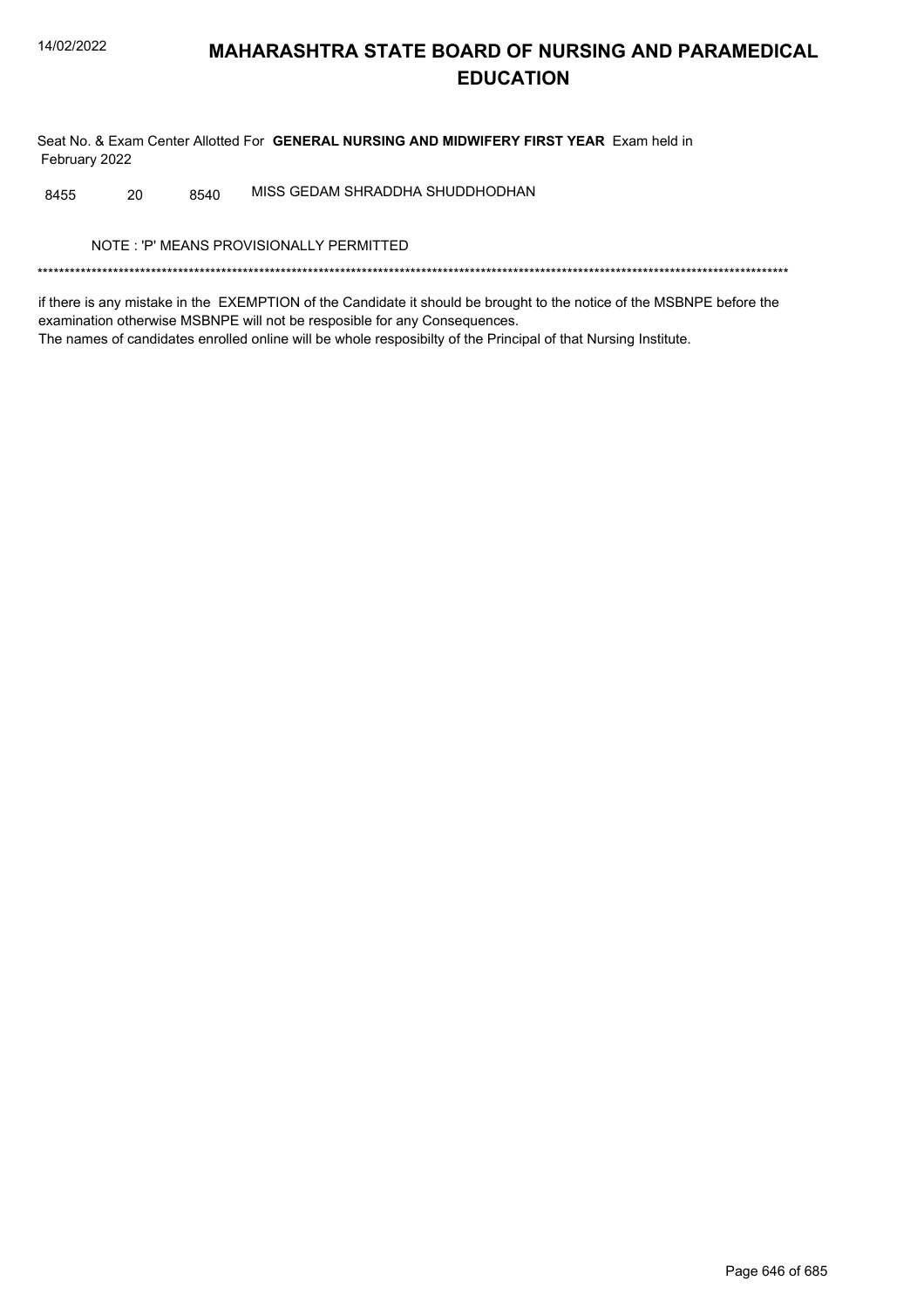

Seat No. & Exam Center Allotted For GENERAL NURSING AND MIDWIFERY FIRST YEAR Exam held in February 2022

MOTHER TERESA NURSING SCHOOL, NANDED **Centre Name:** 

Institute Name: SHRI GURURGOVIND SINGHJI MEMORIAL SCHOOL OF NURSING, ARDHAPUR, NANDED

| Centre<br>Sr.No. | Inst.<br>Sr. No. | Seat No. | Name                           | <b>Exempted Subjects</b> |
|------------------|------------------|----------|--------------------------------|--------------------------|
| 8456             |                  | 8541     | MISS YELEBOINWAD ANJALI ANANDA |                          |

#### NOTE : 'P' MEANS PROVISIONALLY PERMITTED

if there is any mistake in the EXEMPTION of the Candidate it should be brought to the notice of the MSBNPE before the examination otherwise MSBNPE will not be resposible for any Consequences.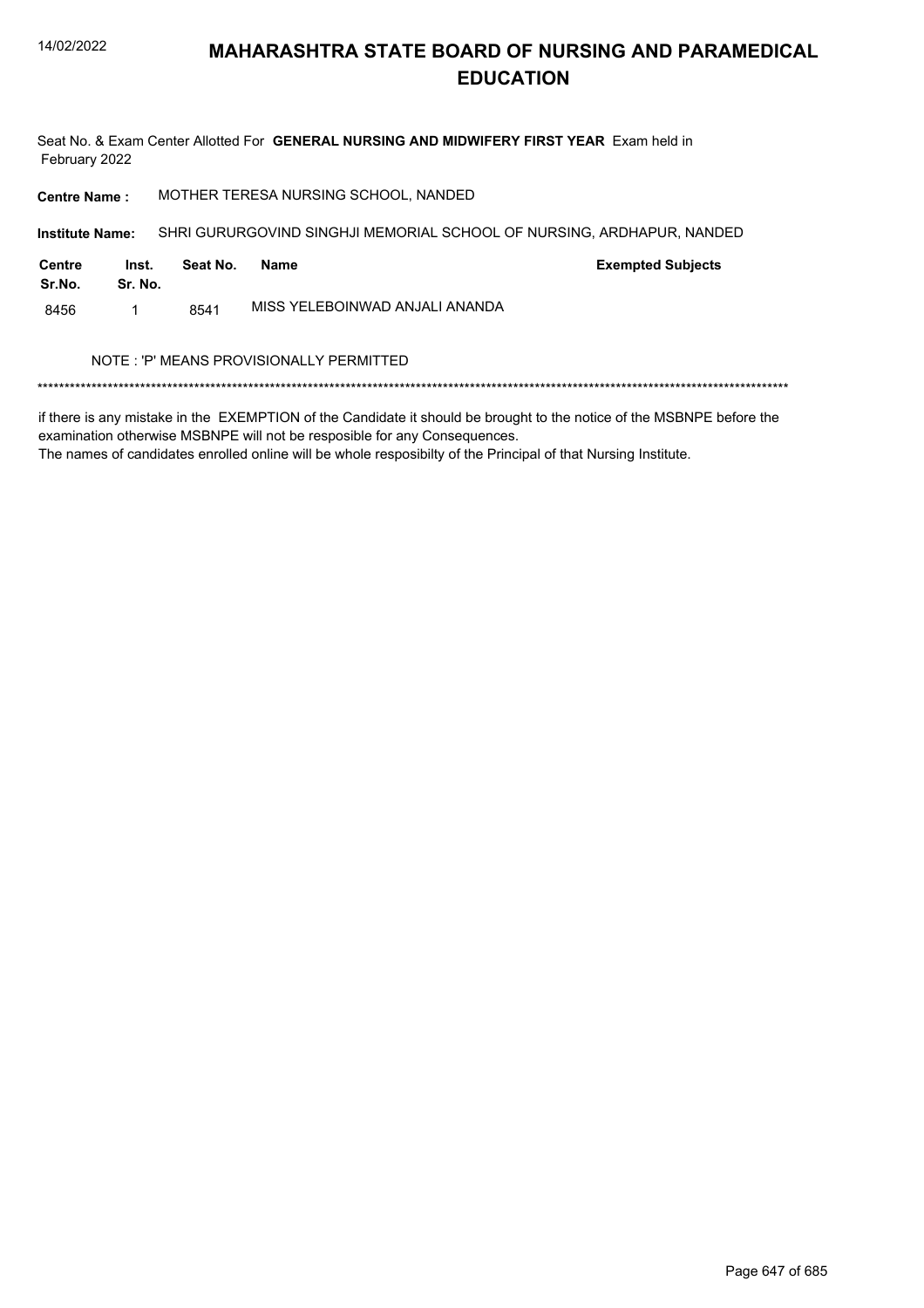#### 14/02/2022

## **MAHARASHTRA STATE BOARD OF NURSING AND PARAMEDICAL EDUCATION**

Seat No. & Exam Center Allotted For **GENERAL NURSING AND MIDWIFERY FIRST YEAR** Exam held in February 2022

| <b>Centre Name :</b> | NASHIK NURSING SCHOOL, NASHIK |  |
|----------------------|-------------------------------|--|
|                      |                               |  |

| <b>Institute Name:</b> |                         |                  | YEOLA SCHOOL OF NURSING, YEOLA, NASHIK |                              |                          |
|------------------------|-------------------------|------------------|----------------------------------------|------------------------------|--------------------------|
|                        | <b>Centre</b><br>Sr.No. | Inst.<br>Sr. No. | Seat No.                               | <b>Name</b>                  | <b>Exempted Subjects</b> |
|                        | 8457                    | $\mathbf{1}$     | 8542                                   | MISS VALVI RATNAMALA BARDU   |                          |
|                        | 8458                    | $\overline{2}$   | 8543                                   | MR AHIRE SHUBHAM ASHOK       |                          |
|                        | 8459                    | 3                | 8544                                   | MISS PADVI SUNANDA VIKHA     |                          |
|                        | 8460                    | 4                | 8545                                   | MISS TADVI SUMITRA BAVA      |                          |
|                        | 8461                    | 5                | 8546                                   | MISS GAVIT BABITA PRATAP     |                          |
|                        | 8462                    | 6                | 8547                                   | MISS VASAVE SOMIBAI BINDYA   |                          |
|                        | 8463                    | $\overline{7}$   | 8548                                   | MR GORADE RAVINDRA NANASAHEB |                          |
|                        | 8464                    | 8                | 8549                                   | MISS TAYDE MANJU SAMADHAN    |                          |
|                        | 8465                    | 9                | 8550                                   | MISS BHALERAO PRADNYA KESHAV |                          |
|                        | 8466                    | 10               | 8551                                   | MISS PADVI KHUSHBOO PRALHAD  |                          |
|                        | 8467                    | 11               | 8552                                   | MISS VALAVI JYOTI MANSI      |                          |
|                        | 8468                    | 12               | 8553                                   | MISS PADVI PRIYANKA SONYA    |                          |
|                        | 8469                    | 13               | 8554                                   | MISS GAVIT PRIYA VILAS       |                          |
|                        | 8470                    | 14               | 8555                                   | MR PAWAR GANESH RAMSING      |                          |
|                        | 8471                    | 15               | 8556                                   | MISS GAVIT MAMTA RAMCHANDRA  |                          |
|                        | 8472                    | 16               | 8557                                   | MISS PAWARA NEHA THANSING    |                          |
|                        | 8473                    | 17               | 8558                                   | MISS VAVAL APEKSHA BHIMRAO   |                          |
|                        | 8474                    | 18               | 8559                                   | MISS VASAVE ROSHNI BIJYA     |                          |
|                        | 8475                    | 19               | 8560                                   | MISS GAVIT VARSHA JAYARAM    |                          |
|                        |                         |                  |                                        |                              |                          |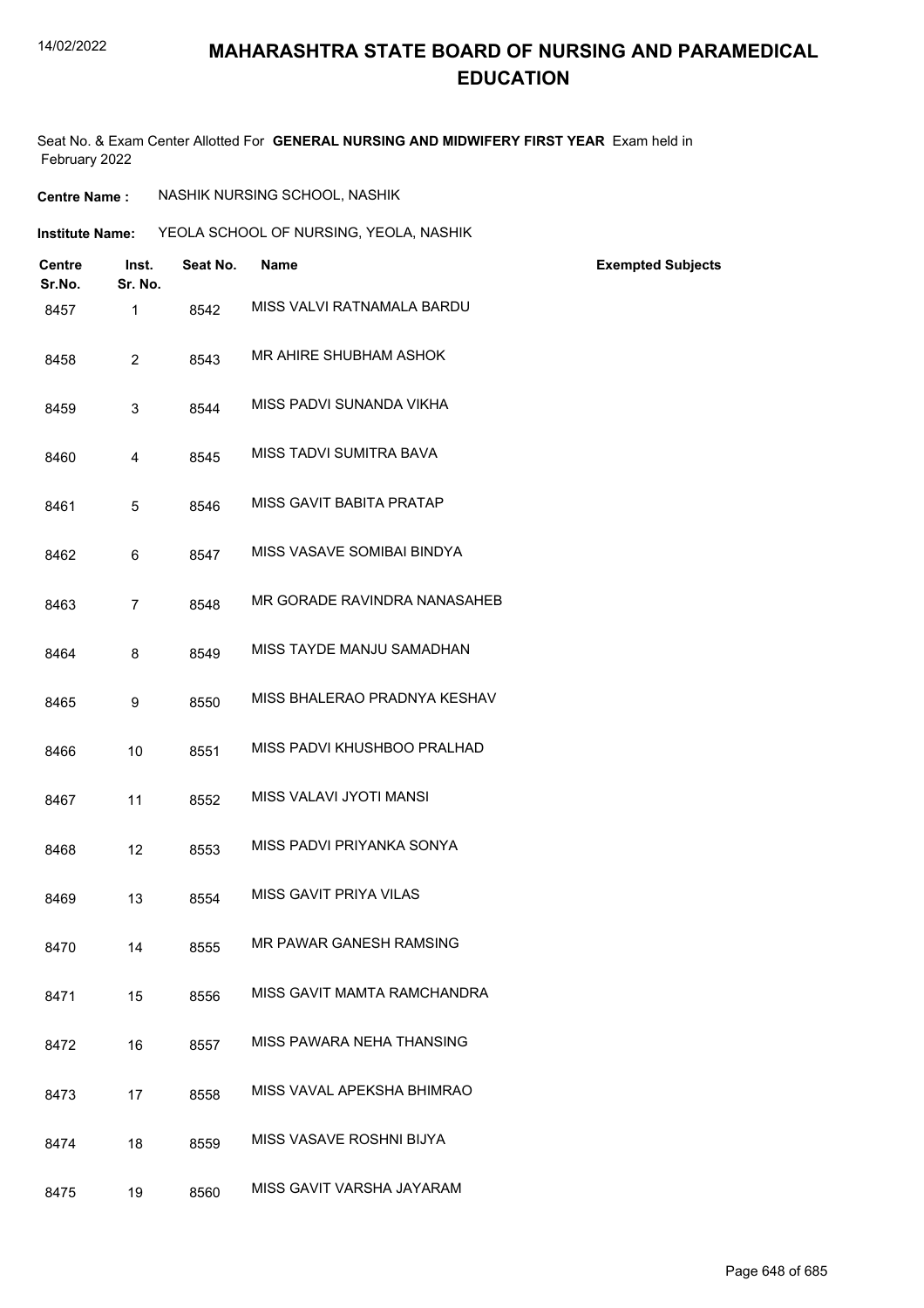|               | Seat No. & Exam Center Allotted For GENERAL NURSING AND MIDWIFERY FIRST YEAR Exam held in |
|---------------|-------------------------------------------------------------------------------------------|
| February 2022 |                                                                                           |

| 20 | 8561 | MISS VASAVE ANJALI GULABSING     |
|----|------|----------------------------------|
| 21 | 8562 | MISS GAVIT ALISHA GANESH         |
| 22 | 8563 | MISS VALVI GILIXA JALSING        |
| 23 | 8564 | MISS VALVI SHANTI TEDAGYA        |
| 24 | 8565 | <b>MR MAHALE LALIT KISAN</b>     |
| 25 | 8566 | MISS VASAVE SOKINA CHANDA        |
| 26 | 8567 | MISS SABLE NIKITA DASHARATH      |
| 27 | 8568 | MISS RAUT MADHURI CHINTAMAN      |
| 28 | 8569 | MISS PADVI RINKU SUBHASH         |
| 29 | 8570 | MISS GAVIT PRITI RAVIDAS         |
| 30 | 8571 | MR CHANDANSHIV NILESH SHASHIKANT |
|    |      |                                  |

#### NOTE : 'P' MEANS PROVISIONALLY PERMITTED

\*\*\*\*\*\*\*\*\*\*\*\*\*\*\*\*\*\*\*\*\*\*\*\*\*\*\*\*\*\*\*\*\*\*\*\*\*\*\*\*\*\*\*\*\*\*\*\*\*\*\*\*\*\*\*\*\*\*\*\*\*\*\*\*\*\*\*\*\*\*\*\*\*\*\*\*\*\*\*\*\*\*\*\*\*\*\*\*\*\*\*\*\*\*\*\*\*\*\*\*\*\*\*\*\*\*\*\*\*\*\*\*\*\*\*\*\*\*\*\*\*\*\*\*\*\*\*\*\*\*\*\*\*\*\*\*\*\*\*

if there is any mistake in the EXEMPTION of the Candidate it should be brought to the notice of the MSBNPE before the examination otherwise MSBNPE will not be resposible for any Consequences. The names of candidates enrolled online will be whole resposibilty of the Principal of that Nursing Institute.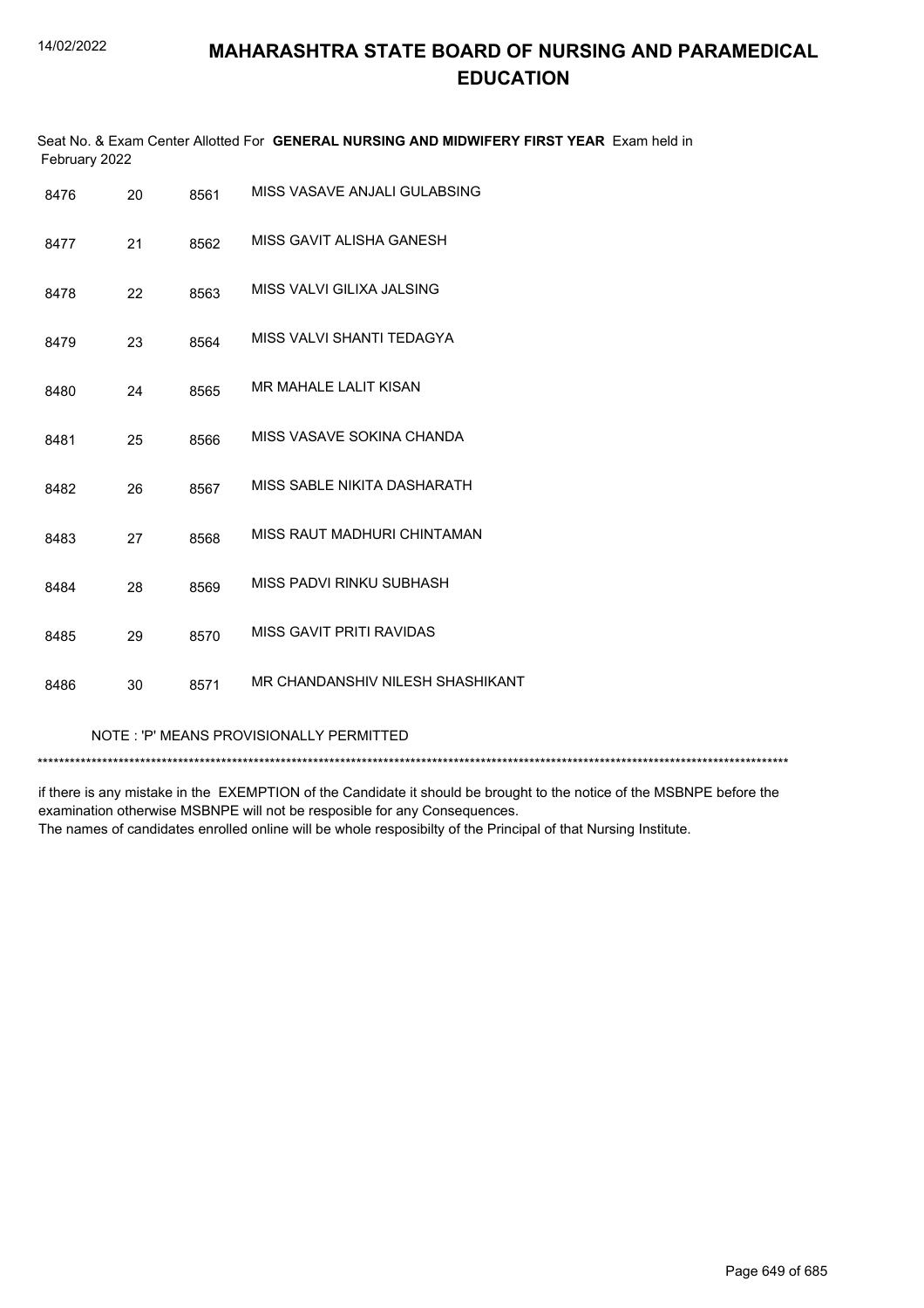Seat No. & Exam Center Allotted For GENERAL NURSING AND MIDWIFERY FIRST YEAR Exam held in February 2022

GENERAL HOSPITAL, NANDURBAR **Centre Name: GENERAL HOSPITAL, NANDURBAR Institute Name: Centre** Inst. **Exempted Subjects** Seat No. **Name** Sr.No. Sr. No. MISS GAVIT LALITA VASANT 8487  $\mathbf{1}$ 8572 NOTE : 'P' MEANS PROVISIONALLY PERMITTED 

if there is any mistake in the EXEMPTION of the Candidate it should be brought to the notice of the MSBNPE before the examination otherwise MSBNPE will not be resposible for any Consequences.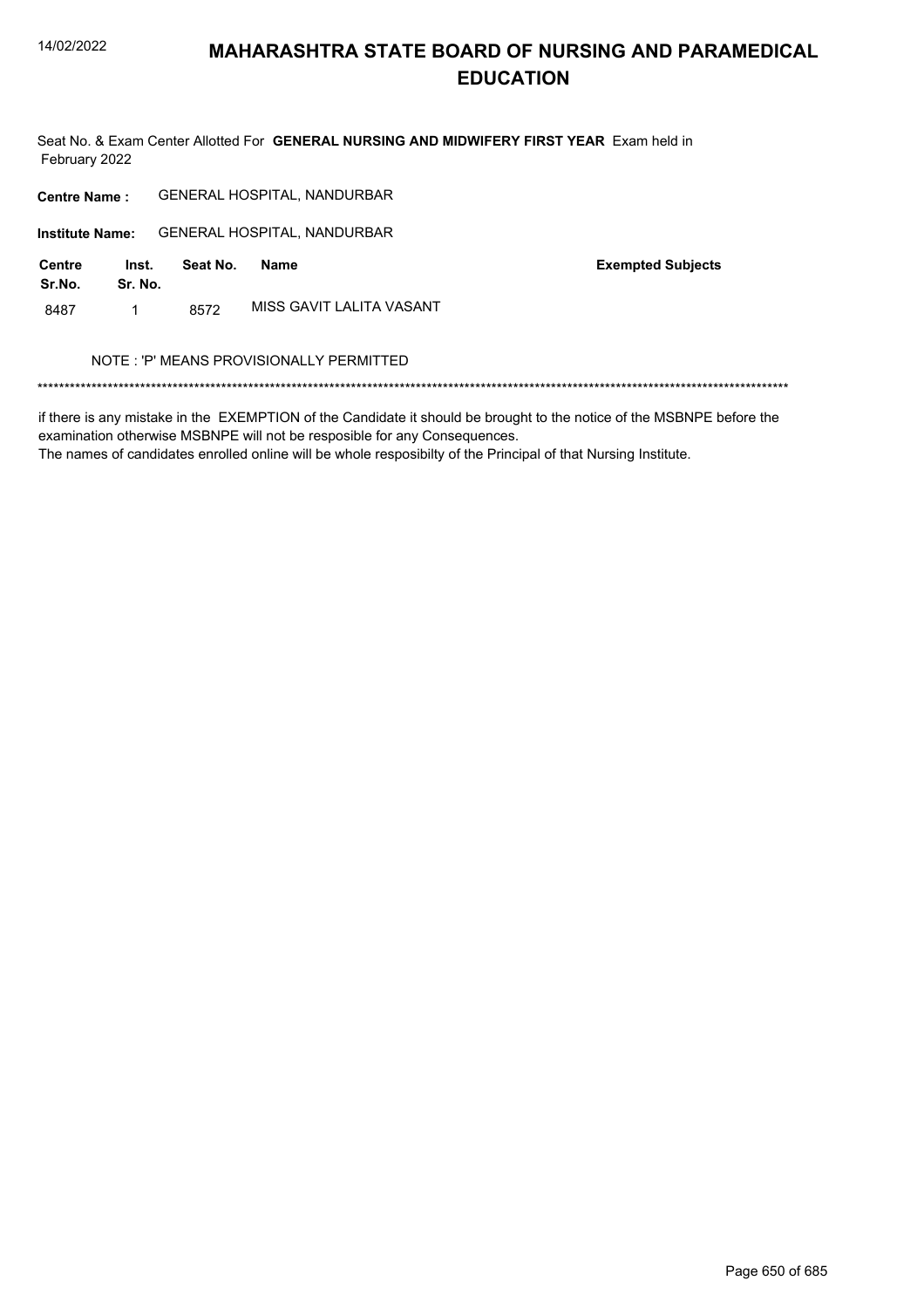Seat No. & Exam Center Allotted For GENERAL NURSING AND MIDWIFERY FIRST YEAR Exam held in February 2022

TCN Shri Bhausaheb Hire Government Medical College & Sarvopachar Rugnalaya, Dhule **Centre Name:** 

Institute Name: GENERAL HOSPITAL, DHULE

| <b>Centre</b><br>Sr.No. | Inst.<br>Sr. No. | Seat No. | Name                         | <b>Exempted Subjects</b> |
|-------------------------|------------------|----------|------------------------------|--------------------------|
| 8488                    |                  | 8573     | MISS KOLI YASHOMATI WAMANRAO |                          |

#### NOTE : 'P' MEANS PROVISIONALLY PERMITTED

if there is any mistake in the EXEMPTION of the Candidate it should be brought to the notice of the MSBNPE before the examination otherwise MSBNPE will not be resposible for any Consequences.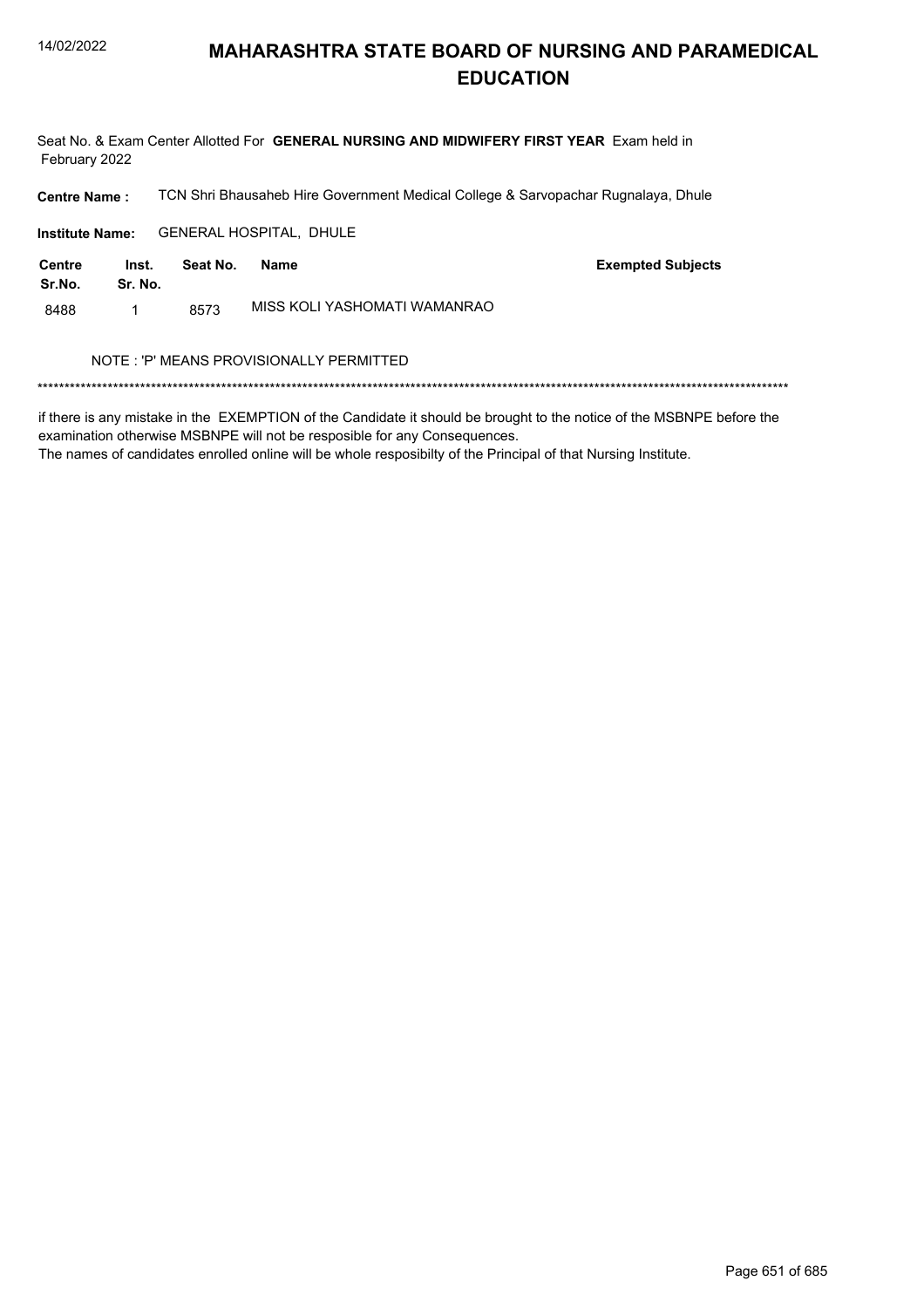#### 14/02/2022

## **MAHARASHTRA STATE BOARD OF NURSING AND PARAMEDICAL EDUCATION**

Seat No. & Exam Center Allotted For **GENERAL NURSING AND MIDWIFERY FIRST YEAR** Exam held in February 2022

**Centre Name :** GENERAL HOSPITAL,AHMEDNAGAR

| <b>Institute Name:</b> |                  |          | E.BOOTH HOSPITAL, AHMEDNAGAR    |                          |
|------------------------|------------------|----------|---------------------------------|--------------------------|
| Centre<br>Sr.No.       | Inst.<br>Sr. No. | Seat No. | <b>Name</b>                     | <b>Exempted Subjects</b> |
| 8489                   | $\mathbf{1}$     | 8574     | MISS CHANDEKAR PREETI DEEPAK    |                          |
| 8490                   | $\overline{2}$   | 8575     | MISS THUMBE DIVYA SAMSAN        |                          |
| 8491                   | 3                | 8576     | MISS VYAWHARE KAVERI SUNIL      |                          |
| 8492                   | 4                | 8577     | MISS WAGHMARE SAKSHI SUDHIR     |                          |
| 8493                   | 5                | 8578     | MISS SONAWANE MOHINI RAMCHANDRA |                          |
| 8494                   | 6                | 8579     | MR WAGHMARE RUPESH SUBHASH      |                          |
| 8495                   | $\overline{7}$   | 8580     | MR KAMBLE PRANAY RAVINDRA       |                          |
| 8496                   | 8                | 8581     | MISS OHOL DIKSHA ROBERT         |                          |
| 8497                   | 9                | 8582     | MR GHATVISAVE SHARON SANJAY     |                          |
| 8498                   | 10               | 8583     | MR SURYWANSHI ASHISH RAJESH     |                          |
| 8499                   | 11               | 8584     | MR KEDARI ABHISHEK DANIEL       |                          |
| 8500                   | 12               | 8585     | MISS BANKAR KARUNA FRANCIS      |                          |
| 8501                   | 13               | 8586     | MISS SHAIKH MUSKHAN SHAFIQUE    |                          |
| 8502                   | 14               | 8587     | MISS CHAKRANARAYAN PISON SUHAS  |                          |
| 8503                   | 15               | 8588     | MISS DALAVI SHRUTI SHASHIKANT   |                          |
| 8504                   | 16               | 8589     | MISS GAIKWAD PRITI ANIL         |                          |
| 8505                   | 17               | 8590     | MISS PARERA PRATIKSHA GEORGE    |                          |
| 8506                   | 18               | 8591     | MISS SWAMI ANJALI RAVI          |                          |
| 8507                   | 19               | 8592     | MISS SATHE SAMAILI VICTOR       |                          |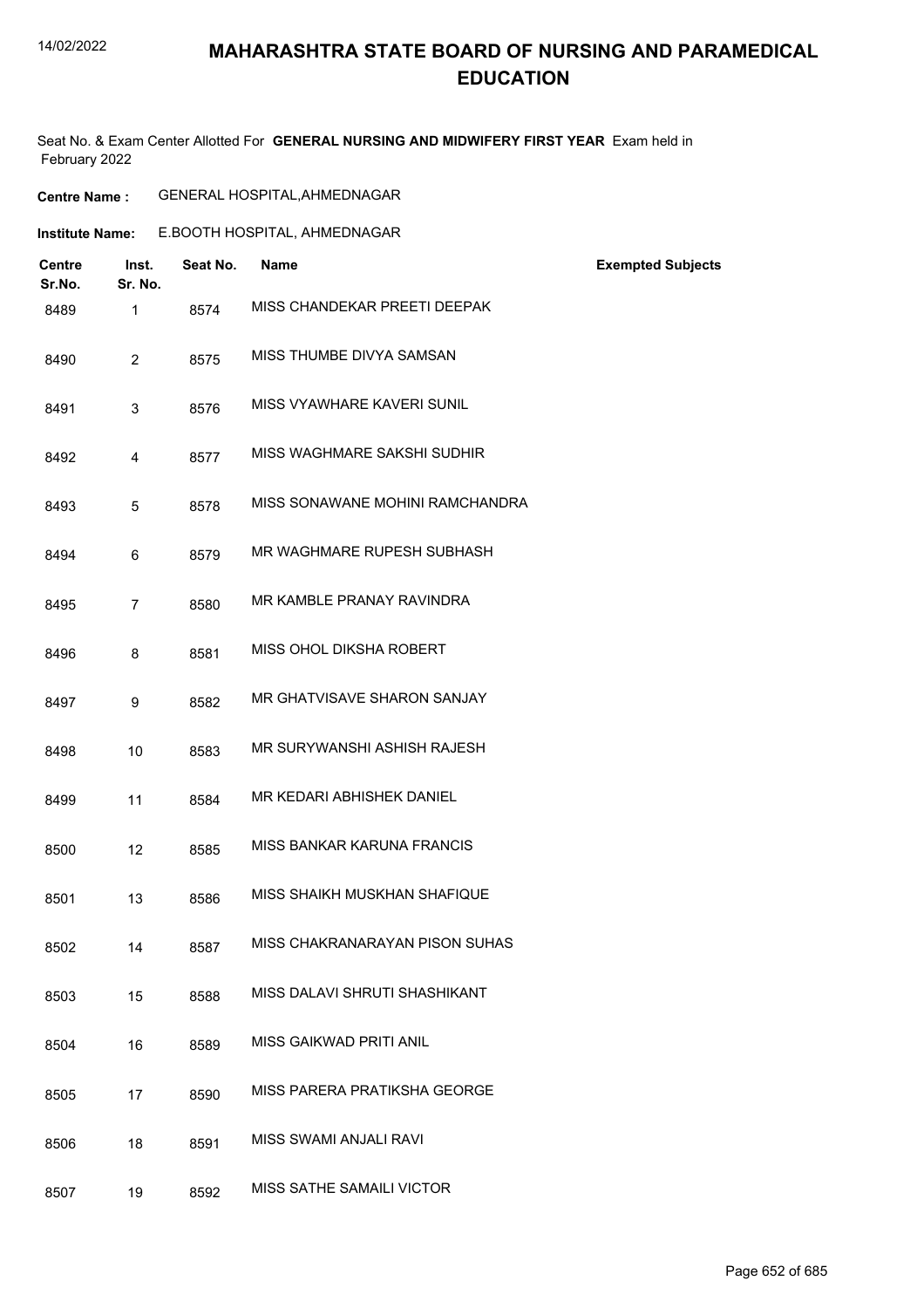Seat No. & Exam Center Allotted For GENERAL NURSING AND MIDWIFERY FIRST YEAR Exam held in February 2022

MR SUKHADHAN GAURAV RAMESH 8508 20 8593

NOTE: 'P' MEANS PROVISIONALLY PERMITTED

if there is any mistake in the EXEMPTION of the Candidate it should be brought to the notice of the MSBNPE before the examination otherwise MSBNPE will not be resposible for any Consequences. The names of candidates enrolled online will be whole resposibilty of the Principal of that Nursing Institute.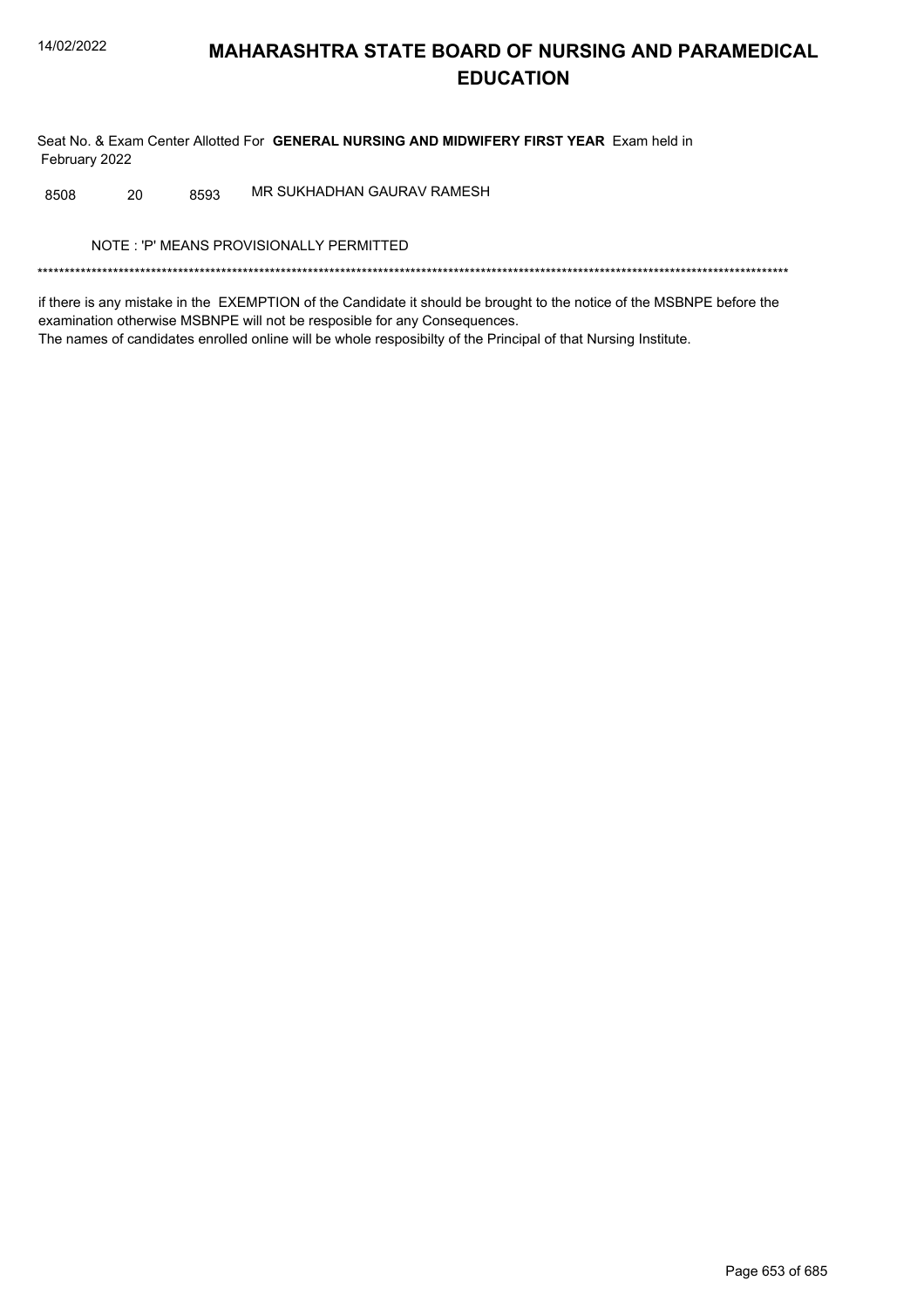#### 14/02/2022

## **MAHARASHTRA STATE BOARD OF NURSING AND PARAMEDICAL EDUCATION**

Seat No. & Exam Center Allotted For **GENERAL NURSING AND MIDWIFERY FIRST YEAR** Exam held in February 2022

| <b>Centre Name :</b> | <b>GENERAL HOSPITAL, AHMEDNAGAR</b> |  |
|----------------------|-------------------------------------|--|
|----------------------|-------------------------------------|--|

| <b>Institute Name:</b> | KRANTI SCHOOL OF NURSING AHMEDNAGAR |  |
|------------------------|-------------------------------------|--|
|                        |                                     |  |

| <b>Centre</b><br>Sr.No. | Inst.<br>Sr. No. | Seat No. | Name                             | <b>Exempted Subjects</b> |
|-------------------------|------------------|----------|----------------------------------|--------------------------|
| 8509                    | 1                | 8594     | MR GAWALI AKSHAY RAMESH          |                          |
| 8510                    | $\overline{2}$   | 8595     | MR SALVE SHUBHAM SANJAY          |                          |
| 8511                    | 3                | 8596     | MR HIWALE SANDESH VISHWAS        |                          |
| 8512                    | 4                | 8597     | MISS GHODKE NISHIGANDHA RAJENDRA |                          |
| 8513                    | 5                | 8598     | MISS GAIKWAD BIJALI BHAUSAHEB    |                          |
| 8514                    | 6                | 8599     | MISS VAIRAGAR PRITI SIMAN        |                          |
| 8515                    | $\overline{7}$   | 8600     | MISS PATOLE PRATIKSHA PRABHUDHAR |                          |
| 8516                    | 8                | 8601     | MISS SASANE SIMRAN MANOJ         |                          |
| 8517                    | 9                | 8602     | MISS VALVI ANJALI DHANA          |                          |
| 8518                    | 10               | 8603     | MISS PADAGALE PRATIKSHA PRAKASH  |                          |
| 8519                    | 11               | 8604     | MR GHORPADE GAURAV KRUSHNA       |                          |
| 8520                    | 12               | 8605     | MISS PANDIT KAJAL VIJAY          |                          |
| 8521                    | 13               | 8606     | MISS PADAGLE DURGA MADHUKAR      |                          |
| 8522                    | 14               | 8607     | MISS DUDHAL RENUKA SUDHAKAR      |                          |
| 8523                    | 15               | 8608     | MISS NIL KOMAL RAMESH            |                          |
| 8524                    | 16               | 8609     | MISS PAWASE PRATIKSHA RAJU       |                          |
| 8525                    | 17               | 8610     | MISS RAJGURU ALPHA SANJAY        |                          |
| 8526                    | 18               | 8611     | MISS JADHAV SAMRUDDHI DILIP      |                          |
| 8527                    | 19               | 8612     | MISS BHOSALE SAKSHI SUNIL        |                          |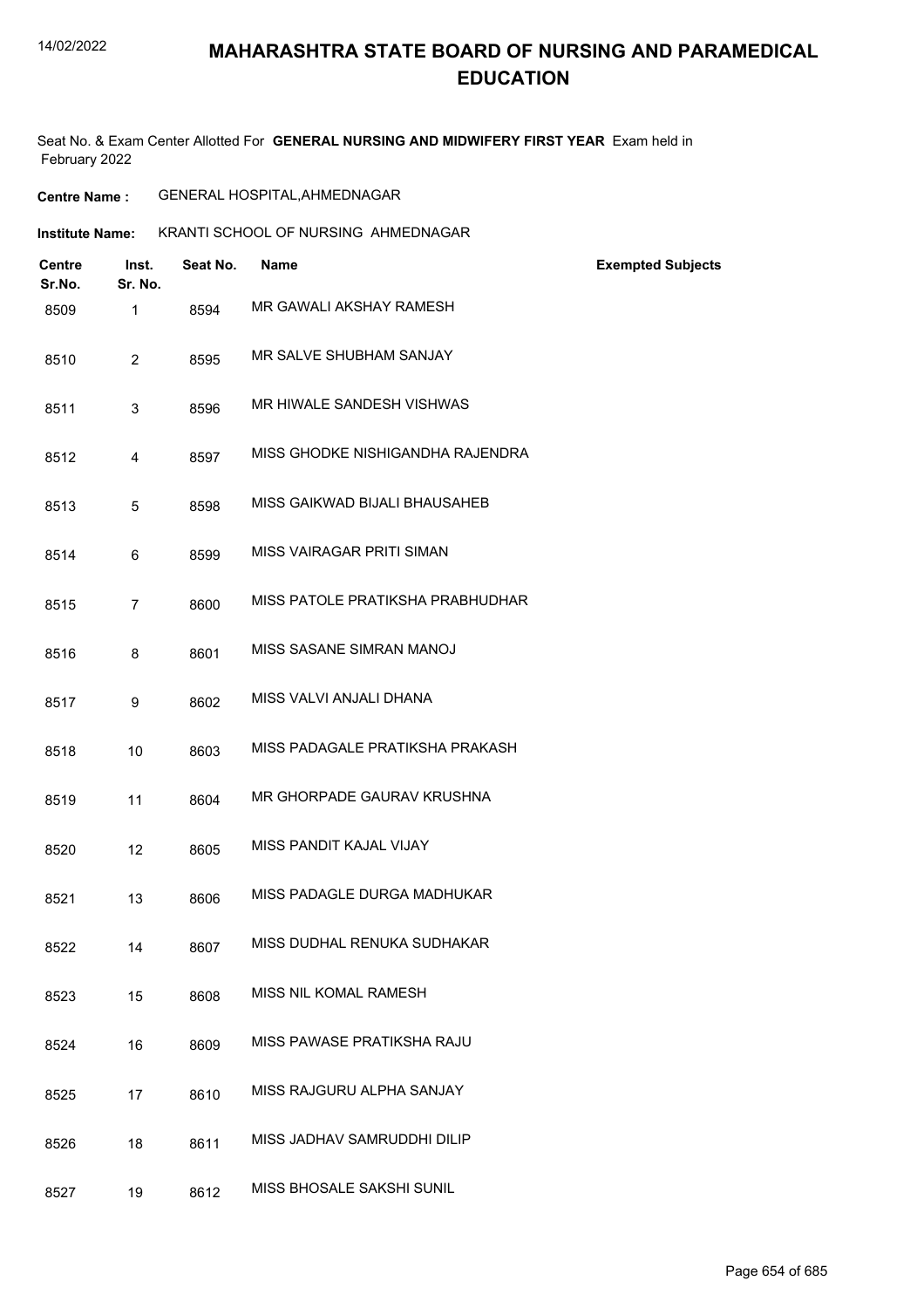| February 2022 |                                         |      | Seat No. & Exam Center Allotted For GENERAL NURSING AND MIDWIFERY FIRST YEAR Exam held in |  |  |
|---------------|-----------------------------------------|------|-------------------------------------------------------------------------------------------|--|--|
| 8528          | 20                                      | 8613 | MISS NIKOSE PRASHIKA PRABHAKAR                                                            |  |  |
| 8529          | 21                                      | 8614 | MISS SARODE MANISHA RAMESH                                                                |  |  |
| 8530          | 22                                      | 8615 | MISS KANGARE PRIYANKA ANNASAHEB                                                           |  |  |
| 8531          | 23                                      | 8616 | MISS WAGHMARE SEEMA BABAN                                                                 |  |  |
| 8532          | 24                                      | 8617 | MISS MANTODE KANCHAN MOHAN                                                                |  |  |
| 8533          | 25                                      | 8618 | MISS PADAGALE MONALI MADHUKAR                                                             |  |  |
| 8534          | 26                                      | 8619 | MISS LOKHANDE KANCHAN PRAKASH                                                             |  |  |
| 8535          | 27                                      | 8620 | MISS SHENDGE ASHA PANDIT                                                                  |  |  |
| 8536          | 28                                      | 8621 | MISS ASRUDKAR RUNALI KISAN                                                                |  |  |
| 8537          | 29                                      | 8622 | MISS BHALERAO VARSHA RAOSAHEB                                                             |  |  |
| 8538          | 30                                      | 8623 | MISS BEG PRITI SACHIN                                                                     |  |  |
| 8539          | 31                                      | 8624 | MR ARWADE VISHWEY SATISH                                                                  |  |  |
| 8540          | 32                                      | 8625 | MR GAIKWAD TUSHAR BALASAHEB                                                               |  |  |
| 8541          | 33                                      | 8626 | MR SALVE SHANTVEL ABRAHAM                                                                 |  |  |
| 8542          | 34                                      | 8627 | MR DHADGE NAVNATH BABAN                                                                   |  |  |
|               | NOTE: 'P' MEANS PROVISIONALLY PERMITTED |      |                                                                                           |  |  |
|               |                                         |      |                                                                                           |  |  |

if there is any mistake in the EXEMPTION of the Candidate it should be brought to the notice of the MSBNPE before the examination otherwise MSBNPE will not be resposible for any Consequences. The names of candidates enrolled online will be whole resposibilty of the Principal of that Nursing Institute.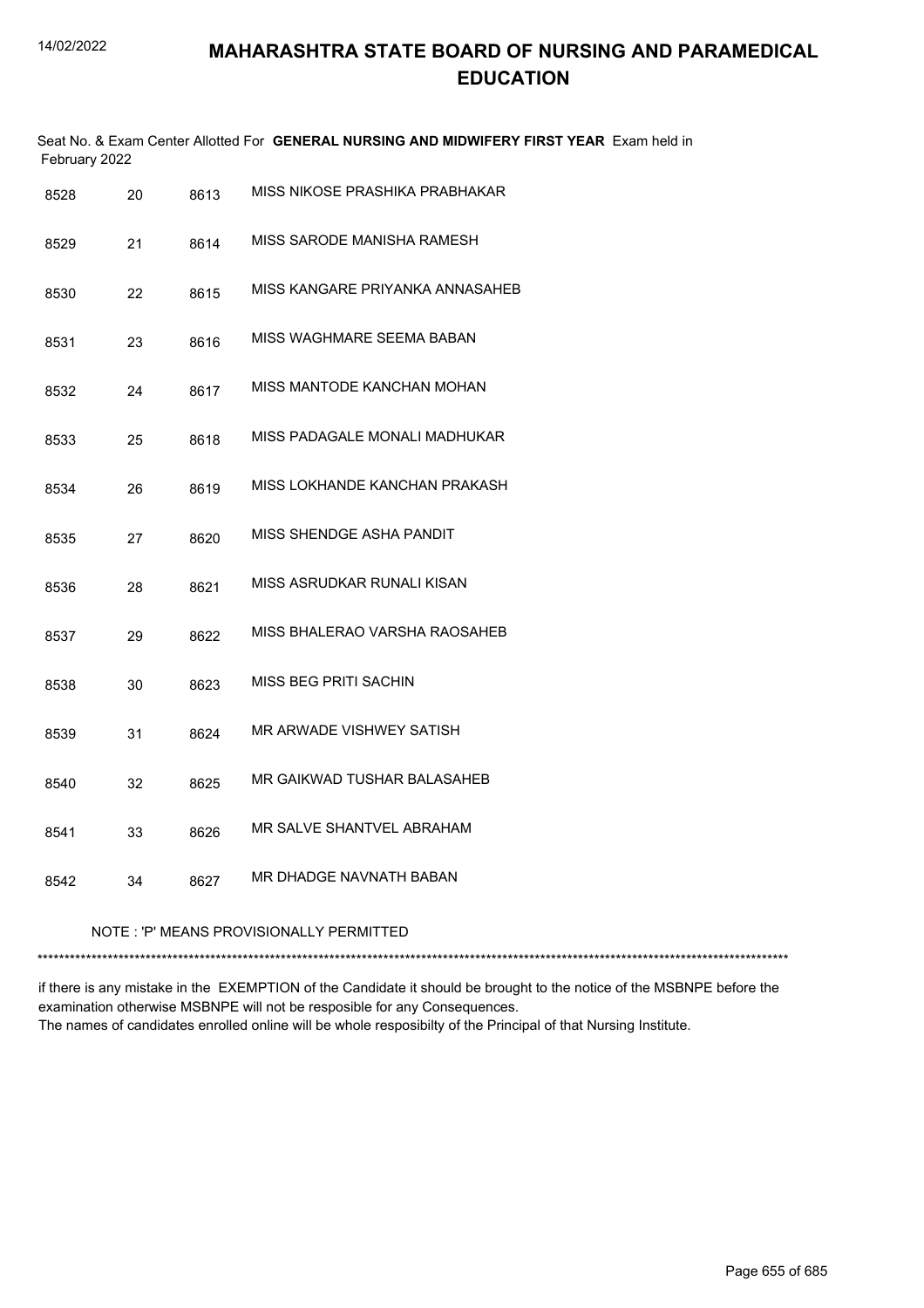Seat No. & Exam Center Allotted For GENERAL NURSING AND MIDWIFERY FIRST YEAR Exam held in February 2022

GENERAL HOSPITAL, Satara **Centre Name:** 

Institute Name: W.F.P.M., SCHOOL OF NURSING, WAI, SATARA

| Centre<br>Sr.No. | lnst.<br>Sr. No. | Seat No. | Name                        | <b>Exempted Subjects</b> |
|------------------|------------------|----------|-----------------------------|--------------------------|
| 8543             |                  | 8628     | MISS GADHAVE DIVYA MADHUKAR |                          |

#### NOTE : 'P' MEANS PROVISIONALLY PERMITTED

if there is any mistake in the EXEMPTION of the Candidate it should be brought to the notice of the MSBNPE before the examination otherwise MSBNPE will not be resposible for any Consequences.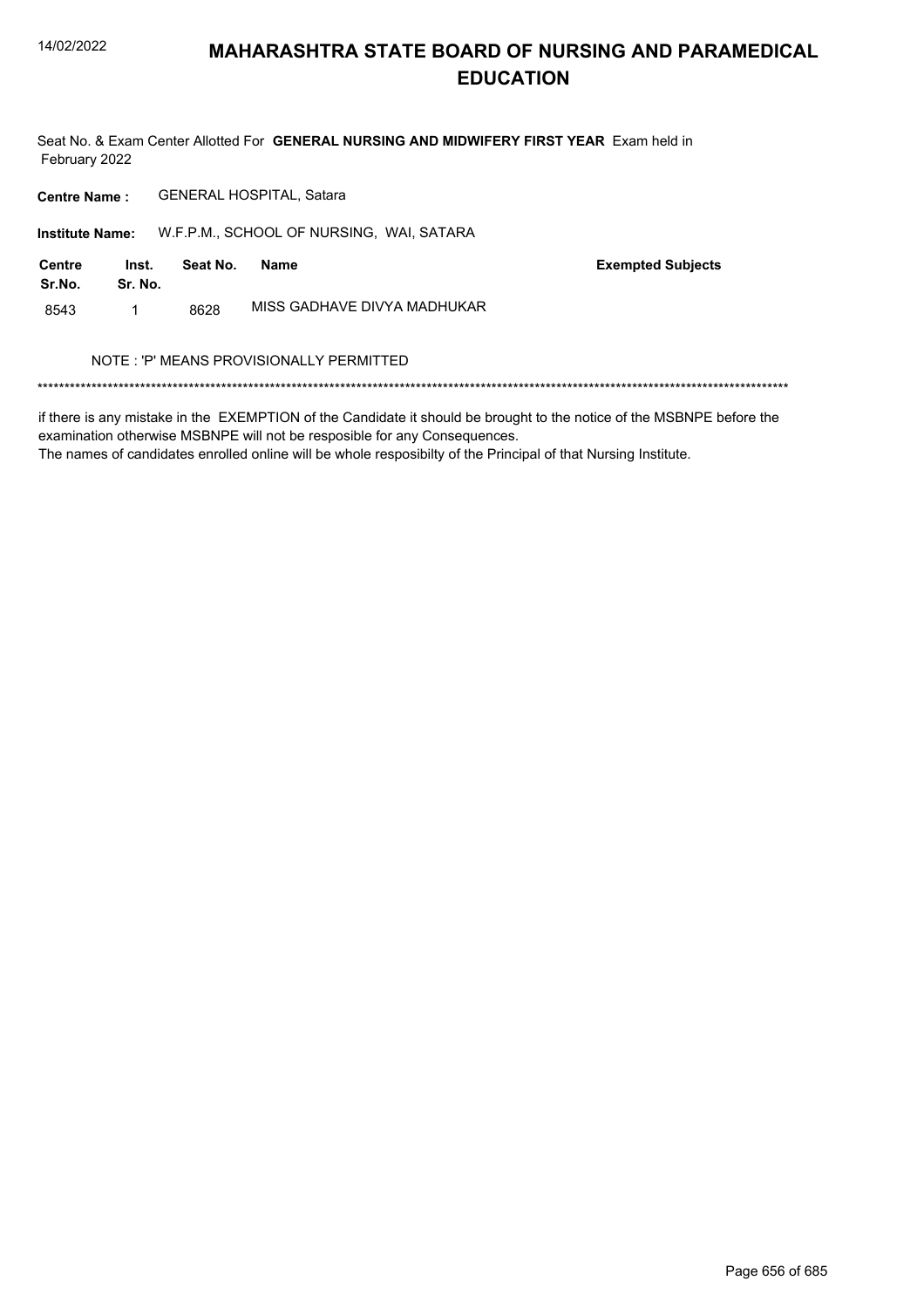Seat No. & Exam Center Allotted For GENERAL NURSING AND MIDWIFERY FIRST YEAR Exam held in February 2022

Krishna Hosp.& M.R.C., Karad. Dist-Satara **Centre Name:** 

LATE NARAYANDAS BHAWANGDAS CHHABADA TRAINING COLLEGE OF NURSING, SATARA **Institute Name: Centre** Inst. Seat No. **Name Exempted Subjects** Sr.No. Sr. No.

MISS RINJAD VANITA GOPAL 8544  $\mathbf{1}$ 8629

#### NOTE: 'P' MEANS PROVISIONALLY PERMITTED

if there is any mistake in the EXEMPTION of the Candidate it should be brought to the notice of the MSBNPE before the examination otherwise MSBNPE will not be resposible for any Consequences.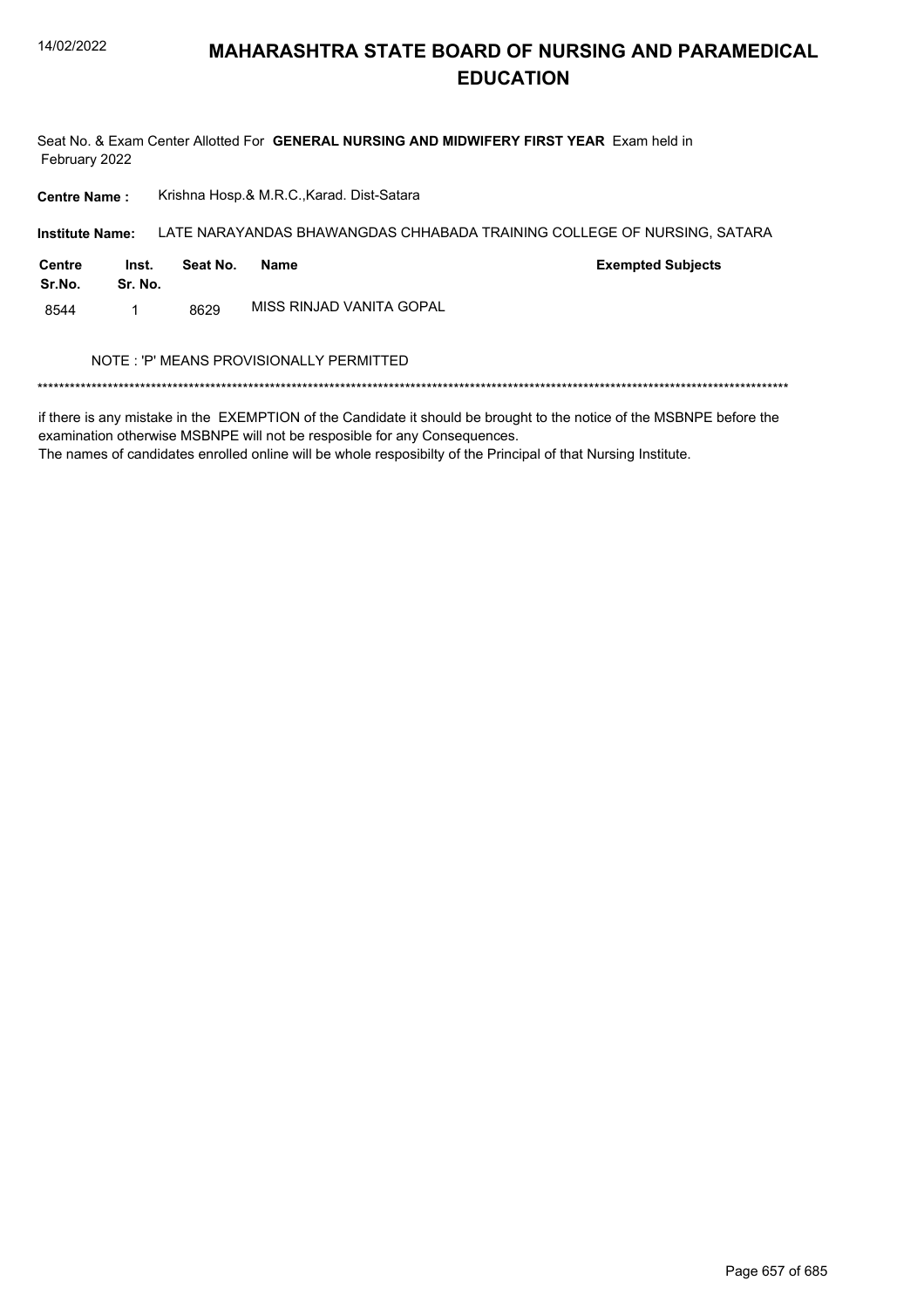Seat No. & Exam Center Allotted For **GENERAL NURSING AND MIDWIFERY FIRST YEAR** Exam held in February 2022

**Centre Name :** WANLESS HOSPITAL COLLEGE OF NURSING, MIRAJ , DIST-SANGLI

**Institute Name: CHINGUAAI INSTITUTE OF NURSING EDUCATION, KAVATHE MAHANKAL, SANGLI** 

| <b>Centre</b><br>Sr.No. | Inst.<br>Sr. No.                        | Seat No. | <b>Name</b>                | <b>Exempted Subjects</b> |  |  |
|-------------------------|-----------------------------------------|----------|----------------------------|--------------------------|--|--|
| 8545                    | 1                                       | 8630     | MISS AJETRAO PUNAM BHAUSO  |                          |  |  |
| 8546                    | 2                                       | 8631     | MR KHOT PRASHANT BHIMRAO   |                          |  |  |
| 8547                    | 3                                       | 8632     | MISS LONDHE SAKSHI MANOHAR |                          |  |  |
| 8548                    | 4                                       | 8633     | MISS MALI AISHWARYA LAXMAN |                          |  |  |
|                         | NOTE: 'P' MEANS PROVISIONALLY PERMITTED |          |                            |                          |  |  |

\*\*\*\*\*\*\*\*\*\*\*\*\*\*\*\*\*\*\*\*\*\*\*\*\*\*\*\*\*\*\*\*\*\*\*\*\*\*\*\*\*\*\*\*\*\*\*\*\*\*\*\*\*\*\*\*\*\*\*\*\*\*\*\*\*\*\*\*\*\*\*\*\*\*\*\*\*\*\*\*\*\*\*\*\*\*\*\*\*\*\*\*\*\*\*\*\*\*\*\*\*\*\*\*\*\*\*\*\*\*\*\*\*\*\*\*\*\*\*\*\*\*\*\*\*\*\*\*\*\*\*\*\*\*\*\*\*\*\*

if there is any mistake in the EXEMPTION of the Candidate it should be brought to the notice of the MSBNPE before the examination otherwise MSBNPE will not be resposible for any Consequences. The names of candidates enrolled online will be whole resposibilty of the Principal of that Nursing Institute.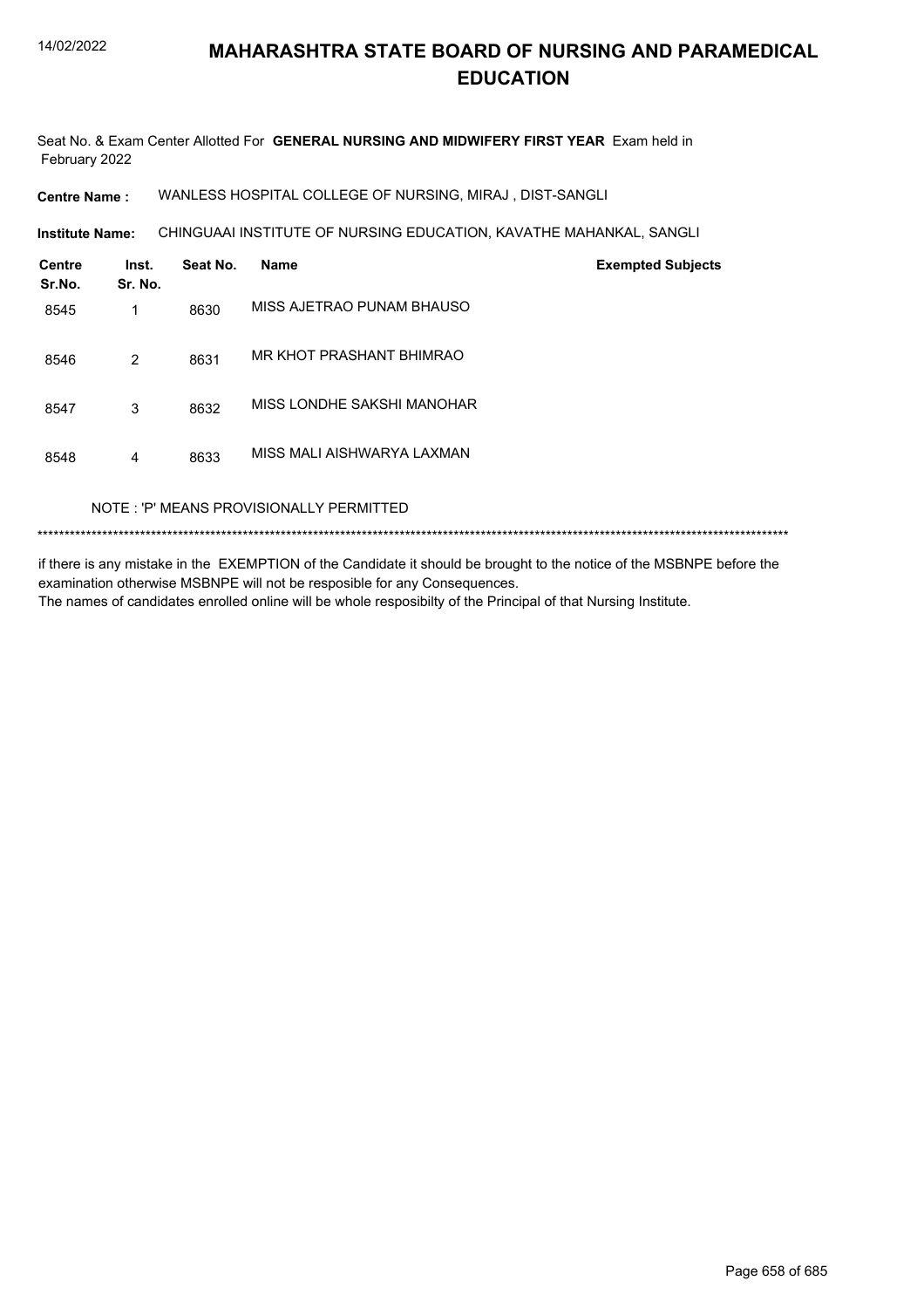

Seat No. & Exam Center Allotted For GENERAL NURSING AND MIDWIFERY FIRST YEAR Exam held in February 2022

| <b>Centre Name:</b>                     |                  |          | SHREE SAI NURSING SCHOOL, JAMKHED, AHMEDNAGAR |                          |
|-----------------------------------------|------------------|----------|-----------------------------------------------|--------------------------|
| <b>Institute Name:</b>                  |                  |          | VIJAYA SCHOOL OF NURSING PARNER AHMEDNAGAR    |                          |
| Centre<br>Sr.No.                        | Inst.<br>Sr. No. | Seat No. | <b>Name</b>                                   | <b>Exempted Subjects</b> |
| 8549                                    | 1                | 8634     | MISS BHONGALE PANCHSHILA SUDHAKAR             |                          |
| NOTE: 'P' MEANS PROVISIONALLY PERMITTED |                  |          |                                               |                          |

if there is any mistake in the EXEMPTION of the Candidate it should be brought to the notice of the MSBNPE before the examination otherwise MSBNPE will not be resposible for any Consequences.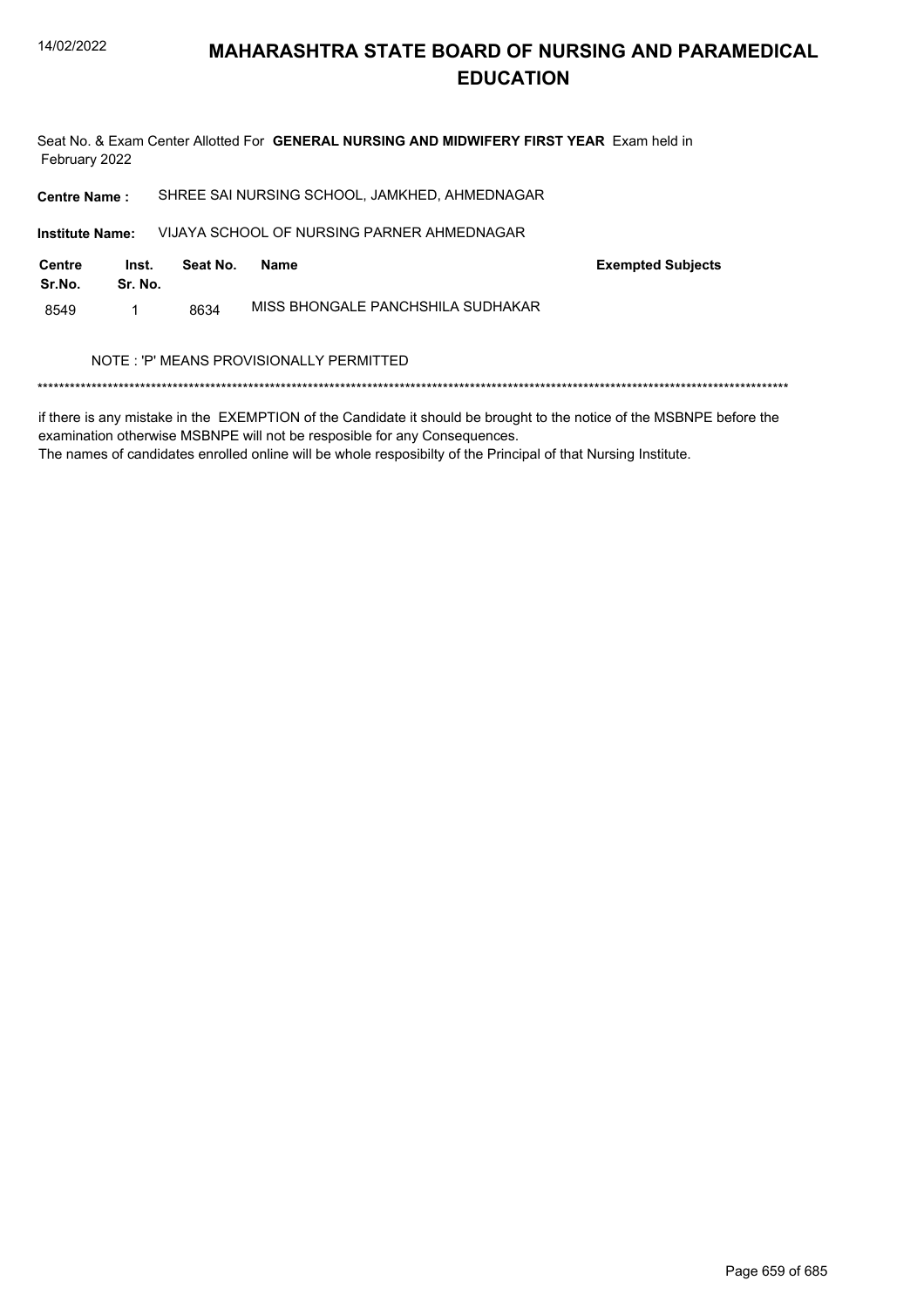Seat No. & Exam Center Allotted For GENERAL NURSING AND MIDWIFERY FIRST YEAR Exam held in February 2022

WANLESS HOSPITAL COLLEGE OF NURSING, MIRAJ, DIST-SANGLI **Centre Name:** 

**Institute Name:** CHINGUAAI INSTITUTE OF NURSING EDUCATION, KAVATHE MAHANKAL, SANGLI

| Centre<br>Sr.No. | Inst.<br>Sr. No. | Seat No. | Name                       | <b>Exempted Subjects</b> |
|------------------|------------------|----------|----------------------------|--------------------------|
| 8550             |                  | 8635     | MISS MANE ADITI BALKRISHNA |                          |

#### NOTE : 'P' MEANS PROVISIONALLY PERMITTED

if there is any mistake in the EXEMPTION of the Candidate it should be brought to the notice of the MSBNPE before the examination otherwise MSBNPE will not be resposible for any Consequences.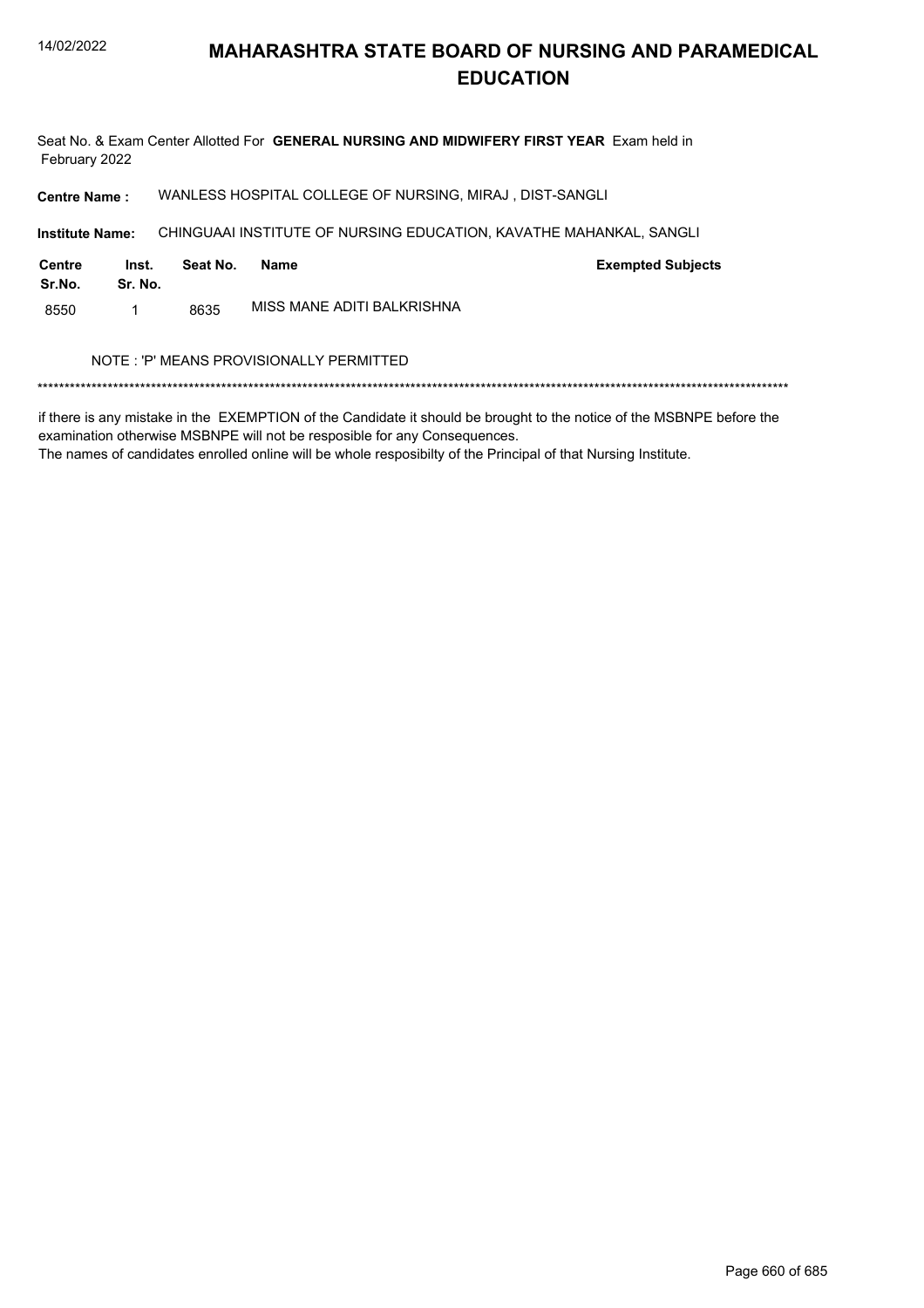

Seat No. & Exam Center Allotted For GENERAL NURSING AND MIDWIFERY FIRST YEAR Exam held in February 2022

| <b>Centre Name:</b>                     |                  |          | SHREE SAI NURSING SCHOOL, JAMKHED, AHMEDNAGAR |                          |  |
|-----------------------------------------|------------------|----------|-----------------------------------------------|--------------------------|--|
| <b>Institute Name:</b>                  |                  |          | VIJAYA SCHOOL OF NURSING PARNER AHMEDNAGAR    |                          |  |
| <b>Centre</b><br>Sr.No.                 | Inst.<br>Sr. No. | Seat No. | <b>Name</b>                                   | <b>Exempted Subjects</b> |  |
| 8551                                    |                  | 8636     | MISS DHAWANGAYE ASHVINI BRAMHARAJ             |                          |  |
| NOTE: 'P' MEANS PROVISIONALLY PERMITTED |                  |          |                                               |                          |  |
|                                         |                  |          |                                               |                          |  |

if there is any mistake in the EXEMPTION of the Candidate it should be brought to the notice of the MSBNPE before the examination otherwise MSBNPE will not be resposible for any Consequences.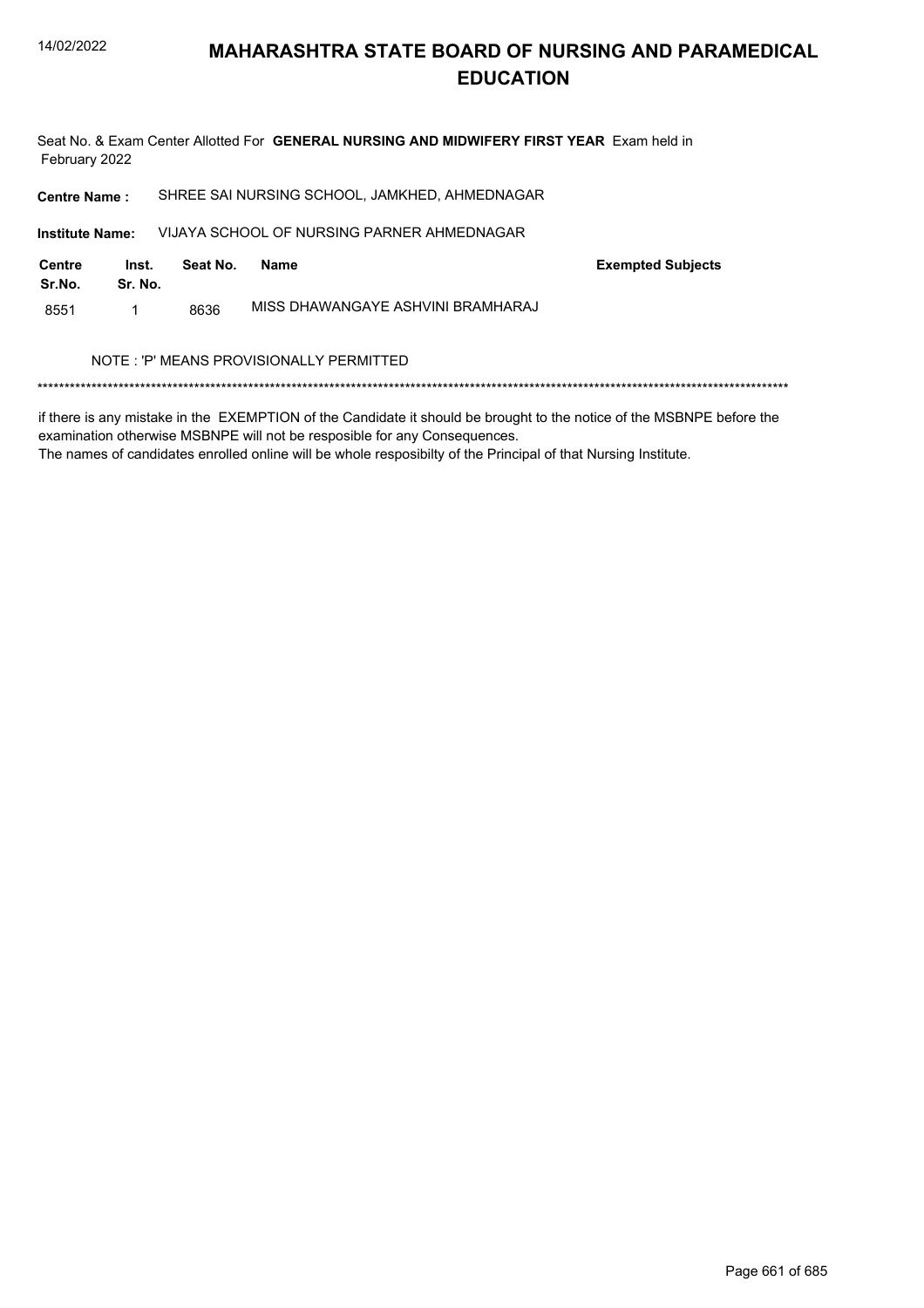Seat No. & Exam Center Allotted For GENERAL NURSING AND MIDWIFERY FIRST YEAR Exam held in February 2022

WANLESS HOSPITAL COLLEGE OF NURSING, MIRAJ, DIST-SANGLI **Centre Name:** 

**Institute Name:** CHINGUAAI INSTITUTE OF NURSING EDUCATION, KAVATHE MAHANKAL, SANGLI

| Centre<br>Sr.No. | Inst.<br>Sr. No. | Seat No. | Name                        | <b>Exempted Subjects</b> |
|------------------|------------------|----------|-----------------------------|--------------------------|
| 8552             |                  | 8637     | MISS PAWAR PRATIBHA MANSING |                          |

#### NOTE : 'P' MEANS PROVISIONALLY PERMITTED

if there is any mistake in the EXEMPTION of the Candidate it should be brought to the notice of the MSBNPE before the examination otherwise MSBNPE will not be resposible for any Consequences.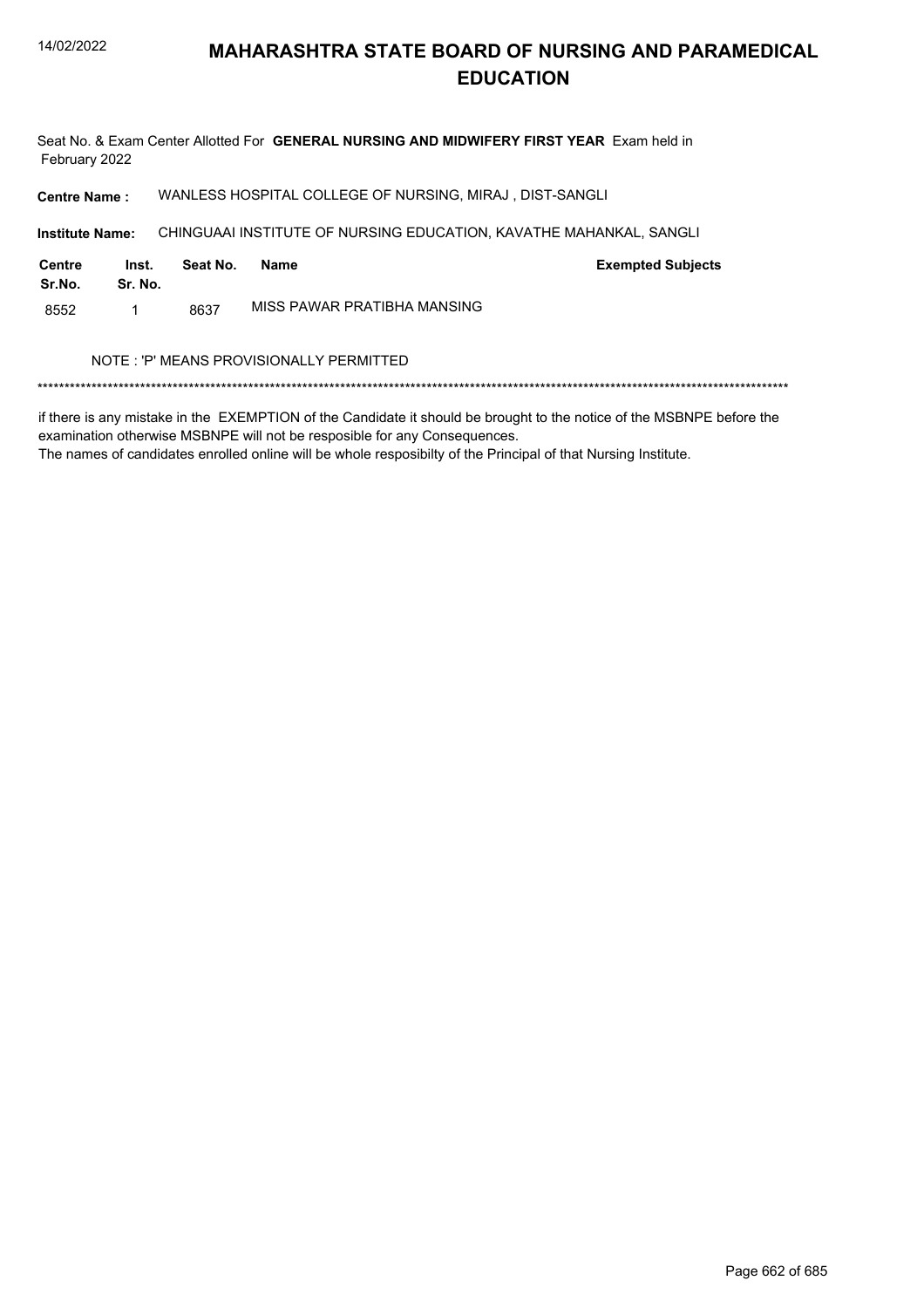

Seat No. & Exam Center Allotted For GENERAL NURSING AND MIDWIFERY FIRST YEAR Exam held in February 2022

SHREE SAI NURSING SCHOOL, JAMKHED, AHMEDNAGAR **Centre Name:** 

VIJAYA SCHOOL OF NURSING PARNER AHMEDNAGAR Institute Name:

| <b>Centre</b><br>Sr.No. | Inst.<br>Sr. No. | Seat No. | Name                        | <b>Exempted Subjects</b> |
|-------------------------|------------------|----------|-----------------------------|--------------------------|
| 8553                    |                  | 8638     | MISS DHURI RUCHITA RAJENDRA |                          |
| 8554                    | 2                | 8639     | MISS GAIKWAD SHWETA SANJAY  |                          |

#### NOTE: 'P' MEANS PROVISIONALLY PERMITTED

if there is any mistake in the EXEMPTION of the Candidate it should be brought to the notice of the MSBNPE before the examination otherwise MSBNPE will not be resposible for any Consequences. The names of candidates enrolled online will be whole resposibilty of the Principal of that Nursing Institute.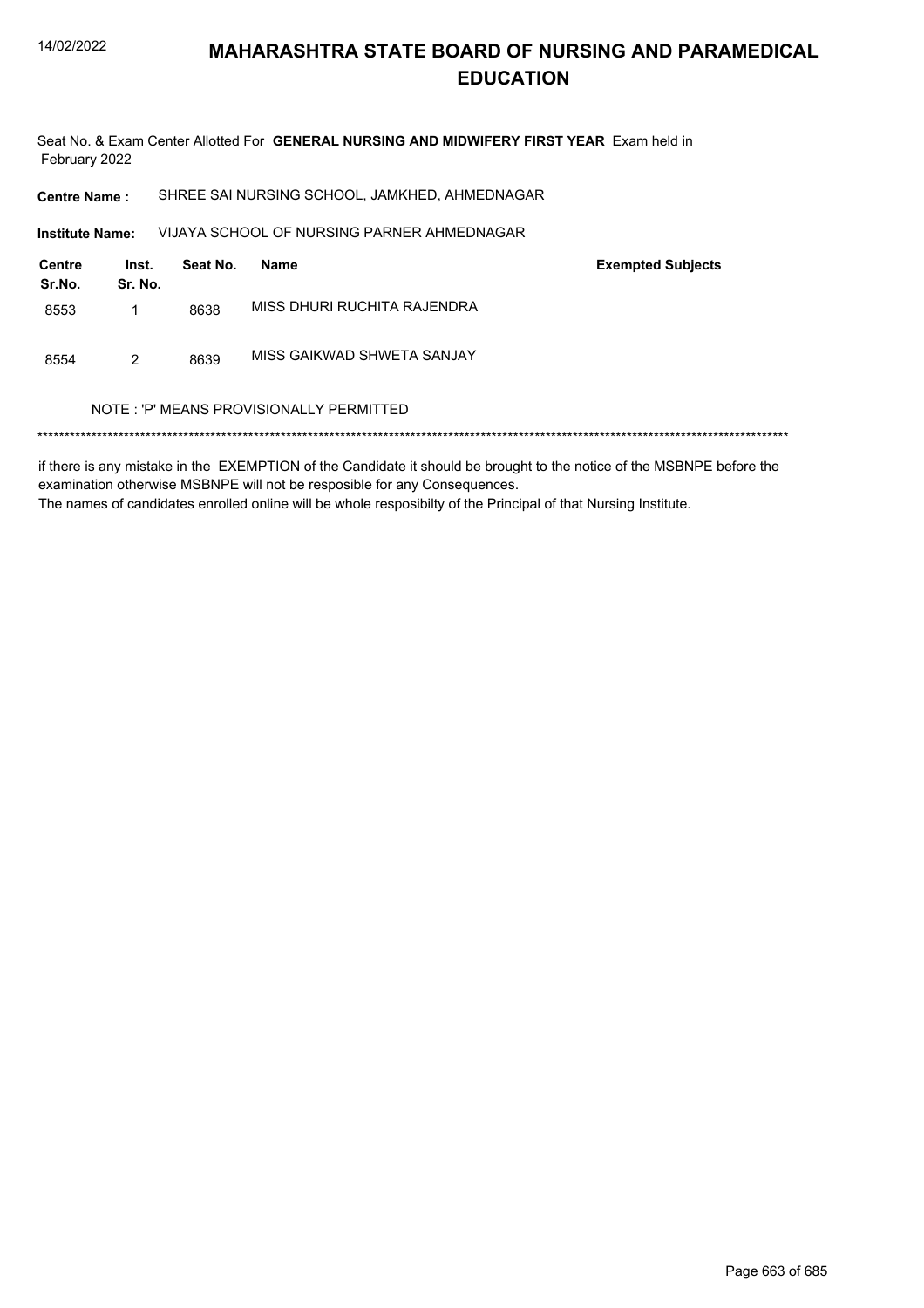Seat No. & Exam Center Allotted For GENERAL NURSING AND MIDWIFERY FIRST YEAR Exam held in February 2022

WANLESS HOSPITAL COLLEGE OF NURSING, MIRAJ, DIST-SANGLI **Centre Name:** 

**Institute Name:** CHINGUAAI INSTITUTE OF NURSING EDUCATION, KAVATHE MAHANKAL, SANGLI

| Centre<br>Sr.No. | Inst.<br>Sr. No. | Seat No. | Name                      | <b>Exempted Subjects</b> |
|------------------|------------------|----------|---------------------------|--------------------------|
| 8555             |                  | 8640     | MR SOUNDADE SOURABH KIRAN |                          |

#### NOTE : 'P' MEANS PROVISIONALLY PERMITTED

if there is any mistake in the EXEMPTION of the Candidate it should be brought to the notice of the MSBNPE before the examination otherwise MSBNPE will not be resposible for any Consequences.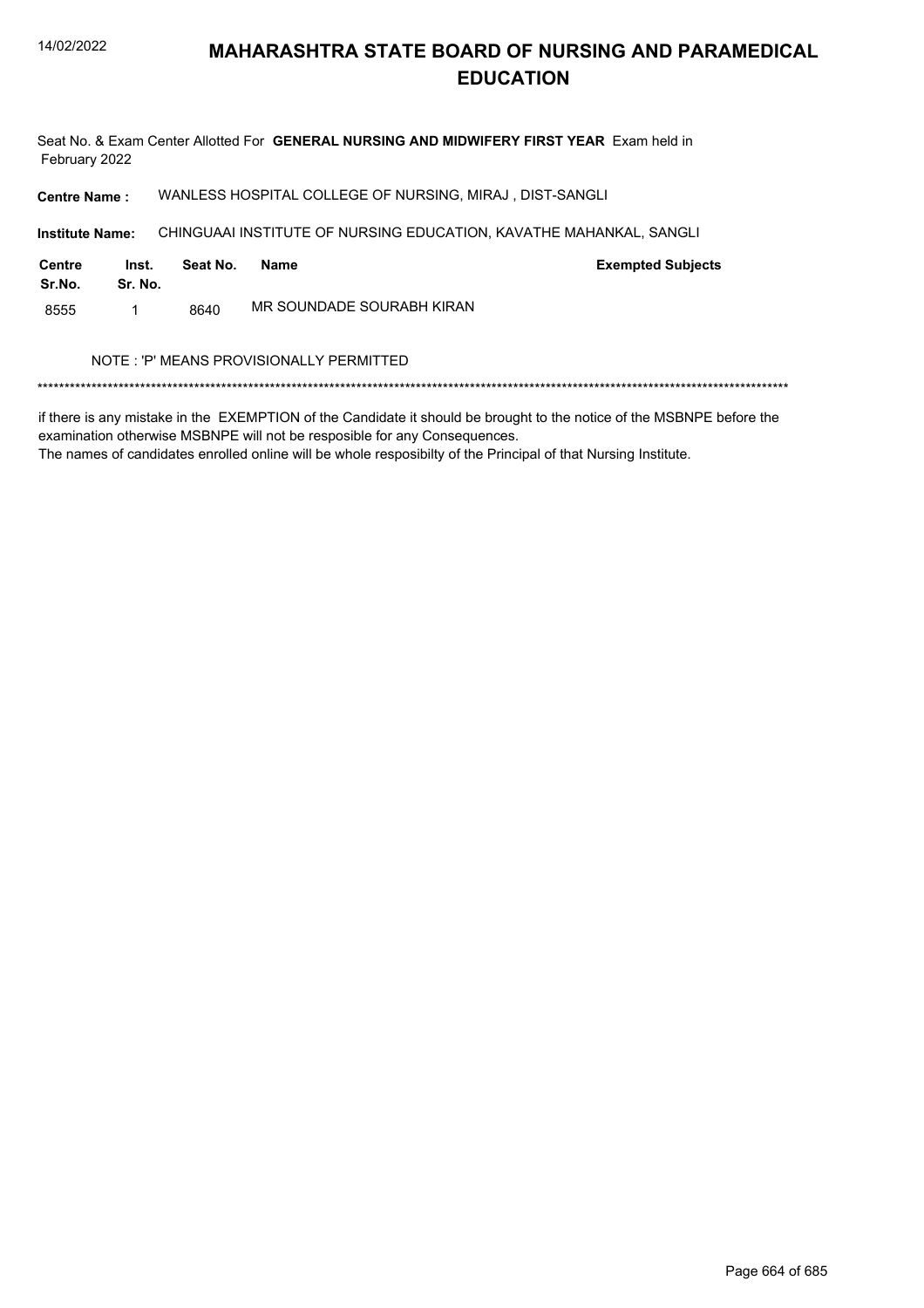

Seat No. & Exam Center Allotted For GENERAL NURSING AND MIDWIFERY FIRST YEAR Exam held in February 2022

SHREE SAI NURSING SCHOOL, JAMKHED, AHMEDNAGAR **Centre Name:** 

VIJAYA SCHOOL OF NURSING PARNER AHMEDNAGAR Institute Name:

| <b>Centre</b><br>Sr.No. | Inst.<br>Sr. No. | Seat No. | Name                      | <b>Exempted Subjects</b> |
|-------------------------|------------------|----------|---------------------------|--------------------------|
| 8556                    |                  | 8641     | MISS JADHAV HARSHADA RAJU |                          |
| 8557                    | 2                | 8642     | MR KAMBLE PRAVIN DAVID    |                          |

#### NOTE: 'P' MEANS PROVISIONALLY PERMITTED

if there is any mistake in the EXEMPTION of the Candidate it should be brought to the notice of the MSBNPE before the examination otherwise MSBNPE will not be resposible for any Consequences. The names of candidates enrolled online will be whole resposibilty of the Principal of that Nursing Institute.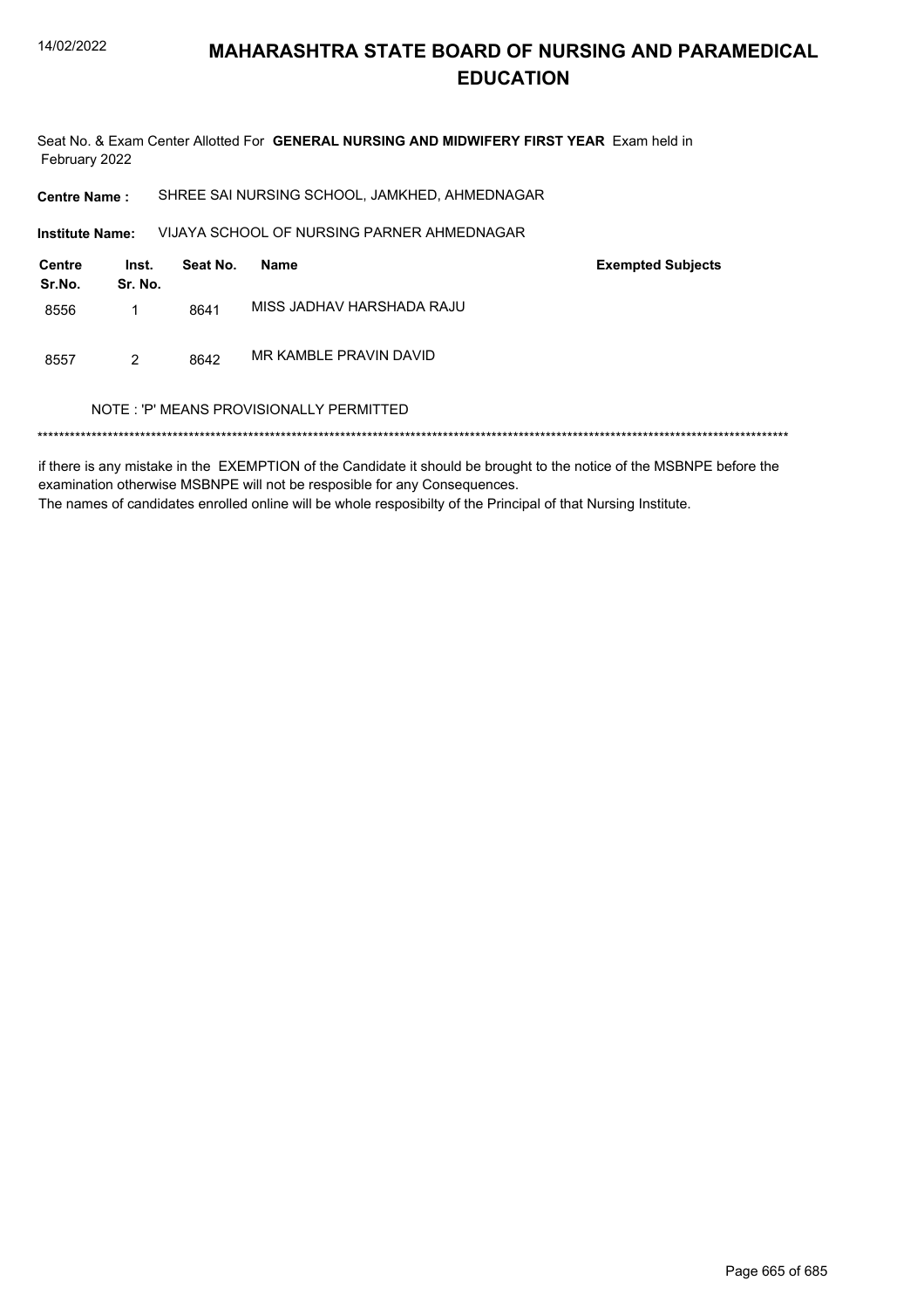Seat No. & Exam Center Allotted For GENERAL NURSING AND MIDWIFERY FIRST YEAR Exam held in February 2022

WANLESS HOSPITAL COLLEGE OF NURSING, MIRAJ, DIST-SANGLI **Centre Name:** 

**Institute Name:** CHINGUAAI INSTITUTE OF NURSING EDUCATION, KAVATHE MAHANKAL, SANGLI

| Centre<br>Sr.No. | Inst.<br>Sr. No. | Seat No. | Name                             | <b>Exempted Subjects</b> |
|------------------|------------------|----------|----------------------------------|--------------------------|
| 8558             |                  | 8643     | MISS WAGHAMARE DIKSHA VIDHYADHAR |                          |

#### NOTE : 'P' MEANS PROVISIONALLY PERMITTED

if there is any mistake in the EXEMPTION of the Candidate it should be brought to the notice of the MSBNPE before the examination otherwise MSBNPE will not be resposible for any Consequences.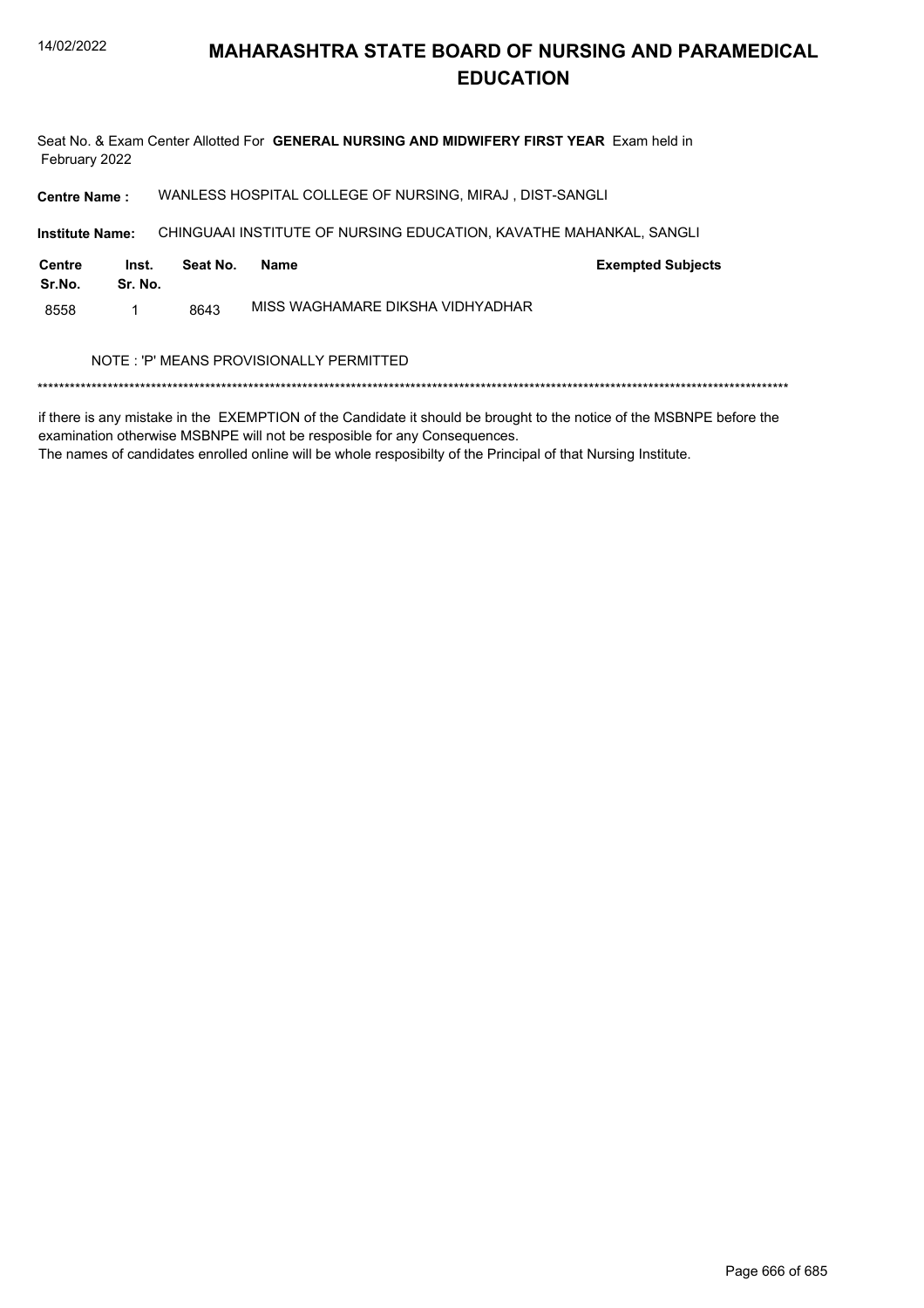

Seat No. & Exam Center Allotted For GENERAL NURSING AND MIDWIFERY FIRST YEAR Exam held in February 2022

SHREE SAI NURSING SCHOOL, JAMKHED, AHMEDNAGAR **Centre Name:** VIJAYA SCHOOL OF NURSING PARNER AHMEDNAGAR **Institute Name:** 

**Centre** Inst. **Exempted Subjects** Seat No. **Name** Sr.No. Sr. No. MR KAMBLE RAHUL CHANDRAKANT 8559  $\mathbf{1}$ 8644

#### NOTE: 'P' MEANS PROVISIONALLY PERMITTED

if there is any mistake in the EXEMPTION of the Candidate it should be brought to the notice of the MSBNPE before the examination otherwise MSBNPE will not be resposible for any Consequences.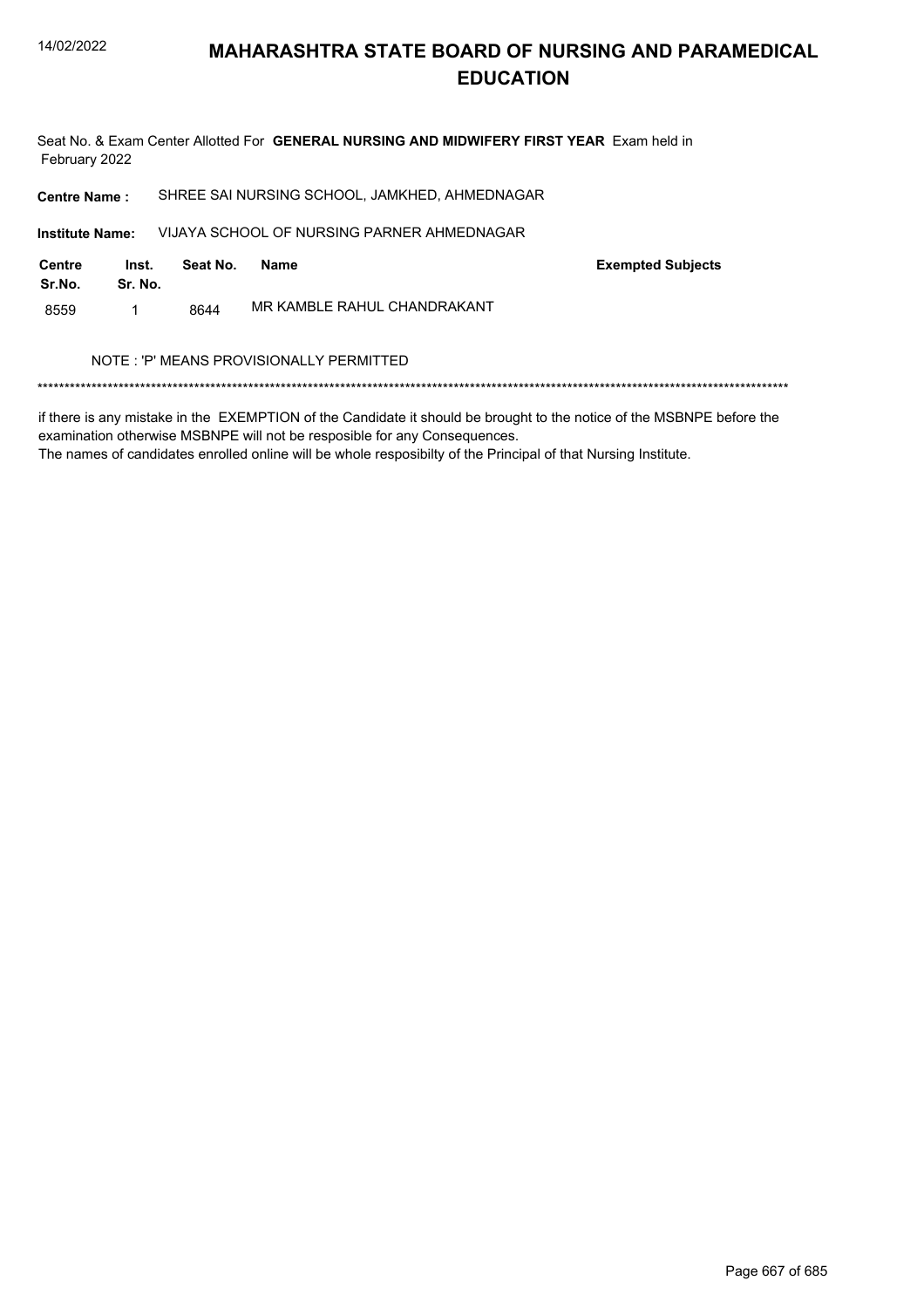Seat No. & Exam Center Allotted For GENERAL NURSING AND MIDWIFERY FIRST YEAR Exam held in February 2022

WANLESS HOSPITAL COLLEGE OF NURSING, MIRAJ, DIST-SANGLI **Centre Name:** 

**Institute Name:** CHINGUAAI INSTITUTE OF NURSING EDUCATION, KAVATHE MAHANKAL, SANGLI

| Centre<br>Sr.No. | Inst.<br>Sr. No. | Seat No. | Name                       | <b>Exempted Subjects</b> |
|------------------|------------------|----------|----------------------------|--------------------------|
| 8560             |                  | 8645     | MISS WAGHMARE MONIKA ASHOK |                          |

#### NOTE : 'P' MEANS PROVISIONALLY PERMITTED

if there is any mistake in the EXEMPTION of the Candidate it should be brought to the notice of the MSBNPE before the examination otherwise MSBNPE will not be resposible for any Consequences.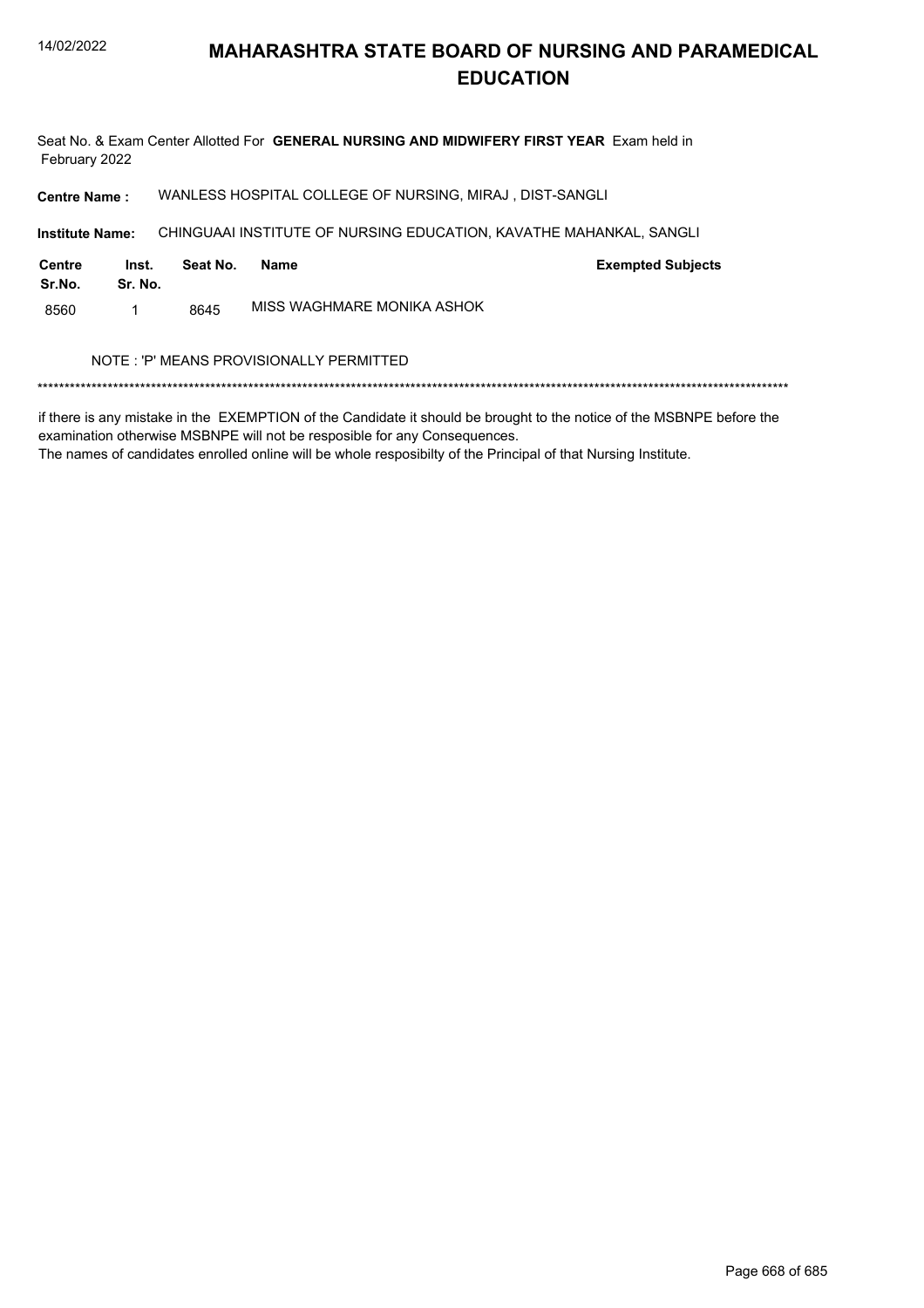Seat No. & Exam Center Allotted For GENERAL NURSING AND MIDWIFERY FIRST YEAR Exam held in February 2022

SIDDHAKALA SCHOOL OF NURSING, SANGAMNER, AHMEDNAGAR **Centre Name:** 

**Institute Name:** Vamanrao Ithape RGNM School, Sangamner, Ahmednagar

| Centre<br>Sr.No. | Inst.<br>Sr. No. | Seat No. | Name                        | <b>Exempted Subjects</b> |
|------------------|------------------|----------|-----------------------------|--------------------------|
| 8561             |                  | 8646     | MISS GAVIT PRIYANKA MANILAL |                          |

#### NOTE : 'P' MEANS PROVISIONALLY PERMITTED

if there is any mistake in the EXEMPTION of the Candidate it should be brought to the notice of the MSBNPE before the examination otherwise MSBNPE will not be resposible for any Consequences.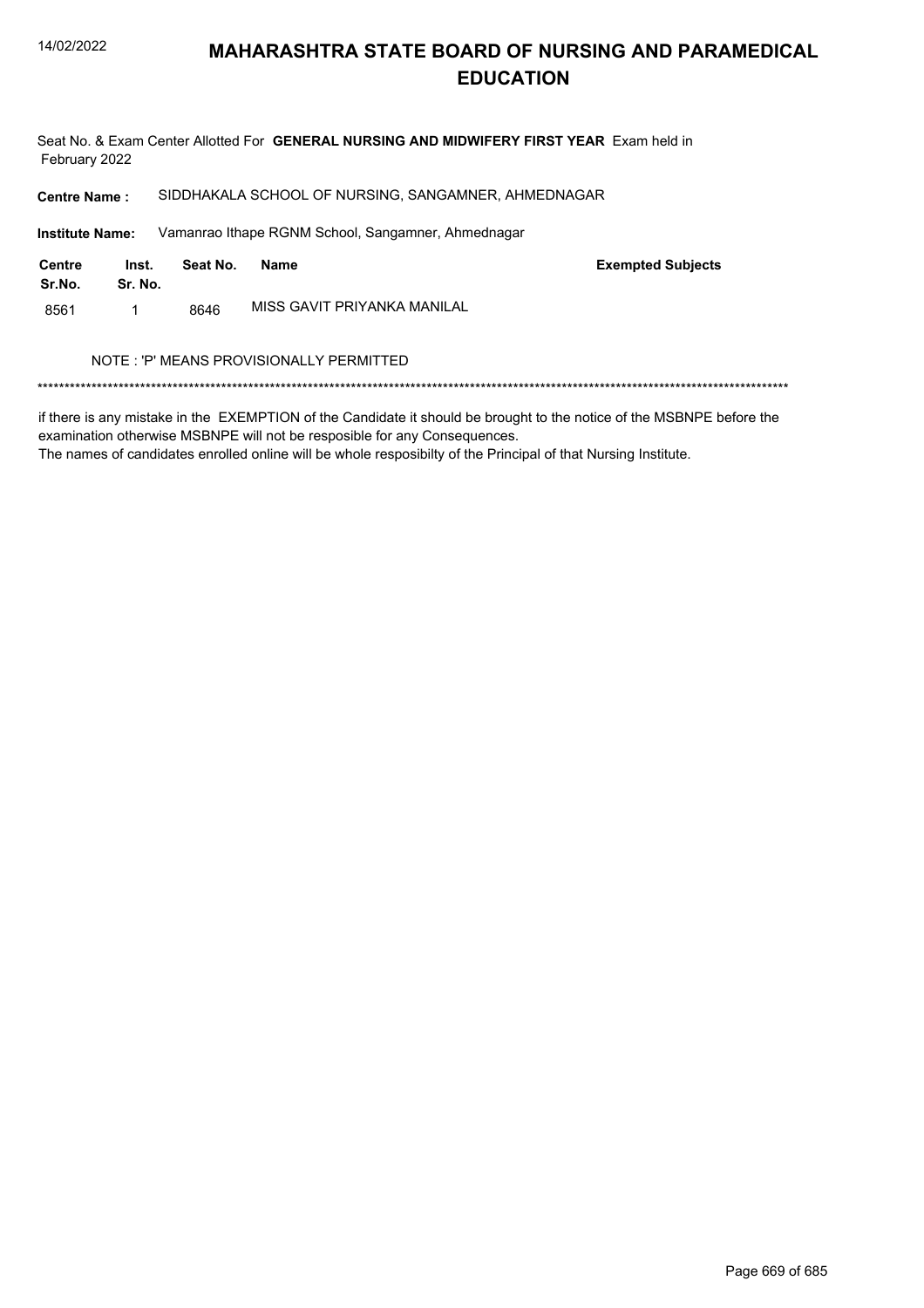Seat No. & Exam Center Allotted For **GENERAL NURSING AND MIDWIFERY FIRST YEAR** Exam held in February 2022

**Centre Name :** WANLESS HOSPITAL COLLEGE OF NURSING, MIRAJ , DIST-SANGLI

CHINGUAAI INSTITUTE OF NURSING EDUCATION, KAVATHE MAHANKAL, SANGLI **Institute Name:**

| <b>Centre</b><br>Sr.No. | Inst.<br>Sr. No. | Seat No. | <b>Name</b>                     | <b>Exempted Subjects</b> |
|-------------------------|------------------|----------|---------------------------------|--------------------------|
| 8562                    | 1                | 8647     | MISS BHOSALE TEJASWINI BAJIRAO  |                          |
| 8563                    | $\overline{2}$   | 8648     | MISS DHENDE SWAPNJA RAJENDRA    |                          |
| 8564                    | 3                | 8649     | MR CHAVAN YOGESH SHANKAR        |                          |
| 8565                    | $\overline{4}$   | 8650     | MR DANANE AKASH PRAKASH         |                          |
| 8566                    | 5                | 8651     | MISS DHENDE MANALI DAYANAND     |                          |
| 8567                    | 6                | 8652     | MISS GUDIMANI SAKSHI PRAKASH    |                          |
| 8568                    | $\overline{7}$   | 8653     | MISS JADHAV DIVYA SHAMBHAJIBHAI |                          |
| 8569                    | 8                | 8654     | MISS JADHAV PRERANA SAMEER      |                          |
|                         |                  |          |                                 |                          |

NOTE : 'P' MEANS PROVISIONALLY PERMITTED

\*\*\*\*\*\*\*\*\*\*\*\*\*\*\*\*\*\*\*\*\*\*\*\*\*\*\*\*\*\*\*\*\*\*\*\*\*\*\*\*\*\*\*\*\*\*\*\*\*\*\*\*\*\*\*\*\*\*\*\*\*\*\*\*\*\*\*\*\*\*\*\*\*\*\*\*\*\*\*\*\*\*\*\*\*\*\*\*\*\*\*\*\*\*\*\*\*\*\*\*\*\*\*\*\*\*\*\*\*\*\*\*\*\*\*\*\*\*\*\*\*\*\*\*\*\*\*\*\*\*\*\*\*\*\*\*\*\*\*

if there is any mistake in the EXEMPTION of the Candidate it should be brought to the notice of the MSBNPE before the examination otherwise MSBNPE will not be resposible for any Consequences.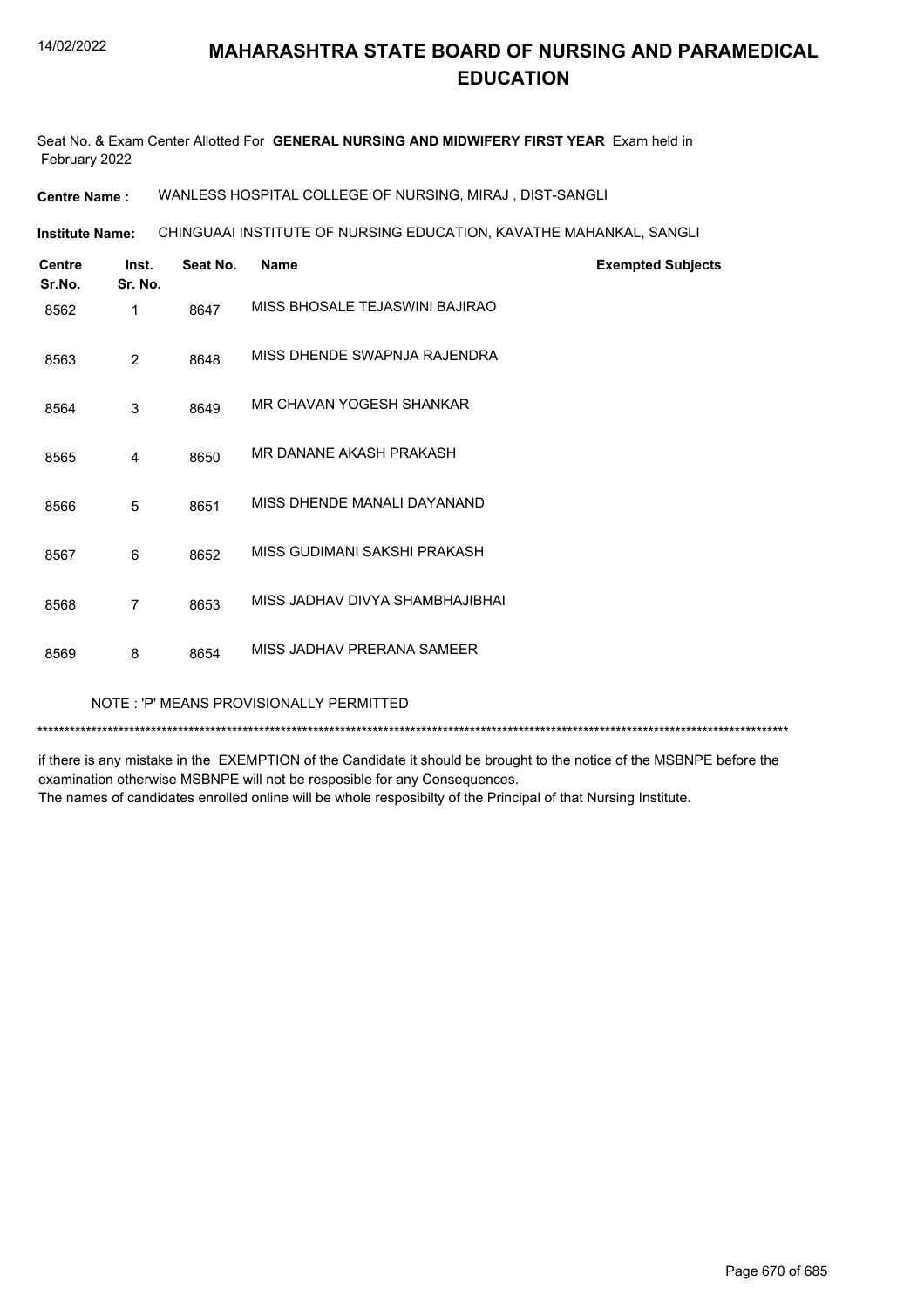Seat No. & Exam Center Allotted For GENERAL NURSING AND MIDWIFERY FIRST YEAR Exam held in February 2022

WANLESS HOSPITAL COLLEGE OF NURSING, MIRAJ, DIST-SANGLI **Centre Name:** 

**Institute Name:** GULABRAO PATIL INSTITUTE OF NURSING SCIENCES, MIRAJ, SANGLI

| Centre<br>Sr.No. | Inst.<br>Sr. No. | Seat No. | Name                   | <b>Exempted Subjects</b> |
|------------------|------------------|----------|------------------------|--------------------------|
| 8570             |                  | 8655     | MR BIRANJE TUSHAR BAPU |                          |

#### NOTE : 'P' MEANS PROVISIONALLY PERMITTED

if there is any mistake in the EXEMPTION of the Candidate it should be brought to the notice of the MSBNPE before the examination otherwise MSBNPE will not be resposible for any Consequences.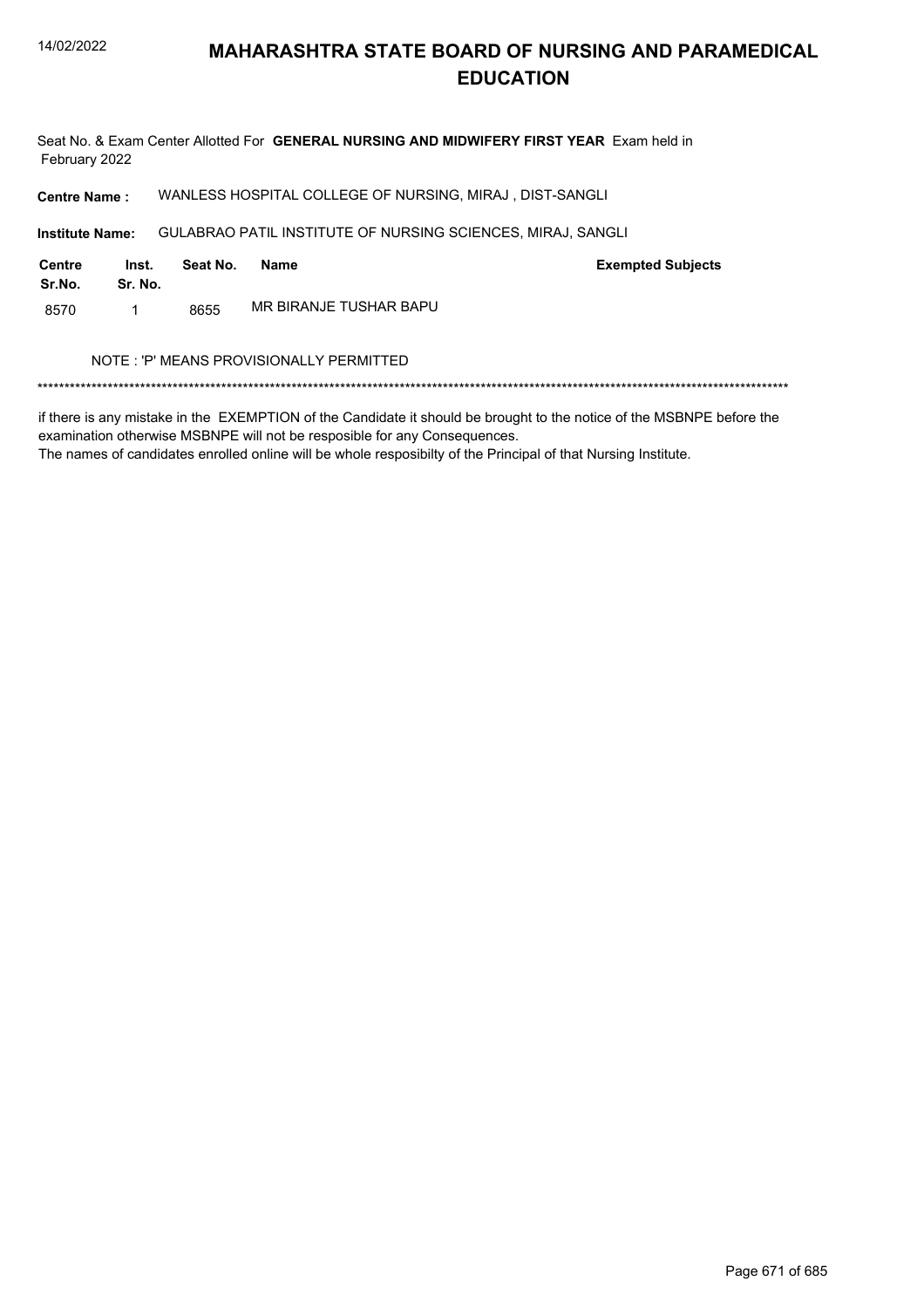Seat No. & Exam Center Allotted For GENERAL NURSING AND MIDWIFERY FIRST YEAR Exam held in February 2022

KASEGAON EDUCATION SOCIETY, SCHOOL OF NURSING, ISLAMPUR, SANGLI **Centre Name:** 

Institute Name: KEDARNATH NURSING SCHOOL, ISLAMPUR, SANGLI

| <b>Centre</b><br>Sr.No. | Inst.<br>Sr. No. | Seat No. | Name                        | <b>Exempted Subjects</b> |
|-------------------------|------------------|----------|-----------------------------|--------------------------|
| 8571                    |                  | 8656     | MISS KAMBLE KAJAL DASHARATH |                          |

#### NOTE : 'P' MEANS PROVISIONALLY PERMITTED

if there is any mistake in the EXEMPTION of the Candidate it should be brought to the notice of the MSBNPE before the examination otherwise MSBNPE will not be resposible for any Consequences.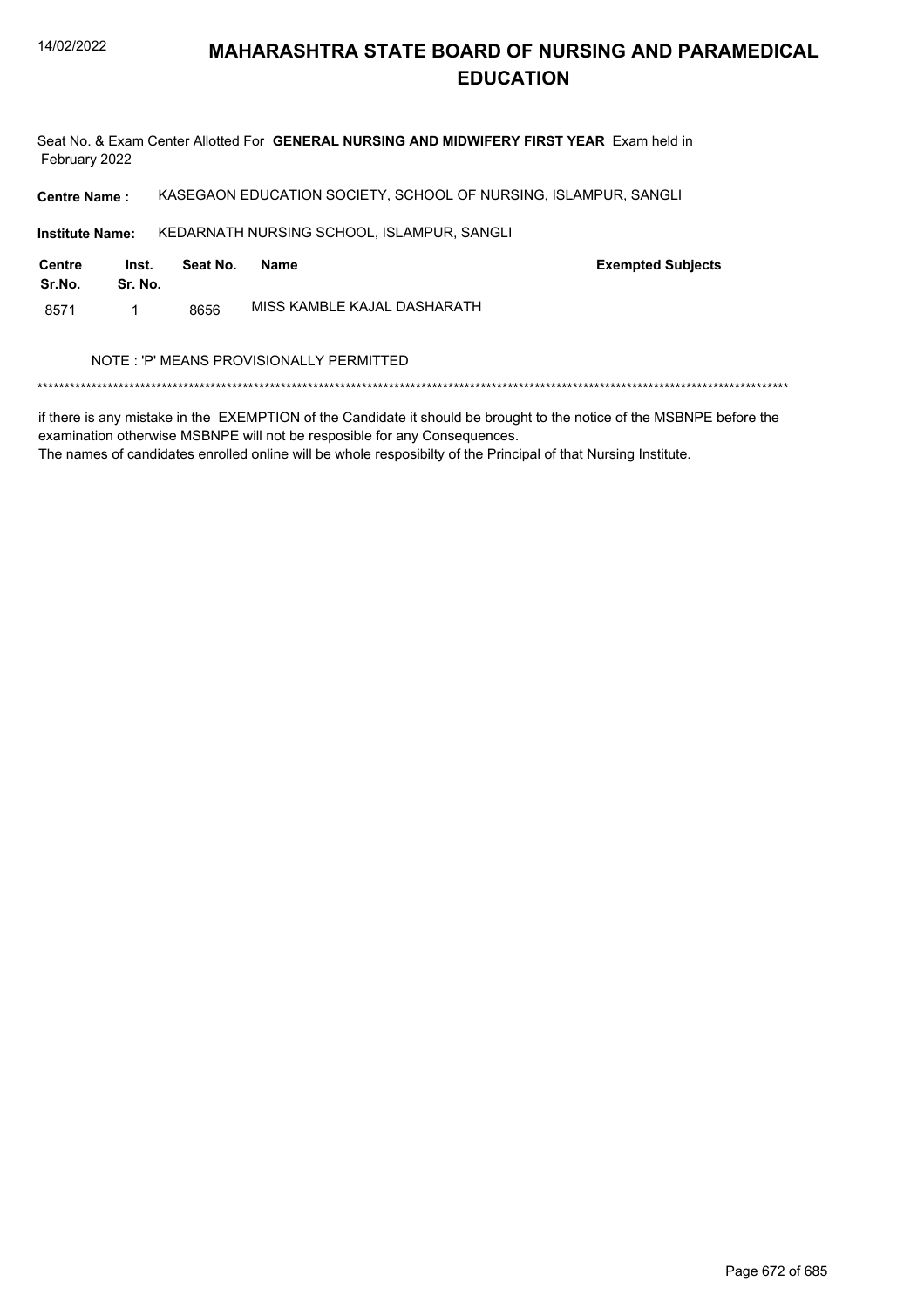Seat No. & Exam Center Allotted For GENERAL NURSING AND MIDWIFERY FIRST YEAR Exam held in February 2022

PARVATIBAI MHASKE INSTITUTE OF NURSING, AHMEDNAGAR **Centre Name:** PARVATIBAI MHASKE INSTITUTE OF NURSING, AHMEDNAGAR **Institute Name: Centre** Inst. **Exempted Subjects** Seat No. **Name** Sr.No. Sr. No. MISS NETKE TANUJA SUBHASH 8572  $\mathbf{1}$ 8657 NOTE: 'P' MEANS PROVISIONALLY PERMITTED 

if there is any mistake in the EXEMPTION of the Candidate it should be brought to the notice of the MSBNPE before the examination otherwise MSBNPE will not be resposible for any Consequences.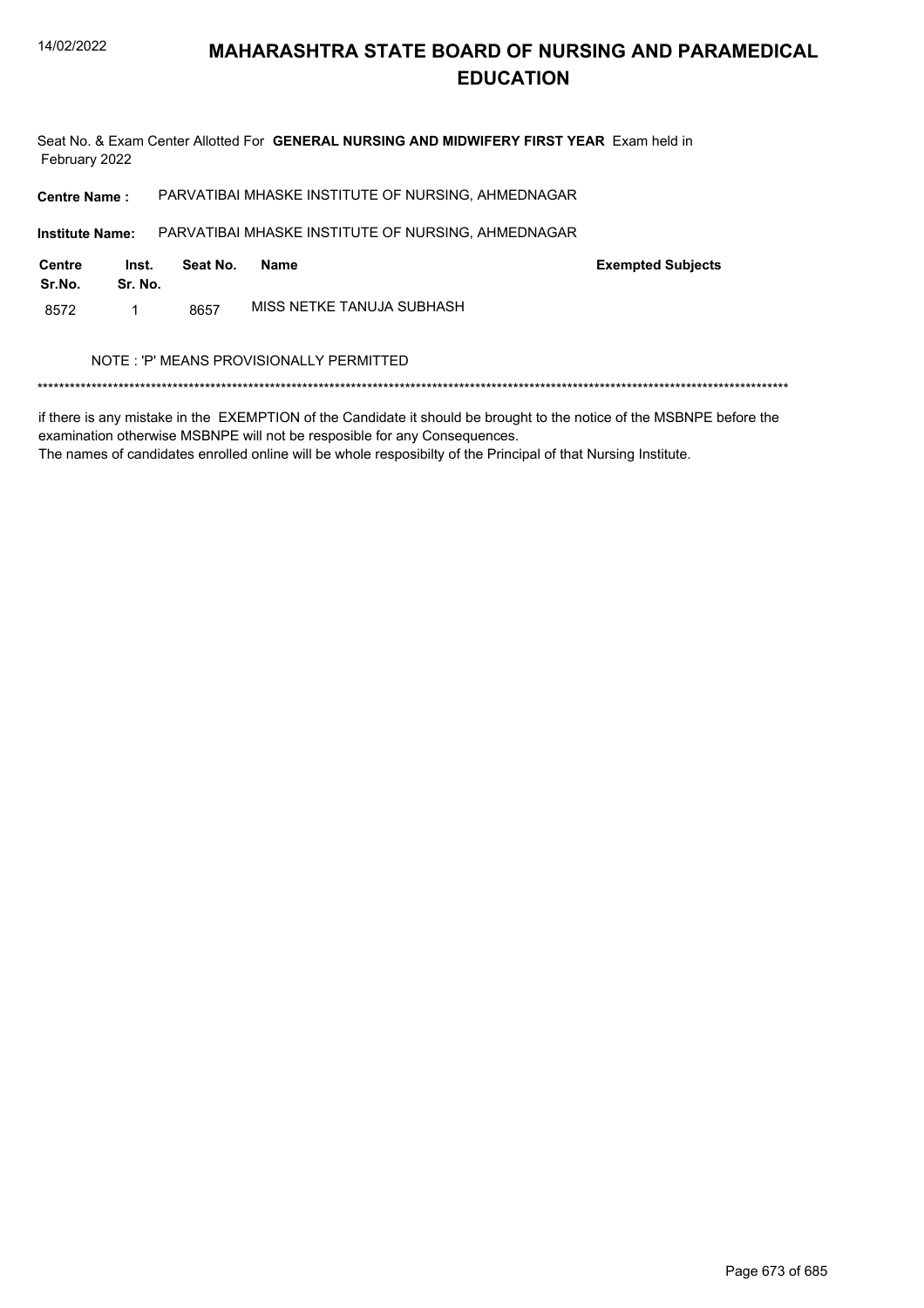

Seat No. & Exam Center Allotted For GENERAL NURSING AND MIDWIFERY FIRST YEAR Exam held in February 2022

| <b>Centre Name:</b>                     |                  |          | SHARDABAI PAWAR INSTITUTE OF NURSING, PUNE              |                          |  |
|-----------------------------------------|------------------|----------|---------------------------------------------------------|--------------------------|--|
| <b>Institute Name:</b>                  |                  |          | SHARDABAI PAWAR INSTITUTE OF NURSING, PUNE              |                          |  |
| Centre<br>Sr.No.                        | Inst.<br>Sr. No. | Seat No. | Name                                                    | <b>Exempted Subjects</b> |  |
| 8573                                    |                  | 8658     | SMT PAWAR KANCHAN AJIT<br>(NEE NALAWADE KANCHAN DADASO) |                          |  |
| NOTE: 'P' MEANS PROVISIONALLY PERMITTED |                  |          |                                                         |                          |  |

if there is any mistake in the EXEMPTION of the Candidate it should be brought to the notice of the MSBNPE before the examination otherwise MSBNPE will not be resposible for any Consequences.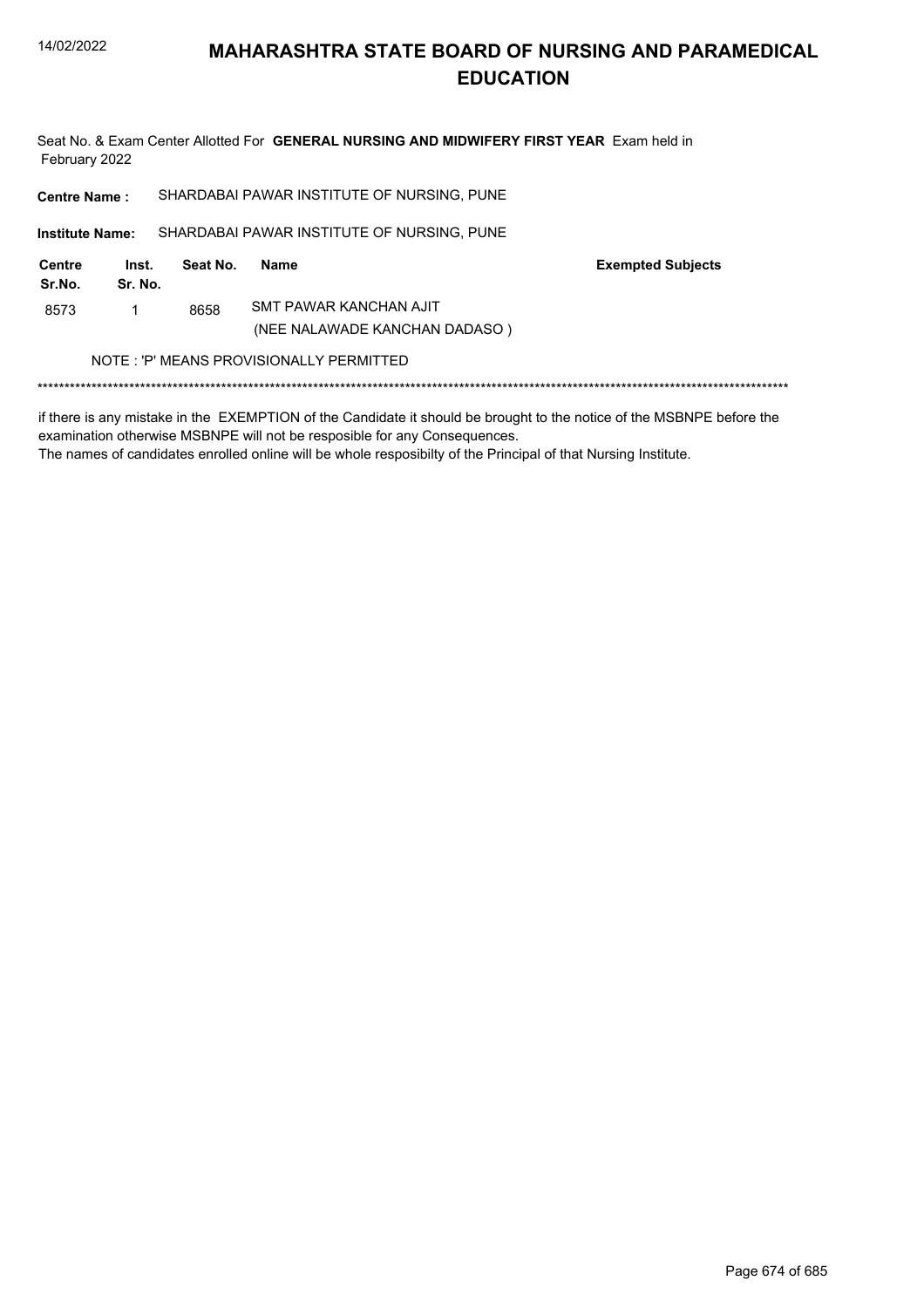Seat No. & Exam Center Allotted For **GENERAL NURSING AND MIDWIFERY FIRST YEAR** Exam held in February 2022

| <b>Centre Name :</b> | SHREE SAI NURSING SCHOOL, JAMKHED, AHMEDNAGAR |
|----------------------|-----------------------------------------------|
|----------------------|-----------------------------------------------|

| <b>Institute Name:</b> | VIJAYA SCHOOL OF NURSING PARNER AHMEDNAGAR |
|------------------------|--------------------------------------------|
|                        |                                            |

| <b>Centre</b><br>Sr.No. | Inst.<br>Sr. No. | Seat No. | <b>Name</b>                     | <b>Exempted Subjects</b> |
|-------------------------|------------------|----------|---------------------------------|--------------------------|
| 8574                    | 1                | 8659     | MISS BACHKAR PRAVINA ANNASAHEB  |                          |
| 8575                    | $\overline{2}$   | 8660     | MR LONDHE SUSHANT BABASAHEB     |                          |
| 8576                    | 3                | 8661     | MISS MORE DIPALI PRABHAKAR      |                          |
| 8577                    | 4                | 8662     | MISS NAVALE DIVYA TUKARAM       |                          |
| 8578                    | 5                | 8663     | MISS PARDHI NIKITA PURUSHOTTAM  |                          |
| 8579                    | 6                | 8664     | MR PATEKAR VAIBHAV RAJENDRA     |                          |
| 8580                    | 7                | 8665     | MISS PUNDKAR PRANALI KESHAVRAO  |                          |
| 8581                    | 8                | 8666     | MISS ROKADE VRUSHALI KAILAS     |                          |
| 8582                    | 9                | 8667     | MISS RUPAYE RUPALI MANGESH      |                          |
| 8583                    | 10               | 8668     | MISS TAYADE PALLAVI PUNJAJI     |                          |
| 8584                    | 11               | 8669     | MISS ZINE DIKSHA JANARDAN       |                          |
| 8585                    | 12               | 8670     | MISS BAHIRAT TEJAL KAILAS       |                          |
| 8586                    | 13               | 8671     | MISS RUPNARAYAN CHETANA MAHADEO |                          |
| 8587                    | 14               | 8672     | MISS SHEKHADAR MINAL SATISH     |                          |
| 8588                    | 15               | 8673     | MISS WANKHADE KIRAN VIJAYRAO    |                          |
| 8589                    | 16               | 8674     | MR MORE KIRAN PRABHAKAR         |                          |
| 8590                    | 17               | 8675     | MISS MEHTRE RAMABAI RAJENDRARAO |                          |
| 8591                    | 18               | 8676     | <b>MR VAIRALE MAHESH RAJESH</b> |                          |
| 8592                    | 19               | 8677     | MISS DHURANDHAR SAPNA ARUN      |                          |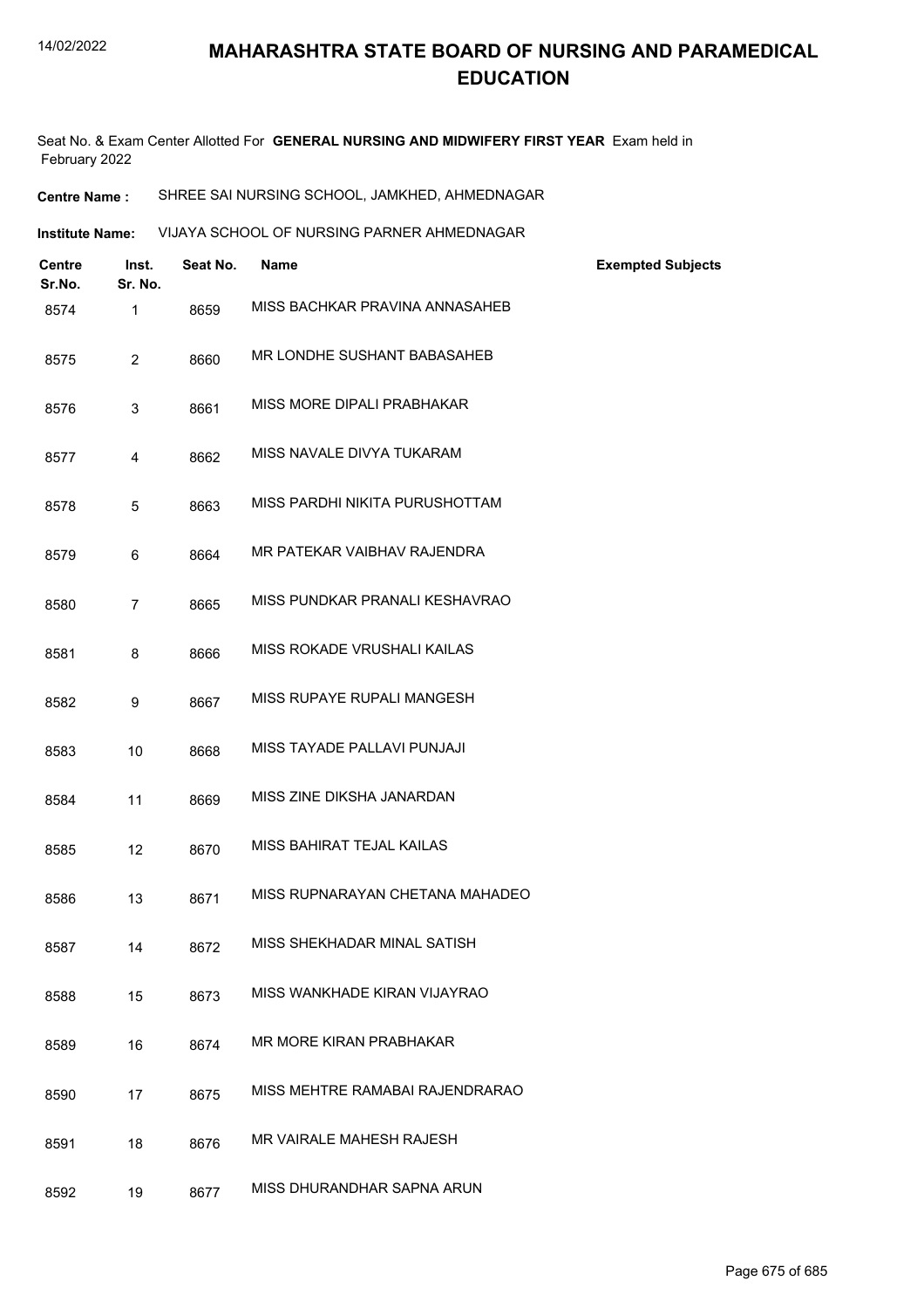Seat No. & Exam Center Allotted For GENERAL NURSING AND MIDWIFERY FIRST YEAR Exam held in February 2022

| 8593 | 20 | 8678 | MISS TAYDE ASMITA GOVINDA               |
|------|----|------|-----------------------------------------|
| 8594 | 21 | 8679 | MISS TAYADE SHILPA PRBHAKAR             |
|      |    |      | NOTE: 'P' MEANS PROVISIONALLY PERMITTED |
|      |    |      |                                         |

if there is any mistake in the EXEMPTION of the Candidate it should be brought to the notice of the MSBNPE before the examination otherwise MSBNPE will not be resposible for any Consequences.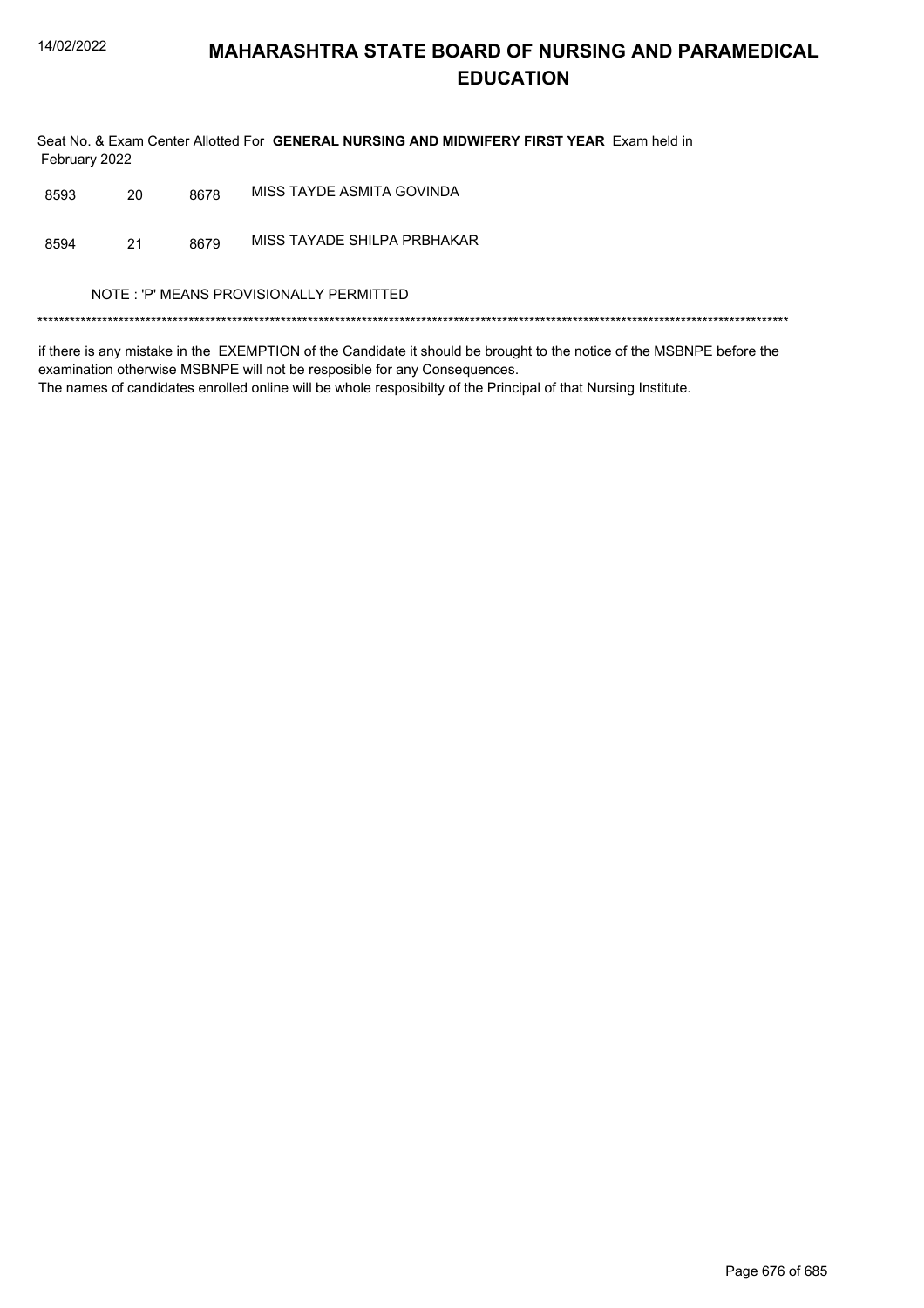

Seat No. & Exam Center Allotted For GENERAL NURSING AND MIDWIFERY FIRST YEAR Exam held in February 2022

GENERAL HOSPITAL, Ratnagiri **Centre Name:** 

Institute Name: RAMRAJE SCH. NSG, RCON DAPOLI, RATNAGIRI

| Centre<br>Sr.No. | Inst.<br>Sr. No. | Seat No. | Name                              | <b>Exempted Subjects</b> |
|------------------|------------------|----------|-----------------------------------|--------------------------|
| 8595             |                  | 8680     | MISS NANDGAONKAR MEHROSH ABDULRAB |                          |
| 8596             | 2                | 8681     | MISS SAWANT SAMIKSHA GAJANAN      |                          |

#### NOTE: 'P' MEANS PROVISIONALLY PERMITTED

if there is any mistake in the EXEMPTION of the Candidate it should be brought to the notice of the MSBNPE before the examination otherwise MSBNPE will not be resposible for any Consequences. The names of candidates enrolled online will be whole resposibilty of the Principal of that Nursing Institute.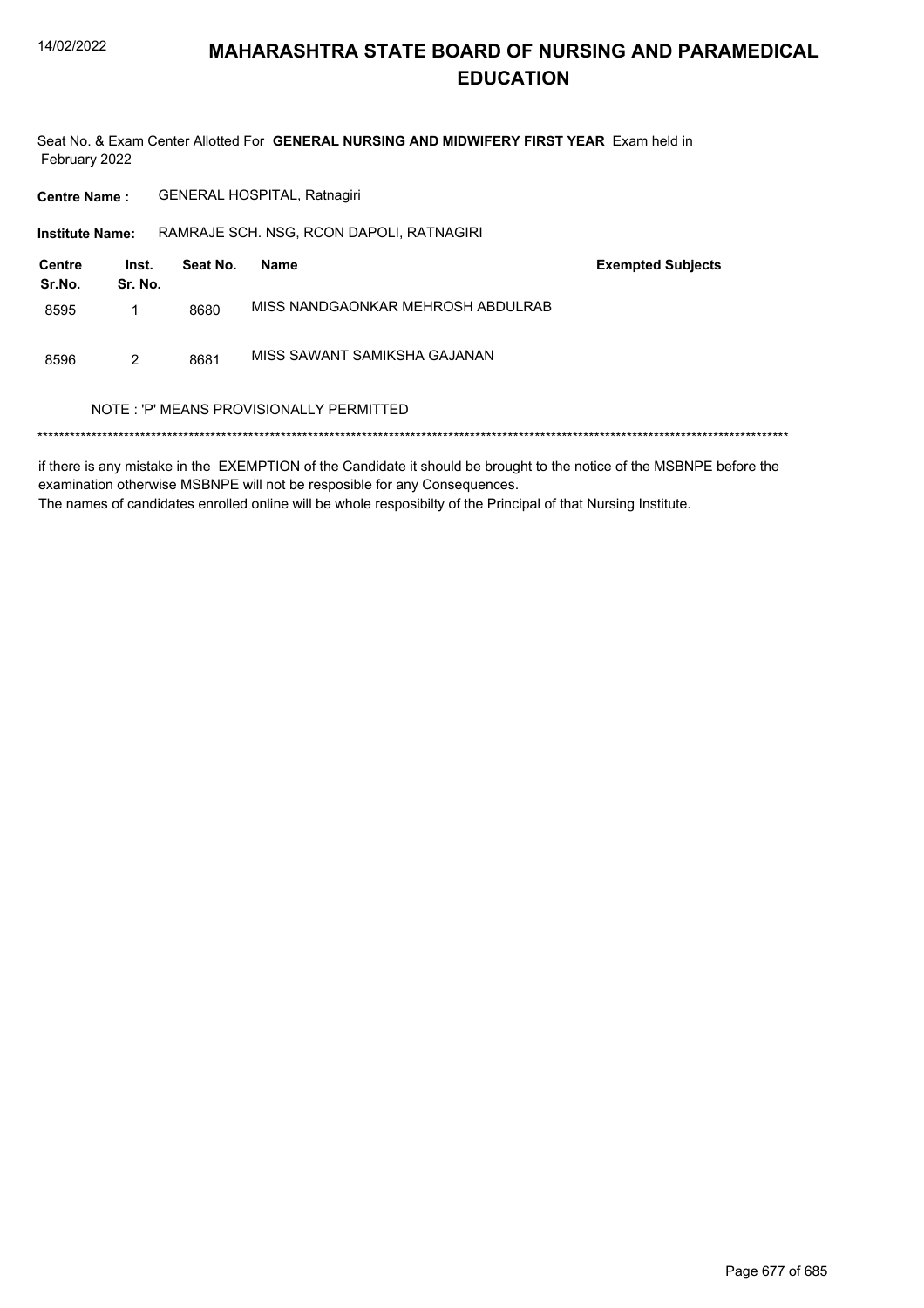Seat No. & Exam Center Allotted For **GENERAL NURSING AND MIDWIFERY FIRST YEAR** Exam held in February 2022

**Centre Name :** GENERAL HOSPITAL GADCHIROLI

**Institute Name:** SHRI SAI SCHOOL OF NURSING, ARMORI, GADCHIROLI

| <b>Centre</b><br>Sr.No. | Inst.<br>Sr. No. | Seat No. | <b>Name</b>                             | <b>Exempted Subjects</b> |
|-------------------------|------------------|----------|-----------------------------------------|--------------------------|
| 8597                    |                  | 8682     | MISS THAKARE PRACHI MORESHWAR           |                          |
| 8598                    | $\overline{2}$   | 8683     | MISS MURTELI NAINA SHRIHARI             |                          |
| 8599                    | 3                | 8684     | MISS DURGE VISHAKHA KISHOR              |                          |
| 8600                    | 4                | 8685     | MISS THAKARE JYOTI SURESH               |                          |
|                         |                  |          | NOTE: 'P' MEANS PROVISIONALLY PERMITTED |                          |

\*\*\*\*\*\*\*\*\*\*\*\*\*\*\*\*\*\*\*\*\*\*\*\*\*\*\*\*\*\*\*\*\*\*\*\*\*\*\*\*\*\*\*\*\*\*\*\*\*\*\*\*\*\*\*\*\*\*\*\*\*\*\*\*\*\*\*\*\*\*\*\*\*\*\*\*\*\*\*\*\*\*\*\*\*\*\*\*\*\*\*\*\*\*\*\*\*\*\*\*\*\*\*\*\*\*\*\*\*\*\*\*\*\*\*\*\*\*\*\*\*\*\*\*\*\*\*\*\*\*\*\*\*\*\*\*\*\*\*

if there is any mistake in the EXEMPTION of the Candidate it should be brought to the notice of the MSBNPE before the examination otherwise MSBNPE will not be resposible for any Consequences. The names of candidates enrolled online will be whole resposibilty of the Principal of that Nursing Institute.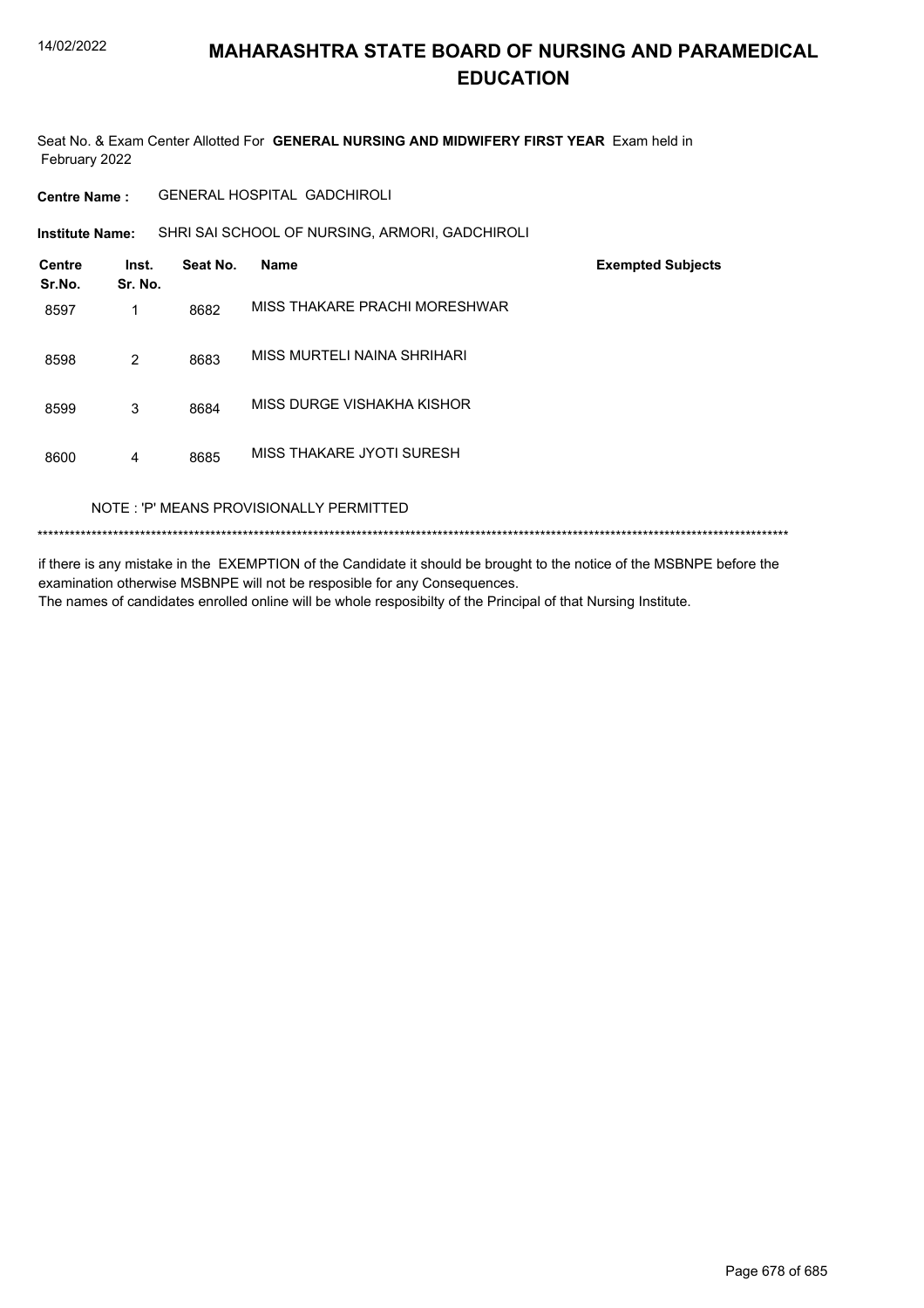Seat No. & Exam Center Allotted For GENERAL NURSING AND MIDWIFERY FIRST YEAR Exam held in February 2022

VITHAI HOSPITAL AND RESEARCH CENTRE, SON, BEED **Centre Name:** 

RENUKA NURSING SCHOOL KAIJ BEED **Institute Name:** 

**Centre** Inst. Seat No. **Name** Sr.No. Sr. No. MISS KEDAR RENUKA BALIRAM 8601  $\mathbf{1}$ 8686

**Exempted Subjects** 

#### NOTE: 'P' MEANS PROVISIONALLY PERMITTED

if there is any mistake in the EXEMPTION of the Candidate it should be brought to the notice of the MSBNPE before the examination otherwise MSBNPE will not be resposible for any Consequences.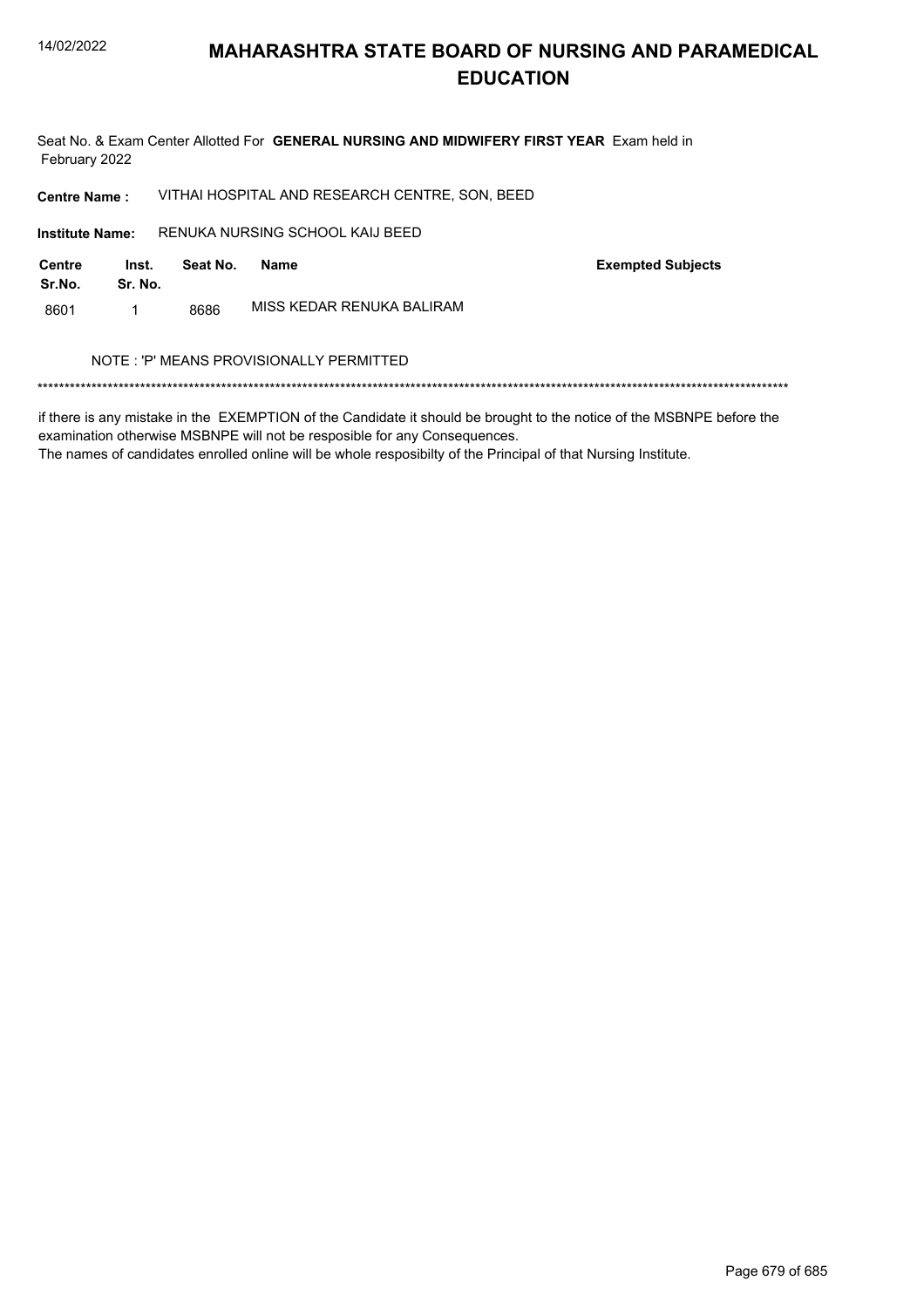

Seat No. & Exam Center Allotted For GENERAL NURSING AND MIDWIFERY FIRST YEAR Exam held in February 2022

| <b>Centre Name:</b>    |                  | K.T. PATIL SCHOOL OF NURSING, OSMANABAD |                                                 |                          |  |
|------------------------|------------------|-----------------------------------------|-------------------------------------------------|--------------------------|--|
| <b>Institute Name:</b> |                  |                                         | Dr. SHIVAJIRAO GHOGARE NURSING SCHOOL OSMANABAD |                          |  |
| Centre<br>Sr.No.       | Inst.<br>Sr. No. | Seat No.                                | Name                                            | <b>Exempted Subjects</b> |  |
| 8602                   | 1                | 8687                                    | MISS BANSODE RUTUJA BABURAO                     |                          |  |
|                        |                  |                                         | NOTE : 'P' MEANS PROVISIONALLY PERMITTED        |                          |  |
|                        |                  |                                         |                                                 |                          |  |

if there is any mistake in the EXEMPTION of the Candidate it should be brought to the notice of the MSBNPE before the examination otherwise MSBNPE will not be resposible for any Consequences.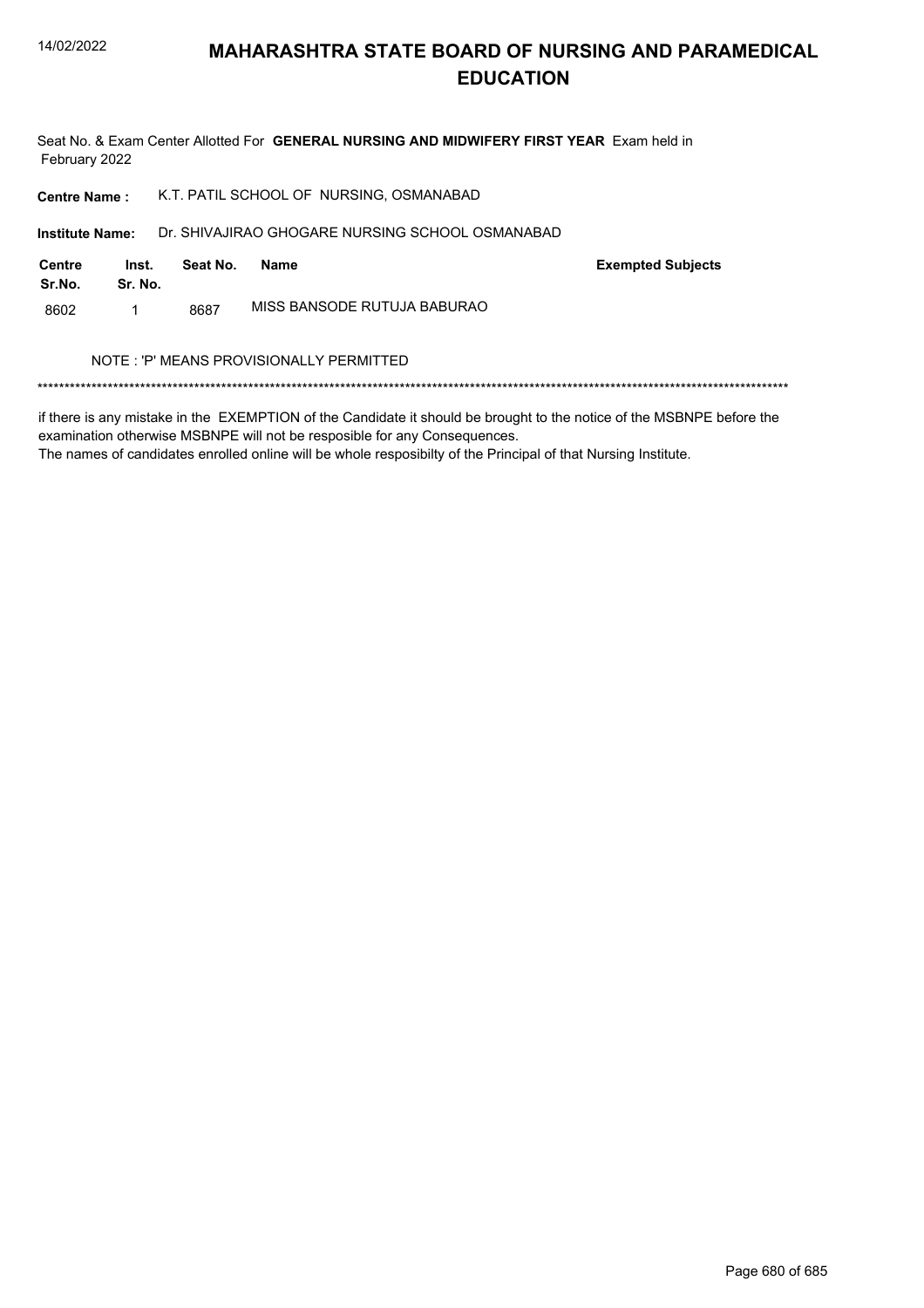Seat No. & Exam Center Allotted For **GENERAL NURSING AND MIDWIFERY FIRST YEAR** Exam held in February 2022

**Centre Name :** VAIDYANATH NURSING SCHOOL, ,PARALI-VAIJNATH, BEED

**Institute Name: KAMAL NURSING INSTITUTE, KAIJ, BEED** 

| <b>Centre</b><br>Sr.No. | Inst.<br>Sr. No. | Seat No. | <b>Name</b>                       | <b>Exempted Subjects</b> |
|-------------------------|------------------|----------|-----------------------------------|--------------------------|
| 8603                    | $\mathbf{1}$     | 8688     | MR SHINDE SURAJ BHASKAR           |                          |
| 8604                    | $\overline{2}$   | 8689     | MISS DUNGHAV RAJNANDINI SURYABHAN |                          |
| 8605                    | 3                | 8690     | MR RODE SHAILESH MADHUKAR         |                          |
| 8606                    | 4                | 8691     | MISS HANGE VAISHALI VISHNU        |                          |
| 8607                    | 5                | 8692     | MISS LANDGE NISHA SATISH          |                          |
| 8608                    | 6                | 8693     | <b>MISS SIRSAT SHUBHANGI BALU</b> |                          |
| 8609                    | 7                | 8694     | MISS BALSHANKAR RESHMA GORAKH     |                          |
| 8610                    | 8                | 8695     | MISS KALE PRANITA SURYAKANT       |                          |
| 8611                    | 9                | 8696     | MISS GAIKWAD PRAMILA GOROBA       |                          |
| 8612                    | 10               | 8697     | MISS NAKHATE ANURADHA VIKRAM      |                          |
| 8613                    | 11               | 8698     | MISS BACHUTE MADHURI BHIMRAO      |                          |
| 8614                    | 12               | 8699     | MISS BANSODE PANCHASHILA SUDHAKAR |                          |
| 8615                    | 13               | 8700     | MISS GORE PRATIKSHA HANUMANT      |                          |
| 8616                    | 14               | 8701     | MISS PAWAR RADHA VILAS            |                          |
| 8617                    | 15               | 8702     | <b>MR SHAIKH IMRAN ISAK</b>       |                          |
| 8618                    | 16               | 8703     | MR CHIGURE VIKAS RAMCHANDRA       |                          |
| 8619                    | 17               | 8704     | MISS DESHMUKH RUSHALI BALASAHEB   |                          |
| 8620                    | 18               | 8705     | MISS GUND AISHWARYA DADASAHEB     |                          |
| 8621                    | 19               | 8706     | MR SHAIKH AHEMAD TAHER            |                          |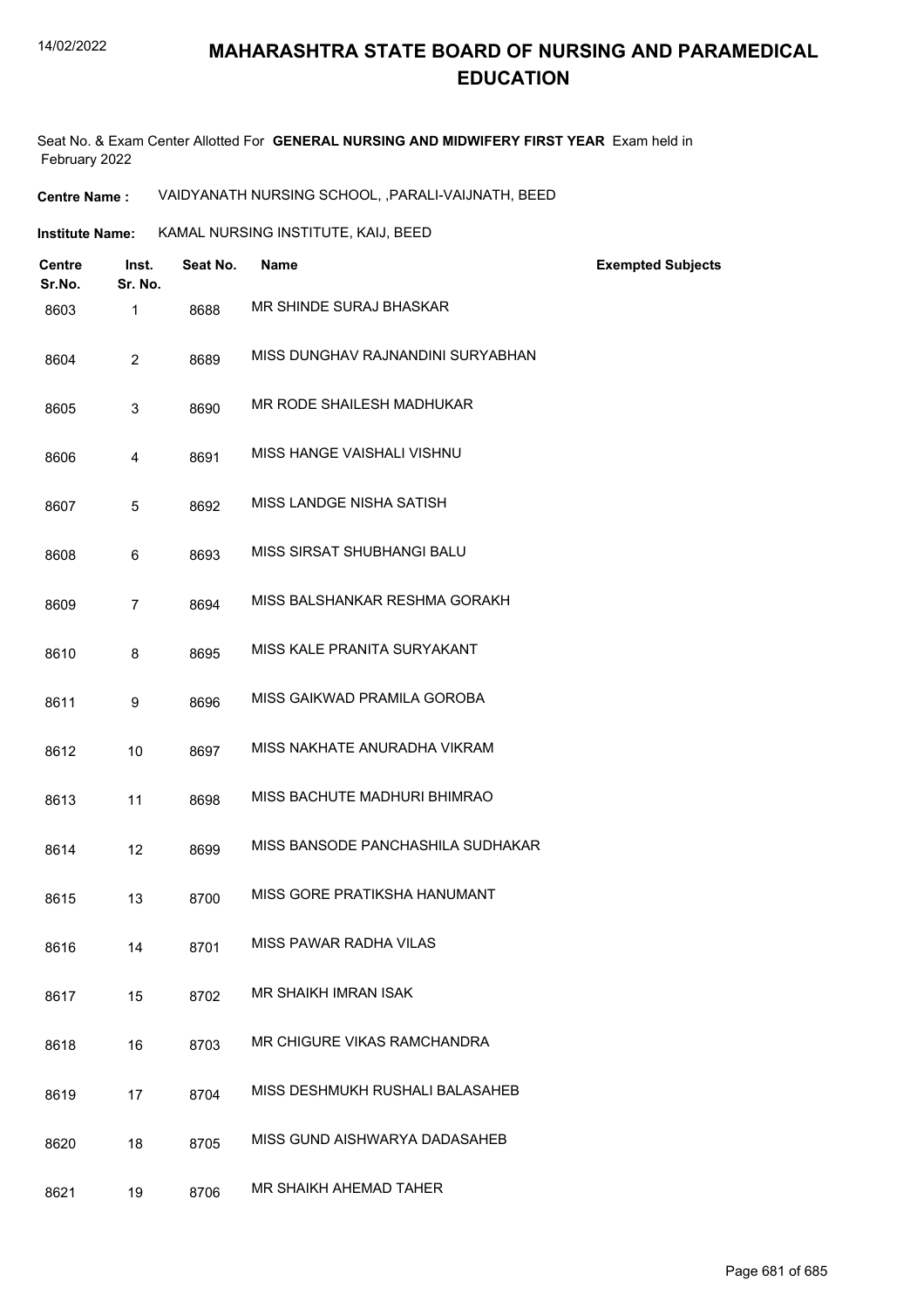Seat No. & Exam Center Allotted For GENERAL NURSING AND MIDWIFERY FIRST YEAR Exam held in February 2022

MR WAGHMARE SWAPNIL ANIL 8622 20 8707

NOTE: 'P' MEANS PROVISIONALLY PERMITTED

if there is any mistake in the EXEMPTION of the Candidate it should be brought to the notice of the MSBNPE before the examination otherwise MSBNPE will not be resposible for any Consequences. The names of candidates enrolled online will be whole resposibilty of the Principal of that Nursing Institute.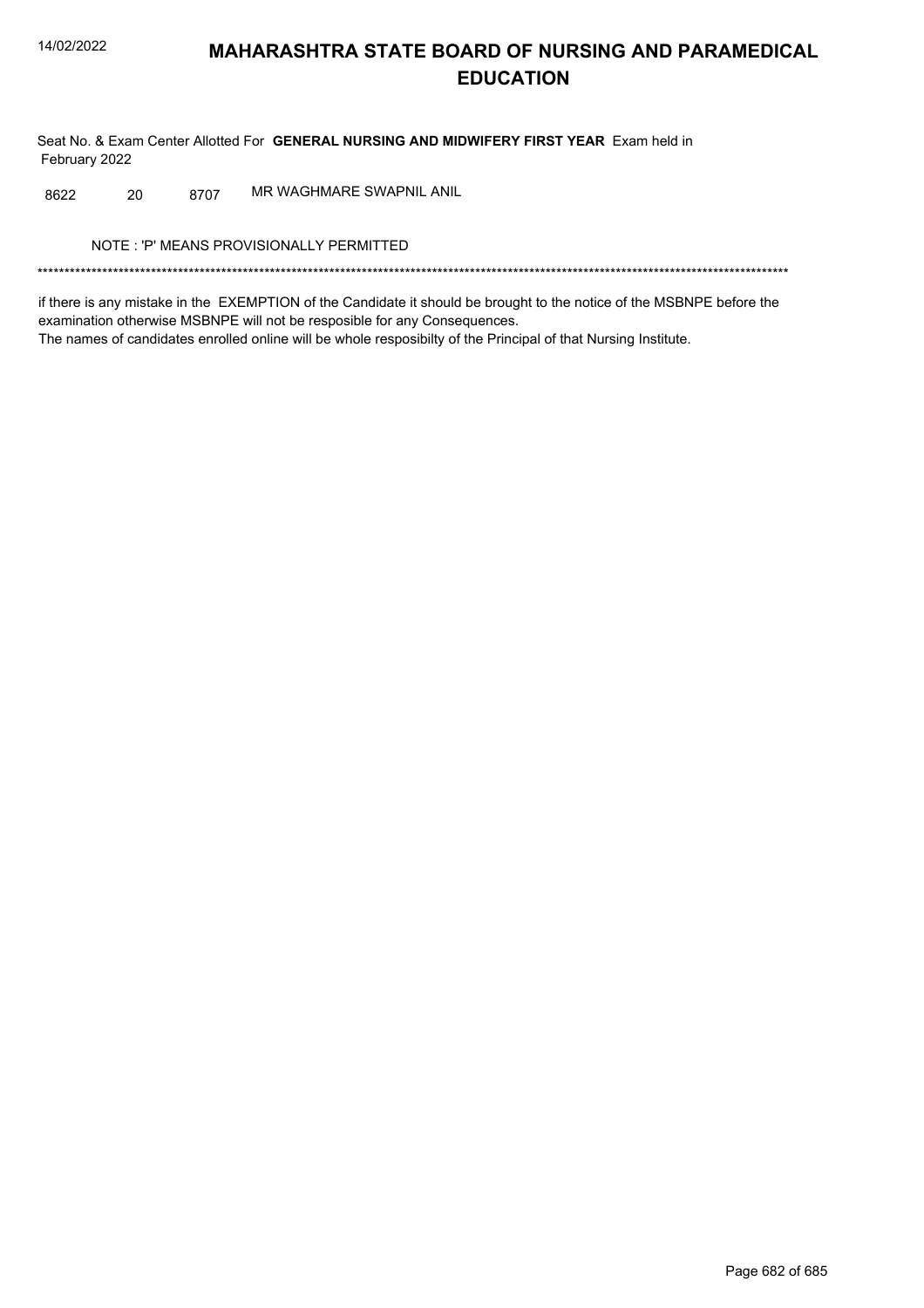Seat No. & Exam Center Allotted For GENERAL NURSING AND MIDWIFERY FIRST YEAR Exam held in February 2022

WANLESS HOSPITAL COLLEGE OF NURSING, MIRAJ, DIST-SANGLI **Centre Name:** 

Institute Name: CHINGUAAI INSTITUTE OF NURSING EDUCATION, KAVATHE MAHANKAL, SANGLI

| Centre<br>Sr.No. | Inst.<br>Sr. No. | Seat No. | Name                        | <b>Exempted Subjects</b> |
|------------------|------------------|----------|-----------------------------|--------------------------|
| 8623             |                  | 8708     | MR POTDAR SUMIT CHANDRAKANT |                          |
| 8624             | 2                | 8709     | MISS VADGAVE BHARATI KUMAR  |                          |

#### NOTE: 'P' MEANS PROVISIONALLY PERMITTED

if there is any mistake in the EXEMPTION of the Candidate it should be brought to the notice of the MSBNPE before the examination otherwise MSBNPE will not be resposible for any Consequences. The names of candidates enrolled online will be whole resposibilty of the Principal of that Nursing Institute.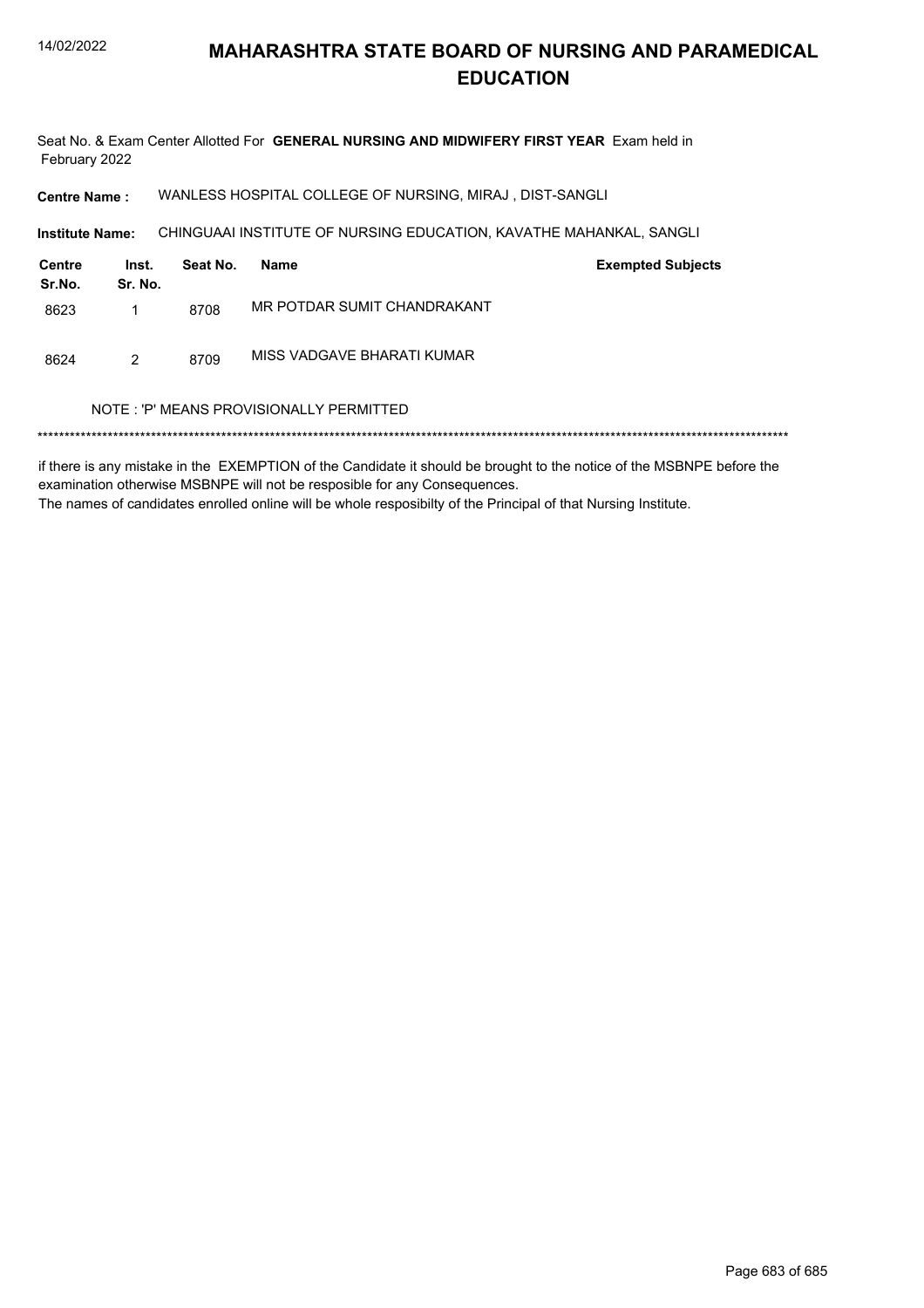

Seat No. & Exam Center Allotted For GENERAL NURSING AND MIDWIFERY FIRST YEAR Exam held in February 2022

| <b>Centre Name:</b>    |                  |          | S.R.T.R. Govt. Med. College Hospital, Ambejogai |                          |
|------------------------|------------------|----------|-------------------------------------------------|--------------------------|
| <b>Institute Name:</b> |                  |          | S.R.T.R. Govt. Med. College Hospital, Ambejogai |                          |
| Centre<br>Sr.No.       | Inst.<br>Sr. No. | Seat No. | <b>Name</b>                                     | <b>Exempted Subjects</b> |
| 8625                   | 1                | 8710     | MISS SURYAWANSHI BHAGYASHRI YOGIRAJ             |                          |
|                        |                  |          | NOTE: 'P' MEANS PROVISIONALLY PERMITTED         |                          |

if there is any mistake in the EXEMPTION of the Candidate it should be brought to the notice of the MSBNPE before the examination otherwise MSBNPE will not be resposible for any Consequences.